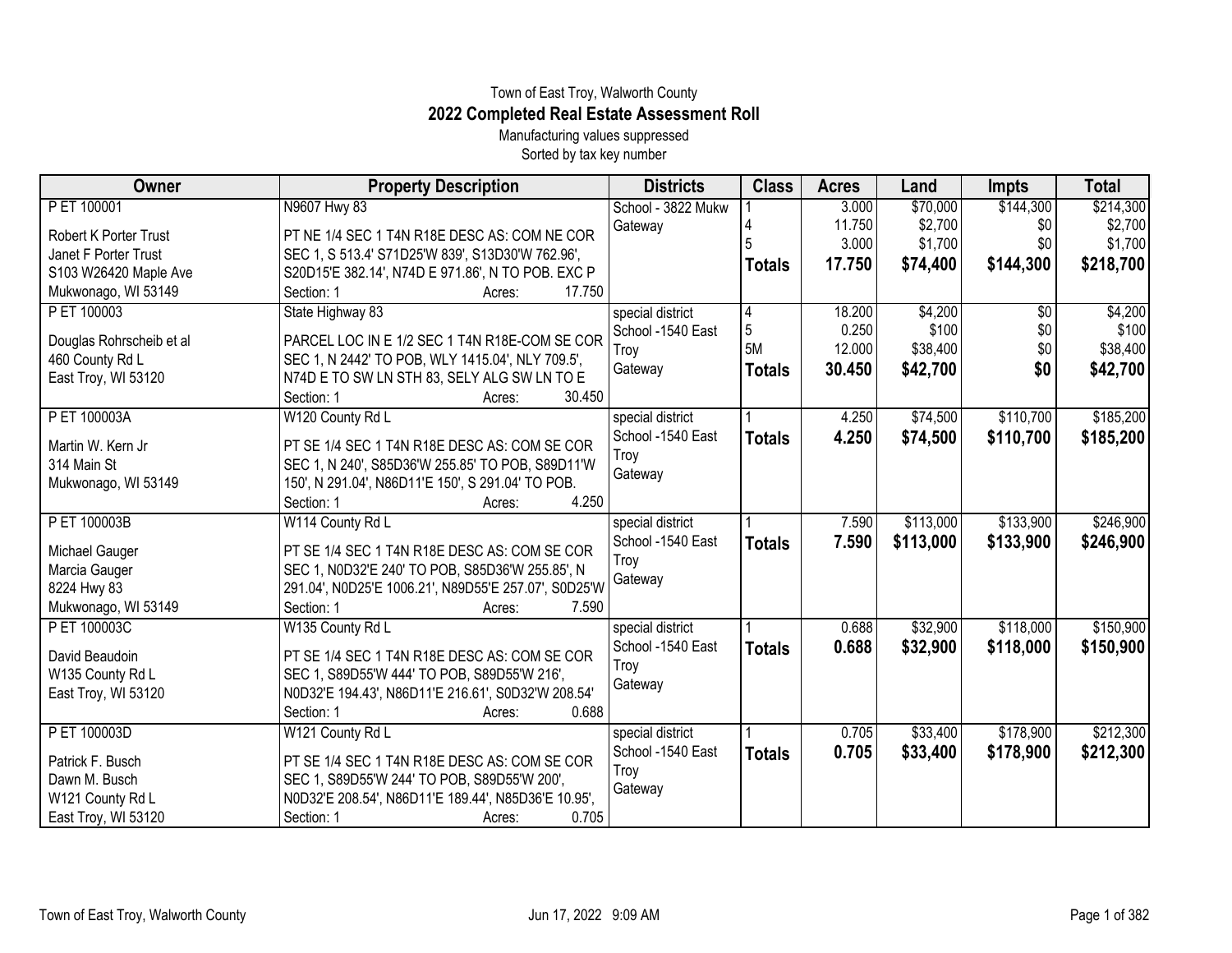| Owner                              | <b>Property Description</b>                            | <b>Districts</b>   | <b>Class</b>    | <b>Acres</b> | Land      | <b>Impts</b>    | <b>Total</b> |
|------------------------------------|--------------------------------------------------------|--------------------|-----------------|--------------|-----------|-----------------|--------------|
| P ET 100003E                       | W111 County Rd L                                       | special district   |                 | 0.945        | \$34,000  | \$148,800       | \$182,800    |
| Wesley R. Gebhard                  | PT SE 1/4 SEC 1 T4N R18E DESC AS: COM SE COR           | School -1540 East  | <b>Totals</b>   | 0.945        | \$34,000  | \$148,800       | \$182,800    |
| Hannah E. Gebhard                  | SEC 1, S89D55'W 244', N0D32'E 221.57', N85D36' E       | Troy               |                 |              |           |                 |              |
| W111 County Rd L                   | 244.90', S0D32'W 240' TO POB EXC LAND FOR HWY.         | Gateway            |                 |              |           |                 |              |
| East Troy, WI 53120                | 0.945<br>Section: 1<br>Acres:                          |                    |                 |              |           |                 |              |
| P ET 100003F                       | W170 County Rd L                                       | special district   | $\overline{2}$  | 5.000        | \$95,000  | \$61,400        | \$156,400    |
|                                    |                                                        | School -1540 East  | 5               | 23.000       | \$15,000  | \$0             | \$15,000     |
| Mlsmm, LLC                         | PT SE 1/4 SEC 1 T4N R18E DESC AS: COM SE COR           | Troy               | <b>Totals</b>   | 28.000       | \$110,000 | \$61,400        | \$171,400    |
| 314 Main St                        | SEC 1, N ALG E SEC LN 1518', WLY 407.7' TO POB,        | Gateway            |                 |              |           |                 |              |
| Mukwonago, WI 53149-0000           | CONT WLY TO NS 1/8 LN, SLY TO C/L STH 24, ELY          |                    |                 |              |           |                 |              |
|                                    | 28.000<br>Section: 1<br>Acres:                         |                    |                 |              |           |                 |              |
| P ET 100006                        | W182 County Rd L                                       | special district   | $\vert 4 \vert$ | 66.200       | \$18,200  | $\overline{50}$ | \$18,200     |
| Colin D. Horlacher                 | PT SE 1/4 SEC 1 T4N R18E DESC AS COM SW COR            | School -1540 East  | 5               | 1.000        | \$600     | \$0             | \$600        |
| W184 County Rd L                   | SE1/4 SEC 1 T4N R18E, N00D26'32"W ALG WLY LN OI        | Troy               | <b>Totals</b>   | 67.200       | \$18,800  | \$0             | \$18,800     |
| East Troy, WI 53120                | SD SE 1/4 300' TO NW COR CSM #3681 & POB;              | Gateway            |                 |              |           |                 |              |
|                                    | 67.200<br>Section: 1<br>Acres:                         |                    |                 |              |           |                 |              |
| P ET 100006A                       | County Rd L                                            | special district   | 4               | 8.860        | \$1,600   | $\sqrt[6]{}$    | \$1,600      |
|                                    |                                                        | School -1540 East  | 5M              | 28.000       | \$84,000  | \$0             | \$84,000     |
| Dana L. Horlacher                  | PT NE1/4 & NW1/4 SE1/4 SEC 1 T4N R18E DESC AS          | Troy               | <b>Totals</b>   | 36.860       | \$85,600  | \$0             | \$85,600     |
| W2083 Hwy 11                       | COM AT S 1/4 COR SD SEC 1; N89D49'24"E ALG S LN        | Gateway            |                 |              |           |                 |              |
| Burlington, WI 53105               | OF SE1/4 825.35' TO PT ON NLY LN COUNTY TRK            |                    |                 |              |           |                 |              |
|                                    | 36.860<br>Section: 1<br>Acres:                         |                    |                 |              |           |                 |              |
| P ET 100007                        | W149 County Rd L                                       | special district   |                 | 0.380        | \$19,700  | \$97,800        | \$117,500    |
| Nancy K. Smith                     | PT SE 1/4 SE 1/4 SEC 1 T4N R18E-COM INTER S SEC        | School -1540 East  | <b>Totals</b>   | 0.380        | \$19,700  | \$97,800        | \$117,500    |
| W149 County Rd L                   | LN & E 1/8 LN, E 660', N 186.50', W 127.50', S 186.50' | Troy               |                 |              |           |                 |              |
| East Troy, WI 53120                | TO S SEC LN E TO POB. EXC. LAND FOR HWY. .38 A.        | Gateway            |                 |              |           |                 |              |
|                                    | 0.380<br>Section: 1<br>Acres:                          |                    |                 |              |           |                 |              |
| P ET 100008                        | County Rd L                                            | special district   |                 | 2.400        | \$400     | $\overline{50}$ | \$400        |
|                                    |                                                        | School -1540 East  | <b>Totals</b>   | 2.400        | \$400     | \$0             | \$400        |
| <b>Tammy Gray</b>                  | PT. OF S 1/2 SE 1/4 SEC 1 T4N R18E BDD ON W & N        | Troy               |                 |              |           |                 |              |
| Greg Gray                          | BY HWY A, ON E BY W LN M. TITUS LOT & ON S BY S        | Gateway            |                 |              |           |                 |              |
| W167 County Rd L                   | SEC LN EXCEPT LAND SOLD FOR HWY.<br>2.400              |                    |                 |              |           |                 |              |
| East Troy, WI 53120<br>P ET 100010 | Section: 1<br>Acres:                                   | School - 3822 Mukw |                 | 1.105        | \$37,100  | \$82,300        | \$119,400    |
|                                    | N9568 Hwy 83                                           |                    |                 |              |           |                 |              |
| Rheval M Premeau Life Estate       | PT E 1/2 NE 1/4 SEC 1 T4N R18E DESC AS: COM NE         | Gateway            | <b>Totals</b>   | 1.105        | \$37,100  | \$82,300        | \$119,400    |
| Amber J. Brandenburg               | COR SEC 1, S 1155.95' TO POB, S 494.05', S74D22'W      |                    |                 |              |           |                 |              |
| N9568 Hwy 83                       | 61.85', NWLY ALG ARC OF CURVE CONCAVE TO NE,           |                    |                 |              |           |                 |              |
| Mukwonago, WI 53149                | 1.105<br>Section: 1<br>Acres:                          |                    |                 |              |           |                 |              |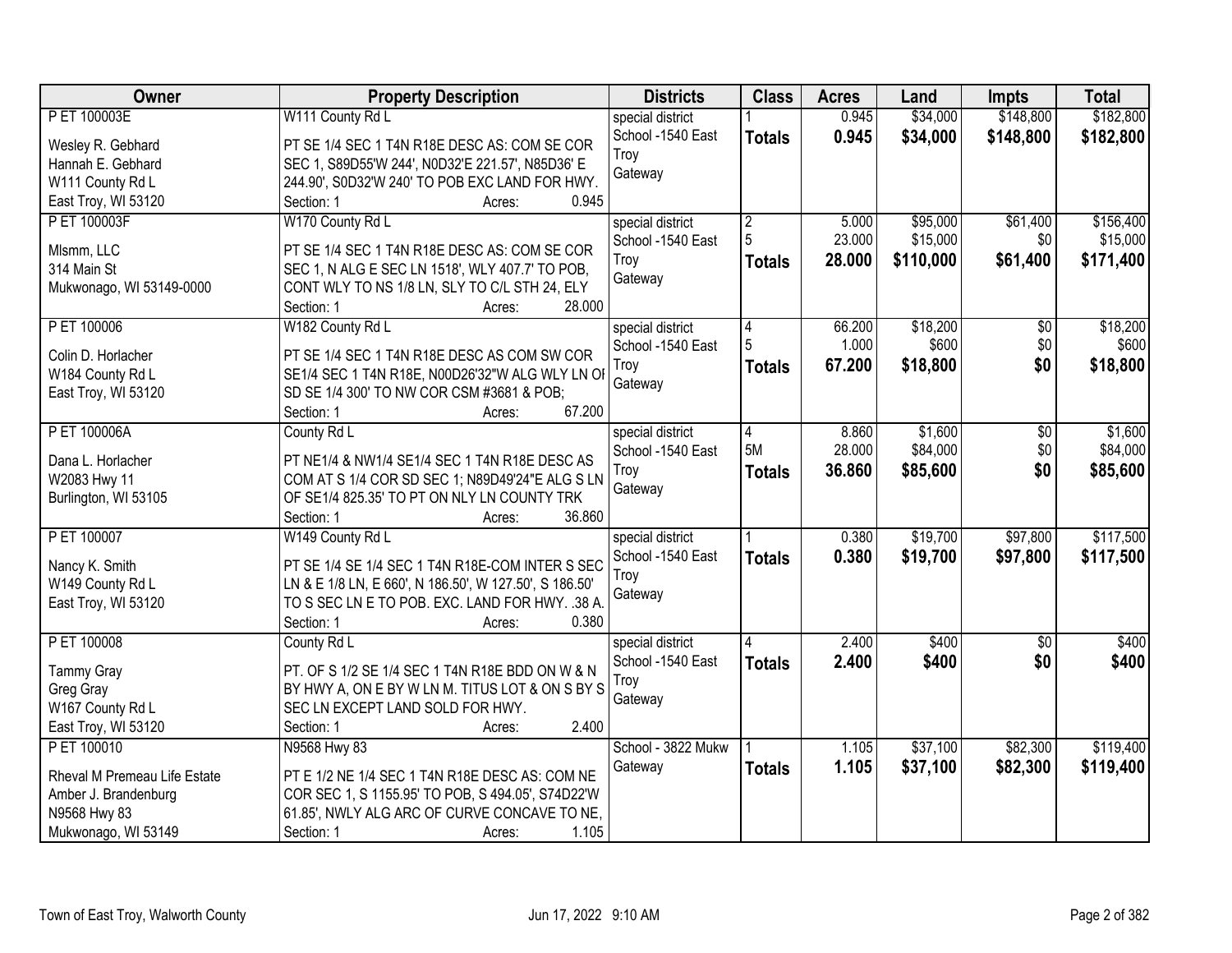| Owner                                                                                  | <b>Property Description</b>                                                                                                                                                                                  | <b>Districts</b>                                         | <b>Class</b>                     | <b>Acres</b>                        | Land                                        | <b>Impts</b>                         | <b>Total</b>                                  |
|----------------------------------------------------------------------------------------|--------------------------------------------------------------------------------------------------------------------------------------------------------------------------------------------------------------|----------------------------------------------------------|----------------------------------|-------------------------------------|---------------------------------------------|--------------------------------------|-----------------------------------------------|
| P ET 200002A<br>Mukwonago Baptist Church, Inc.<br>1610 Honeywell Dr                    | N9518 Stone School Rd<br>PT NE 1/4 SEC 2 T4N R18E DESC AS: COM CTR SEC<br>2, N 341', S89D53'E 1225.76', S1D29'E 341.10',                                                                                     | special district<br>School -1540 East<br>Troy            | 4<br>5                           | 4.000<br>1.900<br>0.100             | \$85,000<br>\$500<br>\$100                  | \$174,600<br>\$0<br>\$0              | \$259,600<br>\$500<br>\$100                   |
| Mukwonago, WI 53149                                                                    | N89D53'W 1233.20' TO POB. 9.62 A.<br>6.000<br>Section: 2<br>Acres:                                                                                                                                           | Gateway                                                  | <b>Totals</b>                    | 6.000                               | \$85,600                                    | \$174,600                            | \$260,200                                     |
| P ET 200003A<br>New Life Assembly of God<br>N9590 County Rd Es<br>Mukwonago, WI 53149  | N8321 County Rd ES<br>PT NW 1/4 SEC 2 T4N R18E DESC AS: COM PT OF<br>INTER OF W LN SEC 2 WITH C/L HWY ES, N36D58'E<br>54.82', S51D24'E 241.71', S43D57'W 319.50', N 336.98'<br>3.621<br>Section: 2<br>Acres: | special district<br>School -1540 East<br>Troy<br>Gateway | X4<br><b>Totals</b>              | 3.621<br>3.621                      | \$0<br>\$0                                  | $\overline{50}$<br>\$0               | \$0<br>\$0                                    |
| P ET 200003D1<br>Midwest Trolley Museum, Inc<br>PO Box 943<br>East Troy, WI 53120-0000 | County Rd J<br>PT NW 1/4 SEC 2 T4N R18E DESC AS: COM W 1/4<br>COR SEC 2, N0D 43'30"E 1220.43', N44D26'E 319.50',<br>N50D55'W 241.71', N37D34'12"E 1027.68', S82D40'W<br>Section: 2<br>0.107<br>Acres:        | special district<br>School -1540 East<br>Troy<br>Gateway | $\overline{X4}$<br><b>Totals</b> | 0.107<br>0.107                      | $\overline{50}$<br>\$0                      | $\overline{50}$<br>\$0               | $\overline{50}$<br>\$0                        |
| P ET 200003E<br>Scott M. Loose<br>Angel Loose<br>1000 Hwy J<br>Mukwonago, WI 53149     | N9686 Valley Ridge Dr<br>ALL THAT PART OF NW 1/4 OF NW 1/4 SEC 2 T4N<br>R18E, LYING NWLY OF NWLY R/W LN OF MILW &<br>BELOIT RR, ITS ASSIGNS OR SUCCESSOR IN TITLE<br>2.500<br>Section: 2<br>Acres:           | special district<br>School -1540 East<br>Troy<br>Gateway | <b>Totals</b>                    | 2.500<br>2.500                      | \$62,500<br>\$62,500                        | \$243,200<br>\$243,200               | \$305,700<br>\$305,700                        |
| P ET 200003G<br>Elegant Farmer, Inc<br>1545 Main St<br>Mukwonago, WI 53149-0000        | County Rd J<br>PT NW 1/4 SEC 2 T4N R18E DESC AS: COM W 1/4<br>COR SEC 2, N0D 43'30"E 1220.43', N44D26'E 319.50',<br>N50D55'W 241.71', S37D27'W 54.82', N0D52'E 442.25',<br>Section: 2<br>1.000<br>Acres:     | special district<br>School -1540 East<br>Troy<br>Gateway | $\overline{2}$<br><b>Totals</b>  | 1.000<br>1.000                      | \$100<br>\$100                              | $\overline{50}$<br>\$0               | \$100<br>\$100                                |
| P ET 200008<br>Jonathan D. Roberts<br>N9348 Stone School Rd<br>Mukwonago, WI 53149     | N9348 Stone School Rd<br>S 1/2 SE 1/4 SEC 2 T4N R18E. EXC. CSM 3784.<br>75.953<br>Section: 2<br>Acres:                                                                                                       | special district<br>School -1540 East<br>Troy<br>Gateway | 4<br><b>Totals</b>               | 1.000<br>58.500<br>16.453<br>75.953 | \$35,000<br>\$13,600<br>\$9,800<br>\$58,400 | \$182,700<br>\$0<br>\$0<br>\$182,700 | \$217,700<br>\$13,600<br>\$9,800<br>\$241,100 |
| P ET 200009<br>Friends of East Troy Railroad<br>PO Box 943<br>East Troy, WI 53120      | County Rd J<br>1.5 A. OF R/R R/W LOC IN NW 1/4 NW 1/4 SEC 2 T4N<br>R <sub>18</sub> E.<br>1.500<br>Section: 2<br>Acres:                                                                                       | special district<br>School -1540 East<br>Troy<br>Gateway | $\overline{X4}$<br><b>Totals</b> | 1.500<br>1.500                      | $\sqrt{6}$<br>\$0                           | $\overline{30}$<br>\$0               | $\overline{50}$<br>\$0                        |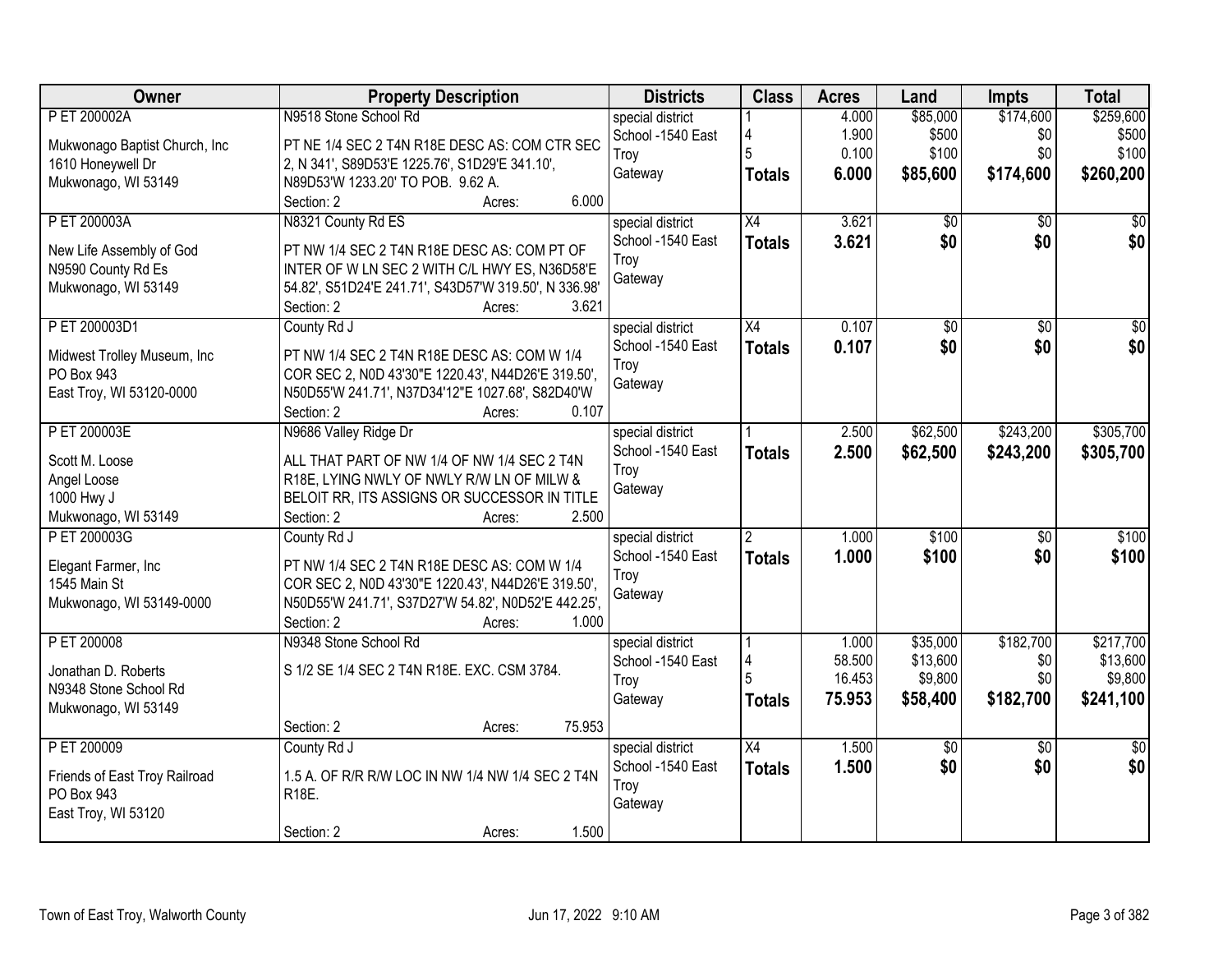| Owner                                                | <b>Property Description</b>                                                                        | <b>Districts</b>  | <b>Class</b>    | <b>Acres</b>    | Land               | <b>Impts</b>    | <b>Total</b>       |
|------------------------------------------------------|----------------------------------------------------------------------------------------------------|-------------------|-----------------|-----------------|--------------------|-----------------|--------------------|
| P ET 300001B                                         | W901 County Rd J                                                                                   | special district  |                 | 1.500           | \$45,000           | \$96,800        | \$141,800          |
| Jerome G. Preiser                                    | PT NE 1/4 SEC 3 T4N R18E DESC AS: COM INTER E                                                      | School -1540 East | <b>Totals</b>   | 1.500           | \$45,000           | \$96,800        | \$141,800          |
| Christina N. Preiser                                 | LN SEC 3 & CTR CTH J, SD POB IS 396.04' S OF NE                                                    | Troy              |                 |                 |                    |                 |                    |
| W901 County Rd J                                     | COR SEC 3, S 323', S30D W 397.58', N 612.51',                                                      | Gateway           |                 |                 |                    |                 |                    |
| Mukwonago, WI 53149                                  | 1.500<br>Section: 3<br>Acres:                                                                      |                   |                 |                 |                    |                 |                    |
| P ET 300001C                                         | County Rd ES                                                                                       | special district  | $\overline{X4}$ | 17.151          | \$0                | $\overline{50}$ | $\overline{50}$    |
|                                                      |                                                                                                    | School -1540 East | <b>Totals</b>   | 17.151          | \$0                | \$0             | \$0                |
| Town of East Troy                                    | PT SE 1/4 SEC 3 T4N R18E DESC AS: COM S 1/4 COR                                                    | Troy              |                 |                 |                    |                 |                    |
| N9330 Stewart School Rd                              | SEC 3, N0D28'W 520.68' TO C/L OLD HWY LEADING                                                      | Gateway           |                 |                 |                    |                 |                    |
| PO Box 872                                           | FROM MILWAUKEE TO EAST TROY, CONT ALG N & S                                                        |                   |                 |                 |                    |                 |                    |
| East Troy, WI 53120                                  | Section: 3<br>17.151<br>Acres:                                                                     |                   |                 |                 |                    |                 |                    |
| P ET 300001D                                         | W1032 County Rd J                                                                                  | special district  |                 | 3.600           | \$79,000           | \$599,200       | \$678,200          |
| Jansen Real Estate Holdings, LLC                     | PT NE 1/4 NW 1/4 & NW 1/4 NE 1/4 & NE 1/4 NE 1/4                                                   | School -1540 East | 4               | 26.000<br>5.390 | \$6,000<br>\$2,800 | \$0<br>\$0      | \$6,000<br>\$2,800 |
| N9535 Horseshoe Ln                                   | SEC 3 T4N R18E DESC AS: COM N 1/4 COR SEC 3,                                                       | Troy              |                 |                 |                    |                 |                    |
| East Troy, WI 53149                                  | N88D45'48"E 1555.88', S0D44'44"W 757.37' TO C/L                                                    | Gateway           | <b>Totals</b>   | 34.990          | \$87,800           | \$599,200       | \$687,000          |
|                                                      | 34.990<br>Section: 3<br>Acres:                                                                     |                   |                 |                 |                    |                 |                    |
| P ET 300001E                                         | County Rd J                                                                                        | special district  |                 | 3.500           | \$77,500           | $\sqrt[6]{}$    | \$77,500           |
|                                                      |                                                                                                    | School -1540 East | 5               | 11.000          | \$7,200            | \$0             | \$7,200            |
| Phantom Lake Ymca Camp, Inc                          | PT NE 1/4 NE 1/4 SEC 3 T4N R18E DESC AS: COM NE                                                    | Troy              | <b>Totals</b>   | 14.500          | \$84,700           | \$0             | \$84,700           |
| S110 W30240 Ymca Camp Rd<br>Mukwonago, WI 53149-0000 | COR SEC 3, S0D27'43"E 404.85' TO C/L HWY J,<br>S74D59'56"W 595.66', S67D20'20"W 580.91', N0D44'40' | Gateway           |                 |                 |                    |                 |                    |
|                                                      | Section: 3<br>14.500                                                                               |                   |                 |                 |                    |                 |                    |
| P ET 300002                                          | Acres:<br>N9516 County Rd ES                                                                       | special district  |                 | 16.600          | \$158,000          | \$202,400       | \$360,400          |
|                                                      |                                                                                                    | School -1540 East |                 |                 |                    |                 |                    |
| Gerald F. Marschner                                  | E 1/2 OF NE 1/4 S & E OF RR. SEC 3 T4N R18E. EXC.                                                  | Troy              | <b>Totals</b>   | 16.600          | \$158,000          | \$202,400       | \$360,400          |
| Rebecca M. Pelot                                     | P ET 3-2A DESC IN VOL 531 DEEDS PG 151 & 153.                                                      | Gateway           |                 |                 |                    |                 |                    |
| N9516 County Rd Es                                   | EXC. P ET 3-2B. 20.10 A.                                                                           |                   |                 |                 |                    |                 |                    |
| Mukwonago, WI 53149                                  | 16.600<br>Section: 3<br>Acres:                                                                     |                   |                 |                 |                    |                 |                    |
| P ET 300002A                                         | N9590 County Rd ES                                                                                 | special district  | $\overline{X4}$ | 2.403           | \$0                | $\overline{50}$ | $\frac{1}{6}$      |
| New Life Assembly of God                             | PT NE 1/4 SEC 3 T4N R18E DESC AS: COM AT PT                                                        | School -1540 East | <b>Totals</b>   | 2.403           | \$0                | \$0             | \$0                |
| N9590 County Rd Es                                   | WHERE E LN SEC 3 INTER C/L HWY ES, S 737.98',                                                      | Troy              |                 |                 |                    |                 |                    |
| Mukwonago, WI 53149                                  | N52D46'W 255.68', N 115', N52D46'W 190', N 471.45'                                                 | Gateway           |                 |                 |                    |                 |                    |
|                                                      | 2.403<br>Section: 3<br>Acres:                                                                      |                   |                 |                 |                    |                 |                    |
| P ET 300002B                                         | N9576 County Rd ES                                                                                 | special district  |                 | 0.576           | \$26,900           | \$117,000       | \$143,900          |
|                                                      |                                                                                                    | School -1540 East | <b>Totals</b>   | 0.576           | \$26,900           | \$117,000       | \$143,900          |
| Max E. Riemer                                        | PT NE 1/4 SEC 3 T4N R18E DESC AS: COM PT OF                                                        | Troy              |                 |                 |                    |                 |                    |
| Lisa R. Burns                                        | INTER CTR LN HWY ES & E LN SEC 3, S 737.98',                                                       | Gateway           |                 |                 |                    |                 |                    |
| N9576 County Rd Es                                   | N52D46'W 255.68' TO POB, N52D46'W 190', NELY 115'                                                  |                   |                 |                 |                    |                 |                    |
| Mukwonago, WI 53149-0000                             | 0.576<br>Section: 3<br>Acres:                                                                      |                   |                 |                 |                    |                 |                    |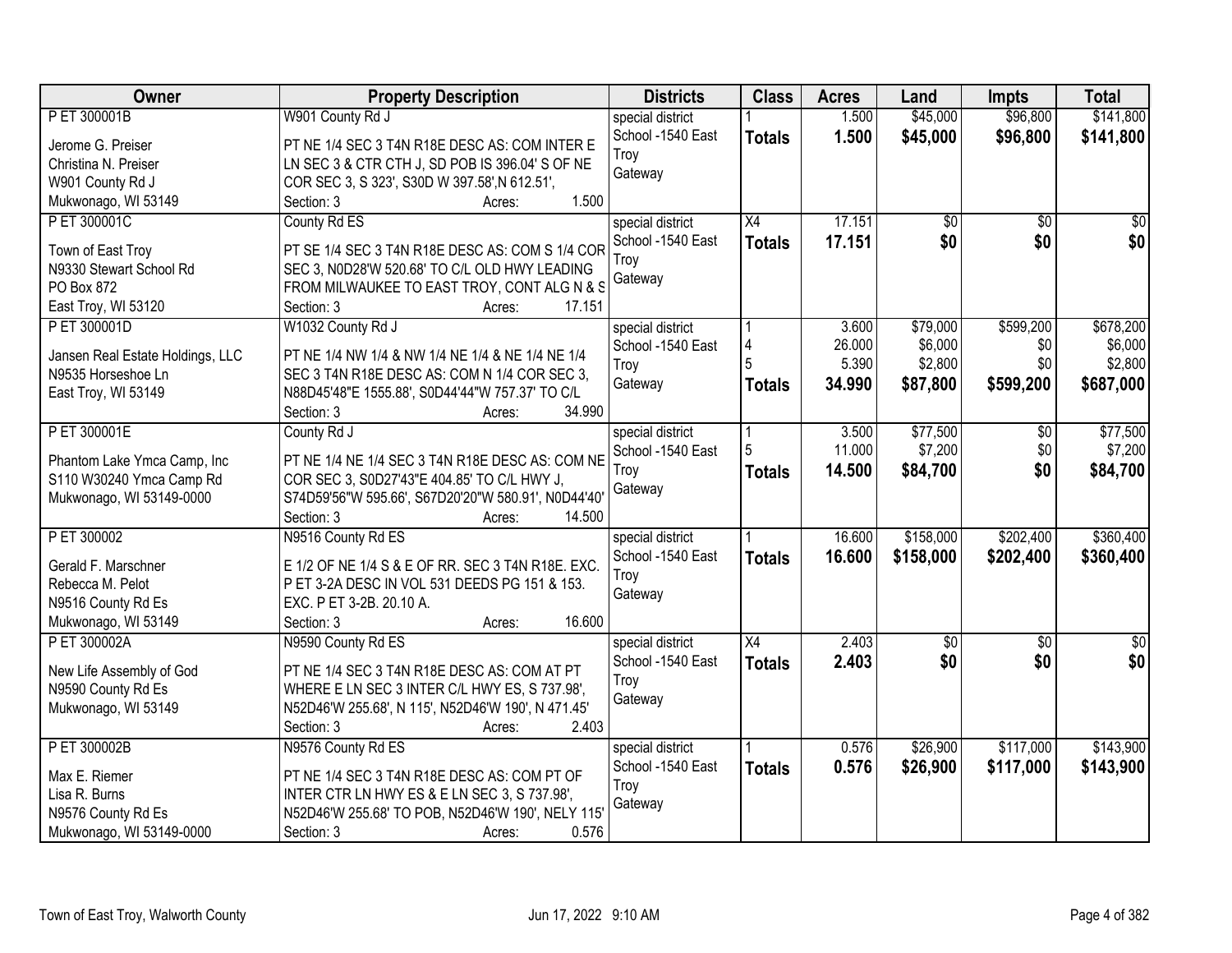| Owner                                | <b>Property Description</b>                                                                             | <b>Districts</b>  | <b>Class</b>    | <b>Acres</b> | Land     | <b>Impts</b>    | <b>Total</b> |
|--------------------------------------|---------------------------------------------------------------------------------------------------------|-------------------|-----------------|--------------|----------|-----------------|--------------|
| P ET 300003A                         | County Rd J                                                                                             | special district  | 5               | 36.000       | \$22,100 | $\overline{50}$ | \$22,100     |
| Lisa M. Jacobs-Meehan et al          | PT S 1/2 NW 1/4 SEC 3 T4N R18E COM NW COR SEC                                                           | School -1540 East | 6               | 4.000        | \$25,600 | \$0             | \$25,600     |
| W2183 Oak Ridge Ave                  | 3, S 1927.27' TO POB, S86D43'45"E 1271.18', SLY TO 3                                                    | Troy              | <b>Totals</b>   | 40.000       | \$47,700 | \$0             | \$47,700     |
| East Troy, WI 53120                  | LN NW 1/4, WLY TO W LN SEC 3, N TO POB. ALSO                                                            | Gateway           |                 |              |          |                 |              |
|                                      | 40.000<br>Section: 3<br>Acres:                                                                          |                   |                 |              |          |                 |              |
| P ET 300004A                         | County Rd ES                                                                                            | special district  | 5               | 13.200       | \$8,600  | \$0             | \$8,600      |
| Lisa M. Jacobs-Meehan et al          | PT SW 1/4 SEC 3 T4N R18E DESC AS: COM S 1/4                                                             | School -1540 East | 6               | 4.000        | \$25,600 | \$0             | \$25,600     |
| W2183 Oak Ridge Ave                  | COR SEC 3, N0D 24'36"W 520.52', N0D26'36"W 950.46'                                                      | Troy              | <b>Totals</b>   | 17.200       | \$34,200 | \$0             | \$34,200     |
| East Troy, WI 53120                  | TO POB, S85D56'34"W 609.48', N2D17'49"W 1203.39',                                                       | Gateway           |                 |              |          |                 |              |
|                                      | Section: 3<br>17.200<br>Acres:                                                                          |                   |                 |              |          |                 |              |
| P ET 300004B                         | W1172 Beulah Ln Rd                                                                                      | special district  |                 | 5.010        | \$95,100 | \$107,100       | \$202,200    |
|                                      |                                                                                                         | School -1540 East | <b>Totals</b>   | 5.010        | \$95,100 | \$107,100       | \$202,200    |
| Dianne Loren                         | PT SW 1/4 SEC 3 T4N R18E DESC AS: COM S 1/4                                                             | Troy              |                 |              |          |                 |              |
| Diane Zilisch<br>A/K/A Diane Zilisch | COR SEC 3, N89D52'W 583.51', S0D08'W 24' TO POB,<br>N0D08'E 426.70', N89D52'W 510.90', S0D17'W 426.70', | Gateway           |                 |              |          |                 |              |
| W1172 Beulah Lane Rd                 | Section: 3<br>5.010<br>Acres:                                                                           |                   |                 |              |          |                 |              |
| East Troy, WI 53120                  |                                                                                                         |                   |                 |              |          |                 |              |
| P ET 300004C                         | Hidden Oaks Dr                                                                                          | special district  | 5               | 22.700       | \$11,700 | \$0             | \$11,700     |
|                                      |                                                                                                         | School -1540 East | <b>Totals</b>   | 22.700       | \$11,700 | \$0             | \$11,700     |
| Lisa M. Jacobs-Meehan et al          | PT SW 1/4 SEC 3 T4N R18E DESC AS: COM W 1/4                                                             | Troy              |                 |              |          |                 |              |
| W2183 Oak Ridge Ave                  | COR SEC 3, S89D 26'10"E 1287.36', S7D36'40"W                                                            | Gateway           |                 |              |          |                 |              |
| East Troy, WI 53120                  | 736.33', S86D02'W 1192.65', N 825.01' TO POB. 22.07 /                                                   |                   |                 |              |          |                 |              |
|                                      | 22.700<br>Section: 3<br>Acres:                                                                          |                   |                 |              |          |                 |              |
| P ET 300004C1                        | Hidden Oaks Dr                                                                                          | special district  | 5               | 17.200       | \$11,200 | \$0             | \$11,200     |
| Lisa M. Jacobs-Meehan et al          | PT SW 1/4 SEC 3 T4N R18E DESC AS: COM W 1/4                                                             | School -1540 East | $6\overline{6}$ | 4.000        | \$27,200 | \$0             | \$27,200     |
| W2183 Oak Ridge Ave                  | COR SEC 3, N89D 51'50"E 1283.35' TO POB,                                                                | Troy              | <b>Totals</b>   | 21.200       | \$38,400 | \$0             | \$38,400     |
| East Troy, WI 53120                  | N6D55'56"E 11.07', S89D40'32"E 720.42', S2D18'E                                                         | Gateway           |                 |              |          |                 |              |
|                                      | 21.200<br>Section: 3<br>Acres:                                                                          |                   |                 |              |          |                 |              |
| P ET 300006                          | W1260 Beulah Ln Rd                                                                                      | special district  |                 | 0.816        | \$50,700 | \$222,700       | \$273,400    |
| Christopher T. Edwards               | PT SW 1/4 SEC 3 T4N R18E DESC AS COM 413.82' E                                                          | School -1540 East | <b>Totals</b>   | 0.816        | \$50,700 | \$222,700       | \$273,400    |
| Laura J. Edwards                     | OF SW COR SW 1/4 SEC 3 T4N R18E, N3D W 328.68',                                                         | Troy              |                 |              |          |                 |              |
| W1260 Beulah Lane Rd                 | S48.75D E 108.24', S29.5D E 290.40', W TO POB.                                                          | Gateway           |                 |              |          |                 |              |
| East Troy, WI 53120                  | 0.816<br>Section: 3<br>Acres:                                                                           |                   |                 |              |          |                 |              |
| P ET 300007                          | W1252 Beulah Ln Rd                                                                                      | special district  |                 | 1.714        | \$49,300 | \$153,200       | \$202,500    |
| Todd M. Garrett                      | PT SW 1/4 SEC 3 T4N R18E DESC AS: COM 662.64' E                                                         | School -1540 East | <b>Totals</b>   | 1.714        | \$49,300 | \$153,200       | \$202,500    |
| W1252 Beulah Lane Rd                 | OF SW COR SW 1/4 SEC 3, N3.5D W 447.48', N89D W                                                         | Troy              |                 |              |          |                 |              |
| East Troy, WI 53120                  | 244.86', S3D E 118.14', S48.75D E 108.24', S29.5D E                                                     | Gateway           |                 |              |          |                 |              |
|                                      | 1.714<br>Section: 3<br>Acres:                                                                           |                   |                 |              |          |                 |              |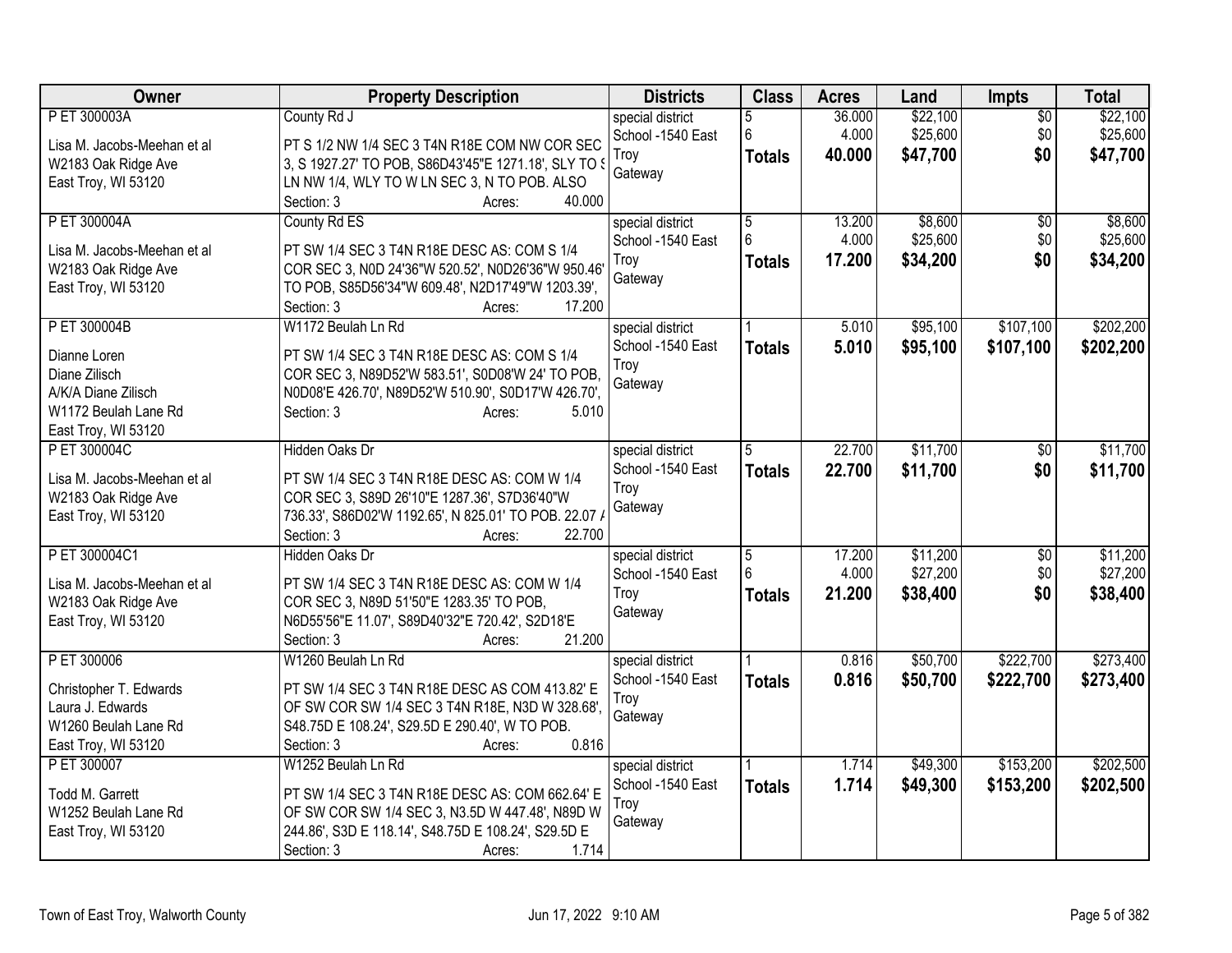| Owner                         | <b>Property Description</b>                                                                   | <b>Districts</b>  | <b>Class</b>    | <b>Acres</b> | Land            | <b>Impts</b>    | <b>Total</b>     |
|-------------------------------|-----------------------------------------------------------------------------------------------|-------------------|-----------------|--------------|-----------------|-----------------|------------------|
| P ET 300008                   | N9330 Stewart School Rd                                                                       | special district  | $\overline{X4}$ | 4.230        | $\overline{50}$ | $\overline{50}$ | $\overline{30}$  |
| Town of East Troy             | PT W 1/2 SE 1/4 SEC 3 T4N R18E COM S 1/4 COR                                                  | School -1540 East | <b>Totals</b>   | 4.230        | \$0             | \$0             | \$0              |
| N9330 Stewart School Rd       | SEC 3, E 709.5', N 1499.19', SW TO N & S 1/4 LN S TO                                          | Troy              |                 |              |                 |                 |                  |
| PO Box 872                    | POB. EXC. SCHOOL. EXC. RR DESC IN VOL 97                                                      | Gateway           |                 |              |                 |                 |                  |
| East Troy, WI 53120           | 4.230<br>Section: 3<br>Acres:                                                                 |                   |                 |              |                 |                 |                  |
| P ET 300008A                  | County Rd ES                                                                                  | special district  |                 | 6.711        | \$108,600       | $\overline{50}$ | \$108,600        |
|                               |                                                                                               | School -1540 East | <b>Totals</b>   | 6.711        | \$108,600       | \$0             | \$108,600        |
| <b>Helmut Siewert Trust</b>   | PT SW 1/4 SE 1/4 SEC 3 T4N R18E DESC AS: COM SV                                               | Troy              |                 |              |                 |                 |                  |
| 8141 Barrosa Cir              | COR SE 1/4, S89D52'E 123.89' TO SELY LN HWY ES &                                              | Gateway           |                 |              |                 |                 |                  |
| Melbourne, FL 32940           | POB, N30D09'26"E 408.93', S59D50'34"E 17', N30D                                               |                   |                 |              |                 |                 |                  |
|                               | 6.711<br>Section: 3<br>Acres:                                                                 |                   |                 |              |                 |                 |                  |
| P ET 300009                   | N9330 Stewart School Rd                                                                       | special district  | X4              | 3.010        | \$0             | \$0             | $\overline{\$0}$ |
| Town of East Troy             | PT SE 1/4 & SW 1/4 SEC 3 T4N R18E DESC AS: COM                                                | School -1540 East | <b>Totals</b>   | 3.010        | \$0             | \$0             | \$0              |
| N9330 Stewart School Rd       | S 1/4 COR SEC 3, N0D28'W 123' TO POB, S30D W                                                  | Troy              |                 |              |                 |                 |                  |
| PO Box 872                    | 188.50', N80D06'30"W 271.43', N34D52'55"E 636.80',                                            | Gateway           |                 |              |                 |                 |                  |
| East Troy, WI 53120           | 3.010<br>Section: 3<br>Acres:                                                                 |                   |                 |              |                 |                 |                  |
| PET 300011                    | County Rd ES                                                                                  | special district  | $\overline{X4}$ | 2.040        | $\overline{50}$ | $\sqrt{6}$      | \$0              |
|                               |                                                                                               | School -1540 East | <b>Totals</b>   | 2.040        | \$0             | \$0             | \$0              |
| Friends of East Troy Railroad | 2.04 A. OF R/R R/W LOC IN E 1/2 SEC 3 T4N R18E                                                | Troy              |                 |              |                 |                 |                  |
| PO Box 943                    |                                                                                               | Gateway           |                 |              |                 |                 |                  |
| East Troy, WI 53120           |                                                                                               |                   |                 |              |                 |                 |                  |
|                               | 2.040<br>Section: 3<br>Acres:                                                                 |                   |                 |              |                 |                 |                  |
| P ET 400001                   | W1466 County Rd J                                                                             | special district  | $\overline{4}$  | 62.700       | \$10,600        | $\overline{50}$ | \$10,600         |
| Lakewood Farms, Inc           | N 28 A. OF NE 1/4 SE 1/4 SEC 4 T4N R18E. ALSO E                                               | School -1540 East | 5               | 43.000       | \$22,200        | \$0             | \$22,200         |
| 37 Mockingbird Ln             | 1/2 NE 1/4. ALSO NW 1/4 NE FR 1/4 ALSO NE 1/4 NW                                              | Troy              | 5M              | 6.500        | \$20,800        | \$0             | \$20,800         |
| Oak Brook, IL 60523           | FR 1/4 ALSO COM CTR NW 1/4, S 157.9', N66D11'E                                                | Gateway           |                 | 10.000       | \$90,000        | \$263,700       | \$353,700        |
|                               | 122.200<br>Section: 4<br>Acres:                                                               |                   | <b>Totals</b>   | 122.200      | \$143,600       | \$263,700       | \$407,300        |
| P ET 400001A                  | County Rd J                                                                                   | special district  | $\overline{2}$  | 46.000       | \$210,000       | \$17,000        | \$227,000        |
| Lisa M. Jacobs-Meehan et al   |                                                                                               | School -1540 East | 5               | 6.200        | \$3,100         | \$0             | \$3,100          |
|                               | PT NE 1/4 & NW 1/4 SEC 4 T4N R18E DESC AS: COM<br>NE COR SEC 4 S 1921.27' TO POB, S88D54'15"W | Troy              | <b>Totals</b>   | 52.200       | \$213,100       | \$17,000        | \$230,100        |
| W2183 Oak Ridge Ave           |                                                                                               | Gateway           |                 |              |                 |                 |                  |
| East Troy, WI 53120           | 1321.99' TO W LN SE1/4 NE1/4 SEC 4 S TO SW COR<br>52.200                                      |                   |                 |              |                 |                 |                  |
|                               | Section: 4<br>Acres:                                                                          |                   |                 |              |                 |                 |                  |
| P ET 400001C                  | W1560 County Rd J                                                                             | special district  | l 1             | 3.210        | \$73,200        | \$370,000       | \$443,200        |
| Lakewood Farms, Inc           | PT NW 1/4 SEC 4 T4N R18E DESC AS: COM NE COR                                                  | School -1540 East | 5               | 14.000       | \$7,700         | \$0             | \$7,700          |
| 37 Mockingbird Ln             | NW 1/4, S88D33' 50"W 530.75', S0D34'30"E 424.06' TO                                           | Troy              | <b>Totals</b>   | 17.210       | \$80,900        | \$370,000       | \$450,900        |
| Oak Brook, IL 60523           | POB, S0D34'30"E 618.47' S89D25'30"W 8.60',                                                    | Gateway           |                 |              |                 |                 |                  |
|                               | 17.210<br>Section: 4<br>Acres:                                                                |                   |                 |              |                 |                 |                  |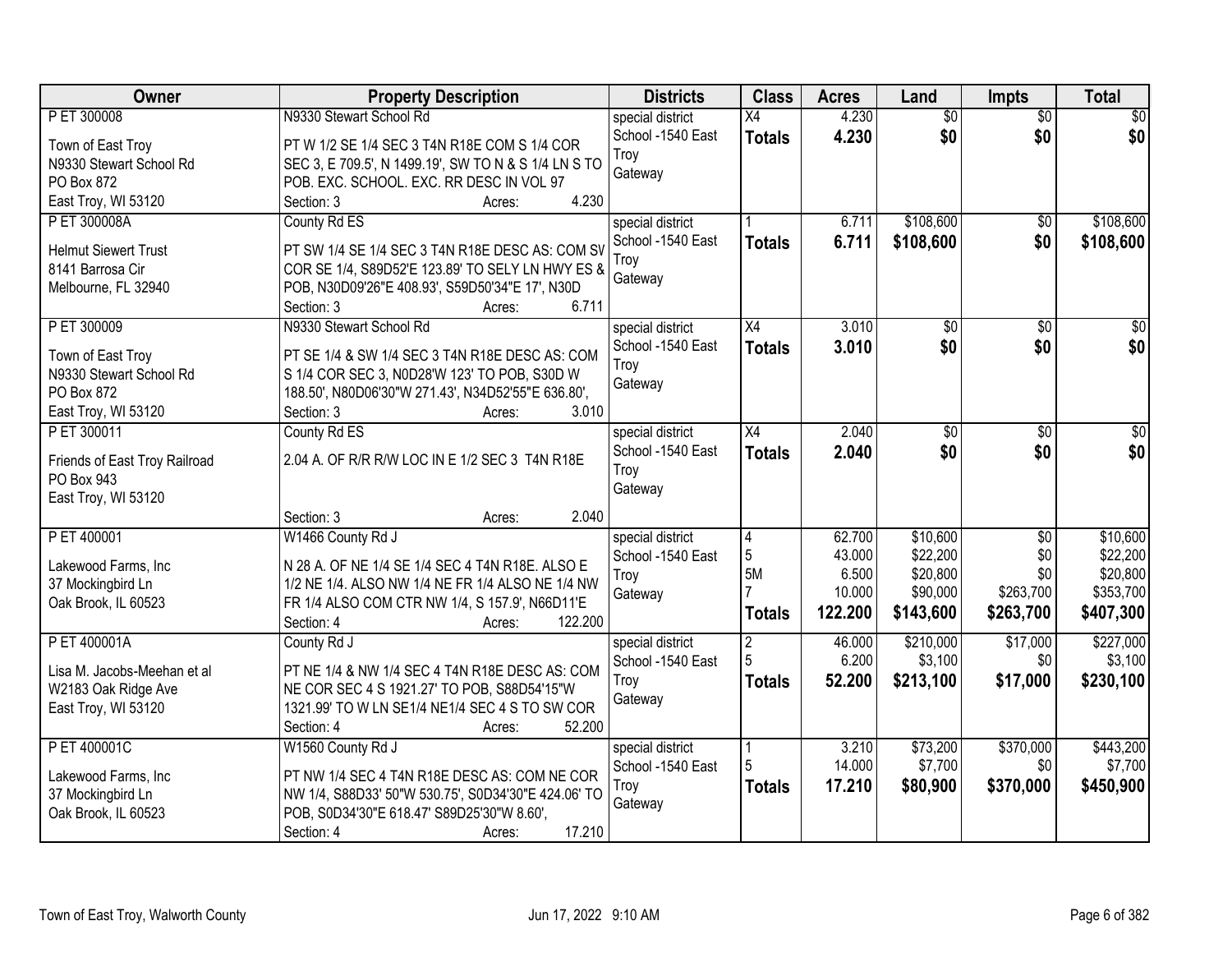| <b>Owner</b>                                                                                                        | <b>Property Description</b>                                                                                                                                                                         | <b>Districts</b>                                                                           | <b>Class</b>       | <b>Acres</b>            | Land                            | Impts                         | <b>Total</b>                    |
|---------------------------------------------------------------------------------------------------------------------|-----------------------------------------------------------------------------------------------------------------------------------------------------------------------------------------------------|--------------------------------------------------------------------------------------------|--------------------|-------------------------|---------------------------------|-------------------------------|---------------------------------|
| P ET 400002<br>James C. Butler                                                                                      | W1614 County Rd J<br>PT NW 1/4 SEC 4 T4N R18E DESC AS: COM 814' S &                                                                                                                                 | Lake Beulah Lake<br>Management<br>special district                                         | 5<br><b>Totals</b> | 2.349<br>1.200<br>3.549 | \$102,800<br>\$800<br>\$103,600 | \$394,400<br>\$0<br>\$394,400 | \$497,200<br>\$800<br>\$498,000 |
| c/o James C. Butler<br>W1614 County Rd J<br>Mukwonago, WI 53149-0000                                                | 100' W OF NE COR NW 1/4 NW 1/4 SEC 4, W 229' TO<br>BANK OF CREEK, SLY ON SAME TO N 1/8 LN, E TO<br>3.549<br>Section: 4<br>Acres:                                                                    | School -1540 East<br>Troy<br>Gateway                                                       |                    |                         |                                 |                               |                                 |
| P ET 400003<br>Beber Camp Property, Inc.<br>11820 Parklawn Dr Ste 380<br>Rockville, MD 20852                        | County Rd J<br>SEE P ET 5-3 FOR DESCRIPTION OF THIS PARCEL<br>OF LAND SEC 4 T4N R18E                                                                                                                | special district<br>School -1540 East<br>Troy<br>Gateway                                   | 5<br><b>Totals</b> | 3.500<br>3.500          | \$1,900<br>\$1,900              | $\overline{50}$<br>\$0        | \$1,900<br>\$1,900              |
| P ET 400004A                                                                                                        | 3.500<br>Section: 4<br>Acres:<br>W1689 County Rd J                                                                                                                                                  | special district                                                                           |                    | 1.243                   | \$39,900                        | \$173,700                     | \$213,600                       |
| Shawn E. Godec<br>W1689 County Rd J<br>Mukwonago, WI 53149                                                          | PT NW 1/4 SEC 4 T4N R18E DESC AS: COM NW COR<br>SEC 4, S 2221. 52', N56D58'E 71.65' TO POB,<br>N56D58'E 232.35', S19D43'E 244.62', S1D52'E 48.72',<br>1.243<br>Section: 4<br>Acres:                 | School -1540 East<br>Troy<br>Gateway                                                       | <b>Totals</b>      | 1.243                   | \$39,900                        | \$173,700                     | \$213,600                       |
| P ET 400005                                                                                                         | Marsh Rd                                                                                                                                                                                            | special district<br>School -1540 East                                                      | 5                  | 1.000                   | \$3,300                         | $\overline{50}$<br>\$0        | \$3,300                         |
| Helen M Newman Life Estate et al<br>c/o Helen M Newman Life Estate<br>W1656 County Rd J<br>Mukwonago, WI 53149-0000 | PT NW 1/4 SEC 4 T4N R18E DESC AS: COM 462' E OF<br>NW COR SW 1/4 NW 1/4 SEC 4, E 330', S52D45'W<br>292.5', N37D W TO PT 81' S OF POB, N 81' TO POB. 1<br>Section: 4<br>1.000<br>Acres:              | Troy<br>Gateway                                                                            | <b>Totals</b>      | 1.000                   | \$3,300                         |                               | \$3,300                         |
| P ET 400006<br>Justin Dzik<br>Nicolle L. Walter<br>W1692 County Rd J<br>East Troy, WI 53149                         | County Rd J<br>PT NW 1/4 SEC 4 T4N R18E DESC AS: COM INTER<br>CTR HWY J & W SEC LN SEC 4, N58D E 154.44', N29D<br>W 250.80', S56D W TO W LN SEC 4, S TO POB. .5 A.<br>0.500<br>Section: 4<br>Acres: | Lake Beulah Lake<br>Management<br>special district<br>School -1540 East<br>Troy<br>Gateway | <b>Totals</b>      | 0.500<br>0.500          | \$21,400<br>\$21,400            | \$0<br>\$0                    | \$21,400<br>\$21,400            |
| P ET 400007<br>Beber Camp Property, Inc<br>11820 Parklawn Dr Ste 380<br>Rockville, MD 20852                         | <b>Island Dr</b><br>SEE P ET 5-3 FOR DESCRIPTION OF THIS PARCEL<br>OF LAND SEC 4 T4N R18E                                                                                                           | special district<br>School -1540 East<br>Troy<br>Gateway                                   | <b>Totals</b>      | 0.102<br>0.102          | \$4,200<br>\$4,200              | $\overline{50}$<br>\$0        | \$4,200<br>\$4,200              |
| P ET 400008                                                                                                         | 0.102<br>Section: 4<br>Acres:                                                                                                                                                                       |                                                                                            |                    |                         | \$231,300                       |                               |                                 |
| Beber Camp Property, Inc<br>11820 Parklawn Dr Ste 380<br>Rockville, MD 20852                                        | <b>Island Dr</b><br>SEE P ET 5-3 FOR DESCRIPTION OF THIS PARCEL<br>OF LAND SEC 4 T4N R18E<br>1.113<br>Section: 4<br>Acres:                                                                          | special district<br>School -1540 East<br>Troy<br>Gateway                                   | <b>Totals</b>      | 1.113<br>1.113          | \$231,300                       | $\overline{50}$<br>\$0        | \$231,300<br>\$231,300          |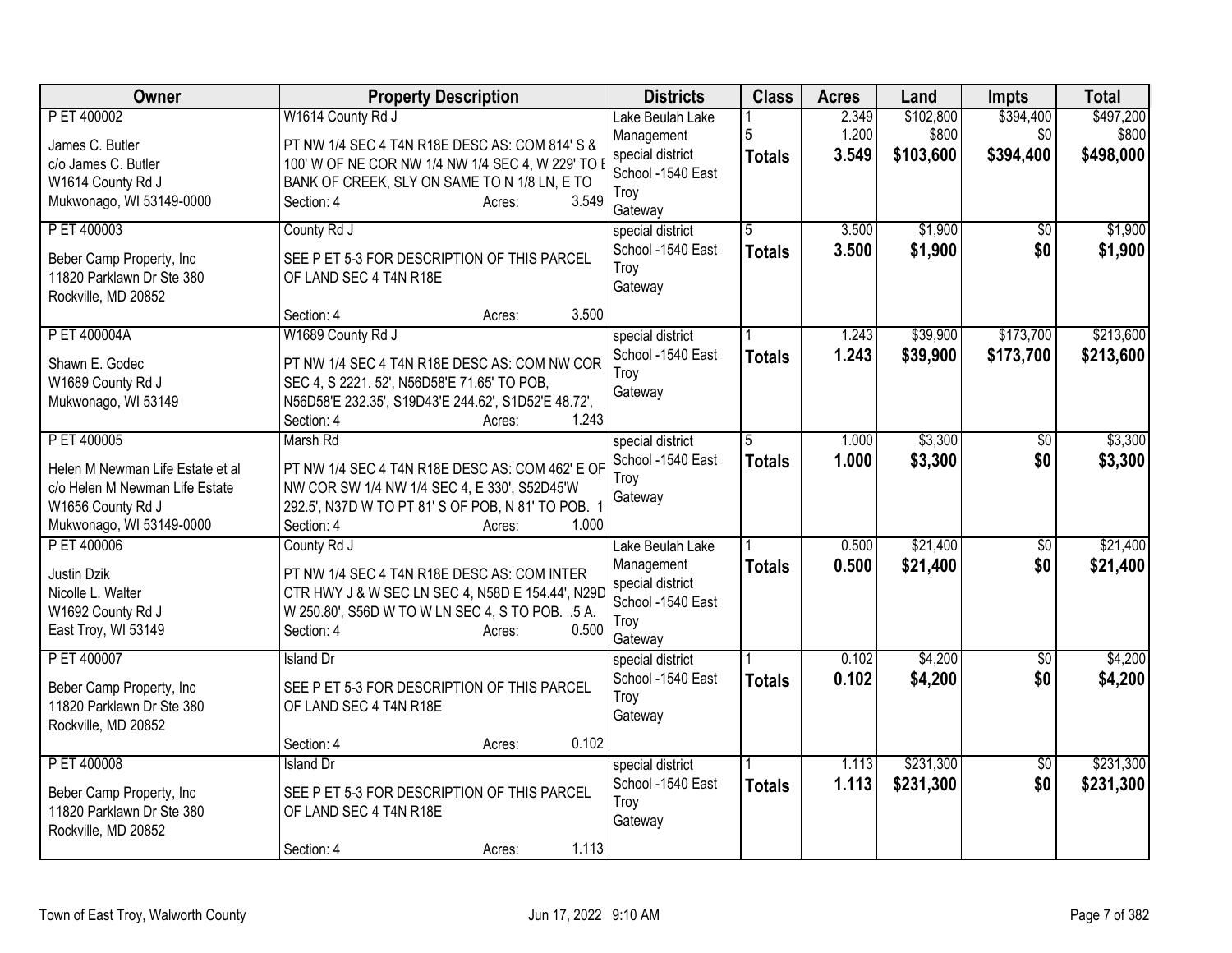| <b>Owner</b>                | <b>Property Description</b>                            | <b>Districts</b>  | <b>Class</b>  | <b>Acres</b> | Land      | <b>Impts</b>    | <b>Total</b> |
|-----------------------------|--------------------------------------------------------|-------------------|---------------|--------------|-----------|-----------------|--------------|
| P ET 400010                 | N9430 East Shore Rd                                    | special district  |               | 39.801       | \$194,500 | \$609,300       | \$803,800    |
| Lisa M. Jacobs-Meehan et al | PT NE 1/4 & SE 1/4 SEC 4 T4N R18E DESC AS: COM         | School -1540 East | <b>Totals</b> | 39.801       | \$194,500 | \$609,300       | \$803,800    |
| W2183 Oak Ridge Ave         | CTR NE 1/4 SEC 4, W 812.3', S6.5D E S 2170.70',        | Troy              |               |              |           |                 |              |
| East Troy, WI 53120         | S89D19' E 387.75' N 65D31' E 55.10', N58D01' E 48.51', | Gateway           |               |              |           |                 |              |
|                             | 39.801<br>Section: 4<br>Acres:                         |                   |               |              |           |                 |              |
| P ET 400011                 | N9420 East Shore Rd                                    | special district  |               | 0.678        | \$47,800  | \$164,500       | \$212,300    |
|                             |                                                        | School -1540 East | <b>Totals</b> | 0.678        | \$47,800  | \$164,500       | \$212,300    |
| Lisa M. Jacobs-Meehan et al | PT SE 1/4 SEC 4 T4N R18E DESC AS: COM CTR SE           | Troy              |               |              |           |                 |              |
| W2183 Oak Ridge Ave         | 1/4 SEC 4, N0D25'W 311.58', N85D50'W 239.68' TO        | Gateway           |               |              |           |                 |              |
| East Troy, WI 53120         | POB, N85D50'W 439.05' TO C/L TOWN RD, N6D30'W<br>0.678 |                   |               |              |           |                 |              |
|                             | Section: 4<br>Acres:                                   |                   |               |              |           |                 |              |
| P ET 400011A                | East Shore Rd                                          | special district  |               | 4.097        | \$86,000  | $\overline{50}$ | \$86,000     |
| Robert B Womsley Jr Trust   | PT SE 1/4 SEC 4 T4N R18E DESC AS: COM 76' N OF         | School -1540 East | <b>Totals</b> | 4.097        | \$86,000  | \$0             | \$86,000     |
| 239 Essex Rd                | CTR SE 1/4 SEC 4, W 646.22', N6D30'W 286.58',          | Troy              |               |              |           |                 |              |
| Kenilworth, IL 60043        | S85D50'E 678.73', S0D25' E 235.58' TO POB.             | Gateway           |               |              |           |                 |              |
|                             | 4.097<br>Section: 4<br>Acres:                          |                   |               |              |           |                 |              |
| P ET 400011B                | N9424 East Shore Rd                                    | special district  |               | 0.408        | \$36,800  | \$163,900       | \$200,700    |
| Lisa M. Jacobs-Meehan et al | PT SE 1/4 SEC 4 T4N R18E DESC AS: COM CTR SE           | School -1540 East | <b>Totals</b> | 0.408        | \$36,800  | \$163,900       | \$200,700    |
| W2183 Oak Ridge Ave         | 1/4 SEC 4, N0D25'W 311.58', N85D50'W 114.01' TO        | Troy              |               |              |           |                 |              |
| East Troy, WI 53120         | POB, N85D50'W 125.67', N3D14'W 101.07', N58D01'E       | Gateway           |               |              |           |                 |              |
|                             | 0.408<br>Section: 4<br>Acres:                          |                   |               |              |           |                 |              |
| PET 400013                  | Hidden Oaks Dr                                         | special district  |               | 2.000        | \$5,500   | $\overline{50}$ | \$5,500      |
|                             |                                                        | School -1540 East | <b>Totals</b> | 2.000        | \$5,500   | \$0             | \$5,500      |
| Ruth M Howard Life Estate   | E 132' OF N 660' OF GOVT LOT 1 SEC 4 T4N R18E. 2       | Troy              |               |              |           |                 |              |
| Howard Family Land Trust    | А.                                                     | Gateway           |               |              |           |                 |              |
| N9376 E Shore Rd            |                                                        |                   |               |              |           |                 |              |
| Mukwonago, WI 53149         | 2.000<br>Section: 4<br>Acres:                          |                   |               |              |           |                 |              |
| P ET 400014A                | W1322 Beulah Ln Rd                                     | special district  |               | 0.627        | \$46,400  | \$128,700       | \$175,100    |
| Lee Scheel                  | PT SE 1/4 SEC 4 T4N R18E DESC AS: COM SE COR           | School -1540 East | <b>Totals</b> | 0.627        | \$46,400  | \$128,700       | \$175,100    |
| Julane M. Scheel            | SEC 4, W 290', N0D52'E 155' TO POB, N0D52'E 195', E    | Troy              |               |              |           |                 |              |
| W1322 Beulah Lane Rd        | 140', S0D52'E 195', W 140' TO POB. ALSO R/W            | Gateway           |               |              |           |                 |              |
| East Troy, WI 53120         | 0.627<br>Section: 4<br>Acres:                          |                   |               |              |           |                 |              |
| P ET 400014B                | W1308 Beulah Ln Rd                                     | special district  |               | 0.861        | \$51,300  | \$114,700       | \$166,000    |
| Bradley A. Beaumont         | PT SE 1/4 SEC 4 T4N R18E DESC AS: COM SE COR           | School -1540 East | <b>Totals</b> | 0.861        | \$51,300  | \$114,700       | \$166,000    |
| W3108 Beulah Lane Rd        | SEC 4, W 75' TO POB, N0D52'E 250', W 75', S0D52'W      | Troy              |               |              |           |                 |              |
| East Troy, WI 53120         | 250', E 75' TO POB. ALSO COM SE COR SEC 4,             | Gateway           |               |              |           |                 |              |
|                             | 0.861<br>Section: 4<br>Acres:                          |                   |               |              |           |                 |              |
|                             |                                                        |                   |               |              |           |                 |              |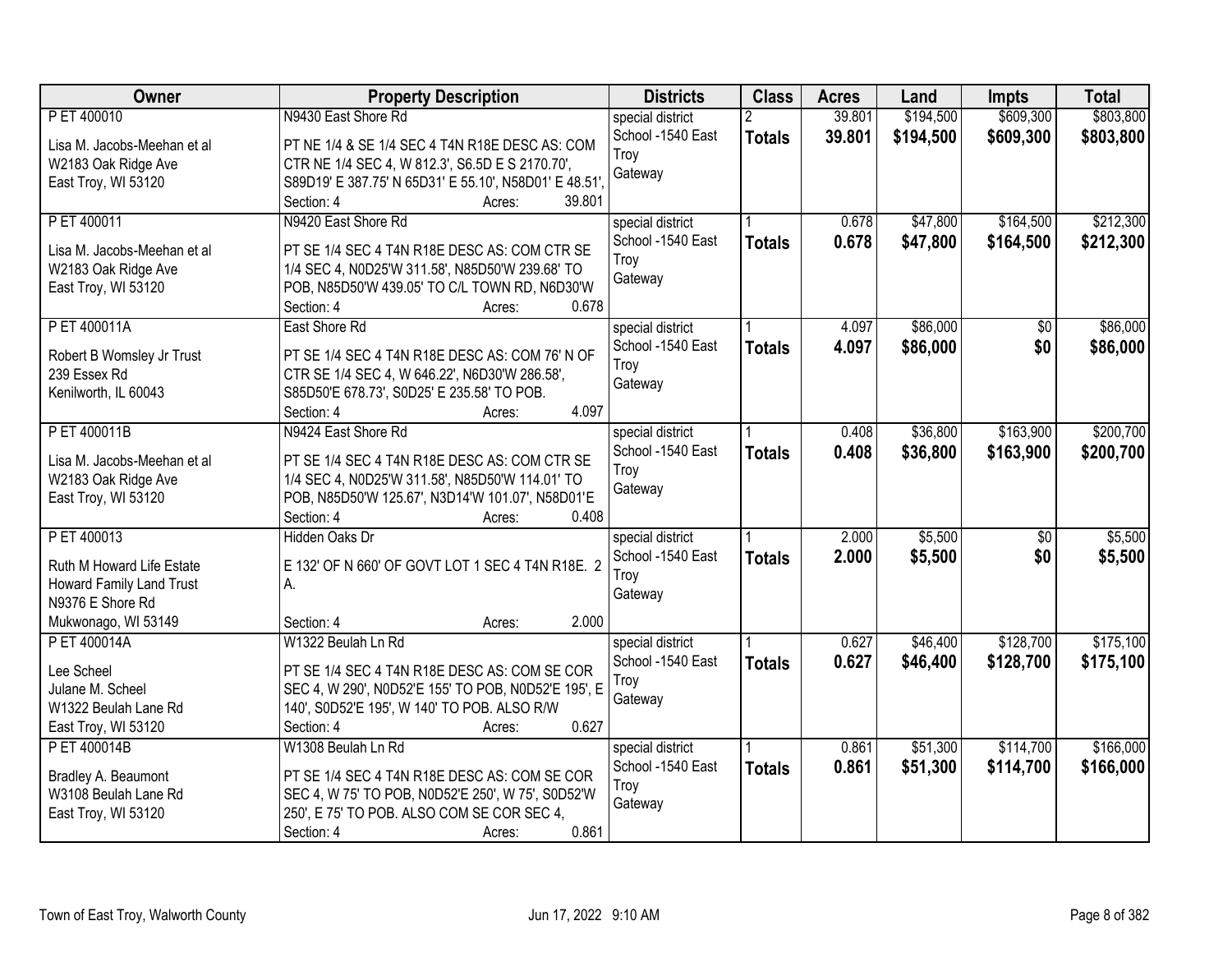| Owner                                          | <b>Property Description</b>                                                                   | <b>Districts</b>  | <b>Class</b>    | <b>Acres</b> | Land            | <b>Impts</b>    | <b>Total</b> |
|------------------------------------------------|-----------------------------------------------------------------------------------------------|-------------------|-----------------|--------------|-----------------|-----------------|--------------|
| P ET 400014C                                   | N9316 East Shore Rd                                                                           | special district  |                 | 1.306        | \$57,100        | \$98,700        | \$155,800    |
| Lakeland Property Management                   | PT SE 1/4 SEC 4 T4N R18E DESC AS: COM 734' W &                                                | School -1540 East | <b>Totals</b>   | 1.306        | \$57,100        | \$98,700        | \$155,800    |
| W312 S9003 Moccasin Tr                         | 342' N OF SE COR SE 1/4 SEC 4, E 176', S 9', E 24.', N                                        | Troy              |                 |              |                 |                 |              |
| Mukwonago, WI 53149                            | 340', W 224.75', S 25D E 269', SWLY 116', S 38D E                                             | Gateway           |                 |              |                 |                 |              |
|                                                | 1.306<br>Section: 4<br>Acres:                                                                 |                   |                 |              |                 |                 |              |
| P ET 400015                                    | N9320 East Shore Rd                                                                           | special district  |                 | 0.341        | \$32,400        | \$102,500       | \$134,900    |
|                                                |                                                                                               | School -1540 East | <b>Totals</b>   | 0.341        | \$32,400        | \$102,500       | \$134,900    |
| <b>Steven Rinzel Trust</b><br>N9320 E Shore Rd | PT GOVT LOT 1 SEC 4 T4N R18E- COM NE COR LOT                                                  | Troy              |                 |              |                 |                 |              |
| Mukwonago, WI 53149                            | 9 BEULAH LAKE PARK, S24D27'E 264.88', S76D30'W<br>114.43', N TO POB.                          | Gateway           |                 |              |                 |                 |              |
|                                                | 0.341<br>Section: 4<br>Acres:                                                                 |                   |                 |              |                 |                 |              |
| P ET 400017                                    | N9312 East Shore Rd                                                                           | special district  |                 | 0.339        | \$32,300        | \$64,200        | \$96,500     |
|                                                |                                                                                               | School -1540 East | <b>Totals</b>   | 0.339        | \$32,300        | \$64,200        | \$96,500     |
| Lois A. Hoiem                                  | PT SE 1/4 SEC 4 T4N R18E DESC AS: COM 734' W &                                                | Troy              |                 |              |                 |                 |              |
| N9312 E Shore Rd                               | 273' N OF SE COR SEC 4, N 69', E 176', S 69', W 176'                                          | Gateway           |                 |              |                 |                 |              |
| Mukwonago, WI 53149                            | TO POB. ALSO COM SE COR SEC 4, W 734', N 258' TO                                              |                   |                 |              |                 |                 |              |
|                                                | Section: 4<br>0.339<br>Acres:                                                                 |                   |                 |              |                 |                 |              |
| P ET 500001                                    | Marsh Rd                                                                                      | special district  | 5               | 1.000        | \$100           | \$0             | \$100        |
| Lakewood Farms, Inc                            | E 38' OF N 1237' NE 1/4 NE 1/4 SEC 5 T4N R18E. 1 A                                            | School -1540 East | <b>Totals</b>   | 1.000        | \$100           | \$0             | \$100        |
| 37 Mockingbird Ln                              |                                                                                               | Troy              |                 |              |                 |                 |              |
| Oak Brook, IL 60523                            |                                                                                               | Gateway           |                 |              |                 |                 |              |
|                                                | Section: 4<br>1.000<br>Acres:                                                                 |                   |                 |              |                 |                 |              |
| P ET 500002                                    | W1741 County Rd J                                                                             | special district  | $\overline{X4}$ | 0.418        | $\overline{50}$ | $\overline{50}$ | \$0          |
| Beber Camp Property, Inc                       | PT SE 1/4 SEC 5 & SW 1/4 SEC 4 ALL IN T4N R18E AN                                             | School -1540 East | <b>Totals</b>   | 0.418        | \$0             | \$0             | \$0          |
| 11820 Parklawn Dr Ste 380                      | ISLAND DESC AS: COM E 1/4 COR SEC 5 T4N R18E,                                                 | Troy              |                 |              |                 |                 |              |
| Rockville, MD 20852                            | S0D07'35"W 724.69' TO POB OF MEANDER LN,                                                      | Gateway           |                 |              |                 |                 |              |
|                                                | 0.418<br>Section: 5<br>Acres:                                                                 |                   |                 |              |                 |                 |              |
| P ET 500002A                                   | W1796 County Rd J                                                                             | special district  |                 | 5.200        | \$96,000        | \$254,000       | \$350,000    |
|                                                |                                                                                               | School -1540 East | <b>Totals</b>   | 5.200        | \$96,000        | \$254,000       | \$350,000    |
| <b>Bruce C Elliott Trust</b>                   | PT SE 1/4 SEC 5 T4N R18E DESC AS: COM NE COR                                                  | Troy              |                 |              |                 |                 |              |
| Renee M Elliott Trust<br>W1796 County Rd J     | SEC 5, N89D41'24"W 2663.68' S01D53'18"W 3317.65'<br>TO C/L CTH J, N84D52'44"E 550.57' TO POB, | Gateway           |                 |              |                 |                 |              |
| Mukwonago, WI 53149                            | 5.200<br>Section: 5                                                                           |                   |                 |              |                 |                 |              |
| P ET 500003                                    | Acres:<br>W1802 County Rd J                                                                   | special district  |                 | 1.000        | \$35,000        | $\overline{50}$ | \$35,000     |
|                                                |                                                                                               | School -1540 East | $\overline{2}$  | 0.000        | \$0             | \$0             | \$0          |
| Beber Camp Property, Inc                       | PARCEL LOC IN W 1/2 SEC 4, PT. OF SEC 5 T 4 N R                                               | Troy              | $\vert 4$       | 130.310      | \$8,800         | \$0             | \$8,800      |
| 11820 Parklawn Dr Ste 380                      | 18E, COM NE COR SEC 5, N89D41'24"W 38'ALG N LN                                                | Gateway           |                 | 15.000       | \$9,800         | \$0             | \$9,800      |
| Rockville, MD 20852                            | SEC 5 TO POB, CONT N89D 41'24"W 5205.04' TO NW                                                |                   | <b>Totals</b>   | 146.310      | \$53,600        | \$0             | \$53,600     |
|                                                | 146.310<br>Section: 5<br>Acres:                                                               |                   |                 |              |                 |                 |              |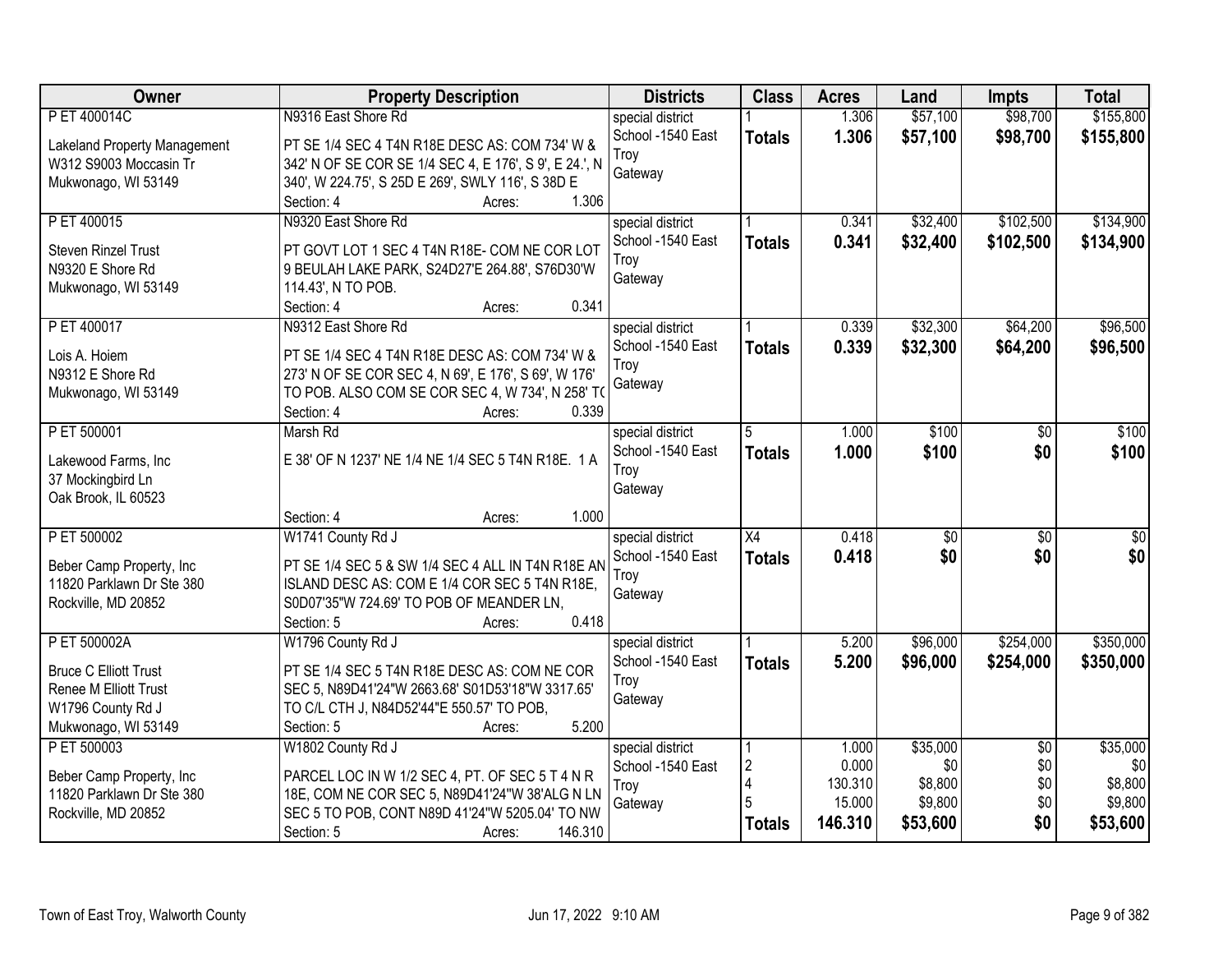| Owner                  | <b>Property Description</b>                          | <b>Districts</b>  | <b>Class</b>   | <b>Acres</b> | Land       | <b>Impts</b> | <b>Total</b> |
|------------------------|------------------------------------------------------|-------------------|----------------|--------------|------------|--------------|--------------|
| P ET 500003A           | W2006 County Rd J                                    | special district  |                | 36.604       | \$260,600  | \$191,900    | \$452,500    |
| Peter J Mainka Trust   | PT NW 1/4 & SW 1/4 SEC 5 T4N R18E DESC AS: COM       | School -1540 East | $\overline{2}$ | 33.000       | \$240,000  | \$0          | \$240,000    |
| Shirley M Mainka Trust | NW COR SW 1/4 NW 1/4 SEC 5, S 2496.12', N 72', E     | Troy              | <b>Totals</b>  | 69.604       | \$500,600  | \$191,900    | \$692,500    |
| 32601 W Oakland Rd     | 845.46', S5D30'E 407. 22', E 478.50', N TO NE COR SW | Gateway           |                |              |            |              |              |
| Nashotah, WI 53058     | 69.604<br>Section: 5<br>Acres:                       |                   |                |              |            |              |              |
| P ET 500003B           | W1970 County Rd J                                    | special district  | $\overline{4}$ | 14.840       | \$2,500    | \$0          | \$2,500      |
|                        |                                                      | School -1540 East |                | 9.000        | \$85,000   | \$347,900    | \$432,900    |
| J&S Risky Rewards, LLC | PT NW 1/4 & SW 1/4 SEC 5 T4N R18E DESC AS COM        | Troy              | <b>Totals</b>  | 23.840       | \$87,500   | \$347,900    | \$435,400    |
| N7188 Country Side Ln  | NW COR SEC 5 T4N R18E, S0D56'39"W 1310.26',          | Gateway           |                |              |            |              |              |
| Elkhorn, WI 53121      | S88D38'02"E 1305.48', S0D00'00"W 139.43' TO POB,     |                   |                |              |            |              |              |
|                        | 23.840<br>Section: 5<br>Acres:                       |                   |                |              |            |              |              |
| P ET 500003B1          | W1900 County Rd J                                    | special district  |                | 10.903       | \$129,500  | \$387,200    | \$516,700    |
| Lance Luchini Trust    | PT NW 1/4 & SW 1/4 SEC 5 T4N R18E DESC AS: COM       | School -1540 East | <b>Totals</b>  | 10.903       | \$129,500  | \$387,200    | \$516,700    |
| Jeanne Luchini Trust   | NW COR NW 1/4, SLY 1310.26', S88D38'02"E 1305.48',   | Troy              |                |              |            |              |              |
| W1900 County Rd J      | S 139.43', S85D49'10"E 236.16', S0D26'24"E 279. 62', | Gateway           |                |              |            |              |              |
| Mukwonago, WI 53149    | 10.903<br>Section: 5<br>Acres:                       |                   |                |              |            |              |              |
| P ET 500005A           | N9386 Woodfield Ct                                   | special district  |                | 8.500        | \$117,500  | \$138,800    | \$256,300    |
|                        |                                                      | School -1540 East | 5              | 2.967        | \$1,600    | \$0          | \$1,600      |
| Doris A. Kranitz       | PT SW 1/4 SEC 5 T4N R18E DESC AS: COM NE COR         | Troy              | <b>Totals</b>  | 11.467       | \$119,100  | \$138,800    | \$257,900    |
| N9386 Woodfield Ct     | SW 1/4 SW 1/4 SEC 5, S1D27'W 460.75', N88D16'W       | Gateway           |                |              |            |              |              |
| Mukwonago, WI 53149    | 720.03', N12D39'W 685.52' N72D E 392.80' TO CURVE,   |                   |                |              |            |              |              |
|                        | 11.467<br>Section: 5<br>Acres:                       |                   |                |              |            |              |              |
| P ET 500005B           | N9381 Woodfield Ct                                   | special district  |                | 5.020        | \$100, 100 | \$271,700    | \$371,800    |
| Robert Krabbenhoft     | PT SW 1/4 SEC 5 T4N R18E DESC AS: COM AT PT          | School -1540 East | <b>Totals</b>  | 5.020        | \$100,100  | \$271,700    | \$371,800    |
| Doris Krabbenhoft      | N1D33'10"E 945.23' OF SW COR SEC 5, THE POB,         | Troy              |                |              |            |              |              |
| N9381 Woodfield Ct     | N01D33'10"E 465.64', N71D59' 29"E 354.80',           | Gateway           |                |              |            |              |              |
| Mukwonago, WI 53149    | 5.020<br>Section: 5<br>Acres:                        |                   |                |              |            |              |              |
| P ET 500005C           | N9349 Woodfield Ct                                   | special district  |                | 5.125        | \$100,600  | \$205,600    | \$306,200    |
| <b>Richard Faust</b>   | PT SW 1/4 SEC 5 T4N R18E DESC AS: COM SW COR         | School -1540 East | <b>Totals</b>  | 5.125        | \$100,600  | \$205,600    | \$306,200    |
| Susan Faust            | SW 1/4 SEC 5, N01D33'E 565.23' TO POB, N1D33'E       | Troy              |                |              |            |              |              |
| N9349 Woodfield Ct     | 380', S88D27'E 481.95' TO C/L PROPOSED RD,           | Gateway           |                |              |            |              |              |
| Mukwonago, WI 53149    | 5.125<br>Section: 4<br>Acres:                        |                   |                |              |            |              |              |
| P ET 500005D           | N9303 Woodfield Ct                                   | special district  |                | 5.020        | \$100,100  | \$182,100    | \$282,200    |
|                        |                                                      | School -1540 East |                | 5.020        | \$100,100  |              |              |
| Patrick J. Byrnes      | PT SW 1/4 SEC 5 T4N R18E DESC AS: COM 236.01'        | Troy              | <b>Totals</b>  |              |            | \$182,100    | \$282,200    |
| N9303 Woodfield Ct     | N1D33'E OF SW COR SW 1/4 SEC 5, N1D33'E 329. 21'     | Gateway           |                |              |            |              |              |
| Mukwonago, WI 53149    | N88D27'E 686.06', SWLY ALG C/L PROPOSED RD AN        |                   |                |              |            |              |              |
|                        | Section: 5<br>5.020<br>Acres:                        |                   |                |              |            |              |              |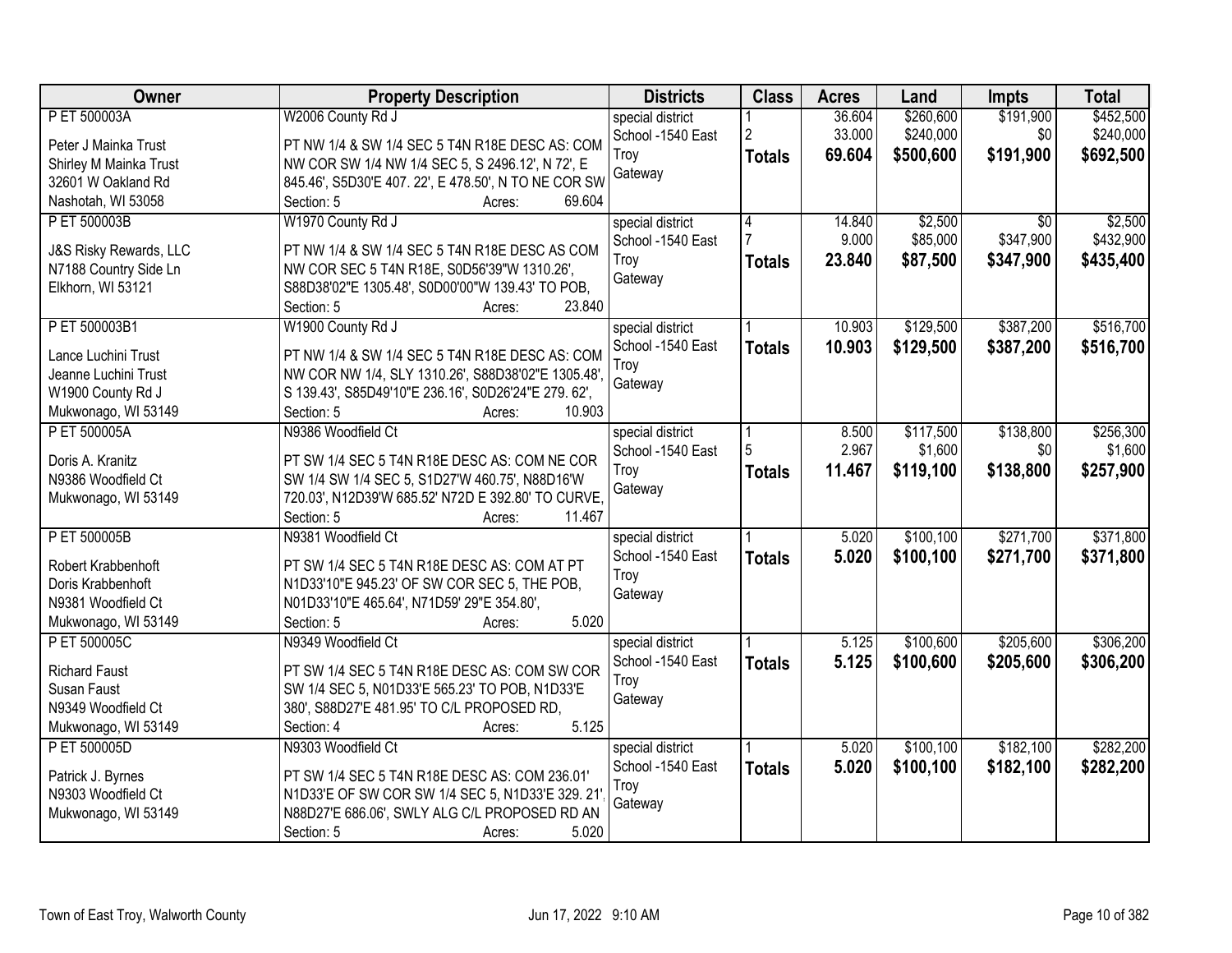| Owner                                | <b>Property Description</b>                              | <b>Districts</b>  | <b>Class</b>  | <b>Acres</b> | Land      | <b>Impts</b> | <b>Total</b> |
|--------------------------------------|----------------------------------------------------------|-------------------|---------------|--------------|-----------|--------------|--------------|
| P ET 500005E                         | N9275 Woodfield Ct                                       | special district  |               | 3.448        | \$103,300 | \$343,100    | \$446,400    |
| Daniel Hanson                        | PARCEL IN SW 1/4 SEC 5 & NW 1/4 SEC 8 T4N                | School -1540 East | <b>Totals</b> | 3.448        | \$103,300 | \$343,100    | \$446,400    |
| Angela Hanson                        | R18E-COM NW COR NW 1/4 SEC 8, N01D33'E 236.01'           | Troy              |               |              |           |              |              |
| N9275 Woodfield Ct                   | S88D27'E 646.78' TO PT IN C/L PROPOSED RD, SELY          | Gateway           |               |              |           |              |              |
| Mukwonago, WI 53149                  | 3.448<br>Section: 5<br>Acres:                            |                   |               |              |           |              |              |
| P ET 500005F                         | N9260 Woodfield Ct                                       | special district  |               | 5.020        | \$100,100 | \$265,600    | \$365,700    |
|                                      |                                                          | School -1540 East | <b>Totals</b> | 5.020        | \$100,100 | \$265,600    | \$365,700    |
| Jeffrey S. Hendrickson               | PT SW 1/4 SEC 5 & NW 1/4 SEC 8 T4N R18E-COM W            | Troy              |               |              |           |              |              |
| Laura E. Hendrickson                 | LN NW 1/4 SEC 8 1317.22' S01D09'57"W OF NW COR           | Gateway           |               |              |           |              |              |
| N9260 Woodfield Ct                   | NW 1/4, S89D51'20"E 1313.64', N01D00'49"E 1154.91'       |                   |               |              |           |              |              |
| Mukwonago, WI 53149                  | 5.020<br>Section: 5<br>Acres:                            |                   |               |              |           |              |              |
| P ET 500005G                         | N9304 Woodfield Ct                                       | special district  |               | 5.020        | \$100,100 | \$250,400    | \$350,500    |
| Jud L. Rasmussen                     | PT SW 1/4 SEC 5 T4N R18E DESC AS: COM NE COR             | School -1540 East | <b>Totals</b> | 5.020        | \$100,100 | \$250,400    | \$350,500    |
| Kelly K. Allison-Rasmussen           | SW 1/4 SW 1/4 SEC 5, S1D27'W 772.269' TO POB             | Troy              |               |              |           |              |              |
| N9304 Woodfield Ct                   | S1D27'W 339.985', N88D52'32"W 660.93' TO C/L             | Gateway           |               |              |           |              |              |
| Mukwonago, WI 53149                  | 5.020<br>Section: 5<br>Acres:                            |                   |               |              |           |              |              |
| P ET 500005H                         | N9330 Woodfield Ct                                       | special district  |               | 5.043        | \$100,200 | \$221,900    | \$322,100    |
|                                      |                                                          | School -1540 East | <b>Totals</b> | 5.043        | \$100,200 | \$221,900    | \$322,100    |
| Daniel J. Plomb                      | PT OF SW 1/4 SEC 5 T4N R18E- COM PT                      | Troy              |               |              |           |              |              |
| Marie T. Plomb                       | S01D09'57"W 1317.22' S OF NW COR SEC 8,                  | Gateway           |               |              |           |              |              |
| N9330 Woodfield Ct                   | S89D51'20"E 1313.64', N01D00'49"E 1313.62',              |                   |               |              |           |              |              |
| Mukwonago, WI 53149                  | 5.043<br>Section: 5<br>Acres:                            |                   |               |              |           |              |              |
| P ET 500006A                         | N9339 Romadka Park Rd                                    | special district  |               | 1.880        | \$47,600  | \$151,000    | \$198,600    |
|                                      | PT SE 1/4 SEC 5 T4N R18E DESC AS: COM W LN               | School -1540 East | <b>Totals</b> | 1.880        | \$47,600  | \$151,000    | \$198,600    |
| <b>Timothy Knurr</b><br>Sandra Knurr | ROMADKA PARK 224.15' S OF NW COR SUB, S58D E             | Troy              |               |              |           |              |              |
| N9339 Romadka Park Rd                |                                                          | Gateway           |               |              |           |              |              |
|                                      | 62', S82D45'W 71', N87D W 79', N64D30'W 42.21',<br>1.880 |                   |               |              |           |              |              |
| Mukwonago, WI 53149                  | Section: 5<br>Acres:                                     |                   |               |              |           |              |              |
| P ET 500006B                         | N9353 Romadka Park Rd                                    | special district  |               | 7.380        | \$96,900  | \$655,400    | \$752,300    |
| John G. Olejniczak                   | PT SE 1/4 SEC 5 T4N R18E DESC AS: COM SW COR             | School -1540 East | <b>Totals</b> | 7.380        | \$96,900  | \$655,400    | \$752,300    |
| Sarah A. Olejniczak                  | SE 1/4 SEC 5, N89D46'24"E 1198.79' TO POB, N 344.5'      | Troy              |               |              |           |              |              |
| N9353 Romadka Park Rd                | TO POB; N 79.47'; N89D46'24"E 281.12'; N 320.79';        | Gateway           |               |              |           |              |              |
| Mukwonago, WI 53149                  | 7.380<br>Section: 5<br>Acres:                            |                   |               |              |           |              |              |
| P ET 500006B1                        | N9490 Oakwood Ln                                         | special district  |               | 5.050        | \$85,300  | \$147,700    | \$233,000    |
|                                      |                                                          | School -1540 East | <b>Totals</b> | 5.050        | \$85,300  | \$147,700    | \$233,000    |
| Sherry L. Olson                      | PT SE 1/4 SEC 5 T4N R18E DESC AS: COM SW COR             | Troy              |               |              |           |              |              |
| N9490 Oakwood Ln                     | SE 1/4 SEC 5, N89D46'24"E 1198.79', N 344.50',           | Gateway           |               |              |           |              |              |
| Mukwonago, WI 53149                  | N64D43'40"W 568.63' TO POB, N01D14'38"W 379.62',         |                   |               |              |           |              |              |
|                                      | 5.050<br>Section: 5<br>Acres:                            |                   |               |              |           |              |              |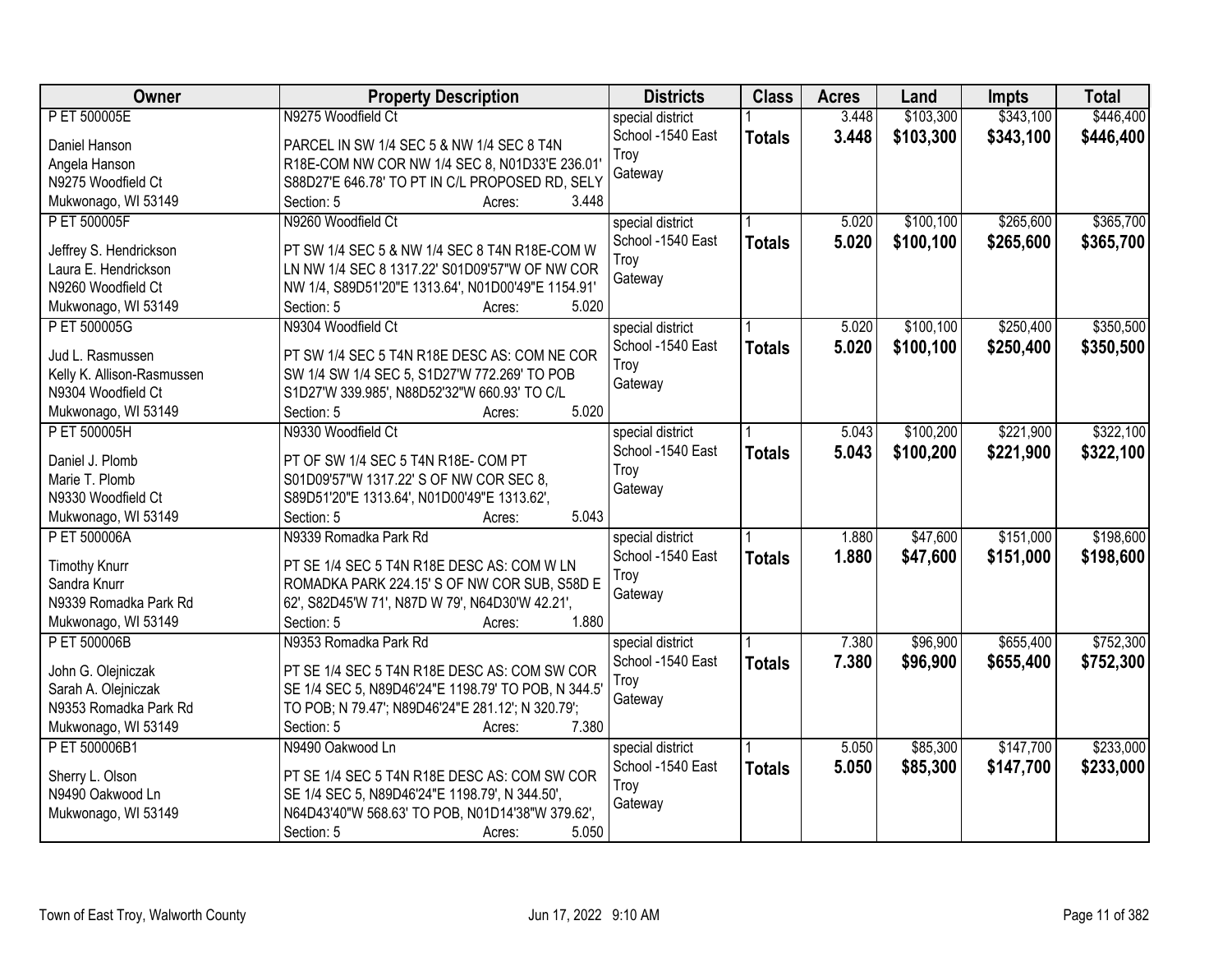| Owner                     | <b>Property Description</b>                          | <b>Districts</b>  | <b>Class</b>   | <b>Acres</b>    | Land             | <b>Impts</b> | <b>Total</b>     |
|---------------------------|------------------------------------------------------|-------------------|----------------|-----------------|------------------|--------------|------------------|
| P ET 500006B2             | W1794 Lake Rd                                        | special district  |                | 5.010           | \$85,100         | \$303,100    | \$388,200        |
| Russell W. Frank          | PT SE 1/4 SEC 5 T4N R18E DESC AS: COM SW COR         | School -1540 East | <b>Totals</b>  | 5.010           | \$85,100         | \$303,100    | \$388,200        |
| Dona L. Frank             | SE 1/4 SEC 5, N89D46'24"E 1198.79' TO POB,           | Troy              |                |                 |                  |              |                  |
| W1794 Lake Rd             | N89D46'24"E 521.50', N 411.52' W 240.38', N 11.50',  | Gateway           |                |                 |                  |              |                  |
| Mukwonago, WI 53149       | 5.010<br>Section: 5<br>Acres:                        |                   |                |                 |                  |              |                  |
| P ET 500006C              | County Rd J                                          | Lake Beulah Lake  | $\overline{2}$ | 195.000         | \$582,500        | \$0          | \$582,500        |
|                           |                                                      | Management        | 5              | 88.000          | \$50,100         | \$0          | \$50,100         |
| Beber Camp Property, Inc. | 'CONT FROM P ET 500003' CTH J BEF RELOC,             | special district  | <b>Totals</b>  | 283.000         | \$632,600        | \$0          | \$632,600        |
| 11820 Parklawn Dr Ste 380 | N84D52'44" E 550.57' ALG C/L, N01D53'18"E 382.99',   | School -1540 East |                |                 |                  |              |                  |
| Rockville, MD 20852       | S87D53'05"E 630', S02D06'55' W 81.42', S44D23'05"E   | Troy              |                |                 |                  |              |                  |
|                           | 283.000<br>Section: 5<br>Acres:                      | Gateway           |                |                 |                  |              |                  |
| P ET 500006D              | W1815 County Rd J                                    | special district  |                | 3.354           | \$72,700         | \$168,500    | \$241,200        |
| Michael Garber et al      | PT SE 1/4 SEC 5 T4N R18E DESC AS: COM PT IN C/L      | School -1540 East | <b>Totals</b>  | 3.354           | \$72,700         | \$168,500    | \$241,200        |
| c/o Jody B. Garber        | HWY J 1018.15' N88D14'E OF C/L SEC 5, S4D32'W        | Troy              |                |                 |                  |              |                  |
| W1815 Hwy J               | 562', E 200', N4D32'E TO PT IN C/L HWY J, S88D14'W   | Gateway           |                |                 |                  |              |                  |
| Mukwonago, WI 53149       | Section: 5<br>3.354<br>Acres:                        |                   |                |                 |                  |              |                  |
| P ET 500006E              | N9415 Romadka Park Rd                                | special district  |                | 0.455           | \$19,600         | \$132,200    | \$151,800        |
|                           |                                                      | School -1540 East |                | 0.455           | \$19,600         | \$132,200    | \$151,800        |
| Wade K. Throe             | PT SE 1/4 SEC 5 T4N R18E DESC AS: COM AT PT IN       | Troy              | <b>Totals</b>  |                 |                  |              |                  |
| Patricia A. Throe         | C/L HWY J THAT IS 1018.5' N88D14'E OF C/L SEC 5,     | Gateway           |                |                 |                  |              |                  |
| N9415 Romadka Park Rd     | S4D32'E 562' TO POB S4D32'W 100', E 200', N4D32'E    |                   |                |                 |                  |              |                  |
| Mukwonago, WI 53149       | Section: 5<br>0.455<br>Acres:                        |                   |                |                 |                  |              |                  |
| P ET 500006F              | N9403 Romadka Park Rd                                | special district  |                | 3.000           | \$70,000         | \$139,100    | \$209,100        |
| Seth A. Ricker            | PT SE 1/4 SEC 5 T4N R18E DESC AS COM AT PT IN        | School -1540 East |                | 2.781           | \$800            | \$0          | \$800            |
| Jennifer L. Starr         | C/L HWY 'J' THAT IS 1018.15' N 88D14'E OF C/L SEC 5  | Troy              | <b>Totals</b>  | 5.781           | \$70,800         | \$139,100    | \$209,900        |
| N9403 Romadka Park Rd     | T4N R18E, S4D32'W 662' TO POB, S4D32'W 117.80', E    | Gateway           |                |                 |                  |              |                  |
| Mukwonago, WI 53149       | Section: 5<br>5.781<br>Acres:                        |                   |                |                 |                  |              |                  |
| P ET 500006G              | N9372 Romadka Park Rd                                | special district  |                | 0.286           | \$13,300         | \$77,400     | \$90,700         |
|                           |                                                      | School -1540 East | <b>Totals</b>  | 0.286           | \$13,300         | \$77,400     | \$90,700         |
| <b>Beverly Hesse</b>      | PT SE 1/4 SEC 5 T4N R18E DESC AS: COM PT IN          | Troy              |                |                 |                  |              |                  |
| N9372 Romadka Park Rd     | CTR LN OF 24' R/W THAT IS 210' S OF NW COR           | Gateway           |                |                 |                  |              |                  |
| Mukwonago, WI 53149       | ROMADKA PARK SUB, S58D W 52', S82D45'W 71',<br>0.286 |                   |                |                 |                  |              |                  |
|                           | Section: 5<br>Acres:                                 |                   |                |                 |                  |              |                  |
| P ET 500006H              | W1977 County Rd J                                    | special district  |                | 1.000<br>31.300 | \$25,000         | \$141,800    | \$166,800        |
| Justin Evans              | PT E 1/2 SW 1/4 SEC 5 T4N R18E COM S 1/4 COR         | School -1540 East | 4              | 1.000           | \$7,300<br>\$100 | \$0<br>\$0   | \$7,300<br>\$100 |
| W7568 Ethelyn Dr          | SEC 5, W TO SEC LN, N TO CTR                         | Troy              |                |                 |                  |              |                  |
| Delavan, WI 53511         | MUKWONAGO-WHITE-WATER HWY, E TO WITHIN               | Gateway           | <b>Totals</b>  | 33.300          | \$32,400         | \$141,800    | \$174,200        |
|                           | 33.300<br>Section: 5<br>Acres:                       |                   |                |                 |                  |              |                  |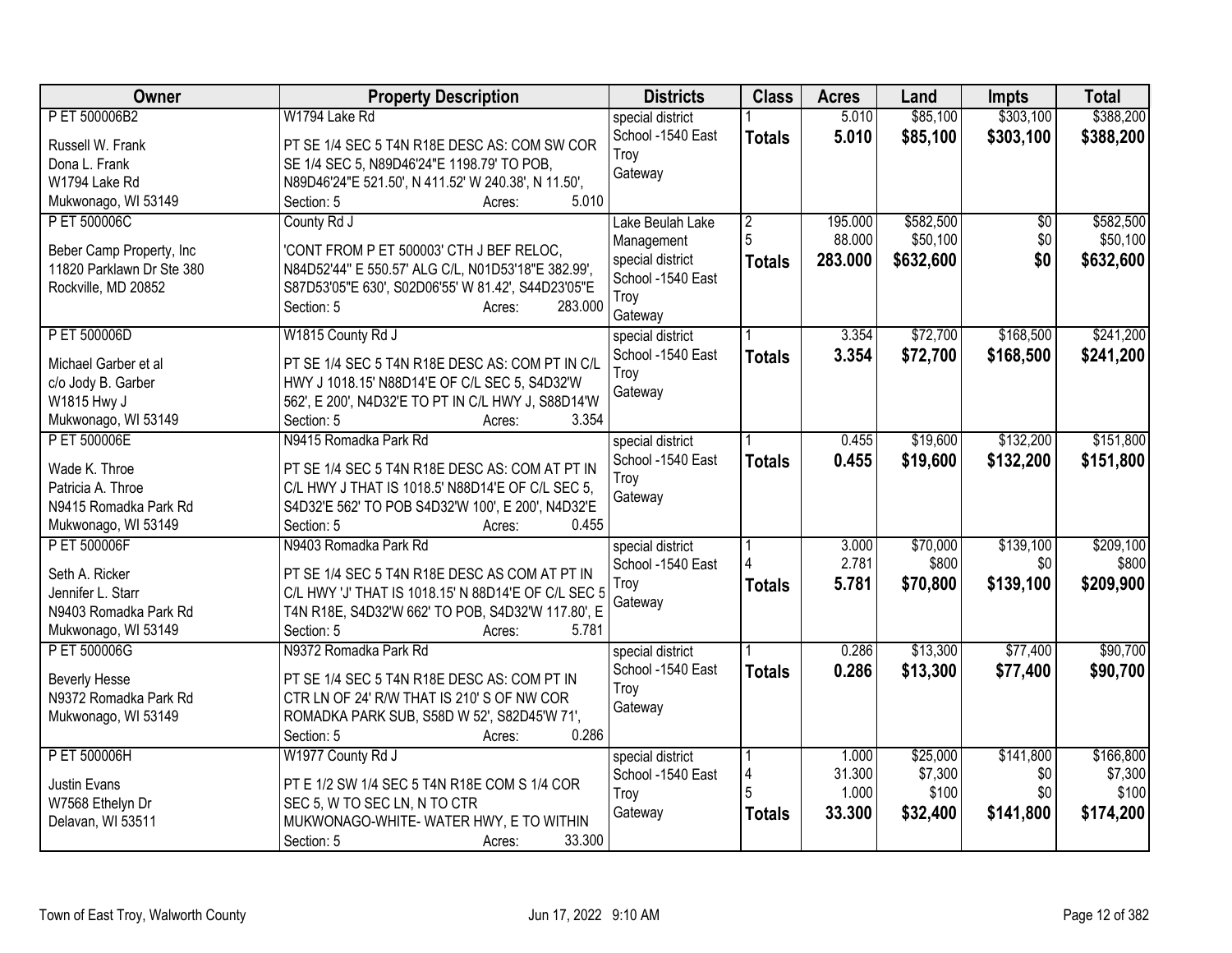| Owner                                 | <b>Property Description</b>                                                        | <b>Districts</b>  | <b>Class</b>   | <b>Acres</b> | Land      | <b>Impts</b>    | <b>Total</b> |
|---------------------------------------|------------------------------------------------------------------------------------|-------------------|----------------|--------------|-----------|-----------------|--------------|
| P ET 500006H1                         | N9311 Oakwood Ln                                                                   | special district  |                | 5.211        | \$101,100 | \$96,200        | \$197,300    |
| David M. Glish                        | PT SW 1/4 SEC 5 T4N R18E DESC AS: COM S 1/4                                        | School -1540 East | <b>Totals</b>  | 5.211        | \$101,100 | \$96,200        | \$197,300    |
| Deanna L. Glish                       | COR SEC 5, S89D20'W 986.20', N00D21'E 231.33',                                     | Troy              |                |              |           |                 |              |
| N9311 Oakwood Ln                      | N87D07'E 976.78', S01D59'E 231.36' TO POB. SUB. TO                                 | Gateway           |                |              |           |                 |              |
| Mukwonago, WI 53149-0000              | 5.211<br>Section: 5<br>Acres:                                                      |                   |                |              |           |                 |              |
| P ET 500006H2                         | N9355 Oakwood Ln                                                                   | special district  |                | 5.210        | \$101,100 | \$292,000       | \$393,100    |
|                                       |                                                                                    | School -1540 East | <b>Totals</b>  | 5.210        | \$101,100 | \$292,000       | \$393,100    |
| Terrence C. Bratberg                  | PT SW 1/4 SEC 5 T4N R18E DESC AS: COM AT PT ON                                     | Trov              |                |              |           |                 |              |
| Carol A. Bratberg<br>N9355 Oakwood Ln | W LN OAKWOOD LN IN SW 1/4 SEC 5 BEING N1D59'W                                      | Gateway           |                |              |           |                 |              |
| Mukwonago, WI 53149                   | & 481.31' FROM S 1/4 COR SEC 5, N01D59'W 254.83',<br>5.210<br>Section: 5<br>Acres: |                   |                |              |           |                 |              |
| P ET 500006H3                         | N9323 Oakwood Ln                                                                   | special district  |                | 5.215        | \$101,100 | \$184,200       | \$285,300    |
|                                       |                                                                                    | School -1540 East |                | 5.215        |           |                 |              |
| Zachary R. Schimmel                   | PT SW 1/4 SEC 5 T4N R18E DESC AS: COM W LN                                         | Troy              | <b>Totals</b>  |              | \$101,100 | \$184,200       | \$285,300    |
| N9323 Oakwood Ln                      | OAKWOOD LN N1D59' W OF & 247.36' FROM S 1/4                                        | Gateway           |                |              |           |                 |              |
| Mukwonago, WI 53149                   | COR SEC 5 T4N R18E, N01D59'W 233. 95', S89D20'W                                    |                   |                |              |           |                 |              |
|                                       | Section: 5<br>5.215<br>Acres:                                                      |                   |                |              |           |                 |              |
| P ET 500006H4                         | N9319 Oakwood Ln                                                                   | special district  |                | 5.497        | \$102,500 | \$174,200       | \$276,700    |
| David Ziglin                          | PT SW 1/4 SEC 5 T4N R18E DESC AS: COM S LN SW                                      | School -1540 East | <b>Totals</b>  | 5.497        | \$102,500 | \$174,200       | \$276,700    |
| Janice Ziglin                         | 1/4 SEC 5 S89D 20'W OF & 986.20' FROM S 1/4 COR                                    | Troy              |                |              |           |                 |              |
| N9319 Oakwood Ln                      | SEC 5, S89D20'W 323.63', N00D03'10"E 702.70', E                                    | Gateway           |                |              |           |                 |              |
| Mukwonago, WI 53149                   | 5.497<br>Section: 5<br>Acres:                                                      |                   |                |              |           |                 |              |
| P ET 500007                           | W1692 County Rd J                                                                  | special district  |                | 1.000        | \$35,000  | \$149,400       | \$184,400    |
|                                       |                                                                                    | School -1540 East | <b>Totals</b>  | 1.000        | \$35,000  | \$149,400       | \$184,400    |
| Justin Dzik                           | PT SE 1/4 NE 1/4 SEC 5 T4N R18E-COM INTER C/L                                      | Troy              |                |              |           |                 |              |
| Nicolle L. Walter                     | HWY J & E LN SEC 5, S58D W 118.14', N29D W 237.60                                  | Gateway           |                |              |           |                 |              |
| W1692 County Rd J                     | N56D E TO E SEC LN, S TO POB. 1 A.                                                 |                   |                |              |           |                 |              |
| East Troy, WI 53149                   | Section: 5<br>1.000<br>Acres:                                                      |                   |                |              |           |                 |              |
| P ET 500008                           | W1702 County Rd J                                                                  | special district  |                | 1.250        | \$40,000  | \$96,800        | \$136,800    |
| Beber Camp Property, Inc.             | PT SE 1/4 NE 1/4 SEC 5 T4N R18E-COM CTR HWY J,                                     | School -1540 East | <b>Totals</b>  | 1.250        | \$40,000  | \$96,800        | \$136,800    |
| 11820 Parklawn Dr Ste 380             | S58D W 118.14', FROM E SEC LN, S58D W 287',                                        | Troy              |                |              |           |                 |              |
| Rockville, MD 20852                   | N27D45'W 230', N58D E 283', S29D E 230' TO POB.                                    | Gateway           |                |              |           |                 |              |
|                                       | 1.250<br>Section: 5<br>Acres:                                                      |                   |                |              |           |                 |              |
| P ET 500010                           | W1741 County Rd J                                                                  | Lake Beulah Lake  | $\mathfrak{D}$ | 50.000       | \$220,000 | $\overline{60}$ | \$220,000    |
|                                       |                                                                                    | Management        | <b>Totals</b>  | 50.000       | \$220,000 | \$0             | \$220,000    |
| Beber Camp Property, Inc              | " CONT FROM P ET 500006C" SHR 970' M/L,                                            | special district  |                |              |           |                 |              |
| 11820 Parklawn Dr Ste 380             | N36D33'30"W 670. 56' M/L TO C/L CTH J, S59D34'                                     | School -1540 East |                |              |           |                 |              |
| Rockville, MD 20852                   | 48"W 347.82' ALG HWY, SWLY 358.93' ALG CURVE,                                      | Troy              |                |              |           |                 |              |
|                                       | 50.000<br>Section: 5<br>Acres:                                                     | Gateway           |                |              |           |                 |              |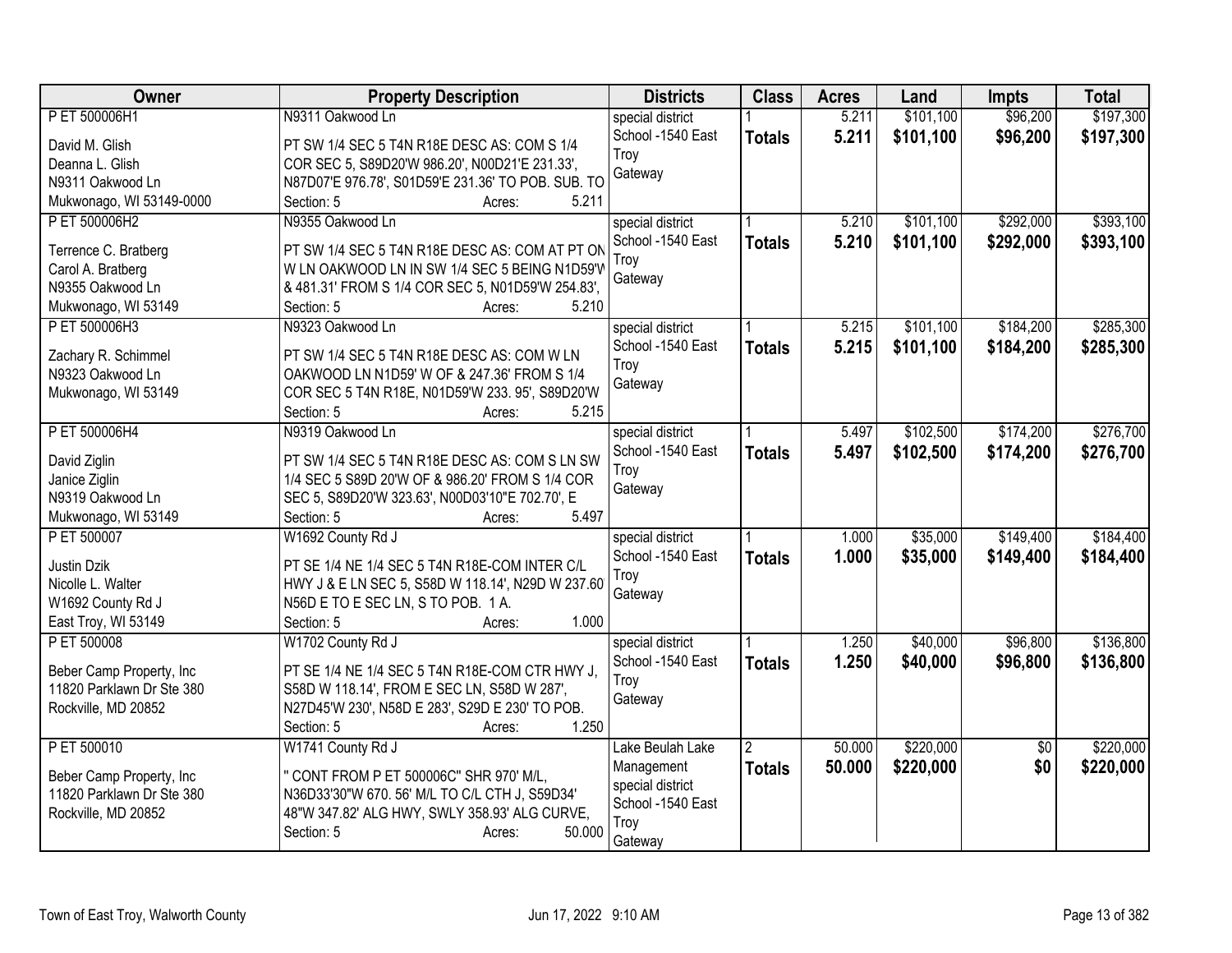| Owner                                                                                                        | <b>Property Description</b>                                                                                                                                                                           | <b>Districts</b>                                                                           | <b>Class</b>                                  | <b>Acres</b>                                  | Land                                                      | <b>Impts</b>                                | <b>Total</b>                                               |
|--------------------------------------------------------------------------------------------------------------|-------------------------------------------------------------------------------------------------------------------------------------------------------------------------------------------------------|--------------------------------------------------------------------------------------------|-----------------------------------------------|-----------------------------------------------|-----------------------------------------------------------|---------------------------------------------|------------------------------------------------------------|
| P ET 500011<br>Beber Camp Property, Inc.<br>11820 Parklawn Dr Ste 380<br>Rockville, MD 20852                 | County Rd J<br>" CONT FROM P ET 500010" 417.18' ALG ROAD LN TO<br>A PT 38' W OF E LN SEC 5, N 01D33' 50" E 1215.99' TO<br>POB, EXC THEREFROM A 2/3 INT IN A 35' WIDE<br>0.000<br>Section: 5<br>Acres: | Lake Beulah Lake<br>Management<br>special district<br>School -1540 East<br>Troy<br>Gateway | $\overline{X4}$<br><b>Totals</b>              | 0.000<br>0.000                                | $\overline{50}$<br>\$0                                    | $\overline{50}$<br>\$0                      | $\sqrt{50}$<br>\$0                                         |
| P ET 500012<br>Kaw, LLC<br>W1629 S Shore Dr<br>East Troy, WI 53120-0000                                      | W1750 Byrnes Ln<br>ALL GOVT LOT 2 SEC 5 T4N R18E LYING E OF<br>ROMADKA PARK SUB KNOWN AS BUCK ISLAND. 5.1<br>А.<br>5.110<br>Section: 5<br>Acres:                                                      | Lake Beulah Lake<br>Management<br>special district<br>School -1540 East<br>Troy<br>Gateway | <b>Totals</b>                                 | 0.450<br>4.660<br>5.110                       | \$405,000<br>\$200<br>\$405,200                           | \$94,700<br>\$0<br>\$94,700                 | \$499,700<br>\$200<br>\$499,900                            |
| P ET 600001<br>Thomas E Gavers Trust<br>PO Box 683<br>Packwaukee, WI 53953                                   | W2114 County Rd J<br>E 1/2 NE FR 1/4, ALSO NE 1/4 SE 1/4 EXC 1/2 ACRE IN<br>SE COR S OF HWY J. SEC 6 T4N R18E<br>117.733<br>Section: 6<br>Acres:                                                      | special district<br>School -1540 East<br>Troy<br>Gateway                                   | 4<br>$\sqrt{5}$<br><b>5M</b><br><b>Totals</b> | 73.113<br>6.620<br>35.000<br>3.000<br>117.733 | \$12,400<br>\$3,600<br>\$119,000<br>\$55,000<br>\$190,000 | \$0<br>\$0<br>\$0<br>\$105,900<br>\$105,900 | \$12,400<br>\$3,600<br>\$119,000<br>\$160,900<br>\$295,900 |
| P ET 600002<br>State of Wisconsin Dept of Natural<br>Resources<br>101 S Webster St<br>Madison, WI 53707-0000 | N9646 County Rd E<br>W 1/2 NE FR 1/4 & W 1/2 SE 1/4 N OF HWY EXC 1<br>ACRE IN SE COR N OF HWY & EXC CEMETERY.<br>ALSO NW FR 1/4 EXC 1 ACRE IN SW COR W OF HWY<br>278.750<br>Section: 6<br>Acres:      | special district<br>School -1540 East<br>Troy<br>Gateway                                   | $\overline{\text{X2}}$<br><b>Totals</b>       | 278.750<br>278.750                            | \$0<br>\$0                                                | $\frac{1}{20}$<br>\$0                       | $\overline{50}$<br>\$0                                     |
| P ET 600002C<br><b>Troy Lakes Cemetery</b>                                                                   | W2258 County Rd J<br>CEMETERY LOCATED IN SW 1/4 SE 1/4 SEC 6 T4N<br>R18E. KNOWN AS TROY LAKES CEMETERY<br>0.700<br>Section: 6<br>Acres:                                                               | special district<br>School -1540 East<br>Troy<br>Gateway                                   | X4<br><b>Totals</b>                           | 0.700<br>0.700                                | $\sqrt{6}$<br>\$0                                         | \$0<br>\$0                                  | $\overline{50}$<br>\$0                                     |
| P ET 600003<br>State of Wisconsin Dept of Natural<br><b>Resources</b><br>PO Box 7921<br>Madison, WI 53707    | THAT PT. OF SW 1/4 NW 1/4 W OF HWY E. SEC 6 T4N<br>R18E. 1 A.<br>1.000<br>Section: 6<br>Acres:                                                                                                        | special district<br>School -1540 East<br>Troy<br>Gateway                                   | $\overline{X2}$<br><b>Totals</b>              | 1.000<br>1.000                                | $\overline{50}$<br>\$0                                    | \$0<br>\$0                                  | $\sqrt{50}$<br>\$0                                         |
| P ET 600004<br>State of Wisconsin Dept of Natural<br>Resources<br>101 S Webster St<br>Madison, WI 53707-0000 | County Rd J<br>SW 1/4 SEC 6 T4N R18E. EXC. COM AT PT IN PUBLIC<br>RD RUNNING FROM MUKWONAGO TO TROY<br>CENTER ON S 1/4 LN SEC 6, N 990', W 198', S TO<br>129.105<br>Section: 6<br>Acres:              | special district<br>School -1540 East<br>Troy<br>Gateway                                   | $\overline{X2}$<br><b>Totals</b>              | 129.105<br>129.105                            | $\overline{50}$<br>\$0                                    | $\overline{50}$<br>\$0                      | $\sqrt{50}$<br>\$0                                         |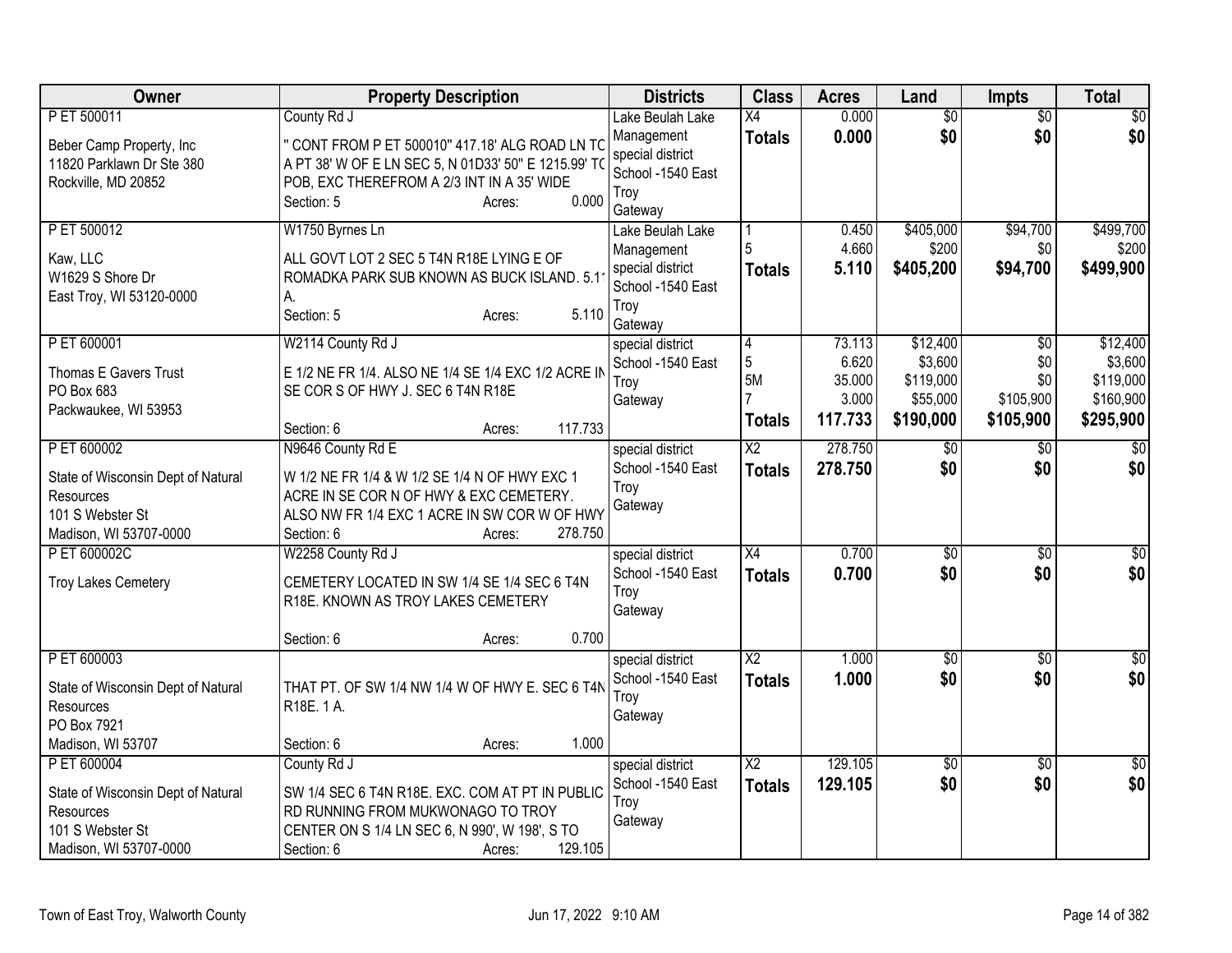| Owner                                  | <b>Property Description</b>                                                                     | <b>Districts</b>  | <b>Class</b>    | <b>Acres</b> | Land            | <b>Impts</b>    | <b>Total</b>     |
|----------------------------------------|-------------------------------------------------------------------------------------------------|-------------------|-----------------|--------------|-----------------|-----------------|------------------|
| P ET 600004A                           | N9395 County Rd E                                                                               | special district  | $\overline{X4}$ | 4.000        | $\overline{50}$ | $\overline{50}$ | $\overline{30}$  |
| State of Wisconsin Dept of Natural     | THAT PT. OF NW 1/4 OF SW 1/4 SEC 6 T4N R18E,                                                    | School -1540 East | <b>Totals</b>   | 4.000        | \$0             | \$0             | \$0              |
| Resources                              | LYING W OF RD RUNNING IN A N & S DIRECTION.                                                     | Troy              |                 |              |                 |                 |                  |
| PO Box 7921                            | EXC. LAND SOLD FOR HWY. 4.30 A M/L                                                              | Gateway           |                 |              |                 |                 |                  |
| Madison, WI 53707                      | 4.000<br>Section: 6<br>Acres:                                                                   |                   |                 |              |                 |                 |                  |
| P ET 600004B                           | County Rd E                                                                                     | special district  | 4               | 1.000        | \$200           | $\overline{50}$ | \$200            |
|                                        |                                                                                                 | School -1540 East | <b>Totals</b>   | 1.000        | \$200           | \$0             | \$200            |
| Donald R. Kalvestrand                  | PT. OF SW 1/4 SW 1/4 SEC 6 T4N R18E LYING W OF                                                  | Troy              |                 |              |                 |                 |                  |
| Julienne K. Kalvestrand                | ROAD RUNNING IN N & S DIRECTION.                                                                | Gateway           |                 |              |                 |                 |                  |
| N9335 County Rd E                      |                                                                                                 |                   |                 |              |                 |                 |                  |
| Mukwonago, WI 53149                    | 1.000<br>Section: 6<br>Acres:                                                                   |                   |                 |              |                 |                 |                  |
| P ET 600005                            | N9303 Stringers Bridge Rd                                                                       | special district  |                 | 8.500        | \$117,500       | \$194,000       | \$311,500        |
| John L. Pagenkop                       | PT. OF SE 1/4 SW 1/4 S OF HWY J. SEC 6 T4N R18E.                                                | School -1540 East | <b>Totals</b>   | 8.500        | \$117,500       | \$194,000       | \$311,500        |
| Sandra S. Pagenkop                     | EXC. P ET6-5A DESC IN VOL 63 RECORDS PG 598.                                                    | Troy              |                 |              |                 |                 |                  |
| N9303 Stringers Bridge Rd              | 8.5 A. M/L                                                                                      | Gateway           |                 |              |                 |                 |                  |
| East Troy, WI 53120                    | 8.500<br>Section: 6<br>Acres:                                                                   |                   |                 |              |                 |                 |                  |
| P ET 600005A                           | County Rd J                                                                                     | special district  | 4               | 0.325        | \$100           | \$0             | \$100            |
|                                        |                                                                                                 | School -1540 East | <b>Totals</b>   | 0.325        | \$100           | \$0             | \$100            |
| Peter Cichucki                         | PT SW 1/4 SEC 6 T4N R18E DESC AS: COM SE COR<br>SW 1/4 SW1/4 SEC 6, W 214.50' M/L TO C/L HWY J, | Troy              |                 |              |                 |                 |                  |
| Molly Marie Mitten<br>2015 Valmont Ave | NELY TO E LN SW 1/4 SW 1/4, S TO POB. CONT. LES!                                                | Gateway           |                 |              |                 |                 |                  |
| Eau Claire, WI 54701                   | 0.325<br>Section: 6<br>Acres:                                                                   |                   |                 |              |                 |                 |                  |
| P ET 600006                            | W2312 County Rd J                                                                               | special district  | $\overline{X4}$ | 4.500        | $\overline{50}$ | $\overline{50}$ | $\overline{\$0}$ |
|                                        |                                                                                                 | School -1540 East |                 | 4.500        | \$0             | \$0             | \$0              |
| State of Wisconsin Dept of Natural     | PT. OF E 1/2 SW 1/4 SEC 6 T4N R18E-COM 536.25' N                                                | Troy              | <b>Totals</b>   |              |                 |                 |                  |
| Resources                              | OF S 1/4 COR IN CTR HWY, N 990', W 198' S TO CTR                                                | Gateway           |                 |              |                 |                 |                  |
| 101 S Webster St                       | HWY, NE TO POB. 4.5 A                                                                           |                   |                 |              |                 |                 |                  |
| Madison, WI 53707-0000                 | 4.500<br>Section: 6<br>Acres:                                                                   |                   |                 |              |                 |                 |                  |
| P ET 600007                            | W2205 County Rd J                                                                               | special district  |                 | 9.000        | \$120,000       | \$745,700       | \$865,700        |
| Joyce M. Mitchell                      | THAT PT SW 1/4 SE 1/4 S OF HWY J. SEC 6 T4N                                                     | School -1540 East |                 | 11.327       | \$3,100         | \$0             | \$3,100          |
| W2205 County Rd J                      | R18E.                                                                                           | Troy              |                 | 1.500        | \$100           | \$0             | \$100            |
| Mukwonago, WI 53149                    |                                                                                                 | Gateway           | Totals          | 21.827       | \$123,200       | \$745,700       | \$868,900        |
|                                        | 21.827<br>Section: 6<br>Acres:                                                                  |                   |                 |              |                 |                 |                  |
| P ET 600008                            | W2103 County Rd J                                                                               | special district  |                 | 5.000        | \$100,000       | \$233,200       | \$333,200        |
|                                        |                                                                                                 | School -1540 East | <b>Totals</b>   | 5.000        | \$100,000       | \$233,200       | \$333,200        |
| Dale A. Labecki                        | PT SE 1/4 SEC 6 T4N R18E DESC AS: COM C/L HWY,                                                  | Troy              |                 |              |                 |                 |                  |
| W2103 County Rd J                      | & E SEC LN SE 1/4 SEC 6, SE ALG C/L CTH J TO P,                                                 | Gateway           |                 |              |                 |                 |                  |
| Mukwonago, WI 53149                    | 964.39' NE OF NS 1/8 LN, S6D28'03"E 758.60',                                                    |                   |                 |              |                 |                 |                  |
|                                        | 5.000<br>Section: 6<br>Acres:                                                                   |                   |                 |              |                 |                 |                  |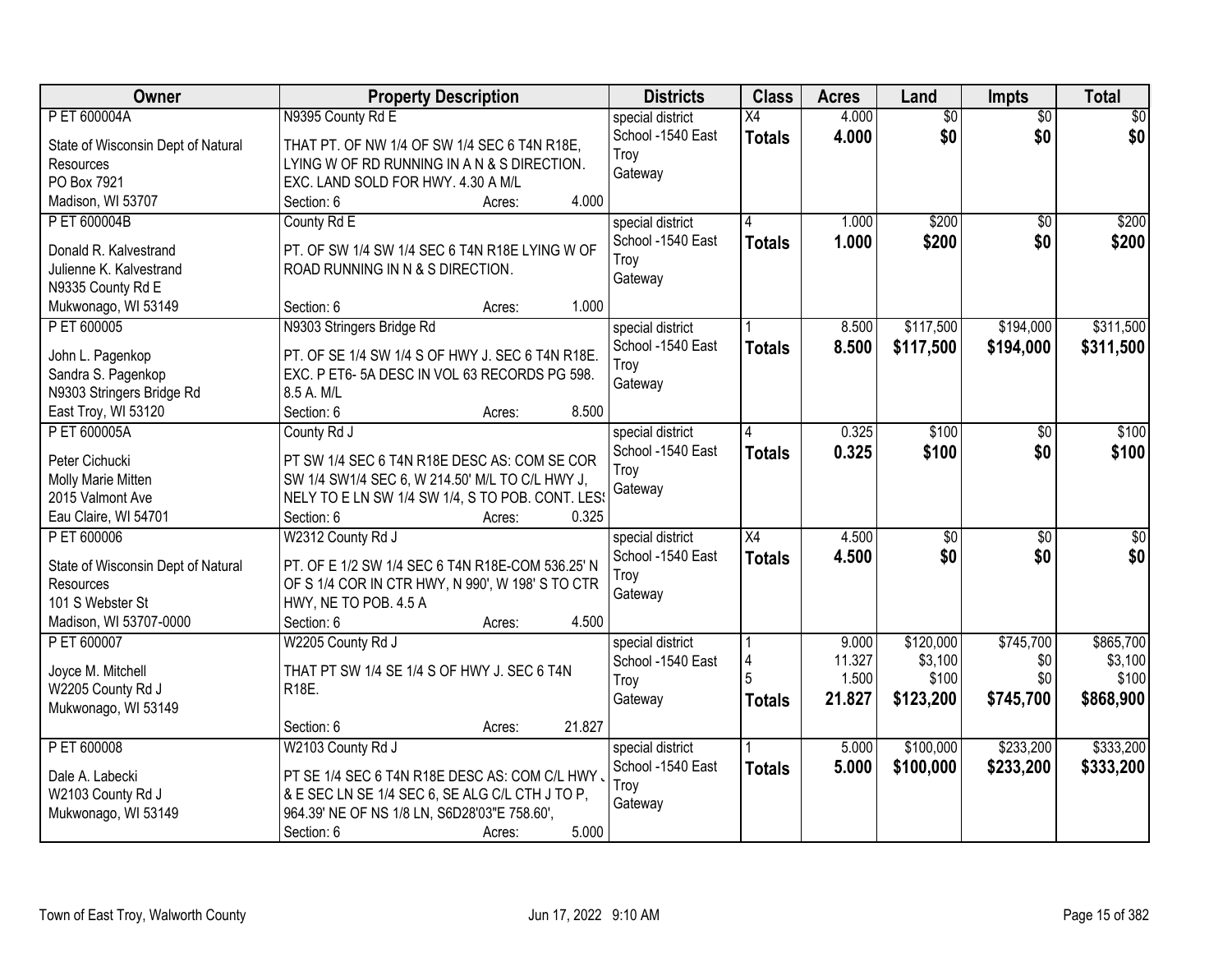| <b>Owner</b>             | <b>Property Description</b>                          | <b>Districts</b>  | <b>Class</b>  | <b>Acres</b> | Land      | <b>Impts</b>    | <b>Total</b> |
|--------------------------|------------------------------------------------------|-------------------|---------------|--------------|-----------|-----------------|--------------|
| P ET 600008A             | W2158 County Rd J                                    | special district  |               | 0.563        | \$26,600  | \$119,000       | \$145,600    |
| Dennis Rudolph Trust     | PT SE 1/4 SEC 6 T4N R18E DESC AS: COM SE COR         | School -1540 East | <b>Totals</b> | 0.563        | \$26,600  | \$119,000       | \$145,600    |
| Darlene Rudolph Trust    | SEC 6, N 1460.99', S70D19'W 467.16' TO POB,          | Troy              |               |              |           |                 |              |
| W2158 Hwy J              | S70D19'W 366.32', N19D41'W 133.95', S89D35'E         | Gateway           |               |              |           |                 |              |
| Mukwonago, WI 53149      | 0.563<br>Section: 6<br>Acres:                        |                   |               |              |           |                 |              |
| P ET 600008B             | W2181 County Rd J                                    | special district  |               | 7.320        | \$111,600 | \$162,700       | \$274,300    |
|                          |                                                      | School -1540 East | <b>Totals</b> | 7.320        | \$111,600 | \$162,700       | \$274,300    |
| Sharon K. Trampe         | PT SE 1/4 SEC 6 T4N R18E DESC AS: COM S 1/4 COR      | Troy              |               |              |           |                 |              |
| W2181 County Rd J        | SEC 6, N10D15'W 536.26', N72D E 1384', S01D30'W      | Gateway           |               |              |           |                 |              |
| Mukwonago, WI 53149      | 53.04' TO POB, N72D E 325', S 1045', N89D38'W        |                   |               |              |           |                 |              |
|                          | 7.320<br>Section: 6<br>Acres:                        |                   |               |              |           |                 |              |
| P ET 600008C             | W2165 County Rd J                                    | special district  |               | 8.140        | \$115,700 | \$157,000       | \$272,700    |
| Donald C. Trampe         | PT SE 1/4 SEC 6 T4N R18E DESC AS: COM S 1/4 COR      | School -1540 East | <b>Totals</b> | 8.140        | \$115,700 | \$157,000       | \$272,700    |
| W2165 County Rd J        | SEC 6, N10D15'W 536.26', N72D E 1384', S01D30'W      | Troy              |               |              |           |                 |              |
| Mukwonago, WI 53149      | 53.04', N72D E 325' TO POB, N72D E 330.39', S4D09' E | Gateway           |               |              |           |                 |              |
|                          | Section: 6<br>8.140<br>Acres:                        |                   |               |              |           |                 |              |
| P ET 600008D             | County Rd J                                          | special district  |               | 5.041        | \$100,200 | \$0             | \$100,200    |
|                          |                                                      | School -1540 East | <b>Totals</b> | 5.041        | \$100,200 | \$0             | \$100,200    |
| Monika G Z Casey Trust   | PT SE 1/4 SEC 6 T4N R18E DESC AS: COM S 1/4 COR      | Troy              |               |              |           |                 |              |
| 110 Hillshire Dr         | SEC 6, N81D 03'24"E 2091.64' TO POB, N11D 53'48"W    | Gateway           |               |              |           |                 |              |
| Inverness, IL 60010      | 198', N4D09'27"W 393.36' TO SLY R/W CTH J, N72D E    |                   |               |              |           |                 |              |
|                          | Section: 6<br>5.041<br>Acres:                        |                   |               |              |           |                 |              |
| P ET 600008E             | W2166 County Rd J                                    | special district  |               | 2.500        | \$62,500  | \$115,200       | \$177,700    |
| Joseph S. Sullivan       | THAT PT SE 1/4 SE 1/4 SEC 6 T4N R18E N OF CTH J.     | School -1540 East | <b>Totals</b> | 2.500        | \$62,500  | \$115,200       | \$177,700    |
| W2166 County Rd J        | EXC. P ET 6-8A & PT. OF P ET 6-9. 2.5 A.             | Troy              |               |              |           |                 |              |
| Mukwonago, WI 53149      |                                                      | Gateway           |               |              |           |                 |              |
|                          | 2.500<br>Section: 6<br>Acres:                        |                   |               |              |           |                 |              |
| P ET 600009              | W2196 County Rd J                                    | special district  |               | 0.757        | \$31,600  | \$58,900        | \$90,500     |
| Daryl P. Brylow          | PT SE 1/4 SEC 6 T4N R18E DESC AS: COM CTR            | School -1540 East | <b>Totals</b> | 0.757        | \$31,600  | \$58,900        | \$90,500     |
| Judith L. Brylow         | TERR. RD ON E LN POUND FARM, N 198', W 99', S        | Troy              |               |              |           |                 |              |
| W2196 County Rd J        | 198', ELY TO POB. ALSO COM AT PT ON 1/8 LN           | Gateway           |               |              |           |                 |              |
| Mukwonago, WI 53149      | 0.757<br>Section: 6<br>Acres:                        |                   |               |              |           |                 |              |
| P ET 700002              | N9214 Stringers Bridge Rd                            | special district  | 4             | 51.200       | \$14,100  | $\overline{50}$ | \$14,100     |
|                          |                                                      | School -1540 East | 5             | 12.500       | \$7,600   | \$0             | \$7,600      |
| Braemant Farms, LLC      | NE 1/2 SEC 7 T 4 N R 18E N 1/2 SE 1/4, EXC. P ET     | Troy              |               | 2.000        | \$40,000  | \$64,200        | \$104,200    |
| N9225 S Shore Dr         | 7-2A DESC IN VOL 390 MORT. PG 36 P ET 7-2B,          | Gateway           | <b>Totals</b> | 65.700       | \$61,700  | \$64,200        | \$125,900    |
| East Troy, WI 53120-0000 | DESC IN VOL 133 RECORDS PG 187, P ET 7-2C            |                   |               |              |           |                 |              |
|                          | 65.700<br>Section: 7<br>Acres:                       |                   |               |              |           |                 |              |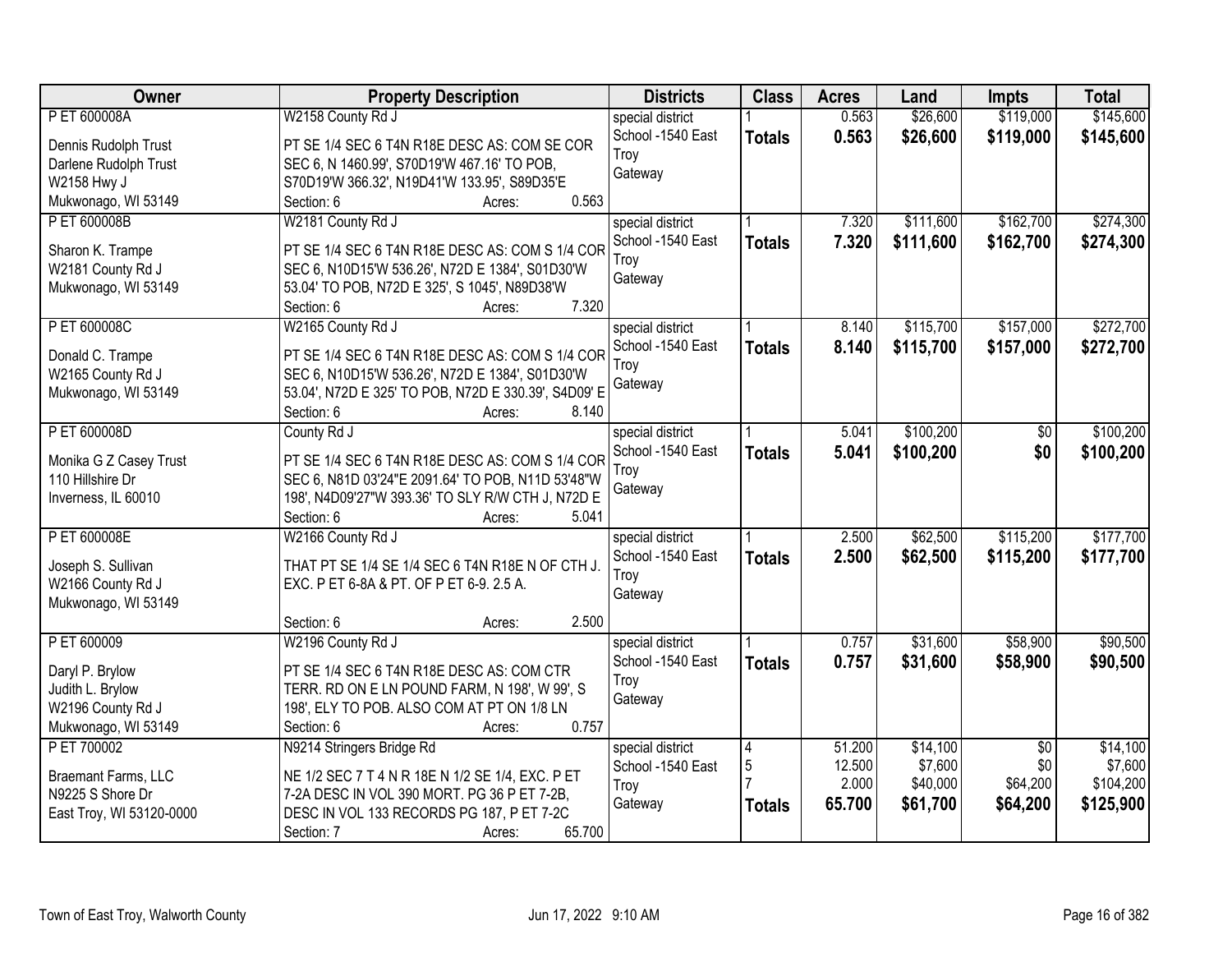| Owner                                | <b>Property Description</b>                                                                | <b>Districts</b>                      | <b>Class</b>    | <b>Acres</b> | Land      | <b>Impts</b>    | <b>Total</b> |
|--------------------------------------|--------------------------------------------------------------------------------------------|---------------------------------------|-----------------|--------------|-----------|-----------------|--------------|
| P ET 700002A                         | N9210 Stringers Bridge Rd                                                                  | special district                      |                 | 5.906        | \$104,500 | \$155,800       | \$260,300    |
| Zachary J. Surges                    | PT NE 1/4 SEC 7 T4N R18E DESC AS: COM SW COR                                               | School -1540 East                     | 4               | 7.000        | \$500     | \$0             | \$500        |
| N9210 Stringers Bridge Rd            | NW 1/4 NE 1/4 SEC 7, N 173.80' TO POB, S83D35'E                                            | Troy                                  | 5               | 11.000       | \$7,200   | \$0             | \$7,200      |
| East Troy, WI 53120                  | 811.61', S0D12'W 488.12', S89D E 707.86', N77D24'E                                         | Gateway                               | <b>Totals</b>   | 23.906       | \$112,200 | \$155,800       | \$268,000    |
|                                      | 23.906<br>Section: 7<br>Acres:                                                             |                                       |                 |              |           |                 |              |
| P ET 700002B                         | N9022 Stringers Bridge Rd                                                                  | special district                      | $\overline{X2}$ | 62.100       | \$0       | $\overline{30}$ | $\sqrt{50}$  |
|                                      |                                                                                            | School -1540 East                     | <b>Totals</b>   | 62.100       | \$0       | \$0             | \$0          |
| State of Wisconsin Dept of Natural   | PAR NE 1/4 &SE 1/4 SEC 7 & NW 1/4 SEC 8 T4NR18E,                                           | Troy                                  |                 |              |           |                 |              |
| Resources<br>Po                      | COM S 1/4 COR SEC 7, N1D15'30"W 1307.52'<br>N89D36'55"E 21.15' TO C/L OF A ROAD & POB, ALG | Gateway                               |                 |              |           |                 |              |
| Madison, WI 53707-0000               | 62.100<br>Section: 7<br>Acres:                                                             |                                       |                 |              |           |                 |              |
| P ET 700002C                         | N9192 Stringers Bridge Rd                                                                  |                                       |                 | 6.035        | \$105,200 | \$148,500       | \$253,700    |
|                                      |                                                                                            | special district<br>School -1540 East |                 | 4.000        | \$900     | \$0             | \$900        |
| Todd J. Stoner                       | PT NE 1/4 SEC 7 T4N R18E DESC AS: COM N 1/4                                                | Troy                                  |                 | 10.035       | \$106,100 | \$148,500       | \$254,600    |
| N9192 Stringers Bridge Rd            | COR SEC 7, S1D15'30"E 1137.79' TO POB, S84D50'E                                            | Gateway                               | <b>Totals</b>   |              |           |                 |              |
| East Troy, WI 53120                  | 812.14', S1D03'40"E 494. 90', S88D44'30"W 805.34',                                         |                                       |                 |              |           |                 |              |
|                                      | 10.035<br>Section: 7<br>Acres:                                                             |                                       |                 |              |           |                 |              |
| P ET 700002E                         | Stringers Bridge Rd                                                                        | special district                      | 4               | 21.200       | \$4,900   | \$0             | \$4,900      |
| <b>Becker Family Trust</b>           | PT NE 1/4 SEC 7 T4N R18E DESC AS: COM S 1/4 COR                                            | School -1540 East                     | $\overline{5}$  | 8.500        | \$5,300   | \$0             | \$5,300      |
| W1958 Pastime Ln                     | SEC 7, N 3012.16' TO POB, S89D57'07"E 2627.49',                                            | Troy                                  | 5M              | 7.600        | \$22,800  | \$0             | \$22,800     |
| East Troy, WI 53120                  | N0D01'25"W 885.18', N89D57'07"W 489.98', S1D16'56"                                         | Gateway                               | <b>Totals</b>   | 37.300       | \$33,000  | \$0             | \$33,000     |
|                                      | Section: 7<br>37.300<br>Acres:                                                             |                                       |                 |              |           |                 |              |
| P ET 700004A                         | N9211 Stringers Bridge Rd                                                                  | special district                      |                 | 7.000        | \$110,000 | \$137,900       | \$247,900    |
|                                      |                                                                                            | School -1540 East                     |                 | 7.000        | \$110,000 | \$137,900       | \$247,900    |
| Ronald J. Becker                     | PT NW 1/4 SEC 7 T4N R18E DESC AS: COM SE COR                                               | Troy                                  | <b>Totals</b>   |              |           |                 |              |
| W2301 New Deal Ave                   | N 1/2 NW 1/4 SEC 7, W 924', N 330', E 924', S 330' TO                                      | Gateway                               |                 |              |           |                 |              |
| East Troy, WI 53120                  | POB. 7 A                                                                                   |                                       |                 |              |           |                 |              |
|                                      | 7.000<br>Section: 7<br>Acres:                                                              |                                       |                 |              |           |                 |              |
| P ET 700004B                         | County Rd J                                                                                | special district                      | 4               | 17.500       | \$4,800   | $\sqrt{6}$      | \$4,800      |
| Peter Cichucki                       | NW 1/4 NW 1/4 SEC 7 T4N R18E. EXC. THAT                                                    | School -1540 East                     | 5M              | 11.500       | \$37,500  | \$0             | \$37,500     |
| Molly Marie Mitten                   | PORTION LYING N & W OF C/L OF MILWAUKEE &                                                  | Troy                                  |                 | 1.000        | \$25,000  | \$6,600         | \$31,600     |
| 2015 Valmont Ave                     | MADISON ROAD, KNOWN AS HWY J. EXC. CSM 2340.                                               | Gateway                               | <b>Totals</b>   | 30.000       | \$67,300  | \$6,600         | \$73,900     |
| Eau Claire, WI 54701                 | 30.000<br>Section: 7<br>Acres:                                                             |                                       |                 |              |           |                 |              |
| P ET 700004C                         | W2452 County Rd J                                                                          | special district                      |                 | 4.000        | \$85,000  | \$149,000       | \$234,000    |
|                                      |                                                                                            | School -1540 East                     | <b>Totals</b>   | 4.000        | \$85,000  | \$149,000       | \$234,000    |
| Mary Judith Mitten Life Estate et al | NW 1/4 NW FR 1/4 LYING N & W OF HWY 'J' SEC 7 T4!                                          | Troy                                  |                 |              |           |                 |              |
| W2452 County Rd J                    | R18E. 4 A                                                                                  | Gateway                               |                 |              |           |                 |              |
| East Troy, WI 53120                  |                                                                                            |                                       |                 |              |           |                 |              |
|                                      | 4.000<br>Section: 7<br>Acres:                                                              |                                       |                 |              |           |                 |              |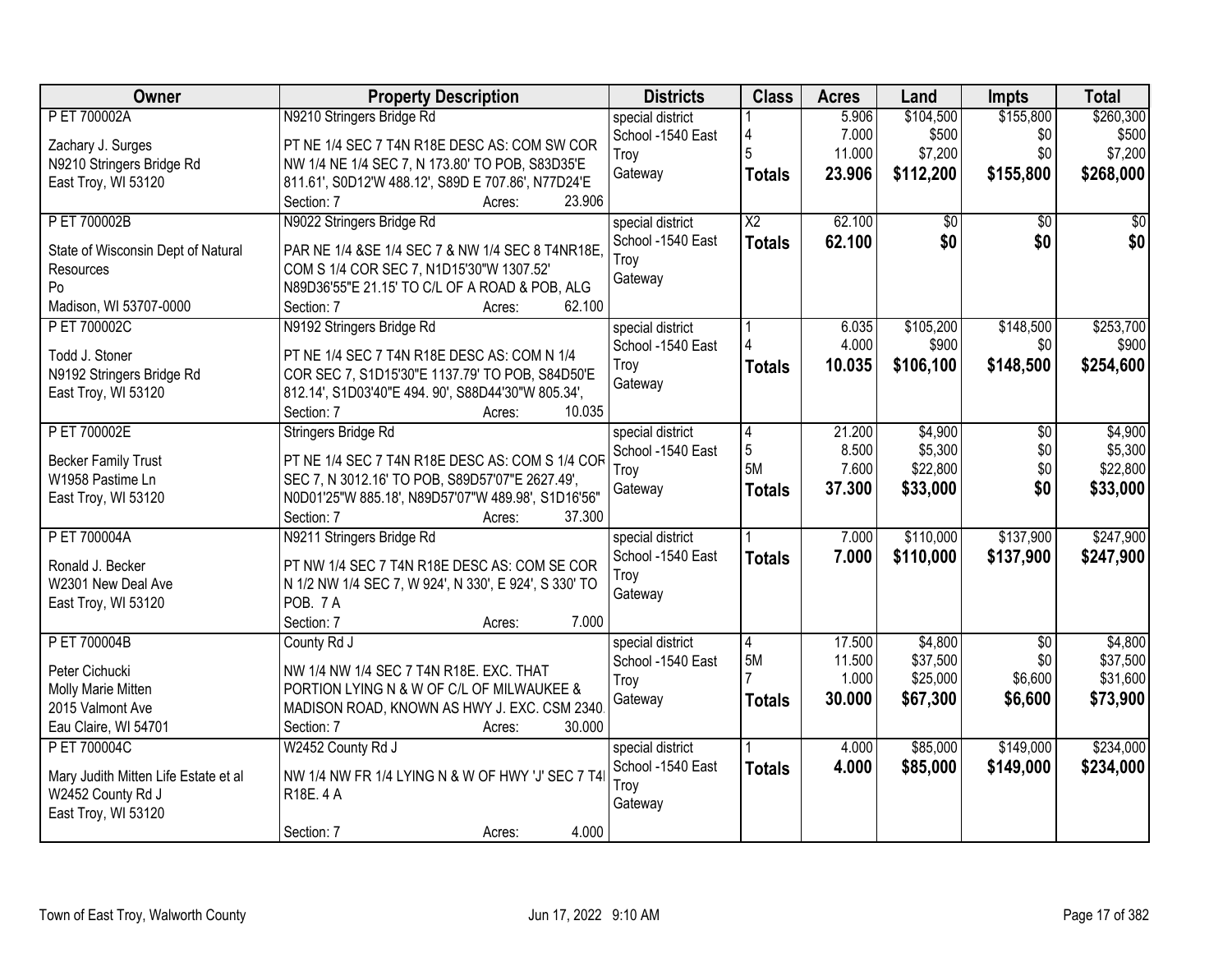| Owner                     | <b>Property Description</b>                        | <b>Districts</b>  | <b>Class</b>  | <b>Acres</b> | Land      | <b>Impts</b> | <b>Total</b> |
|---------------------------|----------------------------------------------------|-------------------|---------------|--------------|-----------|--------------|--------------|
| P ET 700005               | N9167 Stringers Bridge Rd                          | special district  |               | 6.800        | \$109,000 | \$312,000    | \$421,000    |
| Robert J Lamb Trust       | PT NW 1/4 SEC 7 T4N R18E DESC AS: COM W 1/4        | School -1540 East | <b>Totals</b> | 6.800        | \$109,000 | \$312,000    | \$421,000    |
| S67 W14352 Gaulke Dr      | COR SEC 7, N0D49'W 1313.85', N88D56'35"E 1605.07', | Troy              |               |              |           |              |              |
| Muskego, WI 53150         | S19D54'04"E 316.99' TO POB, N88D56'35"E 832.01',   | Gateway           |               |              |           |              |              |
|                           | 6.800<br>Section: 7<br>Acres:                      |                   |               |              |           |              |              |
| P ET 700005A              | N9013 Stringers Bridge Rd                          | special district  |               | 3.000        | \$70,000  | \$396,800    | \$466,800    |
|                           |                                                    | School -1540 East |               | 22.000       | \$6,100   | \$0          | \$6,100      |
| Bernard G. Stritzke       | PT NW 1/4, SW 1/4, & SE 1/4 SEC 7 T4N R18E DESC    | Troy              |               | 25.418       | \$16,500  | \$0          | \$16,500     |
| Debra J. Stritzke         | AS COM CTR SEC 7 T4N R18E, N0D34' 50"E 44.71',     | Gateway           | <b>Totals</b> | 50.418       | \$92,600  | \$396,800    | \$489,400    |
| N9013 Stringers Bridge Rd | N52D28'30"W 563.82', S55D04'04"W 152.79',          |                   |               |              |           |              |              |
| East Troy, WI 53120       | 50.418<br>Section: 7<br>Acres:                     |                   |               |              |           |              |              |
| P ET 700005B              | N9135 Stringers Bridge Rd                          | special district  |               | 5.259        | \$101,300 | \$125,200    | \$226,500    |
| Susan M. Grimm            | PT SE 1/4 NW 1/4 SEC 7 T4N R18E DESC AS: COM       | School -1540 East |               | 2.250        | \$600     | \$0          | \$600        |
| N9135 Stringers Bridge Rd | CTR SEC 7, N0D34'50"E 44.71' TO POB, N0D34'50"E    | Troy              |               | 0.500        | \$100     | \$0          | \$100        |
| East Troy, WI 53120       | 663.11', N89D01'50"W 449.96', S1D52'55"W 12.78',   | Gateway           | Totals        | 8.009        | \$102,000 | \$125,200    | \$227,200    |
|                           | 8.009<br>Section: 7<br>Acres:                      |                   |               |              |           |              |              |
| P ET 700005D              | W2446 Valley Rd                                    | special district  |               | 6.030        | \$105,200 | \$205,200    | \$310,400    |
|                           |                                                    | School -1540 East | <b>Totals</b> | 6.030        | \$105,200 | \$205,200    | \$310,400    |
| Dennis J. Hazelton        | PT NW 1/4 SEC 7 T4N R18E DESC AS: COM W 1/4        | Troy              |               |              |           |              |              |
| Sharon J. Hazelton        | COR SEC 7, N0D49'W 1313.85', N88D56'35"E 33' TO    | Gateway           |               |              |           |              |              |
| W2446 Valley Rd           | POB, N88D56'35"E 370', S0D49'E 711.54', S88D44'W   |                   |               |              |           |              |              |
| East Troy, WI 53120       | 6.030<br>Section: 7<br>Acres:                      |                   |               |              |           |              |              |
| P ET 700005E              | W2434 Valley Rd                                    | special district  |               | 5.870        | \$104,400 | \$131,300    | \$235,700    |
| <b>Tyler Wolf</b>         | PT NW 1/4 SEC 7 T4N R18E DESC AS: COM W 1/4        | School -1540 East | <b>Totals</b> | 5.870        | \$104,400 | \$131,300    | \$235,700    |
| W2434 Valley Rd           | COR SEC 7, N0D49'W 1313.85', N88D56'35"E 403' TO   | Troy              |               |              |           |              |              |
| East Troy, WI 53120       | POB, N88D56'35"E 285', S23D16'03"E 515.76',        | Gateway           |               |              |           |              |              |
|                           | Section: 7<br>5.870<br>Acres:                      |                   |               |              |           |              |              |
| P ET 700005F              | W2410 Valley Rd                                    | special district  |               | 5.995        | \$105,000 | \$196,900    | \$301,900    |
|                           |                                                    | School -1540 East |               | 5.995        | \$105,000 | \$196,900    | \$301,900    |
| Bradley P. Hauser         | PT NW 1/4 SEC 7 T4N R18E DESC AS: COM W 1/4        | Troy              | <b>Totals</b> |              |           |              |              |
| W2410 Valley Rd           | COR SEC 7, N0D49'W 1313.85', N88D56'35"E 688' TO   | Gateway           |               |              |           |              |              |
| East Troy, WI 53120       | POB, N88D56'35"E 917.07', S19D54'04"E 200',        |                   |               |              |           |              |              |
|                           | 5.995<br>Section: 7<br>Acres:                      |                   |               |              |           |              |              |
| P ET 700005G              | W2403 Valley Rd                                    | special district  |               | 6.290        | \$106,500 | \$232,300    | \$338,800    |
| Eric E. Koepp             | PT NW 1/4 SEC 7 T4N R18E DESC AS: COM W 1/4        | School -1540 East | <b>Totals</b> | 6.290        | \$106,500 | \$232,300    | \$338,800    |
| Mary E. Mirr              | COR SEC 7, N89D 06'03"E 1276.07', N01D11' 45"W     | Troy              |               |              |           |              |              |
| W2403 Valley Rd           | 658.68' TO POB, N37D44' 30"W 393.77' TO C/L        | Gateway           |               |              |           |              |              |
| East Troy, WI 53120       | 6.290<br>Section: 7<br>Acres:                      |                   |               |              |           |              |              |
|                           |                                                    |                   |               |              |           |              |              |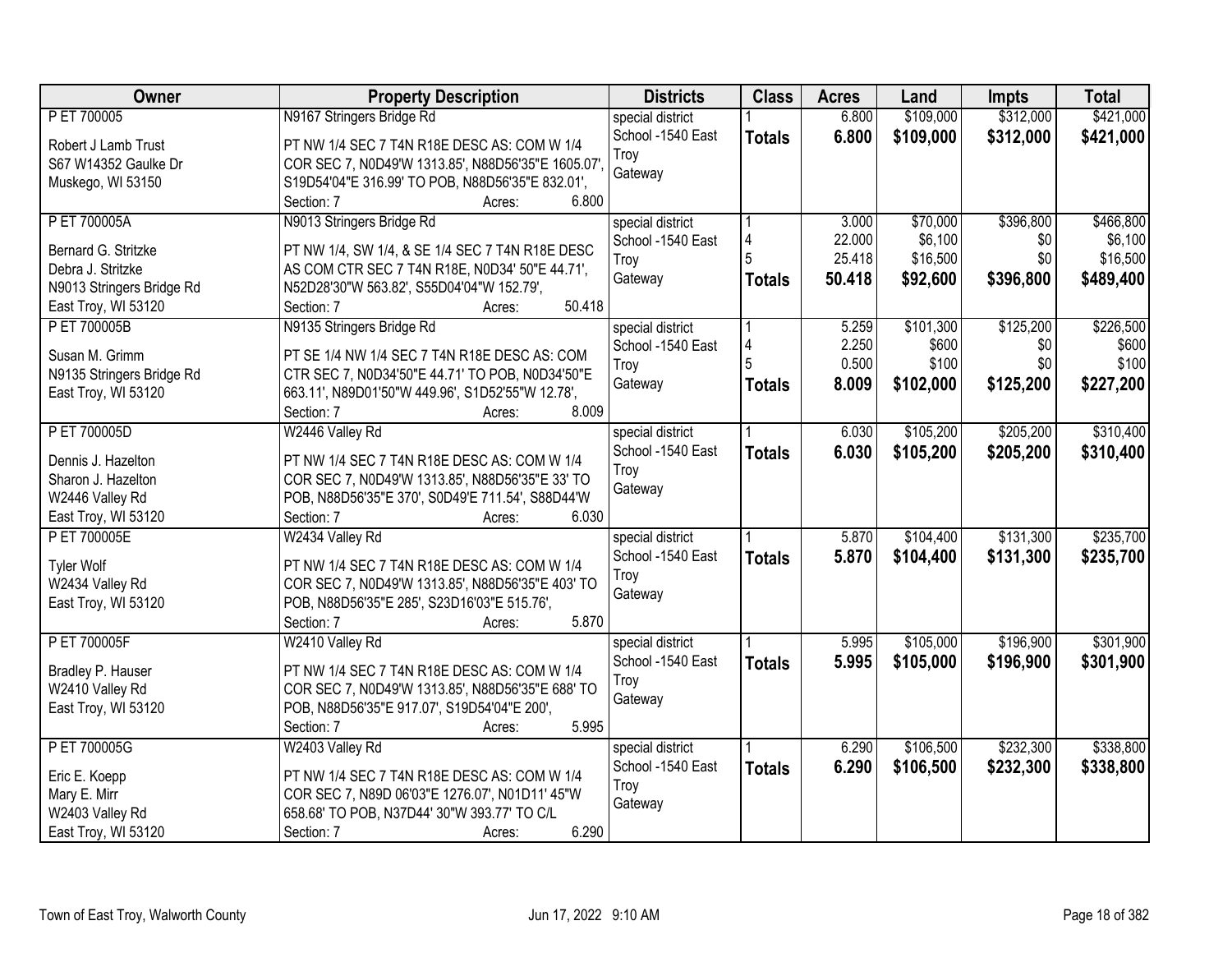| \$106,000<br>\$212,400<br>\$318,400<br>P ET 700005I<br>N9185 Stringers Bridge Rd<br>6.200<br>special district<br>School -1540 East<br>6.200<br>\$106,000<br>\$212,400<br><b>Totals</b><br>Lee Sohns<br>PT NW 1/4 SEC 7 T4N R18E DESC AS: COM W 1/4<br>Troy<br>Gale J. Sohns<br>COR SEC 7, N0D49'W 1313.85', N88D56'35"E 1605.27'<br>Gateway<br>N9185 Stringers Bridge Rd<br>TO POB, N88D56'35"E 925' TO PT IN W LN<br>6.200<br>East Troy, WI 53120<br>Section: 7<br>Acres:<br>\$109,400<br>\$173,800<br>\$283,200<br>P ET 700005J<br>W2423 Valley Rd<br>6.870<br>special district<br>School -1540 East<br>6.870<br>\$109,400<br>\$173,800<br><b>Totals</b><br>David Minnie<br>PT NW 1/4 SEC 7 T4N R18E DESC AS: COM W 1/4<br>Troy<br>COR SEC 7, N89D 06'03"E 1036.08' TO POB,<br>Cynthia R. Minnie<br>Gateway<br>W2423 Valley Rd<br>N89D06'03"E 240', N01D11'45"W 658. 68',<br>6.870<br>East Troy, WI 53120<br>Section: 7<br>Acres:<br>W2461 Valley Rd<br>\$110,800<br>\$225,700<br>\$336,500<br>P ET 700005K<br>special district<br>7.155<br>School -1540 East<br>7.155<br>\$110,800<br>\$225,700<br><b>Totals</b><br>Edward M. Smith<br>PT NW 1/4 SEC 7 T4N R18E DESC AS: COM W 1/4<br>Troy<br>Nancy Smith<br>COR SEC 7, N89D 06'03"E 475' TO POB, N89D06'03"E<br>Gateway<br>561.07', N16D22'23"W 808.93', S47D11'W 116.41' TO<br>W2461 Valley Rd<br>7.155<br>Section: 7<br>East Troy, WI 53120<br>Acres:<br>\$364,300<br>P ET 700005L<br>N9130 Townline Rd<br>\$105,600<br>\$258,700<br>special district<br>6.120<br>School -1540 East<br>6.120<br>\$105,600<br>\$258,700<br>\$364,300<br><b>Totals</b><br>Todd A. Przanowski<br>PT NW 1/4 SEC 7 T4N R18E DESC AS: COM W 1/4<br>Troy<br>Jane E. Hummer-Przanowski<br>COR SEC 7, N89D 06'03"E 33' TO POB, N89D06'30" E<br>Gateway<br>N9130 Townline Rd<br>442', N00D49'W 603.32', S89D11'W 442', S0D49'E<br>6.120<br>East Troy, WI 53120<br>Section: 7<br>Acres:<br>37.825<br>\$264,100<br>\$70,300<br>P ET 700006A<br>N9004 Townline Rd<br>special district<br>5<br>2.000<br>\$1,300<br>\$0<br>School -1540 East<br>SW 1/4 SW 1/4 SEC 7 T4N R18E. ALSO COM NW COR<br>Triangle Sportsmen's Club<br>\$70,300<br>39.825<br>\$265,400<br>\$335,700<br>Troy<br><b>Totals</b><br>Box 834<br>SW 1/4, N 208' E 104.71', S 208', W 104.71' TO POB.<br>Gateway<br>East Troy, WI 53120<br>40.50 A.<br>39.825<br>Section: 7<br>Acres:<br>\$125,000<br>\$370,800<br>P ET 700007<br>N8977 Stringers Bridge Rd<br>special district<br>10.000<br>5<br>\$6,600<br>12.000<br>\$0<br>School -1540 East<br>SE 1/4 SW FR 1/4 SEC 7 T4N R18 E. EXC. P ET 7-7A<br><b>Brian Rudolph</b><br>12.966<br>\$88,200<br>\$0<br>Troy<br><b>Stacey Rudolph</b><br>DESC IN VOL 667 DEEDS PG 355 & P ET 7-7B DESC<br>34.966<br>\$219,800<br>\$370,800<br>\$590,600<br>Gateway<br><b>Totals</b><br>IN VOL 57 RECORDS PG 571. ALSO LAND DESC IN<br>N8977 Stringers Bridge Rd<br>East Troy, WI 53120<br>34.966<br>Section: 7<br>Acres:<br>\$152,100<br>\$187,100<br>P ET 700007A<br>\$35,000<br>N8909 Stringers Bridge Rd<br>1.000<br>special district<br>1.000<br>School -1540 East<br>\$35,000<br>\$152,100<br>\$187,100<br><b>Totals</b><br>PT SW 1/4 SEC 7 T4N R18E DESC AS: COM S 1/4<br>Patrick M. Mccarthy<br>Troy<br>Debra A. Mccarthy<br>COR SEC 7, N1D W 71.15' TO POB, W 290.40', N1D W<br>Gateway<br><b>PO Box 181</b><br>150', E 290.40', S1D E 150' TO POB. 1 A. | Owner | <b>Property Description</b> | <b>Districts</b> | <b>Class</b> | <b>Acres</b> | Land | <b>Impts</b> | <b>Total</b> |
|---------------------------------------------------------------------------------------------------------------------------------------------------------------------------------------------------------------------------------------------------------------------------------------------------------------------------------------------------------------------------------------------------------------------------------------------------------------------------------------------------------------------------------------------------------------------------------------------------------------------------------------------------------------------------------------------------------------------------------------------------------------------------------------------------------------------------------------------------------------------------------------------------------------------------------------------------------------------------------------------------------------------------------------------------------------------------------------------------------------------------------------------------------------------------------------------------------------------------------------------------------------------------------------------------------------------------------------------------------------------------------------------------------------------------------------------------------------------------------------------------------------------------------------------------------------------------------------------------------------------------------------------------------------------------------------------------------------------------------------------------------------------------------------------------------------------------------------------------------------------------------------------------------------------------------------------------------------------------------------------------------------------------------------------------------------------------------------------------------------------------------------------------------------------------------------------------------------------------------------------------------------------------------------------------------------------------------------------------------------------------------------------------------------------------------------------------------------------------------------------------------------------------------------------------------------------------------------------------------------------------------------------------------------------------------------------------------------------------------------------------------------------------------------------------------------------------------------------------------------------------------------------------------------------------------------------------------------------------------------------------------------------------------------------------------------------------------------------------------------------------------------------------------------------------------------------------------------------------------------------------------------------------------------------------------------------------------------------------------------------------------------------|-------|-----------------------------|------------------|--------------|--------------|------|--------------|--------------|
|                                                                                                                                                                                                                                                                                                                                                                                                                                                                                                                                                                                                                                                                                                                                                                                                                                                                                                                                                                                                                                                                                                                                                                                                                                                                                                                                                                                                                                                                                                                                                                                                                                                                                                                                                                                                                                                                                                                                                                                                                                                                                                                                                                                                                                                                                                                                                                                                                                                                                                                                                                                                                                                                                                                                                                                                                                                                                                                                                                                                                                                                                                                                                                                                                                                                                                                                                                                             |       |                             |                  |              |              |      |              |              |
| \$283,200<br>\$336,500<br>\$495,800<br>\$88,200                                                                                                                                                                                                                                                                                                                                                                                                                                                                                                                                                                                                                                                                                                                                                                                                                                                                                                                                                                                                                                                                                                                                                                                                                                                                                                                                                                                                                                                                                                                                                                                                                                                                                                                                                                                                                                                                                                                                                                                                                                                                                                                                                                                                                                                                                                                                                                                                                                                                                                                                                                                                                                                                                                                                                                                                                                                                                                                                                                                                                                                                                                                                                                                                                                                                                                                                             |       |                             |                  |              |              |      |              | \$318,400    |
| \$334,400<br>\$1,300<br>\$6,600                                                                                                                                                                                                                                                                                                                                                                                                                                                                                                                                                                                                                                                                                                                                                                                                                                                                                                                                                                                                                                                                                                                                                                                                                                                                                                                                                                                                                                                                                                                                                                                                                                                                                                                                                                                                                                                                                                                                                                                                                                                                                                                                                                                                                                                                                                                                                                                                                                                                                                                                                                                                                                                                                                                                                                                                                                                                                                                                                                                                                                                                                                                                                                                                                                                                                                                                                             |       |                             |                  |              |              |      |              |              |
|                                                                                                                                                                                                                                                                                                                                                                                                                                                                                                                                                                                                                                                                                                                                                                                                                                                                                                                                                                                                                                                                                                                                                                                                                                                                                                                                                                                                                                                                                                                                                                                                                                                                                                                                                                                                                                                                                                                                                                                                                                                                                                                                                                                                                                                                                                                                                                                                                                                                                                                                                                                                                                                                                                                                                                                                                                                                                                                                                                                                                                                                                                                                                                                                                                                                                                                                                                                             |       |                             |                  |              |              |      |              |              |
|                                                                                                                                                                                                                                                                                                                                                                                                                                                                                                                                                                                                                                                                                                                                                                                                                                                                                                                                                                                                                                                                                                                                                                                                                                                                                                                                                                                                                                                                                                                                                                                                                                                                                                                                                                                                                                                                                                                                                                                                                                                                                                                                                                                                                                                                                                                                                                                                                                                                                                                                                                                                                                                                                                                                                                                                                                                                                                                                                                                                                                                                                                                                                                                                                                                                                                                                                                                             |       |                             |                  |              |              |      |              |              |
|                                                                                                                                                                                                                                                                                                                                                                                                                                                                                                                                                                                                                                                                                                                                                                                                                                                                                                                                                                                                                                                                                                                                                                                                                                                                                                                                                                                                                                                                                                                                                                                                                                                                                                                                                                                                                                                                                                                                                                                                                                                                                                                                                                                                                                                                                                                                                                                                                                                                                                                                                                                                                                                                                                                                                                                                                                                                                                                                                                                                                                                                                                                                                                                                                                                                                                                                                                                             |       |                             |                  |              |              |      |              |              |
|                                                                                                                                                                                                                                                                                                                                                                                                                                                                                                                                                                                                                                                                                                                                                                                                                                                                                                                                                                                                                                                                                                                                                                                                                                                                                                                                                                                                                                                                                                                                                                                                                                                                                                                                                                                                                                                                                                                                                                                                                                                                                                                                                                                                                                                                                                                                                                                                                                                                                                                                                                                                                                                                                                                                                                                                                                                                                                                                                                                                                                                                                                                                                                                                                                                                                                                                                                                             |       |                             |                  |              |              |      |              |              |
|                                                                                                                                                                                                                                                                                                                                                                                                                                                                                                                                                                                                                                                                                                                                                                                                                                                                                                                                                                                                                                                                                                                                                                                                                                                                                                                                                                                                                                                                                                                                                                                                                                                                                                                                                                                                                                                                                                                                                                                                                                                                                                                                                                                                                                                                                                                                                                                                                                                                                                                                                                                                                                                                                                                                                                                                                                                                                                                                                                                                                                                                                                                                                                                                                                                                                                                                                                                             |       |                             |                  |              |              |      |              |              |
|                                                                                                                                                                                                                                                                                                                                                                                                                                                                                                                                                                                                                                                                                                                                                                                                                                                                                                                                                                                                                                                                                                                                                                                                                                                                                                                                                                                                                                                                                                                                                                                                                                                                                                                                                                                                                                                                                                                                                                                                                                                                                                                                                                                                                                                                                                                                                                                                                                                                                                                                                                                                                                                                                                                                                                                                                                                                                                                                                                                                                                                                                                                                                                                                                                                                                                                                                                                             |       |                             |                  |              |              |      |              |              |
|                                                                                                                                                                                                                                                                                                                                                                                                                                                                                                                                                                                                                                                                                                                                                                                                                                                                                                                                                                                                                                                                                                                                                                                                                                                                                                                                                                                                                                                                                                                                                                                                                                                                                                                                                                                                                                                                                                                                                                                                                                                                                                                                                                                                                                                                                                                                                                                                                                                                                                                                                                                                                                                                                                                                                                                                                                                                                                                                                                                                                                                                                                                                                                                                                                                                                                                                                                                             |       |                             |                  |              |              |      |              |              |
|                                                                                                                                                                                                                                                                                                                                                                                                                                                                                                                                                                                                                                                                                                                                                                                                                                                                                                                                                                                                                                                                                                                                                                                                                                                                                                                                                                                                                                                                                                                                                                                                                                                                                                                                                                                                                                                                                                                                                                                                                                                                                                                                                                                                                                                                                                                                                                                                                                                                                                                                                                                                                                                                                                                                                                                                                                                                                                                                                                                                                                                                                                                                                                                                                                                                                                                                                                                             |       |                             |                  |              |              |      |              |              |
|                                                                                                                                                                                                                                                                                                                                                                                                                                                                                                                                                                                                                                                                                                                                                                                                                                                                                                                                                                                                                                                                                                                                                                                                                                                                                                                                                                                                                                                                                                                                                                                                                                                                                                                                                                                                                                                                                                                                                                                                                                                                                                                                                                                                                                                                                                                                                                                                                                                                                                                                                                                                                                                                                                                                                                                                                                                                                                                                                                                                                                                                                                                                                                                                                                                                                                                                                                                             |       |                             |                  |              |              |      |              |              |
|                                                                                                                                                                                                                                                                                                                                                                                                                                                                                                                                                                                                                                                                                                                                                                                                                                                                                                                                                                                                                                                                                                                                                                                                                                                                                                                                                                                                                                                                                                                                                                                                                                                                                                                                                                                                                                                                                                                                                                                                                                                                                                                                                                                                                                                                                                                                                                                                                                                                                                                                                                                                                                                                                                                                                                                                                                                                                                                                                                                                                                                                                                                                                                                                                                                                                                                                                                                             |       |                             |                  |              |              |      |              |              |
|                                                                                                                                                                                                                                                                                                                                                                                                                                                                                                                                                                                                                                                                                                                                                                                                                                                                                                                                                                                                                                                                                                                                                                                                                                                                                                                                                                                                                                                                                                                                                                                                                                                                                                                                                                                                                                                                                                                                                                                                                                                                                                                                                                                                                                                                                                                                                                                                                                                                                                                                                                                                                                                                                                                                                                                                                                                                                                                                                                                                                                                                                                                                                                                                                                                                                                                                                                                             |       |                             |                  |              |              |      |              |              |
|                                                                                                                                                                                                                                                                                                                                                                                                                                                                                                                                                                                                                                                                                                                                                                                                                                                                                                                                                                                                                                                                                                                                                                                                                                                                                                                                                                                                                                                                                                                                                                                                                                                                                                                                                                                                                                                                                                                                                                                                                                                                                                                                                                                                                                                                                                                                                                                                                                                                                                                                                                                                                                                                                                                                                                                                                                                                                                                                                                                                                                                                                                                                                                                                                                                                                                                                                                                             |       |                             |                  |              |              |      |              |              |
|                                                                                                                                                                                                                                                                                                                                                                                                                                                                                                                                                                                                                                                                                                                                                                                                                                                                                                                                                                                                                                                                                                                                                                                                                                                                                                                                                                                                                                                                                                                                                                                                                                                                                                                                                                                                                                                                                                                                                                                                                                                                                                                                                                                                                                                                                                                                                                                                                                                                                                                                                                                                                                                                                                                                                                                                                                                                                                                                                                                                                                                                                                                                                                                                                                                                                                                                                                                             |       |                             |                  |              |              |      |              |              |
|                                                                                                                                                                                                                                                                                                                                                                                                                                                                                                                                                                                                                                                                                                                                                                                                                                                                                                                                                                                                                                                                                                                                                                                                                                                                                                                                                                                                                                                                                                                                                                                                                                                                                                                                                                                                                                                                                                                                                                                                                                                                                                                                                                                                                                                                                                                                                                                                                                                                                                                                                                                                                                                                                                                                                                                                                                                                                                                                                                                                                                                                                                                                                                                                                                                                                                                                                                                             |       |                             |                  |              |              |      |              |              |
|                                                                                                                                                                                                                                                                                                                                                                                                                                                                                                                                                                                                                                                                                                                                                                                                                                                                                                                                                                                                                                                                                                                                                                                                                                                                                                                                                                                                                                                                                                                                                                                                                                                                                                                                                                                                                                                                                                                                                                                                                                                                                                                                                                                                                                                                                                                                                                                                                                                                                                                                                                                                                                                                                                                                                                                                                                                                                                                                                                                                                                                                                                                                                                                                                                                                                                                                                                                             |       |                             |                  |              |              |      |              |              |
|                                                                                                                                                                                                                                                                                                                                                                                                                                                                                                                                                                                                                                                                                                                                                                                                                                                                                                                                                                                                                                                                                                                                                                                                                                                                                                                                                                                                                                                                                                                                                                                                                                                                                                                                                                                                                                                                                                                                                                                                                                                                                                                                                                                                                                                                                                                                                                                                                                                                                                                                                                                                                                                                                                                                                                                                                                                                                                                                                                                                                                                                                                                                                                                                                                                                                                                                                                                             |       |                             |                  |              |              |      |              |              |
|                                                                                                                                                                                                                                                                                                                                                                                                                                                                                                                                                                                                                                                                                                                                                                                                                                                                                                                                                                                                                                                                                                                                                                                                                                                                                                                                                                                                                                                                                                                                                                                                                                                                                                                                                                                                                                                                                                                                                                                                                                                                                                                                                                                                                                                                                                                                                                                                                                                                                                                                                                                                                                                                                                                                                                                                                                                                                                                                                                                                                                                                                                                                                                                                                                                                                                                                                                                             |       |                             |                  |              |              |      |              |              |
|                                                                                                                                                                                                                                                                                                                                                                                                                                                                                                                                                                                                                                                                                                                                                                                                                                                                                                                                                                                                                                                                                                                                                                                                                                                                                                                                                                                                                                                                                                                                                                                                                                                                                                                                                                                                                                                                                                                                                                                                                                                                                                                                                                                                                                                                                                                                                                                                                                                                                                                                                                                                                                                                                                                                                                                                                                                                                                                                                                                                                                                                                                                                                                                                                                                                                                                                                                                             |       |                             |                  |              |              |      |              |              |
|                                                                                                                                                                                                                                                                                                                                                                                                                                                                                                                                                                                                                                                                                                                                                                                                                                                                                                                                                                                                                                                                                                                                                                                                                                                                                                                                                                                                                                                                                                                                                                                                                                                                                                                                                                                                                                                                                                                                                                                                                                                                                                                                                                                                                                                                                                                                                                                                                                                                                                                                                                                                                                                                                                                                                                                                                                                                                                                                                                                                                                                                                                                                                                                                                                                                                                                                                                                             |       |                             |                  |              |              |      |              |              |
|                                                                                                                                                                                                                                                                                                                                                                                                                                                                                                                                                                                                                                                                                                                                                                                                                                                                                                                                                                                                                                                                                                                                                                                                                                                                                                                                                                                                                                                                                                                                                                                                                                                                                                                                                                                                                                                                                                                                                                                                                                                                                                                                                                                                                                                                                                                                                                                                                                                                                                                                                                                                                                                                                                                                                                                                                                                                                                                                                                                                                                                                                                                                                                                                                                                                                                                                                                                             |       |                             |                  |              |              |      |              |              |
|                                                                                                                                                                                                                                                                                                                                                                                                                                                                                                                                                                                                                                                                                                                                                                                                                                                                                                                                                                                                                                                                                                                                                                                                                                                                                                                                                                                                                                                                                                                                                                                                                                                                                                                                                                                                                                                                                                                                                                                                                                                                                                                                                                                                                                                                                                                                                                                                                                                                                                                                                                                                                                                                                                                                                                                                                                                                                                                                                                                                                                                                                                                                                                                                                                                                                                                                                                                             |       |                             |                  |              |              |      |              |              |
|                                                                                                                                                                                                                                                                                                                                                                                                                                                                                                                                                                                                                                                                                                                                                                                                                                                                                                                                                                                                                                                                                                                                                                                                                                                                                                                                                                                                                                                                                                                                                                                                                                                                                                                                                                                                                                                                                                                                                                                                                                                                                                                                                                                                                                                                                                                                                                                                                                                                                                                                                                                                                                                                                                                                                                                                                                                                                                                                                                                                                                                                                                                                                                                                                                                                                                                                                                                             |       |                             |                  |              |              |      |              |              |
|                                                                                                                                                                                                                                                                                                                                                                                                                                                                                                                                                                                                                                                                                                                                                                                                                                                                                                                                                                                                                                                                                                                                                                                                                                                                                                                                                                                                                                                                                                                                                                                                                                                                                                                                                                                                                                                                                                                                                                                                                                                                                                                                                                                                                                                                                                                                                                                                                                                                                                                                                                                                                                                                                                                                                                                                                                                                                                                                                                                                                                                                                                                                                                                                                                                                                                                                                                                             |       |                             |                  |              |              |      |              |              |
|                                                                                                                                                                                                                                                                                                                                                                                                                                                                                                                                                                                                                                                                                                                                                                                                                                                                                                                                                                                                                                                                                                                                                                                                                                                                                                                                                                                                                                                                                                                                                                                                                                                                                                                                                                                                                                                                                                                                                                                                                                                                                                                                                                                                                                                                                                                                                                                                                                                                                                                                                                                                                                                                                                                                                                                                                                                                                                                                                                                                                                                                                                                                                                                                                                                                                                                                                                                             |       |                             |                  |              |              |      |              |              |
|                                                                                                                                                                                                                                                                                                                                                                                                                                                                                                                                                                                                                                                                                                                                                                                                                                                                                                                                                                                                                                                                                                                                                                                                                                                                                                                                                                                                                                                                                                                                                                                                                                                                                                                                                                                                                                                                                                                                                                                                                                                                                                                                                                                                                                                                                                                                                                                                                                                                                                                                                                                                                                                                                                                                                                                                                                                                                                                                                                                                                                                                                                                                                                                                                                                                                                                                                                                             |       |                             |                  |              |              |      |              |              |
|                                                                                                                                                                                                                                                                                                                                                                                                                                                                                                                                                                                                                                                                                                                                                                                                                                                                                                                                                                                                                                                                                                                                                                                                                                                                                                                                                                                                                                                                                                                                                                                                                                                                                                                                                                                                                                                                                                                                                                                                                                                                                                                                                                                                                                                                                                                                                                                                                                                                                                                                                                                                                                                                                                                                                                                                                                                                                                                                                                                                                                                                                                                                                                                                                                                                                                                                                                                             |       |                             |                  |              |              |      |              |              |
|                                                                                                                                                                                                                                                                                                                                                                                                                                                                                                                                                                                                                                                                                                                                                                                                                                                                                                                                                                                                                                                                                                                                                                                                                                                                                                                                                                                                                                                                                                                                                                                                                                                                                                                                                                                                                                                                                                                                                                                                                                                                                                                                                                                                                                                                                                                                                                                                                                                                                                                                                                                                                                                                                                                                                                                                                                                                                                                                                                                                                                                                                                                                                                                                                                                                                                                                                                                             |       |                             |                  |              |              |      |              |              |
|                                                                                                                                                                                                                                                                                                                                                                                                                                                                                                                                                                                                                                                                                                                                                                                                                                                                                                                                                                                                                                                                                                                                                                                                                                                                                                                                                                                                                                                                                                                                                                                                                                                                                                                                                                                                                                                                                                                                                                                                                                                                                                                                                                                                                                                                                                                                                                                                                                                                                                                                                                                                                                                                                                                                                                                                                                                                                                                                                                                                                                                                                                                                                                                                                                                                                                                                                                                             |       |                             |                  |              |              |      |              |              |
|                                                                                                                                                                                                                                                                                                                                                                                                                                                                                                                                                                                                                                                                                                                                                                                                                                                                                                                                                                                                                                                                                                                                                                                                                                                                                                                                                                                                                                                                                                                                                                                                                                                                                                                                                                                                                                                                                                                                                                                                                                                                                                                                                                                                                                                                                                                                                                                                                                                                                                                                                                                                                                                                                                                                                                                                                                                                                                                                                                                                                                                                                                                                                                                                                                                                                                                                                                                             |       |                             |                  |              |              |      |              |              |
|                                                                                                                                                                                                                                                                                                                                                                                                                                                                                                                                                                                                                                                                                                                                                                                                                                                                                                                                                                                                                                                                                                                                                                                                                                                                                                                                                                                                                                                                                                                                                                                                                                                                                                                                                                                                                                                                                                                                                                                                                                                                                                                                                                                                                                                                                                                                                                                                                                                                                                                                                                                                                                                                                                                                                                                                                                                                                                                                                                                                                                                                                                                                                                                                                                                                                                                                                                                             |       |                             |                  |              |              |      |              |              |
|                                                                                                                                                                                                                                                                                                                                                                                                                                                                                                                                                                                                                                                                                                                                                                                                                                                                                                                                                                                                                                                                                                                                                                                                                                                                                                                                                                                                                                                                                                                                                                                                                                                                                                                                                                                                                                                                                                                                                                                                                                                                                                                                                                                                                                                                                                                                                                                                                                                                                                                                                                                                                                                                                                                                                                                                                                                                                                                                                                                                                                                                                                                                                                                                                                                                                                                                                                                             |       |                             |                  |              |              |      |              |              |
|                                                                                                                                                                                                                                                                                                                                                                                                                                                                                                                                                                                                                                                                                                                                                                                                                                                                                                                                                                                                                                                                                                                                                                                                                                                                                                                                                                                                                                                                                                                                                                                                                                                                                                                                                                                                                                                                                                                                                                                                                                                                                                                                                                                                                                                                                                                                                                                                                                                                                                                                                                                                                                                                                                                                                                                                                                                                                                                                                                                                                                                                                                                                                                                                                                                                                                                                                                                             |       |                             |                  |              |              |      |              |              |
|                                                                                                                                                                                                                                                                                                                                                                                                                                                                                                                                                                                                                                                                                                                                                                                                                                                                                                                                                                                                                                                                                                                                                                                                                                                                                                                                                                                                                                                                                                                                                                                                                                                                                                                                                                                                                                                                                                                                                                                                                                                                                                                                                                                                                                                                                                                                                                                                                                                                                                                                                                                                                                                                                                                                                                                                                                                                                                                                                                                                                                                                                                                                                                                                                                                                                                                                                                                             |       |                             |                  |              |              |      |              |              |
|                                                                                                                                                                                                                                                                                                                                                                                                                                                                                                                                                                                                                                                                                                                                                                                                                                                                                                                                                                                                                                                                                                                                                                                                                                                                                                                                                                                                                                                                                                                                                                                                                                                                                                                                                                                                                                                                                                                                                                                                                                                                                                                                                                                                                                                                                                                                                                                                                                                                                                                                                                                                                                                                                                                                                                                                                                                                                                                                                                                                                                                                                                                                                                                                                                                                                                                                                                                             |       |                             |                  |              |              |      |              |              |
| 1.000<br>East Troy, WI 53120<br>Section: 7<br>Acres:                                                                                                                                                                                                                                                                                                                                                                                                                                                                                                                                                                                                                                                                                                                                                                                                                                                                                                                                                                                                                                                                                                                                                                                                                                                                                                                                                                                                                                                                                                                                                                                                                                                                                                                                                                                                                                                                                                                                                                                                                                                                                                                                                                                                                                                                                                                                                                                                                                                                                                                                                                                                                                                                                                                                                                                                                                                                                                                                                                                                                                                                                                                                                                                                                                                                                                                                        |       |                             |                  |              |              |      |              |              |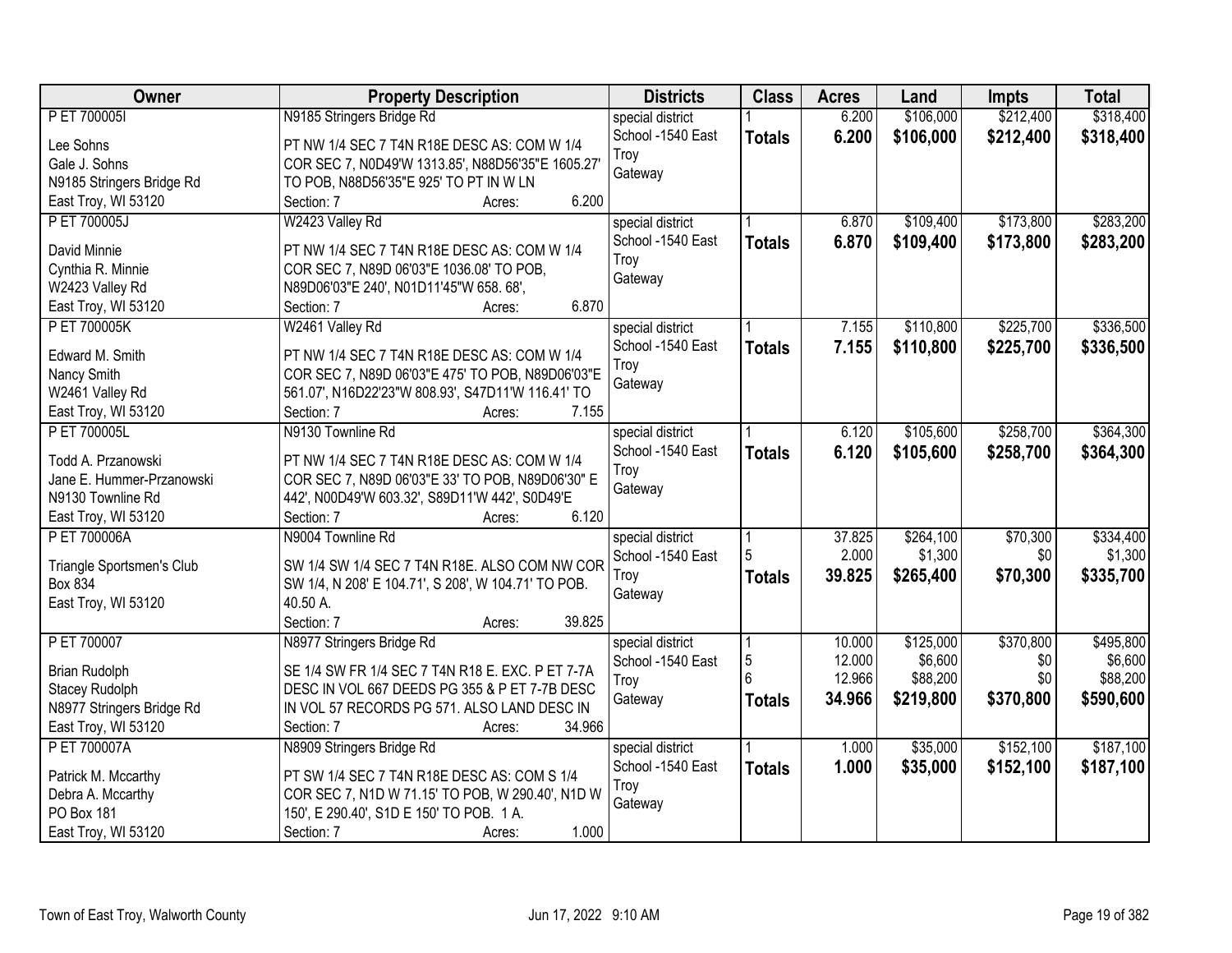| Owner                                       | <b>Property Description</b>                                                                    | <b>Districts</b>  | <b>Class</b>           | <b>Acres</b> | Land            | Impts           | <b>Total</b>    |
|---------------------------------------------|------------------------------------------------------------------------------------------------|-------------------|------------------------|--------------|-----------------|-----------------|-----------------|
| P ET 700008                                 | Stringers Bridge Rd                                                                            | special district  | $\overline{\text{X2}}$ | 14.100       | $\overline{60}$ | $\overline{30}$ | $\overline{50}$ |
| State of Wisconsin Dept of Natural          | PT SE 1/4 SEC 7 T4N R18E DESC AS: COM W 1/8 SEC                                                | School -1540 East | <b>Totals</b>          | 14.100       | \$0             | \$0             | \$0             |
| Resources                                   | COR SE 1/4 SEC 7, SLY ALG 1/4 LN 447.75', S85D20'E                                             | Troy              |                        |              |                 |                 |                 |
| Po                                          | 258.79' TO W COR LOT 8 ROHDA'S ROLLING ACRES.                                                  | Gateway           |                        |              |                 |                 |                 |
| Madison, WI 53707-0000                      | 14.100<br>Section: 7<br>Acres:                                                                 |                   |                        |              |                 |                 |                 |
| P ET 700008A                                | N8962 Stringers Bridge Rd                                                                      | special district  |                        | 1.180        | \$38,600        | \$163,900       | \$202,500       |
|                                             |                                                                                                | School -1540 East | <b>Totals</b>          | 1.180        | \$38,600        | \$163,900       | \$202,500       |
| Kathleen Onsgaard                           | PT SE 1/4 SEC 7 T4N R18E DESC AS: COM W 1/8                                                    | Troy              |                        |              |                 |                 |                 |
| 1958 D Edwards St                           | COR SE 1/4 SEC 7 S 465.80' TO POB, S85D58'E                                                    | Gateway           |                        |              |                 |                 |                 |
| East Troy, WI 53120                         | 250.85', S45D18'E 33.55', S3D06'W 148.25', S84D50'W<br>1.180                                   |                   |                        |              |                 |                 |                 |
|                                             | Section: 7<br>Acres:                                                                           |                   |                        |              |                 |                 | \$129,100       |
| P ET 700008A1                               | N8970 Austin Rd                                                                                | special district  |                        | 1.385        | \$129,100       | $\overline{50}$ |                 |
| Kevin R. Mikes et al                        | PT SE 1/4 SEC 7 T4N R18E DESC AS: COM E LN SW                                                  | School -1540 East | <b>Totals</b>          | 1.385        | \$129,100       | \$0             | \$129,100       |
| N9671 Eagle Rd                              | 1/4 SE 1/4 SEC 7 366.50' N OF SE COR SW 1/4 SE 1/4,                                            | Troy              |                        |              |                 |                 |                 |
| Eagle, WI 53119                             | NWLY 190', NWLY 120' TO POB, NWLY 100', NELY 100                                               | Gateway           |                        |              |                 |                 |                 |
|                                             | Section: 7<br>1.385<br>Acres:                                                                  |                   |                        |              |                 |                 |                 |
| P ET 700009                                 | Beulah Heights Rd                                                                              | special district  |                        | 0.660        | \$7,100         | \$0             | \$7,100         |
|                                             |                                                                                                | School -1540 East | <b>Totals</b>          | 0.660        | \$7,100         | \$0             | \$7,100         |
| Jay R. Neumann et al                        | THAT PART OF SE 1/4 SE 1/4 BDD ON W BY E 1/4 LN                                                | Troy              |                        |              |                 |                 |                 |
| c/o Scott A. Neumann<br>13205 E County Rd N | ON N BY HWY, ON E BY W LN BEULAH SUB., ON S BY<br>SEC LN. SEC 7 T4N R18E. EXC THE W'LY 245 FT. | Gateway           |                        |              |                 |                 |                 |
| Whitewater, WI 53190                        | Section: 7<br>0.660                                                                            |                   |                        |              |                 |                 |                 |
| P ET 700010                                 | Acres:                                                                                         |                   |                        | 1.391        | \$92,300        | \$182,500       | \$274,800       |
|                                             | N8990 Austin Rd                                                                                | special district  |                        |              |                 |                 |                 |
| Jeffrey Langenbach Trust                    | PT SE 1/4 SEC 7 T4N R18E DESC AS COM PT ON E                                                   | School -1540 East | <b>Totals</b>          | 1.391        | \$92,300        | \$182,500       | \$274,800       |
| N8990 Austin Rd                             | LN OF SW1/4 SD SE1/4 LOCATED 366.50' N OF SE                                                   | Troy              |                        |              |                 |                 |                 |
| East Troy, WI 53120                         | COR SW1/4 SE1/4; NWLY 190' TO PT 70' W OF E LN                                                 | Gateway           |                        |              |                 |                 |                 |
|                                             | 1.391<br>Section: 7<br>Acres:                                                                  |                   |                        |              |                 |                 |                 |
| P ET 700010A                                | N9010 Austin Rd                                                                                | special district  |                        | 0.706        | \$72,600        | \$164,200       | \$236,800       |
| Brianne M. Virgin                           | PT SE 1/4 SEC 7 T4N R18E DESC AS: COM PT ON W                                                  | School -1540 East | <b>Totals</b>          | 0.706        | \$72,600        | \$164,200       | \$236,800       |
| c/o Brianne M. Virgin                       | LN SE 1/4 SE 1/4 SEC 7 915' N OF SW COR SE 1/4 SE                                              | Troy              |                        |              |                 |                 |                 |
| N9010 Austin Rd                             | 1/4, N53D30'E 532.95' TO POB, S53D30'W 97.72';                                                 | Gateway           |                        |              |                 |                 |                 |
| East Troy, WI 53120                         | 0.706<br>Section: 7<br>Acres:                                                                  |                   |                        |              |                 |                 |                 |
| P ET 700010A1                               | Austin Rd                                                                                      | special district  |                        | 0.691        | \$72,000        | $\overline{50}$ | \$72,000        |
|                                             |                                                                                                | School -1540 East | <b>Totals</b>          | 0.691        | \$72,000        | \$0             | \$72,000        |
| William D. Heinz                            | PT SE 1/4 SEC 7 T4N R18E DESC AS: COM 915' N OF                                                | Troy              |                        |              |                 |                 |                 |
| Linda A. Heinz                              | SW COR SE 1/4 SE 1/4 SEC 7, N53D30'E 620.99', N46D                                             | Gateway           |                        |              |                 |                 |                 |
| 18343 W Lawnsdale Rd                        | E 85.79' TO POB, S46D W 85.79', S53D30'W 88.04',                                               |                   |                        |              |                 |                 |                 |
| New Berlin, WI 53146                        | 0.691<br>Section: 7<br>Acres:                                                                  |                   |                        |              |                 |                 |                 |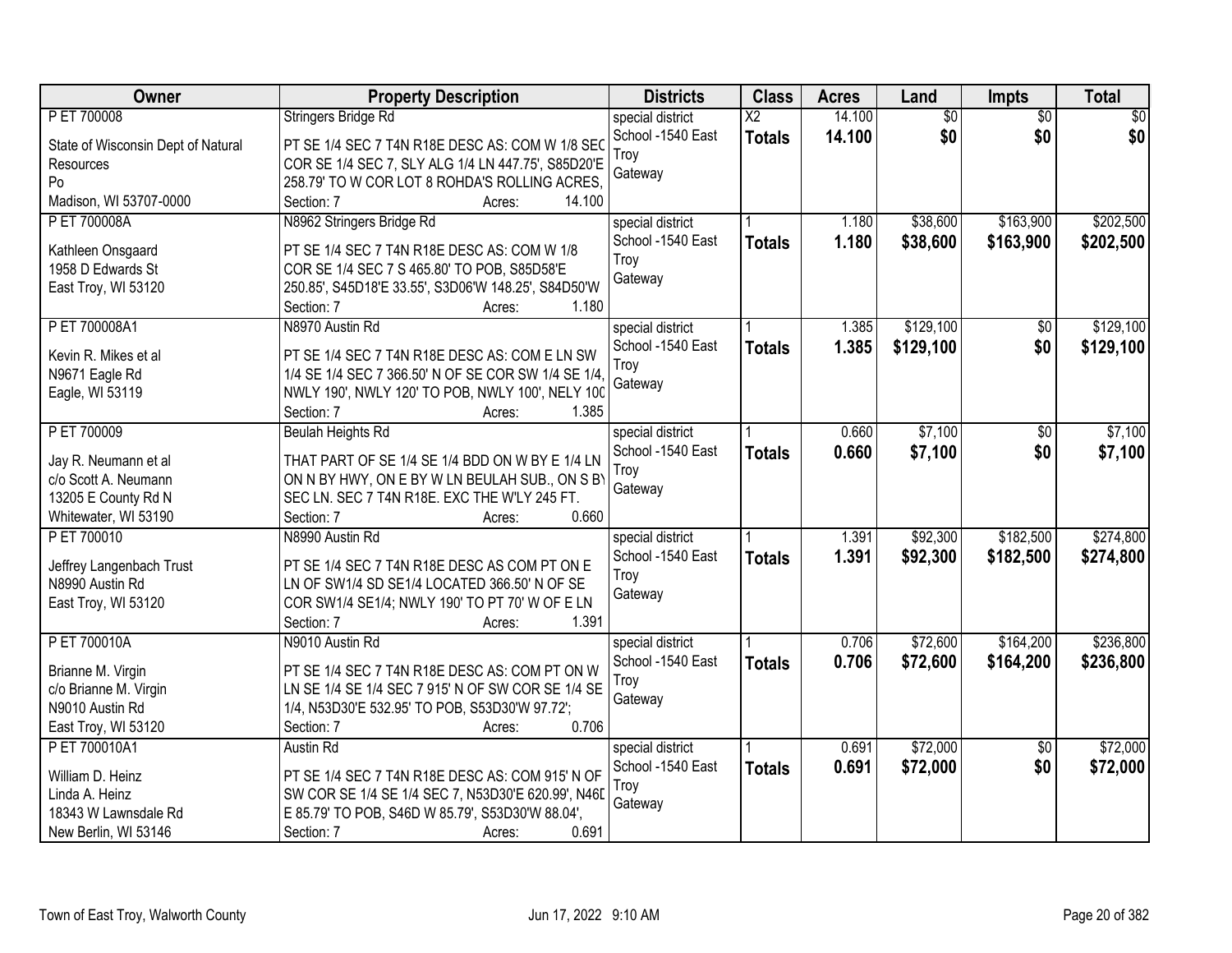| Owner                        | <b>Property Description</b>                                | <b>Districts</b>  | <b>Class</b>  | <b>Acres</b> | Land      | <b>Impts</b>    | <b>Total</b> |
|------------------------------|------------------------------------------------------------|-------------------|---------------|--------------|-----------|-----------------|--------------|
| P ET 700010A2                | N9008 Austin Rd                                            | special district  |               | 0.638        | \$70,000  | \$317,200       | \$387,200    |
| <b>Manser Trust</b>          | PT SE 1/4 SE1/4 SEC 7 T4N R18E DESC AS: COM                | School -1540 East | <b>Totals</b> | 0.638        | \$70,000  | \$317,200       | \$387,200    |
| N9008 Austin Rd              | S1/4 COR SEC 7; N00D07'30"W 1080.49'; N90D00'00"E          | Troy              |               |              |           |                 |              |
| East Troy, WI 53120          | 1598.83' TO POB; N53D43'41"E 99.85'; S36D19'28"E           | Gateway           |               |              |           |                 |              |
|                              | 0.638<br>Section: 7<br>Acres:                              |                   |               |              |           |                 |              |
| P ET 700010B                 | N8936 Austin Rd                                            | special district  |               | 1.455        | \$93,600  | \$193,700       | \$287,300    |
|                              |                                                            | School -1540 East |               | 1.455        |           |                 |              |
| Rebecca Pochert et al        | PT SE 1/4 SEC 7 T4N R18E DESC AS: COM PT ON E              | Troy              | <b>Totals</b> |              | \$93,600  | \$193,700       | \$287,300    |
| c/o Nicholas A. Caradonna    | LN SW 1/4 SE 1/4 SEC 7 366.50' N OF SE COR SW 1/4          |                   |               |              |           |                 |              |
| N8936 Austin Rd              | N21D37'W 74.47' TO POB N88D16'E 313.45' TO BANK            | Gateway           |               |              |           |                 |              |
| East Troy, WI 53120          | 1.455<br>Section: 7<br>Acres:                              |                   |               |              |           |                 |              |
| P ET 700010C                 | N9004 Austin Rd                                            | special district  |               | 0.562        | \$67,000  | \$160,500       | \$227,500    |
|                              |                                                            | School -1540 East | <b>Totals</b> | 0.562        | \$67,000  | \$160,500       | \$227,500    |
| <b>Schuller Family Trust</b> | PT SE 1/4 SEC 7 T4N R18E DESC AS: COM W LN SE              | Troy              |               |              |           |                 |              |
| N9004 Austin Rd              | 1/4 SEC 7 915' N OF SW COR SE 1/4 1/4, N53D30'E            | Gateway           |               |              |           |                 |              |
| East Troy, WI 53120          | 232.28' TO POB, S42D01'47"E 246.31' M/L TO SHR LN<br>0.562 |                   |               |              |           |                 |              |
|                              | Section: 7<br>Acres:                                       |                   |               |              |           |                 |              |
| P ET 700010C1                | N8998 Austin Rd                                            | special district  |               | 0.558        | \$66,800  | \$162,800       | \$229,600    |
| Erik J. Schuller             | PT SE 1/4 SEC 7 T4N R18E DESC AS: COM W LN SE              | School -1540 East | <b>Totals</b> | 0.558        | \$66,800  | \$162,800       | \$229,600    |
| N8998 Austin Rd              | 1/4 SE 1/4 SEC 7 915' N OF SW COR SE 1/4 SE 1/4,           | Troy              |               |              |           |                 |              |
| East Troy, WI 53120          | N53D30'E 130.30' TO POB, S45D24'E 283.13' M/L TO           | Gateway           |               |              |           |                 |              |
|                              | 0.558<br>Section: 7<br>Acres:                              |                   |               |              |           |                 |              |
| P ET 700010D                 | N9038 Austin Rd                                            | special district  |               | 3.729        | \$130,700 | \$22,800        | \$153,500    |
|                              |                                                            | School -1540 East | <b>Totals</b> | 3.729        | \$130,700 | \$22,800        | \$153,500    |
| Kenneth J Payne Trust et al  | PT SE 1/4 SEC 7 T4N R18E DESC AS COM NE COR                | Troy              |               |              |           |                 |              |
| 2301 E Kensington Blvd       | LAND DESC IN VOL 394 DEEDS PG 355, W.C.R. N76D             | Gateway           |               |              |           |                 |              |
| Shorewood, WI 53211          | E 37', E 200', N73D E 100', N 54D E 100', N40D E 710',     |                   |               |              |           |                 |              |
|                              | 3.729<br>Section: 7<br>Acres:                              |                   |               |              |           |                 |              |
| P ET 700010D1                | N9040 Austin Rd                                            | special district  |               | 0.742        | \$74,000  | \$259,300       | \$333,300    |
| Charles F. Heinz Jr          | PT SE 1/4 SEC7 T4D R18E DESC AS COM NE COR                 | School -1540 East | <b>Totals</b> | 0.742        | \$74,000  | \$259,300       | \$333,300    |
| Kathleen A. Heinz            | LANDS DESC IN VOL 394 DEEDS PG 255, W.C.R.                 | Troy              |               |              |           |                 |              |
| N9040 Austin Rd              | N76D E ALG C/L 33' ROAD 37', N89D43'E 216.61' TO           | Gateway           |               |              |           |                 |              |
| East Troy, WI 53120          | 0.742<br>Section: 7<br>Acres:                              |                   |               |              |           |                 |              |
| P ET 700010D2                | Austin Rd                                                  | special district  |               | 0.179        | \$100     | $\overline{50}$ | \$100        |
|                              |                                                            | School -1540 East | <b>Totals</b> | 0.179        | \$100     | \$0             | \$100        |
| Robert W Perk Trust          | SEE PARCEL P ET 8-6D FOR DESC OF THIS                      | Troy              |               |              |           |                 |              |
| Audrey K Perk Trust          | PARCEL. SEC 7 T4N R18E                                     | Gateway           |               |              |           |                 |              |
| N9042 Austin Rd              |                                                            |                   |               |              |           |                 |              |
| East Troy, WI 53120          | 0.179<br>Section: 7<br>Acres:                              |                   |               |              |           |                 |              |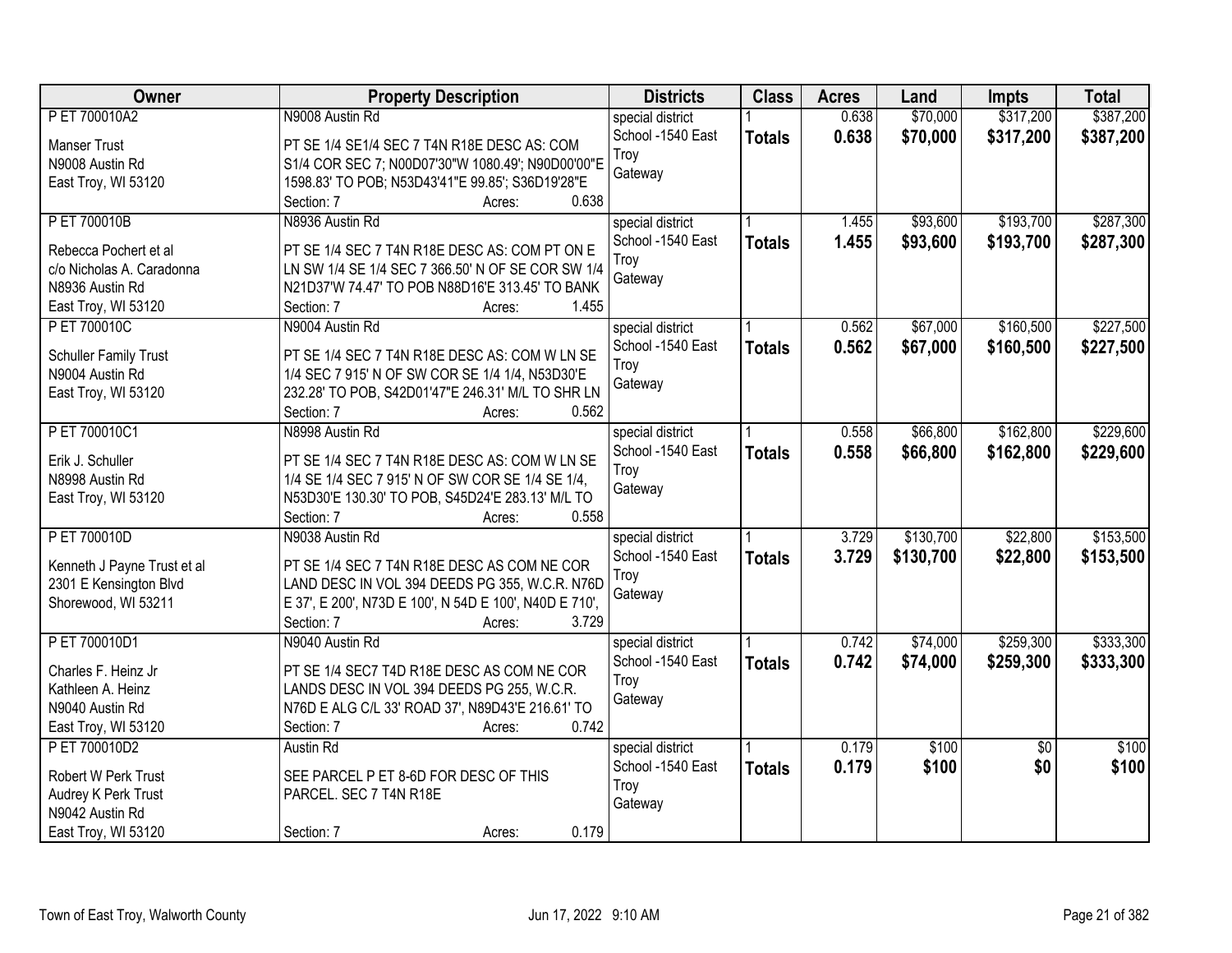| Owner                   | <b>Property Description</b>                         | <b>Districts</b>  | <b>Class</b>  | <b>Acres</b> | Land     | Impts           | <b>Total</b> |
|-------------------------|-----------------------------------------------------|-------------------|---------------|--------------|----------|-----------------|--------------|
| P ET 700010D3           | <b>Beulah Heights Rd</b>                            | special district  |               | 0.049        | \$900    | $\overline{50}$ | \$900        |
| Jay C Hiller Trust      | PARCEL LOCATED IN SE 1/4 SEC 7 T4N R18E BEING       | School -1540 East | <b>Totals</b> | 0.049        | \$900    | \$0             | \$900        |
| Karin E Hiller Trust    | 20' STRIP OF LAND LYING BETWEEN LOTS 102 & 102      | Troy              |               |              |          |                 |              |
| W2071 Beulah Heights Rd | UNRECORDED BEULAH HEIGHTS. OUT OF P ET              | Gateway           |               |              |          |                 |              |
| East Troy, WI 53120     | 0.049<br>Section: 7<br>Acres:                       |                   |               |              |          |                 |              |
| P ET 700010E            | N9020 Austin Rd                                     | special district  |               | 0.302        | \$43,000 | \$103,000       | \$146,000    |
|                         |                                                     | School -1540 East | <b>Totals</b> | 0.302        | \$43,000 | \$103,000       | \$146,000    |
| Duris, LLC              | PT SE 1/4 SEC 7 T4N R18E DESC AS: COM 915' N OF     | Troy              |               |              |          |                 |              |
| W4281 Emerald Dr        | SW COR SE 1/4 SE 1/4 SEC 7, N53D30'E 620.99', N46D  | Gateway           |               |              |          |                 |              |
| Watertown, WI 53094     | E 85.79' TO POB, S54D15'E 33.53', S54D15'E 96.55' & |                   |               |              |          |                 |              |
|                         | 0.302<br>Section: 7<br>Acres:                       |                   |               |              |          |                 |              |
| PET 700011              | Austin Rd                                           | special district  |               | 0.563        | \$67,000 | \$0             | \$67,000     |
| Stephen J. Haning       | PT SE 1/4 SE 1/4 SEC 7 T4N R18 E-COM W LN SD 1/4    | School -1540 East | <b>Totals</b> | 0.563        | \$67,000 | \$0             | \$67,000     |
| Christine M. Haning     | 1/4 256.5' N OF SW COR, N84D35'E 286', N 80',       | Troy              |               |              |          |                 |              |
| 4960 S 106th St         | S86D20'W 286', S 90' TO POB.                        | Gateway           |               |              |          |                 |              |
| Greenfield, WI 53228    | 0.563<br>Section: 7<br>Acres:                       |                   |               |              |          |                 |              |
| PET 700012              | N8912 Austin Rd                                     | special district  |               | 0.557        | \$66,800 | \$47,500        | \$114,300    |
|                         |                                                     | School -1540 East | <b>Totals</b> | 0.557        | \$66,800 | \$47,500        | \$114,300    |
| Stephen J. Haning       | PARCEL IN SE 1/4 SE 1/4 SEC 7 T4N R18E. KNOWN       | Troy              |               |              |          |                 |              |
| Christine M. Haning     | AS LOT 99 OF UNRECORDED PLAT OF BEULAH              | Gateway           |               |              |          |                 |              |
| 4960 S 106th St         | HEIGHTS DESC AS COM 166.5' N OF SW COR SD SE        |                   |               |              |          |                 |              |
| Greenfield, WI 53228    | 0.557<br>Section: 7<br>Acres:                       |                   |               |              |          |                 |              |
| P ET 700014             | N8904 Austin Rd                                     | special district  |               | 1.080        | \$86,100 | \$290,500       | \$376,600    |
| Adam T. Bower           | PT SE 1/4 SE 1/4 SEC 7 T4N R18E: COM 16.5' N OF     | School -1540 East | <b>Totals</b> | 1.080        | \$86,100 | \$290,500       | \$376,600    |
| N8904 Austin Rd         | SW COR SD 1/4 1/4, N86D25'E 245', N44D E 160',      | Troy              |               |              |          |                 |              |
| East Troy, WI 53120     | NWLY ALG CANAL 50', SWLY 340' TO POB. ALSO COM      | Gateway           |               |              |          |                 |              |
|                         | Section: 7<br>1.080<br>Acres:                       |                   |               |              |          |                 |              |
| PET 700015              | W2170 Beulah Hghts Rd                               | special district  |               | 0.232        | \$53,000 | \$114,800       | \$167,800    |
|                         |                                                     | School -1540 East | <b>Totals</b> | 0.232        | \$53,000 | \$114,800       | \$167,800    |
| Scott C. Gnas           | PARCEL IN SE 1/4 SE 1/4 SEC 7 T4N R18E COM 16.5'    | Troy              |               |              |          |                 |              |
| W2170 Beulah Heights Rd | N OF SW COR SD 1/4 1/4 IN CTR BEULAH DR, NELY       | Gateway           |               |              |          |                 |              |
| East Troy, WI 53120     | 245' TO POB, N77D E 160', NELY ALG WLY LN ISLAND    |                   |               |              |          |                 |              |
|                         | 0.232<br>Section: 7<br>Acres:                       |                   |               |              |          |                 |              |
| P ET 700016             | W2160 Beulah Hghts Rd                               | special district  |               | 0.245        | \$55,200 | \$111,500       | \$166,700    |
| Robert J Heinz Trust    | PARCEL IN SE 1/4 SE 1/4 SEC 7 T4N R18E COM          | School -1540 East | <b>Totals</b> | 0.245        | \$55,200 | \$111,500       | \$166,700    |
| Jean E Heinz Trust      | INTER E LN ISLAND LANE WITH CTR LN BEULAH           | Troy              |               |              |          |                 |              |
| 34625 Loland Dr         | DRIVE, ELY 129.5', N12D53'W 126.5' TO S BANK OF     | Gateway           |               |              |          |                 |              |
| Waterford, WI 53185     | 0.245<br>Section: 7<br>Acres:                       |                   |               |              |          |                 |              |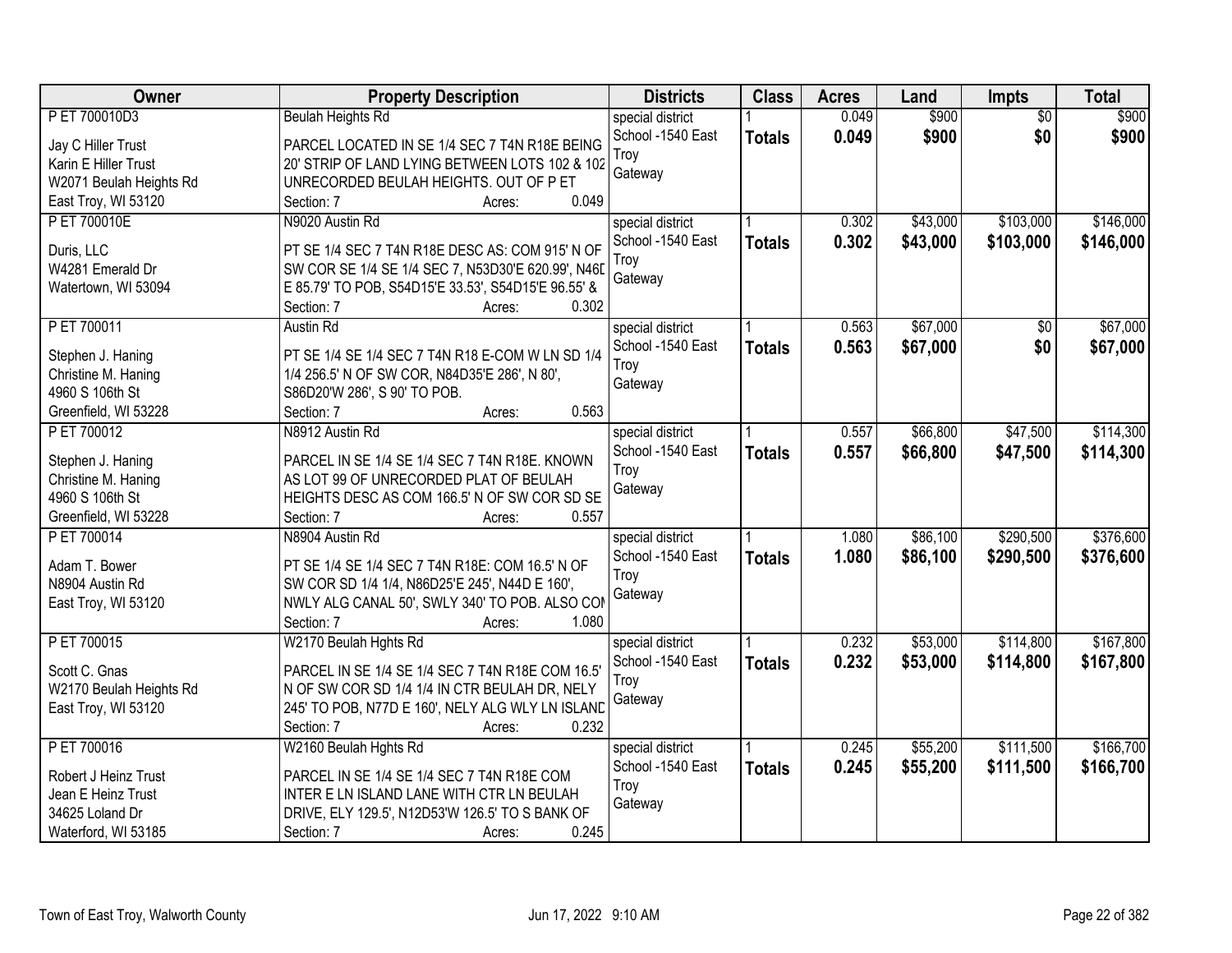| <b>Owner</b>            | <b>Property Description</b>                         | <b>Districts</b>  | <b>Class</b>   | <b>Acres</b> | Land      | <b>Impts</b>    | <b>Total</b> |
|-------------------------|-----------------------------------------------------|-------------------|----------------|--------------|-----------|-----------------|--------------|
| P ET 700017             | W2144 Beulah Hghts Rd                               | special district  |                | 0.297        | \$84,900  | \$143,200       | \$228,100    |
| Gene A. Tess            | PT SE 1/4 SEC 7 T4N R18E DESC AS: COM CTR LN        | School -1540 East | <b>Totals</b>  | 0.297        | \$84,900  | \$143,200       | \$228,100    |
| Donita K. Tess          | OF BEULAH DR 245' N86D25'E & 410', N77D07'E         | Troy              |                |              |           |                 |              |
| PO Box 991              | WHICH IS E FROM E LN OF SE 1/4 SE 1/4 SEC 7,        | Gateway           |                |              |           |                 |              |
| East Troy, WI 53120     | 0.297<br>Section: 7<br>Acres:                       |                   |                |              |           |                 |              |
| P ET 700018             | W2150 Beulah Hghts Rd                               | special district  |                | 0.152        | \$35,900  | \$129,600       | \$165,500    |
|                         |                                                     | School -1540 East | <b>Totals</b>  | 0.152        | \$35,900  | \$129,600       | \$165,500    |
| Terry L Traeger Trust   | E 1/2 PARCEL IN SE 1/4 SE 1/4 SEC 7 T4N R18E        | Troy              |                |              |           |                 |              |
| W2150 Beulah Heights Rd | KNOWN AS LOT 104 OF UNRECORDED PLAT OF              | Gateway           |                |              |           |                 |              |
| East Troy, WI 53120     | BEULAH HEIGHTS COM AT C LN BEULAH DRIVE &           |                   |                |              |           |                 |              |
|                         | 0.152<br>Section: 7<br>Acres:                       |                   |                |              |           |                 |              |
| P ET 700018A            | W2154 Beulah Hghts Rd                               | special district  |                | 0.145        | \$34,400  | \$29,900        | \$64,300     |
| <b>Hattie Schultz</b>   | W 1/2 PARCEL IN SE 1/4 SE 1/4 SEC 7 T4N R18E.       | School -1540 East | <b>Totals</b>  | 0.145        | \$34,400  | \$29,900        | \$64,300     |
| 10333 Manor Park Dr     | KNOWN AS LOT 104 OF UNRECORDED PLAT OF              | Troy              |                |              |           |                 |              |
| West Allis, WI 53227    | BEULAH HEIGHTS COM CTR LN BEULAH DRIVE &            | Gateway           |                |              |           |                 |              |
|                         | 0.145<br>Section: 7<br>Acres:                       |                   |                |              |           |                 |              |
| P ET 700019             | N9024 Austin Rd                                     | special district  |                | 0.719        | \$73,100  | \$42,400        | \$115,500    |
|                         |                                                     | School -1540 East | <b>Totals</b>  | 0.719        | \$73,100  | \$42,400        | \$115,500    |
| Duris, LLC              | PT SE 1/4 SEC 7 T4N R18E-COM SW COR VINKOVICH       | Troy              |                |              |           |                 |              |
| W4281 Emerald Dr        | PROP. SD PT BEING 643.5' N53D30'E 250'M N46D E      | Gateway           |                |              |           |                 |              |
| Watertown, WI 53094     | FROM W LN SE 1/4 SE 1/4 SEC 7, N76D E ON & ALG      |                   |                |              |           |                 |              |
|                         | 0.719<br>Section: 7<br>Acres:                       |                   |                |              |           |                 |              |
| P ET 700020             | Austin Rd                                           | special district  |                | 0.630        | \$69,600  | $\overline{50}$ | \$69,600     |
| Stephen J. Haning       | LOT 97 UNRECORDED PLAT BEULAH HEIGHTS               | School -1540 East | <b>Totals</b>  | 0.630        | \$69,600  | \$0             | \$69,600     |
| Christine M. Haning     | DESC AS COM S 1/8 COR SE 1/4 SEC 7 T4N R18E, N      | Troy              |                |              |           |                 |              |
| 4960 S 106th St         | 346. 5' TO POB. N86D26'W 286', NLY ALG BANK         | Gateway           |                |              |           |                 |              |
| Greenfield, WI 53228    | 0.630<br>Section: 7<br>Acres:                       |                   |                |              |           |                 |              |
| P ET 700021             | Austin Rd                                           | special district  | $\overline{5}$ | 0.750        | \$400     | $\sqrt{6}$      | \$400        |
|                         |                                                     | School -1540 East | 6              | 1.100        | \$3,300   | \$0             | \$3,300      |
| Robert J Heinz Trust    | PT SE 1/4 SEC 7 T4N R18E DESC AS: COM NW COR        | Troy              | <b>Totals</b>  | 1.850        | \$3,700   | \$0             | \$3,700      |
| Jean E Heinz Trust      | SE 1/4 SE 1/4 SEC 7 T4N R18E, S ALG 1/4 LN 427.7',  | Gateway           |                |              |           |                 |              |
| 34625 Loland Dr         | NELY 706.78' TO EW 1/8 SEC LN, WLY TO POB.<br>1.850 |                   |                |              |           |                 |              |
| Waterford, WI 53185     | Section: 7<br>Acres:                                |                   |                |              |           |                 |              |
| P ET 800001             | N9225 Oakwood Ln                                    | special district  |                | 5.130        | \$100,700 | \$189,300       | \$290,000    |
| Erich F. Seiler         | PT NW 1/4 SEC 8 T4N R18E DESC AS: COM N 1/4         | School -1540 East | <b>Totals</b>  | 5.130        | \$100,700 | \$189,300       | \$290,000    |
| Sandra Seiler           | COR SEC 8, S 965.73', S89D34'W 15' TO POB,          | Troy              |                |              |           |                 |              |
| N9225 Oakwood Ln        | S89D34'W 1295.66', S0D13'10"W 174.50', N89D34'E     | Gateway           |                |              |           |                 |              |
| Mukwonago, WI 53149     | 5.130<br>Section: 8<br>Acres:                       |                   |                |              |           |                 |              |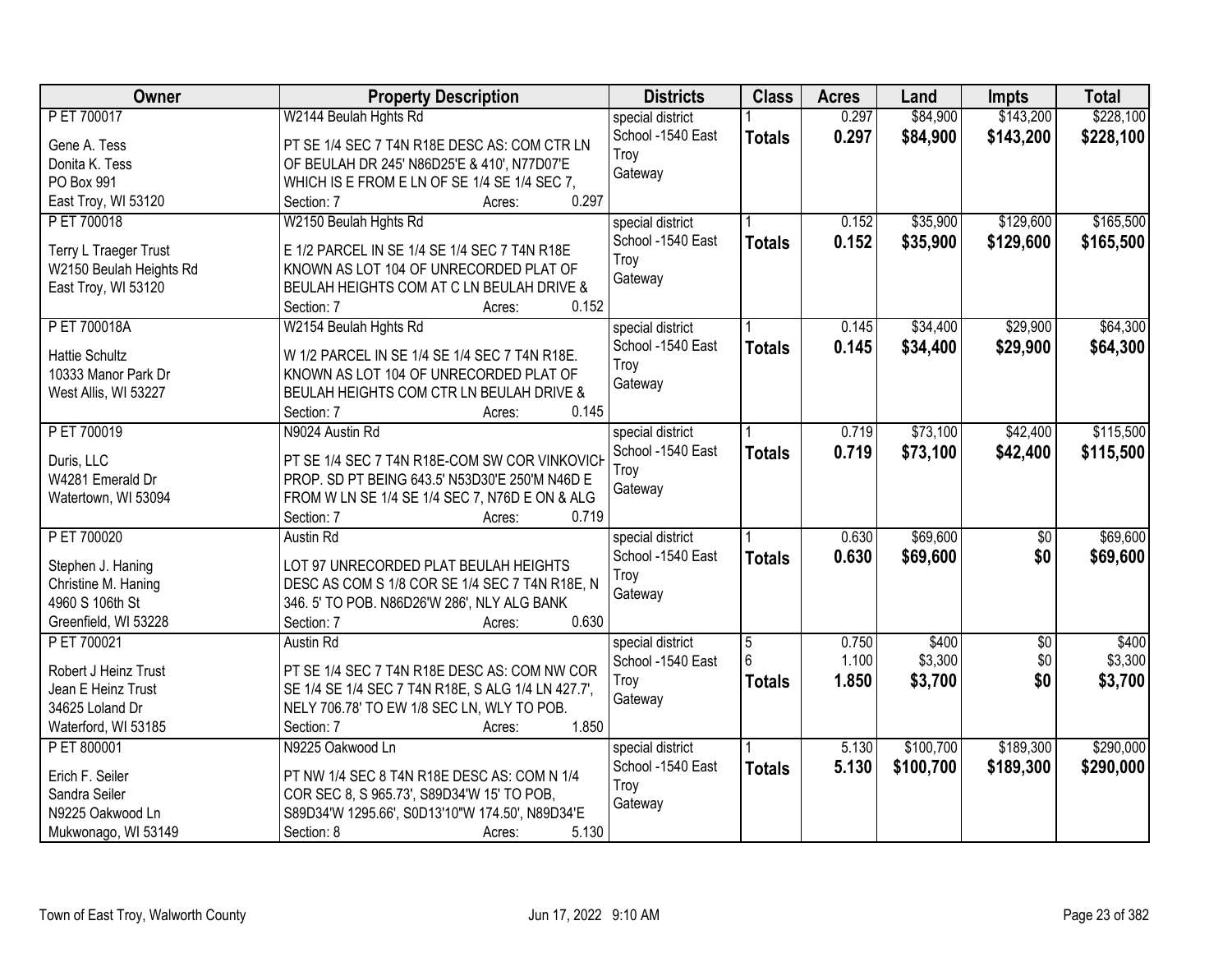| Owner               | <b>Property Description</b>                            | <b>Districts</b>  | <b>Class</b>  | <b>Acres</b> | Land      | <b>Impts</b> | <b>Total</b> |
|---------------------|--------------------------------------------------------|-------------------|---------------|--------------|-----------|--------------|--------------|
| P ET 800001A        | W1955 Lucy Ln                                          | special district  |               | 5.487        | \$102,400 | \$310,600    | \$413,000    |
| Jacob D. Richards   | PT NW 1/4 SEC 8 T4N R18E DESC AS: COM N 1/4            | School -1540 East | <b>Totals</b> | 5.487        | \$102,400 | \$310,600    | \$413,000    |
| Sarah J. Richards   | COR SEC 8, S89D20'W 653.88' TO POB, S89D20'W           | Troy              |               |              |           |              |              |
| W1955 Lucy Ln       | 327.84', S 726.33', N89D34'E 327.83', N 727.67' TO POE | Gateway           |               |              |           |              |              |
| Mukwonago, WI 53149 | Section: 8<br>5.487<br>Acres:                          |                   |               |              |           |              |              |
| P ET 800001A1       | N9283 Oakwood Ln                                       | special district  |               | 5.470        | \$102,400 | \$197,900    | \$300,300    |
|                     |                                                        | School -1540 East | <b>Totals</b> | 5.470        | \$102,400 | \$197,900    | \$300,300    |
| Lisa A. Hartje      | PT NW 1/4 SEC 8 T4N R18E DESC AS: COM N 1/4            | Troy              |               |              |           |              |              |
| N9283 Oakwood Ln    | COR SEC 8, S89D20'W 326.64', S 729', N89D34'E          | Gateway           |               |              |           |              |              |
| Mukwonago, WI 53149 | 326.63', N 730.33' TO POB SUB TO EASEMENT.             |                   |               |              |           |              |              |
|                     | 5.470<br>Section: 8<br>Acres:                          |                   |               |              |           |              |              |
| P ET 800001A2       | W1973 Lucy Ln                                          | special district  |               | 5.475        | \$102,400 | \$222,200    | \$324,600    |
| Tammara Kleinhans   | PT NW 1/4 SEC 8 T4N R18E DESC AS: COM N 1/4            | School -1540 East | <b>Totals</b> | 5.475        | \$102,400 | \$222,200    | \$324,600    |
| PO Box 9            | COR SEC 8, S89D20'W 981.72' TO POB, S89D20'W           | Troy              |               |              |           |              |              |
| Mukwonago, WI 53149 | 328.11', S00D03'10"W 725', N89D34'E 328.76', N         | Gateway           |               |              |           |              |              |
|                     | 5.475<br>Section: 8<br>Acres:                          |                   |               |              |           |              |              |
| P ET 800001B        | W1925 Lucy Ln                                          | special district  |               | 5.481        | \$102,400 | \$265,000    | \$367,400    |
|                     |                                                        | School -1540 East |               | 5.481        | \$102,400 | \$265,000    | \$367,400    |
| James Carrillo      | PT NW 1/4 SEC 8 T4N R18E DESC AS: COM N 1/4            | Troy              | <b>Totals</b> |              |           |              |              |
| Stephanie Carrillo  | COR SEC 8, S89D20'W 326.64' TO POB, S89D20'W           | Gateway           |               |              |           |              |              |
| W1925 Lucy Ln       | 327.24', S 727.67', N89D34'E 327.23', N 729' TO POB.   |                   |               |              |           |              |              |
| East Troy, WI 53149 | 5.481<br>Section: 8<br>Acres:                          |                   |               |              |           |              |              |
| P ET 800001C        | N9209 Oakwood Ln                                       | special district  |               | 5.162        | \$100,800 | \$181,100    | \$281,900    |
| Peter Fredricksen   | PT NW 1/4 SEC 8 T4N R18E DESC AS: COM N 1/4            | School -1540 East | <b>Totals</b> | 5.162        | \$100,800 | \$181,100    | \$281,900    |
| Diane Fredricksen   | COR SEC 8, S 1140.23', S89D34'W 15' TO POB,            | Troy              |               |              |           |              |              |
| N9209 Oakwood Ln    | S89D34'W 1295.82', S0D03'10"W 179.02', N89D09'30"E     | Gateway           |               |              |           |              |              |
| Mukwonago, WI 53149 | Section: 8<br>5.162<br>Acres:                          |                   |               |              |           |              |              |
| P ET 800001D        | N9231 Oakwood Ln                                       | special district  |               | 7.000        | \$110,000 | \$238,500    | \$348,500    |
|                     |                                                        | School -1540 East | <b>Totals</b> | 7.000        | \$110,000 | \$238,500    | \$348,500    |
| Shawn R. Berg       | PT NW 1/4 SEC 8 T4N R18E DESC AS: COM N 1/4            | Troy              |               |              |           |              |              |
| Cindy A. Berg       | COR SEC 8, S 703.33', S89D34'W 15' TO POB,             | Gateway           |               |              |           |              |              |
| N9231 Oakwood Ln    | S89D34'W 1295.44', S00D13'10"W 235.40', N89D34'E       |                   |               |              |           |              |              |
| Mukwonago, WI 53149 | 7.000<br>Section: 8<br>Acres:                          |                   |               |              |           |              |              |
| P ET 800002B        | N9255 Woodfield Ct                                     | special district  |               | 5.020        | \$100,100 | \$331,600    | \$431,700    |
| Larry D. Majercik   | PT NW 1/4 SEC 8 T4N R18E DESC AS: COM                  | School -1540 East | <b>Totals</b> | 5.020        | \$100,100 | \$331,600    | \$431,700    |
| Susan D. Majercik   | S1D09'57"W 98.43' OF NW COR SEC 8, S1D09'57"W          | Troy              |               |              |           |              |              |
| N9255 Woodfield Ct  | 349.26', S88D50'03"E 567.60' TO C/L PROPOSED           | Gateway           |               |              |           |              |              |
| Mukwonago, WI 53149 | 5.020<br>Section: 8<br>Acres:                          |                   |               |              |           |              |              |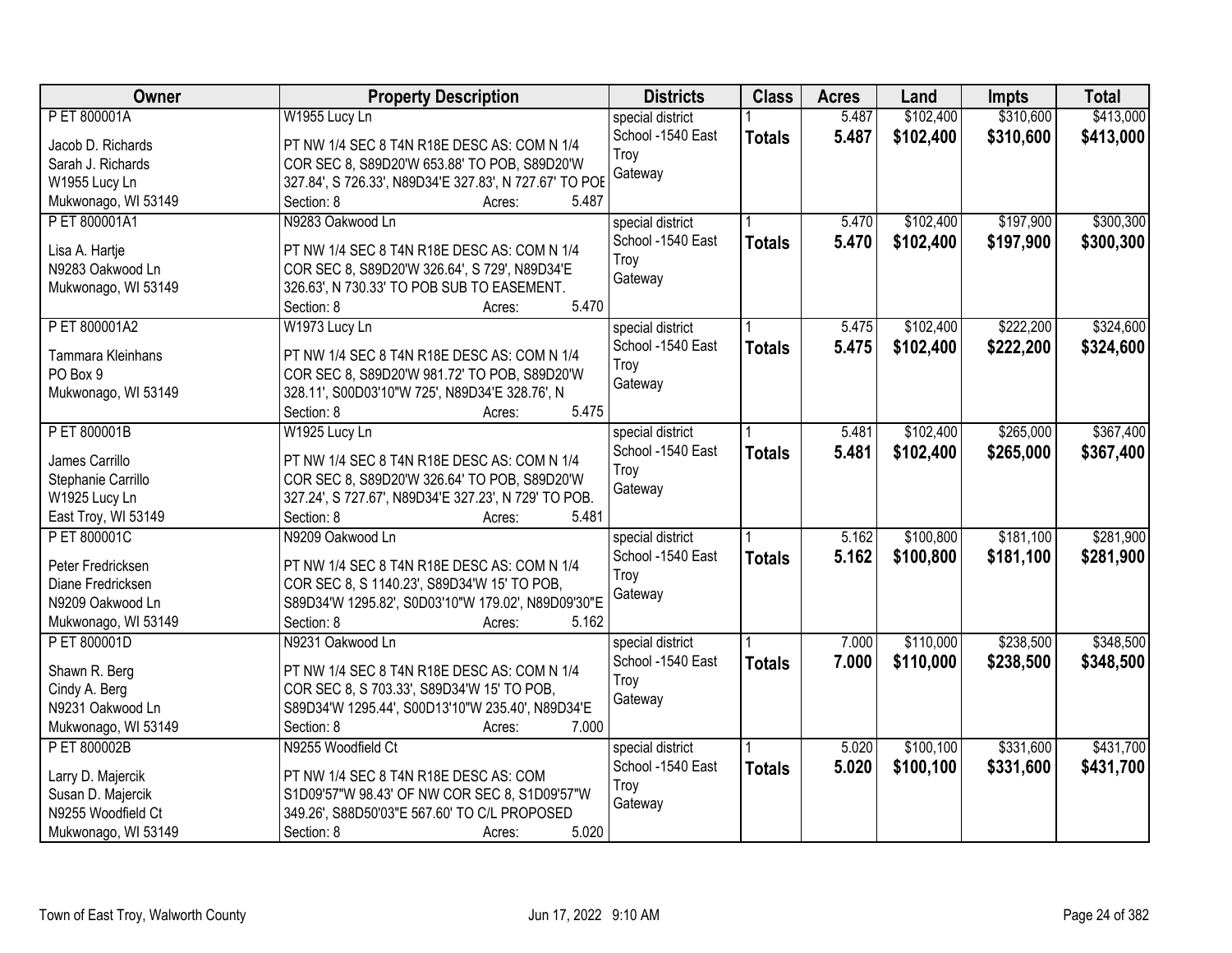| Owner                      | <b>Property Description</b>                       | <b>Districts</b>  | <b>Class</b>  | <b>Acres</b> | Land      | <b>Impts</b>    | <b>Total</b> |
|----------------------------|---------------------------------------------------|-------------------|---------------|--------------|-----------|-----------------|--------------|
| P ET 800002C               | N9223 Woodfield Ct                                | special district  |               | 5.020        | \$100,100 | \$258,600       | \$358,700    |
| Gregory P. Gruning         | PT NW 1/4 SEC 8 T4N R18E DESC AS: COM 447.69'     | School -1540 East | <b>Totals</b> | 5.020        | \$100,100 | \$258,600       | \$358,700    |
| Betty J. Gruning           | S1D09'57"W OF NW COR NW 1/4 SEC 8, S1D09'57" W    | Troy              |               |              |           |                 |              |
| N9223 Woodfield Ct         | 421.77', S88D50'83"E 499.31' TO C/L PROPOSED RD,  | Gateway           |               |              |           |                 |              |
| Mukwonago, WI 53149        | Section: 8<br>5.020<br>Acres:                     |                   |               |              |           |                 |              |
| P ET 800002D               | <b>Woodfield Ct</b>                               | special district  |               | 5.020        | \$85,100  | \$0             | \$85,100     |
|                            |                                                   | School -1540 East | <b>Totals</b> | 5.020        | \$85,100  | \$0             | \$85,100     |
| Judith M. Scherkenbach     | PT NW 1/4 SEC 8 T4N R18E DESC AS: COM W LN NW     | Troy              |               |              |           |                 |              |
| c/o Judith M. Scherkenbach | 1/4 SEC 8 869.46' S1D09'57"W OF NW COR,           | Gateway           |               |              |           |                 |              |
| N9197 Woodfield Ct         | S1D09'57"W 447.76', S89D51'20"E 491.39',          |                   |               |              |           |                 |              |
| Mukwonago, WI 53149        | 5.020<br>Section: 8<br>Acres:                     |                   |               |              |           |                 |              |
| P ET 800002E               | N9202 Woodfield Ct                                | special district  |               | 5.510        | \$102,600 | \$199,800       | \$302,400    |
| Kenneth Miller             | PT NW 1/4 SEC 8 T4N R18E DESC AS: COM AT PT IN    | School -1540 East | <b>Totals</b> | 5.510        | \$102,600 | \$199,800       | \$302,400    |
| Sandra Miller              | W LN NW 1/4 SEC 8 1317.222' S1D09'57"W OF NW      | Troy              |               |              |           |                 |              |
| N9202 Woodfield Ct         | COR SD 1/4 SEC, S89D51'20"E 491.39' TO POB,       | Gateway           |               |              |           |                 |              |
|                            | 5.510<br>Section: 8<br>Acres:                     |                   |               |              |           |                 |              |
| Mukwonago, WI 53149        |                                                   |                   |               |              |           |                 |              |
| P ET 800002F               | N9208 Woodfield Ct                                | special district  |               | 5.490        | \$102,500 | \$174,700       | \$277,200    |
| James F. Leidolf           | PT NW 1/4 SEC 8 T4N R18E DESC AS: COM W LN NW     | School -1540 East | <b>Totals</b> | 5.490        | \$102,500 | \$174,700       | \$277,200    |
| Patricia A. Leidolf        | 1/4 SEC 8 1317.22' S01D09'57"W OF NW COR NW 1/4   | Troy              |               |              |           |                 |              |
| N9208 Woodfield Ct         | SEC, S89D51'20"E 1313.64', N01D00'49"E 269' TO    | Gateway           |               |              |           |                 |              |
| Mukwonago, WI 53149        | 5.490<br>Section: 8<br>Acres:                     |                   |               |              |           |                 |              |
| P ET 800002G               | N9230 Woodfield Ct                                | special district  |               | 5.020        | \$100,100 | \$216,400       | \$316,500    |
|                            |                                                   | School -1540 East | <b>Totals</b> | 5.020        | \$100,100 | \$216,400       | \$316,500    |
| William E. Palmer          | PT NW 1/4 SEC 8 T4N R18E DESC AS: COM NW COR      | Troy              |               |              |           |                 |              |
| N9230 Woodfield Ct         | NW 1/4 SEC 8, S01D09'57"W 1317.22', S89D51'20"E   | Gateway           |               |              |           |                 |              |
| Mukwonago, WI 53149        | 1313.64', N01D00'49"E 538' TO POB, N01D00'49"E    |                   |               |              |           |                 |              |
|                            | 5.020<br>Section: 8<br>Acres:                     |                   |               |              |           |                 |              |
| P ET 800002H               | N9254 Woodfield Ct                                | special district  |               | 5.020        | \$100,100 | \$168,400       | \$268,500    |
| Joseph W. Mccarthy         | PT NW 1/4 SEC 8 T4N R18E DESC AS: COM W LN NW     | School -1540 East | <b>Totals</b> | 5.020        | \$100,100 | \$168,400       | \$268,500    |
| Ursula M. Mccarthy         | 1/4 SEC 8 1317.22', S01D09'57"W OF NW COR NW 1/4  | Troy              |               |              |           |                 |              |
| N9254 Woodfield Ct         | SEC, S89D51'20"E 1313.64', N01D00'49"E 795.59' TO | Gateway           |               |              |           |                 |              |
| PO Box 148                 | Section: 8<br>5.020<br>Acres:                     |                   |               |              |           |                 |              |
| Mukwonago, WI 53149        |                                                   |                   |               |              |           |                 |              |
| P ET 800002I               | N9260 Woodfield Ct                                | special district  |               | 1.962        | \$54,200  | $\overline{50}$ | \$54,200     |
|                            |                                                   | School -1540 East |               | 1.962        | \$54,200  | \$0             | \$54,200     |
| Jeffrey S. Hendrickson     | SEE P ET 5-5F FOR DESCRIPTION OF THS PARCEL       | Troy              | <b>Totals</b> |              |           |                 |              |
| Laura E. Hendrickson       | OF LAND. SEC 8 T4N R18E                           |                   |               |              |           |                 |              |
| N9260 Woodfield Ct         |                                                   | Gateway           |               |              |           |                 |              |
| Mukwonago, WI 53149        | 1.962<br>Section: 8<br>Acres:                     |                   |               |              |           |                 |              |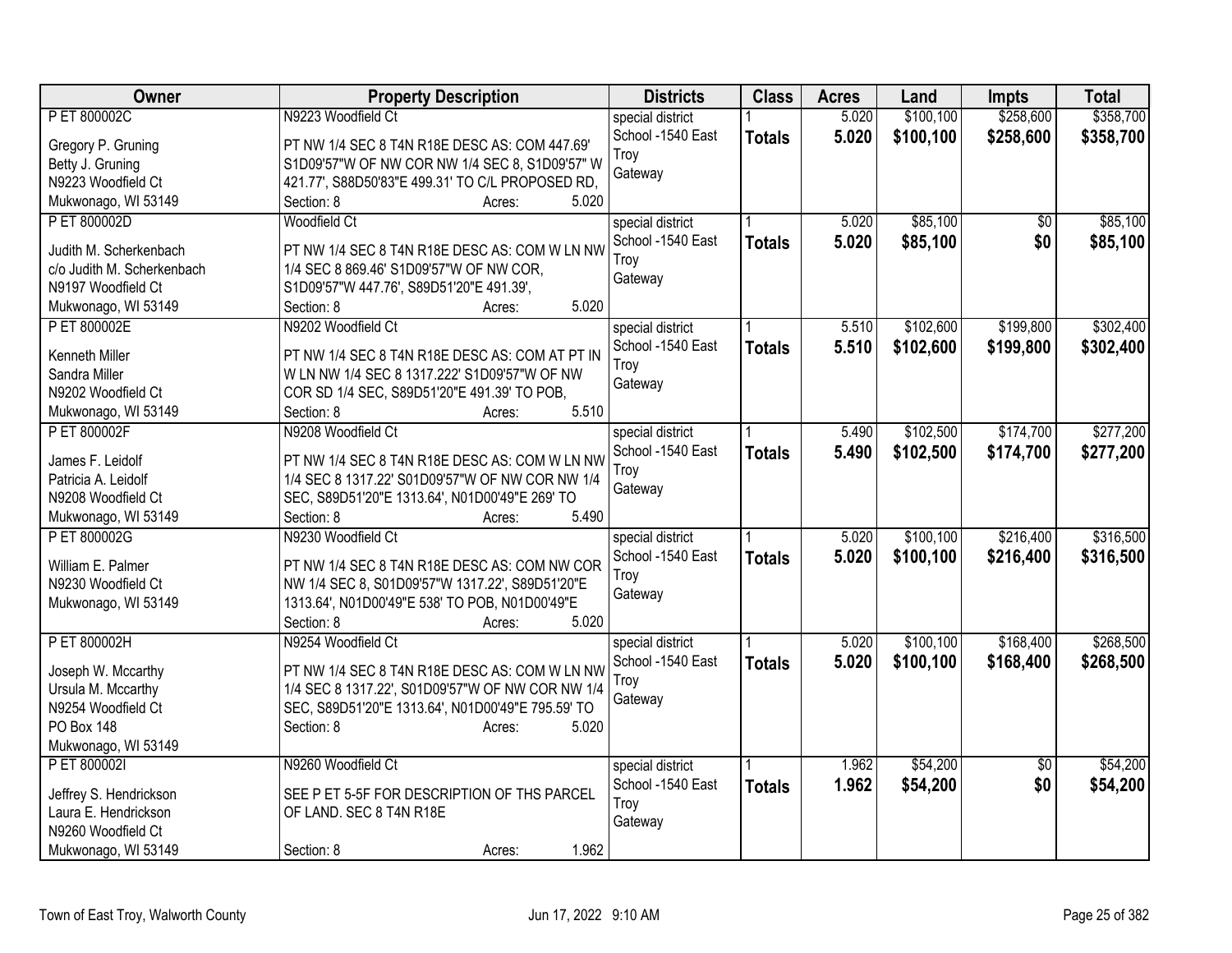| <b>Owner</b>                       |                                                       | <b>Property Description</b> |        | <b>Districts</b>  | <b>Class</b>    | <b>Acres</b> | Land            | <b>Impts</b>    | <b>Total</b>    |
|------------------------------------|-------------------------------------------------------|-----------------------------|--------|-------------------|-----------------|--------------|-----------------|-----------------|-----------------|
| P ET 800003B                       | N9198 Oakwood Ln                                      |                             |        | special district  |                 | 3.108        | \$750,600       | \$575,800       | \$1,326,400     |
| Tonja Rizai Hall Trust             | N 165' OF GOVT LOT 2 EXC W 45' SEC 8 T4N R18E.        |                             |        | School -1540 East | <b>Totals</b>   | 3.108        | \$750,600       | \$575,800       | \$1,326,400     |
| N9198 Oakwood Ln                   | OUT OF P ET 8-3                                       |                             |        | Troy              |                 |              |                 |                 |                 |
| Mukwonago, WI 53149                |                                                       |                             |        | Gateway           |                 |              |                 |                 |                 |
|                                    | Section: 8                                            | Acres:                      | 3.108  |                   |                 |              |                 |                 |                 |
| P ET 800004                        | N9197 Woodfield Ct                                    |                             |        | special district  |                 | 5.000        | \$100,000       | \$255,300       | \$355,300       |
| Judith M. Scherkenbach             | SW 1/4 NW 1/4 SEC 8 T4N R18E. EXC COM 1/8 SEC         |                             |        | School -1540 East | 5               | 25.725       | \$13,500        | \$0             | \$13,500        |
| c/o Judith M. Scherkenbach         | COR S LN OF NW 1/4, N 750', W 290', S 750', E 290' TO |                             |        | Troy              | <b>Totals</b>   | 30.725       | \$113,500       | \$255,300       | \$368,800       |
| N9197 Woodfield Ct                 | POB. EXC. THAT PART OF P ET 8-4B DESC IN VOL          |                             |        | Gateway           |                 |              |                 |                 |                 |
| Mukwonago, WI 53149                | Section: 8                                            | Acres:                      | 30.725 |                   |                 |              |                 |                 |                 |
| P ET 800004A                       | <b>Austin Rd</b>                                      |                             |        | special district  | $\overline{X2}$ | 1.500        | $\overline{50}$ | $\overline{50}$ | $\overline{30}$ |
|                                    |                                                       |                             |        | School -1540 East | <b>Totals</b>   | 1.500        | \$0             | \$0             | \$0             |
| State of Wisconsin Dept of Natural | PT NW 1/4 SEC 8 T4N R18E DESC AS: COM W 1/4           |                             |        | Troy              |                 |              |                 |                 |                 |
| Resources                          | COR SEC 8, E 478.50', S61D W 669.6', N 264' TO POB.   |                             |        | Gateway           |                 |              |                 |                 |                 |
| Po                                 | 1.5A                                                  |                             |        |                   |                 |              |                 |                 |                 |
| Madison, WI 53707-0000             | Section: 8                                            | Acres:                      | 1.500  |                   |                 |              |                 |                 |                 |
| P ET 800004B                       | <b>Austin Rd</b>                                      |                             |        | special district  | $\overline{X2}$ | 3.032        | \$0             | \$0             | \$0             |
| State of Wisconsin Dept of Natural | SEE P ET 7 2B FOR DESCRIPTION OF THIS PARCEL          |                             |        | School -1540 East | <b>Totals</b>   | 3.032        | \$0             | \$0             | \$0             |
| Resources                          | OF LAND. SEC 8 T4N R18E                               |                             |        | Troy<br>Gateway   |                 |              |                 |                 |                 |
| Po                                 |                                                       |                             |        |                   |                 |              |                 |                 |                 |
| Madison, WI 53707-0000             | Section: 8                                            | Acres:                      | 3.032  |                   |                 |              |                 |                 |                 |
| P ET 800006                        | <b>Austin Rd</b>                                      |                             |        | special district  | $\overline{5}$  | 22.474       | \$7,300         | $\overline{50}$ | \$7,300         |
| Jay C Hiller Trust                 | PT NW 1/4 SW 1/4 & GOVT LOT 7 SEC 8 T4N R18E          |                             |        | School -1540 East | <b>Totals</b>   | 22.474       | \$7,300         | \$0             | \$7,300         |
| Karin E Hiller Trust               | BDD ON N BY M VINKOVICH & H GAUL LAND, ON S &         |                             |        | Troy              |                 |              |                 |                 |                 |
| W2071 Beulah Heights Rd            | E BY BEULAH HEIGHTS SUB, ON W BY W SEC LN.            |                             |        | Gateway           |                 |              |                 |                 |                 |
| East Troy, WI 53120                | Section: 8                                            | Acres:                      | 22.474 |                   |                 |              |                 |                 |                 |
| P ET 800006A                       | Austin Rd                                             |                             |        | special district  |                 | 0.042        | \$700           | $\sqrt{6}$      | \$700           |
|                                    |                                                       |                             |        | School -1540 East | <b>Totals</b>   | 0.042        | \$700           | \$0             | \$700           |
| Charles F. Heinz Jr                | THAT PART OF PARCEL DESC IN P ET 7-10D1               |                             |        | Troy              |                 |              |                 |                 |                 |
| Kathleen A. Heinz                  | WHICH IS LOCATED IN SEC 8 T4N R18E                    |                             |        | Gateway           |                 |              |                 |                 |                 |
| N9040 Austin Rd                    |                                                       |                             | 0.042  |                   |                 |              |                 |                 |                 |
| East Troy, WI 53120                | Section: 8                                            | Acres:                      |        |                   |                 |              |                 |                 |                 |
| P ET 800006B                       | N9054 Austin Rd                                       |                             |        | special district  |                 | 0.643        | \$70,200        | \$204,300       | \$274,500       |
| David J. Ruszkiewicz               | PT SW 1/4 SEC 8 T4N R18E DESC AS: COM NE COR          |                             |        | School -1540 East | <b>Totals</b>   | 0.643        | \$70,200        | \$204,300       | \$274,500       |
| N9054 Austin Rd                    | LAND DEEDED IN VOL 394 DEEDS PG 255, N76D E           |                             |        | Troy              |                 |              |                 |                 |                 |
| East Troy, WI 53120                | ALG 33' ROAD 37', N89D43'E 216.61', N71D14'E 100',    |                             |        | Gateway           |                 |              |                 |                 |                 |
|                                    | Section: 8                                            | Acres:                      | 0.643  |                   |                 |              |                 |                 |                 |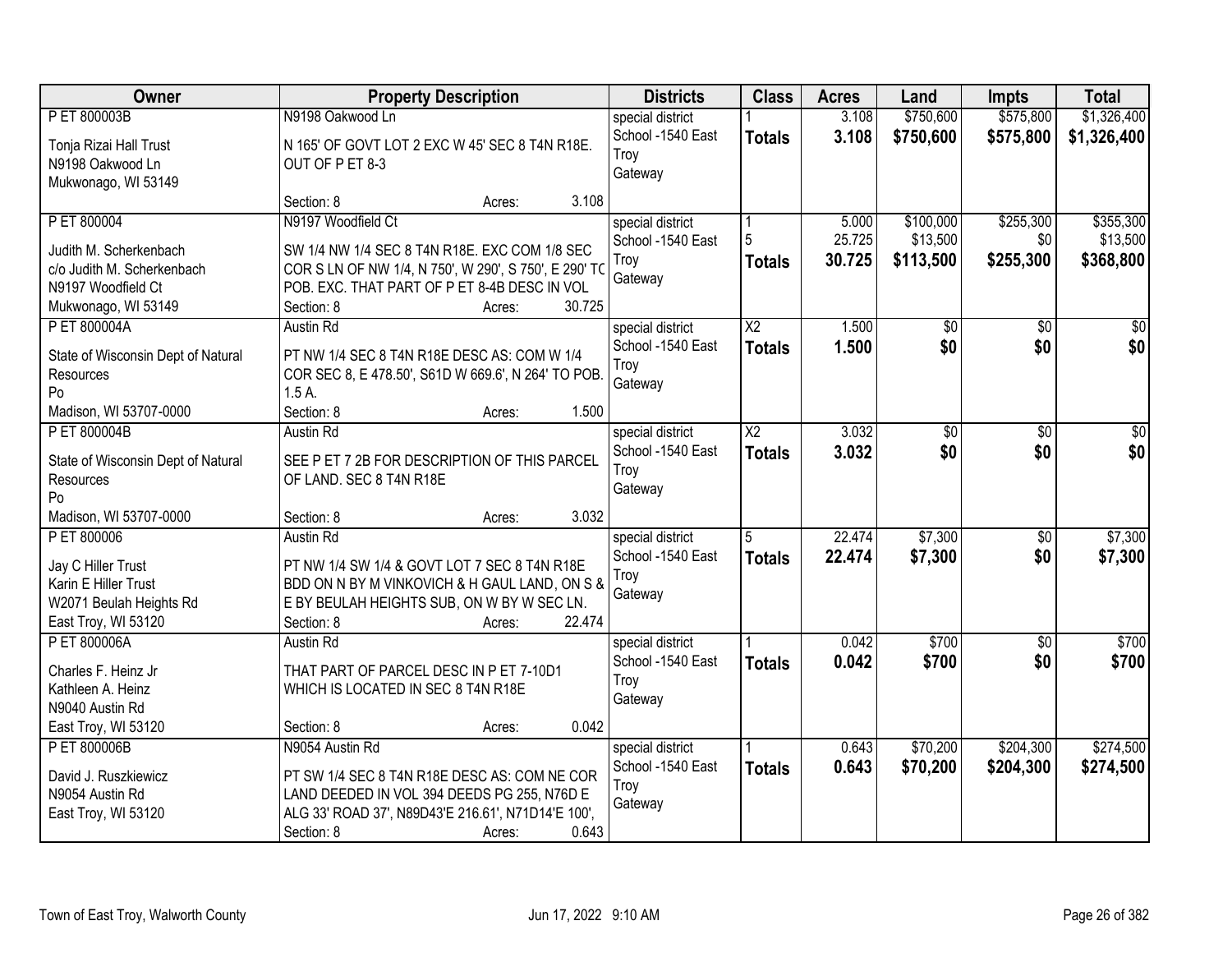| Owner                                                         | <b>Property Description</b>                         | <b>Districts</b>  | <b>Class</b>   | <b>Acres</b> | Land          | <b>Impts</b> | <b>Total</b> |
|---------------------------------------------------------------|-----------------------------------------------------|-------------------|----------------|--------------|---------------|--------------|--------------|
| P ET 800006D                                                  | N9042 Austin Rd                                     | special district  |                | 0.800        | \$76,300      | \$301,600    | \$377,900    |
| Robert W Perk Trust                                           | PT SW1/4 SEC 8 T4N R18D DESC AS COM COR LAND        | School -1540 East | <b>Totals</b>  | 0.800        | \$76,300      | \$301,600    | \$377,900    |
| Audrey K Perk Trust                                           | DESC IN VOL 394 MTGES PG 255, BEING N76D E 198      | Troy              |                |              |               |              |              |
| N9042 Austin Rd                                               | FT FR SW COR LD DESC IN VOL 220 PG 319, SW1/4       | Gateway           |                |              |               |              |              |
| East Troy, WI 53120                                           | Section: 8<br>0.800<br>Acres:                       |                   |                |              |               |              |              |
| P ET 800007                                                   | W2035 Beulah Hghts Rd                               | Lake Beulah Lake  | $\overline{2}$ | 3.000        | \$535,500     | \$199,200    | \$734,700    |
|                                                               | PT GOVT LOT 7 SEC 8 T4N R18E- COM ON S LN PRIV      | Management        | M <sub>8</sub> | 24.000       | (\$1,401,800) | \$0          | \$0          |
| Camp Charles Allis Association<br>c/o Camp Charles Allis Assn | RD 531.5' N & 1045.7' E OF SW SEC COR, N39D20'E     | special district  | <b>Totals</b>  | 27,000       | \$535,500     | \$199,200    | \$734,700    |
| C/O Dan Roepke-Treasurer                                      | 336.5', N26D36'E 411', N67D20'E 80', S79D10'E 177', | School -1540 East |                |              |               |              |              |
| 4236 Cedar Creek Rd                                           | 27,000<br>Section: 8<br>Acres:                      | Troy              |                |              |               |              |              |
| Slinger, WI 53086                                             |                                                     | Gateway           |                |              |               |              |              |
| P ET 800008A                                                  | W1933 Beulah Hghts Rd                               | Lake Beulah Lake  |                | 0.440        | \$516,100     | \$534,800    | \$1,050,900  |
|                                                               |                                                     | Management        | <b>Totals</b>  | 0.440        | \$516,100     | \$534,800    | \$1,050,900  |
| Linda T Furie Trust                                           | PT SW 1/4 SEC 8 T4N R18E DESC AS: COM AT PT         | special district  |                |              |               |              |              |
| 33 S Sheridan Rd                                              | 88.4' W OF & 600' S OF N 1/8 COR SW 1/4 SEC 8,      | School -1540 East |                |              |               |              |              |
| Lake Forest, IL 60045                                         | S88D42'E PAR WITH & 600' S OF N LN SW 1/4 SEC 8     | Troy              |                |              |               |              |              |
|                                                               | 0.440<br>Section: 8<br>Acres:                       | Gateway           |                |              |               |              |              |
| P ET 800008B                                                  | W1921 Beulah Hghts Rd                               | Lake Beulah Lake  |                | 2.577        | \$569,200     | \$401,300    | \$970,500    |
|                                                               | PT SW 1/4 SEC 8 T4N R18E DESC AS COM AT PT          | Management        | <b>Totals</b>  | 2.577        | \$569,200     | \$401,300    | \$970,500    |
| Beulah 1921, LLC<br>9709 N Lake Dr                            | 88.4' W & 600' S OF N 1/8 COR SW 1/4 SEC 8 T4N      | special district  |                |              |               |              |              |
| Bayside, WI 53217                                             | R18E, S88D42'E 500' TO E LN 50' R/W & POB,          | School -1540 East |                |              |               |              |              |
|                                                               | 2.577<br>Section: 8                                 | Troy              |                |              |               |              |              |
|                                                               | Acres:                                              | Gateway           |                |              |               |              |              |
| P ET 800008C                                                  | W1929 Beulah Hghts Rd                               | Lake Beulah Lake  |                | 0.490        | \$548,000     | \$451,300    | \$999,300    |
| <b>Bradley Pollock Trust</b>                                  | PT SW 1/4 SEC 8 T4N R18E DESC AS: COM AT PT         | Management        | <b>Totals</b>  | 0.490        | \$548,000     | \$451,300    | \$999,300    |
| <b>Tara Pollock Trust</b>                                     | 88.4' W OF & 600' S OF N 1/8 COR SW 1/4 SEC 8,      | special district  |                |              |               |              |              |
| 1726 Kay Rd                                                   | S88D42'E 500' TO ELY LN 50' R/W, S11D58'E 82.19' TO | School -1540 East |                |              |               |              |              |
| Wheaton, IL 60187                                             | Section: 8<br>0.490<br>Acres:                       | Troy              |                |              |               |              |              |
|                                                               |                                                     | Gateway           |                |              |               |              |              |
| P ET 800008D                                                  | W1947 Beulah Hghts Rd                               | Lake Beulah Lake  |                | 0.638        | \$465,800     | \$118,200    | \$584,000    |
| Brian P. Norton                                               | PT SW 1/4 SEC 8 T4N R18E DESC AS: COM AT PT         | Management        | <b>Totals</b>  | 0.638        | \$465,800     | \$118,200    | \$584,000    |
| Kathryn S. Grace                                              | 88.4' W OF & 600' S OF N 1/8 COR SW 1/4 SEC 8,      | special district  |                |              |               |              |              |
| 90 E Woodland Rd                                              | S88D42'E 500' TO ELY LN 50' R/W, S11D58'E 285.68',  | School -1540 East |                |              |               |              |              |
| Lake Forest, IL 60045                                         | 0.638<br>Section: 8<br>Acres:                       | Troy              |                |              |               |              |              |
|                                                               |                                                     | Gateway           |                |              |               |              |              |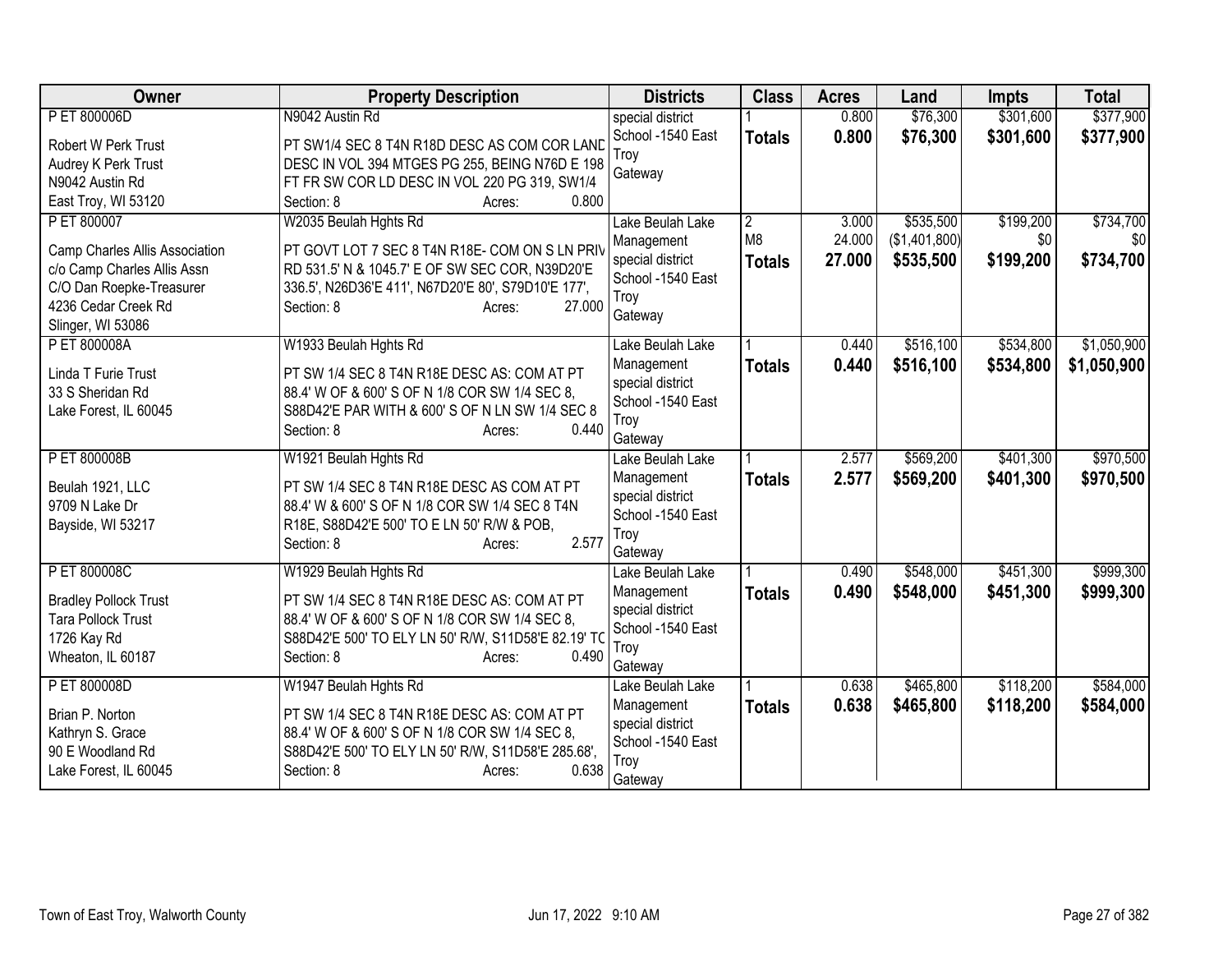| Owner                                         | <b>Property Description</b>                                                                | <b>Districts</b>                      | <b>Class</b>  | <b>Acres</b> | Land      | <b>Impts</b> | <b>Total</b> |
|-----------------------------------------------|--------------------------------------------------------------------------------------------|---------------------------------------|---------------|--------------|-----------|--------------|--------------|
| P ET 800008E                                  | W1901 Beulah Hghts Rd                                                                      | Lake Beulah Lake                      |               | 0.433        | \$516,600 | \$153,600    | \$670,200    |
| Cassato Summer Home Trust                     | PT SW 1/4 SEC 8 T4N R18E DESC AS: COM AT PT                                                | Management                            | <b>Totals</b> | 0.433        | \$516,600 | \$153,600    | \$670,200    |
| 2301 Greenfield Dr                            | 88.4' W OF & 200' S OF N 1/8 COR SW 1/4 SEC 8,                                             | special district                      |               |              |           |              |              |
| Glenview, IL 60025-0000                       | S88D42'E 455.91' TO POB, S88D42'E 198.32' TO SHR                                           | School -1540 East                     |               |              |           |              |              |
|                                               | 0.433<br>Section: 8<br>Acres:                                                              | Troy                                  |               |              |           |              |              |
| P ET 800008E1                                 | N9066 Bakavi Way                                                                           | Gateway                               |               | 2.177        | \$58,500  | \$153,200    | \$211,700    |
|                                               |                                                                                            | special district<br>School -1540 East |               | 2.177        |           |              |              |
| David Lemanski                                | PT SW 1/4 SEC 8 T4N R18E DESC AS: COM AT PT                                                | Troy                                  | <b>Totals</b> |              | \$58,500  | \$153,200    | \$211,700    |
| N9066 Bakavi Way                              | 88.4' W & 200' S OF N 1/8 SEC COR SW 1/4 SEC 8,                                            | Gateway                               |               |              |           |              |              |
| East Troy, WI 53120                           | N88D42'W 74.26', S2D50'W 100. 02', S88D42'E 467.66',                                       |                                       |               |              |           |              |              |
|                                               | 2.177<br>Section: 8<br>Acres:                                                              |                                       |               |              |           |              |              |
| P ET 800008F                                  | W1905 Beulah Hghts Rd                                                                      | Lake Beulah Lake                      |               | 0.507        | \$567,000 | \$498,900    | \$1,065,900  |
| James W. Hartwell                             | PT SW 1/4 SEC 8 T4N R18E DESC AS: COM AT PT                                                | Management                            | <b>Totals</b> | 0.507        | \$567,000 | \$498,900    | \$1,065,900  |
| Karen M. Hartwell                             | 88.4' W & 200' S OF N 1/8 COR SW 1/4 SEC 8 T4N                                             | special district                      |               |              |           |              |              |
| W1905 Beulah Heights Rd                       | R18E, S88D42'E 445.91', S5D47' E 80.61' TO POB,                                            | School -1540 East                     |               |              |           |              |              |
| East Troy, WI 53120                           | 0.507<br>Section: 8<br>Acres:                                                              | Troy<br>Gateway                       |               |              |           |              |              |
| P ET 800008G                                  | W1909 Beulah Hghts Rd                                                                      | Lake Beulah Lake                      |               | 0.599        | \$567,000 | \$222,600    | \$789,600    |
|                                               |                                                                                            | Management                            | <b>Totals</b> | 0.599        | \$567,000 | \$222,600    | \$789,600    |
| Linda Fox Trust                               | PT SW 1/4 SEC 8 T4N R18E DESC AS: COM AT PT                                                | special district                      |               |              |           |              |              |
| Thomas Fox Trust                              | 88.4' W OF & 200' S OF N 1/8 COR SW 1/4 SEC 8,                                             | School -1540 East                     |               |              |           |              |              |
| 1308 Bonnie Glen Ln                           | S88D42'E 445.91', S5D47'E 80.61', S12D19'E 81.50' TO                                       | Troy                                  |               |              |           |              |              |
| Glenview, IL 60025                            | 0.599<br>Section: 8<br>Acres:                                                              | Gateway                               |               |              |           |              |              |
| P ET 800008H                                  | W1937 Beulah Hghts Rd                                                                      | Lake Beulah Lake                      |               | 0.470        | \$450,000 | \$591,800    | \$1,041,800  |
| Monika G Z Casey Trust                        | PT SW 1/4 SEC 8 T4N R18E DESC AS: COM AT P6                                                | Management                            | <b>Totals</b> | 0.470        | \$450,000 | \$591,800    | \$1,041,800  |
| 110 Hillshire Dr                              | 88.4' W OF & 600' S OF N 1/8 COR SW 1/4 SEC 8,                                             | special district                      |               |              |           |              |              |
| Inverness, IL 60010                           | S88D42'E 500', S11D58'E 246.57' TO POB, S88D42'E                                           | School -1540 East                     |               |              |           |              |              |
|                                               | 0.470<br>Section: 8<br>Acres:                                                              | Troy                                  |               |              |           |              |              |
|                                               |                                                                                            | Gateway                               |               |              |           |              |              |
| P ET 800008J                                  | W1951 Beulah Hghts Rd                                                                      | Lake Beulah Lake                      |               | 0.519        | \$450,200 | \$880,900    | \$1,331,100  |
| Dennis M. Klumb                               | PT SW 1/4 SEC 8 T4N R18E DESC AS: COM AT PT                                                | Management<br>special district        | <b>Totals</b> | 0.519        | \$450,200 | \$880,900    | \$1,331,100  |
| Pamela B. Klumb                               | 88.4' W & 600' S OF N 1/8 COR SW 1/4 SEC 8,                                                | School -1540 East                     |               |              |           |              |              |
| W1951 Beulah Heights Rd                       | S88D42'E 500', S11D58'E 285.68', S38D09'E 181.08',                                         | Troy                                  |               |              |           |              |              |
| East Troy, WI 53120                           | 0.519<br>Section: 8<br>Acres:                                                              | Gateway                               |               |              |           |              |              |
| P ET 800008K                                  | W1955 Beulah Hghts Rd                                                                      | Lake Beulah Lake                      |               | 0.507        | \$476,100 | \$150,700    | \$626,800    |
|                                               |                                                                                            | Management                            | <b>Totals</b> | 0.507        | \$476,100 | \$150,700    | \$626,800    |
| Pamela B. Klumb et al<br>c/o Deninis M. Klumb | PT SW 1/4 SEC 8 T4N R18E DESC AS: COM AT PT<br>88.4' W & 600' S OF N 1/8 COR SW 1/4 SEC 8, | special district                      |               |              |           |              |              |
| W1951 Beulah Heights Rd                       | S88D42'E 500' TO ELY LN 50' R/W, S11D58'E 285.68',                                         | School -1540 East                     |               |              |           |              |              |
| East Troy, WI 53120                           | 0.507<br>Section: 8<br>Acres:                                                              | Troy                                  |               |              |           |              |              |
|                                               |                                                                                            | Gateway                               |               |              |           |              |              |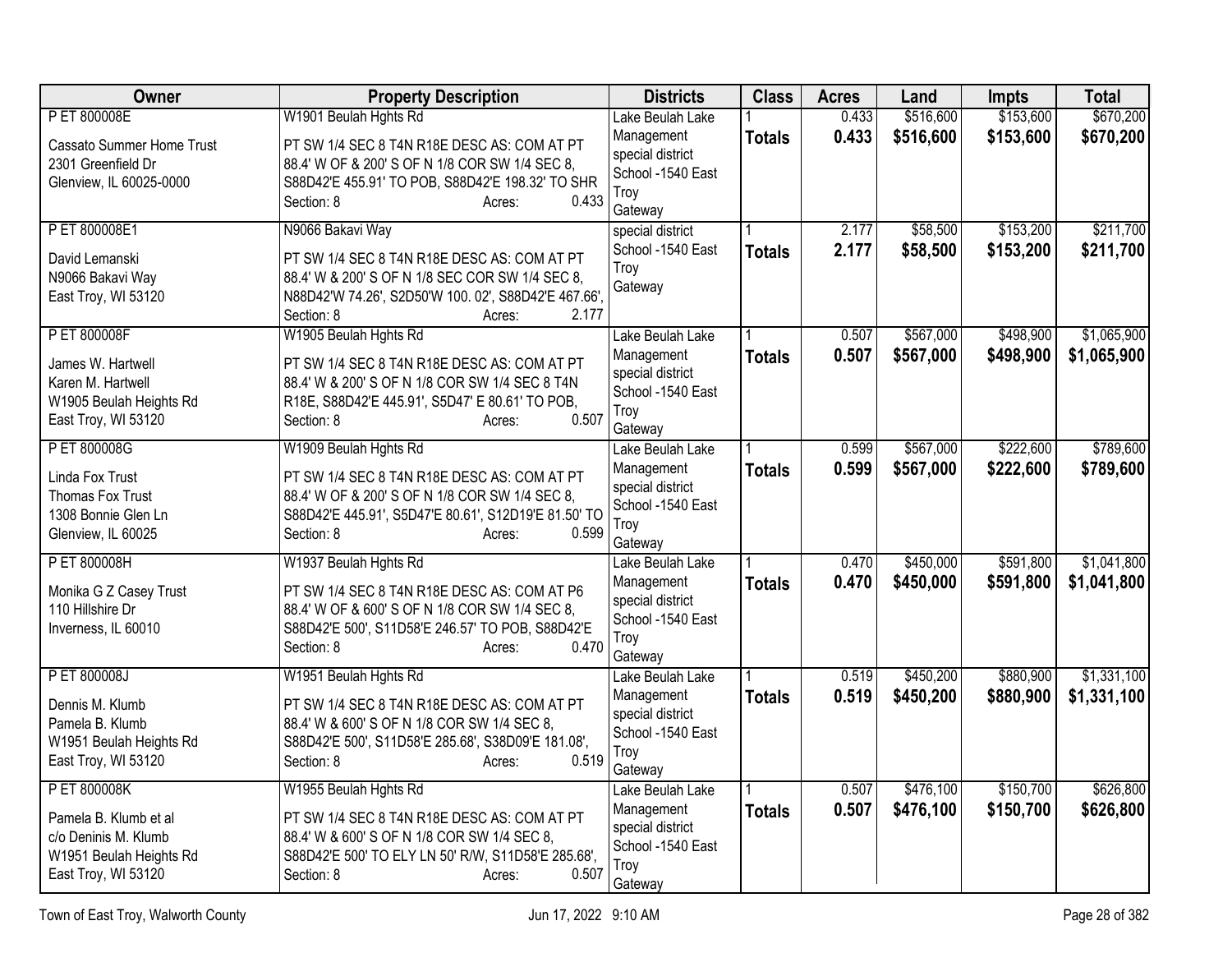| Owner                                    | <b>Property Description</b>                                                                | <b>Districts</b>               | <b>Class</b>    | <b>Acres</b> | Land            | Impts           | <b>Total</b>    |
|------------------------------------------|--------------------------------------------------------------------------------------------|--------------------------------|-----------------|--------------|-----------------|-----------------|-----------------|
| P ET 800008L                             | <b>Bakavi Way</b>                                                                          | Lake Beulah Lake               |                 | 3.456        | \$57,600        | $\overline{60}$ | \$57,600        |
| Mary M. Zielinski                        | PT SW 1/4 SEC 8 T4N R18E DESC AS: COM 635' E OF                                            | Management                     | 5               | 1.220        | \$800           | \$0             | \$800           |
| 1046 Ryans run                           | W 1/4 COR SEC 8, E 503.71', S 300.02', N88D47'06"W                                         | special district               | <b>Totals</b>   | 4.676        | \$58,400        | \$0             | \$58,400        |
| Boothwyn, PA 19061                       | 21.62', S2D50'W 45', S5D28'W 496.49' TO N BANK OF                                          | School -1540 East              |                 |              |                 |                 |                 |
|                                          | 4.676<br>Section: 8<br>Acres:                                                              | Troy                           |                 |              |                 |                 |                 |
|                                          |                                                                                            | Gateway                        |                 |              |                 |                 |                 |
| P ET 800008M                             | N9026 Bakavi Way                                                                           | special district               | $\overline{X4}$ | 8.130        | $\overline{60}$ | $\overline{50}$ | $\overline{50}$ |
| Kettle Moraine Land Trust Ltd            | PT SW 1/4 SEC 8 T4N R18E DESC AS COM AT PT                                                 | School -1540 East              | <b>Totals</b>   | 8.130        | \$0             | \$0             | \$0             |
| PO Box 176                               | 88.4' W & 600' S OF N 1/8 COR SW 1/4 SEC 8 T4N R18                                         | Troy                           |                 |              |                 |                 |                 |
| Elkhorn, WI 53121                        | E, N88D42'W 50.26' TO E LN 50' R/W, S16D21'E 83.95'                                        | Gateway                        |                 |              |                 |                 |                 |
|                                          | 8.130<br>Section: 8<br>Acres:                                                              |                                |                 |              |                 |                 |                 |
| P ET 800009                              | W1917 Beulah Hghts Rd                                                                      | Lake Beulah Lake               |                 | 0.584        | \$567,000       | \$734,500       | \$1,301,500     |
|                                          |                                                                                            | Management                     | <b>Totals</b>   | 0.584        | \$567,000       | \$734,500       | \$1,301,500     |
| Beulah 1917, LLC                         | PT SW 1/4 SEC 8 T4N R18E DESC AS: COM 88.4' W                                              | special district               |                 |              |                 |                 |                 |
| 9709 N Lake Dr                           | OF & 600' S OF N 1/8 COR SW 1/4 SEC 8, S88D 42'E                                           | School -1540 East              |                 |              |                 |                 |                 |
| Bayside, WI 53217                        | 500' TO ELY LN 50' R/W & POB, S88D42'E 294.95' TO                                          | Troy                           |                 |              |                 |                 |                 |
|                                          | 0.584<br>Section: 8<br>Acres:                                                              | Gateway                        |                 |              |                 |                 |                 |
| P ET 800009A                             | W1913 Beulah Hghts Rd                                                                      | Lake Beulah Lake               |                 | 0.668        | \$507,800       | \$295,700       | \$803,500       |
|                                          |                                                                                            | Management                     | <b>Totals</b>   | 0.668        | \$507,800       | \$295,700       | \$803,500       |
| Maureen F. Norton et al                  | PT SW 1/4 SEC 8 T4N R18E DESC AS: COM AT PT                                                | special district               |                 |              |                 |                 |                 |
| c/o Timothy J. Mccarthy                  | 88.4' W & 200' S OF N 1/8 COR SW 1/4 SEC 8,                                                | School -1540 East              |                 |              |                 |                 |                 |
| 936 Ashland Ave                          | S88D42'E 445.91', S5D47'E 80. 61', S12D19'W 81.50',                                        | Troy                           |                 |              |                 |                 |                 |
| River Forest, IL 60305-0000              | 0.668<br>Section: 8<br>Acres:                                                              | Gateway                        |                 |              |                 |                 |                 |
| P ET 800009B                             | W1912 Beulah Hghts Rd                                                                      | special district               |                 | 0.924        | \$52,100        | \$51,900        | \$104,000       |
|                                          |                                                                                            | School -1540 East              | <b>Totals</b>   | 0.924        | \$52,100        | \$51,900        | \$104,000       |
| Maureen F. Norton<br>Timothy J. Mccarthy | PT SW 1/4 SEC 8 T4N R18E DESC AS: COM AT PT<br>88.4' W & 400' S OF N 1/8 COR SW 1/4 SEC 8, | Troy                           |                 |              |                 |                 |                 |
| 936 Ashland Ave                          | N88D42'W 78.25' TO ELY LN R/W, S6D16'E 94.20',                                             | Gateway                        |                 |              |                 |                 |                 |
| River Forest, IL 60305                   | 0.924<br>Section: 8<br>Acres:                                                              |                                |                 |              |                 |                 |                 |
| P ET 800010C                             | W1900 Beulah Hghts Rd                                                                      | Lake Beulah Lake               |                 | 3.019        | \$538,600       | \$70,400        | \$609,000       |
|                                          |                                                                                            |                                |                 |              |                 |                 |                 |
| Brown Cabin, LLC                         | PT SW 1/4 SEC 8 T4N R18E DESC AS: COM AT                                                   | Management<br>special district | <b>Totals</b>   | 3.019        | \$538,600       | \$70,400        | \$609,000       |
| 1740 Highland Dr                         | FENCE POST ON LN LN SW 1/4 SEC 8 88.4' W OF 1/8                                            | School -1540 East              |                 |              |                 |                 |                 |
| Elm Grove, WI 53122                      | SEC COR ON N LN SD 1/4 SEC, W 110', S 200', E 110'                                         | Troy                           |                 |              |                 |                 |                 |
|                                          | Section: 8<br>3.019<br>Acres:                                                              | Gateway                        |                 |              |                 |                 |                 |
| PET 800011A                              | N9080 Oakwood Ln                                                                           | Lake Beulah Lake               |                 | 0.981        | \$707,200       | \$655,100       | \$1,362,300     |
|                                          |                                                                                            | Management                     | <b>Totals</b>   | 0.981        | \$707,200       | \$655,100       | \$1,362,300     |
| Ronald Jarecki Trust                     | PT NE 1/4 SEC 8 T4N R18E DESC AS: COM AT PT                                                | special district               |                 |              |                 |                 |                 |
| Andrea Jarecki Trust                     | N80D W 1353' FROM E 1/4 COR SEC 8, N57D45'W                                                | School -1540 East              |                 |              |                 |                 |                 |
| N9080 Oakwood Ln                         | 330', N19D E 297', S56D E 264' S6D W 312.84'. 1.63 A 8                                     | Troy                           |                 |              |                 |                 |                 |
| Mukwonago, WI 53149                      | 0.981<br>Section: 8<br>Acres:                                                              | Gateway                        |                 |              |                 |                 |                 |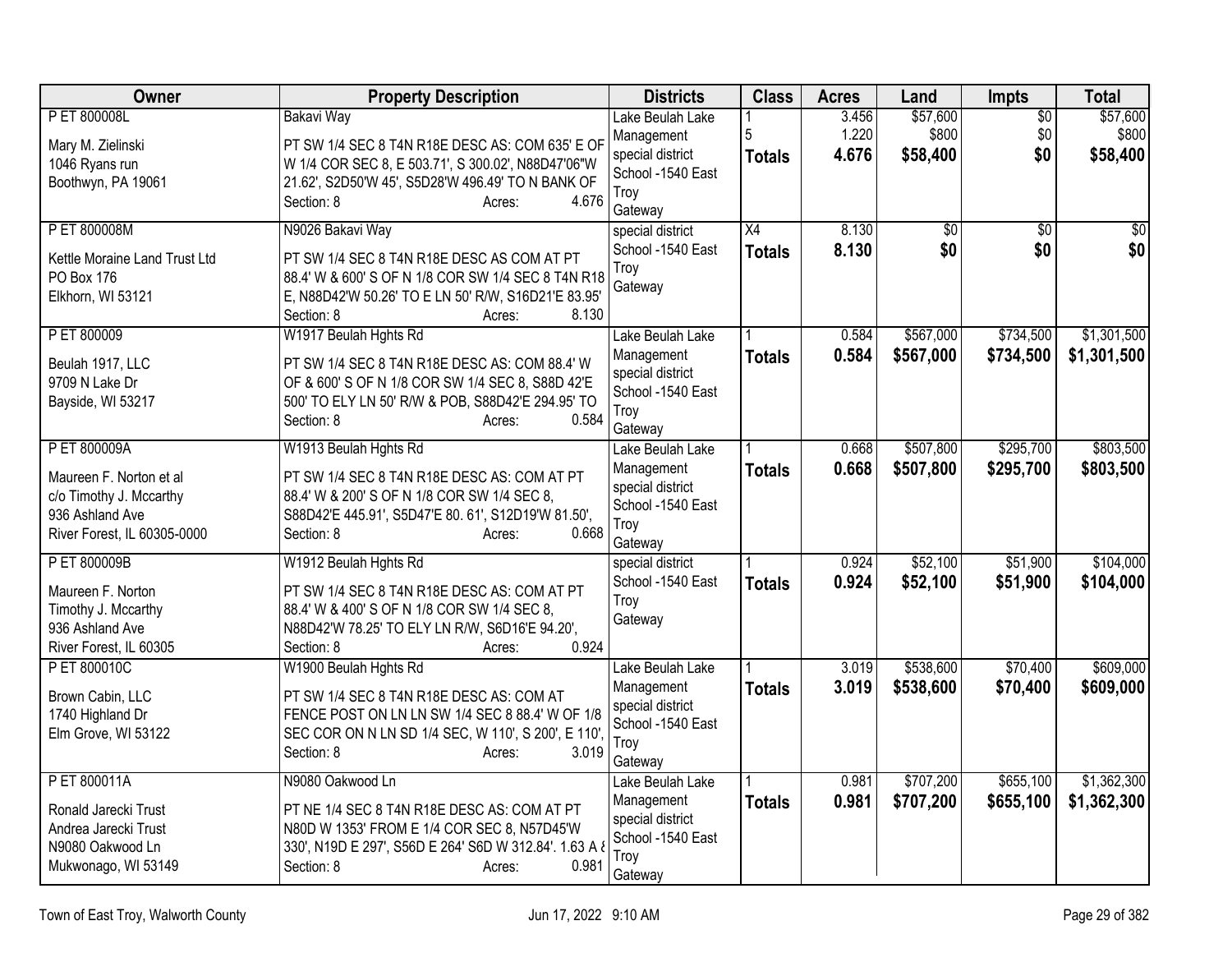| <b>Owner</b>                               | <b>Property Description</b>                                                                    | <b>Districts</b>               | <b>Class</b>   | <b>Acres</b> | Land            | <b>Impts</b>    | <b>Total</b>    |
|--------------------------------------------|------------------------------------------------------------------------------------------------|--------------------------------|----------------|--------------|-----------------|-----------------|-----------------|
| P ET 800011A1                              | N9081 Oakwood Ln                                                                               | Lake Beulah Lake               |                | 0.890        | \$711,300       | \$367,700       | \$1,079,000     |
| Donald G. Stein                            | PT NE 1/4 SEC 8 T4N R18E DESC AS: COM AT PT                                                    | Management<br>special district | <b>Totals</b>  | 0.890        | \$711,300       | \$367,700       | \$1,079,000     |
| Carol I. Stein                             | N80D W 1353' FROM E 1/4 COR SEC 8, N57D45'W                                                    | School -1540 East              |                |              |                 |                 |                 |
| N9081 Oakwood Ln                           | 330', N63D34'E 80.26', N65D10'E 250', S56D E 23', S6D                                          | Troy                           |                |              |                 |                 |                 |
| Mukwonago, WI 53149                        | Section: 8<br>0.890<br>Acres:                                                                  | Gateway                        |                |              |                 |                 |                 |
| PET 800013                                 | N8901 Army Lake Rd                                                                             | Lake Beulah Lake               | $\overline{2}$ | 0.000        | $\overline{60}$ | $\overline{50}$ | $\overline{30}$ |
| Ymca of Elgin                              | N 1/2 GOVT LOT 4 SEC 8 T4N R18E EXC. P ET 8-12.                                                | Management                     | X4             | 8.940        | \$0             | \$0             | \$0             |
| C/O Prairie Valley Family Ymca             | ALSO COM AT E 1/4 SEC COR, N 20', N 31D75' W 130'                                              | special district               | <b>Totals</b>  | 8.940        | \$0             | \$0             | \$0             |
| 50 N Mclean Blvd                           | N 57D5' DT, N OF SD COR, N31.75D W W 95' TO LAKE                                               | School -1540 East<br>Troy      |                |              |                 |                 |                 |
| Elgin, IL 60123-0000                       | 8.940<br>Section: 8<br>Acres:                                                                  | Gateway                        |                |              |                 |                 |                 |
| P ET 800015                                | Seminary Rd                                                                                    | special district               | 14             | 26.974       | \$6,300         | \$0             | \$6,300         |
|                                            |                                                                                                | School -1540 East              | X4             | 0.000        | \$0             | \$0             | \$0             |
| Society of Divine Word                     | ALL OF GOVT LOT 3 SEC 8 T4N R 18E & ALL OF                                                     | Troy                           | <b>Totals</b>  | 26.974       | \$6,300         | \$0             | \$6,300         |
| PO Box 107<br>East Troy, WI 53120          | GOVT LOT 5 LYING S & E OF CHANNEL IN LAKE<br>BEULAH.                                           | Gateway                        |                |              |                 |                 |                 |
|                                            | 26.974<br>Section: 8<br>Acres:                                                                 |                                |                |              |                 |                 |                 |
| P ET 900001A                               | N9220 East Shore Rd                                                                            | Lake Beulah Lake               |                | 3.440        | \$843,900       | \$396,100       | \$1,240,000     |
|                                            |                                                                                                | Management                     | <b>Totals</b>  | 3.440        | \$843,900       | \$396,100       | \$1,240,000     |
| Lake Beulah Yacht Club, Inc                | PT NE 1/4 SEC 9 T4N R18E DESC AS: COM NE COR                                                   | special district               |                |              |                 |                 |                 |
| PO Box 833                                 | SEC 9, S1D24'W 638.98' TO POB, N85D35'W 298.59',                                               | School -1540 East              |                |              |                 |                 |                 |
| East Troy, WI 53120-0000                   | S1D24'W 153.93', S83D43'25"W 200' TO MEANDER LN<br>3.440<br>Section: 9<br>Acres:               | Troy                           |                |              |                 |                 |                 |
|                                            |                                                                                                | Gateway                        |                |              |                 |                 |                 |
| P ET 900001B                               | N9238 East Shore Rd                                                                            | Lake Beulah Lake               |                | 0.445        | \$75,700        | \$131,100       | \$206,800       |
| John Tamuzian                              | PT NE 1/4 SEC 9 T4N R18E DESC AS: COM NE COR                                                   | Management                     | <b>Totals</b>  | 0.445        | \$75,700        | \$131,100       | \$206,800       |
| PO Box 452                                 | SEC 9, S1D24'W 534.17', S84D39'W 300.26' TO POB,                                               | special district               |                |              |                 |                 |                 |
| Mukwonago, WI 53149                        | S80D45'W 165.58', S57D40' W 91.5', S57D40'W 22' TO                                             | School -1540 East<br>Troy      |                |              |                 |                 |                 |
|                                            | 0.445<br>Section: 9<br>Acres:                                                                  | Gateway                        |                |              |                 |                 |                 |
| P ET 900001C                               | East Shore Rd                                                                                  | Lake Beulah Lake               | 12             | 0.120        | \$64,200        | $\overline{50}$ | \$64,200        |
|                                            |                                                                                                | Management                     | <b>Totals</b>  | 0.120        | \$64,200        | \$0             | \$64,200        |
| Lake Beulah Dynamic Duo, LLC<br>PO Box 452 | PT NE 1/4 SEC 9 T4N R18E DESC AS: COM NE COR                                                   | special district               |                |              |                 |                 |                 |
| Mukwonago, WI 53149                        | SEC 9, S1D24'W 534.17', S84D39'W 300.26', S80D48'W<br>165.93', S57D40'W 91.5' TO STK IN C/L RD | School -1540 East              |                |              |                 |                 |                 |
|                                            | 0.120<br>Section: 9<br>Acres:                                                                  | Troy                           |                |              |                 |                 |                 |
|                                            |                                                                                                | Gateway                        |                |              |                 |                 |                 |
| P ET 900001D                               | W1340 Beach Rd                                                                                 | Lake Beulah Lake               | <u>2</u>       | 2.983        | \$526,900       | \$182,100       | \$709,000       |
| 1341 Beach Road, LLC                       | PT NE 1/4 SEC 9 T4N R18E DESC AS: COM AT PT IN                                                 | Management                     | <b>Totals</b>  | 2.983        | \$526,900       | \$182,100       | \$709,000       |
| PO Box 600                                 | N LN SEC 9, 353' W OF NE COR S1D24'W ALG 1ST                                                   | special district               |                |              |                 |                 |                 |
| Mukwonago, WI 53149-0000                   | AVE. TO S LN SD ST, S80D48'W 115.58' S57D40'W                                                  | School -1540 East<br>Troy      |                |              |                 |                 |                 |
|                                            | 2.983<br>Section: 9<br>Acres:                                                                  | Gateway                        |                |              |                 |                 |                 |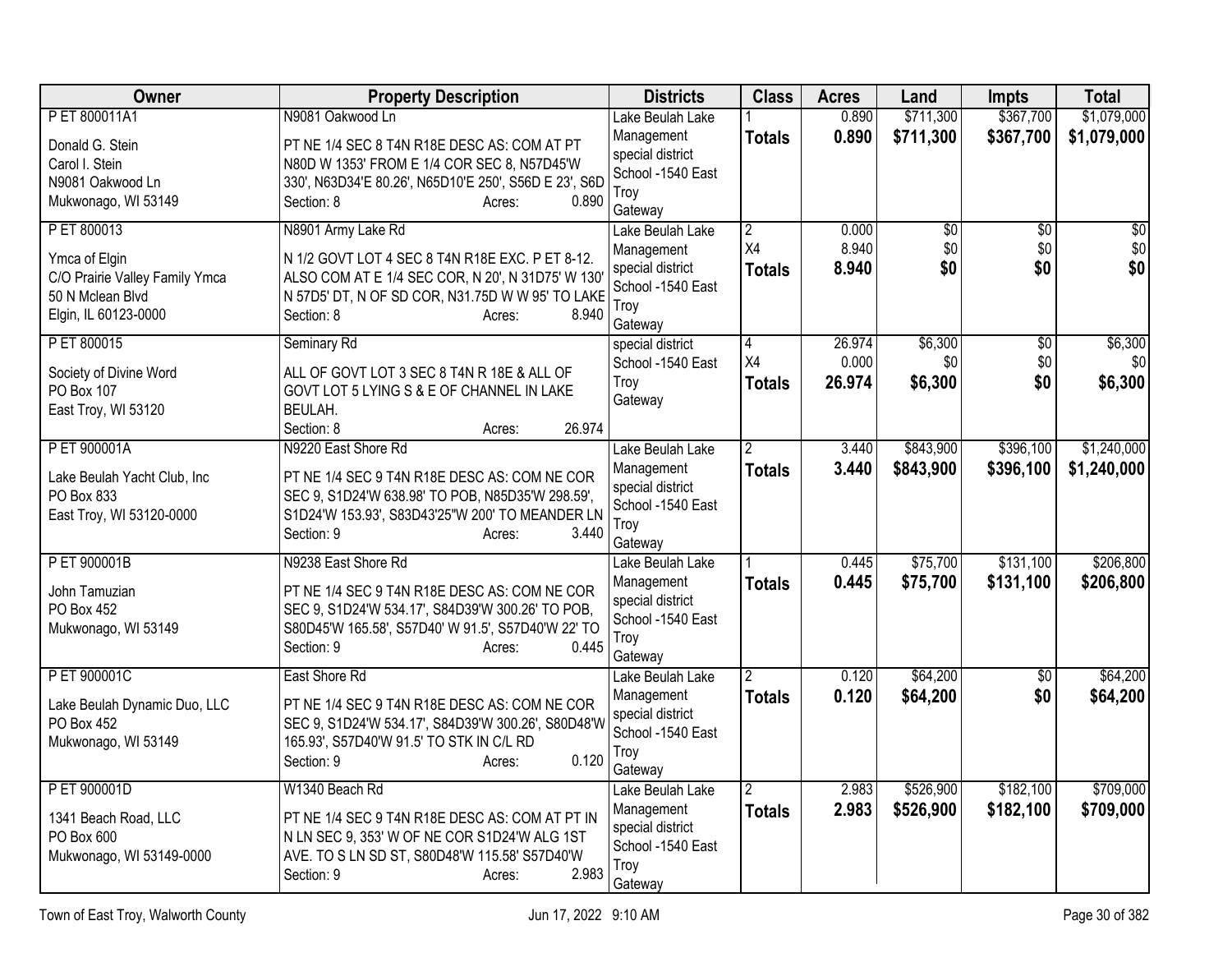| Owner                                                                                   | <b>Property Description</b>                                                                                                                                                             | <b>Districts</b>                                                       | <b>Class</b>  | <b>Acres</b> | Land      | <b>Impts</b> | <b>Total</b> |
|-----------------------------------------------------------------------------------------|-----------------------------------------------------------------------------------------------------------------------------------------------------------------------------------------|------------------------------------------------------------------------|---------------|--------------|-----------|--------------|--------------|
| P ET 900002                                                                             | N9271 East Shore Rd                                                                                                                                                                     | Lake Beulah Lake                                                       |               | 0.424        | \$658,700 | \$360,700    | \$1,019,400  |
| Deborah a Mcvicker Trust<br>N9271 E Shore Rd<br>East Troy, WI 53120                     | PT NE 1/4 SEC 9 T4N R18E DESC AS: COM NE COR<br>SEC 9, N88D45'W 1020.99', S17D E 378.11' TO POB,<br>S21D24'E 146.10', S7D42'E 87.34' TO SHR LAKE, ALG<br>0.424<br>Section: 9<br>Acres:  | Management<br>special district<br>School -1540 East<br>Troy<br>Gateway | <b>Totals</b> | 0.424        | \$658,700 | \$360,700    | \$1,019,400  |
| P ET 900002A                                                                            | N9275 East Shore Rd                                                                                                                                                                     | Lake Beulah Lake                                                       |               | 0.311        | \$528,200 | \$69,300     | \$597,500    |
| <b>Bruce Beren</b><br>Judith L. Beren<br>N9275 E Shore Rd<br>East Troy, WI 53120        | PT NE 1/4 SEC 9 T4N R18E DESC AS: COM NE COR<br>SEC 9, N88D45'W 1020.88', S17D E 378.11', S76D32'W<br>47.52', N86D04'W 78.14' TO POB, N80D45'W 72.68',<br>0.311<br>Section: 9<br>Acres: | Management<br>special district<br>School -1540 East<br>Troy<br>Gateway | <b>Totals</b> | 0.311        | \$528,200 | \$69,300     | \$597,500    |
| P ET 900002A1                                                                           | East Shore Rd                                                                                                                                                                           | special district                                                       |               | 0.105        | \$4,200   | \$0          | \$4,200      |
| Meister Cottage, LLC<br>479 Park Ct<br>Hartland, WI 53029-0000                          | PT NE 1/4 SEC 9 T4N R18E DESC AS: COM NE COR<br>SEC 9, N88D45'W 1020.88', S17D E 378.11', S76D32'W<br>47.52', N86D04'W 78.14' TO POB, N80D45'W 72.68',<br>0.105<br>Section: 9<br>Acres: | School -1540 East<br>Troy<br>Gateway                                   | <b>Totals</b> | 0.105        | \$4,200   | \$0          | \$4,200      |
| P ET 900002B                                                                            | N9283 East Shore Rd                                                                                                                                                                     | Lake Beulah Lake                                                       |               | 0.288        | \$470,200 | \$371,200    | \$841,400    |
| Ronald P Marx Trust<br>Patricia E Marx Trust<br>N9283 E Shore Rd<br>East Troy, WI 53120 | PT NE 1/4 SEC 9 T4N R18E DESC AS: COM NE COR<br>SEC 9, N88D45'W 1020.88', S17D00'E 378.11',<br>S76D32'W 47.52', N86D04'W 78.14', N80D45'W 72.68',<br>0.288<br>Section: 9<br>Acres:      | Management<br>special district<br>School -1540 East<br>Troy<br>Gateway | <b>Totals</b> | 0.288        | \$470,200 | \$371,200    | \$841,400    |
| P ET 900002C                                                                            | N9287 East Shore Rd                                                                                                                                                                     | Lake Beulah Lake                                                       |               | 0.278        | \$515,800 | \$164,100    | \$679,900    |
| Randy Dunn<br>Debra Dunn<br>N9287 E Shore Rd<br>East Troy, WI 53120                     | PT NE 1/4 SEC 9 T4N R18E DESC AS: COM NE COR<br>SEC 9, N88D45'W 1020.88', S17D E 378.11', S76D32'W<br>47.52', N86D04'W 78.14', N38D43'06"W 120.78',<br>0.278<br>Section: 9<br>Acres:    | Management<br>special district<br>School -1540 East<br>Troy<br>Gateway | <b>Totals</b> | 0.278        | \$515,800 | \$164,100    | \$679,900    |
| P ET 900002E                                                                            | N9187 East Shore Rd                                                                                                                                                                     | Lake Beulah Lake                                                       |               | 0.213        | \$586,400 | \$266,200    | \$852,600    |
| Michael Lafretta Trust<br>N9187 E Shore Rd<br>East Troy, WI 53120                       | PT NE 1/4 SEC 9 T4N R18E DESC AS: COM SE COR<br>NE 1/4 NE 1/4 SEC 9, S89D54'W 483.95' TO POB<br>S89D54'W 113.06' TO SHR LAKE, NELY ALG SHR<br>Section: 9<br>0.213<br>Acres:             | Management<br>special district<br>School -1540 East<br>Troy<br>Gateway | <b>Totals</b> | 0.213        | \$586,400 | \$266,200    | \$852,600    |
| P ET 900002F                                                                            | N9299 East Shore Rd                                                                                                                                                                     | Lake Beulah Lake                                                       |               | 0.385        | \$373,700 | \$197,100    | \$570,800    |
| Susan J. Flavin<br>N9301 E Shore Rd<br>East Troy, WI 53120                              | PT NE 1/4 SEC 9 T4N R18E DESC AS: COM NE COR<br>SEC 9, N88D45'W 1020.88' TO POB, S17D E 62.30',<br>N84D44'W 313.95', N2D52'E 44.75', S87D05'E 270.95',<br>Section: 9<br>0.385<br>Acres: | Management<br>special district<br>School -1540 East<br>Troy<br>Gateway | <b>Totals</b> | 0.385        | \$373,700 | \$197,100    | \$570,800    |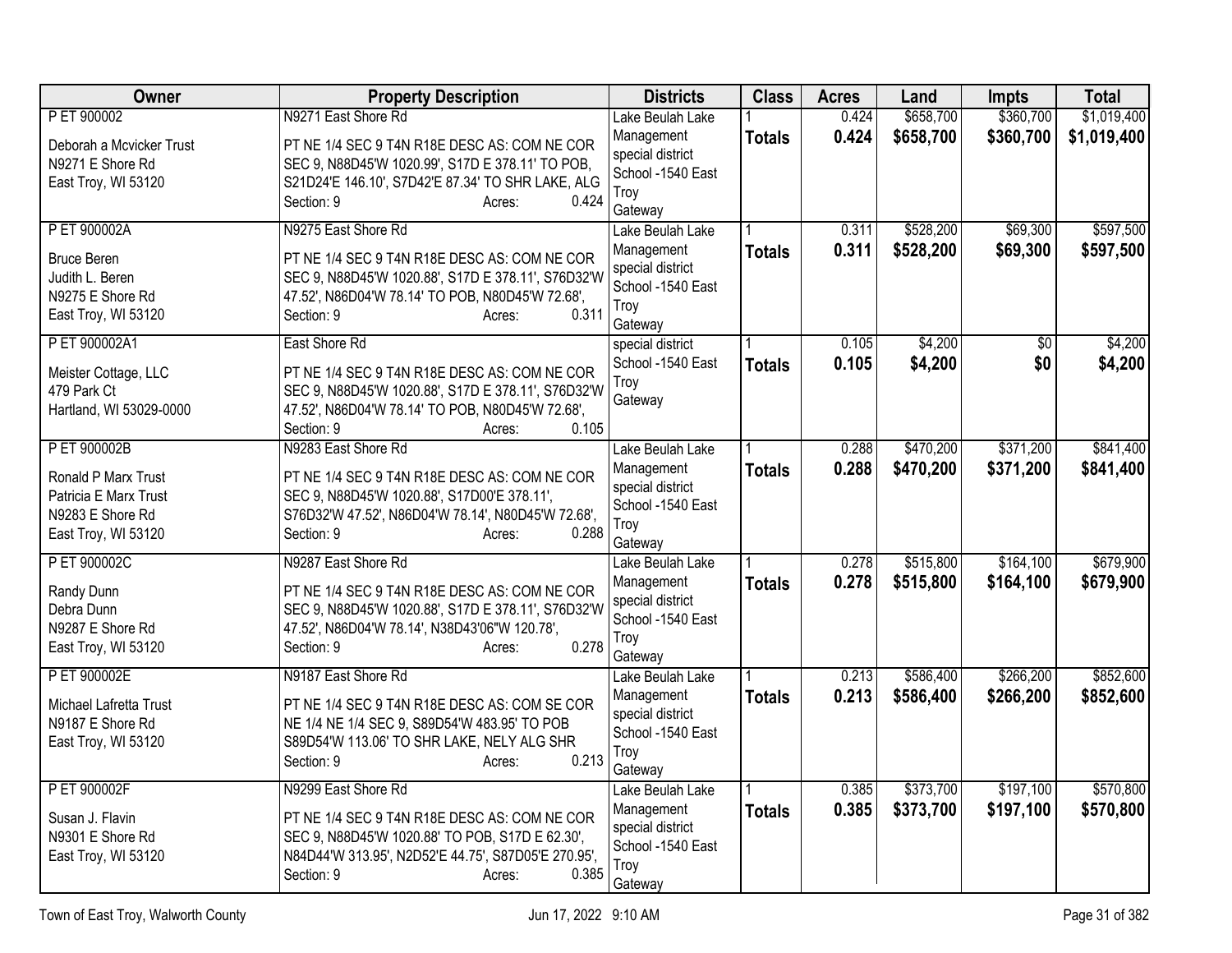| Owner                                 | <b>Property Description</b>                                                                                 | <b>Districts</b>                      | <b>Class</b>  | <b>Acres</b> | Land      | <b>Impts</b>    | <b>Total</b> |
|---------------------------------------|-------------------------------------------------------------------------------------------------------------|---------------------------------------|---------------|--------------|-----------|-----------------|--------------|
| P ET 900002G                          | N9297 East Shore Rd                                                                                         | Lake Beulah Lake                      |               | 0.654        | \$622,400 | \$257,600       | \$880,000    |
| Lance & Co, LLC<br>N9295 E Shore Rd   | PT NE 1/4 SEC 9 T4N R18E DESC AS: COM NE COR<br>SEC 9, N88D45'W 1020.88', S17D E 62.30' TO POB              | Management<br>special district        | <b>Totals</b> | 0.654        | \$622,400 | \$257,600       | \$880,000    |
| East Troy, WI 53120                   | N84D44'W 313.95' TO MEANDER LN ALG SHORE,                                                                   | School -1540 East                     |               |              |           |                 |              |
|                                       | 0.654<br>Section: 9<br>Acres:                                                                               | Troy                                  |               |              |           |                 |              |
|                                       |                                                                                                             | Gateway                               |               |              |           |                 |              |
| P ET 900004                           | Beach Rd                                                                                                    | Lake Beulah Lake                      |               | 0.021        | \$8,900   | $\overline{50}$ | \$8,900      |
| Earnest F. Mustain                    | PT NE 1/4 SEC 9 T4N R18E DESC AS: COM NE COR                                                                | Management                            | <b>Totals</b> | 0.021        | \$8,900   | \$0             | \$8,900      |
| Caralee A. Mustain                    | SEC 9, S 534.17' TO POB, S84D39'W 300.26', S1D24'W                                                          | special district                      |               |              |           |                 |              |
| W1324 Beach Rd                        | 46.5', ELY TO PT ON E SEC LN, N 100' TO POB. EXC                                                            | School -1540 East                     |               |              |           |                 |              |
| East Troy, WI 53120                   | 0.021<br>Section: 9<br>Acres:                                                                               | Troy                                  |               |              |           |                 |              |
| P ET 900004A                          | N9228 East Shore Rd                                                                                         | Gateway<br>Lake Beulah Lake           | 2             | 0.340        | \$385,600 | \$201,000       | \$586,600    |
|                                       |                                                                                                             | Management                            | <b>Totals</b> | 0.340        | \$385,600 | \$201,000       | \$586,600    |
| Lake Beulah Dynamic Duo, LLC          | PT NE 1/4 SEC 9 T4N R18E DESC AS: COM NE COR                                                                | special district                      |               |              |           |                 |              |
| PO Box 452                            | SEC 9, S 534.17', S84D39'W 300.26', S78D02' W                                                               | School -1540 East                     |               |              |           |                 |              |
| Mukwonago, WI 53149                   | 254.45', S19D42'E 101.25' TO POB, N84D34'E 216.75'                                                          | Troy                                  |               |              |           |                 |              |
|                                       | 0.340<br>Section: 9<br>Acres:                                                                               | Gateway                               |               |              |           |                 |              |
| P ET 900004B                          | N9270 East Shore Rd                                                                                         | Lake Beulah Lake                      |               | 0.116        | \$70,800  | \$77,900        | \$148,700    |
| Leep III, LLC                         | PT NE 1/4 SEC 9 T4N R18E DESC AS: COM NE COR                                                                | Management                            | <b>Totals</b> | 0.116        | \$70,800  | \$77,900        | \$148,700    |
| PO Box 600                            | SEC 9, S 534.65', S84D39'W 299.28', S78D02' W                                                               | special district                      |               |              |           |                 |              |
| Mukwonago, WI 53149                   | 254.45', N55D07'W 268.58' TO POB, N5D05'W 124.89'                                                           | School -1540 East                     |               |              |           |                 |              |
|                                       | Section: 9<br>0.116<br>Acres:                                                                               | Troy                                  |               |              |           |                 |              |
|                                       |                                                                                                             | Gateway                               |               |              |           |                 |              |
| P ET 900004E                          | N9254 East Shore Rd                                                                                         | Lake Beulah Lake                      |               | 0.152        | \$99,300  | \$217,400       | \$316,700    |
| Dion E. Molkentin                     | PT NE 1/4 SEC 9 T4N R18E DESC AS: COM NE COR                                                                | Management                            | <b>Totals</b> | 0.152        | \$99,300  | \$217,400       | \$316,700    |
| Sara L. Molkentin                     | SEC 9, S1D24'W 534.17', S84D39'W 300.26', S78D02'W                                                          | special district<br>School -1540 East |               |              |           |                 |              |
| N9254 E Shore Rd                      | 254.45', N55D07'W 170.30' TO POB, N2D43'E 23.84',                                                           | Troy                                  |               |              |           |                 |              |
| East Troy, WI 53120                   | 0.152<br>Section: 9<br>Acres:                                                                               | Gateway                               |               |              |           |                 |              |
| P ET 900004G                          | W1307 Beach Rd                                                                                              | special district                      |               | 0.220        | \$82,000  | \$179,400       | \$261,400    |
|                                       |                                                                                                             | School -1540 East                     | <b>Totals</b> | 0.220        | \$82,000  | \$179,400       | \$261,400    |
| Casey J. Doyne                        | PT NE 1/4 SEC 9 T4N R18E DESC AS: COM NE COR                                                                | Troy                                  |               |              |           |                 |              |
| W1307 Beach Rd<br>East Troy, WI 53120 | SEC 9, S 534. 65', S84D39'W 21.28' TO POB, S84D39'V<br>50', S 68.25', E 49.72', N 70.06' TO POB. ALSO PT NE | Gateway                               |               |              |           |                 |              |
|                                       | 0.220<br>Section: 9<br>Acres:                                                                               |                                       |               |              |           |                 |              |
| P ET 900004H                          | Beach Rd                                                                                                    | special district                      |               | 0.040        | \$17,000  | $\overline{60}$ | \$17,000     |
|                                       |                                                                                                             | School -1540 East                     | <b>Totals</b> | 0.040        | \$17,000  | \$0             | \$17,000     |
| Bridgette F. Bonifield                | PT NE 1/4 SEC 9 T4N R18E DESC AS: COM NE COR                                                                | Troy                                  |               |              |           |                 |              |
| N9304 E Shore Rd                      | SEC 9, S1D29'W 534.65', S84D39'W 201.28' TO POB,                                                            | Gateway                               |               |              |           |                 |              |
| Mukwonago, WI 53149                   | S1D29'W 50.37' & CONT SAME COURSE 4' TO SHR                                                                 |                                       |               |              |           |                 |              |
|                                       | 0.040<br>Section: 9<br>Acres:                                                                               |                                       |               |              |           |                 |              |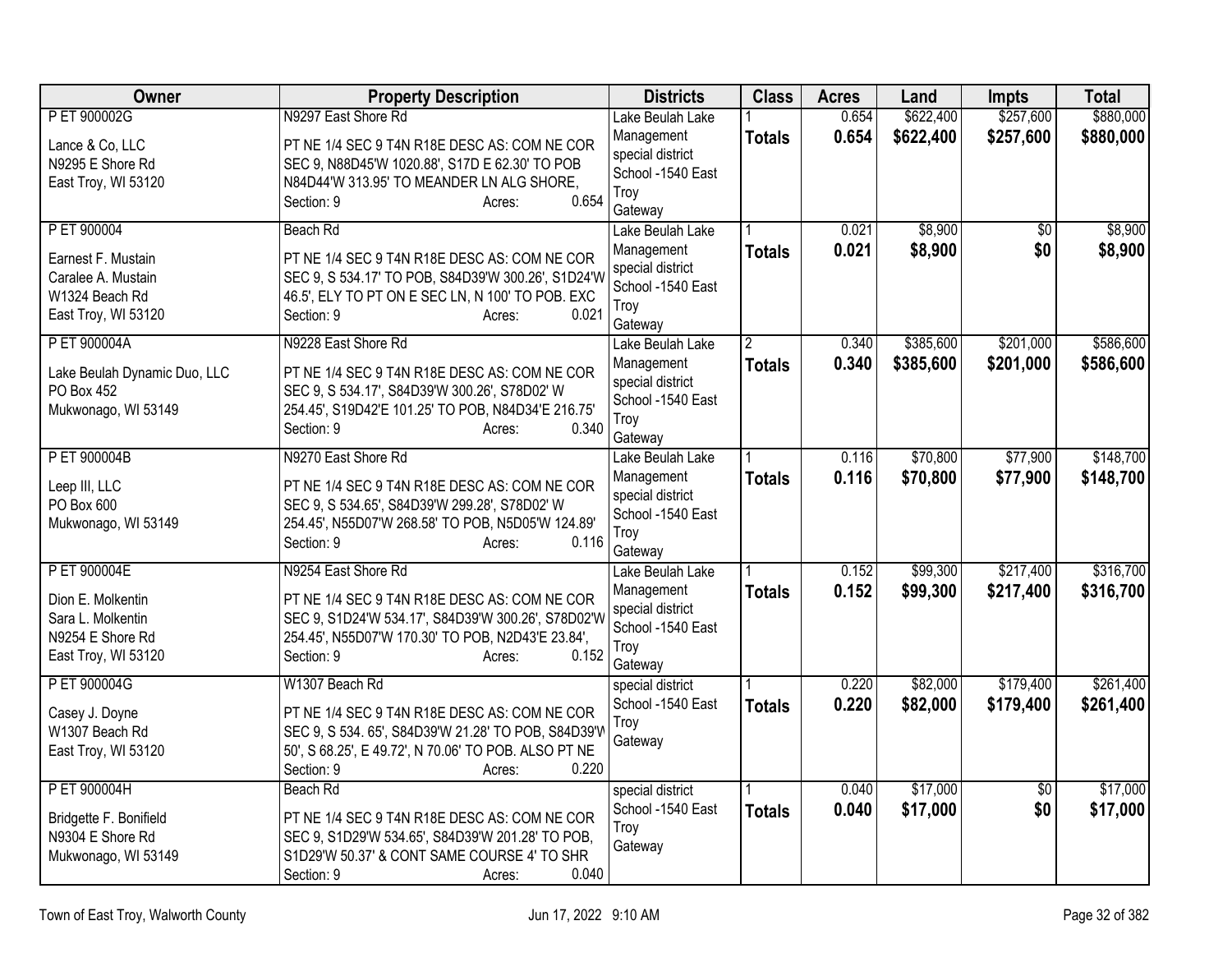| Owner                                      | <b>Property Description</b>                                                                    | <b>Districts</b>          | <b>Class</b>  | <b>Acres</b> | Land      | <b>Impts</b>    | <b>Total</b> |
|--------------------------------------------|------------------------------------------------------------------------------------------------|---------------------------|---------------|--------------|-----------|-----------------|--------------|
| P ET 900004H1                              | Beach Rd                                                                                       | special district          |               | 0.033        | \$14,000  | $\overline{50}$ | \$14,000     |
| Bradley A. Beaumont                        | PT NE 1/4 SEC 9 T4N R18E DESC AS UNDIVIDED 1/5                                                 | School -1540 East         | <b>Totals</b> | 0.033        | \$14,000  | \$0             | \$14,000     |
| W1308 Beulah Lane Rd                       | INTEREST IN THE E 30' OF THE FOLLOWING, COM                                                    | Troy                      |               |              |           |                 |              |
| East Troy, WI 53120                        | NE COR NE 1/4 SEC 9 T 4 N R 18 E, S1D29' W 534.65',                                            | Gateway                   |               |              |           |                 |              |
|                                            | 0.033<br>Section: 9<br>Acres:                                                                  |                           |               |              |           |                 |              |
| P ET 900004H2                              | Beach Rd                                                                                       | special district          |               | 0.000        | \$2,700   | \$0             | \$2,700      |
|                                            |                                                                                                | School -1540 East         | <b>Totals</b> | 0.000        | \$2,700   | \$0             | \$2,700      |
| Jo Ann Schultz et al<br>W2327 New Deal Ave | PT NE 1/4 SEC 9 T4N R18E DESC AS UNDIVIDED 1/5                                                 | Troy                      |               |              |           |                 |              |
| East Troy, WI 53120                        | INTEREST IN THE E 30' OF THE FOLLOWING, COM<br>NE COR NE 1/4 SEC 9 T4N R18E, S1D29' W 534.65', | Gateway                   |               |              |           |                 |              |
|                                            | 0.000<br>Section: 9<br>Acres:                                                                  |                           |               |              |           |                 |              |
| P ET 900004J                               | W1313 Beach Rd                                                                                 | special district          |               | 0.102        | \$43,300  | \$39,800        | \$83,100     |
|                                            |                                                                                                | School -1540 East         | <b>Totals</b> | 0.102        | \$43,300  | \$39,800        | \$83,100     |
| Thomas G. Brennan                          | PT NE 1/4 SEC 9 T4N R18E DESC AS: COM NE COR                                                   | Troy                      |               |              |           |                 |              |
| Linda S. Brennan                           | SEC 9, S1D29'W 534.65', S84D39'W 71.28' TO POB,                                                | Gateway                   |               |              |           |                 |              |
| 1711 Ronzheimer Ave                        | S1D29'W 92', WLY 59.59', N1D29'E TO SHR CHANNEL                                                |                           |               |              |           |                 |              |
| St Charles, IL 60174                       | 0.102<br>Section: 9<br>Acres:                                                                  |                           |               |              |           |                 |              |
| P ET 900004K                               | W1317 Beach Rd                                                                                 | special district          |               | 0.097        | \$41,200  | \$72,300        | \$113,500    |
| Joan Falaschetti Trust                     | PT NE 1/4 SEC 9 T4N R18E DESC AS: COM NE COR                                                   | School -1540 East         | <b>Totals</b> | 0.097        | \$41,200  | \$72,300        | \$113,500    |
| 22478 Hinspeter Dr                         | SEC 9, S1D29'W 534.65', S84D39'W 201.28' TO POB,                                               | Troy                      |               |              |           |                 |              |
| Frankfort, IL 60423                        | S1D29'W 64', ELY ALG CTR LN CHANNEL 69.50',                                                    | Gateway                   |               |              |           |                 |              |
|                                            | 0.097<br>Section: 9<br>Acres:                                                                  |                           |               |              |           |                 |              |
| P ET 900004L                               | W1331 Beulah Ln Rd                                                                             | special district          |               | 0.281        | \$15,400  | \$113,600       | \$129,000    |
| Steven M. Billings                         | PT NE 1/4 SEC 9 T4N R18E DESC AS: COM 493' W OF                                                | School -1540 East         | <b>Totals</b> | 0.281        | \$15,400  | \$113,600       | \$129,000    |
| Mary A. Billings                           | NE COR SEC 9, S3D25'E 124.75', S 100', N3D25'W                                                 | Troy                      |               |              |           |                 |              |
| W1331 Beulah Lane Rd                       | 124.75', W 100' TO POB                                                                         | Gateway                   |               |              |           |                 |              |
| East Troy, WI 53120                        | 0.281<br>Section: 9<br>Acres:                                                                  |                           |               |              |           |                 |              |
| P ET 900004N                               | W1337 Beulah Ln Rd                                                                             | special district          |               | 0.146        | \$8,200   | \$86,700        | \$94,900     |
|                                            |                                                                                                | School -1540 East         | <b>Totals</b> | 0.146        | \$8,200   | \$86,700        | \$94,900     |
| Patricia Cook                              | PT NE 1/4 SEC 9 T4N R18E DESC AS: COM 543' W OF                                                | Troy                      |               |              |           |                 |              |
| Warren Cook                                | NE COR SEC 9 S3D25'E 124.75', E 50', N3D25' W                                                  | Gateway                   |               |              |           |                 |              |
| 1912 N Division St                         | 124.75', W 50' TO POB.                                                                         |                           |               |              |           |                 |              |
| East Troy, WI 53120                        | 0.146<br>Section: 9<br>Acres:                                                                  |                           |               |              |           |                 |              |
| P ET 900006                                | N9208 East Shore Rd                                                                            | Lake Beulah Lake          |               | 0.221        | \$268,100 | \$431,400       | \$699,500    |
| Michael A. Greeson                         | PARCEL IN GOVT LOT 1 SEC 9 T4N R18E-COM 314'                                                   | Management                | <b>Totals</b> | 0.221        | \$268,100 | \$431,400       | \$699,500    |
| Dawn M. Greeson                            | W & 292' N OF SE COR NE1/4 NE1/4 SEC 9, W 187' M/                                              | special district          |               |              |           |                 |              |
| N9208 E Shore Rd                           | TO SHORE OF LAKE BEULAH, S 50' M/L, E 197.8' M/L                                               | School -1540 East<br>Troy |               |              |           |                 |              |
| East Troy, WI 53120                        | Section: 9<br>0.221<br>Acres:                                                                  | Gateway                   |               |              |           |                 |              |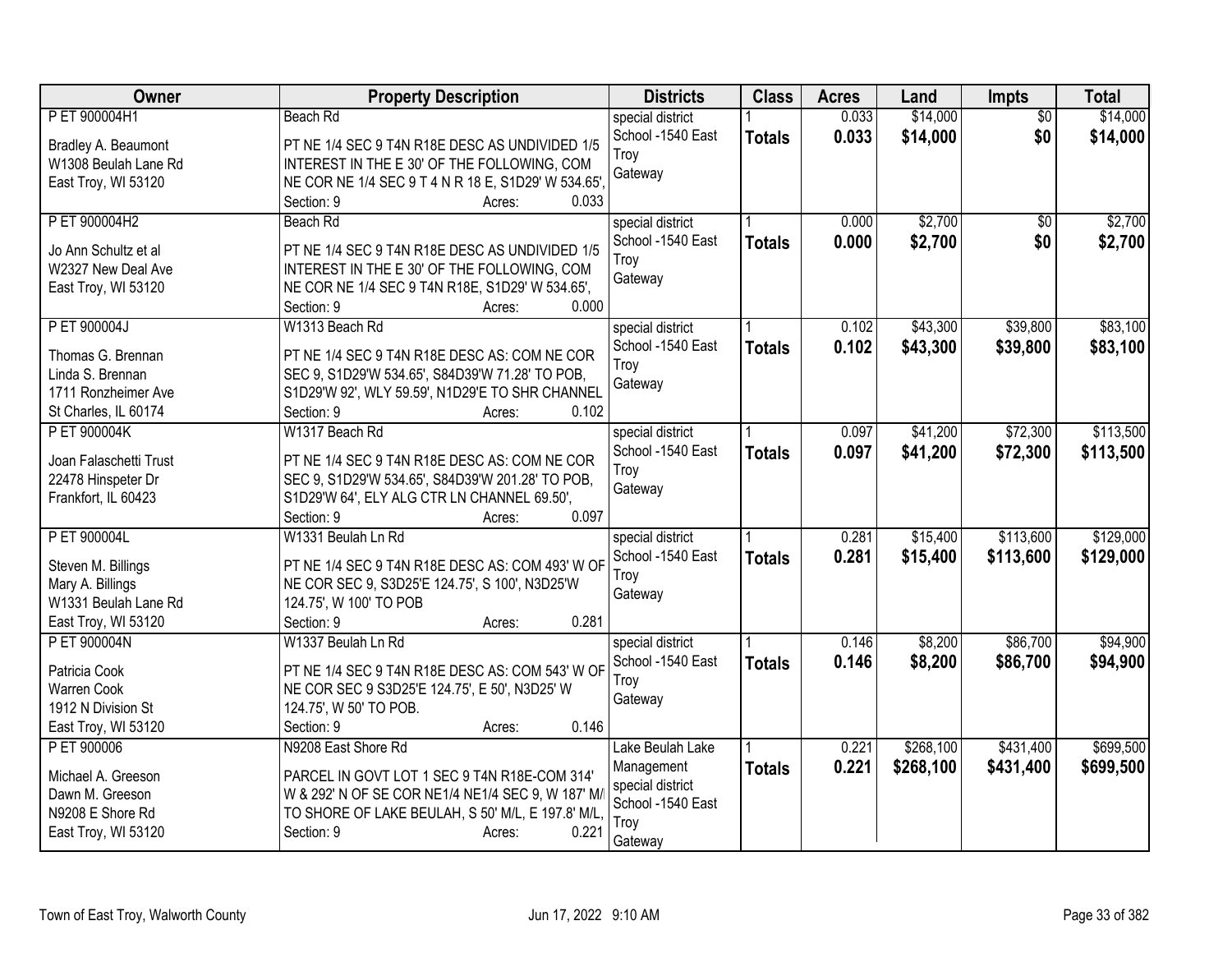| Owner                                         | <b>Property Description</b>                                              | <b>Districts</b>                      | <b>Class</b>  | <b>Acres</b> | Land      | <b>Impts</b> | <b>Total</b> |
|-----------------------------------------------|--------------------------------------------------------------------------|---------------------------------------|---------------|--------------|-----------|--------------|--------------|
| P ET 900007                                   | N9198 East Shore Rd                                                      | Lake Beulah Lake                      |               | 0.596        | \$509,000 | \$573,500    | \$1,082,500  |
| John W. Theisen                               | PT. GOVT LOT 1 SEC 9 T4N R18E- COM 314' W & 120                          | Management                            | <b>Totals</b> | 0.596        | \$509,000 | \$573,500    | \$1,082,500  |
| PO Box 600                                    | N OF SE COR SD LOT, N 122', W 197.8", S ALG SHR                          | special district                      |               |              |           |              |              |
| Mukwonago, WI 53149                           | TO PT 120' N OF N 1/8 LN, E TO POB. .6 A.                                | School -1540 East                     |               |              |           |              |              |
|                                               | 0.596<br>Section: 9<br>Acres:                                            | Troy<br>Gateway                       |               |              |           |              |              |
| P ET 900008                                   | N9194 East Shore Rd                                                      | Lake Beulah Lake                      |               | 0.388        | \$139,000 | \$273,100    | \$412,100    |
|                                               |                                                                          | Management                            |               | 1.000        | \$700     | \$0          | \$700        |
| Michael P. Larson                             | PT NE 1/4 SEC 9 T4N R18E DESC AS: COM SE COR                             | special district                      | <b>Totals</b> | 1.388        | \$139,700 | \$273,100    | \$412,800    |
| 566 S Sunnyside Ave                           | NE 1/4 NE 1/4 SEC 9, S89D54'W 483.25' TO C/L PUB                         | School -1540 East                     |               |              |           |              |              |
| Elmhurst, IL 60126                            | HWY, N4D31'W ALG C/L 101.18', S80D54'W 48.06' M/L<br>Section: 9<br>1.388 | Troy                                  |               |              |           |              |              |
|                                               | Acres:                                                                   | Gateway                               |               |              |           |              |              |
| P ET 900009                                   | N9183 East Shore Rd                                                      | Lake Beulah Lake                      |               | 0.200        | \$491,400 | \$315,000    | \$806,400    |
| Robert G. Thomas                              | N 90' OF GOVT LOT 2, W OF PUBLIC ROAD. SEC 9                             | Management                            | <b>Totals</b> | 0.200        | \$491,400 | \$315,000    | \$806,400    |
| Patricia A. Thomas                            | T4N R18E. .3 A.                                                          | special district                      |               |              |           |              |              |
| N9183 E Shore Rd                              |                                                                          | School -1540 East<br>Troy             |               |              |           |              |              |
| East Troy, WI 53120-0000                      | 0.200<br>Section: 9<br>Acres:                                            | Gateway                               |               |              |           |              |              |
| P ET 900010                                   | N9175 East Shore Rd                                                      | Lake Beulah Lake                      |               | 0.276        | \$520,700 | \$341,700    | \$862,400    |
|                                               |                                                                          | Management                            | <b>Totals</b> | 0.276        | \$520,700 | \$341,700    | \$862,400    |
| John L Meehan Trust<br>Lucille P Meehan Trust | S 92.5' OF N 182.5' OF GOVT LOT 2 W OF PUB. RD.<br>SEC 9 T4N R18E. .4 A. | special district                      |               |              |           |              |              |
| N9175 E Shore Rd                              |                                                                          | School -1540 East                     |               |              |           |              |              |
| East Troy, WI 53120                           | 0.276<br>Section: 9<br>Acres:                                            | Troy                                  |               |              |           |              |              |
|                                               |                                                                          | Gateway                               |               |              |           |              |              |
| P ET 900011                                   | N9159 East Shore Rd                                                      | Lake Beulah Lake                      |               | 0.655        | \$765,700 | \$1,611,900  | \$2,377,600  |
| John F. Thornton                              | PT NE1/4 SEC 9 T4N R18E DESC AS COM E 1/4 COR                            | Management                            | <b>Totals</b> | 0.655        | \$765,700 | \$1,611,900  | \$2,377,600  |
| Annette K. Thornton                           | SEC 9; W 262'; N9D59'W 903' TO POB; W 150.40' TO                         | special district<br>School -1540 East |               |              |           |              |              |
| N9159 E Shore Rd                              | SHORE BEULAH LAKE; NWLY & N ALG SHORE 232'; E                            | Troy                                  |               |              |           |              |              |
| East Troy, WI 53120                           | 0.655<br>Section: 9<br>Acres:                                            | Gateway                               |               |              |           |              |              |
| P ET 900011A                                  | N9167 East Shore Rd                                                      | Lake Beulah Lake                      |               | 0.304        | \$491,400 | \$406,400    | \$897,800    |
| David Hazenfield Trust                        | N 80' OF N 242.5' OF S 1138' OF GOVT LOT 2 SEC 9                         | Management                            | <b>Totals</b> | 0.304        | \$491,400 | \$406,400    | \$897,800    |
| Cody Hazenfield Trust                         | T4N R18E WHICH LIES W'LY OF HWY RUN. NWLY &                              | special district                      |               |              |           |              |              |
| N9167 E Shore Rd                              | SELY THROUGH SD LOT.                                                     | School -1540 East                     |               |              |           |              |              |
| East Troy, WI 53120                           | 0.304<br>Section: 9<br>Acres:                                            | Troy                                  |               |              |           |              |              |
|                                               |                                                                          | Gateway                               |               |              |           |              |              |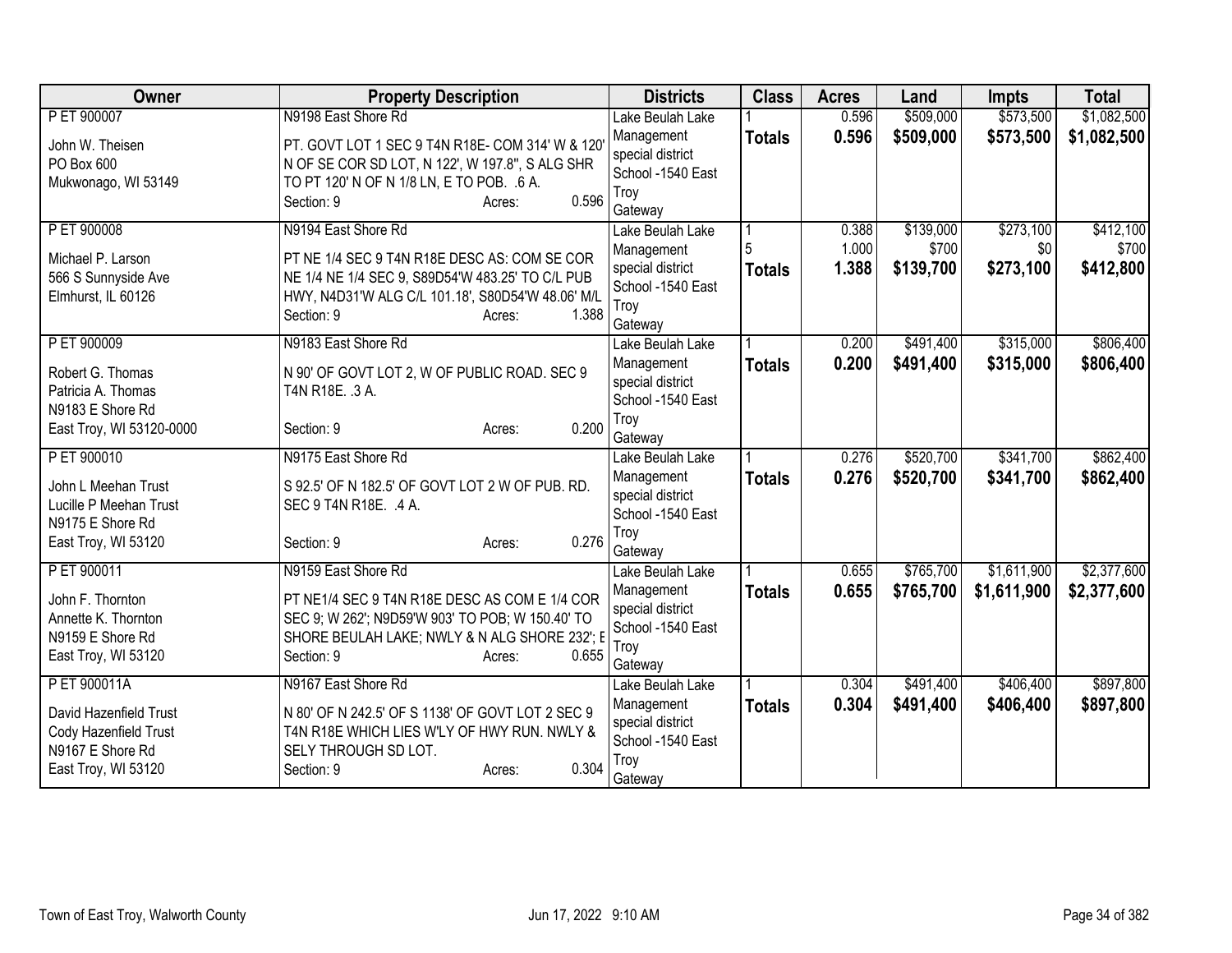| <b>Owner</b>                                                                                 | <b>Property Description</b>                                                                                                                                                           | <b>Districts</b>                                                       | <b>Class</b>  | <b>Acres</b> | Land      | <b>Impts</b> | <b>Total</b> |
|----------------------------------------------------------------------------------------------|---------------------------------------------------------------------------------------------------------------------------------------------------------------------------------------|------------------------------------------------------------------------|---------------|--------------|-----------|--------------|--------------|
| PET 900012                                                                                   | N9149 East Shore Rd                                                                                                                                                                   | Lake Beulah Lake                                                       |               | 0.216        | \$544,100 | \$317,200    | \$861,300    |
| Patrick Zilis Trust<br>1926 N Cleveland #3                                                   | N 90' OF S 903' OF GOVT LOT 2 W OF PUB. ROAD,<br>SEC 9 T4N R18E .271 A                                                                                                                | Management<br>special district<br>School -1540 East                    | <b>Totals</b> | 0.216        | \$544,100 | \$317,200    | \$861,300    |
| Chicago, IL 60614                                                                            | 0.216<br>Section: 9<br>Acres:                                                                                                                                                         | Troy<br>Gateway                                                        |               |              |           |              |              |
| P ET 900013                                                                                  | N9141 East Shore Rd                                                                                                                                                                   | Lake Beulah Lake                                                       |               | 0.275        | \$715,500 | \$172,200    | \$887,700    |
| William J Kent Trust<br>Joan R Kent Trust<br>117 E Springwood Ct                             | N 150' OF S 813' OF GOVT LOT 2 W OF PUB. ROAD &<br>E OF LAKE BEULAH. SEC 9 T4N R18E.                                                                                                  | Management<br>special district<br>School -1540 East                    | <b>Totals</b> | 0.275        | \$715,500 | \$172,200    | \$887,700    |
| Mequon, WI 53092-0000                                                                        | 0.275<br>Section: 9<br>Acres:                                                                                                                                                         | Troy<br>Gateway                                                        |               |              |           |              |              |
| P ET 900014                                                                                  | N9129 East Shore Rd                                                                                                                                                                   | Lake Beulah Lake                                                       |               | 0.287        | \$483,100 | \$341,900    | \$825,000    |
| Richard A Majka Trust<br>Antoinette M Majka Trust<br>N9129 E Shore Rd<br>East Troy, WI 53120 | PT. GOVT LOT 2 SEC 9 T4N R18E- COM CTR RD 663'<br>N OF S LN SD LOT, W 125' M/L TO LAKE, SWLY 70',<br>SELY 190' TO PT IN CTR RD 568' N OF S LN GOVT<br>0.287<br>Section: 9<br>Acres:   | Management<br>special district<br>School -1540 East<br>Troy<br>Gateway | <b>Totals</b> | 0.287        | \$483,100 | \$341,900    | \$825,000    |
| P ET 900015                                                                                  | N9125 East Shore Rd                                                                                                                                                                   | Lake Beulah Lake                                                       |               | 0.488        | \$477,900 | \$447,500    | \$925,400    |
| William P Ryan Trust<br>1570 Elmwood Ave<br>#1301<br>Evanston, IL 60201                      | PT. GOVT LOT 2 SEC 9 T4N R18E- COM AT PT IN C/L<br>OF HWY 474.08' N9D W FROM S LN LOT 2, N88<br>D48'W 156.17', N1D20'W 49.65', N81D25'W 108',<br>0.488<br>Section: 9<br>Acres:        | Management<br>special district<br>School -1540 East<br>Troy<br>Gateway | <b>Totals</b> | 0.488        | \$477,900 | \$447,500    | \$925,400    |
| P ET 900016                                                                                  | N9119 East Shore Rd                                                                                                                                                                   | Lake Beulah Lake                                                       |               | 0.520        | \$614,900 | \$336,400    | \$951,300    |
| Christopher W. Vankula<br>Elizabeth Vankula<br>N9119 E Shore Rd<br>East Troy, WI 53120       | PART OF GOVT LOT 2 SEC 9 T4N R18E-COM 474.8'<br>N9D W OF S LN LOT 2, N88D48'W 156.17', N1D20'W<br>49.65', N81D25'W 108', N2D33'E 25' TO SHR, SWLY &<br>Section: 9<br>0.520<br>Acres:  | Management<br>special district<br>School -1540 East<br>Troy<br>Gateway | <b>Totals</b> | 0.520        | \$614,900 | \$336,400    | \$951,300    |
| P ET 900016A                                                                                 | N9117 East Shore Rd                                                                                                                                                                   | Lake Beulah Lake                                                       |               | 0.385        | \$510,300 | \$296,100    | \$806,400    |
| Wendy B Ekstrom Trust<br>David L Bitter Trust<br>N9117 E Shore Rd<br>East Troy, WI 53120     | PT. GOVT LOT 2 SEC 9 T4N R18E- COM IN CTR RD<br>438' N OF S LN LOT 2, W 175', NWLY TO PT ON SHR<br>488' N OF S LN, SLY TO PT 388' N OF S LN, E 100',<br>0.385<br>Section: 9<br>Acres: | Management<br>special district<br>School -1540 East<br>Troy<br>Gateway | <b>Totals</b> | 0.385        | \$510,300 | \$296,100    | \$806,400    |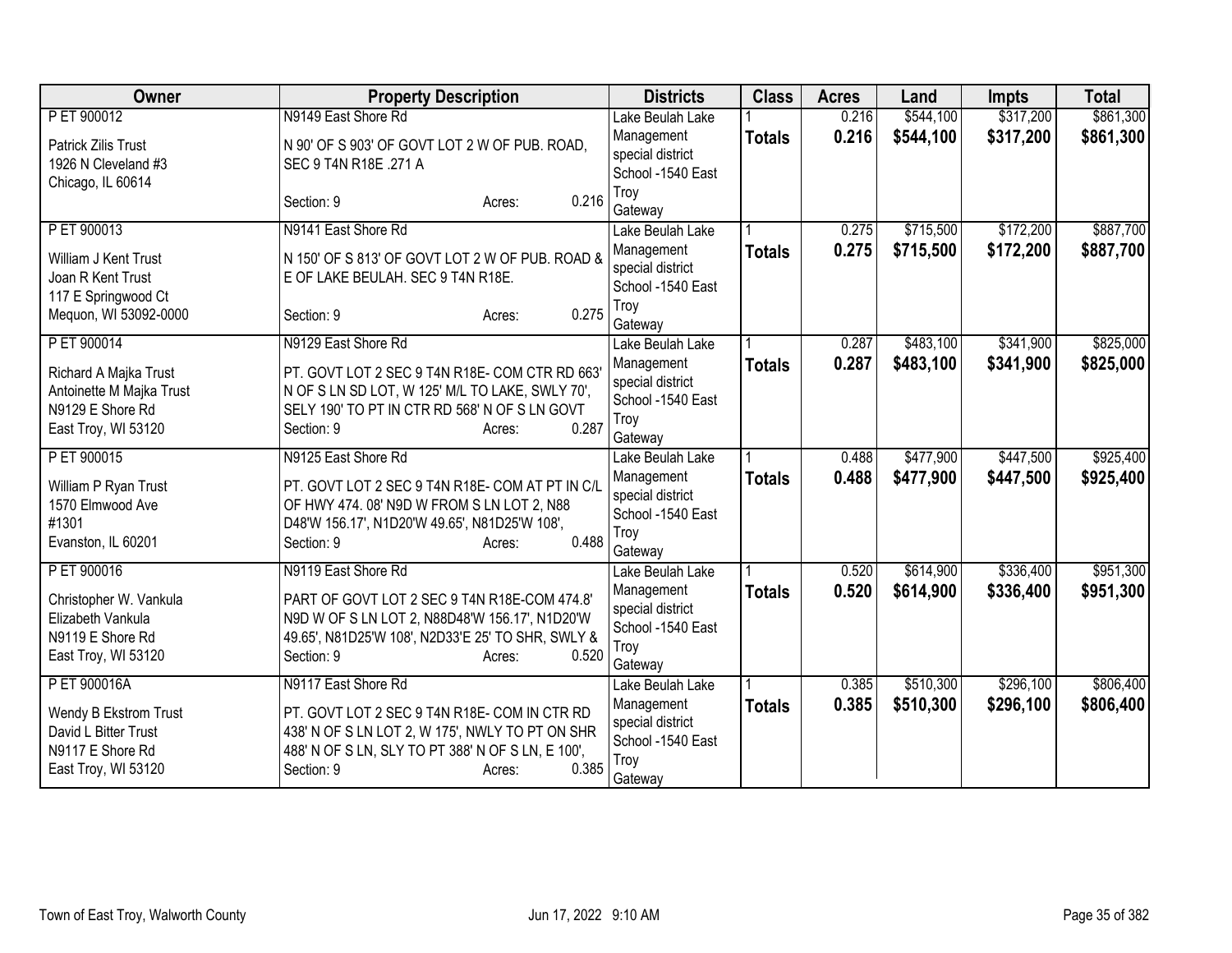| Owner                   | <b>Property Description</b>                         | <b>Districts</b>                      | <b>Class</b>  | <b>Acres</b> | Land                | <b>Impts</b> | <b>Total</b> |
|-------------------------|-----------------------------------------------------|---------------------------------------|---------------|--------------|---------------------|--------------|--------------|
| P ET 900017             | N9113 East Shore Rd                                 | Lake Beulah Lake                      |               | 0.794        | \$791,400           | \$634,700    | \$1,426,100  |
| Debra Mackman           | PT. GOVT LOT 2 SEC 9 T4N R18E-COM PT S LN           | Management                            | <b>Totals</b> | 0.794        | \$791,400           | \$634,700    | \$1,426,100  |
| Jay Mackman             | NE1/4 SEC 9 T4N R18E; ALG CTR LN EAST SHORE         | special district                      |               |              |                     |              |              |
| N9113 E Shore Rd        | RD N08D59'31"W 263' TO POB; N87D32'01"W 220.98'     | School -1540 East                     |               |              |                     |              |              |
| East Troy, WI 53120     | 0.794<br>Section: 9<br>Acres:                       | Troy<br>Gateway                       |               |              |                     |              |              |
| P ET 900018             | N9097 East Shore Rd                                 | Lake Beulah Lake                      |               | 0.561        | \$661,500           | \$231,100    | \$892,600    |
|                         |                                                     | Management                            | <b>Totals</b> | 0.561        | \$661,500           | \$231,100    | \$892,600    |
| Gayle M. Dorn et al     | PT. LOTS 33 & 34 IN PLAT OF OAK WOOD PK. IN         | special district                      |               |              |                     |              |              |
| N9085 E Shore Rd        | GOVT LOT 2 SEC 9 T4N R18E: COM CTR PUB RD           | School -1540 East                     |               |              |                     |              |              |
| East Troy, WI 53120     | S9D E 102'M/L FROM NE COR OAK WOOD PK,              | Troy                                  |               |              |                     |              |              |
|                         | 0.561<br>Section: 9<br>Acres:                       | Gateway                               |               |              |                     |              |              |
| P ET 900019             | N9085 East Shore Rd                                 | Lake Beulah Lake                      |               | 0.780        | \$693,100           | \$240,600    | \$933,700    |
| Douglas K. Dorn         | PT. LOTS 30, 31 & 32 OAK WOOD PARK IN GOVT LOT      | Management                            | <b>Totals</b> | 0.780        | \$693,100           | \$240,600    | \$933,700    |
| Gayle M. Dorn           | 2 SEC 9 T4N R18E - COM CTR PUBLIC ROAD, S9D E       | special district                      |               |              |                     |              |              |
| N9085 E Shore Rd        | 102' FROM NE COR OAK WOOD PARK, S9D E 122.4',       | School -1540 East                     |               |              |                     |              |              |
| East Troy, WI 53120     | 0.780<br>Section: 9<br>Acres:                       | Troy                                  |               |              |                     |              |              |
|                         |                                                     | Gateway                               |               | 3.119        |                     |              |              |
| P ET 900021A            | N9135 South Shore Ln                                | Lake Beulah Lake                      |               |              | \$1,021,800         | \$758,800    | \$1,780,600  |
| Michael G Canning Trust | PT NE 1/4 SEC 9 T4N R18E DESC AS: COM S 1/16        | Management<br>special district        | <b>Totals</b> |              | $3.119$ \$1,021,800 | \$758,800    | \$1,780,600  |
| 1650 Balmoral Cir       | COR ON S LN NE 1/4 SEC 9, N80D40'W 30.40' TO        | School -1540 East                     |               |              |                     |              |              |
| Inverness, IL 60067     | POB, N80D40'W 284.04', N10D33' W 510' TO SHR        | Troy                                  |               |              |                     |              |              |
|                         | 3.119<br>Section: 9<br>Acres:                       | Gateway                               |               |              |                     |              |              |
| P ET 900021A2           | N9128 South Shore Ln                                | Lake Beulah Lake                      |               | 0.459        | \$553,600           | \$229,200    | \$782,800    |
| David R. Lee            | PT NE 1/4 SEC 9 T4N R18E DESC AS: COM S 1/8 COR     | Management                            | <b>Totals</b> | 0.459        | \$553,600           | \$229,200    | \$782,800    |
| 108 Witchwood Ln        | ON S LN NE 1/4 SEC 9, N08D36'W 205.05', N12D03'W    | special district                      |               |              |                     |              |              |
| Lake Bluff, IL 60044    | 70.27', N25D59'W 37.59' TO POB, N68D13'E 119.55' TC | School -1540 East                     |               |              |                     |              |              |
|                         | Section: 9<br>0.459<br>Acres:                       | Troy                                  |               |              |                     |              |              |
|                         |                                                     | Gateway                               |               |              |                     |              |              |
| PET 900021B             | N9139 South Shore Ln                                | Lake Beulah Lake                      |               | 0.351        | \$567,000           | \$498,100    | \$1,065,100  |
| Sass Living Trust       | PT NE 1/4 SEC 9 T4N R18E DESC AS: COM S 1/16        | Management                            | <b>Totals</b> | 0.351        | \$567,000           | \$498,100    | \$1,065,100  |
| N9139 S Shore Ln        | COR ON S LN NE 1/4 SEC 9, N80D40'W 314.44',         | special district<br>School -1540 East |               |              |                     |              |              |
| East Troy, WI 53120     | N10D33'W 480.95', N58D39'E 480.95', N58D39'E        | Troy                                  |               |              |                     |              |              |
|                         | 0.351<br>Section: 9<br>Acres:                       | Gateway                               |               |              |                     |              |              |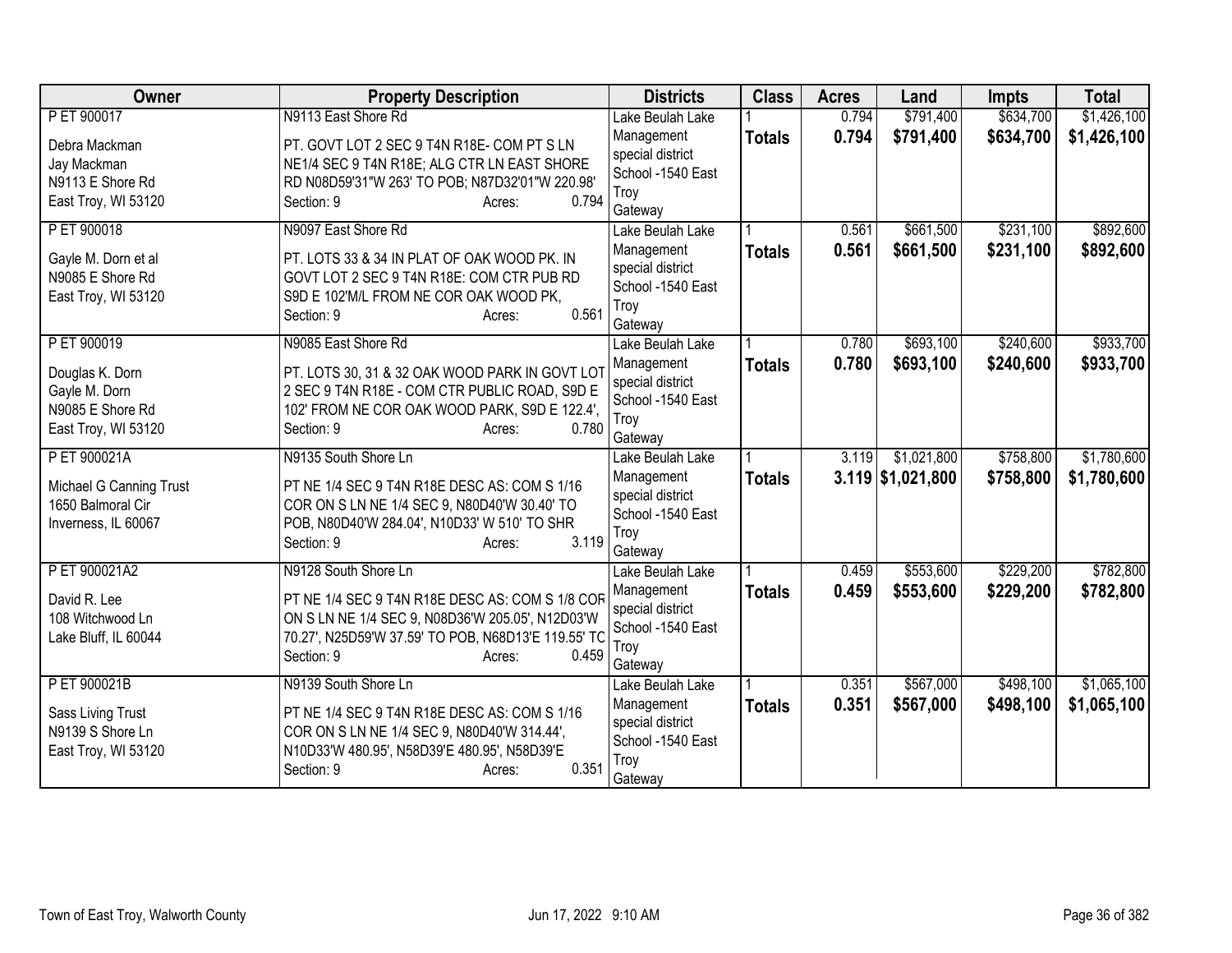| Owner                                     | <b>Property Description</b>                          | <b>Districts</b>                      | <b>Class</b>    | <b>Acres</b>   | Land       | <b>Impts</b>           | <b>Total</b>           |
|-------------------------------------------|------------------------------------------------------|---------------------------------------|-----------------|----------------|------------|------------------------|------------------------|
| P ET 900021C                              | N9112 South Shore Ln                                 | Lake Beulah Lake                      |                 | 0.426          | \$598,500  | \$567,100              | \$1,165,600            |
| Samuel R. Fusco Jr                        | PT NE 1/4 SEC 9 T4N R18E DESC AS: COM S 1/16         | Management                            | <b>Totals</b>   | 0.426          | \$598,500  | \$567,100              | \$1,165,600            |
| Amy L. Fusco                              | COR ON S LN NE 1/4 SEC 9, N08D36'W 94.89' TO         | special district                      |                 |                |            |                        |                        |
| N9112 S Shore Ln                          | POB, N08D36'W 110.16', N12D03' W 3.48', N72D32'E     | School -1540 East                     |                 |                |            |                        |                        |
| East Troy, WI 53120                       | 0.426<br>Section: 9<br>Acres:                        | Troy                                  |                 |                |            |                        |                        |
| P ET 900021D                              | N9120 South Shore Ln                                 | Gateway<br>Lake Beulah Lake           |                 | 0.322          | \$433,800  | \$82,100               | \$515,900              |
|                                           |                                                      | Management                            | <b>Totals</b>   | 0.322          | \$433,800  | \$82,100               | \$515,900              |
| Ancar Enterprises of Central Florida, LLO | PT NE 1/4 SEC 9 T4N R18E DESC AS: COM S 1/16         | special district                      |                 |                |            |                        |                        |
| 3732 Watercrest Dr                        | COR ON S LN NE 1/4 SEC 9, N08D36'W 205.05',          | School -1540 East                     |                 |                |            |                        |                        |
| Longwood, FL 32779                        | N12D03'W 3.48' TO POB, N12D03' W 66.79', N25D59'W    | Troy                                  |                 |                |            |                        |                        |
|                                           | 0.322<br>Section: 9<br>Acres:                        | Gateway                               |                 |                |            |                        |                        |
| P ET 900021E                              | N9102 South Shore Ln                                 | Lake Beulah Lake                      |                 | 0.494          | \$567,000  | \$197,700              | \$764,700              |
| Justin E. Kolterman                       | PT NE 1/4 SEC 9 T4N R18E DESC AS: COM S 1/16         | Management                            | <b>Totals</b>   | 0.494          | \$567,000  | \$197,700              | \$764,700              |
| Brooke A. King                            | COR ON S LN NE 1/4 SEC 9, N08D36'W 94.89',           | special district                      |                 |                |            |                        |                        |
| 15205 Santa Maria Dr                      | N66D03'40"E 94.98', N46D50'50" E 97.10' TO PT ON     | School -1540 East                     |                 |                |            |                        |                        |
| Brookfield, WI 53005                      | 0.494<br>Section: 9<br>Acres:                        | Troy                                  |                 |                |            |                        |                        |
|                                           |                                                      | Gateway                               |                 |                |            |                        |                        |
| P ET 900021F                              | N9080 South Shore Dr                                 | Lake Beulah Lake                      | $\overline{X4}$ | 1.325<br>1.325 | \$0<br>\$0 | $\overline{50}$<br>\$0 | $\overline{50}$<br>\$0 |
| Sisters of the Holy Family of Nazareth    | PT NE 1/4 & SE 1/4 SEC 9 T4N R18E DESC AS: COM S     | Management<br>special district        | <b>Totals</b>   |                |            |                        |                        |
| 310 N River Rd                            | 1/16 COR ON S LN NE 1/4 SEC 9, S 368.93',            | School -1540 East                     |                 |                |            |                        |                        |
| Attn: Councilor/Treasurer                 | N27D59'30"E 55.82', N22D12'E 60.03', N06D08'E 87.96' | Troy                                  |                 |                |            |                        |                        |
| Des Plaines, IL 60016                     | 1.325<br>Section: 9<br>Acres:                        | Gateway                               |                 |                |            |                        |                        |
| P ET 900021G                              | N9065 East Shore Rd                                  | Lake Beulah Lake                      |                 | 2.782          | \$902,500  | \$420,300              | \$1,322,800            |
| Richard A. Voss                           | PT NE 1/4 & SE 1/4 SEC 9 T4N R18E DESC AS: COM E     | Management                            | <b>Totals</b>   | 2.782          | \$902,500  | \$420,300              | \$1,322,800            |
| Yvonne E. Voss                            | 1/4 COR SEC 9, S89D35'W 260', S9D31'E 35.86' TO      | special district                      |                 |                |            |                        |                        |
| 6649 N Nokomis Ave                        | POB, SE 232.88', S80D29'W 333', N15D31'15"W 355.08   | School -1540 East                     |                 |                |            |                        |                        |
| Lincolnwood, IL 60712                     | 2.782<br>Section: 9<br>Acres:                        | Troy                                  |                 |                |            |                        |                        |
|                                           |                                                      | Gateway                               |                 |                |            |                        |                        |
| PET 900021G1                              | East Shore Rd                                        | Lake Beulah Lake                      |                 | 0.121          | \$57,800   | \$0                    | \$57,800               |
| Richard A. Voss                           | PT NE 1/4 & SE 1/4 SEC 9 T4N R18E DESC AS COM E      | Management                            | <b>Totals</b>   | 0.121          | \$57,800   | \$0                    | \$57,800               |
| Yvonne E. Voss                            | 1/4 COR SEC 9 T4N R18E, S89D35'W 260' TO C/L         | special district<br>School -1540 East |                 |                |            |                        |                        |
| 6649 N Nokomis Ave                        | TOWN RD, S9D31'E 35.86', N72D08'W 37. 22' TO POB,    | Troy                                  |                 |                |            |                        |                        |
| Lincolnwood, IL 60712                     | 0.121<br>Section: 9<br>Acres:                        | Gateway                               |                 |                |            |                        |                        |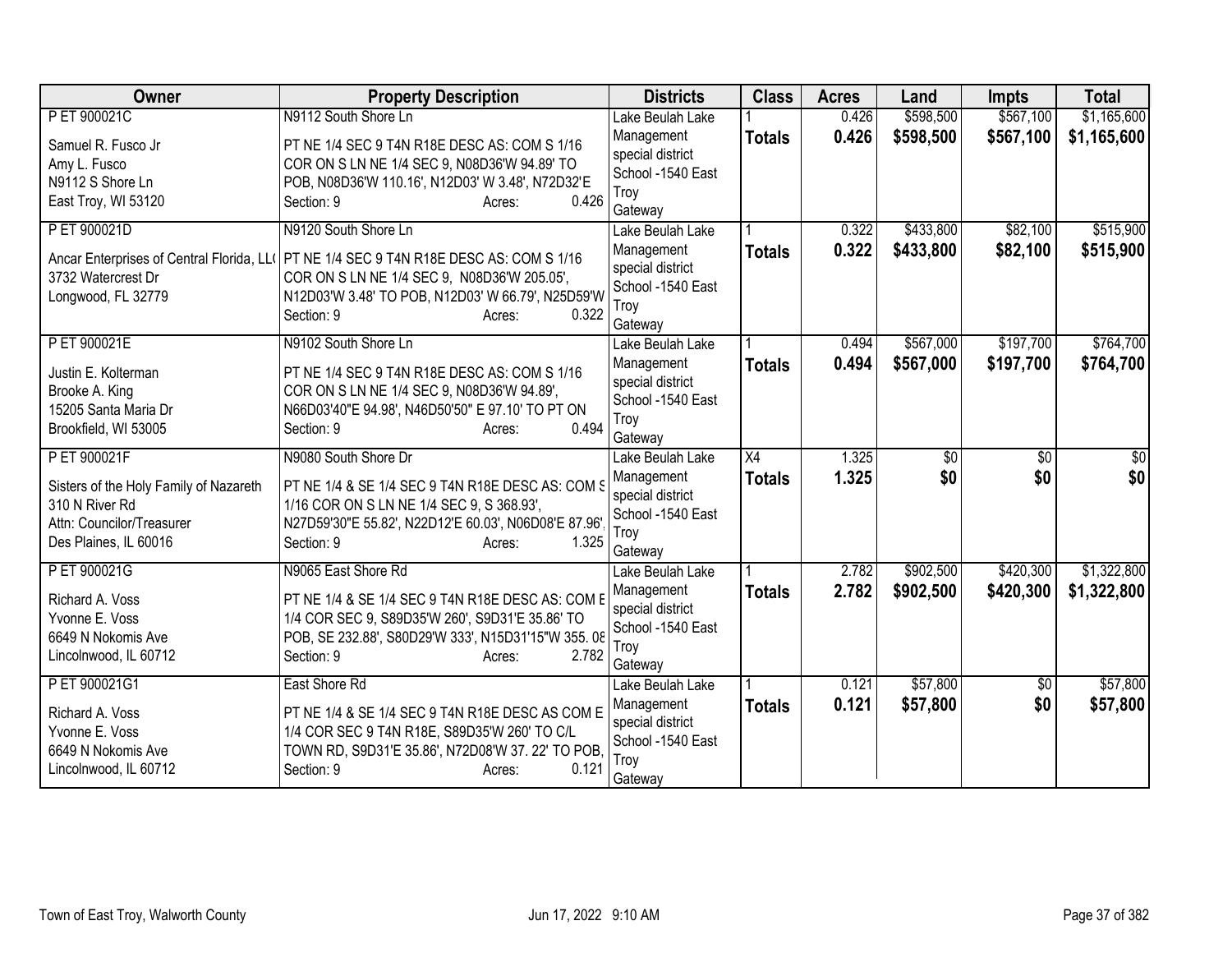| Owner                   | <b>Property Description</b>                                          | <b>Districts</b>                      | <b>Class</b>  | <b>Acres</b> | Land                | <b>Impts</b> | <b>Total</b> |
|-------------------------|----------------------------------------------------------------------|---------------------------------------|---------------|--------------|---------------------|--------------|--------------|
| P ET 900022             | W1428 South Shore Dr                                                 | Lake Beulah Lake                      |               | 1.452        | \$851,700           | \$540,500    | \$1,392,200  |
| Bradley D. Wise         | PT. GOVT LOT 2 SEC 9 T4N R18E- COM N SIDE RD                         | Management                            | <b>Totals</b> | 1.452        | \$851,700           | \$540,500    | \$1,392,200  |
| 860 Swallow Ct          | 303.5' N80D W OF 1/8 COR ON N SIDE SE 1/4, N80D V                    | special district                      |               |              |                     |              |              |
| Deerfield, IL 60015     | 143.9', N10D W TO SHR OF LAKE BEULAH, ELY ALG                        | School -1540 East                     |               |              |                     |              |              |
|                         | 1.452<br>Section: 9<br>Acres:                                        | Troy                                  |               |              |                     |              |              |
| P ET 900023             | W1434 South Shore Dr                                                 | Gateway<br>Lake Beulah Lake           |               | 1.305        | \$806,100           | \$617,800    | \$1,423,900  |
|                         |                                                                      | Management                            | <b>Totals</b> | 1.305        | \$806,100           | \$617,800    | \$1,423,900  |
| Richard W. Huebner      | PT. GOVT LOT 2 SEC 9 T4N R18E- COM ON N SIDE                         | special district                      |               |              |                     |              |              |
| Shirley H. Huebner      | RD 594' N80D W OF 1/8 COR ON N SIDE SE 1/4, S80D                     | School -1540 East                     |               |              |                     |              |              |
| W1434 S Shore Dr        | E 146.5', N10D W TO LAKE BEULAH, WLY ALG SHR                         | Troy                                  |               |              |                     |              |              |
| East Troy, WI 53120     | 1.305<br>Section: 9<br>Acres:                                        | Gateway                               |               |              |                     |              |              |
| P ET 900024             | W1442 South Shore Dr                                                 | Lake Beulah Lake                      |               | 1.747        | \$1,068,100         | \$843,500    | \$1,911,600  |
| Lange Trust             | PT NE 1/4 SEC 9 T4N R18E DESC AS: COM N80D W                         | Management                            | <b>Totals</b> |              | $1.747$ \$1,068,100 | \$843,500    | \$1,911,600  |
| W1446 S Shore Dr        | 594' FROM 1/8 SEC POST ON N SIDE SE 1/4 SEC 9.                       | special district                      |               |              |                     |              |              |
| East Troy, WI 53120     | N11D W 415.8' TO STAKE WHITE OAK N60D W 20.79'                       | School -1540 East                     |               |              |                     |              |              |
|                         | 1.747<br>Section: 9<br>Acres:                                        | Troy                                  |               |              |                     |              |              |
|                         |                                                                      | Gateway                               |               |              |                     |              |              |
| P ET 900027             | W1486 South Shore Dr                                                 | Lake Beulah Lake                      |               | 0.736        | \$678,400           | \$448,800    | \$1,127,200  |
| Sherilyn J Ramsey Trust | LOT 1 ON THE SHORE OF LAKE BEULAH IN SEC 9                           | Management                            | <b>Totals</b> | 0.736        | \$678,400           | \$448,800    | \$1,127,200  |
| 39w169 Fryendall Ct     | T4N R18E DESC AS: COM AT STAKE AT SE COR OF                          | special district<br>School -1540 East |               |              |                     |              |              |
| Geneva, IL 60134        | LOT OF R.L. PORTER & E. CRIPE, SAME BEING S40                        | Troy                                  |               |              |                     |              |              |
|                         | 0.736<br>Section: 9<br>Acres:                                        | Gateway                               |               |              |                     |              |              |
| P ET 900027A            | W1480 South Shore Dr                                                 | Lake Beulah Lake                      |               | 0.902        | \$719,600           | \$905,800    | \$1,625,400  |
|                         |                                                                      | Management                            | <b>Totals</b> | 0.902        | \$719,600           | \$905,800    | \$1,625,400  |
| John H. Rante           | LOT 2 ON THE SHORE OF LAKE BEULAH IN SEC 9                           | special district                      |               |              |                     |              |              |
| 6500 S Elm St           | T4N R18E DESC AS: COM AT STAKE AT SE COR OF                          | School -1540 East                     |               |              |                     |              |              |
| Burr Ridge, IL 60527    | LOT OF R.L. PORTER & E. CRIPE, SAME BEING S40<br>0.902<br>Section: 9 | Troy                                  |               |              |                     |              |              |
|                         | Acres:                                                               | Gateway                               |               |              |                     |              |              |
| P ET 900028             | W1504 South Shore Dr                                                 | Lake Beulah Lake                      |               | 0.687        | \$697,100           | \$593,300    | \$1,290,400  |
| Allan R. Haeger         | PT SW 1/4 NE 1/4 & NW 1/4 SE 1/4 SEC 9 T4N R18E                      | Management                            | <b>Totals</b> | 0.687        | \$697,100           | \$593,300    | \$1,290,400  |
| Linda P. Haeger         | DESC AS: COM SLY COR CSM 2503, S24D34' 35"W                          | special district                      |               |              |                     |              |              |
| 8011 Saint James Way    | 73.91', S86D30'W 305.77', S87D26'33"W 50' TO POB,                    | School -1540 East                     |               |              |                     |              |              |
| Mount Dora, FL 32757    | 0.687<br>Section: 9<br>Acres:                                        | Troy                                  |               |              |                     |              |              |
|                         |                                                                      | Gateway                               |               |              |                     |              |              |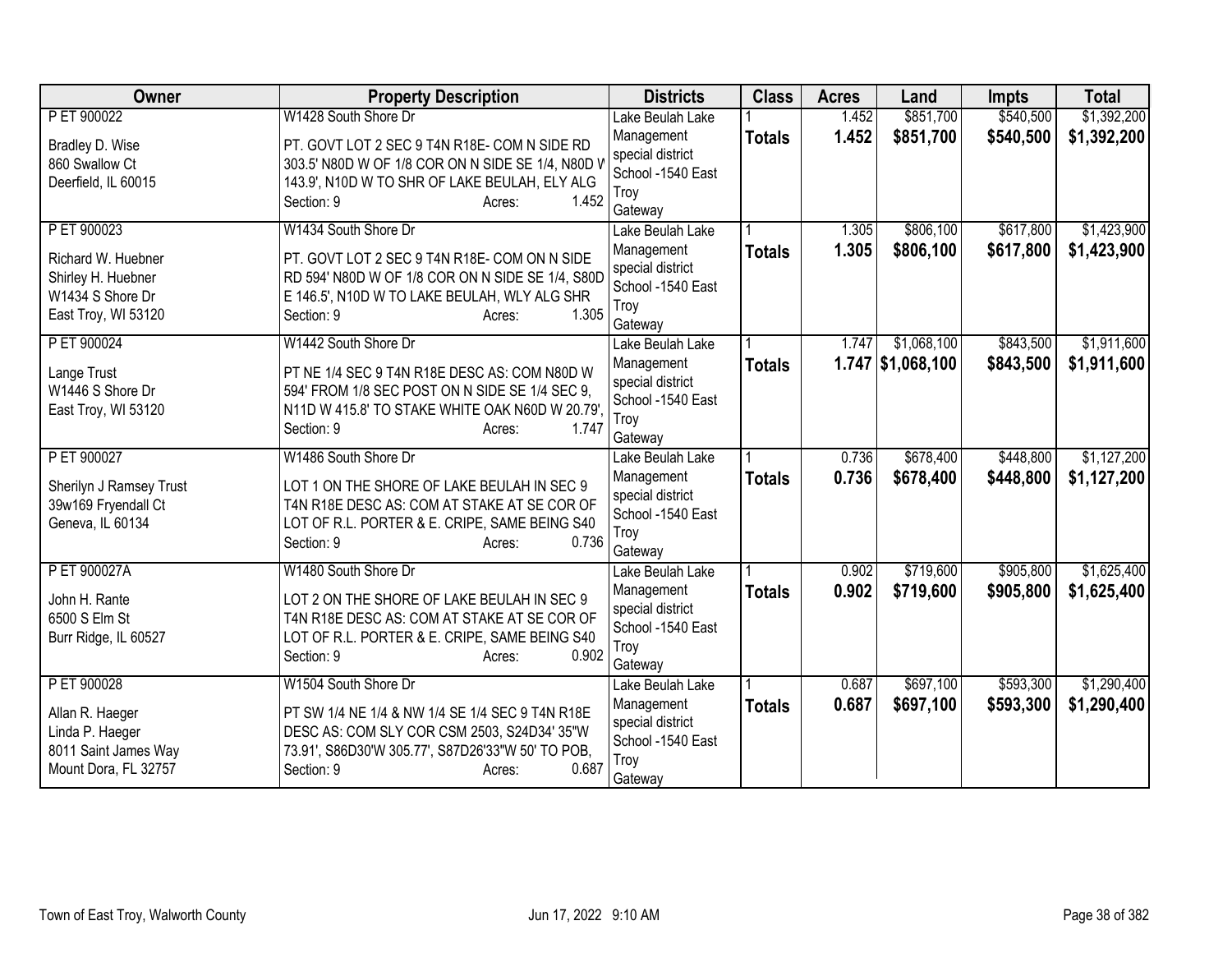| <b>Owner</b>                     | <b>Property Description</b>                          | <b>Districts</b>                      | <b>Class</b>  | <b>Acres</b> | Land      | <b>Impts</b>    | <b>Total</b> |
|----------------------------------|------------------------------------------------------|---------------------------------------|---------------|--------------|-----------|-----------------|--------------|
| P ET 900028A                     | South Shore Dr                                       | Lake Beulah Lake                      |               | 0.385        | \$389,000 | $\overline{50}$ | \$389,000    |
| Allan R. Haeger                  | PT NE 1/4 & SE 1/4 SEC 9 T4N R18E DESC AS COM        | Management                            | <b>Totals</b> | 0.385        | \$389,000 | \$0             | \$389,000    |
| Linda P. Haeger                  | SLY COR CSM 2503, S24D34'35"W 73.91', S86D30'W       | special district                      |               |              |           |                 |              |
| 8011 Saint James Way             | 305.77' TO POB, S87D26'33"W 50', N0D 41'W 68',       | School -1540 East<br>Troy             |               |              |           |                 |              |
| Mount Dora, FL 32757             | 0.385<br>Section: 9<br>Acres:                        | Gateway                               |               |              |           |                 |              |
| P ET 900029                      | W1512 South Shore Dr                                 | Lake Beulah Lake                      |               | 0.932        | \$799,700 | \$181,000       | \$980,700    |
|                                  | PT SEC 9 T4N R18E DESC AS COM SW COR E 1/2 NV        | Management                            | <b>Totals</b> | 0.932        | \$799,700 | \$181,000       | \$980,700    |
| John J. Grau et al<br>PO Box 54  | 1/4 SEC 9 T4N R18E, N83D15'E 201.96', S0D30'W        | special district                      |               |              |           |                 |              |
| Waukesha, WI 53187               | 227.70', N86D15'E 291.40' N86D39'E 738.48' TO POB,   | School -1540 East                     |               |              |           |                 |              |
|                                  | 0.932<br>Section: 9<br>Acres:                        | Troy                                  |               |              |           |                 |              |
|                                  |                                                      | Gateway                               |               |              |           |                 |              |
| P ET 900030A                     | W1522 South Shore Dr                                 | Lake Beulah Lake                      |               | 0.616        | \$633,800 | \$405,500       | \$1,039,300  |
| Mary A Quirke Trust              | PT NW 1/4 & SW 1/4 SEC 9 T4N R18E DESC AS COM        | Management                            | <b>Totals</b> | 0.616        | \$633,800 | \$405,500       | \$1,039,300  |
| 702 Washington                   | SW COR E 1/2 NW 1/4 SEC 9 T4NR18E N83D15'E           | special district<br>School -1540 East |               |              |           |                 |              |
| Wilmette, IL 60091               | 201.96', S0D30'W 227.70', N86D15'E 291.40', N86D39'E | Troy                                  |               |              |           |                 |              |
|                                  | 0.616<br>Section: 9<br>Acres:                        | Gateway                               |               |              |           |                 |              |
| P ET 900030B                     | W1530 South Shore Dr                                 | Lake Beulah Lake                      |               | 0.581        | \$584,600 | \$171,800       | \$756,400    |
| Donald J. Franzene               | PT NW 1/4 & SW 1/4 SEC 9 T4N R18E DESC AS: COM       | Management                            | <b>Totals</b> | 0.581        | \$584,600 | \$171,800       | \$756,400    |
| Carrie A. Franzene               | SW COR E 1/2 NW 1/4 SEC 9, N88D15'E 201.96,'         | special district                      |               |              |           |                 |              |
| W1530 S Shore Dr                 | S0D30'W 227.70', N86D15'E 291.40', N86D39'E 474.76'  | School -1540 East                     |               |              |           |                 |              |
| East Troy, WI 53120              | 0.581<br>Section: 9<br>Acres:                        | Troy                                  |               |              |           |                 |              |
|                                  |                                                      | Gateway                               |               |              |           |                 |              |
| P ET 900030C                     | W1544 South Shore Dr                                 | Lake Beulah Lake                      |               | 0.665        | \$624,300 | \$209,600       | \$833,900    |
| Elizabeth A. Lanham              | PT NW 1/4 & SW 1/4 SEC 9 T4N R18E DESC AS: COM       | Management<br>special district        | <b>Totals</b> | 0.665        | \$624,300 | \$209,600       | \$833,900    |
| c/o Elizabeth Lanham             | SW COR E 1/2 NW 1/4 SEC 9, N83D15'E 201.96',         | School -1540 East                     |               |              |           |                 |              |
| W1544 S Shore Dr                 | S3D30'W 227.70', N86D15'E 291.40', N86D39'E 325.92'  | Troy                                  |               |              |           |                 |              |
| East Troy, WI 53120              | 0.665<br>Section: 9<br>Acres:                        | Gateway                               |               |              |           |                 |              |
| P ET 900031                      | W1568 South Shore Dr                                 | Lake Beulah Lake                      |               | 0.608        | \$636,300 | \$92,700        | \$729,000    |
| Kathryn O Leonard Friedman Trust | PT. GOVT LOT 3 & NE 1/4 SE 1/4 SEC 9 T4N R18E        | Management                            | <b>Totals</b> | 0.608        | \$636,300 | \$92,700        | \$729,000    |
| W1568 S Shore Dr                 | DESC AS COM MID 1/4 COR SEC 9; N83D15'E 201.96'      | special district                      |               |              |           |                 |              |
| East Troy, WI 53120              | S0D30'W 227.70'; N86D15'E 292.40' TO POB; N0D30'E    | School -1540 East                     |               |              |           |                 |              |
|                                  | 0.608<br>Section: 9<br>Acres:                        | Troy                                  |               |              |           |                 |              |
|                                  |                                                      | Gateway                               |               |              |           |                 |              |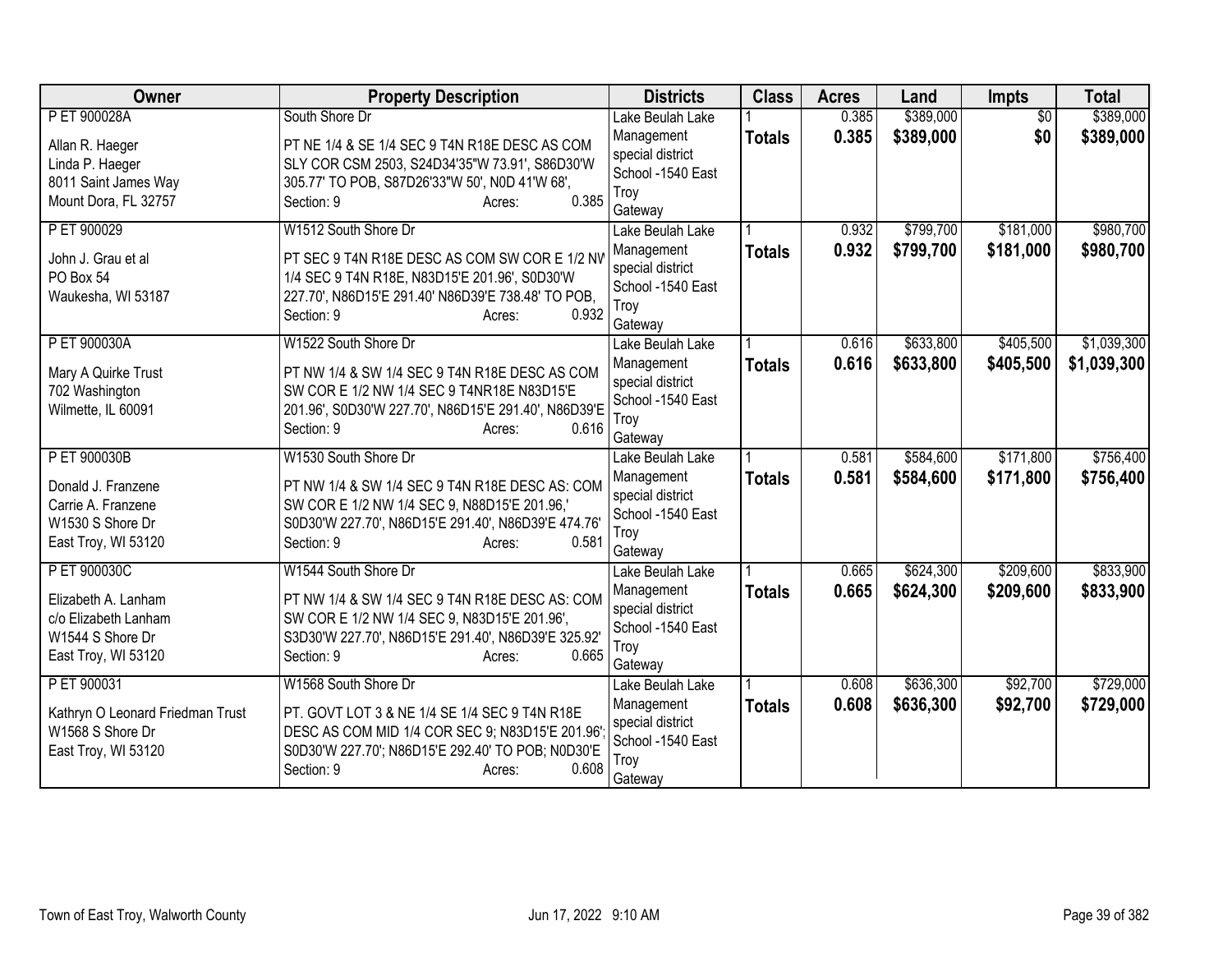| <b>Owner</b>                                     | <b>Property Description</b>                                                                      | <b>Districts</b>                      | <b>Class</b>  | <b>Acres</b> | Land      | <b>Impts</b>   | <b>Total</b> |
|--------------------------------------------------|--------------------------------------------------------------------------------------------------|---------------------------------------|---------------|--------------|-----------|----------------|--------------|
| P ET 900032                                      | W1578 South Shore Dr                                                                             | Lake Beulah Lake                      |               | 0.427        | \$420,800 | \$197,000      | \$617,800    |
| David A. Safranek                                | PT NW 1/4 & SW 1/4 SEC 9 T4N R18E DESC AS: COM                                                   | Management                            | <b>Totals</b> | 0.427        | \$420,800 | \$197,000      | \$617,800    |
| Janne E. Safranek                                | SW COR E 1/2 NW 1/4 SEC 9, N83D15'E 201.96'                                                      | special district                      |               |              |           |                |              |
| 2948 Autumn Dr                                   | S0D30'W 227.70', N86D15'E 217.63' TO POB, N7D39'W                                                | School -1540 East                     |               |              |           |                |              |
| Woodridge, IL 60517                              | Section: 9<br>0.427<br>Acres:                                                                    | Troy                                  |               |              |           |                |              |
| P ET 900032A                                     | W1584 South Shore Dr                                                                             | Gateway                               |               | 0.551        | \$367,100 | \$75,800       | \$442,900    |
|                                                  |                                                                                                  | Lake Beulah Lake<br>Management        |               | 0.551        |           |                |              |
| David Hinz                                       | PT NW 1/4 & SW 1/4 SEC 9 T4N R18E DESC AS: COM                                                   | special district                      | <b>Totals</b> |              | \$367,100 | \$75,800       | \$442,900    |
| Darcy Hinz                                       | SW COR E 1/2 NW 1/4 SEC 9, N83D15'E 261.96'                                                      | School -1540 East                     |               |              |           |                |              |
| 20855 Lincolnshire Ct                            | S0D30'W 227.70', N86D15'E 217.63' TO POB, N7D39'W                                                | Troy                                  |               |              |           |                |              |
| Brookfield, WI 53045                             | 0.551<br>Section: 9<br>Acres:                                                                    | Gateway                               |               |              |           |                |              |
| P ET 900034                                      | South Shore Dr                                                                                   | Lake Beulah Lake                      |               | 0.032        | \$6,400   | $\frac{1}{20}$ | \$6,400      |
|                                                  |                                                                                                  | Management                            |               | 6.575        | \$13,500  | \$0            | \$13,500     |
| Jac Investments, LLC                             | PT NW 1/4 & SW 1/4 SEC 9 T4N R18E DESC AS COM                                                    | special district                      | <b>Totals</b> | 6.607        | \$19,900  | \$0            | \$19,900     |
| W227 S2459 Morningside Cir<br>Waukesha, WI 53186 | SW COR BEULAH MANOR SEC 9 T4N R18E, N16D W<br>396', N15D W 251.46', N12D E 178.86', N43D E 165', | School -1540 East                     |               |              |           |                |              |
|                                                  | 6.607<br>Section: 9<br>Acres:                                                                    | Troy                                  |               |              |           |                |              |
|                                                  |                                                                                                  | Gateway                               |               |              |           |                |              |
| P ET 900034B                                     | W1589 South Shore Dr                                                                             | special district                      |               | 0.600        | \$45,600  | \$244,400      | \$290,000    |
| Richard A. Distler                               | PT SW 1/4 SEC 9 T4N R18E DESC AS: COM SW COR                                                     | School -1540 East                     | <b>Totals</b> | 0.600        | \$45,600  | \$244,400      | \$290,000    |
| Laura A. Distler                                 | E 1/2 NW 1/4 SEC 9, N83D15'E 201.96', S0D30'W                                                    | Troy                                  |               |              |           |                |              |
| W1589 S Shore Dr                                 | 227.70', S9D13'30"E 33.16', N86D15'E 85.70' TO POB,                                              | Gateway                               |               |              |           |                |              |
| East Troy, WI 53120                              | Section: 9<br>0.600<br>Acres:                                                                    |                                       |               |              |           |                |              |
| P ET 900035                                      | N9238 South Shore Dr                                                                             | Lake Beulah Lake                      |               | 0.394        | \$475,200 | \$234,800      | \$710,000    |
| Joan K Berna Trust                               | PT NW 1/4 SEC 9 T4N R18E DESC AS COM 1/8 SEC                                                     | Management                            | <b>Totals</b> | 0.394        | \$475,200 | \$234,800      | \$710,000    |
| 2400 E Main St Suite 103 Pmb 2                   | LN 792' N OF 1/8 SEC COR ON S SIDE SEC 9 T4N                                                     | special district                      |               |              |           |                |              |
| Saint Charles, IL 60174-2415                     | R18E, N42D18'W 61.81', N45D17' E 340.39', N55D48'E                                               | School -1540 East                     |               |              |           |                |              |
|                                                  | 0.394<br>Section: 9<br>Acres:                                                                    | Troy                                  |               |              |           |                |              |
|                                                  |                                                                                                  | Gateway                               |               |              |           |                |              |
| P ET 900035A                                     | N9235 South Shore Dr                                                                             | Lake Beulah Lake                      |               | 0.846        | \$548,800 | \$333,800      | \$882,600    |
| Jeffrey J Voelz Trust                            | PT NW 1/4 SEC 9 T4N R18E DESC AS COM 1/8 SEC                                                     | Management                            | <b>Totals</b> | 0.846        | \$548,800 | \$333,800      | \$882,600    |
| N9235 S Shore Dr                                 | LN 792' N OF 1/8 SEC COR ON S SIDE NW1/4 SEC 9                                                   | special district<br>School -1540 East |               |              |           |                |              |
| East Troy, WI 53120                              | T4NR18E, N42D15'W 255.08' N66D57'E 81.70',                                                       | Troy                                  |               |              |           |                |              |
|                                                  | 0.846<br>Section: 9<br>Acres:                                                                    | Gateway                               |               |              |           |                |              |
| P ET 900035C                                     | N9234 South Shore Dr                                                                             | Lake Beulah Lake                      |               | 0.811        | \$698,200 | \$452,100      | \$1,150,300  |
|                                                  |                                                                                                  | Management                            | <b>Totals</b> | 0.811        | \$698,200 | \$452,100      | \$1,150,300  |
| Ronald J. Clayton                                | PT NW 1/4 SEC 9 T4N R18E DESC AS COM IRON                                                        | special district                      |               |              |           |                |              |
| N9234 S Shore Dr                                 | STAKE ON 1/8 SEC LN 792' N OF 1/8 SEC COR ON S                                                   | School -1540 East                     |               |              |           |                |              |
| East Troy, WI 53120                              | SD NW 1/4 SEC 9 T4N R18E, N42D15' W 61.81',<br>0.811                                             | Troy                                  |               |              |           |                |              |
|                                                  | Section: 9<br>Acres:                                                                             | Gateway                               |               |              |           |                |              |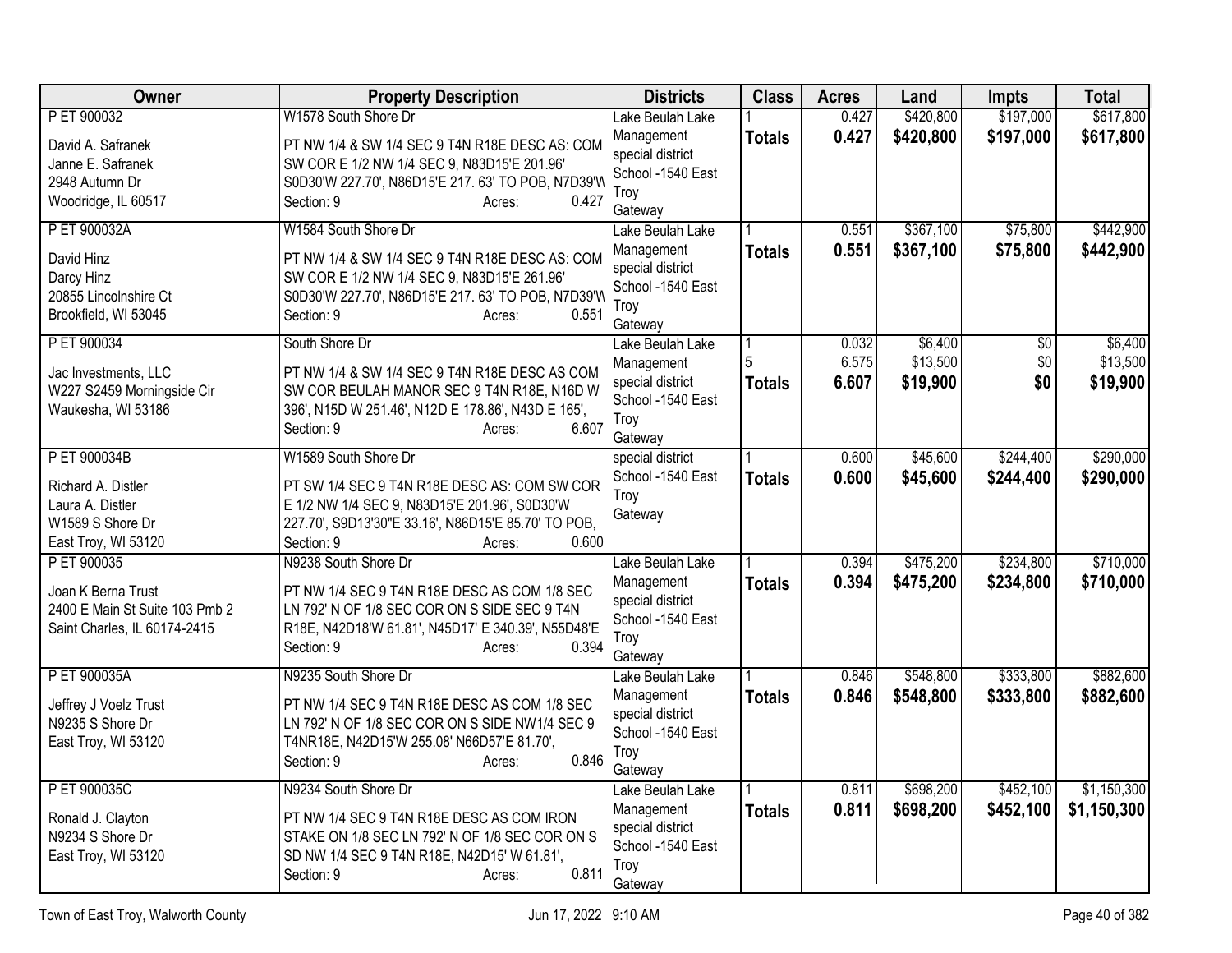| <b>Owner</b>                   | <b>Property Description</b>                                                                          | <b>Districts</b>                      | <b>Class</b>  | <b>Acres</b> | Land      | <b>Impts</b>    | <b>Total</b> |
|--------------------------------|------------------------------------------------------------------------------------------------------|---------------------------------------|---------------|--------------|-----------|-----------------|--------------|
| P ET 900035C1                  | South Shore Dr                                                                                       | Lake Beulah Lake                      |               | 1.589        | \$247,500 | $\overline{50}$ | \$247,500    |
| Ellery W. Clayton              | PT NW 1/4 SEC 9 T4N R18E DESC AS: COM IRON                                                           | Management                            | <b>Totals</b> | 1.589        | \$247,500 | \$0             | \$247,500    |
| N9234 S Shore Dr               | PIPE ON 1/8TH SEC LN 792' N OF 1/8TH SEC COR;                                                        | special district<br>School -1540 East |               |              |           |                 |              |
| East Troy, WI 53120            | N42D15'00"W 61.57'; N45D29'55"E 340.60';                                                             | Troy                                  |               |              |           |                 |              |
|                                | 1.589<br>Section: 9<br>Acres:                                                                        | Gateway                               |               |              |           |                 |              |
| P ET 900035D                   | N9242 South Shore Dr                                                                                 | Lake Beulah Lake                      |               | 0.803        | \$730,900 | \$357,200       | \$1,088,100  |
| Howard A Will Grantor Trust    | PT NW 1/4 SEC 9 T4N R18E DESC AS COM 1/8 SEC                                                         | Management                            | <b>Totals</b> | 0.803        | \$730,900 | \$357,200       | \$1,088,100  |
| N9242 S Shore Dr               | LN SEC 9 T4N R18E 792' N OF 1/8 SEC COR ON S                                                         | special district                      |               |              |           |                 |              |
| East Troy, WI 53120            | SIDE NW 1/4 SEC 9, N42D15'W 61.81', N45D17'E                                                         | School -1540 East                     |               |              |           |                 |              |
|                                | 0.803<br>Section: 9<br>Acres:                                                                        | Troy<br>Gateway                       |               |              |           |                 |              |
| P ET 900037                    | W1649 South Shore Dr                                                                                 | Lake Beulah Lake                      |               | 0.592        | \$639,200 | \$481,700       | \$1,120,900  |
| Cms Venture, LLC               | PT NW 1/4 SEC 9 T4N R18E DESC AS COM W 1/4                                                           | Management                            | <b>Totals</b> | 0.592        | \$639,200 | \$481,700       | \$1,120,900  |
| 913 Merry Ln                   | COR SEC 9 T4N R18E S61D E 66', N35D51'E 411.92',                                                     | special district                      |               |              |           |                 |              |
| Oak Brook, IL 60523            | S87D15'E 100.64', N23D28'W 64.68', N28D26'E 63.86',                                                  | School -1540 East                     |               |              |           |                 |              |
|                                | 0.592<br>Section: 9<br>Acres:                                                                        | Troy<br>Gateway                       |               |              |           |                 |              |
| P ET 900038                    | W1645 South Shore Dr                                                                                 | Lake Beulah Lake                      |               | 1.712        | \$653,800 | \$60,400        | \$714,200    |
|                                |                                                                                                      | Management                            | <b>Totals</b> | 1.712        | \$653,800 | \$60,400        | \$714,200    |
| <b>Brian Daly</b>              | PT NW 1/4 & SW 1/4 SEC 9 T2N R18E DESC AS COM                                                        | special district                      |               |              |           |                 |              |
| Mary Daly<br>3650 N Marshfield | W 1/4 SEC COR SEC 9 T4NR18 E, S61D00' E 66',<br>N36D51'E 411.92', S87D15'E 179.53', S69D23'E 341.96' | School -1540 East                     |               |              |           |                 |              |
| Chicago, IL 60613              | 1.712<br>Section: 9<br>Acres:                                                                        | Troy                                  |               |              |           |                 |              |
|                                |                                                                                                      | Gateway                               |               |              |           |                 |              |
| P ET 900038A                   | W1641 South Shore Dr                                                                                 | Lake Beulah Lake                      |               | 1.590        | \$683,800 | \$560,900       | \$1,244,700  |
| Connie Heins Trust             | PT NW 1/4 SW 1/4 SEC 9 T4N R18E DESC AS COM W                                                        | Management<br>special district        | <b>Totals</b> | 1.590        | \$683,800 | \$560,900       | \$1,244,700  |
| W1641 S Shore Dr               | 1/4 SEC COR SEC 9 T4NR18 E, S61D E 66', N36D51'E                                                     | School -1540 East                     |               |              |           |                 |              |
| East Troy, WI 53120            | 411. 92', S87D15'E 179.53', S69D23'E 341.96', S7D46'W                                                | Troy                                  |               |              |           |                 |              |
|                                | Section: 9<br>1.590<br>Acres:                                                                        | Gateway                               |               |              |           |                 |              |
| P ET 900038B                   | W1637 South Shore Dr                                                                                 | Lake Beulah Lake                      |               | 1.534        | \$629,400 | \$251,900       | \$881,300    |
| Michael Schack Trust           | PT NW 1/4 & SW 1/4 SEC 9 T4N R18E DESC AS COM                                                        | Management                            | <b>Totals</b> | 1.534        | \$629,400 | \$251,900       | \$881,300    |
| <b>Catherine Schack Trust</b>  | W 1/4 COR SEC 9 T4N R18E, S61D E 66', N36D51'E                                                       | special district                      |               |              |           |                 |              |
| 740 Club Cir                   | 411.92', S87D15'E 179.53', S69D23'E 341.96',                                                         | School -1540 East                     |               |              |           |                 |              |
| Louisville, CO 80027           | 1.534<br>Section: 9<br>Acres:                                                                        | Troy<br>Gateway                       |               |              |           |                 |              |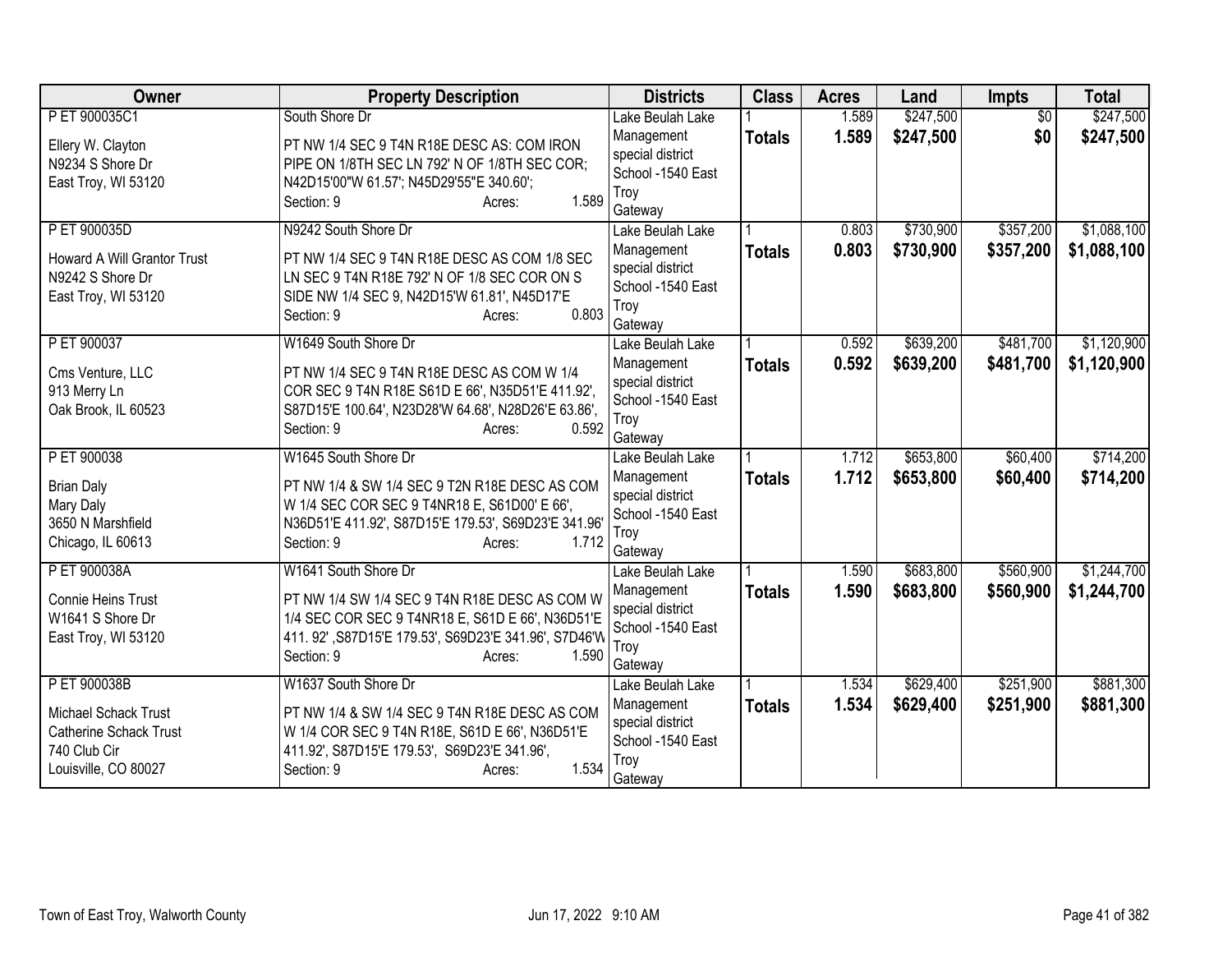| Owner                               | <b>Property Description</b>                                                                      | <b>Districts</b>            | <b>Class</b>   | <b>Acres</b> | Land            | <b>Impts</b>    | <b>Total</b>    |
|-------------------------------------|--------------------------------------------------------------------------------------------------|-----------------------------|----------------|--------------|-----------------|-----------------|-----------------|
| P ET 900038C                        | W1633 South Shore Dr                                                                             | Lake Beulah Lake            |                | 1.517        | \$456,700       | \$114,100       | \$570,800       |
| Thomas Viney                        | PT NW 1/4 & SW 1/4 SEC 9 T4N 18E DESC AS COM W                                                   | Management                  | <b>Totals</b>  | 1.517        | \$456,700       | \$114,100       | \$570,800       |
| Sharon S. Viney                     | 1/4 COR SEC 9 T4N R18E, S61D E 66', N36D51'E                                                     | special district            |                |              |                 |                 |                 |
| 12022 W Belmar Dr                   | 411.92' TO POB, S87D15'E 179.53', S69D23'E 341.96',                                              | School -1540 East           |                |              |                 |                 |                 |
| Franklin, WI 53132                  | 1.517<br>Section: 6<br>Acres:                                                                    | Troy                        |                |              |                 |                 |                 |
| P ET 900038D                        | W1621 South Shore Dr                                                                             | Gateway<br>Lake Beulah Lake |                | 14.890       | \$180,600       | \$151,100       | \$331,700       |
|                                     |                                                                                                  | Management                  |                | 1.680        | \$800           | \$0             | \$800           |
| Kent C. Haeger                      | PT NW 1/4 & SW 1/4 SEC 9 T4N R18E DESC AS COM                                                    | special district            | <b>Totals</b>  | 16.570       | \$181,400       | \$151,100       | \$332,500       |
| Julie D. Haeger<br>W1629 S Shore Dr | W 1/4 COR SEC 9 T4N R18E, S61D E 66' TO POB,<br>S61D E 1952.28', N0D45'E 585.90', S86D15'W 175', | School -1540 East           |                |              |                 |                 |                 |
| East Troy, WI 53120-0000            | 16.570<br>Section: 9<br>Acres:                                                                   | Troy                        |                |              |                 |                 |                 |
|                                     |                                                                                                  | Gateway                     |                |              |                 |                 |                 |
| P ET 900039                         | Army Lake Rd                                                                                     | special district            | $\overline{2}$ | 0.000        | $\overline{50}$ | \$0             | $\overline{50}$ |
| Ymca of Elgin                       | PT SW 1/4 SEC 9 T4N R18E DESC AS: COM 66' S61D                                                   | School -1540 East           | X4             | 33.000       | \$0             | \$0             | \$0             |
| C/O Prairie Valley Family Ymca      | E OF NW COR SW 1/4 SEC 9, S61D E 1183', S 1035',                                                 | Troy                        | Totals         | 33.000       | \$0             | \$0             | \$0             |
| 50 N Mclean Blvd                    | NWLY 1125' TO 1/8 COR ON W LN SW 1/4, N 1230',                                                   | Gateway                     |                |              |                 |                 |                 |
| Elgin, IL 60123-0000                | 33.000<br>Section: 9<br>Acres:                                                                   |                             |                |              |                 |                 |                 |
| P ET 900040                         | South Shore Dr                                                                                   | special district            | $\overline{4}$ | 53.150       | \$12,300        | $\overline{50}$ | \$12,300        |
|                                     | PT SE 1/4 SEC 9 T4N R18E DESC AS COM N 1/16                                                      | School -1540 East           | 5              | 2.000        | \$100           | \$0             | \$100           |
| Kent C. Haeger<br>Julie D. Haeger   | COR SE 1/4 SEC 9 T 4N R18E, S0D13'25"W 791.50' TC                                                | Troy                        | <b>Totals</b>  | 55.150       | \$12,400        | \$0             | \$12,400        |
| W1629 S Shore Dr                    | N63D46'05"E 359.02', S38D32'15"E 883.63' TO C/L                                                  | Gateway                     |                |              |                 |                 |                 |
| East Troy, WI 53120-0000            | 55.150<br>Section: 9<br>Acres:                                                                   |                             |                |              |                 |                 |                 |
| P ET 900040A                        | N8903 Army Lake Rd                                                                               | special district            |                | 0.520        | \$25,500        | \$110,900       | \$136,400       |
|                                     |                                                                                                  | School -1540 East           | <b>Totals</b>  | 0.520        | \$25,500        | \$110,900       | \$136,400       |
| <b>Timothy Wilson</b>               | PT SE 1/4 SEC 9 T4N R18E DESC AS: COM SLY COR                                                    | Troy                        |                |              |                 |                 |                 |
| N8903 Army Lake Rd                  | LAND DESC IN VOL 539 DEEDS PG 617, N47D27'E                                                      | Gateway                     |                |              |                 |                 |                 |
| East Troy, WI 53120                 | 118.65', N45D18'W 182.42', S 34D38'W 159.83', S60D E<br>0.520<br>Section: 9                      |                             |                |              |                 |                 |                 |
| P ET 900040C                        | Acres:<br>South Shore Dr                                                                         | special district            |                | 3.130        | \$76,300        | \$61,300        | \$137,600       |
|                                     |                                                                                                  | School -1540 East           |                | 10.250       | \$2,400         | \$0             | \$2,400         |
| Gary L. Schildt                     | PT NE 1/4 & SE 1/4 SEC 9 T4N R18E DESC AS: COM S                                                 | Troy                        |                | 0.250        | \$100           | \$0             | \$100           |
| Terri S. Schildt                    | 1/8 COR NE 1/4 SEC 9, N80D47'W 734.28', S24D02'W                                                 | Gateway                     | Totals         | 13.630       | \$78,800        | \$61,300        | \$140,100       |
| W1454 S Shore Dr                    | 270.52', S38D08'E 1351.75', N 1192.34' TO POB.                                                   |                             |                |              |                 |                 |                 |
| East Troy, WI 53120                 | 13.630<br>Section: 9<br>Acres:                                                                   |                             |                |              |                 |                 |                 |
| P ET 900040D                        | N8932 South Shore Dr                                                                             | special district            |                | 3.600        | \$79,000        | \$119,200       | \$198,200       |
| Francis E Smith Trust               | PT SE 1/4 SEC 9 T4N R18E DESC AS: COM N 1/8 COR                                                  | School -1540 East           | 4              | 1.860        | \$400           | \$0             | \$400           |
| N8931 S Shore Dr                    | SE 1/4 SEC 9 S0D13'25"W 1192.32', S68D41' 40"E                                                   | Troy                        | 5              | 0.250        | \$100           | \$0             | \$100           |
| East Troy, WI 53120                 | 117.78', S51D18'20"W 16.50' TO POB, S51D18'20"W                                                  | Gateway                     | <b>Totals</b>  | 5.710        | \$79,500        | \$119,200       | \$198,700       |
|                                     | 5.710<br>Section: 9<br>Acres:                                                                    |                             |                |              |                 |                 |                 |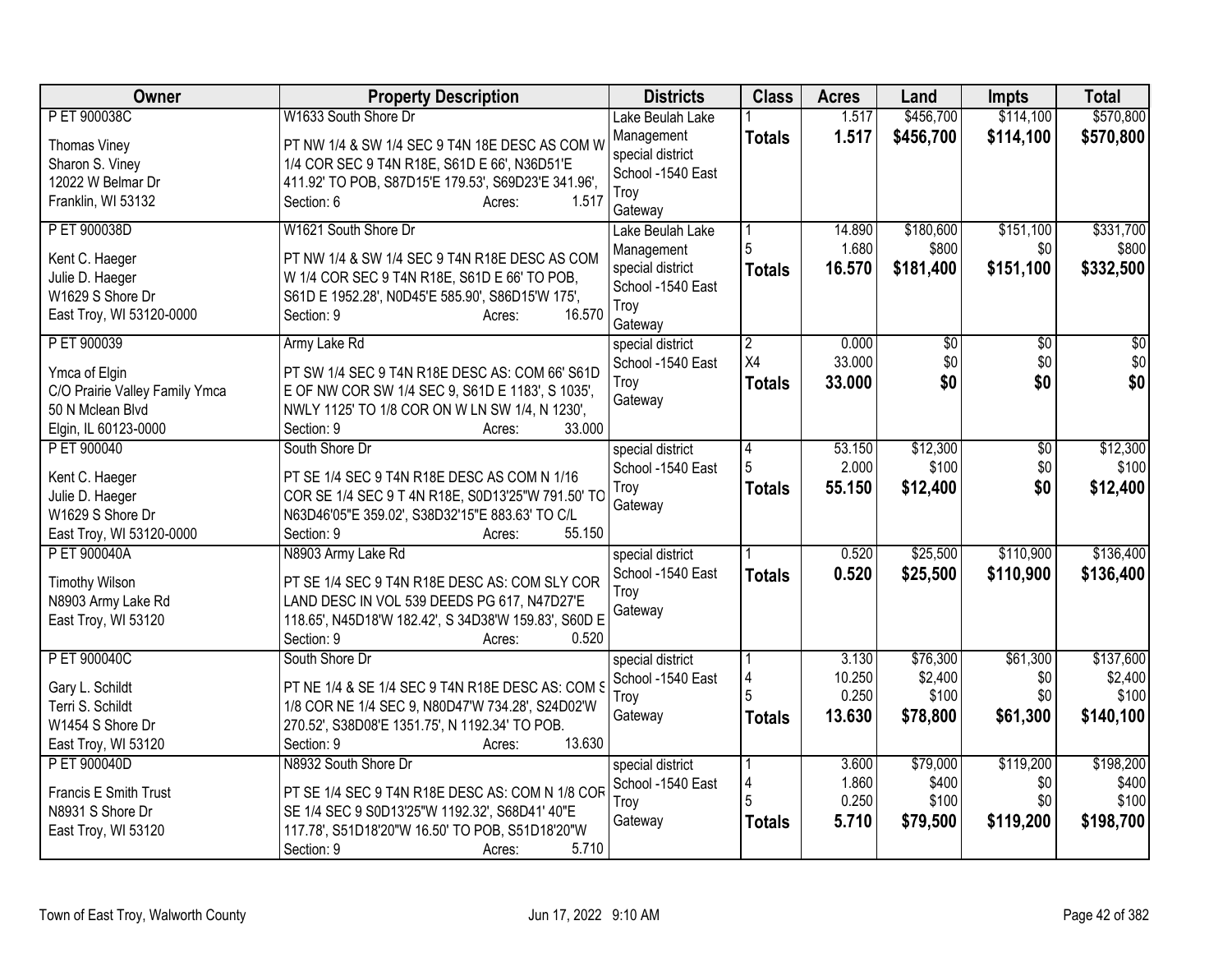| Owner                             | <b>Property Description</b>                          | <b>Districts</b>  | <b>Class</b>    | <b>Acres</b> | Land                | <b>Impts</b> | <b>Total</b>    |
|-----------------------------------|------------------------------------------------------|-------------------|-----------------|--------------|---------------------|--------------|-----------------|
| P ET 900043                       | N8991 Army Lake Rd                                   | special district  |                 | 1.000        | \$35,000            | \$135,300    | \$170,300       |
| William C. Duncan                 | PT SE 1/4 SEC 9 T4N R18E DESC AS: COM E 1/4 COR      | School -1540 East | <b>Totals</b>   | 1.000        | \$35,000            | \$135,300    | \$170,300       |
| Joan A. Duncan                    | SEC 9, W 260', S8D12'E 1080.90' TO POB, S58D03'W     | Trov              |                 |              |                     |              |                 |
| N8991 Army Lake Rd                | 144.50', N23D37'W 189', N63D18'E 193.50', S8D12' E   | Gateway           |                 |              |                     |              |                 |
| East Troy, WI 53120               | Section: 9<br>1.000<br>Acres:                        |                   |                 |              |                     |              |                 |
| P ET 900045                       | N8881 Army Lake Rd                                   | special district  | $\overline{X4}$ | 64.000       | \$0                 | \$0          | $\overline{50}$ |
|                                   |                                                      | School -1540 East | <b>Totals</b>   | 64.000       | \$0                 | \$0          | \$0             |
| Ymca of Elgin                     | PART OF S 1/2 COM INTER OF S LN YMCA R/W WITH        | Troy              |                 |              |                     |              |                 |
| C/O Prairie Valley Family Ymca    | OLD E.T. & MUK. RD. NWLY 3130' M/L TO E LN YMCA      | Gateway           |                 |              |                     |              |                 |
| 50 N Mclean Blvd                  | LAND, S 1000', S84D E 237', S 247', S63D E 613', S61 |                   |                 |              |                     |              |                 |
| Elgin, IL 60123-0000              | Section: 9<br>64.000<br>Acres:                       |                   |                 |              |                     |              |                 |
| P ET 900051                       | County Rd ES                                         | special district  | X4              | 1.700        | \$0                 | \$0          | $\overline{50}$ |
| Friends of East Troy Railroad     | 1.7 A OF R/R R/W LOC IN SE 1/4 SE 1/4 SEC 9 T4N      | School -1540 East | <b>Totals</b>   | 1.700        | \$0                 | \$0          | \$0             |
| PO Box 943                        | R18E.                                                | Troy              |                 |              |                     |              |                 |
| East Troy, WI 53120               |                                                      | Gateway           |                 |              |                     |              |                 |
|                                   | 1.700<br>Section: 9<br>Acres:                        |                   |                 |              |                     |              |                 |
| P ET 900053                       | South Shore Dr                                       | special district  | 5               | 0.102        | \$2,900             | \$0          | \$2,900         |
| John M. Noel                      | PARCEL OF LAND 50' E&W AND ALONG ENTIRE W'LY         | School -1540 East | <b>Totals</b>   | 0.102        | \$2,900             | \$0          | \$2,900         |
| Patricia D. Noel                  | SIDE OF LOT 5 BEULAH MANOR SUBD. IN NW 1/4           | Troy              |                 |              |                     |              |                 |
| 3045 True North Trl               | SEC 9 T4N R18E. ALSO SEE PBM-4                       | Gateway           |                 |              |                     |              |                 |
| Plover, WI 54467-0000             | 0.102<br>Section: 9<br>Acres:                        |                   |                 |              |                     |              |                 |
| P ET 900053A                      | N9265 East Shore Rd                                  | Lake Beulah Lake  |                 | 0.173        | \$364,500           | \$226,400    | \$590,900       |
|                                   |                                                      | Management        |                 | 0.173        | \$364,500           | \$226,400    | \$590,900       |
| Keith Semar et al                 | PT NE 1/4 SEC 9 T4N R18E DESC AS: COM NE COR         | special district  | <b>Totals</b>   |              |                     |              |                 |
| 701 W Rand Rd Apt 122             | SEC 9, N88D45'W 1020.88', S17D E 392.58' TO POB,     | School -1540 East |                 |              |                     |              |                 |
| Arlington Heights, IL 60004       | S49D34'E 92.56', S55D07'E 28', S8D13'W 48.9', WLY    | Troy              |                 |              |                     |              |                 |
|                                   | 0.173<br>Section: 9<br>Acres:                        | Gateway           |                 |              |                     |              |                 |
| P ET 900054                       | W1629 South Shore Dr                                 | Lake Beulah Lake  |                 | 1.715        | \$1,024,100         | \$1,214,800  | \$2,238,900     |
|                                   |                                                      | Management        | <b>Totals</b>   |              | $1.715$ \$1,024,100 | \$1,214,800  | \$2,238,900     |
| Haeger Realty Holdings, LLC       | PT NW 1/4 SEC 9 T4N R18E DESC AS COM W 1/4           | special district  |                 |              |                     |              |                 |
| W1629 S Shore Dr                  | COR SEC 9 T4N R18E, S61D E 66', N36D51'E 328.38'     | School -1540 East |                 |              |                     |              |                 |
| East Troy, WI 53120-0000          | TO POB, N36D51'E 83.60', N58D29'W 87.05', N9D16'E    | Troy              |                 |              |                     |              |                 |
|                                   | 1.715<br>Section: 9<br>Acres:                        | Gateway           |                 |              |                     |              |                 |
| P ET 900055                       | W1625 South Shore Dr                                 | Lake Beulah Lake  |                 | 2.174        | \$1,139,500         | \$479,500    | \$1,619,000     |
|                                   | PART OF NE 1/4 SEC 8 & NW 1/4 & SW 1/4 SEC 9 T4N     | Management        | <b>Totals</b>   |              | $2.174$ \$1,139,500 | \$479,500    | \$1,619,000     |
| Kent C. Haeger<br>Julie D. Haeger | R18E DESC AS COM W 1/4 COR SEC 9, S61D E 66',        | special district  |                 |              |                     |              |                 |
| W1629 S Shore Dr                  | N36D51'E 328.38', N75D28'W 41.83', N48D43'W 321.85'  | School -1540 East |                 |              |                     |              |                 |
| East Troy, WI 53120-0000          | Section: 9<br>2.174<br>Acres:                        | Trov              |                 |              |                     |              |                 |
|                                   |                                                      | Gateway           |                 |              |                     |              |                 |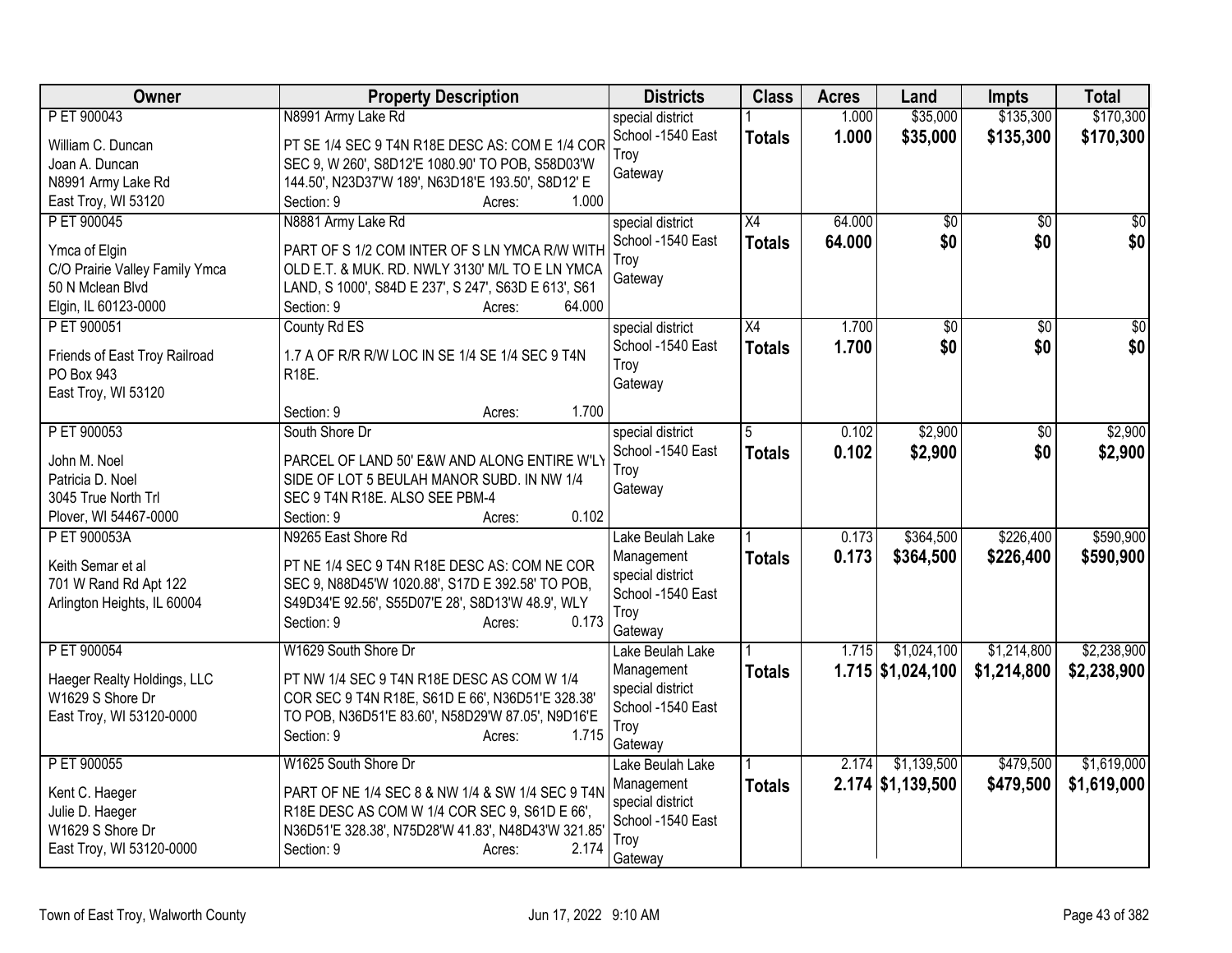| Owner                                   | <b>Property Description</b>                                       | <b>Districts</b>          | <b>Class</b>  | <b>Acres</b> | Land     | <b>Impts</b>    | <b>Total</b> |
|-----------------------------------------|-------------------------------------------------------------------|---------------------------|---------------|--------------|----------|-----------------|--------------|
| P ET1000001A                            | W944 Miramar Rd                                                   | East Troy San Dist #2     |               | 1.729        | \$68,200 | \$128,300       | \$196,500    |
| Torin P. Henschel                       | PT NE 1/4 SEC 10 T4N R18E DESC AS: COM NE COR                     | special district          | <b>Totals</b> | 1.729        | \$68,200 | \$128,300       | \$196,500    |
| Kyla B. Henschel                        | NE 1/4 SEC 10, S0D32'W 919.19', N89D21'W 512.86'                  | School -1540 East         |               |              |          |                 |              |
| W944 Miramar Rd                         | TO POB, N89D21'W 178', S0D39'W 423', S89D21'E 178                 | Troy                      |               |              |          |                 |              |
| East Troy, WI 53120                     | 1.729<br>Section: 10<br>Acres:                                    | Gateway                   |               |              |          |                 |              |
| PET1000001B                             | W918 Miramar Rd                                                   | East Troy San Dist #2   1 |               | 1.729        | \$68,200 | \$179,000       | \$247,200    |
|                                         |                                                                   | special district          | <b>Totals</b> | 1.729        | \$68,200 | \$179,000       | \$247,200    |
| Kenneth M. Datka                        | PT NE 1/4 SEC 10 T4N R18E DESC AS: COM NE COR                     | School -1540 East         |               |              |          |                 |              |
| Deborah A. Datka                        | NE 1/4 SEC 10, S0D32'W 919.19', N89D21'W 156.86'                  | Trov                      |               |              |          |                 |              |
| S109 W29940 Valley Ridge Ct             | TO POB, N89D21'W 178', S0D39'W 423', S89D21'E 178<br>1.729        | Gateway                   |               |              |          |                 |              |
| Mukwonago, WI 53149                     | Section: 10<br>Acres:                                             |                           |               |              |          | \$194,000       |              |
| PET1000001C                             | W902 Harmony Ln                                                   | special district          |               | 1.681        | \$67,000 |                 | \$261,000    |
| Sharon A. Glodowski                     | PT NE 1/4 SEC 10 T4N R18E DESC AS: COM NE COR                     | School -1540 East         | <b>Totals</b> | 1.681        | \$67,000 | \$194,000       | \$261,000    |
| W902 Harmony Ln                         | NE 1/4 SEC 10, N89D13'47"W 245.05' TO POB,                        | Troy                      |               |              |          |                 |              |
| East Troy, WI 53120                     | N89D13'47"W 155.04', S0D31'06" E 474.73',                         | Gateway                   |               |              |          |                 |              |
|                                         | 1.681<br>Section: 10<br>Acres:                                    |                           |               |              |          |                 |              |
| PET1000001D                             | W894 Harmony Ln                                                   | special district          |               | 1.665        | \$66,600 | \$200,700       | \$267,300    |
|                                         |                                                                   | School -1540 East         | <b>Totals</b> | 1.665        | \$66,600 | \$200,700       | \$267,300    |
| David A. Baumgartner                    | PT NE 1/4 SEC 10 T4N R18E DESC AS: COM NE COR                     | Troy                      |               |              |          |                 |              |
| Diane R. Baumgartner<br>W894 Harmony Ln | NE 1/4 SEC 10, N89D13'47"W 90.02' TO POB,                         | Gateway                   |               |              |          |                 |              |
|                                         | N89D13'47"W 155.03', S0D31'06" E 470.20',<br>1.665<br>Section: 10 |                           |               |              |          |                 |              |
| East Troy, WI 53120<br>PET1000001E      | Acres:<br>W956 Miramar Rd                                         |                           |               | 1.729        | \$68,200 | \$189,100       | \$257,300    |
|                                         |                                                                   | special district          |               |              |          |                 |              |
| Robert W. Williams Jr                   | PT NE 1/4 SEC 10 T4N R18E DESC AS: COM NE COR                     | School -1540 East         | <b>Totals</b> | 1.729        | \$68,200 | \$189,100       | \$257,300    |
| Angela M. Williams                      | NE 1/4 SEC 10, S0D32'W 919.19', N89D21'W 690. 86'                 | Troy                      |               |              |          |                 |              |
| W956 Miramar Rd                         | TO POB, N89D21'W 178', S0D39'W 423', S89D21'E 178'                | Gateway                   |               |              |          |                 |              |
| East Troy, WI 53120                     | 1.729<br>Section: 10<br>Acres:                                    |                           |               |              |          |                 |              |
| PET1000001F                             | Harmony Ln                                                        | special district          |               | 0.916        | \$27,500 | $\overline{50}$ | \$27,500     |
| Sharon A. Nuchell                       | 'SEE P ET 11-3Q' DESCRIPTION INCLUDED THEREIN                     | School -1540 East         | <b>Totals</b> | 0.916        | \$27,500 | \$0             | \$27,500     |
| W878 Harmony Ln                         | <b>SEC 10 T4N R18E</b>                                            | Troy                      |               |              |          |                 |              |
|                                         |                                                                   | Gateway                   |               |              |          |                 |              |
| East Troy, WI 53120                     | 0.916<br>Section: 10                                              |                           |               |              |          |                 |              |
| PET1000001G                             | Acres:<br>W899 Harmony Ln                                         | special district          |               | 1.566        | \$64,200 | \$170,800       | \$235,000    |
|                                         |                                                                   | School -1540 East         |               |              |          |                 |              |
| Scot C. Finet                           | PT NE 1/4 SEC 10 T4N R18E DESC AS: COM NE COR                     |                           | <b>Totals</b> | 1.566        | \$64,200 | \$170,800       | \$235,000    |
| W899 Harmony Ln                         | NE 1/4 SEC 10, S0D32'W 529.19', S89D05'30"W 164.80                | Troy                      |               |              |          |                 |              |
| East Troy, WI 53120                     | TO POB, S89D05'30"W 177.97', S0D31'06"E 380.77',                  | Gateway                   |               |              |          |                 |              |
|                                         | 1.566<br>Section: 10<br>Acres:                                    |                           |               |              |          |                 |              |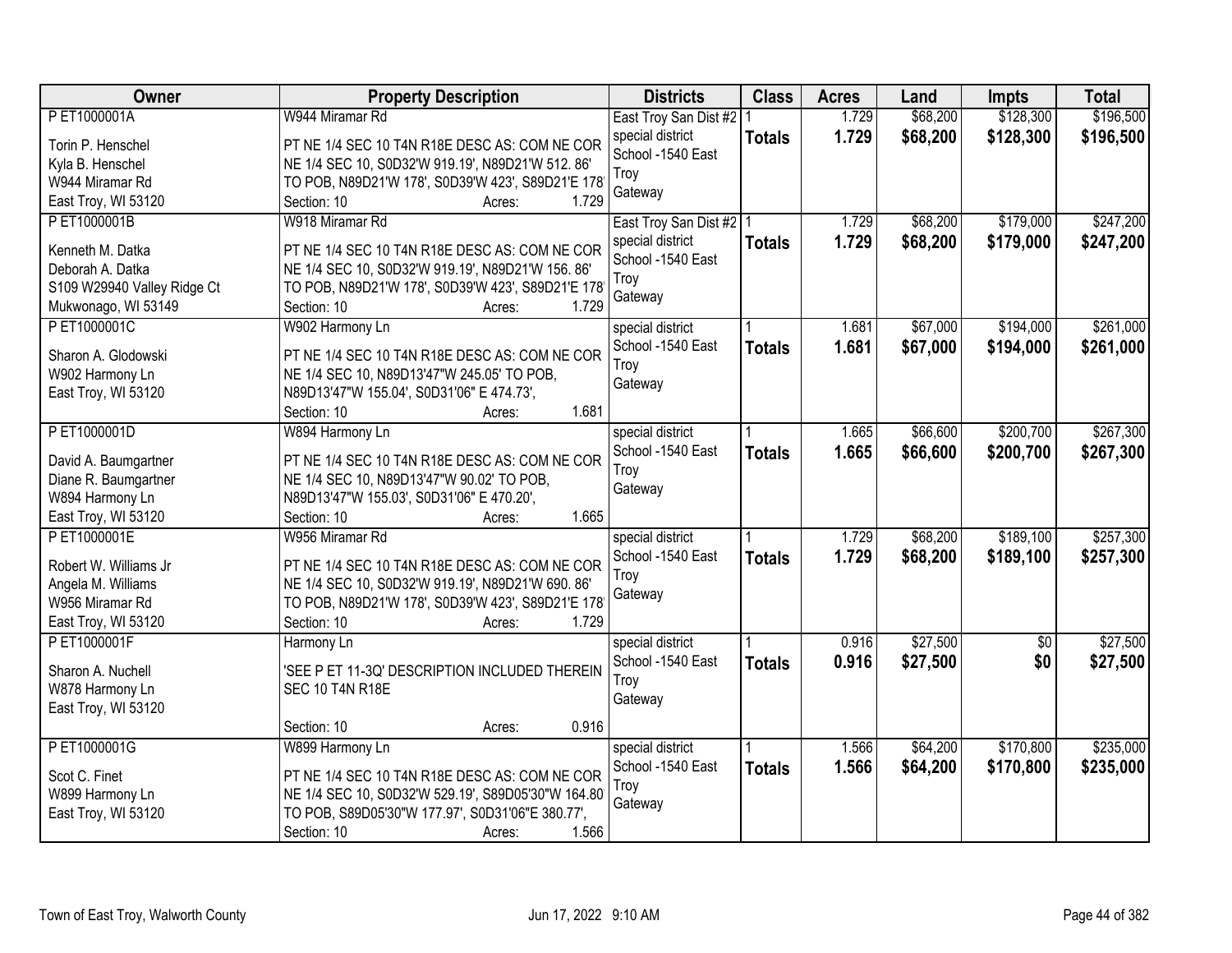| <b>Owner</b>           | <b>Property Description</b>                         | <b>Districts</b>  | <b>Class</b>  | <b>Acres</b> | Land     | <b>Impts</b>    | <b>Total</b> |
|------------------------|-----------------------------------------------------|-------------------|---------------|--------------|----------|-----------------|--------------|
| PET1000001H            | W964 Harmony Ln                                     | special district  |               | 1.762        | \$69,100 | \$145,200       | \$214,300    |
| Timothy J. Balciunas   | PT NE 1/4 SEC 10 T4N R18E DESC AS: COM NE COR       | School -1540 East | <b>Totals</b> | 1.762        | \$69,100 | \$145,200       | \$214,300    |
| Alexandra M. Balciunas | NE 1/4 SEC 10, N89D13'47"W 1020.23' TO POB,         | Troy              |               |              |          |                 |              |
| W964 Harmony Ln        | N89D13'47"W 155.04', S0D31'06" E 497.33',           | Gateway           |               |              |          |                 |              |
| East Troy, WI 53120    | 1.762<br>Section: 10<br>Acres:                      |                   |               |              |          |                 |              |
| PET1000001I            | W939 Harmony Ln                                     | special district  |               | 1.506        | \$62,700 | \$157,500       | \$220,200    |
|                        |                                                     | School -1540 East | <b>Totals</b> | 1.506        | \$62,700 | \$157,500       | \$220,200    |
| Wendy H. Vear-Hanson   | PT NE 1/4 SEC 10 T4N R18E DESC AS: COM NE COR       | Troy              |               |              |          |                 |              |
| W939 Harmony Ln        | NE 1/4 SEC 10, S0D32'W 529.19', S89D05'30"W 698.70  | Gateway           |               |              |          |                 |              |
| East Troy, WI 53120    | TO POB, S89D04'30"W 177.97', S0D31'06"E 366.25',    |                   |               |              |          |                 |              |
|                        | 1.506<br>Section: 10<br>Acres:                      |                   |               |              |          |                 |              |
| P ET1000001J           | W883 Harmony Ln                                     | special district  |               | 1.607        | \$65,200 | \$297,200       | \$362,400    |
| John H. Mcdonald       | PT NE 1/4 SEC 10 & NW 1/4 SEC 11 T4N R18E DESC      | School -1540 East | <b>Totals</b> | 1.607        | \$65,200 | \$297,200       | \$362,400    |
| Christine A. Mcdonald  | AS: COM NE COR NE 1/4 SEC 10, S0D32'W 529.19' TC    | Troy              |               |              |          |                 |              |
| W883 Harmony Ln        | POB, S89D50'E 17.84', S0D10'W 390', N89D50'W 21.15' | Gateway           |               |              |          |                 |              |
| East Troy, WI 53120    | Section: 10<br>1.607<br>Acres:                      |                   |               |              |          |                 |              |
| PET1000001K            | W918 Harmony Ln                                     | special district  |               | 1.699        | \$67,500 | \$165,200       | \$232,700    |
|                        |                                                     | School -1540 East | <b>Totals</b> | 1.699        | \$67,500 | \$165,200       | \$232,700    |
| Richard A Wage Trust   | PT NE 1/4 SEC 10 T4N R18E DESC AS: COM NE COR       | Troy              |               |              |          |                 |              |
| Kristine S Wage Trust  | NE 1/4 SEC 10, N89D13'47"W 400.09' TO POB,          | Gateway           |               |              |          |                 |              |
| W918 Harmony Ln        | N89D13'47"W 155.03', S0D31'06" E 479.24',           |                   |               |              |          |                 |              |
| East Troy, WI 53120    | 1.699<br>Section: 10<br>Acres:                      |                   |               |              |          |                 |              |
| PET1000003B            | W1150 Beach Rd                                      | special district  |               | 0.956        | \$28,700 | \$247,700       | \$276,400    |
| Jack H Rudolph Trust   | PT NW 1/4 SEC 10 T4N R18E DESC AS: COM SE COR       | School -1540 East | <b>Totals</b> | 0.956        | \$28,700 | \$247,700       | \$276,400    |
| Judith C Rudolph Trust | LOT 2 CSM 79, N89D52'W 217.31' TO SW COR LOT 2,     | Troy              |               |              |          |                 |              |
| W1150 Beach Rd         | S0D08'W 203', S89D52'E 192. 98', N6D58'E 204.64' TO | Gateway           |               |              |          |                 |              |
| East Troy, WI 53120    | 0.956<br>Section: 10<br>Acres:                      |                   |               |              |          |                 |              |
| PET1000003D            | W1160 Beach Rd                                      | special district  |               | 0.676        | \$20,300 | \$163,500       | \$183,800    |
|                        |                                                     | School -1540 East | <b>Totals</b> | 0.676        | \$20,300 | \$163,500       | \$183,800    |
| Derek D. Bennett       | PT NW 1/4 SEC 10 T4N R18E DESC AS: COM SE COR       | Troy              |               |              |          |                 |              |
| Jasmin N. Bennett      | LOT 1 CSM 79, S0D08'W 13' TO POB, S0D08'W 190',     | Gateway           |               |              |          |                 |              |
| W1160 Beach Rd         | N89D52'W 155.08', N0D08' E 190', S89D52'E 155' TO   |                   |               |              |          |                 |              |
| East Troy, WI 53120    | 0.676<br>Section: 10<br>Acres:                      |                   |               |              |          |                 |              |
| P ET1000004            | Beach Rd                                            | special district  |               | 0.630        | \$1,900  | $\overline{50}$ | \$1,900      |
| Scott A. Iloncaie      | PT NE 1/4 NW 1/4 SEC 10 T4N R18E:COM INTER          | School -1540 East | <b>Totals</b> | 0.630        | \$1,900  | \$0             | \$1,900      |
| 2043 Beulah Ave        | MILWAUKEE ELEC & LAKE BEULAH HWY, W 198', S         | Troy              |               |              |          |                 |              |
| East Troy, WI 53120    | 280.50', NE ALG HWY 297' TO POB. .63 A.             | Gateway           |               |              |          |                 |              |
|                        | 0.630<br>Section: 10<br>Acres:                      |                   |               |              |          |                 |              |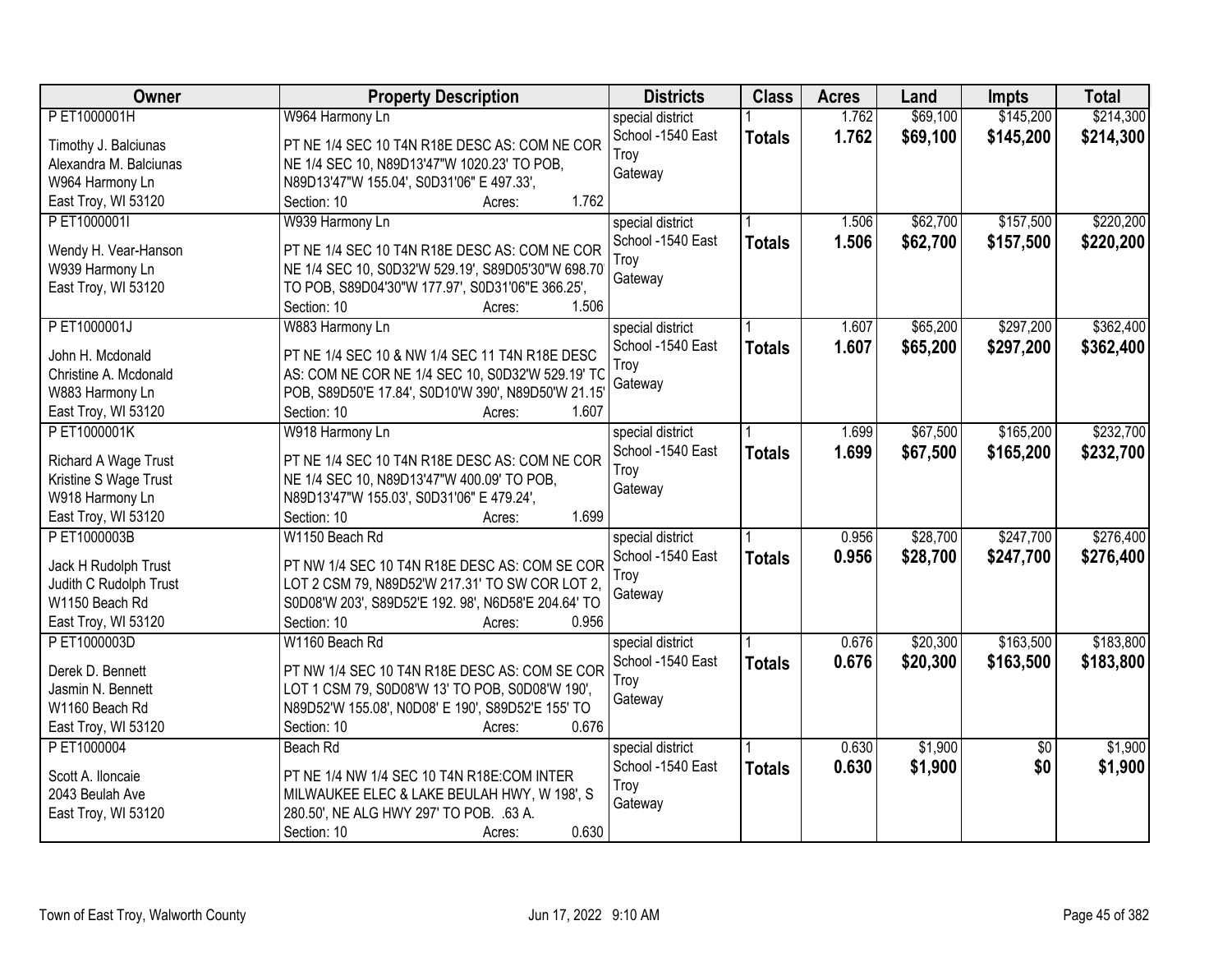| \$9,000<br>\$71,000<br>\$80,000<br>PET1000005A2<br>W1268 Beach Rd<br>0.200<br>special district<br>School -1540 East<br>0.200<br>\$9,000<br>\$71,000<br>\$80,000<br><b>Totals</b><br>PT NW 1/4 SEC 10 T4N R18E DESC AS: COM NW COP<br>Jeannette L. Amundson<br>Trov<br>SEC 10, S87D59' E 543', S6D06'E 347.30', N87D59'W<br>W1268 Beach Rd<br>Gateway<br>100' TO POB, N75D28'W 50' S2D26'W 162.45',<br>East Troy, WI 53120<br>0.200<br>Section: 10<br>Acres:<br>\$48,400<br>\$24,400<br>\$72,800<br>P ET1000005B<br>0.114<br>Beach Rd<br>special district<br>School -1540 East<br>0.114<br>\$48,400<br>\$24,400<br>\$72,800<br><b>Totals</b><br>PT NW 1/4 SEC 10 T4N R18E DESC AS: COM NW COF<br>Stephen Klaver et al<br>Troy |
|------------------------------------------------------------------------------------------------------------------------------------------------------------------------------------------------------------------------------------------------------------------------------------------------------------------------------------------------------------------------------------------------------------------------------------------------------------------------------------------------------------------------------------------------------------------------------------------------------------------------------------------------------------------------------------------------------------------------------|
|                                                                                                                                                                                                                                                                                                                                                                                                                                                                                                                                                                                                                                                                                                                              |
|                                                                                                                                                                                                                                                                                                                                                                                                                                                                                                                                                                                                                                                                                                                              |
|                                                                                                                                                                                                                                                                                                                                                                                                                                                                                                                                                                                                                                                                                                                              |
|                                                                                                                                                                                                                                                                                                                                                                                                                                                                                                                                                                                                                                                                                                                              |
|                                                                                                                                                                                                                                                                                                                                                                                                                                                                                                                                                                                                                                                                                                                              |
|                                                                                                                                                                                                                                                                                                                                                                                                                                                                                                                                                                                                                                                                                                                              |
|                                                                                                                                                                                                                                                                                                                                                                                                                                                                                                                                                                                                                                                                                                                              |
|                                                                                                                                                                                                                                                                                                                                                                                                                                                                                                                                                                                                                                                                                                                              |
| SEC 10, S1D29'W 529.09', S87D45'E 40' TO POB,<br>W206 S7864 Pasadena Dr<br>Gateway                                                                                                                                                                                                                                                                                                                                                                                                                                                                                                                                                                                                                                           |
| Muskego, WI 53150<br>S1D29'W 81.69' TO STK & CONT SAME 4' TO SHR                                                                                                                                                                                                                                                                                                                                                                                                                                                                                                                                                                                                                                                             |
| 0.114<br>Section: 10<br>Acres:                                                                                                                                                                                                                                                                                                                                                                                                                                                                                                                                                                                                                                                                                               |
| \$31,000<br>PET1000005B1<br>\$25,900<br>\$56,900<br>W1293 Beach Rd<br>special district<br>0.061                                                                                                                                                                                                                                                                                                                                                                                                                                                                                                                                                                                                                              |
| School -1540 East<br>\$31,000<br>0.061<br>\$25,900<br>\$56,900<br><b>Totals</b><br>E 60' OF PARCEL IN NW 1/4 SEC 10 T4N R18E-COM<br>Joseph J. Schluge                                                                                                                                                                                                                                                                                                                                                                                                                                                                                                                                                                        |
| Troy<br>NW COR SEC 10, S1D29'W 527.09', S87D45'E 40' TO<br>c/o Joseph J. Schluge                                                                                                                                                                                                                                                                                                                                                                                                                                                                                                                                                                                                                                             |
| Gateway<br>W1282 Beach Rd<br>POB, S1D29'W 81.65' & CONT 4' MORE TO SHR OF                                                                                                                                                                                                                                                                                                                                                                                                                                                                                                                                                                                                                                                    |
| 0.061<br>East Troy, WI 53120-0000<br>Section: 10<br>Acres:                                                                                                                                                                                                                                                                                                                                                                                                                                                                                                                                                                                                                                                                   |
| \$9,300<br>PET1000005C<br>\$9,300<br>Beach Rd<br>special district<br>0.022<br>\$0                                                                                                                                                                                                                                                                                                                                                                                                                                                                                                                                                                                                                                            |
| School -1540 East<br>0.022<br>\$9,300<br>\$0<br>\$9,300                                                                                                                                                                                                                                                                                                                                                                                                                                                                                                                                                                                                                                                                      |
| <b>Totals</b><br>Robert J. Gull<br>PT NW 1/4 SEC 10 T4N R18E DESC AS: COM NW COF<br>Troy                                                                                                                                                                                                                                                                                                                                                                                                                                                                                                                                                                                                                                     |
| 402 N 68th St<br>SEC 10, S1D29'W 527.09', S87D45'E 230' TO POB,<br>Gateway                                                                                                                                                                                                                                                                                                                                                                                                                                                                                                                                                                                                                                                   |
| S1D29'W 50' M/L TO CTR OF CHANNEL, ELY 20' ALG<br>Wauwatosa, WI 53213                                                                                                                                                                                                                                                                                                                                                                                                                                                                                                                                                                                                                                                        |
| Section: 10<br>0.022<br>Acres:                                                                                                                                                                                                                                                                                                                                                                                                                                                                                                                                                                                                                                                                                               |
| \$101,400<br>PET1000005D<br>\$37,600<br>\$63,800<br>W1289 Beach Rd<br>0.059<br>special district                                                                                                                                                                                                                                                                                                                                                                                                                                                                                                                                                                                                                              |
| 0.059<br>School -1540 East<br>\$37,600<br>\$63,800<br>\$101,400<br><b>Totals</b><br>Robert J. Gull<br>PT NW 1/4 SEC 10 T4N R18E DESC AS: COM NW COF                                                                                                                                                                                                                                                                                                                                                                                                                                                                                                                                                                          |
| Troy<br>W1289 Beach Rd<br>SEC 10, S1D29'W 527.09', S87D45'E 170' TO POB,                                                                                                                                                                                                                                                                                                                                                                                                                                                                                                                                                                                                                                                     |
| Gateway<br>East Troy, WI 53120<br>S1D29'W 53.8' TO POB, S1D29'W 53.8' TO CTR                                                                                                                                                                                                                                                                                                                                                                                                                                                                                                                                                                                                                                                 |
| 0.059<br>Section: 10<br>Acres:                                                                                                                                                                                                                                                                                                                                                                                                                                                                                                                                                                                                                                                                                               |
| \$10,900<br>\$108,100<br>\$119,000<br>PET1000005E<br>W1260 Beach Rd<br>0.364<br>special district                                                                                                                                                                                                                                                                                                                                                                                                                                                                                                                                                                                                                             |
| \$10,900<br>\$108,100<br>\$119,000<br>School -1540 East<br>0.364                                                                                                                                                                                                                                                                                                                                                                                                                                                                                                                                                                                                                                                             |
| <b>Totals</b><br>PT NW 1/4 SEC 10 T4N R18E DESC AS: COM NW COF<br>Tj Properties I, LLP<br>Troy                                                                                                                                                                                                                                                                                                                                                                                                                                                                                                                                                                                                                               |
| SEC 10, S87D59' E 543', S6D06'E 347.30' TO POB<br>c/o Tj Properties<br>Gateway                                                                                                                                                                                                                                                                                                                                                                                                                                                                                                                                                                                                                                               |
| PO Box 600<br>N87D59'W 100', S6D06'E 152.66' S87D59'E 110',                                                                                                                                                                                                                                                                                                                                                                                                                                                                                                                                                                                                                                                                  |
| Mukwonago, WI 53149<br>0.364<br>Section: 10<br>Acres:                                                                                                                                                                                                                                                                                                                                                                                                                                                                                                                                                                                                                                                                        |
| P ET1000005F<br>W1250 Beach Rd<br>0.290<br>\$100<br>\$100<br>$\overline{50}$<br>special district                                                                                                                                                                                                                                                                                                                                                                                                                                                                                                                                                                                                                             |
| 0.290<br>\$0<br>\$100<br>School -1540 East<br>\$100<br><b>Totals</b><br>PT NW 1/4 SEC 10 T4N R18E DESC AS: COM NW COF<br><b>Strand Advisors</b>                                                                                                                                                                                                                                                                                                                                                                                                                                                                                                                                                                              |
| Troy<br>PO Box 600<br>SEC 10, S87D59' E 543', S6D06'E 349.96' TO POB                                                                                                                                                                                                                                                                                                                                                                                                                                                                                                                                                                                                                                                         |
| Gateway<br>S6D06'E 150', S87D59'E 85', N6D06'W 150', N87D59'W<br>Mukwonago, WI 53149                                                                                                                                                                                                                                                                                                                                                                                                                                                                                                                                                                                                                                         |
| 0.290<br>Section: 10<br>Acres:                                                                                                                                                                                                                                                                                                                                                                                                                                                                                                                                                                                                                                                                                               |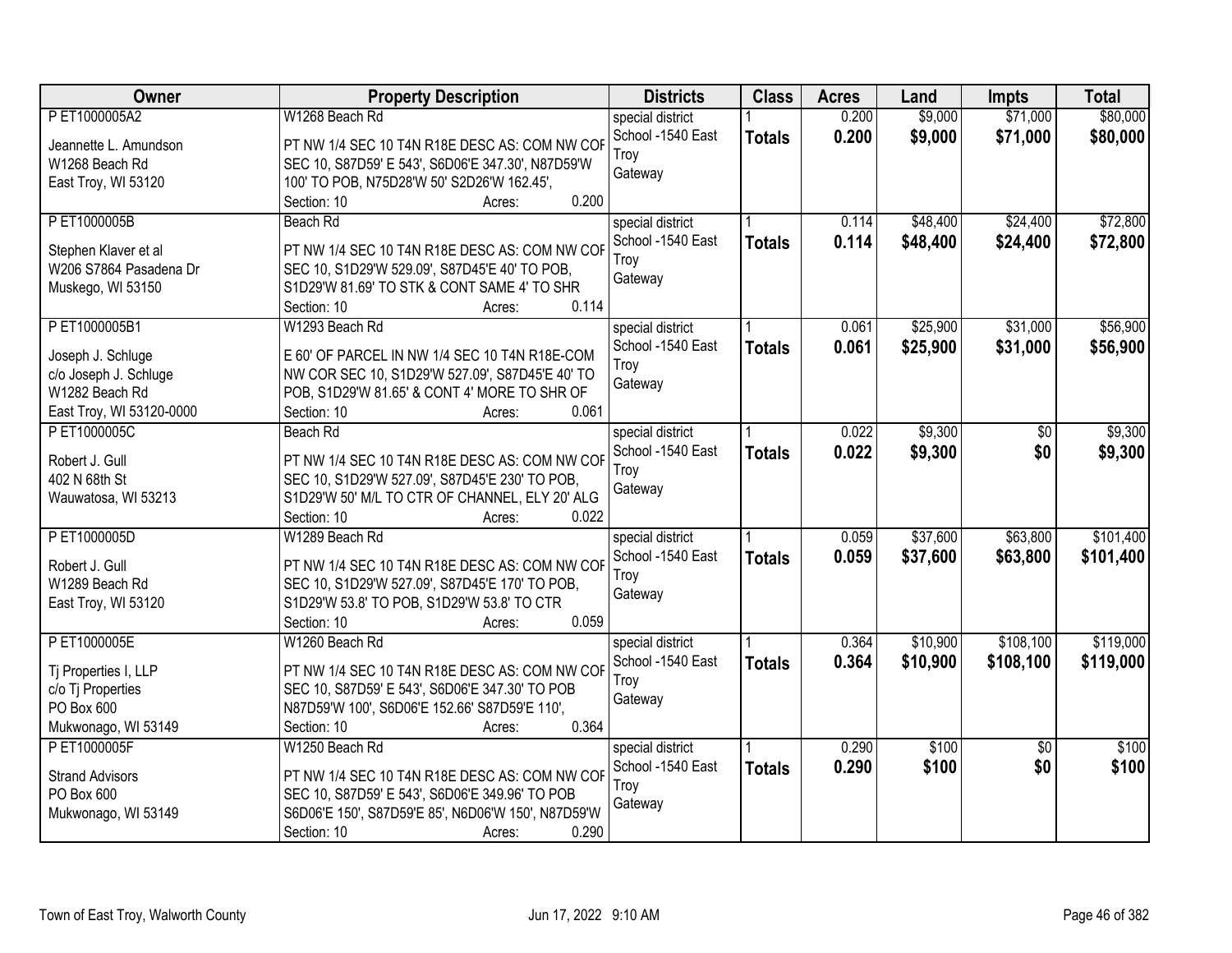| Owner                        | <b>Property Description</b>                          | <b>Districts</b>  | <b>Class</b>   | <b>Acres</b> | Land      | <b>Impts</b> | <b>Total</b> |
|------------------------------|------------------------------------------------------|-------------------|----------------|--------------|-----------|--------------|--------------|
| P ET1000006                  | N9092 East Shore Rd                                  | special district  |                | 5.000        | \$80,000  | \$271,400    | \$351,400    |
| Jeffry S. Anderson           | PT NW 1/4 SEC 10 T4N R18E DESC AS: COM SW COF        | School -1540 East | 5              | 17.000       | \$11,100  | \$0          | \$11,100     |
| Evonne L. Anderson           | NW 1/4 SEC 10, E TO W LN RR, NELY ALG RR TO PT       | Troy              | <b>Totals</b>  | 22.000       | \$91,100  | \$271,400    | \$362,500    |
| N9092 E Shore Rd             | 713.63' N OF S LN NW 1/4, W TO W LN SEC, S TO        | Gateway           |                |              |           |              |              |
| East Troy, WI 53120          | 22.000<br>Section: 10<br>Acres:                      |                   |                |              |           |              |              |
| PET1000006A1                 | W1155 Beach Rd                                       | special district  |                | 0.494        | \$14,800  | \$165,000    | \$179,800    |
|                              |                                                      | School -1540 East | <b>Totals</b>  | 0.494        | \$14,800  | \$165,000    | \$179,800    |
| Cynda J. Bice                | PT NW 1/4 SEC 10 T4N R18E DESC AS: COM NW COF        | Troy              |                |              |           |              |              |
| c/o Cynda J. Bice            | SEC 10, S 498', E 1650' & CONT E 215' TO POB, S 215' | Gateway           |                |              |           |              |              |
| W1155 Beach Rd               | E 100', N 215', W 100' TO POB. SEE POT-52B.          |                   |                |              |           |              |              |
| East Troy, WI 53120-0000     | 0.494<br>Section: 10<br>Acres:                       |                   |                |              |           |              |              |
| PET1000006A2                 | N9253 Stewart School Rd                              | special district  |                | 0.883        | \$26,500  | \$173,100    | \$199,600    |
| Randall P. Jay               | PT NW 1/4 SEC 10 T4N R18E DESC AS: COM NW COF        | School -1540 East | <b>Totals</b>  | 0.883        | \$26,500  | \$173,100    | \$199,600    |
| N9253 Stewart School Rd      | SEC 10, S 498' E 1650' & CONT E 315' TO POB, E 158'  | Troy              |                |              |           |              |              |
| Mukwonago, WI 53149          | TO C/L HWY, S 235', NWLY 159.2', N 215' TO POB       | Gateway           |                |              |           |              |              |
|                              | 0.883<br>Section: 10<br>Acres:                       |                   |                |              |           |              |              |
| PET1000006B                  | W1161 Beach Rd                                       | special district  |                | 1.000        | \$30,000  | \$152,800    | \$182,800    |
|                              |                                                      | School -1540 East | <b>Totals</b>  | 1.000        | \$30,000  | \$152,800    | \$182,800    |
| Earle L. Leverance           | PT NW 1/4 SEC 10 T4N R18E DESC AS: COM AT PT         | Troy              |                |              |           |              |              |
| Victoria V. Leverance        | 498' S OF & 1650' E OF NW COR SEC 10, E 215', S      | Gateway           |                |              |           |              |              |
| W1161 Beach Rd               | 215', W 215', N 215' TO POB. 1 A M/L.                |                   |                |              |           |              |              |
| East Troy, WI 53120          | 1.000<br>Section: 10<br>Acres:                       |                   |                |              |           |              |              |
| PET1000006C                  | N9243 Stewart School Rd                              | special district  |                | 0.343        | \$10,300  | \$101,600    | \$111,900    |
| Steven J. Maxfield           | PT NW 1/4 SEC 10 T4N R18E DESC AS: COM NW COF        | School -1540 East | <b>Totals</b>  | 0.343        | \$10,300  | \$101,600    | \$111,900    |
| N9243 Stewart School Rd      | SEC 10, S 498', E 1650', S 215' & CONT S 626',       | Troy              |                |              |           |              |              |
| Mukwonago, WI 53149          | S55D43'13"E 116.75', N30D33' 44"E 654.09' TO POB,    | Gateway           |                |              |           |              |              |
|                              | 0.343<br>Section: 10<br>Acres:                       |                   |                |              |           |              |              |
| PET1000006D                  | N9247 Stewart School Rd                              | special district  |                | 3.750        | \$81,300  | \$155,600    | \$236,900    |
|                              |                                                      | School -1540 East | 5              | 0.500        | \$300     | \$0          | \$300        |
| Barbara A. Ruszkiewicz       | PT NW 1/4 SEC 10 T4N R18E DESC AS: COM NW COF        | Troy              | <b>Totals</b>  | 4.250        | \$81,600  | \$155,600    | \$237,200    |
| c/o Barbara A. Ruszkiewicz   | SEC 10, S 498', E 1650', S 215' TO POB, S 626',      | Gateway           |                |              |           |              |              |
| N9247 Stewart School Rd      | S55D43'13"E 116.75', N30D33'44"E 654.09',            |                   |                |              |           |              |              |
| Mukwonago, WI 53149-0000     | 4.250<br>Section: 10<br>Acres:                       |                   |                |              |           |              |              |
| P ET1000008A                 | N9080 County Rd ES                                   | special district  | $\overline{2}$ | 8.745        | \$113,700 | \$1,148,300  | \$1,262,000  |
| S&G Edinger Investments, LLC | PT NW 1/4 & NE 1/4 SW 1/4 SEC 10 T4N R18E DESC       | School -1540 East | 5              | 1.800        | \$1,000   | \$0          | \$1,000      |
| PO Box 180046                | AS: COM SW COR SEC 10, N0D05'23"W 2645.11',          | Troy              | <b>Totals</b>  | 10.545       | \$114,700 | \$1,148,300  | \$1,263,000  |
| Delafield, WI 53018-0000     | S89D44'43"E 1233.15' TO POB, S89D44'43"E 402.19',    | Gateway           |                |              |           |              |              |
|                              | 10.545<br>Section: 10<br>Acres:                      |                   |                |              |           |              |              |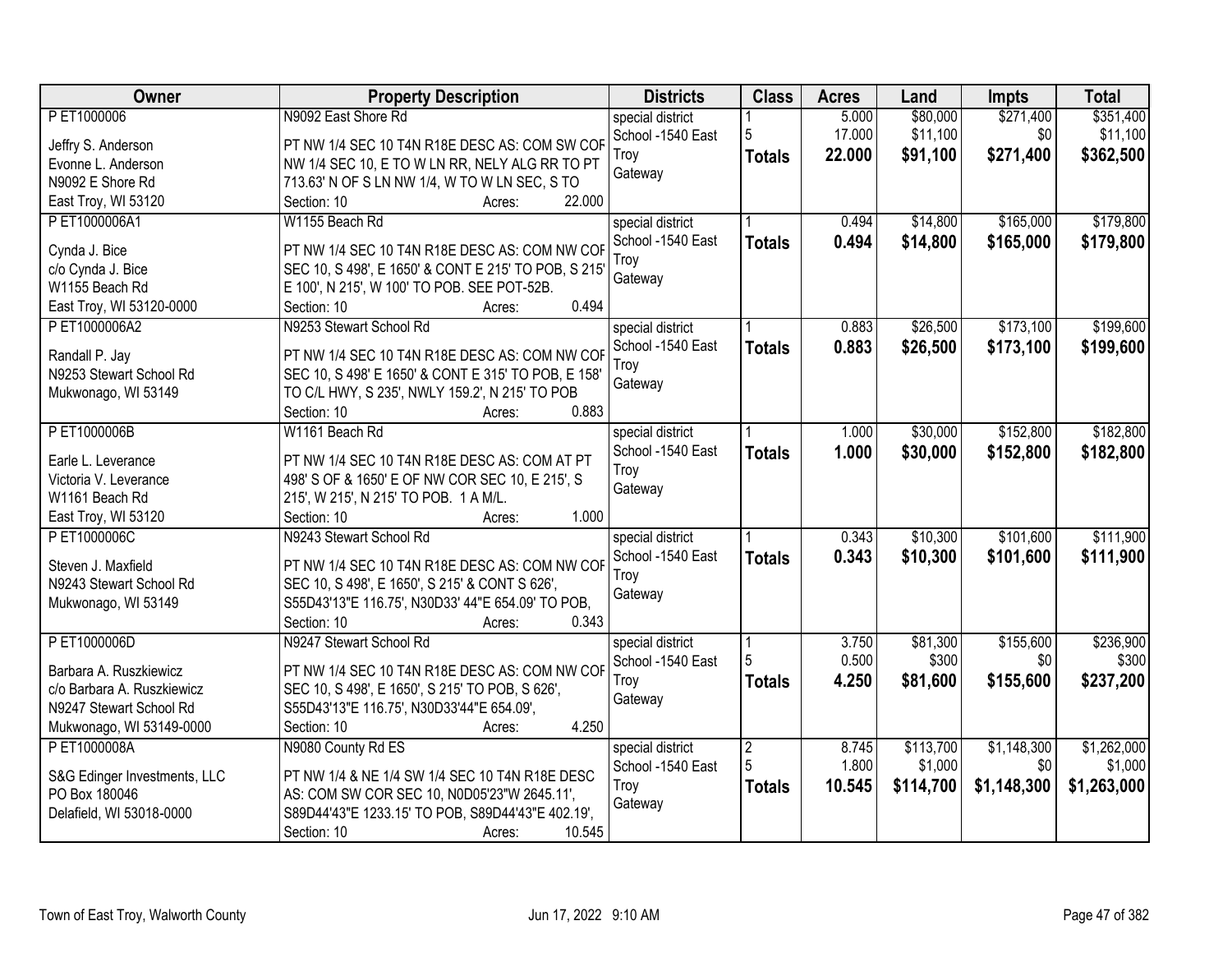| Owner                                     | <b>Property Description</b>                                                               | <b>Districts</b>                      | <b>Class</b>    | <b>Acres</b> | Land      | <b>Impts</b>    | <b>Total</b>    |
|-------------------------------------------|-------------------------------------------------------------------------------------------|---------------------------------------|-----------------|--------------|-----------|-----------------|-----------------|
| P ET1000008A1                             | Spleas Skoney Rd                                                                          | East Troy San Dist #2                 |                 | 0.500        | \$17,500  | $\overline{50}$ | \$17,500        |
| <b>Emmerick P Wantschik Trust</b>         | PT SE 1/4 & SW 1/4 SEC 10 T4N R18E DESC AS: COM                                           | special district                      |                 | 18.647       | \$4,300   | \$0             | \$4,300         |
| Helga J Wantschik Trust                   | CTR COR SEC 10, S89D16'E 533.33', S23D56'W                                                | School -1540 East                     | 5M              | 7.210        | \$24,500  | \$0             | \$24,500        |
| N7337 Cool Hill Dr                        | 440.10', S72D45'W 364.20', S1D15'W 329', N88D47'W                                         | Troy                                  | <b>Totals</b>   | 26.357       | \$46,300  | \$0             | \$46,300        |
| Elkhorn, WI 53121                         | 26.357<br>Section: 10<br>Acres:                                                           | Gateway                               |                 |              |           |                 |                 |
| P ET1000009                               | N9022 Army Lake Rd                                                                        | special district                      |                 | 1.000        | \$35,000  | \$126,000       | \$161,000       |
|                                           |                                                                                           | School -1540 East                     |                 | 19.807       | \$4,600   | \$0             | \$4,600         |
| Francis T Degrave Life Estate et al       | SW 1/4 SW 1/4 & THAT PART OF NW 1/4 SW 1/4 S OF                                           | Troy                                  | <b>Totals</b>   | 20.807       | \$39,600  | \$126,000       | \$165,600       |
| N9022 Army Lake Rd                        | OLD ROADS. ALSO S 1/2 OF ABANDONED SPLEAS                                                 | Gateway                               |                 |              |           |                 |                 |
| East Troy, WI 53120                       | SKONEY RD ADJACENT TO ABOVE DESC<br>20.807<br>Section: 10<br>Acres:                       |                                       |                 |              |           |                 |                 |
| P ET1000009A                              | W1199 Spleas Skoney Rd                                                                    |                                       |                 | 13.000       | \$140,000 | \$145,100       | \$285,100       |
|                                           |                                                                                           | special district<br>School -1540 East |                 |              |           |                 |                 |
| Michael Saffran                           | THAT PT SW 1/4 SW 1/4 SEC 10 T4N R18E SE OF                                               | Troy                                  | <b>Totals</b>   | 13.000       | \$140,000 | \$145,100       | \$285,100       |
| Denise Saffran                            | HWY 43.13 A                                                                               | Gateway                               |                 |              |           |                 |                 |
| W1199 Spleas Skoney Rd                    |                                                                                           |                                       |                 |              |           |                 |                 |
| East Troy, WI 53120                       | 13.000<br>Section: 10<br>Acres:                                                           |                                       |                 |              |           |                 |                 |
| PET1000010                                | Lake Ln                                                                                   | special district                      | $\overline{X4}$ | 21.589       | \$0       | $\overline{50}$ | $\overline{50}$ |
| Potter's Lake Protection & Rehabilitation | PT SW 1/4 SEC 10 T4N R18E DESC AS COM SW COR                                              | School -1540 East                     | <b>Totals</b>   | 21.589       | \$0       | \$0             | \$0             |
| <b>District</b>                           | SW 1/4 SEC 10 T4N R18E, N90D00'00"E 1315.48',                                             | Troy                                  |                 |              |           |                 |                 |
| PO Box 808                                | N90D00'00"E 420' TO POB, N90D00'00"E 895.36',                                             | Gateway                               |                 |              |           |                 |                 |
| East Troy, WI 53120                       | 21.589<br>Section: 10<br>Acres:                                                           |                                       |                 |              |           |                 |                 |
| PET1000010A                               |                                                                                           | Potters Lake Pro &                    | X4              | 9.000        | \$0       | \$0             | \$0             |
|                                           |                                                                                           | <b>Rehab Dist</b>                     | <b>Totals</b>   | 9.000        | \$0       | \$0             | \$0             |
|                                           | Potter's Lake Protection & Rehabilitation   PT SE 1/4 SEC 10 T4N R18E DESC AS COM PT ON N | special district                      |                 |              |           |                 |                 |
| <b>District</b>                           | & S 1/4 LN SEC 10 T4N R18E WHERE IT INTERSECTS                                            | School -1540 East                     |                 |              |           |                 |                 |
| PO Box 808                                | SWLY LN OF SKONEYS SUB, S29D 42'E 64.91',                                                 | Troy                                  |                 |              |           |                 |                 |
| East Troy, WI 53120                       | 9.000<br>Section: 10<br>Acres:                                                            | Gateway                               |                 |              |           |                 |                 |
| PET1000010C                               | Lake Ln                                                                                   | special district                      |                 | 0.183        | \$3,900   | \$0             | \$3,900         |
|                                           |                                                                                           | School -1540 East                     | <b>Totals</b>   | 0.183        | \$3,900   | \$0             | \$3,900         |
| Anthony Gannon                            | PT SW 1/4 SEC 10 T4N R18E DESC AS: COM SW COF                                             | Troy                                  |                 |              |           |                 |                 |
| Courtney Gannon                           | LOT 4 BLK 2 SKONEY SUB, S 100', E 80', N 100', W 80'<br>TO POB. PER DOC. #287234          | Gateway                               |                 |              |           |                 |                 |
| W1125 Spleas Skoney Dr                    | 0.183<br>Section: 10<br>Acres:                                                            |                                       |                 |              |           |                 |                 |
| East Troy, WI 53120<br>PET1000010D        |                                                                                           | special district                      | $\overline{X4}$ | 0.500        | \$0       | $\overline{50}$ | $\overline{50}$ |
|                                           |                                                                                           | School -1540 East                     |                 |              | \$0       |                 | \$0             |
| Town of East Troy                         | PT SW1/4 SECTION 10 T4N R18E DESC AS THE                                                  | Troy                                  | <b>Totals</b>   | 0.500        |           | \$0             |                 |
| PO Box 872                                | LAND 100'S OF LOTS 1-3 BLK 2 SKONEY SUB.                                                  | Gateway                               |                 |              |           |                 |                 |
| East Troy, WI 53120                       |                                                                                           |                                       |                 |              |           |                 |                 |
|                                           | 0.500<br>Section: 10<br>Acres:                                                            |                                       |                 |              |           |                 |                 |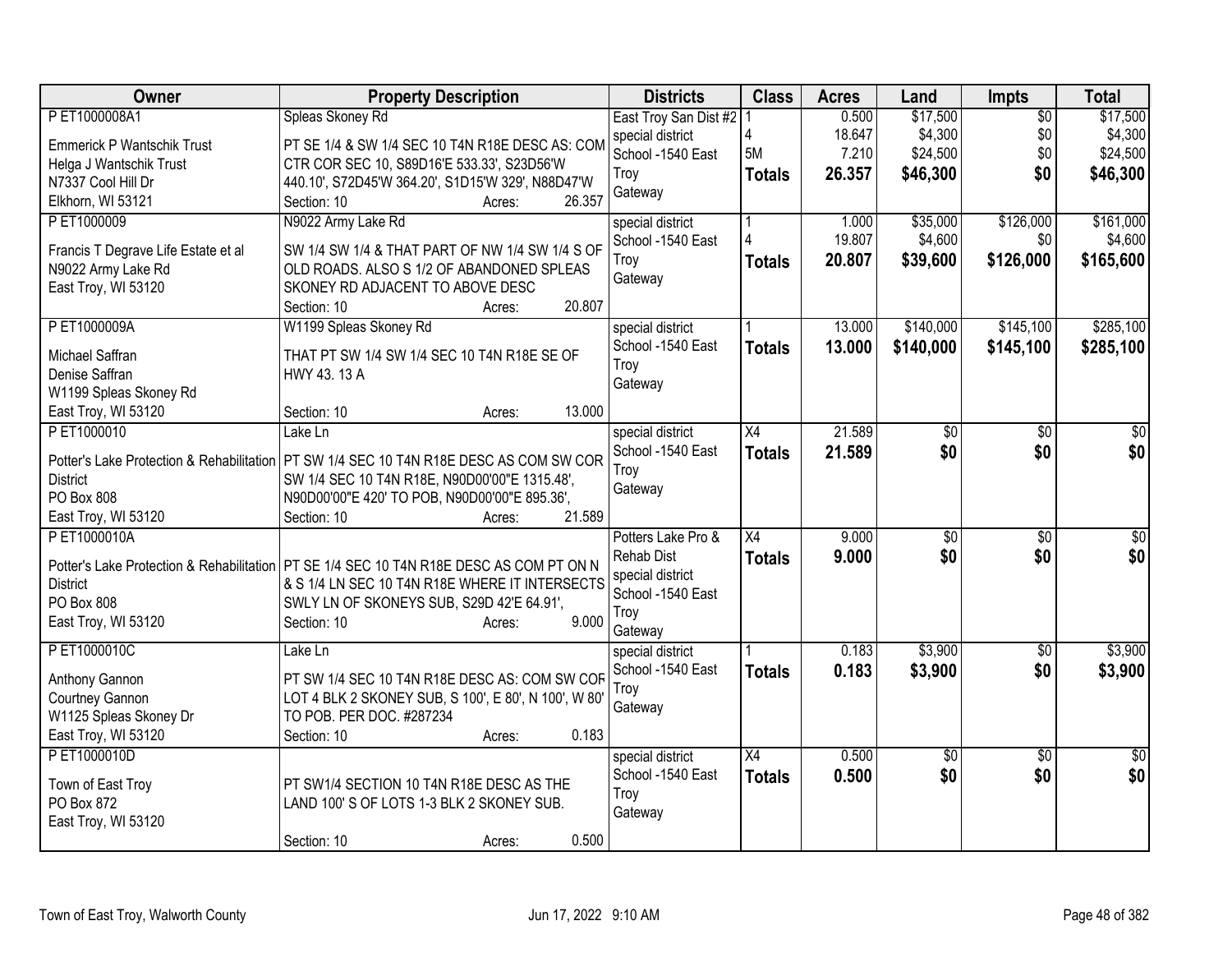| Owner                                                                                 | <b>Property Description</b>                                                                                                                                                                               | <b>Districts</b>                                         | <b>Class</b>                               | <b>Acres</b>                         | Land                                      | Impts                                | <b>Total</b>                              |
|---------------------------------------------------------------------------------------|-----------------------------------------------------------------------------------------------------------------------------------------------------------------------------------------------------------|----------------------------------------------------------|--------------------------------------------|--------------------------------------|-------------------------------------------|--------------------------------------|-------------------------------------------|
| PET1000011<br>Dockendorf, LLC<br>W844 Shorewood Dr<br>East Troy, WI 53120-0000        | Lake Ln<br>S 2 ACRES OF GOVT LOT 1 W OF SHOREWOOD<br>SUBD. SEC 10 T4N R18E. 2 A M/L.                                                                                                                      | special district<br>School -1540 East<br>Troy<br>Gateway | <b>Totals</b>                              | 2.000<br>2.000                       | \$1,100<br>\$1,100                        | $\overline{50}$<br>\$0               | \$1,100<br>\$1,100                        |
|                                                                                       | 2.000<br>Section: 10<br>Acres:                                                                                                                                                                            |                                                          |                                            |                                      |                                           |                                      |                                           |
| PET1000012<br>Dockendorf, LLC<br>W844 Shorewood Dr<br>East Troy, WI 53120-0000        | Shorewood Dr<br>THAT PART OF GOVT LOT 1 S OF SHOREWOOD<br>SUBD SEC 10 T4N R18E. . 85 A.                                                                                                                   | special district<br>School -1540 East<br>Troy<br>Gateway | 4<br><b>Totals</b>                         | 0.850<br>0.850                       | \$200<br>\$200                            | $\overline{50}$<br>\$0               | \$200<br>\$200                            |
|                                                                                       | 0.850<br>Section: 10<br>Acres:                                                                                                                                                                            |                                                          |                                            |                                      |                                           |                                      |                                           |
| PET1000013<br>Friends of East Troy Railroad<br>PO Box 943<br>East Troy, WI 53120      | County Rd ES<br>11 A. R/R R/W LOC IN W 1/2 SEC 10 T4N R18E                                                                                                                                                | special district<br>School -1540 East<br>Troy<br>Gateway | $\overline{X4}$<br><b>Totals</b>           | 11.000<br>11.000                     | $\overline{50}$<br>\$0                    | $\overline{50}$<br>\$0               | $\overline{50}$<br>\$0                    |
|                                                                                       | 11.000<br>Section: 10<br>Acres:                                                                                                                                                                           |                                                          |                                            |                                      |                                           |                                      |                                           |
| PET1000015<br>Vortex, LLC<br>PO Box 41<br>Dousman, WI 53118                           | Deer Path Rd<br>PT NW 1/4 SEC 10 T4N R18E DESC AS: COM SWLY<br>COR O TON KAH SUB IN NW 1/4 SEC, N ALG<br>EXTENSION OF LN LN OUTLOT F EXTENDED N TO<br>20.780<br>Section: 10<br>Acres:                     | special district<br>School -1540 East<br>Troy<br>Gateway | 5<br><b>Totals</b>                         | 20.780<br>20.780                     | \$13,500<br>\$13,500                      | \$0<br>\$0                           | \$13,500<br>\$13,500                      |
| PET1000016<br>Erin Savage<br>N9168 Ravine Dr<br>East Troy, WI 53120                   | FROM PT 495' S & 1650' E FROM NW COR SEC 10<br>T4N R18E, S 841' TO POB, ELY 123', SWLY 290', N 238<br>TO POB. 1/3 A<br>0.350<br>Section: 10<br>Acres:                                                     | special district<br>School -1540 East<br>Troy<br>Gateway | <b>Totals</b>                              | 0.350<br>0.350                       | \$12,300<br>\$12,300                      | $\overline{50}$<br>\$0               | \$12,300<br>\$12,300                      |
| PET1000017<br>Donald W Houston I, LLC<br>620 Oak Lodge Rd<br>Waterford, WI 53185-0000 | N9290 County Rd ES<br>PT NE 1/4 & NW 1/4 SEC 10 T4N R18E DESC AS COM<br>N 1/4 COR SEC 10 T4N R18E, S89D52'E 85.78' TO<br>POB, S89D52'E 548.99', SWLY ALG NWLY LN HWY TO<br>2.462<br>Section: 10<br>Acres: | special district<br>School -1540 East<br>Troy<br>Gateway | $\overline{2}$<br><b>Totals</b>            | 2.462<br>2.462                       | \$71,900<br>\$71,900                      | \$464,900<br>\$464,900               | \$536,800<br>\$536,800                    |
| PET1100001<br>Kevin M. Mccarthy<br>1475 S Rochester St<br>Mukwonago, WI 53149         | Stone School Rd<br>N 1/2 NE 1/4 & SW 1/4 NE 1/4 SEC 11 T4N R18E. EXC.<br>CSM 1589 & 3454 & 4548.<br>112.780<br>Section: 11<br>Acres:                                                                      | special district<br>School -1540 East<br>Troy<br>Gateway | $\overline{4}$<br>5<br>5M<br><b>Totals</b> | 102.000<br>2.500<br>8.280<br>112.780 | \$28,100<br>\$100<br>\$28,200<br>\$56,400 | $\overline{50}$<br>\$0<br>\$0<br>\$0 | \$28,100<br>\$100<br>\$28,200<br>\$56,400 |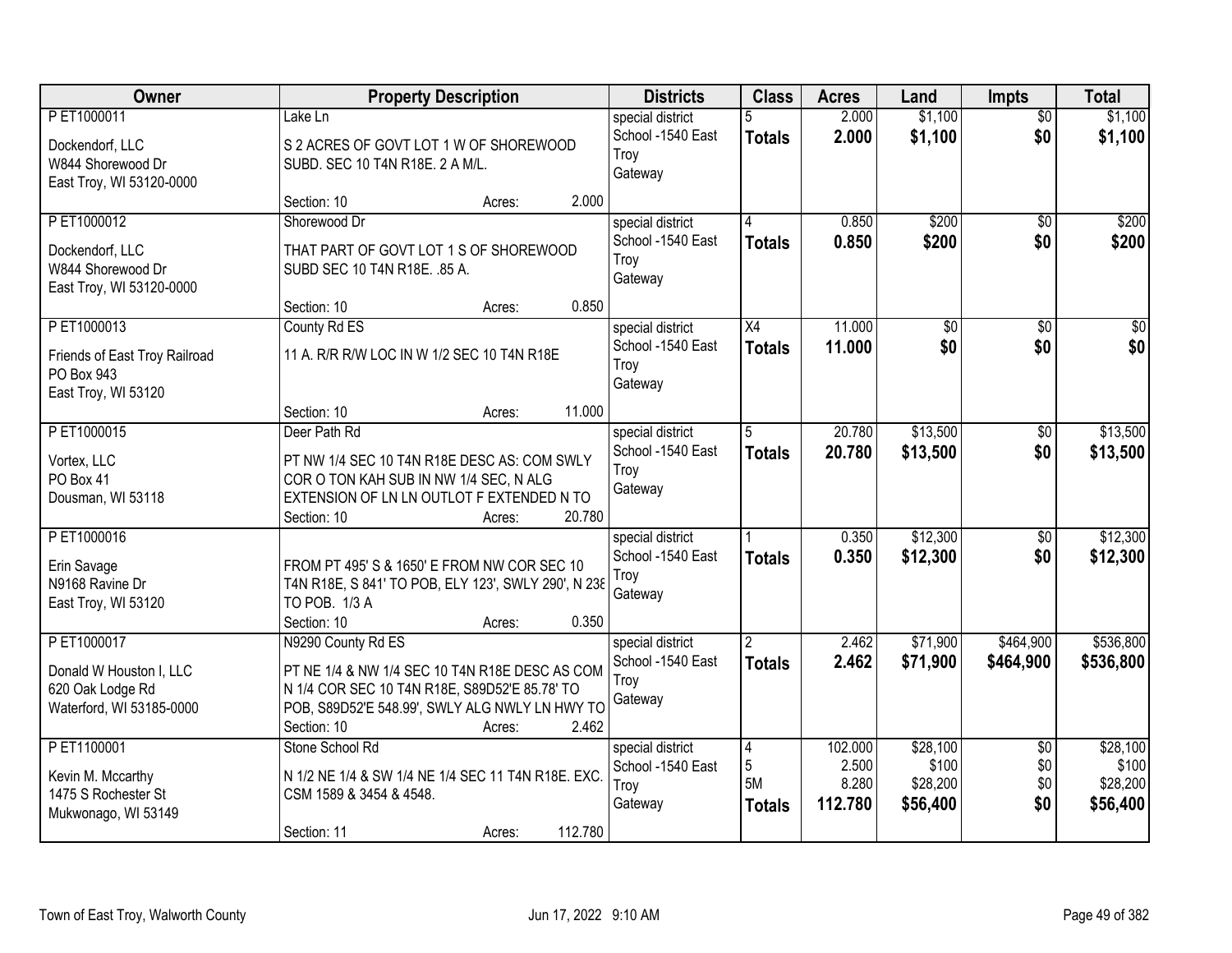| Owner                  | <b>Property Description</b>                           | <b>Districts</b>          | <b>Class</b>  | <b>Acres</b> | Land      | Impts     | <b>Total</b> |
|------------------------|-------------------------------------------------------|---------------------------|---------------|--------------|-----------|-----------|--------------|
| PET1100003A            | W894 Miramar Rd                                       | East Troy San Dist #2 1   |               | 1.729        | \$68,200  | \$162,600 | \$230,800    |
| <b>Russell Rishel</b>  | PT NW 1/4 SEC 11 T4N R18E DESC AS: COM NW COR         | special district          | <b>Totals</b> | 1.729        | \$68,200  | \$162,600 | \$230,800    |
| Joyce Rishel           | SEC 11, S0D32'W 919.19', S89D50'E 21.15' TO POB,      | School -1540 East         |               |              |           |           |              |
| W894 Miramar Rd        | S89D50'E 178', S0D10'W 423', N89D50'W 178', N0D01'E   | Troy                      |               |              |           |           |              |
| East Troy, WI 53120    | 1.729<br>Section: 11<br>Acres:                        | Gateway                   |               |              |           |           |              |
| PET1100003B            | N9267 Stone School Rd                                 | special district          |               | 5.360        | \$101,800 | \$174,900 | \$276,700    |
|                        |                                                       | School -1540 East         | <b>Totals</b> | 5.360        | \$101,800 | \$174,900 | \$276,700    |
| <b>Robert Carstens</b> | PT NW 1/4 SEC 11 T4N R18E DESC AS: COM NE COR         | Troy                      |               |              |           |           |              |
| <b>Terry Carstens</b>  | NW 1/4 SEC 11, S0D21'W 150.05' TO POB, S0D21' W       | Gateway                   |               |              |           |           |              |
| N9267 Stone School Rd  | 468.50', N89D39'W 498', N0D21'E 468.50', S89D39'E     |                           |               |              |           |           |              |
| Mukwonago, WI 53149    | 5.360<br>Section: 11<br>Acres:                        |                           |               |              |           |           |              |
| PET1100003C            | W738 Miramar Rd                                       | special district          |               | 1.607        | \$65,200  | \$327,900 | \$393,100    |
| <b>William Farris</b>  | PT NW 1/4 SEC 11 T4N R18E DESC AS: COM NE COR         | School -1540 East         | <b>Totals</b> | 1.607        | \$65,200  | \$327,900 | \$393,100    |
| Aimee Farris           | NW 1/4 SEC 11, S0D21'W 918.39', N89D50'W 404.21'      | Troy                      |               |              |           |           |              |
| W738 Miramar Rd        | TO POB, N89D50'W 185', S0D10'W 411.47', S89D50'E      | Gateway                   |               |              |           |           |              |
| East Troy, WI 53120    | Section: 11<br>1.607<br>Acres:                        |                           |               |              |           |           |              |
| PET1100003D            | W706 Miramar Rd                                       | special district          |               | 1.906        | \$72,700  | \$118,200 | \$190,900    |
|                        |                                                       | School -1540 East         | <b>Totals</b> | 1.906        | \$72,700  | \$118,200 | \$190,900    |
| Laura Helgert          | PT NW 1/4 SEC 11 T4N R18E DESC AS: COM NE COR         | Troy                      |               |              |           |           |              |
| Erik Helgert           | NW 1/4 SEC 11, S0D21'W 918.39' TO POB, S0D21' W       | Gateway                   |               |              |           |           |              |
| W706 Miramar Rd        | 411.47', N89D50'W 217.96', N0D10'E 411.47I', S89D50'E |                           |               |              |           |           |              |
| East Troy, WI 53120    | 1.906<br>Section: 11<br>Acres:                        |                           |               |              |           |           |              |
| P ET1100003E           | W876 Miramar Rd                                       | East Troy San Dist #2   1 |               | 1.729        | \$68,200  | \$149,800 | \$218,000    |
| Tom Zeimentz           | PT NW 1/4 SEC 11 T4N R18E DESC AS: COM NW COF         | special district          | <b>Totals</b> | 1.729        | \$68,200  | \$149,800 | \$218,000    |
| Joyce Zeimentz         | SEC 11, S0D32'W 919.19', S89D50'E 199.15' TO POB,     | School -1540 East         |               |              |           |           |              |
| W876 Miramar Rd        | S89D50'E 178', S0D10'W 423', N89D50'W 178', N0D10'E   | Troy                      |               |              |           |           |              |
| East Troy, WI 53120    | Section: 11<br>1.729<br>Acres:                        | Gateway                   |               |              |           |           |              |
| PET1100003F            | W828 Miramar Rd                                       | special district          |               | 1.729        | \$68,200  | \$157,800 | \$226,000    |
|                        |                                                       | School -1540 East         | <b>Totals</b> | 1.729        | \$68,200  | \$157,800 | \$226,000    |
| Dustin L. Weithaus     | PT NW 1/4 SEC 11 T4N R18E DESC AS: COM NW COF         | Troy                      |               |              |           |           |              |
| Michelle L. Weithaus   | SEC 11, S0D32'W 919.19', S89D50'E 911.15' TO POB,     | Gateway                   |               |              |           |           |              |
| W828 Miramar Rd        | S89D50'E 178', S0D10'W 423', N89D50'W 178', N0D10'E   |                           |               |              |           |           |              |
| East Troy, WI 53120    | Section: 11<br>1.729<br>Acres:                        |                           |               |              |           |           |              |
| PET1100003G            | W866 Miramar Rd                                       | East Troy San Dist #2 1   |               | 1.729        | \$68,200  | \$133,000 | \$201,200    |
| Keith A. Fickau        | PT NW 1/4 SEC 10 T4N R18E DESC AS: COM NW COF         | special district          | <b>Totals</b> | 1.729        | \$68,200  | \$133,000 | \$201,200    |
| Mary L. Fickau         | SEC 11, S0D32'W 919.19', S89D50'E 377.15' TO POB,     | School -1540 East         |               |              |           |           |              |
| W866 Miramar Rd        | S89D50'E 178', S0D10'W 423', N89D50'W 178', N0D10'I   | Troy                      |               |              |           |           |              |
| East Troy, WI 53120    | 1.729<br>Section: 11<br>Acres:                        | Gateway                   |               |              |           |           |              |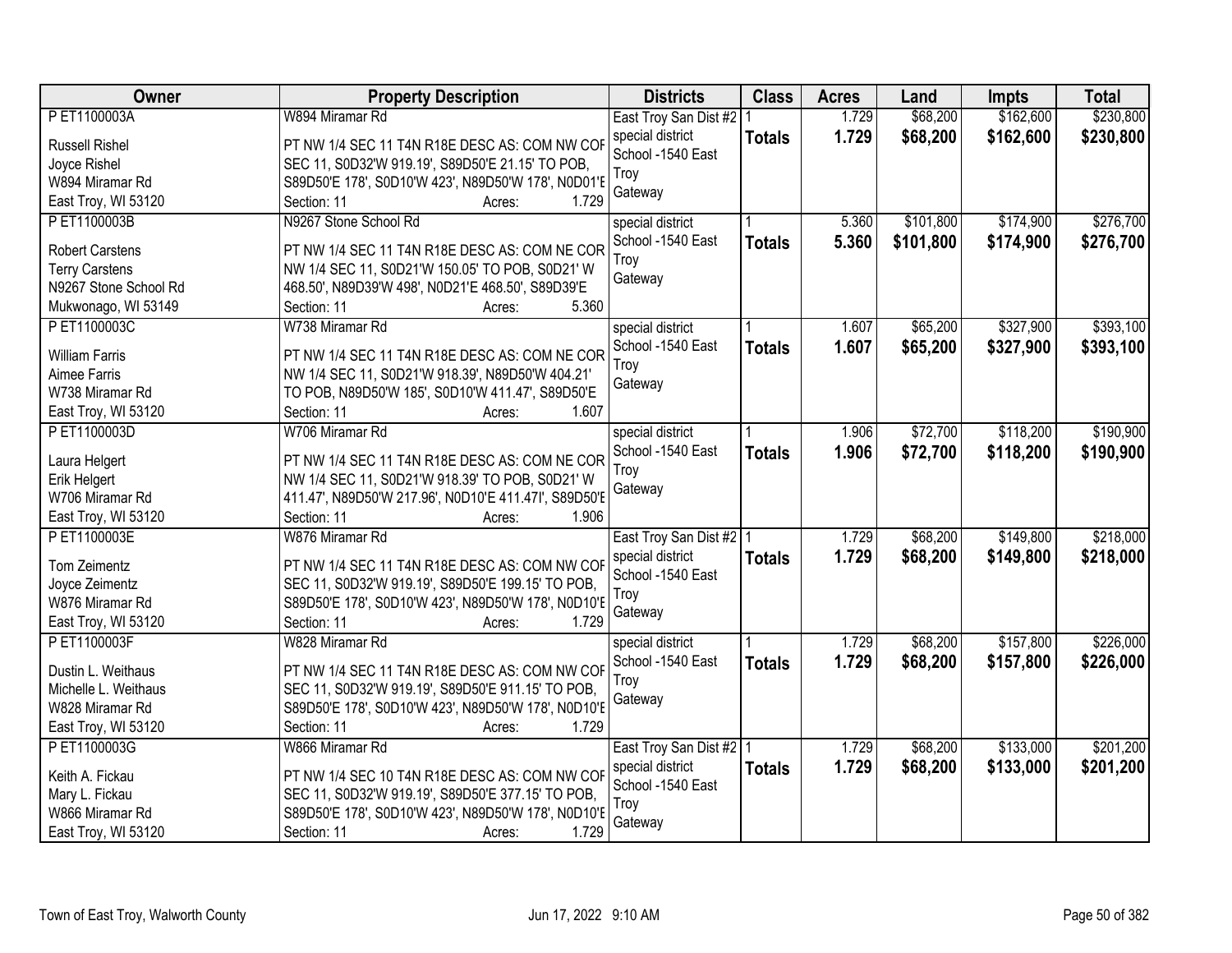| Owner                        | <b>Property Description</b>                         | <b>Districts</b>          | <b>Class</b>  | <b>Acres</b> | Land     | <b>Impts</b> | <b>Total</b> |
|------------------------------|-----------------------------------------------------|---------------------------|---------------|--------------|----------|--------------|--------------|
| PET1100003H                  | W836 Miramar Rd                                     | special district          |               | 1.729        | \$68,200 | \$136,500    | \$204,700    |
| Barbara J Mcgray Life Estate | PT NW 1/4 SEC 11 T4N R18E DESC AS: COM NW COF       | School -1540 East         | <b>Totals</b> | 1.729        | \$68,200 | \$136,500    | \$204,700    |
| Laura S. Sawyer              | SEC 11, S0D32'W 919.19', S89D50'E 733.15' TO POB,   | Troy<br>Gateway           |               |              |          |              |              |
| W836 Miramar Rd              | S89D50'E 178', S0D10'W 423', N89D50'W 178', N0D10'E |                           |               |              |          |              |              |
| East Troy, WI 53120          | Section: 11<br>1.729<br>Acres:                      |                           |               |              |          |              |              |
| PET1100003I                  | W798 Miramar Rd                                     | special district          |               | 1.729        | \$68,200 | \$122,300    | \$190,500    |
| Michael J. Lemay Jr          | PT NW 1/4 SEC 11 T4N R18E DESC AS: COM NW COF       | School -1540 East         | <b>Totals</b> | 1.729        | \$68,200 | \$122,300    | \$190,500    |
| Dana M. Lemay                | SEC 11, S0D32'W 919.19', S89D50'E 1267.15' TO POB.  | Troy                      |               |              |          |              |              |
| W798 Miramar Rd              | S89D50'E 178', S0D10'W 423', N89D50'W 178', N0D10'E | Gateway                   |               |              |          |              |              |
| East Troy, WI 53120          | 1.729<br>Section: 11<br>Acres:                      |                           |               |              |          |              |              |
| PET1100003J                  | W782 Miramar Rd                                     | special district          |               | 1.594        | \$64,900 | \$199,200    | \$264,100    |
|                              |                                                     | School -1540 East         |               | 1.594        | \$64,900 | \$199,200    | \$264,100    |
| Richard B. Passmore          | PT NW 1/4 SEC 11 T4N R18E DESC AS: COM NW COF       | Trov                      | <b>Totals</b> |              |          |              |              |
| Olivia K. Passmore           | SEC 11, S0D32'W 919.19', S89D50'E 1445.15' TO POB,  | Gateway                   |               |              |          |              |              |
| W782 Miramar Rd              | S89D50'E 178', S0D10'W 423', N89D50'W 178', N0D10'E |                           |               |              |          |              |              |
| East Troy, WI 53120          | Section: 11<br>1.594<br>Acres:                      |                           |               |              |          |              |              |
| PET1100003K                  | W820 Harmony Ln                                     | special district          |               | 1.636        | \$65,900 | \$138,400    | \$204,300    |
| Brian L. Fredlund            | PT NW 1/4 SEC 11 T4N R18E DESC AS: COM NW COF       | School -1540 East         | <b>Totals</b> | 1.636        | \$65,900 | \$138,400    | \$204,300    |
| Erin K. Fredlund             | SEC 11, S89D34' E 691.45' TO POB, S89D34'E 155',    | Troy                      |               |              |          |              |              |
| W820 Harmony Ln              | S0D10'W 459.19', N89D50' W 155', N0D10'E 459.91' TO | Gateway                   |               |              |          |              |              |
| East Troy, WI 53120          | Section: 11<br>1.636<br>Acres:                      |                           |               |              |          |              |              |
| P ET1100003L                 | W791 Harmony Ln                                     | special district          |               | 1.594        | \$64,900 | \$136,300    | \$201,200    |
|                              |                                                     | School -1540 East         | <b>Totals</b> | 1.594        | \$64,900 | \$136,300    | \$201,200    |
| Amber Guthman et al          | PT NW 1/4 SEC 11 T4N R18E DESC AS: COM NW COF       | Troy                      |               |              |          |              |              |
| c/o Jerad Schmit             | SEC 11, S0D32'W 529.19', S89D50'E 1085.84' TO POB.  | Gateway                   |               |              |          |              |              |
| W791 Harmony Ln              | S89D50'E 178', S0D10'W 390', N89D50'W 178', N0D10'E |                           |               |              |          |              |              |
| East Troy, WI 53120          | 1.594<br>Section: 11<br>Acres:                      |                           |               |              |          |              |              |
| PET1100003M                  | W854 Miramar Rd                                     | East Troy San Dist #2   1 |               | 1.729        | \$68,200 | \$131,600    | \$199,800    |
| Michael J. Reetz             | PT NW 1/4 SEC 11 T4N R18E DESC AS: COM NW COR       | special district          | <b>Totals</b> | 1.729        | \$68,200 | \$131,600    | \$199,800    |
| Maria Reetz                  | SEC 11, S0D32'W 919.19', S89D50'E 555.15' TO POB,   | School -1540 East         |               |              |          |              |              |
| W854 Miramar Rd              | S89D50'E 178', S0D10'W 423', N89D50'W 178', N0D10'E | Troy                      |               |              |          |              |              |
| East Troy, WI 53120          | Section: 11<br>1.729<br>Acres:                      | Gateway                   |               |              |          |              |              |
| PET1100003N                  | W722 Miramar Rd                                     | special district          |               | 1.640        | \$66,000 | \$162,300    | \$228,300    |
|                              |                                                     | School -1540 East         | <b>Totals</b> | 1.640        | \$66,000 | \$162,300    | \$228,300    |
| Michael J. Donohoue          | PT NW 1/4 SEC 11 T4N R18E DESC AS: COM NE COR       | Troy                      |               |              |          |              |              |
| Karen C. Donohoue            | NW 1/4 SEC 11, S0D21'W 918.39', N89D50'W 219. 21'   | Gateway                   |               |              |          |              |              |
| W722 Miramar Rd              | TO POB, N89D50'W 185', S0D10'W 411.47', S89D50'E    |                           |               |              |          |              |              |
| East Troy, WI 53120          | 1.640<br>Section: 11<br>Acres:                      |                           |               |              |          |              |              |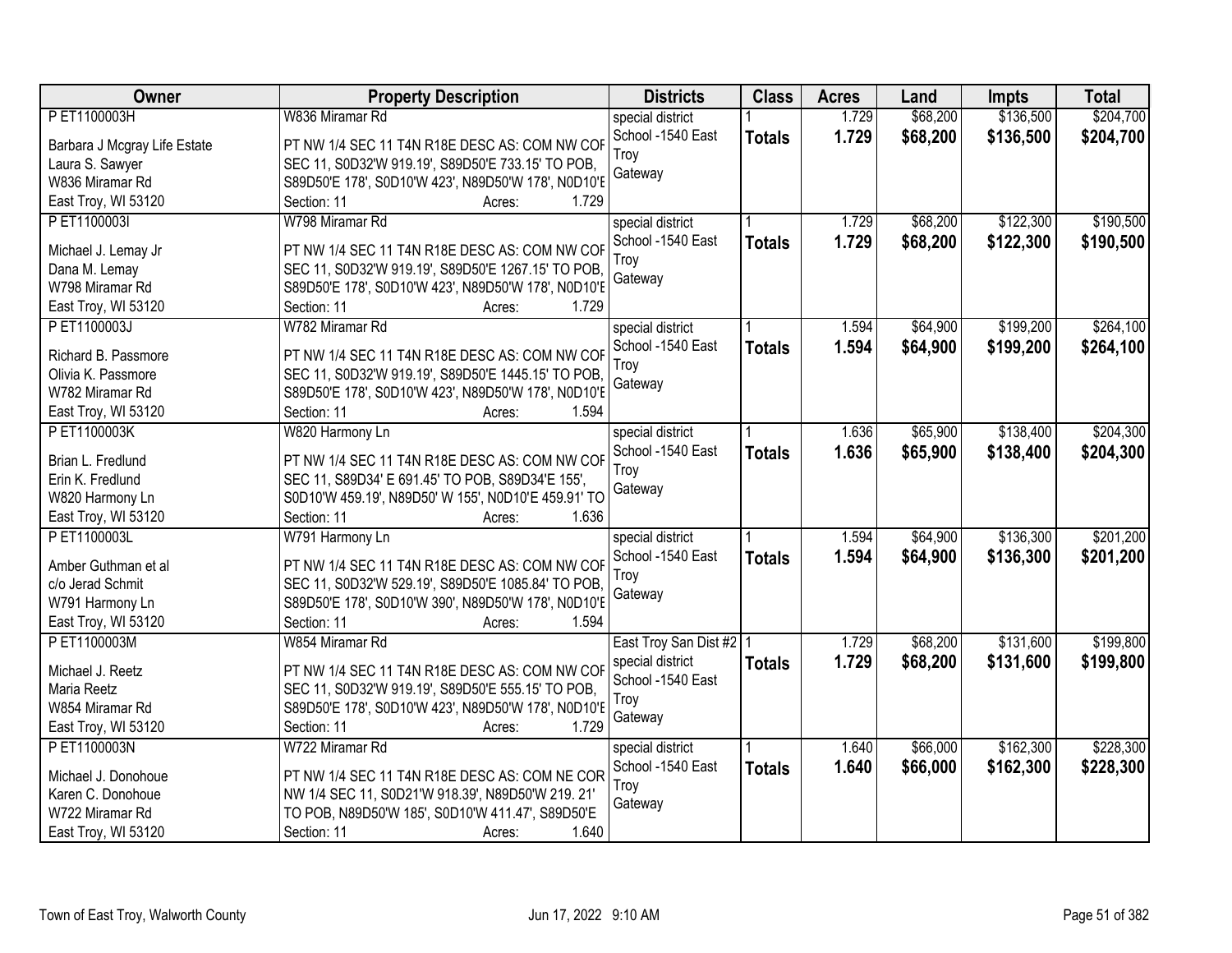| Owner                    | <b>Property Description</b>                               | <b>Districts</b>  | <b>Class</b>  | <b>Acres</b> | Land     | <b>Impts</b> | <b>Total</b> |
|--------------------------|-----------------------------------------------------------|-------------------|---------------|--------------|----------|--------------|--------------|
| PET1100003P              | W762 Miramar Rd                                           | special district  |               | 1.739        | \$68,500 | \$150,300    | \$218,800    |
| <b>Edward Rosado</b>     | PT NW 1/4 SEC 11 T4N R18E DESC AS: COM NE COR             | School -1540 East | <b>Totals</b> | 1.739        | \$68,500 | \$150,300    | \$218,800    |
| Heather J. Jacobi        | NW 1/4 SEC 11, S0D21'W 918.39', N89D50'W 774. 21'         | Trov              |               |              |          |              |              |
| W762 Miramar Rd          | TO POB, N89D50'W 185', S0D10'W 411.47', S89D50'E          | Gateway           |               |              |          |              |              |
| East Troy, WI 53120      | 1.739<br>Section: 11<br>Acres:                            |                   |               |              |          |              |              |
| PET1100003Q              | W878 Harmony Ln                                           | special district  |               | 0.772        | \$38,600 | \$123,900    | \$162,500    |
| Sharon A. Nuchell        | PT NE 1/4 SEC 10 & NW 1/4 SEC 11 T4N R18E DESC            | School -1540 East | <b>Totals</b> | 0.772        | \$38,600 | \$123,900    | \$162,500    |
|                          |                                                           | Troy              |               |              |          |              |              |
| W878 Harmony Ln          | AS: COM NE COR SEC 10, S89D34'E 71.45', S0D10'W           | Gateway           |               |              |          |              |              |
| East Troy, WI 53120      | 462.80', N89D50'W 74.42', S89D05'30"W 81.49', N0<br>0.772 |                   |               |              |          |              |              |
|                          | Section: 11<br>Acres:                                     |                   |               |              |          | \$188,300    |              |
| PET1100003R              | W778 Harmony Ln                                           | special district  |               | 1.626        | \$65,700 |              | \$254,000    |
| Daniel Alt               | PT NW 1/4 SEC 11 T4N R18E DESC AS: COM NW COF             | School -1540 East | <b>Totals</b> | 1.626        | \$65,700 | \$188,300    | \$254,000    |
| Carla Alt                | SEC 11, S89D34' E 1311.45' TO POB, S89D34'E 155',         | Troy              |               |              |          |              |              |
| W778 Harmony Ln          | S0D10'W 456.30', N89D50'W 155', N0D10'E 457.02' TO        | Gateway           |               |              |          |              |              |
| East Troy, WI 53120      | Section: 11<br>1.626<br>Acres:                            |                   |               |              |          |              |              |
| PET1100003S              | Harmony Ln                                                | special district  |               | 2.127        | \$60,800 | $\sqrt[6]{}$ | \$60,800     |
|                          |                                                           | School -1540 East | <b>Totals</b> | 2.127        | \$60,800 | \$0          | \$60,800     |
| Lynn Ewert               | PT NW 1/4 SEC 11 T4N R18E DESC AS: COM NW COF             | Troy              |               |              |          |              |              |
| David Ewert              | SEC 11, S89D34' E 1466.45' TO POB, S89D34'E               | Gateway           |               |              |          |              |              |
| S92 W23080 Milwaukee Ave | 295.59', S22D32'24"W 506.85', NWLY 71.46' ALG ARC         |                   |               |              |          |              |              |
| Big Bend, WI 53103       | Section: 11<br>2.127<br>Acres:                            |                   |               |              |          |              |              |
| PET1100003T              | W738 Harmony Ln                                           | special district  |               | 1.589        | \$64,700 | \$210,500    | \$275,200    |
| Walter P. Grenier        | PT NW 1/4 SEC 11 T4N R18E DESC AS: COM NW COF             | School -1540 East | <b>Totals</b> | 1.589        | \$64,700 | \$210,500    | \$275,200    |
| Kristin M. Grenier       | NW 1/4 SEC 11, S89D34'E 2146.63', S0D21'W 770.67'         | Troy              |               |              |          |              |              |
| W738 Harmony Ln          | TO POB, S0D21'W 150', N89D50'W 461.21', N0D10'E           | Gateway           |               |              |          |              |              |
| East Troy, WI 53120      | 1.589<br>Section: 11<br>Acres:                            |                   |               |              |          |              |              |
| PET1100003U              | W754 Harmony Ln                                           | special district  |               | 2.891        | \$81,700 | \$264,700    | \$346,400    |
|                          |                                                           | School -1540 East | <b>Totals</b> | 2.891        | \$81,700 | \$264,700    | \$346,400    |
| Teri L. Dallas           | PT NW 1/4 SEC 11 T4N R18E DESC AS: COM NW COF             | Troy              |               |              |          |              |              |
| Milton R. Dallas         | SEC 11, S89D34' E 2146.63', S0D21'W 160.81' TO POB        | Gateway           |               |              |          |              |              |
| W754 Harmony Ln          | S0D21'W 418.77', S85D09'26"W 464.79', NWLY 100'           |                   |               |              |          |              |              |
| East Troy, WI 53120      | 2.891<br>Section: 11<br>Acres:                            |                   |               |              |          |              |              |
| PET1100003V              | W758 Harmony Ln                                           | special district  |               | 3.802        | \$88,500 | \$205,300    | \$293,800    |
| Jesse Sironi             | PT NW 1/4 SEC 11 T4N R18E DESC AS: COM NW COF             | School -1540 East | <b>Totals</b> | 3.802        | \$88,500 | \$205,300    | \$293,800    |
| Megan Sironi             | SEC 11, S89D34' E 1762.04' TO POB, S89D34'E               | Troy              |               |              |          |              |              |
| W758 Harmony Ln          | 384.59', S0D21'W 160.81', S53D50'55"W 619.56', NWLY       | Gateway           |               |              |          |              |              |
| East Troy, WI 53120      | 3.802<br>Section: 11<br>Acres:                            |                   |               |              |          |              |              |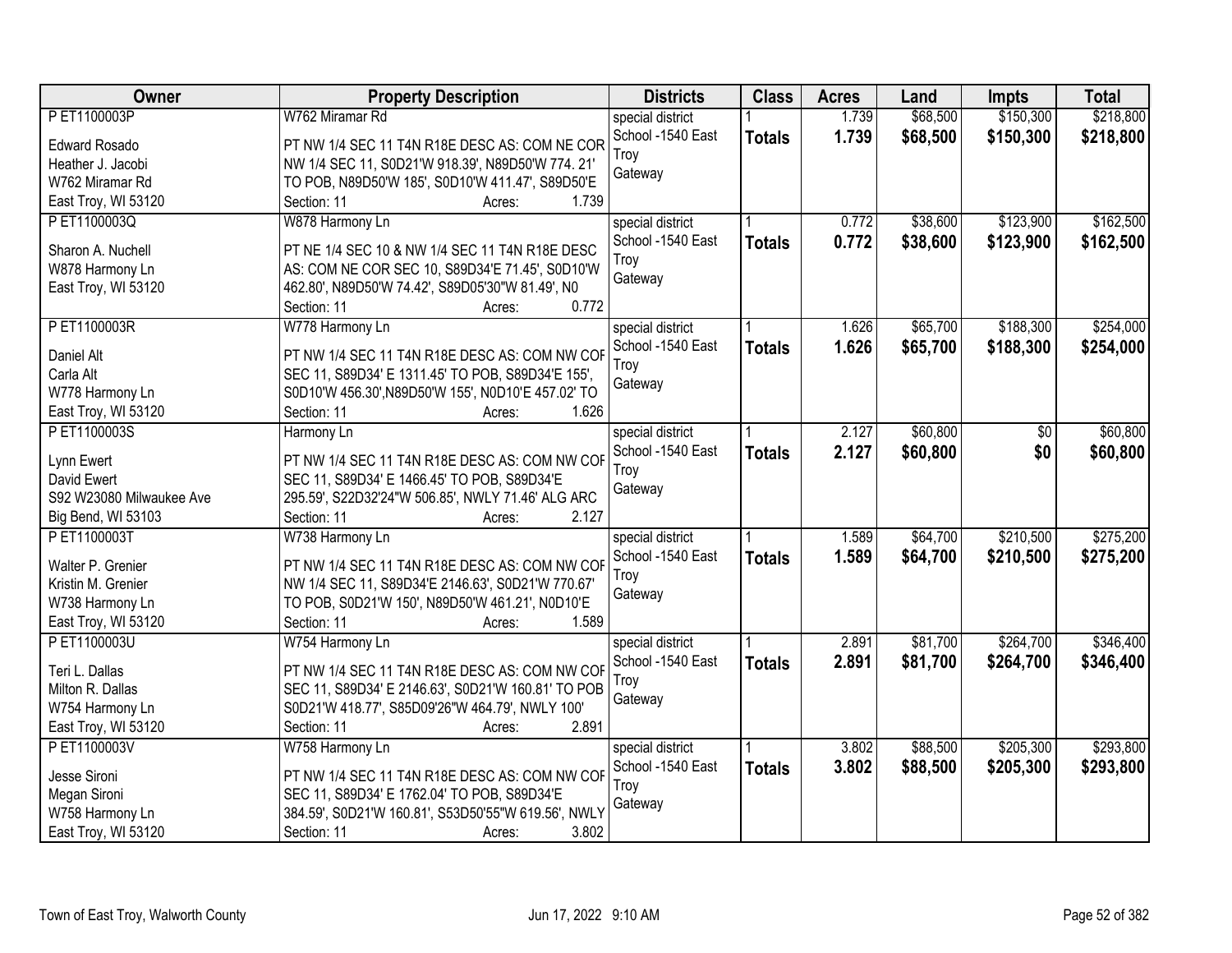| Owner                        | <b>Property Description</b>                                  | <b>Districts</b>                      | <b>Class</b>  | <b>Acres</b> | Land     | <b>Impts</b>    | <b>Total</b> |
|------------------------------|--------------------------------------------------------------|---------------------------------------|---------------|--------------|----------|-----------------|--------------|
| PET1100003W                  | W872 Harmony Ln                                              | special district                      |               | 1.646        | \$66,200 | \$166,000       | \$232,200    |
| Jeffery A. Weber             | PT NW 1/4 SEC 11 T4N R18E DESC AS: COM NW COF                | School -1540 East                     | <b>Totals</b> | 1.646        | \$66,200 | \$166,000       | \$232,200    |
| Victoria L. Weber            | SEC 11, S89D34' E 71.45' TO POB, S89D34'E 155',              | Troy                                  |               |              |          |                 |              |
| W872 Harmony Ln              | S0D10'W 462.07', N89D50'W 155', N0D10'E 462.80' TO           | Gateway                               |               |              |          |                 |              |
| East Troy, WI 53120          | 1.646<br>Section: 11<br>Acres:                               |                                       |               |              |          |                 |              |
| P ET1100004                  | W847 Miramar Rd                                              | East Troy San Dist #2   1             |               | 0.827        | \$41,400 | \$140,600       | \$182,000    |
|                              |                                                              | special district                      | <b>Totals</b> | 0.827        | \$41,400 | \$140,600       | \$182,000    |
| David J. Thielsen            | PT NW 1/4 SEC 11 T4N R18E DESC AS: COM NE COR                | School -1540 East                     |               |              |          |                 |              |
| PO Box 473                   | LOT 1 BLK 16 MIRAMAR SUB, E 180', S 50', W 180', N           | Troy                                  |               |              |          |                 |              |
| East Troy, WI 53120          | 50' TO POB. ALSO COM E LN MIRAMAR SUB 50' S OF               | Gateway                               |               |              |          |                 |              |
|                              | 0.827<br>Section: 11<br>Acres:                               |                                       |               |              |          |                 |              |
| PET1100004C                  | W839 Miramar Rd                                              | East Troy San Dist #2   1             |               | 0.413        | \$35,800 | \$128,700       | \$164,500    |
| Edmund T. Ksobiech           | PT NW 1/4 SEC 11 T4N R18E DESC AS: COM E LN                  | special district                      | <b>Totals</b> | 0.413        | \$35,800 | \$128,700       | \$164,500    |
| Kristi S. Ksobiech           | MIRAMAR SUB 200'S OF NE COR LOT 1 BLK 16, E                  | School -1540 East                     |               |              |          |                 |              |
| W839 Miramar Rd              | 180', S 100', W 180', N 100' TO POB.                         | Troy                                  |               |              |          |                 |              |
| East Troy, WI 53120          | 0.413<br>Section: 11<br>Acres:                               | Gateway                               |               |              |          |                 |              |
| PET1100005                   | N9168 Pine St                                                | East Troy San Dist #2   1             |               | 0.762        | \$52,600 | \$66,700        | \$119,300    |
|                              |                                                              | special district                      | <b>Totals</b> | 0.762        | \$52,600 | \$66,700        | \$119,300    |
| Donna M. Sibilsky            | PT NE 1/4 SEC 11 T4N R18E DESC AS: COM NE COR                | School -1540 East                     |               |              |          |                 |              |
| N9168 Pine Ave               | LOT 1 BLK 16 MIRAMAR SUB, S 300', E 14' TO POB, E            | Troy                                  |               |              |          |                 |              |
| East Troy, WI 53120          | 166', S 200', W 166', N 200' TO POB.<br>0.762<br>Section: 11 | Gateway                               |               |              |          |                 |              |
| P ET1100005A                 | Acres:<br>W856 White Oak Dr                                  |                                       |               | 0.579        | \$45,600 | \$158,800       | \$204,400    |
|                              |                                                              | East Troy San Dist #2   1             |               |              |          |                 |              |
| William J. Roeder            | PT NW 1/4 SEC 11 T4N R18E DESC AS: COM NE COR                | special district<br>School -1540 East | <b>Totals</b> | 0.579        | \$45,600 | \$158,800       | \$204,400    |
| 2650 W Union Hills Dr Lt 308 | LOT 1 BLK 16 MIRAMAR SUB, S 500', E 180', S 140', W          | Troy                                  |               |              |          |                 |              |
| Phoenix, AZ 85027-5028       | 180', N 140' TO POB                                          | Gateway                               |               |              |          |                 |              |
|                              | 0.579<br>Section: 11<br>Acres:                               |                                       |               |              |          |                 |              |
| PET1100005B                  | Pine St                                                      | special district                      |               | 0.064        | \$3,000  | $\overline{50}$ | \$3,000      |
| Adam Ohlen                   | PT NW 1/4 SECTION 11 T4N R18E- COM SW COR BLK                | School -1540 East                     | <b>Totals</b> | 0.064        | \$3,000  | \$0             | \$3,000      |
| N9172 Pine St                | 16 MIRAMAR SUB, N 275', E 140', N 25' TO POB, E 14'          | Troy                                  |               |              |          |                 |              |
| East Troy, WI 53120          | S 200', S 14', N 200' TO POB                                 | Gateway                               |               |              |          |                 |              |
|                              | 0.064<br>Section: 11<br>Acres:                               |                                       |               |              |          |                 |              |
| PET1100005C                  | White Oak Dr                                                 | special district                      |               | 0.205        | \$19,200 | $\overline{50}$ | \$19,200     |
|                              |                                                              | School -1540 East                     | <b>Totals</b> | 0.205        | \$19,200 | \$0             | \$19,200     |
| Dean C. Bennett              | PT NW 1/4 SEC 11 T4N R18E DESC AS: COM NE COR                | Troy                                  |               |              |          |                 |              |
| W863 White Oak Dr            | LOT 1 BLK 3 MIRAMAR SUBD., E 180', S 50', W 180', N          | Gateway                               |               |              |          |                 |              |
| East Troy, WI 53120          | 50' TO POB.                                                  |                                       |               |              |          |                 |              |
|                              | 0.205<br>Section: 11<br>Acres:                               |                                       |               |              |          |                 |              |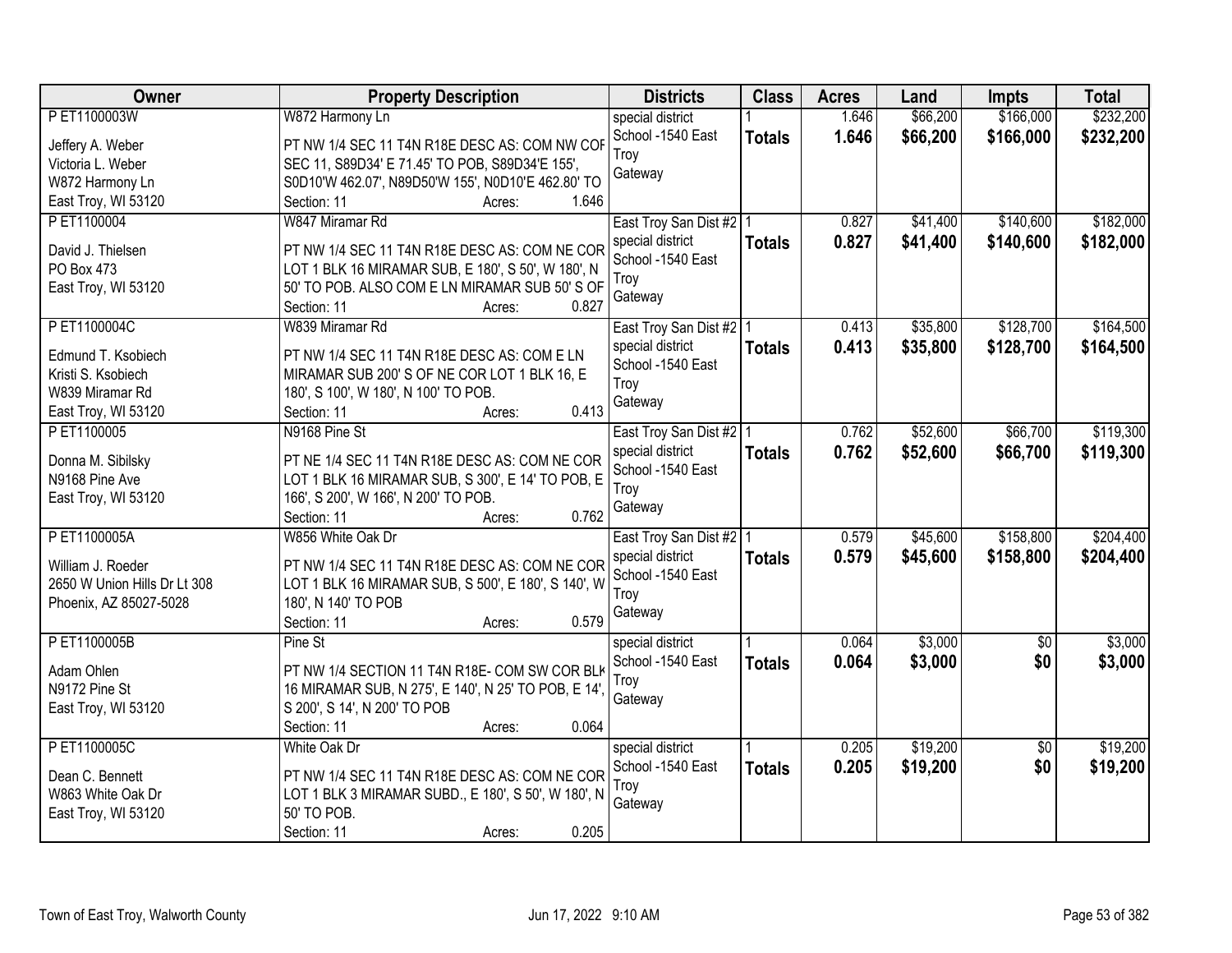| Owner                                                                                                  | <b>Property Description</b>                                                                                                                                                                                       | <b>Districts</b>                                                                                                                 | <b>Class</b>  | <b>Acres</b>   | Land                   | <b>Impts</b>           | <b>Total</b>           |
|--------------------------------------------------------------------------------------------------------|-------------------------------------------------------------------------------------------------------------------------------------------------------------------------------------------------------------------|----------------------------------------------------------------------------------------------------------------------------------|---------------|----------------|------------------------|------------------------|------------------------|
| P ET1100006<br>Richard K. Lawrence Jr                                                                  | N9045 Stone School Rd<br>PT SW 1/4 SEC 11 T4N R18E DESC AS: COM E 1/8                                                                                                                                             | special district<br>School -1540 East<br>Troy                                                                                    | <b>Totals</b> | 1.500<br>1.500 | \$40,000<br>\$40,000   | \$118,000<br>\$118,000 | \$158,000<br>\$158,000 |
| Gayelynne Lawrence<br>N9045 Stone School Rd<br>East Troy, WI 53120                                     | COR NW 1/4 SEC 11, S0D20'W 2000.80' TO POB,<br>S0D20'W 129.27', S89D19'W 505.90', N0D41'E 129.27',<br>1.500<br>Section: 11<br>Acres:                                                                              | Gateway                                                                                                                          |               |                |                        |                        |                        |
| P ET1100006A<br>Daniel Politoski<br>Valerie Politoski<br>N9051 Stone School Rd<br>East Troy, WI 53120  | N9051 Stone School Rd<br>PT SW 1/4 SEC 11 T4N R18E DESC AS: COM E 1/8<br>COR NW 1/4 SEC 11, S0D20'W 1693.96' TO POB,<br>S0D20'W 306.84', S89D19'W 505', N0D41'E 315.90',<br>3.600<br>Section: 11<br>Acres:        | special district<br>School -1540 East<br>Troy<br>Gateway                                                                         | <b>Totals</b> | 3,600<br>3.600 | \$69,500<br>\$69,500   | \$189,600<br>\$189,600 | \$259,100<br>\$259,100 |
| PET1100007A<br>Richard Springsteen<br>Adeline Springsteen<br>N8983 E Miramar Dr<br>East Troy, WI 53120 | N8987 E Miramar Dr<br>PT SW 1/4 SEC 11 T4N R18E DESC AS: COM 1199.88'<br>N & 951.06' W OF S 1/4 COR SEC 11, E 64.16',<br>N29D16'W 34.39' TO POB, S29D16'E 34.39', S48D56'E<br>0.802<br>Section: 11<br>Acres:      | East Troy San Dist #2 1<br>Potters Lake Pro &<br>Rehab Dist<br>special district<br>School -1540 East<br>Troy<br>Gateway          | <b>Totals</b> | 0.802<br>0.802 | \$105,800<br>\$105,800 | \$218,700<br>\$218,700 | \$324,500<br>\$324,500 |
| PET1100007C<br>Debra L Hackbarth Trust<br>N9011 E Miramar Dr<br>East Troy, WI 53120                    | N9011 E Miramar Dr<br>PT SW 1/4 SEC 11 T4N R18E DESC AS: COM W 1/4<br>COR SEC 11, S 165.25', S 12.85', S75D38'E 79.98',<br>S86D16'E 139.32', S60D30'E 170.90', S52D19'E 272.93'<br>1.173<br>Section: 11<br>Acres: | East Troy San Dist #2   1<br>Potters Lake Pro &<br><b>Rehab Dist</b><br>special district<br>School -1540 East<br>Troy<br>Gateway | <b>Totals</b> | 1.173<br>1.173 | \$279,300<br>\$279,300 | \$318,900<br>\$318,900 | \$598,200<br>\$598,200 |
| PET1100007D<br>Mark Brehm<br>Michele Brehm<br>N9109 E Miramar Dr<br>East Troy, WI 53120                | N9019 E Miramar Dr<br>PT SW 1/4 SEC 11 T4N R18E DESC AS: COM W 1/4<br>COR SEC 11, S 165.25', S 12.85', S75D38'E 79.98',<br>S86D16'E 139.32', S60D30'E 170.90', S52D19'E 272.93'<br>0.981<br>Section: 11<br>Acres: | East Troy San Dist #2   1<br>Potters Lake Pro &<br>Rehab Dist<br>special district<br>School -1540 East<br>Troy<br>Gateway        | <b>Totals</b> | 0.981<br>0.981 | \$259,800<br>\$259,800 | \$342,500<br>\$342,500 | \$602,300<br>\$602,300 |
| PET1100007E<br>Dympna K. Purvis<br>N9005 E Miramar Dr<br>East Troy, WI 53120                           | N9005 E Miramar Dr<br>PT SW 1/4 SEC 11 T4N R18E DESC AS: COM W 1/4<br>COR SEC 11, S 165.25', S 12.85', S75D38'E 79.98',<br>S86D16'E 139.32', S60D30'E 170.90', S52D19'E 272.93'<br>Section: 11<br>1.224<br>Acres: | East Troy San Dist #2   1<br>Potters Lake Pro &<br><b>Rehab Dist</b><br>special district<br>School -1540 East<br>Troy<br>Gateway | <b>Totals</b> | 1.224<br>1.224 | \$284,500<br>\$284,500 | \$67,400<br>\$67,400   | \$351,900<br>\$351,900 |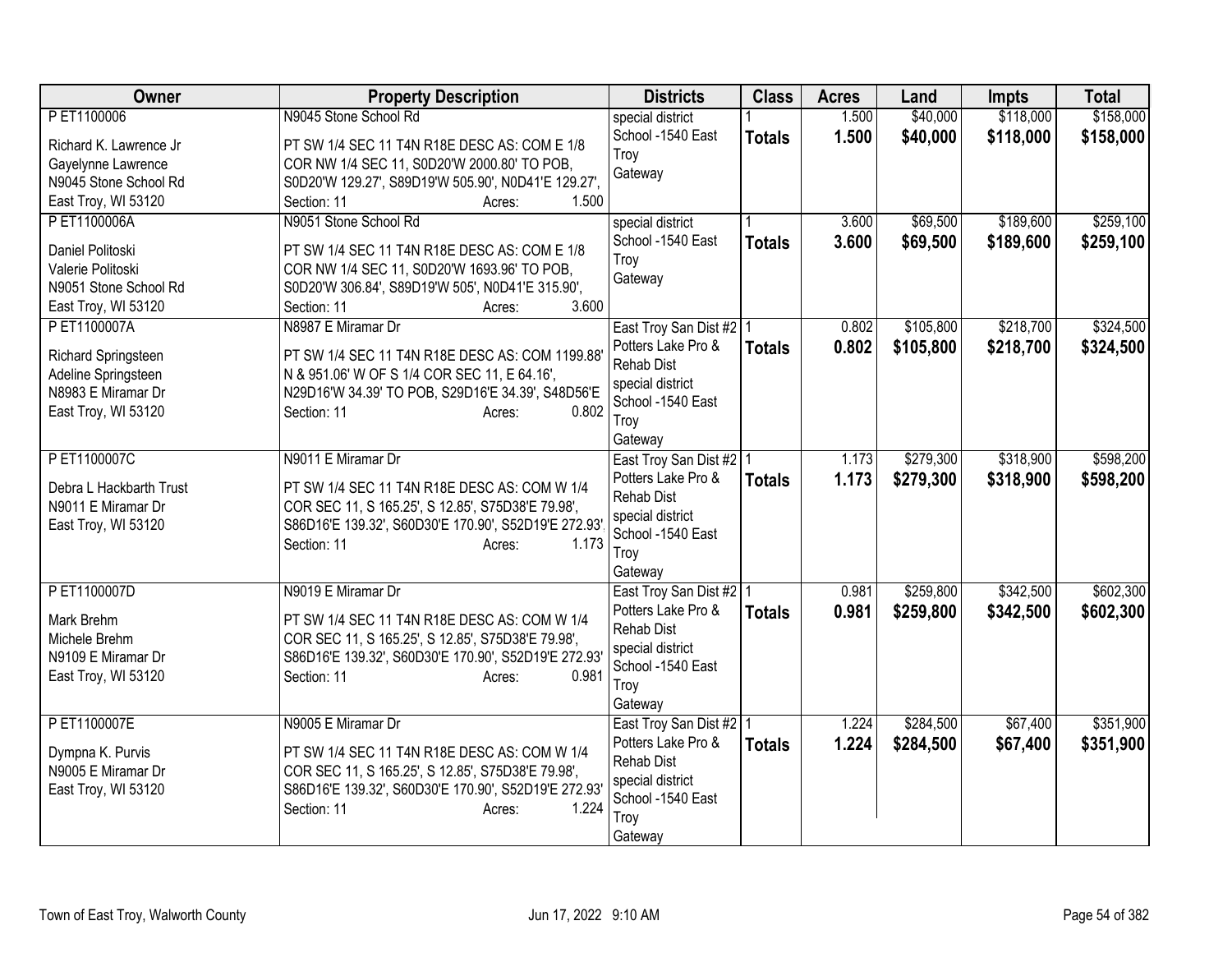| Owner                                                                                             | <b>Property Description</b>                                                                                                                                                                                       | <b>Districts</b>                                                                                                                 | <b>Class</b>  | <b>Acres</b>   | Land                   | <b>Impts</b>           | <b>Total</b>           |
|---------------------------------------------------------------------------------------------------|-------------------------------------------------------------------------------------------------------------------------------------------------------------------------------------------------------------------|----------------------------------------------------------------------------------------------------------------------------------|---------------|----------------|------------------------|------------------------|------------------------|
| PET1100007F<br>Thomas D. Day<br>Dianne M. Day<br>N9043 E Miramar Dr<br>East Troy, WI 53120        | N9043 E Miramar Dr<br>PT SW 1/4 SEC 11 T4N R18E DESC AS: COM W 1/4<br>COR SEC 11, S 165.25', S 12.85', S75D38'E 79.98',<br>S86D16'E 139.32', S60D30'E 170.90', S52D19'E 272.93'<br>1.610<br>Section: 11<br>Acres: | East Troy San Dist #2<br>Potters Lake Pro &<br><b>Rehab Dist</b><br>special district<br>School -1540 East<br>Troy<br>Gateway     | <b>Totals</b> | 1.610<br>1.610 | \$361,700<br>\$361,700 | \$157,000<br>\$157,000 | \$518,700<br>\$518,700 |
| P ET1100007G<br>Roberta Moeller Trust<br>N9049 E Miramar Dr<br>East Troy, WI 53120                | N9049 E Miramar Dr<br>PT SW 1/4 SEC 11 T4N R18E DESC AS: COM W 1/4<br>COR SEC 11, S 178.10', S75D38'E 79.98', S86D16'E<br>139.32', S60D30'E 170.90' S52D19'E 272.93', N56D31'E<br>Section: 11<br>1.439<br>Acres:  | East Troy San Dist #2   1<br>Potters Lake Pro &<br><b>Rehab Dist</b><br>special district<br>School -1540 East<br>Troy<br>Gateway | <b>Totals</b> | 1.439<br>1.439 | \$306,000<br>\$306,000 | \$303,800<br>\$303,800 | \$609,800<br>\$609,800 |
| PET1100007G1<br>David Wrisley<br><b>Tracy Wrisley</b><br>7474 Abbey Rd<br>Gurnee, IL 60031        | N8997 E Miramar Dr<br>PT SW 1/4 SEC 11 T4N R18E DESC AS COM W 1/4<br>COR SEC 11 T4N R18E, S 178.10', S75D38'E 79.98",<br>S86D16'E 139.32', S60D30'E 170.90', S52D19'E<br>0.522<br>Section: 11<br>Acres:           | East Troy San Dist #2   1<br>Potters Lake Pro &<br><b>Rehab Dist</b><br>special district<br>School -1540 East<br>Troy<br>Gateway | <b>Totals</b> | 0.522<br>0.522 | \$116,000<br>\$116,000 | \$130,700<br>\$130,700 | \$246,700<br>\$246,700 |
| PET1100007G2<br>Scot Plier<br>Amy Plier<br>N8991 E Miramar Dr<br>East Troy, WI 53120              | N8993 E Miramar Dr<br>PT SW 1/4 SEC 11 T4N R18E DESC AS: COM W 1/4<br>COR SEC 11, S 165.25', S 12.85', S75D38'E 79.98',<br>S86D16'E 139.32', S60D30'E 170.90', S52D19'E 272.93'<br>0.969<br>Section: 11<br>Acres: | East Troy San Dist #2   1<br>Potters Lake Pro &<br><b>Rehab Dist</b><br>special district<br>School -1540 East<br>Troy<br>Gateway | <b>Totals</b> | 0.969<br>0.969 | \$173,600<br>\$173,600 | \$247,000<br>\$247,000 | \$420,600<br>\$420,600 |
| P ET1100007H<br>Robert P. Boyce<br>Rochelle S. Boyce<br>N9027 E Miramar Dr<br>East Troy, WI 53120 | N9027 E Miramar Dr<br>PT SW 1/4 SEC 11 T4N R18E DESC AS: COM W 1/4<br>COR SEC 11, S 165.25', S 12.85', S75D38'E 79.98',<br>S86D16'E 139.32', S60D30'E 170.90', S52D19'E 272.93'<br>0.747<br>Section: 11<br>Acres: | East Troy San Dist #2   1<br>Potters Lake Pro &<br><b>Rehab Dist</b><br>special district<br>School -1540 East<br>Troy<br>Gateway | <b>Totals</b> | 0.747<br>0.747 | \$226,800<br>\$226,800 | \$226,500<br>\$226,500 | \$453,300<br>\$453,300 |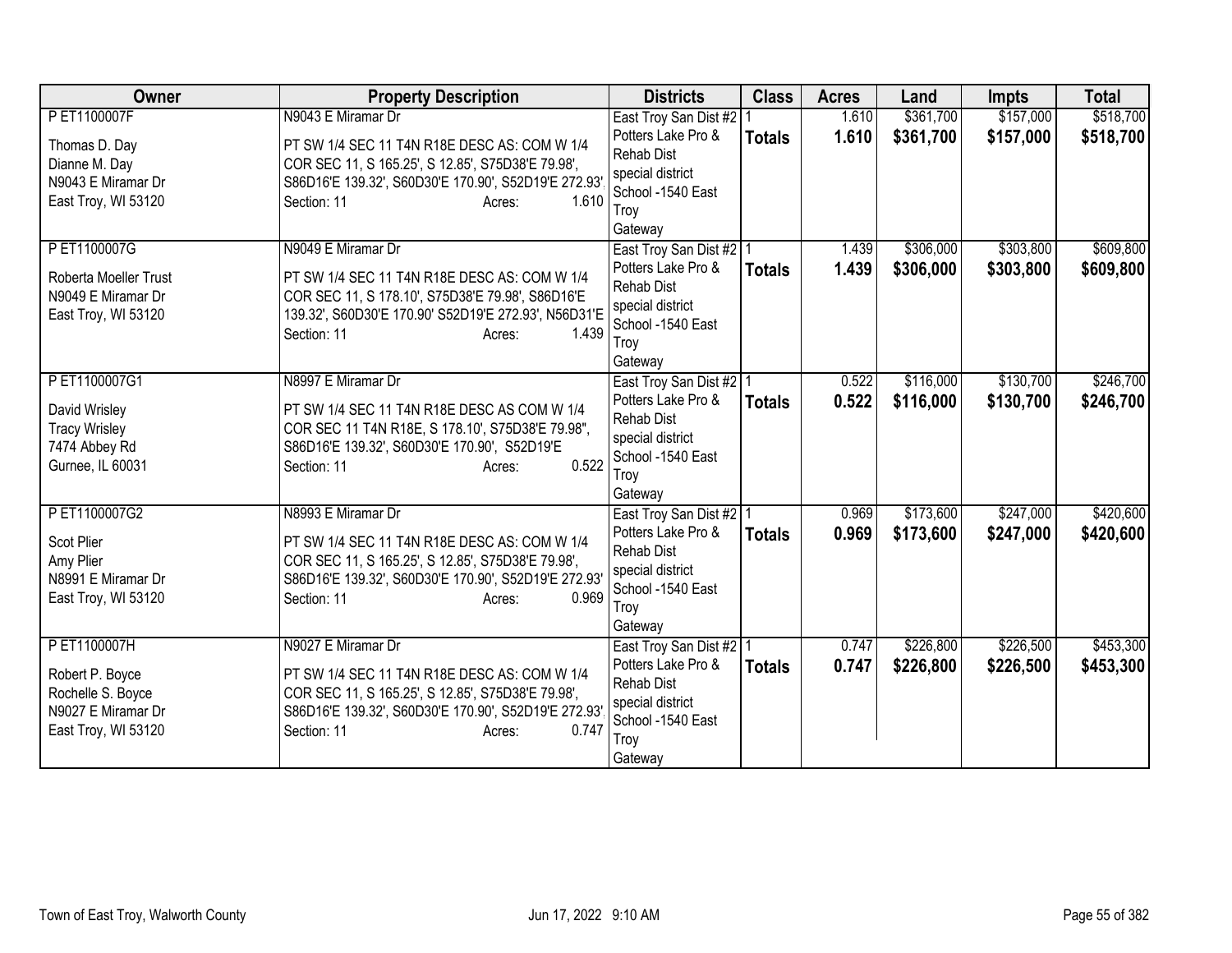| <b>Owner</b>                                                                                                | <b>Property Description</b>                                                                                                                                                                                       | <b>Districts</b>                                                                                                                 | <b>Class</b>  | <b>Acres</b>   | Land                   | <b>Impts</b>           | <b>Total</b>           |
|-------------------------------------------------------------------------------------------------------------|-------------------------------------------------------------------------------------------------------------------------------------------------------------------------------------------------------------------|----------------------------------------------------------------------------------------------------------------------------------|---------------|----------------|------------------------|------------------------|------------------------|
| P ET1100007I<br>Patricia Velotta Trust<br>Michael Velotta Trust<br>1111 Loyola Dr<br>Libertyville, IL 60048 | N9023 E Miramar Dr<br>PT SW 1/4 SEC 11 T4N R18E DESC AS: COM W 1/4<br>COR SEC 11, S 165.25', S 12.85', S75D38'E 79.98',<br>S86D16'E 139.32', S60D30'E 170.90', S52D19'E 272.93'<br>0.741<br>Section: 11<br>Acres: | East Troy San Dist #2   1<br>Potters Lake Pro &<br>Rehab Dist<br>special district<br>School -1540 East<br>Troy<br>Gateway        | <b>Totals</b> | 0.741<br>0.741 | \$226,800<br>\$226,800 | \$379,800<br>\$379,800 | \$606,600<br>\$606,600 |
| PET1100007J<br>Mary A. Buckley<br>N9029 E Miramar Dr<br>East Troy, WI 53120-0000                            | N9029 E Miramar Dr<br>PT SW 1/4 SEC 11 T4N R18E DESC AS: COM W 1/4<br>COR SEC 11, S 165.25', S 12.85', S75D38'E 79.98',<br>S86D16'E 139.32', S60D30'E 170.90', S52D19'E 272.93'<br>0.787<br>Section: 11<br>Acres: | East Troy San Dist #2   1<br>Potters Lake Pro &<br><b>Rehab Dist</b><br>special district<br>School -1540 East<br>Troy<br>Gateway | <b>Totals</b> | 0.787<br>0.787 | \$211,700<br>\$211,700 | \$178,500<br>\$178,500 | \$390,200<br>\$390,200 |
| PET1100007K<br>Jones Trust<br>N9033 E Miramar Dr<br>East Troy, WI 53120                                     | N9033 E Miramar Dr<br>PT SW 1/4 SEC 11 T4N R18E DESC AS: COM W 1/4<br>COR SEC 11, S 165.25', S 12.85', S75D38'E 79.98',<br>S86D16'E 139.32', S60D30'E 170.90', S52D19'E 272.93'<br>0.800<br>Section: 11<br>Acres: | East Troy San Dist #2   1<br>Potters Lake Pro &<br><b>Rehab Dist</b><br>special district<br>School -1540 East<br>Troy<br>Gateway | <b>Totals</b> | 0.800<br>0.800 | \$228,700<br>\$228,700 | \$288,700<br>\$288,700 | \$517,400<br>\$517,400 |
| PET1100007L<br>Frances M. Basso<br>c/o Frances M. Basso<br>N9039 E Miramar Dr<br>East Troy, WI 53120        | N9039 E Miramar Dr<br>PT SW 1/4 SEC 11 T4N R18E DESC AS: COM W 1/4<br>COR SEC 11, S 165.25', S 12.85', S75D38'E 79.98',<br>S86D16'E 139.32', S60D30'E 170.90', S52D19'E 272.93'<br>0.823<br>Section: 11<br>Acres: | East Troy San Dist #2   1<br>Potters Lake Pro &<br>Rehab Dist<br>special district<br>School -1540 East<br>Troy<br>Gateway        | <b>Totals</b> | 0.823<br>0.823 | \$221,800<br>\$221,800 | \$89,400<br>\$89,400   | \$311,200<br>\$311,200 |
| PET1100007M<br>Mark J. Humenik<br>Mary E. Humenik<br>2211 Illinois<br>Northbrook, IL 60062                  | N9057 E Miramar Dr<br>PT SW 1/4 SEC 11 T4N R18E DESC AS: COM W 1/4<br>COR SEC 11, S 165.25', S 12.85', S75D38'E 79.98',<br>S86D16'E 139.32', S60D30'E 170.90', S52D19'E 272.93'<br>0.926<br>Section: 11<br>Acres: | East Troy San Dist #2   1<br>Potters Lake Pro &<br>Rehab Dist<br>special district<br>School -1540 East<br>Troy<br>Gateway        | <b>Totals</b> | 0.926<br>0.926 | \$219,500<br>\$219,500 | \$293,900<br>\$293,900 | \$513,400<br>\$513,400 |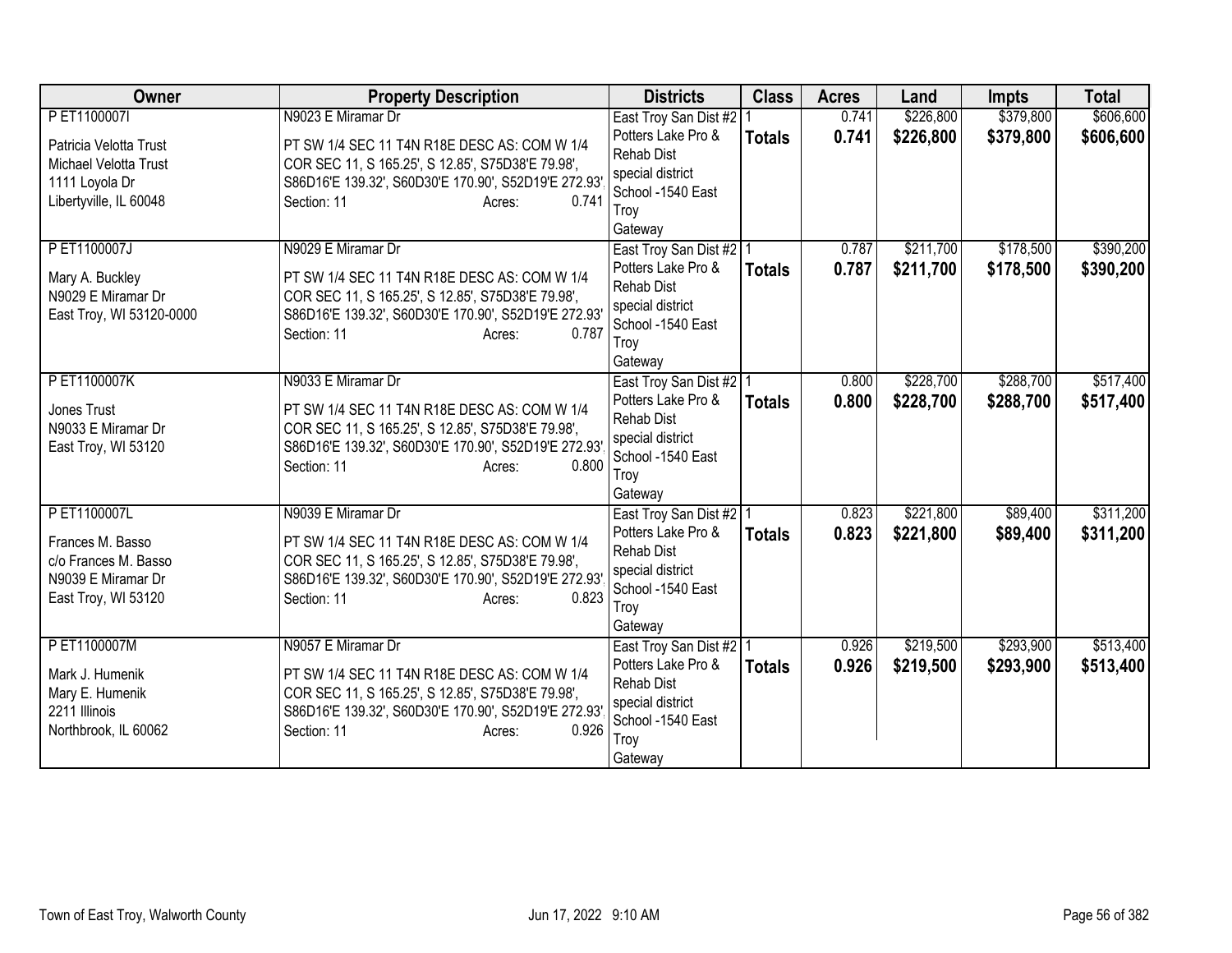| Owner                                                                                                  | <b>Property Description</b>                                                                                                                                                                                       | <b>Districts</b>                                                                                                                            | <b>Class</b>                    | <b>Acres</b>   | Land                   | <b>Impts</b>           | <b>Total</b>           |
|--------------------------------------------------------------------------------------------------------|-------------------------------------------------------------------------------------------------------------------------------------------------------------------------------------------------------------------|---------------------------------------------------------------------------------------------------------------------------------------------|---------------------------------|----------------|------------------------|------------------------|------------------------|
| PET1100007N<br>James J. Springsteen<br>Judith Springsteen<br>N9067 E Miramar Dr<br>East Troy, WI 53120 | N9067 E Miramar Dr<br>PT SW 1/4 SEC 11 T4N R18E DESC AS: COM W 1/4<br>COR SEC 11, S 165.25', S 12.85', S75D38'E 79.98',<br>S86D16'E 139.32', S60D30'E 170.90', S52D19'E 272.93'<br>0.947<br>Section: 11<br>Acres: | East Troy San Dist #2<br>Potters Lake Pro &<br><b>Rehab Dist</b><br>special district<br>School -1540 East<br>Troy                           | <b>Totals</b>                   | 0.947<br>0.947 | \$235,200<br>\$235,200 | \$154,800<br>\$154,800 | \$390,000<br>\$390,000 |
| PET11000070<br>Allan L. Behrens<br>359 S Candler Ave<br>Orlando, FL 32835-0000                         | N9063 E Miramar Dr<br>PT SW 1/4 SEC 11 T4N R18E DESC AS: COM W 1/4<br>COR SEC 11, S 165.25', S 12.85', S75D38'E 79.98',<br>S86D16'E 139.32', S60D30'E 170.90', S52D19'E 272.93'<br>1.134<br>Section: 11<br>Acres: | Gateway<br>East Troy San Dist #2   1<br>Potters Lake Pro &<br><b>Rehab Dist</b><br>special district<br>School -1540 East<br>Troy<br>Gateway | <b>Totals</b>                   | 1.134<br>1.134 | \$272,600<br>\$272,600 | \$69,900<br>\$69,900   | \$342,500<br>\$342,500 |
| PET1100008A<br>Rosemary Maske<br>W774 County Rd L<br>East Troy, WI 53120                               | W774 County Rd L<br>PT SW 1/4 SEC 11 T4N R18E DESC AS: COM W 1/4<br>COR SEC 11, S 178.10', S75D38'E 79.89', S86D16'E<br>139.32', S60D30'E 179.90', S52D19'E 257.08', N56D31'E<br>0.376<br>Section: 11<br>Acres:   | East Troy San Dist #2   1<br>special district<br>School -1540 East<br>Troy<br>Gateway                                                       | <b>Totals</b>                   | 0.376<br>0.376 | \$16,600<br>\$16,600   | \$122,800<br>\$122,800 | \$139,400<br>\$139,400 |
| PET1100008A1<br>Seth D. Roth<br>W770 County Rd L<br>East Troy, WI 53120                                | W770 County Rd L<br>PT SW 1/4 SEC 11 T4N R18E DESC AS: COM W 1/4<br>COR SEC 11, S 178.10', S75D38'E 79.89', S86D16'E<br>139.32', S60D30'E 170.90', S52D19'E 257.08', N56D01'E<br>0.088<br>Section: 11<br>Acres:   | East Troy San Dist #2   1<br>special district<br>School -1540 East<br>Troy<br>Gateway                                                       | <b>Totals</b>                   | 0.088<br>0.088 | \$10,500<br>\$10,500   | \$79,400<br>\$79,400   | \$89,900<br>\$89,900   |
| PET1100009<br>Jeffrey C. Holmgren<br>N8826 Cy Tk N<br>East Troy, WI 53120                              | County Rd L<br>PT SW 1/4 SEC 11 T4N R18E DESC AS: ALL LAND IN<br>SE1/4 SW1/4 WHICH LIES SOUTH OF STATE HWY 24<br>EXCEPT FOR THE EAST 403.20' OF SAID PARCEL<br>2.076<br>Section: 11<br>Acres:                     | special district<br>School -1540 East<br>Troy<br>Gateway                                                                                    | 5<br><b>Totals</b>              | 2.076<br>2.076 | \$1,400<br>\$1,400     | $\sqrt{$0}$<br>\$0     | \$1,400<br>\$1,400     |
| P ET1100009A<br>Jlr Ventures, LLC<br>N8921 Stone School Rd<br>East Troy, WI 53120                      | N8921 Stone School Rd<br>PT SW 1/4 SEC 11 T4N R18E DESC AS: COM S 1/4<br>COR SEC 11, N89D 58'13"W 403.78', N 324.24' TO C/L<br>HWY, N64D31'16"E 54.47', N63D41'49"E 395.20',<br>3.920<br>Section: 11<br>Acres:    | special district<br>School -1540 East<br>Troy<br>Gateway                                                                                    | $\overline{2}$<br><b>Totals</b> | 3.920<br>3.920 | \$83,800<br>\$83,800   | \$312,000<br>\$312,000 | \$395,800<br>\$395,800 |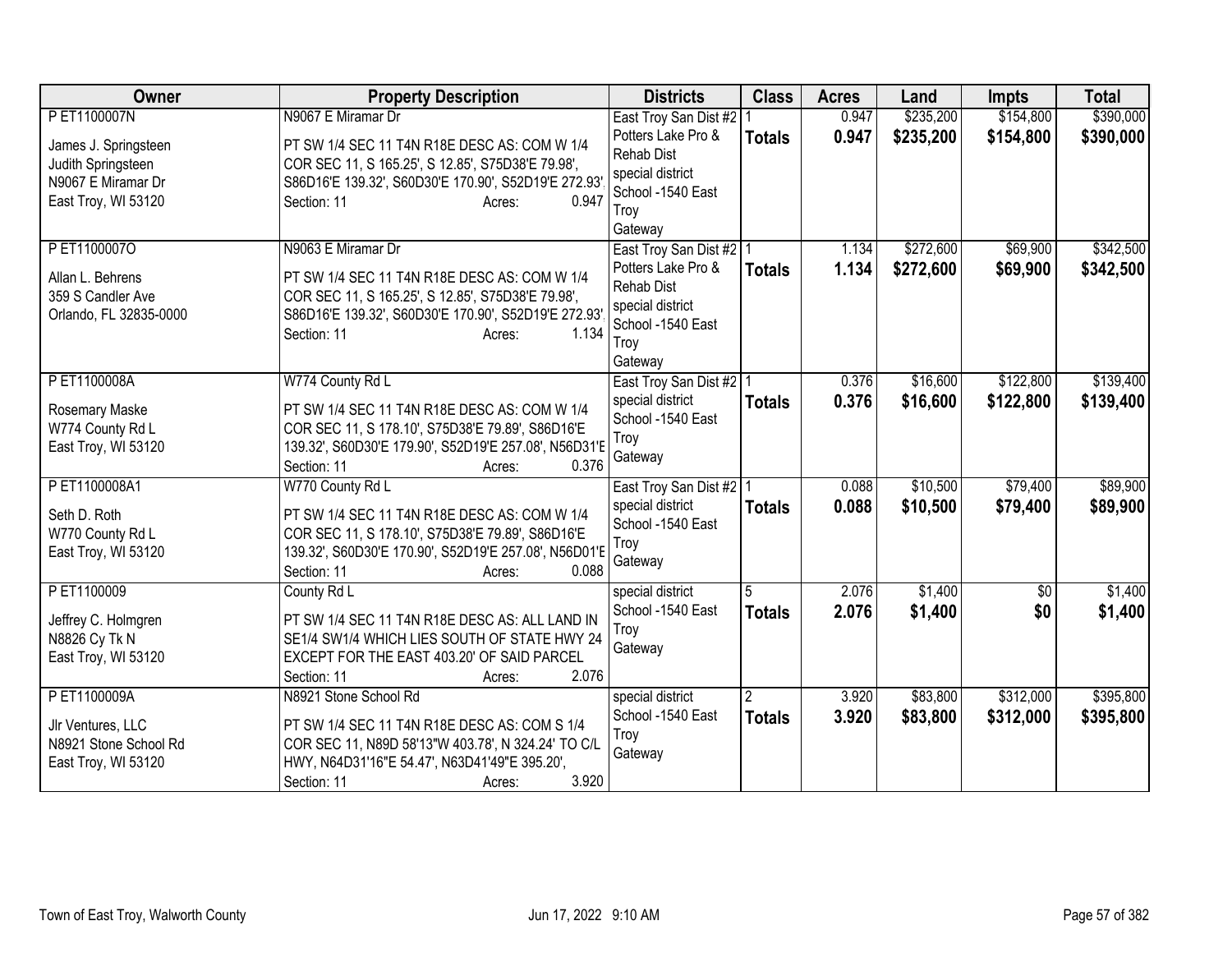| <b>Owner</b>                 | <b>Property Description</b>                         | <b>Districts</b>  | <b>Class</b>  | <b>Acres</b> | Land      | Impts           | <b>Total</b> |
|------------------------------|-----------------------------------------------------|-------------------|---------------|--------------|-----------|-----------------|--------------|
| PET1100011                   | W688 County Rd L                                    | special district  |               | 69.640       | \$19,200  | $\overline{50}$ | \$19,200     |
| Kendall T Desjardin Jr Trust | W 1/2 SE 1/4 SEC 11 T4N R18E, EXC P ET11-11A        | School -1540 East | 5             | 7.750        | \$3,700   | \$0             | \$3,700      |
| W688 County Rd L             | DESC IN VOL 524 DEEDS PG 299. EXC P ET11-11B        | Troy              |               | 1.000        | \$25,000  | \$135,800       | \$160,800    |
| East Troy, WI 53120          | DESC IN VOL 654 DEEDS PG 431. 78.39 A.              | Gateway           | <b>Totals</b> | 78.390       | \$47,900  | \$135,800       | \$183,700    |
|                              | 78.390<br>Section: 11<br>Acres:                     |                   |               |              |           |                 |              |
| PET1100011A                  | W680 County Rd L                                    | special district  |               | 0.606        | \$27,700  | \$94,700        | \$122,400    |
|                              |                                                     | School -1540 East | <b>Totals</b> | 0.606        | \$27,700  | \$94,700        | \$122,400    |
| Scott L. Healey              | PT SW 1/4 SE 1/4 SEC 11 T4N R18E-DESC AS COM        | Troy              |               |              |           |                 |              |
| Diane L. Healey              | AT INTER N&S 1/4 SEC LN & CTR HWY L, N63D 24'E      | Gateway           |               |              |           |                 |              |
| W680 County Rd L             | 245.71' TO POB, N26D36'W 188.57', N63D34'E 140',    |                   |               |              |           |                 |              |
| East Troy, WI 53120          | 0.606<br>Section: 11<br>Acres:                      |                   |               |              |           |                 |              |
| PET1100011B                  | W636 County Rd L                                    | special district  |               | 1.000        | \$35,000  | \$137,100       | \$172,100    |
| Arthur H. Healey III         | PT SE 1/4 SEC 11 T4N R18E DESC AS: COM INTER        | School -1540 East | <b>Totals</b> | 1.000        | \$35,000  | \$137,100       | \$172,100    |
| Lori A. Healey               | N&S 1/4 LN SEC 11 & C/L HWY L, N63D24'E 825.71' TO  | Troy              |               |              |           |                 |              |
| W636 County Rd L             | POB, N26D36'W 217.80', N63D24'E 200', S26D36'E 217  | Gateway           |               |              |           |                 |              |
| East Troy, WI 53120          | Section: 11<br>1.000<br>Acres:                      |                   |               |              |           |                 |              |
| PET1100012                   | W562 County Rd L                                    | special district  |               | 4.986        | \$99,800  | \$113,200       | \$213,000    |
|                              |                                                     | School -1540 East |               | 14.000       | \$3,200   | \$0             | \$3,200      |
| Otto R. Schottlaender        | W 1/2 E 1/2 SE 1/4 SEC 11 T4N R18E LYING N OF       | Troy              | <b>Totals</b> | 18.986       | \$103,000 | \$113,200       | \$216,200    |
| W562 Hwy L                   | HWY L. 20 A. M/L                                    | Gateway           |               |              |           |                 |              |
| East Troy, WI 53120          |                                                     |                   |               |              |           |                 |              |
|                              | 18.986<br>Section: 11<br>Acres:                     |                   |               |              |           |                 |              |
| PET1100012A                  | County Rd L                                         | special district  |               | 19.148       | \$95,700  | \$63,200        | \$158,900    |
| Justin J. Brendel            | W 1/2 E 1/2 SE 1/4 SEC 11 T4N R18E LYING S OF HW    | School -1540 East | <b>Totals</b> | 19.148       | \$95,700  | \$63,200        | \$158,900    |
| Kelly L. Brendel             | L. EXC. CSM 2016. 18 A. M/L                         | Troy              |               |              |           |                 |              |
| W571 County Rd L             |                                                     | Gateway           |               |              |           |                 |              |
| East Troy, WI 53120          | 19.148<br>Section: 11<br>Acres:                     |                   |               |              |           |                 |              |
| PET1100013                   | County Rd L                                         | special district  |               | 18.000       | \$4,200   | $\overline{60}$ | \$4,200      |
|                              |                                                     | School -1540 East | 4             | 1.250        | \$100     | \$0             | \$100        |
| Wayne Schultz                | E 1/2 E 1/2 SE 1/4 SEC 11 T4N R18E LYING S OF       |                   |               |              |           |                 |              |
| Marj Schultz                 | HWY. EXC P ET 11-13A, P ET11-13D & P ET11-13E.      | Troy              | <b>Totals</b> | 19.250       | \$4,300   | \$0             | \$4,300      |
| W460 County Rd L             | 19.25 A.                                            | Gateway           |               |              |           |                 |              |
| East Troy, WI 53120          | 19.250<br>Section: 11<br>Acres:                     |                   |               |              |           |                 |              |
| PET1100013A                  | W543 County Rd L                                    | special district  |               | 1.133        | \$37,700  | \$152,200       | \$189,900    |
|                              |                                                     | School -1540 East | <b>Totals</b> | 1.133        | \$37,700  | \$152,200       | \$189,900    |
| William W. Gillaspie         | PT SE 1/4 SEC 11 T4N R18E DESC AS: COM E 1/4        | Troy              |               |              |           |                 |              |
| Ashlee M. Gillaspie          | COR SEC 11, S 619.50', S57D37'W 588.30' TO POB,     | Gateway           |               |              |           |                 |              |
| W543 County Rd L             | S57D37'W 200', S0D04'W 300', N57D37'E 200', N0D04'E |                   |               |              |           |                 |              |
| East Troy, WI 53120          | 1.133<br>Section: 11<br>Acres:                      |                   |               |              |           |                 |              |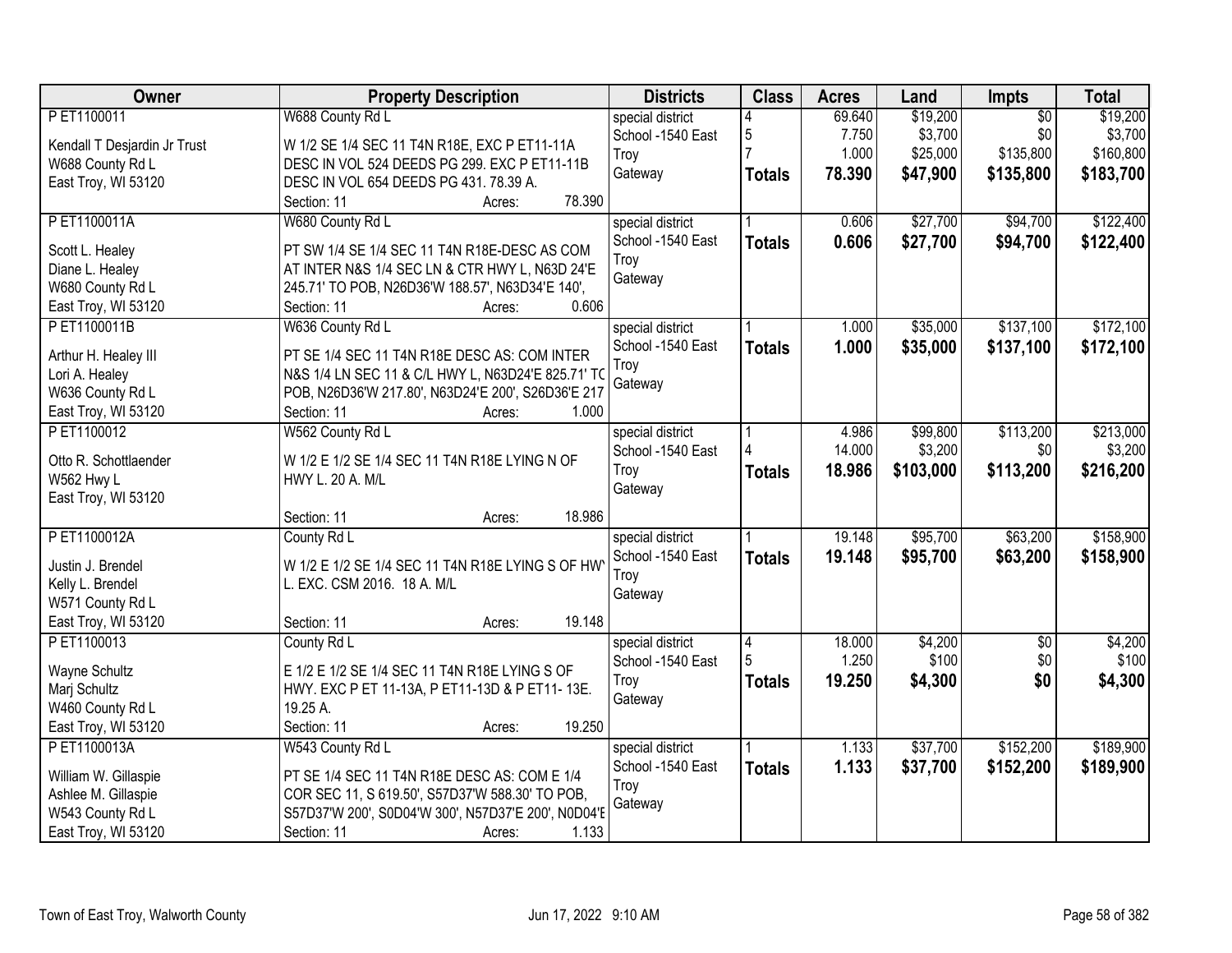| Owner                     | <b>Property Description</b>                             | <b>Districts</b>          | <b>Class</b>  | <b>Acres</b> | Land     | Impts     | <b>Total</b> |
|---------------------------|---------------------------------------------------------|---------------------------|---------------|--------------|----------|-----------|--------------|
| PET1100013D               | W527 County Rd L                                        | special district          |               | 0.872        | \$33,100 | \$124,300 | \$157,400    |
| Henry P. Thiede           | PT SE 1/4 SEC 11 T4N R18E DESC AS: COM E 1/4            | School -1540 East         | <b>Totals</b> | 0.872        | \$33,100 | \$124,300 | \$157,400    |
| Carey J. Thiede           | COR SEC 11, S 619.50', S57D37'W 338.30' TO POB,         | Troy                      |               |              |          |           |              |
| W527 County Rd L          | S57D37'W 150', S0D04'W 300', N57D37'E 150', N0D04'E     | Gateway                   |               |              |          |           |              |
| East Troy, WI 53120       | 0.872<br>Section: 11<br>Acres:                          |                           |               |              |          |           |              |
| PET1100013E               | W509 County Rd L                                        | special district          |               | 3.380        | \$75,700 | \$202,200 | \$277,900    |
|                           |                                                         | School -1540 East         | <b>Totals</b> | 3.380        | \$75,700 | \$202,200 | \$277,900    |
| <b>Olsen Living Trust</b> | PT SE 1/4 SEC 11 T4N R18E DESC AS: COM 619.50' S        | Troy                      |               |              |          |           |              |
| W509 County Rd L          | OF E 1/4 COR SEC 11, S57D37'W 338.30', S0D04'W          | Gateway                   |               |              |          |           |              |
| East Troy, WI 53120       | 575', N57D37'E 339.09', N 575' TO POB. 3.38 A.<br>3.380 |                           |               |              |          |           |              |
|                           | Section: 11<br>Acres:                                   |                           |               |              |          |           |              |
| PET1100014                | W498 County Rd L                                        | special district          |               | 0.481        | \$24,100 | \$93,700  | \$117,800    |
| David Piotrowski          | 1/2 ACRE IN NE 1/4 SE 1/4 SEC 11 T4N R18E BEG IN        | School -1540 East         | <b>Totals</b> | 0.481        | \$24,100 | \$93,700  | \$117,800    |
| W498 County Rd L          | CTR HWY KNOWN AS MILWAUKEE RD ON E LN OF                | Troy                      |               |              |          |           |              |
| East Troy, WI 53120       | NE1/4 & SE1/4 SECI 11 T4N R18E; N 17 RODS; W 5          | Gateway                   |               |              |          |           |              |
|                           | 0.481<br>Section: 11<br>Acres:                          |                           |               |              |          |           |              |
| PET1100018                | N9066 E Miramar Dr                                      | East Troy San Dist #2   1 |               | 2.500        | \$63,000 | \$227,500 | \$290,500    |
|                           |                                                         | special district          | <b>Totals</b> | 2.500        | \$63,000 | \$227,500 | \$290,500    |
| Lawrence W. Schwartz      | PT NW 1/4 & SW 1/4 SEC 11 T4N R18E DESC AS: COM         | School -1540 East         |               |              |          |           |              |
| Katherine A. Schwartz     | W 1/4 COR SEC 11, S 178.10', S75D38'E 79.89',           | Troy                      |               |              |          |           |              |
| N9066 E Miramar Dr        | S86D16'E 139.32', S60D30'E 170.90', S52D19'E 257.08'    | Gateway                   |               |              |          |           |              |
| East Troy, WI 53120       | 2.500<br>Section: 11<br>Acres:                          |                           |               |              |          |           |              |
| PET1100019                | N9062 E Miramar Dr                                      | East Troy San Dist #2   1 |               | 2.960        | \$72,700 | \$187,200 | \$259,900    |
| Stephen J. Legas          | PT NW 1/4 & SW 1/4 SEC 11 T4N R18E DESC AS: CON         | special district          | <b>Totals</b> | 2.960        | \$72,700 | \$187,200 | \$259,900    |
| Rhoda A. Legas            | W 1/4 COR SEC 11, S 178.10', S75D38'E 79.89',           | School -1540 East         |               |              |          |           |              |
| N9062 E Miramar Dr        | S86D16'E 139.32', S60D30'E 170.90', S52D19'E 257.08'    | Troy                      |               |              |          |           |              |
| East Troy, WI 53120       | Section: 11<br>2.960<br>Acres:                          | Gateway                   |               |              |          |           |              |
| PET1100020                | N9056 E Miramar Dr                                      | East Troy San Dist #2   1 |               | 2.250        | \$57,800 | \$166,700 | \$224,500    |
|                           |                                                         | special district          | <b>Totals</b> | 2.250        | \$57,800 | \$166,700 | \$224,500    |
| Geoffrey W. Leack         | PT NW 1/4 & SW 1/4 SEC 11 T4N R18E DESC AS: CON         | School -1540 East         |               |              |          |           |              |
| Janet L. Leack            | W 1/4 COR SEC 11, S 178.10', S75D38'E 79.89',           | Troy                      |               |              |          |           |              |
| N9056 E Miramar Dr        | S86D16'E 139.32', S60D30'E 170.90', S52D19'E 257.08'    | Gateway                   |               |              |          |           |              |
| East Troy, WI 53120       | 2.250<br>Section: 11<br>Acres:                          |                           |               |              |          |           |              |
| PET1100021                | N9046 E Miramar Dr                                      | East Troy San Dist #2   1 |               | 1.950        | \$51,500 | \$122,500 | \$174,000    |
| Axel L. Vohs              | PT SW 1/4 SEC 11 T4N R18E DESC AS: COM W 1/4            | special district          | <b>Totals</b> | 1.950        | \$51,500 | \$122,500 | \$174,000    |
| Courtney Vohs             | COR SEC 11, S 178.10', S75D38'E 79.89', S86D16'E        | School -1540 East         |               |              |          |           |              |
| N9046 E Miramar Dr        | 139.32', S60D30'E 170.90', S52D19'E 257.08', N56D31'E   | Troy                      |               |              |          |           |              |
| East Troy, WI 53120       | 1.950<br>Section: 11<br>Acres:                          | Gateway                   |               |              |          |           |              |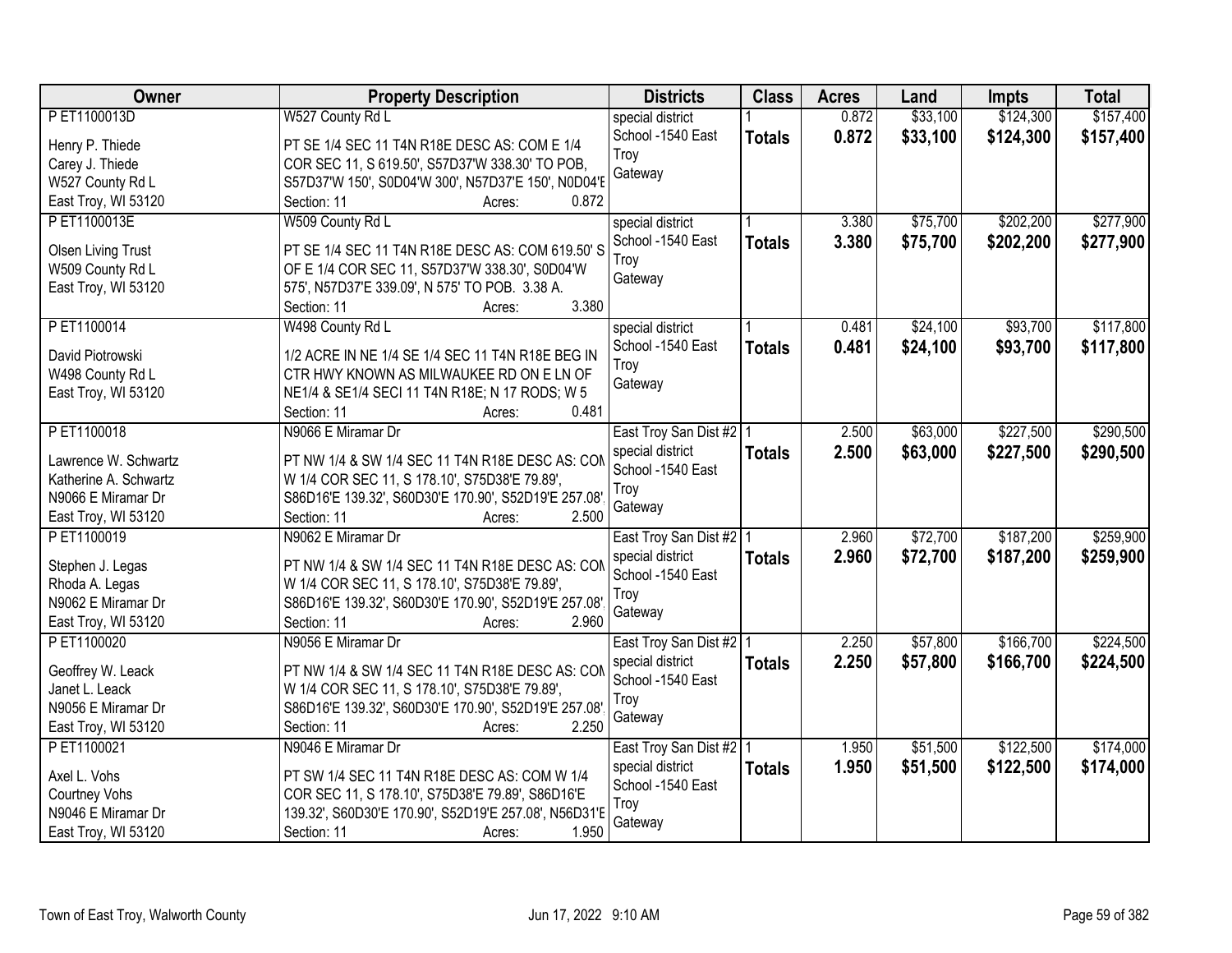| Owner                     | <b>Property Description</b>                                                                               | <b>Districts</b>                      | <b>Class</b>  | <b>Acres</b> | Land     | <b>Impts</b> | <b>Total</b> |
|---------------------------|-----------------------------------------------------------------------------------------------------------|---------------------------------------|---------------|--------------|----------|--------------|--------------|
| PET1100022                | N9038 E Miramar Dr                                                                                        | East Troy San Dist #2                 |               | 1.650        | \$45,200 | \$127,500    | \$172,700    |
| Bruce O. Burgermeister    | PT SW 1/4 SEC 11 T4N R18E DESC AS: COM W 1/4                                                              | special district                      | <b>Totals</b> | 1.650        | \$45,200 | \$127,500    | \$172,700    |
| Lorraine L. Burgermeister | COR SEC 11, S 178.10', S75D38'E 79.89', S86D16'E                                                          | School -1540 East                     |               |              |          |              |              |
| N9038 E Miramar Dr        | 139.32', S60D30'E 170.90', S52D19'E 257.08', N56D31'E                                                     | Troy                                  |               |              |          |              |              |
| East Troy, WI 53120       | 1.650<br>Section: 11<br>Acres:                                                                            | Gateway                               |               |              |          |              |              |
| PET1100023                | N9028 E Miramar Dr                                                                                        | East Troy San Dist #2 1               |               | 2.000        | \$52,500 | \$87,600     | \$140,100    |
|                           |                                                                                                           | special district                      | <b>Totals</b> | 2.000        | \$52,500 | \$87,600     | \$140,100    |
| Dave R. Peterson          | PT SW 1/4 SEC 11 T4N R18E DESC AS: COM W 1/4                                                              | School -1540 East                     |               |              |          |              |              |
| Debra A. Peterson         | COR SEC 11, S 178.10', S75D38'E 79.89', S86D16'E                                                          | Troy                                  |               |              |          |              |              |
| W229 S8790 Clark St       | 139.32', S60D30'E 170.90', S52D19'E 257.08', N56D31'E                                                     | Gateway                               |               |              |          |              |              |
| Big Bend, WI 53103        | 2.000<br>Section: 11<br>Acres:                                                                            |                                       |               |              |          |              |              |
| PET1100023A               | N9032 E Miramar Dr                                                                                        | East Troy San Dist #2   1             |               | 1.000        | \$31,500 | \$127,600    | \$159,100    |
| Curtis L. Lehnert         | PT SW 1/4 SEC 11 T4N R18E DESC AS: COM W 1/4                                                              | special district                      | <b>Totals</b> | 1.000        | \$31,500 | \$127,600    | \$159,100    |
| Jill M. Lehnert           | COR SEC 11, S 178.10', S75D38'E 79.89', S86D16'E                                                          | School -1540 East                     |               |              |          |              |              |
| N9032 E Miramar Dr        | 139.32', S60D30'E 170.90', S52D19'E 257.08', N56D31'E                                                     | Troy                                  |               |              |          |              |              |
| East Troy, WI 53120       | Section: 11<br>1.000<br>Acres:                                                                            | Gateway                               |               |              |          |              |              |
| PET1100024                | N9016 E Miramar Dr                                                                                        | East Troy San Dist #2   1             |               | 1.500        | \$42,000 | \$124,600    | \$166,600    |
|                           |                                                                                                           | special district                      | <b>Totals</b> | 1.500        | \$42,000 | \$124,600    | \$166,600    |
| Gregory T. Rudolph        | PT SW 1/4 SEC 11 T4N R18E DESC AS: COM W 1/4                                                              | School -1540 East                     |               |              |          |              |              |
| N9016 E Miramar Dr        | COR SEC 11, S 178.10', S75D38'E 79.89', S86D16'E<br>139.32', S60D30'E 170.90', S52D19'E 257.08', N56D31'E | Troy                                  |               |              |          |              |              |
| East Troy, WI 53120       | 1.500<br>Section: 11                                                                                      | Gateway                               |               |              |          |              |              |
| PET1100025                | Acres:<br>N9012 E Miramar Dr                                                                              |                                       |               | 1.500        | \$42,000 | \$196,500    | \$238,500    |
|                           |                                                                                                           | East Troy San Dist #2   1             |               | 1.500        |          |              |              |
| Jeffery D. Voland         | PT SW 1/4 SEC 11 T4N R18E DESC AS: COM W 1/4                                                              | special district<br>School -1540 East | <b>Totals</b> |              | \$42,000 | \$196,500    | \$238,500    |
| Barbara R. Voland         | COR SEC 11, S 178.10', S75D38'E 79.89', S86D16'E                                                          | Troy                                  |               |              |          |              |              |
| N9012 E Miramar Dr        | 139.32', S60D30'E 170.90', S52D19'E 257.08', N56D31'E                                                     | Gateway                               |               |              |          |              |              |
| East Troy, WI 53120       | 1.500<br>Section: 11<br>Acres:                                                                            |                                       |               |              |          |              |              |
| PET1100026                | N9006 E Miramar Dr                                                                                        | East Troy San Dist #2   1             |               | 1.500        | \$42,400 | \$111,700    | \$154,100    |
| Craig Hopper              | PT SW 1/4 SEC 11 T4N R18E DESC AS: COM W 1/4                                                              | special district                      | <b>Totals</b> | 1.500        | \$42,400 | \$111,700    | \$154,100    |
| Mary Hopper               | COR SEC 11, S 178.10', S75D38'E 79.89', S86D16'E                                                          | School -1540 East                     |               |              |          |              |              |
| N9006 E Miramar Dr        | 139.32', S60D30'E 170.90', S52D19'E 257.08', N56D31'E                                                     | Troy                                  |               |              |          |              |              |
| East Troy, WI 53120       | Section: 11<br>1.500<br>Acres:                                                                            | Gateway                               |               |              |          |              |              |
| PET1100027                | N8998 E Miramar Dr                                                                                        | East Troy San Dist #2 1               |               | 1.890        | \$50,200 | \$142,800    | \$193,000    |
|                           |                                                                                                           | special district                      | <b>Totals</b> | 1.890        | \$50,200 | \$142,800    | \$193,000    |
| John M. Sullivan          | PT SW 1/4 SEC 11 T4N R18E DESC AS: COM W 1/4                                                              | School -1540 East                     |               |              |          |              |              |
| Sandra L. Sullivan        | COR SEC 11, S 178.10', S75D38'E 79.89', S86D16'E                                                          | Troy                                  |               |              |          |              |              |
| N8998 E Miramar Dr        | 139.32', S60D30'E 178.90', S52D19'E 257.08', N56D31'E                                                     | Gateway                               |               |              |          |              |              |
| East Troy, WI 53120       | 1.890<br>Section: 11<br>Acres:                                                                            |                                       |               |              |          |              |              |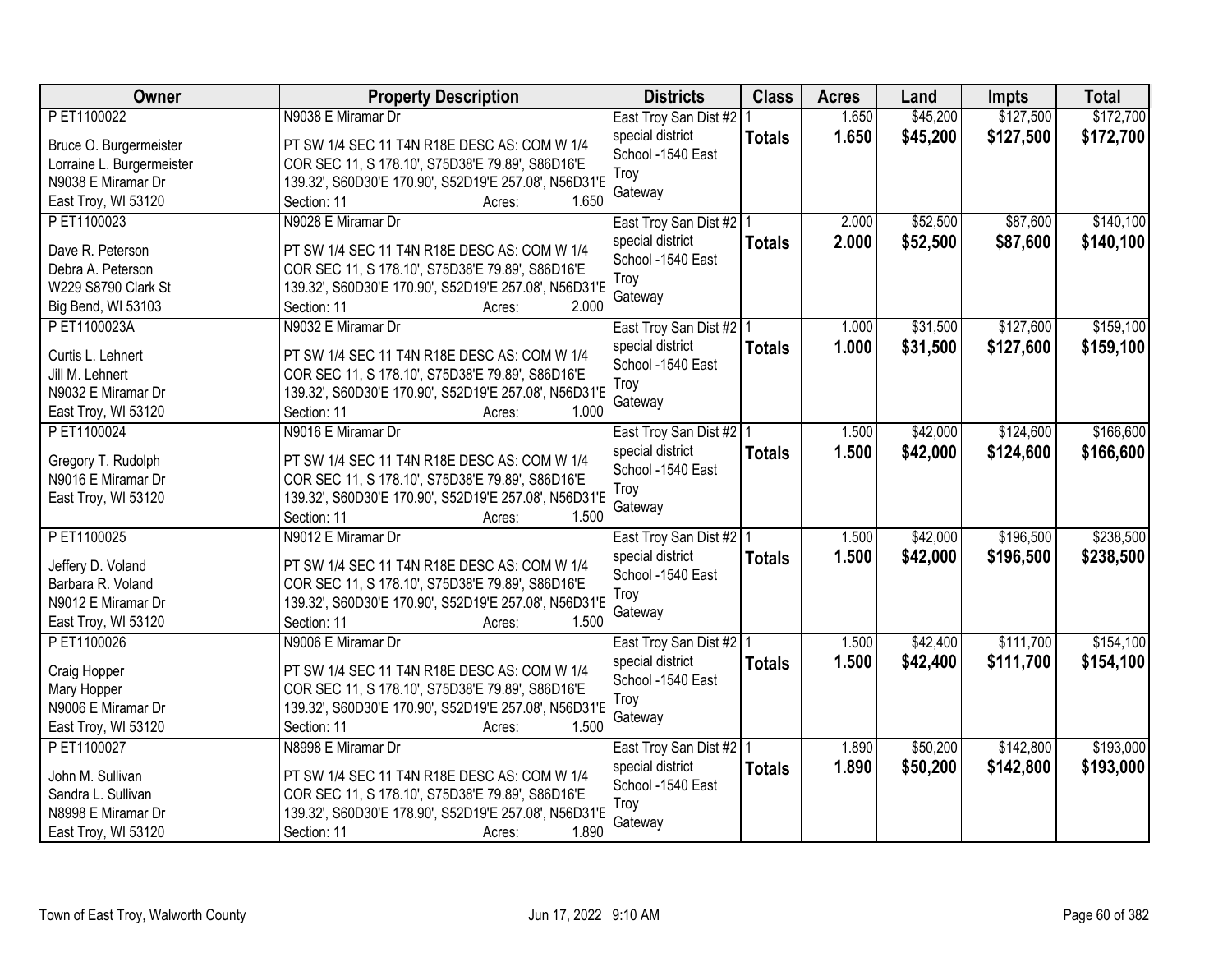| <b>Owner</b>          | <b>Property Description</b>                                    | <b>Districts</b>          | <b>Class</b>  | <b>Acres</b> | Land     | <b>Impts</b>    | <b>Total</b> |
|-----------------------|----------------------------------------------------------------|---------------------------|---------------|--------------|----------|-----------------|--------------|
| P ET1100028           | N8990 E Miramar Dr                                             | East Troy San Dist #2     |               | 1.250        | \$36,800 | \$69,500        | \$106,300    |
| Robert W. Sucik       | PT SW 1/4 SEC 11 T4N R18E DESC AS: COM W 1/4                   | special district          |               | 0.250        | \$100    | \$0             | \$100        |
| N8990 E Miramar Dr    | COR SEC 11, S 178.10', S75D38'E 79.89', S86D16'E               | School -1540 East         | <b>Totals</b> | 1.500        | \$36,900 | \$69,500        | \$106,400    |
| East Troy, WI 53120   | 139.32', S60D30'E 170.90', S52D19'E 257.08', N56D31'E          | Troy                      |               |              |          |                 |              |
|                       | 1.500<br>Section: 11<br>Acres:                                 | Gateway                   |               |              |          |                 |              |
| PET1100029            | N8961 E Miramar Dr                                             | East Troy San Dist #2   1 |               | 3.189        | \$75,000 | \$161,400       | \$236,400    |
|                       |                                                                | special district          | <b>Totals</b> | 3.189        | \$75,000 | \$161,400       | \$236,400    |
| Peter G. Scurek       | PT SW 1/4 SEC 11 T4N R18E DESC AS: COM W 1/4                   | School -1540 East         |               |              |          |                 |              |
| Josi R. Scurek        | COR SEC 11, S 178.10', S75D38'E 79.89', S86D16'E               | Troy                      |               |              |          |                 |              |
| N8961 E Miramar Dr    | 139.32', S60D30'E 170.90', S52D19'E 257.08', N56D31'E<br>3.189 | Gateway                   |               |              |          |                 |              |
| East Troy, WI 53120   | Section: 11<br>Acres:                                          |                           |               |              |          |                 |              |
| PET1100031            | N8952 Miramar Dr                                               | special district          |               | 0.500        | \$15,800 | \$242,100       | \$257,900    |
| Ronald Gonzalez       | PT SW 1/4 SEC 11 T4N R18E DESC AS: COM W 1/4                   | School -1540 East         |               | 3.500        | \$800    | \$0             | \$800        |
| Montserrat Gonzalez   | COR SEC 11, S 178.10', S75D38'E 79.89', S86D16'E               | Troy                      | <b>Totals</b> | 4.000        | \$16,600 | \$242,100       | \$258,700    |
| N8952 E Mirmar Dr     | 139.32', S60D30'E 170.90', S52D19'E 257.08', N56D31'E          | Gateway                   |               |              |          |                 |              |
| East Troy, WI 53120   | Section: 11<br>4.000<br>Acres:                                 |                           |               |              |          |                 |              |
| PET1100032            | N8980 E Miramar Dr                                             | East Troy San Dist #2   1 |               | 1.000        | \$31,500 | \$109,700       | \$141,200    |
|                       |                                                                | special district          |               | 0.600        | \$100    | \$0             | \$100        |
| Twlight Holdings, LLC | PT SW 1/4 SEC 11 T4N R18E DESC AS: COM W 1/4                   | School -1540 East         |               | 0.210        | \$100    | \$0             | \$100        |
| 2986 Main St          | COR SEC 11, S 178.10', S75D38'E 79.89', S86D16'E               | Troy                      | <b>Totals</b> | 1.810        | \$31,700 | \$109,700       | \$141,400    |
| East Troy, WI 53120   | 139.32', S60D30'E 170.90', S52D19'E 257.08', N56D31'E          | Gateway                   |               |              |          |                 |              |
|                       | 1.810<br>Section: 11<br>Acres:                                 |                           |               |              |          |                 |              |
| PET1100033            | Stone School Rd                                                | special district          | 4             | 1.250        | \$300    | $\overline{50}$ | \$300        |
| Robert W. Sucik       | PT SW 1/4 SEC 11 T4N R18E DESC AS: COM E 1/8                   | School -1540 East         | 5             | 0.250        | \$100    | \$0             | \$100        |
|                       |                                                                | Troy                      | <b>Totals</b> | 1.500        | \$400    | \$0             | \$400        |
| N8990 E Miramar Dr    | SEC COR NW 1/4 SEC 11, S0D20'W 2621.73' TO POB,                | Gateway                   |               |              |          |                 |              |
| East Troy, WI 53120   | S0D20'W 128.34', S89D19'W 509.50', S0D41'E 128.34',            |                           |               |              |          |                 |              |
|                       | Section: 11<br>1.500<br>Acres:                                 |                           |               |              |          |                 |              |
| PET1100034            | N9015 Stone School Rd                                          | special district          |               | 4.000        | \$85,000 | \$124,900       | \$209,900    |
| Charles W. Jungbluth  | PT SW 1/4 SEC 11 T4N R18E DESC AS: COM E 1/8                   | School -1540 East         | <b>Totals</b> | 4.000        | \$85,000 | \$124,900       | \$209,900    |
| N9015 Stone School Rd | SEC COR NW 1/4 SEC 11, S0D20'W 2450.30' TO POB,                | Troy                      |               |              |          |                 |              |
| East Troy, WI 53120   | S0D20'W 171.43', S89D19'W 508.72', N0D41'E 171.43',            | Gateway                   |               |              |          |                 |              |
|                       | Section: 11<br>4.000<br>Acres:                                 |                           |               |              |          |                 |              |
| PET1100036            | N9031 Stone School Rd                                          | special district          |               | 1.730        | \$44,600 | \$134,300       | \$178,900    |
|                       |                                                                | School -1540 East         | <b>Totals</b> | 1.730        | \$44,600 | \$134,300       | \$178,900    |
| Michael R. Heck       | PT SW 1/4 SEC 11 T4N R18E DESC AS: COM E 1/4                   | Troy                      |               |              |          |                 |              |
| Sandra Giesegh        | SEC COR NW 1/4 SEC 11, S0D20'W 2130.07' TO POB,                | Gateway                   |               |              |          |                 |              |
| N9031 Stone School Rd | S0D20'W 148.43', S89D19'W 506.85', N0D41'E 148.43',            |                           |               |              |          |                 |              |
| East Troy, WI 53120   | 1.730<br>Section: 11<br>Acres:                                 |                           |               |              |          |                 |              |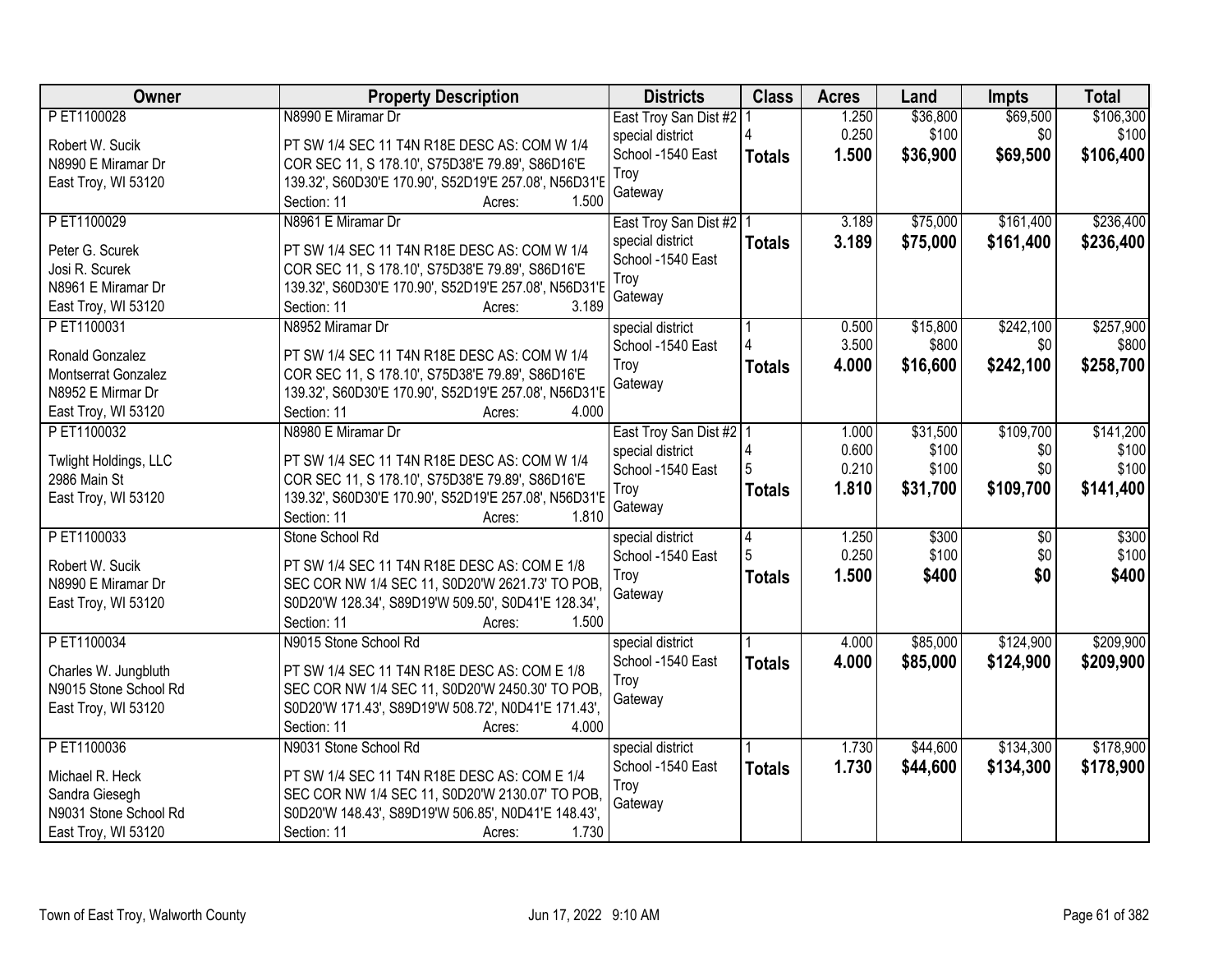| Owner                              | <b>Property Description</b>                         | <b>Districts</b>  | <b>Class</b>  | <b>Acres</b> | Land      | <b>Impts</b> | <b>Total</b> |
|------------------------------------|-----------------------------------------------------|-------------------|---------------|--------------|-----------|--------------|--------------|
| PET1100039                         | N9087 Stone School Rd                               | special district  |               | 7.020        | \$110,100 | \$122,700    | \$232,800    |
| Raymond J. Smigelski Jr            | PT SW 1/4 SEC 11 T4N R18E DESC AS: COM E 1/8        | School -1540 East | <b>Totals</b> | 7.020        | \$110,100 | \$122,700    | \$232,800    |
| Raymond J Smigelski Sr Life Estate | SEC COR NW 1/4 SEC 11, S0D20'W 1468.74' TO POB,     | Troy              |               |              |           |              |              |
| N9087 Stone School Rd              | S0D20'W 225.22', N89D37'30"W 503.04', S0D41'W       | Gateway           |               |              |           |              |              |
| East Troy, WI 53120                | 7.020<br>Section: 11<br>Acres:                      |                   |               |              |           |              |              |
| PET1100041                         | N9103 Stone School Rd                               | special district  |               | 4.947        | \$79,600  | \$197,400    | \$277,000    |
|                                    |                                                     | School -1540 East | <b>Totals</b> | 4.947        | \$79,600  | \$197,400    | \$277,000    |
| Mannina Family Trust               | PT NW 1/4 SEC 11 T4N R18E DESC AS: COM E 1/8        | Troy              |               |              |           |              |              |
| N9103 Stone School Rd              | SEC COR NW 1/4 SEC 11, S0D20'W 1277.10' TO POB,     | Gateway           |               |              |           |              |              |
| East Troy, WI 53120                | S0D20'W 16.64', N82D14'W 504.22', N82D32'W 295.60', |                   |               |              |           |              |              |
|                                    | 4.947<br>Section: 11<br>Acres:                      |                   |               |              |           |              |              |
| PET1100042                         | N9105 Stone School Rd                               | special district  |               | 3.000        | \$65,000  | \$101,700    | \$166,700    |
| Rebecca R. Kaschak                 | PT NW 1/4 SEC 11 T4N R18E DESC AS: COM E 1/8        | School -1540 East | <b>Totals</b> | 3.000        | \$65,000  | \$101,700    | \$166,700    |
| N9105 Stone School Rd              | SEC COR NW 1/4 SEC 11, S0D20'W 980.13' TO POB,      | Troy              |               |              |           |              |              |
| East Troy, WI 53120                | S89D39'W 500', S0D20'W 225.98', S82D14'E 504.22',   | Gateway           |               |              |           |              |              |
|                                    | 3.000<br>Section: 11<br>Acres:                      |                   |               |              |           |              |              |
| PET1100043                         | N9133 Stone School Rd                               | special district  |               | 2.180        | \$52,700  | \$120,600    | \$173,300    |
|                                    |                                                     | School -1540 East | <b>Totals</b> | 2.180        | \$52,700  | \$120,600    | \$173,300    |
| David Janusz                       | PT NW 1/4 SEC 11 T4N R18E DESC AS: COM E 1/8        | Troy              |               |              |           |              |              |
| Anna Janusz                        | SEC COR NW 1/4 SEC 11, S0D20'W 789.93' TO POB       | Gateway           |               |              |           |              |              |
| N9133 Stone School Rd              | S0D20'W 190.20', S89D39'W 500', N0D20'E 190.20',    |                   |               |              |           |              |              |
| East Troy, WI 53120                | Section: 11<br>2.180<br>Acres:                      |                   |               |              |           |              |              |
| PET1100046                         | W721 Miramar Rd                                     | special district  |               | 1.600        | \$42,000  | \$118,400    | \$160,400    |
| Dennis L. Bolles                   | PT NW 1/4 SEC 11 T4N R18E-COM COM E 1/8 COR         | School -1540 East | <b>Totals</b> | 1.600        | \$42,000  | \$118,400    | \$160,400    |
| Kim M. Bolles                      | NW 1/4, S89D39'W 272.78' TO POB, S0D20'W 528. 57'   | Troy              |               |              |           |              |              |
| W721 Miramar Rd                    | S89D39'W 131.03', N0D15'E 528.57', N89D39'E 131.80' | Gateway           |               |              |           |              |              |
| East Troy, WI 53120                | Section: 11<br>1.600<br>Acres:                      |                   |               |              |           |              |              |
| PET1100047                         | W735 Miramar Rd                                     | special district  |               | 1.595        | \$41,900  | \$373,700    | \$415,600    |
|                                    |                                                     | School -1540 East | <b>Totals</b> | 1.595        | \$41,900  | \$373,700    | \$415,600    |
| Jerome Campbell Trust              | PT NW 1/4 SEC 11 T4N R18E DESC AS: COM E 1/8        | Troy              |               |              |           |              |              |
| Gail Campbell Trust                | SEC COR NW 1/4 SEC 11, S89D39'W 404.58' TO POB,     | Gateway           |               |              |           |              |              |
| W735 Miramar Rd                    | S0D15'W 528.57', S89D39'W 131.04', N0D10'E 528.57', |                   |               |              |           |              |              |
| East Troy, WI 53120                | Section: 11<br>1.595<br>Acres:                      |                   |               |              |           |              |              |
| PET1100048                         | W755 Miramar Rd                                     | special district  |               | 3.190        | \$66,400  | \$121,000    | \$187,400    |
| Donna M. Rausch                    | PT NW 1/4 SEC 11 T4N R18E DESC AS: COM E 1/8        | School -1540 East | <b>Totals</b> | 3.190        | \$66,400  | \$121,000    | \$187,400    |
| James Rausch                       | SEC COR NW 1/4 SEC 11, S89D39'W 536.39' TO POB,     | Troy              |               |              |           |              |              |
| W755 Miramar Rd                    | S0D10'W 528.57', S89D39'W 262.07', N 528.57',       | Gateway           |               |              |           |              |              |
| East Troy, WI 53120                | 3.190<br>Section: 11<br>Acres:                      |                   |               |              |           |              |              |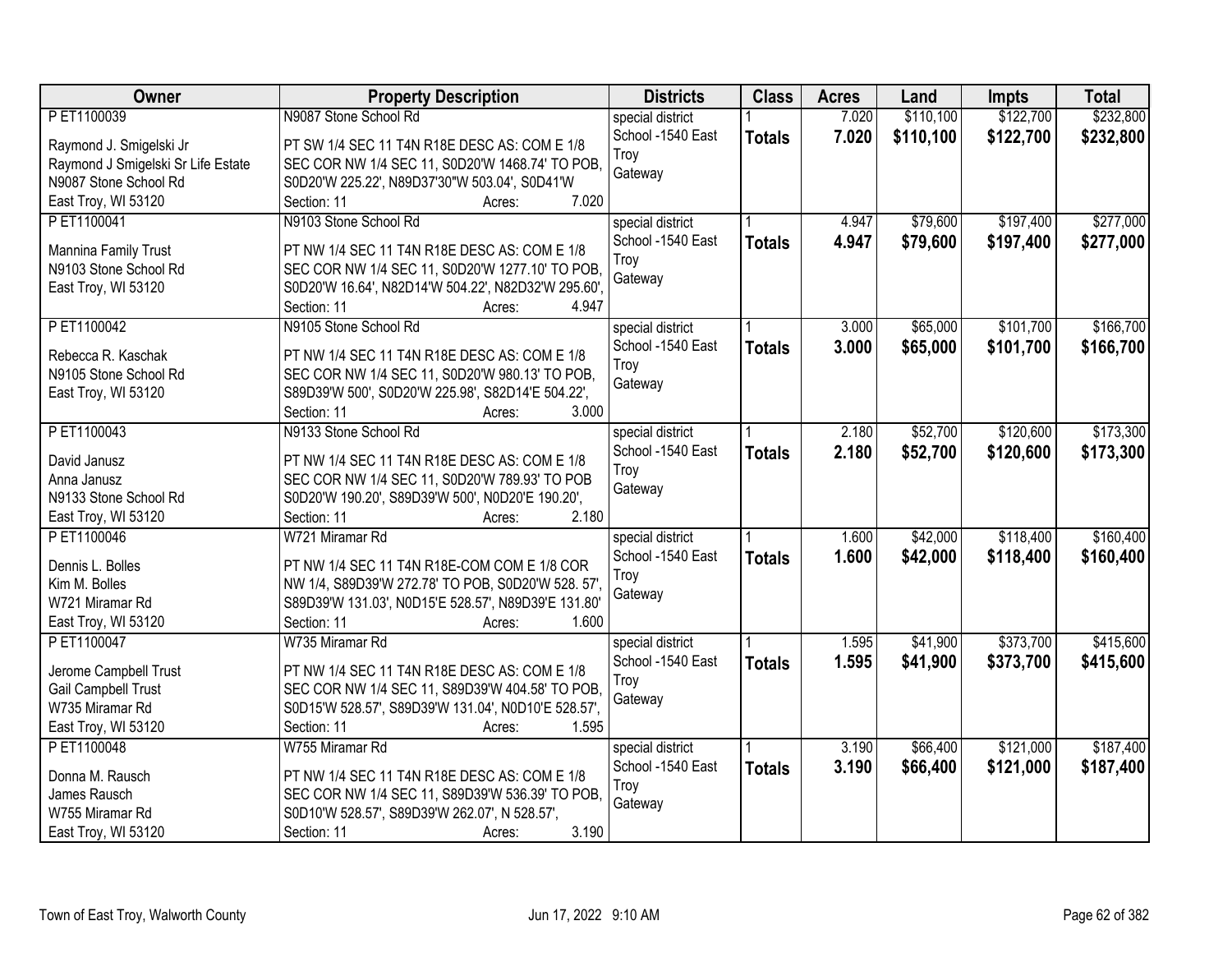| Owner                    | <b>Property Description</b>                             | <b>Districts</b>          | <b>Class</b>  | <b>Acres</b> | Land            | <b>Impts</b>    | <b>Total</b>    |
|--------------------------|---------------------------------------------------------|---------------------------|---------------|--------------|-----------------|-----------------|-----------------|
| PET1200001               | County Rd L                                             | special district          | 6             | 3.500        | \$23,600        | $\overline{50}$ | \$23,600        |
| Nancy K. Smith           | PT NE 1/4 SEC 12 T4N R18E DESC AS: COM NE COR           | School -1540 East         | <b>Totals</b> | 3.500        | \$23,600        | \$0             | \$23,600        |
| W149 County Rd L         | SEC 12, W 382. 80', S 200', W 429', S 66', E 307.89', N | Troy                      |               |              |                 |                 |                 |
| East Troy, WI 53120      | TO POB. 3.5 A M/L                                       | Gateway                   |               |              |                 |                 |                 |
|                          | Section: 12<br>3.500<br>Acres:                          |                           |               |              |                 |                 |                 |
| PET1200002               | County Rd L                                             | special district          |               | 2.200        | \$15,000        | \$0             | \$15,000        |
|                          |                                                         | School -1540 East         | <b>Totals</b> | 2.200        | \$15,000        | \$0             | \$15,000        |
| Nancy K. Smith           | PT NE 1/4 SEC 12 T4N R18E DESC AS: COM 382.80'          | Troy                      |               |              |                 |                 |                 |
| W149 County Rd L         | W OF NE COR SEC 12, S 200', W 429', N 200' E 429' TO    | Gateway                   |               |              |                 |                 |                 |
| East Troy, WI 53120      | POB. 2.2 A M/L.<br>2.200<br>Section: 12<br>Acres:       |                           |               |              |                 |                 |                 |
| PET1200003               | W167 County Rd L                                        | special district          |               | 7.000        | \$110,000       | \$1,279,800     | \$1,389,800     |
|                          |                                                         | School -1540 East         |               | 238.107      | \$65,600        | \$0             | \$65,600        |
| <b>Tammy Gray</b>        | E 1/2 NE 1/4 S & E OF HWY L. EXC 2 PARCELS IN N         | Troy                      |               | 17.550       | \$8,200         | \$0             | \$8,200         |
| Greg Gray                | PART, ALSO W 1/2 NE 1/4 ALSO W 1/2 SE 1/4 & SE 1/4      | Gateway                   |               | 262.657      | \$183,800       | \$1,279,800     | \$1,463,600     |
| W167 County Rd L         | SE 1/4 SEC 12 T4N R18E                                  |                           | <b>Totals</b> |              |                 |                 |                 |
| East Troy, WI 53120      | 262.657<br>Section: 12<br>Acres:                        |                           |               |              |                 |                 |                 |
| PET1200003A              | W240 County Rd L                                        | special district          |               | 5.600        | \$103,000       | \$144,700       | \$247,700       |
| Paul R. Matejcek et al   | ALL THAT PT OF NE 1/4 SEC 12 T4N R18E NW OF C/L         | School -1540 East         | <b>Totals</b> | 5.600        | \$103,000       | \$144,700       | \$247,700       |
| c/o Paul R. J Matejcek   | HWY L. 5.6 A.                                           | Troy                      |               |              |                 |                 |                 |
| W240 County Rd L         |                                                         | Gateway                   |               |              |                 |                 |                 |
| East Troy, WI 53120-0000 | 5.600<br>Section: 12<br>Acres:                          |                           |               |              |                 |                 |                 |
| P ET1200004A             | W314 County Rd L                                        | special district          | X4            | 0.172        | $\overline{50}$ | \$0             | $\overline{50}$ |
|                          |                                                         | School -1540 East         | <b>Totals</b> | 0.172        | \$0             | \$0             | \$0             |
| Town of East Troy        | PT NW 1/4 SEC 12 T4N R18E DESC AS: COM SE COR           | Trov                      |               |              |                 |                 |                 |
| N9330 Stewart School Rd  | LOT 6 BLK 1 HUNTER & FRAISERS ADD, N50D W ALC           | Gateway                   |               |              |                 |                 |                 |
| PO Box 872               | NE LN LOT 6 TO INTER WITH NW R/W LN OF HWY L {          |                           |               |              |                 |                 |                 |
| East Troy, WI 53120      | 0.172<br>Section: 12<br>Acres:                          |                           |               |              |                 |                 |                 |
| PET1200005               | County Rd L                                             | special district          |               | 3.220        | \$900           | \$0             | \$900           |
| <b>Tammy Gray</b>        | PT NW 1/4 SEC 12 T4N R18E DESC AS: COM S SIDE           | School -1540 East         | <b>Totals</b> | 3.220        | \$900           | \$0             | \$900           |
| Greg Gray                | HWY L 209' NE OF HUNTER & FRASER PLOT, NE ON            | Troy                      |               |              |                 |                 |                 |
| W167 County Rd L         | HWY TO INTER WITH N&S 1/4 LN, S ON 1/4 LN 759'          | Gateway                   |               |              |                 |                 |                 |
| East Troy, WI 53120      | 3.220<br>Section: 12<br>Acres:                          |                           |               |              |                 |                 |                 |
| PET1200007               | W366 County Rd L                                        | East Troy San Dist #3   1 |               | 0.900        | \$43,500        | \$105,400       | \$148,900       |
|                          |                                                         | special district          | <b>Totals</b> | 0.900        | \$43,500        | \$105,400       | \$148,900       |
| Sharon Kurth Trust       | PT NW 1/4 SEC 12 T4N R18E DESC AS: COM INTER            | School -1540 East         |               |              |                 |                 |                 |
| 2787 Edwards St #c       | NWLY LN O.P. OF LAKE BEULAH SUBD SEC 12 T4N             | Troy                      |               |              |                 |                 |                 |
| East Troy, WI 53120      | R18E WITH W 1/8 LN, NELY ALG NWLY LN 346' TO NV         | Gateway                   |               |              |                 |                 |                 |
|                          | 0.900<br>Section: 12<br>Acres:                          |                           |               |              |                 |                 |                 |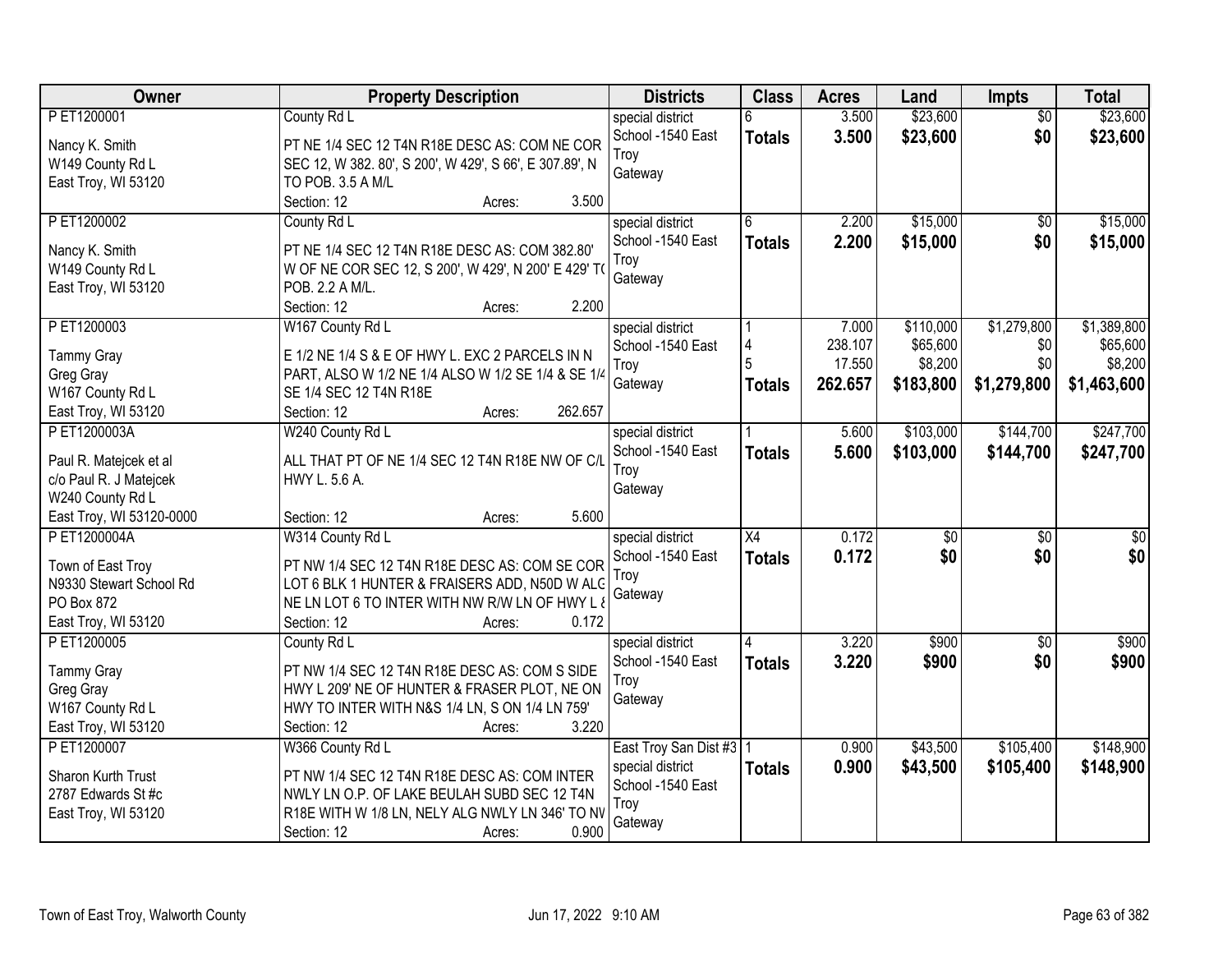| Owner                                | <b>Property Description</b>                                 | <b>Districts</b>                      | <b>Class</b>  | <b>Acres</b> | Land     | Impts           | <b>Total</b> |
|--------------------------------------|-------------------------------------------------------------|---------------------------------------|---------------|--------------|----------|-----------------|--------------|
| PET1200008                           | County Rd L                                                 | special district                      |               | 113.283      | \$26,300 | $\overline{50}$ | \$26,300     |
| Marilyn Mccarthy Trust               | ALL LAND IN SW 1/4 NW 1/4 & SW 1/4 S & E OF HWY.            | School -1540 East                     | 5             | 6.750        | \$2,300  | \$0             | \$2,300      |
| 841 E Veterans Way Apt 134           | & S & W OF RR PROP SEC 12 T4N R18E. EXC. PAR IN             | Troy                                  | <b>Totals</b> | 120.033      | \$28,600 | \$0             | \$28,600     |
| Mukwonago, WI 53149                  | N PART DESC AS COM AT INT OF WLY LN DEPOT                   | Gateway                               |               |              |          |                 |              |
|                                      | 120.033<br>Section: 12<br>Acres:                            |                                       |               |              |          |                 |              |
| PET1200008A                          | Thiede Rd                                                   | special district                      |               | 0.625        | \$1,400  | \$0             | \$1,400      |
| Paul W. Wilson Jr.                   | S 16.5' OF W 1650' OF SW 1/4 SEC 12 T4N R18E.               | School -1540 East                     | <b>Totals</b> | 0.625        | \$1,400  | \$0             | \$1,400      |
| Evelyn A. Wilson                     |                                                             | Troy                                  |               |              |          |                 |              |
| N8902 Thiede Rd                      |                                                             | Gateway                               |               |              |          |                 |              |
| East Troy, WI 53120                  | 0.625<br>Section: 12<br>Acres:                              |                                       |               |              |          |                 |              |
| PET1200008B                          | W495 County Rd L                                            | special district                      |               | 0.854        | \$32,800 | \$264,700       | \$297,500    |
|                                      | PT SW 1/4 SEC 12 T4N R18E DESC AS: COM W 1/4                | School -1540 East                     | <b>Totals</b> | 0.854        | \$32,800 | \$264,700       | \$297,500    |
| Shirley L. Reyes<br>W491 County Rd L | COR SEC 12, S 619.50', N57D23'E 19.58' TO POB,              | Troy                                  |               |              |          |                 |              |
| East Troy, WI 53120                  | N57D23'E 209', S 209', S57D23'W 209', N 209' TO POB.        | Gateway                               |               |              |          |                 |              |
|                                      | Section: 12<br>0.854<br>Acres:                              |                                       |               |              |          |                 |              |
| PET1200008C                          | W405 County Rd L                                            | East Troy San Dist #3 3               |               | 2.604        | \$0      | \$0             | \$0          |
|                                      |                                                             | special district                      | <b>Totals</b> | 2.604        | \$0      | \$0             | \$0          |
| WPC Geneva, LLC                      | PT NW 1/4 & SW 1/4 SEC 12 T4N R18E DESC AS: COM             | School -1540 East                     |               |              |          |                 |              |
| 300 Interchange North                | W SEC LN SEC 12 & C/L THIEDE RD, N57D30'E 540.6'.           | Troy                                  |               |              |          |                 |              |
| Lake Geneva, WI 53147                | N50D56'E 503.55' TO POB, S32D04'E 204.09', N67D08'<br>0.000 | Gateway                               |               |              |          |                 |              |
| PET1200011                           | Section: 12<br>Acres:<br>County Rd L                        |                                       | 4             | 38.100       | \$10,500 | $\overline{50}$ | \$10,500     |
|                                      |                                                             | special district<br>School -1540 East |               |              |          |                 |              |
| Wendell W. Schultz                   | PT NW 1/4 & SW 1/4 SEC 12 T4N R18E DESC AS COM              | Troy                                  | <b>Totals</b> | 38.100       | \$10,500 | \$0             | \$10,500     |
| W450 County Rd L                     | E SIDE RR 285' SE'LY FROM SW COR OF O.P. LAKE               | Gateway                               |               |              |          |                 |              |
| East Troy, WI 53120                  | BEULAH SUBD SEC 12 T 4 N R 18E, SELY ALG RR TO              |                                       |               |              |          |                 |              |
|                                      | Section: 12<br>38.100<br>Acres:                             |                                       |               |              |          |                 |              |
| PET1200011A                          | W303 County Rd L                                            | East Troy San Dist #3   1             |               | 1.570        | \$41,400 | \$179,900       | \$221,300    |
| Mark Nelson                          | PT OF NE 1/4 & NW 1/4 SEC 12 T4N R18E DESC AS               | special district                      | <b>Totals</b> | 1.570        | \$41,400 | \$179,900       | \$221,300    |
| Lori Nelson                          | COM NE COR LOT 6 BLK 2 HUNTER & FRASERS ADD                 | School -1540 East                     |               |              |          |                 |              |
| W303 County Rd L                     | TO LAKE BEULAH SEC 12 T4N R18E, N50DW 28.87'                | Troy                                  |               |              |          |                 |              |
| East Troy, WI 51320                  | 1.570<br>Section: 12<br>Acres:                              | Gateway                               |               |              |          |                 |              |
| PET1200012                           | County Rd L                                                 | special district                      | $\vert 4$     | 26.000       | \$6,000  | $\overline{50}$ | \$6,000      |
| <b>Tammy Gray</b>                    | NE 1/4 SE 1/4 SEC 12 T4N R18E. 40 A.                        | School -1540 East                     | 5             | 14.000       | \$9,100  | \$0             | \$9,100      |
| Greg Gray                            |                                                             | Troy                                  | <b>Totals</b> | 40.000       | \$15,100 | \$0             | \$15,100     |
| W167 County Rd L                     |                                                             | Gateway                               |               |              |          |                 |              |
| East Troy, WI 53120                  | 40.000<br>Section: 12<br>Acres:                             |                                       |               |              |          |                 |              |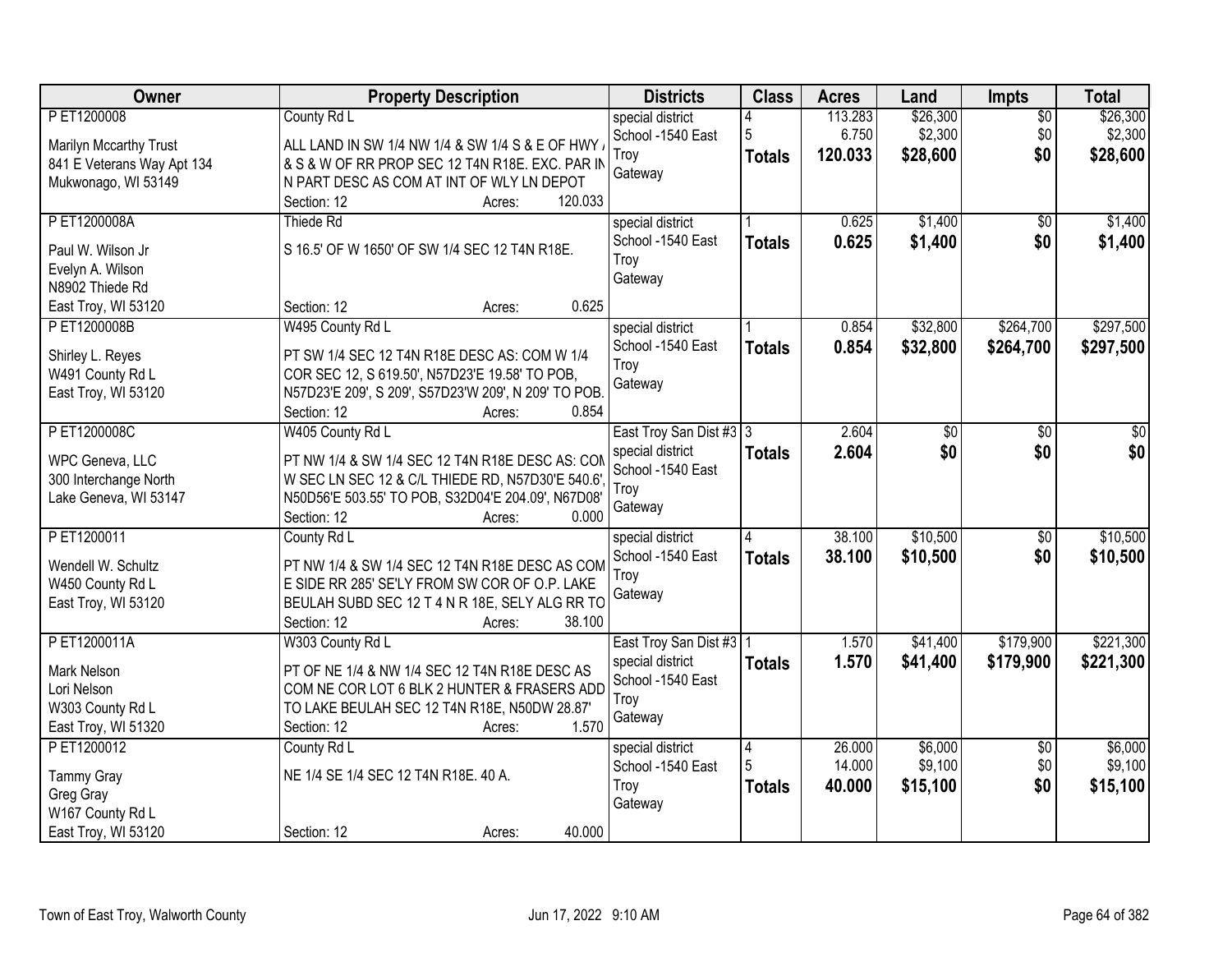| Owner                                     | <b>Property Description</b>                                                                   |         | <b>Districts</b>                      | <b>Class</b>           | <b>Acres</b>    | Land                  | <b>Impts</b>     | <b>Total</b>    |
|-------------------------------------------|-----------------------------------------------------------------------------------------------|---------|---------------------------------------|------------------------|-----------------|-----------------------|------------------|-----------------|
| PET1200013                                | County Rd L                                                                                   |         | special district                      | X4                     | 14.000          | $\overline{50}$       | $\overline{50}$  | $\sqrt{50}$     |
| Railroad Land                             | 14 A. R/R R/W LOC IN SW 1/4 SE 1/4 & W 1/2 SEC 12                                             |         | School -1540 East                     | <b>Totals</b>          | 14.000          | \$0                   | \$0              | \$0             |
|                                           | T4N R18E. EXC. THAT PT LYING NLY OF HWY L                                                     |         | Troy                                  |                        |                 |                       |                  |                 |
|                                           | THAT WAS ANNEXED TO VILLAGE OF MUKWONAGO                                                      |         | Gateway                               |                        |                 |                       |                  |                 |
|                                           | Section: 12<br>Acres:                                                                         | 14.000  |                                       |                        |                 |                       |                  |                 |
| PET1300001                                | County Rd L                                                                                   |         | special district                      | 4                      | 35.250          | \$9,700               | \$0              | \$9,700         |
|                                           | NE 1/4 NE 1/4 SEC 13 T4N R18E. 40 A                                                           |         | School -1540 East                     | 5                      | 4.750           | \$3,100               | \$0              | \$3,100         |
| <b>Tammy Gray</b><br>Greg Gray            |                                                                                               |         | Troy                                  | Totals                 | 40.000          | \$12,800              | \$0              | \$12,800        |
| W167 County Rd L                          |                                                                                               |         | Gateway                               |                        |                 |                       |                  |                 |
| East Troy, WI 53120                       | Section: 13<br>Acres:                                                                         | 40.000  |                                       |                        |                 |                       |                  |                 |
| PET1300002A                               | Thiede Rd                                                                                     |         | special district                      | X4                     | 219.101         | $\overline{50}$       | $\overline{50}$  | $\overline{30}$ |
|                                           |                                                                                               |         | School -1540 East                     | <b>Totals</b>          | 219.101         | \$0                   | \$0              | \$0             |
|                                           | State of Wisconsin Dept of Transportatic   PT NE 1/4, NW 1/4, SW 1/4 & SE 1/4 SEC 13 T4N R18E |         | Troy                                  |                        |                 |                       |                  |                 |
| 141 N Barstow St                          | DESC AS: COM NW COR SEC 13, S0D45'05"W                                                        |         | Gateway                               |                        |                 |                       |                  |                 |
| Waukesha, WI 53186                        | 1310.30' TO POB, S0D45'05"W 2620.34', S88D51'45"E                                             |         |                                       |                        |                 |                       |                  |                 |
| PET1300003                                | Section: 13<br>Acres:<br>N8902 Thiede Rd                                                      | 219.101 |                                       |                        |                 |                       |                  | \$436,900       |
|                                           |                                                                                               |         | special district<br>School -1540 East | 5                      | 8.000<br>28.503 | \$115,000<br>\$17,800 | \$321,900<br>\$0 | \$17,800        |
| Paul W. Wilson Jr                         | NE 1/4 NW 1/4 SEC 13 T4N R18E & THAT PT NW 1/4                                                |         | Troy                                  |                        | 36.503          | \$132,800             | \$321,900        | \$454,700       |
| Evelyn A. Wilson                          | NE 1/4 W OF RR. EXC. CSM 2655. 37.62 A M/L.                                                   |         | Gateway                               | <b>Totals</b>          |                 |                       |                  |                 |
| N8902 Thiede Rd                           |                                                                                               |         |                                       |                        |                 |                       |                  |                 |
| East Troy, WI 53120                       | Section: 13<br>Acres:                                                                         | 36.503  |                                       |                        |                 |                       |                  |                 |
| P ET1300005                               | N8878 Thiede Rd                                                                               |         | special district                      |                        | 3.250           | \$73,800              | \$58,700         | \$132,500       |
| Southeastern Rod & Gun Club               | NW 1/4 NW 1/4 SEC 13 T4N R18E. EXC. P ET13-5A.                                                |         | School -1540 East                     |                        | 10.000          | \$2,800               | \$0              | \$2,800         |
| C/O Chuck Drever                          |                                                                                               |         | Troy                                  |                        | 33.750          | \$18,400              | \$0              | \$18,400        |
| PO Box 441                                |                                                                                               |         | Gateway                               | <b>Totals</b>          | 47.000          | \$95,000              | \$58,700         | \$153,700       |
| Mukwonago, WI 53149                       | Section: 13<br>Acres:                                                                         | 47.000  |                                       |                        |                 |                       |                  |                 |
| PET1300007                                | <b>Bell School Rd</b>                                                                         |         | special district                      | $\overline{\text{X2}}$ | 39.420          | $\overline{50}$       | $\overline{50}$  | $\sqrt{50}$     |
| State of Wisconsin Dept of Natural        | SW 1/4 SW 1/4 SEC 13 T4N R18E. EXC. DEIST                                                     |         | School -1540 East                     | <b>Totals</b>          | 39.420          | \$0                   | \$0              | \$0             |
| Resources                                 | PARCEL IN SW COR. 39.42 A.                                                                    |         | Troy                                  |                        |                 |                       |                  |                 |
| PO Box 7921                               |                                                                                               |         | Gateway                               |                        |                 |                       |                  |                 |
| Madison, WI 53707                         | Section: 13<br>Acres:                                                                         | 39.420  |                                       |                        |                 |                       |                  |                 |
| PET1300008                                | <b>Bell School Rd</b>                                                                         |         | special district                      |                        | 0.580           | \$27,000              | \$0              | \$27,000        |
|                                           | PT SW 1/4 SEC 13 T4N R18E DESC AS: COM SW COF                                                 |         | School -1540 East                     | <b>Totals</b>          | 0.580           | \$27,000              | \$0              | \$27,000        |
| Kyle M. Peterson<br>Christina D. Peterson | SEC 13, N 140. 58', S84D E 135', S70D E 66', S 107.58',                                       |         | Troy                                  |                        |                 |                       |                  |                 |
| W510 Bell School Rd                       | W 198' TO POB. .58 A.                                                                         |         | Gateway                               |                        |                 |                       |                  |                 |
| East Troy, WI 53120                       | Section: 13<br>Acres:                                                                         | 0.580   |                                       |                        |                 |                       |                  |                 |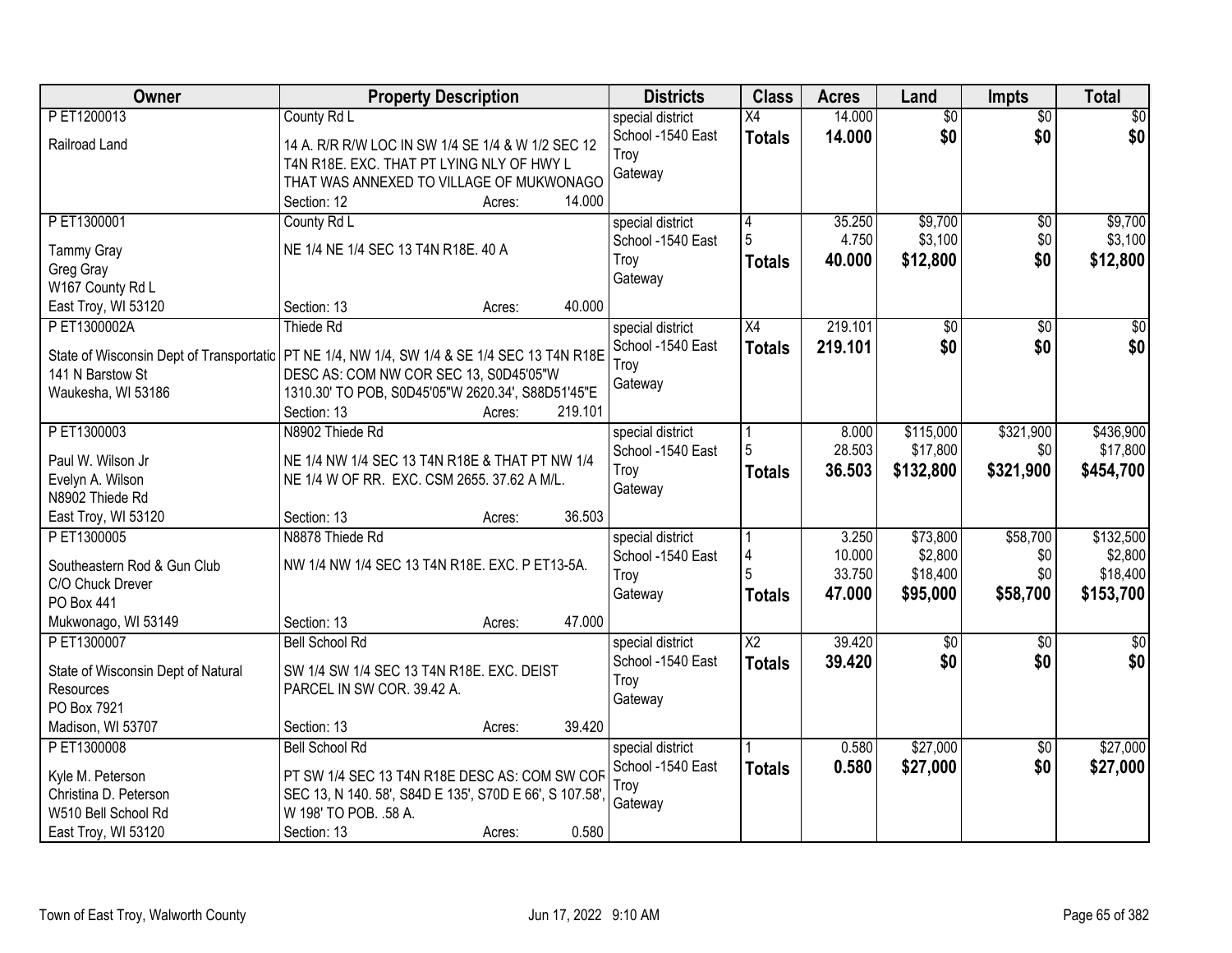| Owner                               |                                                     | <b>Property Description</b> |        | <b>Districts</b>  | <b>Class</b>           | <b>Acres</b> | Land            | <b>Impts</b>    | <b>Total</b>    |
|-------------------------------------|-----------------------------------------------------|-----------------------------|--------|-------------------|------------------------|--------------|-----------------|-----------------|-----------------|
| PET1300009                          | <b>Bell School Rd</b>                               |                             |        | special district  | $\overline{\text{X2}}$ | 40.000       | $\overline{50}$ | $\overline{60}$ | $\overline{30}$ |
| State of Wisconsin Conservation     | SE 1/4 SW 1/4 SEC 13 T4N R18E. 40 A                 |                             |        | School -1540 East | <b>Totals</b>          | 40.000       | \$0             | \$0             | \$0             |
| Commission                          |                                                     |                             |        | Troy              |                        |              |                 |                 |                 |
|                                     |                                                     |                             |        | Gateway           |                        |              |                 |                 |                 |
| Madison, WI 53705                   | Section: 13                                         | Acres:                      | 40.000 |                   |                        |              |                 |                 |                 |
| P ET1300010                         | <b>Bell School Rd</b>                               |                             |        | special district  | $\overline{\text{X2}}$ | 40.000       | \$0             | $\overline{50}$ | \$0             |
| State of Wisconsin Conservation     | SW 1/4 SE 1/4 SEC 13 T4N R18E. 40 A                 |                             |        | School -1540 East | <b>Totals</b>          | 40.000       | \$0             | \$0             | \$0             |
| Commission                          |                                                     |                             |        | Troy              |                        |              |                 |                 |                 |
|                                     |                                                     |                             |        | Gateway           |                        |              |                 |                 |                 |
| Madison, WI 53705                   | Section: 13                                         | Acres:                      | 40.000 |                   |                        |              |                 |                 |                 |
| PET1300012                          | <b>Bell School Rd</b>                               |                             |        | special district  | 5                      | 37.000       | \$11,000        | \$0             | \$11,000        |
| Thomas N. Treffinger Jr             | SE 1/4 SE 1/4 EXC RR SEC 13 T4N R18E. 37 A.         |                             |        | School -1540 East | <b>Totals</b>          | 37.000       | \$11,000        | \$0             | \$11,000        |
| 33927 Loland Dr                     |                                                     |                             |        | Troy              |                        |              |                 |                 |                 |
| Waterford, WI 53185                 |                                                     |                             |        | Gateway           |                        |              |                 |                 |                 |
|                                     | Section: 13                                         | Acres:                      | 37.000 |                   |                        |              |                 |                 |                 |
| PET1300013                          | <b>Bell School Rd</b>                               |                             |        | special district  | 5                      | 80.000       | \$25,200        | $\sqrt[6]{3}$   | \$25,200        |
|                                     |                                                     |                             |        | School -1540 East | <b>Totals</b>          | 80.000       | \$25,200        | \$0             | \$25,200        |
| Treffinger Enterprises-Kazmier, LLC | SE 1/4 NE 1/4 & NE 1/4 SE 1/4 SEC 13 T4N R18E. 80 A |                             |        | Troy              |                        |              |                 |                 |                 |
| 33909 Loland Dr                     |                                                     |                             |        | Gateway           |                        |              |                 |                 |                 |
| Waterford, WI 53185                 | Section: 13                                         | Acres:                      | 80.000 |                   |                        |              |                 |                 |                 |
| PET1300014                          | <b>Bell School Rd</b>                               |                             |        | special district  | $\overline{X4}$        | 12.000       | $\overline{50}$ | \$0             | $\sqrt{50}$     |
|                                     |                                                     |                             |        | School -1540 East |                        | 12.000       | \$0             | \$0             | \$0             |
| Railroad Land                       | 12 A. OF R/R R/W LOC IN E 1/2 SEC 13 T4N R18E.      |                             |        | Troy              | <b>Totals</b>          |              |                 |                 |                 |
|                                     |                                                     |                             |        | Gateway           |                        |              |                 |                 |                 |
|                                     |                                                     |                             |        |                   |                        |              |                 |                 |                 |
|                                     | Section: 13                                         | Acres:                      | 12.000 |                   |                        |              |                 |                 |                 |
| PET1400001                          | Thiede Rd                                           |                             |        | special district  | 5                      | 10.000       | \$5,500         | \$0             | \$5,500         |
| Southeastern Rod & Gun Club         | PT NE 1/4 SEC 14 T4N R18E DESC AS: COM SW COR       |                             |        | School -1540 East | <b>Totals</b>          | 10.000       | \$5,500         | \$0             | \$5,500         |
| C/O Chuck Drever                    | E 1/2 NE 1/4 NE 1/4 SEC 14, N 625.63', N79D58' E TO |                             |        | Trov              |                        |              |                 |                 |                 |
| PO Box 441                          | E LN OF SEC, S TO SE COR NE 1/4 NE 1/4, W TO POE    |                             |        | Gateway           |                        |              |                 |                 |                 |
| Mukwonago, WI 53149                 | Section: 14                                         | Acres:                      | 10.000 |                   |                        |              |                 |                 |                 |
| PET1400001A                         | N8891 Thiede Rd                                     |                             |        | special district  | 14                     | 3.230        | \$900           | $\overline{30}$ | \$900           |
| Wayne Schultz                       | PT NE 1/4 SEC 14 T4N R18E DESC AS: COM SW COR       |                             |        | School -1540 East | <b>Totals</b>          | 3.230        | \$900           | \$0             | \$900           |
| Marj Schultz                        | E 1/2 NE 1/4 NE 1/4 SEC 14, N 625.63' TO POB,       |                             |        | Troy              |                        |              |                 |                 |                 |
| W460 County Rd L                    | N79D58'E TO E LN SEC 14, N TO NE COR SEC 14, W      |                             |        | Gateway           |                        |              |                 |                 |                 |
| East Troy, WI 53120                 | Section: 14                                         | Acres:                      | 3.230  |                   |                        |              |                 |                 |                 |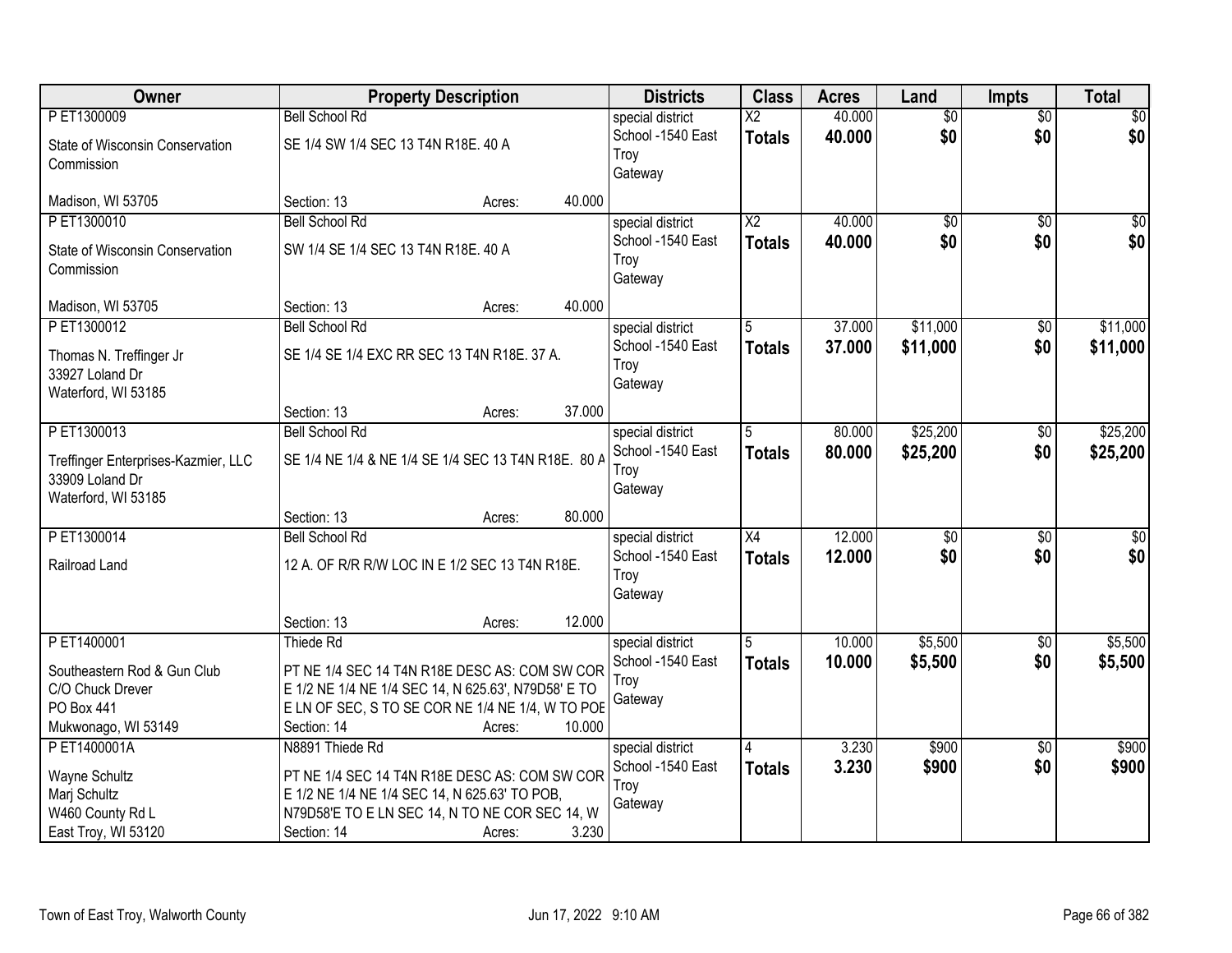| <b>Owner</b>                 | <b>Property Description</b>                                                    | <b>Districts</b>  | <b>Class</b>    | <b>Acres</b> | Land      | <b>Impts</b>    | <b>Total</b>    |
|------------------------------|--------------------------------------------------------------------------------|-------------------|-----------------|--------------|-----------|-----------------|-----------------|
| PET1400001B                  | N8891 Thiede Rd                                                                | special district  |                 | 6.770        | \$108,900 | \$191,800       | \$300,700       |
| Dignan Living Trust          | PT E 1/2 NE 1/4 NE 1/4 SEC 14 & PT NW 1/4 NW 1/4                               | School -1540 East | <b>Totals</b>   | 6.770        | \$108,900 | \$191,800       | \$300,700       |
| N8891 Thiede Rd              | SEC 13 T4N R18E DESC AS COM NE COR SEC 14,                                     | Troy              |                 |              |           |                 |                 |
| East Troy, WI 53120          | S89D38'20"W 8.25', S16D30'E 124. 92', S76D59'10"W                              | Gateway           |                 |              |           |                 |                 |
|                              | 6.770<br>Section: 14<br>Acres:                                                 |                   |                 |              |           |                 |                 |
| P ET1400002                  | W571 County Rd L                                                               | special district  |                 | 5.750        | \$103,800 | \$429,600       | \$533,400       |
|                              |                                                                                | School -1540 East | 5               | 14.250       | \$7,700   | \$0             | \$7,700         |
| Justin J. Brendel            | W 1/2 OF NE 1/4 NE 1/4 SEC 14 T4N R18E. 20 A                                   | Troy              | <b>Totals</b>   | 20.000       | \$111,500 | \$429,600       | \$541,100       |
| Kelly L. Brendel             |                                                                                | Gateway           |                 |              |           |                 |                 |
| W571 County Rd L             |                                                                                |                   |                 |              |           |                 |                 |
| East Troy, WI 53120          | 20.000<br>Section: 14<br>Acres:                                                |                   |                 |              |           |                 |                 |
| PET1400003                   | <b>Breezy Dr</b>                                                               | special district  | $\overline{X2}$ | 35.000       | \$0       | \$0             | $\overline{30}$ |
|                              | State of Wisconsin Dept of Transportatic   SE 1/4 NE 1/4 SEC 14 T4N R18E. 40 A | School -1540 East | <b>Totals</b>   | 35.000       | \$0       | \$0             | \$0             |
| 141 NW Barstow St            |                                                                                | Troy              |                 |              |           |                 |                 |
| Waukesha, WI 53188           |                                                                                | Gateway           |                 |              |           |                 |                 |
|                              | 35.000<br>Section: 14<br>Acres:                                                |                   |                 |              |           |                 |                 |
| PET1400004                   | Stone School Rd                                                                | special district  | 4               | 6.000        | \$1,700   | \$0             | \$1,700         |
|                              |                                                                                | School -1540 East | 5               | 34.000       | \$17,700  | \$0             | \$17,700        |
| Kendall T Desjardin Jr Trust | NW 1/4 NE 1/4 SEC 14 T4N R18E. 40 A                                            | Troy              |                 | 40.000       | \$19,400  | \$0             | \$19,400        |
| W688 County Rd L             |                                                                                | Gateway           | Totals          |              |           |                 |                 |
| East Troy, WI 53120          |                                                                                |                   |                 |              |           |                 |                 |
|                              | 40.000<br>Section: 14<br>Acres:                                                |                   |                 |              |           |                 |                 |
| PET1400005B                  | Stone School Rd                                                                | special district  | $\overline{5}$  | 7.000        | \$4,600   | $\overline{50}$ | \$4,600         |
| Becky G. Sjoerdsma           | THAT PT. OF NW 1/4 SW 1/4 SEC 14 T4N R18E, LYING                               | School -1540 East | <b>Totals</b>   | 7.000        | \$4,600   | \$0             | \$4,600         |
| Dale H Sjoerdsma Trust       | E OF DRAIN- AGE DITCH EXC AS IN VOL 601 DEEDS                                  | Troy              |                 |              |           |                 |                 |
| N8633 Stone School Rd        | PG 301. 7 A                                                                    | Gateway           |                 |              |           |                 |                 |
| East Troy, WI 64121          | 7.000<br>Section: 14<br>Acres:                                                 |                   |                 |              |           |                 |                 |
| PET1400005C                  | N8778 Sky Ln                                                                   | special district  |                 | 5.040        | \$98,700  | \$251,200       | \$349,900       |
|                              |                                                                                | School -1540 East |                 | 5.040        |           |                 |                 |
| Craig Henry                  | PT NE 1/4 SEC 14 T4N R18E DESC AS: COM S 1/4                                   | Troy              | <b>Totals</b>   |              | \$98,700  | \$251,200       | \$349,900       |
| Yaxin Henry                  | COR SEC 14, N 1314.04', N89D37'E 1327.68', N0D01'E                             | Gateway           |                 |              |           |                 |                 |
| N8778 Sky Ln                 | 2628.14', S89D37'W 328.90' TO POB, S10D18'10"W                                 |                   |                 |              |           |                 |                 |
| East Troy, WI 53120          | 5.040<br>Section: 14<br>Acres:                                                 |                   |                 |              |           |                 |                 |
| PET1400005D                  | W615 Breezy Dr                                                                 | special district  |                 | 3.500        | \$84,300  | \$495,600       | \$579,900       |
| David A. Christenson         | PT NE 1/4 SEC 14 T4N R18E DESC AS: COM S 1/4                                   | School -1540 East | 5               | 1.597        | \$900     | \$0             | \$900           |
| Carla M. Christenson         | COR SEC 14, N 1314.04', N89D37'E 1327.68', N0D01'E                             | Troy              | Totals          | 5.097        | \$85,200  | \$495,600       | \$580,800       |
| W615 Breezy Dr               | 2108.14' TO POB, S73D23'07"W 466.60', N10D18'10"E                              | Gateway           |                 |              |           |                 |                 |
|                              | 5.097<br>Section: 14                                                           |                   |                 |              |           |                 |                 |
| East Troy, WI 53120          | Acres:                                                                         |                   |                 |              |           |                 |                 |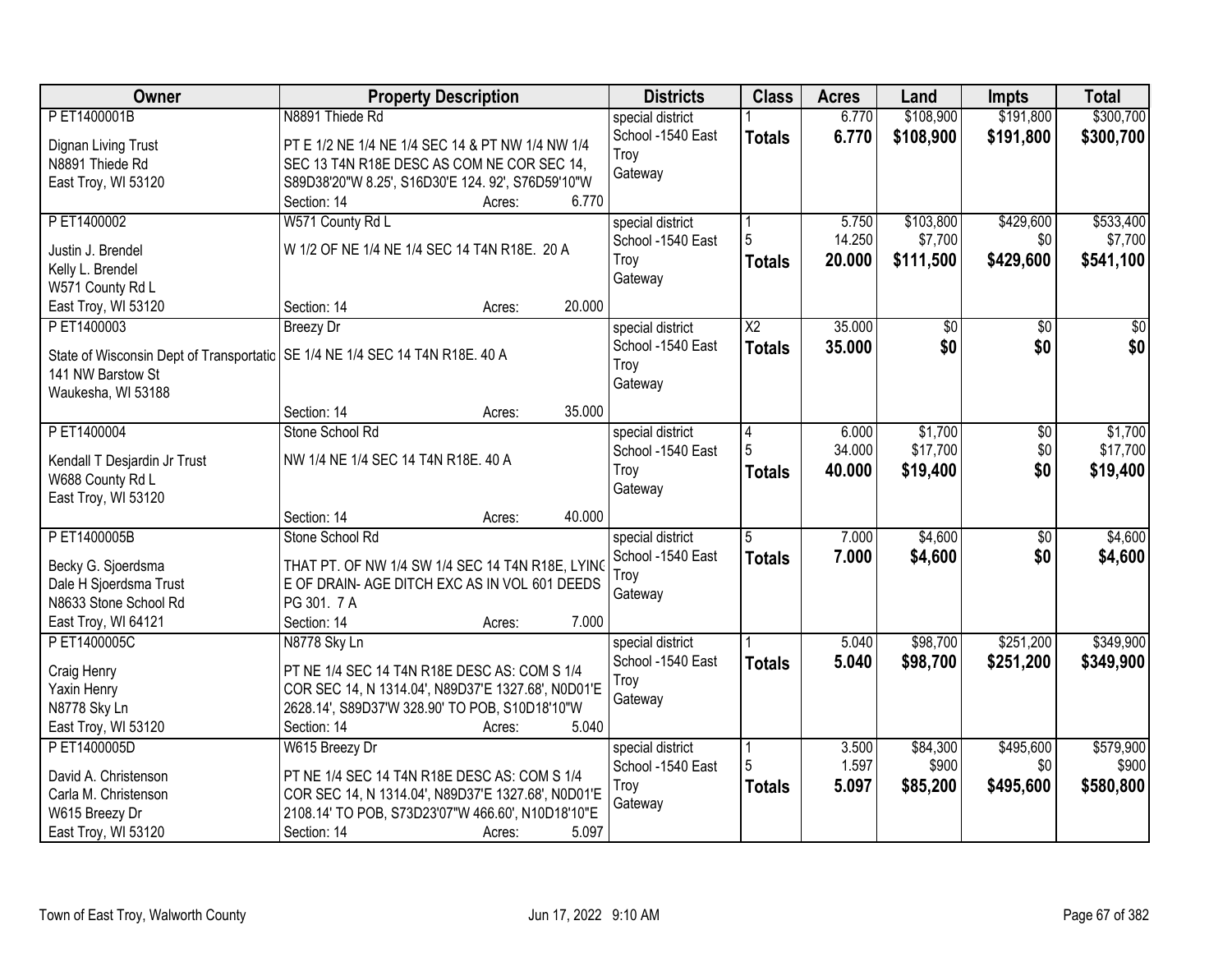| Owner                    | <b>Property Description</b>                            | <b>Districts</b>  | <b>Class</b>   | <b>Acres</b> | Land      | <b>Impts</b>    | <b>Total</b> |
|--------------------------|--------------------------------------------------------|-------------------|----------------|--------------|-----------|-----------------|--------------|
| P ET1400005E             | N8708 Sky Ln                                           | special district  |                | 7.000        | \$108,500 | \$210,700       | \$319,200    |
| Jason M. Feyen           | PT NE 1/4 SEC 14 T4N R18E DESC AS: COM S 1/4           | School -1540 East | 5              | 0.520        | \$300     | \$0             | \$300        |
| Lisa K. Feyen            | COR SEC 14; N 1314.04'; N89D37'E 1327.68'; N0D01'E     | Troy              | <b>Totals</b>  | 7.520        | \$108,800 | \$210,700       | \$319,500    |
| N8708 Sky Ln             | 1384.14'; N89D35'11"W 120' TO POB; N89D35'11"W         | Gateway           |                |              |           |                 |              |
| East Troy, WI 53120      | 7.520<br>Section: 14<br>Acres:                         |                   |                |              |           |                 |              |
| PET1400005E1             | W595 Breezy Dr                                         | special district  |                | 5.070        | \$100,400 | \$220,700       | \$321,100    |
|                          |                                                        | School -1540 East |                | 5.070        |           |                 |              |
| Melissa Kersten          | PT NE 1/4 SEC 14 T4N R18E DESC AS: COM S 1/4           | Troy              | <b>Totals</b>  |              | \$100,400 | \$220,700       | \$321,100    |
| W595 Breezy Dr           | COR SEC 14, N 1314.04', N89D37'E 1327.68', N0D01'E     |                   |                |              |           |                 |              |
| East Troy, WI 53120      | 1384.14' TO POB, N89D35'11"W 120', N36D09'34"W         | Gateway           |                |              |           |                 |              |
|                          | 5.070<br>Section: 14<br>Acres:                         |                   |                |              |           |                 |              |
| PET1400005G              | 8700 Sky Ln                                            | special district  |                | 5.033        | \$100,200 | \$500           | \$100,700    |
|                          |                                                        | School -1540 East | <b>Totals</b>  | 5.033        | \$100,200 | \$500           | \$100,700    |
| Edward P. Rumph          | PT NE 1/4 & SE 1/4 SEC 14 T4N R18E DESC AS: COM        | Troy              |                |              |           |                 |              |
| W330 S5368 Meadowlark Ln | S 1/4 COR SEC 14, N 1314.04', N89D37'E 1327.68',       | Gateway           |                |              |           |                 |              |
| North Prairie, WI 53153  | N0D01'E 1128.14' TO POB, N89D41'03"W 863.38',<br>5.033 |                   |                |              |           |                 |              |
|                          | Section: 14<br>Acres:                                  |                   |                |              |           |                 |              |
| PET1400006               | County Rd L                                            | special district  | 5              | 35.290       | \$57,300  | \$0             | \$57,300     |
| Jeffrey C. Holmgren      | ALL THAT LAND OF THE NE 1/4 OF NW 1/4 SEC 14           | School -1540 East | <b>Totals</b>  | 35.290       | \$57,300  | \$0             | \$57,300     |
| N8826 Cy Tk N            | T4N R18E LYING S OF S. HWY L. EXC. E 402.30' OF N      | Troy              |                |              |           |                 |              |
| East Troy, WI 53120      | 500'. 35.29 A.                                         | Gateway           |                |              |           |                 |              |
|                          | 35.290<br>Section: 14<br>Acres:                        |                   |                |              |           |                 |              |
| P ET1400006A             | N8885 Stone School Rd                                  | special district  |                | 4.610        | \$94,200  | \$205,300       | \$299,500    |
|                          |                                                        | School -1540 East | <b>Totals</b>  | 4.610        | \$94,200  | \$205,300       | \$299,500    |
| Derek N. Thommesen       | E 402.30' OF N 500' OF NE 1/4 NW 1/4 SEC 14 T4N        | Troy              |                |              |           |                 |              |
| Kaitlyn G. Thommesen     | R18E. 4.61 A                                           | Gateway           |                |              |           |                 |              |
| N8885 Stone School Rd    |                                                        |                   |                |              |           |                 |              |
| East Troy, WI 53120      | 4.610<br>Section: 14<br>Acres:                         |                   |                |              |           |                 |              |
| PET1400007               | W833 County Rd L                                       | special district  | $\overline{4}$ | 4.250        | \$1,200   | $\overline{50}$ | \$1,200      |
| Richard W. Woehrer et al | ALL THAT PART OF NW 1/4 OF NW 1/4 SEC 14 T4N           | School -1540 East | 5              | 16.150       | \$8,800   | \$0             | \$8,800      |
| c/o Richard W. Woehrer   | R18E, LYING SLY OF HWY L. EXC. LAND SOLD AS IN         | Troy              |                | 3.500        | \$57,500  | \$146,500       | \$204,000    |
| W833 County Rd L         | VOL 12 RECORDS PG 697. EXC CSM 607. 23.9 A M/L         | Gateway           | <b>Totals</b>  | 23.900       | \$67,500  | \$146,500       | \$214,000    |
| East Troy, WI 53120-0000 | 23.900<br>Section: 14<br>Acres:                        |                   |                |              |           |                 |              |
| P ET1400007A             | 805 County Rd L                                        | special district  |                | 1.857        | \$49,500  | \$253,400       | \$302,900    |
|                          |                                                        | School -1540 East | <b>Totals</b>  | 1.857        | \$49,500  | \$253,400       | \$302,900    |
| Allison E. Metzger       | PT NW 1/4 NW 1/4 SEC 14 T4N R183 DESC AS: COM          | Troy              |                |              |           |                 |              |
| W805 County Rd L         | INTER C/L HWY L WITH N&S 1/8 SEC LN, S64D59'W          | Gateway           |                |              |           |                 |              |
| East Troy, WI 53120      | 198.63', S 484', N64D59'E 198.63', N 484' TO POB. EXC  |                   |                |              |           |                 |              |
|                          | 1.857<br>Section: 14<br>Acres:                         |                   |                |              |           |                 |              |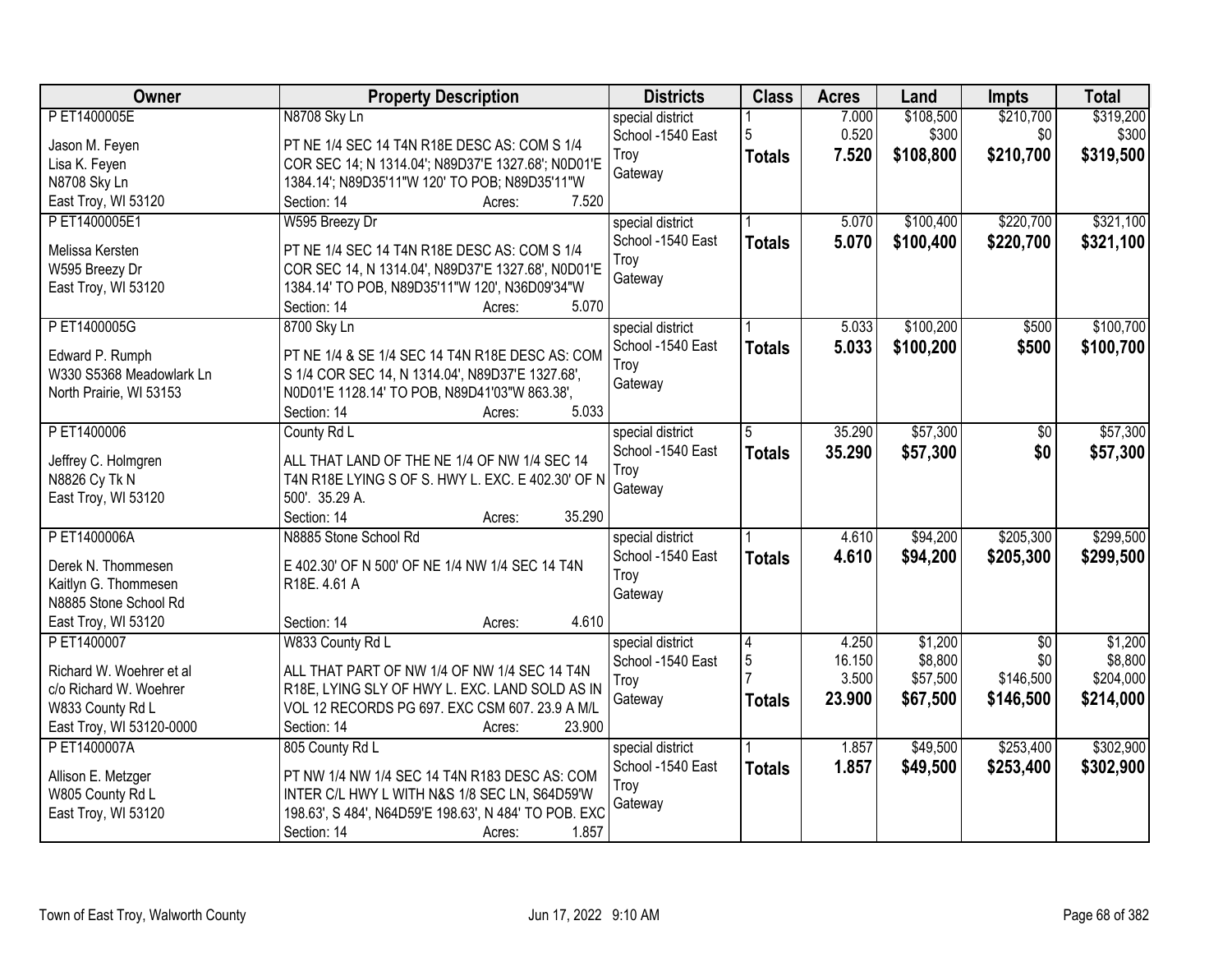| <b>Owner</b>           | <b>Property Description</b>                        | <b>Districts</b>          | <b>Class</b>   | <b>Acres</b> | Land      | <b>Impts</b>    | <b>Total</b> |
|------------------------|----------------------------------------------------|---------------------------|----------------|--------------|-----------|-----------------|--------------|
| PET1400007B            | W838 County Rd L                                   | East Troy San Dist #2     |                | 7.025        | \$110,100 | \$89,900        | \$200,000    |
| Pamela J. Bollerud     | PT NW 1/4 SEC 14 T4N R18E DESC AS COM 1428.24      | special district          | <b>Totals</b>  | 7.025        | \$110,100 | \$89,900        | \$200,000    |
| W838 County Rd L       | E OF NW COR SEC 14 T4N R18E & 1211.76' W OF N      | School -1540 East         |                |              |           |                 |              |
| East Troy, WI 53120    | 1/4 COR, S0D08'E 7.07', S65D29'W 519.26', S21D44'E | Troy                      |                |              |           |                 |              |
|                        | 7.025<br>Section: 14<br>Acres:                     | Gateway                   |                |              |           |                 |              |
| PET1400007C            | W824 County Rd L                                   | East Troy San Dist #2   1 |                | 0.937        | \$29,300  | \$144,000       | \$173,300    |
| Carrie Fohr            | PT NW 1/4 SEC 14 T4N R18E DESC AS: COM 1428.24     | special district          | <b>Totals</b>  | 0.937        | \$29,300  | \$144,000       | \$173,300    |
| W824 County Rd L       | E OF NW COR SEC 14 & 1211.76' W OF N 1/4 COR       | School -1540 East         |                |              |           |                 |              |
| East Troy, WI 53120    | SEC 14, S0D08'E 7.07', S65D29'W 519.26' TO POB,    | Troy                      |                |              |           |                 |              |
|                        | 0.937<br>Section: 14<br>Acres:                     | Gateway                   |                |              |           |                 |              |
| P ET1400008            | N8738 Hilburn Mill Rd                              | special district          | $\overline{5}$ | 10.500       | \$5,800   | $\overline{50}$ | \$5,800      |
|                        |                                                    | School -1540 East         | 6              | 2.783        | \$17,800  | \$0             | \$17,800     |
| Joshua M. Kiselicka    | SEE P ET 15 2E INCLUDED IN THAT DESCRIPTION        | Troy                      | <b>Totals</b>  | 13.283       | \$23,600  | \$0             | \$23,600     |
| Stephanie M. Kiselicka | SEC 14 T4N R18E                                    | Gateway                   |                |              |           |                 |              |
| N8738 Hilburn Mill Rd  |                                                    |                           |                |              |           |                 |              |
| East Troy, WI 53120    | 13.283<br>Section: 14<br>Acres:                    |                           |                |              |           |                 |              |
| PET1400009             | Greystone Cir                                      | special district          | 4              | 29.500       | \$8,100   | \$0             | \$8,100      |
| Hurvey W. Haskins III  | PT NW 1/4 & SW 1/4 SEC 14 T4N R18E DESC AS: COM    | School -1540 East         | 5              | 7.100        | \$4,000   | \$0             | \$4,000      |
| Judith A. Haskins      | 469.92' N OF W 1/4 COR SEC 14, E 874.50', SE & SW  | Troy                      | <b>Totals</b>  | 36.600       | \$12,100  | \$0             | \$12,100     |
| 5444 Hwy 11            | ALG DITCH TO S 1/8 LN, W TO W SEC LN, N 1789.92'   | Gateway                   |                |              |           |                 |              |
| Elkhorn, WI 53121      | Section: 14<br>36.600<br>Acres:                    |                           |                |              |           |                 |              |
| PET1400010A            | Stone School Rd                                    | special district          | 4              | 18.160       | \$5,000   | $\overline{50}$ | \$5,000      |
| <b>Elliott Trust</b>   | S 1/2 OF NE 1/4 SW 1/4 SEC 14 T4N R18E. EXC CSM    | School -1540 East         | <b>Totals</b>  | 18.160       | \$5,000   | \$0             | \$5,000      |
| Dale Sjoerdsma Trust   | 4376                                               | Troy                      |                |              |           |                 |              |
| N8633 Stone School Rd  |                                                    | Gateway                   |                |              |           |                 |              |
| East Troy, WI 53120    | 18.160<br>Section: 14<br>Acres:                    |                           |                |              |           |                 |              |
| PET1400011             | W814 Bell School Rd                                | special district          |                | 2.000        | \$55,000  | \$199,700       | \$254,700    |
|                        |                                                    | School -1540 East         | 4              | 34.000       | \$9,400   | \$0             | \$9,400      |
| Mary Carlson Trust     | SW 1/4 SW 1/4 SEC 14 T4N R18E. 40 A                | Troy                      |                | 4.000        | \$1,800   | \$0             | \$1,800      |
| W814 Bell School Rd    |                                                    | Gateway                   | <b>Totals</b>  | 40.000       | \$66,200  | \$199,700       | \$265,900    |
| East Troy, WI 53120    |                                                    |                           |                |              |           |                 |              |
|                        | 40.000<br>Section: 14<br>Acres:                    |                           |                |              |           |                 |              |
| PET1400012             | <b>Bell School Rd</b>                              | special district          | $\overline{4}$ | 35.750       | \$9,900   | $\overline{50}$ | \$9,900      |
| <b>Elliott Trust</b>   | SE 1/4 SW 1/4 SEC 14 T4N R18E. EXC CSM #4394       | School -1540 East         | 5              | 3.250        | \$1,300   | \$0             | \$1,300      |
| Dale Sjoerdsma Trust   |                                                    | Troy                      | <b>Totals</b>  | 39.000       | \$11,200  | \$0             | \$11,200     |
| N8633 Stone School Rd  |                                                    | Gateway                   |                |              |           |                 |              |
| East Troy, WI 53120    | 39.000<br>Section: 14<br>Acres:                    |                           |                |              |           |                 |              |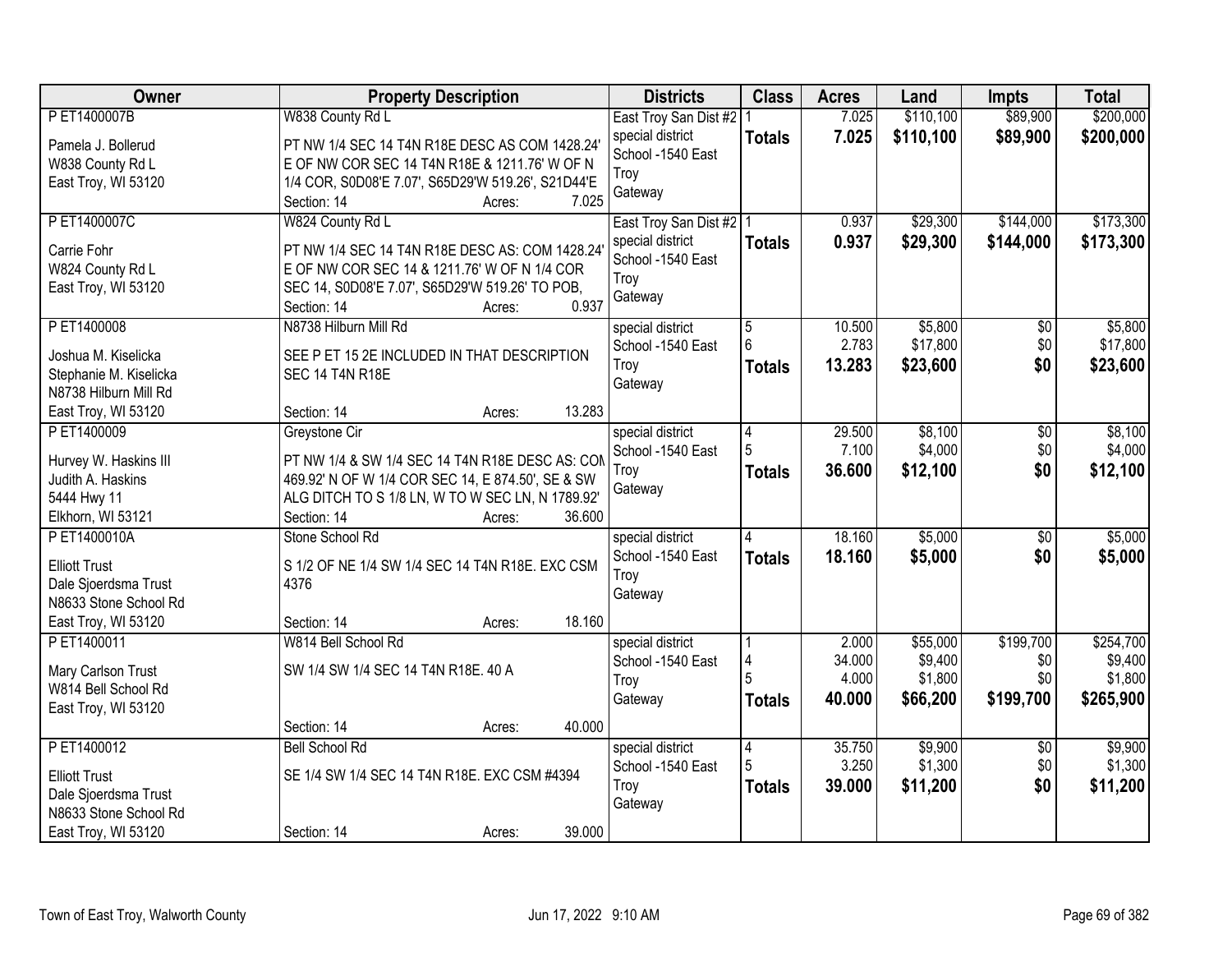| Owner                                        |                                                                                               | <b>Property Description</b> |        | <b>Districts</b>  | <b>Class</b>    | <b>Acres</b> | Land            | Impts           | <b>Total</b> |
|----------------------------------------------|-----------------------------------------------------------------------------------------------|-----------------------------|--------|-------------------|-----------------|--------------|-----------------|-----------------|--------------|
| PET1400013                                   | N8572 Stone School Rd                                                                         |                             |        | special district  |                 | 31.250       | \$8,600         | $\overline{50}$ | \$8,600      |
| <b>Gregory Sponholtz</b>                     | SW 1/4 SE 1/4 SEC 14 T4N R18E. 40 A                                                           |                             |        | School -1540 East | 5               | 6.750        | \$2,700         | \$0             | \$2,700      |
| N8572 Stone School Rd                        |                                                                                               |                             |        | Troy              |                 | 2.000        | \$40,000        | \$107,100       | \$147,100    |
| East Troy, WI 53120                          |                                                                                               |                             |        | Gateway           | <b>Totals</b>   | 40.000       | \$51,300        | \$107,100       | \$158,400    |
|                                              | Section: 14                                                                                   | Acres:                      | 40.000 |                   |                 |              |                 |                 |              |
| PET1400014                                   | W526 Bell School Rd                                                                           |                             |        | special district  | $\overline{X2}$ | 77.000       | $\overline{50}$ | $\overline{50}$ | \$0          |
| State of Wisconsin Dept of Natural           | E 1/2 SE 1/4 EXC 1 A.IN SE COR SEC 14 T4N R18E.                                               |                             |        | School -1540 East | <b>Totals</b>   | 77.000       | \$0             | \$0             | \$0          |
| Resources                                    | EXC. P ET14-14A DESC IN VOL 532 PG 541 DEEDS.                                                 |                             |        | Troy              |                 |              |                 |                 |              |
| PO Box 7921                                  | EXC COM SE COR SEC 14, S89D13'54"W 1107.23' TO                                                |                             |        | Gateway           |                 |              |                 |                 |              |
| Madison, WI 53707                            | Section: 14                                                                                   | Acres:                      | 77.000 |                   |                 |              |                 |                 |              |
| PET1400014A                                  | W598 Bell School Rd                                                                           |                             |        | special district  |                 | 2.000        | \$55,000        | \$251,700       | \$306,700    |
|                                              |                                                                                               |                             |        | School -1540 East |                 | 2.956        | \$800           | \$0             | \$800        |
| Kenneth W Zess Trust                         | PT SE 1/4 SEC 14 T4N R18E DESC AS: COM SW COR                                                 |                             |        | Troy              | <b>Totals</b>   | 4.956        | \$55,800        | \$251,700       | \$307,500    |
| Charlene S Zess Trust<br>W598 Bell School Rd | SE 1/4 SE 1/4 SEC 14, N 322.67', N89D17'E 135', S                                             |                             |        | Gateway           |                 |              |                 |                 |              |
|                                              | 322.67', S89D17'W 135' TO POB. ALSO COM SE COR<br>Section: 14                                 |                             | 4.956  |                   |                 |              |                 |                 |              |
| East Troy, WI 53120                          |                                                                                               | Acres:                      |        |                   |                 |              |                 |                 |              |
| PET1400015                                   | W510 Bell School Rd                                                                           |                             |        | special district  |                 | 0.644        | \$28,700        | \$204,300       | \$233,000    |
| Kyle M. Peterson                             | PT SE 1/4 SEC 14 T4N R18E DESC AS: COM SE COR                                                 |                             |        | School -1540 East | <b>Totals</b>   | 0.644        | \$28,700        | \$204,300       | \$233,000    |
| Christina D. Peterson                        | SEC 14, W 244. 20', N 158.40', S75D E 66', E 120.12', S                                       |                             |        | Troy              |                 |              |                 |                 |              |
| W510 Bell School Rd                          | TO POB.                                                                                       |                             |        | Gateway           |                 |              |                 |                 |              |
| East Troy, WI 53120                          | Section: 14                                                                                   | Acres:                      | 0.644  |                   |                 |              |                 |                 |              |
| PET1500001                                   | W928 County Rd L                                                                              |                             |        | special district  | 4               | 28.000       | \$4,700         | $\overline{50}$ | \$4,700      |
|                                              |                                                                                               |                             |        | School -1540 East | <b>Totals</b>   | 28,000       | \$4,700         | \$0             | \$4,700      |
| Dockendorf, LLC<br>W844 Shorewood Dr         | ALL THAT PART OF NE 1/4 OF NE 1/4 SEC 15 T4N<br>R18E LYING NLY OF HWY L. EXC. PLATTED AREA IN |                             |        | Troy              |                 |              |                 |                 |              |
|                                              | NE COR. EXC. P ET15-1C DESC IN VOL 52 RECORDS                                                 |                             |        | Gateway           |                 |              |                 |                 |              |
| East Troy, WI 53120-0000                     | Section: 15                                                                                   |                             | 28.000 |                   |                 |              |                 |                 |              |
| PET1500001A                                  |                                                                                               | Acres:                      |        |                   |                 | 0.960        | \$34,200        | \$191,500       | \$225,700    |
|                                              | W975 County Rd L                                                                              |                             |        | special district  |                 |              |                 |                 |              |
| Richard Ladwig Trust                         | PT NE 1/4 SEC 15 T4N R18E DESC AS: COM MID 1/8                                                |                             |        | School -1540 East | <b>Totals</b>   | 0.960        | \$34,200        | \$191,500       | \$225,700    |
| Mary A Ladwig Trust                          | COR NE 1/4 SEC 15, E 25.55' TO POB, E 442.73'                                                 |                             |        | Troy              |                 |              |                 |                 |              |
| W975 County Rd L                             | N16D35'W 195.98', S64D05'W 429.86' TO POB. .955 A                                             |                             |        | Gateway           |                 |              |                 |                 |              |
| East Troy, WI 53120                          | Section: 15                                                                                   | Acres:                      | 0.960  |                   |                 |              |                 |                 |              |
| PET1500001B                                  | W975 State Highway 20                                                                         |                             |        | special district  |                 | 4.365        | \$90,500        | \$9,300         | \$99,800     |
| <b>Richard Ladwig Trust</b>                  | PT NE 1/4 SEC 15 T4N R18E DESC AS: COM MID 1/8                                                |                             |        | School -1540 East | <b>Totals</b>   | 4.365        | \$90,500        | \$9,300         | \$99,800     |
| Mary A Ladwig Trust                          | COR NE 1/4 SEC 15, E 468.28' TO POB, S89D47'E 638'                                            |                             |        | Troy              |                 |              |                 |                 |              |
| W975 County Rd L                             | TO PT LOC 11' SLY OF C/L OF DRAINAGE DITCH                                                    |                             |        | Gateway           |                 |              |                 |                 |              |
| East Troy, WI 53120                          | Section: 15                                                                                   | Acres:                      | 4.365  |                   |                 |              |                 |                 |              |
|                                              |                                                                                               |                             |        |                   |                 |              |                 |                 |              |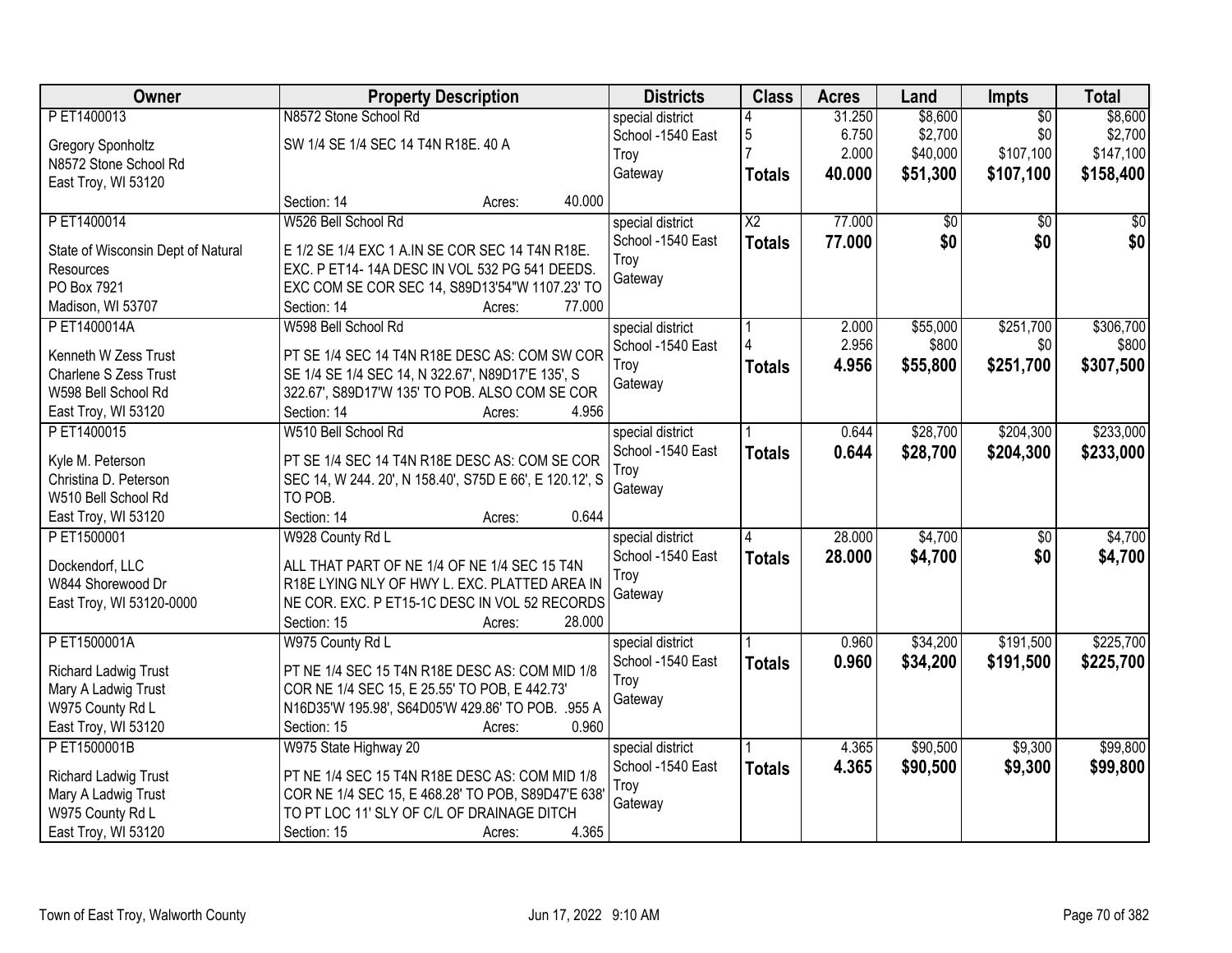| Owner                                                                                                             | <b>Property Description</b>                                                                                                                                                                                         | <b>Districts</b>                                         | <b>Class</b>       | <b>Acres</b>                        | Land                                        | <b>Impts</b>                             | <b>Total</b>                                      |
|-------------------------------------------------------------------------------------------------------------------|---------------------------------------------------------------------------------------------------------------------------------------------------------------------------------------------------------------------|----------------------------------------------------------|--------------------|-------------------------------------|---------------------------------------------|------------------------------------------|---------------------------------------------------|
| PET1500001C<br>Pamela J. Bollerud<br>W838 County Rd L                                                             | W922 County Rd L<br>SEE P ET 14-7B FOR DESC OF THIS PROPERTY,<br>EXC. C.S.1071 EXC. C.S. 2387 SEC 15 T4N R18E;                                                                                                      | special district<br>School -1540 East<br>Troy<br>Gateway |                    |                                     | Assessed with P ET1400007B                  |                                          |                                                   |
| East Troy, WI 53120                                                                                               | ASSESSED WITH PET14-7B<br>0.000<br>Section: 15<br>Acres:                                                                                                                                                            |                                                          |                    |                                     |                                             |                                          |                                                   |
| PET1500001D<br>Richard W. Woehrer et al<br>c/o Richard W. Woehrer<br>W833 County Rd L<br>East Troy, WI 53120-0000 | County Rd L<br>ALL THAT PART OF NE 1/4 OF NE 1/4 SEC 15 T4N<br>R18E LYING SLY OF HWY L & ELY OF LAND AS DESC<br>IN VOL 47 RECORDS PG 123.<br>3.896<br>Section: 15<br>Acres:                                         | special district<br>School -1540 East<br>Troy<br>Gateway | <b>Totals</b>      | 3.896<br>3.896                      | \$4,300<br>\$4,300                          | $\overline{50}$<br>\$0                   | \$4,300<br>\$4,300                                |
| P ET1500002<br>Shawn D. Klumb<br>Lana J. Klumb<br>W1032 County Rd L<br>East Troy, WI 53120                        | W1032 County Rd L<br>W 1/2 NE 1/4 SEC 15 T4N R18E. EXC. CSM 295. EXC.<br>PARCEL DESC IN VOL 330 RECORDS PG 389. EXC<br>CSM 1584, CSM 2826 & 3983.<br>49.127<br>Section: 15<br>Acres:                                | special district<br>School -1540 East<br>Troy<br>Gateway | 4<br><b>Totals</b> | 3.000<br>26.877<br>19.250<br>49.127 | \$70,000<br>\$7,400<br>\$10,000<br>\$87,400 | \$1,235,700<br>\$0<br>\$0<br>\$1,235,700 | \$1,305,700<br>\$7,400<br>\$10,000<br>\$1,323,100 |
| PET1500002A<br>Suzann K. Mccarthy<br>N8782 Hillburn Mill Rd<br>East Troy, WI 53120                                | N8782 Hilburn Mill Rd<br>ALL THAT PT NE 1/4 SEC 15 T4N R18E-COM PT ON N<br>LN SD SEC, E 1321.30' FROM N 1/4 COR SD SEC<br>S0D11'E 1317.73' TO POB, S0D46'W 253.90',<br>6.630<br>Section: 15<br>Acres:               | special district<br>School -1540 East<br>Troy<br>Gateway | <b>Totals</b>      | 6.630<br>6.630                      | \$108,200<br>\$108,200                      | \$163,900<br>\$163,900                   | \$272,100<br>\$272,100                            |
| PET1500002B<br>Cheryl D Siemers Trust<br>W8766 Hillburn Mill Rd<br>East Troy, WI 53120                            | N8766 Hilburn Mill Rd<br>PT NE 1/4 SEC 15 T4N R18E DESC AS: COM 1321.30<br>E FROM N 1/4 COR SEC 15, S0D11'E 1317.72',<br>S00D46'E 253.90' TO POB, S0D46'W 223.15',<br>5.099<br>Section: 15<br>Acres:                | special district<br>School -1540 East<br>Troy<br>Gateway | <b>Totals</b>      | 2.000<br>3.099<br>5.099             | \$55,000<br>\$700<br>\$55,700               | \$213,400<br>\$0<br>\$213,400            | \$268,400<br>\$700<br>\$269,100                   |
| PET1500002C<br>Edward J. Hojnacki<br>N8750 Hilburn Mill Rd<br>East Troy, WI 53120                                 | N8750 Hilburn Mill Rd<br>PT NE 1/4 SEC 15 T4N R18E DESC AS: COM 1321.30'<br>E FROM N 1/4 COR SEC 15, S0D11'E 1317.73',<br>S00D46'W 477.05' TO POB, S0D46'W ALG C/L RD 200'<br>Section: 15<br>6.000<br>Acres:        | special district<br>School -1540 East<br>Troy<br>Gateway | 4<br><b>Totals</b> | 2.000<br>3.000<br>1.000<br>6.000    | \$55,000<br>\$700<br>\$600<br>\$56,300      | \$115,400<br>\$0<br>\$0<br>\$115,400     | \$170,400<br>\$700<br>\$600<br>\$171,700          |
| PET1500002D<br>Sonny Olson<br>Kristine Wendorf<br>N8742 Hillburn Mill Rd<br>East Troy, WI 53120                   | N8742 Hilburn Mill Rd<br>PT NE 1/4 SEC 15 T4N R18E DESC AS: COM N 1/4<br>COR SEC 15, E 1321.30', S00D11'E 1317.73', S0D46'W<br>677.05' TO POB, S89D53'30"E 742.91', S0D46'W 160',<br>2.296<br>Section: 15<br>Acres: | special district<br>School -1540 East<br>Troy<br>Gateway | <b>Totals</b>      | 2.296<br>2.296                      | \$59,400<br>\$59,400                        | \$113,600<br>\$113,600                   | \$173,000<br>\$173,000                            |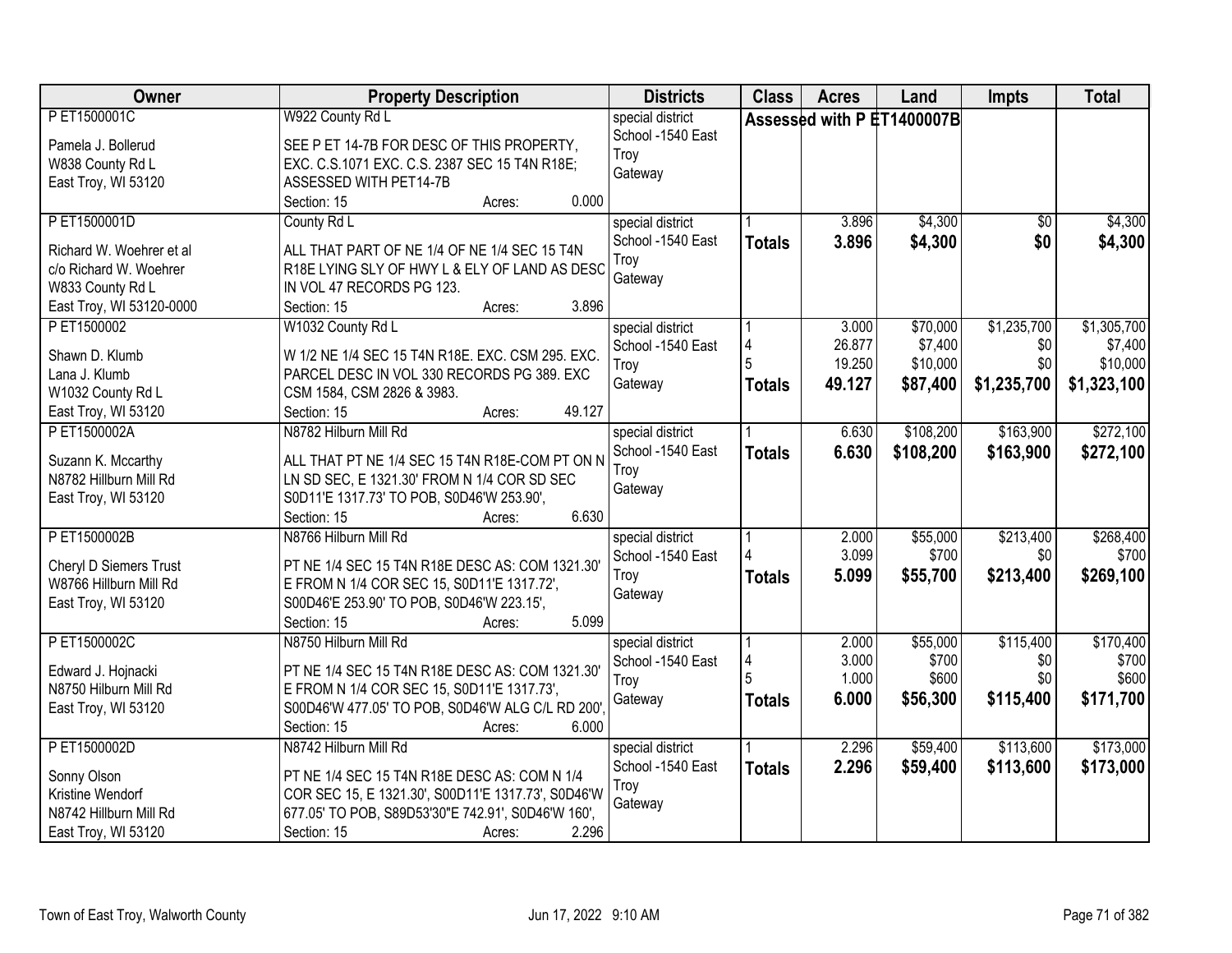| <b>Owner</b>            | <b>Property Description</b>                                                            | <b>Districts</b>  | <b>Class</b>    | <b>Acres</b> | Land       | <b>Impts</b>    | <b>Total</b> |
|-------------------------|----------------------------------------------------------------------------------------|-------------------|-----------------|--------------|------------|-----------------|--------------|
| PET1500002E             | N8738 Hilburn Mill Rd                                                                  | special district  |                 | 2.434        | \$61,500   | \$163,700       | \$225,200    |
| Joshua M. Kiselicka     | PT NE 1/4 SEC 15 T4N R18E & NW1/4 SEC 14-4-18                                          | School -1540 East | 5               | 1.746        | \$1,000    | \$0             | \$1,000      |
| Stephanie M. Kiselicka  | FOUND IN SECTION 15 DESC AS COM N 1/4                                                  | Troy              | <b>Totals</b>   | 4.180        | \$62,500   | \$163,700       | \$226,200    |
| N8738 Hilburn Mill Rd   | CORNER SEC 15; E 1321.30'; S00D11'00"E 1317.73';                                       | Gateway           |                 |              |            |                 |              |
| East Troy, WI 53120     | 4.180<br>Section: 15<br>Acres:                                                         |                   |                 |              |            |                 |              |
| PET1500003              | County Rd L                                                                            | special district  | 5               | 40.000       | \$22,000   | \$0             | \$22,000     |
| Shawn D. Klumb          | NE 1/4 NW 1/4 SEC 15 T4N R18E. 40.1 A.                                                 | School -1540 East | <b>Totals</b>   | 40.000       | \$22,000   | \$0             | \$22,000     |
| Lana J. Klumb           |                                                                                        | Troy              |                 |              |            |                 |              |
| W1032 County Rd L       |                                                                                        | Gateway           |                 |              |            |                 |              |
| East Troy, WI 53120     | 40.000<br>Section: 15<br>Acres:                                                        |                   |                 |              |            |                 |              |
| P ET1500004             | W1088 County Rd L                                                                      | special district  | 4               | 9.000        | \$2,500    | \$0             | \$2,500      |
|                         |                                                                                        | School -1540 East | $\sqrt{5}$      | 67.200       | \$33,700   | \$0             | \$33,700     |
| Kathleen A. Bergstrom   | PT NW 1/4 SEC 15 T4N R18E DESC AS: COM NW COF                                          | Troy              |                 | 1.000        | \$25,000   | \$13,400        | \$38,400     |
| 606A Main St            | SEC 15, S88D02' 11"E 505.61' TO POB, S88D02'11"E                                       | Gateway           | <b>Totals</b>   | 77.200       | \$61,200   | \$13,400        | \$74,600     |
| Mukwonago, WI 53149     | 808.86', S0D15'11"E 1273.87', N89D37'25"E 1302.33',<br>77.200<br>Section: 15<br>Acres: |                   |                 |              |            |                 |              |
| PET1500004A             | W1142 County Rd L                                                                      | special district  |                 | 2.000        | \$55,000   | \$83,800        | \$138,800    |
|                         |                                                                                        | School -1540 East |                 | 4.000        | \$900      | \$0             | \$900        |
| Karen L. Bishop         | PT NW 1/4 & SW 1/4 SEC 15 T4N R18E DESC AS: CON                                        | Troy              | <b>Totals</b>   | 6.000        | \$55,900   | \$83,800        | \$139,700    |
| W1142 County Rd L       | W 1/4 COR SEC 15, N0D11'35"W 731.03', E 1667.78' TO                                    | Gateway           |                 |              |            |                 |              |
| East Troy, WI 53120     | POB, E 327.28', S 700.02', S68D17'W 381', N0D49' E                                     |                   |                 |              |            |                 |              |
|                         | Section: 15<br>6.000<br>Acres:                                                         |                   |                 |              |            |                 |              |
| PET1500004B             | W1160 County Rd L                                                                      | special district  | $\overline{4}$  | 15.000       | \$3,500    | $\overline{50}$ | \$3,500      |
| Wendell W. Schultz      | PT NW 1/4 & SW 1/4 SEC 15 T4N R18E DESC AS: CON                                        | School -1540 East | 5               | 11.750       | \$6,500    | \$0             | \$6,500      |
| W450 County Rd L        | W 1/4 COR SEC 15 T4N R18E, BEING THE POB                                               | Troy              |                 | 2.250        | \$43,800   | \$2,500         | \$46,300     |
| East Troy, WI 53120     | N0D11'35"W 731.03', E 1667.78', S01D49'W 841.42',                                      | Gateway           | <b>Totals</b>   | 29.000       | \$53,800   | \$2,500         | \$56,300     |
|                         | 29.000<br>Section: 15<br>Acres:                                                        |                   |                 |              |            |                 |              |
| P ET1500005             | W1215 County Rd L                                                                      | special district  |                 | 5.510        | \$102,600  | \$374,400       | \$477,000    |
| Daniel M. Zess          | W 726' OF NW 1/4 SW 1/4 & PT. E 594' OF NW 1/4 SW                                      | School -1540 East | <b>Totals</b>   | 5.510        | \$102,600  | \$374,400       | \$477,000    |
| Jaime L. Zess           | 1/4 N OF HWY L. SEC 15 T4N R18E. EXC. COM NW                                           | Troy              |                 |              |            |                 |              |
| W1215 County Rd L       | COR SW 1/4 SW 1/4 SEC 15, S86D50'E 308.8' TO POB.                                      | Gateway           |                 |              |            |                 |              |
| East Troy, WI 53120     | 6.290<br>Section: 15<br>Acres:                                                         |                   |                 |              |            |                 |              |
| P ET1500005A            | County Rd L                                                                            | special district  | $\overline{X4}$ | 0.710        | $\sqrt{6}$ | $\overline{50}$ | $\sqrt{50}$  |
| Town of East Troy       | PT SW 1/4 SEC 15 T4N R18E DESC AS: COM NW COF                                          | School -1540 East | <b>Totals</b>   | 0.710        | \$0        | \$0             | \$0          |
| N9330 Stewart School Rd | SW 1/4 SW 1/4 SEC 15, S86D50'E 308.8' TO POB                                           | Troy              |                 |              |            |                 |              |
| PO Box 872              | N0D30'W 614.67', NELY 53.76', S0D30'E 639.53',                                         | Gateway           |                 |              |            |                 |              |
| East Troy, WI 53120     | 0.710<br>Section: 15<br>Acres:                                                         |                   |                 |              |            |                 |              |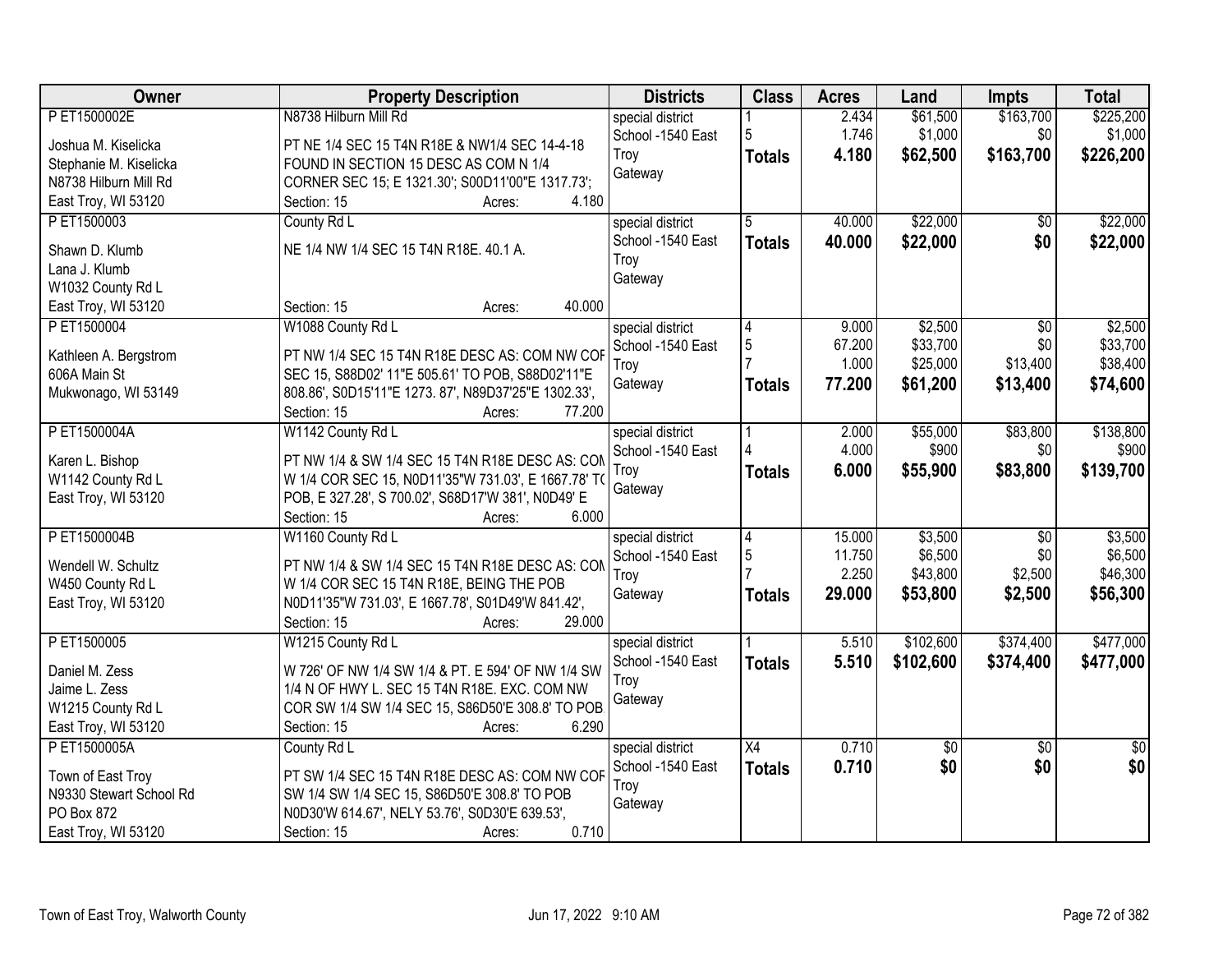| Owner                                   | <b>Property Description</b>                                                | <b>Districts</b>                      | <b>Class</b>   | <b>Acres</b> | Land            | <b>Impts</b>    | <b>Total</b> |
|-----------------------------------------|----------------------------------------------------------------------------|---------------------------------------|----------------|--------------|-----------------|-----------------|--------------|
| PET1500005B                             | W1184 County Rd L                                                          | special district                      |                | 0.000        | $\overline{50}$ | \$67,500        | \$67,500     |
| Hometown Sausage, LLC                   | PT SW 1/4 SEC 15 T4N R18E DESC AS: COM PT ON                               | School -1540 East                     | $\overline{2}$ | 6.100        | \$100,500       | \$78,000        | \$178,500    |
| W1184 County Rd L                       | E-W 1/4 LN SEC 15 WHICH IS E OF & 642.87' FROM W                           | Troy                                  | <b>Totals</b>  | 6.100        | \$100,500       | \$145,500       | \$246,000    |
| East Troy, WI 53120                     | 1/4 COR SEC 15, E 678', S00D16'30"E 240.14', S65                           | Gateway                               |                |              |                 |                 |              |
|                                         | 6.100<br>Section: 15<br>Acres:                                             |                                       |                |              |                 |                 |              |
| PET1500005C                             | W1214 County Rd L                                                          | special district                      |                | 5.000        | \$100,000       | \$203,800       | \$303,800    |
|                                         |                                                                            | School -1540 East                     | <b>Totals</b>  | 5.000        | \$100,000       | \$203,800       | \$303,800    |
| Ann M Stelloh Trust                     | PT SW 1/4 SEC 15 T4N R18E DESC AS: COM PT ON                               | Trov                                  |                |              |                 |                 |              |
| W1214 County Rd L                       | E-W 1/4 LN SEC 15 WHICH IS E OF & 292.87' FROM W                           | Gateway                               |                |              |                 |                 |              |
| East Troy, WI 53120                     | 1/4 COR SEC 15, E 350', S00D19'E 545.68', S65D41'W                         |                                       |                |              |                 |                 |              |
|                                         | 5.000<br>Section: 15<br>Acres:                                             |                                       |                |              |                 |                 |              |
| PET1500005E                             | W1247 County Rd L                                                          | special district                      |                | 4.500        | \$92,500        | \$177,800       | \$270,300    |
| Douglas E. Reinhart                     | PT SW 1/4 SEC 15 & SE 1/4 SEC SEC 16 T4N                                   | School -1540 East                     | <b>Totals</b>  | 4.500        | \$92,500        | \$177,800       | \$270,300    |
| Gail M. Reinhart                        | R18E:COM W 1/4 COR SEC 15, S 823.94' M/L TO C/L                            | Troy                                  |                |              |                 |                 |              |
| W1247 County Rd L                       | HWY L & POB, S61D30'W 128.58', S 416.18', E 421.80',                       | Gateway                               |                |              |                 |                 |              |
| East Troy, WI 53120                     | 4.500<br>Section: 15<br>Acres:                                             |                                       |                |              |                 |                 |              |
| PET1500006                              | W1195 County Rd L                                                          | special district                      |                | 10.000       | \$125,000       | \$563,500       | \$688,500    |
|                                         |                                                                            | School -1540 East                     | 4              | 16.000       | \$2,700         | \$0             | \$2,700      |
| Howard J. Gleason et al                 | E 1/2 SW 1/4 SEC 15 T4N R18E. EXC 1 A IN NW COR                            | Troy                                  | 5              | 34.628       | \$19,000        | \$0             | \$19,000     |
| c/o Howard J. Gleason                   | N OF HWY. ALSO E 594' OF NW 1/4 SW 1/4 S OF HWY                            | Gateway                               | 6              | 15.000       | \$90,000        | \$0             | \$90,000     |
| W1195 County Rd L                       | ALSO W 35 A OF W 1/2 SE 1/4. EXC. COM CTR 1/4                              |                                       | <b>Totals</b>  | 75.628       | \$236,700       | \$563,500       | \$800,200    |
| East Troy, WI 53120                     | Section: 15<br>75.628<br>Acres:                                            |                                       |                |              |                 |                 |              |
| PET1500006A                             | W1169 County Rd L                                                          | special district                      | 5              | 21.500       | \$5,900         | $\overline{50}$ | \$5,900      |
| Thomas a Linskens Trust                 | PT SE 1/4 & SW 1/4 SEC 15 T4N R18E DESC AS: COM                            | School -1540 East                     |                | 17.018       | \$8,600         | \$0             | \$8,600      |
| Sharon B Linskens Trust                 | CTR SEC 15, N89D56'09"W 310.50' TO POB,                                    | Troy                                  |                | 2.000        | \$40,000        | \$78,900        | \$118,900    |
| W1169 County Rd L                       | S38D37'49"E ALG WLY LN CSM 471 320.10',                                    | Gateway                               | <b>Totals</b>  | 40.518       | \$54,500        | \$78,900        | \$133,400    |
| East Troy, WI 53120                     | 40.518<br>Section: 15<br>Acres:                                            |                                       |                |              |                 |                 |              |
| PET1500006B                             | N8690 Beronja Rd                                                           | special district                      |                | 0.980        | \$34,500        | \$167,200       | \$201,700    |
|                                         |                                                                            | School -1540 East                     | <b>Totals</b>  | 0.980        | \$34,500        | \$167,200       | \$201,700    |
| Benjamin A. Burki                       | PT SW 1/4 SEC 15 T4N R18E DESC AS: COM NE COR                              | Troy                                  |                |              |                 |                 |              |
| c/o Benjamin A. Burki                   | SW 1/4 SEC 15, W 403.34' TO POB, S0D08'W 120.50',                          | Gateway                               |                |              |                 |                 |              |
| N8690 Beronja Rd<br>East Troy, WI 53120 | S84D03'W 221.95', N70D W 84.92', N27D35'W 115.98',<br>0.980<br>Section: 15 |                                       |                |              |                 |                 |              |
| PET1500006C                             | Acres:                                                                     |                                       |                | 1.010        | \$35,200        | \$175,500       | \$210,700    |
|                                         | N8684 Beronja Rd                                                           | special district<br>School -1540 East |                |              |                 |                 |              |
| Mitchell I. Burki                       | PT SW 1/4 SEC 15 T4N R18E DESC AS: COM NE COR                              |                                       | <b>Totals</b>  | 1.010        | \$35,200        | \$175,500       | \$210,700    |
| Janella Burki                           | SW 1/4 SEC 15, W 403.34', S0D08'W 120.50' TO POB,                          | Troy<br>Gateway                       |                |              |                 |                 |              |
| 2943 Austin St                          | S0D08'W 214.44', N88D13'W 219.33', N0D17'W 184.71',                        |                                       |                |              |                 |                 |              |
| East Troy, WI 53121                     | Section: 15<br>1.010<br>Acres:                                             |                                       |                |              |                 |                 |              |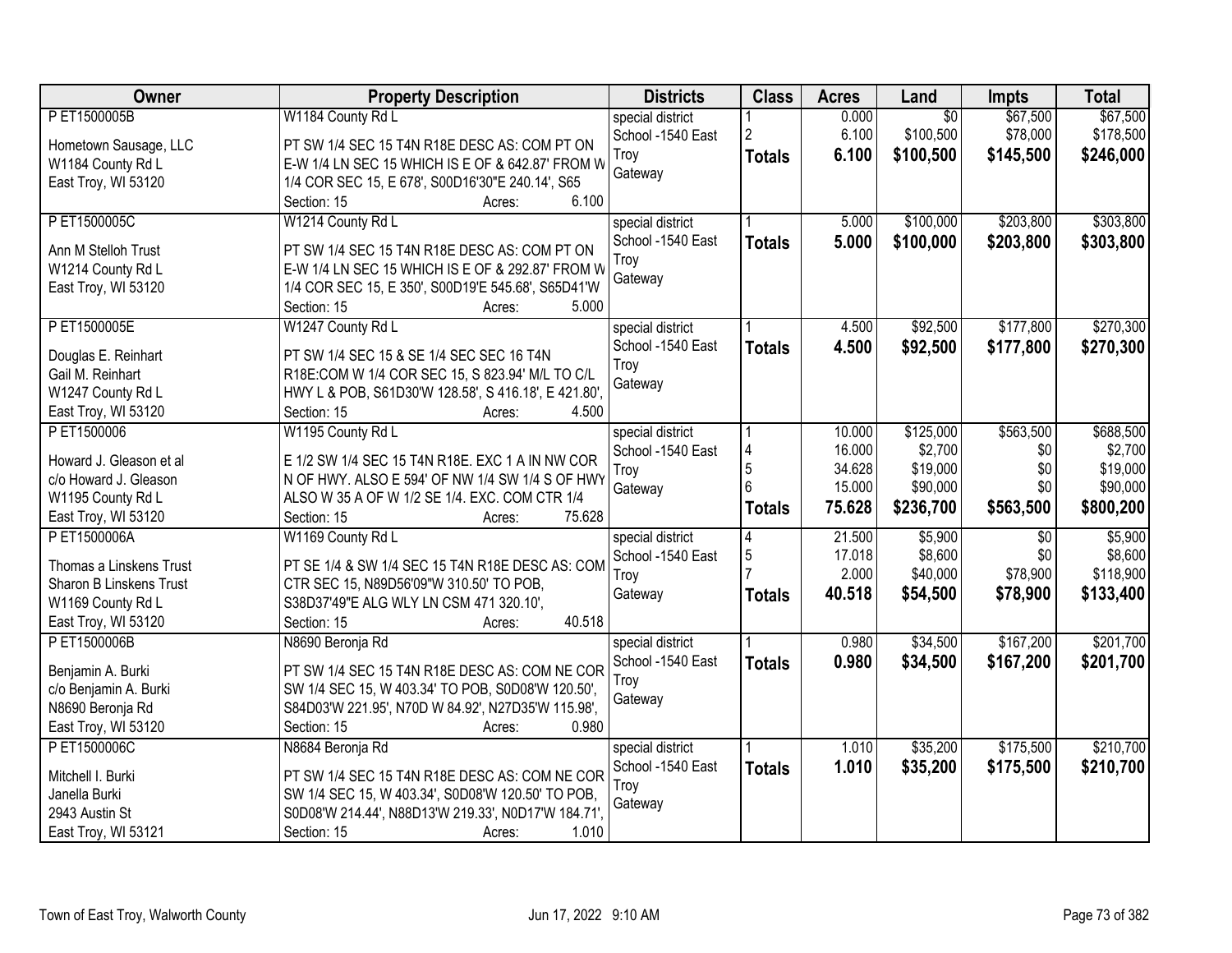| Owner                   | <b>Property Description</b>                         | <b>Districts</b>  | <b>Class</b>    | <b>Acres</b> | Land            | <b>Impts</b>    | <b>Total</b> |
|-------------------------|-----------------------------------------------------|-------------------|-----------------|--------------|-----------------|-----------------|--------------|
| PET1500006D             | N8693 Beronja Rd                                    | special district  |                 | 0.990        | \$34,600        | \$142,600       | \$177,200    |
| William G. Burki        | PT SW 1/4 SEC 15 T4N R18E DESC AS: COM NE COR       | School -1540 East | <b>Totals</b>   | 0.990        | \$34,600        | \$142,600       | \$177,200    |
| Joanna L. Burki         | SW 1/4 SEC 15, W 728.25', S68D16'W 31.73' TO POB,   | Troy              |                 |              |                 |                 |              |
| N7131 Hamms Rd          | S27D35'E 115.98', S70D E 84.92', S0D17'E 184.71',   | Gateway           |                 |              |                 |                 |              |
| Burlington, WI 53105    | 0.990<br>Section: 15<br>Acres:                      |                   |                 |              |                 |                 |              |
| P ET1500006E            | Beronja Rd                                          | special district  | $\overline{X4}$ | 0.261        | $\overline{50}$ | $\overline{50}$ | $\sqrt{50}$  |
|                         |                                                     | School -1540 East | <b>Totals</b>   | 0.261        | \$0             | \$0             | \$0          |
| Town of East Troy       | A R/W LOC SW 1/4 SEC 15 T4N R18E-COM NE COR         | Troy              |                 |              |                 |                 |              |
| N9330 Stewart School Rd | SW 1/4, W 728. 25', S68D16'W 31.73' TO POB,         | Gateway           |                 |              |                 |                 |              |
| PO Box 872              | S27D35'E 115.98', S70D E 84.92' TO END OF 66' R/W 8 |                   |                 |              |                 |                 |              |
| East Troy, WI 53120     | 0.261<br>Section: 15<br>Acres:                      |                   |                 |              |                 |                 |              |
| PET1500007              | N8608 Hilburn Mill Rd                               | special district  | 4               | 43.930       | \$12,100        | $\overline{50}$ | \$12,100     |
| <b>Hans Haskins</b>     | E 1/2 SE 1/4 & S 469.92' SE 1/4 NE 1/4 SEC 15 T4N   | School -1540 East | 5               | 1.750        | \$100           | \$0             | \$100        |
| <b>Suzanne Haskins</b>  | R18E.EXC COM E 1/4 COR SEC 15; S00D34'41"E 686'     | Troy              |                 | 3.000        | \$55,000        | \$132,900       | \$187,900    |
| N8608 Hilburn Mill Rd   | S89D37'07"W 1321.67'; N00D21'41"W 686';             | Gateway           | Totals          | 48.680       | \$67,200        | \$132,900       | \$200,100    |
| East Troy, WI 53120     | 48.680<br>Section: 15<br>Acres:                     |                   |                 |              |                 |                 |              |
| PET1500007A             | County Rd L                                         | special district  | X4              | 40.000       | \$0             | \$0             | \$0          |
|                         |                                                     | School -1540 East | <b>Totals</b>   | 40.000       | \$0             | \$0             | \$0          |
| Town of East Troy       | SW 1/4 SW 1/4 SEC 15 T4N R18E. 40 A                 | Troy              |                 |              |                 |                 |              |
| N9330 Stewart School Rd |                                                     | Gateway           |                 |              |                 |                 |              |
| PO Box 872              |                                                     |                   |                 |              |                 |                 |              |
| East Troy, WI 53120     | 40.000<br>Section: 15<br>Acres:                     |                   |                 |              |                 |                 |              |
| PET1500007B             |                                                     | special district  |                 | 35.000       | \$9,600         | $\overline{50}$ | \$9,600      |
| Hurvey W. Haskins III   | PT SE1/4 NE1/4 AND NE1/4 SE1/4 SEC 15 T4N R18E      | School -1540 East | <b>Totals</b>   | 35,000       | \$9,600         | \$0             | \$9,600      |
| Judith A. Haskins       | DESC AS COM E 1/4 COR SEC 15; S00D34'41"E 686';     | Troy              |                 |              |                 |                 |              |
| 5444 Hwy 11             | S89D37'07"W 1321.67'; N00D21'41"W 686';             | Gateway           |                 |              |                 |                 |              |
| Elkhorn, WI 53121       | Section: 15<br>35.000<br>Acres:                     |                   |                 |              |                 |                 |              |
| PET1500008              | N8609 Hilburn Mill Rd                               | special district  |                 | 4.000        | \$85,000        | \$592,700       | \$677,700    |
|                         |                                                     | School -1540 East |                 | 33.930       | \$9,300         | \$0             | \$9,300      |
| Steven Corrao           | E 45 ACRES OF W 1/2 SE 1/4 SEC 15 T4N R18E. 45 A    | Troy              |                 | 7.000        | \$2,800         | \$0             | \$2,800      |
| N8609 Hillburn Mill Rd  | M/L                                                 | Gateway           | Totals          | 44.930       | \$97,100        | \$592,700       | \$689,800    |
| East Troy, WI 53120     |                                                     |                   |                 |              |                 |                 |              |
|                         | 44.930<br>Section: 15<br>Acres:                     |                   |                 |              |                 |                 |              |
| PET1600001              | N8826 County Rd ES                                  | special district  | l 1             | 6.000        | \$105,000       | \$12,500        | \$117,500    |
| Karl Sawyer             | NE 1/4 NE 1/4 & THE NW 1/4 NE 1/4 E OF RR. SEC 16   | School -1540 East | 5               | 18.187       | \$9,100         | \$0             | \$9,100      |
| N8826 County Rd Es      | T4N R18E. EXC COM C/L HWY 116.8' N34D56' E OF       | Troy              | <b>Totals</b>   | 24.187       | \$114,100       | \$12,500        | \$126,600    |
| East Troy, WI 53120     | INTER HWY WITH N-S 1/8 SEC LN, N34D56'E 271.35',    | Gateway           |                 |              |                 |                 |              |
|                         | 24.187<br>Section: 16<br>Acres:                     |                   |                 |              |                 |                 |              |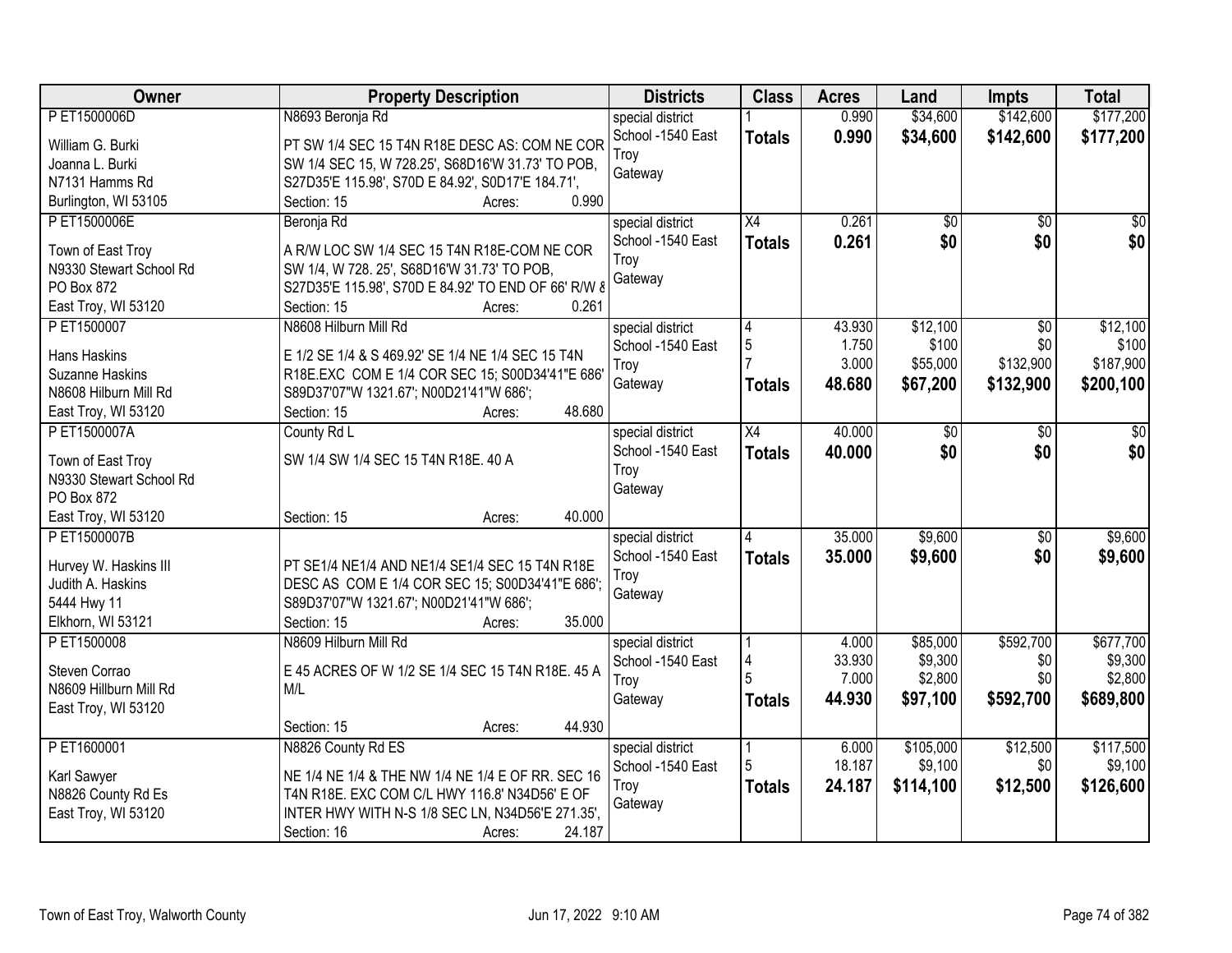| Owner                          | <b>Property Description</b>                                                                  | <b>Districts</b>  | <b>Class</b>    | <b>Acres</b> | Land            | <b>Impts</b>    | <b>Total</b>    |
|--------------------------------|----------------------------------------------------------------------------------------------|-------------------|-----------------|--------------|-----------------|-----------------|-----------------|
| PET1600002                     | County Rd ES                                                                                 | special district  | X4              | 11.516       | $\overline{50}$ | $\overline{50}$ | $\overline{30}$ |
| Ymca of Elgin                  | PT NE 1/4 SEC 16 T4N R18E DESC AS: COM INTER W                                               | School -1540 East | <b>Totals</b>   | 11.516       | \$0             | \$0             | \$0             |
| C/O Prairie Valley Family Ymca | LN RR & N SEC LN SEC 16, SW ON RR TO INTER                                                   | Troy              |                 |              |                 |                 |                 |
| 50 N Mclean Blvd               | WITH E 1/8 LN, N 343', N74D W 1097', N61D W 269', E                                          | Gateway           |                 |              |                 |                 |                 |
| Elgin, IL 60123-0000           | 11.516<br>Section: 16<br>Acres:                                                              |                   |                 |              |                 |                 |                 |
| PET1600003A                    | N8796 Army Lake Rd                                                                           | special district  | $\overline{X4}$ | 0.642        | $\overline{50}$ | $\overline{50}$ | $\overline{50}$ |
| Salvation Army                 | PT NE 1/4 SEC 16 T4N R18E DESC AS: COM INTER                                                 | School -1540 East | <b>Totals</b>   | 0.642        | \$0             | \$0             | \$0             |
| N8796 Army Lake Rd             | E-W 1/8 LN & W LN RR R/W SEC 16, S89D52'W 299.94                                             | Troy              |                 |              |                 |                 |                 |
| East Troy, WI 53120            | TO POB, S89D52'W 125', N17D39'E 248.57', S72D10'E                                            | Gateway           |                 |              |                 |                 |                 |
|                                | 0.642<br>Section: 16<br>Acres:                                                               |                   |                 |              |                 |                 |                 |
| PET1600005                     | St Peters Rd                                                                                 | special district  | 4               | 31.300       | \$8,200         | \$0             | \$8,200         |
|                                |                                                                                              | School -1540 East |                 | 3.000        | \$200           | \$0             | \$200           |
| R M Krueger Investments, LLC   | SW 1/4 SEC 16 T4N R18E. EXC. OAK PARK SUB. EXC                                               | Troy              | <b>Totals</b>   | 34,300       | \$8,400         | \$0             | \$8,400         |
| W1591 Sawyer Ln                | PARCEL DESC IN VOL 542 DEEDS PG 629. EXC. HWY<br>LAND DESC IN VOL 7 RECORDS PG 176. EXC. CSM | Gateway           |                 |              |                 |                 |                 |
| East Troy, WI 53120-0000       | 34.300<br>Section: 16<br>Acres:                                                              |                   |                 |              |                 |                 |                 |
| P ET1600005A                   | Sawyer Ln                                                                                    | special district  | 4               | 7.838        | \$2,200         | \$0             | \$2,200         |
|                                |                                                                                              | School -1540 East | <b>Totals</b>   | 7.838        | \$2,200         | \$0             | \$2,200         |
| R M Krueger Investments, LLC   | PT SW 1/4 SEC 16 T4N R18E DESC AS: COM SW COF                                                | Troy              |                 |              |                 |                 |                 |
| W1591 Sawyer Ln                | SEC 16, N0D42' 30"E 1918.63', S87D37'E 33.01' TO                                             | Gateway           |                 |              |                 |                 |                 |
| East Troy, WI 53120-0000       | POB, N0D42D30"E 350.61', S87D37'E 751.99', S0D42'                                            |                   |                 |              |                 |                 |                 |
|                                | 7.838<br>Section: 16<br>Acres:                                                               |                   |                 |              |                 |                 |                 |
| PET1600005C                    | Sawyer Ln                                                                                    | special district  |                 | 2.000        | \$10,000        | \$8,200         | \$18,200        |
| R M Krueger Investments, LLC   | PT SW 1/4 SEC 16 T4N R18E DESC AS: COM SW COF                                                | School -1540 East |                 | 19.890       | \$5,500         | \$0             | \$5,500         |
| W1591 Sawyer Ln                | SEC 16, N0D42' 30"E 1639.46', N87D37'W 33.01' TO                                             | Troy              | Totals          | 21.890       | \$15,500        | \$8,200         | \$23,700        |
| East Troy, WI 53120-0000       | POB, N0D42'30"E 279.16', S87D37'E 1561.05',                                                  | Gateway           |                 |              |                 |                 |                 |
|                                | 21.890<br>Section: 16<br>Acres:                                                              |                   |                 |              |                 |                 |                 |
| PET1600006                     | County Rd L                                                                                  | special district  | 4               | 25.200       | \$6,900         | $\sqrt{6}$      | \$6,900         |
| Harold R Deback Trust          | PT NE 1/4 & SE 1/4 SEC 16 T4N R18E DESC AS COM                                               | School -1540 East |                 | 2.000        | \$100           | \$0             | \$100           |
| Carol J Deback Trust           | E 1/4 COR SEC 16 T4N R18E, S88D57'40"W 833.41' TO                                            | Troy              | <b>Totals</b>   | 27.200       | \$7,000         | \$0             | \$7,000         |
| W198 S10957 Racine Ave         | POB, S0D06'40"E 1254.33', S62D20' 47"W 1725.91',                                             | Gateway           |                 |              |                 |                 |                 |
| Muskego, WI 53150              | Section: 16<br>27.200<br>Acres:                                                              |                   |                 |              |                 |                 |                 |
| PET1600006B                    | County Rd ES                                                                                 | special district  | 4               | 9.000        | \$2,100         | $\overline{30}$ | \$2,100         |
| Karl Sawyer                    | PT NE 1/4 SEC 16 T4N R18E DESC AS: COM NE COR                                                | School -1540 East | 5               | 11.108       | \$6,100         | \$0             | \$6,100         |
| N8826 County Rd Es             | SE 1/4 NE 1/4 SEC 16, W 1469.20', SW ALG RD 926',                                            | Troy              | <b>Totals</b>   | 20.108       | \$8,200         | \$0             | \$8,200         |
| East Troy, WI 53120            | S65D30'E 1266', N TO PT 209.22' N OF E-W 1/4 LN, E                                           | Gateway           |                 |              |                 |                 |                 |
|                                | 20.108<br>Section: 16<br>Acres:                                                              |                   |                 |              |                 |                 |                 |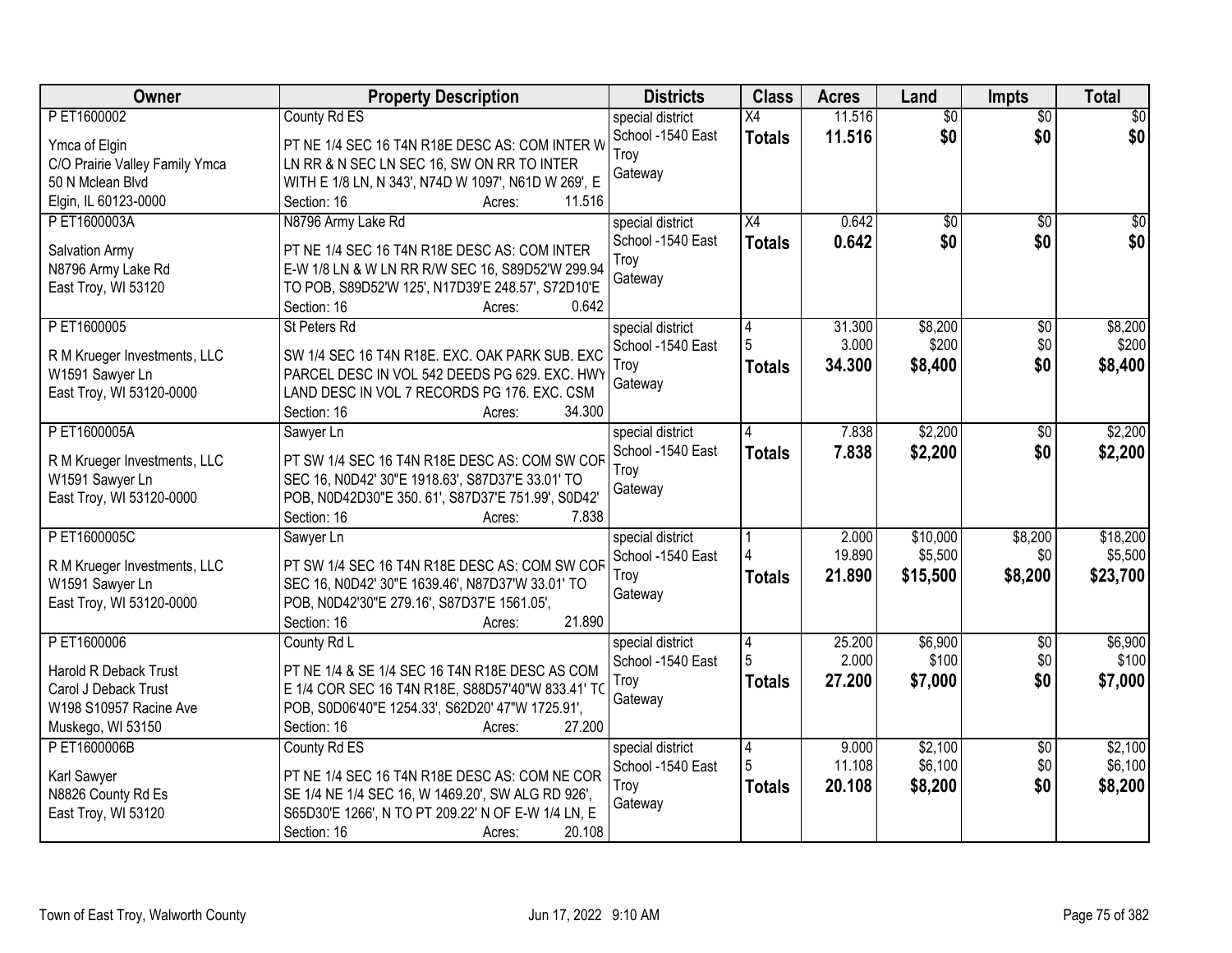| Owner                                | <b>Property Description</b>                       | <b>Districts</b>  | <b>Class</b>  | <b>Acres</b> | Land      | <b>Impts</b>    | <b>Total</b> |
|--------------------------------------|---------------------------------------------------|-------------------|---------------|--------------|-----------|-----------------|--------------|
| PET1600006B1                         | County Rd L                                       | special district  |               | 9.132        | \$1,500   | $\overline{50}$ | \$1,500      |
| Karl Sawyer                          | THAT PT OF NE 1/4 NE 1/4 SEC 16 T4N R18E LYING    | School -1540 East | 5             | 6.000        | \$3,300   | \$0             | \$3,300      |
| N8826 County Rd Es                   | SELY OF HWY 43. ALSO THAT PT OF FOLLOWING         | Troy              | <b>Totals</b> | 15.132       | \$4,800   | \$0             | \$4,800      |
| East Troy, WI 53120                  | LYING SELY OF HWY 43 DESC AS COM NE COR SE        | Gateway           |               |              |           |                 |              |
|                                      | 15.132<br>Section: 16<br>Acres:                   |                   |               |              |           |                 |              |
| PET1600006C                          | N8654 County Rd ES                                | special district  |               | 5.012        | \$100,100 | \$210,300       | \$310,400    |
|                                      |                                                   | School -1540 East | <b>Totals</b> | 5.012        | \$100,100 | \$210,300       | \$310,400    |
| Timothy L. Crawford                  | PT SE 1/4 SEC 16 T4N R18E DESC AS: COM E 1/4      | Troy              |               |              |           |                 |              |
| Pamela S. Crawford                   | COR SEC 16, N89D 55'W 2442.39', S35D26'W 314.35'  | Gateway           |               |              |           |                 |              |
| N8654 County Rd Es                   | TO P.C. OF CURVE, RAD 5729.58', SWLY ALG C/L      |                   |               |              |           |                 |              |
| East Troy, WI 53120                  | 5.012<br>Section: 16<br>Acres:                    |                   |               |              |           |                 |              |
| PET1600006D                          | N8698 County Rd ES                                | special district  |               | 5.000        | \$100,000 | \$43,500        | \$143,500    |
| Timothy L. Sawyer                    | PT NE 1/4 & SE 1/4 SEC 16 T4N R18E DESC AS COM    | School -1540 East |               | 10.588       | \$2,900   | \$0             | \$2,900      |
| Laura S. Sawyer                      | AT E 1/4 SEC 16 T4N R18E, N89D55'59"W 2319.75' TO | Troy              | <b>Totals</b> | 15.588       | \$102,900 | \$43,500        | \$146,400    |
| W836 Miramar Rd                      | POB, N8D04'23"E 145.75', N35D26'23"E 488.79',     | Gateway           |               |              |           |                 |              |
| East Troy, WI 53120                  | 15.588<br>Section: 16<br>Acres:                   |                   |               |              |           |                 |              |
| PET1600006D1                         | County Rd ES                                      | special district  | 4             | 2.449        | \$700     | \$0             | \$700        |
|                                      |                                                   | School -1540 East | 5             | 1.781        | \$1,200   | \$0             | \$1,200      |
| Sawyer Investments of East Troy, LLC | PT OF SE1/4 & SW1/4 SEC 16 T4N R18E DESCRIBED     | Troy              | <b>Totals</b> | 4.230        | \$1,900   | \$0             | \$1,900      |
| N8826 Hwy Es                         | AS COM AT E 1/4 COR SEC 16, N89D55'59"W 2319.75'  | Gateway           |               |              |           |                 |              |
| East Troy, WI 53120                  | S35D26'23" W 682.57', S26D10'20"W 341.15' TO POB, |                   |               |              |           |                 |              |
|                                      | Section: 16<br>4.230<br>Acres:                    |                   |               |              |           |                 |              |
| P ET1600007                          | W1407 County Rd L                                 | special district  |               | 1.370        | \$42,400  | \$173,400       | \$215,800    |
| <b>Brian Swinehart</b>               | PT SE 1/4 SEC 16 T4N R18E DESC AS: COM INTER E    | School -1540 East | <b>Totals</b> | 1.370        | \$42,400  | \$173,400       | \$215,800    |
| Angela Swinehart                     | LN SEC 16 WITH C/L HWY L, N0D11'W 1795.20' FROM   | Troy              |               |              |           |                 |              |
| W1407 County Rd L                    | SE COR SEC 16, S62D30'W 2545' TO POB, S17D30'E    | Gateway           |               |              |           |                 |              |
| East Troy, WI 53120                  | 1.370<br>Section: 16<br>Acres:                    |                   |               |              |           |                 |              |
| PET1600007A                          | County Rd L                                       | special district  |               | 1.163        | \$38,300  | $\overline{60}$ | \$38,300     |
|                                      |                                                   | School -1540 East | <b>Totals</b> | 1.163        | \$38,300  | \$0             | \$38,300     |
| Douglas E. Reinhart                  | SEE P ET 15-5E FOR DESCRIPTION OF THIS            | Troy              |               |              |           |                 |              |
| Gail M. Reinhart                     | PARCEL SEC 16 T4N R18E                            | Gateway           |               |              |           |                 |              |
| W1247 County Rd L                    |                                                   |                   |               |              |           |                 |              |
| East Troy, WI 53120                  | 1.163<br>Section: 16<br>Acres:                    |                   |               |              |           |                 |              |
| PET1600007A1                         | W1267 County Rd L                                 | special district  |               | 9.430        | \$122,200 | \$213,100       | \$335,300    |
| Thomas D. Barnes                     | PT SE 1/4 SEC 16 T4N R18E DESC AS: COM NE COR     | School -1540 East | <b>Totals</b> | 9.430        | \$122,200 | \$213,100       | \$335,300    |
| Elizabeth A. Barnes                  | SE 1/4 SEC 16; S823.02' TO C/L HWY L; S61D30'W    | Troy              |               |              |           |                 |              |
| W1267 County Rd L                    | 292.58' TO POB;S61D40'W 361.08'; S10D24'35"W      | Gateway           |               |              |           |                 |              |
| East Troy, WI 53120                  | 9.430<br>Section: 16<br>Acres:                    |                   |               |              |           |                 |              |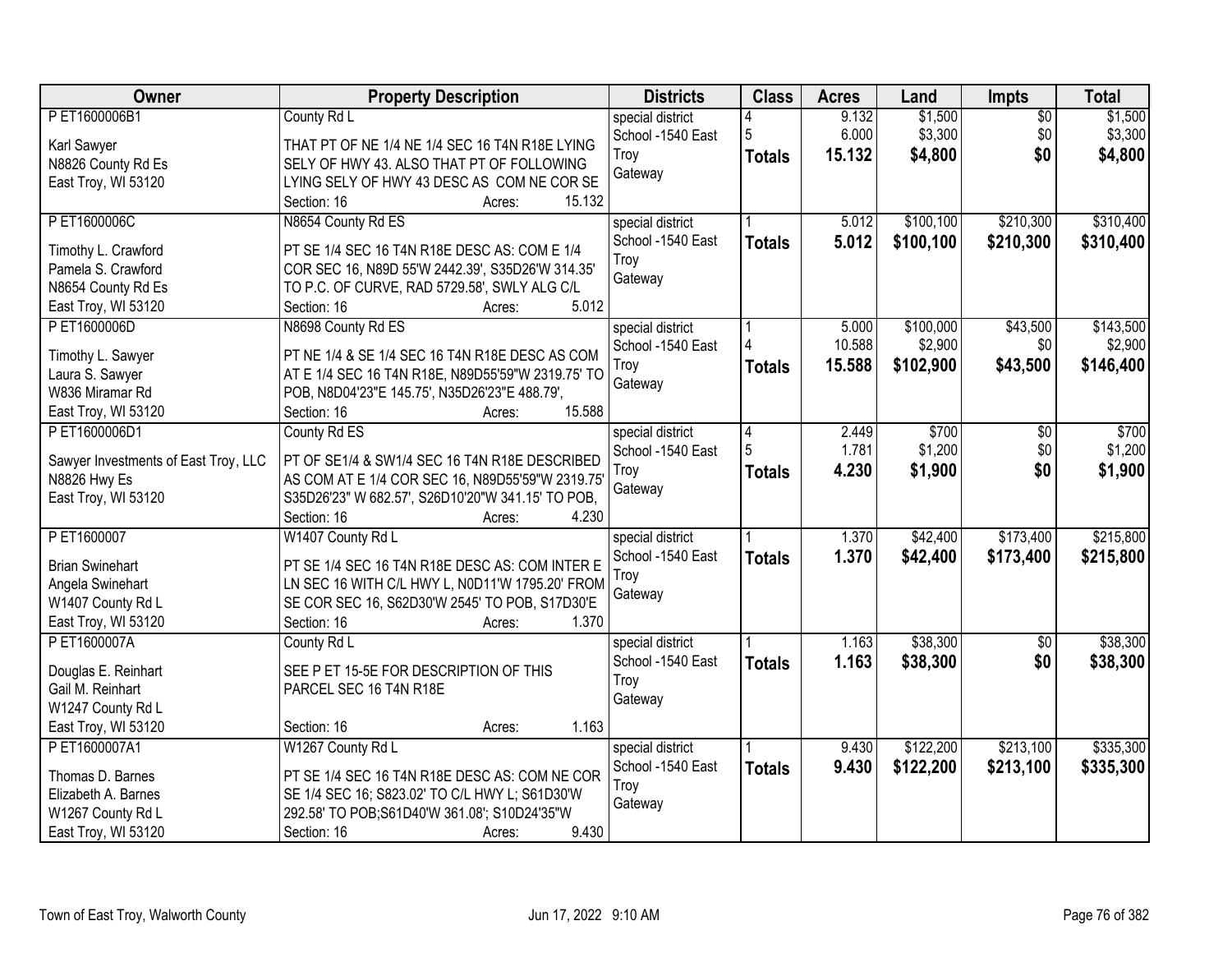| Owner                                        | <b>Property Description</b>                                                                            | <b>Districts</b>  | <b>Class</b>    | <b>Acres</b> | Land        | <b>Impts</b>    | <b>Total</b>    |
|----------------------------------------------|--------------------------------------------------------------------------------------------------------|-------------------|-----------------|--------------|-------------|-----------------|-----------------|
| PET1600007B                                  | W1323 County Rd L                                                                                      | special district  |                 | 6.000        | \$105,000   | \$582,200       | \$687,200       |
| Kevin D. Oleary                              | PT SE 1/4 SEC 16 T4N R18E DESC AS COM INTER E                                                          | School -1540 East | 4               | 7.000        | \$1,600     | \$0             | \$1,600         |
| Diana L. Oleary                              | LN SE 1/4 SEC 16 T4N R18E & C/L HWY L, S62D30'W                                                        | Troy              | 5               | 3.410        | \$1,700     | \$0             | \$1,700         |
| W1323 County Rd L                            | 901.66' TO POB, S62D30'W 387.14', S16D40'E 1260.69'                                                    | Gateway           | <b>Totals</b>   | 16.410       | \$108,300   | \$582,200       | \$690,500       |
| East Troy, WI 53120                          | 16.410<br>Section: 16<br>Acres:                                                                        |                   |                 |              |             |                 |                 |
| PET1600007B2                                 | W1301 County Rd L                                                                                      | special district  |                 | 5.140        | \$100,700   | \$504,100       | \$604,800       |
|                                              |                                                                                                        | School -1540 East | <b>Totals</b>   | 5.140        | \$100,700   | \$504,100       | \$604,800       |
| Elsie a Rebne Life Estate et al              | PT SE 1/4 SEC 16 T4N R18E DESC AS: COM SE COR                                                          | Troy              |                 |              |             |                 |                 |
| W1301 County Rd L                            | SEC 16, N0D11'30"W 830.25' TO POB, S85D22'W                                                            | Gateway           |                 |              |             |                 |                 |
| East Troy, WI 53120                          | 518.56', N62D45'14"W 504.63', N25D07'30"W 244.03'                                                      |                   |                 |              |             |                 |                 |
|                                              | 5.140<br>Section: 16<br>Acres:                                                                         |                   |                 |              |             |                 |                 |
| PET1600007C                                  | W1399 County Rd L                                                                                      | special district  |                 | 1.050        | \$36,000    | \$122,500       | \$158,500       |
| Ivan P. Mcguaghey                            | PT SE 1/4 SEC 16 T4N R18E DESC AS: COM INTER                                                           | School -1540 East | <b>Totals</b>   | 1.050        | \$36,000    | \$122,500       | \$158,500       |
| W1399 Hwy L                                  | C/L HWY L WITH E LN SEC 16 DISTANT N 1795.2'                                                           | Troy              |                 |              |             |                 |                 |
| East Troy, WI 53120                          | FROM SE COR SEC 16, S62D30'W 2395' TO POB,                                                             | Gateway           |                 |              |             |                 |                 |
|                                              | 1.050<br>Section: 16<br>Acres:                                                                         |                   |                 |              |             |                 |                 |
| PET1600008                                   | W1294 County Rd L                                                                                      | special district  |                 | 2.000        | \$55,000    | \$281,100       | \$336,100       |
|                                              |                                                                                                        | School -1540 East | 4               | 11.000       | \$2,600     | \$0             | \$2,600         |
| Thomas M Herlugson Trust                     | PT NE 1/4 & SE 1/4 SEC 16 T4N R18E DESC AS: COM                                                        | Troy              |                 | 0.505        | \$100       | \$0             | \$100           |
| Karen V Herlugson Trust<br>W1294 County Rd L | E 1/4 COR SEC 16, N 209.22', W 355.001' TO POB, W<br>476.599', S 1483.02' TO C/L HWY L, N61D30'E TO PT | Gateway           | <b>Totals</b>   | 13.505       | \$57,700    | \$281,100       | \$338,800       |
| East Troy, WI 53120                          | Section: 16<br>13.505<br>Acres:                                                                        |                   |                 |              |             |                 |                 |
| PET1600008B                                  | W1264 County Rd L                                                                                      | special district  |                 | 5.520        | \$102,600   | \$138,100       | \$240,700       |
|                                              |                                                                                                        | School -1540 East |                 |              |             |                 |                 |
| James Kroupa                                 | PT NE 1/4 & SE 1/4 SEC 16 T4N R18E DESC AS: COM                                                        | Troy              | <b>Totals</b>   | 5.520        | \$102,600   | \$138,100       | \$240,700       |
| Betty J. Kroupa                              | NE COR SE 1/4 SEC 16, S0D12'E 487.14', S89D48'W                                                        | Gateway           |                 |              |             |                 |                 |
| W1264 County Rd L                            | 187.80' TO POB, S89D48'W 32.20', S0D12'E 455.257'                                                      |                   |                 |              |             |                 |                 |
| East Troy, WI 53120                          | 5.520<br>Section: 16<br>Acres:                                                                         |                   |                 |              |             |                 |                 |
| P ET1600009                                  | County Rd ES                                                                                           | special district  | $\overline{X4}$ | 14.000       | $\sqrt{50}$ | $\overline{50}$ | $\overline{50}$ |
| Friends of East Troy Railroad                | 14 A. R/R R/W LOC FROM SW 1/4 SW 1/4 TO NE 1/4                                                         | School -1540 East | <b>Totals</b>   | 14.000       | \$0         | \$0             | \$0             |
| PO Box 943                                   | NE 1/4 SEC 16 T4N R18E                                                                                 | Troy              |                 |              |             |                 |                 |
| East Troy, WI 53120                          |                                                                                                        | Gateway           |                 |              |             |                 |                 |
|                                              | 14.000<br>Section: 16<br>Acres:                                                                        |                   |                 |              |             |                 |                 |
| PET1600011                                   | W1491 Memory Ln                                                                                        | special district  |                 | 1.375        | \$150,500   | \$45,900        | \$196,400       |
|                                              |                                                                                                        | School -1540 East | <b>Totals</b>   | 1.375        | \$150,500   | \$45,900        | \$196,400       |
| Cottage on Memory Lane, LLC                  | PT NE 1/4 & NW 1/4 SEC 16 T4N R18E DESC AS: COM                                                        | Troy              |                 |              |             |                 |                 |
| 242 S Cardiff Rd                             | INTER OF N E-W 1/8 SEC LN SEC 16 & WLY LN ARMY                                                         | Gateway           |                 |              |             |                 |                 |
| Wales, WI 53183                              | LAKE RD, N18D E 98.50', N80D41'W 344.45', S2D11'E                                                      |                   |                 |              |             |                 |                 |
|                                              | 1.375<br>Section: 16<br>Acres:                                                                         |                   |                 |              |             |                 |                 |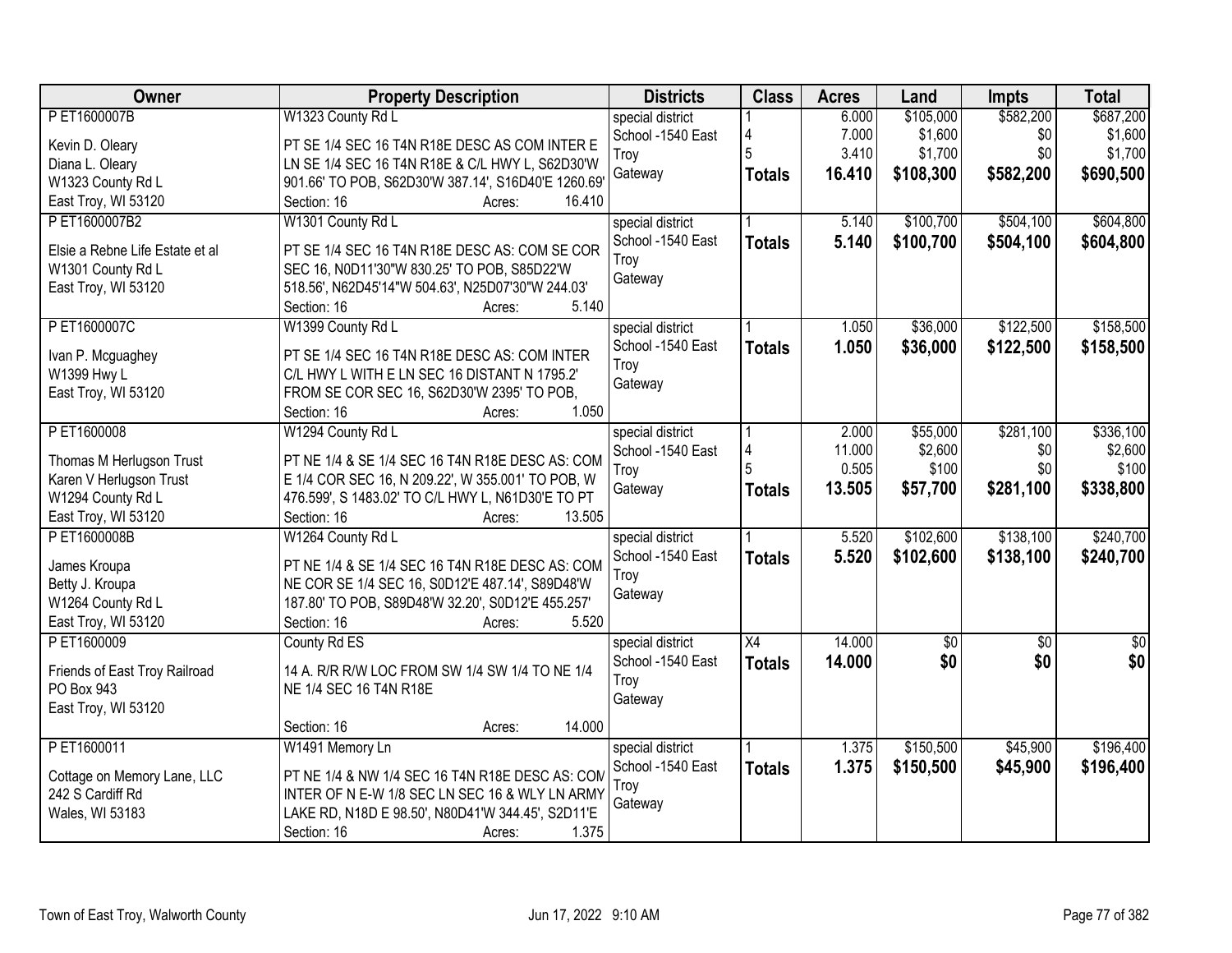| Owner                      | <b>Property Description</b>                         | <b>Districts</b>  | <b>Class</b>    | <b>Acres</b> | Land            | <b>Impts</b>    | <b>Total</b>    |
|----------------------------|-----------------------------------------------------|-------------------|-----------------|--------------|-----------------|-----------------|-----------------|
| PET1600011A                | W1497 Memory Ln                                     | special district  |                 | 0.389        | \$174,600       | \$48,600        | \$223,200       |
| John L. Fox                | PT NW 1/4 SEC 16 T4N R18E DESC AS: COM INTER        | School -1540 East | <b>Totals</b>   | 0.389        | \$174,600       | \$48,600        | \$223,200       |
| Carole Fox                 | OF N E-W 1/8 LN SEC 16 & WLY LN ARMY LAKE RD,       | Troy              |                 |              |                 |                 |                 |
| 2421 N Harding Blvd        | N18D E 98.50', N80D41'W 344. 45', N53D56'W 207.50', | Gateway           |                 |              |                 |                 |                 |
| Wauwatosa, WI 53226        | 0.389<br>Section: 16<br>Acres:                      |                   |                 |              |                 |                 |                 |
| PET1600011B                | W1479 Memory Ln                                     | special district  |                 | 0.999        | \$215,600       | \$37,300        | \$252,900       |
|                            |                                                     | School -1540 East | <b>Totals</b>   | 0.999        | \$215,600       | \$37,300        | \$252,900       |
| Luanne Schipper et al      | PT NE 1/4 & NW 1/4 SEC 16 T4N R18E DESC AS COM      | Troy              |                 |              |                 |                 |                 |
| W147 N9887 Rimrock Rd      | INTER OF N E-W 1/8 SEC LN & WLY LN ARMY LAKE        | Gateway           |                 |              |                 |                 |                 |
| Germantown, WI 53022       | RD SEC 16 T4N R18E, N18D E 98.50', N80D41'W         |                   |                 |              |                 |                 |                 |
|                            | 0.999<br>Section: 16<br>Acres:                      |                   |                 |              |                 |                 |                 |
| PET1600011C                | W1485 Memory Ln                                     | special district  | $\overline{X4}$ | 0.458        | $\overline{50}$ | $\sqrt{50}$     | $\overline{50}$ |
| Salvation Army             | PT NE 1/4 & NW 1/4 SEC 16 T4N R18E DESC AS: COM     | School -1540 East | <b>Totals</b>   | 0.458        | \$0             | \$0             | \$0             |
| 11315 W Watertown Plank Rd | INTER OF N E-W 1/8 SEC LN & WLY LN ARMY LAKE        | Troy              |                 |              |                 |                 |                 |
| Wauwatosa, WI 53226        | RD, N18D E 98.50', N80D41'W 344.45', N53D56'W       | Gateway           |                 |              |                 |                 |                 |
|                            | 0.458<br>Section: 16<br>Acres:                      |                   |                 |              |                 |                 |                 |
| PET1600013                 | N8844 County Rd ES                                  | special district  |                 | 2.401        | \$61,000        | \$137,200       | \$198,200       |
|                            |                                                     | School -1540 East | <b>Totals</b>   | 2.401        | \$61,000        | \$137,200       | \$198,200       |
| Karl W. Sawyer             | PT NE 1/4 SEC 16 T4N R18E DESC AS: COM PT IN        | Troy              |                 |              |                 |                 |                 |
| Katherine C. Sawyer        | C/L HWY ES 116. 8' N34D56'E OF INTER OF C/L SD      | Gateway           |                 |              |                 |                 |                 |
| N8844 County Rd Es         | HWY WITH E, N&S 1/8 SEC LN IN SEC 16, N34D56'E      |                   |                 |              |                 |                 |                 |
| East Troy, WI 53120        | Section: 16<br>2.401<br>Acres:                      |                   |                 |              |                 |                 |                 |
| PET1700001                 | Seminary Rd                                         | special district  | $\overline{X4}$ | 60.000       | \$0             | $\overline{50}$ | $\overline{30}$ |
| Town of East Troy          | E 1/2 NE 1/4 SEC 17 T4N R18E. EXC W 1/2 OF NE 1/4   | School -1540 East | <b>Totals</b>   | 60.000       | \$0             | \$0             | \$0             |
| N9330 Stewart School Rd    | OF NE 1/4 60 A                                      | Troy              |                 |              |                 |                 |                 |
| PO Box 872                 |                                                     | Gateway           |                 |              |                 |                 |                 |
| East Troy, WI 53120        | 60.000<br>Section: 17<br>Acres:                     |                   |                 |              |                 |                 |                 |
| PET1700002                 | N8855 Seminary Rd                                   | Lake Beulah Lake  | 4               | 75.050       | \$17,400        | $\overline{50}$ | \$17,400        |
|                            |                                                     | Management        | $\overline{5}$  | 5.250        | \$300           | \$0             | \$300           |
| Society of Divine Word     | GOVT LOT 1 & SW 1/4 NE 1/4, ALSO W 1/2 W 1/2 SE     | special district  | X4              | 30.000       | \$0             | \$0             | \$0             |
| PO Box 107                 | 1/4 SEC 17 T4N R18E. 111.30 A.                      | School -1540 East | <b>Totals</b>   | 110.300      | \$17,700        | \$0             | \$17,700        |
| East Troy, WI 53120        |                                                     | Troy              |                 |              |                 |                 |                 |
|                            | 110.300<br>Section: 17<br>Acres:                    | Gateway           |                 |              |                 |                 |                 |
| PET1700002A                | Seminary Rd                                         | special district  | $\overline{X4}$ | 20.000       | $\overline{50}$ | $\overline{30}$ | \$0             |
|                            |                                                     | School -1540 East | <b>Totals</b>   | 20.000       | \$0             | \$0             | \$0             |
| Society of Divine Word     | W 1/2 NE 1/4 NE 1/4 SEC 17 T4N R18E. 20 A           | Troy              |                 |              |                 |                 |                 |
| PO Box 107                 |                                                     | Gateway           |                 |              |                 |                 |                 |
| East Troy, WI 53120        | 20.000                                              |                   |                 |              |                 |                 |                 |
|                            | Section: 17<br>Acres:                               |                   |                 |              |                 |                 |                 |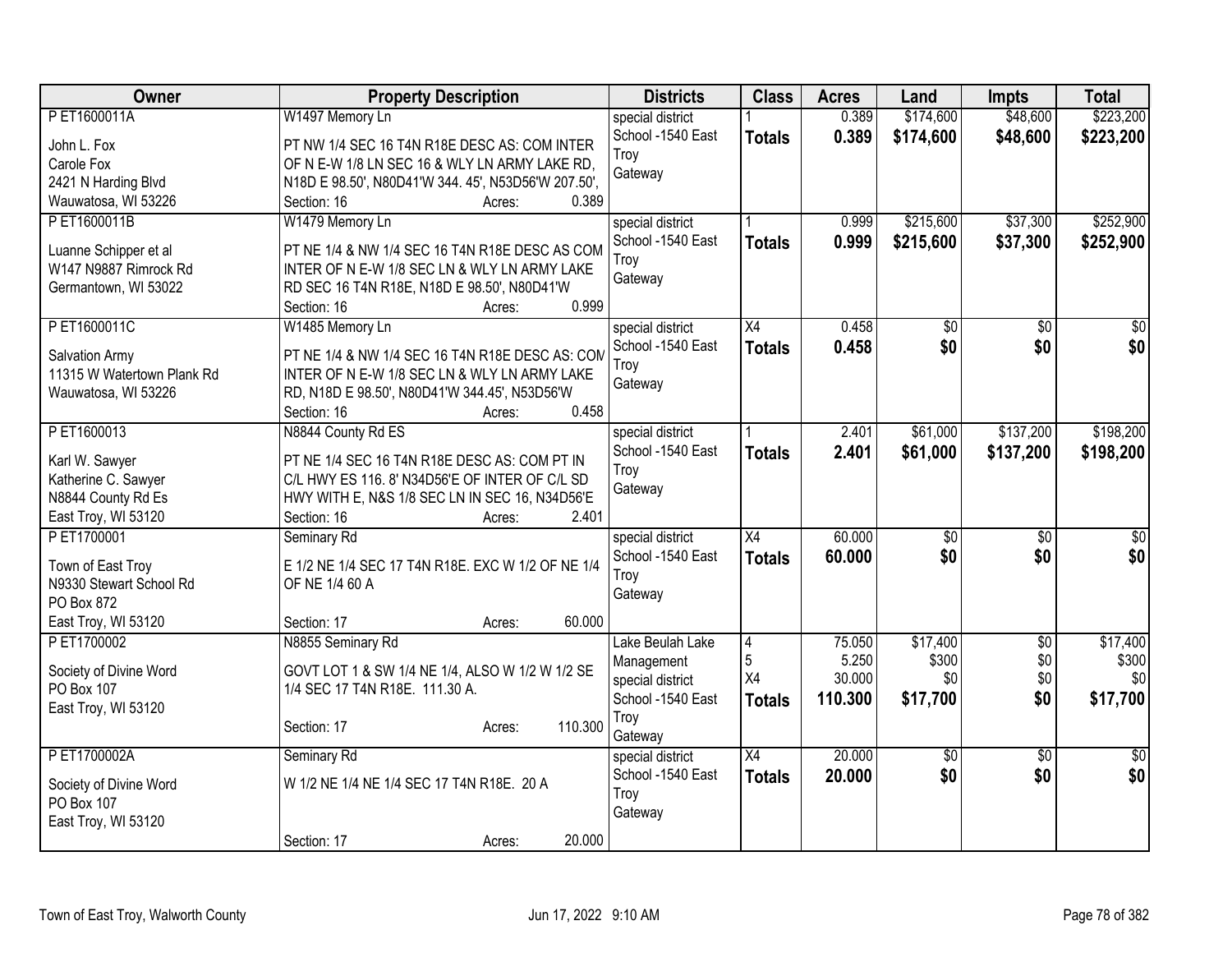| Owner                             | <b>Property Description</b>                                                                             | <b>Districts</b>               | <b>Class</b>    | <b>Acres</b> | Land            | <b>Impts</b>    | <b>Total</b>    |
|-----------------------------------|---------------------------------------------------------------------------------------------------------|--------------------------------|-----------------|--------------|-----------------|-----------------|-----------------|
| P ET1700005A                      | W1796 Saint Peters Rd                                                                                   | special district               |                 | 9.940        | \$124,700       | \$78,700        | \$203,400       |
| Terrance Lohman                   | PT SE 1/4 SEC 17 T4N R18E DESC AS: COM S 1/4                                                            | School -1540 East              | <b>Totals</b>   | 9.940        | \$124,700       | \$78,700        | \$203,400       |
| Carol Lohman                      | COR SEC 17, N88D 39'34"E 1006.46' TO POB,                                                               | Troy                           |                 |              |                 |                 |                 |
| W1796 St Peters Rd                | N1D14'34"E 476', N88D39'34"E 905. 30', S0D25'W                                                          | Gateway                        |                 |              |                 |                 |                 |
| East Troy, WI 53120               | 9.940<br>Section: 17<br>Acres:                                                                          |                                |                 |              |                 |                 |                 |
| PET1700006                        | W1688 Saint Peters Rd                                                                                   | special district               | $\overline{X4}$ | 7.500        | $\overline{50}$ | $\overline{50}$ | $\overline{50}$ |
| St Peters Cemetery                | PT SE 1/4 SEC 17 T4N R18E DESC AS: COM SE COR                                                           | School -1540 East              | <b>Totals</b>   | 7.500        | \$0             | \$0             | \$0             |
|                                   | SEC 17, W 622. 5' TO POB, N 528', E 622.54', S 528', W                                                  | Troy                           |                 |              |                 |                 |                 |
|                                   | 622.5' TO POB. 7.50 A                                                                                   | Gateway                        |                 |              |                 |                 |                 |
|                                   | 7.500<br>Section: 17<br>Acres:                                                                          |                                |                 |              |                 |                 |                 |
| P ET1700007                       | St Peters Rd                                                                                            | special district               | $\overline{X4}$ | 5.000        | $\overline{50}$ | $\overline{50}$ | $\overline{50}$ |
|                                   |                                                                                                         | School -1540 East              | <b>Totals</b>   | 5.000        | \$0             | \$0             | \$0             |
| St Peters Congregation            | PT SE 1/4 SEC 17 T4N R18E DESC AS: COM SE COR<br>SEC 17, N 528' TO POB, W 622.50', N 350', E 622.50', S | Troy                           |                 |              |                 |                 |                 |
| East Troy, WI 53120               | 350' TO POB. 5 A. M/L                                                                                   | Gateway                        |                 |              |                 |                 |                 |
|                                   | 5.000<br>Section: 17<br>Acres:                                                                          |                                |                 |              |                 |                 |                 |
| PET1700008                        | W1838 Saint Peters Rd                                                                                   | special district               | 4               | 25.140       | \$2,900         | \$0             | \$2,900         |
|                                   |                                                                                                         | School -1540 East              | 5M              | 12.000       | \$40,800        | \$0             | \$40,800        |
| Dale C. Healey                    | PT SE 1/4 SEC 17 T4N R18E DESC AS: COM S 1/4                                                            | Troy                           |                 | 5.250        | \$66,300        | \$246,900       | \$313,200       |
| Sue Healey                        | COR SEC 17, N88D 39'34"E 660.91' ALG S SEC LN TO                                                        | Gateway                        | <b>Totals</b>   | 42.390       | \$110,000       | \$246,900       | \$356,900       |
| W1838 St Peters Rd                | POB, N0D02'50"W 2627.91' TO N LN SE 1/4,<br>42.390                                                      |                                |                 |              |                 |                 |                 |
| East Troy, WI 53120<br>PET1800001 | Section: 17<br>Acres:<br>W2159 Beulah Hghts Rd                                                          | Lake Beulah Lake               |                 | 1.720        | \$460,500       | \$77,500        | \$538,000       |
|                                   |                                                                                                         | Management                     |                 | 1.720        | \$460,500       | \$77,500        |                 |
| Jay R. Neumann et al              | PT GOVT LOT 1 IN NE 1/4 NE 1/4 SEC 18 T4N R18E:                                                         | special district               | <b>Totals</b>   |              |                 |                 | \$538,000       |
| c/o Scott A. Neumann              | COM SW COR SE SE 1/4 SE 1/4 SEC 7 T4N R18E, N                                                           | School -1540 East              |                 |              |                 |                 |                 |
| 13205 E County Rd N               | 16.5', N86D25'E 245' TO POB, S52D23'E 369' M/L TO N                                                     | Troy                           |                 |              |                 |                 |                 |
| Whitewater, WI 53190              | 1.720<br>Section: 18<br>Acres:                                                                          | Gateway                        |                 |              |                 |                 |                 |
| PET1800002                        | W2185 Country Club Ln                                                                                   | Lake Beulah Lake               |                 | 0.477        | \$636,500       | \$740,500       | \$1,377,000     |
| Frank T. Davenport                | PT NE 1/4 SEC 18 T4N R18E DESC AS: COM NW COR                                                           | Management                     | <b>Totals</b>   | 0.477        | \$636,500       | \$740,500       | \$1,377,000     |
| Julie A. Davenport                | NE 1/4 NE 1/4 SEC 18, W 35.50', S20D47'E 94.25',                                                        | special district               |                 |              |                 |                 |                 |
| W2185 Country Club Ln             | S48D59'E 469.39', N85D59' E 75', S2D59'W 17.27' TO                                                      | School -1540 East              |                 |              |                 |                 |                 |
| East Troy, WI 53120               | 0.477<br>Section: 18<br>Acres:                                                                          | Troy                           |                 |              |                 |                 |                 |
|                                   |                                                                                                         | Gateway                        |                 |              |                 |                 |                 |
| P ET1800003A                      | Country Club Ln                                                                                         | Lake Beulah Lake               |                 | 0.057        | \$100           | $\overline{50}$ | \$100           |
| Unknown                           | A TRIANGULARLY SHAPED PARCEL LOC IN THE NE                                                              | Management<br>special district | <b>Totals</b>   | 0.057        | \$100           | \$0             | \$100           |
| C/O Dana Piacenza                 | 1/4 NE 1/4 SEC 18, T4N R18E BOUNDED ON THE                                                              | School -1540 East              |                 |              |                 |                 |                 |
| 400 S Dundee                      | NORTH BY P ET18-3 ON THE EAST BY PET 18-2, 2A,                                                          | Troy                           |                 |              |                 |                 |                 |
| Barrington, IL 60010              | 0.057<br>Section: 18<br>Acres:                                                                          | Gateway                        |                 |              |                 |                 |                 |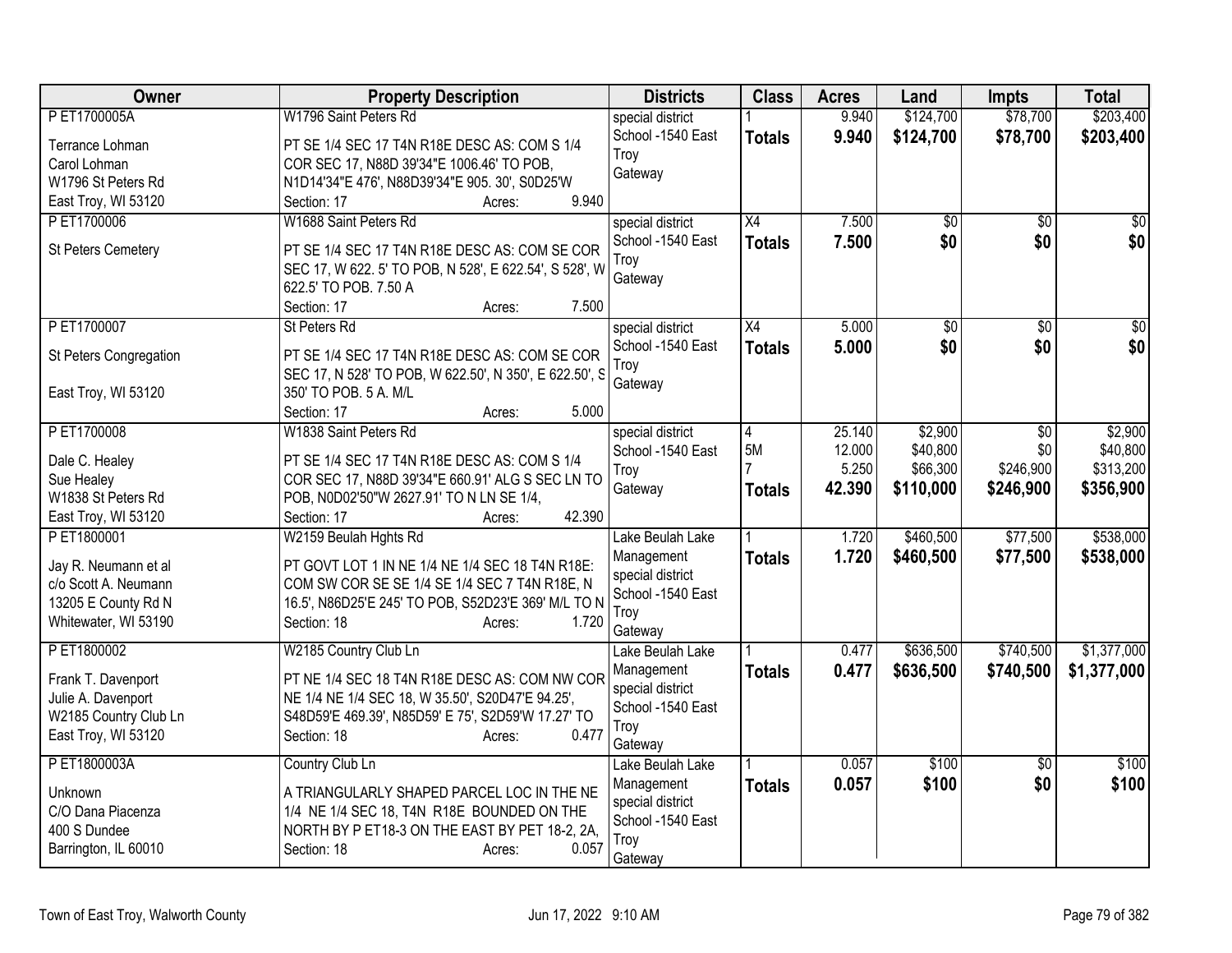| Owner                           | <b>Property Description</b>                       | <b>Districts</b>               | <b>Class</b>  | <b>Acres</b> | Land      | <b>Impts</b> | <b>Total</b> |
|---------------------------------|---------------------------------------------------|--------------------------------|---------------|--------------|-----------|--------------|--------------|
| P ET1800004                     | W2187 Country Club Ln                             | Lake Beulah Lake               |               | 0.185        | \$287,900 | \$90,100     | \$378,000    |
| Robin L Fletcher Trust          | PT OF SE 1N4 SEC 18 T4N R18E DESC AS NE 1/2 OF    | Management                     | <b>Totals</b> | 0.185        | \$287,900 | \$90,100     | \$378,000    |
| Jennifer Piacenza Trust         | - COM MOST ELY COR LAKE BEULAH COUNTRY            | special district               |               |              |           |              |              |
| 1205 Cougar                     | CLUB SEC 18 T4N R18E, NE ALG SHR 100', NWLY       | School -1540 East              |               |              |           |              |              |
| Trail, IL 60013                 | 0.185<br>Section: 18<br>Acres:                    | Troy                           |               |              |           |              |              |
| P ET1800005                     | W2189 Country Club Ln                             | Gateway<br>Lake Beulah Lake    |               | 0.171        | \$277,900 | \$108,400    | \$386,300    |
|                                 |                                                   | Management                     | <b>Totals</b> | 0.171        | \$277,900 | \$108,400    | \$386,300    |
| Anne Humphrey Trust             | PT NE 1/4 SEC 18 T4N R18E DESC AS SWLY 1/2 OF     | special district               |               |              |           |              |              |
| W705 Bell School Rd             | COM ELY COR LAKE BEULAH COUNTRY CLUB. SEC         | School -1540 East              |               |              |           |              |              |
| East Troy, WI 53120             | 18 T4N R18E, NELY ON SHR 100', NWLY 275' TO PT    | Troy                           |               |              |           |              |              |
|                                 | 0.171<br>Section: 18<br>Acres:                    | Gateway                        |               |              |           |              |              |
| PET1800006A                     | N8828 Stringers Bridge Rd                         | Lake Beulah Lake               |               | 0.424        | \$54,000  | \$3,100      | \$57,100     |
| West Rod Cottage Industries     | NE 1/4 NW 1/4 E OF HWY & NORTH OF LAKE            | Management                     | <b>Totals</b> | 0.424        | \$54,000  | \$3,100      | \$57,100     |
| N8831 Stringers Bridge Rd       | BEULAH. SEC 18 T4N R18E.                          | special district               |               |              |           |              |              |
| East Troy, WI 53120             |                                                   | School -1540 East              |               |              |           |              |              |
|                                 | 0.424<br>Section: 18<br>Acres:                    | Troy                           |               |              |           |              |              |
| P ET1800008                     |                                                   | Gateway                        |               | 0.226        | \$24,900  | \$128,000    | \$152,900    |
|                                 | N8780 Stringers Bridge Rd                         | Lake Beulah Lake<br>Management |               | 0.226        | \$24,900  | \$128,000    |              |
| West Bay Domestic Ventures, LLC | PT NW 1/4 SEC 18 T4N R18E DESC AS: COM 550.5'     | special district               | <b>Totals</b> |              |           |              | \$152,900    |
| N8828 Stringers Bridge Rd       | SWLY OF STRINGER BRIDGE ON CTR LN OF RD,          | School -1540 East              |               |              |           |              |              |
| East Troy, WI 53120             | S70D45'E 171', N19D15'E 72', N70D45'W 171', SW TO | Troy                           |               |              |           |              |              |
|                                 | 0.226<br>Section: 18<br>Acres:                    | Gateway                        |               |              |           |              |              |
| PET1800008A                     | W2294 W Bay Dr                                    | Lake Beulah Lake               |               | 0.095        | \$15,500  | \$99,300     | \$114,800    |
| Daniel P. Runnells III          | PCL IN SE 1/4 NW 1/4 & SW 1/4 NE 1/4 SEC 18 T4N   | Management                     | <b>Totals</b> | 0.095        | \$15,500  | \$99,300     | \$114,800    |
| W2294 W Bay Dr                  | R18E DESC AS COM STK CTR RD AT SWLY COR           | special district               |               |              |           |              |              |
| East Troy, WI 53120             | HEINTZ LAND, S 25D W 565.5' TO CTR SWLY SIDE      | School -1540 East              |               |              |           |              |              |
|                                 | 0.095<br>Section: 18<br>Acres:                    | Troy                           |               |              |           |              |              |
| PET1800008B                     | W2290 W Bay Dr                                    | Gateway                        |               | 0.138        | \$46,300  | \$56,000     | \$102,300    |
|                                 |                                                   | Lake Beulah Lake               |               |              |           |              |              |
| Gary B. Zimmermann              | STRIP OF LAND IN SE 1/4 NW 1/4 & SW 1/4 NE 1/4    | Management<br>special district | <b>Totals</b> | 0.138        | \$46,300  | \$56,000     | \$102,300    |
| PO Box 223                      | SEC 18 T4N R18E DESC AS COM S LN NEW              | School -1540 East              |               |              |           |              |              |
| Genesee Depot, WI 53127         | STRINGER BRIDGE 1170' S & 160' W OF N 1/4 COR.    | Troy                           |               |              |           |              |              |
|                                 | 0.138<br>Section: 18<br>Acres:                    | Gateway                        |               |              |           |              |              |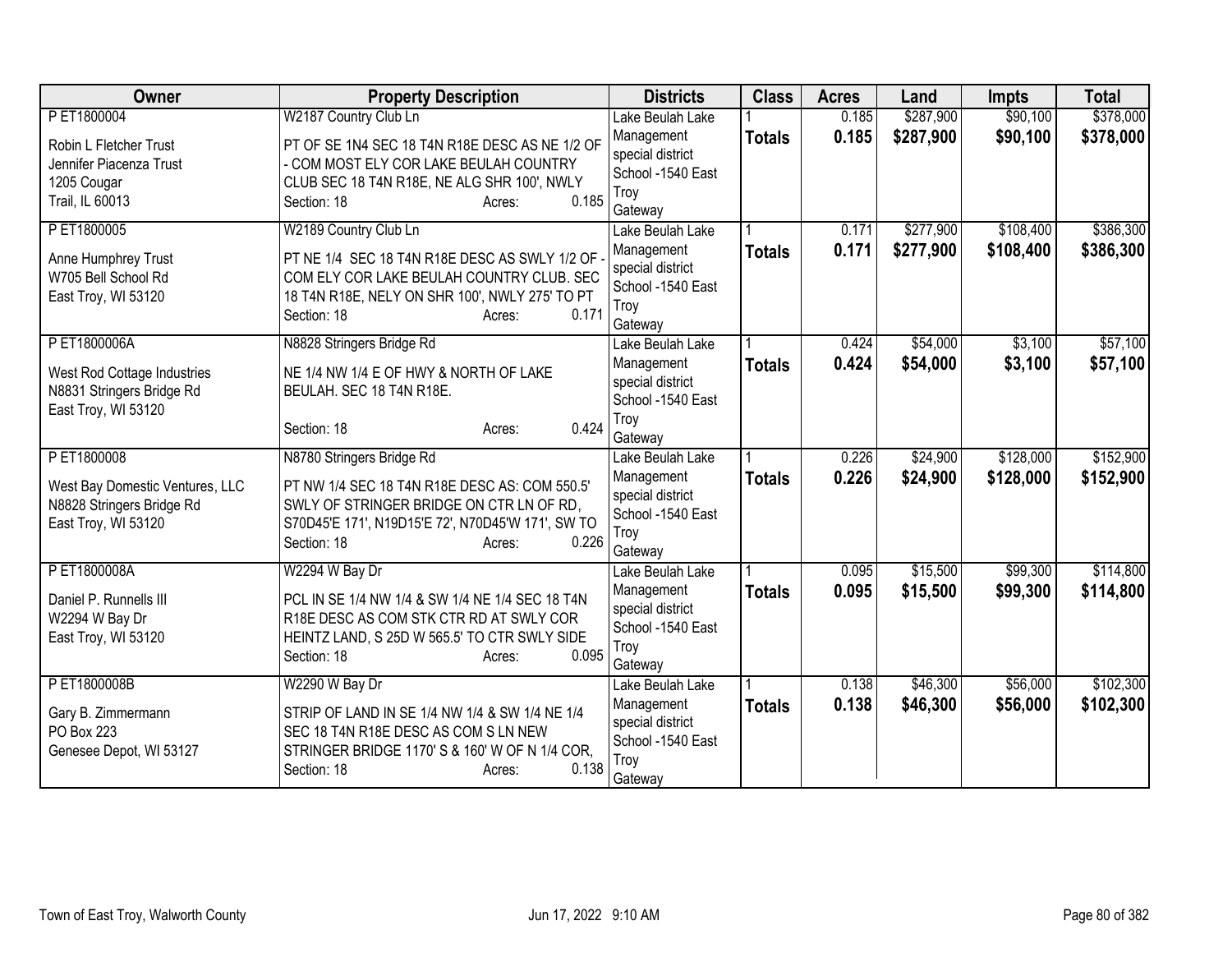| Owner                                                                                                  | <b>Property Description</b>                                                                                                                                                           | <b>Districts</b>                                                       | <b>Class</b>    | <b>Acres</b> | Land      | <b>Impts</b>    | <b>Total</b> |
|--------------------------------------------------------------------------------------------------------|---------------------------------------------------------------------------------------------------------------------------------------------------------------------------------------|------------------------------------------------------------------------|-----------------|--------------|-----------|-----------------|--------------|
| P ET1800009                                                                                            | N8774 Stringers Bridge Rd                                                                                                                                                             | Lake Beulah Lake                                                       |                 | 2.320        | \$378,000 | \$242,400       | \$620,400    |
| James D. Mcnabb<br>Sheri L. Mcnabb<br>N8774 Stringers Bridge Rd<br>East Troy, WI 53120                 | PT NE 1/4 & NW 1/4 SEC 18 T4N R18E DESC AS: COM<br>S LN NEW STRINGER BRIDGE 1170'S & 160' W OF N<br>1/4 COR SEC 18, S25D W 565.5' TO POB, SW ALG RD<br>Section: 18<br>2.320<br>Acres: | Management<br>special district<br>School -1540 East<br>Troy            | <b>Totals</b>   | 2.320        | \$378,000 | \$242,400       | \$620,400    |
|                                                                                                        |                                                                                                                                                                                       | Gateway                                                                |                 |              |           |                 |              |
| PET1800010                                                                                             | W2260 W Bay Dr                                                                                                                                                                        | Lake Beulah Lake                                                       |                 | 0.113        | \$191,500 | \$64,700        | \$256,200    |
| Edward P. Wickler<br>Arlys K. Wickler<br>W2260 W Bay Rd<br>East Troy, WI 53120                         | PT NE 1/4 & NW 1/4 SEC 18 T4N R18E DESC AS: CON<br>S LN NEW STRINGER BRIDGE 1170'S & 160' W OF N<br>1/4 COR SEC 18, S25D W 565.5', S70D45'E 623' TO<br>0.113<br>Section: 18<br>Acres: | Management<br>special district<br>School -1540 East<br>Troy<br>Gateway | <b>Totals</b>   | 0.113        | \$191,500 | \$64,700        | \$256,200    |
| PET1800011                                                                                             | W2254 W Bay Dr                                                                                                                                                                        | Lake Beulah Lake                                                       |                 | 0.116        | \$191,500 | \$117,600       | \$309,100    |
| Rosemary C. Seiler<br>W2254 W Bay Rd<br>East Troy, WI 53120                                            | PT NE 1/4 SEC 18 T4N R18E DESC AS: COM S LN<br>NEW STRINGER BRIDGE 1170'S & 160' W OF N 1/4<br>COR SEC 18, S25D W 565.5', S70D45'E 698' TO POB,<br>0.116<br>Section: 18<br>Acres:     | Management<br>special district<br>School -1540 East<br>Troy<br>Gateway | <b>Totals</b>   | 0.116        | \$191,500 | \$117,600       | \$309,100    |
| PET1800012                                                                                             | W2250 W Bay Dr                                                                                                                                                                        | Lake Beulah Lake                                                       |                 | 0.131        | \$196,700 | \$100,400       | \$297,100    |
| Marilyn a Holm Trust<br>W2250 W Bay Rd<br>East Troy, WI 53120                                          | PT NE 1/4 SEC 18 T4N R18E DESC AS: COM S LN<br>NEW STRINGER BRIDGE 1170' S & 160' W OF N 1/4<br>COR SEC 18, S25D W 565.5', S70D45'E 773' TO POB,<br>Section: 18<br>0.131<br>Acres:    | Management<br>special district<br>School -1540 East<br>Troy<br>Gateway | <b>Totals</b>   | 0.131        | \$196,700 | \$100,400       | \$297,100    |
| PET1800013                                                                                             | N2246 W Bay Dr                                                                                                                                                                        | Lake Beulah Lake                                                       |                 | 0.260        | \$281,300 | \$113,200       | \$394,500    |
| Robert G. Mcvicker<br>N9271 E Shore Rd<br>East Troy, WI 53120                                          | PT NE 1/4 SEC 18 T4N R18E DESC AS: COM S LN<br>NEW STRINGER BRIDGE 1170' S & 160' W OF N 1/4<br>COR SEC 18, S25D W 565.5', S70D45'E 773' TO POB,<br>0.260<br>Section: 18<br>Acres:    | Management<br>special district<br>School -1540 East<br>Troy<br>Gateway | <b>Totals</b>   | 0.260        | \$281,300 | \$113,200       | \$394,500    |
| PET1800014                                                                                             | N8640 Townline Rd                                                                                                                                                                     | special district                                                       | $\overline{X4}$ | 174.800      | \$0       | \$0             | \$0          |
| Girl Scouts of Milwaukee Area, Inc.<br>C/O Molly T Fuller<br>131 S 69th St<br>Milwaukee, WI 53214-0000 | SW 1/4 SEC 18 T 4 N R 18E & THAT PORTION OF W<br>1/2 SE 1/4 SEC 18 LYING W OF HWY RUNNING IN A<br>N&S DIR ON E SIDE SD PREMISES, EXC COM SW<br>174.800<br>Section: 18<br>Acres:       | School -1540 East<br>Troy<br>Gateway                                   | <b>Totals</b>   | 174.800      | \$0       | \$0             | \$0          |
| PET1800014A                                                                                            | N8899 Stringers Bridge Rd                                                                                                                                                             | special district                                                       | $\overline{5}$  | 12.644       | \$7,000   | $\overline{50}$ | \$7,000      |
| Kurt B. Petrie<br>30614 Durand Ave<br>Burlington, WI 53105                                             | NE 1/4 NW 1/4 SEC 18 T4N R18E & THAT PT NW 1/4<br>NW 1/4 N & W OF CREEK. EXC. PLATTED AREA 56<br>ACRES. EXC COM NW COR LOT 21 FREUCK'S 2ND<br>12.644<br>Section: 18<br>Acres:         | School -1540 East<br>Troy<br>Gateway                                   | <b>Totals</b>   | 12.644       | \$7,000   | \$0             | \$7,000      |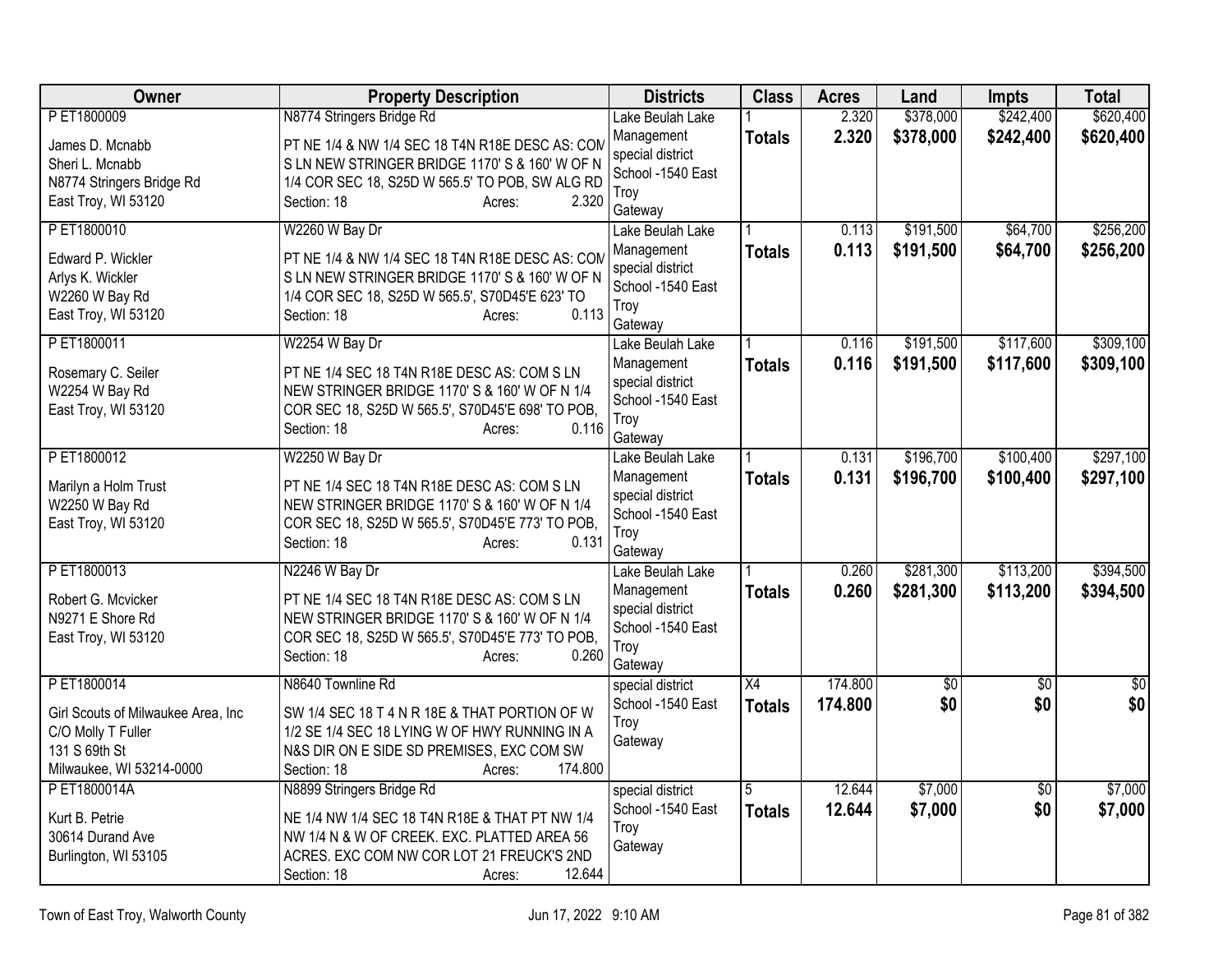| Owner                                  | <b>Property Description</b>                         | <b>Districts</b>  | <b>Class</b>  | <b>Acres</b> | Land      | <b>Impts</b>    | <b>Total</b> |
|----------------------------------------|-----------------------------------------------------|-------------------|---------------|--------------|-----------|-----------------|--------------|
| PET1800014A1                           | W2464 New Deal Ave                                  | special district  |               | 2.000        | \$104,500 | \$152,600       | \$257,100    |
| David Barkei Trust                     | PT NW 1/4 SEC 18 T4N R18E DESC AS: COM NW COF       | School -1540 East | 5             | 7.488        | \$4,100   | \$0             | \$4,100      |
| Janice Barkei Trust                    | NW 1/4 SEC 18, ELY ALG N LN NW 1/4 660', S AT R.A.  | Trov              | <b>Totals</b> | 9.488        | \$108,600 | \$152,600       | \$261,200    |
| W2464 New Deal Ave                     | TO N LN NW 1/4 TO PT ON WLY EXTENSION OF N LN       | Gateway           |               |              |           |                 |              |
| East Troy, WI 53120                    | Section: 18<br>9.488<br>Acres:                      |                   |               |              |           |                 |              |
| PET1800014B                            | W2443 New Deal Ave                                  | special district  |               | 0.366        | \$19,000  | \$0             | \$19,000     |
|                                        |                                                     | School -1540 East | <b>Totals</b> | 0.366        | \$19,000  | \$0             | \$19,000     |
| Michol A. Ford                         | PT NW 1/4 SEC 18 T4N R18E DESC AS: COM NW COF       | Troy              |               |              |           |                 |              |
| Jon M. Reavis                          | LOT 21 FREUCK'S 2ND SUB, S8D E 132.51' TO SHR       | Gateway           |               |              |           |                 |              |
| W2443 New Deal Ave                     | LAKE BEULAH, NWLY ALG SHR 103. 2', N7D54'W<br>0.366 |                   |               |              |           |                 |              |
| East Troy, WI 53120                    | Section: 18<br>Acres:                               |                   |               |              |           |                 |              |
| PET1800014C                            | Stringers Bridge Rd                                 | special district  | X4            | 53.210       | \$0       | \$0             | \$0          |
| <b>Girl Scouts of Milwaukee County</b> | PT NW 1/4 SEC 18 T4N R18E DESC AS: COM 3283.90      | School -1540 East | <b>Totals</b> | 53.210       | \$0       | \$0             | \$0          |
| C/O Molly T Fuller                     | N OF SW COR SEC 18, S88D52'E 141.26' TO CTR         | Troy              |               |              |           |                 |              |
| 131 S 69th St                          | HWY & POB, S88D52'E 1811. 42', NELY TO N LN SE      | Gateway           |               |              |           |                 |              |
| Milwaukee, WI 53214                    | 53.210<br>Section: 18<br>Acres:                     |                   |               |              |           |                 |              |
| PET1800015                             | W2465 Saint Peters Rd                               | <b>Booth Lake</b> |               | 1.832        | \$51,600  | \$212,800       | \$264,400    |
| Scott D. Warren                        | PT SW 1/4 SEC 18 T4N R18E DESC AS: COM 75' E OF     | Management Dist   | <b>Totals</b> | 1.832        | \$51,600  | \$212,800       | \$264,400    |
| Beth K. Warren                         | SE COR LOT 4 SUNSET PARK SUB, N 25', S68D 49'W      | special district  |               |              |           |                 |              |
| W2465 St Peters Rd                     | TO W LN SEC 18, N 100', N70D46'E TO C/L ST          | School -1540 East |               |              |           |                 |              |
| East Troy, WI 53120                    | 1.832<br>Section: 18<br>Acres:                      | Troy              |               |              |           |                 |              |
|                                        |                                                     | Gateway           |               |              |           |                 |              |
| PET1800015A                            | N8544 Townline Rd                                   | special district  |               | 1.039        | \$30,800  | \$14,600        | \$45,400     |
| Terrence E Malcolm Trust               | PT SW 1/4 SEC 18 T4N R18E DESC AS: COM 25'S OF      | School -1540 East | <b>Totals</b> | 1.039        | \$30,800  | \$14,600        | \$45,400     |
| N8544 Townline Rd                      | N LN LOT 3 SUNSET PARK SUB SEC 13 T4N R17E,         | Troy              |               |              |           |                 |              |
| East Troy, WI 53120                    | N65D56'E 281.30' TO C/L RD, NWLY ALG C/L 349.40'    | Gateway           |               |              |           |                 |              |
|                                        | Section: 18<br>1.039<br>Acres:                      |                   |               |              |           |                 |              |
| PET1800015B                            | <b>Townline Rd</b>                                  | special district  |               | 0.193        | \$3,200   | $\overline{50}$ | \$3,200      |
|                                        |                                                     | School -1540 East | <b>Totals</b> | 0.193        | \$3,200   | \$0             | \$3,200      |
| Elizabeth Rau                          | PT SW 1/4 SEC 18 T4N R18E DESC AS COM 75' E OF      | Troy              |               |              |           |                 |              |
| N8528 Townline Rd                      | SE COR LOT 4 SUNSET PARK SUBD. S 75.58'             | Gateway           |               |              |           |                 |              |
| East Troy, WI 53120                    | S73D37' W 68.80', S69D04' W 28', N89D26' W 63.85' & |                   |               |              |           |                 |              |
|                                        | Section: 18<br>0.193<br>Acres:                      |                   |               |              |           |                 |              |
| PET1800015C                            | N8514 Townline Rd                                   | <b>Booth Lake</b> |               | 0.167        | \$9,400   | \$52,300        | \$61,700     |
| Andrew S. Gradecki                     | THAT PT OF FOLLOWING WHICH IS LOCATED IN            | Management Dist   | <b>Totals</b> | 0.167        | \$9,400   | \$52,300        | \$61,700     |
| Laura L. Gradecki                      | SEC 18 T4N R18E DESC AS COM 75' E OF SE COR         | special district  |               |              |           |                 |              |
| 228 Ponte Vedra Dr                     | LOT 4 SUNSET PARK SUB SEC 13 T4N R17E, S            | School -1540 East |               |              |           |                 |              |
| Murrells Inlet, SC 29576               | 0.167<br>Section: 18<br>Acres:                      | Troy<br>Gateway   |               |              |           |                 |              |
|                                        |                                                     |                   |               |              |           |                 |              |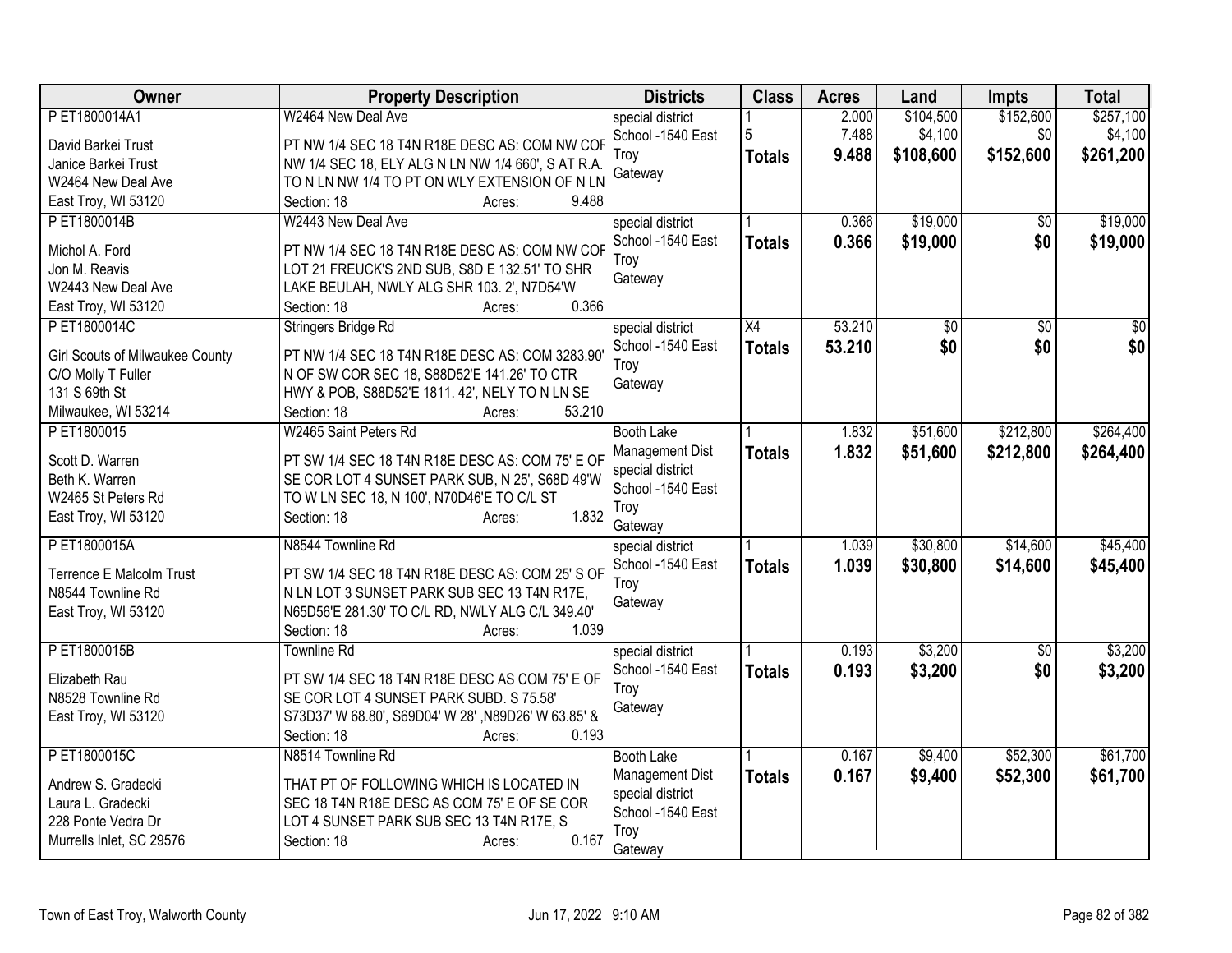| Owner                                                                                              | <b>Property Description</b>                                                                                                                                                                                      | <b>Districts</b>                                                                                      | <b>Class</b>             | <b>Acres</b>              | Land                              | <b>Impts</b>                  | <b>Total</b>                      |
|----------------------------------------------------------------------------------------------------|------------------------------------------------------------------------------------------------------------------------------------------------------------------------------------------------------------------|-------------------------------------------------------------------------------------------------------|--------------------------|---------------------------|-----------------------------------|-------------------------------|-----------------------------------|
| PET1800015D                                                                                        | W2471 Saint Peters Rd                                                                                                                                                                                            | <b>Booth Lake</b>                                                                                     |                          | 0.706                     | \$28,400                          | \$187,300                     | \$215,700                         |
| Kurt F Smith Trust<br>Julie M Smith Trust<br>W2471 St Peters Rd<br>East Troy, WI 53120             | THAT PT OF FOLLOWING WHICH IS LOCATED IN<br>SEC 18 T4N R18E: COM 25' S OF NE COR LOT 3<br>SUN- SET PARK SUB SEC 13 T4N R17E, S 10.93',<br>0.706<br>Section: 18<br>Acres:                                         | Management Dist<br>special district<br>School -1540 East<br>Troy                                      | <b>Totals</b>            | 0.706                     | \$28,400                          | \$187,300                     | \$215,700                         |
| PET1800019<br>Stephen P. Russo<br>Ana K. Bedran-Russo<br>5 E Laurel Ave<br>Lake Forest, IL 60045   | N8684 Stringers Bridge Rd<br>THAT PT OF FOLLOWING LYING IN LAKE<br>MANAGEMENT: BEG 26.73 CHS W OF SE SEC COR,<br>SEC 18 T 4 N R 18E, N TO LAKE, NWLY ON LAKE TO<br>26.391<br>Section: 18<br>Acres:               | Gateway<br>Lake Beulah Lake<br>Management<br>special district<br>School -1540 East<br>Troy<br>Gateway | <b>Totals</b>            | 9.000<br>15.919<br>24.919 | \$172,500<br>\$8,800<br>\$181,300 | \$39,000<br>\$0<br>\$39,000   | \$211,500<br>\$8,800<br>\$220,300 |
| PET1800019A<br>Cynthia S. Dargitz<br>2292 St Peters Rd<br>East Troy, WI 53120                      | W2292 Saint Peters Rd<br>PT SE 1/4 SEC 18 T4N R18E DESC AS: COM S 1/4<br>COR SEC 18, E 185', N1D32'40"E 475.46', W 185',<br>S1D32'40"W 475.46' TO POB.<br>2.027<br>Section: 18<br>Acres:                         | special district<br>School -1540 East<br>Troy<br>Gateway                                              | <b>Totals</b>            | 2.027<br>2.027            | \$47,100<br>\$47,100              | \$208,900<br>\$208,900        | \$256,000<br>\$256,000            |
| PET1800019C<br>West Shore Ventures, LLC<br>N8831 Stringers Bridge Rd<br>East Troy, WI 53120-0000   | N8784 Stringers Bridge Rd<br>PT NW 1/4 SEC 18 T4N R18E DESC AS: COM 1170'S<br>& 160' W OF 1/4 SEC COR ON N LN SEC 18, ON SW<br>SIDE NEW STRINGER BRIDGE S25D W 281.5',<br>1.364<br>Section: 18<br>Acres:         | special district<br>School -1540 East<br>Troy<br>Gateway                                              | 5<br><b>Totals</b>       | 1.364<br>1.364            | \$2,700<br>\$2,700                | \$0<br>\$0                    | \$2,700<br>\$2,700                |
| PET1800019LM<br>Stephen P. Russo<br>Ana K. Bedran-Russo<br>5 E Laurel Ave<br>Lake Forest, IL 60045 | N8684 Stringers Bridge Rd<br>THAT PT OF FOLLOWING NOT IN LAKE<br>MANAGEMENT: BEG 26.73 CHS W OF SE SEC COR,<br>SEC 18 T4N R18E, N TO LAKE, NWLY ON LAKE TO A<br>Section: 18<br>0.000<br>Acres:                   | special district<br>School -1540 East<br>Troy<br>Gateway                                              | <b>Totals</b>            | 0.000<br>0.000            | \$168,100<br>\$168,100            | \$0<br>\$0                    | \$168,100<br>\$168,100            |
| PET1800020A<br>Peter A. Acker<br>Susan L. Acker<br>W2210 St Peter's Rd<br>East Troy, WI 53120      | W2210 St Peters Rd<br>PT SE 1/4 SEC 18 T4N R18E DESC AS: COM SE COR<br>SEC 18, W 733.14', W 1033.27', N01D22'E 2030.74',<br>N88D55'40"E 1108.02', S01D41'W 859.12',<br>Section: 18<br>45.772<br>Acres:           | special district<br>School -1540 East<br>Troy<br>Gateway                                              | 4<br>5M<br><b>Totals</b> | 41.000<br>4.772<br>45.772 | \$9,500<br>\$16,200<br>\$25,700   | $\overline{50}$<br>\$0<br>\$0 | \$9,500<br>\$16,200<br>\$25,700   |
| PET1800020B<br>Jane E. Kiernan<br>525 W Roscoe 3w<br>Chicago, IL 60657                             | <b>Wilmers Grove Rd</b><br>PT SE 1/4 SEC 18 T4N R18E DESC AS: COM NE COR<br>LOT 17 BLK 2 CLEARVIEW SUB, S0D17'18"E 52.90' TC<br>POB, S89D27'07"E 252.74', S03D01'52"E 155.92',<br>0.924<br>Section: 18<br>Acres: | special district<br>School -1540 East<br>Troy<br>Gateway                                              | <b>Totals</b>            | 0.924<br>0.924            | \$52,100<br>\$52,100              | $\overline{50}$<br>\$0        | \$52,100<br>\$52,100              |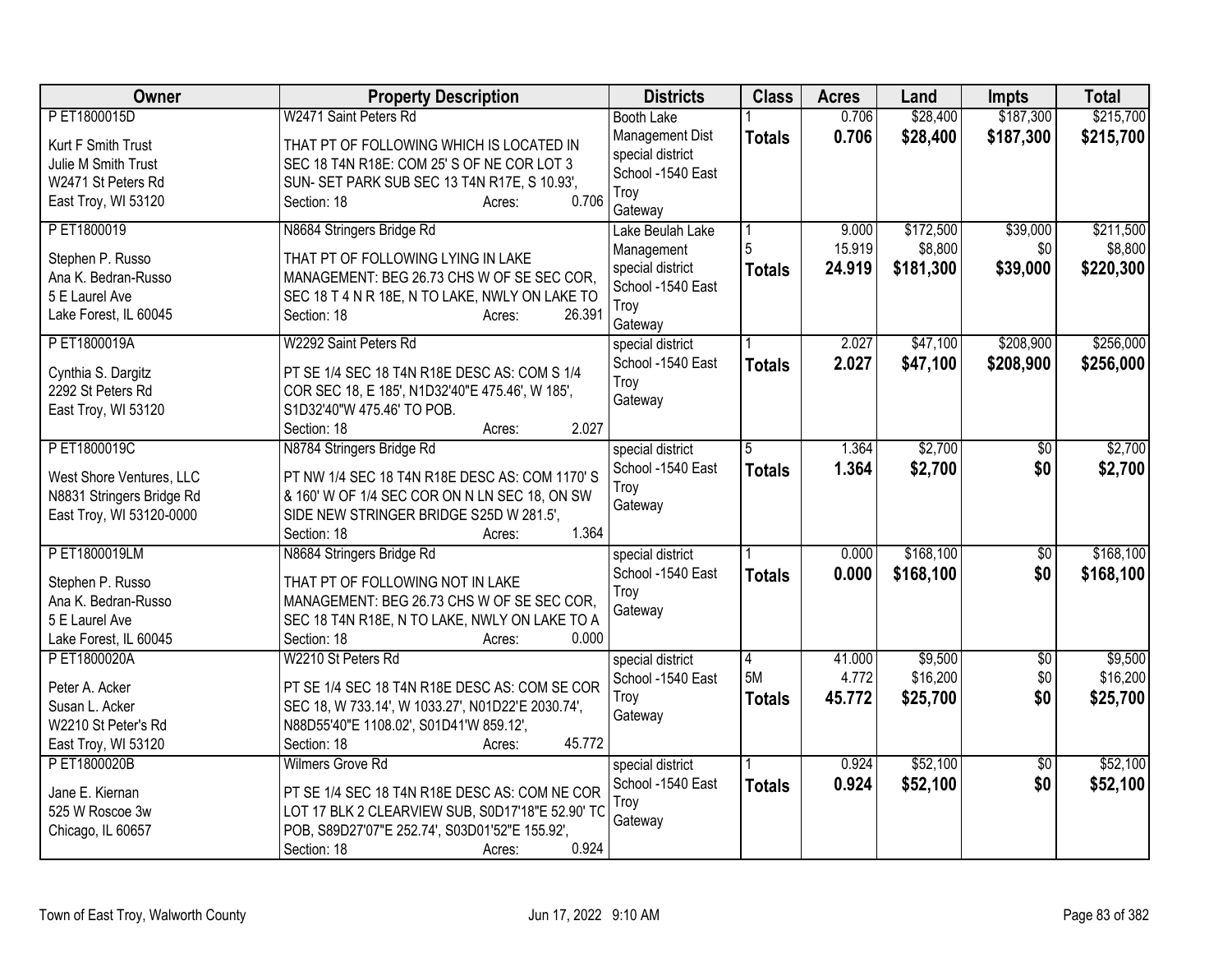| Owner                                  | <b>Property Description</b>                                               | <b>Districts</b>                      | <b>Class</b>  | <b>Acres</b> | Land      | <b>Impts</b>    | <b>Total</b> |
|----------------------------------------|---------------------------------------------------------------------------|---------------------------------------|---------------|--------------|-----------|-----------------|--------------|
| PET1800020B1                           | <b>Wilmers Grove Rd</b>                                                   | special district                      |               | 0.533        | \$43,700  | $\overline{30}$ | \$43,700     |
| Joel A. Martin et al                   | PT SE 1/4 SEC 18 T4N R18E DESC AS: COM NE COR                             | School -1540 East                     | <b>Totals</b> | 0.533        | \$43,700  | \$0             | \$43,700     |
| c/o Joel A. Martin                     | LOT 17 BLK 2 CLEARVIEW SUB, N0D17'18"W 33.91',                            | Troy                                  |               |              |           |                 |              |
| W1040 County Rd J                      | N62D14'E 81', S67D30'58"E 193.39', S03D01'52'E                            | Gateway                               |               |              |           |                 |              |
| Mukwonago, WI 53149-0000               | 0.533<br>Section: 18<br>Acres:                                            |                                       |               |              |           |                 |              |
| PET1800020C                            | N8653 Wilmers Grove Rd                                                    | special district                      |               | 0.315        | \$30,700  | \$250,700       | \$281,400    |
|                                        |                                                                           | School -1540 East                     | <b>Totals</b> | 0.315        | \$30,700  | \$250,700       | \$281,400    |
| Nicholas Uhen                          | PT SE 1/4 SEC 18 T4N R18E DESC AS: COM SE COR                             | Troy                                  |               |              |           |                 |              |
| Miranda Uhen<br>N8653 Wilmers Grove Rd | SEC 18, N0D47'E 1191.54', N89D23'W 650.52', N                             | Gateway                               |               |              |           |                 |              |
|                                        | 844.59' TO POB, N88D17'E 122', S27D15'W 259.1', N<br>0.315<br>Section: 18 |                                       |               |              |           |                 |              |
| East Troy, WI 53120                    | Acres:                                                                    |                                       |               |              |           |                 |              |
| PET1800020D                            | Wilmers Landing St                                                        | special district<br>School -1540 East |               | 0.053        | \$700     | $\sqrt{50}$     | \$700        |
| Robert A. Jokala                       | STRIP OF LAND IN SE 1/4 SEC 18 T4N R18E-COM NE                            | Troy                                  | <b>Totals</b> | 0.053        | \$700     | \$0             | \$700        |
| Cynthia A. Jokala                      | COR LOT 1 CSM 239', W 200' TO NW COR LOT 1 CSM                            |                                       |               |              |           |                 |              |
| N8521 Wilmers Grove Rd                 | 239', N 11.50', E 200', S 11.50' TO POB. OUT OF P                         | Gateway                               |               |              |           |                 |              |
| East Troy, WI 53120                    | 0.053<br>Section: 18<br>Acres:                                            |                                       |               |              |           |                 |              |
| PET1800021                             | <b>Townline Rd</b>                                                        | special district                      | X4            | 1.000        | \$0       | \$0             | \$0          |
|                                        |                                                                           | School -1540 East                     | <b>Totals</b> | 1.000        | \$0       | \$0             | \$0          |
| Girl Scouts of America                 | THAT PART OF GOVT LOT 5 W OF PUB HWY SEC 18                               | Troy                                  |               |              |           |                 |              |
| C/O Molly T Fuller                     | T4N R18E. 1 A                                                             | Gateway                               |               |              |           |                 |              |
| 131 S 69th St                          | 1.000                                                                     |                                       |               |              |           |                 |              |
| Milwaukee, WI 53214<br>PET1800022      | Section: 18<br>Acres:<br>N8661 Wilmers Grove Rd                           |                                       |               |              |           |                 |              |
|                                        |                                                                           | special district                      |               | 0.676        | \$47,800  | \$148,700       | \$196,500    |
| Richard K. Gartman Jr                  | PT. E 1/2 SEC 18 T4N R18E ALG W SIDE LOTS 19 & 2                          | School -1540 East                     | <b>Totals</b> | 0.676        | \$47,800  | \$148,700       | \$196,500    |
| Bonita L. Gartman                      | BLK 5 WILMER GROVE BEACH, N ALG CTR LN HWY,                               | Troy                                  |               |              |           |                 |              |
| N8661 Wilmers Grove Rd                 | N IN SD LN TO PT 243' S OF INTER OF LAND. S LN                            | Gateway                               |               |              |           |                 |              |
| East Troy, WI 53120                    | Section: 18<br>0.676<br>Acres:                                            |                                       |               |              |           |                 |              |
| PET1800022A                            | N8671 Wilmers Grove Rd                                                    | special district                      |               | 0.554        | \$44,300  | \$113,300       | \$157,600    |
| James M. Griffoul                      | PT SE 1/4 SEC 18 T4N R18E DESC AS: COM SE COR                             | School -1540 East                     | <b>Totals</b> | 0.554        | \$44,300  | \$113,300       | \$157,600    |
| Susan M. Petroff-Griffoul              | CLEARVIEW SUB, N0D17'50"W 176.63' TO POB,                                 | Troy                                  |               |              |           |                 |              |
| N8671 Wilmers Grove Rd                 | N0D17'50"W 100.01', E 260.3', S3D20'E 10', S27D15'W                       | Gateway                               |               |              |           |                 |              |
| East Troy, WI 53120                    | Section: 18<br>0.554                                                      |                                       |               |              |           |                 |              |
| PET1800027                             | Acres:                                                                    | Lake Beulah Lake                      |               | 0.111        | \$222,300 | \$47,300        | \$269,600    |
|                                        | W2280 W Bay Dr                                                            |                                       |               |              |           |                 |              |
| Todd M. Jones                          | PT NW 1/4 SEC 18 T4N R18E DESC AS: COM 1170'S                             | Management<br>special district        | Totals        | 0.111        | \$222,300 | \$47,300        | \$269,600    |
| Jessica M. Jones                       | & 160' W OF N 1/4 COR SEC 18, S25D W 565.5',                              | School -1540 East                     |               |              |           |                 |              |
| 195 S 167th St                         | S70D45'E 383' TO POB, S70D45'E 90', N19D15'E TO                           | Troy                                  |               |              |           |                 |              |
| Brookfield, WI 53005                   | 0.111<br>Section: 18<br>Acres:                                            | Gateway                               |               |              |           |                 |              |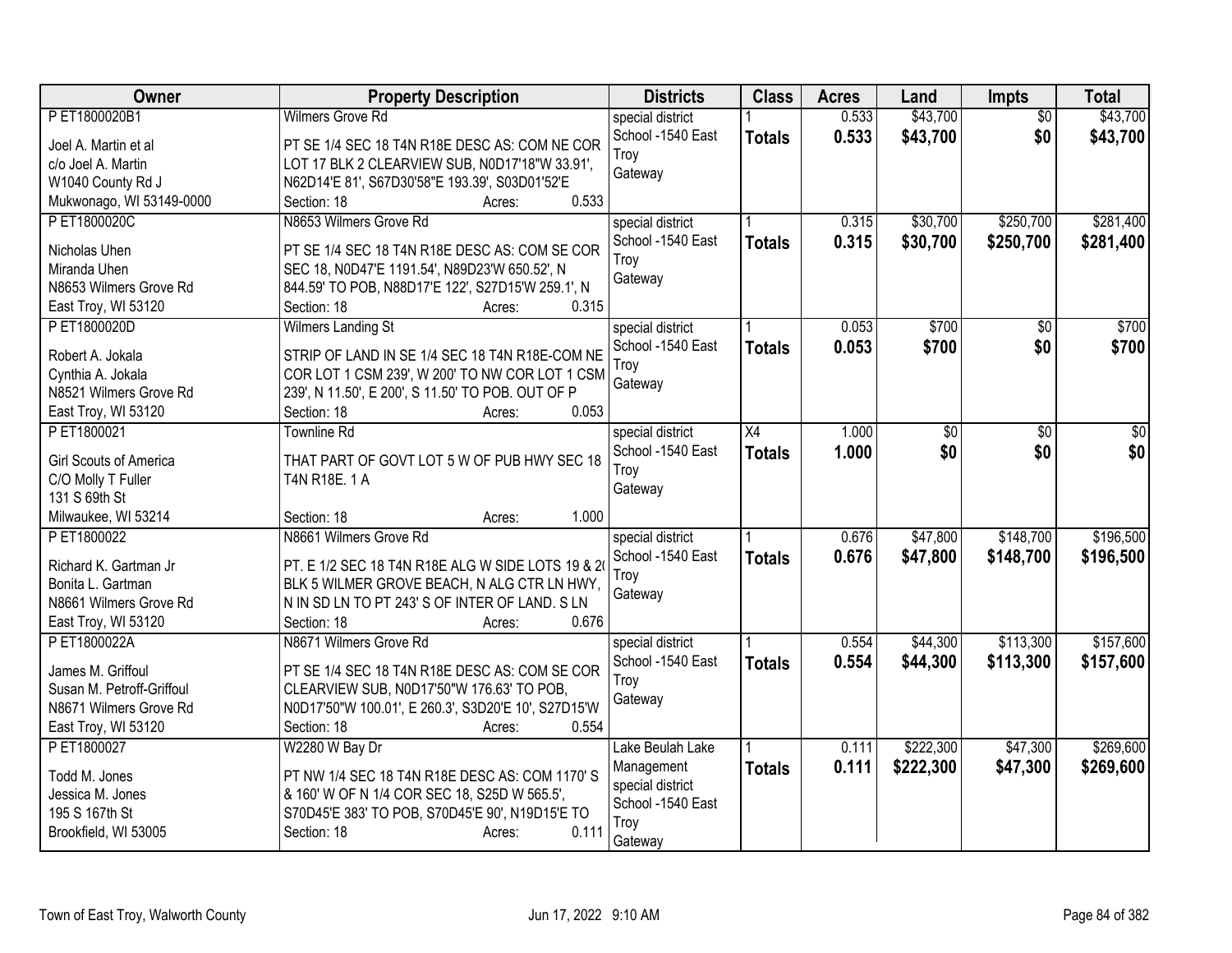| Owner                                                       | <b>Property Description</b>                                                                                                     | <b>Districts</b>                     | <b>Class</b>    | <b>Acres</b> | Land      | <b>Impts</b>    | <b>Total</b>    |
|-------------------------------------------------------------|---------------------------------------------------------------------------------------------------------------------------------|--------------------------------------|-----------------|--------------|-----------|-----------------|-----------------|
| PET1800028                                                  | W2274 W Bay Dr                                                                                                                  | Lake Beulah Lake                     |                 | 0.137        | \$209,800 | \$87,000        | \$296,800       |
| Richard Jaskowiak<br>Janeen M. Jaskowiak                    | PT NE 1/4 & NW 1/4 SEC 18 T4N R18E DESC AS: COM<br>1170' S & 160' W OF N 1/4 COR SEC 18, S24D51'W                               | Management<br>special district       | <b>Totals</b>   | 0.137        | \$209,800 | \$87,000        | \$296,800       |
| W2274 W Bay Rd                                              | 565.5', S70D45'E 473' TO POB, S70D45'E 150', N19D15                                                                             | School -1540 East                    |                 |              |           |                 |                 |
| East Troy, WI 53120                                         | Section: 18<br>0.137<br>Acres:                                                                                                  | Troy<br>Gateway                      |                 |              |           |                 |                 |
| PET1900001A1                                                | W2177 Saint Peters Rd                                                                                                           | special district                     |                 | 0.390        | \$20,100  | \$123,900       | \$144,000       |
| Jean Moat et al<br>c/o Robert J. Moat<br>W2177 St Peters Rd | PT NE 1/4 SEC 19 T4N R18E DESC AS: COM PT ON N<br>LN NE 1/4 NE 1/4 SEC 19 330' E OF NW COR, W 100',<br>S 170', E 100', N TO POB | School -1540 East<br>Troy<br>Gateway | <b>Totals</b>   | 0.390        | \$20,100  | \$123,900       | \$144,000       |
| East Troy, WI 53120-0000                                    | Section: 19<br>0.390<br>Acres:                                                                                                  |                                      |                 |              |           |                 |                 |
| P ET1900002A                                                | N8435 Division St                                                                                                               | special district                     |                 | 0.970        | \$34,300  | \$99,300        | \$133,600       |
| <b>Scott Trinastic</b>                                      | PT NE 1/4 SEC 19 T4N R18E DESC AS: COM E 1/4                                                                                    | School -1540 East                    | <b>Totals</b>   | 0.970        | \$34,300  | \$99,300        | \$133,600       |
| N8435 Division St                                           | COR SEC 19, N 1724.59' TO POB, N 101.75', W 417.42'                                                                             | Troy                                 |                 |              |           |                 |                 |
| East Troy, WI 53120                                         | S 101.75', E 417.42' TO POB. .97 A                                                                                              | Gateway                              |                 |              |           |                 |                 |
|                                                             | 0.970<br>Section: 19<br>Acres:                                                                                                  |                                      |                 |              |           |                 |                 |
| PET1900002A1                                                | N8429 Division St                                                                                                               | special district                     |                 | 1.030        | \$35,600  | \$115,200       | \$150,800       |
| Jeffrey G. Nelson                                           | PT NE 1/4 SEC 19 T4N R18E DESC AS: COM E 1/4                                                                                    | School -1540 East                    | <b>Totals</b>   | 1.030        | \$35,600  | \$115,200       | \$150,800       |
| Cindy M. Nelson                                             | COR SEC 19, N 1617.63' TO POB, N 106.96', W 417.42'                                                                             | Troy                                 |                 |              |           |                 |                 |
| N8429 Division St                                           | S 106.96', E 417.42' TO POB. 1.03 A.                                                                                            | Gateway                              |                 |              |           |                 |                 |
| East Troy, WI 53120                                         | 1.030<br>Section: 19<br>Acres:                                                                                                  |                                      |                 |              |           |                 |                 |
| PET1900002B                                                 | N8421 Division St                                                                                                               | special district                     |                 | 0.850        | \$32,800  | \$90,500        | \$123,300       |
| Carol Nigbor                                                | PT NE 1/4 SEC 19 T4N R18E DESC AS: COM E 1/4                                                                                    | School -1540 East                    | <b>Totals</b>   | 0.850        | \$32,800  | \$90,500        | \$123,300       |
| N8421 Division Rd                                           | COR SEC 19, N 1539.63' TO POB, N 78', W 161. 21', S                                                                             | Troy<br>Gateway                      |                 |              |           |                 |                 |
| East Troy, WI 53120                                         | 78' E 161.21' TO POB. ALSO PT NE1/4 SEC 19 T4N                                                                                  |                                      |                 |              |           |                 |                 |
|                                                             | 0.850<br>Section: 19<br>Acres:                                                                                                  |                                      |                 |              |           |                 |                 |
| PET1900002C                                                 | N8407 Division St                                                                                                               | special district                     |                 | 2.071        | \$56,100  | \$192,700       | \$248,800       |
| John S. Krauss et al                                        | PT NE 1/4 SEC 19 T4N R18E DESC AS: COM E 1/4                                                                                    | School -1540 East<br>Troy            | <b>Totals</b>   | 2.071        | \$56,100  | \$192,700       | \$248,800       |
| c/o John S. Krauss                                          | COR SEC 19, N 1316.23' TO POB, N 223.40', W 161.21                                                                              | Gateway                              |                 |              |           |                 |                 |
| N8407 Division St                                           | N 78', W 256.21', S 308.68', N89D E 417.45' TO POB;                                                                             |                                      |                 |              |           |                 |                 |
| East Troy, WI 53120                                         | Section: 19<br>2.071<br>Acres:                                                                                                  |                                      |                 |              |           |                 |                 |
| P ET1900004                                                 | <b>Townline Rd</b>                                                                                                              | special district                     | $\overline{X4}$ | 5.539        | \$0       | $\overline{50}$ | $\overline{50}$ |
| East Troy Village & East Troy Town                          | PT NW 1/4 SEC 19 T4N R18E DESC AS: COM NW COF                                                                                   | School -1540 East<br>Troy            | <b>Totals</b>   | 5.539        | \$0       | \$0             | \$0             |
| 2015 Energy Dr                                              | SEC 19, E 557. 75', S 489.47', W 200', S 63. 43', W                                                                             | Gateway                              |                 |              |           |                 |                 |
| East Troy, WI 53120                                         | 357.75', N 31.31', E 224.9', N 320', W 224.9', N 220' TO                                                                        |                                      |                 |              |           |                 |                 |
|                                                             | 5.539<br>Section: 19<br>Acres:                                                                                                  |                                      |                 |              |           |                 |                 |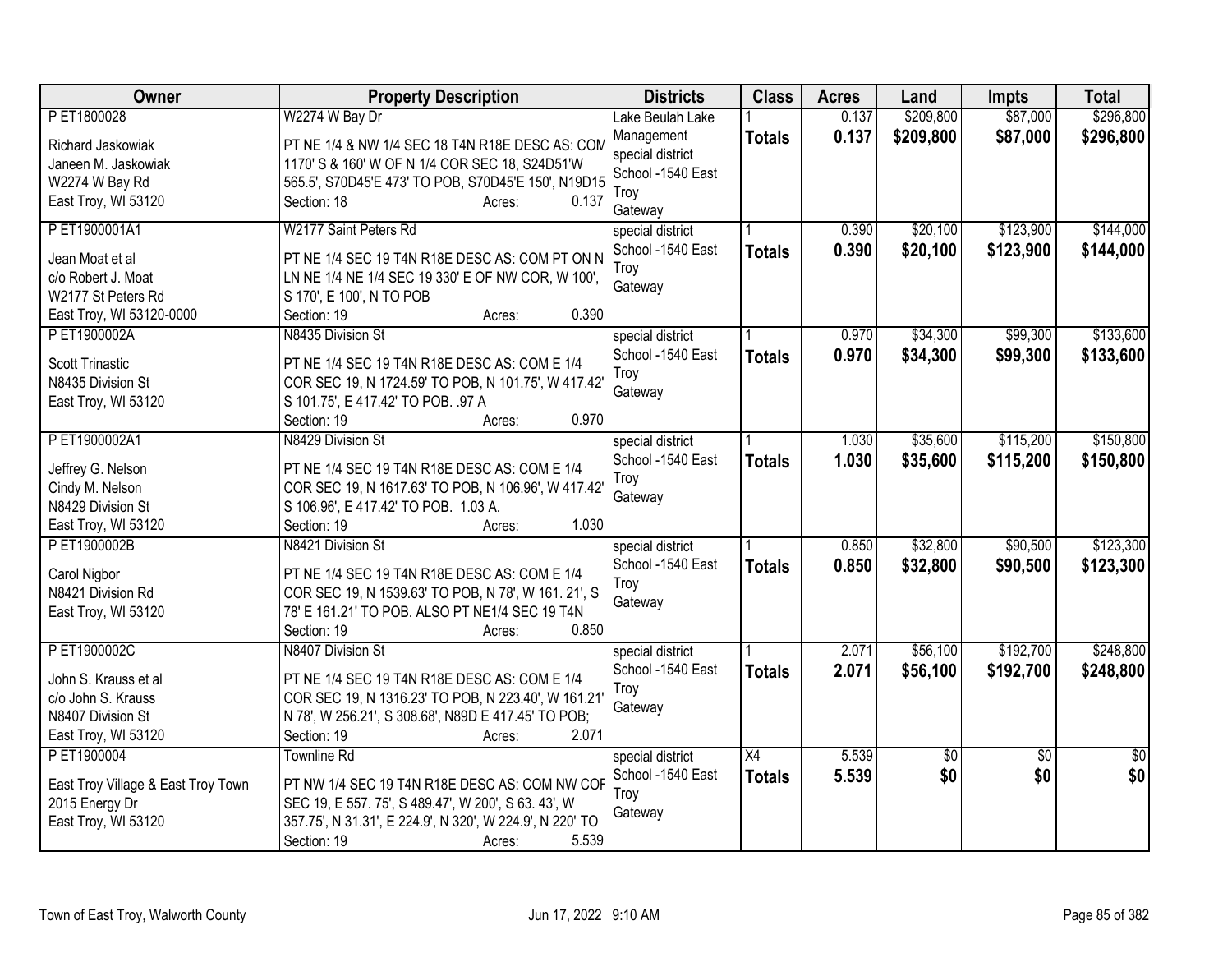| Owner                                                                      | <b>Property Description</b>                                                                                                                                                                     | <b>Districts</b>                                                            | <b>Class</b>  | <b>Acres</b> | Land     | <b>Impts</b> | <b>Total</b> |
|----------------------------------------------------------------------------|-------------------------------------------------------------------------------------------------------------------------------------------------------------------------------------------------|-----------------------------------------------------------------------------|---------------|--------------|----------|--------------|--------------|
| PET1900004A                                                                | N8482 Townline Rd                                                                                                                                                                               | <b>Booth Lake</b>                                                           |               | 0.250        | \$42,100 | \$140,300    | \$182,400    |
| Jeff Way<br>N7119 Honey Creek Rd<br>Burlington, WI 53105                   | PT NW 1/4 SEC 19 T4N R18E DESC AS: COM 220'S<br>OF NW COR SEC 19, E 124.9', S 87', W 124.97' N 87'<br>TO POB. .25 A<br>0.250<br>Section: 19<br>Acres:                                           | Management Dist<br>special district<br>School -1540 East<br>Troy<br>Gateway | <b>Totals</b> | 0.250        | \$42,100 | \$140,300    | \$182,400    |
| PET1900005B                                                                | <b>Townline Rd</b>                                                                                                                                                                              | special district                                                            |               | 0.115        | \$6,500  | \$400        | \$6,900      |
| Joan R. Lackey<br>3266 N 91st St<br>Milwaukee, WI 53222                    | PT NW 1/4 SEC 19 T4N R18E DESC AS: COM NW COF<br>SEC 19, S 551.31', N89D41'E 24.75', S 100' TO POB, S<br>50', N89D41'E 100', N 50', S89D41'W 100' TO POB.<br>Section: 19<br>0.115<br>Acres:     | School -1540 East<br>Troy<br>Gateway                                        | <b>Totals</b> | 0.115        | \$6,500  | \$400        | \$6,900      |
| PET1900005C                                                                | N8444 Townline Rd                                                                                                                                                                               | special district                                                            |               | 0.849        | \$32,800 | \$59,800     | \$92,600     |
| Joan R. Lackey<br>3266 N 91st St<br>Milwaukee, WI 53222                    | PT NW 1/4 SEC 19 T4N R18E DESC AS: COM NW COF<br>SEC 19, S 551.31', N89D41'E 24.75', S 260' TO POB,<br>N89D41'E 200', N 160', W 100', S 50', S89D41'W 100', S<br>Section: 19<br>0.849<br>Acres: | School -1540 East<br>Troy<br>Gateway                                        | <b>Totals</b> | 0.849        | \$32,800 | \$59,800     | \$92,600     |
| PET1900005D                                                                | N8454 Townline Rd                                                                                                                                                                               | special district                                                            |               | 0.115        | \$6,500  | \$32,900     | \$39,400     |
| Joan R. Lackey<br>3266 N 91st St<br>Milwaukee, WI 53222                    | PT NW 1/4 SEC 19 T4N R18E DESC AS: COM NW COF<br>SEC 19, S 551.31', N89D41'E 24.75', S 50' TO POB, S<br>50', N89D41'E 100', N 50', S89D41'W 100' TO POB.<br>0.115<br>Section: 19<br>Acres:      | School -1540 East<br>Troy<br>Gateway                                        | <b>Totals</b> | 0.115        | \$6,500  | \$32,900     | \$39,400     |
| PET1900005E                                                                |                                                                                                                                                                                                 | special district                                                            |               | 0.115        | \$6,500  | \$0          | \$6,500      |
| Joan R. Lackey<br>3266 N 91st St<br>Milwaukee, WI 53222                    | PT NW 1/4 SEC 19 T4N R18E DESC AS: COM NW COF<br>SEC 19, S 551.31', N89D41'E 24.75' TO POB, S 50',<br>N89D41'E 100', N 50', S89D41'W 100' TO POB.<br>0.115<br>Section: 19<br>Acres:             | School -1540 East<br>Troy<br>Gateway                                        | <b>Totals</b> | 0.115        | \$6,500  | \$0          | \$6,500      |
| PET1900005F                                                                | <b>Townline Rd</b>                                                                                                                                                                              | special district                                                            |               | 0.689        | \$29,900 | \$0          | \$29,900     |
| <b>Piedlow Family Trust</b><br>205 S Owen PI<br>Prospect Heights, IL 60070 | PT NW 1/4 SEC 19 T4N R18E DESC AS: COM NW COF<br>SEC 19, S 551. 31', N89D41'E 24.75', S 260' TO POB, S<br>150', N89D41'E 200', N 150', S89D41'W 200' TO POB.<br>Section: 19<br>0.689<br>Acres:  | School -1540 East<br>Troy<br>Gateway                                        | <b>Totals</b> | 0.689        | \$29,900 | \$0          | \$29,900     |
| PET1900005G                                                                | W2456 Hwy 20                                                                                                                                                                                    | special district                                                            |               | 0.740        | \$31,200 | \$100,500    | \$131,700    |
| Timothy C. Smith<br>W2456 Hwy 20<br>East Troy, WI 53120                    | PT NW 1/4 SEC 19 T4N R18E DESC AS: COM 557.75'<br>E OF NW COR SEC 19, E 278.15', S 2727.53' TO C/L<br>HWY 20, N81D30'W 228.90' TO POB, N0D24'E 297',<br>0.740<br>Section: 19<br>Acres:          | School -1540 East<br>Troy<br>Gateway                                        | <b>Totals</b> | 0.740        | \$31,200 | \$100,500    | \$131,700    |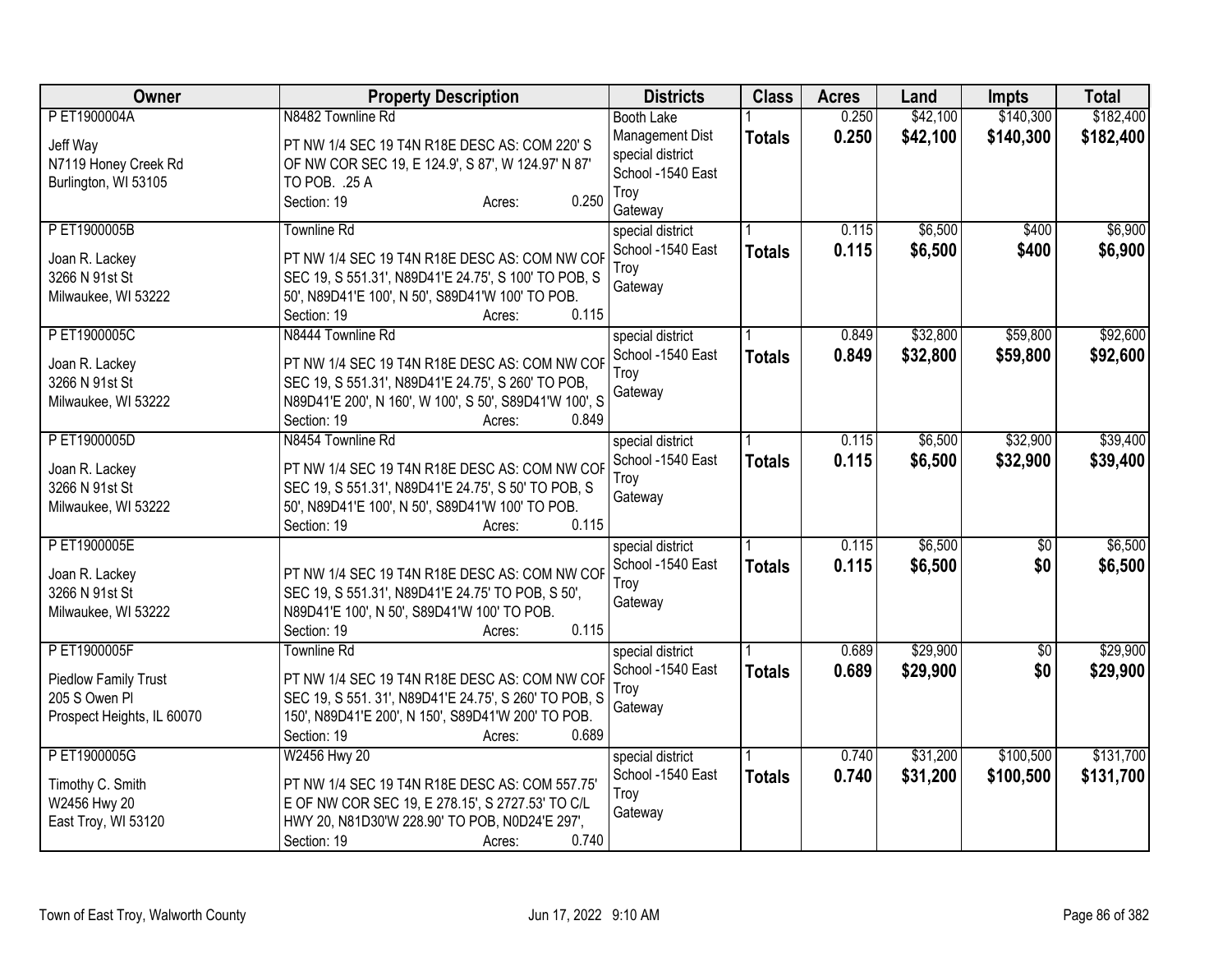| <b>Owner</b>                            | <b>Property Description</b>                                   | <b>Districts</b>  | <b>Class</b>    | <b>Acres</b> | Land     | Impts           | <b>Total</b> |
|-----------------------------------------|---------------------------------------------------------------|-------------------|-----------------|--------------|----------|-----------------|--------------|
| P ET1900006                             | North St                                                      | special district  |                 | 50.000       | \$8,100  | $\overline{50}$ | \$8,100      |
| <b>Beverly Lackey</b>                   | PT NW 1/4 & SW 1/4 SEC 19 T4N R18E DESC AS: CON               | School -1540 East | $5\phantom{.0}$ | 2.000        | \$100    | \$0             | \$100        |
| W2438 Hwy 20                            | NW COR SEC 19, E 835.90', S 2727.53' TO POB, N                | Troy              | 5M              | 6.134        | \$18,400 | \$0             | \$18,400     |
| East Troy, WI 53120                     | 1432.86', E TO N&S 1/4 LN, S 1372.60', N85D02'W 328.          | Gateway           | <b>Totals</b>   | 58.134       | \$26,600 | \$0             | \$26,600     |
|                                         | 58.134<br>Section: 19<br>Acres:                               |                   |                 |              |          |                 |              |
| P ET1900006A                            | W2324 Hwy 20                                                  | special district  |                 | 2.560        | \$63,400 | \$144,400       | \$207,800    |
| Dean F. Look                            | PT SW 1/4 SEC 19 T4N R18E DESC AS: COM INTER                  | School -1540 East | <b>Totals</b>   | 2.560        | \$63,400 | \$144,400       | \$207,800    |
| W2324 Hwy 20                            | N&S 1/4 LN SEC 19 WITH C/L HWY 20, N 357.26',                 | Troy              |                 |              |          |                 |              |
| East Troy, WI 53120                     | N85D02'W 328.29', S2D12'W 334. 13', S81D18'E 343.76           | Gateway           |                 |              |          |                 |              |
|                                         | Section: 19<br>2.560<br>Acres:                                |                   |                 |              |          |                 |              |
| P ET1900007                             | N8464 Townline Rd                                             | special district  |                 | 0.100        | \$5,600  | \$21,500        | \$27,100     |
|                                         |                                                               | School -1540 East | <b>Totals</b>   | 0.100        | \$5,600  | \$21,500        | \$27,100     |
| John D. Christiansen et al              | PT NW 1/4 SEC 19 T4N R18E DESC AS: COM 520'S                  | Troy              |                 |              |          |                 |              |
| c/o Diane Nameth                        | OF NW COR SEC 19 IN C/L OF HWY & 175' E TO POB.               | Gateway           |                 |              |          |                 |              |
| 2157 43rd St                            | N 100', E 50', S 100', W 50' TO POB. .1 A                     |                   |                 |              |          |                 |              |
| Caledonia, WI 53108-0000                | 0.100<br>Section: 19<br>Acres:                                |                   |                 |              |          |                 |              |
| P ET1900009                             | N8478 Townline Rd                                             | special district  |                 | 0.100        | \$49,700 | \$56,400        | \$106,100    |
| Andre R. Masset                         | PT NW 1/4 SEC 19 T4N R18E DESC AS: COM IN CTR                 | School -1540 East | <b>Totals</b>   | 0.100        | \$49,700 | \$56,400        | \$106,100    |
| Lori G. Masset                          | HWY 307' S OF NW COR SEC 19, E 124.75', S 41.5', W            | Troy              |                 |              |          |                 |              |
| N8478 Townline Rd                       | 124.75', N 41.5' TO POB. .1 A                                 | Gateway           |                 |              |          |                 |              |
| East Troy, WI 53120                     | 0.100<br>Section: 19<br>Acres:                                |                   |                 |              |          |                 |              |
| PET1900010                              | N8474 Townline Rd                                             | special district  |                 | 0.100        | \$49,700 | \$134,400       | \$184,100    |
|                                         |                                                               | School -1540 East | <b>Totals</b>   | 0.100        | \$49,700 | \$134,400       | \$184,100    |
| Daniel R. Poznanski                     | PT NW 1/4 SEC 19 T4N R18E DESC AS: COM CTR                    | Troy              |                 |              |          |                 |              |
| Elizabeth L. Poznanski                  | HWY 348.5' S OF NW COR SEC 19, E 124.75', S 41.5' V           | Gateway           |                 |              |          |                 |              |
| N8474 Townline Rd                       | 124.75', N 41.5' TO POB. .1 A                                 |                   |                 |              |          |                 |              |
| East Troy, WI 53120                     | Section: 19<br>0.100<br>Acres:                                |                   |                 |              |          |                 |              |
| PET1900011                              | N8472 Townline Rd                                             | special district  |                 | 0.100        | \$48,000 | \$43,700        | \$91,700     |
| Eric W. Martinson                       | PT NW 1/4 SEC 19 T4N R18E DESC AS: COM CTR                    | School -1540 East | <b>Totals</b>   | 0.100        | \$48,000 | \$43,700        | \$91,700     |
| Regina J. Martinson                     | HWY 390' S OF NW COR SEC 19, E 124.75', S 40', W              | Troy              |                 |              |          |                 |              |
| 511 Madison Ave                         | 124.75', N 40' TO POB. .1 A                                   | Gateway           |                 |              |          |                 |              |
| Fort Atkinson, WI 53120-1444            | 0.100<br>Section: 19<br>Acres:                                |                   |                 |              |          |                 |              |
| PET1900012                              | N8462 Townline Rd                                             | special district  |                 | 0.201        | \$50,500 | \$162,800       | \$213,300    |
|                                         | PT NW 1/4 SEC 19 T4N R18E DESC AS: COM 470'S                  | School -1540 East | <b>Totals</b>   | 0.201        | \$50,500 | \$162,800       | \$213,300    |
| Charles W. Mayotte                      |                                                               | Troy              |                 |              |          |                 |              |
| Geraldine A. Mayotte<br>2935 N Shore Dr | OF NW COR SEC 19, E 174.9', S 50', W 174.9', N 50' TO<br>POB. | Gateway           |                 |              |          |                 |              |
|                                         | 0.201                                                         |                   |                 |              |          |                 |              |
| East Troy, WI 53120                     | Section: 19<br>Acres:                                         |                   |                 |              |          |                 |              |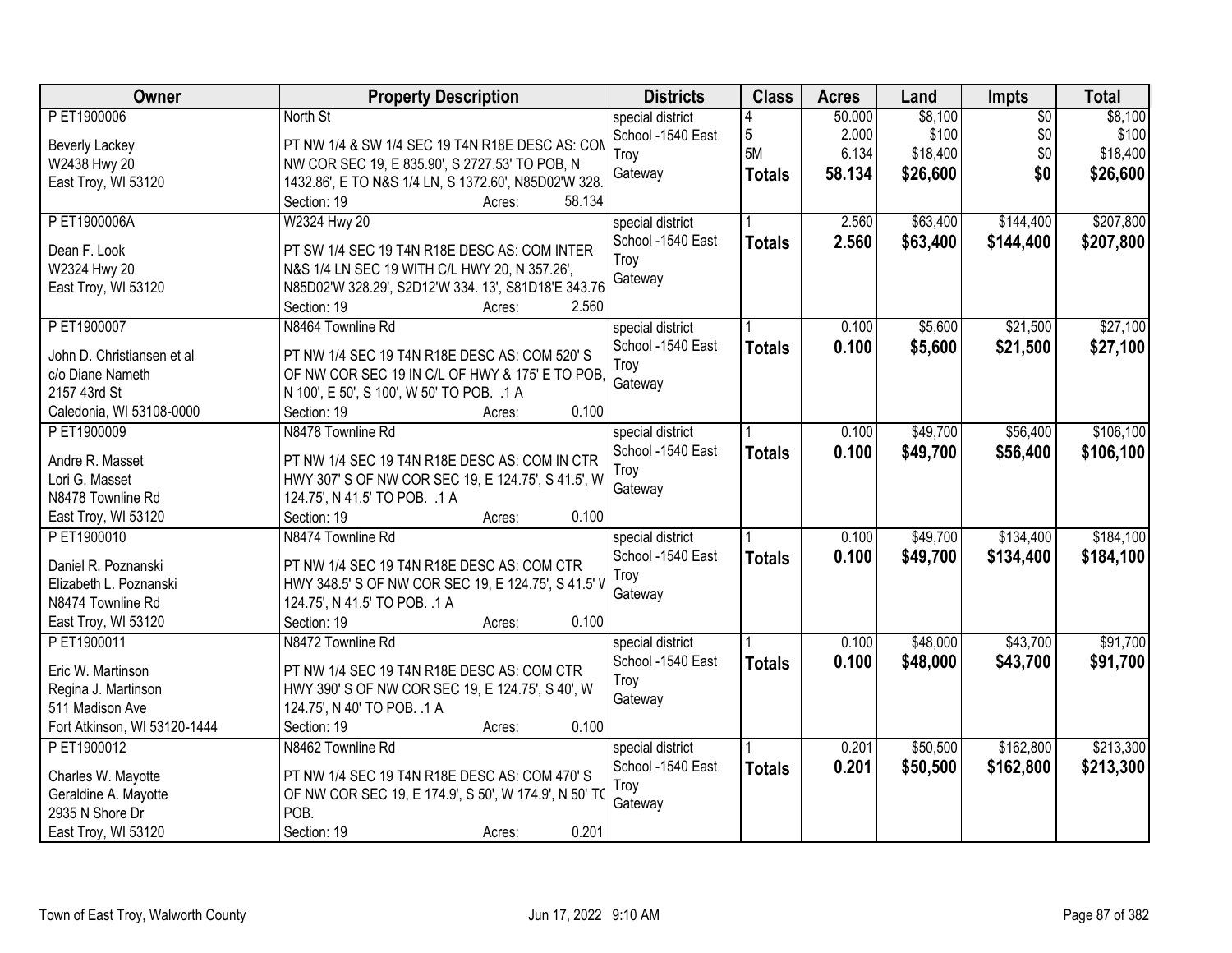| \$39,500<br>PET1900015<br>N8468 Townline Rd<br>0.201<br>\$73,300<br>special district<br>School -1540 East<br>0.201<br>\$39,500<br>\$73,300<br><b>Totals</b><br>PT NW 1/4 SEC 19 T4N R18E DESC AS: COM 430' S &<br>Daniel J. Venne<br>Troy<br>24.75' E OF NW COR NW 1/4 SEC 19, S 40', E 150', N<br>Patricia A. Venne | Owner | <b>Property Description</b>       | <b>Districts</b> | <b>Class</b> | <b>Acres</b> | Land | <b>Impts</b> | <b>Total</b>    |
|----------------------------------------------------------------------------------------------------------------------------------------------------------------------------------------------------------------------------------------------------------------------------------------------------------------------|-------|-----------------------------------|------------------|--------------|--------------|------|--------------|-----------------|
|                                                                                                                                                                                                                                                                                                                      |       |                                   |                  |              |              |      |              | \$112,800       |
|                                                                                                                                                                                                                                                                                                                      |       |                                   |                  |              |              |      |              | \$112,800       |
|                                                                                                                                                                                                                                                                                                                      |       |                                   |                  |              |              |      |              |                 |
| 3806 Indiana Ln                                                                                                                                                                                                                                                                                                      |       | 50', W 50', S 10', W 100' TO POB. | Gateway          |              |              |      |              |                 |
| 0.201<br>Racine, WI 53405<br>Section: 19<br>Acres:                                                                                                                                                                                                                                                                   |       |                                   |                  |              |              |      |              |                 |
| PET1900016<br>\$23,200<br>\$9,800<br><b>Townline Rd</b><br>0.459<br>special district                                                                                                                                                                                                                                 |       |                                   |                  |              |              |      |              | \$33,000        |
| 0.459<br>\$23,200<br>School -1540 East<br>\$9,800<br><b>Totals</b>                                                                                                                                                                                                                                                   |       |                                   |                  |              |              |      |              | \$33,000        |
| PT NW 1/4 SEC 19 T4N R18E DESC AS: COM 220' S &<br>Daniel R. Poznanski<br>Troy                                                                                                                                                                                                                                       |       |                                   |                  |              |              |      |              |                 |
| 124.9' E OF NW COR SEC 19, S 200', E 100', N 200', W<br>Elizabeth L. Poznanski<br>Gateway                                                                                                                                                                                                                            |       |                                   |                  |              |              |      |              |                 |
| 100' TO POB.<br>N8474 Townline Rd                                                                                                                                                                                                                                                                                    |       |                                   |                  |              |              |      |              |                 |
| 0.459<br>East Troy, WI 53120<br>Section: 19<br>Acres:                                                                                                                                                                                                                                                                |       |                                   |                  |              |              |      |              |                 |
| \$3,400<br>$\overline{50}$<br>P ET2000001<br>St Peters Rd<br>special district<br>14.500<br> 4                                                                                                                                                                                                                        |       |                                   |                  |              |              |      |              | \$3,400         |
| \$100<br>0.500<br>\$0<br>School -1540 East<br>E 585.75' OF E 1/2 NE 1/4 N OF RR. SEC 20 T4N<br><b>Nuchell Survivor's Trust</b>                                                                                                                                                                                       |       |                                   |                  |              |              |      |              | \$100           |
| 15.000<br>\$3,500<br>\$0<br>Troy<br><b>Totals</b><br>R18E. 15 A.<br>W1691 St Peters Rd                                                                                                                                                                                                                               |       |                                   |                  |              |              |      |              | \$3,500         |
| Gateway<br>East Troy, WI 53120                                                                                                                                                                                                                                                                                       |       |                                   |                  |              |              |      |              |                 |
| 15.000<br>Section: 20<br>Acres:                                                                                                                                                                                                                                                                                      |       |                                   |                  |              |              |      |              |                 |
| PET2000002A<br>\$70,000<br>\$210,300<br>W1797 Saint Peters Rd<br>3.000<br>special district                                                                                                                                                                                                                           |       |                                   |                  |              |              |      |              | \$280,300       |
| School -1540 East<br>3.000<br>\$70,000<br>\$210,300<br><b>Totals</b>                                                                                                                                                                                                                                                 |       |                                   |                  |              |              |      |              | \$280,300       |
| James Johnson Trust<br>PT NE 1/4 SEC 20 T4N R18E DESC AS: COM 1/16TH<br>Troy                                                                                                                                                                                                                                         |       |                                   |                  |              |              |      |              |                 |
| COR ON N LN NE 1/4 SEC 20 & C/L ST PETERS RD.<br>Mary Johnson Trust<br>Gateway                                                                                                                                                                                                                                       |       |                                   |                  |              |              |      |              |                 |
| W1797 St Peters Rd<br>S1D18'W 600', E 352.67', N1D18'E 180', W 192.67',                                                                                                                                                                                                                                              |       |                                   |                  |              |              |      |              |                 |
| 3.000<br>Section: 20<br>East Troy, WI 53120<br>Acres:                                                                                                                                                                                                                                                                |       |                                   |                  |              |              |      |              |                 |
| \$62,000<br>\$127,600<br>P ET2000003A<br>N8321 County Rd ES<br>3.500<br>special district                                                                                                                                                                                                                             |       |                                   |                  |              |              |      |              | \$189,600       |
| School -1540 East<br>3.500<br>\$62,000<br>\$127,600<br><b>Totals</b><br>Goodden ES20, LLC<br>PT NE 1/4 SEC 20 T4N R18E DESC AS COM E 1/4                                                                                                                                                                             |       |                                   |                  |              |              |      |              | \$189,600       |
| Troy<br>Acg Development #4, LLC<br>COR SEC 20 T4N R18E, S89D52'30"W 941.17',                                                                                                                                                                                                                                         |       |                                   |                  |              |              |      |              |                 |
| Gateway<br>8575 W Forest Home Ave Ste 40<br>N0D07'30" W 33' TO POB, N29D52'30"E 208.56',                                                                                                                                                                                                                             |       |                                   |                  |              |              |      |              |                 |
| 3.500<br>Greenfield, WI 53228<br>Section: 20<br>Acres:                                                                                                                                                                                                                                                               |       |                                   |                  |              |              |      |              |                 |
| \$35,700<br>\$194,500<br>PET2000003B<br>W1780 Hwy 20<br>1.036<br>special district                                                                                                                                                                                                                                    |       |                                   |                  |              |              |      |              | \$230,200       |
| \$35,700<br>School -1540 East<br>1.036<br>\$194,500<br><b>Totals</b>                                                                                                                                                                                                                                                 |       |                                   |                  |              |              |      |              | \$230,200       |
| Goodden ES20, LLC<br>PT NE 1/4 SEC 20 T4N R18E DESC AS: COM S 1/4<br>Troy                                                                                                                                                                                                                                            |       |                                   |                  |              |              |      |              |                 |
| Acg Development #4, LLC<br>COR NE 1/4 SEC 20, E 131.08' TO POB, N 246.82',<br>Gateway                                                                                                                                                                                                                                |       |                                   |                  |              |              |      |              |                 |
| N48D55'E 212.03', S 386. 28', S89D56'W 160' TO POB.<br>8575 W Forest Home Ave Ste 40                                                                                                                                                                                                                                 |       |                                   |                  |              |              |      |              |                 |
| Greenfield, WI 53228<br>Section: 20<br>1.036<br>Acres:                                                                                                                                                                                                                                                               |       |                                   |                  |              |              |      |              |                 |
| 14.173<br>P ET2000004<br>X4<br>North St<br>special district<br>$\sqrt{$0}$<br>$\overline{50}$                                                                                                                                                                                                                        |       |                                   |                  |              |              |      |              | $\overline{50}$ |
| \$0<br>\$0<br>School -1540 East<br>14.173<br><b>Totals</b><br>CEMETERY IN SEC 20 T4N R18E. EXC. LL ADJ TO P<br>Oak Ridge Cemetery                                                                                                                                                                                    |       |                                   |                  |              |              |      |              | \$0             |
| Troy<br>ET20-3A DESC UNDER DOC. #368626, VOL 650 PG                                                                                                                                                                                                                                                                  |       |                                   |                  |              |              |      |              |                 |
| Gateway<br>9190<br>East Troy, WI 53120                                                                                                                                                                                                                                                                               |       |                                   |                  |              |              |      |              |                 |
| 14.173<br>Section: 20<br>Acres:                                                                                                                                                                                                                                                                                      |       |                                   |                  |              |              |      |              |                 |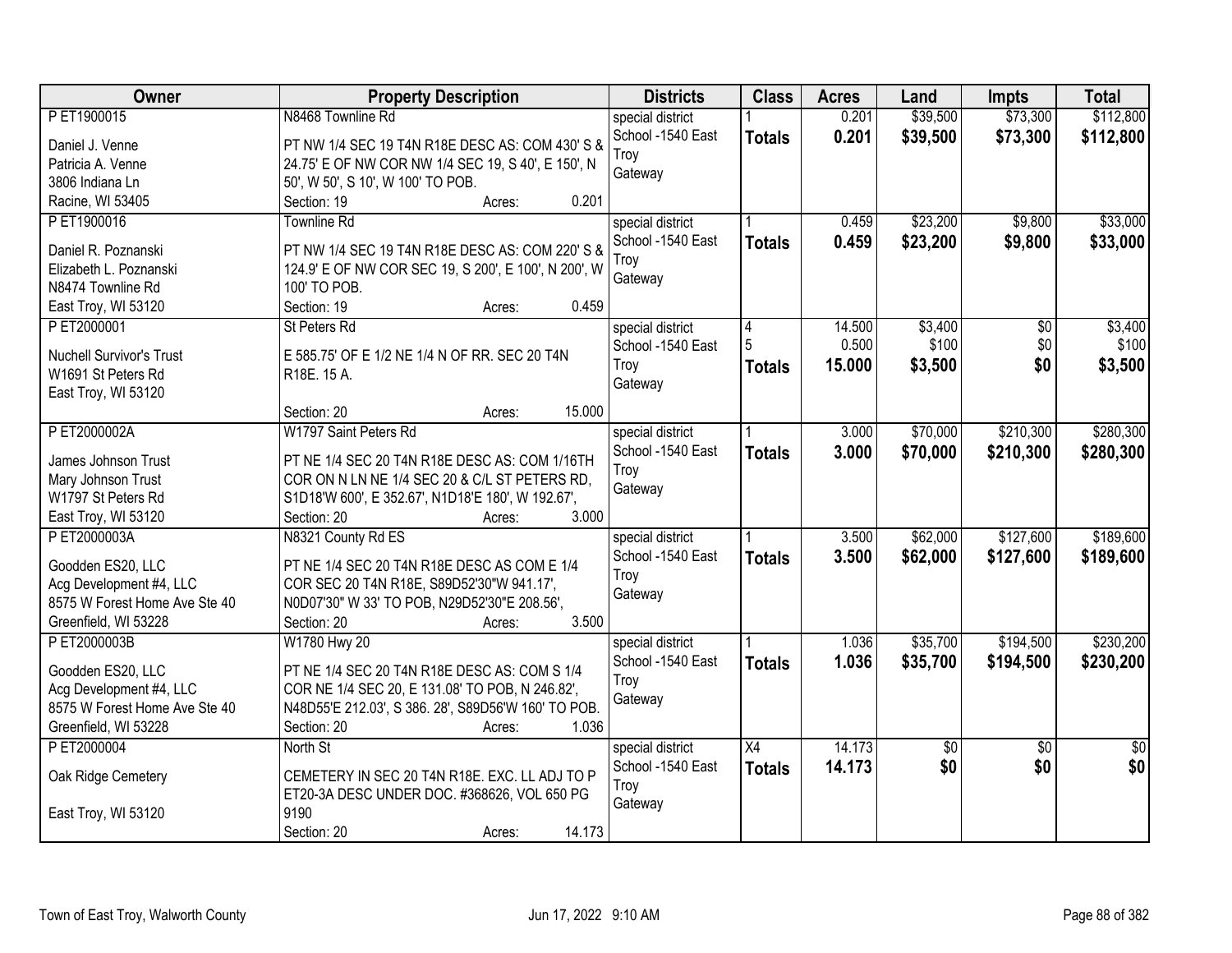| Owner                         | <b>Property Description</b>                          | <b>Districts</b>  | <b>Class</b>    | <b>Acres</b> | Land            | <b>Impts</b>    | <b>Total</b>     |
|-------------------------------|------------------------------------------------------|-------------------|-----------------|--------------|-----------------|-----------------|------------------|
| P ET2000005A                  | W1801 Saint Peters Rd                                | special district  |                 | 1.000        | \$35,000        | \$199,300       | \$234,300        |
| E E. Knudsen et al            | PT NE 1/4 SEC 20 T4N R18E DESC AS: COM N 1/16        | School -1540 East | <b>Totals</b>   | 1.000        | \$35,000        | \$199,300       | \$234,300        |
| c/o E E. Knudsen              | COR N LN NE 1/4 SEC 20 IN C/L ST PETERS RD,          | Troy              |                 |              |                 |                 |                  |
| W1801 St Peters Rd            | S01D18'W 290.40', S88D42'W 150', N01D18'E 290.40',   | Gateway           |                 |              |                 |                 |                  |
| East Troy, WI 53120-0000      | 1.000<br>Section: 20<br>Acres:                       |                   |                 |              |                 |                 |                  |
| P ET2000005B                  | W1815 Saint Peters Rd                                | special district  |                 | 1.000        | \$35,000        | \$160,100       | \$195,100        |
|                               |                                                      | School -1540 East | <b>Totals</b>   | 1.000        | \$35,000        | \$160,100       | \$195,100        |
| David J. Kosloske             | PT NE 1/4 SEC 20 T4N R18E DESC AS: COM               | Troy              |                 |              |                 |                 |                  |
| W1815 St Peters Rd            | S88D42'W 150' FROM N 1/16 COR NE 1/4 SEC 20,         | Gateway           |                 |              |                 |                 |                  |
| East Troy, WI 53120           | S1D18' W 290.40', S88D42'W 150', N1D18'E 290.40',    |                   |                 |              |                 |                 |                  |
|                               | 1.000<br>Section: 20<br>Acres:                       |                   |                 |              |                 |                 |                  |
| PET2000005C                   | W1827 Saint Peters Rd                                | special district  |                 | 1.000        | \$35,000        | \$186,200       | \$221,200        |
| Jared H. Kurth                | PT NE 1/4 SEC 20 T4N R18E DESC AS: COM 300'          | School -1540 East | <b>Totals</b>   | 1.000        | \$35,000        | \$186,200       | \$221,200        |
| Kaitlyn E. Kurth              | S88D42'W OF N 1/16 COR NE 1/4 SEC 20, S1D18' W       | Troy              |                 |              |                 |                 |                  |
| W1827 Saint Peters Rd         | 290.40', S88D42'W 150', N1D18'E 290.40', N88D42'E    | Gateway           |                 |              |                 |                 |                  |
| East Troy, WI 53120           | Section: 20<br>1.000<br>Acres:                       |                   |                 |              |                 |                 |                  |
| PET2000007                    | N8484 Division Rd                                    | special district  |                 | 5.000        | \$100,000       | \$196,900       | \$296,900        |
|                               |                                                      | School -1540 East | <b>Totals</b>   | 5.000        | \$100,000       | \$196,900       | \$296,900        |
| Alisha Taylor                 | PT NW 1/4 NW 1/4 SEC 20 T4N R18E DESC AS: COM        | Troy              |                 |              |                 |                 |                  |
| Steven M. Taylor              | NW COR SEC 20, S0D19'42"E 311.48' TO POB,            | Gateway           |                 |              |                 |                 |                  |
| N8484 Division Rd             | N88D42'58"E 33', N0D19'42"W 17', N88D42'58"E         |                   |                 |              |                 |                 |                  |
| East Troy, WI 53120           | 5.000<br>Section: 20<br>Acres:                       |                   |                 |              |                 |                 |                  |
| PET2000010                    | North St                                             | special district  | $\overline{X4}$ | 10.000       | $\overline{50}$ | $\overline{50}$ | $\overline{\$0}$ |
| Friends of East Troy Railroad | 10 A. R/R R/W LOC IN E 1/2 SEC 20 T4N R18E           | School -1540 East | <b>Totals</b>   | 10.000       | \$0             | \$0             | \$0              |
| PO Box 943                    |                                                      | Troy              |                 |              |                 |                 |                  |
| East Troy, WI 53120           |                                                      | Gateway           |                 |              |                 |                 |                  |
|                               | 10.000<br>Section: 20<br>Acres:                      |                   |                 |              |                 |                 |                  |
| PET2100001B                   | W1348 Hwy 20                                         | special district  |                 | 3.550        | \$78,300        | \$175,400       | \$253,700        |
|                               |                                                      | School -1540 East |                 | 1.250        | \$700           | \$0             | \$700            |
| <b>Lock Trust</b>             | PT NE 1/4 SEC 21 T4N R18E DESC AS: COM SE COR        | Troy              | <b>Totals</b>   | 4.800        | \$79,000        | \$175,400       | \$254,400        |
| W1348 Hwy 20                  | NE 1/4 SEC 21, W 720.67', N04D14'40"W 285.76', E     | Gateway           |                 |              |                 |                 |                  |
| East Troy, WI 53120           | 745.29', S0D40'40"W 285' TO POB. 4.80 A.M/L          |                   |                 |              |                 |                 |                  |
|                               | 4.800<br>Section: 21<br>Acres:                       |                   |                 |              |                 |                 |                  |
| PET2100001C                   | N8332 Greenwald Ct                                   | special district  | 1               | 3.000        | \$70,000        | \$167,600       | \$237,600        |
| Jennifer M. Teffer            | PT NE 1/4 SEC 21 T4N R18E DESC AS: COM E 1/4         | School -1540 East |                 | 5.000        | \$2,800         | \$0             | \$2,800          |
| N8332 Greenwald Ct            | COR SEC 21, N0D 40'40"E 285' TO POB, N0D40'40" E     | Troy              | <b>Totals</b>   | 8.000        | \$72,800        | \$167,600       | \$240,400        |
| East Troy, WI 53120           | 394.93', W 770.17', S0D41'W 219.93', W 182', S0D42'W | Gateway           |                 |              |                 |                 |                  |
|                               | 8.000<br>Section: 21<br>Acres:                       |                   |                 |              |                 |                 |                  |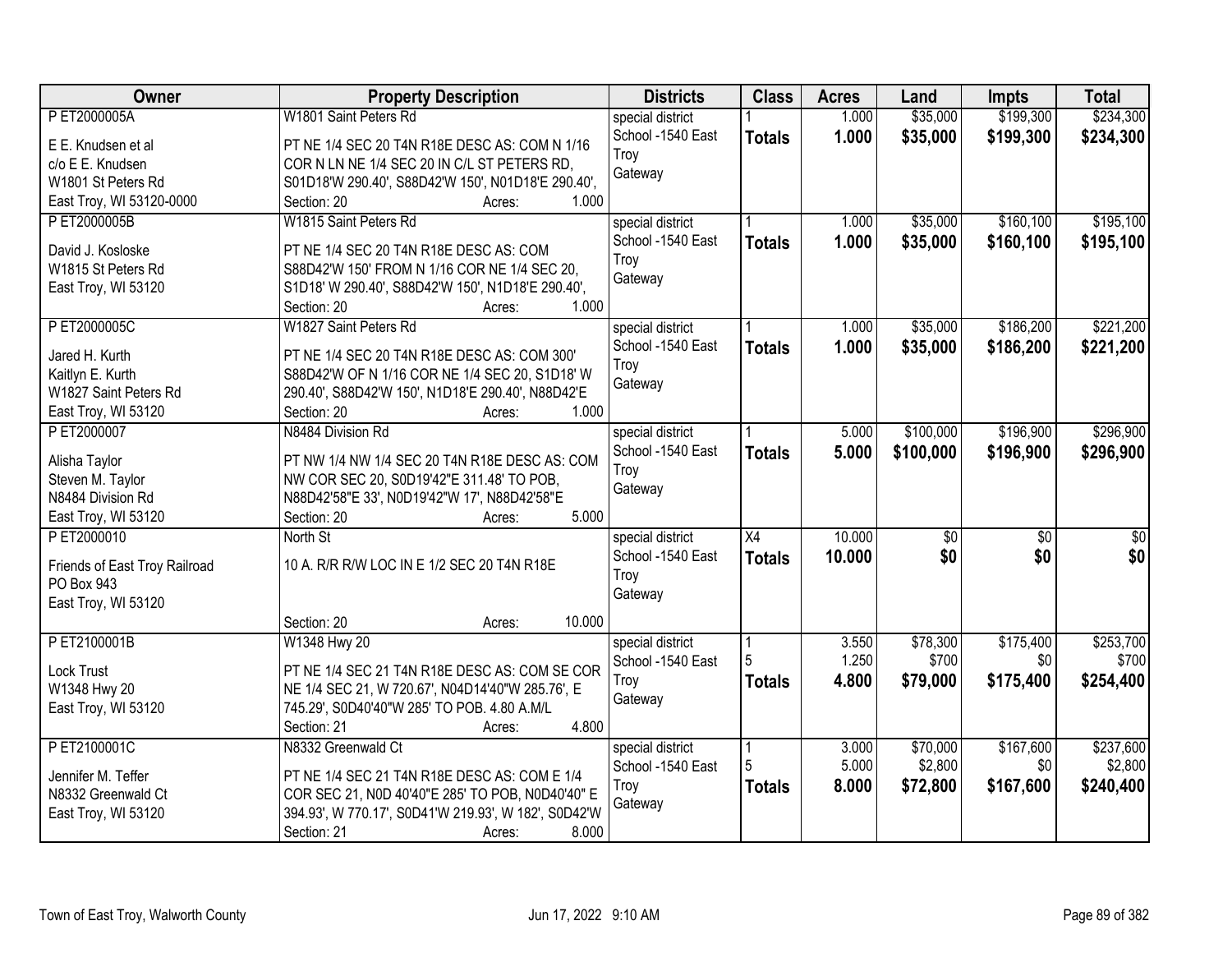| Owner                                    | <b>Property Description</b>                                               | <b>Districts</b>                      | <b>Class</b>    | <b>Acres</b>   | Land      | <b>Impts</b>    | <b>Total</b>    |
|------------------------------------------|---------------------------------------------------------------------------|---------------------------------------|-----------------|----------------|-----------|-----------------|-----------------|
| PET2100001D                              | N8303 Greenwald Ct                                                        | special district                      |                 | 1.960          | \$54,200  | \$196,100       | \$250,300       |
| Philip Reynolds                          | PT NE 1/4 SEC 21 T4N R18E DESC AS: COM E 1/4                              | School -1540 East                     | <b>Totals</b>   | 1.960          | \$54,200  | \$196,100       | \$250,300       |
| Sarah Reynolds                           | COR SEC 21, S88D 58'40"W 1018.37' TO POB,                                 | Troy                                  |                 |                |           |                 |                 |
| N8303 Greenwald Ct                       | S88D58'40"W 300', N0D19'30"W 285', N88D58'40"E                            | Gateway                               |                 |                |           |                 |                 |
| East Troy, WI 53120                      | 1.960<br>Section: 21<br>Acres:                                            |                                       |                 |                |           |                 |                 |
| PET2100001E                              | N8304 Greenwald Ct                                                        | special district                      |                 | 1.430          | \$43,600  | \$148,800       | \$192,400       |
|                                          |                                                                           | School -1540 East                     | <b>Totals</b>   | 1.430          | \$43,600  | \$148,800       | \$192,400       |
| Michael J. Braund                        | PT NE 1/4 SEC 21 T4N R18E DESC AS: COM E 1/4                              | Troy                                  |                 |                |           |                 |                 |
| Laura M. Braund                          | COR SEC 21, S88D 58'40"W 720.67' TO POB,                                  | Gateway                               |                 |                |           |                 |                 |
| N8304 Greenwald Ct                       | S88D58'40"W 231.70', N0D19'30"W 285', N88D58'40"E<br>1.430<br>Section: 21 |                                       |                 |                |           |                 |                 |
| East Troy, WI 53120<br>P ET2100004       | Acres:<br>W1691 Saint Peters Rd                                           |                                       |                 |                | \$100,000 | \$243,300       | \$343,300       |
|                                          |                                                                           | special district<br>School -1540 East |                 | 5.000<br>3.000 | \$800     | \$0             | \$800           |
| <b>Nuchell Survivor's Trust</b>          | THAT PT NW 1/4 NW 1/4 N & W OF HWY ES. EXC RR.                            |                                       |                 |                |           |                 |                 |
| W1691 St Peters Rd                       | ALSO NE 1/4 NW 1/4 N & W OF HWY ES. SEC 21 T4N                            | Troy                                  | <b>Totals</b>   | 8.000          | \$100,800 | \$243,300       | \$344,100       |
| East Troy, WI 53120                      | R18E. EXC COM 1187.4' E OF NW COR SEC 21,                                 | Gateway                               |                 |                |           |                 |                 |
|                                          | 8.000<br>Section: 21<br>Acres:                                            |                                       |                 |                |           |                 |                 |
| PET2100004C                              | N8406 County Rd ES                                                        | special district                      | $\overline{X4}$ | 3.261          | \$0       | \$0             | $\sqrt{6}$      |
| East Troy Area Emergency Services        | PT NW 1/4 SEC 21 T4N R18E DESC AS COM PT ON W                             | School -1540 East                     | <b>Totals</b>   | 3.261          | \$0       | \$0             | \$0             |
| <b>District</b>                          | LN NW 1/4 SEC 21 T 4N R18E WHERE THE                                      | Troy                                  |                 |                |           |                 |                 |
| N8406 County Rd Es                       | MUKWONAGO INTER SD SEC LN, N 45.4' TO N LN SD                             | Gateway                               |                 |                |           |                 |                 |
| East Troy, WI 53120                      | 3.261<br>Section: 21<br>Acres:                                            |                                       |                 |                |           |                 |                 |
| PET2100004D                              | N8416 County Rd ES                                                        | special district                      | $\overline{2}$  | 3.830          | \$129,300 | \$443,200       | \$572,500       |
|                                          |                                                                           | School -1540 East                     | <b>Totals</b>   | 3.830          | \$129,300 | \$443,200       | \$572,500       |
| America the Beautiful, LLC               | PT NW 1/4 SEC 21 T4N R18E DESC AS: COM NW COF                             | Troy                                  |                 |                |           |                 |                 |
| PO Box 456                               | SEC 21, S89D49' 15"E 1053.77', S39D26'40"W 798.08',                       | Gateway                               |                 |                |           |                 |                 |
| Mukwonago, WI 53149                      | S50D33'20"E 70' TO POB, S50D33'20"E 120.55',                              |                                       |                 |                |           |                 |                 |
|                                          | 3.830<br>Section: 21<br>Acres:                                            |                                       |                 |                |           |                 |                 |
| P ET2100005                              | Carver School Rd                                                          | special district                      | $\overline{4}$  | 13.500         | \$3,700   | $\overline{50}$ | \$3,700         |
| Scot Industries, Inc.                    | S 1/2 SEC 21 T4N R18E EXC 1/2 ACRE IN NE COR,                             | School -1540 East                     | 5               | 95.840         | \$60,900  | \$0             | \$60,900        |
| PO Box 146                               | PARCEL P ET21-6 DESC IN VOL 1 DEEDS PG 320,                               | Troy                                  | 5M              | 5.000          | \$17,000  | \$0             | \$17,000        |
| Lone Star, TX 75668-0000                 | W.C.R. ALSO SE 1/4 NW 1/4 & ALL THAT PT OF W 1/2                          | Gateway                               | <b>Totals</b>   | 114.340        | \$81,600  | \$0             | \$81,600        |
|                                          | 114.340<br>Section: 21<br>Acres:                                          |                                       |                 |                |           |                 |                 |
| PET2100006                               | N8297 Carver School Rd                                                    | special district                      | $\overline{X2}$ | 0.375          | \$0       | $\overline{50}$ | $\overline{50}$ |
|                                          |                                                                           | School -1540 East                     | <b>Totals</b>   | 0.375          | \$0       | \$0             | \$0             |
| State of Wisconsin Dept of Transportatic | PT SE 1/4 SEC 21 T4N R18E DESC AS: COM E 1/4                              | Troy                                  |                 |                |           |                 |                 |
| 141 NW Barstow St                        | COR SEC 21, S 132', W 165', N 132', E 165' TO POB                         | Gateway                               |                 |                |           |                 |                 |
| Waukesha, WI 53188                       | 0.375                                                                     |                                       |                 |                |           |                 |                 |
|                                          | Section: 21<br>Acres:                                                     |                                       |                 |                |           |                 |                 |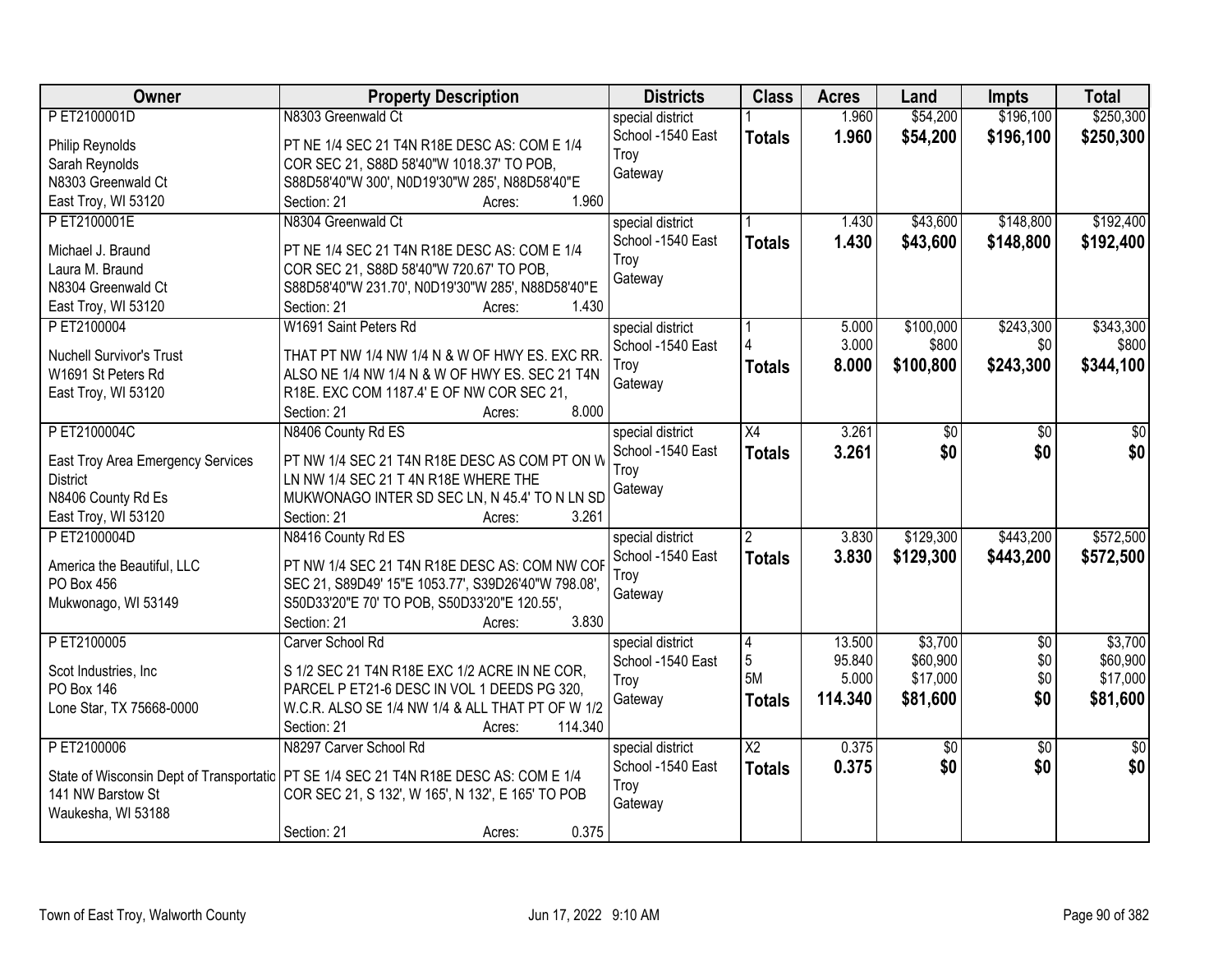| Owner                              | <b>Property Description</b>                                                 | <b>Districts</b>                      | <b>Class</b>  | <b>Acres</b> | Land      | Impts           | <b>Total</b> |
|------------------------------------|-----------------------------------------------------------------------------|---------------------------------------|---------------|--------------|-----------|-----------------|--------------|
| P ET2100007                        | County Rd ES                                                                | special district                      | X4            | 2.500        | \$0       | $\overline{30}$ | \$0          |
| Friends of East Troy Railroad      | 2.5 A. OF R/R R/W LOC IN NW 1/4 NW 1/4 SEC 21 T4N                           | School -1540 East<br>Troy             | <b>Totals</b> | 2.500        | \$0       | \$0             | \$0          |
| PO Box 943                         | <b>R18E</b>                                                                 | Gateway                               |               |              |           |                 |              |
| East Troy, WI 53120                |                                                                             |                                       |               |              |           |                 |              |
|                                    | 2.500<br>Section: 21<br>Acres:                                              |                                       |               |              |           |                 |              |
| PET2200001                         | W941 Bell School Rd                                                         | special district                      |               | 1.000        | \$35,000  | \$318,600       | \$353,600    |
| Stephen P. Drescher                | NE 1/4 NE 1/4 SEC 22 T4N R18E. EXC COM 680.90' W                            | School -1540 East                     |               | 20.962       | \$3,500   | \$0             | \$3,500      |
| Troy S. Drescher                   | OF INTER C/L BELL SCHOOL RD & E LN SEC 22, W                                | Troy                                  | <b>Totals</b> | 21.962       | \$38,500  | \$318,600       | \$357,100    |
| W941 Bell School Rd                | 208.71', S 208.71', E 208. 71', N 208.71' TO POB. EXC.                      | Gateway                               |               |              |           |                 |              |
| East Troy, WI 53120                | 21.962<br>Section: 22<br>Acres:                                             |                                       |               |              |           |                 |              |
| PET2200001A                        | N8435 Hilburn Mill Rd                                                       | special district                      | 4             | 22.500       | \$5,200   | $\overline{50}$ | \$5,200      |
| Carol Sie Life Estate et al        | NW 1/4 NE 1/4 SEC 22 T4N R18E 40 A                                          | School -1540 East                     | $\sqrt{5}$    | 14.000       | \$8,400   | \$0             | \$8,400      |
| N8435 Hillburn Mill Rd             |                                                                             | Troy                                  |               | 3.500        | \$57,500  | \$86,200        | \$143,700    |
| East Troy, WI 53120                |                                                                             | Gateway                               | <b>Totals</b> | 40.000       | \$71,100  | \$86,200        | \$157,300    |
|                                    | 40.000<br>Section: 22<br>Acres:                                             |                                       |               |              |           |                 |              |
| PET2200001B                        | W957 Bell School Rd                                                         | special district                      |               | 3.599        | \$79,000  | \$158,400       | \$237,400    |
|                                    |                                                                             | School -1540 East                     | 5             | 0.750        | \$400     | \$0             | \$400        |
| Donald Mackenzie Trust             | PT NE 1/4 SEC 22 T4N R18E DESC AS COM 680.90' W                             | Troy                                  | <b>Totals</b> | 4.349        | \$79,400  | \$158,400       | \$237,800    |
| Paulette Mackenzie Trust           | OF INTER C/L BELL SCHOOL RD & E LN SEC 22 T4N                               | Gateway                               |               |              |           |                 |              |
| W957 Bell School Rd                | R18E, W 208.71', S 208.71', E 208.71', N 208.71' TO<br>4.349<br>Section: 22 |                                       |               |              |           |                 |              |
| East Troy, WI 53120<br>PET2200001C | Acres:<br>N8382 Hilburn Mill Rd                                             |                                       |               | 3.000        | \$70,000  | \$250,000       | \$320,000    |
|                                    |                                                                             | special district<br>School -1540 East | 4             | 5.000        | \$1,400   | \$0             | \$1,400      |
| David J. Manthey                   | PT NE 1/4 & SE 1/4 NE 1/4 SEC 22 T4N R18E DESC                              | Troy                                  |               | 13.530       | \$31,300  | \$0             | \$31,300     |
| Tina M. Manthey                    | AS: COM NE COR SEC 22, S0D02'05"W 863' TO POB,                              | Gateway                               | <b>Totals</b> | 21.530       | \$102,700 | \$250,000       | \$352,700    |
| N8382 Hillburn Mill Rd             | S0D02'05"W 708', S89D56'25"W 1325.25', N0D06'27"W                           |                                       |               |              |           |                 |              |
| East Troy, WI 53120                | Section: 22<br>21.530<br>Acres:                                             |                                       |               |              |           |                 |              |
| P ET2200002                        | W1288 Hwy 20                                                                | special district                      |               | 2.000        | \$55,000  | \$74,800        | \$129,800    |
| James Beronja                      | 132.83 ACRES DESC AS NW 1/4 & THAT PT NW 1/4                                | School -1540 East                     | 4             | 56.000       | \$13,000  | \$0             | \$13,000     |
| 4426 W Oklahoma Ave                | SW 1/4 N & E OF HWY 20. SEC 22 T4N R18E. EXC                                | Troy                                  | 5             | 61.577       | \$30,800  | \$0             | \$30,800     |
| Milwaukee, WI 53219                | COM NW COR SEC 22, N89D53'07"E 1329.11',                                    | Gateway                               | 5M            | 14.000       | \$23,800  | \$0             | \$23,800     |
|                                    | 133.577<br>Section: 22<br>Acres:                                            |                                       | <b>Totals</b> | 133.577      | \$122,600 | \$74,800        | \$197,400    |
| P ET2200004A                       | N8178 Carver School Rd                                                      | special district                      |               | 2.404        | \$61,100  | \$169,000       | \$230,100    |
| Kenneth J. Budzien                 | PT SW 1/4 SEC 22 T4N R18E DESC AS COM NW COR                                | School -1540 East                     | <b>Totals</b> | 2.404        | \$61,100  | \$169,000       | \$230,100    |
| N8178 Carver School Rd             | CSM 373, SW 1/4 SW 1/4 SEC 22 T4N R18E, E 238.74                            | Troy                                  |               |              |           |                 |              |
| East Troy, WI 53120                | N0D06'W 674.9' TO STREAM, S57D 05'W 127.5' ALG                              | Gateway                               |               |              |           |                 |              |
|                                    | 2.404<br>Section: 22<br>Acres:                                              |                                       |               |              |           |                 |              |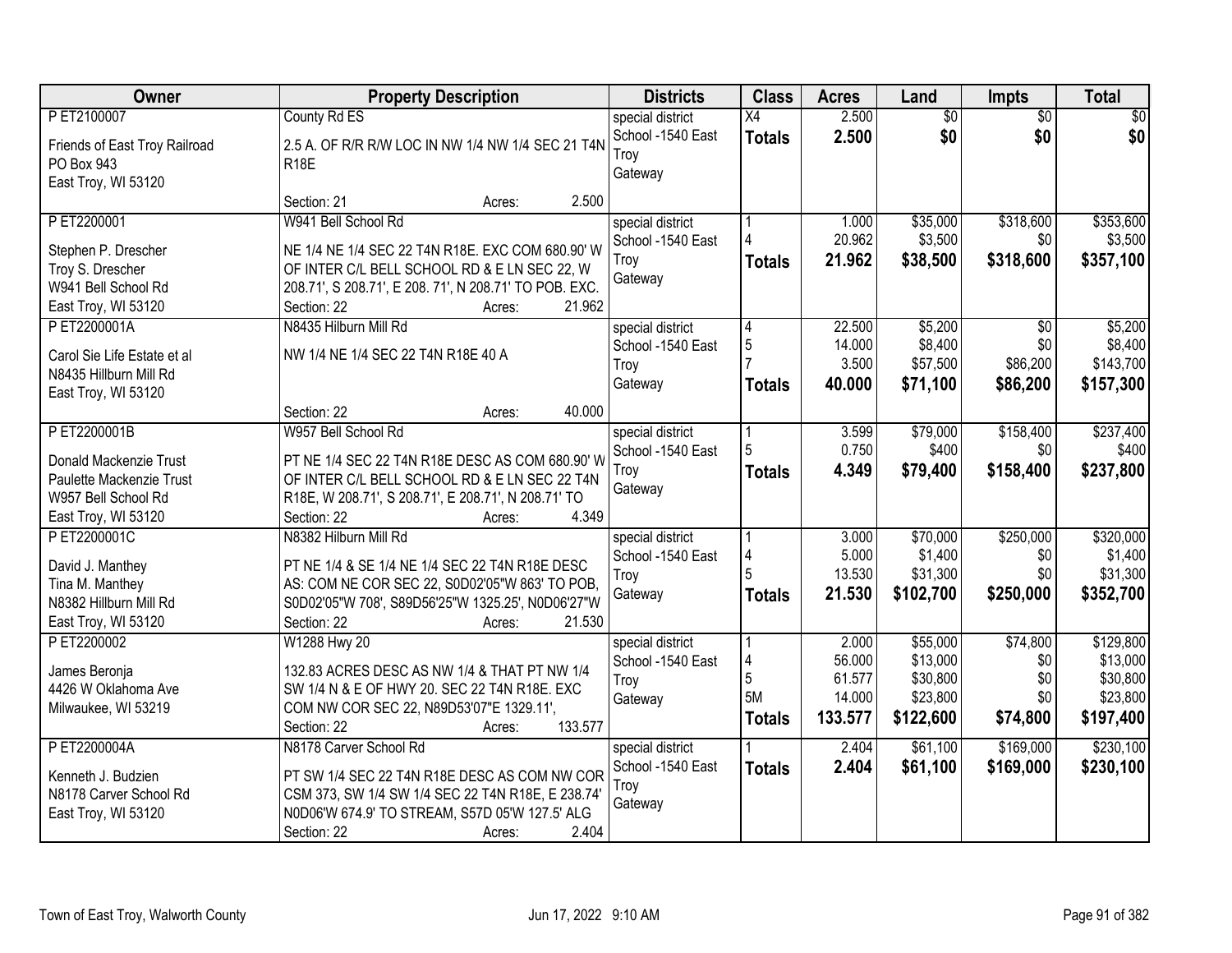| Owner                   | <b>Property Description</b>                      | <b>Districts</b>  | <b>Class</b>   | <b>Acres</b> | Land     | <b>Impts</b>    | <b>Total</b> |
|-------------------------|--------------------------------------------------|-------------------|----------------|--------------|----------|-----------------|--------------|
| PET2200004B             | Carver School Rd                                 | special district  | 5              | 15.456       | \$7,700  | $\overline{50}$ | \$7,700      |
| Eugene Pawlak Trust     | W 1/2 SW 1/4 SEC 22 T4N R18E S OF HWY 20 & N OF  | School -1540 East | <b>Totals</b>  | 15.456       | \$7,700  | \$0             | \$7,700      |
| N8252 Carver School Rd  | HONEY CK. EXC CSM 3895.                          | Troy              |                |              |          |                 |              |
| East Troy, WI 53120     |                                                  | Gateway           |                |              |          |                 |              |
|                         | 15.456<br>Section: 22<br>Acres:                  |                   |                |              |          |                 |              |
| PET2200005              | W1160 Hwy 20                                     | special district  | 4              | 30.000       | \$7,900  | $\overline{30}$ | \$7,900      |
| Song W. Kim et al       | E 1/2 SW 1/4 SEC 22 T4N R18E. EXC. P ET 22-5A    | School -1540 East | 5              | 9.500        | \$5,000  | \$0             | \$5,000      |
| c/o Song W. Kim         | DESC IN VOL 389 DEEDS PG 374. EXC. HWY LAND.     | Troy              | 5M             | 10.930       | \$32,800 | \$0             | \$32,800     |
| W1160 State Rd 20       | 51.43 A.                                         | Gateway           | $\overline{7}$ | 1.000        | \$25,000 | \$24,600        | \$49,600     |
| East Troy, WI 53120     | 51.430<br>Section: 22<br>Acres:                  |                   | <b>Totals</b>  | 51.430       | \$70,700 | \$24,600        | \$95,300     |
| P ET2200005A            | W1197 Hwy 20                                     | special district  |                | 3.000        | \$70,000 | \$151,800       | \$221,800    |
|                         |                                                  | School -1540 East | <b>Totals</b>  | 3.000        | \$70,000 | \$151,800       | \$221,800    |
| Daniel J. Luba          | PT SW 1/4 SEC 22 T4N R18E DESC AS: COM INTER     | Troy              |                |              |          |                 |              |
| Michelle M. Luba        | OF W N&S 1/16 LN SEC 22 & C/L HWY 20, S65D14'E   | Gateway           |                |              |          |                 |              |
| W1197 Hwy 20            | 303.44', S23D41'W 365.93' TO NLY BANK OF HONEY   |                   |                |              |          |                 |              |
| East Troy, WI 53120     | Section: 22<br>3.000<br>Acres:                   |                   |                |              |          |                 |              |
| PET2200005B             | W1160 Hwy 20                                     | special district  |                | 3.500        | \$77,500 | \$197,700       | \$275,200    |
| Jonathan S. Kim et al   | PT SE 1/4 & SW 1/4 SEC 22 T4N R18E DESC AS: COM  | School -1540 East | 4              | 46.200       | \$12,700 | \$0             | \$12,700     |
| W1160 State Rd 20       | W 1/4 COR SEC 22, N89D53'38"E 1326.57' TO POB,   | Troy              | 5              | 3.500        | \$200    | \$0             | \$200        |
| East Troy, WI 53120     | N89D53'38"E 2649.21', S19D37'39"W 660',          | Gateway           | <b>Totals</b>  | 53.200       | \$90,400 | \$197,700       | \$288,100    |
|                         | 53.200<br>Section: 22<br>Acres:                  |                   |                |              |          |                 |              |
| PET2200007              | W1011 Hwy 20                                     | special district  | 4              | 70.370       | \$15,100 | $\overline{30}$ | \$15,100     |
|                         |                                                  | School -1540 East | 5              | 12.000       | \$5,200  | \$0             | \$5,200      |
| Raymond Altenburg et al | S 1/2 SE 1/4 SEC 22 T4N R18E. ALSO COM SE COR    | Troy              |                | 2.000        | \$40,000 | \$259,400       | \$299,400    |
| W1011 State Rd 20       | NW 1/4 SE 1/4, N25D W 759' TO S SIDE HWY, SW ON  | Gateway           | <b>Totals</b>  | 84.370       | \$60,300 | \$259,400       | \$319,700    |
| East Troy, WI 53120     | HWY TO CTR HWY 20, SE TO S 1/8 LN, E TO POB.     |                   |                |              |          |                 |              |
|                         | 84.370<br>Section: 22<br>Acres:                  |                   |                |              |          |                 |              |
| PET2200008              | N8280 Hilburn Mill Rd                            | special district  |                | 1.800        | \$51,000 | \$102,200       | \$153,200    |
| Mark S. Frey            | PT SE 1/4 SEC 22 T4N R18E DESC AS: COM SW COR    | School -1540 East | <b>Totals</b>  | 1.800        | \$51,000 | \$102,200       | \$153,200    |
| N8280 Hillburn Mill Rd  | SE 1/4 NE 1/4 SEC 22, E 306.60', S52D W 543.84', | Troy              |                |              |          |                 |              |
| East Troy, WI 53120     | N71.5D W 79.2' TO HWY, NELY ALG HWY TO POB.      | Gateway           |                |              |          |                 |              |
|                         | 1.800<br>Section: 22<br>Acres:                   |                   |                |              |          |                 |              |
| PET2200009              | <b>W996 Hwy 20</b>                               | special district  |                | 4.000        | \$85,000 | \$241,100       | \$326,100    |
| <b>Scott Parks</b>      | PT SE 1/4 SEC 22 T4N R18E DESC AS: COM 220.44' W | School -1540 East |                | 16.043       | \$7,500  | \$0             | \$7,500      |
| Kristen Parks           | OF E 1/4 COR SEC 22, SWLY ALG SLY SIDE MILL      | Troy              | Totals         | 20.043       | \$92,500 | \$241,100       | \$333,600    |
| W996 Hwy 20             | RACE TO PT 766.92' N OF CTR HWY, S TO CTR HWY,   | Gateway           |                |              |          |                 |              |
| East Troy, WI 53120     | 20.043<br>Section: 22                            |                   |                |              |          |                 |              |
|                         | Acres:                                           |                   |                |              |          |                 |              |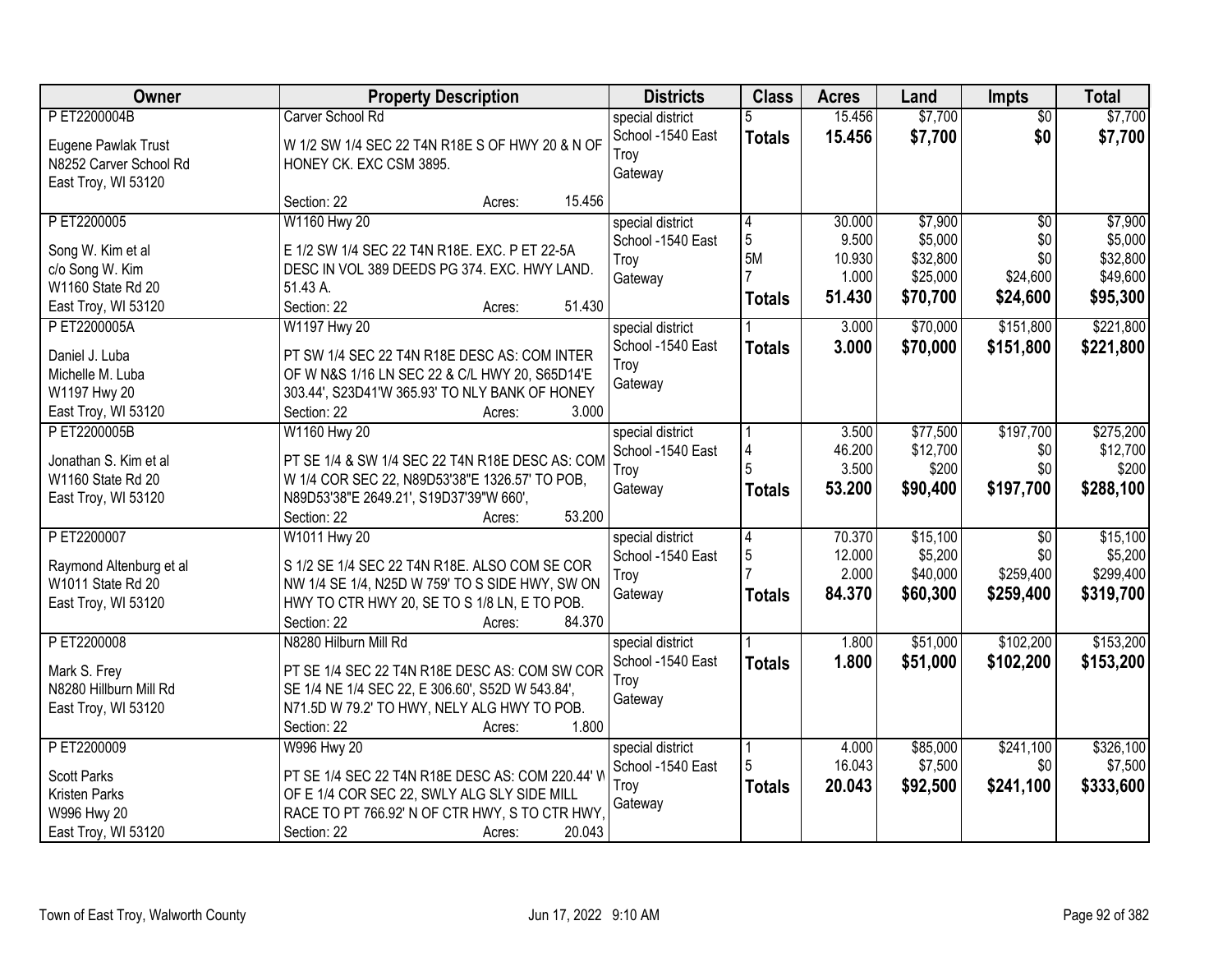| Owner                        | <b>Property Description</b>                        | <b>Districts</b>  | <b>Class</b>  | <b>Acres</b> | Land      | <b>Impts</b>    | <b>Total</b> |
|------------------------------|----------------------------------------------------|-------------------|---------------|--------------|-----------|-----------------|--------------|
| PET2200010                   | <b>W904 Hwy 20</b>                                 | special district  |               | 3.000        | \$70,000  | \$261,400       | \$331,400    |
| Jared Mehring                | PT NE1/4 SE 1/4 SEC 22 T4N R18E DESC AS: COM E     | School -1540 East | 4             | 13.730       | \$3,200   | \$0             | \$3,200      |
| S107 W22695 River Ave        | 1/4 COR SEC 22, S 1135.20' TO CTR MADISON &        | Troy              | 5             | 1.950        | \$900     | \$0             | \$900        |
| Big Bend, WI 53103           | ROCHESTER ROADS, WLY ALG CTR RD 792', N            | Gateway           | <b>Totals</b> | 18.680       | \$74,100  | \$261,400       | \$335,500    |
|                              | 18.680<br>Section: 22<br>Acres:                    |                   |               |              |           |                 |              |
| PET2200011                   | <b>Hilburn Mill Rd</b>                             | special district  | 4             | 22.671       | \$5,300   | \$0             | \$5,300      |
| Peter B. Feit                | S 1/2 NE 1/4 SEC 22 T4N R18E. EXC SW 1/4 NE 1/4    | School -1540 East | 5             | 9.750        | \$5,100   | \$0             | \$5,100      |
| c/o Peter B. Feit            | LYING W OF HILLBURN MILL RD. EXC P ET22-1C         | Troy              | <b>Totals</b> | 32.421       | \$10,400  | \$0             | \$10,400     |
| 1306 Oxford Ln               | DESC UNDER DOC. #618514 32.43 A M/L (RSV           | Gateway           |               |              |           |                 |              |
| Glenview, IL 60025-0000      | 32.421<br>Section: 22<br>Acres:                    |                   |               |              |           |                 |              |
| PET2200011A1                 | N8351 Hilburn Mill Rd                              | special district  | 14            | 23.576       | \$5,500   | \$0             | \$5,500      |
|                              |                                                    | School -1540 East | <b>Totals</b> | 23.576       | \$5,500   | \$0             | \$5,500      |
| William C Gagliano Trust     | PT SW 1/4 NE 1/4 SEC 22 T4N R18E DESC AS: COM E    | Troy              |               |              |           |                 |              |
| Shelia A Gagliano Trust      | 1/4 COR SEC 22, N89D59'20"W 1322.60' TO POB,       | Gateway           |               |              |           |                 |              |
| 523 N 67th St                | N89D59'20"W 1322.60', N0D15'W 524.11', N42D18'11"E |                   |               |              |           |                 |              |
| Wauwatosa, WI 53213          | Section: 22<br>23.576<br>Acres:                    |                   |               |              |           |                 |              |
| P ET2300001                  | W553 Bell School Rd                                | special district  |               | 5.000        | \$100,000 | \$323,700       | \$423,700    |
| John Bruss                   | NE1/4 NE1/4 SEC 23 T4N R18E DESC AS COM AT NW      | School -1540 East | 14            | 15.000       | \$2,500   | \$0             | \$2,500      |
| <b>Etain Bruss</b>           | COR NE1/4; N89D13'54"E ALG N LN OF SD NE1/4        | Troy              | 5             | 8.743        | \$5,500   | \$0             | \$5,500      |
| W553 Bell School Rd          | 1646.483'TO POB; S00D31'45"E 1323.430';            | Gateway           | <b>Totals</b> | 28.743       | \$108,000 | \$323,700       | \$431,700    |
| East Troy, WI 53120          | 28.743<br>Section: 23<br>Acres:                    |                   |               |              |           |                 |              |
| P ET2300001A                 | <b>Bell School Rd</b>                              | special district  |               | 0.279        | \$15,300  | $\overline{50}$ | \$15,300     |
|                              |                                                    | School -1540 East | <b>Totals</b> | 0.279        | \$15,300  | \$0             | \$15,300     |
| Kyle M. Peterson             | THAT PT NE 1/4 NE 1/4 SEC 23 T4N R18E, NELY OF     | Troy              |               |              |           |                 |              |
| Christina D. Peterson        | BELL SCHOOL RD. . OUT OF P ET23-1. .59A M/L        | Gateway           |               |              |           |                 |              |
| W510 Bell School Rd          |                                                    |                   |               |              |           |                 |              |
| East Troy, WI 53120          | 0.279<br>Section: 23<br>Acres:                     |                   |               |              |           |                 |              |
| PET2300002                   | <b>Bell School Rd</b>                              | special district  | 5             | 10.000       | \$5,500   | $\overline{50}$ | \$5,500      |
| Kenneth W Zess Trust         | W 1/2 OF W 1/2 NE 1/4 NE 1/4 SEC 23 T4N R18E. 10 A | School -1540 East | <b>Totals</b> | 10.000       | \$5,500   | \$0             | \$5,500      |
| Charlene S Zess Trust        |                                                    | Troy              |               |              |           |                 |              |
| W598 Bell School Rd          |                                                    | Gateway           |               |              |           |                 |              |
| East Troy, WI 53120          | 10.000<br>Section: 23<br>Acres:                    |                   |               |              |           |                 |              |
| PET2300003                   | N8401 Bell School Rd                               | special district  |               | 8.000        | \$115,000 | \$48,000        | \$163,000    |
|                              | SE 1/4 NE 1/4 SEC 23 T4N R18E. 40 A                | School -1540 East | 4             | 5.000        | \$800     | \$0             | \$800        |
| <b>Schuller Family Trust</b> |                                                    | Troy              |               | 31.000       | \$17,000  | \$0             | \$17,000     |
| N9004 Austin Rd              |                                                    | Gateway           | <b>Totals</b> | 44.000       | \$132,800 | \$48,000        | \$180,800    |
| East Troy, WI 53120          | 44.000<br>Section: 23<br>Acres:                    |                   |               |              |           |                 |              |
|                              |                                                    |                   |               |              |           |                 |              |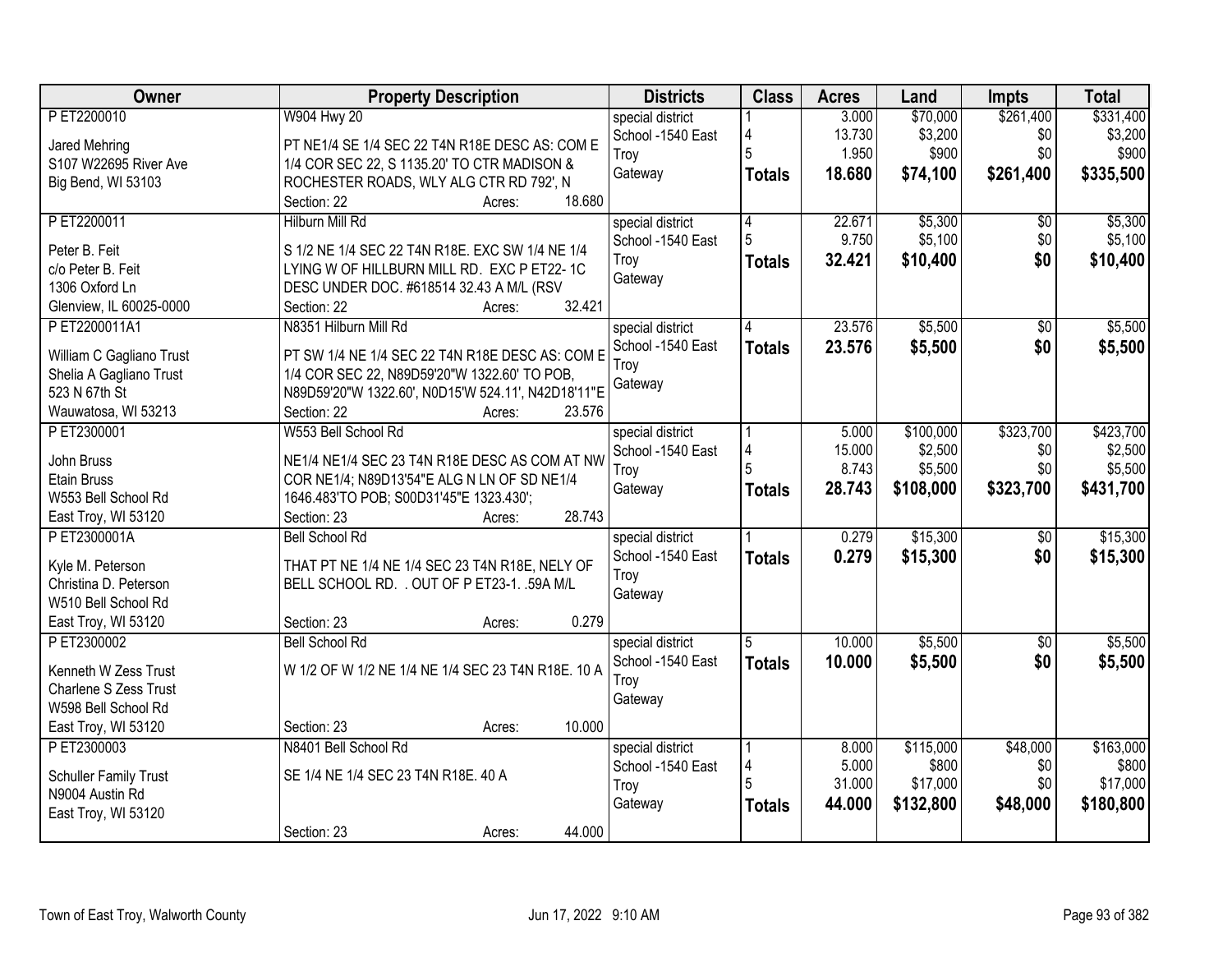| PET2300005<br>N8356 Weber Ln<br>3.500<br>special district<br>21.500<br>\$5,000<br>\$0<br>\$5,000<br>School -1540 East<br>4<br>SW 1/4 NE 1/4 & SE 1/4 NW 1/4, SEC 23 T 4 N R 18E,<br>Frederick M. Kmiec<br>5<br>\$0<br>27.600<br>\$15,700<br>\$15,700<br>Troy<br>Judith A. Kmiec<br>ALSO THAT PART OF N 1/2 SW 1/4 N & E OF HWY 20<br>52.600<br>\$295,900<br>Gateway<br>\$98,200<br>\$394,100<br><b>Totals</b><br>SEC 23 EXC P ET23-5A, IN VOL 530 PG 135, P<br>N8356 Weber Ln<br>52.600<br>East Troy, WI 53120<br>Section: 23<br>Acres:<br>\$45,600<br>\$95,800<br>\$141,400<br>PET2300005A<br>W782 Hwy 20<br>1.530<br>special district<br>School -1540 East<br>1.530<br>\$45,600<br>\$95,800<br><b>Totals</b><br>PT SW 1/4 SEC 23 T4N R18E DESC AS: COM INTER W<br>James A. Bira<br>Trov<br>LN SEC 23 & C/L HWY 20, N79D29'E 1360.46' TO POB,<br>c/o James A. Bira<br>Gateway<br>W782 Hwy 20<br>N79D20'E 273.40', N 235.96', S84D29'W 270.17', S<br>1.530<br>East Troy, WI 53120<br>Section: 23<br>Acres:<br>\$221,400<br>\$330,300<br>\$108,900<br>PET2300005C<br>N8332 Weber Ln<br>special district<br>6.780<br>School -1540 East<br>6.780<br>\$108,900<br>\$221,400<br><b>Totals</b><br>Donald E. Rutz<br>PT NE 1/4 & NW 1/4 SEC 23 T4N R18E DESC AS: COM<br>Troy<br>Jo B. Rutz<br>SW COR SE 1/4 NW 1/4 SEC 23, N0D05'W 146.50',<br>Gateway<br>1450 N Astor #7b<br>N89D55'E 288.70', N11D33'E 152.02', S79D30'E 66.01',<br>Section: 23<br>6.780<br>Chicago, IL 60610<br>Acres:<br>N8305 Weber Ln<br>\$55,000<br>\$256,800<br>PET2300005D<br>special district<br>2.000<br>2.000<br>School -1540 East<br>\$55,000<br>\$256,800<br><b>Totals</b><br>Ted R. Zess<br>PT NW 1/4 & SW 1/4 SEC 23 T4N R18E DESC AS: CON<br>Troy<br>INTER W LN SEC 23 & C/L HWY 20, N79D29'E<br>Ann T. Zess<br>Gateway<br>N8305 Weber Ln<br>1360.46', N 681.48' TO POB, N 200.70' TO SW COR SE<br>Section: 23<br>2.000<br>East Troy, WI 53120<br>Acres:<br>\$55,000<br>\$183,000<br>P ET2300005E<br>N8323 Weber Ln<br>2.000<br>special district<br>\$183,000<br>School -1540 East<br>2.000<br>\$55,000<br>\$238,000<br><b>Totals</b><br>Kathleen L. Mcguire<br>PT NW 1/4 SEC 23 T4N R18E DESC AS: COM INTER<br>Troy<br>N8323 Weber Ln<br>W LN SEC 23 & C/L HWY 20, N79D29'E 1360.46', N<br>Gateway<br>East Troy, WI 53120<br>882.18', N0D05'W 146.50' TO POB, N0D05'W 276.05',<br>2.000<br>Section: 23<br>Acres:<br>\$60,000<br>\$175,200<br>PET2300005F<br>N8290 Weber Ln<br>2.336<br>special district<br>2.336<br>\$60,000<br>School -1540 East<br>\$175,200<br><b>Totals</b><br>David Hanna<br>PT SW 1/4 SEC 23 T4N R18E DESC AS: COM SW COR<br>Troy<br>N8290 Weber Ln<br>SE 1/4 NW 1/4 SEC 23, N0D05'W 146.50', N89D55'E<br>Gateway<br>288.70', N11D33'E 152.02' S79D30'E 66.01', S11D33'W<br>East Troy, WI 53120<br>2.336<br>Section: 23<br>Acres:<br>\$270,300<br>\$325,100<br>PET2300005G<br>\$54,800<br>N8316 Weber Ln<br>1.990<br>special district<br>1.990<br>School -1540 East<br>\$54,800<br>\$270,300<br>\$325,100<br><b>Totals</b><br>Mark D. Triebold<br>PT NW 1/4 & SW 1/4 SEC 23 T4N R18E DESC AS: CON<br>Troy | Owner              | <b>Property Description</b>                   | <b>Districts</b> | <b>Class</b> | <b>Acres</b> | Land     | <b>Impts</b> | <b>Total</b> |
|------------------------------------------------------------------------------------------------------------------------------------------------------------------------------------------------------------------------------------------------------------------------------------------------------------------------------------------------------------------------------------------------------------------------------------------------------------------------------------------------------------------------------------------------------------------------------------------------------------------------------------------------------------------------------------------------------------------------------------------------------------------------------------------------------------------------------------------------------------------------------------------------------------------------------------------------------------------------------------------------------------------------------------------------------------------------------------------------------------------------------------------------------------------------------------------------------------------------------------------------------------------------------------------------------------------------------------------------------------------------------------------------------------------------------------------------------------------------------------------------------------------------------------------------------------------------------------------------------------------------------------------------------------------------------------------------------------------------------------------------------------------------------------------------------------------------------------------------------------------------------------------------------------------------------------------------------------------------------------------------------------------------------------------------------------------------------------------------------------------------------------------------------------------------------------------------------------------------------------------------------------------------------------------------------------------------------------------------------------------------------------------------------------------------------------------------------------------------------------------------------------------------------------------------------------------------------------------------------------------------------------------------------------------------------------------------------------------------------------------------------------------------------------------------------------------------------------------------------------------------------------------------------------------------------------------------------------------------------------------------------------------------------------------------------------------------------------------------------------|--------------------|-----------------------------------------------|------------------|--------------|--------------|----------|--------------|--------------|
|                                                                                                                                                                                                                                                                                                                                                                                                                                                                                                                                                                                                                                                                                                                                                                                                                                                                                                                                                                                                                                                                                                                                                                                                                                                                                                                                                                                                                                                                                                                                                                                                                                                                                                                                                                                                                                                                                                                                                                                                                                                                                                                                                                                                                                                                                                                                                                                                                                                                                                                                                                                                                                                                                                                                                                                                                                                                                                                                                                                                                                                                                                            |                    |                                               |                  |              |              | \$77,500 | \$295,900    | \$373,400    |
|                                                                                                                                                                                                                                                                                                                                                                                                                                                                                                                                                                                                                                                                                                                                                                                                                                                                                                                                                                                                                                                                                                                                                                                                                                                                                                                                                                                                                                                                                                                                                                                                                                                                                                                                                                                                                                                                                                                                                                                                                                                                                                                                                                                                                                                                                                                                                                                                                                                                                                                                                                                                                                                                                                                                                                                                                                                                                                                                                                                                                                                                                                            |                    |                                               |                  |              |              |          |              |              |
|                                                                                                                                                                                                                                                                                                                                                                                                                                                                                                                                                                                                                                                                                                                                                                                                                                                                                                                                                                                                                                                                                                                                                                                                                                                                                                                                                                                                                                                                                                                                                                                                                                                                                                                                                                                                                                                                                                                                                                                                                                                                                                                                                                                                                                                                                                                                                                                                                                                                                                                                                                                                                                                                                                                                                                                                                                                                                                                                                                                                                                                                                                            |                    |                                               |                  |              |              |          |              |              |
|                                                                                                                                                                                                                                                                                                                                                                                                                                                                                                                                                                                                                                                                                                                                                                                                                                                                                                                                                                                                                                                                                                                                                                                                                                                                                                                                                                                                                                                                                                                                                                                                                                                                                                                                                                                                                                                                                                                                                                                                                                                                                                                                                                                                                                                                                                                                                                                                                                                                                                                                                                                                                                                                                                                                                                                                                                                                                                                                                                                                                                                                                                            |                    |                                               |                  |              |              |          |              |              |
| \$141,400<br>\$330,300<br>\$311,800<br>\$311,800<br>\$238,000<br>\$235,200<br>\$235,200                                                                                                                                                                                                                                                                                                                                                                                                                                                                                                                                                                                                                                                                                                                                                                                                                                                                                                                                                                                                                                                                                                                                                                                                                                                                                                                                                                                                                                                                                                                                                                                                                                                                                                                                                                                                                                                                                                                                                                                                                                                                                                                                                                                                                                                                                                                                                                                                                                                                                                                                                                                                                                                                                                                                                                                                                                                                                                                                                                                                                    |                    |                                               |                  |              |              |          |              |              |
|                                                                                                                                                                                                                                                                                                                                                                                                                                                                                                                                                                                                                                                                                                                                                                                                                                                                                                                                                                                                                                                                                                                                                                                                                                                                                                                                                                                                                                                                                                                                                                                                                                                                                                                                                                                                                                                                                                                                                                                                                                                                                                                                                                                                                                                                                                                                                                                                                                                                                                                                                                                                                                                                                                                                                                                                                                                                                                                                                                                                                                                                                                            |                    |                                               |                  |              |              |          |              |              |
|                                                                                                                                                                                                                                                                                                                                                                                                                                                                                                                                                                                                                                                                                                                                                                                                                                                                                                                                                                                                                                                                                                                                                                                                                                                                                                                                                                                                                                                                                                                                                                                                                                                                                                                                                                                                                                                                                                                                                                                                                                                                                                                                                                                                                                                                                                                                                                                                                                                                                                                                                                                                                                                                                                                                                                                                                                                                                                                                                                                                                                                                                                            |                    |                                               |                  |              |              |          |              |              |
|                                                                                                                                                                                                                                                                                                                                                                                                                                                                                                                                                                                                                                                                                                                                                                                                                                                                                                                                                                                                                                                                                                                                                                                                                                                                                                                                                                                                                                                                                                                                                                                                                                                                                                                                                                                                                                                                                                                                                                                                                                                                                                                                                                                                                                                                                                                                                                                                                                                                                                                                                                                                                                                                                                                                                                                                                                                                                                                                                                                                                                                                                                            |                    |                                               |                  |              |              |          |              |              |
|                                                                                                                                                                                                                                                                                                                                                                                                                                                                                                                                                                                                                                                                                                                                                                                                                                                                                                                                                                                                                                                                                                                                                                                                                                                                                                                                                                                                                                                                                                                                                                                                                                                                                                                                                                                                                                                                                                                                                                                                                                                                                                                                                                                                                                                                                                                                                                                                                                                                                                                                                                                                                                                                                                                                                                                                                                                                                                                                                                                                                                                                                                            |                    |                                               |                  |              |              |          |              |              |
|                                                                                                                                                                                                                                                                                                                                                                                                                                                                                                                                                                                                                                                                                                                                                                                                                                                                                                                                                                                                                                                                                                                                                                                                                                                                                                                                                                                                                                                                                                                                                                                                                                                                                                                                                                                                                                                                                                                                                                                                                                                                                                                                                                                                                                                                                                                                                                                                                                                                                                                                                                                                                                                                                                                                                                                                                                                                                                                                                                                                                                                                                                            |                    |                                               |                  |              |              |          |              |              |
|                                                                                                                                                                                                                                                                                                                                                                                                                                                                                                                                                                                                                                                                                                                                                                                                                                                                                                                                                                                                                                                                                                                                                                                                                                                                                                                                                                                                                                                                                                                                                                                                                                                                                                                                                                                                                                                                                                                                                                                                                                                                                                                                                                                                                                                                                                                                                                                                                                                                                                                                                                                                                                                                                                                                                                                                                                                                                                                                                                                                                                                                                                            |                    |                                               |                  |              |              |          |              |              |
|                                                                                                                                                                                                                                                                                                                                                                                                                                                                                                                                                                                                                                                                                                                                                                                                                                                                                                                                                                                                                                                                                                                                                                                                                                                                                                                                                                                                                                                                                                                                                                                                                                                                                                                                                                                                                                                                                                                                                                                                                                                                                                                                                                                                                                                                                                                                                                                                                                                                                                                                                                                                                                                                                                                                                                                                                                                                                                                                                                                                                                                                                                            |                    |                                               |                  |              |              |          |              |              |
|                                                                                                                                                                                                                                                                                                                                                                                                                                                                                                                                                                                                                                                                                                                                                                                                                                                                                                                                                                                                                                                                                                                                                                                                                                                                                                                                                                                                                                                                                                                                                                                                                                                                                                                                                                                                                                                                                                                                                                                                                                                                                                                                                                                                                                                                                                                                                                                                                                                                                                                                                                                                                                                                                                                                                                                                                                                                                                                                                                                                                                                                                                            |                    |                                               |                  |              |              |          |              |              |
|                                                                                                                                                                                                                                                                                                                                                                                                                                                                                                                                                                                                                                                                                                                                                                                                                                                                                                                                                                                                                                                                                                                                                                                                                                                                                                                                                                                                                                                                                                                                                                                                                                                                                                                                                                                                                                                                                                                                                                                                                                                                                                                                                                                                                                                                                                                                                                                                                                                                                                                                                                                                                                                                                                                                                                                                                                                                                                                                                                                                                                                                                                            |                    |                                               |                  |              |              |          |              |              |
|                                                                                                                                                                                                                                                                                                                                                                                                                                                                                                                                                                                                                                                                                                                                                                                                                                                                                                                                                                                                                                                                                                                                                                                                                                                                                                                                                                                                                                                                                                                                                                                                                                                                                                                                                                                                                                                                                                                                                                                                                                                                                                                                                                                                                                                                                                                                                                                                                                                                                                                                                                                                                                                                                                                                                                                                                                                                                                                                                                                                                                                                                                            |                    |                                               |                  |              |              |          |              |              |
|                                                                                                                                                                                                                                                                                                                                                                                                                                                                                                                                                                                                                                                                                                                                                                                                                                                                                                                                                                                                                                                                                                                                                                                                                                                                                                                                                                                                                                                                                                                                                                                                                                                                                                                                                                                                                                                                                                                                                                                                                                                                                                                                                                                                                                                                                                                                                                                                                                                                                                                                                                                                                                                                                                                                                                                                                                                                                                                                                                                                                                                                                                            |                    |                                               |                  |              |              |          |              |              |
|                                                                                                                                                                                                                                                                                                                                                                                                                                                                                                                                                                                                                                                                                                                                                                                                                                                                                                                                                                                                                                                                                                                                                                                                                                                                                                                                                                                                                                                                                                                                                                                                                                                                                                                                                                                                                                                                                                                                                                                                                                                                                                                                                                                                                                                                                                                                                                                                                                                                                                                                                                                                                                                                                                                                                                                                                                                                                                                                                                                                                                                                                                            |                    |                                               |                  |              |              |          |              |              |
|                                                                                                                                                                                                                                                                                                                                                                                                                                                                                                                                                                                                                                                                                                                                                                                                                                                                                                                                                                                                                                                                                                                                                                                                                                                                                                                                                                                                                                                                                                                                                                                                                                                                                                                                                                                                                                                                                                                                                                                                                                                                                                                                                                                                                                                                                                                                                                                                                                                                                                                                                                                                                                                                                                                                                                                                                                                                                                                                                                                                                                                                                                            |                    |                                               |                  |              |              |          |              |              |
|                                                                                                                                                                                                                                                                                                                                                                                                                                                                                                                                                                                                                                                                                                                                                                                                                                                                                                                                                                                                                                                                                                                                                                                                                                                                                                                                                                                                                                                                                                                                                                                                                                                                                                                                                                                                                                                                                                                                                                                                                                                                                                                                                                                                                                                                                                                                                                                                                                                                                                                                                                                                                                                                                                                                                                                                                                                                                                                                                                                                                                                                                                            |                    |                                               |                  |              |              |          |              |              |
|                                                                                                                                                                                                                                                                                                                                                                                                                                                                                                                                                                                                                                                                                                                                                                                                                                                                                                                                                                                                                                                                                                                                                                                                                                                                                                                                                                                                                                                                                                                                                                                                                                                                                                                                                                                                                                                                                                                                                                                                                                                                                                                                                                                                                                                                                                                                                                                                                                                                                                                                                                                                                                                                                                                                                                                                                                                                                                                                                                                                                                                                                                            |                    |                                               |                  |              |              |          |              |              |
|                                                                                                                                                                                                                                                                                                                                                                                                                                                                                                                                                                                                                                                                                                                                                                                                                                                                                                                                                                                                                                                                                                                                                                                                                                                                                                                                                                                                                                                                                                                                                                                                                                                                                                                                                                                                                                                                                                                                                                                                                                                                                                                                                                                                                                                                                                                                                                                                                                                                                                                                                                                                                                                                                                                                                                                                                                                                                                                                                                                                                                                                                                            |                    |                                               |                  |              |              |          |              |              |
|                                                                                                                                                                                                                                                                                                                                                                                                                                                                                                                                                                                                                                                                                                                                                                                                                                                                                                                                                                                                                                                                                                                                                                                                                                                                                                                                                                                                                                                                                                                                                                                                                                                                                                                                                                                                                                                                                                                                                                                                                                                                                                                                                                                                                                                                                                                                                                                                                                                                                                                                                                                                                                                                                                                                                                                                                                                                                                                                                                                                                                                                                                            |                    |                                               |                  |              |              |          |              |              |
|                                                                                                                                                                                                                                                                                                                                                                                                                                                                                                                                                                                                                                                                                                                                                                                                                                                                                                                                                                                                                                                                                                                                                                                                                                                                                                                                                                                                                                                                                                                                                                                                                                                                                                                                                                                                                                                                                                                                                                                                                                                                                                                                                                                                                                                                                                                                                                                                                                                                                                                                                                                                                                                                                                                                                                                                                                                                                                                                                                                                                                                                                                            |                    |                                               |                  |              |              |          |              |              |
|                                                                                                                                                                                                                                                                                                                                                                                                                                                                                                                                                                                                                                                                                                                                                                                                                                                                                                                                                                                                                                                                                                                                                                                                                                                                                                                                                                                                                                                                                                                                                                                                                                                                                                                                                                                                                                                                                                                                                                                                                                                                                                                                                                                                                                                                                                                                                                                                                                                                                                                                                                                                                                                                                                                                                                                                                                                                                                                                                                                                                                                                                                            |                    |                                               |                  |              |              |          |              |              |
|                                                                                                                                                                                                                                                                                                                                                                                                                                                                                                                                                                                                                                                                                                                                                                                                                                                                                                                                                                                                                                                                                                                                                                                                                                                                                                                                                                                                                                                                                                                                                                                                                                                                                                                                                                                                                                                                                                                                                                                                                                                                                                                                                                                                                                                                                                                                                                                                                                                                                                                                                                                                                                                                                                                                                                                                                                                                                                                                                                                                                                                                                                            |                    |                                               |                  |              |              |          |              |              |
|                                                                                                                                                                                                                                                                                                                                                                                                                                                                                                                                                                                                                                                                                                                                                                                                                                                                                                                                                                                                                                                                                                                                                                                                                                                                                                                                                                                                                                                                                                                                                                                                                                                                                                                                                                                                                                                                                                                                                                                                                                                                                                                                                                                                                                                                                                                                                                                                                                                                                                                                                                                                                                                                                                                                                                                                                                                                                                                                                                                                                                                                                                            |                    |                                               |                  |              |              |          |              |              |
|                                                                                                                                                                                                                                                                                                                                                                                                                                                                                                                                                                                                                                                                                                                                                                                                                                                                                                                                                                                                                                                                                                                                                                                                                                                                                                                                                                                                                                                                                                                                                                                                                                                                                                                                                                                                                                                                                                                                                                                                                                                                                                                                                                                                                                                                                                                                                                                                                                                                                                                                                                                                                                                                                                                                                                                                                                                                                                                                                                                                                                                                                                            |                    |                                               |                  |              |              |          |              |              |
|                                                                                                                                                                                                                                                                                                                                                                                                                                                                                                                                                                                                                                                                                                                                                                                                                                                                                                                                                                                                                                                                                                                                                                                                                                                                                                                                                                                                                                                                                                                                                                                                                                                                                                                                                                                                                                                                                                                                                                                                                                                                                                                                                                                                                                                                                                                                                                                                                                                                                                                                                                                                                                                                                                                                                                                                                                                                                                                                                                                                                                                                                                            |                    |                                               |                  |              |              |          |              |              |
|                                                                                                                                                                                                                                                                                                                                                                                                                                                                                                                                                                                                                                                                                                                                                                                                                                                                                                                                                                                                                                                                                                                                                                                                                                                                                                                                                                                                                                                                                                                                                                                                                                                                                                                                                                                                                                                                                                                                                                                                                                                                                                                                                                                                                                                                                                                                                                                                                                                                                                                                                                                                                                                                                                                                                                                                                                                                                                                                                                                                                                                                                                            |                    |                                               |                  |              |              |          |              |              |
|                                                                                                                                                                                                                                                                                                                                                                                                                                                                                                                                                                                                                                                                                                                                                                                                                                                                                                                                                                                                                                                                                                                                                                                                                                                                                                                                                                                                                                                                                                                                                                                                                                                                                                                                                                                                                                                                                                                                                                                                                                                                                                                                                                                                                                                                                                                                                                                                                                                                                                                                                                                                                                                                                                                                                                                                                                                                                                                                                                                                                                                                                                            |                    |                                               |                  |              |              |          |              |              |
|                                                                                                                                                                                                                                                                                                                                                                                                                                                                                                                                                                                                                                                                                                                                                                                                                                                                                                                                                                                                                                                                                                                                                                                                                                                                                                                                                                                                                                                                                                                                                                                                                                                                                                                                                                                                                                                                                                                                                                                                                                                                                                                                                                                                                                                                                                                                                                                                                                                                                                                                                                                                                                                                                                                                                                                                                                                                                                                                                                                                                                                                                                            |                    |                                               |                  |              |              |          |              |              |
|                                                                                                                                                                                                                                                                                                                                                                                                                                                                                                                                                                                                                                                                                                                                                                                                                                                                                                                                                                                                                                                                                                                                                                                                                                                                                                                                                                                                                                                                                                                                                                                                                                                                                                                                                                                                                                                                                                                                                                                                                                                                                                                                                                                                                                                                                                                                                                                                                                                                                                                                                                                                                                                                                                                                                                                                                                                                                                                                                                                                                                                                                                            |                    |                                               |                  |              |              |          |              |              |
|                                                                                                                                                                                                                                                                                                                                                                                                                                                                                                                                                                                                                                                                                                                                                                                                                                                                                                                                                                                                                                                                                                                                                                                                                                                                                                                                                                                                                                                                                                                                                                                                                                                                                                                                                                                                                                                                                                                                                                                                                                                                                                                                                                                                                                                                                                                                                                                                                                                                                                                                                                                                                                                                                                                                                                                                                                                                                                                                                                                                                                                                                                            |                    |                                               |                  |              |              |          |              |              |
|                                                                                                                                                                                                                                                                                                                                                                                                                                                                                                                                                                                                                                                                                                                                                                                                                                                                                                                                                                                                                                                                                                                                                                                                                                                                                                                                                                                                                                                                                                                                                                                                                                                                                                                                                                                                                                                                                                                                                                                                                                                                                                                                                                                                                                                                                                                                                                                                                                                                                                                                                                                                                                                                                                                                                                                                                                                                                                                                                                                                                                                                                                            |                    |                                               |                  |              |              |          |              |              |
|                                                                                                                                                                                                                                                                                                                                                                                                                                                                                                                                                                                                                                                                                                                                                                                                                                                                                                                                                                                                                                                                                                                                                                                                                                                                                                                                                                                                                                                                                                                                                                                                                                                                                                                                                                                                                                                                                                                                                                                                                                                                                                                                                                                                                                                                                                                                                                                                                                                                                                                                                                                                                                                                                                                                                                                                                                                                                                                                                                                                                                                                                                            |                    |                                               |                  |              |              |          |              |              |
|                                                                                                                                                                                                                                                                                                                                                                                                                                                                                                                                                                                                                                                                                                                                                                                                                                                                                                                                                                                                                                                                                                                                                                                                                                                                                                                                                                                                                                                                                                                                                                                                                                                                                                                                                                                                                                                                                                                                                                                                                                                                                                                                                                                                                                                                                                                                                                                                                                                                                                                                                                                                                                                                                                                                                                                                                                                                                                                                                                                                                                                                                                            | Carrie L. Triebold | SW COR SE 1/4 NW 1/4 SEC 23, N0D05'W 146.50', |                  |              |              |          |              |              |
| Gateway<br>N89D55'E 288.70', N11D33'E 152.02', S79D30'E 66.01',<br>N8316 Weber Ln                                                                                                                                                                                                                                                                                                                                                                                                                                                                                                                                                                                                                                                                                                                                                                                                                                                                                                                                                                                                                                                                                                                                                                                                                                                                                                                                                                                                                                                                                                                                                                                                                                                                                                                                                                                                                                                                                                                                                                                                                                                                                                                                                                                                                                                                                                                                                                                                                                                                                                                                                                                                                                                                                                                                                                                                                                                                                                                                                                                                                          |                    |                                               |                  |              |              |          |              |              |
| East Troy, WI 53120<br>Section: 23<br>1.990<br>Acres:                                                                                                                                                                                                                                                                                                                                                                                                                                                                                                                                                                                                                                                                                                                                                                                                                                                                                                                                                                                                                                                                                                                                                                                                                                                                                                                                                                                                                                                                                                                                                                                                                                                                                                                                                                                                                                                                                                                                                                                                                                                                                                                                                                                                                                                                                                                                                                                                                                                                                                                                                                                                                                                                                                                                                                                                                                                                                                                                                                                                                                                      |                    |                                               |                  |              |              |          |              |              |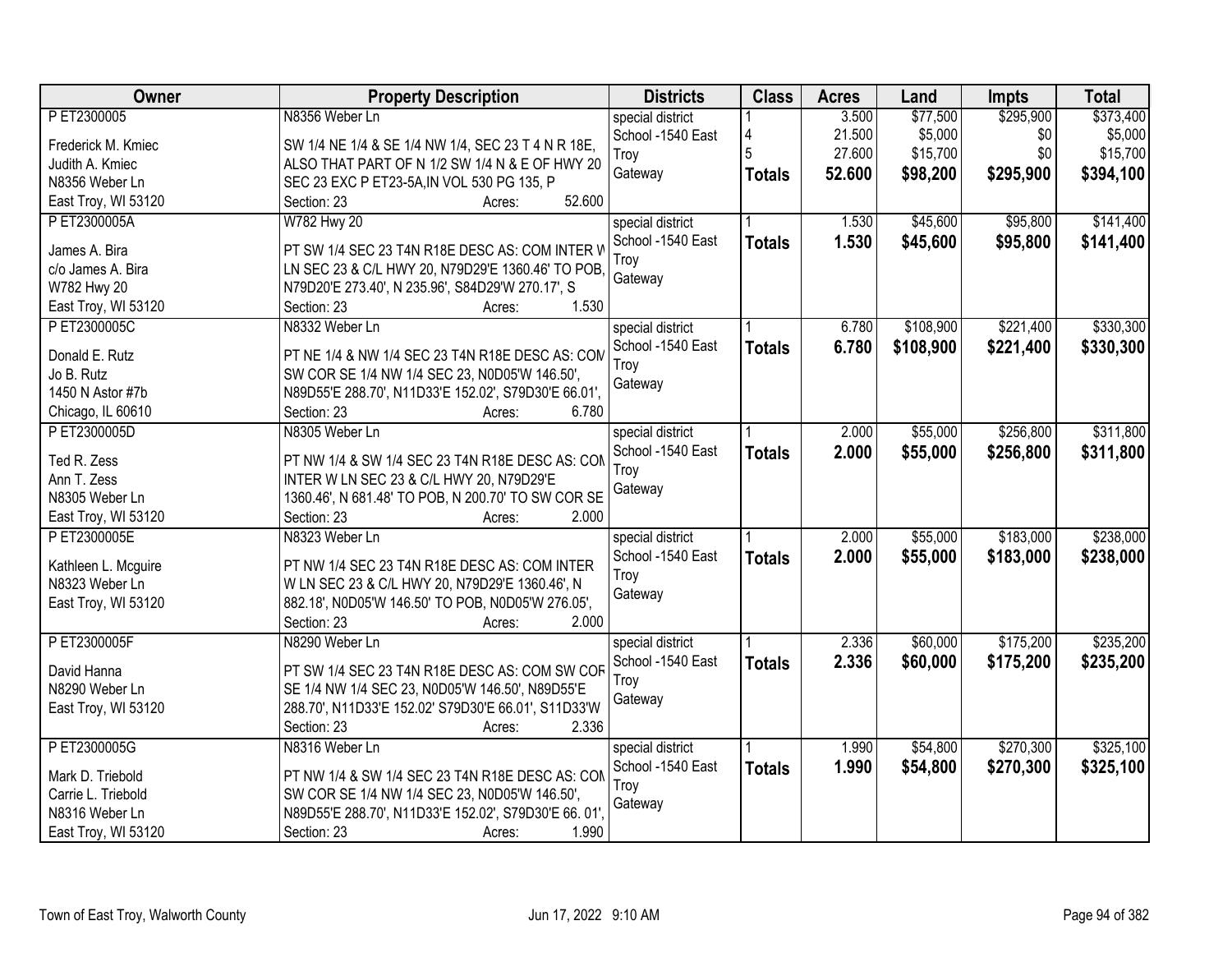| <b>Owner</b>                | <b>Property Description</b>                         | <b>Districts</b>  | <b>Class</b>   | <b>Acres</b> | Land      | <b>Impts</b>    | <b>Total</b> |
|-----------------------------|-----------------------------------------------------|-------------------|----------------|--------------|-----------|-----------------|--------------|
| P ET2300005H                | W712 Hwy 20                                         | special district  |                | 5.752        | \$101,000 | \$217,200       | \$318,200    |
| William W Schutten Trust    | PT SW SEC 23 T4N R18E DESC AS COM SW COR SE         | School -1540 East | <b>Totals</b>  | 5.752        | \$101,000 | \$217,200       | \$318,200    |
| Marguerite J Schutten Trust | 1/4 NW 1/4 SEC 23 T 4 N R 18E, S 622.31', N 84D29'E | Troy              |                |              |           |                 |              |
| W712 Hwy 20                 | 270.17', S235.96' TO C/L HWY 20, N80D25'E 202.08',  | Gateway           |                |              |           |                 |              |
| East Troy, WI 53120         | 5.752<br>Section: 23<br>Acres:                      |                   |                |              |           |                 |              |
| PET2300005I                 | N8351 Weber Ln                                      | special district  |                | 2.011        | \$55,200  | \$222,400       | \$277,600    |
|                             |                                                     | School -1540 East | <b>Totals</b>  | 2.011        | \$55,200  | \$222,400       | \$277,600    |
| Donald C Syring Trust et al | PT NW 1/4 SEC 23 T4N R18E DESC AS: COM INTER        | Troy              |                |              |           |                 |              |
| c/o Donna J. Syring         | W LN SEC 23 & C/L HWY 20, N79D29'E 1360.46', N      | Gateway           |                |              |           |                 |              |
| 319 Castle Dr               | 882.18', N0D05'W 422.55' TO POB, N0D05'W 241.60',   |                   |                |              |           |                 |              |
| Nokomis, FL 34275           | 2.011<br>Section: 23<br>Acres:                      |                   |                |              |           |                 |              |
| P ET2300005J                | N8374 Weber Ln                                      | special district  |                | 6.920        | \$109,600 | \$145,700       | \$255,300    |
| Stefan J. Pankowski         | PT NW 1/4 SEC 23 T4N R18E DESC AS: COM SW COF       | School -1540 East | <b>Totals</b>  | 6.920        | \$109,600 | \$145,700       | \$255,300    |
| N8374 Weber Ln              | SE 1/4 NW 1/4 SEC 23, N0D05'W 664.15' TO POB        | Troy              |                |              |           |                 |              |
| East Troy, WI 53120         | N0D13'E 677.52', S89D48'E 443.40', S0D09'E 675.26', | Gateway           |                |              |           |                 |              |
|                             | 6.920<br>Section: 23<br>Acres:                      |                   |                |              |           |                 |              |
| PET2300005K                 | N8285 Weber Ln                                      | special district  |                | 2.480        | \$62,200  | \$259,100       | \$321,300    |
|                             |                                                     | School -1540 East | <b>Totals</b>  | 2.480        | \$62,200  | \$259,100       | \$321,300    |
| Jacqueline W. Hagedorn      | PT S 1/2 SEC 23 T4N R18E-COM SW COR SE 1/4 NW       | Troy              |                |              |           |                 |              |
| N8285 Weber Rd              | 1/4 SEC 23, S 200.70' TO POB, E 259.52' TO WLY LN   | Gateway           |                |              |           |                 |              |
| East Troy, WI 53120         | WEBER RD, S01D22'E 396.10', S84D29'W 270.17', N     |                   |                |              |           |                 |              |
|                             | 2.480<br>Section: 23<br>Acres:                      |                   |                |              |           |                 |              |
| P ET2300006                 | W814 Bell School Rd                                 | special district  | $\overline{4}$ | 24.500       | \$6,800   | $\overline{50}$ | \$6,800      |
| Mary Carlson Trust          | NW 1/4 NW 1/4 SEC 23 T4N R18E. 40 A                 | School -1540 East | 5              | 14.000       | \$7,300   | \$0             | \$7,300      |
| W814 Bell School Rd         |                                                     | Troy              |                | 0.500        | \$12,500  | \$3,000         | \$15,500     |
| East Troy, WI 53120         |                                                     | Gateway           | <b>Totals</b>  | 39.000       | \$26,600  | \$3,000         | \$29,600     |
|                             | 39.000<br>Section: 23<br>Acres:                     |                   |                |              |           |                 |              |
| PET2300007                  | W902 Hwy 20                                         | special district  |                | 5.000        | \$100,000 | \$206,000       | \$306,000    |
|                             |                                                     | School -1540 East | 4              | 2.500        | \$600     | \$0             | \$600        |
| Joan M. Altmann             | W 1/2 SW 1/4 NW 1/4 SEC 23 T4N R18E. 20 A. ALSO     | Troy              |                | 12.500       | \$6,700   | \$0             | \$6,700      |
| W902 Hwy 20                 | <b>EASEMENT</b>                                     | Gateway           | <b>Totals</b>  | 20,000       | \$107,300 | \$206,000       | \$313,300    |
| East Troy, WI 53120         |                                                     |                   |                |              |           |                 |              |
|                             | 20.000<br>Section: 23<br>Acres:                     |                   |                |              |           |                 |              |
| P ET2300007A                | Weber Ln                                            | special district  | $\overline{4}$ | 11.000       | \$2,600   | $\overline{50}$ | \$2,600      |
| Joan M. Altmann             | E 1/2 SW 1/4 NW 1/4 SEC 23 T4N R18E. 20 A           | School -1540 East | 5              | 1.000        | \$700     | \$0             | \$700        |
| W902 Hwy 20                 |                                                     | Troy              | 5M             | 8.000        | \$27,200  | \$0             | \$27,200     |
| East Troy, WI 53120         |                                                     | Gateway           | <b>Totals</b>  | 20.000       | \$30,500  | \$0             | \$30,500     |
|                             | 20.000<br>Section: 23<br>Acres:                     |                   |                |              |           |                 |              |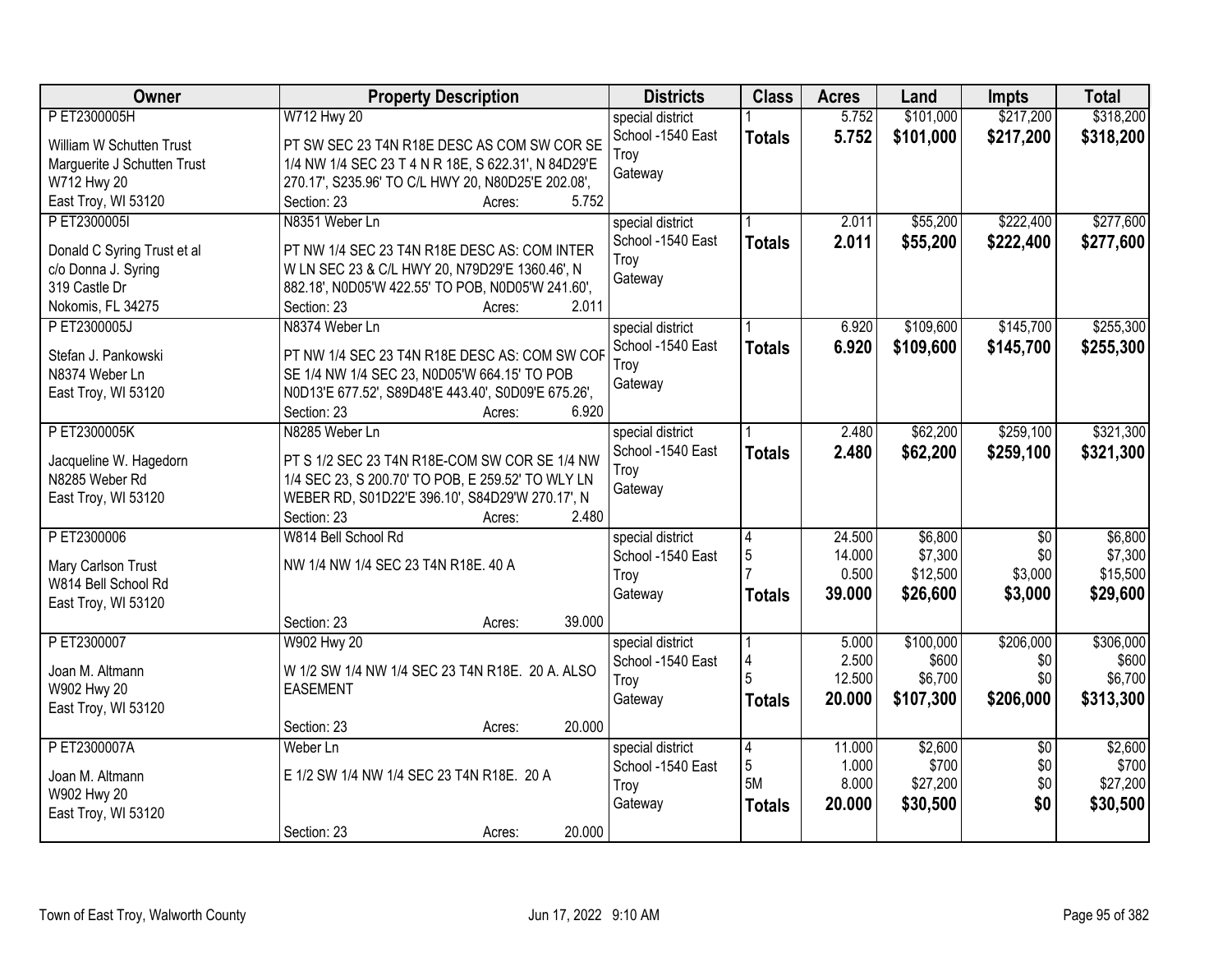| Owner                               | <b>Property Description</b>                                                                                  | <b>Districts</b>  | <b>Class</b>           | <b>Acres</b> | Land     | <b>Impts</b>    | <b>Total</b>    |
|-------------------------------------|--------------------------------------------------------------------------------------------------------------|-------------------|------------------------|--------------|----------|-----------------|-----------------|
| PET2300008                          | State Highway 20                                                                                             | special district  |                        | 71.260       | \$19,600 | $\overline{50}$ | \$19,600        |
| Property Investment Group, LLC      | ALL SW 1/4 S & W OF HWY 20. SEC 23 T4N R18E.                                                                 | School -1540 East | 5                      | 27.000       | \$14,400 | \$0             | \$14,400        |
| 133 S Pine St                       | EXC. CSM 699 & PT OF CSM 1147. EXC. PT CSM                                                                   | Troy              |                        | 0.500        | \$24,900 | \$9,000         | \$33,900        |
| Burlington, WI 53105                | 1272. EXC. 1.24 A M/L FOR HWY DESC UNDER DOC.                                                                | Gateway           | <b>Totals</b>          | 98.760       | \$58,900 | \$9,000         | \$67,900        |
|                                     | 98.760<br>Section: 23<br>Acres:                                                                              |                   |                        |              |          |                 |                 |
| PET2300009                          | <b>W636 Hwy 20</b>                                                                                           | special district  |                        | 2.270        | \$47,200 | \$149,000       | \$196,200       |
| <b>Stamm Trust</b>                  | ALL SE 1/4 SEC 23 T4N R18E, LYING N OF HWY 20.                                                               | School -1540 East | 4                      | 52.743       | \$14,500 | \$0             | \$14,500        |
| W636 Hwy 20                         | EXC P ET23-10 & P ET23-10A & EXC CSM 2271 EXC.                                                               | Troy              | 5                      | 1.000        | \$100    | \$0             | \$100           |
| East Troy, WI 53120                 | P ET23-9B DESC UNDER DOC. #431532. EXC CSM                                                                   | Gateway           | <b>Totals</b>          | 56.013       | \$61,800 | \$149,000       | \$210,800       |
|                                     | 56.013<br>Section: 23<br>Acres:                                                                              |                   |                        |              |          |                 |                 |
| PET2300009A                         | State Highway 20                                                                                             | special district  | 4                      | 7.000        | \$1,900  | $\overline{50}$ | \$1,900         |
| Sally's Marsh Hunting Club Inc      | ALL OF SE 1/4 SEC 23 T4N R18E LYING SOUTH OF                                                                 | School -1540 East | 5                      | 10.000       | \$6,500  | \$0             | \$6,500         |
| c/o Sally's Marsh Hunting Club, Inc | <b>HWY 20.</b>                                                                                               | Troy              | <b>Totals</b>          | 17.000       | \$8,400  | \$0             | \$8,400         |
| 1564 Barberry Rd                    |                                                                                                              | Gateway           |                        |              |          |                 |                 |
| Stoughton, WI 53589-0000            | 17.000<br>Section: 23<br>Acres:                                                                              |                   |                        |              |          |                 |                 |
| PET2300009C                         | State Highway 20                                                                                             | special district  |                        | 0.290        | \$1,000  | \$0             | \$1,000         |
| Hackbarth Living Trust              | PT SE 1/4 SEC 23 & NE 1/4 SEC 26 T4N R18E DESC                                                               | School -1540 East | <b>Totals</b>          | 0.290        | \$1,000  | \$0             | \$1,000         |
| PO Box 316                          | AS: COM SE COR SE 1/4 SEC 23, N89D12'26"W                                                                    | Troy              |                        |              |          |                 |                 |
| East Troy, WI 53120                 | 836.55' TO POB, N89D12'26"W 180.13', N0D47'34"E 40'                                                          | Gateway           |                        |              |          |                 |                 |
|                                     | Section: 23<br>0.290<br>Acres:                                                                               |                   |                        |              |          |                 |                 |
| PET2300010                          | State Highway 20                                                                                             | special district  |                        | 1.090        | \$5,500  | $\overline{50}$ | \$5,500         |
|                                     |                                                                                                              | School -1540 East | <b>Totals</b>          | 1.090        | \$5,500  | \$0             | \$5,500         |
| Sonderegger Trust                   | PT SE 1/4 SEC 23 T4N R18E DESC AS: COM SE COR                                                                | Troy              |                        |              |          |                 |                 |
| W550 Hwy 20<br>East Troy, WI 53120  | SEC 23, N 99', W 278.44' TO POB, W 447.24', S46D22'V<br>143.47', E 503.64', N25D36'E 109.77' TO POB. 1.09 A. | Gateway           |                        |              |          |                 |                 |
|                                     | Section: 23<br>1.090<br>Acres:                                                                               |                   |                        |              |          |                 |                 |
| PET2300010A                         | State Highway 20                                                                                             | special district  |                        | 0.610        | \$3,100  | $\overline{50}$ | \$3,100         |
|                                     |                                                                                                              | School -1540 East | <b>Totals</b>          | 0.610        | \$3,100  | \$0             | \$3,100         |
| Sonderegger Trust                   | PT SE 1/4 SEC 23 T4N R18E DESC AS: COM SE COR                                                                | Troy              |                        |              |          |                 |                 |
| W550 Hwy 20                         | SEC 23, N 99', W 278.44', S25D36'W 109.77', E TO SE                                                          | Gateway           |                        |              |          |                 |                 |
| East Troy, WI 53120                 | COR SEC 23 & POB. . 61 A                                                                                     |                   |                        |              |          |                 |                 |
|                                     | 0.610<br>Section: 23<br>Acres:                                                                               |                   |                        |              |          |                 |                 |
| PET2400001                          | W102 Hill Valley Rd                                                                                          | special district  | $\overline{\text{X2}}$ | 48.500       | \$0      | $\overline{50}$ | $\overline{50}$ |
| State of Wisconsin Dept of Natural  | E 1/2 NE 1/4 E OF RR. SEC 24 T4N R18E. ALSO COM                                                              | School -1540 East | <b>Totals</b>          | 48.500       | \$0      | \$0             | \$0             |
| Resources                           | 33' W OF SE COR, N 558.36', NW 657.36', E 33', SE                                                            | Troy              |                        |              |          |                 |                 |
| PO Box 7921                         | ALG W LN RR PROP TO E SEC LN, S TO SE COR, W                                                                 | Gateway           |                        |              |          |                 |                 |
| Madison, WI 53707                   | 48.500<br>Section: 24<br>Acres:                                                                              |                   |                        |              |          |                 |                 |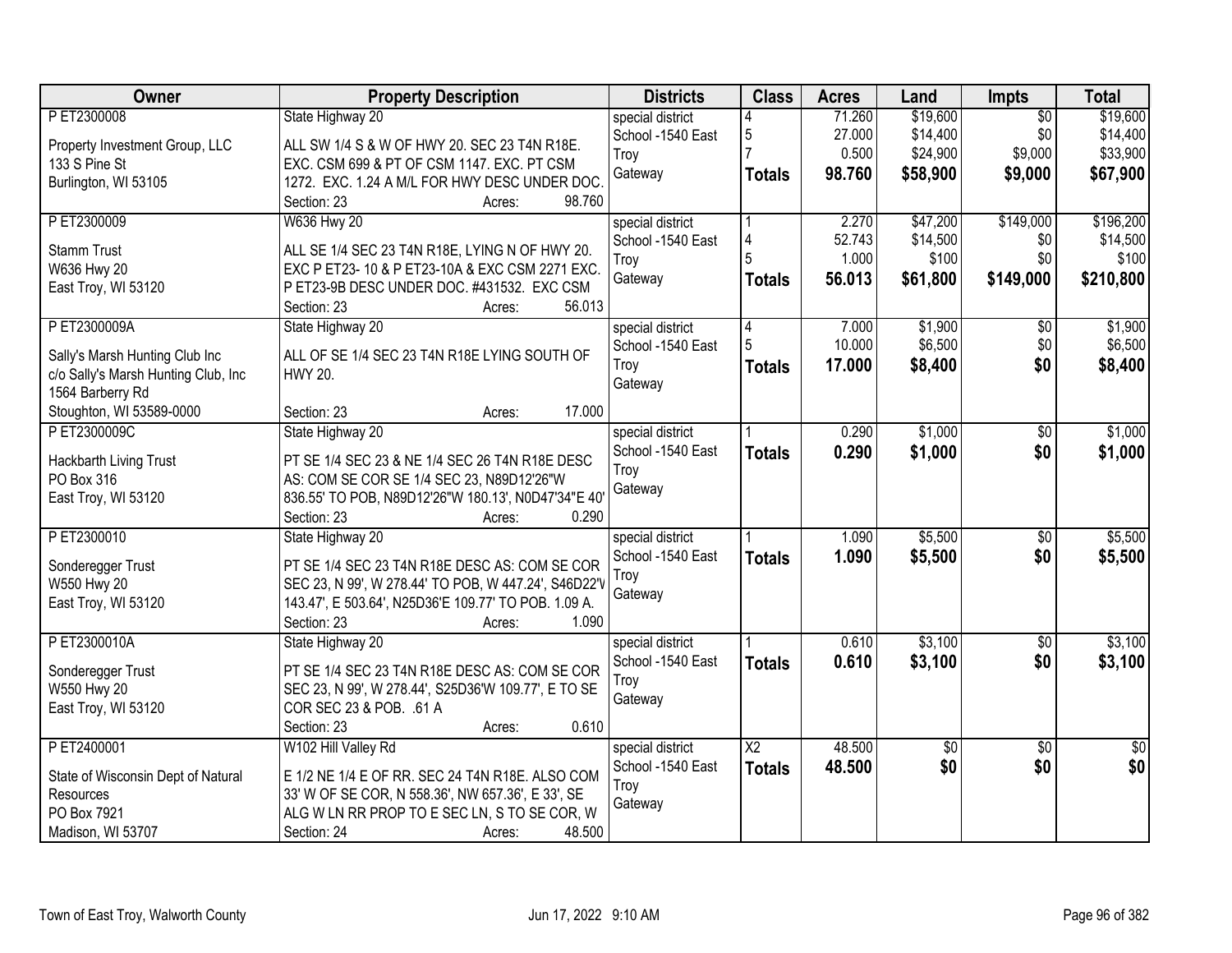| <b>Owner</b>                    | <b>Property Description</b>                                            | <b>Districts</b>  | <b>Class</b>             | <b>Acres</b> | Land            | Impts           | <b>Total</b> |
|---------------------------------|------------------------------------------------------------------------|-------------------|--------------------------|--------------|-----------------|-----------------|--------------|
| P ET2400001A                    | <b>Bell School Rd</b>                                                  | special district  | $\overline{\mathsf{X2}}$ | 39.750       | $\overline{50}$ | $\overline{30}$ | \$0          |
| State of Wisconsin Conservation | THAT PT E 1/2 NE 1/4 SEC 24 T4N R18E LYING S & W                       | School -1540 East | <b>Totals</b>            | 39.750       | \$0             | \$0             | \$0          |
| Commission                      | OF THE R/W OF SOO LINE RR CO. ALSO EASEMENT                            | Trov              |                          |              |                 |                 |              |
|                                 | FOR INGRESS & EGRESS. 39.75 A                                          | Gateway           |                          |              |                 |                 |              |
| Madison, WI 53705               | 39.750<br>Section: 24<br>Acres:                                        |                   |                          |              |                 |                 |              |
| PET2400002                      | N8296 Bell School Rd                                                   | special district  | 4                        | 35.460       | \$9,800         | $\overline{50}$ | \$9,800      |
| Marjorie Schultz et al          | ALL THAT PT S 1/2 NW 1/4 SEC 24 T4N R18E. EXC.                         | School -1540 East | 5                        | 13.000       | \$7,100         | \$0             | \$7,100      |
| 460 County Rd L                 | LAND FOR HWY DESC IN VOL 567 DEEDS PG 27 & N                           | Troy              | <b>Totals</b>            | 48.460       | \$16,900        | \$0             | \$16,900     |
| East Troy, WI 53120             | 1/2 NW 1/4 SW 1/4 SD SEC 24. EXC. THAT PT OF S 1/2                     | Gateway           |                          |              |                 |                 |              |
|                                 | 48.460<br>Section: 24<br>Acres:                                        |                   |                          |              |                 |                 |              |
| PET2400002A                     | <b>Bell School Rd</b>                                                  | special district  | $\vert 4 \vert$          | 53.500       | \$14,700        | \$0             | \$14,700     |
|                                 |                                                                        | School -1540 East |                          | 19.500       | \$9,700         | \$0             | \$9,700      |
| Frank L. Henningfeld            | NE 1/4 NW 1/4 SEC 24 T4N R18E LYING NE OF 'BELL                        | Troy              | <b>Totals</b>            | 73.000       | \$24,400        | \$0             | \$24,400     |
| N8207 Bell School Rd            | SCHOOL RD'. ALSO THAT PART SE 1/4 NW 1/4 LYING                         | Gateway           |                          |              |                 |                 |              |
| East Troy, WI 53120             | NE OF SD ROAD. ALSO COM SW COR NE 1/4, E 1320<br>Section: 24<br>73.000 |                   |                          |              |                 |                 |              |
| PET2400002B                     | Acres:<br><b>Bell School Rd</b>                                        | special district  | $\overline{\text{X2}}$   | 40.183       | \$0             | \$0             | \$0          |
|                                 |                                                                        | School -1540 East |                          | 40.183       | \$0             | \$0             | \$0          |
| State of Wisconsin Conservation | S 1/2 NW 1/4 NE 1/4 SEC 24 T4N R18E & THAT PT SW                       | Troy              | <b>Totals</b>            |              |                 |                 |              |
| Commission                      | 1/4 NE 1/4 N OF FOL LINE-COM E LN SD 1/4 1/4 AT                        | Gateway           |                          |              |                 |                 |              |
|                                 | PT 330' N OF SE COR SD 1/4 1/4 SEC, W 660', N 364',                    |                   |                          |              |                 |                 |              |
| Madison, WI 53705               | 40.183<br>Section: 24<br>Acres:                                        |                   |                          |              |                 |                 |              |
| PET2400002C                     | N8398 Bell School Rd                                                   | special district  |                          | 8.910        | \$119,600       | \$325,900       | \$445,500    |
| Kathleen Linning Trust          | E 1/2 NE 1/4 OF NW 1/4 SW 1/4 SEC 24 T4N R18E.                         | School -1540 East | <b>Totals</b>            | 8.910        | \$119,600       | \$325,900       | \$445,500    |
| N8398 Bell School Rd            | ALSO COM SE COR NW 1/4 SEC 24, S89D48'28"W 822                         | Troy              |                          |              |                 |                 |              |
| East Troy, WI 53120             | TO POB, N50D55'38"W 657.49', S41D19'36"W 295.22',                      | Gateway           |                          |              |                 |                 |              |
|                                 | Section: 24<br>8.910<br>Acres:                                         |                   |                          |              |                 |                 |              |
| PET2400002D                     | N8377 Bell School Rd                                                   | special district  | $\overline{4}$           | 14.500       | \$2,400         | $\overline{50}$ | \$2,400      |
| Michael W. Shafer               | PT NW 1/4 SEC 24 T4N R18E DESC AS: COM CTR                             | School -1540 East | 5                        | 1.000        | \$100           | \$0             | \$100        |
| <b>Christine Shafer</b>         | SEC 24, W 33' TO POB, W 789', NWLY 900', N40D E                        | Troy              |                          | 4.500        | \$62,500        | \$143,100       | \$205,600    |
| N8377 Bell School Rd            | 700' TO PT 33' FROM C/L BELL SCHOOL RD, SELY                           | Gateway           | <b>Totals</b>            | 20.000       | \$65,000        | \$143,100       | \$208,100    |
| East Troy, WI 53120             | 20.000<br>Section: 24<br>Acres:                                        |                   |                          |              |                 |                 |              |
| PET2400003                      | N8101 Bell School Rd                                                   | special district  | 14                       | 77.000       | \$21,200        | $\overline{50}$ | \$21,200     |
| Martin L. Barnhill III          | S 60 ACRES OF W 1/2 SW 1/4 SEC 24 T4N R18E.                            | School -1540 East | 5                        | 1.000        | \$400           | \$0             | \$400        |
| PO Box 867                      | ALSO S 1/2 SE 1/4 SW 1/4 SEC 24.80 A.                                  | Troy              |                          | 2.000        | \$40,000        | \$69,400        | \$109,400    |
| East Troy, WI 53120             |                                                                        | Gateway           | <b>Totals</b>            | 80.000       | \$61,600        | \$69,400        | \$131,000    |
|                                 | 80.000<br>Section: 24<br>Acres:                                        |                   |                          |              |                 |                 |              |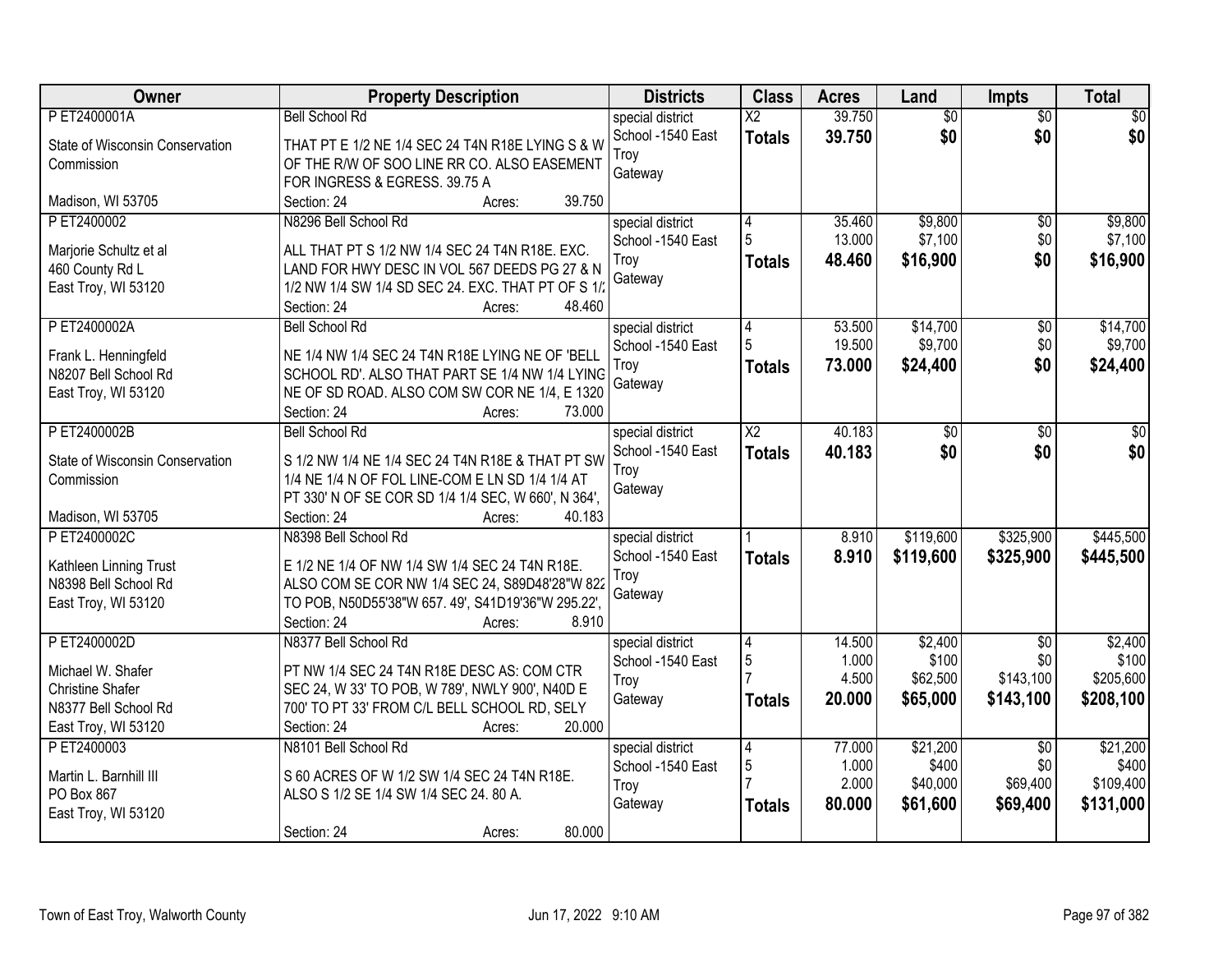| Owner                                          | <b>Property Description</b>                          | <b>Districts</b>  | <b>Class</b>           | <b>Acres</b>   | Land             | <b>Impts</b>    | <b>Total</b>     |
|------------------------------------------------|------------------------------------------------------|-------------------|------------------------|----------------|------------------|-----------------|------------------|
| PET2400003A                                    | <b>Bell School Rd</b>                                | special district  | $\overline{\text{X2}}$ | 20.000         | $\overline{60}$  | $\overline{50}$ | \$0              |
| State of Wisconsin Conservation                | N 1/2 NW 1/4 NE 1/4 SEC 24 T4N R18E. 20 A            | School -1540 East | <b>Totals</b>          | 20.000         | \$0              | \$0             | \$0              |
| Commission                                     |                                                      | Troy              |                        |                |                  |                 |                  |
|                                                |                                                      | Gateway           |                        |                |                  |                 |                  |
| Madison, WI 53705                              | 20.000<br>Section: 24<br>Acres:                      |                   |                        |                |                  |                 |                  |
| PET2400004                                     | N8480 Bell School Rd                                 | special district  |                        | 1.500          | \$45,000         | \$201,200       | \$246,200        |
| Jahn A. Fidler                                 | NW 1/4 NW 1/4 SEC 24 T4N R18E. LYING NE'LY OF        | School -1540 East | 4                      | 12.750         | \$3,400          | \$0             | \$3,400          |
| N8480 Bell School Rd                           | <b>BELL SCHOOL RD</b>                                | Troy              | 5                      | 5.750          | \$3,200          | \$0             | \$3,200          |
| East Troy, WI 53120-0000                       |                                                      | Gateway           | <b>Totals</b>          | 20.000         | \$51,600         | \$201,200       | \$252,800        |
|                                                | 20.000<br>Section: 24<br>Acres:                      |                   |                        |                |                  |                 |                  |
| PET2400004B                                    | <b>Bell School Rd</b>                                | special district  | 4                      | 17.500         | \$3,000          | \$0             | \$3,000          |
| Frank L. Henningfeld                           | NW 1/4 NW 1/4 SEC 24 T4N R18E. LYING SW'LY OF        | School -1540 East |                        | 2.500          | \$1,100          | \$0             | \$1,100          |
| Colleen E. Henningfeld                         | BELL SCHOOL RD OUT OF P ET24-4 SPLIT BY              | Troy              | <b>Totals</b>          | 20,000         | \$4,100          | \$0             | \$4,100          |
| N8207 Bell School Rd                           | <b>OWNERS REQUEST 1996</b>                           | Gateway           |                        |                |                  |                 |                  |
| East Troy, WI 53120                            | 20.000<br>Section: 24<br>Acres:                      |                   |                        |                |                  |                 |                  |
| PET2400005                                     | N8207 Bell School Rd                                 | special district  | $\overline{4}$         | 78.000         | \$21,500         | \$0             | \$21,500         |
|                                                |                                                      | School -1540 East | 5                      | 5.000          | \$1,900          | \$0             | \$1,900          |
| Frank L. Henningfeld                           | N 60 A OF E 1/2 SW 1/4. ALSO NW 1/4 SE 1/4, EXC 1 A  | Troy              | 5M                     | 8.250          | \$28,100         | \$0             | \$28,100         |
| Colleen E. Henningfeld<br>N8207 Bell School Rd | IN NW COR SEC 24 T4N R18E. EXC. CSM 1052. 97.75<br>A | Gateway           |                        | 2.500          | \$47,500         | \$183,000       | \$230,500        |
| East Troy, WI 53120                            | 93.750<br>Section: 24<br>Acres:                      |                   | <b>Totals</b>          | 93.750         | \$99,000         | \$183,000       | \$282,000        |
| P ET2400006                                    | W258 Hill Valley Rd                                  | special district  |                        | 1.000          | \$35,000         | \$219,600       | \$254,600        |
|                                                |                                                      | School -1540 East | 4                      | 65.000         | \$17,900         | \$0             | \$17,900         |
| Roman F. Henningfeld                           | NE 1/4 SE 1/4 SEC 24 T4N R18E W OF RR. ALSO S 1/2    | Troy              | 5                      | 1.000          | \$100            | \$0             | \$100            |
| W258 Hill Valley Rd                            | SE 1/4 W OF RR. EXC STRIP 33' WIDE ON E & 657.36'    | Gateway           | <b>Totals</b>          | 67.000         | \$53,000         | \$219,600       | \$272,600        |
| East Troy, WI 53120-0000                       | ALG RR, EXC P ET24-6 A DESC IN VOL 192 PG 877 &      |                   |                        |                |                  |                 |                  |
|                                                | 67.000<br>Section: 24<br>Acres:                      |                   |                        |                |                  |                 |                  |
| P ET2400006A                                   | N8134 Bell School Rd                                 | special district  |                        | 2.000          | \$55,000         | \$105,500       | \$160,500        |
| Richard C. Datka                               | PT SE 1/4 SEC 24 T4N R18E DESC AS: COM S 1/4         | School -1540 East | 5                      | 6.000<br>2.000 | \$1,700<br>\$700 | \$0<br>\$0      | \$1,700<br>\$700 |
| Margaret M. Datka                              | COR SEC 24 BEING THE POB, N00D22'01"W 1322.86'.      | Troy              |                        | 10.000         | \$57,400         | \$105,500       | \$162,900        |
| N8134 Bell School Rd                           | S89D56'09"E 329.60', S0D22'01" E 1332.41',           | Gateway           | <b>Totals</b>          |                |                  |                 |                  |
| East Troy, WI 53120                            | 10.000<br>Section: 24<br>Acres:                      |                   |                        |                |                  |                 |                  |
| P ET2400006B                                   | <b>Hill Valley Rd</b>                                | special district  | X <sub>2</sub>         | 38.000         | $\overline{50}$  | $\overline{60}$ | $\overline{30}$  |
| State of Wisconsin Dept of Natural             | THAT PT E 1/2 SE 1/4 LYING W SOO LINE RR & E OF      | School -1540 East | <b>Totals</b>          | 38.000         | \$0              | \$0             | \$0              |
| Resources                                      | FOLLOWING- COM SE COR SEC 24, W 769', N8D E          | Troy              |                        |                |                  |                 |                  |
| PO Box 450                                     | 270', N1D W 648', W 221', N32D E 673', N21D E 304',  | Gateway           |                        |                |                  |                 |                  |
| Madison, WI 53701                              | 38.000<br>Section: 24<br>Acres:                      |                   |                        |                |                  |                 |                  |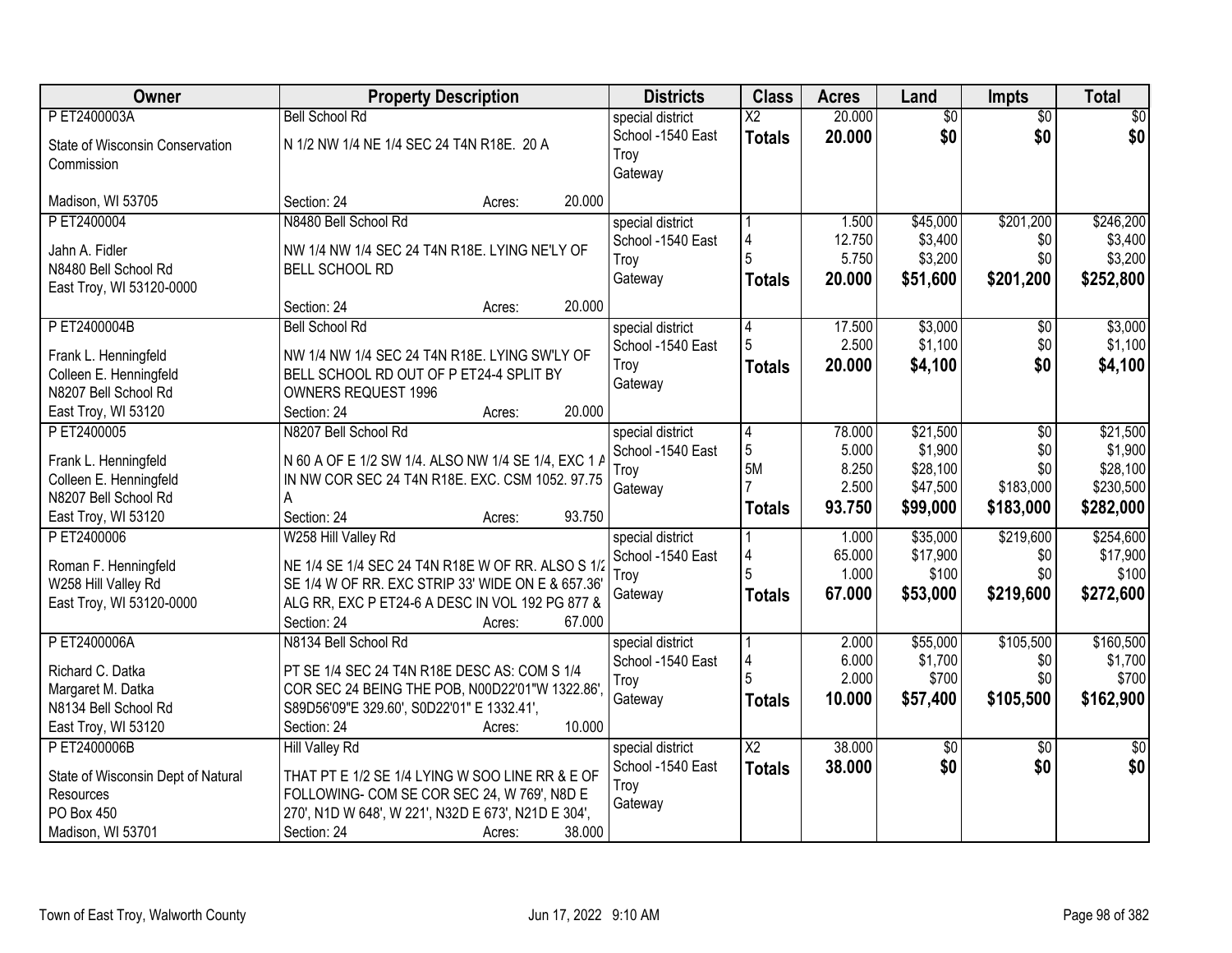| Owner                                                                                                | <b>Property Description</b>                                                                                                                                                                                            | <b>Districts</b>                                         | <b>Class</b>            | <b>Acres</b>                       | Land                                        | <b>Impts</b>                         | <b>Total</b>                                |
|------------------------------------------------------------------------------------------------------|------------------------------------------------------------------------------------------------------------------------------------------------------------------------------------------------------------------------|----------------------------------------------------------|-------------------------|------------------------------------|---------------------------------------------|--------------------------------------|---------------------------------------------|
| P ET2400007<br>Railroad Land                                                                         | 10 A. R/R R/W LOC IN E 1/2 E 1/2 SEC 24 T4N R18E.                                                                                                                                                                      | special district<br>School -1540 East<br>Troy<br>Gateway | X4<br><b>Totals</b>     | 10.000<br>10.000                   | $\overline{50}$<br>\$0                      | $\overline{50}$<br>\$0               | $\overline{30}$<br>\$0                      |
|                                                                                                      | 10.000<br>Section: 24<br>Acres:                                                                                                                                                                                        |                                                          |                         |                                    |                                             |                                      |                                             |
| PET2500001<br>John J. Buneta<br>Vernita L. Buneta<br>W203 Hill Valley Rd<br>East Troy, WI 53120-0000 | W203 Hill Valley Rd<br>PT NE 1/4 SEC 25 T4N R18E-COM N 1/4 SEC 25,<br>N89D59'37"E 1309.60', S0D24'03"E 1788.62',<br>S0D24'03"E 74.70', S89D59'22"W 719.35', S0D01'41"E<br>58.650<br>Section: 25<br>Acres:              | special district<br>School -1540 East<br>Troy<br>Gateway | <b>Totals</b>           | 6.500<br>49.150<br>3.000<br>58.650 | \$107,500<br>\$13,500<br>\$200<br>\$121,200 | \$214,300<br>\$0<br>\$0<br>\$214,300 | \$321,800<br>\$13,500<br>\$200<br>\$335,500 |
| PET2500001B<br>Kathi A. Liebnow<br>N7850 Bell School Rd<br>Burlington, WI 53105                      | N7850 Bell School Rd<br>PT SE 1/4 SEC 25 T4N R18E DESC AS COM N 1/4<br>COR SEC 25 T4N R18E, S0D24'03"E 3305.77' TO POB,<br>S88D01'30"E 524.30', N0D26'02" W 181.56',<br>7.950<br>Section: 25<br>Acres:                 | special district<br>School -1540 East<br>Troy<br>Gateway | <b>Totals</b>           | 7.950<br>7.950                     | \$114,800<br>\$114,800                      | \$141,700<br>\$141,700               | \$256,500<br>\$256,500                      |
| PET2500001C<br>Darilyn K. Nelson<br>W199 Hwy 20<br>East Troy, WI 53120                               | W199 Hwy 20<br>PT NE 1/4 & SE 1/4 SEC 25 T4N R18E DESC AS: COM<br>E 1/4 COR SEC 25, S89D50'24"W 1323.46' TO POB,<br>S0D26'02"E 1315.71', S89D51'30"W 400', N0D26'02"W<br>Section: 25<br>6.960<br>Acres:                | special district<br>School -1540 East<br>Troy<br>Gateway | <b>Totals</b>           | 6.960<br>6.960                     | \$109,800<br>\$109,800                      | \$169,600<br>\$169,600               | \$279,400<br>\$279,400                      |
| PET2500001D<br>Glen A. Miller<br>Amy V. Miller<br>W502 Miller Rd<br>Burlington, WI 53105-0000        | <b>Bell School Rd</b><br>PT NE 1/4 & SE 1/4 SEC 25 T4N R18E DESC AS: COM<br>N 1/4 COR SEC 25, S0D24'03"E 2024.48' TO C/L HWY<br>20 & POB, S0D24'03"E 1281.29', S88D01'30"E 524.30',<br>28.300<br>Section: 25<br>Acres: | special district<br>School -1540 East<br>Troy<br>Gateway | 4<br>5<br><b>Totals</b> | 26.550<br>1.750<br>28.300          | \$7,300<br>\$100<br>\$7,400                 | \$0<br>\$0<br>\$0                    | \$7,300<br>\$100<br>\$7,400                 |
| PET2500001D1<br>Mary F. Schultz<br>N7818 Bell School Rd<br>Burlington, WI 53105                      | N7818 Bell School Rd<br>PT NW 1/4 SE 1/4 SEC 25 T4N R18E DESC AS: COM N<br>1/4 COR SEC 25, S0D24'03"E 3355.81' TO POB,<br>S0D24'03"E 587.76', N89D51'30"E 524.22', N0D26'02"W<br>Section: 25<br>6.917<br>Acres:        | special district<br>School -1540 East<br>Troy<br>Gateway | <b>Totals</b>           | 1.000<br>5.917<br>6.917            | \$35,000<br>\$1,600<br>\$36,600             | \$361,800<br>\$0<br>\$361,800        | \$396,800<br>\$1,600<br>\$398,400           |
| PET2500001D2<br>Garrett J. O'Reilly<br>Cheryl A. O'Reilly<br>W161 Hwy 20<br>East Troy, WI 53120      | W161 Hwy 20<br>PT SE 1/4 NE 1/4 SEC 25 T4N R18E DESC AS: COM E<br>1/4 COR SEC 25, S89D50'24"W 1323.46', N0D18'49"W<br>172.10', NELY ALG CURVE, CHORD N85D30'05"E<br>7.713<br>Section: 25<br>Acres:                     | special district<br>School -1540 East<br>Troy<br>Gateway | <b>Totals</b>           | 7.713<br>7.713                     | \$113,600<br>\$113,600                      | \$297,900<br>\$297,900               | \$411,500<br>\$411,500                      |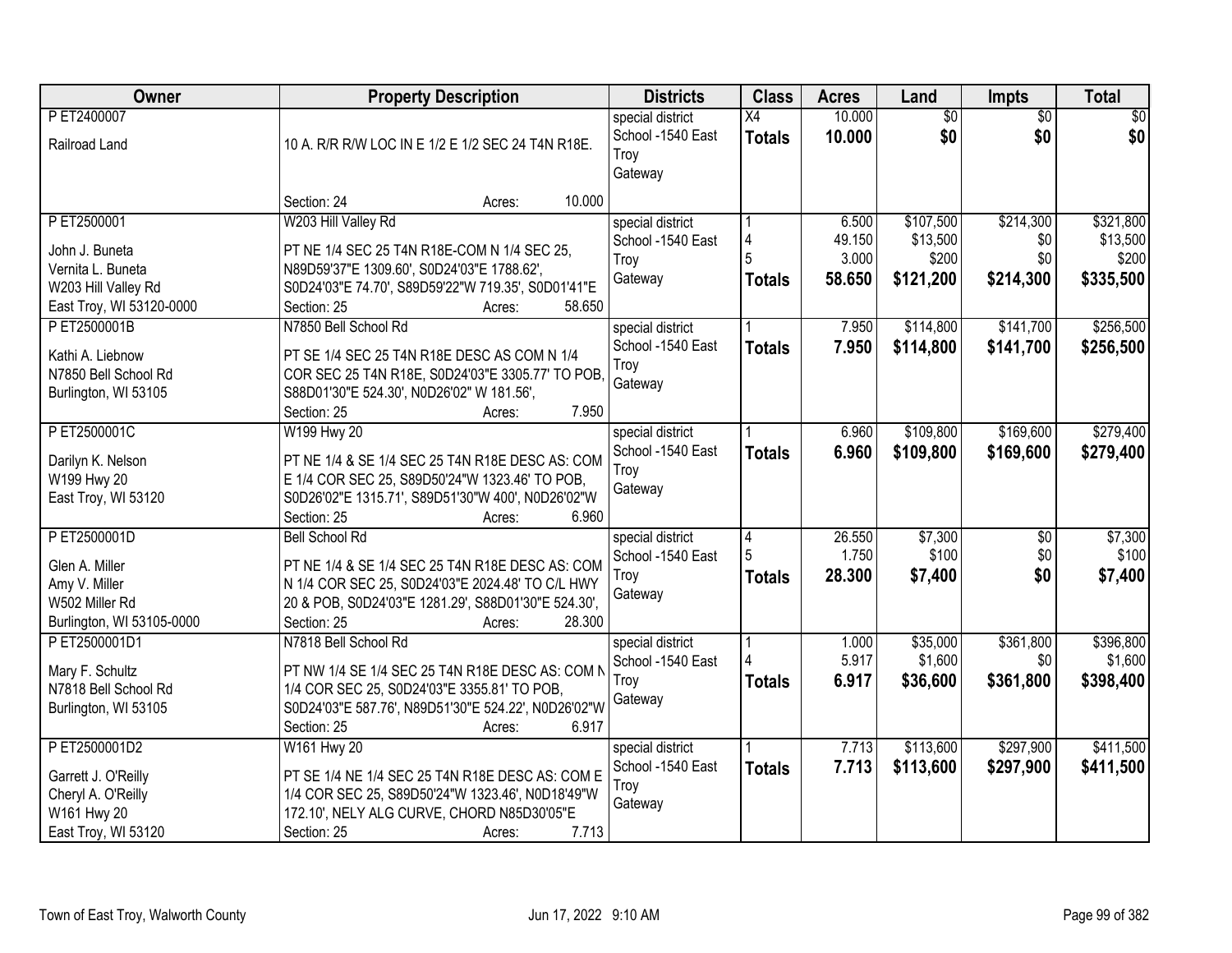| Owner                                    | <b>Property Description</b>                                                                         | <b>Districts</b>  | <b>Class</b>   | <b>Acres</b> | Land        | <b>Impts</b> | <b>Total</b> |
|------------------------------------------|-----------------------------------------------------------------------------------------------------|-------------------|----------------|--------------|-------------|--------------|--------------|
| PET2500002                               | N7945 Bell School Rd                                                                                | special district  |                | 2.000        | \$55,000    | \$115,300    | \$170,300    |
| Stephen L. Zeisler                       | PT NW 1/4 SEC 25 T4N R18E DESC AS: COM CTR OF                                                       | School -1540 East |                | 1.750        | \$500       | \$0          | \$500        |
| Jayne M. Zeisler                         | EAST TROY & WATERFORD HWY, S 228.94', S89D11'                                                       | Troy              | 5              | 0.250        | \$100       | \$0          | \$100        |
| N7945 Bell School Rd                     | 245.27', N0D33'18"W 321.93' TO CTR LN HWY 20,                                                       | Gateway           | <b>Totals</b>  | 4.000        | \$55,600    | \$115,300    | \$170,900    |
| East Troy, WI 53120                      | 4.000<br>Section: 25<br>Acres:                                                                      |                   |                |              |             |              |              |
| PET2500003                               | State Highway 20                                                                                    | special district  | $\overline{4}$ | 45.156       | \$10,500    | \$0          | \$10,500     |
|                                          |                                                                                                     | School -1540 East | 5              | 2.000        | \$100       | \$0          | \$100        |
| Bower Family Farm, LLC                   | NE 1/4 NW 1/4 SEC 25 T4N R18E. ALSO THAT PT SE                                                      | Troy              |                | 47.156       | \$10,600    | \$0          | \$10,600     |
| 315 S Rochester St                       | 1/4 NW 1/4 N OF HWY. EXC. CSM 1287 & 2501.                                                          | Gateway           | <b>Totals</b>  |              |             |              |              |
| Mukwonago, WI 53149                      |                                                                                                     |                   |                |              |             |              |              |
|                                          | 47.156<br>Section: 25<br>Acres:                                                                     |                   |                |              |             |              |              |
| PET2500004                               | <b>Bell School Rd</b>                                                                               | special district  | 4              | 88.170       | \$23,900    | \$0          | \$23,900     |
|                                          |                                                                                                     | School -1540 East |                | 3.500        | \$200       | \$0          | \$200        |
| Stephen L. Zeisler                       | PT NW 1/4 & SW 1/4 SEC 25 T4N R18E DESC AS: COM<br>NW COR SEC 25, S 1083.35' TO C/L HWY 20 & POB, S | Troy              | <b>Totals</b>  | 91.670       | \$24,100    | \$0          | \$24,100     |
| Jayne M. Zeisler<br>N7945 Bell School Rd |                                                                                                     | Gateway           |                |              |             |              |              |
|                                          | 1559.33', E 1337.57', S 1317.86', E 1292.60', N 1780.15'<br>Section: 25<br>91.670                   |                   |                |              |             |              |              |
| East Troy, MI 53120                      | Acres:                                                                                              |                   |                |              |             |              |              |
| P ET2500004A                             | State Highway 20                                                                                    | special district  | 4              | 7.950        | \$2,200     | \$0          | \$2,200      |
| Martin L. Barnhill III                   | PT NW 1/4 SEC 25 T4N R18E DESC AS: COM N 1/16                                                       | School -1540 East | <b>Totals</b>  | 7.950        | \$2,200     | \$0          | \$2,200      |
| PO Box 867                               | COR NW 1/4 SEC 25, S1D08'E 812.33', W 440',                                                         | Troy              |                |              |             |              |              |
| East Troy, WI 53120                      | N1D01'E 812.30', E 413.60' TO POB. 7.95 A                                                           | Gateway           |                |              |             |              |              |
|                                          | 7.950<br>Section: 25<br>Acres:                                                                      |                   |                |              |             |              |              |
| PET2500004A1                             | W492 Hwy 20                                                                                         | special district  |                | 2.010        | \$55,200    | \$263,300    | \$318,500    |
|                                          |                                                                                                     | School -1540 East | <b>Totals</b>  | 2.010        | \$55,200    | \$263,300    | \$318,500    |
| Merton D. Bower                          | PT NW1/4 NW1/4 SEC 25 T4N R18E DESC AS COM                                                          | Troy              |                |              |             |              |              |
| Laura Z. Bower                           | NW COR SEC 25; S89D53'12"E 911.56'; S01D26'03"W                                                     | Gateway           |                |              |             |              |              |
| W492 State Rd 20                         | 277.76' TO POB; S01D26'03"W 250'; S89D42'06"W 350'                                                  |                   |                |              |             |              |              |
| East Troy, WI 53120                      | Section: 25<br>2.010<br>Acres:                                                                      |                   |                |              |             |              |              |
| PET2500004B                              | W490 Hwy 20                                                                                         | special district  |                | 0.000        | $\sqrt{50}$ | \$108,100    | \$108,100    |
| Bower Family Farm, LLC                   | PT NW 1/4 SEC 25 T4N R18E DESC AS: COM AT PT                                                        | School -1540 East | 4              | 19.500       | \$5,400     | \$0          | \$5,400      |
| 315 S Rochester St                       | WHERE THE W LN SEC 25 INTER THE C/L OF HWY                                                          | Troy              | 5              | 0.750        | \$100       | \$0          | \$100        |
| Mukwonago, WI 53149                      | 20, N 150', E 250', SELY 250' M/L TO PT IN C/L SD                                                   | Gateway           |                | 9.630        | \$88,200    | \$48,100     | \$136,300    |
|                                          | 29.880<br>Section: 25<br>Acres:                                                                     |                   | <b>Totals</b>  | 29.880       | \$93,700    | \$156,200    | \$249,900    |
| PET2500006                               | W462 Miller Rd                                                                                      | special district  |                | 3.000        | \$70,000    | \$425,600    | \$495,600    |
|                                          |                                                                                                     | School -1540 East |                | 36.921       | \$6,200     | \$0          | \$6,200      |
| John Evrard                              | SW 1/4 SW 1/4 SEC 25 T4N R18E. 40 A.                                                                | Troy              | <b>Totals</b>  | 39.921       | \$76,200    | \$425,600    | \$501,800    |
| Barbara Bruchert                         |                                                                                                     | Gateway           |                |              |             |              |              |
| W462 Miller Rd                           |                                                                                                     |                   |                |              |             |              |              |
| Burlington, WI 53105                     | 39.921<br>Section: 25<br>Acres:                                                                     |                   |                |              |             |              |              |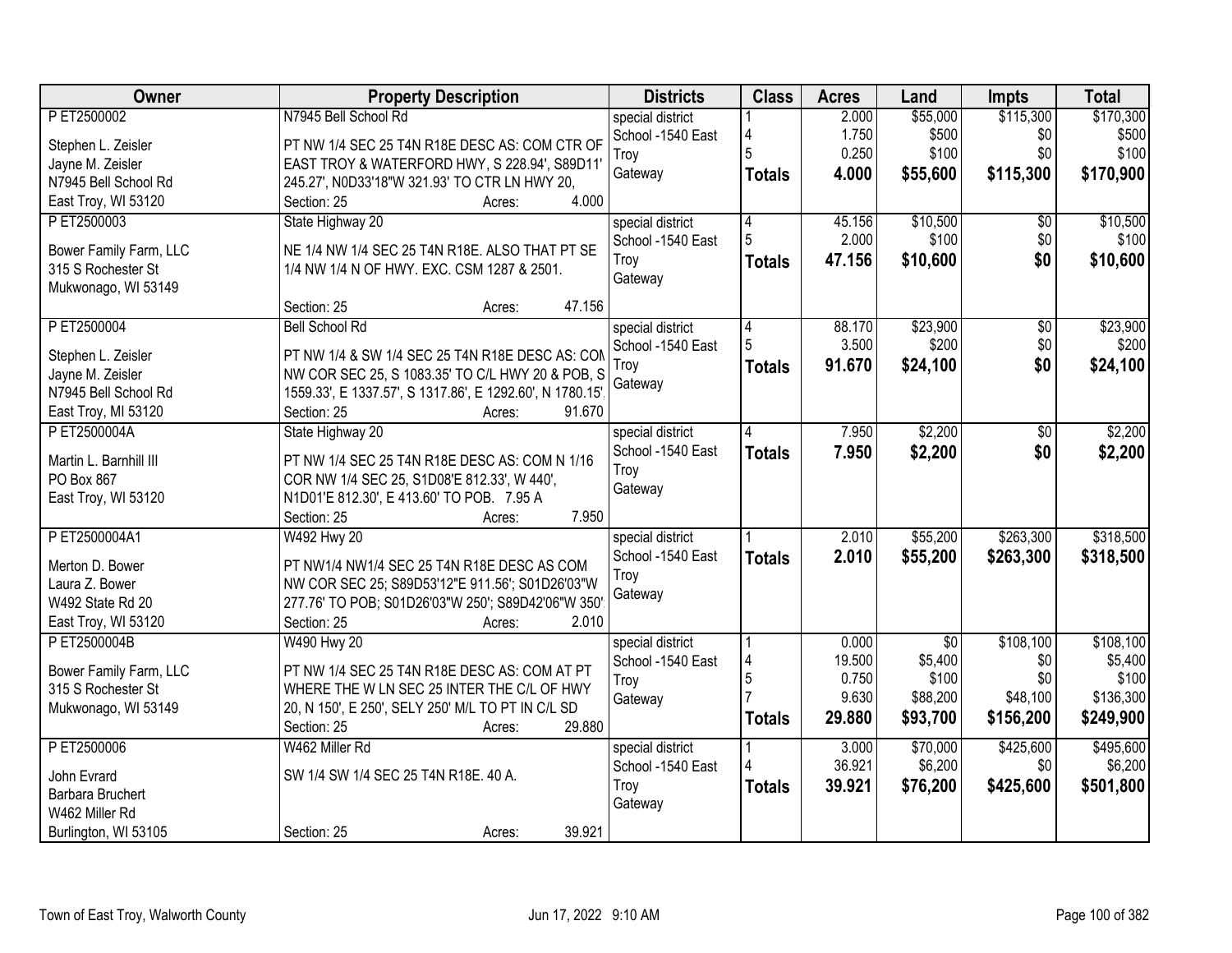| Owner                   | <b>Property Description</b>                                        |        | <b>Districts</b>  | <b>Class</b>         | <b>Acres</b> | Land      | <b>Impts</b>    | <b>Total</b> |
|-------------------------|--------------------------------------------------------------------|--------|-------------------|----------------------|--------------|-----------|-----------------|--------------|
| PET2500007              | N7791 Bell School Rd                                               |        | special district  |                      | 5.000        | \$100,000 | \$201,100       | \$301,100    |
| Michael Kaluzny         | E 15 ACRES SE 1/4 SW 1/4 SEC 25 T4N R18E. 15 A                     |        | School -1540 East |                      | 10.000       | \$2,800   | \$0             | \$2,800      |
| <b>Tracy Kaluzny</b>    |                                                                    |        | Troy              | <b>Totals</b>        | 15.000       | \$102,800 | \$201,100       | \$303,900    |
| N7791 Bell School Rd    |                                                                    |        | Gateway           |                      |              |           |                 |              |
| Burlington, WI 53105    | Section: 25<br>Acres:                                              | 15.000 |                   |                      |              |           |                 |              |
| P ET2500007A            | W360 Miller Rd                                                     |        | special district  | 4                    | 22,500       | \$6,200   | \$0             | \$6,200      |
|                         |                                                                    |        | School -1540 East | 5                    | 0.250        | \$100     | \$0             | \$100        |
| Martin H. Peterson      | W 25 ACRES SE 1/4 SW 1/4 SEC 25 T4N R18E. 25 A                     |        | Troy              |                      | 2.250        | \$43,800  | \$122,100       | \$165,900    |
| Krystal J. Peterson     |                                                                    |        | Gateway           | <b>Totals</b>        | 25.000       | \$50,100  | \$122,100       | \$172,200    |
| W360 Miller Rd          |                                                                    |        |                   |                      |              |           |                 |              |
| Burlington, WI 53105    | Section: 25<br>Acres:                                              | 25.000 |                   |                      |              |           |                 |              |
| PET2500008              | W254 Miller Rd                                                     |        | special district  |                      | 3.000        | \$70,000  | \$52,700        | \$122,700    |
| Alesia A. Rollins       | SW 1/4 SE 1/4 SEC 25 T4N R18E                                      |        | School -1540 East | 4                    | 35.533       | \$6,000   | \$0             | \$6,000      |
| W254 Miller Rd          |                                                                    |        | Troy              | 5                    | 1.500        | \$100     | \$0             | \$100        |
| Burlington, WI 53105    |                                                                    |        | Gateway           | <b>Totals</b>        | 40.033       | \$76,100  | \$52,700        | \$128,800    |
|                         | Section: 25<br>Acres:                                              | 40.033 |                   |                      |              |           |                 |              |
| PET2500008A             | State Highway 20                                                   |        | special district  |                      | 10.000       | \$125,000 | $\sqrt[6]{}$    | \$125,000    |
|                         |                                                                    |        | School -1540 East | <b>Totals</b>        | 10.000       | \$125,000 | \$0             | \$125,000    |
| Darilyn K. Nelson       | PT SE 1/4 SEC 25 T4N R18E DESC AS: COM E 1/4                       |        | Troy              |                      |              |           |                 |              |
| W199 Hwy 20             | COR SEC 25, S89D 50'24"W 443.46' TO POB,                           |        | Gateway           |                      |              |           |                 |              |
| East Troy, WI 53120     | S89D50'24"W 880', S0D26'02"E 495', N89D50'24"E 880'<br>Section: 25 | 10.000 |                   |                      |              |           |                 |              |
| P ET2500009             | Acres:<br><b>Miller Rd</b>                                         |        |                   |                      | 12.230       | \$3,400   |                 | \$3,400      |
|                         |                                                                    |        | special district  | $\overline{4}$<br>5M | 7.500        |           | $\overline{50}$ |              |
| K3d Grantor Trust       | SE 1/4 SE 1/4 SEC 25 T4N R18E LYING S&E OF PUB                     |        | School -1540 East |                      |              | \$25,500  | \$0             | \$25,500     |
| 100 S Wacker Dr Ste 950 | HWY. 19.73 A EASEMENT UNDER DOC. #234996, VOL                      |        | Troy              | <b>Totals</b>        | 19.730       | \$28,900  | \$0             | \$28,900     |
| Chicago, IL 60606       | 573 PG 125                                                         |        | Gateway           |                      |              |           |                 |              |
|                         | Section: 25<br>Acres:                                              | 19.730 |                   |                      |              |           |                 |              |
| PET2600001              | State Highway 20                                                   |        | special district  |                      | 3.000        | \$70,000  | $\overline{50}$ | \$70,000     |
| Stephen Cleveland       | PT NE 1/4 SEC 26 T4N R18E DESC AS: COM SE COR                      |        | School -1540 East |                      | 20.785       | \$5,700   | \$0             | \$5,700      |
| Betty J. Cleveland      | NE 1/4 SEC 26, N ALG E SEC LN 1170.52', S89D W                     |        | Troy              | <b>Totals</b>        | 23.785       | \$75,700  | \$0             | \$75,700     |
| W505 Hwy 20             | 411.58', N 654.06' TO C/L HWY 20, N55D48'24"W                      |        | Gateway           |                      |              |           |                 |              |
| East Troy, WI 53120     | Section: 26<br>Acres:                                              | 23.785 |                   |                      |              |           |                 |              |
| PET2600001B             | W550 Hwy 20                                                        |        | special district  |                      | 3.930        | \$84,000  | \$123,000       | \$207,000    |
|                         |                                                                    |        | School -1540 East | 5                    | 3.000        | \$1,500   | \$0             | \$1,500      |
| Sonderegger Trust       | PT NE 1/4 SEC 26 T4N R18E DESC AS COM NE COR                       |        | Troy              | <b>Totals</b>        | 6.930        | \$85,500  | \$123,000       | \$208,500    |
| W550 Hwy 20             | SEC 26 T4N R18E, N 99', W 278.44', S25D36'W 109.77                 |        | Gateway           |                      |              |           |                 |              |
| East Troy, WI 53120     | TO POB, S25D36'W 734.99' TO C/L HWY 20, N55D41'W                   |        |                   |                      |              |           |                 |              |
|                         | Section: 26<br>Acres:                                              | 6.930  |                   |                      |              |           |                 |              |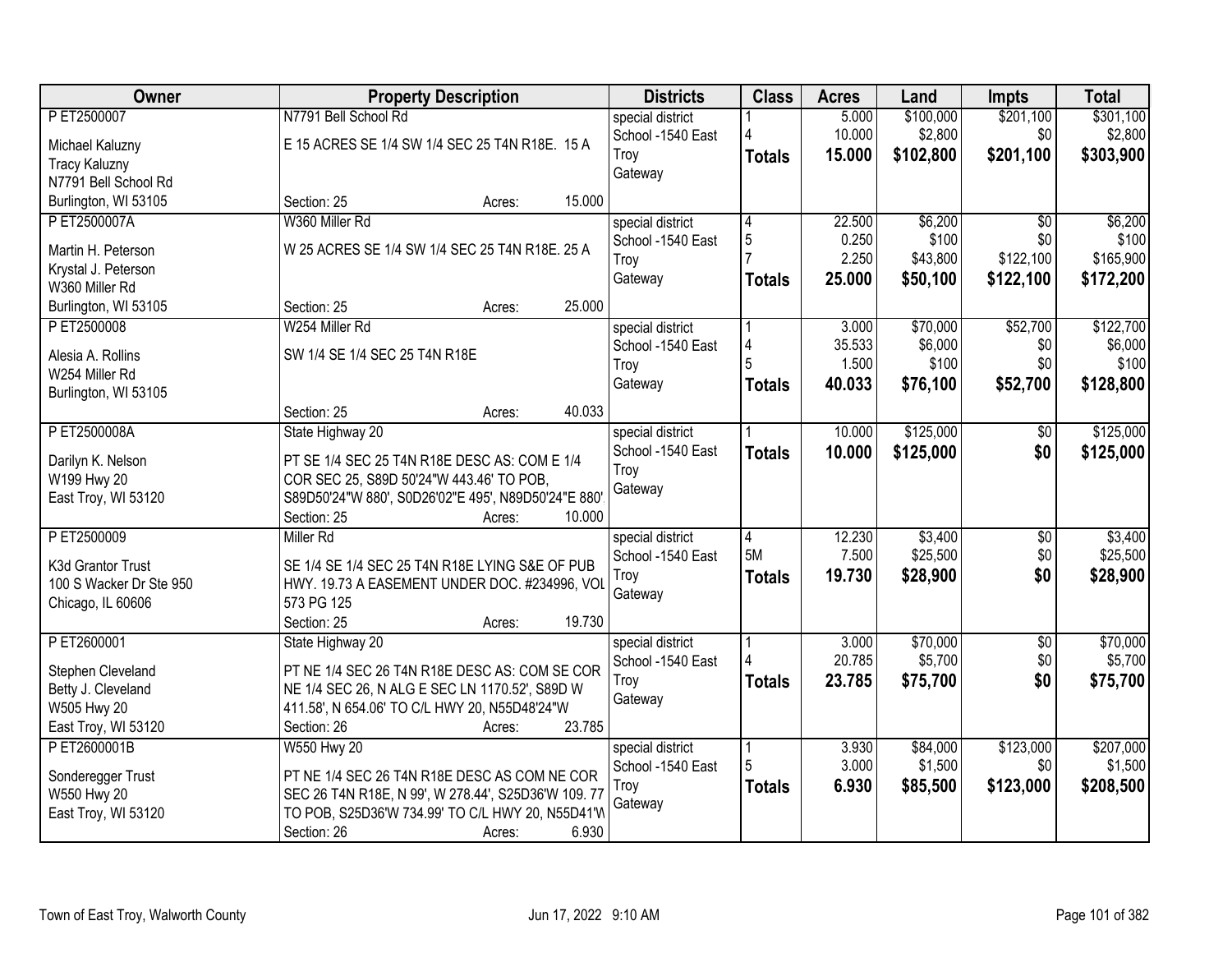| <b>Owner</b>                        | <b>Property Description</b>                                                                         | <b>Districts</b>  | <b>Class</b>         | <b>Acres</b> | Land        | <b>Impts</b> | <b>Total</b> |
|-------------------------------------|-----------------------------------------------------------------------------------------------------|-------------------|----------------------|--------------|-------------|--------------|--------------|
| PET2600001B1                        | W526 Hwy 20                                                                                         | special district  |                      | 4.608        | \$94,100    | \$85,100     | \$179,200    |
| Sonderegger Trust                   | PT NE 1/4 SEC 26 T4N R18E DESC AS COM NE COR                                                        | School -1540 East | 4                    | 2.000        | \$600       | \$0          | \$600        |
| W550 Hwy 20                         | SEC 26 T4N R18E, S TO C/L HWY 20, N60D05'E 140.                                                     | Troy              | 5M                   | 4.000        | \$13,600    | \$0          | \$13,600     |
| East Troy, WI 53120                 | 69', N58D08'W 340.83', N55D48' 24"W 294.39',                                                        | Gateway           | <b>Totals</b>        | 10.608       | \$108,300   | \$85,100     | \$193,400    |
|                                     | 10.608<br>Section: 26<br>Acres:                                                                     |                   |                      |              |             |              |              |
| PET2600001C                         | W555 Hwy 20                                                                                         | special district  |                      | 3.750        | \$81,300    | \$339,600    | \$420,900    |
|                                     |                                                                                                     | School -1540 East | 4                    | 11.750       | \$3,200     | \$0          | \$3,200      |
| Michael D. Foley                    | PT NE 1/4 SEC 26 T4N R18E DESC AS: COM SE COR                                                       | Troy              | 5                    | 12.500       | \$6,800     | \$0          | \$6,800      |
| Caryl L. Foley<br>W555 Hwy 20       | NE 1/4 SEC 26, S89D54'54"W ALG S SEC LN 792. 46'<br>TO POB, CONT SW 528.10', N0D05'48"W 2651.57' TO | Gateway           | <b>Totals</b>        | 28.000       | \$91,300    | \$339,600    | \$430,900    |
| East Troy, WI 53120                 | 28.000<br>Section: 26<br>Acres:                                                                     |                   |                      |              |             |              |              |
| P ET2600002                         | State Highway 20                                                                                    | special district  |                      | 47.750       | \$13,200    | \$0          | \$13,200     |
|                                     |                                                                                                     | School -1540 East | $\vert 4 \vert$<br>5 | 98.500       | \$50,900    | \$0          | \$50,900     |
| Sally's Marsh Hunting Club Inc      | W 1/2 NE 1/4 SEC 26 T4N R18E & COM NE COR NW                                                        | Troy              | 5M                   | 12.250       | \$41,700    | \$0          | \$41,700     |
| c/o Sally's Marsh Hunting Club, Inc | 1/4 NE 1/4, E 533.28', S51D W 427.68' TO C/L HWY,                                                   | Gateway           |                      | 158.500      |             | \$0          |              |
| 1564 Barberry Rd                    | NWLY ALG C/L TO 1/8 LN, N TO POB. ALSO S 1/2 NW                                                     |                   | <b>Totals</b>        |              | \$105,800   |              | \$105,800    |
| Stoughton, WI 53589-0000            | Section: 26<br>158.500<br>Acres:                                                                    |                   |                      |              |             |              |              |
| P ET2600002A                        | <b>W572 Hwy 20</b>                                                                                  | special district  |                      | 2.000        | \$55,000    | \$569,500    | \$624,500    |
| Hackbarth Living Trust              | PT SE 1/4 SEC 23 & NE 1/4 SEC 26 T4N R18E DESC                                                      | School -1540 East | <b>Totals</b>        | 2.000        | \$55,000    | \$569,500    | \$624,500    |
| PO Box 316                          | AS: COM SE COR SE 1/4 SEC 23, N89D12'26"W                                                           | Troy              |                      |              |             |              |              |
| East Troy, WI 53120                 | 836.55' TO POB, N89D12'26"W 180.13', N0D47'34"E 40'                                                 | Gateway           |                      |              |             |              |              |
|                                     | 2.000<br>Section: 26<br>Acres:                                                                      |                   |                      |              |             |              |              |
| PET2600004                          | W700 Miller Rd                                                                                      | special district  |                      | 5.000        | \$100,000   | \$441,800    | \$541,800    |
|                                     |                                                                                                     | School -1540 East | 4                    | 20.000       | \$5,500     | \$0          | \$5,500      |
| Geraldine C. Gordon                 | PT SW 1/4 SEC 26 T4N R18E DESC AS: COM W 1/4                                                        | Troy              |                      | 82.760       | \$43,400    | \$0          | \$43,400     |
| c/o Geraldine C. Gordon             | COR SEC 26, N89D 52'33"E 1591.98' TO POB,                                                           | Gateway           |                      | 107.760      | \$148,900   | \$441,800    | \$590,700    |
| W700 Miller Rd                      | N89D52'33"E 810.49', S0D14'56"E 2294.25',                                                           |                   | <b>Totals</b>        |              |             |              |              |
| Burlington, WI 53105                | 107.760<br>Section: 26<br>Acres:                                                                    |                   |                      |              |             |              |              |
| P ET2600004A                        | Miller Rd                                                                                           | special district  |                      | 1.000        | \$35,000    | \$7,900      | \$42,900     |
| Daly Trust                          | PT SE 1/4 SEC 26 T4N R18E DESC AS COM INTER                                                         | School -1540 East | 6                    | 2.900        | \$19,700    | \$0          | \$19,700     |
| PO Box 463                          | N-S 1/4 SEC LN SEC 26 T4N R18E & WLY EXT. OF C/L                                                    | Troy              | M <sub>6</sub>       | 33.000       | (\$224,400) | \$0          | \$0          |
| East Troy, WI 53120                 | HONEY CREEK RD, ELY 980' M/L TO CTR HONEY                                                           | Gateway           | <b>Totals</b>        | 36.900       | \$54,700    | \$7,900      | \$62,600     |
|                                     | 36.900<br>Section: 26<br>Acres:                                                                     |                   |                      |              |             |              |              |
| P ET2600004B                        | W548 Miller Rd                                                                                      | special district  |                      | 4.000        | \$85,000    | \$362,000    | \$447,000    |
|                                     |                                                                                                     | School -1540 East |                      | 31.491       | \$8,700     | \$0          | \$8,700      |
| Claudette M. Matson                 | PT SE 1/4 SEC 26 T4N R18E DESC AS: COM E 1/4                                                        | Troy              | <b>Totals</b>        | 35.491       | \$93,700    | \$362,000    | \$455,700    |
| W458 Miller Rd                      | COR SEC 26, S89D 52'33"W 160.19' TO POB,                                                            | Gateway           |                      |              |             |              |              |
| Burlington, WI 53105                | S89D52'33"W 505.58', S0D14'20"W 1319.15',                                                           |                   |                      |              |             |              |              |
|                                     | 35.491<br>Section: 26<br>Acres:                                                                     |                   |                      |              |             |              |              |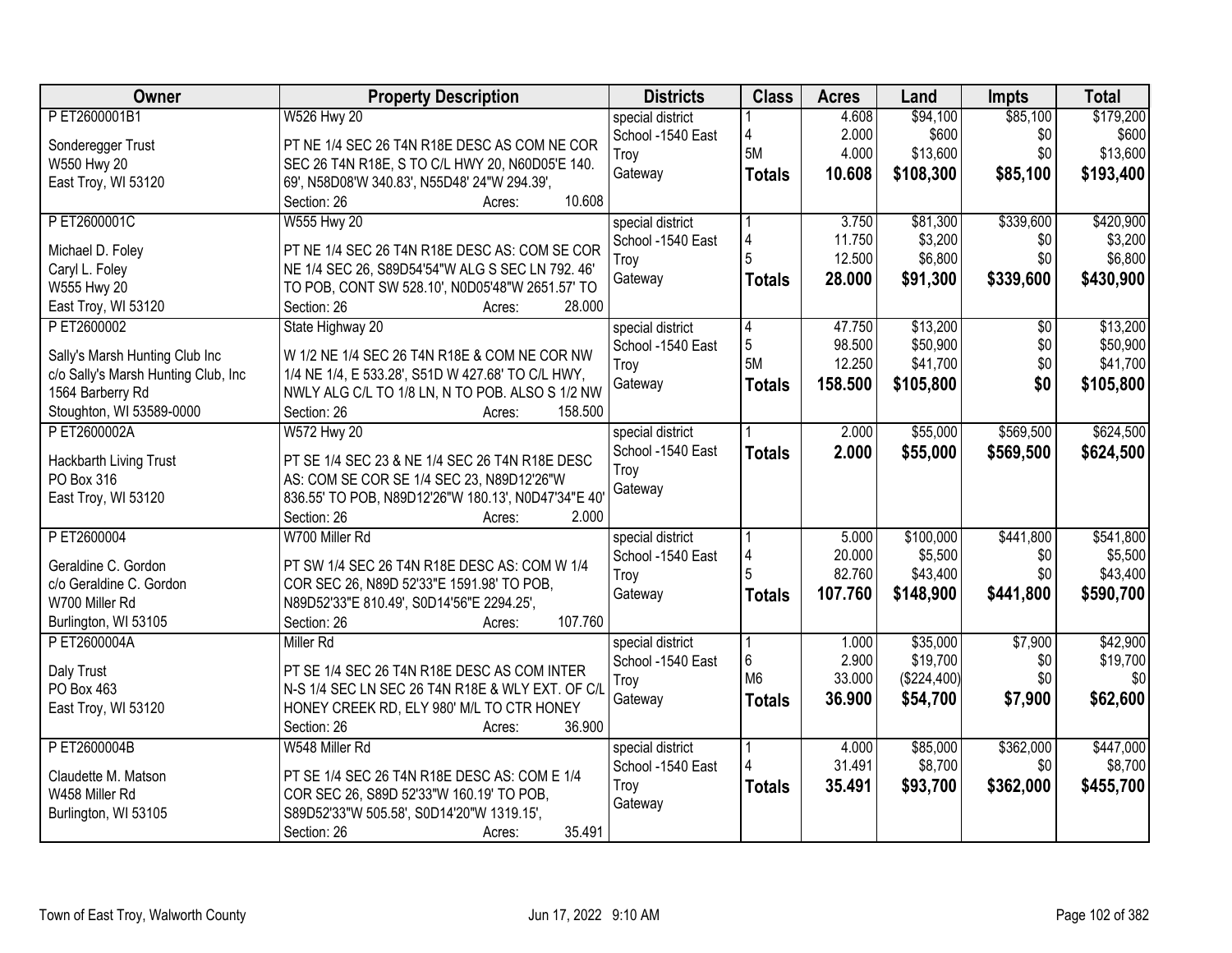| Owner                       | <b>Property Description</b>                       | <b>Districts</b>  | <b>Class</b>   | <b>Acres</b> | Land      | <b>Impts</b>    | <b>Total</b> |
|-----------------------------|---------------------------------------------------|-------------------|----------------|--------------|-----------|-----------------|--------------|
| PET2600004B1                | <b>Miller Rd</b>                                  | special district  |                | 40.410       | \$11,100  | $\overline{50}$ | \$11,100     |
| Geraldine C. Gordon         | PT NE 1/4 SE 1/4 & SE 1/4 SE 1/4 SEC 26 T4N R18E  | School -1540 East | 5              | 0.750        | \$100     | \$0             | \$100        |
| W700 Miller Rd              | DESC AS: COM E 1/4 COR SEC 26, S89D52' 33"W       | Troy              | <b>Totals</b>  | 41.160       | \$11,200  | \$0             | \$11,200     |
| Burlington, WI 53105        | 665.77', S0D14'20"W 678.95' TO POB, S89D14'30"W   | Gateway           |                |              |           |                 |              |
|                             | 41.160<br>Section: 26<br>Acres:                   |                   |                |              |           |                 |              |
| PET2600004C                 | Miller Rd                                         | special district  | 4              | 34.440       | \$9,500   | $\overline{50}$ | \$9,500      |
| Geraldine C. Gordon         | PT SW 1/4 & SE 1/4 SEC 26 T4N R18E DESC AS: COM   | School -1540 East | 5              | 3.500        | \$1,600   | \$0             | \$1,600      |
| W700 Miller Rd              | E 1/4 COR SEC 26, S89D52'53"W 2656.06' TO POB,    | Troy              | <b>Totals</b>  | 37.940       | \$11,100  | \$0             | \$11,100     |
| Burlington, WI 53105        | S89D52'33"W 239.38', S0D14'56"E 2294.25', N89D56' | Gateway           |                |              |           |                 |              |
|                             | Section: 26<br>37.940<br>Acres:                   |                   |                |              |           |                 |              |
| PET2600004D                 | <b>Miller Rd</b>                                  | special district  | 5              | 40.000       | \$20,900  | \$0             | \$20,900     |
| Dale Arenz et al            | PT SW 1/4 SEC 26 T4N R18E DESC AS: COM W 1/4      | School -1540 East | <b>Totals</b>  | 40.000       | \$20,900  | \$0             | \$20,900     |
| W324 N1198 S Lapham Peak Rd | COR SEC 26, S0D 03'06"E 2188.97', N35D57'02"E     | Troy              |                |              |           |                 |              |
| Delafield, WI 53018         | 2708.29', S89D52'33"W 1591.98' TO POB. 40 A M/L   | Gateway           |                |              |           |                 |              |
|                             | 40.000<br>Section: 26<br>Acres:                   |                   |                |              |           |                 |              |
| PET2700001                  | Carver School Rd                                  | special district  | 4              | 126.280      | \$31,500  | \$0             | \$31,500     |
| Raymond Altenburg et al     | NE 1/4 SEC 27 T4N R18E 160 A.                     | School -1540 East | 5M             | 33.750       | \$57,400  | \$0             | \$57,400     |
| W1011 State Rd 20           |                                                   | Troy              | <b>Totals</b>  | 160.030      | \$88,900  | \$0             | \$88,900     |
| East Troy, WI 53120         |                                                   | Gateway           |                |              |           |                 |              |
|                             | 160.030<br>Section: 27<br>Acres:                  |                   |                |              |           |                 |              |
| PET2700002                  | Carver School Rd                                  | special district  | $\overline{4}$ | 37.450       | \$10,300  | $\overline{30}$ | \$10,300     |
| Jonathan S. Kim et al       | E 1/2 NW 1/4 SEC 27 T4N R18E 80.70 A.             | School -1540 East | 5              | 3.000        | \$1,700   | \$0             | \$1,700      |
| c/o Song W. Kim             |                                                   | Troy              | 5M             | 40.250       | \$136,900 | \$0             | \$136,900    |
| W1160 State Rd 20           |                                                   | Gateway           | <b>Totals</b>  | 80.700       | \$148,900 | \$0             | \$148,900    |
| East Troy, WI 53120         | 80.700<br>Section: 27<br>Acres:                   |                   |                |              |           |                 |              |
| PET2700003                  | Carver School Rd                                  | special district  | 4              | 167.562      | \$32,100  | $\sqrt{6}$      | \$32,100     |
| Thomas R Atkinson Trust     | W 1/2 NW 1/4 & N 1/2 SW 1/4 & N 1/2 SW 1/4 SW 1/4 | School -1540 East |                | 14.000       | \$5,700   | \$0             | \$5,700      |
| Judith A Atkinson Trust     | SEC 27 T4N R18E. 180 A.                           | Troy              | <b>Totals</b>  | 181.562      | \$37,800  | \$0             | \$37,800     |
| N7856 Carver School Rd      |                                                   | Gateway           |                |              |           |                 |              |
| East Troy, WI 53120         | 181.562<br>Section: 27<br>Acres:                  |                   |                |              |           |                 |              |
| P ET2700004                 | W1204 Honey Creek Rd                              | special district  |                | 2.000        | \$55,000  | \$307,100       | \$362,100    |
| Clayton P. Brunger          | S 1/2 SW 1/4 SW 1/4 SEC 27 T4N R18E. 20 A         | School -1540 East | 4              | 16.215       | \$2,700   | \$0             | \$2,700      |
| Rachel S. Brunger           |                                                   | Troy              | 5M             | 2.000        | \$6,400   | \$0             | \$6,400      |
| W1204 Honey Creek Rd        |                                                   | Gateway           | <b>Totals</b>  | 20.215       | \$64,100  | \$307,100       | \$371,200    |
| Burlington, WI 53105        | 20.215<br>Section: 27<br>Acres:                   |                   |                |              |           |                 |              |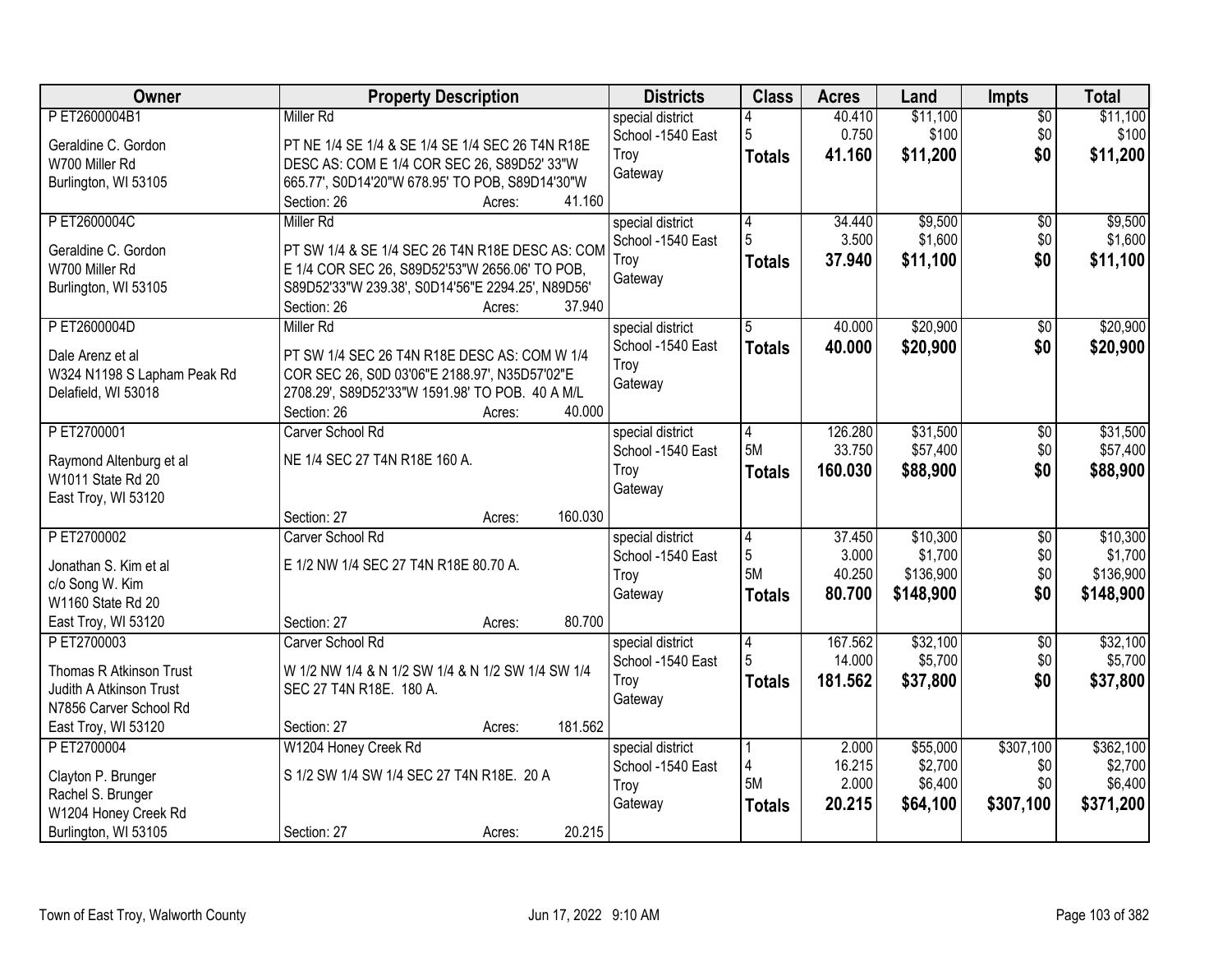| Owner                     | <b>Property Description</b>                          | <b>Districts</b>  | <b>Class</b>  | <b>Acres</b> | Land     | <b>Impts</b>    | <b>Total</b> |
|---------------------------|------------------------------------------------------|-------------------|---------------|--------------|----------|-----------------|--------------|
| P ET2700005               | Honey Creek Rd                                       | special district  |               | 60.000       | \$16,500 | $\overline{50}$ | \$16,500     |
| Josh R. Janis             | SE 1/4 SW 1/4 SEC 27 T4N R18E. ALSO PT SE 1/4 SEO    | School -1540 East | <b>Totals</b> | 60.000       | \$16,500 | \$0             | \$16,500     |
| Kassandra L. Janis        | 27 DESC AS: COM S 1/4 COR SEC 27, N0D25' 57"W        | Troy              |               |              |          |                 |              |
| 2602 S 32nd St            | 662', N89D32'29"E 1316.46', S0D27'31"E 662', S89D32' | Gateway           |               |              |          |                 |              |
| Kenosha, WI 53140         | 60.000<br>Section: 27<br>Acres:                      |                   |               |              |          |                 |              |
| P ET2700006               | Honey Creek Rd                                       | special district  | 5             | 20.000       | \$11,000 | $\overline{50}$ | \$11,000     |
|                           |                                                      | School -1540 East | <b>Totals</b> | 20.000       | \$11,000 | \$0             | \$11,000     |
| Thomas R Atkinson Trust   | W 1/2 NW 1/4 SE 1/4 SEC 27 T4N R18E. 20 A            | Troy              |               |              |          |                 |              |
| Judith A Atkinson Trust   |                                                      | Gateway           |               |              |          |                 |              |
| N7856 Carver School Rd    | 20.000                                               |                   |               |              |          |                 |              |
| East Troy, WI 53120       | Section: 27<br>Acres:                                |                   |               |              |          |                 |              |
| PET2700008                | Honey Creek Rd                                       | special district  | 5             | 10.000       | \$5,500  | \$0             | \$5,500      |
| James L. Morgan           | NE 1/4 NW 1/4 SE 1/4 SEC 27 T4N R18E. 10 A.          | School -1540 East | <b>Totals</b> | 10.000       | \$5,500  | \$0             | \$5,500      |
| Donna Morgan              |                                                      | Troy              |               |              |          |                 |              |
| W944 Honey Creek Rd       |                                                      | Gateway           |               |              |          |                 |              |
| Burlington, WI 53105-0000 | 10.000<br>Section: 27<br>Acres:                      |                   |               |              |          |                 |              |
| PET2700009                | Honey Creek Rd                                       | special district  | 5             | 10.000       | \$5,500  | \$0             | \$5,500      |
| James L. Morgan           | SE 1/4 NW 1/4 SE 1/4 SEC 27 T4N R18E. 10 A.          | School -1540 East | <b>Totals</b> | 10.000       | \$5,500  | \$0             | \$5,500      |
| Donna Morgan              |                                                      | Troy              |               |              |          |                 |              |
| W944 Honey Creek Rd       |                                                      | Gateway           |               |              |          |                 |              |
| Burlington, WI 53105-0000 | 10.000<br>Section: 27<br>Acres:                      |                   |               |              |          |                 |              |
| PET2700010                | Honey Creek Rd                                       | special district  | 5             | 20.000       | \$11,300 | \$0             | \$11,300     |
|                           |                                                      | School -1540 East | <b>Totals</b> | 20,000       | \$11,300 | \$0             | \$11,300     |
| James L. Morgan           | W 1/2 NE 1/4 SE 1/4 SEC 27 T4N R18E. 20 A.           | Troy              |               |              |          |                 |              |
| Donna Morgan              |                                                      | Gateway           |               |              |          |                 |              |
| W944 Honey Creek Rd       |                                                      |                   |               |              |          |                 |              |
| Burlington, WI 53105-0000 | 20.000<br>Section: 27<br>Acres:                      |                   |               |              |          |                 |              |
| PET2700011                | Honey Creek Rd                                       | special district  | 5             | 20.000       | \$11,400 | $\sqrt{$0}$     | \$11,400     |
| James L. Morgan           | E 1/2 NE 1/4 SE 1/4 SEC 27 T4N R18E. 20 A.           | School -1540 East | <b>Totals</b> | 20.000       | \$11,400 | \$0             | \$11,400     |
| Donna Morgan              |                                                      | Troy              |               |              |          |                 |              |
| W944 Honey Creek Rd       |                                                      | Gateway           |               |              |          |                 |              |
| Burlington, WI 53105-0000 | 20.000<br>Section: 27<br>Acres:                      |                   |               |              |          |                 |              |
| PET2800001                | Carver School Rd                                     | special district  | $\vert 4$     | 77.500       | \$21,400 | $\overline{50}$ | \$21,400     |
|                           |                                                      | School -1540 East | 5             | 1.500        | \$100    | \$0             | \$100        |
| Scot Industries, Inc.     | N 1/2 NE 1/4 SEC 28 T4N R18E. 80 A                   | Troy              | <b>Totals</b> | 79.000       | \$21,500 | \$0             | \$21,500     |
| PO Box 146                |                                                      | Gateway           |               |              |          |                 |              |
| Lone Star, TX 75668-0000  | 79.000<br>Section: 28                                |                   |               |              |          |                 |              |
|                           | Acres:                                               |                   |               |              |          |                 |              |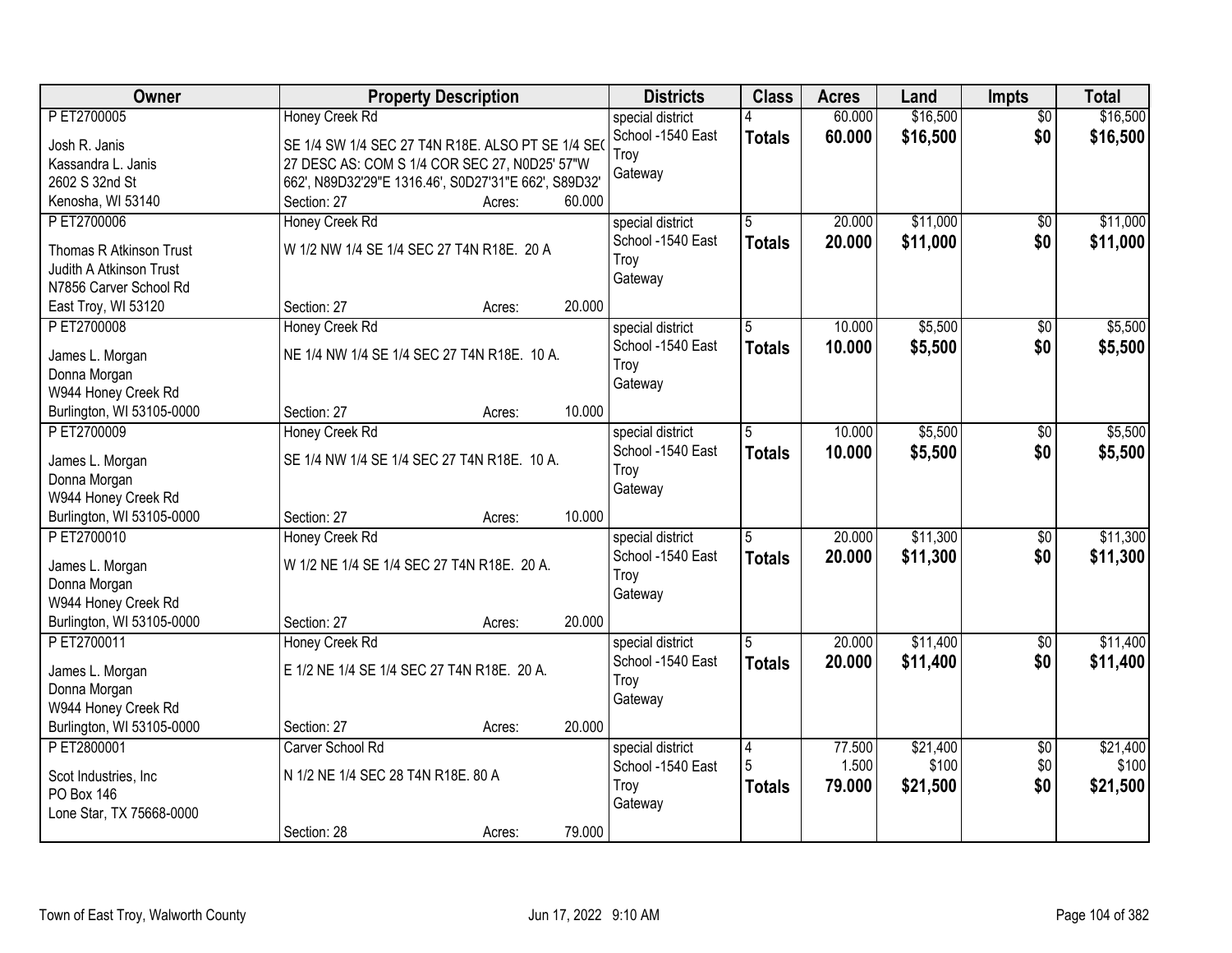| P ET2800001A<br>Carver School Rd<br>3.250<br>$\overline{50}$<br>special district<br>5M<br>24.367<br>\$82,800<br>\$0<br>\$82,800<br>School -1540 East<br>N 1/2 NW 1/4 SEC 28 T4N R18E. EXC. PARCEL<br>Scot Industries, Inc.<br>27.617<br>\$83,700<br>\$0<br>\$83,700<br>Troy<br><b>Totals</b><br>ANNEXED TO VILLAGE OF EAST TROY UNDER DOC.<br>PO Box 146<br>Gateway<br>Lone Star, TX 75668-0000<br>#286124.<br>27.617<br>Section: 28<br>Acres:<br>N7937 Carver School Rd<br>\$40,000<br>\$146,800<br>P ET2800002A<br>1.250<br>special district<br>1.250<br>\$40,000<br>School -1540 East<br>\$146,800<br><b>Totals</b><br>Robert A. Peterson<br>THAT PT SE 1/4 NE 1/4 SEC 28 T 4N R18E,<br>Troy<br>CONSISTING OF 1.25 A M/L WHICH STARTS AT PT<br>Patricia P. Peterson<br>Gateway<br>N7937 Carver School Rd<br>ON E LN NE 1/4, 336.4' N OF SE COR NE 1/4, W 161',<br>1.250<br>East Troy, WI 53120<br>Section: 28<br>Acres:<br>\$6,900<br>PET2800002B<br>Lawlor Rd<br>11.060<br>\$6,900<br>\$0<br>special district<br>5<br>School -1540 East<br>\$6,900<br>\$0<br>11.060<br><b>Totals</b><br>Rachel Anderson<br>PT SE1/4 NE1/4 SEC 28 T4N R18E DESC AS COM E<br>Troy<br>1/4 COR SEC 28; S89D02'35"W ALG S LN NE1/4 633'<br><b>Troy Anderson</b><br>Gateway<br>2837 Austin St<br>TO POB; S89D02'35"W ALG S LN 687.97'; N00D16'25"V<br>PO Box 682<br>Section: 28<br>11.060<br>Acres:<br>East Troy, WI 53120<br>PET2800003<br>\$24,400<br>Lawlor Rd<br>special district<br>88.450<br>\$0<br> 4<br>16.690<br>\$8,200<br>\$0<br>5<br>School -1540 East<br>Long Winter Grange, LLC<br>SW 1/4 NE 1/4 & NW 1/4 SE 1/4 SEC 28 T4N R18E.<br>\$0<br>105.140<br>\$32,600<br>Troy<br><b>Totals</b><br>W1446 Lawlor Rd<br>EXC. CSM 4235; ALSO SE 1/4 NE 1/4 SEC 28 T4N<br>Gateway<br>East Troy, WI 53120-0000<br>R18E EXC THAT PT BEG 336' 4" N SE COR NE1/4; W<br>105.140<br>Section: 28<br>Acres:<br>W1502 Lawlor Rd<br>\$22,400<br>PET2800004<br>\$35,300<br>special district<br>1.600<br>\$10,400<br>School -1540 East<br>40.000<br>\$0<br>4<br>JI Esser Trust<br>SE 1/4 NW 1/4 & E 1/2 SW 1/4 NW 1/4 SEC 28 T4N<br>\$11,100<br>18.400<br>\$0<br>Troy<br>W1595 Lawlor Rd<br>R18E. 60 A<br>60.000<br>\$56,800<br>\$22,400<br>Gateway<br><b>Totals</b><br>East Troy, WI 53120<br>60.000<br>Section: 28<br>Acres:<br>\$191,200<br>P ET2800005<br>W1595 Lawlor Rd<br>\$35,000<br>\$226,200<br>1.000<br>special district<br>41.600<br>\$11,100<br>4<br>\$0<br>School -1540 East<br>E 1/2 W 1/2 SW 1/4 NW 1/4 & NW 1/4 SW 1/4 & N 66' O<br>JI Esser Trust<br>\$5,900<br>\$0<br>10.000<br>Troy<br>W1595 Lawlor Rd<br>NE 1/4 SW 1/4 SEC 28 T4N R18E. 52 A<br>\$191,200<br>52.600<br>\$52,000<br>Gateway<br><b>Totals</b><br>East Troy, WI 53120<br>52.600<br>Section: 28<br>Acres:<br>P ET2800005A<br>Honey Creek Rd<br>0.500<br>\$900<br>special district<br>$\overline{50}$<br>0.500<br>\$900<br>\$0<br>School -1540 East<br><b>Totals</b><br>W 16.5' OF SW 1/4 SEC 28 T4N R18E.<br><b>Graham Adsit</b><br>Troy<br>Carla Galler<br>Gateway<br>314 Spring St | Owner | <b>Property Description</b> | <b>Districts</b> | <b>Class</b> | <b>Acres</b> | Land  | <b>Impts</b> | <b>Total</b> |
|--------------------------------------------------------------------------------------------------------------------------------------------------------------------------------------------------------------------------------------------------------------------------------------------------------------------------------------------------------------------------------------------------------------------------------------------------------------------------------------------------------------------------------------------------------------------------------------------------------------------------------------------------------------------------------------------------------------------------------------------------------------------------------------------------------------------------------------------------------------------------------------------------------------------------------------------------------------------------------------------------------------------------------------------------------------------------------------------------------------------------------------------------------------------------------------------------------------------------------------------------------------------------------------------------------------------------------------------------------------------------------------------------------------------------------------------------------------------------------------------------------------------------------------------------------------------------------------------------------------------------------------------------------------------------------------------------------------------------------------------------------------------------------------------------------------------------------------------------------------------------------------------------------------------------------------------------------------------------------------------------------------------------------------------------------------------------------------------------------------------------------------------------------------------------------------------------------------------------------------------------------------------------------------------------------------------------------------------------------------------------------------------------------------------------------------------------------------------------------------------------------------------------------------------------------------------------------------------------------------------------------------------------------------------------------------------------------------------------------------------------------------------------------------------------------------------------------------------------------------------------------------------------------------------------------------------------------------------------------------------------------------------------------------------|-------|-----------------------------|------------------|--------------|--------------|-------|--------------|--------------|
|                                                                                                                                                                                                                                                                                                                                                                                                                                                                                                                                                                                                                                                                                                                                                                                                                                                                                                                                                                                                                                                                                                                                                                                                                                                                                                                                                                                                                                                                                                                                                                                                                                                                                                                                                                                                                                                                                                                                                                                                                                                                                                                                                                                                                                                                                                                                                                                                                                                                                                                                                                                                                                                                                                                                                                                                                                                                                                                                                                                                                                            |       |                             |                  |              |              | \$900 |              | \$900        |
| \$186,800<br>\$6,900<br>\$79,200<br>\$243,200<br>\$900                                                                                                                                                                                                                                                                                                                                                                                                                                                                                                                                                                                                                                                                                                                                                                                                                                                                                                                                                                                                                                                                                                                                                                                                                                                                                                                                                                                                                                                                                                                                                                                                                                                                                                                                                                                                                                                                                                                                                                                                                                                                                                                                                                                                                                                                                                                                                                                                                                                                                                                                                                                                                                                                                                                                                                                                                                                                                                                                                                                     |       |                             |                  |              |              |       |              |              |
|                                                                                                                                                                                                                                                                                                                                                                                                                                                                                                                                                                                                                                                                                                                                                                                                                                                                                                                                                                                                                                                                                                                                                                                                                                                                                                                                                                                                                                                                                                                                                                                                                                                                                                                                                                                                                                                                                                                                                                                                                                                                                                                                                                                                                                                                                                                                                                                                                                                                                                                                                                                                                                                                                                                                                                                                                                                                                                                                                                                                                                            |       |                             |                  |              |              |       |              |              |
|                                                                                                                                                                                                                                                                                                                                                                                                                                                                                                                                                                                                                                                                                                                                                                                                                                                                                                                                                                                                                                                                                                                                                                                                                                                                                                                                                                                                                                                                                                                                                                                                                                                                                                                                                                                                                                                                                                                                                                                                                                                                                                                                                                                                                                                                                                                                                                                                                                                                                                                                                                                                                                                                                                                                                                                                                                                                                                                                                                                                                                            |       |                             |                  |              |              |       |              |              |
|                                                                                                                                                                                                                                                                                                                                                                                                                                                                                                                                                                                                                                                                                                                                                                                                                                                                                                                                                                                                                                                                                                                                                                                                                                                                                                                                                                                                                                                                                                                                                                                                                                                                                                                                                                                                                                                                                                                                                                                                                                                                                                                                                                                                                                                                                                                                                                                                                                                                                                                                                                                                                                                                                                                                                                                                                                                                                                                                                                                                                                            |       |                             |                  |              |              |       |              |              |
| \$186,800<br>\$24,400<br>\$8,200<br>\$32,600<br>\$57,700<br>\$10,400<br>\$11,100<br>\$11,100<br>\$5,900<br>\$900                                                                                                                                                                                                                                                                                                                                                                                                                                                                                                                                                                                                                                                                                                                                                                                                                                                                                                                                                                                                                                                                                                                                                                                                                                                                                                                                                                                                                                                                                                                                                                                                                                                                                                                                                                                                                                                                                                                                                                                                                                                                                                                                                                                                                                                                                                                                                                                                                                                                                                                                                                                                                                                                                                                                                                                                                                                                                                                           |       |                             |                  |              |              |       |              |              |
|                                                                                                                                                                                                                                                                                                                                                                                                                                                                                                                                                                                                                                                                                                                                                                                                                                                                                                                                                                                                                                                                                                                                                                                                                                                                                                                                                                                                                                                                                                                                                                                                                                                                                                                                                                                                                                                                                                                                                                                                                                                                                                                                                                                                                                                                                                                                                                                                                                                                                                                                                                                                                                                                                                                                                                                                                                                                                                                                                                                                                                            |       |                             |                  |              |              |       |              |              |
|                                                                                                                                                                                                                                                                                                                                                                                                                                                                                                                                                                                                                                                                                                                                                                                                                                                                                                                                                                                                                                                                                                                                                                                                                                                                                                                                                                                                                                                                                                                                                                                                                                                                                                                                                                                                                                                                                                                                                                                                                                                                                                                                                                                                                                                                                                                                                                                                                                                                                                                                                                                                                                                                                                                                                                                                                                                                                                                                                                                                                                            |       |                             |                  |              |              |       |              |              |
|                                                                                                                                                                                                                                                                                                                                                                                                                                                                                                                                                                                                                                                                                                                                                                                                                                                                                                                                                                                                                                                                                                                                                                                                                                                                                                                                                                                                                                                                                                                                                                                                                                                                                                                                                                                                                                                                                                                                                                                                                                                                                                                                                                                                                                                                                                                                                                                                                                                                                                                                                                                                                                                                                                                                                                                                                                                                                                                                                                                                                                            |       |                             |                  |              |              |       |              |              |
|                                                                                                                                                                                                                                                                                                                                                                                                                                                                                                                                                                                                                                                                                                                                                                                                                                                                                                                                                                                                                                                                                                                                                                                                                                                                                                                                                                                                                                                                                                                                                                                                                                                                                                                                                                                                                                                                                                                                                                                                                                                                                                                                                                                                                                                                                                                                                                                                                                                                                                                                                                                                                                                                                                                                                                                                                                                                                                                                                                                                                                            |       |                             |                  |              |              |       |              |              |
|                                                                                                                                                                                                                                                                                                                                                                                                                                                                                                                                                                                                                                                                                                                                                                                                                                                                                                                                                                                                                                                                                                                                                                                                                                                                                                                                                                                                                                                                                                                                                                                                                                                                                                                                                                                                                                                                                                                                                                                                                                                                                                                                                                                                                                                                                                                                                                                                                                                                                                                                                                                                                                                                                                                                                                                                                                                                                                                                                                                                                                            |       |                             |                  |              |              |       |              |              |
|                                                                                                                                                                                                                                                                                                                                                                                                                                                                                                                                                                                                                                                                                                                                                                                                                                                                                                                                                                                                                                                                                                                                                                                                                                                                                                                                                                                                                                                                                                                                                                                                                                                                                                                                                                                                                                                                                                                                                                                                                                                                                                                                                                                                                                                                                                                                                                                                                                                                                                                                                                                                                                                                                                                                                                                                                                                                                                                                                                                                                                            |       |                             |                  |              |              |       |              |              |
|                                                                                                                                                                                                                                                                                                                                                                                                                                                                                                                                                                                                                                                                                                                                                                                                                                                                                                                                                                                                                                                                                                                                                                                                                                                                                                                                                                                                                                                                                                                                                                                                                                                                                                                                                                                                                                                                                                                                                                                                                                                                                                                                                                                                                                                                                                                                                                                                                                                                                                                                                                                                                                                                                                                                                                                                                                                                                                                                                                                                                                            |       |                             |                  |              |              |       |              |              |
|                                                                                                                                                                                                                                                                                                                                                                                                                                                                                                                                                                                                                                                                                                                                                                                                                                                                                                                                                                                                                                                                                                                                                                                                                                                                                                                                                                                                                                                                                                                                                                                                                                                                                                                                                                                                                                                                                                                                                                                                                                                                                                                                                                                                                                                                                                                                                                                                                                                                                                                                                                                                                                                                                                                                                                                                                                                                                                                                                                                                                                            |       |                             |                  |              |              |       |              |              |
|                                                                                                                                                                                                                                                                                                                                                                                                                                                                                                                                                                                                                                                                                                                                                                                                                                                                                                                                                                                                                                                                                                                                                                                                                                                                                                                                                                                                                                                                                                                                                                                                                                                                                                                                                                                                                                                                                                                                                                                                                                                                                                                                                                                                                                                                                                                                                                                                                                                                                                                                                                                                                                                                                                                                                                                                                                                                                                                                                                                                                                            |       |                             |                  |              |              |       |              |              |
|                                                                                                                                                                                                                                                                                                                                                                                                                                                                                                                                                                                                                                                                                                                                                                                                                                                                                                                                                                                                                                                                                                                                                                                                                                                                                                                                                                                                                                                                                                                                                                                                                                                                                                                                                                                                                                                                                                                                                                                                                                                                                                                                                                                                                                                                                                                                                                                                                                                                                                                                                                                                                                                                                                                                                                                                                                                                                                                                                                                                                                            |       |                             |                  |              |              |       |              |              |
|                                                                                                                                                                                                                                                                                                                                                                                                                                                                                                                                                                                                                                                                                                                                                                                                                                                                                                                                                                                                                                                                                                                                                                                                                                                                                                                                                                                                                                                                                                                                                                                                                                                                                                                                                                                                                                                                                                                                                                                                                                                                                                                                                                                                                                                                                                                                                                                                                                                                                                                                                                                                                                                                                                                                                                                                                                                                                                                                                                                                                                            |       |                             |                  |              |              |       |              |              |
|                                                                                                                                                                                                                                                                                                                                                                                                                                                                                                                                                                                                                                                                                                                                                                                                                                                                                                                                                                                                                                                                                                                                                                                                                                                                                                                                                                                                                                                                                                                                                                                                                                                                                                                                                                                                                                                                                                                                                                                                                                                                                                                                                                                                                                                                                                                                                                                                                                                                                                                                                                                                                                                                                                                                                                                                                                                                                                                                                                                                                                            |       |                             |                  |              |              |       |              |              |
|                                                                                                                                                                                                                                                                                                                                                                                                                                                                                                                                                                                                                                                                                                                                                                                                                                                                                                                                                                                                                                                                                                                                                                                                                                                                                                                                                                                                                                                                                                                                                                                                                                                                                                                                                                                                                                                                                                                                                                                                                                                                                                                                                                                                                                                                                                                                                                                                                                                                                                                                                                                                                                                                                                                                                                                                                                                                                                                                                                                                                                            |       |                             |                  |              |              |       |              |              |
|                                                                                                                                                                                                                                                                                                                                                                                                                                                                                                                                                                                                                                                                                                                                                                                                                                                                                                                                                                                                                                                                                                                                                                                                                                                                                                                                                                                                                                                                                                                                                                                                                                                                                                                                                                                                                                                                                                                                                                                                                                                                                                                                                                                                                                                                                                                                                                                                                                                                                                                                                                                                                                                                                                                                                                                                                                                                                                                                                                                                                                            |       |                             |                  |              |              |       |              |              |
|                                                                                                                                                                                                                                                                                                                                                                                                                                                                                                                                                                                                                                                                                                                                                                                                                                                                                                                                                                                                                                                                                                                                                                                                                                                                                                                                                                                                                                                                                                                                                                                                                                                                                                                                                                                                                                                                                                                                                                                                                                                                                                                                                                                                                                                                                                                                                                                                                                                                                                                                                                                                                                                                                                                                                                                                                                                                                                                                                                                                                                            |       |                             |                  |              |              |       |              |              |
|                                                                                                                                                                                                                                                                                                                                                                                                                                                                                                                                                                                                                                                                                                                                                                                                                                                                                                                                                                                                                                                                                                                                                                                                                                                                                                                                                                                                                                                                                                                                                                                                                                                                                                                                                                                                                                                                                                                                                                                                                                                                                                                                                                                                                                                                                                                                                                                                                                                                                                                                                                                                                                                                                                                                                                                                                                                                                                                                                                                                                                            |       |                             |                  |              |              |       |              |              |
|                                                                                                                                                                                                                                                                                                                                                                                                                                                                                                                                                                                                                                                                                                                                                                                                                                                                                                                                                                                                                                                                                                                                                                                                                                                                                                                                                                                                                                                                                                                                                                                                                                                                                                                                                                                                                                                                                                                                                                                                                                                                                                                                                                                                                                                                                                                                                                                                                                                                                                                                                                                                                                                                                                                                                                                                                                                                                                                                                                                                                                            |       |                             |                  |              |              |       |              |              |
|                                                                                                                                                                                                                                                                                                                                                                                                                                                                                                                                                                                                                                                                                                                                                                                                                                                                                                                                                                                                                                                                                                                                                                                                                                                                                                                                                                                                                                                                                                                                                                                                                                                                                                                                                                                                                                                                                                                                                                                                                                                                                                                                                                                                                                                                                                                                                                                                                                                                                                                                                                                                                                                                                                                                                                                                                                                                                                                                                                                                                                            |       |                             |                  |              |              |       |              |              |
|                                                                                                                                                                                                                                                                                                                                                                                                                                                                                                                                                                                                                                                                                                                                                                                                                                                                                                                                                                                                                                                                                                                                                                                                                                                                                                                                                                                                                                                                                                                                                                                                                                                                                                                                                                                                                                                                                                                                                                                                                                                                                                                                                                                                                                                                                                                                                                                                                                                                                                                                                                                                                                                                                                                                                                                                                                                                                                                                                                                                                                            |       |                             |                  |              |              |       |              |              |
|                                                                                                                                                                                                                                                                                                                                                                                                                                                                                                                                                                                                                                                                                                                                                                                                                                                                                                                                                                                                                                                                                                                                                                                                                                                                                                                                                                                                                                                                                                                                                                                                                                                                                                                                                                                                                                                                                                                                                                                                                                                                                                                                                                                                                                                                                                                                                                                                                                                                                                                                                                                                                                                                                                                                                                                                                                                                                                                                                                                                                                            |       |                             |                  |              |              |       |              |              |
|                                                                                                                                                                                                                                                                                                                                                                                                                                                                                                                                                                                                                                                                                                                                                                                                                                                                                                                                                                                                                                                                                                                                                                                                                                                                                                                                                                                                                                                                                                                                                                                                                                                                                                                                                                                                                                                                                                                                                                                                                                                                                                                                                                                                                                                                                                                                                                                                                                                                                                                                                                                                                                                                                                                                                                                                                                                                                                                                                                                                                                            |       |                             |                  |              |              |       |              |              |
|                                                                                                                                                                                                                                                                                                                                                                                                                                                                                                                                                                                                                                                                                                                                                                                                                                                                                                                                                                                                                                                                                                                                                                                                                                                                                                                                                                                                                                                                                                                                                                                                                                                                                                                                                                                                                                                                                                                                                                                                                                                                                                                                                                                                                                                                                                                                                                                                                                                                                                                                                                                                                                                                                                                                                                                                                                                                                                                                                                                                                                            |       |                             |                  |              |              |       |              |              |
|                                                                                                                                                                                                                                                                                                                                                                                                                                                                                                                                                                                                                                                                                                                                                                                                                                                                                                                                                                                                                                                                                                                                                                                                                                                                                                                                                                                                                                                                                                                                                                                                                                                                                                                                                                                                                                                                                                                                                                                                                                                                                                                                                                                                                                                                                                                                                                                                                                                                                                                                                                                                                                                                                                                                                                                                                                                                                                                                                                                                                                            |       |                             |                  |              |              |       |              |              |
|                                                                                                                                                                                                                                                                                                                                                                                                                                                                                                                                                                                                                                                                                                                                                                                                                                                                                                                                                                                                                                                                                                                                                                                                                                                                                                                                                                                                                                                                                                                                                                                                                                                                                                                                                                                                                                                                                                                                                                                                                                                                                                                                                                                                                                                                                                                                                                                                                                                                                                                                                                                                                                                                                                                                                                                                                                                                                                                                                                                                                                            |       |                             |                  |              |              |       |              |              |
|                                                                                                                                                                                                                                                                                                                                                                                                                                                                                                                                                                                                                                                                                                                                                                                                                                                                                                                                                                                                                                                                                                                                                                                                                                                                                                                                                                                                                                                                                                                                                                                                                                                                                                                                                                                                                                                                                                                                                                                                                                                                                                                                                                                                                                                                                                                                                                                                                                                                                                                                                                                                                                                                                                                                                                                                                                                                                                                                                                                                                                            |       |                             |                  |              |              |       |              |              |
|                                                                                                                                                                                                                                                                                                                                                                                                                                                                                                                                                                                                                                                                                                                                                                                                                                                                                                                                                                                                                                                                                                                                                                                                                                                                                                                                                                                                                                                                                                                                                                                                                                                                                                                                                                                                                                                                                                                                                                                                                                                                                                                                                                                                                                                                                                                                                                                                                                                                                                                                                                                                                                                                                                                                                                                                                                                                                                                                                                                                                                            |       |                             |                  |              |              |       |              |              |
|                                                                                                                                                                                                                                                                                                                                                                                                                                                                                                                                                                                                                                                                                                                                                                                                                                                                                                                                                                                                                                                                                                                                                                                                                                                                                                                                                                                                                                                                                                                                                                                                                                                                                                                                                                                                                                                                                                                                                                                                                                                                                                                                                                                                                                                                                                                                                                                                                                                                                                                                                                                                                                                                                                                                                                                                                                                                                                                                                                                                                                            |       |                             |                  |              |              |       |              |              |
|                                                                                                                                                                                                                                                                                                                                                                                                                                                                                                                                                                                                                                                                                                                                                                                                                                                                                                                                                                                                                                                                                                                                                                                                                                                                                                                                                                                                                                                                                                                                                                                                                                                                                                                                                                                                                                                                                                                                                                                                                                                                                                                                                                                                                                                                                                                                                                                                                                                                                                                                                                                                                                                                                                                                                                                                                                                                                                                                                                                                                                            |       |                             |                  |              |              |       |              |              |
|                                                                                                                                                                                                                                                                                                                                                                                                                                                                                                                                                                                                                                                                                                                                                                                                                                                                                                                                                                                                                                                                                                                                                                                                                                                                                                                                                                                                                                                                                                                                                                                                                                                                                                                                                                                                                                                                                                                                                                                                                                                                                                                                                                                                                                                                                                                                                                                                                                                                                                                                                                                                                                                                                                                                                                                                                                                                                                                                                                                                                                            |       |                             |                  |              |              |       |              |              |
|                                                                                                                                                                                                                                                                                                                                                                                                                                                                                                                                                                                                                                                                                                                                                                                                                                                                                                                                                                                                                                                                                                                                                                                                                                                                                                                                                                                                                                                                                                                                                                                                                                                                                                                                                                                                                                                                                                                                                                                                                                                                                                                                                                                                                                                                                                                                                                                                                                                                                                                                                                                                                                                                                                                                                                                                                                                                                                                                                                                                                                            |       |                             |                  |              |              |       |              |              |
|                                                                                                                                                                                                                                                                                                                                                                                                                                                                                                                                                                                                                                                                                                                                                                                                                                                                                                                                                                                                                                                                                                                                                                                                                                                                                                                                                                                                                                                                                                                                                                                                                                                                                                                                                                                                                                                                                                                                                                                                                                                                                                                                                                                                                                                                                                                                                                                                                                                                                                                                                                                                                                                                                                                                                                                                                                                                                                                                                                                                                                            |       |                             |                  |              |              |       |              |              |
|                                                                                                                                                                                                                                                                                                                                                                                                                                                                                                                                                                                                                                                                                                                                                                                                                                                                                                                                                                                                                                                                                                                                                                                                                                                                                                                                                                                                                                                                                                                                                                                                                                                                                                                                                                                                                                                                                                                                                                                                                                                                                                                                                                                                                                                                                                                                                                                                                                                                                                                                                                                                                                                                                                                                                                                                                                                                                                                                                                                                                                            |       |                             |                  |              |              |       |              |              |
| 0.500<br>Cambridge, WI 53523<br>Section: 28<br>Acres:                                                                                                                                                                                                                                                                                                                                                                                                                                                                                                                                                                                                                                                                                                                                                                                                                                                                                                                                                                                                                                                                                                                                                                                                                                                                                                                                                                                                                                                                                                                                                                                                                                                                                                                                                                                                                                                                                                                                                                                                                                                                                                                                                                                                                                                                                                                                                                                                                                                                                                                                                                                                                                                                                                                                                                                                                                                                                                                                                                                      |       |                             |                  |              |              |       |              |              |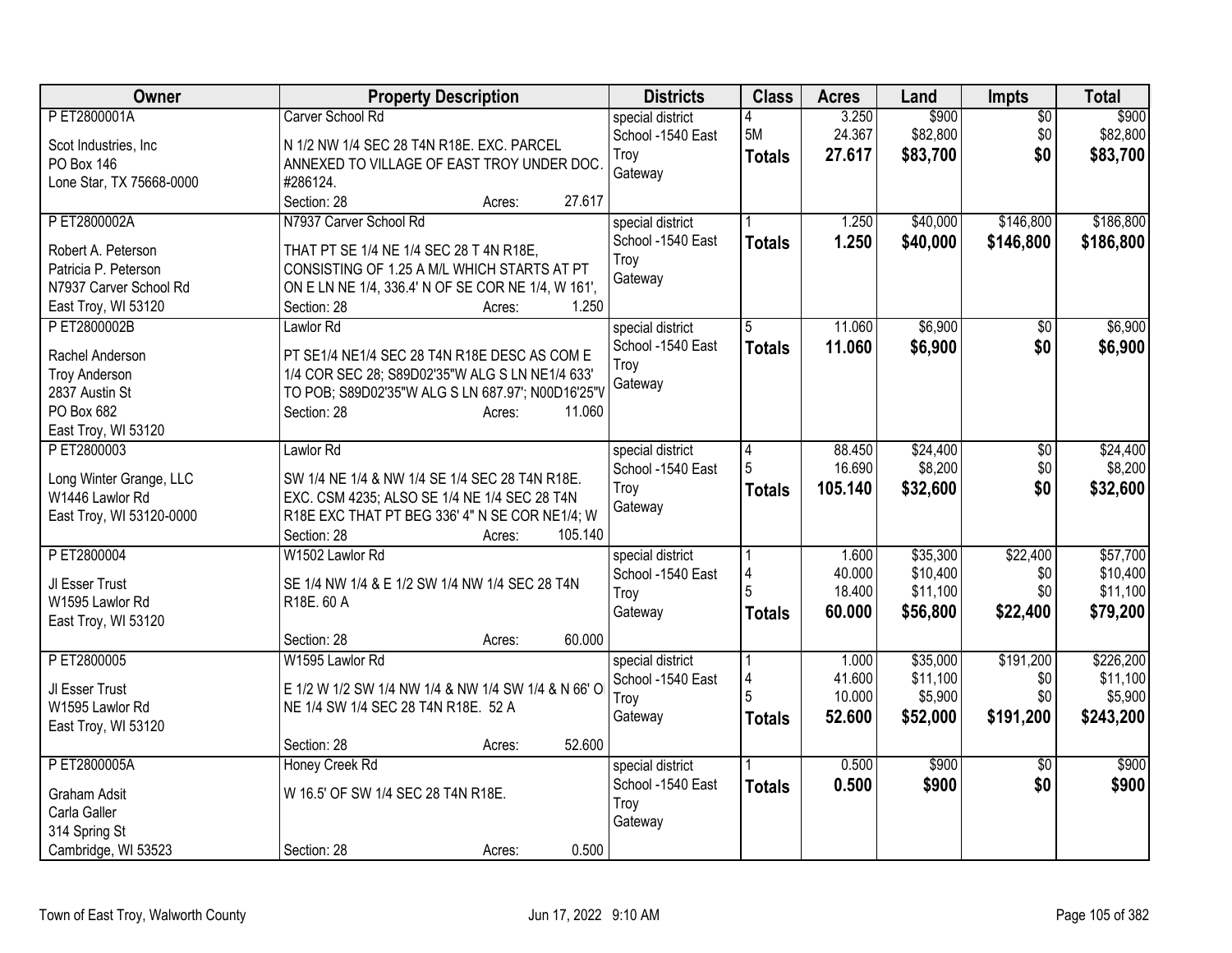| Owner                    | <b>Property Description</b>                          | <b>Districts</b>  | <b>Class</b>   | <b>Acres</b> | Land     | <b>Impts</b>    | <b>Total</b> |
|--------------------------|------------------------------------------------------|-------------------|----------------|--------------|----------|-----------------|--------------|
| P ET2800005B             | Lawlor Rd                                            | special district  |                | 11.500       | \$3,200  | $\overline{50}$ | \$3,200      |
| Alan V. Webb             | NE 1/4 SW 1/4 EXC. N 66' SEC 28 T4N R18E. 38 A       | School -1540 East | 5              | 26.500       | \$17,200 | \$0             | \$17,200     |
| Patricia S. Webb         | OUT OF P ET28-5                                      | Troy              | <b>Totals</b>  | 38.000       | \$20,400 | \$0             | \$20,400     |
| N9328 Beulah Park Rd     |                                                      | Gateway           |                |              |          |                 |              |
| East Troy, WI 53120      | 38.000<br>Section: 28<br>Acres:                      |                   |                |              |          |                 |              |
| P ET2800006              | Lawlor Rd                                            | special district  | 5              | 10.000       | \$5,500  | $\overline{50}$ | \$5,500      |
|                          |                                                      | School -1540 East | <b>Totals</b>  | 10.000       | \$5,500  | \$0             | \$5,500      |
| JI Esser Trust           | W 1/2 W 1/2 SW 1/4 NW 1/4 SEC 28 T4N R18E. 10 A.     | Troy              |                |              |          |                 |              |
| W1595 Lawlor Rd          |                                                      | Gateway           |                |              |          |                 |              |
| East Troy, WI 53120      |                                                      |                   |                |              |          |                 |              |
|                          | 10.000<br>Section: 28<br>Acres:                      |                   |                |              |          |                 |              |
| P ET2800008              | W1684 Honey Creek Rd                                 | special district  | 4              | 48.250       | \$13,300 | \$0             | \$13,300     |
| <b>Graham Adsit</b>      | S 1/2 SW 1/4 SEC 28 T4N R18E. EXC 33' OFF W SIDE     | School -1540 East | $\overline{5}$ | 28.250       | \$18,400 | \$0             | \$18,400     |
| Carla Galler             | & 1/2 A OFF S SIDE. ALSO PT NW1/4 SEC 33 T4N         | Troy              |                | 3.165        | \$55,800 | \$207,400       | \$263,200    |
| 314 Spring St            | R18E DESC AS COM NW COR SEC 33; E277.20'; S          | Gateway           | <b>Totals</b>  | 79.665       | \$87,500 | \$207,400       | \$294,900    |
| Cambridge, WI 53523      | 79.665<br>Section: 33<br>Acres:                      |                   |                |              |          |                 |              |
| PET2800009               | N7691 Carver School Rd                               | special district  |                | 3.000        | \$70,000 | \$341,400       | \$411,400    |
|                          |                                                      | School -1540 East | 4              | 34.126       | \$7,700  | \$0             | \$7,700      |
| Richard L. Rose          | SW 1/4 SE 1/4 SEC 28 T4N R18E. 40 A                  | Troy              | 5              | 3.000        | \$2,000  | \$0             | \$2,000      |
| Kathleen A. Rose         |                                                      | Gateway           | <b>Totals</b>  | 40.126       | \$79,700 | \$341,400       | \$421,100    |
| N7691 Carver School Rd   |                                                      |                   |                |              |          |                 |              |
| East Troy, WI 53120      | 40.126<br>Section: 28<br>Acres:                      |                   |                |              |          |                 |              |
| PET2800010               | N7873 Carver School Rd                               | special district  | $\overline{4}$ | 41.070       | \$9,300  | $\overline{50}$ | \$9,300      |
| Timothy R. Atkinson      | PT SE 1/4 SEC 28 T4N R18E DESC AS COM INTER S        | School -1540 East | 5              | 11.250       | \$6,000  | \$0             | \$6,000      |
| Tabitha L. Atkinson      | 1/8 LN & E SEC LN SEC 28 T4N R18E, S 742.50', N84D   | Troy              |                | 5.000        | \$65,000 | \$185,800       | \$250,800    |
| N7873 Carver School Rd   | W 580.80' TO CTR HWY, SW IN HWY 90.42', N51D2'       | Gateway           | <b>Totals</b>  | 57.320       | \$80,300 | \$185,800       | \$266,100    |
| East Troy, WI 53120      | Section: 28<br>57.320<br>Acres:                      |                   |                |              |          |                 |              |
| P ET2800010A             | N7784 Carver School Rd                               | special district  |                | 1.644        | \$43,200 | \$138,400       | \$181,600    |
|                          |                                                      | School -1540 East | <b>Totals</b>  | 1.644        | \$43,200 | \$138,400       | \$181,600    |
| Christopher Wawro        | PT SE 1/4 SEC 28 T4N R18E DESC AS: COM SE COR        | Troy              |                |              |          |                 |              |
| Laureen A. Wawro         | SEC 28, N 577.50', N84D W 580.80' TO C/L PUB ROAD    | Gateway           |                |              |          |                 |              |
| N7784 Carver School Rd   | & POB, N43D47'E 266.75', N37D08'E 38.34', S79D29'E   |                   |                |              |          |                 |              |
| East Troy, WI 53120      | Section: 28<br>1.644<br>Acres:                       |                   |                |              |          |                 |              |
| PET2800010B              | N7788 Carver School Rd                               | special district  |                | 0.978        | \$34,500 | \$138,500       | \$173,000    |
| William D. Vint          | PT SE 1/4 SEC 28 T4N R18E DESC AS: COM SE COR        | School -1540 East | <b>Totals</b>  | 0.978        | \$34,500 | \$138,500       | \$173,000    |
| Lisa S. Vint             | SEC 28, N 577.70', N84D W 580.80', N43D47'E 266.75', | Troy              |                |              |          |                 |              |
| N7788 Carver School Rd   | N37D08'E 38.34' TO POB, N37D08'E 23.09', N15D41'E    | Gateway           |                |              |          |                 |              |
| East Troy, WI 53120-0000 | 0.978<br>Section: 28<br>Acres:                       |                   |                |              |          |                 |              |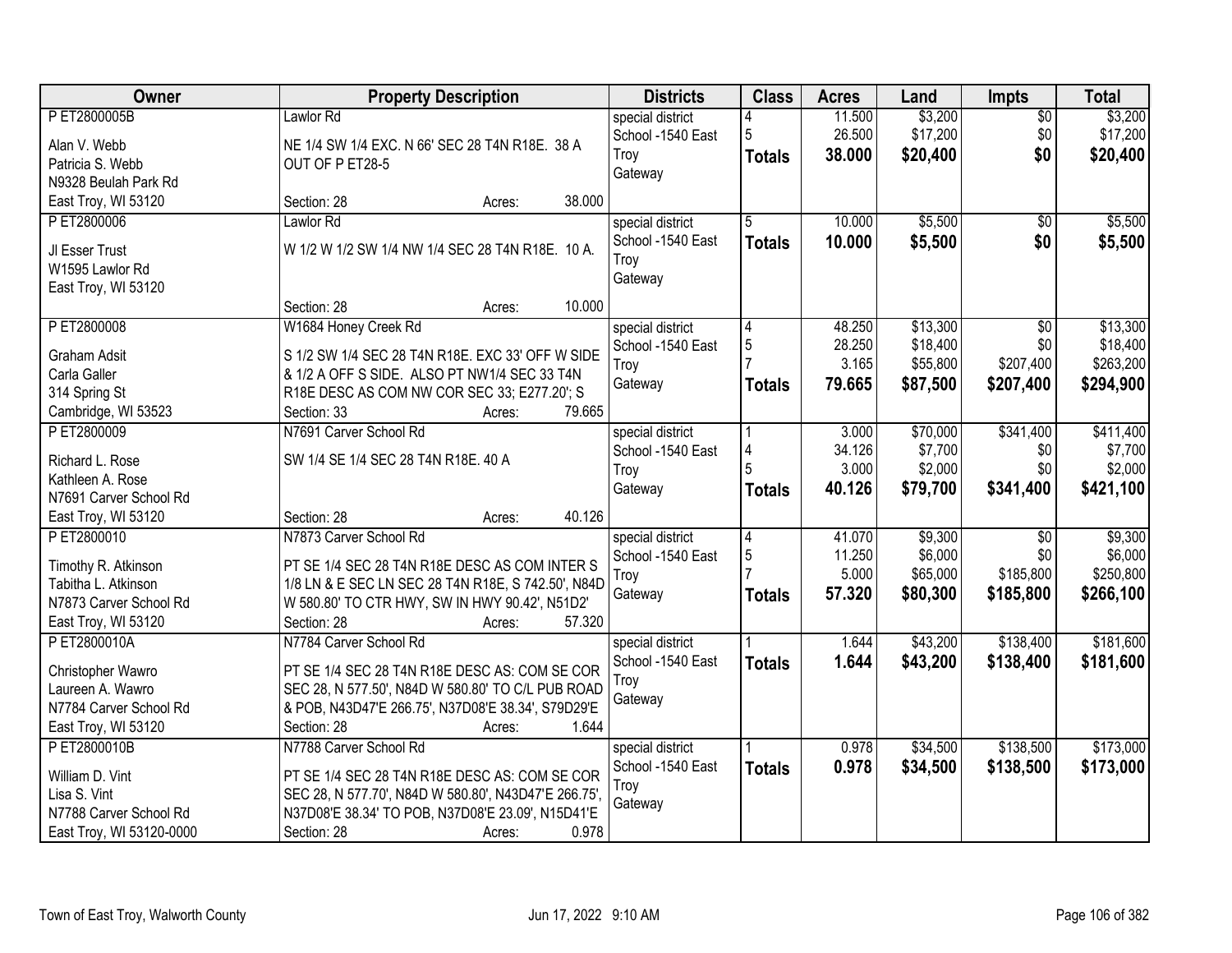| Owner                                 | <b>Property Description</b>                                                                   | <b>Districts</b>  | <b>Class</b>             | <b>Acres</b> | Land            | <b>Impts</b>    | <b>Total</b>    |
|---------------------------------------|-----------------------------------------------------------------------------------------------|-------------------|--------------------------|--------------|-----------------|-----------------|-----------------|
| PET2800010C                           | N7856 Carver School Rd                                                                        | special district  |                          | 1.450        | \$44,000        | \$168,200       | \$212,200       |
| Thomas R Atkinson Trust               | PT SE 1/4 SEC 28 T4N R18E DESC AS: COM E 1/4                                                  | School -1540 East | <b>Totals</b>            | 1.450        | \$44,000        | \$168,200       | \$212,200       |
| Judith A Atkinson Trust               | COR SEC 28, S 650' TO POB, S 210', W 300', N 210', E                                          | Troy              |                          |              |                 |                 |                 |
| N7856 Carver School Rd                | 300' TO POB 1.45 A M/L                                                                        | Gateway           |                          |              |                 |                 |                 |
| East Troy, WI 53120                   | Section: 28<br>1.450<br>Acres:                                                                |                   |                          |              |                 |                 |                 |
| PET2800012                            | Carver School Rd                                                                              | special district  | 4                        | 2.680        | \$700           | \$0             | \$700           |
| Long Winter Grange, LLC               | PT SE 1/4 SEC 28 T4N R18E DESC AS: COM SE COR                                                 | School -1540 East | 5                        | 7.550        | \$4,900         | \$0             | \$4,900         |
| W1446 Lawlor Rd                       | SEC 28, N 577.50', N84D W 580.80', SW IN RD 858' TO                                           | Troy              | Totals                   | 10.230       | \$5,600         | \$0             | \$5,600         |
| East Troy, WI 53120-0000              | S SEC LN, E TO POB. EXC. PART OF C.S. 1014.                                                   | Gateway           |                          |              |                 |                 |                 |
|                                       | 10.230<br>Section: 28<br>Acres:                                                               |                   |                          |              |                 |                 |                 |
| PET2900004                            | Honey Creek Rd                                                                                | special district  | $\overline{\mathsf{X2}}$ | 5.860        | $\overline{50}$ | $\overline{50}$ | $\overline{50}$ |
|                                       |                                                                                               | School -1540 East | <b>Totals</b>            | 5.860        | \$0             | \$0             | \$0             |
| PO Box 7910                           | State of Wisconsin Dept of Transportatic   W 1/2 OF W 1/2 SE 1/4 NE 1/4 SEC 29 T4N R18E. 5.86 | Troy              |                          |              |                 |                 |                 |
| Madison, WI 53707-7910                | A                                                                                             | Gateway           |                          |              |                 |                 |                 |
|                                       | 5.860<br>Section: 29<br>Acres:                                                                |                   |                          |              |                 |                 |                 |
| PET2900005                            | Honey Creek Rd                                                                                | special district  | X3                       | 9.180        | $\overline{50}$ | \$0             | $\sqrt{50}$     |
|                                       |                                                                                               | School -1540 East | <b>Totals</b>            | 9.180        | \$0             | \$0             | \$0             |
| <b>Walworth County</b>                | E 1/2 W 1/2 SE 1/4 NE 1/4 SEC 29 T4N R18E. EXC.                                               | Troy              |                          |              |                 |                 |                 |
| 100 W Walworth St                     | LAND FOR HWY 9.18 A                                                                           | Gateway           |                          |              |                 |                 |                 |
| Elkhorn, WI 53121                     | 9.180<br>Section: 29                                                                          |                   |                          |              |                 |                 |                 |
| PET2900006                            | Acres:<br><b>Honey Creek Rd</b>                                                               | special district  | $\overline{\text{X2}}$   | 12.000       | $\overline{50}$ | $\overline{50}$ | $\sqrt{30}$     |
|                                       |                                                                                               | School -1540 East | <b>Totals</b>            | 12.000       | \$0             | \$0             | \$0             |
| State of Wisconsin Dept of Natural    | W 12 ACRES OF E 1/2 SE 1/4 NE 1/4 SEC 29 T4N                                                  | Troy              |                          |              |                 |                 |                 |
| Resources                             | R18E. 12 A                                                                                    | Gateway           |                          |              |                 |                 |                 |
| c/o State of Wisconsin, Department of |                                                                                               |                   |                          |              |                 |                 |                 |
| <b>Natural Resources</b>              | 12.000<br>Section: 29<br>Acres:                                                               |                   |                          |              |                 |                 |                 |
| PO Box 7921101swebster                |                                                                                               |                   |                          |              |                 |                 |                 |
| Madison, WI 53707-0000<br>P ET2900007 | Honey Creek Rd                                                                                | special district  | 5                        | 8.000        | \$4,400         |                 | \$4,400         |
|                                       |                                                                                               | School -1540 East | <b>Totals</b>            | 8.000        | \$4,400         | \$0<br>\$0      | \$4,400         |
| Alan V. Webb                          | E 8 ACRES OF SE 1/4 NE 1/4 SEC 29 T4N R18E. 8 A.                                              | Troy              |                          |              |                 |                 |                 |
| Patricia S. Webb                      |                                                                                               | Gateway           |                          |              |                 |                 |                 |
| N9328 Beulah Park Rd                  |                                                                                               |                   |                          |              |                 |                 |                 |
| East Troy, WI 53120                   | 8.000<br>Section: 29<br>Acres:                                                                |                   |                          |              |                 |                 |                 |
| PET2900012                            | <b>Honey Creek Rd</b>                                                                         | special district  | $\overline{4}$           | 22.378       | \$5,200         | $\overline{50}$ | \$5,200         |
| <b>Graham Adsit</b>                   | SE 1/4 SE 1/4 SEC 29 T4N R18E LYING N&E OF HWY.                                               | School -1540 East | 5                        | 17.000       | \$8,900         | \$0             | \$8,900         |
| Carla Galler                          | 40 A M/L EASEMENT AGREEMENT UNDER DOC.                                                        | Troy              | <b>Totals</b>            | 39.378       | \$14,100        | \$0             | \$14,100        |
| 314 Spring St                         | #273563, VOL 627 PG 3422                                                                      | Gateway           |                          |              |                 |                 |                 |
| Cambridge, WI 53523                   | 39.378<br>Section: 29<br>Acres:                                                               |                   |                          |              |                 |                 |                 |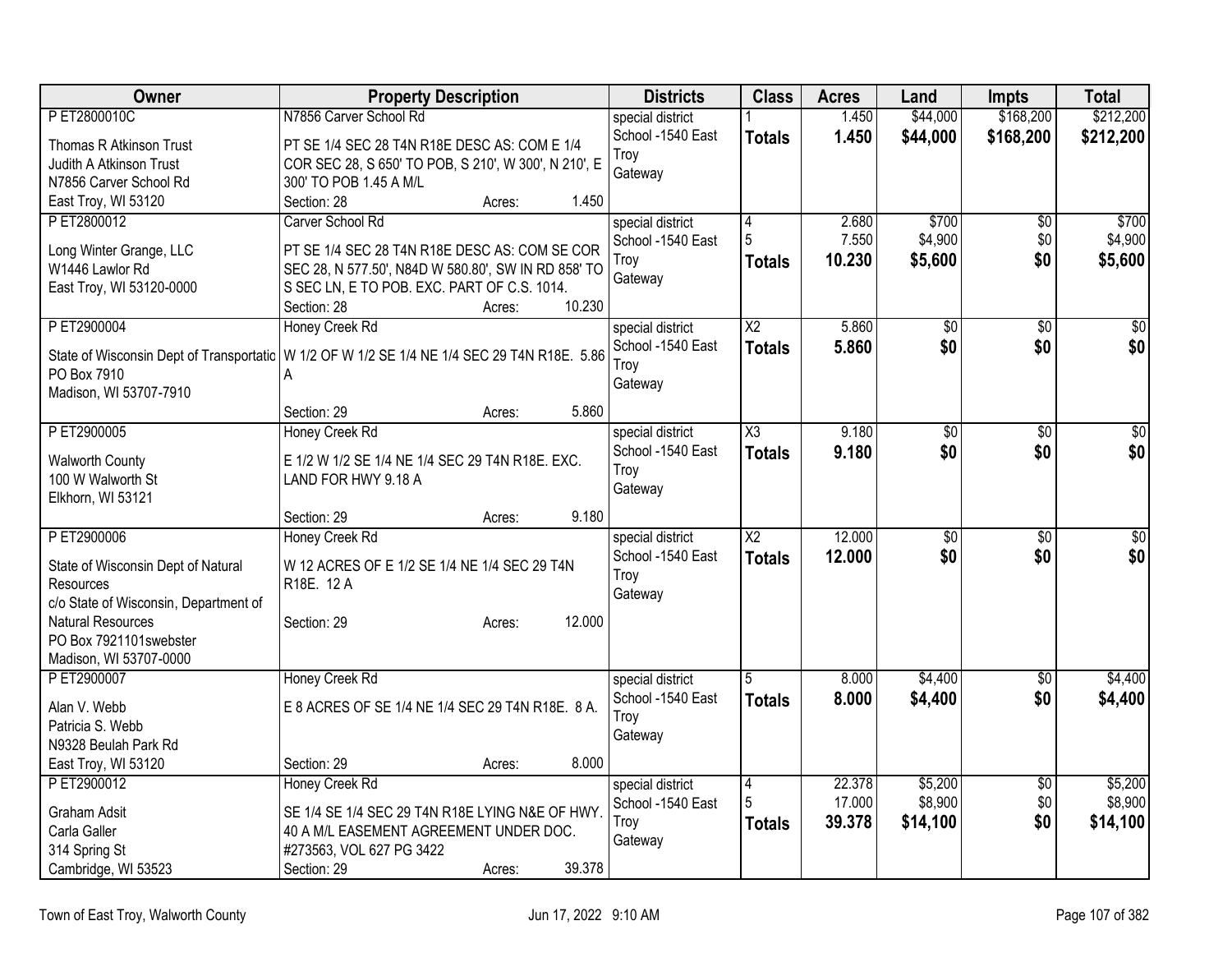| Owner                                | <b>Property Description</b>                           | <b>Districts</b>  | <b>Class</b>  | <b>Acres</b> | Land     | Impts           | <b>Total</b> |
|--------------------------------------|-------------------------------------------------------|-------------------|---------------|--------------|----------|-----------------|--------------|
| PET2900013                           | <b>Honey Creek Rd</b>                                 | special district  | 5             | 10.000       | \$5,500  | $\overline{50}$ | \$5,500      |
| Steven Brycki Trust                  | S 10 ACRES OF NE 1/4 SE 1/4 SEC 29 T4N R18E. 10       | School -1540 East | <b>Totals</b> | 10.000       | \$5,500  | \$0             | \$5,500      |
| Pamela Brycki Trust                  | A. EASEMENT AGREEMENT UNDER DOC. NO.                  | Troy              |               |              |          |                 |              |
| S28 W36127 Scuppernong Cir           | 273563                                                | Gateway           |               |              |          |                 |              |
| Dousman, WI 53188                    | 10.000<br>Section: 29<br>Acres:                       |                   |               |              |          |                 |              |
| PET2900014                           | <b>Honey Creek Rd</b>                                 | special district  | 5             | 10.000       | \$5,500  | $\overline{50}$ | \$5,500      |
|                                      |                                                       | School -1540 East | <b>Totals</b> | 10.000       | \$5,500  | \$0             | \$5,500      |
| Steven Brycki Trust                  | PT NE1/4 SE1/4 SEC 29 T4N R18E DESC AS COM AT         | Troy              |               |              |          |                 |              |
| Pamela Brycki Trust                  | NW COR SD NE1/4 SE1/4; S ON 1/8TH LINE 60 RODS;       | Gateway           |               |              |          |                 |              |
| S28 W36127 Scuppernong Cir           | E 26 2/3 RODS; N 60 RODS; W ON SEC LINE 26 2/3        |                   |               |              |          |                 |              |
| Dousman, WI 53188                    | 10.000<br>Section: 29<br>Acres:                       |                   |               |              |          |                 |              |
| PET2900015                           | Honey Creek Rd                                        | special district  | 4             | 6.000        | \$1,000  | \$0             | \$1,000      |
| JI Esser Trust                       | E 20 ACRES OF N 30 ACRES OF NE 1/4 SE 1/4 SEC         | School -1540 East |               | 14.000       | \$7,700  | \$0             | \$7,700      |
| W1595 Lawlor Rd                      | 29 T4N R18E. 20 A.                                    | Troy              | <b>Totals</b> | 20,000       | \$8,700  | \$0             | \$8,700      |
| East Troy, WI 53120                  |                                                       | Gateway           |               |              |          |                 |              |
|                                      | 20.000<br>Section: 29<br>Acres:                       |                   |               |              |          |                 |              |
| PET3000001C                          | W2135 O Leary Ln                                      | special district  |               | 0.970        | \$34,300 | \$132,800       | \$167,100    |
|                                      |                                                       | School -1540 East | <b>Totals</b> | 0.970        | \$34,300 | \$132,800       | \$167,100    |
| Joshua K. Lucht                      | PT SE 1/4 SEC 30 T4N R18E DESC AS: COM SE COR         | Troy              |               |              |          |                 |              |
| W2135 O'Leary Ln                     | SEC 30, N5D36'E 1895.49' TO INTER HWY G WITH          | Gateway           |               |              |          |                 |              |
| East Troy, WI 53120                  | CTR LN TOWN RD RUNNING WLY, S88D38'W 545' TO<br>0.970 |                   |               |              |          |                 |              |
| PET3000001D                          | Section: 30<br>Acres:                                 |                   |               |              |          |                 | \$229,300    |
|                                      | W2163 O Leary Ln                                      | special district  |               | 1.910        | \$53,200 | \$176,100       |              |
| Steven C. Connell                    | PT SE 1/4 SEC 30 T4N R18E DESC AS: COM SE COR         | School -1540 East | <b>Totals</b> | 1.910        | \$53,200 | \$176,100       | \$229,300    |
| W2163 O'Leary Ln                     | SEC 30, N5D36'E 1895.49', S88D38'W 845.03' TO POB     | Troy              |               |              |          |                 |              |
| East Troy, WI 53120                  | S88D38'W 193.25', S0D06'W 429.29', N89D27'E 194.13'   | Gateway           |               |              |          |                 |              |
|                                      | Section: 30<br>1.910<br>Acres:                        |                   |               |              |          |                 |              |
| PET3000001E                          | W2173 O Leary Ln                                      | special district  |               | 1.900        | \$53,000 | \$126,000       | \$179,000    |
|                                      | PT SE 1/4 SEC 30 T4N R18E DESC AS: COM SE COR         | School -1540 East | <b>Totals</b> | 1.900        | \$53,000 | \$126,000       | \$179,000    |
| Margaret R. Cash<br>809 Lake View Dr | SEC 30, N5D36'E 1895.49', S88D38'W 1104.30' TO        | Troy              |               |              |          |                 |              |
| Mission, TX 78572                    | POB, S88D38'W 193.25', S0D06'W 425.60', N89D27'E      | Gateway           |               |              |          |                 |              |
|                                      | 1.900<br>Section: 30<br>Acres:                        |                   |               |              |          |                 |              |
| PET3000001F                          | W2143 O Leary Ln                                      | special district  |               | 1.990        | \$54,800 | \$169,700       | \$224,500    |
|                                      |                                                       | School -1540 East |               |              |          |                 |              |
| David S. Yingling                    | PT SE 1/4 SEC 30 T4N R18E DESC AS: COM SE COR         |                   | <b>Totals</b> | 1.990        | \$54,800 | \$169,700       | \$224,500    |
| Cindy L. Yingling                    | SEC 30, N5D36'E 1895.49', S88D38'W 645.03' TO POB,    | Troy              |               |              |          |                 |              |
| W2143 O'Leary Ln                     | S88D38'W 200', S0D01'E 432.04', N89D37'E 199.95',     | Gateway           |               |              |          |                 |              |
| East Troy, WI 53120                  | 1.990<br>Section: 30<br>Acres:                        |                   |               |              |          |                 |              |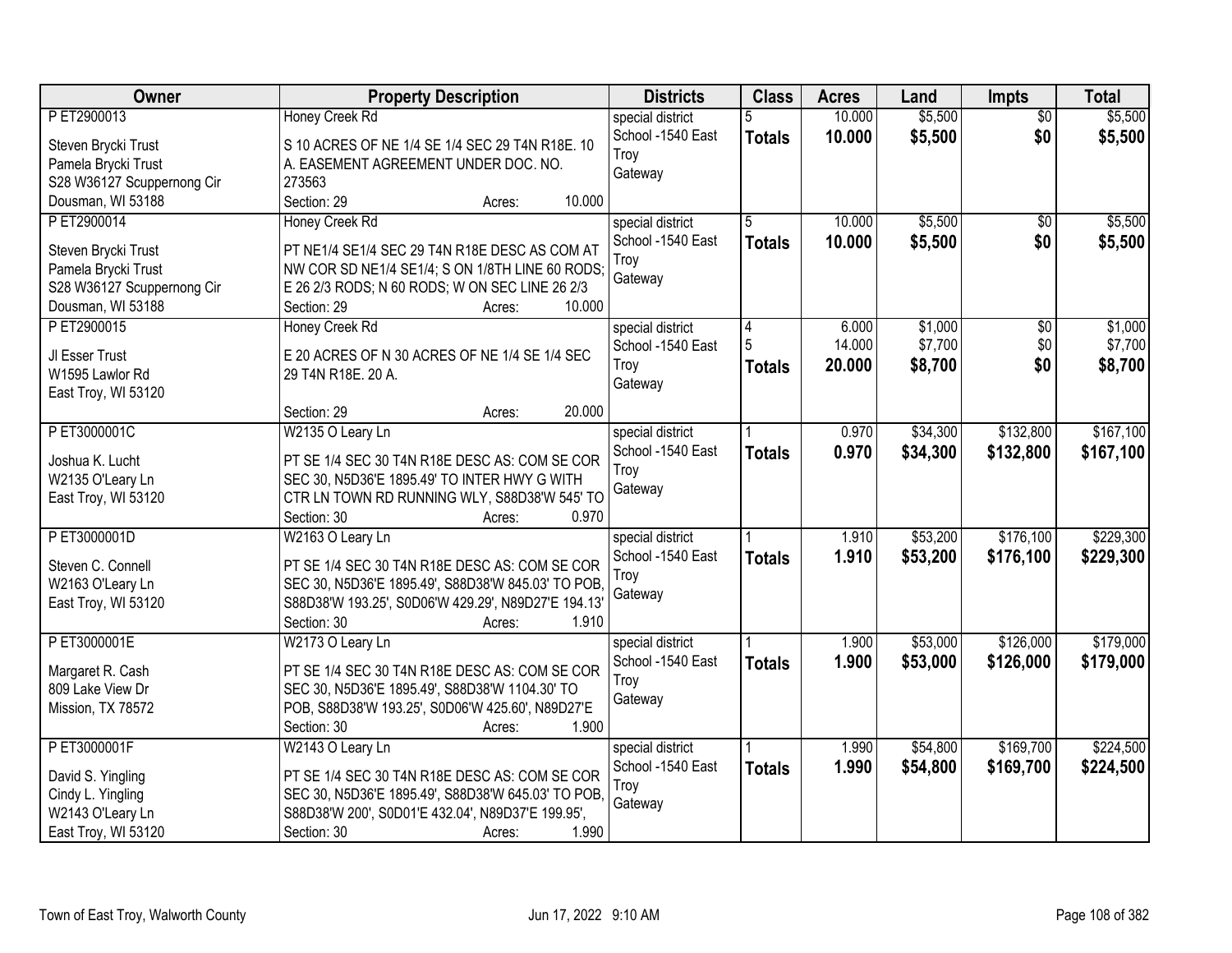| PET3000001G<br>W2189 O Leary Ln<br>1.950<br>\$54,000<br>\$155,600<br>special district<br>School -1540 East<br>1.950<br>\$54,000<br>\$155,600<br>\$209,600<br><b>Totals</b><br>PT SE 1/4 SEC 30 T4N R18E DESC AS: COM SE COR<br>Jacob M. Talaga<br>Troy<br>W2189 O'Leary Ln<br>SEC 30, N5D36'E 1895.49', S88D38'W 1297.55' TO<br>Gateway<br>POB, S88D38'W 200', S0D06'W 422.74', N89D27'E<br>East Troy, WI 53120<br>1.950<br>Section: 30<br>Acres:<br>\$103,300<br>\$243,200<br>\$346,500<br>PET3000001H<br>W2167 O Leary Ln<br>special district<br>5.666<br>School -1540 East<br>5.666<br>\$103,300<br>\$243,200<br>\$346,500<br><b>Totals</b><br><b>Todd Nordentoft</b><br>PT SE 1/4 SEC 30 T4N R18E DESC AS: COM SE COR<br>Troy<br>W21676 O'Leary Ln<br>SEC 30, N5D31'42"E 1895.49', S88D33'42"W 1038.28'<br>Gateway<br>TO POB, S0D01'42"W 429.29', N89D22'30"E 431.39',<br>East Troy, WI 53120<br>5.666<br>Section: 30<br>Acres:<br>\$5,600<br>PET3000002<br>33.021<br>$\overline{50}$<br>\$5,600<br>O'Leary Ln<br>special district<br>4<br>5<br>\$10,300<br>15.780<br>\$0<br>School -1540 East<br>THAT PT W 1/2 SE 1/4 LYING S OF CTR RD RUN E&W<br>Dmtd Investments, LLC<br>\$19,200<br>\$25,000<br>1.000<br>Troy<br>W2299 O'Leary Ln<br>THRU SD SE 1/4 SEC 30 T4N R18E. ALSO COM CTR<br>Gateway<br>49.801<br>\$40,900<br>\$19,200<br>\$60,100<br><b>Totals</b><br>East Troy, WI 53120<br>SD RD ON E 1/8 LN N TO E&W 1/4 LN, W 103.62', N TO<br>Section: 30<br>49.801<br>Acres:<br>\$169,300<br>\$221,300<br>P ET3000002A<br>W2238 O Leary Ln<br>\$52,000<br>special district<br>1.850<br>School -1540 East<br>1.850<br>\$52,000<br>\$169,300<br>\$221,300<br><b>Totals</b><br>PT SE 1/4 SEC 30 T4N R18E DESC AS: COM NE COR<br>Rebecca A. Langer<br>Troy<br>W2238 O'Leary Ln<br>W 1/2 SE 1/4 SEC 30, S0D06'W 758.95', S73D05'W<br>Gateway<br>East Troy, WI 53120<br>381.33' TO POB, S73D05'W 312.32', N0D23'E 317.19',<br>1.850<br>Section: 30<br>Acres:<br>P ET3000005<br>87.250<br>\$24,000<br>\$24,000<br>\$0<br>special district<br>4<br>O'Leary Ln<br>45.750<br>\$24,300<br>\$0<br>5<br>School -1540 East<br>Yggdrasil Land Foundation, Inc.<br>SW 1/4 NW 1/4 S OF CREEK & E 1/2 NW 1/4 S OF<br>\$0<br>133.000<br>\$48,300<br>\$48,300<br>Troy<br><b>Totals</b><br>PO Box 358<br>CREEK & COM AT PT C/L O'LEARY RD & NW 1/4 SEC<br>Gateway<br>LN, NELY ALG C/L SD RD TO SE COR CSM 419, N TO<br>Burlington, WI 53105<br>Section: 30<br>133.000<br>Acres:<br>\$111,300<br>P ET3000006A<br>N7810 Townline Rd<br>0.750<br>\$31,500<br>special district<br>School -1540 East<br>0.750<br>\$31,500<br>\$111,300<br>\$142,800<br><b>Totals</b><br>PT SW 1/4 SEC 30 T4N R18E DESC AS: COM W 1/4<br>Keith D. Kadow<br>Troy<br>N7810 Townline Rd<br>COR SEC 30, S 1241.05' TO POB, S 100', E 163.35', N<br>Gateway<br>100', W 163.35' TO POB. ALSO COM W 1/4 COR SEC<br>East Troy, WI 53120<br>Section: 30<br>0.750<br>Acres:<br>P ET3000007<br>\$53,500<br>\$110,200<br>\$163,700<br>W2330 O Leary Ln<br>special district<br>1.923<br>25.000<br>\$6,900<br>\$0<br>School -1540 East<br>Cordes R. Cooper<br>E 825' OF E 1/2 SW 1/4 SEC 30 T4N R18E. EXC VOL 32<br>26.923<br>\$60,400<br>\$110,200<br>\$170,600<br>Troy<br><b>Totals</b><br>RECORDS PG 46. EXC. P ET30-7A DESC IN VOL 156<br>Joan M. Cooper<br>Gateway<br>W2330 O'Leary Ln<br>RECORDS PG 204, VOL 364 PG 51 RECORDS. 26.92 | Owner               | <b>Property Description</b>     | <b>Districts</b> | <b>Class</b> | <b>Acres</b> | Land | <b>Impts</b> | <b>Total</b> |
|--------------------------------------------------------------------------------------------------------------------------------------------------------------------------------------------------------------------------------------------------------------------------------------------------------------------------------------------------------------------------------------------------------------------------------------------------------------------------------------------------------------------------------------------------------------------------------------------------------------------------------------------------------------------------------------------------------------------------------------------------------------------------------------------------------------------------------------------------------------------------------------------------------------------------------------------------------------------------------------------------------------------------------------------------------------------------------------------------------------------------------------------------------------------------------------------------------------------------------------------------------------------------------------------------------------------------------------------------------------------------------------------------------------------------------------------------------------------------------------------------------------------------------------------------------------------------------------------------------------------------------------------------------------------------------------------------------------------------------------------------------------------------------------------------------------------------------------------------------------------------------------------------------------------------------------------------------------------------------------------------------------------------------------------------------------------------------------------------------------------------------------------------------------------------------------------------------------------------------------------------------------------------------------------------------------------------------------------------------------------------------------------------------------------------------------------------------------------------------------------------------------------------------------------------------------------------------------------------------------------------------------------------------------------------------------------------------------------------------------------------------------------------------------------------------------------------------------------------------------------------------------------------------------------------------------------------------------------------------------------------------------------------------------------------------------------------------------------------------------------------------------------------------------------------------------------------------------------------------------------------------------------------------------------------------------------------------------------------------------------------------------------|---------------------|---------------------------------|------------------|--------------|--------------|------|--------------|--------------|
|                                                                                                                                                                                                                                                                                                                                                                                                                                                                                                                                                                                                                                                                                                                                                                                                                                                                                                                                                                                                                                                                                                                                                                                                                                                                                                                                                                                                                                                                                                                                                                                                                                                                                                                                                                                                                                                                                                                                                                                                                                                                                                                                                                                                                                                                                                                                                                                                                                                                                                                                                                                                                                                                                                                                                                                                                                                                                                                                                                                                                                                                                                                                                                                                                                                                                                                                                                                            |                     |                                 |                  |              |              |      |              | \$209,600    |
|                                                                                                                                                                                                                                                                                                                                                                                                                                                                                                                                                                                                                                                                                                                                                                                                                                                                                                                                                                                                                                                                                                                                                                                                                                                                                                                                                                                                                                                                                                                                                                                                                                                                                                                                                                                                                                                                                                                                                                                                                                                                                                                                                                                                                                                                                                                                                                                                                                                                                                                                                                                                                                                                                                                                                                                                                                                                                                                                                                                                                                                                                                                                                                                                                                                                                                                                                                                            |                     |                                 |                  |              |              |      |              |              |
| \$10,300<br>\$44,200<br>\$24,300<br>\$142,800<br>\$6,900                                                                                                                                                                                                                                                                                                                                                                                                                                                                                                                                                                                                                                                                                                                                                                                                                                                                                                                                                                                                                                                                                                                                                                                                                                                                                                                                                                                                                                                                                                                                                                                                                                                                                                                                                                                                                                                                                                                                                                                                                                                                                                                                                                                                                                                                                                                                                                                                                                                                                                                                                                                                                                                                                                                                                                                                                                                                                                                                                                                                                                                                                                                                                                                                                                                                                                                                   |                     |                                 |                  |              |              |      |              |              |
|                                                                                                                                                                                                                                                                                                                                                                                                                                                                                                                                                                                                                                                                                                                                                                                                                                                                                                                                                                                                                                                                                                                                                                                                                                                                                                                                                                                                                                                                                                                                                                                                                                                                                                                                                                                                                                                                                                                                                                                                                                                                                                                                                                                                                                                                                                                                                                                                                                                                                                                                                                                                                                                                                                                                                                                                                                                                                                                                                                                                                                                                                                                                                                                                                                                                                                                                                                                            |                     |                                 |                  |              |              |      |              |              |
|                                                                                                                                                                                                                                                                                                                                                                                                                                                                                                                                                                                                                                                                                                                                                                                                                                                                                                                                                                                                                                                                                                                                                                                                                                                                                                                                                                                                                                                                                                                                                                                                                                                                                                                                                                                                                                                                                                                                                                                                                                                                                                                                                                                                                                                                                                                                                                                                                                                                                                                                                                                                                                                                                                                                                                                                                                                                                                                                                                                                                                                                                                                                                                                                                                                                                                                                                                                            |                     |                                 |                  |              |              |      |              |              |
|                                                                                                                                                                                                                                                                                                                                                                                                                                                                                                                                                                                                                                                                                                                                                                                                                                                                                                                                                                                                                                                                                                                                                                                                                                                                                                                                                                                                                                                                                                                                                                                                                                                                                                                                                                                                                                                                                                                                                                                                                                                                                                                                                                                                                                                                                                                                                                                                                                                                                                                                                                                                                                                                                                                                                                                                                                                                                                                                                                                                                                                                                                                                                                                                                                                                                                                                                                                            |                     |                                 |                  |              |              |      |              |              |
|                                                                                                                                                                                                                                                                                                                                                                                                                                                                                                                                                                                                                                                                                                                                                                                                                                                                                                                                                                                                                                                                                                                                                                                                                                                                                                                                                                                                                                                                                                                                                                                                                                                                                                                                                                                                                                                                                                                                                                                                                                                                                                                                                                                                                                                                                                                                                                                                                                                                                                                                                                                                                                                                                                                                                                                                                                                                                                                                                                                                                                                                                                                                                                                                                                                                                                                                                                                            |                     |                                 |                  |              |              |      |              |              |
|                                                                                                                                                                                                                                                                                                                                                                                                                                                                                                                                                                                                                                                                                                                                                                                                                                                                                                                                                                                                                                                                                                                                                                                                                                                                                                                                                                                                                                                                                                                                                                                                                                                                                                                                                                                                                                                                                                                                                                                                                                                                                                                                                                                                                                                                                                                                                                                                                                                                                                                                                                                                                                                                                                                                                                                                                                                                                                                                                                                                                                                                                                                                                                                                                                                                                                                                                                                            |                     |                                 |                  |              |              |      |              |              |
|                                                                                                                                                                                                                                                                                                                                                                                                                                                                                                                                                                                                                                                                                                                                                                                                                                                                                                                                                                                                                                                                                                                                                                                                                                                                                                                                                                                                                                                                                                                                                                                                                                                                                                                                                                                                                                                                                                                                                                                                                                                                                                                                                                                                                                                                                                                                                                                                                                                                                                                                                                                                                                                                                                                                                                                                                                                                                                                                                                                                                                                                                                                                                                                                                                                                                                                                                                                            |                     |                                 |                  |              |              |      |              |              |
|                                                                                                                                                                                                                                                                                                                                                                                                                                                                                                                                                                                                                                                                                                                                                                                                                                                                                                                                                                                                                                                                                                                                                                                                                                                                                                                                                                                                                                                                                                                                                                                                                                                                                                                                                                                                                                                                                                                                                                                                                                                                                                                                                                                                                                                                                                                                                                                                                                                                                                                                                                                                                                                                                                                                                                                                                                                                                                                                                                                                                                                                                                                                                                                                                                                                                                                                                                                            |                     |                                 |                  |              |              |      |              |              |
|                                                                                                                                                                                                                                                                                                                                                                                                                                                                                                                                                                                                                                                                                                                                                                                                                                                                                                                                                                                                                                                                                                                                                                                                                                                                                                                                                                                                                                                                                                                                                                                                                                                                                                                                                                                                                                                                                                                                                                                                                                                                                                                                                                                                                                                                                                                                                                                                                                                                                                                                                                                                                                                                                                                                                                                                                                                                                                                                                                                                                                                                                                                                                                                                                                                                                                                                                                                            |                     |                                 |                  |              |              |      |              |              |
|                                                                                                                                                                                                                                                                                                                                                                                                                                                                                                                                                                                                                                                                                                                                                                                                                                                                                                                                                                                                                                                                                                                                                                                                                                                                                                                                                                                                                                                                                                                                                                                                                                                                                                                                                                                                                                                                                                                                                                                                                                                                                                                                                                                                                                                                                                                                                                                                                                                                                                                                                                                                                                                                                                                                                                                                                                                                                                                                                                                                                                                                                                                                                                                                                                                                                                                                                                                            |                     |                                 |                  |              |              |      |              |              |
|                                                                                                                                                                                                                                                                                                                                                                                                                                                                                                                                                                                                                                                                                                                                                                                                                                                                                                                                                                                                                                                                                                                                                                                                                                                                                                                                                                                                                                                                                                                                                                                                                                                                                                                                                                                                                                                                                                                                                                                                                                                                                                                                                                                                                                                                                                                                                                                                                                                                                                                                                                                                                                                                                                                                                                                                                                                                                                                                                                                                                                                                                                                                                                                                                                                                                                                                                                                            |                     |                                 |                  |              |              |      |              |              |
|                                                                                                                                                                                                                                                                                                                                                                                                                                                                                                                                                                                                                                                                                                                                                                                                                                                                                                                                                                                                                                                                                                                                                                                                                                                                                                                                                                                                                                                                                                                                                                                                                                                                                                                                                                                                                                                                                                                                                                                                                                                                                                                                                                                                                                                                                                                                                                                                                                                                                                                                                                                                                                                                                                                                                                                                                                                                                                                                                                                                                                                                                                                                                                                                                                                                                                                                                                                            |                     |                                 |                  |              |              |      |              |              |
|                                                                                                                                                                                                                                                                                                                                                                                                                                                                                                                                                                                                                                                                                                                                                                                                                                                                                                                                                                                                                                                                                                                                                                                                                                                                                                                                                                                                                                                                                                                                                                                                                                                                                                                                                                                                                                                                                                                                                                                                                                                                                                                                                                                                                                                                                                                                                                                                                                                                                                                                                                                                                                                                                                                                                                                                                                                                                                                                                                                                                                                                                                                                                                                                                                                                                                                                                                                            |                     |                                 |                  |              |              |      |              |              |
|                                                                                                                                                                                                                                                                                                                                                                                                                                                                                                                                                                                                                                                                                                                                                                                                                                                                                                                                                                                                                                                                                                                                                                                                                                                                                                                                                                                                                                                                                                                                                                                                                                                                                                                                                                                                                                                                                                                                                                                                                                                                                                                                                                                                                                                                                                                                                                                                                                                                                                                                                                                                                                                                                                                                                                                                                                                                                                                                                                                                                                                                                                                                                                                                                                                                                                                                                                                            |                     |                                 |                  |              |              |      |              |              |
|                                                                                                                                                                                                                                                                                                                                                                                                                                                                                                                                                                                                                                                                                                                                                                                                                                                                                                                                                                                                                                                                                                                                                                                                                                                                                                                                                                                                                                                                                                                                                                                                                                                                                                                                                                                                                                                                                                                                                                                                                                                                                                                                                                                                                                                                                                                                                                                                                                                                                                                                                                                                                                                                                                                                                                                                                                                                                                                                                                                                                                                                                                                                                                                                                                                                                                                                                                                            |                     |                                 |                  |              |              |      |              |              |
|                                                                                                                                                                                                                                                                                                                                                                                                                                                                                                                                                                                                                                                                                                                                                                                                                                                                                                                                                                                                                                                                                                                                                                                                                                                                                                                                                                                                                                                                                                                                                                                                                                                                                                                                                                                                                                                                                                                                                                                                                                                                                                                                                                                                                                                                                                                                                                                                                                                                                                                                                                                                                                                                                                                                                                                                                                                                                                                                                                                                                                                                                                                                                                                                                                                                                                                                                                                            |                     |                                 |                  |              |              |      |              |              |
|                                                                                                                                                                                                                                                                                                                                                                                                                                                                                                                                                                                                                                                                                                                                                                                                                                                                                                                                                                                                                                                                                                                                                                                                                                                                                                                                                                                                                                                                                                                                                                                                                                                                                                                                                                                                                                                                                                                                                                                                                                                                                                                                                                                                                                                                                                                                                                                                                                                                                                                                                                                                                                                                                                                                                                                                                                                                                                                                                                                                                                                                                                                                                                                                                                                                                                                                                                                            |                     |                                 |                  |              |              |      |              |              |
|                                                                                                                                                                                                                                                                                                                                                                                                                                                                                                                                                                                                                                                                                                                                                                                                                                                                                                                                                                                                                                                                                                                                                                                                                                                                                                                                                                                                                                                                                                                                                                                                                                                                                                                                                                                                                                                                                                                                                                                                                                                                                                                                                                                                                                                                                                                                                                                                                                                                                                                                                                                                                                                                                                                                                                                                                                                                                                                                                                                                                                                                                                                                                                                                                                                                                                                                                                                            |                     |                                 |                  |              |              |      |              |              |
|                                                                                                                                                                                                                                                                                                                                                                                                                                                                                                                                                                                                                                                                                                                                                                                                                                                                                                                                                                                                                                                                                                                                                                                                                                                                                                                                                                                                                                                                                                                                                                                                                                                                                                                                                                                                                                                                                                                                                                                                                                                                                                                                                                                                                                                                                                                                                                                                                                                                                                                                                                                                                                                                                                                                                                                                                                                                                                                                                                                                                                                                                                                                                                                                                                                                                                                                                                                            |                     |                                 |                  |              |              |      |              |              |
|                                                                                                                                                                                                                                                                                                                                                                                                                                                                                                                                                                                                                                                                                                                                                                                                                                                                                                                                                                                                                                                                                                                                                                                                                                                                                                                                                                                                                                                                                                                                                                                                                                                                                                                                                                                                                                                                                                                                                                                                                                                                                                                                                                                                                                                                                                                                                                                                                                                                                                                                                                                                                                                                                                                                                                                                                                                                                                                                                                                                                                                                                                                                                                                                                                                                                                                                                                                            |                     |                                 |                  |              |              |      |              |              |
|                                                                                                                                                                                                                                                                                                                                                                                                                                                                                                                                                                                                                                                                                                                                                                                                                                                                                                                                                                                                                                                                                                                                                                                                                                                                                                                                                                                                                                                                                                                                                                                                                                                                                                                                                                                                                                                                                                                                                                                                                                                                                                                                                                                                                                                                                                                                                                                                                                                                                                                                                                                                                                                                                                                                                                                                                                                                                                                                                                                                                                                                                                                                                                                                                                                                                                                                                                                            |                     |                                 |                  |              |              |      |              |              |
|                                                                                                                                                                                                                                                                                                                                                                                                                                                                                                                                                                                                                                                                                                                                                                                                                                                                                                                                                                                                                                                                                                                                                                                                                                                                                                                                                                                                                                                                                                                                                                                                                                                                                                                                                                                                                                                                                                                                                                                                                                                                                                                                                                                                                                                                                                                                                                                                                                                                                                                                                                                                                                                                                                                                                                                                                                                                                                                                                                                                                                                                                                                                                                                                                                                                                                                                                                                            |                     |                                 |                  |              |              |      |              |              |
|                                                                                                                                                                                                                                                                                                                                                                                                                                                                                                                                                                                                                                                                                                                                                                                                                                                                                                                                                                                                                                                                                                                                                                                                                                                                                                                                                                                                                                                                                                                                                                                                                                                                                                                                                                                                                                                                                                                                                                                                                                                                                                                                                                                                                                                                                                                                                                                                                                                                                                                                                                                                                                                                                                                                                                                                                                                                                                                                                                                                                                                                                                                                                                                                                                                                                                                                                                                            |                     |                                 |                  |              |              |      |              |              |
|                                                                                                                                                                                                                                                                                                                                                                                                                                                                                                                                                                                                                                                                                                                                                                                                                                                                                                                                                                                                                                                                                                                                                                                                                                                                                                                                                                                                                                                                                                                                                                                                                                                                                                                                                                                                                                                                                                                                                                                                                                                                                                                                                                                                                                                                                                                                                                                                                                                                                                                                                                                                                                                                                                                                                                                                                                                                                                                                                                                                                                                                                                                                                                                                                                                                                                                                                                                            |                     |                                 |                  |              |              |      |              |              |
|                                                                                                                                                                                                                                                                                                                                                                                                                                                                                                                                                                                                                                                                                                                                                                                                                                                                                                                                                                                                                                                                                                                                                                                                                                                                                                                                                                                                                                                                                                                                                                                                                                                                                                                                                                                                                                                                                                                                                                                                                                                                                                                                                                                                                                                                                                                                                                                                                                                                                                                                                                                                                                                                                                                                                                                                                                                                                                                                                                                                                                                                                                                                                                                                                                                                                                                                                                                            |                     |                                 |                  |              |              |      |              |              |
|                                                                                                                                                                                                                                                                                                                                                                                                                                                                                                                                                                                                                                                                                                                                                                                                                                                                                                                                                                                                                                                                                                                                                                                                                                                                                                                                                                                                                                                                                                                                                                                                                                                                                                                                                                                                                                                                                                                                                                                                                                                                                                                                                                                                                                                                                                                                                                                                                                                                                                                                                                                                                                                                                                                                                                                                                                                                                                                                                                                                                                                                                                                                                                                                                                                                                                                                                                                            |                     |                                 |                  |              |              |      |              |              |
|                                                                                                                                                                                                                                                                                                                                                                                                                                                                                                                                                                                                                                                                                                                                                                                                                                                                                                                                                                                                                                                                                                                                                                                                                                                                                                                                                                                                                                                                                                                                                                                                                                                                                                                                                                                                                                                                                                                                                                                                                                                                                                                                                                                                                                                                                                                                                                                                                                                                                                                                                                                                                                                                                                                                                                                                                                                                                                                                                                                                                                                                                                                                                                                                                                                                                                                                                                                            |                     |                                 |                  |              |              |      |              |              |
|                                                                                                                                                                                                                                                                                                                                                                                                                                                                                                                                                                                                                                                                                                                                                                                                                                                                                                                                                                                                                                                                                                                                                                                                                                                                                                                                                                                                                                                                                                                                                                                                                                                                                                                                                                                                                                                                                                                                                                                                                                                                                                                                                                                                                                                                                                                                                                                                                                                                                                                                                                                                                                                                                                                                                                                                                                                                                                                                                                                                                                                                                                                                                                                                                                                                                                                                                                                            |                     |                                 |                  |              |              |      |              |              |
|                                                                                                                                                                                                                                                                                                                                                                                                                                                                                                                                                                                                                                                                                                                                                                                                                                                                                                                                                                                                                                                                                                                                                                                                                                                                                                                                                                                                                                                                                                                                                                                                                                                                                                                                                                                                                                                                                                                                                                                                                                                                                                                                                                                                                                                                                                                                                                                                                                                                                                                                                                                                                                                                                                                                                                                                                                                                                                                                                                                                                                                                                                                                                                                                                                                                                                                                                                                            |                     |                                 |                  |              |              |      |              |              |
|                                                                                                                                                                                                                                                                                                                                                                                                                                                                                                                                                                                                                                                                                                                                                                                                                                                                                                                                                                                                                                                                                                                                                                                                                                                                                                                                                                                                                                                                                                                                                                                                                                                                                                                                                                                                                                                                                                                                                                                                                                                                                                                                                                                                                                                                                                                                                                                                                                                                                                                                                                                                                                                                                                                                                                                                                                                                                                                                                                                                                                                                                                                                                                                                                                                                                                                                                                                            |                     |                                 |                  |              |              |      |              |              |
|                                                                                                                                                                                                                                                                                                                                                                                                                                                                                                                                                                                                                                                                                                                                                                                                                                                                                                                                                                                                                                                                                                                                                                                                                                                                                                                                                                                                                                                                                                                                                                                                                                                                                                                                                                                                                                                                                                                                                                                                                                                                                                                                                                                                                                                                                                                                                                                                                                                                                                                                                                                                                                                                                                                                                                                                                                                                                                                                                                                                                                                                                                                                                                                                                                                                                                                                                                                            |                     |                                 |                  |              |              |      |              |              |
|                                                                                                                                                                                                                                                                                                                                                                                                                                                                                                                                                                                                                                                                                                                                                                                                                                                                                                                                                                                                                                                                                                                                                                                                                                                                                                                                                                                                                                                                                                                                                                                                                                                                                                                                                                                                                                                                                                                                                                                                                                                                                                                                                                                                                                                                                                                                                                                                                                                                                                                                                                                                                                                                                                                                                                                                                                                                                                                                                                                                                                                                                                                                                                                                                                                                                                                                                                                            |                     |                                 |                  |              |              |      |              |              |
|                                                                                                                                                                                                                                                                                                                                                                                                                                                                                                                                                                                                                                                                                                                                                                                                                                                                                                                                                                                                                                                                                                                                                                                                                                                                                                                                                                                                                                                                                                                                                                                                                                                                                                                                                                                                                                                                                                                                                                                                                                                                                                                                                                                                                                                                                                                                                                                                                                                                                                                                                                                                                                                                                                                                                                                                                                                                                                                                                                                                                                                                                                                                                                                                                                                                                                                                                                                            |                     |                                 |                  |              |              |      |              |              |
|                                                                                                                                                                                                                                                                                                                                                                                                                                                                                                                                                                                                                                                                                                                                                                                                                                                                                                                                                                                                                                                                                                                                                                                                                                                                                                                                                                                                                                                                                                                                                                                                                                                                                                                                                                                                                                                                                                                                                                                                                                                                                                                                                                                                                                                                                                                                                                                                                                                                                                                                                                                                                                                                                                                                                                                                                                                                                                                                                                                                                                                                                                                                                                                                                                                                                                                                                                                            |                     |                                 |                  |              |              |      |              |              |
|                                                                                                                                                                                                                                                                                                                                                                                                                                                                                                                                                                                                                                                                                                                                                                                                                                                                                                                                                                                                                                                                                                                                                                                                                                                                                                                                                                                                                                                                                                                                                                                                                                                                                                                                                                                                                                                                                                                                                                                                                                                                                                                                                                                                                                                                                                                                                                                                                                                                                                                                                                                                                                                                                                                                                                                                                                                                                                                                                                                                                                                                                                                                                                                                                                                                                                                                                                                            | East Troy, WI 53120 | 26.923<br>Section: 30<br>Acres: |                  |              |              |      |              |              |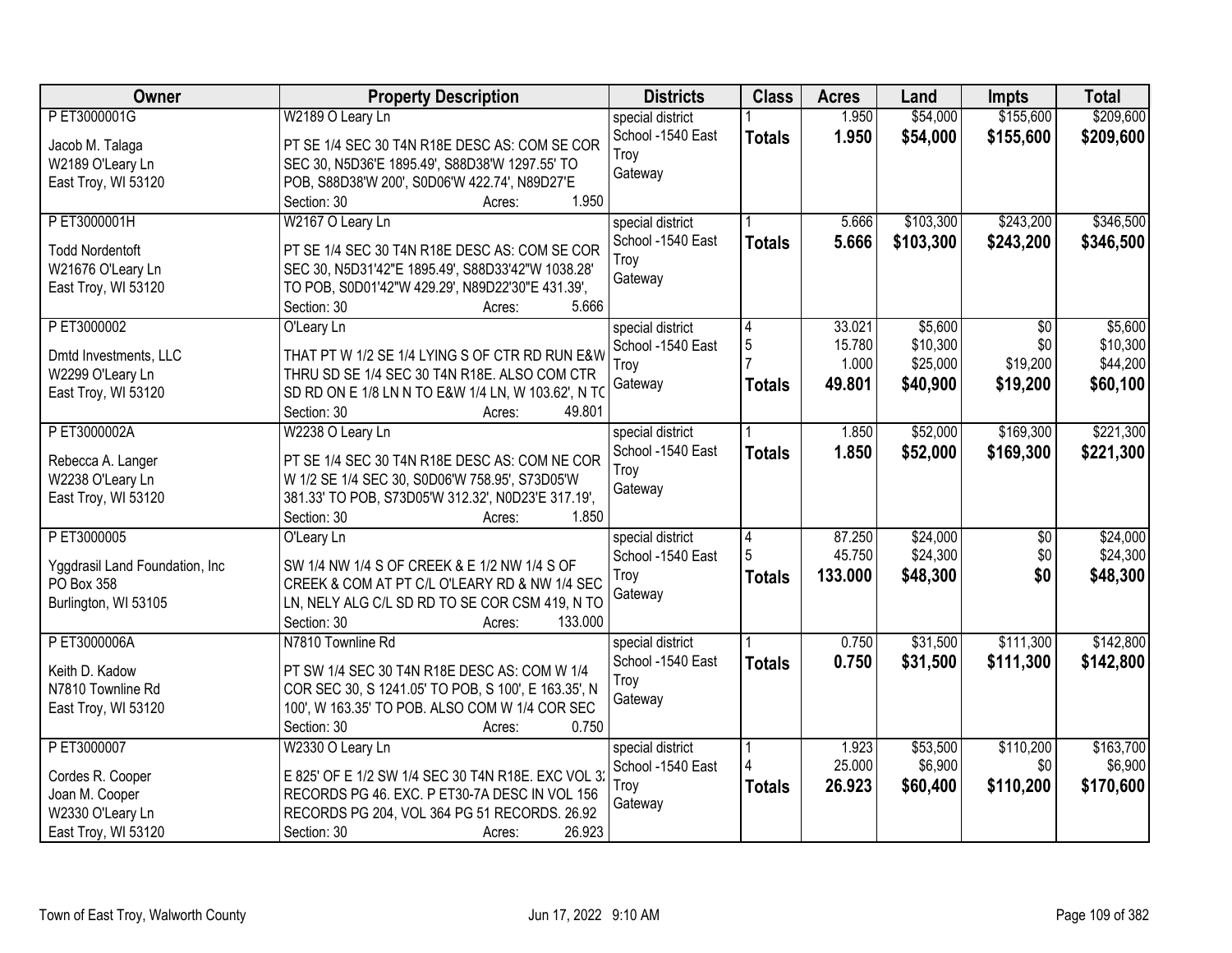| Owner                           | <b>Property Description</b>                          | <b>Districts</b>  | <b>Class</b>   | <b>Acres</b> | Land      | <b>Impts</b>    | <b>Total</b> |
|---------------------------------|------------------------------------------------------|-------------------|----------------|--------------|-----------|-----------------|--------------|
| P ET3000007A                    | W2315 O Leary Ln                                     | special district  |                | 5.000        | \$100,000 | \$147,600       | \$247,600    |
| Matthew W. Durst                | PT SW 1/4 SEC 30 T4N R18E DESC AS: COM S 1/4         | School -1540 East | 4              | 9.000        | \$2,100   | \$0             | \$2,100      |
| W2315 Oleary Ln                 | COR SEC 30, N0D 02'37"E 263.75' TO N LN HWY ES &     | Troy              | 5M             | 6.986        | \$22,400  | \$0             | \$22,400     |
| East Troy, WI 53120             | POB, S66D23'22"W 681.82' TO S LN SEC 30,             | Gateway           | <b>Totals</b>  | 20.986       | \$124,500 | \$147,600       | \$272,100    |
|                                 | 20.986<br>Section: 30<br>Acres:                      |                   |                |              |           |                 |              |
| PET3100001B                     | N7691 Hwy 120                                        | special district  |                | 1.100        | \$36,000  | \$106,200       | \$142,200    |
|                                 |                                                      | School -1540 East | <b>Totals</b>  | 1.100        | \$36,000  | \$106,200       | \$142,200    |
| Kenneth Saffran et al           | PT NE 1/4 SEC 31 T4N R18E DESC AS: COM 89'S OF       | Troy              |                |              |           |                 |              |
| c/o Norman Saffran Life Estate  | NE COR SEC 31 W 440', S 109', E 440', N 109' TO POB  | Gateway           |                |              |           |                 |              |
| N7691 Hwy 120                   | .091 A                                               |                   |                |              |           |                 |              |
| East Troy, WI 53120             | Section: 31<br>0.090<br>Acres:                       |                   |                |              |           |                 |              |
| PET3100002                      | State Highway 120                                    | special district  | $\overline{2}$ | 133.303      | \$13,500  | \$100,400       | \$113,900    |
| Troy Area Landfill, Inc         | W 1/2 NE 1/4 & E 924' SE 1/4 NW 1/4 & E 924' OF NE   | School -1540 East | <b>Totals</b>  | 133.303      | \$13,500  | \$100,400       | \$113,900    |
| C/O Republic Services           | 1/4 SW 1/4 SEC 31 T4N R18E. EXC 150' BY 80' LYING    | Troy              |                |              |           |                 |              |
| Property Tax Dept, Po Box 29246 | 734' W OF SE COR NE 1/4 SW 1/4 ALSO E 25 A OF NE     | Gateway           |                |              |           |                 |              |
| Phoenix, AZ 85038-0000          | 133.303<br>Section: 31<br>Acres:                     |                   |                |              |           |                 |              |
| PET3100004B                     | N7542 Townline Rd                                    | special district  |                | 4.000        | \$85,000  | \$264,600       | \$349,600    |
|                                 |                                                      | School -1540 East |                | 31.012       | \$8,500   | \$0             | \$8,500      |
| Richard J. Walter               | PT NW 1/4 SEC 31 T4N R18E DESC AS: COM NW COF        | Troy              | <b>Totals</b>  | 35.012       | \$93,500  | \$264,600       | \$358,100    |
| N7542 Townline Rd               | SEC 31, S0D06' 04"E 1988.83', N89D53'56"E 70.01' TO  | Gateway           |                |              |           |                 |              |
| East Troy, WI 53120             | POB, S0D06'02"E 386.77' N89D08'57"E 1566.04',        |                   |                |              |           |                 |              |
|                                 | Section: 31<br>35.012<br>Acres:                      |                   |                |              |           |                 |              |
| PET3100005                      | N7510 Townline Rd                                    | special district  | $\overline{4}$ | 29.200       | \$4,900   | $\overline{30}$ | \$4,900      |
| David A. Rustebakke             | S 1/2 W 1/2 NW 1/4 SEC 31 T4N R18E. NW 1/4 SW 1/4,   | School -1540 East | 5              | 1.000        | \$100     | \$0             | \$100        |
| 4545 15th Ave NE                | NE 1/4 SW 1/4 & SE 1/4 NW 1/4 SEC 31. EXC COM        | Troy              |                | 2.170        | \$42,600  | \$34,300        | \$76,900     |
| Larimore, ND 58251              | CTR SEC 31, N 1306.80' W 924', S 2617.56', E 924', N | Gateway           | <b>Totals</b>  | 32.370       | \$47,600  | \$34,300        | \$81,900     |
|                                 | 32.370<br>Section: 31<br>Acres:                      |                   |                |              |           |                 |              |
| PET3100005A                     | N7498 Townline Rd                                    | special district  |                | 1.000        | \$35,000  | \$82,700        | \$117,700    |
|                                 |                                                      | School -1540 East | <b>Totals</b>  | 1.000        | \$35,000  | \$82,700        | \$117,700    |
| Rodney L. Bayer                 | PT NW 1/4 & SW 1/4 SEC 31 T4N R18E DESC AS: CON      | Troy              |                |              |           |                 |              |
| Barbara A. Bayer                | PT INTER C/L FRIEMOTH RD & C/L TOWN LINE RD          | Gateway           |                |              |           |                 |              |
| N7498 Townline Rd               | AT W 1/4 COR SEC 31, N 57.35', N89D33'E 313.18',     |                   |                |              |           |                 |              |
| East Troy, WI 53120             | 1.000<br>Section: 31<br>Acres:                       |                   |                |              |           |                 |              |
| PET3100006                      | W2491 Swoboda Rd                                     | special district  | $\overline{4}$ | 32.965       | \$9,100   | $\overline{50}$ | \$9,100      |
| Adam J. Friemoth                | SW 1/4 SW FR 1/4 SEC 31 T4N R18E. EXC CSM 3968.      | School -1540 East |                | 2.000        | \$100     | \$0             | \$100        |
| Jennifer L. Friemoth            |                                                      | Troy              | <b>Totals</b>  | 34.965       | \$9,200   | \$0             | \$9,200      |
| W2919 County Rd D               |                                                      | Gateway           |                |              |           |                 |              |
| Elkhorn, WI 53121               | 34.965<br>Section: 31<br>Acres:                      |                   |                |              |           |                 |              |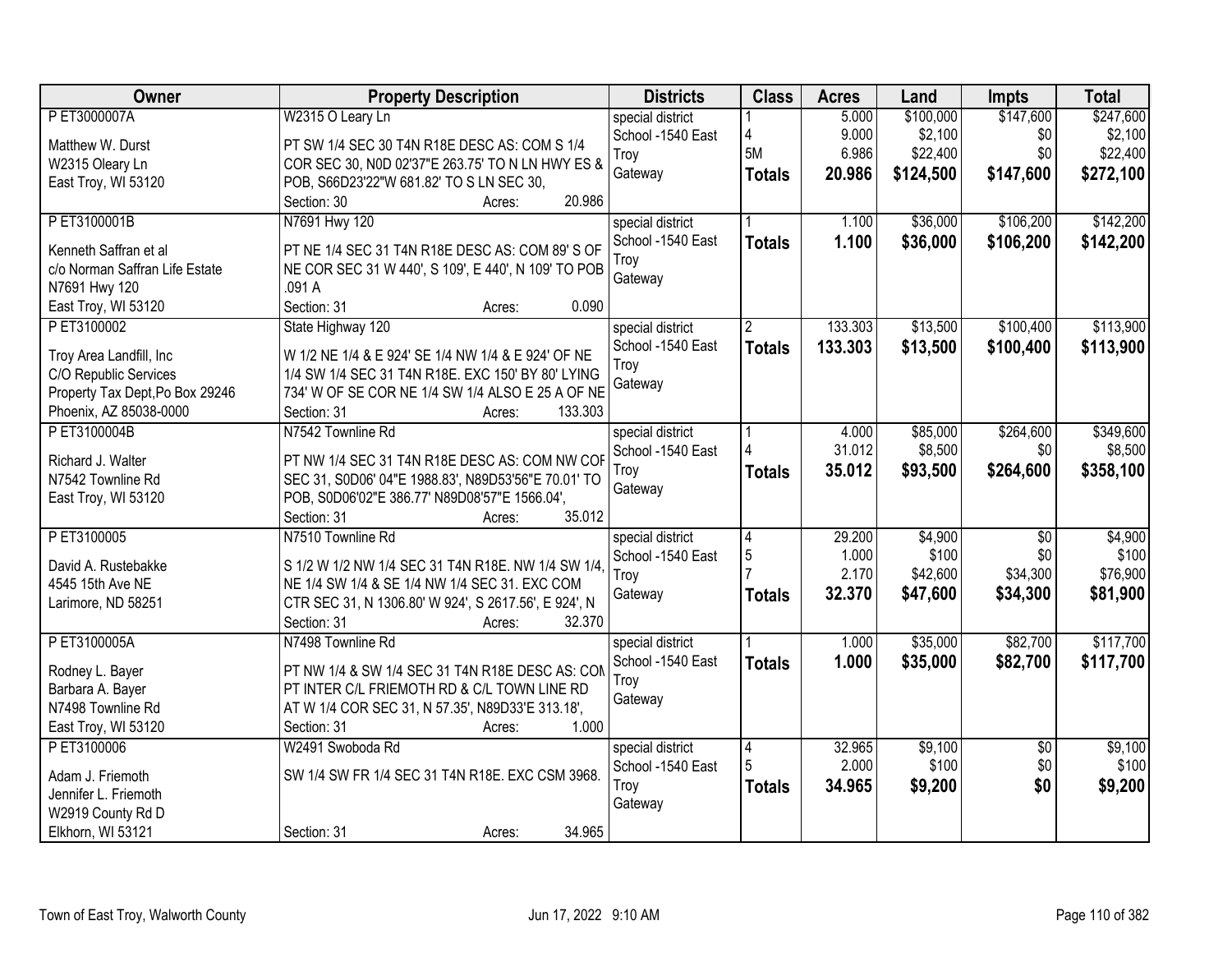| Owner                          | <b>Property Description</b>                                                                         | <b>Districts</b>                      | <b>Class</b>   | <b>Acres</b> | Land     | <b>Impts</b>    | <b>Total</b> |
|--------------------------------|-----------------------------------------------------------------------------------------------------|---------------------------------------|----------------|--------------|----------|-----------------|--------------|
| PET3100007                     | State Highway 120                                                                                   | special district                      |                | 41.090       | \$11,300 | $\overline{50}$ | \$11,300     |
| High Tide, LLC                 | SE1/4 SW1/4 & SW1/4 SE1/4 SEC 31 T4N R18E. ALSO                                                     | School -1540 East                     | 5M             | 17.000       | \$57,800 | \$0             | \$57,800     |
| C/O Rjc Capital LLC @ Madison  | W 330' SE1/4 SE 1/4 SEC 31. EXC COM SE COR SEC                                                      | Troy                                  | <b>Totals</b>  | 58.090       | \$69,100 | \$0             | \$69,100     |
| 70 W Madison Ste 4600          | 31, N 1315.67', N89D40'W 990' TO POB, S 1278.56',                                                   | Gateway                               |                |              |          |                 |              |
| Chicago, IL 60602              | Section: 31<br>58.090<br>Acres:                                                                     |                                       |                |              |          |                 |              |
| PET3100007A                    | W2189 Swoboda Rd                                                                                    | special district                      |                | 3.000        | \$70,000 | \$160,700       | \$230,700    |
|                                |                                                                                                     | School -1540 East                     | 4              | 11.500       | \$3,200  | \$0             | \$3,200      |
| Jeff K. Schwartz               | PT SE 1/4 SEC 31 T4N R18E DESC AS: COM SE COR                                                       | Troy                                  | 5              | 5.500        | \$3,500  | \$0             | \$3,500      |
| Robyn K. Schwartz              | SEC 31, N 1315.67', N89D40'W 990' TO POB, S                                                         | Gateway                               | <b>Totals</b>  | 20.000       | \$76,700 | \$160,700       | \$237,400    |
| W2189 Swoboda Rd               | 1278.56', N89D40'W 681.39', N 1278.56', S89D40'E 990'                                               |                                       |                |              |          |                 |              |
| East Troy, WI 53120            | 20.000<br>Section: 31<br>Acres:                                                                     |                                       |                |              |          |                 |              |
| PET3100007A1                   | Swoboda Rd                                                                                          | special district                      |                | 0.029        | \$100    | $\overline{50}$ | \$100        |
| Jeff K. Schwartz               | PT SE 1/4 SEC 31 T4N R18E DESC AS COM AT SE CR                                                      | School -1540 East                     | <b>Totals</b>  | 0.029        | \$100    | \$0             | \$100        |
| Robyn K. Schwartz              | SEC 31 T4N R18E N89D40' W990' TO POB CONT                                                           | Troy                                  |                |              |          |                 |              |
| W2189 Swoboda Rd               | N89D40'W 33', N50', S89D40' E33', S50' TO POB PER                                                   | Gateway                               |                |              |          |                 |              |
| East Troy, WI 53120            | 0.029<br>Section: 31<br>Acres:                                                                      |                                       |                |              |          |                 |              |
| PET3100008                     | Swoboda Rd                                                                                          | special district                      | 4              | 19.050       | \$5,200  | \$0             | \$5,200      |
|                                |                                                                                                     | School -1540 East                     | 5              | 0.750        | \$100    | \$0             | \$100        |
| Justin Rohrer                  | PT SE 1/4 SEC 31 T4N R18E DESC AS E 990' OF S 1/2<br>SE 1/4 EXC 5 ACRES IN SE COR. SEC 31 T4N R18E. | Troy                                  | <b>Totals</b>  | 19.800       | \$5,300  | \$0             | \$5,300      |
| Mary Rohrer<br>N7751 Bowers Rd |                                                                                                     | Gateway                               |                |              |          |                 |              |
| Elkhorn, WI 53121              | EXC. COM SE COR SEC 31, N 1315.67', N99D40'W 45'<br>Section: 31<br>19.800<br>Acres:                 |                                       |                |              |          |                 |              |
| P ET3100009                    | W2109 Swoboda Rd                                                                                    |                                       |                | 2.000        | \$55,000 | \$158,100       | \$213,100    |
|                                |                                                                                                     | special district<br>School -1540 East |                | 4.000        | \$1,100  | \$0             | \$1,100      |
| Peter Diehn                    | PT SE 1/4 SEC 31 T4N R18E DESC AS: COM SE COR                                                       | Troy                                  |                | 6.000        |          | \$158,100       |              |
| Jennifer Diehn                 | SEC 31, W 379.5', N 495' TO POB, E 379.5', N N 115.5'                                               | Gateway                               | <b>Totals</b>  |              | \$56,100 |                 | \$214,200    |
| W210 Swaboda Rd                | W 379.5', S 115.5' TO POB. EXC COM PT 493.30' N OF                                                  |                                       |                |              |          |                 |              |
| East Troy, WI 53120            | Section: 31<br>6.000<br>Acres:                                                                      |                                       |                |              |          |                 |              |
| PET3100011                     | Swoboda Rd                                                                                          | special district                      | $\overline{4}$ | 49.030       | \$13,500 | $\overline{50}$ | \$13,500     |
| Kaiser Family Holdings #1, LLC | N 1/2 SE 1/4 SEC 31 T4N R18E. EXC. 1 ACRE PARCEL                                                    | School -1540 East                     | 5              | 2.000        | \$100    | \$0             | \$100        |
| 1945 Beach Pkwy #114           | DESC IN VOL 402 DEEDS PG 321. EXC. 2 ACRES                                                          | Troy                                  | 5M             | 2.000        | \$6,800  | \$0             | \$6,800      |
| Cape Coral, FL 33904-0000      | DESC IN VOL 431 DEEDS PG 195. EXC. PARCEL                                                           | Gateway                               | <b>Totals</b>  | 53.030       | \$20,400 | \$0             | \$20,400     |
|                                | 53.030<br>Section: 31<br>Acres:                                                                     |                                       |                |              |          |                 |              |
| PET3100011A                    | W2264 Swoboda Rd                                                                                    | special district                      |                | 4.000        | \$85,000 | \$224,600       | \$309,600    |
|                                |                                                                                                     | School -1540 East                     |                | 16.106       | \$3,700  | \$0             | \$3,700      |
| Mark V. Pankow                 | PT SE 1/4 SEC 31 T4N R18E DESC AS: COM S 1/4                                                        | Troy                                  | <b>Totals</b>  | 20.106       | \$88,700 | \$224,600       | \$313,300    |
| Theresa L. Pankow              | COR SEC 31, N0D 23'53"W 1611.33' TO POB,                                                            | Gateway                               |                |              |          |                 |              |
| W2264 Swoboda Rd               | N0D23'53"W 1027.72', N89DD08'33"E 761.56',                                                          |                                       |                |              |          |                 |              |
| East Troy, WI 53120            | 20.106<br>Section: 31<br>Acres:                                                                     |                                       |                |              |          |                 |              |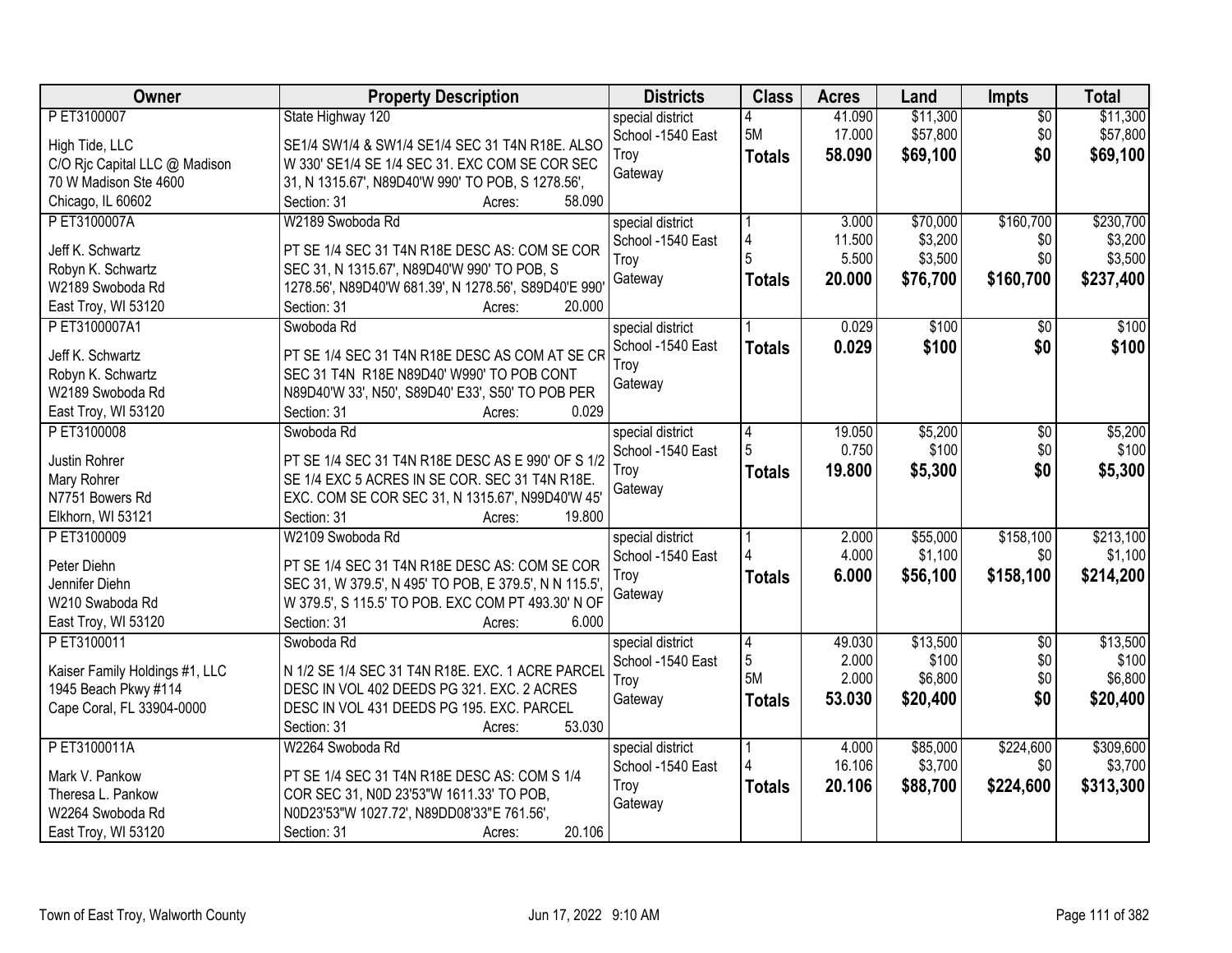| <b>Owner</b>             | <b>Property Description</b>                           | <b>Districts</b>  | <b>Class</b>  | <b>Acres</b> | Land     | <b>Impts</b>    | <b>Total</b> |
|--------------------------|-------------------------------------------------------|-------------------|---------------|--------------|----------|-----------------|--------------|
| PET3100013               | W2272 Swoboda Rd                                      | special district  |               | 3.000        | \$70,000 | \$118,300       | \$188,300    |
| Bradley J. Lawlor        | PT SE 1/4 SEC 31 T4N R18E DESC AS: COM PT IN          | School -1540 East | <b>Totals</b> | 3.000        | \$70,000 | \$118,300       | \$188,300    |
| W2272 Swoboda Rd         | E&W 1/8 LN SEC 31 150' E OF SW COR NW 1/4 SE 1/4      | Troy              |               |              |          |                 |              |
| East Troy, WI 53120      | SEC 31, E 295.17', N 295.17', W 295.17', S 295.17' TO | Gateway           |               |              |          |                 |              |
|                          | 3.000<br>Section: 31<br>Acres:                        |                   |               |              |          |                 |              |
| PET3100014               | W2112 Swoboda Rd                                      | special district  |               | 2.000        | \$55,000 | \$163,300       | \$218,300    |
|                          |                                                       | School -1540 East | <b>Totals</b> | 2.000        | \$55,000 | \$163,300       | \$218,300    |
| Kim M. Buchanan          | PT SE 1/4 SEC 31 T4N R18E DESC AS: COM SE COR         | Troy              |               |              |          |                 |              |
| Donald J. Buchanan       | N 1/2 SE 1/4 SEC 31, N 150', W 580.80', S 150', E     | Gateway           |               |              |          |                 |              |
| W2112 Swoboda Rd         | 580.80' TO POB. 2 A                                   |                   |               |              |          |                 |              |
| East Troy, WI 53120      | 2.000<br>Section: 31<br>Acres:                        |                   |               |              |          |                 |              |
| PET3200001               | W1803 Honey Creek Rd                                  | special district  | 4             | 114.960      | \$31,700 | $\overline{50}$ | \$31,700     |
| <b>Brian Baumeister</b>  | PAR LAND LOCATED IN SE1/4 SEC 29 & NE1/4 SEC          | School -1540 East |               | 46.500       | \$27,500 | \$0             | \$27,500     |
| <b>Brooke Baumeister</b> | 32 T4N R18E DESC AS BEG AT PT WHERE CTR LN            | Troy              | <b>Totals</b> | 161.460      | \$59,200 | \$0             | \$59,200     |
| W1706 Potter Rd          | EAST TROY & HONEY CREEK RD INTERSECTS E LN            | Gateway           |               |              |          |                 |              |
| Burlington, WI 53105     | 161.460<br>Section: 32<br>Acres:                      |                   |               |              |          |                 |              |
| PET3200003B              | N7614 Hwy 120                                         | special district  |               | 1.046        | \$35,900 | \$98,800        | \$134,700    |
|                          |                                                       | School -1540 East | <b>Totals</b> | 1.046        | \$35,900 | \$98,800        | \$134,700    |
| Justin K. Oleary         | PT NW 1/4 SEC 32 T4N R18E DESC AS: COM SW COF         | Troy              |               |              |          |                 |              |
| c/o Justin K. Oleary     | NW 1/4 NW 1/4 SEC 32, E 217.80', N 280', W 217.80', S | Gateway           |               |              |          |                 |              |
| N7614 State Rd 120       | 280' TO POB. EXC. LAND FOR HWY.                       |                   |               |              |          |                 |              |
| East Troy, WI 53120      | 1.046<br>Section: 32<br>Acres:                        |                   |               |              |          |                 |              |
| PET3200006               | N7370 Hwy 120                                         | special district  | 4             | 116.880      | \$32,200 | \$0             | \$32,200     |
| Key Family, LLC          | S 1485' OF SW 1/4 SEC 32 T4N R18E. EXC 9.37           | School -1540 East | 5             | 23.750       | \$12,800 | \$0             | \$12,800     |
| C/O Loretta Meinel       | ACRES IN SW COR ALSO S 1485' OF W 1/2 SE 1/4.         | Troy              | <b>Totals</b> | 140.630      | \$45,000 | \$0             | \$45,000     |
| 216 Potter Rd #201       | ALSO N 1/2 SE 1/4 SE 1/4. EXC. CSM 3105. 140.63 A     | Gateway           |               |              |          |                 |              |
| Elkhorn, WI 53121-0000   | 140.630<br>Section: 32<br>Acres:                      |                   |               |              |          |                 |              |
| P ET3200007              | State Highway 120                                     | special district  | 4             | 8.660        | \$2,400  | $\overline{50}$ | \$2,400      |
|                          |                                                       | School -1540 East | 5             | 11.000       | \$6,100  | \$0             | \$6,100      |
| Gordon F Wendt Trust     | S 1/2 SE 1/4 SE 1/4 SEC 32 T4N R18E & PARCEL IN       | Troy              |               | 19.660       |          | \$0             |              |
| Maureen Wendt Trust      | SW 1/4 SW 1/4 COM SW COR SEC 32, E 825', N 495', '    | Gateway           | <b>Totals</b> |              | \$8,500  |                 | \$8,500      |
| N7266 Hwy 120            | 825', S 495' TO POB. EXC COM SW COR SEC 32, N         |                   |               |              |          |                 |              |
| East Troy, WI 53120      | Section: 32<br>19.660<br>Acres:                       |                   |               |              |          |                 |              |
| P ET3200007A             | N7318 Hwy 120                                         | special district  |               | 1.330        | \$41,600 | \$156,600       | \$198,200    |
| Michael L. Dudenhoefer   | PT SW 1/4 SEC 32 T4N R18E DESC AS: COM SW COF         | School -1540 East | <b>Totals</b> | 1.330        | \$41,600 | \$156,600       | \$198,200    |
| Dawn M. Dudenhoefer      | SEC 32, N 195.70' TO POB, S89D12'E 225', N1D17'W      | Troy              |               |              |          |                 |              |
| N7318 Hwy 120            | 297.60', N88D51'W 219', S 298.60' TO POB. EXC HWY.    | Gateway           |               |              |          |                 |              |
| East Troy, WI 53120      | 1.330<br>Section: 32<br>Acres:                        |                   |               |              |          |                 |              |
|                          |                                                       |                   |               |              |          |                 |              |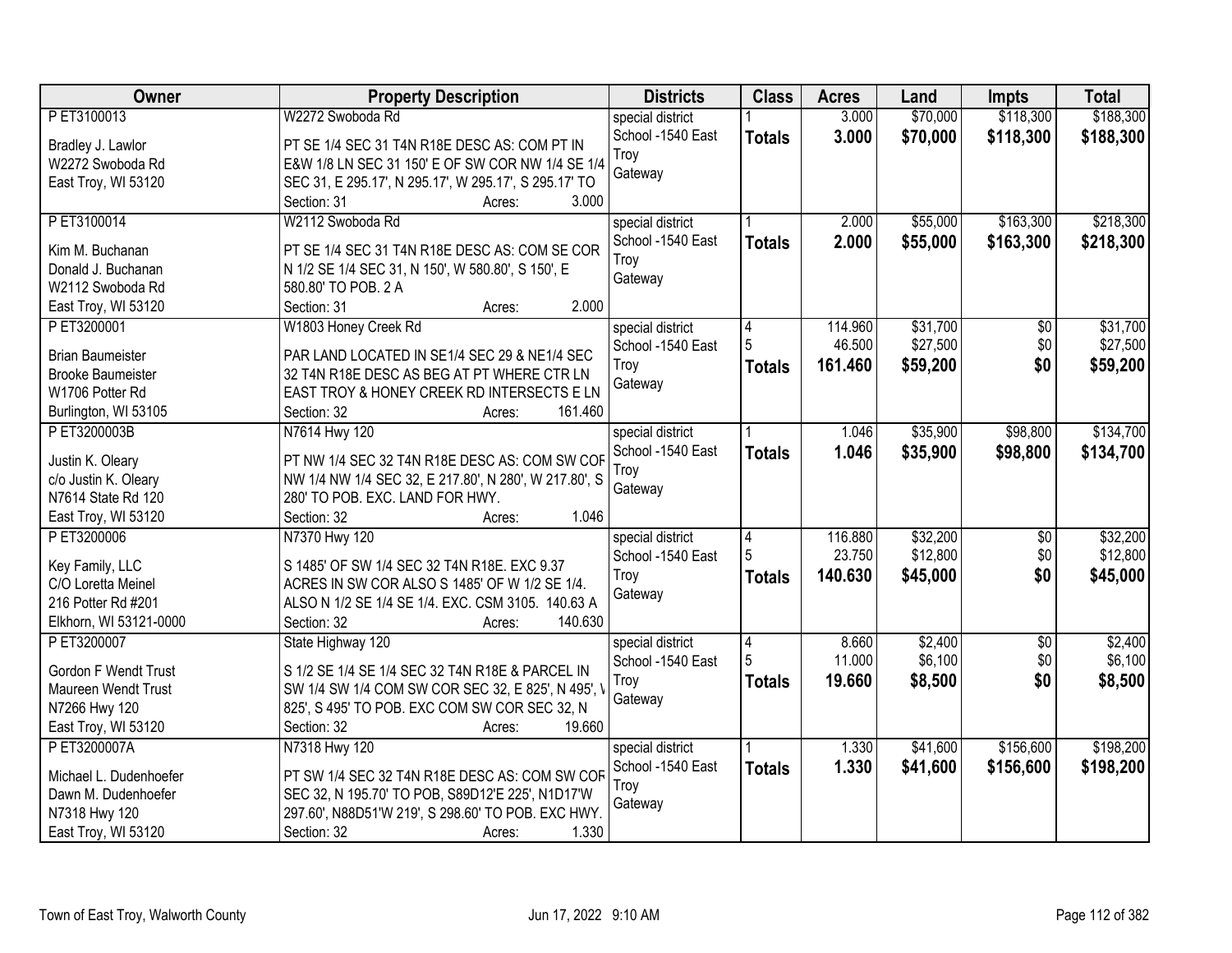| Owner                      | <b>Property Description</b>                                                          | <b>Districts</b>  | <b>Class</b>   | <b>Acres</b> | Land      | <b>Impts</b>    | <b>Total</b> |
|----------------------------|--------------------------------------------------------------------------------------|-------------------|----------------|--------------|-----------|-----------------|--------------|
| PET3300001                 | Honey Creek Rd                                                                       | special district  |                | 34.860       | \$9,600   | $\overline{50}$ | \$9,600      |
| Long Winter Grange, LLC    | PT E 1/2 SEC 33 T4N R18E DESC AS BEG NE COR NE                                       | School -1540 East | 5              | 1.250        | \$100     | \$0             | \$100        |
| W1446 Lawlor Rd            | 1/4 SEC 33; S89D11'32"W 653.37'; S00D32'28"E                                         | Troy              | <b>Totals</b>  | 36.110       | \$9,700   | \$0             | \$9,700      |
| East Troy, WI 53120-0000   | 247.25'; S89D27'32" 666.20'; S00D47'09"E 829.72';                                    | Gateway           |                |              |           |                 |              |
|                            | 36.110<br>Section: 33<br>Acres:                                                      |                   |                |              |           |                 |              |
| PET3300001A                | N7606 Carver School Rd                                                               | special district  |                | 6.000        | \$105,000 | \$188,900       | \$293,900    |
| Phillip M. Adsit           | PARCEL IN E 1/2 NE 1/4 SEC 33 T4N R18E: COM AT                                       | School -1540 East |                | 1.400        | \$400     | \$0             | \$400        |
| Kristeen G. Adsit          | INTER OF CAR-VER RD & HONEY CREEK RD, NLY                                            | Troy              | <b>Totals</b>  | 7.400        | \$105,400 | \$188,900       | \$294,300    |
| N7606 Carver School Rd     | ALG N S 1/16TH LN, 500', ELY 650', SLY 500' TO C/L                                   | Gateway           |                |              |           |                 |              |
| East Troy, WI 53120        | 7.400<br>Section: 33<br>Acres:                                                       |                   |                |              |           |                 |              |
| PET3300001B                | Carver School Rd                                                                     | special district  |                | 0.313        | \$1,100   | \$0             | \$1,100      |
|                            |                                                                                      | School -1540 East | <b>Totals</b>  | 0.313        | \$1,100   | \$0             | \$1,100      |
| Richard L. Rose            | THAT PT NE 1/4 NE 1/4 SEC 33 T4N R18E LYING NW                                       | Troy              |                |              |           |                 |              |
| Kathleen A. Rose           | OF C/L OF CARVER RD. OUT OF P ET33-1 PER DOC.                                        | Gateway           |                |              |           |                 |              |
| N7691 Carver School Rd     | #268599 & #268600                                                                    |                   |                |              |           |                 |              |
| East Troy, WI 53120        | 0.313<br>Section: 33<br>Acres:                                                       |                   |                |              |           |                 |              |
| PET3300001C                | Honey Creek Rd                                                                       | special district  | 4              | 30.000       | \$8,300   | $\overline{50}$ | \$8,300      |
| Diane Margosian            | PT E 1/4 SE 1/4 SEC 33 DESC AS BEG SE COR NE 1/4                                     | School -1540 East | 5              | 2.850        | \$100     | \$0             | \$100        |
| 21 Jimlin Ln               | S89D10'48"W 1323.28'; N00D31'49"W 1072.68';                                          | Troy              | <b>Totals</b>  | 32.850       | \$8,400   | \$0             | \$8,400      |
| Racine, WI 53402           | N88D17'36"E 1319.92'; S00D43'12"E 1092.97' TO POB                                    | Gateway           |                |              |           |                 |              |
|                            | 32.850<br>Section: 33<br>Acres:                                                      |                   |                |              |           |                 |              |
| PET3300002                 | W1458 Honey Creek Rd                                                                 | special district  | 4              | 183.500      | \$43,000  | $\overline{30}$ | \$43,000     |
|                            |                                                                                      | School -1540 East | 5              | 4.000        | \$200     | \$0             | \$200        |
| Mary A. Payne              | W 1/2 NE 1/4 & E 1/2 NW 1/4 & NE 1/4 SW 1/4 SEC 33                                   | Troy              |                | 3.000        | \$55,000  | \$243,600       | \$298,600    |
| W1458 Honey Creek Rd       | T4N R18E. EXC. COM N 1/8 COR, S 561.8' TO C/L RD,                                    | Gateway           | <b>Totals</b>  | 190.500      | \$98,200  | \$243,600       | \$341,800    |
| East Troy, WI 53120-0000   | SELY 1556' TO POB, NELY 149', SELY 123.36', SWLY<br>190.500<br>Section: 33<br>Acres: |                   |                |              |           |                 |              |
| PET3300002A                | W1484 Honey Creek Rd                                                                 | special district  |                | 1.000        | \$35,000  | \$133,100       | \$168,100    |
|                            |                                                                                      | School -1540 East |                | 1.000        |           |                 |              |
| Jacob A. Seipel            | PT NE 1/4 & NW 1/4 SEC 33 T4N R18E DESC AS: COM                                      | Troy              | <b>Totals</b>  |              | \$35,000  | \$133,100       | \$168,100    |
| W1484 Honey Creek Rd       | N 1/8 COR NW 1/4 SEC 33, S ALG 1/8 LN 561. 80' TO                                    | Gateway           |                |              |           |                 |              |
| East Troy, WI 53120        | C/L TOWN RD, SELY ALG C/L TOWN RD 1433.26' TO                                        |                   |                |              |           |                 |              |
|                            | 1.000<br>Section: 33<br>Acres:                                                       |                   |                |              |           |                 |              |
| PET3300004                 | Honey Creek Rd                                                                       | special district  | $\overline{4}$ | 31.301       | \$8,100   | $\overline{50}$ | \$8,100      |
| Lawrence P Schraeder Trust | NW 1/4 NW 1/4 EXC N OF CTR LINE HWY. SEC 33 T4M                                      | School -1540 East | 5              | 1.000        | \$100     | \$0             | \$100        |
| Rita L Schraeder Trust     | R18E. 33 A                                                                           | Troy              | <b>Totals</b>  | 32.301       | \$8,200   | \$0             | \$8,200      |
| C/O Dotti Meisenheimer     |                                                                                      | Gateway           |                |              |           |                 |              |
| 302 Ahrens Dr              | 32.301<br>Section: 33<br>Acres:                                                      |                   |                |              |           |                 |              |
| Mukwonago, WI 53149        |                                                                                      |                   |                |              |           |                 |              |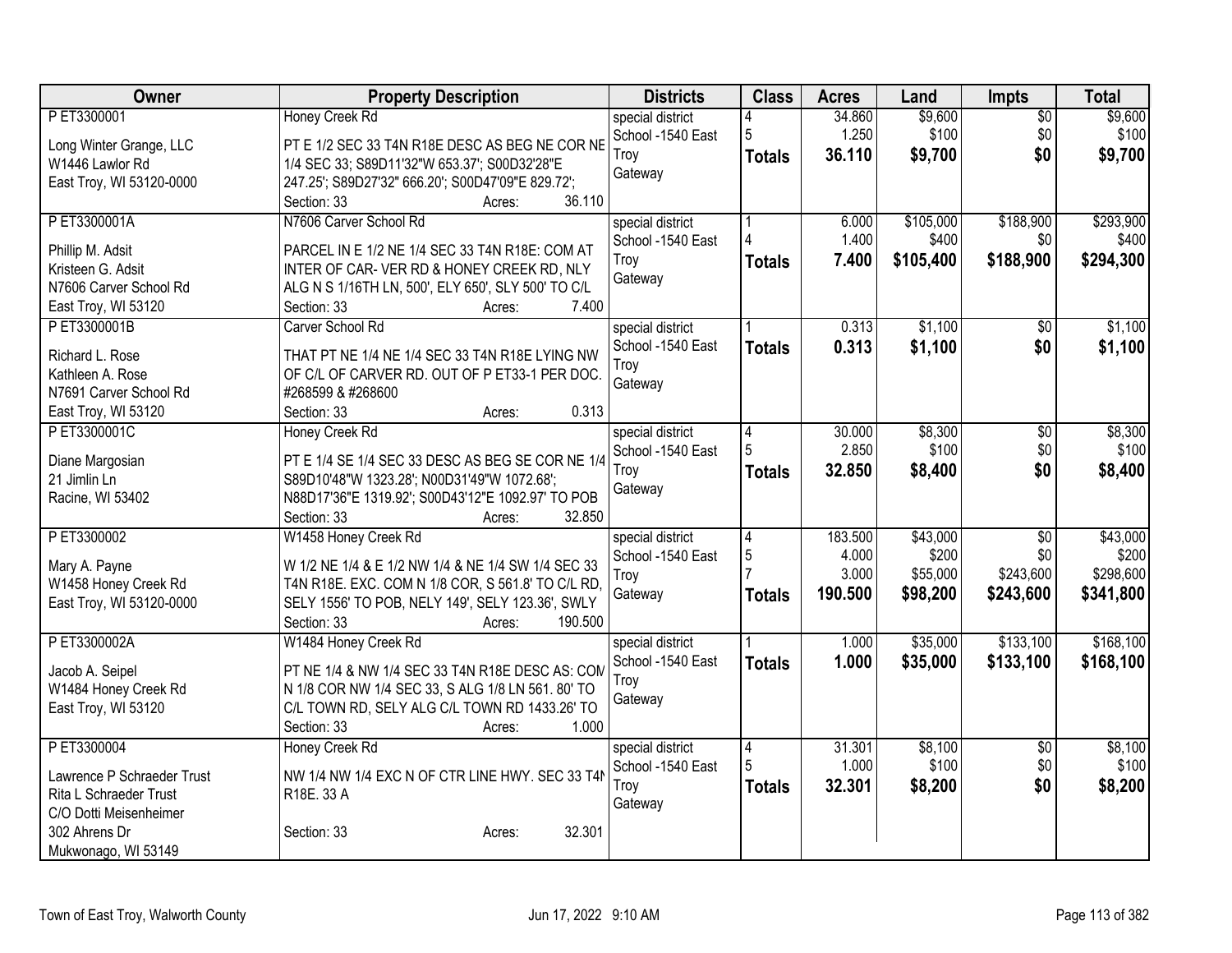| Owner                       | <b>Property Description</b>                        | <b>Districts</b>  | <b>Class</b>  | <b>Acres</b> | Land              | <b>Impts</b>           | <b>Total</b>      |
|-----------------------------|----------------------------------------------------|-------------------|---------------|--------------|-------------------|------------------------|-------------------|
| PET3300007                  | <b>Honey Creek Rd</b>                              | special district  |               | 10.000       | \$1,700           | $\overline{50}$        | \$1,700           |
| <b>Gordon F Wendt Trust</b> | NE 1/4 SW 1/4 SW 1/4 & PRIVILEGE OF R. OF W. ON \  | School -1540 East | <b>Totals</b> | 10.000       | \$1,700           | \$0                    | \$1,700           |
| Maureen A Wendt Trust       | SIDE OF SW 1/4 SW 1/4. SEC 33 T4N R18E. 10 A.      | Troy              |               |              |                   |                        |                   |
| N7266 Hwy 120               |                                                    | Gateway           |               |              |                   |                        |                   |
| East Troy, WI 53120         | 10.000<br>Section: 33<br>Acres:                    |                   |               |              |                   |                        |                   |
| PET3300008                  | Honey Creek Rd                                     | special district  |               | 30.000       | \$5,100           | $\overline{50}$        | \$5,100           |
|                             |                                                    | School -1540 East | <b>Totals</b> | 30.000       | \$5,100           | \$0                    | \$5,100           |
| <b>Gordon F Wendt Trust</b> | S 1/2 SW 1/4 SW 1/4 & NW 1/4 SW 1/4 SW 1/4 SEC. 33 | Troy              |               |              |                   |                        |                   |
| Maureen A Wendt Trust       | T4N R18E 30 A                                      | Gateway           |               |              |                   |                        |                   |
| N7266 Hwy 120               |                                                    |                   |               |              |                   |                        |                   |
| East Troy, WI 53120         | 30.000<br>Section: 33<br>Acres:                    |                   |               |              |                   |                        |                   |
| PET3300009                  | Honey Creek Rd                                     | special district  |               | 40.000       | \$6,800           | \$0                    | \$6,800           |
| <b>Gordon F Wendt Trust</b> | SE 1/4 SW 1/4 SEC 33 T4N R18E. 40 A.               | School -1540 East | <b>Totals</b> | 40.000       | \$6,800           | \$0                    | \$6,800           |
| Maureen A Wendt Trust       |                                                    | Troy              |               |              |                   |                        |                   |
| N7266 Hwy 120               |                                                    | Gateway           |               |              |                   |                        |                   |
| East Troy, WI 53120         | 40.000<br>Section: 33<br>Acres:                    |                   |               |              |                   |                        |                   |
| PET3300010                  | Hamms Rd                                           | special district  | 4             | 45.264       | \$12,500          | \$0                    | \$12,500          |
|                             |                                                    | School -1540 East | 5             | 0.500        | \$100             | \$0                    | \$100             |
| Peter B. Feit               | PT SE 1/4 SEC 33 T4N R18E DESC AS: COM SE COR      | Troy              | Totals        | 45.764       | \$12,600          | \$0                    | \$12,600          |
| 1306 Oxford Ln              | SEC 33, N 1035' TO POB, W 447.97', S 203.09',      | Gateway           |               |              |                   |                        |                   |
| Glenview, IL 60025-0000     | N89D50'42"W 2208.45', N0D10'20"E 724.71',          |                   |               |              |                   |                        |                   |
|                             | 45.764<br>Section: 33<br>Acres:                    |                   |               |              |                   |                        |                   |
| P ET3300010A                | N7473 Hamms Rd                                     | special district  |               | 2.000        | \$55,000          | \$191,400              | \$246,400         |
| Albert F. Hahn              | PT SE 1/4 SEC 33 T4N R18E DESC AS: COM E 1/4       | School -1540 East | 4             | 7.500        | \$2,100           | \$0                    | \$2,100           |
| N7473 Hamms Rd              | COR SEC 33 S00D00'00"W 714'; S90D00'00"W 611.10';  | Troy              |               | 0.500        | \$100             | \$0                    | \$100             |
| Burlington, WI 53105        | N00D00'00"E 711.62' TO PT ON N LN SD SE1/4;        | Gateway           | Totals        | 10.000       | \$57,200          | \$191,400              | \$248,600         |
|                             | 10.000<br>Section: 33<br>Acres:                    |                   |               |              |                   |                        |                   |
| PET3300010C                 | Hamms Rd                                           | special district  | 4             | 35.640       | \$9,800           | \$0                    | \$9,800           |
| Michael J. Griffin          | PT SE 1/4 SEC 33 T4N R18E DESC AS: COM SE COR      | School -1540 East |               | 0.500        | \$100             | \$0                    | \$100             |
| PO Box 276                  | SEC 33, NOD E 660' TO POB, NOD E 375', W 447.97',  | Troy              | <b>Totals</b> | 36.140       | \$9,900           | \$0                    | \$9,900           |
| North Lake, WI 53064-0276   | S0D W 203.09', N89D50'42"W 2208.45', S0D10'20"W    | Gateway           |               |              |                   |                        |                   |
|                             | 36.140<br>Section: 33                              |                   |               |              |                   |                        |                   |
|                             | Acres:                                             |                   |               | 90.180       |                   |                        |                   |
| PET3400001                  | W944 Honey Creek Rd                                | special district  | 4<br>5        | 1.750        | \$24,800<br>\$100 | $\overline{30}$<br>\$0 | \$24,800<br>\$100 |
| James L. Morgan             | PT NE 1/4 & SE 1/4 SEC 34 T4N R18E DESC AS: COM    | School -1540 East |               |              |                   | \$0                    |                   |
| Donna Morgan                | E 1/4 COR SEC 34, S0D29'25"E 1946.59', N89D41'42"W | Troy              | <b>Totals</b> | 91.930       | \$24,900          |                        | \$24,900          |
| W944 Honey Creek Rd         | 1288.69', N0D53'10"W 1014.11', S89D28'50"W 30.37', | Gateway           |               |              |                   |                        |                   |
| Burlington, WI 53105-0000   | 91.930<br>Section: 34<br>Acres:                    |                   |               |              |                   |                        |                   |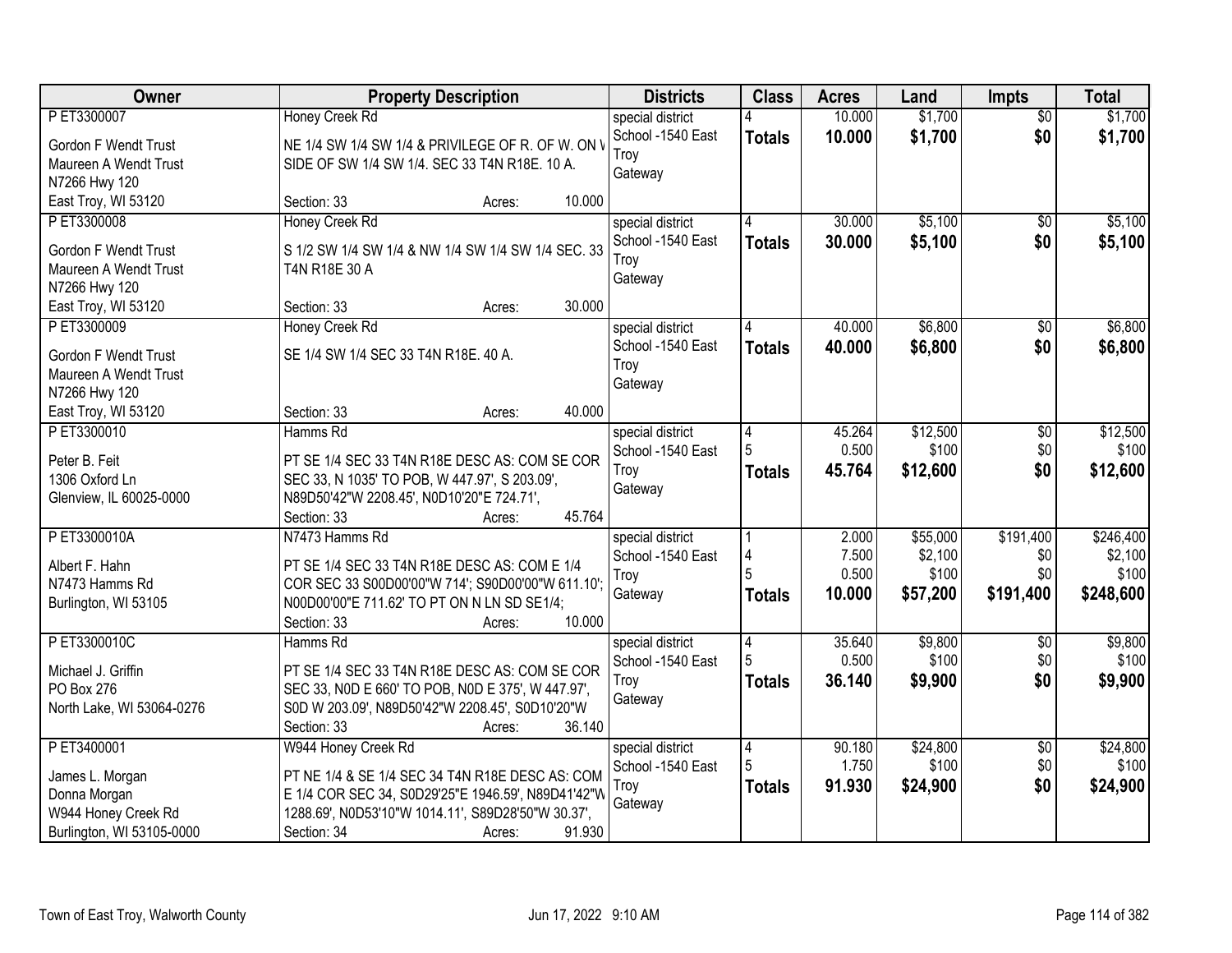| Owner                                        | <b>Property Description</b>                             | <b>Districts</b>  | <b>Class</b>  | <b>Acres</b> | Land     | Impts           | <b>Total</b> |
|----------------------------------------------|---------------------------------------------------------|-------------------|---------------|--------------|----------|-----------------|--------------|
| PET3400001B                                  | <b>Honey Creek Rd</b>                                   | special district  |               | 30.000       | \$8,300  | $\overline{50}$ | \$8,300      |
| Lawrence A. Shimp                            | PT SW 1/4 NE 1/4 & NW 1/4 SE 1/4 SEC 34 T4N R18E        | School -1540 East | 5             | 2.370        | \$100    | \$0             | \$100        |
| W1001 Honey Creek Rd                         | DESC AS: COM N 1/4 COR SEC 34, S0D39'59"E               | Troy              | <b>Totals</b> | 32.370       | \$8,400  | \$0             | \$8,400      |
| Burlington, WI 53105                         | 1546.37', N88D57'48"E 44.44' TO POB, N88D57'48"E        | Gateway           |               |              |          |                 |              |
|                                              | 32.370<br>Section: 34<br>Acres:                         |                   |               |              |          |                 |              |
| PET3400001C                                  | W1096 Colbo Rd                                          | special district  |               | 0.250        | \$14,000 | \$51,900        | \$65,900     |
|                                              |                                                         | School -1540 East | 4             | 43.628       | \$12,000 | \$0             | \$12,000     |
| Brian R. Ferry                               | PT SE 1/4 SEC 34 T4N R18E DESC AS: COM S 1/4            | Troy              |               | 2.000        | \$100    | \$0             | \$100        |
| N7567 Bell School Rd                         | COR SEC 34, N0D 31'19"W 1327.60', N85D26'17"E           | Gateway           |               | 45.878       | \$26,100 | \$51,900        | \$78,000     |
| Burlington, WI 53105                         | 415.38', N15D56'43"W 114', N18D21'47"E 275',            |                   | <b>Totals</b> |              |          |                 |              |
|                                              | 45.878<br>Section: 34<br>Acres:                         |                   |               |              |          |                 |              |
| PET3400002                                   | W1001 Honey Creek Rd                                    | special district  |               | 1.000        | \$5,000  | \$0             | \$5,000      |
|                                              | PT NE 1/4 & NW 1/4 SEC 34 T4N R18E DESC AS: COM         | School -1540 East | 4             | 38.704       | \$10,700 | \$0             | \$10,700     |
| Lawrence A. Shimp                            | N 1/4 COR SEC 34, S0D39'59"E 166.83' TO POB,            | Troy              |               | 1.000        | \$100    | \$0             | \$100        |
| W1001 Honey Creek Rd<br>Burlington, WI 53105 | S85D06'52"E 333.41', S11D 08'58"E 100.45', SELY ALG     | Gateway           | <b>Totals</b> | 40.704       | \$15,800 | \$0             | \$15,800     |
|                                              | 40.704<br>Section: 34<br>Acres:                         |                   |               |              |          |                 |              |
| P ET3400002A                                 |                                                         |                   |               | 16.880       | \$4,700  |                 | \$4,700      |
|                                              | Honey Creek Rd                                          | special district  | 14            | 1.000        | \$100    | \$0<br>\$0      | \$100        |
| Lawrence A. Shimp                            | PT NE 1/4 NW 1/4 SEC 34 T4N R18E DESC AS: COM           | School -1540 East |               |              |          |                 |              |
| W1001 Honey Creek Rd                         | W 1/4 COR SEC 34, N89D27'56"E 1327.59' TO POB,          | Troy              | <b>Totals</b> | 17.880       | \$4,800  | \$0             | \$4,800      |
| Burlington, WI 53105                         | N0D41'35"W 1106.49', S89D51'57"E 1152.05',              | Gateway           |               |              |          |                 |              |
|                                              | 17.880<br>Section: 34<br>Acres:                         |                   |               |              |          |                 |              |
| PET3400002B                                  | W1128 Honey Creek Rd                                    | special district  |               | 4.000        | \$85,000 | \$163,300       | \$248,300    |
|                                              |                                                         | School -1540 East | 4             | 36.903       | \$8,600  | \$0             | \$8,600      |
| Leonard E. Morgan                            | PT NE 1/4 & NW 1/4 SEC 34 T4N R18E DESC AS: COM         | Troy              |               | 0.400        | \$100    | \$0             | \$100        |
| Kathleen A. Morgan                           | N 1/4 COR SEC 34, N89D32'29"E 627', S0D27'29"E          | Gateway           | <b>Totals</b> | 41.303       | \$93,700 | \$163,300       | \$257,000    |
| W1128 Honey Creek Rd                         | 342.24', N83D58'35"W 259.94', NWLY ALG CURVE,<br>41.303 |                   |               |              |          |                 |              |
| Burlington, WI 53105                         | Section: 34<br>Acres:                                   |                   |               |              |          |                 |              |
| P ET3400003                                  | W1198 Honey Creek Rd                                    | special district  |               | 1.509        | \$45,200 | \$107,100       | \$152,300    |
| Phillip P. Greenwood                         | PT E 1/2 NW 1/4 SEC 34 T4N R18E - COM CTR HWY           | School -1540 East | <b>Totals</b> | 1.509        | \$45,200 | \$107,100       | \$152,300    |
| Kim M. Greenwood                             | LN LN BETWEEN LANDS FORMERLY OWNED BY                   | Troy              |               |              |          |                 |              |
| W1198 Honey Creek Rd                         | SARAH BROWNLEE & BARNHARDT WILMER, N                    | Gateway           |               |              |          |                 |              |
| Burlington, WI 53105                         | 1.509<br>Section: 34<br>Acres:                          |                   |               |              |          |                 |              |
| P ET3400004                                  | W1202 Honey Creek Rd                                    | special district  |               | 2.000        | \$55,000 | \$220,800       | \$275,800    |
|                                              |                                                         | School -1540 East | 14            | 15.383       | \$4,200  | \$0             | \$4,200      |
| Steven J. Deboer                             | PT NW 1/4 SEC 34 T4N R18E DESC AS: COM NW COF           | Troy              |               | 3.000        | \$2,000  | \$0             | \$2,000      |
| Jean M. Deboer                               | SEC 34, N89D47' E 1328.67', S0D25'26"E 661.02'          | Gateway           | <b>Totals</b> | 20.383       | \$61,200 | \$220,800       | \$282,000    |
| W1202 Honey Creek Rd                         | S89D09'22"W 1328.17', N0D28'10"W 675.55' TO POB.        |                   |               |              |          |                 |              |
| Burlington, WI 53105                         | 20.383<br>Section: 34<br>Acres:                         |                   |               |              |          |                 |              |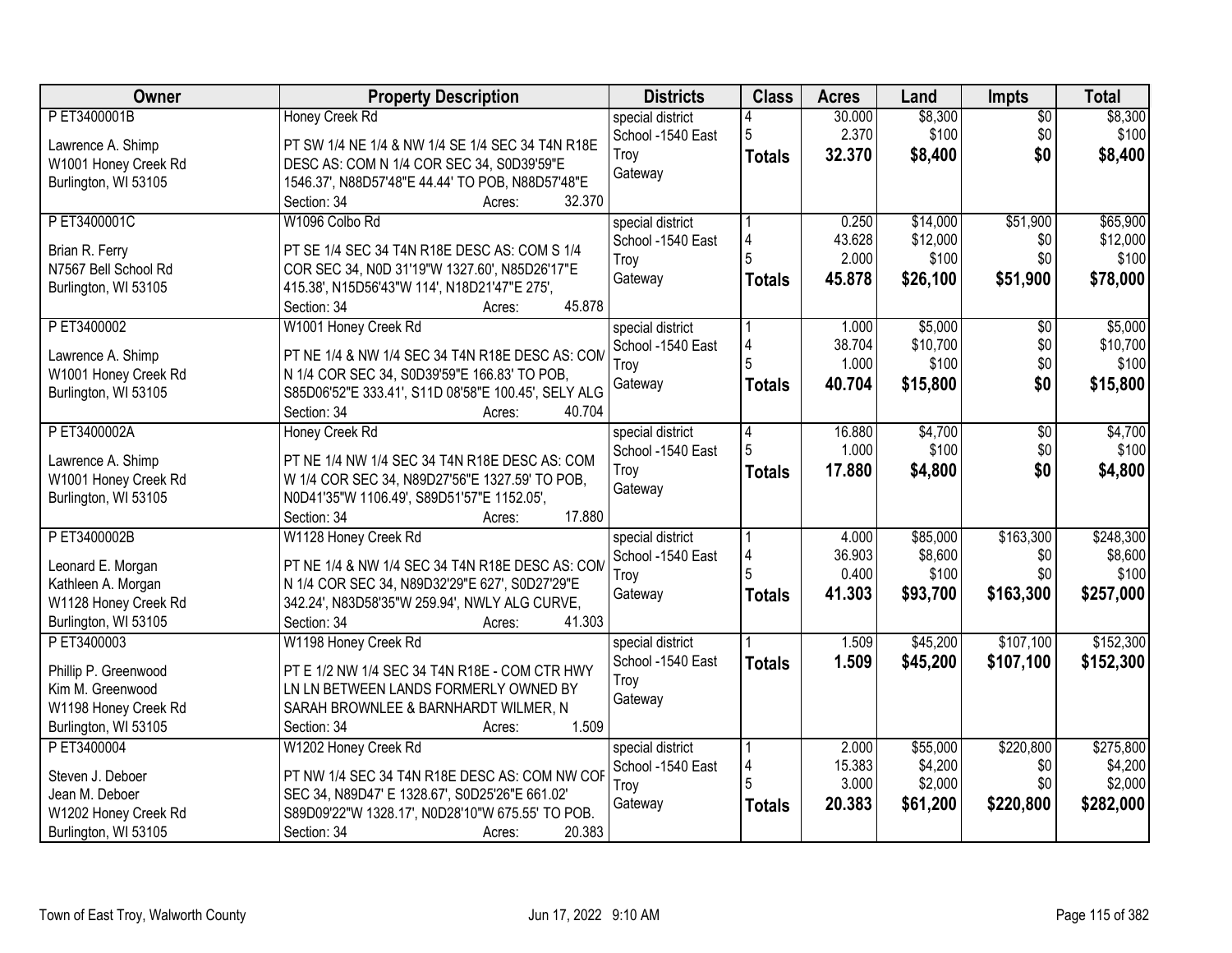| special district<br>\$7,200<br>26.240<br>\$0<br>\$7,200<br>School -1540 East<br>4<br>PT NW 1/4 SEC 34 T4N R18E DESC AS: COM SW COF<br>Michael M. Dunham<br>2.250<br>\$100<br>\$0<br>\$100<br>5<br>Troy<br>W1203 Honey Creek Rd<br>NW 1/4 SEC 34, N0D28'10"W 1093.10', N89D09' 22"E<br>30.490<br>\$62,300<br>\$207,700<br>\$270,000<br>Gateway<br><b>Totals</b><br>1327.47', S0D25'26"E 1108.03', S89D48'03"W 1326.58'<br>Burlington, WI 53105<br>30.490<br>Section: 34<br>Acres:<br>\$11,000<br>P ET3400005<br>W1155 Colbo Rd<br>65.000<br>\$11,000<br>$\overline{50}$<br>special district<br>4<br>5<br>\$6,200<br>\$0<br>\$6,200<br>School -1540 East<br>13.000<br>N 1/2 SW 1/4 SEC 34 T4N R18E. 80 A<br>Thomas W. Myers<br>2.000<br>\$40,000<br>\$116,900<br>\$156,900<br>Troy<br>W1155 Colbo Rd<br>80.000<br>\$57,200<br>\$116,900<br>\$174,100<br>Gateway<br>Totals<br>Burlington, WI 53105<br>80.000<br>Section: 34<br>Acres:<br>\$245,300<br>\$300,300<br>PET3500001<br>W726 Miller Rd<br>\$55,000<br>special district<br>2.000<br>5.200<br>\$1,400<br>\$0<br>\$1,400<br>School -1540 East<br>4<br>PT NW 1/4 SEC 35 T4N R18E DESC AS: COM NE COR<br>Thomas G. Orlovsky<br>\$100<br>0.500<br>\$100<br>\$0<br>Troy<br>W726 Miller Rd<br>SEC 35, S89D55' 16"W 2658.05' TO POB, S89D55'16"W<br>Gateway<br>\$245,300<br>\$301,800<br>7.700<br>\$56,500<br><b>Totals</b><br>1337.25', S1D18'17"E 319.79', S88D59'19"E 707.68',<br>Burlington, WI 53105<br>7.700<br>Section: 35<br>Acres:<br>P ET3500001A<br>Miller Rd<br>\$6,700<br>\$6,700<br>special district<br>39.850<br>\$0<br>4<br>\$6,700<br>\$6,700<br>5<br>12.150<br>\$0<br>School -1540 East<br>Feredoon Behroozi<br>E 1/2 NE 1/4 SEC 35 T4N R18E 80 A<br>5M<br>28.000<br>\$47,600<br>\$0<br>\$47,600<br>Troy<br>Mary Behroozi<br>\$61,000<br>\$0<br>80.000<br>\$61,000<br>Gateway<br><b>Totals</b><br>2438 Hawthorne Dr<br>80.000<br>Cedar Falls, IA 50613<br>Section: 35<br>Acres:<br>34.000<br>\$9,400<br>$\overline{50}$<br>\$9,400<br>PET3500001B<br><b>Miller Rd</b><br>$\overline{4}$<br>special district<br>5<br>2.000<br>\$100<br>\$0<br>\$100<br>School -1540 East<br>Hard Rock Farms, LLC<br>PT NE 1/4 SEC 35 T4N R18E DESC AS: COM NE COR<br>5M<br>\$0<br>\$12,800<br>4.000<br>\$12,800<br>Troy<br>SEC 35, S89D55' 16"W 1329.14' TO POB, S89D55'16"W<br>W1650 County Rd D<br>\$0<br>Gateway<br>40.000<br>\$22,300<br>\$22,300<br><b>Totals</b><br>1328.91', S0D12'12"W 1312.38', S89D45'37"E 1317.88',<br>Burlington, WI 53105-0000<br>40.000<br>Section: 35<br>Acres:<br>\$55,000<br>\$143,600<br>P ET3500002A<br>W698 Honey Creek Rd<br>2.000<br>special district<br>School -1540 East<br>2.000<br>\$55,000<br>\$143,600<br><b>Totals</b><br>SLY 300' OF WLY 326' OF SW 1/4 NE 1/4 SEC 35 T4N<br>Jennifer M. Watson<br>Troy<br>W698 Honey Creek Rd<br>R18E. 2 A M/L<br>Gateway<br>Burlington, WI 53105<br>2.000<br>Section: 35<br>Acres:<br>\$265,200<br>P ET3500003<br>W703 Miller Rd<br>\$55,000<br>\$320,200<br>special district<br>2.000 | Owner        | <b>Property Description</b> | <b>Districts</b>  | <b>Class</b> | <b>Acres</b> | Land     | <b>Impts</b> | <b>Total</b> |
|----------------------------------------------------------------------------------------------------------------------------------------------------------------------------------------------------------------------------------------------------------------------------------------------------------------------------------------------------------------------------------------------------------------------------------------------------------------------------------------------------------------------------------------------------------------------------------------------------------------------------------------------------------------------------------------------------------------------------------------------------------------------------------------------------------------------------------------------------------------------------------------------------------------------------------------------------------------------------------------------------------------------------------------------------------------------------------------------------------------------------------------------------------------------------------------------------------------------------------------------------------------------------------------------------------------------------------------------------------------------------------------------------------------------------------------------------------------------------------------------------------------------------------------------------------------------------------------------------------------------------------------------------------------------------------------------------------------------------------------------------------------------------------------------------------------------------------------------------------------------------------------------------------------------------------------------------------------------------------------------------------------------------------------------------------------------------------------------------------------------------------------------------------------------------------------------------------------------------------------------------------------------------------------------------------------------------------------------------------------------------------------------------------------------------------------------------------------------------------------------------------------------------------------------------------------------------------------------------------------------------------------------------------------------------------------------------------------------------------------------------------------------------------------------------------------------------------------------------------------------------------------------------------------------------------------------------------------------------------------------------------------------|--------------|-----------------------------|-------------------|--------------|--------------|----------|--------------|--------------|
|                                                                                                                                                                                                                                                                                                                                                                                                                                                                                                                                                                                                                                                                                                                                                                                                                                                                                                                                                                                                                                                                                                                                                                                                                                                                                                                                                                                                                                                                                                                                                                                                                                                                                                                                                                                                                                                                                                                                                                                                                                                                                                                                                                                                                                                                                                                                                                                                                                                                                                                                                                                                                                                                                                                                                                                                                                                                                                                                                                                                                      | P ET3400004A | W1203 Honey Creek Rd        |                   |              | 2.000        | \$55,000 | \$207,700    | \$262,700    |
|                                                                                                                                                                                                                                                                                                                                                                                                                                                                                                                                                                                                                                                                                                                                                                                                                                                                                                                                                                                                                                                                                                                                                                                                                                                                                                                                                                                                                                                                                                                                                                                                                                                                                                                                                                                                                                                                                                                                                                                                                                                                                                                                                                                                                                                                                                                                                                                                                                                                                                                                                                                                                                                                                                                                                                                                                                                                                                                                                                                                                      |              |                             |                   |              |              |          |              |              |
|                                                                                                                                                                                                                                                                                                                                                                                                                                                                                                                                                                                                                                                                                                                                                                                                                                                                                                                                                                                                                                                                                                                                                                                                                                                                                                                                                                                                                                                                                                                                                                                                                                                                                                                                                                                                                                                                                                                                                                                                                                                                                                                                                                                                                                                                                                                                                                                                                                                                                                                                                                                                                                                                                                                                                                                                                                                                                                                                                                                                                      |              |                             |                   |              |              |          |              |              |
|                                                                                                                                                                                                                                                                                                                                                                                                                                                                                                                                                                                                                                                                                                                                                                                                                                                                                                                                                                                                                                                                                                                                                                                                                                                                                                                                                                                                                                                                                                                                                                                                                                                                                                                                                                                                                                                                                                                                                                                                                                                                                                                                                                                                                                                                                                                                                                                                                                                                                                                                                                                                                                                                                                                                                                                                                                                                                                                                                                                                                      |              |                             |                   |              |              |          |              |              |
|                                                                                                                                                                                                                                                                                                                                                                                                                                                                                                                                                                                                                                                                                                                                                                                                                                                                                                                                                                                                                                                                                                                                                                                                                                                                                                                                                                                                                                                                                                                                                                                                                                                                                                                                                                                                                                                                                                                                                                                                                                                                                                                                                                                                                                                                                                                                                                                                                                                                                                                                                                                                                                                                                                                                                                                                                                                                                                                                                                                                                      |              |                             |                   |              |              |          |              |              |
|                                                                                                                                                                                                                                                                                                                                                                                                                                                                                                                                                                                                                                                                                                                                                                                                                                                                                                                                                                                                                                                                                                                                                                                                                                                                                                                                                                                                                                                                                                                                                                                                                                                                                                                                                                                                                                                                                                                                                                                                                                                                                                                                                                                                                                                                                                                                                                                                                                                                                                                                                                                                                                                                                                                                                                                                                                                                                                                                                                                                                      |              |                             |                   |              |              |          |              |              |
|                                                                                                                                                                                                                                                                                                                                                                                                                                                                                                                                                                                                                                                                                                                                                                                                                                                                                                                                                                                                                                                                                                                                                                                                                                                                                                                                                                                                                                                                                                                                                                                                                                                                                                                                                                                                                                                                                                                                                                                                                                                                                                                                                                                                                                                                                                                                                                                                                                                                                                                                                                                                                                                                                                                                                                                                                                                                                                                                                                                                                      |              |                             |                   |              |              |          |              |              |
|                                                                                                                                                                                                                                                                                                                                                                                                                                                                                                                                                                                                                                                                                                                                                                                                                                                                                                                                                                                                                                                                                                                                                                                                                                                                                                                                                                                                                                                                                                                                                                                                                                                                                                                                                                                                                                                                                                                                                                                                                                                                                                                                                                                                                                                                                                                                                                                                                                                                                                                                                                                                                                                                                                                                                                                                                                                                                                                                                                                                                      |              |                             |                   |              |              |          |              |              |
|                                                                                                                                                                                                                                                                                                                                                                                                                                                                                                                                                                                                                                                                                                                                                                                                                                                                                                                                                                                                                                                                                                                                                                                                                                                                                                                                                                                                                                                                                                                                                                                                                                                                                                                                                                                                                                                                                                                                                                                                                                                                                                                                                                                                                                                                                                                                                                                                                                                                                                                                                                                                                                                                                                                                                                                                                                                                                                                                                                                                                      |              |                             |                   |              |              |          |              |              |
|                                                                                                                                                                                                                                                                                                                                                                                                                                                                                                                                                                                                                                                                                                                                                                                                                                                                                                                                                                                                                                                                                                                                                                                                                                                                                                                                                                                                                                                                                                                                                                                                                                                                                                                                                                                                                                                                                                                                                                                                                                                                                                                                                                                                                                                                                                                                                                                                                                                                                                                                                                                                                                                                                                                                                                                                                                                                                                                                                                                                                      |              |                             |                   |              |              |          |              |              |
|                                                                                                                                                                                                                                                                                                                                                                                                                                                                                                                                                                                                                                                                                                                                                                                                                                                                                                                                                                                                                                                                                                                                                                                                                                                                                                                                                                                                                                                                                                                                                                                                                                                                                                                                                                                                                                                                                                                                                                                                                                                                                                                                                                                                                                                                                                                                                                                                                                                                                                                                                                                                                                                                                                                                                                                                                                                                                                                                                                                                                      |              |                             |                   |              |              |          |              |              |
|                                                                                                                                                                                                                                                                                                                                                                                                                                                                                                                                                                                                                                                                                                                                                                                                                                                                                                                                                                                                                                                                                                                                                                                                                                                                                                                                                                                                                                                                                                                                                                                                                                                                                                                                                                                                                                                                                                                                                                                                                                                                                                                                                                                                                                                                                                                                                                                                                                                                                                                                                                                                                                                                                                                                                                                                                                                                                                                                                                                                                      |              |                             |                   |              |              |          |              |              |
|                                                                                                                                                                                                                                                                                                                                                                                                                                                                                                                                                                                                                                                                                                                                                                                                                                                                                                                                                                                                                                                                                                                                                                                                                                                                                                                                                                                                                                                                                                                                                                                                                                                                                                                                                                                                                                                                                                                                                                                                                                                                                                                                                                                                                                                                                                                                                                                                                                                                                                                                                                                                                                                                                                                                                                                                                                                                                                                                                                                                                      |              |                             |                   |              |              |          |              |              |
|                                                                                                                                                                                                                                                                                                                                                                                                                                                                                                                                                                                                                                                                                                                                                                                                                                                                                                                                                                                                                                                                                                                                                                                                                                                                                                                                                                                                                                                                                                                                                                                                                                                                                                                                                                                                                                                                                                                                                                                                                                                                                                                                                                                                                                                                                                                                                                                                                                                                                                                                                                                                                                                                                                                                                                                                                                                                                                                                                                                                                      |              |                             |                   |              |              |          |              |              |
|                                                                                                                                                                                                                                                                                                                                                                                                                                                                                                                                                                                                                                                                                                                                                                                                                                                                                                                                                                                                                                                                                                                                                                                                                                                                                                                                                                                                                                                                                                                                                                                                                                                                                                                                                                                                                                                                                                                                                                                                                                                                                                                                                                                                                                                                                                                                                                                                                                                                                                                                                                                                                                                                                                                                                                                                                                                                                                                                                                                                                      |              |                             |                   |              |              |          |              |              |
|                                                                                                                                                                                                                                                                                                                                                                                                                                                                                                                                                                                                                                                                                                                                                                                                                                                                                                                                                                                                                                                                                                                                                                                                                                                                                                                                                                                                                                                                                                                                                                                                                                                                                                                                                                                                                                                                                                                                                                                                                                                                                                                                                                                                                                                                                                                                                                                                                                                                                                                                                                                                                                                                                                                                                                                                                                                                                                                                                                                                                      |              |                             |                   |              |              |          |              |              |
|                                                                                                                                                                                                                                                                                                                                                                                                                                                                                                                                                                                                                                                                                                                                                                                                                                                                                                                                                                                                                                                                                                                                                                                                                                                                                                                                                                                                                                                                                                                                                                                                                                                                                                                                                                                                                                                                                                                                                                                                                                                                                                                                                                                                                                                                                                                                                                                                                                                                                                                                                                                                                                                                                                                                                                                                                                                                                                                                                                                                                      |              |                             |                   |              |              |          |              |              |
|                                                                                                                                                                                                                                                                                                                                                                                                                                                                                                                                                                                                                                                                                                                                                                                                                                                                                                                                                                                                                                                                                                                                                                                                                                                                                                                                                                                                                                                                                                                                                                                                                                                                                                                                                                                                                                                                                                                                                                                                                                                                                                                                                                                                                                                                                                                                                                                                                                                                                                                                                                                                                                                                                                                                                                                                                                                                                                                                                                                                                      |              |                             |                   |              |              |          |              |              |
| \$198,600<br>\$198,600                                                                                                                                                                                                                                                                                                                                                                                                                                                                                                                                                                                                                                                                                                                                                                                                                                                                                                                                                                                                                                                                                                                                                                                                                                                                                                                                                                                                                                                                                                                                                                                                                                                                                                                                                                                                                                                                                                                                                                                                                                                                                                                                                                                                                                                                                                                                                                                                                                                                                                                                                                                                                                                                                                                                                                                                                                                                                                                                                                                               |              |                             |                   |              |              |          |              |              |
|                                                                                                                                                                                                                                                                                                                                                                                                                                                                                                                                                                                                                                                                                                                                                                                                                                                                                                                                                                                                                                                                                                                                                                                                                                                                                                                                                                                                                                                                                                                                                                                                                                                                                                                                                                                                                                                                                                                                                                                                                                                                                                                                                                                                                                                                                                                                                                                                                                                                                                                                                                                                                                                                                                                                                                                                                                                                                                                                                                                                                      |              |                             |                   |              |              |          |              |              |
|                                                                                                                                                                                                                                                                                                                                                                                                                                                                                                                                                                                                                                                                                                                                                                                                                                                                                                                                                                                                                                                                                                                                                                                                                                                                                                                                                                                                                                                                                                                                                                                                                                                                                                                                                                                                                                                                                                                                                                                                                                                                                                                                                                                                                                                                                                                                                                                                                                                                                                                                                                                                                                                                                                                                                                                                                                                                                                                                                                                                                      |              |                             |                   |              |              |          |              |              |
|                                                                                                                                                                                                                                                                                                                                                                                                                                                                                                                                                                                                                                                                                                                                                                                                                                                                                                                                                                                                                                                                                                                                                                                                                                                                                                                                                                                                                                                                                                                                                                                                                                                                                                                                                                                                                                                                                                                                                                                                                                                                                                                                                                                                                                                                                                                                                                                                                                                                                                                                                                                                                                                                                                                                                                                                                                                                                                                                                                                                                      |              |                             |                   |              |              |          |              |              |
|                                                                                                                                                                                                                                                                                                                                                                                                                                                                                                                                                                                                                                                                                                                                                                                                                                                                                                                                                                                                                                                                                                                                                                                                                                                                                                                                                                                                                                                                                                                                                                                                                                                                                                                                                                                                                                                                                                                                                                                                                                                                                                                                                                                                                                                                                                                                                                                                                                                                                                                                                                                                                                                                                                                                                                                                                                                                                                                                                                                                                      |              |                             |                   |              |              |          |              |              |
|                                                                                                                                                                                                                                                                                                                                                                                                                                                                                                                                                                                                                                                                                                                                                                                                                                                                                                                                                                                                                                                                                                                                                                                                                                                                                                                                                                                                                                                                                                                                                                                                                                                                                                                                                                                                                                                                                                                                                                                                                                                                                                                                                                                                                                                                                                                                                                                                                                                                                                                                                                                                                                                                                                                                                                                                                                                                                                                                                                                                                      |              |                             |                   |              |              |          |              |              |
|                                                                                                                                                                                                                                                                                                                                                                                                                                                                                                                                                                                                                                                                                                                                                                                                                                                                                                                                                                                                                                                                                                                                                                                                                                                                                                                                                                                                                                                                                                                                                                                                                                                                                                                                                                                                                                                                                                                                                                                                                                                                                                                                                                                                                                                                                                                                                                                                                                                                                                                                                                                                                                                                                                                                                                                                                                                                                                                                                                                                                      |              |                             |                   |              |              |          |              |              |
|                                                                                                                                                                                                                                                                                                                                                                                                                                                                                                                                                                                                                                                                                                                                                                                                                                                                                                                                                                                                                                                                                                                                                                                                                                                                                                                                                                                                                                                                                                                                                                                                                                                                                                                                                                                                                                                                                                                                                                                                                                                                                                                                                                                                                                                                                                                                                                                                                                                                                                                                                                                                                                                                                                                                                                                                                                                                                                                                                                                                                      |              |                             |                   |              |              |          |              |              |
|                                                                                                                                                                                                                                                                                                                                                                                                                                                                                                                                                                                                                                                                                                                                                                                                                                                                                                                                                                                                                                                                                                                                                                                                                                                                                                                                                                                                                                                                                                                                                                                                                                                                                                                                                                                                                                                                                                                                                                                                                                                                                                                                                                                                                                                                                                                                                                                                                                                                                                                                                                                                                                                                                                                                                                                                                                                                                                                                                                                                                      |              |                             |                   |              |              |          |              |              |
|                                                                                                                                                                                                                                                                                                                                                                                                                                                                                                                                                                                                                                                                                                                                                                                                                                                                                                                                                                                                                                                                                                                                                                                                                                                                                                                                                                                                                                                                                                                                                                                                                                                                                                                                                                                                                                                                                                                                                                                                                                                                                                                                                                                                                                                                                                                                                                                                                                                                                                                                                                                                                                                                                                                                                                                                                                                                                                                                                                                                                      |              |                             |                   |              |              |          |              |              |
|                                                                                                                                                                                                                                                                                                                                                                                                                                                                                                                                                                                                                                                                                                                                                                                                                                                                                                                                                                                                                                                                                                                                                                                                                                                                                                                                                                                                                                                                                                                                                                                                                                                                                                                                                                                                                                                                                                                                                                                                                                                                                                                                                                                                                                                                                                                                                                                                                                                                                                                                                                                                                                                                                                                                                                                                                                                                                                                                                                                                                      |              |                             |                   |              |              |          |              |              |
|                                                                                                                                                                                                                                                                                                                                                                                                                                                                                                                                                                                                                                                                                                                                                                                                                                                                                                                                                                                                                                                                                                                                                                                                                                                                                                                                                                                                                                                                                                                                                                                                                                                                                                                                                                                                                                                                                                                                                                                                                                                                                                                                                                                                                                                                                                                                                                                                                                                                                                                                                                                                                                                                                                                                                                                                                                                                                                                                                                                                                      |              |                             |                   |              |              |          |              |              |
|                                                                                                                                                                                                                                                                                                                                                                                                                                                                                                                                                                                                                                                                                                                                                                                                                                                                                                                                                                                                                                                                                                                                                                                                                                                                                                                                                                                                                                                                                                                                                                                                                                                                                                                                                                                                                                                                                                                                                                                                                                                                                                                                                                                                                                                                                                                                                                                                                                                                                                                                                                                                                                                                                                                                                                                                                                                                                                                                                                                                                      |              |                             |                   |              |              |          |              |              |
|                                                                                                                                                                                                                                                                                                                                                                                                                                                                                                                                                                                                                                                                                                                                                                                                                                                                                                                                                                                                                                                                                                                                                                                                                                                                                                                                                                                                                                                                                                                                                                                                                                                                                                                                                                                                                                                                                                                                                                                                                                                                                                                                                                                                                                                                                                                                                                                                                                                                                                                                                                                                                                                                                                                                                                                                                                                                                                                                                                                                                      |              |                             |                   |              |              |          |              |              |
| Karen S. Hottenrott<br>PT NW 1/4 SEC 35 T4N R18E DESC AS: COM N 1/4                                                                                                                                                                                                                                                                                                                                                                                                                                                                                                                                                                                                                                                                                                                                                                                                                                                                                                                                                                                                                                                                                                                                                                                                                                                                                                                                                                                                                                                                                                                                                                                                                                                                                                                                                                                                                                                                                                                                                                                                                                                                                                                                                                                                                                                                                                                                                                                                                                                                                                                                                                                                                                                                                                                                                                                                                                                                                                                                                  |              |                             | School -1540 East | 4            | 33.458       | \$9,200  | \$0          | \$9,200      |
| \$400<br>1.750<br>\$0<br>\$400<br>Troy<br>John R. Hottenrott II<br>COR SEC 35, S0D27'47"W 2641.95', N48D26' 34"W                                                                                                                                                                                                                                                                                                                                                                                                                                                                                                                                                                                                                                                                                                                                                                                                                                                                                                                                                                                                                                                                                                                                                                                                                                                                                                                                                                                                                                                                                                                                                                                                                                                                                                                                                                                                                                                                                                                                                                                                                                                                                                                                                                                                                                                                                                                                                                                                                                                                                                                                                                                                                                                                                                                                                                                                                                                                                                     |              |                             |                   |              |              |          |              |              |
| 37.208<br>\$329,800<br>\$64,600<br>\$265,200<br>Gateway<br><b>Totals</b><br>484.86', N0D27'47"E 1038' N88D56'02"W 250.12',<br>W703 Miller Rd                                                                                                                                                                                                                                                                                                                                                                                                                                                                                                                                                                                                                                                                                                                                                                                                                                                                                                                                                                                                                                                                                                                                                                                                                                                                                                                                                                                                                                                                                                                                                                                                                                                                                                                                                                                                                                                                                                                                                                                                                                                                                                                                                                                                                                                                                                                                                                                                                                                                                                                                                                                                                                                                                                                                                                                                                                                                         |              |                             |                   |              |              |          |              |              |
| 37.208<br>Burlington, WI 53105<br>Section: 35<br>Acres:                                                                                                                                                                                                                                                                                                                                                                                                                                                                                                                                                                                                                                                                                                                                                                                                                                                                                                                                                                                                                                                                                                                                                                                                                                                                                                                                                                                                                                                                                                                                                                                                                                                                                                                                                                                                                                                                                                                                                                                                                                                                                                                                                                                                                                                                                                                                                                                                                                                                                                                                                                                                                                                                                                                                                                                                                                                                                                                                                              |              |                             |                   |              |              |          |              |              |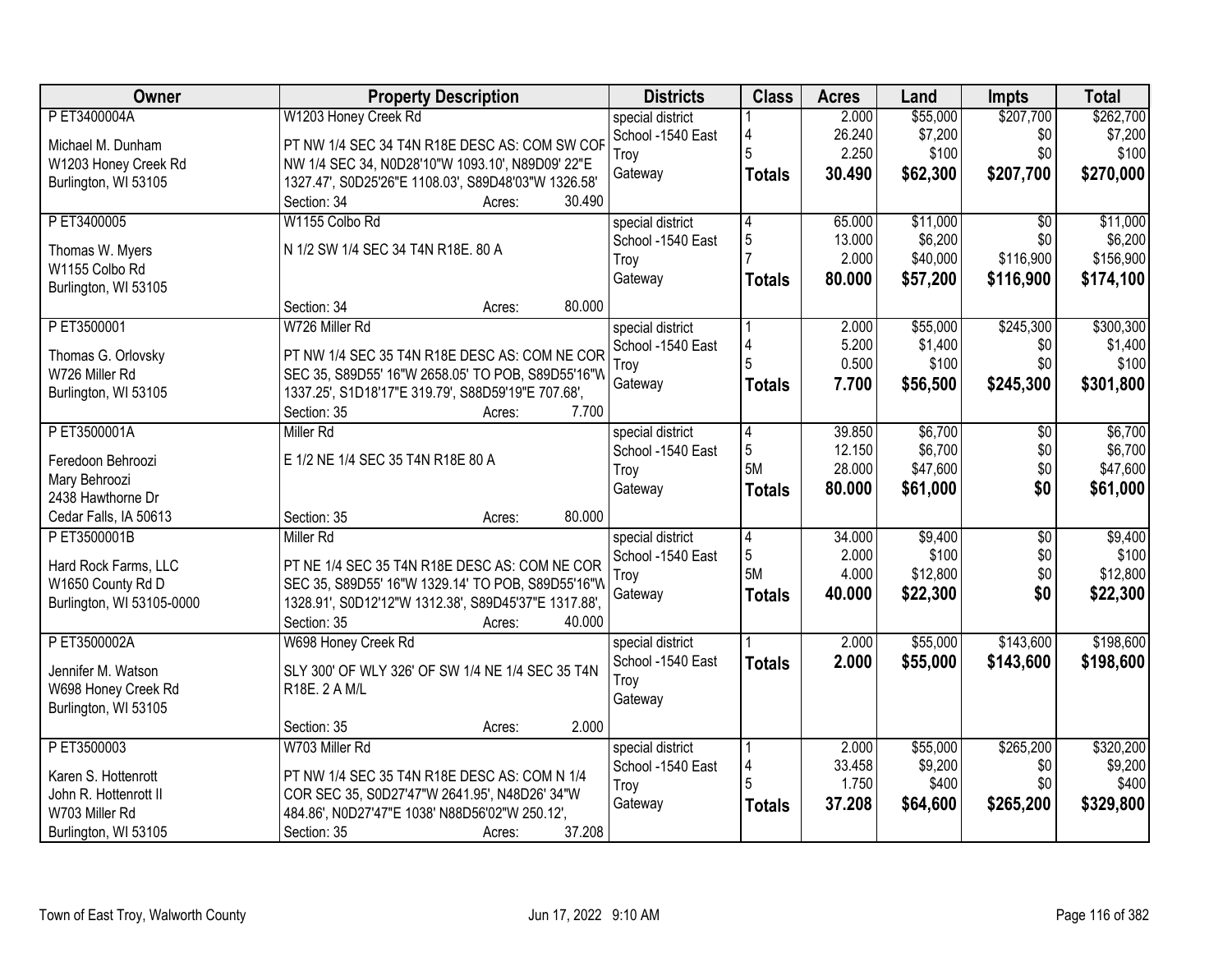| Owner                                       | <b>Property Description</b>                                         | <b>Districts</b>  | <b>Class</b>  | <b>Acres</b>    | Land             | <b>Impts</b>    | <b>Total</b>     |
|---------------------------------------------|---------------------------------------------------------------------|-------------------|---------------|-----------------|------------------|-----------------|------------------|
| PET3500003A                                 | W778 Miller Rd                                                      | special district  |               | 3.220           | \$73,300         | \$169,900       | \$243,200        |
| Stephen R. Zelenski                         | THAT PART OF S 3/4 NE 1/4 NW 1/4 SEC 35 T4N                         | School -1540 East | <b>Totals</b> | 3.220           | \$73,300         | \$169,900       | \$243,200        |
| Jane E. Zelenski                            | R18E, LYING N & W OF MILLER RD. 3.22 A                              | Troy              |               |                 |                  |                 |                  |
| W778 Miller Rd                              |                                                                     | Gateway           |               |                 |                  |                 |                  |
| Burlington, WI 53105                        | 3.220<br>Section: 35<br>Acres:                                      |                   |               |                 |                  |                 |                  |
| PET3500003B                                 | Honey Creek Rd                                                      | special district  | 4             | 39.130          | \$10,800         | $\overline{60}$ | \$10,800         |
|                                             |                                                                     | School -1540 East | 5             | 0.250           | \$100            | \$0             | \$100            |
| Hard Rock Farms, LLC                        | PT NW 1/4 & SW 1/4 SEC 35 T4N R18E DESC AS: CON                     | Troy              | <b>Totals</b> | 39.380          | \$10,900         | \$0             | \$10,900         |
| W1650 County Rd D                           | S 1/4 COR SEC 35, N89D44'06"W 756' TO POB,                          | Gateway           |               |                 |                  |                 |                  |
| Burlington, WI 53105-0000                   | N89D44'06"W 567.81', N0D15'56"E 2645.07',<br>39.380                 |                   |               |                 |                  |                 |                  |
|                                             | Section: 35<br>Acres:                                               |                   |               |                 |                  |                 |                  |
| PET3500003C                                 | W743 Honey Creek Rd                                                 | special district  |               | 4.000           | \$85,000         | \$369,600       | \$454,600        |
| David L. Klapstein                          | PT NW 1/4 & SW 1/4 SEC 35 T4N R18E DESC AS: CON                     | School -1540 East | 4<br>5        | 33.128<br>1.000 | \$7,700<br>\$100 | \$0<br>\$0      | \$7,700<br>\$100 |
| Patricia M. Klapstein                       | S 1/4 COR SEC 35, N89D44'06"W 756', N0D15'46"E                      | Troy              |               |                 |                  |                 |                  |
| 743 Honey Creek Rd                          | 3311.72' TO C/L RD, S48D26'34"E 1006.20', S0D15'                    | Gateway           | <b>Totals</b> | 38.128          | \$92,800         | \$369,600       | \$462,400        |
| Burlington, WI 53105                        | 38.128<br>Section: 35<br>Acres:                                     |                   |               |                 |                  |                 |                  |
| PET3500004                                  | Honey Creek Rd                                                      | special district  | 4             | 22.440          | \$1,500          | $\sqrt{6}$      | \$1,500          |
|                                             |                                                                     | School -1540 East | 5             | 8.600           | \$4,700          | \$0             | \$4,700          |
| Terrance a Kegley Trust                     | ALL THAT PT W 1/2 NW 1/4 SEC 35 T4N R18E LYING<br>NLY OF MILLER RD. | Troy              |               | 1.000           | \$25,000         | \$5,200         | \$30,200         |
| Dianne L Kegley Trust                       |                                                                     | Gateway           | <b>Totals</b> | 32.040          | \$31,200         | \$5,200         | \$36,400         |
| W891 Honey Creek Rd<br>Burlington, WI 53105 | 32.040<br>Section: 35<br>Acres:                                     |                   |               |                 |                  |                 |                  |
| P ET3500004A                                | W818 Honey Creek Rd                                                 | special district  |               | 4.920           | \$98,800         | \$264,400       | \$363,200        |
|                                             |                                                                     | School -1540 East |               |                 |                  |                 |                  |
| Joseph A. Apriesnig                         | PT NW 1/4 SEC 35 T4N R18E DESC AS: COM INTER                        | Troy              | <b>Totals</b> | 4.920           | \$98,800         | \$264,400       | \$363,200        |
| W818 Honey Creek Rd                         | N&S 1/16 LN AS FENCED OF NW 1/4 SEC 35 T4N                          | Gateway           |               |                 |                  |                 |                  |
| Burlington, WI 53105                        | R18E & C/L MILLER ROAD, S0D06' W 773.60' TO C/L                     |                   |               |                 |                  |                 |                  |
|                                             | 4.920<br>Section: 35<br>Acres:                                      |                   |               |                 |                  |                 |                  |
| PET3500004B                                 | W835 Honey Creek Rd                                                 | special district  |               | 1.258           | \$40,200         | \$67,700        | \$107,900        |
| Bette L. Jerich                             | PT NW 1/4 SEC 35 T4N R18E DESC AS: COM INTER                        | School -1540 East | <b>Totals</b> | 1.258           | \$40,200         | \$67,700        | \$107,900        |
| W835 Honey Creek Rd                         | N&S 1/16 LN NW 1/4 SEC 35 T4N R18E & C/L MILLER                     | Troy              |               |                 |                  |                 |                  |
| Burlington, WI 53105                        | ROAD, S61D46'W 629.70' TO POB, S49D19'E 360.85',                    | Gateway           |               |                 |                  |                 |                  |
|                                             | 1.258<br>Section: 35<br>Acres:                                      |                   |               |                 |                  |                 |                  |
| PET3500004C                                 | W891 Honey Creek Rd                                                 | special district  | 4             | 109.320         | \$30,100         | $\overline{50}$ | \$30,100         |
|                                             |                                                                     | School -1540 East | 5             | 1.000           | \$100            | \$0             | \$100            |
| Terrance a Kegley Trust                     | PT NW 1/4 & SW 1/4 SEC 35 T4N R18E DESC AS: CON                     | Troy              |               | 8.500           | \$82,500         | \$184,800       | \$267,300        |
| Dianne L Kegley Trust                       | SW COR NW 1/4 SEC 35, N0D04'58"E 1245. 92',                         | Gateway           | <b>Totals</b> | 118.820         | \$112,700        | \$184,800       | \$297,500        |
| W891 Honey Creek Rd                         | N69D28'21"E 283.54', N60D43'58"E 456.67',                           |                   |               |                 |                  |                 |                  |
| Burlington, WI 53105                        | 118.820<br>Section: 35<br>Acres:                                    |                   |               |                 |                  |                 |                  |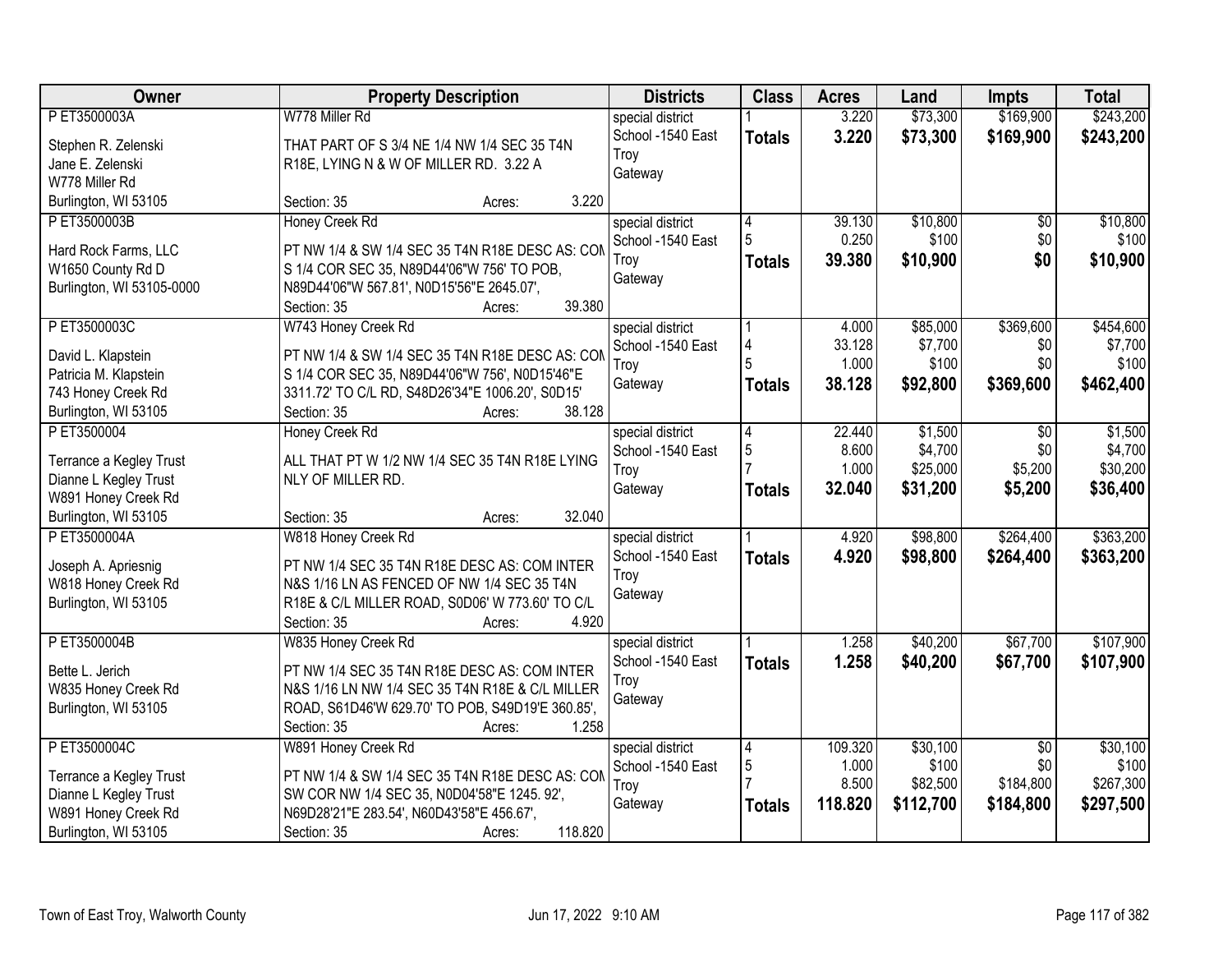| Owner                                                     | <b>Property Description</b>                           | <b>Districts</b>  | <b>Class</b>   | <b>Acres</b> | Land      | Impts           | <b>Total</b> |
|-----------------------------------------------------------|-------------------------------------------------------|-------------------|----------------|--------------|-----------|-----------------|--------------|
| P ET3500006                                               | W620 Honey Creek Rd                                   | special district  |                | 5.000        | \$100,000 | \$107,300       | \$207,300    |
| Joanne G Rudolph Trust                                    | SE 1/4 SEC 35 T4N R18E. EXC COM INTER HWY & E         | School -1540 East | 4              | 122.064      | \$19,500  | \$0             | \$19,500     |
| 3105 S 53rd St                                            | LN SEC 35, N 912', S31D45'W 690.5' TO CTR LN HWY,     | Troy              | 5              | 6.000        | \$3,900   | \$0             | \$3,900      |
| Miilwaukee, WI 53219                                      | S61D15'E 198.4', S38D48'E 294' TO POB. EXC P          | Gateway           | <b>Totals</b>  | 133.064      | \$123,400 | \$107,300       | \$230,700    |
|                                                           | 133.064<br>Section: 35<br>Acres:                      |                   |                |              |           |                 |              |
| P ET3500006A                                              | W510 Honey Creek Rd                                   | special district  |                | 1.000        | \$35,000  | \$226,400       | \$261,400    |
| Charles G. Gatling                                        | PT SE 1/4 SEC 35 T4N R18E DESC AS: COM 1659.24'       | School -1540 East | 5              | 2.532        | \$1,400   | \$0             | \$1,400      |
| Judith A. Gatling                                         | S OF NW COR SW 1/4 SEC 35, N 912', S31D45'W 690.      | Troy              | <b>Totals</b>  | 3.532        | \$36,400  | \$226,400       | \$262,800    |
| W510 Honey Creek Rd                                       | TO C/L HWY, S61D15'E 198.4', S38D48'E 294.2' TO       | Gateway           |                |              |           |                 |              |
| Burlington, WI 53105                                      | 3.532<br>Section: 35<br>Acres:                        |                   |                |              |           |                 |              |
| P ET3500006B                                              | W501 Honey Creek Rd                                   | special district  |                | 6.500        | \$107,500 | \$281,200       | \$388,700    |
|                                                           |                                                       | School -1540 East | 5              | 15.770       | \$9,200   | \$0             | \$9,200      |
| Michael R. Barth                                          | PT SE 1/4 SEC 35 T4N R18E DESC AS: COM SE COR         | Troy              | <b>Totals</b>  | 22.270       | \$116,700 | \$281,200       | \$397,900    |
| Kathy A. Barth                                            | SEC 35, N 995.47' TO C/L HONEY CREEK RD,              | Gateway           |                |              |           |                 |              |
| W501 Honey Creek Rd                                       | N38D48'W 294.20', N61D5'W 198.4', N67D49'W 504.40',   |                   |                |              |           |                 |              |
| Burlington, WI 53105                                      | 36.700<br>Section: 35<br>Acres:                       |                   |                |              |           |                 |              |
| PET3600001                                                | <b>Miller Rd</b>                                      | special district  |                | 9.000        | \$120,000 | \$271,600       | \$391,600    |
| K3d Grantor Trust                                         | E 429' OF N 1658.25' OF E 1/2 NE 1/4 SEC 36 T4N       | School -1540 East |                | 7.331        | \$2,000   | \$0             | \$2,000      |
| 100 S Wacker Dr Ste 950                                   | R18E. EASEMENT UNDER DOC. #234996, VOL 573            | Troy              | <b>Totals</b>  | 16.331       | \$122,000 | \$271,600       | \$393,600    |
| Chicago, IL 60606                                         | PG 125.                                               | Gateway           |                |              |           |                 |              |
|                                                           | Section: 36<br>16.331<br>Acres:                       |                   |                |              |           |                 |              |
| PET3600002                                                | Miller Rd                                             | special district  | $\overline{4}$ | 5.240        | \$1,400   | $\overline{60}$ | \$1,400      |
|                                                           | PT NE 1/4 SEC 36 T4N R18E DESC AS: COM NW COR         | School -1540 East |                | 3.750        | \$2,100   | \$0             | \$2,100      |
| Kathryn Babcock Shaffer Trust<br>Jes Bg-Niederer Farm LLC | NE 1/4 SEC 36, E 396', S 990', W 396', N 990' TO POB. | Troy              | <b>Totals</b>  | 8.990        | \$3,500   | \$0             | \$3,500      |
| 100 S Wacker Dr Ste 950                                   | 8.99 A                                                | Gateway           |                |              |           |                 |              |
| Chicago, IL 60606                                         | 8.990<br>Section: 36<br>Acres:                        |                   |                |              |           |                 |              |
| P ET3600002A                                              | W373 Miller Rd                                        | special district  |                | 3.000        | \$70,000  | \$231,200       | \$301,200    |
|                                                           |                                                       | School -1540 East | 4              | 14.336       | \$1,000   | \$0             | \$1,000      |
| William A. Reuter                                         | W 1/2 OF NE 1/4 NW 1/4 SEC 36 T4N R18E.               | Troy              |                | 2.500        | \$1,400   | \$0             | \$1,400      |
| Lynda E. Reuter                                           |                                                       | Gateway           | <b>Totals</b>  | 19.836       | \$72,400  | \$231,200       | \$303,600    |
| W373 Miller Rd                                            |                                                       |                   |                |              |           |                 |              |
| Burlington, WI 53105                                      | 19.836<br>Section: 36<br>Acres:                       |                   |                |              |           |                 |              |
| PET3600002C                                               | Miller Rd                                             | special district  |                | 24.040       | \$5,600   | $\overline{50}$ | \$5,600      |
| Jes Bg-Niederer Farm LLC et al                            | THAT PT N 1/2 NE 1/4 SEC 36 T4N R18E-COM 836' E       | School -1540 East | <b>Totals</b>  | 24.040       | \$5,600   | \$0             | \$5,600      |
| c/o Kathryn Babcock Shaffer Trust                         | OF NW COR SD SEC, E 880', S 990', W 880' N 990' TO    | Troy              |                |              |           |                 |              |
| C/O John E Shaffer                                        | POB. ALSO COM 1716' E OF NW COR NE 1/4 SEC 36         | Gateway           |                |              |           |                 |              |
| 100 S Wacker Dr Ste 950                                   | Section: 36<br>24.040<br>Acres:                       |                   |                |              |           |                 |              |
| Chicago, IL 60606                                         |                                                       |                   |                |              |           |                 |              |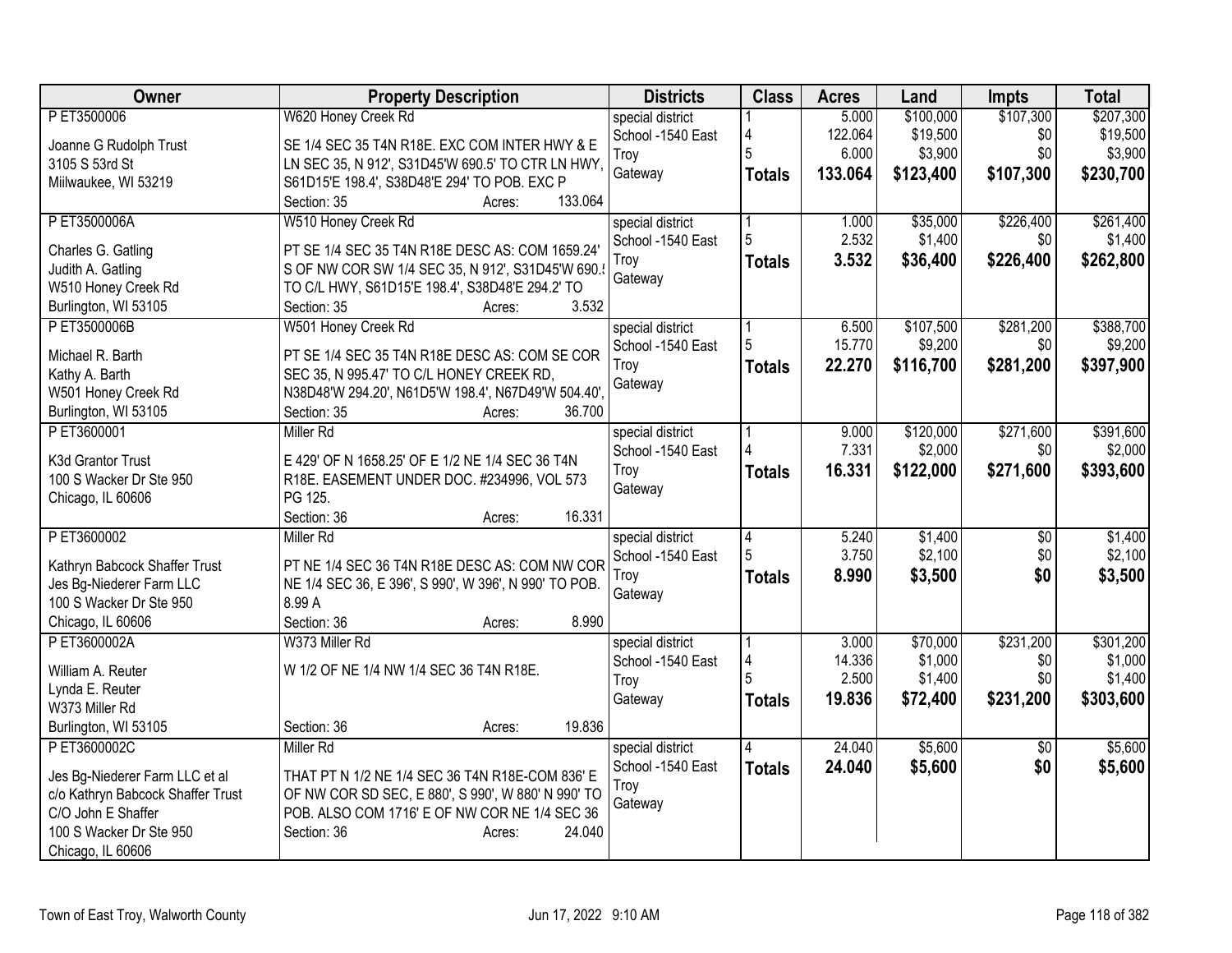| Owner                             | <b>Property Description</b>                            | <b>Districts</b>  | <b>Class</b>  | <b>Acres</b> | Land      | <b>Impts</b>  | <b>Total</b> |
|-----------------------------------|--------------------------------------------------------|-------------------|---------------|--------------|-----------|---------------|--------------|
| P ET3600002D                      | <b>Miller Rd</b>                                       | special district  |               | 7.185        | \$2,000   | \$0           | \$2,000      |
| Jes Bg-Niederer Farm LLC et al    | PT NE 1/4 SEC 36 T4N R18E DESC AS COM 396' E OF        | School -1540 East | 5             | 3.750        | \$2,400   | \$0           | \$2,400      |
| c/o Kathryn Babcock Shaffer Trust | NW 1/4 NE 1/4 SEC 36, E 440', S990', W 440', N 990' TO | Troy              | <b>Totals</b> | 10.935       | \$4,400   | \$0           | \$4,400      |
| C/O John Shaffer                  | POB. ALSO COM NW COR NE 1/4 SEC 36                     | Gateway           |               |              |           |               |              |
| 100 S Wacker Dr Ste 950           | 10.935<br>Section: 36<br>Acres:                        |                   |               |              |           |               |              |
| Chicago, IL 60606                 |                                                        |                   |               |              |           |               |              |
| PET3600003                        | N7480 Bell School Rd                                   | special district  |               | 10.000       | \$125,000 | \$1,619,400   | \$1,744,400  |
|                                   |                                                        | School -1540 East | 4             | 39.320       | \$10,800  | \$0           | \$10,800     |
| Kathryn Shaffer Trust             | PT NE 1/4 SEC 36 T4N R18E DESC AS: COM E 1/4           | Troy              | 5             | 11.750       | \$5,800   | \$0           | \$5,800      |
| C/O Hsa Commercial Real Estate    | COR SEC 36, W 2640', N 1650', E 2211', S 668.25', E    | Gateway           | Totals        | 61.070       | \$141,600 | \$1,619,400   | \$1,761,000  |
| 100 S Wacker Dr Ste 950           | 429', S 981.75' TO POB. EXC. P ET36-3A DESC IN VOL     |                   |               |              |           |               |              |
| Chicago, IL 60606                 | Section: 36<br>91.070<br>Acres:                        |                   |               |              |           |               |              |
| P ET3600003A                      | N7560 Bell School Rd                                   | special district  |               | 2.180        | \$57,700  | \$158,600     | \$216,300    |
| Richard C. Janke                  | PT NE 1/4 SEC 36 T4N R18E DESC AS: COM N 1/4           | School -1540 East | <b>Totals</b> | 2.180        | \$57,700  | \$158,600     | \$216,300    |
| Diana S. Janke                    | COR SEC 36, S 1846.97' TO POB, E 295.78', S10D22'W     | Troy              |               |              |           |               |              |
| N7560 Bell School Rd              | 262.83', S43D55'W 185.65', S88D42'W 119.76', N         | Gateway           |               |              |           |               |              |
| Burlington, WI 53105              | 2.180<br>Section: 36<br>Acres:                         |                   |               |              |           |               |              |
| P ET3600004                       | <b>Miller Rd</b>                                       | special district  | 4             | 64.414       | \$10,900  | $\sqrt[6]{3}$ | \$10,900     |
|                                   |                                                        | School -1540 East | 5             | 12.000       | \$5,700   | \$0           | \$5,700      |
| Frank A. Scherkenbach             | T NW 1/4 SEC 36 T4N R18E DESC AS: COM NW COR           | Troy              | <b>Totals</b> | 76.414       | \$16,600  | \$0           | \$16,600     |
| Donna M. Scherkenbach             | SEC 36, N89D53' 37"E 657.28', S0D07'53"W 1316.71',     | Gateway           |               |              |           |               |              |
| N7639 Bell School Rd              | N89D57'30"E 1975.05', S 66', S89D28'30"W 206.50',      |                   |               |              |           |               |              |
| Burlington, WI 53105-0000         | 76.414<br>Section: 36<br>Acres:                        |                   |               |              |           |               |              |
| P ET3600004A                      | N7537 Bell School Rd                                   | special district  |               | 7.160        | \$110,800 | \$191,900     | \$302,700    |
| Dale S. Anderson                  | PT NW 1/4 SEC 36 T4N R18E DESC AS: COM CTR             | School -1540 East | <b>Totals</b> | 7.160        | \$110,800 | \$191,900     | \$302,700    |
| Sherri M. Anderson                | SEC 36, N 450' TO POB, N 30', N89D58'W 999.47',        | Troy              |               |              |           |               |              |
| N7537 Bell School Rd              | S45D W 344.60', S43D30'W 325.15', S89D58' E 825.24',   | Gateway           |               |              |           |               |              |
| Burlington, WI 53105              | Section: 36<br>7.160<br>Acres:                         |                   |               |              |           |               |              |
| P ET3600004B                      | N7567 Bell School Rd                                   | special district  |               | 4.800        | \$97,000  | \$236,100     | \$333,100    |
|                                   |                                                        | School -1540 East | <b>Totals</b> | 4.800        | \$97,000  | \$236,100     | \$333,100    |
| Timothy J. Dunham                 | PT NW 1/4 SEC 36 T4N R18E DESC AS: COM CTR             | Troy              |               |              |           |               |              |
| Jessica N. Dunham                 | SEC 36, N 480' TO POB, N89D58'W 602.67', N6D45'E       | Gateway           |               |              |           |               |              |
| N7567 Bell School Rd              | 162.87', N86D57'E 87.93', N13D31'30"E 248.20',         |                   |               |              |           |               |              |
| Burlington, WI 53105              | 4.800<br>Section: 36<br>Acres:                         |                   |               |              |           |               |              |
| P ET3600004C                      | N7519 Bell School Rd                                   | special district  |               | 6.391        | \$107,000 | \$182,700     | \$289,700    |
| Donald Shelton                    | PT NW 1/4 SEC 36 T4N R18E DESC AS: COM CTR             | School -1540 East | <b>Totals</b> | 6.391        | \$107,000 | \$182,700     | \$289,700    |
| Edwina Shelton                    | SEC 36, N 277', N89D58'W 619.13', S4D38'30"W           | Troy              |               |              |           |               |              |
| N7519 Bell School Rd              | 277.90', S89D58'E 641.62' TO POB. ALSO COM CTR         | Gateway           |               |              |           |               |              |
| Burlington, WI 53105              | 6.391<br>Section: 36<br>Acres:                         |                   |               |              |           |               |              |
|                                   |                                                        |                   |               |              |           |               |              |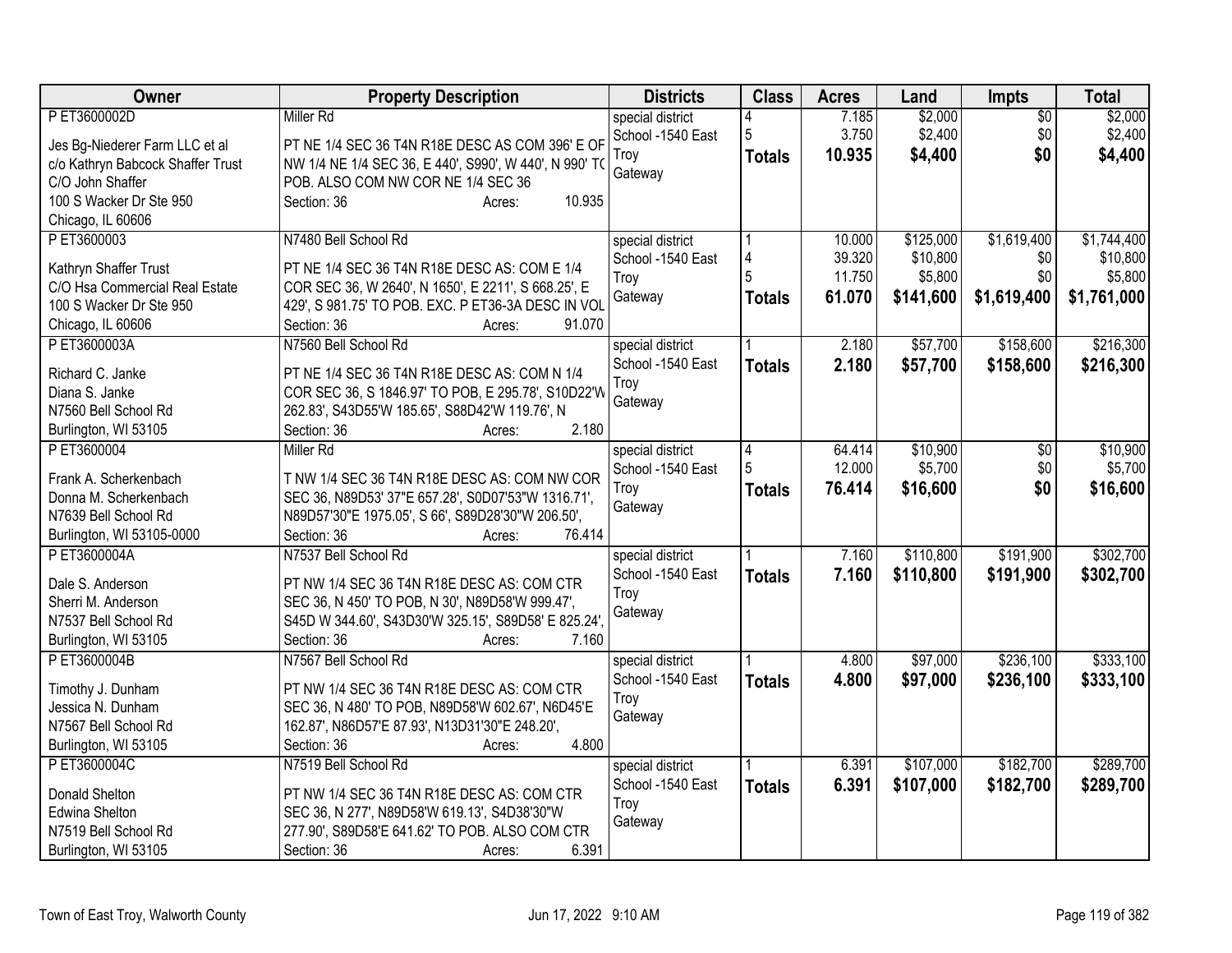| Owner                                  | <b>Property Description</b>                          | <b>Districts</b>   | <b>Class</b>  | <b>Acres</b>    | Land              | <b>Impts</b> | <b>Total</b>      |
|----------------------------------------|------------------------------------------------------|--------------------|---------------|-----------------|-------------------|--------------|-------------------|
| PET3600004D                            | N7595 Bell School Rd                                 | special district   |               | 3.104           | \$71,600          | \$175,900    | \$247,500         |
| Brian J. Roffers                       | PT NW 1/4 SEC 36 T4N R18E DESC AS: COM CTR           | School -1540 East  | <b>Totals</b> | 3.104           | \$71,600          | \$175,900    | \$247,500         |
| Heather R. Roffers                     | SEC 36, N 893.20' TO POB, N 359.93', S89D58'30"W     | Troy               |               |                 |                   |              |                   |
| N7595 Bell School Rd                   | 206.50', S44D50'W 481.72', S88D05'E 546.42' TO POB.  | Gateway            |               |                 |                   |              |                   |
| Burlington, WI 53105                   | Section: 36<br>3.104<br>Acres:                       |                    |               |                 |                   |              |                   |
| PET3600004E                            | W425 Miller Rd                                       | special district   |               | 4.000           | \$85,000          | \$198,900    | \$283,900         |
|                                        |                                                      | School -1540 East  | 4             | 14.889          | \$3,500           | \$0          | \$3,500           |
| James F. Zimmerman                     | PT NW 1/4 SEC 36 T4N R18E DESC AS: COM NW COF        | Troy               | 5             | 0.150           | \$100             | \$0          | \$100             |
| Shirley J. Zimmerman                   | SEC 36, N89D53' 37"E 657.28' TO POB, N89D53'37"E     | Gateway            | <b>Totals</b> | 19.039          | \$88,600          | \$198,900    | \$287,500         |
| Park Lawn Heights                      | TO NE COR NW 1/4 SEC 36, S TO SE COR NW 1/4 NW       |                    |               |                 |                   |              |                   |
| W425 Miller Rd                         | 19.039<br>Section: 36<br>Acres:                      |                    |               |                 |                   |              |                   |
| Burlington, WI 53105                   |                                                      |                    |               |                 |                   |              |                   |
| P ET3600005A                           | Honey Creek Rd                                       | School - 0777 Burl | 14            | 35.170          | \$5,900           | \$0          | \$5,900           |
| Frank A. Scherkenbach                  | PT SW 1/4 SEC 36 T4N R18E DESC AS: COM W 1/4         | Gateway            | <b>Totals</b> | 35.170          | \$5,900           | \$0          | \$5,900           |
| Donna M. Scherkenbach                  | COR SEC 36, S89D 54'35"E 1419', S 200', S33D08'      |                    |               |                 |                   |              |                   |
| N7639 Bell School Rd                   | 25"W 2184.92', N33D44'05"W 165.26', N31D26'55"W      |                    |               |                 |                   |              |                   |
| Burlington, WI 53105-0000              | 35.170<br>Section: 36<br>Acres:                      |                    |               |                 |                   |              |                   |
| PET3600006                             | W467 Honey Creek Rd                                  | School - 0777 Burl |               | 2.000           | \$55,000          | \$78,200     | \$133,200         |
|                                        |                                                      | Gateway            | <b>Totals</b> | 2.000           | \$55,000          | \$78,200     | \$133,200         |
| Neal C Kamla Trust                     | PT SW 1/4 SW 1/4 SEC 36 T4N R18E S & W OF HWY        |                    |               |                 |                   |              |                   |
| W467 Honey Creek Rd                    | COM W SEC LN AT INTER WITH HWY, S 495', E TO         |                    |               |                 |                   |              |                   |
| PO Box 96                              | HWY, NW IN HWY TO POB. 2 A.<br>2.000                 |                    |               |                 |                   |              |                   |
| Honey Creek, WI 53138                  | Section: 36<br>Acres:                                |                    |               |                 |                   |              |                   |
| PET3600007                             | Honey Creek Rd                                       | School - 0777 Burl |               | 5.000           | \$100,000         | \$5,700      | \$105,700         |
| Kathryn Babcock Shaffer Trust          | PT SW 1/4 SEC 36 T4N R18E DESC AS: COM S 1/4         | Gateway            | 4             | 78.697<br>3.500 | \$15,400<br>\$200 | \$0<br>\$0   | \$15,400<br>\$200 |
| C/O John Schaffer                      | COR SEC 36, N 2640', W 1287', S 1320', W 143.88',    |                    |               |                 |                   |              |                   |
| 100 S Wacker Dr Ste 950                | S39D W 1329.90' TO CTR HWY, NW ON HWY 225.72', V     |                    | <b>Totals</b> | 87.197          | \$115,600         | \$5,700      | \$121,300         |
| Chicago, IL 60606                      | 87.197<br>Section: 36<br>Acres:                      |                    |               |                 |                   |              |                   |
| PET3600007A                            | W443 Honey Creek Rd                                  | School - 0777 Burl |               | 5.298           | \$101,500         | \$324,300    | \$425,800         |
|                                        | PT SW 1/4 SEC 36 T4N R18E DESC AS: COM SW COF        | Gateway            | <b>Totals</b> | 5.298           | \$101,500         | \$324,300    | \$425,800         |
| Woodrow A. Powers II<br>Jill A. Powers | SEC 36, N 482. 31', E 318.35' TO C/L RD, S33D44'05"E |                    |               |                 |                   |              |                   |
| 7013 Bogie Ln                          | ALG C/L 579.03', S89D55'50"W 639.92' TO POB. OUT     |                    |               |                 |                   |              |                   |
| Fox Lake, IL 60020                     | 5.298<br>Section: 36<br>Acres:                       |                    |               |                 |                   |              |                   |
| PET3600008                             | N7339 Honey Creek Rd                                 | School - 0777 Burl |               | 3.000           | \$70,000          | \$54,200     | \$124,200         |
|                                        |                                                      |                    | 4             | 10.000          | \$1,700           | \$0          | \$1,700           |
| Constance J. Ackley Kuehn              | PT OF SE 1/4 & SW 1/4 SE 1/4 SEC 36 T4N R18E         | Gateway            | 5             | 24.180          | \$12,700          | \$0          | \$12,700          |
| 311 County Line Blvd                   | DESC AS COM SE COR SEC 36, S89D24'40"W               |                    |               | 37.180          | \$84,400          | \$54,200     | \$138,600         |
| Burlington, WI 53105                   | 1700.95', N35D51'49"E 309.07', N01D45'57"E 698.59',  |                    | <b>Totals</b> |                 |                   |              |                   |
|                                        | Section: 36<br>37.180<br>Acres:                      |                    |               |                 |                   |              |                   |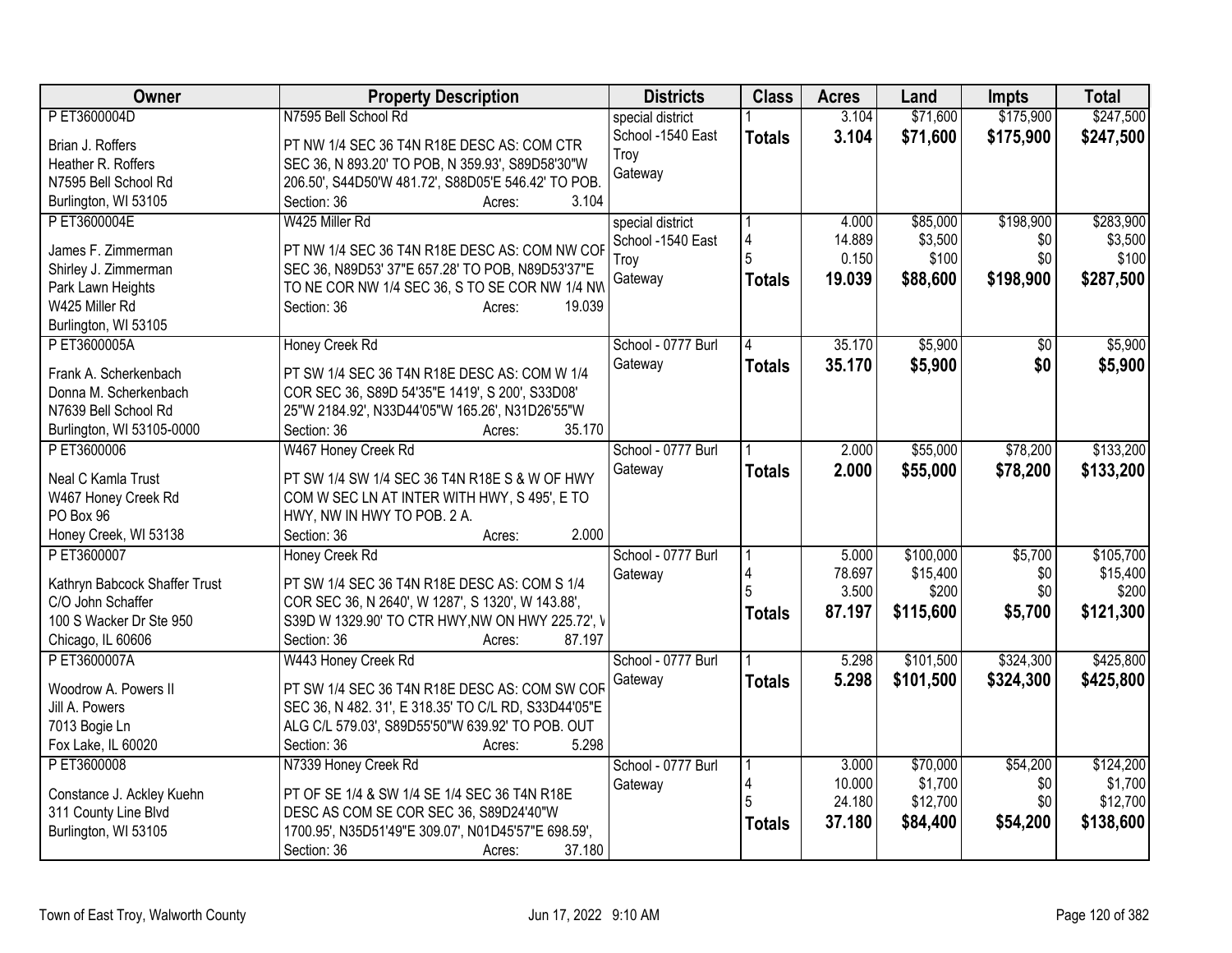| <b>Owner</b>                                   | <b>Property Description</b>                        | <b>Districts</b>   | <b>Class</b>   | <b>Acres</b> | Land      | Impts           | <b>Total</b> |
|------------------------------------------------|----------------------------------------------------|--------------------|----------------|--------------|-----------|-----------------|--------------|
| P ET3600008A                                   | N7399 Honey Creek Rd                               | School - 0777 Burl |                | 1.117        | \$37,300  | \$198,200       | \$235,500    |
| Michael J. Simonsen                            | PT SE 1/4 SE 1/4 SEC 36 T4N R18E-COM NE COR, W     | Gateway            | 5              | 1.000        | \$700     | \$0             | \$700        |
| Alice A. Simonsen                              | 380' M/L, S18D45'W 220', S89D04'E 450' N 234' TO   |                    | <b>Totals</b>  | 2.117        | \$38,000  | \$198,200       | \$236,200    |
| 2826 Honey Creek Rd                            | POB.                                               |                    |                |              |           |                 |              |
| Burlington, WI 53105                           | 2.117<br>Section: 36<br>Acres:                     |                    |                |              |           |                 |              |
| PET3600008B                                    | <b>Bell School Rd</b>                              | School - 0777 Burl | $\overline{4}$ | 31.000       | \$8,500   | \$0             | \$8,500      |
|                                                |                                                    | Gateway            | 5              | 3.000        | \$1,200   | \$0             | \$1,200      |
| Patricia A. Kuehn                              | PT OF SW 1/4 & SE 1/4 SE 1/4 SEC 36 T4N R18E       |                    | 5M             | 4.750        | \$16,200  | \$0             | \$16,200     |
| 7626 Dutch Rd                                  | DESC AS COM S 1/4 COR SEC 36, N00D32'17"W          |                    | <b>Totals</b>  | 38.750       | \$25,900  | \$0             | \$25,900     |
| Manitowoc, WI 54220                            | 1223.73', N89D30'44"E 872.91', N00D27'28"W 99.43', |                    |                |              |           |                 |              |
|                                                | 38.750<br>Section: 36<br>Acres:                    |                    |                |              |           |                 |              |
| PET3600009                                     | N7480 Bell School Rd                               | special district   |                | 3.250        | \$73,800  | $\overline{50}$ | \$73,800     |
| Kathryn Shaffer Trust                          | NW 1/4 SE 1/4 SEC 36 T4N R18E. EXC. PARCEL IN SV   | School -1540 East  | $\overline{4}$ | 33.068       | \$7,700   | \$0             | \$7,700      |
| C/O Hsa Commercial Real Estate                 | COR 99' N&S & 548' E&W. 38.75 A M/L                | Troy               | 5              | 2.500        | \$1,300   | \$0             | \$1,300      |
| 100 S Wacker Dr Ste 950                        |                                                    | Gateway            | <b>Totals</b>  | 38.818       | \$82,800  | \$0             | \$82,800     |
| Chicago, IL 60606                              | 38.818<br>Section: 36<br>Acres:                    |                    |                |              |           |                 |              |
| PET3600009A                                    | N7402 Bell School Rd                               |                    |                | 3.250        | \$73,800  | \$25,100        | \$98,900     |
|                                                |                                                    | special district   |                |              |           |                 |              |
| Kathryn Babcock Shaffer Trust                  | PARCEL IN SW COR OF NW 1/4 OF SE 1/4 SEC 36        | School -1540 East  | <b>Totals</b>  | 3.250        | \$73,800  | \$25,100        | \$98,900     |
| 100 S Wacker Dr Ste 950                        | T4N R18E OF WIDTH N&S OF 99' & OF DEPTH E&W        | Troy               |                |              |           |                 |              |
| Chicago, IL 60606                              | 548'. ALSO COM S 1/4 COR SEC 36, N0D27'51"W        | Gateway            |                |              |           |                 |              |
|                                                | 3.250<br>Section: 36<br>Acres:                     |                    |                |              |           |                 |              |
| PET3600010                                     | <b>Bell School Rd</b>                              | School - 0777 Burl |                | 5.000        | \$100,000 | \$76,600        | \$176,600    |
|                                                |                                                    | Gateway            |                | 19.750       | \$4,600   | \$0             | \$4,600      |
| Kathryn Shaffer Trust                          | NE 1/4 SE 1/4 SEC 36 T4N R18E. 40 A                |                    |                | 15.250       | \$8,300   | \$0             | \$8,300      |
| C/O Hsa Commercial Real Estate                 |                                                    |                    | <b>Totals</b>  | 40.000       | \$112,900 | \$76,600        | \$189,500    |
| 100 S Wacker Dr Ste 950                        | 40.000                                             |                    |                |              |           |                 |              |
| Chicago, IL 60606                              | Section: 36<br>Acres:                              |                    |                |              |           |                 |              |
| PA 2400001                                     | N9298 Stewart School Rd                            | special district   |                | 0.440        | \$13,200  | \$128,900       | \$142,100    |
| Jake Pauly                                     | LOT 1 CERT SURVEY NO. 24 AS RECORDED IN VOL        | School -1540 East  | <b>Totals</b>  | 0.440        | \$13,200  | \$128,900       | \$142,100    |
| <b>Taylor Pauly</b>                            | 1 CS PG 24 WCR NE 1/4 NW 1/4 SEC 10 T4N R18E.      | Troy               |                |              |           |                 |              |
| N9298 Stewart School Rd                        | OUT OF P ET 10-3                                   | Gateway            |                |              |           |                 |              |
| East Troy, WI 53120                            | 0.440<br>Section: 10<br>Acres:                     |                    |                |              |           |                 |              |
| PA 2400002                                     | <b>Stewart School Rd</b>                           | special district   |                | 0.453        | \$13,600  | $\overline{50}$ | \$13,600     |
|                                                | LOT 2 CERT SURVEY NO. 24 AS RECORDED IN VOL        | School -1540 East  | <b>Totals</b>  | 0.453        | \$13,600  | \$0             | \$13,600     |
| Jake Pauly                                     |                                                    | Troy               |                |              |           |                 |              |
| <b>Taylor Pauly</b><br>N9298 Stewart School Rd | 1 CS PG 24 WCR NE 1/4 NW 1/4 SEC 10 T4N R18E       | Gateway            |                |              |           |                 |              |
|                                                | 0.453                                              |                    |                |              |           |                 |              |
| East Troy, WI 53120                            | Section: 10<br>Acres:                              |                    |                |              |           |                 |              |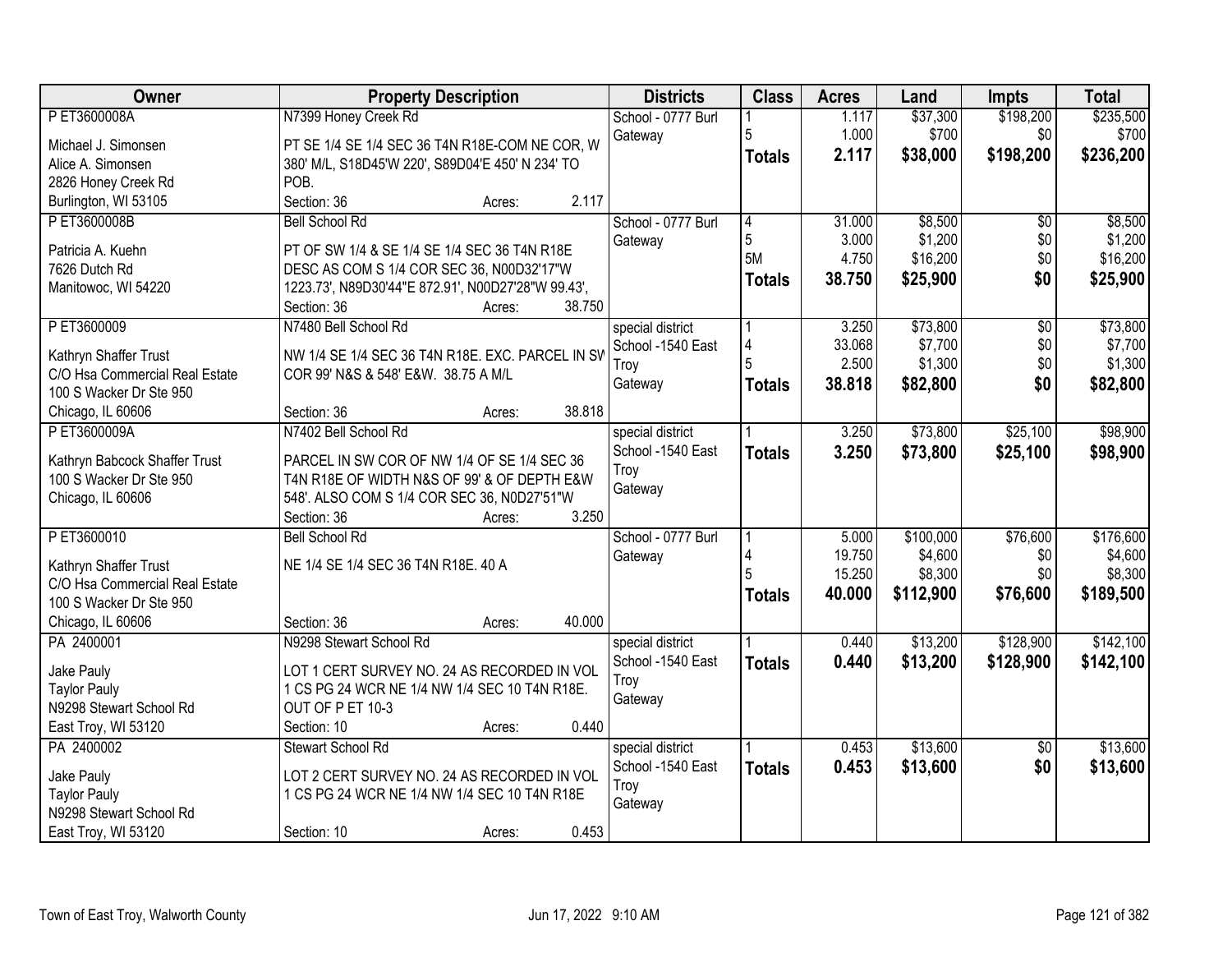| Owner                                           | <b>Property Description</b>                                                               |       | <b>Districts</b>               | <b>Class</b>  | <b>Acres</b> | Land      | <b>Impts</b> | <b>Total</b> |
|-------------------------------------------------|-------------------------------------------------------------------------------------------|-------|--------------------------------|---------------|--------------|-----------|--------------|--------------|
| PA 2400003                                      | N9286 Stewart School Rd                                                                   |       | special district               |               | 0.414        | \$12,400  | \$130,500    | \$142,900    |
| Mike Adamski                                    | LOT 3 CERT SURVEY NO. 24 AS RECORDED IN VOL                                               |       | School -1540 East              | <b>Totals</b> | 0.414        | \$12,400  | \$130,500    | \$142,900    |
| Elisabetta M. Adamski                           | 1 CS PG 24 WCR NE 1/4 NW 1/4 SEC 10 T4N R18E                                              |       | Troy<br>Gateway                |               |              |           |              |              |
| N9286 Stewart School Rd                         |                                                                                           |       |                                |               |              |           |              |              |
| East Troy, WI 53120                             | Section: 10<br>Acres:                                                                     | 0.414 |                                |               |              |           |              |              |
| PA 2400004                                      | N9278 Stewart School Rd                                                                   |       | special district               |               | 0.407        | \$12,200  | \$164,700    | \$176,900    |
| Dale Tuyls Jr                                   | LOT 4 CERT SURVEY NO. 24 AS RECORDED IN VOL                                               |       | School -1540 East              | <b>Totals</b> | 0.407        | \$12,200  | \$164,700    | \$176,900    |
| N9278 Stewart School Rd                         | 1 CS PG 24 WCR NE 1/4 NW 1/4 SEC 10 T4N R18E                                              |       | Troy<br>Gateway                |               |              |           |              |              |
| East Troy, WI 53120                             |                                                                                           |       |                                |               |              |           |              |              |
|                                                 | Section: 10<br>Acres:                                                                     | 0.407 |                                |               |              |           |              |              |
| PA 2700001                                      | N9161 South Shore Ln                                                                      |       | Lake Beulah Lake               |               | 0.418        | \$629,400 | \$449,500    | \$1,078,900  |
| Steven J. Deraleau                              | LOT 1 CERT SURVEY NO. 27 AS RECORDED IN VOL                                               |       | Management<br>special district | <b>Totals</b> | 0.418        | \$629,400 | \$449,500    | \$1,078,900  |
| Janet Deraleau                                  | 1 CS PG 27 WCR S 1/2 NE 1/4 SEC 9 T4N R18E OUT                                            |       | School -1540 East              |               |              |           |              |              |
| 131 Herron Rd                                   | OF P ET 9-21                                                                              |       | Troy                           |               |              |           |              |              |
| Lake Forest, IL 60045                           | Section: 9<br>Acres:                                                                      | 0.418 | Gateway                        |               |              |           |              |              |
| PA 2700002                                      | N9165 South Shore Ln                                                                      |       | Lake Beulah Lake               |               | 0.483        | \$637,000 | \$402,700    | \$1,039,700  |
| John Mangel III                                 | LOT 2 CERT SURVEY NO. 27 AS RECORDED IN VOL                                               |       | Management                     | <b>Totals</b> | 0.483        | \$637,000 | \$402,700    | \$1,039,700  |
| W D. Mangel                                     | 1 CS PG 27 WCR S 1/2 NE 1/4 SEC 9 T4N R18E                                                |       | special district               |               |              |           |              |              |
| 2445 Rue Du Jardin Ut 501                       |                                                                                           |       | School -1540 East              |               |              |           |              |              |
| Naple, FL 34105                                 | Section: 9<br>Acres:                                                                      | 0.483 | Troy<br>Gateway                |               |              |           |              |              |
| PA 2700003                                      | N9158 South Shore Ln                                                                      |       | Lake Beulah Lake               |               | 0.347        | \$582,300 | \$437,800    | \$1,020,100  |
|                                                 |                                                                                           |       | Management                     | <b>Totals</b> | 0.347        | \$582,300 | \$437,800    | \$1,020,100  |
| <b>Constance Meister Trust</b><br>4658 Genoa Dr | LOT 3 CERT SURVEY NO. 27 AS RECORDED IN VOL<br>1 CS PG 27 WCR S 1/2 NE 1/4 SEC 9 T4N R18E |       | special district               |               |              |           |              |              |
| Amelia Island, FL 32034                         |                                                                                           |       | School -1540 East              |               |              |           |              |              |
|                                                 | Section: 9<br>Acres:                                                                      | 0.347 | Troy                           |               |              |           |              |              |
| PA 2700004                                      | N9140 South Shore Ln                                                                      |       | Gateway                        |               | 0.545        | \$540,500 |              | \$1,080,700  |
|                                                 |                                                                                           |       | Lake Beulah Lake<br>Management |               | 0.545        | \$540,500 | \$540,200    |              |
| Justin L. Lee                                   | LOT 4 CERT SURVEY NO. 27 AS RECORDED IN VOL                                               |       | special district               | <b>Totals</b> |              |           | \$540,200    | \$1,080,700  |
| PO Box 542                                      | 1 CS PG 27 WCR S 1/2 NE 1/4 SEC 9 T4N R18E                                                |       | School -1540 East              |               |              |           |              |              |
| Lake Bluff, IL 60044                            |                                                                                           | 0.545 | Troy                           |               |              |           |              |              |
|                                                 | Section: 9<br>Acres:                                                                      |       | Gateway                        |               |              |           |              |              |
| PA 3000001                                      | N9059 East Shore Rd                                                                       |       | Lake Beulah Lake               |               | 0.632        | \$603,000 | \$340,800    | \$943,800    |
| Daniel E Hoffman Trust                          | LOT 1 CERT SURVEY NO. 30 AS RECORDED IN VOL                                               |       | Management                     | <b>Totals</b> | 0.632        | \$603,000 | \$340,800    | \$943,800    |
| Mardi J Hoffman Trust                           | 1 CS PG 30 WCR SE 1/4 NE 1/4 & NE 1/4 SE 1/4 SEC 9                                        |       | special district               |               |              |           |              |              |
| 11654 E Blue Cove Dr                            | T4N R18E OUT OF P ET 9-21                                                                 |       | School -1540 East<br>Troy      |               |              |           |              |              |
| Dunnellon, FL 34432                             | Section: 9<br>Acres:                                                                      | 0.632 | Gateway                        |               |              |           |              |              |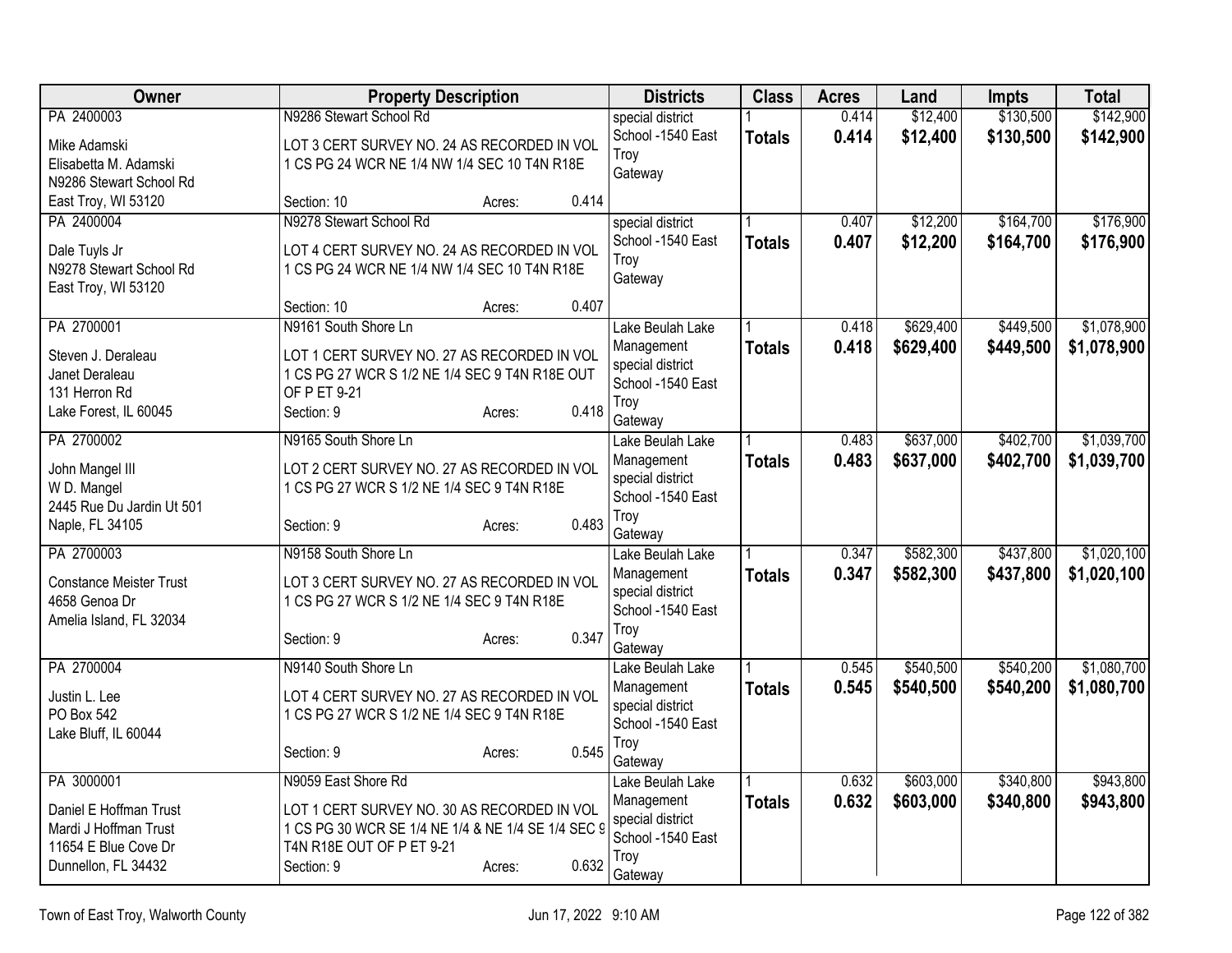| Owner               | <b>Property Description</b>                        | <b>Districts</b>  | <b>Class</b>  | <b>Acres</b> | Land      | <b>Impts</b> | <b>Total</b> |
|---------------------|----------------------------------------------------|-------------------|---------------|--------------|-----------|--------------|--------------|
| PA 3000002          | N9053 East Shore Rd                                | Lake Beulah Lake  |               | 0.654        | \$615,000 | \$195,000    | \$810,000    |
| <b>Robert Farr</b>  | LOT 2 CERT SURVEY NO. 30 AS RECORDED IN VOL        | Management        | <b>Totals</b> | 0.654        | \$615,000 | \$195,000    | \$810,000    |
| Jennifer Farr       | 1 CS PG 30 WCR SE 1/4 NE 1/4 & NE 1/4 SE 1/4 SEC 9 | special district  |               |              |           |              |              |
| PO Box 15           | <b>T4N R18E</b>                                    | School -1540 East |               |              |           |              |              |
| Golf, IL 60029      | 0.654<br>Section: 9<br>Acres:                      | Troy              |               |              |           |              |              |
|                     |                                                    | Gateway           |               |              |           |              |              |
| PA 3000003          | N9047 East Shore Rd                                | Lake Beulah Lake  |               | 0.973        | \$760,400 | \$2,131,300  | \$2,891,700  |
| Paul J. Smyczek     | LOT 3 CERT SURVEY NO. 30 AS RECORDED IN VOL        | Management        | <b>Totals</b> | 0.973        | \$760,400 | \$2,131,300  | \$2,891,700  |
| Janet J. Smyczek    | 1 CS PG 30 WCR SE 1/4 NE 1/4 & NE 1/4 SE 1/4 SEC 9 | special district  |               |              |           |              |              |
| N9047 E Shore Rd    | <b>T4N R18E</b>                                    | School -1540 East |               |              |           |              |              |
| East Troy, WI 53120 | 0.973<br>Section: 9<br>Acres:                      | Troy<br>Gateway   |               |              |           |              |              |
| PA 3000004          | N9043 East Shore Rd                                | Lake Beulah Lake  |               | 0.918        | \$699,300 | \$408,900    | \$1,108,200  |
|                     |                                                    | Management        |               | 0.918        |           | \$408,900    |              |
| Shankar B. Iyer     | LOT 4 CERT SURVEY NO. 30 AS RECORDED IN VOL        | special district  | <b>Totals</b> |              | \$699,300 |              | \$1,108,200  |
| Renee A. Iyer       | 1 CS PG 30 WCR SE 1/4 NE 1/4 & NE 1/4 SE 1/4 SEC 9 | School -1540 East |               |              |           |              |              |
| 1249 W Eddy St      | <b>T4N R18E</b>                                    | Troy              |               |              |           |              |              |
| Chicago, IL 60657   | 0.918<br>Section: 9<br>Acres:                      | Gateway           |               |              |           |              |              |
| PA 3700001          | W2297 Swoboda Rd                                   | special district  |               | 1.318        | \$56,600  | \$181,500    | \$238,100    |
|                     |                                                    | School -1540 East | <b>Totals</b> | 1.318        | \$56,600  | \$181,500    | \$238,100    |
| James Hough         | LOT 1 CERT SURVEY NO. 37 AS RECORDED IN VOL        | Troy              |               |              |           |              |              |
| Maxine Hough        | 1 CS PG 37 WCR SW 1/4 SE 1/4 SEC 31 T4N R18E.      | Gateway           |               |              |           |              |              |
| W2297 Swoboda Rd    | ALSO 30' STRIP ALG & ADJ TO W LN SD LOT. OUT OF    |                   |               |              |           |              |              |
| East Troy, WI 53120 | 1.318<br>Section: 31<br>Acres:                     |                   |               |              |           |              |              |
| PA 3700002          | W2275 Swoboda Rd                                   | special district  |               | 1.138        | \$37,800  | \$169,600    | \$207,400    |
| Robert D. Larson    | LOT 2 CERT SURVEY NO. 37 AS RECORDED IN VOL        | School -1540 East | <b>Totals</b> | 1.138        | \$37,800  | \$169,600    | \$207,400    |
| Lynn E. Larson      | 1 CS PG 37 WCR SW 1/4 SE 1/4 SEC 31 T4N R18E       | Troy              |               |              |           |              |              |
| W2275 Swoboda Rd    |                                                    | Gateway           |               |              |           |              |              |
| East Troy, WI 53120 | 1.138<br>Section: 31<br>Acres:                     |                   |               |              |           |              |              |
| PA 3700003          | W2261 Swoboda Rd                                   | special district  |               | 1.138        | \$37,800  | \$124,400    | \$162,200    |
|                     |                                                    | School -1540 East | <b>Totals</b> | 1.138        | \$37,800  | \$124,400    | \$162,200    |
| Robert J. Thielen   | LOT 3 CERT SURVEY NO. 37 AS RECORDED IN VOL        | Troy              |               |              |           |              |              |
| Jeannine M. Thielen | 1 CS PG 37 WCR SW 1/4 SE 1/4 SEC 31 T4N R18E       | Gateway           |               |              |           |              |              |
| W2261 Swoboda Rd    | 1.138                                              |                   |               |              |           |              |              |
| East Troy, WI 53120 | Section: 31<br>Acres:                              |                   |               |              |           |              |              |
| PA 3700004          | W2245 Swoboda Rd                                   | special district  |               | 1.311        | \$41,200  | \$169,100    | \$210,300    |
| Michael C. Martin   | LOT 4 CERT SURVEY NO. 37 AS RECORDED IN VOL        | School -1540 East | <b>Totals</b> | 1.311        | \$41,200  | \$169,100    | \$210,300    |
| W2245 Swoboda Rd    | 1 CS PG 37 WCR SW 1/4 SE 1/4 SEC 31 T4N R18E       | Troy              |               |              |           |              |              |
| East Troy, WI 53120 |                                                    | Gateway           |               |              |           |              |              |
|                     | 1.311<br>Section: 31<br>Acres:                     |                   |               |              |           |              |              |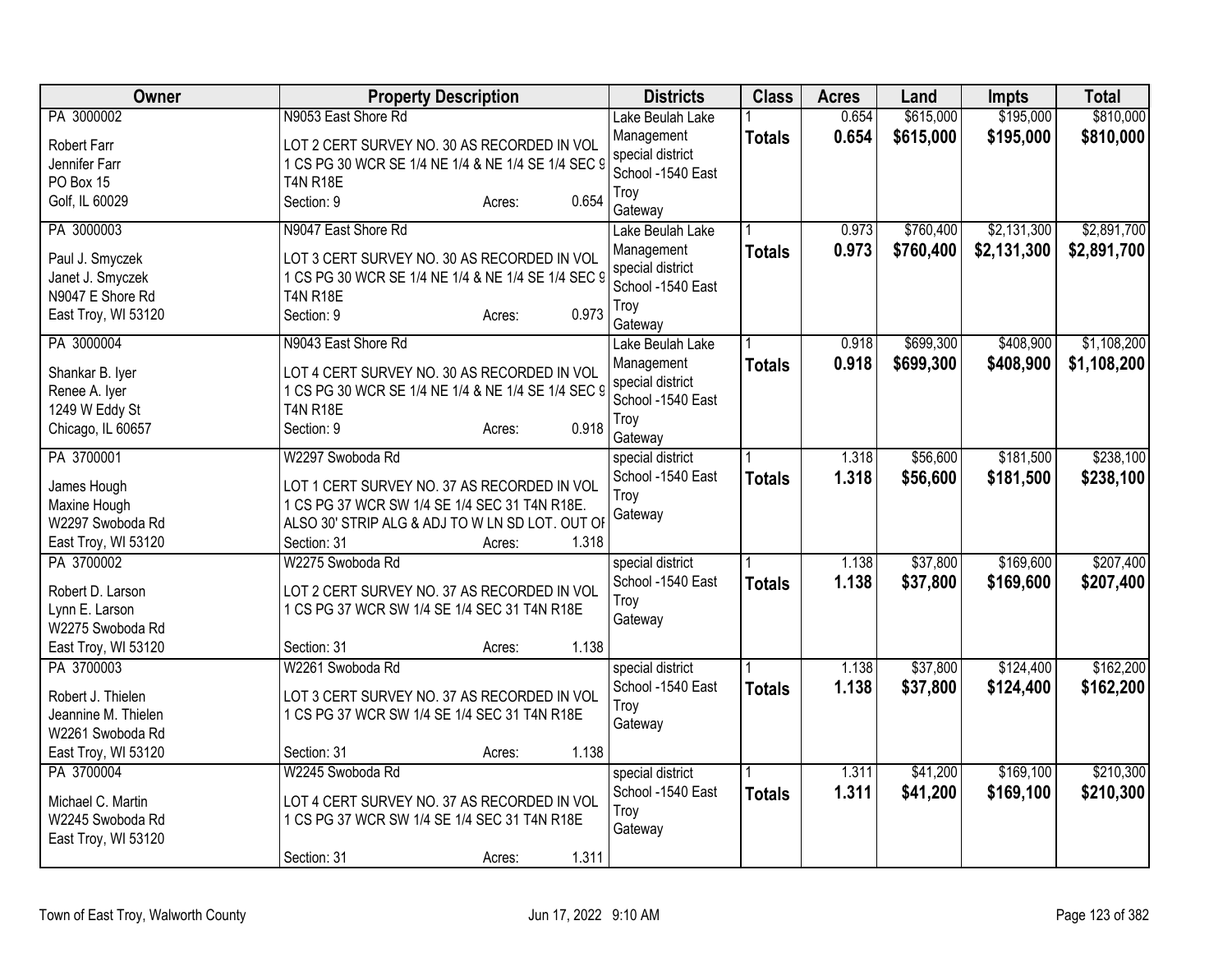| Owner                                                                        | <b>Property Description</b>                                                                                                                                                 | <b>Districts</b>                                         | <b>Class</b>  | <b>Acres</b>   | Land                 | <b>Impts</b>           | <b>Total</b>           |
|------------------------------------------------------------------------------|-----------------------------------------------------------------------------------------------------------------------------------------------------------------------------|----------------------------------------------------------|---------------|----------------|----------------------|------------------------|------------------------|
| PA 5800001                                                                   | N9211 South Shore Dr                                                                                                                                                        | Lake Beulah Lake                                         |               | 0.877          | \$646,100            | \$164,300              | \$810,400              |
| Vito Anzalone et al<br>c/o Vito & Coleen Anzalone<br>2740 Kevin Ln           | LOT 1 CERT SURVEY NO. 58 AS RECORDED IN VOL<br>1 CS PG 58 WCR S 1/2 NW 1/4 SEC 9 T4N R18E<br>OMITS P ET 9-35B                                                               | Management<br>special district<br>School -1540 East      | <b>Totals</b> | 0.877          | \$646,100            | \$164,300              | \$810,400              |
| Rolling Meadows, IL 60008-0000                                               | 0.877<br>Section: 9<br>Acres:                                                                                                                                               | Troy<br>Gateway                                          |               |                |                      |                        |                        |
| PA 5800002                                                                   | N9219 South Shore Dr                                                                                                                                                        | Lake Beulah Lake                                         |               | 0.499          | \$508,600            | \$218,200              | \$726,800              |
| Julius H. Bindrim Jr<br>Dorothy M. Bindrim<br>N9219 S Shore Dr               | LOT 2 CERT SURVEY NO. 58 AS RECORDED IN VOL<br>1 CS PG 58 WCR S 1/2 NW 1/4 SEC 9 T4N R18E                                                                                   | Management<br>special district<br>School -1540 East      | <b>Totals</b> | 0.499          | \$508,600            | \$218,200              | \$726,800              |
| East Troy, WI 53120-0000                                                     | 0.499<br>Section: 9<br>Acres:                                                                                                                                               | Troy<br>Gateway                                          |               |                |                      |                        |                        |
| PA 5800003                                                                   | N9225 South Shore Dr                                                                                                                                                        | Lake Beulah Lake                                         |               | 0.511          | \$543,400            | \$321,900              | \$865,300              |
| John S. Sullivan<br>Emily L. Sullivan<br>N9225 S Shore Dr                    | LOT 3 CERT SURVEY NO. 58 AS RECORDED IN VOL<br>1 CS PG 58 WCR S 1/2 NW 1/4 SEC 9 T4N R18E                                                                                   | Management<br>special district<br>School -1540 East      | <b>Totals</b> | 0.511          | \$543,400            | \$321,900              | \$865,300              |
| East Troy, WI 53120                                                          | 0.511<br>Section: 9<br>Acres:                                                                                                                                               | Troy<br>Gateway                                          |               |                |                      |                        |                        |
| PA 5800004                                                                   | N9229 South Shore Dr                                                                                                                                                        | Lake Beulah Lake                                         |               | 0.596          | \$623,300            | \$193,600              | \$816,900              |
| Lynn Welscher Trust<br>N9229 S Shore Dr<br>East Troy, WI 53120               | LOT 4 CERT SURVEY NO. 58 AS RECORDED IN VOL<br>1 CS PG 58 WCR S 1/2 NW 1/4 SEC 9 T4N R18E                                                                                   | Management<br>special district<br>School -1540 East      | <b>Totals</b> | 0.596          | \$623,300            | \$193,600              | \$816,900              |
|                                                                              | 0.596<br>Section: 9<br>Acres:                                                                                                                                               | Troy<br>Gateway                                          |               |                |                      |                        |                        |
| PA 7900001                                                                   | W1165 Beulah Ln Rd                                                                                                                                                          | special district                                         |               | 0.779          | \$26,500             | \$176,100              | \$202,600              |
| Lisa Remitz<br>Brian G. Menne<br>W1165 Beulah Lane Rd<br>East Troy, WI 53120 | LOT 1 CERT SURVEY NO. 79 AS RECORDED IN VOL<br>1 CS PG 79 WCR NE 1/4 NW 1/4 SEC 10 T4N R18E<br>ALSO COM SE COR LOT 1 CSM 79, S0D08'W 13',<br>0.779<br>Section: 10<br>Acres: | School -1540 East<br>Troy<br>Gateway                     | <b>Totals</b> | 0.779          | \$26,500             | \$176,100              | \$202,600              |
| PA 7900002                                                                   | W1137 Beulah Ln Rd                                                                                                                                                          | special district                                         |               | 0.965          | \$29,000             | \$210,800              | \$239,800              |
| Steve Reisinger<br>Mary Reisinger<br>W1137 Beulah Lane Rd                    | LOT 2 CERT SURVEY NO. 79 AS RECORDED IN VOL<br>1 CS PG 79 WCR NE 1/4 NW 1/4 SEC 10 T4N R18E                                                                                 | School -1540 East<br>Troy<br>Gateway                     | <b>Totals</b> | 0.965          | \$29,000             | \$210,800              | \$239,800              |
| East Troy, WI 53120                                                          | 0.965<br>Section: 10<br>Acres:                                                                                                                                              |                                                          |               |                |                      |                        |                        |
| PA 7900003<br>Erik J. Scrabeck<br>Brenda M. Scrabeck<br>W1138 Beulah Lane Rd | W1138 Beulah Ln Rd<br>LOT 3 CERT SURVEY NO. 79 AS RECORDED IN VOL<br>1 CS PG 79 WCR SE 1/4 SW 1/4 SEC 3 T4N R18E                                                            | special district<br>School -1540 East<br>Troy<br>Gateway | <b>Totals</b> | 0.700<br>0.700 | \$21,000<br>\$21,000 | \$210,700<br>\$210,700 | \$231,700<br>\$231,700 |
| East Troy, WI 53120                                                          | 0.700<br>Section: 3<br>Acres:                                                                                                                                               |                                                          |               |                |                      |                        |                        |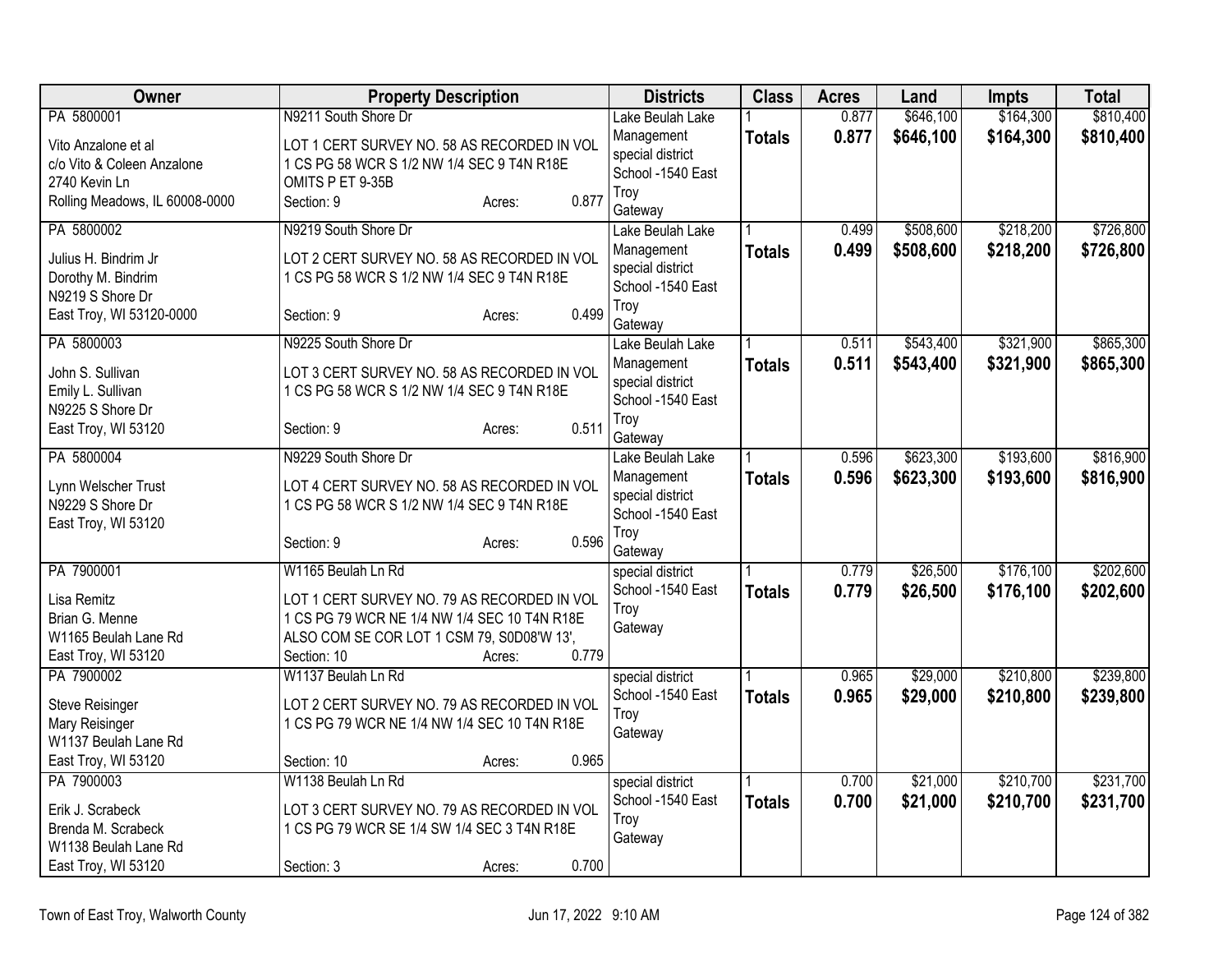| Owner                                   | <b>Property Description</b>                       | <b>Districts</b>          | <b>Class</b>  | <b>Acres</b> | Land      | <b>Impts</b> | <b>Total</b> |
|-----------------------------------------|---------------------------------------------------|---------------------------|---------------|--------------|-----------|--------------|--------------|
| PA 7900004                              | N9309 Stewart School Rd                           | special district          |               | 0.667        | \$20,000  | \$258,100    | \$278,100    |
| Sidney H. Brossard                      | LOT 4 CERT SURVEY NO. 79 AS RECORDED IN VOL       | School -1540 East         | <b>Totals</b> | 0.667        | \$20,000  | \$258,100    | \$278,100    |
| c/o Sidney Brossard                     | 1 CS PG 79 WCR SE 1/4 SW 1/4 SEC 3 T4N R18E       | Troy                      |               |              |           |              |              |
| N9309 Stewart School Rd                 |                                                   | Gateway                   |               |              |           |              |              |
| Mukwonago, WI 53149                     | 0.667<br>Section: 3<br>Acres:                     |                           |               |              |           |              |              |
| PA 14800001                             | N8434 Division Rd                                 | special district          |               | 4.868        | \$98,000  | \$164,100    | \$262,100    |
| Fred Bresler                            | LOT 1 CERT SURVEY NO. 148 AS RECORDED IN VOL      | School -1540 East         | <b>Totals</b> | 4.868        | \$98,000  | \$164,100    | \$262,100    |
| Martha Bresler                          | 1 CS PG 148 WCR. NW 1/4 NW 1/4 SEC 20 ALSO COM    | Troy                      |               |              |           |              |              |
| N8434 Division Rd                       | NW COR NW 1/4 SEC 20 S 659.16' TO POB, S 206.92', | Gateway                   |               |              |           |              |              |
| East Troy, WI 53120                     | 4.868<br>Section: 20<br>Acres:                    |                           |               |              |           |              |              |
| PA 16600001                             | W1920 Pastime Ln                                  | Lake Beulah Lake          |               | 0.758        | \$50,000  | \$144,700    | \$194,700    |
|                                         |                                                   | Management                | <b>Totals</b> | 0.758        | \$50,000  | \$144,700    | \$194,700    |
| Michael E. Faust et al                  | LOT 1 CERT SURVEY NO. 166 AS RECORDED IN VOL      | special district          |               |              |           |              |              |
| c/o Charles E & Beverly J Faust, Life   | 1 CS PG 166 WCR. E 1/2 NW 1/4 SEC 17 T4N R18E.    | School -1540 East         |               |              |           |              |              |
| Estate<br>W1928 Pastime Ln              | OMITS PP-5B & PW2-1<br>0.758<br>Section: 17       | Troy                      |               |              |           |              |              |
| East Troy, WI 53120-0000                | Acres:                                            | Gateway                   |               |              |           |              |              |
| PA 16600002                             | W1928 Pastime Ln                                  | Lake Beulah Lake          |               | 0.963        | \$584,400 | \$233,200    | \$817,600    |
|                                         |                                                   | Management                | <b>Totals</b> | 0.963        | \$584,400 | \$233,200    | \$817,600    |
| Michael E. Faust et al                  | LOT 2 CERT SURVEY NO. 166 AS RECORDED IN VOL      | special district          |               |              |           |              |              |
| c/o Charles E & Beverly J Faust, Life   | 1 CS PG 166 WCR. E 1/2 NW 1/4 SEC 17 T4N R18E     | School -1540 East         |               |              |           |              |              |
| Estate                                  |                                                   | Troy                      |               |              |           |              |              |
| W1928 Pastime Ln                        | 0.963<br>Section: 17<br>Acres:                    | Gateway                   |               |              |           |              |              |
| East Troy, WI 53120-0000<br>PA 17500001 | W2043 Honey Creek Rd                              | special district          |               | 1.000        | \$35,000  | \$124,300    | \$159,300    |
|                                         |                                                   | School -1540 East         |               | 1.000        | \$35,000  | \$124,300    | \$159,300    |
| Jonathan Maciosek                       | LOT 1 CERT SURVEY NO. 175 AS RECORDED IN VOL      | Troy                      | <b>Totals</b> |              |           |              |              |
| W2043 Honey Creek Rd                    | 1 CS PG 175 WCR. NW 1/4 NW 1/4 SEC 32 T4N R18E.   | Gateway                   |               |              |           |              |              |
| East Troy, WI 53120                     | 1 A. OUT OF P ET32-3                              |                           |               |              |           |              |              |
|                                         | 1.000<br>Section: 32<br>Acres:                    |                           |               |              |           |              |              |
| PA 18900001                             | W1048 Miramar Rd                                  | East Troy San Dist #2   1 |               | 1.010        | \$30,200  | \$208,500    | \$238,700    |
| Nicholas M. Chatham                     | LOT 1 CERT SURVEY NO. 189 AS RECORDED IN VOL      | special district          | <b>Totals</b> | 1.010        | \$30,200  | \$208,500    | \$238,700    |
| Cari A. Chatham                         | 1 CS PG 189 WCR. NW 1/4 NE 1/4 SEC 10 T4N R18E.   | School -1540 East         |               |              |           |              |              |
| W1048 Miramar Rd                        | OMITS P ET10-3A PUT INTO SANITARY DISTRICT #2     | Troy                      |               |              |           |              |              |
| East Troy, WI 53120                     | 1.010<br>Section: 10<br>Acres:                    | Gateway                   |               |              |           |              |              |
| PA 18900002                             | N9281 Rhonda Cir                                  | special district          |               | 0.975        | \$29,300  | \$235,400    | \$264,700    |
| Beverlee A. Ruch                        | LOT 2 CERT SURVEY NO. 189 AS RECORDED IN VOL      | School -1540 East         | <b>Totals</b> | 0.975        | \$29,300  | \$235,400    | \$264,700    |
| N9281 Rhonda Cir                        | 1 CS PG 189 WCR. NW 1/4 NE 1/4 SEC 10 T4N R18E    | Troy                      |               |              |           |              |              |
| East Troy, WI 53120                     |                                                   | Gateway                   |               |              |           |              |              |
|                                         | 0.975<br>Section: 10<br>Acres:                    |                           |               |              |           |              |              |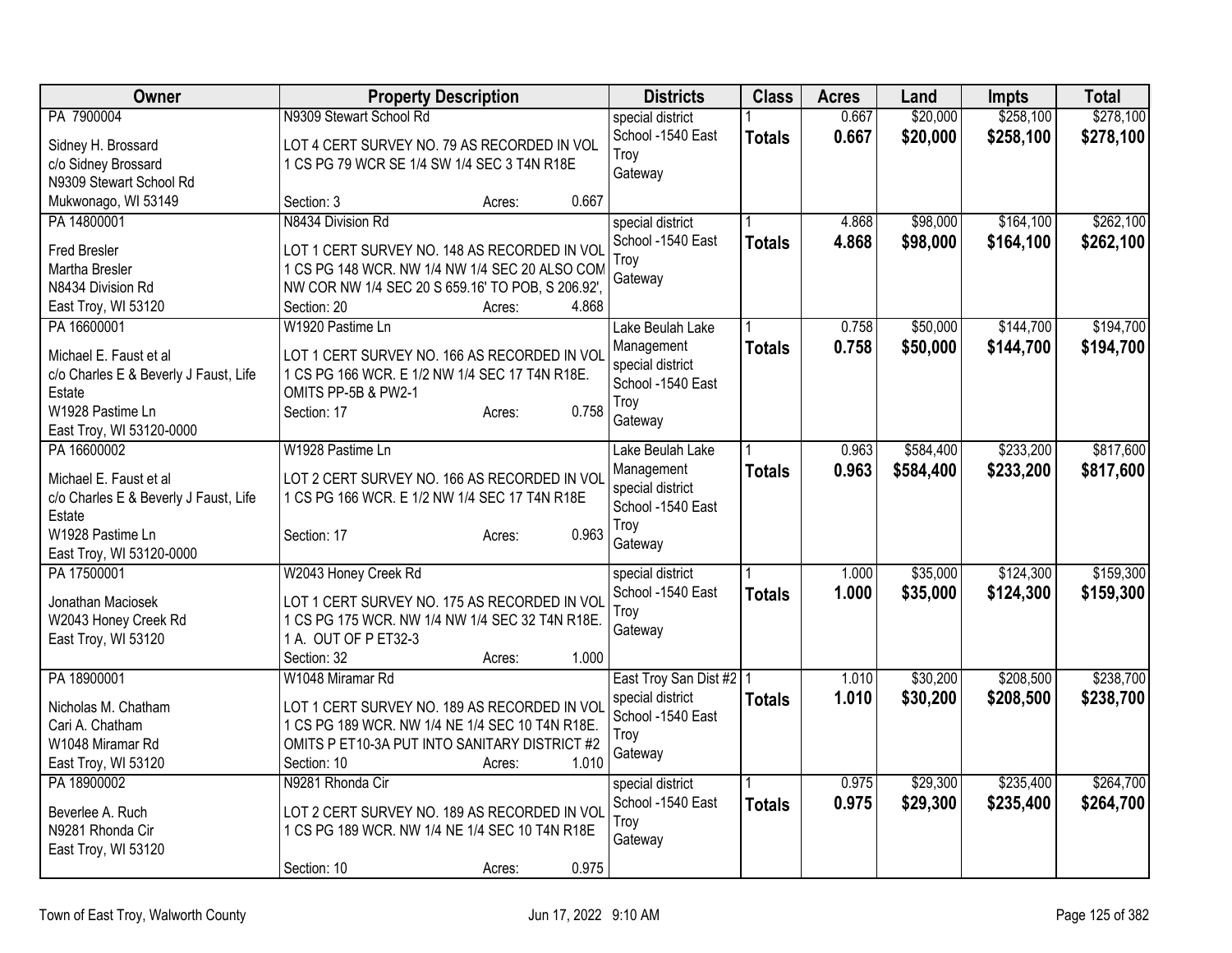| <b>Owner</b>                       | <b>Property Description</b>                                                                  | <b>Districts</b>                      | <b>Class</b>  | <b>Acres</b> | Land     | <b>Impts</b> | <b>Total</b> |
|------------------------------------|----------------------------------------------------------------------------------------------|---------------------------------------|---------------|--------------|----------|--------------|--------------|
| PA 18900003                        | N9284 Rhonda Cir                                                                             | special district                      |               | 1.181        | \$33,600 | \$225,100    | \$258,700    |
| Thad T. Schmitt                    | LOT 3 CERT SURVEY NO. 189 AS RECORDED IN VOL                                                 | School -1540 East                     | <b>Totals</b> | 1.181        | \$33,600 | \$225,100    | \$258,700    |
| Shannah R. Schmitt                 | 1 CS PG 189 WCR. NW 1/4 NE 1/4 SEC 10 T4N R18E                                               | Troy                                  |               |              |          |              |              |
| N9284 Rhonda Cir                   |                                                                                              | Gateway                               |               |              |          |              |              |
| East Troy, WI 53120                | 1.181<br>Section: 10<br>Acres:                                                               |                                       |               |              |          |              |              |
| PA 18900004                        | N9264 Rhonda Cir                                                                             | East Troy San Dist #2   1             |               | 1.043        | \$30,900 | \$143,200    | \$174,100    |
|                                    |                                                                                              | special district                      | <b>Totals</b> | 1.043        | \$30,900 | \$143,200    | \$174,100    |
| Steven L. Goldapske                | LOT 4 CERT SURVEY NO. 189 AS RECORDED IN VOI                                                 | School -1540 East                     |               |              |          |              |              |
| c/o Steven L. Goldapske            | 1 CS PG 189 WCR. NW 1/4 NE 1/4 SEC 10 T4N R18E                                               | Troy                                  |               |              |          |              |              |
| N9264 Rhonda Cir                   | 1.043<br>Section: 10                                                                         | Gateway                               |               |              |          |              |              |
| East Troy, WI 53120<br>PA 19600001 | Acres:<br>W2211 O Leary Ln                                                                   |                                       |               | 1.514        | \$45,300 | \$169,900    | \$215,200    |
|                                    |                                                                                              | special district<br>School -1540 East |               |              |          |              |              |
| Wayne Collamore Trust              | LOT 1 CERT SURVEY NO. 196 AS RECORDED IN VOL                                                 | Troy                                  | <b>Totals</b> | 1.514        | \$45,300 | \$169,900    | \$215,200    |
| Roberta Collamore Trust            | 1 CS PG 196 WCR. W 1/4 SE 1/4 SEC 30 T4N R18E.                                               | Gateway                               |               |              |          |              |              |
| W2211 O'Leary Ln                   | OUT OF P ET30-2                                                                              |                                       |               |              |          |              |              |
| East Troy, WI 53120                | 1.514<br>Section: 30<br>Acres:                                                               |                                       |               |              |          |              |              |
| PA 19600002                        | W2219 O Leary Ln                                                                             | special district                      |               | 1.539        | \$45,800 | \$210,800    | \$256,600    |
| Christopher M. Ward                | LOT 2 CERT SURVEY NO. 196 AS RECORDED IN VOL                                                 | School -1540 East                     | <b>Totals</b> | 1.539        | \$45,800 | \$210,800    | \$256,600    |
| W2219 O'Leary Ln                   | 1 CS PG 196 WCR. W 1/2 SE 1/4 SEC 30 T4N R18E                                                | Troy                                  |               |              |          |              |              |
| East Troy, WI 53120                |                                                                                              | Gateway                               |               |              |          |              |              |
|                                    | 1.539<br>Section: 30<br>Acres:                                                               |                                       |               |              |          |              |              |
| PA 19600003                        | W2233 O Leary Ln                                                                             | special district                      |               | 1.501        | \$45,000 | \$216,700    | \$261,700    |
|                                    |                                                                                              | School -1540 East                     | <b>Totals</b> | 1.501        | \$45,000 | \$216,700    | \$261,700    |
| <b>Richard Madero</b>              | LOT 3 CERT SURVEY NO. 196 AS RECORDED IN VOL                                                 | Troy                                  |               |              |          |              |              |
| Alison Madero                      | 1 CS PG 196 WCR. W 1/2 SE 1/4 SEC 30 T4N R18E                                                | Gateway                               |               |              |          |              |              |
| W2233 O'Leary Ln                   |                                                                                              |                                       |               |              |          |              |              |
| East Troy, WI 53120                | 1.501<br>Section: 30<br>Acres:                                                               |                                       |               |              |          |              |              |
| PA 19600004                        | W2245 O Leary Ln                                                                             | special district                      |               | 1.501        | \$45,000 | \$218,900    | \$263,900    |
| Robert J. Herriges                 | LOT 4 CERT SURVEY NO. 196 AS RECORDED IN VOL                                                 | School -1540 East                     | <b>Totals</b> | 1.501        | \$45,000 | \$218,900    | \$263,900    |
| Louann Herriges                    | 1 CS PG 196 WCR. W 1/2 SE 1/4 SEC 30 T4N R18E                                                | Troy                                  |               |              |          |              |              |
| W2245 O'Leary Ln                   |                                                                                              | Gateway                               |               |              |          |              |              |
| East Troy, WI 53120                | 1.501<br>Section: 30<br>Acres:                                                               |                                       |               |              |          |              |              |
| PA 21100001                        | N8508 Townline Rd                                                                            | <b>Booth Lake</b>                     |               | 0.488        | \$25,500 | \$289,100    | \$314,600    |
|                                    |                                                                                              | Management Dist                       | <b>Totals</b> | 0.488        | \$25,500 | \$289,100    | \$314,600    |
| Mele Sarmiento Trust               | LOT 1 CERT SURVEY NO. 211 AS RECORDED IN VOL                                                 | special district                      |               |              |          |              |              |
| N8508 Townline Rd                  | 1 CS PG 211 WCR. SW 1/4 SW 1/4 SEC 18 T4N R18E<br>EXC THAT PT IN TROY OUT OF P ET 18-16 & 17 | School -1540 East                     |               |              |          |              |              |
| East Troy, WI 53120                | 0.488<br>Section: 18<br>Acres:                                                               | Troy                                  |               |              |          |              |              |
|                                    |                                                                                              | Gateway                               |               |              |          |              |              |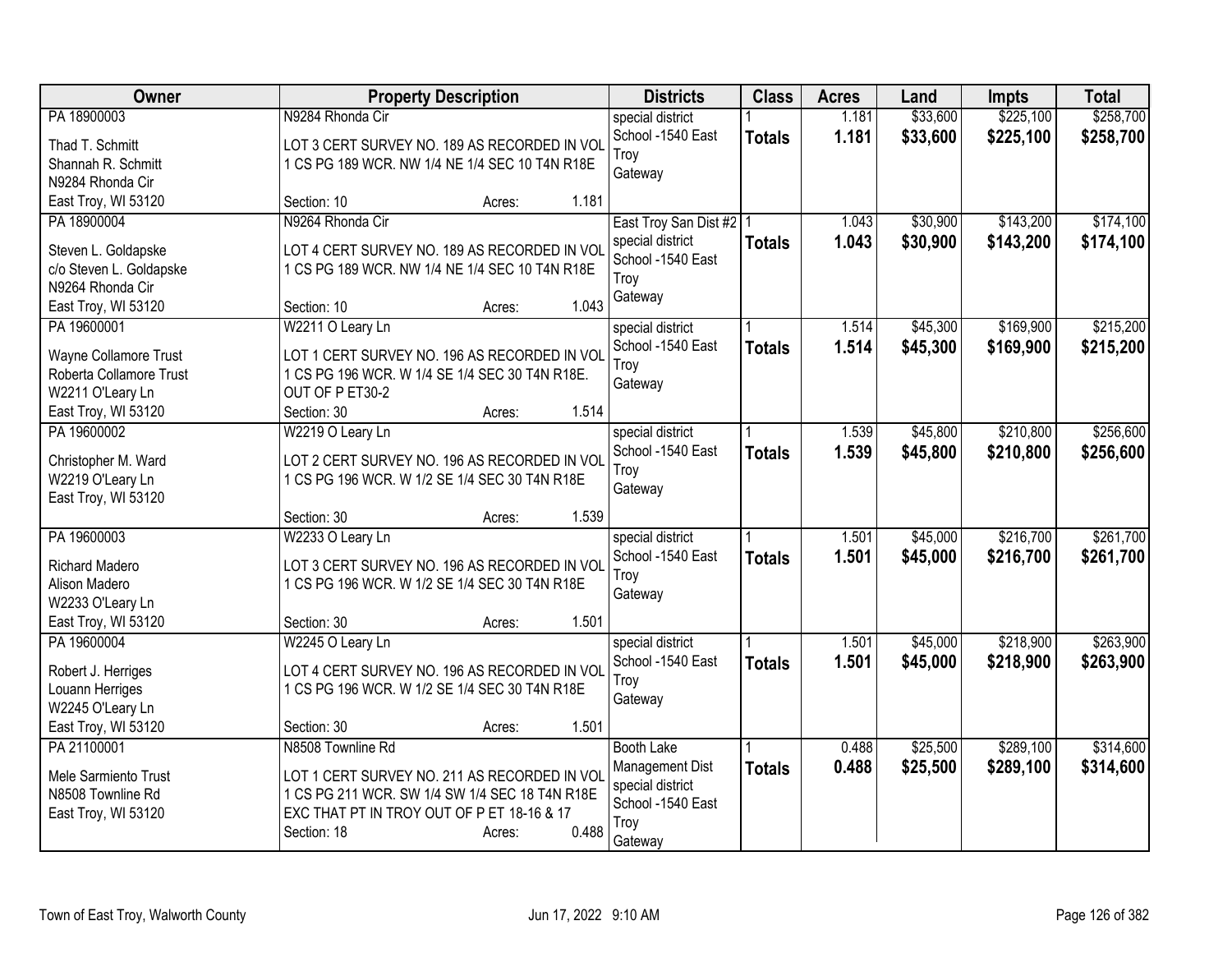| Owner                                                                                                    | <b>Property Description</b>                                                                                                                                                                                                                | <b>Districts</b>                                                                                 | <b>Class</b>  | <b>Acres</b>   | Land                 | <b>Impts</b>           | <b>Total</b>           |
|----------------------------------------------------------------------------------------------------------|--------------------------------------------------------------------------------------------------------------------------------------------------------------------------------------------------------------------------------------------|--------------------------------------------------------------------------------------------------|---------------|----------------|----------------------|------------------------|------------------------|
| PA 21100002<br>Peter H Kesselhon Trust<br>W2447 St Peters Rd<br>East Troy, WI 53120                      | W2447 Saint Peters Rd<br>LOT 2 CERT SURVEY NO. 211 AS RECORDED IN VOL<br>1 CS PG 211 WCR. SW 1/4 SW 1/4 SEC 18 T4N R18E.<br>ALSO PT LOT 3 DESC AS: COM NW COR LOT 3,                                                                       | special district<br>School -1540 East<br>Troy<br>Gateway                                         | <b>Totals</b> | 0.569<br>0.569 | \$26,900<br>\$26,900 | \$77,200<br>\$77,200   | \$104,100<br>\$104,100 |
| PA 21100003<br>Peter H Kesselhon Trust<br>W2447 St Peters Rd<br>East Troy, WI 53120                      | 0.569<br>Section: 18<br>Acres:<br>W2447A Saint Peters Rd<br>LOT 3 CERT SURVEY NO. 211 AS RECORDED IN VOL<br>1 CS PG 211 WCR. SW 1/4 SW 1/4 SEC 18 T4N R18E.<br>EXC COM NW COR LOT 3, N89D47'37"E 48.41',<br>0.495<br>Section: 18<br>Acres: | special district<br>School -1540 East<br>Troy<br>Gateway                                         | <b>Totals</b> | 0.495<br>0.495 | \$25,900<br>\$25,900 | \$42,100<br>\$42,100   | \$68,000<br>\$68,000   |
| PA 21100004<br><b>William Fechner Land Trust</b><br>PO Box 167<br>East Troy, WI 53120                    | N8504 Townline Rd<br>LOT 4 CERT SURVEY NO. 211 AS RECORDED IN VOL<br>1 CS PG 211 WCR. SW 1/4 SW 1/4 SEC 18 T4N R18E<br>*COURT ORDER 12CV1140 TO PLACE PARCEL IN<br>0.460<br>Section: 18<br>Acres:                                          | <b>Booth Lake</b><br>Management Dist<br>special district<br>School -1540 East<br>Troy<br>Gateway | <b>Totals</b> | 0.460<br>0.460 | \$24,000<br>\$24,000 | \$194,600<br>\$194,600 | \$218,600<br>\$218,600 |
| PA 23000001<br>Kathleen A. Menne<br>W2022 St Peters Rd<br>East Troy, WI 53120                            | W2022 Saint Peters Rd<br>LOT 1 CERT SURVEY NO. 230 AS RECORDED IN VOL<br>1 C S PG 230 WCR. SW 1/4 SW 1/4 SEC 17 T4N R18E.<br>1.51 A. OUT OF P ET17-4<br>1.510<br>Section: 18<br>Acres:                                                     | special district<br>School -1540 East<br>Troy<br>Gateway                                         | <b>Totals</b> | 1.510<br>1.510 | \$45,200<br>\$45,200 | \$133,900<br>\$133,900 | \$179,100<br>\$179,100 |
| PA 23900001<br>Robert A. Jokala Sr<br>Cynthia A. Jokala<br>N8521 Wilmers Grove Rd<br>East Troy, WI 53120 | N8521 Wilmers Landing St<br>LOT 1 CERT SURVEY NO. 239 AS RECORDED IN VOL<br>1 CS PG 239 WCR. SEC 18 T4N R18E. 1.377 A. M/L<br>1.380<br>Section: 18<br>Acres:                                                                               | special district<br>School -1540 East<br>Troy<br>Gateway                                         | <b>Totals</b> | 1.380<br>1.380 | \$42,600<br>\$42,600 | \$161,400<br>\$161,400 | \$204,000<br>\$204,000 |
| PA 26000001<br>Paul J. Smyczek<br>N9047 E Shore Rd<br>East Troy, WI 53120                                | East Shore Rd<br>LOT 1 CERT SURVEY NO. 260 AS RECORDED IN VOL<br>2 CS PG 11 WCR SEC 9 T4N R18E<br>0.905                                                                                                                                    | special district<br>School -1540 East<br>Troy<br>Gateway                                         | <b>Totals</b> | 0.905<br>0.905 | \$51,900<br>\$51,900 | $\sqrt{6}$<br>\$0      | \$51,900<br>\$51,900   |
| PA 26300001<br>Christopher J. Leidolf<br>W1239 Beulah Lane Rd<br>East Troy, WI 53120                     | Section: 9<br>Acres:<br>W1239 Beulah Ln Rd<br>LOT 1 CERT SURVEY NO. 263 AS RECORDED IN VOL<br>2 CS PG 14 WCR SEC 10 T4N R18E<br>0.862<br>Section: 10<br>Acres:                                                                             | special district<br>School -1540 East<br>Troy<br>Gateway                                         | <b>Totals</b> | 0.862<br>0.862 | \$25,900<br>\$25,900 | \$245,100<br>\$245,100 | \$271,000<br>\$271,000 |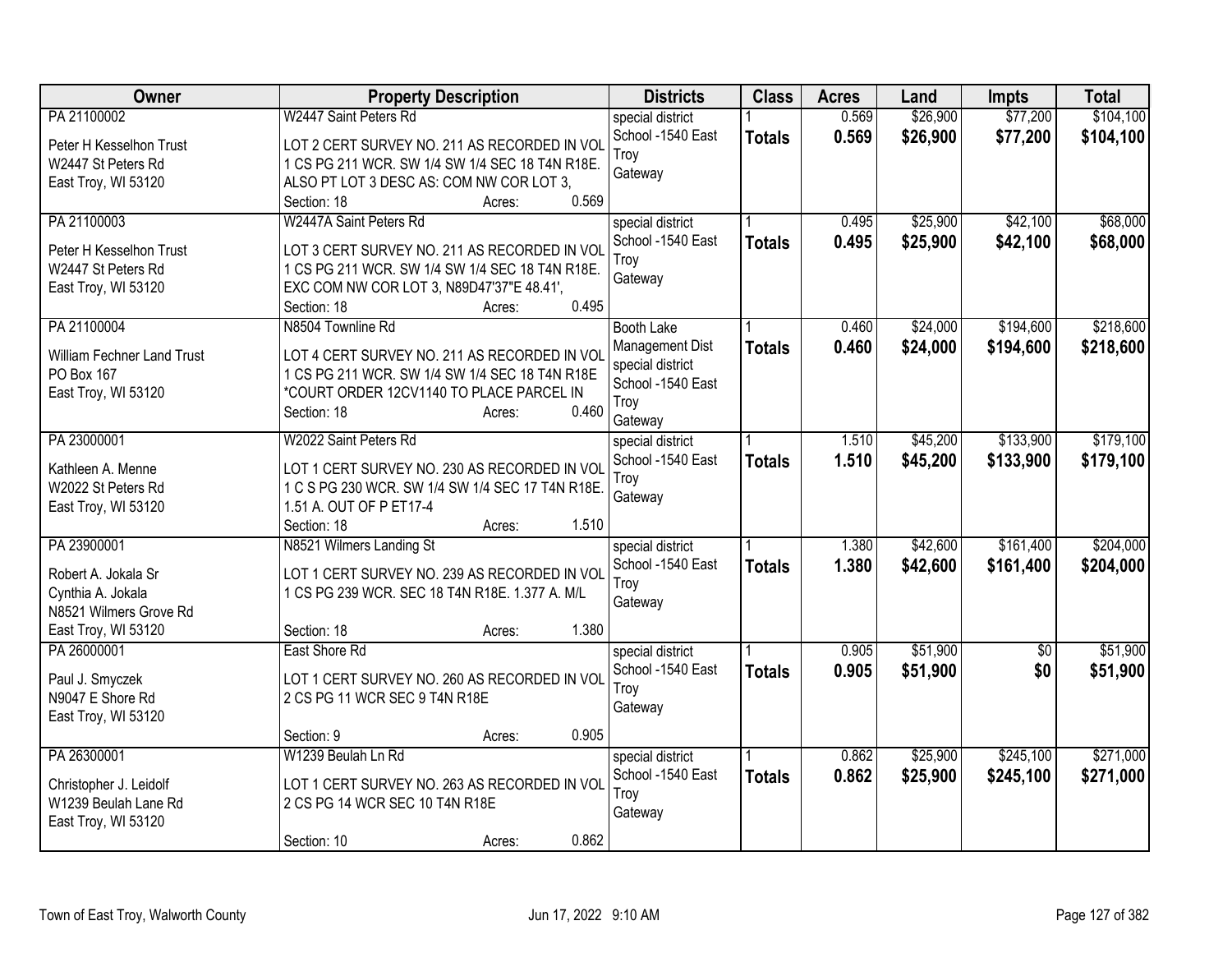| Owner                              |                                                  | <b>Property Description</b> |       | <b>Districts</b>  | <b>Class</b>  | <b>Acres</b> | Land      | <b>Impts</b> | <b>Total</b> |
|------------------------------------|--------------------------------------------------|-----------------------------|-------|-------------------|---------------|--------------|-----------|--------------|--------------|
| PA 26300002                        | W1225 Beulah Ln Rd                               |                             |       | special district  |               | 0.902        | \$27,100  | \$275,900    | \$303,000    |
| Michael Evrard                     | LOT 2 CERT SURVEY NO. 263 AS RECORDED IN VOL     |                             |       | School -1540 East | <b>Totals</b> | 0.902        | \$27,100  | \$275,900    | \$303,000    |
| Janice Evrard                      | 2 CS PG 14 WCR SEC 10 T4N R18E                   |                             |       | Troy              |               |              |           |              |              |
| W1225 Beulan Lane Rd               |                                                  |                             |       | Gateway           |               |              |           |              |              |
| East Troy, WI 53120                | Section: 10                                      | Acres:                      | 0.902 |                   |               |              |           |              |              |
| PA 26300003                        | W1207 Beulah Ln Rd                               |                             |       | special district  |               | 0.836        | \$25,100  | \$153,900    | \$179,000    |
|                                    |                                                  |                             |       | School -1540 East | <b>Totals</b> | 0.836        | \$25,100  | \$153,900    | \$179,000    |
| Kenneth R Greenlees Trust          | LOT 3 CERT SURVEY NO. 263 AS RECORDED IN VOL     |                             |       | Troy              |               |              |           |              |              |
| <b>Catherine R Greenlees Trust</b> | 2 CS PG 14 WCR SEC 10 T4N R18E                   |                             |       | Gateway           |               |              |           |              |              |
| W1207 Beulah Lane Rd               |                                                  |                             |       |                   |               |              |           |              |              |
| East Troy, WI 53120                | Section: 10                                      | Acres:                      | 0.836 |                   |               |              |           |              |              |
| PA 28100001                        | W2031 Honey Creek Rd                             |                             |       | special district  |               | 1.000        | \$35,000  | \$129,700    | \$164,700    |
| Darrell L. Kreckel                 | LOT 1 CERT SURVEY NO. 281 AS RECORDED IN VOL     |                             |       | School -1540 East | <b>Totals</b> | 1.000        | \$35,000  | \$129,700    | \$164,700    |
| Kerry Kreckel                      | 2 CS PG 36 WCR SEC 32 T4N R18E. 1 A M/L          |                             |       | Troy              |               |              |           |              |              |
| W2031 Honey Creek Rd               |                                                  |                             |       | Gateway           |               |              |           |              |              |
| East Troy, WI 53120                | Section: 32                                      | Acres:                      | 1.000 |                   |               |              |           |              |              |
| PA 29500001                        | W1069 County Rd L                                |                             |       | special district  |               | 5.289        | \$101,400 | \$161,000    | \$262,400    |
|                                    |                                                  |                             |       | School -1540 East | 5             | 2.000        | \$1,000   | \$0          | \$1,000      |
| Edward L. Foster Jr                | LOT 1 CERT SURVEY NO. 295 AS RECORDED IN VOL     |                             |       | Troy              | <b>Totals</b> | 7.289        | \$102,400 | \$161,000    | \$263,400    |
| Leslie A. Foster                   | 2 CS PG 53 WCR SEC 15 T4N R18E. ALSO COM NW      |                             |       | Gateway           |               |              |           |              |              |
| W1069 County Rd L                  | 1/4 NE 1/4 SEC 15, S0D29'W 2265.50' TO C/L HWY L |                             |       |                   |               |              |           |              |              |
| East Troy, WI 53120                | Section: 15                                      | Acres:                      | 7.289 |                   |               |              |           |              |              |
| PA 30800001                        | N7569 Bell School Rd                             |                             |       | special district  |               | 2.767        | \$66,500  | \$159,700    | \$226,200    |
| Jean C. Mayer                      | LOT 1 CERT SURVEY NO. 308 AS RECORDED IN VOL     |                             |       | School -1540 East | <b>Totals</b> | 2.767        | \$66,500  | \$159,700    | \$226,200    |
| N7569 Bell School Rd               | 2 CS PG 76 WCR SEC 36 T4N R18E. 2.767 A M/L      |                             |       | Troy              |               |              |           |              |              |
| Burlington, WI 53105               |                                                  |                             |       | Gateway           |               |              |           |              |              |
|                                    | Section: 36                                      | Acres:                      | 2.767 |                   |               |              |           |              |              |
| PA 36400001                        | W1275 Beulah Ln Rd                               |                             |       | special district  |               | 0.620        | \$46,200  | \$146,500    | \$192,700    |
|                                    | LOT 1 CERT SURVEY NO. 364 AS RECORDED IN VOL     |                             |       | School -1540 East | <b>Totals</b> | 0.620        | \$46,200  | \$146,500    | \$192,700    |
| Mary Gernand Trust                 |                                                  |                             |       | Troy              |               |              |           |              |              |
| W1275 Beulah Ln                    | 2 CS PG 152 WCR. SEC 10 T4N R18E 27000 SQ FT.    |                             |       | Gateway           |               |              |           |              |              |
| East Troy, WI 53120                |                                                  |                             | 0.620 |                   |               |              |           |              |              |
|                                    | Section: 10                                      | Acres:                      |       |                   |               | 2.910        |           |              |              |
| PA 38700001                        | N9068 South Shore Dr                             |                             |       | special district  |               |              | \$73,200  | \$217,800    | \$291,000    |
| Keith M. Mischker                  | LOT 1 CERT SURVEY NO. 387 AS RECORDED IN VOL     |                             |       | School -1540 East | <b>Totals</b> | 2.910        | \$73,200  | \$217,800    | \$291,000    |
| N9068 S Shore Dr                   | 2 CS PG 181 WCR. SEC 9 T4N R18E                  |                             |       | Troy              |               |              |           |              |              |
| East Troy, WI 53120                |                                                  |                             |       | Gateway           |               |              |           |              |              |
|                                    | Section: 9                                       | Acres:                      | 2.910 |                   |               |              |           |              |              |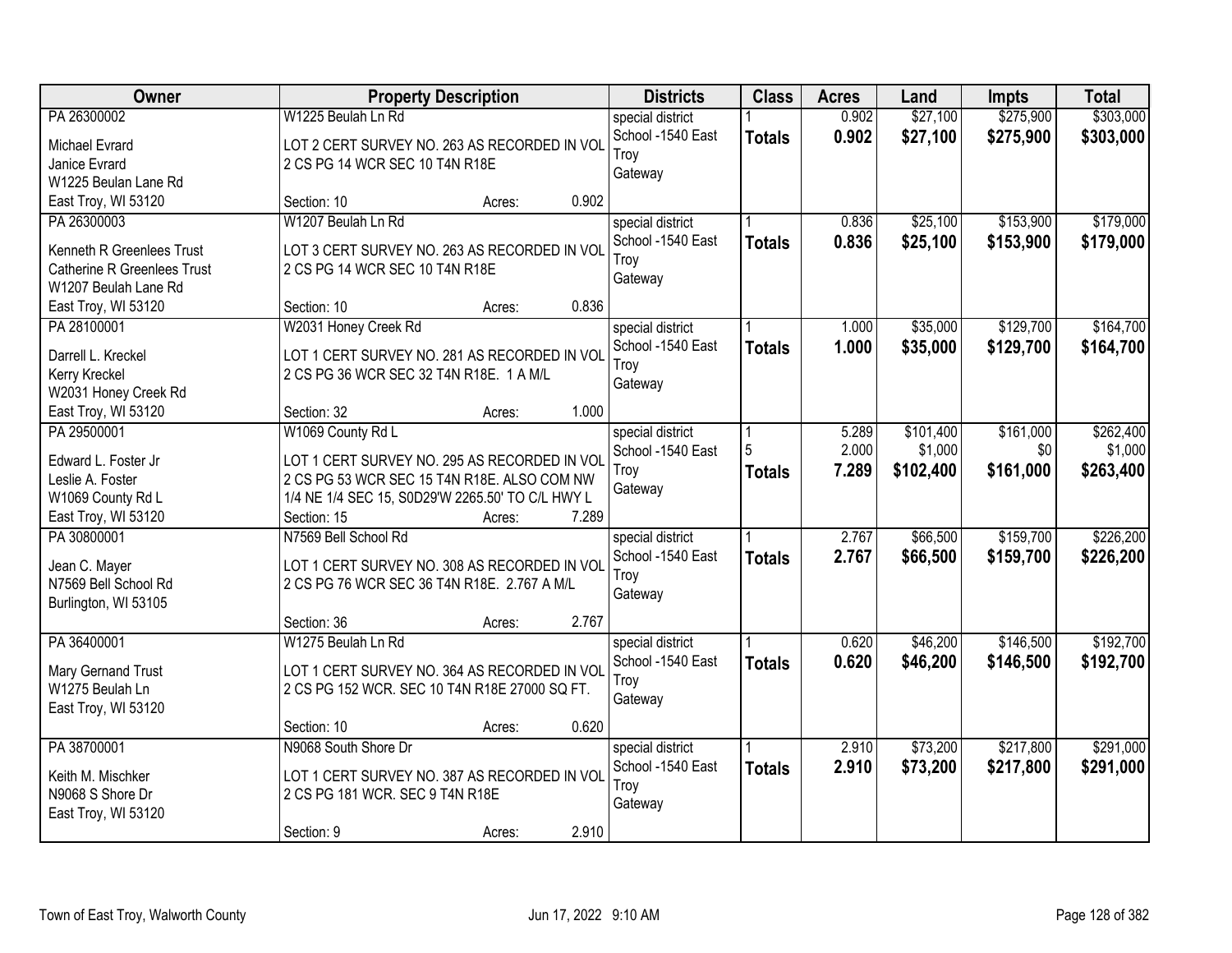| Owner                 |                                               | <b>Property Description</b> |       | <b>Districts</b>  | <b>Class</b>  | <b>Acres</b> | Land     | <b>Impts</b> | <b>Total</b> |
|-----------------------|-----------------------------------------------|-----------------------------|-------|-------------------|---------------|--------------|----------|--------------|--------------|
| PA 38800001           | N8740 Stone School Rd                         |                             |       | special district  |               | 3.164        | \$72,500 | \$174,000    | \$246,500    |
| Dennis D. Fenske      | LOT 1 CERT SURVEY NO. 388 AS RECORDED IN VOL  |                             |       | School -1540 East | <b>Totals</b> | 3.164        | \$72,500 | \$174,000    | \$246,500    |
| N8740 Stone School Rd | 2 CS PG 182 WCR. SEC 14 T4N R18E 3.164 A. M/L |                             |       | Troy              |               |              |          |              |              |
| East Troy, WI 53120   |                                               |                             |       | Gateway           |               |              |          |              |              |
|                       | Section: 14                                   | Acres:                      | 3.164 |                   |               |              |          |              |              |
| PA 39000001           | W2270 Saint Peters Rd                         |                             |       | special district  |               | 3.300        | \$74,500 | \$120,800    | \$195,300    |
| Allan T. Cummings     | LOT 1 CERT SURVEY NO. 390 AS RECORDED IN VOL  |                             |       | School -1540 East | <b>Totals</b> | 3.300        | \$74,500 | \$120,800    | \$195,300    |
| W2270 St Peters Rd    | 2 CS PG 185 WCR. SEC 18 T4N R18E 3.30 A. M/L  |                             |       | Troy              |               |              |          |              |              |
| East Troy, WI 53120   |                                               |                             |       | Gateway           |               |              |          |              |              |
|                       | Section: 18                                   | Acres:                      | 3.300 |                   |               |              |          |              |              |
| PA 41000002           | W1280 Beulah Ln Rd                            |                             |       | special district  |               | 0.980        | \$29,700 | \$125,900    | \$155,600    |
| Steven J. Sheskey     | LOT 2 CERT SURVEY NO. 410 AS RECORDED IN VOL  |                             |       | School -1540 East | <b>Totals</b> | 0.980        | \$29,700 | \$125,900    | \$155,600    |
| W1280 Beulah Lane Rd  | 2 CS PG 209 WCR. SEC 3 T4N R18E. .98 A. M/L   |                             |       | Troy              |               |              |          |              |              |
| East Troy, WI 53120   |                                               |                             |       | Gateway           |               |              |          |              |              |
|                       | Section: 3                                    | Acres:                      | 0.980 |                   |               |              |          |              |              |
| PA 41000003           | W1270 Beulah Ln Rd                            |                             |       | special district  |               | 0.530        | \$22,000 | \$219,900    | \$241,900    |
| Seth Will             | LOT 3 CERT SURVEY NO. 410 AS RECORDED IN VOL  |                             |       | School -1540 East | <b>Totals</b> | 0.530        | \$22,000 | \$219,900    | \$241,900    |
| Emily Will            | 2 CS PG 209 WCR. SEC 3 T4N R18E. .53 A. M/L   |                             |       | Troy              |               |              |          |              |              |
| W1270 Beulah Lane Rd  |                                               |                             |       | Gateway           |               |              |          |              |              |
| East Troy, WI 53120   | Section: 3                                    | Acres:                      | 0.530 |                   |               |              |          |              |              |
| PA 41900001           | W2268 O Leary Ln                              |                             |       | special district  |               | 1.490        | \$44,800 | \$168,400    | \$213,200    |
| Jennifer Ruszkiewicz  | LOT 1 CERT SURVEY NO. 419 AS RECORDED IN VOL  |                             |       | School -1540 East | <b>Totals</b> | 1.490        | \$44,800 | \$168,400    | \$213,200    |
| W2266 O'Leary Ln      | 2 CS PG 219 WCR. SEC 30 T4N R18E              |                             |       | Troy              |               |              |          |              |              |
| East Troy, WI 53120   |                                               |                             |       | Gateway           |               |              |          |              |              |
|                       | Section: 30                                   | Acres:                      | 1.490 |                   |               |              |          |              |              |
| PA 41900002           | W2280 O Leary Ln                              |                             |       | special district  |               | 0.981        | \$34,500 | \$131,200    | \$165,700    |
| William J. Price      | LOT 2 CERT SURVEY NO. 419 AS RECORDED IN VOL  |                             |       | School -1540 East | <b>Totals</b> | 0.981        | \$34,500 | \$131,200    | \$165,700    |
| Denise A. Price       | 2 CS PG 219 WCR. SEC 30 T4N R18E              |                             |       | Troy              |               |              |          |              |              |
| W2280 O'Leary Ln      |                                               |                             |       | Gateway           |               |              |          |              |              |
| East Troy, WI 53120   | Section: 30                                   | Acres:                      | 0.981 |                   |               |              |          |              |              |
| PA 42100001           | W2017 Honey Creek Rd                          |                             |       | special district  |               | 1.000        | \$35,000 | \$135,000    | \$170,000    |
| Alan B. Klismet       | LOT 1 CERT SURVEY NO. 421 AS RECORDED IN VOL  |                             |       | School -1540 East | <b>Totals</b> | 1.000        | \$35,000 | \$135,000    | \$170,000    |
| W2017 Honey Creek Rd  | 2 CS PG 221 WCR. SEC 32 T4N R18E 1.00 A. M/L  |                             |       | Troy              |               |              |          |              |              |
| East Troy, WI 53120   |                                               |                             |       | Gateway           |               |              |          |              |              |
|                       | Section: 32                                   | Acres:                      | 1.000 |                   |               |              |          |              |              |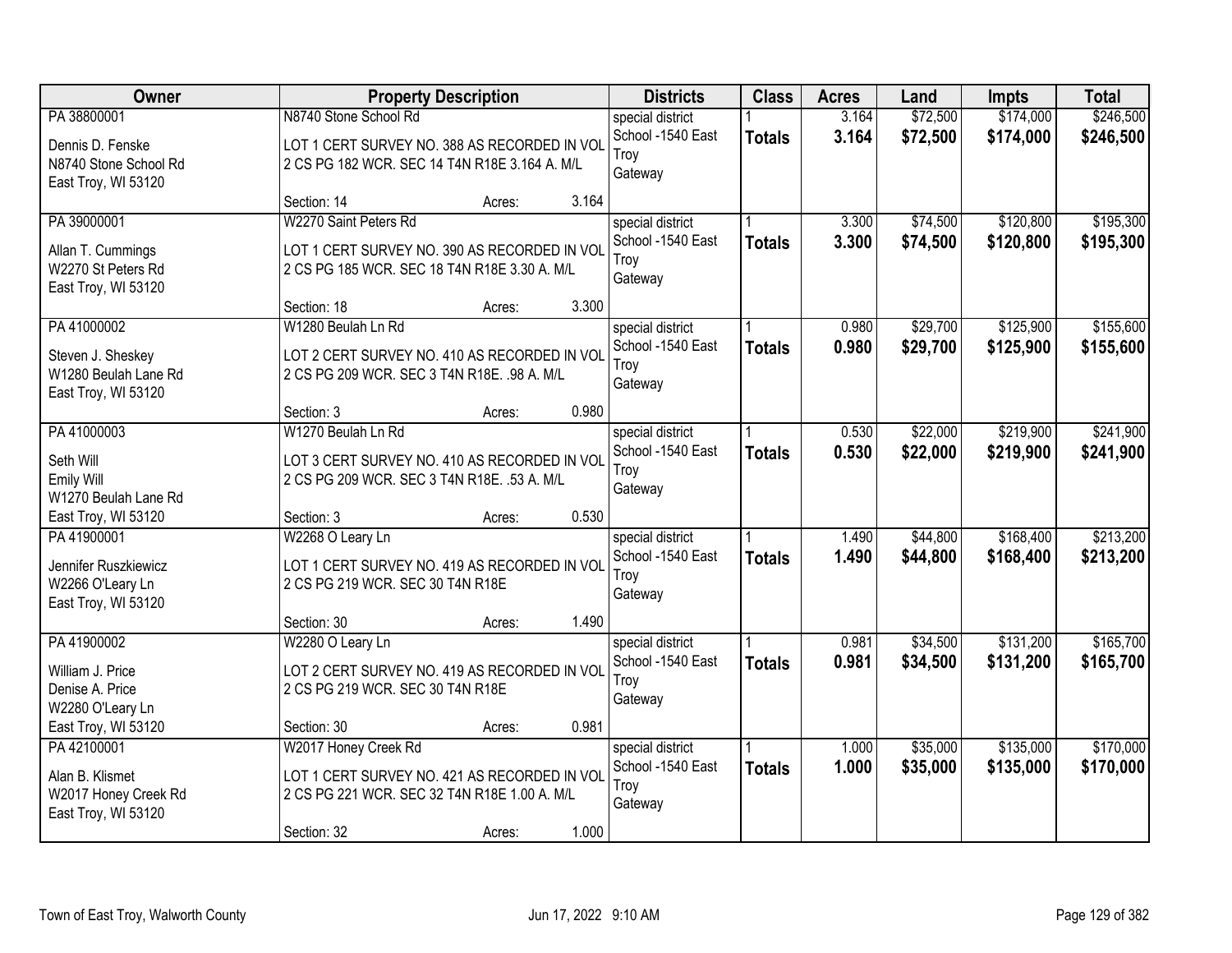| Owner                           |                                                | <b>Property Description</b>                    | <b>Districts</b>                      | <b>Class</b>  | <b>Acres</b>   | Land      | <b>Impts</b>    | <b>Total</b> |
|---------------------------------|------------------------------------------------|------------------------------------------------|---------------------------------------|---------------|----------------|-----------|-----------------|--------------|
| PA 42200001                     | W2004 Honey Creek Rd                           |                                                | special district                      |               | 0.960          | \$34,200  | \$114,400       | \$148,600    |
| James W. Immormino Jr           |                                                | LOT 1 CERT SURVEY NO. 422 AS RECORDED IN VOL   | School -1540 East                     | <b>Totals</b> | 0.960          | \$34,200  | \$114,400       | \$148,600    |
| W2004 Honey Creek Rd            | 2 CS PG 222 WCR. SEC 29 T4N R18E 0.96 A. M/L   |                                                | Troy                                  |               |                |           |                 |              |
| East Troy, WI 53120             |                                                |                                                | Gateway                               |               |                |           |                 |              |
|                                 | Section: 29                                    | 0.960<br>Acres:                                |                                       |               |                |           |                 |              |
| PA 44500001                     | N9005 Stringers Bridge Rd                      |                                                | special district                      |               | 2.846          | \$67,700  | \$158,400       | \$226,100    |
| Rita M. Heinz                   |                                                | LOT 1 CERT SURVEY NO. 445 AS RECORDED IN VOL   | School -1540 East                     | <b>Totals</b> | 2.846          | \$67,700  | \$158,400       | \$226,100    |
| N9005 Stringers Bridge Rd       | 2 CS PG 248 WCR. SEC 7 T4N R18E EXC. LAND      |                                                | Troy<br>Gateway                       |               |                |           |                 |              |
| East Troy, WI 53120             | DESC IN VOL 475 RECORDS ON PAGE 144. ALSO      |                                                |                                       |               |                |           |                 |              |
|                                 | Section: 7                                     | 2.846<br>Acres:                                |                                       |               |                |           |                 |              |
| PA 47100001                     | W1113 County Rd L                              |                                                | special district                      |               | 4.170          | \$87,600  | \$46,800        | \$134,400    |
| Terry L. Singsime               |                                                | LOT 1 CERT SURVEY NO. 471 AS RECORDED IN VOL   | School -1540 East<br>Troy             | <b>Totals</b> | 4.170          | \$87,600  | \$46,800        | \$134,400    |
| Cheryl L. Singsime              | 2 CS PG 284 WCR. 4.166 A. M/L                  |                                                | Gateway                               |               |                |           |                 |              |
| W1113 County Rd L               |                                                |                                                |                                       |               |                |           |                 |              |
| East Troy, WI 53120             | Section: 15                                    | 4.170<br>Acres:                                |                                       |               |                |           | \$133,100       | \$188,100    |
| PA 47500001                     | W1252 County Rd L                              |                                                | special district<br>School -1540 East |               | 2.000<br>2.000 | \$55,000  |                 |              |
| Chad L. Kurtz                   |                                                | LOT 1 CERT SURVEY NO. 475 AS RECORDED IN VOL   | Troy                                  | <b>Totals</b> |                | \$55,000  | \$133,100       | \$188,100    |
| W1252 County Rd L               | 2 CS PG 289 WCR. SEC 16 T4N R18E. 2 A. M/L     |                                                | Gateway                               |               |                |           |                 |              |
| East Troy, WI 53120             |                                                |                                                |                                       |               |                |           |                 |              |
| PA 49800001                     | Section: 16<br>N8784 Stringers Bridge Rd       | 2.000<br>Acres:                                | Lake Beulah Lake                      |               | 0.819          | \$119,300 | \$218,800       | \$338,100    |
|                                 |                                                |                                                | Management                            | <b>Totals</b> | 0.819          | \$119,300 | \$218,800       | \$338,100    |
| Linda R. Zuerner                |                                                | LOT 1 CERT SURVEY NO. 498 AS RECORDED IN VOL   | special district                      |               |                |           |                 |              |
| N8784 Stringers Bridge Rd       | 2 CS PG 327 WCR. SEC 18 T4N R18E OMITS CSM     |                                                | School -1540 East                     |               |                |           |                 |              |
| East Troy, WI 53120             | 461. ALSO PT OF OL1 CSM #498 DESC AS COM NELY  | 0.819                                          | Troy                                  |               |                |           |                 |              |
|                                 | Section: 18                                    | Acres:                                         | Gateway                               |               |                |           |                 |              |
| PA 49800002                     | Stringers Bridge Rd                            |                                                | Lake Beulah Lake                      | 5             | 0.776          | \$19,500  | $\overline{50}$ | \$19,500     |
| West Bay Domestic Ventures, LLC | OUTLOT 1 CERT SURVEY NO. 498 RECORDED IN       |                                                | Management                            | <b>Totals</b> | 0.776          | \$19,500  | \$0             | \$19,500     |
| N8828 Stringers Bridge Rd       |                                                | VOL 2 CS PG 327 WCR. SEC 18 T4N R18E; EXCL CON | special district<br>School -1540 East |               |                |           |                 |              |
| East Troy, WI 53120             | NELY COR LOT 1 & WLY COR OL 1 CSM #498 ON      |                                                | Troy                                  |               |                |           |                 |              |
|                                 | Section: 18                                    | 0.776<br>Acres:                                | Gateway                               |               |                |           |                 |              |
| PA 50000001                     | W2370 Swoboda Rd                               |                                                | special district                      |               | 1.710          | \$49,200  | \$47,700        | \$96,900     |
| Richard A. Young                |                                                | LOT 1 CERT SURVEY NO. 500 AS RECORDED IN VOL   | School -1540 East                     | <b>Totals</b> | 1.710          | \$49,200  | \$47,700        | \$96,900     |
| PO Box 611                      | 2 CS PG 330 WCR. SEC 31 T4N R18E OMITS CSM 417 |                                                | Troy                                  |               |                |           |                 |              |
| East Troy, WI 53120             |                                                |                                                | Gateway                               |               |                |           |                 |              |
|                                 | Section: 31                                    | 1.710<br>Acres:                                |                                       |               |                |           |                 |              |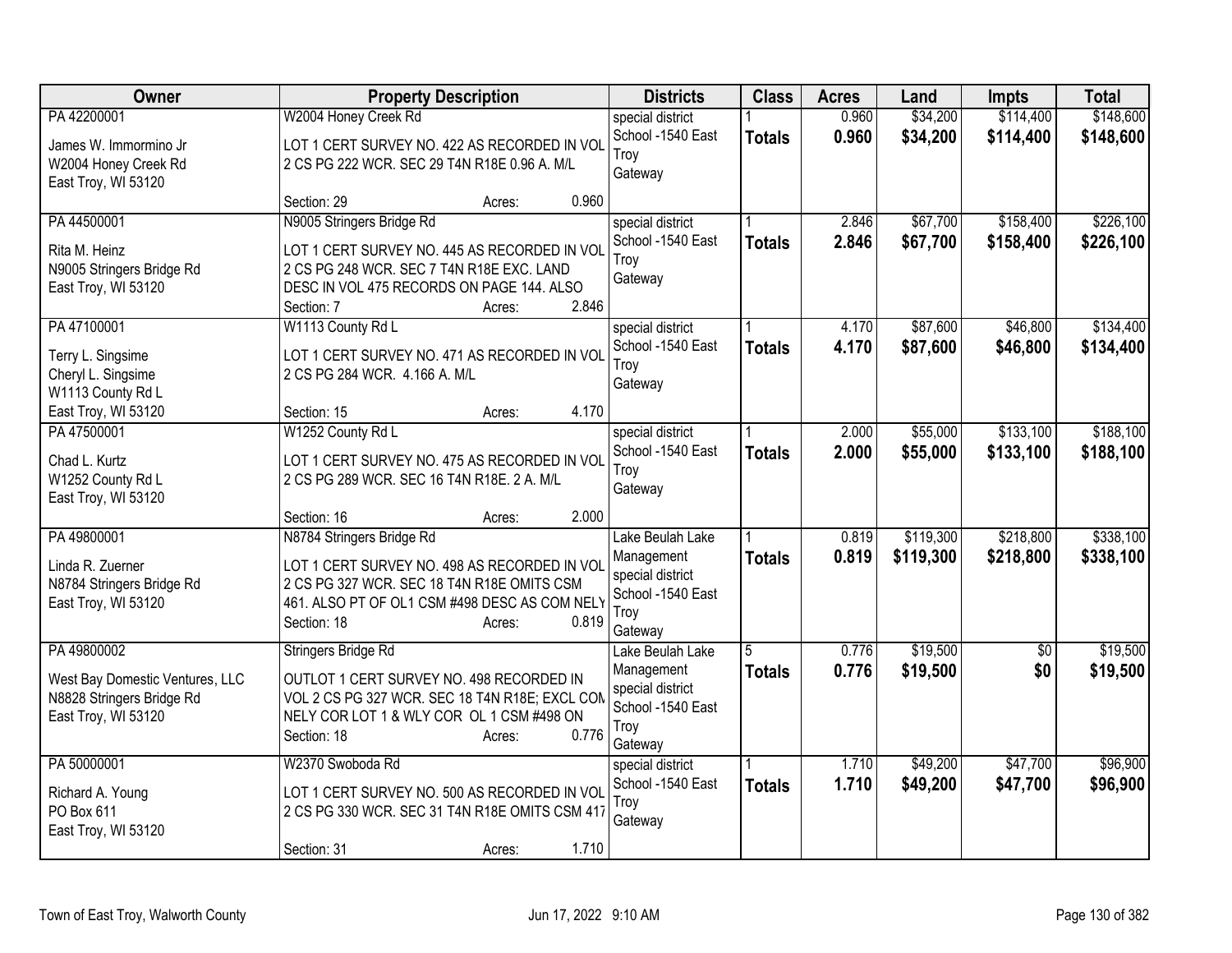| <b>Owner</b>                                  | <b>Property Description</b>                                                      |        |       | <b>Districts</b>                          | <b>Class</b>  | <b>Acres</b> | Land      | <b>Impts</b>    | <b>Total</b> |
|-----------------------------------------------|----------------------------------------------------------------------------------|--------|-------|-------------------------------------------|---------------|--------------|-----------|-----------------|--------------|
| PA 50000002                                   | W2358 Swoboda Rd                                                                 |        |       | special district                          |               | 0.877        | \$33,100  | \$115,600       | \$148,700    |
| Gary A. Carlson                               | LOT 2 CERT SURVEY NO. 500 AS RECORDED IN VOL                                     |        |       | School -1540 East                         | <b>Totals</b> | 0.877        | \$33,100  | \$115,600       | \$148,700    |
| Suzanne C. Carlson                            | 2 CS PG 330 WCR. SEC 31 T4N R18E                                                 |        |       | Troy                                      |               |              |           |                 |              |
| W2358 Swoboda Rd                              |                                                                                  |        |       | Gateway                                   |               |              |           |                 |              |
| East Troy, WI 53120                           | Section: 31                                                                      | Acres: | 0.877 |                                           |               |              |           |                 |              |
| PA 50200002                                   | South Shore Dr                                                                   |        |       | Lake Beulah Lake                          |               | 0.644        | \$437,300 | $\overline{50}$ | \$437,300    |
| Ela Living Trust                              | LOT 2 CERT SURVEY NO. 502 AS RECORDED IN VOL                                     |        |       | Management                                | <b>Totals</b> | 0.644        | \$437,300 | \$0             | \$437,300    |
| 1019 E Ogden Ave                              | 2 CS PG 332 WCR. SEC 9 T4N R18E .64 A                                            |        |       | special district                          |               |              |           |                 |              |
| Milwaukee, WI 53202                           |                                                                                  |        |       | School -1540 East                         |               |              |           |                 |              |
|                                               | Section: 9                                                                       | Acres: | 0.644 | Troy                                      |               |              |           |                 |              |
| PA 53600001                                   |                                                                                  |        |       | Gateway                                   |               | 1.392        | \$39,700  | \$207,000       | \$246,700    |
|                                               | W1076 Spleas Skoney Rd                                                           |        |       | East Troy San Dist #2<br>special district |               | 1.392        |           |                 |              |
| Mark A. Neher                                 | LOT 1 CERT SURVEY NO. 536 AS RECORDED IN VOL                                     |        |       | School -1540 East                         | <b>Totals</b> |              | \$39,700  | \$207,000       | \$246,700    |
| Tracy M. Neher                                | 2 CS PG 378 WCR. SEC 10 T4N R18E                                                 |        |       | Troy                                      |               |              |           |                 |              |
| W1076 Spleas Skoney Rd                        |                                                                                  |        |       | Gateway                                   |               |              |           |                 |              |
| East Troy, WI 53120                           | Section: 10                                                                      | Acres: | 1.392 |                                           |               |              |           |                 |              |
| PA 53600002                                   | W1068 Spleas Skoney Rd                                                           |        |       | East Troy San Dist #2                     |               | 2.164        | \$55,900  | \$423,800       | \$479,700    |
| Anthony M. Kader                              | LOT 2 CERT SURVEY NO. 536 AS RECORDED IN VOL                                     |        |       | special district                          | <b>Totals</b> | 2.164        | \$55,900  | \$423,800       | \$479,700    |
| Julie A. Kader                                | 2 CS PG 378 WCR. SEC 10 T4N R18E                                                 |        |       | School -1540 East                         |               |              |           |                 |              |
| W1068 Spleas Skoney Rd                        |                                                                                  |        |       | Troy                                      |               |              |           |                 |              |
| East Troy, WI 53120                           | Section: 10                                                                      | Acres: | 2.164 | Gateway                                   |               |              |           |                 |              |
| PA 53600003                                   | W1066 Spleas Skoney Rd                                                           |        |       | East Troy San Dist #2   1                 |               | 1.520        | \$42,400  | \$105,800       | \$148,200    |
| Robert J. Bunzel                              | LOT 3 CERT SURVEY NO. 536 AS RECORDED IN VOL                                     |        |       | special district                          | <b>Totals</b> | 1.520        | \$42,400  | \$105,800       | \$148,200    |
| Mary B. Bunzel                                | 2 CS PG 378 WCR. SEC 10 T4N R18E                                                 |        |       | School -1540 East                         |               |              |           |                 |              |
| W1066 Spleas Skoney Rd                        |                                                                                  |        |       | Troy                                      |               |              |           |                 |              |
| East Troy, WI 53120                           | Section: 10                                                                      | Acres: | 1.520 | Gateway                                   |               |              |           |                 |              |
| PA 53600004                                   | W1050 Spleas Skoney Rd                                                           |        |       | East Troy San Dist #2   1                 |               | 1.505        | \$42,100  | \$171,300       | \$213,400    |
|                                               |                                                                                  |        |       | special district                          | <b>Totals</b> | 1.505        | \$42,100  | \$171,300       | \$213,400    |
| Donna M. Stops                                | LOT 4 CERT SURVEY NO. 536 AS RECORDED IN VOL<br>2 CS PG 378 WCR. SEC 10 T4N R18E |        |       | School -1540 East                         |               |              |           |                 |              |
| W1050 Spleas Skoney Rd<br>East Troy, WI 53120 |                                                                                  |        |       | Troy                                      |               |              |           |                 |              |
|                                               | Section: 10                                                                      | Acres: | 1.505 | Gateway                                   |               |              |           |                 |              |
| PA 57600001                                   | W2061 Saint Peters Rd                                                            |        |       | special district                          |               | 1.500        | \$45,000  | \$168,100       | \$213,100    |
|                                               |                                                                                  |        |       | School -1540 East                         | <b>Totals</b> | 1.500        | \$45,000  | \$168,100       | \$213,100    |
| Jacob L. Arnaud                               | LOT 1 CERT SURVEY NO. 576 AS RECORDED IN VOL                                     |        |       | Troy                                      |               |              |           |                 |              |
| W2061 St Peters Rd                            | 3 CS PG 29 WCR SEC 20 T4N R18E. 1.50A                                            |        |       | Gateway                                   |               |              |           |                 |              |
| East Troy, WI 53120                           |                                                                                  |        | 1.500 |                                           |               |              |           |                 |              |
|                                               | Section: 20                                                                      | Acres: |       |                                           |               |              |           |                 |              |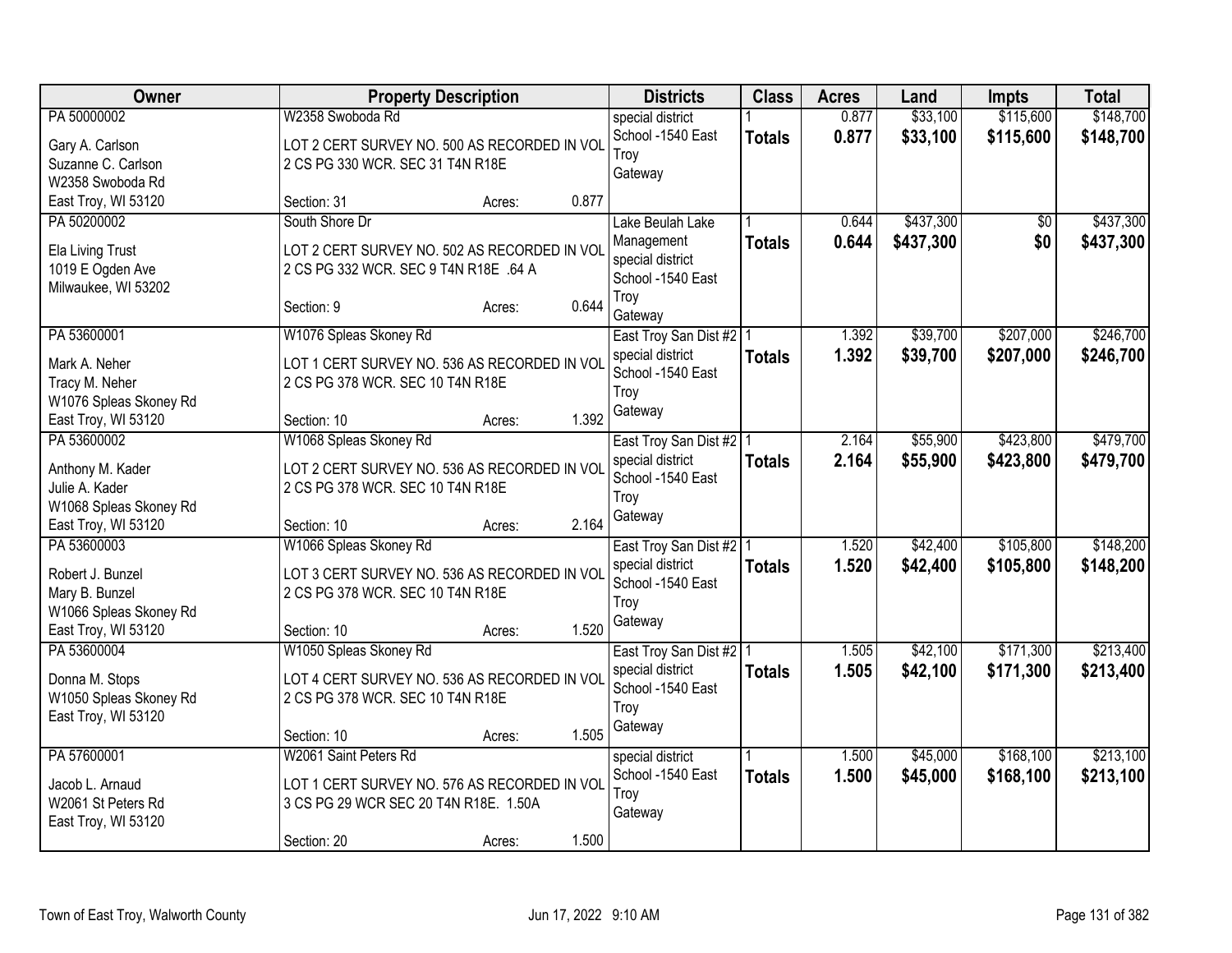| Owner                    | <b>Property Description</b>                         | <b>Districts</b>                      | <b>Class</b>  | <b>Acres</b>              | Land      | <b>Impts</b>    | <b>Total</b> |
|--------------------------|-----------------------------------------------------|---------------------------------------|---------------|---------------------------|-----------|-----------------|--------------|
| PA 60700001              | W813 County Rd L                                    | special district                      |               | 2.000                     | \$52,500  | \$167,800       | \$220,300    |
| Doris J Mulasmajic Trust | LOT 1 CERT SURVEY NO. 607 AS RECORDED IN VOL        | School -1540 East                     | <b>Totals</b> | 2.000                     | \$52,500  | \$167,800       | \$220,300    |
| 1611 Deerpass Rd         | 3 CS PG 67 WCR SEC 14 T4N R18E. 2 A                 | Troy                                  |               |                           |           |                 |              |
| Marengo, IL 60152        |                                                     | Gateway                               |               |                           |           |                 |              |
|                          | 2.000<br>Section: 20<br>Acres:                      |                                       |               |                           |           |                 |              |
| PA 62600001              | N9394 East Shore Rd                                 | special district                      |               | 1.370                     | \$42,400  | \$182,700       | \$225,100    |
| Stefan C. Sonnheim       | LOT 1 CERT SURVEY NO. 626 AS RECORDED IN VOL        | School -1540 East                     | <b>Totals</b> | 1.370                     | \$42,400  | \$182,700       | \$225,100    |
| Diane M. Sonnheim        | 3 CS PG 94 WCR SEC 4 T4N R18E                       | Troy                                  |               |                           |           |                 |              |
| N9394 E Shore Rd         |                                                     | Gateway                               |               |                           |           |                 |              |
| Mukwonago, WI 53149      | 1.370<br>Section: 4<br>Acres:                       |                                       |               |                           |           |                 |              |
| PA 64000001              | East Shore Rd                                       | Lake Beulah Lake                      |               | 1.000                     | \$35,000  | \$500           | \$35,500     |
| Paul J. Smyczek          | LOT 1 CERT SURVEY NO. 640 AS RECORDED IN VOL        | Management                            |               | 12.750                    | \$6,400   | \$0             | \$6,400      |
| N9047 E Shore Rd         | 3 CS PG 118 WCR. SEC 9 T4N R18E. EXC COM E 1/4      | special district<br>School -1540 East | <b>Totals</b> | 13.750                    | \$41,400  | \$500           | \$41,900     |
| East Troy, WI 53120      | COR SEC 9, S89D35'W 260', S9D31'E 786.53' TO POB,   | Troy                                  |               |                           |           |                 |              |
|                          | Section: 9<br>13.750<br>Acres:                      | Gateway                               |               |                           |           |                 |              |
| PA 64000001A             | N8991 Army Lake Rd                                  | special district                      |               | Assessed with P ET 900043 |           |                 |              |
| William C. Duncan        | PT LOT 1 CERT SURVEY NO. 640 AS RECORDED IN         | School -1540 East                     |               |                           |           |                 |              |
| Joan A. Duncan           | VOL 3 CS PG 118 WCR SE 1/4 SEC 9 T4N R18E DESC      | Troy                                  |               |                           |           |                 |              |
| N8991 Army Lake Rd       | AS: COM E 1/4 COR SEC 9, S89D 35'W 260', S9D31'E    | Gateway                               |               |                           |           |                 |              |
| East Troy, WI 53120      | Section: 9<br>0.000<br>Acres:                       |                                       |               |                           |           |                 |              |
| PA 64000002              | East Shore Rd                                       | special district                      |               | 0.657                     | \$2,400   | $\overline{50}$ | \$2,400      |
| Paul J. Smyczek          | OUTLOT 1 CERT SURVEY NO. 640 RECORDED IN            | School -1540 East                     | <b>Totals</b> | 0.657                     | \$2,400   | \$0             | \$2,400      |
| N9047 E Shore Rd         | VOL 3 CS PG 118 WCR. SE 1/4 SEC 9 T4N R18E          | Troy                                  |               |                           |           |                 |              |
| East Troy, WI 53120      | OMITS CS 633 EXC. THAT PART AS DESC IN VOL 434      | Gateway                               |               |                           |           |                 |              |
|                          | Section: 9<br>0.657<br>Acres:                       |                                       |               |                           |           |                 |              |
| PA 64000002A             | South Shore Dr                                      | special district                      |               | 0.241                     | \$1,300   | $\overline{50}$ | \$1,300      |
| Keith M. Mischker        | PT OUTLOT 1 CSM 640 DESC AS: COM SW COR LOT         | School -1540 East                     | <b>Totals</b> | 0.241                     | \$1,300   | \$0             | \$1,300      |
| N9068 S Shore Dr         | 1 CSM 30, S0D 01'31"W 30', N89D14'14"W 113. 21',    | Troy                                  |               |                           |           |                 |              |
| East Troy, WI 53120      | S6D06'16"W 64.87', S22D 10'16"W 65.78', S27D57'46"W | Gateway                               |               |                           |           |                 |              |
|                          | Section: 9<br>0.241<br>Acres:                       |                                       |               |                           |           |                 |              |
| PA 68400001              | N9153 South Shore Ln                                | Lake Beulah Lake                      |               | 0.289                     | \$381,000 | \$27,400        | \$408,400    |
| John E. Fryatt           | LOT 1 CERT SURVEY NO. 684 AS RECORDED IN VOL        | Management                            | <b>Totals</b> | 0.289                     | \$381,000 | \$27,400        | \$408,400    |
| W302 S2933 Bethesda Cir  | 3 CS PG 181 WCR. SEC 9 T4N R18E                     | special district<br>School -1540 East |               |                           |           |                 |              |
| Waukesha, WI 53188       |                                                     | Troy                                  |               |                           |           |                 |              |
|                          | 0.289<br>Section: 9<br>Acres:                       | Gateway                               |               |                           |           |                 |              |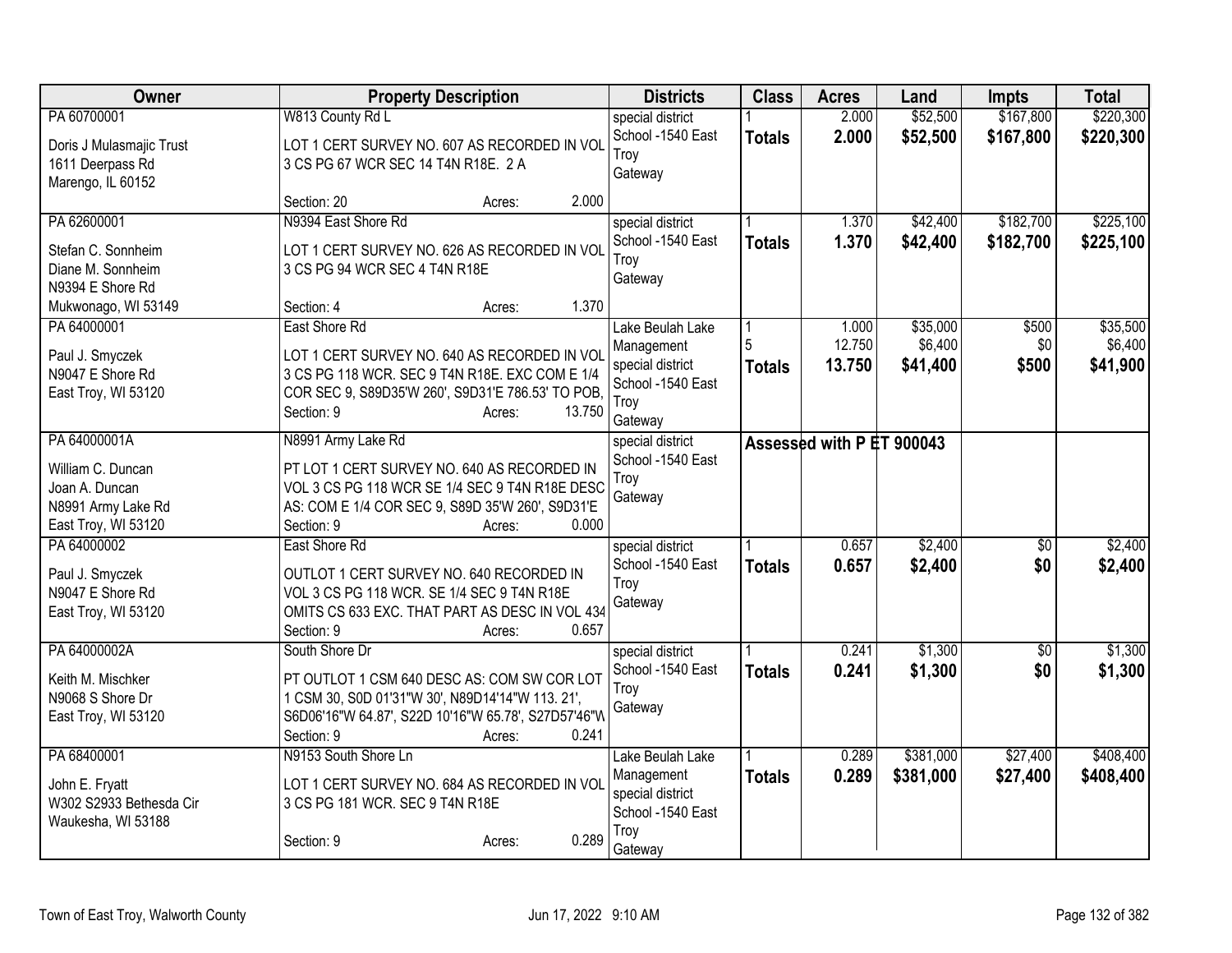| Owner                                                                                                   | <b>Property Description</b>                                                                                                                                                                       | <b>Districts</b>                                                                                    | <b>Class</b>  | <b>Acres</b>   | Land                   | <b>Impts</b>           | <b>Total</b>               |
|---------------------------------------------------------------------------------------------------------|---------------------------------------------------------------------------------------------------------------------------------------------------------------------------------------------------|-----------------------------------------------------------------------------------------------------|---------------|----------------|------------------------|------------------------|----------------------------|
| PA 69900001<br>Lori Janiszewski Trust<br>W827 Hwy 20<br>East Troy, WI 53120                             | <b>W827 Hwy 20</b><br>LOT 1 CERT SURVEY NO. 699 AS RECORDED IN VOL<br>3 CS PG 202 WCR. SEC 23 T4N R18E 2.44 A                                                                                     | special district<br>School -1540 East<br>Troy<br>Gateway                                            | <b>Totals</b> | 2.440<br>2.440 | \$61,600<br>\$61,600   | \$81,800<br>\$81,800   | \$143,400<br>\$143,400     |
|                                                                                                         | Section: 23<br>Acres:                                                                                                                                                                             | 2.440                                                                                               |               |                |                        |                        |                            |
| PA 70600002<br>John T Church et al<br>c/o John Tiffany Church<br>W1187 Beach Rd                         | W1187 Beach Rd<br>LOT 2 CERT SURVEY NO. 706 AS RECORDED IN VOL<br>3 CS PG 210 WCR. SEC 10 T4N R18E                                                                                                | special district<br>School -1540 East<br>Troy<br>Gateway                                            | <b>Totals</b> | 0.863<br>0.863 | \$32,900<br>\$32,900   | \$134,900<br>\$134,900 | \$167,800<br>\$167,800     |
| East Troy, WI 53120-0000                                                                                | Section: 10<br>Acres:                                                                                                                                                                             | 0.863                                                                                               |               |                |                        |                        |                            |
| PA 72200001<br>Carolyn L Nahrwold Trust<br>2052 Claridge Ct<br>Northbrook, IL 60062                     | N9291 East Shore Rd<br>LOT 1 CERT SURVEY NO. 722 AS RECORDED IN VOL<br>3 CS PG 230 WCR. SEC 9 T4N R18E. ALSO<br><b>EASEMENTS</b><br>Section: 9<br>Acres:                                          | Lake Beulah Lake<br>Management<br>special district<br>School -1540 East<br>Troy<br>0.881<br>Gateway | <b>Totals</b> | 0.881<br>0.881 | \$731,700<br>\$731,700 | \$355,400<br>\$355,400 | \$1,087,100<br>\$1,087,100 |
| PA 72200002<br>Meister Cottage, LLC<br>479 Park Ct<br>Hartland, WI 53029-0000                           | N9279 East Shore Rd<br>LOT 2 CERT SURVEY NO. 722 AS RECORDED IN VOL<br>3 CS PG 230 WCR. SEC 9 T4N R18E. EXC COM NE<br>COR LOT 2, S10D16'07"W 14. 26', S45D13'44"E 55.85',<br>Section: 9<br>Acres: | Lake Beulah Lake<br>Management<br>special district<br>School -1540 East<br>Troy<br>0.535<br>Gateway | <b>Totals</b> | 0.535<br>0.535 | \$43,800<br>\$43,800   | \$204,900<br>\$204,900 | \$248,700<br>\$248,700     |
| PA 72200002A<br>Ronald P Marx Trust<br>Patricia E Marx Trust<br>N9283 E Shore Rd<br>East Troy, WI 53120 | East Shore Rd<br>THAT PT LOT 2 CERTIFIED SURVEY 722 DESC AS:<br>COM NW COR LOT 2, S10D16'07"W 14.26' TO POB,<br>S45D13'44"E 55.85', N32D06'E 47.98', S88D50'38"W<br>Section: 9<br>Acres:          | Lake Beulah Lake<br>Management<br>special district<br>School -1540 East<br>Troy<br>0.049<br>Gateway | <b>Totals</b> | 0.049<br>0.049 | \$8,000<br>\$8,000     | $\overline{50}$<br>\$0 | \$8,000<br>\$8,000         |
| PA 74200001<br>Robert V. Skelton et al<br>575 Viking Dr<br>Sycamore, IL 60178                           | W2003 Kings Ln<br>LOT 1 CERT SURVEY NO. 742 AS RECORDED IN VOL<br>3 CS PG 260 WCR. SEC 17 T4N R18E. 1.51 A                                                                                        | special district<br>School -1540 East<br>Troy<br>Gateway                                            | <b>Totals</b> | 1.510<br>1.510 | \$45,200<br>\$45,200   | \$206,200<br>\$206,200 | \$251,400<br>\$251,400     |
| PA 76000001                                                                                             | Section: 17<br>Acres:<br>W1498 Brassie Dr                                                                                                                                                         | 1.510<br>special district                                                                           |               | 0.349          | \$18,400               | \$125,400              | \$143,800                  |
| Mary L. Skony<br>W1498 Brassie Dr<br>Mukwonago, WI 53149                                                | LOT 1 CERT SURVEY NO. 760 AS RECORDED IN VOL<br>3 CS PG 282 WCR. SEC 4 T4N R18E<br>Section: 4<br>Acres:                                                                                           | School -1540 East<br>Troy<br>Gateway<br>0.349                                                       | <b>Totals</b> | 0.349          | \$18,400               | \$125,400              | \$143,800                  |
|                                                                                                         |                                                                                                                                                                                                   |                                                                                                     |               |                |                        |                        |                            |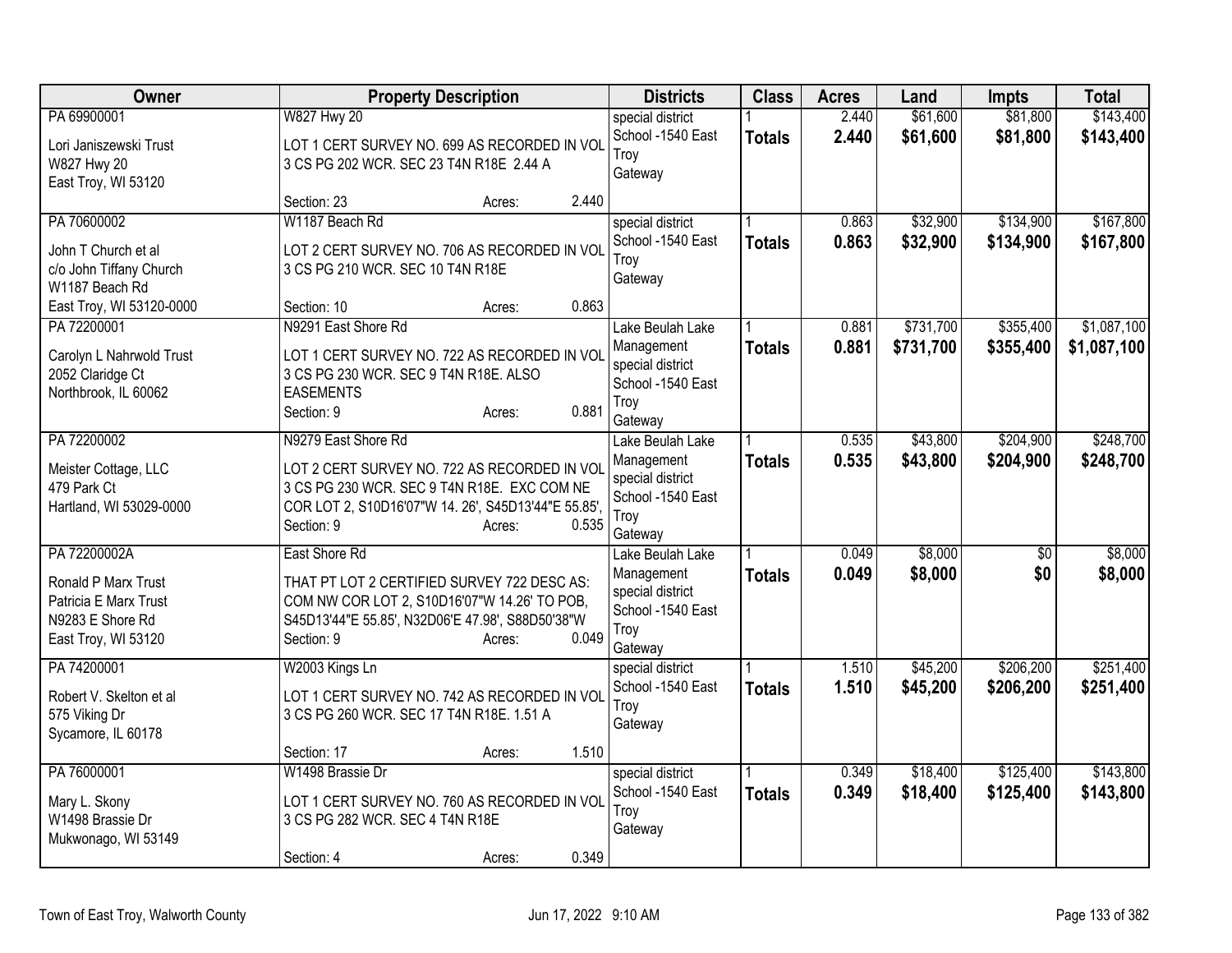| Owner                                                                                      |                                                                                                                                                                           | <b>Property Description</b> |       | <b>Districts</b>                                         | <b>Class</b>       | <b>Acres</b>                     | Land                                   | <b>Impts</b>                         | <b>Total</b>                             |
|--------------------------------------------------------------------------------------------|---------------------------------------------------------------------------------------------------------------------------------------------------------------------------|-----------------------------|-------|----------------------------------------------------------|--------------------|----------------------------------|----------------------------------------|--------------------------------------|------------------------------------------|
| PA 76000002<br>Thomas R. Schweitzer<br>Michelle L. Schweitzer                              | W1490 Brassie Dr<br>LOT 2 CERT SURVEY NO. 760 AS RECORDED IN VOL<br>3 CS PG 282 WCR. SEC 4 T4N R18E                                                                       |                             |       | special district<br>School -1540 East<br>Troy<br>Gateway | <b>Totals</b>      | 0.349<br>0.349                   | \$18,400<br>\$18,400                   | \$105,700<br>\$105,700               | \$124,100<br>\$124,100                   |
| W1490 Brassie Dr<br>Mukwonago, WI 53149                                                    | Section: 4                                                                                                                                                                | Acres:                      | 0.349 |                                                          |                    |                                  |                                        |                                      |                                          |
| PA 76500003<br><b>Steven Dawson Trust</b><br>Mary Dawson Trust<br>W626 Beech Dr            | W626 Beech Rd<br>LOT 3 CERT SURVEY NO. 765 AS RECORDED IN VOL<br>3 CS PG 289 WCR. SEC 14 T4N R18E                                                                         |                             |       | special district<br>School -1540 East<br>Troy<br>Gateway | <b>Totals</b>      | 3.186<br>3.186                   | \$72,800<br>\$72,800                   | \$219,500<br>\$219,500               | \$292,300<br>\$292,300                   |
| East Troy, WI 53105-0000                                                                   | Section: 14                                                                                                                                                               | Acres:                      | 3.186 |                                                          |                    |                                  |                                        |                                      |                                          |
| PA 76600001<br>Larry A. Payne<br>W1532 Honey Creek Rd<br>East Troy, WI 53120               | W1532 Honey Creek Rd<br>LOT A CERT SURVEY NO. 766 AS RECORDED IN VOL<br>3 CS PG 292 WCR. SEC 33 T4N R18E 5.3030 A.                                                        |                             |       | special district<br>School -1540 East<br>Troy<br>Gateway | 4<br><b>Totals</b> | 2.803<br>2.300<br>0.200<br>5.303 | \$67,000<br>\$400<br>\$100<br>\$67,500 | \$240,600<br>\$0<br>\$0<br>\$240,600 | \$307,600<br>\$400<br>\$100<br>\$308,100 |
|                                                                                            | Section: 33                                                                                                                                                               | Acres:                      | 5.303 |                                                          |                    |                                  |                                        |                                      |                                          |
| PA 78400001<br>Russell Faude<br>Lynette Faude<br>W1295 Beulah Lane Rd                      | W1295 Beulah Ln Rd<br>LOT 1 CERT SURVEY NO. 784 AS RECORDED IN VOL<br>3 CS PG 319 WCR. SEC 10 T4N R18E 42,901 SQ. FT.                                                     |                             |       | special district<br>School -1540 East<br>Troy<br>Gateway | <b>Totals</b>      | 0.985<br>0.985                   | \$29,800<br>\$29,800                   | \$89,200<br>\$89,200                 | \$119,000<br>\$119,000                   |
| East Troy, WI 53120-0000                                                                   | Section: 10                                                                                                                                                               | Acres:                      | 0.985 |                                                          |                    |                                  |                                        |                                      |                                          |
| PA 79400001<br>Leah C. Bitar<br>N9260 Deer Path Rd<br>East Troy, WI 53120                  | N9260 Deer Path Rd<br>LOT 1 CERT SURVEY NO. 794 AS RECORDED IN VOL<br>3 CS PG 334 WCR. T4N R18E REDIVISION OF LOTS<br>109, 110, 111, 112, 113 VACATED ROAD<br>Section: 10 | Acres:                      | 0.847 | special district<br>School -1540 East<br>Troy<br>Gateway | <b>Totals</b>      | 0.847<br>0.847                   | \$28,300<br>\$28,300                   | \$208,300<br>\$208,300               | \$236,600<br>\$236,600                   |
| PA 79400002<br>Patricia E. Manthey<br>W1195 Beach Rd<br>East Troy, WI 53120                | W1195 Beach Rd<br>LOT 2 CERT SURVEY NO. 794 AS RECORDED IN VOL<br>3 CS PG 334 WCR. SEC 10 T4N R18E                                                                        |                             | 0.859 | special district<br>School -1540 East<br>Troy<br>Gateway | <b>Totals</b>      | 0.859<br>0.859                   | \$28,400<br>\$28,400                   | \$165,500<br>\$165,500               | \$193,900<br>\$193,900                   |
| PA 79400003                                                                                | Section: 10<br>N9240 Deer Path Rd                                                                                                                                         | Acres:                      |       | special district                                         |                    | 3.519                            | \$73,900                               | \$219,400                            | \$293,300                                |
| Laurel L. Kornowski<br>c/o Laurel L. Kornowski<br>N9240 Deerpath Rd<br>East Troy, WI 53120 | LOT 3 CERT SURVEY NO. 794 AS RECORDED IN VOL<br>3 PG 334 WCR SEC 10 T4N R18E<br>Section: 10                                                                               | Acres:                      | 3.519 | School -1540 East<br>Troy<br>Gateway                     | <b>Totals</b>      | 3.519                            | \$73,900                               | \$219,400                            | \$293,300                                |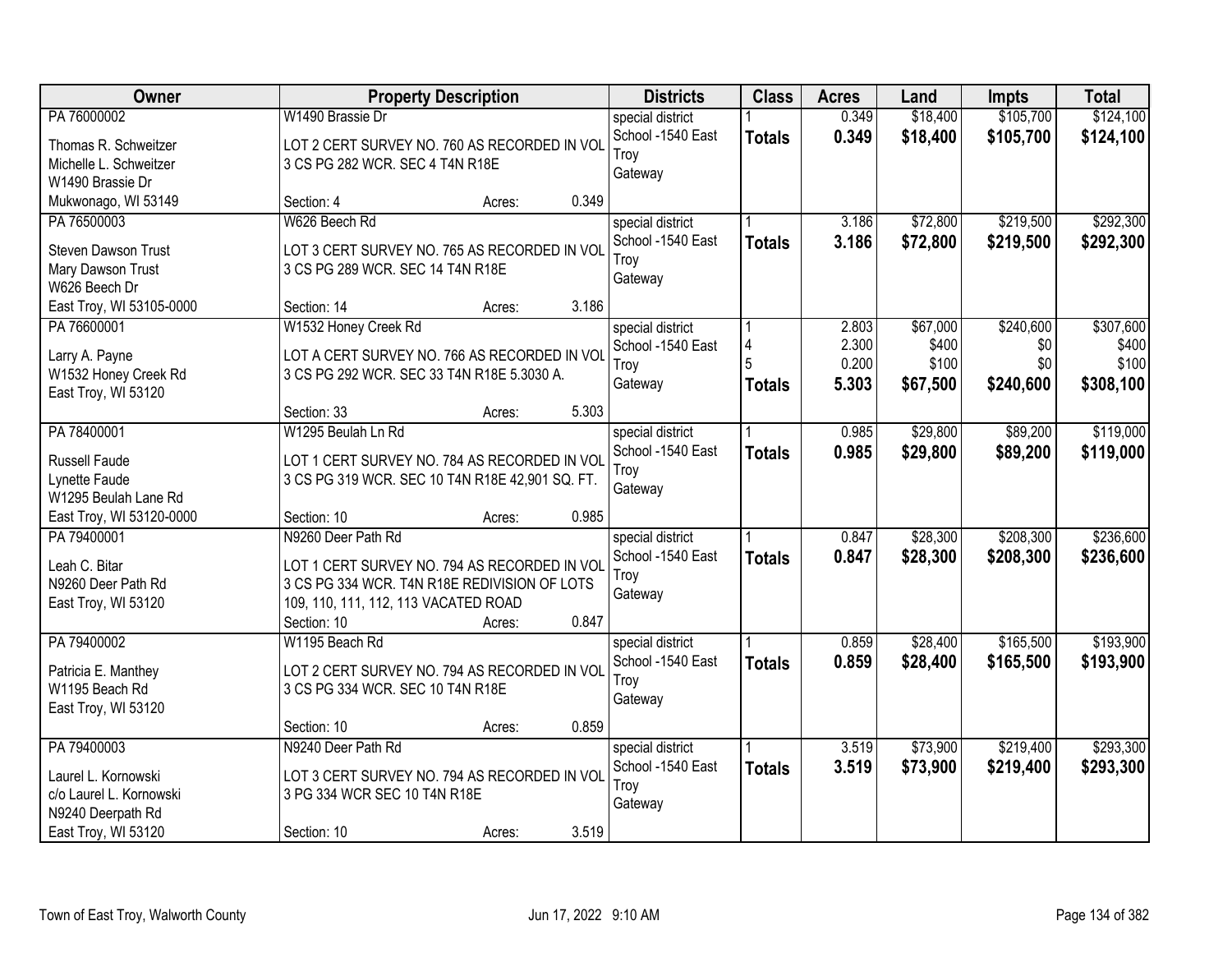| Owner                               |                                                                          | <b>Property Description</b> |       | <b>Districts</b>                              | <b>Class</b>  | <b>Acres</b> | Land     | <b>Impts</b> | <b>Total</b> |
|-------------------------------------|--------------------------------------------------------------------------|-----------------------------|-------|-----------------------------------------------|---------------|--------------|----------|--------------|--------------|
| PA 82500001                         | W1540 Sawyer Ln                                                          |                             |       | special district                              |               | 1.420        | \$43,400 | \$9,600      | \$53,000     |
| R M Krueger Investments, LLC        | OUT LOT 1 CERT SURVEY NO. 825 AS RECORDED                                |                             |       | School -1540 East                             | <b>Totals</b> | 1.420        | \$43,400 | \$9,600      | \$53,000     |
| W1591 Sawyer Ln                     | IN VOL 4 CS PG 1 WCR SEC 16 T4N R18E. .71 A                              |                             |       | Troy                                          |               |              |          |              |              |
| East Troy, WI 53120-0000            |                                                                          |                             |       | Gateway                                       |               |              |          |              |              |
|                                     | Section: 16                                                              | Acres:                      | 1.420 |                                               |               |              |          |              |              |
| PA 86700001                         | N9163 Juniper St                                                         |                             |       | East Troy San Dist #2   1                     |               | 0.232        | \$21,700 | \$127,100    | \$148,800    |
|                                     |                                                                          |                             |       | special district                              | <b>Totals</b> | 0.232        | \$21,700 | \$127,100    | \$148,800    |
| Gregory S. Hoelzer                  | LOT 1 CERT SURVEY NO. 867 AS RECORDED IN VOI                             |                             |       | School -1540 East                             |               |              |          |              |              |
| Lynn L. Hoelzer<br>N9163 Juniper St | 4 CS PG 66 WCR BEING PT OF LOT 14 & ALL OF LOT<br>15 BLK 14 MIRAMAR SUB. |                             |       | Troy                                          |               |              |          |              |              |
| East Troy, WI 53120                 | Section: 11                                                              | Acres:                      | 0.232 | Gateway                                       |               |              |          |              |              |
| PA 86700002                         | N9155 Juniper St                                                         |                             |       |                                               |               | 0.232        | \$21,700 | \$126,100    | \$147,800    |
|                                     |                                                                          |                             |       | East Troy San Dist #2   1<br>special district |               |              |          |              |              |
| <b>Terry Mittelstaedt</b>           | LOT 2 CERT SURVEY NO. 867 AS RECORDED IN VOL                             |                             |       | School -1540 East                             | <b>Totals</b> | 0.232        | \$21,700 | \$126,100    | \$147,800    |
| Sheila M. Mittelstaedt              | 4 CS PG 66 WCR BEING PT LOT 13 & PT LOT 14 BLK                           |                             |       | Troy                                          |               |              |          |              |              |
| N9155 Juniper St                    | 14 MIRAMAR SUB. T4N R18E                                                 |                             |       | Gateway                                       |               |              |          |              |              |
| East Troy, WI 53120                 | Section: 11                                                              | Acres:                      | 0.232 |                                               |               |              |          |              |              |
| PA 86700003                         | N9162 Cedar Ave                                                          |                             |       | East Troy San Dist #2   1                     |               | 0.232        | \$21,700 | \$136,700    | \$158,400    |
| Felix E. Puczylowski                | LOT 3 CERT SURVEY NO. 867 AS RECORDED IN VOL                             |                             |       | special district                              | <b>Totals</b> | 0.232        | \$21,700 | \$136,700    | \$158,400    |
| Nadeen J. Puczylowski               | 4 CS PG 66 WCR BEING PT OF LOT 11 & ALL OF LOT                           |                             |       | School -1540 East                             |               |              |          |              |              |
| N9162 Cedar Ave                     | 12 BLK 14 MIRAMAR SUB.                                                   |                             |       | Troy                                          |               |              |          |              |              |
| East Troy, WI 53120                 | Section: 10                                                              | Acres:                      | 0.232 | Gateway                                       |               |              |          |              |              |
| PA 86700004                         | N9156 Cedar Ave                                                          |                             |       | East Troy San Dist #2   1                     |               | 0.232        | \$21,700 | \$146,200    | \$167,900    |
|                                     |                                                                          |                             |       | special district                              | <b>Totals</b> | 0.232        | \$21,700 | \$146,200    | \$167,900    |
| Michael C. Bohl                     | LOT 4 CERT SURVEY NO. 867 AS RECORDED IN VOI                             |                             |       | School -1540 East                             |               |              |          |              |              |
| Teresa P. Bohl                      | 4 CS PG 66 WCR BEING LOT 10 & PT LOT 11 BLK 14                           |                             |       | Troy                                          |               |              |          |              |              |
| W9156 Cedar Ave                     | MIRAMAR SUB.                                                             |                             |       | Gateway                                       |               |              |          |              |              |
| East Troy, WI 53120                 | Section: 10                                                              | Acres:                      | 0.232 |                                               |               |              |          |              |              |
| PA 87900001                         | W1169 Spleas Skoney Rd                                                   |                             |       | East Troy San Dist #2 1                       |               | 0.661        | \$25,100 | \$153,100    | \$178,200    |
| Benjamin J. Larson                  | LOT 1 CERT SURVEY NO. 879 AS RECORDED IN VOI                             |                             |       | special district                              | <b>Totals</b> | 0.661        | \$25,100 | \$153,100    | \$178,200    |
| April N. Larson                     | 4 CS PG 87 WCR BEING LOT 11 & W 1/2 LOT 10                               |                             |       | School -1540 East                             |               |              |          |              |              |
| W1169 Spleas Skoney Rd              | SKONEY'S SUB T4N R18E. ALSO COM SW COR LOT                               |                             |       | Troy                                          |               |              |          |              |              |
| East Troy, WI 53120                 | Section: 10                                                              | Acres:                      | 0.661 | Gateway                                       |               |              |          |              |              |
| PA 88000001                         | W1157 Spleas Skoney Rd                                                   |                             |       | East Troy San Dist #2 1                       |               | 0.661        | \$25,100 | \$105,500    | \$130,600    |
|                                     |                                                                          |                             |       | special district                              | <b>Totals</b> | 0.661        | \$25,100 | \$105,500    | \$130,600    |
| Kenneth W. Wasielewski              | LOT 1 CERT SURVEY NO. 880 AS RECORDED IN VOI                             |                             |       | School -1540 East                             |               |              |          |              |              |
| W1157 Spleas Skoney Rd              | 4 CS PG 89 WCR ALSO COM SW COR LOT 1, S 100', I                          |                             |       | Troy                                          |               |              |          |              |              |
| East Troy, WI 53120                 | 120', N 100', W 120' TO POB.                                             |                             |       | Gateway                                       |               |              |          |              |              |
|                                     | Section: 10                                                              | Acres:                      | 0.661 |                                               |               |              |          |              |              |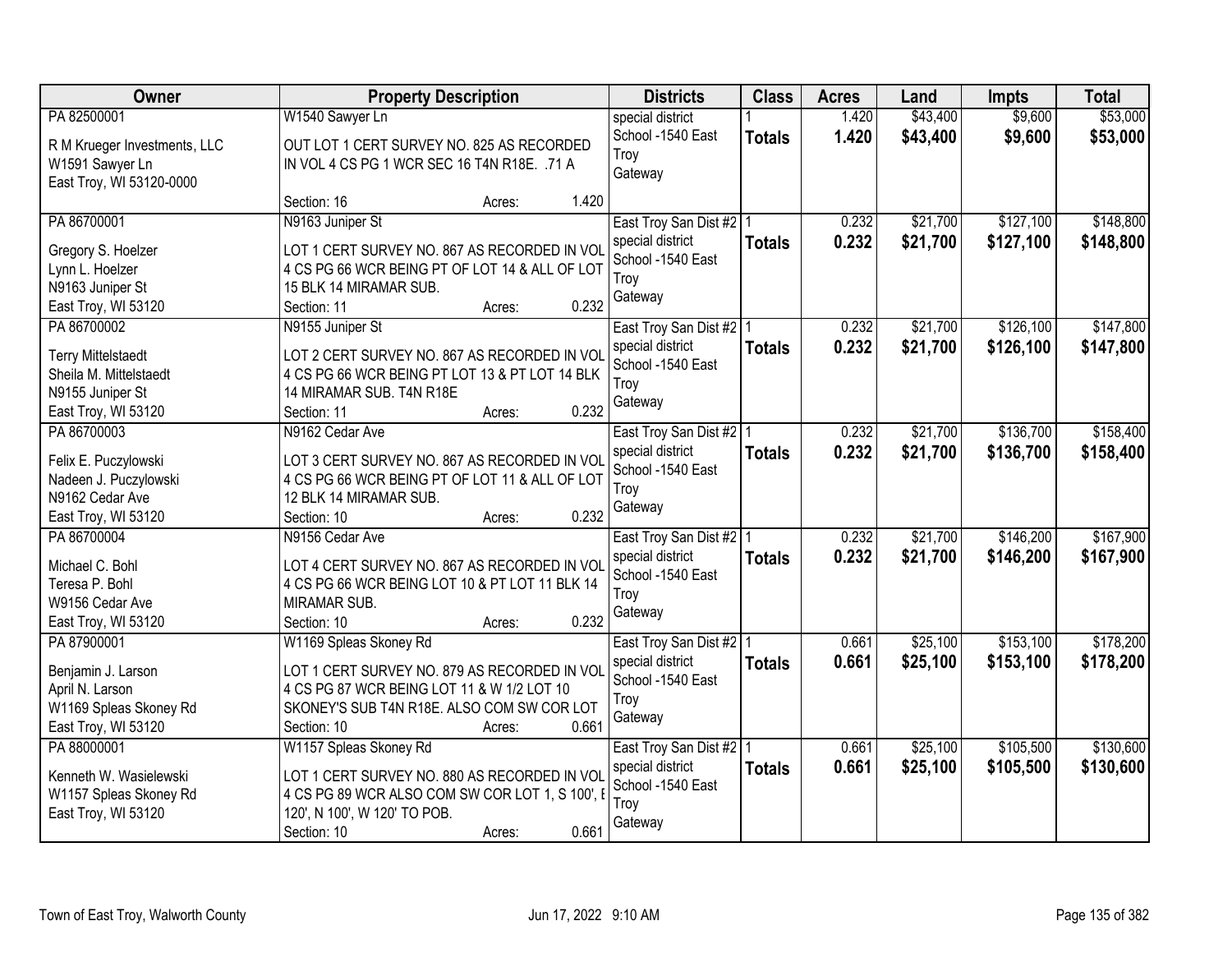| Owner                                    |                                                                                              | <b>Property Description</b> |       | <b>Districts</b>          | <b>Class</b>   | <b>Acres</b> | Land      | <b>Impts</b> | <b>Total</b> |
|------------------------------------------|----------------------------------------------------------------------------------------------|-----------------------------|-------|---------------------------|----------------|--------------|-----------|--------------|--------------|
| PA 89200001                              | W532 County Rd L                                                                             |                             |       | special district          |                | 1.630        | \$47,600  | \$231,200    | \$278,800    |
| Joseph Duffek Trust                      | LOT 1 CERT SURVEY NO. 892 AS RECORDED IN VOL                                                 |                             |       | School -1540 East         | <b>Totals</b>  | 1.630        | \$47,600  | \$231,200    | \$278,800    |
| 7805 Pleasant Rd                         | 4 CS PG 109 WCR. SEC 11 T4N R18E. 1.63A                                                      |                             |       | Troy                      |                |              |           |              |              |
| Waterford, WI 53185                      |                                                                                              |                             |       | Gateway                   |                |              |           |              |              |
|                                          | Section: 11                                                                                  | Acres:                      | 1.630 |                           |                |              |           |              |              |
| PA 90100001                              | W505 Honey Creek Rd                                                                          |                             |       | special district          |                | 1.807        | \$51,100  | \$103,300    | \$154,400    |
| Richard L. Davis                         | LOT 1 CERT SURVEY NO. 901 AS RECORDED IN VOL                                                 |                             |       | School -1540 East         | 5              | 0.500        | \$300     | \$0          | \$300        |
| Jeri A. Davis                            | 4 CS PG 123 WCR. SEC 35 T4N R18E. 2.3068 A.                                                  |                             |       | Troy                      | <b>Totals</b>  | 2.307        | \$51,400  | \$103,300    | \$154,700    |
| W505 Honey Creek Rd                      | OMITS P ET35-6B1 & OUT OF P ET 35-6B.                                                        |                             |       | Gateway                   |                |              |           |              |              |
| Burlington, WI 53105-0000                | Section: 35                                                                                  | Acres:                      | 2.307 |                           |                |              |           |              |              |
| PA 92600001                              | N8492 Division St                                                                            |                             |       | special district          | $\overline{2}$ | 2.926        | \$78,900  | \$30,400     | \$109,300    |
|                                          |                                                                                              |                             |       | School -1540 East         | <b>Totals</b>  | 2.926        | \$78,900  | \$30,400     | \$109,300    |
| Arj Investments, LLC<br>N9080 Oakwood Ln | LOT 1 CERT SURVEY NO. 926 AS RECORDED IN VOL<br>4 CS PG 161 WCR SEC 20 T4N R18E. ALSO COM NW |                             |       | Troy                      |                |              |           |              |              |
| Mukwonago, WI 53149-0000                 | COR SEC 20, S0D19'42"E 311. 48', N88D42'58"E 33',                                            |                             |       | Gateway                   |                |              |           |              |              |
|                                          | Section: 20                                                                                  | Acres:                      | 2.926 |                           |                |              |           |              |              |
| PA 94000001                              | N7821 Bell School Rd                                                                         |                             |       | special district          |                | 5.100        | \$100,500 | \$215,700    | \$316,200    |
|                                          |                                                                                              |                             |       | School -1540 East         | <b>Totals</b>  | 5.100        | \$100,500 | \$215,700    | \$316,200    |
| James Michalski                          | LOT 1 CERT SURVEY NO. 940 AS RECORDED IN VOL                                                 |                             |       | Troy                      |                |              |           |              |              |
| Ann Washcovick MICH                      | 4 CS PG 186 WCR. SEC 25 T4N R18E. 5.10 A OMITS                                               |                             |       | Gateway                   |                |              |           |              |              |
| N7821 Bell School Rd                     | P ET25-4E                                                                                    |                             |       |                           |                |              |           |              |              |
| Burlington, WI 53105                     | Section: 25                                                                                  | Acres:                      | 5.100 |                           |                |              |           |              |              |
| PA 94000002                              | N7827 Bell School Rd                                                                         |                             |       | special district          |                | 5.100        | \$100,500 | \$172,500    | \$273,000    |
| Wayne Eichhorn Trust                     | LOT 2 CERT SURVEY NO. 940 AS RECORDED IN VOL                                                 |                             |       | School -1540 East         | <b>Totals</b>  | 5.100        | \$100,500 | \$172,500    | \$273,000    |
| <b>Beverly Eichhorn Trust</b>            | 4 C.S. PG 186 WCR. SEC 25 T4N R18E. 5.10 A OMITS                                             |                             |       | Troy<br>Gateway           |                |              |           |              |              |
| S80 W19280 Highland Park Dr              | P ET25-4C                                                                                    |                             |       |                           |                |              |           |              |              |
| Muskego, WI 53150                        | Section: 25                                                                                  | Acres:                      | 5.100 |                           |                |              |           |              |              |
| PA 95300001                              | N9211 Walnut St                                                                              |                             |       | East Troy San Dist #2   1 |                | 0.300        | \$9,000   | \$153,200    | \$162,200    |
| Trent A. Windorski                       | LOT 1 CERT SURVEY NO. 953 AS RECORDED IN VOI                                                 |                             |       | special district          | <b>Totals</b>  | 0.300        | \$9,000   | \$153,200    | \$162,200    |
| N9211 Walnut St                          | 4 CS PG 202 WCR. T4N R18E OMITS PMR1-49                                                      |                             |       | School -1540 East         |                |              |           |              |              |
| East Troy, WI 53120                      |                                                                                              |                             |       | Troy                      |                |              |           |              |              |
|                                          | Section: 10                                                                                  | Acres:                      | 0.300 | Gateway                   |                |              |           |              |              |
| PA 95300002                              | N9209 Walnut St                                                                              |                             |       | East Troy San Dist #2   1 |                | 0.300        | \$16,200  | \$122,300    | \$138,500    |
| Amy L. Karfonta                          | LOT 2 CERT SURVEY NO. 953 AS RECORDED IN VOL                                                 |                             |       | special district          | <b>Totals</b>  | 0.300        | \$16,200  | \$122,300    | \$138,500    |
| N9209 Walnut St                          | 4 C.S. PG 202 WCR. T4N R18E                                                                  |                             |       | School -1540 East         |                |              |           |              |              |
| East Troy, WI 53120                      |                                                                                              |                             |       | Troy                      |                |              |           |              |              |
|                                          | Section: 10                                                                                  | Acres:                      | 0.300 | Gateway                   |                |              |           |              |              |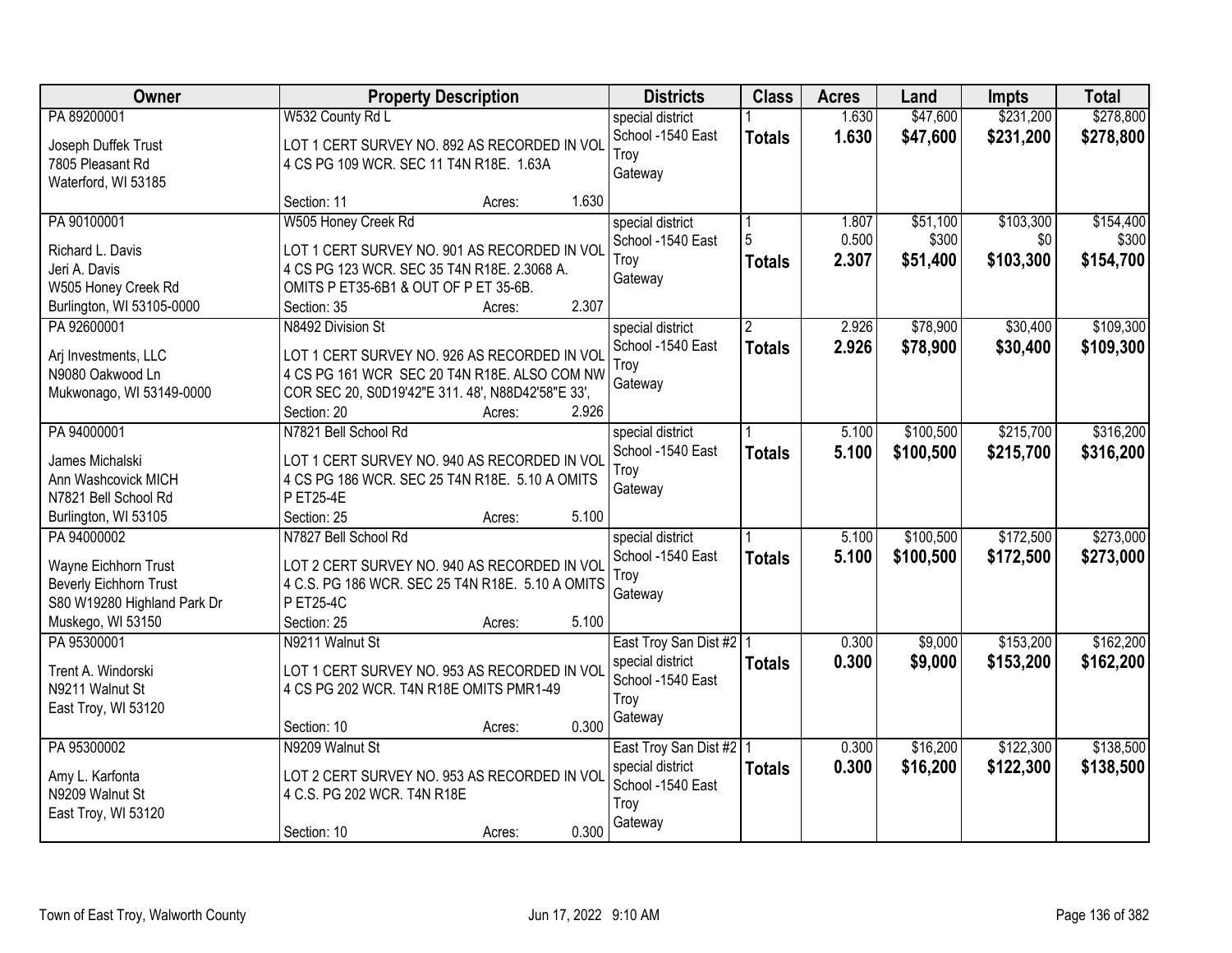| Owner                                                              | <b>Property Description</b>                                                                                   |                 | <b>Districts</b>                                    | <b>Class</b>  | <b>Acres</b>   | Land                 | <b>Impts</b>           | <b>Total</b>           |
|--------------------------------------------------------------------|---------------------------------------------------------------------------------------------------------------|-----------------|-----------------------------------------------------|---------------|----------------|----------------------|------------------------|------------------------|
| PA 96600001                                                        | W1560 South Shore Dr                                                                                          |                 | Lake Beulah Lake                                    |               | 0.592          | \$625,800            | \$86,100               | \$711,900              |
| Patricia R Porter Trust<br>W1562 S Shore Dr<br>East Troy, WI 53120 | LOT 1 CERT SURVEY NO. 966 AS RECORDED IN VOL<br>4 C.S. PG 225 WCR. SEC 9 T4N R18E. .59 A OMITS P<br>ET 9-30   |                 | Management<br>special district<br>School -1540 East | <b>Totals</b> | 0.592          | \$625,800            | \$86,100               | \$711,900              |
|                                                                    | Section: 9                                                                                                    | 0.592<br>Acres: | Troy<br>Gateway                                     |               |                |                      |                        |                        |
| PA 96600002                                                        | W1566 South Shore Dr                                                                                          |                 | Lake Beulah Lake                                    |               | 0.584          | \$445,100            | \$238,200              | \$683,300              |
| Robert J. Lehmann<br>4330 N Oakley Ave<br>Chicago, IL 60618        | LOT 2 CERT SURVEY NO. 966 AS RECORDED IN VOL<br>4 C.S. PG 255 WCR. SEC 9 T4N R18E.                            |                 | Management<br>special district<br>School -1540 East | <b>Totals</b> | 0.584          | \$445,100            | \$238,200              | \$683,300              |
|                                                                    | Section: 9                                                                                                    | 0.584<br>Acres: | Troy<br>Gateway                                     |               |                |                      |                        |                        |
| PA 96600003                                                        | W1562 South Shore Dr                                                                                          |                 | Lake Beulah Lake                                    |               | 0.785          | \$614,000            | \$128,000              | \$742,000              |
| Patricia R Porter Trust<br>W1562 S Shore Dr<br>East Troy, WI 53120 | LOT 3 CERT SURVEY NO. 966 AS RECORDED IN VOL<br>4 C.S. PG 225 WCR. SEC 9 T4N R18E.                            |                 | Management<br>special district<br>School -1540 East | <b>Totals</b> | 0.785          | \$614,000            | \$128,000              | \$742,000              |
|                                                                    | Section: 9                                                                                                    | 0.785<br>Acres: | Troy<br>Gateway                                     |               |                |                      |                        |                        |
| PA 96700001                                                        | W1193 Beulah Ln Rd                                                                                            |                 | special district<br>School -1540 East               | <b>Totals</b> | 1.250<br>1.250 | \$35,000<br>\$35,000 | \$274,800<br>\$274,800 | \$309,800<br>\$309,800 |
| Young Living Trust<br>W1193 Beulah Lane Rd<br>East Troy, WI 53120  | LOT 1 CERT SURVEY NO. 967 AS RECORDED IN VOL<br>4 C.S. PG 227 WCR. SEC 10 T4N R18E. 1.25 A OMITS<br>P ET10-3C |                 | Troy<br>Gateway                                     |               |                |                      |                        |                        |
|                                                                    | Section: 10                                                                                                   | 1.250<br>Acres: |                                                     |               |                |                      |                        |                        |
| PA 96700002                                                        | W1173 Beulah Ln Rd                                                                                            |                 | special district                                    |               | 1.270          | \$35,400             | \$288,900              | \$324,300              |
| Joseph P. Rubino Jr<br>Sarah W. Rubino<br>W1173 Beulah Lane Rd     | LOT 2 CERT SURVEY NO. 967 AS RECORDED IN VOL<br>4 C.S. PG 227 WCR. SEC 10 T4N R18E. 1.27 A                    |                 | School -1540 East<br>Troy<br>Gateway                | <b>Totals</b> | 1.270          | \$35,400             | \$288,900              | \$324,300              |
| East Troy, WI 53120                                                | Section: 10                                                                                                   | 1.270<br>Acres: |                                                     |               |                |                      |                        |                        |
| PA 96700003                                                        | W1192 Beach Rd                                                                                                |                 | special district<br>School -1540 East               |               | 1.250          | \$35,000             | \$486,100              | \$521,100              |
| John Meeks                                                         | LOT 3 CERT SURVEY NO. 967 AS RECORDED IN VOL                                                                  |                 | Troy                                                | <b>Totals</b> | 1.250          | \$35,000             | \$486,100              | \$521,100              |
| Amanda Meeks<br>W1192 Beach Rd                                     | 4 C.S. PG 227 WCR. SEC 10 T4N R18E. 1.25 A                                                                    |                 | Gateway                                             |               |                |                      |                        |                        |
| East Troy, WI 53120                                                | Section: 10                                                                                                   | 1.250<br>Acres: |                                                     |               |                |                      |                        |                        |
| PA 96700004                                                        | W1174 Beach Rd                                                                                                |                 | special district                                    |               | 1.239          | \$34,800             | \$333,600              | \$368,400              |
| Michael R. Olsen<br>Michele I. Olsen<br>W1174 Beach Rd             | LOT 4 CERT SURVEY NO. 967 AS RECORDED IN VOL<br>4 C.S. PG 227 WCR. SEC 10 T4N R18E                            |                 | School -1540 East<br>Troy<br>Gateway                | <b>Totals</b> | 1.239          | \$34,800             | \$333,600              | \$368,400              |
| East Troy, WI 53120                                                | Section: 10                                                                                                   | 1.239<br>Acres: |                                                     |               |                |                      |                        |                        |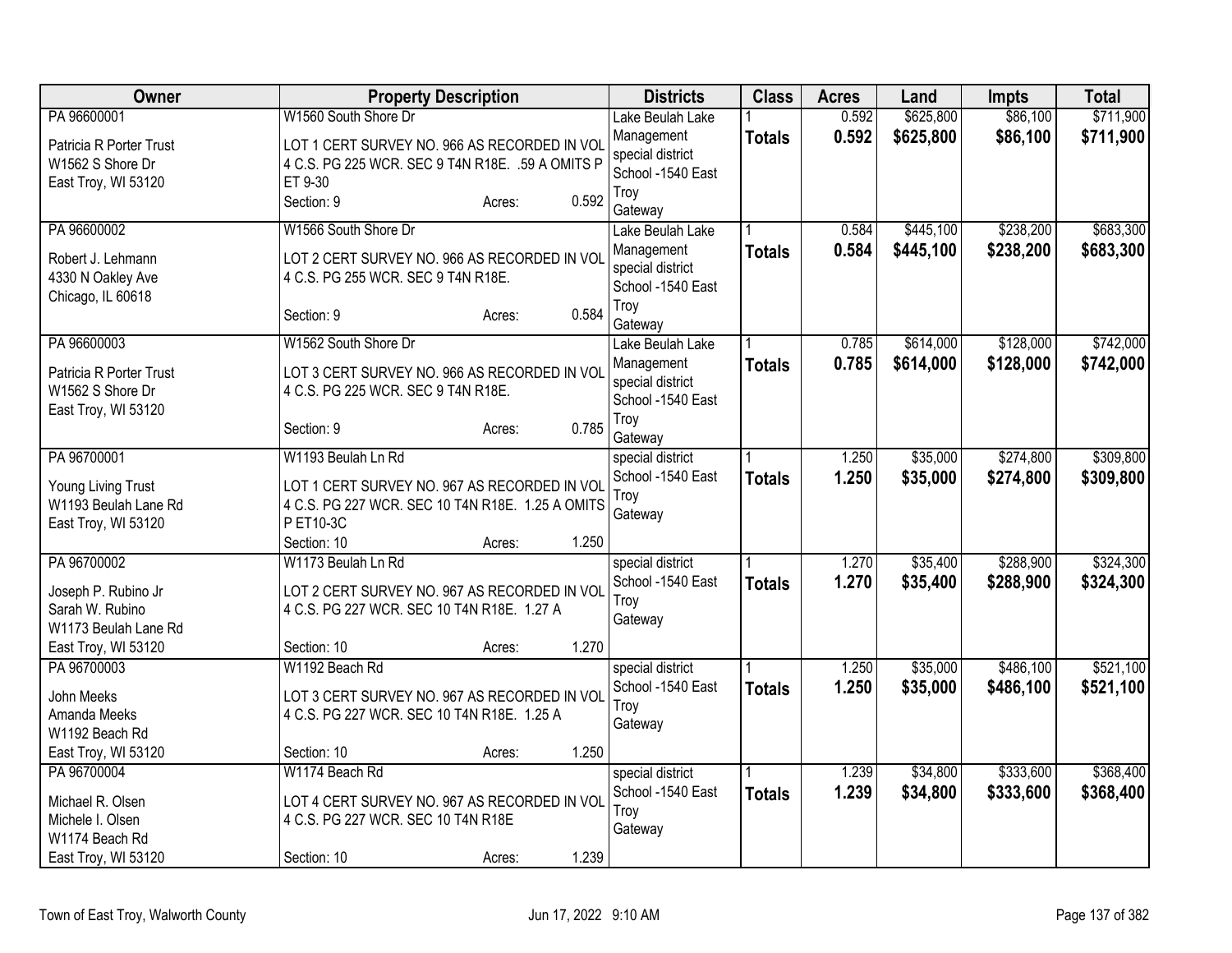| Owner                                                                                               | <b>Property Description</b>                                                                                                                                                                        | <b>Districts</b>                                                                           | <b>Class</b>       | <b>Acres</b>            | Land                            | <b>Impts</b>                  | Total                             |
|-----------------------------------------------------------------------------------------------------|----------------------------------------------------------------------------------------------------------------------------------------------------------------------------------------------------|--------------------------------------------------------------------------------------------|--------------------|-------------------------|---------------------------------|-------------------------------|-----------------------------------|
| PA 97900001A<br>Jay M Laabs Trust<br>Katherine A Laabs Trust<br>846 Cherry St<br>Winnetka, IL 60093 | PT OF LOT 1 CERTIFIED SURVEY MAP #979<br>RECORDED IN VOL 4 OF CS ON PAGE 242 WCR. SW<br>1/4 SEC 8 T4N R18E DESC AS: BEG AT IRON ROD ON<br>Section: 8<br>0.002<br>Acres:                            | Lake Beulah Lake<br>Management<br>special district<br>School -1540 East<br>Troy<br>Gateway | <b>Totals</b>      | 0.002<br>0.002          | \$900<br>\$900                  | $\overline{50}$<br>\$0        | \$900<br>\$900                    |
| PA 97900003<br>Zielinski Revocable Trust<br>1046 Ryans run<br>Garnet Valley, PA 19061               | N9099 Bakavi Way<br>LOTS 1,2 & 3 CSM 979 EXC BEG AT IRON ROD ON<br>SLY LINE LOT 4 ITSA LITTLE SUB BEING 15.6'<br>N47D11'00"E OF SHORE, S47D12'22"W 14.7', SLY ALC<br>3.330<br>Section: 8<br>Acres: | Lake Beulah Lake<br>Management<br>special district<br>School -1540 East<br>Trov<br>Gateway | <b>Totals</b>      | 3.330<br>3.330          | \$420,900<br>\$420,900          | \$55,000<br>\$55,000          | \$475,900<br>\$475,900            |
| PA101400001<br>Long Winter Grange, LLC<br>W1446 Lawlor Rd<br>East Troy, WI 53120-0000               | N7724 Carver School Rd<br>LOT 1 CERT SURVEY NO. 1014 AS RECORDED IN<br>VOL 4 CS PG 292 WCR. SEC 28 & 33 T4N R18E. 5.60<br>A. M/L OUT OF P ET 28-12 & 33-1<br>5.600<br>Section: 28<br>Acres:        | special district<br>School -1540 East<br>Troy<br>Gateway                                   | 5<br><b>Totals</b> | 4.600<br>1.000<br>5.600 | \$3,000<br>\$25,000<br>\$28,000 | \$0<br>\$114,700<br>\$114,700 | \$3,000<br>\$139,700<br>\$142,700 |
| PA103800001<br>Crystal L. Wallendal<br>W1245 Beulah Lane Rd<br>East Troy, WI 53120                  | W1245 Beulah Ln Rd<br>LOT 1 CERT SURVEY NO. 1038 AS RECORDED IN<br>VOL 5 CS PG 2 WCR SEC 10 T4N R18E. 1.74 A OMITS<br>P ET10-5<br>Section: 10<br>1.740<br>Acres:                                   | special district<br>School -1540 East<br>Troy<br>Gateway                                   | <b>Totals</b>      | 1.740<br>1.740          | \$44,800<br>\$44,800            | \$190,900<br>\$190,900        | \$235,700<br>\$235,700            |
| PA103800002<br>Andrew S. Goetsch<br>Ann D. Goetsch<br>W1234 Beach Rd<br>East Troy, WI 53120         | W1234 Beach Rd<br>LOT 2 CERT SURVEY NO. 1038 AS RECORDED IN<br>VOL 5 CS PG 2 WCR SEC 10 T4N R18E. 1.10 A M/L<br>1.100<br>Section: 10<br>Acres:                                                     | special district<br>School -1540 East<br>Troy<br>Gateway                                   | <b>Totals</b>      | 1.100<br>1.100          | \$32,000<br>\$32,000            | \$165,400<br>\$165,400        | \$197,400<br>\$197,400            |
| PA105000001<br>Patrick J. Kline<br>Joy M. Kline<br>N9463 E Shore Rd<br>Mukwonago, WI 53149          | N9463 East Shore Rd<br>LOT 1 CERT SURVEY NO. 1050 AS RECORDED IN<br>VOL 5 CS PG 23 WCR SEC 4 T4N R18E. .83 A OMITS<br>PFP-1<br>0.833<br>Section: 4<br>Acres:                                       | Lake Beulah Lake<br>Management<br>special district<br>School -1540 East<br>Troy<br>Gateway | <b>Totals</b>      | 0.833<br>0.833          | \$691,900<br>\$691,900          | \$372,100<br>\$372,100        | \$1,064,000<br>\$1,064,000        |
| PA105000002<br>Monty Vikse Trust<br>Laura Vikse Trust<br>N9467 E Shore Rd<br>Mukwonago, WI 53149    | N9467 East Shore Rd<br>LOT 2 CERT SURVEY NO. 1050 AS RECORDED IN<br>VOL 5 CS PG 23 WCR SEC 4 T4N R18E<br>1.316<br>Section: 4<br>Acres:                                                             | Lake Beulah Lake<br>Management<br>special district<br>School -1540 East<br>Troy<br>Gateway | <b>Totals</b>      | 1.316<br>1.316          | \$765,600<br>\$765,600          | \$591,600<br>\$591,600        | \$1,357,200<br>\$1,357,200        |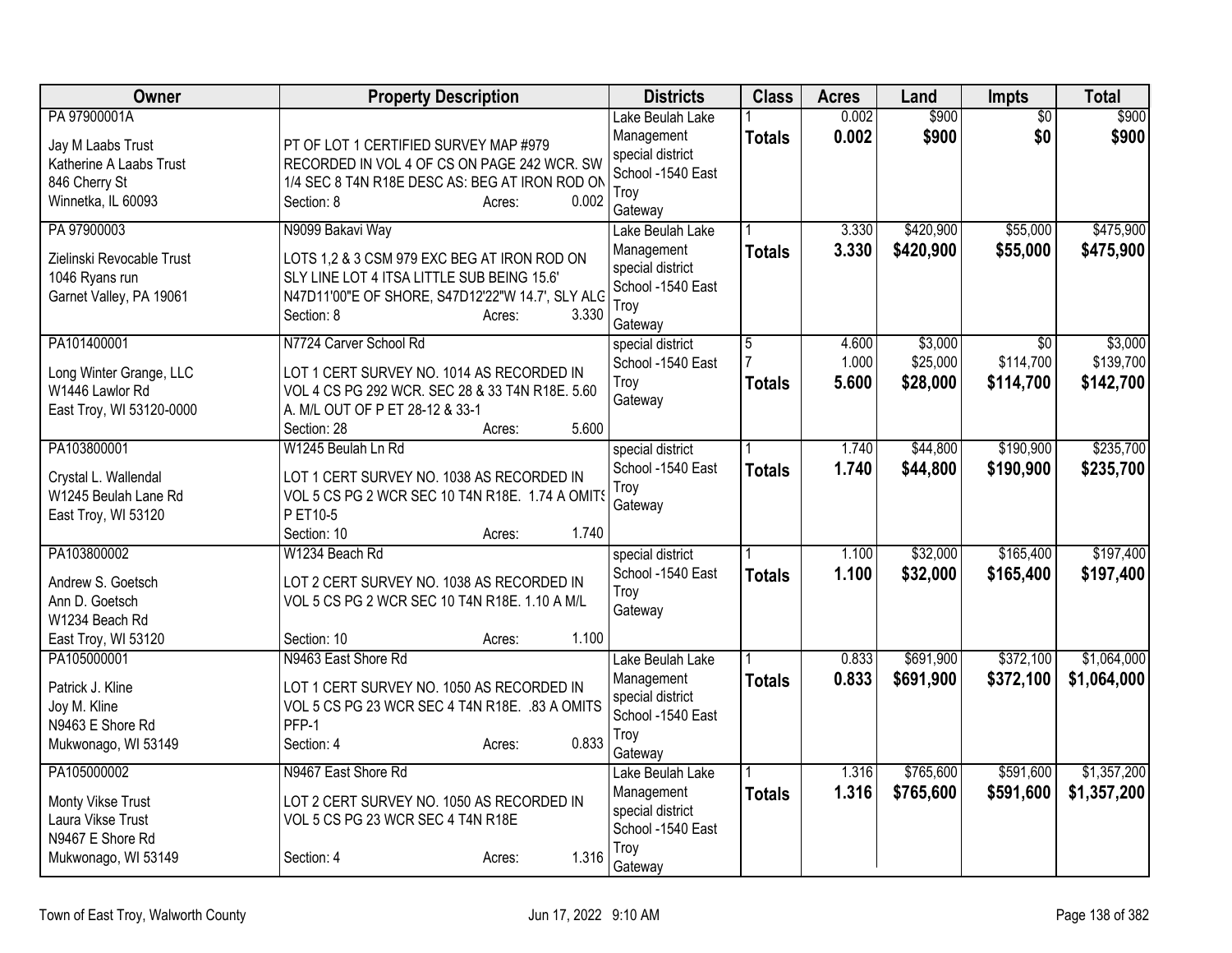| special district<br>School -1540 East<br>1.050<br>\$36,000<br>\$176,200<br>\$212,200<br><b>Totals</b><br>LOT 1 CERT SURVEY NO. 1052 AS RECORDED IN<br>Ronald J. Henningfeld<br>Troy<br>Josie M. Henningfeld<br>VOL 5 CS PG 28 WCR SEC 24 T4N R18E. 1.05 A<br>Gateway<br>N8175 Bell School Rd<br>OMITS P ET24-5A<br>1.050<br>East Troy, WI 53120<br>Section: 24<br>Acres:<br>PA106500001<br>X4<br>0.400<br>$\overline{50}$<br>Spleas Skoney Rd<br>special district<br>$\overline{50}$<br>\$0<br>\$0<br>School -1540 East<br>0.400<br><b>Totals</b><br>LOT 1 CERT SURVEY NO. 1065 AS RECORDED IN<br>East Troy Sanitary District #2<br>Troy<br>PO Box 284<br>VOL 5 CS PG 49 WCR SEC 10 T4N R18E. .40 A OUT<br>Gateway<br>East Troy, WI 53120<br>OF P ET10-8A1<br>0.400<br>Section: 10<br>Acres:<br>0.117<br>PA107100001<br>special district<br>X4<br>\$0<br>\$0<br>Shorewood Dr<br>\$0<br>School -1540 East<br>0.117<br>\$0<br><b>Totals</b><br>LOT 1 CERT SURVEY NO. 1071 AS RECORDED IN<br>East Troy Sanitary District #2<br>Troy<br>PO Box 284<br>VOL 5 CS PG 60 WCR SEC 15 T4N R18E. 0.117 A.<br>Gateway<br>East Troy, WI 53120<br>OUT OF P ET15-1A AS DESC IN P ET14-7B<br>0.117<br>Section: 15<br>Acres:<br>PA110700001<br>\$35,000<br>\$260,700<br>W1652 County Rd J<br>Lake Beulah Lake<br>1.000<br>Management<br>1.000<br>\$35,000<br>\$260,700<br><b>Totals</b><br>Peter Hoffmann Trust<br>LOT 1 CERT SURVEY NO. 1107 AS RECORDED IN<br>special district<br>Susan Hoffmann Trust<br>VOL 5 CS PG 120 WCR. OMITS PMI 9 & 10;<br>School -1540 East<br>W1652 County Rd J<br>ASSESSMENT INCLUDES PA1107-1A<br>Troy<br>1.000<br>Mukwonago, WI 51349<br>Section: 4<br>Acres:<br>Gateway<br>PA110700001A<br>County Rd J<br>Lake Beulah Lake<br>Assessed with PA110700001<br>Management<br>LOT 1A CERT SURVEY NO. 1107 RECORDED IN VOL<br>Peter Hoffmann Trust<br>special district<br>Susan Hoffmann Trust<br>5 C.S. PG 120 WCR LOC IN MILL SITE SUB;<br>School -1540 East<br>ASSESSED WITH PA1107-1<br>W1652 County Rd J<br>Troy<br>0.000<br>Mukwonago, WI 51349<br>Section: 4<br>Acres:<br>Gateway<br>PA110700002<br>\$24,500<br>\$74,400<br>W1656 County Rd J<br>0.220<br>Lake Beulah Lake<br>0.220<br>\$24,500<br>\$74,400<br>Management<br><b>Totals</b><br>LOT 2 CERT SURVEY NO. 1107 AS RECORDED IN<br>Helen M Newman Life Estate et al<br>special district<br>VOL 5 CS PG 120 WCR. LOC IN MILL SITE SUB.<br>W1656 County Rd J<br>School -1540 East<br>Mukwonago, WI 53149-0000<br>Troy<br>0.220<br>Section: 4<br>Acres:<br>Gateway<br>\$1,500<br>PA110700002A<br>0.009<br>County Rd J<br>\$0<br>Lake Beulah Lake<br>0.009<br>\$1,500<br>\$0<br>Management<br><b>Totals</b><br>Helen M Newman Life Estate et al<br>LOT 2A CERT SURVEY NO. 1107 AS RECORDED IN<br>special district<br>W1656 County Rd J<br>VOL 5 CS PG 120 WCR LOC IN MILL SITE SUB.<br>School -1540 East<br>Mukwonago, WI 53149-0000<br>Troy<br>0.009<br>Section: 4<br>Acres:<br>Gateway | Owner       | <b>Property Description</b> | <b>Districts</b> | <b>Class</b> | <b>Acres</b> | Land     | <b>Impts</b> | <b>Total</b> |
|---------------------------------------------------------------------------------------------------------------------------------------------------------------------------------------------------------------------------------------------------------------------------------------------------------------------------------------------------------------------------------------------------------------------------------------------------------------------------------------------------------------------------------------------------------------------------------------------------------------------------------------------------------------------------------------------------------------------------------------------------------------------------------------------------------------------------------------------------------------------------------------------------------------------------------------------------------------------------------------------------------------------------------------------------------------------------------------------------------------------------------------------------------------------------------------------------------------------------------------------------------------------------------------------------------------------------------------------------------------------------------------------------------------------------------------------------------------------------------------------------------------------------------------------------------------------------------------------------------------------------------------------------------------------------------------------------------------------------------------------------------------------------------------------------------------------------------------------------------------------------------------------------------------------------------------------------------------------------------------------------------------------------------------------------------------------------------------------------------------------------------------------------------------------------------------------------------------------------------------------------------------------------------------------------------------------------------------------------------------------------------------------------------------------------------------------------------------------------------------------------------------------------------------------------------------------------------------------------------------------------------------------------------------------------------------------------------------------------------------------------------------------------------------------------------------------------------------------------------------------------------------------------------------------------------------------------------------|-------------|-----------------------------|------------------|--------------|--------------|----------|--------------|--------------|
|                                                                                                                                                                                                                                                                                                                                                                                                                                                                                                                                                                                                                                                                                                                                                                                                                                                                                                                                                                                                                                                                                                                                                                                                                                                                                                                                                                                                                                                                                                                                                                                                                                                                                                                                                                                                                                                                                                                                                                                                                                                                                                                                                                                                                                                                                                                                                                                                                                                                                                                                                                                                                                                                                                                                                                                                                                                                                                                                                               | PA105200001 | N8175 Bell School Rd        |                  |              | 1.050        | \$36,000 | \$176,200    | \$212,200    |
|                                                                                                                                                                                                                                                                                                                                                                                                                                                                                                                                                                                                                                                                                                                                                                                                                                                                                                                                                                                                                                                                                                                                                                                                                                                                                                                                                                                                                                                                                                                                                                                                                                                                                                                                                                                                                                                                                                                                                                                                                                                                                                                                                                                                                                                                                                                                                                                                                                                                                                                                                                                                                                                                                                                                                                                                                                                                                                                                                               |             |                             |                  |              |              |          |              |              |
|                                                                                                                                                                                                                                                                                                                                                                                                                                                                                                                                                                                                                                                                                                                                                                                                                                                                                                                                                                                                                                                                                                                                                                                                                                                                                                                                                                                                                                                                                                                                                                                                                                                                                                                                                                                                                                                                                                                                                                                                                                                                                                                                                                                                                                                                                                                                                                                                                                                                                                                                                                                                                                                                                                                                                                                                                                                                                                                                                               |             |                             |                  |              |              |          |              |              |
|                                                                                                                                                                                                                                                                                                                                                                                                                                                                                                                                                                                                                                                                                                                                                                                                                                                                                                                                                                                                                                                                                                                                                                                                                                                                                                                                                                                                                                                                                                                                                                                                                                                                                                                                                                                                                                                                                                                                                                                                                                                                                                                                                                                                                                                                                                                                                                                                                                                                                                                                                                                                                                                                                                                                                                                                                                                                                                                                                               |             |                             |                  |              |              |          |              |              |
| $\overline{50}$<br>\$0 <br>$\sqrt{50}$<br>\$0 <br>\$295,700<br>\$295,700<br>\$98,900<br>\$1,500<br>\$1,500                                                                                                                                                                                                                                                                                                                                                                                                                                                                                                                                                                                                                                                                                                                                                                                                                                                                                                                                                                                                                                                                                                                                                                                                                                                                                                                                                                                                                                                                                                                                                                                                                                                                                                                                                                                                                                                                                                                                                                                                                                                                                                                                                                                                                                                                                                                                                                                                                                                                                                                                                                                                                                                                                                                                                                                                                                                    |             |                             |                  |              |              |          |              |              |
|                                                                                                                                                                                                                                                                                                                                                                                                                                                                                                                                                                                                                                                                                                                                                                                                                                                                                                                                                                                                                                                                                                                                                                                                                                                                                                                                                                                                                                                                                                                                                                                                                                                                                                                                                                                                                                                                                                                                                                                                                                                                                                                                                                                                                                                                                                                                                                                                                                                                                                                                                                                                                                                                                                                                                                                                                                                                                                                                                               |             |                             |                  |              |              |          |              |              |
|                                                                                                                                                                                                                                                                                                                                                                                                                                                                                                                                                                                                                                                                                                                                                                                                                                                                                                                                                                                                                                                                                                                                                                                                                                                                                                                                                                                                                                                                                                                                                                                                                                                                                                                                                                                                                                                                                                                                                                                                                                                                                                                                                                                                                                                                                                                                                                                                                                                                                                                                                                                                                                                                                                                                                                                                                                                                                                                                                               |             |                             |                  |              |              |          |              |              |
|                                                                                                                                                                                                                                                                                                                                                                                                                                                                                                                                                                                                                                                                                                                                                                                                                                                                                                                                                                                                                                                                                                                                                                                                                                                                                                                                                                                                                                                                                                                                                                                                                                                                                                                                                                                                                                                                                                                                                                                                                                                                                                                                                                                                                                                                                                                                                                                                                                                                                                                                                                                                                                                                                                                                                                                                                                                                                                                                                               |             |                             |                  |              |              |          |              |              |
|                                                                                                                                                                                                                                                                                                                                                                                                                                                                                                                                                                                                                                                                                                                                                                                                                                                                                                                                                                                                                                                                                                                                                                                                                                                                                                                                                                                                                                                                                                                                                                                                                                                                                                                                                                                                                                                                                                                                                                                                                                                                                                                                                                                                                                                                                                                                                                                                                                                                                                                                                                                                                                                                                                                                                                                                                                                                                                                                                               |             |                             |                  |              |              |          |              |              |
|                                                                                                                                                                                                                                                                                                                                                                                                                                                                                                                                                                                                                                                                                                                                                                                                                                                                                                                                                                                                                                                                                                                                                                                                                                                                                                                                                                                                                                                                                                                                                                                                                                                                                                                                                                                                                                                                                                                                                                                                                                                                                                                                                                                                                                                                                                                                                                                                                                                                                                                                                                                                                                                                                                                                                                                                                                                                                                                                                               |             |                             |                  |              |              |          |              |              |
|                                                                                                                                                                                                                                                                                                                                                                                                                                                                                                                                                                                                                                                                                                                                                                                                                                                                                                                                                                                                                                                                                                                                                                                                                                                                                                                                                                                                                                                                                                                                                                                                                                                                                                                                                                                                                                                                                                                                                                                                                                                                                                                                                                                                                                                                                                                                                                                                                                                                                                                                                                                                                                                                                                                                                                                                                                                                                                                                                               |             |                             |                  |              |              |          |              |              |
|                                                                                                                                                                                                                                                                                                                                                                                                                                                                                                                                                                                                                                                                                                                                                                                                                                                                                                                                                                                                                                                                                                                                                                                                                                                                                                                                                                                                                                                                                                                                                                                                                                                                                                                                                                                                                                                                                                                                                                                                                                                                                                                                                                                                                                                                                                                                                                                                                                                                                                                                                                                                                                                                                                                                                                                                                                                                                                                                                               |             |                             |                  |              |              |          |              |              |
|                                                                                                                                                                                                                                                                                                                                                                                                                                                                                                                                                                                                                                                                                                                                                                                                                                                                                                                                                                                                                                                                                                                                                                                                                                                                                                                                                                                                                                                                                                                                                                                                                                                                                                                                                                                                                                                                                                                                                                                                                                                                                                                                                                                                                                                                                                                                                                                                                                                                                                                                                                                                                                                                                                                                                                                                                                                                                                                                                               |             |                             |                  |              |              |          |              |              |
|                                                                                                                                                                                                                                                                                                                                                                                                                                                                                                                                                                                                                                                                                                                                                                                                                                                                                                                                                                                                                                                                                                                                                                                                                                                                                                                                                                                                                                                                                                                                                                                                                                                                                                                                                                                                                                                                                                                                                                                                                                                                                                                                                                                                                                                                                                                                                                                                                                                                                                                                                                                                                                                                                                                                                                                                                                                                                                                                                               |             |                             |                  |              |              |          |              |              |
|                                                                                                                                                                                                                                                                                                                                                                                                                                                                                                                                                                                                                                                                                                                                                                                                                                                                                                                                                                                                                                                                                                                                                                                                                                                                                                                                                                                                                                                                                                                                                                                                                                                                                                                                                                                                                                                                                                                                                                                                                                                                                                                                                                                                                                                                                                                                                                                                                                                                                                                                                                                                                                                                                                                                                                                                                                                                                                                                                               |             |                             |                  |              |              |          |              |              |
|                                                                                                                                                                                                                                                                                                                                                                                                                                                                                                                                                                                                                                                                                                                                                                                                                                                                                                                                                                                                                                                                                                                                                                                                                                                                                                                                                                                                                                                                                                                                                                                                                                                                                                                                                                                                                                                                                                                                                                                                                                                                                                                                                                                                                                                                                                                                                                                                                                                                                                                                                                                                                                                                                                                                                                                                                                                                                                                                                               |             |                             |                  |              |              |          |              |              |
|                                                                                                                                                                                                                                                                                                                                                                                                                                                                                                                                                                                                                                                                                                                                                                                                                                                                                                                                                                                                                                                                                                                                                                                                                                                                                                                                                                                                                                                                                                                                                                                                                                                                                                                                                                                                                                                                                                                                                                                                                                                                                                                                                                                                                                                                                                                                                                                                                                                                                                                                                                                                                                                                                                                                                                                                                                                                                                                                                               |             |                             |                  |              |              |          |              |              |
|                                                                                                                                                                                                                                                                                                                                                                                                                                                                                                                                                                                                                                                                                                                                                                                                                                                                                                                                                                                                                                                                                                                                                                                                                                                                                                                                                                                                                                                                                                                                                                                                                                                                                                                                                                                                                                                                                                                                                                                                                                                                                                                                                                                                                                                                                                                                                                                                                                                                                                                                                                                                                                                                                                                                                                                                                                                                                                                                                               |             |                             |                  |              |              |          |              |              |
|                                                                                                                                                                                                                                                                                                                                                                                                                                                                                                                                                                                                                                                                                                                                                                                                                                                                                                                                                                                                                                                                                                                                                                                                                                                                                                                                                                                                                                                                                                                                                                                                                                                                                                                                                                                                                                                                                                                                                                                                                                                                                                                                                                                                                                                                                                                                                                                                                                                                                                                                                                                                                                                                                                                                                                                                                                                                                                                                                               |             |                             |                  |              |              |          |              |              |
| \$98,900                                                                                                                                                                                                                                                                                                                                                                                                                                                                                                                                                                                                                                                                                                                                                                                                                                                                                                                                                                                                                                                                                                                                                                                                                                                                                                                                                                                                                                                                                                                                                                                                                                                                                                                                                                                                                                                                                                                                                                                                                                                                                                                                                                                                                                                                                                                                                                                                                                                                                                                                                                                                                                                                                                                                                                                                                                                                                                                                                      |             |                             |                  |              |              |          |              |              |
|                                                                                                                                                                                                                                                                                                                                                                                                                                                                                                                                                                                                                                                                                                                                                                                                                                                                                                                                                                                                                                                                                                                                                                                                                                                                                                                                                                                                                                                                                                                                                                                                                                                                                                                                                                                                                                                                                                                                                                                                                                                                                                                                                                                                                                                                                                                                                                                                                                                                                                                                                                                                                                                                                                                                                                                                                                                                                                                                                               |             |                             |                  |              |              |          |              |              |
|                                                                                                                                                                                                                                                                                                                                                                                                                                                                                                                                                                                                                                                                                                                                                                                                                                                                                                                                                                                                                                                                                                                                                                                                                                                                                                                                                                                                                                                                                                                                                                                                                                                                                                                                                                                                                                                                                                                                                                                                                                                                                                                                                                                                                                                                                                                                                                                                                                                                                                                                                                                                                                                                                                                                                                                                                                                                                                                                                               |             |                             |                  |              |              |          |              |              |
|                                                                                                                                                                                                                                                                                                                                                                                                                                                                                                                                                                                                                                                                                                                                                                                                                                                                                                                                                                                                                                                                                                                                                                                                                                                                                                                                                                                                                                                                                                                                                                                                                                                                                                                                                                                                                                                                                                                                                                                                                                                                                                                                                                                                                                                                                                                                                                                                                                                                                                                                                                                                                                                                                                                                                                                                                                                                                                                                                               |             |                             |                  |              |              |          |              |              |
|                                                                                                                                                                                                                                                                                                                                                                                                                                                                                                                                                                                                                                                                                                                                                                                                                                                                                                                                                                                                                                                                                                                                                                                                                                                                                                                                                                                                                                                                                                                                                                                                                                                                                                                                                                                                                                                                                                                                                                                                                                                                                                                                                                                                                                                                                                                                                                                                                                                                                                                                                                                                                                                                                                                                                                                                                                                                                                                                                               |             |                             |                  |              |              |          |              |              |
|                                                                                                                                                                                                                                                                                                                                                                                                                                                                                                                                                                                                                                                                                                                                                                                                                                                                                                                                                                                                                                                                                                                                                                                                                                                                                                                                                                                                                                                                                                                                                                                                                                                                                                                                                                                                                                                                                                                                                                                                                                                                                                                                                                                                                                                                                                                                                                                                                                                                                                                                                                                                                                                                                                                                                                                                                                                                                                                                                               |             |                             |                  |              |              |          |              |              |
|                                                                                                                                                                                                                                                                                                                                                                                                                                                                                                                                                                                                                                                                                                                                                                                                                                                                                                                                                                                                                                                                                                                                                                                                                                                                                                                                                                                                                                                                                                                                                                                                                                                                                                                                                                                                                                                                                                                                                                                                                                                                                                                                                                                                                                                                                                                                                                                                                                                                                                                                                                                                                                                                                                                                                                                                                                                                                                                                                               |             |                             |                  |              |              |          |              |              |
|                                                                                                                                                                                                                                                                                                                                                                                                                                                                                                                                                                                                                                                                                                                                                                                                                                                                                                                                                                                                                                                                                                                                                                                                                                                                                                                                                                                                                                                                                                                                                                                                                                                                                                                                                                                                                                                                                                                                                                                                                                                                                                                                                                                                                                                                                                                                                                                                                                                                                                                                                                                                                                                                                                                                                                                                                                                                                                                                                               |             |                             |                  |              |              |          |              |              |
|                                                                                                                                                                                                                                                                                                                                                                                                                                                                                                                                                                                                                                                                                                                                                                                                                                                                                                                                                                                                                                                                                                                                                                                                                                                                                                                                                                                                                                                                                                                                                                                                                                                                                                                                                                                                                                                                                                                                                                                                                                                                                                                                                                                                                                                                                                                                                                                                                                                                                                                                                                                                                                                                                                                                                                                                                                                                                                                                                               |             |                             |                  |              |              |          |              |              |
|                                                                                                                                                                                                                                                                                                                                                                                                                                                                                                                                                                                                                                                                                                                                                                                                                                                                                                                                                                                                                                                                                                                                                                                                                                                                                                                                                                                                                                                                                                                                                                                                                                                                                                                                                                                                                                                                                                                                                                                                                                                                                                                                                                                                                                                                                                                                                                                                                                                                                                                                                                                                                                                                                                                                                                                                                                                                                                                                                               |             |                             |                  |              |              |          |              |              |
|                                                                                                                                                                                                                                                                                                                                                                                                                                                                                                                                                                                                                                                                                                                                                                                                                                                                                                                                                                                                                                                                                                                                                                                                                                                                                                                                                                                                                                                                                                                                                                                                                                                                                                                                                                                                                                                                                                                                                                                                                                                                                                                                                                                                                                                                                                                                                                                                                                                                                                                                                                                                                                                                                                                                                                                                                                                                                                                                                               |             |                             |                  |              |              |          |              |              |
|                                                                                                                                                                                                                                                                                                                                                                                                                                                                                                                                                                                                                                                                                                                                                                                                                                                                                                                                                                                                                                                                                                                                                                                                                                                                                                                                                                                                                                                                                                                                                                                                                                                                                                                                                                                                                                                                                                                                                                                                                                                                                                                                                                                                                                                                                                                                                                                                                                                                                                                                                                                                                                                                                                                                                                                                                                                                                                                                                               |             |                             |                  |              |              |          |              |              |
|                                                                                                                                                                                                                                                                                                                                                                                                                                                                                                                                                                                                                                                                                                                                                                                                                                                                                                                                                                                                                                                                                                                                                                                                                                                                                                                                                                                                                                                                                                                                                                                                                                                                                                                                                                                                                                                                                                                                                                                                                                                                                                                                                                                                                                                                                                                                                                                                                                                                                                                                                                                                                                                                                                                                                                                                                                                                                                                                                               |             |                             |                  |              |              |          |              |              |
|                                                                                                                                                                                                                                                                                                                                                                                                                                                                                                                                                                                                                                                                                                                                                                                                                                                                                                                                                                                                                                                                                                                                                                                                                                                                                                                                                                                                                                                                                                                                                                                                                                                                                                                                                                                                                                                                                                                                                                                                                                                                                                                                                                                                                                                                                                                                                                                                                                                                                                                                                                                                                                                                                                                                                                                                                                                                                                                                                               |             |                             |                  |              |              |          |              |              |
|                                                                                                                                                                                                                                                                                                                                                                                                                                                                                                                                                                                                                                                                                                                                                                                                                                                                                                                                                                                                                                                                                                                                                                                                                                                                                                                                                                                                                                                                                                                                                                                                                                                                                                                                                                                                                                                                                                                                                                                                                                                                                                                                                                                                                                                                                                                                                                                                                                                                                                                                                                                                                                                                                                                                                                                                                                                                                                                                                               |             |                             |                  |              |              |          |              |              |
|                                                                                                                                                                                                                                                                                                                                                                                                                                                                                                                                                                                                                                                                                                                                                                                                                                                                                                                                                                                                                                                                                                                                                                                                                                                                                                                                                                                                                                                                                                                                                                                                                                                                                                                                                                                                                                                                                                                                                                                                                                                                                                                                                                                                                                                                                                                                                                                                                                                                                                                                                                                                                                                                                                                                                                                                                                                                                                                                                               |             |                             |                  |              |              |          |              |              |
|                                                                                                                                                                                                                                                                                                                                                                                                                                                                                                                                                                                                                                                                                                                                                                                                                                                                                                                                                                                                                                                                                                                                                                                                                                                                                                                                                                                                                                                                                                                                                                                                                                                                                                                                                                                                                                                                                                                                                                                                                                                                                                                                                                                                                                                                                                                                                                                                                                                                                                                                                                                                                                                                                                                                                                                                                                                                                                                                                               |             |                             |                  |              |              |          |              |              |
|                                                                                                                                                                                                                                                                                                                                                                                                                                                                                                                                                                                                                                                                                                                                                                                                                                                                                                                                                                                                                                                                                                                                                                                                                                                                                                                                                                                                                                                                                                                                                                                                                                                                                                                                                                                                                                                                                                                                                                                                                                                                                                                                                                                                                                                                                                                                                                                                                                                                                                                                                                                                                                                                                                                                                                                                                                                                                                                                                               |             |                             |                  |              |              |          |              |              |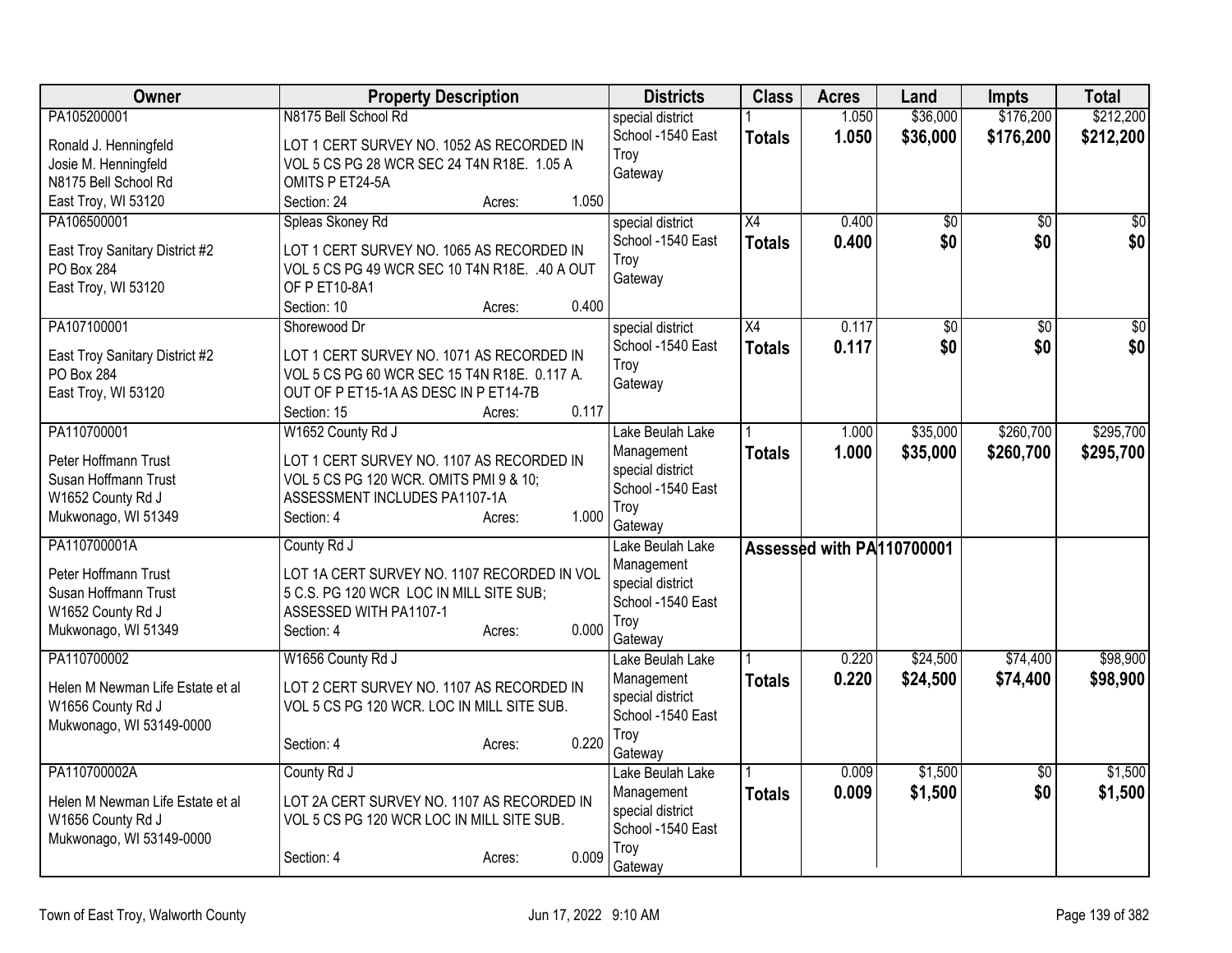| Owner                                | <b>Property Description</b>                                                             | <b>Districts</b>                      | <b>Class</b>  | <b>Acres</b> | Land      | <b>Impts</b> | <b>Total</b> |
|--------------------------------------|-----------------------------------------------------------------------------------------|---------------------------------------|---------------|--------------|-----------|--------------|--------------|
| PA114700001                          | <b>W839 Hwy 20</b>                                                                      | special district                      |               | 6.440        | \$107,200 | \$247,800    | \$355,000    |
| David W. Middleton                   | LOT 1 CERT SURVEY NO. 1147 AS RECORDED IN                                               | School -1540 East                     | <b>Totals</b> | 6.440        | \$107,200 | \$247,800    | \$355,000    |
| Pamela J. Middleton                  | VOL 5 CS PG 191 WCR. SEC 23 & 26 T4N R18E OUT                                           | Troy                                  |               |              |           |              |              |
| W839 Hwy 20                          | OF PET23-8 & PET26-3.                                                                   | Gateway                               |               |              |           |              |              |
| East Troy, WI 53120                  | 6.440<br>Section: 23<br>Acres:                                                          |                                       |               |              |           |              |              |
| PA115300001                          | N9423 East Shore Rd                                                                     | Lake Beulah Lake                      |               | 0.923        | \$685,900 | \$413,700    | \$1,099,600  |
|                                      |                                                                                         | Management                            | <b>Totals</b> | 0.923        | \$685,900 | \$413,700    | \$1,099,600  |
| Terry L Savage Trust<br>1350 N Astor | LOT 1 CERT SURVEY NO. 1153 AS RECORDED IN<br>VOL 5 CS PG 201 WCR. T4N R18E. OMITS PFP-5 | special district                      |               |              |           |              |              |
| Chicago, IL 60610                    |                                                                                         | School -1540 East                     |               |              |           |              |              |
|                                      | 0.923<br>Section: 4<br>Acres:                                                           | Troy                                  |               |              |           |              |              |
|                                      |                                                                                         | Gateway                               |               |              |           |              |              |
| PA115300002                          | N9415 East Shore Rd                                                                     | Lake Beulah Lake                      |               | 0.424        | \$508,000 | \$831,100    | \$1,339,100  |
| Arthur A. Verick                     | LOT 2 CERT SURVEY NO. 1153 AS RECORDED IN                                               | Management                            | <b>Totals</b> | 0.424        | \$508,000 | \$831,100    | \$1,339,100  |
| Rochelle L. Verick                   | VOL 5 CS PG 201 WCR. T4N R18E                                                           | special district                      |               |              |           |              |              |
| N9415 E Shore Rd                     |                                                                                         | School -1540 East                     |               |              |           |              |              |
| Mukwonago, WI 53149                  | 0.424<br>Section: 4<br>Acres:                                                           | Troy                                  |               |              |           |              |              |
|                                      |                                                                                         | Gateway                               |               |              |           |              |              |
| PA115800001                          | N9239 Walnut St                                                                         | East Troy San Dist #2   1             |               | 0.304        | \$27,500  | \$166,100    | \$193,600    |
| Randy Christeson                     | LOT 1 CERT SURVEY NO. 1158 AS RECORDED IN                                               | special district<br>School -1540 East | <b>Totals</b> | 0.304        | \$27,500  | \$166,100    | \$193,600    |
| Reeda Christeson                     | VOL 5 CS PG 213 WCR. T4N R18E. OMITS PMR1-46                                            | Troy                                  |               |              |           |              |              |
| N9239 Walnut St                      |                                                                                         | Gateway                               |               |              |           |              |              |
| East Troy, WI 53120                  | 0.304<br>Section: 10<br>Acres:                                                          |                                       |               |              |           |              |              |
| PA115800002                          | N9245 Walnut St                                                                         | East Troy San Dist #2   1             |               | 0.305        | \$27,600  | \$144,100    | \$171,700    |
| Scott E. Bohn                        | LOT 2 CERT SURVEY NO. 1158 AS RECORDED IN                                               | special district                      | <b>Totals</b> | 0.305        | \$27,600  | \$144,100    | \$171,700    |
| Gloria J. Bohn                       | VOL 5 CS PG 213 WCR. T4N R18E                                                           | School -1540 East                     |               |              |           |              |              |
| 871 Walnut St                        |                                                                                         | Troy                                  |               |              |           |              |              |
| East Troy, WI 53120                  | 0.305<br>Section: 10<br>Acres:                                                          | Gateway                               |               |              |           |              |              |
| PA115900001                          | N9201 Walnut St                                                                         | East Troy San Dist #2   1             |               | 0.594        | \$46,200  | \$92,000     | \$138,200    |
|                                      |                                                                                         | special district                      | <b>Totals</b> | 0.594        | \$46,200  | \$92,000     | \$138,200    |
| James G. Malkowski                   | LOT 1 & 2 CERT SURVEY NO. 1159 AS RECORDED IN                                           | School -1540 East                     |               |              |           |              |              |
| Alexandra T. Malkowski               | VOL 5 CS PG 214 WCR. SEC 10 T4N R18E OMITS                                              | Troy                                  |               |              |           |              |              |
| 4026 S 96th St                       | PA1159-1 & PA1159-2<br>0.594                                                            | Gateway                               |               |              |           |              |              |
| Greenfield, WI 53228                 | Section: 10<br>Acres:                                                                   |                                       |               |              |           |              |              |
| PA116000001                          | N9167 Walnut St                                                                         | East Troy San Dist #2 1               |               | 0.259        | \$24,100  | \$213,100    | \$237,200    |
| Anthony Dewane                       | LOT 1 CERT SURVEY NO. 1160 AS RECORDED IN                                               | special district<br>School -1540 East | <b>Totals</b> | 0.259        | \$24,100  | \$213,100    | \$237,200    |
| Adam Dewane                          | VOL 5 CS PG 215 WCR. SEC 10 T4N R18E OMITS                                              | Troy                                  |               |              |           |              |              |
| N9167 Walnut St                      | <b>PMR1-53</b>                                                                          | Gateway                               |               |              |           |              |              |
| East Troy, WI 53120                  | 0.259<br>Section: 10<br>Acres:                                                          |                                       |               |              |           |              |              |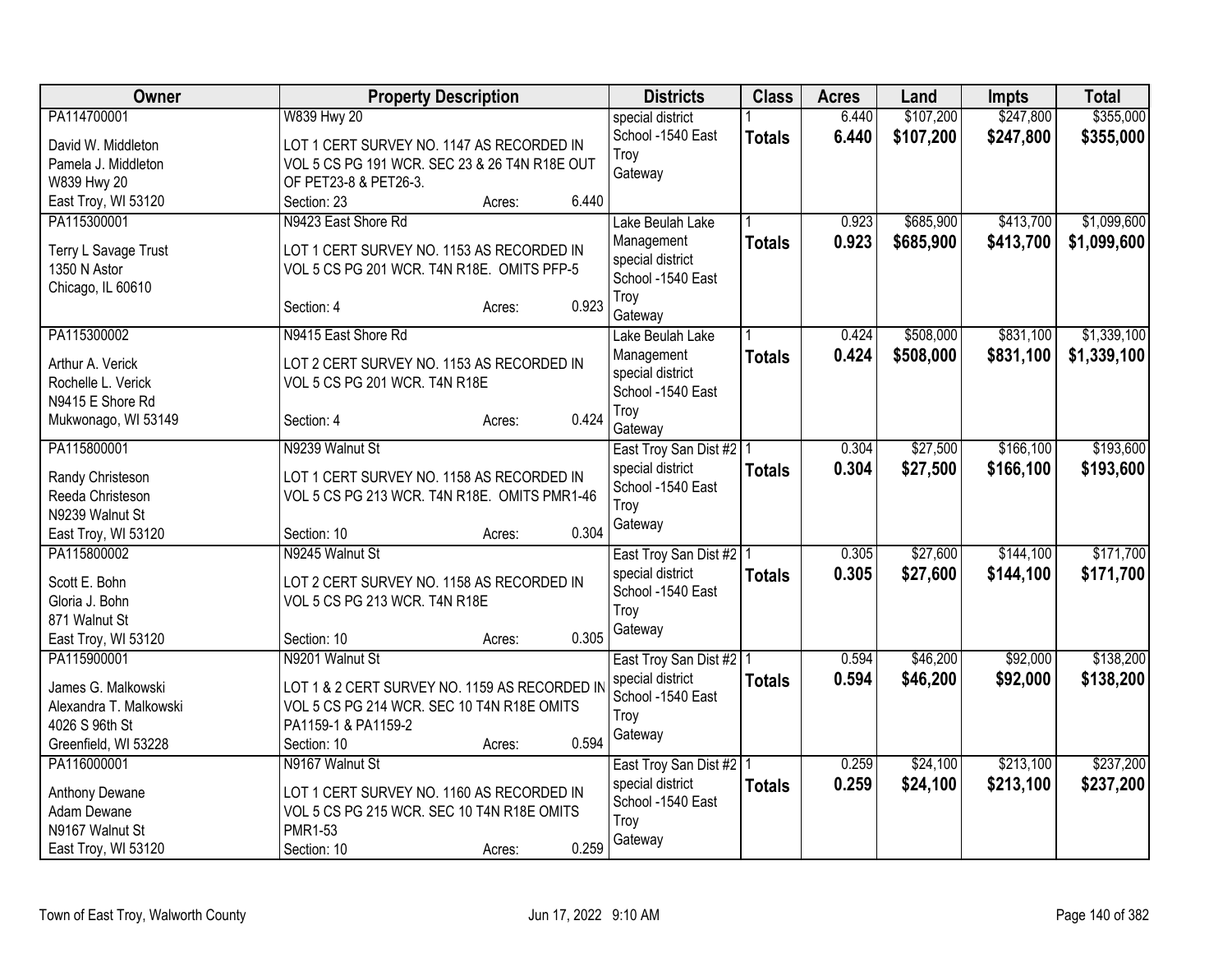| Owner                  | <b>Property Description</b>                     | <b>Districts</b>          | <b>Class</b>  | <b>Acres</b> | Land     | <b>Impts</b>    | <b>Total</b> |
|------------------------|-------------------------------------------------|---------------------------|---------------|--------------|----------|-----------------|--------------|
| PA116000002            | N9171 Walnut St                                 | East Troy San Dist #2   1 |               | 0.260        | \$24,200 | \$171,200       | \$195,400    |
| Molly J. Nogalski      | LOT 2 CERT SURVEY NO. 1160 AS RECORDED IN       | special district          | <b>Totals</b> | 0.260        | \$24,200 | \$171,200       | \$195,400    |
| c/o Molly J. Nogalski  | VOL 5 CS PG 215 WCR. SEC 10 T4N R18E            | School -1540 East         |               |              |          |                 |              |
| N9171 Walnut St        |                                                 | Troy                      |               |              |          |                 |              |
| East Troy, WI 53120    | 0.260<br>Section: 10<br>Acres:                  | Gateway                   |               |              |          |                 |              |
| PA116000003            | N9175 Walnut St                                 | East Troy San Dist #2   1 |               | 0.261        | \$24,300 | \$205,200       | \$229,500    |
| Timothy C. Kinley      | LOT 3 CERT SURVEY NO. 1160 AS RECORDED IN       | special district          | <b>Totals</b> | 0.261        | \$24,300 | \$205,200       | \$229,500    |
| Theresa M. Kinley      | VOL 5 CS PG 215 WCR. SEC 10 T4N R18E            | School -1540 East         |               |              |          |                 |              |
| N9175 Walnut St        |                                                 | Troy                      |               |              |          |                 |              |
| East Troy, WI 53120    | 0.261<br>Section: 10<br>Acres:                  | Gateway                   |               |              |          |                 |              |
| PA117500001            | N9360 Oakwood Ln                                | special district          |               | 5.570        | \$87,900 | \$173,600       | \$261,500    |
|                        |                                                 | School -1540 East         | <b>Totals</b> | 5.570        | \$87,900 | \$173,600       | \$261,500    |
| David M. Szewczykowski | LOT 1 CERT SURVEY NO. 1175 AS RECORDED IN       | Troy                      |               |              |          |                 |              |
| N9360 Oakwood Ln       | VOL 5 CS PG 238 WCR. SEC 5 T4N R18E. 5.57 A OUT | Gateway                   |               |              |          |                 |              |
| Mukwonago, WI 53149    | OF PET 5-6                                      |                           |               |              |          |                 |              |
|                        | 5.570<br>Section: 5<br>Acres:                   |                           |               |              |          |                 |              |
| PA117500002            | W1840 Lake Rd                                   | special district          |               | 5.160        | \$85,800 | \$184,000       | \$269,800    |
| Gregory G. Glowienka   | LOT 2 CERT SURVEY NO. 1175 AS RECORDED IN       | School -1540 East         | <b>Totals</b> | 5.160        | \$85,800 | \$184,000       | \$269,800    |
| Brenda S. Rockwell     | VOL 5 CS PG 238 WCR. SEC 5 T4N R18E. 5.16 A     | Troy                      |               |              |          |                 |              |
| W1840 Lake Rd          |                                                 | Gateway                   |               |              |          |                 |              |
| Mukwonago, WI 53149    | 5.160<br>Section: 5<br>Acres:                   |                           |               |              |          |                 |              |
| PA117500003            | W1818 Lake Rd                                   | special district          |               | 1.000        | \$30,000 | \$280,400       | \$310,400    |
| Richard Dreke Sr Trust | LOT 3 CERT SURVEY NO. 1175 AS RECORDED IN       | School -1540 East         |               | 4.690        | \$800    | \$0             | \$800        |
| Gleda Dreke Trust      | VOL 5 CS PG 238 WCR. SEC 5 T4N R18E. 5.69 A     | Troy                      | <b>Totals</b> | 5.690        | \$30,800 | \$280,400       | \$311,200    |
| W1818 Lake Rd          |                                                 | Gateway                   |               |              |          |                 |              |
| Mukwonago, WI 53149    | 5.690<br>Section: 5<br>Acres:                   |                           |               |              |          |                 |              |
| PA122700001            | Stone School Rd                                 | special district          |               | 0.400        | \$12,000 | $\overline{50}$ | \$12,000     |
|                        |                                                 | School -1540 East         |               | 1.012        | \$200    | \$0             | \$200        |
| Mick Trust             | LOT 1 CERT SURVEY NO. 1227 AS RECORDED IN       | Troy                      |               | 0.100        | \$100    | \$0             | \$100        |
| N8632 Stone School Rd  | VOL 5 CS PG 335 WCR. SEC 14 T4N R18E. 1.512 A   | Gateway                   | <b>Totals</b> | 1.512        | \$12,300 | \$0             | \$12,300     |
| East Troy, WI 53120    | OMITS PAC-12.                                   |                           |               |              |          |                 |              |
|                        | 1.512<br>Section: 14<br>Acres:                  |                           |               |              |          |                 |              |
| PA122700002            | N8602 Stone School Rd                           | special district          |               | 1.502        | \$40,000 | \$385,500       | \$425,500    |
| Russell G. Knudsen     | LOT 2 CERT SURVEY NO. 1227 AS RECORDED IN       | School -1540 East         | <b>Totals</b> | 1.502        | \$40,000 | \$385,500       | \$425,500    |
| Brigid A. Knudsen      | VOL 5 CS PG 335 WCR. SEC 14 T4N R18E. 1.502 A   | Troy                      |               |              |          |                 |              |
| N8602 Stone School Rd  |                                                 | Gateway                   |               |              |          |                 |              |
| East Troy, WI 53120    | 1.502<br>Section: 14<br>Acres:                  |                           |               |              |          |                 |              |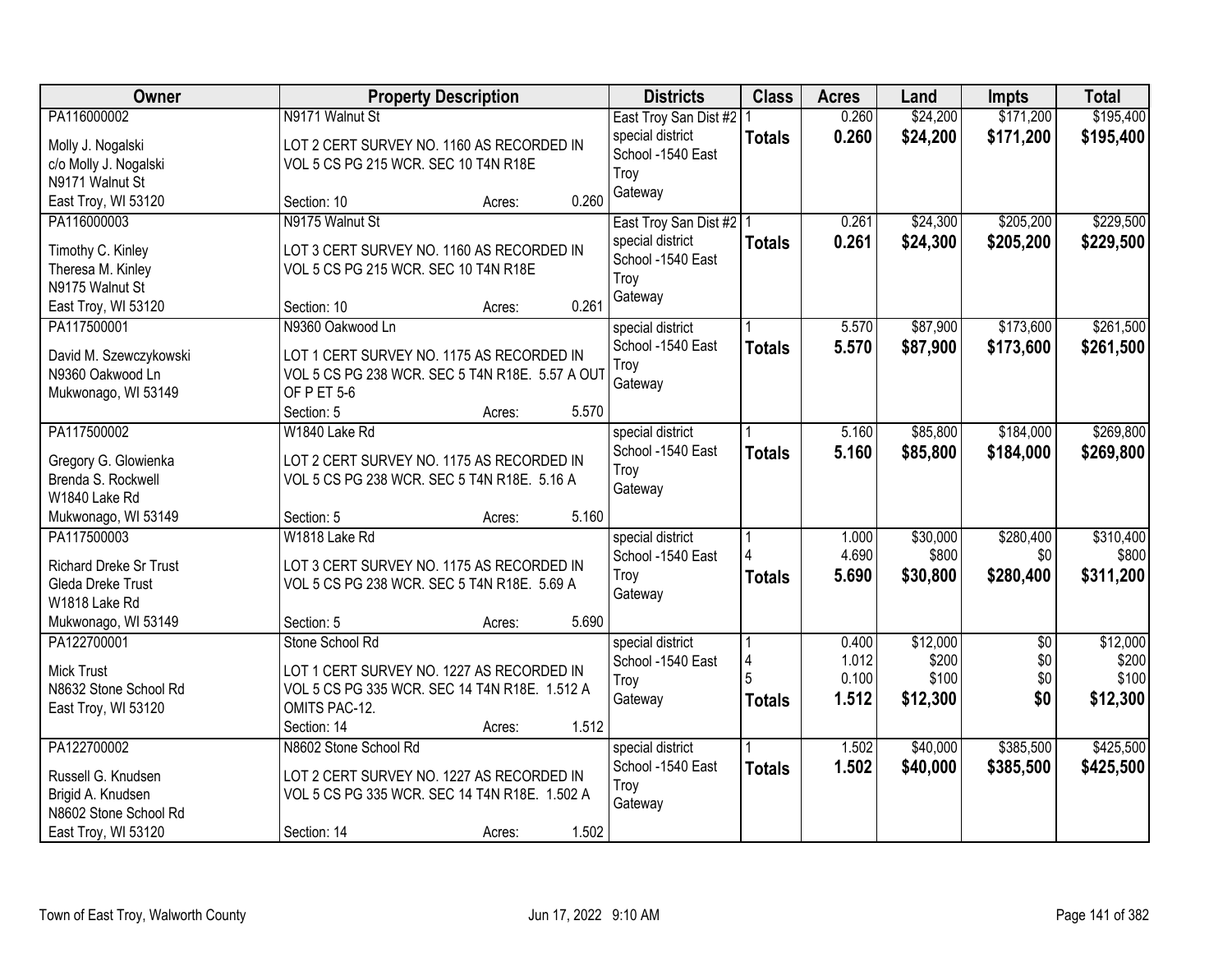| 0.783<br>\$75,500<br>\$75,500<br>PA124100001<br>Kings Ln<br>special district<br>$\overline{50}$<br>0.783<br>\$75,500<br>\$0<br>School -1540 East<br>\$75,500<br><b>Totals</b><br>Mark W. Smith<br>LOT 1 CERT SURVEY NO. 1241 AS RECORDED IN<br>Troy<br>VOL 6 CS PG 1 WCR SEC 17 T4N R18E. . 783 A OMITS<br>Margaret J. Smith<br>Gateway<br>PWH-8.<br>1724 SE 7th St<br>0.783<br>Ft Lauderdale, FL 33316<br>Section: 17<br>Acres:<br>\$49,800<br>\$201,100<br>\$250,900<br>PA124100002<br>W2018 Kings Ln<br>special district<br>0.749<br>0.749<br>\$49,800<br>School -1540 East<br>\$201,100<br>\$250,900<br><b>Totals</b><br>Thomas R. Jensen<br>LOT 2 CERT SURVEY NO. 1241 AS RECORDED IN<br>Troy<br>VOL 6 CS PG 1 WCR SEC 17 T4N R18E. .749 A<br>Cheryle L. Jensen<br>Gateway<br>PO Box 75<br>0.749<br>East Troy, WI 53120<br>Section: 17<br>Acres:<br>\$49,800<br>\$49,800<br>PA124100003<br>0.749<br>\$0<br>Kings Ln<br>special district<br>\$0<br>School -1540 East<br>0.749<br>\$49,800<br>\$49,800<br><b>Totals</b><br>Sonderegger Lake Beulah Trust<br>LOT 3 CERT SURVEY NO. 1241 AS RECORDED IN<br>Troy<br>44 N Vail Ave<br>VOL 6 CS PG 1 WCR SEC 17 T4N R18E. .749 A<br>Gateway<br>#604<br>0.749<br>Arlington Heights, IL 60005<br>Section: 17<br>Acres:<br>W419 County Rd L<br>\$104,700<br>PA125100001<br>\$35,800<br>East Troy San Dist #3   1<br>1.040<br>special district<br>1.040<br>\$35,800<br>\$104,700<br><b>Totals</b><br>Keith A. Haag<br>LOT 1 CERT SURVEY NO. 1251 AS RECORDED IN<br>School -1540 East<br>VOL 6 CS PG 16 WCR SEC 12 T4N R18E. 1.04 A OUT<br>Virginia Haag<br>Troy<br>OF P ET12-8.<br>W419 County Rd L<br>Gateway<br>1.040<br>East Troy, WI 53120-9716<br>Section: 12<br>Acres:<br>PA127200001<br>\$101,000<br>\$198,600<br>W845 Hwy 20<br>5.200<br>special district<br>5<br>13.400<br>\$7,400<br>\$0<br>School -1540 East<br>LOT 1 CERT SURVEY NO. 1272 AS RECORDED IN<br>James Middleton et al<br>\$198,600<br>18.600<br>\$108,400<br>\$307,000<br>Troy<br><b>Totals</b><br>VOL 6 CS PG 50 WCR SEC 23 & 26 T4N R18E. OUT<br>c/o James, Daniel & Terry Middleton<br>Gateway<br>W845 Hwy 20<br>OF P ET23-8, 26-2, 26-3. R/W GRANT UNDER DOC.<br>PO Box 901<br>18.600<br>Section: 23<br>Acres:<br>East Troy, WI 53120-0000<br>\$180,200<br>PA128700001<br>N8035 Bell School Rd<br>\$100,000<br>5.000<br>special district<br>School -1540 East<br>5.000<br>\$100,000<br>\$180,200<br><b>Totals</b><br>LOT 1 CERT SURVEY NO. 1287 AS RECORDED IN<br>Mario Reyes<br>Troy<br>Michele M. Reyes<br>VOL 6 CS PG 74 WCR SEC 25 T4N R18E. 5 A OUT OF<br>Gateway<br>N8035 Bell School Rd<br>P ET25-3.<br>5.000<br>East Troy, WI 53120<br>Section: 25<br>Acres:<br>\$22,900<br>\$182,400<br>\$205,300<br>PA130900001<br>N8959 E Miramar Dr<br>0.569<br>East Troy San Dist #2 1<br>0.569<br>\$22,900<br>\$182,400<br>special district<br><b>Totals</b><br>Brad A. Raddeman<br>LOT 1 CERT SURVEY NO. 1309 AS RECORDED IN<br>School -1540 East<br>N8959 Miramar Dr<br>VOL 6 CS PG 107 WCR. SEC 11 T4N R18E OMITS P<br>Troy<br>ET11-30.<br>East Troy, WI 53120 | <b>Owner</b> | <b>Property Description</b>    | <b>Districts</b> | <b>Class</b> | <b>Acres</b> | Land | Impts | <b>Total</b> |
|---------------------------------------------------------------------------------------------------------------------------------------------------------------------------------------------------------------------------------------------------------------------------------------------------------------------------------------------------------------------------------------------------------------------------------------------------------------------------------------------------------------------------------------------------------------------------------------------------------------------------------------------------------------------------------------------------------------------------------------------------------------------------------------------------------------------------------------------------------------------------------------------------------------------------------------------------------------------------------------------------------------------------------------------------------------------------------------------------------------------------------------------------------------------------------------------------------------------------------------------------------------------------------------------------------------------------------------------------------------------------------------------------------------------------------------------------------------------------------------------------------------------------------------------------------------------------------------------------------------------------------------------------------------------------------------------------------------------------------------------------------------------------------------------------------------------------------------------------------------------------------------------------------------------------------------------------------------------------------------------------------------------------------------------------------------------------------------------------------------------------------------------------------------------------------------------------------------------------------------------------------------------------------------------------------------------------------------------------------------------------------------------------------------------------------------------------------------------------------------------------------------------------------------------------------------------------------------------------------------------------------------------------------------------------------------------------------------------------------------------------------------------------------------------------------------------------------------------------------------------------------------------------------------------------------------------------------------------------------------------------------------------------------------------------------------------------------------|--------------|--------------------------------|------------------|--------------|--------------|------|-------|--------------|
|                                                                                                                                                                                                                                                                                                                                                                                                                                                                                                                                                                                                                                                                                                                                                                                                                                                                                                                                                                                                                                                                                                                                                                                                                                                                                                                                                                                                                                                                                                                                                                                                                                                                                                                                                                                                                                                                                                                                                                                                                                                                                                                                                                                                                                                                                                                                                                                                                                                                                                                                                                                                                                                                                                                                                                                                                                                                                                                                                                                                                                                                                       |              |                                |                  |              |              |      |       |              |
|                                                                                                                                                                                                                                                                                                                                                                                                                                                                                                                                                                                                                                                                                                                                                                                                                                                                                                                                                                                                                                                                                                                                                                                                                                                                                                                                                                                                                                                                                                                                                                                                                                                                                                                                                                                                                                                                                                                                                                                                                                                                                                                                                                                                                                                                                                                                                                                                                                                                                                                                                                                                                                                                                                                                                                                                                                                                                                                                                                                                                                                                                       |              |                                |                  |              |              |      |       |              |
|                                                                                                                                                                                                                                                                                                                                                                                                                                                                                                                                                                                                                                                                                                                                                                                                                                                                                                                                                                                                                                                                                                                                                                                                                                                                                                                                                                                                                                                                                                                                                                                                                                                                                                                                                                                                                                                                                                                                                                                                                                                                                                                                                                                                                                                                                                                                                                                                                                                                                                                                                                                                                                                                                                                                                                                                                                                                                                                                                                                                                                                                                       |              |                                |                  |              |              |      |       |              |
|                                                                                                                                                                                                                                                                                                                                                                                                                                                                                                                                                                                                                                                                                                                                                                                                                                                                                                                                                                                                                                                                                                                                                                                                                                                                                                                                                                                                                                                                                                                                                                                                                                                                                                                                                                                                                                                                                                                                                                                                                                                                                                                                                                                                                                                                                                                                                                                                                                                                                                                                                                                                                                                                                                                                                                                                                                                                                                                                                                                                                                                                                       |              |                                |                  |              |              |      |       |              |
|                                                                                                                                                                                                                                                                                                                                                                                                                                                                                                                                                                                                                                                                                                                                                                                                                                                                                                                                                                                                                                                                                                                                                                                                                                                                                                                                                                                                                                                                                                                                                                                                                                                                                                                                                                                                                                                                                                                                                                                                                                                                                                                                                                                                                                                                                                                                                                                                                                                                                                                                                                                                                                                                                                                                                                                                                                                                                                                                                                                                                                                                                       |              |                                |                  |              |              |      |       |              |
|                                                                                                                                                                                                                                                                                                                                                                                                                                                                                                                                                                                                                                                                                                                                                                                                                                                                                                                                                                                                                                                                                                                                                                                                                                                                                                                                                                                                                                                                                                                                                                                                                                                                                                                                                                                                                                                                                                                                                                                                                                                                                                                                                                                                                                                                                                                                                                                                                                                                                                                                                                                                                                                                                                                                                                                                                                                                                                                                                                                                                                                                                       |              |                                |                  |              |              |      |       |              |
|                                                                                                                                                                                                                                                                                                                                                                                                                                                                                                                                                                                                                                                                                                                                                                                                                                                                                                                                                                                                                                                                                                                                                                                                                                                                                                                                                                                                                                                                                                                                                                                                                                                                                                                                                                                                                                                                                                                                                                                                                                                                                                                                                                                                                                                                                                                                                                                                                                                                                                                                                                                                                                                                                                                                                                                                                                                                                                                                                                                                                                                                                       |              |                                |                  |              |              |      |       |              |
|                                                                                                                                                                                                                                                                                                                                                                                                                                                                                                                                                                                                                                                                                                                                                                                                                                                                                                                                                                                                                                                                                                                                                                                                                                                                                                                                                                                                                                                                                                                                                                                                                                                                                                                                                                                                                                                                                                                                                                                                                                                                                                                                                                                                                                                                                                                                                                                                                                                                                                                                                                                                                                                                                                                                                                                                                                                                                                                                                                                                                                                                                       |              |                                |                  |              |              |      |       |              |
|                                                                                                                                                                                                                                                                                                                                                                                                                                                                                                                                                                                                                                                                                                                                                                                                                                                                                                                                                                                                                                                                                                                                                                                                                                                                                                                                                                                                                                                                                                                                                                                                                                                                                                                                                                                                                                                                                                                                                                                                                                                                                                                                                                                                                                                                                                                                                                                                                                                                                                                                                                                                                                                                                                                                                                                                                                                                                                                                                                                                                                                                                       |              |                                |                  |              |              |      |       |              |
|                                                                                                                                                                                                                                                                                                                                                                                                                                                                                                                                                                                                                                                                                                                                                                                                                                                                                                                                                                                                                                                                                                                                                                                                                                                                                                                                                                                                                                                                                                                                                                                                                                                                                                                                                                                                                                                                                                                                                                                                                                                                                                                                                                                                                                                                                                                                                                                                                                                                                                                                                                                                                                                                                                                                                                                                                                                                                                                                                                                                                                                                                       |              |                                |                  |              |              |      |       |              |
|                                                                                                                                                                                                                                                                                                                                                                                                                                                                                                                                                                                                                                                                                                                                                                                                                                                                                                                                                                                                                                                                                                                                                                                                                                                                                                                                                                                                                                                                                                                                                                                                                                                                                                                                                                                                                                                                                                                                                                                                                                                                                                                                                                                                                                                                                                                                                                                                                                                                                                                                                                                                                                                                                                                                                                                                                                                                                                                                                                                                                                                                                       |              |                                |                  |              |              |      |       |              |
|                                                                                                                                                                                                                                                                                                                                                                                                                                                                                                                                                                                                                                                                                                                                                                                                                                                                                                                                                                                                                                                                                                                                                                                                                                                                                                                                                                                                                                                                                                                                                                                                                                                                                                                                                                                                                                                                                                                                                                                                                                                                                                                                                                                                                                                                                                                                                                                                                                                                                                                                                                                                                                                                                                                                                                                                                                                                                                                                                                                                                                                                                       |              |                                |                  |              |              |      |       |              |
|                                                                                                                                                                                                                                                                                                                                                                                                                                                                                                                                                                                                                                                                                                                                                                                                                                                                                                                                                                                                                                                                                                                                                                                                                                                                                                                                                                                                                                                                                                                                                                                                                                                                                                                                                                                                                                                                                                                                                                                                                                                                                                                                                                                                                                                                                                                                                                                                                                                                                                                                                                                                                                                                                                                                                                                                                                                                                                                                                                                                                                                                                       |              |                                |                  |              |              |      |       |              |
| \$140,500<br>\$140,500<br>\$299,600<br>\$7,400<br>\$280,200<br>\$280,200<br>\$205,300                                                                                                                                                                                                                                                                                                                                                                                                                                                                                                                                                                                                                                                                                                                                                                                                                                                                                                                                                                                                                                                                                                                                                                                                                                                                                                                                                                                                                                                                                                                                                                                                                                                                                                                                                                                                                                                                                                                                                                                                                                                                                                                                                                                                                                                                                                                                                                                                                                                                                                                                                                                                                                                                                                                                                                                                                                                                                                                                                                                                 |              |                                |                  |              |              |      |       |              |
|                                                                                                                                                                                                                                                                                                                                                                                                                                                                                                                                                                                                                                                                                                                                                                                                                                                                                                                                                                                                                                                                                                                                                                                                                                                                                                                                                                                                                                                                                                                                                                                                                                                                                                                                                                                                                                                                                                                                                                                                                                                                                                                                                                                                                                                                                                                                                                                                                                                                                                                                                                                                                                                                                                                                                                                                                                                                                                                                                                                                                                                                                       |              |                                |                  |              |              |      |       |              |
|                                                                                                                                                                                                                                                                                                                                                                                                                                                                                                                                                                                                                                                                                                                                                                                                                                                                                                                                                                                                                                                                                                                                                                                                                                                                                                                                                                                                                                                                                                                                                                                                                                                                                                                                                                                                                                                                                                                                                                                                                                                                                                                                                                                                                                                                                                                                                                                                                                                                                                                                                                                                                                                                                                                                                                                                                                                                                                                                                                                                                                                                                       |              |                                |                  |              |              |      |       |              |
|                                                                                                                                                                                                                                                                                                                                                                                                                                                                                                                                                                                                                                                                                                                                                                                                                                                                                                                                                                                                                                                                                                                                                                                                                                                                                                                                                                                                                                                                                                                                                                                                                                                                                                                                                                                                                                                                                                                                                                                                                                                                                                                                                                                                                                                                                                                                                                                                                                                                                                                                                                                                                                                                                                                                                                                                                                                                                                                                                                                                                                                                                       |              |                                |                  |              |              |      |       |              |
|                                                                                                                                                                                                                                                                                                                                                                                                                                                                                                                                                                                                                                                                                                                                                                                                                                                                                                                                                                                                                                                                                                                                                                                                                                                                                                                                                                                                                                                                                                                                                                                                                                                                                                                                                                                                                                                                                                                                                                                                                                                                                                                                                                                                                                                                                                                                                                                                                                                                                                                                                                                                                                                                                                                                                                                                                                                                                                                                                                                                                                                                                       |              |                                |                  |              |              |      |       |              |
|                                                                                                                                                                                                                                                                                                                                                                                                                                                                                                                                                                                                                                                                                                                                                                                                                                                                                                                                                                                                                                                                                                                                                                                                                                                                                                                                                                                                                                                                                                                                                                                                                                                                                                                                                                                                                                                                                                                                                                                                                                                                                                                                                                                                                                                                                                                                                                                                                                                                                                                                                                                                                                                                                                                                                                                                                                                                                                                                                                                                                                                                                       |              |                                |                  |              |              |      |       |              |
|                                                                                                                                                                                                                                                                                                                                                                                                                                                                                                                                                                                                                                                                                                                                                                                                                                                                                                                                                                                                                                                                                                                                                                                                                                                                                                                                                                                                                                                                                                                                                                                                                                                                                                                                                                                                                                                                                                                                                                                                                                                                                                                                                                                                                                                                                                                                                                                                                                                                                                                                                                                                                                                                                                                                                                                                                                                                                                                                                                                                                                                                                       |              |                                |                  |              |              |      |       |              |
|                                                                                                                                                                                                                                                                                                                                                                                                                                                                                                                                                                                                                                                                                                                                                                                                                                                                                                                                                                                                                                                                                                                                                                                                                                                                                                                                                                                                                                                                                                                                                                                                                                                                                                                                                                                                                                                                                                                                                                                                                                                                                                                                                                                                                                                                                                                                                                                                                                                                                                                                                                                                                                                                                                                                                                                                                                                                                                                                                                                                                                                                                       |              |                                |                  |              |              |      |       |              |
|                                                                                                                                                                                                                                                                                                                                                                                                                                                                                                                                                                                                                                                                                                                                                                                                                                                                                                                                                                                                                                                                                                                                                                                                                                                                                                                                                                                                                                                                                                                                                                                                                                                                                                                                                                                                                                                                                                                                                                                                                                                                                                                                                                                                                                                                                                                                                                                                                                                                                                                                                                                                                                                                                                                                                                                                                                                                                                                                                                                                                                                                                       |              |                                |                  |              |              |      |       |              |
|                                                                                                                                                                                                                                                                                                                                                                                                                                                                                                                                                                                                                                                                                                                                                                                                                                                                                                                                                                                                                                                                                                                                                                                                                                                                                                                                                                                                                                                                                                                                                                                                                                                                                                                                                                                                                                                                                                                                                                                                                                                                                                                                                                                                                                                                                                                                                                                                                                                                                                                                                                                                                                                                                                                                                                                                                                                                                                                                                                                                                                                                                       |              |                                |                  |              |              |      |       |              |
|                                                                                                                                                                                                                                                                                                                                                                                                                                                                                                                                                                                                                                                                                                                                                                                                                                                                                                                                                                                                                                                                                                                                                                                                                                                                                                                                                                                                                                                                                                                                                                                                                                                                                                                                                                                                                                                                                                                                                                                                                                                                                                                                                                                                                                                                                                                                                                                                                                                                                                                                                                                                                                                                                                                                                                                                                                                                                                                                                                                                                                                                                       |              |                                |                  |              |              |      |       |              |
|                                                                                                                                                                                                                                                                                                                                                                                                                                                                                                                                                                                                                                                                                                                                                                                                                                                                                                                                                                                                                                                                                                                                                                                                                                                                                                                                                                                                                                                                                                                                                                                                                                                                                                                                                                                                                                                                                                                                                                                                                                                                                                                                                                                                                                                                                                                                                                                                                                                                                                                                                                                                                                                                                                                                                                                                                                                                                                                                                                                                                                                                                       |              |                                |                  |              |              |      |       |              |
|                                                                                                                                                                                                                                                                                                                                                                                                                                                                                                                                                                                                                                                                                                                                                                                                                                                                                                                                                                                                                                                                                                                                                                                                                                                                                                                                                                                                                                                                                                                                                                                                                                                                                                                                                                                                                                                                                                                                                                                                                                                                                                                                                                                                                                                                                                                                                                                                                                                                                                                                                                                                                                                                                                                                                                                                                                                                                                                                                                                                                                                                                       |              |                                |                  |              |              |      |       |              |
|                                                                                                                                                                                                                                                                                                                                                                                                                                                                                                                                                                                                                                                                                                                                                                                                                                                                                                                                                                                                                                                                                                                                                                                                                                                                                                                                                                                                                                                                                                                                                                                                                                                                                                                                                                                                                                                                                                                                                                                                                                                                                                                                                                                                                                                                                                                                                                                                                                                                                                                                                                                                                                                                                                                                                                                                                                                                                                                                                                                                                                                                                       |              |                                |                  |              |              |      |       |              |
|                                                                                                                                                                                                                                                                                                                                                                                                                                                                                                                                                                                                                                                                                                                                                                                                                                                                                                                                                                                                                                                                                                                                                                                                                                                                                                                                                                                                                                                                                                                                                                                                                                                                                                                                                                                                                                                                                                                                                                                                                                                                                                                                                                                                                                                                                                                                                                                                                                                                                                                                                                                                                                                                                                                                                                                                                                                                                                                                                                                                                                                                                       |              |                                |                  |              |              |      |       |              |
|                                                                                                                                                                                                                                                                                                                                                                                                                                                                                                                                                                                                                                                                                                                                                                                                                                                                                                                                                                                                                                                                                                                                                                                                                                                                                                                                                                                                                                                                                                                                                                                                                                                                                                                                                                                                                                                                                                                                                                                                                                                                                                                                                                                                                                                                                                                                                                                                                                                                                                                                                                                                                                                                                                                                                                                                                                                                                                                                                                                                                                                                                       |              |                                |                  |              |              |      |       |              |
|                                                                                                                                                                                                                                                                                                                                                                                                                                                                                                                                                                                                                                                                                                                                                                                                                                                                                                                                                                                                                                                                                                                                                                                                                                                                                                                                                                                                                                                                                                                                                                                                                                                                                                                                                                                                                                                                                                                                                                                                                                                                                                                                                                                                                                                                                                                                                                                                                                                                                                                                                                                                                                                                                                                                                                                                                                                                                                                                                                                                                                                                                       |              |                                |                  |              |              |      |       |              |
|                                                                                                                                                                                                                                                                                                                                                                                                                                                                                                                                                                                                                                                                                                                                                                                                                                                                                                                                                                                                                                                                                                                                                                                                                                                                                                                                                                                                                                                                                                                                                                                                                                                                                                                                                                                                                                                                                                                                                                                                                                                                                                                                                                                                                                                                                                                                                                                                                                                                                                                                                                                                                                                                                                                                                                                                                                                                                                                                                                                                                                                                                       |              |                                |                  |              |              |      |       |              |
|                                                                                                                                                                                                                                                                                                                                                                                                                                                                                                                                                                                                                                                                                                                                                                                                                                                                                                                                                                                                                                                                                                                                                                                                                                                                                                                                                                                                                                                                                                                                                                                                                                                                                                                                                                                                                                                                                                                                                                                                                                                                                                                                                                                                                                                                                                                                                                                                                                                                                                                                                                                                                                                                                                                                                                                                                                                                                                                                                                                                                                                                                       |              |                                |                  |              |              |      |       |              |
|                                                                                                                                                                                                                                                                                                                                                                                                                                                                                                                                                                                                                                                                                                                                                                                                                                                                                                                                                                                                                                                                                                                                                                                                                                                                                                                                                                                                                                                                                                                                                                                                                                                                                                                                                                                                                                                                                                                                                                                                                                                                                                                                                                                                                                                                                                                                                                                                                                                                                                                                                                                                                                                                                                                                                                                                                                                                                                                                                                                                                                                                                       |              |                                |                  |              |              |      |       |              |
|                                                                                                                                                                                                                                                                                                                                                                                                                                                                                                                                                                                                                                                                                                                                                                                                                                                                                                                                                                                                                                                                                                                                                                                                                                                                                                                                                                                                                                                                                                                                                                                                                                                                                                                                                                                                                                                                                                                                                                                                                                                                                                                                                                                                                                                                                                                                                                                                                                                                                                                                                                                                                                                                                                                                                                                                                                                                                                                                                                                                                                                                                       |              |                                |                  |              |              |      |       |              |
|                                                                                                                                                                                                                                                                                                                                                                                                                                                                                                                                                                                                                                                                                                                                                                                                                                                                                                                                                                                                                                                                                                                                                                                                                                                                                                                                                                                                                                                                                                                                                                                                                                                                                                                                                                                                                                                                                                                                                                                                                                                                                                                                                                                                                                                                                                                                                                                                                                                                                                                                                                                                                                                                                                                                                                                                                                                                                                                                                                                                                                                                                       |              |                                |                  |              |              |      |       |              |
|                                                                                                                                                                                                                                                                                                                                                                                                                                                                                                                                                                                                                                                                                                                                                                                                                                                                                                                                                                                                                                                                                                                                                                                                                                                                                                                                                                                                                                                                                                                                                                                                                                                                                                                                                                                                                                                                                                                                                                                                                                                                                                                                                                                                                                                                                                                                                                                                                                                                                                                                                                                                                                                                                                                                                                                                                                                                                                                                                                                                                                                                                       |              |                                |                  |              |              |      |       |              |
|                                                                                                                                                                                                                                                                                                                                                                                                                                                                                                                                                                                                                                                                                                                                                                                                                                                                                                                                                                                                                                                                                                                                                                                                                                                                                                                                                                                                                                                                                                                                                                                                                                                                                                                                                                                                                                                                                                                                                                                                                                                                                                                                                                                                                                                                                                                                                                                                                                                                                                                                                                                                                                                                                                                                                                                                                                                                                                                                                                                                                                                                                       |              | 0.569<br>Section: 11<br>Acres: | Gateway          |              |              |      |       |              |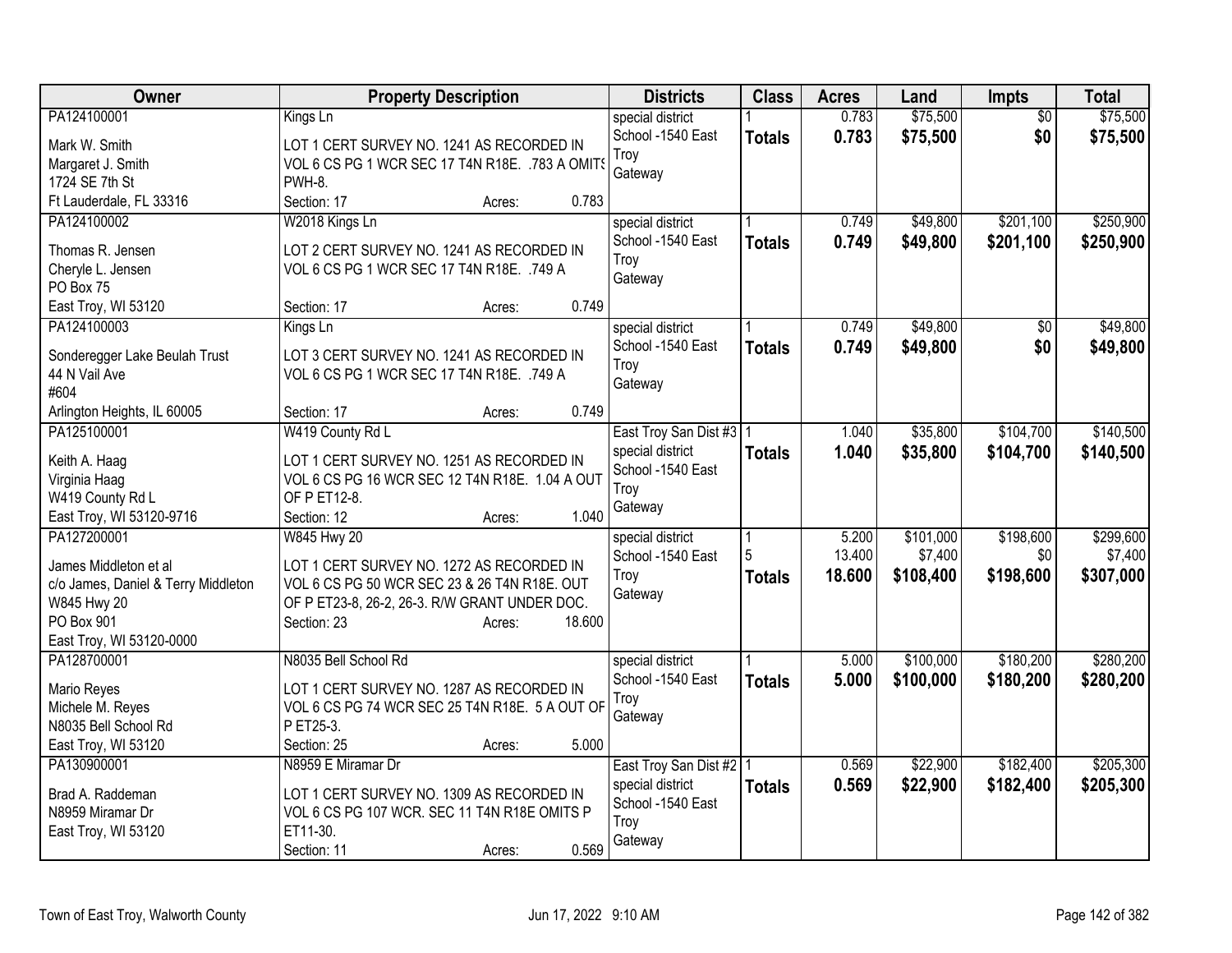| <b>Owner</b>                         | <b>Property Description</b>                      | <b>Districts</b>                      | <b>Class</b>  | <b>Acres</b> | Land      | <b>Impts</b> | <b>Total</b> |
|--------------------------------------|--------------------------------------------------|---------------------------------------|---------------|--------------|-----------|--------------|--------------|
| PA130900002                          | N8953 E Miramar Dr                               | East Troy San Dist #2                 |               | 0.739        | \$27,000  | \$211,500    | \$238,500    |
| Mark J. Glowacki                     | LOT 2 CERT SURVEY NO. 1309 AS RECORDED IN        | special district                      | <b>Totals</b> | 0.739        | \$27,000  | \$211,500    | \$238,500    |
| Tara E. Glowacki                     | VOL 6 CS PG 107 WCR. SEC 11 T4N R18E             | School -1540 East                     |               |              |           |              |              |
| N8953 E Miramar Dr                   |                                                  | Troy                                  |               |              |           |              |              |
| East Troy, WI 53120                  | 0.739<br>Section: 11<br>Acres:                   | Gateway                               |               |              |           |              |              |
| PA130900003                          | N8949 E Miramar Dr                               | East Troy San Dist #2 1               |               | 1.455        | \$41,100  | \$173,100    | \$214,200    |
| Frederick W. Rausch                  | LOT 3 CERT SURVEY NO. 1309 AS RECORDED IN        | special district                      | <b>Totals</b> | 1.455        | \$41,100  | \$173,100    | \$214,200    |
| Deborah S. Rausch                    | VOL 6 CS PG 107 WCR. SEC 11 T4N R18E             | School -1540 East                     |               |              |           |              |              |
| N8949 E Miramar Dr                   |                                                  | Troy                                  |               |              |           |              |              |
| East Troy, WI 53120                  | 1.455<br>Section: 11<br>Acres:                   | Gateway                               |               |              |           |              |              |
| PA130900004                          | W730 County Rd L                                 | East Troy San Dist #2   1             |               | 1.100        | \$33,600  | \$170,900    | \$204,500    |
|                                      | LOT 4 CERT SURVEY NO. 1309 AS RECORDED IN        | special district                      | <b>Totals</b> | 1.100        | \$33,600  | \$170,900    | \$204,500    |
| Ryan M. Fletcher<br>W730 County Rd L | VOL 6 CS PG 107 WCR. SEC 11 T4N R18E             | School -1540 East                     |               |              |           |              |              |
| East Troy, WI 53120                  |                                                  | Troy                                  |               |              |           |              |              |
|                                      | 1.100<br>Section: 11<br>Acres:                   | Gateway                               |               |              |           |              |              |
| PA132000001                          | <b>Townline Rd</b>                               | special district                      |               | 5.000        | \$100,000 | \$0          | \$100,000    |
|                                      |                                                  | School -1540 East                     |               | 25.428       | \$5,900   | \$0          | \$5,900      |
| Becky A. Wolf et al                  | LOT 1 CERT SURVEY NO. 1320 AS RECORDED IN        | Troy                                  | <b>Totals</b> | 30.428       | \$105,900 | \$0          | \$105,900    |
| c/o Carl W. Wolf Jr                  | VOL 6 CS PG 122 WCR. SEC 30 & 31 T4N R18E. 30.36 | Gateway                               |               |              |           |              |              |
| W1079 Spleas Skoney Rd               | A. OUT OF P ET30-6 & 31-4                        |                                       |               |              |           |              |              |
| East Troy, WI 53120                  | 30.428<br>Section: 30<br>Acres:                  |                                       |               |              |           |              |              |
| PA132600001                          | W776 Potters Cir                                 | East Troy San Dist #2   1             |               | 0.889        | \$242,300 | \$196,400    | \$438,700    |
| Michael A. Burke                     | LOT 1 CERT SURVEY NO. 1326 AS RECORDED IN        | Potters Lake Pro &                    | <b>Totals</b> | 0.889        | \$242,300 | \$196,400    | \$438,700    |
| Judith A. Burke                      | VOL 6 CS PG 138 WCR. SEC 11 T4N R18E OMITS P     | <b>Rehab Dist</b>                     |               |              |           |              |              |
| W776 Potters Cir                     | ET11-8 W/EASEMENT VOL 314 PG 323 DOC 97241       | special district<br>School -1540 East |               |              |           |              |              |
| East Troy, WI 53120                  | 0.889<br>Section: 11<br>Acres:                   | Troy                                  |               |              |           |              |              |
|                                      |                                                  | Gateway                               |               |              |           |              |              |
| PA133900001                          | N9419 Stone School Rd                            | special district                      |               | 3.500        | \$77,500  | \$98,200     | \$175,700    |
|                                      |                                                  | School -1540 East                     | <b>Totals</b> | 3.500        | \$77,500  | \$98,200     | \$175,700    |
| Bruce L. Williams                    | LOT 1 CERT SURVEY NO. 1339 AS RECORDED IN        | Troy                                  |               |              |           |              |              |
| 2604 W Lindenwood Ct                 | VOL 6 CS PG 164 WCR. SEC 2 T4N R18E. 3.50 A OUT  | Gateway                               |               |              |           |              |              |
| Oak Creek, WI 53154-0000             | OF P ET 2-5                                      |                                       |               |              |           |              |              |
|                                      | 3.500<br>Section: 2<br>Acres:                    |                                       |               |              |           |              |              |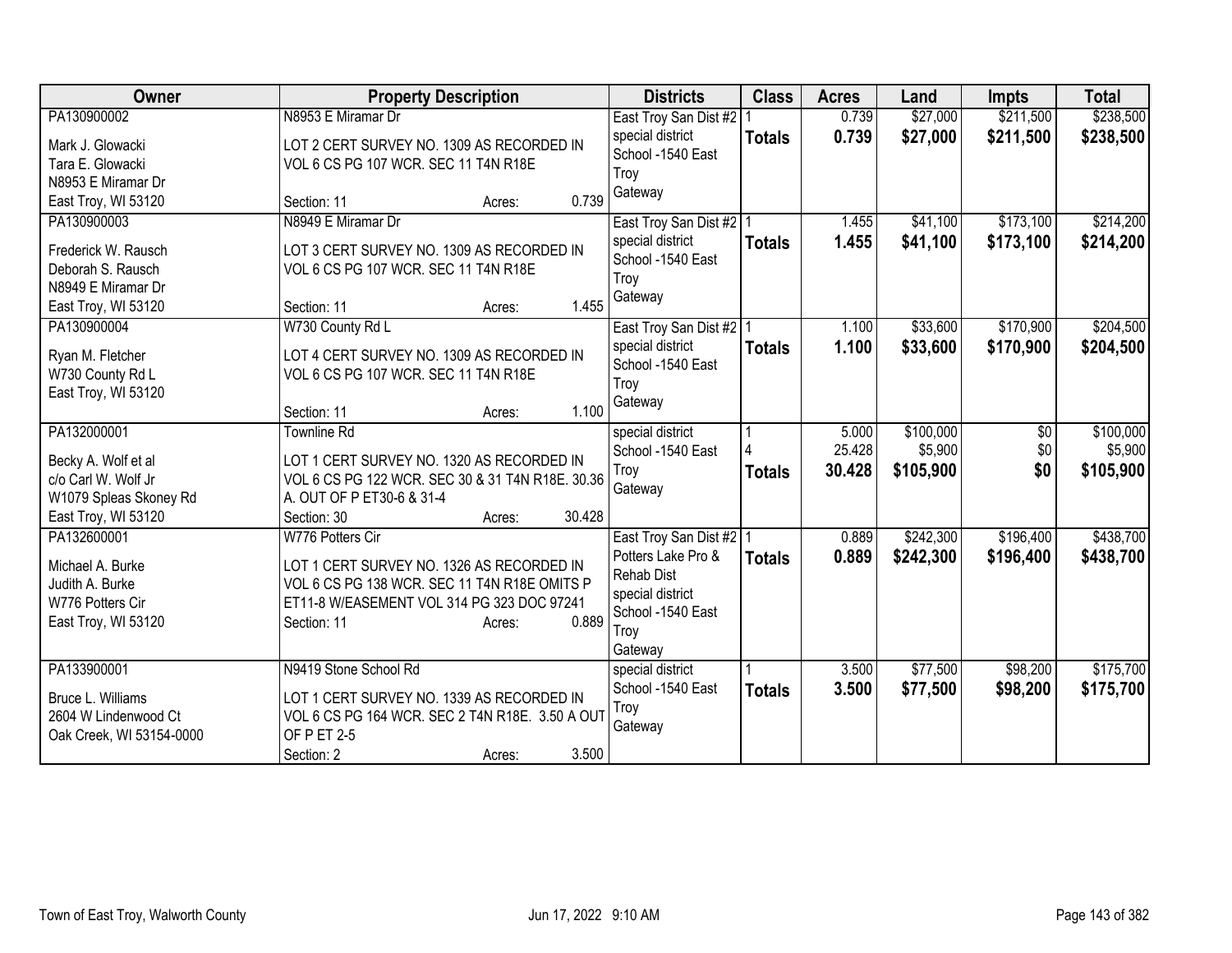| <b>Owner</b>                                                                       | <b>Property Description</b>                                                                                                                                              | <b>Districts</b>                                                                                    | <b>Class</b>  | <b>Acres</b>   | Land                   | <b>Impts</b>           | <b>Total</b>           |
|------------------------------------------------------------------------------------|--------------------------------------------------------------------------------------------------------------------------------------------------------------------------|-----------------------------------------------------------------------------------------------------|---------------|----------------|------------------------|------------------------|------------------------|
| PA136000001<br>Charles F. Decker Jr                                                | W780 Potters Cir<br>LOT 1 CERT SURVEY NO. 1360 AS RECORDED IN                                                                                                            | East Troy San Dist #2   1<br>Potters Lake Pro &<br><b>Rehab Dist</b>                                | <b>Totals</b> | 0.631<br>0.631 | \$269,300<br>\$269,300 | \$228,900<br>\$228,900 | \$498,200<br>\$498,200 |
| W780 Potters Cir<br>East Troy, WI 53120-2317                                       | VOL 6 CS PG 199 WCR. SEC 11 T4N R18E. OMITS<br>LOT 2 & OUTLOT A C.S.M. 1326<br>0.631<br>Section: 11<br>Acres:                                                            | special district<br>School -1540 East<br>Troy<br>Gateway                                            |               |                |                        |                        |                        |
| PA136000002                                                                        | W784 Potters Cir                                                                                                                                                         | East Troy San Dist #2   1                                                                           |               | 0.481          | \$224,400              | \$369,100              | \$593,500              |
| Jerome M. Kozik<br>Jeanne A. Kozik<br>W784 Potters Cir<br>East Troy, WI 53120-0000 | LOT 2 CERTIFIED SURVEY NO. 1360 AS RECORDED<br>IN VOL 6 OF C.S. ON PAGE 199 WCR. SEC 11 T4N<br>R18E. EXC. PA1360-2A AS DESC UNDER DOC.<br>0.481<br>Section: 11<br>Acres: | Potters Lake Pro &<br><b>Rehab Dist</b><br>special district<br>School -1540 East<br>Troy<br>Gateway | <b>Totals</b> | 0.481          | \$224,400              | \$369,100              | \$593,500              |
| PA136000002A                                                                       | Potters Cir                                                                                                                                                              | East Troy San Dist #2 1                                                                             |               | 0.007          | \$100                  | \$0                    | \$100                  |
| Barbara M Riley Trust<br>W788 Potters Cir<br>East Troy, WI 53120-0000              | PT. LOT 2 CERTIFIED SURVEY NO. 1360 AS<br>RECORDED IN VOL 6 OF C.S. ON PAGE 199 WCR.<br>SEC 11 T4N R18E DESC AS: COM SE COR LOT 2,<br>0.007<br>Section: 11<br>Acres:     | Potters Lake Pro &<br><b>Rehab Dist</b><br>special district<br>School -1540 East<br>Troy<br>Gateway | <b>Totals</b> | 0.007          | \$100                  | \$0                    | \$100                  |
| PA136000002B                                                                       | Potters Cir                                                                                                                                                              | East Troy San Dist #2   1                                                                           |               | 0.014          | \$100                  | $\overline{30}$        | \$100                  |
| Barbara M Riley Trust<br>W788 Potters Cir<br>East Troy, WI 53120-0000              | PT. LOT 2 CERTIFIED SURVEY NO. 1360 AS<br>RECORDED IN VOL 6 OF C.S. ON PAGE 199 WCR.<br>SEC 11 T4N R18E DESC AS: COM SE COR LOT 2,<br>0.014<br>Section: 11<br>Acres:     | Potters Lake Pro &<br>Rehab Dist<br>special district<br>School -1540 East<br>Troy<br>Gateway        | <b>Totals</b> | 0.014          | \$100                  | \$0                    | \$100                  |
| PA136000003                                                                        | W788 Potters Cir                                                                                                                                                         | East Troy San Dist #2   1                                                                           |               | 0.475          | \$250,800              | \$517,800              | \$768,600              |
| Barbara M Riley Trust<br>W788 Potters Cir<br>East Troy, WI 53120-0000              | LOT 3 CERT SURVEY NO. 1360 RECORDED IN VOL 6<br>CS PG 199 WCR SEC 11 T4N R18E<br>0.475<br>Section: 11<br>Acres:                                                          | Potters Lake Pro &<br><b>Rehab Dist</b><br>special district<br>School -1540 East<br>Troy<br>Gateway | <b>Totals</b> | 0.475          | \$250,800              | \$517,800              | \$768,600              |
| PA137100001                                                                        | W2155 Saint Peters Rd                                                                                                                                                    | special district                                                                                    |               | 0.460          | \$23,200               | \$99,000               | \$122,200              |
| Kenneth A. Cesar<br>Jennifer Cesar<br>W2155 Saint Peters Rd                        | LOT 1 CERT SURVEY NO. 1371 AS RECORDED IN<br>VOL 6 CS PG 215 WCR. SEC 19 T4N R18E OMITS P<br>ET19-1                                                                      | School -1540 East<br>Troy<br>Gateway                                                                | <b>Totals</b> | 0.460          | \$23,200               | \$99,000               | \$122,200              |
| East Troy, WI 53120                                                                | 0.460<br>Section: 19<br>Acres:                                                                                                                                           |                                                                                                     |               |                |                        |                        |                        |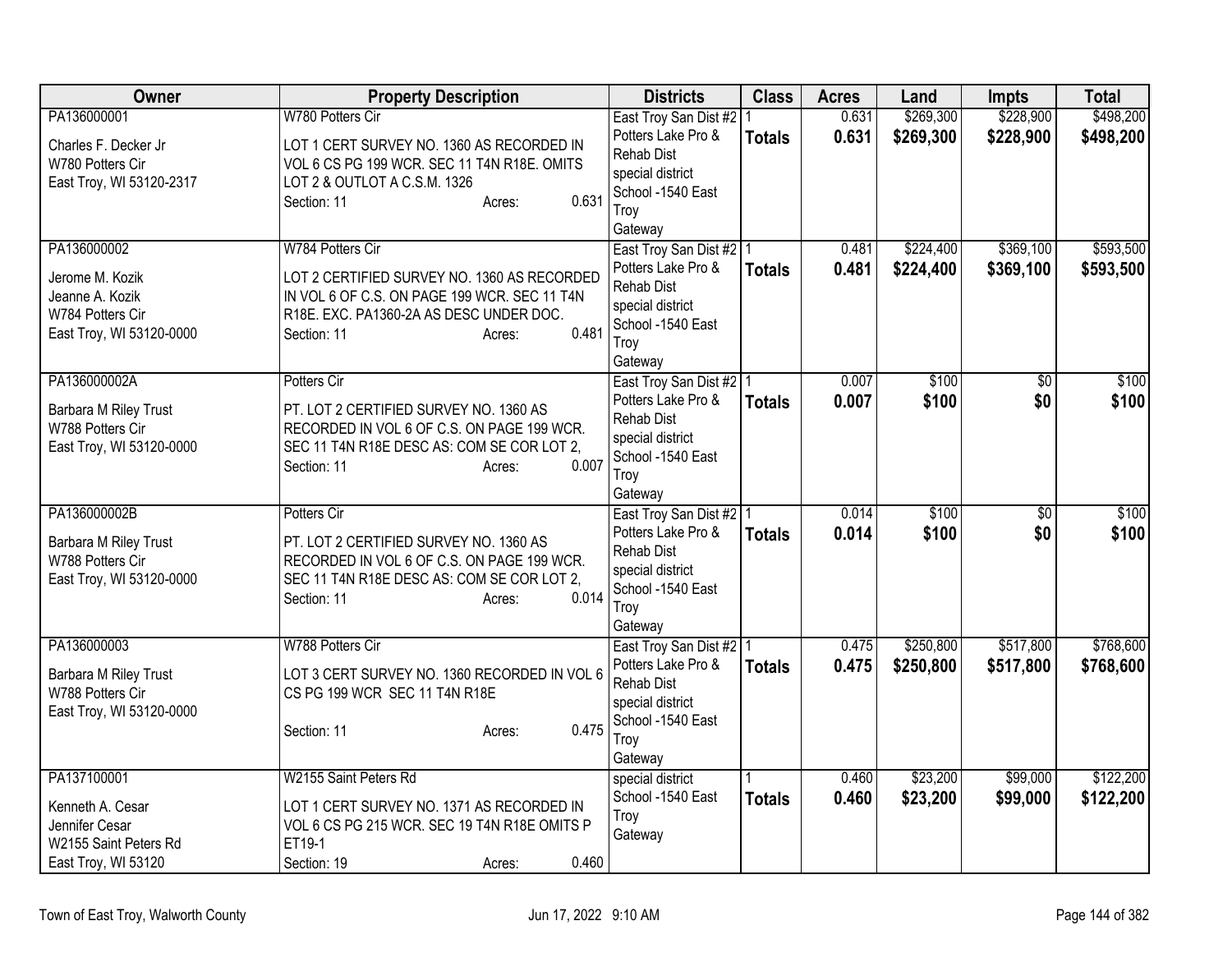| Owner                                |                                                        | <b>Property Description</b> |        | <b>Districts</b>                      | <b>Class</b>  | <b>Acres</b> | Land            | <b>Impts</b>    | <b>Total</b>    |
|--------------------------------------|--------------------------------------------------------|-----------------------------|--------|---------------------------------------|---------------|--------------|-----------------|-----------------|-----------------|
| PA137900002                          | N9152 County Rd ES                                     |                             |        | special district                      |               | 5.760        | \$103,800       | \$64,900        | \$168,700       |
| Sre Properties, LLC                  | LOT 2 CERT SURVEY NO. 1379 AS RECORDED IN              |                             |        | School -1540 East                     | <b>Totals</b> | 5.760        | \$103,800       | \$64,900        | \$168,700       |
| 925 Genesee St #180046               | VOL 6 CS PG 290 WCR. SEC 10 T4N R18E                   |                             |        | Troy                                  |               |              |                 |                 |                 |
| Delafield, WI 53018                  |                                                        |                             |        | Gateway                               |               |              |                 |                 |                 |
|                                      | Section: 10                                            | Acres:                      | 5.760  |                                       |               |              |                 |                 |                 |
| PA140300001                          | County Rd L                                            |                             |        | special district                      | 3             | 11.230       | $\overline{50}$ | $\overline{30}$ | $\overline{50}$ |
| WPC Geneva, LLC                      | LOT 1 CERT SURVEY NO. 1403 AS RECORDED IN              |                             |        | School -1540 East                     | <b>Totals</b> | 11.230       | \$0             | \$0             | \$0             |
| 300 Interchange North                | VOL 6 CS PG 273 WCR. SEC 12 T4N R18E. 11.2343 A.       |                             |        | Troy                                  |               |              |                 |                 |                 |
| Lake Geneva, WI 53147                | OUT OF P ET12-6 ASSESSED BY DEPT OF REVENUE            |                             |        | Gateway                               |               |              |                 |                 |                 |
|                                      | Section: 12                                            | Acres:                      | 11.230 |                                       |               |              |                 |                 |                 |
| PA141500001                          | W755 Potters Cir                                       |                             |        | East Troy San Dist #2   1             |               | 0.457        | \$49,100        | \$167,700       | \$216,800       |
|                                      |                                                        |                             |        | special district                      | <b>Totals</b> | 0.457        | \$49,100        | \$167,700       | \$216,800       |
| Andrew J. Fumall                     | LOT 1 CERT SURVEY NO. 1415 AS RECORDED IN              |                             |        | School -1540 East                     |               |              |                 |                 |                 |
| Tammy K. Fumall<br>W755 Potter's Cir | VOL 6 CS PG 292 WCR. SEC 11 T4N R18E OMITS<br>PA1326-3 |                             |        | Troy                                  |               |              |                 |                 |                 |
| East Troy, WI 53120-0000             | Section: 11                                            | Acres:                      | 0.457  | Gateway                               |               |              |                 |                 |                 |
| PA141500002                          | N8973 E Miramar Dr                                     |                             |        |                                       |               | 0.343        | \$38,600        | \$166,200       | \$204,800       |
|                                      |                                                        |                             |        | East Troy San Dist #2   1             |               |              |                 |                 |                 |
| George E. Davis Sr                   | LOT 2 CERT SURVEY NO. 1415 AS RECORDED IN              |                             |        | special district<br>School -1540 East | <b>Totals</b> | 0.343        | \$38,600        | \$166,200       | \$204,800       |
| Karen E. Davis                       | VOL 6 CS PG 292 WCR. SEC 11 T4N R18E                   |                             |        |                                       |               |              |                 |                 |                 |
| N8973 E Miramar Dr                   |                                                        |                             |        | Troy<br>Gateway                       |               |              |                 |                 |                 |
| East Troy, WI 53120                  | Section: 11                                            | Acres:                      | 0.343  |                                       |               |              |                 |                 |                 |
| PA143100001                          | N9379 Stone School Rd                                  |                             |        | special district                      |               | 4.290        | \$89,400        | \$326,300       | \$415,700       |
| Mark R. Rhode                        | LOT 1 CERT SURVEY NO. 1431 AS RECORDED IN              |                             |        | School -1540 East                     | <b>Totals</b> | 4.290        | \$89,400        | \$326,300       | \$415,700       |
| Annette L. Rhode                     | VOL 6 CS PG 320 WCR. SEC 2 T4N R18E. 4.29 A OUT        |                             |        | Troy                                  |               |              |                 |                 |                 |
| N9379 Stone School Rd                | OF PET 2-6                                             |                             |        | Gateway                               |               |              |                 |                 |                 |
| Mukwonago, WI 53149                  | Section: 2                                             | Acres:                      | 4.290  |                                       |               |              |                 |                 |                 |
| PA147700001                          | W234 Hwy 20                                            |                             |        | special district                      |               | 1.518        | \$45,400        | \$145,500       | \$190,900       |
|                                      |                                                        |                             |        | School -1540 East                     | <b>Totals</b> | 1.518        | \$45,400        | \$145,500       | \$190,900       |
| <b>Brian Fitzgerald</b>              | LOT 1 CERT SURVEY NO. 1477 AS RECORDED IN              |                             |        | Troy                                  |               |              |                 |                 |                 |
| Mary J. Fitzgerald                   | VOL 7 CS PG 50 WCR SEC 25 T4N R18E. 1.518 A            |                             |        | Gateway                               |               |              |                 |                 |                 |
| W234 Hwy 20                          | OMITS P ET 25-1A                                       |                             |        |                                       |               |              |                 |                 |                 |
| East Troy, WI 53120                  | Section: 25                                            | Acres:                      | 1.518  |                                       |               |              |                 |                 |                 |
| PA147700002                          | W220 Hwy 20                                            |                             |        | special district                      |               | 3.000        | \$70,000        | \$126,500       | \$196,500       |
| Kevin E. Knuth                       | LOT 2 CERT SURVEY NO. 1477 AS RECORDED IN              |                             |        | School -1540 East                     | 4             | 12.000       | \$3,300         | \$0             | \$3,300         |
| Janice H. Knuth                      | VOL 7 CS PG 50 WCR SEC 25 T4N R18E. 33.5 A             |                             |        | Troy                                  |               | 17.110       | \$9,000         | \$0             | \$9,000         |
| 33411 Washington Ave                 |                                                        |                             |        | Gateway                               | <b>Totals</b> | 32.110       | \$82,300        | \$126,500       | \$208,800       |
| Burlington, WI 53105                 | Section: 25                                            | Acres:                      | 32.110 |                                       |               |              |                 |                 |                 |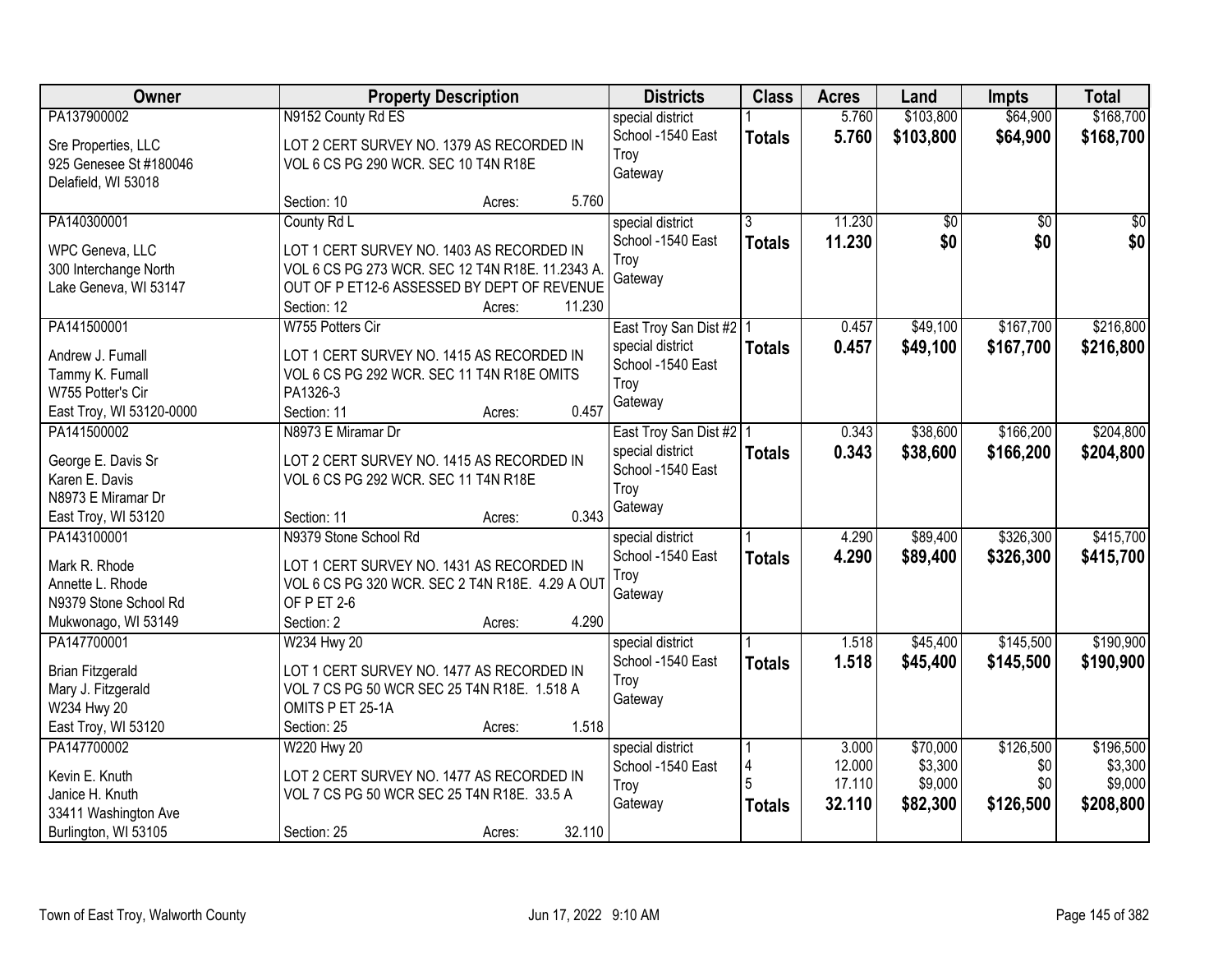| Owner                     | <b>Property Description</b>                     | <b>Districts</b>                      | <b>Class</b>  | <b>Acres</b> | Land      | Impts     | <b>Total</b> |
|---------------------------|-------------------------------------------------|---------------------------------------|---------------|--------------|-----------|-----------|--------------|
| PA149400001               | W1156 Spleas Skoney Rd                          | East Troy San Dist #2   1             |               | 0.425        | \$18,500  | \$100,300 | \$118,800    |
| Becky F. Evrard           | LOT 1 CERT SURVEY NO. 1494 AS RECORDED IN       | special district<br>School -1540 East | <b>Totals</b> | 0.425        | \$18,500  | \$100,300 | \$118,800    |
| W1225 Beulah Lane Rd      | VOL 7 CS PG 79 WCR SEC 10 T4N R18E OUT OF P ET  |                                       |               |              |           |           |              |
| East Troy, WI 53120       | 10-8A1                                          | Troy                                  |               |              |           |           |              |
|                           | 0.425<br>Section: 10<br>Acres:                  | Gateway                               |               |              |           |           |              |
| PA149400002               | W1162 Spleas Skoney Rd                          | East Troy San Dist #2   1             |               | 0.385        | \$17,000  | \$115,900 | \$132,900    |
| David K. Banta            | LOT 2 CERT SURVEY NO. 1494 AS RECORDED IN       | special district                      | <b>Totals</b> | 0.385        | \$17,000  | \$115,900 | \$132,900    |
| W1162 Spleas Skoney Rd    | VOL 7 CS PG 79 WCR SEC 10 T4N R18E              | School -1540 East                     |               |              |           |           |              |
| East Troy, WI 53120       |                                                 | Troy                                  |               |              |           |           |              |
|                           | 0.385<br>Section: 10<br>Acres:                  | Gateway                               |               |              |           |           |              |
| PA149400003               | W1174 Spleas Skoney Rd                          | East Troy San Dist #2   1             |               | 0.469        | \$20,100  | \$110,100 | \$130,200    |
| Paul A. Mccartney         | LOT 3 CERT SURVEY NO. 1494 AS RECORDED IN       | special district                      | <b>Totals</b> | 0.469        | \$20,100  | \$110,100 | \$130,200    |
| Tammy K. Mccartney        | VOL 7 CS PG 79 WCR SEC 10 T4N R18E              | School -1540 East                     |               |              |           |           |              |
| W1174 Spleas Skoney Rd    |                                                 | Troy                                  |               |              |           |           |              |
| East Troy, WI 53120       | 0.469<br>Section: 10<br>Acres:                  | Gateway                               |               |              |           |           |              |
| PA149400004               | W1184 Spleas Skoney Rd                          | East Troy San Dist #2   1             |               | 0.405        | \$17,700  | \$115,000 | \$132,700    |
|                           |                                                 | special district                      |               | 0.405        | \$17,700  |           |              |
| Shawn M. Dunneboil        | LOT 4 CERT SURVEY NO. 1494 AS RECORDED IN       | School -1540 East                     | <b>Totals</b> |              |           | \$115,000 | \$132,700    |
| Kelly S. Dunneboil        | VOL 7 CS PG 79 WCR SEC 10 T4N R18E              | Troy                                  |               |              |           |           |              |
| W1184 Spleas Skoney Rd    |                                                 | Gateway                               |               |              |           |           |              |
| East Troy, WI 53120       | 0.405<br>Section: 10<br>Acres:                  |                                       |               |              |           |           |              |
| PA154300001               | W2202 O Leary Ln                                | special district                      |               | 1.060        | \$31,200  | \$155,900 | \$187,100    |
| Arthur N. Rasmussen       | LOT 1 CERT SURVEY NO. 1543 AS RECORDED IN       | School -1540 East                     | <b>Totals</b> | 1.060        | \$31,200  | \$155,900 | \$187,100    |
| Joanne L. Rasmussen       | VOL 7 CS PG 169 WCR. SE 1/4 SEC 30 T4N R18E.    | Troy                                  |               |              |           |           |              |
| W2202 O'Leary Ln          | OUT OF P ET30-2 1.06 A.                         | Gateway                               |               |              |           |           |              |
| East Troy, WI 53120       | 1.060<br>Section: 30<br>Acres:                  |                                       |               |              |           |           |              |
| PA154400001               | W1938 County Rd J                               | special district                      |               | 2.000        | \$55,000  | \$184,300 | \$239,300    |
|                           |                                                 | School -1540 East                     |               | 2.997        | \$200     | \$0       | \$200        |
| Krista M. Knigge          | LOT 1 CERT SURVEY NO. 1544 AS RECORDED IN       | Troy                                  | <b>Totals</b> | 4.997        | \$55,200  | \$184,300 | \$239,500    |
| Corey A. Geiger           | VOL 7 CS PG 170 WCR. SW 1/4 SEC 5 T4N R18E. OUT | Gateway                               |               |              |           |           |              |
| W1938 County Rd J         | OF P ET 5-3B                                    |                                       |               |              |           |           |              |
| Mukwonago, WI 53149       | 4.997<br>Section: 5<br>Acres:                   |                                       |               |              |           |           |              |
| PA154800001               | N8640 Stringers Bridge Rd                       | special district                      |               | 5.900        | \$104,500 | \$212,800 | \$317,300    |
| David J. Bottum           | LOT 1 CERT SURVEY NO. 1548 AS RECORDED IN       | School -1540 East                     | <b>Totals</b> | 5.900        | \$104,500 | \$212,800 | \$317,300    |
| Jill E. Bottum            | VOL 7 CS PG 177 WCR. SE 1/4 SEC 18 T4N R18E     | Troy                                  |               |              |           |           |              |
| N8640 Stringers Bridge Rd | 257,150.37 SQ FT. OMITS P ET18-19B              | Gateway                               |               |              |           |           |              |
| East Troy, WI 53120       | 5.900<br>Section: 18<br>Acres:                  |                                       |               |              |           |           |              |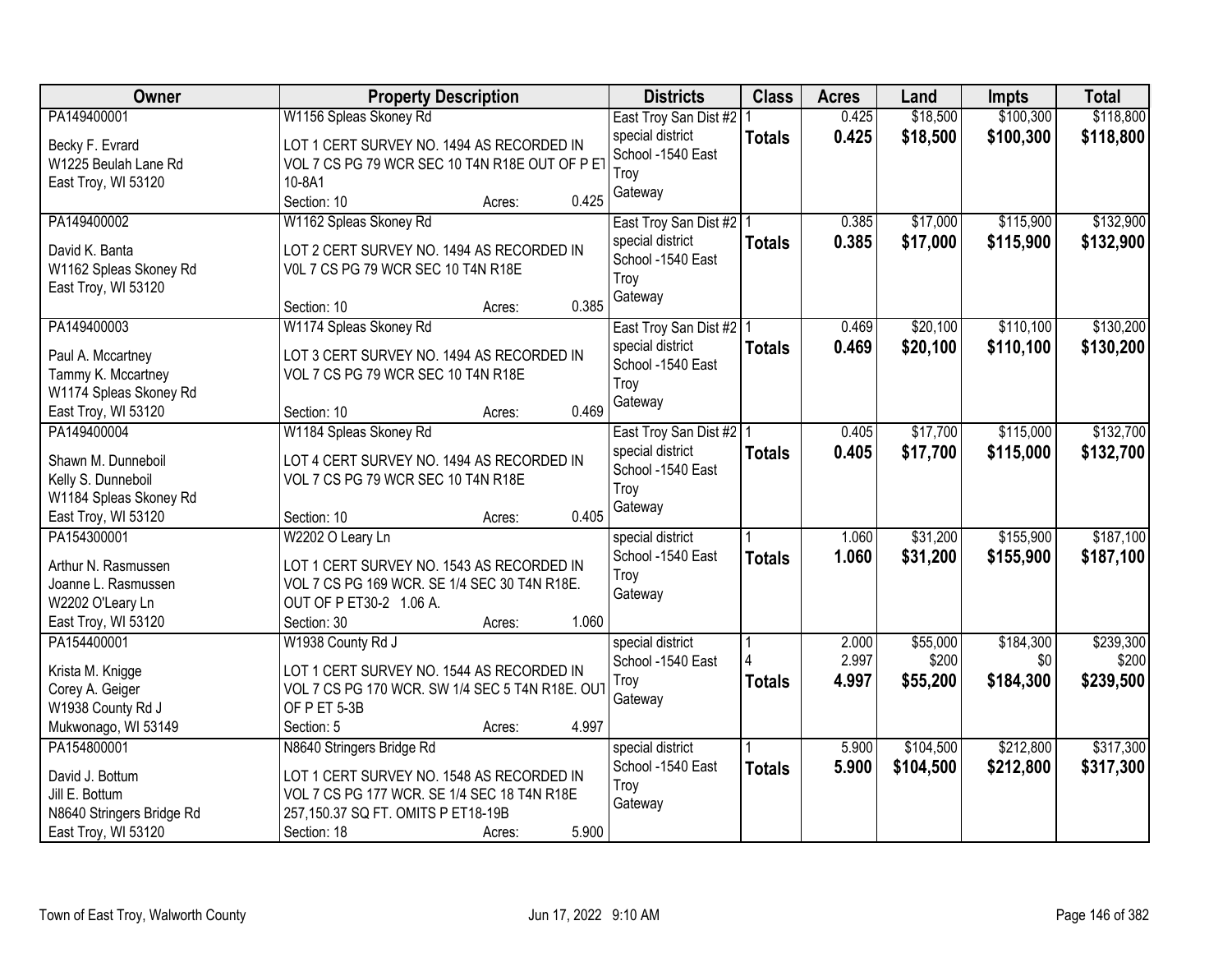| Owner                                         | <b>Property Description</b>                      | <b>Districts</b>  | <b>Class</b>  | <b>Acres</b> | Land      | <b>Impts</b> | <b>Total</b> |
|-----------------------------------------------|--------------------------------------------------|-------------------|---------------|--------------|-----------|--------------|--------------|
| PA154800002                                   | N8634 Stringers Bridge Rd                        | special district  |               | 10.530       | \$102,100 | \$200,200    | \$302,300    |
| <b>Bernard Bong Trust</b>                     | LOT 2 & 3 CERTIFIED SURVEY NO. 1548 AS           | School -1540 East | <b>Totals</b> | 10.530       | \$102,100 | \$200,200    | \$302,300    |
| <b>Grace Bong Trust</b>                       | RECORDED IN VOL 7 SC ON PAGE 177 WCR. SE 1/4     | Troy              |               |              |           |              |              |
| N8634 Stringer's Bridge Rd                    | SEC 18 T4N R18E. PER DOC #611193.                | Gateway           |               |              |           |              |              |
| East Troy, WI 53120                           | 10.530<br>Section: 18<br>Acres:                  |                   |               |              |           |              |              |
| PA158100001                                   | N7639 Bell School Rd                             | special district  |               | 5.000        | \$100,000 | \$542,400    | \$642,400    |
|                                               |                                                  | School -1540 East |               | 13.528       | \$1,800   | \$0          | \$1,800      |
| Frank A. Scherkenbach                         | LOT 1 & 2 CERTIFIED SURVEY NO 1581 AS            | Troy              | <b>Totals</b> | 18.528       | \$101,800 | \$542,400    | \$644,200    |
| Donna M. Scherkenbach                         | RECORDED IN VOL 7 CS PG 230 WCR. NW 1/4 SEC      | Gateway           |               |              |           |              |              |
| N7639 Bell School Rd                          | 36 T4N R18E OMITS P ET 36-2B. PER #747126        |                   |               |              |           |              |              |
| Burlington, WI 53105-0000                     | 18.528<br>Section: 36<br>Acres:                  |                   |               |              |           |              |              |
| PA158400001                                   | N8711 Hilburn Mill Rd                            | special district  |               | 4.790        | \$96,900  | \$242,900    | \$339,800    |
| Andrew I. Rush                                | LOT 1 CERT SURVEY NO. 1584 AS RECORDED IN        | School -1540 East | <b>Totals</b> | 4.790        | \$96,900  | \$242,900    | \$339,800    |
| Tina L. Rush                                  | VOL 7 CS PG 236 WCR. NE 1/4 SEC 15 T4N R18E 4.79 | Troy              |               |              |           |              |              |
| N8711 Hillburn Mill Rd                        | A. OUT OF P ET15-2                               | Gateway           |               |              |           |              |              |
| East Troy, WI 53120                           | 4.790<br>Section: 15<br>Acres:                   |                   |               |              |           |              |              |
| PA158400002                                   | N8747 Hilburn Mill Rd                            | special district  |               | 2.670        | \$65,100  | \$380,200    | \$445,300    |
|                                               |                                                  | School -1540 East | 4             | 3.500        | \$1,000   | \$0          | \$1,000      |
| Matthew D. Cramer                             | LOT 2 CERT SURVEY NO. 1584 AS RECORDED IN        | Troy              | 5             | 6.000        | \$2,900   | \$0          | \$2,900      |
| N8747 Hillburn Mill Rd                        | VOL 7 CS PG 236 WCR. NE 1/4 SEC 15 T4N R18E      | Gateway           | <b>Totals</b> | 12.170       | \$69,000  | \$380,200    | \$449,200    |
| East Troy, WI 53120                           | 12.17 A.                                         |                   |               |              |           |              |              |
|                                               | 12.170<br>Section: 15<br>Acres:                  |                   |               |              |           |              |              |
| PA159000001                                   | N7499 Hwy 120                                    | special district  |               | 2.070        | \$56,100  | \$20,800     | \$76,900     |
| Jeff Kniep                                    | LOT 1 CERT SURVEY NO. 1590 AS RECORDED IN        | School -1540 East |               | 0.000        | \$0       | \$136,800    | \$136,800    |
| Michele Kniep                                 | VOL 7 CS PG 246 WCR. SE 1/4 SEC 31 T4N R18E 2.07 | Troy              | <b>Totals</b> | 2.070        | \$56,100  | \$157,600    | \$213,700    |
| N7499hwy 120                                  | A. OUT OF P ET31-11                              | Gateway           |               |              |           |              |              |
| East Troy, WI 53120                           | 2.070<br>Section: 31<br>Acres:                   |                   |               |              |           |              |              |
| PA160400001                                   | N9518 Island Dr                                  | Lake Beulah Lake  |               | 2.428        | \$63,600  | \$364,100    | \$427,700    |
|                                               | LOT 1 CERT SURVEY NO. 1604 AS RECORDED IN        | Management        | <b>Totals</b> | 2.428        | \$63,600  | \$364,100    | \$427,700    |
| Lisa A. Deppe et al<br>c/o Thomas L. Deppe Jr | VOL 7 CS PG 269 WCR. SECS 4 & 5 T4N R18E. OMITS  | special district  |               |              |           |              |              |
| N9518 Island Dr                               | PET 4-4 & 5-9                                    | School -1540 East |               |              |           |              |              |
| Mukwonago, WI 53149                           | 2.428<br>Section: 4<br>Acres:                    | Troy              |               |              |           |              |              |
|                                               |                                                  | Gateway           |               |              |           |              |              |
| PA160400002                                   | N9516 Island Dr                                  | Lake Beulah Lake  |               | 1.007        | \$164,300 | \$185,600    | \$349,900    |
| Thomas L. Deppe Jr                            | LOT 2 CERT SURVEY NO. 1604 AS RECORDED IN        | Management        | <b>Totals</b> | 1.007        | \$164,300 | \$185,600    | \$349,900    |
| Lisa A. Deppe                                 | VOL 7 CS PG 269 WCR. SECS 4 & 5 T4N R18E         | special district  |               |              |           |              |              |
| N9516 Island Dr                               |                                                  | School -1540 East |               |              |           |              |              |
| Mukwonago, WI 53149                           | 1.007<br>Section: 4<br>Acres:                    | Troy              |               |              |           |              |              |
|                                               |                                                  | Gateway           |               |              |           |              |              |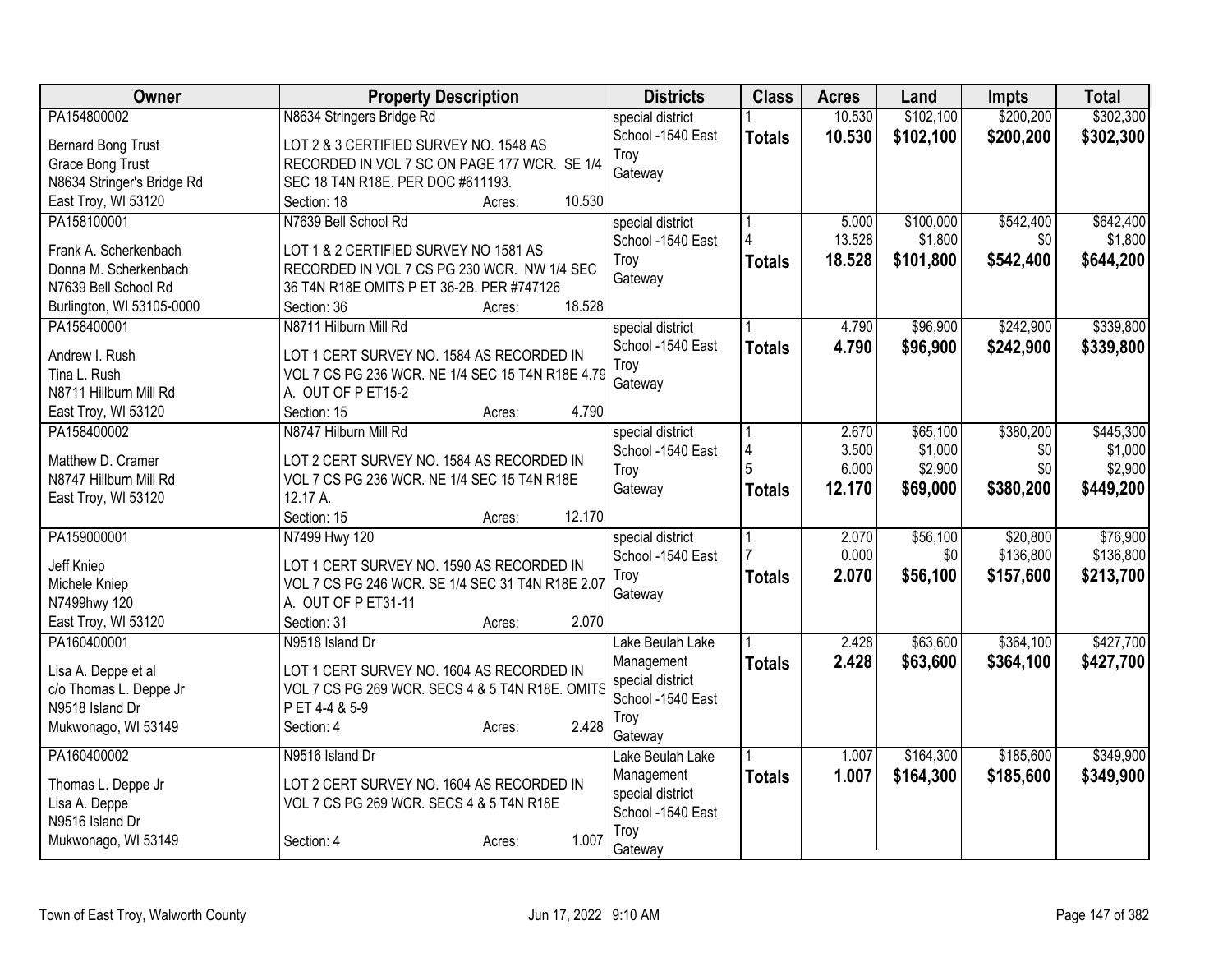| <b>Owner</b>               | <b>Property Description</b>                             | <b>Districts</b>  | <b>Class</b>  | <b>Acres</b> | Land              | <b>Impts</b> | <b>Total</b> |
|----------------------------|---------------------------------------------------------|-------------------|---------------|--------------|-------------------|--------------|--------------|
| PA160600001                | N8590 Stringers Bridge Rd                               | special district  |               | 5.503        | \$102,500         | \$250,100    | \$352,600    |
| Carla K. Giorgi            | LOT 1 CERT SURVEY NO. 1606 AS RECORDED IN               | School -1540 East | <b>Totals</b> | 5.503        | \$102,500         | \$250,100    | \$352,600    |
| N8590 Stringers Bridge Rd  | VOL 7 CS PG 272 WCR. SE 1/4 SEC 18 T4N R18E             | Troy              |               |              |                   |              |              |
| East Troy, WI 53120        | OMITS LOT 4 CSM 1548                                    | Gateway           |               |              |                   |              |              |
|                            | 5.503<br>Section: 18<br>Acres:                          |                   |               |              |                   |              |              |
| PA160600002                | N8568 Stringers Bridge Rd                               | special district  |               | 5.690        | \$82,800          | \$208,000    | \$290,800    |
|                            |                                                         | School -1540 East | <b>Totals</b> | 5.690        | \$82,800          | \$208,000    | \$290,800    |
| Timothy J. Behrens         | LOT 2 CERT SURVEY NO. 1606 AS RECORDED IN               | Troy              |               |              |                   |              |              |
| Barbara A. Behrens         | VOL 7 CS PG 272 WCR. SE 1/4 SEC 18 T4N R18E             | Gateway           |               |              |                   |              |              |
| N8568 Stringers Bridge Rd  | 257,763 SQ FT.                                          |                   |               |              |                   |              |              |
| East Troy, WI 53120        | 5.690<br>Section: 18<br>Acres:                          |                   |               |              |                   |              |              |
| PA160600003                | N8542 Stringers Bridge Rd                               | special district  |               | 5.520        | \$102,600         | \$216,200    | \$318,800    |
| Jeb M. Woodson             | LOT 3 CERT SURVEY NO. 1606 AS RECORDED IN               | School -1540 East | <b>Totals</b> | 5.520        | \$102,600         | \$216,200    | \$318,800    |
| Chrissa A. Woodson         | VOL 7 CS PG 272 WCR. SE 1/4 SEC 18 T4N R18E             | Troy              |               |              |                   |              |              |
| N8542 Stringers Bridge Rd  | 240,531 SQ FT.                                          | Gateway           |               |              |                   |              |              |
| East Troy, WI 53120        | 5.520<br>Section: 18<br>Acres:                          |                   |               |              |                   |              |              |
| PA160600004                | W2244 Saint Peters Rd                                   | special district  |               | 2.413        | \$61,200          | \$246,300    | \$307,500    |
|                            |                                                         | School -1540 East | <b>Totals</b> | 2.413        | \$61,200          | \$246,300    | \$307,500    |
| Timothy J. Barr            | LOT 4 CERT SURVEY NO. 1606 AS RECORDED IN               | Troy              |               |              |                   |              |              |
| Christine L. Barr          | VOL 7 CS PG 272 WCR. SE 1/4 SEC 18 T4N R18E             | Gateway           |               |              |                   |              |              |
| <b>Box 434</b>             | 105,107 SQ FT.                                          |                   |               |              |                   |              |              |
| East Troy, WI 53120        | 2.413<br>Section: 18<br>Acres:                          |                   |               |              |                   |              |              |
| PA165100001                | Bakavi Way                                              | Lake Beulah Lake  |               | 5.134        | \$77,000          | \$0          | \$77,000     |
| Mary M. Zielinski          | LOT 1 CERT SURVEY NO. 1651 AS RECORDED IN               | Management        | <b>Totals</b> | 5.134        | \$77,000          | \$0          | \$77,000     |
| 1046 Ryans run             | VOL 7 CS PG 298 WCR. NW 1/4 SEC 8 T4N R18E.             | special district  |               |              |                   |              |              |
| Boothwyn, PA 19061         | OMITS P ET 8-3A1. ALSO PT LOT 2 DESC AS: COM            | School -1540 East |               |              |                   |              |              |
|                            | 5.134<br>Section: 8<br>Acres:                           | Troy              |               |              |                   |              |              |
|                            |                                                         | Gateway           |               |              |                   |              |              |
| PA165100002                | W1975 Itsa Little Rd                                    | Lake Beulah Lake  |               | 5.569        | \$321,900         | \$423,400    | \$745,300    |
| Lois Gillespie-Fehrer      | LOT 2 CERT SURVEY NO. 1651 AS RECORDED IN               | Management        | <b>Totals</b> | 5.569        | \$321,900         | \$423,400    | \$745,300    |
| W1975 Its A Little Rd      | VOL 7 CS PG 298 WCR. NW 1/4 SEC 8 T4N R18E.             | special district  |               |              |                   |              |              |
|                            |                                                         | School -1540 East |               |              |                   |              |              |
| Mukwonago, WI 53149        | OMITS P ET 8-3A2. EXC PT LOT 2 DESC AS: COM NW<br>5.569 | Troy              |               |              |                   |              |              |
|                            | Section: 8<br>Acres:                                    | Gateway           |               |              |                   |              |              |
| PA168200001                | W1992 Kings Pkwy                                        | Lake Beulah Lake  |               | 1.260        | \$1,192,800       | \$538,400    | \$1,731,200  |
|                            |                                                         | Management        | <b>Totals</b> |              | 1.260 \$1,192,800 | \$538,400    | \$1,731,200  |
| Nicholas T. Niminski et al | LOT 1 CERT SURVEY NO. 1682 AS RECORDED IN               | special district  |               |              |                   |              |              |
| c/o Nicholas T. Niminski   | VOL 8 CS PG 53 WCR NW 1/4 SEC 17 T4N R18E. OUT          | School -1540 East |               |              |                   |              |              |
| 6548 Stockbridge Ln        | OF PP-6. EXC COM SE COR CSM 1682, N67D56'46"W           | Troy              |               |              |                   |              |              |
| Long Grove, IL 60047-0000  | Section: 17<br>1.260<br>Acres:                          | Gateway           |               |              |                   |              |              |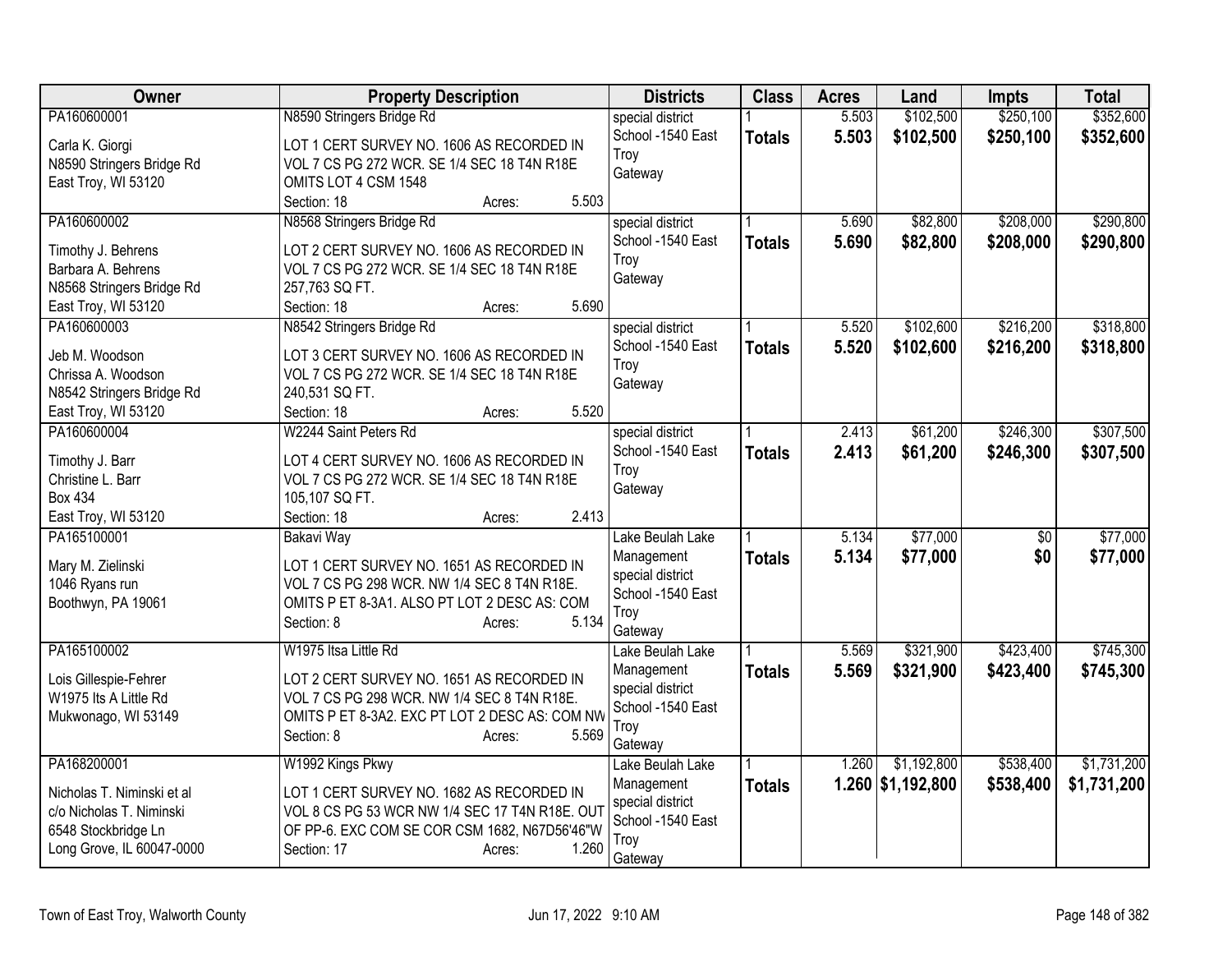| Owner                                                   | <b>Property Description</b>                      | <b>Districts</b>                      | <b>Class</b>  | <b>Acres</b> | Land      | <b>Impts</b> | <b>Total</b> |
|---------------------------------------------------------|--------------------------------------------------|---------------------------------------|---------------|--------------|-----------|--------------|--------------|
| PA168300001                                             | N9390 East Shore Rd                              | special district                      |               | 3.000        | \$75,000  | \$309,900    | \$384,900    |
| Richard G. Zess                                         | LOT 1 CERT SURVEY NO. 1683 AS RECORDED IN        | School -1540 East                     | 5             | 3.510        | \$1,900   | \$0          | \$1,900      |
| Nancy K. Zess                                           | VOL 8 CS PG 56 WCR SE 1/4 SEC 4 T4N R18E. 6.51 A | Troy                                  | <b>Totals</b> | 6.510        | \$76,900  | \$309,900    | \$386,800    |
| N9390 E Shore Rd                                        | OUT OF P ET 4-12                                 | Gateway                               |               |              |           |              |              |
| Mukwonago, WI 53149                                     | 6.510<br>Section: 4<br>Acres:                    |                                       |               |              |           |              |              |
| PA168300002                                             | N9376 East Shore Rd                              | special district                      |               | 13.390       | \$137,000 | \$147,400    | \$284,400    |
|                                                         |                                                  | School -1540 East                     | 5             | 2.000        | \$1,100   | \$0          | \$1,100      |
| Ruth M Howard Life Estate                               | LOT 2 CERT SURVEY NO. 1683 AS RECORDED IN        | Troy                                  | <b>Totals</b> | 15.390       | \$138,100 | \$147,400    | \$285,500    |
| Howard Family Land Trust                                | VOL 8 CS PG 56 WCR SE 1/4 SEC 4 T4N R18E. 15.39  | Gateway                               |               |              |           |              |              |
| N9376 E Shore Rd                                        | A OUT OF P ET4-12                                |                                       |               |              |           |              |              |
| Mukwonago, WI 53149                                     | 15.390<br>Section: 4<br>Acres:                   |                                       |               |              |           |              |              |
| PA169600001                                             | W2299 Saint Peters Rd                            | special district                      |               | 14.851       | \$149,300 | \$465,800    | \$615,100    |
| Keith D. Nelson                                         | LOT 1 CERT SURVEY NO. 1696 AS RECORDED IN        | School -1540 East                     | <b>Totals</b> | 14.851       | \$149,300 | \$465,800    | \$615,100    |
| Nicole L. Nelson                                        | VOL 8 CS PG 75 WCR N 1/2 SEC 19 T4N R18E. OMITS  | Troy                                  |               |              |           |              |              |
| W2299 St Peters Rd                                      | P ET 19-3A 15.137 A.                             | Gateway                               |               |              |           |              |              |
| East Troy, WI 53120                                     | 14.851<br>Section: 19<br>Acres:                  |                                       |               |              |           |              |              |
| PA169600002                                             | W2251 Saint Peters Rd                            | special district                      |               | 2.140        | \$57,100  | \$410,200    | \$467,300    |
|                                                         |                                                  | School -1540 East                     | 4             | 11.500       | \$2,500   | \$0          | \$2,500      |
| Stephen Lambrechts Trust                                | LOT 2 CERT SURVEY NO. 1696 AS RECORDED IN        | Troy                                  | 5             | 0.500        | \$100     | \$0          | \$100        |
| Patricia Lambrechts Trust                               | VOL 8 CS PG 75 WCR N 1/2 SEC 19 T4N R18E 15.137  | Gateway                               |               | 14.140       | \$59,700  | \$410,200    | \$469,900    |
| W2251 St Peters Rd                                      | А.                                               |                                       | <b>Totals</b> |              |           |              |              |
| East Troy, WI 53120                                     | Section: 19<br>14.140<br>Acres:                  |                                       |               |              |           |              |              |
| PA169600003                                             | W2211 Saint Peters Rd                            | special district                      |               | 3.000        | \$70,000  | \$378,100    | \$448,100    |
| Michale James Mindiola Trust                            | LOT 3 CERT SURVEY NO. 1696 AS RECORDED IN        | School -1540 East                     | 4             | 4.140        | \$700     | \$0          | \$700        |
|                                                         | VOL 8 CS PG 75 WCR N 1/2 SEC 19 T4N R18E. OMITS  | Troy                                  | 5M            | 8.000        | \$24,000  | \$0          | \$24,000     |
| Kelly Cleereman Mindiola Trust<br>W2211 Saint Peters Rd | P ET19-3A1 15.136 A.                             | Gateway                               | <b>Totals</b> | 15.140       | \$94,700  | \$378,100    | \$472,800    |
| East Troy, WI 53120                                     | 15.140<br>Section: 19                            |                                       |               |              |           |              |              |
| PA170400001                                             | Acres:<br>W2403 Saint Peters Rd                  |                                       |               | 8.000        | \$115,000 | \$180,600    | \$295,600    |
|                                                         |                                                  | special district<br>School -1540 East | 4             | 8.152        | \$1,900   | \$0          | \$1,900      |
| Thomas B Mccormack Trust                                | LOT 1 CERT SURVEY NO. 1704 AS RECORDED IN        | Troy                                  |               | 0.150        | \$100     | \$0          | \$100        |
| Joann E Mccormack Trust                                 | VOL 8 CS PG 92 WCR NW 1/4 SEC 19 T4N R18E        | Gateway                               |               | 16.302       | \$117,000 | \$180,600    | \$297,600    |
| W2403 St Peters Rd                                      | OMITS P ET19-3 16.358 A.                         |                                       | <b>Totals</b> |              |           |              |              |
| East Troy, WI 53120                                     | 16.302<br>Section: 19<br>Acres:                  |                                       |               |              |           |              |              |
| PA170400002                                             | W2381 Saint Peters Rd                            | special district                      |               | 4.000        | \$85,000  | \$287,800    | \$372,800    |
| John S. Murphy                                          | LOT 2 CERT SURVEY NO. 1704 AS RECORDED IN        | School -1540 East                     | 4             | 3.000        | \$700     | \$0          | \$700        |
|                                                         | VOL 8 CS PG 92 WCR NW 1/4 SEC 19 T4N R18E        | Troy                                  | 5             | 0.300        | \$100     | \$0          | \$100        |
| Kristina L. Murphy<br>W2381 St Peters Rd                | 15.122 A.                                        | Gateway                               | 5M            | 7.822        | \$23,500  | \$0          | \$23,500     |
| East Troy, WI 53120                                     | 15.122<br>Section: 19                            |                                       | <b>Totals</b> | 15.122       | \$109,300 | \$287,800    | \$397,100    |
|                                                         | Acres:                                           |                                       |               |              |           |              |              |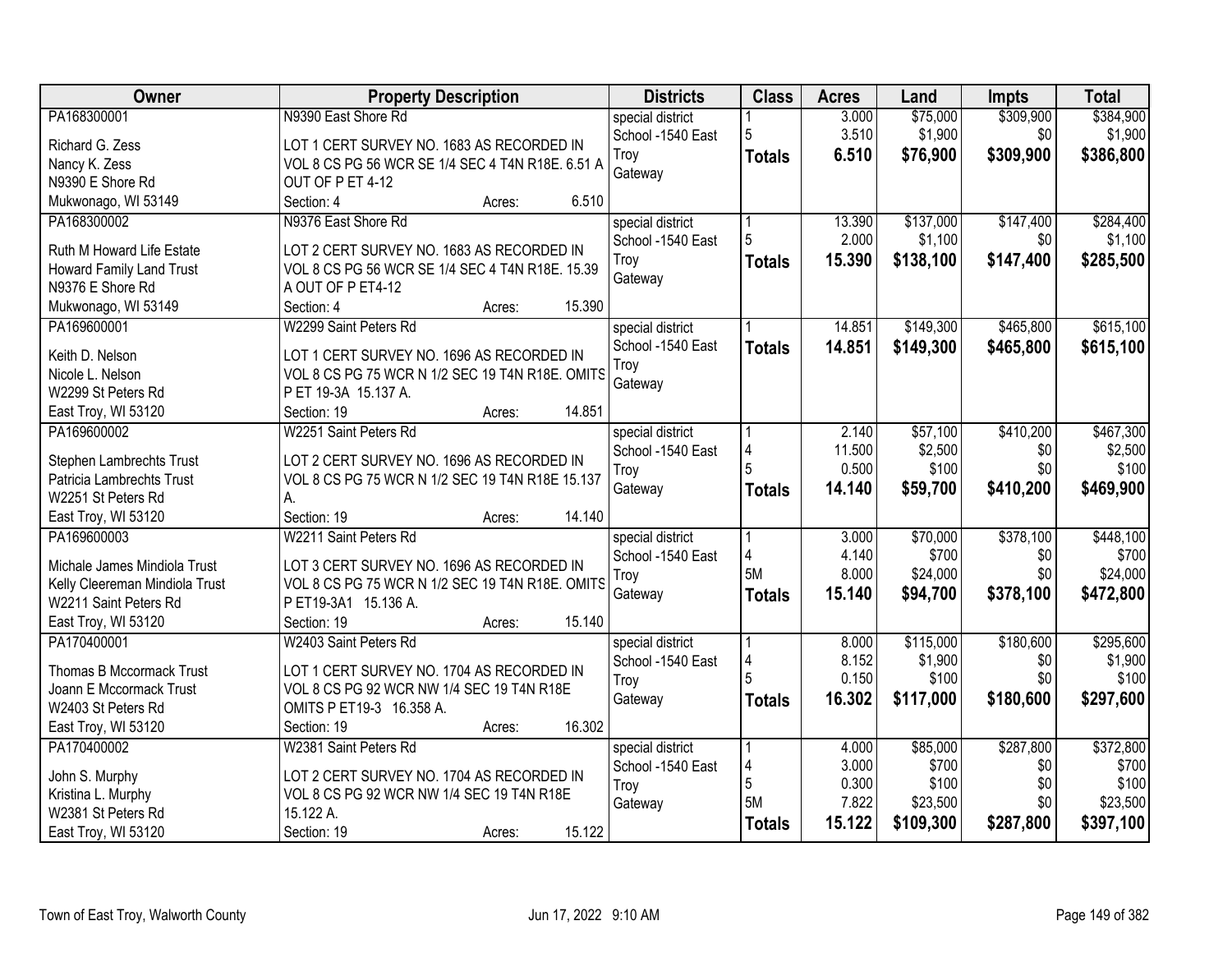| Owner                          | <b>Property Description</b>                              | <b>Districts</b>                      | <b>Class</b>    | <b>Acres</b> | Land            | <b>Impts</b>    | <b>Total</b> |
|--------------------------------|----------------------------------------------------------|---------------------------------------|-----------------|--------------|-----------------|-----------------|--------------|
| PA170400003                    | W2329 Saint Peters Rd                                    | special district                      |                 | 14.992       | \$150,000       | \$379,600       | \$529,600    |
| Karen J. Steggeman             | LOT 3 CERT SURVEY NO. 1704 AS RECORDED IN                | School -1540 East                     | <b>Totals</b>   | 14.992       | \$150,000       | \$379,600       | \$529,600    |
| PO Box 8148                    | VOL 8 CS PG 92 WCR NW 1/4 SEC 19 T4N R18E                | Troy                                  |                 |              |                 |                 |              |
| Lantana, FL 33465              | 15.130 A.                                                | Gateway                               |                 |              |                 |                 |              |
|                                | 14.992<br>Section: 19<br>Acres:                          |                                       |                 |              |                 |                 |              |
| PA179600001                    | W1240 Beulah Ln Rd                                       | special district                      |                 | 6.010        | \$105,100       | \$213,000       | \$318,100    |
| Jeffrey C. Mitchell            | LOT 1 CERT SURVEY NO. 1796 AS RECORDED IN                | School -1540 East                     | <b>Totals</b>   | 6.010        | \$105,100       | \$213,000       | \$318,100    |
| Sherri L. Mitchell             | VOL 8 CS PG 260 WCR. SW 1/4 SW 1/4 SEC 3 T4N             | Troy                                  |                 |              |                 |                 |              |
| W1240 Beulah Lane Rd           | R18E. 6.01 A. OUT OF P ET 3-4                            | Gateway                               |                 |              |                 |                 |              |
| East Troy, WI 53120            | 6.010<br>Section: 3<br>Acres:                            |                                       |                 |              |                 |                 |              |
| PA181800001                    | W1602 County Rd J                                        | Lake Beulah Lake                      | $\overline{2}$  | 1.104        | \$51,600        | \$244,400       | \$296,000    |
|                                |                                                          | Management                            | <b>Totals</b>   | 1.104        | \$51,600        | \$244,400       | \$296,000    |
| Cash Bar Enterprises, Inc      | LOT 1 CERT SURVEY NO. 1818 AS RECORDED IN                | special district                      |                 |              |                 |                 |              |
| W1602 County Rd J              | VOL 8 CS PG 303 WCR. W 1/2 NW 1/4 SEC 4 T4N              | School -1540 East                     |                 |              |                 |                 |              |
| Mukwonago, WI 53149-9409       | R18E. 48105 SQ FT OMITS P ET 4-2A<br>1.104<br>Section: 4 | Troy                                  |                 |              |                 |                 |              |
|                                | Acres:                                                   | Gateway                               |                 |              |                 |                 |              |
| PA181800002                    | County Rd J                                              | Lake Beulah Lake                      | X4              | 0.117        | $\overline{60}$ | $\overline{50}$ | \$0          |
| East Troy Sanitary District #1 | OUTLOT 1 CERT SURVEY NO. 1818 RECORDED IN                | Management                            | <b>Totals</b>   | 0.117        | \$0             | \$0             | \$0          |
| C/O Lake Beulah Management Dis | VOL 8 CS PG 303 WCR. W 1/2 NW 1/4 SEC 4 T4N              | special district                      |                 |              |                 |                 |              |
| PO Box 71                      | R18E. 5,104 SQ FT                                        | School -1540 East                     |                 |              |                 |                 |              |
| East Troy, WI 53120            | 0.117<br>Section: 4<br>Acres:                            | Troy                                  |                 |              |                 |                 |              |
|                                |                                                          | Gateway                               |                 |              |                 |                 |              |
| PA181800003                    | W1600 County Rd J                                        | Lake Beulah Lake                      | $\overline{X4}$ | 0.673        | $\overline{60}$ | $\overline{50}$ | \$0          |
| East Troy Sanitary District #1 | OUTLOT 2 CERT SURVEY NO. 1818 RECORDED IN                | Management                            | <b>Totals</b>   | 0.673        | \$0             | \$0             | \$0          |
| C/O Lake Beulah Management Dis | VOL 8 CS PG 303 WCR. W 1/2 NW 1/4 SEC 4 T4N              | special district<br>School -1540 East |                 |              |                 |                 |              |
| PO Box 71                      | R18E. 29,332 SQ FT                                       |                                       |                 |              |                 |                 |              |
| East Troy, WI 53120            | 0.673<br>Section: 4<br>Acres:                            | Troy<br>Gateway                       |                 |              |                 |                 |              |
| PA184700001                    | N9055 Bakavi Way                                         | special district                      |                 | 5.052        | \$141,800       | \$318,000       | \$459,800    |
|                                |                                                          | School -1540 East                     | <b>Totals</b>   | 5.052        | \$141,800       | \$318,000       | \$459,800    |
| Thomas J. Birnbaum             | LOT 1 CERT SURVEY NO. 1847 AS RECORDED IN                | Troy                                  |                 |              |                 |                 |              |
| Jean Vitug                     | VOL 8 CS PG 357 WCR. SW 1/4 SEC 8 T4N R18E EXC           | Gateway                               |                 |              |                 |                 |              |
| N9055 Bakavi Way               | SLY 3.5' LOT 1 DESC AS: COM SELY COR LOT 1,              |                                       |                 |              |                 |                 |              |
| East Troy, WI 53120            | 5.052<br>Section: 8<br>Acres:                            |                                       |                 |              |                 |                 |              |
| PA184700002                    | N9035 Bakavi Way                                         | special district                      |                 | 5.022        | \$141,600       | \$351,800       | \$493,400    |
| Matthew J. Burke               | LOT 2 CERT SURVEY NO. 1847 AS RECORDED IN                | School -1540 East                     | <b>Totals</b>   | 5.022        | \$141,600       | \$351,800       | \$493,400    |
| Dana Syring                    | VOL 8 CS PG 357 WCR. SW 1/4 SEC 8 T4N R18E.              | Troy                                  |                 |              |                 |                 |              |
| N9035 Bakavi Way               | ALSO SLY 3.5' LOT 1 DESC AS: COM SELY COR LOT            | Gateway                               |                 |              |                 |                 |              |
| East Troy, WI 53120            | 5.022<br>Section: 8<br>Acres:                            |                                       |                 |              |                 |                 |              |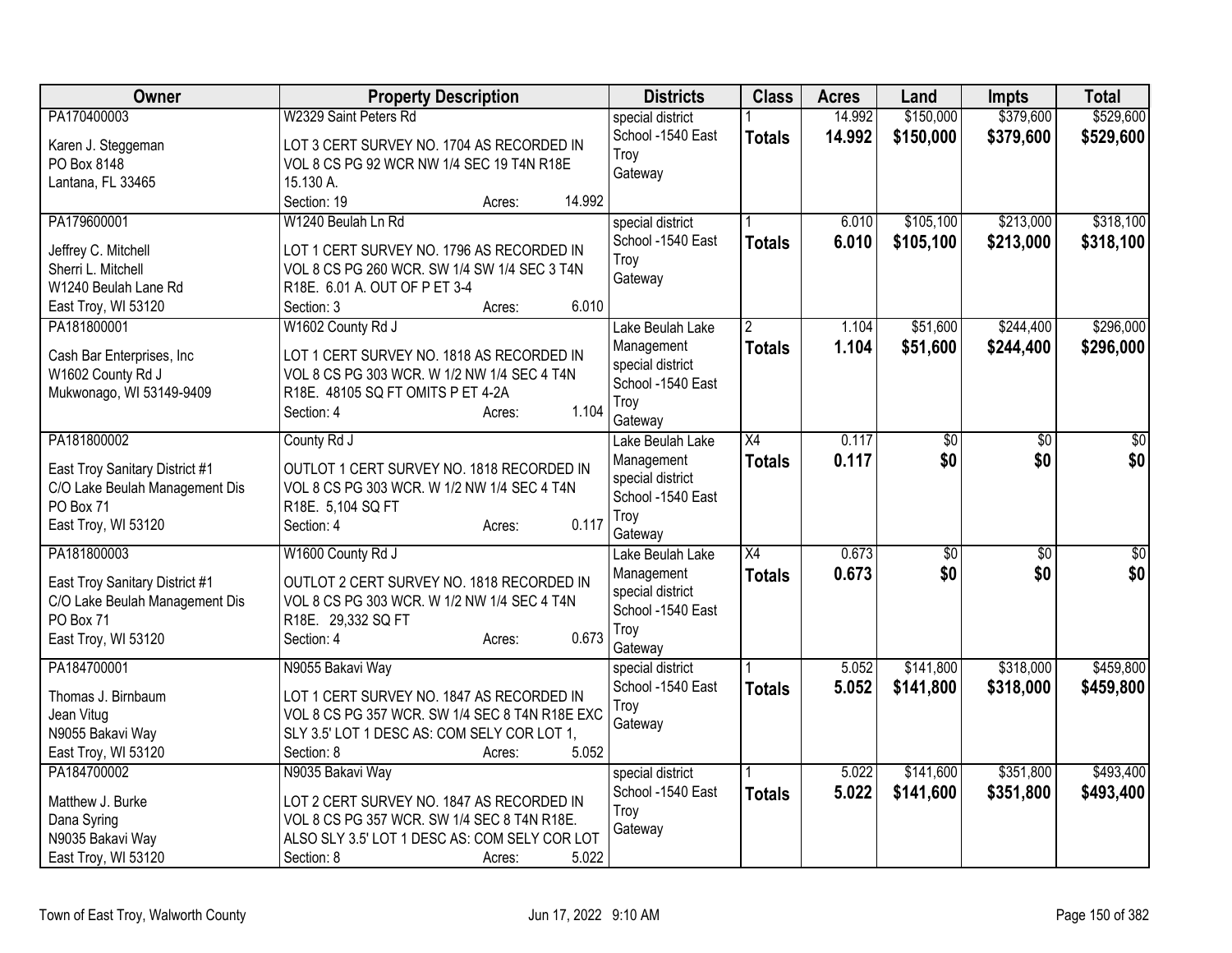| Owner                             | <b>Property Description</b>                        | <b>Districts</b>  | <b>Class</b>  | <b>Acres</b> | Land      | <b>Impts</b> | <b>Total</b> |
|-----------------------------------|----------------------------------------------------|-------------------|---------------|--------------|-----------|--------------|--------------|
| PA188200001                       | W765 Honey Creek Rd                                | special district  |               | 2.548        | \$63,200  | \$166,000    | \$229,200    |
| Timothy J. Zelenski               | LOT 1 CERT SURVEY NO. 1882 AS RECORDED IN          | School -1540 East | <b>Totals</b> | 2.548        | \$63,200  | \$166,000    | \$229,200    |
| Lori A. Muzatko                   | VOL 9 CS PG 56 WCR SE 1/4 NW 1/4 SEC 35 T4N        | Troy              |               |              |           |              |              |
| W765 Honey Creek Rd               | R18E. ALSO COM SE COR CSM 1882, N0D 00'17"E        | Gateway           |               |              |           |              |              |
| Burlington, WI 53105-0000         | 2.548<br>Section: 35<br>Acres:                     |                   |               |              |           |              |              |
| PA191600002                       | N7739 Carver School Rd                             | special district  |               | 4.050        | \$76,400  | \$185,500    | \$261,900    |
|                                   |                                                    | School -1540 East | <b>Totals</b> | 4.050        | \$76,400  | \$185,500    | \$261,900    |
| Donald Manley                     | LOT 2 CERTIFIED SURVEY NO. 1916 AS RECORDED        | Troy              |               |              |           |              |              |
| Connie Manley                     | IN VOL 9 OF C.S. ON PAGE 120 WCR. LOCATED IN SI    | Gateway           |               |              |           |              |              |
| N7739 Carver School Rd            | 1/4 SE 1/4 SEC 28 T4N R18E. ALSO COM SE COR        |                   |               |              |           |              |              |
| East Troy, WI 53120               | 4.050<br>Section: 28<br>Acres:                     |                   |               |              |           |              |              |
| PA191700001                       | W1601 Honey Creek Rd                               | special district  |               | 3.170        | \$72,600  | \$152,100    | \$224,700    |
| Robert E. Jensen                  | LOT 1 CERTIFIED SURVEY NO. 1917 AS RECORDED        | School -1540 East | <b>Totals</b> | 3.170        | \$72,600  | \$152,100    | \$224,700    |
| Debra A. Jensen                   | IN VOL 9 OF C.S. ON PAGE 122 WCR. LOCATED IN       | Troy              |               |              |           |              |              |
| W1601 Honey Creek Rd              | NE 1/4 NW 1/4 SEC 33 T4N R18E. 3.17 A OUT OF P     | Gateway           |               |              |           |              |              |
| East Troy, WI 53120               | 3.170<br>Section: 33<br>Acres:                     |                   |               |              |           |              |              |
| PA191900001                       | N8908 Army Lake Rd                                 | special district  |               | 2.000        | \$55,000  | \$224,000    | \$279,000    |
|                                   |                                                    | School -1540 East | 4             | 2.510        | \$600     | \$0          | \$600        |
| David M. Degrave                  | LOT 1 CERTIFIED SURVEY NO. 1919 AS RECORDED        | Troy              | 5             | 0.500        | \$300     | \$0          | \$300        |
| Jill M. Degrave                   | IN VOL 9 OF C.S. ON PAGE 126 WCR. LOCATED IN       | Gateway           | <b>Totals</b> | 5.010        | \$55,900  | \$224,000    | \$279,900    |
| N8908 Army Lake Rd                | NE 1/4 SE 1/4 & SE 1/4 SE 1/4 SEC 9 T4N R18E. EXC  |                   |               |              |           |              |              |
| East Troy, WI 53120               | Section: 9<br>5.010<br>Acres:                      |                   |               |              |           |              |              |
| PA191900002                       | N8978 Army Lake Rd                                 | special district  |               | 4.900        | \$98,500  | \$169,600    | \$268,100    |
| Francis Degrave Life Estate et al | LOT 2 CERTIFIED SURVEY NO. 1919 AS RECORDED        | School -1540 East | 4             | 13.000       | \$3,000   | \$0          | \$3,000      |
| N9022 Army Lake Rd                | IN VOL 9 OF C.S. ON PAGE 126 WCR. LOCATED IN       | Troy              | 5             | 0.500        | \$100     | \$0          | \$100        |
| East Troy, WI 53120               | NE 1/4 SE 1/4 & SE 1/4 SE 1/4 SEC 9 T4N R18E. ALSO | Gateway           | <b>Totals</b> | 18.400       | \$101,600 | \$169,600    | \$271,200    |
|                                   | Section: 9<br>18.400<br>Acres:                     |                   |               |              |           |              |              |
| PA191900003                       | County Rd ES                                       | special district  | 4             | 4.310        | \$1,000   | $\sqrt{6}$   | \$1,000      |
|                                   |                                                    | School -1540 East | 5             | 2.750        | \$1,200   | \$0          | \$1,200      |
| Frances Degrave Life Estate et al | LOT 3 CERTIFIED SURVEY NO. 1919 AS RECORDED        | Troy              | <b>Totals</b> | 7.060        | \$2,200   | \$0          | \$2,200      |
| N9022 Army Lake Rd                | IN VOL 9 OF C.S. ON PAGE 126 WCR. LOCATED IN       | Gateway           |               |              |           |              |              |
| East Troy, WI 53120               | NE 1/4 SE 1/4 & SE 1/4 SE 1/4 SEC 9 T4N R18E. 7.06 |                   |               |              |           |              |              |
|                                   | 7.060<br>Section: 9<br>Acres:                      |                   |               |              |           |              |              |
| PA201600001                       | W565 County Rd L                                   | special district  |               | 2.000        | \$55,000  | \$292,500    | \$347,500    |
| <b>Ashley Farrell</b>             | LOT 1 CERTIFIED SURVEY NO. 2016 AS RECORDED        | School -1540 East | <b>Totals</b> | 2.000        | \$55,000  | \$292,500    | \$347,500    |
| W565 County Rd L                  | IN VOL 9 OF C.S. ON PAGE 314 WCR. LOCATED IN SE    | Troy              |               |              |           |              |              |
| East Troy, WI 53120               | 1/4 SE 1/4 SEC 11 T4N R18E. 2 A. OUT OF P          | Gateway           |               |              |           |              |              |
|                                   | 2.000<br>Section: 11<br>Acres:                     |                   |               |              |           |              |              |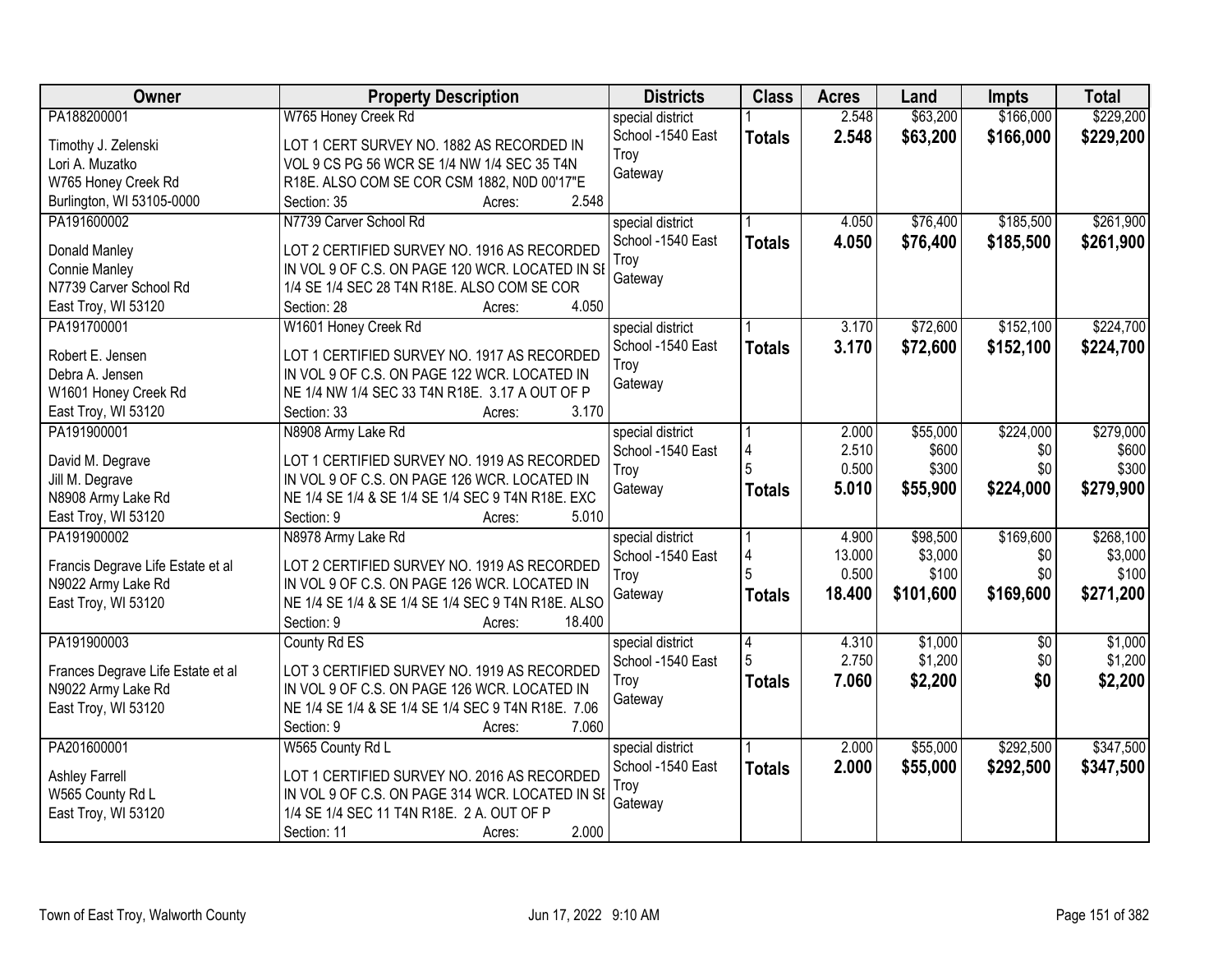| <b>Owner</b>              | <b>Property Description</b>                     | <b>Districts</b>                      | <b>Class</b>  | <b>Acres</b> | Land      | Impts           | <b>Total</b> |
|---------------------------|-------------------------------------------------|---------------------------------------|---------------|--------------|-----------|-----------------|--------------|
| PA202500001               | W2161 Dannan Ln                                 | special district                      |               | 2.660        | \$59,900  | \$316,700       | \$376,600    |
| Paul S. Sergio            | LOT 1 CERTIFIED SURVEY NO. 2025 AS RECORDED     | School -1540 East                     | <b>Totals</b> | 2.660        | \$59,900  | \$316,700       | \$376,600    |
| Carol A. Sergio           | IN VOL 9 OF C.S. ON PAGE 330 WCR. LOCATED IN    | Troy                                  |               |              |           |                 |              |
| W2161 Dannan Ln           | NE 1/4 NE 1/4 SEC 19 T4N R18E. 115743 SQ FT     | Gateway                               |               |              |           |                 |              |
| East Troy, WI 53120       | 2.660<br>Section: 19<br>Acres:                  |                                       |               |              |           |                 |              |
| PA202500002               | W2155 Dannan Ln                                 | special district                      |               | 2.660        | \$64,900  | \$227,400       | \$292,300    |
| Arthur D Parman Trust     | LOT 2 CERTIFIED SURVEY NO. 2025 AS RECORDED     | School -1540 East                     | <b>Totals</b> | 2.660        | \$64,900  | \$227,400       | \$292,300    |
| Betty J Parman Trust      | IN VOL 9 OF C.S. ON PAGE 330 WCR. LOCATED IN    | Troy                                  |               |              |           |                 |              |
| W2155 Dannan Ln           | NE 1/4 NE 1/4 SEC 19 T4N R18E. 115955 SQ FT.    | Gateway                               |               |              |           |                 |              |
| East Troy, WI 53120       | 2.660<br>Section: 19<br>Acres:                  |                                       |               |              |           |                 |              |
| PA202500003               | W2173 Dannan Ln                                 |                                       |               | 6.190        | \$106,000 | \$200,600       | \$306,600    |
|                           |                                                 | special district<br>School -1540 East |               | 6.190        |           |                 |              |
| Elizabeth R. Parman et al | LOT 3 CERTIFIED SURVEY NO. 2025 AS RECORDED     | Trov                                  | <b>Totals</b> |              | \$106,000 | \$200,600       | \$306,600    |
| c/o Dan A. Parman         | IN VOL 9 OF C.S. ON PAGE 330 WCR. LOCATED IN    | Gateway                               |               |              |           |                 |              |
| W2173 Dannan Ln           | NE 1/4 NE 1/4 SEC 19 T4N R18E. 269455 SQ FT     |                                       |               |              |           |                 |              |
| East Troy, WI 53120-0000  | 6.190<br>Section: 19<br>Acres:                  |                                       |               |              |           |                 |              |
| PA202500004               | W2183 Dannan Ln                                 | special district                      |               | 3.410        | \$76,200  | \$208,500       | \$284,700    |
| Gail L. Jensen            | LOT 4 CERTIFIED SURVEY NO. 2025 AS RECORDED     | School -1540 East                     | <b>Totals</b> | 3.410        | \$76,200  | \$208,500       | \$284,700    |
| c/o Gail L. Jensen        | IN VOL 9 OF C.S. ON PAGE 330 WCR. LOCATED IN    | Troy                                  |               |              |           |                 |              |
| W2183 Dannan Ln           | NE 1/4 NE 1/4 SEC 19 T4N R18E. 148317 SQ FT     | Gateway                               |               |              |           |                 |              |
| East Troy, WI 53120       | 3.410<br>Section: 19<br>Acres:                  |                                       |               |              |           |                 |              |
| PA204300001               | W841 Hwy 20                                     | special district                      |               | 4.000        | \$85,000  | \$186,100       | \$271,100    |
|                           |                                                 | School -1540 East                     |               | 6.935        | \$4,500   | \$0             | \$4,500      |
| Markham Trust             | LOT 1 CERTIFIED SURVEY NO. 2043 AS RECORDED     | Troy                                  | <b>Totals</b> | 10.935       | \$89,500  | \$186,100       | \$275,600    |
| PO Box 827                | IN VOL 9 OF C.S. ON PAGE 366 WCR. LOCATED IN    | Gateway                               |               |              |           |                 |              |
| East Troy, WI 53120       | NE 1/4 NW 1/4 & NW 1/4 NW 1/4 SEC 26 T4N R18E.  |                                       |               |              |           |                 |              |
|                           | 0.000<br>Section: 26<br>Acres:                  |                                       |               |              |           |                 |              |
| PA207600001               | W720 Honey Creek Rd                             | special district                      |               | 1.999        | \$55,000  | \$269,500       | \$324,500    |
| Daniel J. Heidelmeier     | LOT 1 CERTIFIED SURVEY NO. 2076 AS RECORDED     | School -1540 East                     | <b>Totals</b> | 1.999        | \$55,000  | \$269,500       | \$324,500    |
| Laura A. Heidelmeier      | IN VOL 10 OF C.S. ON PAGE 43 WCR. LOCATED IN SE | Troy                                  |               |              |           |                 |              |
| W720 Honey Creek Rd       | 1/4 NW 1/4 & NE 1/4 NW 1/4 SEC 35 T4N R18E.     | Gateway                               |               |              |           |                 |              |
| Burlington, WI 53105      | 1.999<br>Section: 35<br>Acres:                  |                                       |               |              |           |                 |              |
| PA208200001               | Honey Creek Rd                                  | special district                      |               | 4.000        | \$900     | $\overline{50}$ | \$900        |
|                           |                                                 | School -1540 East                     | <b>Totals</b> | 4.000        | \$900     | \$0             | \$900        |
| Shirley M. Zelenski       | LOT 1 CERTIFIED SURVEY NO. 2082 AS RECORDED     | Troy                                  |               |              |           |                 |              |
| Kelly J. Zelenski         | IN VOL 10 OF C.S. ON PAGE 54 WCR. LOCATED IN SE | Gateway                               |               |              |           |                 |              |
| 340 Channing Way          | 1/4 NW 1/4 SEC 35 T4N R18E. 174242.5 SQ FT. OUT |                                       |               |              |           |                 |              |
| Apt 342                   | 4.000<br>Section: 35<br>Acres:                  |                                       |               |              |           |                 |              |
| San Rafael, CA 94903      |                                                 |                                       |               |              |           |                 |              |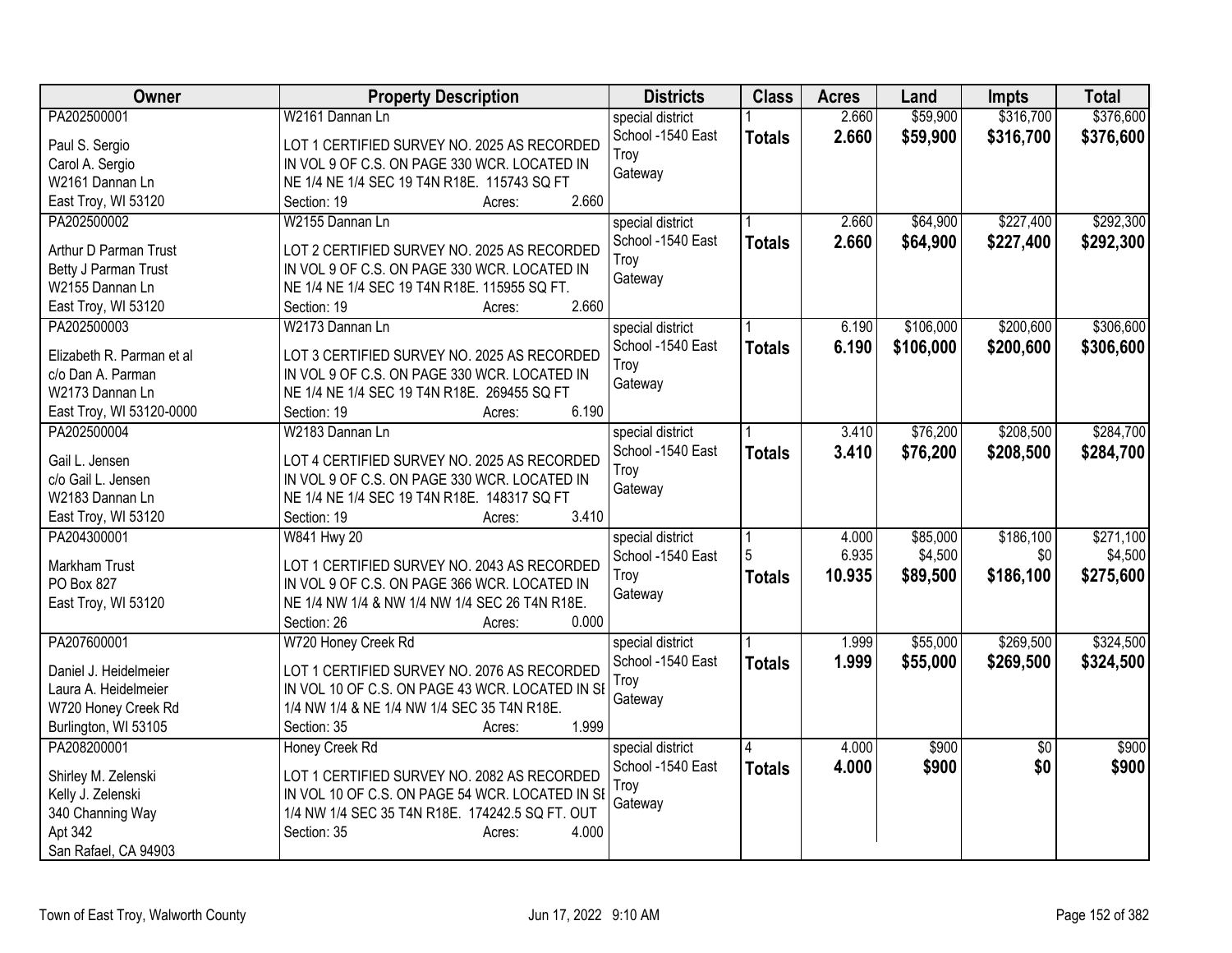| Owner                     | <b>Property Description</b>                        | <b>Districts</b>   | <b>Class</b>  | <b>Acres</b> | Land     | <b>Impts</b>    | <b>Total</b> |
|---------------------------|----------------------------------------------------|--------------------|---------------|--------------|----------|-----------------|--------------|
| PA209100001               | W2427 Saint Peters Rd                              | special district   |               | 1.000        | \$35,000 | \$205,700       | \$240,700    |
| Michael Bruno             | LOT 1 CERTIFIED SURVEY NO. 2091 AS RECORDED        | School -1540 East  | <b>Totals</b> | 1.000        | \$35,000 | \$205,700       | \$240,700    |
| <b>Tristin Bruno</b>      | IN VOL 10 OF C.S. ON PAGE 73 WCR. LOCATED IN       | Troy               |               |              |          |                 |              |
| W2427 St Peters Rd        | SW 1/4 SEC 18 T4N R18E. 43718 SQ FT. OMITS P       | Gateway            |               |              |          |                 |              |
| East Troy, WI 53120       | 1.000<br>Section: 18<br>Acres:                     |                    |               |              |          |                 |              |
| PA209100002               | W2435 Saint Peters Rd                              | special district   |               | 1.080        | \$36,600 | \$445,700       | \$482,300    |
|                           |                                                    | School -1540 East  | <b>Totals</b> | 1.080        | \$36,600 | \$445,700       | \$482,300    |
| Derek Kratochwill         | LOT 2 CERTIFIED SURVEY NO. 2091 AS RECORDED        | Troy               |               |              |          |                 |              |
| Stephanie Kratochwill     | IN VOL 10 OF C.S. ON PAGE 73 WCR. LOCATED IN       | Gateway            |               |              |          |                 |              |
| W2435 Saint Peters Rd     | SW 1/4 SEC 18 T4N R18E. 46961 SQ FT. OMITS P       |                    |               |              |          |                 |              |
| East Troy, WI 53120       | 1.080<br>Section: 18<br>Acres:                     |                    |               |              |          |                 |              |
| PA209100003               | W2445 Saint Peters Rd                              | special district   |               | 1.000        | \$35,000 | \$192,800       | \$227,800    |
| Russell P. Markestad      | LOT 3 CERTIFIED SURVEY NO. 2091 AS RECORDED        | School -1540 East  | <b>Totals</b> | 1.000        | \$35,000 | \$192,800       | \$227,800    |
| Darcey R. Markestad       | IN VOL 10 OF C.S. ON PAGE 73 WCR. LOCATED IN       | Troy               |               |              |          |                 |              |
| W2445 Saint Peters Rd     | SW 1/4 SEC 18 T4N R18E. 43588 SQ FT. OMITS P       | Gateway            |               |              |          |                 |              |
| East Troy, WI 53120       | 1.000<br>Section: 18<br>Acres:                     |                    |               |              |          |                 |              |
| PA209100004               | W2449 Saint Peters Rd                              | special district   |               | 2.360        | \$60,400 | \$264,300       | \$324,700    |
|                           |                                                    | School -1540 East  | <b>Totals</b> | 2.360        | \$60,400 | \$264,300       | \$324,700    |
| Thomas Lenichek           | LOT 4 CERTIFIED SURVEY NO. 2091 AS RECORDED        | Troy               |               |              |          |                 |              |
| Anne M. Lenichek          | IN VOL 10 OF C.S. ON PAGE 73 WCR. LOCATED IN       | Gateway            |               |              |          |                 |              |
| W2449 St Peters Rd        | SW 1/4 SEC 18 T4N R18E. 102564 SQ FT. OMITS P      |                    |               |              |          |                 |              |
| East Troy, WI 53120       | 2.360<br>Section: 18<br>Acres:                     |                    |               |              |          |                 |              |
| PA209300001               | W1040 County Rd J                                  | special district   |               | 4.990        | \$99,900 | \$147,900       | \$247,800    |
| Joel A. Martin            | LOT 1 CERTIFIED SURVEY NO. 2093 AS RECORDED        | School -1540 East  | <b>Totals</b> | 4.990        | \$99,900 | \$147,900       | \$247,800    |
| Merrie H. Martin          | IN VOL 10 OF C.S. ON PAGE 76 WCR. LOCATED IN       | Troy               |               |              |          |                 |              |
| W1040 County Rd J         | NW 1/4 NE 1/4 SEC 3 T4N R18E. 217364 SQ FT.        | Gateway            |               |              |          |                 |              |
| Mukwonago, WI 53149-0000  | 4.990<br>Section: 3<br>Acres:                      |                    |               |              |          |                 |              |
| PA212100001               | Honey Creek Rd                                     | School - 0777 Burl |               | 7.022        | \$1,600  | $\overline{50}$ | \$1,600      |
|                           |                                                    | Gateway            | <b>Totals</b> | 7.022        | \$1,600  | \$0             | \$1,600      |
| John R. Fitzgerald        | LOT 1 CERTIFIED SURVEY NO. 2121 AS RECORDED        |                    |               |              |          |                 |              |
| Kimberly H. Fitzgerald    | IN VOL 10 OF C.S. ON PAGE 130 WCR. LOCATED IN      |                    |               |              |          |                 |              |
| W468 Honey Creek Rd       | NE 1/4 SW 1/4, NW 1/4 SW 1/4 & SW 1/4 SW 1/4 SEC 3 |                    |               |              |          |                 |              |
| Burlington, WI 53105-0000 | 7.022<br>Section: 36<br>Acres:                     |                    |               |              |          |                 |              |
| PA212100002               | W468 Honey Creek Rd                                | School - 0777 Burl |               | 4.750        | \$96,300 | \$366,800       | \$463,100    |
| John R. Fitzgerald        | LOT 2 CERTIFIED SURVEY NO. 2121 AS RECORDED        | Gateway            |               | 2.390        | \$600    | \$0             | \$600        |
| Kimberly H. Fitzgerald    | IN VOL 10 OF C.S. ON PAGE 130 WCR. LOCATED IN      |                    | <b>Totals</b> | 7.140        | \$96,900 | \$366,800       | \$463,700    |
| W468 Honey Creek Rd       | NE 1/4 SW 1/4, NW 1/4 SW 1/4 & SW 1/4 SW 1/4 SEC 3 |                    |               |              |          |                 |              |
| Burlington, WI 53105-0000 | 7.140<br>Section: 36<br>Acres:                     |                    |               |              |          |                 |              |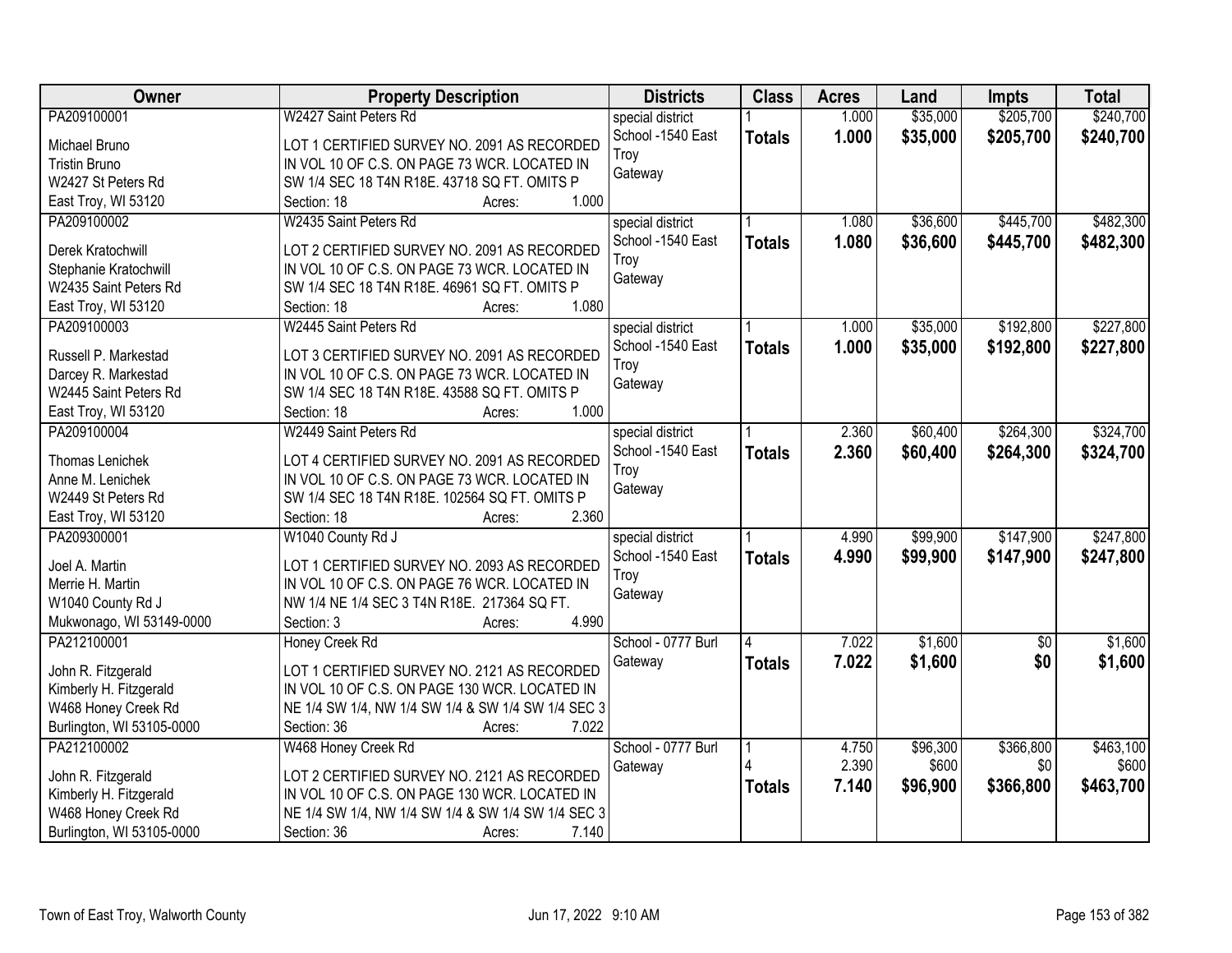| Owner                   | <b>Property Description</b>                            | <b>Districts</b>   | <b>Class</b>  | <b>Acres</b> | Land      | <b>Impts</b> | <b>Total</b> |
|-------------------------|--------------------------------------------------------|--------------------|---------------|--------------|-----------|--------------|--------------|
| PA212100003             | W462 Honey Creek Rd                                    | School - 0777 Burl |               | 5.860        | \$104,300 | \$181,400    | \$285,700    |
| Heidi C. Burinda et al  | LOT 3 CERTIFIED SURVEY NO. 2121 AS RECORDED            | Gateway            | <b>Totals</b> | 5.860        | \$104,300 | \$181,400    | \$285,700    |
| c/o William J. Burinda  | IN VOL 10 OF C.S. ON PAGE 130 WCR. LOCATED IN          |                    |               |              |           |              |              |
| W462 Honey Creek Rd     | NE 1/4 SW 1/4, NW 1/4 SW 1/4 & SW 1/4 SW 1/4 SEC 3     |                    |               |              |           |              |              |
| Burlington, WI 53105    | 5.860<br>Section: 36<br>Acres:                         |                    |               |              |           |              |              |
| PA213700001             | W1128 Wolf Way                                         | special district   |               | 5.000        | \$100,000 | \$73,300     | \$173,300    |
|                         |                                                        | School -1540 East  | <b>Totals</b> | 5.000        | \$100,000 | \$73,300     | \$173,300    |
| James J. Kutschenreuter | LOT 1 CERTIFIED SURVEY NO. 2137 AS RECORDED            | Troy               |               |              |           |              |              |
| Beth E. Norris          | IN VOL 10 OF C.S. ON PAGE 161 WCR. LOCATED IN          | Gateway            |               |              |           |              |              |
| N9379 Beulah Park Rd    | NE 1/4 NW 1/4 SEC 3 T4N R18E. (OUTLOT 1 IS             |                    |               |              |           |              |              |
| East Troy, WI 53120     | 5.000<br>Section: 3<br>Acres:                          |                    |               |              |           |              |              |
| PA213800001             | N7425 Hamms Rd                                         | special district   |               | 5.000        | \$90,000  | \$189,300    | \$279,300    |
| Timothy P. Griffin      | LOT 1 CERTIFIED SURVEY NO. 2138 AS RECORDED            | School -1540 East  | <b>Totals</b> | 5.000        | \$90,000  | \$189,300    | \$279,300    |
| Susan R. Griffin        | IN VOL 10 OF C.S. ON PAGE 164 WCR. LOCATED IN          | Troy               |               |              |           |              |              |
| N7425 Hamms Rd          | NE 1/4 SE 1/4 SEC 33 T4N R18E. 217800 SQ FT. OUT       | Gateway            |               |              |           |              |              |
| Burlington, WI 53105    | Section: 33<br>5.000<br>Acres:                         |                    |               |              |           |              |              |
| PA217100001             | W1288 Honey Creek Rd                                   | special district   |               | 1.500        | \$45,000  | \$201,800    | \$246,800    |
|                         |                                                        | School -1540 East  | Δ             | 3.400        | \$900     | \$0          | \$900        |
| Robert C. Riehle        | LOT 1 CERTIFIED SURVEY NO. 2171 AS RECORDED            |                    |               | 0.100        | \$100     | \$0          | \$100        |
| Donna M. Spencer-Riehle | IN VOL 10 OF C.S. ON PAGE 237 WCR. LOCATED IN          | Troy<br>Gateway    |               | 5.000        | \$46,000  | \$201,800    | \$247,800    |
| W1288 Honey Creek Rd    | NW 1/4 SEC 34 T4N R18E. 218402 SQ FT. OUT OF P         |                    | <b>Totals</b> |              |           |              |              |
| Burlington, WI 53105    | Section: 34<br>5.000<br>Acres:                         |                    |               |              |           |              |              |
| PA218500001             | N9066 Austin Rd                                        | special district   |               | 2.565        | \$115,800 | \$251,200    | \$367,000    |
|                         |                                                        | School -1540 East  | 5             | 2.946        | \$1,900   | \$0          | \$1,900      |
| Bradley D. Heinz et al  | LOT 1 CERTIFIED SURVEY NO. 2185 AS RECORDED            | Troy               | <b>Totals</b> | 5.511        | \$117,700 | \$251,200    | \$368,900    |
| c/o Bradley D. Heinz    | IN VOL 10 OF C.S. ON PAGE 265 WCR. LOCATED IN          | Gateway            |               |              |           |              |              |
| N9066 Austin Rd         | NE 1/4 SE 1/4 SEC 7 & NW 1/4 SW 1/4 SEC 8 T4N<br>5.565 |                    |               |              |           |              |              |
| East Troy, WI 53120     | Section: 7<br>Acres:                                   |                    |               |              |           |              |              |
| PA218500002             | N9060 Austin Rd                                        | special district   |               | 5.176        | \$142,400 | \$307,800    | \$450,200    |
| Diedre P. Jensen        | LOT 2 CERTIFIED SURVEY NO. 2185 AS RECORDED            | School -1540 East  | <b>Totals</b> | 5.176        | \$142,400 | \$307,800    | \$450,200    |
| Joseph S. Sterle        | IN VOL 10 OF C.S. ON PAGE 265 WCR. LOCATED IN          | Troy               |               |              |           |              |              |
| N9060 Austin Rd         | NE 1/4 SE 1/4 SEC 7 & NW 1/4 SW 1/4 SEC 8 T4N          | Gateway            |               |              |           |              |              |
| East Troy, WI 53120     | Section: 7<br>5.176<br>Acres:                          |                    |               |              |           |              |              |
| PA218500003             | N9045 Austin Rd                                        | special district   |               | 2.514        | \$62,700  | \$345,800    | \$408,500    |
|                         |                                                        | School -1540 East  | 5             | 2.500        | \$1,600   | \$0          | \$1,600      |
| Andrew Kiefer           | LOT 3 CERTIFIED SURVEY NO. 2185 AS RECORDED            | Troy               | <b>Totals</b> | 5.014        | \$64,300  | \$345,800    | \$410,100    |
| <b>Tracie Kiefer</b>    | IN VOL 10 OF C.S. ON PAGE 265 WCR. LOCATED IN          | Gateway            |               |              |           |              |              |
| N9045 Austin Rd         | NE 1/4 SE 1/4 SEC 7 & NW 1/4 SW 1/4 SEC 8 T4N          |                    |               |              |           |              |              |
| East Troy, WI 53120     | 5.014<br>Section: 7<br>Acres:                          |                    |               |              |           |              |              |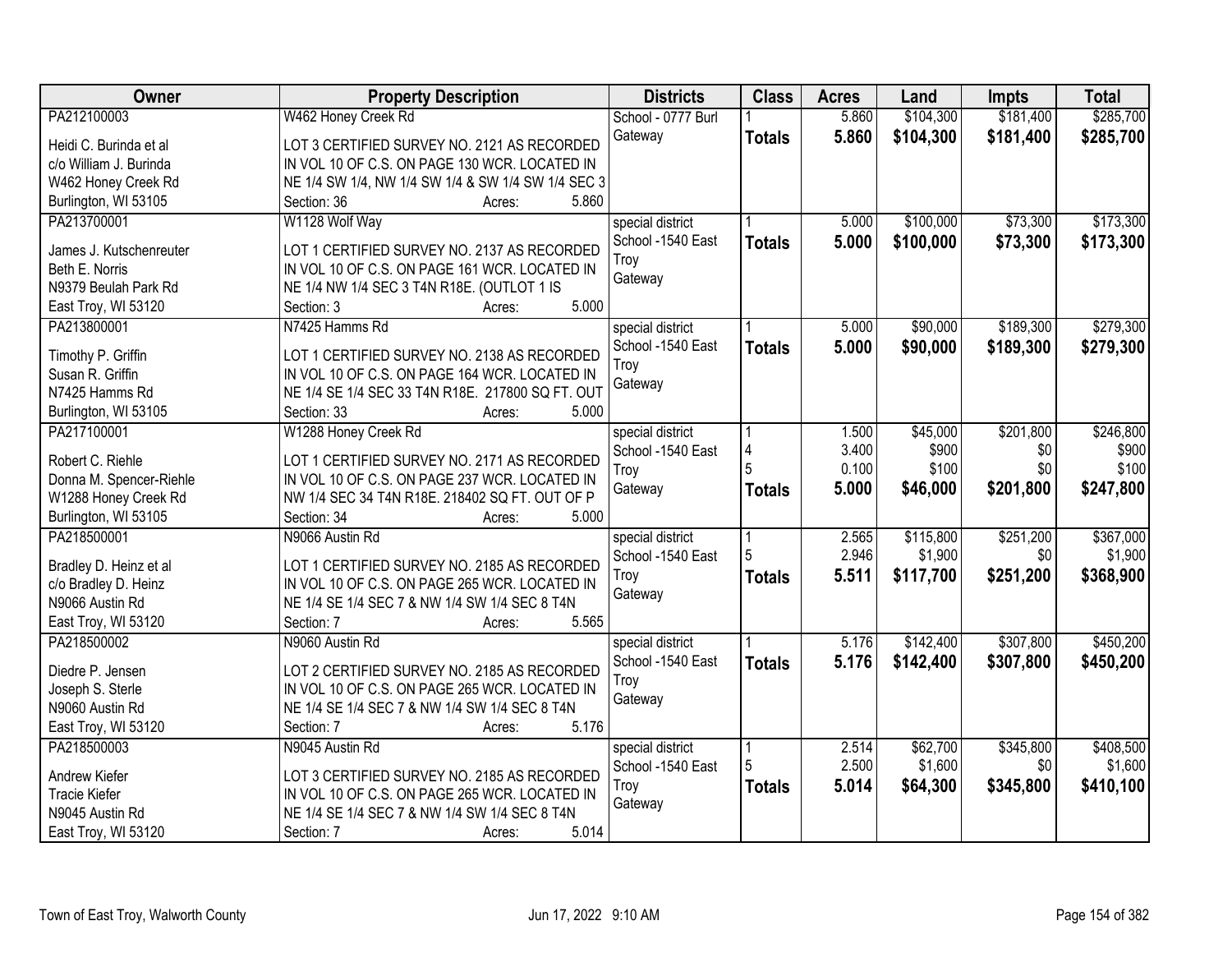| <b>Owner</b>                          | <b>Property Description</b>                                                                       | <b>Districts</b>  | <b>Class</b>  | <b>Acres</b> | Land      | <b>Impts</b> | <b>Total</b> |
|---------------------------------------|---------------------------------------------------------------------------------------------------|-------------------|---------------|--------------|-----------|--------------|--------------|
| PA219800001                           | N9528 Oakwood Ln                                                                                  | special district  |               | 5.540        | \$102,700 | \$265,800    | \$368,500    |
| Debra A. Davis-Randolph               | LOT 1 CERTIFIED SURVEY NO. 2198 AS RECORDED                                                       | School -1540 East | <b>Totals</b> | 5.540        | \$102,700 | \$265,800    | \$368,500    |
| N9528 Oakwood Ln                      | IN VOL 10 OF C.S. ON PAGE 292 WCR. LOCATED IN                                                     | Troy              |               |              |           |              |              |
| Mukwonago, WI 53149                   | NW 1/4 SE 1/4 & SW 1/4 SE 1/4 SECTION 5 T4N R18E.                                                 | Gateway           |               |              |           |              |              |
|                                       | 5.540<br>Section: 5<br>Acres:                                                                     |                   |               |              |           |              |              |
| PA219800002                           | W1849 County Rd J                                                                                 | special district  |               | 2.500        | \$62,500  | \$232,900    | \$295,400    |
|                                       |                                                                                                   | School -1540 East |               | 3.174        | \$700     | \$0          | \$700        |
| Michael J. Bohmann                    | LOT 2 CERTIFIED SURVEY NO. 2198 AS RECORDED                                                       | Troy              | <b>Totals</b> | 5.674        | \$63,200  | \$232,900    | \$296,100    |
| Janet M. Bohmann                      | IN VOL 10 OF C.S. ON PAGE 292 WCR. LOCATED IN                                                     | Gateway           |               |              |           |              |              |
| W1849 County Rd J                     | NW 1/4 SE 1/4 & SW 1/4 SE 1/4 SECTION 5 T4N R18E.<br>5.674                                        |                   |               |              |           |              |              |
| Mukwonago, WI 53149                   | Section: 5<br>Acres:                                                                              |                   |               |              |           |              |              |
| PA219800003                           | N9510 Oakwood Ln                                                                                  | special district  |               | 5.722        | \$103,600 | \$215,900    | \$319,500    |
| Daniel R. Barta                       | LOT 3 CERTIFIED SURVEY NO. 2198 AS RECORDED                                                       | School -1540 East | <b>Totals</b> | 5.722        | \$103,600 | \$215,900    | \$319,500    |
| N9510 Oakwood Ln                      | IN VOL 10 OF C.S. ON PAGE 292 WCR. LOCATED IN                                                     | Troy              |               |              |           |              |              |
| Mukwonago, WI 53149                   | NW 1/4 SE 1/4 & SW 1/4 SE 1/4 SECTION 5 T4N R18E.                                                 | Gateway           |               |              |           |              |              |
|                                       | 5.722<br>Section: 5<br>Acres:                                                                     |                   |               |              |           |              |              |
| PA222000001                           | N7260 Colbo Rd                                                                                    | special district  |               | 4.768        | \$96,500  | \$344,600    | \$441,100    |
|                                       |                                                                                                   | School -1540 East | <b>Totals</b> | 4.768        | \$96,500  | \$344,600    | \$441,100    |
| Ronald K. Parsons                     | LOT 1 CERTIFIED SURVEY NO. 2220 AS RECORDED                                                       | Troy              |               |              |           |              |              |
| Kimberly L. Parsons<br>N7260 Colbo Rd | IN VOL 10 OF C.S. ON PAGE 341 WCR. LOCATED IN<br>SE 1/4 SE 1/4 SEC 34 T4N R18E. 217800 SQ FT. OUT | Gateway           |               |              |           |              |              |
| Burlington, WI 53105                  | 4.768<br>Section: 34                                                                              |                   |               |              |           |              |              |
| PA222000002                           | Acres:<br>N7254 Colbo Rd                                                                          |                   |               | 5.000        | \$100,000 | \$213,800    | \$313,800    |
|                                       |                                                                                                   | special district  |               |              |           |              |              |
| Daniel E. Andritsch                   | LOT 2 CERTIFIED SURVEY NO. 2220 AS RECORDED                                                       | School -1540 East | <b>Totals</b> | 5.000        | \$100,000 | \$213,800    | \$313,800    |
| N7254 Colbo Rd                        | IN VOL 10 OF C.S. ON PAGE 341 WCR. LOCATED IN                                                     | Troy<br>Gateway   |               |              |           |              |              |
| Burlington, WI 53105                  | SE 1/4 SE 1/4 SEC 34 T4N R18E. 217800 SQ FT. OUT                                                  |                   |               |              |           |              |              |
|                                       | Section: 34<br>5.000<br>Acres:                                                                    |                   |               |              |           |              |              |
| PA222000003                           | N7246 Colbo Rd                                                                                    | special district  |               | 4.765        | \$96,500  | \$291,600    | \$388,100    |
| Richard Lipecki                       | LOT 3 CERTIFIED SURVEY NO. 2220 AS RECORDED                                                       | School -1540 East | <b>Totals</b> | 4.765        | \$96,500  | \$291,600    | \$388,100    |
| Debra Lipecki                         | IN VOL 10 OF C.S. ON PAGE 341 WCR. LOCATED IN                                                     | Troy              |               |              |           |              |              |
| N7246 Colbo Rd                        | SE 1/4 SE 1/4 SEC 34 T4N R18E. 217800 SQ FT. OUT                                                  | Gateway           |               |              |           |              |              |
| Burlington, WI 53105                  | Section: 34<br>4.765<br>Acres:                                                                    |                   |               |              |           |              |              |
| PA222000004                           | N7228 Colbo Rd                                                                                    | special district  |               | 5.000        | \$100,000 | \$251,700    | \$351,700    |
|                                       |                                                                                                   | School -1540 East | <b>Totals</b> | 5.000        | \$100,000 | \$251,700    | \$351,700    |
| Timothy T. Spiegelhoff                | LOT 4 CERTIFIED SURVEY NO. 2220 AS RECORDED                                                       | Troy              |               |              |           |              |              |
| Kendra J. Spiegelhoff                 | IN VOL 10 OF C.S. ON PAGE 341 WCR. LOCATED IN                                                     | Gateway           |               |              |           |              |              |
| N7228 Colbo Rd                        | SE 1/4 SE 1/4 SEC 34 T4N R18E. 217800 SQ FT. OUT                                                  |                   |               |              |           |              |              |
| Burlington, WI 53105                  | 5.000<br>Section: 34<br>Acres:                                                                    |                   |               |              |           |              |              |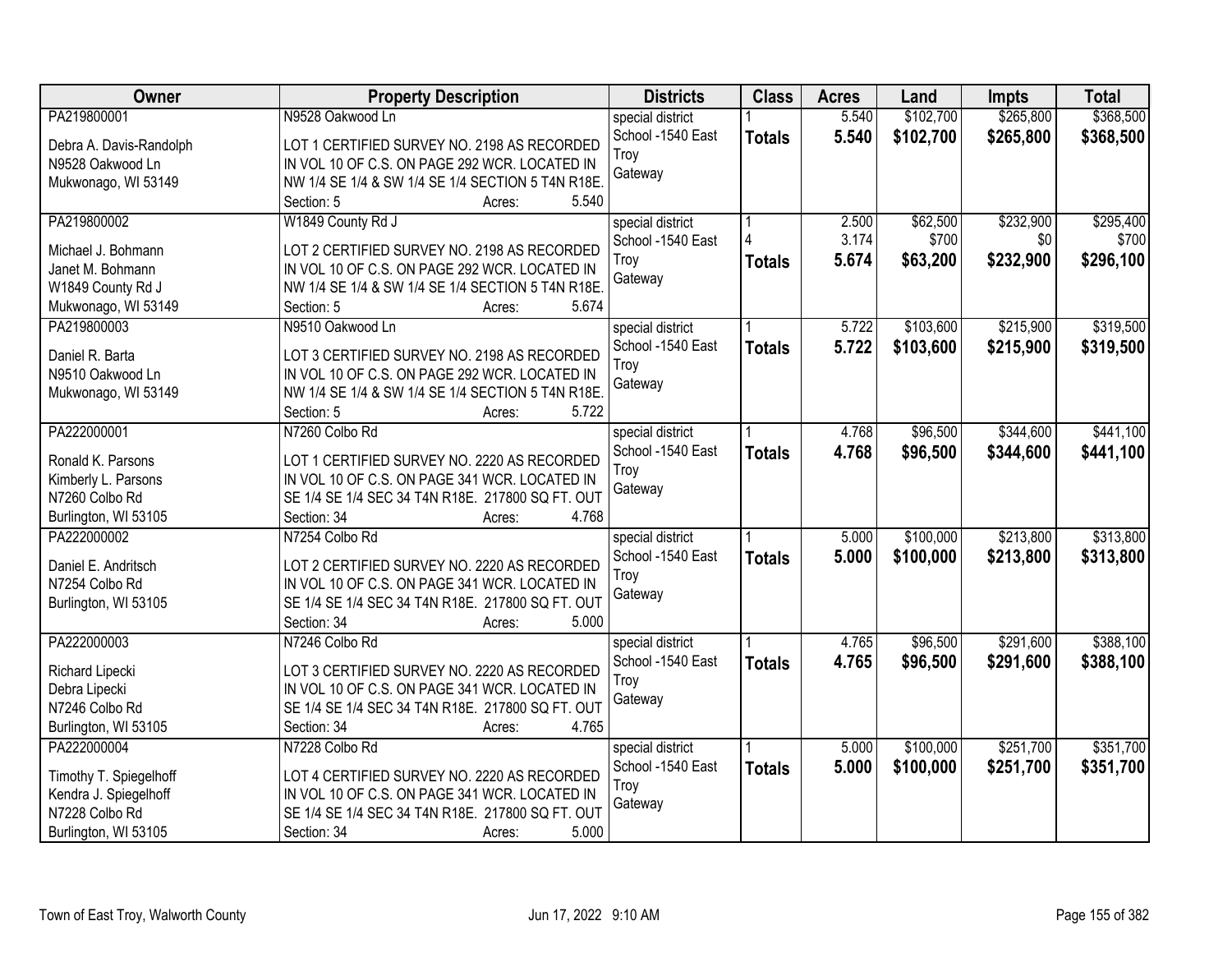| Owner                              | <b>Property Description</b>                     | <b>Districts</b>  | <b>Class</b>  | <b>Acres</b> | Land       | <b>Impts</b>    | <b>Total</b> |
|------------------------------------|-------------------------------------------------|-------------------|---------------|--------------|------------|-----------------|--------------|
| PA224500001                        | W787 Bell School Rd                             | special district  |               | 1.000        | \$35,000   | \$306,900       | \$341,900    |
| Ryan L. Roth                       | LOT 1 CERTIFIED SURVEY NO. 2245 AS RECORDED     | School -1540 East |               | 8.000        | \$2,200    | \$0             | \$2,200      |
| Leanne M. Roth                     | IN VOL 11 OF C.S. ON PAGE 31 WCR. LOCATED IN    | Troy              |               | 2.720        | \$1,500    | \$0             | \$1,500      |
| W787 Bell School Rd                | NW 1/4 NE 1/4 & NE 1/4 NW 1/4 SEC 23 T4N R18E.  | Gateway           | <b>Totals</b> | 11.720       | \$38,700   | \$306,900       | \$345,600    |
| East Troy, WI 53120                | 11.720<br>Section: 23<br>Acres:                 |                   |               |              |            |                 |              |
| PA224500002                        | <b>Bell School Rd</b>                           | special district  | 4             | 8.560        | \$2,000    | $\overline{50}$ | \$2,000      |
|                                    |                                                 | School -1540 East | 5             | 3.190        | \$1,300    | \$0             | \$1,300      |
| Anne Humphrey Trust                | LOT 2 CERTIFIED SURVEY NO. 2245 AS RECORDED     | Troy              | <b>Totals</b> | 11.750       | \$3,300    | \$0             | \$3,300      |
| W705 Bell School Rd                | IN VOL 11 OF C.S. ON PAGE 31 WCR. LOCATED IN    | Gateway           |               |              |            |                 |              |
| East Troy, WI 53120                | NW 1/4 NE 1/4 & NE 1/4 NW 1/4 SEC 23 T4N R18E.  |                   |               |              |            |                 |              |
|                                    | 11.750<br>Section: 23<br>Acres:                 |                   |               |              |            |                 |              |
| PA224500003                        | W705 Bell School Rd                             | special district  | 4             | 49.000       | \$3,300    | \$0             | \$3,300      |
| Anne Humphrey Trust                | LOT 3 CERTIFIED SURVEY NO. 2245 AS RECORDED     | School -1540 East | $\sqrt{5}$    | 4.000        | \$2,600    | \$0             | \$2,600      |
| W705 Bell School Rd                | IN VOL 11 OF C.S. ON PAGE 31 WCR. LOCATED IN    | Troy              |               | 1.000        | \$25,000   | \$55,900        | \$80,900     |
| East Troy, WI 53120                | NW 1/4 NE 1/4 & NE 1/4 NW 1/4 SEC 23 T4N R18E.  | Gateway           | <b>Totals</b> | 54.000       | \$30,900   | \$55,900        | \$86,800     |
|                                    | 54.000<br>Section: 23<br>Acres:                 |                   |               |              |            |                 |              |
| PA226100001                        | N9676 County Rd I                               | special district  |               | 5.010        | \$100,100  | \$308,000       | \$408,100    |
|                                    |                                                 | School -1540 East | <b>Totals</b> | 5.010        | \$100,100  | \$308,000       | \$408,100    |
| Dorothy A. Bringe                  | LOT 1 CERTIFIED SURVEY NO. 2261 AS RECORDED     | Troy              |               |              |            |                 |              |
| N9676 County Rd I                  | IN VOL 11 OF C.S. ON PAGE 65 WCR. LOCATED IN    | Gateway           |               |              |            |                 |              |
| Mukwonago, WI 53149                | NW 1/4 NW 1/4 SEC 3 T4N R18E. 218236 SQ FT. OUT |                   |               |              |            |                 |              |
|                                    | Section: 3<br>5.010<br>Acres:                   |                   |               |              |            |                 |              |
| PA226100002                        | N9674 County Rd I                               | special district  |               | 5.010        | \$100, 100 | \$383,300       | \$483,400    |
| Gerald A. Taylor                   | LOT 2 CERTIFIED SURVEY NO. 2261 AS RECORDED     | School -1540 East | <b>Totals</b> | 5.010        | \$100,100  | \$383,300       | \$483,400    |
| Lorraine A. Taylor                 | IN VOL 11 OF C.S. ON PAGE 65 WCR. LOCATED IN    | Troy              |               |              |            |                 |              |
| N9674 County Rd I                  | NW 1/4 NW 1/4 SEC 3 T4N R18E. 218236 SQ FT. OUT | Gateway           |               |              |            |                 |              |
| Mukwonago, WI 53149                | 5.010<br>Section: 3<br>Acres:                   |                   |               |              |            |                 |              |
| PA226100003                        | N9628 County Rd I                               | special district  |               | 5.010        | \$100,100  | \$332,400       | \$432,500    |
|                                    |                                                 | School -1540 East | <b>Totals</b> | 5.010        | \$100,100  | \$332,400       | \$432,500    |
| Robert Day                         | LOT 3 CERTIFIED SURVEY NO. 2261 AS RECORDED     | Troy              |               |              |            |                 |              |
| Lisa Miller-Day                    | IN VOL 11 OF C.S. ON PAGE 65 WCR. LOCATED IN    | Gateway           |               |              |            |                 |              |
| N9628 County Rd I                  | NW 1/4 NW 1/4 SEC 3 T4N R18E. 218236 SQ FT. OUT |                   |               |              |            |                 |              |
| Mukwonago, WI 53149<br>PA226100004 | Section: 3<br>5.010<br>Acres:                   |                   |               |              |            |                 |              |
|                                    | N9626 County Rd I                               | special district  |               | 5.020        | \$90,100   | \$271,200       | \$361,300    |
| Christopher A. Cody                | LOT 4 CERTIFIED SURVEY NO. 2261 AS RECORDED     | School -1540 East | <b>Totals</b> | 5.020        | \$90,100   | \$271,200       | \$361,300    |
| Leslie D. Cody                     | IN VOL 11 OF C.S. ON PAGE 65 WCR. LOCATED IN    | Troy              |               |              |            |                 |              |
| N9626 County Rd I                  | NW 1/4 NW 1/4 SEC 3 T4N R18E. 218236 SQ FT. OUT | Gateway           |               |              |            |                 |              |
| Mukwonago, WI 53149                | 5.020<br>Section: 3<br>Acres:                   |                   |               |              |            |                 |              |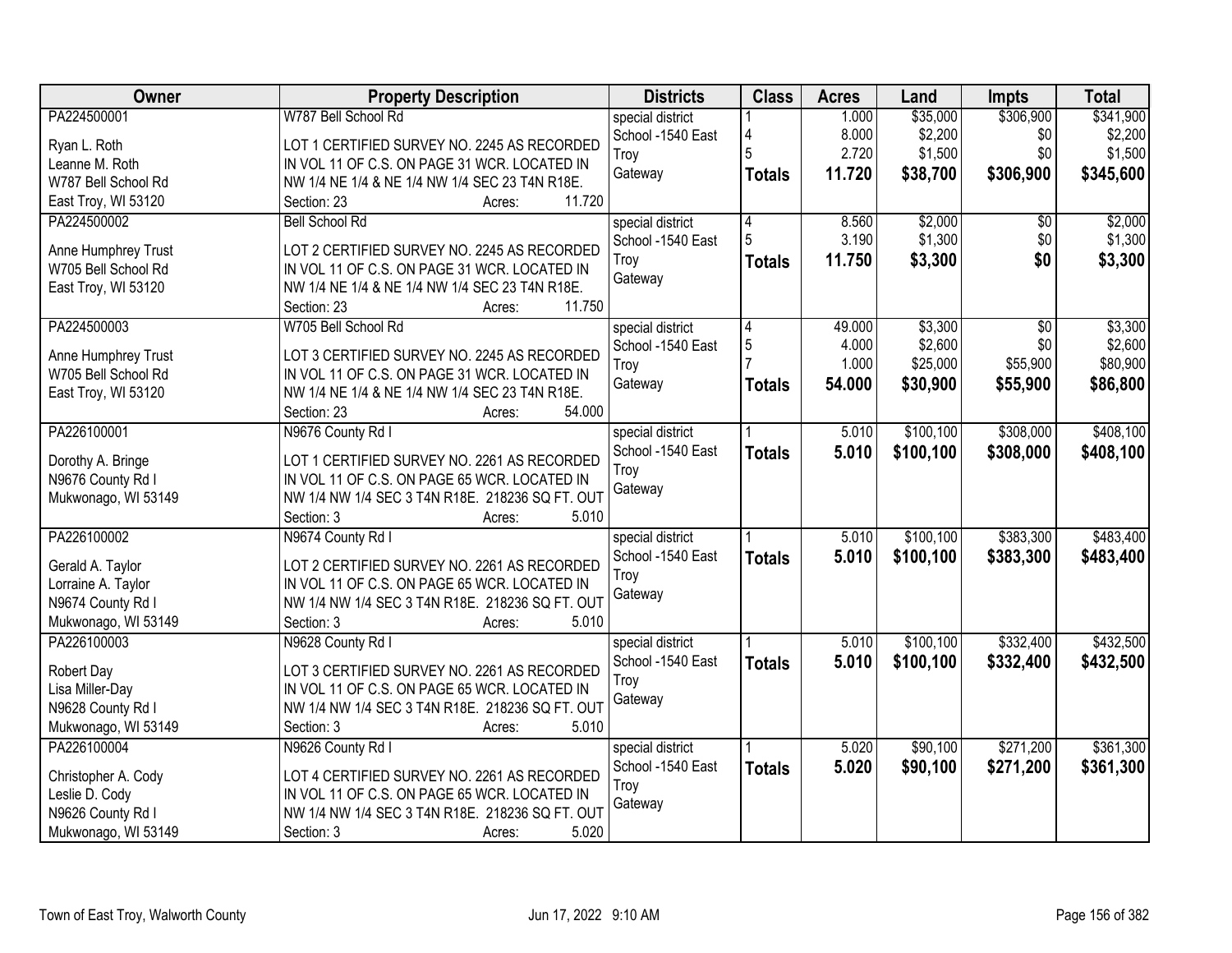| <b>Class</b><br>Owner<br><b>Districts</b><br><b>Acres</b><br><b>Property Description</b><br>Land<br>Impts                                     | <b>Total</b>   |
|-----------------------------------------------------------------------------------------------------------------------------------------------|----------------|
| PA226200001<br>$\overline{50}$<br>\$271,300<br>W1371 County Rd J<br>0.000<br>special district                                                 | \$271,300      |
| 4.750<br>\$1,100<br>School -1540 East<br>4<br><b>Hall Family Trust</b><br>LOT 1 CERTIFIED SURVEY NO. 2262 AS RECORDED                         | \$0<br>\$1,100 |
| 0.250<br>\$100<br>Troy<br>IN VOL 11 OF C.S. ON PAGE 67 WCR. LOCATED IN<br>W1371 County Rd J                                                   | \$0<br>\$100   |
| 5.000<br>\$271,300<br>\$1,200<br>Gateway<br><b>Totals</b><br>Mukwonago, WI 53149<br>SW 1/4 NW 1/4 SEC 3 & SE 1/4 NE 1/4 SEC 4 T4N             | \$272,500      |
| 5.000<br>Section: 3<br>Acres:                                                                                                                 |                |
| \$100,000<br>\$314,300<br>PA226200002<br>W1367 County Rd J<br>5.000<br>special district                                                       | \$414,300      |
| 5.000<br>School -1540 East<br>\$100,000<br>\$314,300<br><b>Totals</b><br>LOT 2 CERTIFIED SURVEY NO. 2262 AS RECORDED                          | \$414,300      |
| David J. Crotteau<br>Troy<br>Jamie L. Crotteau<br>IN VOL 11 OF C.S. ON PAGE 67 WCR. LOCATED IN                                                |                |
| Gateway<br>SW 1/4 NW 1/4 SEC 3 & SE 1/4 NE 1/4 SEC 4 T4N                                                                                      |                |
| W1367 County Rd J<br>5.000<br>Section: 3                                                                                                      |                |
| Mukwonago, WI 53149<br>Acres:<br>\$100,100<br>\$142,600<br>PA226200003<br>W1333 County Rd J<br>5.010                                          | \$242,700      |
| special district<br>School -1540 East                                                                                                         |                |
| 5.010<br>\$142,600<br>\$100,100<br><b>Totals</b><br>LOT 3 CERTIFIED SURVEY NO. 2262 AS RECORDED<br>James N. Wirtz                             | \$242,700      |
| Troy<br>Randi R. Wirtz<br>IN VOL 11 OF C.S. ON PAGE 67 WCR. LOCATED IN                                                                        |                |
| Gateway<br>W1333 County Rd J<br>SW 1/4 NW 1/4 SEC 3 & SE 1/4 NE 1/4 SEC 4 T4N                                                                 |                |
| 5.010<br>Mukwonago, WI 53149<br>Section: 3<br>Acres:                                                                                          |                |
| \$100,000<br>\$438,900<br>PA226200004<br>W1297 County Rd J<br>5.000<br>special district                                                       | \$538,900      |
| School -1540 East<br>5.000<br>\$438,900<br>\$100,000<br><b>Totals</b>                                                                         | \$538,900      |
| Eric E. Blohm<br>LOT 4 CERTIFIED SURVEY NO. 2262 AS RECORDED<br>Troy                                                                          |                |
| Susan A. Blohm<br>IN VOL 11 OF C.S. ON PAGE 67 WCR. LOCATED IN<br>Gateway                                                                     |                |
| W1297 County Rd J<br>SW 1/4 NW 1/4 SEC 3 & SE 1/4 NE 1/4 SEC 4 T4N<br>5.000                                                                   |                |
| Mukwonago, WI 53149<br>Section: 3<br>Acres:<br>PA226500002<br>\$2,200                                                                         | \$2,200        |
| W2036 Saint Peters Rd<br>2.000<br>Lake Beulah Lake                                                                                            | $\sqrt[6]{30}$ |
| \$2,200<br>2.000<br>Management<br><b>Totals</b><br>Brian J. Bakko<br>THAT PT OF FOLLOWING LYING IN LAKE                                       | \$0<br>\$2,200 |
| special district<br>MANAGEMENT: LOT 2 CERTIFIED SURVEY NO. 2265<br>Cynthia A. Bakko<br>School -1540 East                                      |                |
| AS RECORDED IN VOL 11 OF C.S. ON PAGE 76 WCR<br>W2036 St Peters Rd<br>Troy                                                                    |                |
| Section: 17<br>2.000<br>East Troy, WI 53120<br>Acres:<br>Gateway                                                                              |                |
| PA226500002LM<br>W2036 St Peters Rd<br>0.000<br>\$52,800<br>\$182,200<br>special district                                                     | \$235,000      |
| School -1540 East<br>0.000<br>\$52,800<br>\$182,200                                                                                           | \$235,000      |
| <b>Totals</b><br>Brian J. Bakko<br>THAT PT OF FOLLOWING NOT IN LAKE<br>Troy                                                                   |                |
| Cynthia A. Bakko<br>MANAGEMENT: LOT 2 CERTIFIED SURVEY NO. 2265<br>Gateway                                                                    |                |
| W2036 St Peters Rd<br>AS RECORDED IN VOL 11 OF C.S. ON PAGE 76 WCR.                                                                           |                |
| 0.000<br>East Troy, WI 53120<br>Section: 17<br>Acres:                                                                                         |                |
| \$299,700<br>PA226600001<br>W1262 Honey Creek Rd<br>1.170<br>\$38,400<br>special district                                                     | \$338,100      |
| School -1540 East<br>1.170<br>\$38,400<br>\$299,700<br><b>Totals</b><br><b>Richard Ruffalo</b><br>LOT 1 CERTIFIED SURVEY NO. 2266 AS RECORDED | \$338,100      |
| Troy<br>Jan Ruffalo<br>IN VOL 11 OF C.S. ON PAGE 79 WCR. LOCATED IN                                                                           |                |
| Gateway<br>W1262 Honey Creek Rd<br>NW 1/4 SEC 34 T4N R18E. 50904 SQ FT. OUT OF P                                                              |                |
| 1.170<br>Burlington, WI 53105<br>Section: 34<br>Acres:                                                                                        |                |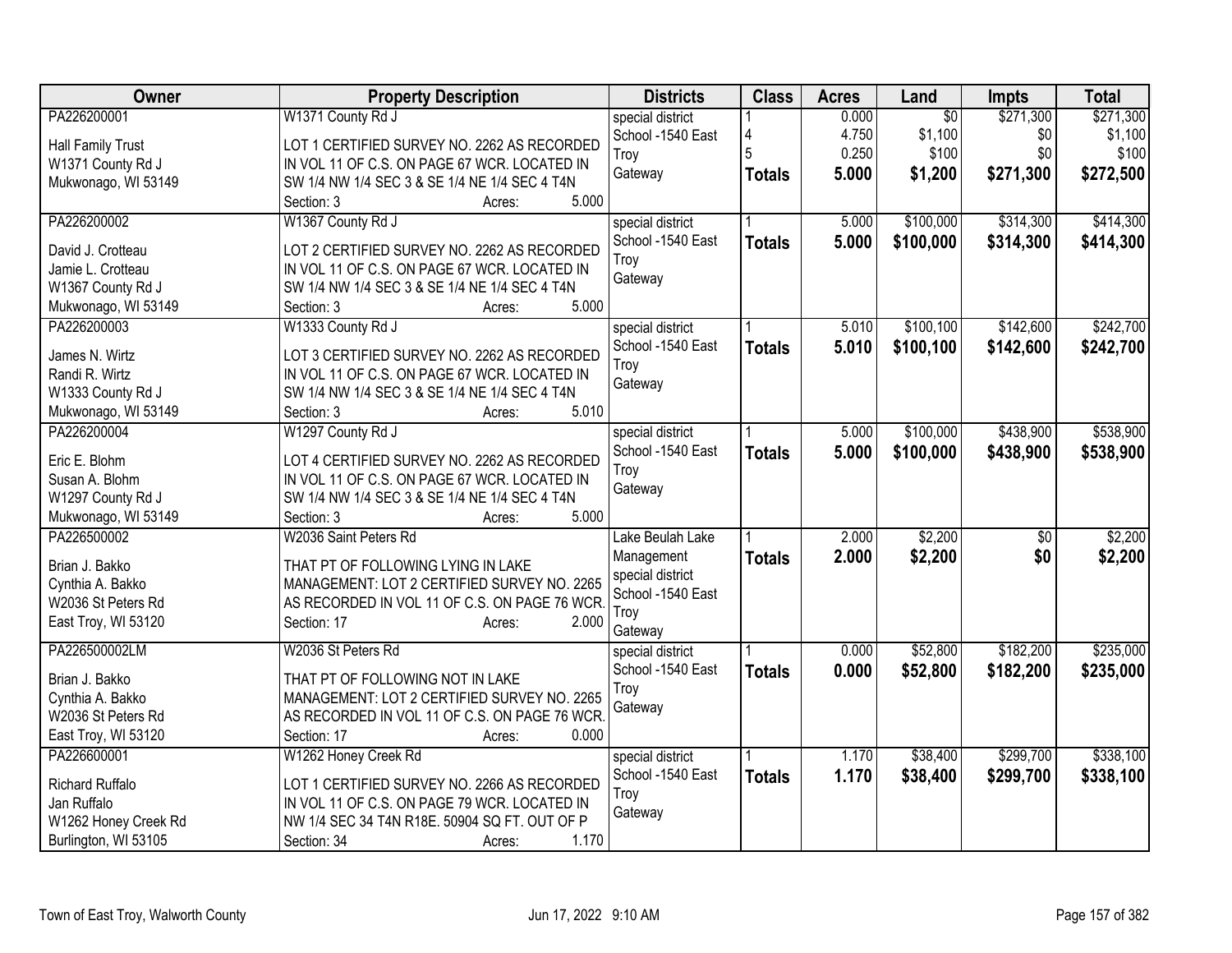| Owner                    | <b>Property Description</b>                      | <b>Districts</b>  | <b>Class</b>  | <b>Acres</b> | Land      | <b>Impts</b>    | <b>Total</b> |
|--------------------------|--------------------------------------------------|-------------------|---------------|--------------|-----------|-----------------|--------------|
| PA226600002              | W1218 Honey Creek Rd                             | special district  |               | 5.500        | \$102,500 | \$248,800       | \$351,300    |
| James A. Treffert        | LOT 2 CERTIFIED SURVEY NO. 2266 AS RECORDED      | School -1540 East |               | 11.140       | \$2,600   | \$0             | \$2,600      |
| W1218 Honey Creek Rd     | IN VOL 11 OF C.S. ON PAGE 79 WCR. LOCATED IN     | Troy              |               | 3.250        | \$2,100   | \$0             | \$2,100      |
| Burlington, WI 53105     | NW 1/4 SEC 34 T4N R18E. 892869 SQ FT. OUT OF P   | Gateway           | <b>Totals</b> | 19.890       | \$107,200 | \$248,800       | \$356,000    |
|                          | 19.890<br>Section: 34<br>Acres:                  |                   |               |              |           |                 |              |
| PA227100001              | <b>W582 Hwy 20</b>                               | special district  |               | 5.000        | \$100,000 | \$387,700       | \$487,700    |
| Jeffery Heistad-Johnson  | LOT 1 CERTIFIED SURVEY NO. 2271 AS RECORDED      | School -1540 East | <b>Totals</b> | 5.000        | \$100,000 | \$387,700       | \$487,700    |
| Anna M. Heistad-Johnson  | IN VOL 11 OF C.S. ON PAGE 89 WCR. LOCATED IN SE  | Troy              |               |              |           |                 |              |
| W582 Hwy 20              | 1/4 SEC 26 T4N R18E. 217800 SQ FT. OUT OF P      | Gateway           |               |              |           |                 |              |
| East Troy, WI 53120      | 5.000<br>Section: 26<br>Acres:                   |                   |               |              |           |                 |              |
| PA227100002              | W578 Hwy 20                                      | special district  |               | 5.480        | \$102,400 | \$518,900       | \$621,300    |
|                          |                                                  | School -1540 East | <b>Totals</b> | 5.480        | \$102,400 | \$518,900       | \$621,300    |
| Gregory a Harper Trust   | LOT 2 CERTIFIED SURVEY NO. 2271 AS RECORDED      | Troy              |               |              |           |                 |              |
| Catherine K Harper Trust | IN VOL 11 OF C.S. ON PAGE 89 WCR. LOCATED IN SI  | Gateway           |               |              |           |                 |              |
| W578 Hwy 20              | 1/4 SEC 26 T4N R18E. 238866 SQ FT. OUT OF P      |                   |               |              |           |                 |              |
| East Troy, WI 53120-2430 | 5.480<br>Section: 26<br>Acres:                   |                   |               |              |           |                 |              |
| PA227100003              | W576 Hwy 20                                      | special district  |               | 5.180        | \$100,900 | \$231,700       | \$332,600    |
| Thomas Stamm             | LOT 3 CERTIFIED SURVEY NO. 2271 AS RECORDED      | School -1540 East | 5             | 2.750        | \$1,400   | \$0             | \$1,400      |
| W576 Hwy 20              | IN VOL 11 OF C.S. ON PAGE 89 WCR. LOCATED IN SE  | Troy              | <b>Totals</b> | 7.930        | \$102,300 | \$231,700       | \$334,000    |
| East Troy, WI 53120      | 1/4 SEC 26 T4N R18E. 345412 SQ FT. OUT OF P      | Gateway           |               |              |           |                 |              |
|                          | Section: 26<br>7.930<br>Acres:                   |                   |               |              |           |                 |              |
| PA227700001              | N9455 East Shore Rd                              | Lake Beulah Lake  |               | 0.794        | \$431,300 | \$176,400       | \$607,700    |
|                          |                                                  | Management        | <b>Totals</b> | 0.794        | \$431,300 | \$176,400       | \$607,700    |
| Matthew D. Ryan          | LOT 1 CERTIFIED SURVEY NO. 2277 AS RECORDED      | special district  |               |              |           |                 |              |
| Adrienne J. Ryan         | IN VOL 11 OF C.S. ON PAGE 104 WCR. LOCATED IN    | School -1540 East |               |              |           |                 |              |
| N9455 E Shore Rd         | NW 1/4 SE 1/4 SEC 4 T4N R18E. 35419 SQ FT. OMITS | Troy              |               |              |           |                 |              |
| Mukwonago, WI 53149      | 0.794<br>Section: 4<br>Acres:                    | Gateway           |               |              |           |                 |              |
| PA227700002              | N9445 East Shore Rd                              | Lake Beulah Lake  |               | 0.467        | \$488,900 | \$473,800       | \$962,700    |
| Nicholas T Rank Trust    | LOT 2 CERTIFIED SURVEY NO. 2277 AS RECORDED      | Management        | <b>Totals</b> | 0.467        | \$488,900 | \$473,800       | \$962,700    |
| N9445 E Shore Rd         | IN VOL 11 OF C.S. ON PAGE 104 WCR. LOCATED IN    | special district  |               |              |           |                 |              |
| East Troy, WI 53149      | NW 1/4 SE 1/4 SEC 4 T4N R18E. 20302 SQ FT. OMITS | School -1540 East |               |              |           |                 |              |
|                          | 0.467<br>Section: 4<br>Acres:                    | Troy              |               |              |           |                 |              |
|                          |                                                  | Gateway           |               |              |           |                 |              |
| PA227700003              | N9443 East Shore Rd                              | Lake Beulah Lake  |               | 0.281        | \$42,700  | $\overline{30}$ | \$42,700     |
| Nicholas T Rank Trust    | LOT 3 CERTIFIED SURVEY NO. 2277 AS RECORDED      | Management        | <b>Totals</b> | 0.281        | \$42,700  | \$0             | \$42,700     |
| N9445 E Shore Rd         | IN VOL 11 OF C.S. ON PAGE 104 WCR. LOCATED IN    | special district  |               |              |           |                 |              |
| Mukwonago, WI 53149      | NW 1/4 SE 1/4 SEC 4 T4N R18E.                    | School -1540 East |               |              |           |                 |              |
|                          | 0.281<br>Section: 4<br>Acres:                    | Troy              |               |              |           |                 |              |
|                          |                                                  | Gateway           |               |              |           |                 |              |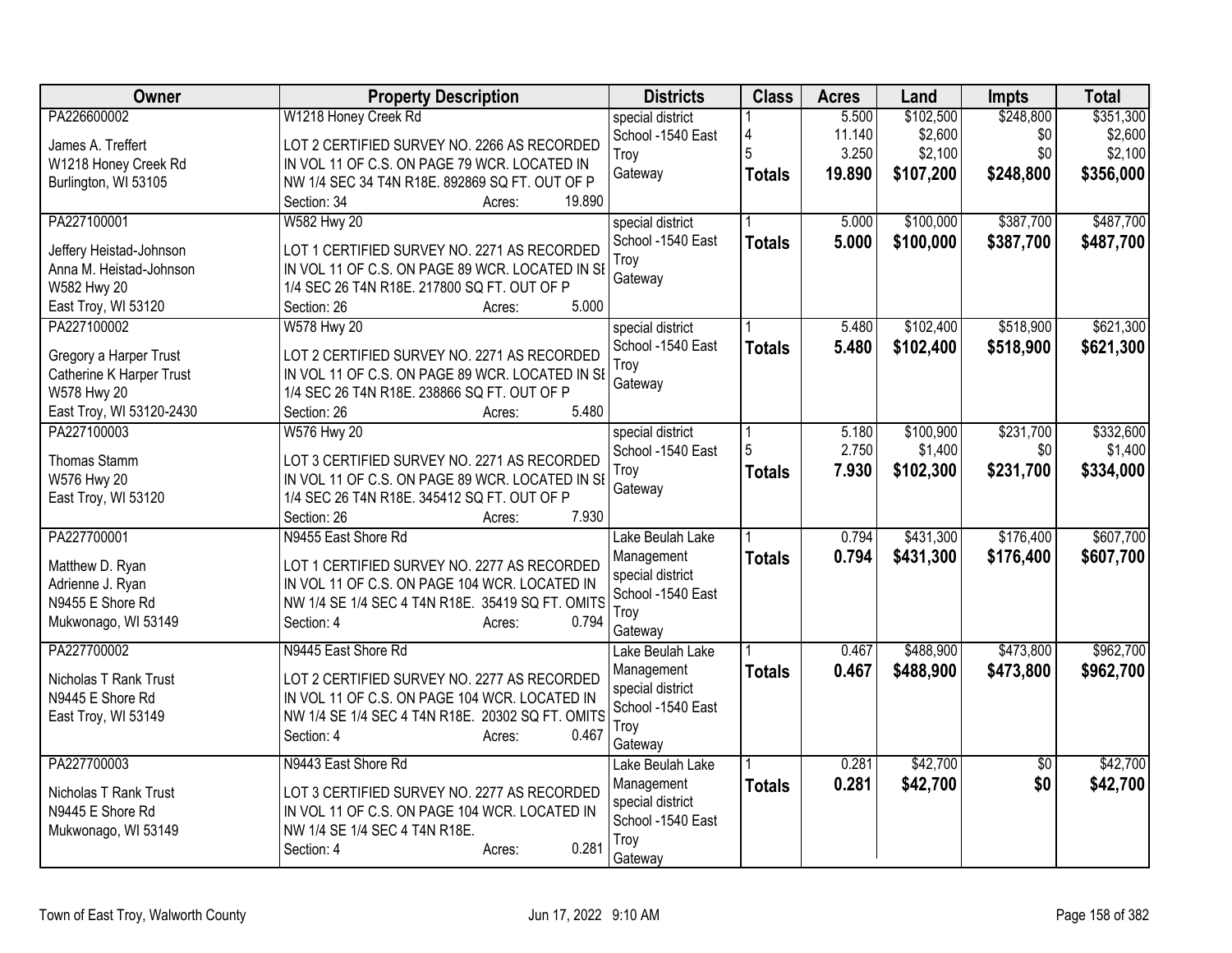| Owner                     | <b>Property Description</b>                      | <b>Districts</b>  | <b>Class</b>   | <b>Acres</b> | Land        | Impts     | <b>Total</b>    |
|---------------------------|--------------------------------------------------|-------------------|----------------|--------------|-------------|-----------|-----------------|
| PA228200001               | W700 Honey Creek Rd                              | special district  |                | 9.595        | \$123,000   | \$269,000 | \$392,000       |
| Donald J Teubel Trust     | LOT 1 CERTIFIED SURVEY NO. 2282 AS RECORDED      | School -1540 East | 5              | 12.000       | \$6,600     | \$0       | \$6,600         |
| Lisa M Teubel Trust       | IN VOL 11 OF C.S. ON PAGE 114 WCR. LOCATED IN    | Troy              | <b>Totals</b>  | 21.595       | \$129,600   | \$269,000 | \$398,600       |
| W700 Honey Creek Rd       | SW 1/4 NE 1/4 SECTION 35 T4N R18E. 676198 SQ FT  | Gateway           |                |              |             |           |                 |
| Burlington, WI 53105      | 21.595<br>Section: 35<br>Acres:                  |                   |                |              |             |           |                 |
| PA228200002               | W702 Honey Creek Rd                              | special district  | 4              | 15,890       | \$4,400     | \$0       | \$4,400         |
|                           |                                                  | School -1540 East | 5              | 0.350        | \$100       | \$0       | \$100           |
| Mark J. Freund            | LOT 2 CERTIFIED SURVEY NO. 2282 AS RECORDED      | Troy              | <b>Totals</b>  | 16.240       | \$4,500     | \$0       | \$4,500         |
| Laura M. Freund           | IN VOL 11 OF C.S. ON PAGE 114 WCR. LOCATED IN    | Gateway           |                |              |             |           |                 |
| 1041 Dawes                | SW 1/4 NE 1/4 SECTION 35 T4N R18E. 979291 SQ FT  |                   |                |              |             |           |                 |
| Libertyville, IL 60048    | 16.240<br>Section: 35<br>Acres:                  |                   |                |              |             |           |                 |
| PA228900001               |                                                  | special district  | M <sub>8</sub> | 6.800        | (\$109,000) | \$0       | $\overline{50}$ |
| Timothy J. Zelenski       | LOT 1 CERTIFIED SURVEY NO. 2289 AS RECORDED      | School -1540 East | <b>Totals</b>  | 6.800        | \$0         | \$0       | \$0             |
| Lori A. Muzatko           | IN VOL 11 OF C.S. ON PAGE 127 WCR. LOCATED IN    | Troy              |                |              |             |           |                 |
| W765 Honey Creek Rd       | SE 1/4 SW 1/4 SEC 35 T4N R18E. 296159.9 SQ FT.   | Gateway           |                |              |             |           |                 |
| Burlington, WI 53105-0000 | 6.800<br>Section: 35<br>Acres:                   |                   |                |              |             |           |                 |
| PA228900002               |                                                  | special district  |                | 1.600        | \$47,000    | \$0       | \$47,000        |
|                           |                                                  | School -1540 East | M <sub>8</sub> | 5.200        | (\$101,000) | \$0       | \$0             |
| Timothy J. Zelenski       | LOT 2 CERTIFIED SURVEY NO. 2289 AS RECORDED      | Troy              | <b>Totals</b>  | 6.800        | \$47,000    | \$0       | \$47,000        |
| Lori A. Muzatko           | IN VOL 11 OF C.S. ON PAGE 127 WCR. LOCATED IN    | Gateway           |                |              |             |           |                 |
| W765 Honey Creek Rd       | SE 1/4 SW 1/4 SEC 35 T4N R18E. 296639.9 SQ FT.   |                   |                |              |             |           |                 |
| Burlington, WI 53105-0000 | 6.800<br>Section: 35<br>Acres:                   |                   |                |              |             |           |                 |
| PA229400001               | N7315 Hamms Rd                                   | special district  |                | 2.500        | \$62,500    | \$412,900 | \$475,400       |
| Donald J. Glocka          | LOT 1 CERTIFIED SURVEY NO. 2294 AS RECORDED      | School -1540 East |                | 2.000        | \$600       | \$0       | \$600           |
| Carolynn Glocka           | IN VOL 11 OF C.S. ON PAGE 137 WCR. LOCATED IN    | Troy              |                | 0.500        | \$300       | \$0       | \$300           |
| N7315 Hamms Rd            | SE 1/4 SE 1/4 SEC 33 T4N R18E. 240014 SQ FT. OUT | Gateway           | <b>Totals</b>  | 5.000        | \$63,400    | \$412,900 | \$476,300       |
| Burlington, WI 53105      | 5.000<br>Section: 33<br>Acres:                   |                   |                |              |             |           |                 |
| PA229400002               | N7317 Hamms Rd                                   | special district  |                | 3.260        | \$73,900    | \$297,500 | \$371,400       |
|                           |                                                  | School -1540 East |                | 2.000        | \$500       | \$0       | \$500           |
| John T. Sucharski         | LOT 2 CERTIFIED SURVEY NO. 2294 AS RECORDED      | Troy              | <b>Totals</b>  | 5.260        | \$74,400    | \$297,500 | \$371,900       |
| Roxanne C. Sucharski      | IN VOL 11 OF C.S. ON PAGE 137 WCR. LOCATED IN    | Gateway           |                |              |             |           |                 |
| N7317 Hamms Rd            | SE 1/4 SE 1/4 SEC 33 T4N R18E. 229274 SQ FT. OUT |                   |                |              |             |           |                 |
| Burlington, WI 53105      | Section: 33<br>5.260<br>Acres:                   |                   |                |              |             |           |                 |
| PA229400003               | N7319 Hamms Rd                                   | special district  |                | 2.830        | \$67,500    | \$306,600 | \$374,100       |
| Gregory P. Roiniotis      | LOT 3 CERTIFIED SURVEY NO. 2294 AS RECORDED      | School -1540 East |                | 3.000        | \$700       | \$0       | \$700           |
| Tracey J. Roiniotis       | IN VOL 11 OF C.S. ON PAGE 137 WCR. LOCATED IN    | Troy              | <b>Totals</b>  | 5.830        | \$68,200    | \$306,600 | \$374,800       |
| N7319 Hamms Rd            | SE 1/4 SE 1/4 SEC 33 T4N R18E. 254174 SQ FT. OUT | Gateway           |                |              |             |           |                 |
|                           |                                                  |                   |                |              |             |           |                 |
| Burlington, WI 53105      | 5.830<br>Section: 33<br>Acres:                   |                   |                |              |             |           |                 |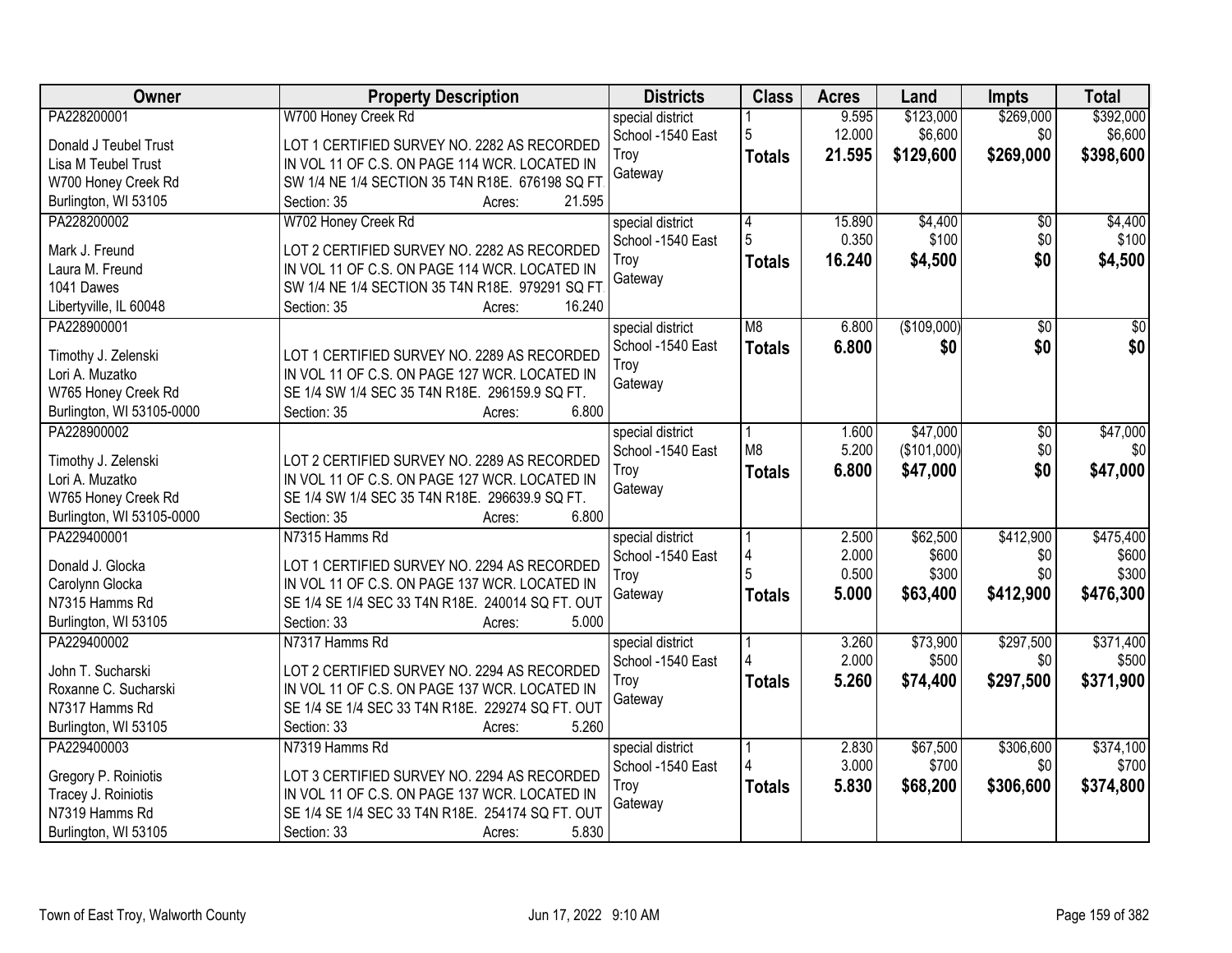| Owner                  | <b>Property Description</b>                    | <b>Districts</b>          | <b>Class</b>  | <b>Acres</b> | Land      | <b>Impts</b> | <b>Total</b> |
|------------------------|------------------------------------------------|---------------------------|---------------|--------------|-----------|--------------|--------------|
| PA229500001            | W2151 Saint Peters Rd                          | special district          |               | 2.760        | \$66,400  | \$204,800    | \$271,200    |
| Jeffery A. Bradley     | LOT 1 CERTIFIED SURVEY NO. 2295 AS RECORDED    | School -1540 East         | <b>Totals</b> | 2.760        | \$66,400  | \$204,800    | \$271,200    |
| Dauri A. Bradley       | IN VOL 11 OF C.S. ON PAGE 139 WCR. LOCATED IN  | Troy                      |               |              |           |              |              |
| W2151 St Peters Rd     | NE 1/4 NE 1/4 SEC 19 T4N R18E. 120407 SQ FT.   | Gateway                   |               |              |           |              |              |
| East Troy, WI 53120    | 2.760<br>Section: 19<br>Acres:                 |                           |               |              |           |              |              |
| PA229500002            | W2143 Saint Peters Rd                          | special district          |               | 2.762        | \$66,400  | \$231,900    | \$298,300    |
|                        |                                                | School -1540 East         | <b>Totals</b> | 2.762        | \$66,400  | \$231,900    | \$298,300    |
| Carl G. Jaskiewicz     | LOT 2 CERTIFIED SURVEY NO. 2295 AS RECORDED    | Troy                      |               |              |           |              |              |
| W2143 St Peters Rd     | IN VOL 11 OF C.S. ON PAGE 139 WCR. LOCATED IN  | Gateway                   |               |              |           |              |              |
| East Troy, WI 53120    | NE 1/4 NE 1/4 SEC 19 T4N R18E. 120407 SQ FT.   |                           |               |              |           |              |              |
|                        | 2.762<br>Section: 19<br>Acres:                 |                           |               |              |           |              |              |
| PA229500003            | N8487 Division Rd                              | special district          |               | 2.760        | \$66,400  | \$303,900    | \$370,300    |
| Mary A Meissner Trust  | LOT 3 CERTIFIED SURVEY NO. 2295 AS RECORDED    | School -1540 East         | <b>Totals</b> | 2.760        | \$66,400  | \$303,900    | \$370,300    |
| N8487 Division Rd      | IN VOL 11 OF C.S. ON PAGE 139 WCR. LOCATED IN  | Troy                      |               |              |           |              |              |
| East Troy, WI 53120    | NE 1/4 NE 1/4 SEC 19 T4N R18E. 120407 SQ FT.   | Gateway                   |               |              |           |              |              |
|                        | 2.760<br>Section: 19<br>Acres:                 |                           |               |              |           |              |              |
| PA229500004            | N8481 Division Rd                              | special district          |               | 2.760        | \$66,400  | \$258,200    | \$324,600    |
|                        |                                                | School -1540 East         | <b>Totals</b> | 2.760        | \$66,400  | \$258,200    | \$324,600    |
| Paul J. Nyffeler       | LOT 4 CERTIFIED SURVEY NO. 2295 AS RECORDED    | Troy                      |               |              |           |              |              |
| Carol L. Nyffeler      | IN VOL 11 OF C.S. ON PAGE 139 WCR. LOCATED IN  | Gateway                   |               |              |           |              |              |
| PO Box 283             | NE 1/4 NE 1/4 SEC 19 T4N R18E. 120407 SQ FT.   |                           |               |              |           |              |              |
| East Troy, WI 53120    | Section: 19<br>2.760<br>Acres:                 |                           |               |              |           |              |              |
| PA234000001            | N9202 Townline Rd                              | special district          |               | 5.000        | \$100,000 | \$275,800    | \$375,800    |
| Murry Mitten           | LOT 1 CERTIFIED SURVEY NO. 2340 AS RECORDED    | School -1540 East         | <b>Totals</b> | 5.000        | \$100,000 | \$275,800    | \$375,800    |
| Lynette M. Mitten      | IN VOL 11 OF C.S. ON PAGE 232 WCR. LOCATED IN  | Troy                      |               |              |           |              |              |
| N9202 Townline Rd      | NW 1/4 NW 1/4 SEC 7 T4N R18E. 236635 SQ FT     | Gateway                   |               |              |           |              |              |
| East Troy, WI 53120    | 5.000<br>Section: 7<br>Acres:                  |                           |               |              |           |              |              |
| PA236300003            | W1104 Spleas Skoney Rd                         | East Troy San Dist #2   1 |               | 1.540        | \$42,800  | \$218,900    | \$261,700    |
|                        |                                                | special district          | <b>Totals</b> | 1.540        | \$42,800  | \$218,900    | \$261,700    |
| Joel R. Funk           | LOT 3 CERTIFIED SURVEY NO. 2363 AS RECORDED    | School -1540 East         |               |              |           |              |              |
| Laura A. Funk          | IN VOL 11 OF C.S. ON PAGE 285 WCR. LOCATED IN  | Troy                      |               |              |           |              |              |
| W1104 Spleas Skoney Rd | NE 1/4 SW 1/4 & NW 1/4 SE 1/4 SEC 10 T4N R18E. | Gateway                   |               |              |           |              |              |
| East Troy, WI 53120    | 1.540<br>Section: 10<br>Acres:                 |                           |               |              |           |              |              |
| PA236300004            | W1116 Spleas Skoney Rd                         | East Troy San Dist #2   1 |               | 0.540        | \$22,200  | \$174,000    | \$196,200    |
| Brenda Johnson         | LOT 4 CERTIFIED SURVEY NO. 2363 AS RECORDED    | special district          | <b>Totals</b> | 0.540        | \$22,200  | \$174,000    | \$196,200    |
| David Driggs           | IN VOL 11 OF C.S. ON PAGE 285 WCR. LOCATED IN  | School -1540 East         |               |              |           |              |              |
| W1116 Spleas Skoney Rd | NE 1/4 SW 1/4 & NW 1/4 SE 1/4 SEC 10 T4N R18E. | Troy                      |               |              |           |              |              |
| East Troy, WI 53120    | 0.540<br>Section: 10<br>Acres:                 | Gateway                   |               |              |           |              |              |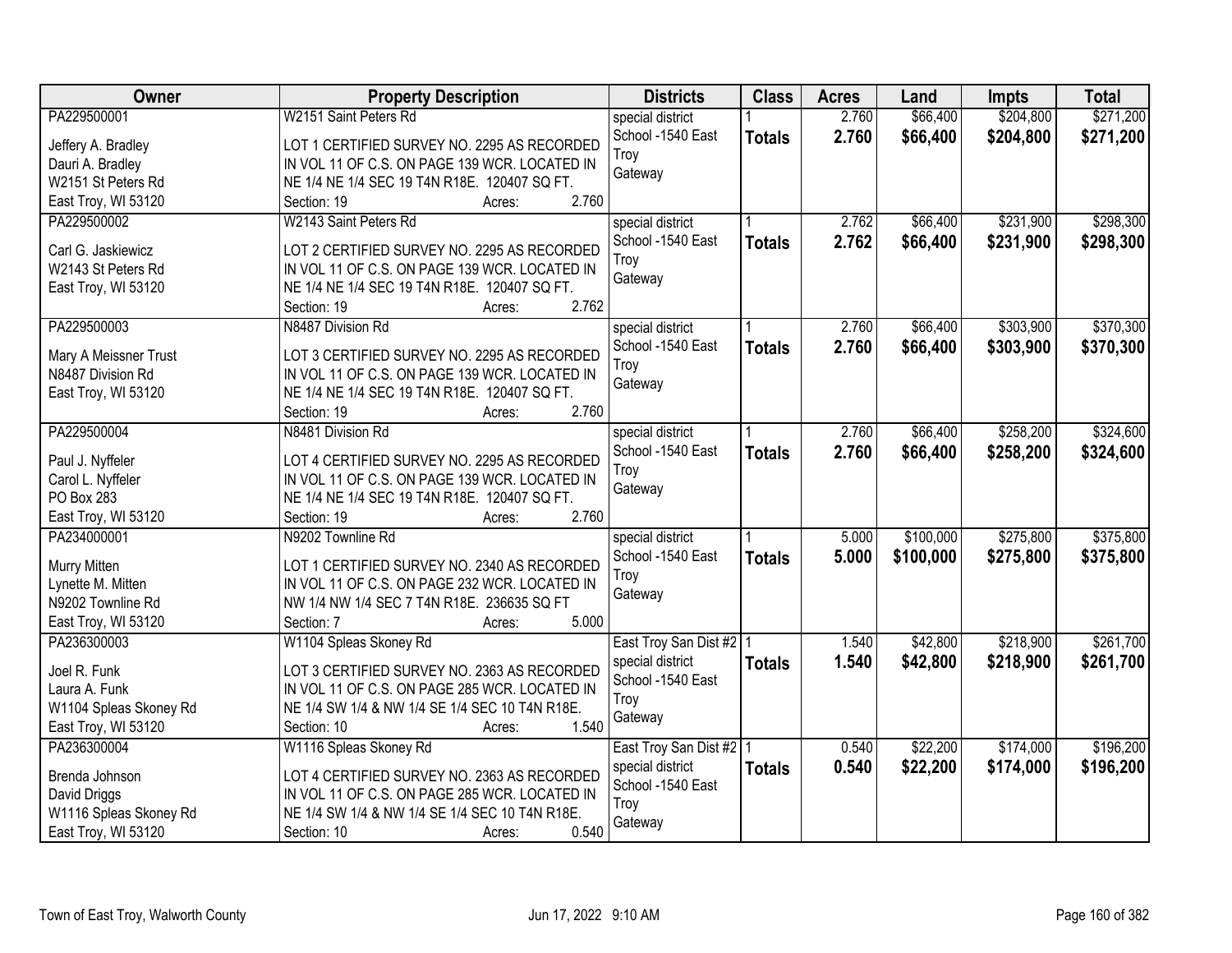| Owner                                                        | <b>Property Description</b>                                                                  | <b>Districts</b>                      | <b>Class</b>           | <b>Acres</b> | Land            | <b>Impts</b>    | <b>Total</b>    |
|--------------------------------------------------------------|----------------------------------------------------------------------------------------------|---------------------------------------|------------------------|--------------|-----------------|-----------------|-----------------|
| PA236300005                                                  | W1110 Spleas Skoney Rd                                                                       | East Troy San Dist #2   1             |                        | 0.539        | \$22,200        | \$201,500       | \$223,700       |
| James E. Demeio                                              | LOT 5 CERTIFIED SURVEY NO. 2363 AS RECORDED                                                  | special district                      | <b>Totals</b>          | 0.539        | \$22,200        | \$201,500       | \$223,700       |
| Kathleen K. Demeio                                           | IN VOL 11 OF C.S. ON PAGE 285 WCR. LOCATED IN                                                | School -1540 East                     |                        |              |                 |                 |                 |
| W1110 Spleas Skoney Rd                                       | NE 1/4 SW 1/4 & NW 1/4 SE 1/4 SEC 10 T4N R18E.                                               | Troy                                  |                        |              |                 |                 |                 |
| East Troy, WI 53120                                          | 0.539<br>Section: 10<br>Acres:                                                               | Gateway                               |                        |              |                 |                 |                 |
| PA236300006                                                  | W1096 Spleas Skoney Rd                                                                       | East Troy San Dist #2   1             |                        | 0.562        | \$22,700        | \$207,600       | \$230,300       |
|                                                              |                                                                                              | special district                      | <b>Totals</b>          | 0.562        | \$22,700        | \$207,600       | \$230,300       |
| Thomas R. Biddick                                            | LOT 6 CERTIFIED SURVEY NO. 2363 AS RECORDED                                                  | School -1540 East                     |                        |              |                 |                 |                 |
| W1096 Spleas Skoney Rd                                       | IN VOL 11 OF C.S. ON PAGE 285 WCR. LOCATED IN                                                | Troy                                  |                        |              |                 |                 |                 |
| East Troy, WI 53120                                          | NE 1/4 SW 1/4 & NW 1/4 SE 1/4 SEC 10 T4N R18E.<br>0.562<br>Section: 10                       | Gateway                               |                        |              |                 |                 |                 |
| PA238300001                                                  | Acres:                                                                                       |                                       | $\overline{\text{X2}}$ | 9.940        |                 |                 | $\overline{50}$ |
|                                                              | N8545 Wilmers Landing St                                                                     | special district<br>School -1540 East |                        |              | \$0<br>\$0      | \$0             |                 |
| State of Wisconsin Dept of Natural                           | LOT 1 CERTIFIED SURVEY NO. 2383 AS RECORDED                                                  | Troy                                  | <b>Totals</b>          | 9.940        |                 | \$0             | \$0             |
| Resources                                                    | IN VOL 11 OF C.S. ON PAGE 326 WCR. LOCATED IN                                                | Gateway                               |                        |              |                 |                 |                 |
| 101 S Webster St                                             | SE 1/4 SE 1/4 SEC 20 T4N R18E. 433296 SQ FT.                                                 |                                       |                        |              |                 |                 |                 |
| Madison, WI 53707-0000                                       | 9.940<br>Section: 20<br>Acres:                                                               |                                       |                        |              |                 |                 |                 |
| PA238300002                                                  | <b>Wilmers Landing St</b>                                                                    | special district                      | $\overline{\text{X2}}$ | 4.460        | $\overline{50}$ | $\overline{50}$ | $\overline{30}$ |
| State of Wisconsin Dept of Natural                           | LOT 2 CERTIFIED SURVEY NO. 2383 AS RECORDED                                                  | School -1540 East                     | <b>Totals</b>          | 4.460        | \$0             | \$0             | \$0             |
| Resources                                                    | IN VOL 11 OF C.S. ON PAGE 326 WCR. LOCATED IN                                                | Troy                                  |                        |              |                 |                 |                 |
| 101 S Webster St                                             | SE 1/4 SE 1/4 SEC 20 T4N R18E. 194648 SQ FT.                                                 | Gateway                               |                        |              |                 |                 |                 |
| Madison, WI 53707-0000                                       | 4.460<br>Section: 20<br>Acres:                                                               |                                       |                        |              |                 |                 |                 |
| PA238400002                                                  | N9034 Townline Rd                                                                            | special district                      |                        | 5.000        | \$100,000       | \$216,800       | \$316,800       |
|                                                              |                                                                                              | School -1540 East                     | <b>Totals</b>          | 5.000        | \$100,000       | \$216,800       | \$316,800       |
| Michael C Bottum Trust et al                                 | LOT 2 CERTIFIED SURVEY NO. 2384 AS RECORDED                                                  | Troy                                  |                        |              |                 |                 |                 |
| c/o Michael C Bottum Revocable Trust                         | IN VOL 11 OF C.S. ON PAGE 328 WCR. LOCATED IN                                                | Gateway                               |                        |              |                 |                 |                 |
| N9034 Townline Rd                                            | NW 1/4 SW 1/4 SEC 7 T4N R18E. 217800 SQ FT.                                                  |                                       |                        |              |                 |                 |                 |
| East Troy, WI 53120                                          | 5.000<br>Section: 20<br>Acres:                                                               |                                       |                        |              |                 |                 |                 |
| PA238400003                                                  | <b>Townline Rd</b>                                                                           | special district                      |                        | 5.716        | \$28,600        | $\sqrt{6}$      | \$28,600        |
| Triangle Sportsmen Club                                      | OUTLOT 1 CERTIFIED SURVEY NO. 2384 AS                                                        | School -1540 East                     | <b>Totals</b>          | 5.716        | \$28,600        | \$0             | \$28,600        |
| PO Box 834                                                   | RECORDED IN VOL 11 OF C.S. ON PAGE 328 WCR.                                                  | Troy                                  |                        |              |                 |                 |                 |
| East Troy, WI 53120                                          | LOCATED IN NW 1/4 SW 1/4 SEC 7 T4N R18E. 248972                                              | Gateway                               |                        |              |                 |                 |                 |
|                                                              | 5.716<br>Section: 7<br>Acres:                                                                |                                       |                        |              |                 |                 |                 |
| PA238700001                                                  | W922 County Rd L                                                                             | special district                      | X4                     | 2.010        | $\overline{60}$ | $\overline{50}$ | $\overline{50}$ |
|                                                              |                                                                                              | School -1540 East                     | <b>Totals</b>          | 2.010        | \$0             | \$0             | \$0             |
| Potter's Lake Protection & Rehabilitation<br><b>District</b> | LOT 1 CERTIFIED SURVEY NO. 2387 AS RECORDED<br>IN VOL 11 OF C.S. ON PAGE 335 WCR. LOCATED IN | Troy                                  |                        |              |                 |                 |                 |
| PO Box 808                                                   | NE 1/4 NE 1/4 SEC 15 T4N R18E. 87120 SQ FT. OUT                                              | Gateway                               |                        |              |                 |                 |                 |
|                                                              | 2.010                                                                                        |                                       |                        |              |                 |                 |                 |
| East Troy, WI 53120                                          | Section: 15<br>Acres:                                                                        |                                       |                        |              |                 |                 |                 |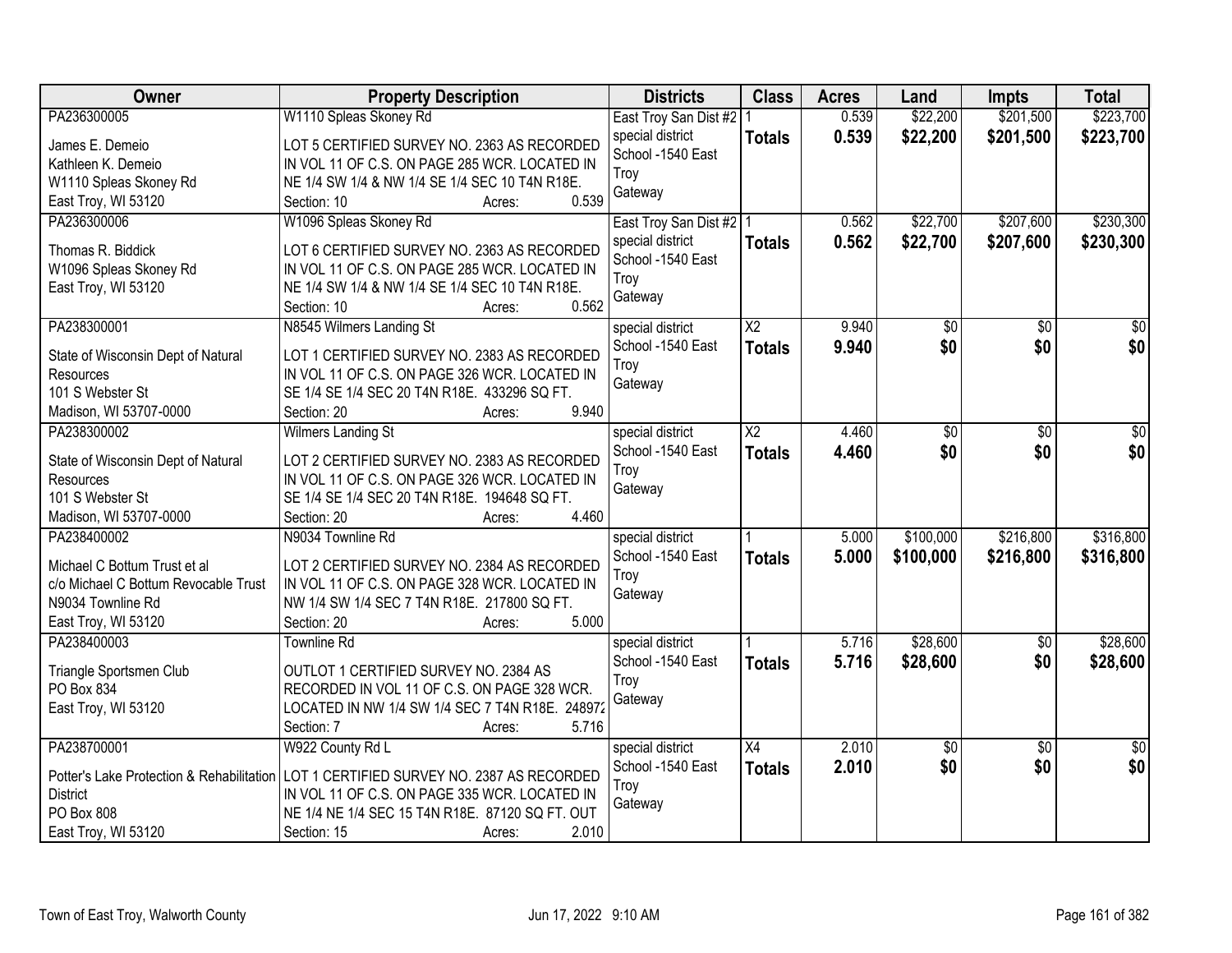| Owner                            | <b>Property Description</b>                                                                     | <b>Districts</b>          | <b>Class</b>  | <b>Acres</b> | Land      | <b>Impts</b> | <b>Total</b> |
|----------------------------------|-------------------------------------------------------------------------------------------------|---------------------------|---------------|--------------|-----------|--------------|--------------|
| PA241500001                      | W1190 Spleas Skoney Rd                                                                          | East Troy San Dist #2   1 |               | 0.890        | \$28,700  | \$171,800    | \$200,500    |
| James J. Krechel                 | LOT 1 CERTIFIED SURVEY NO. 2415 AS RECORDED                                                     | special district          | <b>Totals</b> | 0.890        | \$28,700  | \$171,800    | \$200,500    |
| Angela K. Krechel                | IN VOL 12 OF C.S. ON PAGE 49 WCR. LOCATED IN                                                    | School -1540 East         |               |              |           |              |              |
| W1190 Spleas Skoney Rd           | NE 1/4 SW 1/4 SEC 10 T4N R18E. 38801 SQ FT. OUT                                                 | Troy                      |               |              |           |              |              |
| East Troy, WI 53120              | 0.890<br>Section: 10<br>Acres:                                                                  | Gateway                   |               |              |           |              |              |
| PA241500002                      | W1144 Spleas Skoney Rd                                                                          | East Troy San Dist #2   1 |               | 0.469        | \$20,100  | \$182,300    | \$202,400    |
|                                  |                                                                                                 | special district          | <b>Totals</b> | 0.469        | \$20,100  | \$182,300    | \$202,400    |
| Robin Beckett<br>Annette Beckett | LOT 2 CERTIFIED SURVEY NO. 2415 AS RECORDED                                                     | School -1540 East         |               |              |           |              |              |
|                                  | IN VOL 12 OF C.S. ON PAGE 49 WCR. LOCATED IN<br>NE 1/4 SW 1/4 SEC 10 T4N R18E. 20360 SQ FT. OUT | Troy                      |               |              |           |              |              |
| W1144 Spleas Skony Rd            | 0.469                                                                                           | Gateway                   |               |              |           |              |              |
| East Troy, WI 53120              | Section: 10<br>Acres:                                                                           |                           |               |              |           |              |              |
| PA244600001                      | N8426 Townline Rd                                                                               | special district          |               | 7.010        | \$110,100 | \$197,900    | \$308,000    |
| Steven Douglas                   | LOT 1 CERTIFIED SURVEY NO. 2446 AS RECORDED                                                     | School -1540 East         | <b>Totals</b> | 7.010        | \$110,100 | \$197,900    | \$308,000    |
| Jill Douglas                     | IN VOL 12 OF C.S. ON PAGE 110 WCR. LOCATED IN                                                   | Troy                      |               |              |           |              |              |
| N8426 Townline Rd                | NW 1/4 NW 1/4 SEC 19 T4N R18E. 323956 SQ FT.                                                    | Gateway                   |               |              |           |              |              |
| East Troy, WI 53120              | 7.010<br>Section: 19<br>Acres:                                                                  |                           |               |              |           |              |              |
| PA246200001                      | W1957 Beulah Hghts Rd                                                                           | Lake Beulah Lake          |               | 0.924        | \$794,700 | \$826,500    | \$1,621,200  |
|                                  |                                                                                                 | Management                | <b>Totals</b> | 0.924        | \$794,700 | \$826,500    | \$1,621,200  |
| Mary K Davenport Trust           | LOT 1 CERTIFIED SURVEY NO. 2462 AS RECORDED                                                     | special district          |               |              |           |              |              |
| 215 N Brockway St                | IN VOL 12 OF C.S. ON PAGE 146 WCR. LOCATED IN                                                   | School -1540 East         |               |              |           |              |              |
| Palatine, IL 60067               | NE 1/4 & SE 1/4 SW 1/4 SEC 8 T4N R18E. 40450 SQ<br>0.924                                        | Troy                      |               |              |           |              |              |
|                                  | Section: 8<br>Acres:                                                                            | Gateway                   |               |              |           |              |              |
| PA246200002                      | W1961 Beulah Hghts Rd                                                                           | Lake Beulah Lake          |               | 4.620        | \$824,100 | \$497,300    | \$1,321,400  |
| Agostini Investments, LLC        | LOT 2 CERTIFIED SURVEY NO. 2462 AS RECORDED                                                     | Management                | <b>Totals</b> | 4.620        | \$824,100 | \$497,300    | \$1,321,400  |
| 2250 Bracken Ln                  | IN VOL 12 OF C.S. ON PAGE 146 WCR. LOCATED IN                                                   | special district          |               |              |           |              |              |
| Northfield, IL 60093-0000        | NE 1/4 & SE 1/4 SW 1/4 SEC 8 T4N R18E. 78266 SQ                                                 | School -1540 East         |               |              |           |              |              |
|                                  | Section: 8<br>4.620                                                                             | Troy                      |               |              |           |              |              |
|                                  | Acres:                                                                                          | Gateway                   |               |              |           |              |              |
| PA246900001                      | W498 Honey Creek Rd                                                                             | School - 0777 Burl        |               | 5.000        | \$100,000 | \$236,900    | \$336,900    |
| Zachary Opal                     | LOT 1 CERTIFIED SURVEY NO. 2469 AS RECORDED                                                     | Gateway                   | <b>Totals</b> | 5.000        | \$100,000 | \$236,900    | \$336,900    |
| W498 Honey Creek Rd              | IN VOL 12 OF C.S. ON PAGE 161 WCR. LOCATED IN                                                   |                           |               |              |           |              |              |
| Burlington, WI 53105             | SW 1/4 SEC 36 T4N R18E. 217753 SQ FT. OMITS P                                                   |                           |               |              |           |              |              |
|                                  | 5.000<br>Section: 36<br>Acres:                                                                  |                           |               |              |           |              |              |
| PA250100001                      | W370 Hwy 20                                                                                     | special district          |               | 2.360        | \$60,400  | \$236,000    | \$296,400    |
|                                  |                                                                                                 | School -1540 East         | <b>Totals</b> | 2.360        | \$60,400  | \$236,000    | \$296,400    |
| Charles M. Bower                 | LOT 1 CERTIFIED SURVEY NO. 2501 AS RECORDED                                                     | Troy                      |               |              |           |              |              |
| W370 Hwy 20                      | IN VOL 12 OF C.S. ON PAGE 228 WCR. LOCATED IN                                                   | Gateway                   |               |              |           |              |              |
| East Troy, WI 53120              | NW 1/4 SEC 25 T4N R18E. 102753 SQ FT. OUT OF P                                                  |                           |               |              |           |              |              |
|                                  | 2.360<br>Section: 25<br>Acres:                                                                  |                           |               |              |           |              |              |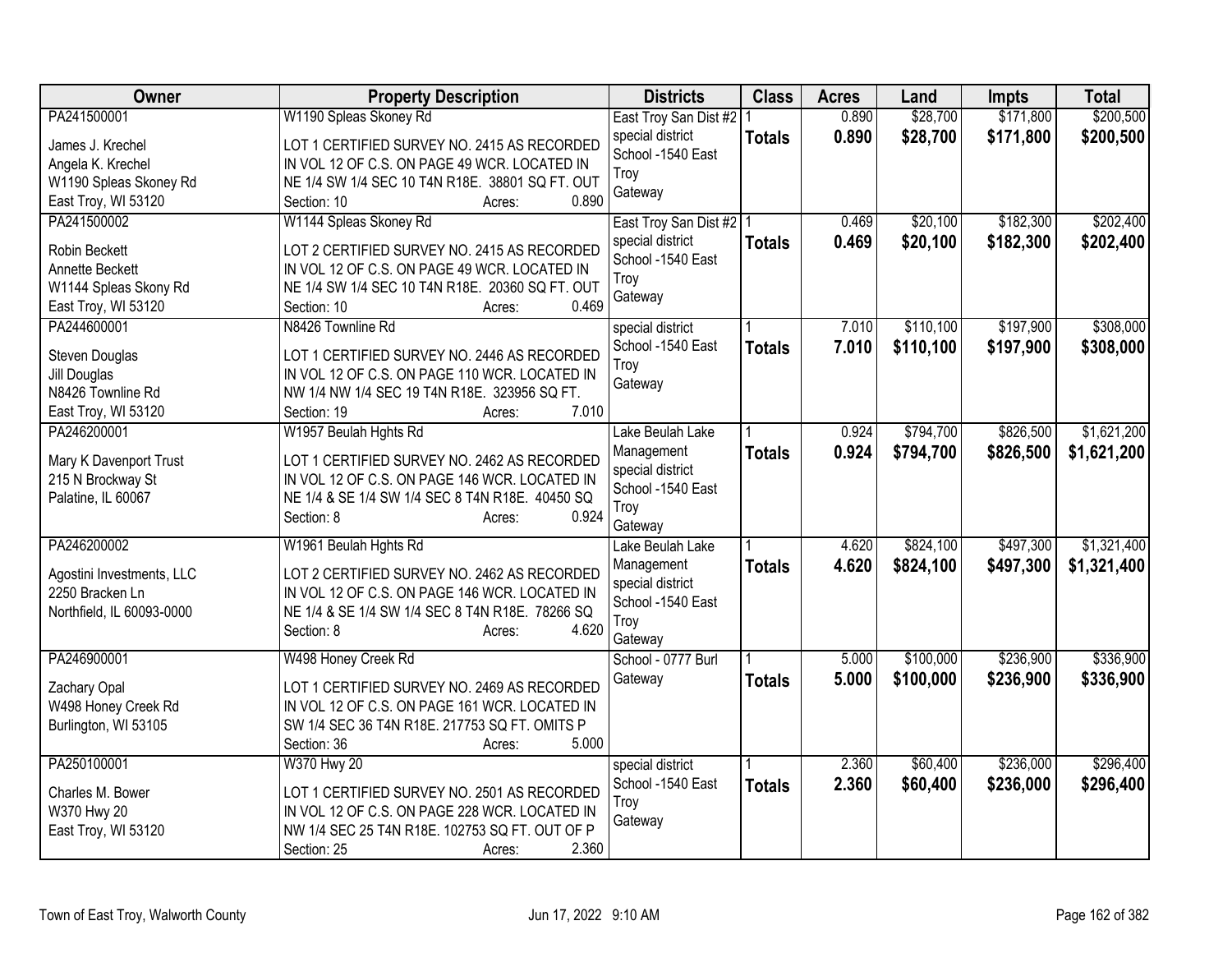| <b>Owner</b>                                                                                      | <b>Property Description</b>                                                                                                                                                                            | <b>Districts</b>                                                       | <b>Class</b>  | <b>Acres</b>   | Land                   | <b>Impts</b>           | <b>Total</b>           |
|---------------------------------------------------------------------------------------------------|--------------------------------------------------------------------------------------------------------------------------------------------------------------------------------------------------------|------------------------------------------------------------------------|---------------|----------------|------------------------|------------------------|------------------------|
| PA250300001                                                                                       | W1454 South Shore Dr                                                                                                                                                                                   | Lake Beulah Lake                                                       |               | 1.010          | \$761,600              | \$705,000              | \$1,466,600            |
| Gary L. Schildt<br>Terri S. Schildt<br>W1454 S Shore Dr<br>East Troy, WI 53120                    | LOT 1 CERTIFIED SURVEY NO. 2503 AS RECORDED<br>IN VOL 12 OF C.S. ON PAGE 233 WCR. LOCATED IN<br>NE 1/4 & SE 1/4 SEC 9 T4N R18E. 43885 SQ FT.<br>1.010<br>Section: 9<br>Acres:                          | Management<br>special district<br>School -1540 East<br>Troy            | <b>Totals</b> | 1.010          | \$761,600              | \$705,000              | \$1,466,600            |
| PA250300002                                                                                       | South Shore Dr                                                                                                                                                                                         | Gateway<br>Lake Beulah Lake                                            |               | 1.063          | \$781,500              | \$63,300               | \$844,800              |
| Gary L. Schildt<br>Terri S. Schildt<br>W1454 S Shore Dr<br>East Troy, WI 53120                    | LOT 2 CERTIFIED SURVEY NO. 2503 AS RECORDED<br>IN VOL 12 OF C.S. ON PAGE 233 WCR. LOCATED IN<br>NE 1/4 & SE 1/4 SEC 9 T4N R18E. 45455 SQ FT.<br>1.063<br>Section: 9<br>Acres:                          | Management<br>special district<br>School -1540 East<br>Troy<br>Gateway | <b>Totals</b> | 1.063          | \$781,500              | \$63,300               | \$844,800              |
| PA260300001<br>Douglas W. Nielson<br>Sheila M. Nielson<br>W596 Beech Dr                           | W596 Beech Rd<br>LOT 1 CERTIFIED SURVEY NO. 2603 AS RECORDED<br>IN VOL 13 OF C.S. ON PAGE 107 WCR. LOCATED IN<br>NW 1/4 SE 1/4 SEC 14 T4N R18E. 53341 SQ FT.                                           | special district<br>School -1540 East<br>Troy<br>Gateway               | <b>Totals</b> | 1.220<br>1.220 | \$39,400<br>\$39,400   | \$293,500<br>\$293,500 | \$332,900<br>\$332,900 |
| East Troy, WI 53120                                                                               | 1.220<br>Section: 14<br>Acres:                                                                                                                                                                         |                                                                        |               |                |                        |                        |                        |
| PA260300002<br>John D. Schreib<br>Constance M. Schreib<br>W604 Beech Dr                           | W604 Beech Rd<br>LOT 2 CERTIFIED SURVEY NO. 2603 AS RECORDED<br>IN VOL 13 OF C.S. ON PAGE 107 WCR. LOCATED IN<br>NW 1/4 SE 1/4 SEC 14 T4N R18E. 317862 Q FT.                                           | special district<br>School -1540 East<br>Troy<br>Gateway               | <b>Totals</b> | 7.300<br>7.300 | \$111,500<br>\$111,500 | \$394,300<br>\$394,300 | \$505,800<br>\$505,800 |
| East Troy, WI 53120-0000<br>PA260300003                                                           | 7.300<br>Section: 14<br>Acres:<br>W612 Beech Rd                                                                                                                                                        | special district                                                       |               | 12.380         | \$136,900              | \$484,500              | \$621,400              |
| Paul R. Hahlbeck<br>Jacquelynn M. Hahlbeck<br>W612 Beech Dr<br>East Troy, WI 53120-0000           | LOT 3 CERTIFIED SURVEY NO. 2603 AS RECORDED<br>IN VOL 13 OF C.S. ON PAGE 107 WCR. LOCATED IN<br>NW 1/4 SE 1/4 SEC 14 T4N R18E. 539287.8 SQ FT.<br>12.380<br>Section: 14<br>Acres:                      | School -1540 East<br>Troy<br>Gateway                                   | <b>Totals</b> | 12.380         | \$136,900              | \$484,500              | \$621,400              |
| PA260400001<br>Thomas J. Milbrath<br>Linda L. Milbrath<br>N9086 E Shore Rd<br>East Troy, WI 53120 | N9086 East Shore Rd<br>LOT 1 CERTIFIED SURVEY NO. 2604 AS RECORDED<br>IN VOL 13 OF C.S. ON PAGE 111 WCR. LOCATED IN<br>NE 1/4 SE 1/4 SEC 9 & NW 1/4 SW 1/4 SEC 10 T4N<br>1.210<br>Section: 9<br>Acres: | special district<br>School -1540 East<br>Troy<br>Gateway               | <b>Totals</b> | 1.210<br>1.210 | \$39,200<br>\$39,200   | \$183,200<br>\$183,200 | \$222,400<br>\$222,400 |
| PA260400002<br>Audrey M. Noffz<br>N9025 Army Lake Rd<br>East Troy, WI 53120                       | East Shore Rd<br>OUTLOT 1 CERTIFIED SURVEY NO. 2604 AS<br>RECORDED IN VOL 13 OF C.S. ON PAGE 111 WCR.<br>LOCATED IN NE 1/4 SE 1/4 SEC 9 & NW 1/4 SW 1/4<br>0.331<br>Section: 9<br>Acres:               | special district<br>School -1540 East<br>Troy<br>Gateway               | <b>Totals</b> | 0.331<br>0.331 | \$3,200<br>\$3,200     | $\overline{50}$<br>\$0 | \$3,200<br>\$3,200     |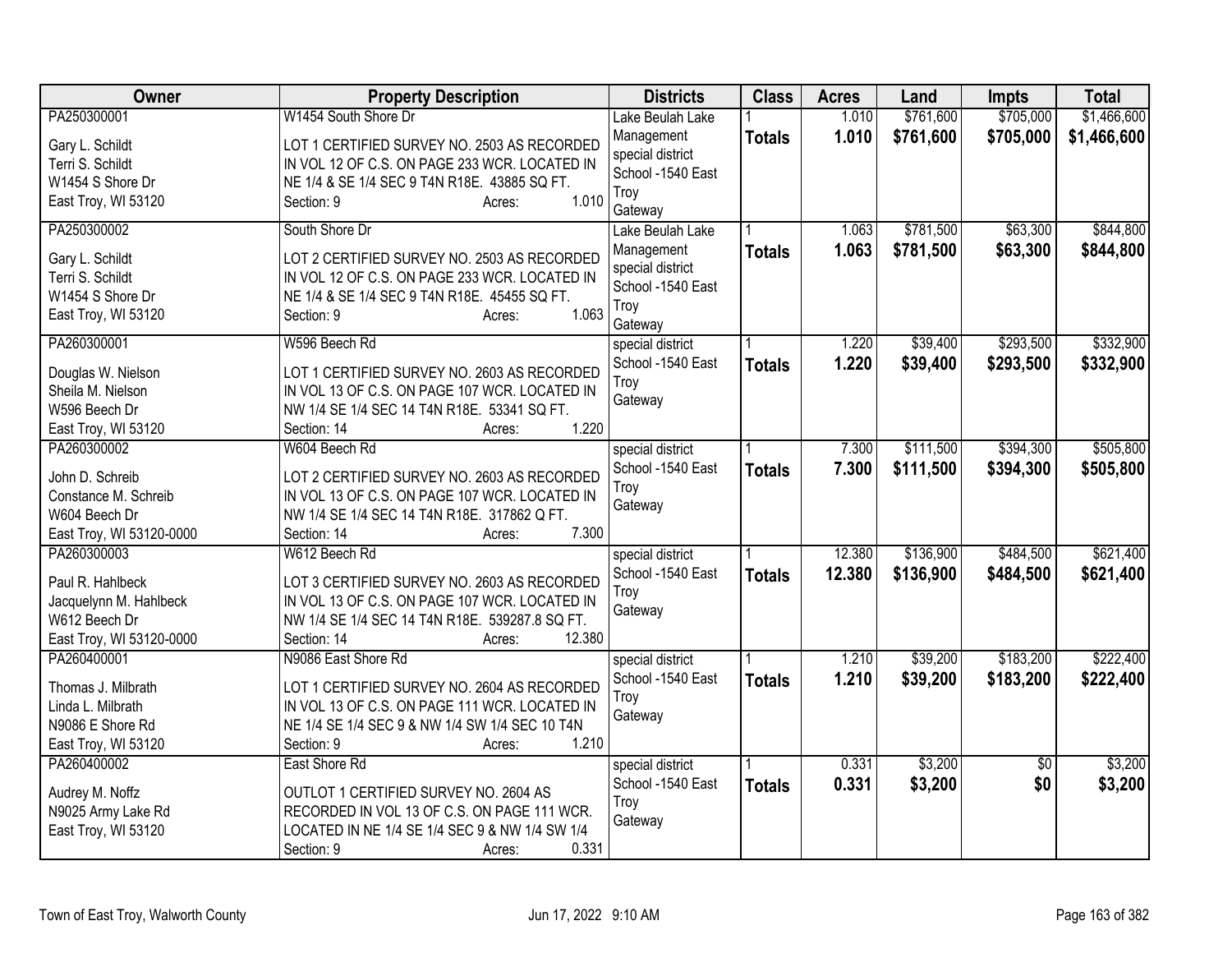| Owner                                        | <b>Property Description</b>                                                                  | <b>Districts</b>  | <b>Class</b>    | <b>Acres</b> | Land            | <b>Impts</b>    | <b>Total</b> |
|----------------------------------------------|----------------------------------------------------------------------------------------------|-------------------|-----------------|--------------|-----------------|-----------------|--------------|
| PA260400003                                  | East Shore Rd                                                                                | special district  |                 | 1.650        | \$400           | $\overline{50}$ | \$400        |
| Audrey M. Noffz                              | OUTLOT 2 CERTIFIED SURVEY NO. 2604 AS                                                        | School -1540 East | 5               | 0.350        | \$100           | \$0             | \$100        |
| N9025 Army Lake Rd                           | RECORDED IN VOL 13 OF C.S. ON PAGE 111 WCR.                                                  | Troy              | <b>Totals</b>   | 2.000        | \$500           | \$0             | \$500        |
| East Troy, WI 53120                          | LOCATED IN NE 1/4 SE 1/4 SEC 9 & NW 1/4 SW 1/4                                               | Gateway           |                 |              |                 |                 |              |
|                                              | 2.000<br>Section: 9<br>Acres:                                                                |                   |                 |              |                 |                 |              |
| PA262900001                                  |                                                                                              | special district  | $\overline{X4}$ | 3.400        | $\overline{50}$ | $\overline{50}$ | \$0          |
|                                              | OUTLOT 1 CERTIFIED SURVEY NO. 2629 AS                                                        | School -1540 East | <b>Totals</b>   | 3.400        | \$0             | \$0             | \$0          |
| Town of East Troy<br>N9330 Stewart School Rd | RECORDED IN VOL 13 OF C.S. ON PAGE 165 WCR.                                                  | Troy              |                 |              |                 |                 |              |
| PO Box 872                                   | LOCATED IN SW 1/4 NW 1/4 SEC 16 T4N R18E.                                                    | Gateway           |                 |              |                 |                 |              |
| East Troy, WI 53120                          | 3.400<br>Section: 16<br>Acres:                                                               |                   |                 |              |                 |                 |              |
| PA265500001                                  | N8900 Thiede Rd                                                                              | special district  |                 | 12.630       | \$131,200       | \$228,600       | \$359,800    |
|                                              |                                                                                              | School -1540 East |                 | 12.630       |                 |                 |              |
| Eric S. Anderson                             | LOT 1 CERTIFIED SURVEY NO. 2655 AS RECORDED                                                  | Troy              | <b>Totals</b>   |              | \$131,200       | \$228,600       | \$359,800    |
| Caitlin E. Eaves                             | IN VOL 13 OF C.S. ON PAGE 232 WCR. LOCATED IN                                                | Gateway           |                 |              |                 |                 |              |
| N8900 Thiede Rd                              | NE 1/4 NW 1/4 SEC 13 T4N R18E. 12.63 A. OUT OF P                                             |                   |                 |              |                 |                 |              |
| East Troy, WI 53120                          | 12.630<br>Section: 13<br>Acres:                                                              |                   |                 |              |                 |                 |              |
| PA266800001                                  | <b>W527 Hwy 20</b>                                                                           | special district  |                 | 5.000        | \$100,000       | \$195,600       | \$295,600    |
| Jason Cleveland                              |                                                                                              | School -1540 East | <b>Totals</b>   | 5.000        | \$100,000       | \$195,600       | \$295,600    |
| Kelly Cleveland                              | LOT 1 CERTIFIED SURVEY NO. 2668 AS RECORDED<br>IN VOL 13 OF C.S. ON PAGE 260 WCR. LOCATED IN | Troy              |                 |              |                 |                 |              |
| W527 Hwy 20                                  | NE 1/4 SEC 26 T4N R18E. 217890 SQ FT. OUT OF P                                               | Gateway           |                 |              |                 |                 |              |
| East Troy, WI 53120                          | 5.000<br>Section: 26<br>Acres:                                                               |                   |                 |              |                 |                 |              |
| PA266800002                                  | <b>W505 Hwy 20</b>                                                                           | special district  |                 | 3.860        | \$82,900        | \$115,200       | \$198,100    |
|                                              |                                                                                              | School -1540 East |                 | 3.860        | \$82,900        | \$115,200       |              |
| <b>Steve Cleveland</b>                       | LOT 2 CERTIFIED SURVEY NO. 2668 AS RECORDED                                                  | Troy              | <b>Totals</b>   |              |                 |                 | \$198,100    |
| Betty J. Cleveland                           | IN VOL 13 OF C.S. ON PAGE 260 WCR. LOCATED IN                                                | Gateway           |                 |              |                 |                 |              |
| W505 Hwy 20                                  | NE 1/4 SEC 26 T4N R18E. 167970 SQ FT. OUT OF P                                               |                   |                 |              |                 |                 |              |
| East Troy, WI 53120                          | 3.860<br>Section: 26<br>Acres:                                                               |                   |                 |              |                 |                 |              |
| PA267000001                                  | W2210 Saint Peters Rd                                                                        | special district  | 4               | 1.550        | \$300           | $\overline{50}$ | \$300        |
| Peter A. Acker                               | LOT 1 CERTIFIED SURVEY NO. 2670 AS RECORDED                                                  | School -1540 East | 5               | 0.100        | \$100           | \$0             | \$100        |
| Sue L. Acker                                 | IN VOL 13 OF C.S. ON PAGE 265 WCR. LOCATED IN                                                | Troy              |                 | 3.340        | \$56,700        | \$202,000       | \$258,700    |
| W2210 St Peters Rd                           | SE 1/4 SEC 18 T4N R18E. 217800 SQ FT. OUT OF P                                               | Gateway           | <b>Totals</b>   | 4.990        | \$57,100        | \$202,000       | \$259,100    |
| East Troy, WI 53120                          | Section: 18<br>4.990<br>Acres:                                                               |                   |                 |              |                 |                 |              |
| PA270000001                                  | W630 Miller Rd                                                                               | special district  |                 | 7.660        | \$113,300       | \$306,100       | \$419,400    |
|                                              |                                                                                              | School -1540 East | <b>Totals</b>   | 7.660        | \$113,300       | \$306,100       | \$419,400    |
| Joseph M. Daly                               | LOT 1 CERTIFIED SURVEY NO. 2700 AS RECORDED                                                  | Troy              |                 |              |                 |                 |              |
| Corrie A. Daly                               | IN VOL 14 OF C.S. ON PAGE 10 WCR. LOCATED IN                                                 | Gateway           |                 |              |                 |                 |              |
| W630 Miller Rd                               | NW 1/4 SE 1/4 SEC 26 T4N R18E. 333563 SQ FT. OUT                                             |                   |                 |              |                 |                 |              |
| Burlington, WI 53105                         | 7.660<br>Section: 26<br>Acres:                                                               |                   |                 |              |                 |                 |              |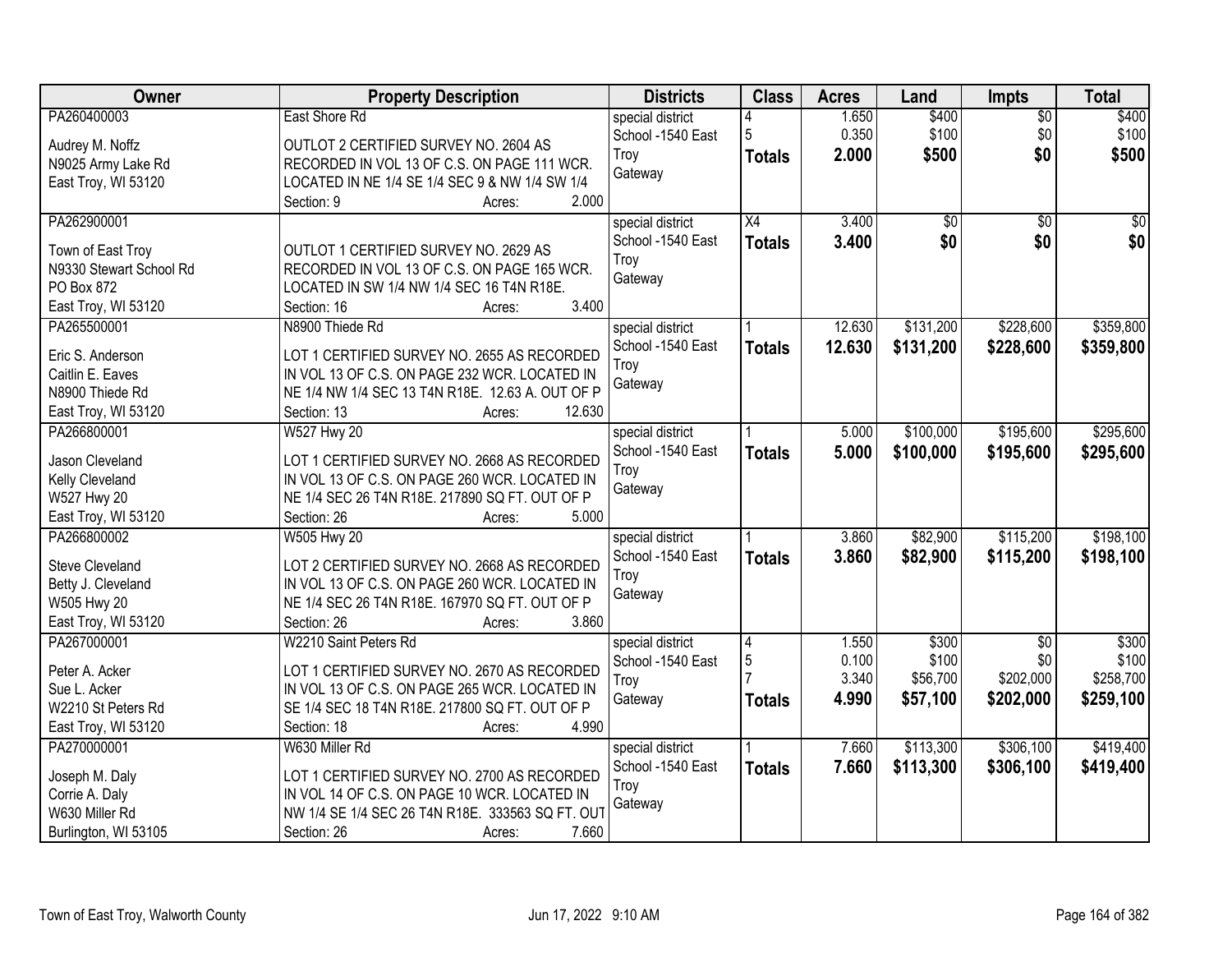| Owner                               | <b>Property Description</b>                             | <b>Districts</b>            | <b>Class</b>  | <b>Acres</b> | Land            | <b>Impts</b>    | <b>Total</b> |
|-------------------------------------|---------------------------------------------------------|-----------------------------|---------------|--------------|-----------------|-----------------|--------------|
| PA270000002                         | W632 Miller Rd                                          | special district            |               | 5.020        | \$100,100       | \$284,600       | \$384,700    |
| Kelly A. Daly                       | LOT 2 CERTIFIED SURVEY NO. 2700 AS RECORDED             | School -1540 East           | <b>Totals</b> | 5.020        | \$100,100       | \$284,600       | \$384,700    |
| W632 Miller Rd                      | IN VOL 14 OF C.S. ON PAGE 10 WCR. LOCATED IN            | Troy                        |               |              |                 |                 |              |
| Burlington, WI 53105                | NW 1/4 SE 1/4 SEC 26 T4N R18E. 218671 SQ FT. OUT        | Gateway                     |               |              |                 |                 |              |
|                                     | 5.020<br>Section: 26<br>Acres:                          |                             |               |              |                 |                 |              |
| PA271400001                         | N7701 Hwy 120                                           | special district            |               | 1.930        | \$53,600        | \$166,600       | \$220,200    |
| Joseph S. Klarkowski                | LOT 1 CERTIFIED SURVEY NO. 2714 AS RECORDED             | School -1540 East           | <b>Totals</b> | 1.930        | \$53,600        | \$166,600       | \$220,200    |
| Laurel M. Klarkowski                | IN VOL 14 OF C.S. ON PAGE 40 WCR. LOCATED IN SI         | Troy                        |               |              |                 |                 |              |
| N7701 Hwy 120                       | 1/4 SE 1/4 SEC 30 & NE 1/4 NE 1/4 SEC 31 T4N R18E.      | Gateway                     |               |              |                 |                 |              |
| East Troy, WI 53120                 | 1.930<br>Section: 30<br>Acres:                          |                             |               |              |                 |                 |              |
| PA278700001                         | W913 Miramar Dr                                         | East Troy San Dist #2   1   |               | 0.417        | \$255,000       | \$322,200       | \$577,200    |
|                                     |                                                         | Potters Lake Pro &          | <b>Totals</b> | 0.417        | \$255,000       | \$322,200       | \$577,200    |
| Douglas L. Free                     | LOT 1 CERTIFIED SURVEY NO. 2787 AS RECORDED             | Rehab Dist                  |               |              |                 |                 |              |
| Dorothy K. Free                     | IN VOL 14 OF C.S. ON PAGE 195 WCR. LOCATED IN           | special district            |               |              |                 |                 |              |
| W913 Miramar Dr                     | SE 1/4 NE 1/4 & NE 1/4 SW 1/4 SEC 10 T4N R18E.<br>0.417 | School -1540 East           |               |              |                 |                 |              |
| East Troy, WI 53120                 | Section: 10<br>Acres:                                   | Troy                        |               |              |                 |                 |              |
|                                     |                                                         | Gateway                     |               |              |                 |                 |              |
| PA278700002                         | <b>Association Access</b>                               | East Troy San Dist #2   X4  |               | 1.230        | $\overline{60}$ | $\overline{50}$ | $\sqrt{30}$  |
| Miramar Property Owners Association | OUTLOT 1 CERTIFIED SURVEY NO. 2787 AS                   | Potters Lake Pro &          | <b>Totals</b> | 1.230        | \$0             | \$0             | \$0          |
| PO Box 912                          | RECORDED IN VOL 14 OF C.S. ON PAGE 195 WCR.             | <b>Rehab Dist</b>           |               |              |                 |                 |              |
| East Troy, WI 53120                 | LOCATED IN SE 1/4 NE 1/4 & NE 1/4 SW 1/4 SEC 10         | special district            |               |              |                 |                 |              |
|                                     | 1.230<br>Section: 10<br>Acres:                          | School -1540 East           |               |              |                 |                 |              |
|                                     |                                                         | Troy                        |               |              |                 |                 |              |
| PA282600001                         | Shorewood Dr                                            | Gateway<br>special district |               | 0.450        | \$19,400        | $\overline{60}$ | \$19,400     |
|                                     |                                                         | School -1540 East           |               | 0.550        | \$400           | \$0             | \$400        |
| Shawn D. Klumb                      | LOT 1 CERTIFIED SURVEY NO. 2826 AS RECORDED             | Troy                        | <b>Totals</b> | 1.000        | \$19,800        | \$0             | \$19,800     |
| Lana J. Klumb                       | IN VOL 14 OF C.S. ON PAGE 282 WCR. LOCATED IN           | Gateway                     |               |              |                 |                 |              |
| W1032 County Rd L                   | NE 1/4 SEC 15 T4N R18E. EXC CSM 3983. OUT OF P          |                             |               |              |                 |                 |              |
| East Troy, WI 53120                 | Section: 15<br>1.000<br>Acres:                          |                             |               |              |                 |                 |              |
| PA287200001                         | County Rd ES                                            | special district            | X4            | 0.320        | $\overline{60}$ | $\overline{50}$ | \$0          |
| East Troy Area Emergency Services   | THAT PT LOT 1 CERTIFIED SURVEY NO. 2872                 | School -1540 East           | <b>Totals</b> | 0.320        | \$0             | \$0             | \$0          |
| <b>District</b>                     | FOUND IN THE TOWN OF EAST TROY AS                       | Troy                        |               |              |                 |                 |              |
| N8406 County Rd Es                  | RECORDED IN VOL 15 OF C.S. ON PAGE 66 WCR.              | Gateway                     |               |              |                 |                 |              |
| East Troy, WI 53120                 | 0.320<br>Section: 20<br>Acres:                          |                             |               |              |                 |                 |              |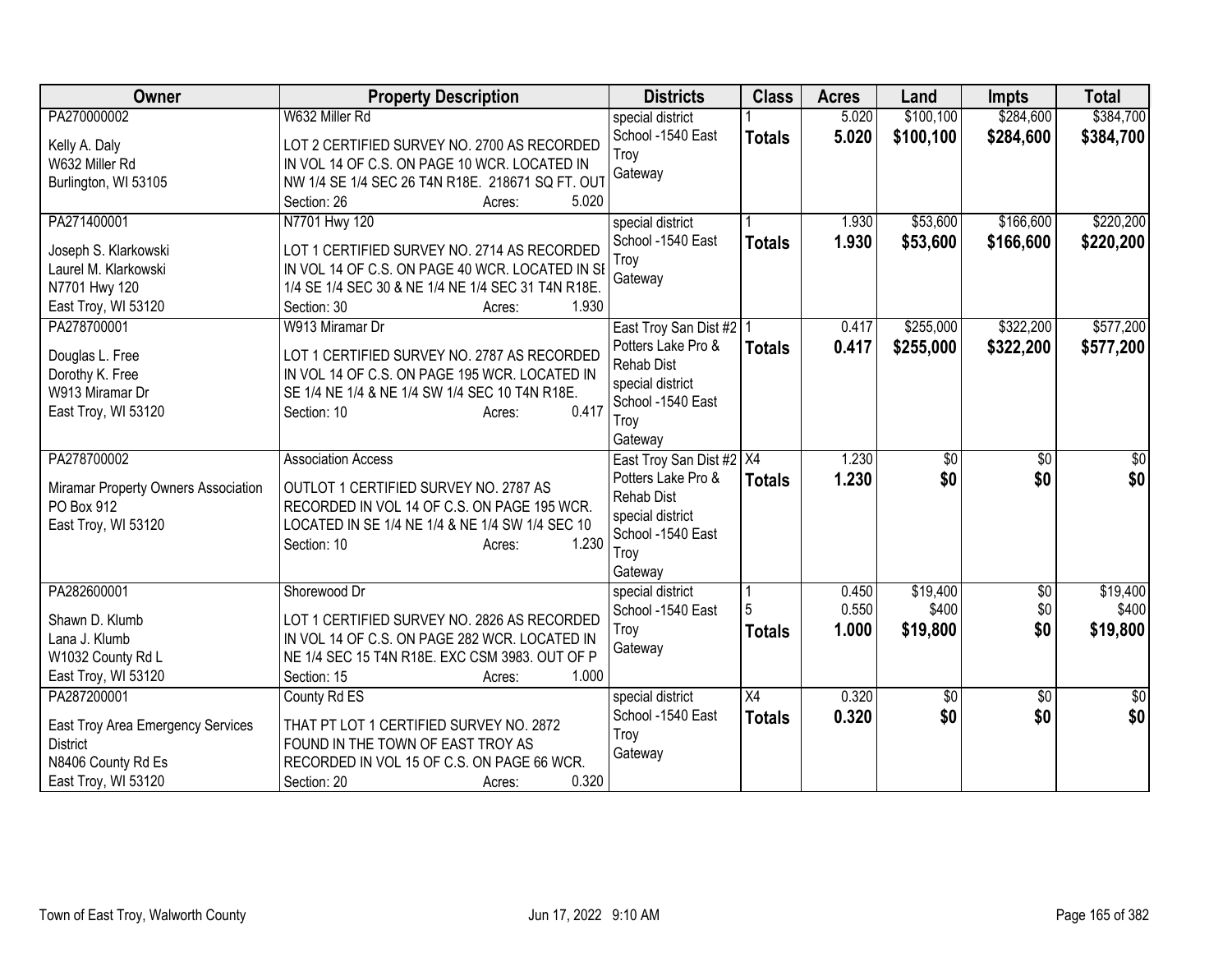| Owner                              | <b>Property Description</b>                            | <b>Districts</b>  | <b>Class</b>           | <b>Acres</b> | Land            | <b>Impts</b>    | <b>Total</b>    |
|------------------------------------|--------------------------------------------------------|-------------------|------------------------|--------------|-----------------|-----------------|-----------------|
| PA290000001                        | W694 Miller Rd                                         | special district  |                        | 1.000        | \$17,500        | \$7,200         | \$24,700        |
| Geraldine C. Gordon                | LOT 1 CERTIFIED SURVEY NO. 2900 AS RECORDED            | School -1540 East |                        | 4.000        | \$1,100         | \$0             | \$1,100         |
| W700 Miller Rd                     | IN VOL 15 OF C.S. ON PAGE 125 WCR. LOCATED IN          | Troy              | <b>Totals</b>          | 5.000        | \$18,600        | \$7,200         | \$25,800        |
| Burlington, WI 53105               | SW 1/4 SE 1/4 & SE 1/4 SW 1/4 SEC 26 T4N R18E.         | Gateway           |                        |              |                 |                 |                 |
|                                    | 5.000<br>Section: 26<br>Acres:                         |                   |                        |              |                 |                 |                 |
| PA296500001                        | W1104 Colbo Rd                                         | special district  |                        | 6.890        | \$109,500       | \$357,700       | \$467,200       |
|                                    |                                                        | School -1540 East | <b>Totals</b>          | 6.890        | \$109,500       | \$357,700       | \$467,200       |
| Mark O. Schildt                    | LOT 1 CERTIFIED SURVEY NO. 2965 AS RECORDED            | Troy              |                        |              |                 |                 |                 |
| Kristy L. Schildt                  | IN VOL 15 OF C.S. ON PAGE 277 WCR. LOCATED IN          | Gateway           |                        |              |                 |                 |                 |
| W1104 Colbo Rd                     | NW 1/4 SE 1/4 SEC 34 T4N R18E. 297857 SQ FT OUT        |                   |                        |              |                 |                 |                 |
| Burlington, WI 53105               | 6.890<br>Section: 34<br>Acres:                         |                   |                        |              |                 |                 |                 |
| PA296500002                        | Colbo Rd                                               | special district  |                        | 0.408        | \$2,000         | $\sqrt[6]{}$    | \$2,000         |
| Mark O. Schildt                    | OUTLOT 1 CERTIFIED SURVEY NO. 2965 AS                  | School -1540 East | <b>Totals</b>          | 0.408        | \$2,000         | \$0             | \$2,000         |
| Kristy L. Schildt                  | RECORDED IN VOL 15 OF C.S. ON PAGE 277 WCR.            | Troy              |                        |              |                 |                 |                 |
| W1104 Colbo Rd                     | LOCATED IN NW 1/4 SE 1/4 SEC 34 T4N R18E. 19305        | Gateway           |                        |              |                 |                 |                 |
| Burlington, WI 53105               | 0.408<br>Section: 34<br>Acres:                         |                   |                        |              |                 |                 |                 |
| PA298600001                        | W2486 Swoboda Rd                                       | special district  |                        | 5.000        | \$100,000       | \$357,100       | \$457,100       |
|                                    |                                                        | School -1540 East | <b>Totals</b>          | 5.000        | \$100,000       | \$357,100       | \$457,100       |
| Chas Ervin                         | LOT 1 CERTIFIED SURVEY NO. 2986 AS RECORDED            | Troy              |                        |              |                 |                 |                 |
| Mary Ervin                         | IN VOL 16 OF C.S. ON PAGE 25 WCR. LOCATED IN           | Gateway           |                        |              |                 |                 |                 |
| W2486 Swoboda Rd                   | NW 1/4 SW 1/4 SEC 31 T4N 249931 SQ FT (GROSS)<br>5.000 |                   |                        |              |                 |                 |                 |
| East Troy, WI 53120                | Section: 31<br>Acres:                                  |                   |                        |              |                 |                 |                 |
| PA301000001                        | W502 Miller Rd                                         | special district  | $\overline{4}$         | 43.904       | \$12,100        | $\overline{30}$ | \$12,100        |
| Amy V. Miller et al                | LOT 1 CERTIFIED SURVEY NO. 3010 AS RECORDED            | School -1540 East |                        | 3.000        | \$55,000        | \$484,200       | \$539,200       |
| c/o Glen A. Miller                 | IN VOL 16 OF C.S. ON PAGE 87 WCR. LOCATED IN           | Troy              | <b>Totals</b>          | 46.904       | \$67,100        | \$484,200       | \$551,300       |
| W502 Miller Rd                     | NW 1/4 SW 1/4 SEC 25, NE 1/4 SE 1/4 & SE 1/4 SE 1/4    | Gateway           |                        |              |                 |                 |                 |
| Burlington, WI 53105-0000          | 46.904<br>Section: 25<br>Acres:                        |                   |                        |              |                 |                 |                 |
| PA304700001                        | N8750 Thiede Rd                                        | special district  | $\overline{\text{X2}}$ | 1.960        | \$0             | $\sqrt{6}$      | $\overline{50}$ |
|                                    |                                                        | School -1540 East | <b>Totals</b>          | 1.960        | \$0             | \$0             | \$0             |
| State of Wisconsin Dept of Natural | LOT 1 CERTIFIED SURVEY NO. 3047 AS RECORDED            | Troy              |                        |              |                 |                 |                 |
| Resources                          | IN VOL 16 OF C.S. ON PAGE 180 WCR. LOCATED IN          | Gateway           |                        |              |                 |                 |                 |
| 3911 Fish Hatchery Rd              | NW 1/4 SEC 13 T4N R18E. 85211 SQ FT OMITS<br>1.960     |                   |                        |              |                 |                 |                 |
| Fitchburg, WI 53711<br>PA304700002 | Section: 13<br>Acres:                                  |                   |                        |              |                 |                 |                 |
|                                    | Thiede Rd                                              | special district  | X4                     | 6.190        | $\overline{60}$ | $\overline{50}$ | $\overline{50}$ |
| State of Wisconsin Dept of Natural | LOT 2 CERTIFIED SURVEY NO. 3047 AS RECORDED            | School -1540 East | <b>Totals</b>          | 6.190        | \$0             | \$0             | \$0             |
| Resources                          | IN VOL 16 OF C.S. ON PAGE 180 WCR. LOCATED IN          | Troy              |                        |              |                 |                 |                 |
| PO Box 7921                        | NW 1/4 SEC 13 T4N R18E. 269514 SQ FT OMITS             | Gateway           |                        |              |                 |                 |                 |
| Madison, WI 53707                  | 6.190<br>Section: 13<br>Acres:                         |                   |                        |              |                 |                 |                 |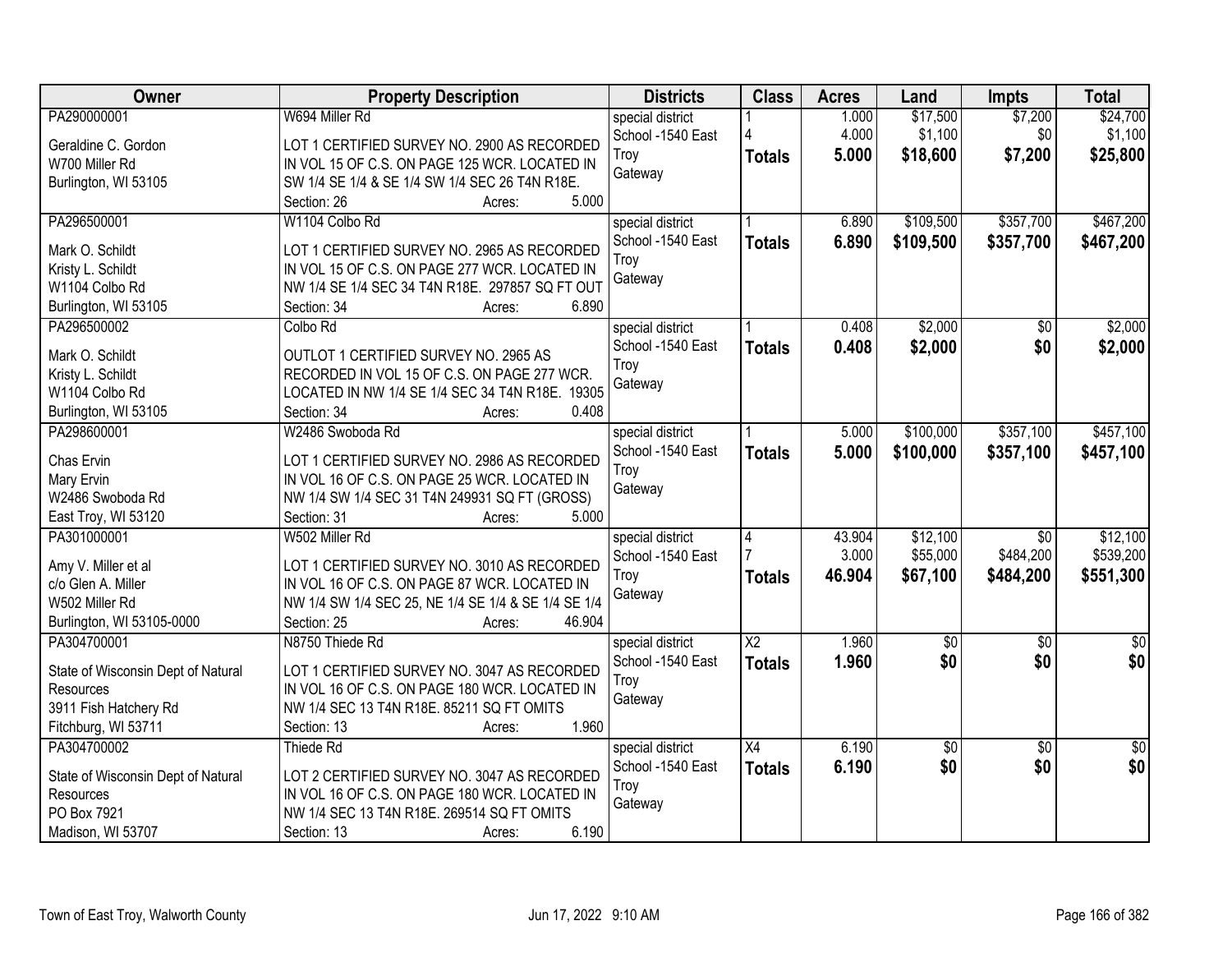| Owner                             | <b>Property Description</b>                         | <b>Districts</b>  | <b>Class</b>    | <b>Acres</b> | Land      | <b>Impts</b>    | <b>Total</b>    |
|-----------------------------------|-----------------------------------------------------|-------------------|-----------------|--------------|-----------|-----------------|-----------------|
| PA306800001                       | N9464 Stone School Rd                               | special district  |                 | 2.000        | \$55,000  | \$241,300       | \$296,300       |
| Mukwonago Baptist Church Inc      | LOT 1 CERTIFIED SURVEY NO. 3068 AS RECORDED         | School -1540 East |                 | 6.000        | \$1,200   | \$0             | \$1,200         |
| c/o Mukwonago Baptist Church, Inc | IN VOL 16 OF C.S. ON PAGE 230 WCR. LOCATED IN       | Troy              | <b>Totals</b>   | 8.000        | \$56,200  | \$241,300       | \$297,500       |
| 1610 Honeywell Rd                 | NE 1/4 SE 1/4 & NW 1/4 SE 1/4 SEC 2 T4N R18E. EXC   | Gateway           |                 |              |           |                 |                 |
| Mukwonago, WI 53149-0000          | 8.000<br>Section: 2<br>Acres:                       |                   |                 |              |           |                 |                 |
| PA306800001A                      | Stone School Rd                                     | special district  | $\overline{X4}$ | 2.290        | \$0       | $\overline{50}$ | $\overline{50}$ |
|                                   |                                                     | School -1540 East | <b>Totals</b>   | 2.290        | \$0       | \$0             | \$0             |
| Mukwonago Baptist Church Inc      | THAT PT OF LOT 1 CERTIFIED SURVEY NO. 3068          | Troy              |                 |              |           |                 |                 |
| c/o Mukwonago Baptist Church, Inc | THAT IS NOW BAPTIST MEMORIAL CEMETERY AS            | Gateway           |                 |              |           |                 |                 |
| 1610 Honeywell Rd                 | RECORDED UNDER #416345. 2.299 A M/L OUT OF          |                   |                 |              |           |                 |                 |
| Mukwonago, WI 53149-0000          | 2.290<br>Section: 2<br>Acres:                       |                   |                 |              |           |                 |                 |
| PA306800002                       | N9402 Stone School Rd                               | special district  | 4               | 19.920       | \$4,200   | \$0             | \$4,200         |
| Mukwonago Baptist Church Inc      | LOT 2 CERTIFIED SURVEY NO. 3068 AS RECORDED         | School -1540 East |                 | 0.200        | \$100     | \$0             | \$100           |
| c/o Mukwonago Baptist Church, Inc | IN VOL 16 OF C.S. ON PAGE 230 WCR. LOCATED IN       | Troy              | <b>Totals</b>   | 20.120       | \$4,300   | \$0             | \$4,300         |
| 1610 Honeywell Rd                 | NE 1/4 SE 1/4 & NW 1/4 SE 1/4 SEC 2 T4N R18E.       | Gateway           |                 |              |           |                 |                 |
| Mukwonago, WI 53149-0000          | 20.120<br>Section: 2<br>Acres:                      |                   |                 |              |           |                 |                 |
| PA306800003                       | N9400 Stone School Rd                               | special district  |                 | 2.000        | \$55,000  | \$278,300       | \$333,300       |
|                                   |                                                     | School -1540 East | 4               | 16.060       | \$4,400   | \$0             | \$4,400         |
| Allen Griffin Trust               | LOT 3 CERTIFIED SURVEY NO. 3068 AS RECORDED         | Troy              | 5               | 17.000       | \$9,400   | \$0             | \$9,400         |
| Kathleen Griffin Trust            | IN VOL 16 OF C.S. ON PAGE 230 WCR. LOCATED IN       | Gateway           | <b>Totals</b>   | 35.060       | \$68,800  | \$278,300       | \$347,100       |
| N9400 Stone School Rd             | NE 1/4 SE 1/4 & NW 1/4 SE 1/4 SEC 2 T4N R18E.       |                   |                 |              |           |                 |                 |
| Mukwonago, WI 53149               | 35.060<br>Section: 2<br>Acres:                      |                   |                 |              |           |                 |                 |
| PA306800004                       | N9402 Stone School Rd                               | special district  |                 | 12.050       | \$155,500 | \$473,100       | \$628,600       |
| Dean J. Schoenleber               | LOT 4 CERTIFIED SURVEY NO. 3068 AS RECORDED         | School -1540 East | <b>Totals</b>   | 12.050       | \$155,500 | \$473,100       | \$628,600       |
| Amy M. Schoenleber                | IN VOL 16 OF C.S. ON PAGE 230 WCR. LOCATED IN       | Troy              |                 |              |           |                 |                 |
| N9402 Stone School Rd             | NE 1/4 SE 1/4 & NW 1/4 SE 1/4 SEC 2 T4N R18E.       | Gateway           |                 |              |           |                 |                 |
| Mukwonago, WI 53149               | 12.050<br>Section: 2<br>Acres:                      |                   |                 |              |           |                 |                 |
| PA308900001                       | N9078 Townline Rd                                   | special district  |                 | 5.000        | \$100,000 | \$165,800       | \$265,800       |
|                                   |                                                     | School -1540 East | <b>Totals</b>   | 5.000        | \$100,000 | \$165,800       | \$265,800       |
| Ronald L. Rhode                   | LOT 1 CERTIFIED SURVEY NO. 3089 AS RECORDED         | Trov              |                 |              |           |                 |                 |
| N9078 Townline Rd                 | IN VOL 16 OF C.S. ON PAGE 285 WCR. LOCATED IN       | Gateway           |                 |              |           |                 |                 |
| East Troy, WI 53120               | NW 1/4 SW 1/4 SEC 7 T4N R18E. 217804 SQ FT<br>5.000 |                   |                 |              |           |                 |                 |
|                                   | Section: 7<br>Acres:                                |                   |                 |              |           |                 |                 |
| PA309200001                       | W2193 Saint Peters Rd                               | special district  |                 | 1.150        | \$38,000  | \$122,200       | \$160,200       |
| Alexander J. Valley               | LOT 1 CERTIFIED SURVEY NO. 3092 AS RECORDED         | School -1540 East | <b>Totals</b>   | 1.150        | \$38,000  | \$122,200       | \$160,200       |
| W2193 St Peters Rd                | IN VOL 16 OF C.S. ON PAGE 300 WCR. LOCATED IN       | Troy              |                 |              |           |                 |                 |
| East Troy, WI 53120               | NE 1/4 NE 1/4 SEC 19 T4N R18E. 50049 SQ FT EXCL     | Gateway           |                 |              |           |                 |                 |
|                                   | Section: 19<br>1.150<br>Acres:                      |                   |                 |              |           |                 |                 |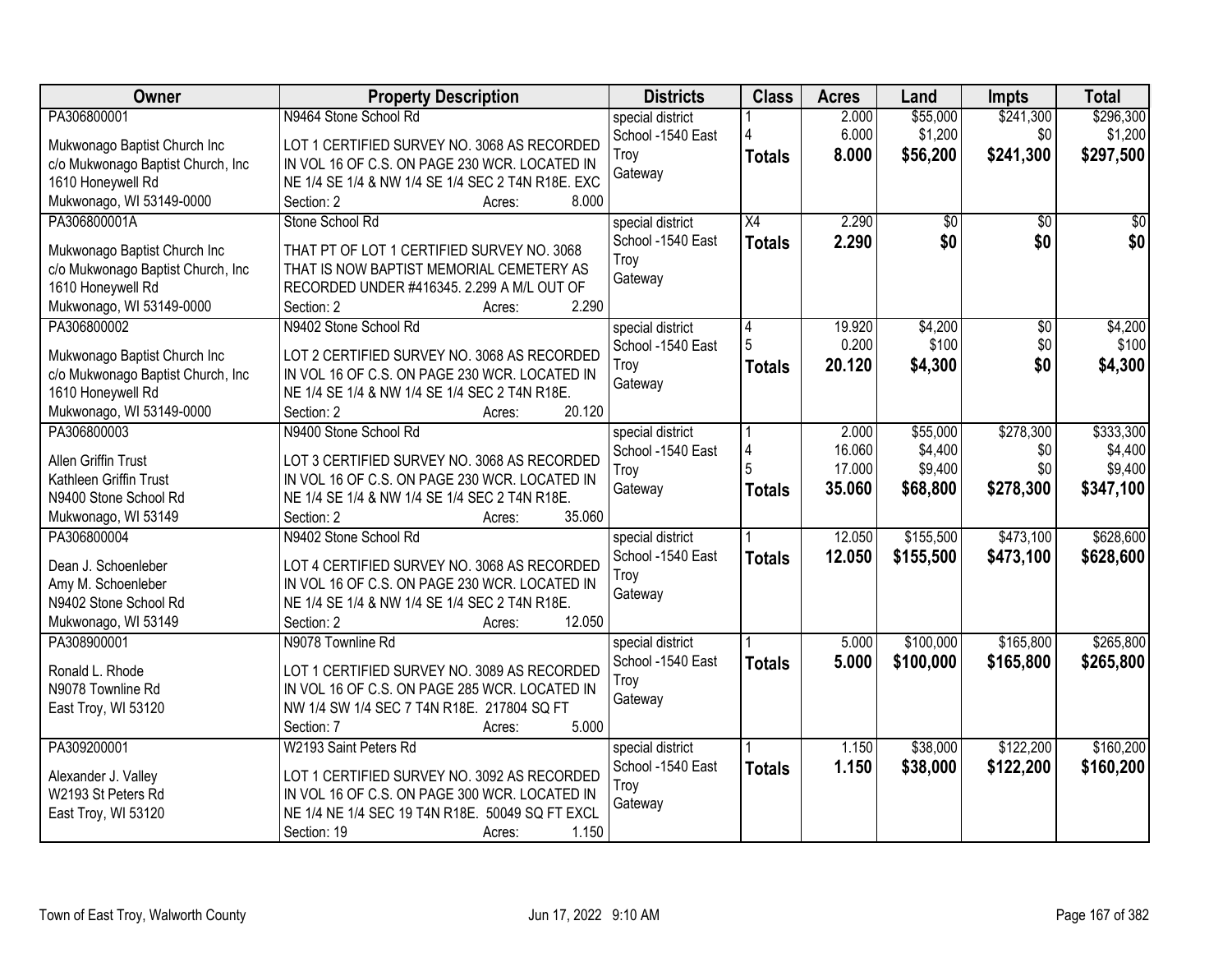| Owner                               | <b>Property Description</b>                        | <b>Districts</b>  | <b>Class</b>  | <b>Acres</b> | Land      | <b>Impts</b> | <b>Total</b> |
|-------------------------------------|----------------------------------------------------|-------------------|---------------|--------------|-----------|--------------|--------------|
| PA309900001                         | N7370 Hamms Rd                                     | special district  |               | 10.000       | \$125,000 | \$499,800    | \$624,800    |
| Rosemarie H. Berres et al           | LOT 1 CERTIFIED SURVEY NO. 3099 AS RECORDED        | School -1540 East |               | 24.154       | \$5,600   | \$0          | \$5,600      |
| c/o Thomas A. Sherbrook             | IN VOL 17 OF C.S. ON PAGE 11 WCR. LOCATED IN       | Troy              | <b>Totals</b> | 34.154       | \$130,600 | \$499,800    | \$630,400    |
| N7370 Hamms Rd                      | SW 1/4 SW 1/4 SEC 34 T4N R18E. 1487879 SQ FT       | Gateway           |               |              |           |              |              |
| Burlington, WI 53105                | 34.154<br>Section: 34<br>Acres:                    |                   |               |              |           |              |              |
| PA309900002                         | N7362 Hamms Rd                                     | special district  |               | 5.120        | \$100,600 | \$266,900    | \$367,500    |
|                                     |                                                    | School -1540 East | <b>Totals</b> | 5.120        | \$100,600 | \$266,900    | \$367,500    |
| Scott Klotz                         | LOT 2 CERTIFIED SURVEY NO. 3099 AS RECORDED        | Troy              |               |              |           |              |              |
| Renee Klotz                         | IN VOL 17 OF C.S. ON PAGE 11 WCR. LOCATED IN       | Gateway           |               |              |           |              |              |
| N7362 Hamms Rd                      | SW 1/4 SW 1/4 SEC 34 T4N R18E. 222992 SQ FT        |                   |               |              |           |              |              |
| Burlington, WI 53105                | 5.120<br>Section: 34<br>Acres:                     |                   |               |              |           |              |              |
| PA310500001                         | N7380 Hwy 120                                      | special district  |               | 5.000        | \$100,000 | \$141,500    | \$241,500    |
| Andrew W. Swayze                    | LOT 1 CERTIFIED SURVEY NO. 3105 AS RECORDED        | School -1540 East | <b>Totals</b> | 5.000        | \$100,000 | \$141,500    | \$241,500    |
| Mary J. Swayze                      | IN VOL 17 OF C.S. ON PAGE 28 WCR. LOCATED IN       | Troy              |               |              |           |              |              |
| N7380 Hwy 120                       | SW 1/4 SW 1/4 SEC 32 T4N R18E. 217800 SQ FT OUT    | Gateway           |               |              |           |              |              |
| East Troy, WI 53120                 | 5.000<br>Section: 32<br>Acres:                     |                   |               |              |           |              |              |
| PA311600001                         | Honey Creek Rd                                     | special district  |               | 4.010        | \$20,100  | \$400        | \$20,500     |
|                                     |                                                    | School -1540 East | 5             | 1.000        | \$500     | \$0          | \$500        |
| Julie A. Allen                      | LOT 1 CERTIFIED SURVEY NO. 3116 AS RECORDED        | Troy              | <b>Totals</b> | 5.010        | \$20,600  | \$400        | \$21,000     |
| PO Box 17142                        | IN VOL 17 OF C.S. ON PAGE 56 WCR. LOCATED IN SI    | Gateway           |               |              |           |              |              |
| Memphis, TN 38187                   | 1/4 NW 1/4 & NE 1/4 NW 1/4 SEC 35 T4N R18E 230184  |                   |               |              |           |              |              |
|                                     | Section: 35<br>5.010<br>Acres:                     |                   |               |              |           |              |              |
| PA311600002                         | W762 Honey Creek Rd                                | special district  |               | 6.648        | \$108,200 | \$125,500    | \$233,700    |
| Robert J Zelenski Life Estate et al | LOT 2 CERTIFIED SURVEY NO. 3116 AS RECORDED        | School -1540 East | <b>Totals</b> | 6.648        | \$108,200 | \$125,500    | \$233,700    |
| W762 Honey Creek Rd                 | IN VOL 17 OF C.S. ON PAGE 56 WCR. LOCATED IN SE    | Troy              |               |              |           |              |              |
| Burlington, WI 53105                | 1/4 NW 1/4 & NE 1/4 NW 1/4 SEC 35 T4N R18E. 319448 | Gateway           |               |              |           |              |              |
|                                     | 6.648<br>Section: 35<br>Acres:                     |                   |               |              |           |              |              |
| PA312000001                         | W1003 Kosso Dr                                     | special district  |               | 5.000        | \$100,000 | \$353,500    | \$453,500    |
|                                     |                                                    | School -1540 East | <b>Totals</b> | 5.000        | \$100,000 | \$353,500    | \$453,500    |
| James V. Reid                       | LOT 1 CERTIFIED SURVEY NO. 3120 AS RECORDED        | Troy              |               |              |           |              |              |
| Kim M. Reid                         | IN VOL 17 OF C.S. ON PAGE 69 WCR. LOCATED IN       | Gateway           |               |              |           |              |              |
| W1003 Honey Creek Rd                | NE 1/4 & SE 1/4 SEC 34 T4N R18E. 217999 SQ FT      |                   |               |              |           |              |              |
| Burlington, WI 53105                | 5.000<br>Section: 34<br>Acres:                     |                   |               |              |           |              |              |
| PA312000002                         | W1001 Kosso Dr                                     | special district  |               | 5.040        | \$100,200 | \$363,200    | \$463,400    |
| Lawrence A. Shimp                   | LOT 2 CERTIFIED SURVEY NO. 3120 AS RECORDED        | School -1540 East | <b>Totals</b> | 5.040        | \$100,200 | \$363,200    | \$463,400    |
| W1001 Honey Creek Rd                | IN VOL 17 OF C.S. ON PAGE 69 WCR. LOCATED IN       | Troy              |               |              |           |              |              |
| Burlington, WI 53105                | NE 1/4 & SE 1/4 SEC 34 T4N R18E. 217916 SQ FT      | Gateway           |               |              |           |              |              |
|                                     | 5.040<br>Section: 34<br>Acres:                     |                   |               |              |           |              |              |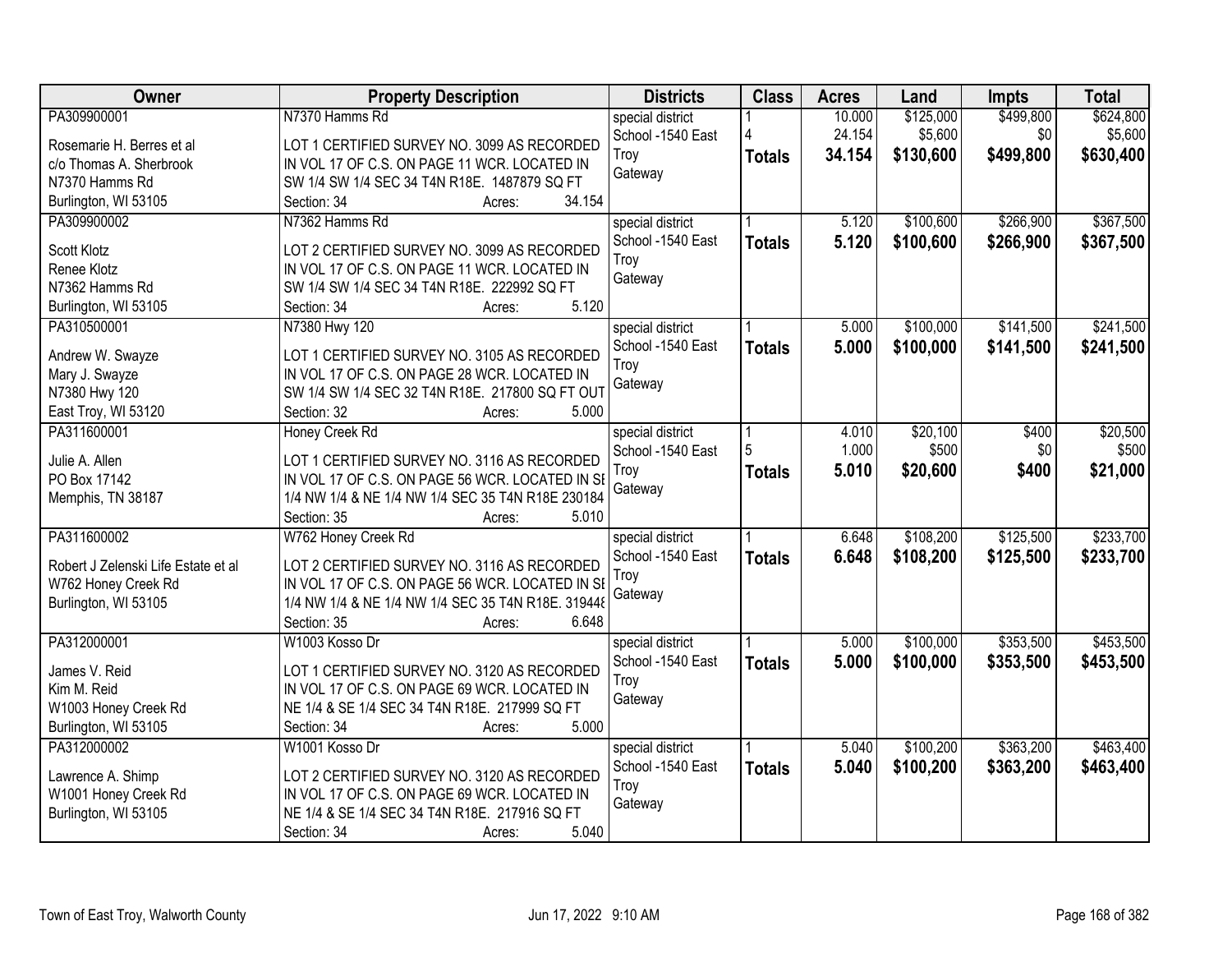| <b>Owner</b>                            | <b>Property Description</b>                                                                    | <b>Districts</b>  | <b>Class</b>  | <b>Acres</b> | Land      | <b>Impts</b>    | <b>Total</b> |
|-----------------------------------------|------------------------------------------------------------------------------------------------|-------------------|---------------|--------------|-----------|-----------------|--------------|
| PA312000003                             | W999 Kosso Dr                                                                                  | special district  |               | 5.011        | \$100,100 | \$299,700       | \$399,800    |
| Theodore K. Graser                      | LOT 3 CERTIFIED SURVEY NO. 3120 AS RECORDED                                                    | School -1540 East | <b>Totals</b> | 5.011        | \$100,100 | \$299,700       | \$399,800    |
| Heidi M. Graser                         | IN VOL 17 OF C.S. ON PAGE 69 WCR. LOCATED IN                                                   | Troy              |               |              |           |                 |              |
| W999 Honey Creek Rd                     | NE 1/4 & SE 1/4 SEC 34 T4N R18E. 217998 SQ FT                                                  | Gateway           |               |              |           |                 |              |
| Burlington, WI 53105-0000               | 5.011<br>Section: 34<br>Acres:                                                                 |                   |               |              |           |                 |              |
| PA312000004                             | Kosso Dr                                                                                       | special district  |               | 2.900        | \$3,400   | $\overline{50}$ | \$3,400      |
|                                         |                                                                                                | School -1540 East | <b>Totals</b> | 2.900        | \$3,400   | \$0             | \$3,400      |
| Kosso Drive Homeowners Association      | OUTLOT 1 CERTIFIED SURVEY NO. 3120 AS                                                          | Troy              |               |              |           |                 |              |
| W999 Honey Creek Rd                     | RECORDED IN VOL 17 OF C.S. ON PAGE 69 WCR.                                                     | Gateway           |               |              |           |                 |              |
| Burlington, WI 53105-0000               | LOCATED IN NE 1/4 & SE 1/4 SEC 34 T4N R18E.<br>2.900                                           |                   |               |              |           |                 |              |
|                                         | Section: 34<br>Acres:                                                                          |                   |               |              |           |                 |              |
| PA312600001                             | W1263 Beulah Ln Rd                                                                             | special district  |               | 1.150        | \$38,000  | \$115,600       | \$153,600    |
| Kevin D. Gerndt                         | LOT 1 CERTIFIED SURVEY NO. 3126 AS RECORDED                                                    | School -1540 East | <b>Totals</b> | 1.150        | \$38,000  | \$115,600       | \$153,600    |
| Jeri A. Gerndt                          | IN VOL 17 OF C.S. ON PAGE 88 WCR. LOCATED IN                                                   | Troy              |               |              |           |                 |              |
| W1263 Beulah Lane Rd                    | NW 1/4 NW 1/4 SEC 10 T4N R18E. 58408 SQ FT                                                     | Gateway           |               |              |           |                 |              |
| East Troy, WI 53120                     | 1.150<br>Section: 10<br>Acres:                                                                 |                   |               |              |           |                 |              |
| PA312600002                             | W1282 Beach Rd                                                                                 | special district  |               | 2.150        | \$57,300  | \$234,000       | \$291,300    |
|                                         |                                                                                                | School -1540 East | <b>Totals</b> | 2.150        | \$57,300  | \$234,000       | \$291,300    |
| Joseph J. Schluge                       | LOT 2 CERTIFIED SURVEY NO. 3126 AS RECORDED                                                    | Troy              |               |              |           |                 |              |
| c/o Joseph J. Schluge                   | IN VOL 17 OF C.S. ON PAGE 88 WCR. LOCATED IN                                                   | Gateway           |               |              |           |                 |              |
| W1282 Beach Rd                          | NW 1/4 NW 1/4 SEC 10 T4N R18E. 93631 SQ FT                                                     |                   |               |              |           |                 |              |
| East Troy, WI 53120-0000                | 2.150<br>Section: 10<br>Acres:                                                                 |                   |               |              |           |                 |              |
| PA319100001                             | N7790 Townline Rd                                                                              | special district  |               | 1.020        | \$35,400  | \$148,100       | \$183,500    |
| Dale Leasure                            | LOT 1 CERTIFIED SURVEY NO. 3191 AS RECORDED                                                    | School -1540 East | <b>Totals</b> | 1.020        | \$35,400  | \$148,100       | \$183,500    |
| Jo A. Leasure                           | IN VOL 17 OF C.S. ON PAGE 276 WCR. LOCATED IN                                                  | Troy              |               |              |           |                 |              |
| N7790 Townline Rd                       | SW 1/4 SW 1/4 SEC 30 T4N R18E. 44402.42 SQ FT                                                  | Gateway           |               |              |           |                 |              |
| East Troy, WI 53120                     | 1.020<br>Section: 30<br>Acres:                                                                 |                   |               |              |           |                 |              |
| PA319100002                             | <b>Townline Rd</b>                                                                             | special district  |               | 1.000        | \$35,000  | $\sqrt{6}$      | \$35,000     |
|                                         |                                                                                                | School -1540 East | <b>Totals</b> | 1.000        | \$35,000  | \$0             | \$35,000     |
| James Hebinck                           | LOT 2 CERTIFIED SURVEY NO. 3191 AS RECORDED                                                    | Troy              |               |              |           |                 |              |
| Candace Hebinck<br>60 W Terra Cotta Ave | IN VOL 17 OF C.S. ON PAGE 276 WCR. LOCATED IN<br>SW 1/4 SW 1/4 SEC 30 T4N R18E. 43560.36 SQ FT | Gateway           |               |              |           |                 |              |
| B-230                                   | 1.000<br>Section: 30                                                                           |                   |               |              |           |                 |              |
| Crystal Lake, IL 60014                  | Acres:                                                                                         |                   |               |              |           |                 |              |
| PA319100003                             | N7709 Crest Hill Dr                                                                            | special district  |               | 1.000        | \$35,000  | \$171,700       | \$206,700    |
|                                         |                                                                                                | School -1540 East |               | 1.000        | \$35,000  | \$171,700       | \$206,700    |
| Josh Healey et al                       | LOT 3 CERTIFIED SURVEY NO. 3191 AS RECORDED                                                    | Troy              | <b>Totals</b> |              |           |                 |              |
| c/o Shayla Vanwinkle                    | IN VOL 17 OF C.S. ON PAGE 276 WCR. LOCATED IN                                                  | Gateway           |               |              |           |                 |              |
| N7709 Crest Hill Dr                     | SW 1/4 SW 1/4 SEC 30 T4N R18E. 43560.36 SQ FT                                                  |                   |               |              |           |                 |              |
| East Troy, WI 53120                     | 1.000<br>Section: 30<br>Acres:                                                                 |                   |               |              |           |                 |              |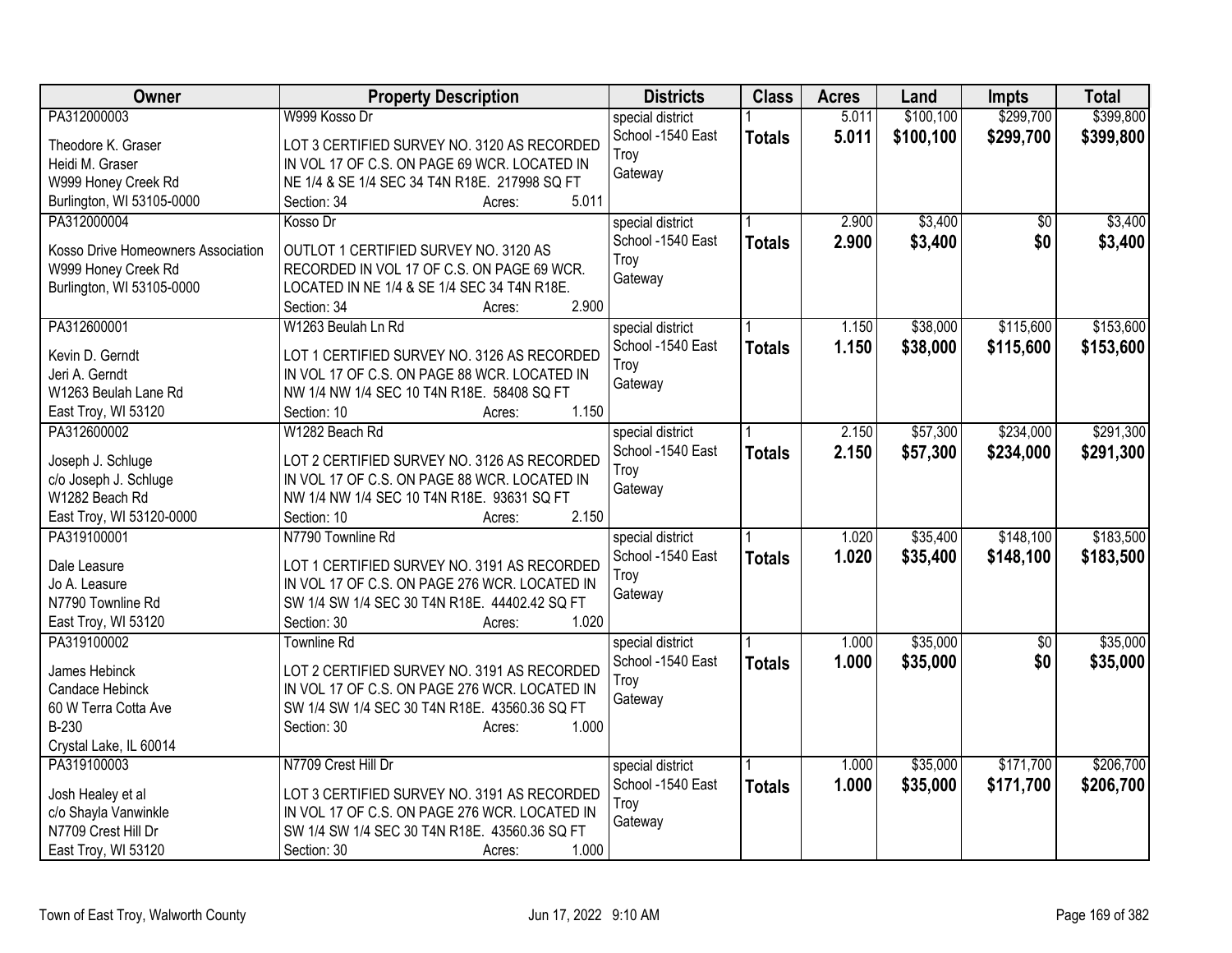| Owner                                                                                           | <b>Property Description</b>                                                                                                                                                                           | <b>Districts</b>                                                       | <b>Class</b>       | <b>Acres</b>     | Land                   | <b>Impts</b>           | <b>Total</b>           |
|-------------------------------------------------------------------------------------------------|-------------------------------------------------------------------------------------------------------------------------------------------------------------------------------------------------------|------------------------------------------------------------------------|--------------------|------------------|------------------------|------------------------|------------------------|
| PA322300001                                                                                     | W1759 South Shore Dr                                                                                                                                                                                  | Lake Beulah Lake                                                       |                    | 1.609            | \$969,000              | \$198,900              | \$1,167,900            |
| Haeger Family Trust<br>W1759 S Shore Dr<br>East Troy, WI 53120                                  | LOT 1 CERTIFIED SURVEY NO. 3223 AS RECORDED<br>IN VOL 18 OF C.S. ON PAGE 33 WCR. LOCATED IN<br>SW 1/4 NW 1/4 SEC 9 T4N R18E. 68212 SQ FT OMITS<br>1.609<br>Section: 9<br>Acres:                       | Management<br>special district<br>School -1540 East<br>Troy<br>Gateway | <b>Totals</b>      | 1.609            | \$969,000              | \$198,900              | \$1,167,900            |
| PA322300002                                                                                     | W1721 South Shore Dr                                                                                                                                                                                  | Lake Beulah Lake                                                       |                    | 1.872            | \$903,200              | \$1,236,200            | \$2,139,400            |
| William J. Detarnowsky<br>c/o William H. Detarnowsky<br>79 Abbottsford Rd<br>Winnetka, IL 60093 | LOT 2 CERTIFIED SURVEY NO. 3223 AS RECORDED<br>IN VOL 18 OF C.S. ON PAGE 33 WCR. LOCATED IN<br>SW 1/4 NW 1/4 SEC 9 T4N R18E. 72434 SQ FT OMITS<br>1.872<br>Section: 9<br>Acres:                       | Management<br>special district<br>School -1540 East<br>Troy<br>Gateway | <b>Totals</b>      | 1.872            | \$903,200              | \$1,236,200            | \$2,139,400            |
| PA322500001                                                                                     | N9025 Army Lake Rd                                                                                                                                                                                    | special district                                                       |                    | 1.540            | \$45,800               | \$230,000              | \$275,800              |
| Scott G. Kosteretz<br>Linda R. Kosteretz<br>N9025 Army Lake Rd<br>East Troy, WI 53120           | LOT 1 CERTIFIED SURVEY NO. 3225 AS RECORDED<br>IN VOL 18 OF C.S. ON PAGE 38 WCR. LOCATED IN<br>NW 1/4 SW 1/4 SEC 10 T4N R18E. 67110 SQ FT<br>1.540<br>Section: 10<br>Acres:                           | School -1540 East<br>Troy<br>Gateway                                   | <b>Totals</b>      | 1.540            | \$45,800               | \$230,000              | \$275,800              |
| PA322500002                                                                                     | N9033 Army Lake Rd                                                                                                                                                                                    | special district                                                       |                    | 3.000            | \$70,000               | \$90,600               | \$160,600              |
| Audrey M. Noffz<br>N9025 Army Lake Rd<br>East Troy, WI 53120                                    | LOT 2 CERTIFIED SURVEY NO. 3225 AS RECORDED<br>IN VOL 18 OF C.S. ON PAGE 38 WCR. LOCATED IN<br>NW 1/4 SW 1/4 SEC 10 T4N R18E. 563186 SQ FT                                                            | School -1540 East<br>Troy<br>Gateway                                   | 5<br><b>Totals</b> | 9.928<br>12.928  | \$5,300<br>\$75,300    | \$0<br>\$90,600        | \$5,300<br>\$165,900   |
|                                                                                                 | 12.928<br>Section: 10<br>Acres:                                                                                                                                                                       |                                                                        |                    |                  |                        |                        |                        |
| PA326700001<br>Dana L. Felton<br>Bernie M. Reinhard<br>W2434 Swoboda Rd<br>East Troy, WI 53120  | W2434 Swoboda Rd<br>LOT 1 CERTIFIED SURVEY NO. 3267 AS RECORDED<br>IN VOL 18 OF C.S. ON PAGE 165 WCR. LOCATED IN<br>NE 1/4 SW 1/4 & NW 1/4 SE 1/4 SEC 31 T4N R18E.<br>10.000<br>Section: 31<br>Acres: | special district<br>School -1540 East<br>Troy<br>Gateway               | <b>Totals</b>      | 10.000<br>10.000 | \$125,000<br>\$125,000 | \$434,000<br>\$434,000 | \$559,000<br>\$559,000 |
| PA326700002                                                                                     | W2450 Swoboda Rd                                                                                                                                                                                      | special district                                                       |                    | 5.780            | \$103,900              | \$328,100              | \$432,000              |
| Zachary J. Taylor<br>W2450 Swoboda Rd<br>East Troy, WI 53120                                    | LOT 2 CERTIFIED SURVEY NO. 3267 AS RECORDED<br>IN VOL 18 OF C.S. ON PAGE 165 WCR. LOCATED IN<br>NE 1/4 SW 1/4 & NW 1/4 SE 1/4 SEC 31 T4N R18E.<br>5.780<br>Section: 31<br>Acres:                      | School -1540 East<br>Troy<br>Gateway                                   | <b>Totals</b>      | 5.780            | \$103,900              | \$328,100              | \$432,000              |
| PA326700003                                                                                     | Swoboda Rd                                                                                                                                                                                            | special district                                                       |                    | 5.530            | \$102,700              | $\overline{50}$        | \$102,700              |
| John Oldenburg<br>Sheril Oldenburg<br>N3174 Tamarack Rd<br>Lake Geneva, WI 53147                | LOT 3 CERTIFIED SURVEY NO. 3267 AS RECORDED<br>IN VOL 18 OF C.S. ON PAGE 165 WCR. LOCATED IN<br>NE 1/4 SW 1/4 & NW 1/4 SE 1/4 SEC 31 T4N R18E.<br>5.530<br>Section: 31<br>Acres:                      | School -1540 East<br>Troy<br>Gateway                                   | <b>Totals</b>      | 5.530            | \$102,700              | \$0                    | \$102,700              |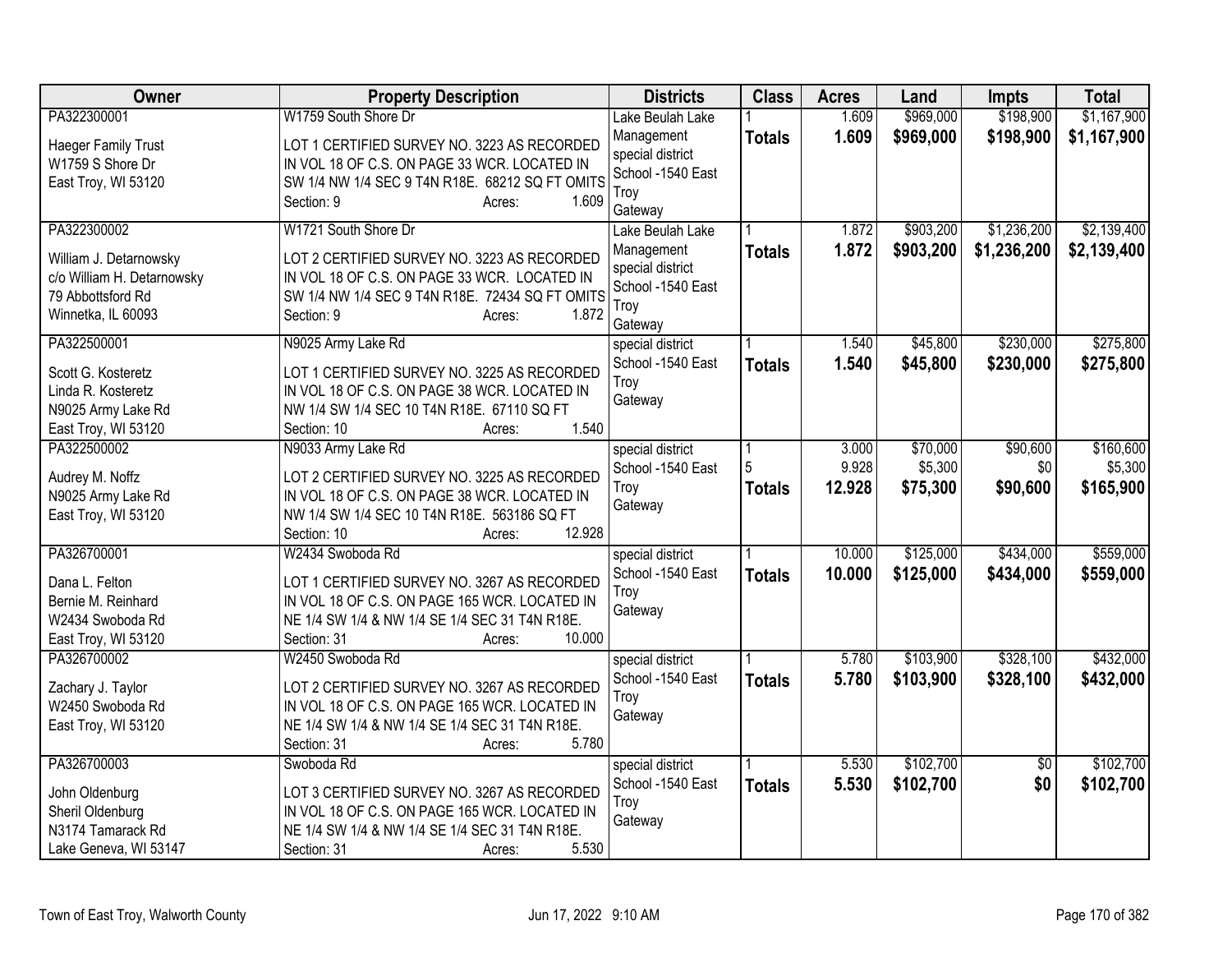| <b>Owner</b>               | <b>Property Description</b>                      | <b>Districts</b>  | <b>Class</b>  | <b>Acres</b> | Land      | <b>Impts</b>    | <b>Total</b> |
|----------------------------|--------------------------------------------------|-------------------|---------------|--------------|-----------|-----------------|--------------|
| PA330800001                | N7264 Colbo Rd                                   | special district  |               | 5.000        | \$100,000 | \$291,700       | \$391,700    |
| Lawrence G. Beier          | LOT 1 CERTIFIED SURVEY NO. 3308 AS RECORDED      | School -1540 East | <b>Totals</b> | 5.000        | \$100,000 | \$291,700       | \$391,700    |
| Marilyn R. Beier           | IN VOL 18 OF C.S. ON PAGE 284 WCR. LOCATED IN    | Troy              |               |              |           |                 |              |
| N7264 Colbo Rd             | SW 1/4 SE 1/4 & SE 1/4 SE 1/4 SEC 34 T4N R18E.   | Gateway           |               |              |           |                 |              |
| Burlington, WI 53105       | 5.000<br>Section: 34<br>Acres:                   |                   |               |              |           |                 |              |
| PA331500001                | W2220 O Leary Ln                                 | special district  |               | 1.087        | \$36,700  | \$354,900       | \$391,600    |
|                            |                                                  | School -1540 East | <b>Totals</b> | 1.087        | \$36,700  | \$354,900       | \$391,600    |
| Edward Kosmatka            | LOT 1 CERTIFIED SURVEY NO. 3315 AS RECORDED      | Troy              |               |              |           |                 |              |
| Jessica Kosmatka           | IN VOL 19 OF C.S. ON PAGE 1 WCR. LOCATED IN NW   | Gateway           |               |              |           |                 |              |
| W2220 Oleary Ln            | 1/4 SE 1/4 SEC 30 T4N R18E. 53746 SQ FT OMITS P  |                   |               |              |           |                 |              |
| East Troy, WI 53120        | 1.087<br>Section: 30<br>Acres:                   |                   |               |              |           |                 |              |
| PA331700001                | N8899 Stringers Bridge Rd                        | special district  |               | 5.360        | \$101,800 | \$94,900        | \$196,700    |
| Kurt B. Petrie             | LOT 1 CERTIFIED SURVEY NO. 3317 AS RECORDED      | School -1540 East | <b>Totals</b> | 5.360        | \$101,800 | \$94,900        | \$196,700    |
| 30614 Durand Ave           | IN VOL 19 OF C.S. ON PAGE 7 WCR. LOCATED IN SE   | Troy              |               |              |           |                 |              |
| Burlington, WI 53105       | 1/4 SW 1/4 SEC 7 & NE 1/4 NW 1/4 & NW 1/4 NW 1/4 | Gateway           |               |              |           |                 |              |
|                            | 5.360<br>Section: 7<br>Acres:                    |                   |               |              |           |                 |              |
| PA331700002                | N8885 Stringers Bridge Rd                        | special district  |               | 3.950        | \$84,300  | \$189,900       | \$274,200    |
|                            |                                                  | School -1540 East | <b>Totals</b> | 3.950        | \$84,300  | \$189,900       | \$274,200    |
| <b>Timothy Adams Trust</b> | LOT 2 CERTIFIED SURVEY NO. 3317 AS RECORDED      | Troy              |               |              |           |                 |              |
| Catherine Adams Trust      | IN VOL 19 OF C.S. ON PAGE 7 WCR. LOCATED IN SE   | Gateway           |               |              |           |                 |              |
| N8885 Stringers Bridge Rd  | 1/4 SW 1/4 SEC 7 & NE 1/4 NW 1/4 & NW 1/4 NW 1/4 |                   |               |              |           |                 |              |
| East Troy, WI 53120        | 3.950<br>Section: 7<br>Acres:                    |                   |               |              |           |                 |              |
| PA331700003                | New Deal Ave                                     | special district  |               | 5.126        | \$100,600 | $\overline{50}$ | \$100,600    |
| David A. Safranek          | LOT 3 CERTIFIED SURVEY NO. 3317 AS RECORDED      | School -1540 East | 5             | 2.210        | \$1,400   | \$0             | \$1,400      |
| Janne E. Safranek          | IN VOL 19 OF C.S. ON PAGE 7 WCR. LOCATED IN SE   | Troy              | <b>Totals</b> | 7.336        | \$102,000 | \$0             | \$102,000    |
| 2948 Autumn Dr             | 1/4 SW 1/4 SEC 7 & NE 1/4 NW 1/4 & NW 1/4 NW 1/4 | Gateway           |               |              |           |                 |              |
| Woodridge, IL 60517        | 7.336<br>Section: 7<br>Acres:                    |                   |               |              |           |                 |              |
| PA335200001                | N7220 Colbo Rd                                   | special district  |               | 1.570        | \$46,400  | \$170,600       | \$217,000    |
|                            |                                                  | School -1540 East | <b>Totals</b> | 1.570        | \$46,400  | \$170,600       | \$217,000    |
| Jamie D. Middleton         | LOT 1 CERTIFIED SURVEY NO. 3352 AS RECORDED      | Troy              |               |              |           |                 |              |
| Laura B. Middleton         | IN VOL 19 OF C.S. ON PAGE 103 WCR. LOCATED IN    | Gateway           |               |              |           |                 |              |
| N7220 Colbo Rd             | SW 1/4 SW 1/4 SEC 35 T4N R18E. 68320 SQ FT OUT   |                   |               |              |           |                 |              |
| Burlington, WI 53105       | 1.570<br>Section: 35<br>Acres:                   |                   |               |              |           |                 |              |
| PA335300001                | N7218 Colbo Rd                                   | special district  |               | 1.570        | \$46,400  | \$203,400       | \$249,800    |
| Kurt T. Kegley             | LOT 1 CERTIFIED SURVEY NO. 3353 AS RECORDED      | School -1540 East | <b>Totals</b> | 1.570        | \$46,400  | \$203,400       | \$249,800    |
| Jennifer L. Kegley         | IN VOL 19 OF C.S. ON PAGE 105 WCR. LOCATED IN    | Troy              |               |              |           |                 |              |
| N7218 Colbo Rd             | SW 1/4 SW 1/4 SEC 35 T4N R18E. 68320 SQ FT OUT   | Gateway           |               |              |           |                 |              |
| Burlington, WI 53105       | 1.570<br>Section: 35<br>Acres:                   |                   |               |              |           |                 |              |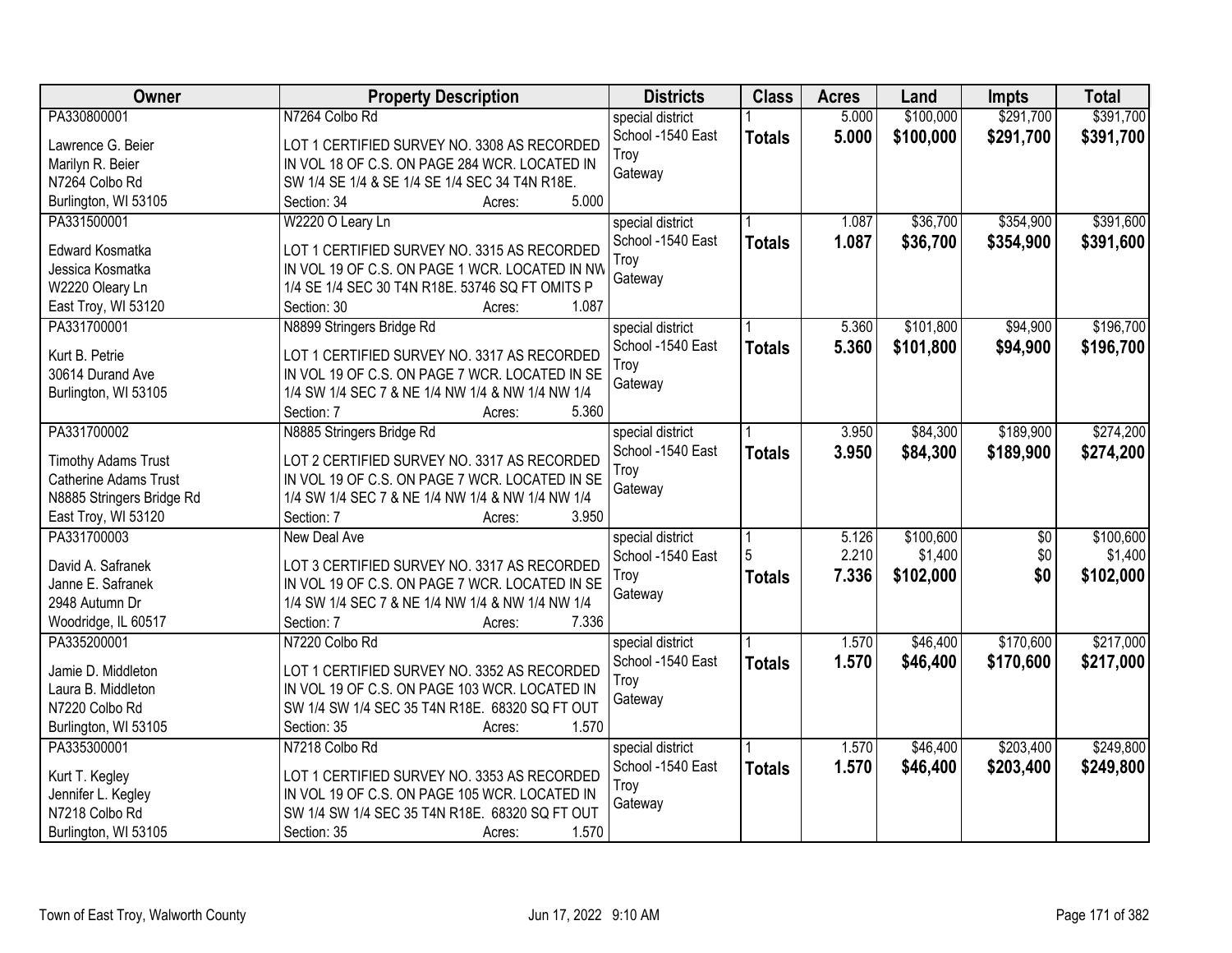| Owner                  | <b>Property Description</b>                              | <b>Districts</b>          | <b>Class</b>  | <b>Acres</b> | Land      | <b>Impts</b> | <b>Total</b> |
|------------------------|----------------------------------------------------------|---------------------------|---------------|--------------|-----------|--------------|--------------|
| PA342200002            | W130 Miller Rd                                           | special district          |               | 5.020        | \$115,100 | \$397,700    | \$512,800    |
| Scott C. Griffa        | LOT 2 CERTIFIED SURVEY NO. 3422 AS RECORDED              | School -1540 East         | <b>Totals</b> | 5.020        | \$115,100 | \$397,700    | \$512,800    |
| Cynthia A. Griffa      | IN VOL 19 OF C.S. ON PAGE 296 WCR. LOCATED IN            | Troy                      |               |              |           |              |              |
| W130 Miller Rd         | SE 1/4 SE 1/4 SEC 25 T4N R18E. 218832 SQ FT              | Gateway                   |               |              |           |              |              |
| Burlington, WI 53105   | 5.020<br>Section: 25<br>Acres:                           |                           |               |              |           |              |              |
| PA344300001            | N7303 Hwy 120                                            | special district          |               | 2.870        | \$68,100  | \$157,000    | \$225,100    |
|                        |                                                          | School -1540 East         | <b>Totals</b> | 2.870        | \$68,100  | \$157,000    | \$225,100    |
| Shane D. Rebne         | LOT 1 CERTIFIED SURVEY NO. 3443 AS RECORDED              | Troy                      |               |              |           |              |              |
| N7303 Hwy 120          | IN VOL 20 OF C.S. ON PAGE 40 WCR. LOCATED IN             | Gateway                   |               |              |           |              |              |
| East Troy, WI 53120    | NE 1/4 NE 1/4 SEC 6 T3N R18E & SE 1/4 SE 1/4 SEC         |                           |               |              |           |              |              |
|                        | 2.870<br>Section: 6<br>Acres:                            |                           |               |              |           |              |              |
| PA344300002            | N7303 Hwy 120                                            | special district          | 4             | 0.500        | \$100     | \$0          | \$100        |
| Dale C. Ames           | LOT 2 CERTIFIED SURVEY NO. 3443 AS RECORDED              | School -1540 East         |               | 0.250        | \$2,500   | \$7,300      | \$9,800      |
| Patricia A. Ames       | IN VOL 20 OF C.S. ON PAGE 40 WCR. LOCATED IN             | Troy                      | <b>Totals</b> | 0.750        | \$2,600   | \$7,300      | \$9,900      |
| N7297 Sth 120          | NE 1/4 NE 1/4 SEC 6 T3N R18E & SE 1/4 SE 1/4 SEC         | Gateway                   |               |              |           |              |              |
| East Troy, WI 53120    | 0.750<br>Section: 6<br>Acres:                            |                           |               |              |           |              |              |
| PA344400001            | W1664 Honey Creek Rd                                     | special district          |               | 7.040        | \$110,200 | \$171,900    | \$282,100    |
|                        |                                                          | School -1540 East         |               | 7.040        |           |              |              |
| Gary Meerschaert       | LOT 1 CERTIFIED SURVEY NO. 3444 AS RECORDED              |                           | <b>Totals</b> |              | \$110,200 | \$171,900    | \$282,100    |
| Patti Babe-Meerschaert | IN VOL 20 OF C.S. ON PAGE 45 WCR. LOCATED IN             | Troy<br>Gateway           |               |              |           |              |              |
| W1664 Honey Creek Rd   | SW 1/4 SW 1/4 SEC 28 & NW 1/4 NW 1/4 SEC 33 T4N          |                           |               |              |           |              |              |
| East Troy, WI 53120    | 7.040<br>Section: 28<br>Acres:                           |                           |               |              |           |              |              |
| PA344500001            | W997 Kosso Dr                                            | special district          |               | 5.769        | \$103,800 | \$386,600    | \$490,400    |
|                        |                                                          | School -1540 East         | <b>Totals</b> | 5.769        | \$103,800 | \$386,600    | \$490,400    |
| William M. Rohner      | LOT 1 CERTIFIED SURVEY NO. 3445 AS RECORDED              | Troy                      |               |              |           |              |              |
| Mary L. Rohner         | IN VOL 20 OF C.S. ON PAGE 48 WCR. LOCATED IN             | Gateway                   |               |              |           |              |              |
| W997 Kosso Dr          | NW 1/4 SE 1/4 SEC 34 T4N R18E. 250179 SQ FT OUT<br>5.769 |                           |               |              |           |              |              |
| Burlington, WI 53105   | Section: 34<br>Acres:                                    |                           |               |              |           |              |              |
| PA345000001            | W1187 Spleas Skoney Rd                                   | East Troy San Dist #2   1 |               | 2.490        | \$62,400  | \$260,200    | \$322,600    |
| Bret T. Cummings       | LOT 1 CERTIFIED SURVEY NO. 3450 AS RECORDED              | special district          | <b>Totals</b> | 2.490        | \$62,400  | \$260,200    | \$322,600    |
| Mary E. Cummings       | IN VOL 20 OF C.S. ON PAGE 59 WCR. LOCATED IN SI          | School -1540 East         |               |              |           |              |              |
| W1187 Spleas Skoney Rd | 1/4 SW 1/4 SEC 10 T4N R18E. 108559 SQ FT OMITS F         | Troy                      |               |              |           |              |              |
| East Troy, WI 53120    | Section: 10<br>2.490<br>Acres:                           | Gateway                   |               |              |           |              |              |
| PA345000002            | W1195 Spleas Skoney Rd                                   | East Troy San Dist #2 1   |               | 3.810        | \$82,200  | \$8,300      | \$90,500     |
|                        |                                                          | special district          | 5             | 5.000        | \$2,800   | \$0          | \$2,800      |
| Tyler V. Wilkins       | LOT 2 CERTIFIED SURVEY NO. 3450 AS RECORDED              | School -1540 East         | <b>Totals</b> | 8.810        | \$85,000  | \$8,300      | \$93,300     |
| c/o Tyler V. Wilkins   | IN VOL 20 OF C.S. ON PAGE 59 WCR. LOCATED IN SE          | Troy                      |               |              |           |              |              |
| PO Box 539             | 1/4 SW 1/4 SEC 10 T4N R18E. 383649 SQ FT OMITS F         | Gateway                   |               |              |           |              |              |
| Milwaukee, WI 53201    | 8.810<br>Section: 10<br>Acres:                           |                           |               |              |           |              |              |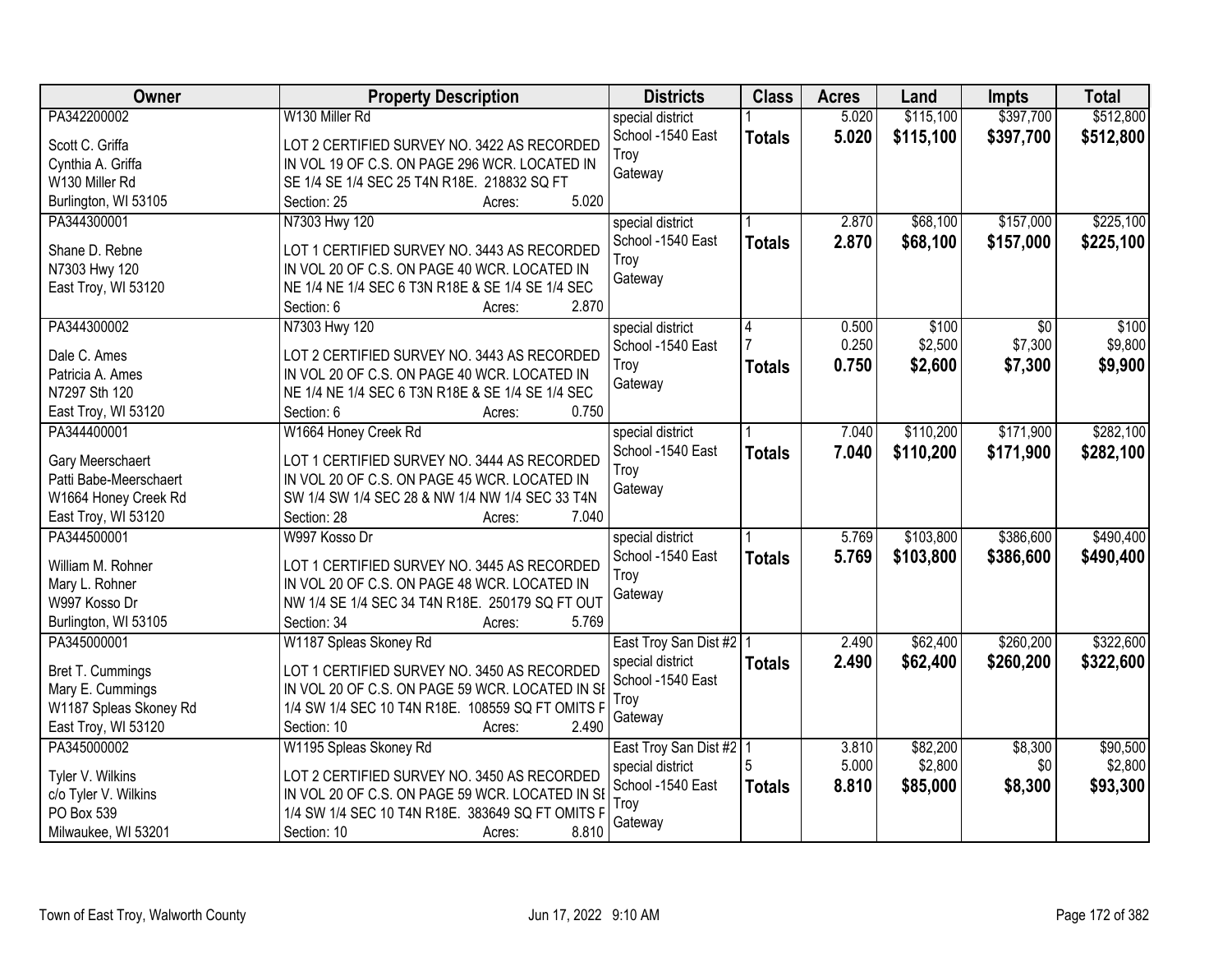| <b>Owner</b>               | <b>Property Description</b>                      | <b>Districts</b>  | <b>Class</b>    | <b>Acres</b> | Land             | <b>Impts</b>    | <b>Total</b>    |
|----------------------------|--------------------------------------------------|-------------------|-----------------|--------------|------------------|-----------------|-----------------|
| PA345400001                | N9276 Stone School Rd                            | special district  |                 | 1.150        | \$38,000         | \$150,600       | \$188,600       |
| David Helgert              | LOT 1 CERTIFIED SURVEY NO. 3454 AS RECORDED      | School -1540 East | <b>Totals</b>   | 1.150        | \$38,000         | \$150,600       | \$188,600       |
| Samantha Olson             | IN VOL 20 OF C.S. ON PAGE 72 WCR. LOCATED IN     | Troy              |                 |              |                  |                 |                 |
| N9276 Stone School Rd      | NW 1/4 NE 1/4 SEC 11 T4N R18E. 50289.52 SQ FT    | Gateway           |                 |              |                  |                 |                 |
| Mukwonago, WI 53149        | 1.150<br>Section: 11<br>Acres:                   |                   |                 |              |                  |                 |                 |
| PA346400001                | W2180 Dannan Ln                                  | special district  |                 | 1.404        | \$43,100         | \$284,400       | \$327,500       |
|                            |                                                  | School -1540 East | <b>Totals</b>   | 1.404        | \$43,100         | \$284,400       | \$327,500       |
| Shawn Golabowski           | LOT 1 CERTIFIED SURVEY NO. 3464 AS RECORDED      | Troy              |                 |              |                  |                 |                 |
| Jamie Golabowski           | IN VOL 20 OF C.S. ON PAGE 100 WCR. LOCATED IN    | Gateway           |                 |              |                  |                 |                 |
| W2180 Dannan Ln            | NE 1/4 NE 1/4 SEC 19 T4N R18E. 61502 SQ FT OMITS |                   |                 |              |                  |                 |                 |
| East Troy, WI 53120        | 1.404<br>Section: 19<br>Acres:                   |                   |                 |              |                  |                 |                 |
| PA346400002                | W2183 Saint Peters Rd                            | special district  |                 | 1.930        | \$53,600         | \$319,700       | \$373,300       |
| Drew D. Halbesma           | LOT 2 CERTIFIED SURVEY NO. 3464 AS RECORDED      | School -1540 East | <b>Totals</b>   | 1.930        | \$53,600         | \$319,700       | \$373,300       |
| Sarah A. Halbesma          | IN VOL 20 OF C.S. ON PAGE 100 WCR. LOCATED IN    | Troy              |                 |              |                  |                 |                 |
| W2183 St Peters Rd         | NE 1/4 NE 1/4 SEC 19 T4N R18E. 84200 SQ FT OMITS | Gateway           |                 |              |                  |                 |                 |
| East Troy, WI 53120        | Section: 19<br>1.930<br>Acres:                   |                   |                 |              |                  |                 |                 |
| PA346400003                | W2165 Saint Peters Rd                            | special district  |                 | 2.120        | \$56,800         | \$79,600        | \$136,400       |
|                            |                                                  | School -1540 East | <b>Totals</b>   | 2.120        | \$56,800         | \$79,600        | \$136,400       |
| Robert J. Moat             | LOT 3 CERTIFIED SURVEY NO. 3464 AS RECORDED      | Troy              |                 |              |                  |                 |                 |
| W2177 St Peters Rd         | IN VOL 20 OF C.S. ON PAGE 100 WCR. LOCATED IN    | Gateway           |                 |              |                  |                 |                 |
| East Troy, WI 53120-0000   | NE 1/4 NE 1/4 SEC 19 T4N R18E. 92162 SQ FT OMITS |                   |                 |              |                  |                 |                 |
|                            | Section: 19<br>2.120<br>Acres:                   |                   |                 |              |                  |                 |                 |
| PA348300001                | N8797 Army Lake Rd                               | special district  | $\overline{X4}$ | 108.324      | $\overline{\$0}$ | $\overline{50}$ | $\overline{50}$ |
| Salvation Army             | LOT 1 CERTIFIED SURVEY NO. 3483 AS RECORDED      | School -1540 East | <b>Totals</b>   | 108.324      | \$0              | \$0             | \$0             |
| 11315 W Watertown Plank Rd | IN VOL 20 OF C.S. ON PAGE 156 WCR. LOCATED IN    | Troy              |                 |              |                  |                 |                 |
| Wauwatosa, WI 53226        | SE 1/4 SEC 8, SW 1/4 SEC 9, SE 1/4 SEC 9, NE 1/4 | Gateway           |                 |              |                  |                 |                 |
|                            | Section: 8<br>108.324<br>Acres:                  |                   |                 |              |                  |                 |                 |
| PA348300002                | Army Lake Rd                                     | special district  | $\overline{X4}$ | 9.813        | $\sqrt{50}$      | $\overline{50}$ | $\overline{50}$ |
|                            |                                                  | School -1540 East | <b>Totals</b>   | 9.813        | \$0              | \$0             | \$0             |
| Salvation Army             | LOT 2 CERTIFIED SURVEY NO. 3483 AS RECORDED      | Troy              |                 |              |                  |                 |                 |
| 11315 W Watertown Plank Rd | IN VOL 20 OF C.S. ON PAGE 156 WCR. LOCATED IN    | Gateway           |                 |              |                  |                 |                 |
| Wauwatosa, WI 53226        | SE 1/4 SEC 8, SW 1/4 SEC 9, SE 1/4 SEC 9, NE 1/4 |                   |                 |              |                  |                 |                 |
|                            | Section: 8<br>9.813<br>Acres:                    |                   |                 |              |                  |                 |                 |
| PA348300003                | N8726 Army Lake Rd                               | special district  | $\overline{X4}$ | 6.700        | \$0              | $\overline{30}$ | $\sqrt{50}$     |
| Salvation Army             | LOT 3 CERTIFIED SURVEY NO. 3483 AS RECORDED      | School -1540 East | <b>Totals</b>   | 6.700        | \$0              | \$0             | \$0             |
| 11315 W Watertown Plank Rd | IN VOL 20 OF C.S. ON PAGE 156 WCR. LOCATED IN    | Troy              |                 |              |                  |                 |                 |
| Wauwatosa, WI 53226        | SE 1/4 SEC 8, SW 1/4 SEC 9, SE 1/4 SEC 9, NE 1/4 | Gateway           |                 |              |                  |                 |                 |
|                            | 6.700<br>Section: 8<br>Acres:                    |                   |                 |              |                  |                 |                 |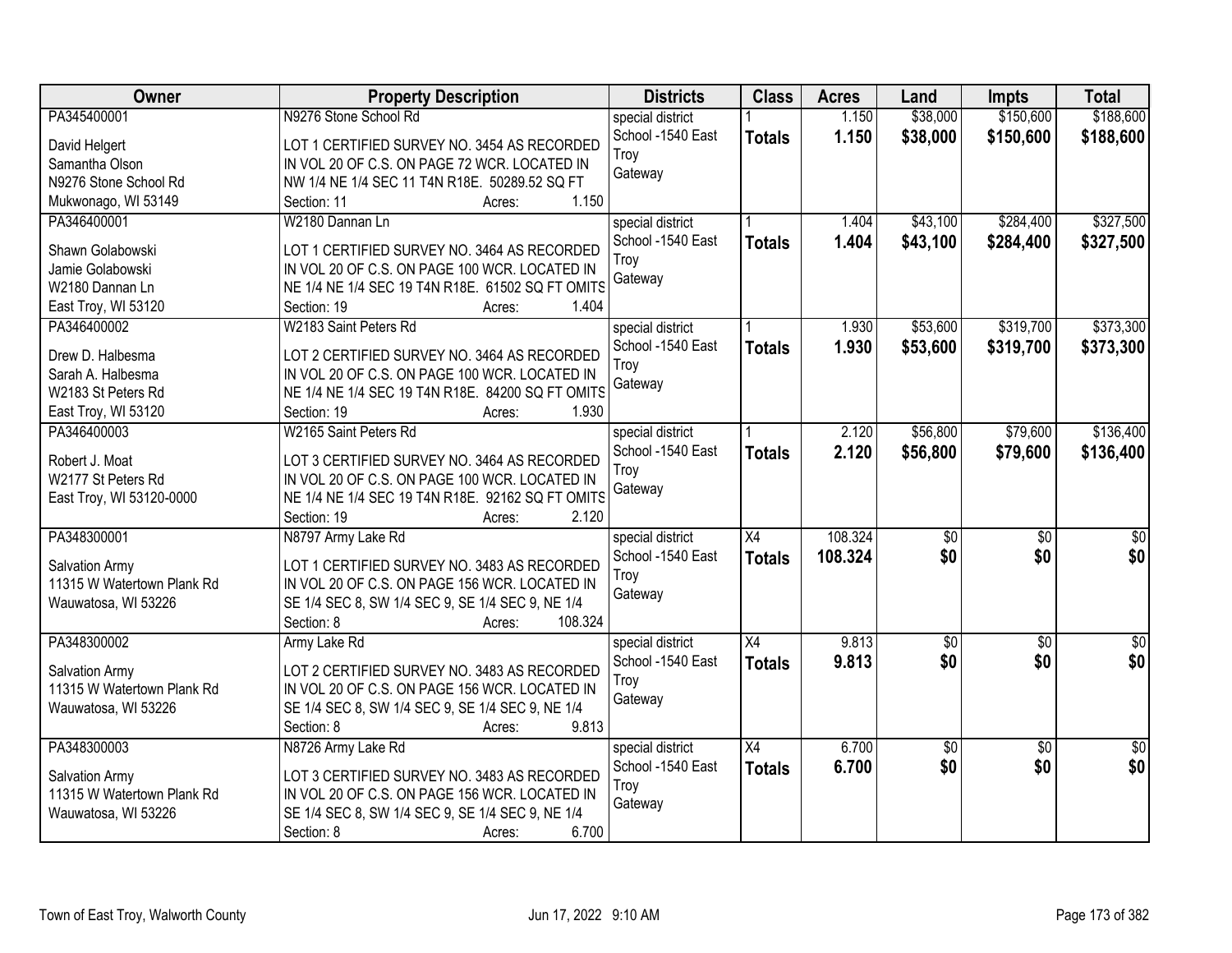| Owner                           | <b>Property Description</b>                                       | <b>Districts</b>                      | <b>Class</b>                     | <b>Acres</b>     | Land                   | <b>Impts</b>           | <b>Total</b>       |
|---------------------------------|-------------------------------------------------------------------|---------------------------------------|----------------------------------|------------------|------------------------|------------------------|--------------------|
| PA348300004<br>Salvation Army   | N8699 Army Lake Rd<br>LOT 4 CERTIFIED SURVEY NO. 3483 AS RECORDED | special district<br>School -1540 East | $\overline{X4}$<br><b>Totals</b> | 14.205<br>14.205 | $\overline{50}$<br>\$0 | $\overline{50}$<br>\$0 | $\sqrt{30}$<br>\$0 |
| 11315 W Watertown Plank Rd      | IN VOL 20 OF C.S. ON PAGE 156 WCR. LOCATED IN                     | Troy                                  |                                  |                  |                        |                        |                    |
| Wauwatosa, WI 53226             | SE 1/4 SEC 8, SW 1/4 SEC 9, SE 1/4 SEC 9, NE 1/4                  | Gateway                               |                                  |                  |                        |                        |                    |
|                                 | 14.205<br>Section: 8<br>Acres:                                    |                                       |                                  |                  |                        |                        |                    |
| PA348300005                     |                                                                   | special district                      | $\overline{X4}$                  | 19.908           | \$0                    | \$0                    | \$0                |
| Salvation Army                  | OUTLOT 1 CERTIFIED SURVEY NO. 3483 AS                             | School -1540 East                     | <b>Totals</b>                    | 19,908           | \$0                    | \$0                    | \$0                |
| 11315 W Watertown Plank Rd      | RECORDED IN VOL 20 OF C.S. ON PAGE 156 WCR.                       | Troy<br>Gateway                       |                                  |                  |                        |                        |                    |
| Wauwatosa, WI 53226             | LOCATED IN SE 1/4 SEC 8, SW 1/4 SEC 9, SE 1/4 SEC                 |                                       |                                  |                  |                        |                        |                    |
|                                 | Section: 8<br>19.908<br>Acres:                                    |                                       |                                  |                  |                        |                        |                    |
| PA349000001                     | W2024 Kings Ln                                                    | Lake Beulah Lake                      |                                  | 1.062            | \$705,600              | \$109,600              | \$815,200          |
| Eric W Schmidt Trust            | LOT 1 CERTIFIED SURVEY NO. 3490 AS RECORDED                       | Management<br>special district        | <b>Totals</b>                    | 1.062            | \$705,600              | \$109,600              | \$815,200          |
| c/o Eric W Schmidt Living Trust | IN VOL 20 OF C.S. ON PAGE 187 WCR. LOCATED IN                     | School -1540 East                     |                                  |                  |                        |                        |                    |
| W2024 Kings Ln                  | NW 1/4 SW 1/4 SEC 17 T4N R18E. 46318 SQ FT                        | Troy                                  |                                  |                  |                        |                        |                    |
| East Troy, WI 53120             | 1.062<br>Section: 17<br>Acres:                                    | Gateway                               |                                  |                  |                        |                        |                    |
| PA349000002                     | W2044 Kings Ln                                                    | Lake Beulah Lake                      |                                  | 1.117            | \$444,600              | \$381,900              | \$826,500          |
| Chris A. Kubicek                | LOT 2 CERTIFIED SURVEY NO. 3490 AS RECORDED                       | Management                            | <b>Totals</b>                    | 1.117            | \$444,600              | \$381,900              | \$826,500          |
| Christina J. Kubicek            | IN VOL 20 OF C.S. ON PAGE 187 WCR. LOCATED IN                     | special district                      |                                  |                  |                        |                        |                    |
| W2044 Kings Pkwy                | NW 1/4 SW 1/4 SEC 17 T4N R18E. 48619 SQ FT                        | School -1540 East<br>Troy             |                                  |                  |                        |                        |                    |
| East Troy, WI 53120             | 1.117<br>Section: 17<br>Acres:                                    | Gateway                               |                                  |                  |                        |                        |                    |
| PA358700001                     | N8370 Greenwald Ct                                                | special district                      |                                  | 1.530            | \$40,600               | \$227,500              | \$268,100          |
| Linda Voss Trust                | LOT 1 CERTIFIED SURVEY NO. 3587 AS RECORDED                       | School -1540 East                     | 5                                | 8.130            | \$4,500                | \$0                    | \$4,500            |
| N8370 Greenwald Ct              | IN VOL 21 OF C.S. ON PAGE 136 WCR. LOCATED IN                     | Trov                                  | <b>Totals</b>                    | 9.660            | \$45,100               | \$227,500              | \$272,600          |
| East Troy, WI 53121             | SE 1/4 NE 1/4 SEC 21 T4N R18E. 420658 SQ FT                       | Gateway                               |                                  |                  |                        |                        |                    |
|                                 | 9.660<br>Section: 21<br>Acres:                                    |                                       |                                  |                  |                        |                        |                    |
| PA358700002                     | N8369 Greenwald Ct                                                | special district                      |                                  | 1.840            | \$46,800               | \$276,200              | \$323,000          |
| David A. Stern                  | LOT 2 CERTIFIED SURVEY NO. 3587 AS RECORDED                       | School -1540 East                     | <b>Totals</b>                    | 1.840            | \$46,800               | \$276,200              | \$323,000          |
| Amy E. Stern                    | IN VOL 21 OF C.S. ON PAGE 136 WCR. LOCATED IN                     | Troy<br>Gateway                       |                                  |                  |                        |                        |                    |
| N8369 Greenwald Ct              | SE 1/4 NE 1/4 SEC 21 T4N R18E. 80046 SQ FT OMITS                  |                                       |                                  |                  |                        |                        |                    |
| East Troy, WI 53120             | 1.840<br>Section: 21<br>Acres:                                    |                                       |                                  |                  |                        |                        |                    |
| PA358800001                     | W628 Miller Rd                                                    | special district                      | M <sub>6</sub>                   | 2.000<br>3.000   | \$55,000               | \$315,200              | \$370,200          |
| Daly Trust                      | LOT 1 CERTIFIED SURVEY NO. 3588 AS RECORDED                       | School -1540 East<br>Troy             |                                  | 5.000            | (\$20,400)<br>\$55,000 | \$0<br>\$315,200       | \$0<br>\$370,200   |
| PO Box 463                      | IN VOL 21 OF C.S. ON PAGE 140 WCR. LOCATED IN                     | Gateway                               | <b>Totals</b>                    |                  |                        |                        |                    |
| East Troy, WI 53120             | NW 1/4 SE 1/4 SEC 26 T4N R18E. 218135 SQ FT OUT                   |                                       |                                  |                  |                        |                        |                    |
|                                 | 5.000<br>Section: 26<br>Acres:                                    |                                       |                                  |                  |                        |                        |                    |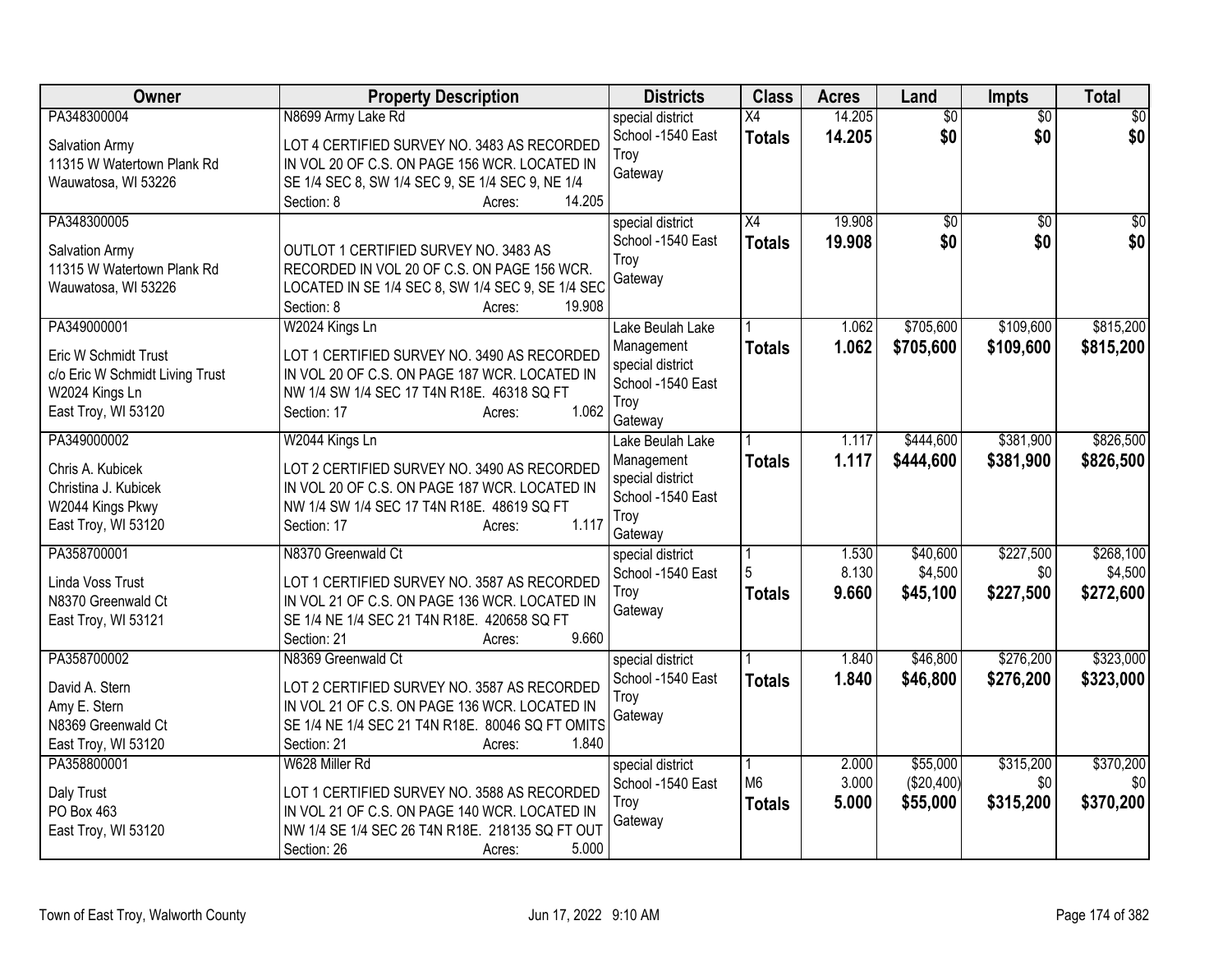| Owner                   | <b>Property Description</b>                     | <b>Districts</b>  | <b>Class</b>  | <b>Acres</b> | Land      | <b>Impts</b> | <b>Total</b> |
|-------------------------|-------------------------------------------------|-------------------|---------------|--------------|-----------|--------------|--------------|
| PA362300001             | W2011 County Rd J                               | special district  |               | 4.540        | \$93,100  | \$296,600    | \$389,700    |
| Lawrence C. Rolfson Jr  | LOT 1 CERTIFIED SURVEY NO. 3623 AS RECORDED     | School -1540 East | <b>Totals</b> | 4.540        | \$93,100  | \$296,600    | \$389,700    |
| W2011 County Rd J       | IN VOL 21 OF C.S. ON PAGE 246 WCR. LOCATED IN   | Troy              |               |              |           |              |              |
| Mukwonago, WI 53149     | NW 1/4 SW 1/4 SEC 5 T4N R18E. 197626 SQ FT OUT  | Gateway           |               |              |           |              |              |
|                         | 4.540<br>Section: 5<br>Acres:                   |                   |               |              |           |              |              |
| PA365200001             | N9260 Stewart School Rd                         | special district  |               | 0.500        | \$15,000  | \$197,000    | \$212,000    |
| Jason A. Holle          | LOT 1 CERTIFIED SURVEY NO. 3652 AS RECORDED     | School -1540 East | <b>Totals</b> | 0.500        | \$15,000  | \$197,000    | \$212,000    |
| Heather A. Holle        | IN VOL 21 OF C.S. ON PAGE 330 WCR. LOCATED IN   | Troy              |               |              |           |              |              |
| N9260 Stewart School Rd | NE 1/4 NW 1/4 SEC 10 T4N R18E. 21787 SQ FT      | Gateway           |               |              |           |              |              |
| East Troy, WI 53120     | 0.500<br>Section: 10<br>Acres:                  |                   |               |              |           |              |              |
| PA366700001             | W818 Hwy 20                                     | special district  |               | 3.000        | \$70,000  | \$105,900    | \$175,900    |
|                         |                                                 | School -1540 East | 4             | 19.000       | \$4,400   | \$0          | \$4,400      |
| Lawrence Krause         | LOT 1 CERTIFIED SURVEY NO. 3667 AS RECORDED     | Troy              |               | 6.600        | \$4,300   | \$0          | \$4,300      |
| Joann Krause            | IN VOL 22 OF C.S. ON PAGE 20 WCR. LOCATED IN    | Gateway           | <b>Totals</b> | 28.600       | \$78,700  | \$105,900    | \$184,600    |
| W818 Hwy 20             | NW 1/4 SW 1/4 SEC 23 T4N R18E. 1236516 SQ FT    |                   |               |              |           |              |              |
| East Troy, WI 53120     | 28.600<br>Section: 23<br>Acres:                 |                   |               |              |           |              |              |
| PA366700002             | W846 Hwy 20                                     | special district  |               | 1.640        | \$47,800  | \$142,400    | \$190,200    |
| Daniel A. Fox           | LOT 2 CERTIFIED SURVEY NO. 3667 AS RECORDED     | School -1540 East | <b>Totals</b> | 1.640        | \$47,800  | \$142,400    | \$190,200    |
| W846 Hwy 20             | IN VOL 22 OF C.S. ON PAGE 20 WCR. LOCATED IN    | Troy              |               |              |           |              |              |
| East Troy, WI 53120     | NW 1/4 SW 1/4 SEC 23 T4N R18E. 71414 SQ FT      | Gateway           |               |              |           |              |              |
|                         | 1.640<br>Section: 23<br>Acres:                  |                   |               |              |           |              |              |
| PA368100001             | W184 County Rd L                                | special district  |               | 4.300        | \$89,500  | \$242,700    | \$332,200    |
| Colin D. Horlacher      | LOT 1 CERTIFIED SURVEY NO. 3681 AS RECORDED     | School -1540 East |               | 1.250        | \$300     | \$0          | \$300        |
| Judy L. Horlacher       | IN VOL 22 OF C.S. ON PAGE 61 WCR. LOCATED IN    | Troy              | <b>Totals</b> | 5.550        | \$89,800  | \$242,700    | \$332,500    |
| W184 County Rd L        | SW 1/4 SE 1/4 SEC 1 T4N R18E. 241783 SQ FT OUT  | Gateway           |               |              |           |              |              |
| East Troy, WI 53120     | 5.550<br>Section: 1<br>Acres:                   |                   |               |              |           |              |              |
| PA368300001             | W1016 Honey Creek Rd                            | special district  |               | 5.020        | \$100,100 | \$277,200    | \$377,300    |
|                         |                                                 | School -1540 East | <b>Totals</b> | 5.020        | \$100,100 | \$277,200    | \$377,300    |
| Darren Cherek           | LOT 1 CERTIFIED SURVEY NO. 3683 AS RECORDED     | Troy              |               |              |           |              |              |
| W1016 Honey Creek Rd    | IN VOL 22 OF C.S. ON PAGE 67 WCR. LOCATED IN    | Gateway           |               |              |           |              |              |
| Burlington, WI 53105    | NW 1/4 NE 1/4 SEC 34 T4N R18E. 218749 SQ FT OUT |                   |               |              |           |              |              |
|                         | 5.020<br>Section: 34<br>Acres:                  |                   |               |              |           |              |              |
| PA368300002             | W1014 Honey Creek Rd                            | special district  |               | 5.013        | \$100,100 | \$296,600    | \$396,700    |
| Christopher P. Johnson  | LOT 2 CERTIFIED SURVEY NO. 3683 AS RECORDED     | School -1540 East | <b>Totals</b> | 5.013        | \$100,100 | \$296,600    | \$396,700    |
| W1014 Honey Creek Rd    | IN VOL 22 OF C.S. ON PAGE 67 WCR. LOCATED IN    | Troy              |               |              |           |              |              |
| Burlington, WI 53105    | NW 1/4 NE 1/4 SEC 34 T4N R18E. 218383 SQ FT OUT | Gateway           |               |              |           |              |              |
|                         | 5.013<br>Section: 34<br>Acres:                  |                   |               |              |           |              |              |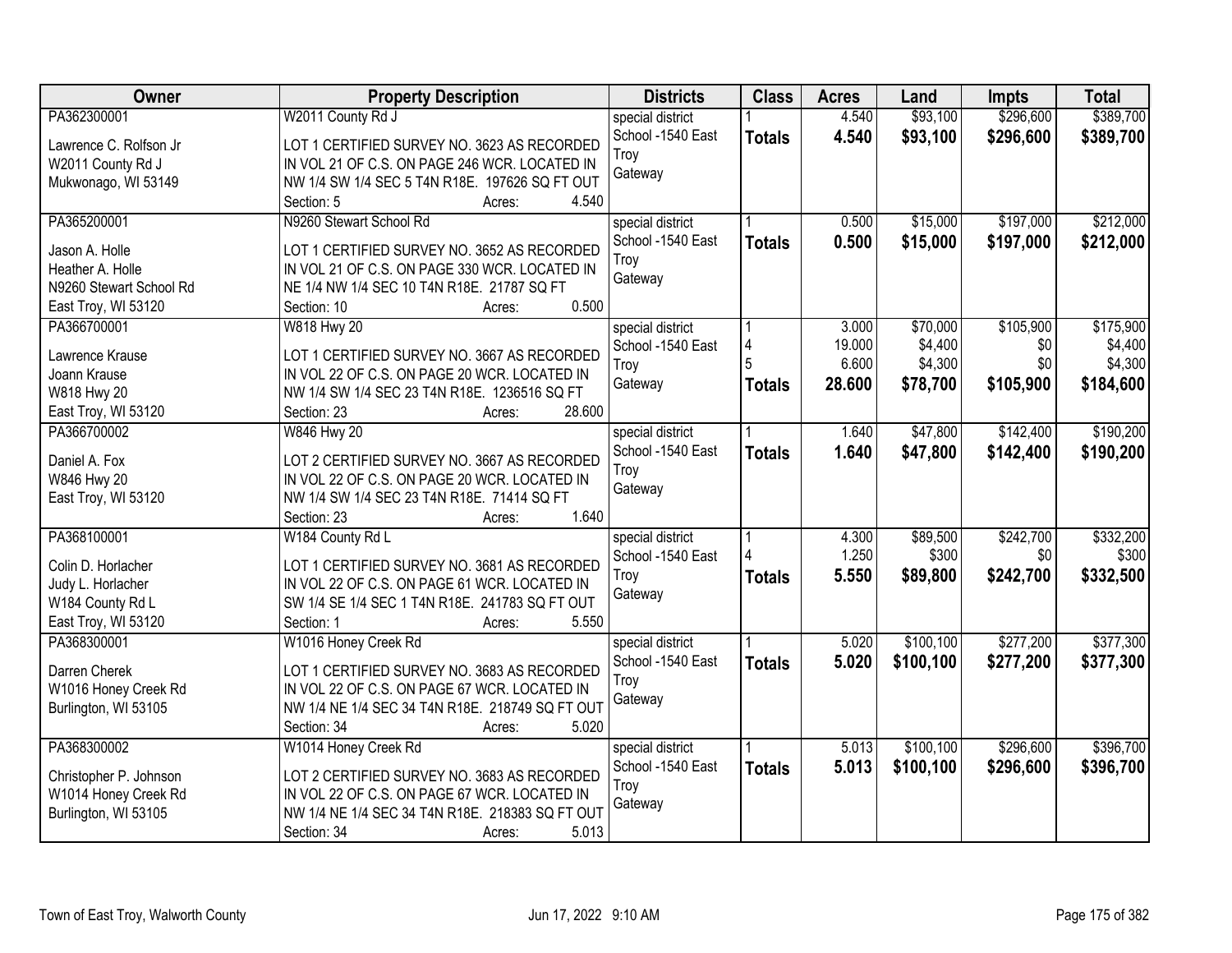| <b>Owner</b>             | <b>Property Description</b>                        | <b>Districts</b>  | <b>Class</b>   | <b>Acres</b> | Land      | <b>Impts</b>    | <b>Total</b> |
|--------------------------|----------------------------------------------------|-------------------|----------------|--------------|-----------|-----------------|--------------|
| PA370200001              | W1212 Beach Rd                                     | special district  |                | 0.907        | \$51,900  | \$244,100       | \$296,000    |
| David Scheel             | LOT 1 CERTIFIED SURVEY NO. 3702 AS RECORDED        | School -1540 East | <b>Totals</b>  | 0.907        | \$51,900  | \$244,100       | \$296,000    |
| <b>Brenda Scheel</b>     | IN VOL 22 OF C.S. ON PAGE 123 WCR. LOCATED IN      | Troy              |                |              |           |                 |              |
| W1212 Beach Rd           | NW 1/4 NW 1/4 SEC 10 T4N R18E. 40000 SQ FT         | Gateway           |                |              |           |                 |              |
| East Troy, WI 53120      | 0.907<br>Section: 10<br>Acres:                     |                   |                |              |           |                 |              |
| PA370200002              | W1218 Beach Rd                                     | special district  |                | 1.060        | \$36,200  | \$209,100       | \$245,300    |
|                          |                                                    | School -1540 East | <b>Totals</b>  | 1.060        | \$36,200  | \$209,100       | \$245,300    |
| Bradley D. Aleckson      | LOT 2 CERTIFIED SURVEY NO. 3702 AS RECORDED        | Troy              |                |              |           |                 |              |
| Alisa A. Aleckson        | IN VOL 22 OF C.S. ON PAGE 123 WCR. LOCATED IN      | Gateway           |                |              |           |                 |              |
| W1218 Beach Rd           | NW 1/4 NW 1/4 SEC 10 T4N R18E. 45982 SQ FT         |                   |                |              |           |                 |              |
| East Troy, WI 53120      | 1.060<br>Section: 10<br>Acres:                     |                   |                |              |           |                 |              |
| PA371100001              | Oak Hills Dr                                       | special district  |                | 5.700        | \$113,800 | \$0             | \$113,800    |
| Robert Stamm III Trust   | LOT 1 CERTIFIED SURVEY NO. 3711 AS RECORDED        | School -1540 East | <b>Totals</b>  | 5.700        | \$113,800 | \$0             | \$113,800    |
| Erica Stamm Trust        | IN VOL 22 OF C.S. ON PAGE 146 WCR. LOCATED IN      | Troy              |                |              |           |                 |              |
| W1131 Hidden Oaks Dr     | NE 1/4 SE 1/4 & SE 1/4 SE 1/4 SEC 23 T4N R18E.     | Gateway           |                |              |           |                 |              |
| East Troy, WI 53120      | 5.700<br>Section: 23<br>Acres:                     |                   |                |              |           |                 |              |
| PA371100002              | N8290 Oak Hills Rd                                 | special district  |                | 5.720        | \$114,000 | \$279,600       | \$393,600    |
|                          |                                                    | School -1540 East | <b>Totals</b>  | 5.720        | \$114,000 | \$279,600       | \$393,600    |
| William M. Stamm         | LOT 2 CERTIFIED SURVEY NO. 3711 AS RECORDED        | Troy              |                |              |           |                 |              |
| N8290 Oak Hills Rd       | IN VOL 22 OF C.S. ON PAGE 146 WCR. LOCATED IN      | Gateway           |                |              |           |                 |              |
| East Troy, WI 53120      | NE 1/4 SE 1/4 & SE 1/4 SE 1/4 SEC 23 T4N R18E.     |                   |                |              |           |                 |              |
|                          | Section: 23<br>5.720<br>Acres:                     |                   |                |              |           |                 |              |
| PA374700001              | W1700 Saint Peters Rd                              | special district  |                | 6.000        | \$105,000 | \$229,600       | \$334,600    |
| Warren R. Sorensen       | LOT 1 CERTIFIED SURVEY NO. 3747 AS RECORDED        | School -1540 East |                | 49.646       | \$11,500  | \$0             | \$11,500     |
| Linda F. Sorensen        | IN VOL 22 OF C.S. ON PAGE 248 WCR. LOCATED IN      | Troy              | <b>Totals</b>  | 55.646       | \$116,500 | \$229,600       | \$346,100    |
| W1700 St Peters Rd       | NE 1/4 & SE 1/4 OF SE 1/4 SEC 17 T4N R18E. 2424243 | Gateway           |                |              |           |                 |              |
| East Troy, WI 53120-0000 | 55.646<br>Section: 17<br>Acres:                    |                   |                |              |           |                 |              |
| PA374900001              | N8280 Weber Ln                                     | special district  |                | 3.880        | \$83,200  | \$276,000       | \$359,200    |
|                          |                                                    | School -1540 East |                | 1.300        | \$700     | \$0             | \$700        |
| Mark A. Storandt         | LOT 1 CERTIFIED SURVEY NO. 3749 AS RECORDED        | Troy              | <b>Totals</b>  | 5.180        | \$83,900  | \$276,000       | \$359,900    |
| Julia M. Storandt        | IN VOL 22 OF C.S. ON PAGE 253 WCR. LOCATED IN      | Gateway           |                |              |           |                 |              |
| N8289 Weber St           | SE 1/4 NW 1/4 & NE 1/4 SW 1/4 SEC 23 T4N R18E.     |                   |                |              |           |                 |              |
| East Troy, WI 53120      | 5.180<br>Section: 23<br>Acres:                     |                   |                |              |           |                 |              |
| PA374900002              | Weber Ln                                           | special district  | $\overline{4}$ | 9.200        | \$1,600   | $\overline{30}$ | \$1,600      |
| David J. Hanna           | LOT 2 CERTIFIED SURVEY NO. 3749 AS RECORDED        | School -1540 East | 5              | 2.000        | \$1,300   | \$0             | \$1,300      |
| N8290 Weber Rd           | IN VOL 22 OF C.S. ON PAGE 253 WCR. LOCATED IN      | Troy              | <b>Totals</b>  | 11.200       | \$2,900   | \$0             | \$2,900      |
| East Troy, WI 53120      | SE 1/4 NW 1/4 & NE 1/4 SW 1/4 SEC 23 T4N R18E.     | Gateway           |                |              |           |                 |              |
|                          | 11.200<br>Section: 23<br>Acres:                    |                   |                |              |           |                 |              |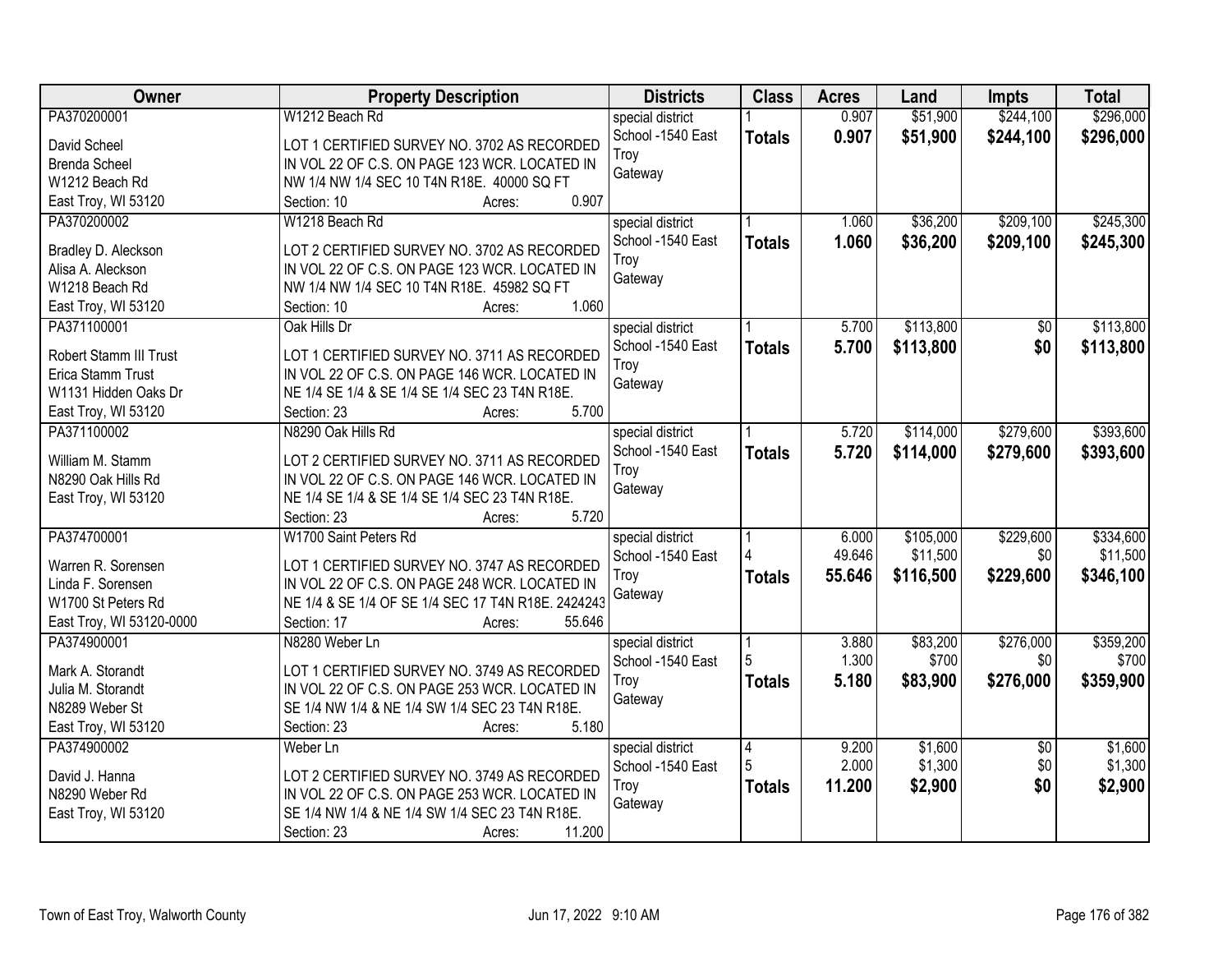| <b>Owner</b>                       | <b>Property Description</b>                                                                       | <b>Districts</b>          | <b>Class</b>  | <b>Acres</b> | Land      | <b>Impts</b> | <b>Total</b> |
|------------------------------------|---------------------------------------------------------------------------------------------------|---------------------------|---------------|--------------|-----------|--------------|--------------|
| PA375500001                        | W777 Potters Cir                                                                                  | East Troy San Dist #2   1 |               | 0.713        | \$26,300  | \$227,400    | \$253,700    |
| Lois A. Gregoire                   | LOT 1 CERTIFIED SURVEY NO. 3755 AS RECORDED                                                       | special district          | <b>Totals</b> | 0.713        | \$26,300  | \$227,400    | \$253,700    |
| W777 Potters Cir                   | IN VOL 22 OF C.S. ON PAGE 270 WCR. LOCATED IN                                                     | School -1540 East         |               |              |           |              |              |
| East Troy, WI 53120                | SE 1/4 SW 1/4 SEC 11 T4N R18E. 31075 SQ FT OMITS                                                  | Troy                      |               |              |           |              |              |
|                                    | 0.713<br>Section: 11<br>Acres:                                                                    | Gateway                   |               |              |           |              |              |
| PA375500002                        | W765 Potters Cir                                                                                  | East Troy San Dist #2   1 |               | 0.504        | \$21,300  | \$239,400    | \$260,700    |
|                                    |                                                                                                   | special district          | <b>Totals</b> | 0.504        | \$21,300  | \$239,400    | \$260,700    |
| Terry W. Dies                      | LOT 2 CERTIFIED SURVEY NO. 3755 AS RECORDED<br>IN VOL 22 OF C.S. ON PAGE 270 WCR. LOCATED IN      | School -1540 East         |               |              |           |              |              |
| Regina C. Dies<br>W765 Potters Cir | SE 1/4 SW 1/4 SEC 11 T4N R18E. 22005 SQ FT OMITS                                                  | Troy                      |               |              |           |              |              |
| East Troy, WI 53120                | 0.504<br>Section: 11<br>Acres:                                                                    | Gateway                   |               |              |           |              |              |
| PA377800001                        | W1326 Beulah Ln Rd                                                                                | special district          |               | 6.040        | \$100,200 | \$313,900    | \$414,100    |
|                                    |                                                                                                   | School -1540 East         | <b>Totals</b> | 6.040        | \$100,200 | \$313,900    | \$414,100    |
| Thomas A. Bowitz                   | LOT 1 CERTIFIED SURVEY NO. 3778 AS RECORDED                                                       | Troy                      |               |              |           |              |              |
| W1326 Beulah Lane Rd               | IN VOL 22 OF C.S. ON PAGE 335 WCR. LOCATED IN                                                     | Gateway                   |               |              |           |              |              |
| East Troy, WI 53120                | SE 1/4 SE 1/4 SEC 4 T4N R18E. 262892 SQ FT OMITS                                                  |                           |               |              |           |              |              |
|                                    | 6.040<br>Section: 4<br>Acres:                                                                     |                           |               |              |           |              |              |
| PA377800002                        | N9304 East Shore Rd                                                                               | special district          |               | 1.000        | \$35,000  | \$264,200    | \$299,200    |
| Bridgette F. Bowitz                | LOT 2 CERTIFIED SURVEY NO. 3778 AS RECORDED                                                       | School -1540 East         | <b>Totals</b> | 1.000        | \$35,000  | \$264,200    | \$299,200    |
| Jason B. Bonifield                 | IN VOL 22 OF C.S. ON PAGE 335 WCR. LOCATED IN                                                     | Troy                      |               |              |           |              |              |
| N9304 E Shore Rd                   | SE 1/4 SE 1/4 SEC 4 T4N R18E. 43563 SQ FT OMITS                                                   | Gateway                   |               |              |           |              |              |
| Mukwonago, WI 53149                | 1.000<br>Section: 4<br>Acres:                                                                     |                           |               |              |           |              |              |
| PA378400001                        | N9302 Stone School Rd                                                                             | special district          |               | 1.700        | \$49,000  | \$181,100    | \$230,100    |
|                                    |                                                                                                   | School -1540 East         |               | 2.400        | \$600     | \$0          | \$600        |
| Sandra J. Minta<br>Mark P. Minta   | LOT 1 CERTIFIED SURVEY NO. 3784 AS RECORDED                                                       | Troy                      | <b>Totals</b> | 4.100        | \$49,600  | \$181,100    | \$230,700    |
| N9302 Stone School Rd              | IN VOL 22 OF C.S. ON PAGE 351 WCR. LOCATED IN<br>SW 1/4 SE 1/4 SEC 2 T4N R18E. 178607 SQ FT (NET) | Gateway                   |               |              |           |              |              |
| Mukwonago, WI 53149                | 4.100<br>Section: 2<br>Acres:                                                                     |                           |               |              |           |              |              |
| PA379100001                        | W1781 Saint Peters Rd                                                                             | special district          |               | 14.500       | \$147,500 | \$135,200    | \$282,700    |
|                                    |                                                                                                   | School -1540 East         |               | 14.500       | \$147,500 | \$135,200    | \$282,700    |
| Matthew R. Porter                  | LOT 1 CERTIFIED SURVEY NO. 3791 AS RECORDED                                                       | Troy                      | <b>Totals</b> |              |           |              |              |
| W1769 St Peters Rd                 | IN VOL 23 OF C.S. ON PAGE 19 WCR. LOCATED IN                                                      | Gateway                   |               |              |           |              |              |
| East Troy, WI 53120                | NE 1/4 & SE 1/4 NE 1/4 SEC 20 T4N R18E, 601430 SQ                                                 |                           |               |              |           |              |              |
|                                    | 14.500<br>Section: 20<br>Acres:                                                                   |                           |               |              |           |              |              |
| PA379100002                        | W1769 Saint Peters Rd                                                                             | special district          |               | 5.017        | \$100,100 | \$149,800    | \$249,900    |
| <b>Ricky Porter</b>                | LOT 2 CERTIFIED SURVEY NO. 3791 AS RECORDED                                                       | School -1540 East         | <b>Totals</b> | 5.017        | \$100,100 | \$149,800    | \$249,900    |
| Linda M. Porter                    | IN VOL 23 OF C.S. ON PAGE 19 WCR. LOCATED IN                                                      | Troy                      |               |              |           |              |              |
| W1769 St Peters Rd                 | NE 1/4 & SE 1/4 NE 1/4 SEC 20 T4N R18E. 217900 SQ                                                 | Gateway                   |               |              |           |              |              |
| East Troy, WI 53120                | 5.017<br>Section: 20<br>Acres:                                                                    |                           |               |              |           |              |              |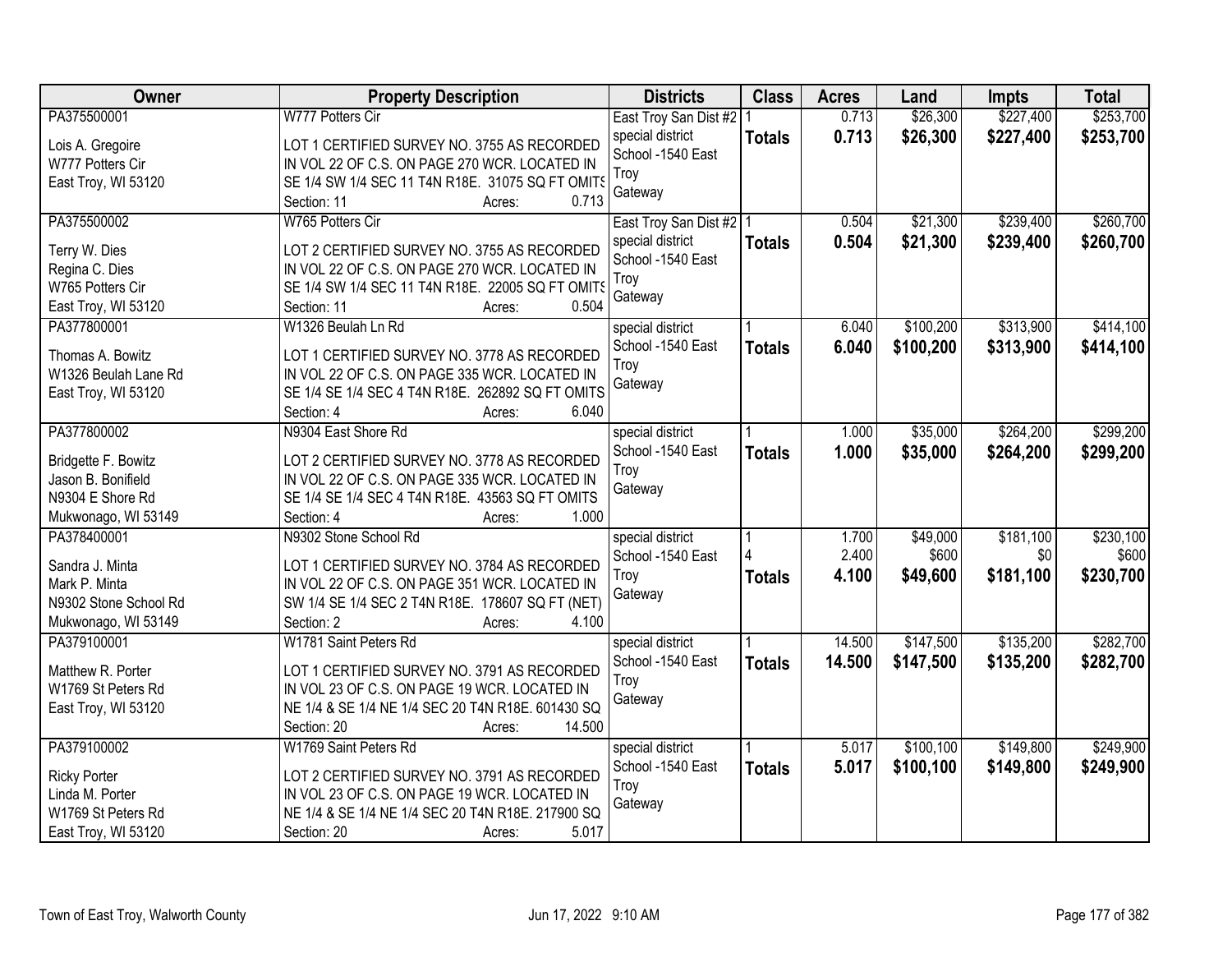| Owner                   | <b>Property Description</b>                       | <b>Districts</b>  | <b>Class</b>   | <b>Acres</b> | Land      | <b>Impts</b>    | <b>Total</b> |
|-------------------------|---------------------------------------------------|-------------------|----------------|--------------|-----------|-----------------|--------------|
| PA379100003             | W1703 Saint Peters Rd                             | special district  |                | 5.670        | \$103,400 | \$227,600       | \$331,000    |
| David Baack             | LOT 3 CERTIFIED SURVEY NO. 3791 AS RECORDED       | School -1540 East | <b>Totals</b>  | 5.670        | \$103,400 | \$227,600       | \$331,000    |
| Jennifer Baack          | IN VOL 23 OF C.S. ON PAGE 19 WCR. LOCATED IN      | Troy              |                |              |           |                 |              |
| W1703 St Peters Rd      | NE 1/4 & SE 1/4 NE 1/4 SEC 20 T4N R18E. 247013 SQ | Gateway           |                |              |           |                 |              |
| East Troy, WI 53120     | 5.670<br>Section: 20<br>Acres:                    |                   |                |              |           |                 |              |
| PA379500001             | State Highway 120                                 | special district  | $\overline{4}$ | 7.490        | \$2,100   | $\overline{50}$ | \$2,100      |
|                         |                                                   | School -1540 East | 5              | 0.100        | \$100     | \$0             | \$100        |
| Michael L. Dudenhoefer  | LOT 1 CERTIFIED SURVEY NO. 3795 AS RECORDED       | Troy              | <b>Totals</b>  | 7.590        | \$2,200   | \$0             | \$2,200      |
| Dawn M. Dudenhoefer     | IN VOL 23 OF C.S. ON PAGE 33 WCR. LOCATED IN      | Gateway           |                |              |           |                 |              |
| N7318 Hwy 120           | SW 1/4 SW 1/4 SEC 32 T4N R18E. 339202 SQ FT       |                   |                |              |           |                 |              |
| East Troy, WI 53120     | 7.590<br>Section: 32<br>Acres:                    |                   |                |              |           |                 |              |
| PA380600001             | N8373 Hilburn Mill Rd                             | special district  |                | 5.470        | \$102,400 | \$410,100       | \$512,500    |
| Ryan Strand             | LOT 1 CERTIFIED SURVEY NO. 3806 AS RECORDED       | School -1540 East | <b>Totals</b>  | 5.470        | \$102,400 | \$410,100       | \$512,500    |
| Jennah Strand           | IN VOL 23 OF C.S. ON PAGE 67 WCR. LOCATED IN      | Troy              |                |              |           |                 |              |
| N8373 Hillburn Mill Rd  | SW 1/4 NE 1/4 SEC 22 T4N R18E. 242497 SQ FT       | Gateway           |                |              |           |                 |              |
| East Troy, WI 53120     | 5.470<br>Section: 22<br>Acres:                    |                   |                |              |           |                 |              |
| PA380600002             | N8367 Hilburn Mill Rd                             | special district  |                | 5.730        | \$103,700 | \$411,500       | \$515,200    |
|                         |                                                   | School -1540 East | <b>Totals</b>  | 5.730        | \$103,700 | \$411,500       | \$515,200    |
| Paul Dodulik            | LOT 2 CERTIFIED SURVEY NO. 3806 AS RECORDED       | Troy              |                |              |           |                 |              |
| Carolyn B. Dodulik      | IN VOL 23 OF C.S. ON PAGE 67 WCR. LOCATED IN      | Gateway           |                |              |           |                 |              |
| N8367 Hillburn Mill Rd  | SW 1/4 NE 1/4 SEC 22 T4N R18E. 249644 SQ FT       |                   |                |              |           |                 |              |
| East Troy, WI 53120     | 5.730<br>Section: 22<br>Acres:                    |                   |                |              |           |                 |              |
| PA383100001             | W206 Miller Rd                                    | special district  |                | 6.596        | \$108,000 | \$448,400       | \$556,400    |
| Robert M. Mermal        | LOT 1 CERTIFIED SURVEY NO. 3831 AS RECORDED       | School -1540 East | <b>Totals</b>  | 6.596        | \$108,000 | \$448,400       | \$556,400    |
| Jacquelyn J. Mermal     | IN VOL 23 OF C.S. ON PAGE 144 WCR. LOCATED IN     | Troy              |                |              |           |                 |              |
| W206 Miller Rd          | NE 1/4 SE 1/4 SEC 25 T4N R18E. 287287 SQ FT OUT   | Gateway           |                |              |           |                 |              |
| Burlington, WI 53105    | 6.596<br>Section: 25<br>Acres:                    |                   |                |              |           |                 |              |
| PA389500001             | N8284 Carver School Rd                            | special district  |                | 1.890        | \$52,800  | \$182,300       | \$235,100    |
|                         |                                                   | School -1540 East | <b>Totals</b>  | 1.890        | \$52,800  | \$182,300       | \$235,100    |
| Christopher R. Feldmann | LOT 1 CERTIFIED SURVEY NO. 3895 AS RECORDED       | Troy              |                |              |           |                 |              |
| N8284 Carver School Rd  | IN VOL 23 OF C.S. ON PAGE 341 WCR. LOCATED IN     | Gateway           |                |              |           |                 |              |
| East Troy, WI 53120     | NW 1/4 SW 1/4 SEC 22 T4N R18E. 82278 SQ FT OUT    |                   |                |              |           |                 |              |
|                         | 1.890<br>Section: 22<br>Acres:                    |                   |                |              |           |                 |              |
| PA389500002             | N8252 Carver School Rd                            | special district  |                | 1.338        | \$41,800  | \$207,900       | \$249,700    |
| Eugene Pawlak Trust     | LOT 2 CERTIFIED SURVEY NO. 3895 AS RECORDED       | School -1540 East | 4              | 2.150        | \$400     | \$0             | \$400        |
| N8252 Carver School Rd  | IN VOL 23 OF C.S. ON PAGE 341 WCR. LOCATED IN     | Troy              |                | 0.250        | \$100     | \$0             | \$100        |
| East Troy, WI 53120     | NW 1/4 SW 1/4 SEC 22 T4N R18E. 163370 SQ FT OUT   | Gateway           | <b>Totals</b>  | 3.738        | \$42,300  | \$207,900       | \$250,200    |
|                         | 3.738<br>Section: 22<br>Acres:                    |                   |                |              |           |                 |              |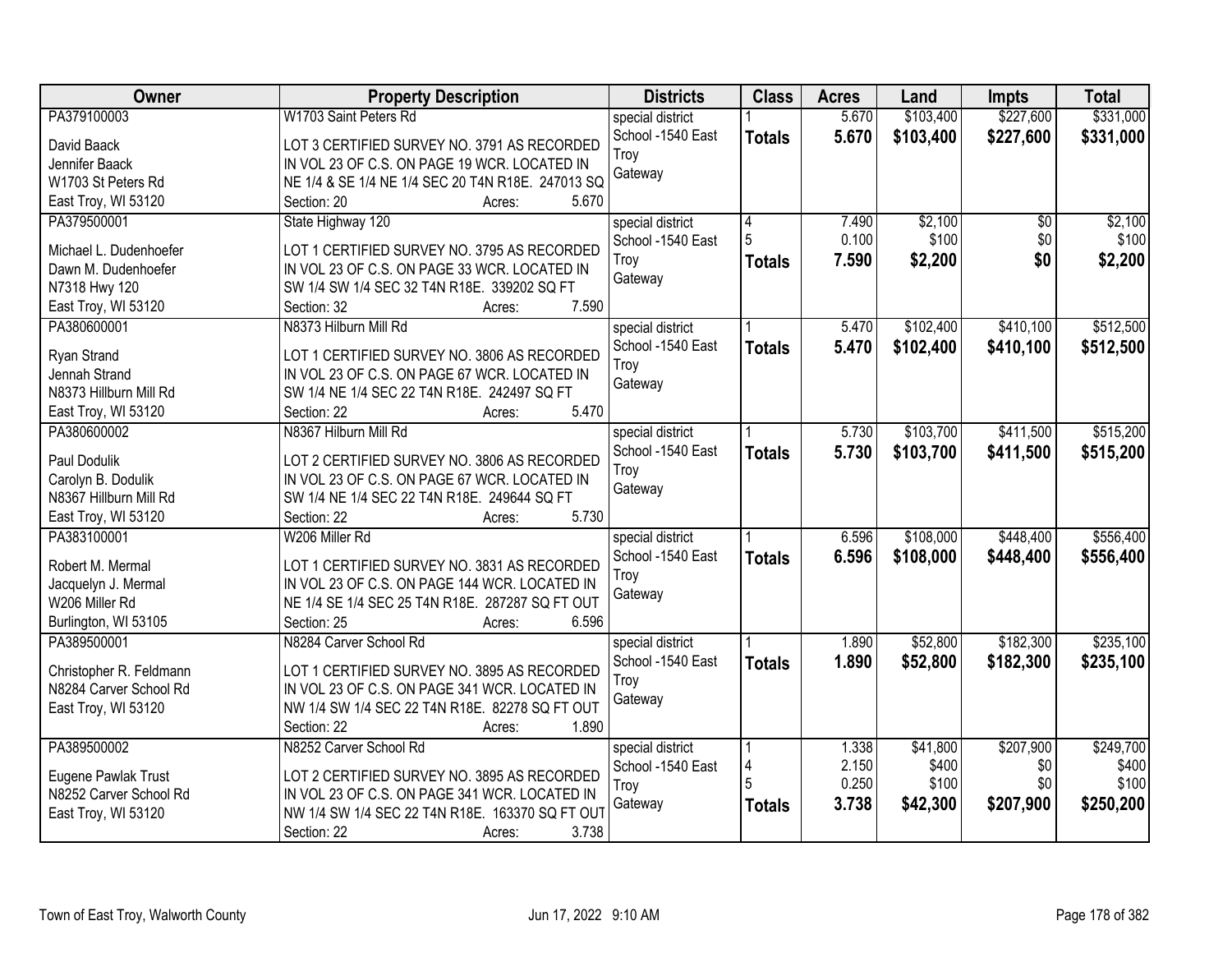| \$57,400<br>\$176,000<br>\$233,400<br>PA390800001<br>N8408 Division Rd<br>2.160<br>special district<br>School -1540 East<br>2.160<br>\$57,400<br>\$176,000<br><b>Totals</b><br>LOT 1 CERTIFIED SURVEY NO. 3908 AS RECORDED<br>Allen O. Kittelson<br>Troy<br>Katherine L. Kittelson<br>IN VOL 24 OF C.S. ON PAGE 21 WCR. LOCATED IN<br>Gateway<br>NW 1/4 NW 1/4 SEC 20 T4N R18E. 94044 SQ FT<br>N8408 Division Rd<br>2.160<br>East Troy, WI 53120<br>Section: 20<br>Acres:<br>\$64,300<br>PA390800002<br>2.620<br>$\overline{30}$<br>special district<br>2.620<br>\$0<br>School -1540 East<br>\$64,300<br><b>Totals</b><br>LOT 2 CERTIFIED SURVEY NO. 3908 AS RECORDED<br>Allen O. Kittelson<br>Troy<br>IN VOL 24 OF C.S. ON PAGE 21 WCR. LOCATED IN<br>Katherine L. Kittelson<br>Gateway<br>N8408 Division Rd<br>NW 1/4 NW 1/4 SEC 20 T4N R18E. 114309 SQ FT<br>2.620<br>East Troy, WI 53120<br>Section: 20<br>Acres:<br>\$79,800<br>\$97,600<br>PA390900001<br>W182 County Rd L<br>special district<br>3.651<br>School -1540 East<br>\$79,800<br>3.651<br>\$97,600<br><b>Totals</b><br>Michael Gibson Trust<br>LOT 1 CERTIFIED SURVEY NO. 3909 AS RECORDED<br>Troy<br>Melody Gibson Trust<br>IN VOL 24 OF C.S. ON PAGE 24 WCR. LOCATED IN<br>Gateway<br>PO Box 242<br>SW 1/4 SE 1/4 SEC 1 T4N R18E. 159031 SQ FT OUT<br>Big Bend, WI 53103<br>3.651<br>Section: 1<br>Acres:<br>PA391900001<br>7.980<br>\$4,400<br><b>Hill Valley Rd</b><br>special district<br>\$0<br>5<br>7.980<br>\$4,400<br>\$0<br>School -1540 East<br><b>Totals</b><br>LOT 1 CERTIFIED SURVEY NO. 3919 AS RECORDED<br>David C. Cripe<br>Troy<br>IN VOL 24 OF C.S. ON PAGE 55 WCR. LOCATED IN<br>Leslie J. Cripe<br>Gateway<br>N8651 Townline Rd<br>NW 1/4, NE 1/4, SE 1/4 & SW 1/4 SEC 25 T4N R18E.<br>7.980<br>East Troy, WI 53120<br>Section: 25<br>Acres:<br>\$100, 100<br>\$284,600<br>PA391900002<br>W113 Hill Valley Rd<br>5.010<br>special district<br>5<br>3.850<br>\$2,100<br>\$0<br>School -1540 East<br>Robert S. Shepherd<br>LOT 2 CERTIFIED SURVEY NO. 3919 AS RECORDED<br>8.860<br>\$102,200<br>\$284,600<br>Troy<br><b>Totals</b><br>Nancy S. Shepherd<br>IN VOL 24 OF C.S. ON PAGE 55 WCR. LOCATED IN<br>Gateway<br>W1313 Hill Valley<br>NW 1/4, NE 1/4, SE 1/4 & SW 1/4 SEC 25 T4N R18E.<br>East Troy, WI 53120<br>8.860<br>Section: 25<br>Acres:<br>PA391900003<br>\$4,800<br>20.810<br>$\sqrt{6}$<br>Hill Valley Rd<br>special district<br>4<br>5<br>\$4,000<br>\$0<br>7.350<br>School -1540 East<br>David C. Cripe<br>LOT 3 CERTIFIED SURVEY NO. 3919 AS RECORDED<br>28.160<br>\$8,800<br>\$0<br>\$8,800<br>Troy<br><b>Totals</b><br>Leslie J. Cripe<br>IN VOL 24 OF C.S. ON PAGE 55 WCR. LOCATED IN<br>Gateway<br>N8651 Townline Rd<br>NW 1/4, NE 1/4, SE 1/4 & SW 1/4 SEC 25 T4N R18E.<br>28.160<br>East Troy, WI 53120<br>Section: 25<br>Acres:<br>\$70,900<br>\$152,400<br>\$223,300<br>W1063 Miramar Rd<br>PA395100001<br>6.830<br>special district<br>6.830<br>School -1540 East<br>\$70,900<br>\$152,400<br>\$223,300<br><b>Totals</b><br>LOT 1 CERTIFIED SURVEY NO. 3951 AS RECORDED<br>Patti Brehm | <b>Owner</b>     | <b>Property Description</b>                   | <b>Districts</b> | <b>Class</b> | <b>Acres</b> | Land | <b>Impts</b> | <b>Total</b> |
|-------------------------------------------------------------------------------------------------------------------------------------------------------------------------------------------------------------------------------------------------------------------------------------------------------------------------------------------------------------------------------------------------------------------------------------------------------------------------------------------------------------------------------------------------------------------------------------------------------------------------------------------------------------------------------------------------------------------------------------------------------------------------------------------------------------------------------------------------------------------------------------------------------------------------------------------------------------------------------------------------------------------------------------------------------------------------------------------------------------------------------------------------------------------------------------------------------------------------------------------------------------------------------------------------------------------------------------------------------------------------------------------------------------------------------------------------------------------------------------------------------------------------------------------------------------------------------------------------------------------------------------------------------------------------------------------------------------------------------------------------------------------------------------------------------------------------------------------------------------------------------------------------------------------------------------------------------------------------------------------------------------------------------------------------------------------------------------------------------------------------------------------------------------------------------------------------------------------------------------------------------------------------------------------------------------------------------------------------------------------------------------------------------------------------------------------------------------------------------------------------------------------------------------------------------------------------------------------------------------------------------------------------------------------------------------------------------------------------------------------------------------------------------------------------------------------------------------------------------------------------------------------------------------------------------------------------------------------------------------------------------------------------------------------------------------------------------------------------------|------------------|-----------------------------------------------|------------------|--------------|--------------|------|--------------|--------------|
|                                                                                                                                                                                                                                                                                                                                                                                                                                                                                                                                                                                                                                                                                                                                                                                                                                                                                                                                                                                                                                                                                                                                                                                                                                                                                                                                                                                                                                                                                                                                                                                                                                                                                                                                                                                                                                                                                                                                                                                                                                                                                                                                                                                                                                                                                                                                                                                                                                                                                                                                                                                                                                                                                                                                                                                                                                                                                                                                                                                                                                                                                                       |                  |                                               |                  |              |              |      |              |              |
|                                                                                                                                                                                                                                                                                                                                                                                                                                                                                                                                                                                                                                                                                                                                                                                                                                                                                                                                                                                                                                                                                                                                                                                                                                                                                                                                                                                                                                                                                                                                                                                                                                                                                                                                                                                                                                                                                                                                                                                                                                                                                                                                                                                                                                                                                                                                                                                                                                                                                                                                                                                                                                                                                                                                                                                                                                                                                                                                                                                                                                                                                                       |                  |                                               |                  |              |              |      |              | \$233,400    |
| \$64,300<br>\$64,300<br>\$177,400<br>\$177,400<br>\$4,400<br>\$4,400<br>\$384,700<br>\$2,100<br>\$386,800<br>\$4,800<br>\$4,000                                                                                                                                                                                                                                                                                                                                                                                                                                                                                                                                                                                                                                                                                                                                                                                                                                                                                                                                                                                                                                                                                                                                                                                                                                                                                                                                                                                                                                                                                                                                                                                                                                                                                                                                                                                                                                                                                                                                                                                                                                                                                                                                                                                                                                                                                                                                                                                                                                                                                                                                                                                                                                                                                                                                                                                                                                                                                                                                                                       |                  |                                               |                  |              |              |      |              |              |
|                                                                                                                                                                                                                                                                                                                                                                                                                                                                                                                                                                                                                                                                                                                                                                                                                                                                                                                                                                                                                                                                                                                                                                                                                                                                                                                                                                                                                                                                                                                                                                                                                                                                                                                                                                                                                                                                                                                                                                                                                                                                                                                                                                                                                                                                                                                                                                                                                                                                                                                                                                                                                                                                                                                                                                                                                                                                                                                                                                                                                                                                                                       |                  |                                               |                  |              |              |      |              |              |
|                                                                                                                                                                                                                                                                                                                                                                                                                                                                                                                                                                                                                                                                                                                                                                                                                                                                                                                                                                                                                                                                                                                                                                                                                                                                                                                                                                                                                                                                                                                                                                                                                                                                                                                                                                                                                                                                                                                                                                                                                                                                                                                                                                                                                                                                                                                                                                                                                                                                                                                                                                                                                                                                                                                                                                                                                                                                                                                                                                                                                                                                                                       |                  |                                               |                  |              |              |      |              |              |
|                                                                                                                                                                                                                                                                                                                                                                                                                                                                                                                                                                                                                                                                                                                                                                                                                                                                                                                                                                                                                                                                                                                                                                                                                                                                                                                                                                                                                                                                                                                                                                                                                                                                                                                                                                                                                                                                                                                                                                                                                                                                                                                                                                                                                                                                                                                                                                                                                                                                                                                                                                                                                                                                                                                                                                                                                                                                                                                                                                                                                                                                                                       |                  |                                               |                  |              |              |      |              |              |
|                                                                                                                                                                                                                                                                                                                                                                                                                                                                                                                                                                                                                                                                                                                                                                                                                                                                                                                                                                                                                                                                                                                                                                                                                                                                                                                                                                                                                                                                                                                                                                                                                                                                                                                                                                                                                                                                                                                                                                                                                                                                                                                                                                                                                                                                                                                                                                                                                                                                                                                                                                                                                                                                                                                                                                                                                                                                                                                                                                                                                                                                                                       |                  |                                               |                  |              |              |      |              |              |
|                                                                                                                                                                                                                                                                                                                                                                                                                                                                                                                                                                                                                                                                                                                                                                                                                                                                                                                                                                                                                                                                                                                                                                                                                                                                                                                                                                                                                                                                                                                                                                                                                                                                                                                                                                                                                                                                                                                                                                                                                                                                                                                                                                                                                                                                                                                                                                                                                                                                                                                                                                                                                                                                                                                                                                                                                                                                                                                                                                                                                                                                                                       |                  |                                               |                  |              |              |      |              |              |
|                                                                                                                                                                                                                                                                                                                                                                                                                                                                                                                                                                                                                                                                                                                                                                                                                                                                                                                                                                                                                                                                                                                                                                                                                                                                                                                                                                                                                                                                                                                                                                                                                                                                                                                                                                                                                                                                                                                                                                                                                                                                                                                                                                                                                                                                                                                                                                                                                                                                                                                                                                                                                                                                                                                                                                                                                                                                                                                                                                                                                                                                                                       |                  |                                               |                  |              |              |      |              |              |
|                                                                                                                                                                                                                                                                                                                                                                                                                                                                                                                                                                                                                                                                                                                                                                                                                                                                                                                                                                                                                                                                                                                                                                                                                                                                                                                                                                                                                                                                                                                                                                                                                                                                                                                                                                                                                                                                                                                                                                                                                                                                                                                                                                                                                                                                                                                                                                                                                                                                                                                                                                                                                                                                                                                                                                                                                                                                                                                                                                                                                                                                                                       |                  |                                               |                  |              |              |      |              |              |
|                                                                                                                                                                                                                                                                                                                                                                                                                                                                                                                                                                                                                                                                                                                                                                                                                                                                                                                                                                                                                                                                                                                                                                                                                                                                                                                                                                                                                                                                                                                                                                                                                                                                                                                                                                                                                                                                                                                                                                                                                                                                                                                                                                                                                                                                                                                                                                                                                                                                                                                                                                                                                                                                                                                                                                                                                                                                                                                                                                                                                                                                                                       |                  |                                               |                  |              |              |      |              |              |
|                                                                                                                                                                                                                                                                                                                                                                                                                                                                                                                                                                                                                                                                                                                                                                                                                                                                                                                                                                                                                                                                                                                                                                                                                                                                                                                                                                                                                                                                                                                                                                                                                                                                                                                                                                                                                                                                                                                                                                                                                                                                                                                                                                                                                                                                                                                                                                                                                                                                                                                                                                                                                                                                                                                                                                                                                                                                                                                                                                                                                                                                                                       |                  |                                               |                  |              |              |      |              |              |
|                                                                                                                                                                                                                                                                                                                                                                                                                                                                                                                                                                                                                                                                                                                                                                                                                                                                                                                                                                                                                                                                                                                                                                                                                                                                                                                                                                                                                                                                                                                                                                                                                                                                                                                                                                                                                                                                                                                                                                                                                                                                                                                                                                                                                                                                                                                                                                                                                                                                                                                                                                                                                                                                                                                                                                                                                                                                                                                                                                                                                                                                                                       |                  |                                               |                  |              |              |      |              |              |
|                                                                                                                                                                                                                                                                                                                                                                                                                                                                                                                                                                                                                                                                                                                                                                                                                                                                                                                                                                                                                                                                                                                                                                                                                                                                                                                                                                                                                                                                                                                                                                                                                                                                                                                                                                                                                                                                                                                                                                                                                                                                                                                                                                                                                                                                                                                                                                                                                                                                                                                                                                                                                                                                                                                                                                                                                                                                                                                                                                                                                                                                                                       |                  |                                               |                  |              |              |      |              |              |
|                                                                                                                                                                                                                                                                                                                                                                                                                                                                                                                                                                                                                                                                                                                                                                                                                                                                                                                                                                                                                                                                                                                                                                                                                                                                                                                                                                                                                                                                                                                                                                                                                                                                                                                                                                                                                                                                                                                                                                                                                                                                                                                                                                                                                                                                                                                                                                                                                                                                                                                                                                                                                                                                                                                                                                                                                                                                                                                                                                                                                                                                                                       |                  |                                               |                  |              |              |      |              |              |
|                                                                                                                                                                                                                                                                                                                                                                                                                                                                                                                                                                                                                                                                                                                                                                                                                                                                                                                                                                                                                                                                                                                                                                                                                                                                                                                                                                                                                                                                                                                                                                                                                                                                                                                                                                                                                                                                                                                                                                                                                                                                                                                                                                                                                                                                                                                                                                                                                                                                                                                                                                                                                                                                                                                                                                                                                                                                                                                                                                                                                                                                                                       |                  |                                               |                  |              |              |      |              |              |
|                                                                                                                                                                                                                                                                                                                                                                                                                                                                                                                                                                                                                                                                                                                                                                                                                                                                                                                                                                                                                                                                                                                                                                                                                                                                                                                                                                                                                                                                                                                                                                                                                                                                                                                                                                                                                                                                                                                                                                                                                                                                                                                                                                                                                                                                                                                                                                                                                                                                                                                                                                                                                                                                                                                                                                                                                                                                                                                                                                                                                                                                                                       |                  |                                               |                  |              |              |      |              |              |
|                                                                                                                                                                                                                                                                                                                                                                                                                                                                                                                                                                                                                                                                                                                                                                                                                                                                                                                                                                                                                                                                                                                                                                                                                                                                                                                                                                                                                                                                                                                                                                                                                                                                                                                                                                                                                                                                                                                                                                                                                                                                                                                                                                                                                                                                                                                                                                                                                                                                                                                                                                                                                                                                                                                                                                                                                                                                                                                                                                                                                                                                                                       |                  |                                               |                  |              |              |      |              |              |
|                                                                                                                                                                                                                                                                                                                                                                                                                                                                                                                                                                                                                                                                                                                                                                                                                                                                                                                                                                                                                                                                                                                                                                                                                                                                                                                                                                                                                                                                                                                                                                                                                                                                                                                                                                                                                                                                                                                                                                                                                                                                                                                                                                                                                                                                                                                                                                                                                                                                                                                                                                                                                                                                                                                                                                                                                                                                                                                                                                                                                                                                                                       |                  |                                               |                  |              |              |      |              |              |
|                                                                                                                                                                                                                                                                                                                                                                                                                                                                                                                                                                                                                                                                                                                                                                                                                                                                                                                                                                                                                                                                                                                                                                                                                                                                                                                                                                                                                                                                                                                                                                                                                                                                                                                                                                                                                                                                                                                                                                                                                                                                                                                                                                                                                                                                                                                                                                                                                                                                                                                                                                                                                                                                                                                                                                                                                                                                                                                                                                                                                                                                                                       |                  |                                               |                  |              |              |      |              |              |
|                                                                                                                                                                                                                                                                                                                                                                                                                                                                                                                                                                                                                                                                                                                                                                                                                                                                                                                                                                                                                                                                                                                                                                                                                                                                                                                                                                                                                                                                                                                                                                                                                                                                                                                                                                                                                                                                                                                                                                                                                                                                                                                                                                                                                                                                                                                                                                                                                                                                                                                                                                                                                                                                                                                                                                                                                                                                                                                                                                                                                                                                                                       |                  |                                               |                  |              |              |      |              |              |
|                                                                                                                                                                                                                                                                                                                                                                                                                                                                                                                                                                                                                                                                                                                                                                                                                                                                                                                                                                                                                                                                                                                                                                                                                                                                                                                                                                                                                                                                                                                                                                                                                                                                                                                                                                                                                                                                                                                                                                                                                                                                                                                                                                                                                                                                                                                                                                                                                                                                                                                                                                                                                                                                                                                                                                                                                                                                                                                                                                                                                                                                                                       |                  |                                               |                  |              |              |      |              |              |
|                                                                                                                                                                                                                                                                                                                                                                                                                                                                                                                                                                                                                                                                                                                                                                                                                                                                                                                                                                                                                                                                                                                                                                                                                                                                                                                                                                                                                                                                                                                                                                                                                                                                                                                                                                                                                                                                                                                                                                                                                                                                                                                                                                                                                                                                                                                                                                                                                                                                                                                                                                                                                                                                                                                                                                                                                                                                                                                                                                                                                                                                                                       |                  |                                               |                  |              |              |      |              |              |
|                                                                                                                                                                                                                                                                                                                                                                                                                                                                                                                                                                                                                                                                                                                                                                                                                                                                                                                                                                                                                                                                                                                                                                                                                                                                                                                                                                                                                                                                                                                                                                                                                                                                                                                                                                                                                                                                                                                                                                                                                                                                                                                                                                                                                                                                                                                                                                                                                                                                                                                                                                                                                                                                                                                                                                                                                                                                                                                                                                                                                                                                                                       |                  |                                               |                  |              |              |      |              |              |
|                                                                                                                                                                                                                                                                                                                                                                                                                                                                                                                                                                                                                                                                                                                                                                                                                                                                                                                                                                                                                                                                                                                                                                                                                                                                                                                                                                                                                                                                                                                                                                                                                                                                                                                                                                                                                                                                                                                                                                                                                                                                                                                                                                                                                                                                                                                                                                                                                                                                                                                                                                                                                                                                                                                                                                                                                                                                                                                                                                                                                                                                                                       |                  |                                               |                  |              |              |      |              |              |
|                                                                                                                                                                                                                                                                                                                                                                                                                                                                                                                                                                                                                                                                                                                                                                                                                                                                                                                                                                                                                                                                                                                                                                                                                                                                                                                                                                                                                                                                                                                                                                                                                                                                                                                                                                                                                                                                                                                                                                                                                                                                                                                                                                                                                                                                                                                                                                                                                                                                                                                                                                                                                                                                                                                                                                                                                                                                                                                                                                                                                                                                                                       |                  |                                               |                  |              |              |      |              |              |
|                                                                                                                                                                                                                                                                                                                                                                                                                                                                                                                                                                                                                                                                                                                                                                                                                                                                                                                                                                                                                                                                                                                                                                                                                                                                                                                                                                                                                                                                                                                                                                                                                                                                                                                                                                                                                                                                                                                                                                                                                                                                                                                                                                                                                                                                                                                                                                                                                                                                                                                                                                                                                                                                                                                                                                                                                                                                                                                                                                                                                                                                                                       |                  |                                               |                  |              |              |      |              |              |
|                                                                                                                                                                                                                                                                                                                                                                                                                                                                                                                                                                                                                                                                                                                                                                                                                                                                                                                                                                                                                                                                                                                                                                                                                                                                                                                                                                                                                                                                                                                                                                                                                                                                                                                                                                                                                                                                                                                                                                                                                                                                                                                                                                                                                                                                                                                                                                                                                                                                                                                                                                                                                                                                                                                                                                                                                                                                                                                                                                                                                                                                                                       |                  |                                               |                  |              |              |      |              |              |
|                                                                                                                                                                                                                                                                                                                                                                                                                                                                                                                                                                                                                                                                                                                                                                                                                                                                                                                                                                                                                                                                                                                                                                                                                                                                                                                                                                                                                                                                                                                                                                                                                                                                                                                                                                                                                                                                                                                                                                                                                                                                                                                                                                                                                                                                                                                                                                                                                                                                                                                                                                                                                                                                                                                                                                                                                                                                                                                                                                                                                                                                                                       |                  |                                               |                  |              |              |      |              |              |
|                                                                                                                                                                                                                                                                                                                                                                                                                                                                                                                                                                                                                                                                                                                                                                                                                                                                                                                                                                                                                                                                                                                                                                                                                                                                                                                                                                                                                                                                                                                                                                                                                                                                                                                                                                                                                                                                                                                                                                                                                                                                                                                                                                                                                                                                                                                                                                                                                                                                                                                                                                                                                                                                                                                                                                                                                                                                                                                                                                                                                                                                                                       |                  |                                               |                  |              |              |      |              |              |
|                                                                                                                                                                                                                                                                                                                                                                                                                                                                                                                                                                                                                                                                                                                                                                                                                                                                                                                                                                                                                                                                                                                                                                                                                                                                                                                                                                                                                                                                                                                                                                                                                                                                                                                                                                                                                                                                                                                                                                                                                                                                                                                                                                                                                                                                                                                                                                                                                                                                                                                                                                                                                                                                                                                                                                                                                                                                                                                                                                                                                                                                                                       |                  |                                               |                  |              |              |      |              |              |
|                                                                                                                                                                                                                                                                                                                                                                                                                                                                                                                                                                                                                                                                                                                                                                                                                                                                                                                                                                                                                                                                                                                                                                                                                                                                                                                                                                                                                                                                                                                                                                                                                                                                                                                                                                                                                                                                                                                                                                                                                                                                                                                                                                                                                                                                                                                                                                                                                                                                                                                                                                                                                                                                                                                                                                                                                                                                                                                                                                                                                                                                                                       |                  |                                               |                  |              |              |      |              |              |
|                                                                                                                                                                                                                                                                                                                                                                                                                                                                                                                                                                                                                                                                                                                                                                                                                                                                                                                                                                                                                                                                                                                                                                                                                                                                                                                                                                                                                                                                                                                                                                                                                                                                                                                                                                                                                                                                                                                                                                                                                                                                                                                                                                                                                                                                                                                                                                                                                                                                                                                                                                                                                                                                                                                                                                                                                                                                                                                                                                                                                                                                                                       |                  |                                               |                  |              |              |      |              |              |
|                                                                                                                                                                                                                                                                                                                                                                                                                                                                                                                                                                                                                                                                                                                                                                                                                                                                                                                                                                                                                                                                                                                                                                                                                                                                                                                                                                                                                                                                                                                                                                                                                                                                                                                                                                                                                                                                                                                                                                                                                                                                                                                                                                                                                                                                                                                                                                                                                                                                                                                                                                                                                                                                                                                                                                                                                                                                                                                                                                                                                                                                                                       |                  |                                               |                  |              |              |      |              |              |
|                                                                                                                                                                                                                                                                                                                                                                                                                                                                                                                                                                                                                                                                                                                                                                                                                                                                                                                                                                                                                                                                                                                                                                                                                                                                                                                                                                                                                                                                                                                                                                                                                                                                                                                                                                                                                                                                                                                                                                                                                                                                                                                                                                                                                                                                                                                                                                                                                                                                                                                                                                                                                                                                                                                                                                                                                                                                                                                                                                                                                                                                                                       |                  |                                               |                  |              |              |      |              |              |
|                                                                                                                                                                                                                                                                                                                                                                                                                                                                                                                                                                                                                                                                                                                                                                                                                                                                                                                                                                                                                                                                                                                                                                                                                                                                                                                                                                                                                                                                                                                                                                                                                                                                                                                                                                                                                                                                                                                                                                                                                                                                                                                                                                                                                                                                                                                                                                                                                                                                                                                                                                                                                                                                                                                                                                                                                                                                                                                                                                                                                                                                                                       | W1063 Miramar Rd | IN VOL 24 OF C.S. ON PAGE 157 WCR. LOCATED IN | Troy             |              |              |      |              |              |
| Gateway<br>SW 1/4 NE 1/4, NW 1/4 & SW 1/4 OF SE 1/4 & PT NE 1/<br>East Troy, WI 53120                                                                                                                                                                                                                                                                                                                                                                                                                                                                                                                                                                                                                                                                                                                                                                                                                                                                                                                                                                                                                                                                                                                                                                                                                                                                                                                                                                                                                                                                                                                                                                                                                                                                                                                                                                                                                                                                                                                                                                                                                                                                                                                                                                                                                                                                                                                                                                                                                                                                                                                                                                                                                                                                                                                                                                                                                                                                                                                                                                                                                 |                  |                                               |                  |              |              |      |              |              |
| 6.830<br>Section: 10<br>Acres:                                                                                                                                                                                                                                                                                                                                                                                                                                                                                                                                                                                                                                                                                                                                                                                                                                                                                                                                                                                                                                                                                                                                                                                                                                                                                                                                                                                                                                                                                                                                                                                                                                                                                                                                                                                                                                                                                                                                                                                                                                                                                                                                                                                                                                                                                                                                                                                                                                                                                                                                                                                                                                                                                                                                                                                                                                                                                                                                                                                                                                                                        |                  |                                               |                  |              |              |      |              |              |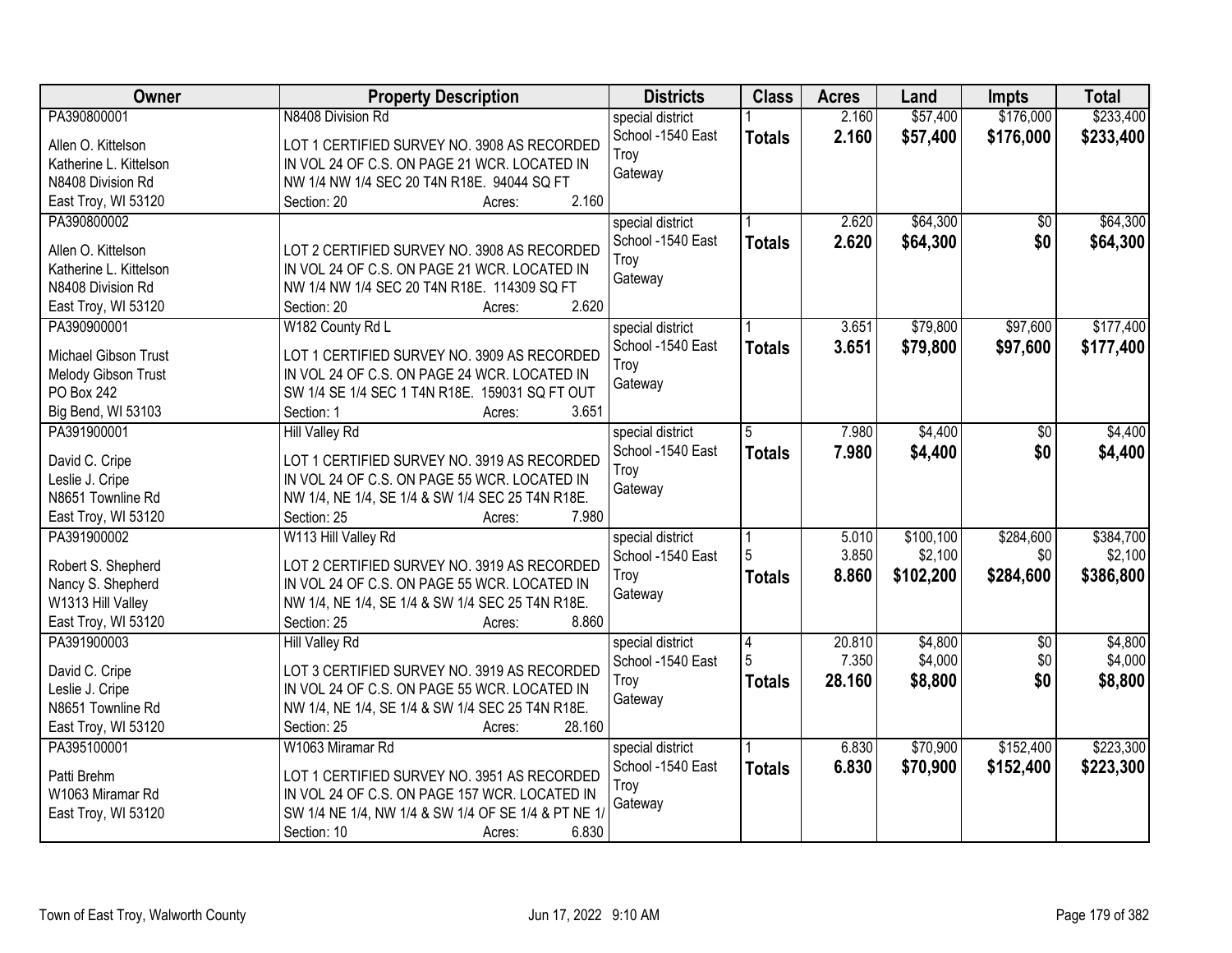| <b>Owner</b>                         | <b>Property Description</b>                         | <b>Districts</b>  | <b>Class</b>   | <b>Acres</b> | Land      | Impts           | <b>Total</b> |
|--------------------------------------|-----------------------------------------------------|-------------------|----------------|--------------|-----------|-----------------|--------------|
| PA395100002                          | Miramar Dr                                          | special district  |                | 5.570        | \$1,300   | $\overline{50}$ | \$1,300      |
| Atije Islami                         | LOT 2 CERTIFIED SURVEY NO. 3951 AS RECORDED         | School -1540 East | <b>Totals</b>  | 5.570        | \$1,300   | \$0             | \$1,300      |
| Memet Islami                         | IN VOL 24 OF C.S. ON PAGE 157 WCR. LOCATED IN       | Trov              |                |              |           |                 |              |
| W1990 Kings Pkwy                     | SW 1/4 NE 1/4, NW 1/4 & SW 1/4 OF SE 1/4 & PT NE 1/ | Gateway           |                |              |           |                 |              |
| East Troy, WI 53120                  | 5.570<br>Section: 10<br>Acres:                      |                   |                |              |           |                 |              |
| PA396800001                          | W2491 Swoboda Rd                                    | special district  |                | 2.250        | \$58,800  | \$180,700       | \$239,500    |
|                                      |                                                     | School -1540 East | <b>Totals</b>  | 2.250        | \$58,800  | \$180,700       | \$239,500    |
| Keith A. Anderson                    | LOT 1 CERTIFIED SURVEY NO. 3968 AS RECORDED         | Troy              |                |              |           |                 |              |
| Laura A. Anderson                    | IN VOL 24 OF C.S. ON PAGE 218 WCR. LOCATED IN       | Gateway           |                |              |           |                 |              |
| W2491 Swoboda Rd                     | SW 1/4 SW 1/4 SEC 31 T4N R18E. 120490 SQ FT         |                   |                |              |           |                 |              |
| East Troy, WI 53120                  | 2.250<br>Section: 31<br>Acres:                      |                   |                |              |           |                 |              |
| PA397300001                          | W1545 Sawyer Ln                                     | special district  | 4              | 2.500        | \$200     | \$0             | \$200        |
| R M Krueger Investments, LLC         | LOT 1 CERTIFIED SURVEY NO. 3973 AS RECORDED         | School -1540 East | 5              | 0.150        | \$100     | \$0             | \$100        |
| W1591 Sawyer Ln                      | IN VOL 24 OF C.S. ON PAGE 235 WCR. LOCATED IN       | Troy              |                | 4.350        | \$61,800  | \$101,500       | \$163,300    |
| East Troy, WI 53120-0000             | NE 1/4 SW 1/4, SE 1/4 NW 1/4, NW 1/4 SE 1/4 SEC 16  | Gateway           | <b>Totals</b>  | 7.000        | \$62,100  | \$101,500       | \$163,600    |
|                                      | Section: 16<br>7.000<br>Acres:                      |                   |                |              |           |                 |              |
| PA397300002                          | W1540 Sawyer Ln                                     | special district  | $\overline{c}$ | 3.310        | \$82,300  | \$49,400        | \$131,700    |
|                                      |                                                     | School -1540 East | 5              | 0.900        | \$500     | \$0             | \$500        |
| Sawyer Investments of East Troy, LLC | LOT 2 CERTIFIED SURVEY NO. 3973 AS RECORDED         | Troy              | <b>Totals</b>  | 4.210        | \$82,800  | \$49,400        | \$132,200    |
| N8826 County Rd Es                   | IN VOL 24 OF C.S. ON PAGE 235 WCR. LOCATED IN       | Gateway           |                |              |           |                 |              |
| East Troy, WI 53120-0000             | NE 1/4 SW 1/4, SE 1/4 NW 1/4, NW 1/4 SE 1/4 SEC 16  |                   |                |              |           |                 |              |
|                                      | Section: 16<br>4.210<br>Acres:                      |                   |                |              |           |                 |              |
| PA397700001                          | N7719 Carver School Rd                              | special district  |                | 2.080        | \$56,200  | \$65,800        | \$122,000    |
| Adam I. Milazzo                      | LOT 1 CERTIFIED SURVEY NO. 3977 AS RECORDED         | School -1540 East | <b>Totals</b>  | 2.080        | \$56,200  | \$65,800        | \$122,000    |
| N7719 Carver School Rd               | IN VOL 24 OF C.S. ON PAGE 247 WCR. LOCATED IN       | Troy              |                |              |           |                 |              |
| East Troy, WI 53120-0000             | SE 1/4 SE 1/4 SEC 28 T4N R18E. 90679 SQ FT OMITS    | Gateway           |                |              |           |                 |              |
|                                      | Section: 28<br>2.080<br>Acres:                      |                   |                |              |           |                 |              |
| PA397700002                          | N7707 Carver School Rd                              | special district  |                | 0.920        | \$33,700  | \$101,300       | \$135,000    |
|                                      |                                                     | School -1540 East |                | 0.920        | \$33,700  | \$101,300       | \$135,000    |
| Theresa R. Treffinger                | LOT 2 CERTIFIED SURVEY NO. 3977 AS RECORDED         | Troy              | <b>Totals</b>  |              |           |                 |              |
| N7707 Carver School Rd               | IN VOL 24 OF C.S. ON PAGE 247 WCR. LOCATED IN       | Gateway           |                |              |           |                 |              |
| East Troy, WI 53120                  | SE 1/4 SE 1/4 SEC 28 T4N R18E. 40003 SQ FT OMITS    |                   |                |              |           |                 |              |
|                                      | Section: 28<br>0.920<br>Acres:                      |                   |                |              |           |                 |              |
| PA397800001                          | N7447 Hamms Rd                                      | special district  |                | 5.000        | \$100,000 | \$412,500       | \$512,500    |
| <b>Brian Chadwick Trust</b>          | LOT 1 CERTIFIED SURVEY NO. 3978 AS RECORDED         | School -1540 East | 4              | 36.700       | \$8,500   | \$0             | \$8,500      |
| Andrea Chadwick Trust                | IN VOL 24 OF C.S. ON PAGE 250 WCR. LOCATED IN       | Troy              | 5M             | 5.610        | \$16,800  | \$0             | \$16,800     |
| 2430 N Surrey Ct                     | NE 1/4 & NW 1/4 OF SE 1/4 SEC 33 T4N R18E.          | Gateway           | <b>Totals</b>  | 47.310       | \$125,300 | \$412,500       | \$537,800    |
| Chicago, IL 60614                    | 47.310<br>Section: 33<br>Acres:                     |                   |                |              |           |                 |              |
|                                      |                                                     |                   |                |              |           |                 |              |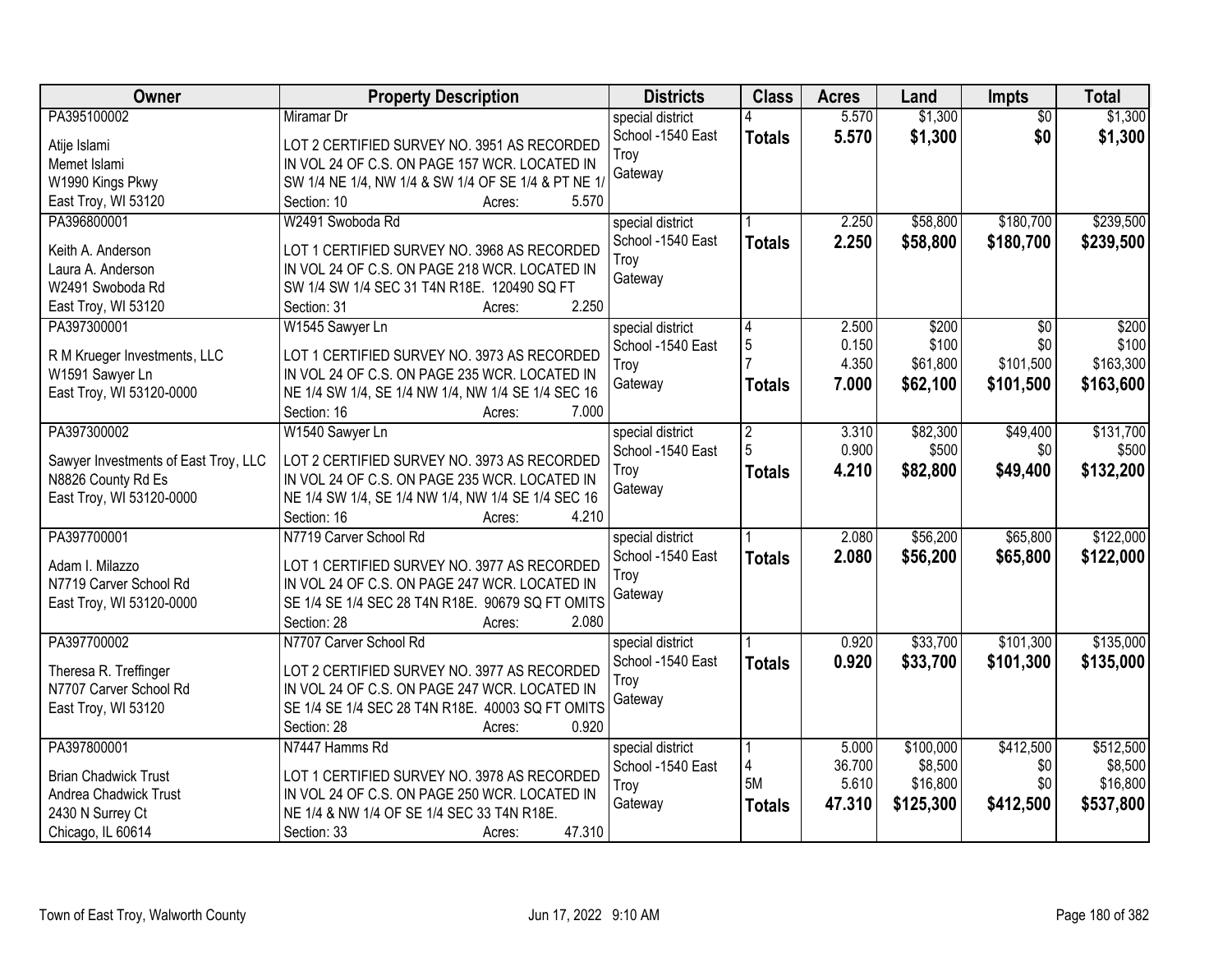| <b>Owner</b>           | <b>Property Description</b>                     | <b>Districts</b>  | <b>Class</b>  | <b>Acres</b> | Land      | <b>Impts</b>    | <b>Total</b> |
|------------------------|-------------------------------------------------|-------------------|---------------|--------------|-----------|-----------------|--------------|
| PA398300001            | W1006 County Rd L                               | special district  |               | 5.000        | \$89,500  | \$510,900       | \$600,400    |
| Shawn E. Kmety         | LOT 1 CERTIFIED SURVEY NO. 3983 AS RECORDED     | School -1540 East | <b>Totals</b> | 5.000        | \$89,500  | \$510,900       | \$600,400    |
| Mark A. Kmety          | IN VOL 24 OF C.S. ON PAGE 267 WCR. LOCATED IN   | Troy              |               |              |           |                 |              |
| 1247 Oakdale Ave       | SW 1/4 & NW 1/4 NE 1/4 SEC 15 T4N R18E. 217800  | Gateway           |               |              |           |                 |              |
| Chicago, IL 60657      | 5.000<br>Section: 15<br>Acres:                  |                   |               |              |           |                 |              |
| PA398700001            |                                                 | special district  | 6             | 6.360        | \$21,600  | $\overline{50}$ | \$21,600     |
|                        |                                                 | School -1540 East | <b>Totals</b> | 6.360        | \$21,600  | \$0             | \$21,600     |
| Kathleen Linning Trust | LOT 1 CERTIFIED SURVEY NO. 3987 AS RECORDED     | Trov              |               |              |           |                 |              |
| N8398 Bell School Rd   | IN VOL 24 OF C.S. ON PAGE 283 WCR. LOCATED IN   | Gateway           |               |              |           |                 |              |
| East Troy, WI 53120    | NW 1/4 SW 1/4 SEC 24 T4N R18E. 276869.30 SQ FT  |                   |               |              |           |                 |              |
|                        | 6.360<br>Section: 24<br>Acres:                  |                   |               |              |           |                 |              |
| PA401800001            | W399 County Rd L                                | special district  |               | 1.750        | \$50,000  | \$266,900       | \$316,900    |
| Jared D. Randall       | LOT 1 CERTIFIED SURVEY NO. 4018 AS RECORDED     | School -1540 East | <b>Totals</b> | 1.750        | \$50,000  | \$266,900       | \$316,900    |
| Jolie A. Dillaber      | IN VOL 25 OF C.S. ON PAGE 38 WCR. LOCATED IN SI | Troy              |               |              |           |                 |              |
| W399 County Hwy L      | 1/4 NW 1/4 & NE 1/4 SW 1/4 SEC 12 T4N R18E.     | Gateway           |               |              |           |                 |              |
| East Troy, WI 53120    | 1.750<br>Section: 12<br>Acres:                  |                   |               |              |           |                 |              |
| PA402100001            | N7518 Hamms Rd                                  | special district  |               | 2.160        | \$57,400  | \$282,700       | \$340,100    |
|                        |                                                 | School -1540 East |               | 0.850        | \$200     | \$0             | \$200        |
| Daniel K. Schmitz      | LOT 1 CERTIFIED SURVEY NO. 4021 AS RECORDED     | Troy              | <b>Totals</b> | 3.010        | \$57,600  | \$282,700       | \$340,300    |
| Anna M. Schmitz        | IN VOL 25 OF C.S. ON PAGE 47 WCR. LOCATED IN    | Gateway           |               |              |           |                 |              |
| N7518 Hamms Rd         | SW 1/4 NW 1/4 SEC 34 T4N R18E. 131249 SQ FT     |                   |               |              |           |                 |              |
| Burlington, WI 53105   | 3.010<br>Section: 34<br>Acres:                  |                   |               |              |           |                 |              |
| PA402500001            | N9070 Townline Rd                               | special district  |               | 6.390        | \$107,000 | \$311,600       | \$418,600    |
| Nathan W. Wehmeier     | LOT 1 CERTIFIED SURVEY NO. 4025 AS RECORDED     | School -1540 East | <b>Totals</b> | 6.390        | \$107,000 | \$311,600       | \$418,600    |
| Sara L. Arn            | IN VOL 25 OF C.S. ON PAGE 57 WCR. LOCATED IN    | Troy              |               |              |           |                 |              |
| N9070 Townline Rd      | NW 1/4 SW 1/4 SEC 7 T4N R18E. 278197 SQ FT      | Gateway           |               |              |           |                 |              |
| East Troy, WI 53120    | 6.390<br>Section: 7<br>Acres:                   |                   |               |              |           |                 |              |
| PA402500002            | N9076 Townline Rd                               | special district  |               | 5.010        | \$100,100 | \$428,900       | \$529,000    |
|                        |                                                 | School -1540 East | <b>Totals</b> | 5.010        | \$100,100 | \$428,900       | \$529,000    |
| Brian G. Watson        | LOT 2 CERTIFIED SURVEY NO. 4025 AS RECORDED     | Troy              |               |              |           |                 |              |
| Nuala M. Watson        | IN VOL 25 OF C.S. ON PAGE 57 WCR. LOCATED IN    | Gateway           |               |              |           |                 |              |
| N9076 Townline Rd      | NW 1/4 SW 1/4 SEC 7 T4N R18E. 218028 SQ FT      |                   |               |              |           |                 |              |
| East Troy, WI 53120    | 5.010<br>Section: 7<br>Acres:                   |                   |               |              |           |                 |              |
| PA402500003            | N9074 Townline Rd                               | special district  |               | 5.249        | \$101,200 | \$196,100       | \$297,300    |
| John Bauer et al       | LOT 3 CERTIFIED SURVEY NO. 4025 AS RECORDED     | School -1540 East | <b>Totals</b> | 5.249        | \$101,200 | \$196,100       | \$297,300    |
| N9072 Townline Rd      | IN VOL 25 OF C.S. ON PAGE 57 WCR. LOCATED IN    | Troy              |               |              |           |                 |              |
| East Troy, WI 53120    | NW 1/4 SW 1/4 SEC 7 T4N R18E. 228536 SQ FT      | Gateway           |               |              |           |                 |              |
|                        | 5.249<br>Section: 7<br>Acres:                   |                   |               |              |           |                 |              |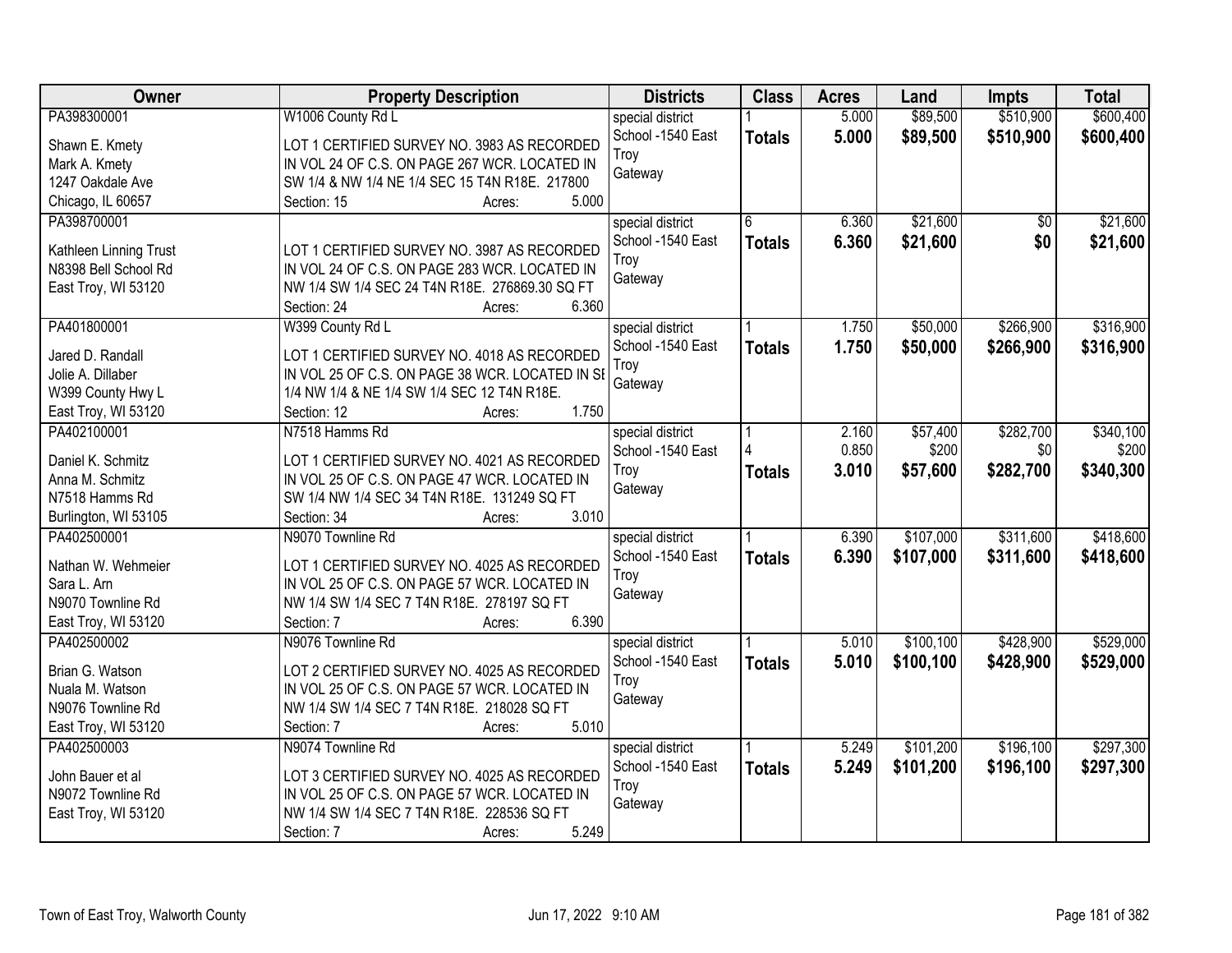| Owner                     | <b>Property Description</b>                                  | <b>Districts</b>               | <b>Class</b>  | <b>Acres</b> | Land      | <b>Impts</b>    | <b>Total</b> |
|---------------------------|--------------------------------------------------------------|--------------------------------|---------------|--------------|-----------|-----------------|--------------|
| PA402500004               | N9072 Townline Rd                                            | special district               |               | 4.996        | \$99,900  | \$357,800       | \$457,700    |
| John M. Bauer             | LOT 4 CERTIFIED SURVEY NO. 4025 AS RECORDED                  | School -1540 East              | <b>Totals</b> | 4.996        | \$99,900  | \$357,800       | \$457,700    |
| Linda M. Bauer            | IN VOL 25 OF C.S. ON PAGE 57 WCR. LOCATED IN                 | Troy                           |               |              |           |                 |              |
| PO Box 918                | NW 1/4 SW 1/4 SEC 7 T4N R18E. 217857 SQ FT                   | Gateway                        |               |              |           |                 |              |
| East Troy, WI 53120       | 4.996<br>Section: 7<br>Acres:                                |                                |               |              |           |                 |              |
| PA403000001               | W411 County Rd L                                             | East Troy San Dist #3 2        |               | 4.490        | \$91,200  | \$209,900       | \$301,100    |
| Billy M. Bourdo           | LOT 1 CERTIFIED SURVEY NO. 4030 AS RECORDED                  | special district               | <b>Totals</b> | 4.490        | \$91,200  | \$209,900       | \$301,100    |
| W411 County Rd L          | IN VOL 25 OF C.S. ON PAGE 72 WCR. LOCATED IN SI              | School -1540 East              |               |              |           |                 |              |
| East Troy, WI 53120       | 1/4 NW 1/4, NE 1/4 & NW 1/4 OF SW 1/4 SEC 12 T4N             | Troy                           |               |              |           |                 |              |
|                           | 0.000<br>Section: 12<br>Acres:                               | Gateway                        |               |              |           |                 |              |
| PA408200001               | <b>Beulah Heights Rd</b>                                     | Lake Beulah Lake               |               | 0.853        | \$51,200  | $\overline{50}$ | \$51,200     |
| Seeger Trust              | LOT 1 CERTIFIED SURVEY NO. 4082 AS RECORDED                  | Management                     | <b>Totals</b> | 0.853        | \$51,200  | \$0             | \$51,200     |
| 13400 Elmhurst Pkwy       | IN VOL 25 OF C.S. ON PAGE 253 WCR. LOCATED IN                | special district               |               |              |           |                 |              |
| Elm Grove, WI 53122       | NW 1/4 & NE 1/4 NE 1/4 SEC 18 & SE 1/4 SE 1/4 SEC 7          | School -1540 East              |               |              |           |                 |              |
|                           | 0.853<br>Section: 7<br>Acres:                                | Troy                           |               |              |           |                 |              |
| PA408200002               | W2181 Beulah Hghts Rd                                        | Gateway                        |               | 0.870        | \$243,900 | \$80,500        | \$324,400    |
|                           |                                                              | Lake Beulah Lake<br>Management |               | 0.870        | \$243,900 | \$80,500        | \$324,400    |
| Seeger Trust              | LOT 2 CERTIFIED SURVEY NO. 4082 AS RECORDED                  | special district               | <b>Totals</b> |              |           |                 |              |
| 13400 Elmhurst Pkwy       | IN VOL 25 OF C.S. ON PAGE 253 WCR. LOCATED IN                | School -1540 East              |               |              |           |                 |              |
| Elm Grove, WI 53122       | NW 1/4 & NE 1/4 NE 1/4 SEC 18 & SE 1/4 SE 1/4 SEC 7          | Troy                           |               |              |           |                 |              |
|                           | 0.870<br>Section: 7<br>Acres:                                | Gateway                        |               |              |           |                 |              |
| PA408200003               | Country Club Ln                                              | Lake Beulah Lake               |               | 1.112        | \$214,100 | $\overline{50}$ | \$214,100    |
| Seeger Trust              | LOT 3 CERTIFIED SURVEY NO. 4082 AS RECORDED                  | Management                     | <b>Totals</b> | 1.112        | \$214,100 | \$0             | \$214,100    |
| 13400 Elmhurst Pkwy       | IN VOL 25 OF C.S. ON PAGE 253 WCR. LOCATED IN                | special district               |               |              |           |                 |              |
| Elm Grove, WI 53122       | NW 1/4 & NE 1/4 NE 1/4 SEC 18 & SE 1/4 SE 1/4 SEC 7          | School -1540 East              |               |              |           |                 |              |
|                           | Section: 7<br>1.112<br>Acres:                                | Troy                           |               |              |           |                 |              |
| PA408200004               | W2183 Country Club Ln                                        | Gateway<br>Lake Beulah Lake    |               | 1.147        | \$806,600 | \$292,900       | \$1,099,500  |
|                           |                                                              | Management                     | <b>Totals</b> | 1.147        | \$806,600 | \$292,900       | \$1,099,500  |
| Rpm Enterprises, LLC      | LOT 4 CERTIFIED SURVEY NO. 4082 AS RECORDED                  | special district               |               |              |           |                 |              |
| 13400 Elmhursh Pkwy       | IN VOL 25 OF C.S. ON PAGE 253 WCR. LOCATED IN                | School -1540 East              |               |              |           |                 |              |
| Elm Grove, WI 53122-0000  | NW 1/4 & NE 1/4 NE 1/4 SEC 18 & SE 1/4 SE 1/4 SEC 7<br>1.147 | Troy                           |               |              |           |                 |              |
|                           | Section: 7<br>Acres:                                         | Gateway                        |               |              |           |                 |              |
| PA414100001               | Colbo Rd                                                     | special district               |               | 32.500       | \$9,000   | $\overline{50}$ | \$9,000      |
| Glen A. Miller            | LOT 1 CERTIFIED SURVEY NO. 4141 AS RECORDED                  | School -1540 East              | <b>Totals</b> | 32.500       | \$9,000   | \$0             | \$9,000      |
| Amy V. Miller             | IN VOL 26 OF C.S. ON PAGE 104 WCR. EXC THAT                  | Troy                           |               |              |           |                 |              |
| W502 Miller Rd            | PART LYING IN SPRING PRAIRIE. SE 1/4 SW 1/4                  | Gateway                        |               |              |           |                 |              |
| Burlington, WI 53105-0000 | 32.500<br>Section: 34<br>Acres:                              |                                |               |              |           |                 |              |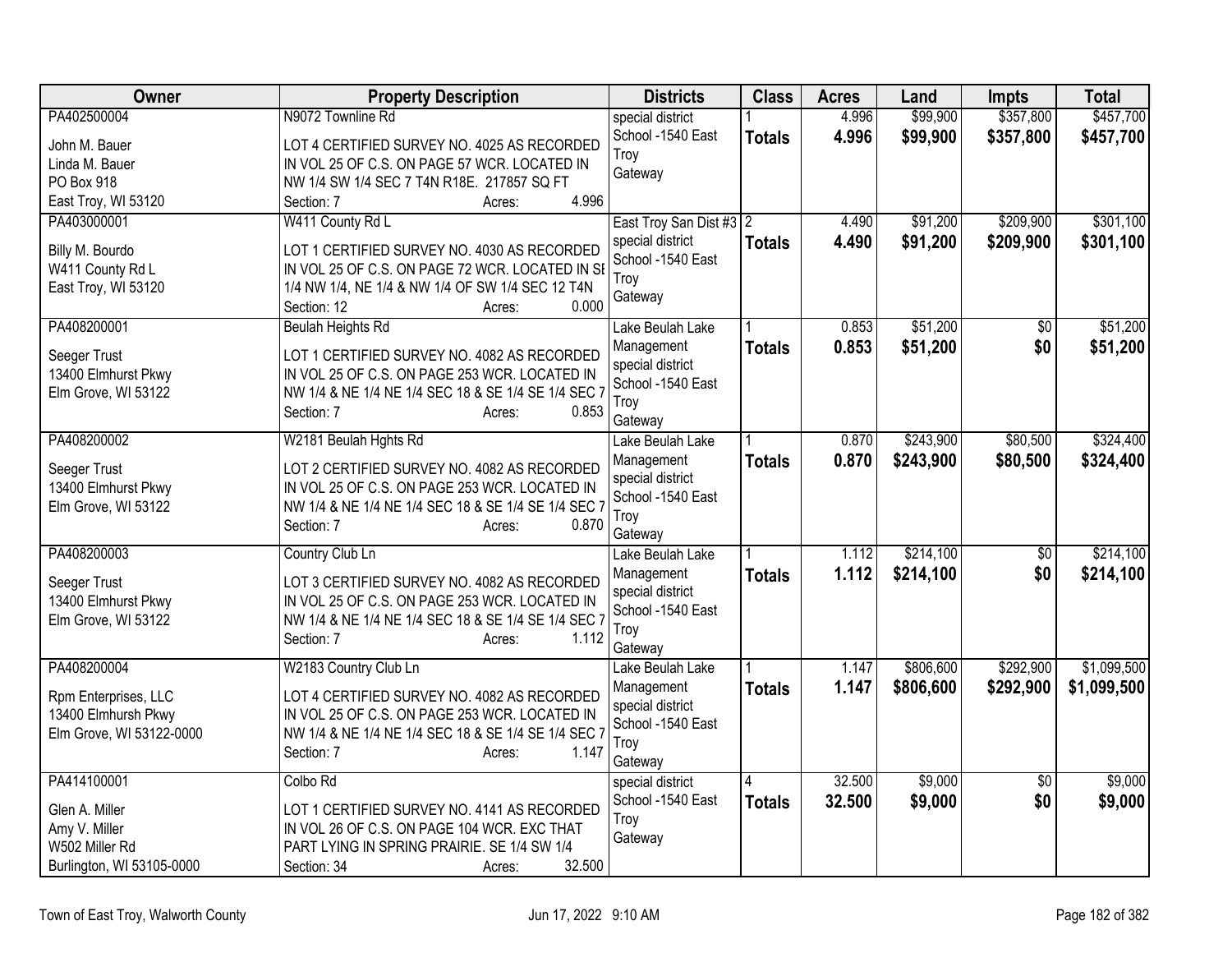| Owner                     | <b>Property Description</b>                        | <b>Districts</b>  | <b>Class</b>   | <b>Acres</b> | Land     | Impts           | <b>Total</b> |
|---------------------------|----------------------------------------------------|-------------------|----------------|--------------|----------|-----------------|--------------|
| PA414100002               |                                                    | special district  |                | 0.000        | \$100    | $\overline{50}$ | \$100        |
| Blue Ridge Prairie, LLC   | LOT 2 CERTIFIED SURVEY NO. 4141 AS RECORDED        | School -1540 East | <b>Totals</b>  | 0.000        | \$100    | \$0             | \$100        |
| 5065 Warren Rd            | IN VOL 26 OF C.S. ON PAGE 104 WCR. EXC THAT        | Troy              |                |              |          |                 |              |
| Burlington, WI 53105-0000 | PART LYING IN SPRING PRAIRIE. SE 1/4 SW 1/4        | Gateway           |                |              |          |                 |              |
|                           | 0.000<br>Section: 34<br>Acres:                     |                   |                |              |          |                 |              |
| PA415500001               | W198 Miller Rd                                     | special district  |                | 3.000        | \$70,000 | \$29,900        | \$99,900     |
|                           |                                                    | School -1540 East | 4              | 2.500        | \$700    | \$0             | \$700        |
| Michael J. Rice           | LOT 1 CERTIFIED SURVEY NO. 4155 AS RECORDED        | Troy              |                | 0.660        | \$100    | \$0             | \$100        |
| Monica L. Rice            | IN VOL 26 OF C.S. ON PAGE 148 WCR. LOCATED IN      | Gateway           | <b>Totals</b>  | 6.160        | \$70,800 | \$29,900        | \$100,700    |
| W2171 Oak Ridge Ave       | NE 1/4 & SE 1/4 SE 1/4 SEC 25 T4N R18E. 268452 SQ  |                   |                |              |          |                 |              |
| East Troy, WI 53120       | 6.160<br>Section: 25<br>Acres:                     |                   |                |              |          |                 |              |
| PA415500002               | W200 Miller Rd                                     | special district  | 4              | 27.050       | \$7,500  | \$0             | \$7,500      |
| Robert M. Mermal          | LOT 2 CERTIFIED SURVEY NO. 4155 AS RECORDED        | School -1540 East | 5M             | 5.000        | \$17,000 | \$0             | \$17,000     |
| Jacquelyn J. Mermal       | IN VOL 26 OF C.S. ON PAGE 148 WCR. LOCATED IN      | Troy              | <b>Totals</b>  | 32.050       | \$24,500 | \$0             | \$24,500     |
| W206 Miller Rd            | NE 1/4 & SE 1/4 SE 1/4 SEC 25 T4N R18E. 1396021 SC | Gateway           |                |              |          |                 |              |
| Burlington, WI 53105      | 32.050<br>Section: 25<br>Acres:                    |                   |                |              |          |                 |              |
| PA415800001               | N8168 Carver School Rd                             | special district  |                | 3.340        | \$75,100 | \$205,300       | \$280,400    |
|                           |                                                    | School -1540 East | 5              | 1.000        | \$600    | \$0             | \$600        |
| Sarah A. Protz            | LOT 1 CERTIFIED SURVEY NO. 4158 AS RECORDED        | Troy              |                | 4.340        | \$75,700 | \$205,300       | \$281,000    |
| N8168 Carver School Rd    | IN VOL 26 OF C.S. ON PAGE 160 WCR. LOCATED IN      | Gateway           | <b>Totals</b>  |              |          |                 |              |
| East Troy, WI 53120       | NW 1/4 & SW 1/4 SW 1/4 SEC 22 T4N R18E. 188900     |                   |                |              |          |                 |              |
|                           | 4.340<br>Section: 22<br>Acres:                     |                   |                |              |          |                 |              |
| PA415800002               | N8172 Carver School Rd                             | special district  |                | 3.077        | \$71,200 | \$290,400       | \$361,600    |
|                           |                                                    | School -1540 East | 5              | 0.500        | \$300    | \$0             | \$300        |
| Elba I. Cliffgard         | LOT 2 CERTIFIED SURVEY NO. 4158 AS RECORDED        | Troy              | <b>Totals</b>  | 3.577        | \$71,500 | \$290,400       | \$361,900    |
| c/o Elba I. Cliffgard     | IN VOL 26 OF C.S. ON PAGE 160 WCR. LOCATED IN      | Gateway           |                |              |          |                 |              |
| N8172 Carver School Rd    | NW 1/4 & SW 1/4 SW 1/4 SEC 22 T4N R18E. 155800     |                   |                |              |          |                 |              |
| East Troy, WI 53120       | 3.577<br>Section: 22<br>Acres:                     |                   |                |              |          |                 |              |
| PA415800003               | Carver School Rd                                   | special district  | 4              | 1.000        | \$300    | $\sqrt{6}$      | \$300        |
| Cliffgard Farm, LLC       | LOT 3 CERTIFIED SURVEY NO. 4158 AS RECORDED        | School -1540 East |                | 5.540        | \$3,000  | \$0             | \$3,000      |
| N7937 Carver School Rd    | IN VOL 26 OF C.S. ON PAGE 160 WCR. LOCATED IN      | Troy              | <b>Totals</b>  | 6.540        | \$3,300  | \$0             | \$3,300      |
| East Troy, WI 53120-0000  | NW 1/4 & SW 1/4 SW 1/4 SEC 22 T4N R18E. 285100     | Gateway           |                |              |          |                 |              |
|                           | 6.540<br>Section: 22<br>Acres:                     |                   |                |              |          |                 |              |
| PA415800004               | Carver School Rd                                   | special district  | $\overline{4}$ | 26.210       | \$6,100  | $\overline{50}$ | \$6,100      |
|                           |                                                    | School -1540 East |                | 0.700        | \$100    | \$0             | \$100        |
| Cliffgard Farm, LLC       | LOT 4 CERTIFIED SURVEY NO. 4158 AS RECORDED        | Troy              | <b>Totals</b>  | 26.910       | \$6,200  | \$0             | \$6,200      |
| N7937 Carver School Rd    | IN VOL 26 OF C.S. ON PAGE 160 WCR. LOCATED IN      | Gateway           |                |              |          |                 |              |
| East Troy, WI 53120-0000  | NW 1/4 & SW 1/4 SW 1/4 SEC 22 T4N R18E. 1172400    |                   |                |              |          |                 |              |
|                           | 26.910<br>Section: 22<br>Acres:                    |                   |                |              |          |                 |              |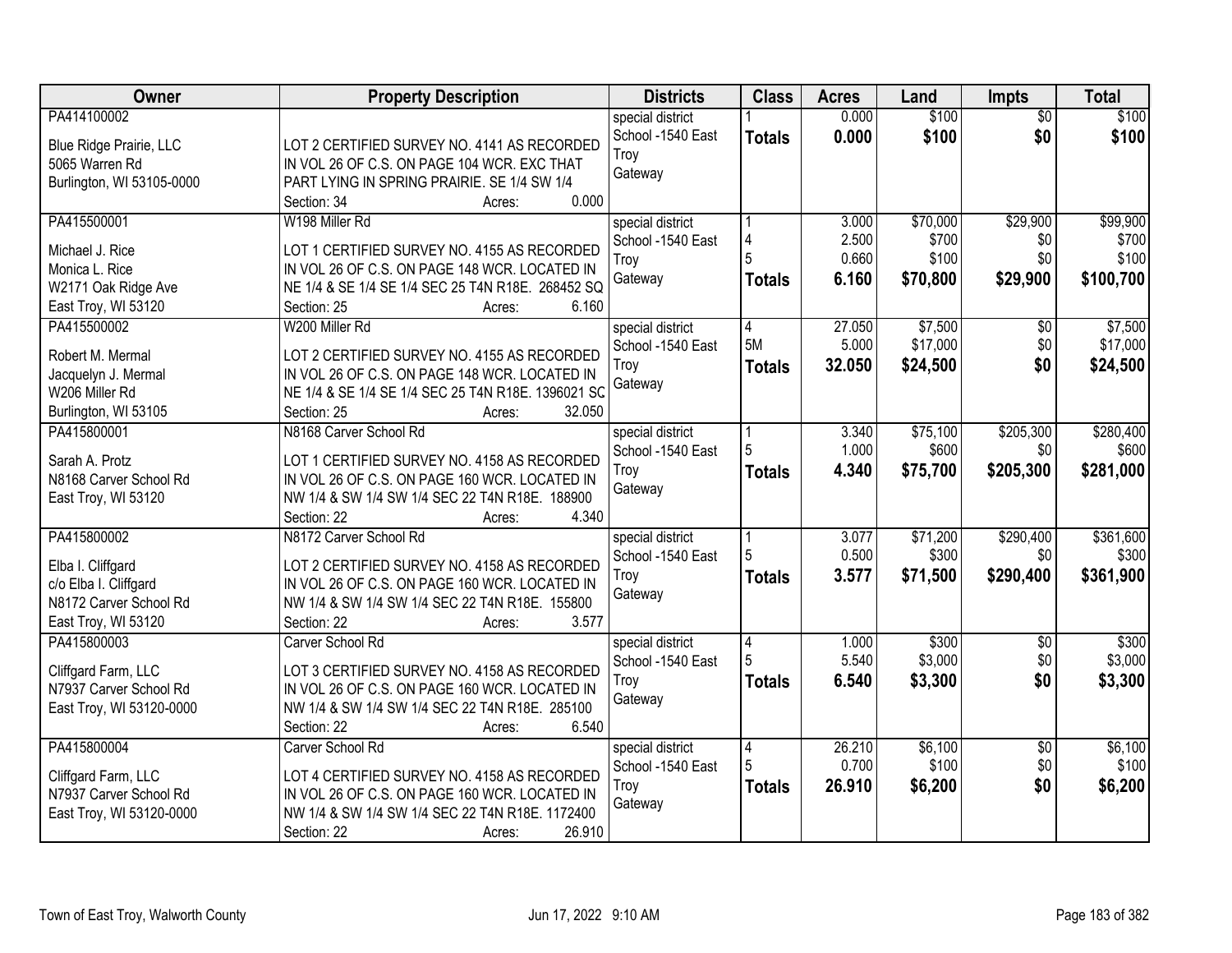| <b>Owner</b>                                                                          | <b>Property Description</b>                                                                                                                                                        | <b>Districts</b>                                                                                    | <b>Class</b>  | <b>Acres</b>   | Land                | <b>Impts</b>     | <b>Total</b>         |
|---------------------------------------------------------------------------------------|------------------------------------------------------------------------------------------------------------------------------------------------------------------------------------|-----------------------------------------------------------------------------------------------------|---------------|----------------|---------------------|------------------|----------------------|
| PA416800001                                                                           | W494 Hwy 20                                                                                                                                                                        | special district                                                                                    |               | 2.790<br>2.790 | \$66,900            | \$206,500        | \$273,400            |
| Richard A. Bower                                                                      | LOT 1 CERTIFIED SURVEY NO. 4168 AS RECORDED                                                                                                                                        | School -1540 East<br>Troy                                                                           | <b>Totals</b> |                | \$66,900            | \$206,500        | \$273,400            |
| Cynthia L. Bower<br>W494 Hwy 20                                                       | IN VOL 26 OF C.S. ON PAGE 187 WCR. LOCATED IN<br>NW 1/4 NW 1/4 SEC 25 T4N R18E. 121370 SQ FT OUT                                                                                   | Gateway                                                                                             |               |                |                     |                  |                      |
| East Troy, WI 53120                                                                   | 2.790<br>Section: 25<br>Acres:                                                                                                                                                     |                                                                                                     |               |                |                     |                  |                      |
| PA417900001                                                                           | N9071 E Miramar Dr                                                                                                                                                                 | East Troy San Dist #2   1                                                                           |               | 0.747          | \$213,200           | \$132,000        | \$345,200            |
| Michael J. Seebruch<br>Janis R. Seebruch<br>N9071 E Miramar Dr<br>East Troy, WI 53120 | LOT 1 CERTIFIED SURVEY NO. 4179 AS RECORDED<br>IN VOL 26 OF C.S. ON PAGE 225 WCR. LOCATED IN<br>SW 1/4 SEC 11 T4N R18E 32245 SQ FT OMITS PMR<br>0.747<br>Section: 11<br>Acres:     | Potters Lake Pro &<br><b>Rehab Dist</b><br>special district<br>School -1540 East<br>Troy<br>Gateway | <b>Totals</b> | 0.747          | \$213,200           | \$132,000        | \$345,200            |
| PA418500001                                                                           | N9407 East Shore Rd                                                                                                                                                                | Lake Beulah Lake                                                                                    |               | 1.206          | \$927,400           | \$803,700        | \$1,731,100          |
| Bruce 5239 Investments, LLC<br>W136 N5239 Campbell Ct<br>Menomonee Falls, WI 53051    | LOT 1 CERTIFIED SURVEY NO. 4185 AS RECORDED<br>IN VOL 26 OF C.S. ON PAGE 244 WCR. LOCATED IN<br>SE 1/4 SEC 4 T4N R18E. 49772 SQ FT. OMITS PFP-7<br>1.206<br>Section: 4<br>Acres:   | Management<br>special district<br>School -1540 East<br>Troy<br>Gateway                              | <b>Totals</b> | 1.206          | \$927,400           | \$803,700        | \$1,731,100          |
| PA418600001                                                                           | W322 County Rd L                                                                                                                                                                   | East Troy San Dist #3   1                                                                           |               | 1.489          | \$54,800            | \$143,000        | \$197,800            |
| Nicoson Family Trust<br>W322 County Rd L<br>East Troy, WI 53120                       | LOT 1 CERTIFIED SURVEY NO. 4186 AS RECORDED<br>IN VOL 26 OF C.S. ON PAGE 246 WCR. LOCATED IN<br>NE 1/4 & SE 1/4 NW 1/4 SEC 12 T4N R18E. 64826 SQ<br>Section: 12<br>1.489<br>Acres: | special district<br>School -1540 East<br>Troy<br>Gateway                                            | <b>Totals</b> | 1.489          | \$54,800            | \$143,000        | \$197,800            |
| PA419200001                                                                           | N9401 East Shore Rd                                                                                                                                                                | Lake Beulah Lake                                                                                    |               | 0.530          | \$518,900           | \$387,100        | \$906,000            |
| Paul T. Riedl Sr et al<br>15955 W Armour Ave<br>New Berlin, WI 53151                  | LOT 1 CERTIFIED SURVEY NO. 4192 AS RECORDED<br>IN VOL 26 OF C.S. ON PAGE 264 WCR. LOCATED IN<br>SE 1/4 SEC 4 T4N R18E. 23889 SQ FT. OMITS PPP-2<br>0.530<br>Section: 4<br>Acres:   | Management<br>special district<br>School -1540 East<br>Troy<br>Gateway                              | <b>Totals</b> | 0.530          | \$518,900           | \$387,100        | \$906,000            |
| PA419400001                                                                           | W1097 Colbo Rd                                                                                                                                                                     | special district                                                                                    |               | 3.262          | \$73,900            | \$166,800        | \$240,700            |
| Daniel A. Bowen                                                                       | LOT 1 CERTIFIED SURVEY NO. 4194 AS RECORDED                                                                                                                                        | School -1540 East<br>Troy                                                                           | <b>Totals</b> | 4.250<br>7.512 | \$1,200<br>\$75,100 | \$0<br>\$166,800 | \$1,200<br>\$241,900 |
| Christa N. Melzark                                                                    | IN VOL 26 OF C.S. ON PAGE 270 WCR. LOCATED IN                                                                                                                                      | Gateway                                                                                             |               |                |                     |                  |                      |
| W1097 Colbo Rd<br>Burlington, WI 53105                                                | SE 1/4 SW 1/4 SEC 34 T4N R18E. 324559 SQ FT<br>7.512<br>Section: 34<br>Acres:                                                                                                      |                                                                                                     |               |                |                     |                  |                      |
| PA423200001                                                                           | N9188 Humphrey Ln                                                                                                                                                                  | Lake Beulah Lake                                                                                    |               | 0.785          | \$699,600           | \$311,600        | \$1,011,200          |
| Thomas P Horter Trust                                                                 | LOT 1 CERTIFIED SURVEY NO. 4232 AS RECORDED                                                                                                                                        | Management                                                                                          | 5             | 0.750          | \$500               | \$0              | \$500                |
| Nancy G Horter Trust                                                                  | IN VOL 27 OF C.S. ON PAGE 68 WCR. LOCATED IN                                                                                                                                       | special district                                                                                    | <b>Totals</b> | 1.535          | \$700,100           | \$311,600        | \$1,011,700          |
| N9188 Humphrey Ln                                                                     | SW 1/4 & SE 1/4 NW 1/4 SEC 9 T4N R18E. 31655 SQ                                                                                                                                    | School -1540 East                                                                                   |               |                |                     |                  |                      |
| East Troy, WI 53120                                                                   | 1.535<br>Section: 9<br>Acres:                                                                                                                                                      | Troy<br>Gateway                                                                                     |               |                |                     |                  |                      |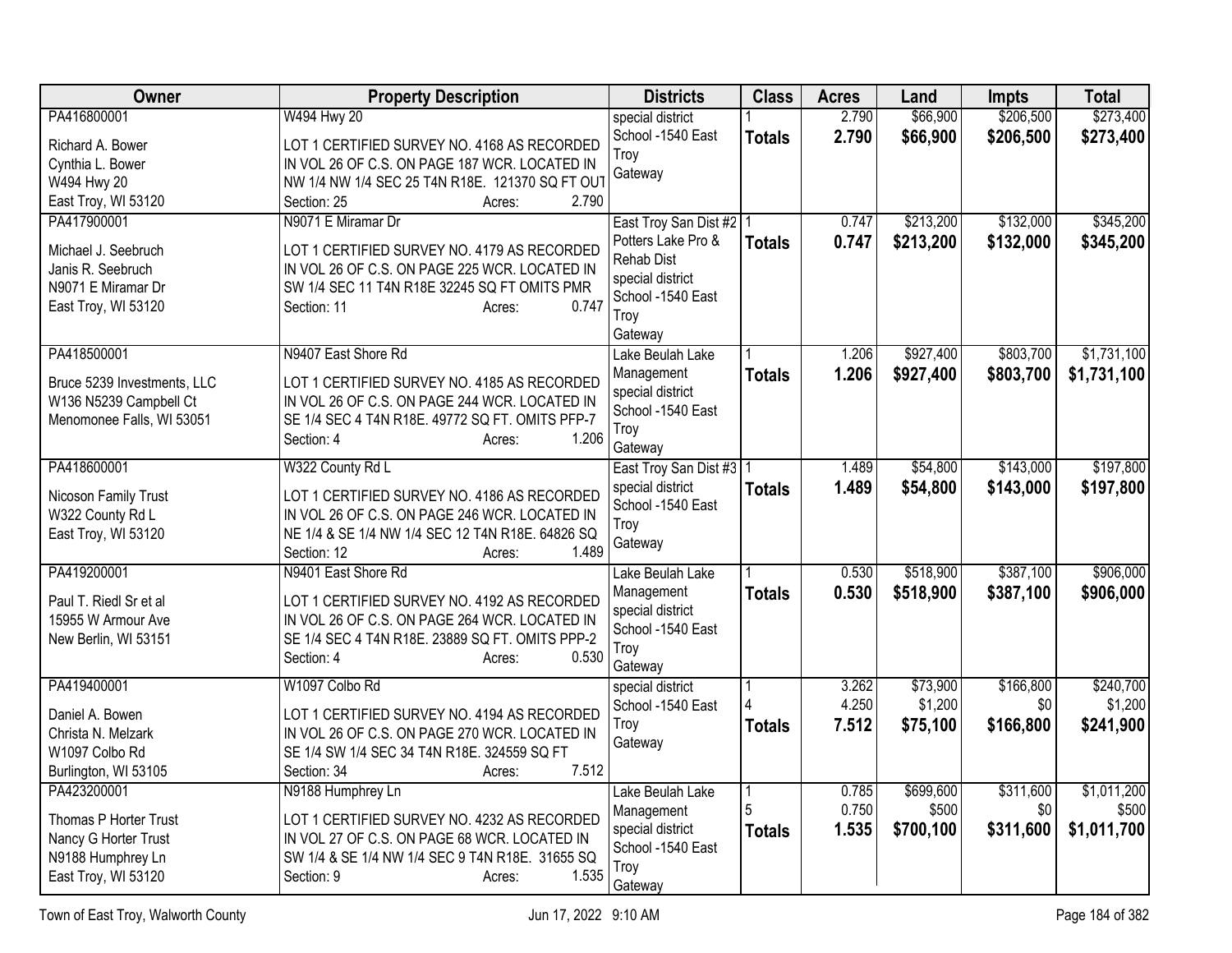| <b>Owner</b>                 | <b>Property Description</b>                         | <b>Districts</b>  | <b>Class</b>  | <b>Acres</b> | Land      | <b>Impts</b> | <b>Total</b> |
|------------------------------|-----------------------------------------------------|-------------------|---------------|--------------|-----------|--------------|--------------|
| PA423500001                  | W1446 Lawlor Rd                                     | special district  |               | 1.450        | \$35,000  | \$164,300    | \$199,300    |
| Mark C. Adsit                | LOT 1 CERTIFIED SURVEY NO. 4235 AS RECORDED         | School -1540 East | 4             | 1.656        | \$500     | \$0          | \$500        |
| Pamela S. Adsit              | IN VOL 27 OF C.S. ON PAGE 77 WCR. LOCATED IN        | Troy              |               | 0.050        | \$100     | \$0          | \$100        |
| W1446 Lawlor Rd              | SW 1/4 NE 1/4 & NW 1/4 SE 1/4 SEC 28 T4N R18E.      | Gateway           | <b>Totals</b> | 3.156        | \$35,600  | \$164,300    | \$199,900    |
| East Troy, WI 53120          | 3.156<br>Section: 28<br>Acres:                      |                   |               |              |           |              |              |
| PA425700001                  | W1240 County Rd L                                   | special district  |               | 6.700        | \$108,500 | \$220,900    | \$329,400    |
|                              |                                                     | School -1540 East | <b>Totals</b> | 6.700        | \$108,500 | \$220,900    | \$329,400    |
| Jason F. Bartlett            | LOT 1 CERTIFIED SURVEY NO. 4257 AS RECORDED         | Troy              |               |              |           |              |              |
| Kathy S. Bartlett            | IN VOL 27 OF C.S. ON PAGE 148 WCR. LOCATED IN       | Gateway           |               |              |           |              |              |
| W1240 County Rd L            | NW 1/4 SW 1/4 SEC 15, SE 1/4 NE 1/4 & NE 1/4 SE 1/4 |                   |               |              |           |              |              |
| East Troy, WI 53120          | 6.700<br>Section: 16<br>Acres:                      |                   |               |              |           |              |              |
| PA426200001                  | N9157 Stone School Rd                               | special district  |               | 1.880        | \$47,600  | \$351,900    | \$399,500    |
| Gary E. Rosploch             | LOT 1 CERTIFIED SURVEY NO. 4262 AS RECORDED         | School -1540 East | <b>Totals</b> | 1.880        | \$47,600  | \$351,900    | \$399,500    |
| Diana K. Rosploch            | IN VOL 27 OF C.S. ON PAGE 165 WCR. LOCATED IN       | Troy              |               |              |           |              |              |
| N9157 Stone School Rd        | SE 1/4 NW 1/4 & SW 1/4 NE 1/4 SEC 11 T4N R18E.      | Gateway           |               |              |           |              |              |
| East Troy, WI 53120          | 1.880<br>Section: 11<br>Acres:                      |                   |               |              |           |              |              |
| PA426200002                  | N9147 Stone School Rd                               | special district  |               | 1.000        | \$30,000  | \$145,800    | \$175,800    |
|                              |                                                     | School -1540 East | <b>Totals</b> | 1.000        | \$30,000  | \$145,800    | \$175,800    |
| Dale D. Medved               | LOT 2 CERTIFIED SURVEY NO. 4262 AS RECORDED         | Troy              |               |              |           |              |              |
| N9147 Stone School Rd        | IN VOL 27 OF C.S. ON PAGE 165 WCR. LOCATED IN       | Gateway           |               |              |           |              |              |
| East Troy, WI 53120          | SE 1/4 NW 1/4 & SW 1/4 NE 1/4 SEC 11 T4N R18E.      |                   |               |              |           |              |              |
|                              | 1.000<br>Section: 11<br>Acres:                      |                   |               |              |           |              |              |
| PA426500001                  | N7858 Townline Rd                                   | special district  |               | 1.000        | \$30,000  | \$105,900    | \$135,900    |
| <b>Brooke Mcphail</b>        | LOT 1 CERTIFIED SURVEY NO. 4265 AS RECORDED         | School -1540 East | <b>Totals</b> | 1.000        | \$30,000  | \$105,900    | \$135,900    |
| N7858 Townline Rd            | IN VOL 27 OF C.S. ON PAGE 179 WCR. LOCATED IN       | Troy              |               |              |           |              |              |
| East Troy, WI 53120          | NW 1/4 SW 1/4 SEC 30 T4N R18E. 45222 SQ FT OMITS    | Gateway           |               |              |           |              |              |
|                              | 1.000<br>Section: 30<br>Acres:                      |                   |               |              |           |              |              |
| PA426500002                  | N7854 Townline Rd                                   | special district  |               | 1.714        | \$49,300  | \$280,100    | \$329,400    |
|                              |                                                     | School -1540 East |               | 1.714        | \$49,300  | \$280,100    | \$329,400    |
| Matthew R. Carlson           | LOT 2 CERTIFIED SURVEY NO. 4265 AS RECORDED         | Troy              | <b>Totals</b> |              |           |              |              |
| N7854 Townline Rd            | IN VOL 27 OF C.S. ON PAGE 179 WCR. LOCATED IN       | Gateway           |               |              |           |              |              |
| East Troy, WI 53120          | NW 1/4 SW 1/4 SEC 30 T4N R18E. 74810 SQ FT OMITS    |                   |               |              |           |              |              |
|                              | 1.714<br>Section: 30<br>Acres:                      |                   |               |              |           |              |              |
| PA427200001                  | W570 Bell School Rd                                 | special district  |               | 1.000        | \$35,000  | \$90,600     | \$125,600    |
| East Troy Sod Farms Inc      | LOT 1 CERTIFIED SURVEY NO. 4272 AS RECORDED         | School -1540 East |               | 3.000        | \$700     | \$0          | \$700        |
| c/o East Troy Sod Farms, Inc | IN VOL 27 OF C.S. ON PAGE 200 WCR. LOCATED IN       | Troy              | <b>Totals</b> | 4.000        | \$35,700  | \$90,600     | \$126,300    |
| W570 Bell School Rd          | SE 1/4 SE 1/4 SEC 14 T4N R18E. 205933 SQ FT OUT     | Gateway           |               |              |           |              |              |
|                              |                                                     |                   |               |              |           |              |              |
| East Troy, WI 53120-0000     | 4.000<br>Section: 14<br>Acres:                      |                   |               |              |           |              |              |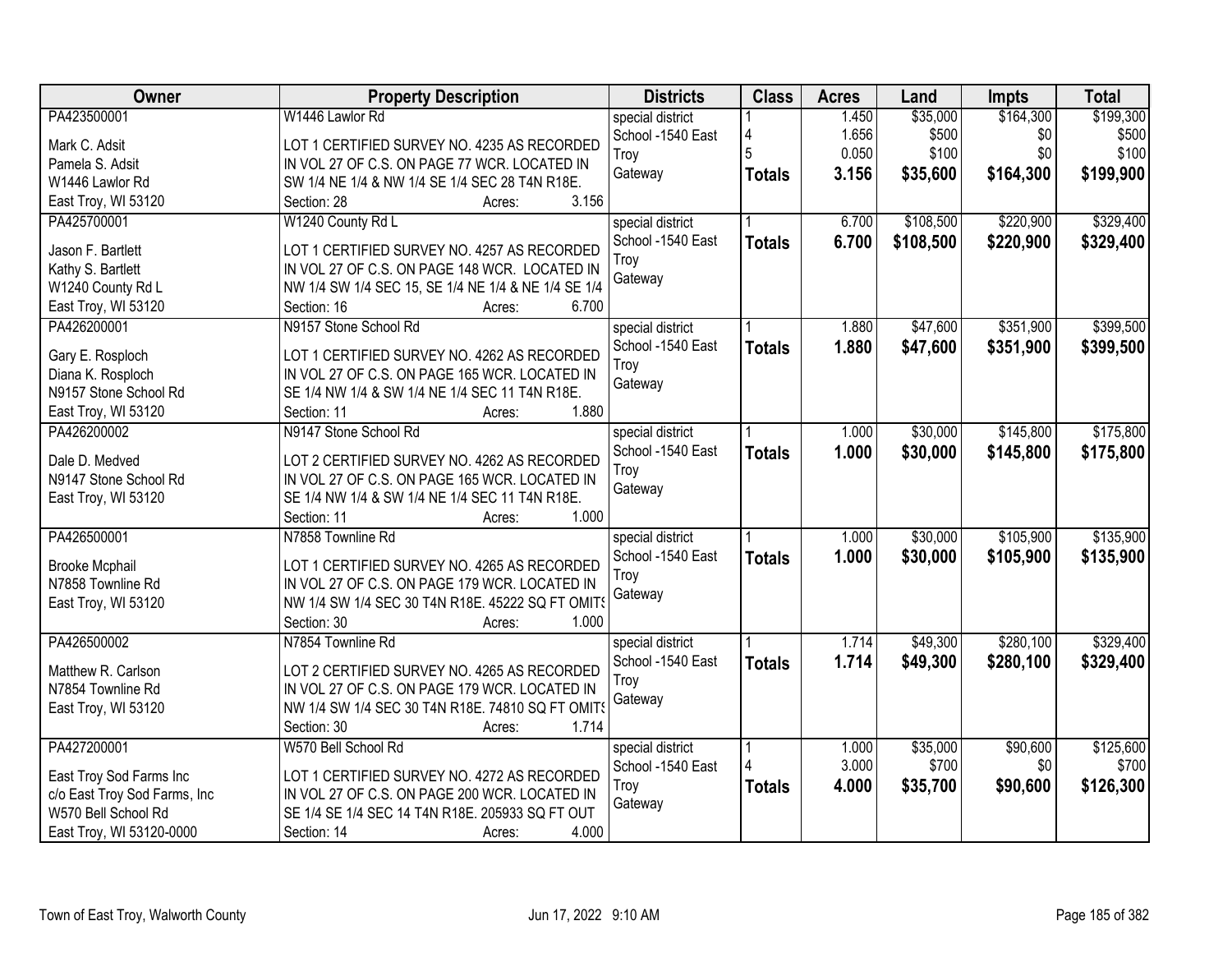| <b>Owner</b>                  | <b>Property Description</b>                        | <b>Districts</b>                      | <b>Class</b>  | <b>Acres</b> | Land      | <b>Impts</b> | <b>Total</b> |
|-------------------------------|----------------------------------------------------|---------------------------------------|---------------|--------------|-----------|--------------|--------------|
| PA427300001                   | N9619 County Rd ES                                 | special district                      |               | 0.510        | \$25,200  | \$172,000    | \$197,200    |
| Kevin A. Hellenbrand          | PT LOT 1 CERTIFIED SURVEY NO 4273 AS               | School -1540 East                     | <b>Totals</b> | 0.510        | \$25,200  | \$172,000    | \$197,200    |
| 3308 Manor Dr                 | RECORDED IN VOL 27 OF CS ON PAGE 205 WCR           | Troy                                  |               |              |           |              |              |
| Sebring, FL 33872             | DESC AS COM SE COR NE1/4 SEC 3; N00D26'39"W        | Gateway                               |               |              |           |              |              |
|                               | 0.510<br>Section: 2<br>Acres:                      |                                       |               |              |           |              |              |
| PA427300002                   | N9579 County Rd ES                                 | special district                      |               | 2.100        | \$66,500  | \$347,100    | \$413,600    |
|                               |                                                    | School -1540 East                     | <b>Totals</b> | 2.100        | \$66,500  | \$347,100    | \$413,600    |
| Kevin A Hellenbrand LLC et al | PT LOTS 1 & 2 CERTIFIED SURVEY NO 4273 AS          | Troy                                  |               |              |           |              |              |
| c/o Kevin Hellenbrand, LLC    | RECORDED IN VOL 27 OF CS ON PAGE 205 DESC AS       | Gateway                               |               |              |           |              |              |
| 3308 Manor Dr                 | COM SE1/4 COR NE1/4 SEC 3; N00D26'39"W 1611.26'    |                                       |               |              |           |              |              |
| Sebring, FL 33872             | 2.100<br>Section: 3<br>Acres:                      |                                       |               |              |           |              |              |
| PA430200001                   | W986 Honey Creek Rd                                | special district                      |               | 8.000        | \$115,000 | \$69,000     | \$184,000    |
| James L. Morgan               | LOT 1 CERTIFIED SURVEY NO. 4302 AS RECORDED        | School -1540 East                     | 4             | 52.000       | \$12,500  | \$0          | \$12,500     |
| Donna Morgan                  | IN VOL 27 OF C.S. ON PAGE 315 WCR. LOCATED IN      | Troy                                  |               | 21.000       | \$11,600  | \$0          | \$11,600     |
| W944 Honey Creek Rd           | SE 1/4 SEC 27 & NE 1/4 SEC 34 T4N R18E. 3529410    | Gateway                               | <b>Totals</b> | 81.000       | \$139,100 | \$69,000     | \$208,100    |
| Burlington, WI 53105-0000     | 81.000<br>Section: 27<br>Acres:                    |                                       |               |              |           |              |              |
| PA430200002                   | W970 Honey Creek Rd                                | special district                      | 4             | 14.600       | \$2,500   | $\sqrt{6}$   | \$2,500      |
|                               |                                                    | School -1540 East                     |               | 1.000        | \$25,000  | \$81,400     | \$106,400    |
| Leonard E. Morgan             | LOT 2 CERTIFIED SURVEY NO. 4302 AS RECORDED        |                                       |               | 15.600       | \$27,500  | \$81,400     | \$108,900    |
| Kathleen A. Morgan            | IN VOL 27 OF C.S. ON PAGE 315 WCR. LOCATED IN      | Troy<br>Gateway                       | <b>Totals</b> |              |           |              |              |
| W1128 Honey Creek Rd          | SE 1/4 SEC 27 & NE 1/4 SEC 34 T4N R18E. 683488     |                                       |               |              |           |              |              |
| Burlington, WI 53105          | 15.600<br>Section: 27<br>Acres:                    |                                       |               |              |           |              |              |
| PA430200003                   | W944 Honey Creek Rd                                | special district                      |               | 1.000        | \$35,000  | \$115,100    | \$150,100    |
| Kristina Morgan               | LOT 3 CERTIFIED SURVEY NO. 4302 AS RECORDED        | School -1540 East                     | 4             | 2.600        | \$700     | \$0          | \$700        |
| C/O Kristina Skinner          | IN VOL 27 OF C.S. ON PAGE 315 WCR. LOCATED IN      | Troy                                  |               | 5.800        | \$3,200   | \$0          | \$3,200      |
| W344 S 10447 County Rd E      | SE 1/4 SEC 27 & NE 1/4 SEC 34 T4N R18E. 409607     | Gateway                               | <b>Totals</b> | 9.400        | \$38,900  | \$115,100    | \$154,000    |
| Mukwonago, WI 53149-0000      | 9.400<br>Section: 27<br>Acres:                     |                                       |               |              |           |              |              |
| PA430300001                   | W1028 Spleas Skoney Rd                             |                                       |               | 0.450        | \$13,500  | \$130,100    | \$143,600    |
|                               |                                                    | East Troy San Dist #2   1             |               |              |           |              |              |
| Timothy M. Degroot            | LOT 1 CERTIFIED SURVEY NO. 4303 AS RECORDED        | special district<br>School -1540 East | <b>Totals</b> | 0.450        | \$13,500  | \$130,100    | \$143,600    |
| W1028 Spleas Skoney Rd        | IN VOL 27 OF C.S. ON PAGE 321 WCR. LOCATED IN      |                                       |               |              |           |              |              |
| East Troy, WI 53120           | SW 1/4 NE 1/4 SEC 10 T4N R18E. 19584 SQ FT         | Troy                                  |               |              |           |              |              |
|                               | 0.450<br>Section: 10<br>Acres:                     | Gateway                               |               |              |           |              |              |
| PA433500001                   | W715 Miramar Rd                                    | special district                      |               | 1.670        | \$43,400  | \$160,400    | \$203,800    |
|                               |                                                    | School -1540 East                     | <b>Totals</b> | 1.670        | \$43,400  | \$160,400    | \$203,800    |
| Gary Bengtsson                | LOT 1 CERTIFIED SURVEY NO. 4335 AS RECORDED        | Troy                                  |               |              |           |              |              |
| W715 Miramar Rd               | IN VOL 28 OF C.S. ON PAGE 65 WCR. LOCATED IN SE    | Gateway                               |               |              |           |              |              |
| East Troy, WI 53120-0000      | 1/4 & NE 1/4 NW 1/4, SW 1/4 & NW 1/4 NE 1/4 SEC 11 |                                       |               |              |           |              |              |
|                               | 1.670<br>Section: 11<br>Acres:                     |                                       |               |              |           |              |              |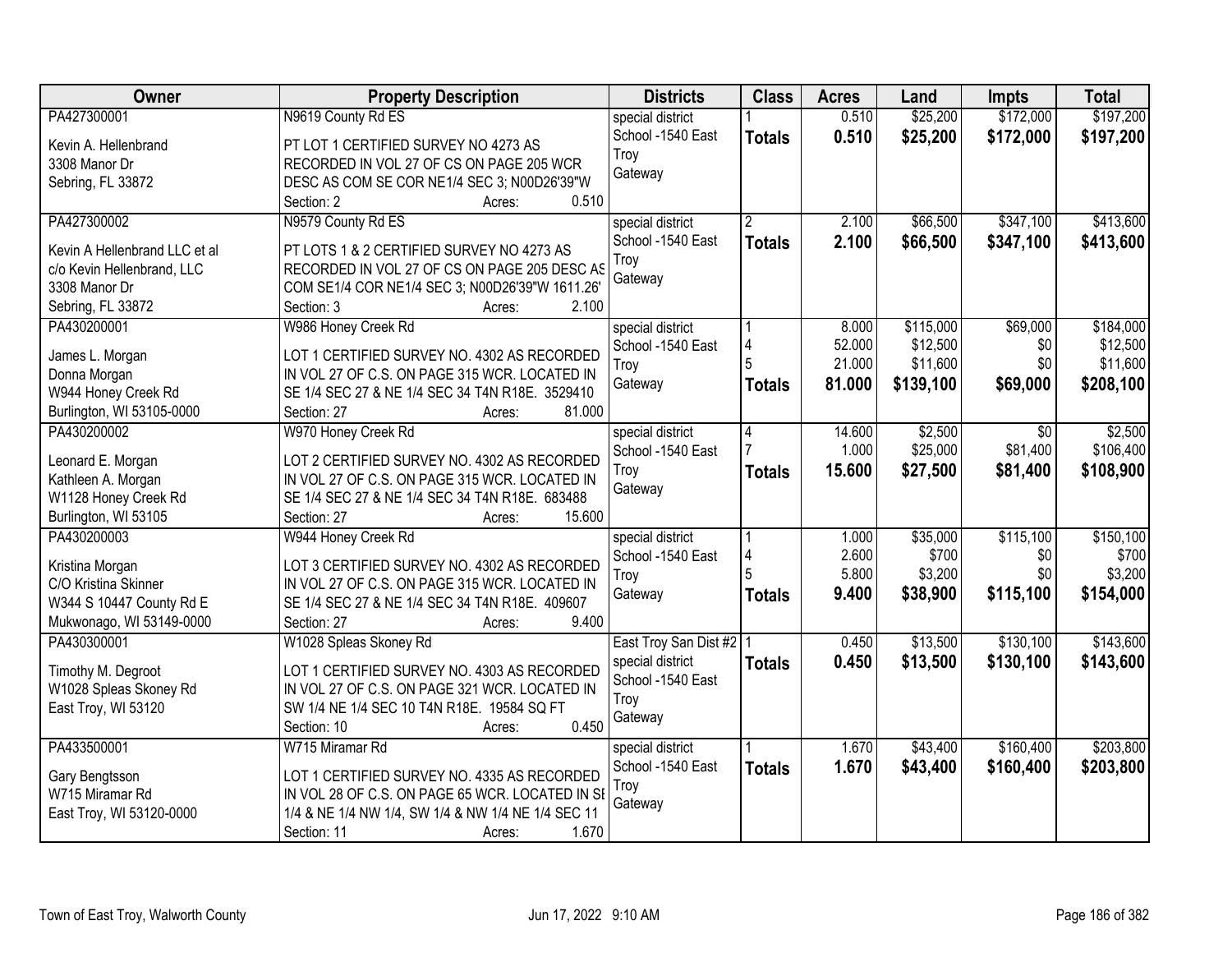| Owner                                  | <b>Property Description</b>                                                                    | <b>Districts</b>               | <b>Class</b>  | <b>Acres</b> | Land      | <b>Impts</b>    | <b>Total</b> |
|----------------------------------------|------------------------------------------------------------------------------------------------|--------------------------------|---------------|--------------|-----------|-----------------|--------------|
| PA433500002                            | N9167 Stone School Rd                                                                          | special district               |               | 0.970        | \$29,100  | \$229,200       | \$258,300    |
| James P. Wingert                       | LOT 2 CERTIFIED SURVEY NO. 4335 AS RECORDED                                                    | School -1540 East              | <b>Totals</b> | 0.970        | \$29,100  | \$229,200       | \$258,300    |
| Jamie J. Wingert                       | IN VOL 28 OF C.S. ON PAGE 65 WCR. LOCATED IN SI                                                | Troy                           |               |              |           |                 |              |
| N9167 Stone School Rd                  | 1/4 & NE 1/4 NW 1/4, SW 1/4 & NW 1/4 NE 1/4 SEC 11                                             | Gateway                        |               |              |           |                 |              |
| East Troy, WI 53120                    | 0.970<br>Section: 11<br>Acres:                                                                 |                                |               |              |           |                 |              |
| PA435100001                            | W1683 South Shore Dr                                                                           | Lake Beulah Lake               |               | 1.340        | \$581,800 | \$50,000        | \$631,800    |
| Robert Wagner Trust                    | LOT 1 CERTIFIED SURVEY NO. 4351 AS RECORDED                                                    | Management                     | <b>Totals</b> | 1.340        | \$581,800 | \$50,000        | \$631,800    |
| 30724 Kramer Dr                        | IN VOL 28 OF C.S. ON PAGE 113. LOCATED IN GOVT                                                 | special district               |               |              |           |                 |              |
| Waterford, WI 53185                    | LOT 3 SEC 9 T4N R18E. 56571 SQ FT OMITS P ET                                                   | School -1540 East              |               |              |           |                 |              |
|                                        | 1.340<br>Section: 9<br>Acres:                                                                  | Troy                           |               |              |           |                 |              |
|                                        |                                                                                                | Gateway                        |               |              |           |                 |              |
| PA435100002                            | W1659 South Shore Dr                                                                           | Lake Beulah Lake               |               | 0.964        | \$478,700 | $\overline{50}$ | \$478,700    |
| Jeffrey S. Rudolph                     | LOT 2 CERTIFIED SURVEY NO. 4351 AS RECORDED                                                    | Management<br>special district | <b>Totals</b> | 0.964        | \$478,700 | \$0             | \$478,700    |
| Shelly A. Rudolph                      | IN VOL 28 OF C.S. ON PAGE 113. LOCATED IN GOVT                                                 | School -1540 East              |               |              |           |                 |              |
| 606 Meadowview Ct                      | LOT 3 SEC 9 T4N R18E. 41414 SQ FT OMITS P ET                                                   | Troy                           |               |              |           |                 |              |
| Mukwonago, WI 53149                    | 0.964<br>Section: 9<br>Acres:                                                                  | Gateway                        |               |              |           |                 |              |
| PA435100003                            | W1663 South Shore Dr                                                                           | Lake Beulah Lake               |               | 0.955        | \$525,500 | $\overline{50}$ | \$525,500    |
|                                        |                                                                                                | Management                     | <b>Totals</b> | 0.955        | \$525,500 | \$0             | \$525,500    |
| Jeffrey S. Rudolph                     | LOT 3 CERTIFIED SURVEY NO. 4351 AS RECORDED                                                    | special district               |               |              |           |                 |              |
| Shelly A. Rudolph<br>606 Meadowview Ct | IN VOL 28 OF C.S. ON PAGE 113. LOCATED IN GOVT<br>LOT 3 SEC 9 T4N R18E. 41694 SQ FT OMITS P ET | School -1540 East              |               |              |           |                 |              |
| Mukwonago, WI 53149                    | 0.955<br>Section: 9<br>Acres:                                                                  | Troy                           |               |              |           |                 |              |
|                                        |                                                                                                | Gateway                        |               |              |           |                 |              |
| PA435600001                            | W1032 Spleas Skoney Rd                                                                         | special district               |               | 6.071        | \$94,900  | \$251,600       | \$346,500    |
| Benjamin J. Smith                      | LOT 1 CERTIFIED SURVEY NO. 4356 AS RECORDED                                                    | School -1540 East              | <b>Totals</b> | 6.071        | \$94,900  | \$251,600       | \$346,500    |
| W1032 Spleas Skoney Rd                 | IN VOL 28 OF C.S. ON PAGE 130 WCR. LOCATED IN                                                  | Troy                           |               |              |           |                 |              |
| East Troy, WI 53120                    | SE 1/4 SW 1/4 & SW 1/4 NE 1/4 SEC 10 T4N R18E.                                                 | Gateway                        |               |              |           |                 |              |
|                                        | 6.071<br>Section: 10<br>Acres:                                                                 |                                |               |              |           |                 |              |
| PA435600002                            | Spleas Skoney Rd                                                                               | special district               |               | 2.500        | \$63,000  | \$0             | \$63,000     |
| Dennis F. Smith                        | LOT 2 CERTIFIED SURVEY NO. 4356 AS RECORDED                                                    | School -1540 East              |               | 2.500        | \$600     | \$0             | \$600        |
| 1043 Sundown Ct                        | IN VOL 28 OF C.S. ON PAGE 130 WCR. LOCATED IN                                                  | Troy                           | <b>Totals</b> | 5.000        | \$63,600  | \$0             | \$63,600     |
| Mukwonago, WI 53149                    | SE 1/4 SW 1/4 & SW 1/4 NE 1/4 SEC 10 T4N R18E.                                                 | Gateway                        |               |              |           |                 |              |
|                                        | 5.000<br>Section: 10<br>Acres:                                                                 |                                |               |              |           |                 |              |
| PA435600003                            | W1036 Spleas Skoney Rd                                                                         | special district               |               | 5.000        | \$89,500  | \$302,200       | \$391,700    |
| Matthew F. Smith                       | LOT 3 CERTIFIED SURVEY NO. 4356 AS RECORDED                                                    | School -1540 East              | <b>Totals</b> | 5.000        | \$89,500  | \$302,200       | \$391,700    |
| W1036 Spleas Skoney Rd                 | IN VOL 28 OF C.S. ON PAGE 130 WCR. LOCATED IN                                                  | Troy                           |               |              |           |                 |              |
| East Troy, WI 53120                    | SE 1/4 SW 1/4 & SW 1/4 NE 1/4 SEC 10 T4N R18E.                                                 | Gateway                        |               |              |           |                 |              |
|                                        | 5.000<br>Section: 10<br>Acres:                                                                 |                                |               |              |           |                 |              |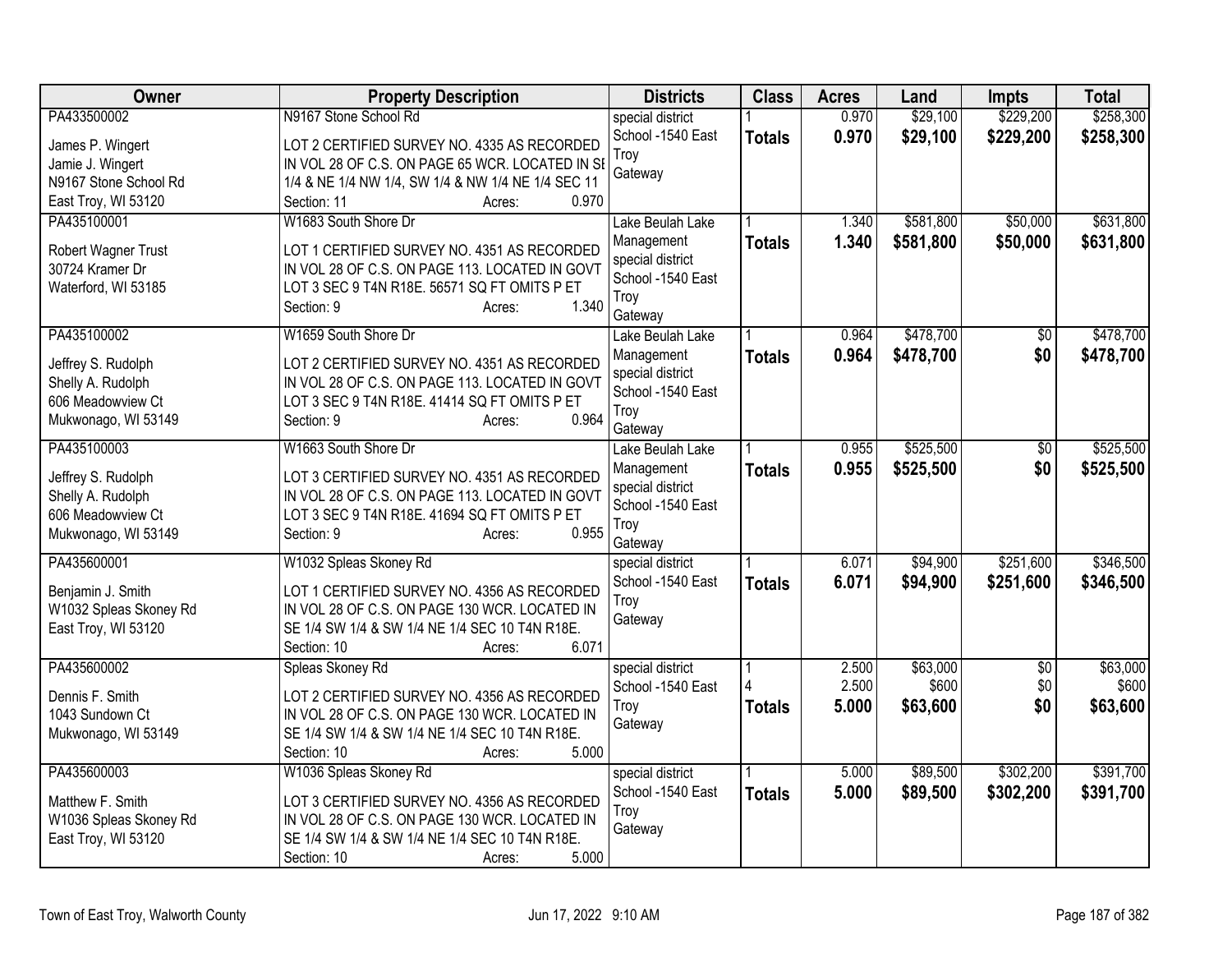| Owner                                          | <b>Property Description</b>                                                                  | <b>Districts</b>                      | <b>Class</b>           | <b>Acres</b>   | Land              | Impts            | <b>Total</b>       |
|------------------------------------------------|----------------------------------------------------------------------------------------------|---------------------------------------|------------------------|----------------|-------------------|------------------|--------------------|
| PA435600004                                    | Spleas Skoney Rd                                                                             | special district                      |                        | 5.130          | \$90,200          | $\overline{50}$  | \$90,200           |
| Benjamin J. Smith                              | LOT 4 CERTIFIED SURVEY NO. 4356 AS RECORDED                                                  | School -1540 East                     | <b>Totals</b>          | 5.130          | \$90,200          | \$0              | \$90,200           |
| W1032 Spleas Skoney Rd                         | IN VOL 28 OF C.S. ON PAGE 130 WCR. LOCATED IN                                                | Troy                                  |                        |                |                   |                  |                    |
| East Troy, WI 53120                            | SE 1/4 SW 1/4 & SW 1/4 NE 1/4 SEC 10 T4N R18E.                                               | Gateway                               |                        |                |                   |                  |                    |
|                                                | 5.130<br>Section: 10<br>Acres:                                                               |                                       |                        |                |                   |                  |                    |
| PA437500001                                    | Thiede Rd                                                                                    | special district                      | $\overline{\text{X2}}$ | 5.100          | \$0               | $\overline{50}$  | \$0                |
| State of Wisconsin Dept of Transportatic       | LOT 1 CERTIFIED SURVEY NO. 4375 AS RECORDED                                                  | School -1540 East                     | <b>Totals</b>          | 5.100          | \$0               | \$0              | \$0                |
| 141 NW Barstow                                 | IN VOL 28 OF C.S. ON PAGE 185 WCR. LOCATED IN                                                | Troy                                  |                        |                |                   |                  |                    |
| Waukesha, WI 53188                             | SW 1/4 & SE 1/4 NW 1/4 & SW 1/4 NE 1/4 SEC 13 T4N                                            | Gateway                               |                        |                |                   |                  |                    |
|                                                | 5.100<br>Section: 13<br>Acres:                                                               |                                       |                        |                |                   |                  |                    |
| PA437500002                                    | Thiede Rd                                                                                    | special district                      | $\overline{\text{X2}}$ | 5.270          | $\overline{50}$   | $\overline{50}$  | $\overline{50}$    |
| State of Wisconsin Dept of Transportatic       | LOT 2 CERTIFIED SURVEY NO. 4375 AS RECORDED                                                  | School -1540 East                     | <b>Totals</b>          | 5.270          | \$0               | \$0              | \$0                |
| 141 NW Barstow St                              | IN VOL 28 OF C.S. ON PAGE 185 WCR. LOCATED IN                                                | Troy                                  |                        |                |                   |                  |                    |
| Waukesha, WI 53188                             | SW 1/4 & SE 1/4 NW 1/4 & SW 1/4 NE 1/4 SEC 13 T4N                                            | Gateway                               |                        |                |                   |                  |                    |
|                                                | 5.270<br>Section: 13<br>Acres:                                                               |                                       |                        |                |                   |                  |                    |
| PA437500003                                    | <b>Thiede Rd</b>                                                                             | special district                      |                        | 5.130          | \$100,700         | \$0              | \$100,700          |
|                                                |                                                                                              | School -1540 East                     | <b>Totals</b>          | 5.130          | \$100,700         | \$0              | \$100,700          |
| Johanna M. Bruckbauer<br>W262 S8805 Oakdale Dr | LOT 3 CERTIFIED SURVEY NO. 4375 AS RECORDED<br>IN VOL 28 OF C.S. ON PAGE 185 WCR. LOCATED IN | Troy                                  |                        |                |                   |                  |                    |
| Mukwonago, WI 53149                            | SW 1/4 & SE 1/4 NW 1/4 & SW 1/4 NE 1/4 SEC 13 T4N                                            | Gateway                               |                        |                |                   |                  |                    |
|                                                | 5.130<br>Section: 13<br>Acres:                                                               |                                       |                        |                |                   |                  |                    |
| PA437500004                                    | N8756 Thiede Rd                                                                              | special district                      |                        | 7.390          | \$112,000         | \$255,900        | \$367,900          |
|                                                |                                                                                              | School -1540 East                     | 5                      | 4.500          | \$4,200           | \$0              | \$4,200            |
| Randy R. Ringer                                | LOT 4 CERTIFIED SURVEY NO. 4375 AS RECORDED                                                  | Troy                                  | <b>Totals</b>          | 11.890         | \$116,200         | \$255,900        | \$372,100          |
| N8756 Thiede Rd                                | IN VOL 28 OF C.S. ON PAGE 185 WCR. LOCATED IN                                                | Gateway                               |                        |                |                   |                  |                    |
| East Troy, WI 53105                            | SW 1/4 & SE 1/4 NW 1/4 & SW 1/4 NE 1/4 SEC 13 T4N                                            |                                       |                        |                |                   |                  |                    |
| PA437600001                                    | 11.890<br>Section: 13<br>Acres:<br>N8633 Stone School Rd                                     |                                       |                        |                |                   |                  |                    |
|                                                |                                                                                              | special district<br>School -1540 East |                        | 2.530<br>0.250 | \$58,000<br>\$100 | \$232,700<br>\$0 | \$290,700<br>\$100 |
| Dale H Sjoerdsma Trust                         | LOT 1 CERTIFIED SURVEY NO. 4376 AS RECORDED                                                  | Troy                                  | <b>Totals</b>          | 2.780          | \$58,100          | \$232,700        | \$290,800          |
| N8633 Stone School Rd                          | IN VOL 28 OF C.S. ON PAGE 193 WCR. LOCATED IN                                                | Gateway                               |                        |                |                   |                  |                    |
| East Troy, WI 53120                            | NE 1/4 SW 1/4 SEC 14 T4N R18E. 121294 SQ FT                                                  |                                       |                        |                |                   |                  |                    |
|                                                | 2.780<br>Section: 14<br>Acres:                                                               |                                       |                        |                |                   |                  |                    |
| PA439400001                                    | W706 Bell School Rd                                                                          | special district                      |                        | 0.400          | \$20,600          | \$147,200        | \$167,800          |
| Jill R. Peterson                               | LOT 1 CERTIFIED SURVEY NO. 4394 AS RECORDED                                                  | School -1540 East                     |                        | 0.600          | \$200             | \$0              | \$200              |
| W706 Bell School Rd                            | IN VOL 28 OF C.S. ON PAGE 245 WCR. LOCATED IN                                                | Troy                                  | <b>Totals</b>          | 1.000          | \$20,800          | \$147,200        | \$168,000          |
| East Troy, WI 53120                            | SE 1/4 SW 1/4 SEC 14 T4N R18E. 43560 SQ FT OUT                                               | Gateway                               |                        |                |                   |                  |                    |
|                                                | 1.000<br>Section: 14<br>Acres:                                                               |                                       |                        |                |                   |                  |                    |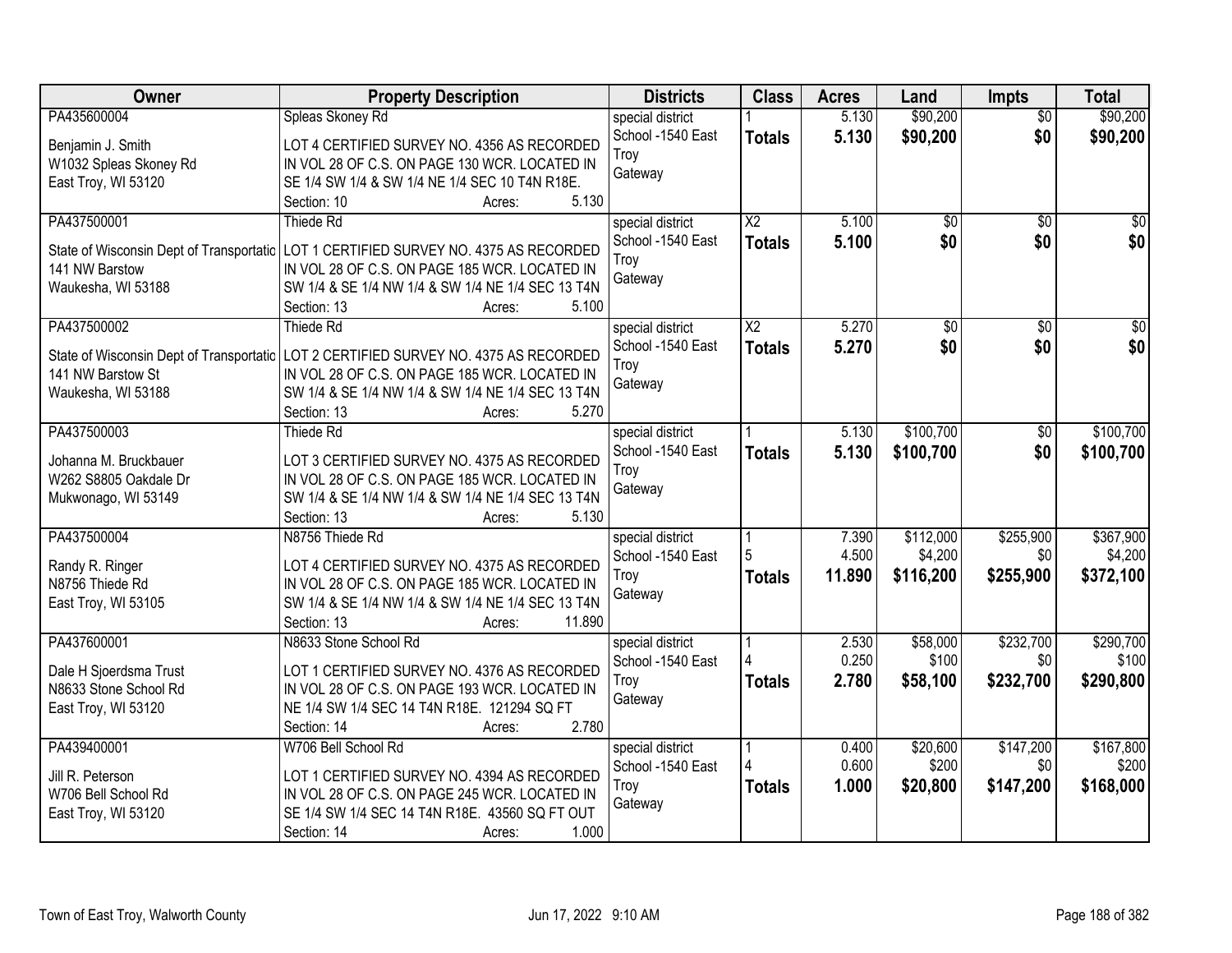| Owner                  | <b>Property Description</b>                                                                  | <b>Districts</b>   | <b>Class</b>   | <b>Acres</b> | Land      | <b>Impts</b>    | <b>Total</b> |
|------------------------|----------------------------------------------------------------------------------------------|--------------------|----------------|--------------|-----------|-----------------|--------------|
| PA443100001            | W384 Honey Creek Rd                                                                          | School - 0777 Burl |                | 4.970        | \$99,600  | \$718,800       | \$818,400    |
| Goralka, LLC           | LOT 1 CERTIFIED SURVEY NO. 4431 AS RECORDED                                                  | Gateway            | <b>Totals</b>  | 4.970        | \$99,600  | \$718,800       | \$818,400    |
| W384 Honey Creek Rd    | IN VOL 28 OF C.S. ON PAGE 362 WCR. LOCATED IN                                                |                    |                |              |           |                 |              |
| Burlington, WI 53105   | SW 1/4 & SE 1/4 SW 1/4 SEC 36 T4N R18E. 216358 SC                                            |                    |                |              |           |                 |              |
|                        | 4.970<br>Section: 36<br>Acres:                                                               |                    |                |              |           |                 |              |
| PA443700001            | W1596 South Shore Dr                                                                         | Lake Beulah Lake   |                | 0.744        | \$629,100 | \$202,500       | \$831,600    |
|                        |                                                                                              | Management         | <b>Totals</b>  | 0.744        | \$629,100 | \$202,500       | \$831,600    |
| Ela Living Trust       | LOT 1 CERTIFIED SURVEY NO. 4437 AS RECORDED                                                  | special district   |                |              |           |                 |              |
| 1019 E Ogden Ave       | IN VOL 29 OF C.S. ON PAGE 16 WCR. LOCATED IN<br>NE 1/4 SW 1/4 SEC 9 T4N R18E. 32111.05 SQ FT | School -1540 East  |                |              |           |                 |              |
| Milwaukee, WI 53202    | 0.744<br>Section: 9                                                                          | Troy               |                |              |           |                 |              |
|                        | Acres:                                                                                       | Gateway            |                |              |           |                 |              |
| PA450900001            | N8351 Hilburn Mill Rd                                                                        | special district   |                | 3.220        | \$73,300  | \$171,600       | \$244,900    |
| Mark S. Frey           | LOT 1 OF CERTIFIED SURVEY MAP #4509 AS                                                       | School -1540 East  | 4              | 0.500        | \$100     | \$0             | \$100        |
| N8280 Hillburn Mill Rd | RECORDED IN VOL 29 C.S. ON PAGE 231 WCR.                                                     | Troy               |                | 0.750        | \$400     | \$0             | \$400        |
| East Troy, WI 53120    | LOCATED IN SW 1/4 NE 1/4 SEC 22 T4N R18E.                                                    | Gateway            | <b>Totals</b>  | 4.470        | \$73,800  | \$171,600       | \$245,400    |
|                        | 4.470<br>Section: 22<br>Acres:                                                               |                    |                |              |           |                 |              |
| PA452100001            | County Rd ES                                                                                 | special district   | 2              | 2.830        | \$77,500  | $\overline{50}$ | \$77,500     |
|                        |                                                                                              | School -1540 East  | <b>Totals</b>  | 2.830        | \$77,500  | \$0             | \$77,500     |
| Sre Properties, LLC    | LOT 1 CERTIFIED SURVEY NO 4521 AS RECORDED                                                   | Troy               |                |              |           |                 |              |
| PO Box 180046          | IN VOL 29 OF C.S. ON PAGE 269 WCR. LOCATED IN                                                | Gateway            |                |              |           |                 |              |
| Delafield, WI 53018    | NE 1/4 NW 1/4, SE 1/4 NW 1/4, NW 1/4 NE 1/4 SEC 10                                           |                    |                |              |           |                 |              |
|                        | 2.830<br>Section: 10<br>Acres:                                                               |                    |                |              |           |                 |              |
| PA452100002            | N9200 County Rd ES                                                                           | special district   |                | 6.580        | \$102,900 | \$972,100       | \$1,075,000  |
| Sre Properties, LLC    | LOT 2 CERTIFIED SURVEY NO 4521 AS RECORDED                                                   | School -1540 East  | <b>Totals</b>  | 6.580        | \$102,900 | \$972,100       | \$1,075,000  |
| PO Box 180046          | IN VOL 29 OF C.S. ON PAGE 269 WCR. LOCATED IN                                                | Troy               |                |              |           |                 |              |
| Delafield, WI 53018    | NE 1/4 NW 1/4, SE 1/4 NW 1/4 & NW 1/4 NE 1/4 SEC 10                                          | Gateway            |                |              |           |                 |              |
|                        | 6.580<br>Section: 10<br>Acres:                                                               |                    |                |              |           |                 |              |
| PA452100003            | County Rd ES                                                                                 | special district   | $\overline{2}$ | 2.450        | \$71,800  | \$0             | \$71,800     |
|                        |                                                                                              | School -1540 East  | <b>Totals</b>  | 2.450        | \$71,800  | \$0             | \$71,800     |
| Sre Properties, LLC    | LOT 3 CERTIFIED SURVEY NO 4521 AS RECORDED                                                   | Troy               |                |              |           |                 |              |
| PO Box 180046          | IN VOL 29 OF C.S. ON PAGE 269 WCR. LOCATED IN                                                | Gateway            |                |              |           |                 |              |
| Delafield, WI 53018    | NE 1/4 NW 1/4, SE 1/4 NW 1/4 & NW 1/4 NE 1/4 SEC 10                                          |                    |                |              |           |                 |              |
|                        | Section: 10<br>2.450<br>Acres:                                                               |                    |                |              |           |                 |              |
| PA452300001            | Honey Creek Rd                                                                               | special district   | 4              | 4.810        | \$1,300   | $\overline{50}$ | \$1,300      |
| Jerome G. Preiser      | LOT 1 CERTIFIED SURVEY NO 4523 AS RECORDED                                                   | School -1540 East  |                | 0.200        | \$100     | \$0             | \$100        |
| Christina N. Preiser   | IN VOL 29 OF C.S. ON PAGE 277 WCR. LOCATED IN                                                | Troy               | <b>Totals</b>  | 5.010        | \$1,400   | \$0             | \$1,400      |
| W901 Hwy J             | SE 1/4 NW 1/4 SW 1/4 NE 1/4 AND SE 1/4 NW 1/4 SEC                                            | Gateway            |                |              |           |                 |              |
| Mukwonago, WI 53149    | 5.010<br>Section: 34<br>Acres:                                                               |                    |                |              |           |                 |              |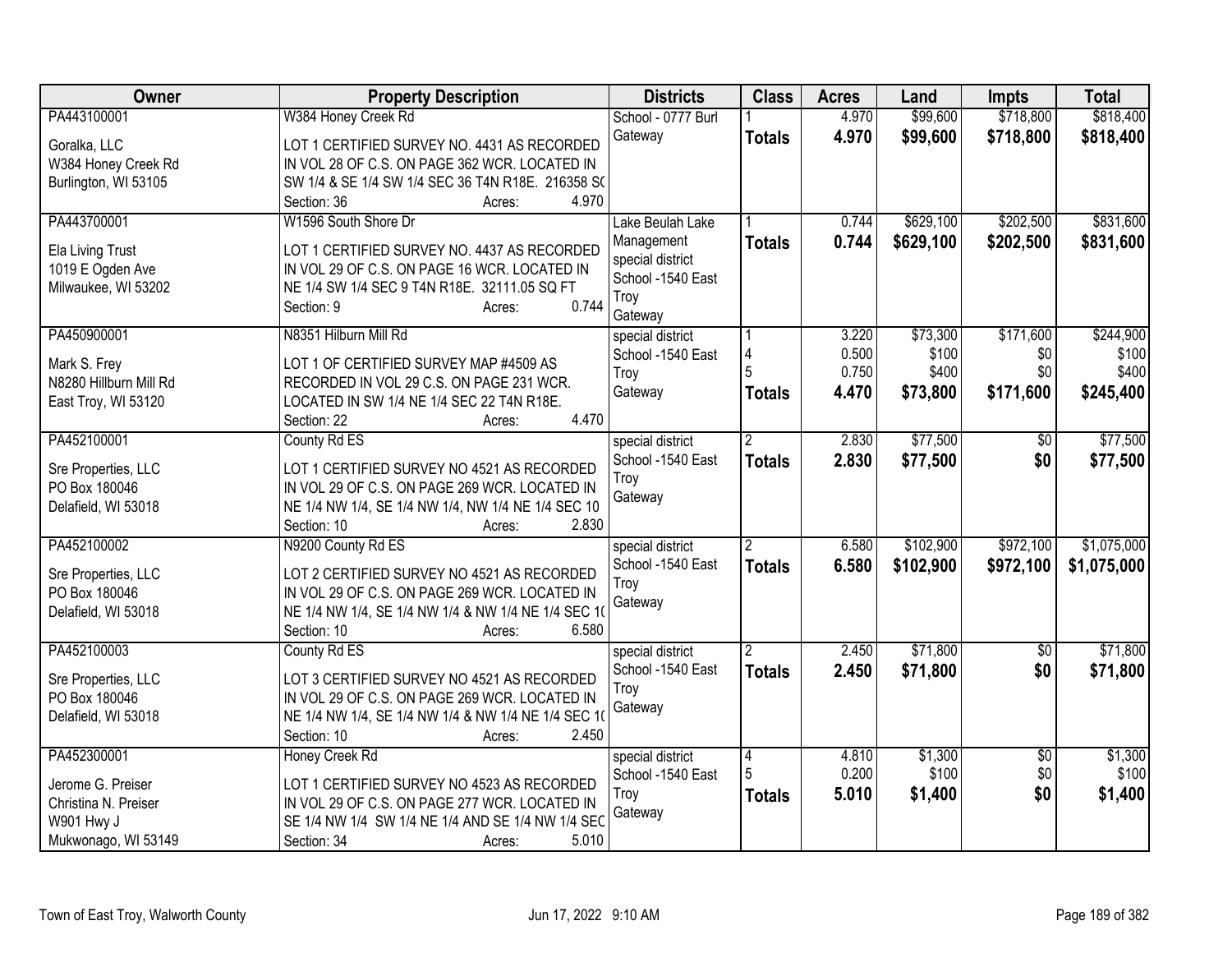| Owner                                   | <b>Property Description</b>                                                               | <b>Districts</b>          | <b>Class</b>  | <b>Acres</b>   | Land              | <b>Impts</b>     | <b>Total</b>   |
|-----------------------------------------|-------------------------------------------------------------------------------------------|---------------------------|---------------|----------------|-------------------|------------------|----------------|
| PA452500001                             | W1042 Shorewood Dr                                                                        | East Troy San Dist #2     |               | 0.440          | \$193,200         | \$57,400         | \$250,600      |
| Kevin J. Armbruster                     | LOT 1 CERTIFIED SURVEY NO 4525 AS RECORDED                                                | Potters Lake Pro &        | <b>Totals</b> | 0.440          | \$193,200         | \$57,400         | \$250,600      |
| Susan M. Armbruster                     | IN VOL 29 OF C.S. ON PAGE 283 WCR. LOCATED IN                                             | <b>Rehab Dist</b>         |               |                |                   |                  |                |
| 1823 W Holmes Ct                        | SW 1/4 SE 1/4 SEC 10 T4N R18E. 19104 SQ FT. OMIT.                                         | special district          |               |                |                   |                  |                |
| Milwaukee, WI 53211                     | 0.440<br>Section: 10<br>Acres:                                                            | School -1540 East         |               |                |                   |                  |                |
|                                         |                                                                                           | Troy                      |               |                |                   |                  |                |
|                                         |                                                                                           | Gateway                   |               |                |                   |                  |                |
| PA454800001                             | N9202 Stone School Rd                                                                     | special district          |               | 2.800<br>2.000 | \$67,000<br>\$600 | \$399,600<br>\$0 | \$466,600      |
| Todd M. Seidl                           | LOT 1 CERTIFIED SURVEY NO 4548 AS RECORDED                                                | School -1540 East         | 4             | 0.200          | \$100             | \$0              | \$600<br>\$100 |
| Kim M. Seidl                            | IN VOL 29 OF CS ON PAGE 354 WCR. LOCATED IN                                               | Troy                      |               |                |                   |                  |                |
| N9202 Stone School Rd                   | NW 1/4, SW 1/4 NE 1/4 SEC 11 T4N R18E. 217800 SQ                                          | Gateway                   | <b>Totals</b> | 5.000          | \$67,700          | \$399,600        | \$467,300      |
| Mukwonago, WI 53149                     | Section: 11<br>5.000<br>Acres:                                                            |                           |               |                |                   |                  |                |
| PA455300001                             | W1059 Spleas Skoney Rd                                                                    | East Troy San Dist #2   1 |               | 2.181          | \$339,600         | \$180,600        | \$520,200      |
| Serita D. Olson                         | LOT 1 CERTIFIED SURVEY NO 4553 AS RECORDED                                                | Potters Lake Pro &        | <b>Totals</b> | 2.181          | \$339,600         | \$180,600        | \$520,200      |
| W1059 Spleas Skoney                     | IN VOL 30 OF CS ON PAGE 7 WCR. LOCATED IN SEC                                             | <b>Rehab Dist</b>         |               |                |                   |                  |                |
| East Troy, WI 53120                     | 10-T4N R18E. 95009 SQ FT. OMITS P ET10-8 AND                                              | special district          |               |                |                   |                  |                |
|                                         | 2.181<br>Section: 10<br>Acres:                                                            | School -1540 East         |               |                |                   |                  |                |
|                                         |                                                                                           | Troy                      |               |                |                   |                  |                |
|                                         |                                                                                           | Gateway                   |               |                |                   |                  |                |
| PA455600001                             | N9122 Stringers Bridge Rd                                                                 | special district          |               | 8.420          | \$117,100         | \$289,700        | \$406,800      |
| Kevin E. Daugherty                      | LOT 1 CERTIFIED SURVEY NO 4556 AS RECORDED                                                | School -1540 East         |               | 1.250          | \$300             | \$0              | \$300          |
| Jeanine Daugherty                       | IN VOL 30 OF CS ON PAGE 14 WCR. LOCATED IN SE                                             | Troy                      | <b>Totals</b> | 9.670          | \$117,400         | \$289,700        | \$407,100      |
| N9122 Stringers Bridge Rd               | 1/4, SW 1/4 NE 1/4 & NW 1/4 SE 1/4 SEC 7 T4N R18E.                                        | Gateway                   |               |                |                   |                  |                |
| East Troy, WI 53120                     | Section: 7<br>9.670<br>Acres:                                                             |                           |               |                |                   |                  |                |
| PA457500001                             | W207 Miller Rd                                                                            | special district          |               | 5.230          | \$101,200         | \$395,000        | \$496,200      |
| Joseph E. Dedick Sr                     | LOT 1 CERTIFIED SURVEY NO 4575 AS RECORDED                                                | School -1540 East         |               | 0.600          | \$200             | \$0              | \$200          |
| Sybil M. Dedick                         | IN VOL 30 OF CS ON PAGE 70 WCR. LOCATED IN NE                                             | Troy                      | <b>Totals</b> | 5.830          | \$101,400         | \$395,000        | \$496,400      |
| W207 Miller Rd                          | 1/4 SEC 36 T4N R18E. 253958 SQ FT. OUT OF P                                               | Gateway                   |               |                |                   |                  |                |
| Burlington, WI 53105                    | 5.830<br>Section: 36<br>Acres:                                                            |                           |               |                |                   |                  |                |
| PA460700001                             | N9262 East Shore Rd                                                                       | Lake Beulah Lake          |               | 0.122          | \$18,100          | \$93,500         | \$111,600      |
|                                         |                                                                                           | Management                | <b>Totals</b> | 0.122          | \$18,100          | \$93,500         | \$111,600      |
| Raymond J. Iverson<br>Marian C. Iverson | LOT 1 CERTIFIED SURVEY NO 4607 AS RECORDED<br>IN VOL 30 OF SC ON PAGE 170 WCR. LOCATED IN | special district          |               |                |                   |                  |                |
| 451 E 15th PI                           | NE1/4 NE1/4 SEC 9 T4N R18E. 5335 SQ FT. OMITS P                                           | School -1540 East         |               |                |                   |                  |                |
| Lombard, IL 60148                       | 0.122<br>Section: 9                                                                       | Troy                      |               |                |                   |                  |                |
|                                         | Acres:                                                                                    | Gateway                   |               |                |                   |                  |                |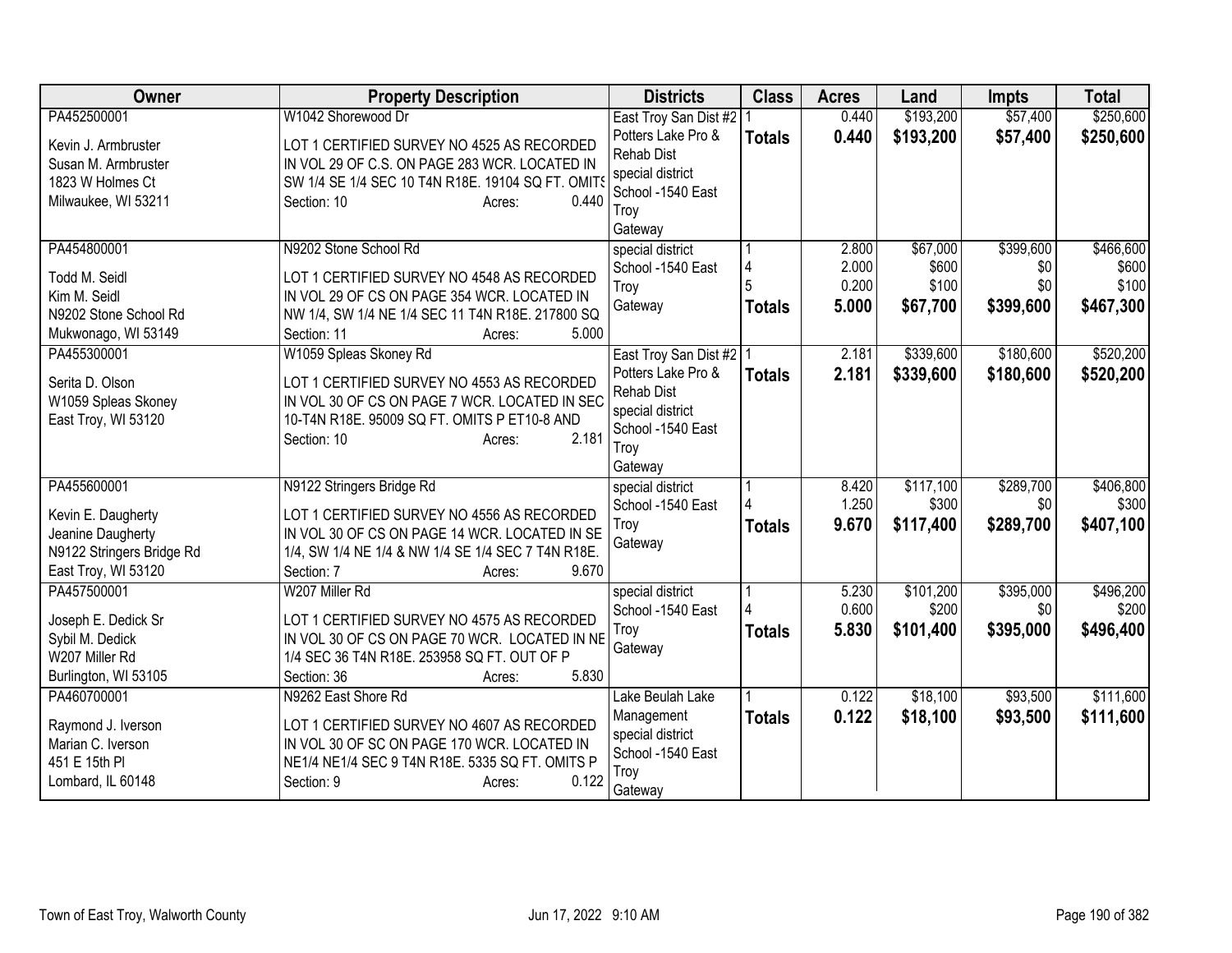| Owner                                                                                         | <b>Property Description</b>                                                                                                                                                   | <b>Districts</b>                                                       | <b>Class</b>  | <b>Acres</b>    | Land                | <b>Impts</b>     | <b>Total</b>         |
|-----------------------------------------------------------------------------------------------|-------------------------------------------------------------------------------------------------------------------------------------------------------------------------------|------------------------------------------------------------------------|---------------|-----------------|---------------------|------------------|----------------------|
| PA460700002                                                                                   | N9258 East Shore Rd                                                                                                                                                           | Lake Beulah Lake                                                       |               | 0.139           | \$19,200            | \$133,900        | \$153,100            |
| Richard J. Synek<br>Mary L. Synek<br>1024 Whitfield Rd<br>Northbrook, IL 60062                | LOT 2 CERTIFIED SURVEY NO 4607 AS RECORDED<br>IN VOL 30 OF CS ON PAGE 170 WCR. LOCATED IN<br>NE1/4 NE1/4 SEC 9 T4N R18E. 6065 SQ FT. OMITS P<br>0.139<br>Section: 9<br>Acres: | Management<br>special district<br>School -1540 East<br>Troy<br>Gateway | <b>Totals</b> | 0.139           | \$19,200            | \$133,900        | \$153,100            |
| PA460700003                                                                                   | East Shore Rd                                                                                                                                                                 | Lake Beulah Lake                                                       |               | 0.005           | \$200               | $\overline{50}$  | \$200                |
| Raymond J. Iverson<br>Marian C. Iverson<br>451 E 15th PI<br>Lombard, IL 60148                 | OUTLOT 1 CERTIFIED SURVEY NO 4607 AS<br>RECORDED IN VOL 30 OF CS ON PAGE 170 WCR.<br>LOCATED IN NE1/4 NE1/4 SEC 9 T4N R18E. 213 SQ<br>0.005<br>Section: 9<br>Acres:           | Management<br>special district<br>School -1540 East<br>Troy<br>Gateway | <b>Totals</b> | 0.005           | \$200               | \$0              | \$200                |
| PA460700004                                                                                   | East Shore Rd                                                                                                                                                                 | Lake Beulah Lake                                                       |               | 0.003           | \$100               | $\overline{50}$  | \$100                |
| Richard J. Synek<br>Mary L. Synek<br>1024 Whitfield Rd<br>Northbrook, IL 60062                | OUTLOT 2 CERTIFIED SURVEY NO 4607 AS<br>RECORDED IN VOL 30 OF CS ON PAGE 170 WCR.<br>LOCATED IN NE1/4 NE1/4 SEC 9 T4N R18E. 137 SQ<br>0.003<br>Section: 9<br>Acres:           | Management<br>special district<br>School -1540 East<br>Troy<br>Gateway | <b>Totals</b> | 0.003           | \$100               | \$0              | \$100                |
| PA467200001                                                                                   | N8530 Hilburn Mill Rd                                                                                                                                                         | special district                                                       |               | 1.000           | \$35,000            | \$207,200        | \$242,200            |
| Eric A. Haskins<br>N8530 Hillburn Mill Rd<br>East Troy, WI 53120                              | LOT 1 CERTIFIED SURVEY NO 4672 AS RECORDED<br>IN VOL 31 OF CS ON PAGE 9 WCR. LOCATED IN<br>SE1/4 SE1/4 SEC 15 T4N R18E. 477306 SQ FT. OUT<br>10.960<br>Section: 15<br>Acres:  | School -1540 East<br>Troy<br>Gateway                                   | <b>Totals</b> | 9.960<br>10.960 | \$2,700<br>\$37,700 | \$0<br>\$207,200 | \$2,700<br>\$244,900 |
| PA467700001                                                                                   | W2299 O Leary Ln                                                                                                                                                              | special district                                                       |               | 1.020           | \$35,400            | \$243,200        | \$278,600            |
| Timothy J. O'Leary et al<br>c/o Timothy J. O'Leary<br>W2299 O'Leary Ln<br>East Troy, WI 53120 | LOT 1 CERTIFIED SURVEY NO 4677 AS RECORDED<br>IN VOL 31 OF CS ON PAGE 20 WCR. LOCATED IN<br>SW1/4 & NW1/4 SE1/4 SEC 30 T4N R18E. 54085 SQ<br>1.240<br>Section: 30<br>Acres:   | School -1540 East<br>Troy<br>Gateway                                   | <b>Totals</b> | 0.220<br>1.240  | \$100<br>\$35,500   | \$0<br>\$243,200 | \$100<br>\$278,700   |
| PA469700001                                                                                   | W1179 County Rd L                                                                                                                                                             | special district                                                       |               | 5.260           | \$70,900            | \$237,000        | \$307,900            |
| Jenna M. Gleason<br>W1179 County Rd L<br>East Troy, WI 53120                                  | LOT 1 CERTIFIED SURVEY NO 4697 AS RECORDED<br>IN VOL 31 OF CS ON PAGE 73 WCR. LOCATED IN<br>NE1/4 & NW1/4 SW1/4 SEC 15 T4N R18E. 229141 SQ<br>5.260<br>Section: 15<br>Acres:  | School -1540 East<br>Troy<br>Gateway                                   | <b>Totals</b> | 5.260           | \$70,900            | \$237,000        | \$307,900            |
| PA477900001                                                                                   | N8428 Townline Rd                                                                                                                                                             | special district                                                       |               | 4.530           | \$93,000            | \$253,100        | \$346,100            |
| Melanie J. Denhart<br>Richard P. Denhart<br>N8428 Townline Rd<br>East Troy, WI 53120          | LOT 1 CERTIFIED SURVEY NO 4779 AS RECORDED<br>IN VOL 31 OF CS ON PAGE 339 WCR. LOCATED IN<br>NW1/4 & SW1/4 NW1/4 & NW1/4 SW1/4 SEC 19 T4N<br>6.560<br>Section: 19<br>Acres:   | School -1540 East<br>Troy<br>Gateway                                   | <b>Totals</b> | 2.030<br>6.560  | \$500<br>\$93,500   | \$0<br>\$253,100 | \$500<br>\$346,600   |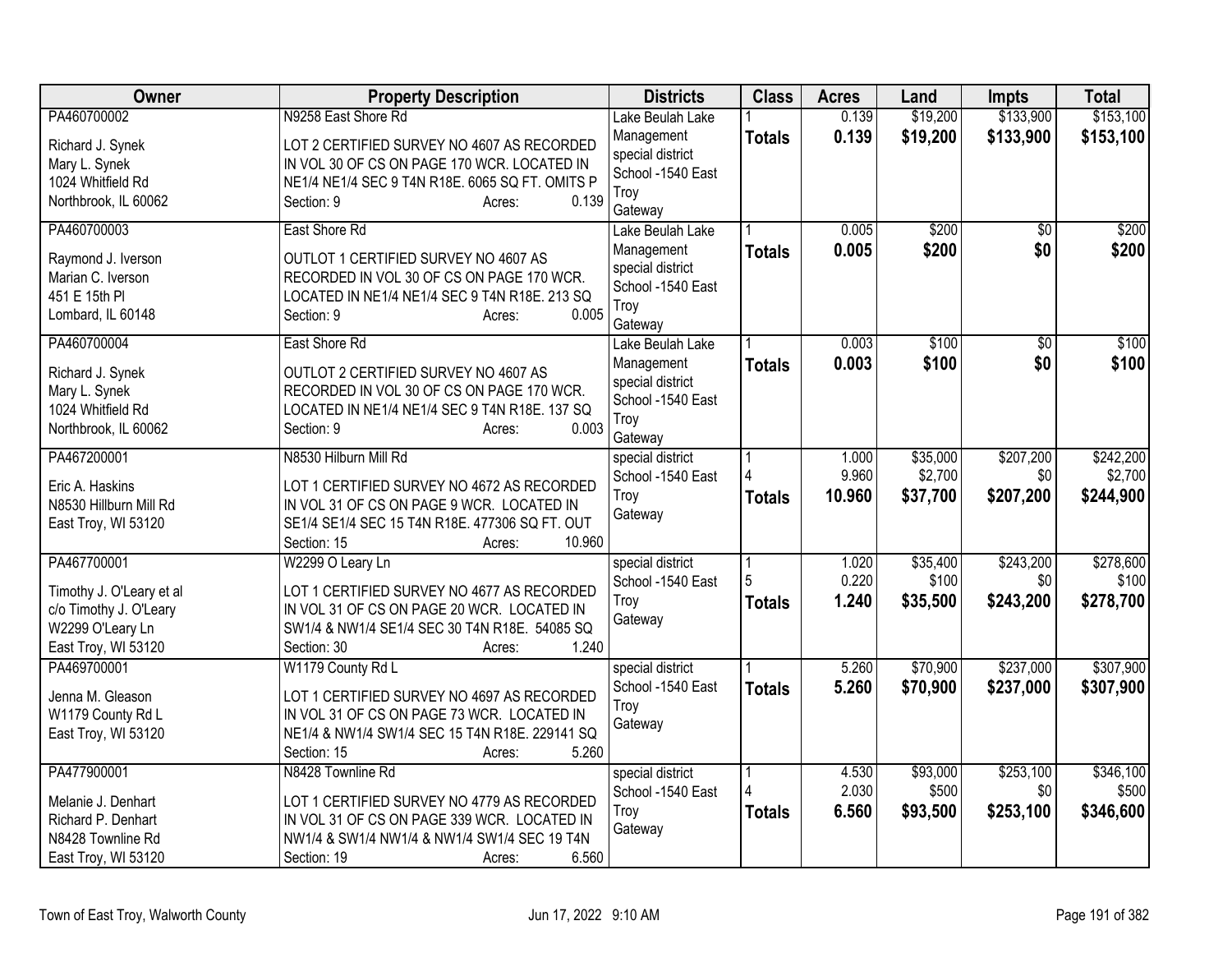| Owner                       | <b>Property Description</b>                     | <b>Districts</b>  | <b>Class</b>  | <b>Acres</b> | Land     | Impts           | <b>Total</b> |
|-----------------------------|-------------------------------------------------|-------------------|---------------|--------------|----------|-----------------|--------------|
| PA477900002                 | N8398 Townline Rd                               | special district  |               | 1.000        | \$35,000 | \$281,300       | \$316,300    |
| Daniel Douglas              | LOT 2 CERTIFIED SURVEY NO 4779 AS RECORDED      | School -1540 East |               | 3.010        | \$700    | \$0             | \$700        |
| Madalyn Douglas             | IN VOL 31 OF CS ON PAGE 339 WCR. LOCATED IN     | Troy              |               | 1.000        | \$100    | \$0             | \$100        |
| N8398 Townline Rd           | NW1/4 & SW1/4 NW1/4 & NW1/4 SW1/4 SEC 19 T4N    | Gateway           | <b>Totals</b> | 5.010        | \$35,800 | \$281,300       | \$317,100    |
| East Troy, WI 53120         | 5.010<br>Section: 19<br>Acres:                  |                   |               |              |          |                 |              |
| PA477900003                 | W2438 Hwy 20                                    | special district  |               | 2.000        | \$55,000 | \$134,600       | \$189,600    |
|                             |                                                 | School -1540 East | 4             | 17.850       | \$4,100  | \$0             | \$4,100      |
| <b>Beverly Lackey</b>       | LOT 3 CERTIFIED SURVEY NO 4779 AS RECORDED      | Troy              | 5             | 1.000        | \$100    | \$0             | \$100        |
| W2438 Hwy 20                | IN VOL 31 OF CS ON PAGE 339 WCR. LOCATED IN     | Gateway           |               | 20.850       | \$59,200 | \$134,600       | \$193,800    |
| East Troy, WI 53120         | NW1/4 & SW1/4 NW1/4 & NW1/4 SW1/4 SEC 19 T4N    |                   | <b>Totals</b> |              |          |                 |              |
|                             | 20.850<br>Section: 19<br>Acres:                 |                   |               |              |          |                 |              |
| PA480800001                 | W1038 County Rd J                               | special district  | X4            | 0.930        | \$0      | \$0             | \$0          |
| Village of Mukwonago        | LOT 1 CERTIFIED SURVEY NO 4808 AS RECORDED      | School -1540 East | <b>Totals</b> | 0.930        | \$0      | \$0             | \$0          |
| 440 River Crest Ct          | IN VOL 32 OF CS ON PAGE 86 WCR. LOCATED IN      | Troy              |               |              |          |                 |              |
| Mukwonago, WI 53149         | NW1/4 NE1/4 SEC 3 T4N R18E. 40560 SQ FT. OUT OF | Gateway           |               |              |          |                 |              |
|                             | Section: 3<br>0.930<br>Acres:                   |                   |               |              |          |                 |              |
| PA486400001                 | Stringers Bridge Rd                             | special district  | 4             | 8.350        | \$2,300  | $\overline{50}$ | \$2,300      |
|                             |                                                 | School -1540 East | 5             | 0.500        | \$100    | \$0             | \$100        |
| George Jovonovich           | LOT 1 CERTIFIED SURVEY #4864 AS RECORDED IN     | Troy              |               | 8.850        | \$2,400  | \$0             | \$2,400      |
| Michelle Babcock-Jovonovich | VOL 32 OF CS ON PAGE 249 WCR. LOCATED IN        | Gateway           | <b>Totals</b> |              |          |                 |              |
| 2512 Michele Ln             | NE1/4 NW1/4 SEC 7 T4N R18E. 385514 SQ FT;       |                   |               |              |          |                 |              |
| East Troy, WI 53120         | 8.850<br>Section: 7<br>Acres:                   |                   |               |              |          |                 |              |
| PA486400002                 | Stringers Bridge Rd                             | special district  | 4             | 8.250        | \$2,300  | $\overline{50}$ | \$2,300      |
| <b>Stephen Wattles</b>      | LOT 2 CERTIFIED SURVEY #4864 AS RECORDED IN     | School -1540 East |               | 0.500        | \$100    | \$0             | \$100        |
| <b>Kelly Wattles</b>        | VOL 32 OF CS ON PAGE 249 WCR. LOCATED IN        | Troy              | <b>Totals</b> | 8.750        | \$2,400  | \$0             | \$2,400      |
| W312 S 8732 Cherokee pass   | NE1/4 NW1/4 SEC 7 T4N R18E. 381324 SQ FT.       | Gateway           |               |              |          |                 |              |
| Mukwonago, WI 53149         | 8.750<br>Section: 7<br>Acres:                   |                   |               |              |          |                 |              |
| PA486400003                 | N9243 Stringers Bridge Rd                       | special district  |               | 3.500        | \$77,500 | \$398,800       | \$476,300    |
|                             |                                                 | School -1540 East |               | 10.110       | \$2,800  | \$0             | \$2,800      |
| Gabriel P. Stoner           | LOT 3 CERTIFIED SURVEY #4864 AS RECORDED IN     | Troy              | <b>Totals</b> | 13.610       | \$80,300 | \$398,800       | \$479,100    |
| Holly A. Stoner             | VOL 32 OF CS ON PAGE 249 WCR. LOCATED IN        | Gateway           |               |              |          |                 |              |
| N9243 Stringers Bridge Rd   | NE1/4 NW1/4 SEC 7 T4N R18E. 592882 SQ FT.       |                   |               |              |          |                 |              |
| East Troy, WI 53120         | 13.610<br>Section: 7<br>Acres:                  |                   |               |              |          |                 |              |
| PA487700001                 | N9099 Stone School Rd                           | special district  |               | 1.677        | \$43,500 | \$235,900       | \$279,400    |
| Charles D. Brunette         | LOT 1 CERTIFIED SURVEY #4877 AS RECORDED ON     | School -1540 East | <b>Totals</b> | 1.677        | \$43,500 | \$235,900       | \$279,400    |
| Barbara J. Brunette         | VOL 32 OF CS ON PAGE 295 WCR. LOCATED IN        | Troy              |               |              |          |                 |              |
| N9099 Stone School Rd       | NW1/4 SE1/4 & SW1/4 NE1/4 & SE1/4 NW1/4 & SW1/4 | Gateway           |               |              |          |                 |              |
| East Troy, WI 53120         | 1.677<br>Section: 11<br>Acres:                  |                   |               |              |          |                 |              |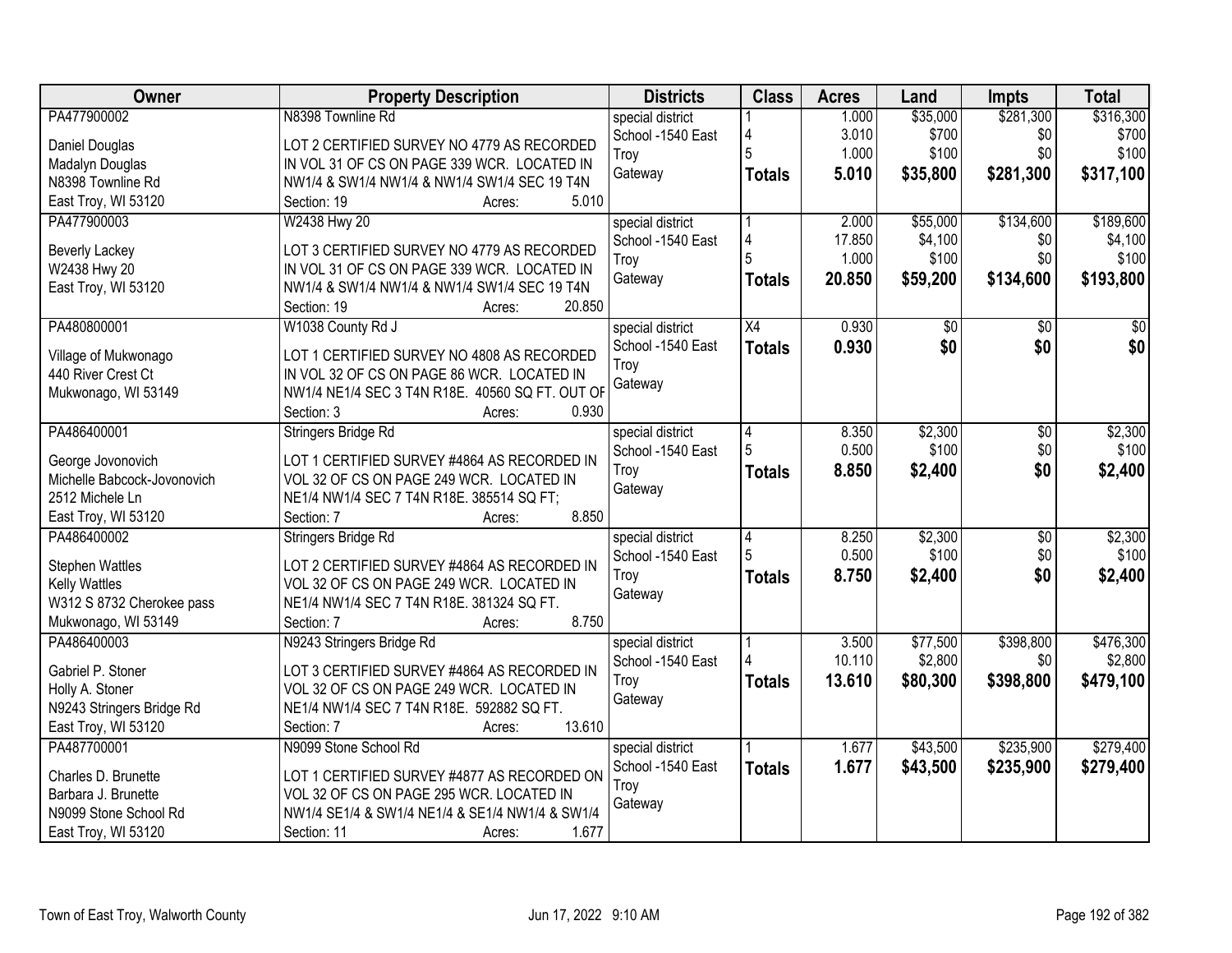| Owner                     | <b>Property Description</b>                     | <b>Districts</b>  | <b>Class</b>  | <b>Acres</b> | Land     | <b>Impts</b> | <b>Total</b> |
|---------------------------|-------------------------------------------------|-------------------|---------------|--------------|----------|--------------|--------------|
| PA487700002               | N9101 Stone School Rd                           | special district  |               | 1.880        | \$47,600 | \$116,700    | \$164,300    |
| Robert F. Klug Sr         | LOT 2 CERTIFIED SURVEY #4877 AS RECORDED IN     | School -1540 East | <b>Totals</b> | 1.880        | \$47,600 | \$116,700    | \$164,300    |
| N9101 Stone School Rd     | VOL 32 OF CS ON PAGE 295 WCR. LOCATED IN        | Troy              |               |              |          |              |              |
| East Troy, WI 53120       | NW1/4 SE1/4 & SW1/4 NE1/4 & SE1/4 NW1/4 & SW1/4 | Gateway           |               |              |          |              |              |
|                           | 1.880<br>Section: 11<br>Acres:                  |                   |               |              |          |              |              |
| PA489300001               | N9070 Stringers Bridge Rd                       | special district  |               | 1.000        | \$35,000 | \$406,700    | \$441,700    |
|                           |                                                 | School -1540 East |               | 7.175        | \$1,700  | \$0          | \$1,700      |
| Michael J. Smyczek        | LOT 1 CERTIFIED SURVEY NO 4893 RECORDED AS      | Troy              |               | 0.500        | \$100    | \$0          | \$100        |
| Patricia L. Smyczek       | DOC 1003324 WCR. LOCATED IN SE1/4 & SW1/4       | Gateway           | <b>Totals</b> | 8.675        | \$36,800 | \$406,700    | \$443,500    |
| N9070 Stringers Bridge Rd | NE1/4 & NW1/4 SE1/4 SEC 7 T4N R18E; 377863 SQ   |                   |               |              |          |              |              |
| East Troy, WI 53120       | 8.675<br>Section: 7<br>Acres:                   |                   |               |              |          |              |              |
| PA489300002               | N9092 Stringers Bridge Rd                       | special district  |               | 1.317        | \$41,300 | \$312,600    | \$353,900    |
| Mary Smyczek et al        | LOT 2 CERTIFIED SURVEY NO 4893 RECORDED AS      | School -1540 East | 4             | 7.000        | \$1,600  | \$0          | \$1,600      |
| c/o Joseph Smyczek        | DOC 1003324 WCR. LOCATED IN SE1/4 & SW1/4       | Troy              |               | 0.504        | \$100    | \$0          | \$100        |
| W1622 County Rd J         | NE1/4 & NW1/4 SE1/4 SEC 7 T4N R18E. 384250 SQ   | Gateway           | <b>Totals</b> | 8.821        | \$43,000 | \$312,600    | \$355,600    |
| Mukwonago, WI 53149       | 8.821<br>Section: 7<br>Acres:                   |                   |               |              |          |              |              |
| PA489300003               | Stringers Bridge Rd                             | special district  | 4             | 6.441        | \$1,500  | \$0          | \$1,500      |
|                           |                                                 | School -1540 East |               | 0.500        | \$100    | \$0          | \$100        |
| Etre Holdings, LLC        | LOT 3 CERTIFIED SURVEY NO 4893 RECORDED AS      | Troy              |               | 6.941        | \$1,600  | \$0          | \$1,600      |
| N9047 E Shore Rd          | DOC 1003324 WCR. LOCATED IN SE1/4 & SW1/4       | Gateway           | <b>Totals</b> |              |          |              |              |
| East Troy, WI 53120       | NE1/4 & NW1/4 SE1/4 SEC 7 T4N R18E 302345 SQ    |                   |               |              |          |              |              |
|                           | 6.941<br>Section: 7<br>Acres:                   |                   |               |              |          |              |              |
| PA492600001               | State Highway 20                                | special district  |               | 2.730        | \$32,800 | \$41,100     | \$73,900     |
| <b>Stamm Trust</b>        | LOT 1 CERTIFIED SURVEY NO 4926 RECORDED AS      | School -1540 East | <b>Totals</b> | 2.730        | \$32,800 | \$41,100     | \$73,900     |
| W636 Hwy 20               | DOC #1014256 WCR. LOCATED IN SW1/4 SE1/4 SEC    | Troy              |               |              |          |              |              |
|                           | 23 T4N R18E. 118866 SQ FT. OUT OF P ET2300009.  | Gateway           |               |              |          |              |              |
| East Troy, WI 53120       | 2.730<br>Section: 23<br>Acres:                  |                   |               |              |          |              |              |
| PA493100001               |                                                 |                   |               | 0.710        | \$26,300 | \$278,100    | \$304,400    |
|                           | W1298 Beach Rd                                  | special district  |               |              |          |              |              |
| Michael Hamilton          | LOT 1 CERTIFIED SURVEY NO. 4931 RECORDED AS     | School -1540 East | <b>Totals</b> | 0.710        | \$26,300 | \$278,100    | \$304,400    |
| Karen Hamilton            | DOC #1017019 LOCATED IN NW1/4 NW1/4 SEC 10      | Troy              |               |              |          |              |              |
| W920 Shorewood Dr         | T4N R18E. 30914 SQ FT. OMITS PA 784-2.          | Gateway           |               |              |          |              |              |
| East Troy, WI 53120       | 0.710<br>Section: 10<br>Acres:                  |                   |               |              |          |              |              |
| PA494200001               | W2493 County Rd ES                              | special district  |               | 1.100        | \$37,000 | \$97,000     | \$134,000    |
|                           |                                                 | School -1540 East | <b>Totals</b> | 1.100        | \$37,000 | \$97,000     | \$134,000    |
| Ayla Guild                | LOT 1 CERTIFIED SURVEY NO. 4942 RECORDED AS     | Troy              |               |              |          |              |              |
| W2463 County Rd Es        | DOC #1022932 WCR. LOCATED IN NW1/4 NW1/4 SEC    | Gateway           |               |              |          |              |              |
| East Troy, WI 53120       | 30 T4N R18E. 47720.23 SQ FT. OMITS PA1202-1 &   |                   |               |              |          |              |              |
|                           | 1.100<br>Section: 30<br>Acres:                  |                   |               |              |          |              |              |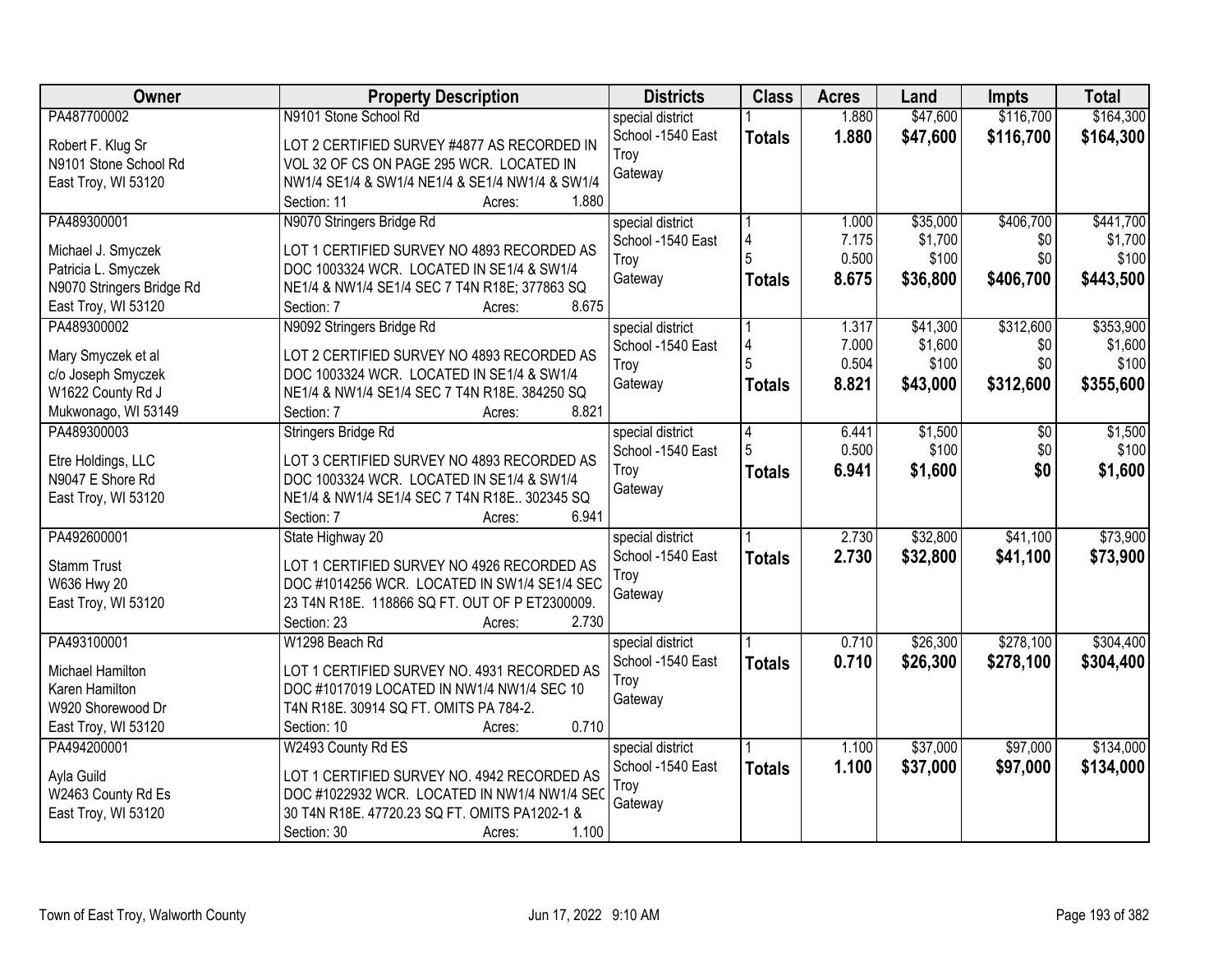| Owner                                           | <b>Property Description</b>                      | <b>Districts</b>  | <b>Class</b>   | <b>Acres</b> | Land      | <b>Impts</b>    | <b>Total</b> |
|-------------------------------------------------|--------------------------------------------------|-------------------|----------------|--------------|-----------|-----------------|--------------|
| PA494200002                                     | W2463 County Rd ES                               | special district  |                | 4.500        | \$91,300  | \$140,900       | \$232,200    |
| Ayla Guild                                      | LOT 2 CERTIFIED SURVEY NO. 4942 RECORDED AS      | School -1540 East | 5              | 6.800        | \$17,400  | \$0             | \$17,400     |
| W2463 County Rd Es                              | 1022932 WCR. LOCATED IN NW1/4 NW1/4 SEC 30       | Troy              | <b>Totals</b>  | 11.300       | \$108,700 | \$140,900       | \$249,600    |
| East Troy, WI 53120                             | T4N R18E. 492187.31 SQ FT. OMITS PA1202-2.       | Gateway           |                |              |           |                 |              |
|                                                 | 11.300<br>Section: 30<br>Acres:                  |                   |                |              |           |                 |              |
| PA494200003                                     | N8030 Townline Rd                                | special district  | $\overline{4}$ | 0.950        | \$200     | $\overline{50}$ | \$200        |
|                                                 | LOT 3 CERTIFIED SURVEY NO. 4942 RECORDED AS      | School -1540 East | 5              | 4.750        | \$2,400   | \$0             | \$2,400      |
| J2n Holdings, LLC<br>W248 S10910 Center Dr      | DOC #1022932 WCR. LOCATED IN NW1/4 NW1/4 SEC     | Troy              | X4             | 3.170        | \$0       | \$0             | \$0          |
| Mukwonago, WI 53149                             | 30 T4N R18E. 386161.18 SQ FT. OMITS PA1202-1 &   | Gateway           | <b>Totals</b>  | 8.870        | \$2,600   | \$0             | \$2,600      |
|                                                 | 8.870<br>Section: 30<br>Acres:                   |                   |                |              |           |                 |              |
| PA496500001                                     |                                                  | special district  | 4              | 28.876       | \$8,000   | \$0             | \$8,000      |
|                                                 | LOT 1 CERTIFIED SURVEY NO. 4965 RECORDED AS      | School -1540 East |                | 8.994        | \$5,800   | \$0             | \$5,800      |
| Property Investment Group, LLC<br>133 S Pine St | DOC #1037572 WCR. LOCATED IN NW1/4 & NE1/4       | Troy              | <b>Totals</b>  | 37.870       | \$13,800  | \$0             | \$13,800     |
| Burlington, WI 53105                            | NW1/4 SEC 26 T4N R16E; 1649526.49 SQ FT. OMITS F | Gateway           |                |              |           |                 |              |
|                                                 | Section: 26<br>37.870<br>Acres:                  |                   |                |              |           |                 |              |
| PA496500002                                     | W843 Hwy 20                                      | special district  |                | 4.000        | \$85,000  | \$181,600       | \$266,600    |
|                                                 |                                                  | School -1540 East | 5              | 1.260        | \$800     | \$0             | \$800        |
| Jacob Middleton                                 | LOT 2 CERTIFIED SURVEY NO 4965 RECORDED AS       | Troy              | <b>Totals</b>  | 5.260        | \$85,800  | \$181,600       | \$267,400    |
| W843 State Rd 20                                | DOC #1037572 WCR. LOCATED IN NW1/4 & NE1/4       | Gateway           |                |              |           |                 |              |
| East Troy, WI 53120                             | NW1/4 SEC 26 T4N R18E. 299116.75 SQ FT. OMITS F  |                   |                |              |           |                 |              |
|                                                 | 5.260<br>Section: 26<br>Acres:                   |                   |                |              |           |                 |              |
| PA497000001                                     | South Shore Dr                                   | special district  |                | 1.070        | \$32,800  | $\overline{50}$ | \$32,800     |
| Donald J. Franzene                              | LOT 1 CERTIFIED SURVEY NO 4970 RECORDED AS       | School -1540 East | 4              | 8.000        | \$1,900   | \$0             | \$1,900      |
| Carrie A. Franzene                              | DOC #1039604 WCR. LOCATED IN NE1/4 SW1/4 SEC     | Troy              |                | 1.500        | \$100     | \$0             | \$100        |
| W1530 S Shore Dr                                | 9 T4N R18E; 460424 SQ FT. OMITS P ET 900040B.    | Gateway           | <b>Totals</b>  | 10.570       | \$34,800  | \$0             | \$34,800     |
| East Troy, WI 53120                             | 10.570<br>Section: 9<br>Acres:                   |                   |                |              |           |                 |              |
| PA497000002                                     | W1535 South Shore Dr                             | special district  |                | 5.030        | \$85,600  | \$233,000       | \$318,600    |
| Andrew A. Lanham                                | LOT 2 CERTIFIED SURVEY NO 4970 RECORDED AS       | School -1540 East | <b>Totals</b>  | 5.030        | \$85,600  | \$233,000       | \$318,600    |
| c/o Andrew A. Lanham                            | DOC #1039604 WCR. LOCATED IN NE1/4 SW1/4 SEC     | Troy              |                |              |           |                 |              |
| W1535 S Shore Dr                                | 9 T4N R18E. 219183 SQ FT. OMITS P ET 900040B.    | Gateway           |                |              |           |                 |              |
| East Troy, WI 53120                             | 5.030<br>Section: 9<br>Acres:                    |                   |                |              |           |                 |              |
| PAC 00001                                       | N8632 Stone School Rd                            | special district  |                | 1.510        | \$60,200  | \$278,400       | \$338,600    |
| <b>Mick Trust</b>                               | LOT 1 AIR TROY ESTATES SEC 14 T4N R18E 1.507 A   | School -1540 East | <b>Totals</b>  | 1.510        | \$60,200  | \$278,400       | \$338,600    |
| N8632 Stone School Rd                           | SUB. TO EASEMENT                                 | Troy              |                |              |           |                 |              |
| East Troy, WI 53120                             |                                                  | Gateway           |                |              |           |                 |              |
|                                                 | 1.510<br>Section: 14<br>Acres:                   |                   |                |              |           |                 |              |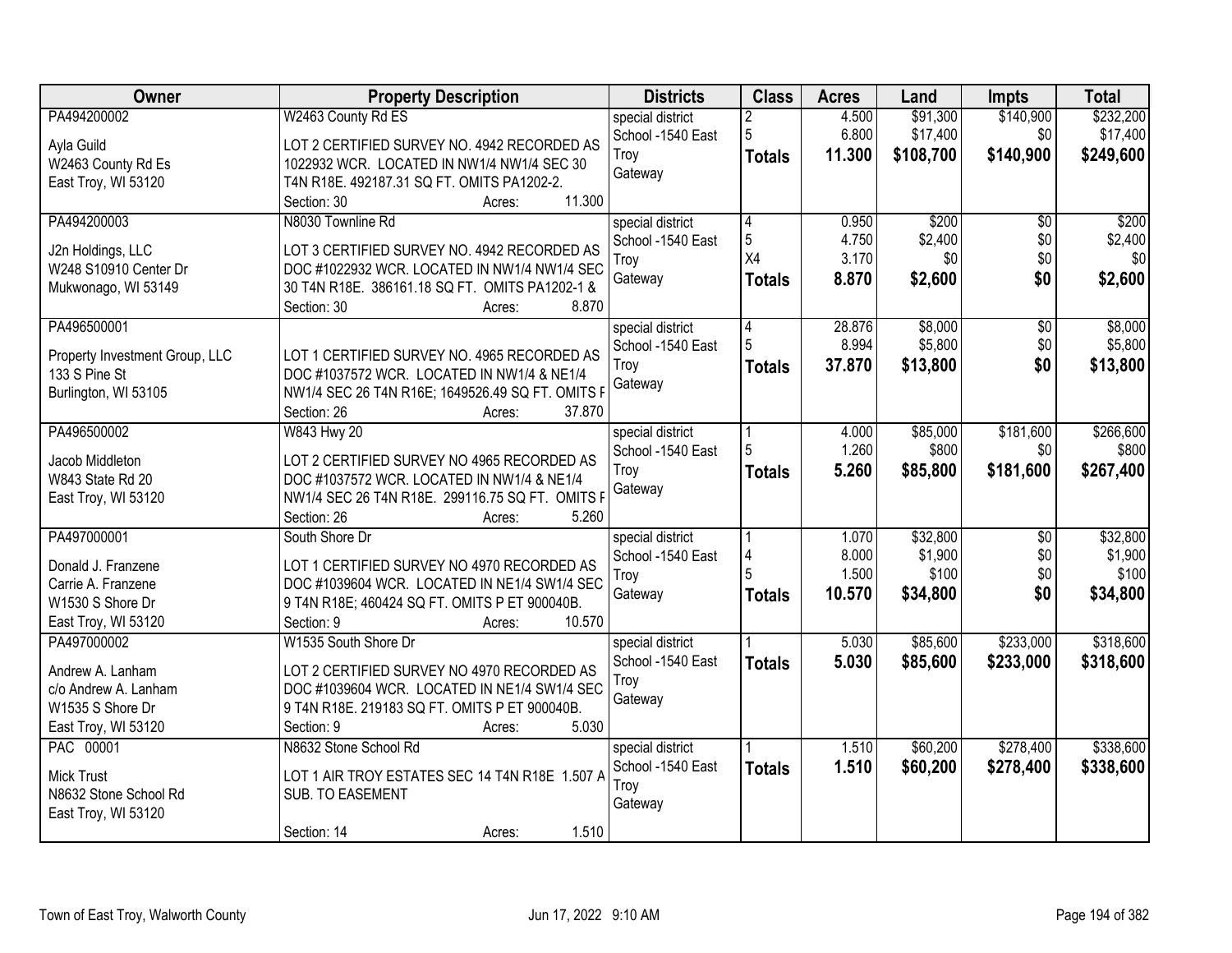| Owner                   |                                                | <b>Property Description</b> |       | <b>Districts</b>          | <b>Class</b>  | <b>Acres</b> | Land     | <b>Impts</b> | <b>Total</b> |
|-------------------------|------------------------------------------------|-----------------------------|-------|---------------------------|---------------|--------------|----------|--------------|--------------|
| PAC 00002               | N8656 Stone School Rd                          |                             |       | special district          |               | 1.510        | \$60,200 | \$194,400    | \$254,600    |
| Donald E. Mildebrandt   | LOT 2 AIR TROY ESTATES SEC 14 T4N R18E 1.510 A |                             |       | School -1540 East         | <b>Totals</b> | 1.510        | \$60,200 | \$194,400    | \$254,600    |
| N8656 Stone School Rd   |                                                |                             |       | Troy                      |               |              |          |              |              |
| East Troy, WI 53120     |                                                |                             |       | Gateway                   |               |              |          |              |              |
|                         | Section: 14                                    | Acres:                      | 1.510 |                           |               |              |          |              |              |
| PAC 00003               | N8662 Stone School Rd                          |                             |       | special district          |               | 1.530        | \$60,600 | \$384,600    | \$445,200    |
| Ronald T. Wojnar        | LOT 3 AIR TROY ESTATES SEC 14 T4N R18E 1.526 A |                             |       | School -1540 East         | <b>Totals</b> | 1.530        | \$60,600 | \$384,600    | \$445,200    |
| N8662 Stone School Rd   |                                                |                             |       | Troy                      |               |              |          |              |              |
| East Troy, WI 53120     |                                                |                             |       | Gateway                   |               |              |          |              |              |
|                         | Section: 14                                    | Acres:                      | 1.530 |                           |               |              |          |              |              |
| PAC 00004               | N8680 Stone School Rd                          |                             |       | special district          |               | 1.530        | \$60,600 | \$207,000    | \$267,600    |
| Donald R. Voland        | LOT 4 AIR TROY ESTATES SEC 14 T4N R18E 1.528 A |                             |       | School -1540 East         | <b>Totals</b> | 1.530        | \$60,600 | \$207,000    | \$267,600    |
| Jeanette A. Voland      |                                                |                             |       | Troy                      |               |              |          |              |              |
| N8680 Stone School Rd   |                                                |                             |       | Gateway                   |               |              |          |              |              |
| East Troy, WI 53120     | Section: 14                                    | Acres:                      | 1.530 |                           |               |              |          |              |              |
| PAC 00005               | N8690 Stone School Rd                          |                             |       | special district          |               | 1.530        | \$60,600 | \$266,500    | \$327,100    |
| Dale E. Graves          | LOT 5 AIR TROY ESTATES SEC 14 T4N R18E 1.534 A |                             |       | School -1540 East         | <b>Totals</b> | 1.530        | \$60,600 | \$266,500    | \$327,100    |
| 621 Mt Carmel Rd        |                                                |                             |       | Troy                      |               |              |          |              |              |
| Orrtanna, PA 17353      |                                                |                             |       | Gateway                   |               |              |          |              |              |
|                         | Section: 14                                    | Acres:                      | 1.530 |                           |               |              |          |              |              |
| PAC 00006               | N8702 Stone School Rd                          |                             |       | special district          |               | 1.550        | \$61,000 | \$409,100    | \$470,100    |
| Andrea Lee              | LOT 6 AIR TROY ESTATES SEC 14 T4N R18E 1.545   |                             |       | School -1540 East         | <b>Totals</b> | 1.550        | \$61,000 | \$409,100    | \$470,100    |
| Ireneusz W. Szopa       | Α                                              |                             |       | Troy<br>Gateway           |               |              |          |              |              |
| N8702 Stone School Rd   |                                                |                             |       |                           |               |              |          |              |              |
| East Troy, WI 53120     | Section: 14                                    | Acres:                      | 1.550 |                           |               |              |          |              |              |
| PAC 00007               | N8714 Stone School Rd                          |                             |       | special district          |               | 1.590        | \$61,800 | \$211,100    | \$272,900    |
| Christopher H. Hawley   | LOT 7 AIR TROY ESTATES SEC 14 T4N R18E 1.587 A |                             |       | School -1540 East<br>Troy | <b>Totals</b> | 1.590        | \$61,800 | \$211,100    | \$272,900    |
| Lorna M. Hawley         |                                                |                             |       | Gateway                   |               |              |          |              |              |
| N8714 Stone School Rd   |                                                |                             |       |                           |               |              |          |              |              |
| East Troy, WI 53120     | Section: 14                                    | Acres:                      | 1.590 |                           |               |              |          |              |              |
| PAC 00008               | N8756 Stone School Rd                          |                             |       | special district          |               | 1.570        | \$61,400 | \$221,100    | \$282,500    |
| <b>Merschdorf Trust</b> | LOT 8 AIR TROY ESTATES SEC 14 T4N R18E 1.565 A |                             |       | School -1540 East<br>Troy | <b>Totals</b> | 1.570        | \$61,400 | \$221,100    | \$282,500    |
| N8756 Stone School Rd   |                                                |                             |       | Gateway                   |               |              |          |              |              |
| East Troy, WI 53120     |                                                |                             |       |                           |               |              |          |              |              |
|                         | Section: 14                                    | Acres:                      | 1.570 |                           |               |              |          |              |              |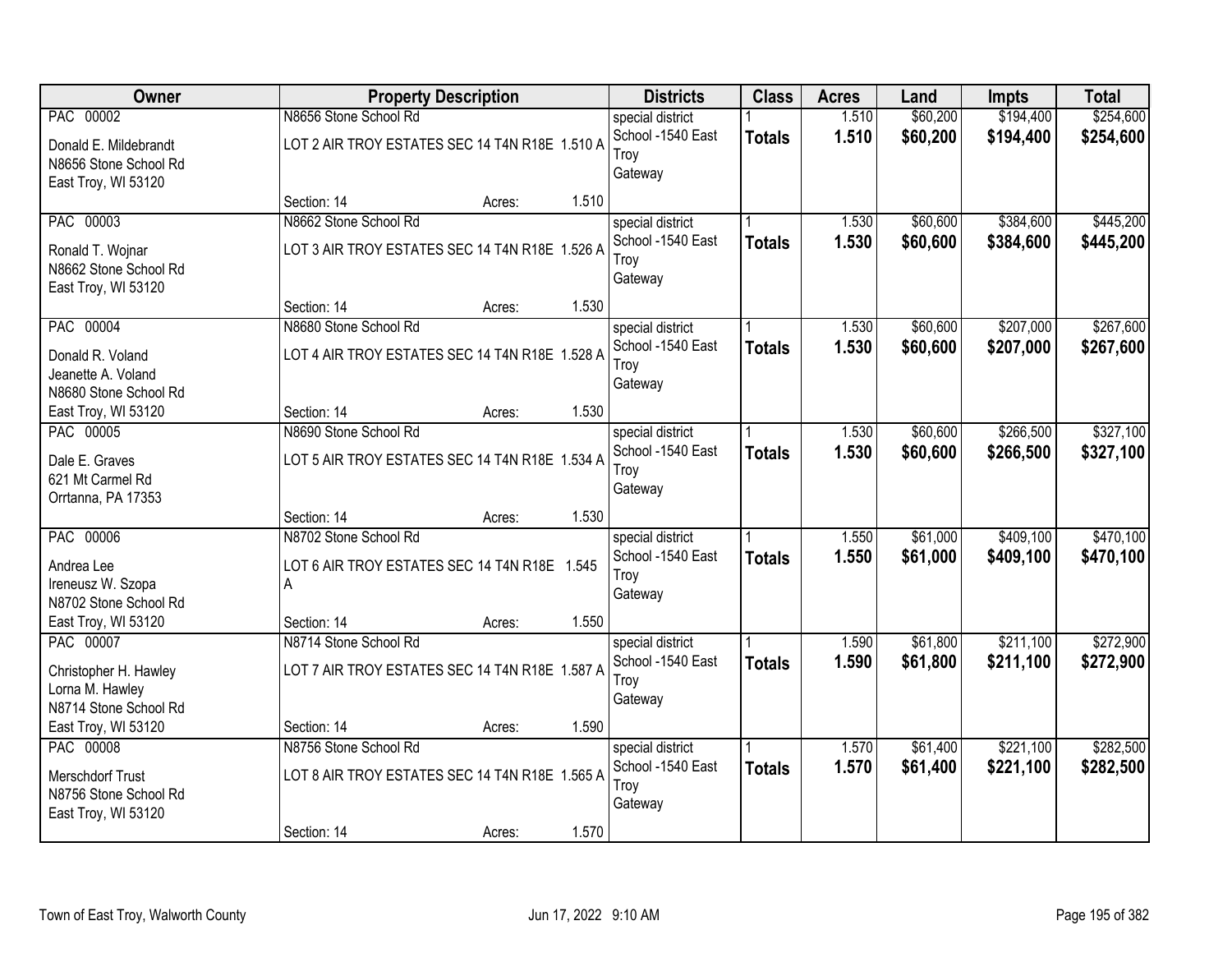| <b>Owner</b>                           | <b>Property Description</b>                    |        |       | <b>Districts</b>  | <b>Class</b>  | <b>Acres</b> | Land     | <b>Impts</b> | <b>Total</b> |
|----------------------------------------|------------------------------------------------|--------|-------|-------------------|---------------|--------------|----------|--------------|--------------|
| PAC 00009                              | N8762 Stone School Rd                          |        |       | special district  |               | 1.590        | \$61,800 | \$260,400    | \$322,200    |
| Billy J. Newbury                       | LOT 9 AIR TROY ESTATES SEC 14 T4N R18E 1.593 A |        |       | School -1540 East | <b>Totals</b> | 1.590        | \$61,800 | \$260,400    | \$322,200    |
| Paulette M. Newbury                    |                                                |        |       | Troy              |               |              |          |              |              |
| 35032 Greeley Dr                       |                                                |        |       | Gateway           |               |              |          |              |              |
| Mukwonago, WI 53149                    | Section: 14                                    | Acres: | 1.590 |                   |               |              |          |              |              |
| PAC 00010                              | N8772 Stone School Rd                          |        |       | special district  |               | 1.631        | \$62,600 | \$257,000    | \$319,600    |
|                                        |                                                |        |       | School -1540 East | <b>Totals</b> | 1.631        | \$62,600 | \$257,000    | \$319,600    |
| Richard J. Hegy                        | LOT 10 AIR TROY ESTATES SEC 14 T4N R18E 1.631  |        |       | Troy              |               |              |          |              |              |
| Roberta A. Hegy                        | A                                              |        |       | Gateway           |               |              |          |              |              |
| N8772 Stone School Rd                  |                                                |        |       |                   |               |              |          |              |              |
| East Troy, WI 53120                    | Section: 14                                    | Acres: | 1.631 |                   |               |              |          |              |              |
| PAC 00011                              | N8784 Stone School Rd                          |        |       | special district  |               | 1.670        | \$63,400 | \$197,900    | \$261,300    |
| Jennifer L Ringblom Trust              | LOT 11 AIR TROY ESTATES SEC 14 T4N R18E 1.665  |        |       | School -1540 East | <b>Totals</b> | 1.670        | \$63,400 | \$197,900    | \$261,300    |
| 5320 N Leavitt St                      | A                                              |        |       | Troy              |               |              |          |              |              |
| Chicago, IL 60625                      |                                                |        |       | Gateway           |               |              |          |              |              |
|                                        | Section: 14                                    | Acres: | 1.670 |                   |               |              |          |              |              |
| PAC 00013                              | <b>Breezy Dr</b>                               |        |       | special district  |               | 3.184        | \$4,100  | \$0          | \$4,100      |
|                                        |                                                |        |       | School -1540 East |               |              |          |              |              |
| Air Troy Estates, Inc                  | 50' WIDE AIRSTRIP AS DESC IN VOL 133 OF        |        |       | Troy              | <b>Totals</b> | 3.184        | \$4,100  | \$0          | \$4,100      |
| C/O Dawn Mildebrandt                   | RECORDS PG 146 WCR & ACCESS ROAD DESC IN       |        |       | Gateway           |               |              |          |              |              |
| N8656 Stone School Rd                  | VOL 203 RECORDS PG 137 AIR TROY ESTATES SEC    |        |       |                   |               |              |          |              |              |
| East Troy, WI 53120-0000               | Section: 14                                    | Acres: | 3.184 |                   |               |              |          |              |              |
| PAM 00001                              | W2315 Swoboda Rd                               |        |       | special district  |               | 1.100        | \$55,500 | \$168,000    | \$223,500    |
| Trevor C. Gorn                         | LOT 1 AMES MANOR SUBD.                         |        |       | School -1540 East | <b>Totals</b> | 1.100        | \$55,500 | \$168,000    | \$223,500    |
|                                        |                                                |        |       | Troy              |               |              |          |              |              |
| Jennier M. Ohlrich<br>W2315 Swoboda Rd |                                                |        |       | Gateway           |               |              |          |              |              |
|                                        |                                                |        | 1.100 |                   |               |              |          |              |              |
| East Troy, WI 53120                    | Section: 31                                    | Acres: |       |                   |               |              |          |              |              |
| PAM 00002                              | W2331 Swoboda Rd                               |        |       | special district  |               | 1.100        | \$55,500 | \$136,000    | \$191,500    |
| Dennis E. Leffelman                    | LOT 2 AMES MANOR SUBD.                         |        |       | School -1540 East | <b>Totals</b> | 1.100        | \$55,500 | \$136,000    | \$191,500    |
| Susan K. Leffelman                     |                                                |        |       | Troy              |               |              |          |              |              |
| W2331 Swoboda Rd                       |                                                |        |       | Gateway           |               |              |          |              |              |
| East Troy, WI 53120                    | Section: 31                                    | Acres: | 1.100 |                   |               |              |          |              |              |
| PAM 00003                              | W2347 Swoboda Rd                               |        |       | special district  |               | 1.100        | \$55,500 | \$138,600    | \$194,100    |
|                                        |                                                |        |       | School -1540 East | <b>Totals</b> | 1.100        | \$55,500 | \$138,600    | \$194,100    |
| Francis A. Wilczewski                  | LOT 3 AMES MANOR SUBD.                         |        |       | Troy              |               |              |          |              |              |
| W2347 Swoboda Rd                       |                                                |        |       | Gateway           |               |              |          |              |              |
| East Troy, WI 53120                    |                                                |        |       |                   |               |              |          |              |              |
|                                        | Section: 31                                    | Acres: | 1.100 |                   |               |              |          |              |              |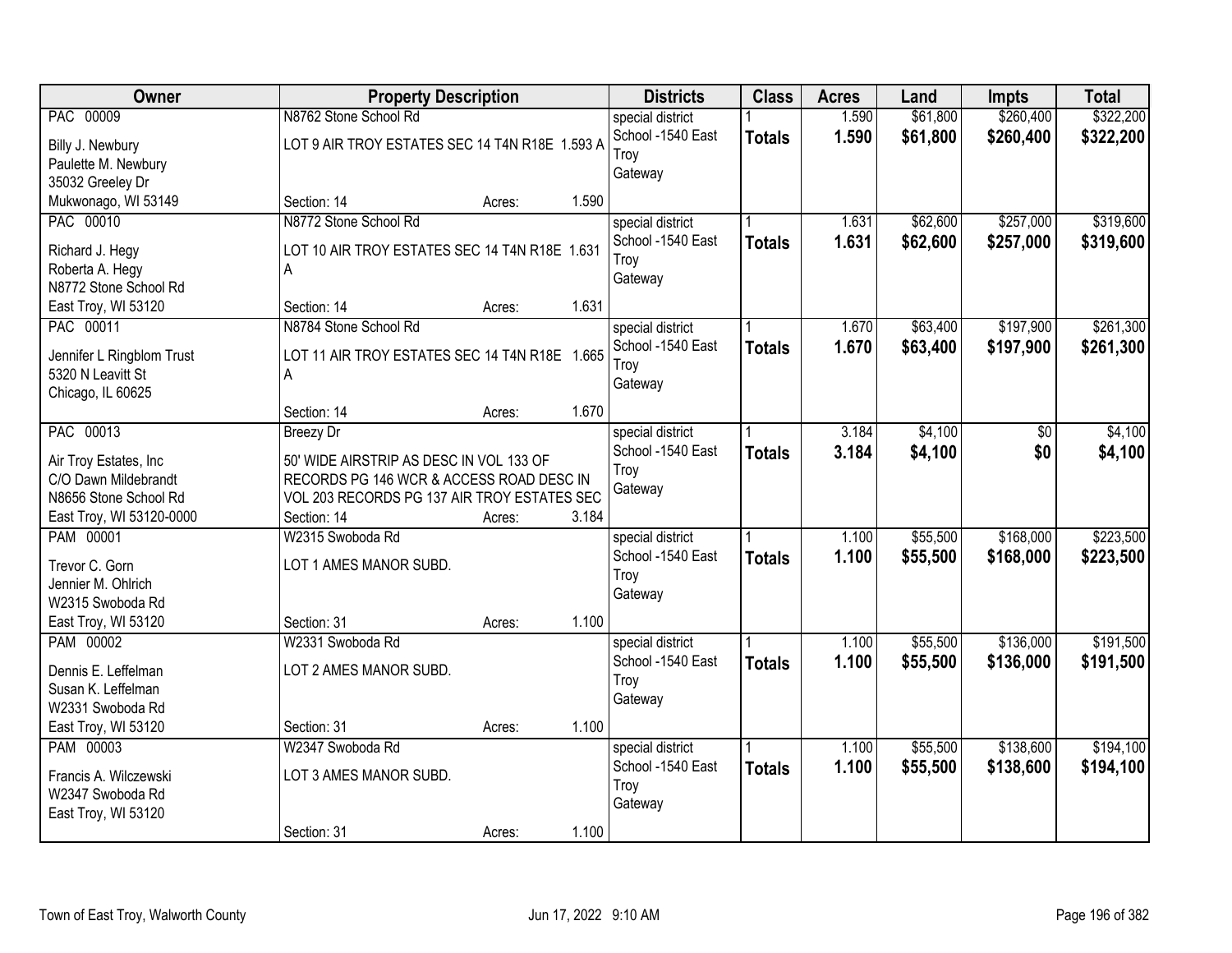| Owner                               | <b>Property Description</b>                        |                 | <b>Districts</b>  | <b>Class</b>  | <b>Acres</b> | Land      | <b>Impts</b>    | <b>Total</b> |
|-------------------------------------|----------------------------------------------------|-----------------|-------------------|---------------|--------------|-----------|-----------------|--------------|
| PAM 00004                           | W2363 Swoboda Rd                                   |                 | special district  |               | 1.100        | \$55,500  | \$156,100       | \$211,600    |
| Corbin Renner                       | LOT 4 AMES MANOR SUBD.                             |                 | School -1540 East | <b>Totals</b> | 1.100        | \$55,500  | \$156,100       | \$211,600    |
| Sarah Renner                        |                                                    |                 | Troy              |               |              |           |                 |              |
| W2363 Swoboda Rd                    |                                                    |                 | Gateway           |               |              |           |                 |              |
| East Troy, WI 53120                 | Section: 31                                        | 1.100<br>Acres: |                   |               |              |           |                 |              |
| PAM 00005                           | W2377 Swoboda Rd                                   |                 | special district  |               | 1.100        | \$55,500  | \$207,500       | \$263,000    |
|                                     | LOT 5 AMES MANOR SUBD.                             |                 | School -1540 East | <b>Totals</b> | 1.100        | \$55,500  | \$207,500       | \$263,000    |
| Jean E. Moehrle<br>W2377 Swoboda Rd |                                                    |                 | Troy              |               |              |           |                 |              |
| East Troy, WI 53120                 |                                                    |                 | Gateway           |               |              |           |                 |              |
|                                     | Section: 31                                        | 1.100<br>Acres: |                   |               |              |           |                 |              |
| PAM 00006                           | W2393 Swoboda Rd                                   |                 | special district  |               | 0.987        | \$54,300  | \$83,900        | \$138,200    |
|                                     |                                                    |                 | School -1540 East | <b>Totals</b> | 0.987        | \$54,300  | \$83,900        | \$138,200    |
| Anthony W. Hough                    | LOT 6 AMES MANOR SUBD.                             |                 | Troy              |               |              |           |                 |              |
| W2393 Swoboda Rd                    |                                                    |                 | Gateway           |               |              |           |                 |              |
| East Troy, WI 53120-0000            | Section: 31                                        | 0.987<br>Acres: |                   |               |              |           |                 |              |
| PBB 00001                           | N9354 Romadka Park Rd                              |                 | Lake Beulah Lake  |               | 3.568        | \$629,300 | \$532,900       | \$1,162,200  |
|                                     |                                                    |                 | Management        |               | 3.568        | \$629,300 | \$532,900       |              |
| Calm LLC Series Romadka Park        | THAT PT OF FOLLOWING LYING IN LAKE                 |                 | special district  | <b>Totals</b> |              |           |                 | \$1,162,200  |
| 1085 Glencrest Dr                   | MANAGEMENT: LOT 1 BEULAH BEACH ESTATES AS          |                 | School -1540 East |               |              |           |                 |              |
| Barrington, IL 60010                | RECORDED IN CABINET B SLIDE 109 WCR.               |                 | Troy              |               |              |           |                 |              |
|                                     | Section: 5                                         | 3.568<br>Acres: | Gateway           |               |              |           |                 |              |
| <b>PBB 00001LM</b>                  | N9354 Romadka Park Rd                              |                 | special district  |               | 0.000        | \$209,800 | $\overline{50}$ | \$209,800    |
| Calm LLC Series Romadka Park        | THAT PT OF FOLLOWING NOT IN LAKE                   |                 | School -1540 East | <b>Totals</b> | 0.000        | \$209,800 | \$0             | \$209,800    |
| 1085 Glencrest Dr                   | MANAGEMENT: LOT 1 BEULAH BEACH ESTATES AS          |                 | Troy              |               |              |           |                 |              |
| Barrington, IL 60010                | RECORDED IN CAB B SLIDE 109 WCR. LOCATED IN        |                 | Gateway           |               |              |           |                 |              |
|                                     | Section: 5                                         | 0.000<br>Acres: |                   |               |              |           |                 |              |
| PBB 00002                           | N9380 Romadka Park Rd                              |                 | Lake Beulah Lake  |               | 2.895        | \$662,200 | \$1,142,800     | \$1,805,000  |
|                                     |                                                    |                 | Management        | <b>Totals</b> | 2.895        | \$662,200 | \$1,142,800     | \$1,805,000  |
| James A Nischik Trust               | THAT PT OF FOLLOWING LYING IN LAKE                 |                 | special district  |               |              |           |                 |              |
| <b>Bonita L Nischik Trust</b>       | MANAGEMENT: LOT 2 BEULAH BEACH ESTATES AS          |                 | School -1540 East |               |              |           |                 |              |
| 5n659 Creek View Ln                 | RECORDED IN CABINET B SLIDE 109 WCR.<br>Section: 5 | 2.895           | Troy              |               |              |           |                 |              |
| St Charles, IL 60175                |                                                    | Acres:          | Gateway           |               |              |           |                 |              |
| <b>PBB 00002LM</b>                  | N9380 Romadka Park Rd                              |                 | special district  |               | 0.000        | \$220,000 | $\overline{50}$ | \$220,000    |
| James A Nischik Trust               | THAT PT OF FOLLOWING NOT IN LAKE                   |                 | School -1540 East | <b>Totals</b> | 0.000        | \$220,000 | \$0             | \$220,000    |
| <b>Bonita L Nischik Trust</b>       | MANAGEMENT: LOT 2 BEULAH BEACH ESTATES AS          |                 | Troy              |               |              |           |                 |              |
| 5n659 Creek View Ln                 | RECORDED N CAB B SLIDE 109 WCR. LOCATED IN         |                 | Gateway           |               |              |           |                 |              |
| St Charles, IL 60175                | Section: 5                                         | 0.000<br>Acres: |                   |               |              |           |                 |              |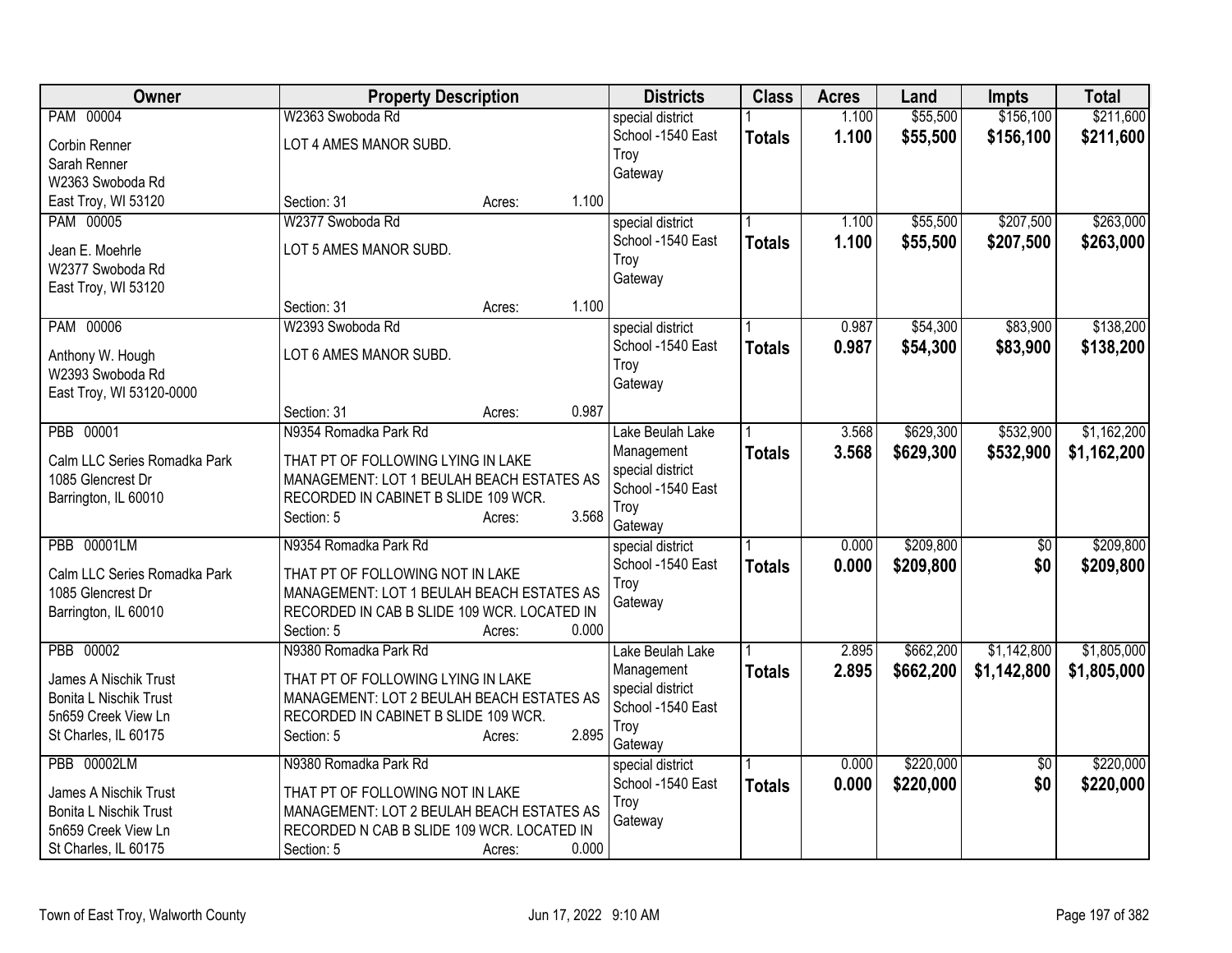| Owner                                                       | <b>Property Description</b>                                                     | <b>Districts</b>  | <b>Class</b>  | <b>Acres</b> | Land      | Impts           | <b>Total</b> |
|-------------------------------------------------------------|---------------------------------------------------------------------------------|-------------------|---------------|--------------|-----------|-----------------|--------------|
| PBB 00003                                                   | W1793 Golden Beach Way                                                          | Lake Beulah Lake  |               | 4.353        | \$707,700 | \$1,015,800     | \$1,723,500  |
| Timothy M Canning Trust                                     | THAT PT OF FOLLOWING LYING IN LAKE                                              | Management        | <b>Totals</b> | 4.353        | \$707,700 | \$1,015,800     | \$1,723,500  |
| 70 W Madison Ste 4600                                       | MANAGEMENT: LOT 3 BEULAH BEACH ESTATES AS                                       | special district  |               |              |           |                 |              |
| Chicago, IL 60602                                           | RECORDED IN CAB B SLIDE 109. LOCATED IN SE 1/4                                  | School -1540 East |               |              |           |                 |              |
|                                                             | Section: 5<br>4.353<br>Acres:                                                   | Troy              |               |              |           |                 |              |
|                                                             |                                                                                 | Gateway           |               |              |           |                 |              |
| <b>PBB 00003LM</b>                                          | W1793 Golden Beach Way                                                          | special district  |               | 0.000        | \$235,900 | $\overline{50}$ | \$235,900    |
| <b>Timothy M Canning Trust</b>                              | THAT PT OF FOLLOWING NOT IN LAKE                                                | School -1540 East | <b>Totals</b> | 0.000        | \$235,900 | \$0             | \$235,900    |
| 70 W Madison Ste 4600                                       | MANAGEMENT: LOT 3 BEULAH BEACH ESTATES AS                                       | Trov              |               |              |           |                 |              |
| Chicago, IL 60602                                           | RECORDED IN CAB B SLIDE 109 WCR. LOCATED IN                                     | Gateway           |               |              |           |                 |              |
|                                                             | Section: 5<br>0.000<br>Acres:                                                   |                   |               |              |           |                 |              |
| PBB 00004                                                   | N9406 Romadka Park Rd                                                           | Lake Beulah Lake  |               | 3.592        | \$652,000 | \$865,600       | \$1,517,600  |
| Edward M. Liddy                                             | THAT PT OF FOLLOWING LYING IN LAKE                                              | Management        | <b>Totals</b> | 3.592        | \$652,000 | \$865,600       | \$1,517,600  |
| Marcia F. Liddy                                             | MANAGEMENT: LOT 4 BEULAH BEACH ESTATES AS                                       | special district  |               |              |           |                 |              |
| 900 N Ringwood                                              | RECORDED IN CABINET B SLIDE 109 WCR.                                            | School -1540 East |               |              |           |                 |              |
| Lake Forest, IL 60045                                       | 3.592<br>Section: 5<br>Acres:                                                   | Troy              |               |              |           |                 |              |
|                                                             |                                                                                 | Gateway           |               |              |           |                 |              |
| <b>PBB 00004LM</b>                                          | W9406 Romadka Ln                                                                | special district  |               | 0.000        | \$217,400 | $\overline{30}$ | \$217,400    |
| Edward M. Liddy                                             | THAT PT OF FOLLOWING NOT IN LAKE                                                | School -1540 East | <b>Totals</b> | 0.000        | \$217,400 | \$0             | \$217,400    |
| Marcia F. Liddy                                             | MANAGEMENT: LOT 4 BEULAH BEACH ESTATES AS                                       | Troy              |               |              |           |                 |              |
| 900 N Ringwood                                              | RECORDED IN CAB B SLIDE 109 WCR. LOCATED IN                                     | Gateway           |               |              |           |                 |              |
| Lake Forest, IL 60045                                       | Section: 5<br>0.000<br>Acres:                                                   |                   |               |              |           |                 |              |
| PBB 00005                                                   | W1797 Golden Beach Way                                                          | Lake Beulah Lake  |               | 4.274        | \$661,500 | \$537,800       | \$1,199,300  |
|                                                             |                                                                                 | Management        | <b>Totals</b> | 4.274        | \$661,500 | \$537,800       | \$1,199,300  |
| <b>Todd A Rasmussen Trust</b><br>Kathleen A Rasmussen Trust | THAT PT OF FOLLOWING LYING IN LAKE<br>MANAGEMENT: LOT 5 BEULAH BEACH ESTATES AS | special district  |               |              |           |                 |              |
| W1797 Golden Beach Way                                      | RECORDED IN CABINET B SLIDE 109 WCR.                                            | School -1540 East |               |              |           |                 |              |
| Mukwonago, WI 53149                                         | 4.274<br>Section: 5<br>Acres:                                                   | Troy              |               |              |           |                 |              |
|                                                             |                                                                                 | Gateway           |               |              |           |                 |              |
| <b>PBB 00005LM</b>                                          | W1797 Golden Beach Way                                                          | special district  |               | 0.000        | \$220,500 | \$0             | \$220,500    |
| <b>Todd A Rasmussen Trust</b>                               | THAT PT OF FOLLOWING NOT IN LAKE                                                | School -1540 East | <b>Totals</b> | 0.000        | \$220,500 | \$0             | \$220,500    |
| Kathleen A Rasmussen Trust                                  | MANAGEMENT: LOT 5 BEULAH BEACH ESTATES AS                                       | Troy              |               |              |           |                 |              |
| W1797 Golden Beach Way                                      | RECORDED IN CAB B SLIDE 109 WCR. LOCATED IN                                     | Gateway           |               |              |           |                 |              |
| Mukwonago, WI 53149                                         | 0.000<br>Section: 5<br>Acres:                                                   |                   |               |              |           |                 |              |
| PBB 00006                                                   | W1799 Golden Beach Way                                                          | Lake Beulah Lake  |               | 3.400        | \$609,500 | \$662,800       | \$1,272,300  |
|                                                             |                                                                                 | Management        | <b>Totals</b> | 3.400        | \$609,500 | \$662,800       | \$1,272,300  |
| Stephen T Podjasek Trust                                    | THAT PT OF FOLLOWING LYING IN LAKE                                              | special district  |               |              |           |                 |              |
| 2628 Independence Ave                                       | MANAGEMENT: LOT 6 BEULAH BEACH ESTATES AS                                       | School -1540 East |               |              |           |                 |              |
| Glenview, IL 60026                                          | RECORDED IN CABINET B SLIDE 109 WCR.                                            | Troy              |               |              |           |                 |              |
|                                                             | 3.400<br>Section: 5<br>Acres:                                                   | Gateway           |               |              |           |                 |              |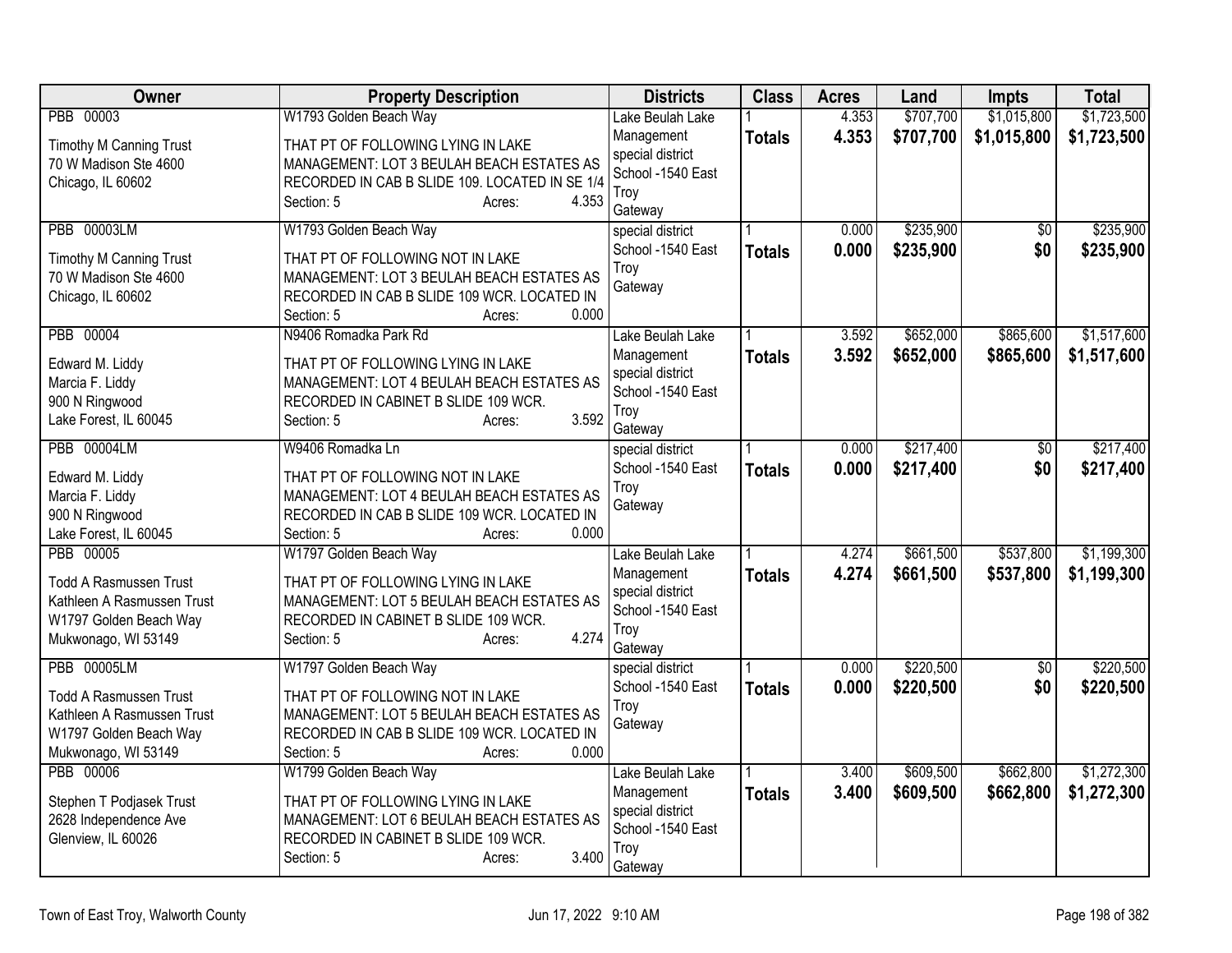| Owner                    | <b>Property Description</b>                      | <b>Districts</b>  | <b>Class</b>  | <b>Acres</b> | Land      | Impts           | <b>Total</b> |
|--------------------------|--------------------------------------------------|-------------------|---------------|--------------|-----------|-----------------|--------------|
| <b>PBB 00006LM</b>       | W1799 Golden Beach Way                           | special district  |               | 0.000        | \$203,100 | $\overline{30}$ | \$203,100    |
| Stephen T Podjasek Trust | THAT PT OF FOLLOWING NOT IN LAKE                 | School -1540 East | <b>Totals</b> | 0.000        | \$203,100 | \$0             | \$203,100    |
| 2628 Independence Ave    | MANAGEMENT: LOT 6 BEULAH BEACH ESTATES AS        | Troy              |               |              |           |                 |              |
| Glenview, IL 60026       | RECORDED IN CAB B SLIDE 109 WCR. LOCATED IN      | Gateway           |               |              |           |                 |              |
|                          | 0.000<br>Section: 5<br>Acres:                    |                   |               |              |           |                 |              |
| PBB 00007                | W1801 Golden Beach Way                           | Lake Beulah Lake  |               | 4.003        | \$575,000 | \$699,900       | \$1,274,900  |
| Michael S Cordaro Trust  | THAT PT OF FOLLOWING LYING IN LAKE               | Management        | <b>Totals</b> | 4.003        | \$575,000 | \$699,900       | \$1,274,900  |
| Laura M Cordaro Trust    | MANAGEMENT: LOT 7 BEULAH BEACH ESTATES AS        | special district  |               |              |           |                 |              |
| 184 S Chandler           | RECORDED IN CABINET B SLIDE 109 WCR.             | School -1540 East |               |              |           |                 |              |
| Elmhurst, IL 60126       | 4.003<br>Section: 5<br>Acres:                    | Troy              |               |              |           |                 |              |
|                          |                                                  | Gateway           |               |              |           |                 |              |
| <b>PBB 00007LM</b>       | W1801 Golden Beach Way                           | special district  |               | 0.000        | \$185,000 | $\overline{50}$ | \$185,000    |
| Michael S Cordaro Trust  | THAT PT OF FOLLOWING NOT IN LAKE                 | School -1540 East | <b>Totals</b> | 0.000        | \$185,000 | \$0             | \$185,000    |
| Laura M Cordaro Trust    | MANAGEMENT: LOT 7 BEULAH BEACH ESTATES AS        | Troy              |               |              |           |                 |              |
| 184 S Chandler           | RECORDED IN CAB B SLIDE 109 WCR. LOCATED IN      | Gateway           |               |              |           |                 |              |
| Elmhurst, IL 60126       | 0.000<br>Section: 5<br>Acres:                    |                   |               |              |           |                 |              |
| PBF 00005                | W1141 Wolf Way                                   | special district  |               | 5.000        | \$80,000  | \$307,500       | \$387,500    |
|                          |                                                  | School -1540 East | <b>Totals</b> | 5.000        | \$80,000  | \$307,500       | \$387,500    |
| Matthew M. Smith         | LOT 5 BEULAH LAKE FARMS AS RECORDED IN CAB       | Troy              |               |              |           |                 |              |
| Jami L. Smith            | B SLIDE 145 WCR. LOCATED IN SEC 3 T4N R18E       | Gateway           |               |              |           |                 |              |
| W1141 Wolf Way           | 217801 SQ FT. OUT OF P ET3-1 OMITS P ET3-3 & P   |                   |               |              |           |                 |              |
| Mukwonago, WI 53149      | 5.000<br>Section: 3<br>Acres:                    |                   |               |              |           |                 |              |
| PBF 00006                | W1203 Wolf Way                                   | special district  |               | 5.000        | \$80,000  | \$264,400       | \$344,400    |
| Robert A. Konczal        | LOT 6 BEULAH LAKE FARMS AS RECORDED IN CAB       | School -1540 East | <b>Totals</b> | 5.000        | \$80,000  | \$264,400       | \$344,400    |
| Marsha A. Konczal        | B SLIDE 145 WCR. LOCATED IN SEC 3 T4N R18E       | Troy              |               |              |           |                 |              |
| W1203 Wolf Way           | 217805 SQ FT. OUT OF P ET 3-1 OMITS P ET3-3 & P  | Gateway           |               |              |           |                 |              |
| Mukwonago, WI 53149      | Section: 3<br>5.000<br>Acres:                    |                   |               |              |           |                 |              |
| PBF 00007                | W1215 Wolf Way                                   | special district  |               | 5.160        | \$80,800  | \$286,800       | \$367,600    |
|                          |                                                  | School -1540 East | <b>Totals</b> | 5.160        | \$80,800  | \$286,800       | \$367,600    |
| Dennis R. Kindl          | LOT 7 BEULAH LAKE FARMS AS RECORDED IN CAB       | Troy              |               |              |           |                 |              |
| Susan J. Kindl           | B SLIDE 145 WCR. LOCATED IN SEC 3 T4N R18E       | Gateway           |               |              |           |                 |              |
| W1215 Wolf Way           | 224602 SQ FT. OUT OF P ET 3-1 OMITS P ET 3-3 & P |                   |               |              |           |                 |              |
| Mukwonago, WI 53149      | Section: 3<br>5.160<br>Acres:                    |                   |               |              |           |                 |              |
| PBF 00008                | W1218 Wolf Way                                   | special district  |               | 5.100        | \$80,500  | \$251,900       | \$332,400    |
| Carleen R. Baum          | LOT 8 BEULAH LAKE FARMS AS RECORDED IN CAB       | School -1540 East | <b>Totals</b> | 5.100        | \$80,500  | \$251,900       | \$332,400    |
| c/o Carleen R. Baum      | B SLIDE 145 WCR. LOCATED IN SEC 3 T4N R18E       | Troy              |               |              |           |                 |              |
| W1218 Wolf Way           | 222094 SQ FT. OUT OF P ET 3-1 OMITS P ET 3-3 & P | Gateway           |               |              |           |                 |              |
| Mukwonago, WI 53149      | 5.100<br>Section: 3<br>Acres:                    |                   |               |              |           |                 |              |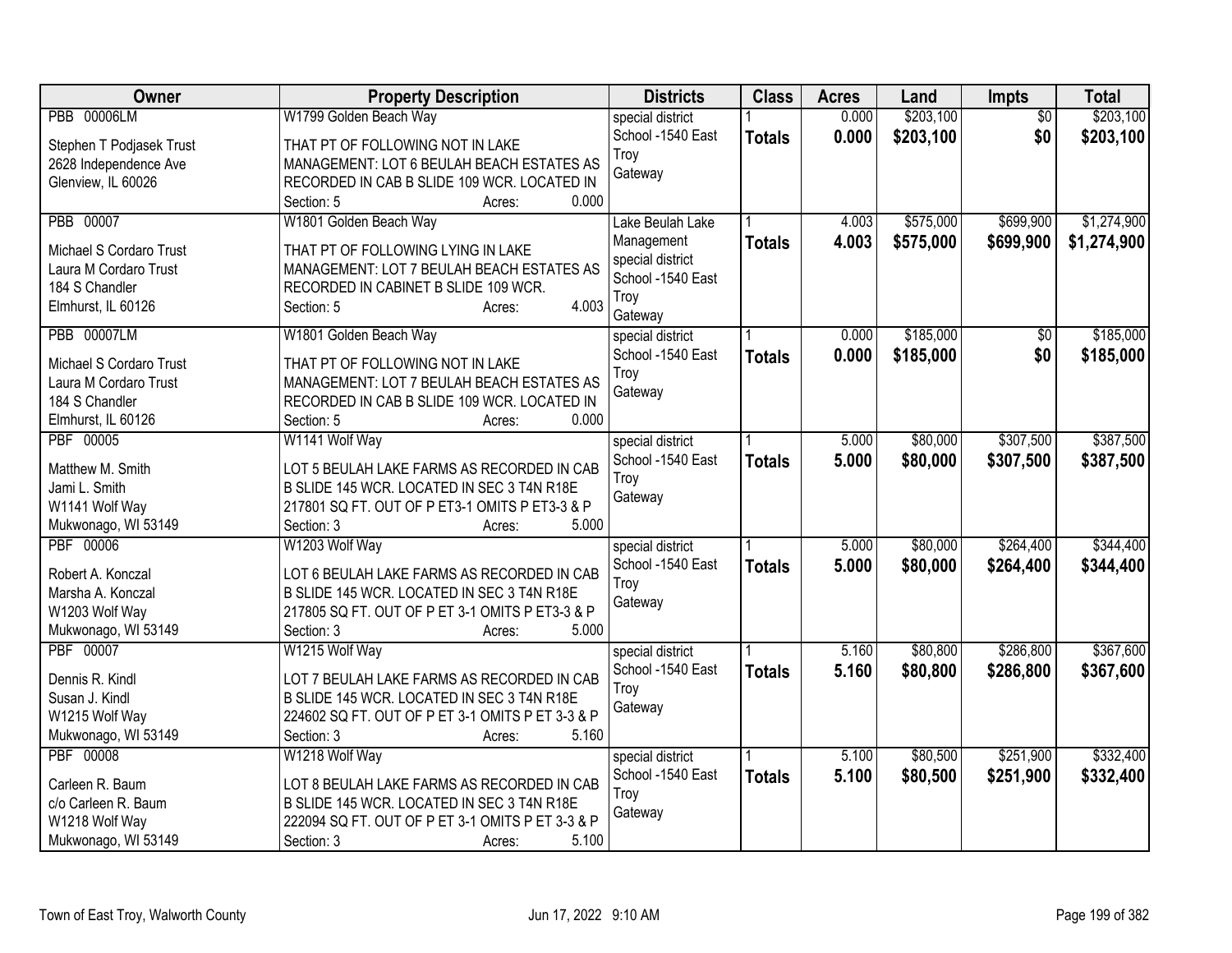| Owner<br><b>Property Description</b>                                    |       | <b>Districts</b>  | <b>Class</b>  | <b>Acres</b> | Land     | <b>Impts</b> | <b>Total</b> |
|-------------------------------------------------------------------------|-------|-------------------|---------------|--------------|----------|--------------|--------------|
| PBF 00009<br>W1210 Wolf Way                                             |       | special district  |               | 5.380        | \$81,900 | \$242,900    | \$324,800    |
| LOT 9 & PART OF LOT 10 BEULAH LAKE FARMS<br>William M Wucherer Trust    |       | School -1540 East | <b>Totals</b> | 5.380        | \$81,900 | \$242,900    | \$324,800    |
| DESC AS: COM NW COR SEC 3 T4N R18E,<br>Linda K Wolff Trust              |       | Troy              |               |              |          |              |              |
| N1210 Wolf Way<br>N88D36'57"E 723.99' TO POB, N88D36'57"E 566.09',      |       | Gateway           |               |              |          |              |              |
| Mukwonago, WI 53149<br>Section: 3<br>Acres:                             | 5.380 |                   |               |              |          |              |              |
| PBF 00010<br>W1196 Wolf Way                                             |       | special district  |               | 5.090        | \$80,500 | \$312,400    | \$392,900    |
|                                                                         |       | School -1540 East | <b>Totals</b> | 5.090        | \$80,500 | \$312,400    | \$392,900    |
| Allan C. Cody<br>LOT 10 BEULAH LAKE FARMS AS RECORDED IN CAB            |       | Troy              |               |              |          |              |              |
| B SLIDE 145 WCR. LOCATED IN SEC 3 T4N R18E<br>Nancy A. Cody             |       | Gateway           |               |              |          |              |              |
| W1196 Wolf Way<br>EXC. THAT PT OF LOT 10 DESC UNDER DOC.                |       |                   |               |              |          |              |              |
| Mukwonago, WI 53149<br>Section: 3<br>Acres:                             | 5.090 |                   |               |              |          |              |              |
| W1178 Wolf Way<br>PBF 00011                                             |       | special district  |               | 5.500        | \$82,500 | \$399,500    | \$482,000    |
| LOT 11 BEULAH LAKE FARMS AS RECORDED IN CAB<br>Jordan D. Szewczykowski  |       | School -1540 East | <b>Totals</b> | 5.500        | \$82,500 | \$399,500    | \$482,000    |
| B SLIDE 145 WCR. LOCATED IN SEC 3 T4N R18E<br>Samantha R. Szewczykowski |       | Troy              |               |              |          |              |              |
| W1178 Wolf Way<br>239539 SQ FT. OUT OF P ET 3-1 OMITS P ET 3-3 & P      |       | Gateway           |               |              |          |              |              |
| Mukwonago, WI 53149<br>Section: 3<br>Acres:                             | 5.500 |                   |               |              |          |              |              |
| PBF 00012<br>W1136 Wolf Way                                             |       | special district  |               | 5.940        | \$76,200 | \$271,800    | \$348,000    |
|                                                                         |       | School -1540 East | <b>Totals</b> | 5.940        | \$76,200 | \$271,800    | \$348,000    |
| Kenneth W Starrett Trust<br>LOT 12 BEULAH LAKE FARMS AS RECORDED IN CAB |       | Troy              |               |              |          |              |              |
| B SLIDE 145 WCR. LOCATED IN SEC 3 T4N R18E<br>Jill B Starrett Trust     |       | Gateway           |               |              |          |              |              |
| W1136 Wolf Way<br>258655 SQ FT. OUT OF P ET3-1 OMITS P ET 3-3 & P       |       |                   |               |              |          |              |              |
| Mukwonago, WI 53149<br>Section: 3<br>Acres:                             | 5.940 |                   |               |              |          |              |              |
| PBF 00013<br>W1124 Wolf Way                                             |       | special district  |               | 5.030        | \$80,200 | \$188,800    | \$269,000    |
| Timothy W. Elhart<br>LOT 13 BEULAH LAKE FARMS AS RECORDED IN CAB        |       | School -1540 East | <b>Totals</b> | 5.030        | \$80,200 | \$188,800    | \$269,000    |
| W1124 Wolf Way<br>B SLIDE 145 WCR. LOCATED IN SEC 3 T4N R18E            |       | Troy              |               |              |          |              |              |
| Mukwonago, WI 53149<br>219259 SQ FT. OUT OF P ET 3-1 OMITS P ET 3-3 & P |       | Gateway           |               |              |          |              |              |
| Section: 3<br>Acres:                                                    | 5.030 |                   |               |              |          |              |              |
| PBF 00015<br>W1265 County Rd J                                          |       | special district  |               | 5.000        | \$80,000 | \$256,000    | \$336,000    |
|                                                                         |       | School -1540 East | <b>Totals</b> | 5.000        | \$80,000 | \$256,000    | \$336,000    |
| LOT 15 BEULAH LAKE FARMS AS RECORDED IN CAB<br>David Kulakowski         |       | Troy              |               |              |          |              |              |
| Sandra Kulakowski<br>B SLIDE 145 WCR. LOCATED IN SEC 3 T4N R18E         |       | Gateway           |               |              |          |              |              |
| 217841 SQ FT. OUT OF P ET 3-1 OMITS P ET3-3 & P<br>W1265 County Rd J    |       |                   |               |              |          |              |              |
| Mukwonago, WI 53149<br>Section: 3<br>Acres:                             | 5.000 |                   |               |              |          |              |              |
| PBF 00016<br>W1237 County Rd J                                          |       | special district  |               | 5.000        | \$80,000 | \$367,300    | \$447,300    |
| Jeffrey J. Elsesser<br>LOT 16 BEULAH LAKE FARMS AS RECORDED IN CAB      |       | School -1540 East | <b>Totals</b> | 5.000        | \$80,000 | \$367,300    | \$447,300    |
| Doreen Elsesser<br>B SLIDE 145 WCR. LOCATED IN SEC 3 T4N R18E           |       | Troy              |               |              |          |              |              |
| W1237 County Rd J<br>217800 SQ FT. OUT OF P ET 3-1 OMITS P ET 3-3 & P   |       | Gateway           |               |              |          |              |              |
| Mukwonago, WI 53149<br>Section: 3<br>Acres:                             | 5.000 |                   |               |              |          |              |              |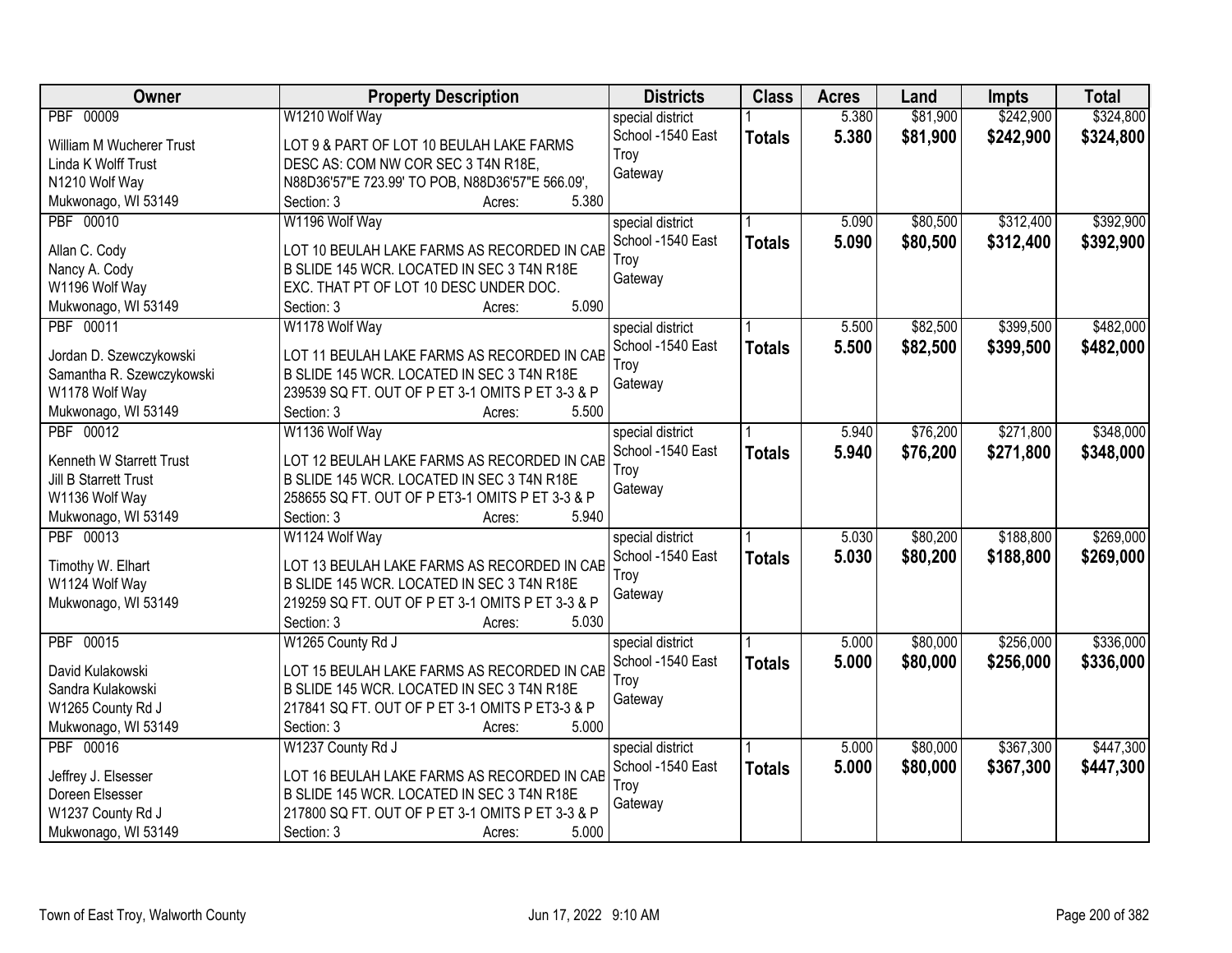| Owner                 | <b>Property Description</b>                      | <b>Districts</b>  | <b>Class</b>  | <b>Acres</b> | Land     | <b>Impts</b>    | <b>Total</b> |
|-----------------------|--------------------------------------------------|-------------------|---------------|--------------|----------|-----------------|--------------|
| PBF 00017             | W1225 County Rd J                                | special district  |               | 5.000        | \$80,000 | \$255,900       | \$335,900    |
| Jennifer R. Strube    | LOT 17 BEULAH LAKE FARMS AS RECORDED IN CAB      | School -1540 East | <b>Totals</b> | 5.000        | \$80,000 | \$255,900       | \$335,900    |
| W1225 County Rd J     | B SLIDE 145 WCR. LOCATED IN SEC 3 T4N R18E       | Troy              |               |              |          |                 |              |
| Mukwonago, WI 53149   | 218067 SQ FT. OUT OF P ET3-1 OMITS P ET 3-3 & P  | Gateway           |               |              |          |                 |              |
|                       | 5.000<br>Section: 3<br>Acres:                    |                   |               |              |          |                 |              |
| PBF 00018             | W1177 County Rd J                                | special district  |               | 5.000        | \$80,000 | \$316,900       | \$396,900    |
| Jeffrey J. Shiroda    | LOT 18 BEULAH LAKE FARMS AS RECORDED IN CAB      | School -1540 East | <b>Totals</b> | 5.000        | \$80,000 | \$316,900       | \$396,900    |
| Sheryl A. Shiroda     | B SLIDE 145 WCR. LOCATED IN SEC 3 T4N R18E       | Troy              |               |              |          |                 |              |
| W1177 County Rd J     | 217800 SQ FT. OUT OF P ET 3-1 OMITS P ET 3-3 & P | Gateway           |               |              |          |                 |              |
| Mukwonago, WI 53149   | 5.000<br>Section: 3<br>Acres:                    |                   |               |              |          |                 |              |
| PBF 00019             | W1151 County Rd J                                | special district  |               | 5.000        | \$80,000 | \$373,400       | \$453,400    |
|                       |                                                  | School -1540 East | <b>Totals</b> | 5.000        | \$80,000 | \$373,400       | \$453,400    |
| Raymond Miller        | LOT 19 BEULAH LAKE FARMS AS RECORDED IN CAB      | Troy              |               |              |          |                 |              |
| <b>Heather Miller</b> | B SLIDE 145 WCR. LOCATED IN SEC 3 T4N R18E       | Gateway           |               |              |          |                 |              |
| W1151 County Rd J     | 217800 SQ FT. OUT OF P ET 3-1 OMITS P ET 3-3 & P |                   |               |              |          |                 |              |
| Mukwonago, WI 53149   | Section: 3<br>5.000<br>Acres:                    |                   |               |              |          |                 |              |
| PBF 00020             | W1149 County Rd J                                | special district  |               | 5.000        | \$80,000 | \$329,400       | \$409,400    |
| Brian K. Schauer      | LOT 20 BEULAH LAKE FARMS AS RECORDED IN CAB      | School -1540 East | <b>Totals</b> | 5.000        | \$80,000 | \$329,400       | \$409,400    |
| Kyra V. Schauer       | B SLIDE 145 WCR. LOCATED IN SEC 3 T4N R18E       | Troy              |               |              |          |                 |              |
| W1149 County Rd J     | 217800 SQ FT. OUT OF P ET 3-1 OMITS P ET 3-3 & P | Gateway           |               |              |          |                 |              |
| Mukwonago, WI 53149   | Section: 3<br>5.000<br>Acres:                    |                   |               |              |          |                 |              |
| PBF 00021             | W1147 County Rd J                                | special district  |               | 5.000        | \$80,000 | \$272,700       | \$352,700    |
|                       |                                                  | School -1540 East | <b>Totals</b> | 5.000        | \$80,000 | \$272,700       | \$352,700    |
| Kurt A. Wilm          | LOT 21 BEULAH LAKE FARMS AS RECORDED IN CAB      | Troy              |               |              |          |                 |              |
| Kerrie S. Wilm        | B SLIDE 145 WCR. LOCATED IN SEC 3 T4N R18E       | Gateway           |               |              |          |                 |              |
| W1147 County Rd J     | 217889 SQ FT. OUT OF P ET 3-1 OMITS P ET 3-3 & P |                   |               |              |          |                 |              |
| Mukwonago, WI 53149   | Section: 3<br>5.000<br>Acres:                    |                   |               |              |          |                 |              |
| PBF 00034             | County Rd J                                      | special district  |               | 5.000        | \$80,000 | $\overline{50}$ | \$80,000     |
| Mark P. Schmitt       | LOT 34 BEULAH LAKE FARMS AS RECORDED IN CAB      | School -1540 East | <b>Totals</b> | 5.000        | \$80,000 | \$0             | \$80,000     |
| W959 County Rd J      | B SLIDE 145 WCR. LOCATED IN SEC 3 T4N R18E       | Troy              |               |              |          |                 |              |
| Mukwonago, WI 53149   | 217965 SQ FT. OUT OF P ET 3-1 OMITS P ET 3-3 & P | Gateway           |               |              |          |                 |              |
|                       | 5.000<br>Section: 3<br>Acres:                    |                   |               |              |          |                 |              |
| PBF 00035             | W959 County Rd J                                 | special district  |               | 5.000        | \$80,000 | \$241,600       | \$321,600    |
|                       |                                                  | School -1540 East | <b>Totals</b> | 5.000        | \$80,000 | \$241,600       | \$321,600    |
| Mark P. Schmitt       | LOT 35 BEULAH LAKE FARMS AS RECORDED IN CAB      | Troy              |               |              |          |                 |              |
| W959 County Rd J      | B SLIDE 145 WCR. LOCATED IN SEC 3 T4N R18E       | Gateway           |               |              |          |                 |              |
| Mukwonago, WI 53149   | 246699 SQ FT. OUT OF P ET 3-1 OMITS P ET 3-3 & P |                   |               |              |          |                 |              |
|                       | 5.000<br>Section: 3<br>Acres:                    |                   |               |              |          |                 |              |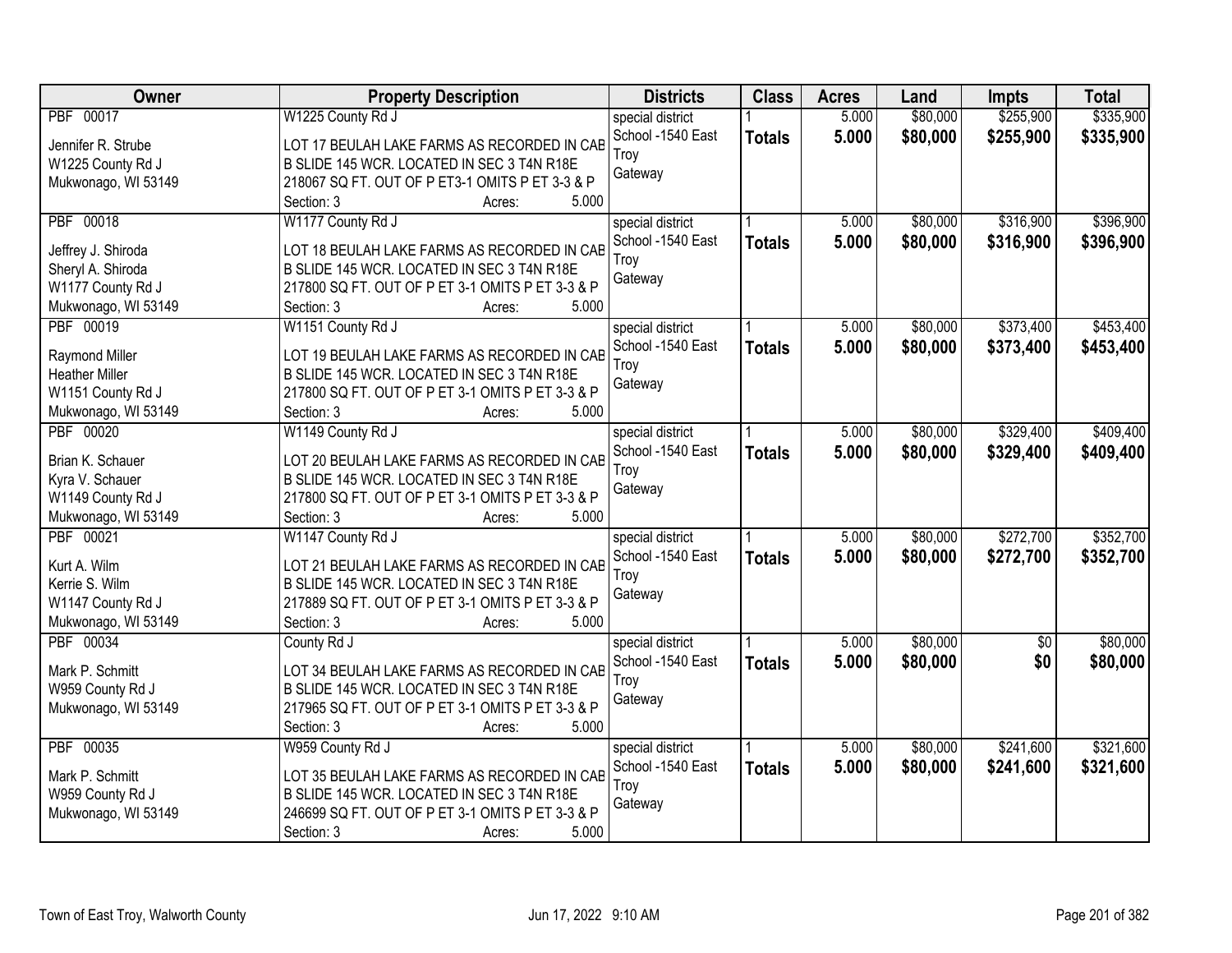| Owner                              | <b>Property Description</b>                      | <b>Districts</b>          | <b>Class</b>  | <b>Acres</b> | Land     | <b>Impts</b> | <b>Total</b> |
|------------------------------------|--------------------------------------------------|---------------------------|---------------|--------------|----------|--------------|--------------|
| PBF 00036                          | W949 County Rd J                                 | special district          |               | 5.000        | \$80,000 | \$206,900    | \$286,900    |
| Dustin G. Bernau                   | LOT 36 BEULAH LAKE FARMS AS RECORDED IN CAB      | School -1540 East<br>Troy | <b>Totals</b> | 5.000        | \$80,000 | \$206,900    | \$286,900    |
| Lauren K. Bernau                   | B SLIDE 145 WCR. LOCATED IN SEC 3 T4N R18E       |                           |               |              |          |              |              |
| W949 County Rd J                   | 218155 SQ FT. OUT OF P ET 3-1 OMITS P ET 3-3 & P | Gateway                   |               |              |          |              |              |
| Mukwonago, WI 53149                | 5.000<br>Section: 3<br>Acres:                    |                           |               |              |          |              |              |
| PBF1 00001                         | N9611 Beulah Meadows Rd                          | special district          |               | 5.040        | \$80,200 | \$242,000    | \$322,200    |
| Juan P. Avila                      | LOT 37 BEULAH LAKE FARMS SUB. ADD. #1 AS         | School -1540 East         | <b>Totals</b> | 5.040        | \$80,200 | \$242,000    | \$322,200    |
| Julie P. Avila                     | RECORDED IN CAB C SLIDE 21A WCR. LOCATED IN      | Troy                      |               |              |          |              |              |
| N9611 Beulah Meadows Rd            | NE 1/4 & SE 1/4 SEC 3 T4N R18E. 219352 SQ FT     | Gateway                   |               |              |          |              |              |
| East Troy, WI 53149                | 5.040<br>Section: 3<br>Acres:                    |                           |               |              |          |              |              |
| PBF1 00002                         | N9579 Beulah Meadows Rd                          | special district          |               | 5.000        | \$80,000 | \$351,600    | \$431,600    |
|                                    |                                                  | School -1540 East         |               |              |          |              |              |
| Justin D. Stigler                  | LOT 38 BEULAH LAKE FARMS SUB. ADD. #1 AS         | Troy                      | <b>Totals</b> | 5.000        | \$80,000 | \$351,600    | \$431,600    |
| Jennifer L. Stigler                | RECORDED IN CAB C SLIDE 21A WCR. LOCATED IN      | Gateway                   |               |              |          |              |              |
| N9579 Beulah Meadows Rd            | NE 1/4 & SE 1/4 SEC 3 T4N R18E. 217838 SQ FT     |                           |               |              |          |              |              |
| Mukwonago, WI 53149                | 5.000<br>Section: 3<br>Acres:                    |                           |               |              |          |              |              |
| PBF1 00003                         | N9553 Beulah Meadows Rd                          | special district          |               | 5.000        | \$80,000 | \$279,500    | \$359,500    |
|                                    | LOT 39 BEULAH LAKE FARMS SUB. ADD. #1 AS         | School -1540 East         | <b>Totals</b> | 5.000        | \$80,000 | \$279,500    | \$359,500    |
| Christopher Lange<br>Shannon Lange | RECORDED IN CAB C SLIDE 21A WCR. LOCATED IN      | Troy                      |               |              |          |              |              |
| N9553 Beulah Meadows Rd            | NE 1/4 & SE 1/4 SEC 3 T4N R18E. 217800 SQ FT     | Gateway                   |               |              |          |              |              |
| Mukwonago, WI 53149                | 5.000<br>Section: 3<br>Acres:                    |                           |               |              |          |              |              |
| PBF1 00004                         | N9521 Beulah Meadows Rd                          | special district          |               | 5.000        | \$80,000 | \$320,400    | \$400,400    |
|                                    |                                                  | School -1540 East         | <b>Totals</b> | 5.000        | \$80,000 | \$320,400    | \$400,400    |
| Henry W. Mackenzie                 | LOT 40 BEULAH LAKE FARMS SUB. ADD. #1 AS         | Troy                      |               |              |          |              |              |
| Kay E. Mackenzie                   | RECORDED IN CAB C SLIDE 21A WCR. LOCATED IN      | Gateway                   |               |              |          |              |              |
| N9521 Beulah Meadows Rd            | NE 1/4 & SE 1/4 SEC 3 T4N R18E. 218311 SQ FT     |                           |               |              |          |              |              |
| Mukwonago, WI 53149                | 5.000<br>Section: 3<br>Acres:                    |                           |               |              |          |              |              |
| PBF1 00005                         | N9507 Beulah Meadows Rd                          | special district          |               | 5.000        | \$80,000 | \$412,000    | \$492,000    |
| Jeffrey J. James                   | LOT 41 BEULAH LAKE FARMS SUB. ADD. #1 AS         | School -1540 East         | <b>Totals</b> | 5.000        | \$80,000 | \$412,000    | \$492,000    |
| Lisa A. James                      | RECORDED IN CAB C SLIDE 21A WCR. LOCATED IN      | Troy                      |               |              |          |              |              |
| N9507 Beulah Meadows Rd            | NE 1/4 & SE 1/4 SEC 3 T4N R18E. 218295 SQ FT     | Gateway                   |               |              |          |              |              |
| Mukwonago, WI 53149                | 5.000<br>Section: 3<br>Acres:                    |                           |               |              |          |              |              |
| PBF1 00006                         | N9499 Beulah Meadows Rd                          | special district          |               | 5.000        | \$80,000 | \$345,300    | \$425,300    |
|                                    |                                                  | School -1540 East         | <b>Totals</b> | 5.000        | \$80,000 | \$345,300    | \$425,300    |
| David Reed                         | LOT 42 BEULAH LAKE FARMS SUB. ADD. #1 AS         | Troy                      |               |              |          |              |              |
| Carol Reed                         | RECORDED IN CAB C SLIDE 21A WCR. LOCATED IN      | Gateway                   |               |              |          |              |              |
| N9499 Beulah Meadows Rd            | NE 1/4 & SE 1/4 SEC 3 T4N R18E. 218778 SQ FT     |                           |               |              |          |              |              |
| Mukwonago, WI 53149                | 5.000<br>Section: 3<br>Acres:                    |                           |               |              |          |              |              |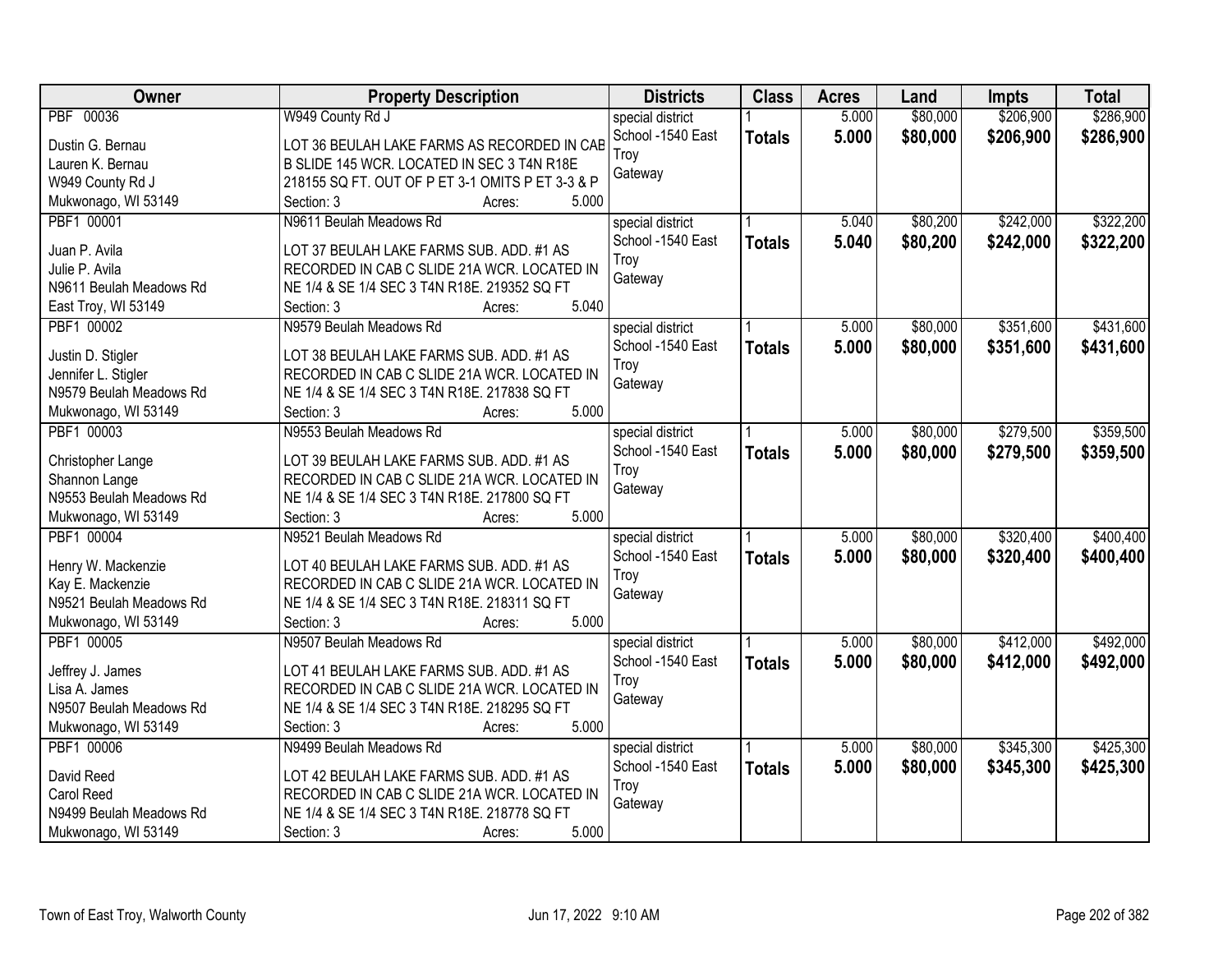| Owner                       | <b>Property Description</b>                  | <b>Districts</b>  | <b>Class</b>  | <b>Acres</b> | Land     | <b>Impts</b> | <b>Total</b> |
|-----------------------------|----------------------------------------------|-------------------|---------------|--------------|----------|--------------|--------------|
| PBF1 00007                  | N9497 Beulah Meadows Rd                      | special district  |               | 7.250        | \$91,300 | \$349,300    | \$440,600    |
| Dennis A. Cetnarowski et al | LOT 43 BEULAH LAKE FARMS SUB. ADD. #1 AS     | School -1540 East | <b>Totals</b> | 7.250        | \$91,300 | \$349,300    | \$440,600    |
| c/o Dennis A. Cetnarowski   | RECORDED IN CAB C SLIDE 21A WCR. LOCATED IN  | Troy              |               |              |          |              |              |
| N9497 Beulah Meadows Rd     | NE 1/4 & SE 1/4 SEC 3 T4N R18E. 315966 SQ FT | Gateway           |               |              |          |              |              |
| Mukwonago, WI 53149         | 7.250<br>Section: 3<br>Acres:                |                   |               |              |          |              |              |
| PBF1 00008                  | N9498 Beulah Meadows Rd                      | special district  |               | 7.020        | \$90,100 | \$357,000    | \$447,100    |
|                             |                                              | School -1540 East | <b>Totals</b> | 7.020        | \$90,100 | \$357,000    | \$447,100    |
| David W. Zabel              | LOT 44 BEULAH LAKE FARMS SUB. ADD. #1 AS     | Troy              |               |              |          |              |              |
| Karen M. Zabel              | RECORDED IN CAB C SLIDE 21A WCR. LOCATED IN  | Gateway           |               |              |          |              |              |
| N9498 Beulah Meadows Rd     | NE 1/4 & SE 1/4 SEC 3 T4N R18E. 305692 SQ FT |                   |               |              |          |              |              |
| Mukwonago, WI 53149         | 7.020<br>Section: 3<br>Acres:                |                   |               |              |          |              |              |
| PBF1 00009                  | N9514 Beulah Meadows Rd                      | special district  |               | 5.170        | \$80,900 | \$378,100    | \$459,000    |
| Thomas J. Monahan           | LOT 45 BEULAH LAKE FARMS SUB. ADD. #1 AS     | School -1540 East | <b>Totals</b> | 5.170        | \$80,900 | \$378,100    | \$459,000    |
| Sheryl L. Monahan           | RECORDED IN CAB C SLIDE 21A WCR. LOCATED IN  | Troy              |               |              |          |              |              |
| N9514 Beulah Meadows Rd     | NE 1/4 & SE 1/4 SEC 3 T4N R18E. 225329 SQ FT | Gateway           |               |              |          |              |              |
| Mukwonago, WI 53149         | 5.170<br>Section: 3<br>Acres:                |                   |               |              |          |              |              |
| PBF1 00010                  | N9524 Beulah Meadows Rd                      | special district  |               | 5.330        | \$81,700 | \$256,900    | \$338,600    |
|                             |                                              | School -1540 East | <b>Totals</b> | 5.330        | \$81,700 | \$256,900    | \$338,600    |
| Steven C. Bickel            | LOT 46 BEULAH LAKE FARMS SUB. ADD. #1 AS     | Troy              |               |              |          |              |              |
| Susan A. Bickel             | RECORDED IN CAB C SLIDE 21A WCR. LOCATED IN  | Gateway           |               |              |          |              |              |
| N9524 Beulah Meadows Rd     | NE 1/4 & SE 1/4 SEC 3 T4N R18E. 231996 SQ FT |                   |               |              |          |              |              |
| Mukwonago, WI 53149         | 5.330<br>Section: 3<br>Acres:                |                   |               |              |          |              |              |
| PBF1 00011                  | N9544 Beulah Meadows Rd                      | special district  |               | 6.500        | \$87,500 | \$354,300    | \$441,800    |
| Joseph R. Stippich          | LOT 47 BEULAH LAKE FARMS SUB. ADD. #1 AS     | School -1540 East | <b>Totals</b> | 6.500        | \$87,500 | \$354,300    | \$441,800    |
| Julia L. Mitchell           | RECORDED IN CAB C SLIDE 21A WCR. LOCATED IN  | Troy              |               |              |          |              |              |
| N9544 Beulah Meadows Rd     | NE 1/4 & SE 1/4 SEC 3 T4N R18E. 282703 SQ FT | Gateway           |               |              |          |              |              |
| Mukwonago, WI 53149         | 6.500<br>Section: 3<br>Acres:                |                   |               |              |          |              |              |
| PBF1 00012                  | N9570 Beulah Meadows Rd                      | special district  |               | 8.160        | \$95,800 | \$286,800    | \$382,600    |
|                             |                                              | School -1540 East |               | 8.160        |          |              |              |
| Richard C. Silkworth        | LOT 48 BEULAH LAKE FARMS SUB. ADD. #1 AS     | Troy              | <b>Totals</b> |              | \$95,800 | \$286,800    | \$382,600    |
| Suzanne M. Silkworth        | RECORDED IN CAB C SLIDE 21A WCR. LOCATED IN  |                   |               |              |          |              |              |
| N9570 Beulah Meadows Rd     | NE 1/4 & SE 1/4 SEC 3 T4N R18E. 355375 SQ FT | Gateway           |               |              |          |              |              |
| Mukwonago, WI 53149         | 8.160<br>Section: 3<br>Acres:                |                   |               |              |          |              |              |
| PBF1 00013                  | N9588 Beulah Meadows Rd                      | special district  |               | 6.690        | \$88,500 | \$364,600    | \$453,100    |
| Jeffrey J. Schilling        | LOT 49 BEULAH LAKE FARMS SUB. ADD. #1 AS     | School -1540 East | <b>Totals</b> | 6.690        | \$88,500 | \$364,600    | \$453,100    |
| Kelly M. Schilling          | RECORDED IN CAB C SLIDE 21A WCR. LOCATED IN  | Troy              |               |              |          |              |              |
| N9588 Beulah Meadows Rd     | NE 1/4 & SE 1/4 SEC 3 T4N R18E. 291484 SQ FT | Gateway           |               |              |          |              |              |
| Mukwonago, WI 53149         | 6.690<br>Section: 3<br>Acres:                |                   |               |              |          |              |              |
|                             |                                              |                   |               |              |          |              |              |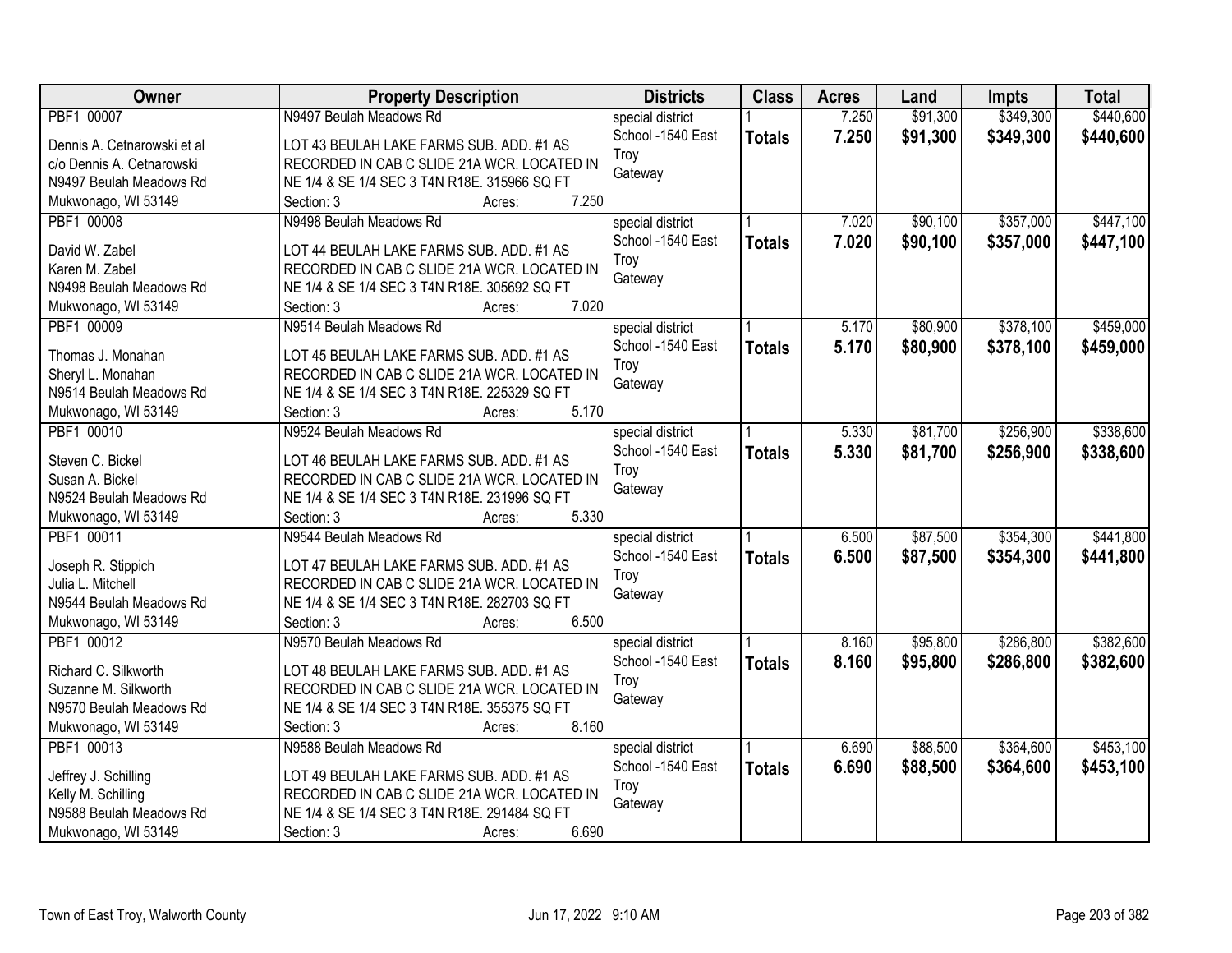| Owner                   | <b>Property Description</b>                   |        |       | <b>Districts</b>  | <b>Class</b>  | <b>Acres</b> | Land      | <b>Impts</b> | <b>Total</b> |
|-------------------------|-----------------------------------------------|--------|-------|-------------------|---------------|--------------|-----------|--------------|--------------|
| PBF1 00014              | N9602 Beulah Meadows Rd                       |        |       | special district  |               | 5.140        | \$80,700  | \$275,800    | \$356,500    |
| Mark C. Mcdonald        | LOT 50 BEULAH LAKE FARMS SUB. ADD. #1 AS      |        |       | School -1540 East | <b>Totals</b> | 5.140        | \$80,700  | \$275,800    | \$356,500    |
| N9602 Beulah Meadows Rd | RECORDED IN CAB C SLIDE 21A WCR. LOCATED IN   |        |       | Troy              |               |              |           |              |              |
| Mukwonago, WI 53149     | NE 1/4 & SE 1/4 SEC 3 T4N R18E. 223772 SQ FT  |        |       | Gateway           |               |              |           |              |              |
|                         | Section: 3                                    | Acres: | 5.140 |                   |               |              |           |              |              |
| <b>PBH 00001</b>        | W2138 Beulah Hghts Rd                         |        |       | special district  |               | 5.130        | \$142,200 | \$127,600    | \$269,800    |
|                         |                                               |        |       | School -1540 East | <b>Totals</b> | 5.130        | \$142,200 | \$127,600    | \$269,800    |
| Stephen S. Morrill      | LOT 106 LOT 107 EXC PBH-1A DESC IN VOL 219    |        |       | Troy              |               |              |           |              |              |
| Christine J. Morill     | RECORDS PG 164. ALSO UNDIV INT IN 82' WATER   |        |       | Gateway           |               |              |           |              |              |
| 433 W Edwards St        | FRONTAGE LOT 140. BEULAH HEIGHTS              |        |       |                   |               |              |           |              |              |
| Springfield, IL 62704   | Section: 7                                    | Acres: | 5.130 |                   |               |              |           |              |              |
| <b>PBH 00001A</b>       | W2128 Beulah Hghts Rd                         |        |       | special district  |               | 0.469        | \$61,200  | \$162,100    | \$223,300    |
| Judith A. Taubert       | PT LOT 107 DESC AS: COM AT SELY COR LOT 107 & |        |       | School -1540 East | <b>Totals</b> | 0.469        | \$61,200  | \$162,100    | \$223,300    |
| W2128 Beulah Heights Rd | POB, N14D 30'W 281.83' TO PT ON MEANDER LN    |        |       | Troy              |               |              |           |              |              |
| East Troy, WI 53120     | BEING 5' FROM WATER, S35D 14'58" W 85.30',    |        |       | Gateway           |               |              |           |              |              |
|                         | Section: 7                                    | Acres: | 0.469 |                   |               |              |           |              |              |
| <b>PBH 00002</b>        | W2126 Beulah Hghts Rd                         |        |       | special district  |               | 0.459        | \$60,100  | \$313,100    | \$373,200    |
|                         |                                               |        |       | School -1540 East | <b>Totals</b> | 0.459        | \$60,100  | \$313,100    | \$373,200    |
| Jeffrey A. Paddock      | LOT 108 ALSO UNDIVIDED INTEREST IN W 82' OF   |        |       | Troy              |               |              |           |              |              |
| Roberta J. Paddock      | WATER FRONTAGE OF LOT 140. BEULAH HEIGHTS     |        |       | Gateway           |               |              |           |              |              |
| W2126 Beulah Heights Rd |                                               |        |       |                   |               |              |           |              |              |
| East Troy, WI 53120     | Section: 7                                    | Acres: | 0.459 |                   |               |              |           |              |              |
| <b>PBH 00003</b>        | W2116 Beulah Hghts Rd                         |        |       | special district  |               | 0.882        | \$79,500  | \$183,900    | \$263,400    |
| Danny D. Lomen          | LOT 109 ALSO UNDIVIDED INTEREST IN W 82' OF   |        |       | School -1540 East | <b>Totals</b> | 0.882        | \$79,500  | \$183,900    | \$263,400    |
| Maurya J. Lomen         | WATER FRONTAGE OF LOT 140. BEULAH HEIGHTS     |        |       | Troy              |               |              |           |              |              |
| W2116 Beulah Heights Rd |                                               |        |       | Gateway           |               |              |           |              |              |
| East Troy, WI 53120     | Section: 7                                    | Acres: | 0.882 |                   |               |              |           |              |              |
| <b>PBH 00004</b>        | W2108 Beulah Hghts Rd                         |        |       | special district  |               | 0.980        | \$83,400  | \$208,800    | \$292,200    |
|                         |                                               |        |       | School -1540 East | <b>Totals</b> | 0.980        | \$83,400  | \$208,800    | \$292,200    |
| Nevaeh, LLC             | LOT 110 BEULAH HEIGHTS                        |        |       | Troy              |               |              |           |              |              |
| W2581 Hwy J             |                                               |        |       | Gateway           |               |              |           |              |              |
| East Troy, WI 53120     |                                               |        |       |                   |               |              |           |              |              |
|                         | Section: 7                                    | Acres: | 0.980 |                   |               |              |           |              |              |
| <b>PBH 00005</b>        | W2102 Beulah Hghts Rd                         |        |       | special district  |               | 1.030        | \$85,100  | \$183,200    | \$268,300    |
| Kurt J. Berger          | LOT 111 BEULAH HEIGHTS                        |        |       | School -1540 East | <b>Totals</b> | 1.030        | \$85,100  | \$183,200    | \$268,300    |
| Kim M. Berger           |                                               |        |       | Troy              |               |              |           |              |              |
| W2102 Beulah Heights Rd |                                               |        |       | Gateway           |               |              |           |              |              |
| East Troy, WI 53120     | Section: 7                                    | Acres: | 1.030 |                   |               |              |           |              |              |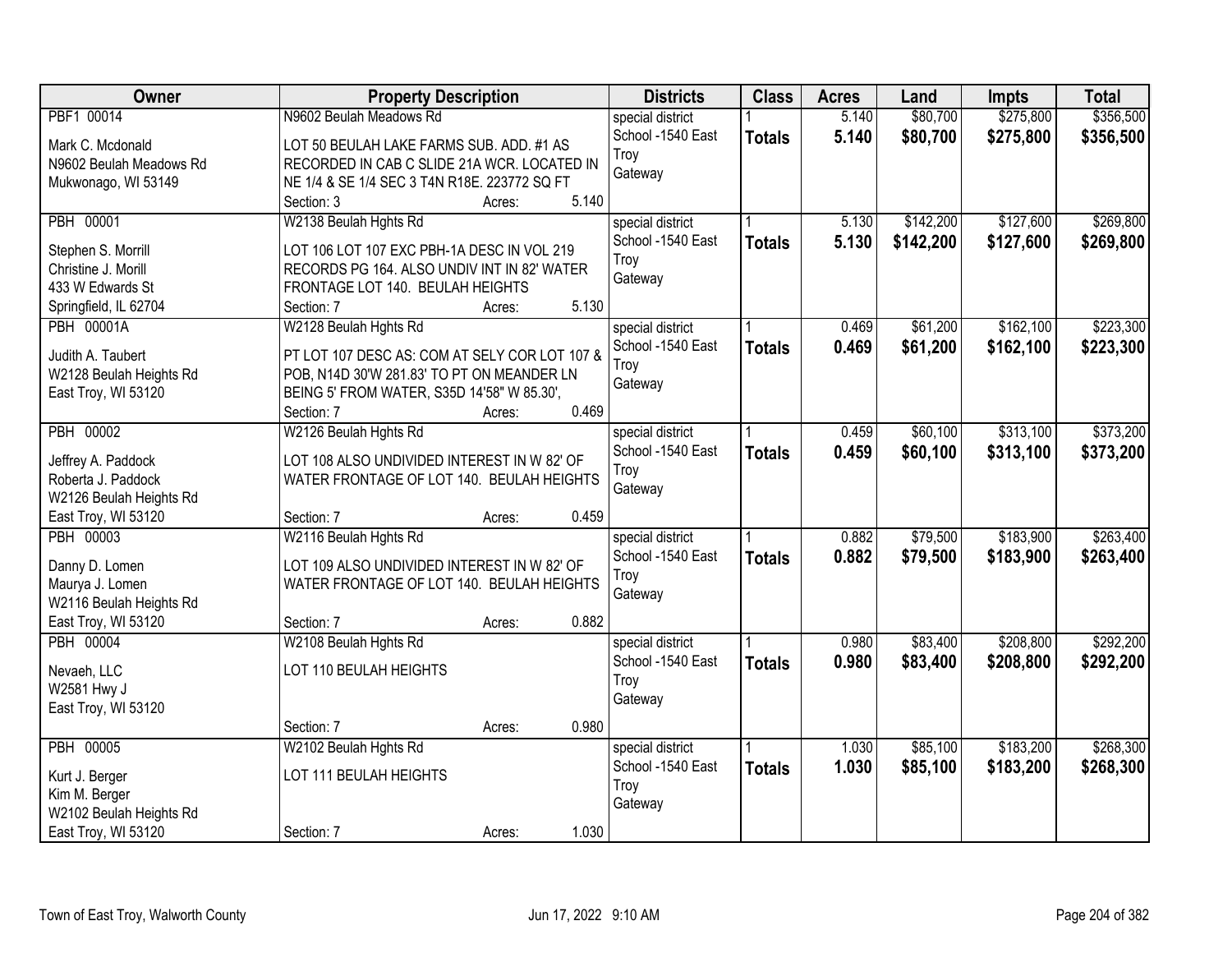| Owner                   | <b>Property Description</b>                        |        |       | <b>Districts</b>                      | <b>Class</b>  | <b>Acres</b> | Land     | <b>Impts</b>    | <b>Total</b> |
|-------------------------|----------------------------------------------------|--------|-------|---------------------------------------|---------------|--------------|----------|-----------------|--------------|
| <b>PBH 00006</b>        | W2094 Beulah Hghts Rd                              |        |       | special district                      |               | 1.090        | \$86,300 | \$171,700       | \$258,000    |
| Carlos M. Albelo        | LOT 112 BEULAH HEIGHTS                             |        |       | School -1540 East                     | <b>Totals</b> | 1.090        | \$86,300 | \$171,700       | \$258,000    |
| Tammy L. Albelo         |                                                    |        | Troy  |                                       |               |              |          |                 |              |
| W2094 Beulah Heights Rd |                                                    |        |       | Gateway                               |               |              |          |                 |              |
| East Troy, WI 53120     | Section: 8                                         | Acres: | 1.090 |                                       |               |              |          |                 |              |
| <b>PBH 00007</b>        | W2088 Beulah Hghts Rd                              |        |       | special district                      |               | 1.140        | \$87,300 | \$179,000       | \$266,300    |
|                         |                                                    |        |       | School -1540 East                     | <b>Totals</b> | 1.140        | \$87,300 | \$179,000       | \$266,300    |
| Nancy Webster           | LOT 113 BEULAH HEIGHTS                             |        | Troy  |                                       |               |              |          |                 |              |
| W2088 Beulah Heights Rd |                                                    |        |       | Gateway                               |               |              |          |                 |              |
| East Troy, WI 53120     |                                                    |        | 1.140 |                                       |               |              |          |                 |              |
|                         | Section: 8                                         | Acres: |       |                                       |               |              |          |                 |              |
| <b>PBH 00008</b>        | W2082 Beulah Hghts Rd                              |        |       | special district                      |               | 0.567        | \$67,200 | \$122,100       | \$189,300    |
| Gary E. Graczyk         | W 1/2 LOT 114 BEULAH HEIGHTS                       |        |       | School -1540 East                     | <b>Totals</b> | 0.567        | \$67,200 | \$122,100       | \$189,300    |
| Linda C. Graczyk        |                                                    |        | Troy  |                                       |               |              |          |                 |              |
| W2082 Beulah Heights Rd |                                                    |        |       | Gateway                               |               |              |          |                 |              |
| East Troy, WI 53120     | Section: 8                                         | Acres: | 0.567 |                                       |               |              |          |                 |              |
| <b>PBH 00009</b>        | W2078 Beulah Hghts Rd                              |        |       | special district                      |               | 0.461        | \$60,300 | \$54,300        | \$114,600    |
|                         |                                                    |        |       | School -1540 East                     | <b>Totals</b> | 0.461        | \$60,300 | \$54,300        | \$114,600    |
| Kurt R. Wegner          | E 1/2 LOT 114 ALSO INTEREST IN W 82' WATER         |        | Troy  |                                       |               |              |          |                 |              |
| W2078 Beulah Heights Rd | FRONTAGE OF LOT 140. BEULAH HEIGHTS                |        |       | Gateway                               |               |              |          |                 |              |
| East Troy, WI 53120     | Section: 8                                         |        | 0.461 |                                       |               |              |          |                 |              |
| <b>PBH 00010</b>        | W2074 Beulah Hghts Rd                              | Acres: |       |                                       |               | 0.483        | \$62,700 | $\overline{50}$ | \$62,700     |
|                         |                                                    |        |       | special district<br>School -1540 East |               |              |          |                 |              |
| Jay Hiller Trust        | PT LOT 115 DESC AS: COM AT PT AT SW COR,           |        |       |                                       | <b>Totals</b> | 0.483        | \$62,700 | \$0             | \$62,700     |
| Karin Hiller Trust      | N48D30'E 95.02', N27D10'W 83.60', N11D24'W 222.44' |        | Troy  | Gateway                               |               |              |          |                 |              |
| W2071 Beulah Heights Rd | TO SHR CHANNEL, NWLY ALG SHR TO W LN, SELY         |        |       |                                       |               |              |          |                 |              |
| East Troy, WI 53120     | Section: 8                                         | Acres: | 0.483 |                                       |               |              |          |                 |              |
| <b>PBH 00010A</b>       | W2070 Beulah Hghts Rd                              |        |       | special district                      |               | 0.400        | \$53,700 | \$210,700       | \$264,400    |
| <b>Chad Wales</b>       | PT LOT 115 BEULAH HEIGHTS: COM N48D30'E 95.02'     |        |       | School -1540 East                     | <b>Totals</b> | 0.400        | \$53,700 | \$210,700       | \$264,400    |
| Carrie Wales            | FROM SW COR LOT 115, N27D10'W 83.60', N11D 24'W    |        | Troy  |                                       |               |              |          |                 |              |
| W2070 Beulah Heights Rd | 222.44', SELY TO E LN LOT 115, SELY TO S LN LOT    |        |       | Gateway                               |               |              |          |                 |              |
| East Troy, WI 53120     | Section: 8                                         | Acres: | 0.400 |                                       |               |              |          |                 |              |
| <b>PBH 00010B</b>       | <b>Beulah Heights Rd</b>                           |        |       | special district                      |               | 0.413        | \$55,100 | $\sqrt{$0}$     | \$55,100     |
|                         |                                                    |        |       | School -1540 East                     | <b>Totals</b> | 0.413        | \$55,100 | \$0             | \$55,100     |
| <b>Barney Schultz</b>   | COM SE COR LOT 116, N15D W ALG ELY LN LOT 116      |        | Troy  |                                       |               |              |          |                 |              |
| 2834S 74 Th St          | 170', NWLY ALG SHORE 72.60', S6D26'E 122.77',      |        |       | Gateway                               |               |              |          |                 |              |
| West Allis, WI 53219    | S25D07'E 116.95', N48D30'E 70. 80' TO POB. BEULAH  |        |       |                                       |               |              |          |                 |              |
|                         | Section: 8                                         | Acres: | 0.413 |                                       |               |              |          |                 |              |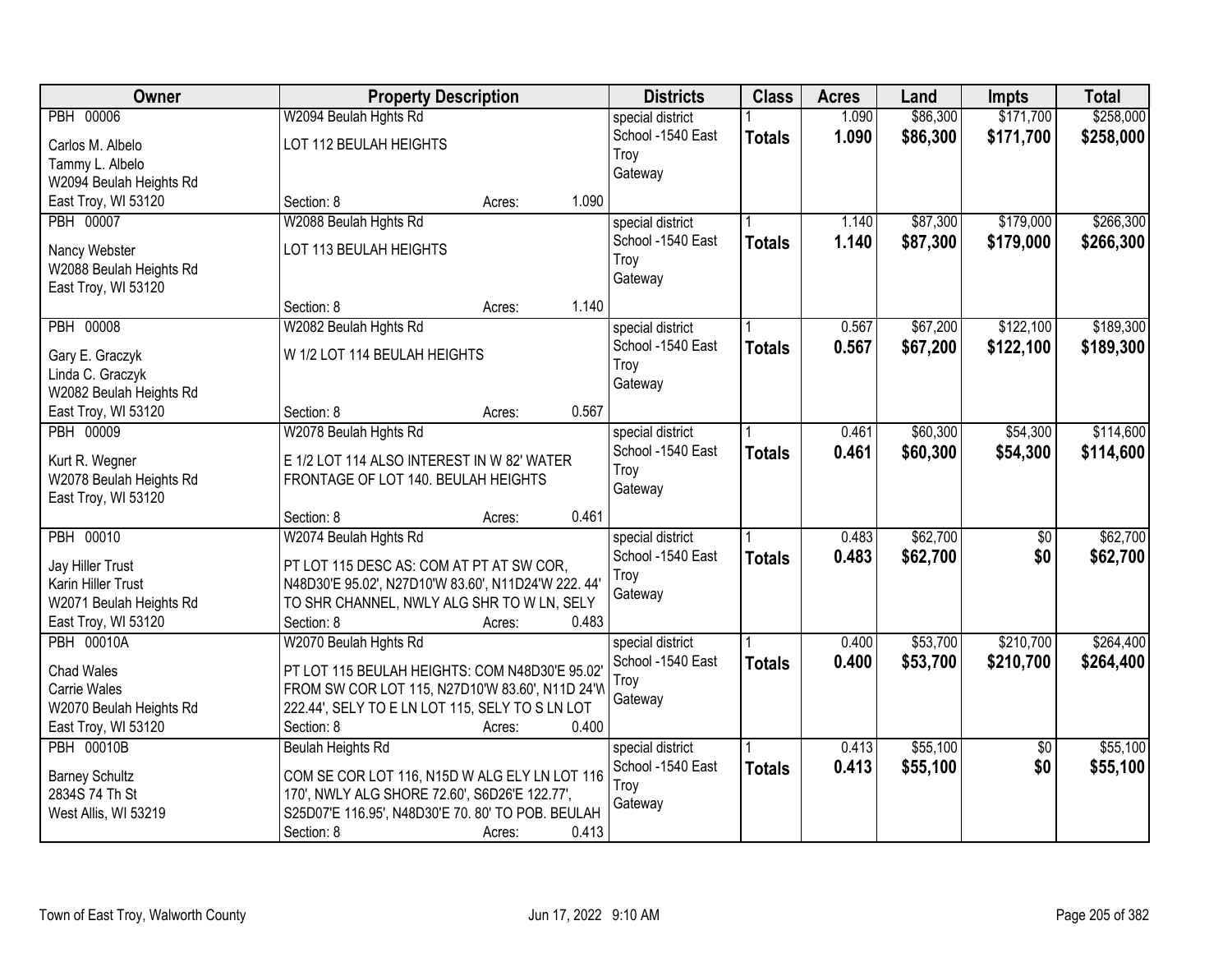| Owner                                          | <b>Property Description</b>                                             |        |       | <b>Districts</b>                      | <b>Class</b>  | <b>Acres</b>   | Land      | <b>Impts</b>    | Total     |
|------------------------------------------------|-------------------------------------------------------------------------|--------|-------|---------------------------------------|---------------|----------------|-----------|-----------------|-----------|
| PBH 00011                                      | <b>Beulah Heights Rd</b>                                                |        |       | special district                      |               | 0.180          | \$100     | $\overline{50}$ | \$100     |
| Camp Charles Allis Assn                        | INTEREST IN W 82' WATER FRONTAGE OF LOT 140                             |        |       | School -1540 East<br>Troy             | <b>Totals</b> | 0.180          | \$100     | \$0             | \$100     |
| C/O Dan Roepke-Treasurer                       | <b>BEULAH HEIGHTS</b>                                                   |        |       | Gateway                               |               |                |           |                 |           |
| 4236 Cedar Creek Rd                            |                                                                         |        |       |                                       |               |                |           |                 |           |
| Slinger, WI 53086<br>PBH 00012                 | Section: 7<br>W2006 Beulah Hghts Rd                                     | Acres: | 0.180 |                                       |               |                | \$66,700  | \$44,200        | \$110,900 |
|                                                |                                                                         |        |       | special district<br>School -1540 East |               | 0.554<br>0.554 | \$66,700  | \$44,200        | \$110,900 |
| Old Duffer's Club, Inc                         | LOT 125 SWLY 75' LOT 126 BEULAH HEIGHTS                                 |        |       | Troy                                  | <b>Totals</b> |                |           |                 |           |
| C/O James J Bednarski                          |                                                                         |        |       | Gateway                               |               |                |           |                 |           |
| 2145 N 66th<br>Wauwatosa, WI 53213-0000        | Section: 8                                                              | Acres: | 0.554 |                                       |               |                |           |                 |           |
| PBH 00013                                      | W2002 Beulah Hghts Rd                                                   |        |       | special district                      |               | 0.455          | \$59,700  | \$20,000        | \$79,700  |
|                                                |                                                                         |        |       | School -1540 East                     | <b>Totals</b> | 0.455          | \$59,700  | \$20,000        | \$79,700  |
| Thomas J. Rehm<br>10626 Hidden Creek Dr        | NELY 25' LOT 126 LOT 127 BEULAH HEIGHTS                                 |        |       | Troy                                  |               |                |           |                 |           |
| Mequon, WI 53092                               |                                                                         |        |       | Gateway                               |               |                |           |                 |           |
|                                                | Section: 8                                                              | Acres: | 0.455 |                                       |               |                |           |                 |           |
| <b>PBH 00015</b>                               | W2071 Beulah Hghts Rd                                                   |        |       | Lake Beulah Lake                      |               | 0.970          | \$548,100 | \$237,400       | \$785,500 |
| Jay Hiller Trust                               | LOT 129 & E 20' OF N 266' LOT 130 BEULAN                                |        |       | Management                            | <b>Totals</b> | 0.970          | \$548,100 | \$237,400       | \$785,500 |
| Karin Hiller Trust                             | <b>HEIGHTS</b>                                                          |        |       | special district                      |               |                |           |                 |           |
| W2071 Beulah Heights Rd                        |                                                                         |        |       | School -1540 East                     |               |                |           |                 |           |
| East Troy, WI 53120                            | Section: 8                                                              | Acres: | 0.970 | Troy<br>Gateway                       |               |                |           |                 |           |
| PBH 00016                                      | W2077 Beulah Hghts Rd                                                   |        |       | Lake Beulah Lake                      |               | 1.190          | \$629,400 | \$230,900       | \$860,300 |
| Kevin Brickler                                 | LOT 130 EXC E 20' OF N 266' LOT 131 EXC W 1/2                           |        |       | Management                            | <b>Totals</b> | 1.190          | \$629,400 | \$230,900       | \$860,300 |
| <b>Molly Brickler</b>                          | <b>BEULAH HEIGHTS</b>                                                   |        |       | special district                      |               |                |           |                 |           |
| W2077 Beulah Heights Rd                        |                                                                         |        |       | School -1540 East                     |               |                |           |                 |           |
| East Troy, WI 53120                            | Section: 8                                                              | Acres: | 1.190 | Troy<br>Gateway                       |               |                |           |                 |           |
| <b>PBH 00016A</b>                              | W2081 Beulah Hghts Rd                                                   |        |       | Lake Beulah Lake                      |               | 1.010          | \$653,400 | \$296,600       | \$950,000 |
|                                                |                                                                         |        |       | Management                            | <b>Totals</b> | 1.010          | \$653,400 | \$296,600       | \$950,000 |
| Steven T. Rotier et al<br>c/o Steven T. Rotier | W'LY 1/2 OF LOT 131; LOT 132; E'LY 29' LOT 133<br><b>BEULAH HEIGHTS</b> |        |       | special district                      |               |                |           |                 |           |
| W2081 Beulah Heights Rd                        |                                                                         |        |       | School -1540 East                     |               |                |           |                 |           |
| East Troy, WI 53120                            | Section: 8                                                              | Acres: | 1.010 | Troy                                  |               |                |           |                 |           |
| PBH 00017                                      | W2091 Beulah Hghts Rd                                                   |        |       | Gateway<br>Lake Beulah Lake           |               | 0.630          | \$512,200 | \$69,100        | \$581,300 |
|                                                |                                                                         |        |       | Management                            | <b>Totals</b> | 0.630          | \$512,200 | \$69,100        | \$581,300 |
| Tatiana Ivushkina                              | WLY 71' LOT 133 & ELY 19' LOT 134 BEULAH                                |        |       | special district                      |               |                |           |                 |           |
| 680 Rienzl Ln<br>Highwood, IL 60040            | HEIGHTS EXC PT EXTREME N END OCCUPIED BY<br>ROAD.                       |        |       | School -1540 East                     |               |                |           |                 |           |
|                                                | Section: 8                                                              | Acres: | 0.630 | Troy                                  |               |                |           |                 |           |
|                                                |                                                                         |        |       | Gateway                               |               |                |           |                 |           |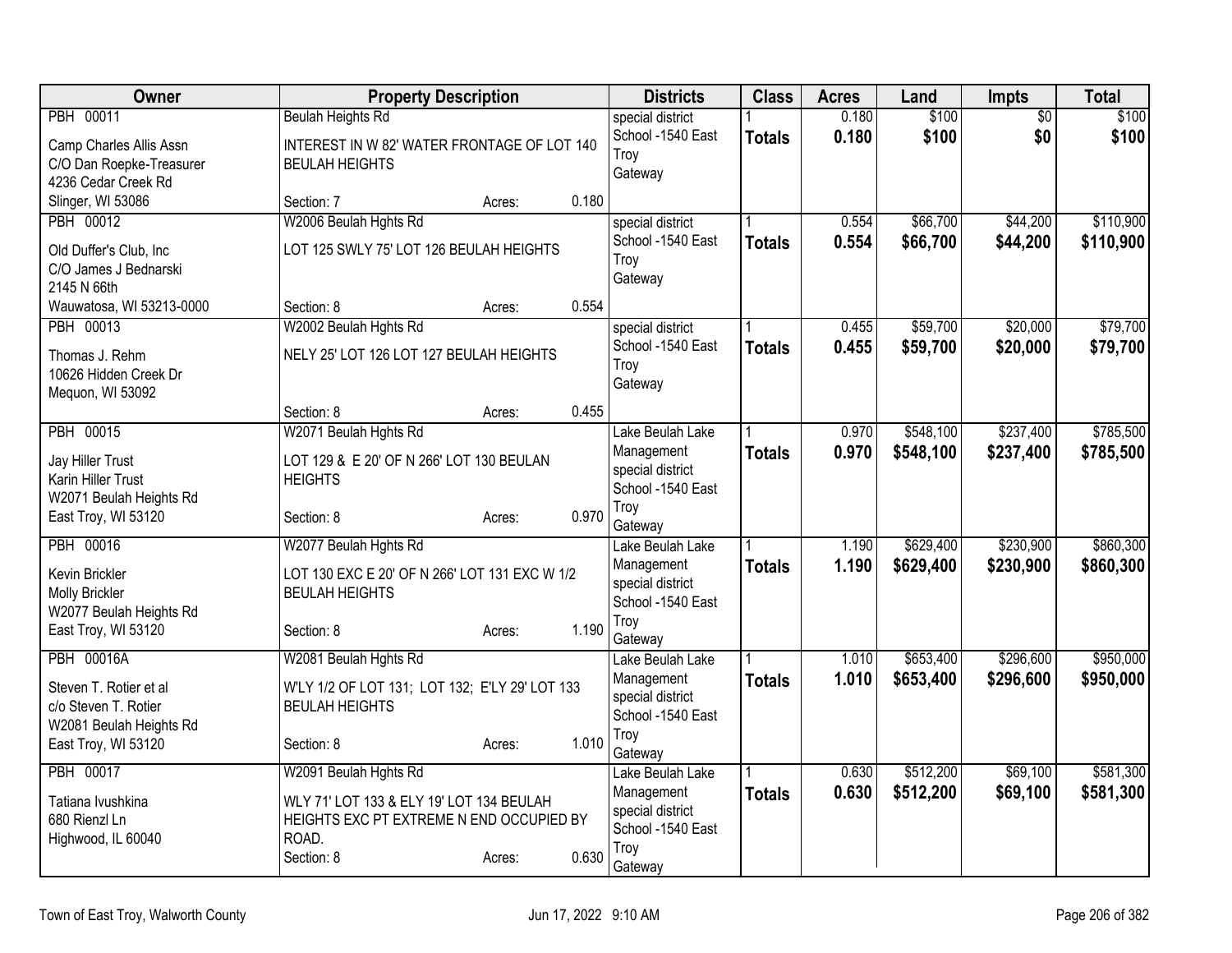| Owner                         | <b>Property Description</b>                        |        |       | <b>Districts</b>               | <b>Class</b>  | <b>Acres</b> | Land      | <b>Impts</b> | <b>Total</b> |
|-------------------------------|----------------------------------------------------|--------|-------|--------------------------------|---------------|--------------|-----------|--------------|--------------|
| PBH 00018                     | W2095 Beulah Hghts Rd                              |        |       | Lake Beulah Lake               |               | 0.415        | \$336,600 | \$171,300    | \$507,900    |
| Matthew V. Scavo              | PT LOTS 134 & 135 DESC AS: COM NWLY COR LOT        |        |       | Management                     | <b>Totals</b> | 0.415        | \$336,600 | \$171,300    | \$507,900    |
| Jodi K. Scavo                 | 134, S89D33'37"E 41.71'; S14D14'34"E 143.28'       |        |       | special district               |               |              |           |              |              |
| W2095 Beulah Heights Rd       | S13D23'53"W 73.95'; S88D26'40"W 6.85'; S02D02'53"E |        |       | School -1540 East              |               |              |           |              |              |
| East Troy, WI 53120           | Section: 8                                         | Acres: | 0.415 | Troy<br>Gateway                |               |              |           |              |              |
| <b>PBH 00018A</b>             | W2093 Beulah Hghts Rd                              |        |       | Lake Beulah Lake               |               | 0.145        | \$229,500 | \$197,700    | \$427,200    |
|                               |                                                    |        |       | Management                     | <b>Totals</b> | 0.145        | \$229,500 | \$197,700    | \$427,200    |
| Christopher R. Porter         | PT LOTS 134 & 135 DESC AS: COM NW COR LOT 134      |        |       | special district               |               |              |           |              |              |
| Cheryl J. Porter              | NELY 41.67' TO POB, SELY 144', WLY 35.67', SELY    |        |       | School -1540 East              |               |              |           |              |              |
| 1302 Sunview Ln               | 141' TO LAKE SHORE, NELY ALG SHORE 75' TO PT       |        |       | Troy                           |               |              |           |              |              |
| Winnetka, IL 60093            | Section: 8                                         | Acres: | 0.145 | Gateway                        |               |              |           |              |              |
| PBH 00019                     | W2101 Beulah Hghts Rd                              |        |       | Lake Beulah Lake               |               | 0.296        | \$345,000 | \$141,600    | \$486,600    |
| Paul D. Matouski Jr           | W 6 2/3' LOT 135; E 43 1/3' LOT 136 BEULAH         |        |       | Management                     | <b>Totals</b> | 0.296        | \$345,000 | \$141,600    | \$486,600    |
| Carole Matouski               | <b>HEIGHTS</b>                                     |        |       | special district               |               |              |           |              |              |
| 800 S Rawson Bridge Rd        |                                                    |        |       | School -1540 East              |               |              |           |              |              |
| Cary, IL 60013                | Section: 7                                         | Acres: | 0.296 | Troy                           |               |              |           |              |              |
| <b>PBH 00019A</b>             | W2099 Beulah Hghts Rd                              |        |       | Gateway                        |               | 0.385        | \$450,000 | \$140,500    | \$590,500    |
|                               |                                                    |        |       | Lake Beulah Lake               |               | 0.385        |           |              |              |
| Regan Fin Family, LP          | E 60' OF W 66 2/3' LOT 135 BEULAH HEIGHTS          |        |       | Management<br>special district | <b>Totals</b> |              | \$450,000 | \$140,500    | \$590,500    |
| 7319 Scots Ln                 |                                                    |        |       | School -1540 East              |               |              |           |              |              |
| Lakewood, IL 60014-0000       |                                                    |        |       | Troy                           |               |              |           |              |              |
|                               | Section: 7                                         | Acres: | 0.385 | Gateway                        |               |              |           |              |              |
| <b>PBH 00019B</b>             | W2107 Beulah Hghts Rd                              |        |       | Lake Beulah Lake               |               | 0.305        | \$310,500 | \$56,000     | \$366,500    |
| Daniel Robert Uhen Trust      | W 56 2/3' LOT 136 BEULAH HEIGHTS                   |        |       | Management                     | <b>Totals</b> | 0.305        | \$310,500 | \$56,000     | \$366,500    |
| Mary Ann Uhen Trust           |                                                    |        |       | special district               |               |              |           |              |              |
| 1057 Gallant Ct               |                                                    |        |       | School -1540 East              |               |              |           |              |              |
| Wheaton, IL 60187             | Section: 7                                         | Acres: | 0.305 | Troy                           |               |              |           |              |              |
|                               |                                                    |        |       | Gateway                        |               |              |           |              |              |
| PBH 00020                     | W2115 Beulah Hghts Rd                              |        |       | Lake Beulah Lake               |               | 0.505        | \$389,500 | \$286,500    | \$676,000    |
| Dolores Stenglein             | LOT 137; ELY 10' LOT 138 BEULAH HEIGHTS            |        |       | Management<br>special district | <b>Totals</b> | 0.505        | \$389,500 | \$286,500    | \$676,000    |
| c/o Richard Stenglein Trustee |                                                    |        |       | School -1540 East              |               |              |           |              |              |
| W2115 Beulah Heights Rd       |                                                    |        |       | Troy                           |               |              |           |              |              |
| East Troy, WI 53120-0000      | Section: 7                                         | Acres: | 0.505 | Gateway                        |               |              |           |              |              |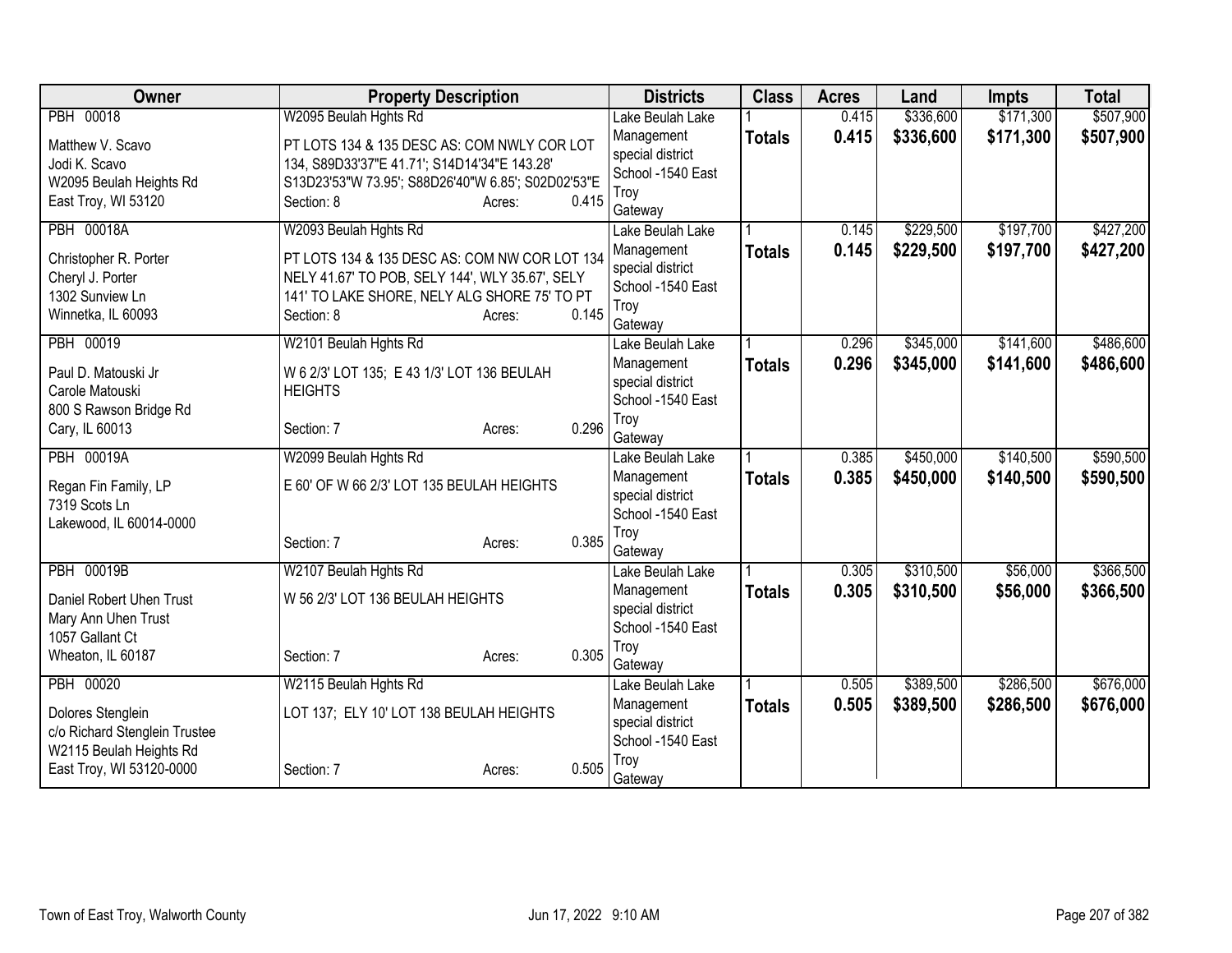| Owner                              | <b>Property Description</b>                    |                 | <b>Districts</b>                      | <b>Class</b>  | <b>Acres</b> | Land            | <b>Impts</b>    | <b>Total</b>    |
|------------------------------------|------------------------------------------------|-----------------|---------------------------------------|---------------|--------------|-----------------|-----------------|-----------------|
| PBH 00021                          | W2123 Beulah Hghts Rd                          |                 | Lake Beulah Lake                      |               | 0.369        | \$312,500       | \$412,000       | \$724,500       |
| Brian R. Polczynski                | LOT 138 EXC ELY 20' BEULAH HEIGHTS             |                 | Management                            | <b>Totals</b> | 0.369        | \$312,500       | \$412,000       | \$724,500       |
| Kathleen A. Polczynski             |                                                |                 | special district                      |               |              |                 |                 |                 |
| W2123 Beulah Heights Rd            |                                                |                 | School -1540 East                     |               |              |                 |                 |                 |
| East Troy, WI 53120                | Section: 7                                     | 0.369<br>Acres: | Troy<br>Gateway                       |               |              |                 |                 |                 |
| <b>PBH 00022</b>                   | W2127 Beulah Hghts Rd                          |                 | Lake Beulah Lake                      |               | 0.342        | \$330,300       | \$50,700        | \$381,000       |
| Grochowski Lake Property Trust     | PT LOT 139: COM NE COR LOT 139 WLY 70', SLY TO |                 | Management                            | Totals        | 0.342        | \$330,300       | \$50,700        | \$381,000       |
| 3940 S Praire Hill Ln Apt 119      | SW COR, ELY ALG SHR TO SE COR, NLY TO POB.     |                 | special district                      |               |              |                 |                 |                 |
| Greenfield, WI 53228               | <b>BEULAH HEIGHTS</b>                          |                 | School -1540 East                     |               |              |                 |                 |                 |
|                                    | Section: 7                                     | 0.342<br>Acres: | Trov                                  |               |              |                 |                 |                 |
| PBH 00023                          | W2139 Beulah Hghts Rd                          |                 | Gateway<br>Lake Beulah Lake           |               | 0.360        | \$368,600       | \$96,200        | \$464,800       |
|                                    |                                                |                 | Management                            | <b>Totals</b> | 0.360        | \$368,600       | \$96,200        | \$464,800       |
| Susan Jo Klopatek Trust            | PART OF LOTS 139 & 140 BEULAH HEIGHTS SUB.     |                 | special district                      |               |              |                 |                 |                 |
| 5540 S Greentree Dr                | COM AT SW COR LOT 139, W 100' ALG SHORE OF     |                 | School -1540 East                     |               |              |                 |                 |                 |
| New Berlin, WI 53151               | LAKE BEULAH, N TO BEULAH DR. TO PT 40' W OF NE |                 | Troy                                  |               |              |                 |                 |                 |
|                                    | Section: 7                                     | 0.360<br>Acres: | Gateway                               |               |              |                 |                 |                 |
| PBH 00024                          | <b>Beulah Heights Rd</b>                       |                 | special district                      |               | 0.180        | $\overline{50}$ | $\overline{60}$ | $\overline{50}$ |
| <b>Beulah Heights Prope Owners</b> | WLY 82' OF LOT 140 BEULAH HEIGHTS              |                 | School -1540 East                     | <b>Totals</b> | 0.180        | \$0             | \$0             | \$0             |
| c/o Beulah Heights Property Owners |                                                |                 | Troy                                  |               |              |                 |                 |                 |
|                                    |                                                |                 | Gateway                               |               |              |                 |                 |                 |
| East Troy, WI 53120-0000           | Section: 7                                     | 0.180<br>Acres: |                                       |               |              |                 |                 |                 |
| PBL 00001                          | <b>Beulah Heights Rd</b>                       |                 | special district                      |               | 0.112        | \$49,500        | $\overline{50}$ | \$49,500        |
| Sharon F. Foster et al             | ROAD, N 20' OF LOT 1 BEULAH LAKE PARK          |                 | School -1540 East                     | <b>Totals</b> | 0.112        | \$49,500        | \$0             | \$49,500        |
| c/o Sharon F Foster                |                                                |                 | Troy                                  |               |              |                 |                 |                 |
| N9322 Beulah Park Rd               |                                                |                 | Gateway                               |               |              |                 |                 |                 |
| East Troy, WI 53120-0000           | Section: 4                                     | 0.112<br>Acres: |                                       |               |              |                 |                 |                 |
| PBL 00002                          | N9321 Beulah Park Rd                           |                 | Lake Beulah Lake                      |               | 0.352        | \$434,700       | \$260,300       | \$695,000       |
| Larry D. Nelson                    | LOT 1 EXC N 20' & EXC S 30' BEULAH LAKE PARK   |                 | Management                            | <b>Totals</b> | 0.352        | \$434,700       | \$260,300       | \$695,000       |
| Donna Nelson                       |                                                |                 | special district<br>School -1540 East |               |              |                 |                 |                 |
| N9321 Beulah Park Rd               |                                                |                 | Troy                                  |               |              |                 |                 |                 |
| East Troy, WI 53120                | Section: 4                                     | 0.352<br>Acres: | Gateway                               |               |              |                 |                 |                 |
| PBL 00003                          | N9317 Beulah Park Rd                           |                 | Lake Beulah Lake                      |               | 0.341        | \$430,000       | \$315,900       | \$745,900       |
| Michaela L Ward Trust              | S 30' LOT 1; N 35' LOT 2 BEULAH LAKE PARK      |                 | Management                            | <b>Totals</b> | 0.341        | \$430,000       | \$315,900       | \$745,900       |
| 2160 Mallard Dr                    |                                                |                 | special district                      |               |              |                 |                 |                 |
| Northbrook, IL 60062               |                                                |                 | School -1540 East                     |               |              |                 |                 |                 |
|                                    | Section: 4                                     | 0.341<br>Acres: | Troy                                  |               |              |                 |                 |                 |
|                                    |                                                |                 | Gateway                               |               |              |                 |                 |                 |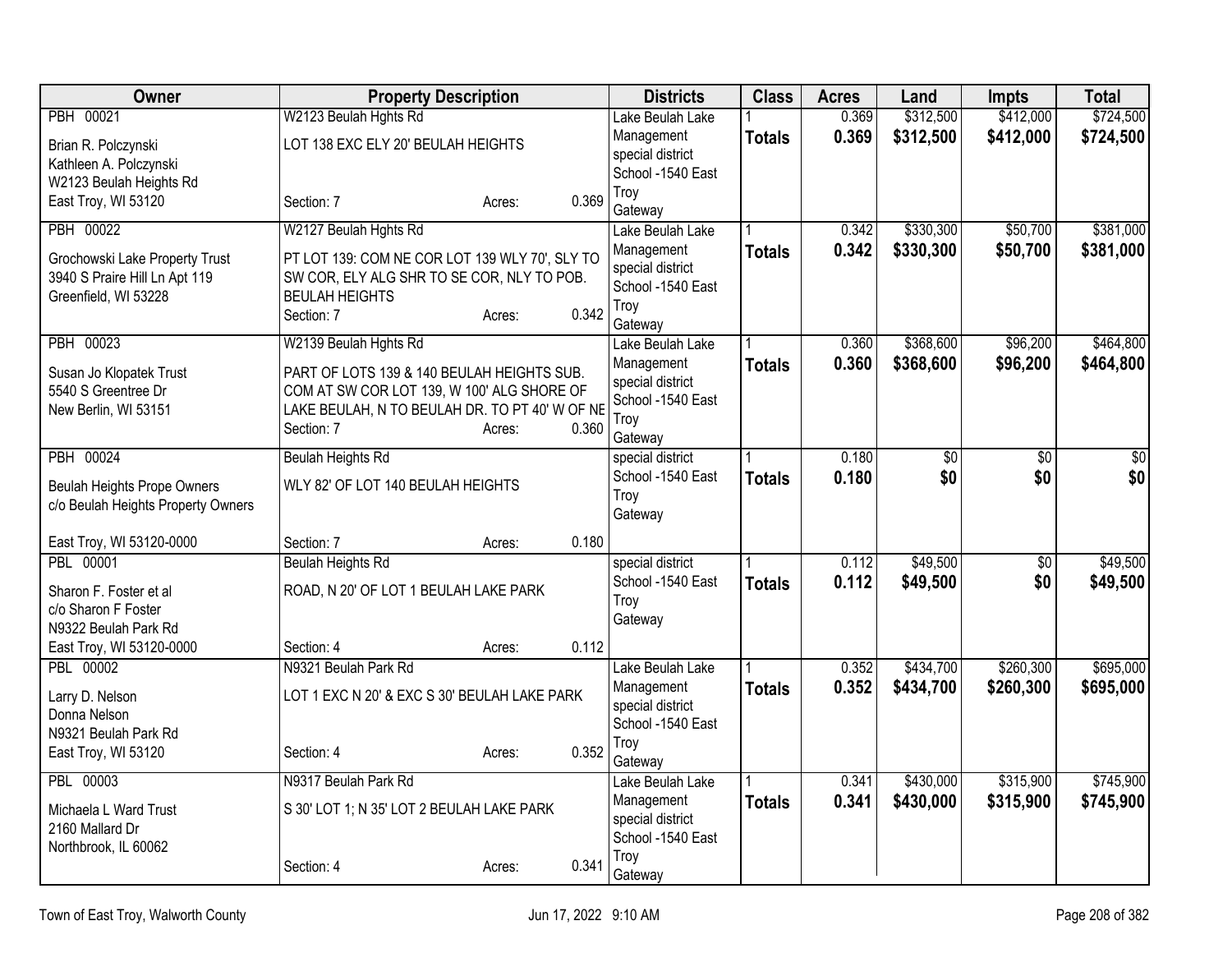| Owner                  | <b>Property Description</b>                          |                 | <b>Districts</b>            | <b>Class</b>  | <b>Acres</b> | Land      | <b>Impts</b> | <b>Total</b> |
|------------------------|------------------------------------------------------|-----------------|-----------------------------|---------------|--------------|-----------|--------------|--------------|
| PBL 00004              | N9311 Beulah Park Rd                                 |                 | Lake Beulah Lake            |               | 0.370        | \$434,700 | \$192,300    | \$627,000    |
| Joel G. Goldsmith      | S 65' LOT 2; N 5' LOT 3 BEULAH LAKE PARK             |                 | Management                  | <b>Totals</b> | 0.370        | \$434,700 | \$192,300    | \$627,000    |
| Paula N. Goldsmith     |                                                      |                 | special district            |               |              |           |              |              |
| 8321 Peppergrass Ct    |                                                      |                 | School -1540 East           |               |              |           |              |              |
| Gilroy, CA 95020       | Section: 4                                           | 0.370<br>Acres: | Troy                        |               |              |           |              |              |
| <b>PBL 00005</b>       | N9307 Beulah Park Rd                                 |                 | Gateway<br>Lake Beulah Lake |               | 0.289        | \$397,600 | \$363,100    | \$760,700    |
|                        |                                                      |                 | Management                  |               | 0.289        | \$397,600 | \$363,100    | \$760,700    |
| Evelyn Otto Trust      | PT LOT 3: COM SE COR LOT 4 BEULAH LAKE PARK          |                 | special district            | <b>Totals</b> |              |           |              |              |
| 836 Pioneer Rd         | SUB, N0D34'W 80.34' TO POB, S89D20'W 40', S0D34'E    |                 | School -1540 East           |               |              |           |              |              |
| Grafton, WI 53024      | 19.45', N87D26'W 211. 96' TO LAKE SHR, NELY ALG      |                 | Troy                        |               |              |           |              |              |
|                        | Section: 4                                           | 0.289<br>Acres: | Gateway                     |               |              |           |              |              |
| <b>PBL 00005A</b>      | N9303 Beulah Park Rd                                 |                 | Lake Beulah Lake            |               | 0.433        | \$516,800 | \$362,200    | \$879,000    |
| Randi Heimert Trust    | COM SE COR LOT 4 BEULAH LAKE PARK, S89D15'W          |                 | Management                  | <b>Totals</b> | 0.433        | \$516,800 | \$362,200    | \$879,000    |
| 532 Lange Ct           | 288.90' TO LAKE SHR, NELY ALG SHR 81', S87D26' E     |                 | special district            |               |              |           |              |              |
| Libertyville, IL 60048 | 211.96', N0D34'W 19.45', N89D20'E 40' TO E LN LOT 3, |                 | School -1540 East           |               |              |           |              |              |
|                        | Section: 4                                           | 0.433<br>Acres: | Troy                        |               |              |           |              |              |
| <b>PBL 00006</b>       | N9304 Beulah Park Rd                                 |                 | Gateway<br>Lake Beulah Lake |               | 0.620        | \$46,200  | \$160,100    | \$206,300    |
|                        |                                                      |                 | Management                  | <b>Totals</b> | 0.620        | \$46,200  | \$160,100    | \$206,300    |
| Sharon F. Foster       | LOT 5 EXCEPT HWY LOT 6 BEULAH LAKE PARK              |                 | special district            |               |              |           |              |              |
| N9304 Beulah Park Rd   |                                                      |                 | School -1540 East           |               |              |           |              |              |
| East Troy, WI 53120    |                                                      |                 | Troy                        |               |              |           |              |              |
|                        | Section: 4                                           | 0.620<br>Acres: | Gateway                     |               |              |           |              |              |
| PBL 00007              | N9314 Beulah Park Rd                                 |                 | Lake Beulah Lake            |               | 0.580        | \$45,100  | \$105,600    | \$150,700    |
| Brian K. Costello      | LOT 7 BEULAH LAKE PARK                               |                 | Management                  | <b>Totals</b> | 0.580        | \$45,100  | \$105,600    | \$150,700    |
| c/o Brian K. Costello  |                                                      |                 | special district            |               |              |           |              |              |
| N9314 Beulah Park Dr   |                                                      |                 | School -1540 East           |               |              |           |              |              |
| East Troy, WI 53120    | Section: 4                                           | 0.580<br>Acres: | Troy<br>Gateway             |               |              |           |              |              |
| <b>PBL 00008</b>       | N9322 Beulah Park Rd                                 |                 | Lake Beulah Lake            |               | 0.722        | \$49,100  | \$278,600    | \$327,700    |
| David G. Porter        | LOT 8 BEULAH LAKE PARK                               |                 | Management                  | <b>Totals</b> | 0.722        | \$49,100  | \$278,600    | \$327,700    |
| Candace C. Porter      |                                                      |                 | special district            |               |              |           |              |              |
| N9322 Beulah Park Rd   |                                                      |                 | School -1540 East           |               |              |           |              |              |
| East Troy, WI 53120    | Section: 4                                           | 0.722<br>Acres: | Troy<br>Gateway             |               |              |           |              |              |
| PBL 00009              | N9328 East Shore Rd                                  |                 | special district            |               | 0.696        | \$48,300  | \$101,700    | \$150,000    |
| James E Cox Trust      | LOT 9. EXC COM AT SLY COR LOT 9, N 156.17', S59D     |                 | School -1540 East           | <b>Totals</b> | 0.696        | \$48,300  | \$101,700    | \$150,000    |
| Annette V Cox Trust    | W 97.20' TO C/L RD, SELY TO POB. BEULAH LAKE         |                 | Troy                        |               |              |           |              |              |
| W1248 Hidden Oaks Dr   | <b>PARK</b>                                          |                 | Gateway                     |               |              |           |              |              |
| East Troy, WI 53120    | Section: 4                                           | 0.696<br>Acres: |                             |               |              |           |              |              |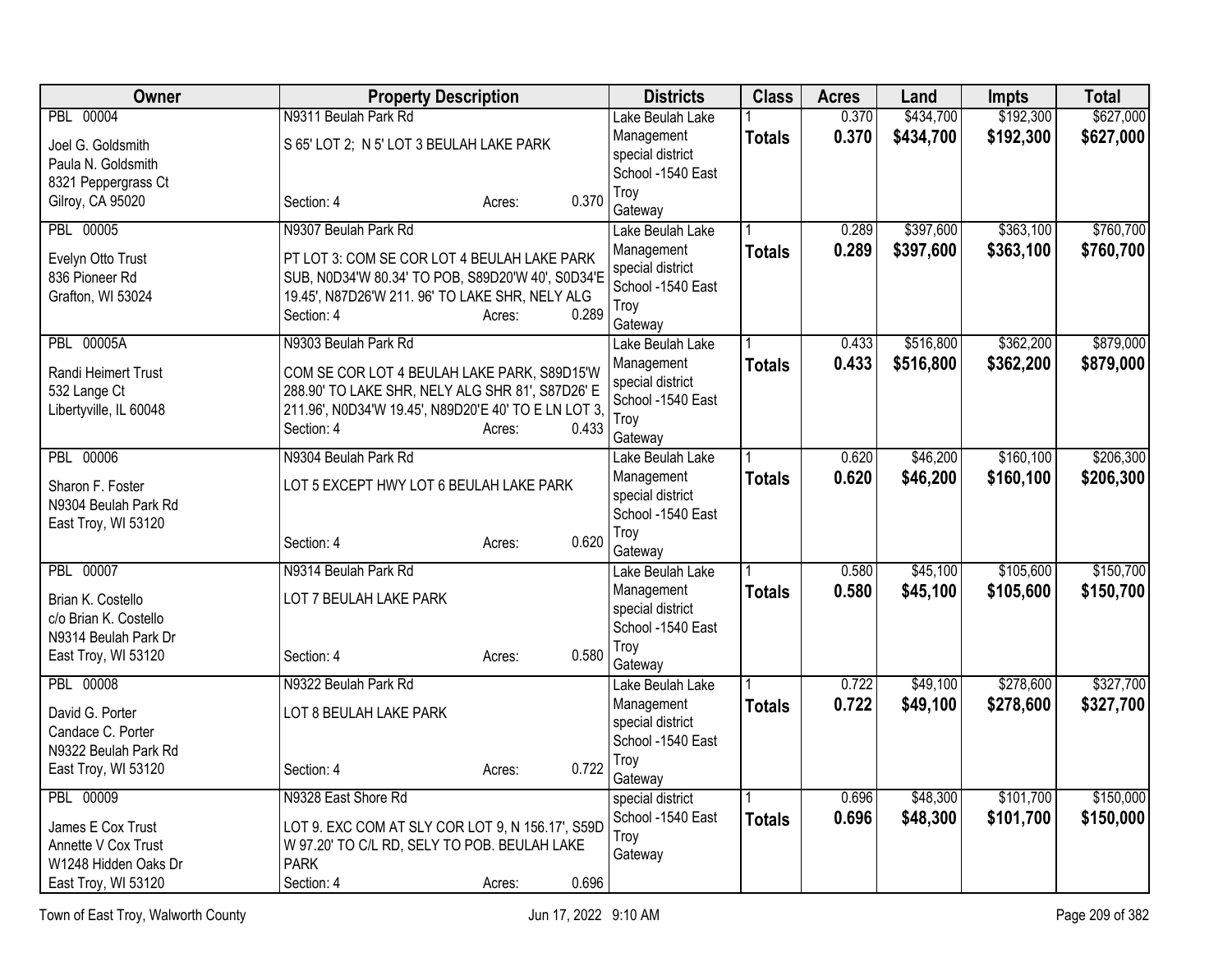| <b>Owner</b>               | <b>Property Description</b>                         |                 | <b>Districts</b>  | <b>Class</b>  | <b>Acres</b> | Land      | <b>Impts</b>    | <b>Total</b> |
|----------------------------|-----------------------------------------------------|-----------------|-------------------|---------------|--------------|-----------|-----------------|--------------|
| <b>PBL 00009A</b>          | East Shore Rd                                       |                 | special district  |               | 0.155        | \$20,300  | $\overline{50}$ | \$20,300     |
| <b>Steven Rinzel Trust</b> | PART LOT 9, COM AT S COR, N 38D W ALG C/L HWY,      |                 | School -1540 East | <b>Totals</b> | 0.155        | \$20,300  | \$0             | \$20,300     |
| N9320 E Shore Rd           | 134.53', N 59D E 97.21' TO E LN LOT 9, S 156.17' TO |                 | Troy              |               |              |           |                 |              |
| Mukwonago, WI 53149        | POB. ALSO SEE P ET 4-15 BEULAH LAKE PARK            |                 | Gateway           |               |              |           |                 |              |
|                            | Section: 4                                          | 0.155<br>Acres: |                   |               |              |           |                 |              |
| PBL 00010                  | East Shore Rd                                       |                 | Lake Beulah Lake  |               | 0.930        | \$52,200  | \$0             | \$52,200     |
| Mtm LLC                    | COM NW COR LOT 11, SLY ALG LOT LN 137',             |                 | Management        | <b>Totals</b> | 0.930        | \$52,200  | \$0             | \$52,200     |
| c/o Mtm, LLC               | S25D59'E 75.15', N68D 48'E 240.49', N29D W TO N LN  |                 | special district  |               |              |           |                 |              |
| C/O Kathy Brinati          | LOT 11, S87D30'W 207.10' TO POB. BEULAH LAKE        |                 | School -1540 East |               |              |           |                 |              |
| 3618 Frederick Dr          | Section: 4                                          | 0.930<br>Acres: | Troy<br>Gateway   |               |              |           |                 |              |
| Oakbrook, IL 60523-0000    |                                                     |                 |                   |               |              |           |                 |              |
| <b>PBL 00010A</b>          | N9375 East Shore Rd                                 |                 | Lake Beulah Lake  |               | 0.662        | \$47,400  | \$278,000       | \$325,400    |
| Austin J. Dunn             | PT LOT 11: COM SE COR LOT 11, S76D19'W 244.06'      |                 | Management        | <b>Totals</b> | 0.662        | \$47,400  | \$278,000       | \$325,400    |
| Meghan E. Dunn             | ALG S LN LOT 11, N25D59'W 102.95', N68D48'E 94.81   |                 | special district  |               |              |           |                 |              |
| N9375 E Shore Rd           | N68D46'E 145.68' TO C/L RD, S29D17'E 113.31', S7D E |                 | School -1540 East |               |              |           |                 |              |
| East Troy, WI 53120        | Section: 4                                          | 0.662<br>Acres: | Troy<br>Gateway   |               |              |           |                 |              |
| PBL 00012                  | N9398 Beulah Park Rd                                |                 | Lake Beulah Lake  |               | 0.707        | \$48,700  | \$172,200       | \$220,900    |
|                            |                                                     |                 | Management        | <b>Totals</b> | 0.707        | \$48,700  | \$172,200       | \$220,900    |
| Gene R. Cooper             | LOT 12 BEULAH LAKE PARK SUB.                        |                 | special district  |               |              |           |                 |              |
| Tracy A. Cooper            |                                                     |                 | School -1540 East |               |              |           |                 |              |
| N9398 Beulah Park Rd       |                                                     | 0.707           | Troy              |               |              |           |                 |              |
| East Troy, WI 53120        | Section: 4                                          | Acres:          | Gateway           |               |              |           |                 |              |
| PBL 00014                  | N9377 Beulah Park Rd                                |                 | Lake Beulah Lake  |               | 0.257        | \$300,000 | \$341,200       | \$641,200    |
| William C Gagliano Trust   | SLY 1/2 LOT 13 BEULAH LAKE PARK                     |                 | Management        | <b>Totals</b> | 0.257        | \$300,000 | \$341,200       | \$641,200    |
| Sheila A Gagliano Trust    |                                                     |                 | special district  |               |              |           |                 |              |
| 523 N 67th St              |                                                     |                 | School -1540 East |               |              |           |                 |              |
| Wauwatosa, WI 53213        | Section: 4                                          | 0.257<br>Acres: | Troy<br>Gateway   |               |              |           |                 |              |
| PBL 00015                  | N9379 Beulah Park Rd                                |                 | Lake Beulah Lake  |               | 0.284        | \$340,900 | \$146,600       | \$487,500    |
|                            |                                                     |                 | Management        | <b>Totals</b> | 0.284        | \$340,900 | \$146,600       | \$487,500    |
| James Kutchenreuter        | NLY 1/2 LOT 13 BEULAH LAKE PARK                     |                 | special district  |               |              |           |                 |              |
| Beth E. Norris             |                                                     |                 | School -1540 East |               |              |           |                 |              |
| N9379 Beulah Park Rd       | Section: 4                                          | 0.284           | Troy              |               |              |           |                 |              |
| East Troy, WI 53120        |                                                     | Acres:          | Gateway           |               |              |           |                 |              |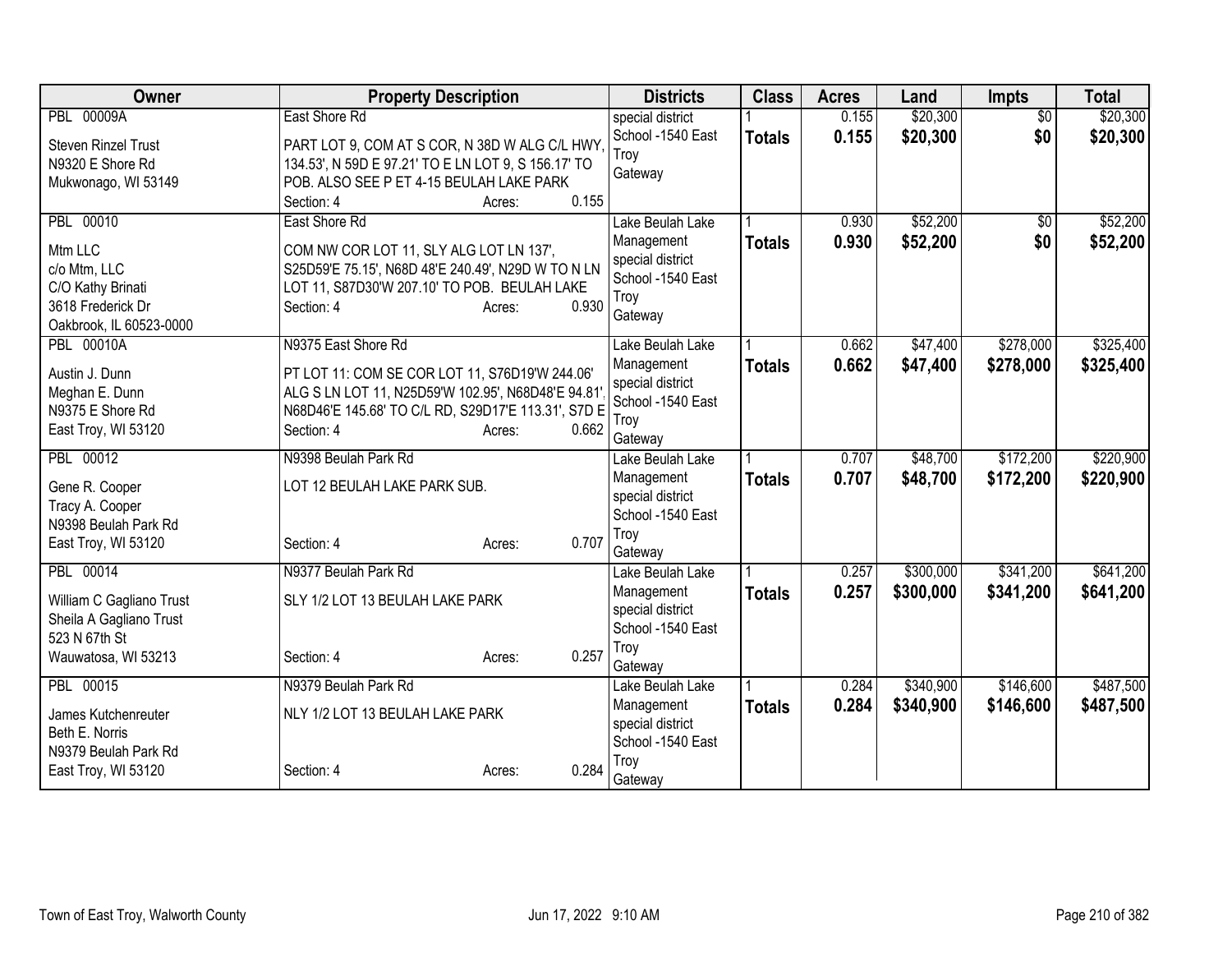| Owner                   | <b>Property Description</b>                       |                 | <b>Districts</b>               | <b>Class</b>  | <b>Acres</b>   | Land      | Impts     | <b>Total</b> |
|-------------------------|---------------------------------------------------|-----------------|--------------------------------|---------------|----------------|-----------|-----------|--------------|
| PBL 00016               | N9393 Beulah Park Rd                              |                 | Lake Beulah Lake               |               | 1.075          | \$718,200 | \$587,800 | \$1,306,000  |
| Mtm, LLC                | LOT 14. EXC. COM INTER S LN LOT 14 & LAKE SHR,    |                 | Management                     | <b>Totals</b> | 1.075          | \$718,200 | \$587,800 | \$1,306,000  |
| C/O Kathy Brinati       | NLY ON SHR 50', E PAR TO S LN LOT 14 TO E LN SD   |                 | special district               |               |                |           |           |              |
| 3618 Frederick Dr       | LOT, S 55' TO SE COR, SWLY TO POB. LOT 15         |                 | School -1540 East              |               |                |           |           |              |
| Oakbrook, IL 60523-0000 | Section: 4                                        | 1.075<br>Acres: | Troy                           |               |                |           |           |              |
| PBL 00017               | N9383 Beulah Park Rd                              |                 | Gateway<br>Lake Beulah Lake    |               | 0.348          | \$393,900 | \$128,600 | \$522,500    |
|                         |                                                   |                 | Management                     | <b>Totals</b> | 0.348          | \$393,900 | \$128,600 | \$522,500    |
| Andrei G. Vorobiev      | PT LOT 14: COM INTER S LN LOT 14 & LAKE SHR,      |                 | special district               |               |                |           |           |              |
| Jill S. Vorobiev        | NLY ALG SHR 50' E TO S LN LOT 14, S 55' TO SE COF |                 | School -1540 East              |               |                |           |           |              |
| N9383 Beulah Park Rd    | LOT 14, SWLY TO POB. BEULAH LAKE PARK             |                 | Troy                           |               |                |           |           |              |
| East Troy, WI 53120     | Section: 4                                        | 0.348<br>Acres: | Gateway                        |               |                |           |           |              |
| PBL 00018               | N9397 Beulah Park Rd                              |                 | Lake Beulah Lake               |               | 1.214          | \$742,800 | \$141,700 | \$884,500    |
| Frank G. Rappold        | LOT 16. ALSO PT LOT 17: COM SE COR LOT 17,        |                 | Management                     | <b>Totals</b> | 1.214          | \$742,800 | \$141,700 | \$884,500    |
| Ruth E. Rappold         | S86D35'W 170', S51D W 283' TO LAKE SHR, NWLY      |                 | special district               |               |                |           |           |              |
| N9395 Beulah Park Rd    | ALG SHR 50', NELY TO SE COR LOT 16, SWLY 86',     |                 | School -1540 East              |               |                |           |           |              |
| East Troy, WI 53120     | Section: 4                                        | 1.214<br>Acres: | Troy                           |               |                |           |           |              |
| PBL 00019               |                                                   |                 | Gateway                        |               |                |           |           |              |
|                         | N9399 East Shore Rd                               |                 | Lake Beulah Lake               |               | 1.995<br>1.995 | \$783,800 | \$880,300 | \$1,664,100  |
| Robert Womsley          | PT LOT 17: COM NE COR LOT 17, W 387.7', SWLY      |                 | Management<br>special district | <b>Totals</b> |                | \$783,800 | \$880,300 | \$1,664,100  |
| Robert B. Womsley Jr    | 289.5' TO SW COR LOT 17, SELY ALG LAKE SHR 130'   |                 | School -1540 East              |               |                |           |           |              |
| 239 Essex Rd            | NELY TO PT LOC AT SE COR LOT 16, SWLY 86' TO E    |                 | Troy                           |               |                |           |           |              |
| Kenilworth, IL 60043    | Section: 4                                        | 1.995<br>Acres: | Gateway                        |               |                |           |           |              |
| <b>PBLA 00001</b>       | N9373 Beulah Park Rd                              |                 | Lake Beulah Lake               |               | 0.233          | \$300,000 | \$163,300 | \$463,300    |
| David W Krueger Trust   | LOT 1 SUB OF LOT 10 OF BEULAH LAKE PARK           |                 | Management                     | <b>Totals</b> | 0.233          | \$300,000 | \$163,300 | \$463,300    |
| Peggy R Krueger Trust   |                                                   |                 | special district               |               |                |           |           |              |
| N9373 Beulah Park Rd    |                                                   |                 | School -1540 East              |               |                |           |           |              |
| East Troy, WI 53120     | Section: 4                                        | 0.233<br>Acres: | Troy                           |               |                |           |           |              |
|                         |                                                   |                 | Gateway                        |               |                |           |           |              |
| <b>PBLA 00002</b>       | N9371 Beulah Park Rd                              |                 | Lake Beulah Lake<br>Management |               | 0.274<br>0.274 | \$360,000 | \$361,200 | \$721,200    |
| Kenneth R. Jarecki      | LOT 2 SUB OF LOT 10 OF BEULAH LAKE PARK           |                 | special district               | <b>Totals</b> |                | \$360,000 | \$361,200 | \$721,200    |
| Patricia M. Jarecki     |                                                   |                 | School -1540 East              |               |                |           |           |              |
| N9371 Beulah Park Rd    |                                                   |                 | Troy                           |               |                |           |           |              |
| East Troy, WI 53120     | Section: 4                                        | 0.274<br>Acres: | Gateway                        |               |                |           |           |              |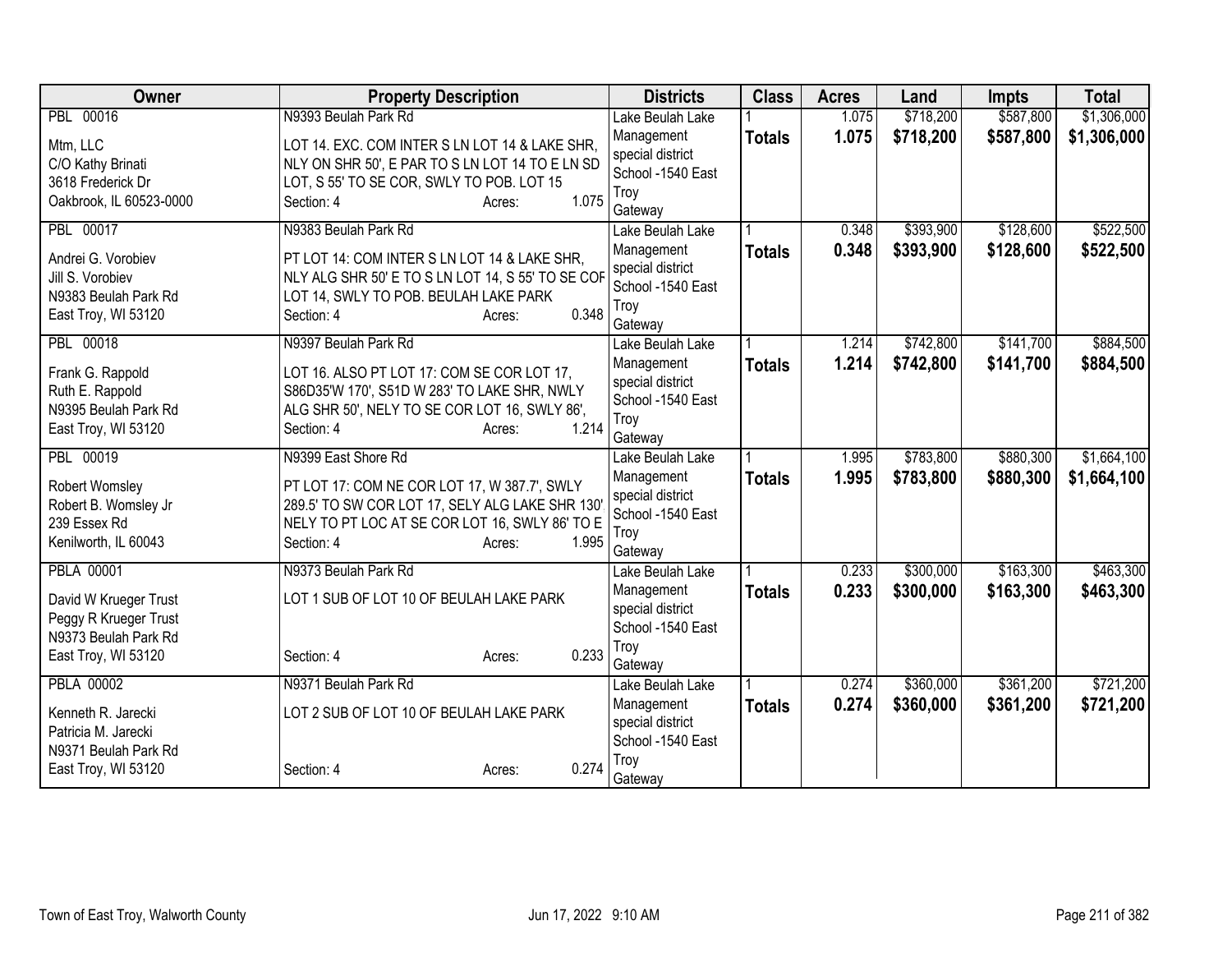| Owner                                       | <b>Property Description</b>                   |        |       | <b>Districts</b>                      | <b>Class</b>  | <b>Acres</b> | Land      | <b>Impts</b> | <b>Total</b> |
|---------------------------------------------|-----------------------------------------------|--------|-------|---------------------------------------|---------------|--------------|-----------|--------------|--------------|
| <b>PBLA 00003</b>                           | N9367 Beulah Park Rd                          |        |       | Lake Beulah Lake                      |               | 0.259        | \$348,800 | \$300,000    | \$648,800    |
| Dale J Roble Trust                          | LOT 3 SUB OF LOT 10 OF BEULAH LAKE PARK       |        |       | Management                            | <b>Totals</b> | 0.259        | \$348,800 | \$300,000    | \$648,800    |
| Nancy S Roble Trust                         |                                               |        |       | special district                      |               |              |           |              |              |
| N9367 Beulah Park Rd                        |                                               |        |       | School -1540 East                     |               |              |           |              |              |
| East Troy, WI 53120                         | Section: 4                                    | Acres: | 0.259 | Troy                                  |               |              |           |              |              |
|                                             |                                               |        |       | Gateway                               |               |              |           |              |              |
| <b>PBLA 00004</b>                           | N9365 Beulah Park Rd                          |        |       | Lake Beulah Lake                      |               | 0.236        | \$345,000 | \$196,300    | \$541,300    |
| <b>Bruce Leska</b>                          | LOT 4 SUB OF LOT 10 OF BEULAH LAKE PARK       |        |       | Management                            | <b>Totals</b> | 0.236        | \$345,000 | \$196,300    | \$541,300    |
| Karin Leska                                 |                                               |        |       | special district                      |               |              |           |              |              |
| 35 Dukes Ln                                 |                                               |        |       | School -1540 East<br>Troy             |               |              |           |              |              |
| Lincolnshire, IL 60069                      | Section: 4                                    | Acres: | 0.236 | Gateway                               |               |              |           |              |              |
| <b>PBLA 00005</b>                           | N9361 Beulah Park Rd                          |        |       | Lake Beulah Lake                      |               | 0.224        | \$279,800 | \$106,900    | \$386,700    |
|                                             |                                               |        |       | Management                            | <b>Totals</b> | 0.224        | \$279,800 | \$106,900    | \$386,700    |
| Alexander Living Trust                      | LOT 5 SUB OF LOT 10 OF BEULAH LAKE PARK       |        |       | special district                      |               |              |           |              |              |
| W3990 Bluff Rd                              |                                               |        |       | School -1540 East                     |               |              |           |              |              |
| Eagle, WI 53119                             |                                               |        |       | Troy                                  |               |              |           |              |              |
|                                             | Section: 4                                    | Acres: | 0.224 | Gateway                               |               |              |           |              |              |
| <b>PBLA 00006</b>                           | N9357 Beulah Park Rd                          |        |       | Lake Beulah Lake                      |               | 0.298        | \$405,000 | \$156,500    | \$561,500    |
|                                             | LOT 6 SUB OF LOT 10 OF BEULAH LAKE PARK       |        |       | Management                            | <b>Totals</b> | 0.298        | \$405,000 | \$156,500    | \$561,500    |
| Douglas A. Oettinger<br>Simone W. Oettinger |                                               |        |       | special district                      |               |              |           |              |              |
| 736 Clinton PI                              |                                               |        |       | School -1540 East                     |               |              |           |              |              |
| Evanston, IL 60201                          | Section: 4                                    | Acres: | 0.298 | Troy                                  |               |              |           |              |              |
|                                             |                                               |        |       | Gateway                               |               |              |           |              |              |
| <b>PBLA 00007</b>                           | N9351 Beulah Park Rd                          |        |       | Lake Beulah Lake                      |               | 0.271        | \$412,500 | \$215,700    | \$628,200    |
| George J Grubis Trust                       | LOT 7 SUB OF LOT 10 OF BEULAH LAKE PARK       |        |       | Management                            | <b>Totals</b> | 0.271        | \$412,500 | \$215,700    | \$628,200    |
| Elizabeth J Grubis Trust                    |                                               |        |       | special district                      |               |              |           |              |              |
| N9351 Beulah Park Rd                        |                                               |        |       | School -1540 East                     |               |              |           |              |              |
| East Troy, WI 53120                         | Section: 4                                    | Acres: | 0.271 | Troy                                  |               |              |           |              |              |
|                                             |                                               |        |       | Gateway                               |               |              |           |              |              |
| <b>PBLA 00008</b>                           | N9347 Beulah Park Rd                          |        |       | Lake Beulah Lake                      |               | 0.287        | \$333,800 | \$106,600    | \$440,400    |
| John L. Clancy                              | N 1/2 LOT 8 SUB OF LOT 10 OF BEULAH LAKE PARK |        |       | Management                            | <b>Totals</b> | 0.287        | \$333,800 | \$106,600    | \$440,400    |
| Christina G. Clancy                         | .276 A M/L                                    |        |       | special district<br>School -1540 East |               |              |           |              |              |
| 2809 Columbia Rd                            |                                               |        |       | Troy                                  |               |              |           |              |              |
| Madison, WI 53705                           | Section: 4                                    | Acres: | 0.287 | Gateway                               |               |              |           |              |              |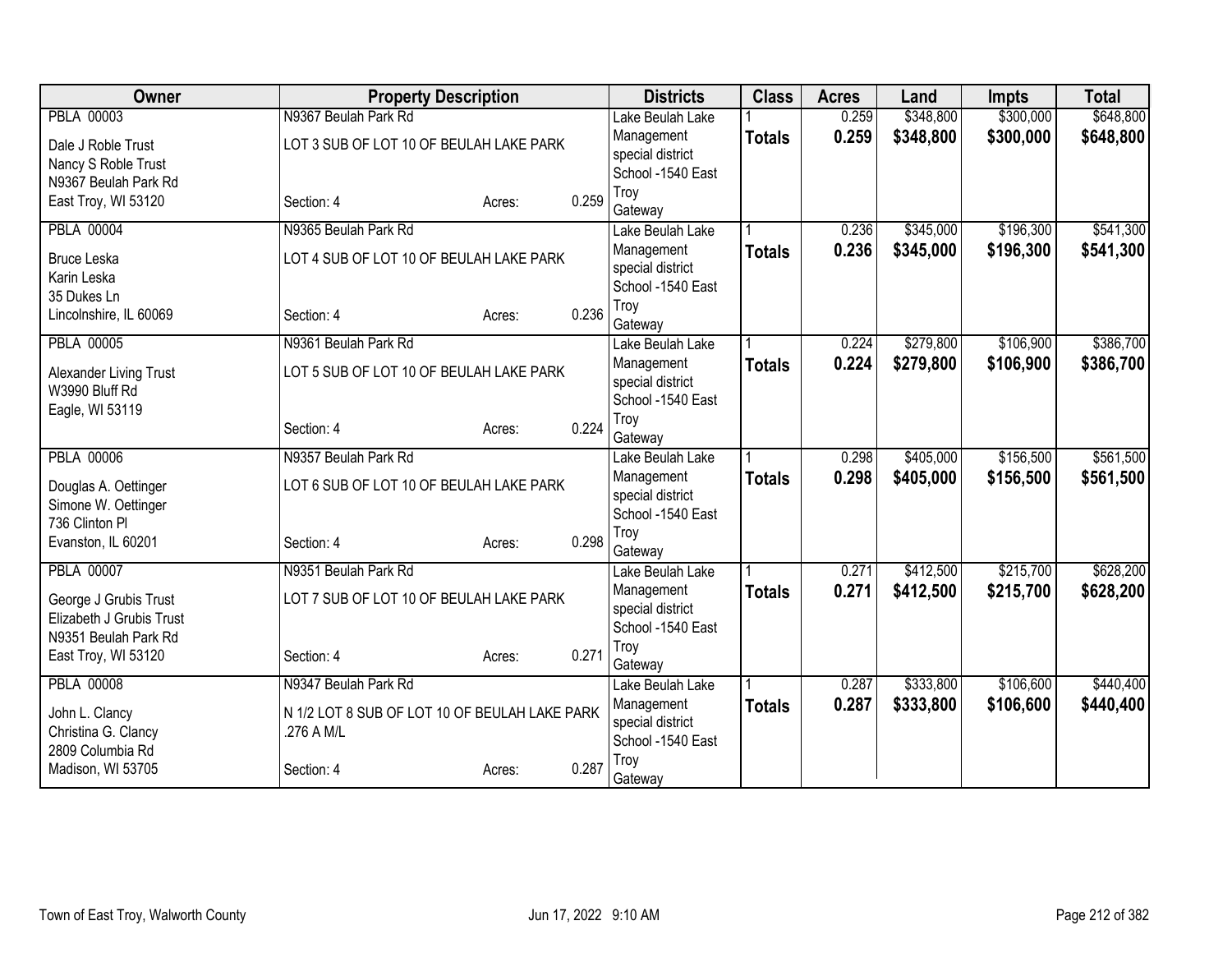| Owner                                             | <b>Property Description</b>                                                |                 | <b>Districts</b>                      | <b>Class</b>  | <b>Acres</b> | Land      | <b>Impts</b>    | <b>Total</b> |
|---------------------------------------------------|----------------------------------------------------------------------------|-----------------|---------------------------------------|---------------|--------------|-----------|-----------------|--------------|
| <b>PBLA 00009</b>                                 | N9339 Beulah Park Rd                                                       |                 | Lake Beulah Lake                      |               | 0.285        | \$351,000 | \$74,300        | \$425,300    |
| David M. Szewczykowski                            | S 1/2 LOT 8 SUB OF LOT 10 OF BEULAH LAKE PARK                              |                 | Management                            | <b>Totals</b> | 0.285        | \$351,000 | \$74,300        | \$425,300    |
| N9360 Oakwood Ln                                  |                                                                            |                 | special district                      |               |              |           |                 |              |
| Mukwonago, WI 53149                               |                                                                            |                 | School -1540 East<br>Troy             |               |              |           |                 |              |
|                                                   | Section: 4                                                                 | 0.285<br>Acres: | Gateway                               |               |              |           |                 |              |
| <b>PBLA 00010</b>                                 | N9329 Beulah Park Rd                                                       |                 | Lake Beulah Lake                      |               | 0.259        | \$176,300 | \$119,200       | \$295,500    |
| <b>Glenn B Kreinbrink Trust</b>                   | LOT 9 EXC NLY 75' SUB OF LOT 10 OF BEULAH LAKE                             |                 | Management                            | <b>Totals</b> | 0.259        | \$176,300 | \$119,200       | \$295,500    |
| Elizabeth Kreinbrink Trust                        | <b>PARK</b>                                                                |                 | special district                      |               |              |           |                 |              |
| N9329 Beulah Park Rd                              |                                                                            |                 | School -1540 East                     |               |              |           |                 |              |
| East Troy, WI 53120                               | Section: 4                                                                 | 0.259<br>Acres: | Troy                                  |               |              |           |                 |              |
| <b>PBLA 00011</b>                                 | N9333 Beulah Park Rd                                                       |                 | Gateway<br>Lake Beulah Lake           |               | 0.342        | \$434,700 | \$226,200       | \$660,900    |
|                                                   |                                                                            |                 | Management                            |               | 0.342        | \$434,700 | \$226,200       | \$660,900    |
| Eric J. Rietz                                     | NLY 75' EXC NLY 10' LOT 9 SUB OF LOT 10 OF                                 |                 | special district                      | <b>Totals</b> |              |           |                 |              |
| N9333 Beulah Park Rd                              | <b>BEULAH LAKE PARK</b>                                                    |                 | School -1540 East                     |               |              |           |                 |              |
| East Troy, WI 53120                               |                                                                            | 0.342           | Troy                                  |               |              |           |                 |              |
|                                                   | Section: 4                                                                 | Acres:          | Gateway                               |               |              |           |                 |              |
| <b>PBLA 00012</b>                                 | N9328 East Shore Rd                                                        |                 | Lake Beulah Lake                      |               | 0.051        | \$37,100  | $\overline{50}$ | \$37,100     |
| James E Cox Trust                                 | NLY 10' LOT 9 SUB OF LOT 10 OF BEULAH LAKE                                 |                 | Management                            | <b>Totals</b> | 0.051        | \$37,100  | \$0             | \$37,100     |
| Annette V Cox Trust                               | <b>PARK</b>                                                                |                 | special district<br>School -1540 East |               |              |           |                 |              |
| W1248 Hidden Oaks Dr                              |                                                                            |                 | Troy                                  |               |              |           |                 |              |
| East Troy, WI 53120                               | Section: 4                                                                 | 0.051<br>Acres: | Gateway                               |               |              |           |                 |              |
| <b>PBLA 00013</b>                                 | N9373 Beulah Park Rd                                                       |                 | Lake Beulah Lake                      |               | 0.484        | \$41,700  | \$4,600         | \$46,300     |
|                                                   |                                                                            |                 | Management                            | <b>Totals</b> | 0.484        | \$41,700  | \$4,600         | \$46,300     |
| David Krueger Trust et al<br>N9373 Beulah Park Rd | LOT 10 SUB OF LOT 10 OF BEULAH LAKE PARK<br>INCLUDING RIGHTS IN ALLEY WAY. |                 | special district                      |               |              |           |                 |              |
| East Troy, WI 53120                               |                                                                            |                 | School -1540 East                     |               |              |           |                 |              |
|                                                   | Section: 4                                                                 | 0.484<br>Acres: | Troy                                  |               |              |           |                 |              |
| <b>PBLA 00014</b>                                 | N9364 Beulah Park Rd                                                       |                 | Gateway<br>Lake Beulah Lake           |               | 0.207        | \$23,700  | \$81,700        | \$105,400    |
|                                                   |                                                                            |                 | Management                            | <b>Totals</b> | 0.207        | \$23,700  | \$81,700        | \$105,400    |
| Richard M. Zajork                                 | COM SW COR LOT 11 OF RE SUB- DIVISION OF LOT                               |                 | special district                      |               |              |           |                 |              |
| Linda J. Zajork                                   | 10 BEULAH LAKE PARK, N26D W 50' TO POB, N26D V                             |                 | School -1540 East                     |               |              |           |                 |              |
| 4225 Coventry Ct                                  | 50', N64D E 188', S7D E 53', S64D W 172.38' TO POB.                        | 0.207           | Troy                                  |               |              |           |                 |              |
| New Berlin, WI 53151                              | Section: 4                                                                 | Acres:          | Gateway                               |               |              |           |                 |              |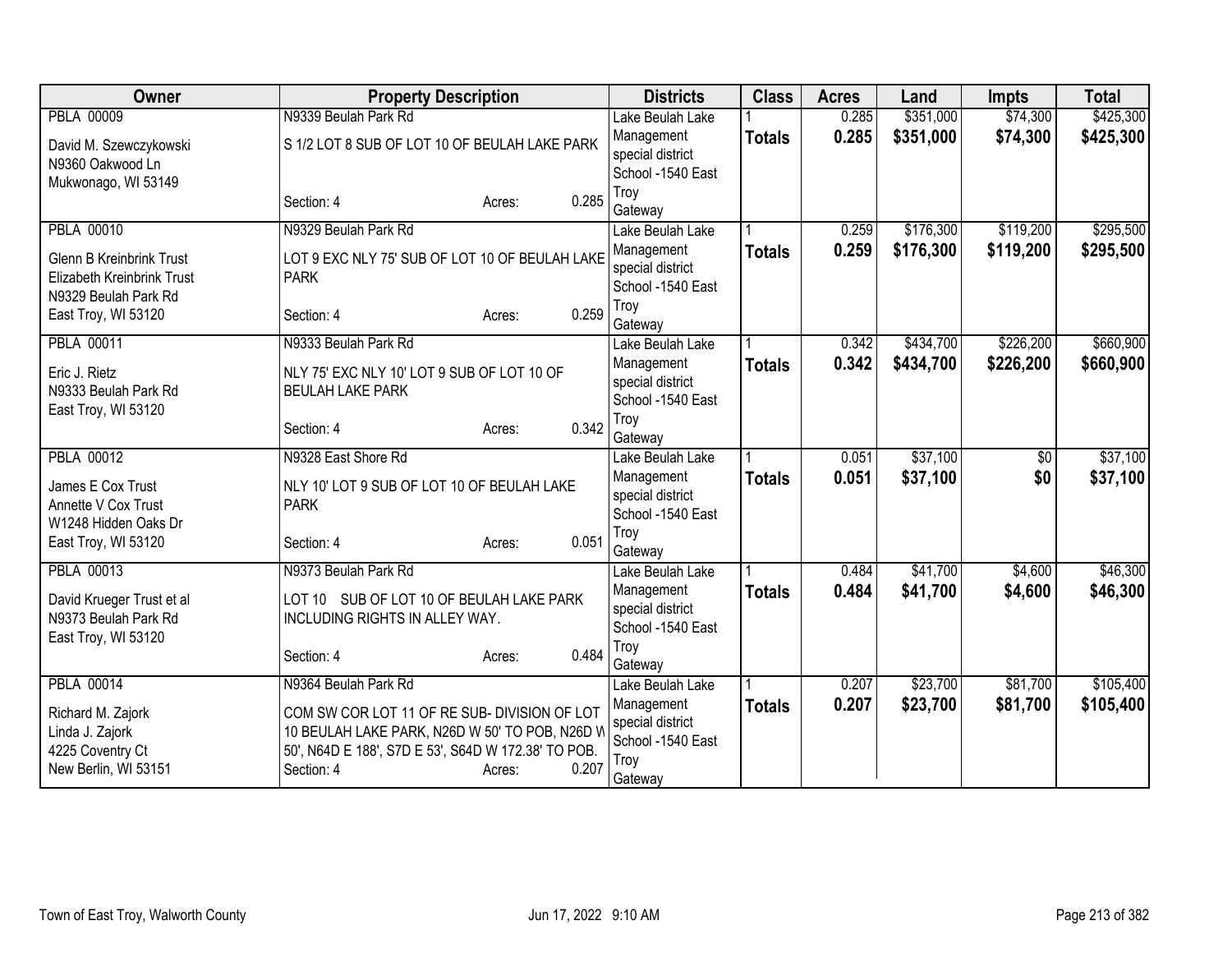| <b>PBLA 00014A</b><br>\$22,500<br>\$101,600<br>\$124,100<br>N9360 Beulah Park Rd<br>Lake Beulah Lake<br>0.189<br>0.189<br>\$22,500<br>\$101,600<br>\$124,100<br>Management<br><b>Totals</b><br>Thomas H Flynn Trust<br>PT SE1/4 4-4-18 DESC AS COM SW COR LOT 11<br>special district<br>RESUB OF LOT 10 BEULAH LAKE PARK, N26D W 50',<br>5195 Mars Rd<br>School -1540 East<br>N64D E 172.38', S7D E 53', S64D W 156.75' TO POB.<br>New Berlin, WI 52146<br>Troy<br>0.189<br>Section: 4<br>Acres:<br>Gateway<br>\$111,700<br><b>PBLA 00015</b><br>N9356 Beulah Park Rd<br>\$19,700<br>0.146<br>Lake Beulah Lake<br>0.146<br>\$19,700<br>\$111,700<br>Management<br><b>Totals</b><br>LOT 12 SUB OF LOT 10 OF BEULAH LAKE PARK<br>Steven Solum Trust<br>special district<br>INCLUDING RIGHTS IN ALLEY WAY.<br>Wendy Solum Trust<br>School -1540 East<br>N9356 Beulah Park Rd<br>Troy<br>0.146<br>East Troy, WI 53120<br>Section: 4<br>Acres:<br>Gateway<br><b>PBLA 00016</b><br>\$22,100<br>\$35,700<br>N9350 Beulah Park Rd<br>0.183<br>Lake Beulah Lake<br>0.183<br>\$22,100<br>Management<br>\$35,700<br><b>Totals</b><br>LOT 13 SUB OF LOT 10 OF BEULAH LAKE PARK<br>Mary Lynn Wilson-Schwartz Trust<br>special district<br>1629 E Cumberland Blvd<br>INCLUDING RIGHTS IN ALLEY WAY.<br>School -1540 East<br>Whitefish Bay, WI 53217<br>Troy<br>0.183<br>Section: 4<br>Acres:<br>Gateway<br><b>PBLA 00017</b><br>N9346 Beulah Park Rd<br>\$26,900<br>\$156,200<br>0.257<br>Lake Beulah Lake<br>0.257<br>\$26,900<br>\$156,200<br>Management<br><b>Totals</b><br>LOT 14 SUB OF LOT 10 OF BEULAH LAKE PARK<br>Gregg D. Olson<br>special district<br>Rondi S. Olson<br><b>INCLUDING RIGHTS IN ALLEY WAY</b><br>School -1540 East<br>N9346 Beulah Park Rd<br>Troy<br>0.257<br>East Troy, WI 53120<br>Section: 4<br>Acres:<br>Gateway<br><b>PBLA 00018</b><br>\$170,700<br>N9338 Beulah Park Rd<br>0.287<br>\$28,900<br>Lake Beulah Lake<br>0.287<br>\$28,900<br>\$170,700<br>Management<br><b>Totals</b><br>LOT 15 EXC SLY 10' SUB OF LOT 10 OF BEULAH<br>Betty A. Koepsel<br>special district<br>N9338 Beulah Park Rd<br><b>LAKE PARK</b><br>School -1540 East<br>East Troy, WI 53120-2131<br>Troy<br>0.287<br>Section: 4<br>Acres:<br>Gateway<br><b>PBLA 00018A</b><br>\$100<br>Beulah Park Rd<br>0.035<br>\$0<br>Lake Beulah Lake<br>0.035<br>\$100<br>\$0<br>Management<br><b>Totals</b><br>SLY 10' LOT 15 SUB OF LOT 10 OF BEULAH PARK<br>Carol L. Cox et al<br>special district<br>W1248 Hidden Oaks Dr<br>School -1540 East<br>East Troy, WI 53120<br>Troy<br>0.035<br>Section: 4<br>Acres:<br>Gateway | <b>Owner</b> | <b>Property Description</b> | <b>Districts</b> | <b>Class</b> | <b>Acres</b> | Land | <b>Impts</b> | <b>Total</b> |
|------------------------------------------------------------------------------------------------------------------------------------------------------------------------------------------------------------------------------------------------------------------------------------------------------------------------------------------------------------------------------------------------------------------------------------------------------------------------------------------------------------------------------------------------------------------------------------------------------------------------------------------------------------------------------------------------------------------------------------------------------------------------------------------------------------------------------------------------------------------------------------------------------------------------------------------------------------------------------------------------------------------------------------------------------------------------------------------------------------------------------------------------------------------------------------------------------------------------------------------------------------------------------------------------------------------------------------------------------------------------------------------------------------------------------------------------------------------------------------------------------------------------------------------------------------------------------------------------------------------------------------------------------------------------------------------------------------------------------------------------------------------------------------------------------------------------------------------------------------------------------------------------------------------------------------------------------------------------------------------------------------------------------------------------------------------------------------------------------------------------------------------------------------------------------------------------------------------------------------------------------------------------------------------------------------------------------------------------------------------------------------------------------------------------------------------------------------------------------------------------------------------------------------------------------------------------------------------------------------|--------------|-----------------------------|------------------|--------------|--------------|------|--------------|--------------|
|                                                                                                                                                                                                                                                                                                                                                                                                                                                                                                                                                                                                                                                                                                                                                                                                                                                                                                                                                                                                                                                                                                                                                                                                                                                                                                                                                                                                                                                                                                                                                                                                                                                                                                                                                                                                                                                                                                                                                                                                                                                                                                                                                                                                                                                                                                                                                                                                                                                                                                                                                                                                            |              |                             |                  |              |              |      |              |              |
|                                                                                                                                                                                                                                                                                                                                                                                                                                                                                                                                                                                                                                                                                                                                                                                                                                                                                                                                                                                                                                                                                                                                                                                                                                                                                                                                                                                                                                                                                                                                                                                                                                                                                                                                                                                                                                                                                                                                                                                                                                                                                                                                                                                                                                                                                                                                                                                                                                                                                                                                                                                                            |              |                             |                  |              |              |      |              |              |
|                                                                                                                                                                                                                                                                                                                                                                                                                                                                                                                                                                                                                                                                                                                                                                                                                                                                                                                                                                                                                                                                                                                                                                                                                                                                                                                                                                                                                                                                                                                                                                                                                                                                                                                                                                                                                                                                                                                                                                                                                                                                                                                                                                                                                                                                                                                                                                                                                                                                                                                                                                                                            |              |                             |                  |              |              |      |              |              |
| \$131,400<br>\$131,400<br>\$57,800<br>\$57,800                                                                                                                                                                                                                                                                                                                                                                                                                                                                                                                                                                                                                                                                                                                                                                                                                                                                                                                                                                                                                                                                                                                                                                                                                                                                                                                                                                                                                                                                                                                                                                                                                                                                                                                                                                                                                                                                                                                                                                                                                                                                                                                                                                                                                                                                                                                                                                                                                                                                                                                                                             |              |                             |                  |              |              |      |              |              |
|                                                                                                                                                                                                                                                                                                                                                                                                                                                                                                                                                                                                                                                                                                                                                                                                                                                                                                                                                                                                                                                                                                                                                                                                                                                                                                                                                                                                                                                                                                                                                                                                                                                                                                                                                                                                                                                                                                                                                                                                                                                                                                                                                                                                                                                                                                                                                                                                                                                                                                                                                                                                            |              |                             |                  |              |              |      |              |              |
|                                                                                                                                                                                                                                                                                                                                                                                                                                                                                                                                                                                                                                                                                                                                                                                                                                                                                                                                                                                                                                                                                                                                                                                                                                                                                                                                                                                                                                                                                                                                                                                                                                                                                                                                                                                                                                                                                                                                                                                                                                                                                                                                                                                                                                                                                                                                                                                                                                                                                                                                                                                                            |              |                             |                  |              |              |      |              |              |
|                                                                                                                                                                                                                                                                                                                                                                                                                                                                                                                                                                                                                                                                                                                                                                                                                                                                                                                                                                                                                                                                                                                                                                                                                                                                                                                                                                                                                                                                                                                                                                                                                                                                                                                                                                                                                                                                                                                                                                                                                                                                                                                                                                                                                                                                                                                                                                                                                                                                                                                                                                                                            |              |                             |                  |              |              |      |              |              |
|                                                                                                                                                                                                                                                                                                                                                                                                                                                                                                                                                                                                                                                                                                                                                                                                                                                                                                                                                                                                                                                                                                                                                                                                                                                                                                                                                                                                                                                                                                                                                                                                                                                                                                                                                                                                                                                                                                                                                                                                                                                                                                                                                                                                                                                                                                                                                                                                                                                                                                                                                                                                            |              |                             |                  |              |              |      |              |              |
|                                                                                                                                                                                                                                                                                                                                                                                                                                                                                                                                                                                                                                                                                                                                                                                                                                                                                                                                                                                                                                                                                                                                                                                                                                                                                                                                                                                                                                                                                                                                                                                                                                                                                                                                                                                                                                                                                                                                                                                                                                                                                                                                                                                                                                                                                                                                                                                                                                                                                                                                                                                                            |              |                             |                  |              |              |      |              |              |
|                                                                                                                                                                                                                                                                                                                                                                                                                                                                                                                                                                                                                                                                                                                                                                                                                                                                                                                                                                                                                                                                                                                                                                                                                                                                                                                                                                                                                                                                                                                                                                                                                                                                                                                                                                                                                                                                                                                                                                                                                                                                                                                                                                                                                                                                                                                                                                                                                                                                                                                                                                                                            |              |                             |                  |              |              |      |              |              |
|                                                                                                                                                                                                                                                                                                                                                                                                                                                                                                                                                                                                                                                                                                                                                                                                                                                                                                                                                                                                                                                                                                                                                                                                                                                                                                                                                                                                                                                                                                                                                                                                                                                                                                                                                                                                                                                                                                                                                                                                                                                                                                                                                                                                                                                                                                                                                                                                                                                                                                                                                                                                            |              |                             |                  |              |              |      |              |              |
|                                                                                                                                                                                                                                                                                                                                                                                                                                                                                                                                                                                                                                                                                                                                                                                                                                                                                                                                                                                                                                                                                                                                                                                                                                                                                                                                                                                                                                                                                                                                                                                                                                                                                                                                                                                                                                                                                                                                                                                                                                                                                                                                                                                                                                                                                                                                                                                                                                                                                                                                                                                                            |              |                             |                  |              |              |      |              |              |
|                                                                                                                                                                                                                                                                                                                                                                                                                                                                                                                                                                                                                                                                                                                                                                                                                                                                                                                                                                                                                                                                                                                                                                                                                                                                                                                                                                                                                                                                                                                                                                                                                                                                                                                                                                                                                                                                                                                                                                                                                                                                                                                                                                                                                                                                                                                                                                                                                                                                                                                                                                                                            |              |                             |                  |              |              |      |              |              |
|                                                                                                                                                                                                                                                                                                                                                                                                                                                                                                                                                                                                                                                                                                                                                                                                                                                                                                                                                                                                                                                                                                                                                                                                                                                                                                                                                                                                                                                                                                                                                                                                                                                                                                                                                                                                                                                                                                                                                                                                                                                                                                                                                                                                                                                                                                                                                                                                                                                                                                                                                                                                            |              |                             |                  |              |              |      |              |              |
|                                                                                                                                                                                                                                                                                                                                                                                                                                                                                                                                                                                                                                                                                                                                                                                                                                                                                                                                                                                                                                                                                                                                                                                                                                                                                                                                                                                                                                                                                                                                                                                                                                                                                                                                                                                                                                                                                                                                                                                                                                                                                                                                                                                                                                                                                                                                                                                                                                                                                                                                                                                                            |              |                             |                  |              |              |      |              |              |
| \$183,100<br>\$183,100<br>\$199,600<br>\$100                                                                                                                                                                                                                                                                                                                                                                                                                                                                                                                                                                                                                                                                                                                                                                                                                                                                                                                                                                                                                                                                                                                                                                                                                                                                                                                                                                                                                                                                                                                                                                                                                                                                                                                                                                                                                                                                                                                                                                                                                                                                                                                                                                                                                                                                                                                                                                                                                                                                                                                                                               |              |                             |                  |              |              |      |              |              |
|                                                                                                                                                                                                                                                                                                                                                                                                                                                                                                                                                                                                                                                                                                                                                                                                                                                                                                                                                                                                                                                                                                                                                                                                                                                                                                                                                                                                                                                                                                                                                                                                                                                                                                                                                                                                                                                                                                                                                                                                                                                                                                                                                                                                                                                                                                                                                                                                                                                                                                                                                                                                            |              |                             |                  |              |              |      |              |              |
|                                                                                                                                                                                                                                                                                                                                                                                                                                                                                                                                                                                                                                                                                                                                                                                                                                                                                                                                                                                                                                                                                                                                                                                                                                                                                                                                                                                                                                                                                                                                                                                                                                                                                                                                                                                                                                                                                                                                                                                                                                                                                                                                                                                                                                                                                                                                                                                                                                                                                                                                                                                                            |              |                             |                  |              |              |      |              |              |
|                                                                                                                                                                                                                                                                                                                                                                                                                                                                                                                                                                                                                                                                                                                                                                                                                                                                                                                                                                                                                                                                                                                                                                                                                                                                                                                                                                                                                                                                                                                                                                                                                                                                                                                                                                                                                                                                                                                                                                                                                                                                                                                                                                                                                                                                                                                                                                                                                                                                                                                                                                                                            |              |                             |                  |              |              |      |              |              |
|                                                                                                                                                                                                                                                                                                                                                                                                                                                                                                                                                                                                                                                                                                                                                                                                                                                                                                                                                                                                                                                                                                                                                                                                                                                                                                                                                                                                                                                                                                                                                                                                                                                                                                                                                                                                                                                                                                                                                                                                                                                                                                                                                                                                                                                                                                                                                                                                                                                                                                                                                                                                            |              |                             |                  |              |              |      |              |              |
|                                                                                                                                                                                                                                                                                                                                                                                                                                                                                                                                                                                                                                                                                                                                                                                                                                                                                                                                                                                                                                                                                                                                                                                                                                                                                                                                                                                                                                                                                                                                                                                                                                                                                                                                                                                                                                                                                                                                                                                                                                                                                                                                                                                                                                                                                                                                                                                                                                                                                                                                                                                                            |              |                             |                  |              |              |      |              |              |
| \$199,600<br>\$100                                                                                                                                                                                                                                                                                                                                                                                                                                                                                                                                                                                                                                                                                                                                                                                                                                                                                                                                                                                                                                                                                                                                                                                                                                                                                                                                                                                                                                                                                                                                                                                                                                                                                                                                                                                                                                                                                                                                                                                                                                                                                                                                                                                                                                                                                                                                                                                                                                                                                                                                                                                         |              |                             |                  |              |              |      |              |              |
|                                                                                                                                                                                                                                                                                                                                                                                                                                                                                                                                                                                                                                                                                                                                                                                                                                                                                                                                                                                                                                                                                                                                                                                                                                                                                                                                                                                                                                                                                                                                                                                                                                                                                                                                                                                                                                                                                                                                                                                                                                                                                                                                                                                                                                                                                                                                                                                                                                                                                                                                                                                                            |              |                             |                  |              |              |      |              |              |
|                                                                                                                                                                                                                                                                                                                                                                                                                                                                                                                                                                                                                                                                                                                                                                                                                                                                                                                                                                                                                                                                                                                                                                                                                                                                                                                                                                                                                                                                                                                                                                                                                                                                                                                                                                                                                                                                                                                                                                                                                                                                                                                                                                                                                                                                                                                                                                                                                                                                                                                                                                                                            |              |                             |                  |              |              |      |              |              |
|                                                                                                                                                                                                                                                                                                                                                                                                                                                                                                                                                                                                                                                                                                                                                                                                                                                                                                                                                                                                                                                                                                                                                                                                                                                                                                                                                                                                                                                                                                                                                                                                                                                                                                                                                                                                                                                                                                                                                                                                                                                                                                                                                                                                                                                                                                                                                                                                                                                                                                                                                                                                            |              |                             |                  |              |              |      |              |              |
|                                                                                                                                                                                                                                                                                                                                                                                                                                                                                                                                                                                                                                                                                                                                                                                                                                                                                                                                                                                                                                                                                                                                                                                                                                                                                                                                                                                                                                                                                                                                                                                                                                                                                                                                                                                                                                                                                                                                                                                                                                                                                                                                                                                                                                                                                                                                                                                                                                                                                                                                                                                                            |              |                             |                  |              |              |      |              |              |
|                                                                                                                                                                                                                                                                                                                                                                                                                                                                                                                                                                                                                                                                                                                                                                                                                                                                                                                                                                                                                                                                                                                                                                                                                                                                                                                                                                                                                                                                                                                                                                                                                                                                                                                                                                                                                                                                                                                                                                                                                                                                                                                                                                                                                                                                                                                                                                                                                                                                                                                                                                                                            |              |                             |                  |              |              |      |              |              |
|                                                                                                                                                                                                                                                                                                                                                                                                                                                                                                                                                                                                                                                                                                                                                                                                                                                                                                                                                                                                                                                                                                                                                                                                                                                                                                                                                                                                                                                                                                                                                                                                                                                                                                                                                                                                                                                                                                                                                                                                                                                                                                                                                                                                                                                                                                                                                                                                                                                                                                                                                                                                            |              |                             |                  |              |              |      |              |              |
|                                                                                                                                                                                                                                                                                                                                                                                                                                                                                                                                                                                                                                                                                                                                                                                                                                                                                                                                                                                                                                                                                                                                                                                                                                                                                                                                                                                                                                                                                                                                                                                                                                                                                                                                                                                                                                                                                                                                                                                                                                                                                                                                                                                                                                                                                                                                                                                                                                                                                                                                                                                                            |              |                             |                  |              |              |      |              |              |
|                                                                                                                                                                                                                                                                                                                                                                                                                                                                                                                                                                                                                                                                                                                                                                                                                                                                                                                                                                                                                                                                                                                                                                                                                                                                                                                                                                                                                                                                                                                                                                                                                                                                                                                                                                                                                                                                                                                                                                                                                                                                                                                                                                                                                                                                                                                                                                                                                                                                                                                                                                                                            |              |                             |                  |              |              |      |              |              |
|                                                                                                                                                                                                                                                                                                                                                                                                                                                                                                                                                                                                                                                                                                                                                                                                                                                                                                                                                                                                                                                                                                                                                                                                                                                                                                                                                                                                                                                                                                                                                                                                                                                                                                                                                                                                                                                                                                                                                                                                                                                                                                                                                                                                                                                                                                                                                                                                                                                                                                                                                                                                            |              |                             |                  |              |              |      |              |              |
|                                                                                                                                                                                                                                                                                                                                                                                                                                                                                                                                                                                                                                                                                                                                                                                                                                                                                                                                                                                                                                                                                                                                                                                                                                                                                                                                                                                                                                                                                                                                                                                                                                                                                                                                                                                                                                                                                                                                                                                                                                                                                                                                                                                                                                                                                                                                                                                                                                                                                                                                                                                                            |              |                             |                  |              |              |      |              |              |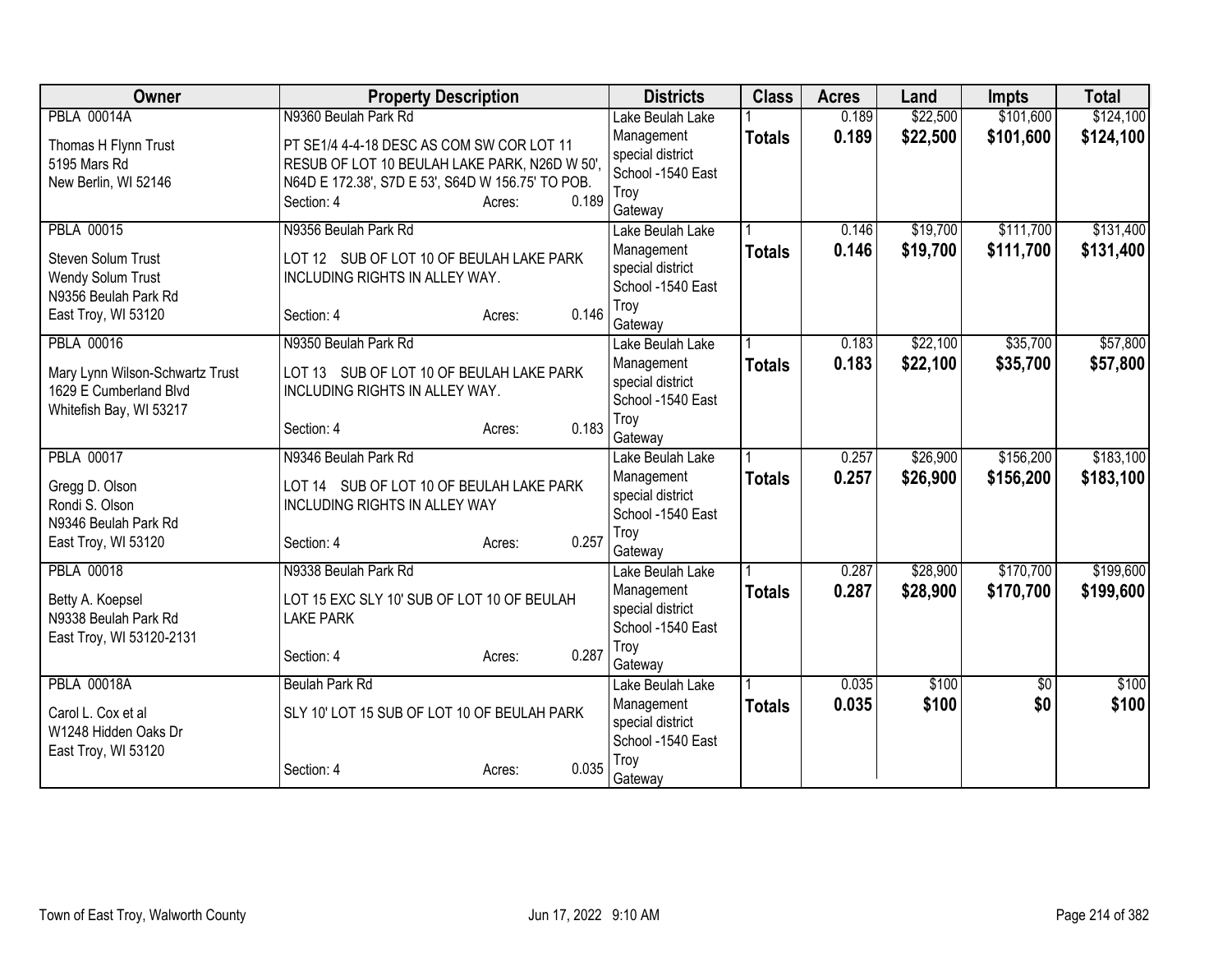| <b>Class</b><br>Owner<br><b>Property Description</b><br><b>Districts</b><br><b>Acres</b><br>Land<br><b>Impts</b>                  | <b>Total</b> |
|-----------------------------------------------------------------------------------------------------------------------------------|--------------|
| <b>PBLA 00019</b><br>0.337<br>\$32,100<br>\$85,300<br>N9332 Beulah Park Rd<br>Lake Beulah Lake                                    | \$117,400    |
| 0.337<br>\$32,100<br>\$85,300<br>Management<br><b>Totals</b><br>NWLY PT LOT 16 SUB OF LOT 10 OF BEULAH LAKE<br>Jean M. Grochowski | \$117,400    |
| special district<br>PARK: COM NWLY COR LOT 16, S22D53'E 78.75',<br>N9332 Beulah Park Dr                                           |              |
| School -1540 East<br>N76D23'E 174.6', N53D18'E 10. 85', N36D30'W 103.8',<br>East Troy, WI 53120                                   |              |
| Troy<br>0.337<br>Section: 4<br>Acres:                                                                                             |              |
| Gateway                                                                                                                           |              |
| \$102,700<br><b>PBLA 00020</b><br>N9328 Beulah Park Rd<br>\$30,100<br>0.306<br>Lake Beulah Lake                                   | \$132,800    |
| 0.306<br>\$30,100<br>\$102,700<br>Management<br><b>Totals</b><br>Alan V. Webb<br>LOT 16. EXC COM NW COR LOT 16, S22D53'E 78.75',  | \$132,800    |
| special district<br>Patricia S. Webb<br>N76D23'E 174. 6', N53D18'E 10.85', N36D30'W 103.8',                                       |              |
| School -1540 East<br>S72D17'W 157.75' TO POB. SUB OF LOT 10 BEULAH<br>N9328 Beulah Park Rd                                        |              |
| Troy<br>0.306<br>East Troy, WI 53120<br>Section: 4<br>Acres:                                                                      |              |
| Gateway                                                                                                                           |              |
| 0.000<br>\$6,000<br>\$81,500<br><b>PBLF 00001</b><br>W1104 Miramar Rd<br>special district                                         | \$87,500     |
| School -1540 East<br>0.000<br>\$6,000<br>\$81,500<br><b>Totals</b><br>UNIT 1A BLDG 1 BEULAH LANE FARMS<br>Mark Hanson             | \$87,500     |
| Troy<br>Amber Hanson<br>CONDOMINIUM AS RECORDED IN VOL 111 OF                                                                     |              |
| Gateway<br>RECORDS PG 153 WCR. SEC 10 T4N R18E<br>W1104 Miramar Rd Ut 1a                                                          |              |
| 0.000<br>East Troy, WI 53120<br>Section: 10<br>Acres:                                                                             |              |
| W1104 Miramar Rd Unit 1B<br>\$6,000<br>\$84,700<br><b>PBLF 00002</b><br>0.000<br>special district                                 | \$90,700     |
| School -1540 East<br>0.000<br>\$6,000<br>\$84,700<br><b>Totals</b>                                                                | \$90,700     |
| UNIT 1B BLDG 1 BEULAH LANE FARMS<br>Sarah Barg<br>Troy                                                                            |              |
| W1104 Miramar Rd Ut 1b<br>CONDOMINIUM AS RECORDED IN VOL 111 OF<br>Gateway                                                        |              |
| RECORDS PG 153 WCR. SEC 10 T4N R18E<br>East Troy, WI 53120                                                                        |              |
| 0.000<br>Section: 10<br>Acres:                                                                                                    |              |
| <b>PBLF 00003</b><br>W1104 Miramar Rd Unit 1C<br>\$6,000<br>\$84,700<br>special district<br>0.000                                 | \$90,700     |
| 0.000<br>\$6,000<br>School -1540 East<br>\$84,700<br><b>Totals</b><br>Susan Venski<br>UNIT 1C BLDG 1 BEULAH LANE FARMS            | \$90,700     |
| Troy<br>W1104C Miramar Rd<br>CONDOMINIUM AS RECORDED IN VOL 111 OF                                                                |              |
| Gateway<br>RECORDS PG 153 WCR. SEC 10 T4N R18E<br>East Troy, WI 53120                                                             |              |
| 0.000<br>Section: 10<br>Acres:                                                                                                    |              |
| <b>PBLF 00004</b><br>\$6,000<br>\$64,000<br>W1104 Miramar Rd Unit 1D<br>0.000<br>special district                                 | \$70,000     |
| 0.000<br>\$6,000<br>\$64,000<br>School -1540 East<br><b>Totals</b>                                                                | \$70,000     |
| UNIT 1D BLDG 1 BEULAH LANE FARMS<br>Renae A. Haugen<br>Troy                                                                       |              |
| c/o Renae Haugen<br>CONDOMINIUM AS RECORDED IN VOL 111 OF<br>Gateway                                                              |              |
| RECORDS PG 153 WCR. SEC 10 T4N R18E<br>W1104 Miramar Dr Ut 1d                                                                     |              |
| 0.000<br>East Troy, WI 53120<br>Section: 10<br>Acres:                                                                             |              |
| \$81,800<br><b>PBLF 00005</b><br>W1110 Miramar Rd Unit 2A<br>0.000<br>\$6,000<br>special district                                 | \$87,800     |
| 0.000<br>School -1540 East<br>\$6,000<br>\$81,800<br><b>Totals</b><br>Jennifer L. Anderson<br>UNIT 2A BLDG 2 BEULAH LANE FARMS    | \$87,800     |
| Troy<br>c/o Jennifer Anderson<br>CONDOMINIUM AS RECORDED IN VOL 111 OF                                                            |              |
| Gateway<br>W1110 Miramar Rd 2a<br>RECORDS PG 153 WCR. SEC 10 T4N R18E                                                             |              |
| 0.000<br>East Troy, WI 53120<br>Section: 10<br>Acres:                                                                             |              |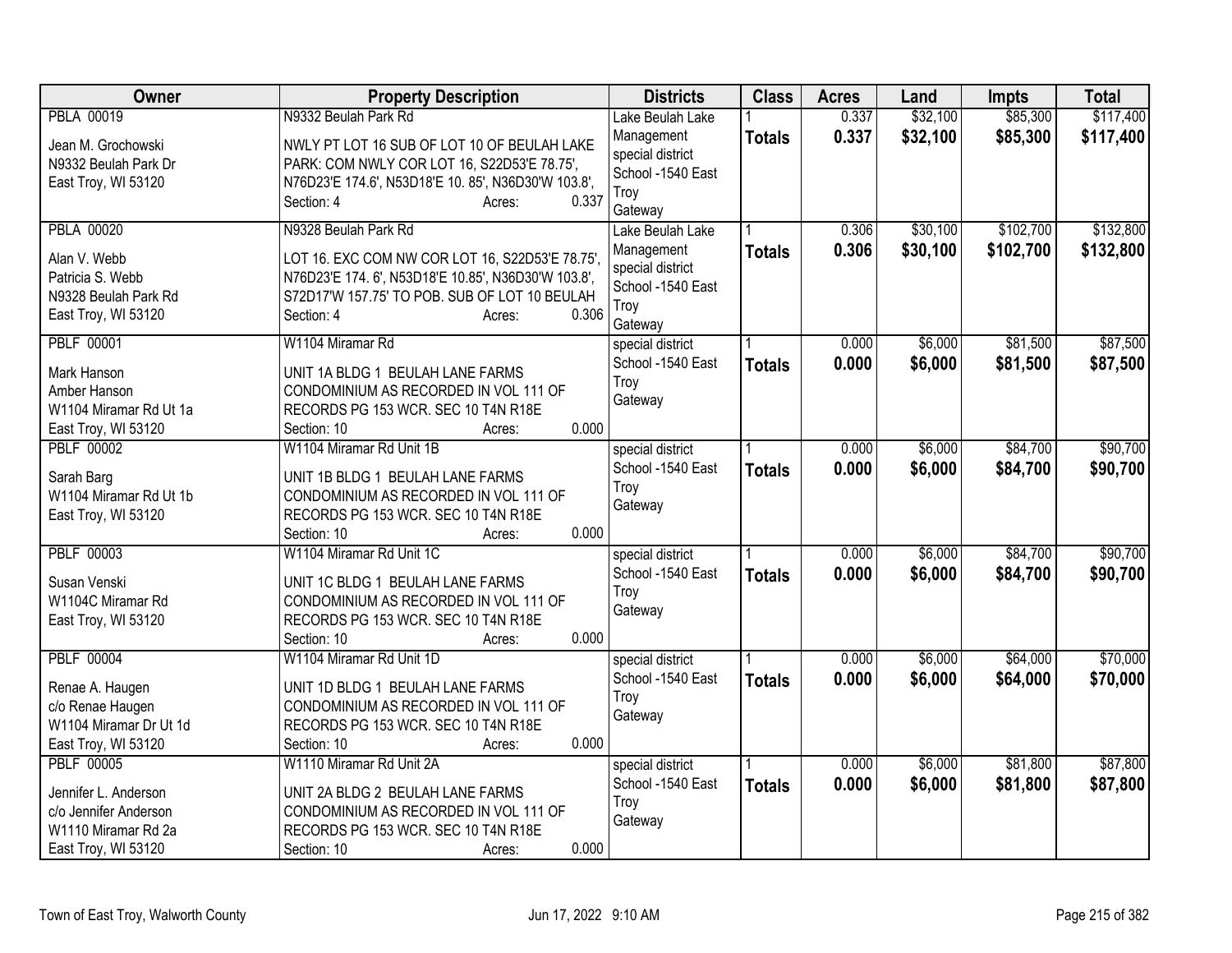| Owner                                          | <b>Property Description</b>           | <b>Districts</b>  | <b>Class</b>  | <b>Acres</b> | Land    | <b>Impts</b> | <b>Total</b> |
|------------------------------------------------|---------------------------------------|-------------------|---------------|--------------|---------|--------------|--------------|
| <b>PBLF 00006</b>                              | W1110 Miramar Rd                      | special district  |               | 0.000        | \$6,000 | \$82,200     | \$88,200     |
| Daniel Bellinger                               | UNIT 2B BLDG 2 BEULAH LANE FARMS      | School -1540 East | <b>Totals</b> | 0.000        | \$6,000 | \$82,200     | \$88,200     |
| Melissa Bellinger                              | CONDOMINIUM AS RECORDED IN VOL 111 OF | Troy              |               |              |         |              |              |
| W1110 Miramar Rd #2b                           | RECORDS PG 153 WCR. SEC 10 T4N R18E   | Gateway           |               |              |         |              |              |
| East Troy, WI 53120                            | 0.000<br>Section: 10<br>Acres:        |                   |               |              |         |              |              |
| <b>PBLF 00007</b>                              | W1110 Miramar Dr Unit 2C              | special district  |               | 0.000        | \$6,000 | \$83,900     | \$89,900     |
|                                                |                                       | School -1540 East |               | 0.000        | \$6,000 | \$83,900     |              |
| Dustin J. Culver                               | UNIT 2C BLDG 2 BEULAH LANE FARMS      | Troy              | <b>Totals</b> |              |         |              | \$89,900     |
| W1110 Miramar Rd Ut 2c                         | CONDOMINIUM AS RECORDED IN VOL 111 OF | Gateway           |               |              |         |              |              |
| East Troy, WI 53120                            | RECORDS PG 153 WCR. SEC 10 T4N R18E   |                   |               |              |         |              |              |
|                                                | 0.000<br>Section: 10<br>Acres:        |                   |               |              |         |              |              |
| <b>PBLF 00008</b>                              | W1110 Miramar Dr Unit 2D              | special district  |               | 0.000        | \$6,000 | \$65,100     | \$71,100     |
|                                                | UNIT 2D BLDG 2 BEULAH LANE FARMS      | School -1540 East | <b>Totals</b> | 0.000        | \$6,000 | \$65,100     | \$71,100     |
| <b>Andrew Davis</b>                            | CONDOMINIUM AS RECORDED IN VOL 111 OF | Troy              |               |              |         |              |              |
| <b>Haley Davis</b><br>W1110 Miramar Rd Unit 2d | RECORDS PG 153 WCR. SEC 10 T4N R18E   | Gateway           |               |              |         |              |              |
|                                                | 0.000<br>Section: 10                  |                   |               |              |         |              |              |
| East Troy, WI 53120                            | Acres:<br>W1120 Miramar Rd Unit 3A    |                   |               |              |         |              |              |
| <b>PBLF 00009</b>                              |                                       | special district  |               | 0.000        | \$6,000 | \$78,500     | \$84,500     |
| Becky L. Levinson                              | UNIT 3A BLDG 3 BEULAH LANE FARMS      | School -1540 East | <b>Totals</b> | 0.000        | \$6,000 | \$78,500     | \$84,500     |
| c/o Becky Levinson                             | CONDOMINIUM AS RECORDED IN VOL 111 OF | Troy              |               |              |         |              |              |
| W1120 Minamar Rd Ut 3a                         | RECORDS PG 153 WCR. SEC 10 T4N R18E   | Gateway           |               |              |         |              |              |
| East Troy, WI 53120                            | 0.000<br>Section: 10<br>Acres:        |                   |               |              |         |              |              |
| <b>PBLF 00010</b>                              | W1120 Miramar Rd Unit 3B              | special district  |               | 0.000        | \$6,000 | \$86,400     | \$92,400     |
|                                                |                                       | School -1540 East | <b>Totals</b> | 0.000        | \$6,000 | \$86,400     | \$92,400     |
| Nathan Lueck                                   | UNIT 3B BLDG 3 BEULAH LANE FARMS      | Troy              |               |              |         |              |              |
| W1120 Miramar Rd 3B                            | CONDOMINIUM AS RECORDED IN VOL 111 OF | Gateway           |               |              |         |              |              |
| East Troy, WI 53120                            | RECORDS PG 153 WCR. SEC 10 T4N R18E   |                   |               |              |         |              |              |
|                                                | 0.000<br>Section: 10<br>Acres:        |                   |               |              |         |              |              |
| <b>PBLF 00011</b>                              | W1120 Miramar Rd                      | special district  |               | 0.000        | \$6,000 | \$84,100     | \$90,100     |
| Kristy Stichmann                               | UNIT 3C BLDG 3 BEULAH LANE FARMS      | School -1540 East | <b>Totals</b> | 0.000        | \$6,000 | \$84,100     | \$90,100     |
| 1120 W Miramar Rd Ut C                         | CONDOMINIUM AS RECORDED IN VOL 111 OF | Troy              |               |              |         |              |              |
| East Troy, WI 53120                            | RECORDS PG 153 WCR. SEC 10 T4N R18E   | Gateway           |               |              |         |              |              |
|                                                | 0.000<br>Section: 10<br>Acres:        |                   |               |              |         |              |              |
| <b>PBLF 00012</b>                              | W1120 Miramar Dr Unit 3D              | special district  |               | 0.000        | \$6,000 | \$66,800     | \$72,800     |
|                                                |                                       | School -1540 East | <b>Totals</b> | 0.000        | \$6,000 | \$66,800     | \$72,800     |
| Kristin Kulinski                               | UNIT 3D BLDG 3 BEULAH LANE FARMS      | Troy              |               |              |         |              |              |
| Alice M. Kulinski                              | CONDOMINIUM AS RECORDED IN VOL 111 OF | Gateway           |               |              |         |              |              |
| W1120 Miramar Rd 3-D                           | RECORDS PG 153 WCR. SEC 10 T4N R18E   |                   |               |              |         |              |              |
| East Troy, WI 53120                            | 0.000<br>Section: 10<br>Acres:        |                   |               |              |         |              |              |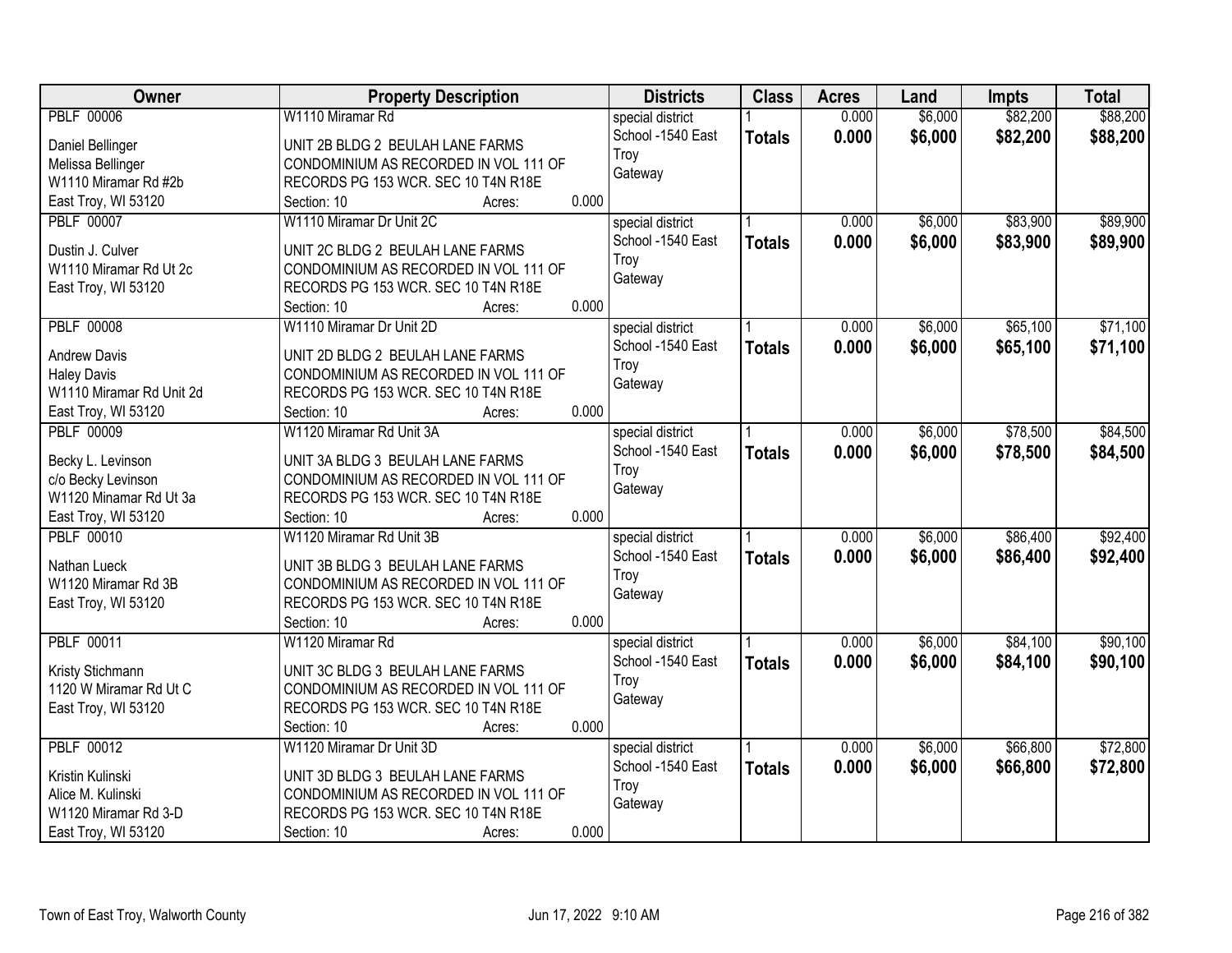| <b>Owner</b>                                                                                                        | <b>Property Description</b>                                                                                                                                                                         | <b>Districts</b>                                                                           | <b>Class</b>  | <b>Acres</b>              | Land                   | <b>Impts</b>           | <b>Total</b>               |
|---------------------------------------------------------------------------------------------------------------------|-----------------------------------------------------------------------------------------------------------------------------------------------------------------------------------------------------|--------------------------------------------------------------------------------------------|---------------|---------------------------|------------------------|------------------------|----------------------------|
| PBM 00001<br>Jac Investments, LLC<br>W227 S2459 Morningside Cir<br>Waukesha, WI 53186                               | Humphrey Ln<br>PART OF LOT 1 BEULAH MANOR EXC. COM AT SW<br>COR LOT 1, ELY TO LAKE SHORE, NLY 25, N 84D34'<br>W TO WLY LN SD LOT, SWLY TO POB.<br>0.000<br>Section:<br>Acres:                       | Lake Beulah Lake<br>Management<br>special district<br>School -1540 East<br>Troy<br>Gateway |               | Assessed with P ET 900034 |                        |                        |                            |
| <b>PBM 00004</b><br>John M. Noel<br>Patricia D. Noel<br>3045 True North Trl<br>Plover, WI 54467-0000                | N9178 Humphrey Ln<br>LOT 5 BEULAH MANOR SEE P ET 9-53<br>1.287<br>Section: 9<br>Acres:                                                                                                              | Lake Beulah Lake<br>Management<br>special district<br>School -1540 East<br>Troy<br>Gateway | <b>Totals</b> | 1.287<br>1.287            | \$787,700<br>\$787,700 | \$973,900<br>\$973,900 | \$1,761,600<br>\$1,761,600 |
| <b>PBM 00005</b><br>Charles B Kaska Trust<br>Jennifer Kaska Trust<br>2746 Puesta Del Sol<br>Santa Barbara, CA 93105 | N9174 Humphrey Ln<br>PT LOT 6 BEULAH MANOR: COM NW COR LOT 6,<br>SWLY 43.74', S71D E 233.76' TO SLY LOT LN, ELY TO<br>LAKE SHORE, NLY TO NE COR LOT 6, W TO POB.<br>0.694<br>Section: 9<br>Acres:   | Lake Beulah Lake<br>Management<br>special district<br>School -1540 East<br>Troy<br>Gateway | <b>Totals</b> | 0.694<br>0.694            | \$614,400<br>\$614,400 | \$153,400<br>\$153,400 | \$767,800<br>\$767,800     |
| <b>PBM 00006</b><br>Michael S. Broz<br>Jill R. Broz<br>261 Churchill Pl<br>Clarendon Hills, IL 60514                | N9168 Humphrey Ln<br>PT LOT 6 BEULAH MANOR: COM SW COR LOT 6,<br>N36D34'E 12.77', S71D E 233.76' TO SLY LOT LN,<br>N73D56'W 234.13' TO POB. ALSO LOT 7 & PT LOT 8:<br>0.685<br>Section: 9<br>Acres: | Lake Beulah Lake<br>Management<br>special district<br>School -1540 East<br>Troy<br>Gateway | <b>Totals</b> | 0.685<br>0.685            | \$603,900<br>\$603,900 | \$418,100<br>\$418,100 | \$1,022,000<br>\$1,022,000 |
| PBM 00007<br>Mark J. Anders et al<br>c/o Kristin M. Sleeth<br>N9164 Humphrey Ln<br>East Troy, WI 53120              | N9164 Humphrey Ln<br>PT LOT 8 BEULAH MANOR: COM SW COR LOT 8,<br>N36D34'E 45.42', S71D26'E TO LAKE SHR, SLY TO SE<br>COR, WLY TO POB. ALSO LOT 9 EXC SLY 11'. EXC.<br>0.634<br>Section: 9<br>Acres: | Lake Beulah Lake<br>Management<br>special district<br>School -1540 East<br>Troy<br>Gateway | <b>Totals</b> | 0.634<br>0.634            | \$539,500<br>\$539,500 | \$257,800<br>\$257,800 | \$797,300<br>\$797,300     |
| <b>PBM 00008</b><br>Julie a Hosfield Trust<br>1026 Elmwood Ave<br>Wilmette, IL 60091                                | N9156 Humphrey Ln<br>SLY 11' LOT 9 BEULAH MANOR ALSO PT LOT 10:<br>COM NW COR LOT 10, SWLY 43.7', ELY TO LAKE<br>SHR, NLY TO NE COR LOT 10, W TO POB. ALSO COM<br>0.455<br>Section: 9<br>Acres:     | Lake Beulah Lake<br>Management<br>special district<br>School -1540 East<br>Troy<br>Gateway | <b>Totals</b> | 0.455<br>0.455            | \$437,400<br>\$437,400 | \$190,900<br>\$190,900 | \$628,300<br>\$628,300     |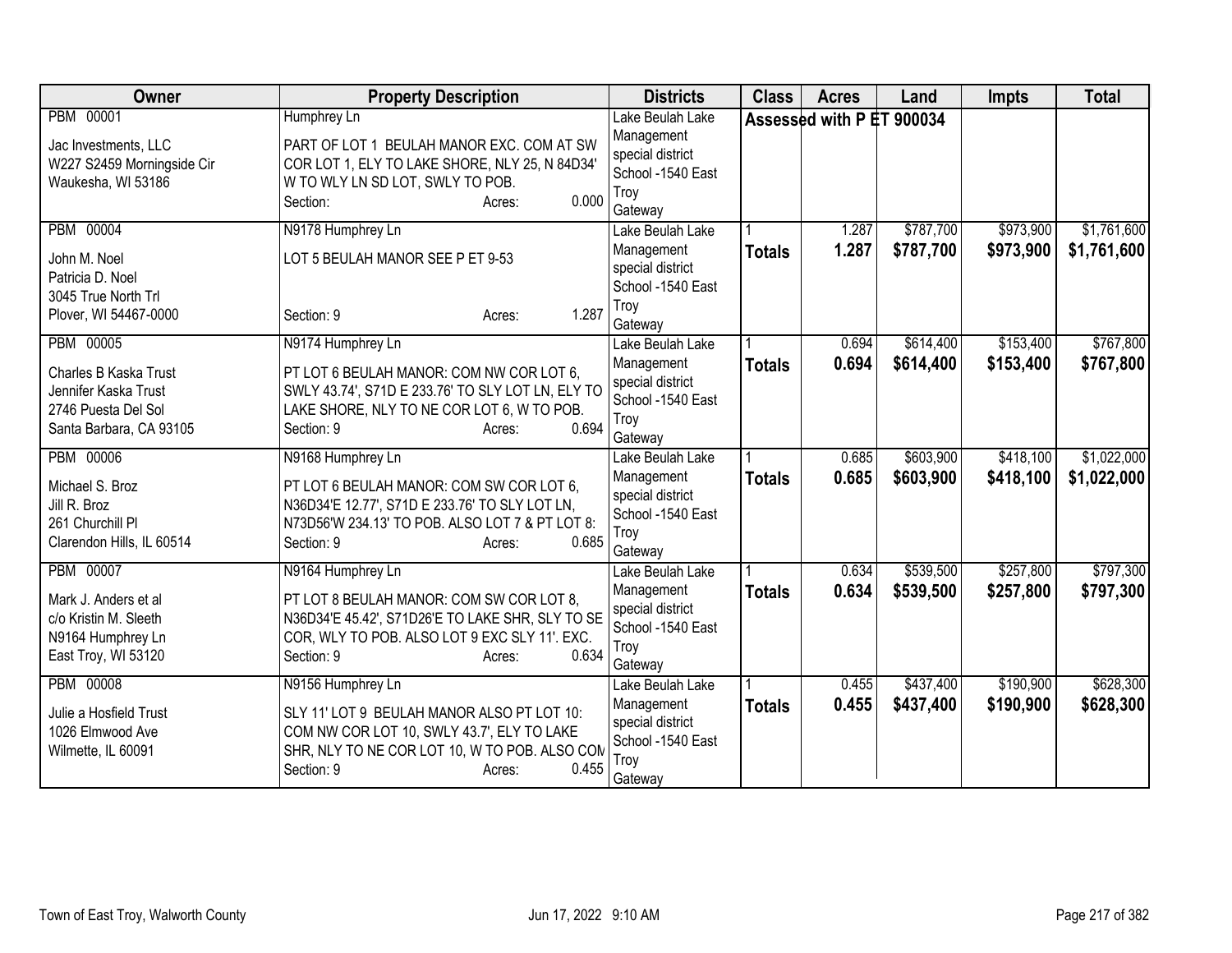| Owner                                 | <b>Property Description</b>                      | <b>Districts</b>            | <b>Class</b>  | <b>Acres</b>      | Land      | <b>Impts</b>    | <b>Total</b> |
|---------------------------------------|--------------------------------------------------|-----------------------------|---------------|-------------------|-----------|-----------------|--------------|
| PBM 00009                             | N9150 Humphrey Ln                                | Lake Beulah Lake            |               | 0.961             | \$563,100 | \$355,900       | \$919,000    |
| John A. Russell                       | PT LOTS 11 & 12 BEULAH MANOR DESC AS SLY 10'     | Management                  | <b>Totals</b> | 0.961             | \$563,100 | \$355,900       | \$919,000    |
| Carol F. Russell                      | LOT 10 LOTS 11 & 12. EXC COM SW COR LOT 12,      | special district            |               |                   |           |                 |              |
| 434 Canal St                          | N36D34'E 173.06' TO POB, N36D34'E 2.14', S74D15' | School -1540 East           |               |                   |           |                 |              |
| Chicago, IL 60654                     | 0.961<br>Section: 9<br>Acres:                    | Troy                        |               |                   |           |                 |              |
| PBM 00010                             | N9124 Humphrey Ln                                | Gateway<br>Lake Beulah Lake |               | 2.605             | \$320,600 | \$267,600       | \$588,200    |
|                                       |                                                  | Management                  | <b>Totals</b> | 2.605             | \$320,600 | \$267,600       | \$588,200    |
| Robert R. Mueller                     | LOTS 17, 18, 20 & 21. EXC PBM-10B DESC UNDER     | special district            |               |                   |           |                 |              |
| Karen A. Mueller                      | #815281 BEULAH MANOR; ASSESSMENT INCLUDES        | School -1540 East           |               |                   |           |                 |              |
| N9124 Humphrey Ln                     | <b>PBM-10A</b>                                   | Troy                        |               |                   |           |                 |              |
| East Troy, WI 53120-0000              | 2.605<br>Section: 9<br>Acres:                    | Gateway                     |               |                   |           |                 |              |
| <b>PBM 00010A</b>                     | Humphrey Ln                                      | Lake Beulah Lake            |               | Assessed with PBM | 00010     |                 |              |
|                                       |                                                  | Management                  |               |                   |           |                 |              |
| Robert R. Mueller                     | LOTS 13, 14, 15, 16 & 19. EXC PBM-10B DESC UNDER | special district            |               |                   |           |                 |              |
| Karen A. Mueller                      | #815281 BEULAH MANOR OUT OF PBM-10 PER           | School -1540 East           |               |                   |           |                 |              |
| N9124 Humphrey Ln                     | #495492                                          | Trov                        |               |                   |           |                 |              |
| East Troy, WI 53120-0000              | 0.000<br>Section: 9<br>Acres:                    | Gateway                     |               |                   |           |                 |              |
| PBM 00015                             | W1614 South Shore Dr                             | special district            |               | 0.700             | \$48,500  | \$162,500       | \$211,000    |
| Robert R. Mueller                     | LTS 22, 23 & PT OF 24 BEULAH MANOR SUB DESC      | School -1540 East           | <b>Totals</b> | 0.700             | \$48,500  | \$162,500       | \$211,000    |
|                                       | AS COM SE COR LT 20; S73D42'21"W ALG N LN        | Troy                        |               |                   |           |                 |              |
| Karen A. Mueller<br>N9124 Humphrey Ln | SOUTH SHORE DR 117.70' TO POB; N62D43'32"W       | Gateway                     |               |                   |           |                 |              |
| East Troy, WI 53120-0000              | 0.700<br>Section: 9<br>Acres:                    |                             |               |                   |           |                 |              |
| PBM 00016                             | Humphrey Ln                                      | special district            | 5             | 1.030             | \$2,600   | $\overline{50}$ | \$2,600      |
|                                       |                                                  | School -1540 East           | <b>Totals</b> | 1.030             | \$2,600   | \$0             | \$2,600      |
| Robert R. Mueller                     | NLY 8' LT 28 & ALL LTS 29 &30 OF BEULAH MANOR    | Troy                        |               |                   |           |                 |              |
| Karen A. Mueller                      | SUB DESC AS COM SE COR LOT 20 SD SUB;            | Gateway                     |               |                   |           |                 |              |
| N9124 Humphrey Ln                     | S73D42'21"W ALG N LN SOUTH SHORE DR 117.7';      |                             |               |                   |           |                 |              |
| East Troy, WI 53120-0000              | 1.030<br>Section: 9<br>Acres:                    |                             |               |                   |           |                 |              |
| <b>PBM 00016A</b>                     | Humphrey Ln                                      | special district            |               | 1.000             | \$8,800   | \$17,300        | \$26,100     |
| Robert R. Mueller                     | PT LTS 24 THRU 28 BEULAH MANOR SUB DESC AS       | School -1540 East           |               | 0.160             | \$400     | \$0             | \$400        |
| Karen A. Mueller                      | COM SE COR LT 20 SD SUB; S73D42'21"W ALG N LN    | Troy                        | <b>Totals</b> | 1.160             | \$9,200   | \$17,300        | \$26,500     |
| N9124 Humphrey Ln                     | OF SOUTH SHORE DR 117.70'; N62D43'32"W 54.32';   | Gateway                     |               |                   |           |                 |              |
| East Troy, WI 53120-0000              | 1.160<br>Section: 9<br>Acres:                    |                             |               |                   |           |                 |              |
| PCT 00001                             | W1762 South Shore Dr                             | Lake Beulah Lake            |               | 4.192             | \$951,400 | \$101,800       | \$1,053,200  |
|                                       |                                                  | Management                  | <b>Totals</b> | 4.192             | \$951,400 | \$101,800       | \$1,053,200  |
| Buelah Sunsets, LLC                   | LOTS 1 & 2. EXC THAT PT AS DESC IN PCT-1A DESC   | special district            |               |                   |           |                 |              |
| 30 Gilbert Ave                        | IN VOL 247 RECORDS PG 354 WCR. CHAMBERLIN'S      | School -1540 East           |               |                   |           |                 |              |
| Claredon Hills, IL 60514              | SUBD. ALSO EXC BEG NW COR LOT 1; N87D49'55"E     | Troy                        |               |                   |           |                 |              |
|                                       | Section: 9<br>0.000<br>Acres:                    | Gateway                     |               |                   |           |                 |              |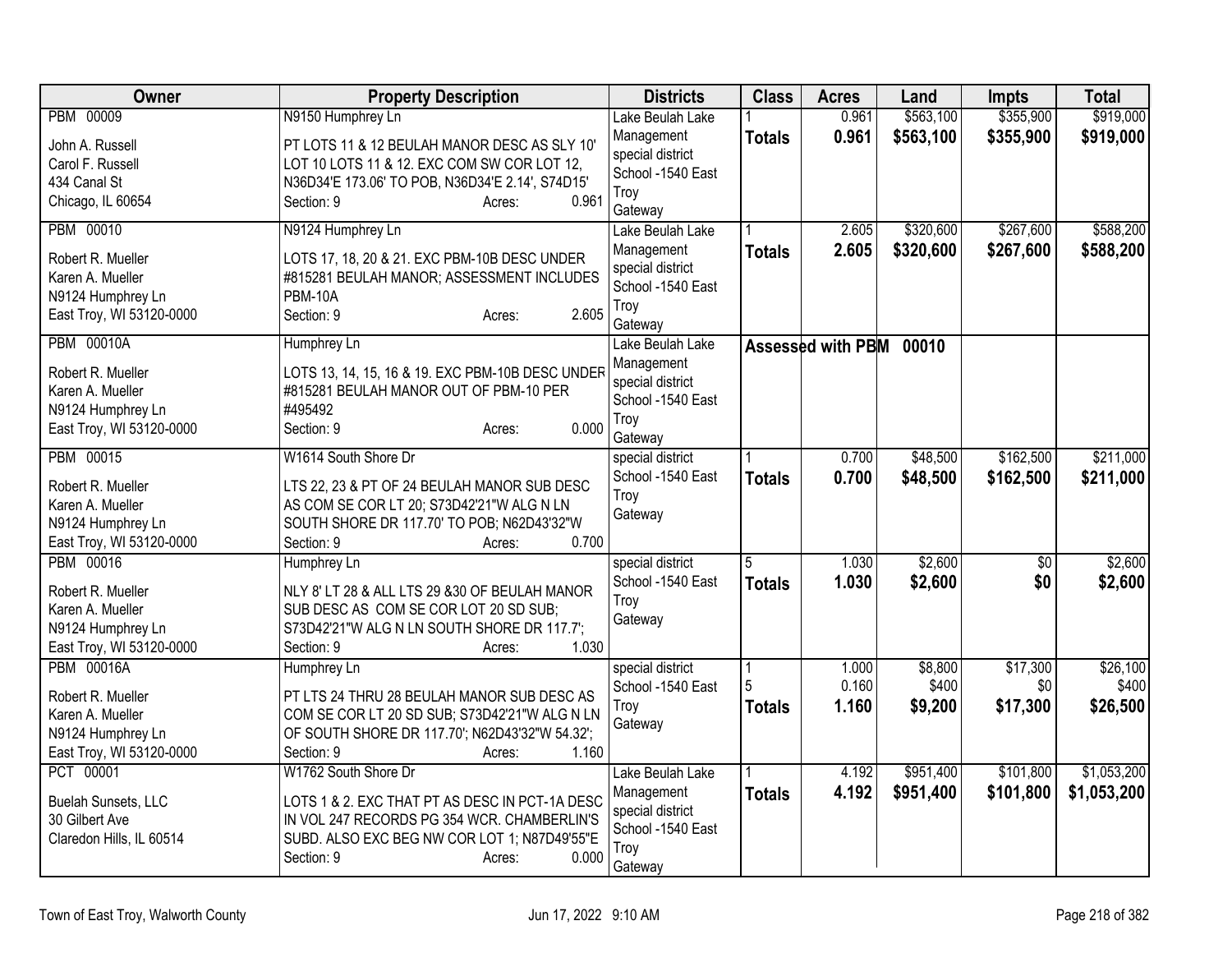| <b>Owner</b>                            | <b>Property Description</b>                    |        | <b>Districts</b>                      | <b>Class</b>  | <b>Acres</b> | Land      | <b>Impts</b> | <b>Total</b> |
|-----------------------------------------|------------------------------------------------|--------|---------------------------------------|---------------|--------------|-----------|--------------|--------------|
| PCT 00001A                              | W1776 South Shore Dr                           |        | Lake Beulah Lake                      |               | 0.925        | \$887,100 | \$163,100    | \$1,050,200  |
| Timothy J Kumbier Trust                 | PT LOT 2 CHAMBERLIN'S SUBD. SEC 9 T4N R18E:    |        | Management                            | <b>Totals</b> | 0.925        | \$887,100 | \$163,100    | \$1,050,200  |
| Margaret M Kumbier Trust                | COM INTER OF E LN LOT 2 & MEANDER LN ON N LN   |        | special district                      |               |              |           |              |              |
| 3224 Maple Rd                           | LOT 2, S67D12'20"W ALG SD MEANDER LN 11.05' TO |        | School -1540 East                     |               |              |           |              |              |
| Burlington, WI 53105                    | Section: 9                                     | Acres: | Troy<br>0.000<br>Gateway              |               |              |           |              |              |
| PCT 00003                               | W1780 South Shore Dr                           |        | Lake Beulah Lake                      |               | 0.432        | \$561,500 | \$129,300    | \$690,800    |
|                                         |                                                |        | Management                            | <b>Totals</b> | 0.432        | \$561,500 | \$129,300    | \$690,800    |
| 1998 Kennedy Trust<br>1020 Rolling pass | LOT 3 CHAMBERLIN'S SUBD.                       |        | special district                      |               |              |           |              |              |
| Glenview, IL 60025                      |                                                |        | School -1540 East                     |               |              |           |              |              |
|                                         | Section: 9                                     | Acres: | Troy<br>0.432                         |               |              |           |              |              |
|                                         |                                                |        | Gateway                               |               |              |           |              |              |
| PCT 00004                               | W1786 South Shore Dr                           |        | Lake Beulah Lake                      |               | 0.525        | \$561,500 | \$345,600    | \$907,100    |
| W1786 South Shore Dr, LLC               | LOT 4 CHAMBERLIN'S SUBD.                       |        | Management<br>special district        | <b>Totals</b> | 0.525        | \$561,500 | \$345,600    | \$907,100    |
| 2870 Duffy Ln                           |                                                |        | School -1540 East                     |               |              |           |              |              |
| Riverwoods, IL 60015-0000               |                                                |        | Troy                                  |               |              |           |              |              |
|                                         | Section: 9                                     | Acres: | 0.525<br>Gateway                      |               |              |           |              |              |
| PCT 00005                               | W1783 South Shore Dr                           |        | Lake Beulah Lake                      |               | 0.449        | \$516,600 | \$187,300    | \$703,900    |
| <b>James K Mckinnon Trust</b>           | LOT 5 CHAMBERLIN'S SUBD.                       |        | Management                            | <b>Totals</b> | 0.449        | \$516,600 | \$187,300    | \$703,900    |
| Faye D Mckinnon Trust                   |                                                |        | special district                      |               |              |           |              |              |
| 676 W Elkcam Cir                        |                                                |        | School -1540 East                     |               |              |           |              |              |
| Unit #1215                              | Section: 9                                     | Acres: | Troy<br>0.449<br>Gateway              |               |              |           |              |              |
| Marco Island, FL 34145                  |                                                |        |                                       |               |              |           |              |              |
| PCT 00006                               | W1791 South Shore Dr                           |        | Lake Beulah Lake                      |               | 0.623        | \$516,600 | \$82,700     | \$599,300    |
| Catherine Nash et al                    | LOT 6 CHAMBERLIN'S SUBD.                       |        | Management                            | <b>Totals</b> | 0.623        | \$516,600 | \$82,700     | \$599,300    |
| c/o O'Connell Family, LP                |                                                |        | special district<br>School -1540 East |               |              |           |              |              |
| 1426 Ridge Ave                          |                                                |        | Troy                                  |               |              |           |              |              |
| Evanston, IL 60201-0000                 | Section: 9                                     | Acres: | 0.623<br>Gateway                      |               |              |           |              |              |
| PCT 00007                               | W1799 South Shore Dr                           |        | Lake Beulah Lake                      |               | 0.631        | \$575,600 | \$243,200    | \$818,800    |
| John D. Ryan                            | LOT 7 CHAMBERLIN'S SUBD.                       |        | Management                            | <b>Totals</b> | 0.631        | \$575,600 | \$243,200    | \$818,800    |
| 3 Harbor Rd                             |                                                |        | special district                      |               |              |           |              |              |
| Darien, CT 06820                        |                                                |        | School -1540 East                     |               |              |           |              |              |
|                                         | Section: 9                                     | Acres: | Troy<br>0.631<br>Gateway              |               |              |           |              |              |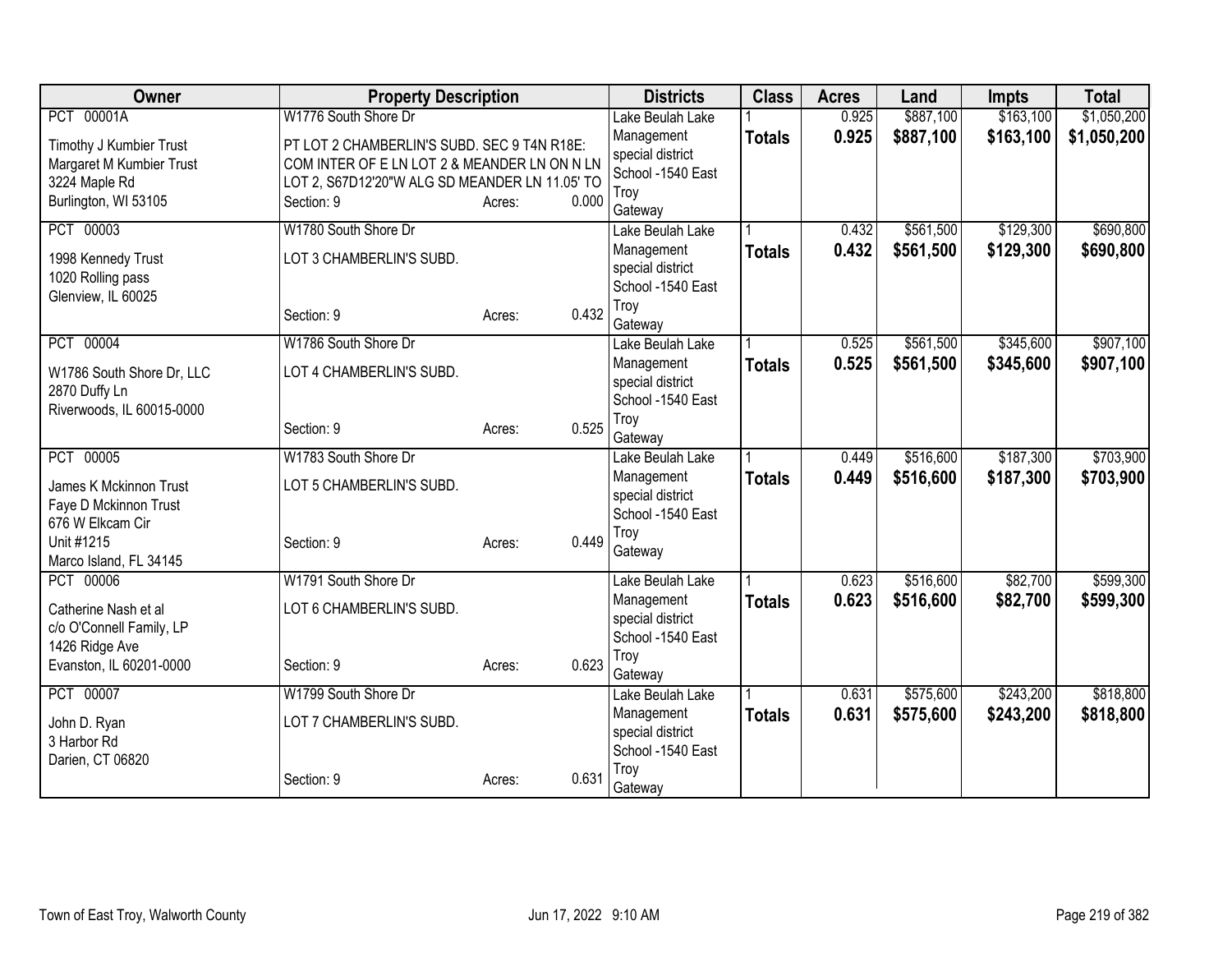| Owner                  |                             | <b>Property Description</b> |       | <b>Districts</b>  | <b>Class</b>  | <b>Acres</b> | Land     | <b>Impts</b> | <b>Total</b> |
|------------------------|-----------------------------|-----------------------------|-------|-------------------|---------------|--------------|----------|--------------|--------------|
| PCV 00001              | W2224 Oak Ridge Ave         |                             |       | special district  |               | 0.275        | \$40,000 | \$203,600    | \$243,600    |
| Timothy S. Anderson    | LOT 1 BLK 1 CLEARVIEW SUBD. |                             |       | School -1540 East | <b>Totals</b> | 0.275        | \$40,000 | \$203,600    | \$243,600    |
| Patricia A. Anderson   |                             |                             |       | Troy              |               |              |          |              |              |
| W2224 Oak Ridge Ave    |                             |                             |       | Gateway           |               |              |          |              |              |
| East Troy, WI 53120    | Section: 18                 | Acres:                      | 0.275 |                   |               |              |          |              |              |
| <b>PCV 00002</b>       | W2216 Oak Ridge Ave         |                             |       | special district  |               | 0.252        | \$40,000 | \$179,200    | \$219,200    |
|                        |                             |                             |       | School -1540 East | <b>Totals</b> | 0.252        | \$40,000 | \$179,200    | \$219,200    |
| Tommy J. Ingman        | LOT 2 BLK 1 CLEARVIEW SUBD. |                             |       | Troy              |               |              |          |              |              |
| W2216 Oak Ridge Ave    |                             |                             |       | Gateway           |               |              |          |              |              |
| East Troy, WI 53120    |                             |                             |       |                   |               |              |          |              |              |
|                        | Section: 18                 | Acres:                      | 0.252 |                   |               |              |          |              |              |
| PCV 00003              | W2212 Oak Ridge Ave         |                             |       | special district  |               | 0.265        | \$40,000 | \$187,300    | \$227,300    |
| Timothy J. Lewandowski | LOT 3 BLK 1 CLEARVIEW SUBD. |                             |       | School -1540 East | <b>Totals</b> | 0.265        | \$40,000 | \$187,300    | \$227,300    |
| Colleen A. Lewandowski |                             |                             |       | Troy              |               |              |          |              |              |
| W2212 Oak Ridge Ave    |                             |                             |       | Gateway           |               |              |          |              |              |
| East Troy, WI 53120    | Section: 18                 | Acres:                      | 0.265 |                   |               |              |          |              |              |
| <b>PCV 00004</b>       | W2205 Wilmers Grove Rd      |                             |       | special district  |               | 0.288        | \$40,000 | \$268,000    | \$308,000    |
| Robert H. Fillmer Sr   | LOT 4 BLK 1 CLEARVIEW SUBD. |                             |       | School -1540 East | <b>Totals</b> | 0.288        | \$40,000 | \$268,000    | \$308,000    |
| Kathleen A. Malecki    |                             |                             |       | Troy              |               |              |          |              |              |
| W2205 Wilmers Grove Rd |                             |                             |       | Gateway           |               |              |          |              |              |
| East Troy, WI 53120    | Section: 18                 | Acres:                      | 0.288 |                   |               |              |          |              |              |
| <b>PCV 00005</b>       | W2203 Wilmers Grove Rd      |                             |       | special district  |               | 0.257        | \$40,000 | \$174,200    | \$214,200    |
|                        |                             |                             |       | School -1540 East |               |              |          |              |              |
| Timothy Zmudzinski     | LOT 5 BLK 1 CLEARVIEW SUBD. |                             |       | Troy              | <b>Totals</b> | 0.257        | \$40,000 | \$174,200    | \$214,200    |
| Rachel Zmudzinski      |                             |                             |       | Gateway           |               |              |          |              |              |
| W2203 Wilmer Grove Dr  |                             |                             |       |                   |               |              |          |              |              |
| East Troy, WI 53120    | Section: 18                 | Acres:                      | 0.257 |                   |               |              |          |              |              |
| <b>PCV 00006</b>       | W2195 Wilmers Grove Rd      |                             |       | special district  |               | 0.255        | \$40,000 | \$221,800    | \$261,800    |
| Adam R. Collins        | LOT 6 BLK 1 CLEARVIEW SUBD. |                             |       | School -1540 East | <b>Totals</b> | 0.255        | \$40,000 | \$221,800    | \$261,800    |
| Kirsten S. Collins     |                             |                             |       | Troy              |               |              |          |              |              |
| W2195 Wilmers Grove Rd |                             |                             |       | Gateway           |               |              |          |              |              |
| East Troy, WI 53120    | Section: 18                 | Acres:                      | 0.255 |                   |               |              |          |              |              |
| PCV 00007              | W2193 Wilmers Grove Rd      |                             |       | special district  |               | 0.256        | \$40,000 | \$221,000    | \$261,000    |
|                        |                             |                             |       | School -1540 East | <b>Totals</b> | 0.256        | \$40,000 | \$221,000    | \$261,000    |
| Barry Hannah           | LOT 7 BLK 1 CLEARVIEW SUBD. |                             |       | Troy              |               |              |          |              |              |
| Bridgette Hannah       |                             |                             |       | Gateway           |               |              |          |              |              |
| W2193 Wilmers Grove Rd |                             |                             |       |                   |               |              |          |              |              |
| East Troy, WI 53120    | Section: 18                 | Acres:                      | 0.256 |                   |               |              |          |              |              |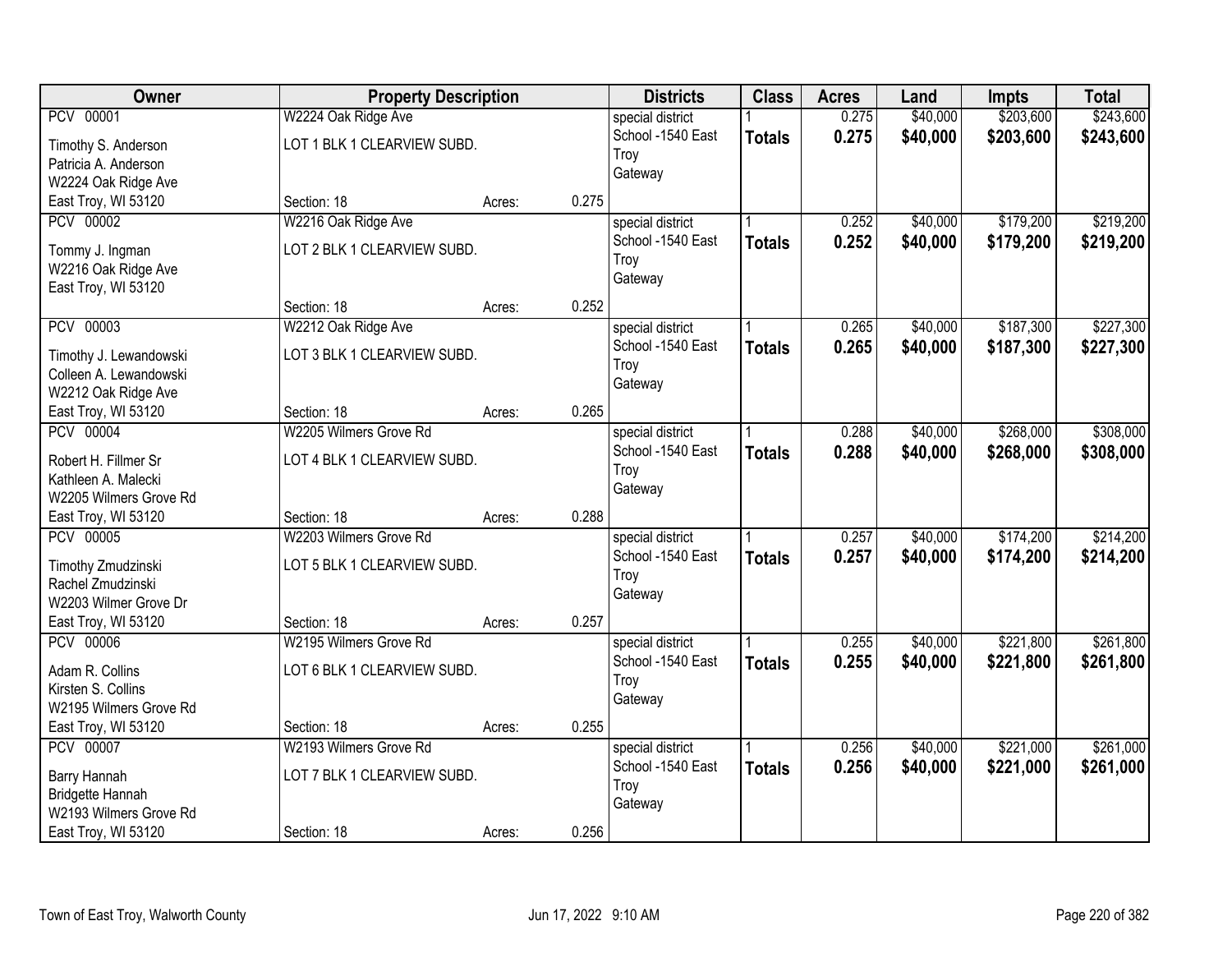| Owner                    |                              | <b>Property Description</b> |       | <b>Districts</b>  | <b>Class</b>  | <b>Acres</b> | Land     | <b>Impts</b>    | <b>Total</b> |
|--------------------------|------------------------------|-----------------------------|-------|-------------------|---------------|--------------|----------|-----------------|--------------|
| <b>PCV 00008</b>         | W2185 Wilmers Grove Rd       |                             |       | special district  |               | 0.259        | \$40,000 | \$177,200       | \$217,200    |
| Brian F. Ruelle          | LOT 8 BLK 1 CLEARVIEW SUBD.  |                             |       | School -1540 East | <b>Totals</b> | 0.259        | \$40,000 | \$177,200       | \$217,200    |
| Mary L. Ruelle           |                              |                             |       | Troy              |               |              |          |                 |              |
| W2185 Wilmers Grove Rd   |                              |                             |       | Gateway           |               |              |          |                 |              |
| East Troy, WI 53120      | Section: 18                  | Acres:                      | 0.259 |                   |               |              |          |                 |              |
| <b>PCV 00009</b>         | Wilmers Grove Rd             |                             |       | special district  |               | 0.275        | \$40,000 | $\overline{50}$ | \$40,000     |
|                          |                              |                             |       | School -1540 East | <b>Totals</b> | 0.275        | \$40,000 | \$0             | \$40,000     |
| Joel A. Martin           | LOT 9 BLK 1 CLEARVIEW SUBD.  |                             |       | Troy              |               |              |          |                 |              |
| Merrie H. Martin         |                              |                             |       | Gateway           |               |              |          |                 |              |
| W1040 County Rd J        |                              |                             | 0.275 |                   |               |              |          |                 |              |
| Mukwonago, WI 53149-0000 | Section: 18                  | Acres:                      |       |                   |               |              |          |                 |              |
| PCV 00010                | W2180 Oak Ridge Ave          |                             |       | special district  |               | 0.299        | \$40,000 | \$176,200       | \$216,200    |
| Elizabeth M. Nodorft     | LOT 10 BLK 1 CLEARVIEW SUBD. |                             |       | School -1540 East | <b>Totals</b> | 0.299        | \$40,000 | \$176,200       | \$216,200    |
| Randall W. Nodorft       |                              |                             |       | Troy              |               |              |          |                 |              |
| W2180 Oak Ridge Ave      |                              |                             |       | Gateway           |               |              |          |                 |              |
| East Troy, WI 53120      | Section: 18                  | Acres:                      | 0.299 |                   |               |              |          |                 |              |
| PCV 00011                | W2188 Oak Ridge Ave          |                             |       | special district  |               | 0.432        | \$44,000 | \$166,600       | \$210,600    |
|                          |                              |                             |       | School -1540 East | <b>Totals</b> | 0.432        | \$44,000 | \$166,600       | \$210,600    |
| Kevin J. Strzelecki      | LOT 11 BLK 1 CLEARVIEW SUBD. |                             |       | Troy              |               |              |          |                 |              |
| Jayme L. Strzelecki      |                              |                             |       | Gateway           |               |              |          |                 |              |
| W2188 Oak Ridge Ave      |                              |                             |       |                   |               |              |          |                 |              |
| East Troy, WI 53120      | Section: 18                  | Acres:                      | 0.432 |                   |               |              |          |                 |              |
| <b>PCV 00012</b>         | W2237 Wilmers Grove Rd       |                             |       | special district  |               | 0.281        | \$40,000 | \$203,900       | \$243,900    |
| James Domagalski         | LOT 1 BLK 2 CLEARVIEW SUBD.  |                             |       | School -1540 East | <b>Totals</b> | 0.281        | \$40,000 | \$203,900       | \$243,900    |
| Sara Domagalski          |                              |                             |       | Troy              |               |              |          |                 |              |
| W2237 Wilmers Grove Rd   |                              |                             |       | Gateway           |               |              |          |                 |              |
| East Troy, WI 53120      | Section: 18                  | Acres:                      | 0.281 |                   |               |              |          |                 |              |
| PCV 00013                | W2235 Oak Ridge Ave          |                             |       | special district  |               | 0.299        | \$40,000 | \$309,500       | \$349,500    |
| Paul Woodson             | LOT 2 BLK 2 CLEARVIEW SUBD.  |                             |       | School -1540 East | <b>Totals</b> | 0.299        | \$40,000 | \$309,500       | \$349,500    |
| Pamela S. Woodson        |                              |                             |       | Troy              |               |              |          |                 |              |
| W2235 Oak Ridge Ave      |                              |                             |       | Gateway           |               |              |          |                 |              |
| East Troy, WI 53120      | Section: 18                  | Acres:                      | 0.299 |                   |               |              |          |                 |              |
| PCV 00014                |                              |                             |       |                   |               | 0.247        | \$40,000 | \$184,600       | \$224,600    |
|                          | W2229 Oak Ridge Ave          |                             |       | special district  |               |              |          |                 |              |
| James E. Scadden         | LOT 3 BLK 2 CLEARVIEW SUBD.  |                             |       | School -1540 East | <b>Totals</b> | 0.247        | \$40,000 | \$184,600       | \$224,600    |
| Michelle L. Scadden      |                              |                             |       | Troy              |               |              |          |                 |              |
| W2229 Oak Ridge Ave      |                              |                             |       | Gateway           |               |              |          |                 |              |
| East Troy, WI 53120      | Section: 18                  | Acres:                      | 0.247 |                   |               |              |          |                 |              |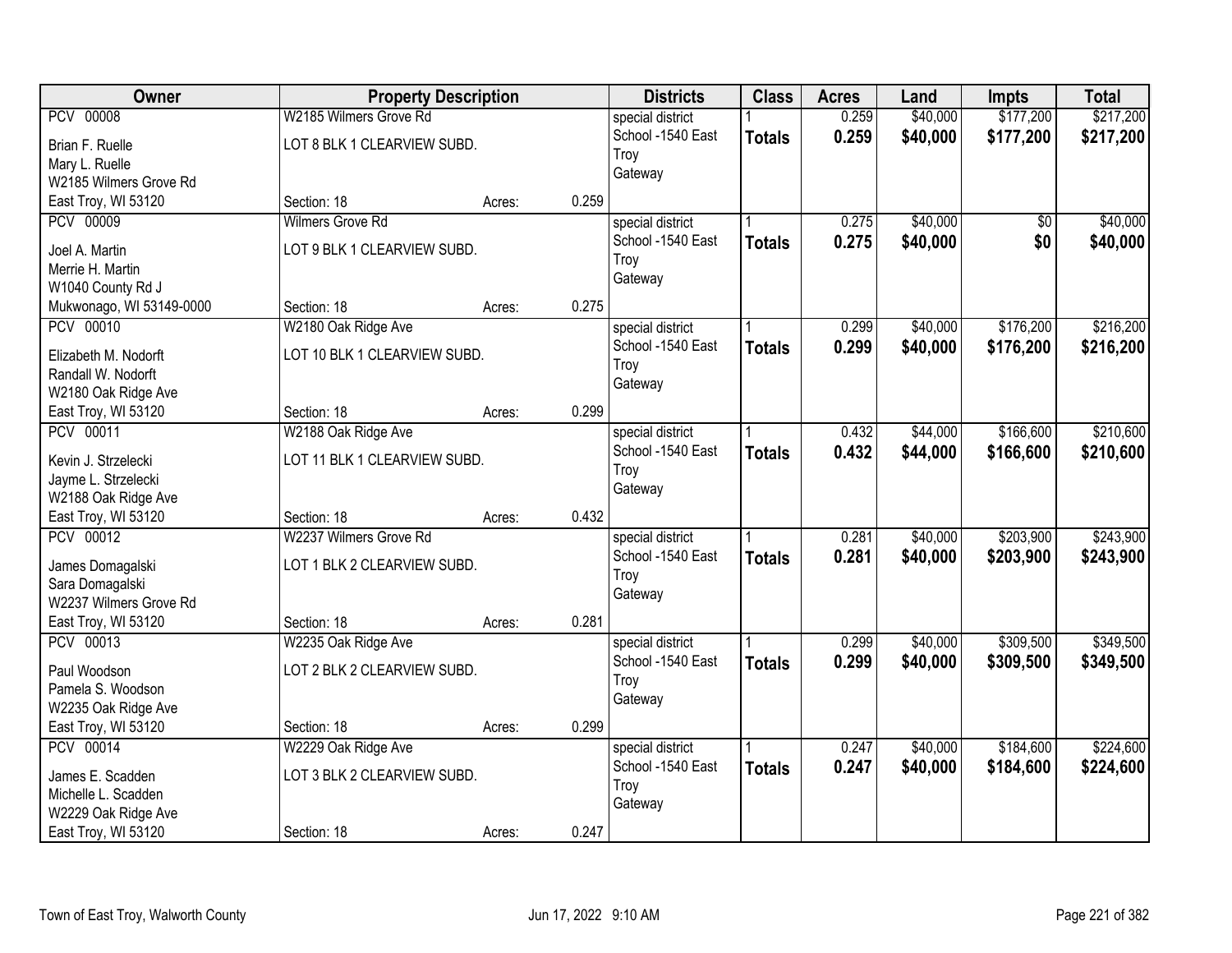| Owner                                        |                                                   | <b>Property Description</b> |       | <b>Districts</b>  | <b>Class</b>  | <b>Acres</b> | Land     | <b>Impts</b> | <b>Total</b> |
|----------------------------------------------|---------------------------------------------------|-----------------------------|-------|-------------------|---------------|--------------|----------|--------------|--------------|
| PCV 00015                                    | W2223 Oak Ridge Ave                               |                             |       | special district  |               | 0.235        | \$40,000 | \$204,200    | \$244,200    |
| Allison N. Fladten                           | LOT 4 BLK 2 CLEARVIEW SUBD.                       |                             |       | School -1540 East | <b>Totals</b> | 0.235        | \$40,000 | \$204,200    | \$244,200    |
| Patrick W. Fladten                           |                                                   |                             |       | Troy              |               |              |          |              |              |
| W2223 Oak Ridge Ave                          |                                                   |                             |       | Gateway           |               |              |          |              |              |
| East Troy, WI 53120                          | Section: 18                                       | Acres:                      | 0.235 |                   |               |              |          |              |              |
| PCV 00016                                    | W2219 Oak Ridge Ave                               |                             |       | special district  |               | 0.232        | \$40,000 | \$199,000    | \$239,000    |
|                                              | LOT 5 BLK 2 CLEARVIEW SUBD.                       |                             |       | School -1540 East | <b>Totals</b> | 0.232        | \$40,000 | \$199,000    | \$239,000    |
| Stephanie L. Lockwood<br>Jeffrey T. Lockwood |                                                   |                             |       | Troy              |               |              |          |              |              |
| W2219 Oak Ridge Ave                          |                                                   |                             |       | Gateway           |               |              |          |              |              |
| East Troy, WI 53120                          | Section: 18                                       | Acres:                      | 0.232 |                   |               |              |          |              |              |
| PCV 00017                                    | W2211 Oak Ridge Ave                               |                             |       | special district  |               | 0.248        | \$40,000 | \$192,500    | \$232,500    |
|                                              |                                                   |                             |       | School -1540 East | <b>Totals</b> | 0.248        | \$40,000 | \$192,500    | \$232,500    |
| Jerome J. Schmid Jr                          | LOT 6 BLK 2 CLEARVIEW SUBD.                       |                             |       | Troy              |               |              |          |              |              |
| W2211 Oak Ridge Ave                          |                                                   |                             |       | Gateway           |               |              |          |              |              |
| East Troy, WI 53120                          |                                                   |                             |       |                   |               |              |          |              |              |
|                                              | Section: 18                                       | Acres:                      | 0.248 |                   |               |              |          |              |              |
| <b>PCV 00018</b>                             | W2205 Oak Ridge Ave                               |                             |       | special district  |               | 0.257        | \$40,000 | \$210,800    | \$250,800    |
| Kurt R. Hudzinski                            | LOT 7 BLK 2 CLEARVIEW SUBD.                       |                             |       | School -1540 East | <b>Totals</b> | 0.257        | \$40,000 | \$210,800    | \$250,800    |
| Susan Hudzinski                              |                                                   |                             |       | Troy              |               |              |          |              |              |
| W2205 Oak Ridge Ave                          |                                                   |                             |       | Gateway           |               |              |          |              |              |
| East Troy, WI 53120                          | Section: 18                                       | Acres:                      | 0.257 |                   |               |              |          |              |              |
| <b>PCV 00019</b>                             | W2199 Oak Ridge Ave                               |                             |       | special district  |               | 0.257        | \$40,000 | \$161,500    | \$201,500    |
| Lorenz E. Bohn                               | LOT 8 BLK 2 CLEARVIEW SUBD.                       |                             |       | School -1540 East | <b>Totals</b> | 0.257        | \$40,000 | \$161,500    | \$201,500    |
| Betty J. Bohn                                |                                                   |                             |       | Troy              |               |              |          |              |              |
| W2199 Oak Ridge Ave                          |                                                   |                             |       | Gateway           |               |              |          |              |              |
| East Troy, WI 53120                          | Section: 18                                       | Acres:                      | 0.257 |                   |               |              |          |              |              |
| PCV 00020                                    | W2193 Oak Ridge Ave                               |                             |       | special district  |               | 0.362        | \$44,000 | \$246,100    | \$290,100    |
|                                              |                                                   |                             |       | School -1540 East | <b>Totals</b> | 0.362        | \$44,000 | \$246,100    | \$290,100    |
| Wayne T. Christensen                         | LOT 9 BLK 2 & W 1/2 LOT 10 BLK 2 DESC AS: COM NV  |                             |       | Troy              |               |              |          |              |              |
| Joan M. Christensen                          | COR LOT 9 BLK 2, S01D58'03"E 140.08', N88D00'40"E |                             |       | Gateway           |               |              |          |              |              |
| W2193 Oak Ridge Ave                          | 84.98', N88D02'25" E 43.95', N01D59'58"W 114.89', |                             |       |                   |               |              |          |              |              |
| East Troy, WI 53120                          | Section: 18                                       | Acres:                      | 0.362 |                   |               |              |          |              |              |
| <b>PCV 00022</b>                             | W2183 Oak Ridge Ave                               |                             |       | special district  |               | 0.351        | \$44,000 | \$215,000    | \$259,000    |
| Lisa A. Jacobs-Meehan                        | E 1/2 LOT 10 & LOT 11 BLK 2 DESC AS: COM NE COR   |                             |       | School -1540 East | <b>Totals</b> | 0.351        | \$44,000 | \$215,000    | \$259,000    |
| Richard W. Bird                              | LOT 11 BLK 2, ALG CURVE, CHORD S82D22'20" W       |                             |       | Troy              |               |              |          |              |              |
| W2183 Oak Ridge Ave                          | 43.95', S87D57'25"W 43.98', S01D59'58"E 114.89',  |                             |       | Gateway           |               |              |          |              |              |
| East Troy, WI 53120                          | Section: 18                                       | Acres:                      | 0.351 |                   |               |              |          |              |              |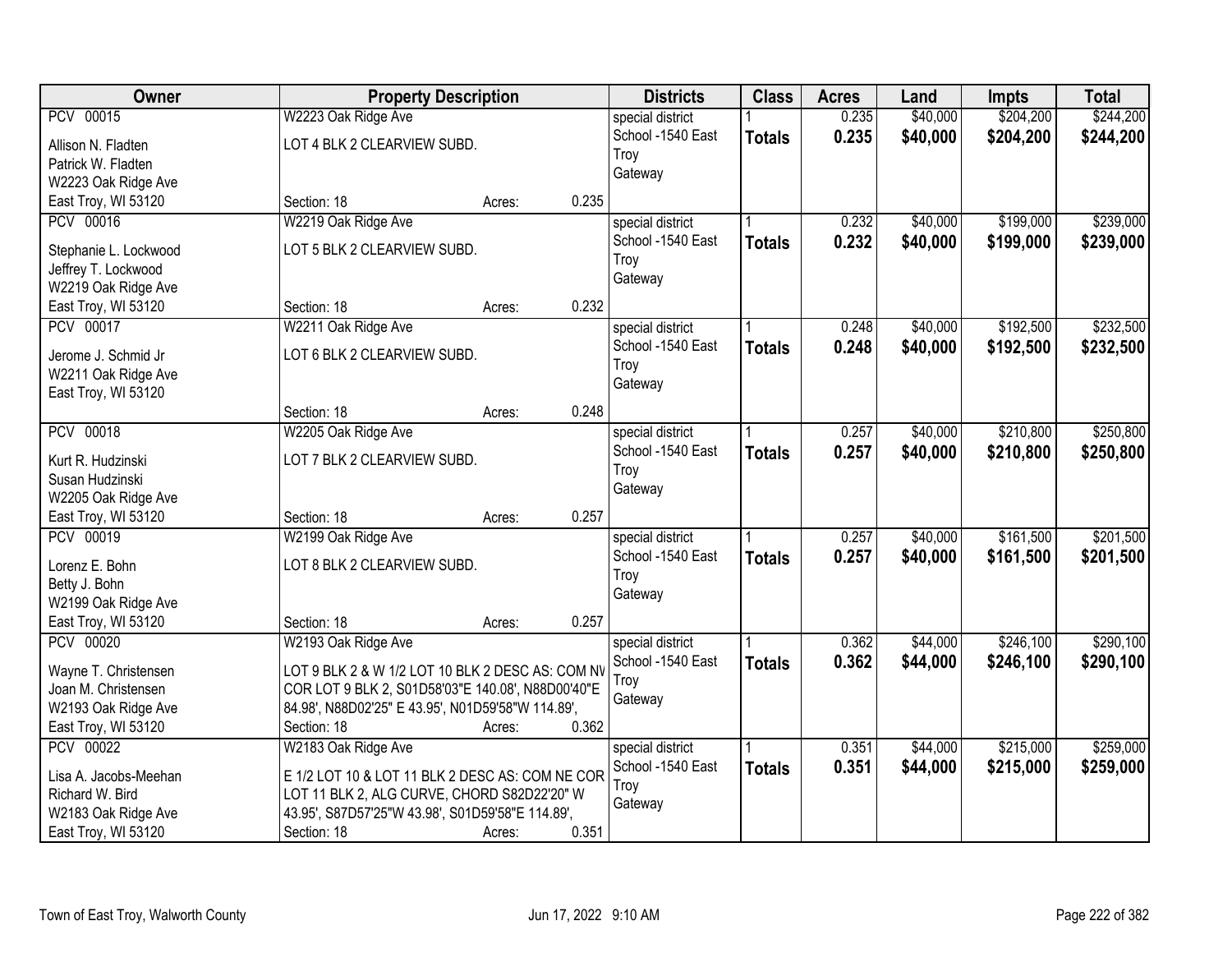| \$216,200<br>\$256,200<br>PCV 00023<br>W2175 Oak Ridge Ave<br>0.238<br>\$40,000<br>special district<br>0.238<br>\$40,000<br>School -1540 East<br>\$216,200<br>\$256,200<br><b>Totals</b><br>LOT 12 BLK 2 CLEARVIEW SUBD.<br>Timothy V. Bower<br>Troy<br>Tracy J. Bower<br>Gateway<br>W2175 Oak Ridge Ave<br>East Troy, WI 53120<br>0.238<br>Section: 18<br>Acres:<br>PCV 00024<br>W2171 Oak Ridge Ave<br>\$255,000<br>\$295,000<br>0.293<br>\$40,000<br>special district<br>0.293<br>School -1540 East<br>\$40,000<br>\$255,000<br><b>Totals</b><br>LOT 13 BLK 2 CLEARVIEW SUBD.<br>Michael J. Rice<br>Troy<br>Monica L. Rice<br>Gateway<br>W2171 Oak Ridge Ave<br>0.293<br>East Troy, WI 53120<br>Section: 18<br>Acres:<br>PCV 00025<br>\$40,000<br>\$196,800<br>\$236,800<br>W2165 Oak Ridge Ave<br>special district<br>0.235<br>School -1540 East<br>0.235<br>\$196,800<br>\$40,000<br><b>Totals</b><br>LOT 14 BLK 2 CLEARVIEW SUBD.<br>Ronald P. Christiansen<br>Troy<br>Kathryn A. Christiansen<br>Gateway<br>W2165 Oak Ridge Ave<br>0.235<br>East Troy, WI 53120<br>Section: 18<br>Acres:<br><b>PCV 00026</b><br>\$179,200<br>\$219,200<br>W2159 Oak Ridge Ave<br>0.275<br>\$40,000<br>special district<br>School -1540 East<br>0.275<br>\$40,000<br>\$179,200<br><b>Totals</b><br>LOT 15 BLK 2 CLEARVIEW SUBD.<br>Scott D. Boie<br>Troy<br>W2159 Oak Ridge Ave<br>Gateway<br>East Troy, WI 53120<br>0.275<br>Section: 18<br>Acres:<br>\$40,000<br><b>PCV 00027</b><br><b>Wilmers Grove Rd</b><br>0.237<br>$\overline{50}$<br>special district<br>0.237<br>School -1540 East<br>\$40,000<br>\$0<br>\$40,000<br><b>Totals</b><br>LOT 16 BLK 2 CLEARVIEW SUBD.<br>Joel A. Martin<br>Troy<br>Merrie H. Martin<br>Gateway<br>W1040 County Rd J<br>0.237<br>Mukwonago, WI 53149-0000<br>Section: 18<br>Acres:<br><b>PCV 00028</b><br>\$40,000<br><b>Wilmers Grove Rd</b><br>0.262<br>$\overline{60}$<br>special district<br>School -1540 East<br>0.262<br>\$40,000<br>\$0<br><b>Totals</b><br>LOT 17 BLK 2 CLEARVIEW SUBD.<br>Robert F. Gagliano<br>Troy<br>840 Grandview<br>Gateway<br>Elm Grove, WI 53122-0000<br>0.262<br>Section: 18<br>Acres:<br>PCV 00029<br><b>Wilmers Grove Rd</b><br>$\overline{X4}$<br>0.350<br>special district<br>\$0<br>$\overline{50}$<br>$\overline{50}$<br>\$0<br>0.350<br>\$0<br>\$0<br>School -1540 East<br><b>Totals</b><br><b>Clearview Subdivision-Owners</b><br>BLOCK 3 CLEARVIEW SUB DOC. #210738 TOWN OF<br>Troy<br>C/O John Theisen<br>EAST TROY RESOLUTION 90-4 DEDICATING BLOCK | Owner       | <b>Property Description</b> | <b>Districts</b> | <b>Class</b> | <b>Acres</b> | Land | <b>Impts</b> | <b>Total</b> |
|-----------------------------------------------------------------------------------------------------------------------------------------------------------------------------------------------------------------------------------------------------------------------------------------------------------------------------------------------------------------------------------------------------------------------------------------------------------------------------------------------------------------------------------------------------------------------------------------------------------------------------------------------------------------------------------------------------------------------------------------------------------------------------------------------------------------------------------------------------------------------------------------------------------------------------------------------------------------------------------------------------------------------------------------------------------------------------------------------------------------------------------------------------------------------------------------------------------------------------------------------------------------------------------------------------------------------------------------------------------------------------------------------------------------------------------------------------------------------------------------------------------------------------------------------------------------------------------------------------------------------------------------------------------------------------------------------------------------------------------------------------------------------------------------------------------------------------------------------------------------------------------------------------------------------------------------------------------------------------------------------------------------------------------------------------------------------------------------------------------------------------------------------------------------------------------------------------------------------------------------------------------------------------------------------------------------------------------------------------------------------------------------------------------------------------------------------------------------------------------------------------------------------------|-------------|-----------------------------|------------------|--------------|--------------|------|--------------|--------------|
| \$295,000<br>\$236,800<br>\$219,200<br>\$40,000<br>\$40,000                                                                                                                                                                                                                                                                                                                                                                                                                                                                                                                                                                                                                                                                                                                                                                                                                                                                                                                                                                                                                                                                                                                                                                                                                                                                                                                                                                                                                                                                                                                                                                                                                                                                                                                                                                                                                                                                                                                                                                                                                                                                                                                                                                                                                                                                                                                                                                                                                                                                 |             |                             |                  |              |              |      |              |              |
|                                                                                                                                                                                                                                                                                                                                                                                                                                                                                                                                                                                                                                                                                                                                                                                                                                                                                                                                                                                                                                                                                                                                                                                                                                                                                                                                                                                                                                                                                                                                                                                                                                                                                                                                                                                                                                                                                                                                                                                                                                                                                                                                                                                                                                                                                                                                                                                                                                                                                                                             |             |                             |                  |              |              |      |              |              |
|                                                                                                                                                                                                                                                                                                                                                                                                                                                                                                                                                                                                                                                                                                                                                                                                                                                                                                                                                                                                                                                                                                                                                                                                                                                                                                                                                                                                                                                                                                                                                                                                                                                                                                                                                                                                                                                                                                                                                                                                                                                                                                                                                                                                                                                                                                                                                                                                                                                                                                                             |             |                             |                  |              |              |      |              |              |
|                                                                                                                                                                                                                                                                                                                                                                                                                                                                                                                                                                                                                                                                                                                                                                                                                                                                                                                                                                                                                                                                                                                                                                                                                                                                                                                                                                                                                                                                                                                                                                                                                                                                                                                                                                                                                                                                                                                                                                                                                                                                                                                                                                                                                                                                                                                                                                                                                                                                                                                             |             |                             |                  |              |              |      |              |              |
|                                                                                                                                                                                                                                                                                                                                                                                                                                                                                                                                                                                                                                                                                                                                                                                                                                                                                                                                                                                                                                                                                                                                                                                                                                                                                                                                                                                                                                                                                                                                                                                                                                                                                                                                                                                                                                                                                                                                                                                                                                                                                                                                                                                                                                                                                                                                                                                                                                                                                                                             |             |                             |                  |              |              |      |              |              |
| \$40,000                                                                                                                                                                                                                                                                                                                                                                                                                                                                                                                                                                                                                                                                                                                                                                                                                                                                                                                                                                                                                                                                                                                                                                                                                                                                                                                                                                                                                                                                                                                                                                                                                                                                                                                                                                                                                                                                                                                                                                                                                                                                                                                                                                                                                                                                                                                                                                                                                                                                                                                    |             |                             |                  |              |              |      |              |              |
|                                                                                                                                                                                                                                                                                                                                                                                                                                                                                                                                                                                                                                                                                                                                                                                                                                                                                                                                                                                                                                                                                                                                                                                                                                                                                                                                                                                                                                                                                                                                                                                                                                                                                                                                                                                                                                                                                                                                                                                                                                                                                                                                                                                                                                                                                                                                                                                                                                                                                                                             |             |                             |                  |              |              |      |              |              |
|                                                                                                                                                                                                                                                                                                                                                                                                                                                                                                                                                                                                                                                                                                                                                                                                                                                                                                                                                                                                                                                                                                                                                                                                                                                                                                                                                                                                                                                                                                                                                                                                                                                                                                                                                                                                                                                                                                                                                                                                                                                                                                                                                                                                                                                                                                                                                                                                                                                                                                                             |             |                             |                  |              |              |      |              |              |
|                                                                                                                                                                                                                                                                                                                                                                                                                                                                                                                                                                                                                                                                                                                                                                                                                                                                                                                                                                                                                                                                                                                                                                                                                                                                                                                                                                                                                                                                                                                                                                                                                                                                                                                                                                                                                                                                                                                                                                                                                                                                                                                                                                                                                                                                                                                                                                                                                                                                                                                             |             |                             |                  |              |              |      |              |              |
|                                                                                                                                                                                                                                                                                                                                                                                                                                                                                                                                                                                                                                                                                                                                                                                                                                                                                                                                                                                                                                                                                                                                                                                                                                                                                                                                                                                                                                                                                                                                                                                                                                                                                                                                                                                                                                                                                                                                                                                                                                                                                                                                                                                                                                                                                                                                                                                                                                                                                                                             |             |                             |                  |              |              |      |              |              |
|                                                                                                                                                                                                                                                                                                                                                                                                                                                                                                                                                                                                                                                                                                                                                                                                                                                                                                                                                                                                                                                                                                                                                                                                                                                                                                                                                                                                                                                                                                                                                                                                                                                                                                                                                                                                                                                                                                                                                                                                                                                                                                                                                                                                                                                                                                                                                                                                                                                                                                                             |             |                             |                  |              |              |      |              |              |
|                                                                                                                                                                                                                                                                                                                                                                                                                                                                                                                                                                                                                                                                                                                                                                                                                                                                                                                                                                                                                                                                                                                                                                                                                                                                                                                                                                                                                                                                                                                                                                                                                                                                                                                                                                                                                                                                                                                                                                                                                                                                                                                                                                                                                                                                                                                                                                                                                                                                                                                             |             |                             |                  |              |              |      |              |              |
|                                                                                                                                                                                                                                                                                                                                                                                                                                                                                                                                                                                                                                                                                                                                                                                                                                                                                                                                                                                                                                                                                                                                                                                                                                                                                                                                                                                                                                                                                                                                                                                                                                                                                                                                                                                                                                                                                                                                                                                                                                                                                                                                                                                                                                                                                                                                                                                                                                                                                                                             |             |                             |                  |              |              |      |              |              |
|                                                                                                                                                                                                                                                                                                                                                                                                                                                                                                                                                                                                                                                                                                                                                                                                                                                                                                                                                                                                                                                                                                                                                                                                                                                                                                                                                                                                                                                                                                                                                                                                                                                                                                                                                                                                                                                                                                                                                                                                                                                                                                                                                                                                                                                                                                                                                                                                                                                                                                                             |             |                             |                  |              |              |      |              |              |
|                                                                                                                                                                                                                                                                                                                                                                                                                                                                                                                                                                                                                                                                                                                                                                                                                                                                                                                                                                                                                                                                                                                                                                                                                                                                                                                                                                                                                                                                                                                                                                                                                                                                                                                                                                                                                                                                                                                                                                                                                                                                                                                                                                                                                                                                                                                                                                                                                                                                                                                             |             |                             |                  |              |              |      |              |              |
|                                                                                                                                                                                                                                                                                                                                                                                                                                                                                                                                                                                                                                                                                                                                                                                                                                                                                                                                                                                                                                                                                                                                                                                                                                                                                                                                                                                                                                                                                                                                                                                                                                                                                                                                                                                                                                                                                                                                                                                                                                                                                                                                                                                                                                                                                                                                                                                                                                                                                                                             |             |                             |                  |              |              |      |              |              |
|                                                                                                                                                                                                                                                                                                                                                                                                                                                                                                                                                                                                                                                                                                                                                                                                                                                                                                                                                                                                                                                                                                                                                                                                                                                                                                                                                                                                                                                                                                                                                                                                                                                                                                                                                                                                                                                                                                                                                                                                                                                                                                                                                                                                                                                                                                                                                                                                                                                                                                                             |             |                             |                  |              |              |      |              |              |
|                                                                                                                                                                                                                                                                                                                                                                                                                                                                                                                                                                                                                                                                                                                                                                                                                                                                                                                                                                                                                                                                                                                                                                                                                                                                                                                                                                                                                                                                                                                                                                                                                                                                                                                                                                                                                                                                                                                                                                                                                                                                                                                                                                                                                                                                                                                                                                                                                                                                                                                             |             |                             |                  |              |              |      |              |              |
|                                                                                                                                                                                                                                                                                                                                                                                                                                                                                                                                                                                                                                                                                                                                                                                                                                                                                                                                                                                                                                                                                                                                                                                                                                                                                                                                                                                                                                                                                                                                                                                                                                                                                                                                                                                                                                                                                                                                                                                                                                                                                                                                                                                                                                                                                                                                                                                                                                                                                                                             |             |                             |                  |              |              |      |              |              |
|                                                                                                                                                                                                                                                                                                                                                                                                                                                                                                                                                                                                                                                                                                                                                                                                                                                                                                                                                                                                                                                                                                                                                                                                                                                                                                                                                                                                                                                                                                                                                                                                                                                                                                                                                                                                                                                                                                                                                                                                                                                                                                                                                                                                                                                                                                                                                                                                                                                                                                                             |             |                             |                  |              |              |      |              |              |
|                                                                                                                                                                                                                                                                                                                                                                                                                                                                                                                                                                                                                                                                                                                                                                                                                                                                                                                                                                                                                                                                                                                                                                                                                                                                                                                                                                                                                                                                                                                                                                                                                                                                                                                                                                                                                                                                                                                                                                                                                                                                                                                                                                                                                                                                                                                                                                                                                                                                                                                             |             |                             |                  |              |              |      |              |              |
|                                                                                                                                                                                                                                                                                                                                                                                                                                                                                                                                                                                                                                                                                                                                                                                                                                                                                                                                                                                                                                                                                                                                                                                                                                                                                                                                                                                                                                                                                                                                                                                                                                                                                                                                                                                                                                                                                                                                                                                                                                                                                                                                                                                                                                                                                                                                                                                                                                                                                                                             |             |                             |                  |              |              |      |              |              |
|                                                                                                                                                                                                                                                                                                                                                                                                                                                                                                                                                                                                                                                                                                                                                                                                                                                                                                                                                                                                                                                                                                                                                                                                                                                                                                                                                                                                                                                                                                                                                                                                                                                                                                                                                                                                                                                                                                                                                                                                                                                                                                                                                                                                                                                                                                                                                                                                                                                                                                                             |             |                             |                  |              |              |      |              |              |
|                                                                                                                                                                                                                                                                                                                                                                                                                                                                                                                                                                                                                                                                                                                                                                                                                                                                                                                                                                                                                                                                                                                                                                                                                                                                                                                                                                                                                                                                                                                                                                                                                                                                                                                                                                                                                                                                                                                                                                                                                                                                                                                                                                                                                                                                                                                                                                                                                                                                                                                             |             |                             |                  |              |              |      |              |              |
|                                                                                                                                                                                                                                                                                                                                                                                                                                                                                                                                                                                                                                                                                                                                                                                                                                                                                                                                                                                                                                                                                                                                                                                                                                                                                                                                                                                                                                                                                                                                                                                                                                                                                                                                                                                                                                                                                                                                                                                                                                                                                                                                                                                                                                                                                                                                                                                                                                                                                                                             |             |                             |                  |              |              |      |              |              |
|                                                                                                                                                                                                                                                                                                                                                                                                                                                                                                                                                                                                                                                                                                                                                                                                                                                                                                                                                                                                                                                                                                                                                                                                                                                                                                                                                                                                                                                                                                                                                                                                                                                                                                                                                                                                                                                                                                                                                                                                                                                                                                                                                                                                                                                                                                                                                                                                                                                                                                                             |             |                             |                  |              |              |      |              |              |
|                                                                                                                                                                                                                                                                                                                                                                                                                                                                                                                                                                                                                                                                                                                                                                                                                                                                                                                                                                                                                                                                                                                                                                                                                                                                                                                                                                                                                                                                                                                                                                                                                                                                                                                                                                                                                                                                                                                                                                                                                                                                                                                                                                                                                                                                                                                                                                                                                                                                                                                             |             |                             |                  |              |              |      |              |              |
|                                                                                                                                                                                                                                                                                                                                                                                                                                                                                                                                                                                                                                                                                                                                                                                                                                                                                                                                                                                                                                                                                                                                                                                                                                                                                                                                                                                                                                                                                                                                                                                                                                                                                                                                                                                                                                                                                                                                                                                                                                                                                                                                                                                                                                                                                                                                                                                                                                                                                                                             |             |                             |                  |              |              |      |              |              |
|                                                                                                                                                                                                                                                                                                                                                                                                                                                                                                                                                                                                                                                                                                                                                                                                                                                                                                                                                                                                                                                                                                                                                                                                                                                                                                                                                                                                                                                                                                                                                                                                                                                                                                                                                                                                                                                                                                                                                                                                                                                                                                                                                                                                                                                                                                                                                                                                                                                                                                                             |             |                             |                  |              |              |      |              |              |
|                                                                                                                                                                                                                                                                                                                                                                                                                                                                                                                                                                                                                                                                                                                                                                                                                                                                                                                                                                                                                                                                                                                                                                                                                                                                                                                                                                                                                                                                                                                                                                                                                                                                                                                                                                                                                                                                                                                                                                                                                                                                                                                                                                                                                                                                                                                                                                                                                                                                                                                             |             |                             |                  |              |              |      |              |              |
|                                                                                                                                                                                                                                                                                                                                                                                                                                                                                                                                                                                                                                                                                                                                                                                                                                                                                                                                                                                                                                                                                                                                                                                                                                                                                                                                                                                                                                                                                                                                                                                                                                                                                                                                                                                                                                                                                                                                                                                                                                                                                                                                                                                                                                                                                                                                                                                                                                                                                                                             |             |                             |                  |              |              |      |              |              |
|                                                                                                                                                                                                                                                                                                                                                                                                                                                                                                                                                                                                                                                                                                                                                                                                                                                                                                                                                                                                                                                                                                                                                                                                                                                                                                                                                                                                                                                                                                                                                                                                                                                                                                                                                                                                                                                                                                                                                                                                                                                                                                                                                                                                                                                                                                                                                                                                                                                                                                                             |             |                             |                  |              |              |      |              |              |
|                                                                                                                                                                                                                                                                                                                                                                                                                                                                                                                                                                                                                                                                                                                                                                                                                                                                                                                                                                                                                                                                                                                                                                                                                                                                                                                                                                                                                                                                                                                                                                                                                                                                                                                                                                                                                                                                                                                                                                                                                                                                                                                                                                                                                                                                                                                                                                                                                                                                                                                             |             |                             |                  |              |              |      |              |              |
|                                                                                                                                                                                                                                                                                                                                                                                                                                                                                                                                                                                                                                                                                                                                                                                                                                                                                                                                                                                                                                                                                                                                                                                                                                                                                                                                                                                                                                                                                                                                                                                                                                                                                                                                                                                                                                                                                                                                                                                                                                                                                                                                                                                                                                                                                                                                                                                                                                                                                                                             |             |                             |                  |              |              |      |              |              |
|                                                                                                                                                                                                                                                                                                                                                                                                                                                                                                                                                                                                                                                                                                                                                                                                                                                                                                                                                                                                                                                                                                                                                                                                                                                                                                                                                                                                                                                                                                                                                                                                                                                                                                                                                                                                                                                                                                                                                                                                                                                                                                                                                                                                                                                                                                                                                                                                                                                                                                                             |             |                             |                  |              |              |      |              |              |
| 3 & NAMING IT "EAST TROY NATURE PARK"                                                                                                                                                                                                                                                                                                                                                                                                                                                                                                                                                                                                                                                                                                                                                                                                                                                                                                                                                                                                                                                                                                                                                                                                                                                                                                                                                                                                                                                                                                                                                                                                                                                                                                                                                                                                                                                                                                                                                                                                                                                                                                                                                                                                                                                                                                                                                                                                                                                                                       | PO Box 1385 |                             | Gateway          |              |              |      |              |              |
| 0.350<br>Waukesha, WI 53187-0000<br>Section: 18<br>Acres:                                                                                                                                                                                                                                                                                                                                                                                                                                                                                                                                                                                                                                                                                                                                                                                                                                                                                                                                                                                                                                                                                                                                                                                                                                                                                                                                                                                                                                                                                                                                                                                                                                                                                                                                                                                                                                                                                                                                                                                                                                                                                                                                                                                                                                                                                                                                                                                                                                                                   |             |                             |                  |              |              |      |              |              |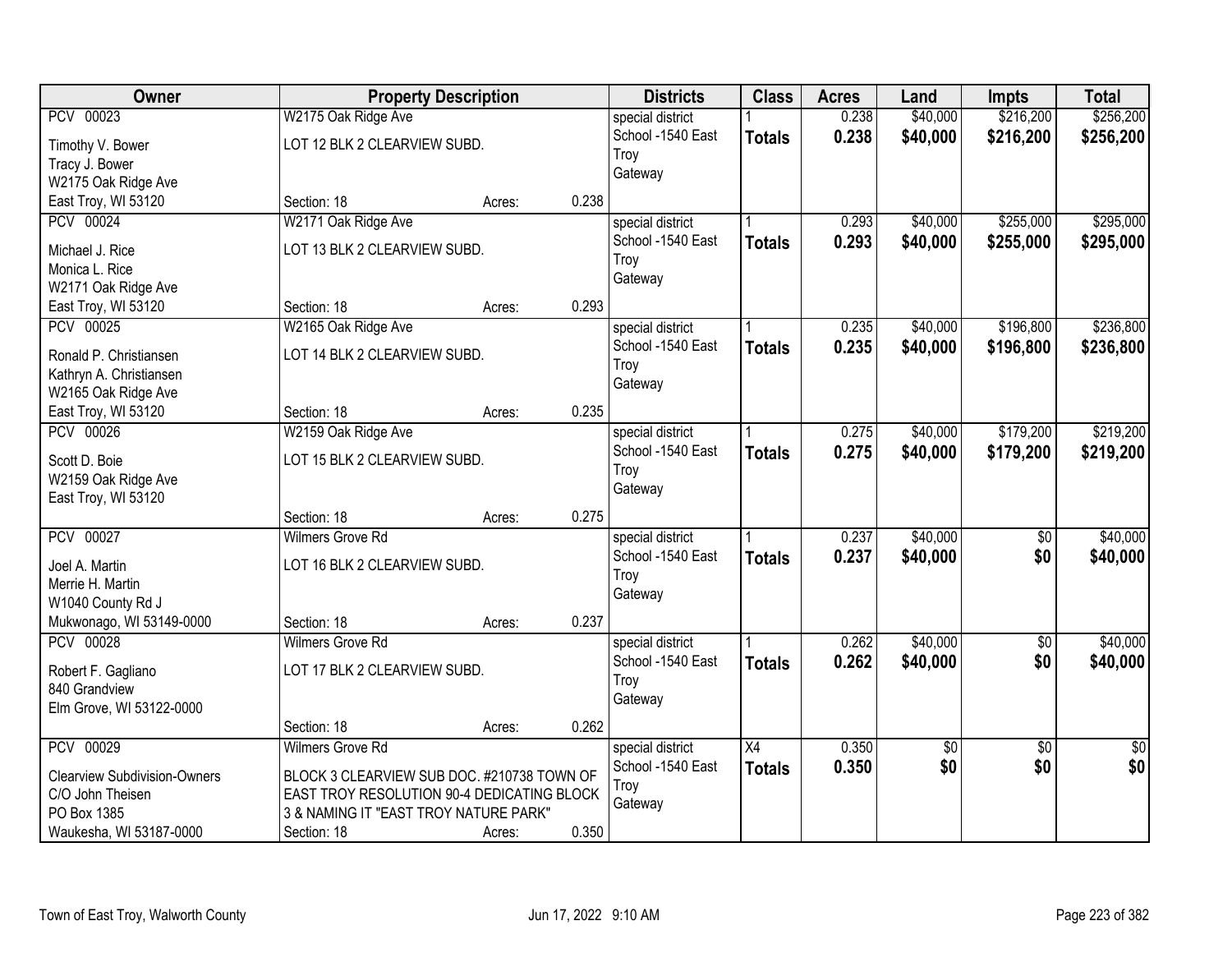| Owner                           |                                            | <b>Property Description</b> | <b>Districts</b>  | <b>Class</b>  | <b>Acres</b> | Land     | <b>Impts</b> | <b>Total</b> |
|---------------------------------|--------------------------------------------|-----------------------------|-------------------|---------------|--------------|----------|--------------|--------------|
| PD 00001                        | N8325 Greenwald Ct                         |                             | special district  |               | 1.032        | \$45,500 | \$183,300    | \$228,800    |
| Steven M. Zdeb                  | LOT 1 DUTCHLAND ACRES SUBD SEC 21 T4N R18E |                             | School -1540 East | <b>Totals</b> | 1.032        | \$45,500 | \$183,300    | \$228,800    |
| Debbie A. Zdeb                  |                                            |                             | Troy              |               |              |          |              |              |
| N8325 Greenwald Ct              |                                            |                             | Gateway           |               |              |          |              |              |
| East Troy, WI 53120             | Section: 21                                | Acres:                      | 1.032             |               |              |          |              |              |
| PD 00002                        | N8333 Greenwald Ct                         |                             | special district  |               | 1.032        | \$45,500 | \$193,200    | \$238,700    |
|                                 |                                            |                             | School -1540 East | <b>Totals</b> | 1.032        | \$45,500 | \$193,200    | \$238,700    |
| Kurt R. Hider                   | LOT 2 DUTCHLAND ACRES SUBD SEC 21 T4N R18E |                             | Troy              |               |              |          |              |              |
| Susan M. Hider                  |                                            |                             | Gateway           |               |              |          |              |              |
| N8333 Greenwald Ct              |                                            |                             |                   |               |              |          |              |              |
| East Troy, WI 53120             | Section: 21                                | Acres:                      | 1.032             |               |              |          |              |              |
| PD 00003                        | N8349 Greenwald Ct                         |                             | special district  |               | 1.032        | \$45,500 | \$198,400    | \$243,900    |
| Harry Garcia                    | LOT 3 DUTCHLAND ACRES SUBD SEC 21 T4N R18E |                             | School -1540 East | <b>Totals</b> | 1.032        | \$45,500 | \$198,400    | \$243,900    |
| Jeanne M. Garcia                |                                            |                             | Troy              |               |              |          |              |              |
| N8349 Greenwald Ct              |                                            |                             | Gateway           |               |              |          |              |              |
| East Troy, WI 53120             | Section: 21                                | Acres:                      | 1.032             |               |              |          |              |              |
| PD 00004                        | N8357 Greenwald Ct                         |                             | special district  |               | 0.990        | \$45,000 | \$235,600    | \$280,600    |
|                                 |                                            |                             | School -1540 East | <b>Totals</b> | 0.990        | \$45,000 | \$235,600    | \$280,600    |
| Robert M. Pieters               | LOT 4 DUTCHLAND ACRES SUBD SEC 21 T4N R18E |                             | Troy              |               |              |          |              |              |
| Elizabeth A. Pieters            |                                            |                             | Gateway           |               |              |          |              |              |
| N8357 Greenwald Ct              | Section: 21                                |                             | 0.990             |               |              |          |              |              |
| East Troy, WI 53120<br>PD 00005 | N8367 Greenwald Ct                         | Acres:                      |                   |               | 1.014        | \$45,200 | \$269,400    | \$314,600    |
|                                 |                                            |                             | special district  |               |              |          |              |              |
| Donald S. Stuczynski            | LOT 5 DUTCHLAND ACRES SUBD SEC 21 T4N R18E |                             | School -1540 East | <b>Totals</b> | 1.014        | \$45,200 | \$269,400    | \$314,600    |
| N8367 Greenwald Ct              |                                            |                             | Troy              |               |              |          |              |              |
| East Troy, WI 53120             |                                            |                             | Gateway           |               |              |          |              |              |
|                                 | Section: 21                                | Acres:                      | 1.014             |               |              |          |              |              |
| 00006<br>PD                     | N8364 Greenwald Ct                         |                             | special district  |               | 1.660        | \$54,900 | \$472,500    | \$527,400    |
| James R Voss Trust              | LOTS 6 & 7 DUTCHLAND ACRES SUBD SEC 21 T4N |                             | School -1540 East | 5             | 3.600        | \$2,000  | \$0          | \$2,000      |
| Linda M Voss Trust              | R18E PER #579344                           |                             | Troy              | <b>Totals</b> | 5.260        | \$56,900 | \$472,500    | \$529,400    |
| 5925 N Kilbourn                 |                                            |                             | Gateway           |               |              |          |              |              |
| Chicago, IL 60646               | Section: 21                                | Acres:                      | 5.260             |               |              |          |              |              |
| PD 00008                        | N8338 Greenwald Ct                         |                             | special district  |               | 0.626        | \$36,200 | \$195,700    | \$231,900    |
|                                 |                                            |                             | School -1540 East | <b>Totals</b> | 0.626        | \$36,200 | \$195,700    | \$231,900    |
| Daniel W. Smith                 | LOT 8 DUTCHLAND ACRES SUBD SEC 21 T4N R18E |                             | Troy              |               |              |          |              |              |
| Lynn M. Smith                   |                                            |                             | Gateway           |               |              |          |              |              |
| N8338 Greenwald Ct              |                                            |                             |                   |               |              |          |              |              |
| East Troy, WI 53120             | Section: 21                                | Acres:                      | 0.626             |               |              |          |              |              |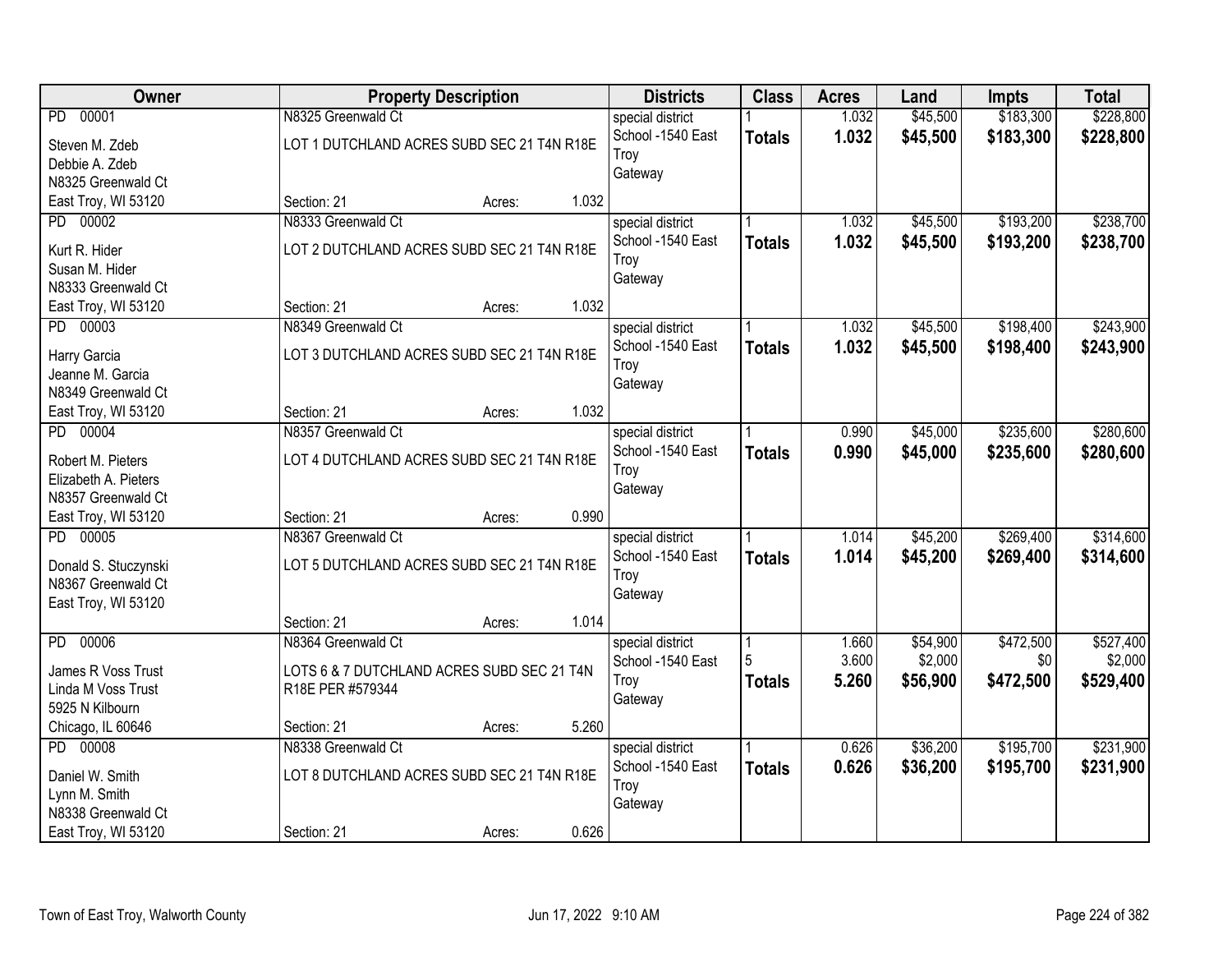| Owner                                    | <b>Property Description</b>                                                                  | <b>Districts</b>                              | <b>Class</b>  | <b>Acres</b> | Land     | <b>Impts</b> | <b>Total</b> |
|------------------------------------------|----------------------------------------------------------------------------------------------|-----------------------------------------------|---------------|--------------|----------|--------------|--------------|
| 00009<br>PD.                             | N8324 Greenwald Ct                                                                           | special district                              |               | 0.712        | \$39,400 | \$176,900    | \$216,300    |
| Tyson R. Leonard                         | LOT 9 DUTCHLAND ACRES SUBD SEC 21 T4N R18E                                                   | School -1540 East                             | <b>Totals</b> | 0.712        | \$39,400 | \$176,900    | \$216,300    |
| N8324 Greenwald Ct                       |                                                                                              | Troy                                          |               |              |          |              |              |
| East Troy, WI 53120                      |                                                                                              | Gateway                                       |               |              |          |              |              |
|                                          | 0.712<br>Section: 21<br>Acres:                                                               |                                               |               |              |          |              |              |
| <b>PDSB 00001</b>                        | W1298 Beulah Ln Rd                                                                           | special district                              |               | 0.395        | \$20,000 | \$100,900    | \$120,900    |
|                                          |                                                                                              | School -1540 East                             | <b>Totals</b> | 0.395        | \$20,000 | \$100,900    | \$120,900    |
| Janet M. Mitchell<br>C/O Janet M Becker  | UNIT 1 DSB CONDOMINIUM AS RECORDED IN CAB A<br>SLIDE 453 WCR. LOCATED IN SW 1/4 SW 1/4 SEC 3 | Troy                                          |               |              |          |              |              |
| W2301 New Deal Ave                       | T4N R18E. OMITS PA 410-1                                                                     | Gateway                                       |               |              |          |              |              |
|                                          | 0.395<br>Section: 3<br>Acres:                                                                |                                               |               |              |          |              |              |
| East Troy, WI 53120<br><b>PDSB 00002</b> | W1292 Beulah Ln Rd                                                                           |                                               |               | 0.522        | \$20,000 | \$96,800     | \$116,800    |
|                                          |                                                                                              | special district                              |               |              |          |              |              |
| Jennifer L. Leidolf                      | UNIT 2 DSB CONDOMINIUM AS RECORDED IN CAB A                                                  | School -1540 East                             | <b>Totals</b> | 0.522        | \$20,000 | \$96,800     | \$116,800    |
| c/o Jennifer L. Leidolf                  | SLIDE 453 WCR. LOCATED IN SW 1/4 SW 1/4 SEC 3                                                | Troy                                          |               |              |          |              |              |
| W1292 Beulah Lane Rd                     | T4N R18E. OMITS PA 410-1                                                                     | Gateway                                       |               |              |          |              |              |
| East Troy, WI 53120                      | 0.522<br>Section: 3<br>Acres:                                                                |                                               |               |              |          |              |              |
| PEE 00001                                | N9121 Eastwood Dr                                                                            | East Troy San Dist #2 1                       |               | 0.559        | \$63,700 | \$212,100    | \$275,800    |
|                                          |                                                                                              | special district                              | <b>Totals</b> | 0.559        | \$63,700 | \$212,100    | \$275,800    |
| David L. Danes                           | LOT 1 EASTWOOD ESTATES AS RECORDED IN CAB                                                    | School -1540 East                             |               |              |          |              |              |
| N9121 Eastwood Dr                        | C SLIDE 136 WCR. LOCATED IN SE 1/4 & SW 1/4 NW                                               | Troy                                          |               |              |          |              |              |
| East Troy, WI 53120                      | 1/4 & PT NW 1/4 SW 1/4 SEC 11 T4N R18E. 24773 SQ                                             | Gateway                                       |               |              |          |              |              |
|                                          | 0.559<br>Section: 11<br>Acres:                                                               |                                               |               |              |          |              |              |
| PEE 00002                                | N9127 Eastwood Dr                                                                            | East Troy San Dist #2 1                       |               | 0.580        | \$64,800 | \$339,000    | \$403,800    |
| Faviola Munoz                            | LOT 2 EASTWOOD ESTATES AS RECORDED IN CAB                                                    | special district                              | <b>Totals</b> | 0.580        | \$64,800 | \$339,000    | \$403,800    |
| Juan D. Diaz                             | C SLIDE 136 WCR. LOCATED IN SE 1/4 & SW 1/4 NW                                               | School -1540 East                             |               |              |          |              |              |
| N9127 Eastwood Dr                        | 1/4 & PT NW 1/4 SW 1/4 SEC 11 T4N R18E. 25321 SQ                                             | Troy                                          |               |              |          |              |              |
| East Troy, WI 53120                      | 0.580<br>Section: 11<br>Acres:                                                               | Gateway                                       |               |              |          |              |              |
| PEE 00003                                | N9131 Eastwood Dr                                                                            | East Troy San Dist #2   1                     |               | 0.615        | \$66,700 | \$223,900    | \$290,600    |
| Rick J. Kloth                            | LOT 3 EASTWOOD ESTATES AS RECORDED IN CAB                                                    | special district                              | <b>Totals</b> | 0.615        | \$66,700 | \$223,900    | \$290,600    |
| Dawn M. Kloth                            | C SLIDE 136 WCR. LOCATED IN SE 1/4 & SW 1/4 NW                                               | School -1540 East                             |               |              |          |              |              |
| N9131 Eastwood Dr                        | 1/4 & PT NW 1/4 SW 1/4 SEC 11 T4N R18E. 28417 SQ                                             | Troy                                          |               |              |          |              |              |
| East Troy, WI 53120                      | 0.615<br>Section: 11<br>Acres:                                                               | Gateway                                       |               |              |          |              |              |
| PEE 00004                                | N9137 Eastwood Dr                                                                            |                                               |               | 0.810        | \$76,500 | \$315,400    | \$391,900    |
|                                          |                                                                                              | East Troy San Dist #2   1<br>special district |               | 0.810        | \$76,500 |              |              |
| James A. Nisiewicz                       | LOT 4 EASTWOOD ESTATES AS RECORDED IN CAB                                                    | School -1540 East                             | <b>Totals</b> |              |          | \$315,400    | \$391,900    |
| Gail Graf-Nisiewicz                      | C SLIDE 136 WCR. LOCATED IN SE 1/4 & SW 1/4 NW                                               | Troy                                          |               |              |          |              |              |
| N9137 Eastwood Dr                        | 1/4 & PT NW 1/4 SW 1/4 SEC 11 T4N R18E. 35293 SQ                                             | Gateway                                       |               |              |          |              |              |
| East Troy, WI 53120                      | 0.810<br>Section: 11<br>Acres:                                                               |                                               |               |              |          |              |              |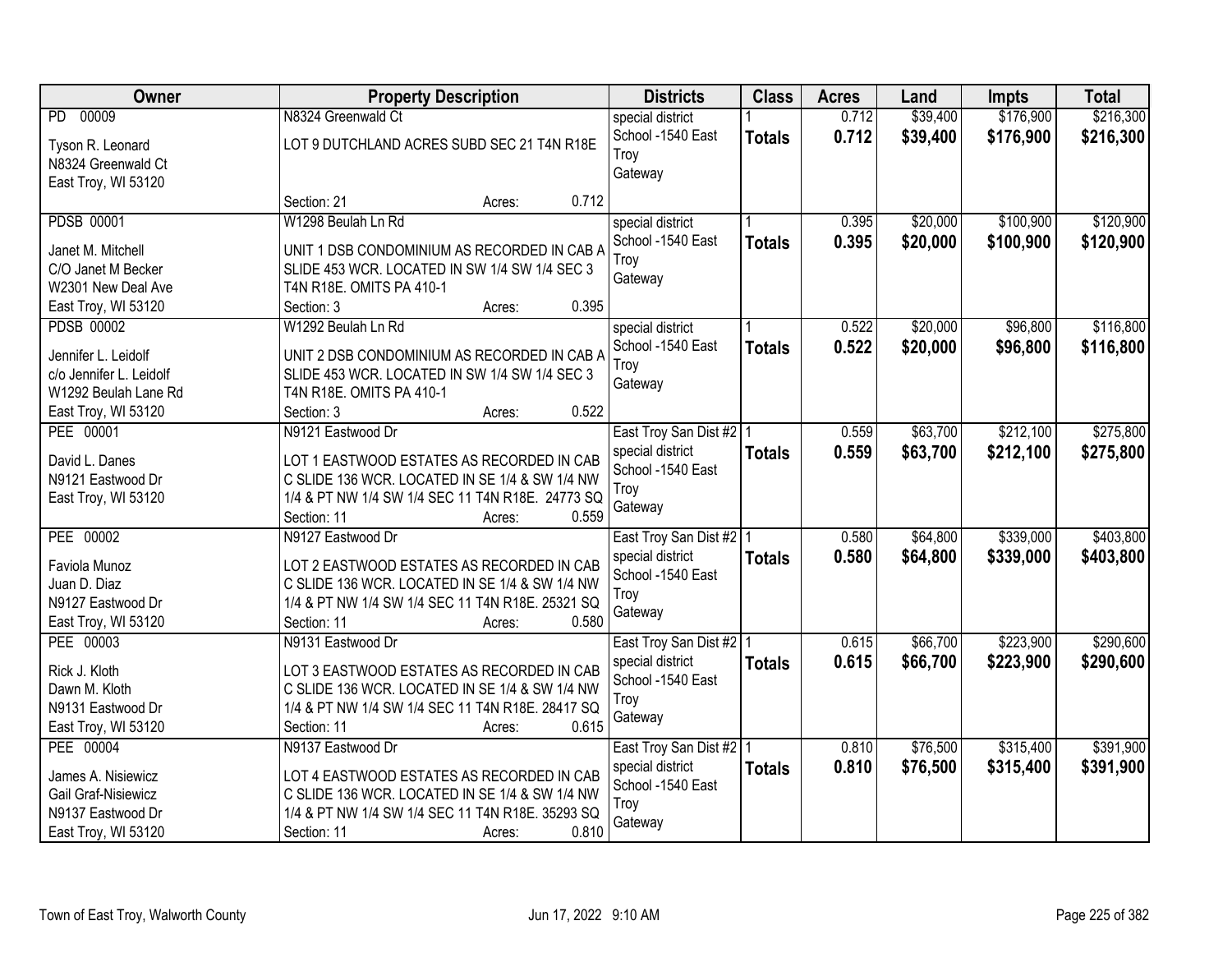| Owner                                  | <b>Property Description</b>                                                                        | <b>Districts</b>                            | <b>Class</b>  | <b>Acres</b> | Land     | <b>Impts</b> | <b>Total</b> |
|----------------------------------------|----------------------------------------------------------------------------------------------------|---------------------------------------------|---------------|--------------|----------|--------------|--------------|
| PEE 00005                              | N9143 Eastwood Dr                                                                                  | East Troy San Dist #2   1                   |               | 0.739        | \$73,500 | \$257,400    | \$330,900    |
| Daniel P. Peters                       | LOT 5 EASTWOOD ESTATES AS RECORDED IN CAB                                                          | special district                            | <b>Totals</b> | 0.739        | \$73,500 | \$257,400    | \$330,900    |
| Beth L. Peters                         | C SLIDE 136 WCR. LOCATED IN SE 1/4 & SW 1/4 NW                                                     | School -1540 East                           |               |              |          |              |              |
| N9143 Eastwood Dr                      | 1/4 & PT NW 1/4 SW 1/4 SEC 11 T4N R18E. 32200 SQ                                                   | Troy                                        |               |              |          |              |              |
| East Troy, WI 53120                    | 0.739<br>Section: 11<br>Acres:                                                                     | Gateway                                     |               |              |          |              |              |
| PEE 00006                              | N9153 Eastwood Dr                                                                                  | East Troy San Dist #2   1                   |               | 0.739        | \$73,500 | \$248,800    | \$322,300    |
|                                        |                                                                                                    | special district                            | <b>Totals</b> | 0.739        | \$73,500 | \$248,800    | \$322,300    |
| James A. Meeks                         | LOT 6 EASTWOOD ESTATES AS RECORDED IN CAB                                                          | School -1540 East                           |               |              |          |              |              |
| Jennifer L. Meeks                      | C SLIDE 136 WCR. LOCATED IN SE 1/4 & SW 1/4 NW                                                     | Troy                                        |               |              |          |              |              |
| N9153 Eastwood Dr                      | 1/4 & PT NW 1/4 SW 1/4 SEC 11 T4N R18E. 32200 SQ                                                   | Gateway                                     |               |              |          |              |              |
| East Troy, WI 53120                    | 0.739<br>Section: 11<br>Acres:                                                                     |                                             |               |              |          |              |              |
| PEE 00007                              | N9163 Eastwood Dr                                                                                  | East Troy San Dist #2   1                   |               | 0.625        | \$67,300 | \$319,500    | \$386,800    |
| Adam J. Witkiewicz                     | LOT 7 EASTWOOD ESTATES AS RECORDED IN CAB                                                          | special district                            | <b>Totals</b> | 0.625        | \$67,300 | \$319,500    | \$386,800    |
| Lindsey D. Witkiewicz                  | C SLIDE 136 WCR. LOCATED IN SE 1/4 & SW 1/4 NW                                                     | School -1540 East                           |               |              |          |              |              |
| N9163 Eastwood Dr                      | 1/4 & PT NW 1/4 SW 1/4 SEC 11 T4N R18E. 27232 SQ                                                   | Troy                                        |               |              |          |              |              |
| East Troy, WI 53120                    | Section: 11<br>0.625<br>Acres:                                                                     | Gateway                                     |               |              |          |              |              |
| PEE 00008                              | N9173 Eastwood Dr                                                                                  | East Troy San Dist #2   1                   |               | 0.558        | \$63,600 | \$230,800    | \$294,400    |
|                                        |                                                                                                    | special district                            | <b>Totals</b> | 0.558        | \$63,600 | \$230,800    | \$294,400    |
| Todd A. Metcalf                        | LOT 8 EASTWOOD ESTATES AS RECORDED IN CAB                                                          | School -1540 East                           |               |              |          |              |              |
| Susan L. Metcalf                       | C SLIDE 136 WCR. LOCATED IN SE 1/4 & SW 1/4 NW                                                     | Troy                                        |               |              |          |              |              |
| N9173 Eastwood Dr                      | 1/4 & PT NW 1/4 SW 1/4 SEC 11 T4N R18E. 24346 SQ                                                   | Gateway                                     |               |              |          |              |              |
| East Troy, WI 53120                    | 0.558<br>Section: 11<br>Acres:                                                                     |                                             |               |              |          |              |              |
| PEE 00009                              | W837 Miramar Rd                                                                                    | East Troy San Dist #2 1                     |               | 0.874        | \$79,200 | \$265,400    | \$344,600    |
| James D. Schubert                      | LOT 9 EASTWOOD ESTATES AS RECORDED IN CAB                                                          | special district                            | <b>Totals</b> | 0.874        | \$79,200 | \$265,400    | \$344,600    |
| Angela J. Schubert                     | C SLIDE 136 WCR. LOCATED IN SE 1/4 & SW 1/4 NW                                                     | School -1540 East                           |               |              |          |              |              |
| W837 Miramar Rd                        | 1/4 & PT NW 1/4 SW 1/4 SEC 11 T4N R18E. 38096 SQ                                                   | Troy                                        |               |              |          |              |              |
| East Troy, WI 53120                    | Section: 11<br>0.874<br>Acres:                                                                     | Gateway                                     |               |              |          |              |              |
| PEE 00010                              | W827 Miramar Rd                                                                                    |                                             |               | 0.874        | \$79,200 | \$429,900    | \$509,100    |
|                                        |                                                                                                    | East Troy San Dist #2 1<br>special district |               |              |          |              |              |
| Daniel J. Dockendorf                   | LOT 10 EASTWOOD ESTATES AS RECORDED IN CAB                                                         | School -1540 East                           | <b>Totals</b> | 0.874        | \$79,200 | \$429,900    | \$509,100    |
| W827 Miramar Rd                        | C SLIDE 136 WCR. LOCATED IN SE 1/4 & SW 1/4 NW                                                     | Troy                                        |               |              |          |              |              |
| East Troy, WI 53120                    | 1/4 & PT NW 1/4 SW 1/4 SEC 11 T4N R18E. 38096 SQ                                                   |                                             |               |              |          |              |              |
|                                        | 0.874<br>Section: 11<br>Acres:                                                                     | Gateway                                     |               |              |          |              |              |
| PEE 00011                              | W809 Miramar Rd                                                                                    | East Troy San Dist #2   1                   |               | 0.869        | \$79,000 | \$241,200    | \$320,200    |
|                                        |                                                                                                    | special district                            | <b>Totals</b> | 0.869        | \$79,000 | \$241,200    | \$320,200    |
| KENNETH L and JULIE HOLZ               | LOT 11 EASTWOOD ESTATES AS RECORDED IN CAE                                                         | School -1540 East                           |               |              |          |              |              |
| c/o Kenneth L. Holz<br>W809 Miramar Rd | C SLIDE 136 WCR. LOCATED IN SE 1/4 & SW 1/4 NW<br>1/4 & PT NW 1/4 SW 1/4 SEC 11 T4N R18E. 37896 SQ | Troy                                        |               |              |          |              |              |
|                                        | 0.869                                                                                              | Gateway                                     |               |              |          |              |              |
| East Troy, WI 53120                    | Section: 11<br>Acres:                                                                              |                                             |               |              |          |              |              |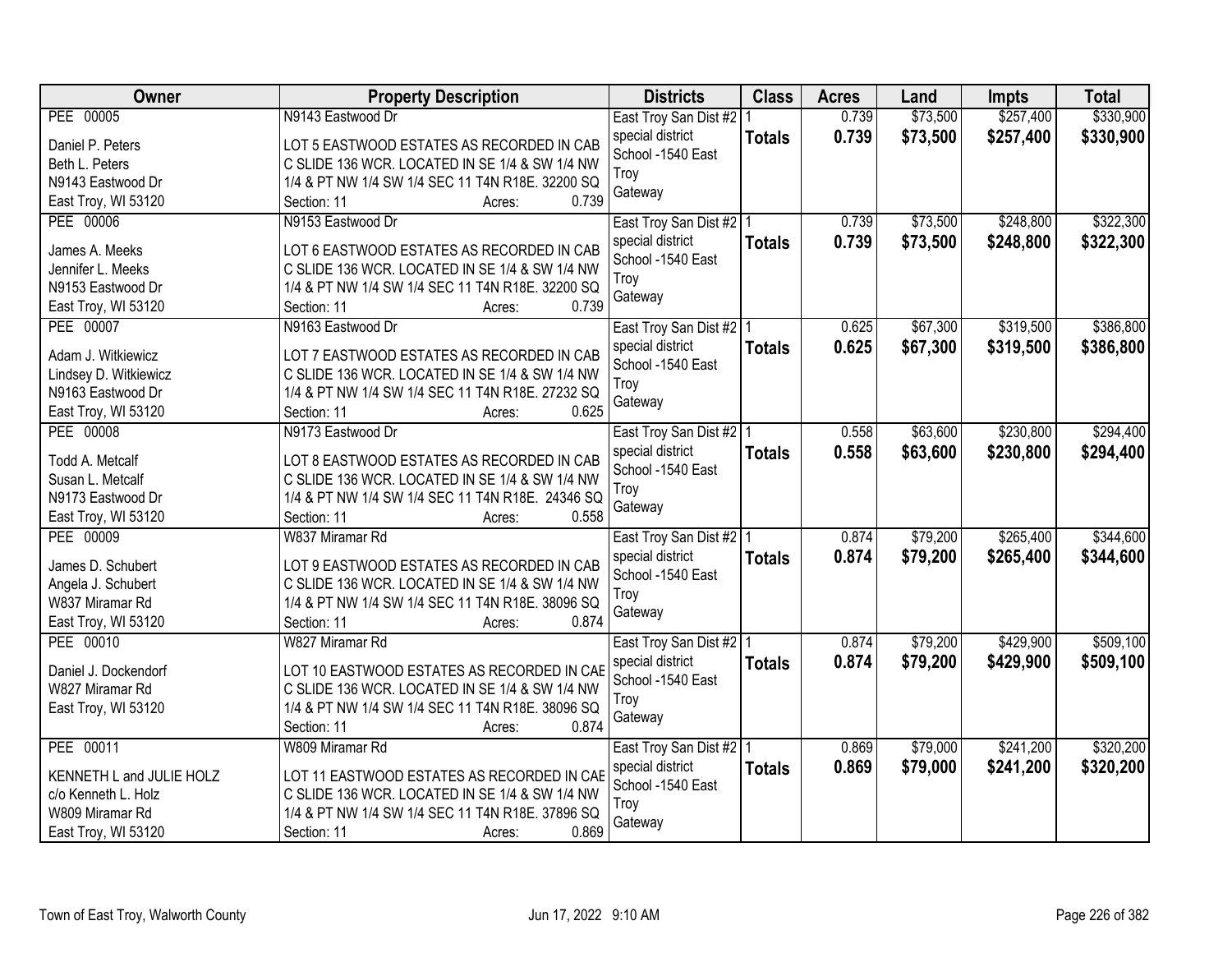| Owner                        | <b>Property Description</b>                                                                  | <b>Districts</b>          | <b>Class</b>  | <b>Acres</b> | Land     | <b>Impts</b> | <b>Total</b> |
|------------------------------|----------------------------------------------------------------------------------------------|---------------------------|---------------|--------------|----------|--------------|--------------|
| PEE 00012                    | N9191 Eastwood Dr                                                                            | East Troy San Dist #2   1 |               | 0.691        | \$70,800 | \$220,200    | \$291,000    |
| Alex J. Otoole               | LOT 12 EASTWOOD ESTATES AS RECORDED IN CAB                                                   | special district          | <b>Totals</b> | 0.691        | \$70,800 | \$220,200    | \$291,000    |
| April E. Otoole              | C SLIDE 136 WCR. LOCATED IN SE 1/4 & SW 1/4 NW                                               | School -1540 East         |               |              |          |              |              |
| N9191 Eastwood Dr            | 1/4 & PT NW 1/4 SW 1/4 SEC 11 T4N R18E. 30139 SQ                                             | Troy                      |               |              |          |              |              |
| East Troy, WI 53120          | 0.691<br>Section: 11<br>Acres:                                                               | Gateway                   |               |              |          |              |              |
| PEE 00013                    | W765 Miramar Rd                                                                              | East Troy San Dist #2   1 |               | 0.775        | \$75,100 | \$186,400    | \$261,500    |
|                              |                                                                                              | special district          | <b>Totals</b> | 0.775        | \$75,100 | \$186,400    | \$261,500    |
| Kirt L. Effinger             | LOT 13 EASTWOOD ESTATES AS RECORDED IN CAB                                                   | School -1540 East         |               |              |          |              |              |
| Kathleen L. Tominsek         | C SLIDE 136 WCR. LOCATED IN SE 1/4 & SW 1/4 NW                                               | Troy                      |               |              |          |              |              |
| W765 Miramar Rd              | 1/4 & PT NW 1/4 SW 1/4 SEC 11 T4N R18E. 33805 SQ                                             | Gateway                   |               |              |          |              |              |
| East Troy, WI 53120          | 0.775<br>Section: 11<br>Acres:                                                               |                           |               |              |          |              |              |
| PEE 00014                    | N9178 Eastwood Dr                                                                            | East Troy San Dist #2   1 |               | 0.918        | \$81,000 | \$286,300    | \$367,300    |
| Leonard J. Schultz           | LOT 14 EASTWOOD ESTATES AS RECORDED IN CAB                                                   | special district          | <b>Totals</b> | 0.918        | \$81,000 | \$286,300    | \$367,300    |
| Jean M. Schultz              | C SLIDE 136 WCR. LOCATED IN SE 1/4 & SW 1/4 NW                                               | School -1540 East         |               |              |          |              |              |
| N9178 Eastwood Dr            | 1/4 & PT NW 1/4 SW 1/4 SEC 11 T4N R18E. 40000 SQ                                             | Troy                      |               |              |          |              |              |
| East Troy, WI 53120          | Section: 11<br>0.918<br>Acres:                                                               | Gateway                   |               |              |          |              |              |
| PEE 00015                    | N9168 Eastwood Dr                                                                            | East Troy San Dist #2   1 |               | 0.940        | \$81,900 | \$264,800    | \$346,700    |
|                              |                                                                                              | special district          | <b>Totals</b> | 0.940        | \$81,900 | \$264,800    | \$346,700    |
| Steven Ladue<br>Sharon Ladue | LOT 15 EASTWOOD ESTATES AS RECORDED IN CAB<br>C SLIDE 136 WCR. LOCATED IN SE 1/4 & SW 1/4 NW | School -1540 East         |               |              |          |              |              |
| N9168 Eastwood Dr            | 1/4 & PT NW 1/4 SW 1/4 SEC 11 T4N R18E. 40806 SQ                                             | Troy                      |               |              |          |              |              |
| East Troy, WI 53120-0000     | 0.940<br>Section: 11<br>Acres:                                                               | Gateway                   |               |              |          |              |              |
| PEE 00016                    | N9158 Eastwood Dr                                                                            | East Troy San Dist #2 1   |               | 0.936        | \$81,700 | \$226,000    | \$307,700    |
|                              |                                                                                              | special district          |               | 0.936        | \$81,700 | \$226,000    | \$307,700    |
| Lorri L. Remich              | LOT 16 EASTWOOD ESTATES AS RECORDED IN CAB                                                   | School -1540 East         | <b>Totals</b> |              |          |              |              |
| N9158 Eastwood Dr            | C SLIDE 136 WCR. LOCATED IN SE 1/4 & SW 1/4 NW                                               | Troy                      |               |              |          |              |              |
| East Troy, WI 53120          | 1/4 & PT NW 1/4 SW 1/4 SEC 11 T4N R18E, 40805 SQ                                             | Gateway                   |               |              |          |              |              |
|                              | 0.936<br>Section: 11<br>Acres:                                                               |                           |               |              |          |              |              |
| PEE 00017                    | N9154 Eastwood Dr                                                                            | East Troy San Dist #2 1   |               | 0.936        | \$81,700 | \$260,300    | \$342,000    |
| David Halverson              | LOT 17 EASTWOOD ESTATES AS RECORDED IN CAB                                                   | special district          | <b>Totals</b> | 0.936        | \$81,700 | \$260,300    | \$342,000    |
| Pamela Halverson             | C SLIDE 136 WCR. LOCATED IN SE 1/4 & SW 1/4 NW                                               | School -1540 East         |               |              |          |              |              |
| N9154 Eastwood Dr            | 1/4 & PT NW 1/4 SW 1/4 SEC 11 T4N R18E. 40804 SQ                                             | Troy                      |               |              |          |              |              |
| East Troy, WI 53120          | 0.936<br>Section: 11<br>Acres:                                                               | Gateway                   |               |              |          |              |              |
| PEE 00018                    | N9144 Eastwood Dr                                                                            | East Troy San Dist #2   1 |               | 0.936        | \$81,700 | \$275,800    | \$357,500    |
|                              |                                                                                              | special district          | <b>Totals</b> | 0.936        | \$81,700 | \$275,800    | \$357,500    |
| Joseph A. Meeks              | LOT 18 EASTWOOD ESTATES AS RECORDED IN CAB                                                   | School -1540 East         |               |              |          |              |              |
| Carrie L. Meeks              | C SLIDE 136 WCR. LOCATED IN SE 1/4 & SW 1/4 NW                                               | Troy                      |               |              |          |              |              |
| N9144 Eastwood Dr            | 1/4 & PT NW 1/4 SW 1/4 SEC 11 T4N R18E. 40803 SQ                                             | Gateway                   |               |              |          |              |              |
| East Troy, WI 53120          | 0.936<br>Section: 11<br>Acres:                                                               |                           |               |              |          |              |              |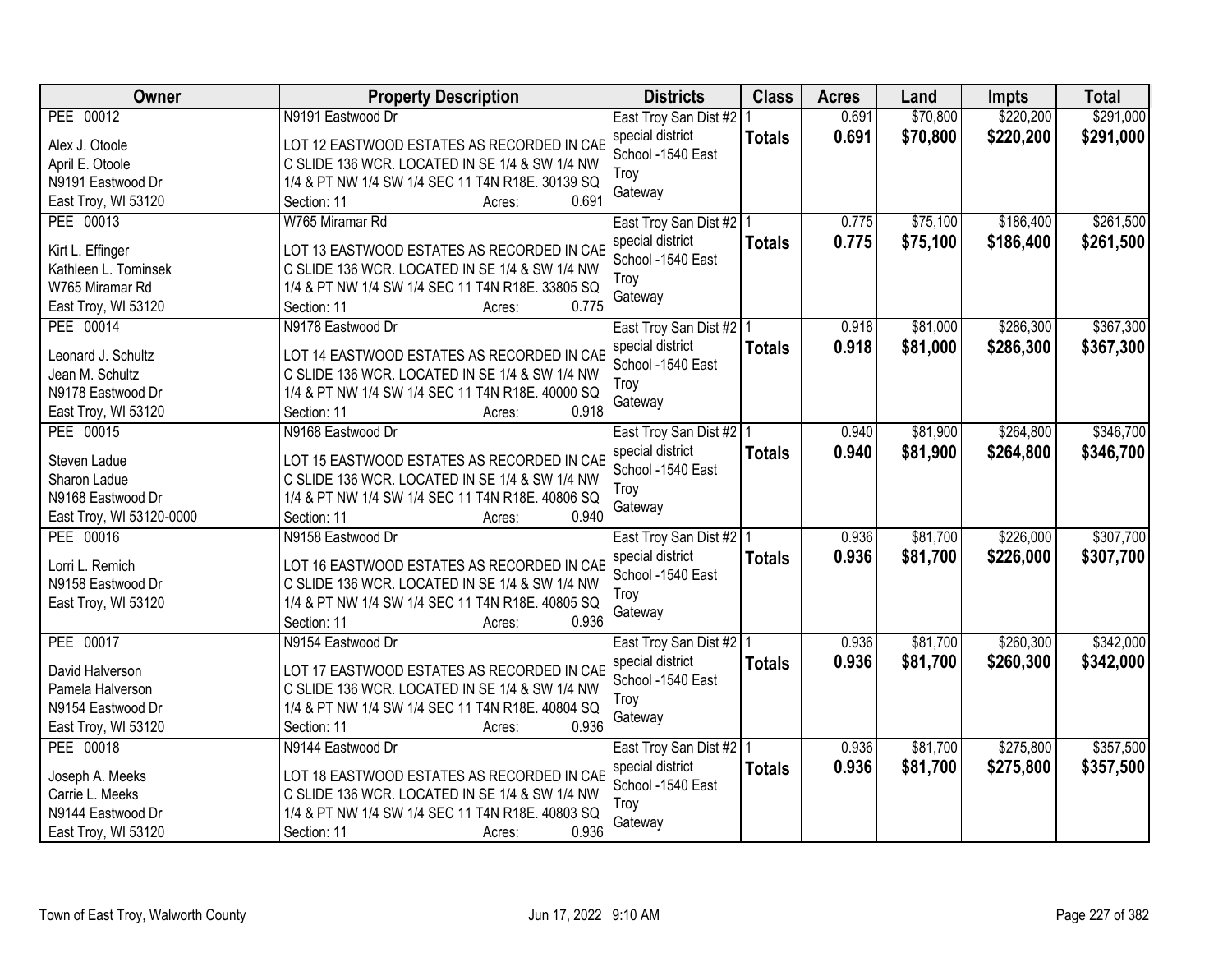| <b>Owner</b>                           | <b>Property Description</b>                                                                  | <b>Districts</b>                              | <b>Class</b>  | <b>Acres</b> | Land      | <b>Impts</b>    | <b>Total</b> |
|----------------------------------------|----------------------------------------------------------------------------------------------|-----------------------------------------------|---------------|--------------|-----------|-----------------|--------------|
| PEE 00019                              | N9140 Eastwood Dr                                                                            | East Troy San Dist #2   1                     |               | 0.948        | \$82,300  | \$254,200       | \$336,500    |
| Brooke L. Campbell                     | LOT 19 EASTWOOD ESTATES AS RECORDED IN CAB                                                   | special district                              | <b>Totals</b> | 0.948        | \$82,300  | \$254,200       | \$336,500    |
| Kalib P. Price                         | C SLIDE 136 WCR. LOCATED IN SE 1/4 & SW 1/4 NW                                               | School -1540 East                             |               |              |           |                 |              |
| W735 Miramar Rd                        | 1/4 & PT NW 1/4 SW 1/4 SEC 11 T4N R18E. 41303 SQ                                             | Troy                                          |               |              |           |                 |              |
| East Troy, WI 53120                    | 0.948<br>Section: 11<br>Acres:                                                               | Gateway                                       |               |              |           |                 |              |
| PEE 00020                              | N9134 Eastwood Dr                                                                            | East Troy San Dist #2   1                     |               | 1.130        | \$95,200  | \$317,900       | \$413,100    |
|                                        |                                                                                              | special district                              | <b>Totals</b> | 1.130        | \$95,200  | \$317,900       | \$413,100    |
| Mark D. Zachow                         | LOT 20 EASTWOOD ESTATES AS RECORDED IN CAE                                                   | School -1540 East                             |               |              |           |                 |              |
| Joan E. Zachow                         | C SLIDE 136 WCR. LOCATED IN SE 1/4 & SW 1/4 NW                                               | Troy                                          |               |              |           |                 |              |
| N9134 Eastwood Dr                      | 1/4 & PT NW 1/4 SW 1/4 SEC 11 T4N R18E. 49218 SQ                                             | Gateway                                       |               |              |           |                 |              |
| East Troy, WI 53120                    | 1.130<br>Section: 11<br>Acres:                                                               |                                               |               |              |           |                 |              |
| PEE 00021                              | N9132 Eastwood Dr                                                                            | East Troy San Dist #2   1                     |               | 1.897        | \$125,900 | \$278,100       | \$404,000    |
| Darlene M. Peterson                    | LOT 21 EASTWOOD ESTATES AS RECORDED IN CAB                                                   | special district                              | <b>Totals</b> | 1.897        | \$125,900 | \$278,100       | \$404,000    |
| N9132 Eastwood Dr                      | C SLIDE 136 WCR. LOCATED IN SE 1/4 & SW 1/4 NW                                               | School -1540 East                             |               |              |           |                 |              |
| East Troy, WI 53120                    | 1/4 & PT NW 1/4 SW 1/4 SEC 11 T4N R18E. 82645 SQ                                             | Troy                                          |               |              |           |                 |              |
|                                        | 1.897<br>Section: 11<br>Acres:                                                               | Gateway                                       |               |              |           |                 |              |
| PEE 00022                              | N9130 Eastwood Dr                                                                            | East Troy San Dist #2   1                     |               | 0.975        | \$83,400  | \$289,500       | \$372,900    |
|                                        |                                                                                              | special district                              | <b>Totals</b> | 0.975        | \$83,400  | \$289,500       | \$372,900    |
| Richard Bergmann<br>Christine Bergmann | LOT 22 EASTWOOD ESTATES AS RECORDED IN CAB<br>C SLIDE 136 WCR. LOCATED IN SE 1/4 & SW 1/4 NW | School -1540 East                             |               |              |           |                 |              |
| N9130 Eastwood Dr                      | 1/4 & PT NW 1/4 SW 1/4 SEC 11 T4N R18E. 42482 SQ                                             | Troy                                          |               |              |           |                 |              |
| East Troy, WI 53120                    | 0.975<br>Section: 11<br>Acres:                                                               | Gateway                                       |               |              |           |                 |              |
| PEE 00023                              | N9114 Eastwood Dr                                                                            |                                               |               | 0.844        | \$78,000  | \$250,900       | \$328,900    |
|                                        |                                                                                              | East Troy San Dist #2   1<br>special district |               | 0.844        |           |                 |              |
| Tod A. Lehocky                         | LOT 23 EASTWOOD ESTATES AS RECORDED IN CAE                                                   | School -1540 East                             | <b>Totals</b> |              | \$78,000  | \$250,900       | \$328,900    |
| Jennifer L. Lehocky                    | C SLIDE 136 WCR. LOCATED IN SE 1/4 & SW 1/4 NW                                               | Troy                                          |               |              |           |                 |              |
| N9114 Eastwood Dr                      | 1/4 & PT NW 1/4 SW 1/4 SEC 11 T4N R18E. 36779 SQ                                             | Gateway                                       |               |              |           |                 |              |
| East Troy, WI 53120                    | 0.844<br>Section: 11<br>Acres:                                                               |                                               |               |              |           |                 |              |
| PEE 00024                              | Miramar Dr                                                                                   | East Troy San Dist #2 1                       |               | 7.846        | \$100     | $\overline{50}$ | \$100        |
| <b>Eastwood Estates Homeowners</b>     | OUTLOT 1 EASTWOOD ESTATES AS RECORDED IN                                                     | special district                              | <b>Totals</b> | 7.846        | \$100     | \$0             | \$100        |
| Association, Inc                       | CAB C SLIDE 136 WCR. LOCATED IN SE 1/4 & SW 1/4                                              | School -1540 East                             |               |              |           |                 |              |
| N9143 Eastwood Dr                      | NW 1/4 & PT NW 1/4 SW 1/4 SEC 11 T4N R18E. 33976                                             | Troy                                          |               |              |           |                 |              |
| East Troy, WI 53120-0000               | 7.846<br>Section: 11<br>Acres:                                                               | Gateway                                       |               |              |           |                 |              |
| PEE 00025                              | Miramar Rd                                                                                   | East Troy San Dist #2   1                     |               | 1.433        | \$100     | $\overline{50}$ | \$100        |
|                                        |                                                                                              | special district                              | <b>Totals</b> | 1.433        | \$100     | \$0             | \$100        |
| Eastwood Estates Homeowners            | OUTLOT 2 EASTWOOD ESTATES AS RECORDED IN                                                     | School -1540 East                             |               |              |           |                 |              |
| Association, Inc                       | CAB C SLIDE 136 WCR. LOCATED IN SE 1/4 & SW 1/4                                              | Troy                                          |               |              |           |                 |              |
| N9143 Eastwood Dr                      | NW 1/4 & PT NW 1/4 SW 1/4 SEC 11 T4N R18E. 62435                                             | Gateway                                       |               |              |           |                 |              |
| East Troy, WI 53120-0000               | 1.433<br>Section: 11<br>Acres:                                                               |                                               |               |              |           |                 |              |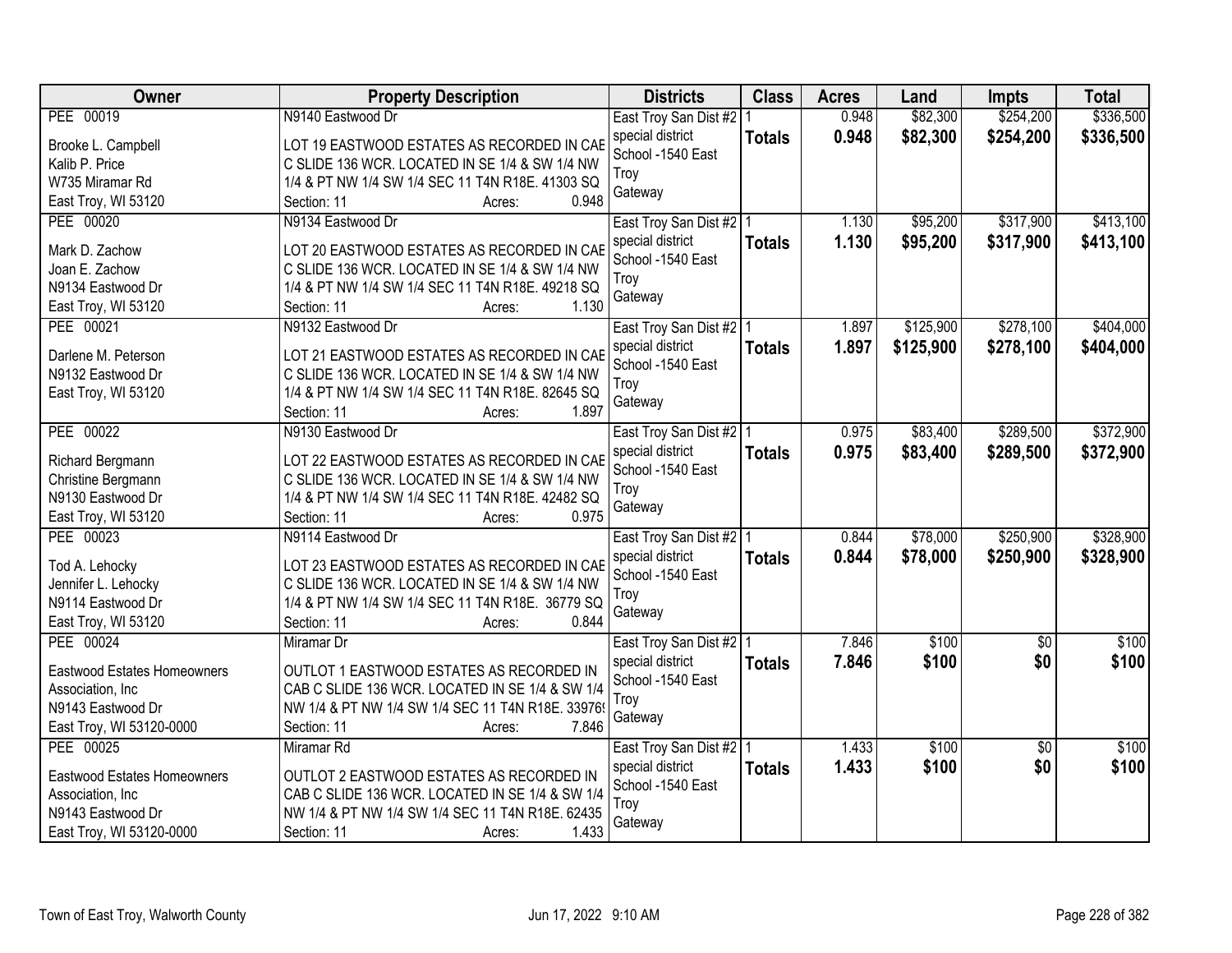| Owner                                           | <b>Property Description</b>                          |        |       | <b>Districts</b>                      | <b>Class</b>  | <b>Acres</b>   | Land                 | Impts                  | <b>Total</b>         |
|-------------------------------------------------|------------------------------------------------------|--------|-------|---------------------------------------|---------------|----------------|----------------------|------------------------|----------------------|
| PF 00001<br>Kevin Fountain                      | Fairway Rd<br>LOT 1 FAIRWAY SUBD.                    |        |       | special district<br>School -1540 East | <b>Totals</b> | 0.265<br>0.265 | \$21,100<br>\$21,100 | $\overline{50}$<br>\$0 | \$21,100<br>\$21,100 |
| W264 S7415 Mt Whitney Ave<br>Waukesha, WI 53189 |                                                      |        |       | Troy<br>Gateway                       |               |                |                      |                        |                      |
|                                                 | Section: 4                                           | Acres: | 0.265 |                                       |               |                |                      |                        |                      |
| 00002<br>PF                                     | W1540 Fairway Rd                                     |        |       | special district                      |               | 0.260          | \$20,800             | \$149,700              | \$170,500            |
| Paul T. Rains                                   | LOT 2 FAIRWAY SUBD.                                  |        |       | School -1540 East                     | <b>Totals</b> | 0.260          | \$20,800             | \$149,700              | \$170,500            |
| Lisa A. Rains                                   |                                                      |        |       | Troy                                  |               |                |                      |                        |                      |
| W1540 Fairway Rd                                |                                                      |        |       | Gateway                               |               |                |                      |                        |                      |
| Mukwonago, WI 53149                             | Section: 4                                           | Acres: | 0.260 |                                       |               |                |                      |                        |                      |
| PF 00003                                        | N9596 Horseshoe Ln                                   |        |       | special district                      |               | 0.311          | \$23,900             | \$148,300              | \$172,200            |
| Lawrence E. Litwin TRUS                         | LOT 3 & PT OF LOT 4 DESC AS: COM SE COR LOT 4,       |        |       | School -1540 East                     | <b>Totals</b> | 0.311          | \$23,900             | \$148,300              | \$172,200            |
| c/o Lawrence E Litwin Trust                     | N54D49'14"W 139.12', N35D20'40"E 19.25',             |        |       | Troy                                  |               |                |                      |                        |                      |
| W309 S9200 Co Rd I                              | S42D04'53"E 55.09', S76D23'01" E 84.10', S24D35'20"W |        |       | Gateway                               |               |                |                      |                        |                      |
| Mukwonago, WI 53149-0000                        | Section: 4                                           | Acres: | 0.311 |                                       |               |                |                      |                        |                      |
| PF 00003A                                       | W1536 Fairway Rd                                     |        |       | special district                      |               | 0.306          | \$23,600             | \$150,700              | \$174,300            |
| Lawrence E. Litwin TRUS                         | LOT 24 FAIRWAY SUB. OUT OF PF-3 PER DOC.             |        |       | School -1540 East                     | <b>Totals</b> | 0.306          | \$23,600             | \$150,700              | \$174,300            |
| c/o Lawrence E Litwin Trust                     | #318723                                              |        |       | Troy                                  |               |                |                      |                        |                      |
| W309 S9200 Co Rd I                              |                                                      |        |       | Gateway                               |               |                |                      |                        |                      |
| Mukwonago, WI 53149-0000                        | Section: 4                                           | Acres: | 0.306 |                                       |               |                |                      |                        |                      |
| PF 00003B                                       | W1535 County Rd J                                    |        |       | special district                      |               | 0.500          | \$35,400             | \$129,800              | \$165,200            |
| Lawrence E. Litwin TRUS                         | LOTS 4 & 5 EXC.: COM SE COR LOT 4, N54D49'14"W       |        |       | School -1540 East                     | <b>Totals</b> | 0.500          | \$35,400             | \$129,800              | \$165,200            |
| c/o Lawrence E Litwin Trust                     | 139.12', N35D20'40"E 19.25', S42D04'53" E 55.09',    |        |       | Troy                                  |               |                |                      |                        |                      |
| W309 S9200 Co Rd I                              | S76D23'01"E 84.10', S24D35'20"W 38.67' TO POB.       |        |       | Gateway                               |               |                |                      |                        |                      |
| Mukwonago, WI 53149-0000                        | Section: 4                                           | Acres: | 0.500 |                                       |               |                |                      |                        |                      |
| PF 00006                                        | W1529 County Rd J                                    |        |       | special district                      |               | 0.220          | \$17,700             | \$55,500               | \$73,200             |
| Raymond J. Glisch                               | LOT 6 EXC N 7' FAIRWAY SUBD.                         |        |       | School -1540 East                     | <b>Totals</b> | 0.220          | \$17,700             | \$55,500               | \$73,200             |
| W1529 County Rd J                               |                                                      |        |       | Troy                                  |               |                |                      |                        |                      |
| PO Box 482                                      |                                                      |        |       | Gateway                               |               |                |                      |                        |                      |
| Mukwonago, WI 53149-0000                        | Section: 4                                           | Acres: | 0.220 |                                       |               |                |                      |                        |                      |
| PF 00007                                        | County Rd J                                          |        |       | special district                      |               | 0.220          | \$17,700             | $\overline{50}$        | \$17,700             |
| Raymond J. Glisch                               | LOT 7 EXC N 7' FAIRWAY SUBD.                         |        |       | School -1540 East                     | <b>Totals</b> | 0.220          | \$17,700             | \$0                    | \$17,700             |
| W1529 County Rd J                               |                                                      |        |       | Troy                                  |               |                |                      |                        |                      |
| PO Box 482                                      |                                                      |        |       | Gateway                               |               |                |                      |                        |                      |
| Mukwonago, WI 53149-0000                        | Section: 4                                           | Acres: | 0.220 |                                       |               |                |                      |                        |                      |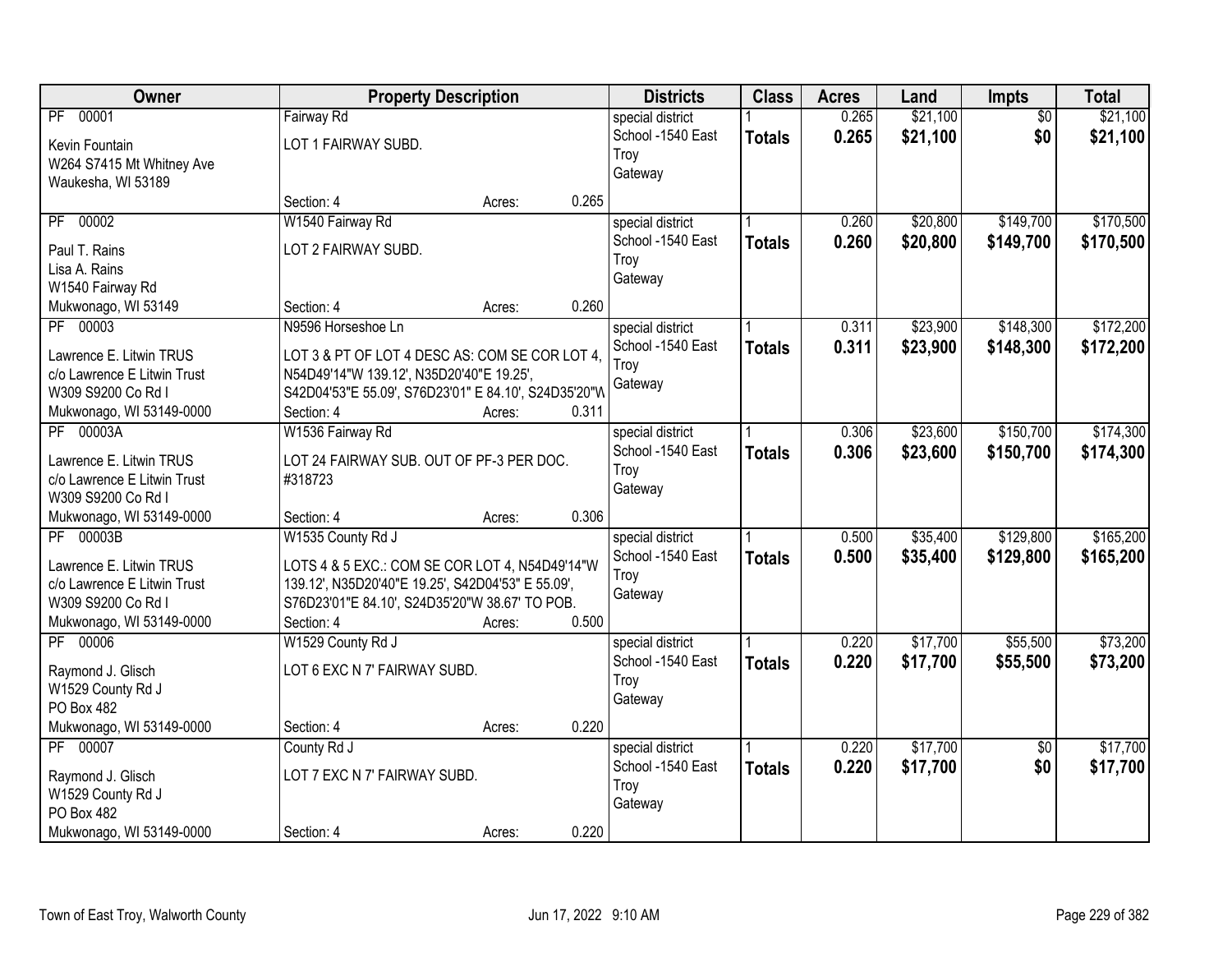| Owner                                                                                             | <b>Property Description</b>                             |        |       | <b>Districts</b>                                         | <b>Class</b>  | <b>Acres</b>   | Land                 | <b>Impts</b>           | <b>Total</b>           |
|---------------------------------------------------------------------------------------------------|---------------------------------------------------------|--------|-------|----------------------------------------------------------|---------------|----------------|----------------------|------------------------|------------------------|
| PF 00008<br>Robert W. Falk<br>W1517 County Rd J<br>Mukwonago, WI 53149                            | W1517 County Rd J<br>LOT 8 FAIRWAY SUBD.                |        |       | special district<br>School -1540 East<br>Troy<br>Gateway | <b>Totals</b> | 0.232<br>0.232 | \$18,700<br>\$18,700 | \$146,700<br>\$146,700 | \$165,400<br>\$165,400 |
|                                                                                                   | Section: 4                                              | Acres: | 0.232 |                                                          |               |                |                      |                        |                        |
| 00009<br>$\overline{PF}$<br>Bradley T. Balgord<br>W1511 County Rd J<br>Mukwonago, WI 53149        | W1511 County Rd J<br>LOT 9 FAIRWAY SUBD.                |        |       | special district<br>School -1540 East<br>Troy<br>Gateway | <b>Totals</b> | 0.232<br>0.232 | \$18,700<br>\$18,700 | \$190,600<br>\$190,600 | \$209,300<br>\$209,300 |
|                                                                                                   | Section: 4                                              | Acres: | 0.232 |                                                          |               |                |                      |                        |                        |
| 00010<br>PF<br>Bradley T. Balgord<br>W1511 County Rd J<br>Mukwonago, WI 53149                     | County Rd J<br>LOT 10 FAIRWAY SUBD.                     |        |       | special district<br>School -1540 East<br>Troy<br>Gateway | <b>Totals</b> | 0.232<br>0.232 | \$14,500<br>\$14,500 | \$0<br>\$0             | \$14,500<br>\$14,500   |
|                                                                                                   | Section: 4                                              | Acres: | 0.232 |                                                          |               |                |                      |                        |                        |
| PF 00011<br>Annette N. Schaenzer<br>W1493 County Rd J<br>Mukwonago, WI 53149-0000                 | County Rd J<br>LOT 11 FAIRWAY SUBD.                     |        |       | special district<br>School -1540 East<br>Troy<br>Gateway | <b>Totals</b> | 0.232<br>0.232 | \$14,500<br>\$14,500 | \$0<br>\$0             | \$14,500<br>\$14,500   |
|                                                                                                   | Section: 4                                              | Acres: | 0.232 |                                                          |               |                |                      |                        |                        |
| $\overline{PF}$<br>00012<br>Annette N. Schaenzer<br>W1493 County Rd J<br>Mukwonago, WI 53149-0000 | W1493 County Rd J<br>LOT 12 FAIRWAY SUBD.               |        |       | special district<br>School -1540 East<br>Troy<br>Gateway | <b>Totals</b> | 0.232<br>0.232 | \$18,700<br>\$18,700 | \$128,200<br>\$128,200 | \$146,900<br>\$146,900 |
|                                                                                                   | Section: 4                                              | Acres: | 0.232 |                                                          |               |                |                      |                        |                        |
| PF 00013<br>Janet K. Wilson<br>W1489 County Rd J<br>Mukwonago, WI 53149                           | W1489 County Rd J<br>LOT 13 FAIRWAY SUBD.               |        |       | special district<br>School -1540 East<br>Troy<br>Gateway | <b>Totals</b> | 0.232<br>0.232 | \$18,700<br>\$18,700 | \$112,500<br>\$112,500 | \$131,200<br>\$131,200 |
|                                                                                                   | Section: 4                                              | Acres: | 0.232 |                                                          |               |                |                      |                        |                        |
| PF 00014<br>Gregory E. Banaszak<br>Pamela A. Banaszak<br>W1483 County Rd J<br>Mukwonago, WI 53149 | W1483 County Rd J<br>LOT 14 FAIRWAY SUBD.<br>Section: 4 | Acres: | 0.232 | special district<br>School -1540 East<br>Troy<br>Gateway | <b>Totals</b> | 0.232<br>0.232 | \$18,700<br>\$18,700 | \$132,000<br>\$132,000 | \$150,700<br>\$150,700 |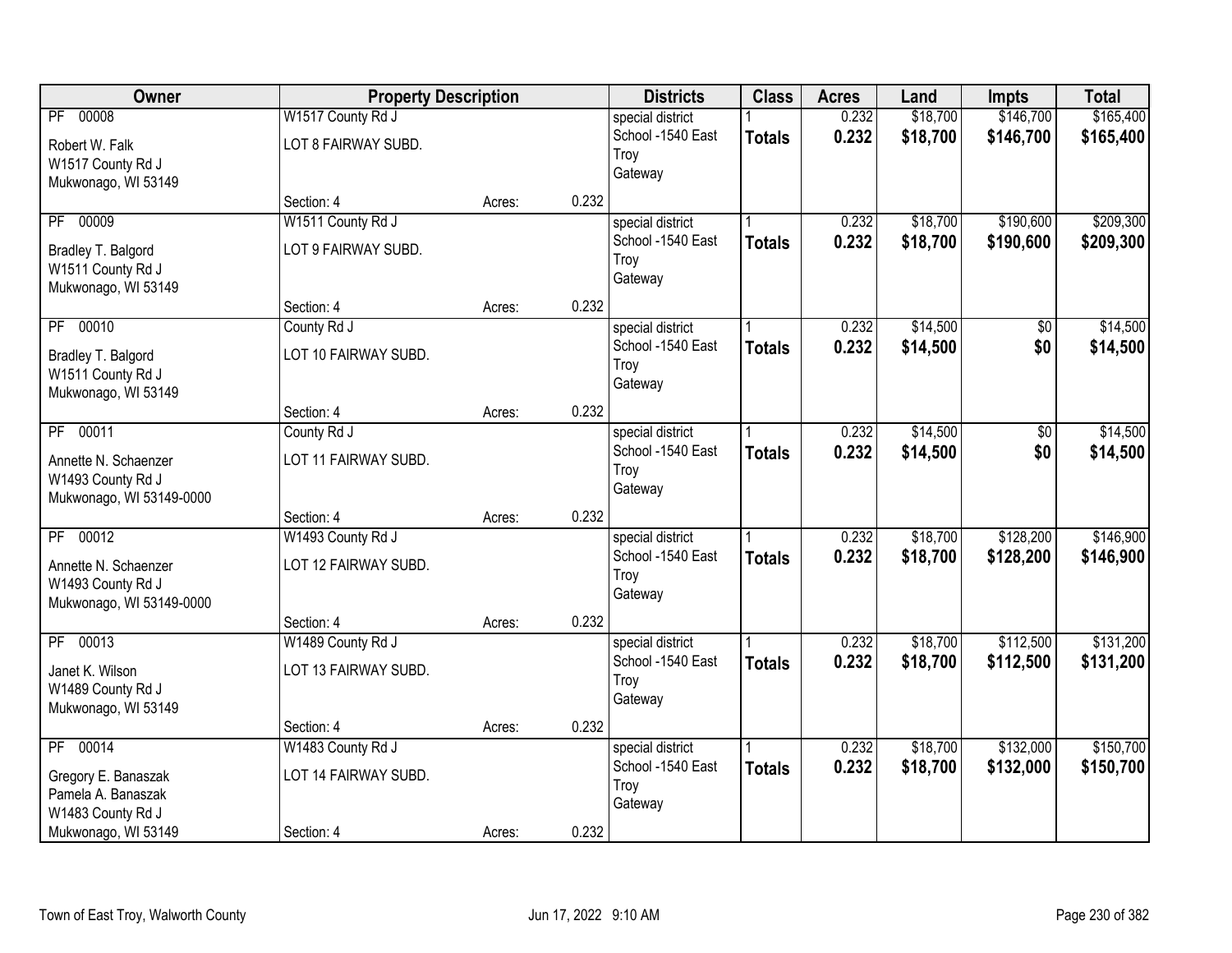| Owner                                      | <b>Property Description</b>    |        |       | <b>Districts</b>  | <b>Class</b>  | <b>Acres</b> | Land     | <b>Impts</b>    | <b>Total</b> |
|--------------------------------------------|--------------------------------|--------|-------|-------------------|---------------|--------------|----------|-----------------|--------------|
| PF 00015                                   | W1484 Brassie Dr               |        |       | special district  |               | 0.237        | \$19,100 | \$151,000       | \$170,100    |
| Richard Ard                                | LOT 15 FAIRWAY SUBD.           |        |       | School -1540 East | <b>Totals</b> | 0.237        | \$19,100 | \$151,000       | \$170,100    |
| Michelle Ard                               |                                |        |       | Troy              |               |              |          |                 |              |
| W1484 Brassie Dr                           |                                |        |       | Gateway           |               |              |          |                 |              |
| Mukwonago, WI 53149                        | Section: 4                     | Acres: | 0.237 |                   |               |              |          |                 |              |
| PF 00020                                   | W1510 Brassie Dr               |        |       | special district  |               | 0.697        | \$43,100 | \$114,700       | \$157,800    |
|                                            | LOTS 19 THRU 21 FAIRWAY SUB    |        |       | School -1540 East | <b>Totals</b> | 0.697        | \$43,100 | \$114,700       | \$157,800    |
| James C. Held<br>Judith A. Held            |                                |        |       | Troy              |               |              |          |                 |              |
| W1510 Brassie Dr                           |                                |        |       | Gateway           |               |              |          |                 |              |
| Mukwonago, WI 53149                        | Section: 4                     | Acres: | 0.697 |                   |               |              |          |                 |              |
| PF 00022                                   | W1522 Brassie Dr               |        |       | special district  |               | 0.232        | \$18,700 | \$129,800       | \$148,500    |
|                                            |                                |        |       | School -1540 East |               | 0.232        | \$18,700 | \$129,800       | \$148,500    |
| Larry E. Wright III                        | LOT 22 FAIRWAY SUBD.           |        |       | Troy              | <b>Totals</b> |              |          |                 |              |
| Sarah L. Wright                            |                                |        |       | Gateway           |               |              |          |                 |              |
| W1522 Brassie Dr                           |                                |        |       |                   |               |              |          |                 |              |
| Mukwonago, WI 53149                        | Section: 4                     | Acres: | 0.232 |                   |               |              |          |                 |              |
| PF 00023                                   | W1528 Brassie Dr               |        |       | special district  |               | 0.232        | \$18,700 | \$121,900       | \$140,600    |
| Glenn D. Percifield                        | LOT 23 FAIRWAY SUBD.           |        |       | School -1540 East | <b>Totals</b> | 0.232        | \$18,700 | \$121,900       | \$140,600    |
| c/o Glenn D. Percifield Jr                 |                                |        |       | Troy              |               |              |          |                 |              |
| W1528 Brassie Dr                           |                                |        |       | Gateway           |               |              |          |                 |              |
| Mukwonago, WI 53149                        | Section: 4                     | Acres: | 0.232 |                   |               |              |          |                 |              |
| PF 00025                                   | W1520 Fairway Rd               |        |       | special district  |               | 0.275        | \$21,700 | \$157,300       | \$179,000    |
|                                            | LOT 25 12017 SQ FT FAIRWAY SUB |        |       | School -1540 East | <b>Totals</b> | 0.275        | \$21,700 | \$157,300       | \$179,000    |
| Jeffrey S. Mckenzie<br>Kelly M. Schweitzer |                                |        |       | Troy              |               |              |          |                 |              |
| W1520 Fairway Rd                           |                                |        |       | Gateway           |               |              |          |                 |              |
| Mukwonago, WI 53149                        | Section: 4                     | Acres: | 0.275 |                   |               |              |          |                 |              |
| PF 00026                                   | <b>Brassie Dr</b>              |        |       | special district  |               | 0.286        | \$22,300 | $\overline{60}$ | \$22,300     |
|                                            |                                |        |       | School -1540 East | <b>Totals</b> | 0.286        | \$22,300 | \$0             | \$22,300     |
| Kelly M. Mckenzie                          | LOT 26 FAIRWAY SUBD.           |        |       | Troy              |               |              |          |                 |              |
| W1520 Fairway Rd                           |                                |        |       | Gateway           |               |              |          |                 |              |
| Mukwonago, WI 53149                        |                                |        |       |                   |               |              |          |                 |              |
|                                            | Section: 4                     | Acres: | 0.286 |                   |               |              |          |                 |              |
| PF 00027                                   | <b>Brassie Dr</b>              |        |       | special district  |               | 0.290        | \$14,200 | \$300           | \$14,500     |
| Darrel J. Dekeyser                         | LOT 27 FAIRWAY SUBD.           |        |       | School -1540 East | <b>Totals</b> | 0.290        | \$14,200 | \$300           | \$14,500     |
| Jeanie M. Lehman                           |                                |        |       | Troy              |               |              |          |                 |              |
| W1504 Fairway Rd                           |                                |        |       | Gateway           |               |              |          |                 |              |
| East Troy, WI 53149                        | Section: 4                     | Acres: | 0.290 |                   |               |              |          |                 |              |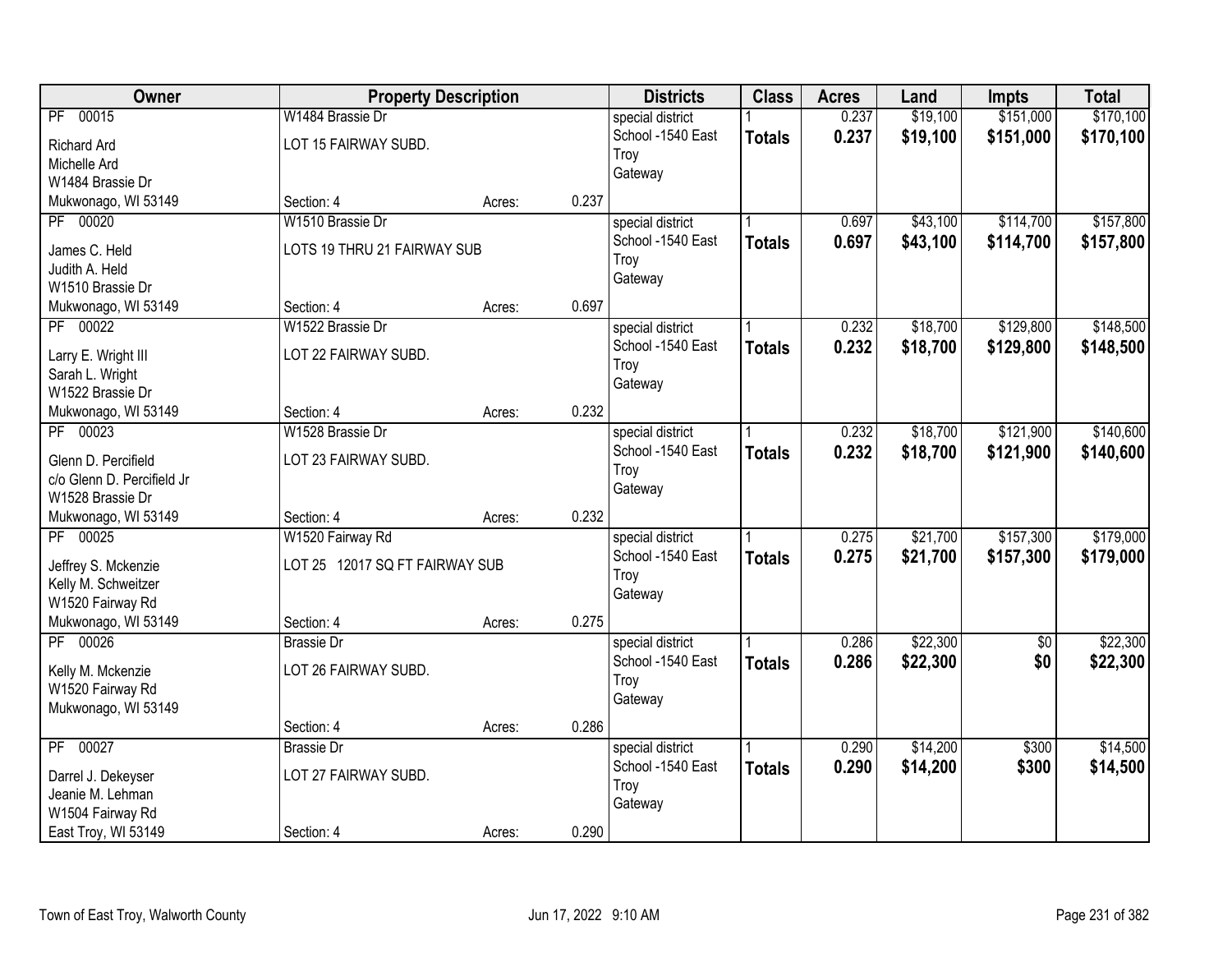| Owner                    |                                                | <b>Property Description</b> |       | <b>Districts</b>                      | <b>Class</b>  | <b>Acres</b>     | Land     | <b>Impts</b> | <b>Total</b> |
|--------------------------|------------------------------------------------|-----------------------------|-------|---------------------------------------|---------------|------------------|----------|--------------|--------------|
| PF 00029                 | W1485 Brassie Dr                               |                             |       | special district                      |               | 0.550            | \$37,400 | \$177,300    | \$214,700    |
| Garet Morgenroth         | LOTS 28 & 29 FAIRWAY SUBDIVISION               |                             |       | School -1540 East                     | <b>Totals</b> | 0.550            | \$37,400 | \$177,300    | \$214,700    |
| W1485 Brassie Dr         |                                                |                             |       | Troy                                  |               |                  |          |              |              |
| Mukwonago, WI 53149      |                                                |                             |       | Gateway                               |               |                  |          |              |              |
|                          | Section: 4                                     | Acres:                      | 0.550 |                                       |               |                  |          |              |              |
| 00030<br>$\overline{PF}$ | East Shore Rd                                  |                             |       | special district                      |               | 0.242            | \$19,500 | \$0          | \$19,500     |
| <b>Travis Houston</b>    | LOT 30 FAIRWAY SUBD.                           |                             |       | School -1540 East                     | <b>Totals</b> | 0.242            | \$19,500 | \$0          | \$19,500     |
| Wendy Houston            |                                                |                             |       | Troy                                  |               |                  |          |              |              |
| W1476 Fairway Rd         |                                                |                             |       | Gateway                               |               |                  |          |              |              |
| Mukwonago, WI 53149      | Section: 4                                     | Acres:                      | 0.242 |                                       |               |                  |          |              |              |
| PF 00031                 | W1476 Fairway Rd                               |                             |       | special district                      |               | 0.242            | \$19,500 | \$125,600    | \$145,100    |
| <b>Travis Houston</b>    | LOT 31 FAIRWAY SUBD.                           |                             |       | School -1540 East                     | <b>Totals</b> | 0.242            | \$19,500 | \$125,600    | \$145,100    |
| Wendy Houston            |                                                |                             |       | Troy                                  |               |                  |          |              |              |
| W1476 Fairway Rd         |                                                |                             |       | Gateway                               |               |                  |          |              |              |
| Mukwonago, WI 53149      | Section: 4                                     | Acres:                      | 0.242 |                                       |               |                  |          |              |              |
| PF 00032                 | W1482 Fairway Rd                               |                             |       | special district                      |               | 0.245            | \$19,700 | \$109,500    | \$129,200    |
| Zachary M. Jachowicz     | LOT 32 FAIRWAY SUBD.                           |                             |       | School -1540 East                     | <b>Totals</b> | 0.245            | \$19,700 | \$109,500    | \$129,200    |
| Elizabeth M. Jachowicz   |                                                |                             |       | Troy                                  |               |                  |          |              |              |
| W1482 Fairway Rd         |                                                |                             |       | Gateway                               |               |                  |          |              |              |
| Mukwonago, WI 53149      | Section: 4                                     | Acres:                      | 0.245 |                                       |               |                  |          |              |              |
| 00033<br>$\overline{PF}$ | W1492 Fairway Rd                               |                             |       | special district                      |               | 0.370            | \$27,500 | \$100, 100   | \$127,600    |
|                          |                                                |                             |       | School -1540 East                     | <b>Totals</b> | 0.370            | \$27,500 | \$100,100    | \$127,600    |
| Fairway Properties, LLC  | LOT 33 FAIRWAY SUBD.; ASSESSMENT INCLUDES      |                             |       | Troy                                  |               |                  |          |              |              |
| N9153 Deer Path Rd       | PF-34                                          |                             |       | Gateway                               |               |                  |          |              |              |
| East Troy, WI 53120      | Section: 4                                     | Acres:                      | 0.370 |                                       |               |                  |          |              |              |
| 00034<br>PF              | Fairway Rd                                     |                             |       | special district                      |               | Assessed with PF | 00033    |              |              |
|                          |                                                |                             |       | School -1540 East                     |               |                  |          |              |              |
| Fairway Properties, LLC  | E 1/2 LOT 34 FAIRWAY SUB.; ASSESSED WITH PF-33 |                             |       | Troy                                  |               |                  |          |              |              |
| N9153 Deer Path Rd       |                                                |                             |       | Gateway                               |               |                  |          |              |              |
| East Troy, WI 53120      |                                                |                             |       |                                       |               |                  |          |              |              |
| PF 00035                 | Section: 4                                     | Acres:                      | 0.000 |                                       |               | 0.371            | \$27,500 | \$139,500    | \$167,000    |
|                          | W1504 Fairway Rd                               |                             |       | special district<br>School -1540 East |               | 0.371            |          |              |              |
| Darrel J. Dekeyser       | W 1/2 LOT 34 LOT 35 FAIRWAY SUB.               |                             |       | Troy                                  | <b>Totals</b> |                  | \$27,500 | \$139,500    | \$167,000    |
| Jeanie M. Lehman         |                                                |                             |       | Gateway                               |               |                  |          |              |              |
| W1504 Fairway Rd         |                                                |                             |       |                                       |               |                  |          |              |              |
| East Troy, WI 53149      | Section: 4                                     | Acres:                      | 0.371 |                                       |               |                  |          |              |              |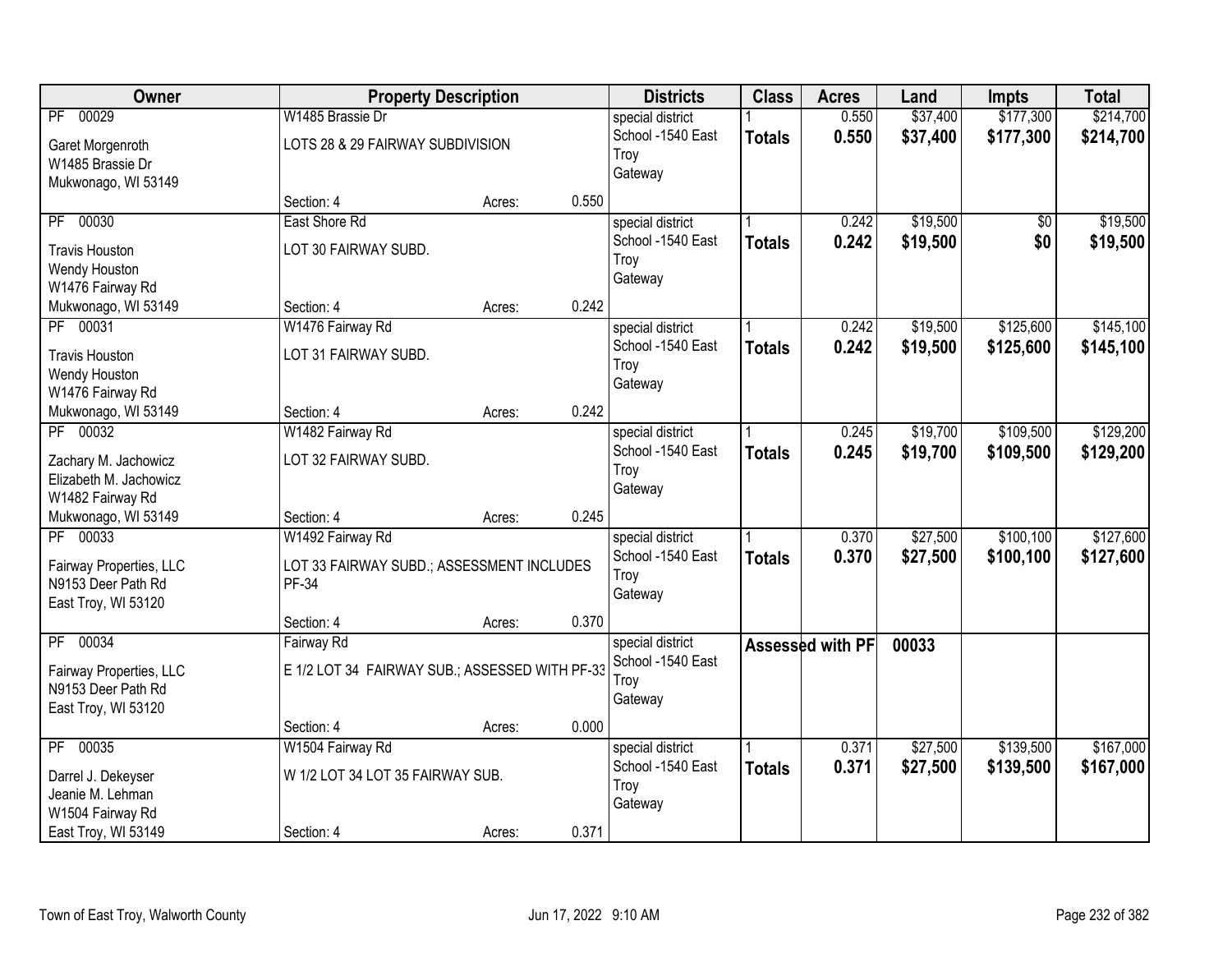| \$167,000<br>\$22,700<br>\$144,300<br>PF 00036<br>W1516 Fairway Rd<br>0.292<br>special district<br>0.292<br>\$22,700<br>School -1540 East<br>\$144,300<br>\$167,000<br><b>Totals</b><br>LOT 36 FAIRWAY SUBD.<br><b>Tyler Baeurle</b><br>Troy<br>Kayla Baeurle<br>Gateway<br>W1516 Fairway Rd<br>0.292<br>Mukwonago, WI 53149<br>Section: 4<br>Acres:<br>PF 00037<br>\$20,200<br>0.251<br>Horseshoe Ln<br>\$0<br>special district<br>School -1540 East<br>0.251<br>\$20,200<br>\$0<br><b>Totals</b><br>LOT 37 FAIRWAY SUBD.<br><b>Brian Kufalk Trust</b><br>Troy<br>Barbara Kufalk Trust<br>Gateway<br>N9573 Horseshoe Ln<br>0.251<br>Mukwonago, WI 53149<br>Section: 4<br>Acres:<br>PF 00038<br>N9568 Horseshoe Ln<br>0.237<br>\$19,100<br>\$114,300<br>special district<br>School -1540 East<br>0.237<br>\$19,100<br>\$114,300<br><b>Totals</b><br>LOT 38 FAIRWAY SUBD.<br>Justin M. Kreuziger<br>Troy<br>Melissa A. Kreuziger<br>Gateway<br>N9568 Horseshoe Ln<br>0.237<br>Section: 4<br>Acres: |
|---------------------------------------------------------------------------------------------------------------------------------------------------------------------------------------------------------------------------------------------------------------------------------------------------------------------------------------------------------------------------------------------------------------------------------------------------------------------------------------------------------------------------------------------------------------------------------------------------------------------------------------------------------------------------------------------------------------------------------------------------------------------------------------------------------------------------------------------------------------------------------------------------------------------------------------------------------------------------------------------------|
|                                                                                                                                                                                                                                                                                                                                                                                                                                                                                                                                                                                                                                                                                                                                                                                                                                                                                                                                                                                                   |
| \$20,200<br>\$20,200<br>\$133,400<br>\$133,400                                                                                                                                                                                                                                                                                                                                                                                                                                                                                                                                                                                                                                                                                                                                                                                                                                                                                                                                                    |
|                                                                                                                                                                                                                                                                                                                                                                                                                                                                                                                                                                                                                                                                                                                                                                                                                                                                                                                                                                                                   |
|                                                                                                                                                                                                                                                                                                                                                                                                                                                                                                                                                                                                                                                                                                                                                                                                                                                                                                                                                                                                   |
|                                                                                                                                                                                                                                                                                                                                                                                                                                                                                                                                                                                                                                                                                                                                                                                                                                                                                                                                                                                                   |
|                                                                                                                                                                                                                                                                                                                                                                                                                                                                                                                                                                                                                                                                                                                                                                                                                                                                                                                                                                                                   |
|                                                                                                                                                                                                                                                                                                                                                                                                                                                                                                                                                                                                                                                                                                                                                                                                                                                                                                                                                                                                   |
|                                                                                                                                                                                                                                                                                                                                                                                                                                                                                                                                                                                                                                                                                                                                                                                                                                                                                                                                                                                                   |
|                                                                                                                                                                                                                                                                                                                                                                                                                                                                                                                                                                                                                                                                                                                                                                                                                                                                                                                                                                                                   |
|                                                                                                                                                                                                                                                                                                                                                                                                                                                                                                                                                                                                                                                                                                                                                                                                                                                                                                                                                                                                   |
|                                                                                                                                                                                                                                                                                                                                                                                                                                                                                                                                                                                                                                                                                                                                                                                                                                                                                                                                                                                                   |
|                                                                                                                                                                                                                                                                                                                                                                                                                                                                                                                                                                                                                                                                                                                                                                                                                                                                                                                                                                                                   |
|                                                                                                                                                                                                                                                                                                                                                                                                                                                                                                                                                                                                                                                                                                                                                                                                                                                                                                                                                                                                   |
|                                                                                                                                                                                                                                                                                                                                                                                                                                                                                                                                                                                                                                                                                                                                                                                                                                                                                                                                                                                                   |
|                                                                                                                                                                                                                                                                                                                                                                                                                                                                                                                                                                                                                                                                                                                                                                                                                                                                                                                                                                                                   |
| Mukwonago, WI 53149                                                                                                                                                                                                                                                                                                                                                                                                                                                                                                                                                                                                                                                                                                                                                                                                                                                                                                                                                                               |
| PF 00039<br>\$18,600<br>\$90,400<br>\$109,000<br>N9562 Horseshoe Ln<br>0.231<br>special district                                                                                                                                                                                                                                                                                                                                                                                                                                                                                                                                                                                                                                                                                                                                                                                                                                                                                                  |
| School -1540 East<br>0.231<br>\$18,600<br>\$90,400<br>\$109,000<br><b>Totals</b><br>LOT 39 FAIRWAY SUBD.<br>Larry E. Wright Jr                                                                                                                                                                                                                                                                                                                                                                                                                                                                                                                                                                                                                                                                                                                                                                                                                                                                    |
| Troy<br>Beth E. Wright                                                                                                                                                                                                                                                                                                                                                                                                                                                                                                                                                                                                                                                                                                                                                                                                                                                                                                                                                                            |
| Gateway<br>N9562 Horseshoe Ln                                                                                                                                                                                                                                                                                                                                                                                                                                                                                                                                                                                                                                                                                                                                                                                                                                                                                                                                                                     |
| 0.231<br>Mukwonago, WI 53149<br>Section: 4<br>Acres:                                                                                                                                                                                                                                                                                                                                                                                                                                                                                                                                                                                                                                                                                                                                                                                                                                                                                                                                              |
| \$112,100<br>\$136,800<br>PF 00040<br>0.325<br>\$24,700<br>W1535 Fairway Rd<br>special district                                                                                                                                                                                                                                                                                                                                                                                                                                                                                                                                                                                                                                                                                                                                                                                                                                                                                                   |
| School -1540 East<br>0.325<br>\$24,700<br>\$112,100<br>\$136,800<br><b>Totals</b>                                                                                                                                                                                                                                                                                                                                                                                                                                                                                                                                                                                                                                                                                                                                                                                                                                                                                                                 |
| LOT 40 FAIRWAY SUBD.<br>Susan Coats<br>Troy                                                                                                                                                                                                                                                                                                                                                                                                                                                                                                                                                                                                                                                                                                                                                                                                                                                                                                                                                       |
| W1535 Fairway Rd<br>Gateway                                                                                                                                                                                                                                                                                                                                                                                                                                                                                                                                                                                                                                                                                                                                                                                                                                                                                                                                                                       |
| Mukwonago, WI 53149                                                                                                                                                                                                                                                                                                                                                                                                                                                                                                                                                                                                                                                                                                                                                                                                                                                                                                                                                                               |
| 0.325<br>Section: 4<br>Acres:                                                                                                                                                                                                                                                                                                                                                                                                                                                                                                                                                                                                                                                                                                                                                                                                                                                                                                                                                                     |
| \$165,300<br>\$184,300<br>00041<br>W1525 Fairway Rd<br>0.236<br>\$19,000<br>PF<br>special district                                                                                                                                                                                                                                                                                                                                                                                                                                                                                                                                                                                                                                                                                                                                                                                                                                                                                                |
| School -1540 East<br>0.236<br>\$19,000<br>\$165,300<br>\$184,300<br><b>Totals</b><br>LOT 41 FAIRWAY SUBD.<br>Christopher J. Breidenbach                                                                                                                                                                                                                                                                                                                                                                                                                                                                                                                                                                                                                                                                                                                                                                                                                                                           |
| Troy<br>Brenda S. Strick                                                                                                                                                                                                                                                                                                                                                                                                                                                                                                                                                                                                                                                                                                                                                                                                                                                                                                                                                                          |
| Gateway<br>W1525 Fairway Dr                                                                                                                                                                                                                                                                                                                                                                                                                                                                                                                                                                                                                                                                                                                                                                                                                                                                                                                                                                       |
| 0.236<br>Mukwonago, WI 53149<br>Section: 4<br>Acres:                                                                                                                                                                                                                                                                                                                                                                                                                                                                                                                                                                                                                                                                                                                                                                                                                                                                                                                                              |
| PF 00042<br>W1521 Fairway Rd<br>\$19,000<br>\$99,300<br>\$118,300<br>0.236<br>special district                                                                                                                                                                                                                                                                                                                                                                                                                                                                                                                                                                                                                                                                                                                                                                                                                                                                                                    |
| 0.236<br>School -1540 East<br>\$19,000<br>\$99,300<br>\$118,300<br><b>Totals</b><br>LOT 42 FAIRWAY SUBD.<br>Richard D. Rachul                                                                                                                                                                                                                                                                                                                                                                                                                                                                                                                                                                                                                                                                                                                                                                                                                                                                     |
| Troy<br>Janice L. Rachul                                                                                                                                                                                                                                                                                                                                                                                                                                                                                                                                                                                                                                                                                                                                                                                                                                                                                                                                                                          |
| Gateway<br>W1521 Fairway Rd                                                                                                                                                                                                                                                                                                                                                                                                                                                                                                                                                                                                                                                                                                                                                                                                                                                                                                                                                                       |
| 0.236<br>Mukwonago, WI 53149<br>Section: 4<br>Acres:                                                                                                                                                                                                                                                                                                                                                                                                                                                                                                                                                                                                                                                                                                                                                                                                                                                                                                                                              |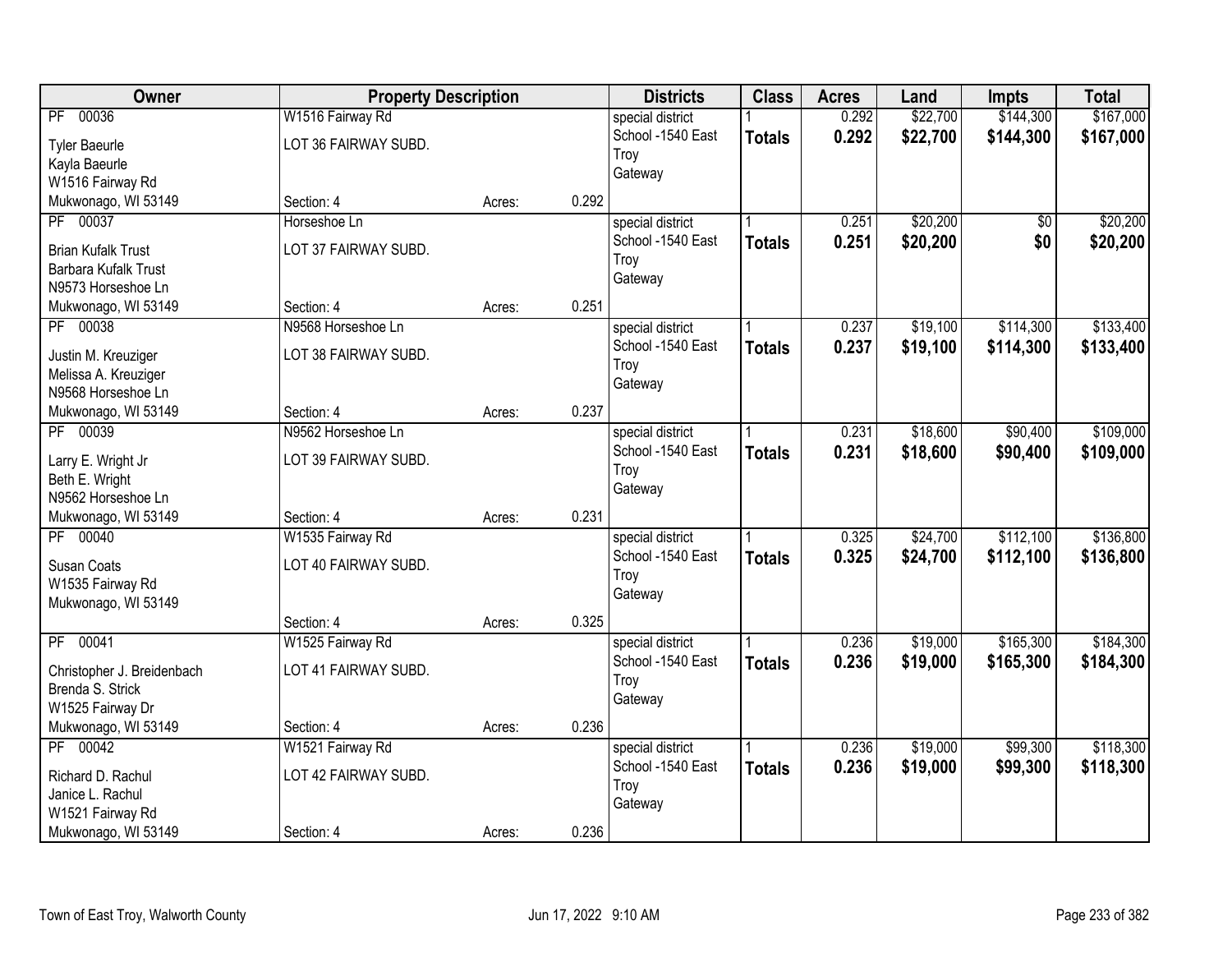| Owner                                                                           |                                                                                                                                                                     | <b>Property Description</b> |       | <b>Districts</b>                                         | <b>Class</b>  | <b>Acres</b>            | Land                 | Impts                  | <b>Total</b>           |
|---------------------------------------------------------------------------------|---------------------------------------------------------------------------------------------------------------------------------------------------------------------|-----------------------------|-------|----------------------------------------------------------|---------------|-------------------------|----------------------|------------------------|------------------------|
| PF 00043<br>Jenelle D. Trepanier<br>W1515 Fairway Rd<br>Mukwonago, WI 53149     | Fairway Rd<br>SELY 1/2 LOT 43 FAIRWAY SUB; ASSESSED WITH<br><b>PF-44</b>                                                                                            |                             |       | special district<br>School -1540 East<br>Troy<br>Gateway |               | Assessed with PF        | 00044                |                        |                        |
|                                                                                 | Section: 4                                                                                                                                                          | Acres:                      | 0.000 |                                                          |               |                         |                      |                        |                        |
| PF 00043A<br>Richard D. Rachul<br>Janice L. Rachul<br>W1521 Fairway Rd          | Fairway Rd<br>NWLY 1/2 LOT 43 FAIRWAY SUB                                                                                                                           |                             |       | special district<br>School -1540 East<br>Troy<br>Gateway | <b>Totals</b> | 0.118<br>0.118          | \$9,500<br>\$9,500   | \$0<br>\$0             | \$9,500<br>\$9,500     |
| Mukwonago, WI 53149                                                             | Section: 4                                                                                                                                                          | Acres:                      | 0.118 |                                                          |               |                         |                      |                        |                        |
| PF 00044<br>Jenelle D. Trepanier<br>W1515 Fairway Rd<br>Mukwonago, WI 53149     | W1515 Fairway Rd<br>LOT 44 FAIRWAY SUBD. ASSESSMENT INCLUDES<br>PF-43                                                                                               |                             |       | special district<br>School -1540 East<br>Troy<br>Gateway | <b>Totals</b> | 0.478<br>0.478          | \$34,100<br>\$34,100 | \$112,600<br>\$112,600 | \$146,700<br>\$146,700 |
|                                                                                 | Section: 4                                                                                                                                                          | Acres:                      | 0.478 |                                                          |               |                         |                      |                        |                        |
| PF 00045<br>Joshua R. Callaway<br>Tonya L. Callaway<br>W1511 Fairway Rd         | W1511 Fairway Rd<br>LOT 45 FAIRWAY SUBD.                                                                                                                            |                             |       | special district<br>School -1540 East<br>Troy<br>Gateway | <b>Totals</b> | 0.391<br>0.391          | \$28,700<br>\$28,700 | \$103,200<br>\$103,200 | \$131,900<br>\$131,900 |
| Mukwonago, WI 53149                                                             | Section: 4                                                                                                                                                          | Acres:                      | 0.391 |                                                          |               |                         |                      |                        |                        |
| PF 00046<br>Michael J. Yakich<br>N9530 Horseshoe Ln<br>Mukwonago, WI 53149-0000 | Fairway Rd<br>LOT 46. EXC THAT PT WHICH IS S OF A LN PAR<br>WITH N LN SD LOT WHICH LN COM ON E LN SD LOT<br>30' N OF SE COR & EXTENDS TO W LN SD LOT.<br>Section: 4 | Acres:                      | 0.181 | special district<br>School -1540 East<br>Troy<br>Gateway |               | Assessed with PF        | 00053                |                        |                        |
| PF 00047<br>Sherri L. Wolfmeyer<br>W1501 Fairway Rd<br>Mukwonago, WI 53149      | W1501 Fairway Rd<br>LOT 47 W 1/2 LOT 48. EXC COM SW COR LOT 47, N<br>30', E 46.76', S 30' W TO POB. PER #9274 FAIRWAY<br>SUB.<br>Section: 4                         | Acres:                      | 0.348 | special district<br>School -1540 East<br>Troy<br>Gateway | <b>Totals</b> | 0.348<br>0.348          | \$26,100<br>\$26,100 | \$326,500<br>\$326,500 | \$352,600<br>\$352,600 |
| PF 00049<br>Richard J. Uszler<br>N9516 Horseshoe Ln<br>Mukwonago, WI 53149      | Fairway Rd<br>LOT 49 & E 1/2 LOT 48 FAIRWAY SUB.<br>Section: 4                                                                                                      | Acres:                      | 0.402 | special district<br>School -1540 East<br>Troy<br>Gateway |               | <b>Assessed with PF</b> | 00051                |                        |                        |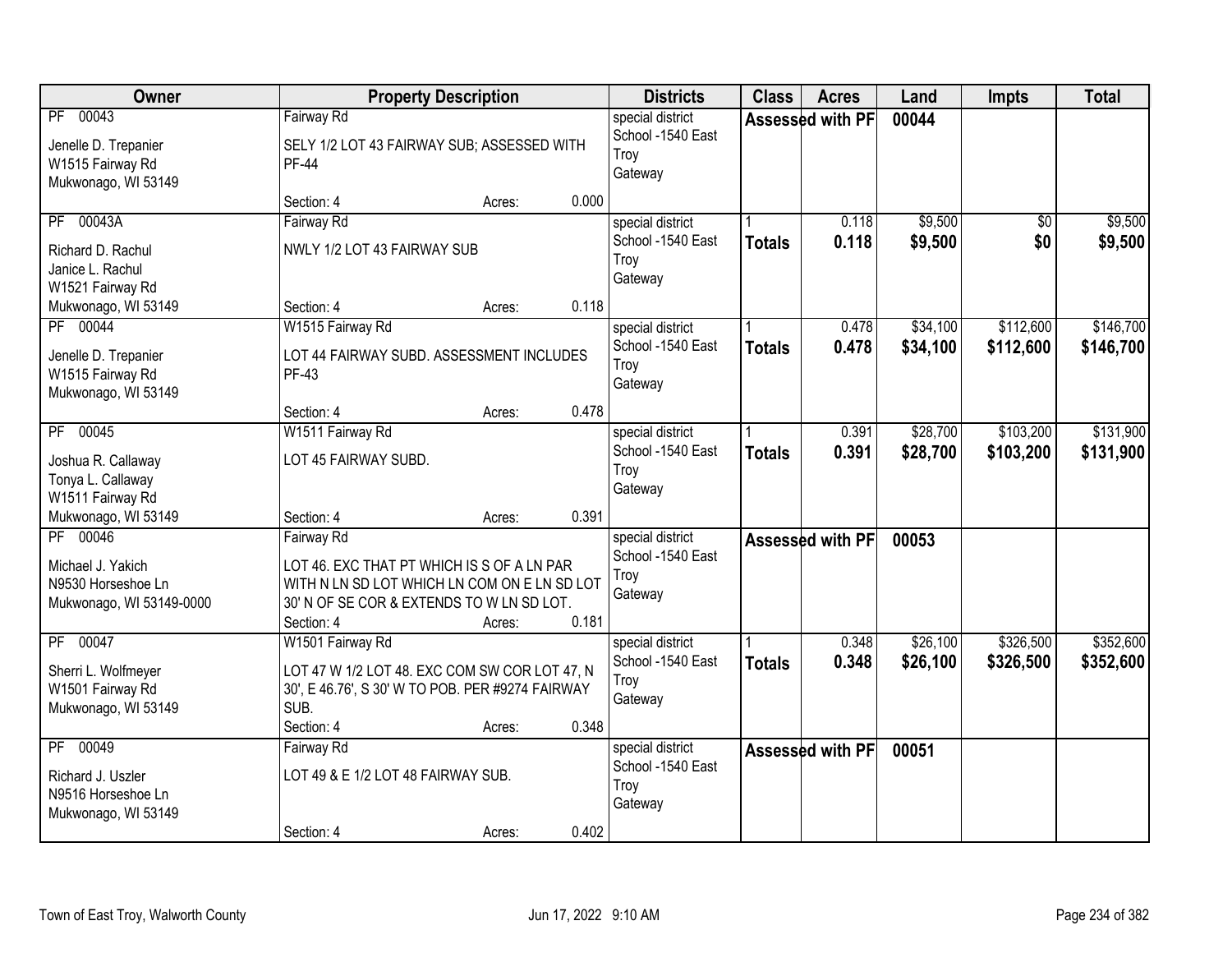| Owner                           | <b>Property Description</b>                       |                 | <b>Districts</b>                      | <b>Class</b>  | <b>Acres</b> | Land      | <b>Impts</b> | <b>Total</b> |
|---------------------------------|---------------------------------------------------|-----------------|---------------------------------------|---------------|--------------|-----------|--------------|--------------|
| PF 00050                        | N9545 East Shore Rd                               |                 | special district                      |               | 0.233        | \$18,800  | \$198,600    | \$217,400    |
| Ryan Smith                      | LOT 50 FAIRWAY SUBD.                              |                 | School -1540 East                     | <b>Totals</b> | 0.233        | \$18,800  | \$198,600    | \$217,400    |
| <b>Ashley Smith</b>             |                                                   |                 | Troy                                  |               |              |           |              |              |
| N9545 E Shore Rd                |                                                   |                 | Gateway                               |               |              |           |              |              |
| Mukwonago, WI 53149             | Section: 4                                        | 0.233<br>Acres: |                                       |               |              |           |              |              |
| PF 00051                        | N9516 Horseshoe Ln                                |                 | special district                      |               | 0.662        | \$50,200  | \$107,800    | \$158,000    |
| Richard J. Uszler               | LOT 51 FAIRWAY SUBD.                              |                 | School -1540 East                     | <b>Totals</b> | 0.662        | \$50,200  | \$107,800    | \$158,000    |
| N9516 Horseshoe Ln              |                                                   |                 | Troy                                  |               |              |           |              |              |
| Mukwonago, WI 53149             |                                                   |                 | Gateway                               |               |              |           |              |              |
|                                 | Section: 4                                        | 0.260<br>Acres: |                                       |               |              |           |              |              |
| PF 00052                        | N9520 Horseshoe Ln                                |                 | special district                      |               | 0.261        | \$20,800  | \$129,200    | \$150,000    |
|                                 |                                                   |                 | School -1540 East                     | <b>Totals</b> | 0.261        | \$20,800  | \$129,200    | \$150,000    |
| John D. Porter                  | LOT 52 FAIRWAY SUBD.                              |                 | Troy                                  |               |              |           |              |              |
| Molly A. Porter                 |                                                   |                 | Gateway                               |               |              |           |              |              |
| N9520 Horseshoe Ln              | Section: 4                                        | 0.261           |                                       |               |              |           |              |              |
| Mukwonago, WI 53149<br>PF 00053 | N9530 Horseshoe Ln                                | Acres:          |                                       |               | 0.553        | \$42,200  | \$113,000    | \$155,200    |
|                                 |                                                   |                 | special district<br>School -1540 East |               |              |           |              |              |
| Michael J. Yakich               | LOT 53 ALSO THAT PORTION OF LOT 46 SD SUBD.       |                 | Troy                                  | <b>Totals</b> | 0.553        | \$42,200  | \$113,000    | \$155,200    |
| N9530 Horseshoe Ln              | WHICH IS S OF A LN PAR WITH N LN SD LOT & COM     |                 | Gateway                               |               |              |           |              |              |
| Mukwonago, WI 53149-0000        | ON E LN 30' N OF SE COR & EXTENDS TO W LN SD      |                 |                                       |               |              |           |              |              |
|                                 | Section: 4                                        | 0.372<br>Acres: |                                       |               |              |           |              |              |
| <b>PFP 00001A</b>               | N9475 East Shore Rd                               |                 | Lake Beulah Lake                      |               | 0.501        | \$42,800  | \$65,300     | \$108,100    |
| <b>Christine Newman</b>         | PT LOT 1 FREES PARK DESC AS COM NE COR LOT        |                 | Management                            | <b>Totals</b> | 0.501        | \$42,800  | \$65,300     | \$108,100    |
| N9487 E Shore Rd                | 1 FREES PARK, S86D45'W 240.16', S4D14'E 108. 27', |                 | special district                      |               |              |           |              |              |
| Mukwonago, WI 53149             | N78D29'E 245.07' TO C/L HWY, N6D30'W 73.24' TO    |                 | School -1540 East                     |               |              |           |              |              |
|                                 | Section: 4                                        | 0.501<br>Acres: | Troy                                  |               |              |           |              |              |
|                                 |                                                   |                 | Gateway                               |               |              |           |              |              |
| <b>PFP 00001B</b>               | N9459 East Shore Rd                               |                 | Lake Beulah Lake                      |               | 0.849        | \$605,300 | \$435,500    | \$1,040,800  |
| <b>Bruce Firestone</b>          | PT LOT 4 BLK 1 FREES PARK SUB DESC AS COM SE      |                 | Management                            | <b>Totals</b> | 0.849        | \$605,300 | \$435,500    | \$1,040,800  |
| Elizabeth Firestone             | COR LOT 4 BLK 1 FREES PARK SUB, SWLY 531' TO      |                 | special district<br>School -1540 East |               |              |           |              |              |
| N9459 E Shore Rd                | LAKE SHR, NLY ALG SHR 125', N58D E 89.26',        |                 | Troy                                  |               |              |           |              |              |
| Mukwonago, WI 53149             | Section: 4                                        | 0.849<br>Acres: | Gateway                               |               |              |           |              |              |
| <b>PFP 00001C</b>               | N9483 East Shore Rd                               |                 | Lake Beulah Lake                      |               | 1.302        | \$995,400 | \$681,900    | \$1,677,300  |
|                                 |                                                   |                 | Management                            | <b>Totals</b> | 1.302        | \$995,400 | \$681,900    | \$1,677,300  |
| Family Tides, LLC               | PT LOT 1 FREES PARK DESC AS COM NE COR LOT        |                 | special district                      |               |              |           |              |              |
| 5029 Woodland Ave               | FREES PARK SUB, S86D45'W 240.16' TO POB,          |                 | School -1540 East                     |               |              |           |              |              |
| Western Springs, IL 60558       | S4D14'E 132.43', S74D17'W 292. 58' TO LAKE SHR,   |                 | Troy                                  |               |              |           |              |              |
|                                 | Section: 4                                        | 1.302<br>Acres: | Gateway                               |               |              |           |              |              |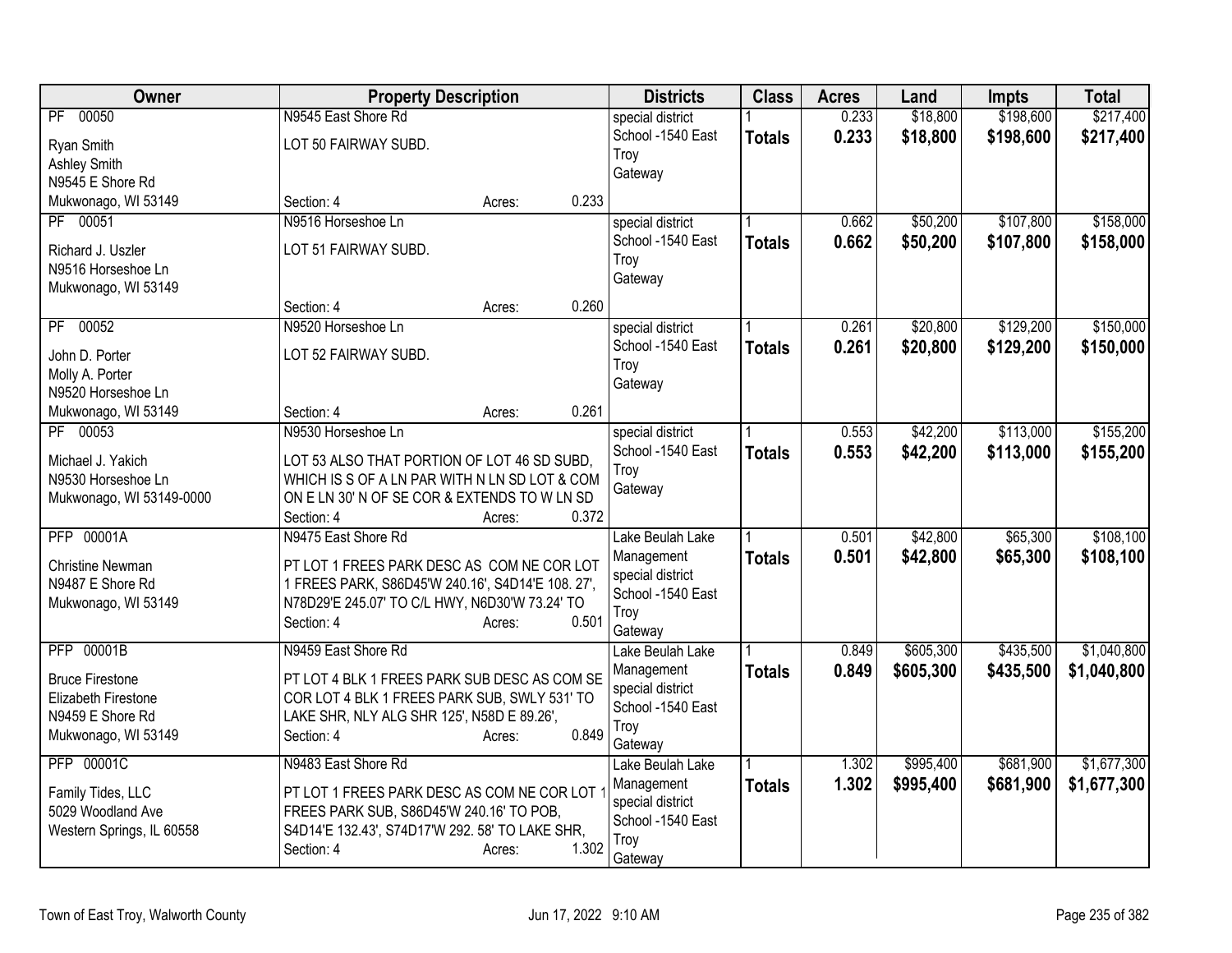| Owner                                                                                                                   | <b>Property Description</b>                                                                                                                                                                                     | <b>Districts</b>                                                                           | <b>Class</b>  | <b>Acres</b>   | Land                   | <b>Impts</b>           | <b>Total</b>               |
|-------------------------------------------------------------------------------------------------------------------------|-----------------------------------------------------------------------------------------------------------------------------------------------------------------------------------------------------------------|--------------------------------------------------------------------------------------------|---------------|----------------|------------------------|------------------------|----------------------------|
| PFP 00001D                                                                                                              | N9479 East Shore Rd                                                                                                                                                                                             | Lake Beulah Lake                                                                           |               | 0.913          | \$613,000              | \$139,600              | \$752,600                  |
| <b>Bonnie Merkle Trust</b><br>N9479 E Shore Rd<br>East Troy, WI 53149                                                   | PT LOTS 1 & 2 BLK 1 FREES PARK SUB DESC AS<br>COM NE COR LOT 1 BLK 1 FREES PARK SUB,<br>S86D45'W 240.16', S4D41'E 132.43' TO POB, N4D41' W<br>0.913<br>Section: 4<br>Acres:                                     | Management<br>special district<br>School -1540 East<br>Troy                                | <b>Totals</b> | 0.913          | \$613,000              | \$139,600              | \$752,600                  |
| PFP 00003                                                                                                               | N9435 East Shore Rd                                                                                                                                                                                             | Gateway<br>Lake Beulah Lake                                                                |               | 0.650          | \$585,000              | \$298,700              | \$883,700                  |
| Klumb Farms, LLC<br>W257 S7715 Prairieside Dr<br>Waukesha, WI 53189                                                     | LOT 2 BLK 2 FREES PARK                                                                                                                                                                                          | Management<br>special district<br>School -1540 East                                        | <b>Totals</b> | 0.650          | \$585,000              | \$298,700              | \$883,700                  |
|                                                                                                                         | 0.650<br>Section: 4<br>Acres:                                                                                                                                                                                   | Troy<br>Gateway                                                                            |               |                |                        |                        |                            |
| PFP 00004<br>Jeffrey D. Mueller<br>Shari E. Mueller<br>N9429 E Shore Dr                                                 | N9429 East Shore Rd<br>LOT 3 BLK 2 FREES PARK                                                                                                                                                                   | Lake Beulah Lake<br>Management<br>special district<br>School -1540 East                    | <b>Totals</b> | 0.472<br>0.472 | \$475,200<br>\$475,200 | \$587,000<br>\$587,000 | \$1,062,200<br>\$1,062,200 |
| Mukwonago, WI 53149                                                                                                     | 0.472<br>Section: 4<br>Acres:                                                                                                                                                                                   | Troy<br>Gateway                                                                            |               |                |                        |                        |                            |
| PFP 00006<br>Arthur A. Verick Jr<br>N9415 E Shore Rd<br>Mukwonago, WI 53149                                             | N9409 East Shore Rd<br>LOT 6 BLK 2 N 1/2 LOT 7 BLK 2. ALSO COM SE COR<br>LOT 5 BLK 2, N6D36'30"W 13.51', S62D08'45"W 72' TO<br>POB CONT SW 48' TO LAKE SHR, SLY ALG SHR TO S<br>0.180<br>Section: 4<br>Acres:   | Lake Beulah Lake<br>Management<br>special district<br>School -1540 East<br>Troy<br>Gateway | <b>Totals</b> | 0.180<br>0.180 | \$296,300<br>\$296,300 | \$251,800<br>\$251,800 | \$548,100<br>\$548,100     |
| <b>PFS 00001</b><br>John J. Stoss<br>Carla K. Giorgi<br>N8831 Stringers Bridge Rd<br>East Troy, WI 53120                | N8831 Stringers Bridge Rd<br>LOT 2 & PT LOT 3 DESC AS: COM SE COR LOT 3,<br>S57D58'W 89.41' TO LAKE SHR, NWLY ALG SHR 29.8<br>N57D58'E 106', S13D55'W 31.40' TO POB. FREUCK'S<br>0.268<br>Section: 18<br>Acres: | special district<br>School -1540 East<br>Troy<br>Gateway                                   | <b>Totals</b> | 0.268<br>0.268 | \$108,400<br>\$108,400 | \$79,500<br>\$79,500   | \$187,900<br>\$187,900     |
| PFS 00003<br>Ronald J. Becker<br>W2301 New Deal Ave<br>East Troy, WI 53120                                              | W2301 New Deal Ave<br>LOT 4 & PT LOT 3 DESC AS: COM SE COR LOT 3,<br>S57D58'W 89.41' TO LAKE SHR, NWLY ALG SHR 29.8<br>TO POB, N57D58'E 106', N13D 55'E 26.10' TO NE COR<br>Section: 18<br>0.173<br>Acres:      | special district<br>School -1540 East<br>Troy<br>Gateway                                   | <b>Totals</b> | 0.173<br>0.173 | \$87,700<br>\$87,700   | \$150,600<br>\$150,600 | \$238,300<br>\$238,300     |
| <b>PFS 00004</b><br>Dieter W Schmidt Trust<br>Julie L Schmidt Trust<br>W235 S7855 Vernon Hills Dr<br>Big Bend, WI 53103 | W2303 New Deal Ave<br>LOT 5 FREUCK'S SUBD.<br>0.135<br>Section: 18<br>Acres:                                                                                                                                    | special district<br>School -1540 East<br>Troy<br>Gateway                                   | <b>Totals</b> | 0.135<br>0.135 | \$79,400<br>\$79,400   | \$173,200<br>\$173,200 | \$252,600<br>\$252,600     |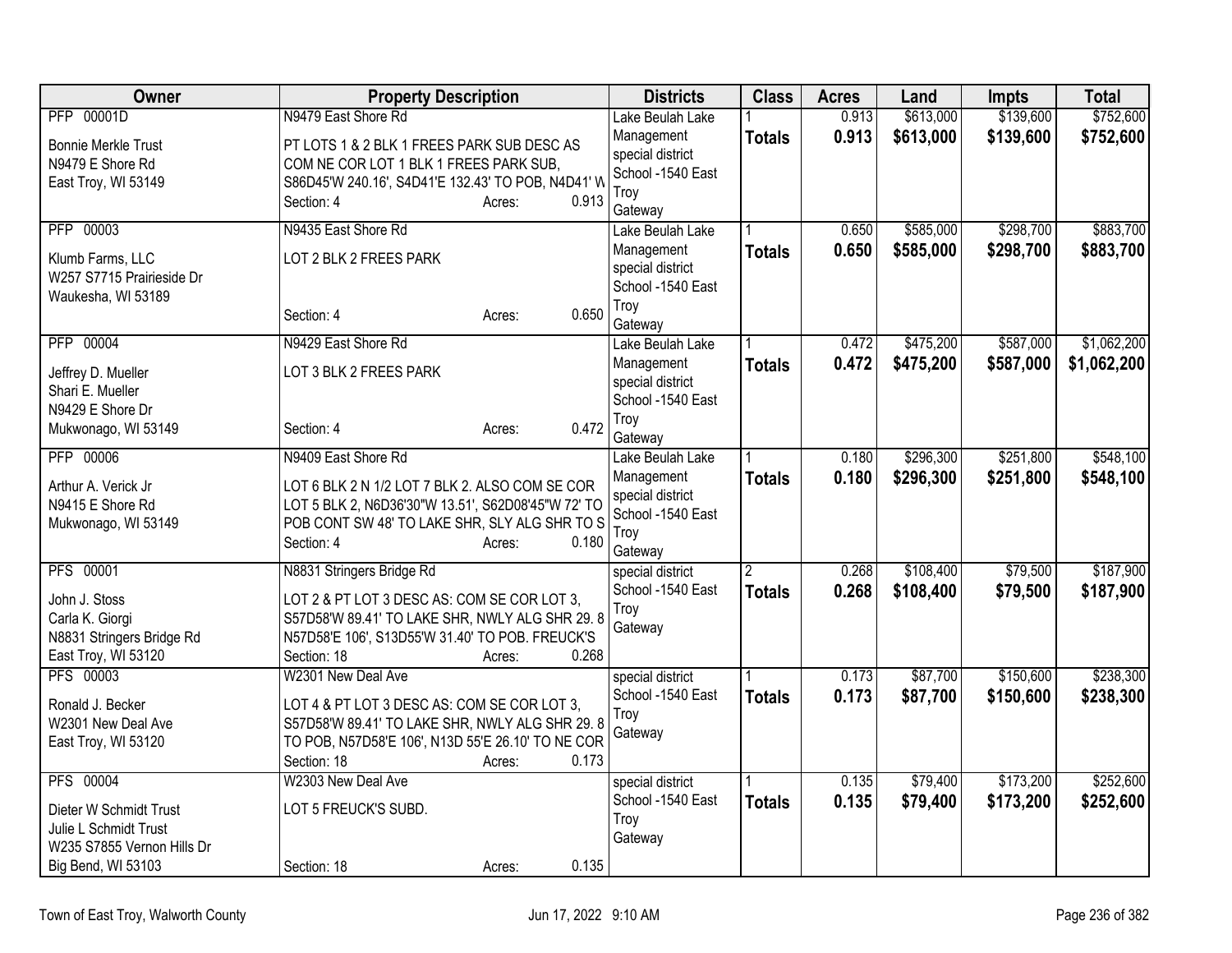| Owner                                     |                                                | <b>Property Description</b> |       | <b>Districts</b>  | <b>Class</b>  | <b>Acres</b> | Land      | <b>Impts</b>    | <b>Total</b> |
|-------------------------------------------|------------------------------------------------|-----------------------------|-------|-------------------|---------------|--------------|-----------|-----------------|--------------|
| <b>PFS 00005</b>                          | W2307 New Deal Ave                             |                             |       | special district  |               | 0.242        | \$102,700 | \$96,300        | \$199,000    |
| Michael Chaplock                          | LOT 6 & SE 1/2 LOT 7 FREUCK'S SUB              |                             |       | School -1540 East | <b>Totals</b> | 0.242        | \$102,700 | \$96,300        | \$199,000    |
| Carol Chaplock                            |                                                |                             |       | Troy              |               |              |           |                 |              |
| 3670 S 71st St                            |                                                |                             |       | Gateway           |               |              |           |                 |              |
| Milwaukee, WI 53220                       | Section: 18                                    | Acres:                      | 0.242 |                   |               |              |           |                 |              |
| <b>PFS 00006</b>                          | W2315 New Deal Ave                             |                             |       | special district  |               | 0.263        | \$107,300 | \$471,600       | \$578,900    |
| Jon Berndt                                | LOT 7 EXC SE 1/2 LOT 8 FREUCK'S SUBD.          |                             |       | School -1540 East | <b>Totals</b> | 0.263        | \$107,300 | \$471,600       | \$578,900    |
| Vonna Berndt                              |                                                |                             |       | Troy              |               |              |           |                 |              |
| W2315 New Deal Ave                        |                                                |                             |       | Gateway           |               |              |           |                 |              |
| East Troy, WI 53120                       | Section: 18                                    | Acres:                      | 0.263 |                   |               |              |           |                 |              |
| <b>PFS 00008</b>                          | W2323 New Deal Ave                             |                             |       | special district  |               | 0.449        | \$128,400 | \$197,000       | \$325,400    |
|                                           | LOTS 9 & 10 FREUCK'S SUB. ALSO R/W PER #856496 |                             |       | School -1540 East | <b>Totals</b> | 0.449        | \$128,400 | \$197,000       | \$325,400    |
| Weyer Trust et al<br>2215 E Newton Ave    |                                                |                             |       | Troy              |               |              |           |                 |              |
| Shorewood, WI 53211                       |                                                |                             |       | Gateway           |               |              |           |                 |              |
|                                           | Section: 18                                    | Acres:                      | 0.449 |                   |               |              |           |                 |              |
| PFS 00010                                 | W2327 New Deal Ave                             |                             |       | special district  |               | 0.258        | \$106,200 | \$136,300       | \$242,500    |
|                                           |                                                |                             |       | School -1540 East | <b>Totals</b> | 0.258        | \$106,200 | \$136,300       | \$242,500    |
| David A. Zaremba<br>Mary Ann R. Zaremba   | LOT 11 FREUCK'S SUBD.                          |                             |       | Troy              |               |              |           |                 |              |
| W2327 New Deal Ave                        |                                                |                             |       | Gateway           |               |              |           |                 |              |
| East Troy, WI 53120                       | Section: 18                                    | Acres:                      | 0.258 |                   |               |              |           |                 |              |
| PFS 00011                                 | New Deal Ave                                   |                             |       | special district  |               | 0.247        | \$51,900  | $\overline{50}$ | \$51,900     |
|                                           |                                                |                             |       | School -1540 East | <b>Totals</b> | 0.247        | \$51,900  | \$0             | \$51,900     |
| James Wolter<br>W2333 New Deal Ave        | LOT 12 FREUCK'S SUBD.                          |                             |       | Troy              |               |              |           |                 |              |
| East Troy, WI 53120                       |                                                |                             |       | Gateway           |               |              |           |                 |              |
|                                           | Section: 18                                    | Acres:                      | 0.247 |                   |               |              |           |                 |              |
| PFS 00012                                 | W2333 New Deal Ave                             |                             |       | special district  |               | 0.341        | \$124,300 | \$56,100        | \$180,400    |
|                                           |                                                |                             |       | School -1540 East | <b>Totals</b> | 0.341        | \$124,300 | \$56,100        | \$180,400    |
| James Wolter                              | LOT 13 E 1/2 LOT 14 FREUCK'S SUB.              |                             |       | Troy              |               |              |           |                 |              |
| W2333 New Deal Ave<br>East Troy, WI 53120 |                                                |                             |       | Gateway           |               |              |           |                 |              |
|                                           | Section: 18                                    | Acres:                      | 0.341 |                   |               |              |           |                 |              |
| <b>PFS 00012A</b>                         | W2347 New Deal Ave                             |                             |       | special district  |               | 0.327        | \$121,200 | \$161,000       | \$282,200    |
|                                           |                                                |                             |       | School -1540 East | <b>Totals</b> | 0.327        | \$121,200 | \$161,000       | \$282,200    |
| <b>Matthew Buff</b>                       | LT 15 & W 1/2 LOT 14 FREUCK'S SUB.             |                             |       | Troy              |               |              |           |                 |              |
| W2347 New Deal Ave<br>East Troy, WI 53120 |                                                |                             |       | Gateway           |               |              |           |                 |              |
|                                           | Section: 18                                    | Acres:                      | 0.327 |                   |               |              |           |                 |              |
|                                           |                                                |                             |       |                   |               |              |           |                 |              |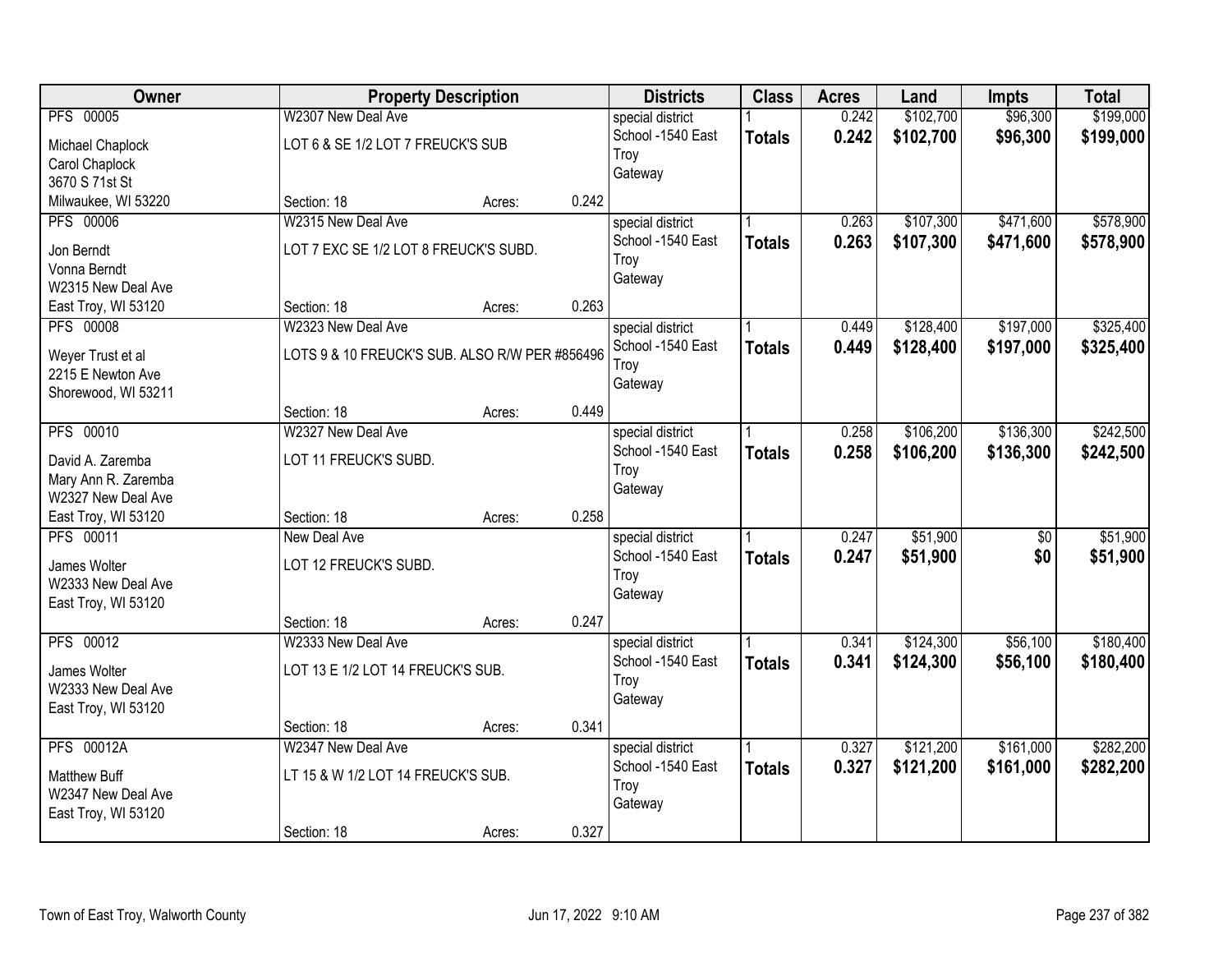| Owner                                                                                   | <b>Property Description</b>                                |        |       | <b>Districts</b>                                         | <b>Class</b>  | <b>Acres</b>   | Land                 | <b>Impts</b>           | <b>Total</b>           |
|-----------------------------------------------------------------------------------------|------------------------------------------------------------|--------|-------|----------------------------------------------------------|---------------|----------------|----------------------|------------------------|------------------------|
| PFS 00014<br>Ronald E. English III<br>Kelsey A. English<br>W2351 New Deal Ave           | W2351 New Deal Ave<br>LOT 16 FREUCK'S SUBD.                |        |       | special district<br>School -1540 East<br>Troy<br>Gateway | <b>Totals</b> | 0.209<br>0.209 | \$95,500<br>\$95,500 | \$222,100<br>\$222,100 | \$317,600<br>\$317,600 |
| East Troy, WI 53120                                                                     | Section: 18                                                | Acres: | 0.209 |                                                          |               |                |                      |                        |                        |
| PFS 00015<br>Johnny Crawford<br>Deborah Crawford<br>W2355 New Deal Ave                  | W2355 New Deal Ave<br>LOT 17 FREUCK'S SUBD.                |        |       | special district<br>School -1540 East<br>Troy<br>Gateway | <b>Totals</b> | 0.206<br>0.206 | \$94,900<br>\$94,900 | \$229,400<br>\$229,400 | \$324,300<br>\$324,300 |
| East Troy, WI 53120                                                                     | Section: 18                                                | Acres: | 0.206 |                                                          |               |                |                      |                        |                        |
| PFS 00016<br>Jeffry D. Weber<br>W2359 New Deal Ave<br>East Troy, WI 53120               | W2359 New Deal Ave<br>LOT 18 FREUCK'S SUB.                 |        |       | special district<br>School -1540 East<br>Troy<br>Gateway | <b>Totals</b> | 0.204<br>0.204 | \$94,400<br>\$94,400 | \$172,700<br>\$172,700 | \$267,100<br>\$267,100 |
|                                                                                         | Section: 18                                                | Acres: | 0.204 |                                                          |               |                |                      |                        |                        |
| <b>PFS 00017</b><br>Walter a Pontell Trust<br>W2365 New Deal Ave<br>East Troy, WI 53120 | W2365 New Deal Ave<br>LOT 19 FREUCK'S SUBD.                |        |       | special district<br>School -1540 East<br>Troy<br>Gateway | <b>Totals</b> | 0.194<br>0.194 | \$92,300<br>\$92,300 | \$75,800<br>\$75,800   | \$168,100<br>\$168,100 |
|                                                                                         | Section: 18                                                | Acres: | 0.194 |                                                          |               |                |                      |                        |                        |
| <b>PFS 00018</b><br>Richard J. Stacey Jr<br>W2373 New Deal Ave<br>East Troy, WI 53120   | W2369 New Deal Ave<br>LOT 20 FREUCK'S SUBD.                |        |       | special district<br>School -1540 East<br>Troy<br>Gateway | <b>Totals</b> | 0.206<br>0.206 | \$94,900<br>\$94,900 | \$97,700<br>\$97,700   | \$192,600<br>\$192,600 |
|                                                                                         | Section: 18                                                | Acres: | 0.206 |                                                          |               |                |                      |                        |                        |
| PFS 00019<br>Richard J. Stacey Jr<br>W2373 New Deal Ave<br>East Troy, WI 53120          | W2373 New Deal Ave<br>LOT 21 FREUCK'S SUBD.                |        |       | special district<br>School -1540 East<br>Troy<br>Gateway | <b>Totals</b> | 0.236<br>0.236 | \$86,200<br>\$86,200 | \$314,900<br>\$314,900 | \$401,100<br>\$401,100 |
|                                                                                         | Section: 18                                                | Acres: | 0.236 |                                                          |               |                |                      |                        |                        |
| PFS 00020<br>Richard J. Stacey Jr<br>W2373 New Deal Ave<br>East Troy, WI 53120          | W2377 New Deal Ave<br>LOT 22 FREUCK'S SUBD.<br>Section: 18 | Acres: | 0.195 | special district<br>School -1540 East<br>Troy<br>Gateway | <b>Totals</b> | 0.195<br>0.195 | \$92,500<br>\$92,500 | \$47,600<br>\$47,600   | \$140,100<br>\$140,100 |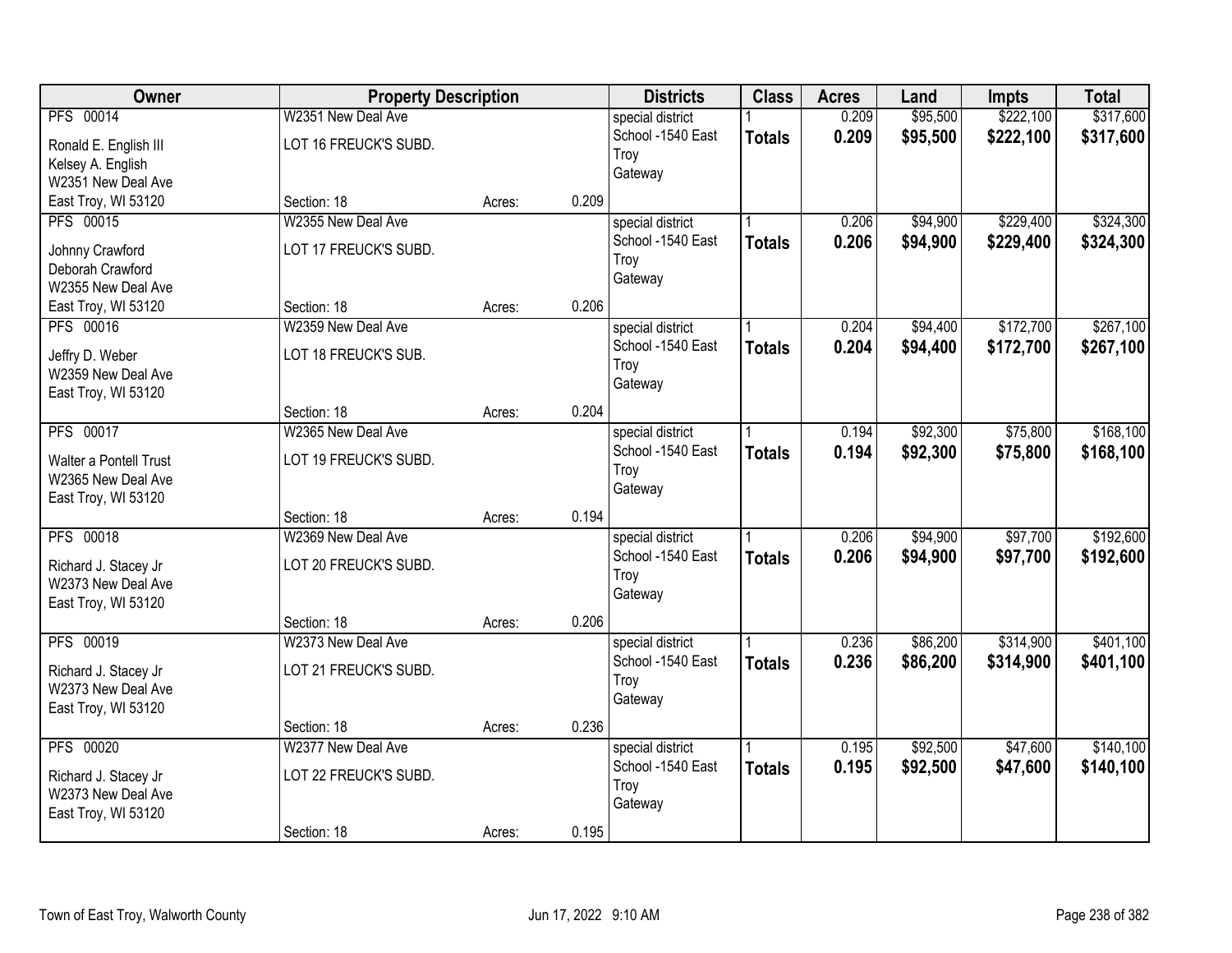| Owner                              | <b>Property Description</b>       |        |       | <b>Districts</b>                      | <b>Class</b>  | <b>Acres</b> | Land      | <b>Impts</b> | <b>Total</b> |
|------------------------------------|-----------------------------------|--------|-------|---------------------------------------|---------------|--------------|-----------|--------------|--------------|
| PFS2 00001                         | W2381 New Deal Ave                |        |       | special district                      |               | 0.184        | \$90,100  | \$125,700    | \$215,800    |
| James W. Sands                     | LOT 1 FREUCK'S 2ND ADD.           |        |       | School -1540 East                     | <b>Totals</b> | 0.184        | \$90,100  | \$125,700    | \$215,800    |
| Nancy J. Sands                     |                                   |        |       | Troy                                  |               |              |           |              |              |
| 2232 Valencia Dr                   |                                   |        |       | Gateway                               |               |              |           |              |              |
| Northbrook, IL 60062               | Section: 18                       | Acres: | 0.184 |                                       |               |              |           |              |              |
| PFS2 00002                         | W2385 New Deal Ave                |        |       | special district                      |               | 0.174        | \$87,900  | \$127,100    | \$215,000    |
| Pensco Trust Co Fbo Sarah W Rubino | LOT 2 FREUCK'S 2ND ADD.           |        |       | School -1540 East                     | <b>Totals</b> | 0.174        | \$87,900  | \$127,100    | \$215,000    |
| Ira                                |                                   |        |       | Troy                                  |               |              |           |              |              |
| W1173 Beulah Lane Rd               |                                   |        |       | Gateway                               |               |              |           |              |              |
| East Troy, WI 53120                | Section: 18                       | Acres: | 0.174 |                                       |               |              |           |              |              |
| PFS2 00003                         | New Deal Ave                      |        |       | special district                      |               | 0.148        | \$32,200  | \$0          | \$32,200     |
|                                    |                                   |        |       | School -1540 East                     | <b>Totals</b> | 0.148        | \$32,200  | \$0          | \$32,200     |
| Pensco Trust Co Fbo Sarah W Rubino | LOT 3 FREUCK'S 2ND ADD.           |        |       | Troy                                  |               |              |           |              |              |
| Ira<br>W1173 Beulah Lane Rd        |                                   |        |       | Gateway                               |               |              |           |              |              |
| East Troy, WI 53120                | Section: 18                       | Acres: | 0.148 |                                       |               |              |           |              |              |
| PFS2 00004                         | W2389 New Deal Ave                |        |       | special district                      |               | 0.143        | \$81,100  | \$115,300    | \$196,400    |
|                                    |                                   |        |       | School -1540 East                     | <b>Totals</b> | 0.143        | \$81,100  | \$115,300    | \$196,400    |
| Laura L Haines Trust               | LOT 4 FREUCK'S 2ND ADD.           |        |       | Troy                                  |               |              |           |              |              |
| W2389 New Deal Ave                 |                                   |        |       | Gateway                               |               |              |           |              |              |
| East Troy, WI 53120                |                                   |        | 0.143 |                                       |               |              |           |              |              |
| <b>PFS2 00005</b>                  | Section: 18<br>W2393 New Deal Ave | Acres: |       |                                       |               | 0.340        | \$124,100 | \$112,800    | \$236,900    |
|                                    |                                   |        |       | special district<br>School -1540 East |               |              |           |              |              |
| Kenneth J. Jurek                   | LOTS 5 & 6 FREUCK'S 2ND ADD       |        |       | Troy                                  | <b>Totals</b> | 0.340        | \$124,100 | \$112,800    | \$236,900    |
| W2393 New Deal Ave                 |                                   |        |       | Gateway                               |               |              |           |              |              |
| East Troy, WI 53120                |                                   |        |       |                                       |               |              |           |              |              |
|                                    | Section: 18                       | Acres: | 0.340 |                                       |               |              |           |              |              |
| PFS2 00006                         | W2399 New Deal Ave                |        |       | special district                      |               | 0.504        | \$130,200 | \$94,700     | \$224,900    |
| Darlene Rickard                    | LOTS 7 & 8 FREUCK'S 2ND ADD       |        |       | School -1540 East                     | <b>Totals</b> | 0.504        | \$130,200 | \$94,700     | \$224,900    |
| W2399 New Deal Ave                 |                                   |        |       | Troy                                  |               |              |           |              |              |
| East Troy, WI 53120                |                                   |        |       | Gateway                               |               |              |           |              |              |
|                                    | Section: 18                       | Acres: | 0.504 |                                       |               |              |           |              |              |
| PFS2 00007                         | W2399 New Deal Ave                |        |       | special district                      |               | 0.284        | \$55,900  | $\sqrt{$0}$  | \$55,900     |
| Darlene Rickard                    | LOT 9 FREUCK'S 2ND ADD.           |        |       | School -1540 East                     | <b>Totals</b> | 0.284        | \$55,900  | \$0          | \$55,900     |
| W2399 New Deal Ave                 |                                   |        |       | Troy                                  |               |              |           |              |              |
| East Troy, WI 53120                |                                   |        |       | Gateway                               |               |              |           |              |              |
|                                    | Section: 18                       | Acres: | 0.284 |                                       |               |              |           |              |              |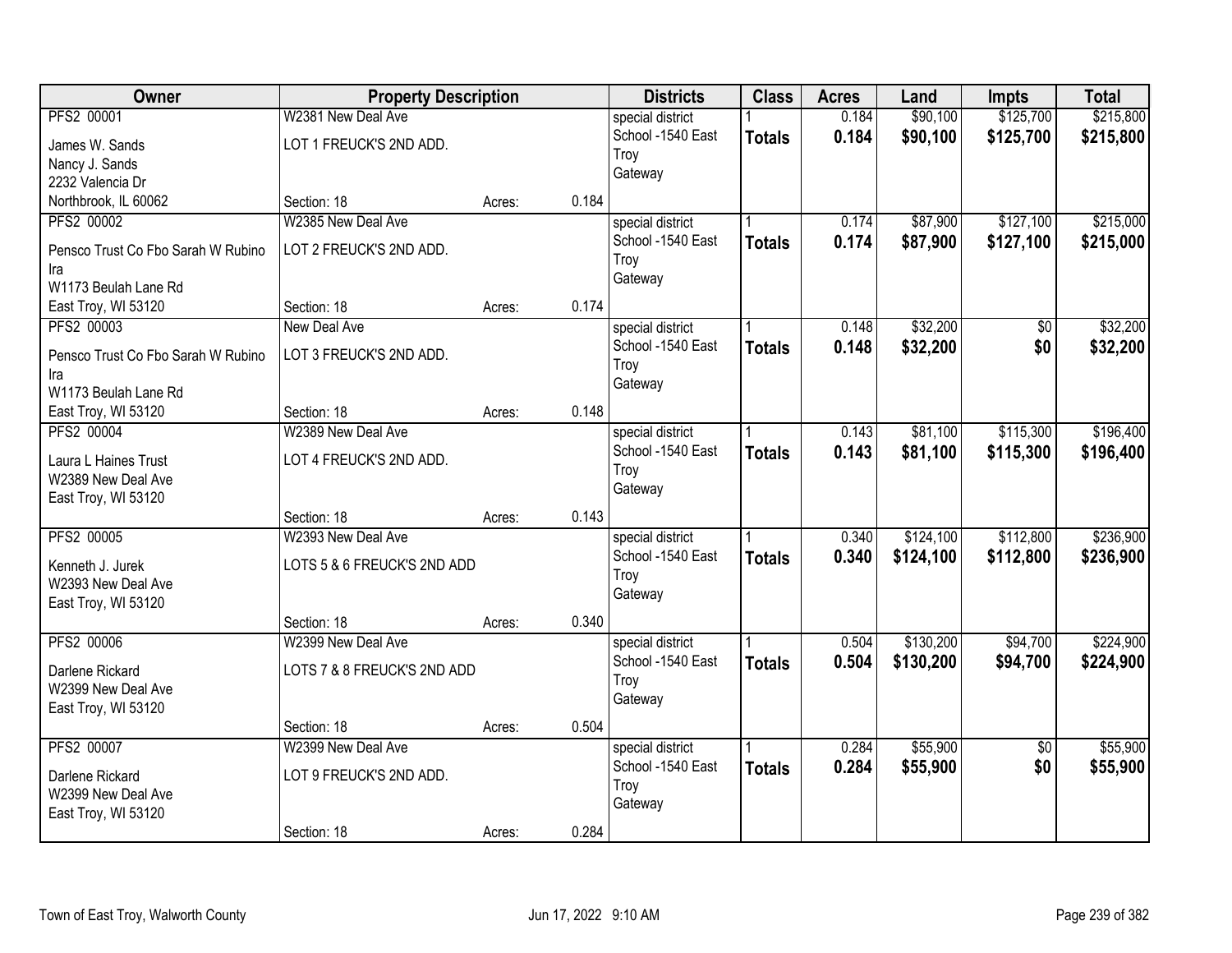| Owner                      | <b>Property Description</b>   |        |       | <b>Districts</b>  | <b>Class</b>  | <b>Acres</b> | Land      | <b>Impts</b>    | <b>Total</b> |
|----------------------------|-------------------------------|--------|-------|-------------------|---------------|--------------|-----------|-----------------|--------------|
| PFS2 00008                 | W2405 New Deal Ave            |        |       | special district  |               | 0.291        | \$113,400 | \$96,000        | \$209,400    |
| Jordan D. Szewczykowski    | LOT 10 FREUCK'S 2ND ADD.      |        |       | School -1540 East | <b>Totals</b> | 0.291        | \$113,400 | \$96,000        | \$209,400    |
| Samantha R. Szewczykowski  |                               |        |       | Troy              |               |              |           |                 |              |
| W1178 Wolf Way             |                               |        |       | Gateway           |               |              |           |                 |              |
| Mukwonago, WI 53149        | Section: 18                   | Acres: | 0.291 |                   |               |              |           |                 |              |
| PFS2 00009                 | W2411 New Deal Ave            |        |       | special district  |               | 0.658        | \$135,200 | \$112,900       | \$248,100    |
| Jeffry Cullen              | LOTS 11 & 12 FREUCK'S 2ND ADD |        |       | School -1540 East | <b>Totals</b> | 0.658        | \$135,200 | \$112,900       | \$248,100    |
| <b>Bernadette Beaumont</b> |                               |        |       | Troy              |               |              |           |                 |              |
| W2411 New Deal Ave         |                               |        |       | Gateway           |               |              |           |                 |              |
| East Troy, WI 53120        | Section: 18                   | Acres: | 0.658 |                   |               |              |           |                 |              |
| PFS2 00010                 | W2415 New Deal Ave            |        |       | special district  |               | 0.266        | \$107,900 | \$112,000       | \$219,900    |
|                            |                               |        |       | School -1540 East | <b>Totals</b> | 0.266        | \$107,900 | \$112,000       | \$219,900    |
| Scott L. Cornell           | LOT 13 FREUCK'S 2ND ADD.      |        |       | Troy              |               |              |           |                 |              |
| Judy E. Kahkonen           |                               |        |       | Gateway           |               |              |           |                 |              |
| W2415 New Deal Ave         |                               |        |       |                   |               |              |           |                 |              |
| East Troy, WI 53120        | Section: 18                   | Acres: | 0.266 |                   |               |              |           |                 |              |
| PFS2 00011                 | W2419 New Deal Ave            |        |       | special district  |               | 0.457        | \$128,700 | \$59,100        | \$187,800    |
| Scott L. Cornell           | LOTS 14 & 15 FREUCK'S 2ND ADD |        |       | School -1540 East | <b>Totals</b> | 0.457        | \$128,700 | \$59,100        | \$187,800    |
| Judy E. Kahkonen           |                               |        |       | Troy              |               |              |           |                 |              |
| W2415 New Deal Ave         |                               |        |       | Gateway           |               |              |           |                 |              |
| East Troy, WI 53120        | Section: 18                   | Acres: | 0.457 |                   |               |              |           |                 |              |
| PFS2 00012                 | W2425 New Deal Ave            |        |       | special district  |               | 0.439        | \$128,100 | \$61,900        | \$190,000    |
| Scott L. Cornell           | LOTS 16 & 17 FREUCK'S 2ND ADD |        |       | School -1540 East | <b>Totals</b> | 0.439        | \$128,100 | \$61,900        | \$190,000    |
| Judy E. Kahkonen           |                               |        |       | Troy              |               |              |           |                 |              |
| W2415 New Deal Ave         |                               |        |       | Gateway           |               |              |           |                 |              |
| East Troy, WI 53120        | Section: 18                   | Acres: | 0.439 |                   |               |              |           |                 |              |
| PFS2 00013                 | W2431 New Deal Ave            |        |       | special district  |               | 0.213        | \$77,100  | $\overline{60}$ | \$77,100     |
|                            |                               |        |       | School -1540 East | <b>Totals</b> | 0.213        | \$77,100  | \$0             | \$77,100     |
| Bradley D. Heinz et al     | LOT 18 FREUCK'S 2ND ADD.      |        |       | Troy              |               |              |           |                 |              |
| c/o Bradley D. Heinz       |                               |        |       | Gateway           |               |              |           |                 |              |
| N9066 Austin Rd            |                               |        |       |                   |               |              |           |                 |              |
| East Troy, WI 53120        | Section: 18                   | Acres: | 0.213 |                   |               |              |           |                 |              |
| PFS2 00014                 | W2437 New Deal Ave            |        |       | special district  |               | 0.207        | \$95,100  | \$118,400       | \$213,500    |
| Gregg E. Hintz             | LOT 19 FREUCK'S 2ND ADD.      |        |       | School -1540 East | <b>Totals</b> | 0.207        | \$95,100  | \$118,400       | \$213,500    |
| Sonja M. Hintz             |                               |        |       | Troy              |               |              |           |                 |              |
| W2437 New Deal Ave         |                               |        |       | Gateway           |               |              |           |                 |              |
| East Troy, WI 53120        | Section: 18                   | Acres: | 0.207 |                   |               |              |           |                 |              |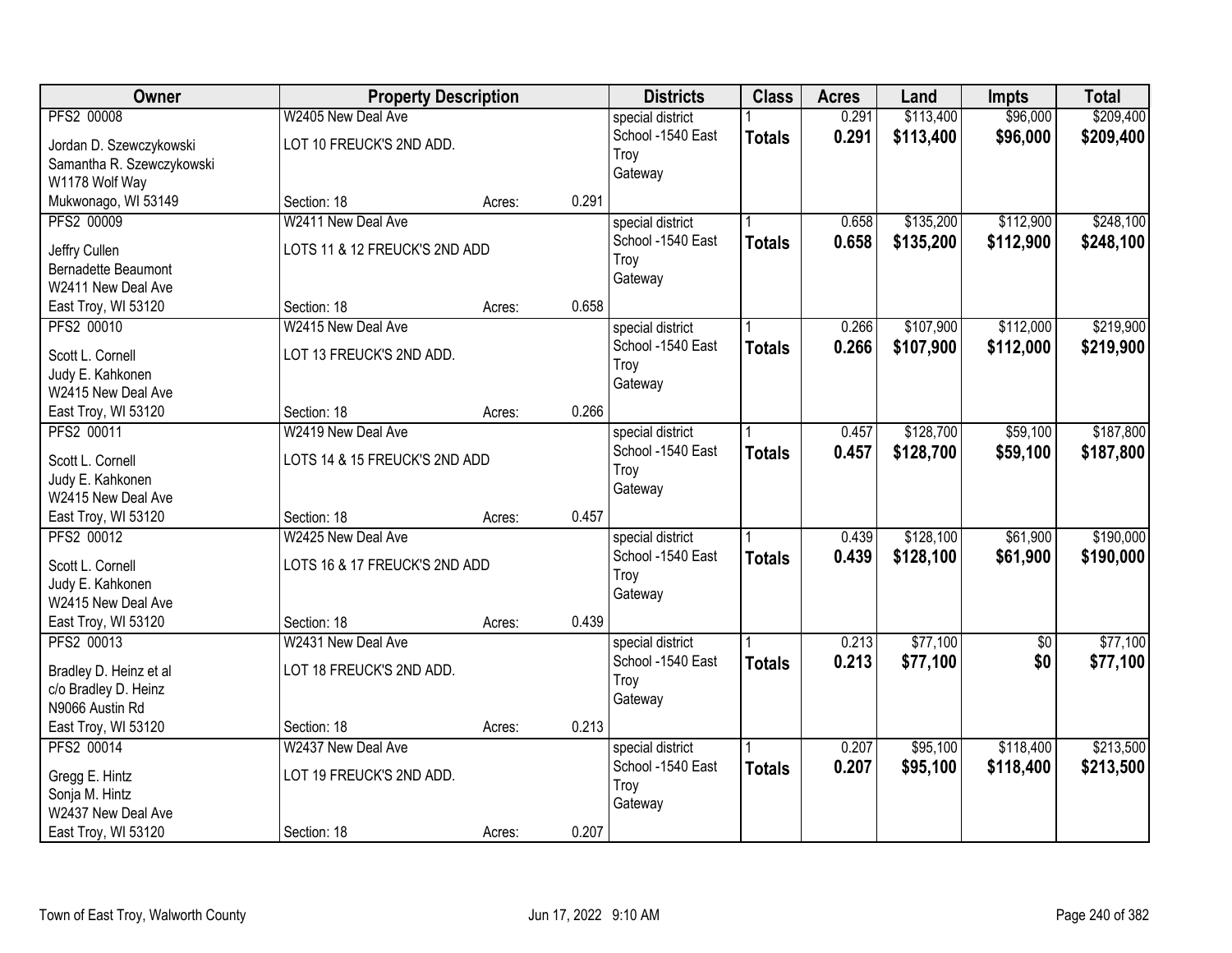| <b>Owner</b>             | <b>Property Description</b>                                | <b>Districts</b>  | <b>Class</b>  | <b>Acres</b> | Land      | <b>Impts</b> | <b>Total</b> |
|--------------------------|------------------------------------------------------------|-------------------|---------------|--------------|-----------|--------------|--------------|
| PFS2 00015               | W2443 New Deal Ave                                         | special district  |               | 0.433        | \$127,900 | \$173,300    | \$301,200    |
| Michol A. Ford           | LOTS 20 & 21 ALSO S 12.5' OF VACATED ROADWAY               | School -1540 East | <b>Totals</b> | 0.433        | \$127,900 | \$173,300    | \$301,200    |
| Jon M. Reavis            | AS DESC UNDER DOC. #260583, VOL 624 PG 391                 | Troy              |               |              |           |              |              |
| W2443 New Deal Ave       | FREUCK'S 2ND ADD                                           | Gateway           |               |              |           |              |              |
| East Troy, WI 53120      | 0.433<br>Section: 18<br>Acres:                             |                   |               |              |           |              |              |
| PGRE 00001               | W722 Greystone Cir                                         | special district  |               | 5.750        | \$98,400  | \$344,200    | \$442,600    |
|                          |                                                            | School -1540 East | 5             | 8.070        | \$5,200   | \$0          | \$5,200      |
| Phillip P. Gonzalez      | LOT 1 GREYSTONE ESTATES AS RECORDED IN CAB                 | Troy              |               | 13.820       | \$103,600 | \$344,200    | \$447,800    |
| Abigail P. Gonzalez      | C SLIDE 125 WCR. LOCATED IN SE 1/4 NW 1/4, SW              | Gateway           | <b>Totals</b> |              |           |              |              |
| W722 Greystone Cir       | 1/4 NW 1/4, NE 1/4 SW 1/4 & NW 1/4 SW 1/4 SEC 14           |                   |               |              |           |              |              |
| East Troy, WI 53120      | 13.820<br>Section: 14<br>Acres:                            |                   |               |              |           |              |              |
| <b>PGRE 00002</b>        | W812 Greystone Cir                                         | special district  |               | 5.660        | \$97,600  | \$368,200    | \$465,800    |
|                          |                                                            | School -1540 East |               | 7.600        | \$4,900   | \$0          | \$4,900      |
| Christopher G. Otto      | LOT 2 GREYSTONE ESTATES AS RECORDED IN CAB                 | Troy              | <b>Totals</b> | 13.260       | \$102,500 | \$368,200    | \$470,700    |
| Sara A. Otto             | C SLIDE 125 WCR. LOCATED IN SE 1/4 NW 1/4, SW              | Gateway           |               |              |           |              |              |
| W812 Greystone Cir       | 1/4 NW 1/4, NE 1/4 SW 1/4 & NW 1/4 SW 1/4 SEC 14<br>13.260 |                   |               |              |           |              |              |
| East Troy, WI 53120      | Section: 14<br>Acres:                                      |                   |               |              |           |              |              |
| PGRE 00003               | W816 Greystone Cir                                         | special district  |               | 5.845        | \$99,200  | \$327,400    | \$426,600    |
| Craig Maternowski        | LOT 3 GREYSTONE ESTATES AS RECORDED IN CAB                 | School -1540 East | <b>Totals</b> | 5.845        | \$99,200  | \$327,400    | \$426,600    |
| Alissa Maternowski       | C SLIDE 125 WCR. LOCATED IN SE 1/4 NW 1/4, SW              | Troy              |               |              |           |              |              |
| W816 Greystone Cir       | 1/4 NW 1/4, NE 1/4 SW 1/4 & NW 1/4 SW 1/4 SEC 14           | Gateway           |               |              |           |              |              |
| East Troy, WI 53120      | 5.845<br>Section: 14<br>Acres:                             |                   |               |              |           |              |              |
| <b>PGRE 00004</b>        | W811 Greystone Cir                                         | special district  |               | 5.300        | \$94,600  | \$335,300    | \$429,900    |
|                          |                                                            | School -1540 East | 5             | 3.211        | \$2,100   | \$0          | \$2,100      |
| Gregory J. Krolikowski   | LOT 4 GREYSTONE ESTATES AS RECORDED IN CAB                 | Troy              | <b>Totals</b> | 8.511        | \$96,700  | \$335,300    | \$432,000    |
| Linda M. Wachowiak       | C SLIDE 125 WCR. LOCATED IN SE 1/4 NW 1/4, SW              | Gateway           |               |              |           |              |              |
| W811 Greystone Cir       | 1/4 NW 1/4, NE 1/4 SW 1/4 & NW 1/4 SW 1/4 SEC 14           |                   |               |              |           |              |              |
| East Troy, WI 53120      | 8.511<br>Section: 14<br>Acres:                             |                   |               |              |           |              |              |
| <b>PGRE 00005</b>        | W771 Greystone Cir                                         | special district  |               | 5.670        | \$97,700  | \$396,500    | \$494,200    |
| Timothy J Ciriacks Trust | LOT 5 GREYSTONE ESTATES AS RECORDED IN CAB                 | School -1540 East | 5             | 5.992        | \$3,900   | \$0          | \$3,900      |
| Lisa J Ciriacks Trust    | C SLIDE 125 WCR. LOCATED IN SE 1/4 NW 1/4, SW              | Troy              | <b>Totals</b> | 11.662       | \$101,600 | \$396,500    | \$498,100    |
| W771 Greystone Cir       | 1/4 NW 1/4, NE 1/4 SW 1/4 & NW 1/4 SW 1/4 SEC 14           | Gateway           |               |              |           |              |              |
| East Troy, WI 53120      | 11.662<br>Section: 14<br>Acres:                            |                   |               |              |           |              |              |
| <b>PGRE 00006</b>        | N8651 Stone School Rd                                      | special district  |               | 5.280        | \$94,400  | \$335,500    | \$429,900    |
|                          |                                                            | School -1540 East |               | 6.473        | \$4,200   | \$0          | \$4,200      |
| Gary H. Dierks           | LOT 6 GREYSTONE ESTATES AS RECORDED IN CAB                 | Troy              | <b>Totals</b> | 11.753       | \$98,600  | \$335,500    | \$434,100    |
| Sheri K. Dierks          | C SLIDE 125 WCR. LOCATED IN SE 1/4 NW 1/4, SW              | Gateway           |               |              |           |              |              |
| N8651 Stone School Rd    | 1/4 NW 1/4, NE 1/4 SW 1/4 & NW 1/4 SW 1/4 SEC 14           |                   |               |              |           |              |              |
| East Troy, WI 53120      | 11.753<br>Section: 14<br>Acres:                            |                   |               |              |           |              |              |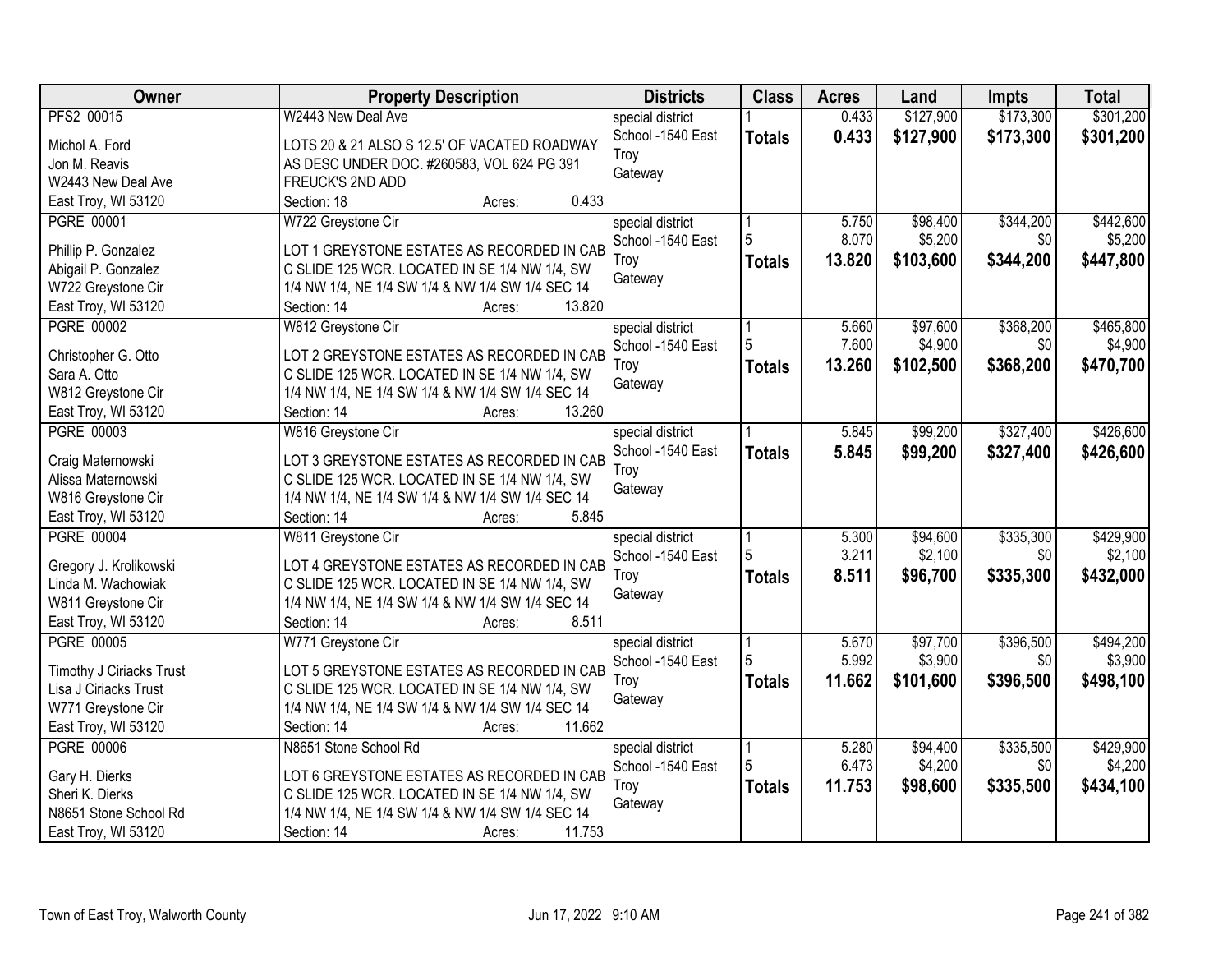| Owner                          | <b>Property Description</b>                      | <b>Districts</b>  | <b>Class</b>  | <b>Acres</b> | Land      | <b>Impts</b> | <b>Total</b> |
|--------------------------------|--------------------------------------------------|-------------------|---------------|--------------|-----------|--------------|--------------|
| <b>PGRE 00007</b>              | N8679 Stone School Rd                            | special district  |               | 5.622        | \$97,300  | \$419,300    | \$516,600    |
| Kim Holmgren Trust             | LOT 7 GREYSTONE ESTATES AS RECORDED IN CAB       | School -1540 East | <b>Totals</b> | 5.622        | \$97,300  | \$419,300    | \$516,600    |
| N8679 Stone School Rd          | C SLIDE 125 WCR. LOCATED IN SE 1/4 NW 1/4, SW    | Trov              |               |              |           |              |              |
| East Troy, WI 53120            | 1/4 NW 1/4, NE 1/4 SW 1/4 & NW 1/4 SW 1/4 SEC 14 | Gateway           |               |              |           |              |              |
|                                | 5.622<br>Section: 14<br>Acres:                   |                   |               |              |           |              |              |
| <b>PGRE 00008</b>              | N8695 Stone School Rd                            | special district  |               | 2.000        | \$57,500  | \$119,800    | \$177,300    |
|                                |                                                  | School -1540 East |               | 3.650        | \$600     | \$0          | \$600        |
| Robert Hurley                  | LOT 8 GREYSTONE ESTATES AS RECORDED IN CAB       | Troy              | <b>Totals</b> | 5.650        | \$58,100  | \$119,800    | \$177,900    |
| Kathleen Hurley                | C SLIDE 125 WCR. LOCATED IN SE 1/4 NW 1/4, SW    | Gateway           |               |              |           |              |              |
| N8695 Stone School Rd          | 1/4 NW 1/4, NE 1/4 SW 1/4 & NW 1/4 SW 1/4 SEC 14 |                   |               |              |           |              |              |
| East Troy, WI 53120            | 5.650<br>Section: 14<br>Acres:                   |                   |               |              |           |              |              |
| PHO 00001                      | W1096 Hidden Oaks Dr                             | special district  |               | 8.348        | \$166,700 | \$337,800    | \$504,500    |
| George M Buchaklian Trust      | LOT 1 HIDDEN OAKS SUB AS RECORDED IN CAB B       | School -1540 East | <b>Totals</b> | 8.348        | \$166,700 | \$337,800    | \$504,500    |
| Suzan S Buchaklian Trust       | SLIDE 188 WCR. LOCATED IN SW 1/4 SEC 3 T4N       | Troy              |               |              |           |              |              |
| W1096 Hidden Oaks Rd           | R18E. 363809 SQ FT OMITS P ET3-4                 | Gateway           |               |              |           |              |              |
| East Troy, WI 53120            | 8.348<br>Section: 3<br>Acres:                    |                   |               |              |           |              |              |
| <b>PHO 00002</b>               | W1146 Hidden Oaks Dr                             | special district  |               | 6.932        | \$149,000 | \$354,000    | \$503,000    |
|                                |                                                  | School -1540 East | <b>Totals</b> | 6.932        | \$149,000 | \$354,000    | \$503,000    |
| Jason D. Buehler               | LOT 2 HIDDEN OAKS SUB AS RECORDED IN CAB B       | Troy              |               |              |           |              |              |
| Annette L. Buehler             | SLIDE 188 WCR. LOCATED IN SW 1/4 SEC 3 T4N       | Gateway           |               |              |           |              |              |
| W1146 Hidden Oaks Dr           | R18E. 301955 SQ FT OMITS P ET3-4                 |                   |               |              |           |              |              |
| East Troy, WI 53120            | 6.932<br>Section: 3<br>Acres:                    |                   |               |              |           |              |              |
| <b>PHO 00003</b>               | W1166 Hidden Oaks Dr                             | special district  |               | 5.001        | \$120,000 | \$508,700    | \$628,700    |
| Brendan J. Murphy              | LOT 3 HIDDEN OAKS SUB AS RECORDED IN CAB B       | School -1540 East | <b>Totals</b> | 5.001        | \$120,000 | \$508,700    | \$628,700    |
| Stephanie N. Murphy            | SLIDE 188 WCR. LOCATED IN SW 1/4 SEC 3 T4N       | Troy              |               |              |           |              |              |
| W1166 Hidden Oaks Dr           | R18E. 217875 SQ FT OMITS P ET3-4                 | Gateway           |               |              |           |              |              |
| East Troy, WI 53120            | 5.001<br>Section: 3<br>Acres:                    |                   |               |              |           |              |              |
|                                |                                                  |                   |               |              |           |              |              |
| <b>PHO 00004</b>               | W1204 Hidden Oaks Dr                             | special district  |               | 5.011        | \$120,200 | \$350,900    | \$471,100    |
| Brian R. Loomis                | LOT 4 HIDDEN OAKS SUB AS RECORDED IN CAB B       | School -1540 East | <b>Totals</b> | 5.011        | \$120,200 | \$350,900    | \$471,100    |
| Tara M. Loomis                 | SLIDE 188 WCR. LOCATED IN SW 1/4 SEC 3 T4N       | Troy              |               |              |           |              |              |
| W1204 Hidden Oaks              | R18E. 218282 SQ FT OMITS P ET3-4                 | Gateway           |               |              |           |              |              |
| East Troy, WI 53120            | 5.011<br>Section: 3<br>Acres:                    |                   |               |              |           |              |              |
| <b>PHO 00005</b>               | W1216 Hidden Oaks Dr                             | special district  |               | 5.001        | \$120,000 | \$471,000    | \$591,000    |
| James R. Lippert               | LOT 5 HIDDEN OAKS SUB AS RECORDED IN CAB B       | School -1540 East | <b>Totals</b> | 5.001        | \$120,000 | \$471,000    | \$591,000    |
| Valentina L. Zhekanova-Lippert | SLIDE 188 WCR. LOCATED IN SW 1/4 SEC 3 T4N       | Troy              |               |              |           |              |              |
| W1216 Hidden Oaks Dr           | R18E. 217834 SQ FT OMITS P ET3-4                 | Gateway           |               |              |           |              |              |
|                                | 5.001                                            |                   |               |              |           |              |              |
| East Troy, WI 53120            | Section: 3<br>Acres:                             |                   |               |              |           |              |              |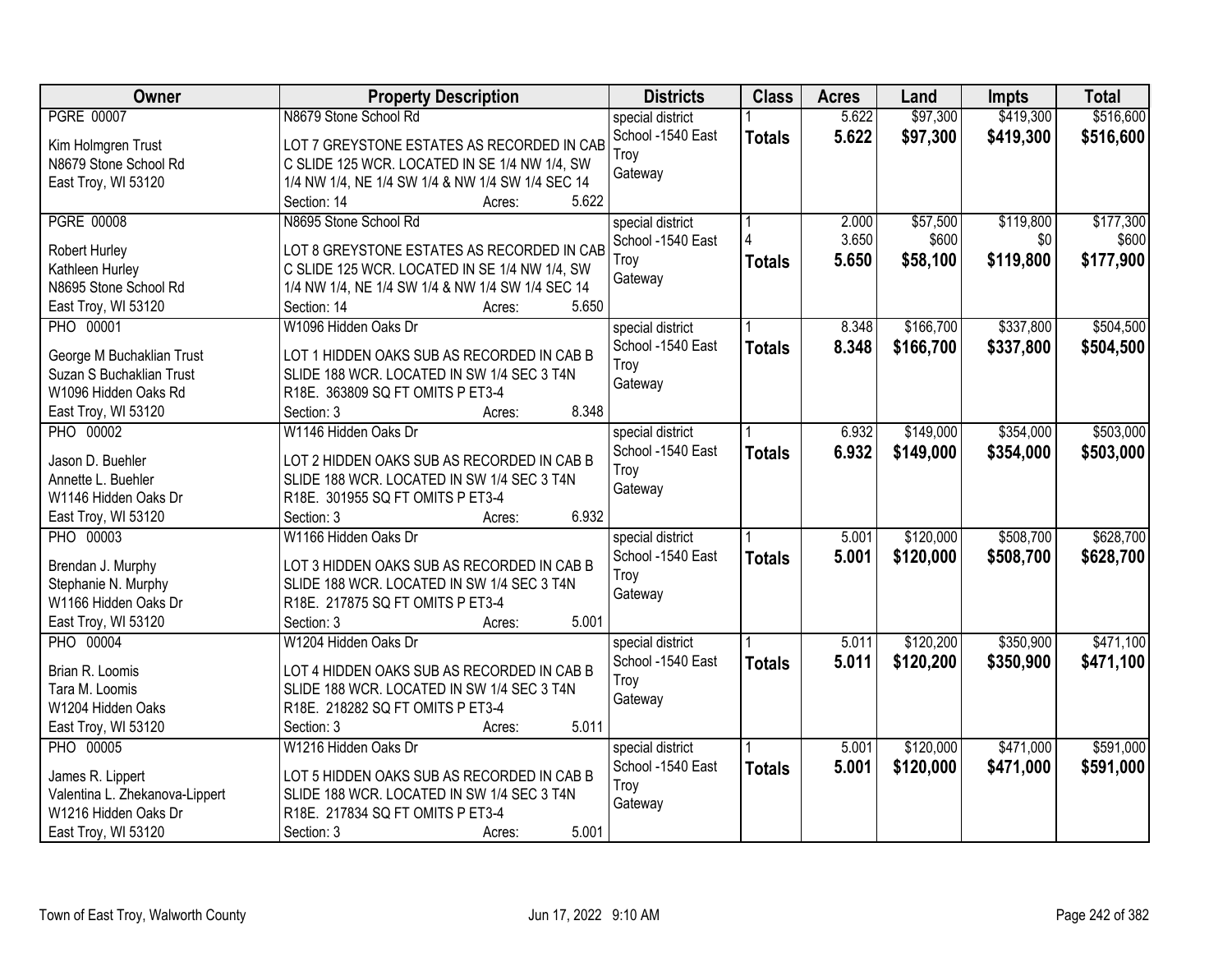| W1238 Hidden Oaks Dr<br>\$147,200<br>\$311,300<br>PHO 00006<br>6.813<br>special district<br>School -1540 East<br>6.813<br>\$147,200<br>\$311,300<br><b>Totals</b><br>Kevin D. Mccormick<br>LOT 6 HIDDEN OAKS SUB AS RECORDED IN CAB B<br>Troy<br>Lenaya S. Mccormick<br>SLIDE 188 WCR. LOCATED IN SW 1/4 SEC 3 T4N<br>Gateway<br>W1238 Hidden Oaks Dr<br>R18E. 295939 SQ FT OMITS P ET3-4<br>East Troy, WI 53120<br>6.813<br>Section: 3<br>Acres:<br>\$121,700<br>\$406,000<br><b>PHO 00007</b><br>W1248 Hidden Oaks Dr<br>5.112<br>special district<br>School -1540 East<br>5.112<br>\$121,700<br>\$406,000<br><b>Totals</b><br>James E Cox Trust<br>LOT 7 HIDDEN OAKS SUB AS RECORDED IN CAB B<br>Troy<br>Annette V Cox Trust<br>SLIDE 188 WCR. LOCATED IN SW 1/4 SEC 3 T4N<br>Gateway<br>W1248 Hidden Oaks Dr<br>R18E. 221480 SQ FT OMITS P ET3-4<br>5.112<br>East Troy, WI 53120<br>Section: 3<br>Acres:<br>\$120,400<br>\$279,400<br>PHO 00008<br>W1258 Hidden Oaks Dr<br>special district<br>5.028<br>School -1540 East<br>5.028<br>\$120,400<br>\$279,400<br><b>Totals</b><br>LOT 8 HIDDEN OAKS SUB AS RECORDED IN CAB B<br>Jeanette L. Myren<br>Troy<br>W1258 Hidden Oaks Dr<br>SLIDE 188 WCR. LOCATED IN SW 1/4 SEC 3 T4N<br>Gateway<br>R18E. 218629 SQ FT OMITS P ET3-4<br>East Troy, WI 53120<br>5.028<br>Section: 3<br>Acres:<br><b>PHO 00009</b><br>W1289 Hidden Oaks Dr<br>\$122,000<br>\$434,300<br>\$556,300<br>special district<br>5.131<br>School -1540 East<br>5.131<br>\$122,000<br>\$434,300<br><b>Totals</b><br>Craig A. Telindert<br>LOT 9 HIDDEN OAKS SUB AS RECORDED IN CAB B<br>Troy<br>Melisa D. Telindert<br>SLIDE 188 WCR. LOCATED IN SW 1/4 SEC 3 T4N<br>Gateway<br>W1289 Hidden Oaks Dr<br>R18E. 223491 SQ FT OMITS P ET3-4<br>5.131<br>Section: 3<br>East Troy, WI 53120<br>Acres:<br>\$122,900<br>\$347,300<br><b>PHO 00010</b><br>W1265 Hidden Oaks Dr<br>5.194<br>special district<br>5.194<br>\$122,900<br>\$347,300<br>School -1540 East<br><b>Totals</b><br>Michael J Schwenkner Trust<br>LOT 10 HIDDEN OAKS SUB AS RECORDED IN CAB B<br>Troy<br>Mary J Schwenkner Trust<br>SLIDE 188 WCR. LOCATED IN SW 1/4 SEC 3 T4N<br>Gateway<br>W1265 Hidden Oaks Dr<br>R18E. 226233 SQ FT OMITS P ET3-4<br>East Troy, WI 53120<br>5.194<br>Section: 3<br>Acres:<br><b>PHO 00011</b><br>\$120,600<br>\$468,900<br>W1237 Hidden Oaks Dr<br>special district<br>5.041<br>School -1540 East<br>5.041<br>\$120,600<br>\$468,900<br><b>Totals</b><br>Gary E. Casper<br>LOT 11 HIDDEN OAKS SUB AS RECORDED IN CAB B<br>Troy<br>SLIDE 188 WCR. LOCATED IN SW 1/4 SEC 3 T4N<br>Yvonne L. Casper<br>Gateway<br>W1237 Hidden Oaks Dr<br>R18E. 219807 SQ FT OMITS P ET3-4<br>5.041<br>East Troy, WI 53120<br>Section: 3<br>Acres:<br>\$120,300<br>\$432,800<br><b>PHO 00012</b><br>W1193 Hidden Oaks Dr<br>5.019<br>special district<br>School -1540 East<br>5.019<br>\$432,800<br>\$120,300<br><b>Totals</b><br>Andreas Pott Trust<br>LOT 12 HIDDEN OAKS SUB AS RECORDED IN CAB B<br>Troy<br>W1193 Hidden Oaks Dr<br>SLIDE 188 WCR. LOCATED IN SW 1/4 SEC 3 T4N<br>Gateway<br>R18E. 218649 SQ FT OMITS P ET3-4<br>East Troy, WI 53120 | Owner | <b>Property Description</b>   | <b>Districts</b> | <b>Class</b> | <b>Acres</b> | Land | <b>Impts</b> | <b>Total</b> |
|--------------------------------------------------------------------------------------------------------------------------------------------------------------------------------------------------------------------------------------------------------------------------------------------------------------------------------------------------------------------------------------------------------------------------------------------------------------------------------------------------------------------------------------------------------------------------------------------------------------------------------------------------------------------------------------------------------------------------------------------------------------------------------------------------------------------------------------------------------------------------------------------------------------------------------------------------------------------------------------------------------------------------------------------------------------------------------------------------------------------------------------------------------------------------------------------------------------------------------------------------------------------------------------------------------------------------------------------------------------------------------------------------------------------------------------------------------------------------------------------------------------------------------------------------------------------------------------------------------------------------------------------------------------------------------------------------------------------------------------------------------------------------------------------------------------------------------------------------------------------------------------------------------------------------------------------------------------------------------------------------------------------------------------------------------------------------------------------------------------------------------------------------------------------------------------------------------------------------------------------------------------------------------------------------------------------------------------------------------------------------------------------------------------------------------------------------------------------------------------------------------------------------------------------------------------------------------------------------------------------------------------------------------------------------------------------------------------------------------------------------------------------------------------------------------------------------------------------------------------------------------------------------------------------------------------------------------------------------------------------------------------------------------------------------------------------------------------------------------------------------------------------------------|-------|-------------------------------|------------------|--------------|--------------|------|--------------|--------------|
|                                                                                                                                                                                                                                                                                                                                                                                                                                                                                                                                                                                                                                                                                                                                                                                                                                                                                                                                                                                                                                                                                                                                                                                                                                                                                                                                                                                                                                                                                                                                                                                                                                                                                                                                                                                                                                                                                                                                                                                                                                                                                                                                                                                                                                                                                                                                                                                                                                                                                                                                                                                                                                                                                                                                                                                                                                                                                                                                                                                                                                                                                                                                                        |       |                               |                  |              |              |      |              | \$458,500    |
| \$527,700<br>\$527,700<br>\$399,800<br>\$399,800<br>\$556,300<br>\$470,200<br>\$470,200<br>\$589,500<br>\$589,500<br>\$553,100<br>\$553,100                                                                                                                                                                                                                                                                                                                                                                                                                                                                                                                                                                                                                                                                                                                                                                                                                                                                                                                                                                                                                                                                                                                                                                                                                                                                                                                                                                                                                                                                                                                                                                                                                                                                                                                                                                                                                                                                                                                                                                                                                                                                                                                                                                                                                                                                                                                                                                                                                                                                                                                                                                                                                                                                                                                                                                                                                                                                                                                                                                                                            |       |                               |                  |              |              |      |              | \$458,500    |
|                                                                                                                                                                                                                                                                                                                                                                                                                                                                                                                                                                                                                                                                                                                                                                                                                                                                                                                                                                                                                                                                                                                                                                                                                                                                                                                                                                                                                                                                                                                                                                                                                                                                                                                                                                                                                                                                                                                                                                                                                                                                                                                                                                                                                                                                                                                                                                                                                                                                                                                                                                                                                                                                                                                                                                                                                                                                                                                                                                                                                                                                                                                                                        |       |                               |                  |              |              |      |              |              |
|                                                                                                                                                                                                                                                                                                                                                                                                                                                                                                                                                                                                                                                                                                                                                                                                                                                                                                                                                                                                                                                                                                                                                                                                                                                                                                                                                                                                                                                                                                                                                                                                                                                                                                                                                                                                                                                                                                                                                                                                                                                                                                                                                                                                                                                                                                                                                                                                                                                                                                                                                                                                                                                                                                                                                                                                                                                                                                                                                                                                                                                                                                                                                        |       |                               |                  |              |              |      |              |              |
|                                                                                                                                                                                                                                                                                                                                                                                                                                                                                                                                                                                                                                                                                                                                                                                                                                                                                                                                                                                                                                                                                                                                                                                                                                                                                                                                                                                                                                                                                                                                                                                                                                                                                                                                                                                                                                                                                                                                                                                                                                                                                                                                                                                                                                                                                                                                                                                                                                                                                                                                                                                                                                                                                                                                                                                                                                                                                                                                                                                                                                                                                                                                                        |       |                               |                  |              |              |      |              |              |
|                                                                                                                                                                                                                                                                                                                                                                                                                                                                                                                                                                                                                                                                                                                                                                                                                                                                                                                                                                                                                                                                                                                                                                                                                                                                                                                                                                                                                                                                                                                                                                                                                                                                                                                                                                                                                                                                                                                                                                                                                                                                                                                                                                                                                                                                                                                                                                                                                                                                                                                                                                                                                                                                                                                                                                                                                                                                                                                                                                                                                                                                                                                                                        |       |                               |                  |              |              |      |              |              |
|                                                                                                                                                                                                                                                                                                                                                                                                                                                                                                                                                                                                                                                                                                                                                                                                                                                                                                                                                                                                                                                                                                                                                                                                                                                                                                                                                                                                                                                                                                                                                                                                                                                                                                                                                                                                                                                                                                                                                                                                                                                                                                                                                                                                                                                                                                                                                                                                                                                                                                                                                                                                                                                                                                                                                                                                                                                                                                                                                                                                                                                                                                                                                        |       |                               |                  |              |              |      |              |              |
|                                                                                                                                                                                                                                                                                                                                                                                                                                                                                                                                                                                                                                                                                                                                                                                                                                                                                                                                                                                                                                                                                                                                                                                                                                                                                                                                                                                                                                                                                                                                                                                                                                                                                                                                                                                                                                                                                                                                                                                                                                                                                                                                                                                                                                                                                                                                                                                                                                                                                                                                                                                                                                                                                                                                                                                                                                                                                                                                                                                                                                                                                                                                                        |       |                               |                  |              |              |      |              |              |
|                                                                                                                                                                                                                                                                                                                                                                                                                                                                                                                                                                                                                                                                                                                                                                                                                                                                                                                                                                                                                                                                                                                                                                                                                                                                                                                                                                                                                                                                                                                                                                                                                                                                                                                                                                                                                                                                                                                                                                                                                                                                                                                                                                                                                                                                                                                                                                                                                                                                                                                                                                                                                                                                                                                                                                                                                                                                                                                                                                                                                                                                                                                                                        |       |                               |                  |              |              |      |              |              |
|                                                                                                                                                                                                                                                                                                                                                                                                                                                                                                                                                                                                                                                                                                                                                                                                                                                                                                                                                                                                                                                                                                                                                                                                                                                                                                                                                                                                                                                                                                                                                                                                                                                                                                                                                                                                                                                                                                                                                                                                                                                                                                                                                                                                                                                                                                                                                                                                                                                                                                                                                                                                                                                                                                                                                                                                                                                                                                                                                                                                                                                                                                                                                        |       |                               |                  |              |              |      |              |              |
|                                                                                                                                                                                                                                                                                                                                                                                                                                                                                                                                                                                                                                                                                                                                                                                                                                                                                                                                                                                                                                                                                                                                                                                                                                                                                                                                                                                                                                                                                                                                                                                                                                                                                                                                                                                                                                                                                                                                                                                                                                                                                                                                                                                                                                                                                                                                                                                                                                                                                                                                                                                                                                                                                                                                                                                                                                                                                                                                                                                                                                                                                                                                                        |       |                               |                  |              |              |      |              |              |
|                                                                                                                                                                                                                                                                                                                                                                                                                                                                                                                                                                                                                                                                                                                                                                                                                                                                                                                                                                                                                                                                                                                                                                                                                                                                                                                                                                                                                                                                                                                                                                                                                                                                                                                                                                                                                                                                                                                                                                                                                                                                                                                                                                                                                                                                                                                                                                                                                                                                                                                                                                                                                                                                                                                                                                                                                                                                                                                                                                                                                                                                                                                                                        |       |                               |                  |              |              |      |              |              |
|                                                                                                                                                                                                                                                                                                                                                                                                                                                                                                                                                                                                                                                                                                                                                                                                                                                                                                                                                                                                                                                                                                                                                                                                                                                                                                                                                                                                                                                                                                                                                                                                                                                                                                                                                                                                                                                                                                                                                                                                                                                                                                                                                                                                                                                                                                                                                                                                                                                                                                                                                                                                                                                                                                                                                                                                                                                                                                                                                                                                                                                                                                                                                        |       |                               |                  |              |              |      |              |              |
|                                                                                                                                                                                                                                                                                                                                                                                                                                                                                                                                                                                                                                                                                                                                                                                                                                                                                                                                                                                                                                                                                                                                                                                                                                                                                                                                                                                                                                                                                                                                                                                                                                                                                                                                                                                                                                                                                                                                                                                                                                                                                                                                                                                                                                                                                                                                                                                                                                                                                                                                                                                                                                                                                                                                                                                                                                                                                                                                                                                                                                                                                                                                                        |       |                               |                  |              |              |      |              |              |
|                                                                                                                                                                                                                                                                                                                                                                                                                                                                                                                                                                                                                                                                                                                                                                                                                                                                                                                                                                                                                                                                                                                                                                                                                                                                                                                                                                                                                                                                                                                                                                                                                                                                                                                                                                                                                                                                                                                                                                                                                                                                                                                                                                                                                                                                                                                                                                                                                                                                                                                                                                                                                                                                                                                                                                                                                                                                                                                                                                                                                                                                                                                                                        |       |                               |                  |              |              |      |              |              |
|                                                                                                                                                                                                                                                                                                                                                                                                                                                                                                                                                                                                                                                                                                                                                                                                                                                                                                                                                                                                                                                                                                                                                                                                                                                                                                                                                                                                                                                                                                                                                                                                                                                                                                                                                                                                                                                                                                                                                                                                                                                                                                                                                                                                                                                                                                                                                                                                                                                                                                                                                                                                                                                                                                                                                                                                                                                                                                                                                                                                                                                                                                                                                        |       |                               |                  |              |              |      |              |              |
|                                                                                                                                                                                                                                                                                                                                                                                                                                                                                                                                                                                                                                                                                                                                                                                                                                                                                                                                                                                                                                                                                                                                                                                                                                                                                                                                                                                                                                                                                                                                                                                                                                                                                                                                                                                                                                                                                                                                                                                                                                                                                                                                                                                                                                                                                                                                                                                                                                                                                                                                                                                                                                                                                                                                                                                                                                                                                                                                                                                                                                                                                                                                                        |       |                               |                  |              |              |      |              |              |
|                                                                                                                                                                                                                                                                                                                                                                                                                                                                                                                                                                                                                                                                                                                                                                                                                                                                                                                                                                                                                                                                                                                                                                                                                                                                                                                                                                                                                                                                                                                                                                                                                                                                                                                                                                                                                                                                                                                                                                                                                                                                                                                                                                                                                                                                                                                                                                                                                                                                                                                                                                                                                                                                                                                                                                                                                                                                                                                                                                                                                                                                                                                                                        |       |                               |                  |              |              |      |              |              |
|                                                                                                                                                                                                                                                                                                                                                                                                                                                                                                                                                                                                                                                                                                                                                                                                                                                                                                                                                                                                                                                                                                                                                                                                                                                                                                                                                                                                                                                                                                                                                                                                                                                                                                                                                                                                                                                                                                                                                                                                                                                                                                                                                                                                                                                                                                                                                                                                                                                                                                                                                                                                                                                                                                                                                                                                                                                                                                                                                                                                                                                                                                                                                        |       |                               |                  |              |              |      |              |              |
|                                                                                                                                                                                                                                                                                                                                                                                                                                                                                                                                                                                                                                                                                                                                                                                                                                                                                                                                                                                                                                                                                                                                                                                                                                                                                                                                                                                                                                                                                                                                                                                                                                                                                                                                                                                                                                                                                                                                                                                                                                                                                                                                                                                                                                                                                                                                                                                                                                                                                                                                                                                                                                                                                                                                                                                                                                                                                                                                                                                                                                                                                                                                                        |       |                               |                  |              |              |      |              |              |
|                                                                                                                                                                                                                                                                                                                                                                                                                                                                                                                                                                                                                                                                                                                                                                                                                                                                                                                                                                                                                                                                                                                                                                                                                                                                                                                                                                                                                                                                                                                                                                                                                                                                                                                                                                                                                                                                                                                                                                                                                                                                                                                                                                                                                                                                                                                                                                                                                                                                                                                                                                                                                                                                                                                                                                                                                                                                                                                                                                                                                                                                                                                                                        |       |                               |                  |              |              |      |              |              |
|                                                                                                                                                                                                                                                                                                                                                                                                                                                                                                                                                                                                                                                                                                                                                                                                                                                                                                                                                                                                                                                                                                                                                                                                                                                                                                                                                                                                                                                                                                                                                                                                                                                                                                                                                                                                                                                                                                                                                                                                                                                                                                                                                                                                                                                                                                                                                                                                                                                                                                                                                                                                                                                                                                                                                                                                                                                                                                                                                                                                                                                                                                                                                        |       |                               |                  |              |              |      |              |              |
|                                                                                                                                                                                                                                                                                                                                                                                                                                                                                                                                                                                                                                                                                                                                                                                                                                                                                                                                                                                                                                                                                                                                                                                                                                                                                                                                                                                                                                                                                                                                                                                                                                                                                                                                                                                                                                                                                                                                                                                                                                                                                                                                                                                                                                                                                                                                                                                                                                                                                                                                                                                                                                                                                                                                                                                                                                                                                                                                                                                                                                                                                                                                                        |       |                               |                  |              |              |      |              |              |
|                                                                                                                                                                                                                                                                                                                                                                                                                                                                                                                                                                                                                                                                                                                                                                                                                                                                                                                                                                                                                                                                                                                                                                                                                                                                                                                                                                                                                                                                                                                                                                                                                                                                                                                                                                                                                                                                                                                                                                                                                                                                                                                                                                                                                                                                                                                                                                                                                                                                                                                                                                                                                                                                                                                                                                                                                                                                                                                                                                                                                                                                                                                                                        |       |                               |                  |              |              |      |              |              |
|                                                                                                                                                                                                                                                                                                                                                                                                                                                                                                                                                                                                                                                                                                                                                                                                                                                                                                                                                                                                                                                                                                                                                                                                                                                                                                                                                                                                                                                                                                                                                                                                                                                                                                                                                                                                                                                                                                                                                                                                                                                                                                                                                                                                                                                                                                                                                                                                                                                                                                                                                                                                                                                                                                                                                                                                                                                                                                                                                                                                                                                                                                                                                        |       |                               |                  |              |              |      |              |              |
|                                                                                                                                                                                                                                                                                                                                                                                                                                                                                                                                                                                                                                                                                                                                                                                                                                                                                                                                                                                                                                                                                                                                                                                                                                                                                                                                                                                                                                                                                                                                                                                                                                                                                                                                                                                                                                                                                                                                                                                                                                                                                                                                                                                                                                                                                                                                                                                                                                                                                                                                                                                                                                                                                                                                                                                                                                                                                                                                                                                                                                                                                                                                                        |       |                               |                  |              |              |      |              |              |
|                                                                                                                                                                                                                                                                                                                                                                                                                                                                                                                                                                                                                                                                                                                                                                                                                                                                                                                                                                                                                                                                                                                                                                                                                                                                                                                                                                                                                                                                                                                                                                                                                                                                                                                                                                                                                                                                                                                                                                                                                                                                                                                                                                                                                                                                                                                                                                                                                                                                                                                                                                                                                                                                                                                                                                                                                                                                                                                                                                                                                                                                                                                                                        |       |                               |                  |              |              |      |              |              |
|                                                                                                                                                                                                                                                                                                                                                                                                                                                                                                                                                                                                                                                                                                                                                                                                                                                                                                                                                                                                                                                                                                                                                                                                                                                                                                                                                                                                                                                                                                                                                                                                                                                                                                                                                                                                                                                                                                                                                                                                                                                                                                                                                                                                                                                                                                                                                                                                                                                                                                                                                                                                                                                                                                                                                                                                                                                                                                                                                                                                                                                                                                                                                        |       |                               |                  |              |              |      |              |              |
|                                                                                                                                                                                                                                                                                                                                                                                                                                                                                                                                                                                                                                                                                                                                                                                                                                                                                                                                                                                                                                                                                                                                                                                                                                                                                                                                                                                                                                                                                                                                                                                                                                                                                                                                                                                                                                                                                                                                                                                                                                                                                                                                                                                                                                                                                                                                                                                                                                                                                                                                                                                                                                                                                                                                                                                                                                                                                                                                                                                                                                                                                                                                                        |       |                               |                  |              |              |      |              |              |
|                                                                                                                                                                                                                                                                                                                                                                                                                                                                                                                                                                                                                                                                                                                                                                                                                                                                                                                                                                                                                                                                                                                                                                                                                                                                                                                                                                                                                                                                                                                                                                                                                                                                                                                                                                                                                                                                                                                                                                                                                                                                                                                                                                                                                                                                                                                                                                                                                                                                                                                                                                                                                                                                                                                                                                                                                                                                                                                                                                                                                                                                                                                                                        |       |                               |                  |              |              |      |              |              |
|                                                                                                                                                                                                                                                                                                                                                                                                                                                                                                                                                                                                                                                                                                                                                                                                                                                                                                                                                                                                                                                                                                                                                                                                                                                                                                                                                                                                                                                                                                                                                                                                                                                                                                                                                                                                                                                                                                                                                                                                                                                                                                                                                                                                                                                                                                                                                                                                                                                                                                                                                                                                                                                                                                                                                                                                                                                                                                                                                                                                                                                                                                                                                        |       |                               |                  |              |              |      |              |              |
|                                                                                                                                                                                                                                                                                                                                                                                                                                                                                                                                                                                                                                                                                                                                                                                                                                                                                                                                                                                                                                                                                                                                                                                                                                                                                                                                                                                                                                                                                                                                                                                                                                                                                                                                                                                                                                                                                                                                                                                                                                                                                                                                                                                                                                                                                                                                                                                                                                                                                                                                                                                                                                                                                                                                                                                                                                                                                                                                                                                                                                                                                                                                                        |       |                               |                  |              |              |      |              |              |
|                                                                                                                                                                                                                                                                                                                                                                                                                                                                                                                                                                                                                                                                                                                                                                                                                                                                                                                                                                                                                                                                                                                                                                                                                                                                                                                                                                                                                                                                                                                                                                                                                                                                                                                                                                                                                                                                                                                                                                                                                                                                                                                                                                                                                                                                                                                                                                                                                                                                                                                                                                                                                                                                                                                                                                                                                                                                                                                                                                                                                                                                                                                                                        |       |                               |                  |              |              |      |              |              |
|                                                                                                                                                                                                                                                                                                                                                                                                                                                                                                                                                                                                                                                                                                                                                                                                                                                                                                                                                                                                                                                                                                                                                                                                                                                                                                                                                                                                                                                                                                                                                                                                                                                                                                                                                                                                                                                                                                                                                                                                                                                                                                                                                                                                                                                                                                                                                                                                                                                                                                                                                                                                                                                                                                                                                                                                                                                                                                                                                                                                                                                                                                                                                        |       |                               |                  |              |              |      |              |              |
|                                                                                                                                                                                                                                                                                                                                                                                                                                                                                                                                                                                                                                                                                                                                                                                                                                                                                                                                                                                                                                                                                                                                                                                                                                                                                                                                                                                                                                                                                                                                                                                                                                                                                                                                                                                                                                                                                                                                                                                                                                                                                                                                                                                                                                                                                                                                                                                                                                                                                                                                                                                                                                                                                                                                                                                                                                                                                                                                                                                                                                                                                                                                                        |       |                               |                  |              |              |      |              |              |
|                                                                                                                                                                                                                                                                                                                                                                                                                                                                                                                                                                                                                                                                                                                                                                                                                                                                                                                                                                                                                                                                                                                                                                                                                                                                                                                                                                                                                                                                                                                                                                                                                                                                                                                                                                                                                                                                                                                                                                                                                                                                                                                                                                                                                                                                                                                                                                                                                                                                                                                                                                                                                                                                                                                                                                                                                                                                                                                                                                                                                                                                                                                                                        |       |                               |                  |              |              |      |              |              |
|                                                                                                                                                                                                                                                                                                                                                                                                                                                                                                                                                                                                                                                                                                                                                                                                                                                                                                                                                                                                                                                                                                                                                                                                                                                                                                                                                                                                                                                                                                                                                                                                                                                                                                                                                                                                                                                                                                                                                                                                                                                                                                                                                                                                                                                                                                                                                                                                                                                                                                                                                                                                                                                                                                                                                                                                                                                                                                                                                                                                                                                                                                                                                        |       |                               |                  |              |              |      |              |              |
|                                                                                                                                                                                                                                                                                                                                                                                                                                                                                                                                                                                                                                                                                                                                                                                                                                                                                                                                                                                                                                                                                                                                                                                                                                                                                                                                                                                                                                                                                                                                                                                                                                                                                                                                                                                                                                                                                                                                                                                                                                                                                                                                                                                                                                                                                                                                                                                                                                                                                                                                                                                                                                                                                                                                                                                                                                                                                                                                                                                                                                                                                                                                                        |       | 5.019<br>Section: 3<br>Acres: |                  |              |              |      |              |              |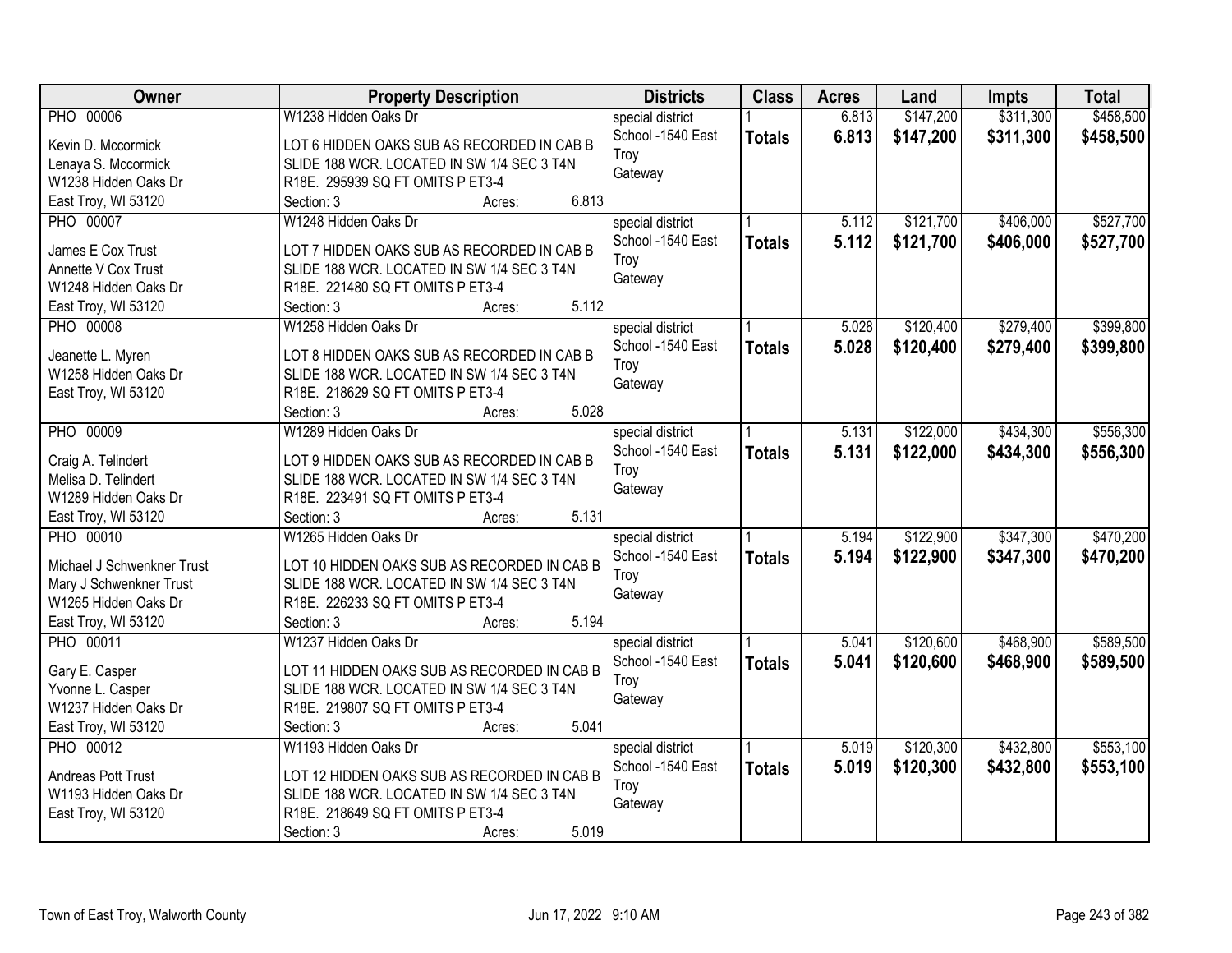| Owner                      | <b>Property Description</b>                   |       | <b>Districts</b>  | <b>Class</b>  | <b>Acres</b> | Land      | <b>Impts</b> | <b>Total</b> |
|----------------------------|-----------------------------------------------|-------|-------------------|---------------|--------------|-----------|--------------|--------------|
| PHO 00013                  | W1131 Hidden Oaks Dr                          |       | special district  |               | 5.040        | \$120,600 | \$278,100    | \$398,700    |
| Robert Stamm III Trust     | LOT 13 HIDDEN OAKS SUB AS RECORDED IN CAB B   |       | School -1540 East | <b>Totals</b> | 5.040        | \$120,600 | \$278,100    | \$398,700    |
| Erica Stamm Trust          | SLIDE 188 WCR. LOCATED IN SW 1/4 SEC 3 T4N    |       | Troy              |               |              |           |              |              |
| W1131 Hidden Oaks Dr       | R18E. 219556 SQ FT OMITS P ET3-4              |       | Gateway           |               |              |           |              |              |
| East Troy, WI 53120        | Section: 3<br>Acres:                          | 5.040 |                   |               |              |           |              |              |
| <b>PHO 00014</b>           | Hidden Oaks Dr                                |       | special district  |               | 0.670        | \$6,700   | \$0          | \$6,700      |
|                            |                                               |       | School -1540 East | <b>Totals</b> | 0.670        | \$6,700   | \$0          | \$6,700      |
| Sidney H. Brossard         | OUTLOT 1 HIDDEN OAKS SUB AS RECORDED IN       |       | Troy              |               |              |           |              |              |
| c/o Sidney H. Brossard     | CAB B SLIDE 188 WCR. LOCATED IN SW 1/4 SEC 3  |       | Gateway           |               |              |           |              |              |
| N9309 Stewart School N9309 | T4N R18E. 29202 SQ FT OMITS P ET3-4           |       |                   |               |              |           |              |              |
| Mukwonago, WI 53149        | Section: 3<br>Acres:                          | 0.670 |                   |               |              |           |              |              |
| <b>PHS 00001</b>           | W1324 Beach Rd                                |       | special district  |               | 0.110        | \$11,700  | \$143,700    | \$155,400    |
| Earnest F. Mustain         | LOT 1 4965 SQ FT HART'S BEULAH VIEW SUB       |       | School -1540 East | <b>Totals</b> | 0.110        | \$11,700  | \$143,700    | \$155,400    |
| Caralee A. Mustain         |                                               |       | Troy              |               |              |           |              |              |
| W1324 Beach Rd             |                                               |       | Gateway           |               |              |           |              |              |
| East Troy, WI 53120        | Section: 9<br>Acres:                          | 0.110 |                   |               |              |           |              |              |
| <b>PHS 00002</b>           | W1320 Beach Rd                                |       | special district  |               | 0.114        | \$12,200  | \$44,400     | \$56,600     |
| Angela Monteleone Trust    | LOT 2 HART'S BEULAH VIEW SUBD                 |       | School -1540 East | <b>Totals</b> | 0.114        | \$12,200  | \$44,400     | \$56,600     |
| 22478 Hinspeter Dr         |                                               |       | Troy              |               |              |           |              |              |
| Frankfort, IL 60423        |                                               |       | Gateway           |               |              |           |              |              |
|                            | Section: 9<br>Acres:                          | 0.114 |                   |               |              |           |              |              |
| <b>PHS 00003</b>           | W1314 Beach Rd                                |       | special district  |               | 0.228        | \$24,300  | \$162,000    | \$186,300    |
|                            |                                               |       | School -1540 East | <b>Totals</b> | 0.228        | \$24,300  | \$162,000    | \$186,300    |
| Innovative Craftman, LLC   | LOTS 3 & 4 HART'S BEULAH VIEW SUB PER #845229 |       | Troy              |               |              |           |              |              |
| W1314 Beach Rd             |                                               |       | Gateway           |               |              |           |              |              |
| East Troy, WI 53120        |                                               |       |                   |               |              |           |              |              |
|                            | Section: 9<br>Acres:                          | 0.228 |                   |               |              |           |              |              |
| <b>PHS 00005</b>           | W1310 Beach Rd                                |       | special district  |               | 0.114        | \$12,200  | \$63,800     | \$76,000     |
| Michelle M. Lusz           | LOT 5 HART'S BEULAH VIEW SUBD                 |       | School -1540 East | <b>Totals</b> | 0.114        | \$12,200  | \$63,800     | \$76,000     |
| W1310 Beach Rd             |                                               |       | Troy              |               |              |           |              |              |
| East Troy, WI 53120        |                                               |       | Gateway           |               |              |           |              |              |
|                            | Section: 9<br>Acres:                          | 0.114 |                   |               |              |           |              |              |
| <b>PHS 00006</b>           | W1306 Beach Rd                                |       | special district  |               | 0.115        | \$12,300  | \$129,600    | \$141,900    |
| Michael Rich               | LOT 6 HART'S BEULAH VIEW SUBD                 |       | School -1540 East | <b>Totals</b> | 0.115        | \$12,300  | \$129,600    | \$141,900    |
| <b>Stacy Edwards</b>       |                                               |       | Troy              |               |              |           |              |              |
| W1306 Beach Rd             |                                               |       | Gateway           |               |              |           |              |              |
| East Troy, WI 53120        | Section: 9<br>Acres:                          | 0.115 |                   |               |              |           |              |              |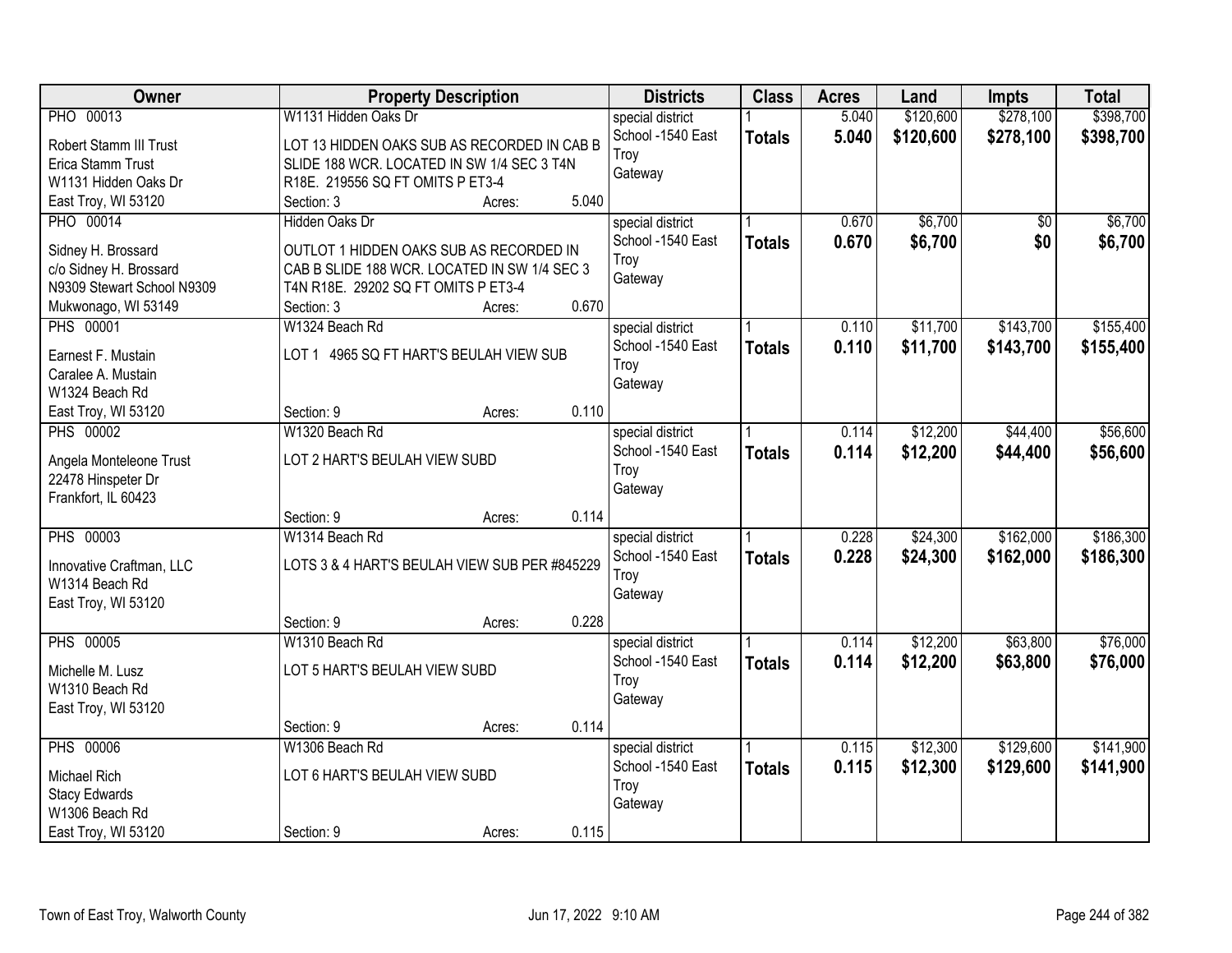| <b>Owner</b>                       |                                     | <b>Property Description</b>                 |       | <b>Districts</b>          | <b>Class</b>  | <b>Acres</b> | Land     | <b>Impts</b>    | <b>Total</b> |
|------------------------------------|-------------------------------------|---------------------------------------------|-------|---------------------------|---------------|--------------|----------|-----------------|--------------|
| <b>PHS 00007</b>                   | W1305 Beach Ln                      |                                             |       | special district          |               | 0.115        | \$12,300 | \$69,900        | \$82,200     |
| Russell Faude                      | LOT 7 HART'S BEULAH VIEW SUBD       |                                             |       | School -1540 East<br>Troy | <b>Totals</b> | 0.115        | \$12,300 | \$69,900        | \$82,200     |
| Lynette Faude                      |                                     |                                             |       | Gateway                   |               |              |          |                 |              |
| W1295 Beulah Lane Rd               |                                     |                                             |       |                           |               |              |          |                 |              |
| East Troy, WI 53120-0000           | Section: 9                          | Acres:                                      | 0.115 |                           |               |              |          |                 |              |
| <b>PHS 00008</b>                   | Beach Ln                            |                                             |       | special district          |               | 0.114        | \$12,200 | \$0             | \$12,200     |
| Michelle M. Lusz                   | LOT 8 HART'S BEULAH VIEW SUBD       |                                             |       | School -1540 East         | <b>Totals</b> | 0.114        | \$12,200 | \$0             | \$12,200     |
| W1310 Beach Rd                     |                                     |                                             |       | Troy                      |               |              |          |                 |              |
| East Troy, WI 53120                |                                     |                                             |       | Gateway                   |               |              |          |                 |              |
|                                    | Section: 9                          | Acres:                                      | 0.114 |                           |               |              |          |                 |              |
| <b>PHS 00009</b>                   | W1315 Beach Ln                      |                                             |       | special district          |               | 0.228        | \$24,300 | \$124,200       | \$148,500    |
| George S. Leka                     | LOTS 9 & 10 HART'S BEULAH VIEW SUB  |                                             |       | School -1540 East         | <b>Totals</b> | 0.228        | \$24,300 | \$124,200       | \$148,500    |
| Sherry L. Leka                     |                                     |                                             |       | Troy                      |               |              |          |                 |              |
| W1315 Beach Ln                     |                                     |                                             |       | Gateway                   |               |              |          |                 |              |
| East Troy, WI 53120                | Section: 9                          | Acres:                                      | 0.228 |                           |               |              |          |                 |              |
| <b>PHS 00011</b>                   | W1321 Beach Ln                      |                                             |       | special district          |               | 0.228        | \$24,300 | \$91,100        | \$115,400    |
|                                    |                                     |                                             |       | School -1540 East         | <b>Totals</b> | 0.228        | \$24,300 | \$91,100        | \$115,400    |
| Dawn M. Benedict<br>W1321 Beach Ln | LOTS 11 & 12 HART'S BEULAH VIEW SUB |                                             |       | Troy                      |               |              |          |                 |              |
| East Troy, WI 53120                |                                     |                                             |       | Gateway                   |               |              |          |                 |              |
|                                    | Section: 9                          | Acres:                                      | 0.228 |                           |               |              |          |                 |              |
| <b>PHS 00013</b>                   | W1319 Beulah Ln Rd                  |                                             |       | special district          |               | 0.410        | \$38,200 | \$119,500       | \$157,700    |
|                                    |                                     |                                             |       | School -1540 East         | <b>Totals</b> | 0.410        | \$38,200 | \$119,500       | \$157,700    |
| Christine Bova                     |                                     | LOT 13 W 1/2 LOT 14 HART'S BEULAH VIEW SUB. |       | Troy                      |               |              |          |                 |              |
| W1319 Beulah Lane Rd               |                                     |                                             |       | Gateway                   |               |              |          |                 |              |
| East Troy, WI 53120                |                                     |                                             |       |                           |               |              |          |                 |              |
|                                    | Section: 9                          | Acres:                                      | 0.410 |                           |               |              |          |                 |              |
| <b>PHS 00014</b>                   | W1313 Beulah Ln Rd                  |                                             |       | special district          |               | 0.393        | \$37,000 | \$101,400       | \$138,400    |
| Sheila B. Horter                   |                                     | E 1/2 LOT 14 LOT 15 HART'S BEULAH VIEW SUBD |       | School -1540 East         | <b>Totals</b> | 0.393        | \$37,000 | \$101,400       | \$138,400    |
| W1313 Beulah Lane Rd               |                                     |                                             |       | Troy                      |               |              |          |                 |              |
| East Troy, WI 53120                |                                     |                                             |       | Gateway                   |               |              |          |                 |              |
|                                    | Section: 9                          | Acres:                                      | 0.393 |                           |               |              |          |                 |              |
| <b>PHS 00016</b>                   | Beulah Lane Rd                      |                                             |       | special district          |               | 0.255        | \$27,000 | $\overline{50}$ | \$27,000     |
| Marian J. Deubel                   | LOT 16 HART'S BEULAH VIEW SUBD      |                                             |       | School -1540 East         | <b>Totals</b> | 0.255        | \$27,000 | \$0             | \$27,000     |
| W1305 Beulah Lane Rd               |                                     |                                             |       | Troy                      |               |              |          |                 |              |
| East Troy, WI 53120                |                                     |                                             |       | Gateway                   |               |              |          |                 |              |
|                                    | Section: 9                          | Acres:                                      | 0.255 |                           |               |              |          |                 |              |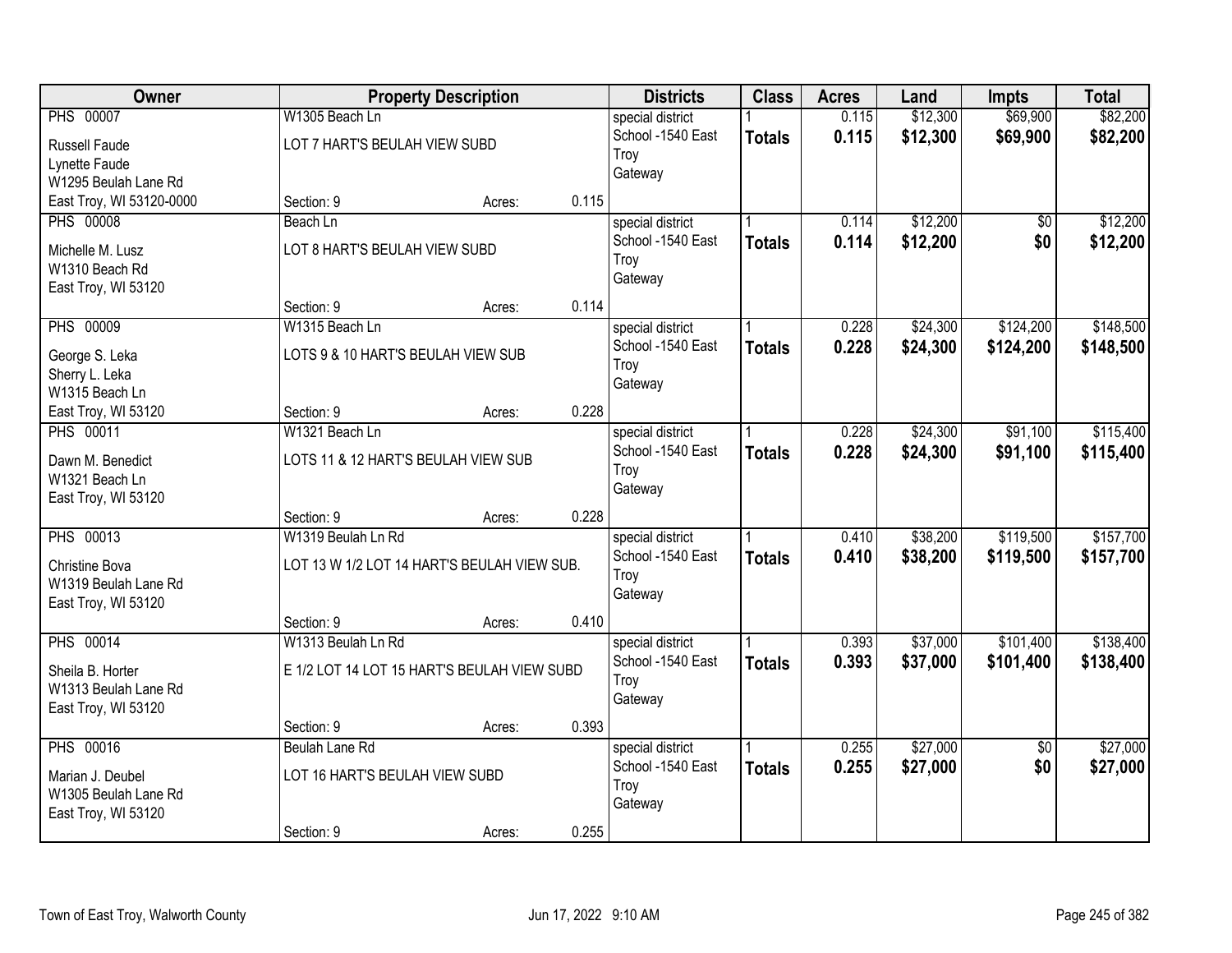| Owner                                   | <b>Property Description</b>                                                     | <b>Districts</b>                      | <b>Class</b>  | <b>Acres</b> | Land      | <b>Impts</b> | <b>Total</b> |
|-----------------------------------------|---------------------------------------------------------------------------------|---------------------------------------|---------------|--------------|-----------|--------------|--------------|
| <b>PHS 00017</b>                        | W1305 Beulah Ln Rd                                                              | special district                      |               | 0.491        | \$44,000  | \$60,200     | \$104,200    |
| Marian J. Deubel                        | LOT 17 HART'S BEULAH VIEW SUBD                                                  | School -1540 East<br>Troy             | <b>Totals</b> | 0.491        | \$44,000  | \$60,200     | \$104,200    |
| W1305 Beulah Lane Rd                    |                                                                                 | Gateway                               |               |              |           |              |              |
| East Troy, WI 53120                     | 0.491<br>Section: 9                                                             |                                       |               |              |           |              |              |
| <b>PHV 00001</b>                        | Acres:<br>N8765 Grand Vw Dr                                                     | Lake Beulah Lake                      |               | 0.940        | \$683,400 | \$384,100    | \$1,067,500  |
|                                         |                                                                                 | Management                            | <b>Totals</b> | 0.940        | \$683,400 | \$384,100    | \$1,067,500  |
| Wvj Partners, LLP<br>485 Landreth Ln    | UNIT NO. 1 2ND AMENDMENT TO HIGHLAND VIEW<br>ESTATES CONDO. RECORDED IN VOL 491 | special district                      |               |              |           |              |              |
| Northfield, IL 60093-0000               | RECORDS PG 849 WCR NW 1/4 SEC 17 T4N R18E.                                      | School -1540 East                     |               |              |           |              |              |
|                                         | 0.940<br>Section: 17<br>Acres:                                                  | Troy<br>Gateway                       |               |              |           |              |              |
| <b>PHV 00002</b>                        | N8757 Grand Vw Dr                                                               | Lake Beulah Lake                      |               | 1.067        | \$705,600 | \$748,100    | \$1,453,700  |
|                                         |                                                                                 | Management                            | <b>Totals</b> | 1.067        | \$705,600 | \$748,100    | \$1,453,700  |
| Cheryl F Matray Trust<br>304 Kenmare Dr | UNIT NO. 2 2ND AMENDMENT TO HIGHLAND VIEW<br>ESTATES CONDO. RECORDED IN VOL 491 | special district                      |               |              |           |              |              |
| Burr Ridge, IL 60527                    | RECORDS PG 849 WCR NW 1/4 SEC 17 T4N R18E.                                      | School -1540 East                     |               |              |           |              |              |
|                                         | 1.067<br>Section: 17<br>Acres:                                                  | Troy<br>Gateway                       |               |              |           |              |              |
| <b>PHV 00003</b>                        | N8749 Grand Vw Dr                                                               | Lake Beulah Lake                      |               | 1.144        | \$711,900 | \$476,700    | \$1,188,600  |
| W&J Hall Management Trust               | UNIT NO. 3 2ND AMENDMENT TO HIGHLAND VIEW                                       | Management                            | <b>Totals</b> | 1.144        | \$711,900 | \$476,700    | \$1,188,600  |
| N8749 Grand View Dr                     | ESTATES CONDO. RECORDED IN VOL 491                                              | special district                      |               |              |           |              |              |
| East Troy, WI 53120                     | RECORDS PG 849 WCR NW 1/4 SEC 17 T4N R18E.                                      | School -1540 East<br>Troy             |               |              |           |              |              |
|                                         | 1.144<br>Section: 17<br>Acres:                                                  | Gateway                               |               |              |           |              |              |
| <b>PHV 00004</b>                        | N8743 Grand Vw Dr                                                               | Lake Beulah Lake                      |               | 1.508        | \$805,100 | \$304,600    | \$1,109,700  |
| Arthur J. Kessler                       | UNIT NO. 4 2ND AMENDMENT TO HIGHLAND VIEW                                       | Management                            | <b>Totals</b> | 1.508        | \$805,100 | \$304,600    | \$1,109,700  |
| Wendy L. Bloom                          | ESTATES CONDO. RECORDED IN VOL 491                                              | special district<br>School -1540 East |               |              |           |              |              |
| 2714 Sheridan Rd                        | RECORDS PG 849 WCR NW 1/4 SEC 17 T4N R18E.                                      | Troy                                  |               |              |           |              |              |
| Highland Park, IL 60035                 | 1.508<br>Section: 17<br>Acres:                                                  | Gateway                               |               |              |           |              |              |
| <b>PHV 00005</b>                        | N8735 Grand Vw Dr                                                               | Lake Beulah Lake                      |               | 1.656        | \$829,100 | \$848,300    | \$1,677,400  |
| Edward L. Sclamberg                     | UNIT NO. 5 2ND AMENDMENT TO HIGHLAND VIEW                                       | Management                            | <b>Totals</b> | 1.656        | \$829,100 | \$848,300    | \$1,677,400  |
| c/o Bonnie Jo Sclamberg Trust           | ESTATES CONDO. RECORDED IN VOL 491                                              | special district<br>School -1540 East |               |              |           |              |              |
| 760 Central Ave #6h                     | RECORDS PG 849 WCR NW 1/4 SE 17 T4N R18E.                                       | Troy                                  |               |              |           |              |              |
| Highland Park, IL 60035-0000            | 1.656<br>Section: 17<br>Acres:                                                  | Gateway                               |               |              |           |              |              |
| <b>PHV 00006</b>                        | N8729 Grand Vw Dr                                                               | Lake Beulah Lake                      |               | 2.511        | \$835,800 | \$288,100    | \$1,123,900  |
| Douglas B. Rowe                         | UNIT NO. 6 2ND AMENDMENT TO HIGHLAND VIEW                                       | Management<br>special district        | <b>Totals</b> | 2.511        | \$835,800 | \$288,100    | \$1,123,900  |
| Amanda W. Rowe                          | ESTATES CONDO. RECORDED IN VOL 491                                              | School -1540 East                     |               |              |           |              |              |
| 4240 N County Rd                        | RECORDS PG 849 WCR NW 1/4 SEC 17 T4N R18E.                                      | Troy                                  |               |              |           |              |              |
| Gulf Stream, FL 33483                   | 2.511<br>Section: 17<br>Acres:                                                  | Gateway                               |               |              |           |              |              |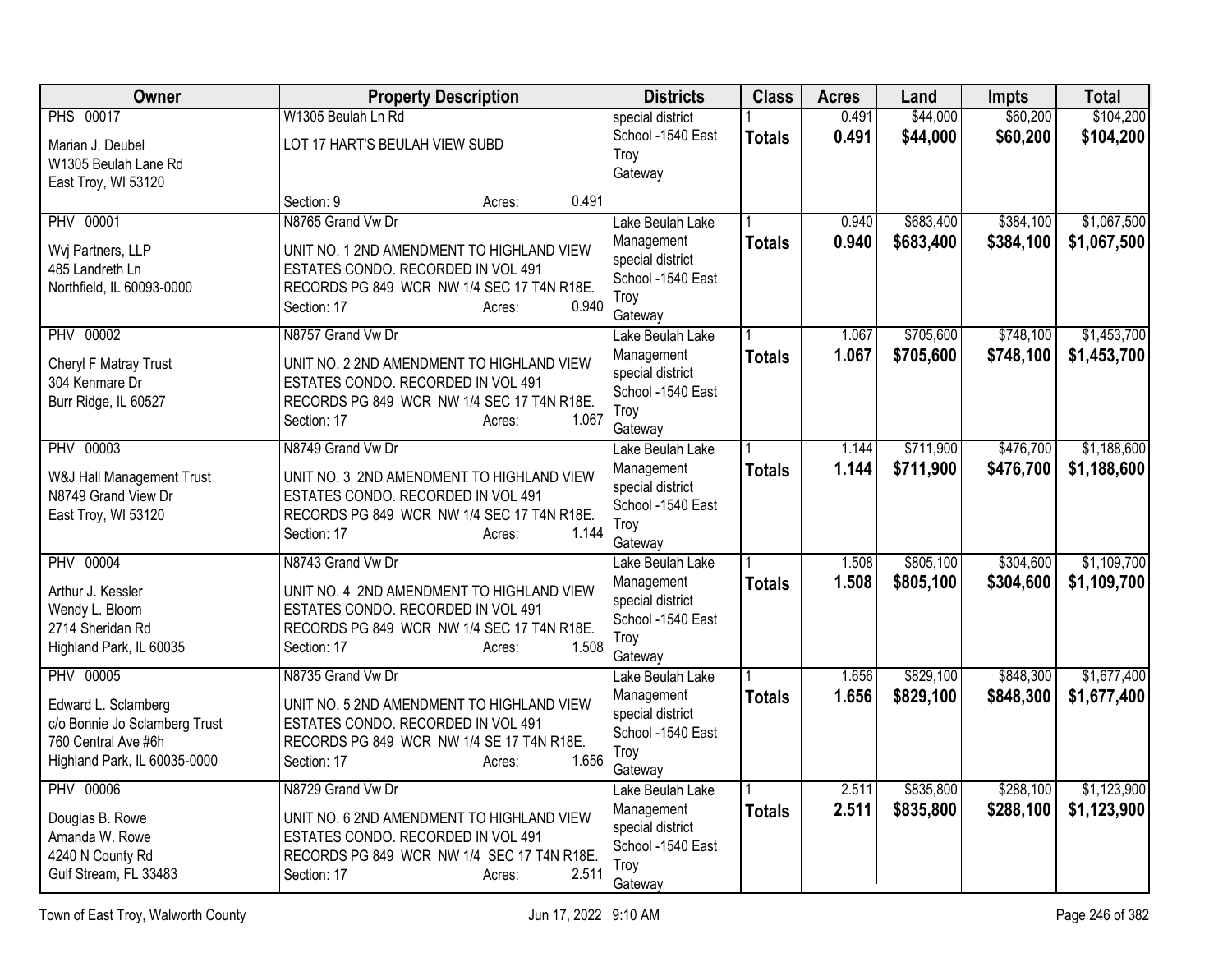| Owner                      | <b>Property Description</b>                | <b>Districts</b>  | <b>Class</b>  | <b>Acres</b> | Land      | <b>Impts</b> | <b>Total</b> |
|----------------------------|--------------------------------------------|-------------------|---------------|--------------|-----------|--------------|--------------|
| <b>PHV 00007</b>           | W1994 Kings Pkwy                           | Lake Beulah Lake  |               | 1.985        | \$865,400 | \$542,900    | \$1,408,300  |
| Robert A Farrell Trust     | UNIT NO. 7 2ND AMENDMENT TO HIGHLAND VIEW  | Management        | <b>Totals</b> | 1.985        | \$865,400 | \$542,900    | \$1,408,300  |
| Joan L Farrell Trust       | ESTATES CONDO. RECORDED IN VOL 491         | special district  |               |              |           |              |              |
| 15215 N Kierland Blvd #304 | RECORDS PG 849 WCR NW 1/4 SEC 17 T4N R18E. | School -1540 East |               |              |           |              |              |
| Scottsdale, AZ 85254       | 1.985<br>Section: 17<br>Acres:             | Troy<br>Gateway   |               |              |           |              |              |
| <b>PHV 00008</b>           | W1990 Kings Pkwy                           | special district  |               | 1.340        | \$41,800  | \$443,600    | \$485,400    |
| Vlaznim A. Islami et al    | UNIT NO. 8 2ND AMENDMENT TO HIGHLAND VIEW  | School -1540 East | <b>Totals</b> | 1.340        | \$41,800  | \$443,600    | \$485,400    |
| c/o Vlaznim A. Islami      | ESTATES CONDO. RECORDED IN VOL 491         | Troy              |               |              |           |              |              |
| W1990 Kings Pkwy           | RECORDS PG 849 WCR NW 1/4 SEC 17 T4N R18E. | Gateway           |               |              |           |              |              |
| East Troy, WI 53120        | 1.340<br>Section: 17<br>Acres:             |                   |               |              |           |              |              |
| <b>PHV 00009</b>           | W1986 Kings Pkwy                           | special district  |               | 1.231        | \$39,600  | \$219,900    | \$259,500    |
|                            |                                            | School -1540 East | <b>Totals</b> | 1.231        | \$39,600  | \$219,900    | \$259,500    |
| Margaret M. Weber          | UNIT NO. 9 2ND AMENDMENT TO HIGHLAND VIEW  | Troy              |               |              |           |              |              |
| James A. Weber             | ESTATES CONDO. RECORDED IN VOL 491         | Gateway           |               |              |           |              |              |
| W1986 Kings Pkwy           | RECORDS PG 849 WC NW 1/4 SEC 17 T4N R18E.  |                   |               |              |           |              |              |
| East Troy, WI 53120        | 1.231<br>Section: 17<br>Acres:             |                   |               |              |           |              |              |
| PHV 00010                  | N8693 Grand Vw Dr                          | special district  |               | 1.570        | \$46,400  | \$378,200    | \$424,600    |
| Jason M. Kehl              | UNIT NO. 10 2ND AMENDMENT TO HIGHLAND VIEW | School -1540 East | <b>Totals</b> | 1.570        | \$46,400  | \$378,200    | \$424,600    |
| Megan E. Kehl              | ESTATES CONDO. RECORDED IN VOL 491         | Troy              |               |              |           |              |              |
| N8693 Grandview Dr         | RECORDS PG 849 WCR NW 1/4 SEC 17 T4N R18E. | Gateway           |               |              |           |              |              |
| East Troy, WI 53120        | Section: 17<br>1.570<br>Acres:             |                   |               |              |           |              |              |
| <b>PHV 00011</b>           | N8721 Grand Vw Dr                          | special district  |               | 1.480        | \$44,600  | \$200,900    | \$245,500    |
|                            |                                            | School -1540 East | <b>Totals</b> | 1.480        | \$44,600  | \$200,900    | \$245,500    |
| Douglas B. Rowe            | UNIT NO. 11 2ND AMENDMENT TO HIGHLAND VIEW | Troy              |               |              |           |              |              |
| 4240 N County Rd           | ESTATES CONDO. RECORDED IN VOL 491         | Gateway           |               |              |           |              |              |
| Gulf Stream, FL 33483      | RECORDS PG 849 WCR NW 1/4 SEC 17 T4N R18E. |                   |               |              |           |              |              |
|                            | 1.480<br>Section: 17<br>Acres:             |                   |               |              |           |              |              |
| <b>PHV 00012</b>           | N8771 Grand Vw Dr                          | Lake Beulah Lake  |               | 0.930        | \$579,700 | \$399,300    | \$979,000    |
| John Heick Trust           | UNIT NO. 12 2ND AMENDMENT TO HIGHLAND VIEW | Management        | <b>Totals</b> | 0.930        | \$579,700 | \$399,300    | \$979,000    |
| Karen Heick Trust          | ESTATES CONDO. RECORDED IN VOL 491         | special district  |               |              |           |              |              |
| N8771 Grand View Dr        | RECORDS PG 849 WCR NW 1/4 SECTION 17 T4N   | School -1540 East |               |              |           |              |              |
| East Troy, WI 53120        | 0.930<br>Section: 17<br>Acres:             | Troy              |               |              |           |              |              |
|                            |                                            | Gateway           |               |              |           |              |              |
| PI 00001                   | N9363 Island Dr                            | Lake Beulah Lake  |               | 1.941        | \$808,500 | \$341,500    | \$1,150,000  |
| Joseph Tomaska             | LOT 1 ISLAND CLUB SUB 1.532 A              | Management        | <b>Totals</b> | 1.941        | \$808,500 | \$341,500    | \$1,150,000  |
| Louise Tomaska             |                                            | special district  |               |              |           |              |              |
| 130 S Danbury Ct           |                                            | School -1540 East |               |              |           |              |              |
| Lake Forest, IL 60045      | 1.941<br>Section: 4<br>Acres:              | Troy              |               |              |           |              |              |
|                            |                                            | Gateway           |               |              |           |              |              |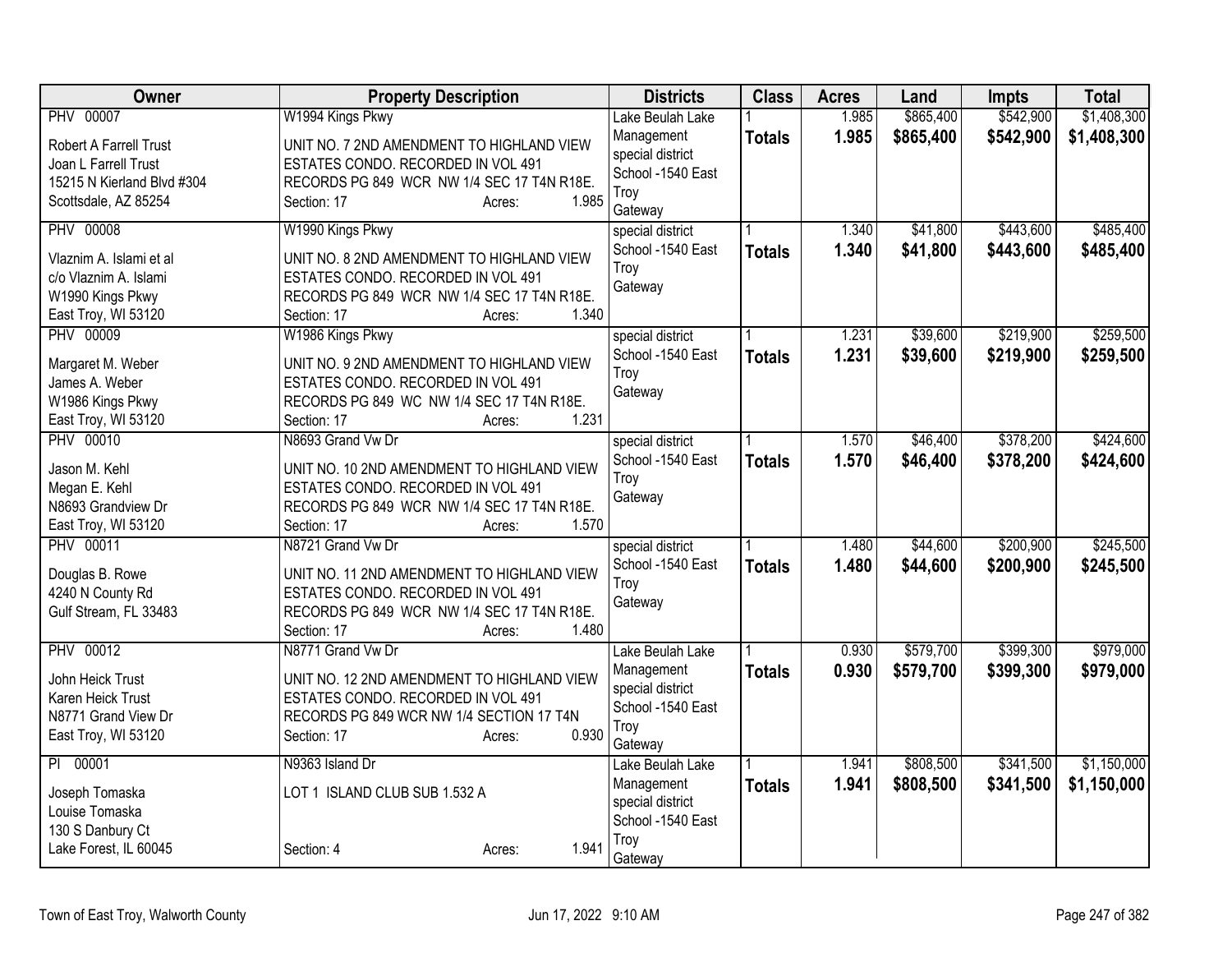| Owner                                              | <b>Property Description</b>                                |       | <b>Districts</b>                      | <b>Class</b>  | <b>Acres</b> | Land      | <b>Impts</b>    | <b>Total</b> |
|----------------------------------------------------|------------------------------------------------------------|-------|---------------------------------------|---------------|--------------|-----------|-----------------|--------------|
| 00002<br>PI                                        | N9373 Island Dr                                            |       | Lake Beulah Lake                      |               | 1.660        | \$636,100 | \$398,400       | \$1,034,500  |
| Pamela W Katcha Trust                              | LOT 2 ISLAND CLUB SUB 1.527 A                              |       | Management                            | <b>Totals</b> | 1.660        | \$636,100 | \$398,400       | \$1,034,500  |
| 528 Kenilworth Ave                                 |                                                            |       | special district                      |               |              |           |                 |              |
| Kenilworth, IL 60043                               |                                                            |       | School -1540 East                     |               |              |           |                 |              |
|                                                    | Section: 4<br>Acres:                                       | 1.660 | Troy                                  |               |              |           |                 |              |
| 00003<br>P <sub>1</sub>                            | <b>Island Dr</b>                                           |       | Gateway<br>Lake Beulah Lake           |               | 1.578        | \$376,200 | $\overline{50}$ | \$376,200    |
|                                                    |                                                            |       |                                       |               | 1.578        |           | \$0             |              |
| Pamela W Katcha Trust                              | LOT 3 ISLAND CLUB SUB 1.502 A                              |       | Management<br>special district        | <b>Totals</b> |              | \$376,200 |                 | \$376,200    |
| 528 Kenilworth Ave                                 |                                                            |       | School -1540 East                     |               |              |           |                 |              |
| Kenilworth, IL 60043                               |                                                            |       | Troy                                  |               |              |           |                 |              |
|                                                    | Section: 4<br>Acres:                                       | 1.578 | Gateway                               |               |              |           |                 |              |
| 00004<br>P <sub>1</sub>                            | N9385 Island Dr                                            |       | Lake Beulah Lake                      |               | 1.527        | \$697,500 | \$377,900       | \$1,075,400  |
|                                                    | LOT 4 ISLAND CLUB SUB 1.512 A.                             |       | Management                            | <b>Totals</b> | 1.527        | \$697,500 | \$377,900       | \$1,075,400  |
| Kathleen J Nissly Trust<br>7333 Scotland Way #1113 |                                                            |       | special district                      |               |              |           |                 |              |
| Sarasota, FL 34238                                 |                                                            |       | School -1540 East                     |               |              |           |                 |              |
|                                                    | Section: 4<br>Acres:                                       | 1.527 | Troy                                  |               |              |           |                 |              |
|                                                    |                                                            |       | Gateway                               |               |              |           |                 |              |
| 00005<br>PI                                        | N9395 Island Dr                                            |       | Lake Beulah Lake                      |               | 1.530        | \$671,300 | \$454,700       | \$1,126,000  |
| Kathleen H Haupers Trust                           | LOT 5 ISLAND CLUB SUB 1.573 A.                             |       | Management                            | <b>Totals</b> | 1.530        | \$671,300 | \$454,700       | \$1,126,000  |
| 708 Newcastle Ln                                   |                                                            |       | special district<br>School -1540 East |               |              |           |                 |              |
| Prospect Heights, IL 60070                         |                                                            |       | Troy                                  |               |              |           |                 |              |
|                                                    | Section: 4<br>Acres:                                       | 1.530 | Gateway                               |               |              |           |                 |              |
| 00006<br>PI                                        | N9401 Island Dr                                            |       | Lake Beulah Lake                      |               | 1.440        | \$650,600 | \$286,800       | \$937,400    |
|                                                    |                                                            |       | Management                            | <b>Totals</b> | 1.440        | \$650,600 | \$286,800       | \$937,400    |
| J L. Ryall et al                                   | LOT 6 ISLAND CLUB SUB EXC COM AT NW COR LOT                |       | special district                      |               |              |           |                 |              |
| c/o J L. Ryall                                     | 6; S33D44'17"W ALG W LN SD LOT 6 20.79' TO POB;            |       | School -1540 East                     |               |              |           |                 |              |
| N9401 Island Dr<br>Mukwonago, WI 53149-0000        | S33D44'17"W 187.05' TO MEANDER LINE ON SHORE<br>Section: 4 | 1.440 | Troy                                  |               |              |           |                 |              |
|                                                    | Acres:                                                     |       | Gateway                               |               |              |           |                 |              |
| PI 00007                                           | N9425 Island Dr                                            |       | Lake Beulah Lake                      |               | 0.715        | \$633,800 | \$351,600       | \$985,400    |
| Kathryn Kiernan Trust                              | LOT 7 ISLAND CLUB SUB; ALSO PT LOT 6 ISLAND                |       | Management                            |               | 0.850        | \$400     | \$0             | \$400        |
| N9425 Island Dr                                    | CLUB SUB DESC AS CO AT NW COR LOT 6 ISLAN                  |       | special district                      | <b>Totals</b> | 1.565        | \$634,200 | \$351,600       | \$985,800    |
| Mukwonago, WI 53149                                | CLUB; S33D44'17"W ALG W LN SD LOT 6 20.79' TO              |       | School -1540 East                     |               |              |           |                 |              |
|                                                    | Section: 4<br>Acres:                                       | 1.565 | Troy                                  |               |              |           |                 |              |
|                                                    |                                                            |       | Gateway                               |               |              |           |                 |              |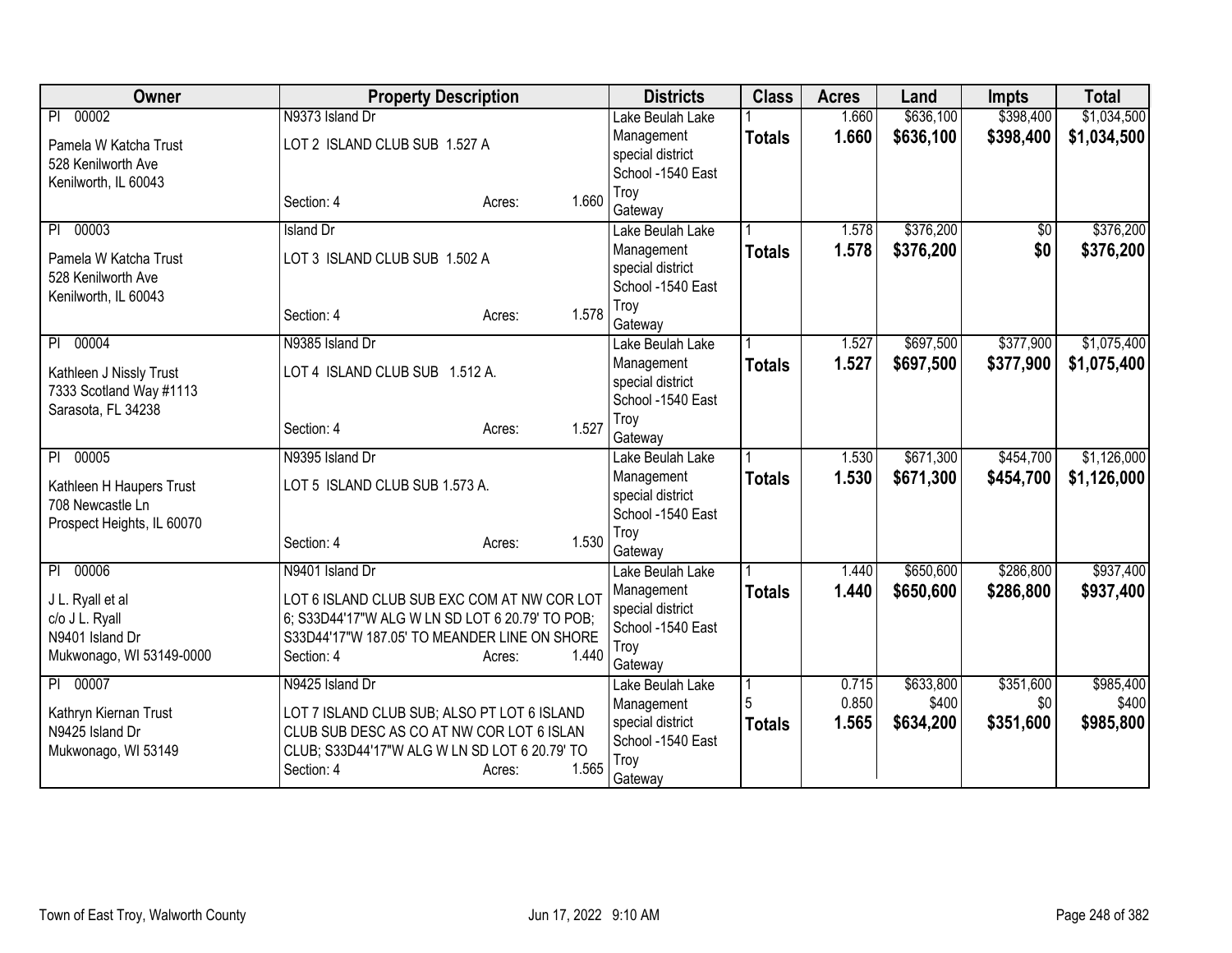| Owner                        | <b>Property Description</b> |                 | <b>Districts</b>               | <b>Class</b>  | <b>Acres</b> | Land      | <b>Impts</b> | <b>Total</b> |
|------------------------------|-----------------------------|-----------------|--------------------------------|---------------|--------------|-----------|--------------|--------------|
| 00008<br>$\overline{PI}$     | N9433 Island Dr             |                 | Lake Beulah Lake               |               | 0.736        | \$660,300 | \$386,200    | \$1,046,500  |
| Stephen Marek Trust          | LOT 8 ISLAND CLUB SUB       |                 | Management                     | 5             | 0.780        | \$500     | \$0          | \$500        |
| <b>Christine Brotz Trust</b> |                             |                 | special district               | <b>Totals</b> | 1.516        | \$660,800 | \$386,200    | \$1,047,000  |
| 4321 Stoney Ridge Trl        |                             |                 | School -1540 East              |               |              |           |              |              |
| Oshkosh, WI 54904            | Section: 4                  | 1.516<br>Acres: | Troy                           |               |              |           |              |              |
| PI 00009                     | N9443 Island Dr             |                 | Gateway<br>Lake Beulah Lake    |               | 0.893        | \$694,200 | \$449,900    | \$1,144,100  |
|                              |                             |                 | Management                     |               | 0.680        | \$400     | \$0          | \$400        |
| Diane Hughes Trust           | LOT 9 ISLAND CLUB SUB       |                 | special district               | <b>Totals</b> | 1.573        | \$694,600 | \$449,900    | \$1,144,500  |
| 41 Golf Ave                  |                             |                 | School -1540 East              |               |              |           |              |              |
| Clarendon Hills, IL 60514    |                             |                 | Troy                           |               |              |           |              |              |
|                              | Section: 4                  | 1.573<br>Acres: | Gateway                        |               |              |           |              |              |
| 00010<br>$\overline{P}$      | N9451 Island Dr             |                 | Lake Beulah Lake               |               | 0.952        | \$541,400 | \$673,300    | \$1,214,700  |
| Lance P. Rosenmayer          | LOT 10 ISLAND CLUB SUB      |                 | Management                     |               | 0.660        | \$400     | \$0          | \$400        |
| Kimberly S. Rosenmayer       |                             |                 | special district               | <b>Totals</b> | 1.612        | \$541,800 | \$673,300    | \$1,215,100  |
| N9451 Island Dr              |                             |                 | School -1540 East              |               |              |           |              |              |
| Mukwonago, WI 53149          | Section: 4                  | 1.612<br>Acres: | Troy                           |               |              |           |              |              |
| 00011                        | N9459 Island Dr             |                 | Gateway                        |               | 1.632        |           | \$600,900    | \$1,560,200  |
| P                            |                             |                 | Lake Beulah Lake               |               | 1.632        | \$959,300 |              |              |
| Steven Mcmanaman Trust       | LOT 11 ISLAND CLUB SUB      |                 | Management<br>special district | <b>Totals</b> |              | \$959,300 | \$600,900    | \$1,560,200  |
| 1644 N Evergreen Ave         |                             |                 | School -1540 East              |               |              |           |              |              |
| Arlington Heights, IL 60004  |                             |                 | Troy                           |               |              |           |              |              |
|                              | Section: 4                  | 1.632<br>Acres: | Gateway                        |               |              |           |              |              |
| 00012<br>PI                  | N9481 Island Dr             |                 | Lake Beulah Lake               |               | 1.598        | \$872,600 | \$240,400    | \$1,113,000  |
| Cheri L. Riehle              | LOT 12 ISLAND CLUB SUB      |                 | Management                     | <b>Totals</b> | 1.598        | \$872,600 | \$240,400    | \$1,113,000  |
| N9481 Island Dr              |                             |                 | special district               |               |              |           |              |              |
| Mukwonago, WI 53149          |                             |                 | School -1540 East              |               |              |           |              |              |
|                              | Section: 4                  | 1.598<br>Acres: | Troy                           |               |              |           |              |              |
|                              |                             |                 | Gateway                        |               |              |           |              |              |
| 00013<br>P                   | N9491 Island Dr             |                 | Lake Beulah Lake               |               | 1.668        | \$675,900 | \$379,000    | \$1,054,900  |
| Dow Trust                    | LOT 13 ISLAND CLUB SUB      |                 | Management<br>special district | <b>Totals</b> | 1.668        | \$675,900 | \$379,000    | \$1,054,900  |
| N9491 Island Dr              |                             |                 | School -1540 East              |               |              |           |              |              |
| Mukwonago, WI 53149          |                             |                 | Troy                           |               |              |           |              |              |
|                              | Section: 4                  | 1.668<br>Acres: | Gateway                        |               |              |           |              |              |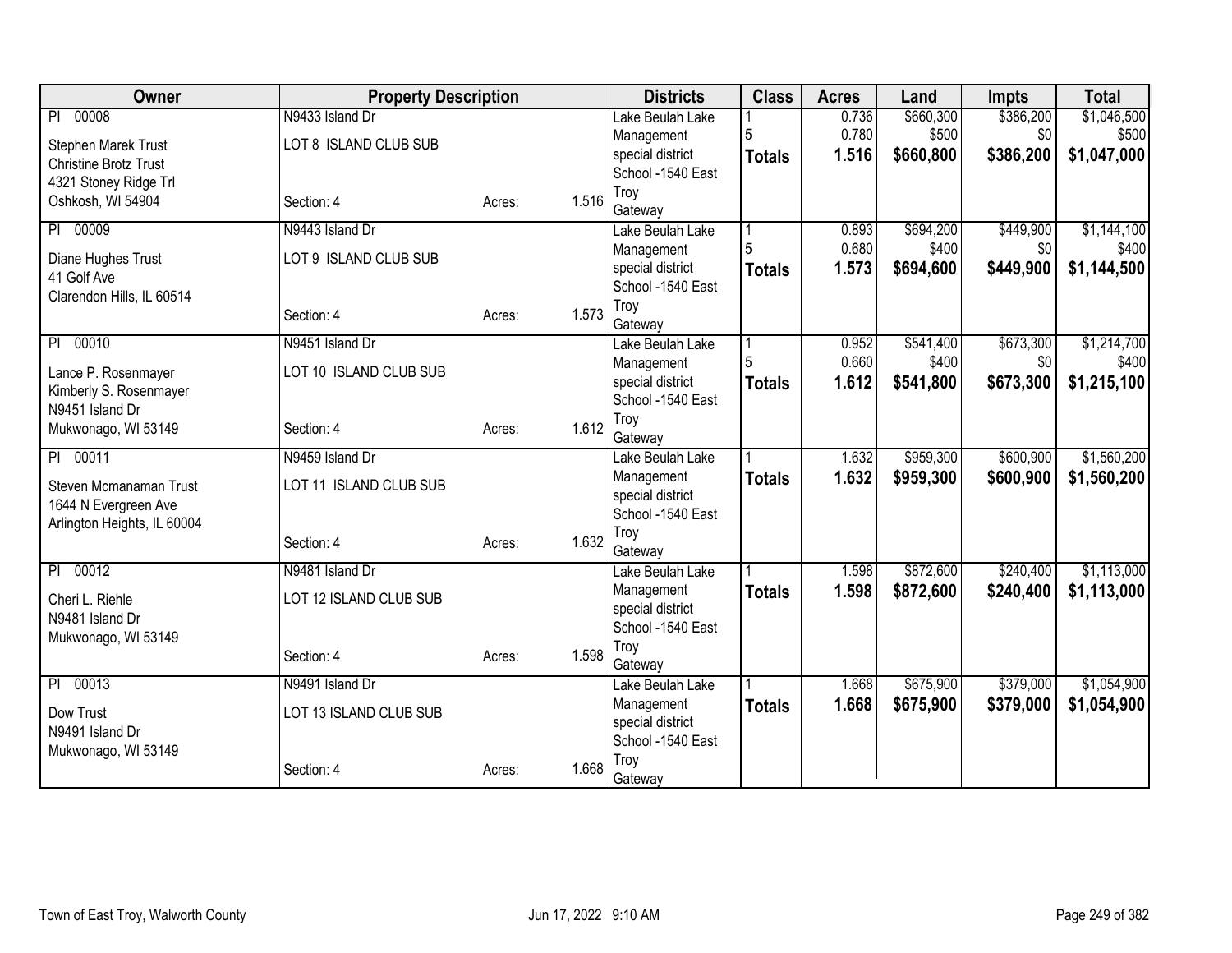| Owner                                     | <b>Property Description</b>                   |                 | <b>Districts</b>          | <b>Class</b>  | <b>Acres</b> | Land      | Impts       | <b>Total</b> |
|-------------------------------------------|-----------------------------------------------|-----------------|---------------------------|---------------|--------------|-----------|-------------|--------------|
| 00014<br>PI                               | N9396 Island Dr                               |                 | Lake Beulah Lake          |               | 1.397        | \$778,200 | \$309,500   | \$1,087,700  |
| Katherine W Mitchell Trust                | LOT 14 ISLAND CLUB SUB                        |                 | Management                |               | 0.570        | \$300     | \$0         | \$300        |
| 960 Woodlawn Dr                           |                                               |                 | special district          | <b>Totals</b> | 1.967        | \$778,500 | \$309,500   | \$1,088,000  |
| Glenview, IL 60025                        |                                               |                 | School -1540 East         |               |              |           |             |              |
|                                           | Section: 4                                    | 1.967<br>Acres: | Troy<br>Gateway           |               |              |           |             |              |
| 00015<br>P <sub>1</sub>                   | N9384 Island Dr                               |                 | Lake Beulah Lake          |               | 1.599        | \$734,700 | \$394,300   | \$1,129,000  |
|                                           |                                               |                 | Management                | <b>Totals</b> | 1.599        | \$734,700 | \$394,300   | \$1,129,000  |
| Valen V Vaitkus Trust                     | LOT 15 ISLAND CLUB SUB                        |                 | special district          |               |              |           |             |              |
| Sophia R Vaitkus Trust<br>N9384 Island Dr |                                               |                 | School -1540 East         |               |              |           |             |              |
| Mukwonago, WI 53149                       | Section: 4                                    | 1.599<br>Acres: | Troy                      |               |              |           |             |              |
|                                           |                                               |                 | Gateway                   |               |              |           |             |              |
| PI 00016                                  | N9376 Island Dr                               |                 | Lake Beulah Lake          |               | 1.662        | \$766,900 | \$357,100   | \$1,124,000  |
| Kevin M. Moore                            | LOT 16 ISLAND CLUB SUB                        |                 | Management                | <b>Totals</b> | 1.662        | \$766,900 | \$357,100   | \$1,124,000  |
| Kimberly Moore                            |                                               |                 | special district          |               |              |           |             |              |
| 15w214 81st St                            |                                               |                 | School -1540 East<br>Troy |               |              |           |             |              |
| Burr Ridge, IL 60527                      | Section: 4                                    | 1.662<br>Acres: | Gateway                   |               |              |           |             |              |
| PI 00017                                  | N9370 Island Dr                               |                 | Lake Beulah Lake          |               | 1.566        | \$958,800 | \$251,200   | \$1,210,000  |
|                                           |                                               |                 | Management                | <b>Totals</b> | 1.566        | \$958,800 | \$251,200   | \$1,210,000  |
| Terry W. Moths                            | LOT 17 ISLAND CLUB SUB                        |                 | special district          |               |              |           |             |              |
| Sandra Moths<br>2100 S Cherrywood Ct      |                                               |                 | School -1540 East         |               |              |           |             |              |
| New Berlin, WI 53151                      | Section: 4                                    | 1.566<br>Acres: | Troy                      |               |              |           |             |              |
|                                           |                                               |                 | Gateway                   |               |              |           |             |              |
| PIT 00001                                 | W1934 Itsa Little Rd                          |                 | Lake Beulah Lake          |               | 2.000        | \$55,000  | \$370,000   | \$425,000    |
| Michael D. Czebotar                       | LOT 1 ITSA LITTLE SUBDIVISION AS RECORDED IN  |                 | Management                |               | 3.479        | \$1,000   | \$0         | \$1,000      |
| Susan C. Czebotar                         | CAB B SLIDE 179 WCR. LOCATED IN SE 1/4 NW 1/4 |                 | special district          | <b>Totals</b> | 5.479        | \$56,000  | \$370,000   | \$426,000    |
| W1934 Itsa Little Rd                      | SEC 8 T4N R18E. 238682 SQ FT. OMITS P ET 8-3, |                 | School -1540 East         |               |              |           |             |              |
| Mukwonago, WI 53149                       | Section: 8                                    | 5.479<br>Acres: | Troy<br>Gateway           |               |              |           |             |              |
| PIT 00002                                 | W1969 Itsa Little Rd                          |                 | Lake Beulah Lake          |               | 5.022        | \$364,700 | \$1,050,500 | \$1,415,200  |
| Jess A. Dynek                             | LOT 2 ITSA LITTLE SUBDIVISION AS RECORDED IN  |                 | Management                | <b>Totals</b> | 5.022        | \$364,700 | \$1,050,500 | \$1,415,200  |
| Linda M. Dynek                            | CAB B SLIDE 179 WCR. LOCATED IN SE 1/4 NW 1/4 |                 | special district          |               |              |           |             |              |
| W1969 Itsa Little Rd                      | SEC 8 T4N R18E. 218275 SQ FT. OMITS P ET 8-3, |                 | School -1540 East         |               |              |           |             |              |
| Mukwonago, WI 53149                       | Section: 8                                    | 5.022<br>Acres: | Troy                      |               |              |           |             |              |
|                                           |                                               |                 | Gateway                   |               |              |           |             |              |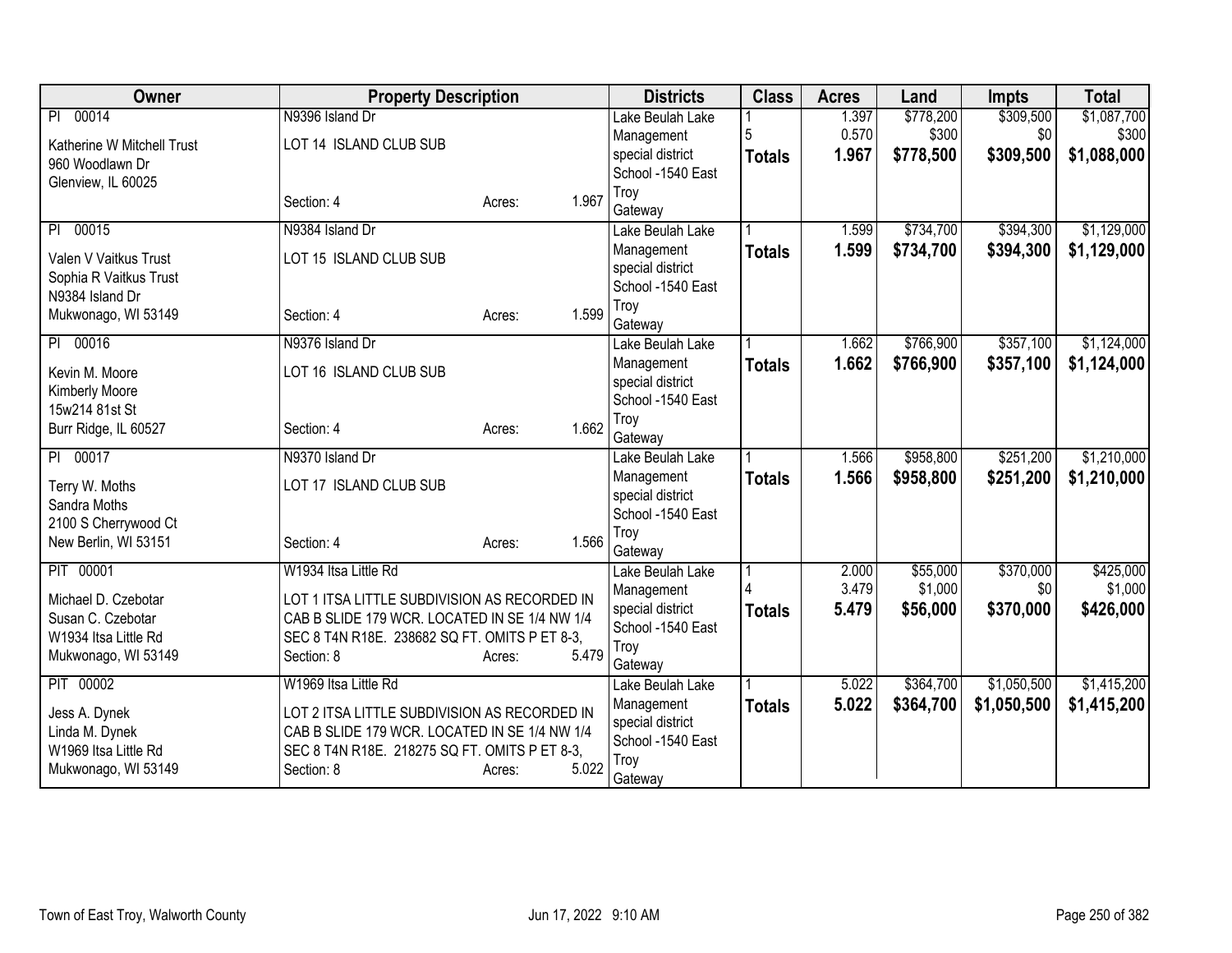| Owner                                     | <b>Property Description</b>                                                                        | <b>Districts</b>                      | <b>Class</b>  | <b>Acres</b> | Land      | <b>Impts</b>    | <b>Total</b> |
|-------------------------------------------|----------------------------------------------------------------------------------------------------|---------------------------------------|---------------|--------------|-----------|-----------------|--------------|
| PIT 00003                                 | W1933 Itsa Little Rd                                                                               | Lake Beulah Lake                      |               | 5.009        | \$100,000 | \$320,900       | \$420,900    |
| Susan L. Guthart                          | LOT 3 ITSA LITTLE SUBDIVISION AS RECORDED IN                                                       | Management                            | <b>Totals</b> | 5.009        | \$100,000 | \$320,900       | \$420,900    |
| W1905 Itsa Little Rd                      | CAB B SLIDE 179 WCR. LOCATED IN SE 1/4 NW 1/4                                                      | special district<br>School -1540 East |               |              |           |                 |              |
| Mukwonago, WI 53149                       | SEC 8 T4N R18E. 218224 SQ FT. OMITS P ET 8-3,                                                      | Troy                                  |               |              |           |                 |              |
|                                           | 5.009<br>Section: 8<br>Acres:                                                                      | Gateway                               |               |              |           |                 |              |
| PIT 00004                                 | W1959 Itsa Little Rd                                                                               | Lake Beulah Lake                      |               | 5.045        | \$343,800 | \$465,500       | \$809,300    |
| Jay M Laabs Trust                         | LOT 4 ITSA LITTLE SUBDIVISION AS RECORDED IN                                                       | Management                            | <b>Totals</b> | 5.045        | \$343,800 | \$465,500       | \$809,300    |
| Katherine A Laabs Trust                   | CAB B SLIDE 179 WCR. LOCATED IN SE 1/4 NW 1/4                                                      | special district                      |               |              |           |                 |              |
| 846 Cherry St                             | SEC 8 T4N R18E. 218413 SQ FT. OMITS P ET 8-3,                                                      | School -1540 East                     |               |              |           |                 |              |
| Winnetka, IL 60093                        | 5.045<br>Section: 8<br>Acres:                                                                      | Troy<br>Gateway                       |               |              |           |                 |              |
| PIT 00005                                 | W1905 Itsa Little Rd                                                                               | Lake Beulah Lake                      |               | 5.010        | \$325,800 | \$587,700       | \$913,500    |
| Scott M. Dresden                          | LOT 5 ITSA LITTLE SUBDIVISION AS RECORDED IN                                                       | Management                            | <b>Totals</b> | 5.010        | \$325,800 | \$587,700       | \$913,500    |
| Susan L. Guthart                          | CAB B SLIDE 179 WCR. LOCATED IN SE 1/4 NW 1/4                                                      | special district                      |               |              |           |                 |              |
| W1905 Its A Little Rd                     | SEC 8 T4N R18E. 218159 SQ FT. OMITS P ET 8-3,                                                      | School -1540 East                     |               |              |           |                 |              |
| Mukwonago, WI 53149                       | 5.010<br>Section: 8<br>Acres:                                                                      | Troy                                  |               |              |           |                 |              |
| PIT 00006                                 | Itsa Little Rd                                                                                     | Gateway<br>Lake Beulah Lake           |               | 0.370        | \$100     | $\overline{50}$ | \$100        |
|                                           |                                                                                                    | Management                            | <b>Totals</b> | 0.370        | \$100     | \$0             | \$100        |
| Michael D. Czebotar                       | OUTLOT 1 ITSA LITTLE SUB. AS RECORDED IN CAB                                                       | special district                      |               |              |           |                 |              |
| Susan C. Czebotar<br>W1934 Itsa Little Rd | B SLIDE 179 WCR. LOCATED IN SE 1/4 NW 1/4 SEC 8<br>T4N R18E. 16096 SQ FT. OMITS P ET 8-3, PA1651-3 | School -1540 East                     |               |              |           |                 |              |
| Mukwonago, WI 53149                       | 0.370<br>Section: 8<br>Acres:                                                                      | Troy                                  |               |              |           |                 |              |
|                                           |                                                                                                    | Gateway                               |               |              |           |                 |              |
| PIT 00007                                 | <b>Itsa Little Rd</b>                                                                              | Lake Beulah Lake                      |               | 0.388        | \$100     | $\overline{50}$ | \$100        |
| Armand O. Norehad                         | OUTLOT 2 ITSA LITTLE SUB. AS RECORDED IN CAB                                                       | Management<br>special district        | <b>Totals</b> | 0.388        | \$100     | \$0             | \$100        |
| Marilyn Norehad                           | B SLIDE 179 WCR. LOCATED IN SE 1/4 NW 1/4 SEC 8                                                    | School -1540 East                     |               |              |           |                 |              |
| 344 Rye Gate St                           | T4N R18E. 16901 SQ FT. OMITS P ET 8-3, PA1651-3                                                    | Troy                                  |               |              |           |                 |              |
| Bay Village, OH 44140                     | 0.388<br>Section: 8<br>Acres:                                                                      | Gateway                               |               |              |           |                 |              |
| PIT 00008                                 | Oakwood Ln                                                                                         | Lake Beulah Lake                      |               | 0.003        | \$100     | \$0             | \$100        |
| Armand O. Norehad                         | OUTLOT 3 ITSA LITTLE SUB. AS RECORDED IN CAB                                                       | Management                            | <b>Totals</b> | 0.003        | \$100     | \$0             | \$100        |
| Marilyn Norehad                           | B SLIDE 179 WCR. LOCATED IN SE 1/4 NW 1/4 SEC 8                                                    | special district                      |               |              |           |                 |              |
| 344 Rye Gate St                           | T4N R18E. 164 SQ FT. OMITS P ET 8-3, PA1651-3 &                                                    | School -1540 East<br>Troy             |               |              |           |                 |              |
| Bay Village, OH 44140                     | 0.003<br>Section: 8<br>Acres:                                                                      | Gateway                               |               |              |           |                 |              |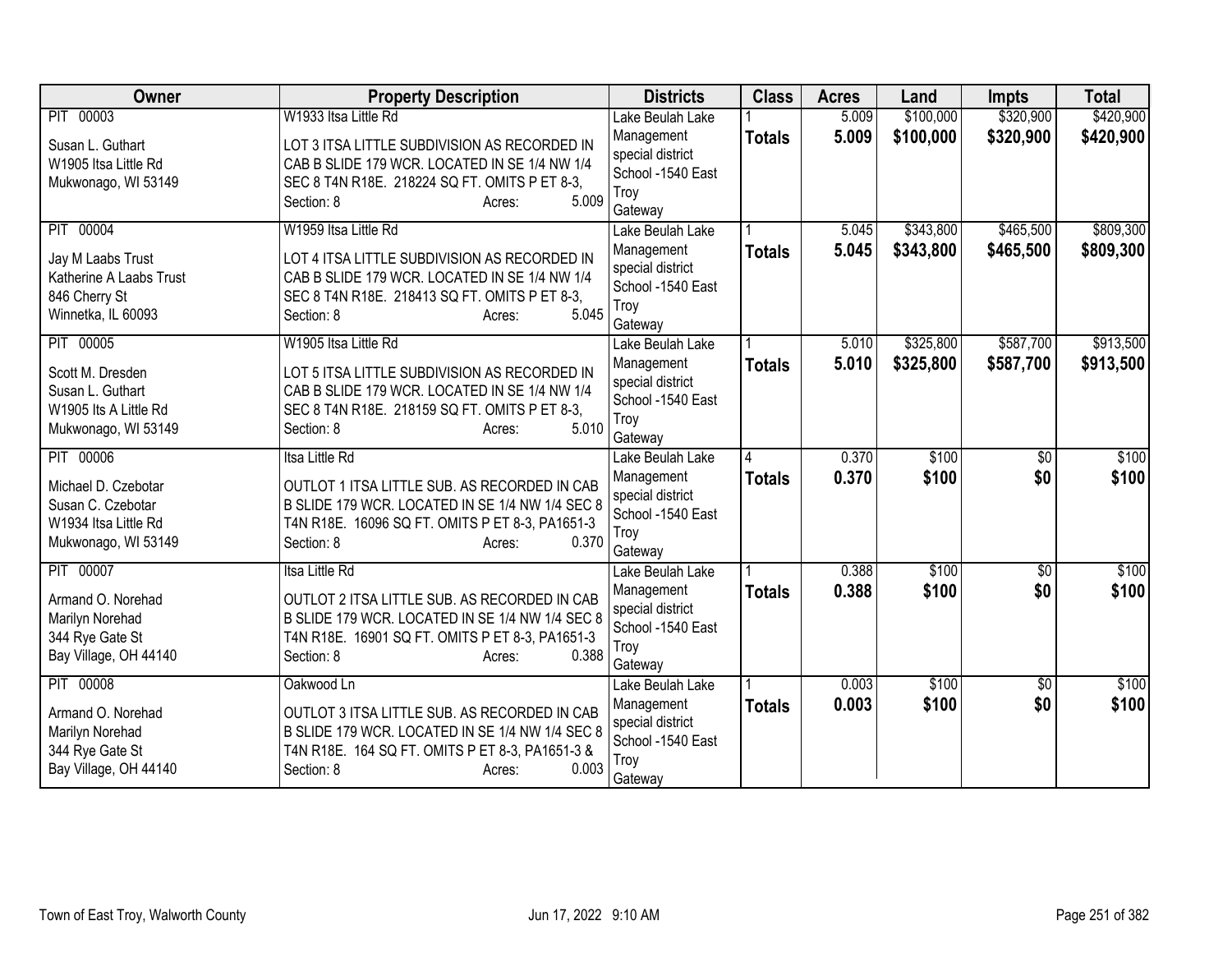| Owner                                           | <b>Property Description</b>                  |        |       | <b>Districts</b>               | <b>Class</b>  | <b>Acres</b> | Land      | <b>Impts</b> | <b>Total</b> |
|-------------------------------------------------|----------------------------------------------|--------|-------|--------------------------------|---------------|--------------|-----------|--------------|--------------|
| <b>PKP 00001</b>                                | W2010 Kings Pkwy                             |        |       | Lake Beulah Lake               |               | 1.670        | \$974,500 | \$695,500    | \$1,670,000  |
| Mark W. Smith                                   | LOT 1 KING'S PARK                            |        |       | Management                     | <b>Totals</b> | 1.670        | \$974,500 | \$695,500    | \$1,670,000  |
| Margaret J. Smith                               |                                              |        |       | special district               |               |              |           |              |              |
| 1724 SE 7th St                                  |                                              |        |       | School -1540 East              |               |              |           |              |              |
| Fort Lauderdale, FL 33316                       | Section: 17                                  | Acres: | 1.670 | Troy                           |               |              |           |              |              |
| <b>PKP 00001A</b>                               |                                              |        |       | Gateway                        |               |              |           | \$209,800    | \$741,300    |
|                                                 | W2020 Kings Pkwy                             |        |       | Lake Beulah Lake               |               | 0.723        | \$531,500 |              |              |
| Jeffrey D. Meredith                             | LOT 2 KING'S PARK                            |        |       | Management<br>special district | <b>Totals</b> | 0.723        | \$531,500 | \$209,800    | \$741,300    |
| Deborah A. Meredith                             |                                              |        |       | School -1540 East              |               |              |           |              |              |
| W2020 Kings Pkwy                                |                                              |        |       | Troy                           |               |              |           |              |              |
| East Troy, WI 53120                             | Section: 17                                  | Acres: | 0.723 | Gateway                        |               |              |           |              |              |
| PKP 00002                                       | <b>Kings Pkwy</b>                            |        |       | Lake Beulah Lake               |               | 0.761        | \$680,000 | \$0          | \$680,000    |
|                                                 |                                              |        |       | Management                     | <b>Totals</b> | 0.761        | \$680,000 | \$0          | \$680,000    |
| John F Sonderegger Trust<br>44 N Vail Av - #604 | LOT 3 KING'S PARK                            |        |       | special district               |               |              |           |              |              |
| Arlington Heights, IL 60005                     |                                              |        |       | School -1540 East              |               |              |           |              |              |
|                                                 | Section: 17                                  | Acres: | 0.761 | Troy                           |               |              |           |              |              |
|                                                 |                                              |        |       | Gateway                        |               |              |           |              |              |
| PKP 00003                                       | W2032 Kings Pkwy                             |        |       | Lake Beulah Lake               |               | 0.766        | \$650,000 | \$223,400    | \$873,400    |
| Beatrice M Sonderegger Trust                    | LOT 4 KING'S PARK                            |        |       | Management                     | <b>Totals</b> | 0.766        | \$650,000 | \$223,400    | \$873,400    |
| 44 N Vail Av Ut 604                             |                                              |        |       | special district               |               |              |           |              |              |
| Arlington Heights, IL 60005                     |                                              |        |       | School -1540 East<br>Troy      |               |              |           |              |              |
|                                                 | Section: 17                                  | Acres: | 0.766 | Gateway                        |               |              |           |              |              |
| <b>PKP 00004</b>                                | W2040 Kings Pkwy                             |        |       | Lake Beulah Lake               |               | 0.298        | \$240,800 | \$128,000    | \$368,800    |
|                                                 |                                              |        |       | Management                     | <b>Totals</b> | 0.298        | \$240,800 | \$128,000    | \$368,800    |
| Albert D. Mihlbauer et al                       | N 1/2 LOT 5 KING'S PARK                      |        |       | special district               |               |              |           |              |              |
| c/o Albert D Mihlbauer Trust                    |                                              |        |       | School -1540 East              |               |              |           |              |              |
| W2040 Kings Pkwy                                |                                              |        | 0.298 | Troy                           |               |              |           |              |              |
| East Troy, WI 53120-0000                        | Section: 17                                  | Acres: |       | Gateway                        |               |              |           |              |              |
| <b>PKS 00001</b>                                | W792 Potters Cir                             |        |       | East Troy San Dist #2   1      |               | 0.655        | \$279,900 | \$263,600    | \$543,500    |
| Michael Domitrz                                 | LOT 1 KOENIG'S COURT SUB. RECORDED IN        |        |       | Potters Lake Pro &             | <b>Totals</b> | 0.655        | \$279,900 | \$263,600    | \$543,500    |
| Karen Domitrz                                   | CABINET B SLIDE 69 WCR SEC 11 T4N R18E OMITS |        |       | <b>Rehab Dist</b>              |               |              |           |              |              |
| W792 Potters Cir                                | LOT 4 CSM 1360                               |        |       | special district               |               |              |           |              |              |
| East Troy, WI 53120                             | Section: 11                                  | Acres: | 0.655 | School -1540 East              |               |              |           |              |              |
|                                                 |                                              |        |       | Troy                           |               |              |           |              |              |
|                                                 |                                              |        |       | Gateway                        |               |              |           |              |              |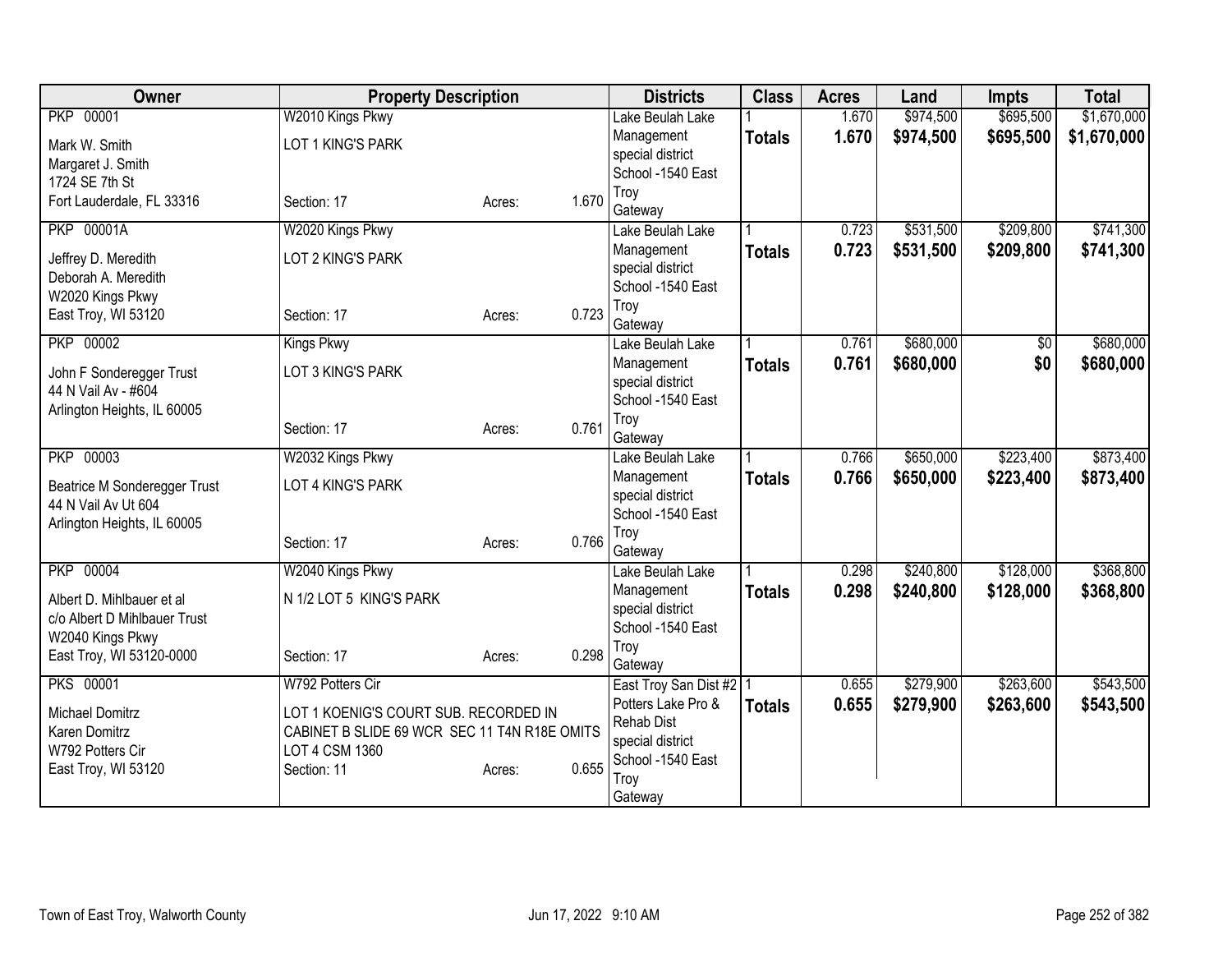| Owner                                     | <b>Property Description</b>              |                 | <b>Districts</b>                                | <b>Class</b>  | <b>Acres</b> | Land            | <b>Impts</b>    | <b>Total</b>     |
|-------------------------------------------|------------------------------------------|-----------------|-------------------------------------------------|---------------|--------------|-----------------|-----------------|------------------|
| <b>PKS 00002</b>                          | W796 Potters Cir                         |                 | East Troy San Dist #2   1                       |               | 0.573        | \$175,600       | \$320,000       | \$495,600        |
| <b>Hubler Trust</b>                       | LOT 2 KOENIG'S COURT SUB. RECORDED IN    |                 | Potters Lake Pro &                              | <b>Totals</b> | 0.573        | \$175,600       | \$320,000       | \$495,600        |
| W796 Potters Cir                          | CABINET B SLIDE 69 WCR SEC 11 T4N R18E   |                 | <b>Rehab Dist</b>                               |               |              |                 |                 |                  |
| East Troy, WI 53120                       |                                          |                 | special district                                |               |              |                 |                 |                  |
|                                           | Section: 11                              | 0.573<br>Acres: | School -1540 East                               |               |              |                 |                 |                  |
|                                           |                                          |                 | Troy                                            |               |              |                 |                 |                  |
| <b>PKS 00003</b>                          | W791 Potters Cir                         |                 | Gateway                                         |               | 0.918        | \$209,300       | \$176,200       | \$385,500        |
|                                           |                                          |                 | East Troy San Dist #2   1<br>Potters Lake Pro & |               | 0.918        | \$209,300       | \$176,200       | \$385,500        |
| Jeffery S. Marien                         | LOT 3 KOENIG'S COURT SUB. RECORDED IN    |                 | <b>Rehab Dist</b>                               | <b>Totals</b> |              |                 |                 |                  |
| Beth A. Marien                            | CABINET B SLIDE 69 WCR SEC 11 T4N R18E   |                 | special district                                |               |              |                 |                 |                  |
| W791 Potters Cir                          |                                          |                 | School -1540 East                               |               |              |                 |                 |                  |
| East Troy, WI 53120                       | Section: 11                              | 0.918<br>Acres: | Troy                                            |               |              |                 |                 |                  |
|                                           |                                          |                 | Gateway                                         |               |              |                 |                 |                  |
| <b>PKS 00004</b>                          | W764 County Rd L                         |                 | East Troy San Dist #2   1                       |               | 0.766        | \$94,600        | \$140,100       | \$234,700        |
| James L. Jost                             | LOT 4 KOENIG'S COURT SUB. RECORDED IN    |                 | Potters Lake Pro &                              | <b>Totals</b> | 0.766        | \$94,600        | \$140,100       | \$234,700        |
| 173316 W 764 Hwy L                        | CABINET B SLIDE 69 WCR SEC 11 T4N R18E   |                 | <b>Rehab Dist</b>                               |               |              |                 |                 |                  |
| East Troy, WI 53120                       |                                          |                 | special district                                |               |              |                 |                 |                  |
|                                           | Section: 11                              | 0.766<br>Acres: | School -1540 East                               |               |              |                 |                 |                  |
|                                           |                                          |                 | Troy                                            |               |              |                 |                 |                  |
|                                           |                                          |                 | Gateway                                         |               |              |                 |                 |                  |
| <b>PKS 00005</b>                          | Potters Cir                              |                 | East Troy San Dist #2   1                       |               | 0.142        | \$1,000         | $\overline{50}$ | \$1,000          |
| Andrew J. Fumall et al                    | OUTLOT 1 KOENIG'S COURT SUB. RECORDED IN |                 | Potters Lake Pro &                              | <b>Totals</b> | 0.142        | \$1,000         | \$0             | \$1,000          |
| c/o Andrew J & Tammy K Fumall             | CABINET B SLIDE 69 WCR SEC 11 T4N R18E   |                 | <b>Rehab Dist</b><br>special district           |               |              |                 |                 |                  |
| W755 Potters Cir                          |                                          |                 | School -1540 East                               |               |              |                 |                 |                  |
| East Troy, WI 53120-0000                  | Section: 11                              | 0.142<br>Acres: | Troy                                            |               |              |                 |                 |                  |
|                                           |                                          |                 | Gateway                                         |               |              |                 |                 |                  |
| <b>PKS 00006</b>                          | County Rd L                              |                 | special district                                | X4            | 0.121        | $\overline{60}$ | $\overline{50}$ | $\overline{\$0}$ |
|                                           |                                          |                 | School -1540 East                               | <b>Totals</b> | 0.121        | \$0             | \$0             | \$0              |
| Potter's Lake Protection & Rehabilitation | OUTLOT 2 KOENIG'S COURT SUB. RECORDED IN |                 | Troy                                            |               |              |                 |                 |                  |
| <b>District</b><br>PO Box 808             | CABINET B SLIDE 69 WCR SEC 11 T4N R18E   |                 | Gateway                                         |               |              |                 |                 |                  |
| East Troy, WI 53120                       | Section: 11                              | 0.121<br>Acres: |                                                 |               |              |                 |                 |                  |
| PL 00001                                  | W2191 Country Club Ln                    |                 | Lake Beulah Lake                                |               | 0.592        | \$637,900       | \$177,800       | \$815,700        |
|                                           |                                          |                 | Management                                      | <b>Totals</b> | 0.592        | \$637,900       | \$177,800       | \$815,700        |
| Tiffany A Grundman Trust                  | LOT 1 LAKE BEULAH COUNTRY CLUB           |                 | special district                                |               |              |                 |                 |                  |
| 709 Burgess Hill Rd                       |                                          |                 | School -1540 East                               |               |              |                 |                 |                  |
| Naperville, IL 60565                      |                                          |                 | Troy                                            |               |              |                 |                 |                  |
|                                           | Section: 18                              | 0.592<br>Acres: | Gateway                                         |               |              |                 |                 |                  |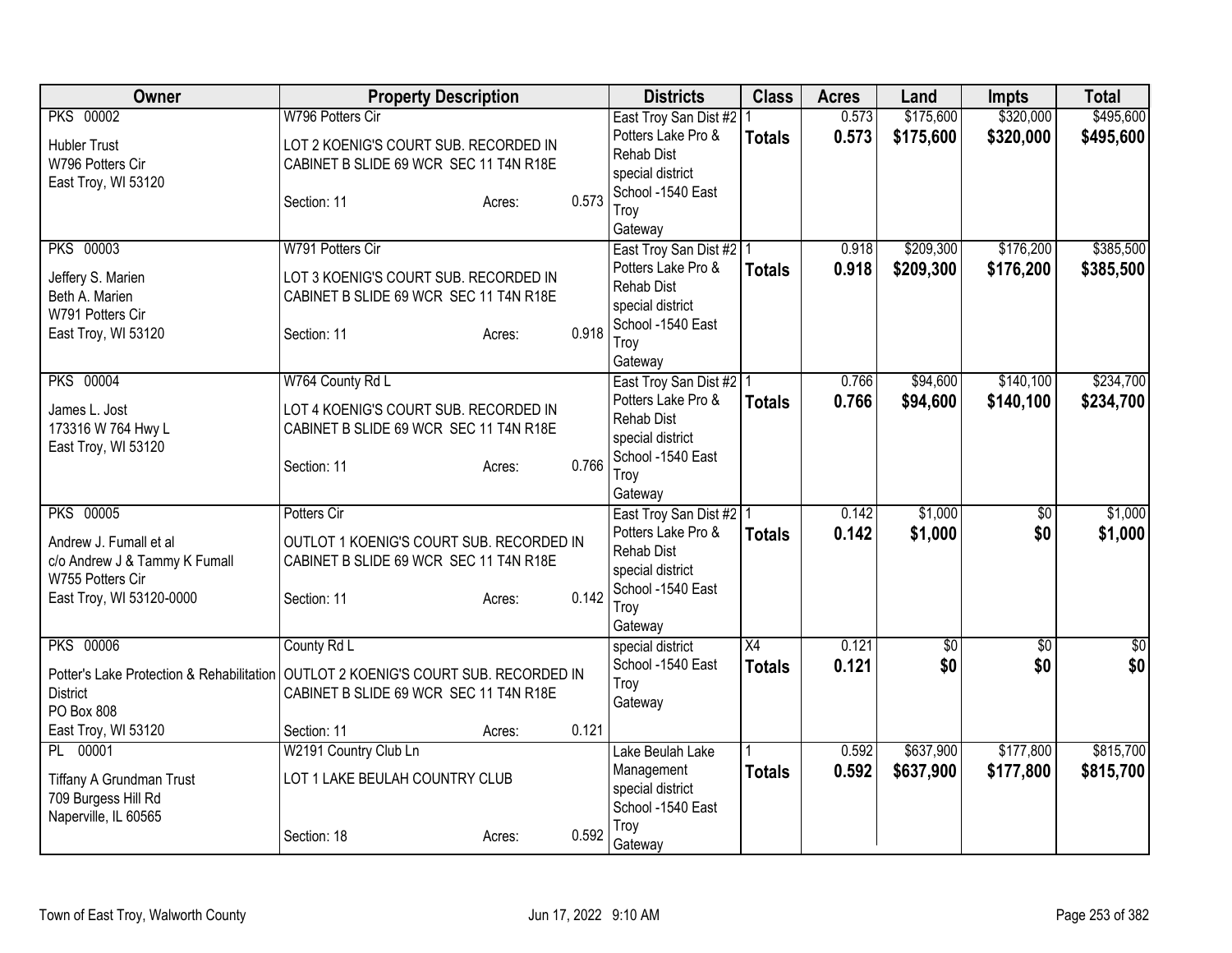| Owner                                         | <b>Property Description</b>                       |                 | <b>Districts</b>            | <b>Class</b>  | <b>Acres</b> | Land      | <b>Impts</b> | <b>Total</b> |
|-----------------------------------------------|---------------------------------------------------|-----------------|-----------------------------|---------------|--------------|-----------|--------------|--------------|
| 00002<br>PL                                   | W2195 Country Club Ln                             |                 | Lake Beulah Lake            |               | 0.588        | \$651,000 | \$182,700    | \$833,700    |
| <b>Stanley E Alger Trust</b>                  | LOT 2 LAKE BEULAH COUNTRY CLUB                    |                 | Management                  | <b>Totals</b> | 0.588        | \$651,000 | \$182,700    | \$833,700    |
| Ann M Alger Trust                             |                                                   |                 | special district            |               |              |           |              |              |
| W2195 Country Club Ln                         |                                                   |                 | School -1540 East<br>Troy   |               |              |           |              |              |
| East Troy, WI 53120                           | Section: 18                                       | 0.588<br>Acres: | Gateway                     |               |              |           |              |              |
| 00003<br>PL                                   | W2201 Country Club Ln                             |                 | Lake Beulah Lake            |               | 0.570        | \$639,100 | \$486,700    | \$1,125,800  |
| Mary Z. Schmitendorf                          | LOT 3 LAKE BEULAH COUNTRY CLUB                    |                 | Management                  | <b>Totals</b> | 0.570        | \$639,100 | \$486,700    | \$1,125,800  |
| Steven M. Schmitendorf                        |                                                   |                 | special district            |               |              |           |              |              |
| W2201 Country Club Ln                         |                                                   |                 | School -1540 East           |               |              |           |              |              |
| East Troy, WI 53120                           | Section: 18                                       | 0.570<br>Acres: | Troy<br>Gateway             |               |              |           |              |              |
| 00004<br>PL                                   | W2207 Country Club Ln                             |                 | Lake Beulah Lake            |               | 0.876        | \$722,500 | \$826,200    | \$1,548,700  |
|                                               | PT LOT 4 LAKE BEULAH COUNTRY CLUB: COM NE         |                 | Management                  | <b>Totals</b> | 0.876        | \$722,500 | \$826,200    | \$1,548,700  |
| Cynthia a Robinson Trust<br>116 Muirfield Cir | COR LOT 4, WLY 126', SELY TO E LN LAKE SHR,       |                 | special district            |               |              |           |              |              |
| Wheaton, IL 60189                             | NELY TO SE COR, NWLY TO POB.                      |                 | School -1540 East           |               |              |           |              |              |
|                                               | Section: 18                                       | 0.876<br>Acres: | Troy                        |               |              |           |              |              |
| 00005<br>PL                                   | W2215 Country Club Ln                             |                 | Gateway<br>Lake Beulah Lake |               | 0.479        | \$500,900 | \$85,600     | \$586,500    |
|                                               |                                                   |                 | Management                  | <b>Totals</b> | 0.479        | \$500,900 | \$85,600     | \$586,500    |
| Ralph T. Przybylski et al                     | PT LOT 4 LAKE BEULAH COUNTRY CLUB: COM NW         |                 | special district            |               |              |           |              |              |
| 10823 S 60th St                               | COR LOT 4, ELY 64', SELY PAR TO W LN TO SHR,      |                 | School -1540 East           |               |              |           |              |              |
| Franklin, WI 53132                            | WLY ALG SHR TO SW COR, NLY TO POB.<br>Section: 18 | 0.479           | Troy                        |               |              |           |              |              |
|                                               |                                                   | Acres:          | Gateway                     |               |              |           |              |              |
| 00006<br>PL                                   | W2217 Country Club Ln                             |                 | Lake Beulah Lake            |               | 0.770        | \$617,400 | \$105,300    | \$722,700    |
| Florence M Phillips Trust                     | LOT 5 LAKE BEULAH COUNTRY CLUB                    |                 | Management                  | <b>Totals</b> | 0.770        | \$617,400 | \$105,300    | \$722,700    |
| 1111 S Washington St                          |                                                   |                 | special district            |               |              |           |              |              |
| Park Ridge, IL 60068                          |                                                   |                 | School -1540 East<br>Troy   |               |              |           |              |              |
|                                               | Section: 18                                       | 0.770<br>Acres: | Gateway                     |               |              |           |              |              |
| 00007<br>PL                                   | W2223 Country Club Ln                             |                 | Lake Beulah Lake            |               | 0.813        | \$617,400 | \$156,000    | \$773,400    |
| David Oneill Trust                            | LOT 6 LAKE BEULAH COUNTRY CLUB                    |                 | Management                  | Totals        | 0.813        | \$617,400 | \$156,000    | \$773,400    |
| Kathryn Oneill Trust                          |                                                   |                 | special district            |               |              |           |              |              |
| 310 Ridge Ave                                 |                                                   |                 | School -1540 East           |               |              |           |              |              |
| Clarendon Hills, IL 60514                     | Section: 18                                       | 0.813<br>Acres: | Troy<br>Gateway             |               |              |           |              |              |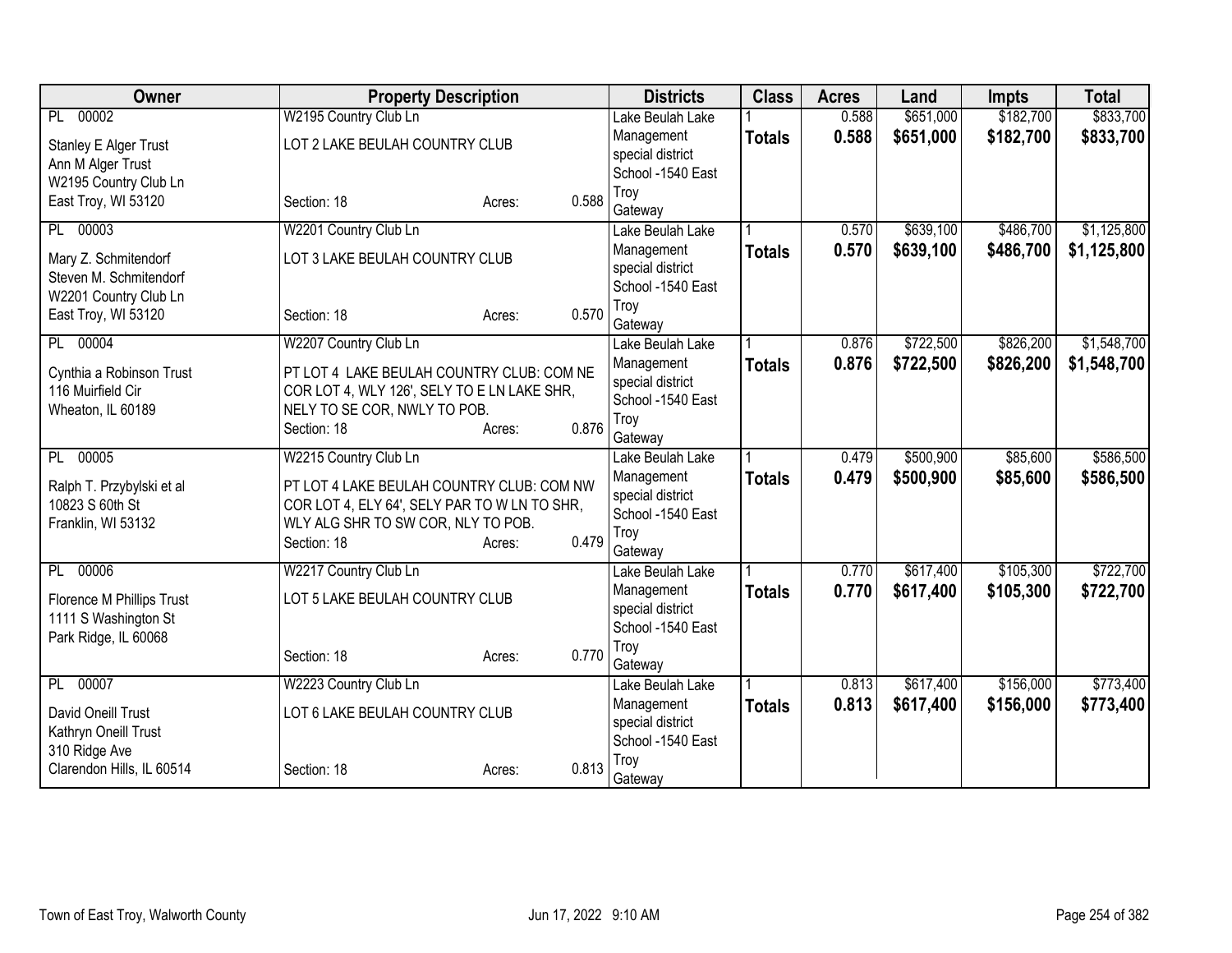| Owner                       | <b>Property Description</b>                        | <b>Districts</b>               | <b>Class</b>  | <b>Acres</b> | Land      | <b>Impts</b> | <b>Total</b> |
|-----------------------------|----------------------------------------------------|--------------------------------|---------------|--------------|-----------|--------------|--------------|
| PLB 00001                   | W2227 Country Club Ln                              | Lake Beulah Lake               |               | 0.641        | \$540,900 | \$51,200     | \$592,100    |
| Pauline Y Lewis Trust       | LOT 1. EXC COM NW COR LOT 1, S33'06"E 146.52' TC   | Management                     | <b>Totals</b> | 0.641        | \$540,900 | \$51,200     | \$592,100    |
| Robert V Lewis Trust        | POB, N56D 18'12"E 59.75', S33D E 101.51'           | special district               |               |              |           |              |              |
| 868 Chancel Cir             | S56D18'12"W 59.56', N33D06'W 101.51' TO POB. LAKE  | School -1540 East<br>Troy      |               |              |           |              |              |
| Glen Ellyn, IL 60137        | 0.641<br>Section: 18<br>Acres:                     | Gateway                        |               |              |           |              |              |
| PLB 00002                   | W2235 Country Club Ln                              | Lake Beulah Lake               |               | 0.901        | \$727,100 | \$533,000    | \$1,260,100  |
| Pauline Y Lewis Trust       | LOT 2 & PT LOT 1 DESC AS: COM NW COR LOT 1,        | Management                     | <b>Totals</b> | 0.901        | \$727,100 | \$533,000    | \$1,260,100  |
| 868 Chancel Cir             | S33D06'E 146.52' TO POB, N56D18'12"W 59.75', S33D  | special district               |               |              |           |              |              |
| Glen Ellyn, IL 60137        | E 101.51', S56D18'12"W 59.56', N33D06'W 101.51' TO | School -1540 East              |               |              |           |              |              |
|                             | Section: 18<br>0.901<br>Acres:                     | Troy                           |               |              |           |              |              |
| PLB 00003                   |                                                    | Gateway                        |               | 0.922        | \$718,200 | \$172,100    | \$890,300    |
|                             | W2243 Country Club Ln                              | Lake Beulah Lake<br>Management |               | 0.922        |           |              |              |
| Edgar J Buss Trust          | LOT 3 LAKE BEULAH COUNTRY PARK PT LOT 4:           | special district               | <b>Totals</b> |              | \$718,200 | \$172,100    | \$890,300    |
| 1507 E Miner St             | COM NE COR LOT 4, S33D50'E TO LAKE SHR, WLY        | School -1540 East              |               |              |           |              |              |
| Arlington Heights, IL 60004 | ALG SHR 20', N31D38'W TO NLY LN LOT 4, N45D10'E    | Troy                           |               |              |           |              |              |
|                             | 0.922<br>Section: 18<br>Acres:                     | Gateway                        |               |              |           |              |              |
| PLB 00004                   | W2251 Country Club Ln                              | Lake Beulah Lake               |               | 0.661        | \$667,800 | \$574,100    | \$1,241,900  |
| Charles S. Tanis            | COM 5' SWLY OF NE COR LOT 4 LAKE BEULAH            | Management                     | <b>Totals</b> | 0.661        | \$667,800 | \$574,100    | \$1,241,900  |
| Jane E. Tanis               | COUNTRY PARK, S31D 38'E 321.33' TO PT ON SLY       | special district               |               |              |           |              |              |
| W2251 Country Club Ln       | LN LOT 4, 20' WLY OF SE COR LOT 4 S88D28'W         | School -1540 East              |               |              |           |              |              |
| East Troy, WI 53120         | 0.661<br>Section: 18<br>Acres:                     | Troy                           |               |              |           |              |              |
| PLB 00005                   | W2259 Country Club Ln                              | Gateway<br>Lake Beulah Lake    |               | 0.696        | \$677,200 | \$367,500    | \$1,044,700  |
|                             |                                                    | Management                     | <b>Totals</b> | 0.696        | \$677,200 | \$367,500    | \$1,044,700  |
| Thomas J Atkinson Trust     | PT LOT 5 LAKE BEULAH COUNTRY PARK: COM NW          | special district               |               |              |           |              |              |
| Barbara S Atkinson Trust    | COR LOT 5, NELY 30.3', S26D21'E TO SHR, WLY ALG    | School -1540 East              |               |              |           |              |              |
| W2259 Country Club Ln       | SHR TO SW COR LOT 5, NLY TO POB. ALSO ALL OF       | Troy                           |               |              |           |              |              |
| East Troy, WI 53120         | 0.696<br>Section: 18<br>Acres:                     | Gateway                        |               |              |           |              |              |
| PLB 00006                   | W2263 Country Club Ln                              | Lake Beulah Lake               |               | 0.449        | \$472,500 | \$163,400    | \$635,900    |
| Robert P. Smith             | LOT 7 LAKE BEULAH COUNTRY PARK                     | Management                     | <b>Totals</b> | 0.449        | \$472,500 | \$163,400    | \$635,900    |
| Jennifer I. Smith           |                                                    | special district               |               |              |           |              |              |
| 106 E Oneida                |                                                    | School -1540 East              |               |              |           |              |              |
| Elmhurst, IL 60126          | 0.449<br>Section: 18<br>Acres:                     | Troy<br>Gateway                |               |              |           |              |              |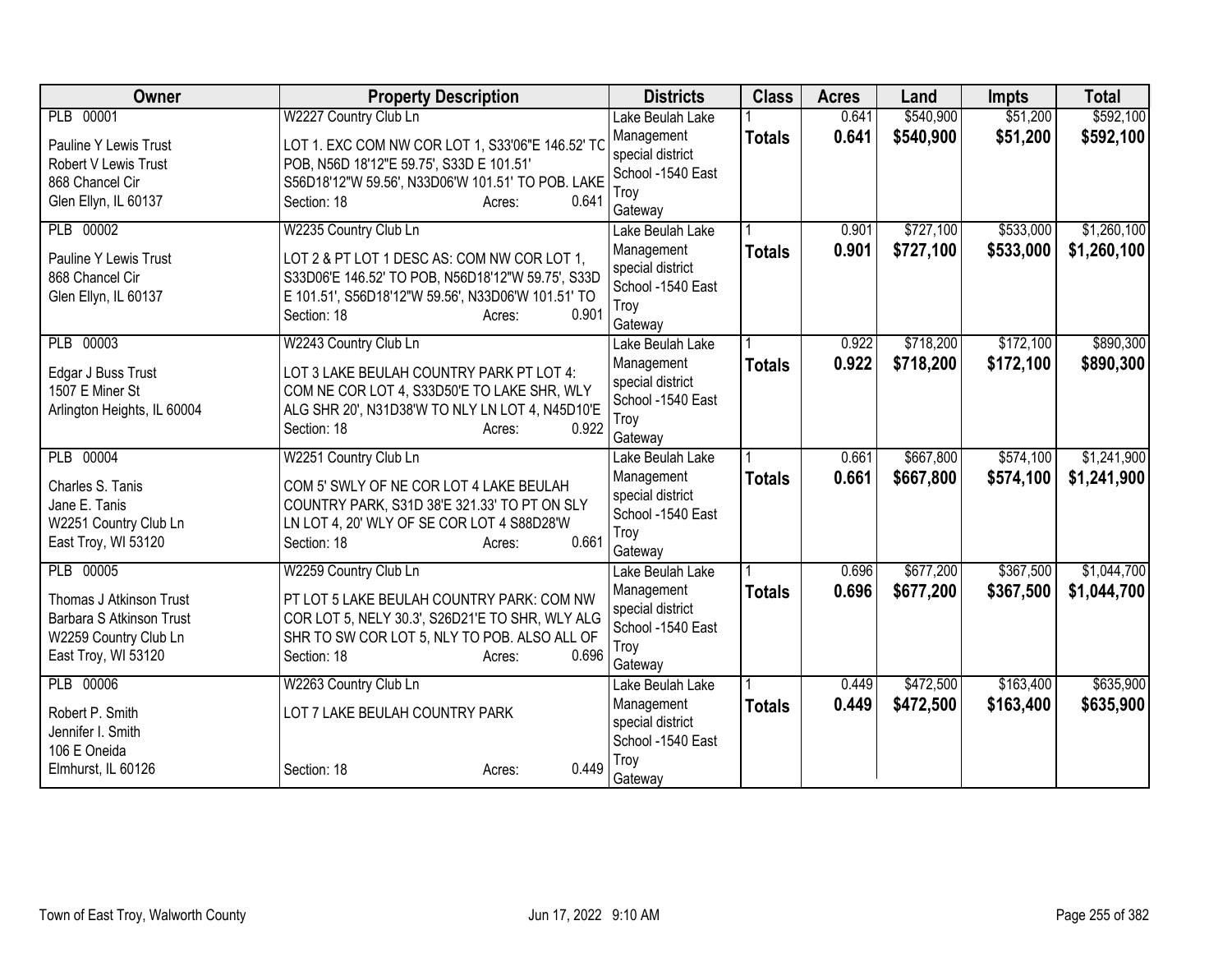| Owner                               | <b>Property Description</b>                 | <b>Districts</b>                      | <b>Class</b>  | <b>Acres</b> | Land      | <b>Impts</b> | <b>Total</b> |
|-------------------------------------|---------------------------------------------|---------------------------------------|---------------|--------------|-----------|--------------|--------------|
| PLB 00007                           | W2269 Country Club Ln                       | Lake Beulah Lake                      |               | 0.466        | \$517,500 | \$304,000    | \$821,500    |
| Linda R. Robinson                   | LOT 8 NELY 35' LOT 9 LAKE BEULAH COUNTRY    | Management                            | <b>Totals</b> | 0.466        | \$517,500 | \$304,000    | \$821,500    |
| 425 E 1st St                        | <b>PARK</b>                                 | special district                      |               |              |           |              |              |
| Hinsdale, IL 60521                  |                                             | School -1540 East                     |               |              |           |              |              |
|                                     | 0.466<br>Section: 18<br>Acres:              | Troy<br>Gateway                       |               |              |           |              |              |
| PLB 00009                           | W2273 Country Club Ln                       | Lake Beulah Lake                      |               | 0.571        | \$573,800 | \$312,000    | \$885,800    |
|                                     | SWLY 5' LOT 9 & LOTS 10 & 11 LAKE BEULAH    | Management                            | <b>Totals</b> | 0.571        | \$573,800 | \$312,000    | \$885,800    |
| Louise R. Meyer<br>Jeffrey P. Meyer | <b>COUNTRY PARK</b>                         | special district                      |               |              |           |              |              |
| 20850 W Windsor Dr                  |                                             | School -1540 East                     |               |              |           |              |              |
| New Berlin, WI 53146                | 0.571<br>Section: 18<br>Acres:              | Troy                                  |               |              |           |              |              |
|                                     |                                             | Gateway                               |               |              |           |              |              |
| PLBE 00001                          | W1797 Lake Rd                               | Lake Beulah Lake                      |               | 0.971        | \$628,900 | \$369,200    | \$998,100    |
| Kay Johnson Trust                   | LOT 1 LAKE BEULAH ESTATES RECORDED UNDER    | Management                            | <b>Totals</b> | 0.971        | \$628,900 | \$369,200    | \$998,100    |
| W1797 Lake Rd                       | DOC. NO. 166998 WCR NW 1/4 NE 1/4 SEC 8 T4N | special district<br>School -1540 East |               |              |           |              |              |
| Mukwonago, WI 53149                 | R18E. 42,000 SQ FT OMITS PST 1              | Troy                                  |               |              |           |              |              |
|                                     | 0.971<br>Section: 8<br>Acres:               | Gateway                               |               |              |           |              |              |
| PLBE 00002                          | W1819 Lake Rd                               | Lake Beulah Lake                      |               | 1.542        | \$778,700 | \$627,400    | \$1,406,100  |
| Kent A Moon Trust                   | LOT 2 LAKE BEULAH ESTATES RECORDED UNDER    | Management                            | <b>Totals</b> | 1.542        | \$778,700 | \$627,400    | \$1,406,100  |
| Kathryn A Moon Trust                | DOC. NO. 166998 WCR NW 1/4 NE 1/4 SEC 8 T4N | special district                      |               |              |           |              |              |
| 10505 Corporate Dr Ste 105e         | R18E 65,720 SQ FT                           | School -1540 East                     |               |              |           |              |              |
| Pleasant Prairie, WI 53158          | 1.542<br>Section: 8<br>Acres:               | Troy                                  |               |              |           |              |              |
|                                     |                                             | Gateway                               |               |              |           |              |              |
| PLBE 00003                          | N9288 Windy Way                             | Lake Beulah Lake                      |               | 1.526        | \$764,100 | \$865,500    | \$1,629,600  |
| Claire E Weiler Trust               | LOT 3 LAKE BEULAH ESTATES RECORDED UNDER    | Management                            | <b>Totals</b> | 1.526        | \$764,100 | \$865,500    | \$1,629,600  |
| N9288 Windy Way                     | DOC. NO. 169988 WCR NW 1/4 NE 1/4 SEC 8 T4N | special district<br>School -1540 East |               |              |           |              |              |
| Mukwonago, WI 53149                 | R18E. 65,365 SQ FT                          | Troy                                  |               |              |           |              |              |
|                                     | 1.526<br>Section: 8<br>Acres:               | Gateway                               |               |              |           |              |              |
| <b>PLBE 00004</b>                   | N9274 Windy Way                             | Lake Beulah Lake                      |               | 1.867        | \$848,600 | \$577,300    | \$1,425,900  |
| Dale R. Dobroth                     | LOT 4 LAKE BEULAH ESTATES RECORDED UNDER    | Management                            | <b>Totals</b> | 1.867        | \$848,600 | \$577,300    | \$1,425,900  |
| Theresa Dobroth                     | DOC. NO. 169988 WCR NW 1/4 NE 1/4 SEC 8 T4N | special district                      |               |              |           |              |              |
| N9274 Windy Way                     | R18E. 81,850 SQ FT                          | School -1540 East                     |               |              |           |              |              |
| Mukwonago, WI 53149                 | 1.867<br>Section: 8<br>Acres:               | Troy                                  |               |              |           |              |              |
|                                     |                                             | Gateway                               |               |              |           |              |              |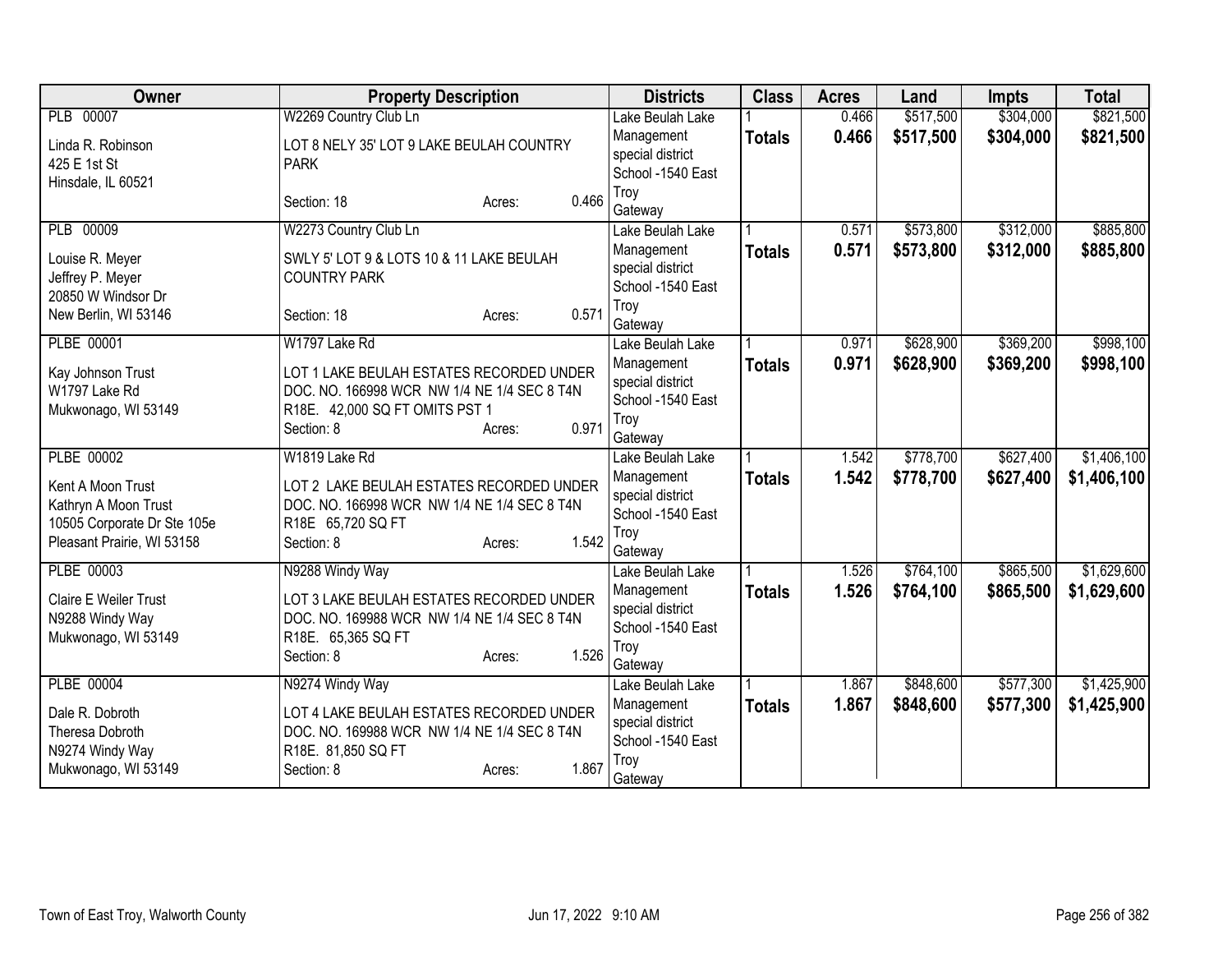| <b>Owner</b>                 | <b>Property Description</b>                         | <b>Districts</b>                      | <b>Class</b>  | <b>Acres</b> | Land      | <b>Impts</b> | <b>Total</b> |
|------------------------------|-----------------------------------------------------|---------------------------------------|---------------|--------------|-----------|--------------|--------------|
| PLBE 00005                   | N9258 Windy Way                                     | Lake Beulah Lake                      |               | 1.594        | \$871,900 | \$620,400    | \$1,492,300  |
| Randall W. Schmidt           | LOT 5 LAKE BEULAH ESTATES RECORDED UNDER            | Management                            | <b>Totals</b> | 1.594        | \$871,900 | \$620,400    | \$1,492,300  |
| N9258 Windy Way              | DOC. NO. 169988 WCR NW 1/4 NE 1/4 SEC 8 T4N         | special district                      |               |              |           |              |              |
| Mukwonago, WI 53149          | R18E 68,440 SQ FT                                   | School -1540 East                     |               |              |           |              |              |
|                              | 1.594<br>Section: 8<br>Acres:                       | Troy                                  |               |              |           |              |              |
|                              |                                                     | Gateway                               |               |              |           |              |              |
| PLBE 00006                   | N9240 Windy Way                                     | Lake Beulah Lake                      |               | 1.377        | \$845,600 | \$862,300    | \$1,707,900  |
| Maki Joint Declaration Trust | LOT 6 LAKE BEULAH ESTATES RECORDED UNDER            | Management<br>special district        | <b>Totals</b> | 1.377        | \$845,600 | \$862,300    | \$1,707,900  |
| 4 Sprucewood Ct              | DOC. NO. 169988 WCR NW 1/4 NE 1/4 SEC 8 T4N         | School -1540 East                     |               |              |           |              |              |
| Racine, WI 53402             | R18E. 58,870 SQ FT                                  | Troy                                  |               |              |           |              |              |
|                              | 1.377<br>Section: 8<br>Acres:                       | Gateway                               |               |              |           |              |              |
| PLBE 00007                   | N9236 Windy Way                                     | Lake Beulah Lake                      |               | 1.224        | \$805,900 | \$241,200    | \$1,047,100  |
|                              |                                                     | Management                            | <b>Totals</b> | 1.224        | \$805,900 | \$241,200    | \$1,047,100  |
| Richard D. Patterson         | LOT 7 LAKE BEULAH ESTATES RECORDED UNDER            | special district                      |               |              |           |              |              |
| Jean F. Patterson            | DOC. NO. 169988 WCR NW 1/4 NE 1/4 SEC 8 T4N         | School -1540 East                     |               |              |           |              |              |
| N9236 Windy Way              | R18E. 52,600 SQ FT<br>1.224                         | Troy                                  |               |              |           |              |              |
| Mukwonago, WI 53149          | Section: 8<br>Acres:                                | Gateway                               |               |              |           |              |              |
| PLBE 00008                   | N9232 Windy Way                                     | Lake Beulah Lake                      |               | 3.163        | \$959,400 | \$517,500    | \$1,476,900  |
| Joel Klein                   | LOT 8 LAKE BEULAH ESTATES RECORDED UNDER            | Management                            | <b>Totals</b> | 3.163        | \$959,400 | \$517,500    | \$1,476,900  |
| N9232 Windy Way              | DOC. NO. 169988 WCR NW 1/4 NE 1/4 SEC 8 T4N         | special district                      |               |              |           |              |              |
| East Troy, WI 53149          | R18E. 69730 SQ FT. ALSO COM CORNER COMMON           | School -1540 East                     |               |              |           |              |              |
|                              | 3.163<br>Section: 8<br>Acres:                       | Troy                                  |               |              |           |              |              |
|                              |                                                     | Gateway                               |               |              |           |              |              |
| <b>PLBE 00009</b>            | N9202 Oakwood Ln                                    | Lake Beulah Lake                      |               | 2.438        | \$890,400 | \$778,900    | \$1,669,300  |
| Michael P Polsky Trust       | LOT 9 LAKE BEULAH ESTATES RECORDED UNDER            | Management                            | <b>Totals</b> | 2.438        | \$890,400 | \$778,900    | \$1,669,300  |
| One S Wacker Dr              | DOC. NO. 169988 WCR NW 1/4 NE 1/4 SEC 8 T4N         | special district<br>School -1540 East |               |              |           |              |              |
| Ste #1810                    | R18E. 105,500 SQ FT                                 | Troy                                  |               |              |           |              |              |
| Chicago, IL 60606            | 2.438<br>Section: 8<br>Acres:                       | Gateway                               |               |              |           |              |              |
| PLBE 00010                   | N9204 Oakwood Ln                                    | special district                      |               | 5.005        | \$95,000  | \$508,000    | \$603,000    |
|                              |                                                     | School -1540 East                     | <b>Totals</b> | 5.005        | \$95,000  | \$508,000    | \$603,000    |
| Michael P Polsky Trust       | LOT 10 LAKE BEULAH ESTATES RECORDED UNDER           | Troy                                  |               |              |           |              |              |
| One S Wacker Dr              | DOC. NO. 169988 WCR NW 1/4 NE 1/4 SEC 8 T4N         | Gateway                               |               |              |           |              |              |
| Ste #1810                    | R18E. 248,000 SQ FT EXC. COM CORNER COMMON<br>5.005 |                                       |               |              |           |              |              |
| Chicago, IL 60606            | Section: 8<br>Acres:                                |                                       |               |              |           |              |              |
| PLBE 00011                   | Windy Way                                           | special district<br>School -1540 East |               | 5.000        | \$95,000  | \$0          | \$95,000     |
| Sanary LLC                   | LOT 11 LAKE BEULAH ESTATES RECORDED UNDER           | Troy                                  | <b>Totals</b> | 5.000        | \$95,000  | \$0          | \$95,000     |
| c/o Sanary, LLC              | DOC. NO. 169988 WCR NW 1/4 NE 1/4 SEC 8 T4N         | Gateway                               |               |              |           |              |              |
| N9288 Windy Way              | R183. EXC. COM AT PT OF CURVE BETW OUTLOT 1         |                                       |               |              |           |              |              |
| Mukwonago, WI 53149          | 5.000<br>Section: 8<br>Acres:                       |                                       |               |              |           |              |              |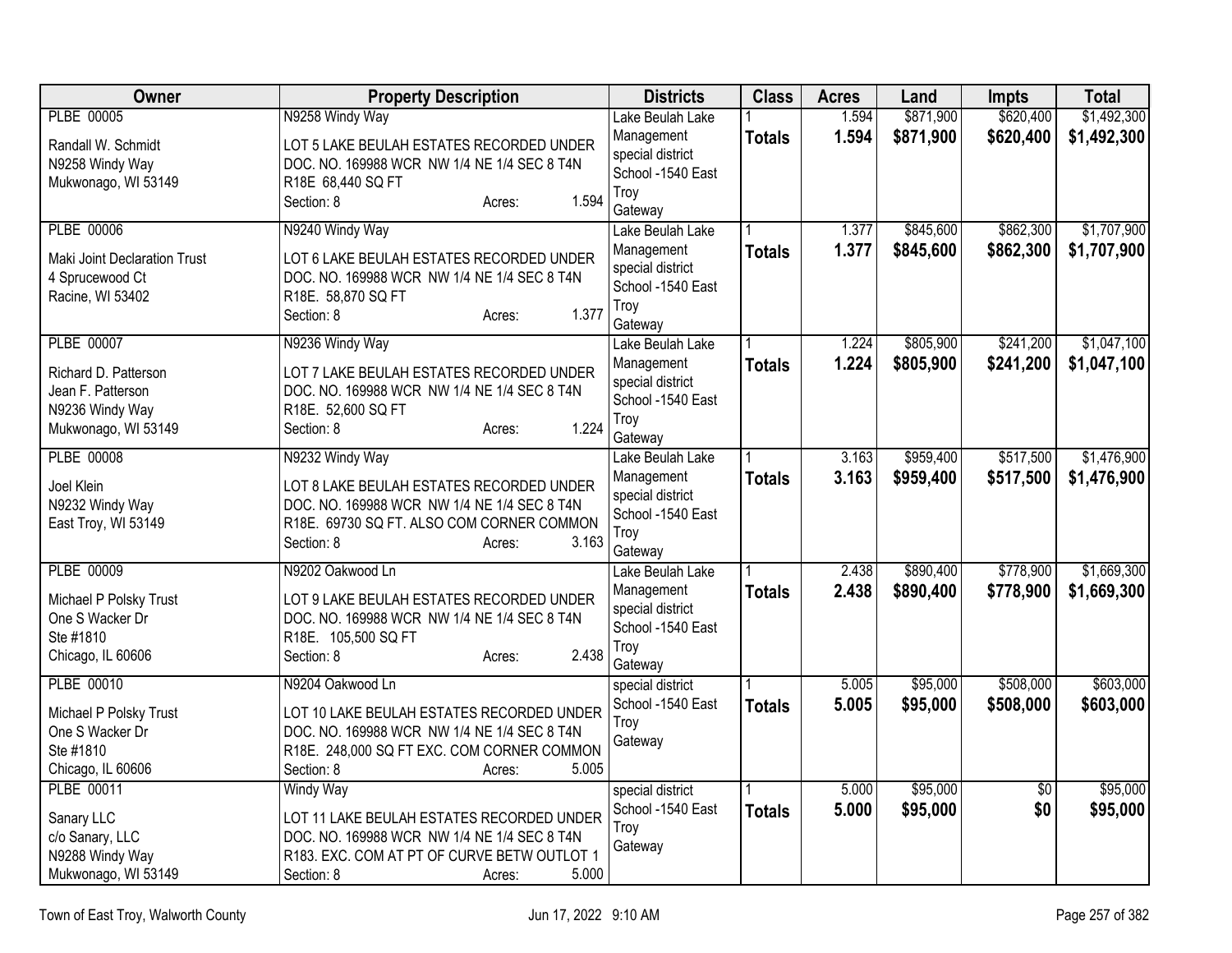| Owner                                | <b>Property Description</b>                   |        | <b>Districts</b>                      | <b>Class</b>  | <b>Acres</b> | Land     | <b>Impts</b>    | <b>Total</b> |
|--------------------------------------|-----------------------------------------------|--------|---------------------------------------|---------------|--------------|----------|-----------------|--------------|
| <b>PLBE 00011A</b>                   | <b>Windy Way</b>                              |        | special district                      |               | 0.285        | \$3,700  | \$20,700        | \$24,400     |
| Lake Beulah Homeowners Association   | PT. LOT 11 LAKE BEULAH ESTATES RECORDED       |        | School -1540 East                     | <b>Totals</b> | 0.285        | \$3,700  | \$20,700        | \$24,400     |
| N9258 Windyway                       | UNDER DOC. NO. 169988 WCR NW 1/4 NE 1/4 SEC 8 |        | Troy                                  |               |              |          |                 |              |
| Mukwonago, WI 53149                  | T4N R18E-COM AT PT OF CURVE BETW OUTLOT 1     |        | Gateway                               |               |              |          |                 |              |
|                                      | Section: 8                                    | Acres: | 0.285                                 |               |              |          |                 |              |
| PLBE 00012                           | Lake Rd                                       |        | special district                      |               | 4.999        | \$95,000 | \$0             | \$95,000     |
| <b>Claire E Weiler Trust</b>         | PT LOT 12 LAKE BEULAH ESTATES RECORDED        |        | School -1540 East                     | <b>Totals</b> | 4.999        | \$95,000 | \$0             | \$95,000     |
| N9288 Windy Way                      | UNDER DOC. NO. 169988 WCR NW 1/4 NE 1/4 SEC 8 |        | Troy                                  |               |              |          |                 |              |
| Mukwonago, WI 53149                  | T4N R18E DESC AS: COM NW COR LOT 12,,         |        | Gateway                               |               |              |          |                 |              |
|                                      | Section: 8                                    | Acres: | 4.999                                 |               |              |          |                 |              |
| PLBE 00013                           | <b>Windy Way</b>                              |        | special district                      |               | 1.520        | \$4,500  | $\overline{50}$ | \$4,500      |
| Lake Beulah Estates Homeowners       | OUTLOT 1 LAKE BEULAH ESTATES RECORDED         |        | School -1540 East                     | <b>Totals</b> | 1.520        | \$4,500  | \$0             | \$4,500      |
| Association                          | UNDER DOC. NO. 169988 WCR NW 1/4 NE 1/4 SEC 8 |        | Troy                                  |               |              |          |                 |              |
| N9258 Windy Way                      | T4N R18E. PRIVATE RD (WINDY WAY)              |        | Gateway                               |               |              |          |                 |              |
| Mukwonago, WI 53149                  | Section: 8                                    | Acres: | 1.520                                 |               |              |          |                 |              |
| <b>PLBS 00001</b>                    | County Rd L                                   |        | East Troy San Dist #3   1             |               | 0.115        | \$8,300  | \$0             | \$8,300      |
|                                      |                                               |        | special district                      | <b>Totals</b> | 0.115        | \$8,300  | \$0             | \$8,300      |
| Daniel J. Hirsh<br>W972 Shorewood Dr | LOT 1 BLK 1 LAKE BEULAH SUBD                  |        | School -1540 East                     |               |              |          |                 |              |
| East Troy, WI 53120-0000             |                                               |        | Troy                                  |               |              |          |                 |              |
|                                      | Section: 12                                   | Acres: | Gateway<br>0.115                      |               |              |          |                 |              |
| <b>PLBS 00002</b>                    | County Rd L                                   |        | East Troy San Dist #3 1               |               | 0.210        | \$15,100 | $\overline{50}$ | \$15,100     |
|                                      |                                               |        | special district                      | <b>Totals</b> | 0.210        | \$15,100 | \$0             | \$15,100     |
| Daniel J. Hirsh                      | LOT 2 BLK 1 LAKE BEULAH SUBD                  |        | School -1540 East                     |               |              |          |                 |              |
| W972 Shorewood Dr                    |                                               |        | Troy                                  |               |              |          |                 |              |
| East Troy, WI 53120-0000             | Section: 12                                   | Acres: | Gateway<br>0.210                      |               |              |          |                 |              |
| <b>PLBS 00003</b>                    | W384 County Rd L                              |        | East Troy San Dist #3   1             |               | 0.320        | \$21,800 | \$137,500       | \$159,300    |
|                                      |                                               |        | special district                      | <b>Totals</b> | 0.320        | \$21,800 | \$137,500       | \$159,300    |
| Kurt R. Weiland                      | LOT 3 BLK 1 LAKE BEULAH SUBD                  |        | School -1540 East                     |               |              |          |                 |              |
| Sally J. Schmidbauer                 |                                               |        | Troy                                  |               |              |          |                 |              |
| W384 County Rd L                     |                                               |        | Gateway                               |               |              |          |                 |              |
| East Troy, WI 53120-0000             | Section: 12                                   | Acres: | 0.320                                 |               |              |          |                 |              |
| <b>PLBS 00003A</b>                   | W378 County Rd L                              |        | East Troy San Dist #3   1             |               | 0.428        | \$27,700 | \$107,900       | \$135,600    |
| Deborah J. Anich                     | LOT 4 BLK 1 LAKE BEULAH SUBD                  |        | special district<br>School -1540 East | <b>Totals</b> | 0.428        | \$27,700 | \$107,900       | \$135,600    |
| W378 County Rd L                     |                                               |        | Troy                                  |               |              |          |                 |              |
| East Troy, WI 53120-0000             |                                               |        | Gateway                               |               |              |          |                 |              |
|                                      | Section: 12                                   | Acres: | 0.428                                 |               |              |          |                 |              |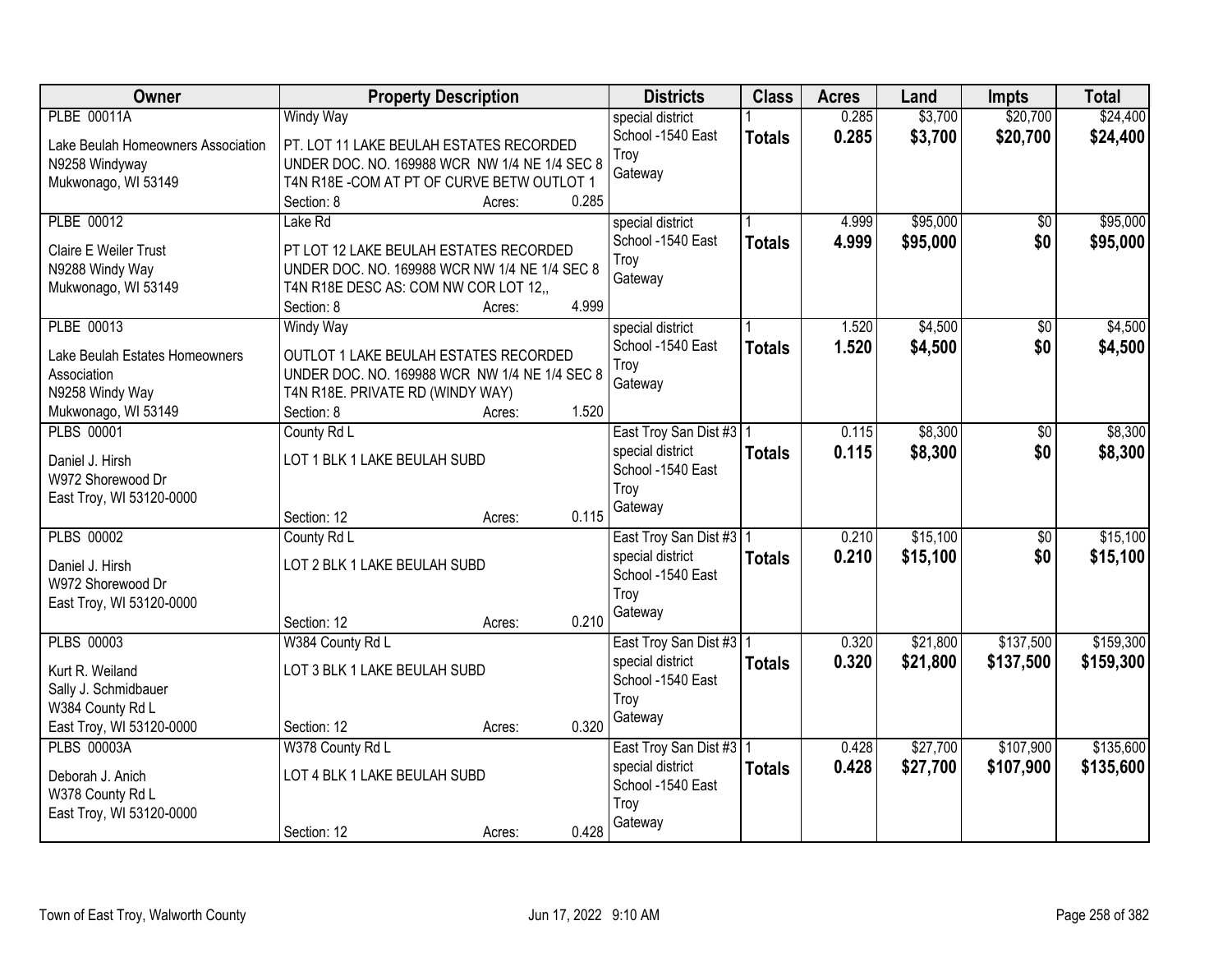| \$166,900<br><b>PLBS 00004</b><br>W372 County Rd L<br>0.581<br>\$34,600<br>East Troy San Dist #3   1<br>\$34,600<br>\$132,300<br>special district<br>0.581<br>\$166,900<br><b>Totals</b><br>Guy P. Kadau et al<br>LOT 5 BLK 1 LAKE BEULAH SUBD; ALSO PT OF LOT<br>School -1540 East<br>c/o Guy P. Kadau<br>BLK 1 LAKE BEULAH SUBD DESC AS BEG AT NW<br>Troy<br>W372 County Rd L<br>COR SD LOT 6; N40D00'00"E ALG NWLY LN SD LOT 6<br>Gateway<br>0.581<br>East Troy, WI 53120<br>Section: 12<br>Acres:<br>\$6,000<br><b>PLBS 00005</b><br>\$6,000<br>County Rd L<br>0.343<br>\$0<br>East Troy San Dist #3   1<br>0.343<br>\$6,000<br>\$0<br>\$6,000<br>special district<br><b>Totals</b><br>LOT 6 BLK 1 LAKE BEULAH SUBD EXC PT LOT 6 BLK<br>Gary A. Johnson et al<br>School -1540 East<br>1 DESC AS BEG AT NW COR SD LOT 6; N40D00'00"E<br>c/o Gary A. Johnson<br>Troy<br>W362 County Rd L<br>ALG NWLY LN OF SD LOT 6 10'; S50D00'00"E 305.20'<br>Gateway<br>0.343<br>East Troy, WI 53120<br>Section: 12<br>Acres:<br>\$45,700<br>\$142,000<br>W362 County Rd L<br>\$96,300<br><b>PLBS 00006</b><br>East Troy San Dist #3   1<br>1.033<br>special district<br>1.033<br>\$45,700<br>\$96,300<br>\$142,000<br><b>Totals</b><br>LOTS 7 & 8 BLK 1 LAKE BEULAH SUB<br>Gary A. Johnson<br>School -1540 East<br>Janet J. Kosky<br>Troy<br>W362 County Rd L<br>Gateway<br>1.033<br>Section: 12<br>East Troy, WI 53120<br>Acres:<br><b>PLBS 00007</b><br>\$32,200<br>\$80,300<br>\$112,500<br>W358 County Rd L<br>0.517<br>East Troy San Dist #3   1<br>0.517<br>\$32,200<br>special district<br>\$80,300<br>\$112,500<br><b>Totals</b><br>LOT 9 BLK 1 LAKE BEULAH SUBD EXC EASEMENT<br>Nathan L. Betthauser<br>School -1540 East<br>W358 County Rd L<br>Troy<br>East Troy, WI 53120<br>Gateway<br>0.517<br>Section: 12<br>Acres:<br>\$32,200<br>\$160,500<br><b>PLBS 00008</b><br>0.517<br>W350 County Rd L<br>East Troy San Dist #3   1<br>0.517<br>\$32,200<br>\$160,500<br>special district<br><b>Totals</b> | Owner             | <b>Property Description</b>                | <b>Districts</b> | <b>Class</b> | <b>Acres</b> | Land | <b>Impts</b> | <b>Total</b> |
|---------------------------------------------------------------------------------------------------------------------------------------------------------------------------------------------------------------------------------------------------------------------------------------------------------------------------------------------------------------------------------------------------------------------------------------------------------------------------------------------------------------------------------------------------------------------------------------------------------------------------------------------------------------------------------------------------------------------------------------------------------------------------------------------------------------------------------------------------------------------------------------------------------------------------------------------------------------------------------------------------------------------------------------------------------------------------------------------------------------------------------------------------------------------------------------------------------------------------------------------------------------------------------------------------------------------------------------------------------------------------------------------------------------------------------------------------------------------------------------------------------------------------------------------------------------------------------------------------------------------------------------------------------------------------------------------------------------------------------------------------------------------------------------------------------------------------------------------------------------------------------------------------------------------------------------------------------------------------------------------------------|-------------------|--------------------------------------------|------------------|--------------|--------------|------|--------------|--------------|
|                                                                                                                                                                                                                                                                                                                                                                                                                                                                                                                                                                                                                                                                                                                                                                                                                                                                                                                                                                                                                                                                                                                                                                                                                                                                                                                                                                                                                                                                                                                                                                                                                                                                                                                                                                                                                                                                                                                                                                                                         |                   |                                            |                  |              |              |      | \$132,300    |              |
|                                                                                                                                                                                                                                                                                                                                                                                                                                                                                                                                                                                                                                                                                                                                                                                                                                                                                                                                                                                                                                                                                                                                                                                                                                                                                                                                                                                                                                                                                                                                                                                                                                                                                                                                                                                                                                                                                                                                                                                                         |                   |                                            |                  |              |              |      |              |              |
|                                                                                                                                                                                                                                                                                                                                                                                                                                                                                                                                                                                                                                                                                                                                                                                                                                                                                                                                                                                                                                                                                                                                                                                                                                                                                                                                                                                                                                                                                                                                                                                                                                                                                                                                                                                                                                                                                                                                                                                                         |                   |                                            |                  |              |              |      |              |              |
|                                                                                                                                                                                                                                                                                                                                                                                                                                                                                                                                                                                                                                                                                                                                                                                                                                                                                                                                                                                                                                                                                                                                                                                                                                                                                                                                                                                                                                                                                                                                                                                                                                                                                                                                                                                                                                                                                                                                                                                                         |                   |                                            |                  |              |              |      |              |              |
|                                                                                                                                                                                                                                                                                                                                                                                                                                                                                                                                                                                                                                                                                                                                                                                                                                                                                                                                                                                                                                                                                                                                                                                                                                                                                                                                                                                                                                                                                                                                                                                                                                                                                                                                                                                                                                                                                                                                                                                                         |                   |                                            |                  |              |              |      |              |              |
|                                                                                                                                                                                                                                                                                                                                                                                                                                                                                                                                                                                                                                                                                                                                                                                                                                                                                                                                                                                                                                                                                                                                                                                                                                                                                                                                                                                                                                                                                                                                                                                                                                                                                                                                                                                                                                                                                                                                                                                                         |                   |                                            |                  |              |              |      |              |              |
|                                                                                                                                                                                                                                                                                                                                                                                                                                                                                                                                                                                                                                                                                                                                                                                                                                                                                                                                                                                                                                                                                                                                                                                                                                                                                                                                                                                                                                                                                                                                                                                                                                                                                                                                                                                                                                                                                                                                                                                                         |                   |                                            |                  |              |              |      |              |              |
|                                                                                                                                                                                                                                                                                                                                                                                                                                                                                                                                                                                                                                                                                                                                                                                                                                                                                                                                                                                                                                                                                                                                                                                                                                                                                                                                                                                                                                                                                                                                                                                                                                                                                                                                                                                                                                                                                                                                                                                                         |                   |                                            |                  |              |              |      |              |              |
|                                                                                                                                                                                                                                                                                                                                                                                                                                                                                                                                                                                                                                                                                                                                                                                                                                                                                                                                                                                                                                                                                                                                                                                                                                                                                                                                                                                                                                                                                                                                                                                                                                                                                                                                                                                                                                                                                                                                                                                                         |                   |                                            |                  |              |              |      |              |              |
|                                                                                                                                                                                                                                                                                                                                                                                                                                                                                                                                                                                                                                                                                                                                                                                                                                                                                                                                                                                                                                                                                                                                                                                                                                                                                                                                                                                                                                                                                                                                                                                                                                                                                                                                                                                                                                                                                                                                                                                                         |                   |                                            |                  |              |              |      |              |              |
|                                                                                                                                                                                                                                                                                                                                                                                                                                                                                                                                                                                                                                                                                                                                                                                                                                                                                                                                                                                                                                                                                                                                                                                                                                                                                                                                                                                                                                                                                                                                                                                                                                                                                                                                                                                                                                                                                                                                                                                                         |                   |                                            |                  |              |              |      |              |              |
|                                                                                                                                                                                                                                                                                                                                                                                                                                                                                                                                                                                                                                                                                                                                                                                                                                                                                                                                                                                                                                                                                                                                                                                                                                                                                                                                                                                                                                                                                                                                                                                                                                                                                                                                                                                                                                                                                                                                                                                                         |                   |                                            |                  |              |              |      |              |              |
|                                                                                                                                                                                                                                                                                                                                                                                                                                                                                                                                                                                                                                                                                                                                                                                                                                                                                                                                                                                                                                                                                                                                                                                                                                                                                                                                                                                                                                                                                                                                                                                                                                                                                                                                                                                                                                                                                                                                                                                                         |                   |                                            |                  |              |              |      |              |              |
|                                                                                                                                                                                                                                                                                                                                                                                                                                                                                                                                                                                                                                                                                                                                                                                                                                                                                                                                                                                                                                                                                                                                                                                                                                                                                                                                                                                                                                                                                                                                                                                                                                                                                                                                                                                                                                                                                                                                                                                                         |                   |                                            |                  |              |              |      |              |              |
|                                                                                                                                                                                                                                                                                                                                                                                                                                                                                                                                                                                                                                                                                                                                                                                                                                                                                                                                                                                                                                                                                                                                                                                                                                                                                                                                                                                                                                                                                                                                                                                                                                                                                                                                                                                                                                                                                                                                                                                                         |                   |                                            |                  |              |              |      |              |              |
|                                                                                                                                                                                                                                                                                                                                                                                                                                                                                                                                                                                                                                                                                                                                                                                                                                                                                                                                                                                                                                                                                                                                                                                                                                                                                                                                                                                                                                                                                                                                                                                                                                                                                                                                                                                                                                                                                                                                                                                                         |                   |                                            |                  |              |              |      |              |              |
|                                                                                                                                                                                                                                                                                                                                                                                                                                                                                                                                                                                                                                                                                                                                                                                                                                                                                                                                                                                                                                                                                                                                                                                                                                                                                                                                                                                                                                                                                                                                                                                                                                                                                                                                                                                                                                                                                                                                                                                                         |                   |                                            |                  |              |              |      |              |              |
|                                                                                                                                                                                                                                                                                                                                                                                                                                                                                                                                                                                                                                                                                                                                                                                                                                                                                                                                                                                                                                                                                                                                                                                                                                                                                                                                                                                                                                                                                                                                                                                                                                                                                                                                                                                                                                                                                                                                                                                                         |                   |                                            |                  |              |              |      |              |              |
|                                                                                                                                                                                                                                                                                                                                                                                                                                                                                                                                                                                                                                                                                                                                                                                                                                                                                                                                                                                                                                                                                                                                                                                                                                                                                                                                                                                                                                                                                                                                                                                                                                                                                                                                                                                                                                                                                                                                                                                                         |                   |                                            |                  |              |              |      |              |              |
| \$192,700<br>\$192,700                                                                                                                                                                                                                                                                                                                                                                                                                                                                                                                                                                                                                                                                                                                                                                                                                                                                                                                                                                                                                                                                                                                                                                                                                                                                                                                                                                                                                                                                                                                                                                                                                                                                                                                                                                                                                                                                                                                                                                                  |                   |                                            |                  |              |              |      |              |              |
|                                                                                                                                                                                                                                                                                                                                                                                                                                                                                                                                                                                                                                                                                                                                                                                                                                                                                                                                                                                                                                                                                                                                                                                                                                                                                                                                                                                                                                                                                                                                                                                                                                                                                                                                                                                                                                                                                                                                                                                                         |                   |                                            |                  |              |              |      |              |              |
|                                                                                                                                                                                                                                                                                                                                                                                                                                                                                                                                                                                                                                                                                                                                                                                                                                                                                                                                                                                                                                                                                                                                                                                                                                                                                                                                                                                                                                                                                                                                                                                                                                                                                                                                                                                                                                                                                                                                                                                                         |                   |                                            |                  |              |              |      |              |              |
|                                                                                                                                                                                                                                                                                                                                                                                                                                                                                                                                                                                                                                                                                                                                                                                                                                                                                                                                                                                                                                                                                                                                                                                                                                                                                                                                                                                                                                                                                                                                                                                                                                                                                                                                                                                                                                                                                                                                                                                                         |                   |                                            |                  |              |              |      |              |              |
| School -1540 East                                                                                                                                                                                                                                                                                                                                                                                                                                                                                                                                                                                                                                                                                                                                                                                                                                                                                                                                                                                                                                                                                                                                                                                                                                                                                                                                                                                                                                                                                                                                                                                                                                                                                                                                                                                                                                                                                                                                                                                       | Christopher Depka | LOT 10 BLK 1 LAKE BEULAH SUBD EXC EASEMENT |                  |              |              |      |              |              |
| Shelly Depka<br>Troy                                                                                                                                                                                                                                                                                                                                                                                                                                                                                                                                                                                                                                                                                                                                                                                                                                                                                                                                                                                                                                                                                                                                                                                                                                                                                                                                                                                                                                                                                                                                                                                                                                                                                                                                                                                                                                                                                                                                                                                    |                   |                                            |                  |              |              |      |              |              |
| W350 County Rd L<br>Gateway                                                                                                                                                                                                                                                                                                                                                                                                                                                                                                                                                                                                                                                                                                                                                                                                                                                                                                                                                                                                                                                                                                                                                                                                                                                                                                                                                                                                                                                                                                                                                                                                                                                                                                                                                                                                                                                                                                                                                                             |                   |                                            |                  |              |              |      |              |              |
| 0.517<br>East Troy, WI 53120<br>Section: 12<br>Acres:                                                                                                                                                                                                                                                                                                                                                                                                                                                                                                                                                                                                                                                                                                                                                                                                                                                                                                                                                                                                                                                                                                                                                                                                                                                                                                                                                                                                                                                                                                                                                                                                                                                                                                                                                                                                                                                                                                                                                   |                   |                                            |                  |              |              |      |              |              |
| <b>PLBS 00009</b><br>\$32,200<br>\$112,900<br>\$145,100<br>W389 County Rd L<br>0.517<br>East Troy San Dist #3   1                                                                                                                                                                                                                                                                                                                                                                                                                                                                                                                                                                                                                                                                                                                                                                                                                                                                                                                                                                                                                                                                                                                                                                                                                                                                                                                                                                                                                                                                                                                                                                                                                                                                                                                                                                                                                                                                                       |                   |                                            |                  |              |              |      |              |              |
| \$32,200<br>special district<br>0.517<br>\$112,900<br>\$145,100<br><b>Totals</b><br>LOT 3 BLK 2 LAKE BEULAH SUBD<br>Everett A. Bunzel III                                                                                                                                                                                                                                                                                                                                                                                                                                                                                                                                                                                                                                                                                                                                                                                                                                                                                                                                                                                                                                                                                                                                                                                                                                                                                                                                                                                                                                                                                                                                                                                                                                                                                                                                                                                                                                                               |                   |                                            |                  |              |              |      |              |              |
| School -1540 East<br>W389 County Rd L                                                                                                                                                                                                                                                                                                                                                                                                                                                                                                                                                                                                                                                                                                                                                                                                                                                                                                                                                                                                                                                                                                                                                                                                                                                                                                                                                                                                                                                                                                                                                                                                                                                                                                                                                                                                                                                                                                                                                                   |                   |                                            |                  |              |              |      |              |              |
| Troy<br>East Troy, WI 53120                                                                                                                                                                                                                                                                                                                                                                                                                                                                                                                                                                                                                                                                                                                                                                                                                                                                                                                                                                                                                                                                                                                                                                                                                                                                                                                                                                                                                                                                                                                                                                                                                                                                                                                                                                                                                                                                                                                                                                             |                   |                                            |                  |              |              |      |              |              |
| Gateway<br>0.517<br>Section: 12<br>Acres:                                                                                                                                                                                                                                                                                                                                                                                                                                                                                                                                                                                                                                                                                                                                                                                                                                                                                                                                                                                                                                                                                                                                                                                                                                                                                                                                                                                                                                                                                                                                                                                                                                                                                                                                                                                                                                                                                                                                                               |                   |                                            |                  |              |              |      |              |              |
| <b>PLBS 00010</b><br>\$102,300<br>W383 County Rd L<br>\$32,200<br>\$134,500<br>East Troy San Dist #3   1<br>0.517                                                                                                                                                                                                                                                                                                                                                                                                                                                                                                                                                                                                                                                                                                                                                                                                                                                                                                                                                                                                                                                                                                                                                                                                                                                                                                                                                                                                                                                                                                                                                                                                                                                                                                                                                                                                                                                                                       |                   |                                            |                  |              |              |      |              |              |
| 0.517<br>\$32,200<br>\$102,300<br>special district<br>\$134,500<br><b>Totals</b><br>Christopher R. Koceja<br>LOT 4 BLK 2 LAKE BEULAH SUBD ALSO DRIVEWAY                                                                                                                                                                                                                                                                                                                                                                                                                                                                                                                                                                                                                                                                                                                                                                                                                                                                                                                                                                                                                                                                                                                                                                                                                                                                                                                                                                                                                                                                                                                                                                                                                                                                                                                                                                                                                                                 |                   |                                            |                  |              |              |      |              |              |
| School -1540 East<br><b>EASEMENT</b><br>Carol A. Koceja                                                                                                                                                                                                                                                                                                                                                                                                                                                                                                                                                                                                                                                                                                                                                                                                                                                                                                                                                                                                                                                                                                                                                                                                                                                                                                                                                                                                                                                                                                                                                                                                                                                                                                                                                                                                                                                                                                                                                 |                   |                                            |                  |              |              |      |              |              |
| Troy<br>W383 County Rd L                                                                                                                                                                                                                                                                                                                                                                                                                                                                                                                                                                                                                                                                                                                                                                                                                                                                                                                                                                                                                                                                                                                                                                                                                                                                                                                                                                                                                                                                                                                                                                                                                                                                                                                                                                                                                                                                                                                                                                                |                   |                                            |                  |              |              |      |              |              |
| Gateway<br>0.517<br>East Troy, WI 53120<br>Section: 12<br>Acres:                                                                                                                                                                                                                                                                                                                                                                                                                                                                                                                                                                                                                                                                                                                                                                                                                                                                                                                                                                                                                                                                                                                                                                                                                                                                                                                                                                                                                                                                                                                                                                                                                                                                                                                                                                                                                                                                                                                                        |                   |                                            |                  |              |              |      |              |              |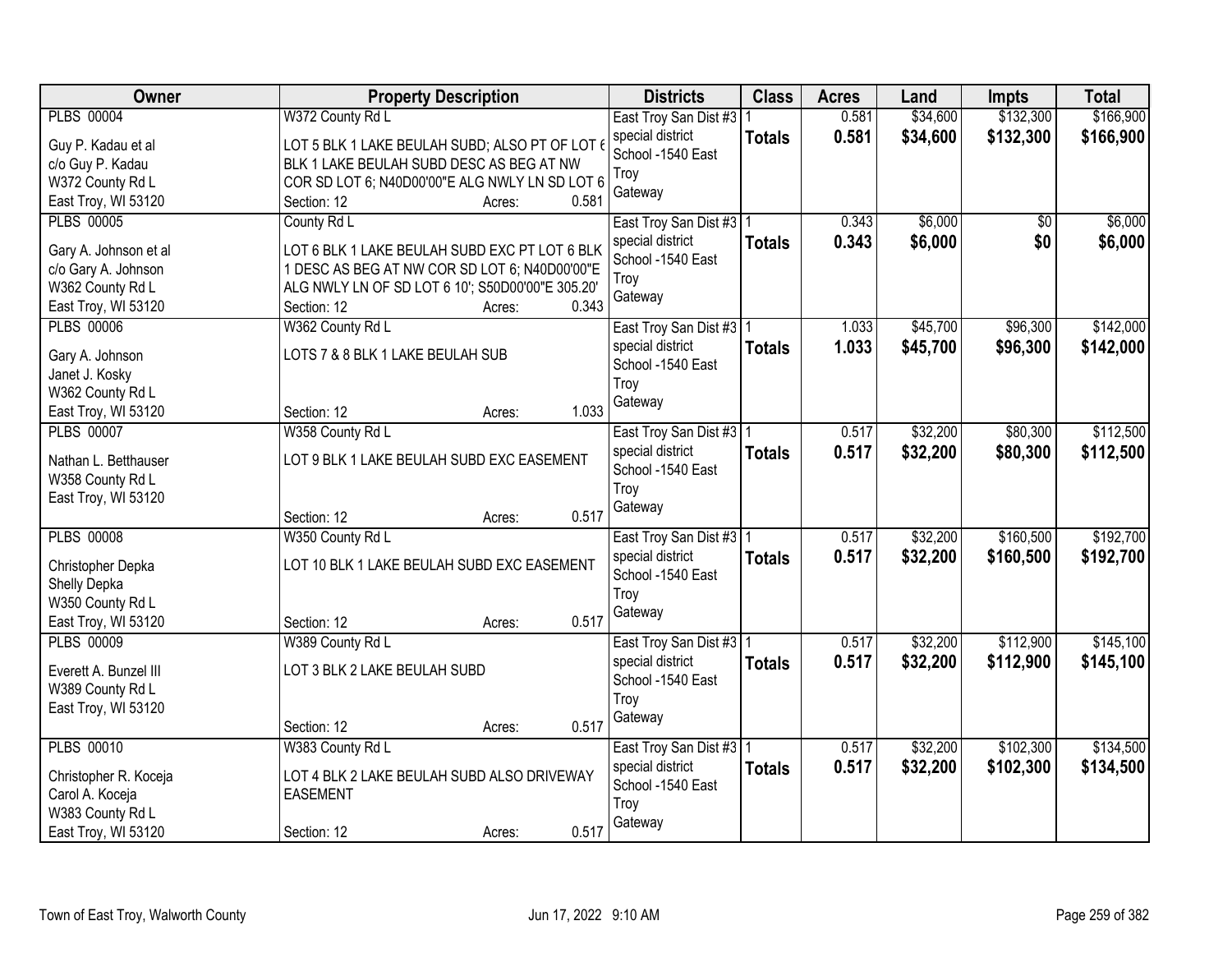| Owner                                                                                                       |                                                                                                                   | <b>Property Description</b> |                | <b>Districts</b>                                                                      | <b>Class</b>  | <b>Acres</b>   | Land                 | Impts                  | <b>Total</b>           |
|-------------------------------------------------------------------------------------------------------------|-------------------------------------------------------------------------------------------------------------------|-----------------------------|----------------|---------------------------------------------------------------------------------------|---------------|----------------|----------------------|------------------------|------------------------|
| <b>PLBS 00010A</b><br><b>Waltraud Larson</b><br>W379 County Rd L<br>East Troy, WI 53120                     | W379 County Rd L<br>LOT 5 BLK 2 LAKE BEULAH SUBD ALSO DRIVEWAY<br><b>EASEMENT</b>                                 |                             |                | East Troy San Dist #3   1<br>special district<br>School -1540 East<br>Troy            | <b>Totals</b> | 0.517<br>0.517 | \$32,200<br>\$32,200 | \$118,900<br>\$118,900 | \$151,100<br>\$151,100 |
|                                                                                                             | Section: 12                                                                                                       | Acres:                      | 0.517          | Gateway                                                                               |               |                |                      |                        |                        |
| <b>PLBS 00011</b><br>David M. Demeuse<br>Roy J. Demeuse<br>W371 County Rd L                                 | W371 County Rd L<br>LOT 6 BLK 2 & W 1/2 LOT 7 BLK 2 LAKE BEULAH<br><b>SUBD</b>                                    |                             |                | East Troy San Dist #3   1<br>special district<br>School -1540 East<br>Troy<br>Gateway | <b>Totals</b> | 0.723<br>0.723 | \$39,800<br>\$39,800 | \$100,200<br>\$100,200 | \$140,000<br>\$140,000 |
| East Troy, WI 53120<br><b>PLBS 00012</b><br>Matthew A. Malkowski<br>W361 County Rd L<br>East Troy, WI 53120 | Section: 12<br>W361 County Rd L<br>E 1/2 LOT 7 BLK 2 & LOT 8 BLK 2 LAKE BEULAH SUB<br>Section: 12                 | Acres:<br>Acres:            | 0.723<br>0.723 | East Troy San Dist #3   1<br>special district<br>School -1540 East<br>Troy<br>Gateway | <b>Totals</b> | 0.723<br>0.723 | \$39,800<br>\$39,800 | \$84,100<br>\$84,100   | \$123,900<br>\$123,900 |
| <b>PLBS 00013</b><br>Paul C. Gaspervich<br>Deborah A. Gaspervich<br>W357 County Rd L<br>East Troy, WI 53120 | W357 County Rd L<br>LOTS 9 & 10 BLK 2 LAKE BEULAH SUB<br>Section: 12                                              | Acres:                      | 1.033          | East Troy San Dist #3   1<br>special district<br>School -1540 East<br>Troy<br>Gateway | <b>Totals</b> | 1.033<br>1.033 | \$45,700<br>\$45,700 | \$85,000<br>\$85,000   | \$130,700<br>\$130,700 |
| <b>PLBS 00014</b><br>Michael O. Sie<br>Deborah D. Sie<br>W343 County Rd L<br>East Troy, WI 53120            | W351 County Rd L<br>LOT 11 BLK 2 LAKE BEULAH SUBD<br>Section: 12                                                  | Acres:                      | 0.517          | East Troy San Dist #3 1<br>special district<br>School -1540 East<br>Troy<br>Gateway   | <b>Totals</b> | 0.517<br>0.517 | \$32,200<br>\$32,200 | \$89,800<br>\$89,800   | \$122,000<br>\$122,000 |
| <b>PLBSA 00001</b><br>Annette M. Peroceschi<br>W342 County Rd L<br>East Troy, WI 53120                      | W342 County Rd L<br>LOT 1 BLK 1 HUNTER & FRAISER ADD TO LAKE<br><b>BEULAH</b><br>Section: 12                      | Acres:                      | 0.516          | East Troy San Dist #3 1<br>special district<br>School -1540 East<br>Troy<br>Gateway   | <b>Totals</b> | 0.516<br>0.516 | \$32,200<br>\$32,200 | \$105,800<br>\$105,800 | \$138,000<br>\$138,000 |
| <b>PLBSA 00002</b><br>Michael I. Sinnett<br>Megan A. Sinnett<br>W332 County Rd L<br>East Troy, WI 53120     | W332 County Rd L<br>LOTS 2 & 3 BLK 1 & SWLY 1/4 LOT 4 BLK 1 HUNTER 8<br>FRAISER ADD TO LAKE BEULAH<br>Section: 12 | Acres:                      | 1.033          | East Troy San Dist #3   1<br>special district<br>School -1540 East<br>Troy<br>Gateway | <b>Totals</b> | 1.033<br>1.033 | \$45,700<br>\$45,700 | \$102,100<br>\$102,100 | \$147,800<br>\$147,800 |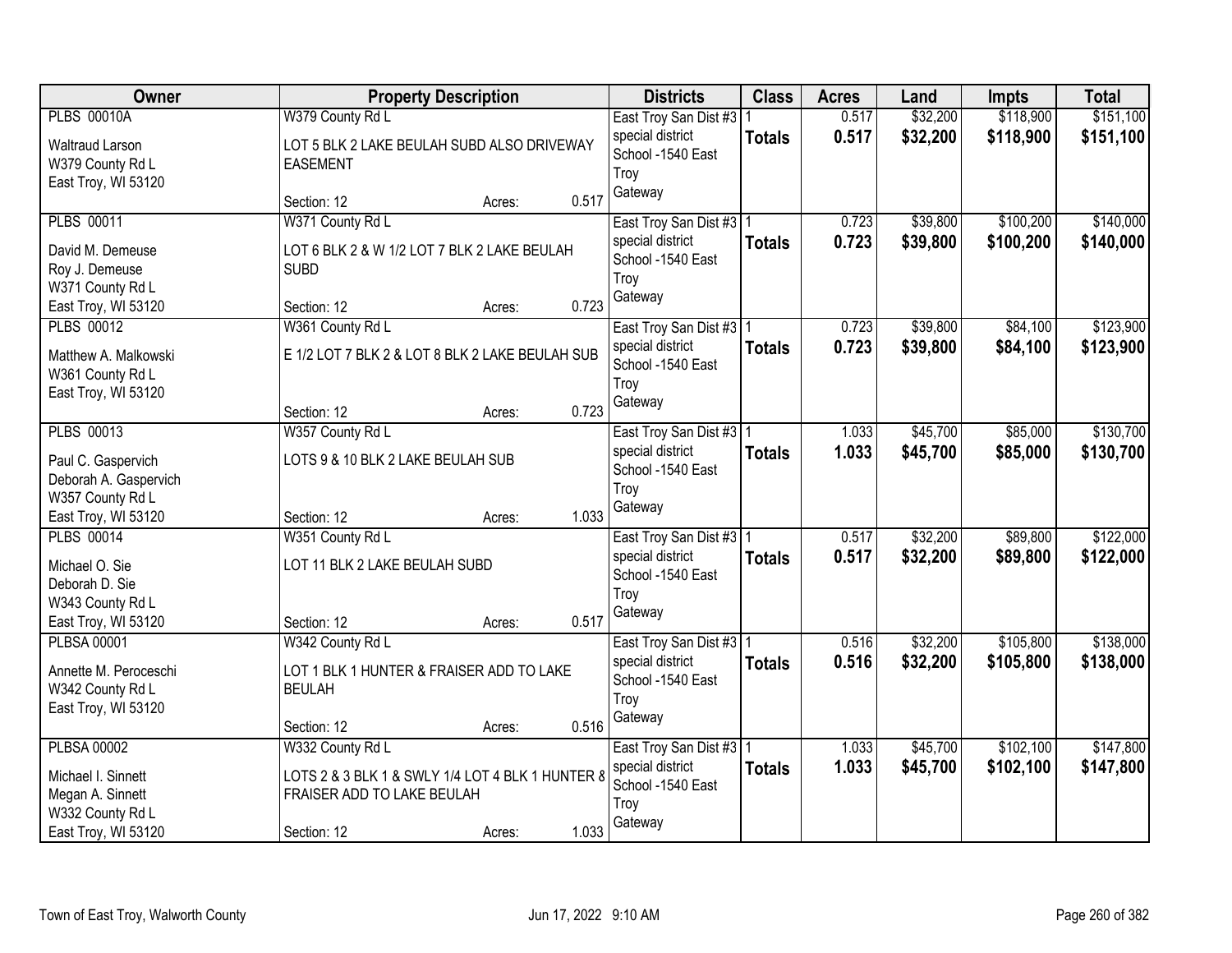| Owner                 | <b>Property Description</b>                      | <b>Districts</b>                      | <b>Class</b>  | <b>Acres</b> | Land      | Impts           | <b>Total</b> |
|-----------------------|--------------------------------------------------|---------------------------------------|---------------|--------------|-----------|-----------------|--------------|
| <b>PLBSA 00005</b>    | County Rd L                                      | East Troy San Dist #3   1             |               | 0.165        | \$11,900  | $\overline{50}$ | \$11,900     |
| Michael O. Sie        | SWLY 24' LOT 1 BLK 2 HUNTER & FRAISER ADD TO     | special district<br>School -1540 East | <b>Totals</b> | 0.165        | \$11,900  | \$0             | \$11,900     |
| W343 County Rd L      | <b>LAKE BEULAH</b>                               | Troy                                  |               |              |           |                 |              |
| East Troy, WI 53120   |                                                  | Gateway                               |               |              |           |                 |              |
|                       | 0.165<br>Section: 12<br>Acres:                   |                                       |               |              |           |                 |              |
| <b>PLBSA 00006</b>    | W343 County Rd L                                 | East Troy San Dist #3   1             |               | 0.764        | \$41,100  | \$115,500       | \$156,600    |
| Michael O. Sie        | NELY 50' LOT 1 BLK 2 LOT 2 BLK 2 HUNTER &        | special district<br>School -1540 East | <b>Totals</b> | 0.764        | \$41,100  | \$115,500       | \$156,600    |
| Deborah D. Sie        | FRAISER ADD TO LAKE BEULAH SUBD                  | Troy                                  |               |              |           |                 |              |
| W343 County Rd L      |                                                  | Gateway                               |               |              |           |                 |              |
| East Troy, WI 53120   | 0.764<br>Section: 12<br>Acres:                   |                                       |               |              |           |                 |              |
| <b>PLBSA 00007</b>    | County Rd L                                      | East Troy San Dist #3   1             |               | 1.033        | \$45,700  | $\overline{50}$ | \$45,700     |
| James A. Fimreite     | LOTS 3 & 4 BLK 2 HUNTER & FRAISER ADD TO LAKE    | special district                      | <b>Totals</b> | 1.033        | \$45,700  | \$0             | \$45,700     |
| PO Box 14831          | <b>BEULAH SUBD</b>                               | School -1540 East<br>Troy             |               |              |           |                 |              |
| West Allis, WI 53214  |                                                  | Gateway                               |               |              |           |                 |              |
|                       | 1.033<br>Section: 12<br>Acres:                   |                                       |               |              |           |                 |              |
| <b>PLBSA 00007A</b>   | W325 County Rd L                                 | East Troy San Dist #3   1             |               | 1.033        | \$45,700  | \$254,300       | \$300,000    |
| Paul Sonderegger      | LOTS 5 & 6 BLK 2 HUNTER & FRAISER ADD TO LAKE    | special district                      | <b>Totals</b> | 1.033        | \$45,700  | \$254,300       | \$300,000    |
| Mary E. Sonderegger   | BEULAH OUT OF PLBSA 7                            | School -1540 East                     |               |              |           |                 |              |
| W325 County Rd L      |                                                  | Troy                                  |               |              |           |                 |              |
| East Troy, WI 53120   | 1.033<br>Section: 12<br>Acres:                   | Gateway                               |               |              |           |                 |              |
| <b>PLBSA 00008</b>    | W395 County Rd L                                 | East Troy San Dist #3   1             |               | 0.652        | \$37,200  | \$62,400        | \$99,600     |
| Dave J. Hanna         | LOTS 1 THRU 3 HUNTER BLK, LAKE BEULAH SUBD       | special district                      | <b>Totals</b> | 0.652        | \$37,200  | \$62,400        | \$99,600     |
| Cheryl M. Gavinski    |                                                  | School -1540 East                     |               |              |           |                 |              |
| 2146 Mill St          |                                                  | Troy                                  |               |              |           |                 |              |
| East Troy, WI 53120   | 0.652<br>Section: 12<br>Acres:                   | Gateway                               |               |              |           |                 |              |
| <b>PLBW 00001</b>     | W2277 Country Club Ln                            | Lake Beulah Lake                      |               | 3.915        | \$600,900 | \$469,600       | \$1,070,500  |
| Todko 2011 Trust      | LOT 1 LAKE BEULAH WOODLANDS AS RECORDED II       | Management                            | <b>Totals</b> | 3.915        | \$600,900 | \$469,600       | \$1,070,500  |
| 20261 Beatty Ridge Rd | CAB B SLIDE 140 WCR. LOCATED IN NE 1/4 & NW 1/4  | special district                      |               |              |           |                 |              |
| Los Gatos, CA 95033   | NE 1/4 SEC 18 T4N R18E. 168667 SQ FT. OMITS PL-8 | School -1540 East                     |               |              |           |                 |              |
|                       | 3.915<br>Section: 18<br>Acres:                   | Troy                                  |               |              |           |                 |              |
|                       |                                                  | Gateway                               |               |              |           |                 |              |
| <b>PLBW 00002</b>     | W2172 Country Club Ln                            | Lake Beulah Lake                      |               | 5.615        | \$396,900 | \$435,900       | \$832,800    |
| Jeffrey A. Robran     | LOT 2 LAKE BEULAH WOODLANDS AS RECORDED II       | Management<br>special district        | <b>Totals</b> | 5.615        | \$396,900 | \$435,900       | \$832,800    |
| Renae L. Robran       | CAB B SLIDE 140 WCR. LOCATED IN NE 1/4 & NW 1/4  | School -1540 East                     |               |              |           |                 |              |
| W2172 Country Club Ln | NE 1/4 SEC 18 T4N R18E. 244595 SQ FT. OMITS PL-8 | Troy                                  |               |              |           |                 |              |
| East Troy, WI 53120   | 5.615<br>Section: 18<br>Acres:                   | Gateway                               |               |              |           |                 |              |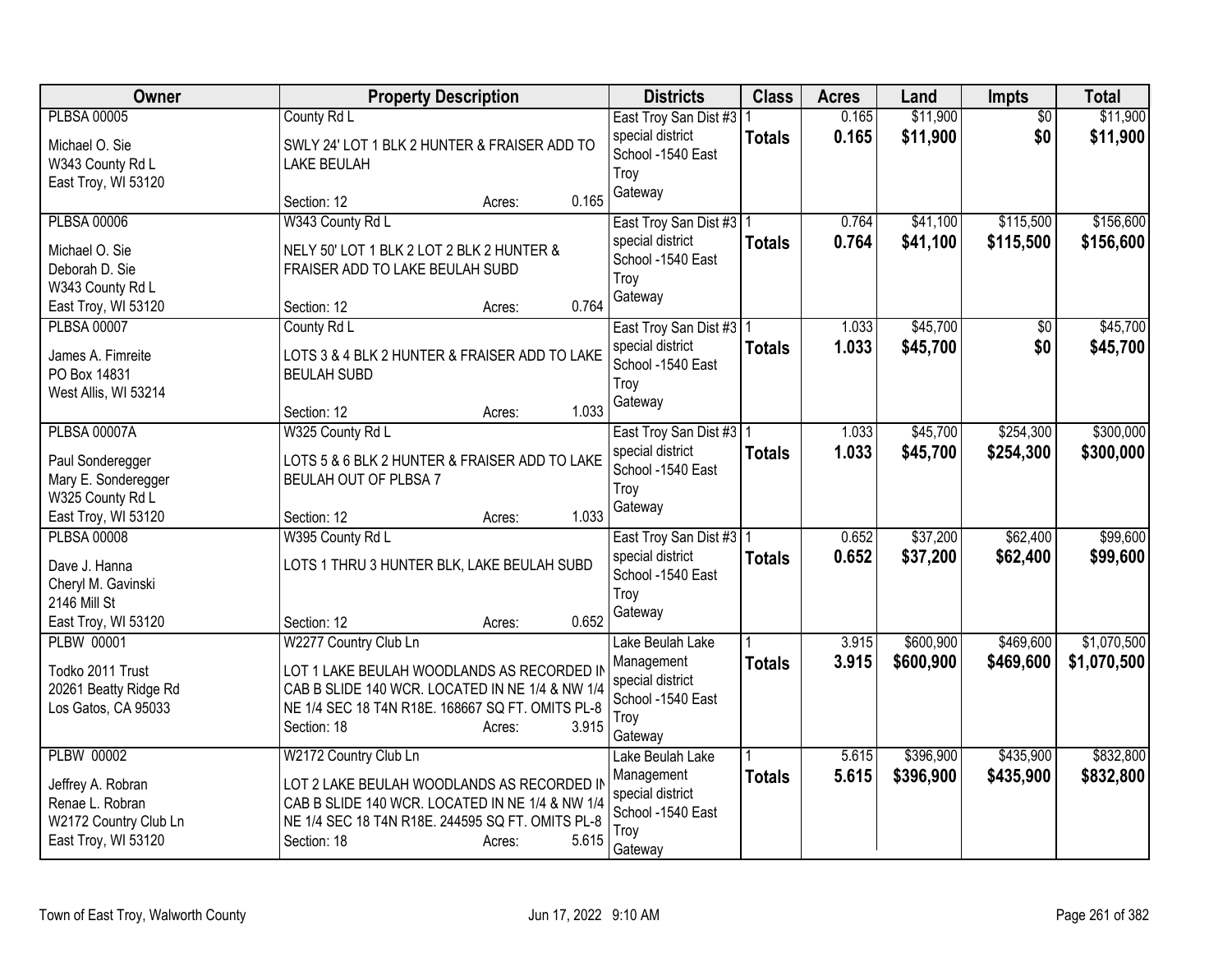| <b>Owner</b>                       | <b>Property Description</b>                        | <b>Districts</b>                      | <b>Class</b>  | <b>Acres</b> | Land      | <b>Impts</b>           | <b>Total</b> |
|------------------------------------|----------------------------------------------------|---------------------------------------|---------------|--------------|-----------|------------------------|--------------|
| <b>PLBW 00003</b>                  | W2162 Country Club Ln                              | Lake Beulah Lake                      |               | 5.708        | \$322,000 | \$368,000              | \$690,000    |
| Kenneth G. Brown                   | LOT 3 LAKE BEULAH WOODLANDS AS RECORDED II         | Management                            | <b>Totals</b> | 5.708        | \$322,000 | \$368,000              | \$690,000    |
| Judith M. Brown                    | CAB B SLIDE 140 WCR. LOCATED IN NE 1/4 & NW 1/4    | special district<br>School -1540 East |               |              |           |                        |              |
| W2162 Country Club Ln              | NE 1/4 SEC 18 T4N R18E. 248641 SQ FT. OMITS PL-8   | Troy                                  |               |              |           |                        |              |
| East Troy, WI 53120                | 5.708<br>Section: 18<br>Acres:                     | Gateway                               |               |              |           |                        |              |
| <b>PLBW 00004</b>                  | W2247 Beulah Hghts Rd                              | Lake Beulah Lake                      |               | 5.575        | \$493,100 | \$401,700              | \$894,800    |
| John B Thomas 2007 Trust           | LOT 4 LAKE BEULAH WOODLANDS AS RECORDED II         | Management                            | <b>Totals</b> | 5.575        | \$493,100 | \$401,700              | \$894,800    |
| 2750 Commons Dr                    | CAB B SLIDE 140 WCR. LOCATED IN NE 1/4 & NW 1/4    | special district                      |               |              |           |                        |              |
| #304                               | NE 1/4 SEC 18 T4N R18E. 242808 SQ FT. OMITS PL-8   | School -1540 East<br>Troy             |               |              |           |                        |              |
| Glenview, IL 60026                 | 5.575<br>Section: 18<br>Acres:                     | Gateway                               |               |              |           |                        |              |
| <b>PLBW 00005</b>                  | Stringers Bridge Rd                                | Lake Beulah Lake                      |               | 6.600        | \$545,000 | \$0                    | \$545,000    |
| Keokai, LLC                        | LOT 5 LAKE BEULAH WOODLANDS AS RECORDED II         | Management                            | <b>Totals</b> | 6.600        | \$545,000 | \$0                    | \$545,000    |
| 112 N Curry St                     | CAB B SLIDE 140 WCR. LOCATED IN NE 1/4 & NW 1/4    | special district                      |               |              |           |                        |              |
| Carson City, NV 89703-0000         | NE 1/4 SEC 18 T4N R18E. 285575 SQ FT. OMITS PL-8   | School -1540 East                     |               |              |           |                        |              |
|                                    | 6.600<br>Section: 18<br>Acres:                     | Troy<br>Gateway                       |               |              |           |                        |              |
| PMG 00001                          | W1345 Beulah Ln Rd                                 | special district                      |               | 0.870        | \$51,400  | \$206,000              | \$257,400    |
|                                    |                                                    | School -1540 East                     | <b>Totals</b> | 0.870        | \$51,400  | \$206,000              | \$257,400    |
| Roger D. Cook                      | LOTS 1 & 2 LOTS 4 THRU 6 MCGRAW'S PARK             | Troy                                  |               |              |           |                        |              |
| 2602 Cameron St                    |                                                    | Gateway                               |               |              |           |                        |              |
| Delavan, WI 53115-0000             | Section: 9<br>0.870                                |                                       |               |              |           |                        |              |
| PMG 00001A                         | Acres:<br>N9290 East Shore Rd                      | special district                      |               | 0.182        | \$22,000  | \$62,300               | \$84,300     |
|                                    |                                                    | School -1540 East                     | <b>Totals</b> | 0.182        | \$22,000  | \$62,300               | \$84,300     |
| Scott D. Nielson                   | PT LOTS 7 & 8 MCGRAW'S PARK: COM SW COR LOT        | Troy                                  |               |              |           |                        |              |
| Lillian E. Nielson                 | 7, N77D40'E 161.76', N7D W 41.91' TO N LN LOT 7, E | Gateway                               |               |              |           |                        |              |
| N9296 E Shore Rd                   | 10.06', S7D E 79.5', S76D15'W 163', N17D W 50' TO  |                                       |               |              |           |                        |              |
| East Troy, WI 53120<br>PMG 00001A1 | Section: 9<br>0.182<br>Acres:<br>Beulah Lane Rd    |                                       |               | 0.147        | \$19,700  |                        | \$19,700     |
|                                    |                                                    | special district<br>School -1540 East |               | 0.147        |           | $\overline{50}$<br>\$0 |              |
| Patricia Cook                      | LOT 3 MC GRAW'S PARK OUT OF PMG-1                  | Troy                                  | <b>Totals</b> |              | \$19,700  |                        | \$19,700     |
| <b>Warren Cook</b>                 |                                                    | Gateway                               |               |              |           |                        |              |
| 1912 N Division St                 |                                                    |                                       |               |              |           |                        |              |
| East Troy, WI 53120                | 0.147<br>Section: 9<br>Acres:                      |                                       |               |              |           |                        |              |
| PMG 00001B                         | N9296 East Shore Rd                                | special district                      |               | 0.201        | \$23,300  | \$205,400              | \$228,700    |
| Scott D. Nielson                   | COM SW COR LOT 7 MCGRAW'S PARK N77D40'E            | School -1540 East                     | <b>Totals</b> | 0.201        | \$23,300  | \$205,400              | \$228,700    |
| N9296 E Shore Rd                   | 161.76', N7D W 41.9' TO N LN LOT 7, W ALG N LN LOT | Troy<br>Gateway                       |               |              |           |                        |              |
| East Troy, WI 53120                | 7 114.94', S46D30'W 65', S17D E 33' TO POB.        |                                       |               |              |           |                        |              |
|                                    | 0.201<br>Section: 9<br>Acres:                      |                                       |               |              |           |                        |              |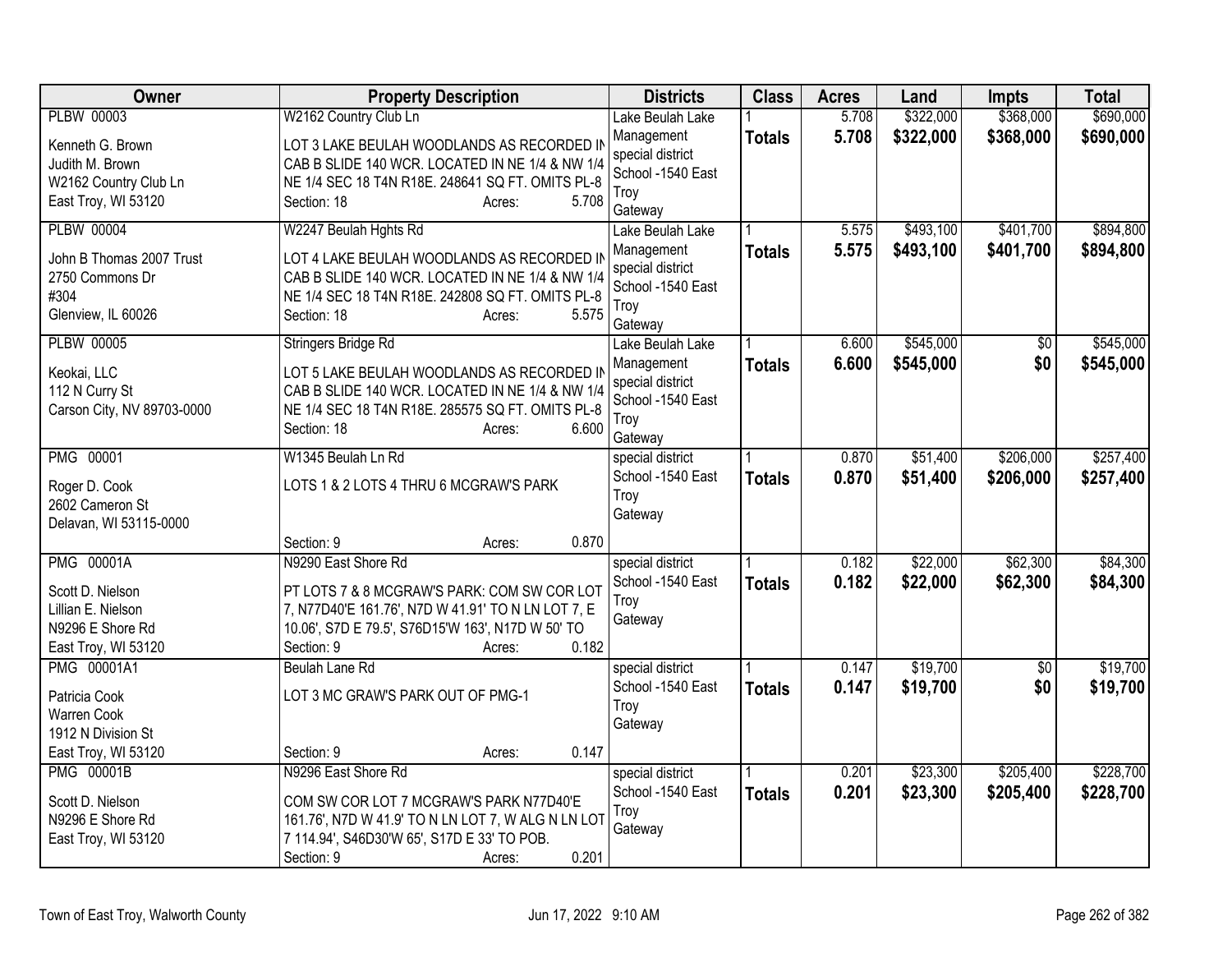| Owner                                                      | <b>Property Description</b>                            |        |       | <b>Districts</b>  | <b>Class</b>  | <b>Acres</b>               | Land     | <b>Impts</b>    | <b>Total</b> |
|------------------------------------------------------------|--------------------------------------------------------|--------|-------|-------------------|---------------|----------------------------|----------|-----------------|--------------|
| PMG 00002                                                  | N9286 East Shore Rd                                    |        |       | special district  |               | 0.185                      | \$22,200 | \$60,300        | \$82,500     |
| Lake Beulah Property Management, LL( LOT 9 MC GRAW'S PARK  |                                                        |        |       | School -1540 East | <b>Totals</b> | 0.185                      | \$22,200 | \$60,300        | \$82,500     |
| W312 S9003 Moccasin Tr                                     |                                                        |        |       | Troy              |               |                            |          |                 |              |
| Mukwonago, WI 53149-0000                                   |                                                        |        |       | Gateway           |               |                            |          |                 |              |
|                                                            | Section: 9                                             | Acres: | 0.185 |                   |               |                            |          |                 |              |
| <b>PMG 00002A</b>                                          | East Shore Rd                                          |        |       | special district  |               | 0.174                      | \$21,500 | \$0             | \$21,500     |
| Lake Beulah Property Management, LLC                       | LOT 10 MC GRAW'S PARK                                  |        |       | School -1540 East | <b>Totals</b> | 0.174                      | \$21,500 | \$0             | \$21,500     |
| W312 S9003 Moccasin Tr                                     |                                                        |        |       | Troy              |               |                            |          |                 |              |
| Mukwonago, WI 53149-0000                                   |                                                        |        |       | Gateway           |               |                            |          |                 |              |
|                                                            | Section: 9                                             | Acres: | 0.174 |                   |               |                            |          |                 |              |
| PMG 00003                                                  | N9280 East Shore Rd                                    |        |       | special district  |               | 0.160                      | \$20,600 | \$44,000        | \$64,600     |
| Lake Beulah Property Management, LL( LOT 11 MC GRAW'S PARK |                                                        |        |       | School -1540 East | <b>Totals</b> | 0.160                      | \$20,600 | \$44,000        | \$64,600     |
| W312 S9003 Moccasin Tr                                     |                                                        |        |       | Troy              |               |                            |          |                 |              |
| Mukwonago, WI 53149-0000                                   |                                                        |        |       | Gateway           |               |                            |          |                 |              |
|                                                            | Section: 9                                             | Acres: | 0.160 |                   |               |                            |          |                 |              |
| PMG 00004                                                  | N9274 East Shore Rd                                    |        |       | special district  |               | 0.149                      | \$8,400  | \$134,400       | \$142,800    |
| Lake Beulah Property Management, LL( LOT 12 MC GRAW'S PARK |                                                        |        |       | School -1540 East | <b>Totals</b> | 0.149                      | \$8,400  | \$134,400       | \$142,800    |
| W312 S9003 Moccasin Tr                                     |                                                        |        |       | Troy              |               |                            |          |                 |              |
| Mukwonago, WI 53149-0000                                   |                                                        |        |       | Gateway           |               |                            |          |                 |              |
|                                                            | Section: 9                                             | Acres: | 0.149 |                   |               |                            |          |                 |              |
| PMG 00005                                                  |                                                        |        |       | special district  |               | Assessed with P ET 900004E |          |                 |              |
| Dion E. Molkentin                                          | PT. NE 1/4 SECTION 9 T4N R18E- COM NE COR SEC          |        |       | School -1540 East |               |                            |          |                 |              |
| Sara L. Molkentin                                          | 9, S1D24' W 534.17', S84D39' W 300.26', S78D02' W      |        |       | Troy              |               |                            |          |                 |              |
| N9254 E Shore Rd                                           | 254.45', N55D07' W 170.30', N2D43' E 23.84', N2D 43' E |        |       | Gateway           |               |                            |          |                 |              |
| East Troy, WI 53120                                        | Section: 9                                             | Acres: | 0.000 |                   |               |                            |          |                 |              |
| <b>PMGH 00001</b>                                          | East Shore Rd                                          |        |       | special district  |               | 0.200                      | \$23,200 | $\overline{50}$ | \$23,200     |
| Michael P. Larson                                          | N 1/2 LOT 1 MC GREGOR HIGHLANDS SUB                    |        |       | School -1540 East | 5             | 0.199                      | \$100    | \$0             | \$100        |
| 566 S Sunnyside Ave                                        |                                                        |        |       | Troy              | <b>Totals</b> | 0.399                      | \$23,300 | \$0             | \$23,300     |
| Elmhurst, IL 60126                                         |                                                        |        |       | Gateway           |               |                            |          |                 |              |
|                                                            | Section: 9                                             | Acres: | 0.399 |                   |               |                            |          |                 |              |
| <b>PMGH 00001A</b>                                         | East Shore Rd                                          |        |       | special district  |               | 0.220                      | \$24,500 | $\overline{50}$ | \$24,500     |
| Richard T. Neudorff                                        | S 1/2 LOT 1 MC GREGOR HIGHLANDS SUBD.                  |        |       | School -1540 East |               | 0.173                      | \$100    | \$0             | \$100        |
| Lindey M. Neudorff                                         |                                                        |        |       | Troy              | <b>Totals</b> | 0.393                      | \$24,600 | \$0             | \$24,600     |
| W1340 Beach Rd                                             |                                                        |        |       | Gateway           |               |                            |          |                 |              |
| East Troy, WI 53120                                        | Section: 9                                             | Acres: | 0.393 |                   |               |                            |          |                 |              |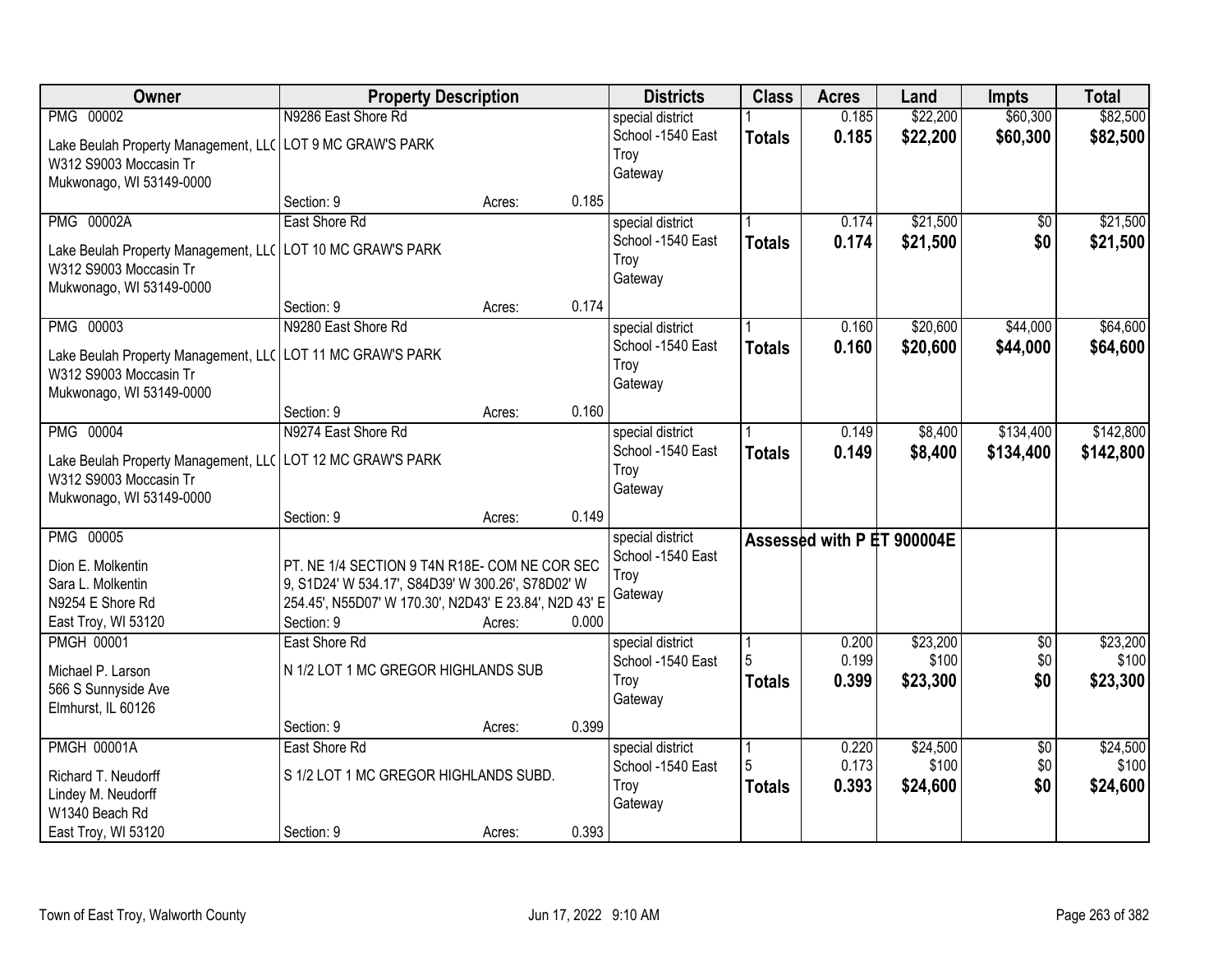| Owner                 |                               | <b>Property Description</b>                   |       | <b>Districts</b>  | <b>Class</b>  | <b>Acres</b> | Land     | Impts           | <b>Total</b> |
|-----------------------|-------------------------------|-----------------------------------------------|-------|-------------------|---------------|--------------|----------|-----------------|--------------|
| <b>PMGH 00002</b>     | N9174 East Shore Rd           |                                               |       | special district  |               | 0.900        | \$31,500 | \$207,000       | \$238,500    |
| Richard T. Neudorff   |                               | LOTS 2 & 3 MCGREGOR HIGHLANDS SUB PER         |       | School -1540 East | 5             | 0.582        | \$400    | \$0             | \$400        |
| Lindey M. Neudorff    | #770731                       |                                               |       | Troy              | <b>Totals</b> | 1.482        | \$31,900 | \$207,000       | \$238,900    |
| W1340 Beach Rd        |                               |                                               |       | Gateway           |               |              |          |                 |              |
| East Troy, WI 53120   | Section: 9                    | Acres:                                        | 1.482 |                   |               |              |          |                 |              |
| <b>PMGH 00004</b>     | N9150 East Shore Rd           |                                               |       | special district  |               | 1.653        | \$48,100 | \$435,900       | \$484,000    |
| Kelly K. Miller       |                               | LOTS 4-6 MCGREGOR HIGHLANDS SUB PER           |       | School -1540 East | 5             | 0.400        | \$300    | \$0             | \$300        |
| N9150 E Shore Rd      | #730968                       |                                               |       | Troy              | <b>Totals</b> | 2.053        | \$48,400 | \$435,900       | \$484,300    |
| East Troy, WI 53120   |                               |                                               |       | Gateway           |               |              |          |                 |              |
|                       | Section: 9                    | Acres:                                        | 2.053 |                   |               |              |          |                 |              |
| <b>PMGH 00007</b>     | N9144 East Shore Rd           |                                               |       | special district  |               | 0.639        | \$46,700 | \$211,000       | \$257,700    |
| Scott A. Quilling     | LOT 7 MC GREGOR HIGHLANDS SUB |                                               |       | School -1540 East | <b>Totals</b> | 0.639        | \$46,700 | \$211,000       | \$257,700    |
| Michelle R. Quilling  |                               |                                               |       | Troy              |               |              |          |                 |              |
| N9144 E Shore Rd      |                               |                                               |       | Gateway           |               |              |          |                 |              |
| East Troy, WI 53120   | Section: 9                    | Acres:                                        | 0.639 |                   |               |              |          |                 |              |
| <b>PMGH 00008</b>     | East Shore Rd                 |                                               |       | special district  |               | 0.616        | \$46,100 | \$0             | \$46,100     |
|                       |                               |                                               |       | School -1540 East | <b>Totals</b> | 0.616        | \$46,100 | \$0             | \$46,100     |
| William J Kent Trust  | LOT 8 MC GREGOR HIGHLANDS SUB |                                               |       | Troy              |               |              |          |                 |              |
| Joan R Kent Trust     |                               |                                               |       | Gateway           |               |              |          |                 |              |
| 117 E Springwood Ct   |                               |                                               |       |                   |               |              |          |                 |              |
| Mequon, WI 53092-0000 | Section: 9                    | Acres:                                        | 0.616 |                   |               |              |          |                 |              |
| <b>PMGH 00009</b>     | N9134 East Shore Rd           |                                               |       | special district  |               | 0.593        | \$45,400 | \$229,700       | \$275,100    |
| William J Kent Trust  | LOT 9 MC GREGOR HIGHLANDS SUB |                                               |       | School -1540 East | <b>Totals</b> | 0.593        | \$45,400 | \$229,700       | \$275,100    |
| Joan R Kent Trust     |                               |                                               |       | Troy<br>Gateway   |               |              |          |                 |              |
| 117 E Springwood Ct   |                               |                                               |       |                   |               |              |          |                 |              |
| Mequon, WI 53092-0000 | Section: 9                    | Acres:                                        | 0.593 |                   |               |              |          |                 |              |
| <b>PMGH 00010</b>     | N9124 East Shore Rd           |                                               |       | special district  |               | 0.827        | \$50,900 | \$183,800       | \$234,700    |
| Brian R. Ohearn       |                               | LOT 10 & N 35' LOT 11 MCGREGOR HIGHLANDS      |       | School -1540 East | <b>Totals</b> | 0.827        | \$50,900 | \$183,800       | \$234,700    |
| c/o Brian R. Ohearn   | SUBD,                         |                                               |       | Troy              |               |              |          |                 |              |
| N9124 E Shore Rd      |                               |                                               |       | Gateway           |               |              |          |                 |              |
| East Troy, WI 53120   | Section: 9                    | Acres:                                        | 0.827 |                   |               |              |          |                 |              |
| <b>PMGH 00011</b>     | East Shore Rd                 |                                               |       | special district  |               | 0.816        | \$50,700 | $\overline{50}$ | \$50,700     |
| Michael P. Larson     |                               | S 40' LOT 11 & ALL LOT 12 MC GREGOR HIGHLANDS |       | School -1540 East | <b>Totals</b> | 0.816        | \$50,700 | \$0             | \$50,700     |
| c/o Michael P. Larson | <b>SUB</b>                    |                                               |       | Troy              |               |              |          |                 |              |
| 594 S Fairfield Ave   |                               |                                               |       | Gateway           |               |              |          |                 |              |
| Elmhurst, IL 60126    | Section: 9                    | Acres:                                        | 0.816 |                   |               |              |          |                 |              |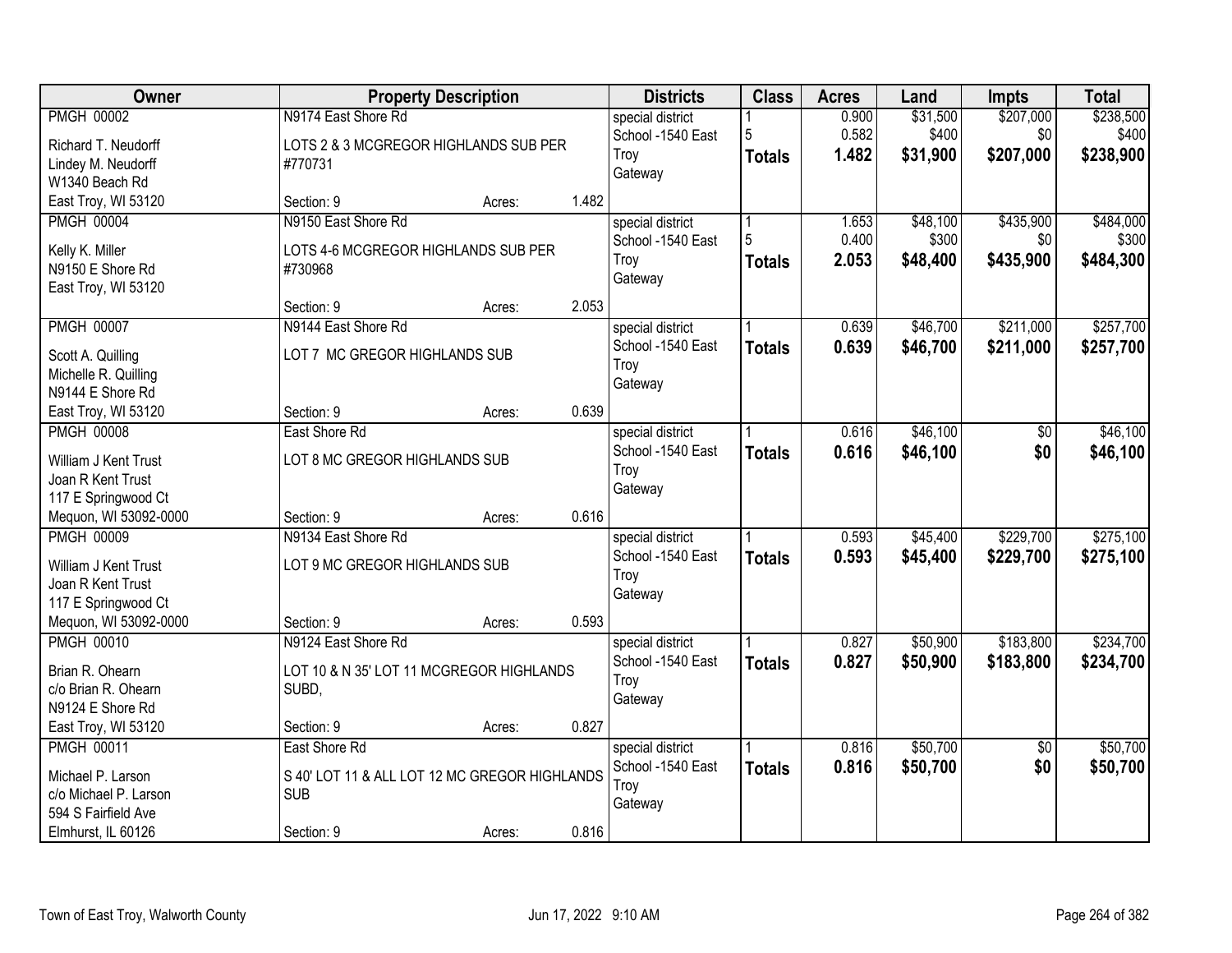| Owner                                              |                                                   | <b>Property Description</b> |       | <b>Districts</b>                      | <b>Class</b>  | <b>Acres</b>   | Land                   | <b>Impts</b>         | <b>Total</b>           |
|----------------------------------------------------|---------------------------------------------------|-----------------------------|-------|---------------------------------------|---------------|----------------|------------------------|----------------------|------------------------|
| <b>PMGH 00013</b>                                  | N9110 East Shore Rd                               |                             |       | special district                      |               | 0.543          | \$44,000               | \$140,200            | \$184,200              |
| Dorothy Clark, Life Estate et al                   | LOT 13 MC GREGOR HIGHLANDS SUB                    |                             |       | School -1540 East                     | <b>Totals</b> | 0.543          | \$44,000               | \$140,200            | \$184,200              |
| N9110 E Shore Rd                                   |                                                   |                             |       | Troy<br>Gateway                       |               |                |                        |                      |                        |
| East Troy, WI 53120                                |                                                   |                             |       |                                       |               |                |                        |                      |                        |
|                                                    | Section: 9                                        | Acres:                      | 0.543 |                                       |               |                |                        |                      |                        |
| <b>PMGH 00014</b>                                  | N9098 East Shore Rd                               |                             |       | special district                      |               | 1.006          | \$35,100               | \$107,900            | \$143,000              |
| Frank D. Clark                                     | LOTS 14 & 15 MC GREGOR HIGHLANDS SUB              |                             |       | School -1540 East<br>Troy             | <b>Totals</b> | 1.006          | \$35,100               | \$107,900            | \$143,000              |
| N9110 E Shore Rd                                   |                                                   |                             |       | Gateway                               |               |                |                        |                      |                        |
| East Troy, WI 53120-0000                           |                                                   |                             |       |                                       |               |                |                        |                      |                        |
| <b>PMGH 00014A</b>                                 | Section: 9<br>N9092 East Shore Rd                 | Acres:                      | 1.006 |                                       |               | 0.909          | \$4,500                |                      | \$4,500                |
|                                                    |                                                   |                             |       | special district<br>School -1540 East | <b>Totals</b> | 0.909          | \$4,500                | \$0<br>\$0           | \$4,500                |
| Jeffry S. Anderson                                 | LOTS 16 & 17 MC GREGOR HIGHLANDS SUB              |                             |       | Troy                                  |               |                |                        |                      |                        |
| Evonne L. Anderson                                 |                                                   |                             |       | Gateway                               |               |                |                        |                      |                        |
| N9092 E Shore Rd<br>East Troy, WI 53120            | Section: 9                                        | Acres:                      | 0.909 |                                       |               |                |                        |                      |                        |
| PMI 00001                                          | N9534 Mill Site Rd                                |                             |       | Lake Beulah Lake                      |               | 0.383          | \$540,200              | \$158,000            | \$698,200              |
|                                                    |                                                   |                             |       | Management                            | <b>Totals</b> | 0.383          | \$540,200              | \$158,000            | \$698,200              |
| Michele Janisch et al<br>c/o Carroll J. Janisch II | LOTS 1 & 2 MILL SITE SUB                          |                             |       | special district                      |               |                |                        |                      |                        |
| N9534 Mill Site Rd                                 |                                                   |                             |       | School -1540 East                     |               |                |                        |                      |                        |
| Mukwonago, WI 53149                                | Section: 4                                        | Acres:                      | 0.383 | Troy                                  |               |                |                        |                      |                        |
|                                                    |                                                   |                             |       | Gateway                               |               |                |                        |                      |                        |
| PMI 00002                                          | N9542 Mill Site Rd                                |                             |       | Lake Beulah Lake<br>Management        | <b>Totals</b> | 0.262<br>0.262 | \$491,400<br>\$491,400 | \$74,500<br>\$74,500 | \$565,900<br>\$565,900 |
| Robert F Goetz Trust                               | LOTS 3 & 4 MILL SITE SUB                          |                             |       | special district                      |               |                |                        |                      |                        |
| Marsha A Goetz Trust                               |                                                   |                             |       | School -1540 East                     |               |                |                        |                      |                        |
| 1700 Whitemont Dr<br>Brookfield, WI 53045          | Section: 4                                        | Acres:                      | 0.262 | Troy                                  |               |                |                        |                      |                        |
|                                                    |                                                   |                             |       | Gateway                               |               |                |                        |                      |                        |
| PMI 00003                                          | N9546 Mill Site Rd                                |                             |       | Lake Beulah Lake                      |               | 0.571          | \$615,100              | \$271,200            | \$886,300              |
| Michael Erkamaa                                    | LOT 5. ALSO PT LOT 6: COM NE COR LOT 6, SLY 12'   |                             |       | Management                            | <b>Totals</b> | 0.571          | \$615,100              | \$271,200            | \$886,300              |
| W3468 County Rd J                                  | TO POB, WLY 143', NLY 14', WLY TO NW COR LOT 6,   |                             |       | special district<br>School -1540 East |               |                |                        |                      |                        |
| East Troy, WI 53120                                | SELY TO SW COR LOT 6, SELY TO SE COR LOT 6,       |                             |       | Troy                                  |               |                |                        |                      |                        |
|                                                    | Section: 4                                        | Acres:                      | 0.571 | Gateway                               |               |                |                        |                      |                        |
| PMI 00004                                          | N9554 Mill Site Rd                                |                             |       | Lake Beulah Lake                      |               | 0.958          | \$775,200              | \$238,400            | \$1,013,600            |
| Melissa Pruessing Trust                            | PT LOT 6 DESC AS: COM NE COR LOT 6, SLY 12',      |                             |       | Management                            | <b>Totals</b> | 0.958          | \$775,200              | \$238,400            | \$1,013,600            |
| N9554 Mill Site Rd                                 | WLY 143', NLY 14', ELY TO POB. LOTS 7 THRU 9 MILL |                             |       | special district                      |               |                |                        |                      |                        |
| Mukwonago, WI 53149-1852                           | SITE SUB.                                         |                             |       | School -1540 East<br>Troy             |               |                |                        |                      |                        |
|                                                    | Section: 4                                        | Acres:                      | 0.958 | Gateway                               |               |                |                        |                      |                        |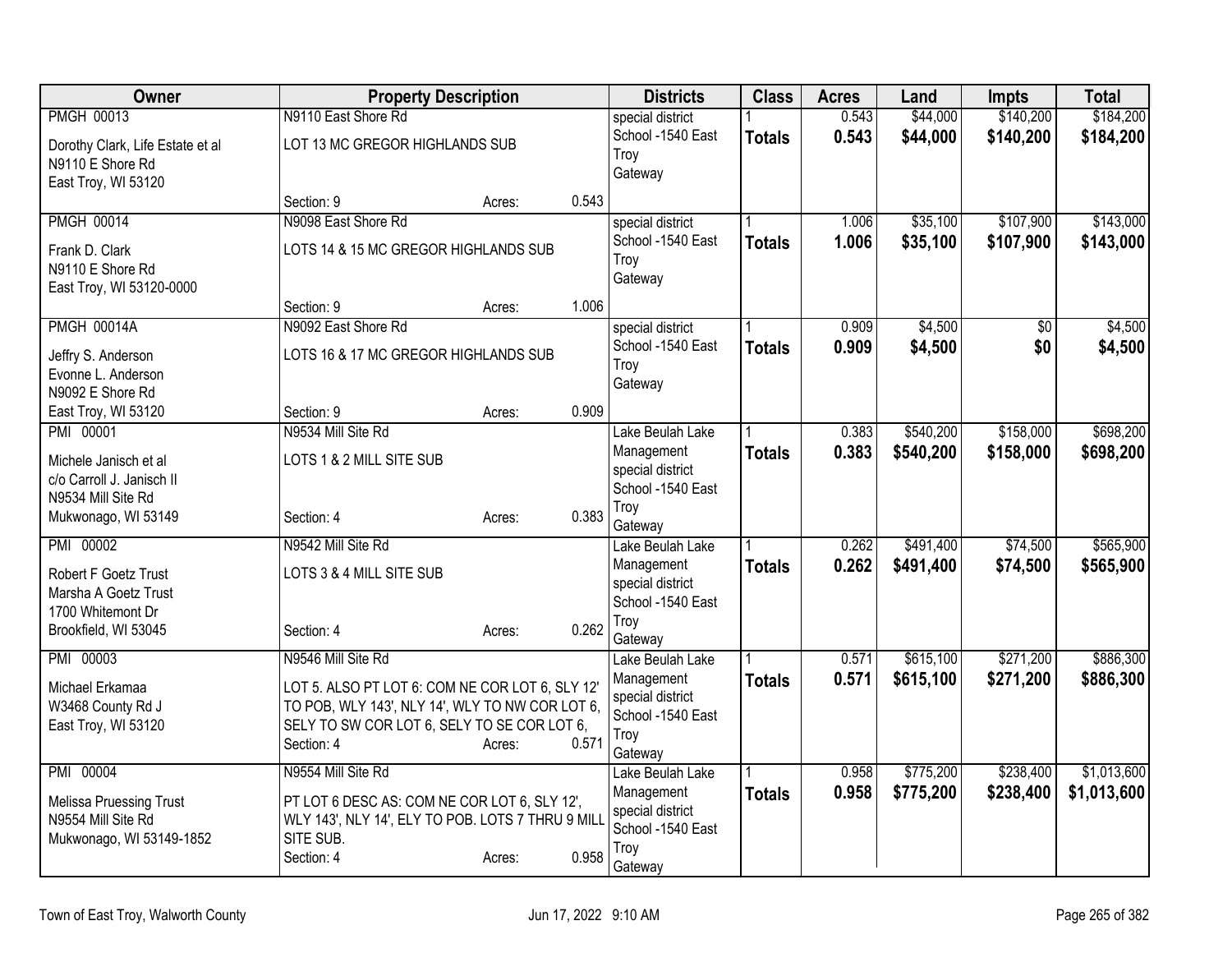| Owner                         | <b>Property Description</b>                       | <b>Districts</b>               | <b>Class</b>  | <b>Acres</b> | Land      | <b>Impts</b> | <b>Total</b> |
|-------------------------------|---------------------------------------------------|--------------------------------|---------------|--------------|-----------|--------------|--------------|
| PMI 00005                     | N9568 Mill Site Rd                                | Lake Beulah Lake               |               | 0.254        | \$341,300 | \$281,900    | \$623,200    |
| <b>Tacke Living Trust</b>     | LOT 10 MILL SITE SUBD                             | Management                     | <b>Totals</b> | 0.254        | \$341,300 | \$281,900    | \$623,200    |
| 10200 W Bluemound Rd #627     |                                                   | special district               |               |              |           |              |              |
| Wauwatosa, WI 53226-0000      |                                                   | School -1540 East<br>Troy      |               |              |           |              |              |
|                               | 0.254<br>Section: 4<br>Acres:                     | Gateway                        |               |              |           |              |              |
| PMI 00006                     | N9572 Mill Site Rd                                | Lake Beulah Lake               |               | 0.323        | \$447,500 | \$460,100    | \$907,600    |
| <b>Christine Vondra Trust</b> | LOT 11. ALSO COM AT MOST NLY COR LOT 11, NELY     | Management                     | <b>Totals</b> | 0.323        | \$447,500 | \$460,100    | \$907,600    |
| 4797 Camelot Dr               | TO PT 25' FROM NLY COR LOT 11, SELY TO LAKE       | special district               |               |              |           |              |              |
| Dubuque, IA 52002             | SHR, BEING 25' FROM NELY COR LOT 11, SLY &        | School -1540 East              |               |              |           |              |              |
|                               | 0.323<br>Section: 4<br>Acres:                     | Troy                           |               |              |           |              |              |
| PMI 00007                     | N9576 Mill Site Rd                                | Gateway<br>Lake Beulah Lake    |               | 0.229        | \$405,900 | \$275,900    | \$681,800    |
|                               |                                                   | Management                     |               | 0.229        | \$405,900 | \$275,900    | \$681,800    |
| Daniel N Salem Trust          | LOT 12 MILL SITE SUBD ALSO PART OF LOT 13,        | special district               | <b>Totals</b> |              |           |              |              |
| Joan A Salem Trust            | COM AT SW COR LOT 13, NELY 31', S 63D30' E 95', E | School -1540 East              |               |              |           |              |              |
| N9576 Mill Site Rd            | 43.8' TO PT IN SHORE LN 12' NELY FROM SE COR,     | Troy                           |               |              |           |              |              |
| Mukwonago, WI 53149           | 0.229<br>Section: 4<br>Acres:                     | Gateway                        |               |              |           |              |              |
| PMI 00008                     | W1651 County Rd J                                 | Lake Beulah Lake               |               | 0.232        | \$343,100 | \$116,000    | \$459,100    |
| Charles C. Palma              | PART OF LOT 13 MILL SITE SUBD DESC AS BEG AT      | Management                     | <b>Totals</b> | 0.232        | \$343,100 | \$116,000    | \$459,100    |
| Diane M. Palma                | STAKE ON NWLY LN SD LOT, WHICH STAKE IS 31'       | special district               |               |              |           |              |              |
| 880 Tarrant Dr                | NELY FROM MOST WLY COR SD LOT; S63D30'E 95'       | School -1540 East              |               |              |           |              |              |
| Fontana, WI 53125             | 0.232<br>Section: 4<br>Acres:                     | Troy                           |               |              |           |              |              |
| PMI 00011                     | N9584 Marsh Rd                                    | Gateway                        |               | 0.405        | \$71,300  | \$207,500    | \$278,800    |
|                               |                                                   | Lake Beulah Lake<br>Management |               | 0.405        | \$71,300  | \$207,500    | \$278,800    |
| David E. Greenwald Jr         | LOT 19, MILL SITE SUB., LYING W OF A LN, COM AT   | special district               | <b>Totals</b> |              |           |              |              |
| N9584 Marsh Rd                | NW COR LOT 19, N 41D08' E 97.09', S 42D 36' E     | School -1540 East              |               |              |           |              |              |
| Mukwonago, WI 53149           | 109.72' TO POB.                                   | Troy                           |               |              |           |              |              |
|                               | 0.405<br>Section: 4<br>Acres:                     | Gateway                        |               |              |           |              |              |
| PMI 00011A                    |                                                   | Lake Beulah Lake               |               | 0.263        | \$700     | \$0          | \$700        |
| Randy J. Mueller              | ALL OF LOT 19 MILL SITE SUBD LYING E OF A LN,     | Management                     | <b>Totals</b> | 0.263        | \$700     | \$0          | \$700        |
| Laura A. Mueller              | COM AT NW COR LOT 19, N 51.08' 97.08', S 42D36' E | special district               |               |              |           |              |              |
| S80 W26755 Stony Point Ct     | 109.72' TO POB.                                   | School -1540 East              |               |              |           |              |              |
| Mukwonago, WI 53149           | 0.263<br>Section: 4<br>Acres:                     | Troy                           |               |              |           |              |              |
|                               |                                                   | Gateway                        |               |              |           |              |              |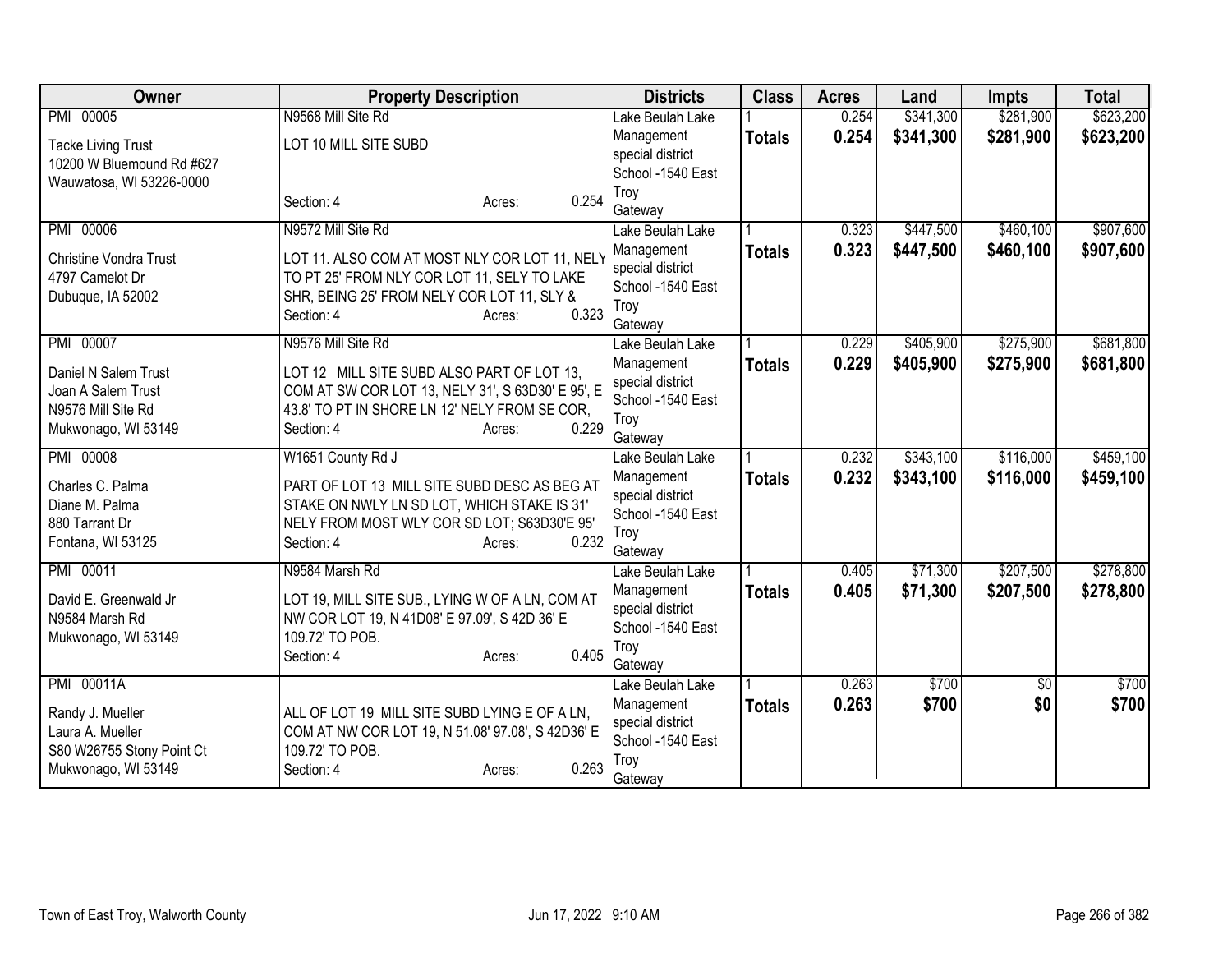| Owner                                                                                                  | <b>Property Description</b>                                                                                                                                                                         | <b>Districts</b>                                                                           | <b>Class</b>  | <b>Acres</b>   | Land                   | <b>Impts</b>           | <b>Total</b>           |
|--------------------------------------------------------------------------------------------------------|-----------------------------------------------------------------------------------------------------------------------------------------------------------------------------------------------------|--------------------------------------------------------------------------------------------|---------------|----------------|------------------------|------------------------|------------------------|
| PMI 00011B<br>Randy J. Mueller<br>Laura A. Mueller                                                     | LOT 20 MILL SITE SUBD                                                                                                                                                                               | Lake Beulah Lake<br>Management<br>special district<br>School -1540 East                    | <b>Totals</b> | 0.179<br>0.179 | \$500<br>\$500         | $\overline{30}$<br>\$0 | \$500<br>\$500         |
| S80 W26755 Stony Point Ct<br>Mukwonago, WI 53149                                                       | 0.179<br>Section: 4<br>Acres:                                                                                                                                                                       | Troy<br>Gateway                                                                            |               |                |                        |                        |                        |
| PMI 00012<br>David P. Randall<br>Kristen G. Randall<br>W1642 County Rd J<br>Mukwonago, WI 53149        | W1642 County Rd J<br>LOT 21 MILL SITE SUBD ALSO COM AT SE COR OF<br>LOT 21, SELY TO LAKE SHORE, SWLY ALG SHORE<br>TO PT 56.5' FROM ELY LN LOT 21, NWLY TO C/L<br>0.202<br>Section: 4<br>Acres:      | Lake Beulah Lake<br>Management<br>special district<br>School -1540 East<br>Troy<br>Gateway | <b>Totals</b> | 0.202<br>0.202 | \$88,000<br>\$88,000   | \$80,500<br>\$80,500   | \$168,500<br>\$168,500 |
| PMI 00013<br>Randy J. Mueller<br>Laura A. Mueller<br>S80 W26755 Stoney Point Ct<br>Mukwonago, WI 53149 | W1638 County Rd J<br>LOT 22 MILL SITE SUBD ALSO COM AT MOST ELY<br>LN LOT 22 SELY TO LAKE SHORE, WLY & SWLY ALG<br>SHORE 54.12' TO NELY LN LOT 21, SELY TO LAKE<br>0.191<br>Section: 4<br>Acres:    | Lake Beulah Lake<br>Management<br>special district<br>School -1540 East<br>Troy<br>Gateway | <b>Totals</b> | 0.191<br>0.191 | \$83,200<br>\$83,200   | \$108,000<br>\$108,000 | \$191,200<br>\$191,200 |
| PMI 00013A<br>Mtcm, LLC<br>W1626 County Rd J<br>Mukwonago, WI 53149                                    | W1626 County Rd J<br>COM AT MOST NLY COR LOT 26, MILL SITE SUBD,<br>SWLY ALG SHORE OF CREEK, 53', S 32D59' E<br>ACROSS LOTS 26, 25, 24, 23 & ROAD TO LAKE<br>0.225<br>Section: 4<br>Acres:          | Lake Beulah Lake<br>Management<br>special district<br>School -1540 East<br>Troy<br>Gateway | <b>Totals</b> | 0.225<br>0.225 | \$98,000<br>\$98,000   | \$114,600<br>\$114,600 | \$212,600<br>\$212,600 |
| PMI 00013B<br>Marshall R. Stack Jr<br>W1630 County Rd J<br>Mukwonago, WI 53149                         | W1630 County Rd J<br>COM AT MOST NLY COR OF LOT 26, MILL SITE<br>SUBD, SWLY ALG SHORE 53' TO POB, CONT SWLY<br>ALG SHORE 52.58', S33D E TO LAKE SHORE, NELY<br>0.234<br>Section: 4<br>Acres:        | Lake Beulah Lake<br>Management<br>special district<br>School -1540 East<br>Troy<br>Gateway | <b>Totals</b> | 0.234<br>0.234 | \$101,900<br>\$101,900 | \$118,300<br>\$118,300 | \$220,200<br>\$220,200 |
| PMI 00013C<br>Mtcm 2, LLC<br>S82 W35234 Mailman Rd<br>Eagle, WI 53119                                  | W1634 County Rd J<br>LOT 23 - 26 MILL SITE SUBD ALSO THE 20' DRIVE<br>THAT IS LOC ALG THE ELY LN LOT 22 SD SUBD,<br>ALSO COM AT SE COR LOT 23, SELY 72.73' TO LAKE<br>0.208<br>Section: 4<br>Acres: | Lake Beulah Lake<br>Management<br>special district<br>School -1540 East<br>Troy<br>Gateway | <b>Totals</b> | 0.208<br>0.208 | \$90,600<br>\$90,600   | \$112,700<br>\$112,700 | \$203,300<br>\$203,300 |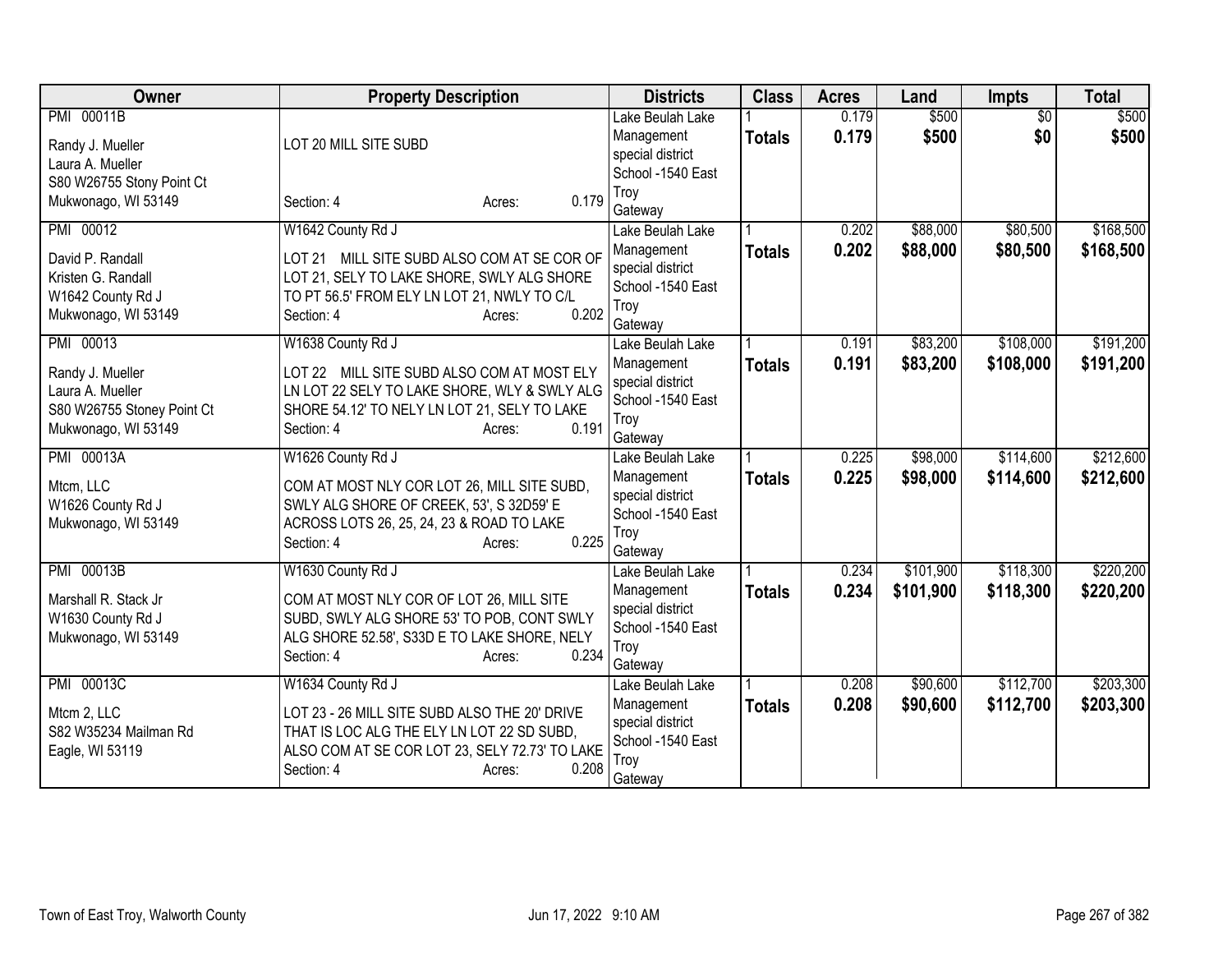| Owner                                    | <b>Property Description</b>                                                                          |       | <b>Districts</b>                     | <b>Class</b>  | <b>Acres</b>            | Land      | <b>Impts</b>    | <b>Total</b> |
|------------------------------------------|------------------------------------------------------------------------------------------------------|-------|--------------------------------------|---------------|-------------------------|-----------|-----------------|--------------|
| PMI 00014                                | County Rd J                                                                                          |       | Lake Beulah Lake                     |               | 0.537                   | \$171,400 | \$129,400       | \$300,800    |
| Joe Smyczek                              | PT LOT 27 MILL SITE SUB: COM 50.15' NELY OF SW                                                       |       | Management<br>special district       | <b>Totals</b> | 0.537                   | \$171,400 | \$129,400       | \$300,800    |
| W1622 County Rd J                        | COR LOT 27, N27D29'W 232.16', E TO NE COR LOT                                                        |       | School -1540 East                    |               |                         |           |                 |              |
| 4146875932                               | 27, SELY TO SE COR SD LOT, SWLY TO POB. ALSO                                                         | 0.537 | Troy                                 |               |                         |           |                 |              |
| Mukwonago, WI 53149                      | Section: 4<br>Acres:                                                                                 |       | Gateway                              |               |                         |           |                 |              |
| <b>PMI 00014A</b>                        | W1622 County Rd J                                                                                    |       | Lake Beulah Lake                     |               | Assessed with PMI 00014 |           |                 |              |
| Joe Smyczek                              | PT LOT 27 MILL SITE SUB: COM SW COR LOT 27,                                                          |       | Management                           |               |                         |           |                 |              |
| W1622 County Rd J                        | N32D42'W 6.40' TO POB, N60D29'E 50.15', N27D 29'W                                                    |       | special district                     |               |                         |           |                 |              |
| 4146875932                               | 232.16', W 15' TO CREEK, SWLY ALG CREEK 67.7' TO                                                     |       | School -1540 East                    |               |                         |           |                 |              |
| Mukwonago, WI 53149                      | Section: 4<br>Acres:                                                                                 | 0.000 | Troy<br>Gateway                      |               |                         |           |                 |              |
| PMI 00014A1                              | W1618 County Rd J                                                                                    |       | Lake Beulah Lake                     |               | 0.231                   | \$100,600 | \$145,500       | \$246,100    |
|                                          |                                                                                                      |       | Management                           | <b>Totals</b> | 0.231                   | \$100,600 | \$145,500       | \$246,100    |
| Julie M Sanicola Trust                   | PART OF LOT 27 MILL SITE SUBD COM AT SE COR                                                          |       | special district                     |               |                         |           |                 |              |
| W1618 County Rd J<br>Mukwonago, WI 53149 | SD LOT 27, S 60D 29' 50.15', N 27D35' W 204.66' E<br>56.24', SELY 177.07' TO POB. ALSO COM AT SE COR |       | School -1540 East                    |               |                         |           |                 |              |
|                                          | Section: 4<br>Acres:                                                                                 | 0.231 | Troy                                 |               |                         |           |                 |              |
|                                          |                                                                                                      |       | Gateway                              |               |                         |           |                 |              |
| PMI 00014B                               | County Rd J                                                                                          |       | Lake Beulah Lake                     |               | 0.011                   | \$14,700  | $\overline{50}$ | \$14,700     |
| Terrance W Dies Life Estate et al        | COM SE COR LOT 27 MILL SITE SUBD, S48D24'E                                                           |       | Management<br>special district       | <b>Totals</b> | 0.011                   | \$14,700  | \$0             | \$14,700     |
| W765 Potter Cir                          | 67.98' TO SLY LN HWY & POB, S60D29'W 28',                                                            |       | School -1540 East                    |               |                         |           |                 |              |
| East Troy, WI 53120                      | S29D31'E 17.3' TO LAKE SHORE, NELY ALG SHORE                                                         |       | Troy                                 |               |                         |           |                 |              |
|                                          | Section: 4<br>Acres:                                                                                 | 0.011 | Gateway                              |               |                         |           |                 |              |
| PMI 00014C                               | W1610 County Rd J                                                                                    |       | Lake Beulah Lake                     |               | 0.112                   | \$48,800  | \$57,700        | \$106,500    |
| James C. Butler                          | LOT 28 MILL SITE SUBD                                                                                |       | Management                           | <b>Totals</b> | 0.112                   | \$48,800  | \$57,700        | \$106,500    |
| W1614 County Rd J                        |                                                                                                      |       | special district                     |               |                         |           |                 |              |
| Mukwonago, WI 53149-0000                 |                                                                                                      |       | School -1540 East                    |               |                         |           |                 |              |
|                                          | Section: 4<br>Acres:                                                                                 | 0.112 | Troy                                 |               |                         |           |                 |              |
| PMR 00002                                | W917 Miramar Dr                                                                                      |       | Gateway<br>East Troy San Dist #2   1 |               | 0.241                   | \$140,000 | \$132,900       | \$272,900    |
|                                          |                                                                                                      |       | Potters Lake Pro &                   | <b>Totals</b> | 0.241                   | \$140,000 | \$132,900       | \$272,900    |
| Marion B Wood Trust                      | LOT 3 BLK 1 MIRAMAR SUBD                                                                             |       | <b>Rehab Dist</b>                    |               |                         |           |                 |              |
| 116 S Harmony                            |                                                                                                      |       | special district                     |               |                         |           |                 |              |
| Janesville, WI 53545                     |                                                                                                      | 0.241 | School -1540 East                    |               |                         |           |                 |              |
|                                          | Section: 10<br>Acres:                                                                                |       | Troy                                 |               |                         |           |                 |              |
|                                          |                                                                                                      |       | Gateway                              |               |                         |           |                 |              |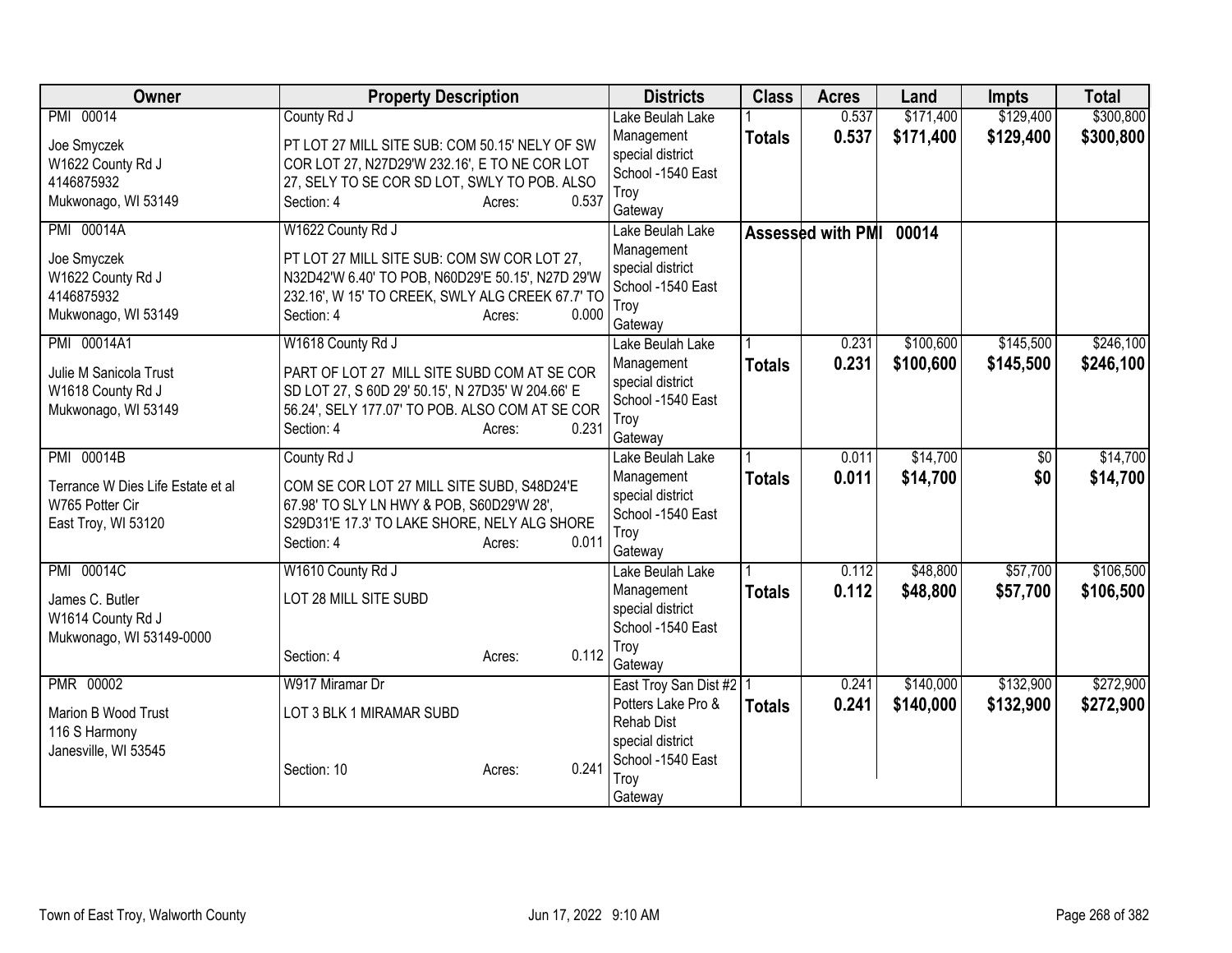| Owner                                  | <b>Property Description</b>                 |                 | <b>Districts</b>                            | <b>Class</b>  | <b>Acres</b>   | Land                   | <b>Impts</b>           | <b>Total</b>           |
|----------------------------------------|---------------------------------------------|-----------------|---------------------------------------------|---------------|----------------|------------------------|------------------------|------------------------|
| <b>PMR 00003</b>                       | W921 Miramar Dr<br>LOT 4 BLK 1 MIRAMAR SUBD |                 | East Troy San Dist #2<br>Potters Lake Pro & | <b>Totals</b> | 0.264<br>0.264 | \$140,000<br>\$140,000 | \$150,800<br>\$150,800 | \$290,800<br>\$290,800 |
| Roger A. Claussen<br>Patti M. Claussen |                                             |                 | <b>Rehab Dist</b>                           |               |                |                        |                        |                        |
| W921 Miramar Dr                        |                                             |                 | special district                            |               |                |                        |                        |                        |
| East Troy, WI 53120                    | Section: 10                                 | Acres:          | School -1540 East<br>0.264                  |               |                |                        |                        |                        |
|                                        |                                             |                 | Troy<br>Gateway                             |               |                |                        |                        |                        |
| <b>PMR 00004</b>                       | W925 Miramar Dr                             |                 | East Troy San Dist #2   1                   |               | 0.287          | \$137,100              | \$212,700              | \$349,800              |
| Steven A. Wrighton                     | LOT 5 BLK 1 MIRAMAR SUBD                    |                 | Potters Lake Pro &                          | <b>Totals</b> | 0.287          | \$137,100              | \$212,700              | \$349,800              |
| Rita E. Wrighton                       |                                             |                 | <b>Rehab Dist</b><br>special district       |               |                |                        |                        |                        |
| W925 Miramar Dr                        |                                             |                 | School -1540 East                           |               |                |                        |                        |                        |
| East Troy, WI 53120                    | Section: 10                                 | Acres:          | 0.287<br>Troy                               |               |                |                        |                        |                        |
|                                        |                                             |                 | Gateway                                     |               |                |                        |                        |                        |
| <b>PMR 00005</b>                       | W929 Miramar Dr                             |                 | East Troy San Dist #2   1                   |               | 0.311          | \$142,800              | \$187,800              | \$330,600              |
| David Lindberg                         | LOT 6 BLK 1 MIRAMAR SUBD                    |                 | Potters Lake Pro &                          | <b>Totals</b> | 0.311          | \$142,800              | \$187,800              | \$330,600              |
| Mary A. Lindberg                       |                                             |                 | <b>Rehab Dist</b><br>special district       |               |                |                        |                        |                        |
| 5501 S New Berlin Ave                  |                                             |                 | School -1540 East                           |               |                |                        |                        |                        |
| Hales Corners, WI 53130                | Section: 10                                 | 0.311<br>Acres: | Troy                                        |               |                |                        |                        |                        |
|                                        |                                             |                 | Gateway                                     |               |                |                        |                        |                        |
| <b>PMR 00006</b>                       | W933 Miramar Dr                             |                 | East Troy San Dist #2 1                     |               | 0.325          | \$142,700              | \$238,400              | \$381,100              |
| Brian J. Dufek                         | LOT 7 BLK 1 MIRAMAR SUBD                    |                 | Potters Lake Pro &                          | <b>Totals</b> | 0.325          | \$142,700              | \$238,400              | \$381,100              |
| W933 Miramar Dr                        |                                             |                 | <b>Rehab Dist</b><br>special district       |               |                |                        |                        |                        |
| East Troy, WI 53120                    |                                             |                 | School -1540 East                           |               |                |                        |                        |                        |
|                                        | Section: 10                                 | Acres:          | 0.325<br>Troy                               |               |                |                        |                        |                        |
|                                        |                                             |                 | Gateway                                     |               |                |                        |                        |                        |
| <b>PMR 00007</b>                       | W937 Miramar Dr                             |                 | East Troy San Dist #2   1                   |               | 0.651          | \$260,800              | \$241,500              | \$502,300              |
| Robert J. Foscato                      | LOTS 8 & 9 BLK 1 MIRAMAR SUB                |                 | Potters Lake Pro &                          | <b>Totals</b> | 0.651          | \$260,800              | \$241,500              | \$502,300              |
| Sharon A. Foscato                      |                                             |                 | <b>Rehab Dist</b><br>special district       |               |                |                        |                        |                        |
| W937 Miramar Dr                        |                                             |                 | School -1540 East                           |               |                |                        |                        |                        |
| East Troy, WI 53120                    | Section: 10                                 | 0.651<br>Acres: | Troy                                        |               |                |                        |                        |                        |
|                                        |                                             |                 | Gateway                                     |               |                |                        |                        |                        |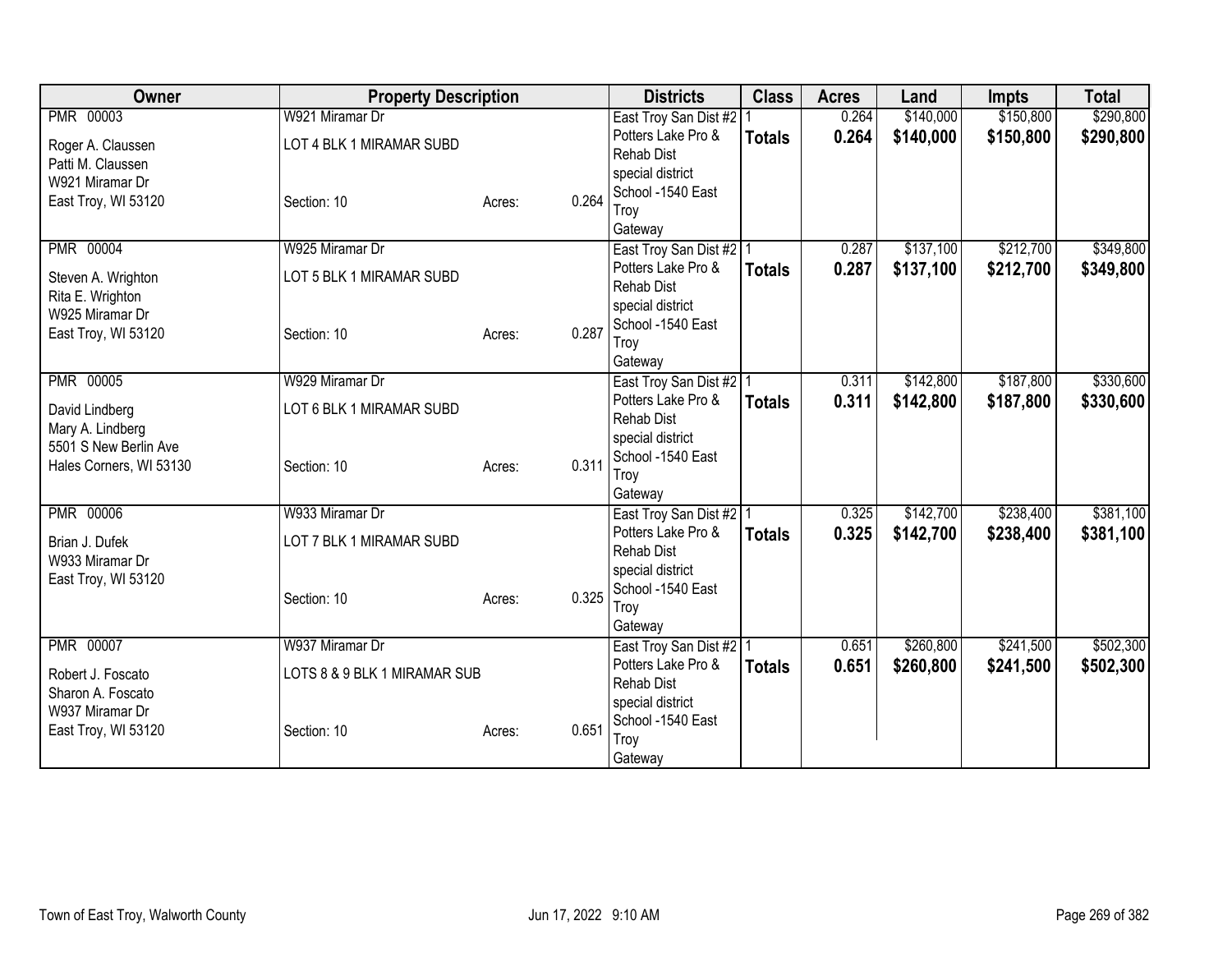| Owner                                                                                                          | <b>Property Description</b>                                           |                 | <b>Districts</b>                                                                                                                 | <b>Class</b>  | <b>Acres</b>   | Land                   | <b>Impts</b>           | <b>Total</b>           |
|----------------------------------------------------------------------------------------------------------------|-----------------------------------------------------------------------|-----------------|----------------------------------------------------------------------------------------------------------------------------------|---------------|----------------|------------------------|------------------------|------------------------|
| <b>PMR 00009</b><br>David A. Wolf                                                                              | W945 Miramar Dr<br>LOT 10 BLK 1 MIRAMAR SUBD                          |                 | East Troy San Dist #2<br>Potters Lake Pro &<br><b>Rehab Dist</b>                                                                 | <b>Totals</b> | 0.308<br>0.308 | \$137,100<br>\$137,100 | \$314,000<br>\$314,000 | \$451,100<br>\$451,100 |
| Faith A. Wolf<br>W945 Miramar Dr<br>East Troy, WI 53120                                                        | Section: 10                                                           | 0.308<br>Acres: | special district<br>School -1540 East<br>Troy<br>Gateway                                                                         |               |                |                        |                        |                        |
| PMR 00010<br>Jeffrey G Mahloch Trust<br>Sharon D Mahloch Trust<br>W949 Miramar Dr<br>East Troy, WI 53120       | W949 Miramar Dr<br>LOT 11 BLK 1 MIRAMAR SUBD<br>Section: 10           | 0.309<br>Acres: | East Troy San Dist #2   1<br>Potters Lake Pro &<br><b>Rehab Dist</b><br>special district<br>School -1540 East<br>Troy<br>Gateway | <b>Totals</b> | 0.309<br>0.309 | \$142,800<br>\$142,800 | \$251,400<br>\$251,400 | \$394,200<br>\$394,200 |
| <b>PMR 00011</b><br>Gary S. Caplan<br>Pamela S. Gady<br>2109 Harrison St<br>Evanston, IL 60201                 | W953 Miramar Dr<br>LOT 12 BLK 1 MIRAMAR SUBD<br>Section: 10           | 0.301<br>Acres: | East Troy San Dist #2   1<br>Potters Lake Pro &<br><b>Rehab Dist</b><br>special district<br>School -1540 East<br>Troy<br>Gateway | <b>Totals</b> | 0.301<br>0.301 | \$142,800<br>\$142,800 | \$325,200<br>\$325,200 | \$468,000<br>\$468,000 |
| <b>PMR 00011A</b><br>Miramar Property Owners Association<br>PO Box 912<br>East Troy, WI 53120                  | <b>Association Access</b><br>LOT 13 BLK 1 MIRAMAR SUBD<br>Section: 10 | 0.285<br>Acres: | East Troy San Dist #2 X4<br>Potters Lake Pro &<br><b>Rehab Dist</b><br>special district<br>School -1540 East<br>Troy<br>Gateway  | <b>Totals</b> | 0.285<br>0.285 | \$0<br>\$0             | $\overline{50}$<br>\$0 | \$0<br>\$0             |
| <b>PMR 00012</b><br>Michael Caplan Trust<br>Denise Caplan Trust<br>2561 Hybernia Dr<br>Highland Park, IL 60035 | W961 Miramar Dr<br>LOT 14 BLK 1 MIRAMAR SUBD<br>Section: 10           | 0.273<br>Acres: | East Troy San Dist #2   1<br>Potters Lake Pro &<br><b>Rehab Dist</b><br>special district<br>School -1540 East<br>Troy<br>Gateway | <b>Totals</b> | 0.273<br>0.273 | \$140,000<br>\$140,000 | \$285,000<br>\$285,000 | \$425,000<br>\$425,000 |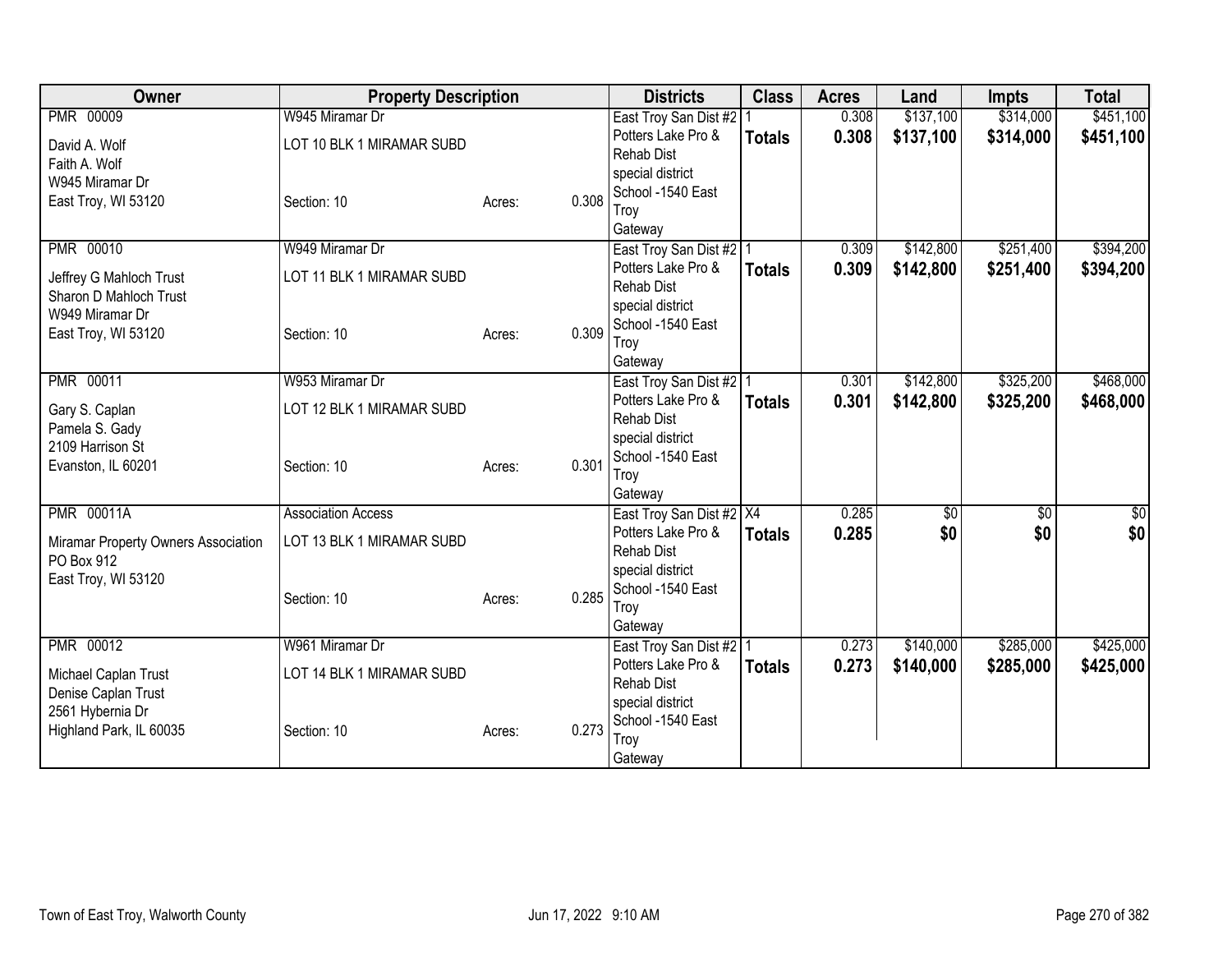| Owner                              | <b>Property Description</b> |                 | <b>Districts</b>                                | <b>Class</b>  | <b>Acres</b> | Land      | <b>Impts</b> | <b>Total</b> |
|------------------------------------|-----------------------------|-----------------|-------------------------------------------------|---------------|--------------|-----------|--------------|--------------|
| PMR 00013                          | W965 Miramar Dr             |                 | East Troy San Dist #2                           |               | 0.274        | \$140,000 | \$143,400    | \$283,400    |
| Elizabeth E. Driscoll              | LOT 15 BLK 1 MIRAMAR SUBD   |                 | Potters Lake Pro &                              | <b>Totals</b> | 0.274        | \$140,000 | \$143,400    | \$283,400    |
| Christopher M. Boziel              |                             |                 | <b>Rehab Dist</b>                               |               |              |           |              |              |
| W965 Miramar Drr                   |                             |                 | special district<br>School -1540 East           |               |              |           |              |              |
| East Troy, WI 53120                | Section: 10                 | 0.274<br>Acres: | Troy                                            |               |              |           |              |              |
|                                    |                             |                 | Gateway                                         |               |              |           |              |              |
| PMR 00014                          | W969 Miramar Dr             |                 | East Troy San Dist #2   1                       |               | 0.274        | \$140,000 | \$185,800    | \$325,800    |
|                                    | LOT 16 BLK 1 MIRAMAR SUBD   |                 | Potters Lake Pro &                              | <b>Totals</b> | 0.274        | \$140,000 | \$185,800    | \$325,800    |
| Janete P. Adams<br>W969 Miramar Dr |                             |                 | <b>Rehab Dist</b>                               |               |              |           |              |              |
| East Troy, WI 53120                |                             |                 | special district                                |               |              |           |              |              |
|                                    | Section: 10                 | 0.274<br>Acres: | School -1540 East                               |               |              |           |              |              |
|                                    |                             |                 | Troy                                            |               |              |           |              |              |
|                                    | W971 Miramar Dr             |                 | Gateway                                         |               |              |           |              |              |
| <b>PMR 00015</b>                   |                             |                 | East Troy San Dist #2   1<br>Potters Lake Pro & |               | 0.293        | \$142,800 | \$337,700    | \$480,500    |
| Paul C. Celley                     | LOT 17 BLK 1 MIRAMAR SUBD   |                 | <b>Rehab Dist</b>                               | <b>Totals</b> | 0.293        | \$142,800 | \$337,700    | \$480,500    |
| Christine A. Celley                |                             |                 | special district                                |               |              |           |              |              |
| W971 Miramar Dr                    |                             |                 | School -1540 East                               |               |              |           |              |              |
| East Troy, WI 53120                | Section: 10                 | 0.293<br>Acres: | Troy                                            |               |              |           |              |              |
|                                    |                             |                 | Gateway                                         |               |              |           |              |              |
| <b>PMR 00015A</b>                  | W975 Miramar Dr             |                 | East Troy San Dist #2   1                       |               | 0.297        | \$142,800 | \$183,200    | \$326,000    |
| Joel P. Cook                       | LOT 18 BLK 1 MIRAMAR SUBD   |                 | Potters Lake Pro &                              | <b>Totals</b> | 0.297        | \$142,800 | \$183,200    | \$326,000    |
| Diana A. Cook                      |                             |                 | <b>Rehab Dist</b>                               |               |              |           |              |              |
| W975 Miramar Dr                    |                             |                 | special district<br>School -1540 East           |               |              |           |              |              |
| East Troy, WI 53120                | Section: 10                 | 0.297<br>Acres: | Troy                                            |               |              |           |              |              |
|                                    |                             |                 | Gateway                                         |               |              |           |              |              |
| PMR 00016                          | W979 Miramar Dr             |                 | East Troy San Dist #2   1                       |               | 0.299        | \$137,100 | \$65,100     | \$202,200    |
| Luann Provost                      | LOT 19 BLK 1 MIRAMAR SUBD   |                 | Potters Lake Pro &                              | <b>Totals</b> | 0.299        | \$137,100 | \$65,100     | \$202,200    |
| 22538 Spicewood Dr                 |                             |                 | <b>Rehab Dist</b>                               |               |              |           |              |              |
| Goshen, IN 46528                   |                             |                 | special district                                |               |              |           |              |              |
|                                    | Section: 10                 | 0.299<br>Acres: | School -1540 East                               |               |              |           |              |              |
|                                    |                             |                 | Troy                                            |               |              |           |              |              |
|                                    |                             |                 | Gateway                                         |               |              |           |              |              |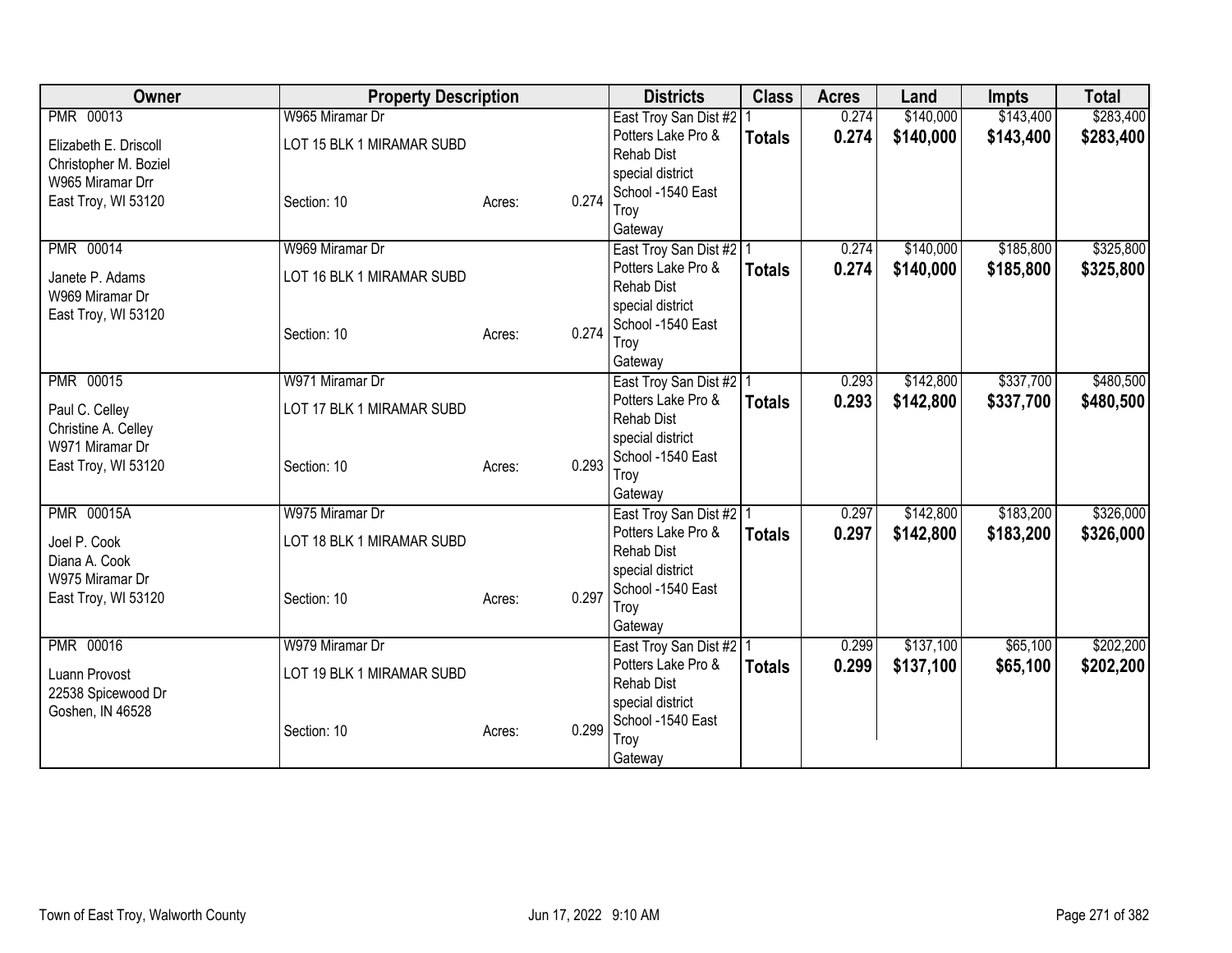| Owner                                                                       | <b>Property Description</b>                  |                 | <b>Districts</b>                                                                         | <b>Class</b>  | <b>Acres</b>   | Land                   | <b>Impts</b>           | <b>Total</b>           |
|-----------------------------------------------------------------------------|----------------------------------------------|-----------------|------------------------------------------------------------------------------------------|---------------|----------------|------------------------|------------------------|------------------------|
| <b>PMR 00016A</b><br>Elizabeth Susan Hidaka Trust<br>2640 Summit Dr Ut 203  | W985 Miramar Dr<br>LOT 20 BLK 1 MIRAMAR SUBD |                 | East Troy San Dist #2<br>Potters Lake Pro &<br><b>Rehab Dist</b><br>special district     | <b>Totals</b> | 0.322<br>0.322 | \$159,900<br>\$159,900 | \$102,400<br>\$102,400 | \$262,300<br>\$262,300 |
| Glenview, IL 60025                                                          | Section: 10                                  | 0.322<br>Acres: | School -1540 East<br>Troy<br>Gateway                                                     |               |                |                        |                        |                        |
| <b>PMR 00016B</b><br>Shawna Muren<br>W989 Miramar Dr<br>East Troy, WI 53120 | W989 Miramar Dr<br>LOT 21 BLK 1 MIRAMAR SUBD |                 | East Troy San Dist #2   1<br>Potters Lake Pro &<br><b>Rehab Dist</b><br>special district | <b>Totals</b> | 0.367<br>0.367 | \$145,600<br>\$145,600 | \$186,400<br>\$186,400 | \$332,000<br>\$332,000 |
|                                                                             | Section: 10                                  | 0.367<br>Acres: | School -1540 East<br>Troy<br>Gateway                                                     |               |                |                        |                        |                        |
| <b>PMR 00017</b><br>Elizabeth Mccormack Trust<br>515 Grant St               | W995 Miramar Dr<br>LOT 22 BLK 1 MIRAMAR SUBD |                 | East Troy San Dist #2   1<br>Potters Lake Pro &<br><b>Rehab Dist</b><br>special district | <b>Totals</b> | 0.385<br>0.385 | \$154,000<br>\$154,000 | \$217,900<br>\$217,900 | \$371,900<br>\$371,900 |
| Downers Grove, IL 60515                                                     | Section: 10                                  | 0.385<br>Acres: | School -1540 East<br>Troy<br>Gateway                                                     |               |                |                        |                        |                        |
| <b>PMR 00018</b>                                                            | W997 Miramar Dr                              |                 | East Troy San Dist #2 1<br>Potters Lake Pro &                                            |               | 0.409<br>0.409 | \$148,400<br>\$148,400 | \$60,300<br>\$60,300   | \$208,700<br>\$208,700 |
| Dockendorf, LLC<br>W844 Shorewood Dr<br>East Troy, WI 53120-0000            | LOT 23 BLK 1 MIRAMAR SUBD                    |                 | <b>Rehab Dist</b><br>special district<br>School -1540 East                               | <b>Totals</b> |                |                        |                        |                        |
|                                                                             | Section: 10                                  | 0.409<br>Acres: | Troy<br>Gateway                                                                          |               |                |                        |                        |                        |
| PMR 00019                                                                   | W1001 Miramar Dr                             |                 | East Troy San Dist #2   1<br>Potters Lake Pro &                                          |               | 0.463<br>0.463 | \$148,400<br>\$148,400 | \$133,900<br>\$133,900 | \$282,300<br>\$282,300 |
| Bridget C. Carlson et al<br>c/o Eric J. Carlson<br>W1001 Miramar Dr         | LOT 24 BLK 1 MIRAMAR SUBD                    |                 | <b>Rehab Dist</b><br>special district                                                    | <b>Totals</b> |                |                        |                        |                        |
| East Troy, WI 53120                                                         | Section: 10                                  | 0.463<br>Acres: | School -1540 East<br>Troy<br>Gateway                                                     |               |                |                        |                        |                        |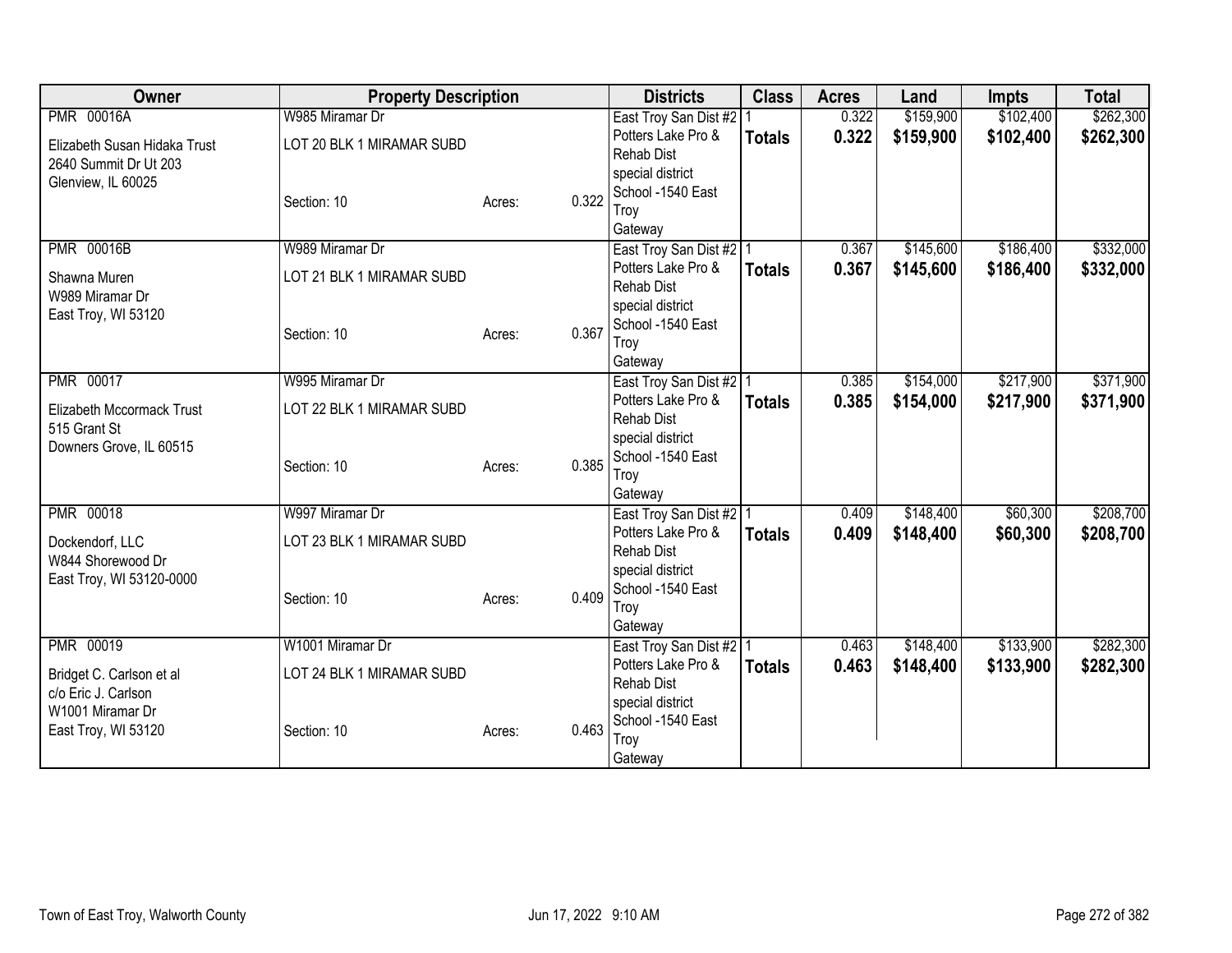| Owner                                  | <b>Property Description</b>                       |                 | <b>Districts</b>                     | <b>Class</b>  | <b>Acres</b> | Land      | <b>Impts</b>    | <b>Total</b>    |
|----------------------------------------|---------------------------------------------------|-----------------|--------------------------------------|---------------|--------------|-----------|-----------------|-----------------|
| PMR 00020                              | W1005 Miramar Dr                                  |                 | East Troy San Dist #2   1            |               | 0.490        | \$160,300 | \$182,700       | \$343,000       |
| Larry D. Serota                        | LOT 25 BLK 1 MIRAMAR SUBD                         |                 | Potters Lake Pro &                   | <b>Totals</b> | 0.490        | \$160,300 | \$182,700       | \$343,000       |
| Keri M. Serota                         |                                                   |                 | <b>Rehab Dist</b>                    |               |              |           |                 |                 |
| 2238 W Ohio St                         |                                                   |                 | special district                     |               |              |           |                 |                 |
| Chicago, IL 60612                      | Section: 10                                       | 0.490<br>Acres: | School -1540 East                    |               |              |           |                 |                 |
|                                        |                                                   |                 | Troy<br>Gateway                      |               |              |           |                 |                 |
| <b>PMR 00020A</b>                      | W1007 Miramar Dr                                  |                 | East Troy San Dist #2   1            |               | 0.559        | \$157,200 | \$383,700       | \$540,900       |
|                                        |                                                   |                 | Potters Lake Pro &                   | <b>Totals</b> | 0.559        | \$157,200 | \$383,700       | \$540,900       |
| Barbara Wilber Life Estate             | LOT 26 BLK 1 MIRAMAR SUBD                         |                 | <b>Rehab Dist</b>                    |               |              |           |                 |                 |
| c/o Barbara Wilber Life Estate         |                                                   |                 | special district                     |               |              |           |                 |                 |
| W326 S9035 Stone Brook pass            | Section: 10                                       | 0.559           | School -1540 East                    |               |              |           |                 |                 |
| Mukwonago, WI 53149                    |                                                   | Acres:          | Troy                                 |               |              |           |                 |                 |
|                                        |                                                   |                 | Gateway                              |               |              |           |                 |                 |
| <b>PMR 00020B</b>                      | <b>Association Access</b>                         |                 | Potters Lake Pro &                   | X4            | 0.620        | \$0       | $\overline{50}$ | $\overline{50}$ |
| Miramar Property Owners Association    | LOT 27 BLK 1 MIRAMAR SUBD                         |                 | Rehab Dist                           | <b>Totals</b> | 0.620        | \$0       | \$0             | \$0             |
| c/o Miramar Property Owners Assocation |                                                   |                 | special district                     |               |              |           |                 |                 |
| PO Box 912                             |                                                   |                 | School -1540 East                    |               |              |           |                 |                 |
| Mukwonago, WI 53149-0000               | Section: 10                                       | 0.620<br>Acres: | Troy                                 |               |              |           |                 |                 |
| <b>PMR 00020C</b>                      | W1013 Miramar Dr                                  |                 | Gateway<br>East Troy San Dist #2   1 |               | 0.718        | \$166,200 | \$95,100        | \$261,300       |
|                                        |                                                   |                 | Potters Lake Pro &                   |               | 0.718        | \$166,200 | \$95,100        | \$261,300       |
| David Sager                            | LOT 28 BLK 1 MIRAMAR SUB. ALSO PT LOT 29 BLK 1    |                 | Rehab Dist                           | <b>Totals</b> |              |           |                 |                 |
| Anna Sager                             | DESC AS: COM NW COR LOT 28, S8D32'16"E ALG        |                 | special district                     |               |              |           |                 |                 |
| W1013 Miramar Dr                       | WLY LN LOT 28 213.87' TO POB, S1D44'31"W 120.70', |                 | School -1540 East                    |               |              |           |                 |                 |
| East Troy, WI 53120                    | Section: 10                                       | 0.718<br>Acres: | Troy                                 |               |              |           |                 |                 |
|                                        |                                                   |                 | Gateway                              |               |              |           |                 |                 |
| <b>PMR 00021</b>                       | W1019 Miramar Dr                                  |                 | East Troy San Dist #2   1            |               | 0.640        | \$91,000  | \$189,200       | \$280,200       |
| <b>Blake Hallada</b>                   | PT LOT 28 BLK 1: COM NW COR LOT 28, S8D32'16"E    |                 | Potters Lake Pro &                   | <b>Totals</b> | 0.640        | \$91,000  | \$189,200       | \$280,200       |
| W1015 Miramar Dr                       | 213.87', N1D44'31"E 17.14', N4D12'53"W 193.61',   |                 | <b>Rehab Dist</b>                    |               |              |           |                 |                 |
| East Troy, WI 53120                    | N85D55'W 18.09' TO POB. LOT 29 BLK 1 EXC. COM A   |                 | special district                     |               |              |           |                 |                 |
|                                        | Section: 10                                       | 0.640<br>Acres: | School -1540 East                    |               |              |           |                 |                 |
|                                        |                                                   |                 | Troy                                 |               |              |           |                 |                 |
|                                        |                                                   |                 | Gateway                              |               |              |           |                 |                 |
| PMR 00022                              | W1021 Miramar Dr                                  |                 | East Troy San Dist #2   1            |               | 2.279        | \$414,000 | \$824,100       | \$1,238,100     |
| Thomas J. Braier                       | PT LOT 29 BLK 1 DESC AS: COM AT PT 22' E OF NW    |                 | Potters Lake Pro &                   | <b>Totals</b> | 2.279        | \$414,000 | \$824,100       | \$1,238,100     |
| Margaret J. Braier                     | COR LOT 29, W ALG N LN TO NW COR, S 579.5' TO     |                 | Rehab Dist<br>special district       |               |              |           |                 |                 |
| W308 N1728 Westlake Cir                | LAKE SHR, NLY 571.4' TO POB LOT 30-32 BLK 1       |                 | School -1540 East                    |               |              |           |                 |                 |
| Delafield, WI 53018                    | Section: 10                                       | 0.000<br>Acres: | Troy                                 |               |              |           |                 |                 |
|                                        |                                                   |                 | Gateway                              |               |              |           |                 |                 |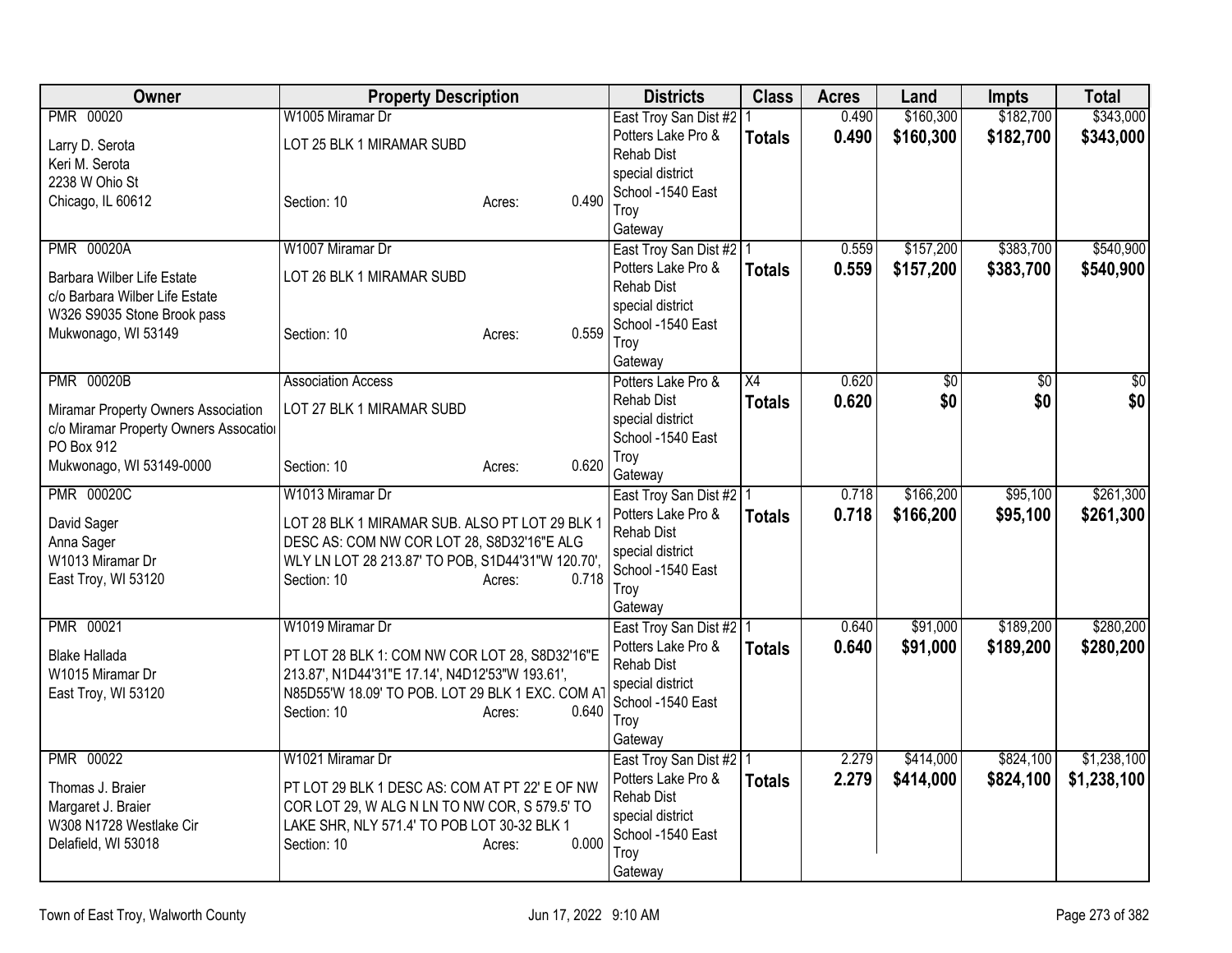| Owner                                                                                           | <b>Property Description</b>                                                                                                                                                              | <b>Districts</b>                                                                                                                 | <b>Class</b>  | <b>Acres</b>   | Land                   | <b>Impts</b>           | <b>Total</b>           |
|-------------------------------------------------------------------------------------------------|------------------------------------------------------------------------------------------------------------------------------------------------------------------------------------------|----------------------------------------------------------------------------------------------------------------------------------|---------------|----------------|------------------------|------------------------|------------------------|
| <b>PMR 00023B</b><br>Melissa Larson et al<br>12650 Elmhurst Pkwy<br>Elm Grove, WI 53122         | W1029 Miramar Dr<br>LOT 33 BLK 1 MIRAMAR SUBD; ALSO PT OF LOT 32<br>BLK 1 MIRAMAR SUBD DESC AS COM AT NW COR<br>SD LOT 32; S13D57'56"E 492.82' TO POB;<br>0.000<br>Section: 10<br>Acres: | East Troy San Dist #2<br>Potters Lake Pro &<br><b>Rehab Dist</b><br>special district<br>School -1540 East<br>Troy<br>Gateway     | <b>Totals</b> | 0.621<br>0.621 | \$125,600<br>\$125,600 | \$61,600<br>\$61,600   | \$187,200<br>\$187,200 |
| PMR 00024<br><b>Bernadette Mullins-Miller</b><br>W1031 Spleas Skoney Rd<br>East Troy, WI 53120  | W1031 Spleas Skoney Rd<br>LOTS 34 & 35 BLK 1 MIRAMAR SUB<br>1.389<br>Section: 10<br>Acres:                                                                                               | East Troy San Dist #2 1<br>Potters Lake Pro &<br><b>Rehab Dist</b><br>special district<br>School -1540 East<br>Troy<br>Gateway   | <b>Totals</b> | 1.389<br>1.389 | \$300,900<br>\$300,900 | \$138,600<br>\$138,600 | \$439,500<br>\$439,500 |
| PMR 00026<br>Karl J. Klamm<br>Heather A. Klamm<br>W1035 Spleas Skoney Rd<br>East Troy, WI 53129 | W1035 Spleas Skoney Rd<br>LOT 36 BLK 1 MIRAMAR SUBD<br>0.916<br>Section: 10<br>Acres:                                                                                                    | East Troy San Dist #2   1<br>Potters Lake Pro &<br><b>Rehab Dist</b><br>special district<br>School -1540 East<br>Troy<br>Gateway | <b>Totals</b> | 0.916<br>0.916 | \$258,400<br>\$258,400 | \$144,700<br>\$144,700 | \$403,100<br>\$403,100 |
| PMR 00028<br>William J. Weber<br>Oi-Yee Weber<br>N9073 E Miramar Dr<br>East Troy, WI 53120      | N9073 E Miramar Dr<br>LOT 2 BLK 2 MIRAMAR SUBD<br>0.554<br>Section: 11<br>Acres:                                                                                                         | East Troy San Dist #2   1<br>Potters Lake Pro &<br><b>Rehab Dist</b><br>special district<br>School -1540 East<br>Troy<br>Gateway | <b>Totals</b> | 0.554<br>0.554 | \$169,300<br>\$169,300 | \$171,700<br>\$171,700 | \$341,000<br>\$341,000 |
| PMR 00029<br>Katherine B Flaherty Trust<br>N9077 E Miramar Dr<br>East Troy, WI 53120            | N9077 E Miramar Dr<br>LOT 3 BLK 2 SE 25' LOT 4 BLK 2 MIRAMAR SUB<br>0.842<br>Section: 11<br>Acres:                                                                                       | East Troy San Dist #2   1<br>Potters Lake Pro &<br><b>Rehab Dist</b><br>special district<br>School -1540 East<br>Troy<br>Gateway | <b>Totals</b> | 0.842<br>0.842 | \$245,300<br>\$245,300 | \$214,500<br>\$214,500 | \$459,800<br>\$459,800 |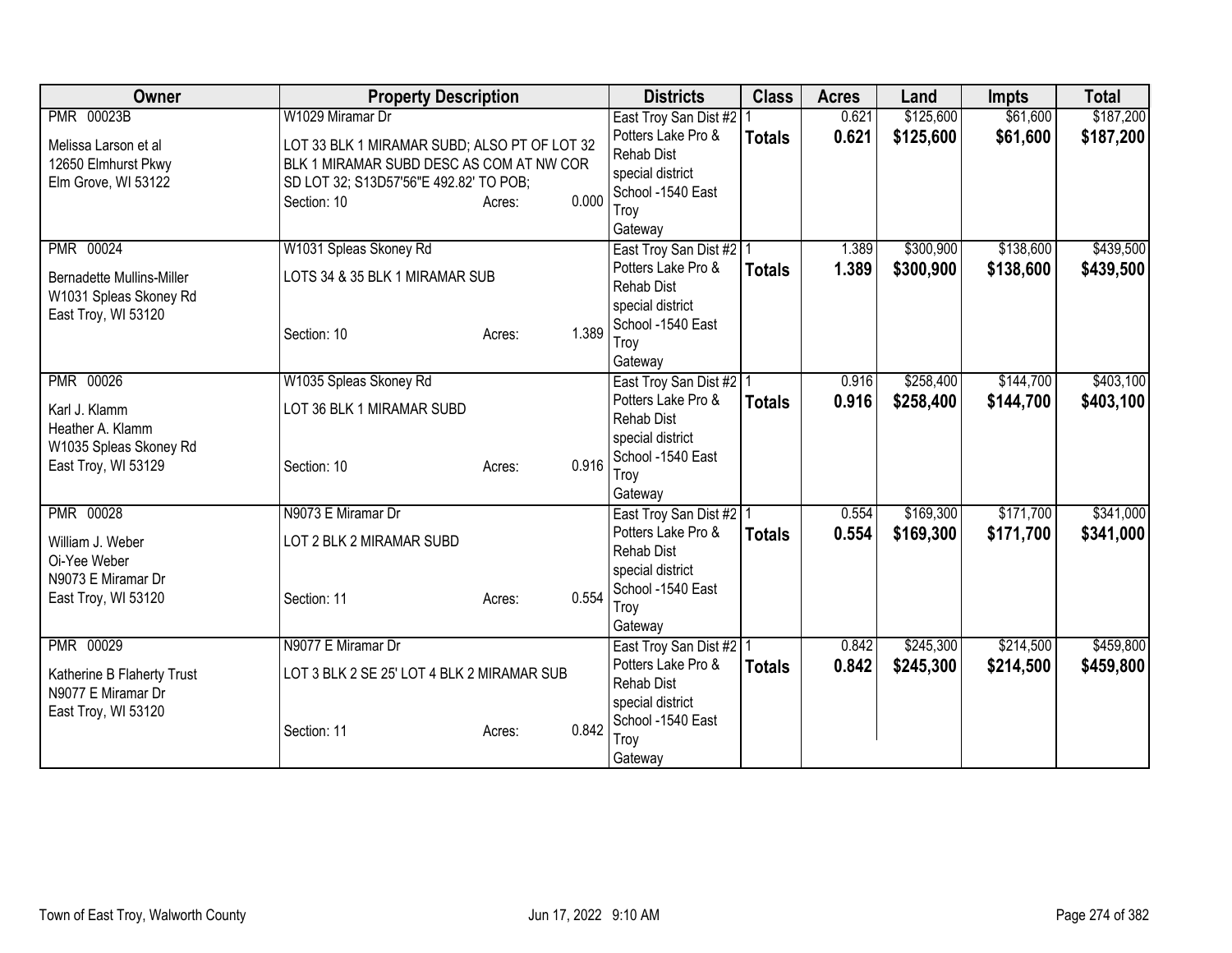| <b>Owner</b>                                                                                  | <b>Property Description</b>                                                                                                                                              |                 | <b>Districts</b>                                                                                    | <b>Class</b>  | <b>Acres</b> | Land      | <b>Impts</b> | <b>Total</b> |
|-----------------------------------------------------------------------------------------------|--------------------------------------------------------------------------------------------------------------------------------------------------------------------------|-----------------|-----------------------------------------------------------------------------------------------------|---------------|--------------|-----------|--------------|--------------|
| <b>PMR 00029A</b>                                                                             | N9083 E Miramar Dr                                                                                                                                                       |                 | East Troy San Dist #2   1                                                                           |               | 0.778        | \$231,000 | \$157,100    | \$388,100    |
| Richard E. Dakich<br>Dianne E. Dakich<br>N9083 E Miramar Dr<br>East Troy, WI 53120            | LOT 4 BLK 2 EXC SE 25' LOT 5 BLK 2 MIRAMAR SUBD<br>Section: 11                                                                                                           | 0.778<br>Acres: | Potters Lake Pro &<br><b>Rehab Dist</b><br>special district<br>School -1540 East<br>Troy<br>Gateway | <b>Totals</b> | 0.778        | \$231,000 | \$157,100    | \$388,100    |
| <b>PMR 00030</b>                                                                              | N9087 E Miramar Dr                                                                                                                                                       |                 | East Troy San Dist #2   1                                                                           |               | 0.493        | \$163,200 | \$166,100    | \$329,300    |
| Laura A. Bouslough<br>N9087 E Miramar Dr<br>East Troy, WI 53120                               | LOT 6 BLK 2 MIRAMAR SUBD<br>Section: 11                                                                                                                                  | 0.493<br>Acres: | Potters Lake Pro &<br>Rehab Dist<br>special district<br>School -1540 East<br>Troy<br>Gateway        | <b>Totals</b> | 0.493        | \$163,200 | \$166,100    | \$329,300    |
| <b>PMR 00030A</b>                                                                             | N9091 E Miramar Dr                                                                                                                                                       |                 | East Troy San Dist #2 1                                                                             |               | 0.458        | \$151,200 | \$324,900    | \$476,100    |
| Patrick M. Crupi<br>Sarah K. Crupi<br>N9091 E Miramar Dr<br>East Troy, WI 53120               | LOT 7 BLK 2 MIRAMAR SUBDIVISION OUT OF<br>PMR-31 PER #574530<br>Section: 11                                                                                              | 0.458<br>Acres: | Potters Lake Pro &<br><b>Rehab Dist</b><br>special district<br>School -1540 East<br>Troy<br>Gateway | <b>Totals</b> | 0.458        | \$151,200 | \$324,900    | \$476,100    |
| PMR 00031                                                                                     | N9101 E Miramar Dr                                                                                                                                                       |                 | East Troy San Dist #2   1                                                                           |               | 0.693        | \$230,200 | \$394,700    | \$624,900    |
| David M. Corcoran<br>Nancy J. Corcoran<br>5141 Tuneberg Pkwy<br>Belvidere, IL 61008           | LOT 8 & PT OF LOT 9 BLK 2 DESC AS: COM NW COR<br>LOT 10, S35D05' 04"E 74.36', S71D45'24"E 31. 80' TO<br>POB, S71D45'24"E 106. 70', S56D13'24"W 382.43',<br>Section: 11   | 0.693<br>Acres: | Potters Lake Pro &<br><b>Rehab Dist</b><br>special district<br>School -1540 East<br>Troy<br>Gateway | <b>Totals</b> | 0.693        | \$230,200 | \$394,700    | \$624,900    |
| <b>PMR 00032</b>                                                                              | N9103 E Miramar Dr                                                                                                                                                       |                 | East Troy San Dist #2   1                                                                           |               | 0.916        | \$270,300 | \$281,400    | \$551,700    |
| Eugene Ritchey Jr Trust<br>Theresa Ritchey Trust<br>N9103 E Miramar Dr<br>East Troy, WI 53120 | LOT 10 & PT LOT 9 BLK 2 DESC AS: COM COM NW<br>COR LOT 10, S35D05'04"E 74.36', S71D45'24" E 31.80'<br>S54D31'W 345.26', S87D05'47"W 107.57', N12D20' 42"V<br>Section: 11 | 0.916<br>Acres: | Potters Lake Pro &<br><b>Rehab Dist</b><br>special district<br>School -1540 East<br>Troy<br>Gateway | <b>Totals</b> | 0.916        | \$270,300 | \$281,400    | \$551,700    |
| PMR 00033                                                                                     | W895 Miramar Dr                                                                                                                                                          |                 | East Troy San Dist #2   1                                                                           |               | 0.900        | \$55,400  | \$186,900    | \$242,300    |
| Matthew J. Virga<br>W895 Miramar Dr<br>East Troy, WI 53120                                    | LOTS 11-15 BLK 2 MIRAMAR EXC PT LOTS 11 & 12<br>DESC AS BEG AT NW COR LOT 11; NELY 78.35';<br>SWLY 113.84' TO PT 57.40' SWLY FROM POB; NWLY<br>Section: 11               | 0.900<br>Acres: | special district<br>School -1540 East<br>Troy<br>Gateway                                            | <b>Totals</b> | 0.900        | \$55,400  | \$186,900    | \$242,300    |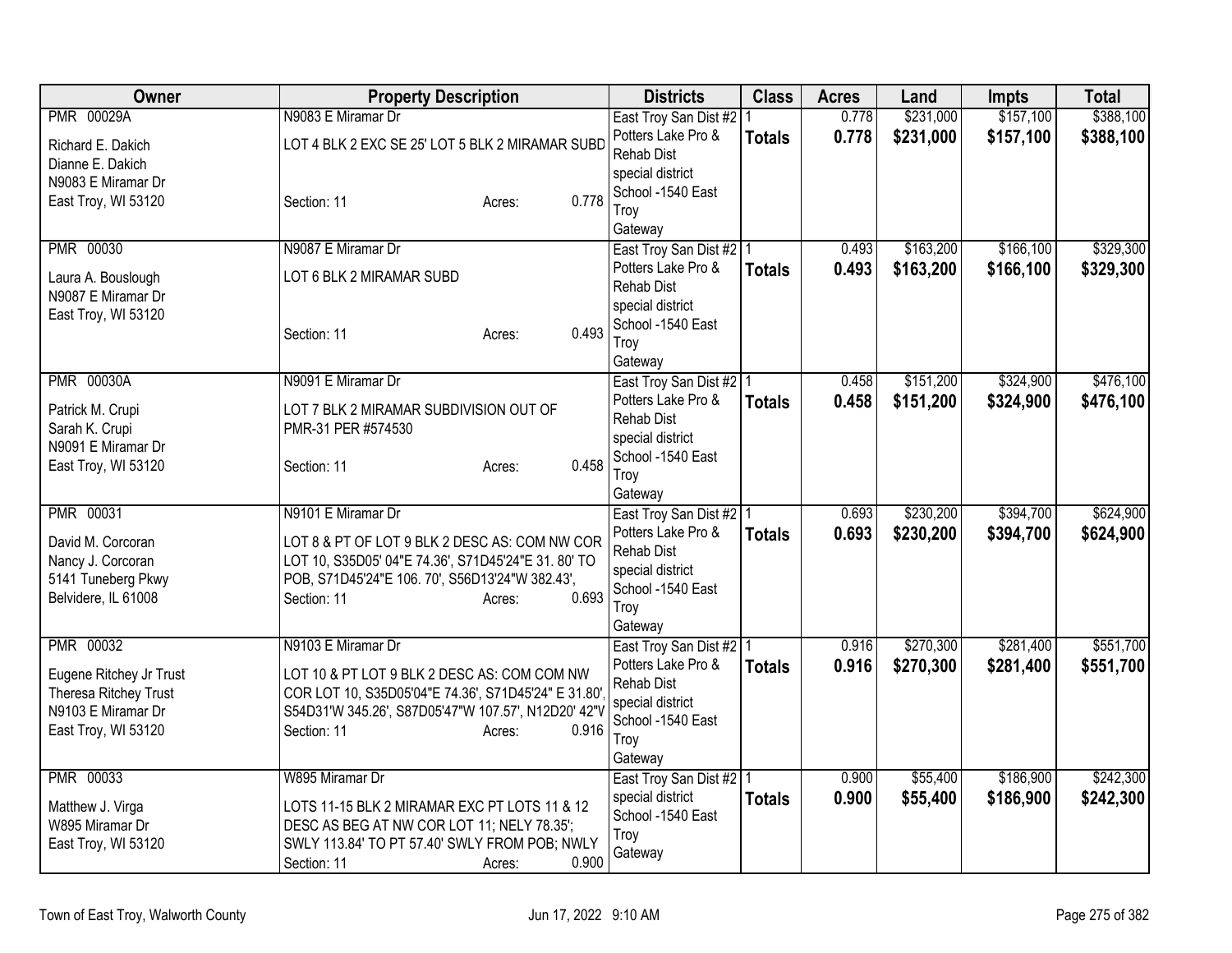| Owner                                | <b>Property Description</b>                       |                 | <b>Districts</b>                              | <b>Class</b>  | <b>Acres</b> | Land     | <b>Impts</b> | <b>Total</b> |
|--------------------------------------|---------------------------------------------------|-----------------|-----------------------------------------------|---------------|--------------|----------|--------------|--------------|
| <b>PMR 00036</b>                     | W883 Miramar Rd                                   |                 | East Troy San Dist #2                         |               | 0.235        | \$22,000 | \$174,400    | \$196,400    |
| Cheryl J. Tannis                     | LOT 16 BLK 2 MIRAMAR SUBD; ALSO PT LOT 15 BLK     |                 | special district<br>School -1540 East         | <b>Totals</b> | 0.235        | \$22,000 | \$174,400    | \$196,400    |
| W883 Miramar Dr                      | 2 MIRAMAR DESC AS COM NE COR LOT 15;              |                 | Troy                                          |               |              |          |              |              |
| East Troy, WI 53120                  | S54D26'46"W 25'; S40D59'50"E 150.43'; N54D26'46"E |                 | Gateway                                       |               |              |          |              |              |
|                                      | Section: 11                                       | 0.235<br>Acres: |                                               |               |              |          |              |              |
| <b>PMR 00037</b>                     | N9117 E Miramar Dr                                |                 | East Troy San Dist #2   1                     |               | 0.171        | \$16,000 | \$0          | \$16,000     |
| Craig R. Simon                       | LOT 17 BLK 2 MIRAMAR SUBD                         |                 | special district                              | <b>Totals</b> | 0.171        | \$16,000 | \$0          | \$16,000     |
| N9119 E Miramar Dr                   |                                                   |                 | School -1540 East                             |               |              |          |              |              |
| East Troy, WI 53120                  |                                                   |                 | Troy                                          |               |              |          |              |              |
|                                      | Section: 11                                       | 0.171<br>Acres: | Gateway                                       |               |              |          |              |              |
| <b>PMR 00038</b>                     | N9119 E Miramar Dr                                |                 | East Troy San Dist #2   1                     |               | 0.226        | \$21,200 | \$100,900    | \$122,100    |
| Craig R. Simon                       | LOTS 18 & 19 BLK 2 MIRAMAR SUB                    |                 | special district                              | <b>Totals</b> | 0.226        | \$21,200 | \$100,900    | \$122,100    |
| N9119 E Miramar Dr                   |                                                   |                 | School -1540 East                             |               |              |          |              |              |
| East Troy, WI 53120                  |                                                   |                 | Troy                                          |               |              |          |              |              |
|                                      | Section: 11                                       | 0.226<br>Acres: | Gateway                                       |               |              |          |              |              |
| <b>PMR 00040</b>                     | W863 White Oak Dr                                 |                 | East Troy San Dist #2   1                     |               | 0.160        | \$15,000 | \$158,600    | \$173,600    |
|                                      |                                                   |                 | special district                              | <b>Totals</b> | 0.160        | \$15,000 | \$158,600    | \$173,600    |
| Dean C. Bennett<br>W863 White Oak Dr | LOT 1 BLK 3 MIRAMAR SUBD                          |                 | School -1540 East                             |               |              |          |              |              |
| East Troy, WI 53120                  |                                                   |                 | Troy                                          |               |              |          |              |              |
|                                      | Section: 11                                       | 0.160<br>Acres: | Gateway                                       |               |              |          |              |              |
| <b>PMR 00041</b>                     | N9144 Pine St                                     |                 | East Troy San Dist #2 1                       |               | 0.322        | \$28,900 | \$121,200    | \$150,100    |
|                                      |                                                   |                 | special district                              | <b>Totals</b> | 0.322        | \$28,900 | \$121,200    | \$150,100    |
| James Stasiak Trust                  | LOTS 2 & 3 BLK 3 MIRAMAR SUB                      |                 | School -1540 East                             |               |              |          |              |              |
| N9144 Pine St                        |                                                   |                 | Troy                                          |               |              |          |              |              |
| East Troy, WI 53120                  |                                                   | 0.322           | Gateway                                       |               |              |          |              |              |
| PMR 00042                            | Section: 11<br>Pine St                            | Acres:          |                                               |               | 0.161        | \$15,100 | $\sqrt{6}$   | \$15,100     |
|                                      |                                                   |                 | East Troy San Dist #2   1<br>special district |               | 0.161        | \$15,100 | \$0          |              |
| James Stasiak Trust                  | LOT 4 BLK 3 MIRAMAR SUBD                          |                 | School -1540 East                             | <b>Totals</b> |              |          |              | \$15,100     |
| N9144 Pine St                        |                                                   |                 | Troy                                          |               |              |          |              |              |
| East Troy, WI 53120                  |                                                   |                 | Gateway                                       |               |              |          |              |              |
|                                      | Section: 11                                       | 0.161<br>Acres: |                                               |               |              |          |              |              |
| <b>PMR 00043</b>                     | N9132 Pine St                                     |                 | East Troy San Dist #2   1                     |               | 0.317        | \$28,500 | \$174,500    | \$203,000    |
| Neil G. Olson                        | LOTS 5 & 6 BLK 3 MIRAMAR SUB                      |                 | special district                              | <b>Totals</b> | 0.317        | \$28,500 | \$174,500    | \$203,000    |
| N9132 Pine St                        |                                                   |                 | School -1540 East                             |               |              |          |              |              |
| East Troy, WI 53120                  |                                                   |                 | Troy                                          |               |              |          |              |              |
|                                      | Section: 11                                       | 0.317<br>Acres: | Gateway                                       |               |              |          |              |              |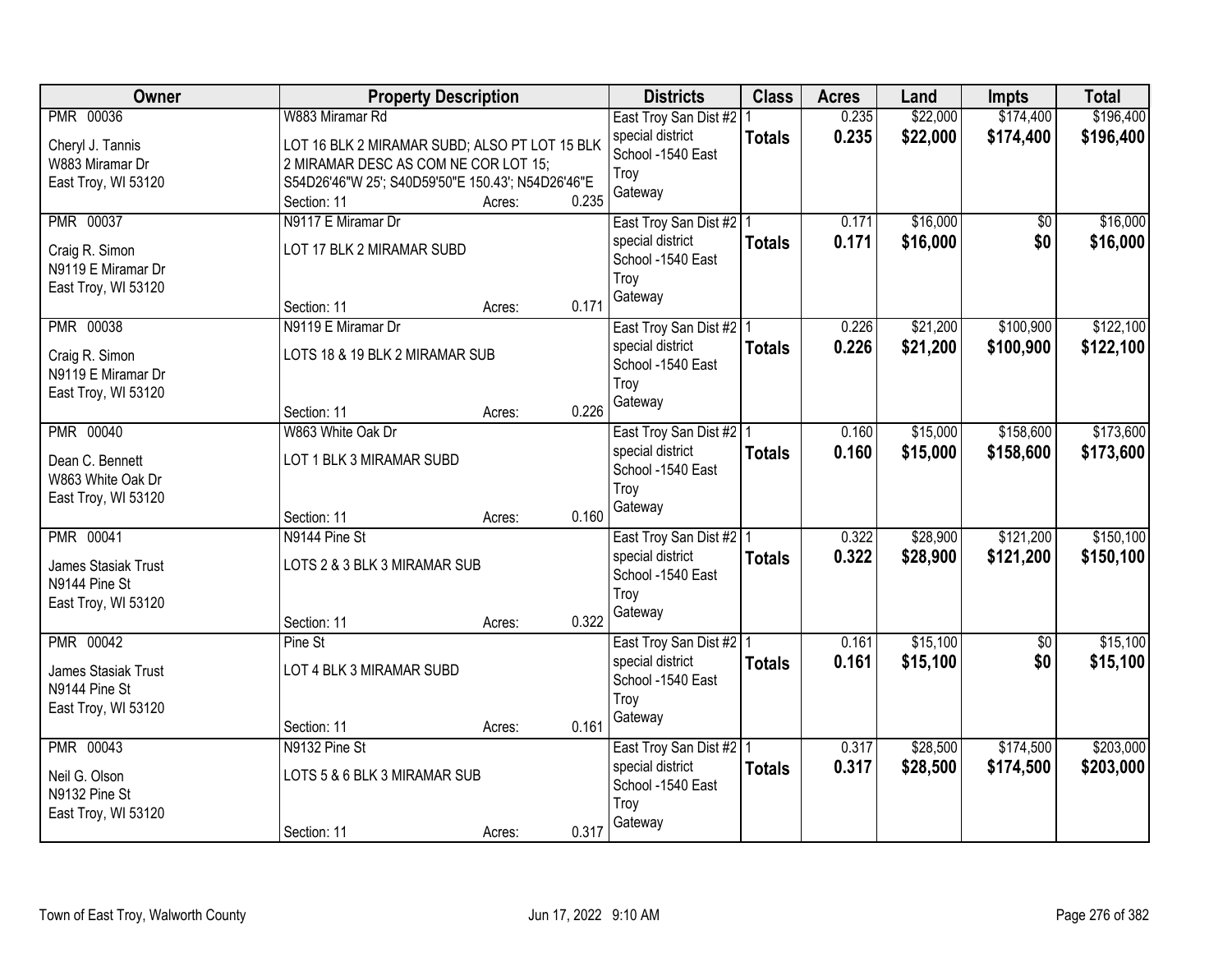| Owner                              | <b>Property Description</b>                                      |                 | <b>Districts</b>                      | <b>Class</b>  | <b>Acres</b> | Land     | <b>Impts</b> | <b>Total</b> |
|------------------------------------|------------------------------------------------------------------|-----------------|---------------------------------------|---------------|--------------|----------|--------------|--------------|
| PMR 00045                          | N9146 Juniper St                                                 |                 | East Troy San Dist #2                 |               | 0.321        | \$28,800 | \$87,400     | \$116,200    |
| Robert W. Wirth III                | LOTS 1 & 2 BLK 4 MIRAMAR SUB OMITTING PMR-44                     |                 | special district<br>School -1540 East | <b>Totals</b> | 0.321        | \$28,800 | \$87,400     | \$116,200    |
| N9146 Juniper St                   | & PMR-45                                                         |                 | Troy                                  |               |              |          |              |              |
| East Troy, WI 53120                | Section: 11                                                      | 0.321<br>Acres: | Gateway                               |               |              |          |              |              |
| <b>PMR 00046</b>                   | N9138 Juniper St                                                 |                 | East Troy San Dist #2   1             |               | 0.482        | \$41,100 | \$117,700    | \$158,800    |
|                                    | LOTS 3 THRU 5 BLK 4 MIRAMAR SUB                                  |                 | special district                      | <b>Totals</b> | 0.482        | \$41,100 | \$117,700    | \$158,800    |
| Donna J. Rynes<br>N9138 Juniper St |                                                                  |                 | School -1540 East                     |               |              |          |              |              |
| East Troy, WI 53120                |                                                                  |                 | Troy                                  |               |              |          |              |              |
|                                    | Section: 11                                                      | 0.482<br>Acres: | Gateway                               |               |              |          |              |              |
| PMR 00049                          | N9128 Juniper St                                                 |                 | East Troy San Dist #2   1             |               | 0.321        | \$28,800 | \$132,500    | \$161,300    |
| Randy J. Doblar                    | LOTS 6 & 7 BLK 4 MIRAMAR SUB                                     |                 | special district<br>School -1540 East | <b>Totals</b> | 0.321        | \$28,800 | \$132,500    | \$161,300    |
| N9128 Juniper St                   |                                                                  |                 | Troy                                  |               |              |          |              |              |
| East Troy, WI 53120                | Section: 11                                                      | 0.321           | Gateway                               |               |              |          |              |              |
| <b>PMR 00051</b>                   | N9114 Juniper St                                                 | Acres:          | East Troy San Dist #2   1             |               | 0.322        | \$43,400 | \$81,700     | \$125,100    |
|                                    |                                                                  |                 | special district                      | <b>Totals</b> | 0.322        | \$43,400 | \$81,700     | \$125,100    |
| Marjorie Dunn<br>N9114 Juniper St  | LOTS 8 & 9 BLK 4 MIRAMAR SUB                                     |                 | School -1540 East                     |               |              |          |              |              |
| East Troy, WI 53120                |                                                                  |                 | Troy                                  |               |              |          |              |              |
|                                    | Section: 11                                                      | 0.322<br>Acres: | Gateway                               |               |              |          |              |              |
| <b>PMR 00053</b>                   | W878 Miramar Dr                                                  |                 | East Troy San Dist #2 1               |               | 0.193        | \$18,100 | \$99,600     | \$117,700    |
| Steven H. Fletcher                 | LOT 10 BLK 4 S 10' LOT 11 BLK 4 MIRAMAR SUB                      |                 | special district                      | <b>Totals</b> | 0.193        | \$18,100 | \$99,600     | \$117,700    |
| W878 Miramar Dr                    |                                                                  |                 | School -1540 East<br>Troy             |               |              |          |              |              |
| East Troy, WI 53120                |                                                                  |                 | Gateway                               |               |              |          |              |              |
| <b>PMR 00054</b>                   | Section: 11<br>N9133 Pine St                                     | 0.193<br>Acres: | East Troy San Dist #2 1               |               | 0.257        | \$23,900 | \$126,900    | \$150,800    |
|                                    |                                                                  |                 | special district                      | <b>Totals</b> | 0.257        | \$23,900 | \$126,900    | \$150,800    |
| Steven Haze<br>N9133 Pine Ave      | N 40' LOT 11 BLK 4 & ALL LOT 12 BLK 4 EXC. N 10'<br>MIRAMAR SUB. |                 | School -1540 East                     |               |              |          |              |              |
| East Troy, WI 53120                |                                                                  |                 | Troy                                  |               |              |          |              |              |
|                                    | Section: 11                                                      | 0.257<br>Acres: | Gateway                               |               |              |          |              |              |
| <b>PMR 00054A</b>                  | N9135 Pine St                                                    |                 | East Troy San Dist #2   1             |               | 0.193        | \$18,100 | \$174,400    | \$192,500    |
| <b>Lucht Trust</b>                 | N 10' LOT 12 BLK 4 LOT 13 BLK 4 MIRAMAR SUB.                     |                 | special district                      | <b>Totals</b> | 0.193        | \$18,100 | \$174,400    | \$192,500    |
| N9135 Pine Ave                     | OUT OF PMR-54 PER DOC.#363143                                    |                 | School -1540 East<br>Troy             |               |              |          |              |              |
| East Troy, WI 53120                |                                                                  |                 | Gateway                               |               |              |          |              |              |
|                                    | Section: 11                                                      | 0.193<br>Acres: |                                       |               |              |          |              |              |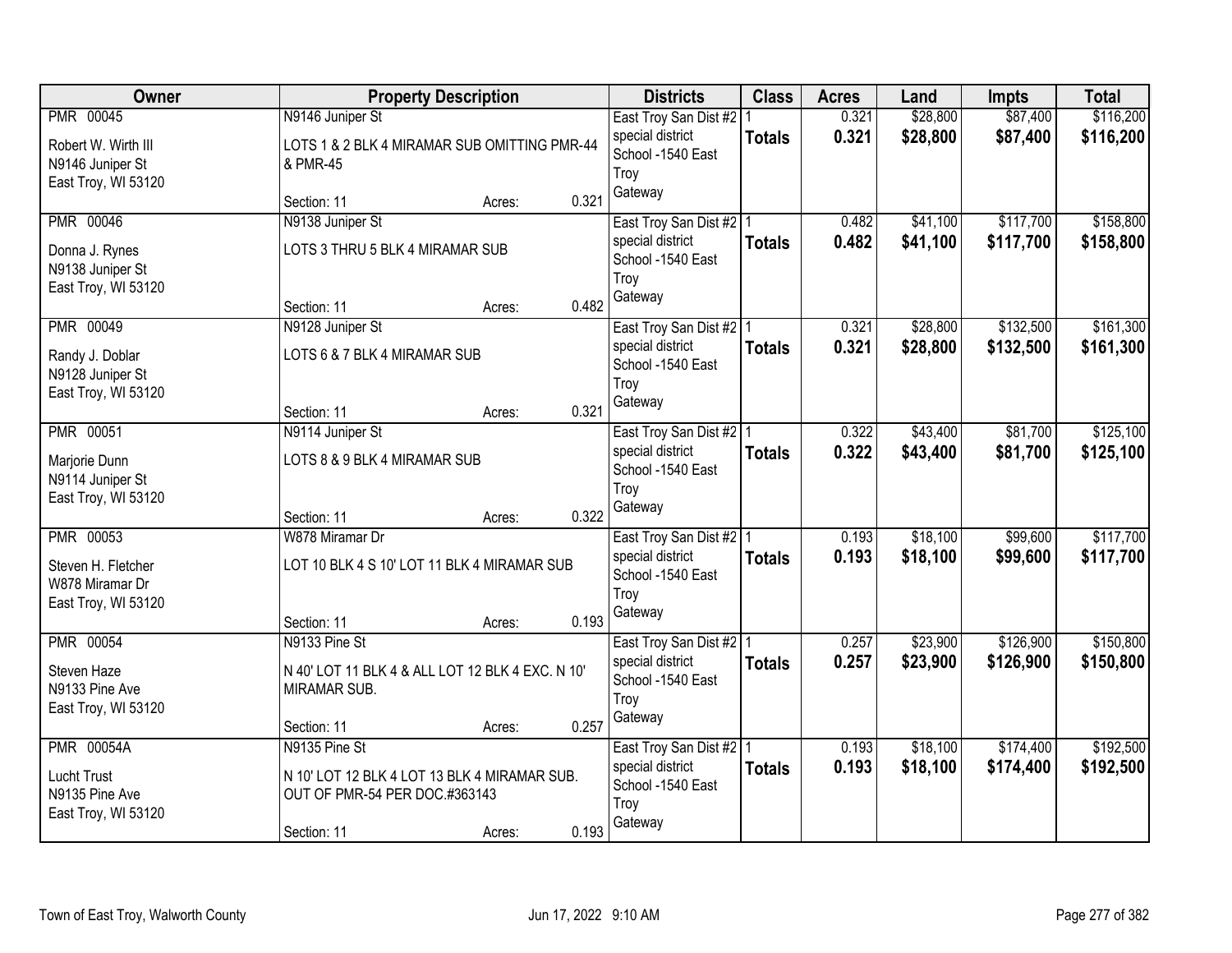| Owner                              | <b>Property Description</b>     |        |       | <b>Districts</b>                              | <b>Class</b>  | <b>Acres</b> | Land     | Impts           | <b>Total</b> |
|------------------------------------|---------------------------------|--------|-------|-----------------------------------------------|---------------|--------------|----------|-----------------|--------------|
| <b>PMR 00055</b>                   | Pine St                         |        |       | East Troy San Dist #2   1                     |               | 0.161        | \$15,100 | $\overline{50}$ | \$15,100     |
| Brian K. Johnson                   | LOT 14 BLK 4 MIRAMAR SUBD       |        |       | special district                              | <b>Totals</b> | 0.161        | \$15,100 | \$0             | \$15,100     |
| Stacie L. Johnson                  |                                 |        |       | School -1540 East                             |               |              |          |                 |              |
| N9143 Pine St                      |                                 |        |       | Troy                                          |               |              |          |                 |              |
| East Troy, WI 53120                | Section: 11                     | Acres: | 0.161 | Gateway                                       |               |              |          |                 |              |
| <b>PMR 00056</b>                   | N9143 Pine St                   |        |       | East Troy San Dist #2   1                     |               | 0.161        | \$15,100 | \$104,400       | \$119,500    |
| Brian K. Johnson                   | LOT 15 BLK 4 MIRAMAR SUBD       |        |       | special district                              | <b>Totals</b> | 0.161        | \$15,100 | \$104,400       | \$119,500    |
| Stacie L. Johnson                  |                                 |        |       | School -1540 East                             |               |              |          |                 |              |
| N9143 Pine St                      |                                 |        |       | Troy                                          |               |              |          |                 |              |
| East Troy, WI 53120                | Section: 11                     | Acres: | 0.161 | Gateway                                       |               |              |          |                 |              |
| PMR 00057                          | N9143 Pine St                   |        |       | East Troy San Dist #2   1                     |               | 0.161        | \$15,100 | \$8,700         | \$23,800     |
| Brian K. Johnson                   | LOT 16 BLK 4 MIRAMAR SUBD       |        |       | special district                              | <b>Totals</b> | 0.161        | \$15,100 | \$8,700         | \$23,800     |
| Stacie L. Johnson                  |                                 |        |       | School -1540 East                             |               |              |          |                 |              |
| N9143 Pine St                      |                                 |        |       | Troy                                          |               |              |          |                 |              |
| East Troy, WI 53120                | Section: 11                     | Acres: | 0.161 | Gateway                                       |               |              |          |                 |              |
| <b>PMR 00058</b>                   | Cedar Ave                       |        |       | East Troy San Dist #2   1                     |               | 0.155        | \$14,500 | \$0             | \$14,500     |
|                                    |                                 |        |       | special district                              | <b>Totals</b> | 0.155        | \$14,500 | \$0             | \$14,500     |
| Gerald P. Gonyo<br>N9134 Cedar Ave | LOT 1 BLK 5 MIRAMAR SUBD        |        |       | School -1540 East                             |               |              |          |                 |              |
| East Troy, WI 53120                |                                 |        |       | Troy                                          |               |              |          |                 |              |
|                                    | Section: 10                     | Acres: | 0.155 | Gateway                                       |               |              |          |                 |              |
| <b>PMR 00058A</b>                  | Cedar Ave                       |        |       | East Troy San Dist #2   1                     |               | 0.155        | \$14,500 | \$0             | \$14,500     |
|                                    |                                 |        |       | special district                              | <b>Totals</b> | 0.155        | \$14,500 | \$0             | \$14,500     |
| Gerald P. Gonyo                    | LOT 2 BLK 5 MIRAMAR SUBD        |        |       | School -1540 East                             |               |              |          |                 |              |
| N9134 Cedar Ave                    |                                 |        |       | Troy                                          |               |              |          |                 |              |
| East Troy, WI 53120                | Section: 10                     | Acres: | 0.155 | Gateway                                       |               |              |          |                 |              |
| <b>PMR 00059</b>                   | Cedar Ave                       |        |       | East Troy San Dist #2 1                       |               | 0.155        | \$4,400  | $\overline{60}$ | \$4,400      |
|                                    |                                 |        |       | special district                              | <b>Totals</b> | 0.155        | \$4,400  | \$0             | \$4,400      |
| Gerald P. Gonyo                    | LOT 3 BLK 5 MIRAMAR SUBD        |        |       | School -1540 East                             |               |              |          |                 |              |
| N9134 Cedar Ave                    |                                 |        |       | Troy                                          |               |              |          |                 |              |
| East Troy, WI 53120                |                                 |        | 0.155 | Gateway                                       |               |              |          |                 |              |
| <b>PMR 00059A</b>                  | Section: 10<br>N9134 Cedar Ave  | Acres: |       |                                               |               | 0.465        | \$39,800 | \$107,000       | \$146,800    |
|                                    |                                 |        |       | East Troy San Dist #2   1<br>special district |               | 0.465        | \$39,800 | \$107,000       | \$146,800    |
| Gerald P. Gonyo                    | LOTS 4 THRU 6 BLK 5 MIRAMAR SUB |        |       | School -1540 East                             | <b>Totals</b> |              |          |                 |              |
| N9134 Cedar Ave                    |                                 |        |       | Troy                                          |               |              |          |                 |              |
| East Troy, WI 53120                |                                 |        |       | Gateway                                       |               |              |          |                 |              |
|                                    | Section: 10                     | Acres: | 0.465 |                                               |               |              |          |                 |              |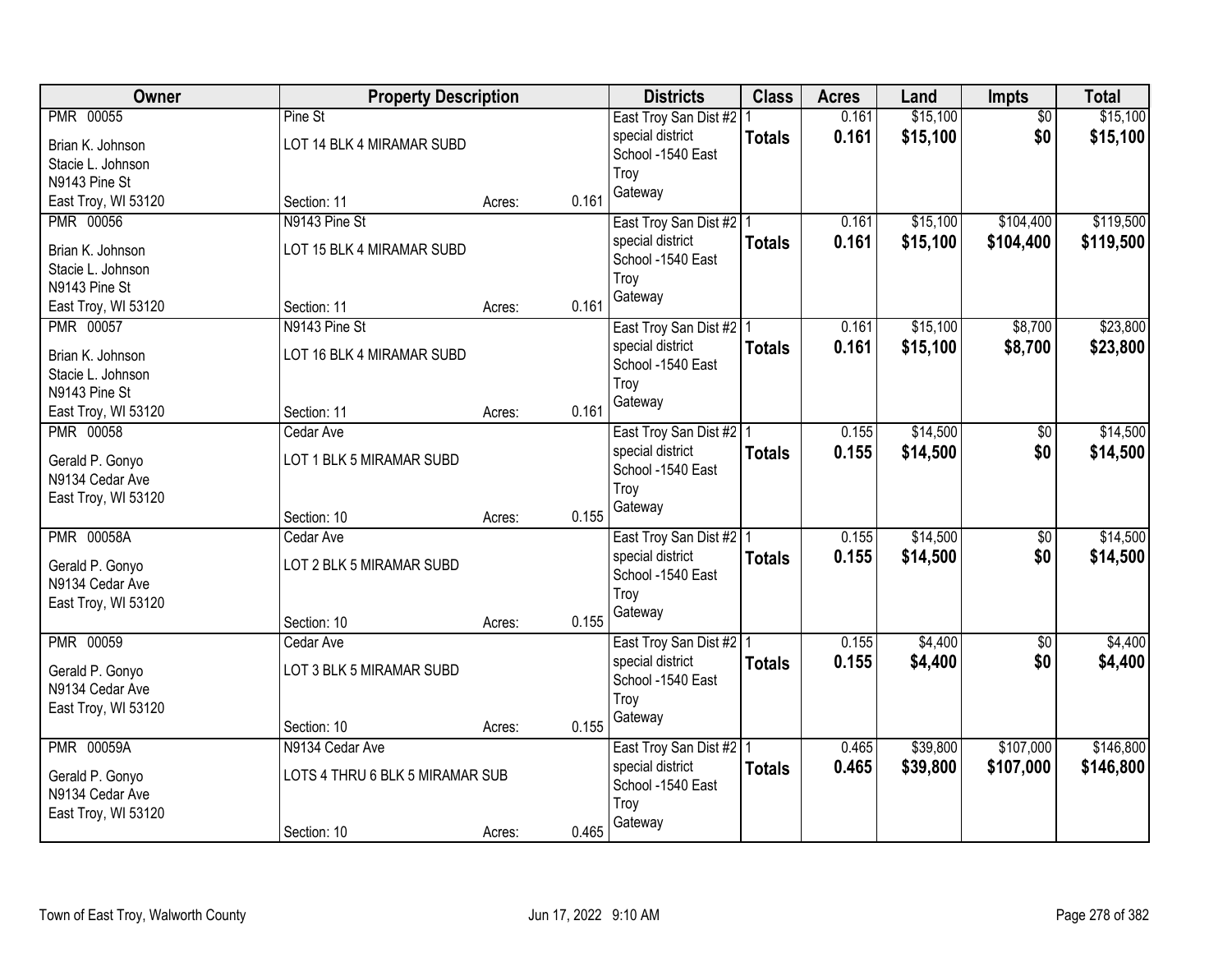| <b>Owner</b>                          | <b>Property Description</b>      |        |       | <b>Districts</b>          | <b>Class</b>  | <b>Acres</b> | Land     | Impts           | <b>Total</b> |
|---------------------------------------|----------------------------------|--------|-------|---------------------------|---------------|--------------|----------|-----------------|--------------|
| PMR 00062                             | Cedar Ave                        |        |       | East Troy San Dist #2   1 |               | 0.155        | \$14,500 | $\overline{50}$ | \$14,500     |
| Gerald P. Gonyo                       | LOT 7 BLK 5 MIRAMAR SUBD         |        |       | special district          | <b>Totals</b> | 0.155        | \$14,500 | \$0             | \$14,500     |
| N9134 Cedar Ave                       |                                  |        |       | School -1540 East         |               |              |          |                 |              |
| East Troy, WI 53120                   |                                  |        |       | Troy                      |               |              |          |                 |              |
|                                       | Section: 10                      | Acres: | 0.155 | Gateway                   |               |              |          |                 |              |
| PMR 00063                             | N9114 Cedar Ave                  |        |       | East Troy San Dist #2   1 |               | 0.465        | \$39,800 | \$176,400       | \$216,200    |
| Michael Baggott                       | LOTS 8 THRU 10 BLK 5 MIRAMAR SUB |        |       | special district          | <b>Totals</b> | 0.465        | \$39,800 | \$176,400       | \$216,200    |
| Sandra Baggott                        |                                  |        |       | School -1540 East         |               |              |          |                 |              |
| N9114 Cedar Ave                       |                                  |        |       | Troy                      |               |              |          |                 |              |
| East Troy, WI 53120                   | Section: 10                      | Acres: | 0.465 | Gateway                   |               |              |          |                 |              |
| <b>PMR 00066</b>                      | W910 Miramar Dr                  |        |       | East Troy San Dist #2   1 |               | 0.186        | \$34,800 | \$180,900       | \$215,700    |
| Isaac I. Sharon                       | LOT 11 BLK 5 MIRAMAR SUBD        |        |       | special district          | <b>Totals</b> | 0.186        | \$34,800 | \$180,900       | \$215,700    |
| Kimberly J. Sharon                    |                                  |        |       | School -1540 East         |               |              |          |                 |              |
| 1086 S Naper Blvd                     |                                  |        |       | Troy                      |               |              |          |                 |              |
| Naperville, IL 60540                  | Section: 10                      | Acres: | 0.186 | Gateway                   |               |              |          |                 |              |
| <b>PMR 00067</b>                      | N9113 Juniper St                 |        |       | East Troy San Dist #2   1 |               | 0.326        | \$29,200 | \$152,300       | \$181,500    |
|                                       |                                  |        |       | special district          | <b>Totals</b> | 0.326        | \$29,200 | \$152,300       | \$181,500    |
| Thomas C. Kinley<br>Timothy C. Kinley | LOTS 12 & 13 BLK 5 MIRAMAR SUB   |        |       | School -1540 East         |               |              |          |                 |              |
| N9113 Juniper St                      |                                  |        |       | Troy                      |               |              |          |                 |              |
| East Troy, WI 53120                   | Section: 10                      | Acres: | 0.326 | Gateway                   |               |              |          |                 |              |
| <b>PMR 00067A</b>                     | Juniper St                       |        |       | East Troy San Dist #2   1 |               | 0.155        | \$14,500 | $\overline{50}$ | \$14,500     |
|                                       |                                  |        |       | special district          | <b>Totals</b> | 0.155        | \$14,500 | \$0             | \$14,500     |
| Eric M. Boyce                         | LOT 14 BLK 5 MIRAMAR SUBD        |        |       | School -1540 East         |               |              |          |                 |              |
| N9123 Juniper St                      |                                  |        |       | Troy                      |               |              |          |                 |              |
| East Troy, WI 53120                   |                                  |        | 0.155 | Gateway                   |               |              |          |                 |              |
| <b>PMR 00068</b>                      | Section: 10<br>N9123 Juniper St  | Acres: |       | East Troy San Dist #2 1   |               | 0.155        | \$14,500 | \$140,300       | \$154,800    |
|                                       |                                  |        |       | special district          | <b>Totals</b> | 0.155        | \$14,500 | \$140,300       | \$154,800    |
| Eric M. Boyce                         | LOT 15 BLK 5 MIRAMAR SUBD        |        |       | School -1540 East         |               |              |          |                 |              |
| N9123 Juniper St                      |                                  |        |       | Troy                      |               |              |          |                 |              |
| East Troy, WI 53120                   |                                  |        |       | Gateway                   |               |              |          |                 |              |
|                                       | Section: 10                      | Acres: | 0.155 |                           |               |              |          |                 |              |
| PMR 00069                             | Juniper St                       |        |       | East Troy San Dist #2   1 |               | 0.155        | \$14,500 | $\sqrt{6}$      | \$14,500     |
| Peter H. Berndt                       | LOT 16 BLK 5 MIRAMAR SUBD        |        |       | special district          | <b>Totals</b> | 0.155        | \$14,500 | \$0             | \$14,500     |
| Debbie L. Berndt                      |                                  |        |       | School -1540 East         |               |              |          |                 |              |
| N9135 Juniper St                      |                                  |        |       | Troy                      |               |              |          |                 |              |
| East Troy, WI 53120                   | Section: 10                      | Acres: | 0.155 | Gateway                   |               |              |          |                 |              |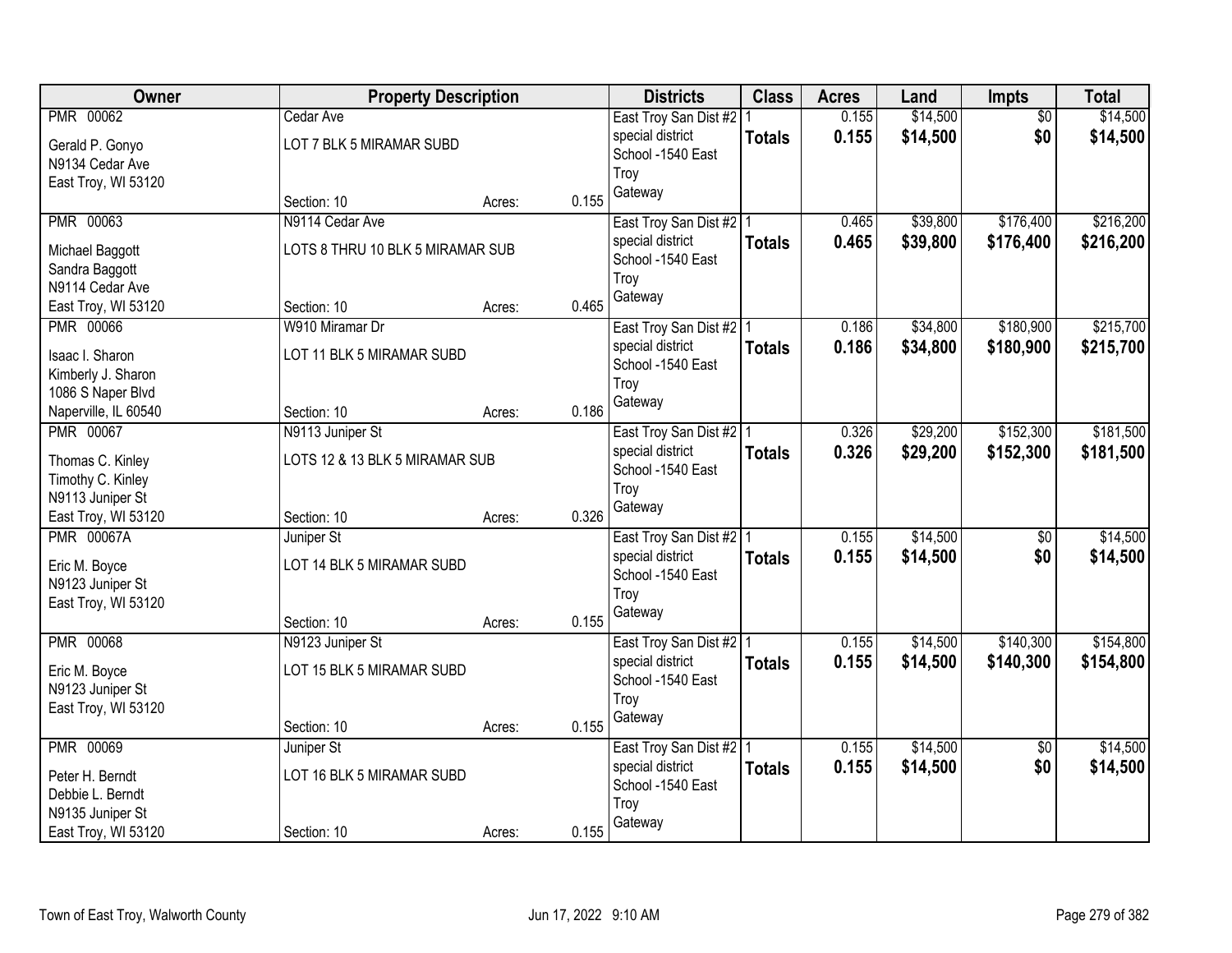| Owner                            |                                               | <b>Property Description</b> |       | <b>Districts</b>          | <b>Class</b>  | <b>Acres</b> | Land     | <b>Impts</b>    | <b>Total</b> |
|----------------------------------|-----------------------------------------------|-----------------------------|-------|---------------------------|---------------|--------------|----------|-----------------|--------------|
| <b>PMR 00069A</b>                | N9135 Juniper St                              |                             |       | East Troy San Dist #2   1 |               | 0.465        | \$39,800 | \$94,000        | \$133,800    |
| Peter H. Berndt                  | LOTS 17 THRU 19 BLK 5 MIRAMAR SUB PER #641954 |                             |       | special district          | <b>Totals</b> | 0.465        | \$39,800 | \$94,000        | \$133,800    |
| Debbie L. Berndt                 |                                               |                             |       | School -1540 East         |               |              |          |                 |              |
| N9135 Juniper St                 |                                               |                             |       | Troy                      |               |              |          |                 |              |
| East Troy, WI 53120              | Section: 10                                   | Acres:                      | 0.465 | Gateway                   |               |              |          |                 |              |
| <b>PMR 00071</b>                 | N9147 Juniper St                              |                             |       | East Troy San Dist #2   1 |               | 0.310        | \$28,000 | \$164,100       | \$192,100    |
| Michael T. Sundt                 | LOTS 20 & 21 BLK 5 MIRAMAR SUB                |                             |       | special district          | <b>Totals</b> | 0.310        | \$28,000 | \$164,100       | \$192,100    |
| Lori A. Sundt                    |                                               |                             |       | School -1540 East         |               |              |          |                 |              |
| N9147 Juniper St                 |                                               |                             |       | Troy                      |               |              |          |                 |              |
| East Troy, WI 53120              | Section: 10                                   | Acres:                      | 0.310 | Gateway                   |               |              |          |                 |              |
| <b>PMR 00071A</b>                | Juniper St                                    |                             |       | East Troy San Dist #2   1 |               | 0.155        | \$14,500 | $\overline{50}$ | \$14,500     |
|                                  |                                               |                             |       | special district          | <b>Totals</b> | 0.155        | \$14,500 | \$0             | \$14,500     |
| Michael T. Sundt                 | LOT 22 BLK 5 MIRAMAR SUBD                     |                             |       | School -1540 East         |               |              |          |                 |              |
| Lori A. Sundt                    |                                               |                             |       | Troy                      |               |              |          |                 |              |
| N9147 Juniper St                 |                                               |                             |       | Gateway                   |               |              |          |                 |              |
| East Troy, WI 53120              | Section: 10                                   | Acres:                      | 0.155 |                           |               |              |          |                 |              |
| <b>PMR 00072</b>                 | N9144 Hickory St                              |                             |       | East Troy San Dist #2   1 |               | 0.465        | \$39,800 | \$115,900       | \$155,700    |
| Roberta Schindler                | LOTS 1 THRU 3 BLK 6 MIRAMAR SUB               |                             |       | special district          | <b>Totals</b> | 0.465        | \$39,800 | \$115,900       | \$155,700    |
| N9144 Hickory St                 |                                               |                             |       | School -1540 East         |               |              |          |                 |              |
| East Troy, WI 53120              |                                               |                             |       | Troy                      |               |              |          |                 |              |
|                                  | Section: 10                                   | Acres:                      | 0.465 | Gateway                   |               |              |          |                 |              |
| <b>PMR 00073</b>                 | N9132 Hickory St                              |                             |       | East Troy San Dist #2 1   |               | 0.465        | \$39,800 | \$170,300       | \$210,100    |
| Jamie Wiese                      | LOTS 4 THRU 6 BLK 6 MIRAMAR SUB               |                             |       | special district          | <b>Totals</b> | 0.465        | \$39,800 | \$170,300       | \$210,100    |
| N9132 Hickory St                 |                                               |                             |       | School -1540 East         |               |              |          |                 |              |
| East Troy, WI 53120              |                                               |                             |       | Troy                      |               |              |          |                 |              |
|                                  | Section: 10                                   | Acres:                      | 0.465 | Gateway                   |               |              |          |                 |              |
| <b>PMR 00074</b>                 | <b>Hickory St</b>                             |                             |       | East Troy San Dist #2 1   |               | 0.155        | \$14,500 | \$9,400         | \$23,900     |
|                                  | LOT 7 BLK 6 MIRAMAR SUBD                      |                             |       | special district          | <b>Totals</b> | 0.155        | \$14,500 | \$9,400         | \$23,900     |
| Kevin Kalinski                   |                                               |                             |       | School -1540 East         |               |              |          |                 |              |
| Laurie Larock<br>N9127 Cedar Ave |                                               |                             |       | Troy                      |               |              |          |                 |              |
| East Troy, WI 53120              | Section: 10                                   | Acres:                      | 0.155 | Gateway                   |               |              |          |                 |              |
| PMR 00075                        | <b>Hickory St</b>                             |                             |       | East Troy San Dist #2   1 |               | 0.155        | \$14,500 | $\overline{50}$ | \$14,500     |
|                                  |                                               |                             |       | special district          |               | 0.155        | \$14,500 | \$0             | \$14,500     |
| Susan M. Kafkas                  | LOT 8 BLK 6 MIRAMAR SUBD                      |                             |       | School -1540 East         | <b>Totals</b> |              |          |                 |              |
| N9123 Cedar Ave                  |                                               |                             |       | Troy                      |               |              |          |                 |              |
| East Troy, WI 53120              |                                               |                             |       | Gateway                   |               |              |          |                 |              |
|                                  | Section: 10                                   | Acres:                      | 0.155 |                           |               |              |          |                 |              |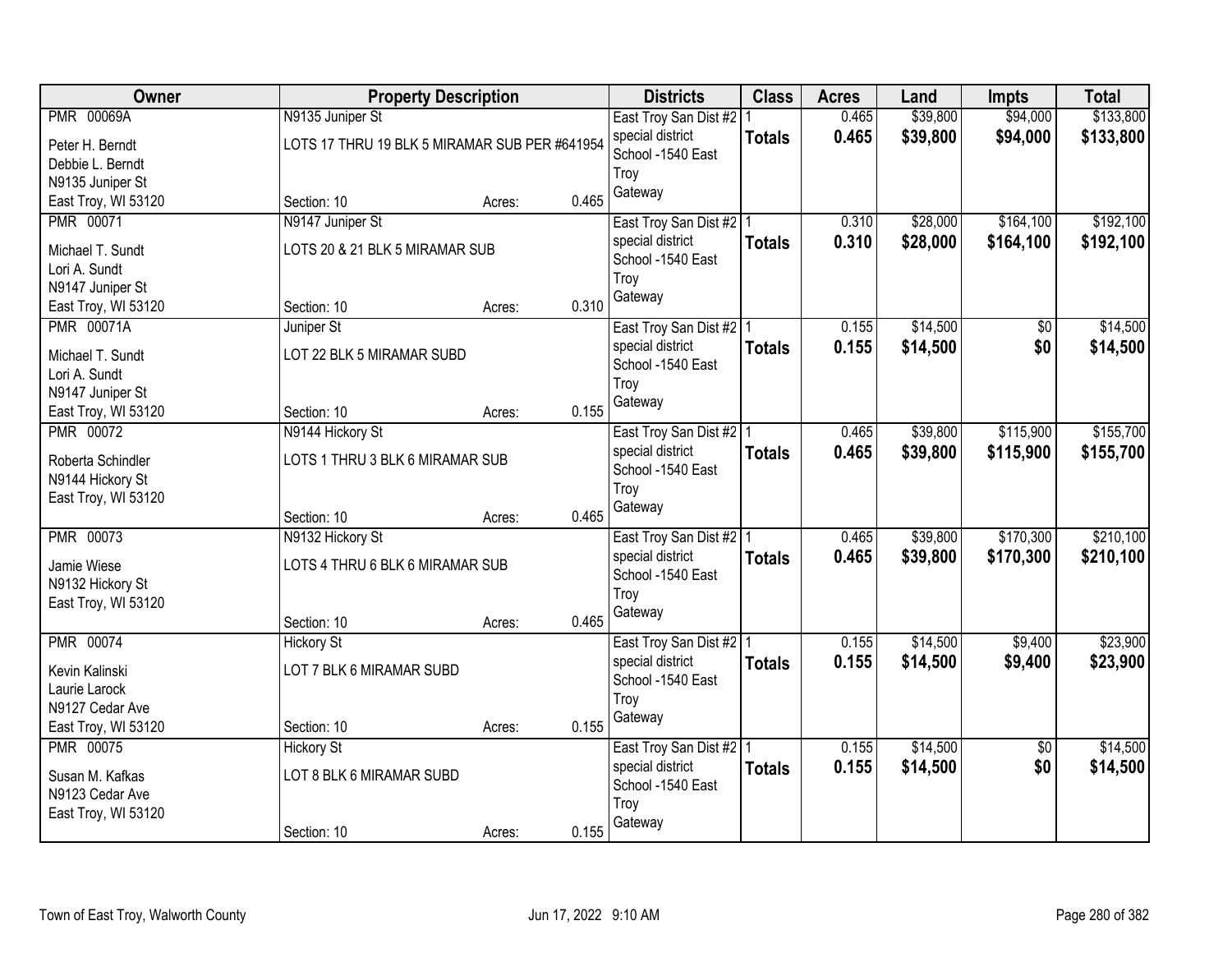| Owner                    | <b>Property Description</b> |        |       | <b>Districts</b>          | <b>Class</b>  | <b>Acres</b> | Land     | <b>Impts</b> | <b>Total</b> |
|--------------------------|-----------------------------|--------|-------|---------------------------|---------------|--------------|----------|--------------|--------------|
| PMR 00076                | <b>Hickory St</b>           |        |       | East Troy San Dist #2   1 |               | 0.155        | \$14,500 | \$0          | \$14,500     |
| Deborah Covert et al     | LOT 9 BLK 6 MIRAMAR SUBD    |        |       | special district          | <b>Totals</b> | 0.155        | \$14,500 | \$0          | \$14,500     |
| c/o Daniel Covert        |                             |        |       | School -1540 East         |               |              |          |              |              |
| N9115 Cedar Ave          |                             |        |       | Troy                      |               |              |          |              |              |
| East Troy, WI 53120      | Section: 10                 | Acres: | 0.155 | Gateway                   |               |              |          |              |              |
| <b>PMR 00077</b>         | <b>Hickory St</b>           |        |       | East Troy San Dist #2 1   |               | 0.155        | \$14,500 | \$4,100      | \$18,600     |
| Deborah Covert et al     | LOT 10 BLK 6 MIRAMAR SUBD   |        |       | special district          | <b>Totals</b> | 0.155        | \$14,500 | \$4,100      | \$18,600     |
| c/o Daniel Covert        |                             |        |       | School -1540 East         |               |              |          |              |              |
| N9115 Cedar Ave          |                             |        |       | Trov                      |               |              |          |              |              |
| East Troy, WI 53120      | Section: 10                 | Acres: | 0.155 | Gateway                   |               |              |          |              |              |
| <b>PMR 00078</b>         | W930 Miramar Dr             |        |       | East Troy San Dist #2   1 |               | 0.186        | \$17,400 | \$121,100    | \$138,500    |
|                          |                             |        |       | special district          | <b>Totals</b> | 0.186        | \$17,400 | \$121,100    | \$138,500    |
| Michael E. Murphy        | LOT 11 BLK 6 MIRAMAR SUBD   |        |       | School -1540 East         |               |              |          |              |              |
| Kathleen M. Murphy       |                             |        |       | Troy                      |               |              |          |              |              |
| W930 Miramar Dr          |                             |        |       | Gateway                   |               |              |          |              |              |
| East Troy, WI 53120      | Section: 10                 | Acres: | 0.186 |                           |               |              |          |              |              |
| PMR 00079                | N9111 Cedar Ave             |        |       | East Troy San Dist #2   1 |               | 0.186        | \$17,400 | \$172,400    | \$189,800    |
| Elroy J Winkelman Trust  | LOT 12 BLK 6 MIRAMAR SUBD   |        |       | special district          | <b>Totals</b> | 0.186        | \$17,400 | \$172,400    | \$189,800    |
| Karen K Winkelman Trust  |                             |        |       | School -1540 East         |               |              |          |              |              |
| 25501 Trost Blvd 12-5    |                             |        |       | Troy                      |               |              |          |              |              |
| Bonita Springs, FL 34135 | Section: 10                 | Acres: | 0.186 | Gateway                   |               |              |          |              |              |
| <b>PMR 00080</b>         | N9115 Cedar Ave             |        |       | East Troy San Dist #2   1 |               | 0.155        | \$14,500 | \$80,000     | \$94,500     |
| <b>Daniel Covert</b>     | LOT 13 BLK 6 MIRAMAR SUBD   |        |       | special district          | <b>Totals</b> | 0.155        | \$14,500 | \$80,000     | \$94,500     |
| Deborah Covert           |                             |        |       | School -1540 East         |               |              |          |              |              |
| N9115 Cedar Ave          |                             |        |       | Troy                      |               |              |          |              |              |
| East Troy, WI 53120      | Section: 10                 | Acres: | 0.155 | Gateway                   |               |              |          |              |              |
| <b>PMR 00080A</b>        | N9119 Cedar Ave             |        |       | East Troy San Dist #2 1   |               | 0.155        | \$14,500 | \$144,900    | \$159,400    |
|                          |                             |        |       | special district          | <b>Totals</b> | 0.155        | \$14,500 | \$144,900    | \$159,400    |
| Keturah J. Paul          | LOT 14 BLK 6 MIRAMAR SUBD   |        |       | School -1540 East         |               |              |          |              |              |
| N9119 Cedar Ave          |                             |        |       | Troy                      |               |              |          |              |              |
| East Troy, WI 53120      |                             |        |       | Gateway                   |               |              |          |              |              |
|                          | Section: 10                 | Acres: | 0.155 |                           |               |              |          |              |              |
| <b>PMR 00081</b>         | N9123 Cedar Ave             |        |       | East Troy San Dist #2   1 |               | 0.155        | \$14,500 | \$77,800     | \$92,300     |
| Susan M. Kafkas          | LOT 15 BLK 6 MIRAMAR SUBD   |        |       | special district          | <b>Totals</b> | 0.155        | \$14,500 | \$77,800     | \$92,300     |
| N9123 Cedar Ave          |                             |        |       | School -1540 East         |               |              |          |              |              |
| East Troy, WI 53120      |                             |        |       | Troy                      |               |              |          |              |              |
|                          | Section: 10                 | Acres: | 0.155 | Gateway                   |               |              |          |              |              |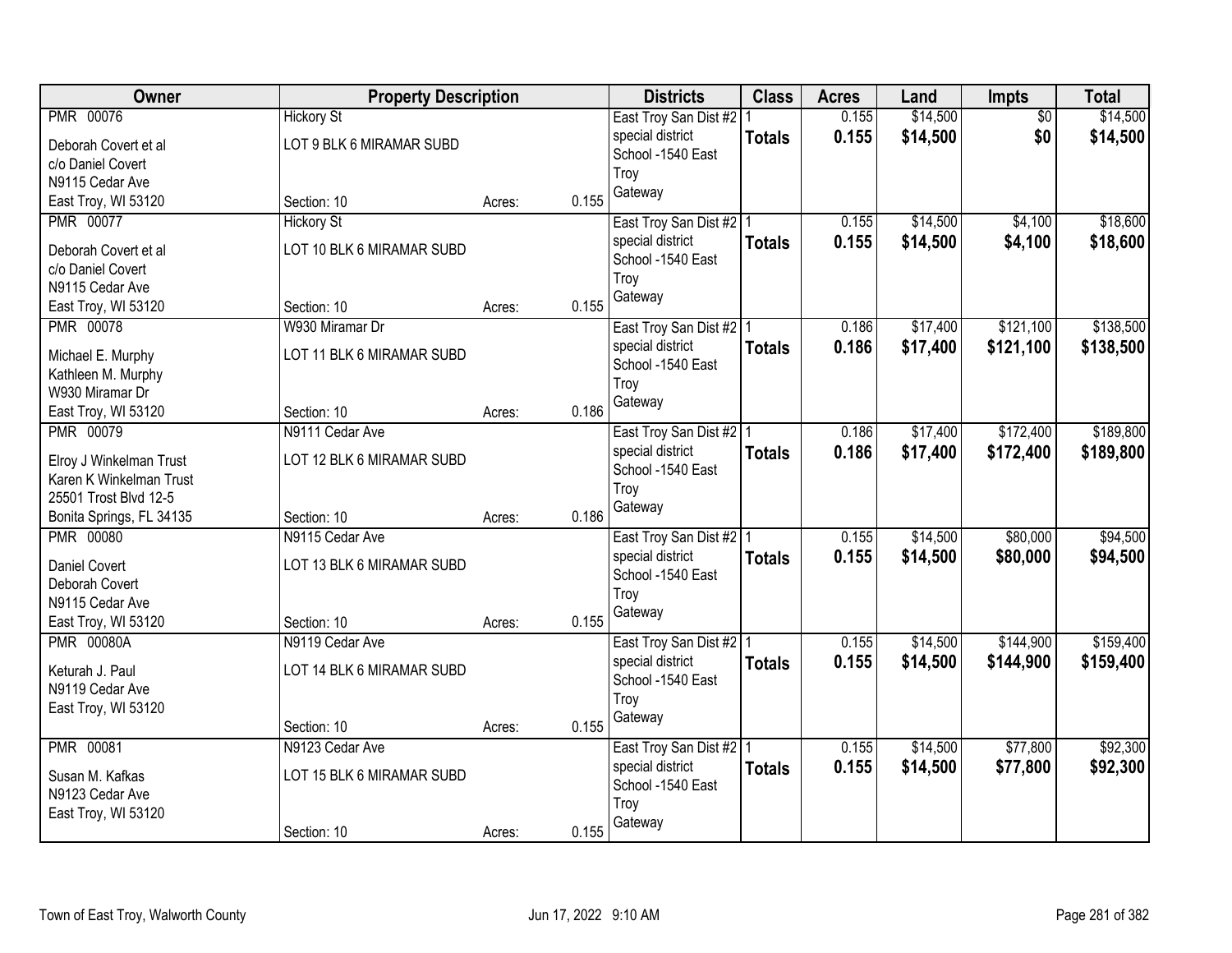| Owner                                 |                                   | <b>Property Description</b> |       | <b>Districts</b>                      | <b>Class</b>  | <b>Acres</b> | Land     | <b>Impts</b> | <b>Total</b> |
|---------------------------------------|-----------------------------------|-----------------------------|-------|---------------------------------------|---------------|--------------|----------|--------------|--------------|
| <b>PMR 00082</b>                      | N9127 Cedar Ave                   |                             |       | East Troy San Dist #2   1             |               | 0.155        | \$14,500 | \$91,400     | \$105,900    |
| Kevin Kalinski                        | LOT 16 BLK 6 MIRAMAR SUBD         |                             |       | special district                      | <b>Totals</b> | 0.155        | \$14,500 | \$91,400     | \$105,900    |
| Laurie Larock                         |                                   |                             |       | School -1540 East                     |               |              |          |              |              |
| N9127 Cedar Ave                       |                                   |                             |       | Troy                                  |               |              |          |              |              |
| East Troy, WI 53120                   | Section: 10                       | Acres:                      | 0.155 | Gateway                               |               |              |          |              |              |
| PMR 00083                             | N9139 Cedar Ave                   |                             |       | East Troy San Dist #2   1             |               | 0.465        | \$39,800 | \$96,500     | \$136,300    |
| Peter R. Roberts                      | LOTS 17 THRU 19 BLK 6 MIRAMAR SUB |                             |       | special district                      | <b>Totals</b> | 0.465        | \$39,800 | \$96,500     | \$136,300    |
| N9139 Cedar Ave                       |                                   |                             |       | School -1540 East                     |               |              |          |              |              |
| East Troy, WI 53120                   |                                   |                             |       | Troy                                  |               |              |          |              |              |
|                                       | Section: 10                       | Acres:                      | 0.465 | Gateway                               |               |              |          |              |              |
| <b>PMR 00084</b>                      | N9145 Cedar Ave                   |                             |       | East Troy San Dist #2   1             |               | 0.310        | \$28,000 | \$171,900    | \$199,900    |
| Jerry R. Nelson                       | LOTS 20 & 21 BLK 6 MIRAMAR SUB    |                             |       | special district                      | <b>Totals</b> | 0.310        | \$28,000 | \$171,900    | \$199,900    |
| N9145 Cedar Ave                       |                                   |                             |       | School -1540 East                     |               |              |          |              |              |
| East Troy, WI 53120                   |                                   |                             |       | Troy                                  |               |              |          |              |              |
|                                       | Section: 10                       | Acres:                      | 0.310 | Gateway                               |               |              |          |              |              |
| <b>PMR 00085</b>                      | W925 White Oak Dr                 |                             |       | East Troy San Dist #2   1             |               | 0.155        | \$14,500 | \$85,500     | \$100,000    |
|                                       |                                   |                             |       | special district                      | <b>Totals</b> | 0.155        | \$14,500 | \$85,500     | \$100,000    |
| Jack W. Schmidt<br>Heather L. Schmidt | LOT 22 BLK 6 MIRAMAR SUBD         |                             |       | School -1540 East                     |               |              |          |              |              |
| W925 White Oak Dr                     |                                   |                             |       | Troy                                  |               |              |          |              |              |
| East Troy, WI 53120                   | Section: 10                       | Acres:                      | 0.155 | Gateway                               |               |              |          |              |              |
| <b>PMR 00086</b>                      | N9148 Maple St                    |                             |       | East Troy San Dist #2   1             |               | 0.161        | \$15,100 | \$88,800     | \$103,900    |
|                                       |                                   |                             |       | special district                      | <b>Totals</b> | 0.161        | \$15,100 | \$88,800     | \$103,900    |
| Robert F. Hudgeon                     | LOT 1 BLK 7 MIRAMAR SUBD          |                             |       | School -1540 East                     |               |              |          |              |              |
| N9148 Maple St                        |                                   |                             |       | Troy                                  |               |              |          |              |              |
| East Troy, WI 53120                   |                                   |                             | 0.161 | Gateway                               |               |              |          |              |              |
| <b>PMR 00087</b>                      | Section: 10<br>N9140 Maple St     | Acres:                      |       | East Troy San Dist #2 1               |               | 0.482        | \$41,100 | \$159,000    | \$200,100    |
|                                       |                                   |                             |       | special district                      | <b>Totals</b> | 0.482        | \$41,100 | \$159,000    | \$200,100    |
| Jody L. Riebe                         | LOTS 2 THRU 4 BLK 7 MIRAMAR SUB.  |                             |       | School -1540 East                     |               |              |          |              |              |
| N9140 Maple St                        |                                   |                             |       | Troy                                  |               |              |          |              |              |
| East Troy, WI 53120                   |                                   |                             |       | Gateway                               |               |              |          |              |              |
|                                       | Section: 10                       | Acres:                      | 0.482 |                                       |               |              |          |              |              |
| <b>PMR 00088</b>                      | N9128 Maple St                    |                             |       | East Troy San Dist #2   1             |               | 0.482        | \$41,100 | \$95,000     | \$136,100    |
| Roger P. Przybyla                     | LOTS 5 THRU 7 BLK 7 MIRAMAR SUB   |                             |       | special district<br>School -1540 East | <b>Totals</b> | 0.482        | \$41,100 | \$95,000     | \$136,100    |
| Sharon A. Przybyla                    |                                   |                             |       | Troy                                  |               |              |          |              |              |
| N9128 Maple St                        |                                   |                             |       | Gateway                               |               |              |          |              |              |
| East Troy, WI 53120                   | Section: 10                       | Acres:                      | 0.482 |                                       |               |              |          |              |              |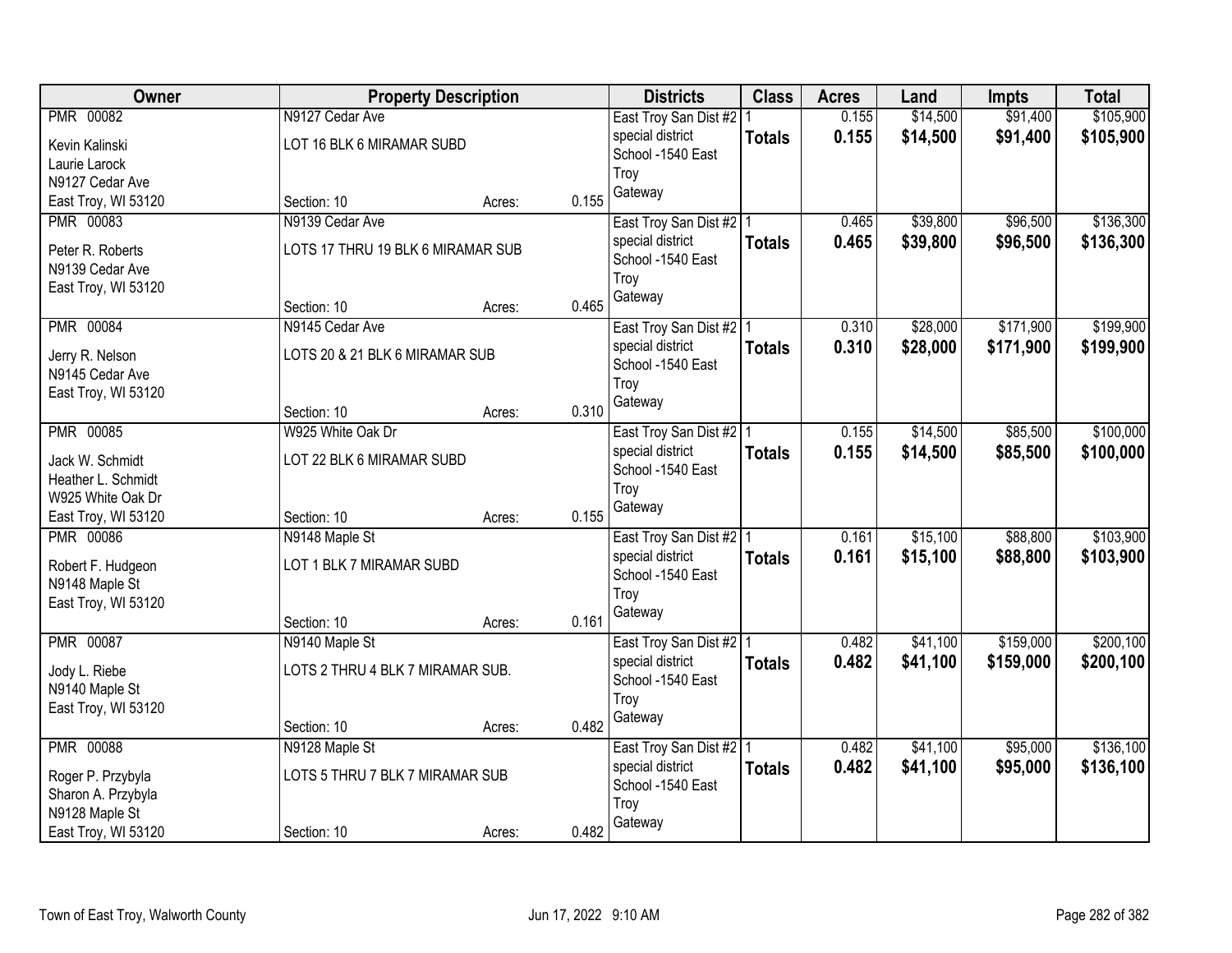| <b>PMR 00089</b><br>0.248<br>\$23,200<br>N9124 Maple St<br>East Troy San Dist #2<br>0.248<br>\$23,200<br>\$100,700<br>\$123,900<br>special district<br><b>Totals</b><br>COM SW COR LOT 10 BLK 7, N0D 13'49"E 74.27' TO<br><b>Randall Nemetz</b><br>School -1540 East<br>POB, CONT ALG WLY LN MAPLE ST TO NW COR LOT<br>N9124 Maple St<br>Troy<br>8 BLK 7, E ALG N LN LOT 8 140' M/L TO NE COR LOT<br>East Troy, WI 53120<br>Gateway<br>0.248<br>Section: 10<br>Acres:<br><b>PMR 00090</b><br>\$190,600<br>N9114 Maple St<br>0.234<br>\$21,900<br>East Troy San Dist #2   1<br>0.234<br>\$21,900<br>\$190,600<br>special district<br><b>Totals</b><br>PT. LOTS 9 & 10 BLK 7 MIRAMAR DESC AS: COM SW<br>Jeremy Reiss<br>School -1540 East<br>COR LOT 10 BLK 7 & ELY LN MAPLE ST, N0D13'49" E<br>Susan Reiss<br>Troy<br>N9114 Maple St<br>74.27', S89D45'22"E 100.38', S0D19'48"W 5',<br>Gateway<br>0.234<br>East Troy, WI 53120<br>Section: 10<br>Acres:<br>N9106 Main St<br>\$15,100<br>\$129,600<br>PMR 00091<br>East Troy San Dist #2 1<br>0.161<br>\$15,100<br>\$129,600<br>special district<br>0.161<br><b>Totals</b><br>LOT 11 BLK 7 MIRAMAR SUBD<br>Gary W. Ewald<br>School -1540 East<br>N9106 Maple St<br>Troy<br>East Troy, WI 53120-0000<br>Gateway<br>0.161<br>Section: 10<br>Acres:<br>\$13,800<br><b>PMR 00092</b><br>N9106 Maple St<br>East Troy San Dist #2   1<br>0.161<br>\$0<br>0.161<br>\$0<br>special district<br>\$13,800<br><b>Totals</b><br>LOT 12 BLK 7 MIRAMAR SUBD<br>Theresa Ewald et al<br>School -1540 East<br>c/o Gary W. Ewald<br>Troy<br>N9106 Maple St<br>Gateway<br>0.161<br>East Troy, WI 53120-0000<br>Section: 10<br>Acres:<br>\$27,200<br><b>PMR 00093</b><br>0.300<br>\$0<br>Miramar Dr<br>East Troy San Dist #2   1<br>0.300<br>\$27,200<br>special district<br>\$0<br><b>Totals</b><br>LOTS 13 & 14 BLK 7 MIRAMAR<br>Paul Celley Trust<br>School -1540 East<br><b>Christine Celley Trust</b> | <b>Owner</b> | <b>Property Description</b> | <b>Districts</b> | <b>Class</b> | <b>Acres</b> | Land | <b>Impts</b> | <b>Total</b> |
|--------------------------------------------------------------------------------------------------------------------------------------------------------------------------------------------------------------------------------------------------------------------------------------------------------------------------------------------------------------------------------------------------------------------------------------------------------------------------------------------------------------------------------------------------------------------------------------------------------------------------------------------------------------------------------------------------------------------------------------------------------------------------------------------------------------------------------------------------------------------------------------------------------------------------------------------------------------------------------------------------------------------------------------------------------------------------------------------------------------------------------------------------------------------------------------------------------------------------------------------------------------------------------------------------------------------------------------------------------------------------------------------------------------------------------------------------------------------------------------------------------------------------------------------------------------------------------------------------------------------------------------------------------------------------------------------------------------------------------------------------------------------------------------------------------------------------------------------------------------------------------------------------------------------------------------|--------------|-----------------------------|------------------|--------------|--------------|------|--------------|--------------|
|                                                                                                                                                                                                                                                                                                                                                                                                                                                                                                                                                                                                                                                                                                                                                                                                                                                                                                                                                                                                                                                                                                                                                                                                                                                                                                                                                                                                                                                                                                                                                                                                                                                                                                                                                                                                                                                                                                                                      |              |                             |                  |              |              |      | \$100,700    | \$123,900    |
|                                                                                                                                                                                                                                                                                                                                                                                                                                                                                                                                                                                                                                                                                                                                                                                                                                                                                                                                                                                                                                                                                                                                                                                                                                                                                                                                                                                                                                                                                                                                                                                                                                                                                                                                                                                                                                                                                                                                      |              |                             |                  |              |              |      |              |              |
| \$212,500<br>\$212,500<br>\$144,700<br>\$144,700<br>\$13,800<br>\$13,800<br>\$27,200<br>\$27,200                                                                                                                                                                                                                                                                                                                                                                                                                                                                                                                                                                                                                                                                                                                                                                                                                                                                                                                                                                                                                                                                                                                                                                                                                                                                                                                                                                                                                                                                                                                                                                                                                                                                                                                                                                                                                                     |              |                             |                  |              |              |      |              |              |
|                                                                                                                                                                                                                                                                                                                                                                                                                                                                                                                                                                                                                                                                                                                                                                                                                                                                                                                                                                                                                                                                                                                                                                                                                                                                                                                                                                                                                                                                                                                                                                                                                                                                                                                                                                                                                                                                                                                                      |              |                             |                  |              |              |      |              |              |
|                                                                                                                                                                                                                                                                                                                                                                                                                                                                                                                                                                                                                                                                                                                                                                                                                                                                                                                                                                                                                                                                                                                                                                                                                                                                                                                                                                                                                                                                                                                                                                                                                                                                                                                                                                                                                                                                                                                                      |              |                             |                  |              |              |      |              |              |
|                                                                                                                                                                                                                                                                                                                                                                                                                                                                                                                                                                                                                                                                                                                                                                                                                                                                                                                                                                                                                                                                                                                                                                                                                                                                                                                                                                                                                                                                                                                                                                                                                                                                                                                                                                                                                                                                                                                                      |              |                             |                  |              |              |      |              |              |
|                                                                                                                                                                                                                                                                                                                                                                                                                                                                                                                                                                                                                                                                                                                                                                                                                                                                                                                                                                                                                                                                                                                                                                                                                                                                                                                                                                                                                                                                                                                                                                                                                                                                                                                                                                                                                                                                                                                                      |              |                             |                  |              |              |      |              |              |
|                                                                                                                                                                                                                                                                                                                                                                                                                                                                                                                                                                                                                                                                                                                                                                                                                                                                                                                                                                                                                                                                                                                                                                                                                                                                                                                                                                                                                                                                                                                                                                                                                                                                                                                                                                                                                                                                                                                                      |              |                             |                  |              |              |      |              |              |
|                                                                                                                                                                                                                                                                                                                                                                                                                                                                                                                                                                                                                                                                                                                                                                                                                                                                                                                                                                                                                                                                                                                                                                                                                                                                                                                                                                                                                                                                                                                                                                                                                                                                                                                                                                                                                                                                                                                                      |              |                             |                  |              |              |      |              |              |
|                                                                                                                                                                                                                                                                                                                                                                                                                                                                                                                                                                                                                                                                                                                                                                                                                                                                                                                                                                                                                                                                                                                                                                                                                                                                                                                                                                                                                                                                                                                                                                                                                                                                                                                                                                                                                                                                                                                                      |              |                             |                  |              |              |      |              |              |
|                                                                                                                                                                                                                                                                                                                                                                                                                                                                                                                                                                                                                                                                                                                                                                                                                                                                                                                                                                                                                                                                                                                                                                                                                                                                                                                                                                                                                                                                                                                                                                                                                                                                                                                                                                                                                                                                                                                                      |              |                             |                  |              |              |      |              |              |
|                                                                                                                                                                                                                                                                                                                                                                                                                                                                                                                                                                                                                                                                                                                                                                                                                                                                                                                                                                                                                                                                                                                                                                                                                                                                                                                                                                                                                                                                                                                                                                                                                                                                                                                                                                                                                                                                                                                                      |              |                             |                  |              |              |      |              |              |
|                                                                                                                                                                                                                                                                                                                                                                                                                                                                                                                                                                                                                                                                                                                                                                                                                                                                                                                                                                                                                                                                                                                                                                                                                                                                                                                                                                                                                                                                                                                                                                                                                                                                                                                                                                                                                                                                                                                                      |              |                             |                  |              |              |      |              |              |
|                                                                                                                                                                                                                                                                                                                                                                                                                                                                                                                                                                                                                                                                                                                                                                                                                                                                                                                                                                                                                                                                                                                                                                                                                                                                                                                                                                                                                                                                                                                                                                                                                                                                                                                                                                                                                                                                                                                                      |              |                             |                  |              |              |      |              |              |
|                                                                                                                                                                                                                                                                                                                                                                                                                                                                                                                                                                                                                                                                                                                                                                                                                                                                                                                                                                                                                                                                                                                                                                                                                                                                                                                                                                                                                                                                                                                                                                                                                                                                                                                                                                                                                                                                                                                                      |              |                             |                  |              |              |      |              |              |
|                                                                                                                                                                                                                                                                                                                                                                                                                                                                                                                                                                                                                                                                                                                                                                                                                                                                                                                                                                                                                                                                                                                                                                                                                                                                                                                                                                                                                                                                                                                                                                                                                                                                                                                                                                                                                                                                                                                                      |              |                             |                  |              |              |      |              |              |
|                                                                                                                                                                                                                                                                                                                                                                                                                                                                                                                                                                                                                                                                                                                                                                                                                                                                                                                                                                                                                                                                                                                                                                                                                                                                                                                                                                                                                                                                                                                                                                                                                                                                                                                                                                                                                                                                                                                                      |              |                             |                  |              |              |      |              |              |
|                                                                                                                                                                                                                                                                                                                                                                                                                                                                                                                                                                                                                                                                                                                                                                                                                                                                                                                                                                                                                                                                                                                                                                                                                                                                                                                                                                                                                                                                                                                                                                                                                                                                                                                                                                                                                                                                                                                                      |              |                             |                  |              |              |      |              |              |
|                                                                                                                                                                                                                                                                                                                                                                                                                                                                                                                                                                                                                                                                                                                                                                                                                                                                                                                                                                                                                                                                                                                                                                                                                                                                                                                                                                                                                                                                                                                                                                                                                                                                                                                                                                                                                                                                                                                                      |              |                             |                  |              |              |      |              |              |
|                                                                                                                                                                                                                                                                                                                                                                                                                                                                                                                                                                                                                                                                                                                                                                                                                                                                                                                                                                                                                                                                                                                                                                                                                                                                                                                                                                                                                                                                                                                                                                                                                                                                                                                                                                                                                                                                                                                                      |              |                             |                  |              |              |      |              |              |
|                                                                                                                                                                                                                                                                                                                                                                                                                                                                                                                                                                                                                                                                                                                                                                                                                                                                                                                                                                                                                                                                                                                                                                                                                                                                                                                                                                                                                                                                                                                                                                                                                                                                                                                                                                                                                                                                                                                                      |              |                             |                  |              |              |      |              |              |
|                                                                                                                                                                                                                                                                                                                                                                                                                                                                                                                                                                                                                                                                                                                                                                                                                                                                                                                                                                                                                                                                                                                                                                                                                                                                                                                                                                                                                                                                                                                                                                                                                                                                                                                                                                                                                                                                                                                                      |              |                             |                  |              |              |      |              |              |
|                                                                                                                                                                                                                                                                                                                                                                                                                                                                                                                                                                                                                                                                                                                                                                                                                                                                                                                                                                                                                                                                                                                                                                                                                                                                                                                                                                                                                                                                                                                                                                                                                                                                                                                                                                                                                                                                                                                                      |              |                             |                  |              |              |      |              |              |
|                                                                                                                                                                                                                                                                                                                                                                                                                                                                                                                                                                                                                                                                                                                                                                                                                                                                                                                                                                                                                                                                                                                                                                                                                                                                                                                                                                                                                                                                                                                                                                                                                                                                                                                                                                                                                                                                                                                                      |              |                             |                  |              |              |      |              |              |
| Troy<br>W971 Miramar Dr                                                                                                                                                                                                                                                                                                                                                                                                                                                                                                                                                                                                                                                                                                                                                                                                                                                                                                                                                                                                                                                                                                                                                                                                                                                                                                                                                                                                                                                                                                                                                                                                                                                                                                                                                                                                                                                                                                              |              |                             |                  |              |              |      |              |              |
| Gateway<br>0.300<br>East Troy, WI 53120<br>Section: 10<br>Acres:                                                                                                                                                                                                                                                                                                                                                                                                                                                                                                                                                                                                                                                                                                                                                                                                                                                                                                                                                                                                                                                                                                                                                                                                                                                                                                                                                                                                                                                                                                                                                                                                                                                                                                                                                                                                                                                                     |              |                             |                  |              |              |      |              |              |
| \$163,600<br>\$189,400<br><b>PMR 00095</b><br>N9109 Hickory St<br>0.281<br>\$25,800<br>East Troy San Dist #2   1                                                                                                                                                                                                                                                                                                                                                                                                                                                                                                                                                                                                                                                                                                                                                                                                                                                                                                                                                                                                                                                                                                                                                                                                                                                                                                                                                                                                                                                                                                                                                                                                                                                                                                                                                                                                                     |              |                             |                  |              |              |      |              |              |
| special district<br>0.281<br>\$25,800<br>\$163,600<br>\$189,400<br><b>Totals</b><br>LOTS 15 & 16 BLK 7 MIRAMAR SUB<br>Todd E. Rowntree                                                                                                                                                                                                                                                                                                                                                                                                                                                                                                                                                                                                                                                                                                                                                                                                                                                                                                                                                                                                                                                                                                                                                                                                                                                                                                                                                                                                                                                                                                                                                                                                                                                                                                                                                                                               |              |                             |                  |              |              |      |              |              |
| School -1540 East<br>Crystal J. Rowntree                                                                                                                                                                                                                                                                                                                                                                                                                                                                                                                                                                                                                                                                                                                                                                                                                                                                                                                                                                                                                                                                                                                                                                                                                                                                                                                                                                                                                                                                                                                                                                                                                                                                                                                                                                                                                                                                                             |              |                             |                  |              |              |      |              |              |
| Troy<br>N9109 Hickory St                                                                                                                                                                                                                                                                                                                                                                                                                                                                                                                                                                                                                                                                                                                                                                                                                                                                                                                                                                                                                                                                                                                                                                                                                                                                                                                                                                                                                                                                                                                                                                                                                                                                                                                                                                                                                                                                                                             |              |                             |                  |              |              |      |              |              |
| Gateway<br>0.281<br>East Troy, WI 53120<br>Section: 10<br>Acres:                                                                                                                                                                                                                                                                                                                                                                                                                                                                                                                                                                                                                                                                                                                                                                                                                                                                                                                                                                                                                                                                                                                                                                                                                                                                                                                                                                                                                                                                                                                                                                                                                                                                                                                                                                                                                                                                     |              |                             |                  |              |              |      |              |              |
| \$125,500<br><b>PMR 00098</b><br>N9113 Hickory St<br>\$28,800<br>\$96,700<br>East Troy San Dist #2   1<br>0.321                                                                                                                                                                                                                                                                                                                                                                                                                                                                                                                                                                                                                                                                                                                                                                                                                                                                                                                                                                                                                                                                                                                                                                                                                                                                                                                                                                                                                                                                                                                                                                                                                                                                                                                                                                                                                      |              |                             |                  |              |              |      |              |              |
| 0.321<br>\$28,800<br>special district<br>\$96,700<br>\$125,500<br><b>Totals</b><br>Carol A. Blechacz<br>LOT 17 & 18 BLK 7 MIRAMAR SUBD PER DOC                                                                                                                                                                                                                                                                                                                                                                                                                                                                                                                                                                                                                                                                                                                                                                                                                                                                                                                                                                                                                                                                                                                                                                                                                                                                                                                                                                                                                                                                                                                                                                                                                                                                                                                                                                                       |              |                             |                  |              |              |      |              |              |
| School -1540 East<br>N9113 Hickory St<br>#737086                                                                                                                                                                                                                                                                                                                                                                                                                                                                                                                                                                                                                                                                                                                                                                                                                                                                                                                                                                                                                                                                                                                                                                                                                                                                                                                                                                                                                                                                                                                                                                                                                                                                                                                                                                                                                                                                                     |              |                             |                  |              |              |      |              |              |
| Troy<br>East Troy, WI 53120                                                                                                                                                                                                                                                                                                                                                                                                                                                                                                                                                                                                                                                                                                                                                                                                                                                                                                                                                                                                                                                                                                                                                                                                                                                                                                                                                                                                                                                                                                                                                                                                                                                                                                                                                                                                                                                                                                          |              |                             |                  |              |              |      |              |              |
| Gateway<br>0.321<br>Section: 10<br>Acres:                                                                                                                                                                                                                                                                                                                                                                                                                                                                                                                                                                                                                                                                                                                                                                                                                                                                                                                                                                                                                                                                                                                                                                                                                                                                                                                                                                                                                                                                                                                                                                                                                                                                                                                                                                                                                                                                                            |              |                             |                  |              |              |      |              |              |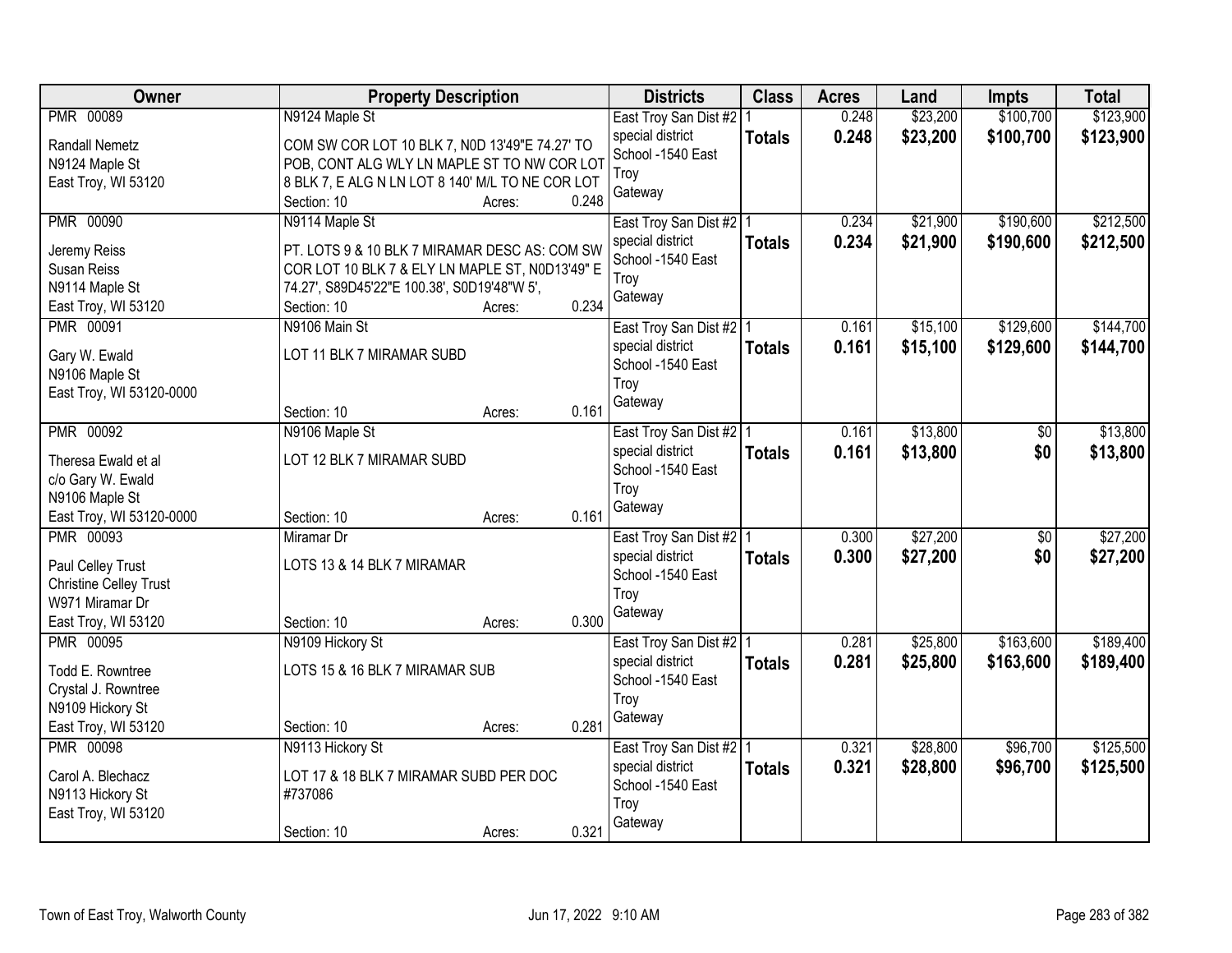| Owner                                   |                                               | <b>Property Description</b> |       | <b>Districts</b>          | <b>Class</b>  | <b>Acres</b> | Land     | <b>Impts</b>    | <b>Total</b> |
|-----------------------------------------|-----------------------------------------------|-----------------------------|-------|---------------------------|---------------|--------------|----------|-----------------|--------------|
| <b>PMR 00099</b>                        | N9117 Hickory St                              |                             |       | East Troy San Dist #2   1 |               | 0.161        | \$15,100 | \$98,400        | \$113,500    |
| Connie M. Gerkhardt                     | LOT 19 BLK 7 MIRAMAR SUBD                     |                             |       | special district          | <b>Totals</b> | 0.161        | \$15,100 | \$98,400        | \$113,500    |
| N9117 Hickory St                        |                                               |                             |       | School -1540 East         |               |              |          |                 |              |
| East Troy, WI 53120                     |                                               |                             |       | Troy                      |               |              |          |                 |              |
|                                         | Section: 10                                   | Acres:                      | 0.161 | Gateway                   |               |              |          |                 |              |
| <b>PMR 00099A</b>                       | <b>Hickory St</b>                             |                             |       | East Troy San Dist #2   1 |               | 0.161        | \$15,100 | \$3,500         | \$18,600     |
| Richard A. Nichols                      | LOT 20 BLK 7 MIRAMAR SUBD                     |                             |       | special district          | <b>Totals</b> | 0.161        | \$15,100 | \$3,500         | \$18,600     |
| Debra Nichols                           |                                               |                             |       | School -1540 East         |               |              |          |                 |              |
| N9127 Hickory Ln                        |                                               |                             |       | Troy                      |               |              |          |                 |              |
| East Troy, WI 53120                     | Section: 10                                   | Acres:                      | 0.161 | Gateway                   |               |              |          |                 |              |
| <b>PMR 00100</b>                        | N9127 Hickory St                              |                             |       | East Troy San Dist #2   1 |               | 0.161        | \$15,100 | \$51,800        | \$66,900     |
| Richard A. Nichols                      | LOT 21 BLK 7 MIRAMAR SUBD                     |                             |       | special district          | <b>Totals</b> | 0.161        | \$15,100 | \$51,800        | \$66,900     |
| Debra Nichols                           |                                               |                             |       | School -1540 East         |               |              |          |                 |              |
| N9127 Hickory Ln                        |                                               |                             |       | Troy                      |               |              |          |                 |              |
| East Troy, WI 53120                     | Section: 10                                   | Acres:                      | 0.161 | Gateway                   |               |              |          |                 |              |
| <b>PMR 00100A</b>                       | N9131 Hickory St                              |                             |       | East Troy San Dist #2   1 |               | 0.321        | \$28,800 | \$156,800       | \$185,600    |
|                                         |                                               |                             |       | special district          | <b>Totals</b> | 0.321        | \$28,800 | \$156,800       | \$185,600    |
| Gary J. Wendorf<br>N9131 Hickkory St    | LOTS 22 & 23 BLK 7 MIRAMAR SUB                |                             |       | School -1540 East         |               |              |          |                 |              |
| East Troy, WI 53120                     |                                               |                             |       | Troy                      |               |              |          |                 |              |
|                                         | Section: 10                                   | Acres:                      | 0.321 | Gateway                   |               |              |          |                 |              |
| <b>PMR 00100B</b>                       | N9137 Hickory St                              |                             |       | East Troy San Dist #2 1   |               | 0.257        | \$23,900 | \$118,700       | \$142,600    |
|                                         |                                               |                             |       | special district          | <b>Totals</b> | 0.257        | \$23,900 | \$118,700       | \$142,600    |
| Samuel S. Foley                         | LOT 24 BLK 7 & S 30' LOT 25 BLK 7 MIRAMAR SUB |                             |       | School -1540 East         |               |              |          |                 |              |
| N9137 Hickory St<br>East Troy, WI 53120 |                                               |                             |       | Troy                      |               |              |          |                 |              |
|                                         | Section: 10                                   | Acres:                      | 0.257 | Gateway                   |               |              |          |                 |              |
| <b>PMR 00100C</b>                       | N9145 Hickory St                              |                             |       | East Troy San Dist #2 1   |               | 0.225        | \$21,100 | \$132,000       | \$153,100    |
|                                         |                                               |                             |       | special district          | <b>Totals</b> | 0.225        | \$21,100 | \$132,000       | \$153,100    |
| Carolyn Maras                           | N 20' LOT 25 BLK 7 LOT 26 BLK 7 MIRAMAR SUB   |                             |       | School -1540 East         |               |              |          |                 |              |
| N9145 Hickory St                        |                                               |                             |       | Troy                      |               |              |          |                 |              |
| East Troy, WI 53120                     | Section: 10                                   | Acres:                      | 0.225 | Gateway                   |               |              |          |                 |              |
| <b>PMR 00101</b>                        | <b>Hickory St</b>                             |                             |       | East Troy San Dist #2   1 |               | 0.161        | \$15,100 | $\overline{30}$ | \$15,100     |
|                                         |                                               |                             |       | special district          | <b>Totals</b> | 0.161        | \$15,100 | \$0             | \$15,100     |
| Carolyn Maras                           | LOT 27 BLK 7 MIRAMAR SUBD                     |                             |       | School -1540 East         |               |              |          |                 |              |
| N9145 Hickory St                        |                                               |                             |       | Troy                      |               |              |          |                 |              |
| East Troy, WI 53120                     |                                               |                             |       | Gateway                   |               |              |          |                 |              |
|                                         | Section: 10                                   | Acres:                      | 0.161 |                           |               |              |          |                 |              |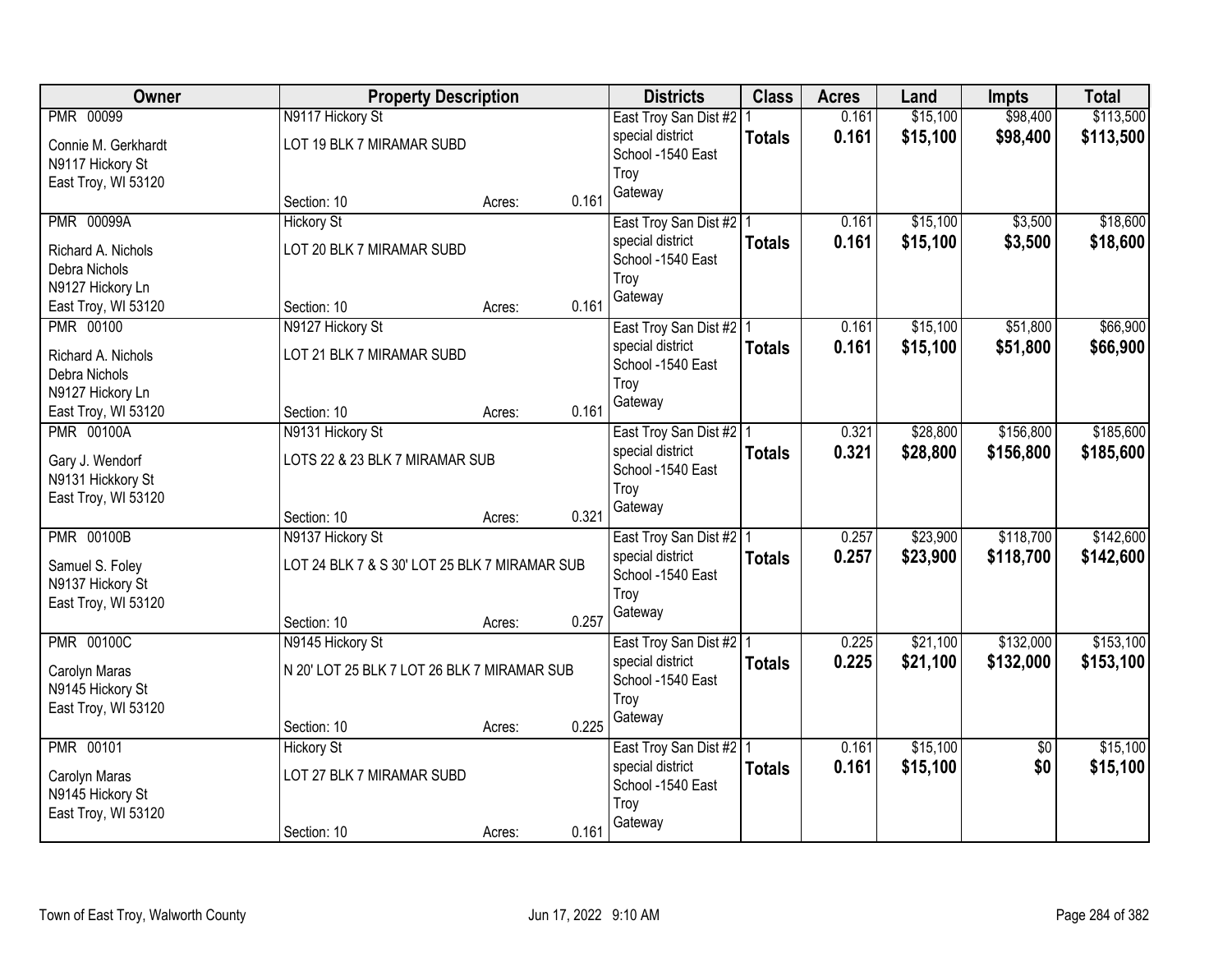| Owner                            |                                             | <b>Property Description</b> |       | <b>Districts</b>          | <b>Class</b>  | <b>Acres</b> | Land     | Impts           | <b>Total</b> |
|----------------------------------|---------------------------------------------|-----------------------------|-------|---------------------------|---------------|--------------|----------|-----------------|--------------|
| <b>PMR 00101A</b>                | Ash St                                      |                             |       | East Troy San Dist #2   1 |               | 0.161        | \$15,100 | $\overline{50}$ | \$15,100     |
| Daniel P. Schmid                 | LOT 1 BLK 8 MIRAMAR SUBD                    |                             |       | special district          | <b>Totals</b> | 0.161        | \$15,100 | \$0             | \$15,100     |
| N9144 Ash St                     |                                             |                             |       | School -1540 East         |               |              |          |                 |              |
| East Troy, WI 53120              |                                             |                             |       | Troy                      |               |              |          |                 |              |
|                                  | Section: 10                                 | Acres:                      | 0.161 | Gateway                   |               |              |          |                 |              |
| <b>PMR 00102</b>                 | N9144 Ash St                                |                             |       | East Troy San Dist #2 1   |               | 0.161        | \$15,100 | \$62,100        | \$77,200     |
| Daniel P. Schmid                 | LOT 2 BLK 8 MIRAMAR SUBD                    |                             |       | special district          | <b>Totals</b> | 0.161        | \$15,100 | \$62,100        | \$77,200     |
| N9144 Ash St                     |                                             |                             |       | School -1540 East         |               |              |          |                 |              |
| East Troy, WI 53120              |                                             |                             |       | Troy                      |               |              |          |                 |              |
|                                  | Section: 10                                 | Acres:                      | 0.161 | Gateway                   |               |              |          |                 |              |
| <b>PMR 00102B</b>                | N9138 Ash St                                |                             |       | East Troy San Dist #2   1 |               | 0.321        | \$16,100 | \$128,700       | \$144,800    |
| Joan M. Carroll-Philbrick        | LOTS 3 & 4 BLK 8 MIRAMAR SUB PER #838360    |                             |       | special district          | <b>Totals</b> | 0.321        | \$16,100 | \$128,700       | \$144,800    |
| N9138 Ash St                     |                                             |                             |       | School -1540 East         |               |              |          |                 |              |
| East Troy, WI 53120              |                                             |                             |       | Troy                      |               |              |          |                 |              |
|                                  | Section: 10                                 | Acres:                      | 0.321 | Gateway                   |               |              |          |                 |              |
| PMR 00102B1                      | N9130 Ash St                                |                             |       | East Troy San Dist #2   1 |               | 0.482        | \$41,100 | \$144,700       | \$185,800    |
| Hunter D. Halbrucker             | LOTS 5 THRU 7 BLK 8 MIRAMAR SUB             |                             |       | special district          | <b>Totals</b> | 0.482        | \$41,100 | \$144,700       | \$185,800    |
| N9130 Ash St                     |                                             |                             |       | School -1540 East         |               |              |          |                 |              |
| East Troy, WI 53120              |                                             |                             |       | Troy                      |               |              |          |                 |              |
|                                  | Section: 10                                 | Acres:                      | 0.482 | Gateway                   |               |              |          |                 |              |
| <b>PMR 00102C</b>                | N9122 Ash St                                |                             |       | East Troy San Dist #2 1   |               | 0.240        | \$22,500 | \$238,600       | \$261,100    |
| Robert J Wilke Life Estate et al | LOT 8 BLK 8 N 1/2 LOT 9 BLK 8 MIRAMAR SUB.  |                             |       | special district          | <b>Totals</b> | 0.240        | \$22,500 | \$238,600       | \$261,100    |
| N9122 Ash St                     |                                             |                             |       | School -1540 East         |               |              |          |                 |              |
| East Troy, WI 53120              |                                             |                             |       | Troy                      |               |              |          |                 |              |
|                                  | Section: 10                                 | Acres:                      | 0.240 | Gateway                   |               |              |          |                 |              |
| <b>PMR 00102D</b>                | N9114 Ash St                                |                             |       | East Troy San Dist #2 1   |               | 0.241        | \$22,600 | \$99,700        | \$122,300    |
| Cheryl L. Heger                  | S 1/2 LOT 9 BLK 8 LOT 10 BLK 8 MIRAMAR SUB. |                             |       | special district          | <b>Totals</b> | 0.241        | \$22,600 | \$99,700        | \$122,300    |
| Lance A. Hocking                 |                                             |                             |       | School -1540 East         |               |              |          |                 |              |
| N9114 Ash St                     |                                             |                             |       | Troy                      |               |              |          |                 |              |
| East Troy, WI 53120              | Section: 10                                 | Acres:                      | 0.241 | Gateway                   |               |              |          |                 |              |
| <b>PMR 00102E</b>                | N9110 Ash St                                |                             |       | East Troy San Dist #2   1 |               | 0.241        | \$22,600 | \$113,200       | \$135,800    |
| Dennis L. Gaszak Sr              | LOTS 11 & 12 BLK 8 MIRAMAR SUB              |                             |       | special district          | <b>Totals</b> | 0.241        | \$22,600 | \$113,200       | \$135,800    |
| Laurie A. Gaszak                 |                                             |                             |       | School -1540 East         |               |              |          |                 |              |
| N9110 Ash St                     |                                             |                             |       | Troy                      |               |              |          |                 |              |
| East Troy, WI 53120              | Section: 10                                 | Acres:                      | 0.241 | Gateway                   |               |              |          |                 |              |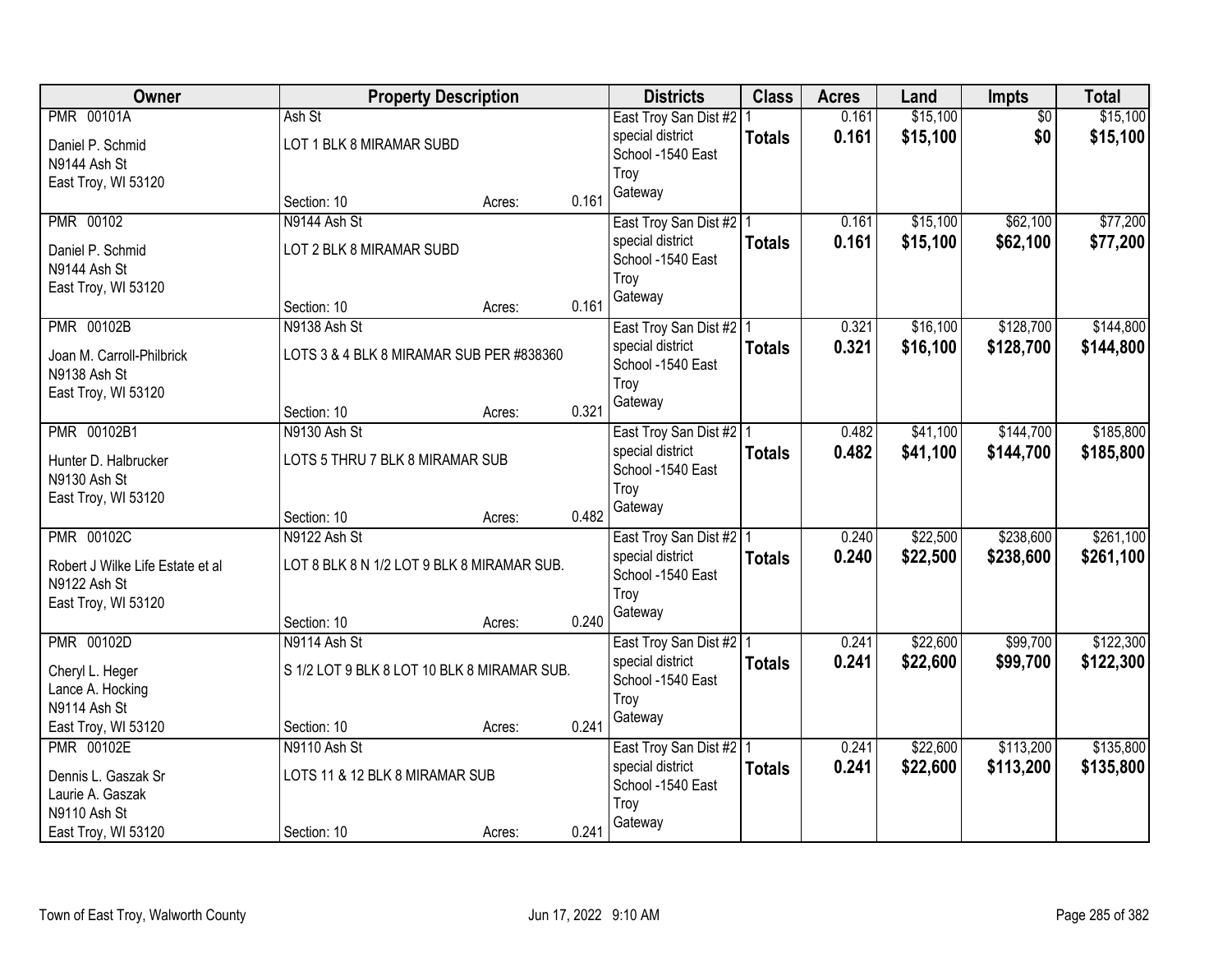| Owner                              |                                               | <b>Property Description</b> |       | <b>Districts</b>          | <b>Class</b>  | <b>Acres</b> | Land     | <b>Impts</b> | <b>Total</b> |
|------------------------------------|-----------------------------------------------|-----------------------------|-------|---------------------------|---------------|--------------|----------|--------------|--------------|
| PMR 00104                          | N9105 Maple St                                |                             |       | East Troy San Dist #2   1 |               | 0.273        | \$25,200 | \$98,000     | \$123,200    |
| Garald Mcgowan Trust               | LOT 13 BLK 8 MIRAMAR SUBD                     |                             |       | special district          | <b>Totals</b> | 0.273        | \$25,200 | \$98,000     | \$123,200    |
| N9105 Maple St                     |                                               |                             |       | School -1540 East         |               |              |          |              |              |
| East Troy, WI 53120                |                                               |                             |       | Troy                      |               |              |          |              |              |
|                                    | Section: 10                                   | Acres:                      | 0.273 | Gateway                   |               |              |          |              |              |
| <b>PMR 00104A</b>                  | Maple St                                      |                             |       | East Troy San Dist #2   1 |               | 0.161        | \$15,100 | \$200        | \$15,300     |
| Garald Mcgowan Trust               | LOT 14 BLK 8 MIRAMAR SUBD                     |                             |       | special district          | <b>Totals</b> | 0.161        | \$15,100 | \$200        | \$15,300     |
| N9105 Maple St                     |                                               |                             |       | School -1540 East         |               |              |          |              |              |
| East Troy, WI 53120                |                                               |                             |       | Troy                      |               |              |          |              |              |
|                                    | Section: 10                                   | Acres:                      | 0.161 | Gateway                   |               |              |          |              |              |
| <b>PMR 00105A</b>                  | N9119 Maple St                                |                             |       | East Troy San Dist #2   1 |               | 0.482        | \$41,100 | \$104,600    | \$145,700    |
| Mark R. Andrist                    | LOTS 15 THRU 17 BLK 8 MIRAMAR SUB PER #394492 |                             |       | special district          | <b>Totals</b> | 0.482        | \$41,100 | \$104,600    | \$145,700    |
| N9119 Maple St                     |                                               |                             |       | School -1540 East         |               |              |          |              |              |
| East Troy, WI 53120                |                                               |                             |       | Troy                      |               |              |          |              |              |
|                                    | Section: 10                                   | Acres:                      | 0.482 | Gateway                   |               |              |          |              |              |
| <b>PMR 00105B</b>                  | N9123 Maple St                                |                             |       | East Troy San Dist #2   1 |               | 0.161        | \$15,100 | \$59,100     | \$74,200     |
| Larry E. Moede                     | LOT 18 BLK 8 MIRAMAR SUBD                     |                             |       | special district          | <b>Totals</b> | 0.161        | \$15,100 | \$59,100     | \$74,200     |
| N9123 Maple St                     |                                               |                             |       | School -1540 East         |               |              |          |              |              |
| East Troy, WI 53120                |                                               |                             |       | Troy                      |               |              |          |              |              |
|                                    | Section: 10                                   | Acres:                      | 0.161 | Gateway                   |               |              |          |              |              |
| <b>PMR 00105C</b>                  | N9129 Maple St                                |                             |       | East Troy San Dist #2 1   |               | 0.482        | \$41,100 | \$88,700     | \$129,800    |
|                                    | LOTS 19 THRU 21 BLK 8 MIRAMAR SUB             |                             |       | special district          | <b>Totals</b> | 0.482        | \$41,100 | \$88,700     | \$129,800    |
| Bradford J. Anger<br>Kim E. Anger  |                                               |                             |       | School -1540 East         |               |              |          |              |              |
| N9129 Maple St                     |                                               |                             |       | Troy                      |               |              |          |              |              |
| East Troy, WI 53120                | Section: 10                                   | Acres:                      | 0.482 | Gateway                   |               |              |          |              |              |
| <b>PMR 00105F</b>                  | N9139 Maple St                                |                             |       | East Troy San Dist #2 1   |               | 0.321        | \$28,800 | \$160,800    | \$189,600    |
|                                    | LOTS 22 & 23 BLK 8 MIRAMAR SUB                |                             |       | special district          | <b>Totals</b> | 0.321        | \$28,800 | \$160,800    | \$189,600    |
| Matthew P. Klepp<br>N9139 Maple St |                                               |                             |       | School -1540 East         |               |              |          |              |              |
| East Troy, WI 53120                |                                               |                             |       | Troy                      |               |              |          |              |              |
|                                    | Section: 10                                   | Acres:                      | 0.321 | Gateway                   |               |              |          |              |              |
| <b>PMR 00106</b>                   | N9147 Maple St                                |                             |       | East Troy San Dist #2   1 |               | 0.321        | \$28,800 | \$118,800    | \$147,600    |
|                                    |                                               |                             |       | special district          | <b>Totals</b> | 0.321        | \$28,800 | \$118,800    | \$147,600    |
| Stuart C. Hein<br>Joan C. Hein     | LOTS 24 & 25 BLK 8 MIARMAR SUB                |                             |       | School -1540 East         |               |              |          |              |              |
| N9147 Maple St                     |                                               |                             |       | Troy                      |               |              |          |              |              |
| East Troy, WI 53120                | Section: 10                                   | Acres:                      | 0.321 | Gateway                   |               |              |          |              |              |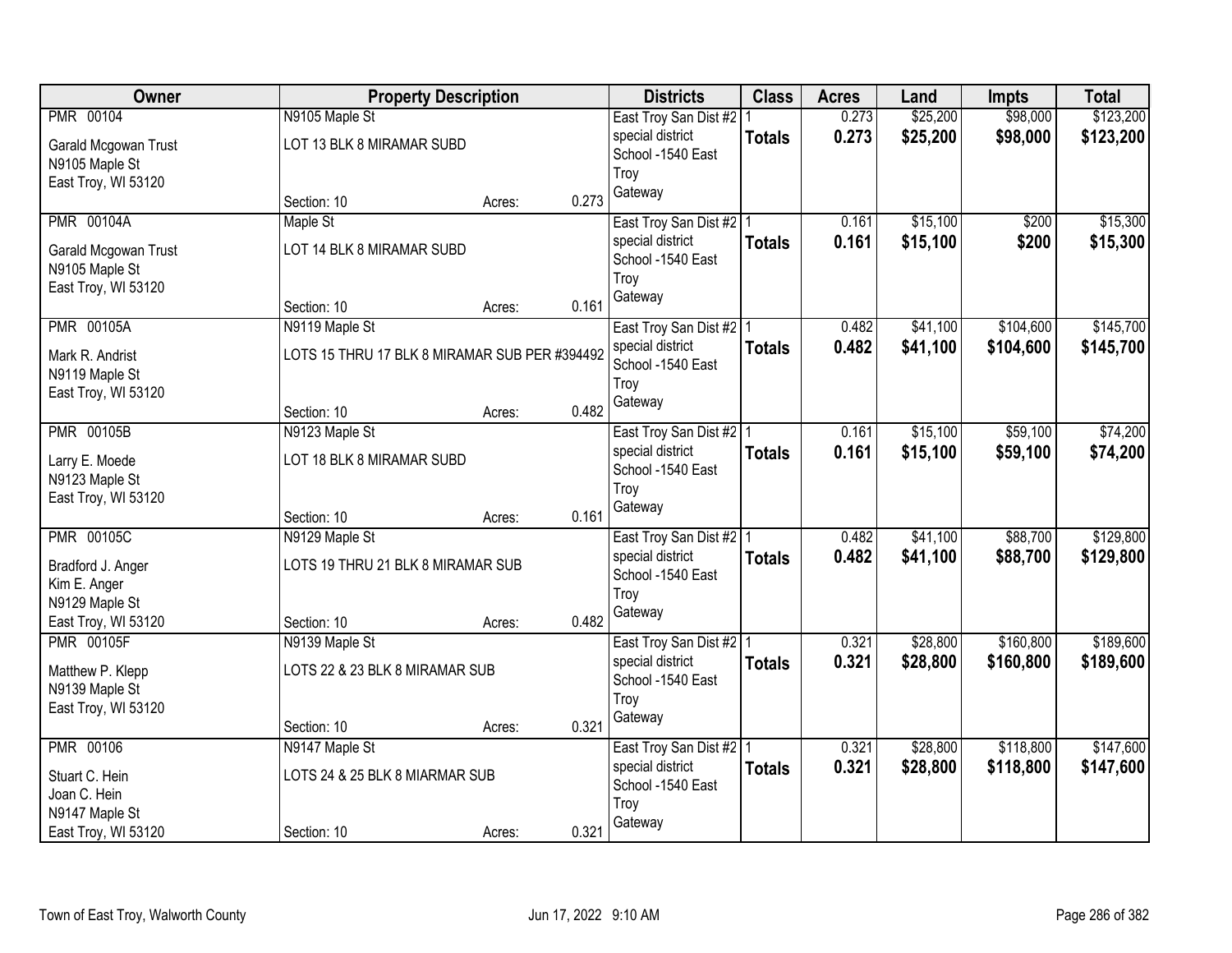| Owner                                           | <b>Property Description</b>                                                     | <b>Districts</b>                              | <b>Class</b>  | <b>Acres</b> | Land     | <b>Impts</b> | <b>Total</b> |
|-------------------------------------------------|---------------------------------------------------------------------------------|-----------------------------------------------|---------------|--------------|----------|--------------|--------------|
| <b>PMR 00107</b>                                | W9977 White Oak Dr                                                              | East Troy San Dist #2                         |               | 0.161        | \$15,100 | \$84,200     | \$99,300     |
| Christine C. Walsh                              | LOT 1 BLK 9 MIRAMAR SUBD                                                        | special district                              | <b>Totals</b> | 0.161        | \$15,100 | \$84,200     | \$99,300     |
| Christopher P. Patterson                        |                                                                                 | School -1540 East                             |               |              |          |              |              |
| W9977 White Oak Dr                              |                                                                                 | Troy                                          |               |              |          |              |              |
| East Troy, WI 53120                             | 0.161<br>Section: 10<br>Acres:                                                  | Gateway                                       |               |              |          |              |              |
| <b>PMR 00107A</b>                               | N9143 Ash St                                                                    | East Troy San Dist #2   1                     |               | 0.321        | \$28,800 | \$184,600    | \$213,400    |
| Kimberly Weber                                  | LOTS 2 & 3 BLK 9 MIRAMAR SUB PER DOC. #507224                                   | special district                              | <b>Totals</b> | 0.321        | \$28,800 | \$184,600    | \$213,400    |
| N9143 Ash St                                    |                                                                                 | School -1540 East                             |               |              |          |              |              |
| East Troy, WI 53120                             |                                                                                 | Troy                                          |               |              |          |              |              |
|                                                 | 0.321<br>Section: 10<br>Acres:                                                  | Gateway                                       |               |              |          |              |              |
| PMR 00107A2                                     | N9135 Ash St                                                                    | East Troy San Dist #2   1                     |               | 0.321        | \$28,800 | \$143,800    | \$172,600    |
|                                                 | LOTS 4 & 5 BLK 9 MIRAMAR SUB                                                    | special district                              | <b>Totals</b> | 0.321        | \$28,800 | \$143,800    | \$172,600    |
| Cathy L. Gaffner<br>N9135 Ash St                |                                                                                 | School -1540 East                             |               |              |          |              |              |
| East Troy, WI 53120                             |                                                                                 | Troy                                          |               |              |          |              |              |
|                                                 | 0.321<br>Section: 10<br>Acres:                                                  | Gateway                                       |               |              |          |              |              |
| <b>PMR 00107B</b>                               | N9125 Ash St                                                                    | East Troy San Dist #2   1                     |               | 0.321        | \$28,800 | \$136,800    | \$165,600    |
|                                                 |                                                                                 | special district                              | <b>Totals</b> | 0.321        | \$28,800 | \$136,800    | \$165,600    |
| Warren J. Freudenstein<br>Diann M. Freudenstein | LOTS 6 & 7 BLK 9 MIRAMAR SUB                                                    | School -1540 East                             |               |              |          |              |              |
| N9125 Ash St                                    |                                                                                 | Troy                                          |               |              |          |              |              |
| East Troy, WI 53120                             | 0.321<br>Section: 10<br>Acres:                                                  | Gateway                                       |               |              |          |              |              |
| <b>PMR 00107C</b>                               | N9121 Ash St                                                                    | East Troy San Dist #2   1                     |               | 0.172        | \$16,100 | \$191,700    | \$207,800    |
|                                                 |                                                                                 | special district                              | <b>Totals</b> | 0.172        | \$16,100 | \$191,700    | \$207,800    |
| Kristin J. Stott                                | LOT 8 BLK 9. ALSO COM SE COR LOT 8, S0D11'E                                     | School -1540 East                             |               |              |          |              |              |
| N9121 Ash St                                    | 29.905', N66D 29'33"W 16.37', N0D11'W 14. 151',                                 | Troy                                          |               |              |          |              |              |
| East Troy, WI 53120                             | N66D29'33"W 23.58', S89D 43'E 36.585' TO POB.<br>Section: 10<br>0.172<br>Acres: | Gateway                                       |               |              |          |              |              |
| <b>PMR 00107D</b>                               | N9117 Ash St                                                                    | East Troy San Dist #2   1                     |               | 0.219        | \$20,500 | \$85,600     | \$106,100    |
|                                                 |                                                                                 | special district                              | <b>Totals</b> | 0.219        | \$20,500 | \$85,600     | \$106,100    |
| Kimberly J. Leister                             | LOT 9 BLK 9. EXC. COM SE COR LOT 8, S0D11'E                                     | School -1540 East                             |               |              |          |              |              |
| N9117 Ash St                                    | 29.905', N66D 29'33"W 16.37', N0D11'W 14. 151',                                 | Troy                                          |               |              |          |              |              |
| East Troy, WI 53120                             | N66D29'33"W 23.58', S89D 43'E 36.585' TO POB.<br>0.219                          | Gateway                                       |               |              |          |              |              |
| <b>PMR 00108A</b>                               | Section: 10<br>Acres:<br>N9197 Ash St                                           |                                               |               | 0.321        | \$28,800 | \$157,700    | \$186,500    |
|                                                 |                                                                                 | East Troy San Dist #2   1<br>special district |               | 0.321        | \$28,800 | \$157,700    | \$186,500    |
| Rhon L. Roberts                                 | LOTS 1 & 2 BLK 10 MIRAMAR SUBD PER #607909                                      | School -1540 East                             | <b>Totals</b> |              |          |              |              |
| Jonathan D. Roberts                             |                                                                                 | Troy                                          |               |              |          |              |              |
| 1616 Honeywell Rd                               |                                                                                 | Gateway                                       |               |              |          |              |              |
| Mukwonago, WI 53149                             | 0.321<br>Section: 10<br>Acres:                                                  |                                               |               |              |          |              |              |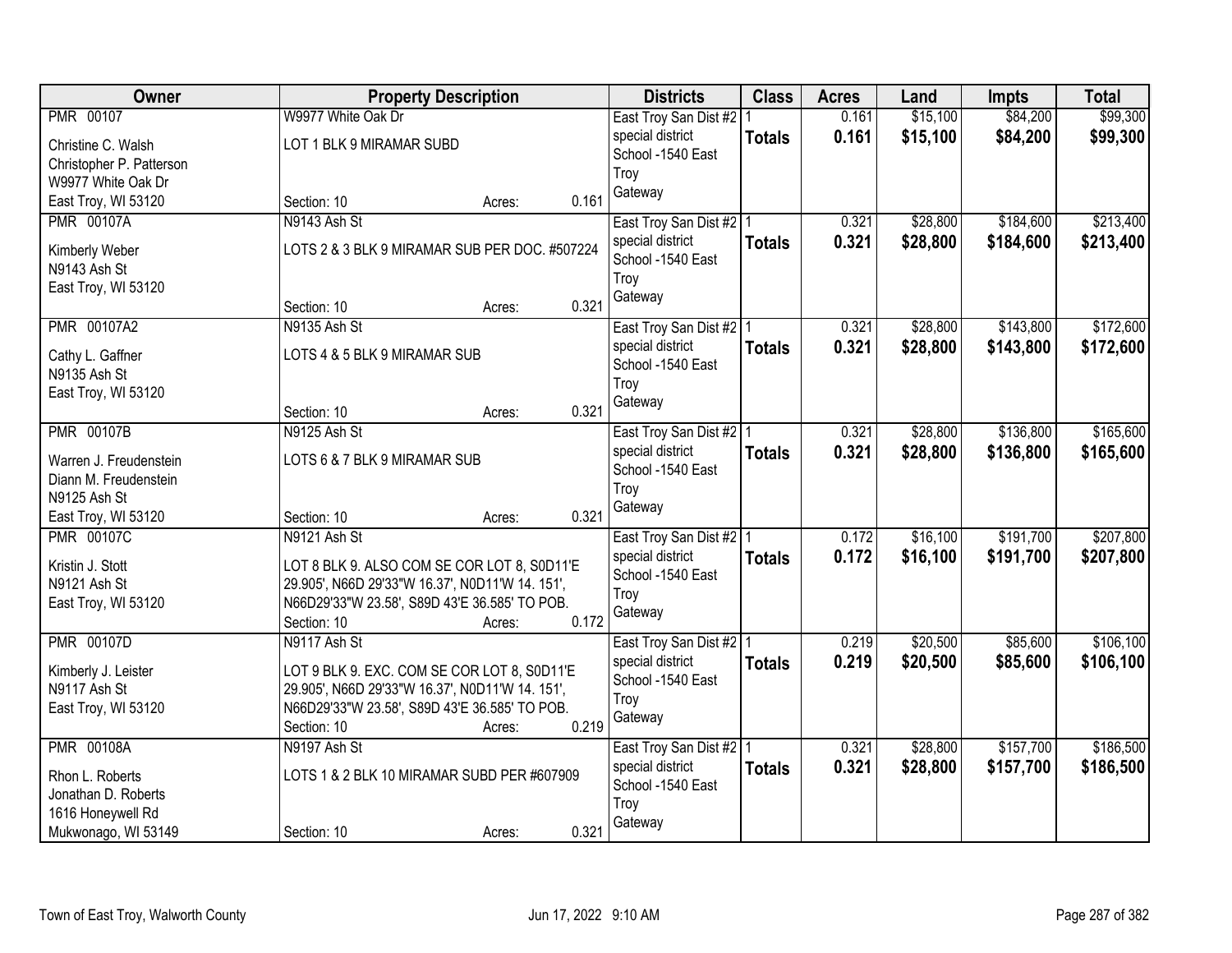| \$109,000<br>PMR 00109<br>0.482<br>\$41,100<br>N9191 Ash St<br>East Troy San Dist #2   1<br>0.482<br>\$41,100<br>\$109,000<br>special district<br><b>Totals</b><br>LOTS 3 THRU 5 BLK 10 MIRAMAR SUB<br>Joel P. Sczerzen<br>School -1540 East<br>Julie A. Sczerzen<br>Troy<br>N9191 Ash St<br>Gateway<br>0.482<br>East Troy, WI 53120<br>Section: 10<br>Acres:<br>\$28,800<br>\$65,900<br><b>PMR 00111</b><br>N9181 Ash St<br>0.321<br>East Troy San Dist #2   1<br>0.321<br>\$65,900<br>\$28,800<br>special district<br><b>Totals</b><br>LOTS 6 & 7 BLK 10 MIRAMAR SUB<br>Delores E. Karklins<br>School -1540 East<br>N9181 Ash St<br>Troy<br>East Troy, WI 53120<br>Gateway<br>0.321<br>Section: 10<br>Acres:<br><b>PMR 00111A1</b><br>\$113,000<br>N9169 Ash St<br>0.321<br>\$28,800<br>East Troy San Dist #2   1<br>special district<br>0.321<br>\$28,800<br>\$113,000<br><b>Totals</b><br>LOTS 8 & 9 BLK 10 MIRAMAR SUB<br>Elizabeth A. Frye<br>School -1540 East<br>N96169 Ash St<br>Troy<br>East Troy, WI 53120<br>Gateway<br>0.321<br>Section: 10<br>Acres:<br><b>PMR 00111C</b><br>N9161 Ash St<br>\$15,100<br>East Troy San Dist #2   1<br>0.161<br>\$0<br>special district<br>0.161<br>\$15,100<br>\$0<br><b>Totals</b><br>Yvonne Christianson<br>LOT 10 BLK 10 MIRAMAR SUBD<br>School -1540 East<br>N9161 Ash St<br>Troy<br>East Troy, WI 53120<br>Gateway<br>0.161<br>Section: 10<br>Acres:<br>PMR 00111C1<br>\$15,100<br>\$78,200<br>N9161 Ash St<br>0.161<br>East Troy San Dist #2   1<br>special district<br>0.161<br>\$15,100<br>\$78,200<br><b>Totals</b><br>Yvonne Christianson<br>LOT 11 BLK 10 MIRAMAR SUB<br>School -1540 East<br>N9161 Ash St<br>Troy<br>East Troy, WI 53120<br>Gateway<br>0.161<br>Section: 10<br>Acres:<br><b>PMR 00111D</b><br>\$15,100<br>Ash St<br>0.161<br>$\sqrt{6}$<br>East Troy San Dist #2 1<br>\$15,100<br>special district<br>0.161<br>\$0<br><b>Totals</b><br>LOT 12 BLK 10 MIRAMAR SUBD<br>Yvonne Christianson<br>School -1540 East<br>N9161 Ash St<br>Troy<br>East Troy, WI 53120<br>Gateway<br>0.161<br>Section: 10<br>Acres:<br><b>PMR 00112</b><br>\$15,100<br>Ash St<br>East Troy San Dist #2   1<br>0.161<br>$\overline{50}$<br>0.161<br>\$0<br>\$15,100<br>special district<br><b>Totals</b><br>LOT 1 BLK 11 MIRAMAR SUBD<br>Mary S. Knutowski et al<br>School -1540 East<br>15071 W Small Rd<br>Troy<br>New Berlin, WI 53151<br>Gateway | Owner |             | <b>Property Description</b> |       | <b>Districts</b> | <b>Class</b> | <b>Acres</b> | Land | <b>Impts</b> | <b>Total</b> |
|-----------------------------------------------------------------------------------------------------------------------------------------------------------------------------------------------------------------------------------------------------------------------------------------------------------------------------------------------------------------------------------------------------------------------------------------------------------------------------------------------------------------------------------------------------------------------------------------------------------------------------------------------------------------------------------------------------------------------------------------------------------------------------------------------------------------------------------------------------------------------------------------------------------------------------------------------------------------------------------------------------------------------------------------------------------------------------------------------------------------------------------------------------------------------------------------------------------------------------------------------------------------------------------------------------------------------------------------------------------------------------------------------------------------------------------------------------------------------------------------------------------------------------------------------------------------------------------------------------------------------------------------------------------------------------------------------------------------------------------------------------------------------------------------------------------------------------------------------------------------------------------------------------------------------------------------------------------------------------------------------------------------------------------------------------------------------------------------------------------------------------------------------------------------------------------------------------------------------------------------------------------------------------------------------------------------------------------------------------------------------------------------------------|-------|-------------|-----------------------------|-------|------------------|--------------|--------------|------|--------------|--------------|
|                                                                                                                                                                                                                                                                                                                                                                                                                                                                                                                                                                                                                                                                                                                                                                                                                                                                                                                                                                                                                                                                                                                                                                                                                                                                                                                                                                                                                                                                                                                                                                                                                                                                                                                                                                                                                                                                                                                                                                                                                                                                                                                                                                                                                                                                                                                                                                                                     |       |             |                             |       |                  |              |              |      |              | \$150,100    |
| \$94,700<br>\$94,700<br>\$141,800<br>\$141,800                                                                                                                                                                                                                                                                                                                                                                                                                                                                                                                                                                                                                                                                                                                                                                                                                                                                                                                                                                                                                                                                                                                                                                                                                                                                                                                                                                                                                                                                                                                                                                                                                                                                                                                                                                                                                                                                                                                                                                                                                                                                                                                                                                                                                                                                                                                                                      |       |             |                             |       |                  |              |              |      |              | \$150,100    |
|                                                                                                                                                                                                                                                                                                                                                                                                                                                                                                                                                                                                                                                                                                                                                                                                                                                                                                                                                                                                                                                                                                                                                                                                                                                                                                                                                                                                                                                                                                                                                                                                                                                                                                                                                                                                                                                                                                                                                                                                                                                                                                                                                                                                                                                                                                                                                                                                     |       |             |                             |       |                  |              |              |      |              |              |
|                                                                                                                                                                                                                                                                                                                                                                                                                                                                                                                                                                                                                                                                                                                                                                                                                                                                                                                                                                                                                                                                                                                                                                                                                                                                                                                                                                                                                                                                                                                                                                                                                                                                                                                                                                                                                                                                                                                                                                                                                                                                                                                                                                                                                                                                                                                                                                                                     |       |             |                             |       |                  |              |              |      |              |              |
|                                                                                                                                                                                                                                                                                                                                                                                                                                                                                                                                                                                                                                                                                                                                                                                                                                                                                                                                                                                                                                                                                                                                                                                                                                                                                                                                                                                                                                                                                                                                                                                                                                                                                                                                                                                                                                                                                                                                                                                                                                                                                                                                                                                                                                                                                                                                                                                                     |       |             |                             |       |                  |              |              |      |              |              |
|                                                                                                                                                                                                                                                                                                                                                                                                                                                                                                                                                                                                                                                                                                                                                                                                                                                                                                                                                                                                                                                                                                                                                                                                                                                                                                                                                                                                                                                                                                                                                                                                                                                                                                                                                                                                                                                                                                                                                                                                                                                                                                                                                                                                                                                                                                                                                                                                     |       |             |                             |       |                  |              |              |      |              |              |
|                                                                                                                                                                                                                                                                                                                                                                                                                                                                                                                                                                                                                                                                                                                                                                                                                                                                                                                                                                                                                                                                                                                                                                                                                                                                                                                                                                                                                                                                                                                                                                                                                                                                                                                                                                                                                                                                                                                                                                                                                                                                                                                                                                                                                                                                                                                                                                                                     |       |             |                             |       |                  |              |              |      |              |              |
|                                                                                                                                                                                                                                                                                                                                                                                                                                                                                                                                                                                                                                                                                                                                                                                                                                                                                                                                                                                                                                                                                                                                                                                                                                                                                                                                                                                                                                                                                                                                                                                                                                                                                                                                                                                                                                                                                                                                                                                                                                                                                                                                                                                                                                                                                                                                                                                                     |       |             |                             |       |                  |              |              |      |              |              |
|                                                                                                                                                                                                                                                                                                                                                                                                                                                                                                                                                                                                                                                                                                                                                                                                                                                                                                                                                                                                                                                                                                                                                                                                                                                                                                                                                                                                                                                                                                                                                                                                                                                                                                                                                                                                                                                                                                                                                                                                                                                                                                                                                                                                                                                                                                                                                                                                     |       |             |                             |       |                  |              |              |      |              |              |
|                                                                                                                                                                                                                                                                                                                                                                                                                                                                                                                                                                                                                                                                                                                                                                                                                                                                                                                                                                                                                                                                                                                                                                                                                                                                                                                                                                                                                                                                                                                                                                                                                                                                                                                                                                                                                                                                                                                                                                                                                                                                                                                                                                                                                                                                                                                                                                                                     |       |             |                             |       |                  |              |              |      |              |              |
|                                                                                                                                                                                                                                                                                                                                                                                                                                                                                                                                                                                                                                                                                                                                                                                                                                                                                                                                                                                                                                                                                                                                                                                                                                                                                                                                                                                                                                                                                                                                                                                                                                                                                                                                                                                                                                                                                                                                                                                                                                                                                                                                                                                                                                                                                                                                                                                                     |       |             |                             |       |                  |              |              |      |              |              |
| \$15,100<br>\$15,100<br>\$93,300<br>\$93,300<br>\$15,100<br>\$15,100<br>\$15,100<br>\$15,100                                                                                                                                                                                                                                                                                                                                                                                                                                                                                                                                                                                                                                                                                                                                                                                                                                                                                                                                                                                                                                                                                                                                                                                                                                                                                                                                                                                                                                                                                                                                                                                                                                                                                                                                                                                                                                                                                                                                                                                                                                                                                                                                                                                                                                                                                                        |       |             |                             |       |                  |              |              |      |              |              |
|                                                                                                                                                                                                                                                                                                                                                                                                                                                                                                                                                                                                                                                                                                                                                                                                                                                                                                                                                                                                                                                                                                                                                                                                                                                                                                                                                                                                                                                                                                                                                                                                                                                                                                                                                                                                                                                                                                                                                                                                                                                                                                                                                                                                                                                                                                                                                                                                     |       |             |                             |       |                  |              |              |      |              |              |
|                                                                                                                                                                                                                                                                                                                                                                                                                                                                                                                                                                                                                                                                                                                                                                                                                                                                                                                                                                                                                                                                                                                                                                                                                                                                                                                                                                                                                                                                                                                                                                                                                                                                                                                                                                                                                                                                                                                                                                                                                                                                                                                                                                                                                                                                                                                                                                                                     |       |             |                             |       |                  |              |              |      |              |              |
|                                                                                                                                                                                                                                                                                                                                                                                                                                                                                                                                                                                                                                                                                                                                                                                                                                                                                                                                                                                                                                                                                                                                                                                                                                                                                                                                                                                                                                                                                                                                                                                                                                                                                                                                                                                                                                                                                                                                                                                                                                                                                                                                                                                                                                                                                                                                                                                                     |       |             |                             |       |                  |              |              |      |              |              |
|                                                                                                                                                                                                                                                                                                                                                                                                                                                                                                                                                                                                                                                                                                                                                                                                                                                                                                                                                                                                                                                                                                                                                                                                                                                                                                                                                                                                                                                                                                                                                                                                                                                                                                                                                                                                                                                                                                                                                                                                                                                                                                                                                                                                                                                                                                                                                                                                     |       |             |                             |       |                  |              |              |      |              |              |
|                                                                                                                                                                                                                                                                                                                                                                                                                                                                                                                                                                                                                                                                                                                                                                                                                                                                                                                                                                                                                                                                                                                                                                                                                                                                                                                                                                                                                                                                                                                                                                                                                                                                                                                                                                                                                                                                                                                                                                                                                                                                                                                                                                                                                                                                                                                                                                                                     |       |             |                             |       |                  |              |              |      |              |              |
|                                                                                                                                                                                                                                                                                                                                                                                                                                                                                                                                                                                                                                                                                                                                                                                                                                                                                                                                                                                                                                                                                                                                                                                                                                                                                                                                                                                                                                                                                                                                                                                                                                                                                                                                                                                                                                                                                                                                                                                                                                                                                                                                                                                                                                                                                                                                                                                                     |       |             |                             |       |                  |              |              |      |              |              |
|                                                                                                                                                                                                                                                                                                                                                                                                                                                                                                                                                                                                                                                                                                                                                                                                                                                                                                                                                                                                                                                                                                                                                                                                                                                                                                                                                                                                                                                                                                                                                                                                                                                                                                                                                                                                                                                                                                                                                                                                                                                                                                                                                                                                                                                                                                                                                                                                     |       |             |                             |       |                  |              |              |      |              |              |
|                                                                                                                                                                                                                                                                                                                                                                                                                                                                                                                                                                                                                                                                                                                                                                                                                                                                                                                                                                                                                                                                                                                                                                                                                                                                                                                                                                                                                                                                                                                                                                                                                                                                                                                                                                                                                                                                                                                                                                                                                                                                                                                                                                                                                                                                                                                                                                                                     |       |             |                             |       |                  |              |              |      |              |              |
|                                                                                                                                                                                                                                                                                                                                                                                                                                                                                                                                                                                                                                                                                                                                                                                                                                                                                                                                                                                                                                                                                                                                                                                                                                                                                                                                                                                                                                                                                                                                                                                                                                                                                                                                                                                                                                                                                                                                                                                                                                                                                                                                                                                                                                                                                                                                                                                                     |       |             |                             |       |                  |              |              |      |              |              |
|                                                                                                                                                                                                                                                                                                                                                                                                                                                                                                                                                                                                                                                                                                                                                                                                                                                                                                                                                                                                                                                                                                                                                                                                                                                                                                                                                                                                                                                                                                                                                                                                                                                                                                                                                                                                                                                                                                                                                                                                                                                                                                                                                                                                                                                                                                                                                                                                     |       |             |                             |       |                  |              |              |      |              |              |
|                                                                                                                                                                                                                                                                                                                                                                                                                                                                                                                                                                                                                                                                                                                                                                                                                                                                                                                                                                                                                                                                                                                                                                                                                                                                                                                                                                                                                                                                                                                                                                                                                                                                                                                                                                                                                                                                                                                                                                                                                                                                                                                                                                                                                                                                                                                                                                                                     |       |             |                             |       |                  |              |              |      |              |              |
|                                                                                                                                                                                                                                                                                                                                                                                                                                                                                                                                                                                                                                                                                                                                                                                                                                                                                                                                                                                                                                                                                                                                                                                                                                                                                                                                                                                                                                                                                                                                                                                                                                                                                                                                                                                                                                                                                                                                                                                                                                                                                                                                                                                                                                                                                                                                                                                                     |       |             |                             |       |                  |              |              |      |              |              |
|                                                                                                                                                                                                                                                                                                                                                                                                                                                                                                                                                                                                                                                                                                                                                                                                                                                                                                                                                                                                                                                                                                                                                                                                                                                                                                                                                                                                                                                                                                                                                                                                                                                                                                                                                                                                                                                                                                                                                                                                                                                                                                                                                                                                                                                                                                                                                                                                     |       |             |                             |       |                  |              |              |      |              |              |
|                                                                                                                                                                                                                                                                                                                                                                                                                                                                                                                                                                                                                                                                                                                                                                                                                                                                                                                                                                                                                                                                                                                                                                                                                                                                                                                                                                                                                                                                                                                                                                                                                                                                                                                                                                                                                                                                                                                                                                                                                                                                                                                                                                                                                                                                                                                                                                                                     |       |             |                             |       |                  |              |              |      |              |              |
|                                                                                                                                                                                                                                                                                                                                                                                                                                                                                                                                                                                                                                                                                                                                                                                                                                                                                                                                                                                                                                                                                                                                                                                                                                                                                                                                                                                                                                                                                                                                                                                                                                                                                                                                                                                                                                                                                                                                                                                                                                                                                                                                                                                                                                                                                                                                                                                                     |       |             |                             |       |                  |              |              |      |              |              |
|                                                                                                                                                                                                                                                                                                                                                                                                                                                                                                                                                                                                                                                                                                                                                                                                                                                                                                                                                                                                                                                                                                                                                                                                                                                                                                                                                                                                                                                                                                                                                                                                                                                                                                                                                                                                                                                                                                                                                                                                                                                                                                                                                                                                                                                                                                                                                                                                     |       |             |                             |       |                  |              |              |      |              |              |
|                                                                                                                                                                                                                                                                                                                                                                                                                                                                                                                                                                                                                                                                                                                                                                                                                                                                                                                                                                                                                                                                                                                                                                                                                                                                                                                                                                                                                                                                                                                                                                                                                                                                                                                                                                                                                                                                                                                                                                                                                                                                                                                                                                                                                                                                                                                                                                                                     |       |             |                             |       |                  |              |              |      |              |              |
|                                                                                                                                                                                                                                                                                                                                                                                                                                                                                                                                                                                                                                                                                                                                                                                                                                                                                                                                                                                                                                                                                                                                                                                                                                                                                                                                                                                                                                                                                                                                                                                                                                                                                                                                                                                                                                                                                                                                                                                                                                                                                                                                                                                                                                                                                                                                                                                                     |       |             |                             |       |                  |              |              |      |              |              |
|                                                                                                                                                                                                                                                                                                                                                                                                                                                                                                                                                                                                                                                                                                                                                                                                                                                                                                                                                                                                                                                                                                                                                                                                                                                                                                                                                                                                                                                                                                                                                                                                                                                                                                                                                                                                                                                                                                                                                                                                                                                                                                                                                                                                                                                                                                                                                                                                     |       |             |                             |       |                  |              |              |      |              |              |
|                                                                                                                                                                                                                                                                                                                                                                                                                                                                                                                                                                                                                                                                                                                                                                                                                                                                                                                                                                                                                                                                                                                                                                                                                                                                                                                                                                                                                                                                                                                                                                                                                                                                                                                                                                                                                                                                                                                                                                                                                                                                                                                                                                                                                                                                                                                                                                                                     |       |             |                             |       |                  |              |              |      |              |              |
|                                                                                                                                                                                                                                                                                                                                                                                                                                                                                                                                                                                                                                                                                                                                                                                                                                                                                                                                                                                                                                                                                                                                                                                                                                                                                                                                                                                                                                                                                                                                                                                                                                                                                                                                                                                                                                                                                                                                                                                                                                                                                                                                                                                                                                                                                                                                                                                                     |       |             |                             |       |                  |              |              |      |              |              |
|                                                                                                                                                                                                                                                                                                                                                                                                                                                                                                                                                                                                                                                                                                                                                                                                                                                                                                                                                                                                                                                                                                                                                                                                                                                                                                                                                                                                                                                                                                                                                                                                                                                                                                                                                                                                                                                                                                                                                                                                                                                                                                                                                                                                                                                                                                                                                                                                     |       |             |                             |       |                  |              |              |      |              |              |
|                                                                                                                                                                                                                                                                                                                                                                                                                                                                                                                                                                                                                                                                                                                                                                                                                                                                                                                                                                                                                                                                                                                                                                                                                                                                                                                                                                                                                                                                                                                                                                                                                                                                                                                                                                                                                                                                                                                                                                                                                                                                                                                                                                                                                                                                                                                                                                                                     |       |             |                             |       |                  |              |              |      |              |              |
|                                                                                                                                                                                                                                                                                                                                                                                                                                                                                                                                                                                                                                                                                                                                                                                                                                                                                                                                                                                                                                                                                                                                                                                                                                                                                                                                                                                                                                                                                                                                                                                                                                                                                                                                                                                                                                                                                                                                                                                                                                                                                                                                                                                                                                                                                                                                                                                                     |       | Section: 10 | Acres:                      | 0.161 |                  |              |              |      |              |              |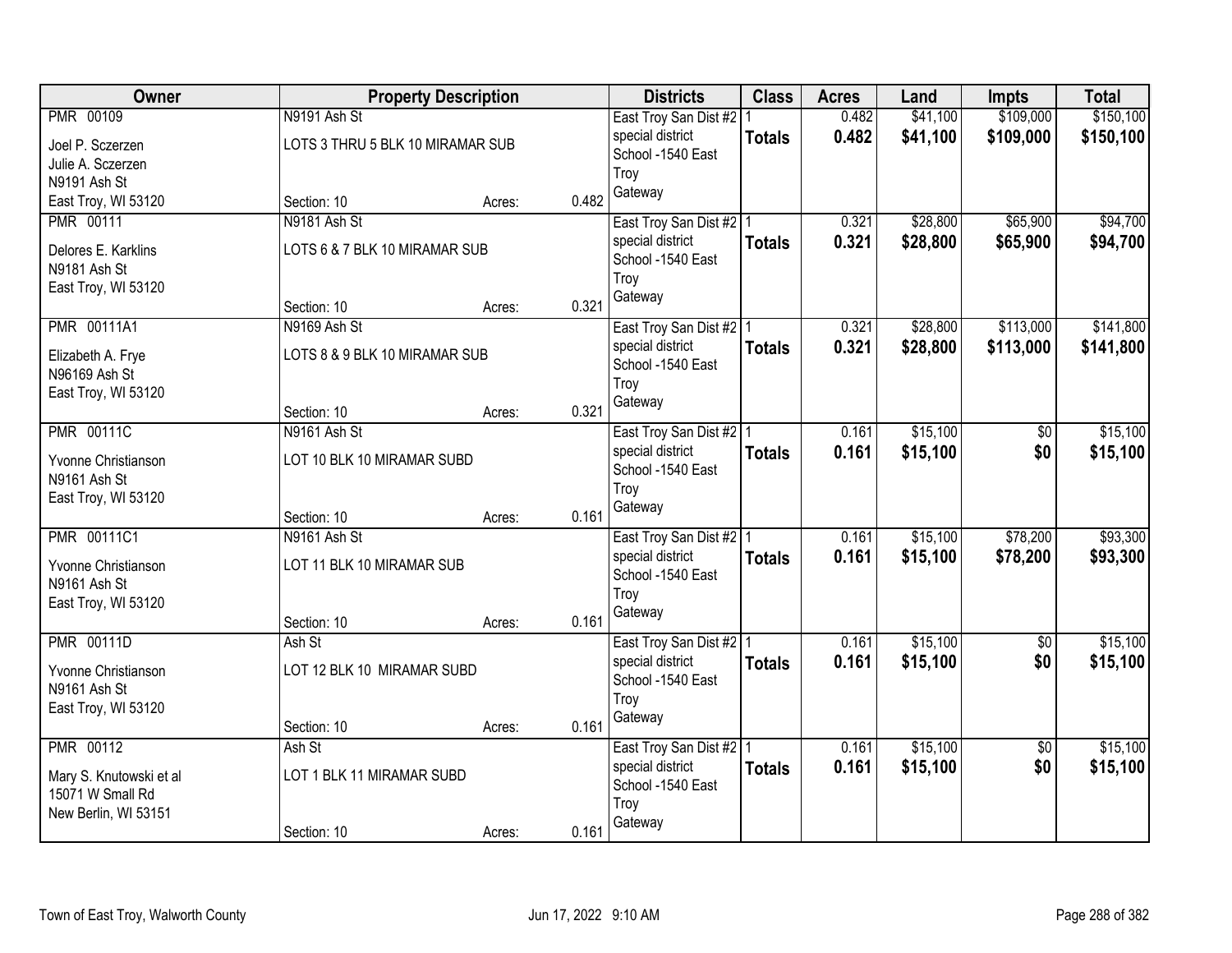| Owner                |                                              | <b>Property Description</b> |       | <b>Districts</b>                      | <b>Class</b>  | <b>Acres</b> | Land     | <b>Impts</b>    | <b>Total</b> |
|----------------------|----------------------------------------------|-----------------------------|-------|---------------------------------------|---------------|--------------|----------|-----------------|--------------|
| <b>PMR 00113</b>     | Ash St                                       |                             |       | East Troy San Dist #2   1             |               | 0.161        | \$15,100 | $\overline{50}$ | \$15,100     |
| Robert G. Halpin     | LOT 2 BLK 11 MIRAMAR SUBD                    |                             |       | special district                      | <b>Totals</b> | 0.161        | \$15,100 | \$0             | \$15,100     |
| Pauline Halpin       |                                              |                             |       | School -1540 East                     |               |              |          |                 |              |
| 15071 W Small Rd     |                                              |                             |       | Troy                                  |               |              |          |                 |              |
| New Berlin, WI 53151 | Section: 10                                  | Acres:                      | 0.161 | Gateway                               |               |              |          |                 |              |
| <b>PMR 00113A</b>    | N9186 Ash St                                 |                             |       | East Troy San Dist #2   1             |               | 0.482        | \$41,100 | \$99,900        | \$141,000    |
| Jeffrey W. Carstens  | LOTS 3 THRU 5 BLK 11 MIRAMAR SUB PER #642590 |                             |       | special district                      | <b>Totals</b> | 0.482        | \$41,100 | \$99,900        | \$141,000    |
| N9186 Ash St         |                                              |                             |       | School -1540 East                     |               |              |          |                 |              |
| East Troy, WI 53120  |                                              |                             |       | Troy                                  |               |              |          |                 |              |
|                      | Section: 10                                  | Acres:                      | 0.482 | Gateway                               |               |              |          |                 |              |
| PMR 00113B1          | N9176 Ash St                                 |                             |       | East Troy San Dist #2   1             |               | 0.482        | \$41,100 | \$99,200        | \$140,300    |
| Don A. Schmidt       | LOTS 6 THRU 8 BLK 11 MIRAMAR SUB             |                             |       | special district                      | <b>Totals</b> | 0.482        | \$41,100 | \$99,200        | \$140,300    |
| Lynn M. Schmidt      |                                              |                             |       | School -1540 East                     |               |              |          |                 |              |
| N9176 Ash St         |                                              |                             |       | Troy                                  |               |              |          |                 |              |
| East Troy, WI 53120  | Section: 10                                  | Acres:                      | 0.482 | Gateway                               |               |              |          |                 |              |
| <b>PMR 00113C</b>    | N9164 Ash St                                 |                             |       | East Troy San Dist #2   1             |               | 0.321        | \$28,800 | \$130,800       | \$159,600    |
|                      |                                              |                             |       | special district                      | <b>Totals</b> | 0.321        | \$28,800 | \$130,800       | \$159,600    |
| William W. Cox       | LOTS 9 & 10 BLK 11 MIRAMAR SUB               |                             |       | School -1540 East                     |               |              |          |                 |              |
| Jenny R. Cox         |                                              |                             |       | Troy                                  |               |              |          |                 |              |
| N9164 Ash St         |                                              |                             |       | Gateway                               |               |              |          |                 |              |
| East Troy, WI 53120  | Section: 10                                  | Acres:                      | 0.321 |                                       |               |              |          |                 |              |
| <b>PMR 00115</b>     | W984 White Oak Dr                            |                             |       | East Troy San Dist #2   1             |               | 0.321        | \$28,800 | \$182,400       | \$211,200    |
| Michael Kobow        | LOTS 11 & 12 BLK 11 MIRAMAR SUB              |                             |       | special district<br>School -1540 East | <b>Totals</b> | 0.321        | \$28,800 | \$182,400       | \$211,200    |
| Kathy Kobow          |                                              |                             |       | Troy                                  |               |              |          |                 |              |
| W984 White Oak Dr    |                                              |                             |       | Gateway                               |               |              |          |                 |              |
| East Troy, WI 53120  | Section: 10                                  | Acres:                      | 0.321 |                                       |               |              |          |                 |              |
| <b>PMR 00116</b>     | N9159 Maple St                               |                             |       | East Troy San Dist #2 1               |               | 0.321        | \$28,800 | \$162,700       | \$191,500    |
| Raymond J. Glisch    | LOTS 13 & 14 BLK 11 MIRAMAR SUB              |                             |       | special district                      | <b>Totals</b> | 0.321        | \$28,800 | \$162,700       | \$191,500    |
| PO Box 482           |                                              |                             |       | School -1540 East                     |               |              |          |                 |              |
| Mukwonago, WI 53149  |                                              |                             |       | Troy                                  |               |              |          |                 |              |
|                      | Section: 10                                  | Acres:                      | 0.321 | Gateway                               |               |              |          |                 |              |
| <b>PMR 00117</b>     | N9163 Maple St                               |                             |       | East Troy San Dist #2   1             |               | 0.160        | \$15,000 | \$115,300       | \$130,300    |
| Melissa S. Windle    | LOT 15 BLK 11 MIRAMAR SUBD                   |                             |       | special district                      | <b>Totals</b> | 0.160        | \$15,000 | \$115,300       | \$130,300    |
| N9163 Maple St       |                                              |                             |       | School -1540 East                     |               |              |          |                 |              |
| East Troy, WI 53120  |                                              |                             |       | Troy                                  |               |              |          |                 |              |
|                      | Section: 10                                  | Acres:                      | 0.160 | Gateway                               |               |              |          |                 |              |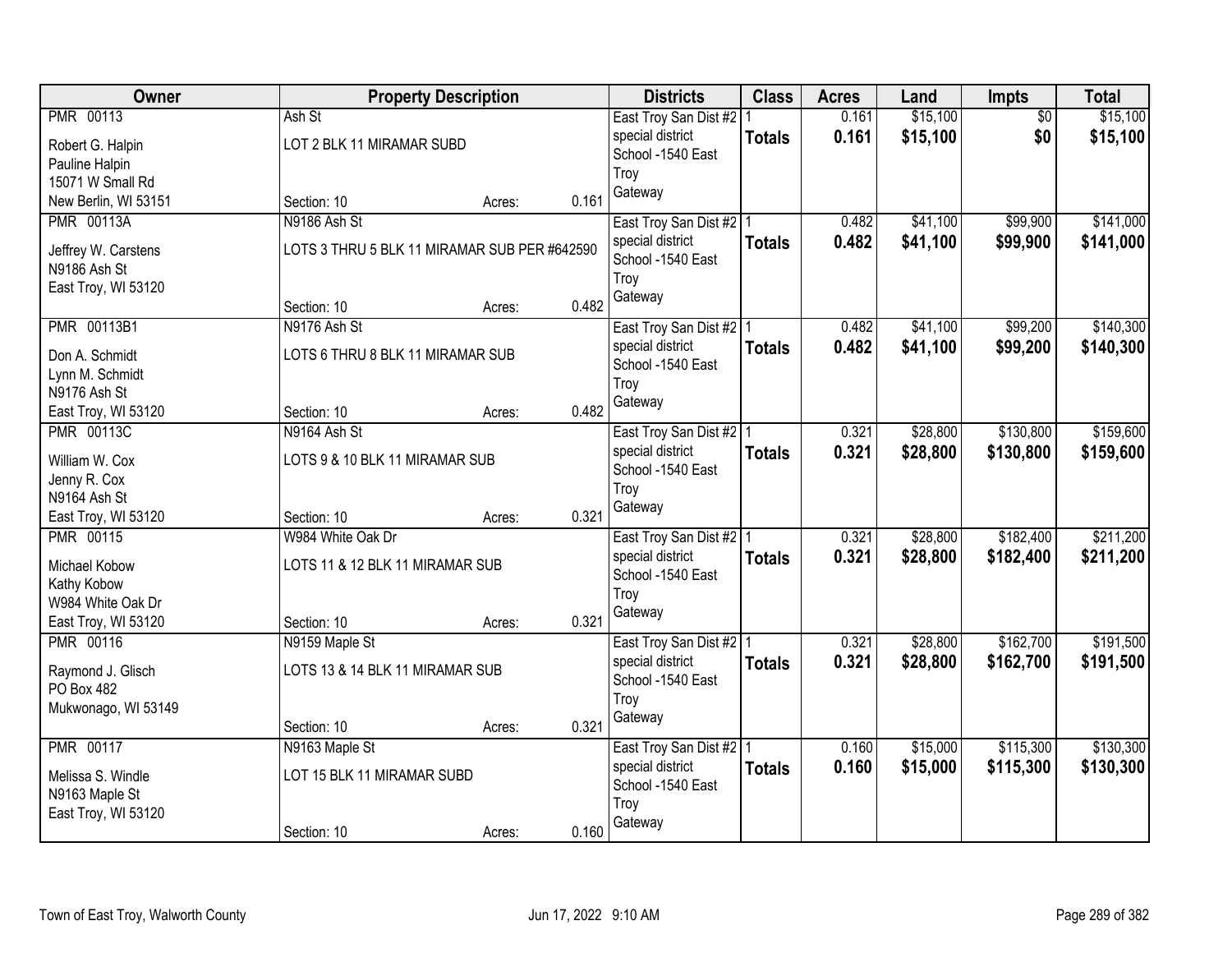| Owner                              |                                    | <b>Property Description</b> |       | <b>Districts</b>          | <b>Class</b>  | <b>Acres</b> | Land     | <b>Impts</b>   | <b>Total</b> |
|------------------------------------|------------------------------------|-----------------------------|-------|---------------------------|---------------|--------------|----------|----------------|--------------|
| PMR 00119                          | N9171 Maple St                     |                             |       | East Troy San Dist #2     |               | 0.482        | \$41,100 | \$88,300       | \$129,400    |
| Jeffery O. Lese                    | LOTS 16 THRU 18 BLK 11 MIRAMAR SUB |                             |       | special district          | <b>Totals</b> | 0.482        | \$41,100 | \$88,300       | \$129,400    |
| Jane M. Lese                       |                                    |                             |       | School -1540 East         |               |              |          |                |              |
| N9171 Maple St                     |                                    |                             |       | Troy                      |               |              |          |                |              |
| East Troy, WI 53120                | Section: 10                        | Acres:                      | 0.482 | Gateway                   |               |              |          |                |              |
| PMR 00121                          | N9179 Maple St                     |                             |       | East Troy San Dist #2   1 |               | 0.321        | \$28,800 | \$142,600      | \$171,400    |
|                                    | LOTS 19 & 20 BLK 11 MIRAMAR SUB    |                             |       | special district          | <b>Totals</b> | 0.321        | \$28,800 | \$142,600      | \$171,400    |
| Marynell Gainer<br>17 Wild Plum Cv |                                    |                             |       | School -1540 East         |               |              |          |                |              |
| Cabot, AR 72023                    |                                    |                             |       | Troy                      |               |              |          |                |              |
|                                    | Section: 10                        | Acres:                      | 0.321 | Gateway                   |               |              |          |                |              |
| <b>PMR 00122</b>                   | N9179 Maple St                     |                             |       | East Troy San Dist #2   1 |               | 0.161        | \$15,100 | $\frac{1}{20}$ | \$15,100     |
|                                    | LOT 21 BLK 11 MIRAMAR SUBD         |                             |       | special district          | <b>Totals</b> | 0.161        | \$15,100 | \$0            | \$15,100     |
| Marynell Gainer<br>17 Wild Plum Cv |                                    |                             |       | School -1540 East         |               |              |          |                |              |
| Cabot, AR 72023                    |                                    |                             |       | Troy                      |               |              |          |                |              |
|                                    | Section: 10                        | Acres:                      | 0.161 | Gateway                   |               |              |          |                |              |
| PMR 00123                          | N9193 Maple St                     |                             |       | East Troy San Dist #2   1 |               | 0.482        | \$41,100 | \$138,400      | \$179,500    |
|                                    |                                    |                             |       | special district          | <b>Totals</b> | 0.482        | \$41,100 | \$138,400      | \$179,500    |
| Dennis M. Sickler                  | LOTS 22 THRU 24 BLK 11 MIRAMAR SUB |                             |       | School -1540 East         |               |              |          |                |              |
| Michelle L. Sickler                |                                    |                             |       | Troy                      |               |              |          |                |              |
| N9193 Maple St                     |                                    |                             |       | Gateway                   |               |              |          |                |              |
| East Troy, WI 53120                | Section: 10                        | Acres:                      | 0.482 |                           |               |              |          |                |              |
| <b>PMR 00125</b>                   | W951 Miramar Rd                    |                             |       | East Troy San Dist #2 1   |               | 0.161        | \$15,100 | \$79,800       | \$94,900     |
| Robin D. Lobe                      | LOT 1 BLK 12 MIRAMAR SUBD          |                             |       | special district          | <b>Totals</b> | 0.161        | \$15,100 | \$79,800       | \$94,900     |
| W951 Miramar Rd                    |                                    |                             |       | School -1540 East         |               |              |          |                |              |
| East Troy, WI 53120                |                                    |                             |       | Troy<br>Gateway           |               |              |          |                |              |
|                                    | Section: 10                        | Acres:                      | 0.161 |                           |               |              |          |                |              |
| PMR 00126                          | N9190 Maple St                     |                             |       | East Troy San Dist #2   1 |               | 0.482        | \$41,100 | \$127,800      | \$168,900    |
| Jacob D. Norton                    | LOTS 2 THRU 4 BLK 12 MIRAMAR SUB   |                             |       | special district          | <b>Totals</b> | 0.482        | \$41,100 | \$127,800      | \$168,900    |
| Jessica E. Norton                  |                                    |                             |       | School -1540 East         |               |              |          |                |              |
| N9190 Maple St                     |                                    |                             |       | Troy                      |               |              |          |                |              |
| East Troy, WI 53120                | Section: 10                        | Acres:                      | 0.482 | Gateway                   |               |              |          |                |              |
| PMR 00129                          | N9180 Maple St                     |                             |       | East Troy San Dist #2   1 |               | 0.321        | \$28,800 | \$131,200      | \$160,000    |
| Michael Urban                      | LOTS 5 & 6 BLK 12 MIRAMAR SUB      |                             |       | special district          | <b>Totals</b> | 0.321        | \$28,800 | \$131,200      | \$160,000    |
| Susan E. Urban                     |                                    |                             |       | School -1540 East         |               |              |          |                |              |
| N9180 Maple St                     |                                    |                             |       | Troy                      |               |              |          |                |              |
| East Troy, WI 53120                | Section: 10                        | Acres:                      | 0.321 | Gateway                   |               |              |          |                |              |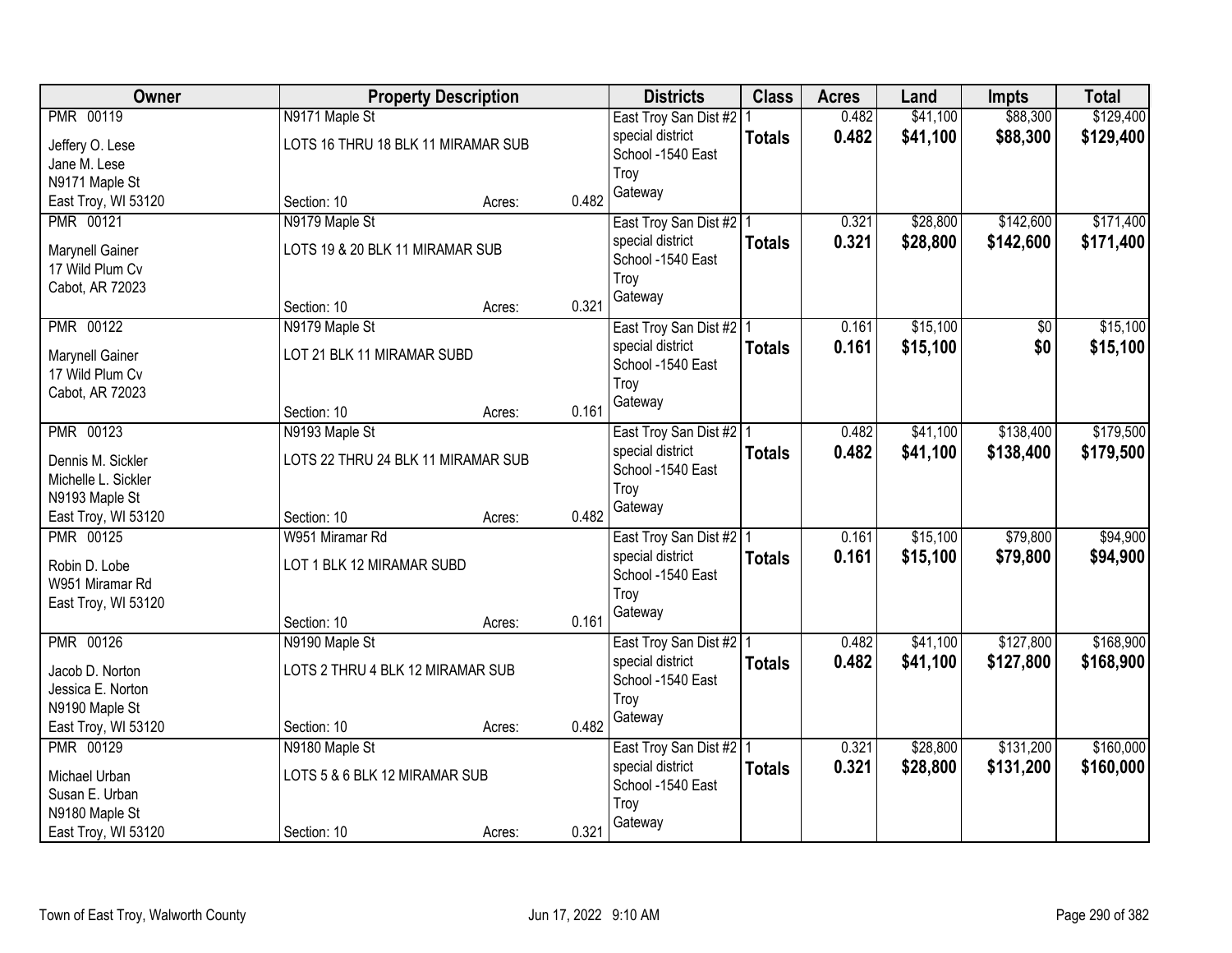| Owner                     |                                               | <b>Property Description</b> |       | <b>Districts</b>          | <b>Class</b>  | <b>Acres</b> | Land     | <b>Impts</b>    | <b>Total</b> |
|---------------------------|-----------------------------------------------|-----------------------------|-------|---------------------------|---------------|--------------|----------|-----------------|--------------|
| PMR 00130                 | N9174 Maple St                                |                             |       | East Troy San Dist #2   1 |               | 0.321        | \$28,800 | \$90,400        | \$119,200    |
| Micah A. Roberts          | LOTS 7 & 8 BLK 12 MIRAMAR SUB                 |                             |       | special district          | <b>Totals</b> | 0.321        | \$28,800 | \$90,400        | \$119,200    |
| Megan C. Roberts          |                                               |                             |       | School -1540 East         |               |              |          |                 |              |
| N9174 Maple St            |                                               |                             |       | Troy                      |               |              |          |                 |              |
| East Troy, WI 53120       | Section: 10                                   | Acres:                      | 0.321 | Gateway                   |               |              |          |                 |              |
| PMR 00131                 | N9170 Maple St                                |                             |       | East Troy San Dist #2   1 |               | 0.161        | \$15,100 | \$63,400        | \$78,500     |
| Donald E. Mull            | LOT 9 BLK 12 MIRAMAR SUBD                     |                             |       | special district          | <b>Totals</b> | 0.161        | \$15,100 | \$63,400        | \$78,500     |
| N9170 Maple St            |                                               |                             |       | School -1540 East         |               |              |          |                 |              |
| East Troy, WI 53120       |                                               |                             |       | Troy                      |               |              |          |                 |              |
|                           | Section: 10                                   | Acres:                      | 0.161 | Gateway                   |               |              |          |                 |              |
| <b>PMR 00131A</b>         | Maple St                                      |                             |       | East Troy San Dist #2   1 |               | 0.080        | \$7,500  | $\overline{50}$ | \$7,500      |
| Donald E. Mull            | N 1/2 LOT 10 BLK 12 MIRAMAR SUB               |                             |       | special district          | <b>Totals</b> | 0.080        | \$7,500  | \$0             | \$7,500      |
| N9170 Maple St            |                                               |                             |       | School -1540 East         |               |              |          |                 |              |
| East Troy, WI 53120       |                                               |                             |       | Troy                      |               |              |          |                 |              |
|                           | Section: 10                                   | Acres:                      | 0.080 | Gateway                   |               |              |          |                 |              |
| <b>PMR 00132</b>          | N9160 Maple St                                |                             |       | East Troy San Dist #2   1 |               | 0.241        | \$22,600 | \$90,500        | \$113,100    |
| Hector L. Torres          | S 1/2 LOT 10 BLK 12 LOT 11 BLK 12 MIRAMAR SUB |                             |       | special district          | <b>Totals</b> | 0.241        | \$22,600 | \$90,500        | \$113,100    |
| N9160 Maple St            |                                               |                             |       | School -1540 East         |               |              |          |                 |              |
| East Troy, WI 53120       |                                               |                             |       | Troy                      |               |              |          |                 |              |
|                           | Section: 10                                   | Acres:                      | 0.241 | Gateway                   |               |              |          |                 |              |
| <b>PMR 00133</b>          | Maple St                                      |                             |       | East Troy San Dist #2   1 |               | 0.161        | \$15,100 | $\overline{50}$ | \$15,100     |
| Hector L. Torres          | LOT 12 BLK 12 MIRAMAR SUBD                    |                             |       | special district          | <b>Totals</b> | 0.161        | \$15,100 | \$0             | \$15,100     |
| N9160 Maple St            |                                               |                             |       | School -1540 East         |               |              |          |                 |              |
| East Troy, WI 53120       |                                               |                             |       | Troy                      |               |              |          |                 |              |
|                           | Section: 10                                   | Acres:                      | 0.161 | Gateway                   |               |              |          |                 |              |
| <b>PMR 00133A</b>         | W946 White Oak Dr                             |                             |       | East Troy San Dist #2 1   |               | 0.161        | \$15,100 | \$109,000       | \$124,100    |
| W946 White Oak Drive, LLC | LOT 13 BLK 12 MIRAMAR SUBD                    |                             |       | special district          | <b>Totals</b> | 0.161        | \$15,100 | \$109,000       | \$124,100    |
| PO Box 370                |                                               |                             |       | School -1540 East         |               |              |          |                 |              |
| Walworth, WI 53184-0000   |                                               |                             |       | Troy                      |               |              |          |                 |              |
|                           | Section: 10                                   | Acres:                      | 0.161 | Gateway                   |               |              |          |                 |              |
| <b>PMR 00134</b>          | N9159 Hickory St                              |                             |       | East Troy San Dist #2   1 |               | 0.320        | \$28,800 | \$92,400        | \$121,200    |
| Kevin J. Huckstep         | LOTS 14 & 15 BLK 12 MIRAMAR SUB               |                             |       | special district          | <b>Totals</b> | 0.320        | \$28,800 | \$92,400        | \$121,200    |
| Amy L. Huckstep           |                                               |                             |       | School -1540 East         |               |              |          |                 |              |
| N9159 Hickory St          |                                               |                             |       | Troy                      |               |              |          |                 |              |
| East Troy, WI 53120       | Section: 10                                   | Acres:                      | 0.320 | Gateway                   |               |              |          |                 |              |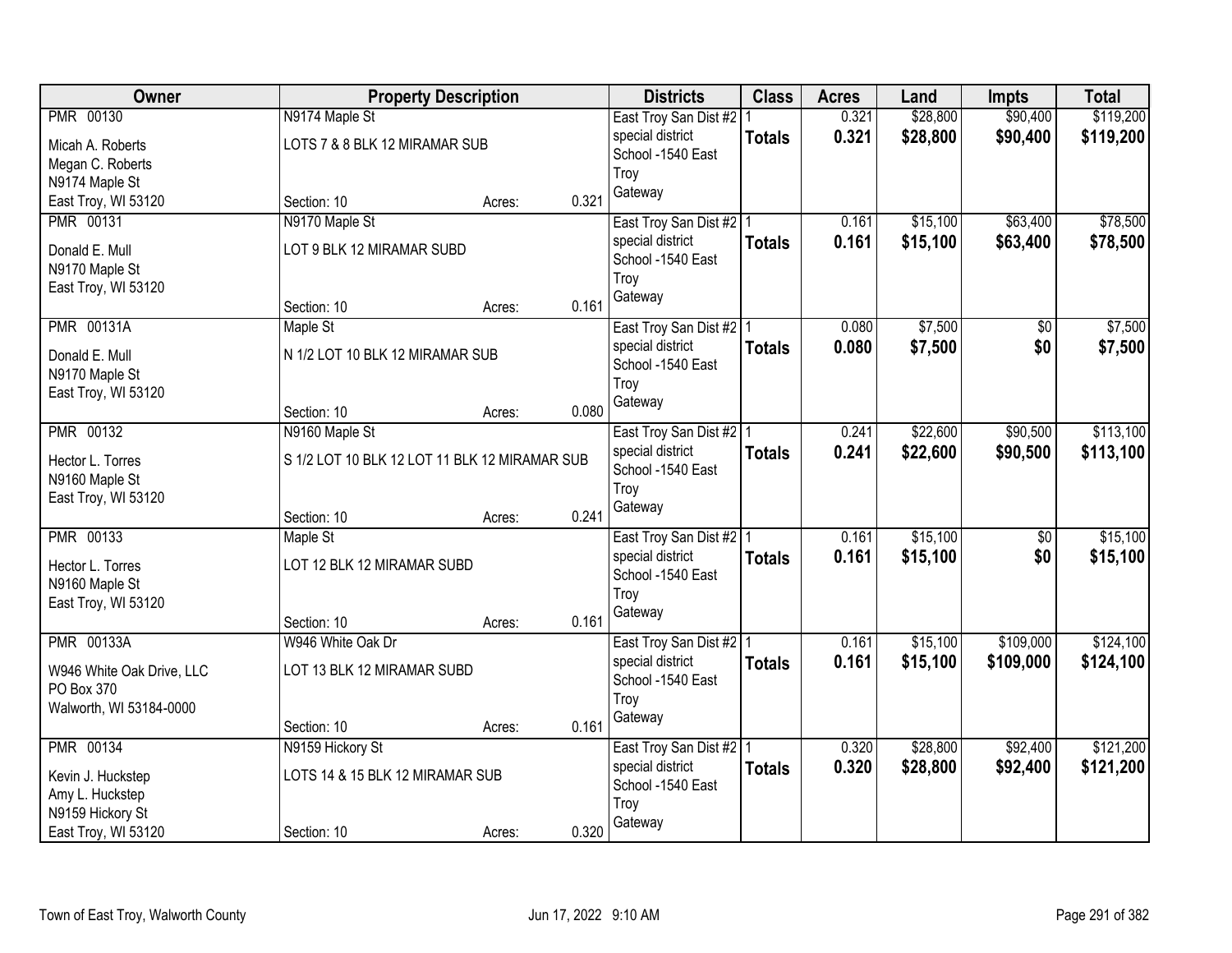| Owner                 |                                                   | <b>Property Description</b> |       | <b>Districts</b>          | <b>Class</b>  | <b>Acres</b> | Land     | <b>Impts</b>    | <b>Total</b> |
|-----------------------|---------------------------------------------------|-----------------------------|-------|---------------------------|---------------|--------------|----------|-----------------|--------------|
| <b>PMR 00136</b>      | N9169 Hickory St                                  |                             |       | East Troy San Dist #2     |               | 0.321        | \$28,800 | \$88,500        | \$117,300    |
| Kurt E. Rath          | LOTS 16 & 17 BLK 12 MIRAMAR SUB                   |                             |       | special district          | <b>Totals</b> | 0.321        | \$28,800 | \$88,500        | \$117,300    |
| Donna K. Rath         |                                                   |                             |       | School -1540 East         |               |              |          |                 |              |
| N9169 Hickory St      |                                                   |                             |       | Troy                      |               |              |          |                 |              |
| East Troy, WI 53120   | Section: 10                                       | Acres:                      | 0.321 | Gateway                   |               |              |          |                 |              |
| <b>PMR 00137</b>      | N9177 Hickory St                                  |                             |       | East Troy San Dist #2   1 |               | 0.241        | \$22,600 | \$115,700       | \$138,300    |
| Andrew Bondar         | LOT 18 BLK 12 S 1/2 LOT 19 BLK 12 MIRAMAR SUB     |                             |       | special district          | <b>Totals</b> | 0.241        | \$22,600 | \$115,700       | \$138,300    |
| Carolyn Bondar        |                                                   |                             |       | School -1540 East         |               |              |          |                 |              |
| N9177 Hickory St      |                                                   |                             |       | Troy                      |               |              |          |                 |              |
| East Troy, WI 53120   | Section: 10                                       | Acres:                      | 0.241 | Gateway                   |               |              |          |                 |              |
| <b>PMR 00138</b>      | N9185 Hickory St                                  |                             |       | East Troy San Dist #2   1 |               | 0.386        | \$33,800 | \$132,700       | \$166,500    |
|                       |                                                   |                             |       | special district          | <b>Totals</b> | 0.386        | \$33,800 | \$132,700       | \$166,500    |
| Cassandra M. Anderson | N 1/2 LOT 19 BLK 12 LOT 20 BLK 12 LOT 21 BLK 12   |                             |       | School -1540 East         |               |              |          |                 |              |
| William E. Anderson   | EXC. NLY 5' MIRAMAR SUB.                          |                             |       | Troy                      |               |              |          |                 |              |
| N9185 Hickory St      |                                                   |                             |       | Gateway                   |               |              |          |                 |              |
| East Troy, WI 53120   | Section: 10                                       | Acres:                      | 0.386 |                           |               |              |          |                 |              |
| <b>PMR 00140</b>      | N9189 Hickory St                                  |                             |       | East Troy San Dist #2   1 |               | 0.177        | \$16,600 | \$116,600       | \$133,200    |
| Shamus Blattner       | NLY 5' LOT 21 BLK 12; LOT 22 BLK 12 MIRAMAR SUB   |                             |       | special district          | <b>Totals</b> | 0.177        | \$16,600 | \$116,600       | \$133,200    |
| N9189 Hickory St      |                                                   |                             |       | School -1540 East         |               |              |          |                 |              |
| East Troy, WI 53120   |                                                   |                             |       | Troy                      |               |              |          |                 |              |
|                       | Section: 10                                       | Acres:                      | 0.177 | Gateway                   |               |              |          |                 |              |
| <b>PMR 00141</b>      | N9195 Hickory St                                  |                             |       | East Troy San Dist #2 1   |               | 0.321        | \$28,800 | \$114,000       | \$142,800    |
| Charles H. Oldenburg  | LOTS 23 & 24 BLK 12 MIRAMAR SUB                   |                             |       | special district          | <b>Totals</b> | 0.321        | \$28,800 | \$114,000       | \$142,800    |
| Kathy J. Oldenburg    |                                                   |                             |       | School -1540 East         |               |              |          |                 |              |
| N9195 Hickory St      |                                                   |                             |       | Troy                      |               |              |          |                 |              |
| East Troy, WI 53120   | Section: 10                                       | Acres:                      | 0.321 | Gateway                   |               |              |          |                 |              |
| <b>PMR 00142</b>      | N9194 Hickory St                                  |                             |       | East Troy San Dist #2   1 |               | 0.381        | \$33,400 | \$128,800       | \$162,200    |
|                       |                                                   |                             |       | special district          | <b>Totals</b> | 0.381        | \$33,400 | \$128,800       | \$162,200    |
| Geno Farina           | LOTS 1 THRU 3 BLK 13 MIRAMAR SUB EXC THAT PT      |                             |       | School -1540 East         |               |              |          |                 |              |
| N9194 Hickory St      | OF LOT 3 DESC AS COM SW COR LOT 3;                |                             |       | Troy                      |               |              |          |                 |              |
| East Troy, WI 53120   | N00D35'25"W 26.80"; N89D36'36"E 134.31";          |                             |       | Gateway                   |               |              |          |                 |              |
|                       | Section: 10                                       | Acres:                      | 0.381 |                           |               |              |          |                 |              |
| <b>PMR 00142A</b>     | <b>Hickory St</b>                                 |                             |       | East Troy San Dist #2   1 |               | 0.084        | \$7,900  | $\overline{50}$ | \$7,900      |
| Serita D. Olson       | PT LOT 3 BLK 13 MIRAMAR SUB DESC AS COM SW        |                             |       | special district          | <b>Totals</b> | 0.084        | \$7,900  | \$0             | \$7,900      |
| Gregory D. Olson      | COR LOT 3; N00D35'25"W 26.80'; N89D36'36"E 134.31 |                             |       | School -1540 East         |               |              |          |                 |              |
| W1059 Spleas Skoney   | S00D16'06"E 26.80'; S89D36'36"W 134.16' TO POB.   |                             |       | Troy                      |               |              |          |                 |              |
| East Troy, WI 53120   | Section: 10                                       | Acres:                      | 0.084 | Gateway                   |               |              |          |                 |              |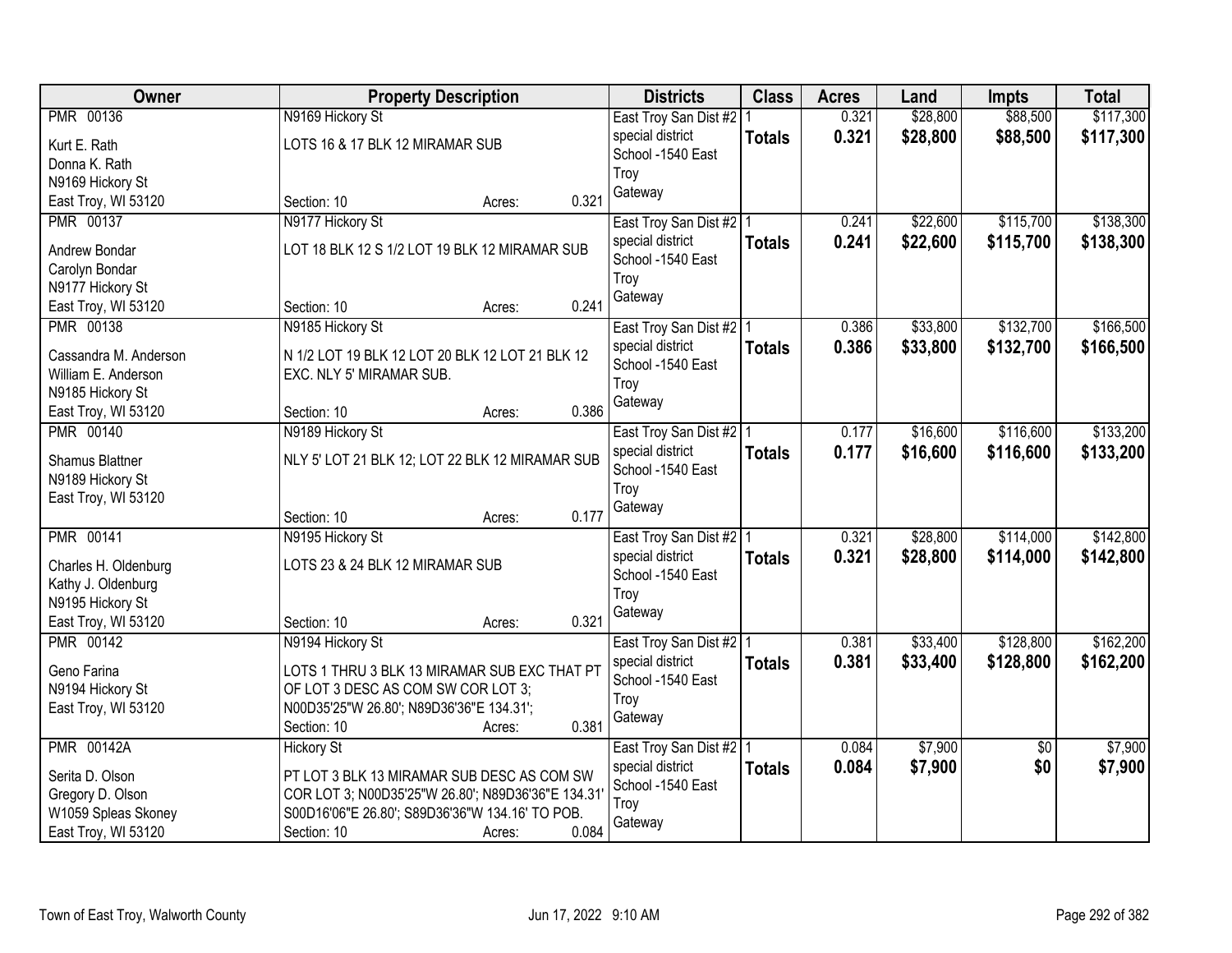| Owner                                 |                                           | <b>Property Description</b> |       | <b>Districts</b>          | <b>Class</b>  | <b>Acres</b> | Land     | <b>Impts</b>    | <b>Total</b> |
|---------------------------------------|-------------------------------------------|-----------------------------|-------|---------------------------|---------------|--------------|----------|-----------------|--------------|
| <b>PMR 00144</b>                      | N9184 Hickory St                          |                             |       | East Troy San Dist #2   1 |               | 0.155        | \$14,500 | $\overline{50}$ | \$14,500     |
| Dylan Rupert                          | LOT 4 BLK 13 MIRAMAR SUBD                 |                             |       | special district          | <b>Totals</b> | 0.155        | \$14,500 | \$0             | \$14,500     |
| 9632 N Paradise Rd                    |                                           |                             |       | School -1540 East         |               |              |          |                 |              |
| Kewaskum, WI 53040                    |                                           |                             |       | Troy                      |               |              |          |                 |              |
|                                       | Section: 10                               | Acres:                      | 0.155 | Gateway                   |               |              |          |                 |              |
| <b>PMR 00145</b>                      | N9180 Hickory St                          |                             |       | East Troy San Dist #2   1 |               | 0.309        | \$27,900 | \$119,800       | \$147,700    |
| James Pulley                          | LOTS 5 & 6 BLK 13 MIRAMAR SUB             |                             |       | special district          | <b>Totals</b> | 0.309        | \$27,900 | \$119,800       | \$147,700    |
| Kathleen A. Pulley                    |                                           |                             |       | School -1540 East         |               |              |          |                 |              |
| N9180 Hickory St                      |                                           |                             |       | Troy                      |               |              |          |                 |              |
| East Troy, WI 53120                   | Section: 10                               | Acres:                      | 0.309 | Gateway                   |               |              |          |                 |              |
| <b>PMR 00146</b>                      | N9176 Hickory St                          |                             |       | East Troy San Dist #2   1 |               | 0.155        | \$14,500 | \$60,800        | \$75,300     |
| Rebecca L. Moat                       | LOT 7 BLK 13 MIRAMAR SUBD                 |                             |       | special district          | <b>Totals</b> | 0.155        | \$14,500 | \$60,800        | \$75,300     |
| N9176 Hickery St                      |                                           |                             |       | School -1540 East         |               |              |          |                 |              |
| East Troy, WI 53120-0000              |                                           |                             |       | Troy                      |               |              |          |                 |              |
|                                       | Section: 10                               | Acres:                      | 0.155 | Gateway                   |               |              |          |                 |              |
| <b>PMR 00147</b>                      | N9170 Hickory St                          |                             |       | East Troy San Dist #2   1 |               | 0.310        | \$28,000 | \$234,000       | \$262,000    |
|                                       | LOTS 8 & 9 BLK 13 MIRAMAR SUB PER #598499 |                             |       | special district          | <b>Totals</b> | 0.310        | \$28,000 | \$234,000       | \$262,000    |
| <b>Holly Wray</b><br>N9170 Hickory St |                                           |                             |       | School -1540 East         |               |              |          |                 |              |
| East Troy, WI 53120                   |                                           |                             |       | Troy                      |               |              |          |                 |              |
|                                       | Section: 10                               | Acres:                      | 0.310 | Gateway                   |               |              |          |                 |              |
| <b>PMR 00148A</b>                     | <b>Hickory St</b>                         |                             |       | East Troy San Dist #2 1   |               | 0.155        | \$14,500 | $\overline{50}$ | \$14,500     |
| Chase Nicoson                         | LOT 10 BLK 13 MIRAMAR SUBD                |                             |       | special district          | <b>Totals</b> | 0.155        | \$14,500 | \$0             | \$14,500     |
| N9158 Hickory St                      |                                           |                             |       | School -1540 East         |               |              |          |                 |              |
| East Troy, WI 53120                   |                                           |                             |       | Troy                      |               |              |          |                 |              |
|                                       | Section: 10                               | Acres:                      | 0.155 | Gateway                   |               |              |          |                 |              |
| PMR 00149                             | N9158 Hickory St                          |                             |       | East Troy San Dist #2 1   |               | 0.155        | \$14,500 | \$83,600        | \$98,100     |
| Chase Nicoson                         | LOT 11 BLK 13 MIRAMAR SUBD                |                             |       | special district          | <b>Totals</b> | 0.155        | \$14,500 | \$83,600        | \$98,100     |
| N9158 Hickory St                      |                                           |                             |       | School -1540 East         |               |              |          |                 |              |
| East Troy, WI 53120                   |                                           |                             |       | Troy                      |               |              |          |                 |              |
|                                       | Section: 10                               | Acres:                      | 0.155 | Gateway                   |               |              |          |                 |              |
| <b>PMR 00149A</b>                     | <b>Hickory St</b>                         |                             |       | East Troy San Dist #2   1 |               | 0.155        | \$14,500 | \$9,200         | \$23,700     |
| Chase Nicoson                         | LOT 12 BLK 13 MIRAMAR SUBD                |                             |       | special district          | <b>Totals</b> | 0.155        | \$14,500 | \$9,200         | \$23,700     |
| N9158 Hickory St                      |                                           |                             |       | School -1540 East         |               |              |          |                 |              |
| East Troy, WI 53120                   |                                           |                             |       | Troy                      |               |              |          |                 |              |
|                                       | Section: 10                               | Acres:                      | 0.155 | Gateway                   |               |              |          |                 |              |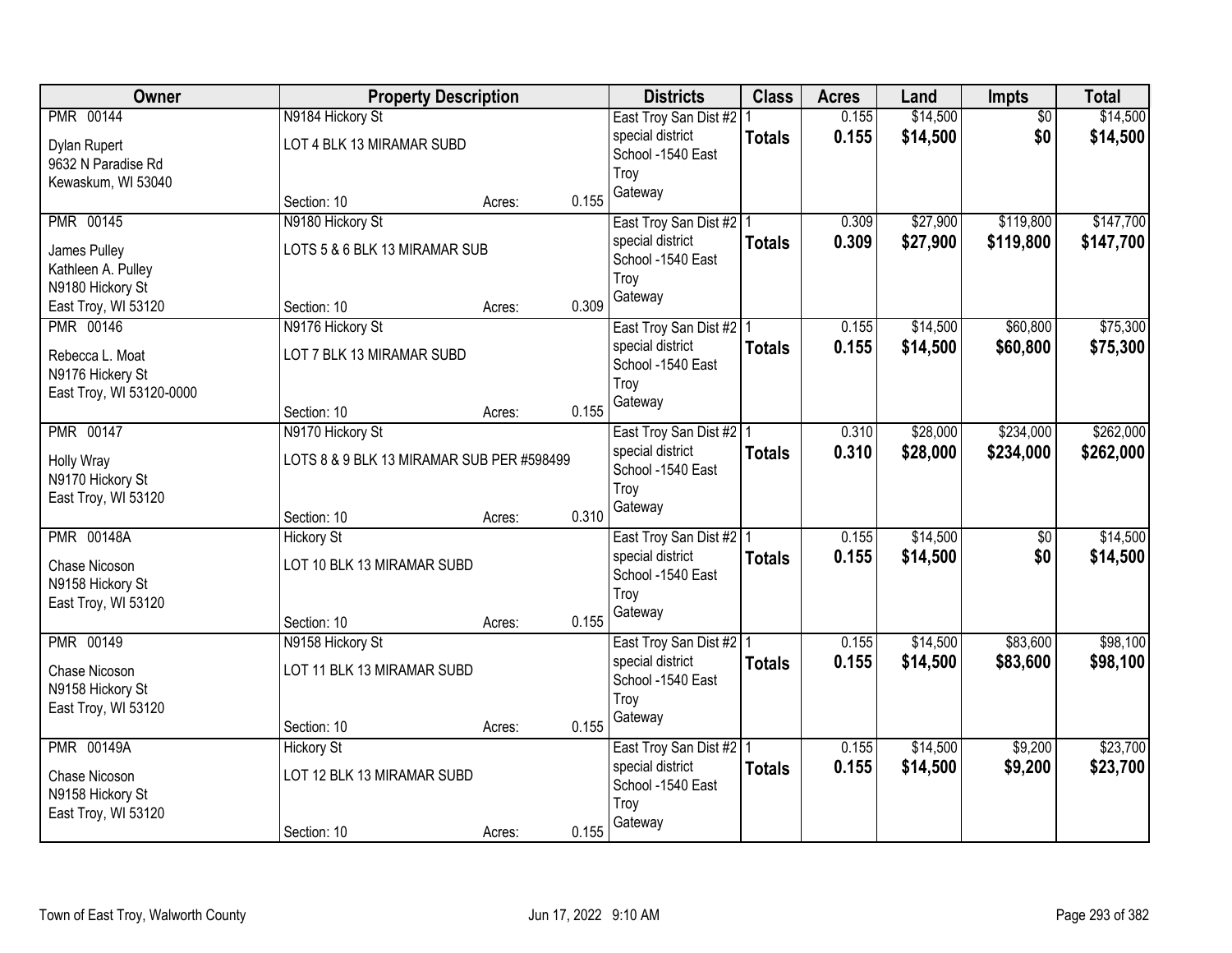| Owner                 | <b>Property Description</b>               |        |       | <b>Districts</b>          | <b>Class</b>  | <b>Acres</b> | Land     | <b>Impts</b> | <b>Total</b> |
|-----------------------|-------------------------------------------|--------|-------|---------------------------|---------------|--------------|----------|--------------|--------------|
| PMR 00150             | W922 White Oak Dr                         |        |       | East Troy San Dist #2   1 |               | 0.320        | \$28,800 | \$137,200    | \$166,000    |
| William Mcbride       | LOTS 13 & 14 BLK 13 MIRAMAR SUB           |        |       | special district          | <b>Totals</b> | 0.320        | \$28,800 | \$137,200    | \$166,000    |
| W922 White Oak Dr     |                                           |        |       | School -1540 East         |               |              |          |              |              |
| East Troy, WI 53120   |                                           |        |       | Troy                      |               |              |          |              |              |
|                       | Section: 10                               | Acres: | 0.320 | Gateway                   |               |              |          |              |              |
| <b>PMR 00151</b>      | N9167 Cedar Ave                           |        |       | East Troy San Dist #2 1   |               | 0.300        | \$27,200 | \$222,800    | \$250,000    |
| Kevin J. Rott         | LOTS 15 & 16 BLK 13 MIRAMAR SUBD          |        |       | special district          | <b>Totals</b> | 0.300        | \$27,200 | \$222,800    | \$250,000    |
| Wanda Rott            |                                           |        |       | School -1540 East         |               |              |          |              |              |
| N9167 Cedar Ave       |                                           |        |       | Troy                      |               |              |          |              |              |
| East Troy, WI 53120   | Section: 10                               | Acres: | 0.300 | Gateway                   |               |              |          |              |              |
| <b>PMR 00152A</b>     | N9169 Cedar Ave                           |        |       | East Troy San Dist #2   1 |               | 0.310        | \$28,000 | \$98,500     | \$126,500    |
| Mark P. Minta         | LOTS 17 & 18 BLK 13 MIRAMAR SUB           |        |       | special district          | <b>Totals</b> | 0.310        | \$28,000 | \$98,500     | \$126,500    |
| Sandra J. Minta       |                                           |        |       | School -1540 East         |               |              |          |              |              |
| N9302 Stone School Rd |                                           |        |       | Troy                      |               |              |          |              |              |
| Mukwonago, WI 53149   | Section: 10                               | Acres: | 0.310 | Gateway                   |               |              |          |              |              |
| PMR 00154             | N9179 Cedar Ave                           |        |       | East Troy San Dist #2   1 |               | 0.310        | \$28,000 | \$110,100    | \$138,100    |
|                       |                                           |        |       | special district          | <b>Totals</b> | 0.310        | \$28,000 | \$110,100    | \$138,100    |
| Thomas Thieme         | LOTS 19 & 20 BLK 13 MIRAMAR SUB           |        |       | School -1540 East         |               |              |          |              |              |
| Candida Thieme        |                                           |        |       | Troy                      |               |              |          |              |              |
| N9179 Cedar Ave       |                                           |        |       | Gateway                   |               |              |          |              |              |
| East Troy, WI 53120   | Section: 10                               | Acres: | 0.310 |                           |               |              |          |              |              |
| <b>PMR 00155</b>      | N9189 Cedar Ave                           |        |       | East Troy San Dist #2   1 |               | 0.310        | \$28,000 | \$105,300    | \$133,300    |
| Jodi Gaszak           | LOTS 21 & 22 BLK 13 MIRAMAR SUB           |        |       | special district          | <b>Totals</b> | 0.310        | \$28,000 | \$105,300    | \$133,300    |
| N9189 Cedar Ave       |                                           |        |       | School -1540 East         |               |              |          |              |              |
| East Troy, WI 53120   |                                           |        |       | Troy                      |               |              |          |              |              |
|                       | Section: 10                               | Acres: | 0.310 | Gateway                   |               |              |          |              |              |
| <b>PMR 00156</b>      | N9195 Cedar Ave                           |        |       | East Troy San Dist #2   1 |               | 0.310        | \$28,000 | \$206,300    | \$234,300    |
| Zachary Frame         | LOTS 23 & 24 BLK 13 MIRAMAR SUB           |        |       | special district          | <b>Totals</b> | 0.310        | \$28,000 | \$206,300    | \$234,300    |
| N9195 Cedar Ave       |                                           |        |       | School -1540 East         |               |              |          |              |              |
| East Troy, WI 53120   |                                           |        |       | Troy                      |               |              |          |              |              |
|                       | Section: 10                               | Acres: | 0.310 | Gateway                   |               |              |          |              |              |
| <b>PMR 00157</b>      | N9196 Cedar Ave                           |        |       | East Troy San Dist #2 1   |               | 0.310        | \$28,000 | \$221,400    | \$249,400    |
| Paul F. Grala         | LOTS 1 & 2 BLK 14 MIRAMAR SUB PER #562131 |        |       | special district          | <b>Totals</b> | 0.310        | \$28,000 | \$221,400    | \$249,400    |
| Theresa Grala         |                                           |        |       | School -1540 East         |               |              |          |              |              |
| N9196 Cedar Ave       |                                           |        |       | Troy                      |               |              |          |              |              |
| East Troy, WI 53120   | Section: 10                               | Acres: | 0.310 | Gateway                   |               |              |          |              |              |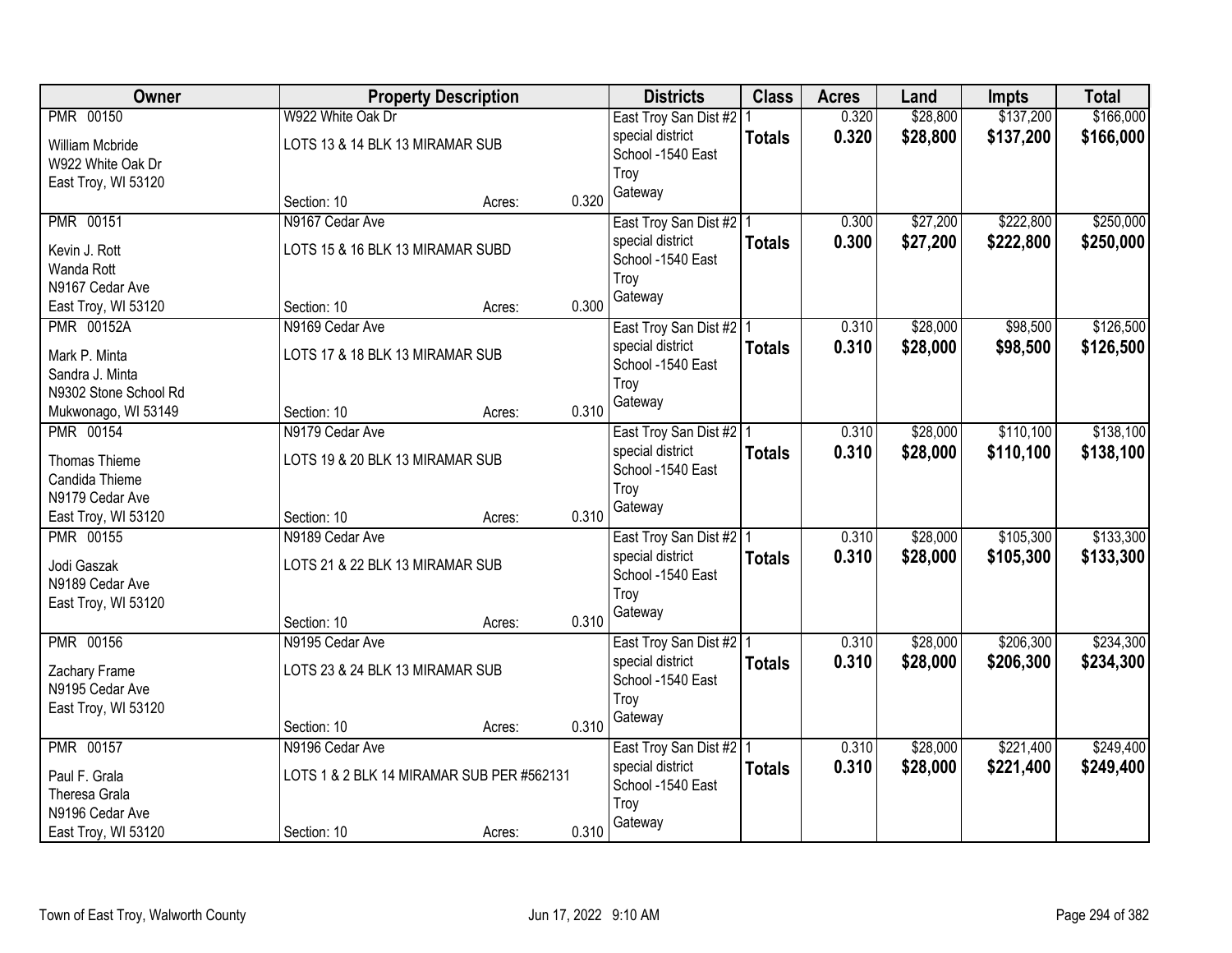| Owner               |                                              | <b>Property Description</b> |       | <b>Districts</b>                              | <b>Class</b>  | <b>Acres</b> | Land     | <b>Impts</b> | <b>Total</b> |
|---------------------|----------------------------------------------|-----------------------------|-------|-----------------------------------------------|---------------|--------------|----------|--------------|--------------|
| <b>PMR 00158</b>    | N9188 Cedar Ave                              |                             |       | East Troy San Dist #2 Assessed with PMR 00159 |               |              |          |              |              |
| Deborah Prust       | LOT 3 BLK 14 MIRAMAR SUBD; ASSESSED WITH     |                             |       | special district                              |               |              |          |              |              |
| N9188 Cedar Ave     | <b>PMR-159</b>                               |                             |       | School -1540 East                             |               |              |          |              |              |
| East Troy, WI 53120 |                                              |                             |       | Troy<br>Gateway                               |               |              |          |              |              |
|                     | Section: 10                                  | Acres:                      | 0.000 |                                               |               |              |          |              |              |
| <b>PMR 00159</b>    | N9188 Cedar Ave                              |                             |       | East Troy San Dist #2   1                     |               | 0.309        | \$27,900 | \$173,500    | \$201,400    |
| Deborah Prust       | LOT 4 BLK 14 MIRAMAR SUBD; ASSESSMENT        |                             |       | special district                              | <b>Totals</b> | 0.309        | \$27,900 | \$173,500    | \$201,400    |
| N9188 Cedar Ave     | <b>INCLUDES PMR-158</b>                      |                             |       | School -1540 East                             |               |              |          |              |              |
| East Troy, WI 53120 |                                              |                             |       | Troy                                          |               |              |          |              |              |
|                     | Section: 10                                  | Acres:                      | 0.309 | Gateway                                       |               |              |          |              |              |
| <b>PMR 00159A</b>   | N9182 Cedar Ave                              |                             |       | East Troy San Dist #2   1                     |               | 0.310        | \$28,000 | \$201,500    | \$229,500    |
| Michelle R. Ewald   | LOTS 5 & 6 BLK 14 MIRAMAR SUB PER #559382    |                             |       | special district                              | <b>Totals</b> | 0.310        | \$28,000 | \$201,500    | \$229,500    |
| N9182 Cedar Ave     |                                              |                             |       | School -1540 East                             |               |              |          |              |              |
| East Troy, WI 53120 |                                              |                             |       | Troy                                          |               |              |          |              |              |
|                     | Section: 10                                  | Acres:                      | 0.310 | Gateway                                       |               |              |          |              |              |
| <b>PMR 00159C</b>   | N9170 Cedar Ave                              |                             |       | East Troy San Dist #2   1                     |               | 0.465        | \$39,800 | \$146,500    | \$186,300    |
| Dennis J. Smith     | LOTS 7 THRU 9 BLK 14 MIRAMAR SUB PER #286625 |                             |       | special district                              | <b>Totals</b> | 0.465        | \$39,800 | \$146,500    | \$186,300    |
| Jessica L. Smith    |                                              |                             |       | School -1540 East                             |               |              |          |              |              |
| N9170 Cedar Ave     |                                              |                             |       | Troy                                          |               |              |          |              |              |
| East Troy, WI 53120 | Section: 10                                  | Acres:                      | 0.465 | Gateway                                       |               |              |          |              |              |
| PMR 00164           | N9169 Juniper St                             |                             |       | East Troy San Dist #2   1                     |               | 0.310        | \$28,000 | \$93,900     | \$121,900    |
| Michael Enockson    | LOTS 16 & 17 BLK 14 MIRAMAR SUB              |                             |       | special district                              | <b>Totals</b> | 0.310        | \$28,000 | \$93,900     | \$121,900    |
| Nicole Hacka        |                                              |                             |       | School -1540 East                             |               |              |          |              |              |
| N9169 Juniper St    |                                              |                             |       | Troy                                          |               |              |          |              |              |
| East Troy, WI 53120 | Section: 11                                  | Acres:                      | 0.310 | Gateway                                       |               |              |          |              |              |
| PMR 00165           | N9177 Juniper St                             |                             |       | East Troy San Dist #2 1                       |               | 0.155        | \$14,500 | \$53,900     | \$68,400     |
| James G. Stone      | LOT 18 BLK 14 MIRAMAR SUBD                   |                             |       | special district                              | <b>Totals</b> | 0.155        | \$14,500 | \$53,900     | \$68,400     |
| Deborah K. Stone    |                                              |                             |       | School -1540 East                             |               |              |          |              |              |
| N9177 Juniper St    |                                              |                             |       | Troy                                          |               |              |          |              |              |
| East Troy, WI 53120 | Section: 11                                  | Acres:                      | 0.155 | Gateway                                       |               |              |          |              |              |
| <b>PMR 00165A</b>   | N9181 Juniper St                             |                             |       | East Troy San Dist #2   1                     |               | 0.310        | \$28,000 | \$81,400     | \$109,400    |
| Mary C. Braun       | LOTS 19 & 20 BLK 14 MIRAMAR SUB              |                             |       | special district                              | <b>Totals</b> | 0.310        | \$28,000 | \$81,400     | \$109,400    |
| N9181 Juniper St    |                                              |                             |       | School -1540 East                             |               |              |          |              |              |
| East Troy, WI 53120 |                                              |                             |       | Troy                                          |               |              |          |              |              |
|                     | Section: 11                                  | Acres:                      | 0.310 | Gateway                                       |               |              |          |              |              |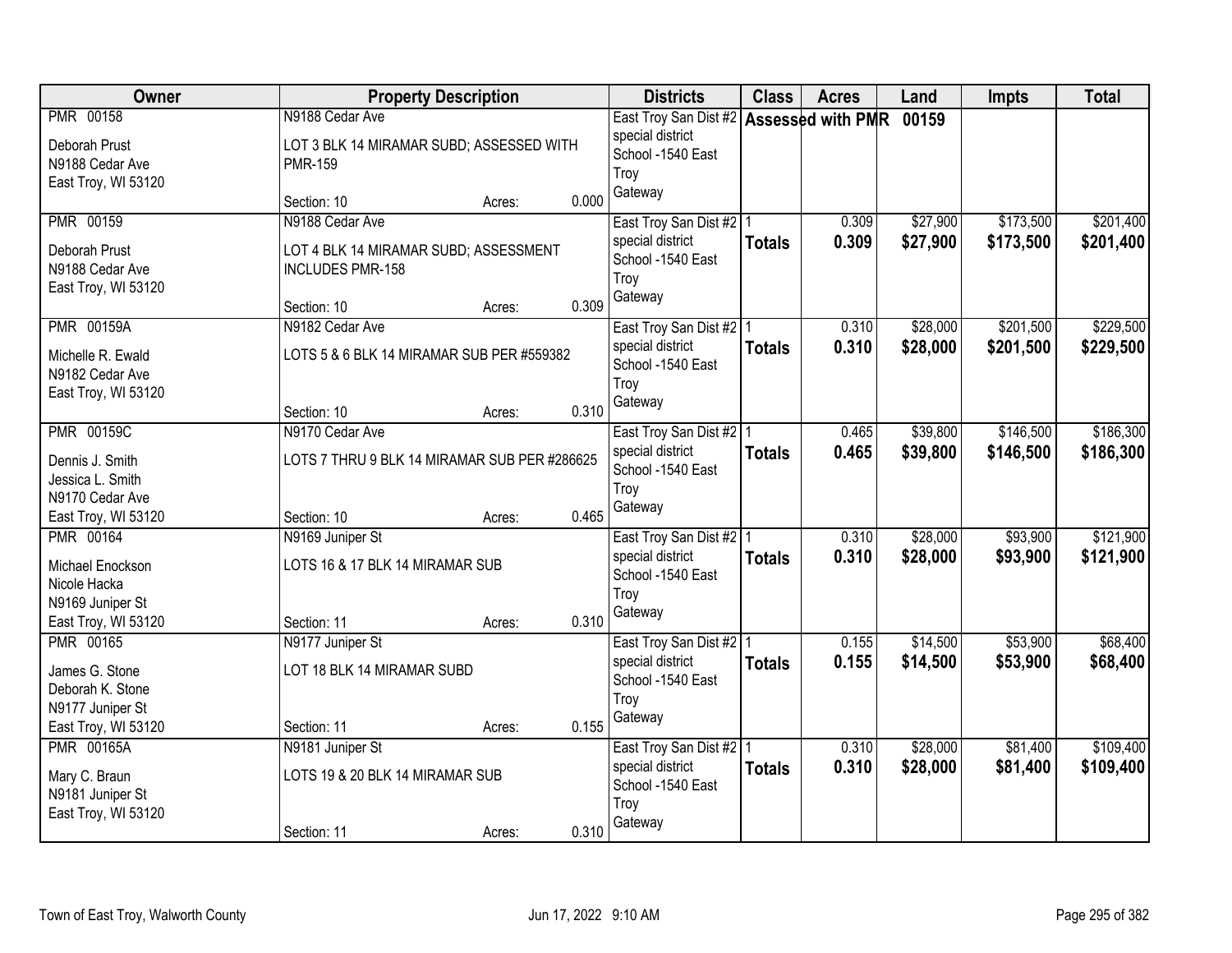| Owner                 |                                  | <b>Property Description</b>               |       | <b>Districts</b>                              | <b>Class</b>  | <b>Acres</b> | Land     | <b>Impts</b> | <b>Total</b> |
|-----------------------|----------------------------------|-------------------------------------------|-------|-----------------------------------------------|---------------|--------------|----------|--------------|--------------|
| PMR 00167             | N9189 Juniper St                 |                                           |       | East Troy San Dist #2                         |               | 0.310        | \$28,000 | \$77,200     | \$105,200    |
| Verna L Schmidt Trust | LOTS 21 & 22 BLK 14 MIRAMAR SUB  |                                           |       | special district                              | <b>Totals</b> | 0.310        | \$28,000 | \$77,200     | \$105,200    |
| N9189 Juniper St      |                                  |                                           |       | School -1540 East                             |               |              |          |              |              |
| East Troy, WI 53120   |                                  |                                           |       | Troy                                          |               |              |          |              |              |
|                       | Section: 11                      | Acres:                                    | 0.310 | Gateway                                       |               |              |          |              |              |
| PMR 00169             | N9197 Juniper St                 |                                           |       | East Troy San Dist #2 Assessed with PMR 00170 |               |              |          |              |              |
| Gapinski Trust        |                                  | LOT 23 BLK 14 MIRAMAR SUBD; ASSESSED WITH |       | special district                              |               |              |          |              |              |
| N9197 Juniper St      | <b>PMR-170</b>                   |                                           |       | School -1540 East                             |               |              |          |              |              |
| East Troy, WI 53120   |                                  |                                           |       | Troy                                          |               |              |          |              |              |
|                       | Section: 11                      | Acres:                                    | 0.000 | Gateway                                       |               |              |          |              |              |
| <b>PMR 00170</b>      | N9197 Juniper St                 |                                           |       | East Troy San Dist #2   1                     |               | 0.310        | \$28,000 | \$102,300    | \$130,300    |
| Gapinski Trust        |                                  | LOT 24 BLK 14 MIRAMAR SUBD; ASSESSMENT    |       | special district                              | <b>Totals</b> | 0.310        | \$28,000 | \$102,300    | \$130,300    |
| N9197 Juniper St      | <b>INCLUDES PMR-169</b>          |                                           |       | School -1540 East                             |               |              |          |              |              |
| East Troy, WI 53120   |                                  |                                           |       | Troy                                          |               |              |          |              |              |
|                       | Section: 11                      | Acres:                                    | 0.310 | Gateway                                       |               |              |          |              |              |
| <b>PMR 00171</b>      | Juniper St                       |                                           |       | East Troy San Dist #2   1                     |               | 0.161        | \$15,100 | \$0          | \$15,100     |
| Stacy A. Oneill       | LOT 1 BLK 15 MIRAMAR SUBD        |                                           |       | special district                              | <b>Totals</b> | 0.161        | \$15,100 | \$0          | \$15,100     |
| Paul A. Stanton       |                                  |                                           |       | School -1540 East                             |               |              |          |              |              |
| N9196 Juniper St      |                                  |                                           |       | Troy                                          |               |              |          |              |              |
| East Troy, WI 53120   | Section: 11                      | Acres:                                    | 0.161 | Gateway                                       |               |              |          |              |              |
| <b>PMR 00172</b>      | N9196 Juniper St                 |                                           |       | East Troy San Dist #2   1                     |               | 0.482        | \$41,100 | \$139,600    | \$180,700    |
| Stacy A. Oneill       | LOTS 2 THRU 4 BLK 15 MIRAMAR SUB |                                           |       | special district                              | <b>Totals</b> | 0.482        | \$41,100 | \$139,600    | \$180,700    |
| Paul A. Stanton       |                                  |                                           |       | School -1540 East                             |               |              |          |              |              |
| N9196 Juniper St      |                                  |                                           |       | Troy                                          |               |              |          |              |              |
| East Troy, WI 53120   | Section: 11                      | Acres:                                    | 0.482 | Gateway                                       |               |              |          |              |              |
| <b>PMR 00173</b>      | N9180 Juniper St                 |                                           |       | East Troy San Dist #2   1                     |               | 0.321        | \$28,800 | \$127,700    | \$156,500    |
| David J. Ziolkowski   | LOTS 5 & 6 BLK 15 MIRAMAR SUB    |                                           |       | special district                              | <b>Totals</b> | 0.321        | \$28,800 | \$127,700    | \$156,500    |
| N9180 Juniper St      |                                  |                                           |       | School -1540 East                             |               |              |          |              |              |
| East Troy, WI 53120   |                                  |                                           |       | Troy                                          |               |              |          |              |              |
|                       | Section: 11                      | Acres:                                    | 0.321 | Gateway                                       |               |              |          |              |              |
| <b>PMR 00174</b>      | N9172 Juniper St                 |                                           |       | East Troy San Dist #2   1                     |               | 0.161        | \$15,100 | \$214,800    | \$229,900    |
| Craig A. Weberg       | LOT 7 BLK 15 MIRAMAR SUBD        |                                           |       | special district                              | <b>Totals</b> | 0.161        | \$15,100 | \$214,800    | \$229,900    |
| Kimberly M. Hinshaw   |                                  |                                           |       | School -1540 East                             |               |              |          |              |              |
| N9172 Juniper St      |                                  |                                           |       | Troy                                          |               |              |          |              |              |
| East Troy, WI 53120   | Section: 11                      | Acres:                                    | 0.161 | Gateway                                       |               |              |          |              |              |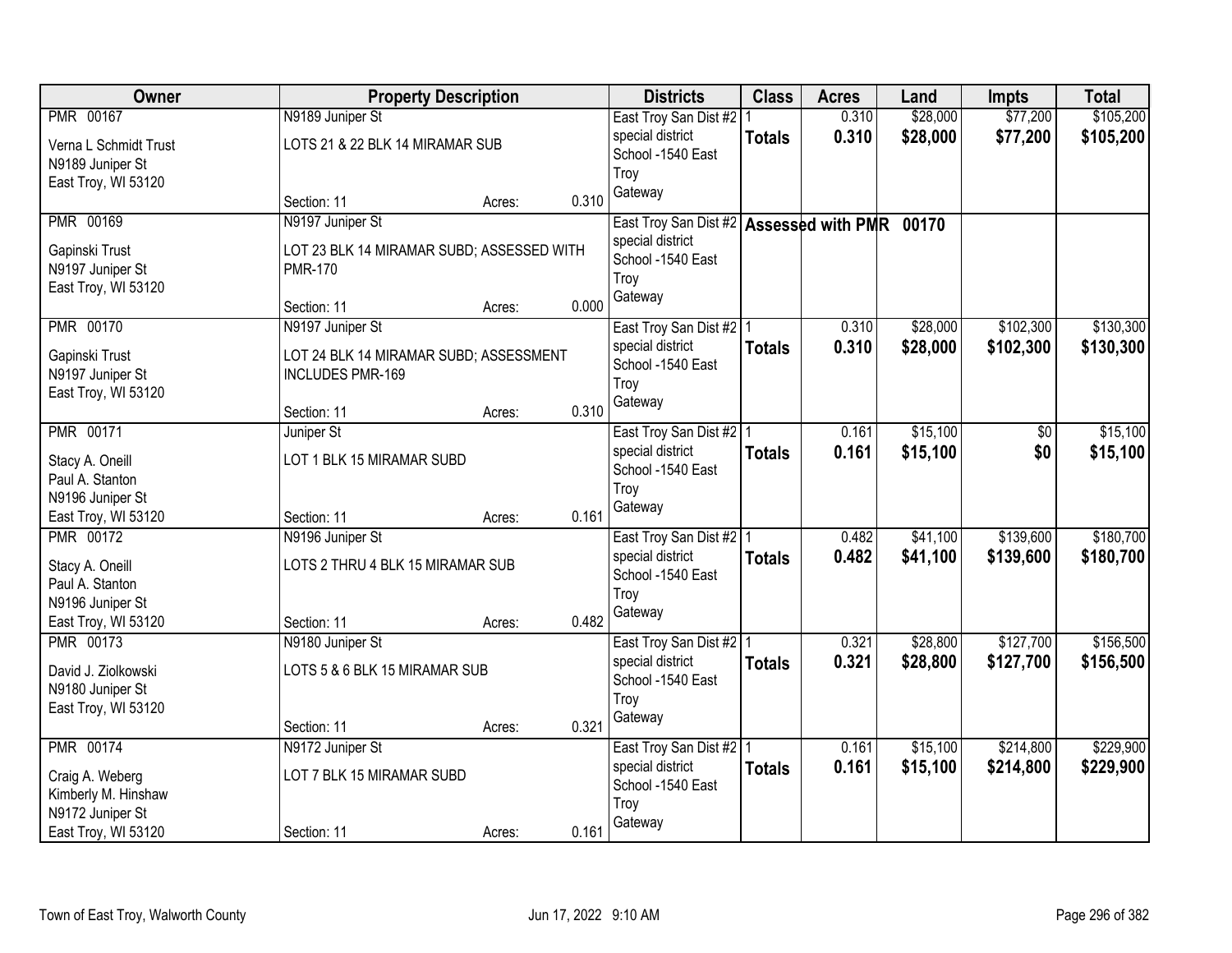| Owner                                   |                                                 | <b>Property Description</b> |       | <b>Districts</b>                              | <b>Class</b>  | <b>Acres</b> | Land     | <b>Impts</b> | <b>Total</b> |
|-----------------------------------------|-------------------------------------------------|-----------------------------|-------|-----------------------------------------------|---------------|--------------|----------|--------------|--------------|
| PMR 00175                               | N9172 Juniper St                                |                             |       | East Troy San Dist #2   1                     |               | 0.161        | \$15,100 | \$0          | \$15,100     |
| Craig A. Weberg                         | LOT 8 BLK 15 MIRAMAR SUBD                       |                             |       | special district                              | <b>Totals</b> | 0.161        | \$15,100 | \$0          | \$15,100     |
| Kimberly M. Hinshaw                     |                                                 |                             |       | School -1540 East                             |               |              |          |              |              |
| N9172 Juniper St                        |                                                 |                             |       | Troy                                          |               |              |          |              |              |
| East Troy, WI 53120                     | Section: 11                                     | Acres:                      | 0.161 | Gateway                                       |               |              |          |              |              |
| <b>PMR 00176</b>                        | Juniper St                                      |                             |       | East Troy San Dist #2 1                       |               | 0.161        | \$15,100 | \$10,500     | \$25,600     |
|                                         | LOT 9 BLK 15 MIRAMAR SUBD                       |                             |       | special district                              | <b>Totals</b> | 0.161        | \$15,100 | \$10,500     | \$25,600     |
| Robert B. Whyte III<br>N9164 Juniper St |                                                 |                             |       | School -1540 East                             |               |              |          |              |              |
| East Troy, WI 53120                     |                                                 |                             |       | Troy                                          |               |              |          |              |              |
|                                         | Section: 11                                     | Acres:                      | 0.161 | Gateway                                       |               |              |          |              |              |
| PMR 00177                               | N9164 Juniper St                                |                             |       | East Troy San Dist #2   1                     |               | 0.161        | \$8,100  | \$96,200     | \$104,300    |
|                                         |                                                 |                             |       | special district                              | <b>Totals</b> | 0.161        | \$8,100  | \$96,200     | \$104,300    |
| Robert B. Whyte III                     | LOT 10 BLK 15 MIRAMAR SUBD                      |                             |       | School -1540 East                             |               |              |          |              |              |
| N9164 Juniper St                        |                                                 |                             |       | Troy                                          |               |              |          |              |              |
| East Troy, WI 53120                     | Section: 11                                     |                             | 0.161 | Gateway                                       |               |              |          |              |              |
| <b>PMR 00178</b>                        | W882 White Oak Dr                               | Acres:                      |       |                                               |               | 0.321        | \$28,800 | \$78,600     | \$107,400    |
|                                         |                                                 |                             |       | East Troy San Dist #2   1<br>special district |               |              |          |              |              |
| Georgia J. Welter                       | LOTS 11 & 12 BLK 15 MIRAMAR SUB                 |                             |       | School -1540 East                             | <b>Totals</b> | 0.321        | \$28,800 | \$78,600     | \$107,400    |
| Shirley H. Lewandowski                  |                                                 |                             |       | Troy                                          |               |              |          |              |              |
| W882 White Oak Dr                       |                                                 |                             |       | Gateway                                       |               |              |          |              |              |
| East Troy, WI 53120                     | Section: 11                                     | Acres:                      | 0.321 |                                               |               |              |          |              |              |
| <b>PMR 00179</b>                        | W874 White Oak Dr                               |                             |       | East Troy San Dist #2   1                     |               | 0.241        | \$22,600 | \$134,100    | \$156,700    |
| Michael Nuchell                         | LOT 13 BLK 15 & S 1/2 LOT 14 BLK 15 MIRAMAR SUB |                             |       | special district                              | <b>Totals</b> | 0.241        | \$22,600 | \$134,100    | \$156,700    |
| Darla Nuchell                           |                                                 |                             |       | School -1540 East                             |               |              |          |              |              |
| W874 White Oak Dr                       |                                                 |                             |       | Troy                                          |               |              |          |              |              |
| East Troy, WI 53120                     | Section: 11                                     | Acres:                      | 0.241 | Gateway                                       |               |              |          |              |              |
| <b>PMR 00180</b>                        | N9163 Pine St                                   |                             |       | East Troy San Dist #2 1                       |               | 0.241        | \$22,600 | \$113,000    | \$135,600    |
| David T. Paul                           | N 1/2 LOT 14 BLK 15; LOT 15 BLK 15 MIRAMAR SUB. |                             |       | special district                              | <b>Totals</b> | 0.241        | \$22,600 | \$113,000    | \$135,600    |
| N9163 Pine St                           |                                                 |                             |       | School -1540 East                             |               |              |          |              |              |
| East Troy, WI 53120                     |                                                 |                             |       | Troy                                          |               |              |          |              |              |
|                                         | Section: 11                                     | Acres:                      | 0.241 | Gateway                                       |               |              |          |              |              |
| PMR 00181                               | N9167 Pine St                                   |                             |       | East Troy San Dist #2   1                     |               | 0.161        | \$15,100 | \$153,800    | \$168,900    |
|                                         | LOT 16 BLK 15 MIRAMAR SUBD                      |                             |       | special district                              | <b>Totals</b> | 0.161        | \$15,100 | \$153,800    | \$168,900    |
| Bonnie L. Case<br>N9167 Pine St         |                                                 |                             |       | School -1540 East                             |               |              |          |              |              |
| East Troy, WI 53120                     |                                                 |                             |       | Troy                                          |               |              |          |              |              |
|                                         | Section: 11                                     | Acres:                      | 0.161 | Gateway                                       |               |              |          |              |              |
|                                         |                                                 |                             |       |                                               |               |              |          |              |              |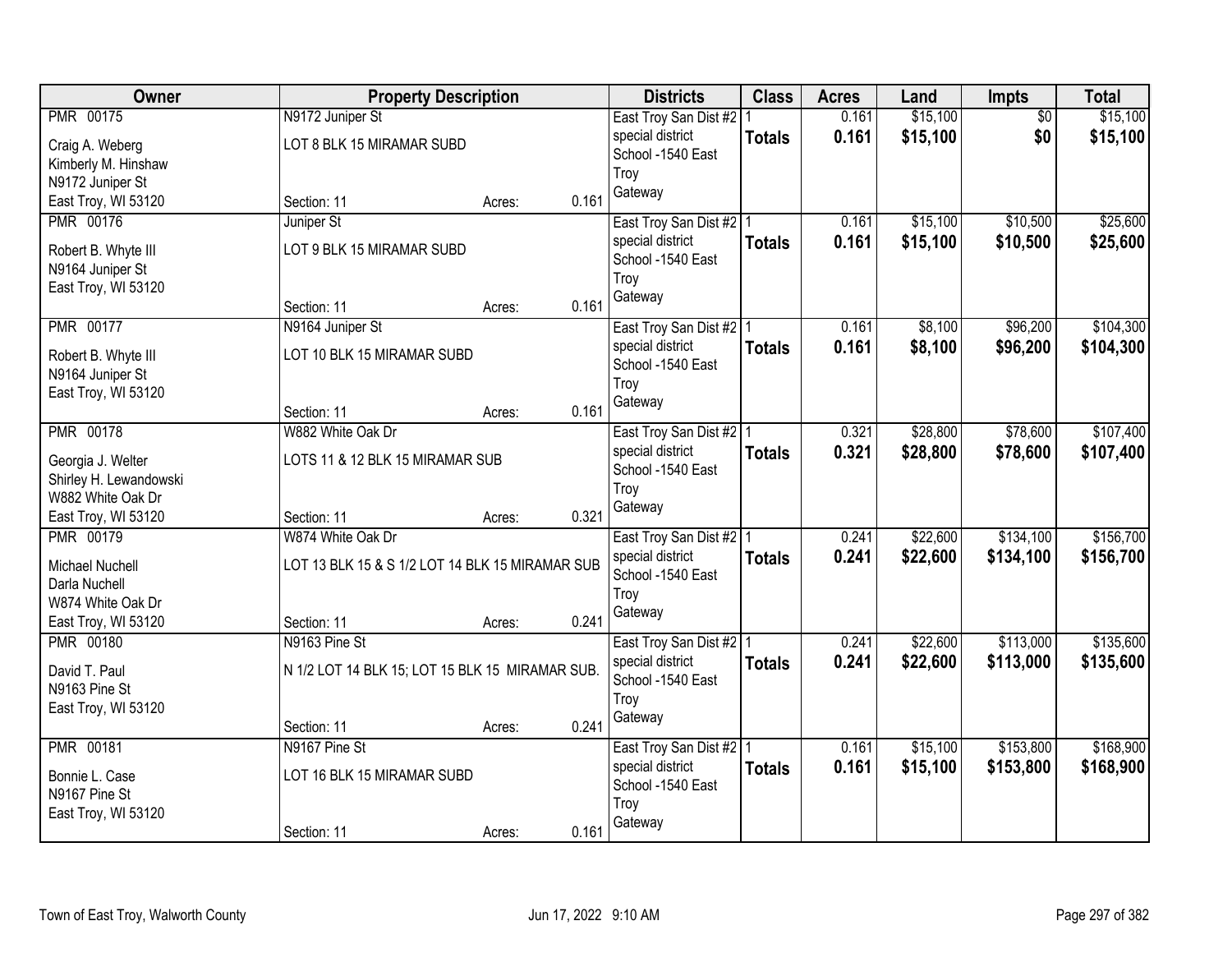| Owner                                |                                                          | <b>Property Description</b> |       | <b>Districts</b>          | <b>Class</b>  | <b>Acres</b> | Land     | <b>Impts</b> | <b>Total</b> |
|--------------------------------------|----------------------------------------------------------|-----------------------------|-------|---------------------------|---------------|--------------|----------|--------------|--------------|
| PMR 00182                            | N9171 Pine St                                            |                             |       | East Troy San Dist #2   1 |               | 0.161        | \$15,100 | \$84,900     | \$100,000    |
| Phyllis I Case Life Estate           | LOT 17 BLK 15 MIRAMAR SUBD                               |                             |       | special district          | <b>Totals</b> | 0.161        | \$15,100 | \$84,900     | \$100,000    |
| Glenn A. Case                        |                                                          |                             |       | School -1540 East         |               |              |          |              |              |
| N9171 Pine St                        |                                                          |                             |       | Troy                      |               |              |          |              |              |
| East Troy, WI 53120                  | Section: 11                                              | Acres:                      | 0.161 | Gateway                   |               |              |          |              |              |
| PMR 00183                            | N9179 Pine St                                            |                             |       | East Troy San Dist #2   1 |               | 0.321        | \$28,800 | \$226,800    | \$255,600    |
| Andrew J. Miazga                     | LOTS 18 & 19 BLK 15 MIRAMAR SUB PER DOC.                 |                             |       | special district          | <b>Totals</b> | 0.321        | \$28,800 | \$226,800    | \$255,600    |
| N9179 Pine St                        | #396038                                                  |                             |       | School -1540 East         |               |              |          |              |              |
| East Troy, WI 53120                  |                                                          |                             |       | Troy                      |               |              |          |              |              |
|                                      | Section: 11                                              | Acres:                      | 0.321 | Gateway                   |               |              |          |              |              |
| <b>PMR 00183A</b>                    | N9183 Pine St                                            |                             |       | East Troy San Dist #2   1 |               | 0.321        | \$28,800 | \$132,600    | \$161,400    |
|                                      |                                                          |                             |       | special district          | <b>Totals</b> | 0.321        | \$28,800 | \$132,600    | \$161,400    |
| Jacob R. Thuilliez<br>N9183 Pine Ave | LOTS 20 & 21 BLK 15 MIRAMAR SUB OUT OF<br><b>PMR-183</b> |                             |       | School -1540 East         |               |              |          |              |              |
| East Troy, WI 53120                  |                                                          |                             |       | Troy                      |               |              |          |              |              |
|                                      | Section: 11                                              | Acres:                      | 0.321 | Gateway                   |               |              |          |              |              |
| <b>PMR 00185</b>                     | N9195 Pine St                                            |                             |       | East Troy San Dist #2   1 |               | 0.482        | \$41,100 | \$84,900     | \$126,000    |
|                                      |                                                          |                             |       | special district          | <b>Totals</b> | 0.482        | \$41,100 | \$84,900     | \$126,000    |
| Dawn M. Wetzel                       | LOTS 22 THRU 24 BLK 15 MIRAMAR SUB                       |                             |       | School -1540 East         |               |              |          |              |              |
| N9195 Pine Ave                       |                                                          |                             |       | Troy                      |               |              |          |              |              |
| East Troy, WI 53120                  | Section: 11                                              | Acres:                      | 0.482 | Gateway                   |               |              |          |              |              |
| <b>PMR 00186</b>                     | N9198 Pine St                                            |                             |       | East Troy San Dist #2   1 |               | 0.321        | \$28,800 | \$95,600     | \$124,400    |
|                                      |                                                          |                             |       | special district          | <b>Totals</b> | 0.321        | \$28,800 | \$95,600     | \$124,400    |
| Richard W. Woehrer                   | LOTS 1 & 2 BLK 16 MIRAMAR SUB                            |                             |       | School -1540 East         |               |              |          |              |              |
| Margaret A. Woehrer                  |                                                          |                             |       | Troy                      |               |              |          |              |              |
| W833 County Rd L                     |                                                          |                             |       | Gateway                   |               |              |          |              |              |
| East Troy, WI 53120-0000             | Section: 11                                              | Acres:                      | 0.321 |                           |               |              |          |              |              |
| <b>PMR 00187</b>                     | N9188 Pine St                                            |                             |       | East Troy San Dist #2 1   |               | 0.321        | \$28,800 | \$120,600    | \$149,400    |
| Ian M. Martin                        | LOTS 3 & 4 BLK 16 MIRAMAR SUB                            |                             |       | special district          | <b>Totals</b> | 0.321        | \$28,800 | \$120,600    | \$149,400    |
| N9188 Pine St                        |                                                          |                             |       | School -1540 East         |               |              |          |              |              |
| East Troy, WI 53120                  |                                                          |                             |       | Troy                      |               |              |          |              |              |
|                                      | Section: 11                                              | Acres:                      | 0.321 | Gateway                   |               |              |          |              |              |
| <b>PMR 00188</b>                     | Pine St                                                  |                             |       | East Troy San Dist #2   1 |               | 0.161        | \$15,100 | \$800        | \$15,900     |
| Ian M. Martin                        | LOT 5 BLK 16 MIRAMAR SUBD                                |                             |       | special district          | <b>Totals</b> | 0.161        | \$15,100 | \$800        | \$15,900     |
| N9188 Pine St                        |                                                          |                             |       | School -1540 East         |               |              |          |              |              |
| East Troy, WI 53120                  |                                                          |                             |       | Troy                      |               |              |          |              |              |
|                                      | Section: 11                                              | Acres:                      | 0.161 | Gateway                   |               |              |          |              |              |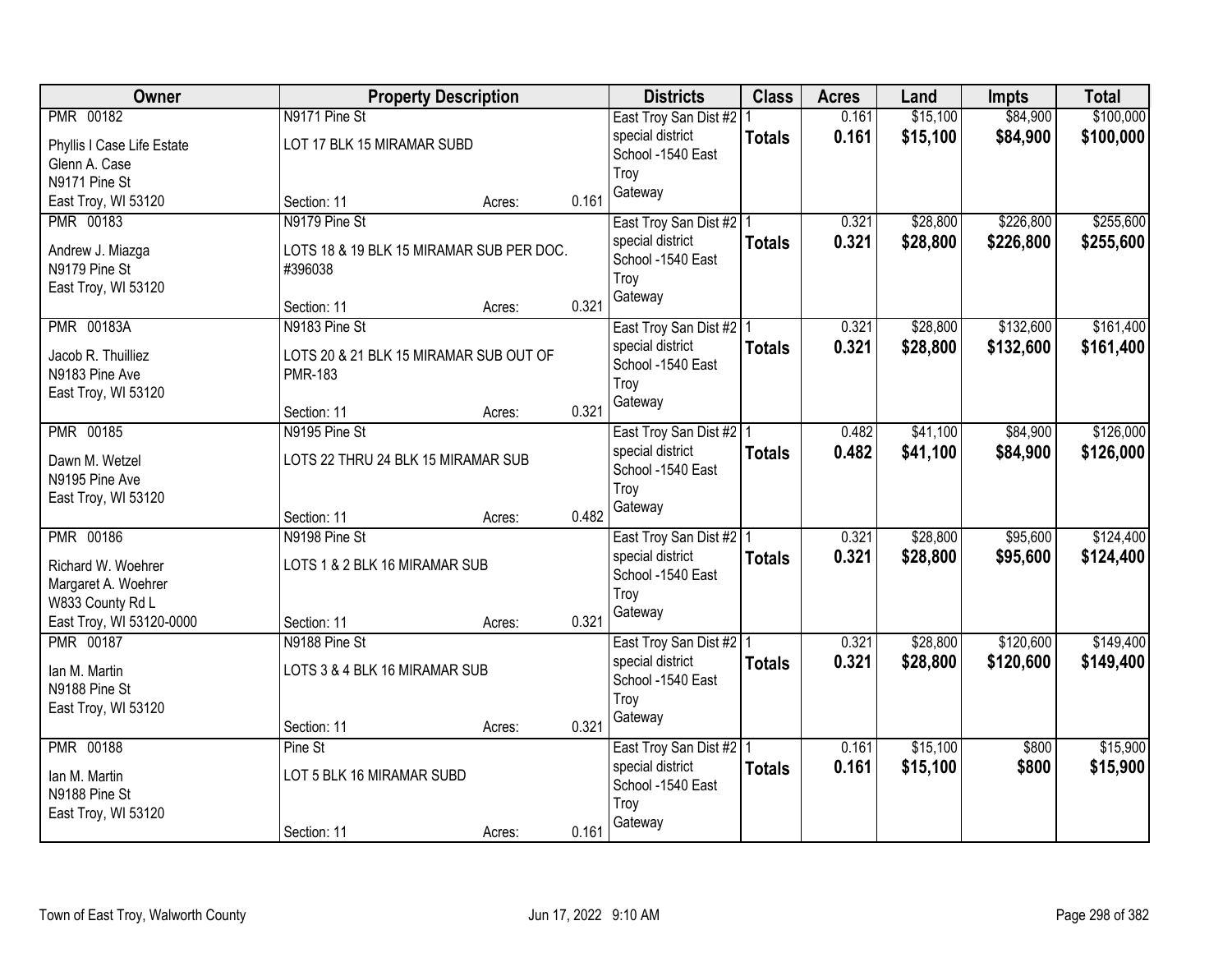| Owner                           |                                                               | <b>Property Description</b> |       | <b>Districts</b>                              | <b>Class</b>  | <b>Acres</b>   | Land                 | <b>Impts</b>         | <b>Total</b>         |
|---------------------------------|---------------------------------------------------------------|-----------------------------|-------|-----------------------------------------------|---------------|----------------|----------------------|----------------------|----------------------|
| <b>PMR 00188A</b><br>Adam Ohlen | N9178 Pine St<br>LOT 6 BLK 16; N 1/2 LOT 7 BLK 16 MIRAMAR SUB |                             |       | East Troy San Dist #2   1<br>special district | <b>Totals</b> | 0.241<br>0.241 | \$22,600<br>\$22,600 | \$72,000<br>\$72,000 | \$94,600<br>\$94,600 |
| Julie B. Ohlen                  |                                                               |                             |       | School -1540 East                             |               |                |                      |                      |                      |
| N9178 Pine St                   |                                                               |                             |       | Troy<br>Gateway                               |               |                |                      |                      |                      |
| East Troy, WI 53120             | Section: 11                                                   | Acres:                      | 0.241 |                                               |               |                |                      |                      |                      |
| <b>PMR 00189</b>                | N9172 Pine St                                                 |                             |       | East Troy San Dist #2 1                       |               | 0.305          | \$27,600             | \$105,100            | \$132,700            |
| Adam Ohlen                      | S 1/2 LOT 7 BLK 16; LOT 8 BLK 16; LOT 9 BLK 16 EXC            |                             |       | special district                              | <b>Totals</b> | 0.305          | \$27,600             | \$105,100            | \$132,700            |
| N9172 Pine St                   | S 30' MIRAMAR SUB.                                            |                             |       | School -1540 East                             |               |                |                      |                      |                      |
| East Troy, WI 53120             |                                                               |                             |       | Troy<br>Gateway                               |               |                |                      |                      |                      |
|                                 | Section: 11                                                   | Acres:                      | 0.305 |                                               |               |                |                      |                      |                      |
| <b>PMR 00189A</b>               | N9166 Pine St                                                 |                             |       | East Troy San Dist #2   1                     |               | 0.257          | \$23,900             | \$179,000            | \$202,900            |
| Daryl G. Zahn                   | S 30' LOT 9 BLK 16; LOT 10 BLK 16 MIRAMAR SUB                 |                             |       | special district                              | <b>Totals</b> | 0.257          | \$23,900             | \$179,000            | \$202,900            |
| Elizabeth R. Zahn               | OUT OF PMR-189 PER #375844                                    |                             |       | School -1540 East                             |               |                |                      |                      |                      |
| N9166 Pine Rd                   |                                                               |                             |       | Troy                                          |               |                |                      |                      |                      |
| East Troy, WI 53120             | Section: 11                                                   | Acres:                      | 0.257 | Gateway                                       |               |                |                      |                      |                      |
| <b>PMR 00191</b>                | W864 White Oak Dr                                             |                             |       | East Troy San Dist #2   1                     |               | 0.321          | \$28,800             | \$88,500             | \$117,300            |
| Paul S. Kostrewski              | LOTS 11 & 12 BLK 16 MIRAMAR SUB                               |                             |       | special district                              | <b>Totals</b> | 0.321          | \$28,800             | \$88,500             | \$117,300            |
| Dori L. Kostrewski              |                                                               |                             |       | School -1540 East                             |               |                |                      |                      |                      |
| W864 White Oak Dr               |                                                               |                             |       | Troy                                          |               |                |                      |                      |                      |
| East Troy, WI 53120-0000        | Section: 11                                                   | Acres:                      | 0.321 | Gateway                                       |               |                |                      |                      |                      |
| PMR1 00001                      | N9146 Elm St                                                  |                             |       | East Troy San Dist #2   1                     |               | 0.186          | \$17,400             | \$67,700             | \$85,100             |
| Adam J. Gummo                   | LOT 1 BLK 17 MIRAMAR ADD NO. 1                                |                             |       | special district                              | <b>Totals</b> | 0.186          | \$17,400             | \$67,700             | \$85,100             |
| N9146 Elm St                    |                                                               |                             |       | School -1540 East                             |               |                |                      |                      |                      |
| East Troy, WI 53120             |                                                               |                             |       | Troy                                          |               |                |                      |                      |                      |
|                                 | Section: 10                                                   | Acres:                      | 0.186 | Gateway                                       |               |                |                      |                      |                      |
| PMR1 00002                      | N9140 Elm St                                                  |                             |       | East Troy San Dist #2 1                       |               | 0.186          | \$17,400             | \$121,300            | \$138,700            |
| Michael D. Heckert              | LOT 2 BLK 17 MIRAMAR ADD NO. 1                                |                             |       | special district                              | <b>Totals</b> | 0.186          | \$17,400             | \$121,300            | \$138,700            |
| Ashley Heckert                  |                                                               |                             |       | School -1540 East                             |               |                |                      |                      |                      |
| N9140 Elm St                    |                                                               |                             |       | Troy                                          |               |                |                      |                      |                      |
| East Troy, WI 53120             | Section: 10                                                   | Acres:                      | 0.186 | Gateway                                       |               |                |                      |                      |                      |
| PMR1 00003                      | N9136 Elm St                                                  |                             |       | East Troy San Dist #2   1                     |               | 0.372          | \$32,700             | \$131,600            | \$164,300            |
| Fran A. Hapke                   | LOTS 3 & 4 BLK 17 MIRAMAR ADD NO. 1                           |                             |       | special district                              | <b>Totals</b> | 0.372          | \$32,700             | \$131,600            | \$164,300            |
| N9136 Elm St                    |                                                               |                             |       | School -1540 East                             |               |                |                      |                      |                      |
| East Troy, WI 53120             |                                                               |                             |       | Troy                                          |               |                |                      |                      |                      |
|                                 | Section: 10                                                   | Acres:                      | 0.372 | Gateway                                       |               |                |                      |                      |                      |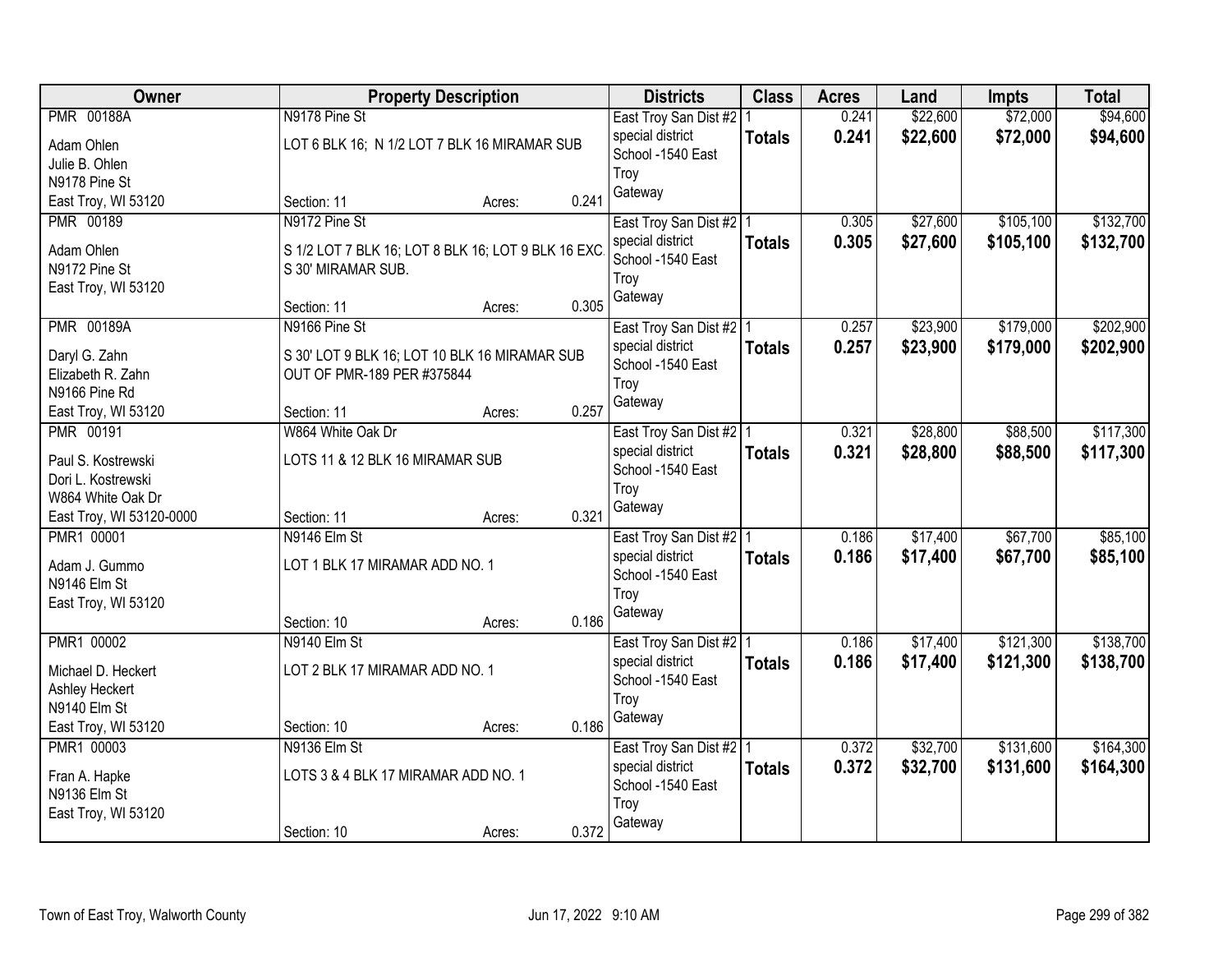| Owner                                    |                                      | <b>Property Description</b> |       | <b>Districts</b>          | <b>Class</b>  | <b>Acres</b> | Land     | <b>Impts</b> | <b>Total</b> |
|------------------------------------------|--------------------------------------|-----------------------------|-------|---------------------------|---------------|--------------|----------|--------------|--------------|
| PMR1 00004                               | W1008 Miramar Dr                     |                             |       | East Troy San Dist #2     |               | 0.411        | \$35,700 | \$120,500    | \$156,200    |
| Lynn M. Behling                          | LOTS 5 & 6 BLK 17 MIRAMAR ADD NO. 1  |                             |       | special district          | <b>Totals</b> | 0.411        | \$35,700 | \$120,500    | \$156,200    |
| W1008 Miramar Dr                         |                                      |                             |       | School -1540 East         |               |              |          |              |              |
| East Troy, WI 53120                      |                                      |                             |       | Troy                      |               |              |          |              |              |
|                                          | Section: 10                          | Acres:                      | 0.411 | Gateway                   |               |              |          |              |              |
| PMR1 00005                               | W1005 Plum Dr                        |                             |       | East Troy San Dist #2   1 |               | 0.372        | \$32,700 | \$115,500    | \$148,200    |
| <b>Gary Pontel</b>                       | LOTS 1 & 2 BLK 18 MIRAMAR ADD NO. 1  |                             |       | special district          | <b>Totals</b> | 0.372        | \$32,700 | \$115,500    | \$148,200    |
| Samantha Pontel                          |                                      |                             |       | School -1540 East         |               |              |          |              |              |
| W1005 Plum Dr                            |                                      |                             |       | Troy                      |               |              |          |              |              |
| East Troy, WI 53120                      | Section: 10                          | Acres:                      | 0.372 | Gateway                   |               |              |          |              |              |
| PMR1 00006                               | N9184 Elm St                         |                             |       | East Troy San Dist #2   1 |               | 0.186        | \$17,400 | \$94,200     | \$111,600    |
| Jacqueline A. Haupt                      | LOT 3 BLK 18 MIRAMAR ADD NO. 1       |                             |       | special district          | <b>Totals</b> | 0.186        | \$17,400 | \$94,200     | \$111,600    |
| N9184 Elm St                             |                                      |                             |       | School -1540 East         |               |              |          |              |              |
| East Troy, WI 53120                      |                                      |                             |       | Troy                      |               |              |          |              |              |
|                                          | Section: 10                          | Acres:                      | 0.186 | Gateway                   |               |              |          |              |              |
| PMR1 00007                               | N9184 Elm St                         |                             |       | East Troy San Dist #2   1 |               | 0.186        | \$17,400 | \$300        | \$17,700     |
|                                          | LOT 4 BLK 18 MIRAMAR ADD NO. 1       |                             |       | special district          | <b>Totals</b> | 0.186        | \$17,400 | \$300        | \$17,700     |
| Jacqueline A. Haupt<br>N9184 Elm St      |                                      |                             |       | School -1540 East         |               |              |          |              |              |
| East Troy, WI 53120                      |                                      |                             |       | Troy                      |               |              |          |              |              |
|                                          | Section: 10                          | Acres:                      | 0.186 | Gateway                   |               |              |          |              |              |
| PMR1 00008                               | N9174 Elm St                         |                             |       | East Troy San Dist #2 1   |               | 0.372        | \$32,700 | \$315,200    | \$347,900    |
|                                          |                                      |                             |       | special district          | <b>Totals</b> | 0.372        | \$32,700 | \$315,200    | \$347,900    |
| <b>Griffin Eckert</b><br>Sarah Eckert    | LOTS 5 & 6 BLK 18 MIRAMAR ADD NO. 1  |                             |       | School -1540 East         |               |              |          |              |              |
| N9174 Elm St                             |                                      |                             |       | Troy                      |               |              |          |              |              |
| East Troy, WI 53120                      | Section: 10                          | Acres:                      | 0.372 | Gateway                   |               |              |          |              |              |
| PMR1 00008A                              | N9166 Elm St                         |                             |       | East Troy San Dist #2   1 |               | 0.372        | \$32,700 | \$131,800    | \$164,500    |
|                                          |                                      |                             |       | special district          | <b>Totals</b> | 0.372        | \$32,700 | \$131,800    | \$164,500    |
| Jean Bronowiecki et al                   | LOTS 7 & 8 BLK 18 MIRAMAR ADD NO. 1  |                             |       | School -1540 East         |               |              |          |              |              |
| c/o Casimir N/K/A Casey Bronowiecki      |                                      |                             |       | Troy                      |               |              |          |              |              |
| N9166 Elm St<br>East Troy, WI 53120-0000 | Section: 10                          | Acres:                      | 0.372 | Gateway                   |               |              |          |              |              |
| PMR1 00009                               | N9162 Elm St                         |                             |       | East Troy San Dist #2   1 |               | 0.372        | \$32,700 | \$186,800    | \$219,500    |
|                                          |                                      |                             |       | special district          | <b>Totals</b> | 0.372        | \$32,700 | \$186,800    | \$219,500    |
| Dominique Meek                           | LOTS 9 & 10 BLK 18 MIRAMAR ADD NO. 1 |                             |       | School -1540 East         |               |              |          |              |              |
| Jacob Meek                               |                                      |                             |       | Troy                      |               |              |          |              |              |
| N9162 Elm St                             |                                      |                             |       | Gateway                   |               |              |          |              |              |
| East Troy, WI 53120                      | Section: 10                          | Acres:                      | 0.372 |                           |               |              |          |              |              |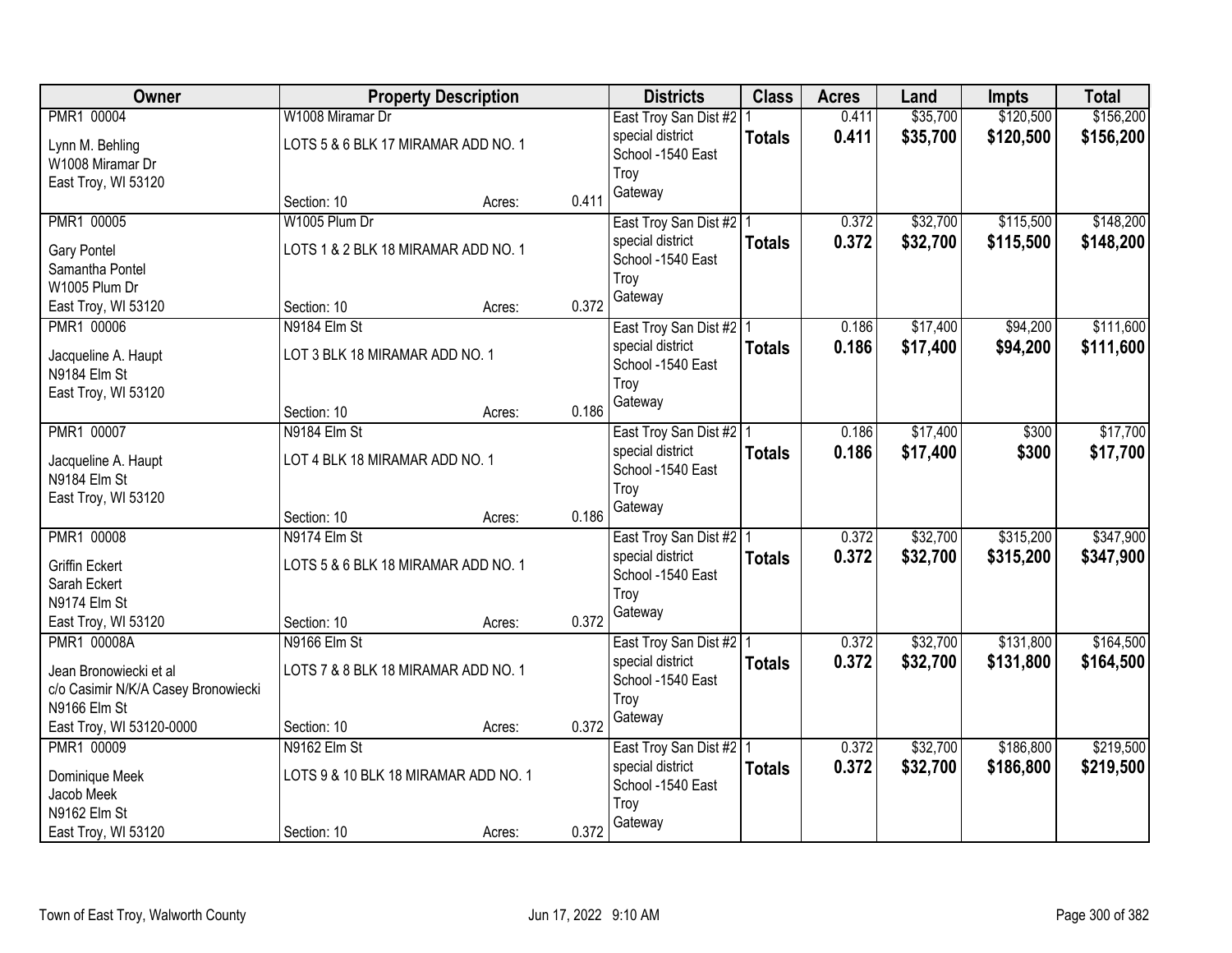| Owner                 |                                             | <b>Property Description</b> |       | <b>Districts</b>          | <b>Class</b>  | <b>Acres</b> | Land     | Impts           | <b>Total</b> |
|-----------------------|---------------------------------------------|-----------------------------|-------|---------------------------|---------------|--------------|----------|-----------------|--------------|
| PMR1 00010            | Miramar Rd                                  |                             |       | East Troy San Dist #2   1 |               | 0.321        | \$28,800 | $\overline{50}$ | \$28,800     |
| Marylou Luedtke Trust | LOT 1 BLK 19 MIRAMAR ADD NO. 1              |                             |       | special district          | <b>Totals</b> | 0.321        | \$28,800 | \$0             | \$28,800     |
| W1031 Miramar Rd      |                                             |                             |       | School -1540 East         |               |              |          |                 |              |
| East Troy, WI 53120   |                                             |                             |       | Troy                      |               |              |          |                 |              |
|                       | Section: 10                                 | Acres:                      | 0.321 | Gateway                   |               |              |          |                 |              |
| PMR1 00011            | W1031 Miramar Rd                            |                             |       | East Troy San Dist #2   1 |               | 0.559        | \$44,800 | \$157,500       | \$202,300    |
| Marylou Luedtke Trust | LOTS 2 & 3 BLK 19 MIRAMAR ADD NO. 1         |                             |       | special district          | <b>Totals</b> | 0.559        | \$44,800 | \$157,500       | \$202,300    |
| W1031 Miramar Rd      |                                             |                             |       | School -1540 East         |               |              |          |                 |              |
| East Troy, WI 53120   |                                             |                             |       | Troy                      |               |              |          |                 |              |
|                       | Section: 10                                 | Acres:                      | 0.559 | Gateway                   |               |              |          |                 |              |
| PMR1 00012            | W1027 Miramar Rd                            |                             |       | East Troy San Dist #2   1 |               | 0.317        | \$28,500 | \$97,100        | \$125,600    |
| Robert R. Cone        | LOT 4 BLK 19 MIRAMAR ADD NO. 1; 13790 SQ FT |                             |       | special district          | <b>Totals</b> | 0.317        | \$28,500 | \$97,100        | \$125,600    |
| W1027 Miramar Rd      |                                             |                             |       | School -1540 East         |               |              |          |                 |              |
| East Troy, WI 53120   |                                             |                             |       | Troy                      |               |              |          |                 |              |
|                       | Section: 10                                 | Acres:                      | 0.317 | Gateway                   |               |              |          |                 |              |
| PMR1 00013            | N9230 Walnut St                             |                             |       | East Troy San Dist #2   1 |               | 0.201        | \$18,800 | \$11,500        | \$30,300     |
| Bobby J. Hoeppner     | LOT 5 BLK 19 MIRAMAR ADD NO. 1              |                             |       | special district          | <b>Totals</b> | 0.201        | \$18,800 | \$11,500        | \$30,300     |
| 2024 S 7th St         |                                             |                             |       | School -1540 East         |               |              |          |                 |              |
| Milwaukee, WI 53215   |                                             |                             |       | Troy                      |               |              |          |                 |              |
|                       | Section: 10                                 | Acres:                      | 0.201 | Gateway                   |               |              |          |                 |              |
| PMR1 00014            | N9228 Walnut St                             |                             |       | East Troy San Dist #2   1 |               | 0.185        | \$17,300 | \$193,400       | \$210,700    |
| Walter L. Jones       | LOT 6 BLK 19 MIRAMAR ADD NO. 1              |                             |       | special district          | <b>Totals</b> | 0.185        | \$17,300 | \$193,400       | \$210,700    |
| Laura K. Jones        |                                             |                             |       | School -1540 East         |               |              |          |                 |              |
| 5028 W Manitoba St    |                                             |                             |       | Troy                      |               |              |          |                 |              |
| Milwaukee, WI 53219   | Section: 10                                 | Acres:                      | 0.185 | Gateway                   |               |              |          |                 |              |
| PMR1 00015            | N9226 Walnut St                             |                             |       | East Troy San Dist #2 1   |               | 0.198        | \$18,500 | \$182,800       | \$201,300    |
| Gregory D. Souza      | LOT 7 BLK 19 MIRAMAR ADD NO. 1              |                             |       | special district          | <b>Totals</b> | 0.198        | \$18,500 | \$182,800       | \$201,300    |
| Molly L. Blum         |                                             |                             |       | School -1540 East         |               |              |          |                 |              |
| N9226 Walnut St       |                                             |                             |       | Troy                      |               |              |          |                 |              |
| East Troy, WI 53120   | Section: 10                                 | Acres:                      | 0.198 | Gateway                   |               |              |          |                 |              |
| PMR1 00016            | N9220 Walnut St                             |                             |       | East Troy San Dist #2   1 |               | 0.433        | \$37,400 | \$242,600       | \$280,000    |
| Timothy E. Cain       | LOTS 8 & 9 BLK 19 MIRAMAR ADD NO. 1         |                             |       | special district          | <b>Totals</b> | 0.433        | \$37,400 | \$242,600       | \$280,000    |
| c/o Timothy E. Cain   |                                             |                             |       | School -1540 East         |               |              |          |                 |              |
| N9220 Walnut St       |                                             |                             |       | Troy                      |               |              |          |                 |              |
| East Troy, WI 53120   | Section: 10                                 | Acres:                      | 0.433 | Gateway                   |               |              |          |                 |              |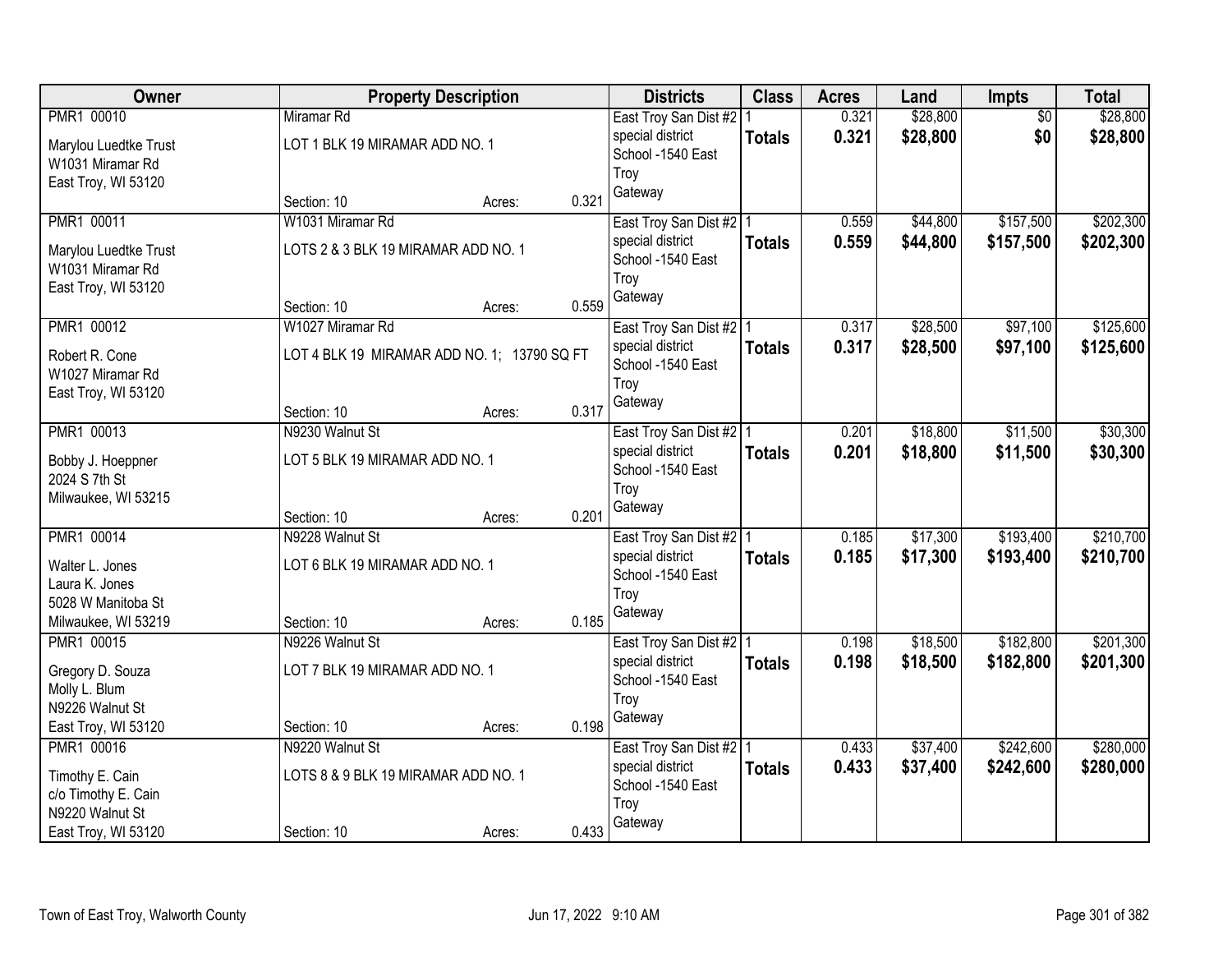| Owner                              | <b>Property Description</b>                |       | <b>Districts</b>                            | <b>Class</b>  | <b>Acres</b> | Land     | <b>Impts</b> | <b>Total</b> |
|------------------------------------|--------------------------------------------|-------|---------------------------------------------|---------------|--------------|----------|--------------|--------------|
| PMR1 00017                         | N9210 Walnut St                            |       | East Troy San Dist #2   1                   |               | 0.235        | \$22,000 | \$123,000    | \$145,000    |
| Kevin G. Lenartz                   | LOT 10 BLK 19 MIRAMAR ADD NO. 1            |       | special district                            | <b>Totals</b> | 0.235        | \$22,000 | \$123,000    | \$145,000    |
| N9210 Walnut St                    |                                            |       | School -1540 East                           |               |              |          |              |              |
| East Troy, WI 53120                |                                            |       | Troy                                        |               |              |          |              |              |
|                                    | Section: 10<br>Acres:                      | 0.235 | Gateway                                     |               |              |          |              |              |
| PMR1 00018                         | N9208 Walnut St                            |       | East Troy San Dist #2   1                   |               | 0.248        | \$23,200 | \$200,800    | \$224,000    |
| Bryan Hill Trust                   | LOT 11 BLK 19 MIRAMAR ADD. NO. 1           |       | special district                            | <b>Totals</b> | 0.248        | \$23,200 | \$200,800    | \$224,000    |
| Marilyn Hill Trust                 |                                            |       | School -1540 East                           |               |              |          |              |              |
| N9208 Walnut St                    |                                            |       | Troy                                        |               |              |          |              |              |
| East Troy, WI 53120                | Section: 10<br>Acres:                      | 0.248 | Gateway                                     |               |              |          |              |              |
| PMR1 00018A                        | N9202 Walnut St                            |       | East Troy San Dist #2   1                   |               | 0.260        | \$24,200 | \$146,900    | \$171,100    |
| Brett J. Peach                     | LOT 12 BLK 19 MIRAMAR ADD. NO. 1 SPLIT PER |       | special district                            | <b>Totals</b> | 0.260        | \$24,200 | \$146,900    | \$171,100    |
| N9202 Walnut St                    | OWNERS REQUEST & PER ZONING BECAUSE NO     |       | School -1540 East                           |               |              |          |              |              |
| East Troy, WI 53120                | BUILDING PERMIT WOULD BE ISSUED UNLESS     |       | Troy                                        |               |              |          |              |              |
|                                    | Section: 10<br>Acres:                      | 0.260 | Gateway                                     |               |              |          |              |              |
| PMR1 00019                         | W1010 Plum Dr                              |       | East Troy San Dist #2   1                   |               | 0.260        | \$24,200 | \$158,200    | \$182,400    |
|                                    |                                            |       | special district                            | <b>Totals</b> | 0.260        | \$24,200 | \$158,200    | \$182,400    |
| Jason Treiterer<br>Casey Treiterer | LOT 13 BLK 19 MIRAMAR ADD NO. 1            |       | School -1540 East                           |               |              |          |              |              |
| W1010 Plum Dr                      |                                            |       | Troy                                        |               |              |          |              |              |
| East Troy, WI 53120                | Section: 10<br>Acres:                      | 0.260 | Gateway                                     |               |              |          |              |              |
| PMR1 00020                         | W1003 Miramar Dr                           |       | East Troy San Dist #2   1                   |               | 0.248        | \$23,200 | \$258,200    | \$281,400    |
|                                    |                                            |       | special district                            | <b>Totals</b> | 0.248        | \$23,200 | \$258,200    | \$281,400    |
| <b>Tom Villiesse</b>               | LOT 14 BLK 19 MIRAMAR ADD NO. 1            |       | School -1540 East                           |               |              |          |              |              |
| Sandi Villiesse                    |                                            |       | Troy                                        |               |              |          |              |              |
| W1003 Miramar Rd                   |                                            | 0.248 | Gateway                                     |               |              |          |              |              |
| East Troy, WI 53120<br>PMR1 00021  | Section: 10<br>Acres:<br>W1007 Miramar Rd  |       |                                             |               | 0.235        | \$22,000 | \$81,200     | \$103,200    |
|                                    |                                            |       | East Troy San Dist #2 1<br>special district |               | 0.235        | \$22,000 | \$81,200     | \$103,200    |
| Jason Hansen                       | LOT 15 BLK 19 MIRAMAR ADD NO. 1            |       | School -1540 East                           | <b>Totals</b> |              |          |              |              |
| W1007 Miramar Rd                   |                                            |       | Troy                                        |               |              |          |              |              |
| East Troy, WI 53120                |                                            |       | Gateway                                     |               |              |          |              |              |
|                                    | Section: 10<br>Acres:                      | 0.235 |                                             |               |              |          |              |              |
| PMR1 00022                         | W1013 Miramar Rd                           |       | East Troy San Dist #2   1                   |               | 0.433        | \$37,400 | \$218,900    | \$256,300    |
| Patrick M. Cain                    | LOTS 16 & 17 BLK 19 MIRAMAR ADD NO. 1      |       | special district                            | <b>Totals</b> | 0.433        | \$37,400 | \$218,900    | \$256,300    |
| W1013 Miramar Rd                   |                                            |       | School -1540 East                           |               |              |          |              |              |
| East Troy, WI 53120                |                                            |       | Troy                                        |               |              |          |              |              |
|                                    | Section: 10<br>Acres:                      | 0.433 | Gateway                                     |               |              |          |              |              |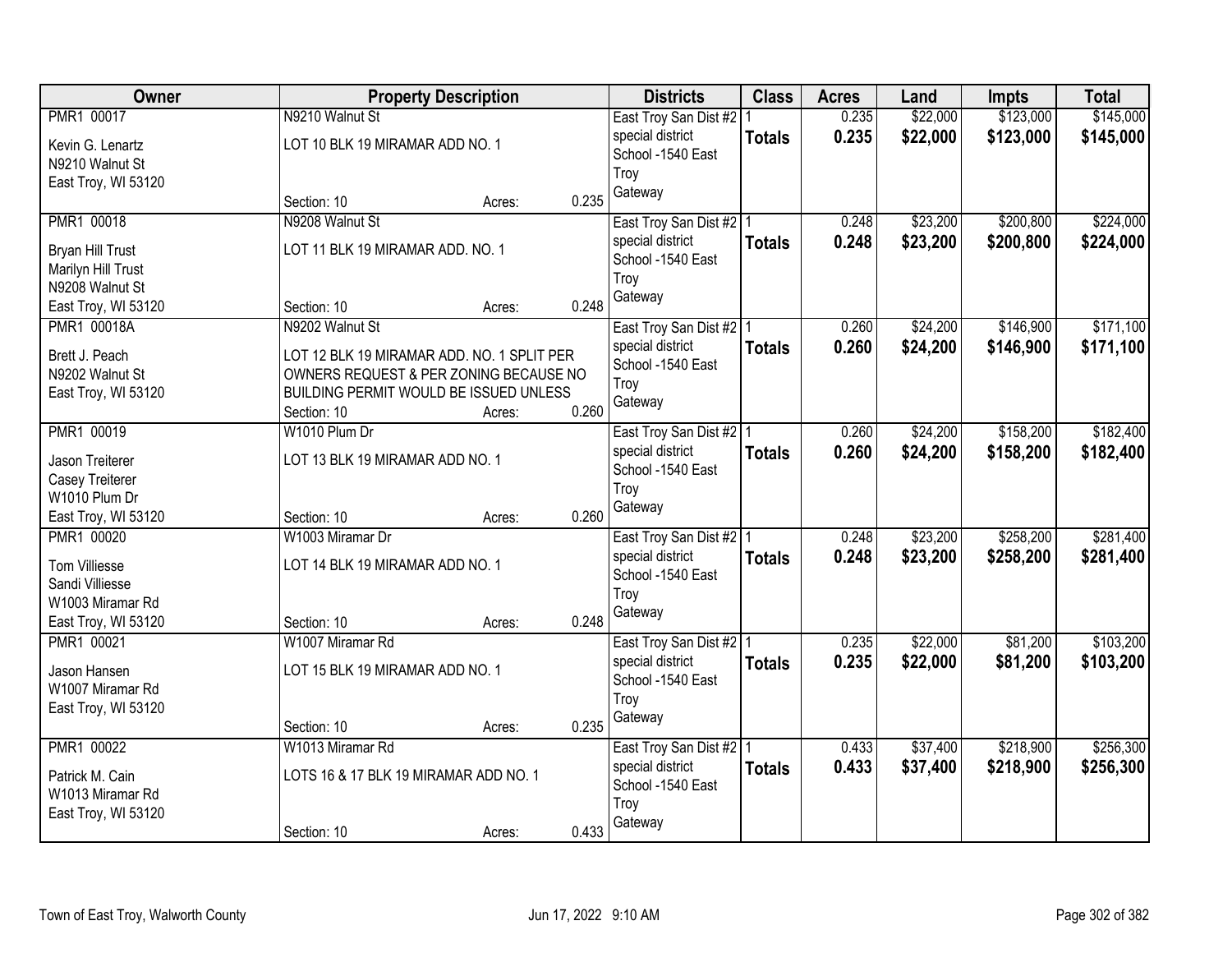| Owner                                   | <b>Property Description</b>                        | <b>Districts</b>                              | <b>Class</b>  | <b>Acres</b> | Land     | <b>Impts</b> | <b>Total</b> |
|-----------------------------------------|----------------------------------------------------|-----------------------------------------------|---------------|--------------|----------|--------------|--------------|
| PMR1 00023                              | W1017 Miramar Rd                                   | East Troy San Dist #2   1                     |               | 0.198        | \$18,500 | \$108,600    | \$127,100    |
| Kevin L. Hamm                           | LOT 18 BLK 19 MIRAMAR ADD NO. 1                    | special district                              | <b>Totals</b> | 0.198        | \$18,500 | \$108,600    | \$127,100    |
| Judy A. Hamm                            |                                                    | School -1540 East                             |               |              |          |              |              |
| W1017 Miramar Rd                        |                                                    | Troy                                          |               |              |          |              |              |
| East Troy, WI 53120                     | 0.198<br>Section: 10<br>Acres:                     | Gateway                                       |               |              |          |              |              |
| PMR1 00024                              | W1021 Miramar Dr                                   | East Troy San Dist #2   1                     |               | 0.384        | \$33,600 | \$200,500    | \$234,100    |
|                                         |                                                    | special district                              | <b>Totals</b> | 0.384        | \$33,600 | \$200,500    | \$234,100    |
| Denise M. Jones et al                   | LOT 19 BLK 19 MIRAMAR ADD NO 1; ALSO LOT 20        | School -1540 East                             |               |              |          |              |              |
| c/o Elwyn T. Jones                      | BLK 19. EXC COM SW COR LOT 19, E ALG S LN 6',      | Troy                                          |               |              |          |              |              |
| W1021 Miramar Rd                        | N8D25'W 13.88', S81D35'W 5.94', S8D25' E 12.50' TO | Gateway                                       |               |              |          |              |              |
| East Troy, WI 53120                     | 0.384<br>Section: 10<br>Acres:                     |                                               |               |              |          |              |              |
| PMR1 00025A                             | Miramar Rd                                         | East Troy San Dist #2   1                     |               | 0.002        | \$200    | \$2,800      | \$3,000      |
| James Miller                            | PART OF LOT 20, BLK 19 MIRAMAR SUB. ADD. NO. 1     | special district                              | <b>Totals</b> | 0.002        | \$200    | \$2,800      | \$3,000      |
| Barbara Miller                          | BEING KNOWN AS A WELL & WELL HOUSE. COM AT         | School -1540 East                             |               |              |          |              |              |
| C/O M Luedtke                           | SW COR LOT 19, E ALG S LN 6', N 8D25' W 13.88', S  | Troy                                          |               |              |          |              |              |
| W1031 Miramar Rd                        | 0.002<br>Section: 10<br>Acres:                     | Gateway                                       |               |              |          |              |              |
| East Troy, WI 53120-0000                |                                                    |                                               |               |              |          |              |              |
| PMR1 00026                              | N9196 Walnut St                                    | East Troy San Dist #2   1                     |               | 0.372        | \$32,700 | \$139,200    | \$171,900    |
|                                         |                                                    | special district                              | <b>Totals</b> | 0.372        | \$32,700 | \$139,200    | \$171,900    |
| Paulette L. Foeckler et al              | LOTS 1 & 2 BLK 20 MIRAMAR ADD NO. 1                | School -1540 East                             |               |              |          |              |              |
| c/o Gary C. Foeckler<br>N9196 Walnut St |                                                    | Troy                                          |               |              |          |              |              |
| East Troy, WI 53120-0000                | 0.372<br>Section: 10                               | Gateway                                       |               |              |          |              |              |
| PMR1 00027                              | Acres:<br>N9190 Walnut St                          |                                               |               | 0.372        | \$32,700 | \$81,200     | \$113,900    |
|                                         |                                                    | East Troy San Dist #2   1<br>special district |               |              |          |              |              |
| Kevin Mcdonald                          | LOTS 3 & 4 BLK 20 MIRAMAR ADD NO. 1                | School -1540 East                             | <b>Totals</b> | 0.372        | \$32,700 | \$81,200     | \$113,900    |
| N9190 Walnut St                         |                                                    | Troy                                          |               |              |          |              |              |
| East Troy, WI 53120                     |                                                    | Gateway                                       |               |              |          |              |              |
|                                         | 0.372<br>Section: 10<br>Acres:                     |                                               |               |              |          |              |              |
| PMR1 00028                              | N9178 Walnut St                                    | East Troy San Dist #2 1                       |               | 0.186        | \$17,400 | \$92,900     | \$110,300    |
| Charles R. Milazzo et al                | LOT 5 BLK 20 MIRAMAR ADD NO. 1                     | special district                              | <b>Totals</b> | 0.186        | \$17,400 | \$92,900     | \$110,300    |
| N9178 Walnut St                         |                                                    | School -1540 East                             |               |              |          |              |              |
| East Troy, WI 53120                     |                                                    | Troy                                          |               |              |          |              |              |
|                                         | 0.186<br>Section: 10<br>Acres:                     | Gateway                                       |               |              |          |              |              |
| PMR1 00029                              | N9172 Walnut St                                    | East Troy San Dist #2   1                     |               | 0.372        | \$32,700 | \$214,900    | \$247,600    |
|                                         |                                                    | special district                              | <b>Totals</b> | 0.372        | \$32,700 | \$214,900    | \$247,600    |
| Samuel Watenpuhl                        | LOTS 6 & 7 BLK 20 MIRAMAR ADD NO. 1                | School -1540 East                             |               |              |          |              |              |
| Andrew Watenpuhl                        |                                                    | Troy                                          |               |              |          |              |              |
| N9172 Walnut St                         |                                                    | Gateway                                       |               |              |          |              |              |
| East Troy, WI 53120                     | 0.372<br>Section: 10<br>Acres:                     |                                               |               |              |          |              |              |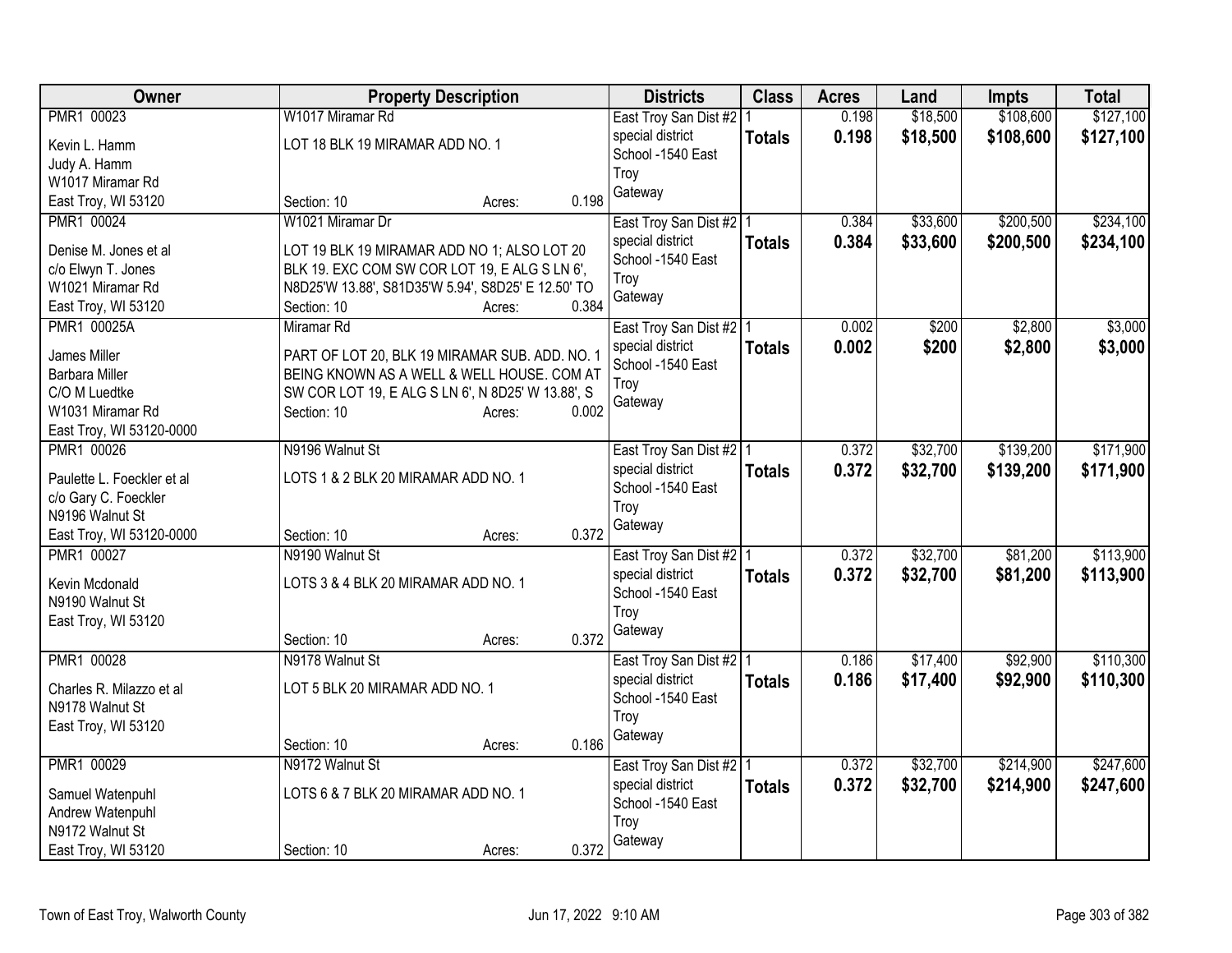| Owner                                   | <b>Property Description</b>                         |        |       | <b>Districts</b>          | <b>Class</b>  | <b>Acres</b> | Land     | <b>Impts</b> | <b>Total</b> |
|-----------------------------------------|-----------------------------------------------------|--------|-------|---------------------------|---------------|--------------|----------|--------------|--------------|
| PMR1 00030                              | N9162 Walnut St                                     |        |       | East Troy San Dist #2   1 |               | 0.279        | \$25,600 | \$270,800    | \$296,400    |
| William L. Woodward III                 | LOT 8 BLK 20; N 1/2 LOT 9 BLK 20 MIRAMAR ADD NO     |        |       | special district          | <b>Totals</b> | 0.279        | \$25,600 | \$270,800    | \$296,400    |
| Maranda D. Woodward                     |                                                     |        |       | School -1540 East         |               |              |          |              |              |
| N9162 Walnut                            |                                                     |        |       | Troy                      |               |              |          |              |              |
| East Troy, WI 53120                     | Section: 10                                         | Acres: | 0.279 | Gateway                   |               |              |          |              |              |
| PMR1 00031                              | W1032 White Oak Dr                                  |        |       | East Troy San Dist #2   1 |               | 0.279        | \$25,600 | \$162,800    | \$188,400    |
| John Tercher                            | S 1/2 LOT 9 BLK 20; LOT 10 BLK 20 MIRAMAR ADD       |        |       | special district          | <b>Totals</b> | 0.279        | \$25,600 | \$162,800    | \$188,400    |
| Sandra Tercher                          | <b>NO.1</b>                                         |        |       | School -1540 East         |               |              |          |              |              |
| W1032 White Oak Dr                      |                                                     |        |       | Troy                      |               |              |          |              |              |
| East Troy, WI 53120                     | Section: 10                                         | Acres: | 0.279 | Gateway                   |               |              |          |              |              |
| PMR1 00032                              | N9157 Elm St                                        |        |       | East Troy San Dist #2   1 |               | 0.190        | \$17,800 | \$148,000    | \$165,800    |
| Adam F. Brostowitz                      | LOT 11 BLK 20 MIRAMAR ADD NO. 1                     |        |       | special district          | <b>Totals</b> | 0.190        | \$17,800 | \$148,000    | \$165,800    |
| N9157 Elm St                            |                                                     |        |       | School -1540 East         |               |              |          |              |              |
| East Troy, WI 53120                     |                                                     |        |       | Troy                      |               |              |          |              |              |
|                                         | Section: 10                                         | Acres: | 0.190 | Gateway                   |               |              |          |              |              |
| PMR1 00032A                             | N9165 Elm St                                        |        |       | East Troy San Dist #2   1 |               | 0.372        | \$32,700 | \$197,600    | \$230,300    |
| Donald M. Biggott                       | LOTS 12 & 13 BLK 20 MIRAMAR ADD. NO. 1              |        |       | special district          | <b>Totals</b> | 0.372        | \$32,700 | \$197,600    | \$230,300    |
| Diane M. Biggott                        |                                                     |        |       | School -1540 East         |               |              |          |              |              |
| N9165 Elm St                            |                                                     |        |       | Troy                      |               |              |          |              |              |
| East Troy, WI 53120                     | Section: 10                                         | Acres: | 0.372 | Gateway                   |               |              |          |              |              |
| PMR1 00033                              | N9169 Elm St                                        |        |       | East Troy San Dist #2   1 |               | 0.186        | \$17,400 | \$183,200    | \$200,600    |
| Phillip D. Powell                       | LOT 14 BLK 20 MIRAMAR ADD NO. 1 PER DOC.            |        |       | special district          | <b>Totals</b> | 0.186        | \$17,400 | \$183,200    | \$200,600    |
| Ashley R. Fleury                        | #395258                                             |        |       | School -1540 East         |               |              |          |              |              |
| N9169 Elm St                            |                                                     |        |       | Troy                      |               |              |          |              |              |
| East Troy, WI 53120                     | Section: 10                                         | Acres: | 0.186 | Gateway                   |               |              |          |              |              |
| PMR1 00033A                             | N9171 Elm St                                        |        |       | East Troy San Dist #2 1   |               | 0.186        | \$17,400 | \$199,200    | \$216,600    |
| Fred D. Kusik                           |                                                     |        |       | special district          | <b>Totals</b> | 0.186        | \$17,400 | \$199,200    | \$216,600    |
| Margaret M. Kusik                       | LOT 15 BLK 20 MIRAMAR ADD NO. 1 PER DOC.<br>#395259 |        |       | School -1540 East         |               |              |          |              |              |
| N9171 Elm St                            |                                                     |        |       | Troy                      |               |              |          |              |              |
| East Troy, WI 53120                     | Section: 10                                         | Acres: | 0.186 | Gateway                   |               |              |          |              |              |
| PMR1 00034                              | N9183 Elm St                                        |        |       | East Troy San Dist #2   1 |               | 0.372        | \$32,700 | \$118,700    | \$151,400    |
|                                         |                                                     |        |       | special district          | <b>Totals</b> | 0.372        | \$32,700 | \$118,700    | \$151,400    |
| Hayden M. Hamilton<br>Isabella R. Ortiz | LOTS 16 & 17 BLK 20 MIRAMAR ADD NO. 1               |        |       | School -1540 East         |               |              |          |              |              |
| N9183 Elm St                            |                                                     |        |       | Troy                      |               |              |          |              |              |
| East Troy, WI 53120                     | Section: 10                                         | Acres: | 0.372 | Gateway                   |               |              |          |              |              |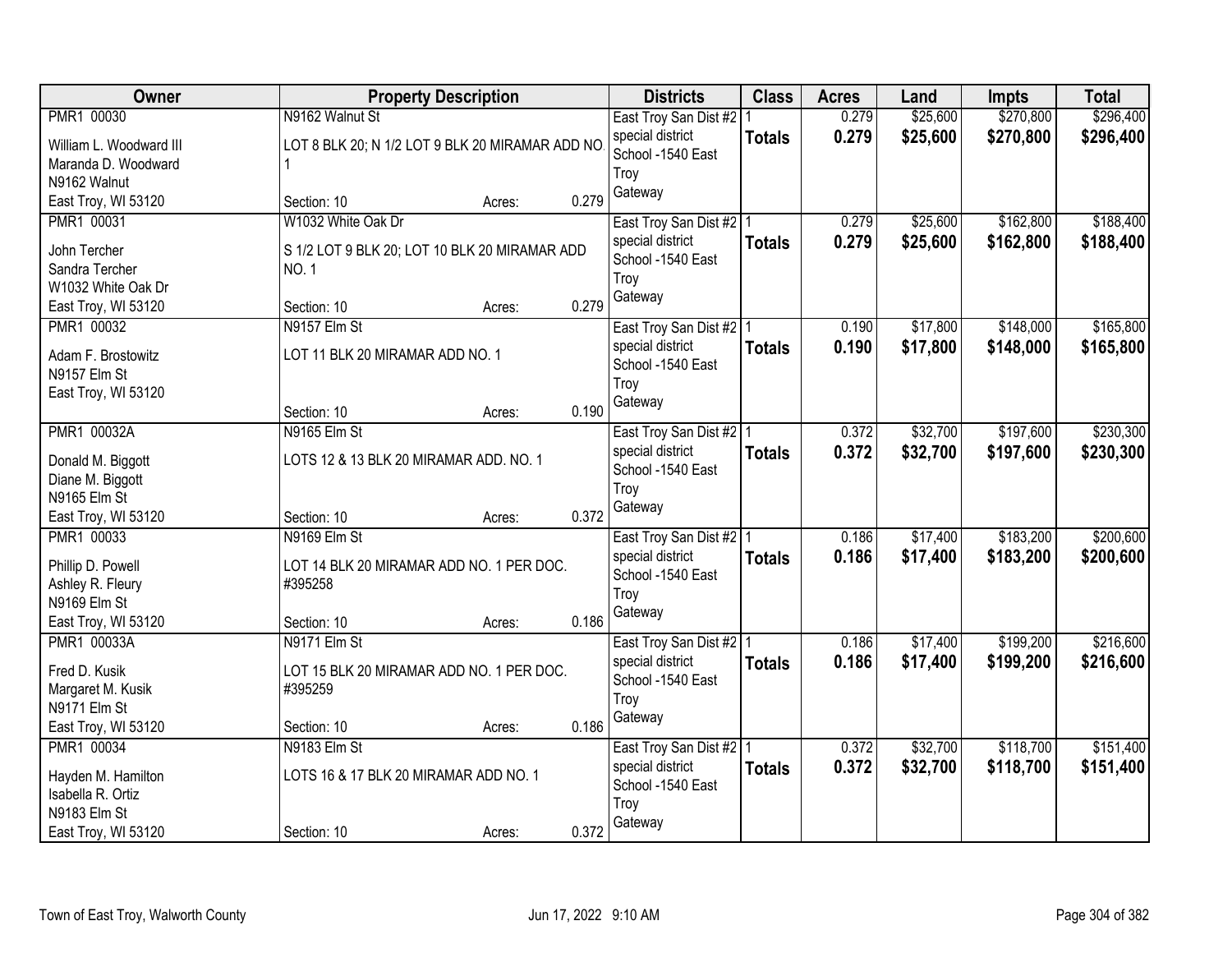| Owner                              |                                     | <b>Property Description</b> |       | <b>Districts</b>                            | <b>Class</b>  | <b>Acres</b>   | Land     | <b>Impts</b>           | <b>Total</b> |
|------------------------------------|-------------------------------------|-----------------------------|-------|---------------------------------------------|---------------|----------------|----------|------------------------|--------------|
| PMR1 00035                         | N9193 Elm St                        |                             |       | East Troy San Dist #2   1                   |               | 0.186          | \$17,400 | \$152,500              | \$169,900    |
| Michael S. Rodefer                 | LOT 18 BLK 20 MIRAMAR ADD NO. 1     |                             |       | special district                            | <b>Totals</b> | 0.186          | \$17,400 | \$152,500              | \$169,900    |
| N9193 Elm St                       |                                     |                             |       | School -1540 East                           |               |                |          |                        |              |
| East Troy, WI 53120                |                                     |                             |       | Troy                                        |               |                |          |                        |              |
|                                    | Section: 10                         | Acres:                      | 0.186 | Gateway                                     |               |                |          |                        |              |
| PMR1 00036                         | N9195 Elm St                        |                             |       | East Troy San Dist #2   1                   |               | 0.186          | \$17,400 | \$86,000               | \$103,400    |
| Edward G. Kraus Jr                 | LOT 19 BLK 20 MIRAMAR ADD NO. 1     |                             |       | special district                            | <b>Totals</b> | 0.186          | \$17,400 | \$86,000               | \$103,400    |
| Teresa A. Kraus                    |                                     |                             |       | School -1540 East                           |               |                |          |                        |              |
| N9195 Elm St                       |                                     |                             |       | Troy                                        |               |                |          |                        |              |
| East Troy, WI 53120                | Section: 10                         | Acres:                      | 0.186 | Gateway                                     |               |                |          |                        |              |
| PMR1 00037                         | N9199 Elm St                        |                             |       | East Troy San Dist #2   1                   |               | 0.186          | \$17,400 | \$124,700              | \$142,100    |
| Joseph A. Legas III                | LOT 20 BLK 20 MIRAMAR ADD NO. 1     |                             |       | special district                            | <b>Totals</b> | 0.186          | \$17,400 | \$124,700              | \$142,100    |
| Jill M. Legas                      |                                     |                             |       | School -1540 East                           |               |                |          |                        |              |
| N9199 Elm St                       |                                     |                             |       | Troy                                        |               |                |          |                        |              |
| East Troy, WI 53120                | Section: 10                         | Acres:                      | 0.186 | Gateway                                     |               |                |          |                        |              |
| PMR1 00038                         | N9144 Walnut St                     |                             |       | East Troy San Dist #2   1                   |               | 0.372          | \$32,700 | \$103,800              | \$136,500    |
|                                    |                                     |                             |       | special district                            | <b>Totals</b> | 0.372          | \$32,700 | \$103,800              | \$136,500    |
| Robert T. Bourdo                   | LOTS 1 & 2 BLK 21 MIRAMAR ADD NO. 1 |                             |       | School -1540 East                           |               |                |          |                        |              |
| Donna J. M BOUR<br>N9144 Walnut St |                                     |                             |       | Troy                                        |               |                |          |                        |              |
| East Troy, WI 53120                | Section: 10                         | Acres:                      | 0.372 | Gateway                                     |               |                |          |                        |              |
| PMR1 00039                         | <b>Walnut St</b>                    |                             |       | East Troy San Dist #2 1                     |               | 0.186          | \$17,400 | \$0                    | \$17,400     |
|                                    |                                     |                             |       | special district                            | <b>Totals</b> | 0.186          | \$17,400 | \$0                    | \$17,400     |
| Douglas Gauger                     | LOT 3 BLK 21 MIRAMAR ADD NO. 1      |                             |       | School -1540 East                           |               |                |          |                        |              |
| N9120 Walnut St                    |                                     |                             |       | Troy                                        |               |                |          |                        |              |
| East Troy, WI 53120                |                                     |                             |       | Gateway                                     |               |                |          |                        |              |
|                                    | Section: 10                         | Acres:                      | 0.186 |                                             |               |                | \$17,400 |                        | \$17,400     |
| PMR1 00040                         | <b>Walnut St</b>                    |                             |       | East Troy San Dist #2 1<br>special district |               | 0.186<br>0.186 | \$17,400 | $\overline{50}$<br>\$0 | \$17,400     |
| Douglas Gauger                     | LOT 4 BLK 21 MIRAMAR ADD NO. 1      |                             |       | School -1540 East                           | <b>Totals</b> |                |          |                        |              |
| N9120 Walnut St                    |                                     |                             |       | Troy                                        |               |                |          |                        |              |
| East Troy, WI 53120                |                                     |                             |       | Gateway                                     |               |                |          |                        |              |
|                                    | Section: 10                         | Acres:                      | 0.186 |                                             |               |                |          |                        |              |
| PMR1 00041                         | N9120 Walnut St                     |                             |       | East Troy San Dist #2   1                   |               | 0.283          | \$25,900 | \$45,500               | \$71,400     |
| Douglas Gauger                     | LOT 5 BLK 21 MIRAMAR ADD NO. 1      |                             |       | special district                            | <b>Totals</b> | 0.283          | \$25,900 | \$45,500               | \$71,400     |
| N9120 Walnut St                    |                                     |                             |       | School -1540 East<br>Troy                   |               |                |          |                        |              |
| East Troy, WI 53120                |                                     |                             |       | Gateway                                     |               |                |          |                        |              |
|                                    | Section: 10                         | Acres:                      | 0.283 |                                             |               |                |          |                        |              |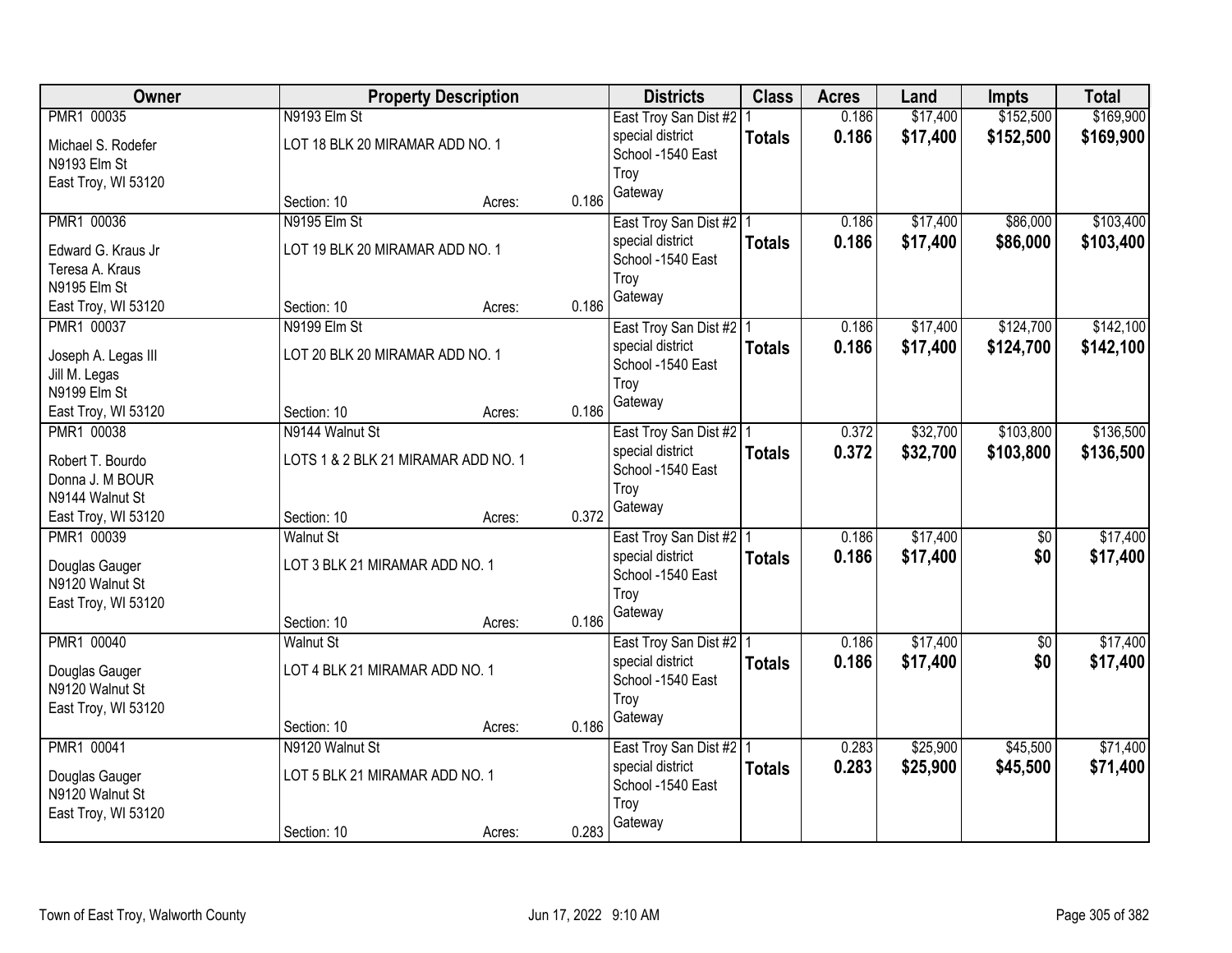| Owner                                  |                                             | <b>Property Description</b> |       | <b>Districts</b>          | <b>Class</b>  | <b>Acres</b> | Land     | <b>Impts</b> | <b>Total</b> |
|----------------------------------------|---------------------------------------------|-----------------------------|-------|---------------------------|---------------|--------------|----------|--------------|--------------|
| PMR1 00042                             | N9127 Elm St                                |                             |       | East Troy San Dist #2     |               | 0.261        | \$24,300 | \$189,100    | \$213,400    |
| Katherine S. Lafreniere                | LOT 6 BLK 21 MIRAMAR ADD NO. 1 PER DOC.     |                             |       | special district          | <b>Totals</b> | 0.261        | \$24,300 | \$189,100    | \$213,400    |
| N9127 Elm St                           | #352571                                     |                             |       | School -1540 East         |               |              |          |              |              |
| East Troy, WI 53120                    |                                             |                             |       | Troy                      |               |              |          |              |              |
|                                        | Section: 10                                 | Acres:                      | 0.261 | Gateway                   |               |              |          |              |              |
| <b>PMR1 00042A</b>                     | N9135 Elm St                                |                             |       | East Troy San Dist #2   1 |               | 0.372        | \$32,700 | \$277,400    | \$310,100    |
| Eric J. Urban                          | LOTS 7 & 8 BLK 21 MIRAMAR ADD. NO. 1 OUT OF |                             |       | special district          | <b>Totals</b> | 0.372        | \$32,700 | \$277,400    | \$310,100    |
| Marissa L. Urban                       | PMR1-42 NOT CONVEYED UNDER #352571          |                             |       | School -1540 East         |               |              |          |              |              |
| 1566 S 80th St                         |                                             |                             |       | Troy                      |               |              |          |              |              |
| West Allis, WI 53214                   | Section: 10                                 | Acres:                      | 0.372 | Gateway                   |               |              |          |              |              |
| PMR1 00043                             | Elm St                                      |                             |       | East Troy San Dist #2   1 |               | 0.186        | \$17,400 | \$0          | \$17,400     |
| Nancy L Sandberg Trust                 | LOT 9 BLK 21 MIRAMAR ADD NO. 1              |                             |       | special district          | <b>Totals</b> | 0.186        | \$17,400 | \$0          | \$17,400     |
| 2906 Rutgers PI                        |                                             |                             |       | School -1540 East         |               |              |          |              |              |
| Rockford, IL 61109                     |                                             |                             |       | Troy                      |               |              |          |              |              |
|                                        | Section: 10                                 | Acres:                      | 0.186 | Gateway                   |               |              |          |              |              |
| PMR1 00044                             | W1023 White Oak Dr                          |                             |       | East Troy San Dist #2   1 |               | 0.186        | \$17,400 | \$149,900    | \$167,300    |
| David J. Beckner                       | LOT 10 BLK 21 MIRAMAR ADD NO. 1             |                             |       | special district          | <b>Totals</b> | 0.186        | \$17,400 | \$149,900    | \$167,300    |
| c/o David J. Beckner                   |                                             |                             |       | School -1540 East         |               |              |          |              |              |
| W1023 White Oak Dr                     |                                             |                             |       | Troy                      |               |              |          |              |              |
| East Troy, WI 53120                    | Section: 10                                 | Acres:                      | 0.186 | Gateway                   |               |              |          |              |              |
| PMR1 00045                             | W1051 Miramar Rd                            |                             |       | East Troy San Dist #2   1 |               | 0.446        | \$38,400 | \$130,700    | \$169,100    |
|                                        |                                             |                             |       | special district          | <b>Totals</b> | 0.446        | \$38,400 | \$130,700    | \$169,100    |
| Kevin Thomas<br>W1051 Miramar Rd       | LOTS 1 & 2 BLK 22 MIRAMAR ADD NO. 1         |                             |       | School -1540 East         |               |              |          |              |              |
| East Troy, WI 53120                    |                                             |                             |       | Troy                      |               |              |          |              |              |
|                                        | Section: 10                                 | Acres:                      | 0.446 | Gateway                   |               |              |          |              |              |
| PMR1 00047                             | N9231 Walnut St                             |                             |       | East Troy San Dist #2   1 |               | 0.403        | \$35,100 | \$114,900    | \$150,000    |
|                                        |                                             |                             |       | special district          | <b>Totals</b> | 0.403        | \$35,100 | \$114,900    | \$150,000    |
| Ronald R Cone Trust                    | LOTS 6 & 7 BLK 22 MIRAMAR ADD NO. 1         |                             |       | School -1540 East         |               |              |          |              |              |
| Barbara M Cone Trust                   |                                             |                             |       | Troy                      |               |              |          |              |              |
| N9231 Walnut St<br>East Troy, WI 53120 | Section: 10                                 | Acres:                      | 0.403 | Gateway                   |               |              |          |              |              |
| PMR1 00048                             | N9223 Walnut St                             |                             |       | East Troy San Dist #2   1 |               | 0.201        | \$18,800 | \$93,800     | \$112,600    |
|                                        |                                             |                             |       | special district          | <b>Totals</b> | 0.201        | \$18,800 | \$93,800     | \$112,600    |
| James N King Life Estate               | LOT 8 BLK 22 MIRAMAR ADD NO. 1              |                             |       | School -1540 East         |               |              |          |              |              |
| James N King Trust                     |                                             |                             |       | Troy                      |               |              |          |              |              |
| N9223 Walnut St                        |                                             |                             |       | Gateway                   |               |              |          |              |              |
| East Troy, WI 53120                    | Section: 10                                 | Acres:                      | 0.201 |                           |               |              |          |              |              |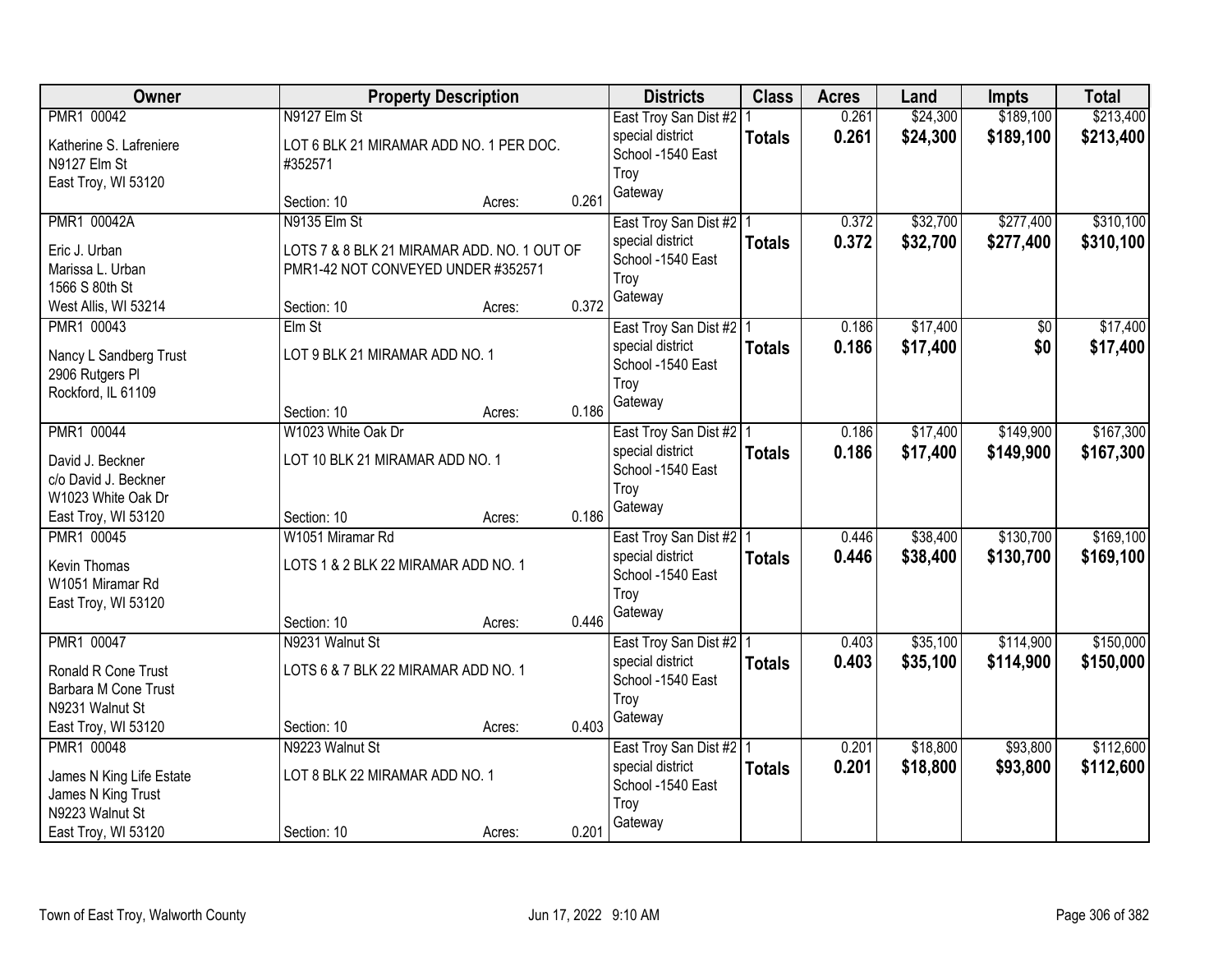| \$108,600<br>PMR1 00051<br>N9189 Walnut St<br>0.394<br>\$34,400<br>\$74,200<br>East Troy San Dist #2   1<br>0.394<br>\$34,400<br>\$74,200<br>special district<br>\$108,600<br><b>Totals</b><br>LOTS 15 & 16 BLK 22 MIRAMAR ADD NO. 1<br>Colin D. Horlacher<br>School -1540 East<br>Judy L. Horlacher<br>Troy<br>W184 County Rd L<br>Gateway<br>0.394<br>East Troy, WI 53120<br>Section: 10<br>Acres:<br>PMR1 00052<br>N9185 Walnut St<br>\$18,400<br>\$177,500<br>East Troy San Dist #2   1<br>0.196<br>0.196<br>\$18,400<br>\$177,500<br>special district<br><b>Totals</b><br>LOT 17 BLK 22 MIRAMAR ADD NO. 1<br>Logan M. Pauly<br>School -1540 East<br>Brianna C. Pauly<br>Troy<br>N9185 Walnut St<br>Gateway<br>0.196<br>East Troy, WI 53120<br>Section: 10<br>Acres:<br>\$112,500<br>PMR1 00054<br>N9161 Walnut St<br>0.387<br>\$33,900<br>East Troy San Dist #2   1<br>special district<br>0.387<br>\$33,900<br>\$112,500<br><b>Totals</b><br>LOTS 22 & 23 BLK 22 MIRAMAR ADD NO. 1<br>Harvey J. Johnson<br>School -1540 East<br>Phyllis M. Johnson<br>Troy<br>N9161 Walnut St<br>Gateway<br>0.387<br>Section: 10<br>East Troy, WI 53120<br>Acres:<br>N9151 Walnut St<br>\$30,500<br>\$164,000<br>PMR1 00055<br>East Troy San Dist #2   1<br>0.343<br>special district<br>0.343<br>\$30,500<br>\$164,000<br><b>Totals</b><br>Jason M. Betley<br>LOT 24 BLK 22 & PT. LOT 25 BLK 22 DESC AS: COM<br>School -1540 East<br>Wendy A. Betley<br>NE COR LOT 25, S0D11'W 46.55', N89D42'20"W<br>Troy<br>N9151 Walnut St<br>140.65', N0D08'40"E 46.65', S89D39'50"E 140.68' TO<br>Gateway<br>0.343<br>East Troy, WI 53120<br>Section: 10<br>Acres:<br>\$29,700<br>\$93,000<br><b>PMR1 00055A</b><br>N9141 Walnut St<br>0.332<br>East Troy San Dist #2   1<br>special district<br>0.332<br>\$29,700<br>\$93,000<br><b>Totals</b><br>Heather E. Ancarrow<br>LOT 25 BLK 22 EXC. COM NE COR LOT 25, S0D11'W<br>School -1540 East<br>N9141 Walnut St<br>46.55', N89D 42'20"W 140.65', N0D08'40"E 46.65',<br>Troy<br>S89D39'50"E 140.68' TO POB. ALSO LOT 26 & N 1/2<br>East Troy, WI 53120<br>Gateway<br>0.332<br>Section: 10<br>Acres:<br>\$26,300<br>\$115,700<br>PMR1 00056<br>0.288<br>N9135 Walnut St<br>East Troy San Dist #2 1<br>0.288<br>special district<br>\$26,300<br>\$115,700<br><b>Totals</b><br>S 1/2 LOT 27 BLK 22; LOT 28 BLK 22 MIRAMAR ADD<br>Catarino Cuenca<br>School -1540 East<br>N9135 Walnut St<br><b>NO.1</b><br>Troy<br>East Troy, WI 53120<br>Gateway<br>0.288<br>Section: 10<br>Acres:<br>PMR1 00057<br>\$65,700<br>\$33,600<br>N9127 Walnut St<br>East Troy San Dist #2   1<br>0.384<br>0.384<br>\$33,600<br>\$65,700<br>special district<br><b>Totals</b><br>LOTS 29 & 30 BLK 22 MIRAMAR ADD NO. 1<br>Raelene A. Equitz<br>School -1540 East<br>N9127 Walnut St<br>Troy<br>East Troy, WI 53120 | Owner | <b>Property Description</b>    | <b>Districts</b> | <b>Class</b> | <b>Acres</b> | Land | <b>Impts</b> | <b>Total</b> |
|-----------------------------------------------------------------------------------------------------------------------------------------------------------------------------------------------------------------------------------------------------------------------------------------------------------------------------------------------------------------------------------------------------------------------------------------------------------------------------------------------------------------------------------------------------------------------------------------------------------------------------------------------------------------------------------------------------------------------------------------------------------------------------------------------------------------------------------------------------------------------------------------------------------------------------------------------------------------------------------------------------------------------------------------------------------------------------------------------------------------------------------------------------------------------------------------------------------------------------------------------------------------------------------------------------------------------------------------------------------------------------------------------------------------------------------------------------------------------------------------------------------------------------------------------------------------------------------------------------------------------------------------------------------------------------------------------------------------------------------------------------------------------------------------------------------------------------------------------------------------------------------------------------------------------------------------------------------------------------------------------------------------------------------------------------------------------------------------------------------------------------------------------------------------------------------------------------------------------------------------------------------------------------------------------------------------------------------------------------------------------------------------------------------------------------------------------------------------------------------------------------------------------------------------------------------------------------------------------------------------------------------------------------------------------------------------------------------------------------------------------------------------------------------------------------------------------|-------|--------------------------------|------------------|--------------|--------------|------|--------------|--------------|
|                                                                                                                                                                                                                                                                                                                                                                                                                                                                                                                                                                                                                                                                                                                                                                                                                                                                                                                                                                                                                                                                                                                                                                                                                                                                                                                                                                                                                                                                                                                                                                                                                                                                                                                                                                                                                                                                                                                                                                                                                                                                                                                                                                                                                                                                                                                                                                                                                                                                                                                                                                                                                                                                                                                                                                                                                       |       |                                |                  |              |              |      |              |              |
|                                                                                                                                                                                                                                                                                                                                                                                                                                                                                                                                                                                                                                                                                                                                                                                                                                                                                                                                                                                                                                                                                                                                                                                                                                                                                                                                                                                                                                                                                                                                                                                                                                                                                                                                                                                                                                                                                                                                                                                                                                                                                                                                                                                                                                                                                                                                                                                                                                                                                                                                                                                                                                                                                                                                                                                                                       |       |                                |                  |              |              |      |              |              |
| \$195,900<br>\$195,900<br>\$194,500<br>\$122,700<br>\$99,300<br>\$99,300                                                                                                                                                                                                                                                                                                                                                                                                                                                                                                                                                                                                                                                                                                                                                                                                                                                                                                                                                                                                                                                                                                                                                                                                                                                                                                                                                                                                                                                                                                                                                                                                                                                                                                                                                                                                                                                                                                                                                                                                                                                                                                                                                                                                                                                                                                                                                                                                                                                                                                                                                                                                                                                                                                                                              |       |                                |                  |              |              |      |              |              |
|                                                                                                                                                                                                                                                                                                                                                                                                                                                                                                                                                                                                                                                                                                                                                                                                                                                                                                                                                                                                                                                                                                                                                                                                                                                                                                                                                                                                                                                                                                                                                                                                                                                                                                                                                                                                                                                                                                                                                                                                                                                                                                                                                                                                                                                                                                                                                                                                                                                                                                                                                                                                                                                                                                                                                                                                                       |       |                                |                  |              |              |      |              |              |
|                                                                                                                                                                                                                                                                                                                                                                                                                                                                                                                                                                                                                                                                                                                                                                                                                                                                                                                                                                                                                                                                                                                                                                                                                                                                                                                                                                                                                                                                                                                                                                                                                                                                                                                                                                                                                                                                                                                                                                                                                                                                                                                                                                                                                                                                                                                                                                                                                                                                                                                                                                                                                                                                                                                                                                                                                       |       |                                |                  |              |              |      |              |              |
|                                                                                                                                                                                                                                                                                                                                                                                                                                                                                                                                                                                                                                                                                                                                                                                                                                                                                                                                                                                                                                                                                                                                                                                                                                                                                                                                                                                                                                                                                                                                                                                                                                                                                                                                                                                                                                                                                                                                                                                                                                                                                                                                                                                                                                                                                                                                                                                                                                                                                                                                                                                                                                                                                                                                                                                                                       |       |                                |                  |              |              |      |              |              |
|                                                                                                                                                                                                                                                                                                                                                                                                                                                                                                                                                                                                                                                                                                                                                                                                                                                                                                                                                                                                                                                                                                                                                                                                                                                                                                                                                                                                                                                                                                                                                                                                                                                                                                                                                                                                                                                                                                                                                                                                                                                                                                                                                                                                                                                                                                                                                                                                                                                                                                                                                                                                                                                                                                                                                                                                                       |       |                                |                  |              |              |      |              |              |
|                                                                                                                                                                                                                                                                                                                                                                                                                                                                                                                                                                                                                                                                                                                                                                                                                                                                                                                                                                                                                                                                                                                                                                                                                                                                                                                                                                                                                                                                                                                                                                                                                                                                                                                                                                                                                                                                                                                                                                                                                                                                                                                                                                                                                                                                                                                                                                                                                                                                                                                                                                                                                                                                                                                                                                                                                       |       |                                |                  |              |              |      |              |              |
| \$146,400<br>\$146,400<br>\$194,500<br>\$122,700<br>\$142,000<br>\$142,000                                                                                                                                                                                                                                                                                                                                                                                                                                                                                                                                                                                                                                                                                                                                                                                                                                                                                                                                                                                                                                                                                                                                                                                                                                                                                                                                                                                                                                                                                                                                                                                                                                                                                                                                                                                                                                                                                                                                                                                                                                                                                                                                                                                                                                                                                                                                                                                                                                                                                                                                                                                                                                                                                                                                            |       |                                |                  |              |              |      |              |              |
|                                                                                                                                                                                                                                                                                                                                                                                                                                                                                                                                                                                                                                                                                                                                                                                                                                                                                                                                                                                                                                                                                                                                                                                                                                                                                                                                                                                                                                                                                                                                                                                                                                                                                                                                                                                                                                                                                                                                                                                                                                                                                                                                                                                                                                                                                                                                                                                                                                                                                                                                                                                                                                                                                                                                                                                                                       |       |                                |                  |              |              |      |              |              |
|                                                                                                                                                                                                                                                                                                                                                                                                                                                                                                                                                                                                                                                                                                                                                                                                                                                                                                                                                                                                                                                                                                                                                                                                                                                                                                                                                                                                                                                                                                                                                                                                                                                                                                                                                                                                                                                                                                                                                                                                                                                                                                                                                                                                                                                                                                                                                                                                                                                                                                                                                                                                                                                                                                                                                                                                                       |       |                                |                  |              |              |      |              |              |
|                                                                                                                                                                                                                                                                                                                                                                                                                                                                                                                                                                                                                                                                                                                                                                                                                                                                                                                                                                                                                                                                                                                                                                                                                                                                                                                                                                                                                                                                                                                                                                                                                                                                                                                                                                                                                                                                                                                                                                                                                                                                                                                                                                                                                                                                                                                                                                                                                                                                                                                                                                                                                                                                                                                                                                                                                       |       |                                |                  |              |              |      |              |              |
|                                                                                                                                                                                                                                                                                                                                                                                                                                                                                                                                                                                                                                                                                                                                                                                                                                                                                                                                                                                                                                                                                                                                                                                                                                                                                                                                                                                                                                                                                                                                                                                                                                                                                                                                                                                                                                                                                                                                                                                                                                                                                                                                                                                                                                                                                                                                                                                                                                                                                                                                                                                                                                                                                                                                                                                                                       |       |                                |                  |              |              |      |              |              |
|                                                                                                                                                                                                                                                                                                                                                                                                                                                                                                                                                                                                                                                                                                                                                                                                                                                                                                                                                                                                                                                                                                                                                                                                                                                                                                                                                                                                                                                                                                                                                                                                                                                                                                                                                                                                                                                                                                                                                                                                                                                                                                                                                                                                                                                                                                                                                                                                                                                                                                                                                                                                                                                                                                                                                                                                                       |       |                                |                  |              |              |      |              |              |
|                                                                                                                                                                                                                                                                                                                                                                                                                                                                                                                                                                                                                                                                                                                                                                                                                                                                                                                                                                                                                                                                                                                                                                                                                                                                                                                                                                                                                                                                                                                                                                                                                                                                                                                                                                                                                                                                                                                                                                                                                                                                                                                                                                                                                                                                                                                                                                                                                                                                                                                                                                                                                                                                                                                                                                                                                       |       |                                |                  |              |              |      |              |              |
|                                                                                                                                                                                                                                                                                                                                                                                                                                                                                                                                                                                                                                                                                                                                                                                                                                                                                                                                                                                                                                                                                                                                                                                                                                                                                                                                                                                                                                                                                                                                                                                                                                                                                                                                                                                                                                                                                                                                                                                                                                                                                                                                                                                                                                                                                                                                                                                                                                                                                                                                                                                                                                                                                                                                                                                                                       |       |                                |                  |              |              |      |              |              |
|                                                                                                                                                                                                                                                                                                                                                                                                                                                                                                                                                                                                                                                                                                                                                                                                                                                                                                                                                                                                                                                                                                                                                                                                                                                                                                                                                                                                                                                                                                                                                                                                                                                                                                                                                                                                                                                                                                                                                                                                                                                                                                                                                                                                                                                                                                                                                                                                                                                                                                                                                                                                                                                                                                                                                                                                                       |       |                                |                  |              |              |      |              |              |
|                                                                                                                                                                                                                                                                                                                                                                                                                                                                                                                                                                                                                                                                                                                                                                                                                                                                                                                                                                                                                                                                                                                                                                                                                                                                                                                                                                                                                                                                                                                                                                                                                                                                                                                                                                                                                                                                                                                                                                                                                                                                                                                                                                                                                                                                                                                                                                                                                                                                                                                                                                                                                                                                                                                                                                                                                       |       |                                |                  |              |              |      |              |              |
|                                                                                                                                                                                                                                                                                                                                                                                                                                                                                                                                                                                                                                                                                                                                                                                                                                                                                                                                                                                                                                                                                                                                                                                                                                                                                                                                                                                                                                                                                                                                                                                                                                                                                                                                                                                                                                                                                                                                                                                                                                                                                                                                                                                                                                                                                                                                                                                                                                                                                                                                                                                                                                                                                                                                                                                                                       |       |                                |                  |              |              |      |              |              |
|                                                                                                                                                                                                                                                                                                                                                                                                                                                                                                                                                                                                                                                                                                                                                                                                                                                                                                                                                                                                                                                                                                                                                                                                                                                                                                                                                                                                                                                                                                                                                                                                                                                                                                                                                                                                                                                                                                                                                                                                                                                                                                                                                                                                                                                                                                                                                                                                                                                                                                                                                                                                                                                                                                                                                                                                                       |       |                                |                  |              |              |      |              |              |
|                                                                                                                                                                                                                                                                                                                                                                                                                                                                                                                                                                                                                                                                                                                                                                                                                                                                                                                                                                                                                                                                                                                                                                                                                                                                                                                                                                                                                                                                                                                                                                                                                                                                                                                                                                                                                                                                                                                                                                                                                                                                                                                                                                                                                                                                                                                                                                                                                                                                                                                                                                                                                                                                                                                                                                                                                       |       |                                |                  |              |              |      |              |              |
|                                                                                                                                                                                                                                                                                                                                                                                                                                                                                                                                                                                                                                                                                                                                                                                                                                                                                                                                                                                                                                                                                                                                                                                                                                                                                                                                                                                                                                                                                                                                                                                                                                                                                                                                                                                                                                                                                                                                                                                                                                                                                                                                                                                                                                                                                                                                                                                                                                                                                                                                                                                                                                                                                                                                                                                                                       |       |                                |                  |              |              |      |              |              |
|                                                                                                                                                                                                                                                                                                                                                                                                                                                                                                                                                                                                                                                                                                                                                                                                                                                                                                                                                                                                                                                                                                                                                                                                                                                                                                                                                                                                                                                                                                                                                                                                                                                                                                                                                                                                                                                                                                                                                                                                                                                                                                                                                                                                                                                                                                                                                                                                                                                                                                                                                                                                                                                                                                                                                                                                                       |       |                                |                  |              |              |      |              |              |
|                                                                                                                                                                                                                                                                                                                                                                                                                                                                                                                                                                                                                                                                                                                                                                                                                                                                                                                                                                                                                                                                                                                                                                                                                                                                                                                                                                                                                                                                                                                                                                                                                                                                                                                                                                                                                                                                                                                                                                                                                                                                                                                                                                                                                                                                                                                                                                                                                                                                                                                                                                                                                                                                                                                                                                                                                       |       |                                |                  |              |              |      |              |              |
|                                                                                                                                                                                                                                                                                                                                                                                                                                                                                                                                                                                                                                                                                                                                                                                                                                                                                                                                                                                                                                                                                                                                                                                                                                                                                                                                                                                                                                                                                                                                                                                                                                                                                                                                                                                                                                                                                                                                                                                                                                                                                                                                                                                                                                                                                                                                                                                                                                                                                                                                                                                                                                                                                                                                                                                                                       |       |                                |                  |              |              |      |              |              |
|                                                                                                                                                                                                                                                                                                                                                                                                                                                                                                                                                                                                                                                                                                                                                                                                                                                                                                                                                                                                                                                                                                                                                                                                                                                                                                                                                                                                                                                                                                                                                                                                                                                                                                                                                                                                                                                                                                                                                                                                                                                                                                                                                                                                                                                                                                                                                                                                                                                                                                                                                                                                                                                                                                                                                                                                                       |       |                                |                  |              |              |      |              |              |
|                                                                                                                                                                                                                                                                                                                                                                                                                                                                                                                                                                                                                                                                                                                                                                                                                                                                                                                                                                                                                                                                                                                                                                                                                                                                                                                                                                                                                                                                                                                                                                                                                                                                                                                                                                                                                                                                                                                                                                                                                                                                                                                                                                                                                                                                                                                                                                                                                                                                                                                                                                                                                                                                                                                                                                                                                       |       |                                |                  |              |              |      |              |              |
|                                                                                                                                                                                                                                                                                                                                                                                                                                                                                                                                                                                                                                                                                                                                                                                                                                                                                                                                                                                                                                                                                                                                                                                                                                                                                                                                                                                                                                                                                                                                                                                                                                                                                                                                                                                                                                                                                                                                                                                                                                                                                                                                                                                                                                                                                                                                                                                                                                                                                                                                                                                                                                                                                                                                                                                                                       |       |                                |                  |              |              |      |              |              |
|                                                                                                                                                                                                                                                                                                                                                                                                                                                                                                                                                                                                                                                                                                                                                                                                                                                                                                                                                                                                                                                                                                                                                                                                                                                                                                                                                                                                                                                                                                                                                                                                                                                                                                                                                                                                                                                                                                                                                                                                                                                                                                                                                                                                                                                                                                                                                                                                                                                                                                                                                                                                                                                                                                                                                                                                                       |       |                                |                  |              |              |      |              |              |
|                                                                                                                                                                                                                                                                                                                                                                                                                                                                                                                                                                                                                                                                                                                                                                                                                                                                                                                                                                                                                                                                                                                                                                                                                                                                                                                                                                                                                                                                                                                                                                                                                                                                                                                                                                                                                                                                                                                                                                                                                                                                                                                                                                                                                                                                                                                                                                                                                                                                                                                                                                                                                                                                                                                                                                                                                       |       |                                |                  |              |              |      |              |              |
|                                                                                                                                                                                                                                                                                                                                                                                                                                                                                                                                                                                                                                                                                                                                                                                                                                                                                                                                                                                                                                                                                                                                                                                                                                                                                                                                                                                                                                                                                                                                                                                                                                                                                                                                                                                                                                                                                                                                                                                                                                                                                                                                                                                                                                                                                                                                                                                                                                                                                                                                                                                                                                                                                                                                                                                                                       |       |                                |                  |              |              |      |              |              |
|                                                                                                                                                                                                                                                                                                                                                                                                                                                                                                                                                                                                                                                                                                                                                                                                                                                                                                                                                                                                                                                                                                                                                                                                                                                                                                                                                                                                                                                                                                                                                                                                                                                                                                                                                                                                                                                                                                                                                                                                                                                                                                                                                                                                                                                                                                                                                                                                                                                                                                                                                                                                                                                                                                                                                                                                                       |       |                                |                  |              |              |      |              |              |
|                                                                                                                                                                                                                                                                                                                                                                                                                                                                                                                                                                                                                                                                                                                                                                                                                                                                                                                                                                                                                                                                                                                                                                                                                                                                                                                                                                                                                                                                                                                                                                                                                                                                                                                                                                                                                                                                                                                                                                                                                                                                                                                                                                                                                                                                                                                                                                                                                                                                                                                                                                                                                                                                                                                                                                                                                       |       |                                |                  |              |              |      |              |              |
|                                                                                                                                                                                                                                                                                                                                                                                                                                                                                                                                                                                                                                                                                                                                                                                                                                                                                                                                                                                                                                                                                                                                                                                                                                                                                                                                                                                                                                                                                                                                                                                                                                                                                                                                                                                                                                                                                                                                                                                                                                                                                                                                                                                                                                                                                                                                                                                                                                                                                                                                                                                                                                                                                                                                                                                                                       |       |                                |                  |              |              |      |              |              |
|                                                                                                                                                                                                                                                                                                                                                                                                                                                                                                                                                                                                                                                                                                                                                                                                                                                                                                                                                                                                                                                                                                                                                                                                                                                                                                                                                                                                                                                                                                                                                                                                                                                                                                                                                                                                                                                                                                                                                                                                                                                                                                                                                                                                                                                                                                                                                                                                                                                                                                                                                                                                                                                                                                                                                                                                                       |       |                                |                  |              |              |      |              |              |
|                                                                                                                                                                                                                                                                                                                                                                                                                                                                                                                                                                                                                                                                                                                                                                                                                                                                                                                                                                                                                                                                                                                                                                                                                                                                                                                                                                                                                                                                                                                                                                                                                                                                                                                                                                                                                                                                                                                                                                                                                                                                                                                                                                                                                                                                                                                                                                                                                                                                                                                                                                                                                                                                                                                                                                                                                       |       |                                |                  |              |              |      |              |              |
|                                                                                                                                                                                                                                                                                                                                                                                                                                                                                                                                                                                                                                                                                                                                                                                                                                                                                                                                                                                                                                                                                                                                                                                                                                                                                                                                                                                                                                                                                                                                                                                                                                                                                                                                                                                                                                                                                                                                                                                                                                                                                                                                                                                                                                                                                                                                                                                                                                                                                                                                                                                                                                                                                                                                                                                                                       |       | 0.384<br>Section: 10<br>Acres: | Gateway          |              |              |      |              |              |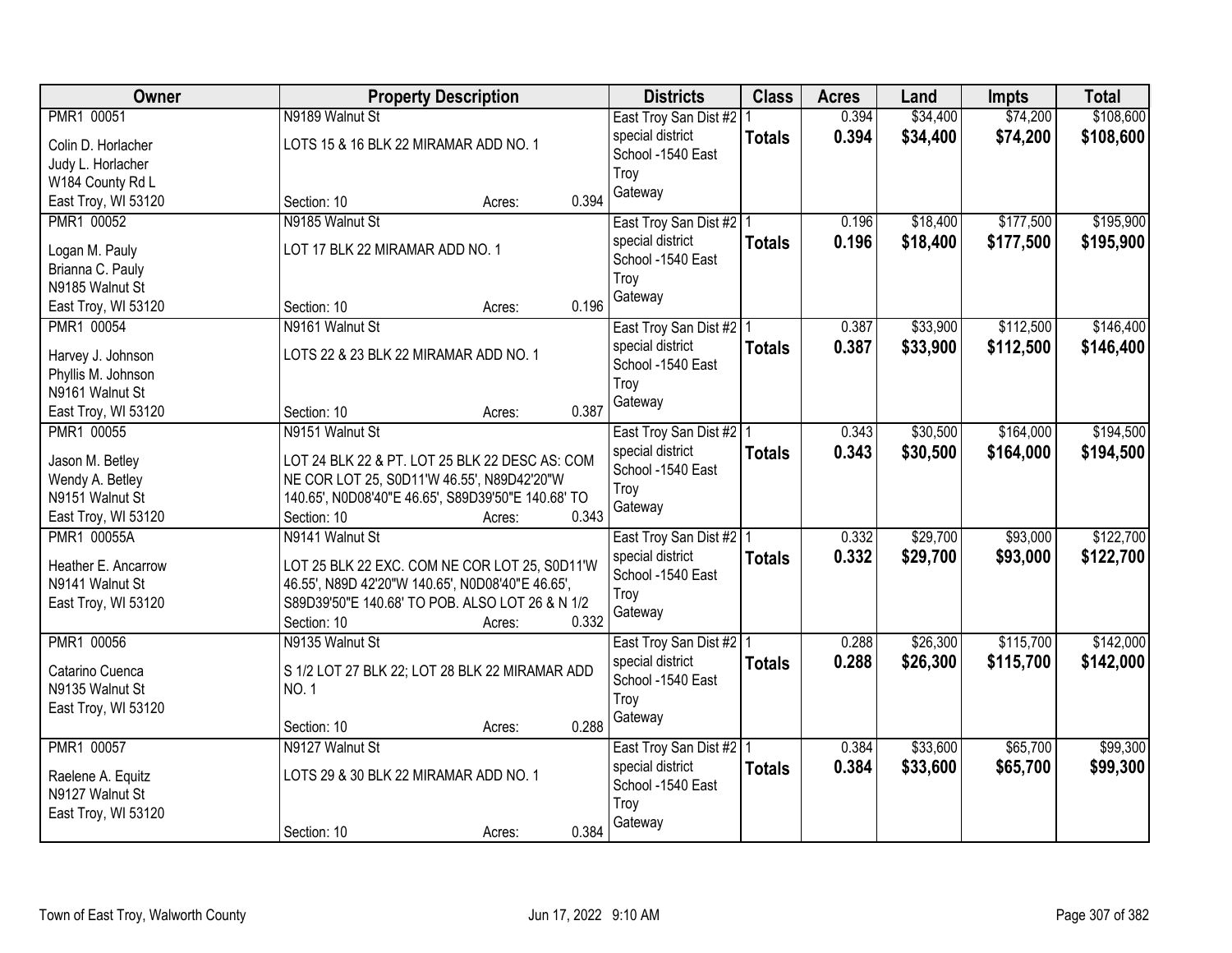| Owner                                                                                                      | <b>Property Description</b>                               |        |       | <b>Districts</b>                                         | <b>Class</b>  | <b>Acres</b>   | Land                 | <b>Impts</b>           | <b>Total</b>           |
|------------------------------------------------------------------------------------------------------------|-----------------------------------------------------------|--------|-------|----------------------------------------------------------|---------------|----------------|----------------------|------------------------|------------------------|
| PMR2 00001<br>Sandra P. Luebstorf<br>W980 Harmony Ln                                                       | W980 Harmony Ln<br>LOT 1 MIRAMAR ADD NO. 2                |        |       | special district<br>School -1540 East<br>Troy<br>Gateway | <b>Totals</b> | 1.733<br>1.733 | \$68,300<br>\$68,300 | \$179,000<br>\$179,000 | \$247,300<br>\$247,300 |
| East Troy, WI 53120-0000                                                                                   | Section: 10                                               | Acres: | 1.733 |                                                          |               |                |                      |                        |                        |
| PMR2 00002<br>Bernard T. Szolwinski<br>Lori A. Szolwinski<br>W950 Harmony Ln                               | W950 Harmony Ln<br>LOT 2 MIRAMAR ADD NO. 2                |        |       | special district<br>School -1540 East<br>Troy<br>Gateway | <b>Totals</b> | 1.745<br>1.745 | \$68,600<br>\$68,600 | \$158,400<br>\$158,400 | \$227,000<br>\$227,000 |
| East Troy, WI 53120                                                                                        | Section: 10                                               | Acres: | 1.745 |                                                          |               |                |                      |                        |                        |
| PMR2 00003<br>Joseph J. Hankovich<br>W938 Harmony Ln<br>East Troy, WI 53120                                | W938 Harmony Ln<br>LOT 3 MIRAMAR ADD NO. 2                |        |       | special district<br>School -1540 East<br>Troy<br>Gateway | <b>Totals</b> | 1.729<br>1.729 | \$68,200<br>\$68,200 | \$172,400<br>\$172,400 | \$240,600<br>\$240,600 |
|                                                                                                            | Section: 10                                               | Acres: | 1.729 |                                                          |               |                |                      |                        |                        |
| PMR2 00004<br>Cole Mischker<br>W928 Harmony Ln<br>East Troy, WI 53120                                      | W928 Harmony Ln<br>LOT 4 MIRAMAR ADD NO. 2                |        |       | special district<br>School -1540 East<br>Troy<br>Gateway | <b>Totals</b> | 1.713<br>1.713 | \$64,400<br>\$64,400 | \$153,400<br>\$153,400 | \$217,800<br>\$217,800 |
|                                                                                                            | Section: 10                                               | Acres: | 1.713 |                                                          |               |                |                      |                        |                        |
| PMR2 00005<br>Denise Flannery<br>W858 Harmony Ln<br>East Troy, WI 53149                                    | W858 Harmony Ln<br>LOT 5 MIRAMAR ADD NO. 2                |        |       | special district<br>School -1540 East<br>Troy<br>Gateway | <b>Totals</b> | 1.643<br>1.643 | \$66,100<br>\$66,100 | \$225,200<br>\$225,200 | \$291,300<br>\$291,300 |
|                                                                                                            | Section: 11                                               | Acres: | 1.643 |                                                          |               |                |                      |                        |                        |
| PMR2 00006<br>Jay J. Patterson<br>W846 Harmony Ln<br>East Troy, WI 53120                                   | W846 Harmony Ln<br>LOT 6 MIRAMAR ADD NO. 2                |        |       | special district<br>School -1540 East<br>Troy<br>Gateway | <b>Totals</b> | 1.640<br>1.640 | \$66,000<br>\$66,000 | \$289,200<br>\$289,200 | \$355,200<br>\$355,200 |
|                                                                                                            | Section: 11                                               | Acres: | 1.640 |                                                          |               |                |                      |                        |                        |
| PMR2 00007<br>Michael W. Gruetzmacher<br>Sherryl L. Gruetzmacher<br>W832 Harmony Ln<br>East Troy, WI 53120 | W832 Harmony Ln<br>LOT 7 MIRAMAR ADD NO. 2<br>Section: 11 | Acres: | 1.638 | special district<br>School -1540 East<br>Troy<br>Gateway | <b>Totals</b> | 1.638<br>1.638 | \$66,000<br>\$66,000 | \$192,000<br>\$192,000 | \$258,000<br>\$258,000 |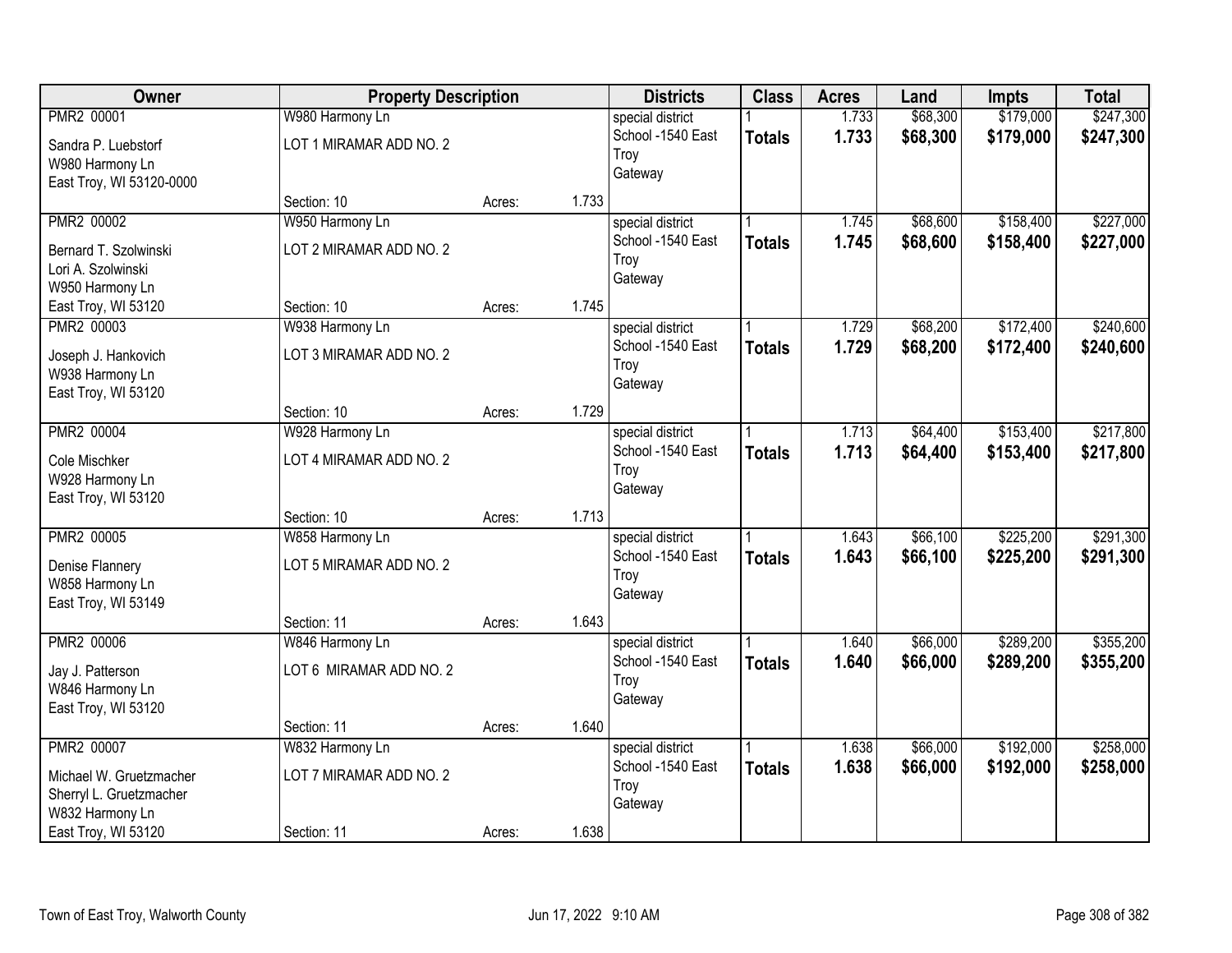| Owner                                     | <b>Property Description</b> |        |       | <b>Districts</b>          | <b>Class</b>  | <b>Acres</b> | Land     | <b>Impts</b> | <b>Total</b> |
|-------------------------------------------|-----------------------------|--------|-------|---------------------------|---------------|--------------|----------|--------------|--------------|
| PMR2 00008                                | W806 Harmony Ln             |        |       | special district          |               | 1.633        | \$65,800 | \$133,700    | \$199,500    |
| William A. Gates                          | LOT 8 MIRAMAR ADD NO. 2     |        |       | School -1540 East<br>Troy | <b>Totals</b> | 1.633        | \$65,800 | \$133,700    | \$199,500    |
| c/o William A. Gates                      |                             |        |       | Gateway                   |               |              |          |              |              |
| W806 Harmony Ln                           |                             |        |       |                           |               |              |          |              |              |
| East Troy, WI 53120                       | Section: 11                 | Acres: | 1.633 |                           |               |              |          |              |              |
| PMR2 00009                                | W796 Harmony Ln             |        |       | special district          |               | 1.631        | \$65,800 | \$175,000    | \$240,800    |
| Chris Iwanski                             | LOT 9 MIRAMAR ADD NO. 2     |        |       | School -1540 East         | <b>Totals</b> | 1.631        | \$65,800 | \$175,000    | \$240,800    |
| Pat Iwanski                               |                             |        |       | Troy                      |               |              |          |              |              |
| W796 Harmony Ln                           |                             |        |       | Gateway                   |               |              |          |              |              |
| East Troy, WI 53120                       | Section: 11                 | Acres: | 1.631 |                           |               |              |          |              |              |
| PMR2 00010                                | W786 Harmony Ln             |        |       | special district          |               | 1.628        | \$65,700 | \$142,500    | \$208,200    |
|                                           |                             |        |       | School -1540 East         | <b>Totals</b> | 1.628        | \$65,700 | \$142,500    | \$208,200    |
| Nathan Holm                               | LOT 10 MIRAMAR ADD NO. 2    |        |       | Troy                      |               |              |          |              |              |
| W786 Harmony Ln<br>East Troy, WI 53120    |                             |        |       | Gateway                   |               |              |          |              |              |
|                                           | Section: 11                 | Acres: | 1.628 |                           |               |              |          |              |              |
| <b>PMR2 00011</b>                         | W748 Harmony Ln             |        |       | special district          |               | 1.811        | \$70,300 | \$184,900    | \$255,200    |
|                                           |                             |        |       | School -1540 East         | <b>Totals</b> | 1.811        | \$70,300 | \$184,900    | \$255,200    |
| James M. Dolan                            | LOT 11 MIRAMAR ADD NO. 2    |        |       | Troy                      |               |              |          |              |              |
| Joy M. Dolan                              |                             |        |       | Gateway                   |               |              |          |              |              |
| W748 Harmony Ln                           |                             |        |       |                           |               |              |          |              |              |
| East Troy, WI 53120                       | Section: 11                 | Acres: | 1.811 |                           |               |              |          |              |              |
| PMR2 00012                                | N9299 Stone School Rd       |        |       | special district          |               | 1.611        | \$65,300 | \$197,000    | \$262,300    |
| Eduardo M. Adriano                        | LOT 12 MIRAMAR ADD NO. 2    |        |       | School -1540 East         | <b>Totals</b> | 1.611        | \$65,300 | \$197,000    | \$262,300    |
| Cary A. Adriano                           |                             |        |       | Troy                      |               |              |          |              |              |
| N9299 Stone School Rd                     |                             |        |       | Gateway                   |               |              |          |              |              |
| Mukwonago, WI 53149                       | Section: 11                 | Acres: | 1.611 |                           |               |              |          |              |              |
| PMR2 00013                                | N9249 Stone School Rd       |        |       | special district          |               | 1.594        | \$64,900 | \$127,800    | \$192,700    |
| Gerald Wolf                               | LOT 13 MIRAMAR ADD NO. 2    |        |       | School -1540 East         | <b>Totals</b> | 1.594        | \$64,900 | \$127,800    | \$192,700    |
| Geraldine Wolf                            |                             |        |       | Troy                      |               |              |          |              |              |
| N9249 Stone School Rd                     |                             |        |       | Gateway                   |               |              |          |              |              |
| Mukwonago, WI 53149                       | Section: 11                 | Acres: | 1.594 |                           |               |              |          |              |              |
| PMR2 00014                                | N9235 Stone School Rd       |        |       | special district          |               | 1.600        | \$65,000 | \$134,100    | \$199,100    |
|                                           |                             |        |       | School -1540 East         | <b>Totals</b> | 1.600        | \$65,000 | \$134,100    | \$199,100    |
| Frank J. Erdmann<br>N9235 Stone School Rd | LOT 14 MIRAMAR ADD NO. 2    |        |       | Troy                      |               |              |          |              |              |
| Mukwonago, WI 53149                       |                             |        |       | Gateway                   |               |              |          |              |              |
|                                           | Section: 11                 | Acres: | 1.600 |                           |               |              |          |              |              |
|                                           |                             |        |       |                           |               |              |          |              |              |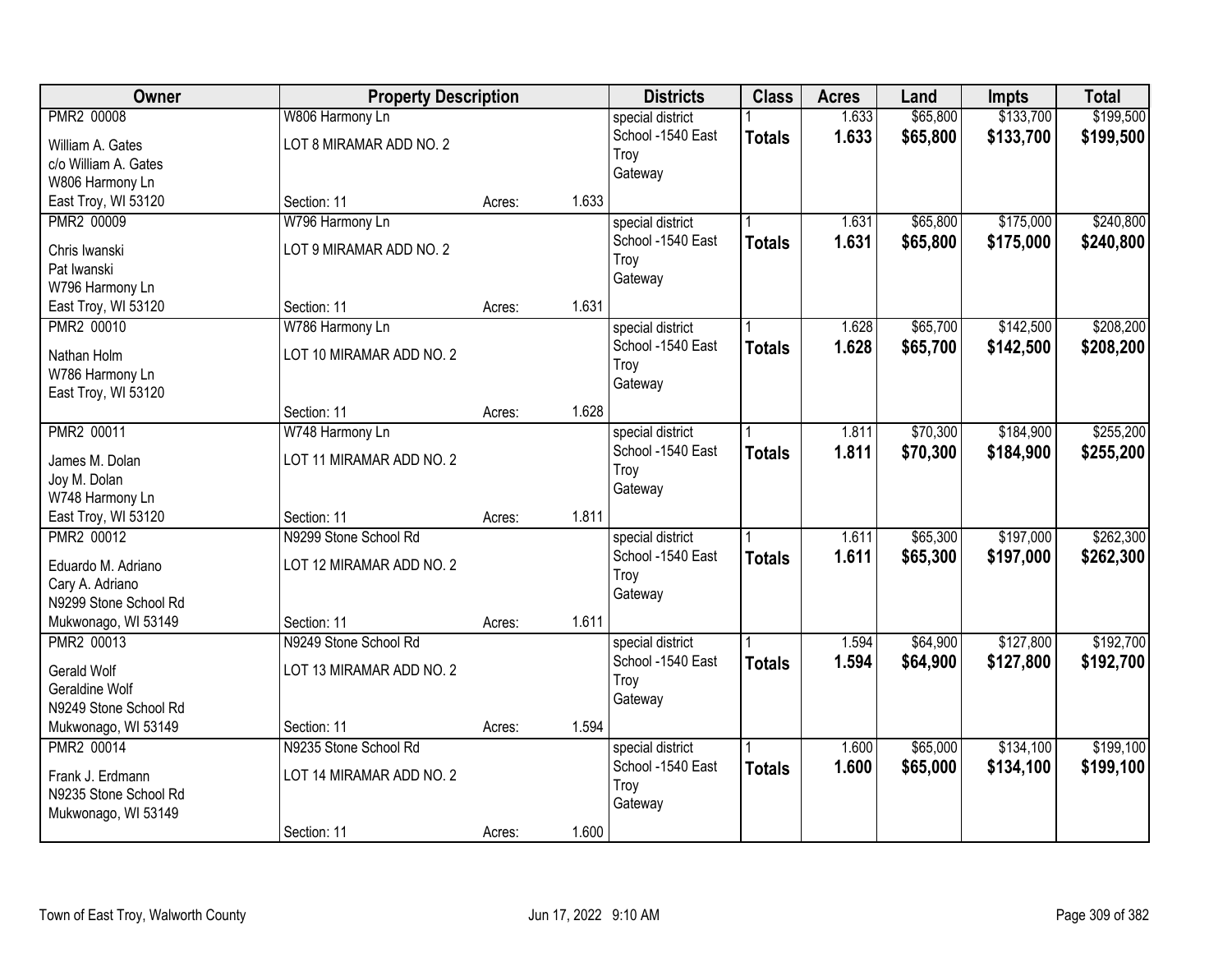| Owner                             | <b>Property Description</b>    |        |       | <b>Districts</b>                      | <b>Class</b>  | <b>Acres</b> | Land     | <b>Impts</b> | <b>Total</b> |
|-----------------------------------|--------------------------------|--------|-------|---------------------------------------|---------------|--------------|----------|--------------|--------------|
| PMR2 00015                        | W750 Miramar Rd                |        |       | special district                      |               | 1.607        | \$65,200 | \$154,200    | \$219,400    |
| Gerald Lange                      | LOT 15 MIRAMAR ADD NO. 2       |        |       | School -1540 East                     | <b>Totals</b> | 1.607        | \$65,200 | \$154,200    | \$219,400    |
| Carol Lange                       |                                |        |       | Troy                                  |               |              |          |              |              |
| W750 Miramar Rd                   |                                |        |       | Gateway                               |               |              |          |              |              |
| East Troy, WI 53120               | Section: 11                    | Acres: | 1.607 |                                       |               |              |          |              |              |
| PMR2 00016                        | W814 Miramar Rd                |        |       | special district                      |               | 1.593        | \$64,800 | \$165,100    | \$229,900    |
| Bernard J. Beemster               | LOT 16 MIRAMAR ADD NO. 2       |        |       | School -1540 East                     | <b>Totals</b> | 1.593        | \$64,800 | \$165,100    | \$229,900    |
| W814 Miramar Rd                   |                                |        |       | Troy                                  |               |              |          |              |              |
| East Troy, WI 53120               |                                |        |       | Gateway                               |               |              |          |              |              |
|                                   | Section: 11                    | Acres: | 1.593 |                                       |               |              |          |              |              |
| PMR2 00017                        | W902 Miramar Rd                |        |       | East Troy San Dist #2   1             |               | 1.608        | \$65,200 | \$136,300    | \$201,500    |
|                                   |                                |        |       | special district                      | <b>Totals</b> | 1.608        | \$65,200 | \$136,300    | \$201,500    |
| Robert L. Williams                | LOT 17 MIRAMAR ADD NO. 2       |        |       | School -1540 East                     |               |              |          |              |              |
| Lisa M. Williams                  |                                |        |       | Troy                                  |               |              |          |              |              |
| W902 Miramar Rd                   |                                |        | 1.608 | Gateway                               |               |              |          |              |              |
| East Troy, WI 53120<br>PMR2 00018 | Section: 10<br>W932 Miramar Rd | Acres: |       |                                       |               |              |          |              |              |
|                                   |                                |        |       | East Troy San Dist #2   1             |               | 1.593        | \$64,800 | \$181,100    | \$245,900    |
| Andrew Kenowski                   | LOT 18 MIRAMAR ADD NO. 2       |        |       | special district<br>School -1540 East | <b>Totals</b> | 1.593        | \$64,800 | \$181,100    | \$245,900    |
| Amanda Kenowski                   |                                |        |       | Troy                                  |               |              |          |              |              |
| W932 Miramar Rd                   |                                |        |       | Gateway                               |               |              |          |              |              |
| East Troy, WI 53120               | Section: 10                    | Acres: | 1.593 |                                       |               |              |          |              |              |
| PMR2 00019                        | W970 Miramar Rd                |        |       | special district                      |               | 1.593        | \$64,800 | \$140,400    | \$205,200    |
| <b>Brandon Peak</b>               | LOT 19 MIRAMAR ADD NO. 2       |        |       | School -1540 East                     | <b>Totals</b> | 1.593        | \$64,800 | \$140,400    | \$205,200    |
| W970 Miramar Rd                   |                                |        |       | Troy                                  |               |              |          |              |              |
| East Troy, WI 53120               |                                |        |       | Gateway                               |               |              |          |              |              |
|                                   | Section: 10                    | Acres: | 1.593 |                                       |               |              |          |              |              |
| PMR2 00020                        | W1004 Miramar Rd               |        |       | special district                      |               | 2.047        | \$75,400 | \$152,900    | \$228,300    |
| Jerry R. Rongstad                 | LOT 20 MIRAMAR ADD NO. 2       |        |       | School -1540 East                     | <b>Totals</b> | 2.047        | \$75,400 | \$152,900    | \$228,300    |
| W1004 Miramar Rd                  |                                |        |       | Troy                                  |               |              |          |              |              |
| East Troy, WI 53120               |                                |        |       | Gateway                               |               |              |          |              |              |
|                                   | Section: 10                    | Acres: | 2.047 |                                       |               |              |          |              |              |
| PMR2 00021                        | W1014 Miramar Rd               |        |       | special district                      |               | 1.528        | \$63,200 | \$165,600    | \$228,800    |
|                                   |                                |        |       | School -1540 East                     | <b>Totals</b> | 1.528        | \$63,200 | \$165,600    | \$228,800    |
| Ellen K. Hruska                   | LOT 21 MIRAMAR ADD NO. 2       |        |       | Troy                                  |               |              |          |              |              |
| c/o Ellen K. Hruska               |                                |        |       | Gateway                               |               |              |          |              |              |
| W1014 Miramar Rd                  |                                |        |       |                                       |               |              |          |              |              |
| East Troy, WI 53120               | Section: 10                    | Acres: | 1.528 |                                       |               |              |          |              |              |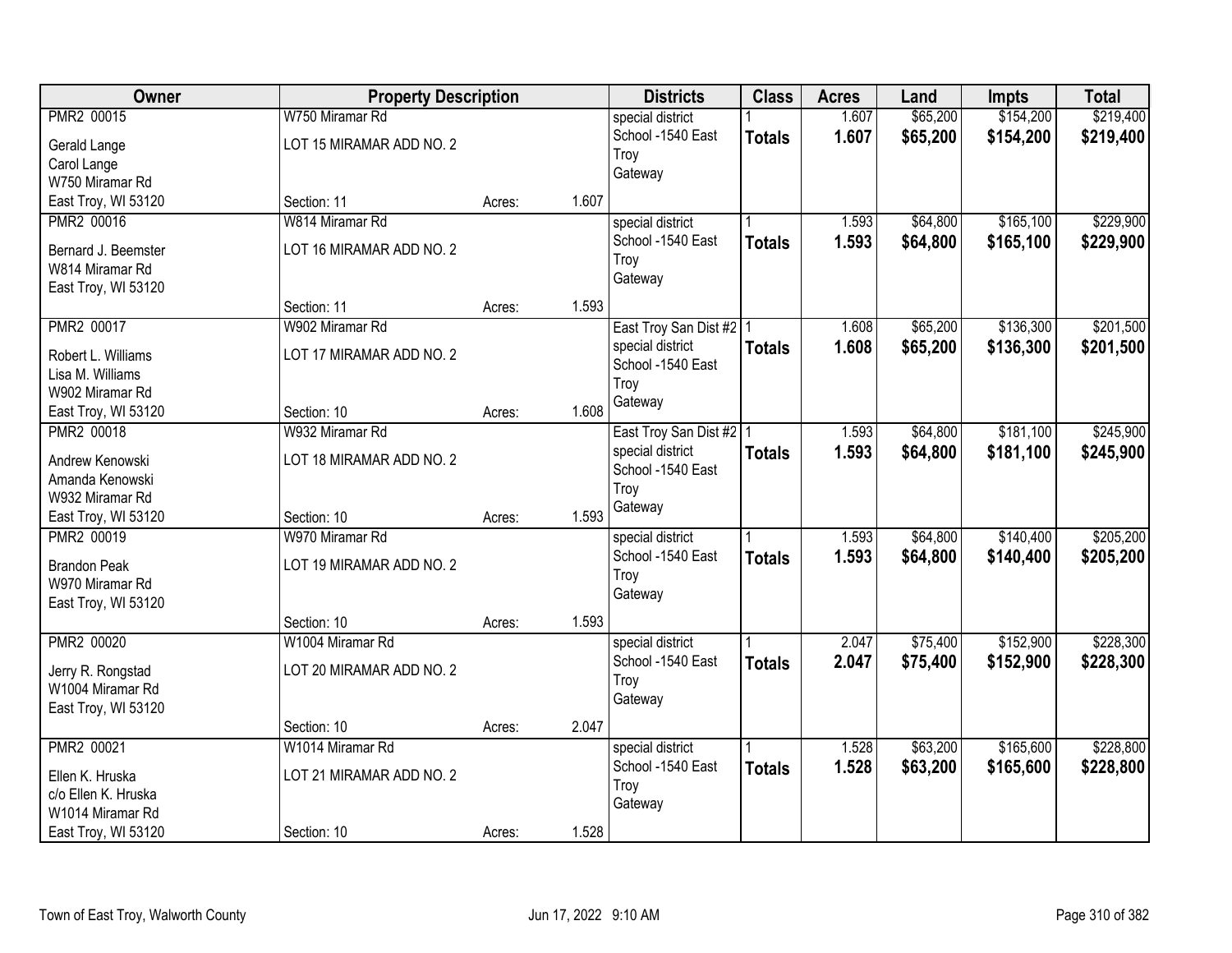| Owner                              | <b>Property Description</b> |        |       | <b>Districts</b>  | <b>Class</b>  | <b>Acres</b> | Land     | <b>Impts</b> | <b>Total</b> |
|------------------------------------|-----------------------------|--------|-------|-------------------|---------------|--------------|----------|--------------|--------------|
| PMR2 00022                         | W993 Harmony Ln             |        |       | special district  |               | 1.486        | \$62,200 | \$168,200    | \$230,400    |
| Robert Zinda                       | LOT 22 MIRAMAR ADD NO. 2    |        |       | School -1540 East | <b>Totals</b> | 1.486        | \$62,200 | \$168,200    | \$230,400    |
| Linda Zinda                        |                             |        |       | Troy              |               |              |          |              |              |
| W993 Harmony Ln                    |                             |        |       | Gateway           |               |              |          |              |              |
| East Troy, WI 53120                | Section: 10                 | Acres: | 1.486 |                   |               |              |          |              |              |
| PMR2 00023                         | W969 Harmony Ln             |        |       | special district  |               | 1.394        | \$59,900 | \$171,700    | \$231,600    |
|                                    | LOT 23 MIRAMAR ADD NO. 2    |        |       | School -1540 East | <b>Totals</b> | 1.394        | \$59,900 | \$171,700    | \$231,600    |
| Leo Kmiec                          |                             |        |       | Troy              |               |              |          |              |              |
| Mary A. Kmiec                      |                             |        |       | Gateway           |               |              |          |              |              |
| W969 Harmony Ln                    | Section: 10                 |        | 1.394 |                   |               |              |          |              |              |
| East Troy, WI 53120                |                             | Acres: |       |                   |               |              |          |              |              |
| PMR2 00024                         | W953 Harmony Ln             |        |       | special district  |               | 1.486        | \$62,200 | \$205,700    | \$267,900    |
| Charles R. Fields                  | LOT 24 MIRAMAR ADD NO. 2    |        |       | School -1540 East | <b>Totals</b> | 1.486        | \$62,200 | \$205,700    | \$267,900    |
| Meagan L. Blaschke                 |                             |        |       | Troy              |               |              |          |              |              |
| W953 Harmony Ln                    |                             |        |       | Gateway           |               |              |          |              |              |
| East Troy, WI 53120                | Section: 10                 | Acres: | 1.486 |                   |               |              |          |              |              |
| PMR2 00025                         | W927 Harmony Ln             |        |       | special district  |               | 1.526        | \$63,200 | \$156,200    | \$219,400    |
|                                    |                             |        |       | School -1540 East | <b>Totals</b> | 1.526        | \$63,200 | \$156,200    | \$219,400    |
| Jay O. Mathson                     | LOT 25 MIRAMAR ADD NO. 2    |        |       | Troy              |               |              |          |              |              |
| Krista L. Mathson                  |                             |        |       | Gateway           |               |              |          |              |              |
| W927 Harmony Ln                    |                             |        | 1.526 |                   |               |              |          |              |              |
| East Troy, WI 53120                | Section: 10                 | Acres: |       |                   |               |              |          |              |              |
| PMR2 00026                         | W917 Harmony Ln             |        |       | special district  |               | 1.546        | \$63,700 | \$175,000    | \$238,700    |
| Michael G. Mather                  | LOT 26 MIRAMAR ADD NO. 2    |        |       | School -1540 East | <b>Totals</b> | 1.546        | \$63,700 | \$175,000    | \$238,700    |
| Diane L. Mather                    |                             |        |       | Troy              |               |              |          |              |              |
| W917 Harmony Ln                    |                             |        |       | Gateway           |               |              |          |              |              |
| East Troy, WI 53120                | Section: 10                 | Acres: | 1.546 |                   |               |              |          |              |              |
| PMR2 00027                         | W873 Harmony Ln             |        |       | special district  |               | 1.593        | \$64,800 | \$185,900    | \$250,700    |
|                                    | LOT 27 MIRAMAR ADD NO. 2    |        |       | School -1540 East | <b>Totals</b> | 1.593        | \$64,800 | \$185,900    | \$250,700    |
| Kenneth R Kyburz Life Estate et al |                             |        |       | Troy              |               |              |          |              |              |
| W873 Harmony Ln                    |                             |        |       | Gateway           |               |              |          |              |              |
| East Troy, WI 53120                |                             |        | 1.593 |                   |               |              |          |              |              |
|                                    | Section: 11                 | Acres: |       |                   |               |              |          |              |              |
| PMR2 00028                         | W859 Harmony Ln             |        |       | special district  |               | 1.593        | \$64,800 | \$164,400    | \$229,200    |
| <b>Richard Gumz</b>                | LOT 28 MIRAMAR ADD NO. 2    |        |       | School -1540 East | <b>Totals</b> | 1.593        | \$64,800 | \$164,400    | \$229,200    |
| Anne Gumz                          |                             |        |       | Troy              |               |              |          |              |              |
| W859 Harmony Ln                    |                             |        |       | Gateway           |               |              |          |              |              |
| East Troy, WI 53120                | Section: 11                 | Acres: | 1.593 |                   |               |              |          |              |              |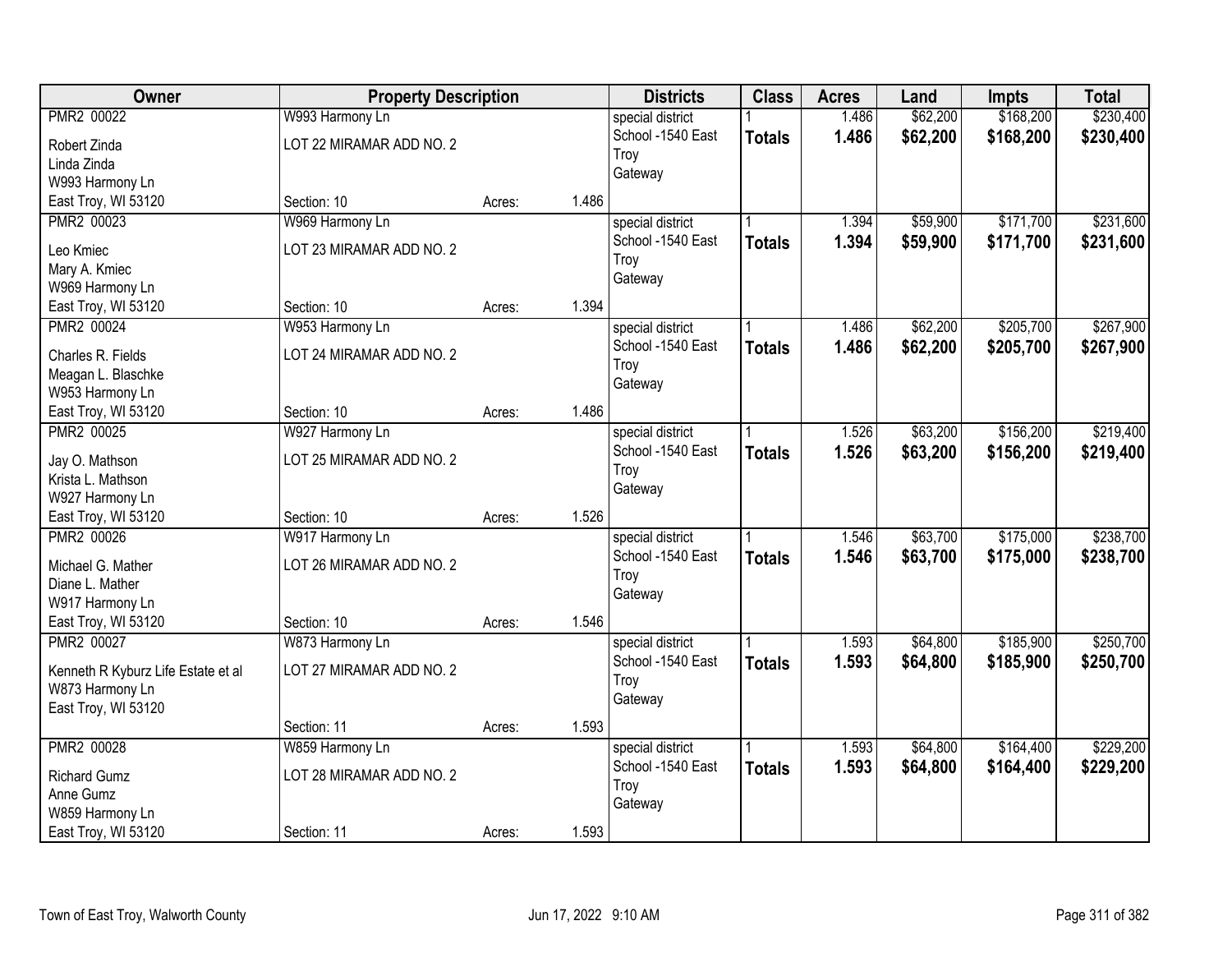| Owner                                | <b>Property Description</b>                   |        |       | <b>Districts</b>  | <b>Class</b>  | <b>Acres</b> | Land      | <b>Impts</b> | <b>Total</b> |
|--------------------------------------|-----------------------------------------------|--------|-------|-------------------|---------------|--------------|-----------|--------------|--------------|
| PMR2 00029                           | W847 Harmony Ln                               |        |       | special district  |               | 1.593        | \$64,800  | \$179,600    | \$244,400    |
| Thomas L. Malicki                    | LOT 29 MIRAMAR ADD NO. 2                      |        |       | School -1540 East | <b>Totals</b> | 1.593        | \$64,800  | \$179,600    | \$244,400    |
| Kim M. Luebstorf                     |                                               |        |       | Troy              |               |              |           |              |              |
| W847 Harmony Ln                      |                                               |        |       | Gateway           |               |              |           |              |              |
| East Troy, WI 53120                  | Section: 11                                   | Acres: | 1.593 |                   |               |              |           |              |              |
| PMR2 00030                           | W831 Harmony Ln                               |        |       | special district  |               | 1.594        | \$64,900  | \$199,100    | \$264,000    |
| Richard P. Sobczak                   | LOT 30 MIRAMAR ADD NO. 2                      |        |       | School -1540 East | <b>Totals</b> | 1.594        | \$64,900  | \$199,100    | \$264,000    |
| W831 Harmony Ln                      |                                               |        |       | Troy              |               |              |           |              |              |
| East Troy, WI 53120                  |                                               |        |       | Gateway           |               |              |           |              |              |
|                                      | Section: 11                                   | Acres: | 1.594 |                   |               |              |           |              |              |
| PMR2 00031                           | W817 Harmony Ln                               |        |       | special district  |               | 1.593        | \$64,800  | \$164,300    | \$229,100    |
|                                      |                                               |        |       | School -1540 East | <b>Totals</b> | 1.593        | \$64,800  | \$164,300    | \$229,100    |
| <b>Rich Gotz</b>                     | LOT 31 MIRAMAR ADD NO. 2                      |        |       | Troy              |               |              |           |              |              |
| Jacqueline Gotz<br>W817 Harmony Ln   |                                               |        |       | Gateway           |               |              |           |              |              |
| East Troy, WI 53120                  | Section: 11                                   | Acres: | 1.593 |                   |               |              |           |              |              |
| PMR2 00032                           | W801 Harmony Ln                               |        |       | special district  |               | 1.593        | \$64,800  | \$170,900    | \$235,700    |
|                                      |                                               |        |       | School -1540 East |               | 1.593        | \$64,800  | \$170,900    | \$235,700    |
| <b>Patrick Preuss</b>                | LOT 32 MIRAMAR ADD NO. 2                      |        |       | Troy              | <b>Totals</b> |              |           |              |              |
| Erika Preuss                         |                                               |        |       | Gateway           |               |              |           |              |              |
| W801 Harmony Ln                      |                                               |        |       |                   |               |              |           |              |              |
| East Troy, WI 53120                  | Section: 11                                   | Acres: | 1.593 |                   |               |              |           |              |              |
| PMR2 00033                           | W779 Harmony Ln                               |        |       | special district  |               | 1.593        | \$64,800  | \$183,800    | \$248,600    |
| David J. Dotzauer                    | LOT 33 MIRAMAR ADD NO. 2                      |        |       | School -1540 East | <b>Totals</b> | 1.593        | \$64,800  | \$183,800    | \$248,600    |
| Patricia R. Dotzauer                 |                                               |        |       | Troy              |               |              |           |              |              |
| W799 Harmony Ln                      |                                               |        |       | Gateway           |               |              |           |              |              |
| East Troy, WI 53120                  | Section: 11                                   | Acres: | 1.593 |                   |               |              |           |              |              |
| PMR2 00034                           | W767 Harmony Ln                               |        |       | special district  |               | 1.525        | \$63,100  | \$145,100    | \$208,200    |
|                                      | LOT 34 MIRAMAR ADD NO. 2                      |        |       | School -1540 East | <b>Totals</b> | 1.525        | \$63,100  | \$145,100    | \$208,200    |
| Sandra L. Hydusek<br>W767 Harmony Ln |                                               |        |       | Troy              |               |              |           |              |              |
| East Troy, WI 53120                  |                                               |        |       | Gateway           |               |              |           |              |              |
|                                      | Section: 11                                   | Acres: | 1.525 |                   |               |              |           |              |              |
| <b>PNAL 00001</b>                    | W1793 Lake Rd                                 |        |       | Lake Beulah Lake  |               | 0.383        | \$454,500 | \$315,900    | \$770,400    |
|                                      |                                               |        |       | Management        | Totals        | 0.383        | \$454,500 | \$315,900    | \$770,400    |
| Nalbert Family Trust                 | LOT 1 NALBERT SUBDIVISION AS RECORDED IN      |        |       | special district  |               |              |           |              |              |
| W1793 Lake Rd                        | CAB C SLIDE 61 WCR LOCATED IN SEC 8 T4N R18E. |        |       | School -1540 East |               |              |           |              |              |
| Mukwonago, WI 53149                  | 14965 SQ FT OMITS PPT-5 & PST-1A              |        |       | Troy              |               |              |           |              |              |
|                                      | Section: 8                                    | Acres: | 0.383 | Gateway           |               |              |           |              |              |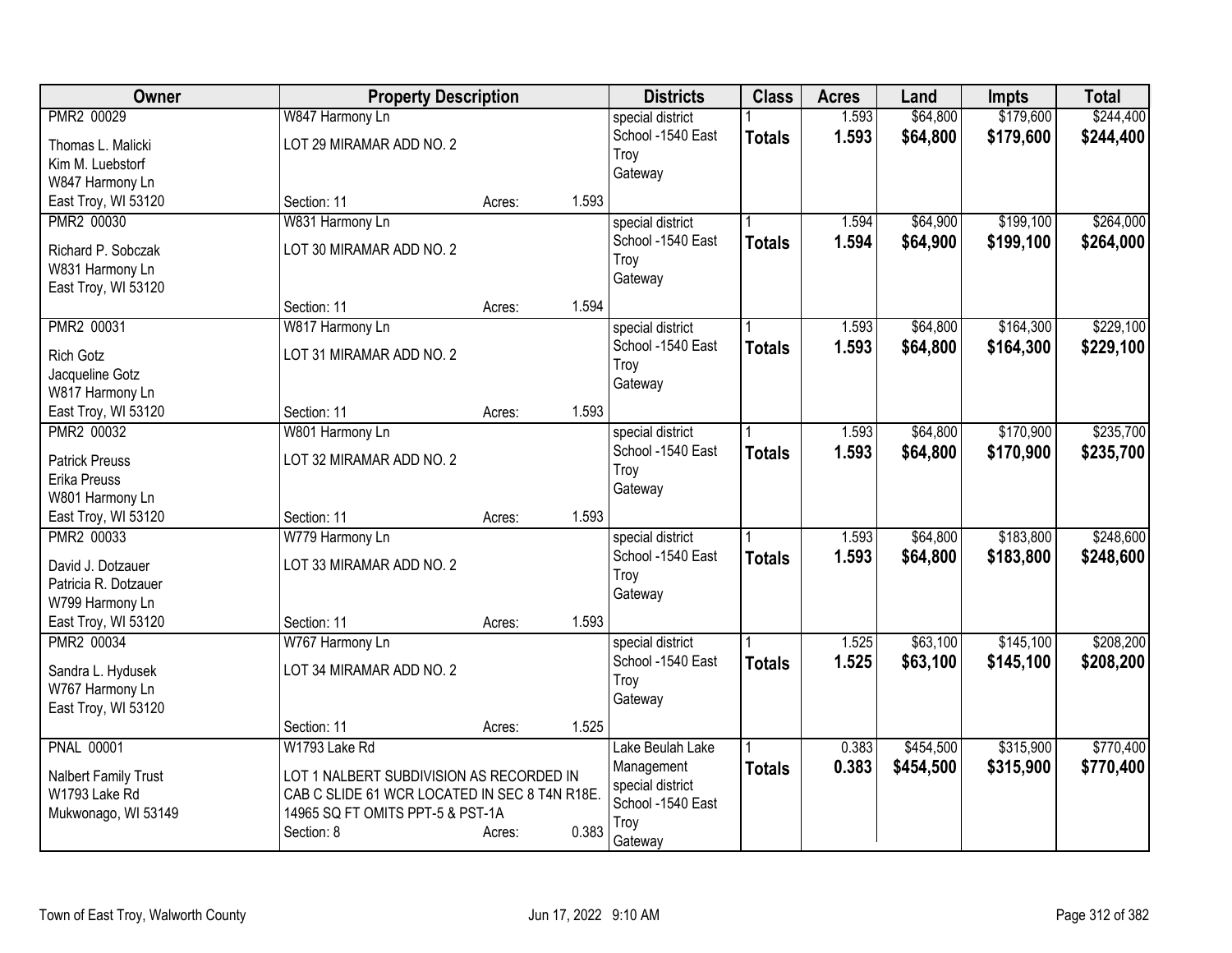| Owner                              | <b>Property Description</b>                             | <b>Districts</b>  | <b>Class</b>           | <b>Acres</b>     | Land        | <b>Impts</b>    | <b>Total</b>    |
|------------------------------------|---------------------------------------------------------|-------------------|------------------------|------------------|-------------|-----------------|-----------------|
| 00007<br>PO.                       | W1591 Sawyer Ln                                         | special district  |                        | 0.776            | \$105,300   | \$45,100        | \$150,400       |
| Elaine Richter                     | COM AT ELY LN LAKE SHORE & SELY LN LOT 20 OAK           | School -1540 East | <b>Totals</b>          | 0.776            | \$105,300   | \$45,100        | \$150,400       |
| 7523 Carter Cir S                  | PARK SUB. S47D E 215.65', S56D50'W 213.75' TO           | Trov              |                        |                  |             |                 |                 |
| Franklin, WI 53132                 | POB, N53D40'W 210.4' TO LAKE SHR, SWLY ALG SHR          | Gateway           |                        |                  |             |                 |                 |
|                                    | 0.776<br>Section: 16<br>Acres:                          |                   |                        |                  |             |                 |                 |
| 00008<br>PO.                       | W1562 Sawyer Ln                                         | special district  | $\overline{X4}$        | 0.228            | \$0         | $\overline{50}$ | \$0             |
|                                    |                                                         | School -1540 East | <b>Totals</b>          | 0.228            | \$0         | \$0             | \$0             |
| Salvation Army                     | COM SW COR SEC 16 T4N R18E, N 2021.6', S88D15'E         | Troy              |                        |                  |             |                 |                 |
| 11315 W Watertown Plank Rd         | 1594', N2D 25'E 223.30', S88D39'E 72.70', N23D25'E      | Gateway           |                        |                  |             |                 |                 |
| Wauwatosa, WI 53226                | 192' TO C/L 20' LANE, N65D25'E ALG C/L 170.70',         |                   |                        |                  |             |                 |                 |
|                                    | 0.228<br>Section: 16<br>Acres:                          |                   |                        |                  |             |                 |                 |
| 00009<br>PO.                       | W1570 Sawyer Ln                                         | special district  |                        | 0.611            | \$132,000   | \$184,000       | \$316,000       |
| William A. Thorrington             | COM AT SW COR SEC 16 T 4 N R 18E, N 2021.70', S         | School -1540 East | <b>Totals</b>          | 0.611            | \$132,000   | \$184,000       | \$316,000       |
| Barbara A. Thorrington             | 88D15' E 1594', N 3D25' E 223.30', S 88 D39' E 72.70',  | Troy              |                        |                  |             |                 |                 |
| W1570 Sawyer Ln                    | N 23D25' E 192' TO POB, N 65D25' E ALG C/L 139.20',     | Gateway           |                        |                  |             |                 |                 |
| East Troy, WI 53120                | Section: 16<br>0.611<br>Acres:                          |                   |                        |                  |             |                 |                 |
| PO 00010                           | W1588 Sawyer Ln                                         | special district  |                        | 1.196            | \$300,700   | \$121,000       | \$421,700       |
|                                    |                                                         | School -1540 East | <b>Totals</b>          | 1.196            | \$300,700   | \$121,000       | \$421,700       |
| R M Krueger Investments, LLC       | COM SW COR SEC 16 T4N R18E, N 2021.7', S88D15'E         | Troy              |                        |                  |             |                 |                 |
| W1591 Sawyer Ln                    | 1594', N2D 25'E 223.3', S88D39'E 72.7', N23D25'E 192'   | Gateway           |                        |                  |             |                 |                 |
| East Troy, WI 53120-0000           | TO C/L RD & POB, N65D25'E 45.9', N10D55'E TO LAKE       |                   |                        |                  |             |                 |                 |
|                                    | Section: 16<br>1.196<br>Acres:                          |                   |                        |                  |             |                 |                 |
| 00011<br>PO                        | W1591 Sawyer Ln                                         | special district  | $\overline{2}$         | 17.500           | \$565,200   | \$342,900       | \$908,100       |
| R M Krueger Investments, LLC       | COM SW COR SEC 16 T4N R18E, N 2021.7', S88D15'E         | School -1540 East | <b>Totals</b>          | 17.500           | \$565,200   | \$342,900       | \$908,100       |
| W1591 Sawyer Ln                    | 785', N0D51' W 913' TO S LAKE SHORE LN & POB,           | Troy              |                        |                  |             |                 |                 |
| East Troy, WI 53120-0000           | N0D51'E 913', S88D15'E 809', N60D29'E 154.4', N10D      | Gateway           |                        |                  |             |                 |                 |
|                                    | 17.500<br>Section: 16<br>Acres:                         |                   |                        |                  |             |                 |                 |
| 00012<br>PO.                       | W1698 Saint Peters Rd                                   | special district  | $\overline{\text{X2}}$ | 16.000           | $\sqrt{30}$ | $\overline{50}$ | $\overline{50}$ |
|                                    |                                                         | School -1540 East | <b>Totals</b>          | 16.000           | \$0         | \$0             | \$0             |
| State of Wisconsin Dept of Natural | COM SW COR SEC 16 T4N R18E, E 20', N 2273',             | Troy              |                        |                  |             |                 |                 |
| Resources                          | S88D15'E 765', N0D51'W 620' TO LAKE SHORE, NWLY         | Gateway           |                        |                  |             |                 |                 |
| PO Box 7921                        | & NLY ALG SHORE TO E & W 1/16 LN IN NW 1/4 SEC,         |                   |                        |                  |             |                 |                 |
| Madison, WI 53707                  | 16.000<br>Section: 16<br>Acres:                         |                   |                        |                  |             |                 |                 |
| PO 00012A                          | Sawyer Ln                                               | special district  |                        | Assessed with PO | 00007       |                 |                 |
| <b>Elaine Richter</b>              | COM AT SW COR SEC 16 T 4 N R 18E, N 2021.70', S         | School -1540 East |                        |                  |             |                 |                 |
| 7523 Carter Cir S                  | 88D15' E 1594', N 2D25' E 223.30', S 88D39' E 72.70', N | Troy              |                        |                  |             |                 |                 |
| Franklin, WI 53132                 | 23D25' E 192' TO PT IN C/L OF A 20' LAND, N 65D25' E    | Gateway           |                        |                  |             |                 |                 |
|                                    | 0.000<br>Section: 16<br>Acres:                          |                   |                        |                  |             |                 |                 |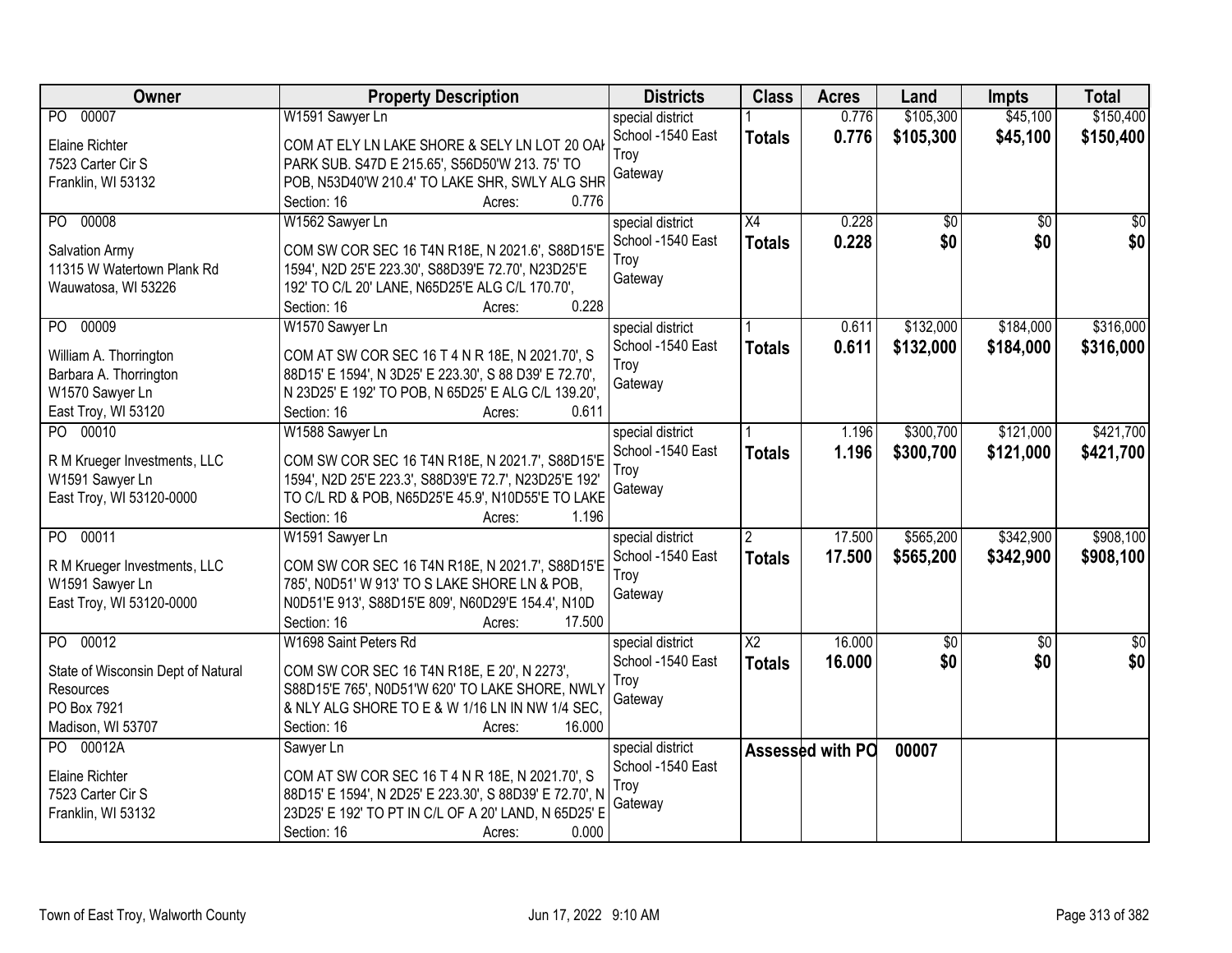| Owner                          | <b>Property Description</b>                         | <b>Districts</b>  | <b>Class</b>  | <b>Acres</b> | Land      | Impts           | <b>Total</b> |
|--------------------------------|-----------------------------------------------------|-------------------|---------------|--------------|-----------|-----------------|--------------|
| PO 00013                       | Sawyer Ln                                           | special district  |               | 0.472        | \$13,000  | $\overline{50}$ | \$13,000     |
| R M Krueger Investments, LLC   | COM SW COR SEC 16 T4N R18E, N 2021.70',             | School -1540 East | <b>Totals</b> | 0.472        | \$13,000  | \$0             | \$13,000     |
| W1591 Sawyer Ln                | S88D15'E 1594', N68D 20'E 154.40', N10D47'E 364.70' | Troy              |               |              |           |                 |              |
| East Troy, WI 53120-0000       | TO C/L OF 20' LANE & POB, N65D 25'E 124.80',        | Gateway           |               |              |           |                 |              |
|                                | 0.472<br>Section: 16<br>Acres:                      |                   |               |              |           |                 |              |
| 00014<br>PO.                   | Sawyer Ln                                           | special district  |               | 0.124        | \$22,800  | $\overline{50}$ | \$22,800     |
|                                |                                                     | School -1540 East | <b>Totals</b> | 0.124        | \$22,800  | \$0             | \$22,800     |
| Sawyer Farms & Meat Plant, Inc | PARCEL LOCATED IN NW1/4 & SW1/4 SEC 16 T4N          | Troy              |               |              |           |                 |              |
| N8826 County Rd Es             | R18E DESC AS COM AT SW COR OF SECTION 16; N         | Gateway           |               |              |           |                 |              |
| East Troy, WI 53120            | 2021.70'; S88D15'3 1594'; N2D25'E 223.30'; S88D39'E |                   |               |              |           |                 |              |
|                                | 0.124<br>Section: 16<br>Acres:                      |                   |               |              |           |                 |              |
| <b>POHE 00001</b>              | N8217 Oak Hills Rd                                  | special district  |               | 5.000        | \$94,500  | \$321,800       | \$416,300    |
| Daniel M. Kuehn                | LOT 1 OAK HILLS ESTATES AS RECORDED IN CAB C        | School -1540 East | <b>Totals</b> | 5.000        | \$94,500  | \$321,800       | \$416,300    |
| Stacey S. Kuehn                | SLIDE 78 WCR LOCATED IN NE 1/4, NW 1/4 & SW 1/4     | Troy              |               |              |           |                 |              |
| N8217 Oak Hill Rd              | OF SE 1/4 SEC 23 T4N R18E. 217800 SQ FT OMITS P     | Gateway           |               |              |           |                 |              |
| East Troy, WI 53120            | 5.000<br>Section: 23<br>Acres:                      |                   |               |              |           |                 |              |
| <b>POHE 00002</b>              | N8235 Oak Hills Rd                                  | special district  |               | 5.641        | \$113,000 | \$357,300       | \$470,300    |
|                                |                                                     | School -1540 East | <b>Totals</b> | 5.641        | \$113,000 | \$357,300       | \$470,300    |
| Scott M. Pershing              | LOT 2 OAK HILLS ESTATES AS RECORDED IN CAB C        | Troy              |               |              |           |                 |              |
| Joanne L. Pershing             | SLIDE 78 WCR LOCATED IN NE 1/4, NW 1/4 & SW 1/4     | Gateway           |               |              |           |                 |              |
| N8235 Oak Hills Dr             | OF SE 1/4 SEC 23 T4N R18E. 244261 SQ FT (GROSS)     |                   |               |              |           |                 |              |
| East Troy, WI 53120            | Section: 23<br>5.641<br>Acres:                      |                   |               |              |           |                 |              |
| <b>POHE 00003</b>              | N8247 Oak Hills Rd                                  | special district  |               | 7.760        | \$139,500 | \$577,800       | \$717,300    |
| Darrell W. Kolp                | LOT 3 OAK HILLS ESTATES AS RECORDED IN CAB C        | School -1540 East | <b>Totals</b> | 7.760        | \$139,500 | \$577,800       | \$717,300    |
| N8247 Oak Hills Dr             | SLIDE 78 WCR LOCATED IN NE 1/4, NW 1/4 & SW 1/4     | Troy              |               |              |           |                 |              |
| East Troy, WI 53120            | OF SE 1/4 SEC 23 T4N R18E. 309395 SQ FT (GROSS)     | Gateway           |               |              |           |                 |              |
|                                | 7.760<br>Section: 23<br>Acres:                      |                   |               |              |           |                 |              |
| <b>POHE 00004</b>              | N8265 Oak Hills Rd                                  | special district  |               | 10.855       | \$178,200 | \$398,100       | \$576,300    |
|                                |                                                     | School -1540 East | <b>Totals</b> | 10.855       | \$178,200 | \$398,100       | \$576,300    |
| Randall P. Fenner              | LOT 4 OAK HILLS ESTATES AS RECORDED IN CAB C        | Trov              |               |              |           |                 |              |
| Margaret A. Fenner             | SLIDE 78 WCR LOCATED IN NE 1/4, NW 1/4 & SW 1/4     | Gateway           |               |              |           |                 |              |
| N265 Oak Hills Dr              | OF SE 1/4 SEC 23 T4N R18E. 473434 SQ FT OMITS P     |                   |               |              |           |                 |              |
| East Troy, WI 53120            | Section: 23<br>10.855<br>Acres:                     |                   |               |              |           |                 |              |
| <b>POHE 00005</b>              | N8279 Oak Hills Rd                                  | special district  |               | 10.423       | \$172,800 | \$311,000       | \$483,800    |
| Deanna H. Fowler               | LOT 5 OAK HILLS ESTATES AS RECORDED IN CAB C        | School -1540 East | <b>Totals</b> | 10.423       | \$172,800 | \$311,000       | \$483,800    |
| Janice L. Barnard              | SLIDE 78 WCR LOCATED IN NE 1/4, NW 1/4 & SW 1/4     | Troy              |               |              |           |                 |              |
| N8279 Oak Hills Dr             | OF SE 1/4 SEC 23 T4N R18E. 455441 SQ FT OMITS P     | Gateway           |               |              |           |                 |              |
| East Troy, WI 53120            | 10.423<br>Section: 23<br>Acres:                     |                   |               |              |           |                 |              |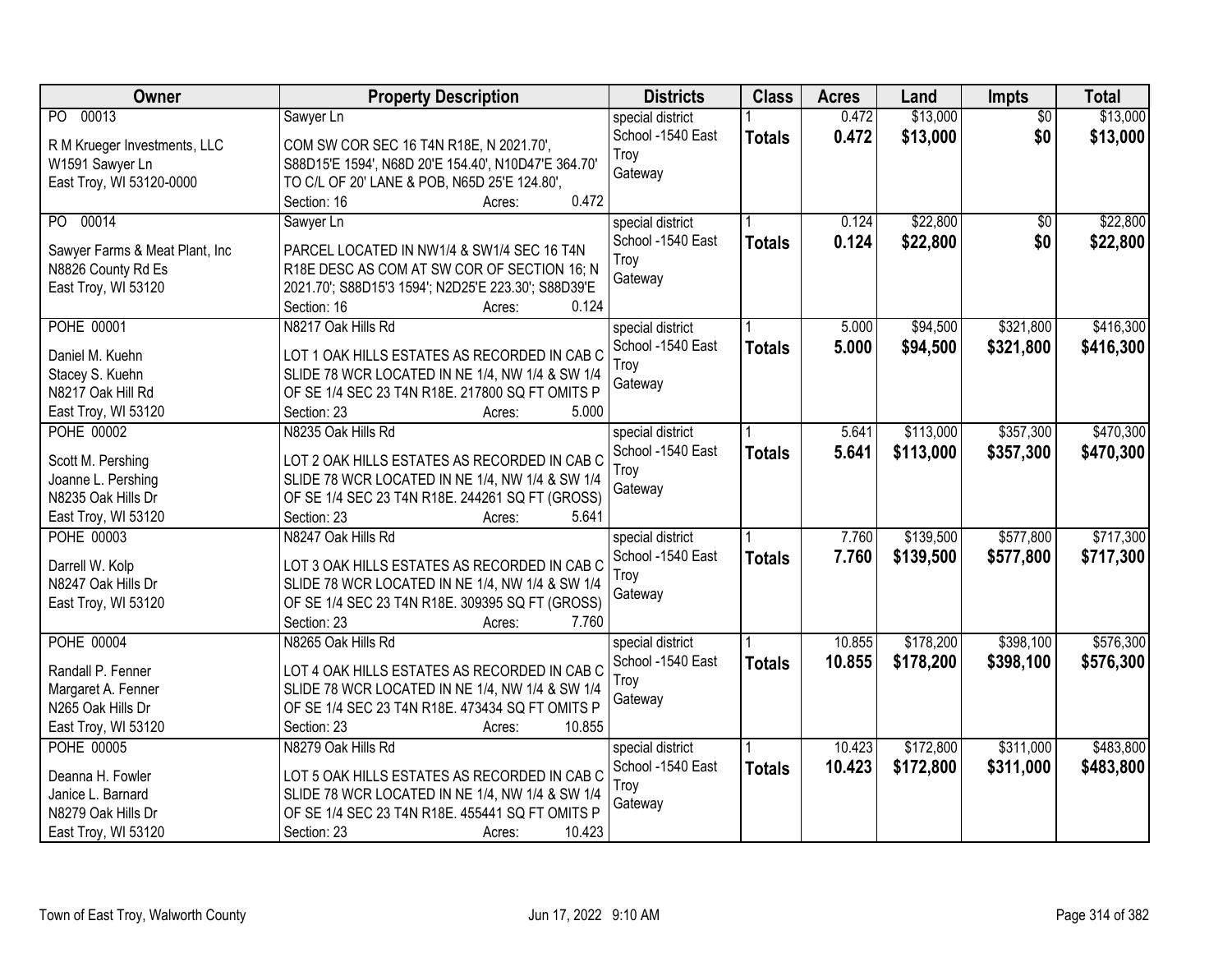| special district<br>School -1540 East<br>6.511<br>\$123,900<br>\$396,300<br>\$520,200<br><b>Totals</b><br>LOT 6 OAK HILLS ESTATES AS RECORDED IN CAB C<br>Scott R. Slusar<br>Troy<br>Karen M. Slusar<br>SLIDE 78 WCR LOCATED IN NE 1/4, NW 1/4 & SW 1/4<br>Gateway<br>N8285 Oak Hills Dr<br>OF SE 1/4 SEC 23 T4N R18E. 283733 SQ FT OMITS P<br>East Troy, WI 53120<br>Section: 23<br>6.511<br>Acres:<br><b>POHE 00007</b><br>special district<br>Assessed with POHE 00003<br>School -1540 East<br>Darrell W. Kolp<br>OUTLOT 1 OAK HILLS ESTATES AS RECORDED IN<br>Troy<br>CAB C SLIDE 78 WCR LOCATED IN NE 1/4, NW 1/4 &<br>N8247 Oak Hills Dr<br>Gateway<br>SW 1/4 OF SE 1/4 SEC 23 T4N R18E. 35405 SQ FT<br>East Troy, WI 53120<br>0.000<br>Section: 23<br>Acres:<br><b>POHE 00008</b><br>special district<br>Assessed with POHE 00002<br>School -1540 East<br>Scott M. Pershing<br>OUTLOT 2 OAK HILLS ESTATES AS RECORDED IN<br>Troy<br>CAB C SLIDE 78 WCR LOCATED IN NE 1/4, NW 1/4 &<br>Joanne L. Pershing<br>Gateway<br>N8235 Oak Hills Dr<br>SW 1/4 OF SE 1/4 SEC 23 T4N R18E. 2141 SQ FT<br>0.000<br>Section: 23<br>East Troy, WI 53120<br>Acres:<br>POP 00001<br>N9167 Oakwood Ln<br>\$493,500<br>\$250,700<br>Lake Beulah Lake<br>1.319<br>1.319<br>\$493,500<br>\$250,700<br>Management<br><b>Totals</b><br>LOTS 1 THRU 3 LOT 4 EXC ELY 20' OAKWOOD PARK<br>Thomas A. Hauke<br>special district<br>N9167 Oakwood Ln<br>School -1540 East<br>Mukwonago, WI 53149<br>Troy<br>1.319<br>Section: 8<br>Acres:<br>Gateway<br>POP 00001A<br>\$288,800<br>\$185,200<br>N9165 Oakwood Ln<br>0.399<br>Lake Beulah Lake<br>0.399<br>\$288,800<br>\$185,200<br>Management<br><b>Totals</b><br>ELY 20' LOT 4; LOT 5 OAKWOOD PARK<br>Henry C. Reichenbach<br>special district<br>Cassandra E. Kebbekus<br>School -1540 East<br>N9165 Oakwood Ln<br>Troy<br>0.399<br>Mukwonago, WI 53149<br>Section: 8<br>Acres:<br>Gateway<br>POP 00001A1<br>\$309,400<br>\$271,200<br>N9155 Oakwood Ln<br>Lake Beulah Lake<br>0.400<br>0.400<br>\$309,400<br>\$271,200<br>Management<br><b>Totals</b><br><b>Bruce Biedar</b><br>LOT 6 & W 20' LOT 7 OAKWOOD PARK<br>special district<br>Dana Dressler<br>School -1540 East<br>N9155 Oakwood Ln<br>Troy<br>0.400<br>Section: 8<br>Mukwonago, WI 53149<br>Acres:<br>Gateway<br>\$162,600<br>POP 00001A2<br>0.471<br>$\overline{50}$<br>Oakwood Ln<br>Lake Beulah Lake<br>\$162,600<br>\$0<br>Management<br>0.471<br><b>Totals</b><br><b>Bruce Biedar</b><br>E 20' OF LOT 7 & PART OF LOTS 8 & 9 OAKWOOD<br>special district<br>PARK SUBD, COM NE COR LOT 7, N49D28'42"W<br>Dana Dressler<br>School -1540 East<br>N9155 Oakwood Ln<br>26.31', S 294.80', S50D47'30"E 25.295', N67D44'24"E<br>Troy<br>0.471<br>Mukwonago, WI 53149<br>Section: 8<br>Acres:<br>Gateway | <b>Owner</b>      | <b>Property Description</b> | <b>Districts</b> | <b>Class</b> | <b>Acres</b> | Land      | <b>Impts</b> | <b>Total</b> |
|-------------------------------------------------------------------------------------------------------------------------------------------------------------------------------------------------------------------------------------------------------------------------------------------------------------------------------------------------------------------------------------------------------------------------------------------------------------------------------------------------------------------------------------------------------------------------------------------------------------------------------------------------------------------------------------------------------------------------------------------------------------------------------------------------------------------------------------------------------------------------------------------------------------------------------------------------------------------------------------------------------------------------------------------------------------------------------------------------------------------------------------------------------------------------------------------------------------------------------------------------------------------------------------------------------------------------------------------------------------------------------------------------------------------------------------------------------------------------------------------------------------------------------------------------------------------------------------------------------------------------------------------------------------------------------------------------------------------------------------------------------------------------------------------------------------------------------------------------------------------------------------------------------------------------------------------------------------------------------------------------------------------------------------------------------------------------------------------------------------------------------------------------------------------------------------------------------------------------------------------------------------------------------------------------------------------------------------------------------------------------------------------------------------------------------------------------------------------------------------------------------------------------------------------------------------------------------------------------------------------------------------------------------------------------------------------------------------------------------------------------------------------------------------------------|-------------------|-----------------------------|------------------|--------------|--------------|-----------|--------------|--------------|
|                                                                                                                                                                                                                                                                                                                                                                                                                                                                                                                                                                                                                                                                                                                                                                                                                                                                                                                                                                                                                                                                                                                                                                                                                                                                                                                                                                                                                                                                                                                                                                                                                                                                                                                                                                                                                                                                                                                                                                                                                                                                                                                                                                                                                                                                                                                                                                                                                                                                                                                                                                                                                                                                                                                                                                                                 | <b>POHE 00006</b> | N8285 Oak Hills Rd          |                  |              | 6.511        | \$123,900 | \$396,300    | \$520,200    |
|                                                                                                                                                                                                                                                                                                                                                                                                                                                                                                                                                                                                                                                                                                                                                                                                                                                                                                                                                                                                                                                                                                                                                                                                                                                                                                                                                                                                                                                                                                                                                                                                                                                                                                                                                                                                                                                                                                                                                                                                                                                                                                                                                                                                                                                                                                                                                                                                                                                                                                                                                                                                                                                                                                                                                                                                 |                   |                             |                  |              |              |           |              |              |
|                                                                                                                                                                                                                                                                                                                                                                                                                                                                                                                                                                                                                                                                                                                                                                                                                                                                                                                                                                                                                                                                                                                                                                                                                                                                                                                                                                                                                                                                                                                                                                                                                                                                                                                                                                                                                                                                                                                                                                                                                                                                                                                                                                                                                                                                                                                                                                                                                                                                                                                                                                                                                                                                                                                                                                                                 |                   |                             |                  |              |              |           |              |              |
|                                                                                                                                                                                                                                                                                                                                                                                                                                                                                                                                                                                                                                                                                                                                                                                                                                                                                                                                                                                                                                                                                                                                                                                                                                                                                                                                                                                                                                                                                                                                                                                                                                                                                                                                                                                                                                                                                                                                                                                                                                                                                                                                                                                                                                                                                                                                                                                                                                                                                                                                                                                                                                                                                                                                                                                                 |                   |                             |                  |              |              |           |              |              |
| \$744,200<br>\$744,200<br>\$474,000<br>\$474,000<br>\$580,600<br>\$580,600                                                                                                                                                                                                                                                                                                                                                                                                                                                                                                                                                                                                                                                                                                                                                                                                                                                                                                                                                                                                                                                                                                                                                                                                                                                                                                                                                                                                                                                                                                                                                                                                                                                                                                                                                                                                                                                                                                                                                                                                                                                                                                                                                                                                                                                                                                                                                                                                                                                                                                                                                                                                                                                                                                                      |                   |                             |                  |              |              |           |              |              |
|                                                                                                                                                                                                                                                                                                                                                                                                                                                                                                                                                                                                                                                                                                                                                                                                                                                                                                                                                                                                                                                                                                                                                                                                                                                                                                                                                                                                                                                                                                                                                                                                                                                                                                                                                                                                                                                                                                                                                                                                                                                                                                                                                                                                                                                                                                                                                                                                                                                                                                                                                                                                                                                                                                                                                                                                 |                   |                             |                  |              |              |           |              |              |
|                                                                                                                                                                                                                                                                                                                                                                                                                                                                                                                                                                                                                                                                                                                                                                                                                                                                                                                                                                                                                                                                                                                                                                                                                                                                                                                                                                                                                                                                                                                                                                                                                                                                                                                                                                                                                                                                                                                                                                                                                                                                                                                                                                                                                                                                                                                                                                                                                                                                                                                                                                                                                                                                                                                                                                                                 |                   |                             |                  |              |              |           |              |              |
|                                                                                                                                                                                                                                                                                                                                                                                                                                                                                                                                                                                                                                                                                                                                                                                                                                                                                                                                                                                                                                                                                                                                                                                                                                                                                                                                                                                                                                                                                                                                                                                                                                                                                                                                                                                                                                                                                                                                                                                                                                                                                                                                                                                                                                                                                                                                                                                                                                                                                                                                                                                                                                                                                                                                                                                                 |                   |                             |                  |              |              |           |              |              |
|                                                                                                                                                                                                                                                                                                                                                                                                                                                                                                                                                                                                                                                                                                                                                                                                                                                                                                                                                                                                                                                                                                                                                                                                                                                                                                                                                                                                                                                                                                                                                                                                                                                                                                                                                                                                                                                                                                                                                                                                                                                                                                                                                                                                                                                                                                                                                                                                                                                                                                                                                                                                                                                                                                                                                                                                 |                   |                             |                  |              |              |           |              |              |
|                                                                                                                                                                                                                                                                                                                                                                                                                                                                                                                                                                                                                                                                                                                                                                                                                                                                                                                                                                                                                                                                                                                                                                                                                                                                                                                                                                                                                                                                                                                                                                                                                                                                                                                                                                                                                                                                                                                                                                                                                                                                                                                                                                                                                                                                                                                                                                                                                                                                                                                                                                                                                                                                                                                                                                                                 |                   |                             |                  |              |              |           |              |              |
|                                                                                                                                                                                                                                                                                                                                                                                                                                                                                                                                                                                                                                                                                                                                                                                                                                                                                                                                                                                                                                                                                                                                                                                                                                                                                                                                                                                                                                                                                                                                                                                                                                                                                                                                                                                                                                                                                                                                                                                                                                                                                                                                                                                                                                                                                                                                                                                                                                                                                                                                                                                                                                                                                                                                                                                                 |                   |                             |                  |              |              |           |              |              |
|                                                                                                                                                                                                                                                                                                                                                                                                                                                                                                                                                                                                                                                                                                                                                                                                                                                                                                                                                                                                                                                                                                                                                                                                                                                                                                                                                                                                                                                                                                                                                                                                                                                                                                                                                                                                                                                                                                                                                                                                                                                                                                                                                                                                                                                                                                                                                                                                                                                                                                                                                                                                                                                                                                                                                                                                 |                   |                             |                  |              |              |           |              |              |
|                                                                                                                                                                                                                                                                                                                                                                                                                                                                                                                                                                                                                                                                                                                                                                                                                                                                                                                                                                                                                                                                                                                                                                                                                                                                                                                                                                                                                                                                                                                                                                                                                                                                                                                                                                                                                                                                                                                                                                                                                                                                                                                                                                                                                                                                                                                                                                                                                                                                                                                                                                                                                                                                                                                                                                                                 |                   |                             |                  |              |              |           |              |              |
|                                                                                                                                                                                                                                                                                                                                                                                                                                                                                                                                                                                                                                                                                                                                                                                                                                                                                                                                                                                                                                                                                                                                                                                                                                                                                                                                                                                                                                                                                                                                                                                                                                                                                                                                                                                                                                                                                                                                                                                                                                                                                                                                                                                                                                                                                                                                                                                                                                                                                                                                                                                                                                                                                                                                                                                                 |                   |                             |                  |              |              |           |              |              |
|                                                                                                                                                                                                                                                                                                                                                                                                                                                                                                                                                                                                                                                                                                                                                                                                                                                                                                                                                                                                                                                                                                                                                                                                                                                                                                                                                                                                                                                                                                                                                                                                                                                                                                                                                                                                                                                                                                                                                                                                                                                                                                                                                                                                                                                                                                                                                                                                                                                                                                                                                                                                                                                                                                                                                                                                 |                   |                             |                  |              |              |           |              |              |
|                                                                                                                                                                                                                                                                                                                                                                                                                                                                                                                                                                                                                                                                                                                                                                                                                                                                                                                                                                                                                                                                                                                                                                                                                                                                                                                                                                                                                                                                                                                                                                                                                                                                                                                                                                                                                                                                                                                                                                                                                                                                                                                                                                                                                                                                                                                                                                                                                                                                                                                                                                                                                                                                                                                                                                                                 |                   |                             |                  |              |              |           |              |              |
|                                                                                                                                                                                                                                                                                                                                                                                                                                                                                                                                                                                                                                                                                                                                                                                                                                                                                                                                                                                                                                                                                                                                                                                                                                                                                                                                                                                                                                                                                                                                                                                                                                                                                                                                                                                                                                                                                                                                                                                                                                                                                                                                                                                                                                                                                                                                                                                                                                                                                                                                                                                                                                                                                                                                                                                                 |                   |                             |                  |              |              |           |              |              |
|                                                                                                                                                                                                                                                                                                                                                                                                                                                                                                                                                                                                                                                                                                                                                                                                                                                                                                                                                                                                                                                                                                                                                                                                                                                                                                                                                                                                                                                                                                                                                                                                                                                                                                                                                                                                                                                                                                                                                                                                                                                                                                                                                                                                                                                                                                                                                                                                                                                                                                                                                                                                                                                                                                                                                                                                 |                   |                             |                  |              |              |           |              |              |
| \$162,600<br>\$162,600                                                                                                                                                                                                                                                                                                                                                                                                                                                                                                                                                                                                                                                                                                                                                                                                                                                                                                                                                                                                                                                                                                                                                                                                                                                                                                                                                                                                                                                                                                                                                                                                                                                                                                                                                                                                                                                                                                                                                                                                                                                                                                                                                                                                                                                                                                                                                                                                                                                                                                                                                                                                                                                                                                                                                                          |                   |                             |                  |              |              |           |              |              |
|                                                                                                                                                                                                                                                                                                                                                                                                                                                                                                                                                                                                                                                                                                                                                                                                                                                                                                                                                                                                                                                                                                                                                                                                                                                                                                                                                                                                                                                                                                                                                                                                                                                                                                                                                                                                                                                                                                                                                                                                                                                                                                                                                                                                                                                                                                                                                                                                                                                                                                                                                                                                                                                                                                                                                                                                 |                   |                             |                  |              |              |           |              |              |
|                                                                                                                                                                                                                                                                                                                                                                                                                                                                                                                                                                                                                                                                                                                                                                                                                                                                                                                                                                                                                                                                                                                                                                                                                                                                                                                                                                                                                                                                                                                                                                                                                                                                                                                                                                                                                                                                                                                                                                                                                                                                                                                                                                                                                                                                                                                                                                                                                                                                                                                                                                                                                                                                                                                                                                                                 |                   |                             |                  |              |              |           |              |              |
|                                                                                                                                                                                                                                                                                                                                                                                                                                                                                                                                                                                                                                                                                                                                                                                                                                                                                                                                                                                                                                                                                                                                                                                                                                                                                                                                                                                                                                                                                                                                                                                                                                                                                                                                                                                                                                                                                                                                                                                                                                                                                                                                                                                                                                                                                                                                                                                                                                                                                                                                                                                                                                                                                                                                                                                                 |                   |                             |                  |              |              |           |              |              |
|                                                                                                                                                                                                                                                                                                                                                                                                                                                                                                                                                                                                                                                                                                                                                                                                                                                                                                                                                                                                                                                                                                                                                                                                                                                                                                                                                                                                                                                                                                                                                                                                                                                                                                                                                                                                                                                                                                                                                                                                                                                                                                                                                                                                                                                                                                                                                                                                                                                                                                                                                                                                                                                                                                                                                                                                 |                   |                             |                  |              |              |           |              |              |
|                                                                                                                                                                                                                                                                                                                                                                                                                                                                                                                                                                                                                                                                                                                                                                                                                                                                                                                                                                                                                                                                                                                                                                                                                                                                                                                                                                                                                                                                                                                                                                                                                                                                                                                                                                                                                                                                                                                                                                                                                                                                                                                                                                                                                                                                                                                                                                                                                                                                                                                                                                                                                                                                                                                                                                                                 |                   |                             |                  |              |              |           |              |              |
|                                                                                                                                                                                                                                                                                                                                                                                                                                                                                                                                                                                                                                                                                                                                                                                                                                                                                                                                                                                                                                                                                                                                                                                                                                                                                                                                                                                                                                                                                                                                                                                                                                                                                                                                                                                                                                                                                                                                                                                                                                                                                                                                                                                                                                                                                                                                                                                                                                                                                                                                                                                                                                                                                                                                                                                                 |                   |                             |                  |              |              |           |              |              |
|                                                                                                                                                                                                                                                                                                                                                                                                                                                                                                                                                                                                                                                                                                                                                                                                                                                                                                                                                                                                                                                                                                                                                                                                                                                                                                                                                                                                                                                                                                                                                                                                                                                                                                                                                                                                                                                                                                                                                                                                                                                                                                                                                                                                                                                                                                                                                                                                                                                                                                                                                                                                                                                                                                                                                                                                 |                   |                             |                  |              |              |           |              |              |
|                                                                                                                                                                                                                                                                                                                                                                                                                                                                                                                                                                                                                                                                                                                                                                                                                                                                                                                                                                                                                                                                                                                                                                                                                                                                                                                                                                                                                                                                                                                                                                                                                                                                                                                                                                                                                                                                                                                                                                                                                                                                                                                                                                                                                                                                                                                                                                                                                                                                                                                                                                                                                                                                                                                                                                                                 |                   |                             |                  |              |              |           |              |              |
|                                                                                                                                                                                                                                                                                                                                                                                                                                                                                                                                                                                                                                                                                                                                                                                                                                                                                                                                                                                                                                                                                                                                                                                                                                                                                                                                                                                                                                                                                                                                                                                                                                                                                                                                                                                                                                                                                                                                                                                                                                                                                                                                                                                                                                                                                                                                                                                                                                                                                                                                                                                                                                                                                                                                                                                                 |                   |                             |                  |              |              |           |              |              |
|                                                                                                                                                                                                                                                                                                                                                                                                                                                                                                                                                                                                                                                                                                                                                                                                                                                                                                                                                                                                                                                                                                                                                                                                                                                                                                                                                                                                                                                                                                                                                                                                                                                                                                                                                                                                                                                                                                                                                                                                                                                                                                                                                                                                                                                                                                                                                                                                                                                                                                                                                                                                                                                                                                                                                                                                 |                   |                             |                  |              |              |           |              |              |
|                                                                                                                                                                                                                                                                                                                                                                                                                                                                                                                                                                                                                                                                                                                                                                                                                                                                                                                                                                                                                                                                                                                                                                                                                                                                                                                                                                                                                                                                                                                                                                                                                                                                                                                                                                                                                                                                                                                                                                                                                                                                                                                                                                                                                                                                                                                                                                                                                                                                                                                                                                                                                                                                                                                                                                                                 |                   |                             |                  |              |              |           |              |              |
|                                                                                                                                                                                                                                                                                                                                                                                                                                                                                                                                                                                                                                                                                                                                                                                                                                                                                                                                                                                                                                                                                                                                                                                                                                                                                                                                                                                                                                                                                                                                                                                                                                                                                                                                                                                                                                                                                                                                                                                                                                                                                                                                                                                                                                                                                                                                                                                                                                                                                                                                                                                                                                                                                                                                                                                                 |                   |                             |                  |              |              |           |              |              |
|                                                                                                                                                                                                                                                                                                                                                                                                                                                                                                                                                                                                                                                                                                                                                                                                                                                                                                                                                                                                                                                                                                                                                                                                                                                                                                                                                                                                                                                                                                                                                                                                                                                                                                                                                                                                                                                                                                                                                                                                                                                                                                                                                                                                                                                                                                                                                                                                                                                                                                                                                                                                                                                                                                                                                                                                 |                   |                             |                  |              |              |           |              |              |
|                                                                                                                                                                                                                                                                                                                                                                                                                                                                                                                                                                                                                                                                                                                                                                                                                                                                                                                                                                                                                                                                                                                                                                                                                                                                                                                                                                                                                                                                                                                                                                                                                                                                                                                                                                                                                                                                                                                                                                                                                                                                                                                                                                                                                                                                                                                                                                                                                                                                                                                                                                                                                                                                                                                                                                                                 |                   |                             |                  |              |              |           |              |              |
|                                                                                                                                                                                                                                                                                                                                                                                                                                                                                                                                                                                                                                                                                                                                                                                                                                                                                                                                                                                                                                                                                                                                                                                                                                                                                                                                                                                                                                                                                                                                                                                                                                                                                                                                                                                                                                                                                                                                                                                                                                                                                                                                                                                                                                                                                                                                                                                                                                                                                                                                                                                                                                                                                                                                                                                                 |                   |                             |                  |              |              |           |              |              |
|                                                                                                                                                                                                                                                                                                                                                                                                                                                                                                                                                                                                                                                                                                                                                                                                                                                                                                                                                                                                                                                                                                                                                                                                                                                                                                                                                                                                                                                                                                                                                                                                                                                                                                                                                                                                                                                                                                                                                                                                                                                                                                                                                                                                                                                                                                                                                                                                                                                                                                                                                                                                                                                                                                                                                                                                 |                   |                             |                  |              |              |           |              |              |
|                                                                                                                                                                                                                                                                                                                                                                                                                                                                                                                                                                                                                                                                                                                                                                                                                                                                                                                                                                                                                                                                                                                                                                                                                                                                                                                                                                                                                                                                                                                                                                                                                                                                                                                                                                                                                                                                                                                                                                                                                                                                                                                                                                                                                                                                                                                                                                                                                                                                                                                                                                                                                                                                                                                                                                                                 |                   |                             |                  |              |              |           |              |              |
|                                                                                                                                                                                                                                                                                                                                                                                                                                                                                                                                                                                                                                                                                                                                                                                                                                                                                                                                                                                                                                                                                                                                                                                                                                                                                                                                                                                                                                                                                                                                                                                                                                                                                                                                                                                                                                                                                                                                                                                                                                                                                                                                                                                                                                                                                                                                                                                                                                                                                                                                                                                                                                                                                                                                                                                                 |                   |                             |                  |              |              |           |              |              |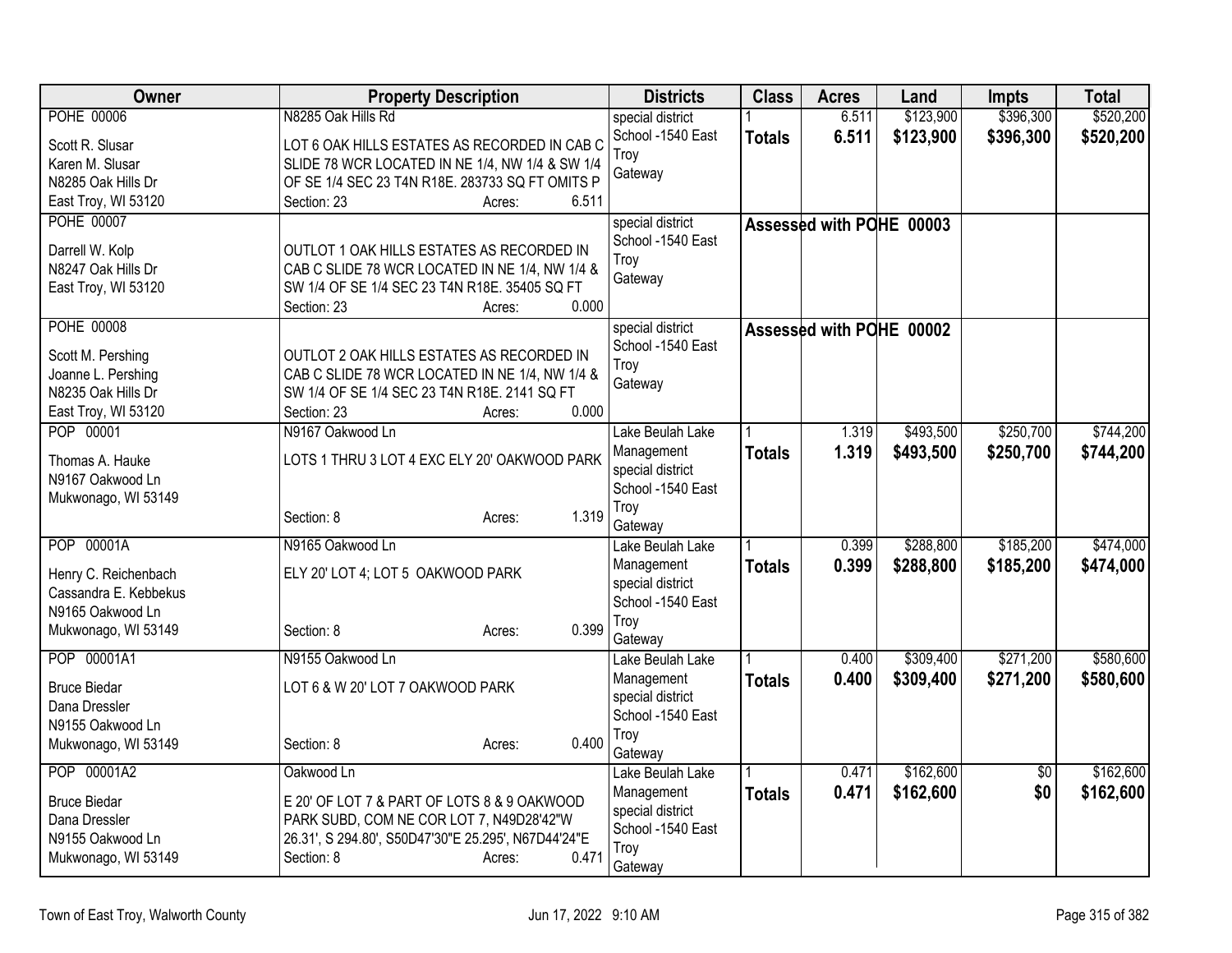| Owner                             | <b>Property Description</b>                      |                 | <b>Districts</b>                      | <b>Class</b>  | <b>Acres</b> | Land      | <b>Impts</b> | <b>Total</b> |
|-----------------------------------|--------------------------------------------------|-----------------|---------------------------------------|---------------|--------------|-----------|--------------|--------------|
| POP 00001C                        | N9145 Oakwood Ln                                 |                 | Lake Beulah Lake                      |               | 0.566        | \$345,700 | \$388,100    | \$733,800    |
| Nikolaos P. Athanasiou            | PT LOTS 8 & 9 OAKWOOD PARK SUB: COM NW COR       |                 | Management                            | <b>Totals</b> | 0.566        | \$345,700 | \$388,100    | \$733,800    |
| Katherine F. Athanasiou           | LOT 8, S49D28'42"E 63.67I' TO POB, S49D28'42"E   |                 | special district                      |               |              |           |              |              |
| 1754 W Fletcher St                | 171.33', S32D51'06"E 63.78' TO PT ON MEANDER LN, |                 | School -1540 East<br>Troy             |               |              |           |              |              |
| Chicago, IL 60657                 | Section: 8                                       | 0.566<br>Acres: | Gateway                               |               |              |           |              |              |
| POP 00002                         | Oakwood Ln                                       |                 | Lake Beulah Lake                      |               | 0.249        | \$88,200  | \$11,700     | \$99,900     |
|                                   | LOTS 10 & 11 OAKWOOD PARK                        |                 | Management                            | <b>Totals</b> | 0.249        | \$88,200  | \$11,700     | \$99,900     |
| Paul S. Burkey<br>Alisa F. Burkey |                                                  |                 | special district                      |               |              |           |              |              |
| 820 Oak Spring Ln                 |                                                  |                 | School -1540 East                     |               |              |           |              |              |
| Libertyville, IL 60048            | Section: 8                                       | 0.249<br>Acres: | Troy                                  |               |              |           |              |              |
|                                   |                                                  |                 | Gateway                               |               |              |           |              |              |
| POP 00004                         | N9119 Oakwood Ln                                 |                 | Lake Beulah Lake                      |               | 0.387        | \$404,200 | \$238,100    | \$642,300    |
| Julie Cudahy                      | LOTS 12 THRU 14 OAKWOOD PARK PER #452852         |                 | Management                            | <b>Totals</b> | 0.387        | \$404,200 | \$238,100    | \$642,300    |
| N9119 Oakwood Ln                  |                                                  |                 | special district<br>School -1540 East |               |              |           |              |              |
| Mukwonago, WI 53149               |                                                  |                 | Troy                                  |               |              |           |              |              |
|                                   | Section: 8                                       | 0.387<br>Acres: | Gateway                               |               |              |           |              |              |
| POP 00005                         | N9111 Oakwood Ln                                 |                 | Lake Beulah Lake                      |               | 0.142        | \$147,000 | \$183,800    | \$330,800    |
| Jeffrey R. Orlowski               | LOT 15 OAKWOOD PARK                              |                 | Management                            | <b>Totals</b> | 0.142        | \$147,000 | \$183,800    | \$330,800    |
| Michelle A. Orlowski              |                                                  |                 | special district                      |               |              |           |              |              |
| N9111 Oakwood Ln                  |                                                  |                 | School -1540 East                     |               |              |           |              |              |
| Mukwonago, WI 53149               | Section: 8                                       | 0.142<br>Acres: | Troy                                  |               |              |           |              |              |
|                                   |                                                  |                 | Gateway                               |               |              |           |              |              |
| POP 00006                         | N9107 Oakwood Ln                                 |                 | Lake Beulah Lake                      |               | 0.507        | \$281,200 | \$117,000    | \$398,200    |
| Sean S. Mcneil                    | LOTS 16 & 17 OAKWOOD PARK                        |                 | Management<br>special district        | <b>Totals</b> | 0.507        | \$281,200 | \$117,000    | \$398,200    |
| Rachel A. Mcneil                  |                                                  |                 | School -1540 East                     |               |              |           |              |              |
| 2245 N Seminary Ave               |                                                  |                 | Troy                                  |               |              |           |              |              |
| Chicago, IL 60614                 | Section: 8                                       | 0.507<br>Acres: | Gateway                               |               |              |           |              |              |
| POP 00007                         | N9103 Oakwood Ln                                 |                 | Lake Beulah Lake                      |               | 0.232        | \$189,500 | \$115,500    | \$305,000    |
| <b>Blake T. Stencel</b>           | LOT 18 EXC NELY 20' OAKWOOD PARK                 |                 | Management                            | <b>Totals</b> | 0.232        | \$189,500 | \$115,500    | \$305,000    |
| N9103 Oakwood Ln                  |                                                  |                 | special district                      |               |              |           |              |              |
| Mukwongo, WI 53149                |                                                  |                 | School -1540 East                     |               |              |           |              |              |
|                                   | Section: 8                                       | 0.232<br>Acres: | Troy                                  |               |              |           |              |              |
|                                   |                                                  |                 | Gateway                               |               |              |           |              |              |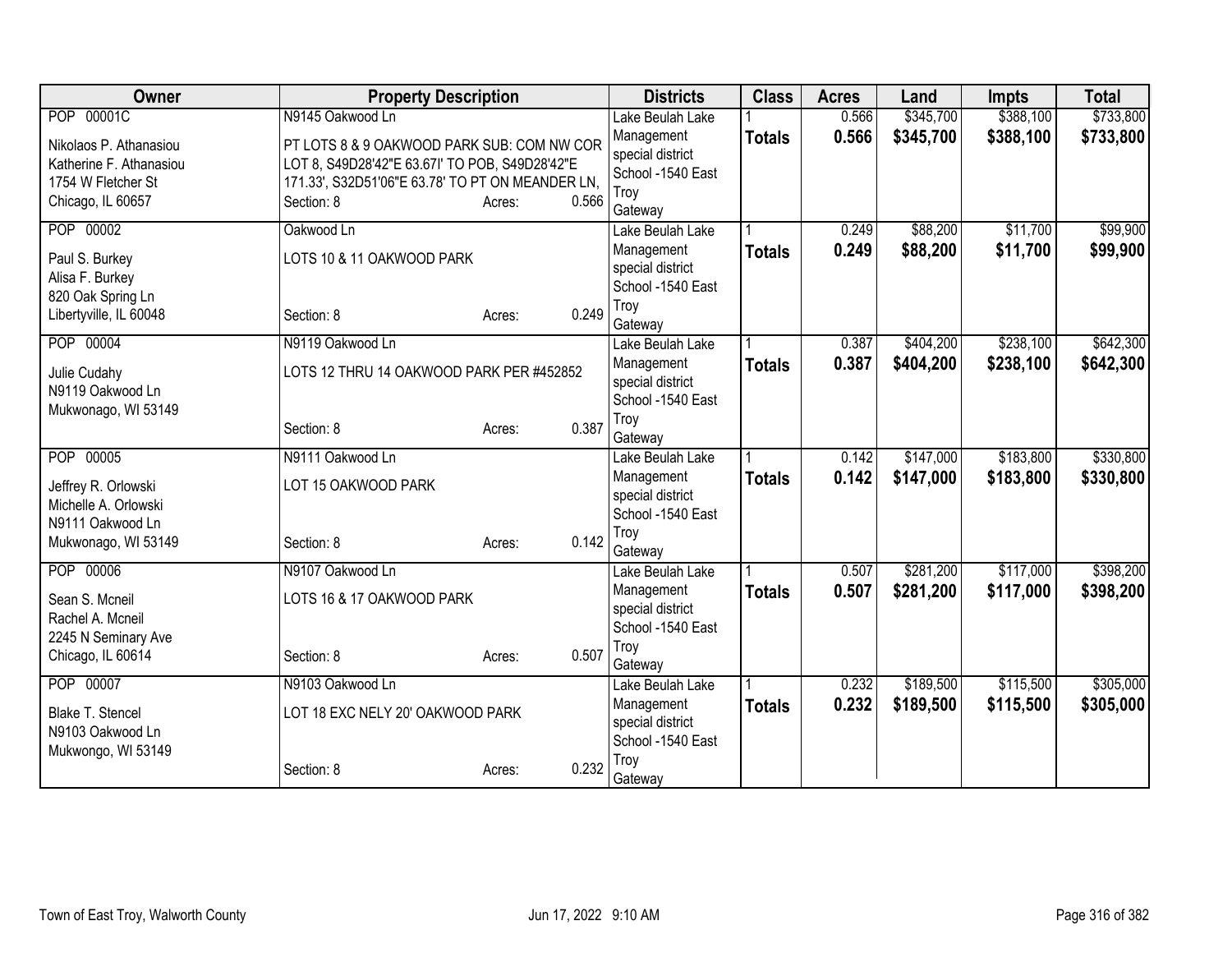| Owner                          | <b>Property Description</b>       |        |       | <b>Districts</b>            | <b>Class</b>  | <b>Acres</b> | Land      | <b>Impts</b>    | <b>Total</b> |
|--------------------------------|-----------------------------------|--------|-------|-----------------------------|---------------|--------------|-----------|-----------------|--------------|
| POP 00008                      | N9102 Oakwood Ln                  |        |       | Lake Beulah Lake            |               | 0.190        | \$255,000 | \$380,700       | \$635,700    |
| Michael Valentine Trust et al  | LOT 19 OAKWOOD PARK               |        |       | Management                  | <b>Totals</b> | 0.190        | \$255,000 | \$380,700       | \$635,700    |
| 1205 Leah Dr                   |                                   |        |       | special district            |               |              |           |                 |              |
| Cary, IL 60013                 |                                   |        |       | School -1540 East           |               |              |           |                 |              |
|                                | Section: 8                        | Acres: | 0.190 | Troy                        |               |              |           |                 |              |
| POP 00009                      | N9110 Oakwood Ln                  |        |       | Gateway<br>Lake Beulah Lake |               | 0.156        | \$207,900 | \$65,200        | \$273,100    |
|                                |                                   |        |       | Management                  |               | 0.156        | \$207,900 | \$65,200        | \$273,100    |
| James W. Humbert Jr            | LOT 20 OAKWOOD PARK               |        |       | special district            | <b>Totals</b> |              |           |                 |              |
| Benjamin V. Trevino            |                                   |        |       | School -1540 East           |               |              |           |                 |              |
| 255 Legend Hts                 |                                   |        |       | Troy                        |               |              |           |                 |              |
| Wales, WI 53183                | Section: 8                        | Acres: | 0.156 | Gateway                     |               |              |           |                 |              |
| POP 00010                      | N9114 Oakwood Ln                  |        |       | Lake Beulah Lake            |               | 0.204        | \$278,400 | \$122,700       | \$401,100    |
| Ronald R. Tracy                | LOT 21; E 1/2 LOT 22 OAKWOOD PARK |        |       | Management                  | <b>Totals</b> | 0.204        | \$278,400 | \$122,700       | \$401,100    |
| 6536 E Barrington Ave          |                                   |        |       | special district            |               |              |           |                 |              |
| Prescott Valley, AZ 86314      |                                   |        |       | School -1540 East           |               |              |           |                 |              |
|                                | Section: 8                        | Acres: | 0.204 | Troy                        |               |              |           |                 |              |
|                                |                                   |        |       | Gateway                     |               |              |           |                 |              |
| POP 00011A                     | Oakwood Ln                        |        |       | Lake Beulah Lake            |               | 0.063        | \$72,000  | $\overline{50}$ | \$72,000     |
| James P Holtermann Trust et al | WLY 1/2 LOT 22 OAKWOOD PARK       |        |       | Management                  | <b>Totals</b> | 0.063        | \$72,000  | \$0             | \$72,000     |
| C/O Karl Holtermann            |                                   |        |       | special district            |               |              |           |                 |              |
| N9120 Oakwood Ln               |                                   |        |       | School -1540 East           |               |              |           |                 |              |
| Mukwonago, WI 53149            | Section: 8                        | Acres: | 0.063 | Troy<br>Gateway             |               |              |           |                 |              |
| POP 00012                      | N9120 Oakwood Ln                  |        |       | Lake Beulah Lake            |               | 0.120        | \$179,600 | \$117,800       | \$297,400    |
|                                |                                   |        |       | Management                  |               | 0.120        | \$179,600 | \$117,800       | \$297,400    |
| James P Holtermann Trust et al | LOT 23 OAKWOOD PARK               |        |       | special district            | <b>Totals</b> |              |           |                 |              |
| C/O Karl Holtermann            |                                   |        |       | School -1540 East           |               |              |           |                 |              |
| N9120 Oakwood Ln               |                                   |        |       | Troy                        |               |              |           |                 |              |
| Mukwonago, WI 53149            | Section: 8                        | Acres: | 0.120 | Gateway                     |               |              |           |                 |              |
| POP 00013A                     | N9124 Oakwood Ln                  |        |       | Lake Beulah Lake            |               | 0.291        | \$428,100 | \$119,900       | \$548,000    |
| Paul S. Burkey                 | LOTS 24 & 25 OAKWOOD PARK         |        |       | Management                  | <b>Totals</b> | 0.291        | \$428,100 | \$119,900       | \$548,000    |
| Alisa F. Burkey                |                                   |        |       | special district            |               |              |           |                 |              |
| 820 Oak Spring Ln              |                                   |        |       | School -1540 East           |               |              |           |                 |              |
| Libertyville, IL 60048         | Section: 8                        | Acres: | 0.291 | Troy                        |               |              |           |                 |              |
|                                |                                   |        |       | Gateway                     |               |              |           |                 |              |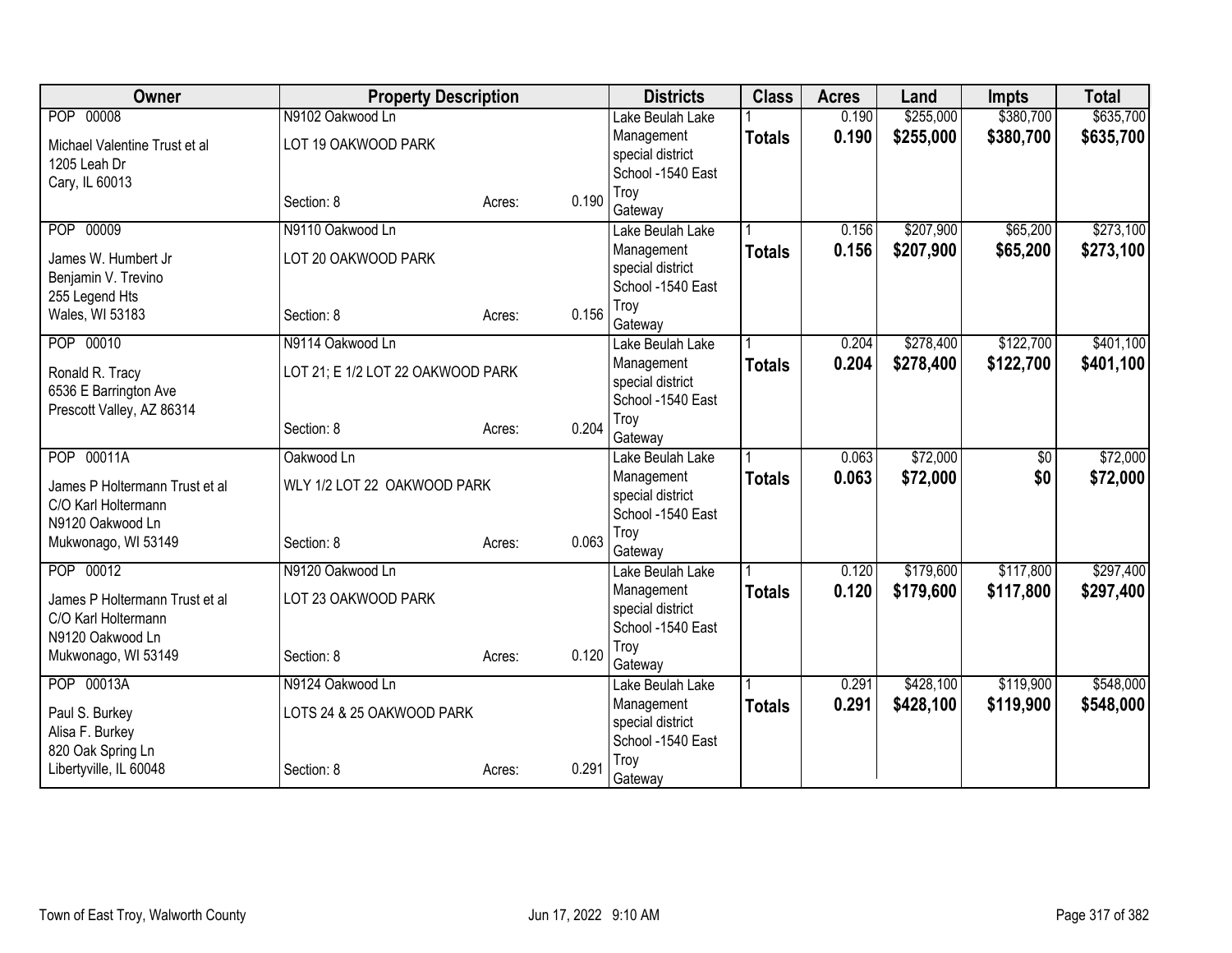| Owner                                                      | <b>Property Description</b>                  |        |       | <b>Districts</b>                      | <b>Class</b>  | <b>Acres</b> | Land      | <b>Impts</b> | <b>Total</b> |
|------------------------------------------------------------|----------------------------------------------|--------|-------|---------------------------------------|---------------|--------------|-----------|--------------|--------------|
| 00014<br><b>POP</b>                                        | N9140 Oakwood Ln                             |        |       | Lake Beulah Lake                      |               | 0.267        | \$475,900 | \$145,200    | \$621,100    |
| Stephen J. Marek                                           | LOT 26. EXC. A TRIANGULAR PARCEL DESC IN VOL |        |       | Management<br>special district        | <b>Totals</b> | 0.267        | \$475,900 | \$145,200    | \$621,100    |
| 13450 Hiview Dr                                            | 333 PG 978 WCR. OAKWOOD PARK                 |        |       | School -1540 East                     |               |              |           |              |              |
| Muskego, WI 53150                                          |                                              |        | 0.267 | Troy                                  |               |              |           |              |              |
|                                                            | Section: 8                                   | Acres: |       | Gateway                               |               |              |           |              |              |
| POP 00015                                                  | N9144 Oakwood Ln                             |        |       | Lake Beulah Lake                      |               | 0.191        | \$300,000 | \$183,000    | \$483,000    |
| Roland K. Bowler II                                        | LOT 27. ALSO A TRIANGULAR PARCEL DESC IN VOL |        |       | Management                            | <b>Totals</b> | 0.191        | \$300,000 | \$183,000    | \$483,000    |
| Min J. Bowler                                              | 333 PG 978 WCR. OAKWOOD PARK                 |        |       | special district<br>School -1540 East |               |              |           |              |              |
| 21620 N Tiffany Ct                                         |                                              |        |       | Troy                                  |               |              |           |              |              |
| Kildeer, IL 60090                                          | Section: 8                                   | Acres: | 0.191 | Gateway                               |               |              |           |              |              |
| POP 00016                                                  | N9148 Oakwood Ln                             |        |       | Lake Beulah Lake                      |               | 0.178        | \$375,000 | \$282,000    | \$657,000    |
| Kathleen Mcfadden Trust                                    | LOT 28 OAKWOOD PARK                          |        |       | Management                            | <b>Totals</b> | 0.178        | \$375,000 | \$282,000    | \$657,000    |
| 41w754 Bowgren Dr                                          |                                              |        |       | special district                      |               |              |           |              |              |
| Elburn, IL 60019                                           |                                              |        |       | School -1540 East<br>Troy             |               |              |           |              |              |
|                                                            | Section: 8                                   | Acres: | 0.178 | Gateway                               |               |              |           |              |              |
| POP 00017                                                  | N9152 Oakwood Ln                             |        |       | Lake Beulah Lake                      |               | 0.434        | \$471,400 | \$95,900     | \$567,300    |
| Parkview Real Estate, LLC                                  | LOT 29 OAKWOOD PARK                          |        |       | Management                            | <b>Totals</b> | 0.434        | \$471,400 | \$95,900     | \$567,300    |
| N9081 Oakwood Ln                                           |                                              |        |       | special district                      |               |              |           |              |              |
| Mukwonago, WI 53149                                        |                                              |        |       | School -1540 East<br>Troy             |               |              |           |              |              |
|                                                            | Section: 8                                   | Acres: | 0.434 | Gateway                               |               |              |           |              |              |
| POP 00018                                                  | N9162 Oakwood Ln                             |        |       | Lake Beulah Lake                      |               | 0.454        | \$359,600 | \$189,600    | \$549,200    |
| Todd A. Krueger                                            | LOT 30 OAKWOOD PARK                          |        |       | Management                            | <b>Totals</b> | 0.454        | \$359,600 | \$189,600    | \$549,200    |
| Heather B. Krueger                                         |                                              |        |       | special district                      |               |              |           |              |              |
| N9162 Oakwood Ln                                           |                                              |        |       | School -1540 East                     |               |              |           |              |              |
| Mukwonago, WI 53149                                        | Section: 8                                   | Acres: | 0.454 | Troy<br>Gateway                       |               |              |           |              |              |
| POP 00019                                                  | N9174 Oakwood Ln                             |        |       | Lake Beulah Lake                      |               | 2.310        | \$724,000 | \$198,500    | \$922,500    |
|                                                            |                                              |        |       | Management                            | <b>Totals</b> | 2.310        | \$724,000 | \$198,500    | \$922,500    |
| <b>Ronald Wainer Trust</b><br>Andrea Franklin Wainer Trust | LOTS 31 THRU 35 OAKWOOD PARK                 |        |       | special district                      |               |              |           |              |              |
| 849 Bristol Dr                                             |                                              |        |       | School -1540 East                     |               |              |           |              |              |
| Deerfield, IL 60015                                        | Section: 8                                   | Acres: | 2.310 | Troy                                  |               |              |           |              |              |
| POT 00001                                                  | N9257 Deer Path Rd                           |        |       | Gateway<br>special district           |               | 0.230        | \$23,900  | \$0          | \$23,900     |
|                                                            |                                              |        |       | School -1540 East                     | <b>Totals</b> | 0.230        | \$23,900  | \$0          | \$23,900     |
| Lloyd S. Mcindoe<br>W4042 Woodview Trace                   | LOTS 1 & 2 O TON KAH                         |        |       | Troy                                  |               |              |           |              |              |
| East Troy, WI 53120                                        |                                              |        |       | Gateway                               |               |              |           |              |              |
|                                                            | Section: 10                                  | Acres: | 0.230 |                                       |               |              |           |              |              |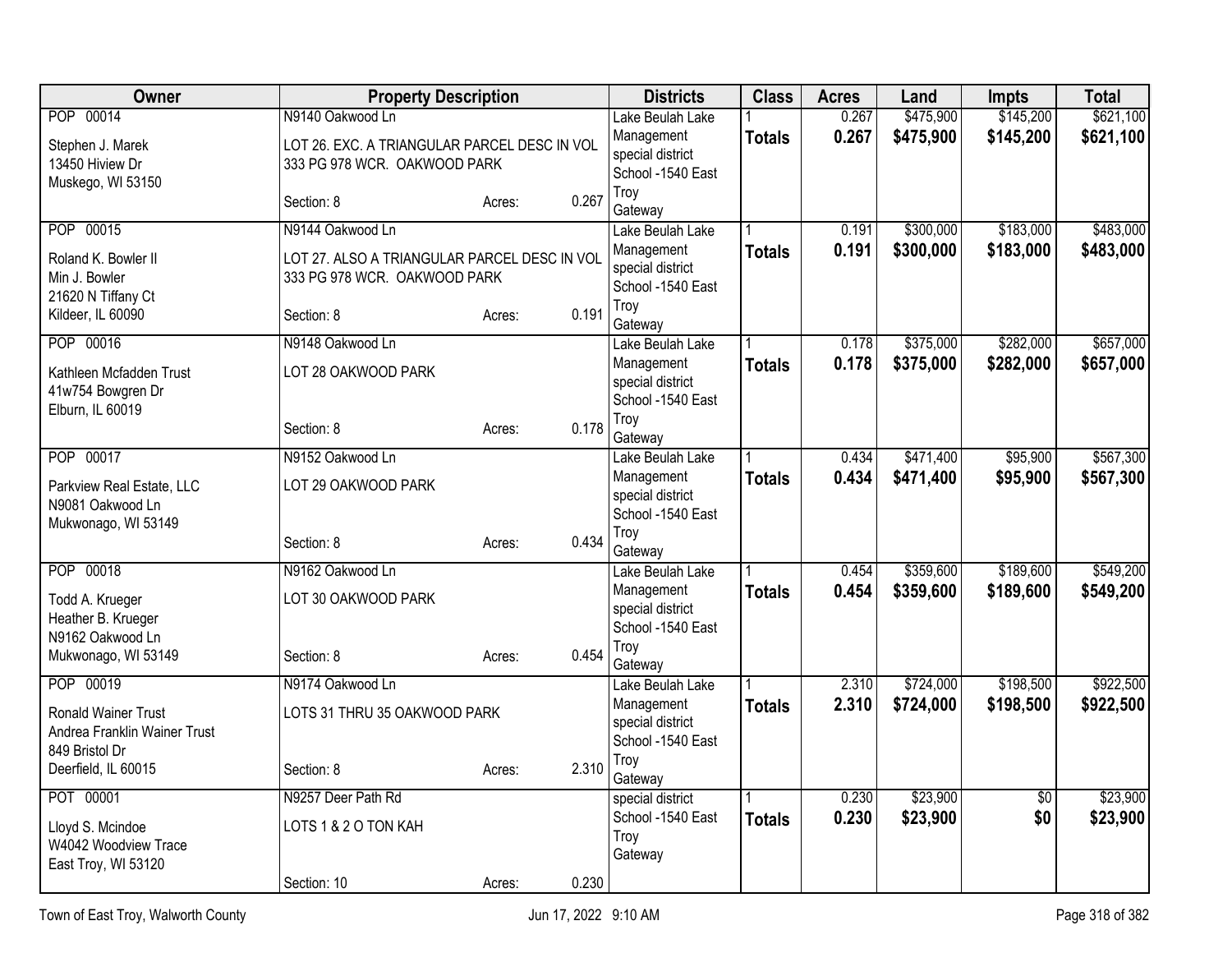| Owner                          |                                               | <b>Property Description</b> |       | <b>Districts</b>  | <b>Class</b>  | <b>Acres</b> | Land     | <b>Impts</b>    | <b>Total</b> |
|--------------------------------|-----------------------------------------------|-----------------------------|-------|-------------------|---------------|--------------|----------|-----------------|--------------|
| POT 00002                      | N9257 Deer Path Rd                            |                             |       | special district  |               | 0.231        | \$23,900 | \$63,300        | \$87,200     |
| Lloyd S. Mcindoe               | LOTS 3 & 4 O TON KAH                          |                             |       | School -1540 East | <b>Totals</b> | 0.231        | \$23,900 | \$63,300        | \$87,200     |
| W4042 Woodview Trace           |                                               |                             |       | Troy              |               |              |          |                 |              |
| East Troy, WI 53120            |                                               |                             |       | Gateway           |               |              |          |                 |              |
|                                | Section: 10                                   | Acres:                      | 0.231 |                   |               |              |          |                 |              |
| POT 00003                      | Deer Path Rd                                  |                             |       | special district  |               | 0.116        | \$13,900 | \$0             | \$13,900     |
| Lloyd S. Mcindoe               | LOT 5 O TON KAH                               |                             |       | School -1540 East | <b>Totals</b> | 0.116        | \$13,900 | \$0             | \$13,900     |
| W4042 Woodview Trace           |                                               |                             |       | Troy              |               |              |          |                 |              |
| East Troy, WI 53120            |                                               |                             |       | Gateway           |               |              |          |                 |              |
|                                | Section: 10                                   | Acres:                      | 0.116 |                   |               |              |          |                 |              |
| POT 00004                      | Deer Path Rd                                  |                             |       | special district  |               | 0.278        | \$13,700 | \$0             | \$13,700     |
| Michael E. Dau                 | LOTS 6 & 7 O TON KAH                          |                             |       | School -1540 East | <b>Totals</b> | 0.278        | \$13,700 | \$0             | \$13,700     |
| Jill P. Muck                   |                                               |                             |       | Troy              |               |              |          |                 |              |
| N9185 Deer Path Rd             |                                               |                             |       | Gateway           |               |              |          |                 |              |
| East Troy, WI 53120            | Section: 10                                   | Acres:                      | 0.298 |                   |               |              |          |                 |              |
| POT 00004A                     | Deer Path Rd                                  |                             |       | special district  |               | 0.277        | \$27,200 | \$0             | \$27,200     |
|                                |                                               |                             |       | School -1540 East | <b>Totals</b> | 0.277        | \$27,200 | \$0             | \$27,200     |
| Michael E. Dau                 | LOTS 8 & 9 ALSO THE N 1/2 OF VACATED TERRACE  |                             |       | Troy              |               |              |          |                 |              |
| Jill P. Muck                   | DR AS VACATED UNDER DOC. #392740 O TON KAH    |                             |       | Gateway           |               |              |          |                 |              |
| N9185 Deer Path Rd             |                                               |                             |       |                   |               |              |          |                 |              |
| East Troy, WI 53120            | Section: 10                                   | Acres:                      | 0.304 |                   |               |              |          |                 |              |
| POT 00005                      | N9185 Deer Path Rd                            |                             |       | special district  |               | 0.529        | \$44,900 | \$440,600       | \$485,500    |
| Michael E. Dau                 | LOTS 10 THRU 14 O TON KAH ALSO N 1/2 OF       |                             |       | School -1540 East | <b>Totals</b> | 0.529        | \$44,900 | \$440,600       | \$485,500    |
| Jill P. Muck                   | VACATED TERRACE DR LYING ADJ TO LOTS 10-12    |                             |       | Troy              |               |              |          |                 |              |
| N9185 Deer Path Rd             | AS VACATED UNDER DOC. #392740                 |                             |       | Gateway           |               |              |          |                 |              |
| East Troy, WI 53120            | Section: 10                                   | Acres:                      | 0.585 |                   |               |              |          |                 |              |
| POT 00005A                     | Ravine Dr                                     |                             |       | special district  |               | 0.665        | \$52,000 | $\sqrt{6}$      | \$52,000     |
| Lloyd S. Mcindoe               | LOTS 16 THRU 20 O TON KAH ALSO TRIANGULAR     |                             |       | School -1540 East | <b>Totals</b> | 0.665        | \$52,000 | \$0             | \$52,000     |
| W4042 Woodview Trace           | PARCEL LYING W OF LOT 19 & E OF O TON KAH DR. |                             |       | Troy              |               |              |          |                 |              |
| East Troy, WI 53120            |                                               |                             |       | Gateway           |               |              |          |                 |              |
|                                | Section: 10                                   | Acres:                      | 0.665 |                   |               |              |          |                 |              |
| POT 00006                      | Ravine Dr                                     |                             |       | special district  |               | 0.519        | \$44,300 | $\overline{50}$ | \$44,300     |
|                                | LOTS 21 THRU 24 O TON KAH                     |                             |       | School -1540 East | <b>Totals</b> | 0.519        | \$44,300 | \$0             | \$44,300     |
| Michael E. Dau<br>Jill P. Muck |                                               |                             |       | Troy              |               |              |          |                 |              |
| N9185 Deer Path Rd             |                                               |                             |       | Gateway           |               |              |          |                 |              |
| East Troy, WI 53120            | Section: 10                                   | Acres:                      | 0.519 |                   |               |              |          |                 |              |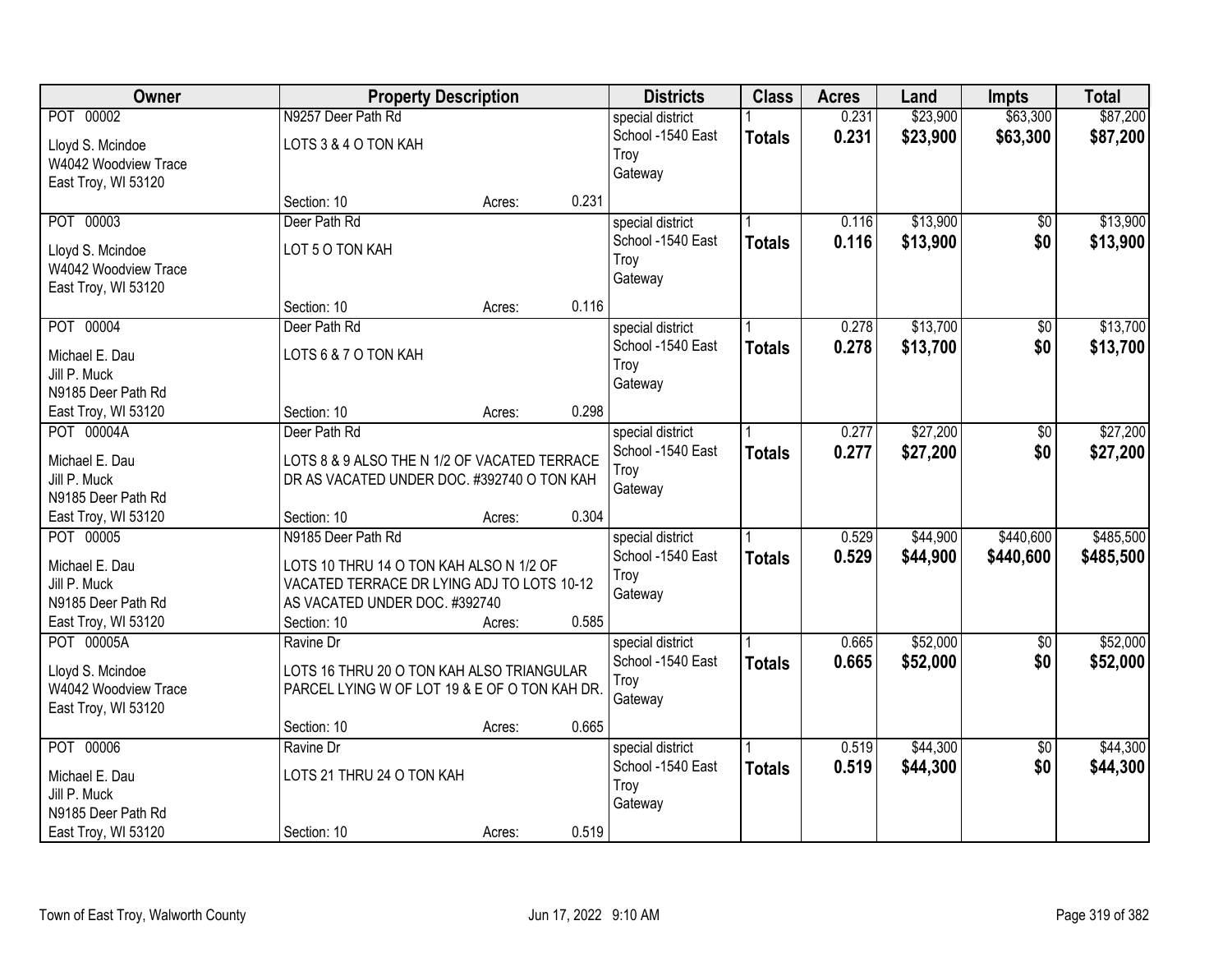| Owner                | <b>Property Description</b>                    | <b>Districts</b>  | <b>Class</b>  | <b>Acres</b> | Land     | Impts           | <b>Total</b> |
|----------------------|------------------------------------------------|-------------------|---------------|--------------|----------|-----------------|--------------|
| POT 00006A           | Ravine Dr                                      | special district  |               | 0.090        | \$3,800  | $\overline{50}$ | \$3,800      |
| Michael E. Dau       | COM AT SW COR LOT 24 O TON KAH SUBD, COM       | School -1540 East | <b>Totals</b> | 0.090        | \$3,800  | \$0             | \$3,800      |
| Jill P. Muck         | SWLY TO W LN HWY, & INTER SLY LN LOT 24, BEING | Troy              |               |              |          |                 |              |
| N9185 Deer Path Rd   | POB, CONT SWLY TO WATERS EDGE NWLY TO A PT     | Gateway           |               |              |          |                 |              |
| East Troy, WI 53120  | Section: 10<br>Acres:<br>0.056                 |                   |               |              |          |                 |              |
| POT 00006A1          | Ravine Dr                                      | special district  |               | 0.078        | \$3,300  | $\overline{50}$ | \$3,300      |
|                      |                                                | School -1540 East | <b>Totals</b> | 0.078        | \$3,300  | \$0             | \$3,300      |
| Ronald E. Naber      | COM SW COR LOT 24 O TON KAH SUB, SWLY TO W     | Troy              |               |              |          |                 |              |
| W3932 Hwy 20         | LN HWY & INTER SLY LN LOT 24, BEING POB, SWLY  | Gateway           |               |              |          |                 |              |
| East Troy, WI 53120  | TO WATERS EDGE, NWLY TO PT ON NWLY TO PT ON    |                   |               |              |          |                 |              |
|                      | 0.078<br>Section: 10<br>Acres:                 |                   |               |              |          |                 |              |
| POT 00007            | Ravine Dr                                      | special district  |               | 0.309        | \$29,500 | $\overline{50}$ | \$29,500     |
| Michael E. Dau       | LOTS 25, 26 & 27 O TON KAH ALSO S 1/2 OF       | School -1540 East | <b>Totals</b> | 0.309        | \$29,500 | \$0             | \$29,500     |
| Jill P. Muck         | VACATED TERRACE DR ADJ TO LOT 26 AS            | Troy              |               |              |          |                 |              |
| N9185 Deer Path Rd   | VACATED UNDER DOC. #392740 PER DOC. #393810    | Gateway           |               |              |          |                 |              |
| East Troy, WI 53120  | 0.380<br>Section: 10<br>Acres:                 |                   |               |              |          |                 |              |
| POT 00008            | N9214 Ravine Dr                                | special district  |               | 0.554        | \$46,200 | \$119,300       | \$165,500    |
|                      |                                                | School -1540 East | <b>Totals</b> | 0.554        | \$46,200 | \$119,300       | \$165,500    |
| Lloyd S. Mcindoe     | LOTS 28 THRU 31 O TON KAH ALSO S 1/2 OF        | Troy              |               |              |          |                 |              |
| W4042 Woodview Trace | VACATED TERRACE DR AS VACATED UNDER DOC.       | Gateway           |               |              |          |                 |              |
| East Troy, WI 53120  | #392740                                        |                   |               |              |          |                 |              |
|                      | 0.554<br>Section: 10<br>Acres:                 |                   |               |              |          |                 |              |
| POT 00010            | N9204 Ravine Dr                                | special district  |               | 0.680        | \$52,800 | \$139,200       | \$192,000    |
| Gregory J. Spencer   | LOTS 32 THRU 36 O TON KAH                      | School -1540 East | <b>Totals</b> | 0.680        | \$52,800 | \$139,200       | \$192,000    |
| Jeanne M. Spencer    |                                                | Troy              |               |              |          |                 |              |
| N9204 Ravine Dr      |                                                | Gateway           |               |              |          |                 |              |
| East Troy, WI 53120  | 0.680<br>Section: 10<br>Acres:                 |                   |               |              |          |                 |              |
| POT 00012B           | N9234 Deer Path Rd                             | special district  |               | 0.142        | \$19,400 | \$138,700       | \$158,100    |
|                      |                                                | School -1540 East | <b>Totals</b> | 0.142        | \$19,400 | \$138,700       | \$158,100    |
| Brian M. Reed        | LOT 38 O TON KAH                               | Troy              |               |              |          |                 |              |
| Pamela M. Reed       |                                                | Gateway           |               |              |          |                 |              |
| N9234 Deer Path Rd   |                                                |                   |               |              |          |                 |              |
| East Troy, WI 53120  | 0.142<br>Section: 10<br>Acres:                 |                   |               |              |          |                 |              |
| POT 00014            | N9234 Deer Path Rd                             | special district  |               | 0.138        | \$15,800 | $\overline{50}$ | \$15,800     |
| Brian M. Reed        | LOT 40 O TON KAH                               | School -1540 East | <b>Totals</b> | 0.138        | \$15,800 | \$0             | \$15,800     |
| Pamela M. Reed       |                                                | Troy              |               |              |          |                 |              |
| N9234 Deer Path Rd   |                                                | Gateway           |               |              |          |                 |              |
| East Troy, WI 53120  | 0.138<br>Section: 10<br>Acres:                 |                   |               |              |          |                 |              |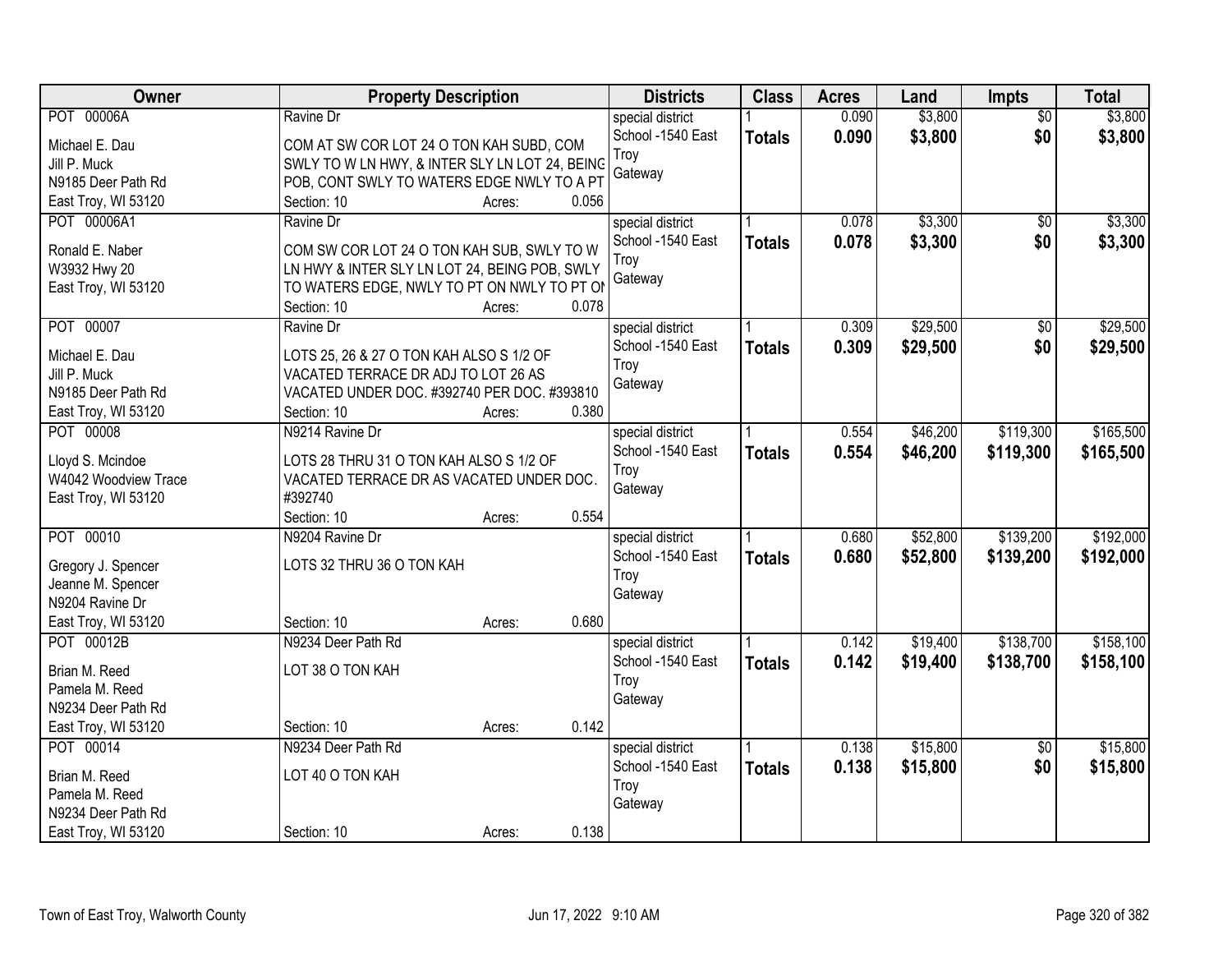| Owner                         | <b>Property Description</b>                    |        |       | <b>Districts</b>  | <b>Class</b>  | <b>Acres</b> | Land     | <b>Impts</b>    | <b>Total</b> |
|-------------------------------|------------------------------------------------|--------|-------|-------------------|---------------|--------------|----------|-----------------|--------------|
| POT 00015                     | N9198 Ravine Dr                                |        |       | special district  |               | 0.643        | \$50,800 | \$96,700        | \$147,500    |
| Daniel J. Brede               | LOTS 37, 39, 41, 43 & 45 O TON KAH PER #776032 |        |       | School -1540 East | <b>Totals</b> | 0.643        | \$50,800 | \$96,700        | \$147,500    |
| Linda S. Brede                |                                                |        |       | Troy              |               |              |          |                 |              |
| N9198 Ravine Dr               |                                                |        |       | Gateway           |               |              |          |                 |              |
| East Troy, WI 53120           | Section: 10                                    | Acres: | 0.643 |                   |               |              |          |                 |              |
| POT 00016                     |                                                |        |       | special district  |               | 0.138        | \$15,800 | \$0             | \$15,800     |
|                               |                                                |        |       | School -1540 East | <b>Totals</b> | 0.138        | \$15,800 | \$0             | \$15,800     |
| Brian M. Reed                 | LOT 42 O TON KAH                               |        |       | Troy              |               |              |          |                 |              |
| Pamela M. Reed                |                                                |        |       | Gateway           |               |              |          |                 |              |
| N9234 Deer Path Rd            |                                                |        |       |                   |               |              |          |                 |              |
| East Troy, WI 53120           | Section: 10                                    | Acres: | 0.138 |                   |               |              |          |                 |              |
| POT 00017A                    |                                                |        |       | special district  |               | 0.138        | \$15,800 | \$0             | \$15,800     |
| Brian M. Reed                 | LOT 44 O TON KAH                               |        |       | School -1540 East | <b>Totals</b> | 0.138        | \$15,800 | \$0             | \$15,800     |
| Pamela M. Reed                |                                                |        |       | Troy              |               |              |          |                 |              |
| N9234 Deer Path Rd            |                                                |        |       | Gateway           |               |              |          |                 |              |
| East Troy, WI 53120           | Section: 10                                    | Acres: | 0.138 |                   |               |              |          |                 |              |
| POT 00018                     |                                                |        |       | special district  |               | 0.138        | \$15,800 | \$0             | \$15,800     |
|                               |                                                |        |       | School -1540 East | <b>Totals</b> | 0.138        | \$15,800 | \$0             | \$15,800     |
| Brian M. Reed                 | LOT 46 O TON KAH                               |        |       | Troy              |               |              |          |                 |              |
| Pamela M. Reed                |                                                |        |       | Gateway           |               |              |          |                 |              |
| N9234 Deer Path Rd            |                                                |        |       |                   |               |              |          |                 |              |
| East Troy, WI 53120           | Section: 10                                    | Acres: | 0.138 |                   |               |              |          |                 |              |
| POT 00018A                    | N9176 Ravine Dr                                |        |       | special district  |               | 0.790        | \$58,500 | \$117,000       | \$175,500    |
| Housing & Urban Development   | LOTS 47 THRU 52 O TON KAH                      |        |       | School -1540 East | <b>Totals</b> | 0.790        | \$58,500 | \$117,000       | \$175,500    |
| 2000 N Classen Blvd Ste #3200 |                                                |        |       | Troy              |               |              |          |                 |              |
| Oklahoma City, OK 73106       |                                                |        |       | Gateway           |               |              |          |                 |              |
|                               | Section: 10                                    | Acres: | 0.790 |                   |               |              |          |                 |              |
| POT 00018D                    | N9168 Ravine Dr                                |        |       | special district  |               | 0.359        | \$33,100 | \$145,600       | \$178,700    |
|                               |                                                |        |       | School -1540 East | <b>Totals</b> | 0.359        | \$33,100 | \$145,600       | \$178,700    |
| Erin Savage                   | LOTS 53 THRU 55 O TON KAH                      |        |       | Troy              |               |              |          |                 |              |
| N9168 Ravine Dr               |                                                |        |       | Gateway           |               |              |          |                 |              |
| East Troy, WI 53120           |                                                |        |       |                   |               |              |          |                 |              |
|                               | Section: 10                                    | Acres: | 0.359 |                   |               |              |          |                 |              |
| POT 00018F                    | Ravine Dr                                      |        |       | special district  |               | 0.188        | \$20,200 | $\overline{50}$ | \$20,200     |
| Erin Savage                   | LOTS 56 & 57 O TON KAH                         |        |       | School -1540 East | <b>Totals</b> | 0.188        | \$20,200 | \$0             | \$20,200     |
| N9168 Ravine Dr               |                                                |        |       | Troy              |               |              |          |                 |              |
| East Troy, WI 53120           |                                                |        |       | Gateway           |               |              |          |                 |              |
|                               | Section: 10                                    | Acres: | 0.188 |                   |               |              |          |                 |              |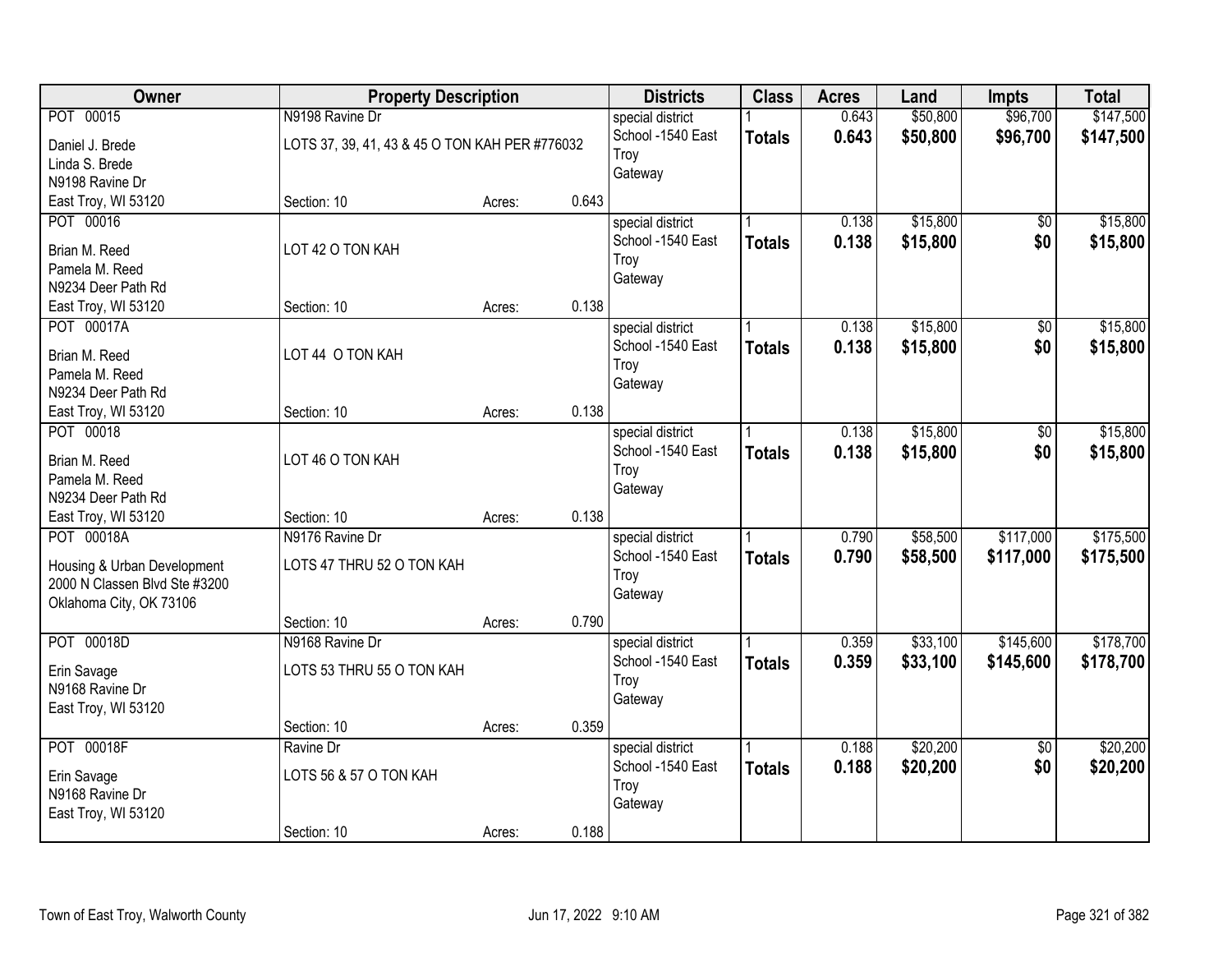| Owner                                 | <b>Property Description</b>                            | <b>Districts</b> | <b>Class</b>                          | <b>Acres</b>  | Land  | <b>Impts</b> | <b>Total</b>    |           |
|---------------------------------------|--------------------------------------------------------|------------------|---------------------------------------|---------------|-------|--------------|-----------------|-----------|
| POT 00019                             | N9201 Ravine Dr                                        |                  | special district                      |               | 0.517 | \$44,200     | \$141,900       | \$186,100 |
| Douglas W. Ruesch                     | LOTS 58 59 & 60 & PARTS OF LOTS 61 62 & 63 O TON       |                  | School -1540 East                     | <b>Totals</b> | 0.517 | \$44,200     | \$141,900       | \$186,100 |
| c/o Douglas W. Ruesch                 | KAH SUBD COM AT MOST NLY COR LOT 60, S 22D36           |                  | Troy                                  |               |       |              |                 |           |
| N9201 Ravine Dr                       | 76.90', S 53D08' E 78.89', S 23D17' W 40.31', S 67D09' |                  | Gateway                               |               |       |              |                 |           |
| East Troy, WI 53120                   | Section: 10                                            | Acres:           | 0.517                                 |               |       |              |                 |           |
| POT 00020                             | Deer Path Rd                                           |                  | special district                      |               | 0.295 | \$28,500     | $\overline{50}$ | \$28,500  |
|                                       |                                                        |                  | School -1540 East                     | <b>Totals</b> | 0.295 | \$28,500     | \$0             | \$28,500  |
| Max W. Berger                         | LOTS 61 THRU 63 EXC THAT PART AS SOLD IN VOL           |                  | Troy                                  |               |       |              |                 |           |
| Clara A. Berger                       | 76 RECORDS PG 2 O TON KAH                              |                  | Gateway                               |               |       |              |                 |           |
| N9198 Deer Path Rd                    |                                                        |                  |                                       |               |       |              |                 |           |
| East Troy, WI 53120                   | Section: 10                                            | Acres:           | 0.295                                 |               |       |              |                 |           |
| POT 00021                             | N9198 Deer Path Rd                                     |                  | special district                      |               | 0.132 | \$15,300     | \$152,000       | \$167,300 |
| Max W. Berger                         | LOT 64 O TON KAH                                       |                  | School -1540 East                     | <b>Totals</b> | 0.132 | \$15,300     | \$152,000       | \$167,300 |
| Clara A. Berger                       |                                                        |                  | Troy                                  |               |       |              |                 |           |
| N9198 Deer Path Rd                    |                                                        |                  | Gateway                               |               |       |              |                 |           |
| East Troy, WI 53120                   | Section: 10                                            | Acres:           | 0.132                                 |               |       |              |                 |           |
| POT 00023                             |                                                        |                  | special district                      |               | 0.144 | \$8,200      | \$0             | \$8,200   |
|                                       |                                                        |                  | School -1540 East                     | <b>Totals</b> | 0.144 | \$8,200      | \$0             | \$8,200   |
| Max W. Berger                         | LOT 65 O TON KAH                                       |                  | Troy                                  |               |       |              |                 |           |
| Clara A. Berger                       |                                                        |                  | Gateway                               |               |       |              |                 |           |
| N9198 Deer Path Rd                    |                                                        |                  |                                       |               |       |              |                 |           |
| East Troy, WI 53120                   | Section: 10                                            | Acres:           | 0.144                                 |               |       |              |                 |           |
| POT 00024                             | Deer Path Rd                                           |                  | special district                      |               | 0.132 | \$15,300     | $\overline{50}$ | \$15,300  |
| Max W. Berger                         | LOT 66 O TON KAH                                       |                  | School -1540 East                     | <b>Totals</b> | 0.132 | \$15,300     | \$0             | \$15,300  |
| Clara A. Berger                       |                                                        |                  | Troy                                  |               |       |              |                 |           |
| N9198 Deer Path Rd                    |                                                        |                  | Gateway                               |               |       |              |                 |           |
| East Troy, WI 53120                   | Section: 10                                            | Acres:           | 0.132                                 |               |       |              |                 |           |
| POT 00025                             |                                                        |                  |                                       |               | 0.112 | \$6,800      | $\sqrt{6}$      | \$6,800   |
|                                       |                                                        |                  | special district<br>School -1540 East |               |       |              |                 |           |
| Max W. Berger                         | LOT 67 O TON KAH                                       |                  |                                       | <b>Totals</b> | 0.112 | \$6,800      | \$0             | \$6,800   |
| Clara A. Berger                       |                                                        |                  | Troy                                  |               |       |              |                 |           |
| N9198 Deer Path Rd                    |                                                        |                  | Gateway                               |               |       |              |                 |           |
| East Troy, WI 53120                   | Section: 10                                            | Acres:           | 0.112                                 |               |       |              |                 |           |
| POT 00026                             |                                                        |                  | special district                      |               | 0.073 | \$9,100      | $\overline{50}$ | \$9,100   |
|                                       |                                                        |                  | School -1540 East                     | <b>Totals</b> | 0.073 | \$9,100      | \$0             | \$9,100   |
| Max W. Berger                         | LOT 68 O TON KAH EXC. THAT PART S OF LN FROM           |                  | Troy                                  |               |       |              |                 |           |
| Clara A. Berger<br>N9198 Deer Path Rd | SE COR LOT 66 TO PT 25' N OF SW COR LOT 68             |                  | Gateway                               |               |       |              |                 |           |
|                                       |                                                        |                  | 0.073                                 |               |       |              |                 |           |
| East Troy, WI 53120                   | Section: 10                                            | Acres:           |                                       |               |       |              |                 |           |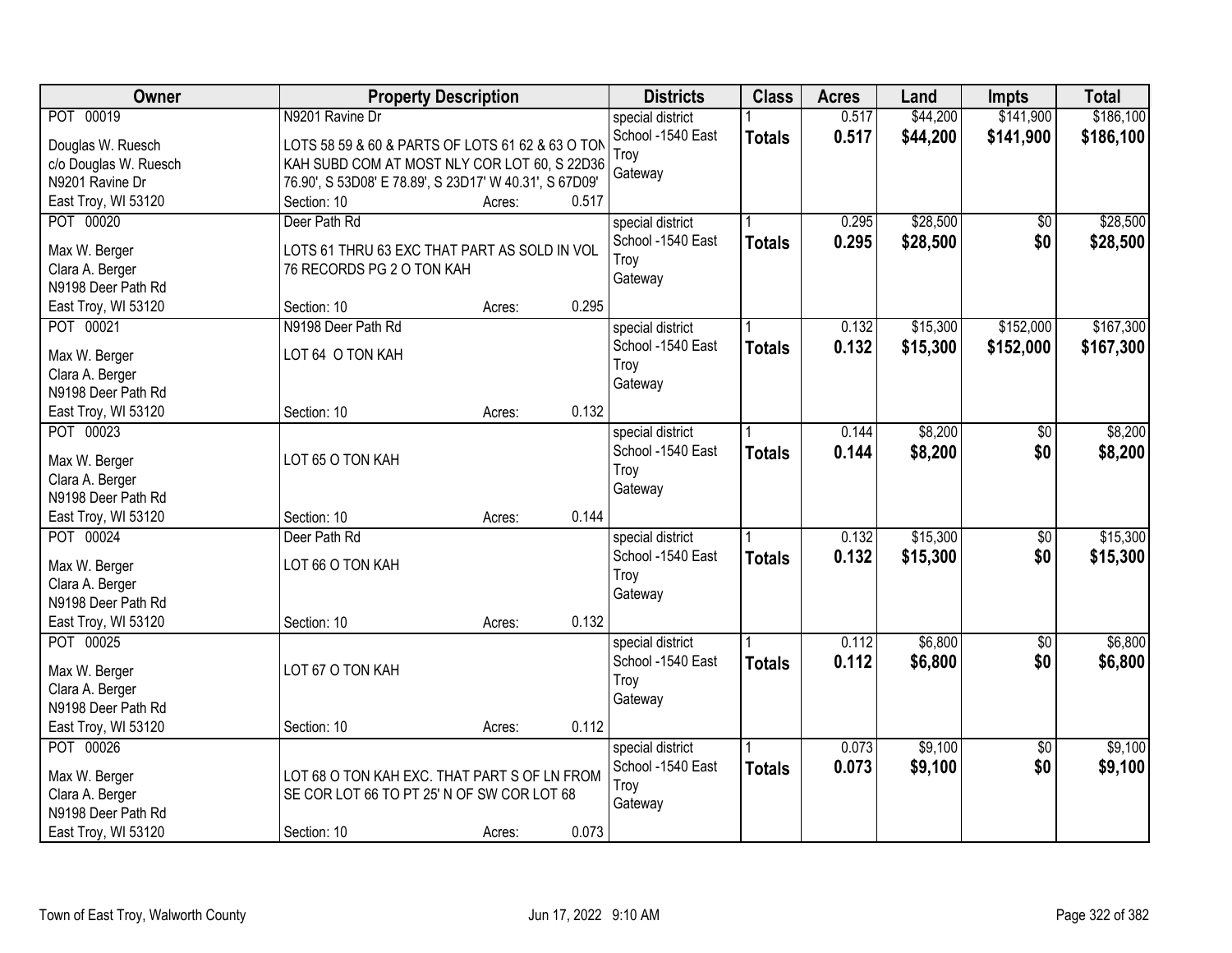| Owner                     | <b>Property Description</b>                     |        |       | <b>Districts</b>  | <b>Class</b>  | <b>Acres</b> | Land     | <b>Impts</b> | <b>Total</b> |
|---------------------------|-------------------------------------------------|--------|-------|-------------------|---------------|--------------|----------|--------------|--------------|
| POT 00026A                | N9182 Deer Path Rd                              |        |       | special district  |               | 0.594        | \$48,300 | \$92,100     | \$140,400    |
| David W. Kagabitang et al | S 25' LOT 68 LOTS 70, 72, 74 & 76 O TON KAH PER |        |       | School -1540 East | <b>Totals</b> | 0.594        | \$48,300 | \$92,100     | \$140,400    |
| c/o Amy M. Kagabitang     | #660883, EXC COM NW COR OF NW 1/4 SEC 10,       |        |       | Troy              |               |              |          |              |              |
| N9182 Deer Path Rd        | N89D19'45"E 1056.43', S0D40'15"E 1459.84',      |        |       | Gateway           |               |              |          |              |              |
| East Troy, WI 53120       | Section: 10                                     | Acres: | 0.594 |                   |               |              |          |              |              |
| POT 00027                 |                                                 |        |       | special district  |               | 0.156        | \$8,700  | \$0          | \$8,700      |
|                           |                                                 |        |       | School -1540 East | <b>Totals</b> | 0.156        | \$8,700  | \$0          | \$8,700      |
| Max W. Berger             | LOT 69 O TON KAH                                |        |       | Troy              |               |              |          |              |              |
| Clara A. Berger           |                                                 |        |       | Gateway           |               |              |          |              |              |
| N9198 Deer Path Rd        |                                                 |        |       |                   |               |              |          |              |              |
| East Troy, WI 53120       | Section: 10                                     | Acres: | 0.156 |                   |               |              |          |              |              |
| POT 00028                 |                                                 |        |       | special district  |               | 0.295        | \$14,300 | \$0          | \$14,300     |
| Max W. Berger             | LOTS 71 & 73 O TON KAH                          |        |       | School -1540 East | <b>Totals</b> | 0.295        | \$14,300 | \$0          | \$14,300     |
| Clara A. Berger           |                                                 |        |       | Troy              |               |              |          |              |              |
| N9198 Deer Path Rd        |                                                 |        |       | Gateway           |               |              |          |              |              |
| East Troy, WI 53120       | Section: 10                                     | Acres: | 0.295 |                   |               |              |          |              |              |
| POT 00029                 | N9144 Deer Path Rd                              |        |       | special district  |               | 0.619        | \$49,600 | \$227,600    | \$277,200    |
|                           |                                                 |        |       | School -1540 East |               | 0.619        | \$49,600 |              |              |
| Irene M. Keats            | LOTS 75, 77-80 O TON KAH AND THAT PT LOT 76     |        |       | Troy              | <b>Totals</b> |              |          | \$227,600    | \$277,200    |
| W9144 Deer Path Rd        | DESCRIED AS COM NW COR OF NW 1/4 SE 10,         |        |       | Gateway           |               |              |          |              |              |
| East Troy, WI 53120-0000  | N89D19'45"E 1056.43', S00D40'15"E 1459.84',     |        |       |                   |               |              |          |              |              |
|                           | Section: 10                                     | Acres: | 0.619 |                   |               |              |          |              |              |
| POT 00032                 | N9127 Deer Path Rd                              |        |       | special district  |               | 0.358        | \$33,100 | \$121,000    | \$154,100    |
| Denise A. Ottoson         | LOTS 81 THRU 83 O TON KAH                       |        |       | School -1540 East | <b>Totals</b> | 0.358        | \$33,100 | \$121,000    | \$154,100    |
| Steven J. Ottoson         |                                                 |        |       | Troy              |               |              |          |              |              |
| N9127 Deer Path Rd        |                                                 |        |       | Gateway           |               |              |          |              |              |
| East Troy, WI 53120       | Section: 10                                     | Acres: | 0.358 |                   |               |              |          |              |              |
| POT 00033                 | N9151 Deer Path Rd                              |        |       | special district  |               | 0.733        | \$55,500 | \$152,600    | \$208,100    |
|                           |                                                 |        |       | School -1540 East |               |              |          |              |              |
| Patricia W. Kegel         | LOTS 84 THRU 88 O TON KAH                       |        |       |                   | <b>Totals</b> | 0.733        | \$55,500 | \$152,600    | \$208,100    |
| N9151 Deer Path Rd        |                                                 |        |       | Troy              |               |              |          |              |              |
| East Troy, WI 53120       |                                                 |        |       | Gateway           |               |              |          |              |              |
|                           | Section: 10                                     | Acres: | 0.733 |                   |               |              |          |              |              |
| POT 00034                 | N9153 Deer Path Rd                              |        |       | special district  |               | 0.309        | \$29,500 | \$207,700    | \$237,200    |
| Joseph Kesselhon Trust    | LOTS 89 & 90 E 50' OUTLOT E O TON KAH           |        |       | School -1540 East | <b>Totals</b> | 0.309        | \$29,500 | \$207,700    | \$237,200    |
| Jenny Kesselhon Trust     |                                                 |        |       | Troy              |               |              |          |              |              |
| N9153 Deer Path Rd        |                                                 |        |       | Gateway           |               |              |          |              |              |
|                           |                                                 |        |       |                   |               |              |          |              |              |
| East Troy, WI 53120       | Section: 10                                     | Acres: | 0.309 |                   |               |              |          |              |              |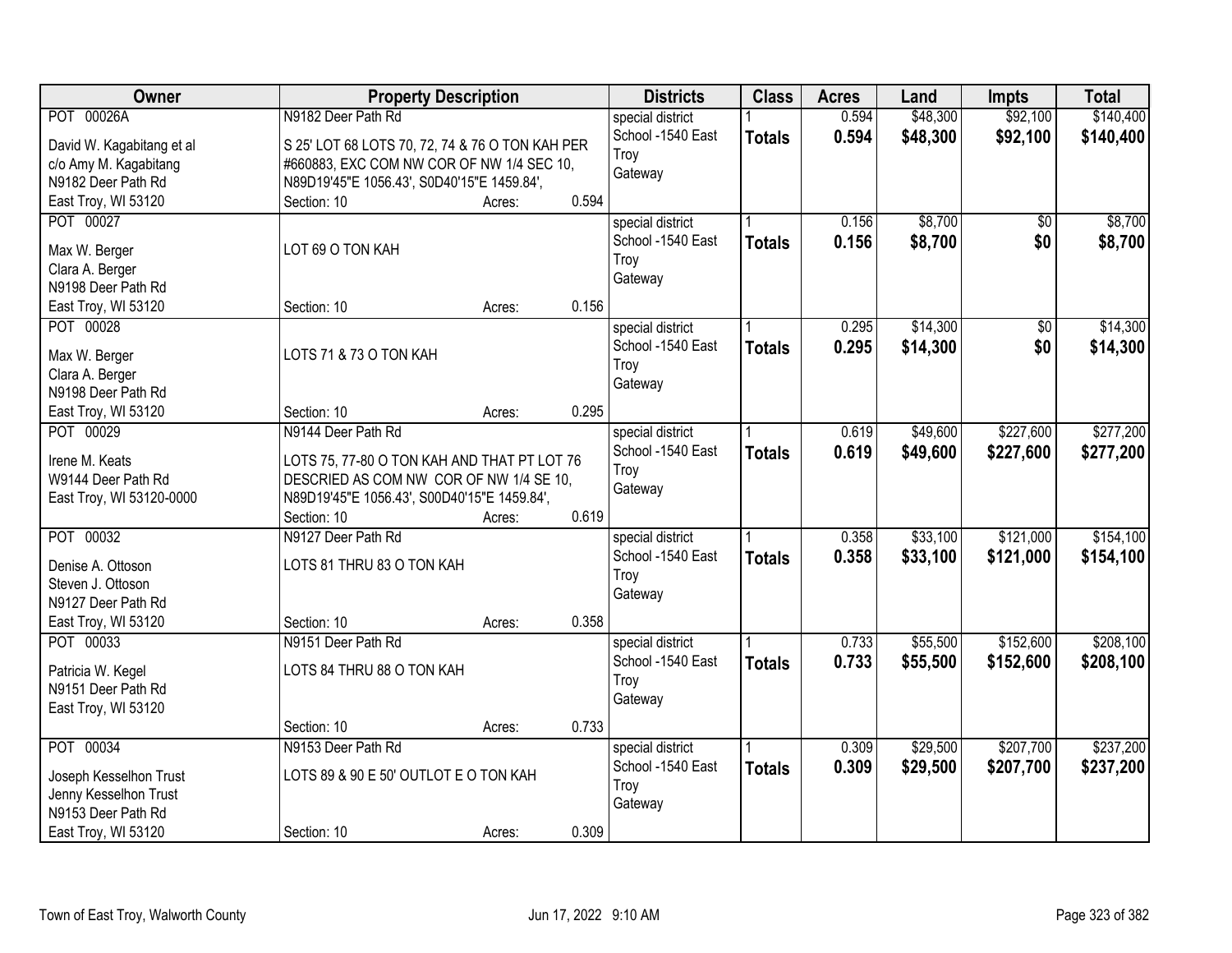| <b>Owner</b>                   | <b>Property Description</b>                   |                                |       | <b>Districts</b>  | <b>Class</b>  | <b>Acres</b> | Land     | <b>Impts</b> | <b>Total</b> |
|--------------------------------|-----------------------------------------------|--------------------------------|-------|-------------------|---------------|--------------|----------|--------------|--------------|
| POT 00036                      | N9169 Deer Path Rd                            |                                |       | special district  |               | 0.301        | \$29,000 | \$35,300     | \$64,300     |
| Sheldon C. Braun               | LOTS 91 & 92 O TON KAH                        |                                |       | School -1540 East | <b>Totals</b> | 0.301        | \$29,000 | \$35,300     | \$64,300     |
| Brenda L. Braun                |                                               |                                |       | Troy              |               |              |          |              |              |
| N9169 Deer Path Rd             |                                               |                                |       | Gateway           |               |              |          |              |              |
| East Troy, WI 53120-0000       | Section: 10                                   | Acres:                         | 0.301 |                   |               |              |          |              |              |
| POT 00037                      | Deer Path Rd                                  |                                |       | special district  |               | 0.754        | \$56,600 | \$0          | \$56,600     |
| Jeffrey Desmidt                | LOTS 93 THRU 97 O TON KAH                     |                                |       | School -1540 East | <b>Totals</b> | 0.754        | \$56,600 | \$0          | \$56,600     |
| Erica Desmidt                  |                                               |                                |       | Troy              |               |              |          |              |              |
| N9181 Deer Path Rd             |                                               |                                |       | Gateway           |               |              |          |              |              |
| East Troy, WI 53120            | Section: 10                                   | Acres:                         | 0.754 |                   |               |              |          |              |              |
| POT 00040                      | N9181 Deer Path Rd                            |                                |       | special district  |               | 0.688        | \$53,200 | \$127,800    | \$181,000    |
|                                |                                               |                                |       | School -1540 East | <b>Totals</b> | 0.688        | \$53,200 | \$127,800    | \$181,000    |
| Jeffrey Desmidt                | LOTS 98 THRU 102 O TON KAH                    |                                |       | Troy              |               |              |          |              |              |
| Erica Desmidt                  |                                               |                                |       | Gateway           |               |              |          |              |              |
| N9181 Deer Path Rd             |                                               |                                |       |                   |               |              |          |              |              |
| East Troy, WI 53120            | Section: 10                                   | Acres:                         | 0.688 |                   |               |              |          |              |              |
| POT 00040B                     | N9195 Deer Path Rd                            |                                |       | special district  |               | 0.361        | \$74,600 | \$105,800    | \$180,400    |
| Linda J. Rathmann              | LOTS 103 & 104 ALSO THAT PORTION OF LOT B,    |                                |       | School -1540 East | <b>Totals</b> | 0.361        | \$74,600 | \$105,800    | \$180,400    |
| N9195 Deer Path Rd             | LYING W OF LOTS 104 SD SUB, EXTENDED FROM     |                                |       | Troy              |               |              |          |              |              |
| East Troy, WI 53120            | WLY SIDE SD LOT TO WLY SIDE SD LOT B & LYING  |                                |       | Gateway           |               |              |          |              |              |
|                                | Section: 10                                   | Acres:                         | 0.361 |                   |               |              |          |              |              |
| POT 00040B1                    |                                               |                                |       | special district  |               | 0.149        | \$6,300  | \$1,500      | \$7,800      |
| Max W Berger Life Estate et al | THAT PORTION OF LOT B WHICH LIES W OF LOT 103 |                                |       | School -1540 East | <b>Totals</b> | 0.149        | \$6,300  | \$1,500      | \$7,800      |
| N9198 Deer Path Rd             | O TON KAH SUB., EXTENDED FROM WLY SIDE OF     |                                |       | Troy              |               |              |          |              |              |
| East Troy, WI 53120            | SD LOT TO WLY SIDE SD LOT B, & LYING BETWEEN  |                                |       | Gateway           |               |              |          |              |              |
|                                | Section: 10                                   | Acres:                         | 0.149 |                   |               |              |          |              |              |
| POT 00041                      | N9199 Deer Path Rd                            |                                |       | special district  |               | 0.232        | \$84,200 | \$129,100    | \$213,300    |
| Oliver B. Crisford et al       | LOT 105                                       | O TON KAH ALSO THAT PORTION OF |       | School -1540 East | <b>Totals</b> | 0.232        | \$84,200 | \$129,100    | \$213,300    |
| c/o Jill M. Retzlaff           | LOT B LYING BETWEEN NLY & SLY LINES SD LOT    |                                |       | Troy              |               |              |          |              |              |
| N9199 Deer Path Rd             | EXTENDED FROM WLY SIDE THEREOF TO WLY SIDE    |                                |       | Gateway           |               |              |          |              |              |
| East Troy, WI 53120            | Section: 10                                   | Acres:                         | 0.232 |                   |               |              |          |              |              |
| POT 00041A                     | N9203 Deer Path Rd                            |                                |       | special district  |               | 0.217        | \$81,400 | \$38,900     | \$120,300    |
|                                |                                               |                                |       | School -1540 East | <b>Totals</b> | 0.217        | \$81,400 | \$38,900     | \$120,300    |
| Dale Meiners Trust             | LOT 106                                       | O TON KAH ALSO THAT PORTION OF |       | Troy              |               |              |          |              |              |
| N9203 Deer Path Rd             | LOT B LYING BETWEEN NLY & SLY LINE OF SD LOT  |                                |       | Gateway           |               |              |          |              |              |
| East Troy, WI 53120            | EXTENDED FROM WLY SIDE THERETO TO WLY SIDE    |                                |       |                   |               |              |          |              |              |
|                                | Section: 10                                   | Acres:                         | 0.217 |                   |               |              |          |              |              |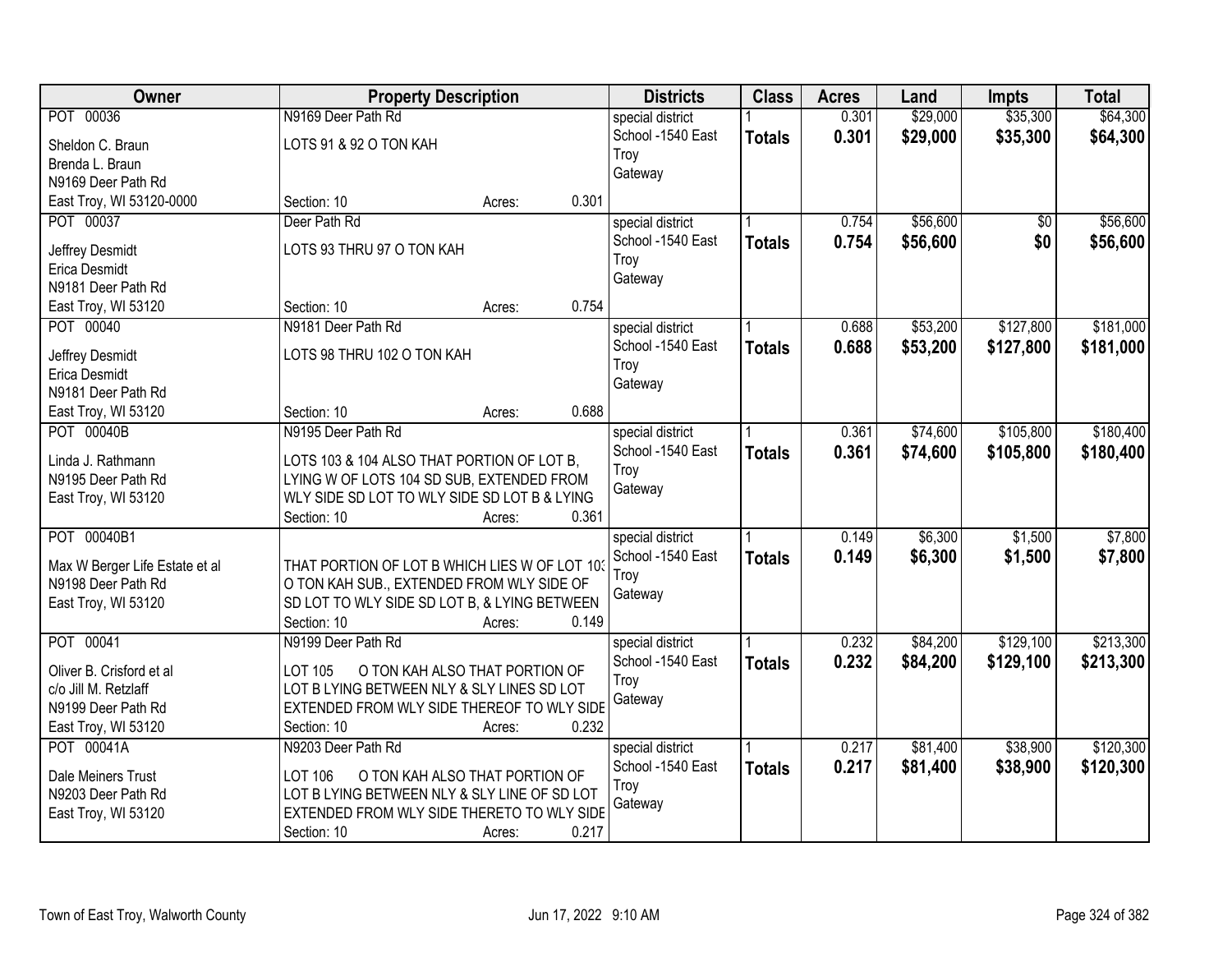| Owner                          | <b>Property Description</b>                       | <b>Districts</b>  | <b>Class</b>  | <b>Acres</b> | Land     | <b>Impts</b>    | <b>Total</b> |
|--------------------------------|---------------------------------------------------|-------------------|---------------|--------------|----------|-----------------|--------------|
| POT 00041B                     | N9207 Deer Path Rd                                | special district  |               | 0.381        | \$65,200 | \$260,400       | \$325,600    |
| Robert W. Petersen             | LOT 107 O TON KAH & LOT 108 ALSO THAT PORTION     | School -1540 East | <b>Totals</b> | 0.381        | \$65,200 | \$260,400       | \$325,600    |
| Angela M. Petersen             | OF LOT B LYING NLY OF SLY LN OF LOT 107           | Troy              |               |              |          |                 |              |
| N9207 Deer Path Rd             | EXTENDED WLY TO WLY SIDE SD LOT B. ALSO THAT      | Gateway           |               |              |          |                 |              |
| East Troy, WI 53120            | 0.381<br>Section: 10<br>Acres:                    |                   |               |              |          |                 |              |
| POT 00044A                     | Ravine Dr                                         | special district  |               | 0.097        | \$12,000 | \$0             | \$12,000     |
|                                | LOT C O TON KAH                                   | School -1540 East | <b>Totals</b> | 0.097        | \$12,000 | \$0             | \$12,000     |
| Erin Savage<br>N9168 Ravine Dr |                                                   | Troy              |               |              |          |                 |              |
| East Troy, WI 53120            |                                                   | Gateway           |               |              |          |                 |              |
|                                | 0.097<br>Section: 10<br>Acres:                    |                   |               |              |          |                 |              |
| POT 00045                      | Ravine Dr                                         | special district  |               | 0.428        | \$38,100 | \$800           | \$38,900     |
|                                |                                                   | School -1540 East | <b>Totals</b> | 0.428        | \$38,100 | \$800           | \$38,900     |
| Erin Savage                    | LOT D O TON KAH                                   | Troy              |               |              |          |                 |              |
| N9168 Ravine Dr                |                                                   | Gateway           |               |              |          |                 |              |
| East Troy, WI 53120            | 0.428<br>Section: 10<br>Acres:                    |                   |               |              |          |                 |              |
| POT 00045A                     |                                                   | special district  | 5             | 0.273        | \$200    | $\overline{30}$ | \$200        |
|                                |                                                   | School -1540 East | <b>Totals</b> | 0.273        | \$200    | \$0             | \$200        |
| Joseph Kesselhon Trust         | LOT F O TON KAH & W 50' LOT E; ALSO THAT          | Troy              |               |              |          |                 |              |
| Jenny Kesselhon Trust          | PORTION LYING IMMEDIATELY N & BETWEEN THE         | Gateway           |               |              |          |                 |              |
| N9153 Deer Path Rd             | WLY LN SD LOT F EXTENDED N TO O TON KAH           |                   |               |              |          |                 |              |
| East Troy, WI 53120            | 0.273<br>Section: 10<br>Acres:                    |                   |               |              |          |                 |              |
| POT 00047                      | Ravine Dr                                         | special district  |               | 1.180        | \$20,000 | $\overline{50}$ | \$20,000     |
| Erin Savage                    | PARCEL BOUNDED ON N BY OAK PLACE & RAVINE         | School -1540 East | 5             | 1.500        | \$800    | \$0             | \$800        |
| N9168 Ravine Dr                | DRIVE, ON E & S BY O TON KAH DRIVE & ON W BY      | Troy              | <b>Totals</b> | 2.680        | \$20,800 | \$0             | \$20,800     |
| East Troy, WI 53120            | SUMAC DRIVE. O TON KAH SUBD.                      | Gateway           |               |              |          |                 |              |
|                                | 2.680<br>Section: 10<br>Acres:                    |                   |               |              |          |                 |              |
| POT 00048                      | W1265 Beach Rd                                    | special district  |               | 0.162        | \$68,800 | \$82,100        | \$150,900    |
| Steven V. Zagorski             | PART LOT A O TON KAH COM AT NE COR, N 87D45'      | School -1540 East | <b>Totals</b> | 0.162        | \$68,800 | \$82,100        | \$150,900    |
| Charmane A. Zagorski           | W ALG BEACH ROAD, 92.01' TO P.O.B., TH S 1D29' W  | Troy              |               |              |          |                 |              |
| C/O Home Eq-Zc Sterling        | 117.93' TO STAKE & CONT SAME COURSE 6' TO         | Gateway           |               |              |          |                 |              |
| W1265 Beach Rd                 | 0.162<br>Section: 10<br>Acres:                    |                   |               |              |          |                 |              |
| East Troy, WI 53120-0000       |                                                   |                   |               |              |          |                 |              |
| POT 00049                      | W1271 Beach Rd                                    | special district  |               | 0.125        | \$53,100 | \$90,700        | \$143,800    |
| Judy A. Etten                  | PART LOT A OF O TON KAH SUBD, COM AT NW COR       | School -1540 East | <b>Totals</b> | 0.125        | \$53,100 | \$90,700        | \$143,800    |
| W1271 Beach Rd                 | LOT A, TH ELY ALG N LN S 87D45' E 160' TO P.O.B., | Troy              |               |              |          |                 |              |
| East Troy, WI 53120            | TH CONT ELY ON NLY LN LOT A, S 87D45' E 60', TH S | Gateway           |               |              |          |                 |              |
|                                | 0.125<br>Section: 10<br>Acres:                    |                   |               |              |          |                 |              |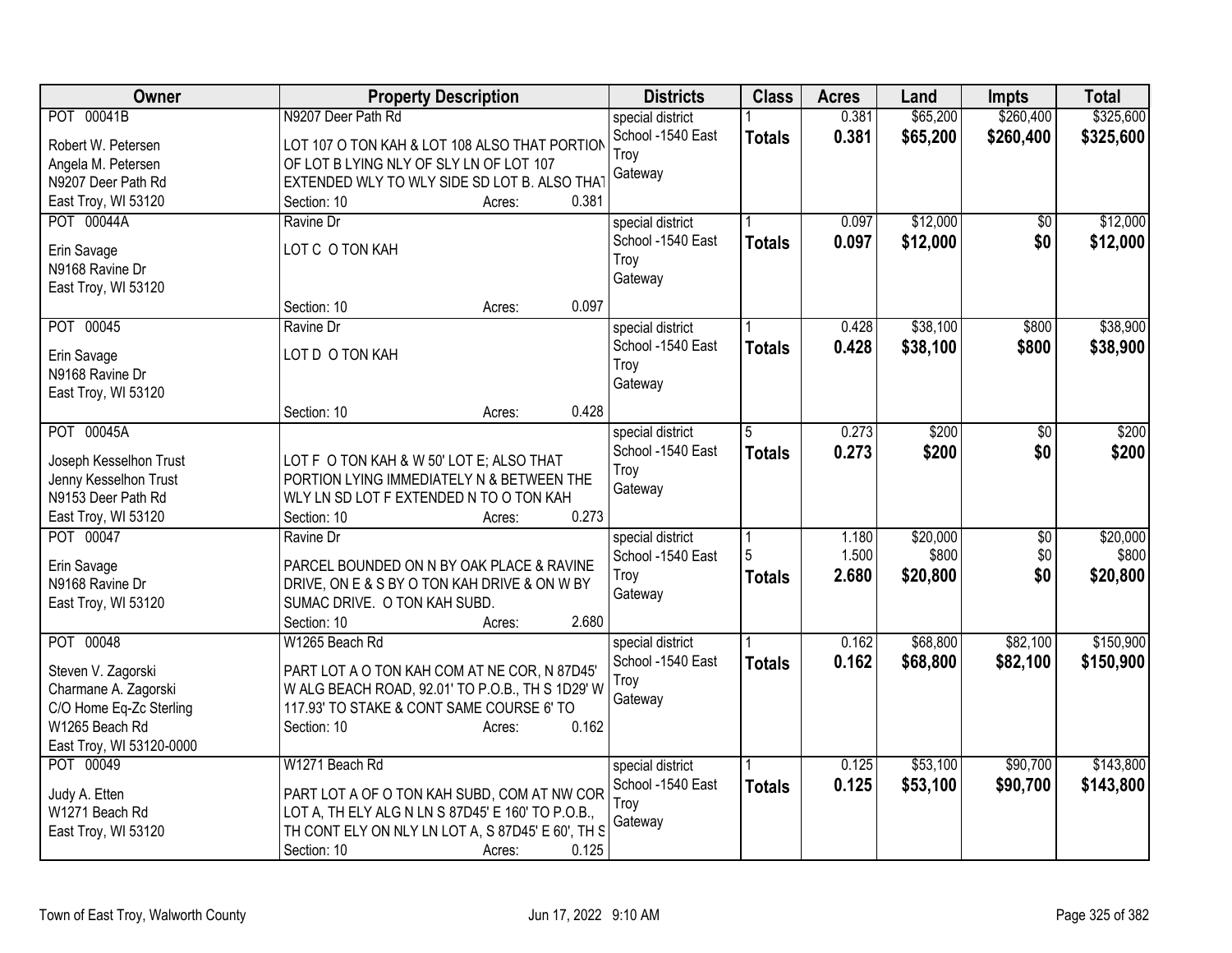| Owner                        | <b>Property Description</b>                         | <b>Districts</b>  | <b>Class</b>  | <b>Acres</b> | Land     | Impts           | <b>Total</b> |
|------------------------------|-----------------------------------------------------|-------------------|---------------|--------------|----------|-----------------|--------------|
| POT 00049A                   | W1271 Beach Rd                                      | special district  |               | 0.105        | \$44,600 | $\overline{50}$ | \$44,600     |
| Judy A. Etten                | PART LOT A O TON KAH SUBD, COM AT NW COR            | School -1540 East | <b>Totals</b> | 0.105        | \$44,600 | \$0             | \$44,600     |
| W1271 Beach Rd               | LOT A, ELY ALG N LN LOT A, S 87D45' E 100' TO       | Troy              |               |              |          |                 |              |
| East Troy, WI 53120          | P.O.B., TH ELY ON NLY LN LOT A S 87D45' E 60', S    | Gateway           |               |              |          |                 |              |
|                              | 0.105<br>Section: 10<br>Acres:                      |                   |               |              |          |                 |              |
| POT 00050                    | Ravine Dr                                           | special district  |               | 0.027        | \$11,500 | $\overline{50}$ | \$11,500     |
|                              |                                                     | School -1540 East | <b>Totals</b> | 0.027        | \$11,500 | \$0             | \$11,500     |
| Lloyd S. Mcindoe             | PART OF LOT A O TON KAH SUBD, COM NW COR            | Troy              |               |              |          |                 |              |
| N9257 Deerpath Rd            | LOT A, TH S 87D45' E 372.01' TO W LN O TON KAH      | Gateway           |               |              |          |                 |              |
| East Troy, WI 53120          | DRIVE, TH SELY ALG W LN SD DRIVE, 128.62' TO        |                   |               |              |          |                 |              |
|                              | 0.027<br>Section: 10<br>Acres:                      |                   |               |              |          |                 |              |
| POT 00051                    | W1261 Beach Rd                                      | special district  |               | 0.165        | \$70,100 | \$144,800       | \$214,900    |
| Lauren A. Krage              | CHANNEL LOT 14 & PART OF LOT A O TON KAH            | School -1540 East | <b>Totals</b> | 0.165        | \$70,100 | \$144,800       | \$214,900    |
| Ryan D. Ausloos              | SUBD, COM NW COR SEC 10 T 4 N R 18E, S 1D29' W      | Troy              |               |              |          |                 |              |
| W1261 Beach Rd               | 527.09', E 530' ALG NLY LN R/W OF CHANNEL &         | Gateway           |               |              |          |                 |              |
| East Troy, WI 53120          | 0.165<br>Section: 10<br>Acres:                      |                   |               |              |          |                 |              |
| POT 00052                    | Beach Rd                                            | special district  |               | 0.081        | \$100    | \$0             | \$100        |
|                              |                                                     | School -1540 East | <b>Totals</b> | 0.081        | \$100    | \$0             | \$100        |
| Thomas Kasun                 | PARCEL LOC IN LOT A O TON KAH SUBD, DESC AS         | Troy              |               |              |          |                 |              |
| 1728 9th St N                | COM AT NW COR SEC 10 T 4 N R 18E, TH S 1D29' W      | Gateway           |               |              |          |                 |              |
| Jacksonville Beach, FL 32250 | 527.09', TH S 87D45' E 590' TO P.O.B., CONT ALG     |                   |               |              |          |                 |              |
|                              | 0.081<br>Section: 10<br>Acres:                      |                   |               |              |          |                 |              |
| POT 00052A                   | <b>Beach Rd</b>                                     | special district  |               | 0.061        | \$2,600  | \$0             | \$2,600      |
| Joseph Kesselhon Trust       | COM NW COR SEC 10 T4N R18E, S1D29'W 527.09',        | School -1540 East | <b>Totals</b> | 0.061        | \$2,600  | \$0             | \$2,600      |
| Jenny Kesselhon Trust        | S87D45'E 622. 01' TO POB, S26D E 118.62', SWLY 16'  | Troy              |               |              |          |                 |              |
| N9153 Deer Path Rd           | TO CHANNEL, WLY ALG CHANNEL 36.92', N1D29'E         | Gateway           |               |              |          |                 |              |
| East Troy, WI 53120          | 0.061<br>Section: 10<br>Acres:                      |                   |               |              |          |                 |              |
| POT 00052B                   | Beach Rd                                            | special district  |               | 0.000        | \$5,300  | $\overline{50}$ | \$5,300      |
|                              |                                                     | School -1540 East | <b>Totals</b> | 0.000        | \$5,300  | \$0             | \$5,300      |
| Cynda J. Bice                | A 1/5 INTEREST IN PART OF LOT A O TON KAH           | Troy              |               |              |          |                 |              |
| W1155 Beach Rd               | SUBD, DESC AS COM NW COR SEC 10 T4N R18E,           | Gateway           |               |              |          |                 |              |
| East Troy, WI 53120-0000     | S1D29' W 527.09', S87D45'E 590' TO POB, CONT ALG    |                   |               |              |          |                 |              |
|                              | 0.000<br>Section: 10<br>Acres:                      |                   |               |              |          |                 |              |
| POT 00052C                   | Beach Rd                                            | special district  |               | 0.000        | \$8,900  | $\overline{50}$ | \$8,900      |
| Daniel J. Brede              | 3/5 INTEREST IN PART OF LOT A O TON KAH SUBD.       | School -1540 East | <b>Totals</b> | 0.000        | \$8,900  | \$0             | \$8,900      |
| Linda S. Brede               | DESC AS COM AT NW COR SEC 10 T 4 N R 18E, TH S      | Troy              |               |              |          |                 |              |
| N9198 Ravine Dr              | 1D29' W 527.09', TH S 87D45' E 590' TO P.O.B., CONT | Gateway           |               |              |          |                 |              |
| East Troy, WI 53120          | 0.000<br>Section: 10<br>Acres:                      |                   |               |              |          |                 |              |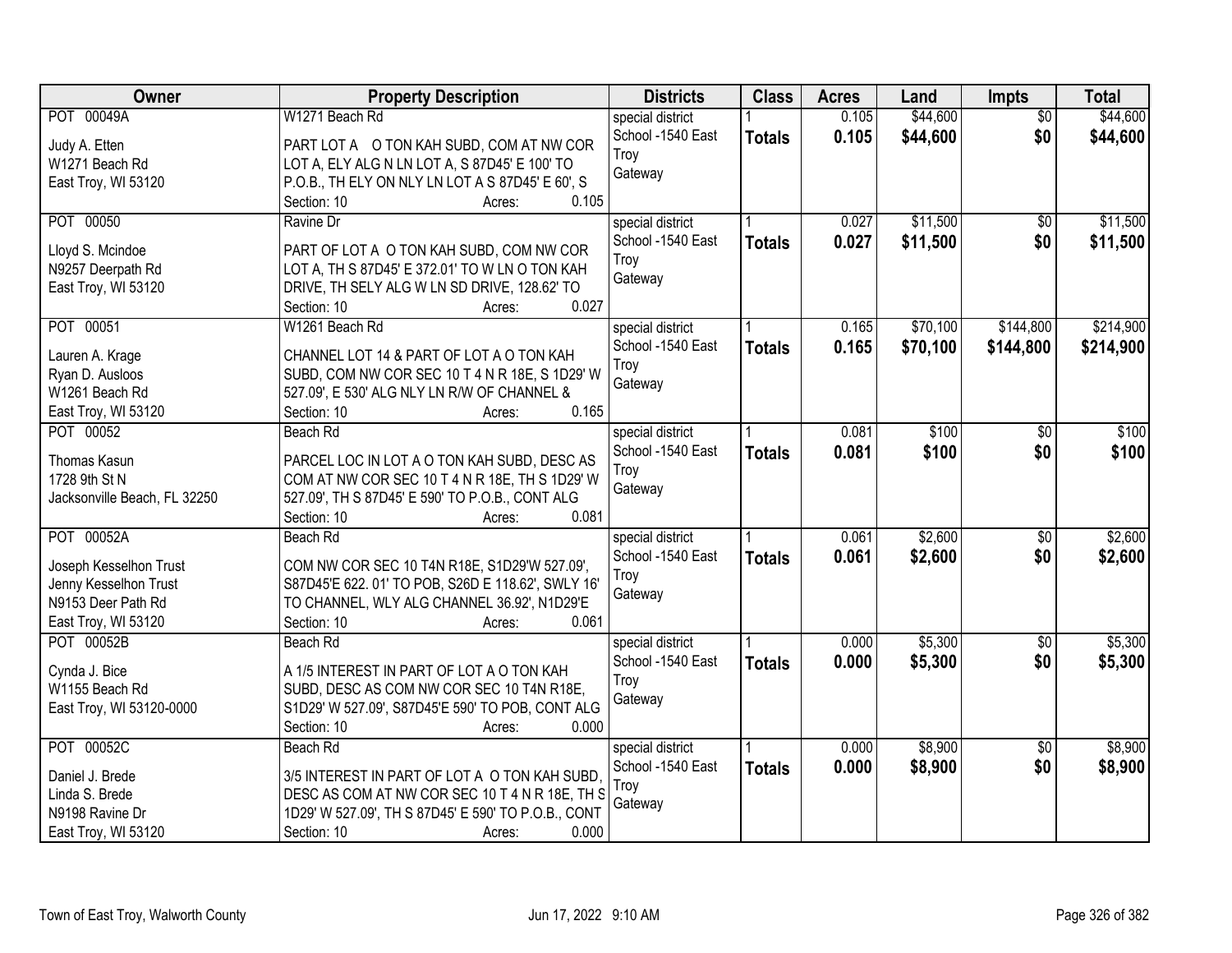| Owner                                |                                       | <b>Property Description</b>                       | <b>Districts</b>  | <b>Class</b>  | <b>Acres</b> | Land     | Impts           | <b>Total</b> |
|--------------------------------------|---------------------------------------|---------------------------------------------------|-------------------|---------------|--------------|----------|-----------------|--------------|
| POT 00053B                           | <b>Beach Rd</b>                       |                                                   | special district  |               | 0.020        | \$8,500  | $\overline{50}$ | \$8,500      |
| Russell Faude                        |                                       | E 15' OF WEST 55' OF LOT A O TON KAH SUB          | School -1540 East | <b>Totals</b> | 0.020        | \$8,500  | \$0             | \$8,500      |
| Lynette Faude                        |                                       |                                                   | Troy              |               |              |          |                 |              |
| W1295 Beulah Lane Rd                 |                                       |                                                   | Gateway           |               |              |          |                 |              |
| East Troy, WI 53120-0000             | Section: 10                           | 0.020<br>Acres:                                   |                   |               |              |          |                 |              |
| POT 00054                            | Beach Rd                              |                                                   | special district  |               | 0.030        | \$12,700 | $\overline{50}$ | \$12,700     |
|                                      |                                       | E 20' OF WEST 100' OF LOT A O TON KAH SUB         | School -1540 East | <b>Totals</b> | 0.030        | \$12,700 | \$0             | \$12,700     |
| Robert J. Gull                       |                                       |                                                   | Troy              |               |              |          |                 |              |
| c/o Robert J. Gull<br>W1283 Beach Rd |                                       |                                                   | Gateway           |               |              |          |                 |              |
| East Troy, WI 53120                  | Section: 10                           | 0.030<br>Acres:                                   |                   |               |              |          |                 |              |
| POT 00055                            | W1283 Beach Rd                        |                                                   | special district  |               | 0.053        | \$22,500 | \$72,300        | \$94,800     |
|                                      |                                       |                                                   | School -1540 East |               | 0.053        | \$22,500 | \$72,300        | \$94,800     |
| Robert J. Gull                       |                                       | W 40' OF LOT A O TON KAH SUBD. SEE P ET 10-5C     | Troy              | <b>Totals</b> |              |          |                 |              |
| 402 N 68th St                        |                                       |                                                   | Gateway           |               |              |          |                 |              |
| Wauwatosa, WI 53213                  |                                       |                                                   |                   |               |              |          |                 |              |
|                                      | Section: 10                           | 0.053<br>Acres:                                   |                   |               |              |          |                 |              |
| POT 00056                            | Beach Rd                              |                                                   | special district  |               | 0.036        | \$15,300 | \$0             | \$15,300     |
| Joseph J. Schluge                    | E 25' OF W 80' OF LOT A O TON KAH SUB |                                                   | School -1540 East | <b>Totals</b> | 0.036        | \$15,300 | \$0             | \$15,300     |
| c/o Joseph J. Schluge                |                                       |                                                   | Troy              |               |              |          |                 |              |
| W1282 Beach Rd                       |                                       |                                                   | Gateway           |               |              |          |                 |              |
| East Troy, WI 53120-0000             | Section: 10                           | 0.036<br>Acres:                                   |                   |               |              |          |                 |              |
| POT 00057                            | Ravine Dr                             |                                                   | special district  |               | 0.019        | \$8,100  | $\overline{50}$ | \$8,100      |
|                                      |                                       |                                                   | School -1540 East | <b>Totals</b> | 0.019        | \$8,100  | \$0             | \$8,100      |
| Irene M. Keats                       |                                       | COM AT NW COR LOT 26, O TON KAH SUBD, TH          | Troy              |               |              |          |                 |              |
| W9144 Deer Path Rd                   |                                       | EXTEND NLY LN LOT 26 SWLY ACROSS ROAD TO          | Gateway           |               |              |          |                 |              |
| East Troy, WI 53120-0000             | Section: 10                           | THE P.O.B., TH SWLY ON SD LN EXTENDED TO<br>0.019 |                   |               |              |          |                 |              |
| POT 00057A                           | Ravine Dr                             | Acres:                                            | special district  |               | 0.019        | \$8,100  | $\overline{60}$ | \$8,100      |
|                                      |                                       |                                                   | School -1540 East |               | 0.019        | \$8,100  | \$0             | \$8,100      |
| Gregory J. Spencer                   |                                       | COM AT PT ON SWLY LN LOT 26 O TON KAH SUBD,       | Troy              | <b>Totals</b> |              |          |                 |              |
| Jeanne M. Spencer                    |                                       | WHICH IS 25' SE OF NW COR SD LOT, TH ON LN PAR    | Gateway           |               |              |          |                 |              |
| N9204 Ravine Dr                      |                                       | WITH NLY LN LOT 26 EXTENDED SWLY ACROSS           |                   |               |              |          |                 |              |
| East Troy, WI 53120                  | Section: 10                           | 0.019<br>Acres:                                   |                   |               |              |          |                 |              |
| POT 00057A1                          | Ravine Dr                             |                                                   | special district  |               | 0.020        | \$8,500  | $\overline{50}$ | \$8,500      |
| Lloyd S. Mcindoe                     |                                       | COM AT NW COR LOT 26 O TON KAH SUBD, &            | School -1540 East | <b>Totals</b> | 0.020        | \$8,500  | \$0             | \$8,500      |
| W4042 Woodview Trace                 |                                       | EXTEND NLY LN SD LOT SWLY ACROSS THE ROAD         | Troy              |               |              |          |                 |              |
| East Troy, WI 53120                  |                                       | TO A PT IN SWLY EDGE THEREOF, TH NWLY 25' TO      | Gateway           |               |              |          |                 |              |
|                                      | Section: 10                           | 0.020<br>Acres:                                   |                   |               |              |          |                 |              |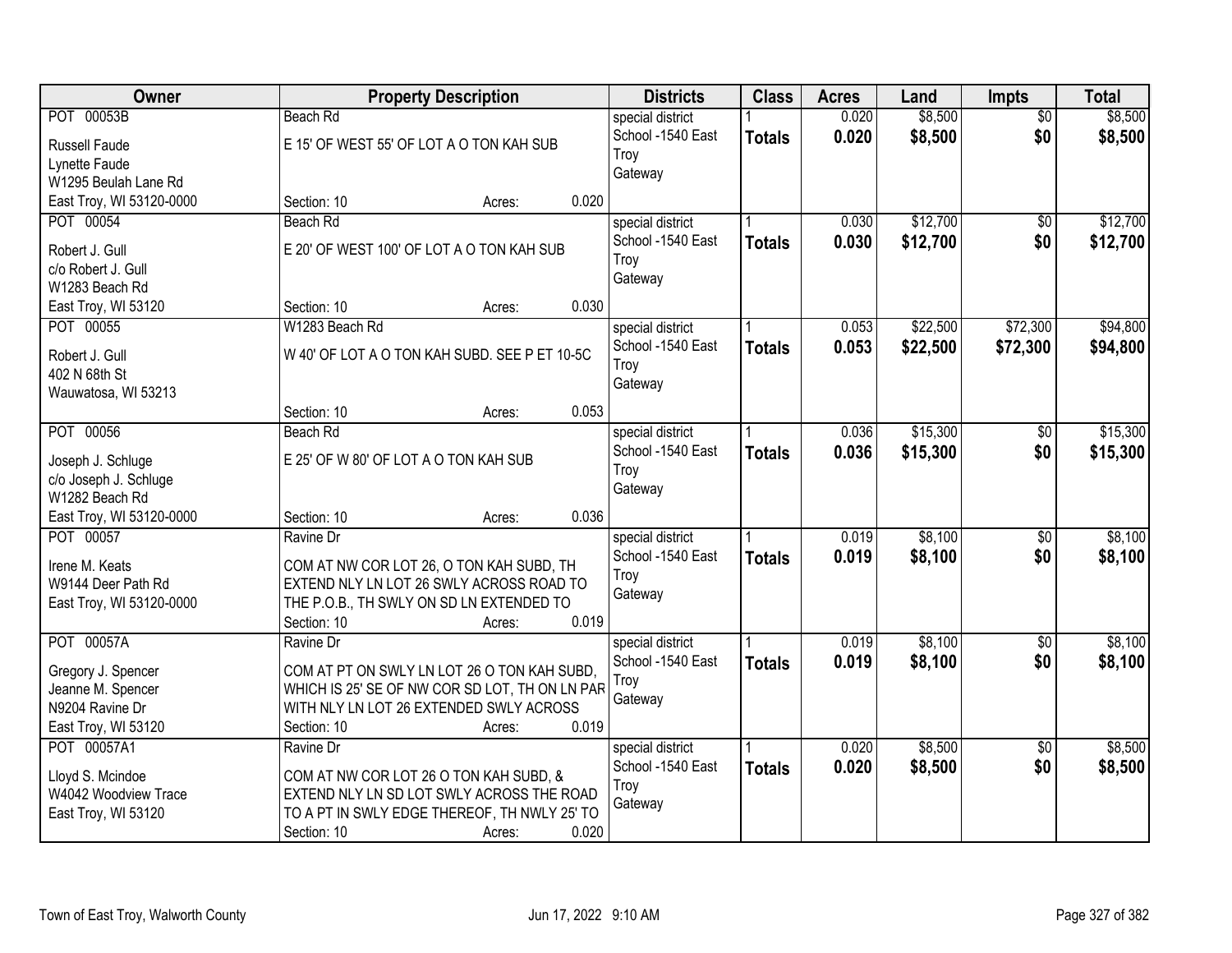| <b>Owner</b>                                                                                            | <b>Property Description</b>                                                                                                                                                                                         | <b>Districts</b>                                                                           | <b>Class</b>       | <b>Acres</b>                       | Land                                     | Impts                              | <b>Total</b>                             |
|---------------------------------------------------------------------------------------------------------|---------------------------------------------------------------------------------------------------------------------------------------------------------------------------------------------------------------------|--------------------------------------------------------------------------------------------|--------------------|------------------------------------|------------------------------------------|------------------------------------|------------------------------------------|
| POT 00057A2<br>Lloyd S. Mcindoe<br>W4042 Woodview Trace<br>East Troy, WI 53120                          | Ravine Dr<br>COM NW COR LOT 26 O TON KAH SUB & EXTENDING<br>THE NLY LN LOT 26 SWLY ACROSS RD TO POB,<br>SWLY TO EDGE OF CHANNEL, SELY ALG CHANNEL<br>0.018<br>Section: 10<br>Acres:                                 | special district<br>School -1540 East<br>Troy<br>Gateway                                   | <b>Totals</b>      | 0.018<br>0.018                     | \$7,600<br>\$7,600                       | \$0<br>\$0                         | \$7,600<br>\$7,600                       |
| POT 00057B<br>Erin Savage<br>N9168 Ravine Dr<br>East Troy, WI 53120                                     | Ravine Dr<br>PT O TON KAH SUB DESC AS COM AT NW COR LOT<br>26 O TON KAH SUBD, & EXTENDING NLY LN SD LOT<br>SWLY ACROSS THE ROAD, TH SWLY ON SD<br>0.021<br>Section: 10<br>Acres:                                    | special district<br>School -1540 East<br>Troy<br>Gateway                                   | <b>Totals</b>      | 0.021<br>0.021                     | \$8,900<br>\$8,900                       | $\overline{50}$<br>\$0             | \$8,900<br>\$8,900                       |
| 00001<br>PP<br>Lawrence Mackowski<br>Kimberly Mackowski<br>W1954 Pastime Ln<br>East Troy, WI 53120      | W1954 Pastime Ln<br>COM S 1/4 COR SEC 17 T 4 N R 18E, TH N 3870', TH<br>S 86D05' W 862', TH N 86D05' E 89', TH N 39D28' W<br>36', TH N 24D32' E 152' TO THE P.O.B., TH N 22D44' W<br>Section: 17<br>0.647<br>Acres: | Lake Beulah Lake<br>Management<br>special district<br>School -1540 East<br>Troy<br>Gateway | <b>Totals</b>      | 0.647<br>0.647                     | \$671,700<br>\$671,700                   | \$269,700<br>\$269,700             | \$941,400<br>\$941,400                   |
| 00001A<br>$\overline{PP}$<br><b>Becker Family Trust</b><br>W1958 Pastime Ln<br>East Troy, WI 53120      | W1958 Pastime Ln<br>COM S 1/4 COR SEC 17 T 4 N R 18E, TH N 3870', TH<br>S 86D05' W 862', TH N 86D05' E 89', TH N 39D28' W<br>36', TH N 24D32' E 62' TO THE P.O.B., TH N 34D21' W<br>0.629<br>Section: 17<br>Acres:  | Lake Beulah Lake<br>Management<br>special district<br>School -1540 East<br>Troy<br>Gateway | <b>Totals</b>      | 0.629<br>0.629                     | \$660,300<br>\$660,300                   | \$330,800<br>\$330,800             | \$991,100<br>\$991,100                   |
| 00003<br>$\overline{PP}$<br>John A. Plant<br>James C. Sexson<br>W1964 Pastime Ln<br>East Troy, WI 53120 | W1964 Pastime Ln<br>NW1/4 SEC 17 T4N R18E DESC AS BEG AT PT ON S<br>SHORE OF LAKE BEULAH BEING MOST NLY PT OF<br>CF WHITES SURVEY, TH S 43D40' E 5' M/L TO<br>1.064<br>Section: 17<br>Acres:                        | Lake Beulah Lake<br>Management<br>special district<br>School -1540 East<br>Troy<br>Gateway | <b>Totals</b>      | 1.064<br>1.064                     | \$591,200<br>\$591,200                   | \$205,300<br>\$205,300             | \$796,500<br>\$796,500                   |
| PP 00005A<br>Patrick M. Bergin<br>Jennifer T. Bergin<br>W1950 Pastime Ln<br>East Troy, WI 53120         | W1950 Pastime Ln<br>COM AT S 1/4 COR SEC 17 T 4 N R 18E, TH N 3870',<br>TH S 86D05' W 384' TO POB, CONT S 86D05' W<br>210.25', TH N 15D29' W 469.02' TO SHORE OF LAKE<br>2.003<br>Section: 17<br>Acres:             | Lake Beulah Lake<br>Management<br>special district<br>School -1540 East<br>Troy<br>Gateway | <b>Totals</b>      | 2.003<br>2.003                     | \$658,000<br>\$658,000                   | \$189,000<br>\$189,000             | \$847,000<br>\$847,000                   |
| 00006<br>$\overline{PP}$<br><b>Becker Family Trust</b><br>W1958 Pastime Ln<br>East Troy, WI 53120       | W1919 Pastime Ln<br>PT OF NW1/4 SEC 17 T4N R18E DESC AS COM S 1/4<br>COR SEC 17 T4N R18E, N0D03'W 2622.87', N0D03'W<br>38.51' TO POB, N0D03'W 1207.33', S85D46'44"W<br>20.010<br>Section: 17<br>Acres:              | special district<br>School -1540 East<br>Troy<br>Gateway                                   | 4<br><b>Totals</b> | 0.500<br>18.510<br>1.000<br>20.010 | \$17,500<br>\$4,300<br>\$100<br>\$21,900 | \$18,200<br>\$0<br>\$0<br>\$18,200 | \$35,700<br>\$4,300<br>\$100<br>\$40,100 |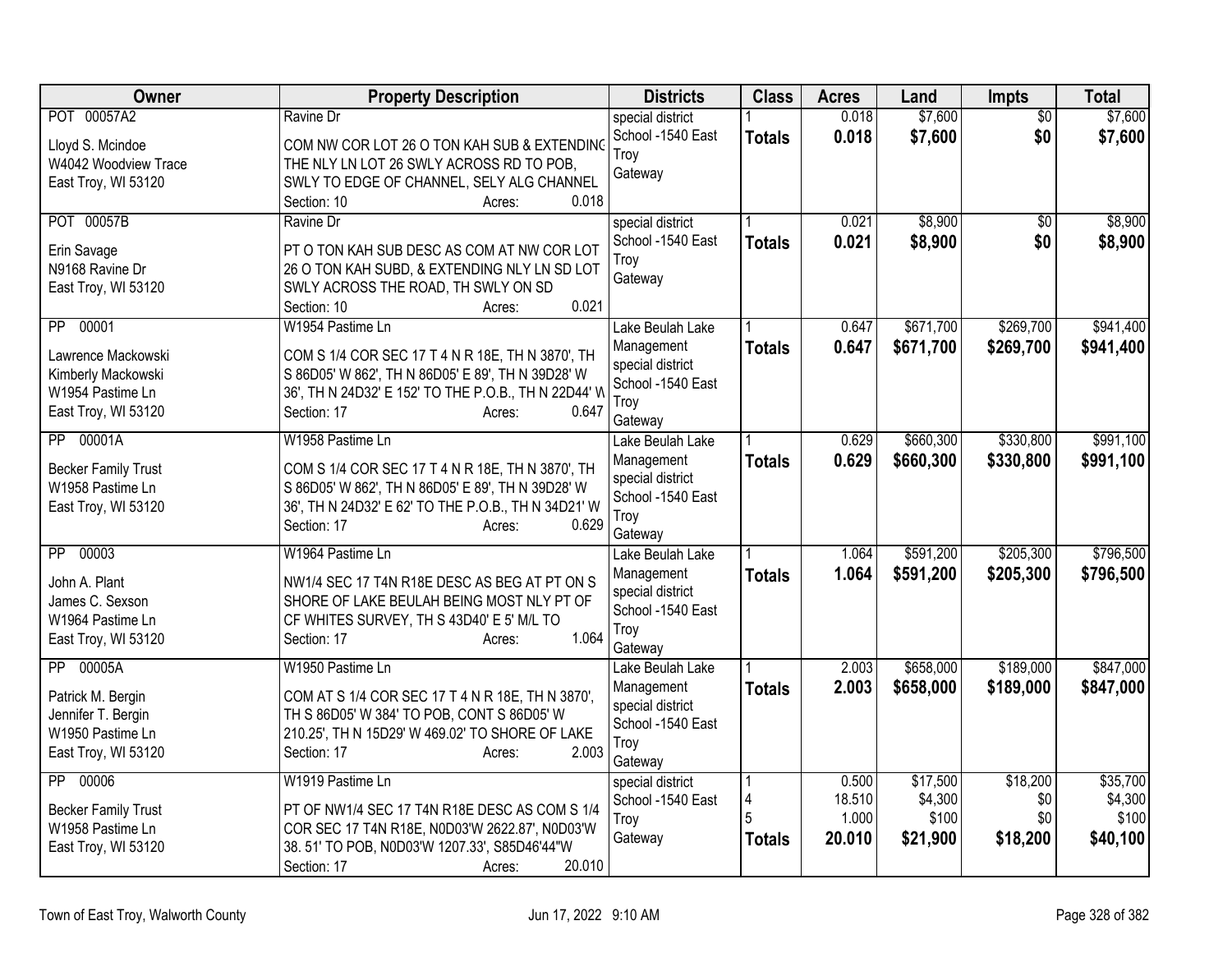| Owner                                   | <b>Property Description</b>                                                              | <b>Districts</b>                      | <b>Class</b>  | <b>Acres</b> | Land      | <b>Impts</b> | <b>Total</b> |
|-----------------------------------------|------------------------------------------------------------------------------------------|---------------------------------------|---------------|--------------|-----------|--------------|--------------|
| <b>PPL 00001</b>                        | W1132 Spleas Skoney Rd                                                                   | East Troy San Dist #2 1               |               | 1.540        | \$42,800  | \$192,200    | \$235,000    |
| Gregory J. Malecki                      | LOT 1 POTTERS LAKE WOODS AS RECORDED IN                                                  | special district                      | <b>Totals</b> | 1.540        | \$42,800  | \$192,200    | \$235,000    |
| Polley S. Malecki                       | CABINET B SLIDE 104 WCR. LOCATED IN NE 1/4 SW                                            | School -1540 East                     |               |              |           |              |              |
| W1132 Speas Skoney Rd                   | 1/4 & NW 1/4 SE 1/4 SECTION 10 T4N R18E. 66979                                           | Troy                                  |               |              |           |              |              |
| East Troy, WI 53120                     | 1.540<br>Section: 10<br>Acres:                                                           | Gateway                               |               |              |           |              |              |
| <b>PPL 00003</b>                        | W1126 Spleas Skoney Rd                                                                   | East Troy San Dist #2   1             |               | 0.570        | \$22,900  | \$149,700    | \$172,600    |
| Jo a Jacobi Trust                       | LOT 3 POTTERS LAKE WOODS AS RECORDED IN                                                  | special district                      | <b>Totals</b> | 0.570        | \$22,900  | \$149,700    | \$172,600    |
| W1126 Spleas Skoney Rd                  | CABINET B SLIDE 104 WCR. LOCATED IN NE 1/4 SW                                            | School -1540 East                     |               |              |           |              |              |
| East Troy, WI 53120                     | 1/4 & NW 1/4 SE 1/4 SECTION 10 T4N R18E. 24884                                           | Troy                                  |               |              |           |              |              |
|                                         | 0.570<br>Section: 10<br>Acres:                                                           | Gateway                               |               |              |           |              |              |
| PPL 00007                               | W1086 Spleas Skoney Rd                                                                   | East Troy San Dist #2   1             |               | 0.510        | \$21,500  | \$215,100    | \$236,600    |
| Lisa A. Linneman                        | LOT 7 POTTERS LAKE WOODS AS RECORDED IN                                                  | special district                      | <b>Totals</b> | 0.510        | \$21,500  | \$215,100    | \$236,600    |
| W1086 Spleas Skoney Rd                  | CABINET B SLIDE 104 WCR. LOCATED IN NE 1/4 SW                                            | School -1540 East                     |               |              |           |              |              |
| East Troy, WI 53120                     | 1/4 & NW 1/4 SE 1/4 SECTION 10 T4N R18E. 22066                                           | Troy                                  |               |              |           |              |              |
|                                         | 0.510<br>Section: 10<br>Acres:                                                           | Gateway                               |               |              |           |              |              |
| <b>PPL 00008</b>                        | W1080 Spleas Skoney Rd                                                                   | East Troy San Dist #2   1             |               | 0.770        | \$41,200  | \$324,000    | \$365,200    |
|                                         |                                                                                          | special district                      | <b>Totals</b> | 0.770        | \$41,200  | \$324,000    | \$365,200    |
| Cory Franz<br>Victoria Franz            | LOT 8 POTTERS LAKE WOODS AS RECORDED IN<br>CABINET B SLIDE 104 WCR. LOCATED IN NE 1/4 SW | School -1540 East                     |               |              |           |              |              |
| W1080 Spleas Skoney Rd                  | 1/4 & NW 1/4 SE 1/4 SECTION 10 T4N R18E. 33648                                           | Troy                                  |               |              |           |              |              |
| East Troy, WI 53120                     | 0.770<br>Section: 10<br>Acres:                                                           | Gateway                               |               |              |           |              |              |
| PPT 00001                               | W1777 Lake Rd                                                                            | Lake Beulah Lake                      |               | 0.448        | \$318,800 | \$153,100    | \$471,900    |
|                                         |                                                                                          | Management                            | <b>Totals</b> | 0.448        | \$318,800 | \$153,100    | \$471,900    |
| Martin J. Stoesser<br>Eleanore Stoesser | LOT 3 PORTER'S SUBD OF LOTS 2 & 3 STEVEN'S<br>SUBD LOT 1                                 | special district                      |               |              |           |              |              |
| W1777 Lake Rd                           |                                                                                          | School -1540 East                     |               |              |           |              |              |
| Mukwonago, WI 53149                     | 0.448<br>Section: 8<br>Acres:                                                            | Troy                                  |               |              |           |              |              |
|                                         |                                                                                          | Gateway                               |               |              |           |              |              |
| PPT 00002                               | W1779 Lake Rd                                                                            | Lake Beulah Lake                      |               | 0.458        | \$421,200 | \$562,900    | \$984,100    |
| Jerald M. Jendusa                       | LOT 4 PORTER'S SUBD OF LOTS 2 & 3 STEVEN'S                                               | Management                            | <b>Totals</b> | 0.458        | \$421,200 | \$562,900    | \$984,100    |
| 7721 Pleasant Rd                        | SUBD LOT 1                                                                               | special district<br>School -1540 East |               |              |           |              |              |
| Waterford, WI 53185                     |                                                                                          | Troy                                  |               |              |           |              |              |
|                                         | 0.458<br>Section: 8<br>Acres:                                                            | Gateway                               |               |              |           |              |              |
| PPT 00003                               | W1785 Lake Rd                                                                            | Lake Beulah Lake                      |               | 0.440        | \$437,300 | \$243,700    | \$681,000    |
| Kyle J. Worm                            | LOT 5 PORTER'S SUBD OF LOTS 2 & 3 STEVEN'S                                               | Management                            | <b>Totals</b> | 0.440        | \$437,300 | \$243,700    | \$681,000    |
| W1785 Lake Rd                           | SUBD LOT 1                                                                               | special district                      |               |              |           |              |              |
| Mukwonago, WI 53149                     |                                                                                          | School -1540 East                     |               |              |           |              |              |
|                                         | 0.440<br>Section: 8<br>Acres:                                                            | Troy                                  |               |              |           |              |              |
|                                         |                                                                                          | Gateway                               |               |              |           |              |              |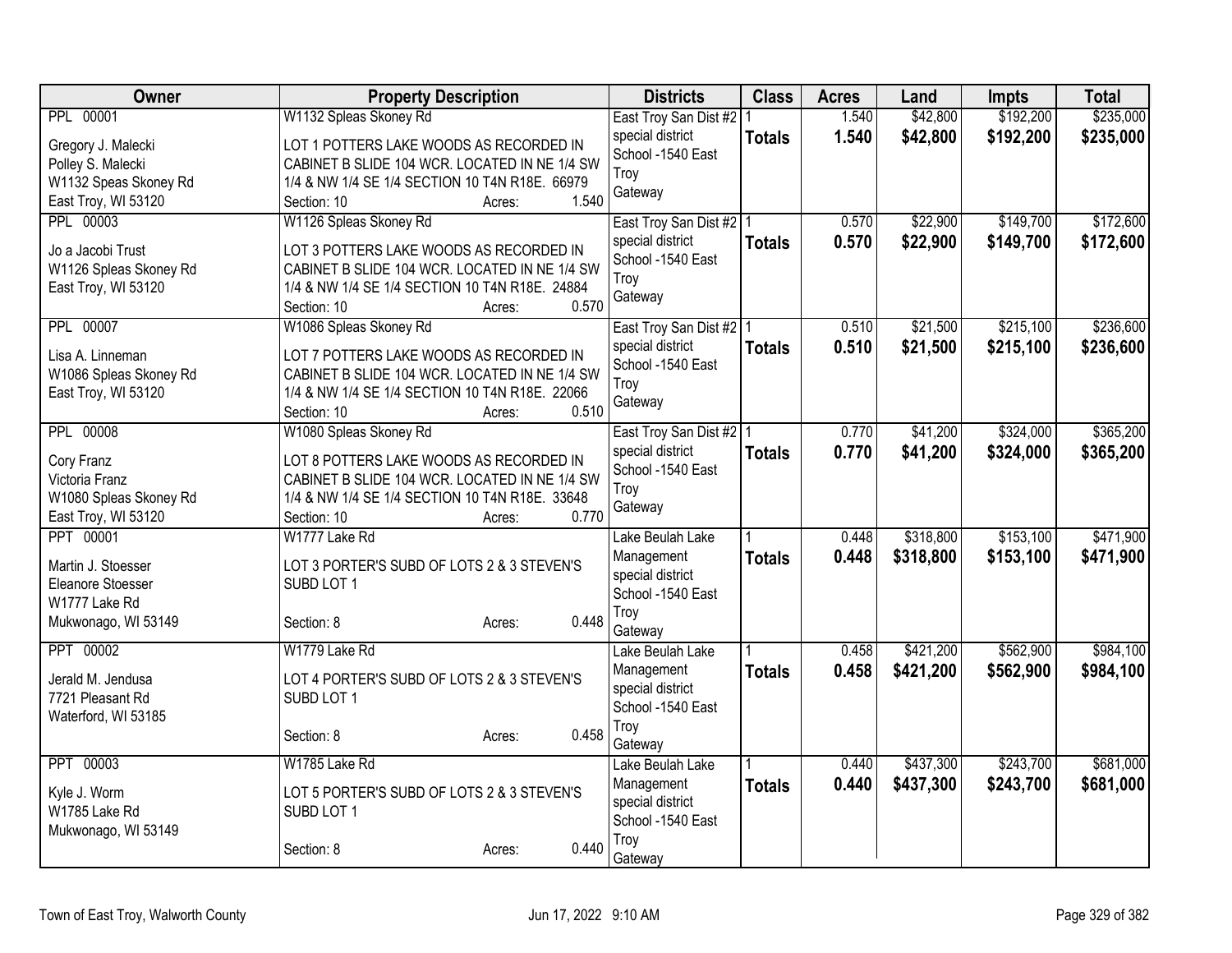| Owner                                                                   | <b>Property Description</b>                                  | <b>Districts</b>                                    | <b>Class</b>  | <b>Acres</b>   | Land                 | <b>Impts</b>           | <b>Total</b> |
|-------------------------------------------------------------------------|--------------------------------------------------------------|-----------------------------------------------------|---------------|----------------|----------------------|------------------------|--------------|
| PPT 00004                                                               | W1789 Lake Rd                                                | Lake Beulah Lake                                    |               | 0.334          | \$378,800            | \$146,100              | \$524,900    |
| Friemoth Lakehouse, LLC<br>N7173 Bowers Rd<br>Elkhorn, WI 53121         | LOT 6 PORTER'S SUBD OF LOTS 2 & 3 STEVEN'S<br>SUBD LOT 1     | Management<br>special district<br>School -1540 East | <b>Totals</b> | 0.334          | \$378,800            | \$146,100              | \$524,900    |
|                                                                         | Section: 8<br>Acres:                                         | Troy<br>0.334<br>Gateway                            |               |                |                      |                        |              |
| PR 00001                                                                | W2292 Beulah Hghts Rd                                        | special district                                    |               | 2.540          | \$58,100             | \$123,900              | \$182,000    |
| Charles Craven<br>W2292 Beulah Heights Rd<br>East Troy, WI 53120        | LOT 1 ROHDA'S ROLLING ACRES 2.54 A. SEC 7 T4N<br><b>R18E</b> | School -1540 East<br>Troy<br>Gateway                | <b>Totals</b> | 2.540          | \$58,100             | \$123,900              | \$182,000    |
|                                                                         | Section: 7<br>Acres:                                         | 2.540                                               |               |                |                      |                        |              |
| PR 00002                                                                | W2278 Beulah Hghts Rd                                        | special district                                    |               | 2.370          | \$55,600             | \$188,800              | \$244,400    |
| David F. Uebele et al<br>c/o David F. Uebele<br>W2278 Beulah Heights Rd | LOT 2 ROHDA'S ROLLING ACRES 2.37 A. SEC 7 T4N<br><b>R18E</b> | School -1540 East<br>Troy<br>Gateway                | <b>Totals</b> | 2.370          | \$55,600             | \$188,800              | \$244,400    |
| East Troy, WI 53120                                                     | Section: 7<br>Acres:                                         | 2.370                                               |               |                |                      |                        |              |
| PR 00003                                                                | W2244 Beulah Hghts Rd                                        | special district                                    |               | 2.380          | \$55,700             | \$176,300              | \$232,000    |
| Raymond R. Esch<br>Wendy A. Esch<br>W2244 Beulah Heights Rd             | LOT 3 ROHDA'S ROLLING ACRES 2.38 A. SEC 7 T4N<br><b>R18E</b> | School -1540 East<br>Troy<br>Gateway                | <b>Totals</b> | 2.380          | \$55,700             | \$176,300              | \$232,000    |
| East Troy, WI 53120                                                     | Section: 7<br>Acres:                                         | 2.380                                               |               |                |                      |                        |              |
| PR 00004                                                                | W2240 Beulah Hghts Rd                                        | special district<br>School -1540 East               |               | 2.330<br>2.330 | \$55,000<br>\$55,000 | \$185,200<br>\$185,200 | \$240,200    |
| Lee T. Wright<br>Lisa A. Wright<br>W2240 Beulah Heights Rd              | LOT 4 ROHDA'S ROLLING ACRES 2.33 A. SEC 7 T4N<br><b>R18E</b> | Trov<br>Gateway                                     | <b>Totals</b> |                |                      |                        | \$240,200    |
| East Troy, WI 53120                                                     | Section: 7<br>Acres:                                         | 2.330                                               |               |                |                      |                        |              |
| PR 00005                                                                | N8915 Austin Rd                                              | special district                                    |               | 2.570          | \$58,600             | \$278,600              | \$337,200    |
| Shirley Schrader<br>N8915 Austin Rd<br>East Troy, WI 53120              | LOT 5 ROHDA'S ROLLING ACRES 2.57 A. SEC 7 T4N<br><b>R18E</b> | School -1540 East<br>Troy<br>Gateway                | <b>Totals</b> | 2.570          | \$58,600             | \$278,600              | \$337,200    |
|                                                                         | Section: 7<br>Acres:                                         | 2.570                                               |               |                |                      |                        |              |
| PR 00006                                                                | Austin Rd                                                    | special district                                    |               | 2.870          | \$63,100             | \$0                    | \$63,100     |
| Stanley E Alger Trust<br>Ann M Alger Trust<br>W2195 Country Club Ln     | LOT 6 ROHDA'S ROLLING ACRES 2.87 A. SEC 7 T4N<br><b>R18E</b> | School -1540 East<br>Troy<br>Gateway                | <b>Totals</b> | 2.870          | \$63,100             | \$0                    | \$63,100     |
| East Troy, WI 53120                                                     | Section: 7<br>Acres:                                         | 2.870                                               |               |                |                      |                        |              |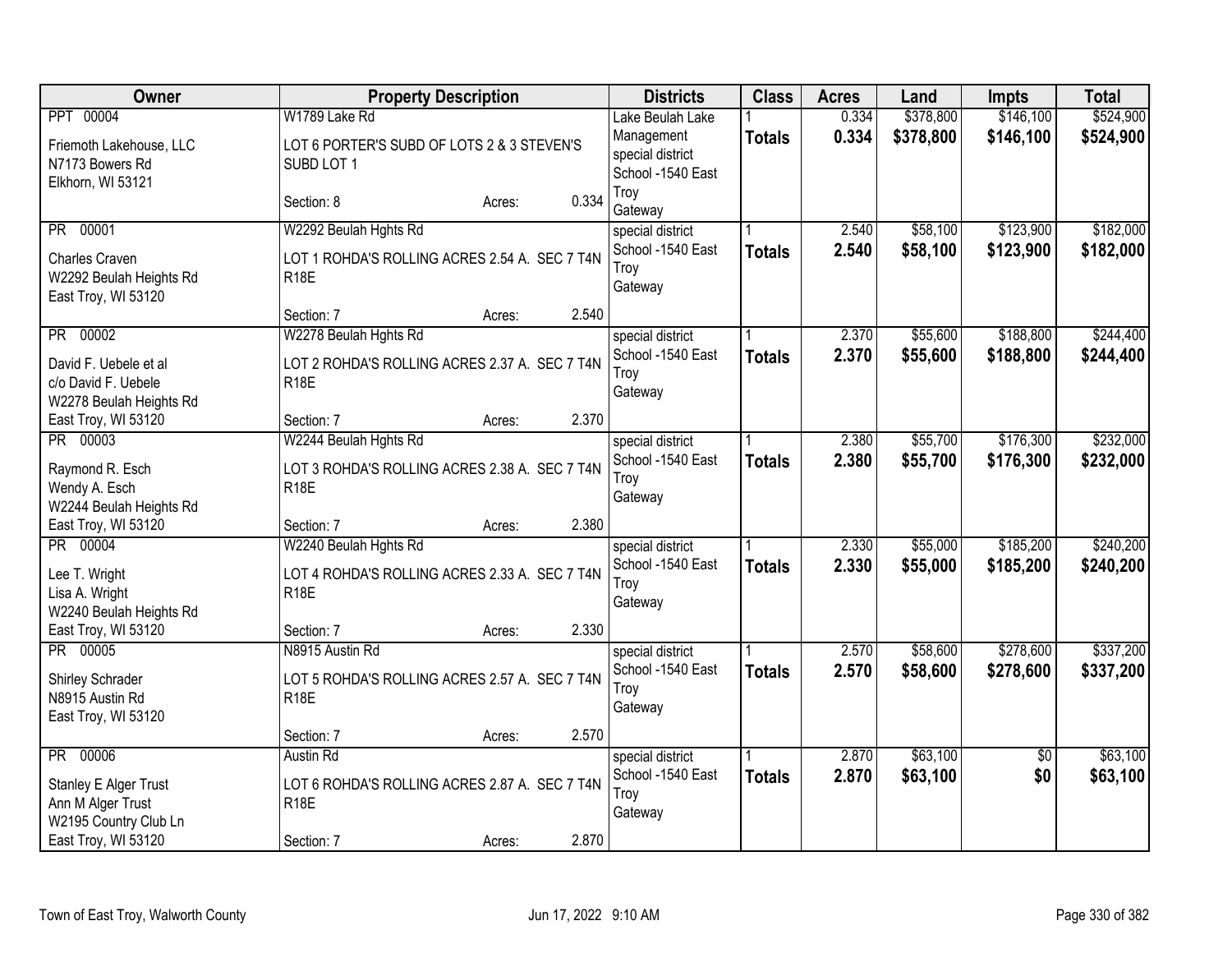| special district<br>School -1540 East<br>2.830<br>\$62,500<br>\$235,400<br><b>Totals</b><br>LOT 7 ROHDA'S ROLLING ACRES 2.83 A. SEC 7 T4N<br>Peter F. Windau<br>Troy<br><b>R18E</b><br>Linda Windau<br>Gateway<br>N8953 Austin Rd<br>2.830<br>East Troy, WI 53120<br>Section: 7<br>Acres:<br>PR 00008<br>N8958 Stringers Bridge Rd<br>\$65,900<br>\$74,800<br>special district<br>3.120<br>3.120<br>School -1540 East<br>\$65,900<br>\$74,800<br><b>Totals</b><br>LOT 8 ROHDA'S ROLLING ACRES 3.12 A. SEC 7 T4N<br><b>Brandemuehl Living Trust</b><br>Troy<br>Robert L Brandemuehl Life Estate<br><b>R18E</b><br>Gateway<br>609 Pine St<br>3.120<br>Mukwonago, WI 53149<br>Section: 7<br>Acres:<br>PRP 00001<br>\$290,300<br>W1773 Lake Rd<br>\$544,500<br>Lake Beulah Lake<br>0.614<br>Management<br>0.614<br>\$544,500<br>\$290,300<br><b>Totals</b><br>LOT 1 ROMADKA PARK<br>Adam B. Troutman<br>special district<br>Alyson D. Troutman<br>School -1540 East<br>2315 Ash Ln<br>Troy<br>0.614<br>Northbrook, IL 60062<br>Section: 8<br>Acres:<br>Gateway<br>PRP 00002<br>\$529,200<br>\$192,000<br>W1771 Lake Rd<br>0.519<br>Lake Beulah Lake<br>0.519<br>\$529,200<br>\$192,000<br>Management<br><b>Totals</b><br>W 2/3 LOT 2 ROMADKA PARK. EXC COM NE COR OF<br>Mel J. Graham<br>special district<br>W 2/3 LOT 2, S7D 28'55"E 269' TO POB, S7D28'55" E<br>Charlene J. Graham<br>School -1540 East<br>2538 Camberley Cir<br>23.36', N17D20'34"W 23.01', N72D39'26"E 4' TO POB.<br>Troy<br>0.519<br>Westchester, IL 60154<br>Section: 8<br>Acres:<br>Gateway<br>PRP 00003<br>\$453,600<br>\$494,300<br>W1769 Lake Rd<br>0.389<br>Lake Beulah Lake<br>0.389<br>\$453,600<br>\$494,300<br>Management<br><b>Totals</b><br>E 1/3 LOT 2 ROMADKA PARK W 1/3 LOT 3 ALSO COM<br>Laura L Meagher Trust<br>special district<br>W1769 Lake Rd<br>NE COR W 2/3 LOT 2, S07D28'55"E 269' TO POB, S07D<br>School -1540 East<br>28'55"E 23.36', N17D20'34"W 23.01', N72D39'26"E 4' TC<br>Mukwonago, WI 53149<br>Troy<br>0.389<br>Section: 8<br>Acres:<br>Gateway<br>\$225,100<br><b>PRP 00004</b><br>W1767 Lake Rd<br>0.534<br>\$477,000<br>Lake Beulah Lake<br>0.534<br>Management<br>\$477,000<br>\$225,100<br><b>Totals</b><br>E 2/3 LOT 3 ROMADKA PARK<br>Scott E Miller Trust et al<br>special district<br>c/o Scott E Miller Joint Rev Trust<br>School -1540 East<br>3850 Bluewing Ct<br>Troy<br>0.534<br>Janesville, WI 53546<br>Section: 8<br>Acres:<br>Gateway<br>\$202,200<br>PRP 00005<br>\$693,000<br>W1763 Lake Rd<br>0.697<br>Lake Beulah Lake<br>0.697<br>\$693,000<br>\$202,200<br>Management<br><b>Totals</b><br>LOT 4 ROMADKA PARK<br>Steven R. Huening et al<br>special district<br>c/o Steven R. Huening | Owner          | <b>Property Description</b> | <b>Districts</b>  | <b>Class</b> | <b>Acres</b> | Land     | <b>Impts</b> | <b>Total</b>           |
|----------------------------------------------------------------------------------------------------------------------------------------------------------------------------------------------------------------------------------------------------------------------------------------------------------------------------------------------------------------------------------------------------------------------------------------------------------------------------------------------------------------------------------------------------------------------------------------------------------------------------------------------------------------------------------------------------------------------------------------------------------------------------------------------------------------------------------------------------------------------------------------------------------------------------------------------------------------------------------------------------------------------------------------------------------------------------------------------------------------------------------------------------------------------------------------------------------------------------------------------------------------------------------------------------------------------------------------------------------------------------------------------------------------------------------------------------------------------------------------------------------------------------------------------------------------------------------------------------------------------------------------------------------------------------------------------------------------------------------------------------------------------------------------------------------------------------------------------------------------------------------------------------------------------------------------------------------------------------------------------------------------------------------------------------------------------------------------------------------------------------------------------------------------------------------------------------------------------------------------------------------------------------------------------------------------------------------------------------------------------------------------------------------------------------------------------------------------------------------------------------------------------------------------------------------------------------------------------------------------------------------------------------------------------------------------------------------------|----------------|-----------------------------|-------------------|--------------|--------------|----------|--------------|------------------------|
|                                                                                                                                                                                                                                                                                                                                                                                                                                                                                                                                                                                                                                                                                                                                                                                                                                                                                                                                                                                                                                                                                                                                                                                                                                                                                                                                                                                                                                                                                                                                                                                                                                                                                                                                                                                                                                                                                                                                                                                                                                                                                                                                                                                                                                                                                                                                                                                                                                                                                                                                                                                                                                                                                                                | PR 00007       | N8953 Austin Rd             |                   |              | 2.830        | \$62,500 | \$235,400    | \$297,900<br>\$297,900 |
|                                                                                                                                                                                                                                                                                                                                                                                                                                                                                                                                                                                                                                                                                                                                                                                                                                                                                                                                                                                                                                                                                                                                                                                                                                                                                                                                                                                                                                                                                                                                                                                                                                                                                                                                                                                                                                                                                                                                                                                                                                                                                                                                                                                                                                                                                                                                                                                                                                                                                                                                                                                                                                                                                                                |                |                             |                   |              |              |          |              |                        |
|                                                                                                                                                                                                                                                                                                                                                                                                                                                                                                                                                                                                                                                                                                                                                                                                                                                                                                                                                                                                                                                                                                                                                                                                                                                                                                                                                                                                                                                                                                                                                                                                                                                                                                                                                                                                                                                                                                                                                                                                                                                                                                                                                                                                                                                                                                                                                                                                                                                                                                                                                                                                                                                                                                                |                |                             |                   |              |              |          |              |                        |
|                                                                                                                                                                                                                                                                                                                                                                                                                                                                                                                                                                                                                                                                                                                                                                                                                                                                                                                                                                                                                                                                                                                                                                                                                                                                                                                                                                                                                                                                                                                                                                                                                                                                                                                                                                                                                                                                                                                                                                                                                                                                                                                                                                                                                                                                                                                                                                                                                                                                                                                                                                                                                                                                                                                |                |                             |                   |              |              |          |              | \$140,700              |
|                                                                                                                                                                                                                                                                                                                                                                                                                                                                                                                                                                                                                                                                                                                                                                                                                                                                                                                                                                                                                                                                                                                                                                                                                                                                                                                                                                                                                                                                                                                                                                                                                                                                                                                                                                                                                                                                                                                                                                                                                                                                                                                                                                                                                                                                                                                                                                                                                                                                                                                                                                                                                                                                                                                |                |                             |                   |              |              |          |              | \$140,700              |
|                                                                                                                                                                                                                                                                                                                                                                                                                                                                                                                                                                                                                                                                                                                                                                                                                                                                                                                                                                                                                                                                                                                                                                                                                                                                                                                                                                                                                                                                                                                                                                                                                                                                                                                                                                                                                                                                                                                                                                                                                                                                                                                                                                                                                                                                                                                                                                                                                                                                                                                                                                                                                                                                                                                |                |                             |                   |              |              |          |              |                        |
|                                                                                                                                                                                                                                                                                                                                                                                                                                                                                                                                                                                                                                                                                                                                                                                                                                                                                                                                                                                                                                                                                                                                                                                                                                                                                                                                                                                                                                                                                                                                                                                                                                                                                                                                                                                                                                                                                                                                                                                                                                                                                                                                                                                                                                                                                                                                                                                                                                                                                                                                                                                                                                                                                                                |                |                             |                   |              |              |          |              | \$834,800<br>\$834,800 |
|                                                                                                                                                                                                                                                                                                                                                                                                                                                                                                                                                                                                                                                                                                                                                                                                                                                                                                                                                                                                                                                                                                                                                                                                                                                                                                                                                                                                                                                                                                                                                                                                                                                                                                                                                                                                                                                                                                                                                                                                                                                                                                                                                                                                                                                                                                                                                                                                                                                                                                                                                                                                                                                                                                                |                |                             |                   |              |              |          |              |                        |
|                                                                                                                                                                                                                                                                                                                                                                                                                                                                                                                                                                                                                                                                                                                                                                                                                                                                                                                                                                                                                                                                                                                                                                                                                                                                                                                                                                                                                                                                                                                                                                                                                                                                                                                                                                                                                                                                                                                                                                                                                                                                                                                                                                                                                                                                                                                                                                                                                                                                                                                                                                                                                                                                                                                |                |                             |                   |              |              |          |              | \$721,200<br>\$721,200 |
|                                                                                                                                                                                                                                                                                                                                                                                                                                                                                                                                                                                                                                                                                                                                                                                                                                                                                                                                                                                                                                                                                                                                                                                                                                                                                                                                                                                                                                                                                                                                                                                                                                                                                                                                                                                                                                                                                                                                                                                                                                                                                                                                                                                                                                                                                                                                                                                                                                                                                                                                                                                                                                                                                                                |                |                             |                   |              |              |          |              | \$947,900<br>\$947,900 |
|                                                                                                                                                                                                                                                                                                                                                                                                                                                                                                                                                                                                                                                                                                                                                                                                                                                                                                                                                                                                                                                                                                                                                                                                                                                                                                                                                                                                                                                                                                                                                                                                                                                                                                                                                                                                                                                                                                                                                                                                                                                                                                                                                                                                                                                                                                                                                                                                                                                                                                                                                                                                                                                                                                                |                |                             |                   |              |              |          |              | \$702,100<br>\$702,100 |
|                                                                                                                                                                                                                                                                                                                                                                                                                                                                                                                                                                                                                                                                                                                                                                                                                                                                                                                                                                                                                                                                                                                                                                                                                                                                                                                                                                                                                                                                                                                                                                                                                                                                                                                                                                                                                                                                                                                                                                                                                                                                                                                                                                                                                                                                                                                                                                                                                                                                                                                                                                                                                                                                                                                |                |                             |                   |              |              |          |              |                        |
| Troy<br>0.697<br>Park Ridge, IL 60068-0000<br>Section: 8<br>Acres:<br>Gateway                                                                                                                                                                                                                                                                                                                                                                                                                                                                                                                                                                                                                                                                                                                                                                                                                                                                                                                                                                                                                                                                                                                                                                                                                                                                                                                                                                                                                                                                                                                                                                                                                                                                                                                                                                                                                                                                                                                                                                                                                                                                                                                                                                                                                                                                                                                                                                                                                                                                                                                                                                                                                                  | 212 N Prospect |                             | School -1540 East |              |              |          |              | \$895,200<br>\$895,200 |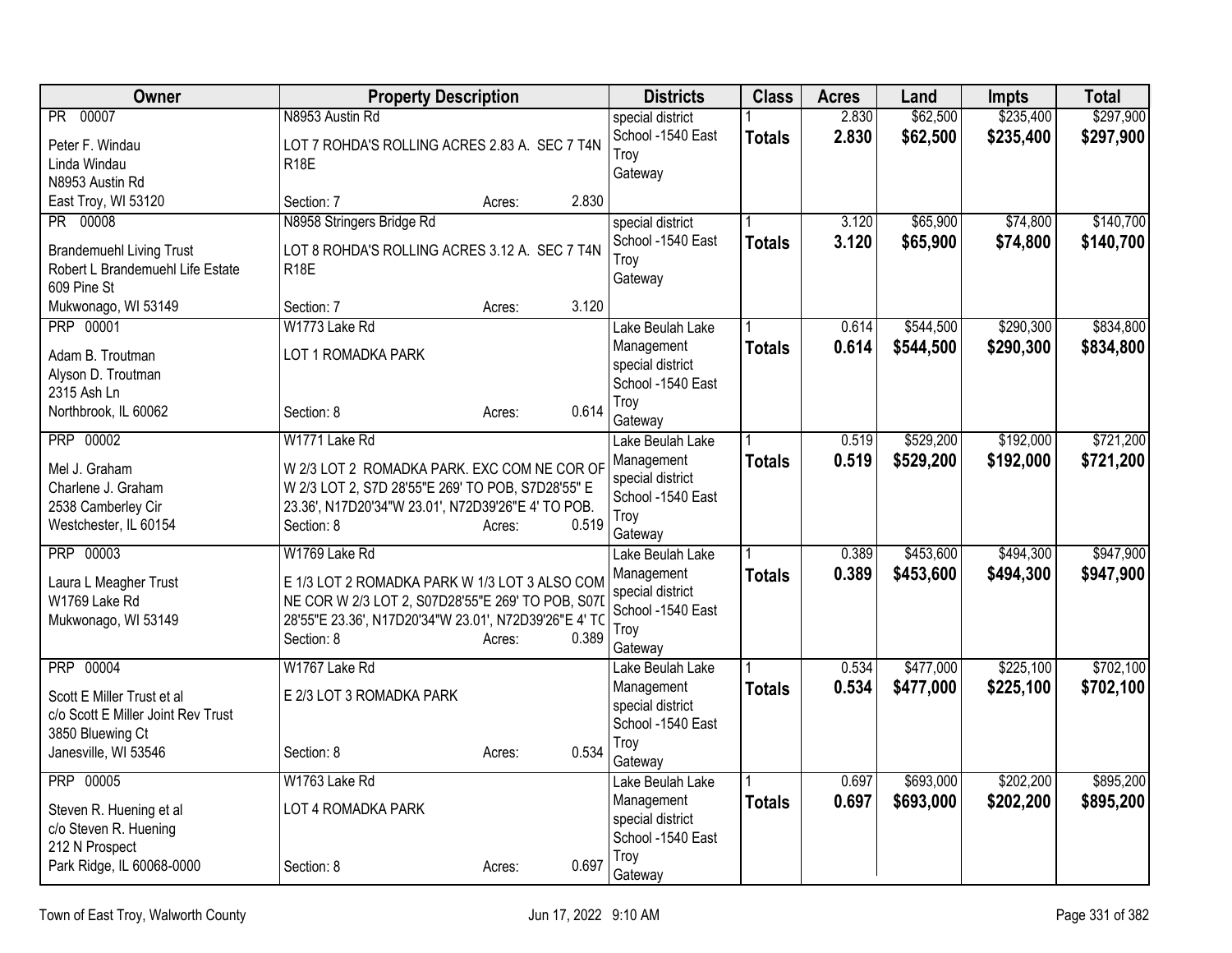| <b>PRP 00006</b><br>W1757 Lake Rd<br>1.070<br>\$721,500<br>\$600,600<br>Lake Beulah Lake<br>1.070<br>\$721,500<br>\$600,600<br>Management<br><b>Totals</b><br>LOT 5 & W 1/2 LOT 6 ROMADKA PARK<br>Wendell W. Gooch<br>special district<br>Stephen J. Bognar<br>School -1540 East<br>230 E Delaware PI # 7w<br>Troy<br>1.070<br>Chicago, IL 60611<br>Section: 8<br>Acres:<br>Gateway<br><b>PRP 00007</b><br>W1755 Lake Rd<br>\$611,500<br>\$281,100<br>0.515<br>Lake Beulah Lake<br>0.515<br>\$611,500<br>\$281,100<br>Management<br><b>Totals</b><br>E 1/2 LOT 6. ALSO PT LOT 7: COM NWLY COR LOT 7<br>Robert T. Clayton Jr et al<br>special district<br>W1755 Lake Rd<br>E 22' SELY TO SHORE, 50' ALG SHORE TO SWLY<br>School -1540 East<br>Mukwonago, WI 53149<br>COR, N 43D W TO POB. ROMADKA PARK<br>Troy<br>0.515<br>Section: 8<br>Acres:<br>Gateway<br><b>PRP 00008</b><br>W1751 Lake Rd<br>\$318,000<br>\$143,700<br>0.191<br>Lake Beulah Lake<br>0.191<br>\$318,000<br>\$143,700<br>Management<br><b>Totals</b><br>PT LOT 7 ROMADKA PARK: COM NELY COR LOT 7, W<br>Fabian Latocha Trust<br>special district<br>22', SELY TO SHR 50', NELY TO NELY COR, NWLY TC<br>Jennifer Latocha Trust<br>School -1540 East<br>13380 W 21st St<br>POB.<br>Troy<br>0.191<br>Wadsworth, IL 60083<br>Section: 8<br>Acres:<br>Gateway<br>\$119,300<br><b>PRP 00008A</b><br>Lake Rd<br>$\overline{50}$<br>0.117<br>Lake Beulah Lake<br>0.117<br>\$0<br>\$119,300<br>Management<br><b>Totals</b><br>SWLY 15' LOT 8 ROMADKA PARK<br>Fabian Latocha Trust<br>special district<br>Jennifer Latocha Trust<br>School -1540 East<br>13380 W 21st St<br>Troy<br>0.117<br>Wadsworth, IL 60083<br>Section: 8<br>Acres:<br>Gateway<br>\$628,400<br>\$215,700<br><b>PRP 00009</b><br>W1747 Lake Rd<br>0.613<br>Lake Beulah Lake<br>0.613<br>\$628,400<br>\$215,700<br>Management<br><b>Totals</b><br>LOT 8 EXC SWLY 15'. ALSO EXC. PRP-10A DESC IN<br>Fabian Latocha Trust<br>special district<br>VOL 100 PG 517 RECORDS. ROMADKA PARK<br>Jennifer Latocha Trust<br>School -1540 East<br>13380 W 21st St<br>Troy<br>0.613<br>Wadsworth, IL 60083<br>Section: 8<br>Acres:<br>Gateway<br>PRP 00010<br>W1743 Lake Rd<br>\$562,500<br>\$486,100<br>0.507<br>Lake Beulah Lake<br>0.507<br>Management<br>\$562,500<br>\$486,100<br><b>Totals</b><br>John M. Brown<br>LOT 9. EXC. PRP-10A DESC IN VOL 100 PG 517<br>special district<br>Susan Brown<br>RECORDS. ROMADKA PARK<br>School -1540 East<br>W1743 Lake Rd<br>Troy<br>0.507<br>Mukwonago, WI 53149<br>Section: 8<br>Acres:<br>Gateway | Owner | <b>Property Description</b> | <b>Districts</b> | <b>Class</b> | <b>Acres</b> | Land | <b>Impts</b> | <b>Total</b> |
|-----------------------------------------------------------------------------------------------------------------------------------------------------------------------------------------------------------------------------------------------------------------------------------------------------------------------------------------------------------------------------------------------------------------------------------------------------------------------------------------------------------------------------------------------------------------------------------------------------------------------------------------------------------------------------------------------------------------------------------------------------------------------------------------------------------------------------------------------------------------------------------------------------------------------------------------------------------------------------------------------------------------------------------------------------------------------------------------------------------------------------------------------------------------------------------------------------------------------------------------------------------------------------------------------------------------------------------------------------------------------------------------------------------------------------------------------------------------------------------------------------------------------------------------------------------------------------------------------------------------------------------------------------------------------------------------------------------------------------------------------------------------------------------------------------------------------------------------------------------------------------------------------------------------------------------------------------------------------------------------------------------------------------------------------------------------------------------------------------------------------------------------------------------------------------------------------------------------------------------------------------------------------------------------------------------------------------------------------------------------------------------------------------------------------------------------------------------------------------------------------------------------------------------------------------------------|-------|-----------------------------|------------------|--------------|--------------|------|--------------|--------------|
| \$1,322,100                                                                                                                                                                                                                                                                                                                                                                                                                                                                                                                                                                                                                                                                                                                                                                                                                                                                                                                                                                                                                                                                                                                                                                                                                                                                                                                                                                                                                                                                                                                                                                                                                                                                                                                                                                                                                                                                                                                                                                                                                                                                                                                                                                                                                                                                                                                                                                                                                                                                                                                                                     |       |                             |                  |              |              |      |              | \$1,322,100  |
|                                                                                                                                                                                                                                                                                                                                                                                                                                                                                                                                                                                                                                                                                                                                                                                                                                                                                                                                                                                                                                                                                                                                                                                                                                                                                                                                                                                                                                                                                                                                                                                                                                                                                                                                                                                                                                                                                                                                                                                                                                                                                                                                                                                                                                                                                                                                                                                                                                                                                                                                                                 |       |                             |                  |              |              |      |              |              |
|                                                                                                                                                                                                                                                                                                                                                                                                                                                                                                                                                                                                                                                                                                                                                                                                                                                                                                                                                                                                                                                                                                                                                                                                                                                                                                                                                                                                                                                                                                                                                                                                                                                                                                                                                                                                                                                                                                                                                                                                                                                                                                                                                                                                                                                                                                                                                                                                                                                                                                                                                                 |       |                             |                  |              |              |      |              |              |
| \$892,600<br>\$892,600<br>\$461,700<br>\$461,700<br>\$119,300<br>\$119,300<br>\$1,048,600<br>\$1,048,600                                                                                                                                                                                                                                                                                                                                                                                                                                                                                                                                                                                                                                                                                                                                                                                                                                                                                                                                                                                                                                                                                                                                                                                                                                                                                                                                                                                                                                                                                                                                                                                                                                                                                                                                                                                                                                                                                                                                                                                                                                                                                                                                                                                                                                                                                                                                                                                                                                                        |       |                             |                  |              |              |      |              |              |
|                                                                                                                                                                                                                                                                                                                                                                                                                                                                                                                                                                                                                                                                                                                                                                                                                                                                                                                                                                                                                                                                                                                                                                                                                                                                                                                                                                                                                                                                                                                                                                                                                                                                                                                                                                                                                                                                                                                                                                                                                                                                                                                                                                                                                                                                                                                                                                                                                                                                                                                                                                 |       |                             |                  |              |              |      |              |              |
|                                                                                                                                                                                                                                                                                                                                                                                                                                                                                                                                                                                                                                                                                                                                                                                                                                                                                                                                                                                                                                                                                                                                                                                                                                                                                                                                                                                                                                                                                                                                                                                                                                                                                                                                                                                                                                                                                                                                                                                                                                                                                                                                                                                                                                                                                                                                                                                                                                                                                                                                                                 |       |                             |                  |              |              |      |              |              |
|                                                                                                                                                                                                                                                                                                                                                                                                                                                                                                                                                                                                                                                                                                                                                                                                                                                                                                                                                                                                                                                                                                                                                                                                                                                                                                                                                                                                                                                                                                                                                                                                                                                                                                                                                                                                                                                                                                                                                                                                                                                                                                                                                                                                                                                                                                                                                                                                                                                                                                                                                                 |       |                             |                  |              |              |      |              |              |
|                                                                                                                                                                                                                                                                                                                                                                                                                                                                                                                                                                                                                                                                                                                                                                                                                                                                                                                                                                                                                                                                                                                                                                                                                                                                                                                                                                                                                                                                                                                                                                                                                                                                                                                                                                                                                                                                                                                                                                                                                                                                                                                                                                                                                                                                                                                                                                                                                                                                                                                                                                 |       |                             |                  |              |              |      |              |              |
|                                                                                                                                                                                                                                                                                                                                                                                                                                                                                                                                                                                                                                                                                                                                                                                                                                                                                                                                                                                                                                                                                                                                                                                                                                                                                                                                                                                                                                                                                                                                                                                                                                                                                                                                                                                                                                                                                                                                                                                                                                                                                                                                                                                                                                                                                                                                                                                                                                                                                                                                                                 |       |                             |                  |              |              |      |              |              |
|                                                                                                                                                                                                                                                                                                                                                                                                                                                                                                                                                                                                                                                                                                                                                                                                                                                                                                                                                                                                                                                                                                                                                                                                                                                                                                                                                                                                                                                                                                                                                                                                                                                                                                                                                                                                                                                                                                                                                                                                                                                                                                                                                                                                                                                                                                                                                                                                                                                                                                                                                                 |       |                             |                  |              |              |      |              |              |
|                                                                                                                                                                                                                                                                                                                                                                                                                                                                                                                                                                                                                                                                                                                                                                                                                                                                                                                                                                                                                                                                                                                                                                                                                                                                                                                                                                                                                                                                                                                                                                                                                                                                                                                                                                                                                                                                                                                                                                                                                                                                                                                                                                                                                                                                                                                                                                                                                                                                                                                                                                 |       |                             |                  |              |              |      |              |              |
|                                                                                                                                                                                                                                                                                                                                                                                                                                                                                                                                                                                                                                                                                                                                                                                                                                                                                                                                                                                                                                                                                                                                                                                                                                                                                                                                                                                                                                                                                                                                                                                                                                                                                                                                                                                                                                                                                                                                                                                                                                                                                                                                                                                                                                                                                                                                                                                                                                                                                                                                                                 |       |                             |                  |              |              |      |              |              |
|                                                                                                                                                                                                                                                                                                                                                                                                                                                                                                                                                                                                                                                                                                                                                                                                                                                                                                                                                                                                                                                                                                                                                                                                                                                                                                                                                                                                                                                                                                                                                                                                                                                                                                                                                                                                                                                                                                                                                                                                                                                                                                                                                                                                                                                                                                                                                                                                                                                                                                                                                                 |       |                             |                  |              |              |      |              |              |
|                                                                                                                                                                                                                                                                                                                                                                                                                                                                                                                                                                                                                                                                                                                                                                                                                                                                                                                                                                                                                                                                                                                                                                                                                                                                                                                                                                                                                                                                                                                                                                                                                                                                                                                                                                                                                                                                                                                                                                                                                                                                                                                                                                                                                                                                                                                                                                                                                                                                                                                                                                 |       |                             |                  |              |              |      |              |              |
|                                                                                                                                                                                                                                                                                                                                                                                                                                                                                                                                                                                                                                                                                                                                                                                                                                                                                                                                                                                                                                                                                                                                                                                                                                                                                                                                                                                                                                                                                                                                                                                                                                                                                                                                                                                                                                                                                                                                                                                                                                                                                                                                                                                                                                                                                                                                                                                                                                                                                                                                                                 |       |                             |                  |              |              |      |              |              |
|                                                                                                                                                                                                                                                                                                                                                                                                                                                                                                                                                                                                                                                                                                                                                                                                                                                                                                                                                                                                                                                                                                                                                                                                                                                                                                                                                                                                                                                                                                                                                                                                                                                                                                                                                                                                                                                                                                                                                                                                                                                                                                                                                                                                                                                                                                                                                                                                                                                                                                                                                                 |       |                             |                  |              |              |      |              |              |
|                                                                                                                                                                                                                                                                                                                                                                                                                                                                                                                                                                                                                                                                                                                                                                                                                                                                                                                                                                                                                                                                                                                                                                                                                                                                                                                                                                                                                                                                                                                                                                                                                                                                                                                                                                                                                                                                                                                                                                                                                                                                                                                                                                                                                                                                                                                                                                                                                                                                                                                                                                 |       |                             |                  |              |              |      |              |              |
|                                                                                                                                                                                                                                                                                                                                                                                                                                                                                                                                                                                                                                                                                                                                                                                                                                                                                                                                                                                                                                                                                                                                                                                                                                                                                                                                                                                                                                                                                                                                                                                                                                                                                                                                                                                                                                                                                                                                                                                                                                                                                                                                                                                                                                                                                                                                                                                                                                                                                                                                                                 |       |                             |                  |              |              |      |              |              |
|                                                                                                                                                                                                                                                                                                                                                                                                                                                                                                                                                                                                                                                                                                                                                                                                                                                                                                                                                                                                                                                                                                                                                                                                                                                                                                                                                                                                                                                                                                                                                                                                                                                                                                                                                                                                                                                                                                                                                                                                                                                                                                                                                                                                                                                                                                                                                                                                                                                                                                                                                                 |       |                             |                  |              |              |      |              |              |
| \$844,100<br>\$844,100                                                                                                                                                                                                                                                                                                                                                                                                                                                                                                                                                                                                                                                                                                                                                                                                                                                                                                                                                                                                                                                                                                                                                                                                                                                                                                                                                                                                                                                                                                                                                                                                                                                                                                                                                                                                                                                                                                                                                                                                                                                                                                                                                                                                                                                                                                                                                                                                                                                                                                                                          |       |                             |                  |              |              |      |              |              |
|                                                                                                                                                                                                                                                                                                                                                                                                                                                                                                                                                                                                                                                                                                                                                                                                                                                                                                                                                                                                                                                                                                                                                                                                                                                                                                                                                                                                                                                                                                                                                                                                                                                                                                                                                                                                                                                                                                                                                                                                                                                                                                                                                                                                                                                                                                                                                                                                                                                                                                                                                                 |       |                             |                  |              |              |      |              |              |
|                                                                                                                                                                                                                                                                                                                                                                                                                                                                                                                                                                                                                                                                                                                                                                                                                                                                                                                                                                                                                                                                                                                                                                                                                                                                                                                                                                                                                                                                                                                                                                                                                                                                                                                                                                                                                                                                                                                                                                                                                                                                                                                                                                                                                                                                                                                                                                                                                                                                                                                                                                 |       |                             |                  |              |              |      |              |              |
|                                                                                                                                                                                                                                                                                                                                                                                                                                                                                                                                                                                                                                                                                                                                                                                                                                                                                                                                                                                                                                                                                                                                                                                                                                                                                                                                                                                                                                                                                                                                                                                                                                                                                                                                                                                                                                                                                                                                                                                                                                                                                                                                                                                                                                                                                                                                                                                                                                                                                                                                                                 |       |                             |                  |              |              |      |              |              |
|                                                                                                                                                                                                                                                                                                                                                                                                                                                                                                                                                                                                                                                                                                                                                                                                                                                                                                                                                                                                                                                                                                                                                                                                                                                                                                                                                                                                                                                                                                                                                                                                                                                                                                                                                                                                                                                                                                                                                                                                                                                                                                                                                                                                                                                                                                                                                                                                                                                                                                                                                                 |       |                             |                  |              |              |      |              |              |
|                                                                                                                                                                                                                                                                                                                                                                                                                                                                                                                                                                                                                                                                                                                                                                                                                                                                                                                                                                                                                                                                                                                                                                                                                                                                                                                                                                                                                                                                                                                                                                                                                                                                                                                                                                                                                                                                                                                                                                                                                                                                                                                                                                                                                                                                                                                                                                                                                                                                                                                                                                 |       |                             |                  |              |              |      |              |              |
|                                                                                                                                                                                                                                                                                                                                                                                                                                                                                                                                                                                                                                                                                                                                                                                                                                                                                                                                                                                                                                                                                                                                                                                                                                                                                                                                                                                                                                                                                                                                                                                                                                                                                                                                                                                                                                                                                                                                                                                                                                                                                                                                                                                                                                                                                                                                                                                                                                                                                                                                                                 |       |                             |                  |              |              |      |              |              |
|                                                                                                                                                                                                                                                                                                                                                                                                                                                                                                                                                                                                                                                                                                                                                                                                                                                                                                                                                                                                                                                                                                                                                                                                                                                                                                                                                                                                                                                                                                                                                                                                                                                                                                                                                                                                                                                                                                                                                                                                                                                                                                                                                                                                                                                                                                                                                                                                                                                                                                                                                                 |       |                             |                  |              |              |      |              |              |
|                                                                                                                                                                                                                                                                                                                                                                                                                                                                                                                                                                                                                                                                                                                                                                                                                                                                                                                                                                                                                                                                                                                                                                                                                                                                                                                                                                                                                                                                                                                                                                                                                                                                                                                                                                                                                                                                                                                                                                                                                                                                                                                                                                                                                                                                                                                                                                                                                                                                                                                                                                 |       |                             |                  |              |              |      |              |              |
|                                                                                                                                                                                                                                                                                                                                                                                                                                                                                                                                                                                                                                                                                                                                                                                                                                                                                                                                                                                                                                                                                                                                                                                                                                                                                                                                                                                                                                                                                                                                                                                                                                                                                                                                                                                                                                                                                                                                                                                                                                                                                                                                                                                                                                                                                                                                                                                                                                                                                                                                                                 |       |                             |                  |              |              |      |              |              |
|                                                                                                                                                                                                                                                                                                                                                                                                                                                                                                                                                                                                                                                                                                                                                                                                                                                                                                                                                                                                                                                                                                                                                                                                                                                                                                                                                                                                                                                                                                                                                                                                                                                                                                                                                                                                                                                                                                                                                                                                                                                                                                                                                                                                                                                                                                                                                                                                                                                                                                                                                                 |       |                             |                  |              |              |      |              |              |
|                                                                                                                                                                                                                                                                                                                                                                                                                                                                                                                                                                                                                                                                                                                                                                                                                                                                                                                                                                                                                                                                                                                                                                                                                                                                                                                                                                                                                                                                                                                                                                                                                                                                                                                                                                                                                                                                                                                                                                                                                                                                                                                                                                                                                                                                                                                                                                                                                                                                                                                                                                 |       |                             |                  |              |              |      |              |              |
|                                                                                                                                                                                                                                                                                                                                                                                                                                                                                                                                                                                                                                                                                                                                                                                                                                                                                                                                                                                                                                                                                                                                                                                                                                                                                                                                                                                                                                                                                                                                                                                                                                                                                                                                                                                                                                                                                                                                                                                                                                                                                                                                                                                                                                                                                                                                                                                                                                                                                                                                                                 |       |                             |                  |              |              |      |              |              |
|                                                                                                                                                                                                                                                                                                                                                                                                                                                                                                                                                                                                                                                                                                                                                                                                                                                                                                                                                                                                                                                                                                                                                                                                                                                                                                                                                                                                                                                                                                                                                                                                                                                                                                                                                                                                                                                                                                                                                                                                                                                                                                                                                                                                                                                                                                                                                                                                                                                                                                                                                                 |       |                             |                  |              |              |      |              |              |
| <b>PRP 00010A</b><br>\$3,100<br>\$3,100<br>Lake Rd<br>0.317<br>$\overline{50}$<br>special district                                                                                                                                                                                                                                                                                                                                                                                                                                                                                                                                                                                                                                                                                                                                                                                                                                                                                                                                                                                                                                                                                                                                                                                                                                                                                                                                                                                                                                                                                                                                                                                                                                                                                                                                                                                                                                                                                                                                                                                                                                                                                                                                                                                                                                                                                                                                                                                                                                                              |       |                             |                  |              |              |      |              |              |
| School -1540 East<br>0.317<br>\$3,100<br>\$0<br>\$3,100<br><b>Totals</b>                                                                                                                                                                                                                                                                                                                                                                                                                                                                                                                                                                                                                                                                                                                                                                                                                                                                                                                                                                                                                                                                                                                                                                                                                                                                                                                                                                                                                                                                                                                                                                                                                                                                                                                                                                                                                                                                                                                                                                                                                                                                                                                                                                                                                                                                                                                                                                                                                                                                                        |       |                             |                  |              |              |      |              |              |
| PT LOT 9 ROMADKA PARK: COM NW COR LOT 9, EL'<br>Brown Kettle, LLC<br>Troy<br>W1743 Lake Rd<br>155.95' TO INTER OF N LOT LN & NWLY EXT OF                                                                                                                                                                                                                                                                                                                                                                                                                                                                                                                                                                                                                                                                                                                                                                                                                                                                                                                                                                                                                                                                                                                                                                                                                                                                                                                                                                                                                                                                                                                                                                                                                                                                                                                                                                                                                                                                                                                                                                                                                                                                                                                                                                                                                                                                                                                                                                                                                        |       |                             |                  |              |              |      |              |              |
| Gateway<br>NELY LN LOT 8, SELY 61.84', SWLY 47.44', WLY<br>Mukwonago, WI 53149                                                                                                                                                                                                                                                                                                                                                                                                                                                                                                                                                                                                                                                                                                                                                                                                                                                                                                                                                                                                                                                                                                                                                                                                                                                                                                                                                                                                                                                                                                                                                                                                                                                                                                                                                                                                                                                                                                                                                                                                                                                                                                                                                                                                                                                                                                                                                                                                                                                                                  |       |                             |                  |              |              |      |              |              |
| 0.317<br>Section: 5<br>Acres:                                                                                                                                                                                                                                                                                                                                                                                                                                                                                                                                                                                                                                                                                                                                                                                                                                                                                                                                                                                                                                                                                                                                                                                                                                                                                                                                                                                                                                                                                                                                                                                                                                                                                                                                                                                                                                                                                                                                                                                                                                                                                                                                                                                                                                                                                                                                                                                                                                                                                                                                   |       |                             |                  |              |              |      |              |              |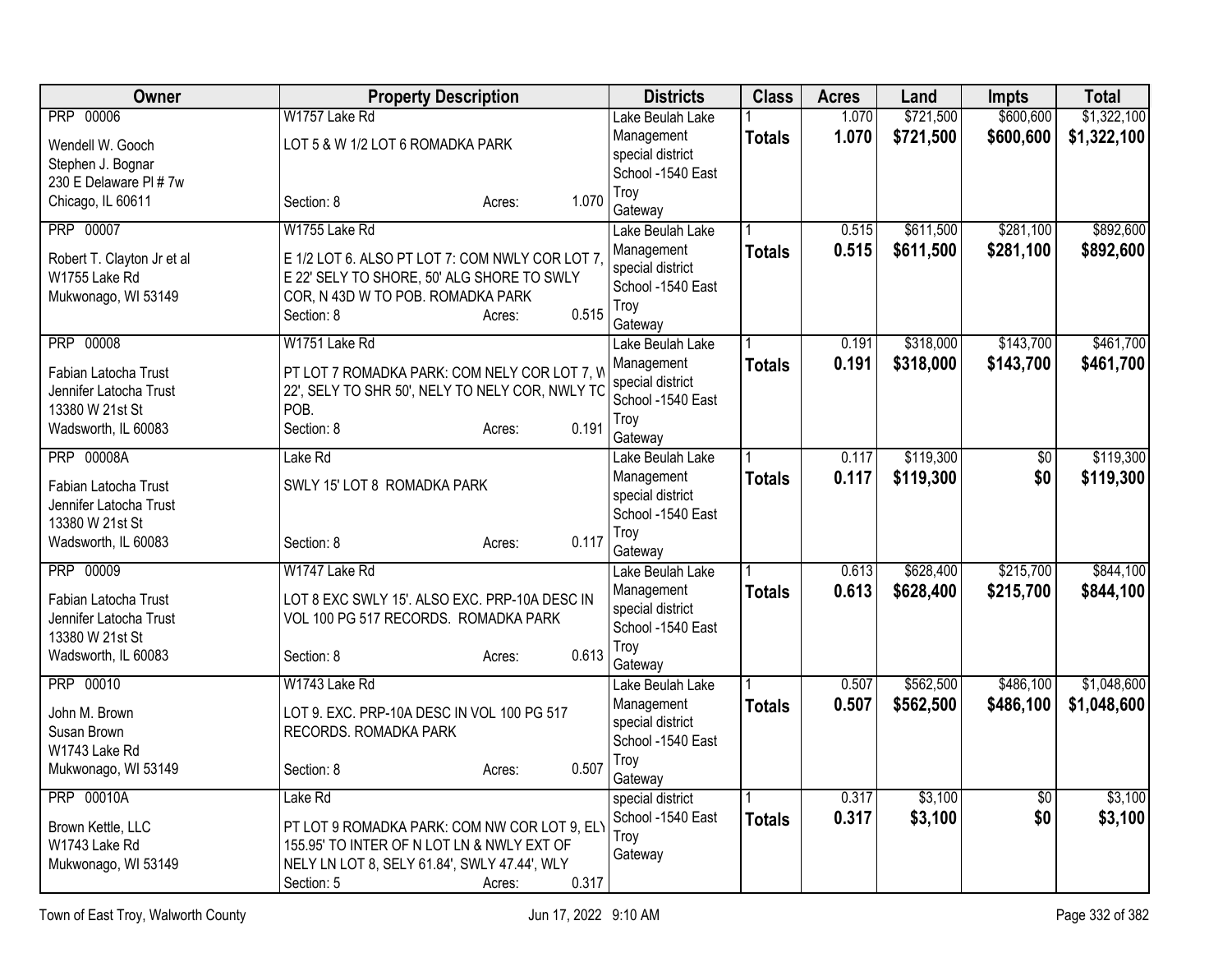| Owner                                  | <b>Property Description</b>                       | <b>Districts</b>               | <b>Class</b>  | <b>Acres</b> | Land      | <b>Impts</b> | <b>Total</b> |
|----------------------------------------|---------------------------------------------------|--------------------------------|---------------|--------------|-----------|--------------|--------------|
| <b>PRP 00011</b>                       | W1739 Lake Rd                                     | Lake Beulah Lake               |               | 0.453        | \$352,500 | \$304,600    | \$657,100    |
| David H Levine Trust                   | SLY 1/2 LOT 10 ROMADKA PARK                       | Management                     | <b>Totals</b> | 0.453        | \$352,500 | \$304,600    | \$657,100    |
| Julie A Levine Trust                   |                                                   | special district               |               |              |           |              |              |
| 3030 Normandy PI                       |                                                   | School -1540 East              |               |              |           |              |              |
| Evanston, IL 60201                     | 0.453<br>Section: 5<br>Acres:                     | Troy                           |               |              |           |              |              |
|                                        |                                                   | Gateway                        |               |              |           |              |              |
| <b>PRP 00012</b>                       | W1735 Lake Rd                                     | Lake Beulah Lake               |               | 0.652        | \$454,000 | \$534,600    | \$988,600    |
| Martin J. Barr                         | NLY 1/2 LOT 10 SLY 1/4 LOT 11 ROMADKA PARK        | Management                     | <b>Totals</b> | 0.652        | \$454,000 | \$534,600    | \$988,600    |
| Molly G. Barr                          |                                                   | special district               |               |              |           |              |              |
| 134 School St                          |                                                   | School -1540 East              |               |              |           |              |              |
| Libertyville, IL 60048                 | 0.652<br>Section: 5<br>Acres:                     | Troy                           |               |              |           |              |              |
| PRP 00013                              | W1731 Lake Rd                                     | Gateway<br>Lake Beulah Lake    |               | 0.353        | \$507,800 | \$366,600    | \$874,400    |
|                                        |                                                   |                                |               |              |           |              |              |
| Beulah Floaters, LLC                   | NLY 3/4 LOT 11 ROMADKA PARK                       | Management<br>special district | <b>Totals</b> | 0.353        | \$507,800 | \$366,600    | \$874,400    |
| 128 E Oakridge Park                    |                                                   | School -1540 East              |               |              |           |              |              |
| Metairie, LA 70005                     |                                                   | Troy                           |               |              |           |              |              |
|                                        | 0.353<br>Section: 5<br>Acres:                     | Gateway                        |               |              |           |              |              |
| PRP 00014                              | W1727 Lake Rd                                     | Lake Beulah Lake               |               | 0.204        | \$333,800 | \$361,800    | \$695,600    |
|                                        |                                                   | Management                     | <b>Totals</b> | 0.204        | \$333,800 | \$361,800    | \$695,600    |
| Kathryn C. Kiernan                     | THAT PT LOT 12 ROMADKA PARK: COM SELY COR         | special district               |               |              |           |              |              |
| N9425 Island Dr                        | LOT 12, WLY 202', N 40.75', ELY TO LAKE SHR, SLY  | School -1540 East              |               |              |           |              |              |
| Mukwonago, WI 53149                    | ALG SHR 50' TO POB. ALSO PT LOT 12 DESC AS:       | Troy                           |               |              |           |              |              |
|                                        | 0.204<br>Section: 5<br>Acres:                     | Gateway                        |               |              |           |              |              |
| <b>PRP 00014A</b>                      | W1744 Lake Rd                                     | Lake Beulah Lake               |               | 0.335        | \$361,100 | \$164,300    | \$525,400    |
| Margaret Berg Trust                    | PT LOT 12 DESC AS: COM NW COR LOT 12,             | Management                     | <b>Totals</b> | 0.335        | \$361,100 | \$164,300    | \$525,400    |
| 5350 W Keeney St                       | S1D51'57"W 89.72', S84D18'23"E 74.28', N5D28'12"E | special district               |               |              |           |              |              |
| Skokie, IL 60077                       | 41.75', S79D21'09"E 196.47' TO MEANDER LN,        | School -1540 East              |               |              |           |              |              |
|                                        | 0.335<br>Section: 5<br>Acres:                     | Troy                           |               |              |           |              |              |
|                                        |                                                   | Gateway                        |               |              |           |              |              |
| <b>PRP 00014B</b>                      | Romadka Park Rd                                   | special district               |               | 0.115        | \$17,600  | \$700        | \$18,300     |
| John W. Rowan Jr                       | COM NW COR LOT 12 ROMADKA PARK ELY 57' TO         | School -1540 East              | <b>Totals</b> | 0.115        | \$17,600  | \$700        | \$18,300     |
| <b>Bridget P Rowan Trust</b>           | SE COR LOT 9, S2D W 90' TO SLY LN LOT 12, W ON    | Troy                           |               |              |           |              |              |
| 11146 Shakespear                       | SLY LN LOT 12 TO WLY LN LOT 12, N TO POB.         | Gateway                        |               |              |           |              |              |
| Westchester, IL 60154-4128             | 0.115<br>Section: 5<br>Acres:                     |                                |               |              |           |              |              |
| <b>PRP 00015</b>                       |                                                   | special district               |               | 0.113        | \$17,500  | \$0          | \$17,500     |
|                                        | PT LOT 12 ROMADKA PARK: COM NWLY COR, ELY         | School -1540 East              | <b>Totals</b> | 0.113        | \$17,500  | \$0          | \$17,500     |
| Holly M. Gorecki<br>Barry M. Dickinson | ALG NLY LN 171' TO SW COR LOT 6, ELY ALG NLY LN   | Troy                           |               |              |           |              |              |
| 2885 S 126th St                        | 57' TO SELY COR LOT 6, S2D W 90' TO SLY COR, W    | Gateway                        |               |              |           |              |              |
| New Berlin, WI 53151                   | 0.113<br>Section: 5<br>Acres:                     |                                |               |              |           |              |              |
|                                        |                                                   |                                |               |              |           |              |              |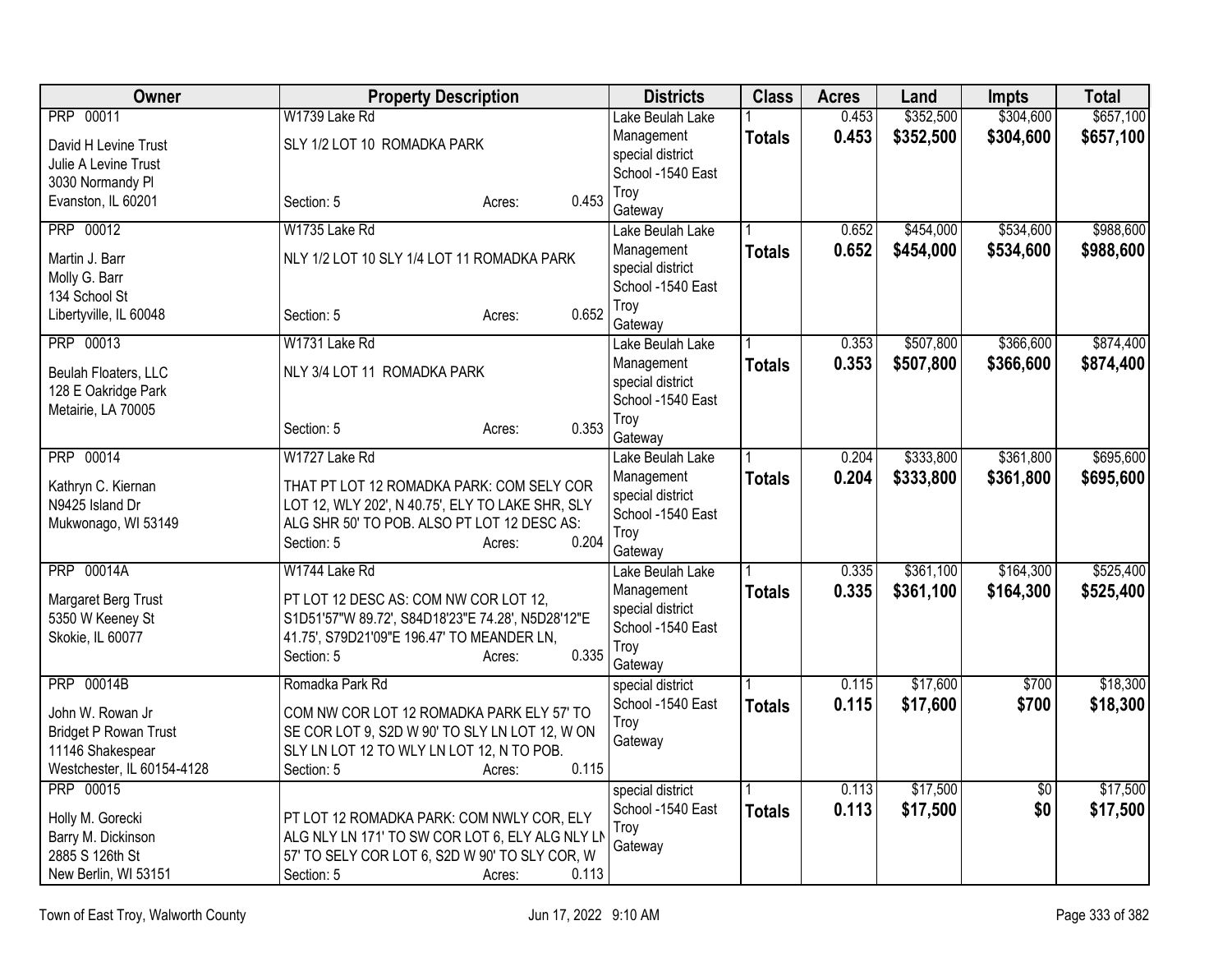| Owner                        | <b>Property Description</b>                        | <b>Districts</b>  | <b>Class</b>  | <b>Acres</b> | Land      | <b>Impts</b>    | <b>Total</b> |
|------------------------------|----------------------------------------------------|-------------------|---------------|--------------|-----------|-----------------|--------------|
| PRP 00016                    | <b>Byrnes Ln</b>                                   | Lake Beulah Lake  |               | 0.090        | \$14,700  | \$10,600        | \$25,300     |
| David B. Bohl                | PT LOT 13 ROMADKA PARK: COM 228' ELY OF SW         | Management        | <b>Totals</b> | 0.090        | \$14,700  | \$10,600        | \$25,300     |
| Victoria M. Bohl             | COR LOT 13, N2D E 70', S81D E 57', S2D W 70', W TO | special district  |               |              |           |                 |              |
| W1751 Byrnes Ln              | POB.                                               | School -1540 East |               |              |           |                 |              |
| Mukwonago, WI 53149          | 0.090<br>Section: 5<br>Acres:                      | Troy              |               |              |           |                 |              |
|                              |                                                    | Gateway           |               |              |           |                 |              |
| <b>PRP 00016A</b>            | W1751 Byrnes Ln                                    | Lake Beulah Lake  |               | 0.248        | \$363,000 | \$402,400       | \$765,400    |
| David B. Bohl                | COM SW COR LOT 13 ROMADKA PARK, S ALG S'LY         | Management        | <b>Totals</b> | 0.248        | \$363,000 | \$402,400       | \$765,400    |
| Victoria M. Bohl             | LINE SD LOT 300' TO POB. S81DE ALG LN SD LOT       | special district  |               |              |           |                 |              |
| W1751 Byrnes Ln              | 200', CONT 5' M/L TO SHR LAKE BEULAH, NLY ALG      | School -1540 East |               |              |           |                 |              |
| Mukwonago, WI 53149          | 0.248<br>Section: 5<br>Acres:                      | Troy              |               |              |           |                 |              |
|                              |                                                    | Gateway           |               |              |           |                 |              |
| <b>PRP 00016B</b>            | W1767 Byrnes Ln                                    | special district  |               | 0.091        | \$39,600  | \$74,400        | \$114,000    |
| John W. Rowan Jr             | PT LOT 13 ROMADKA PARK: COM SW COR LOT 13,         | School -1540 East | <b>Totals</b> | 0.091        | \$39,600  | \$74,400        | \$114,000    |
| <b>Bridget P Rowan Trust</b> | S81D E ALG LN 57', N2D E 70', WLY ALG DRIVE 59.4'  | Troy              |               |              |           |                 |              |
| 11146 Shakespear             | TO W LN LOT 13, S 70.6' TO POB                     | Gateway           |               |              |           |                 |              |
| Westchester, IL 60154-4128   | 0.091<br>Section: 5<br>Acres:                      |                   |               |              |           |                 |              |
| <b>PRP 00016C</b>            | W1759 Byrnes Ln                                    | special district  |               | 0.210        | \$91,500  | \$97,200        | \$188,700    |
| <b>Martin Barr Trust</b>     | PT LOTS 12 & 13 DESC AS: COM 114' S81D E & 70'     | School -1540 East | <b>Totals</b> | 0.210        | \$91,500  | \$97,200        | \$188,700    |
| Molly Barr Trust             | N2D E OF SW COR LOT 13, S81D E 56.90', S4D         | Troy              |               |              |           |                 |              |
| W1759 Byrnes Ln              | 58'43"W 159.88', N80D51'46"W 57.27', N5D06'35"E    | Gateway           |               |              |           |                 |              |
| Mukwonago, WI 53149          | 0.210<br>Section: 5<br>Acres:                      |                   |               |              |           |                 |              |
| <b>PRP 00016D</b>            | W1755 Byrnes Ln                                    | special district  |               | 0.090        | \$14,700  | \$67,800        | \$82,500     |
|                              |                                                    | School -1540 East | <b>Totals</b> | 0.090        | \$14,700  | \$67,800        | \$82,500     |
| Holly M. Gorecki             | PT LOT 13 ROMADKA PARK: COM AT STAKE ON SLY        | Troy              |               |              |           |                 |              |
| Barry M. Dickinson           | LN LOT 13 171' ELY OF SW COR, N2D E 70', S81D E    | Gateway           |               |              |           |                 |              |
| 2885 S 126th St              | 57', S2D W TO SLY LN LOT 13, WLY TO POB.           |                   |               |              |           |                 |              |
| New Berlin, WI 53151         | 0.090<br>Section: 5<br>Acres:                      |                   |               |              |           |                 |              |
| <b>PRP 00016E</b>            | W1763 Byrnes Ln                                    | special district  |               | 0.090        | \$14,700  | \$80,000        | \$94,700     |
| Neal Klement                 | PT LOT 13 ROMADKA PARK: COM SW COR LOT 13,         | School -1540 East | <b>Totals</b> | 0.090        | \$14,700  | \$80,000        | \$94,700     |
| W1763 Byrnes Ln              | S81D E 114' TO POB N2D E 70', WLY 57', S2D W 70',  | Troy              |               |              |           |                 |              |
| Mukwonago, WI 53149-1834     | SELY TO POB.                                       | Gateway           |               |              |           |                 |              |
|                              | 0.090<br>Section: 5<br>Acres:                      |                   |               |              |           |                 |              |
| PRP 00016E1                  |                                                    | special district  |               | 0.115        | \$17,600  | $\overline{30}$ | \$17,600     |
|                              |                                                    | School -1540 East | <b>Totals</b> | 0.115        | \$17,600  | \$0             | \$17,600     |
| <b>Neal Klement</b>          | PT LOT 12 ROMADKA PARK: COM NW COR LOT 12,         | Troy              |               |              |           |                 |              |
| W1763 Byrnes Ln              | S81D E 57' TO POB, S2D W 90', ELY 57', N2D E 90',  | Gateway           |               |              |           |                 |              |
| Mukwonago, WI 53149-1834     | N81D W 57' TO POB.                                 |                   |               |              |           |                 |              |
|                              | Section: 5<br>0.115<br>Acres:                      |                   |               |              |           |                 |              |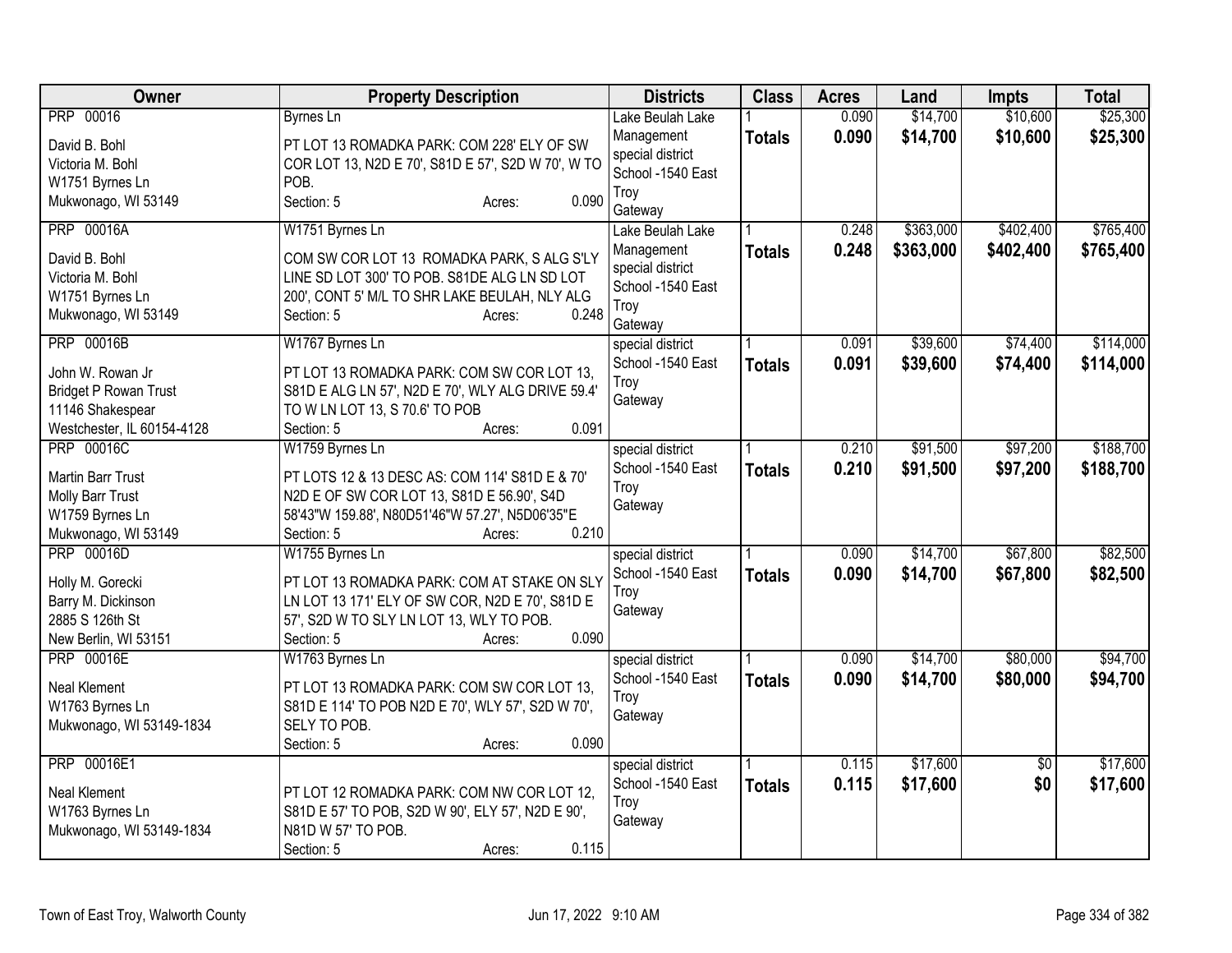| <b>Owner</b>                                                                                     | <b>Property Description</b>                                                                                                                                                   | <b>Districts</b>                                                       | <b>Class</b>  | <b>Acres</b> | Land      | <b>Impts</b> | <b>Total</b> |
|--------------------------------------------------------------------------------------------------|-------------------------------------------------------------------------------------------------------------------------------------------------------------------------------|------------------------------------------------------------------------|---------------|--------------|-----------|--------------|--------------|
| PRP 00017                                                                                        | W1747 Byrnes Ln                                                                                                                                                               | Lake Beulah Lake                                                       |               | 0.251        | \$363,000 | \$499,200    | \$862,200    |
| Roger R. Mccoy<br>Lisa D. Mccoy<br>16 Exmoor Ln                                                  | PT LOT 13 ROMADKA PARK: COM ON SLY LN LOT 13<br>300' E OF SW COR N2D E 54' TO POB, S81D E 193. 4'<br>CONT SE 5' TO LAKE SHR, NLY ALG SHR 55', N81D W                          | Management<br>special district<br>School -1540 East                    | <b>Totals</b> | 0.251        | \$363,000 | \$499,200    | \$862,200    |
| Lincolnshire, IL 60069                                                                           | 0.251<br>Section: 5<br>Acres:                                                                                                                                                 | Troy<br>Gateway                                                        |               |              |           |              |              |
| <b>PRP 00017A</b>                                                                                | <b>Byrnes Ln</b>                                                                                                                                                              | Lake Beulah Lake                                                       |               | 0.470        | \$40,800  | \$11,900     | \$52,700     |
| <b>Paul Thomas Trust</b><br>Debra Klement-Thomas Trust<br>6151 W Donald Dr<br>Glenadle, AZ 85310 | PT LOTS 13 & 14 ROMADKA PARK: COM NW COR<br>LOT 14, S 118.1', S81D E 143', N23D E 130', N84D 45'W<br>200' TO POB.<br>0.470<br>Section: 5<br>Acres:                            | Management<br>special district<br>School -1540 East<br>Troy<br>Gateway | <b>Totals</b> | 0.470        | \$40,800  | \$11,900     | \$52,700     |
| PRP 00017A1                                                                                      | <b>Byrnes Ln</b>                                                                                                                                                              | Lake Beulah Lake                                                       |               | 0.059        | \$4,800   | \$0          | \$4,800      |
| Kaw, LLC<br>W1629 S Shore Dr<br>East Troy, WI 53120-0000                                         | COM SW COR LOT 13 ROMADKA PARK S81D E 285'.<br>N2D E 90' TO POB, N2D E 33', N81D W 80', S2D W 33'<br>S81D E 79' TO POB.<br>0.059<br>Section: 5<br>Acres:                      | Management<br>special district<br>School -1540 East<br>Troy<br>Gateway | <b>Totals</b> | 0.059        | \$4,800   | \$0          | \$4,800      |
| <b>PRP 00017B</b>                                                                                | W1754 Byrnes Ln                                                                                                                                                               | Lake Beulah Lake                                                       |               | 0.408        | \$433,100 | \$344,200    | \$777,300    |
| Jeff Podjasek<br>Katy Podjasek<br>2888 Independence Ave<br>Glenview, IL 60026                    | PART LOTS 13 & 14 ROMADKA PARK COM AT PT 220<br>E OF NW COR, S 46' TO STKE & POB, S83D30'E<br>268.8', CONT SE 38' TO LAKE SHORE, SLY ALG<br>0.408<br>Section: 5<br>Acres:     | Management<br>special district<br>School -1540 East<br>Troy<br>Gateway | <b>Totals</b> | 0.408        | \$433,100 | \$344,200    | \$777,300    |
| <b>PRP 00017C</b>                                                                                | W1758 Byrnes Ln                                                                                                                                                               | Lake Beulah Lake                                                       |               | 0.357        | \$373,700 | \$211,200    | \$584,900    |
| Timothy R. Leroy<br>Marie J. Leroy<br>S62 W24845 Townline Rd<br>Waukesha, WI 53189               | PART LOT 14 ROMADKA PARK, BEG AT STAKE ON<br>NLY LN LOT 14, 220' ELY OF NW COR, ELY ALG NLY<br>LN SD LOT 260.6' & CONT 100' TO SHORE OF LAKE<br>0.357<br>Section: 5<br>Acres: | Management<br>special district<br>School -1540 East<br>Troy<br>Gateway | <b>Totals</b> | 0.357        | \$373,700 | \$211,200    | \$584,900    |
| PRP 00018                                                                                        | N9346 Romadka Park Rd                                                                                                                                                         | Lake Beulah Lake                                                       |               | 1.446        | \$851,100 | \$448,900    | \$1,300,000  |
| <b>Robert Klement Trust</b><br>Carol Klement Trust<br>N9346 Romakda Park Rd                      | LOT 15. EXC PRIVATE ROAD ROMADKA PARK                                                                                                                                         | Management<br>special district<br>School -1540 East                    | <b>Totals</b> | 1.446        | \$851,100 | \$448,900    | \$1,300,000  |
| Mukwonago, WI 53149                                                                              | 1.446<br>Section: 5<br>Acres:                                                                                                                                                 | Troy<br>Gateway                                                        |               |              |           |              |              |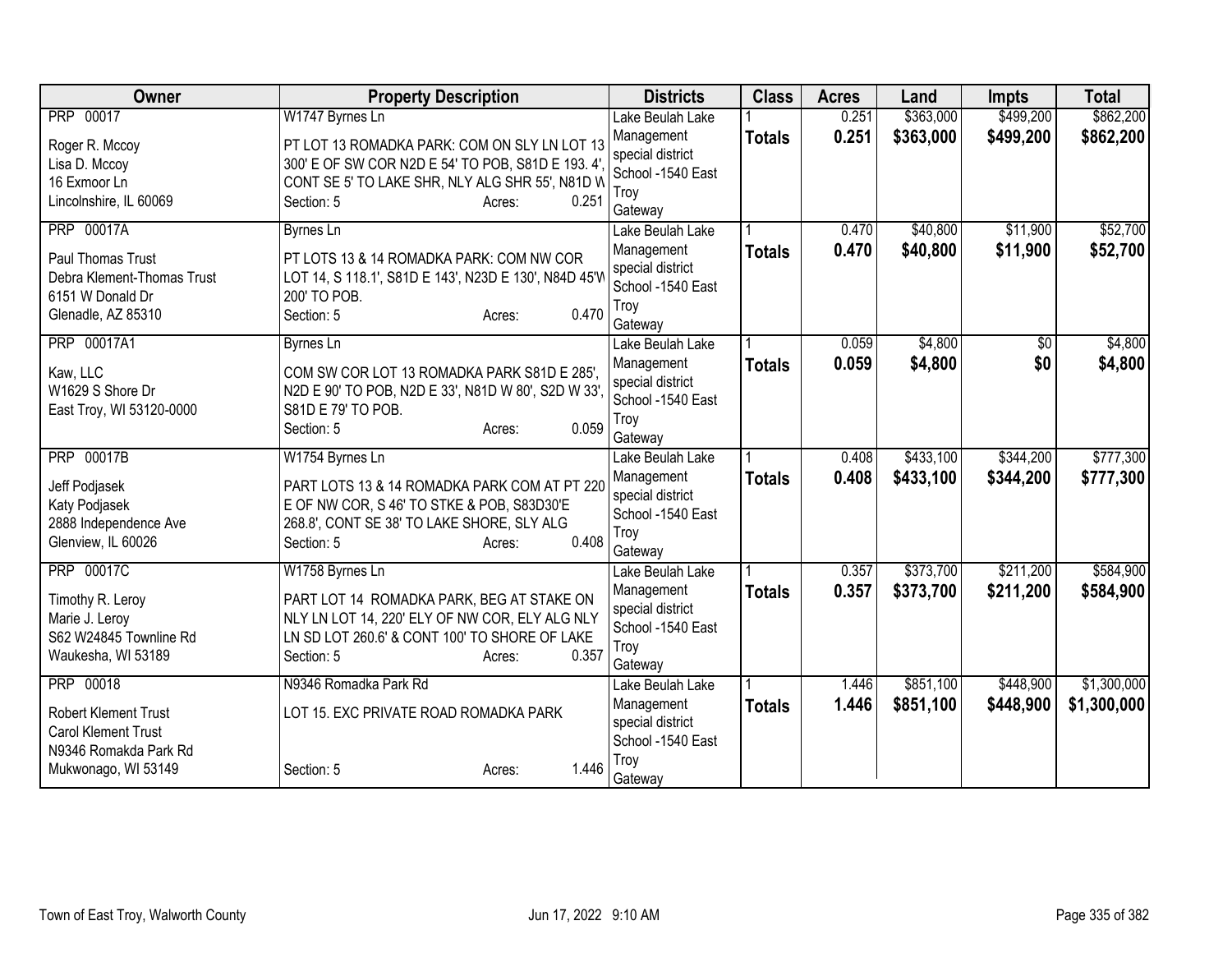| Owner                                                    | <b>Property Description</b>                          | <b>Districts</b>            | <b>Class</b>  | <b>Acres</b> | Land      | <b>Impts</b> | <b>Total</b> |
|----------------------------------------------------------|------------------------------------------------------|-----------------------------|---------------|--------------|-----------|--------------|--------------|
| PRP 00019                                                | N9352 Romadka Ln                                     | Lake Beulah Lake            |               | 1.586        | \$919,900 | \$171,300    | \$1,091,200  |
| David Schultz                                            | LOT 16 EXCEPT PRIVATE ROAD ALSO LOT 17 EAST          | Management                  | <b>Totals</b> | 1.586        | \$919,900 | \$171,300    | \$1,091,200  |
| Amy Schultz                                              | OF PRIVATE ROAD, EXCEPT N 10'. ROMADKA PARK          | special district            |               |              |           |              |              |
| 5559 N Santa Monica Blvd                                 | DOC. #275577 CONVEYES AN UNDIVIDED 2/16TH            | School -1540 East           |               |              |           |              |              |
| Whitefish Bay, WI 53217                                  | 1.586<br>Section: 5<br>Acres:                        | Troy<br>Gateway             |               |              |           |              |              |
| <b>PRP 00020A</b>                                        | N9351 Romadka Ln                                     | special district            |               | 0.687        | \$48,100  | \$134,900    | \$183,000    |
| Mary J. Goodfellow                                       | PT LOT 17 ROMADKA PARK DESC AS BEG SW COR            | School -1540 East           | <b>Totals</b> | 0.687        | \$48,100  | \$134,900    | \$183,000    |
| c/o Mark A. Goodfellow                                   | LOT 17; NLY ALG W LINE LOT 17 58.98'; N85D38'E       | Troy                        |               |              |           |              |              |
| N9351 Romadka Ln                                         | 240.12'; S3D30'W 57.10'; S17D56'E 16.38'; WLY ALG S  | Gateway                     |               |              |           |              |              |
| Mukwonago, WI 53149                                      | 0.687<br>Section: 5<br>Acres:                        |                             |               |              |           |              |              |
| <b>PRP 00021</b>                                         | N9356 Romadka Ln                                     | Lake Beulah Lake            |               | 0.288        | \$360,000 | \$403,300    | \$763,300    |
|                                                          | N 10' OF E 250' OF LOT 17 & S 40' OF E 250' OF LOT   | Management                  | <b>Totals</b> | 0.288        | \$360,000 | \$403,300    | \$763,300    |
| Elizabeth Canning Dynasty Trust<br>70 W Madison Ste 4600 | 18 ROMADKA PARK                                      | special district            |               |              |           |              |              |
| Chicago, IL 60602                                        |                                                      | School -1540 East           |               |              |           |              |              |
|                                                          | 0.288<br>Section: 5<br>Acres:                        | Troy                        |               |              |           |              |              |
|                                                          |                                                      | Gateway                     |               |              |           |              |              |
| <b>PRP 00022A</b>                                        | Romadka Ln                                           | Lake Beulah Lake            |               | 0.992        | \$53,000  | \$0          | \$53,000     |
| Michael Cropp et al                                      | PT LOT 19 ROMADKA PARK: COM NE COR LOT 19, S         | Management                  | <b>Totals</b> | 0.992        | \$53,000  | \$0          | \$53,000     |
| c/o Michael & Patricia Cropp                             | 10', W 229.63', SLY 50.09', S 40' TO S LN SD LOT, W  | special district            |               |              |           |              |              |
| N9368 Romadka Ln                                         | TO SW COR, N 100', E TO POB. ALSO LOT 18 LYING N     | School -1540 East<br>Troy   |               |              |           |              |              |
| Mukwonago, WI 53149-0000                                 | 0.992<br>Section: 5<br>Acres:                        | Gateway                     |               |              |           |              |              |
| <b>PRP 00022B</b>                                        | N9360 Romadka Ln                                     | Lake Beulah Lake            |               | 0.279        | \$356,300 | \$154,700    | \$511,000    |
|                                                          |                                                      | Management                  | <b>Totals</b> | 0.279        | \$356,300 | \$154,700    | \$511,000    |
| David Schmidt                                            | S 50' OF N 60' OF E 250' LOT 18 ROMADKA PARK         | special district            |               |              |           |              |              |
| Doreen Schmidt                                           |                                                      | School -1540 East           |               |              |           |              |              |
| 4314 W Forest Home Ave                                   | 0.279                                                | Troy                        |               |              |           |              |              |
| Milwaukee, WI 53219                                      | Section: 5<br>Acres:                                 | Gateway                     |               |              |           |              |              |
| PRP 00023                                                | N9364 Romadka Ln                                     | Lake Beulah Lake            |               | 0.301        | \$356,300 | \$256,800    | \$613,100    |
| Roy W Gerloff Trust                                      | PT LOT 18 ROMADKA PARK: COM 10'S OF NE COR           | Management                  | <b>Totals</b> | 0.301        | \$356,300 | \$256,800    | \$613,100    |
| Judith Gerloff Trust                                     | LOT 18 W 245. 2', N 10', E TO LAKE SHR, S TO POB.    | special district            |               |              |           |              |              |
| N9364 Romadka Ln                                         | ALSO PT LOT 19: COM SE COR, NLY 40', WLY 237.9',     | School -1540 East           |               |              |           |              |              |
| Mukwonago, WI 53149                                      | Section: 5<br>0.301<br>Acres:                        | Troy                        |               |              |           |              |              |
| <b>PRP 00024</b>                                         | N9368 Romadka Ln                                     | Gateway<br>Lake Beulah Lake |               | 0.271        | \$348,800 | \$176,500    | \$525,300    |
|                                                          |                                                      | Management                  | <b>Totals</b> | 0.271        | \$348,800 | \$176,500    | \$525,300    |
| Michael Cropp et al                                      | PT LOT 19 ROMADKA PARK: COM 10'S OF NE COR           | special district            |               |              |           |              |              |
| c/o Michael & Patricia Cropp                             | LOT 19, W 229. 63', SLY 50.09', E 237.9', NLY 50' TO | School -1540 East           |               |              |           |              |              |
| N9368 Romadka Ln                                         | POB.                                                 | Troy                        |               |              |           |              |              |
| Mukwonago, WI 53149-0000                                 | Section: 5<br>0.271<br>Acres:                        | Gateway                     |               |              |           |              |              |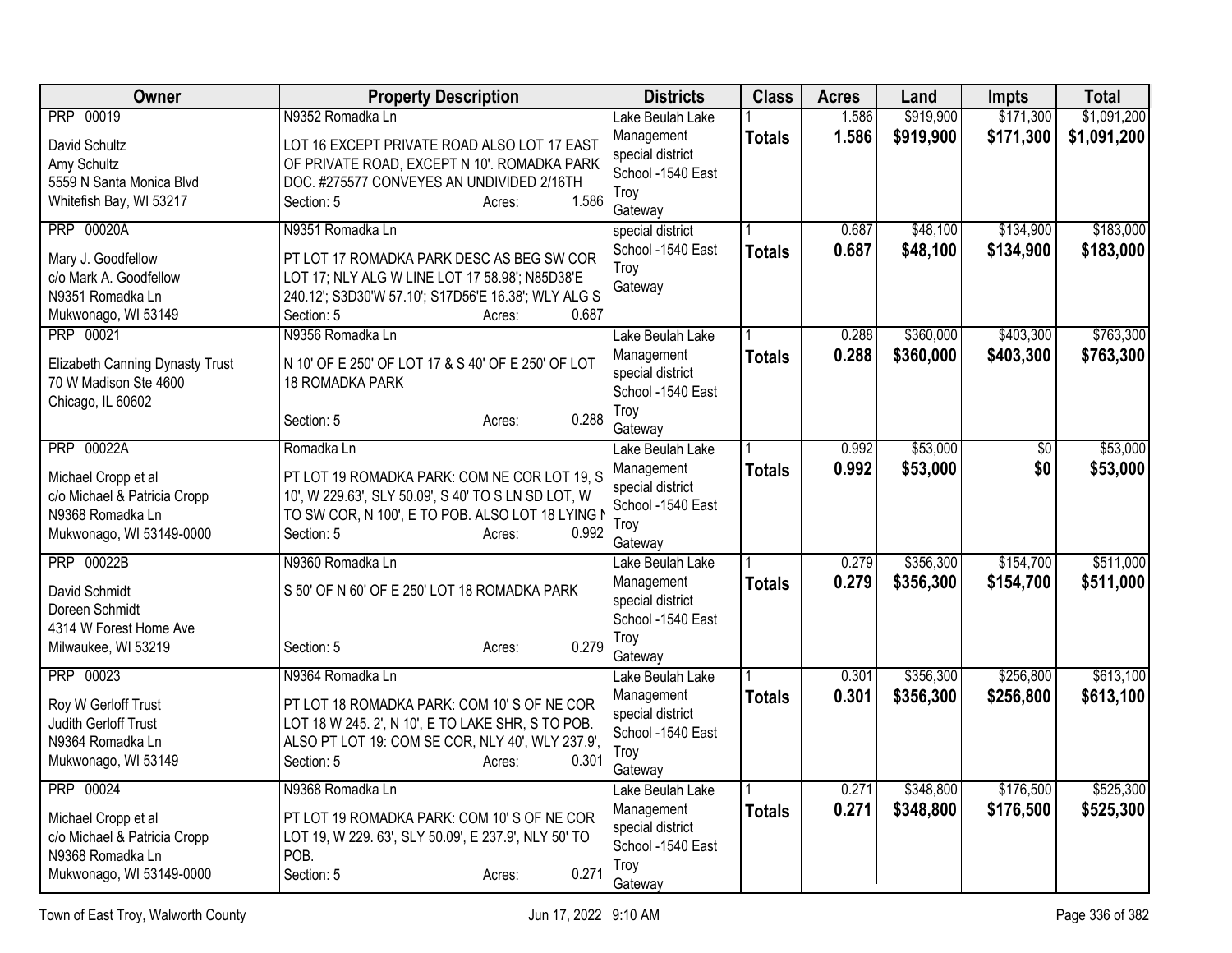| <b>Owner</b>                                  | <b>Property Description</b> |        |       | <b>Districts</b>                        | <b>Class</b>                     | <b>Acres</b>   | Land                   | Impts      | <b>Total</b>       |
|-----------------------------------------------|-----------------------------|--------|-------|-----------------------------------------|----------------------------------|----------------|------------------------|------------|--------------------|
| PS 00001                                      | W804 County Rd L            |        |       | special district<br>School -1540 East   | $\overline{X2}$<br><b>Totals</b> | 0.473<br>0.473 | $\overline{60}$<br>\$0 | \$0<br>\$0 | $\sqrt{50}$<br>\$0 |
| State of Wisconsin Conservation<br>Commission | LOT 1 SHOREWOOD             |        |       | Troy                                    |                                  |                |                        |            |                    |
|                                               |                             |        |       | Gateway                                 |                                  |                |                        |            |                    |
| Madison, WI 53705                             | Section: 11                 | Acres: | 0.473 |                                         |                                  |                |                        |            |                    |
| PS 00002                                      | W806 Shorewood Dr           |        |       | East Troy San Dist #2   1               |                                  | 0.532          | \$242,300              | \$412,900  | \$655,200          |
| Charles S. Cairns                             | LOTS 2 & 3 SHOREWOOD        |        |       | Potters Lake Pro &<br><b>Rehab Dist</b> | <b>Totals</b>                    | 0.532          | \$242,300              | \$412,900  | \$655,200          |
| Johanna R. Cairns                             |                             |        |       | special district                        |                                  |                |                        |            |                    |
| W806 Shorewood Dr                             |                             |        |       | School -1540 East                       |                                  |                |                        |            |                    |
| East Troy, WI 53120                           | Section: 11                 | Acres: | 0.532 | Troy                                    |                                  |                |                        |            |                    |
|                                               |                             |        |       | Gateway                                 |                                  |                |                        |            |                    |
| PS 00003                                      | W810 Shorewood Dr           |        |       | East Troy San Dist #2   1               |                                  | 0.275          | \$140,000              | \$128,200  | \$268,200          |
| George F. Blanchette                          | LOT 4 SHOREWOOD             |        |       | Potters Lake Pro &                      | <b>Totals</b>                    | 0.275          | \$140,000              | \$128,200  | \$268,200          |
| W810 Shorewood Dr                             |                             |        |       | <b>Rehab Dist</b><br>special district   |                                  |                |                        |            |                    |
| East Troy, WI 53120                           |                             |        |       | School -1540 East                       |                                  |                |                        |            |                    |
|                                               | Section: 11                 | Acres: | 0.275 | Troy                                    |                                  |                |                        |            |                    |
|                                               |                             |        |       | Gateway                                 |                                  |                |                        |            |                    |
| PS 00004                                      | W814 Shorewood Dr           |        |       | East Troy San Dist #2   1               |                                  | 0.359          | \$179,200              | \$155,300  | \$334,500          |
| Alfred C Liebau Life Estate et al             | LOT 5 SHOREWOOD             |        |       | Potters Lake Pro &                      | <b>Totals</b>                    | 0.359          | \$179,200              | \$155,300  | \$334,500          |
| PO Box 354                                    |                             |        |       | <b>Rehab Dist</b><br>special district   |                                  |                |                        |            |                    |
| East Troy, WI 53120                           |                             |        |       | School -1540 East                       |                                  |                |                        |            |                    |
|                                               | Section: 11                 | Acres: | 0.359 | Trov                                    |                                  |                |                        |            |                    |
|                                               |                             |        |       | Gateway                                 |                                  |                |                        |            |                    |
| PS 00005                                      | W816 Shorewood Dr           |        |       | East Troy San Dist #2 1                 |                                  | 0.401          | \$182,000              | \$101,500  | \$283,500          |
| James Backstrom et al                         | LOT 6 SHOREWOOD             |        |       | Potters Lake Pro &                      | Totals                           | 0.401          | \$182,000              | \$101,500  | \$283,500          |
| 58 Squaw Prairie Rd                           |                             |        |       | <b>Rehab Dist</b>                       |                                  |                |                        |            |                    |
| Rockford, IL 61107                            |                             |        |       | special district<br>School -1540 East   |                                  |                |                        |            |                    |
|                                               | Section: 11                 | Acres: | 0.401 | Troy                                    |                                  |                |                        |            |                    |
|                                               |                             |        |       | Gateway                                 |                                  |                |                        |            |                    |
| PS 00006                                      | W820 Shorewood Dr           |        |       | East Troy San Dist #2   1               |                                  | 0.443          | \$211,800              | \$91,900   | \$303,700          |
| Troy W. Liebau                                | LOT 7 SHOREWOOD             |        |       | Potters Lake Pro &                      | <b>Totals</b>                    | 0.443          | \$211,800              | \$91,900   | \$303,700          |
| PO Box 354                                    |                             |        |       | Rehab Dist                              |                                  |                |                        |            |                    |
| East Troy, WI 53120                           |                             |        |       | special district<br>School -1540 East   |                                  |                |                        |            |                    |
|                                               | Section: 11                 | Acres: | 0.443 | Troy                                    |                                  |                |                        |            |                    |
|                                               |                             |        |       | Gateway                                 |                                  |                |                        |            |                    |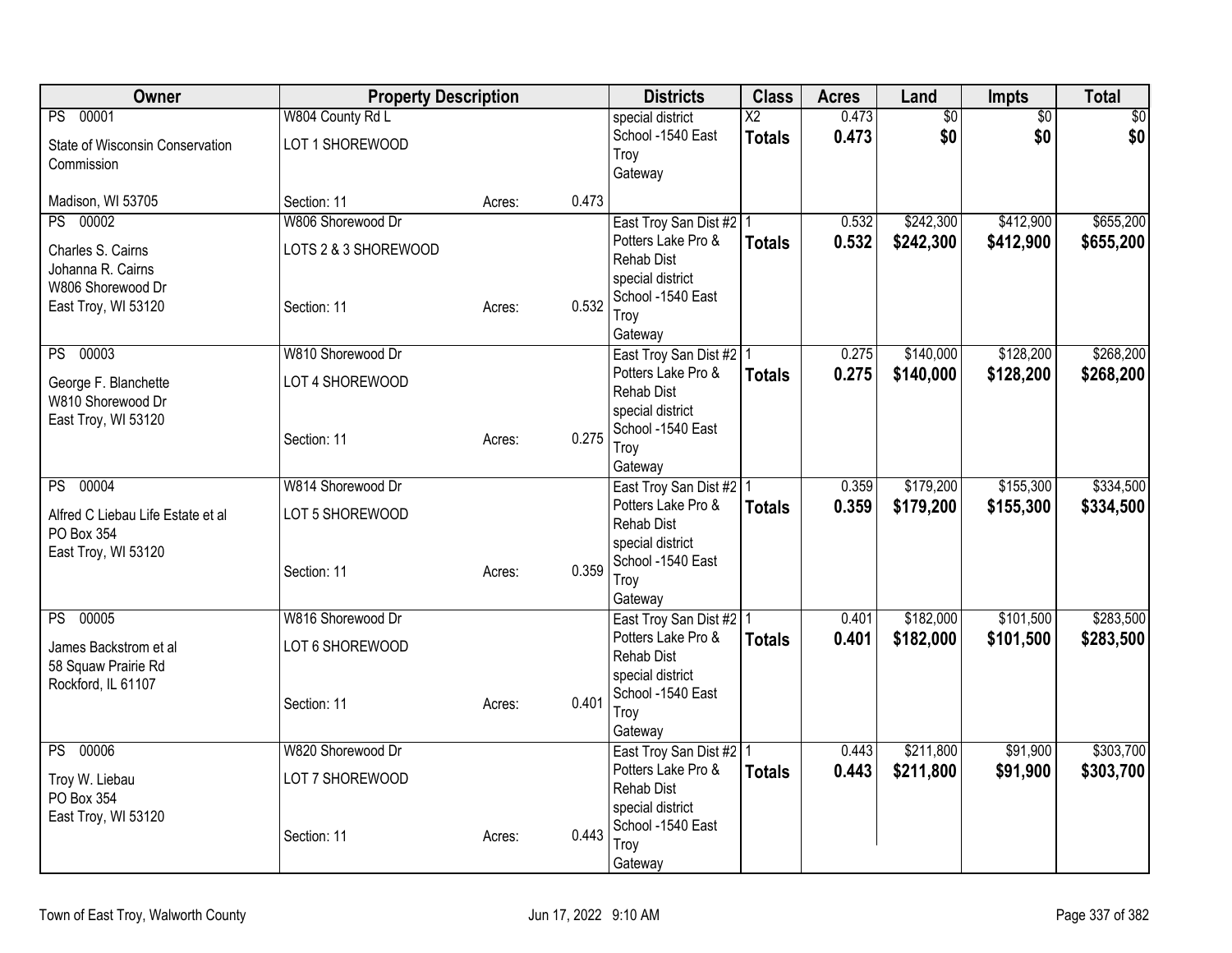| Owner                                       | <b>Property Description</b> |        |       | <b>Districts</b>                                | <b>Class</b>  | <b>Acres</b> | Land      | <b>Impts</b> | <b>Total</b> |
|---------------------------------------------|-----------------------------|--------|-------|-------------------------------------------------|---------------|--------------|-----------|--------------|--------------|
| PS 00007                                    | W822 Shorewood Dr           |        |       | East Troy San Dist #2                           |               | 0.410        | \$205,600 | \$195,600    | \$401,200    |
| Sonduc Tran                                 | LOT 8 SHOREWOOD             |        |       | Potters Lake Pro &                              | <b>Totals</b> | 0.410        | \$205,600 | \$195,600    | \$401,200    |
| Thuy Tran                                   |                             |        |       | <b>Rehab Dist</b>                               |               |              |           |              |              |
| 106 Coyle Pkwy                              |                             |        |       | special district                                |               |              |           |              |              |
| Cottage Grove, WI 53527                     | Section: 11                 | Acres: | 0.410 | School -1540 East                               |               |              |           |              |              |
|                                             |                             |        |       | Troy<br>Gateway                                 |               |              |           |              |              |
| 00009<br>PS                                 | W826 Shorewood Dr           |        |       | East Troy San Dist #2   1                       |               | 0.308        | \$170,800 | \$41,500     | \$212,300    |
|                                             | LOT 9 SHOREWOOD             |        |       | Potters Lake Pro &                              | <b>Totals</b> | 0.308        | \$170,800 | \$41,500     | \$212,300    |
| James Kawczynski Trust<br>W826 Shorewood Dr |                             |        |       | <b>Rehab Dist</b>                               |               |              |           |              |              |
| East Troy, WI 53120                         |                             |        |       | special district                                |               |              |           |              |              |
|                                             | Section: 11                 | Acres: | 0.308 | School -1540 East                               |               |              |           |              |              |
|                                             |                             |        |       | Troy                                            |               |              |           |              |              |
| 00010                                       | W830 Shorewood Dr           |        |       | Gateway                                         |               |              |           | \$241,800    | \$387,400    |
| PS                                          |                             |        |       | East Troy San Dist #2   1<br>Potters Lake Pro & |               | 0.250        | \$145,600 |              |              |
| Mark P. Mcgillis                            | LOT 10 SHOREWOOD            |        |       | <b>Rehab Dist</b>                               | <b>Totals</b> | 0.250        | \$145,600 | \$241,800    | \$387,400    |
| Cynthia D. Mcgillis                         |                             |        |       | special district                                |               |              |           |              |              |
| 144 W Mario Ln                              |                             |        |       | School -1540 East                               |               |              |           |              |              |
| Oak Creek, WI 53154                         | Section: 11                 | Acres: | 0.250 | Troy                                            |               |              |           |              |              |
|                                             |                             |        |       | Gateway                                         |               |              |           |              |              |
| PS 00011                                    | W834 Shorewood Dr           |        |       | East Troy San Dist #2   1                       |               | 0.229        | \$141,000 | \$276,200    | \$417,200    |
| Scott M. Sanders                            | LOT 11 SHOREWOOD            |        |       | Potters Lake Pro &                              | <b>Totals</b> | 0.229        | \$141,000 | \$276,200    | \$417,200    |
| Elizabeth A. Sanders                        |                             |        |       | <b>Rehab Dist</b>                               |               |              |           |              |              |
| 12345 W Whittaker Ave                       |                             |        |       | special district<br>School -1540 East           |               |              |           |              |              |
| Greenfield, WI 53228                        | Section: 11                 | Acres: | 0.229 | Troy                                            |               |              |           |              |              |
|                                             |                             |        |       | Gateway                                         |               |              |           |              |              |
| PS 00012                                    | W838 Shorewood Dr           |        |       | East Troy San Dist #2   1                       |               | 0.422        | \$240,500 | \$95,800     | \$336,300    |
| Doris A Nowakowski Life Estate et al        | LOTS 12 & 13 SHOREWOOD      |        |       | Potters Lake Pro &                              | <b>Totals</b> | 0.422        | \$240,500 | \$95,800     | \$336,300    |
| W838 Shorewood Dr                           |                             |        |       | <b>Rehab Dist</b>                               |               |              |           |              |              |
| East Troy, WI 53120                         |                             |        |       | special district                                |               |              |           |              |              |
|                                             | Section: 11                 | Acres: | 0.422 | School -1540 East                               |               |              |           |              |              |
|                                             |                             |        |       | Troy                                            |               |              |           |              |              |
|                                             |                             |        |       | Gateway                                         |               |              |           |              |              |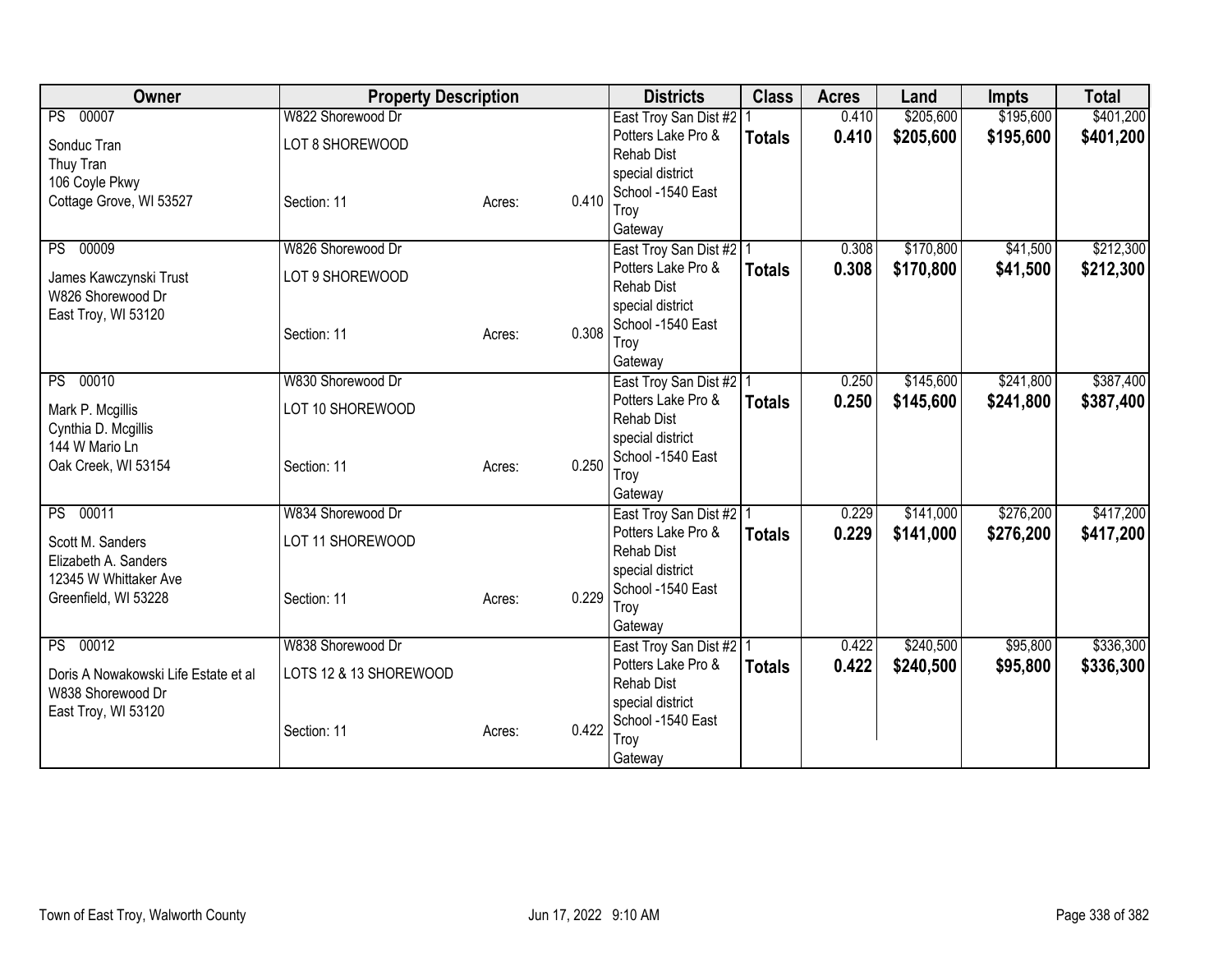| Owner                                                    | <b>Property Description</b> |        |       | <b>Districts</b>                      | <b>Class</b>  | <b>Acres</b> | Land      | <b>Impts</b> | <b>Total</b> |
|----------------------------------------------------------|-----------------------------|--------|-------|---------------------------------------|---------------|--------------|-----------|--------------|--------------|
| PS 00014                                                 | W844 Shorewood Dr           |        |       | East Troy San Dist #2                 |               | 0.205        | \$130,300 | \$99,300     | \$229,600    |
| Steven R. Kutsch                                         | LOT 14 SHOREWOOD            |        |       | Potters Lake Pro &                    | <b>Totals</b> | 0.205        | \$130,300 | \$99,300     | \$229,600    |
| Carmen L. Kutsch                                         |                             |        |       | <b>Rehab Dist</b>                     |               |              |           |              |              |
| W844 Shorewood Dr                                        |                             |        |       | special district<br>School -1540 East |               |              |           |              |              |
| East Troy, WI 53120                                      | Section: 11                 | Acres: | 0.205 | Troy                                  |               |              |           |              |              |
|                                                          |                             |        |       | Gateway                               |               |              |           |              |              |
| PS 00015                                                 | W848 Shorewood Dr           |        |       | East Troy San Dist #2 1               |               | 0.248        | \$143,600 | \$68,100     | \$211,700    |
| Nathan D. Ansell                                         | LOT 15 SHOREWOOD            |        |       | Potters Lake Pro &                    | <b>Totals</b> | 0.248        | \$143,600 | \$68,100     | \$211,700    |
| Heather K. Ansell                                        |                             |        |       | <b>Rehab Dist</b>                     |               |              |           |              |              |
| W295 S7822 High Cross Dr                                 |                             |        |       | special district                      |               |              |           |              |              |
| Mukwongo, WI 53149                                       | Section: 11                 | Acres: | 0.248 | School -1540 East<br>Troy             |               |              |           |              |              |
|                                                          |                             |        |       | Gateway                               |               |              |           |              |              |
| PS 00016                                                 | W852 Shorewood Dr           |        |       | East Troy San Dist #2   1             |               | 0.258        | \$151,200 | \$332,600    | \$483,800    |
| Robert Schubert                                          | LOT 16 SHOREWOOD            |        |       | Potters Lake Pro &                    | <b>Totals</b> | 0.258        | \$151,200 | \$332,600    | \$483,800    |
| Sandra Schubert                                          |                             |        |       | <b>Rehab Dist</b>                     |               |              |           |              |              |
| W852 Shorewood Dr                                        |                             |        |       | special district                      |               |              |           |              |              |
| East Troy, WI 53120                                      | Section: 11                 | Acres: | 0.258 | School -1540 East                     |               |              |           |              |              |
|                                                          |                             |        |       | Troy<br>Gateway                       |               |              |           |              |              |
| PS 00017                                                 | W858 Shorewood Dr           |        |       | East Troy San Dist #2 1               |               | 0.272        | \$151,200 | \$176,600    | \$327,800    |
| Harold Springsteen                                       | LOT 17 SHOREWOOD            |        |       | Potters Lake Pro &                    | <b>Totals</b> | 0.272        | \$151,200 | \$176,600    | \$327,800    |
| Carole Springsteen                                       |                             |        |       | <b>Rehab Dist</b>                     |               |              |           |              |              |
| W858 Shorewood Dr                                        |                             |        |       | special district                      |               |              |           |              |              |
| East Troy, WI 53120                                      | Section: 11                 | Acres: | 0.272 | School -1540 East                     |               |              |           |              |              |
|                                                          |                             |        |       | Troy<br>Gateway                       |               |              |           |              |              |
| PS 00018                                                 | W862 Shorewood Dr           |        |       | East Troy San Dist #2   1             |               | 0.293        | \$151,200 | \$152,300    | \$303,500    |
|                                                          |                             |        |       | Potters Lake Pro &                    | <b>Totals</b> | 0.293        | \$151,200 | \$152,300    | \$303,500    |
| <b>Richard H Witt III Trust</b><br>Margaret M Witt Trust | LOT 18 SHOREWOOD            |        |       | <b>Rehab Dist</b>                     |               |              |           |              |              |
| 8051 S Avenida Ana                                       |                             |        |       | special district                      |               |              |           |              |              |
| Tuscon, AZ 85747                                         | Section: 11                 | Acres: | 0.293 | School -1540 East                     |               |              |           |              |              |
|                                                          |                             |        |       | Troy                                  |               |              |           |              |              |
|                                                          |                             |        |       | Gateway                               |               |              |           |              |              |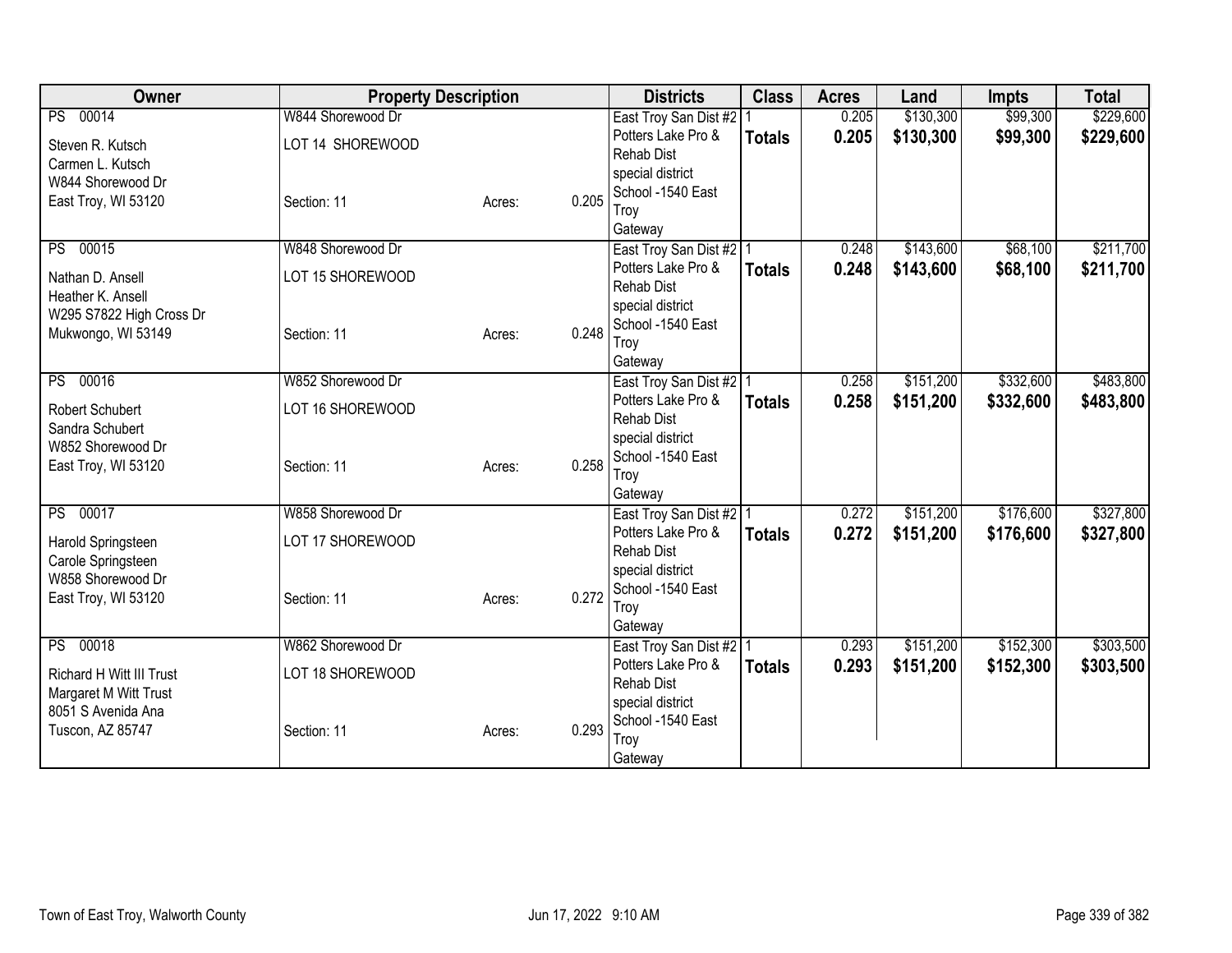| <b>Owner</b>                    | <b>Property Description</b>                    |                 | <b>Districts</b>                                | <b>Class</b>  | <b>Acres</b> | Land      | <b>Impts</b> | <b>Total</b> |
|---------------------------------|------------------------------------------------|-----------------|-------------------------------------------------|---------------|--------------|-----------|--------------|--------------|
| PS 00019                        | W868 Shorewood Dr                              |                 | East Troy San Dist #2                           |               | 0.311        | \$151,200 | \$111,100    | \$262,300    |
| Robert C. Janusz                | LOT 19 SHOREWOOD                               |                 | Potters Lake Pro &                              | <b>Totals</b> | 0.311        | \$151,200 | \$111,100    | \$262,300    |
| Bernadette M. Janusz            |                                                |                 | <b>Rehab Dist</b>                               |               |              |           |              |              |
| W868 Shorewood Dr               |                                                |                 | special district                                |               |              |           |              |              |
| East Troy, WI 53120             | Section: 11                                    | 0.311<br>Acres: | School -1540 East                               |               |              |           |              |              |
|                                 |                                                |                 | Troy                                            |               |              |           |              |              |
| PS 00020                        | W870 Shorewood Dr                              |                 | Gateway<br>East Troy San Dist #2   1            |               | 0.342        | \$154,200 | \$220,300    | \$374,500    |
|                                 |                                                |                 | Potters Lake Pro &                              | <b>Totals</b> | 0.342        | \$154,200 | \$220,300    | \$374,500    |
| Victor G. Hren                  | LOT 20 SHOREWOOD                               |                 | <b>Rehab Dist</b>                               |               |              |           |              |              |
| Martha J. Hren                  |                                                |                 | special district                                |               |              |           |              |              |
| W870 Shorewood Dr               |                                                |                 | School -1540 East                               |               |              |           |              |              |
| East Troy, WI 53120             | Section: 11                                    | 0.342<br>Acres: | Troy                                            |               |              |           |              |              |
|                                 |                                                |                 | Gateway                                         |               |              |           |              |              |
| PS 00021                        | W874 Shorewood Dr                              |                 | East Troy San Dist #2   1                       |               | 0.325        | \$142,800 | \$64,600     | \$207,400    |
| Willard F. Vandusen Jr.         | LOT 21. ALSO COM SE COR LOT 22 N3D45'W 261.8'  |                 | Potters Lake Pro &                              | <b>Totals</b> | 0.325        | \$142,800 | \$64,600     | \$207,400    |
| W874 Shorewood Dr               | TO WATER, S1D 47'E 262.01' TO S LN LOT 22,     |                 | <b>Rehab Dist</b>                               |               |              |           |              |              |
| East Troy, WI 53120             | S86D15'E 8' TO POB. SHOREWOOD PER #476915      |                 | special district                                |               |              |           |              |              |
|                                 | Section: 11                                    | 0.325<br>Acres: | School -1540 East                               |               |              |           |              |              |
|                                 |                                                |                 | Troy                                            |               |              |           |              |              |
| PS 00022                        | W880 Shorewood Dr                              |                 | Gateway                                         |               | 0.278        | \$142,800 | \$76,200     | \$219,000    |
|                                 |                                                |                 | East Troy San Dist #2   1<br>Potters Lake Pro & |               |              |           |              |              |
| David J. Bradley                | LOT 22. EXC. COM SE COR LOT 22, N3D45'W 261.8' |                 | <b>Rehab Dist</b>                               | <b>Totals</b> | 0.278        | \$142,800 | \$76,200     | \$219,000    |
| Barbara A. Bradley              | TO WATER, S1D47'E 262.01' TO S LN SD LOT       |                 | special district                                |               |              |           |              |              |
| 135 S Bothwell                  | S86D15'E 8' TO POB. SHOREWOOD SUB              |                 | School -1540 East                               |               |              |           |              |              |
| Palatine, IL 60067              | Section: 11                                    | 0.278<br>Acres: | Troy                                            |               |              |           |              |              |
|                                 |                                                |                 | Gateway                                         |               |              |           |              |              |
| PS 00023                        | W884 Shorewood Dr                              |                 | East Troy San Dist #2 1                         |               | 0.294        | \$142,800 | \$128,600    | \$271,400    |
|                                 | LOT 23 SHOREWOOD                               |                 | Potters Lake Pro &                              | <b>Totals</b> | 0.294        | \$142,800 | \$128,600    | \$271,400    |
| Robert C. Rice<br>Janet M. Rice |                                                |                 | <b>Rehab Dist</b>                               |               |              |           |              |              |
| W884 Shorewood Dr               |                                                |                 | special district                                |               |              |           |              |              |
| East Troy, WI 53120             | Section: 11                                    | 0.294<br>Acres: | School -1540 East                               |               |              |           |              |              |
|                                 |                                                |                 | Troy                                            |               |              |           |              |              |
|                                 |                                                |                 | Gateway                                         |               |              |           |              |              |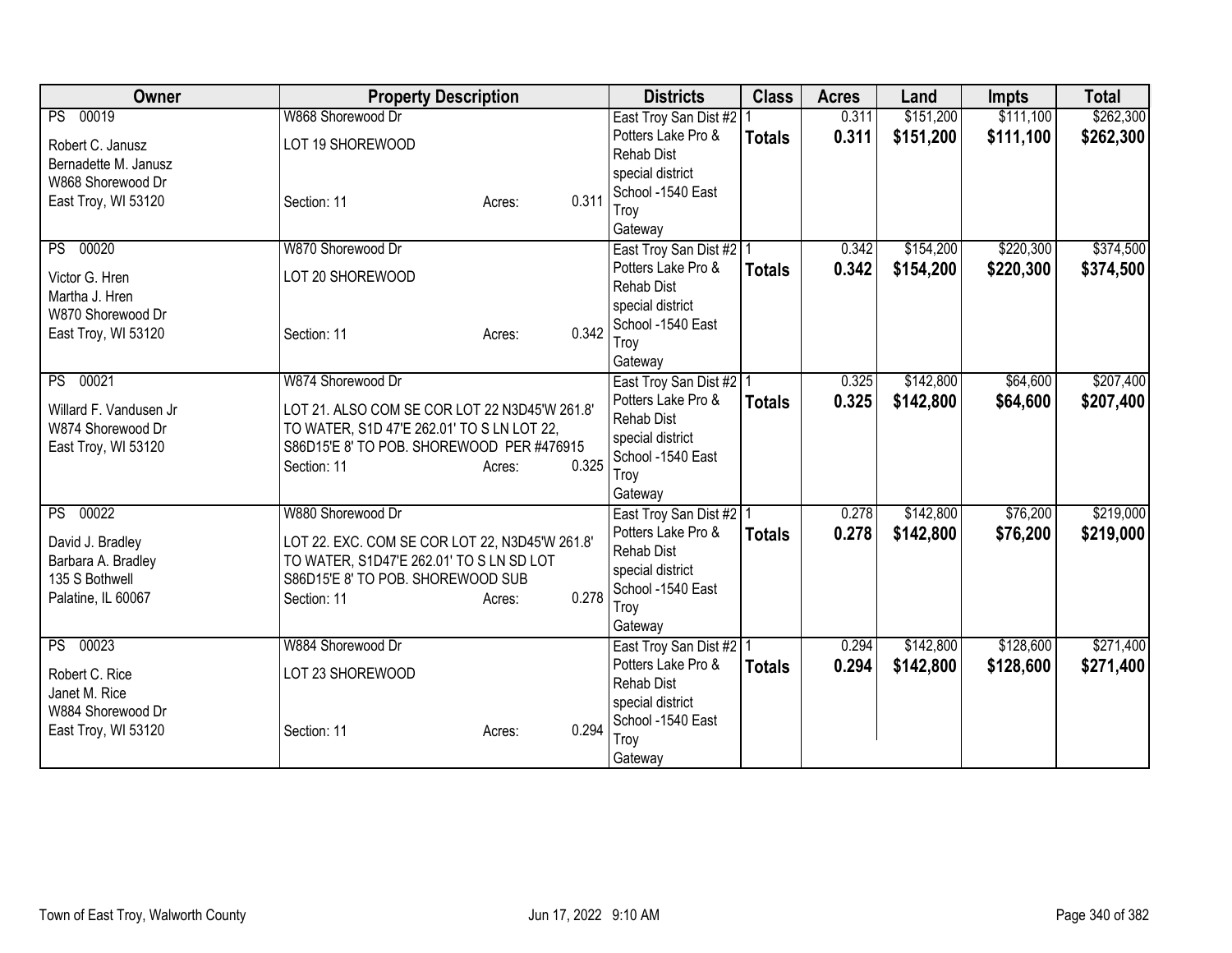| Owner                                       | <b>Property Description</b> |        |       | <b>Districts</b>                                | <b>Class</b>  | <b>Acres</b>   | Land      | <b>Impts</b> | <b>Total</b> |
|---------------------------------------------|-----------------------------|--------|-------|-------------------------------------------------|---------------|----------------|-----------|--------------|--------------|
| PS 00024                                    | W888 Shorewood Dr           |        |       | East Troy San Dist #2                           |               | 0.280          | \$140,000 | \$118,800    | \$258,800    |
| William W. Roeber                           | LOT 24 SHOREWOOD            |        |       | Potters Lake Pro &                              | <b>Totals</b> | 0.280          | \$140,000 | \$118,800    | \$258,800    |
| Wendy L. Roeber                             |                             |        |       | <b>Rehab Dist</b>                               |               |                |           |              |              |
| W888 Shorewood Dr                           |                             |        |       | special district<br>School -1540 East           |               |                |           |              |              |
| East Troy, WI 53120                         | Section: 11                 | Acres: | 0.280 | Troy                                            |               |                |           |              |              |
|                                             |                             |        |       | Gateway                                         |               |                |           |              |              |
| 00025<br>PS                                 | W892 Shorewood Dr           |        |       | East Troy San Dist #2   1                       |               | 0.267          | \$140,000 | \$303,500    | \$443,500    |
| Rotza Trust                                 | LOT 25 SHOREWOOD            |        |       | Potters Lake Pro &                              | <b>Totals</b> | 0.267          | \$140,000 | \$303,500    | \$443,500    |
| W892 Shorewood Dr                           |                             |        |       | <b>Rehab Dist</b>                               |               |                |           |              |              |
| East Troy, WI 53120                         |                             |        |       | special district                                |               |                |           |              |              |
|                                             | Section: 11                 | Acres: | 0.267 | School -1540 East<br>Troy                       |               |                |           |              |              |
|                                             |                             |        |       | Gateway                                         |               |                |           |              |              |
| 00026<br>PS                                 | W896 Shorewood Dr           |        |       | East Troy San Dist #2   1                       |               | 0.335          | \$162,400 | \$69,500     | \$231,900    |
|                                             |                             |        |       | Potters Lake Pro &                              | <b>Totals</b> | 0.335          | \$162,400 | \$69,500     | \$231,900    |
| Dockendorf, LLC<br>W844 Shorewood Dr        | LOT 26 SHOREWOOD            |        |       | <b>Rehab Dist</b>                               |               |                |           |              |              |
| East Troy, WI 53120-0000                    |                             |        |       | special district                                |               |                |           |              |              |
|                                             | Section: 11                 | Acres: | 0.335 | School -1540 East                               |               |                |           |              |              |
|                                             |                             |        |       | Troy                                            |               |                |           |              |              |
| PS 00027                                    | W902 Shorewood Dr           |        |       | Gateway<br>East Troy San Dist #2   1            |               | 0.367          | \$137,200 | \$101,100    | \$238,300    |
|                                             |                             |        |       | Potters Lake Pro &                              | <b>Totals</b> | 0.367          | \$137,200 | \$101,100    | \$238,300    |
| Dennis G. Schulz                            | LOT 27 SHOREWOOD            |        |       | <b>Rehab Dist</b>                               |               |                |           |              |              |
| 1733 Cherry St<br>South Milwaukee, WI 53172 |                             |        |       | special district                                |               |                |           |              |              |
|                                             | Section: 10                 | Acres: | 0.367 | School -1540 East                               |               |                |           |              |              |
|                                             |                             |        |       | Troy                                            |               |                |           |              |              |
|                                             |                             |        |       | Gateway                                         |               |                |           |              |              |
| PS 00028                                    | W906 Shorewood Dr           |        |       | East Troy San Dist #2   1<br>Potters Lake Pro & |               | 0.390<br>0.390 | \$168,500 | \$86,200     | \$254,700    |
| Mark Mccarrier                              | LOT 28 SHOREWOOD            |        |       | <b>Rehab Dist</b>                               | <b>Totals</b> |                | \$168,500 | \$86,200     | \$254,700    |
| Michele Mccarrier                           |                             |        |       | special district                                |               |                |           |              |              |
| W906 Shorewood Dr                           |                             |        |       | School -1540 East                               |               |                |           |              |              |
| East Troy, WI 53120                         | Section: 10                 | Acres: | 0.390 | Troy                                            |               |                |           |              |              |
|                                             |                             |        |       | Gateway                                         |               |                |           |              |              |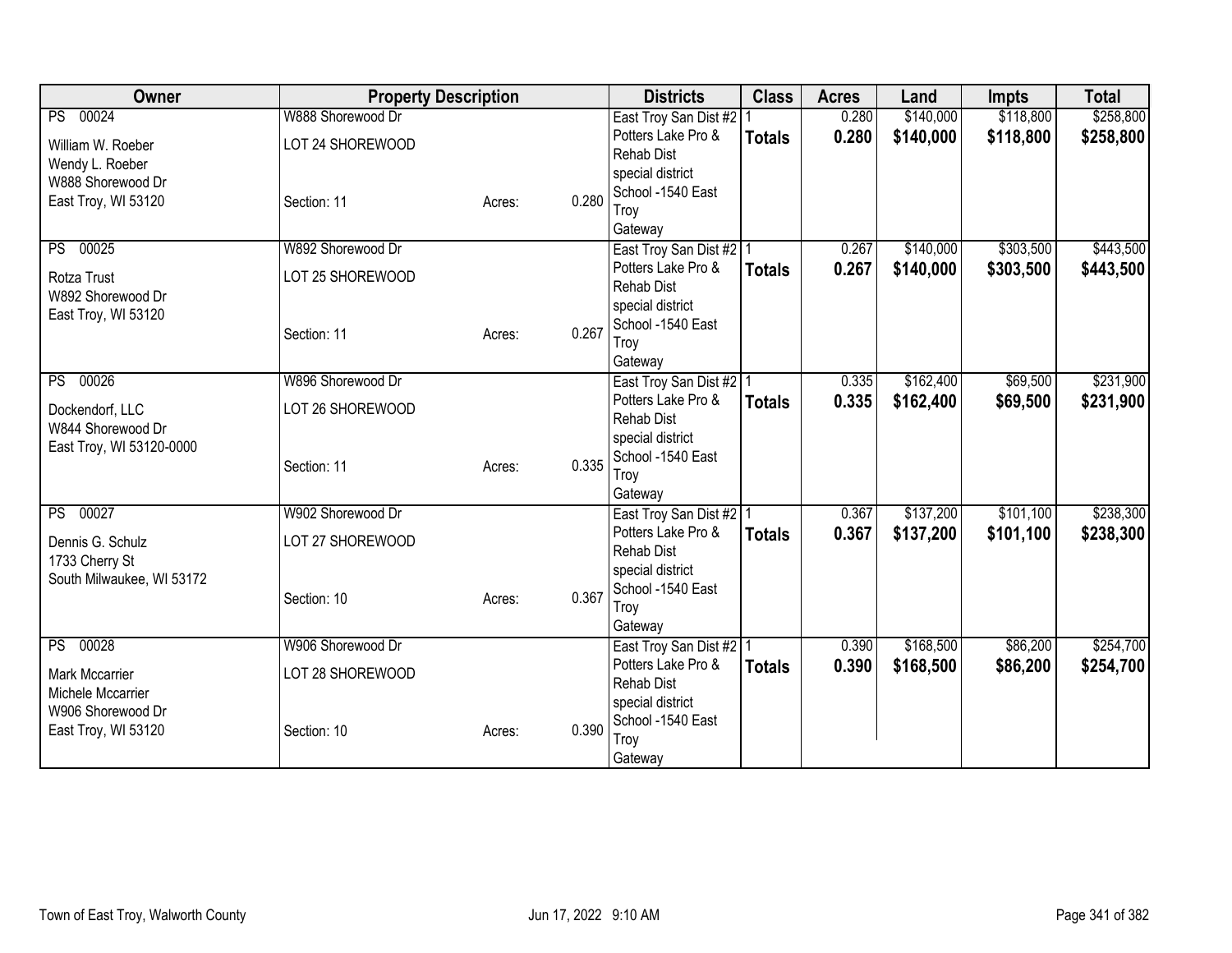| Owner                                      | <b>Property Description</b>             |        |       | <b>Districts</b>          | <b>Class</b>  | <b>Acres</b> | Land      | <b>Impts</b> | <b>Total</b> |
|--------------------------------------------|-----------------------------------------|--------|-------|---------------------------|---------------|--------------|-----------|--------------|--------------|
| PS 00029                                   | W914 Shorewood Dr                       |        |       | East Troy San Dist #2     |               | 0.384        | \$171,400 | \$319,900    | \$491,300    |
| Michael Schwar                             | LOT 29 SHOREWOOD                        |        |       | Potters Lake Pro &        | <b>Totals</b> | 0.384        | \$171,400 | \$319,900    | \$491,300    |
| <b>Heather Schwar</b>                      |                                         |        |       | <b>Rehab Dist</b>         |               |              |           |              |              |
| W914 Shorewood Dr                          |                                         |        |       | special district          |               |              |           |              |              |
| East Troy, WI 53120                        | Section: 10                             | Acres: | 0.384 | School -1540 East         |               |              |           |              |              |
|                                            |                                         |        |       | Troy<br>Gateway           |               |              |           |              |              |
| PS 00031                                   | W920 Shorewood Dr                       |        |       | East Troy San Dist #2   1 |               | 0.696        | \$249,600 | \$410,700    | \$660,300    |
|                                            |                                         |        |       | Potters Lake Pro &        | <b>Totals</b> | 0.696        | \$249,600 | \$410,700    | \$660,300    |
| Gary D. Froehlich                          | LOTS 30 & 31 SHOREWOOD PER DOC. #386031 |        |       | <b>Rehab Dist</b>         |               |              |           |              |              |
| Kathleen S. Froehlich<br>W920 Shorewood Dr |                                         |        |       | special district          |               |              |           |              |              |
| East Troy, WI 53120                        | Section: 10                             |        | 0.696 | School -1540 East         |               |              |           |              |              |
|                                            |                                         | Acres: |       | Troy                      |               |              |           |              |              |
|                                            |                                         |        |       | Gateway                   |               |              |           |              |              |
| PS 00032                                   | W924 Shorewood Dr                       |        |       | East Troy San Dist #2   1 |               | 0.296        | \$151,200 | \$184,200    | \$335,400    |
| Robin Preston                              | LOT 32 SHOREWOOD                        |        |       | Potters Lake Pro &        | <b>Totals</b> | 0.296        | \$151,200 | \$184,200    | \$335,400    |
| William A. Patton                          |                                         |        |       | <b>Rehab Dist</b>         |               |              |           |              |              |
| W924 Shorewood Dr                          |                                         |        |       | special district          |               |              |           |              |              |
| East Troy, WI 53120                        | Section: 10                             | Acres: | 0.296 | School -1540 East         |               |              |           |              |              |
|                                            |                                         |        |       | Troy<br>Gateway           |               |              |           |              |              |
| PS 00033                                   | W936 Shorewood Dr                       |        |       | East Troy San Dist #2 1   |               | 0.272        | \$140,000 | \$80,900     | \$220,900    |
|                                            |                                         |        |       | Potters Lake Pro &        | <b>Totals</b> | 0.272        | \$140,000 | \$80,900     | \$220,900    |
| David J. Urban<br>W936 Shorewood Dr        | LOT 33 SHOREWOOD                        |        |       | <b>Rehab Dist</b>         |               |              |           |              |              |
| East Troy, WI 53120                        |                                         |        |       | special district          |               |              |           |              |              |
|                                            | Section: 10                             | Acres: | 0.272 | School -1540 East         |               |              |           |              |              |
|                                            |                                         |        |       | Troy                      |               |              |           |              |              |
|                                            |                                         |        |       | Gateway                   |               |              |           |              |              |
| PS 00034                                   | W940 Shorewood Dr                       |        |       | East Troy San Dist #2   1 |               | 0.274        | \$140,000 | \$113,100    | \$253,100    |
| Robert D. Haines                           | LOT 34 SHOREWOOD                        |        |       | Potters Lake Pro &        | <b>Totals</b> | 0.274        | \$140,000 | \$113,100    | \$253,100    |
| Patricia M. Haines                         |                                         |        |       | <b>Rehab Dist</b>         |               |              |           |              |              |
| W940 Shorewood Dr                          |                                         |        |       | special district          |               |              |           |              |              |
| East Troy, WI 53120                        | Section: 10                             | Acres: | 0.274 | School -1540 East         |               |              |           |              |              |
|                                            |                                         |        |       | Troy                      |               |              |           |              |              |
|                                            |                                         |        |       | Gateway                   |               |              |           |              |              |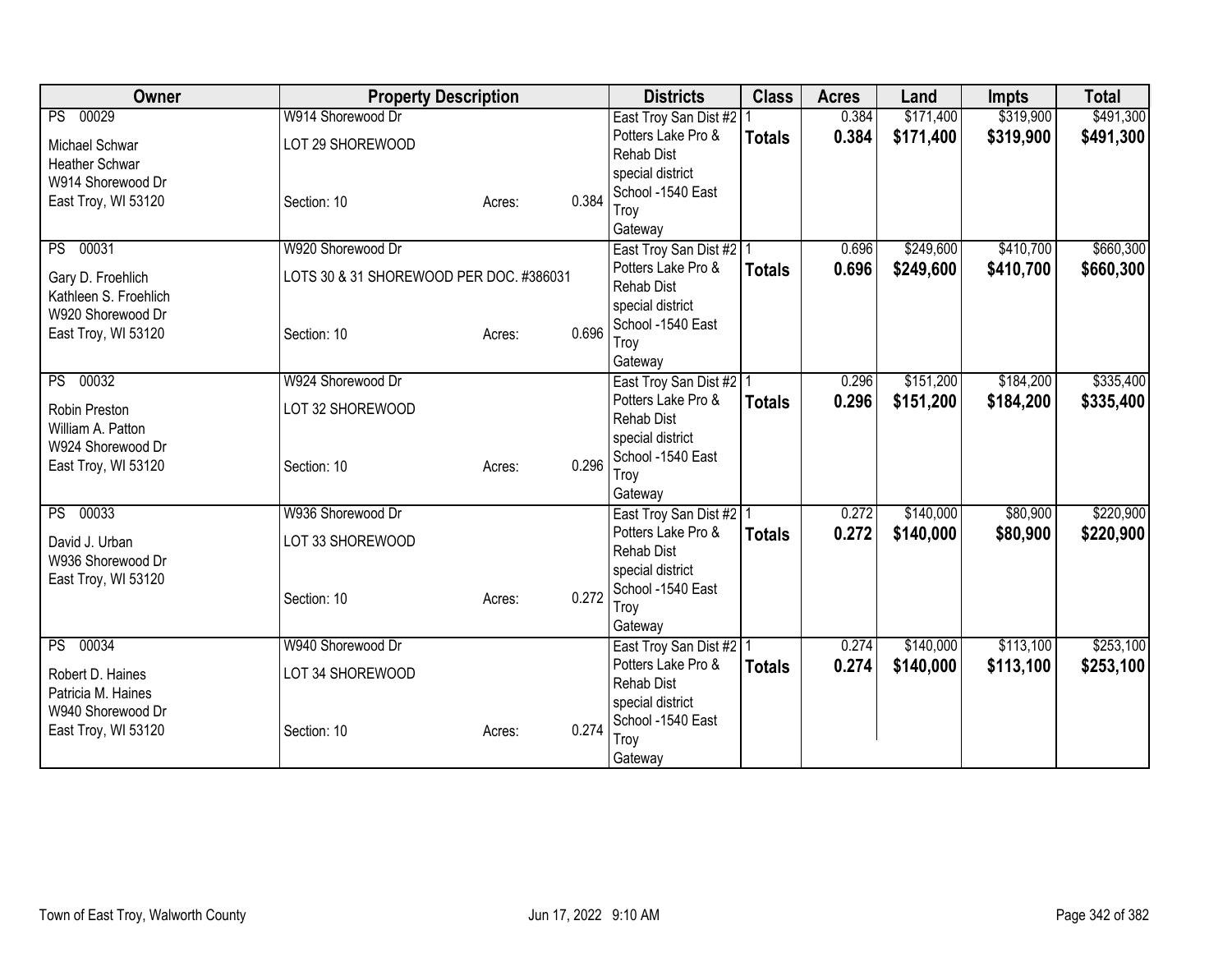| Owner                                                                                                   | <b>Property Description</b>                                                                                                                          |        | <b>Districts</b>                                                                                             | <b>Class</b>                               | <b>Acres</b>   | Land                   | <b>Impts</b>           | <b>Total</b>           |
|---------------------------------------------------------------------------------------------------------|------------------------------------------------------------------------------------------------------------------------------------------------------|--------|--------------------------------------------------------------------------------------------------------------|--------------------------------------------|----------------|------------------------|------------------------|------------------------|
| PS 00035<br>Mark D. Knudson<br>Margaret A. Knudson<br>W944 Shorewood Dr                                 | W944 Shorewood Dr<br>LOT 35 SHOREWOOD                                                                                                                |        | East Troy San Dist #2<br>Potters Lake Pro &<br><b>Rehab Dist</b><br>special district<br>School -1540 East    | <b>Totals</b>                              | 0.272<br>0.272 | \$140,000<br>\$140,000 | \$89,000<br>\$89,000   | \$229,000<br>\$229,000 |
| East Troy, WI 53120                                                                                     | Section: 10                                                                                                                                          | Acres: | 0.272<br>Troy<br>Gateway                                                                                     |                                            |                |                        |                        |                        |
| PS 00036<br>David E. Woods<br>Lisa K. Woods<br>840 N Evergreen Ave<br>Arlington Heights, IL 60004       | W946 Shorewood Dr<br>LOT 36 SHOREWOOD<br>Section: 10                                                                                                 | Acres: | Potters Lake Pro &<br><b>Rehab Dist</b><br>special district<br>School -1540 East<br>0.278<br>Troy<br>Gateway | East Troy San Dist #2   1<br><b>Totals</b> | 0.278<br>0.278 | \$151,200<br>\$151,200 | \$281,400<br>\$281,400 | \$432,600<br>\$432,600 |
| PS 00037<br>Donald Cameron Jr Trust<br>Joanne Cameron Trust<br>W950 Shorewood Dr<br>East Troy, WI 53120 | W950 Shorewood Dr<br>LOT 37 SHOREWOOD<br>Section: 10                                                                                                 | Acres: | Potters Lake Pro &<br><b>Rehab Dist</b><br>special district<br>School -1540 East<br>0.300<br>Troy<br>Gateway | East Troy San Dist #2   1<br><b>Totals</b> | 0.300<br>0.300 | \$177,100<br>\$177,100 | \$295,400<br>\$295,400 | \$472,500<br>\$472,500 |
| PS 00038<br>Sharon E. Mcandrews<br>1212 N Orleans St<br>Chicago, IL 60610                               | W952 Shorewood Dr<br>LOT 38 SHOREWOOD EASEMENT UNDER DOC.<br>#261713, VOL 624 PG 3275 EASEMENT UNDER DOC.<br>#261714, VOL 624 PG 3277<br>Section: 10 | Acres: | Potters Lake Pro &<br><b>Rehab Dist</b><br>special district<br>School -1540 East<br>0.339<br>Troy<br>Gateway | East Troy San Dist #2 1<br><b>Totals</b>   | 0.339<br>0.339 | \$177,100<br>\$177,100 | \$134,700<br>\$134,700 | \$311,800<br>\$311,800 |
| PS 00039<br>Steven M. Pecha<br>W954 Shorewood Dr<br>East Troy, WI 53120                                 | W954 Shorewood Dr<br>LOT 39 SHOREWOOD EASEMENT UNDER DOC.<br>#261713, VOL 624 PG 3275 EASEMENT UNDER DOC.<br>#261714, VOL 624 PG 3277<br>Section: 10 | Acres: | Potters Lake Pro &<br><b>Rehab Dist</b><br>special district<br>School -1540 East<br>0.413<br>Troy<br>Gateway | East Troy San Dist #2   1<br><b>Totals</b> | 0.413<br>0.413 | \$203,800<br>\$203,800 | \$233,900<br>\$233,900 | \$437,700<br>\$437,700 |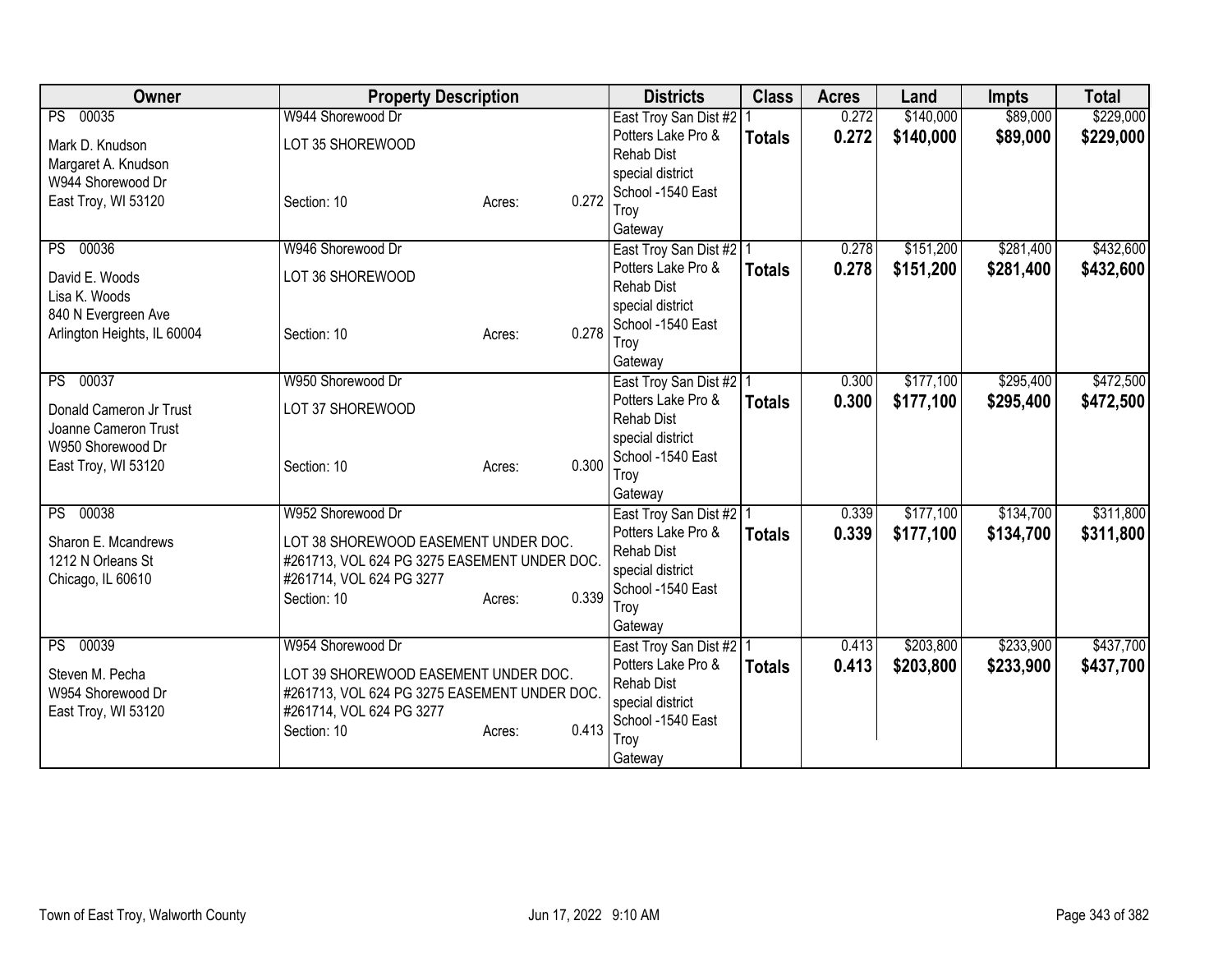| Owner                      | <b>Property Description</b> |        |       | <b>Districts</b>                      | <b>Class</b>  | <b>Acres</b> | Land      | <b>Impts</b> | <b>Total</b> |
|----------------------------|-----------------------------|--------|-------|---------------------------------------|---------------|--------------|-----------|--------------|--------------|
| PS 00040                   | W956 Shorewood Dr           |        |       | East Troy San Dist #2                 |               | 0.459        | \$183,500 | \$129,000    | \$312,500    |
| Billy J. Newbury           | LOT 40 SHOREWOOD            |        |       | Potters Lake Pro &                    | <b>Totals</b> | 0.459        | \$183,500 | \$129,000    | \$312,500    |
| 35032 Greeley Dr           |                             |        |       | <b>Rehab Dist</b>                     |               |              |           |              |              |
| Mukwonago, WI 53149        |                             |        |       | special district                      |               |              |           |              |              |
|                            | Section: 10                 | Acres: | 0.459 | School -1540 East<br>Troy             |               |              |           |              |              |
|                            |                             |        |       | Gateway                               |               |              |           |              |              |
| PS 00041                   | W958 Shorewood Dr           |        |       | East Troy San Dist #2 1               |               | 0.381        | \$160,200 | \$136,900    | \$297,100    |
| <b>Edmund Wargin</b>       | LOT 41 SHOREWOOD            |        |       | Potters Lake Pro &                    | <b>Totals</b> | 0.381        | \$160,200 | \$136,900    | \$297,100    |
| Jo A. Wargin               |                             |        |       | <b>Rehab Dist</b>                     |               |              |           |              |              |
| W958 Shorewood Dr          |                             |        |       | special district                      |               |              |           |              |              |
| East Troy, WI 53120        | Section: 10                 | Acres: | 0.381 | School -1540 East                     |               |              |           |              |              |
|                            |                             |        |       | Troy                                  |               |              |           |              |              |
| PS 00042                   | W962 Shorewood Dr           |        |       | Gateway<br>East Troy San Dist #2   1  |               | 0.373        | \$145,600 | \$71,300     | \$216,900    |
|                            |                             |        |       | Potters Lake Pro &                    | <b>Totals</b> | 0.373        | \$145,600 | \$71,300     | \$216,900    |
| Eric J Regenfelder Trust   | LOT 42 SHOREWOOD            |        |       | <b>Rehab Dist</b>                     |               |              |           |              |              |
| Brenda A Regenfelder Trust |                             |        |       | special district                      |               |              |           |              |              |
| S48 S23375 Merlin Ln       |                             |        | 0.373 | School -1540 East                     |               |              |           |              |              |
| Waukesha, WI 53189         | Section: 10                 | Acres: |       | Troy                                  |               |              |           |              |              |
|                            |                             |        |       | Gateway                               |               |              |           |              |              |
| PS 00042A                  | W966 Shorewood Dr           |        |       | East Troy San Dist #2 1               |               | 0.365        | \$145,600 | \$214,900    | \$360,500    |
| Truman G. Long             | LOT 43 SHOREWOOD            |        |       | Potters Lake Pro &                    | <b>Totals</b> | 0.365        | \$145,600 | \$214,900    | \$360,500    |
| Susan B. O'Connell         |                             |        |       | <b>Rehab Dist</b>                     |               |              |           |              |              |
| W966 Shorewood Dr          |                             |        |       | special district<br>School -1540 East |               |              |           |              |              |
| East Troy, WI 53120        | Section: 10                 | Acres: | 0.365 | Troy                                  |               |              |           |              |              |
|                            |                             |        |       | Gateway                               |               |              |           |              |              |
| PS 00043                   | W970 Shorewood Dr           |        |       | East Troy San Dist #2   1             |               | 0.358        | \$145,600 | \$38,200     | \$183,800    |
| Daniel J. Hirsch           | LOT 44 SHOREWOOD            |        |       | Potters Lake Pro &                    | <b>Totals</b> | 0.358        | \$145,600 | \$38,200     | \$183,800    |
| Lorene A. Hirsch           |                             |        |       | <b>Rehab Dist</b>                     |               |              |           |              |              |
| W972 Shorewood Dr          |                             |        |       | special district                      |               |              |           |              |              |
| East Troy, WI 53120        | Section: 10                 | Acres: | 0.358 | School -1540 East                     |               |              |           |              |              |
|                            |                             |        |       | Troy                                  |               |              |           |              |              |
|                            |                             |        |       | Gateway                               |               |              |           |              |              |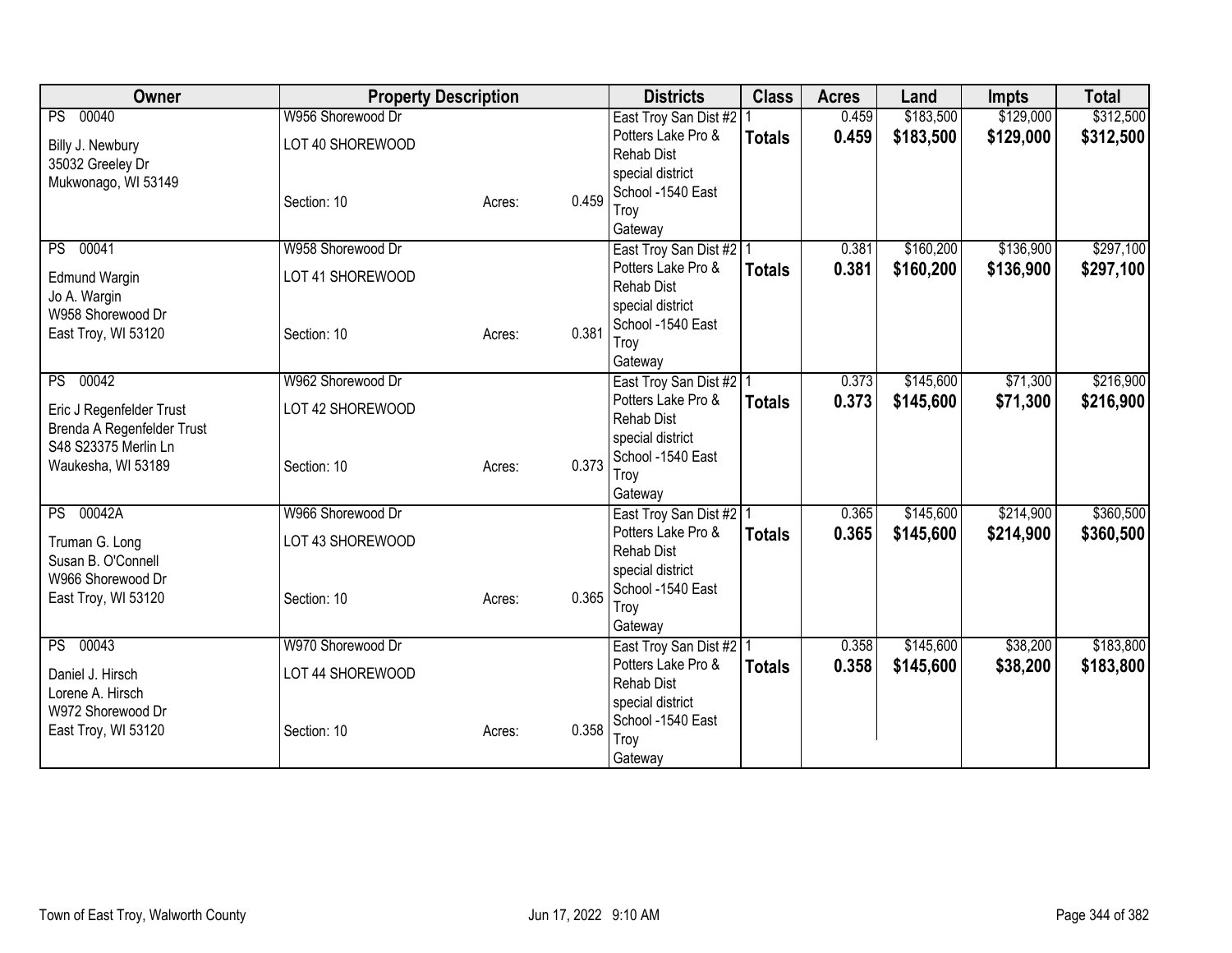| Owner                                          | <b>Property Description</b> |        |       | <b>Districts</b>                                | <b>Class</b>  | <b>Acres</b> | Land      | <b>Impts</b> | <b>Total</b> |
|------------------------------------------------|-----------------------------|--------|-------|-------------------------------------------------|---------------|--------------|-----------|--------------|--------------|
| PS 00044                                       | W972 Shorewood Dr           |        |       | East Troy San Dist #2                           |               | 0.360        | \$148,500 | \$91,500     | \$240,000    |
| Daniel J. Hirsch                               | LOT 45 SHOREWOOD            |        |       | Potters Lake Pro &                              | <b>Totals</b> | 0.360        | \$148,500 | \$91,500     | \$240,000    |
| W972 Shorewood Dr                              |                             |        |       | <b>Rehab Dist</b>                               |               |              |           |              |              |
| East Troy, WI 53120                            |                             |        |       | special district<br>School -1540 East           |               |              |           |              |              |
|                                                | Section: 10                 | Acres: | 0.360 | Troy                                            |               |              |           |              |              |
|                                                |                             |        |       | Gateway                                         |               |              |           |              |              |
| PS 00045                                       | W976 Shorewood Dr           |        |       | East Troy San Dist #2 1                         |               | 0.322        | \$145,700 | \$269,600    | \$415,300    |
| Alan L. Hanson                                 | LOT 46 SHOREWOOD            |        |       | Potters Lake Pro &                              | <b>Totals</b> | 0.322        | \$145,700 | \$269,600    | \$415,300    |
| Karen M. Hanson                                |                             |        |       | <b>Rehab Dist</b>                               |               |              |           |              |              |
| 12995 W Howard Ave                             |                             |        |       | special district                                |               |              |           |              |              |
| New Berlin, WI 53151                           | Section: 10                 | Acres: | 0.322 | School -1540 East<br>Troy                       |               |              |           |              |              |
|                                                |                             |        |       | Gateway                                         |               |              |           |              |              |
| PS 00045A                                      | W980 Shorewood Dr           |        |       | East Troy San Dist #2   1                       |               | 0.306        | \$142,800 | \$211,400    | \$354,200    |
|                                                |                             |        |       | Potters Lake Pro &                              | <b>Totals</b> | 0.306        | \$142,800 | \$211,400    | \$354,200    |
| Donald E Krenke Trust<br>Judith A Krenke Trust | LOT 47 SHOREWOOD            |        |       | <b>Rehab Dist</b>                               |               |              |           |              |              |
| W980 Shorewood Dr                              |                             |        |       | special district                                |               |              |           |              |              |
| East Troy, WI 53120                            | Section: 10                 | Acres: | 0.306 | School -1540 East                               |               |              |           |              |              |
|                                                |                             |        |       | Troy                                            |               |              |           |              |              |
| PS 00046                                       | W984 Shorewood Dr           |        |       | Gateway<br>East Troy San Dist #2 1              |               | 0.297        | \$142,800 | \$179,200    | \$322,000    |
|                                                |                             |        |       | Potters Lake Pro &                              | <b>Totals</b> | 0.297        | \$142,800 | \$179,200    | \$322,000    |
| Jon S. Merkel                                  | LOT 48 SHOREWOOD            |        |       | <b>Rehab Dist</b>                               |               |              |           |              |              |
| Susan J. Merkel<br>W984 Shorewood Dr           |                             |        |       | special district                                |               |              |           |              |              |
| East Troy, WI 53120                            | Section: 10                 | Acres: | 0.297 | School -1540 East                               |               |              |           |              |              |
|                                                |                             |        |       | Troy                                            |               |              |           |              |              |
|                                                |                             |        |       | Gateway                                         |               |              |           |              |              |
| PS 00047                                       | W988 Shorewood Dr           |        |       | East Troy San Dist #2   1<br>Potters Lake Pro & |               | 0.293        | \$163,800 | \$195,600    | \$359,400    |
| Mary B. Chavoen                                | LOT 49 SHOREWOOD            |        |       | <b>Rehab Dist</b>                               | <b>Totals</b> | 0.293        | \$163,800 | \$195,600    | \$359,400    |
| W988 Shorewood Dr                              |                             |        |       | special district                                |               |              |           |              |              |
| East Troy, WI 53120                            |                             |        |       | School -1540 East                               |               |              |           |              |              |
|                                                | Section: 10                 | Acres: | 0.293 | Troy                                            |               |              |           |              |              |
|                                                |                             |        |       | Gateway                                         |               |              |           |              |              |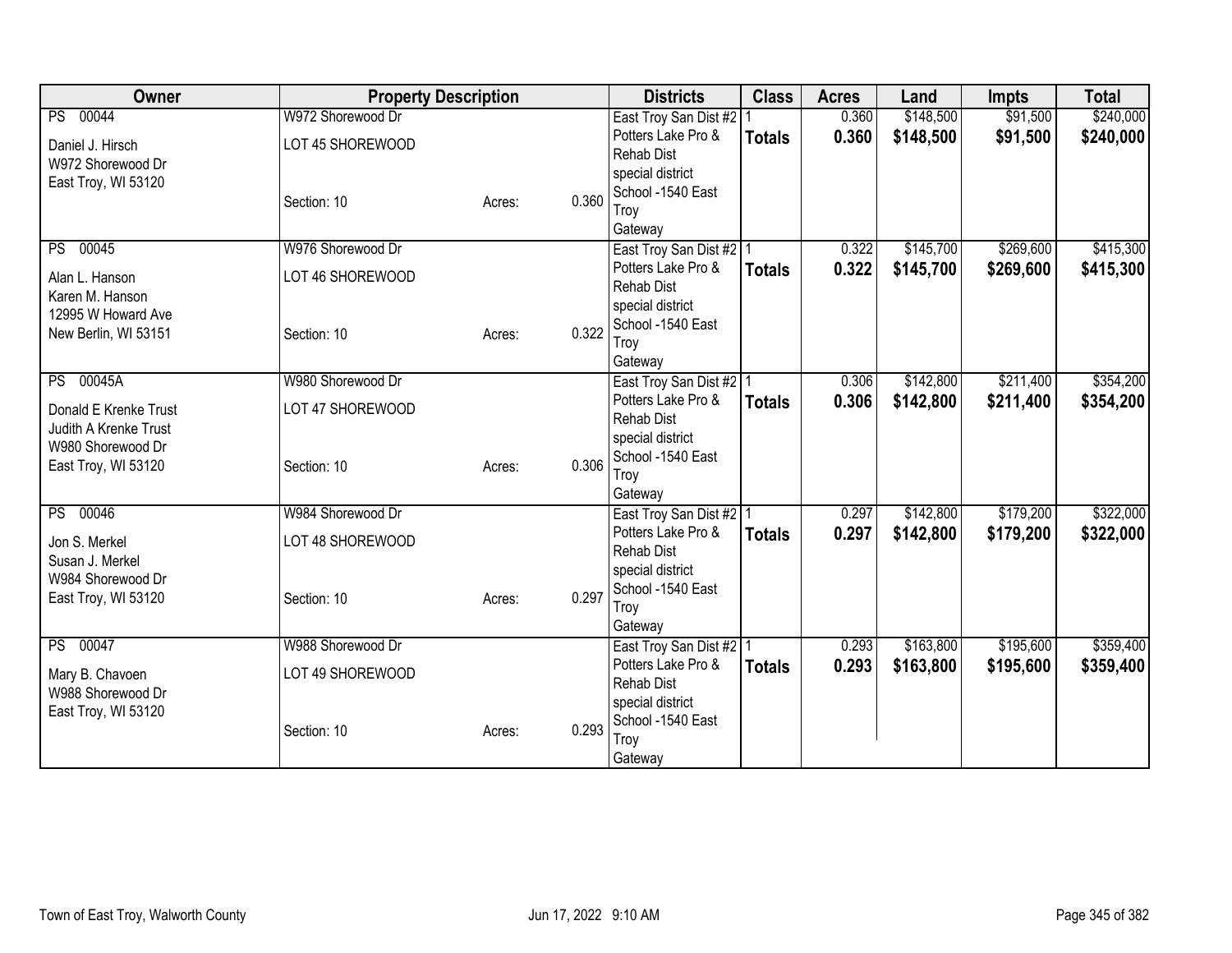| <b>Owner</b>                                     | <b>Property Description</b> |        |       | <b>Districts</b>                                | <b>Class</b>  | <b>Acres</b> | Land      | <b>Impts</b> | <b>Total</b> |
|--------------------------------------------------|-----------------------------|--------|-------|-------------------------------------------------|---------------|--------------|-----------|--------------|--------------|
| PS 00048                                         | W992 Shorewood Dr           |        |       | East Troy San Dist #2                           |               | 0.274        | \$145,600 | \$77,400     | \$223,000    |
| Joseph A. Kawczynski                             | LOT 50 SHOREWOOD            |        |       | Potters Lake Pro &                              | <b>Totals</b> | 0.274        | \$145,600 | \$77,400     | \$223,000    |
| Kelly Kawczynski                                 |                             |        |       | <b>Rehab Dist</b>                               |               |              |           |              |              |
| W992 Shorewood Dr                                |                             |        |       | special district<br>School -1540 East           |               |              |           |              |              |
| East Troy, WI 53120                              | Section: 10                 | Acres: | 0.274 | Troy                                            |               |              |           |              |              |
|                                                  |                             |        |       | Gateway                                         |               |              |           |              |              |
| PS 00049                                         | W998 Shorewood Dr           |        |       | East Troy San Dist #2 1                         |               | 0.466        | \$264,000 | \$313,300    | \$577,300    |
|                                                  | LOTS 51 & 52 SHOREWOOD      |        |       | Potters Lake Pro &                              | <b>Totals</b> | 0.466        | \$264,000 | \$313,300    | \$577,300    |
| <b>Robert Singer Trust</b><br>Megan Singer Trust |                             |        |       | <b>Rehab Dist</b>                               |               |              |           |              |              |
| S77 W20246 Woodberry Ln                          |                             |        |       | special district                                |               |              |           |              |              |
| Muskego, WI 53150                                | Section: 10                 | Acres: | 0.466 | School -1540 East                               |               |              |           |              |              |
|                                                  |                             |        |       | Troy                                            |               |              |           |              |              |
| PS 00050                                         | W1006 Shorewood Dr          |        |       | Gateway                                         |               | 0.252        | \$154,300 | \$161,600    | \$315,900    |
|                                                  |                             |        |       | East Troy San Dist #2   1<br>Potters Lake Pro & |               | 0.252        |           | \$161,600    |              |
| Kaufmann Family Trust                            | LOT 53 SHOREWOOD            |        |       | <b>Rehab Dist</b>                               | <b>Totals</b> |              | \$154,300 |              | \$315,900    |
| W1006 Shorewood Dr                               |                             |        |       | special district                                |               |              |           |              |              |
| East Troy, WI 53120                              |                             |        |       | School -1540 East                               |               |              |           |              |              |
|                                                  | Section: 10                 | Acres: | 0.252 | Troy                                            |               |              |           |              |              |
|                                                  |                             |        |       | Gateway                                         |               |              |           |              |              |
| PS 00051                                         | W1012 Shorewood Dr          |        |       | East Troy San Dist #2   1                       |               | 0.220        | \$133,000 | \$132,800    | \$265,800    |
| <b>Haynes Trust</b>                              | LOT 54 SHOREWOOD            |        |       | Potters Lake Pro &                              | <b>Totals</b> | 0.220        | \$133,000 | \$132,800    | \$265,800    |
| W1012 Shorewood Dr                               |                             |        |       | <b>Rehab Dist</b>                               |               |              |           |              |              |
| East Troy, WI 53120                              |                             |        |       | special district<br>School -1540 East           |               |              |           |              |              |
|                                                  | Section: 10                 | Acres: | 0.220 | Troy                                            |               |              |           |              |              |
|                                                  |                             |        |       | Gateway                                         |               |              |           |              |              |
| PS 00052                                         | W1016 Shorewood Dr          |        |       | East Troy San Dist #2   1                       |               | 0.240        | \$135,700 | \$205,900    | \$341,600    |
|                                                  |                             |        |       | Potters Lake Pro &                              | <b>Totals</b> | 0.240        | \$135,700 | \$205,900    | \$341,600    |
| Kathleen Ferruzza<br>Louis N. Ferruzza Jr        | LOT 55 SHOREWOOD            |        |       | <b>Rehab Dist</b>                               |               |              |           |              |              |
| W1016 Shorewood Dr                               |                             |        |       | special district                                |               |              |           |              |              |
| East Troy, WI 53120                              | Section: 10                 | Acres: | 0.240 | School -1540 East                               |               |              |           |              |              |
|                                                  |                             |        |       | Troy                                            |               |              |           |              |              |
|                                                  |                             |        |       | Gateway                                         |               |              |           |              |              |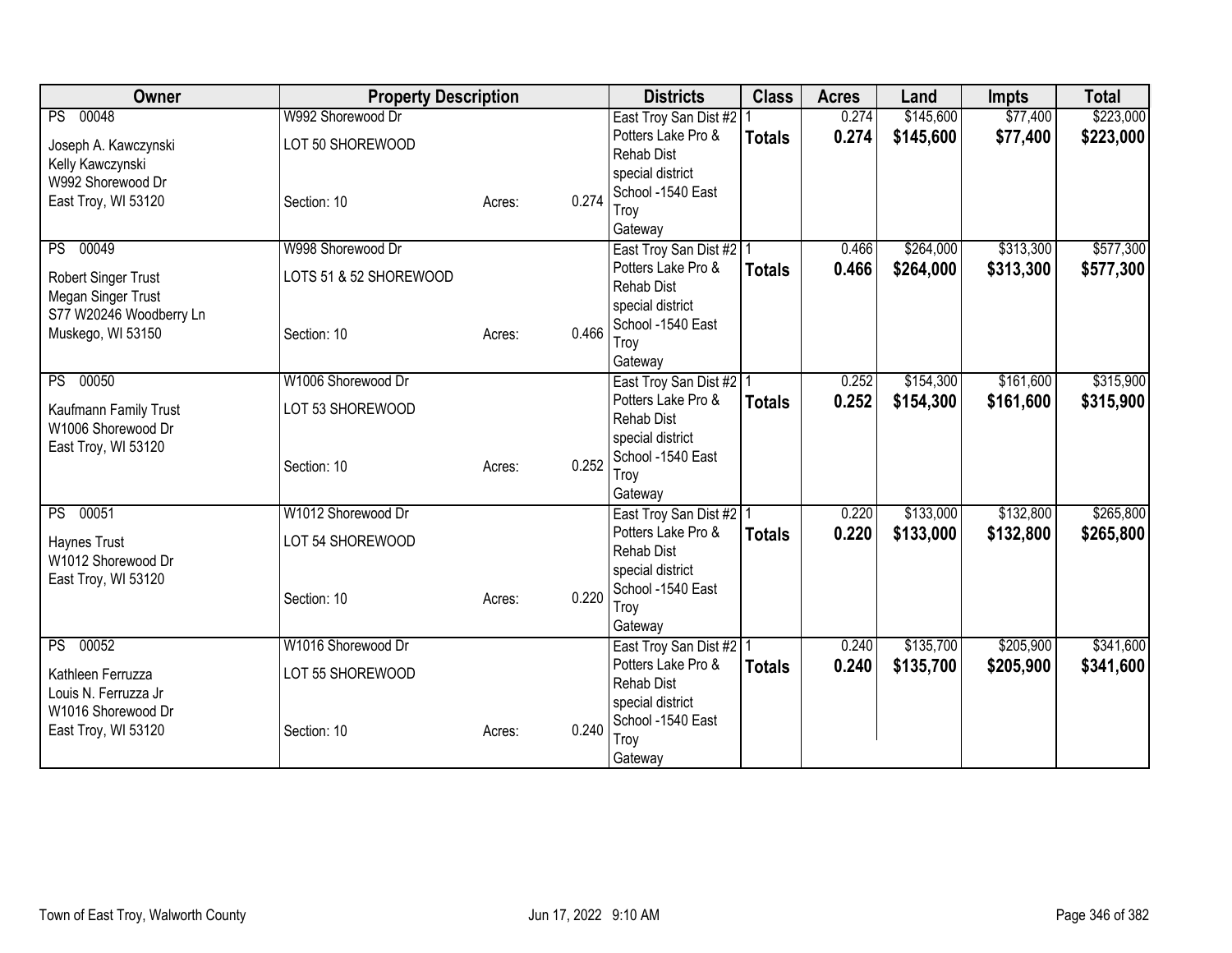| Owner                                         | <b>Property Description</b>      |        |       | <b>Districts</b>                      | <b>Class</b>  | <b>Acres</b> | Land      | <b>Impts</b> | <b>Total</b> |
|-----------------------------------------------|----------------------------------|--------|-------|---------------------------------------|---------------|--------------|-----------|--------------|--------------|
| PS 00053                                      | W1020 Shorewood Dr               |        |       | East Troy San Dist #2                 |               | 0.258        | \$142,800 | \$109,900    | \$252,700    |
| William H Burki Trust                         | LOT 56 SHOREWOOD                 |        |       | Potters Lake Pro &                    | <b>Totals</b> | 0.258        | \$142,800 | \$109,900    | \$252,700    |
| Pamela M Burki Trust                          |                                  |        |       | <b>Rehab Dist</b>                     |               |              |           |              |              |
| W3172 Bretsch Ln                              |                                  |        |       | special district<br>School -1540 East |               |              |           |              |              |
| Elkhorn, WI 53121                             | Section: 10                      | Acres: | 0.258 | Troy                                  |               |              |           |              |              |
|                                               |                                  |        |       | Gateway                               |               |              |           |              |              |
| PS 00054                                      | W1024 Shorewood Dr               |        |       | East Troy San Dist #2 1               |               | 0.279        | \$140,000 | \$342,200    | \$482,200    |
| <b>Brent Zanini</b>                           | LOT 57 SHOREWOOD                 |        |       | Potters Lake Pro &                    | <b>Totals</b> | 0.279        | \$140,000 | \$342,200    | \$482,200    |
| Diane Zanini                                  |                                  |        |       | <b>Rehab Dist</b>                     |               |              |           |              |              |
| 1339 N Walnut St                              |                                  |        |       | special district                      |               |              |           |              |              |
| Arlington Heights, IL 60004                   | Section: 10                      | Acres: | 0.279 | School -1540 East<br>Troy             |               |              |           |              |              |
|                                               |                                  |        |       | Gateway                               |               |              |           |              |              |
| PS 00055                                      | W1028 Shorewood Dr               |        |       | East Troy San Dist #2   1             |               | 0.288        | \$140,000 | \$262,100    | \$402,100    |
| Kenneth J. Cerny                              | LOT 58 SHOREWOOD                 |        |       | Potters Lake Pro &                    | <b>Totals</b> | 0.288        | \$140,000 | \$262,100    | \$402,100    |
| W1028 Shorewood Dr                            |                                  |        |       | <b>Rehab Dist</b>                     |               |              |           |              |              |
| East Troy, WI 53120                           |                                  |        |       | special district                      |               |              |           |              |              |
|                                               | Section: 10                      | Acres: | 0.288 | School -1540 East                     |               |              |           |              |              |
|                                               |                                  |        |       | Troy<br>Gateway                       |               |              |           |              |              |
| PS 00056                                      | W1032 Shorewood Dr               |        |       | East Troy San Dist #2 1               |               | 0.294        | \$145,700 | \$204,000    | \$349,700    |
| Robert H. Riemer                              | LOT 59 SHOREWOOD                 |        |       | Potters Lake Pro &                    | <b>Totals</b> | 0.294        | \$145,700 | \$204,000    | \$349,700    |
| Susan E. Riemer                               |                                  |        |       | <b>Rehab Dist</b>                     |               |              |           |              |              |
| W1032 Shorewood Dr                            |                                  |        |       | special district                      |               |              |           |              |              |
| East Troy, WI 53120                           | Section: 10                      | Acres: | 0.294 | School -1540 East                     |               |              |           |              |              |
|                                               |                                  |        |       | Troy<br>Gateway                       |               |              |           |              |              |
| PS 00057                                      | W1036 Shorewood Dr               |        |       | East Troy San Dist #2   1             |               | 0.457        | \$210,000 | \$337,300    | \$547,300    |
|                                               |                                  |        |       | Potters Lake Pro &                    | <b>Totals</b> | 0.457        | \$210,000 | \$337,300    | \$547,300    |
| Robert C Simon Trust<br>Deborah J Simon Trust | LOT 60; & E 1/2 LOT 61 SHOREWOOD |        |       | <b>Rehab Dist</b>                     |               |              |           |              |              |
| W1036 Shorewood Dr                            |                                  |        |       | special district                      |               |              |           |              |              |
| East Troy, WI 53120                           | Section: 10                      | Acres: | 0.457 | School -1540 East                     |               |              |           |              |              |
|                                               |                                  |        |       | Troy                                  |               |              |           |              |              |
|                                               |                                  |        |       | Gateway                               |               |              |           |              |              |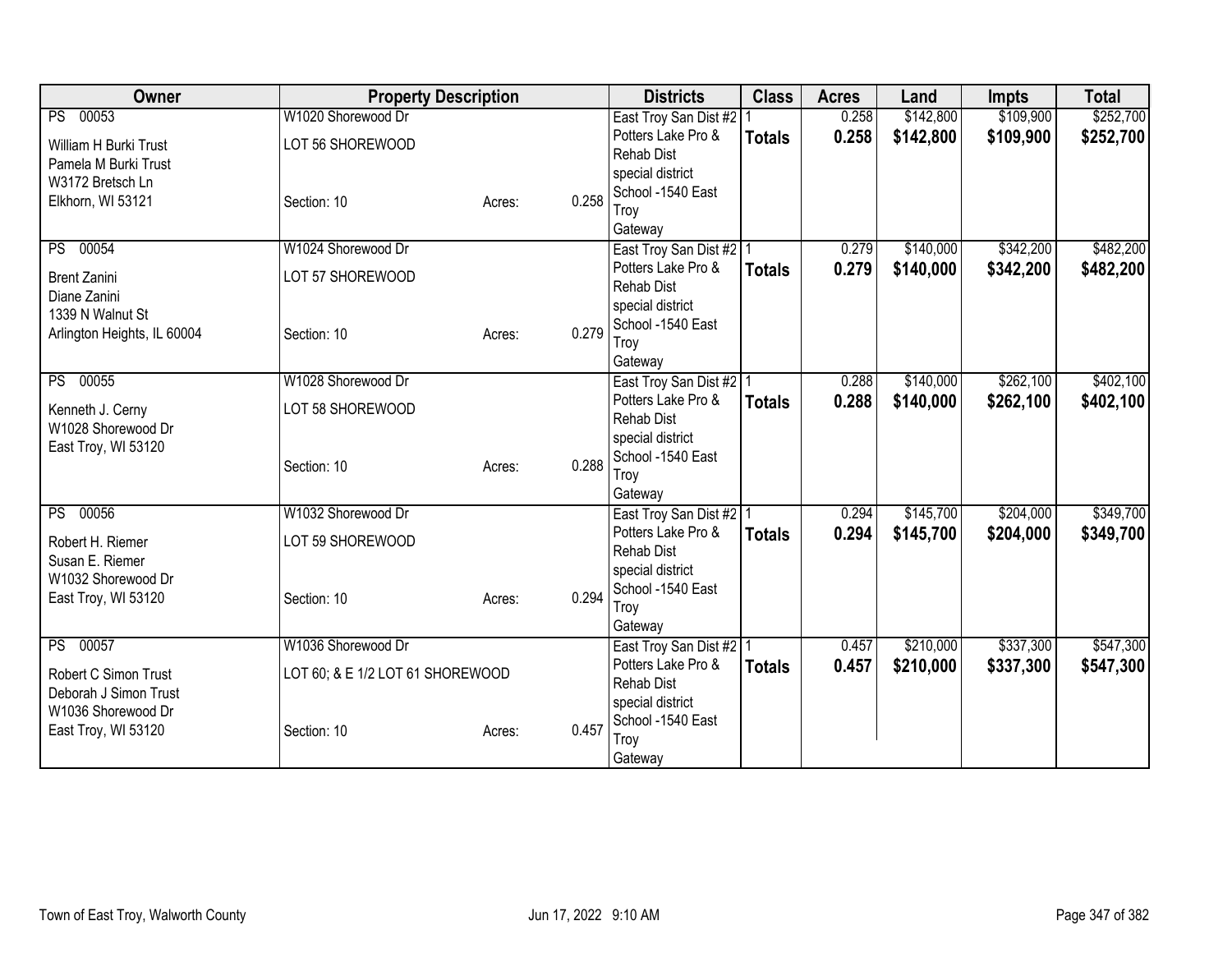| Owner                                                         | <b>Property Description</b> |                 | <b>Districts</b>                                | <b>Class</b>  | <b>Acres</b> | Land      | <b>Impts</b>    | <b>Total</b>  |
|---------------------------------------------------------------|-----------------------------|-----------------|-------------------------------------------------|---------------|--------------|-----------|-----------------|---------------|
| PS 00060                                                      | W1046 Shorewood Dr          |                 | East Troy San Dist #2                           |               | 0.307        | \$249,000 | \$185,300       | \$434,300     |
| Jean A. Kolpin                                                | LOT 63 SHOREWOOD            |                 | Potters Lake Pro &                              | <b>Totals</b> | 0.307        | \$249,000 | \$185,300       | \$434,300     |
| c/o Jean A. Kolpin                                            |                             |                 | <b>Rehab Dist</b>                               |               |              |           |                 |               |
| W1046 Shorewood Dr                                            |                             |                 | special district                                |               |              |           |                 |               |
| East Troy, WI 53120                                           | Section: 10                 | 0.307<br>Acres: | School -1540 East                               |               |              |           |                 |               |
|                                                               |                             |                 | Troy                                            |               |              |           |                 |               |
| 00061<br><b>PS</b>                                            | Shorewood Dr                |                 | Gateway<br>East Troy San Dist #2 X4             |               | 0.910        | \$0       | $\overline{50}$ | $\frac{1}{6}$ |
|                                                               |                             |                 | Potters Lake Pro &                              | <b>Totals</b> | 0.910        | \$0       | \$0             | \$0           |
| Shorewood Property Owners Association   PLAY GROUND SHOREWOOD |                             |                 | <b>Rehab Dist</b>                               |               |              |           |                 |               |
| Po                                                            |                             |                 | special district                                |               |              |           |                 |               |
| East Troy, WI 53120                                           |                             |                 | School -1540 East                               |               |              |           |                 |               |
|                                                               | Section: 10                 | 0.910<br>Acres: | Troy                                            |               |              |           |                 |               |
|                                                               |                             |                 | Gateway                                         |               |              |           |                 |               |
| <b>PSK 00001</b>                                              | W1099 Spleas Skoney Rd      |                 | East Troy San Dist #2 1                         |               | 0.403        | \$207,200 | \$122,700       | \$329,900     |
| Victor E. Mandarich                                           | LOT 1 BLK 1 SKONEY'S SUBD   |                 | Potters Lake Pro &                              | <b>Totals</b> | 0.403        | \$207,200 | \$122,700       | \$329,900     |
| W1099 Spleas Skoney Rd                                        |                             |                 | <b>Rehab Dist</b>                               |               |              |           |                 |               |
| East Troy, WI 53120                                           |                             |                 | special district                                |               |              |           |                 |               |
|                                                               | Section: 10                 | 0.403<br>Acres: | School -1540 East                               |               |              |           |                 |               |
|                                                               |                             |                 | Troy                                            |               |              |           |                 |               |
| <b>PSK 00002</b>                                              | N8994 Lake Ln               |                 | Gateway                                         |               | 0.411        | \$211,800 | \$171,000       | \$382,800     |
|                                                               |                             |                 | East Troy San Dist #2   1<br>Potters Lake Pro & |               | 0.411        | \$211,800 | \$171,000       |               |
| <b>Frank Miles Trust</b>                                      | LOT 2 BLK 1 SKONEY'S SUBD   |                 | <b>Rehab Dist</b>                               | <b>Totals</b> |              |           |                 | \$382,800     |
| <b>Elizabeth Miles Trust</b>                                  |                             |                 | special district                                |               |              |           |                 |               |
| N8994 Lake Ln                                                 |                             |                 | School -1540 East                               |               |              |           |                 |               |
| East Troy, WI 53120                                           | Section: 10                 | 0.411<br>Acres: | Troy                                            |               |              |           |                 |               |
|                                                               |                             |                 | Gateway                                         |               |              |           |                 |               |
| <b>PSK 00003</b>                                              | N8986 Lake Ln               |                 | East Troy San Dist #2   1                       |               | 0.431        | \$215,400 | \$189,900       | \$405,300     |
| Rita M. Keepers                                               | LOT 3 BLK 1 SKONEY'S SUBD   |                 | Potters Lake Pro &                              | <b>Totals</b> | 0.431        | \$215,400 | \$189,900       | \$405,300     |
| N8689 Lake Ln                                                 |                             |                 | Rehab Dist                                      |               |              |           |                 |               |
| East Troy, WI 53120                                           |                             |                 | special district                                |               |              |           |                 |               |
|                                                               | Section: 10                 | 0.431<br>Acres: | School -1540 East                               |               |              |           |                 |               |
|                                                               |                             |                 | Troy                                            |               |              |           |                 |               |
|                                                               |                             |                 | Gateway                                         |               |              |           |                 |               |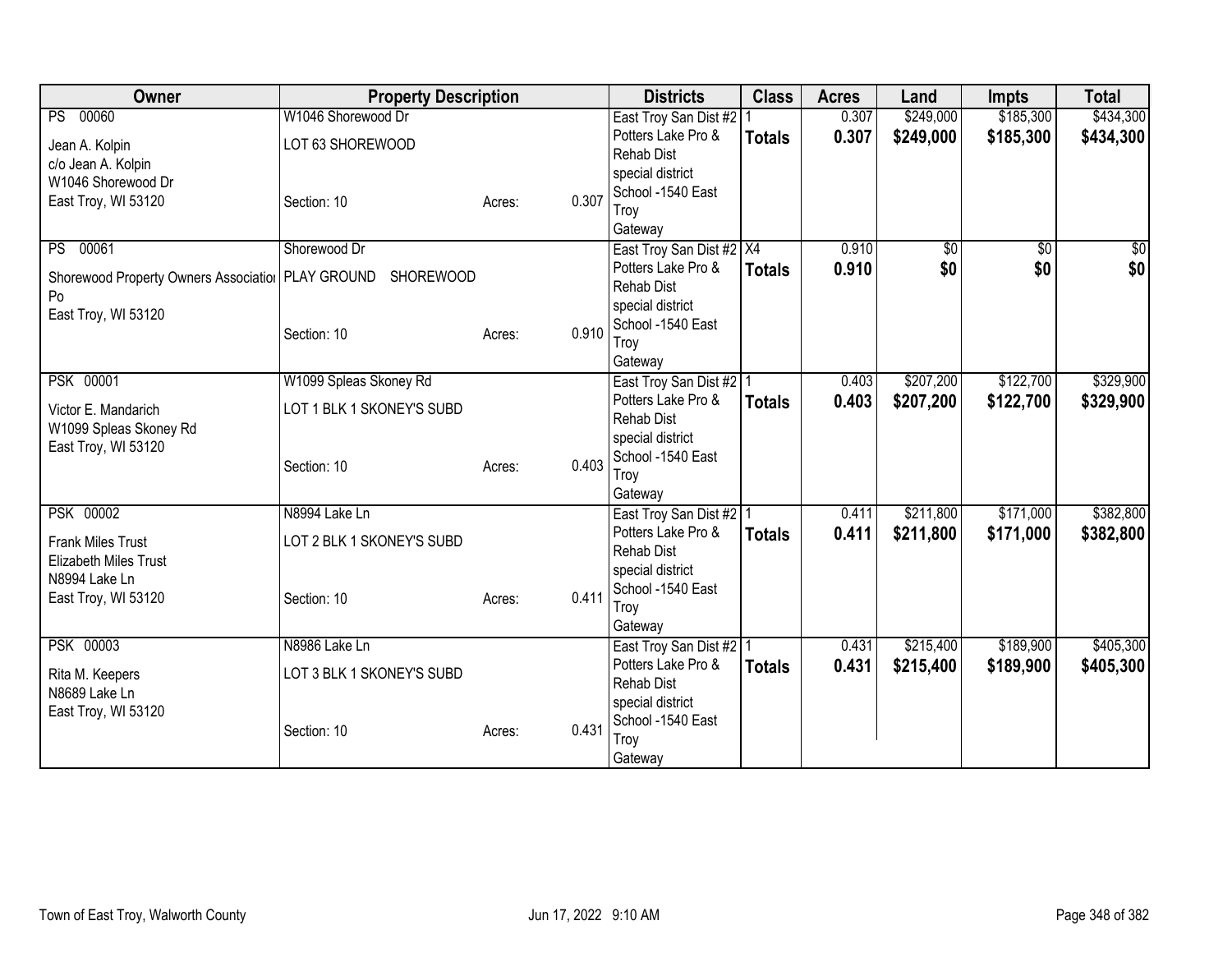| Owner                                                                         | <b>Property Description</b>                |        |       | <b>Districts</b>                                                                                              | <b>Class</b>  | <b>Acres</b>   | Land                   | <b>Impts</b>           | <b>Total</b>           |
|-------------------------------------------------------------------------------|--------------------------------------------|--------|-------|---------------------------------------------------------------------------------------------------------------|---------------|----------------|------------------------|------------------------|------------------------|
| <b>PSK 00004</b><br>Charles E. Dewall<br>Elizabeth A. Dewall<br>N8978 Lake Ln | N8978 Lake Ln<br>LOT 4 BLK 1 SKONEY'S SUBD |        |       | East Troy San Dist #2   1<br>Potters Lake Pro &<br><b>Rehab Dist</b><br>special district<br>School -1540 East | <b>Totals</b> | 0.424<br>0.424 | \$220,500<br>\$220,500 | \$193,700<br>\$193,700 | \$414,200<br>\$414,200 |
| East Troy, WI 53120                                                           | Section: 10                                | Acres: | 0.424 | Troy<br>Gateway                                                                                               |               |                |                        |                        |                        |
| <b>PSK 00005</b>                                                              | N8972 Lake Ln                              |        |       | East Troy San Dist #2   1                                                                                     |               | 0.378          | \$211,800              | \$166,800              | \$378,600              |
| Tom Kawczynski<br>Sandra Kawczynski<br>N8972 Lake Ln<br>East Troy, WI 53120   | LOT 5 BLK 1 SKONEY'S SUBD<br>Section: 10   | Acres: | 0.378 | Potters Lake Pro &<br><b>Rehab Dist</b><br>special district<br>School -1540 East<br>Troy<br>Gateway           | <b>Totals</b> | 0.378          | \$211,800              | \$166,800              | \$378,600              |
| <b>PSK 00006</b>                                                              | N8964 Lake Ln                              |        |       | East Troy San Dist #2   1                                                                                     |               | 0.344          | \$199,500              | \$442,000              | \$641,500              |
| Kenneth W. Wisniewski<br>Kathleen M. Mackey<br>N8964 Lake Ln                  | LOT 6 BLK 1 SKONEY'S SUBD                  |        |       | Potters Lake Pro &<br><b>Rehab Dist</b><br>special district                                                   | <b>Totals</b> | 0.344          | \$199,500              | \$442,000              | \$641,500              |
| East Troy, WI 53120                                                           | Section: 10                                | Acres: | 0.344 | School -1540 East<br>Troy<br>Gateway                                                                          |               |                |                        |                        |                        |
| <b>PSK 00007</b>                                                              | N8960 Lake Ln                              |        |       | East Troy San Dist #2   1                                                                                     |               | 0.327          | \$202,900              | \$225,700              | \$428,600              |
| Marciniak Revocable Trust<br>N8960 Lake Ln<br>East Troy, WI 53120             | LOT 7 BLK 1 SKONEY'S SUBD<br>Section: 10   | Acres: | 0.327 | Potters Lake Pro &<br><b>Rehab Dist</b><br>special district<br>School -1540 East<br>Troy<br>Gateway           | <b>Totals</b> | 0.327          | \$202,900              | \$225,700              | \$428,600              |
| <b>PSK 00008</b>                                                              | Lake Ln                                    |        |       | East Troy San Dist #2   1                                                                                     |               | 0.273          | \$189,000              | \$300                  | \$189,300              |
| Gary J. Sluss<br>Mary A. Sluss<br>2900 S Cleveland Pk Dr                      | LOT 8 BLK 1 SKONEY'S SUBD                  |        |       | Potters Lake Pro &<br>Rehab Dist<br>special district<br>School -1540 East                                     | <b>Totals</b> | 0.273          | \$189,000              | \$300                  | \$189,300              |
| West Allis, WI 53219                                                          | Section: 10                                | Acres: | 0.273 | Troy<br>Gateway                                                                                               |               |                |                        |                        |                        |
| <b>PSK 00009</b>                                                              | W1105 Spleas Skoney Rd                     |        |       | East Troy San Dist #2 1                                                                                       |               | 0.256          | \$8,100                | \$99,800               | \$107,900              |
| Joseph M. Piotrowski<br>Donna J. Piotrowski<br>W1105 Spleas Skoney Rd         | LOT 1 BLK 2 SKONEY'S SUBD                  |        |       | special district<br>School -1540 East<br>Troy                                                                 | <b>Totals</b> | 0.256          | \$8,100                | \$99,800               | \$107,900              |
| East Troy, WI 53120                                                           | Section: 10                                | Acres: | 0.256 | Gateway                                                                                                       |               |                |                        |                        |                        |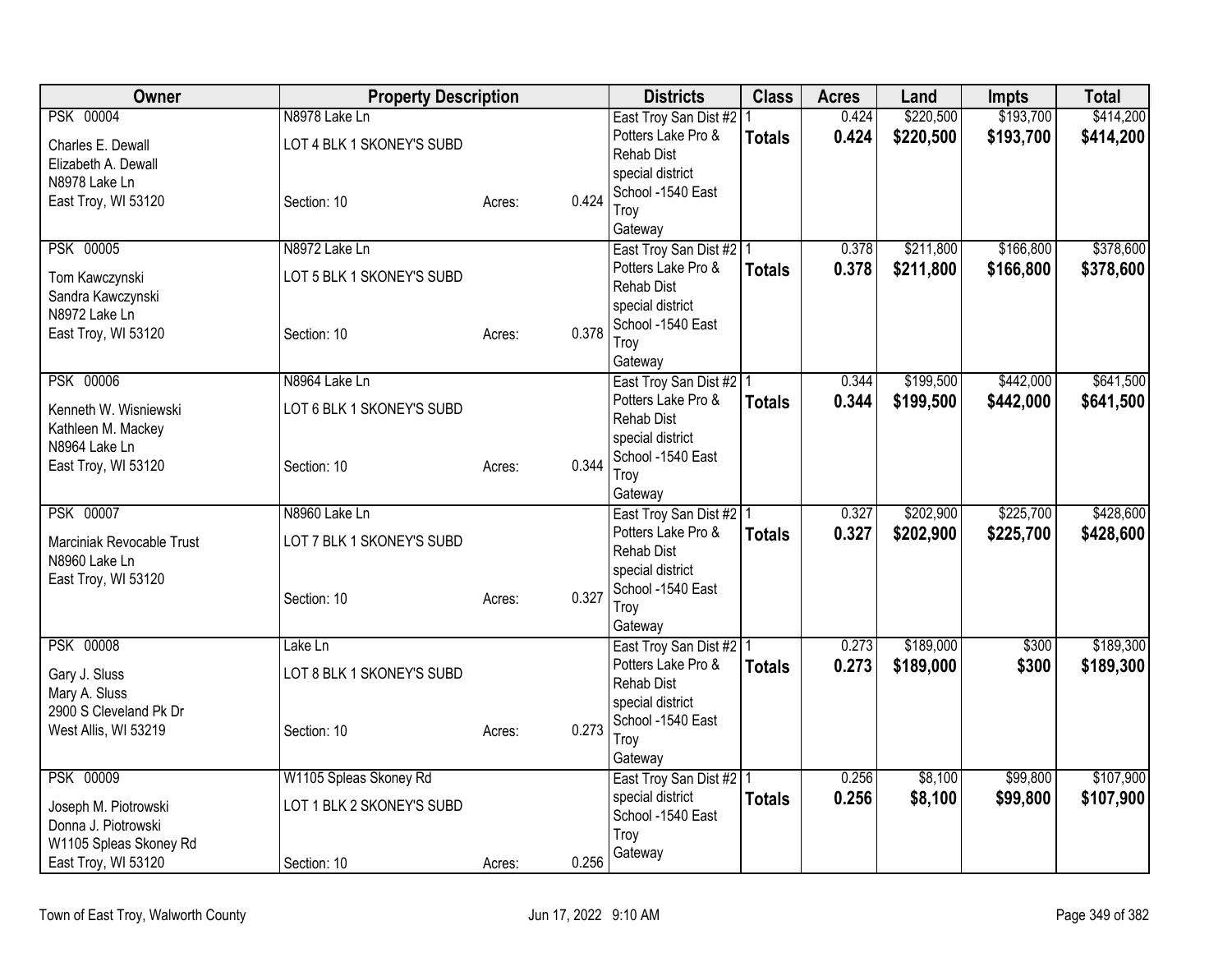| Owner                                                        |                                                   | <b>Property Description</b> |       | <b>Districts</b>          | <b>Class</b>  | <b>Acres</b> | Land     | <b>Impts</b> | <b>Total</b> |
|--------------------------------------------------------------|---------------------------------------------------|-----------------------------|-------|---------------------------|---------------|--------------|----------|--------------|--------------|
| <b>PSK 00010</b>                                             | W1113 Spleas Skoney Rd                            |                             |       | East Troy San Dist #2   1 |               | 0.257        | \$12,200 | \$98,000     | \$110,200    |
| Anthony R. Prosser                                           | LOT 2 BLK 2 SKONEY'S SUBD                         |                             |       | special district          | <b>Totals</b> | 0.257        | \$12,200 | \$98,000     | \$110,200    |
| W1113 Spleas Skoney Rd                                       |                                                   |                             |       | School -1540 East         |               |              |          |              |              |
| East Troy, WI 53120                                          |                                                   |                             |       | Troy                      |               |              |          |              |              |
|                                                              | Section: 10                                       | Acres:                      | 0.257 | Gateway                   |               |              |          |              |              |
| PSK 00011                                                    | W1119 Spleas Skoney Rd                            |                             |       | East Troy San Dist #2 1   |               | 0.257        | \$12,200 | \$101,600    | \$113,800    |
| Jerome E Barfoth Trust                                       | LOT 3 BLK 2 SKONEY'S SUBD                         |                             |       | special district          | <b>Totals</b> | 0.257        | \$12,200 | \$101,600    | \$113,800    |
| W1119 Spleas Skoney Rd                                       |                                                   |                             |       | School -1540 East         |               |              |          |              |              |
| East Troy, WI 53120                                          |                                                   |                             |       | Troy                      |               |              |          |              |              |
|                                                              | Section: 10                                       | Acres:                      | 0.257 | Gateway                   |               |              |          |              |              |
| PSK 00012                                                    | W1125 Spleas Skoney Rd                            |                             |       | East Troy San Dist #2   1 |               | 0.257        | \$12,200 | \$150,300    | \$162,500    |
| Anthony Gannon                                               | LOT 4 BLK 2 SKONEY'S SUBD                         |                             |       | special district          | <b>Totals</b> | 0.257        | \$12,200 | \$150,300    | \$162,500    |
| Courtney Gannon                                              |                                                   |                             |       | School -1540 East         |               |              |          |              |              |
| W1125 Spleas Skoney Dr                                       |                                                   |                             |       | Troy                      |               |              |          |              |              |
| East Troy, WI 53120                                          | Section: 10                                       | Acres:                      | 0.257 | Gateway                   |               |              |          |              |              |
| PSK 00013                                                    | W1131 Spleas Skoney Rd                            |                             |       | East Troy San Dist #2   1 |               | 0.441        | \$19,100 | \$102,700    | \$121,800    |
| Melissa A. Hernandez                                         | LOT 5 BLK 2 SKONEY'S SUB. ALSO COM SW COR         |                             |       | special district          | <b>Totals</b> | 0.441        | \$19,100 | \$102,700    | \$121,800    |
| Daniel J. Hernandez                                          | LOT 5, S 100', E 80', N 100', W 80' TO POB.       |                             |       | School -1540 East         |               |              |          |              |              |
| W1131 Spleas Skoney Rd                                       |                                                   |                             |       | Troy                      |               |              |          |              |              |
| East Troy, WI 53120                                          | Section: 10                                       | Acres:                      | 0.441 | Gateway                   |               |              |          |              |              |
| <b>PSK 00014</b>                                             | W1135 Spleas Skoney Rd                            |                             |       | East Troy San Dist #2   1 |               | 0.441        | \$19,100 | \$108,800    | \$127,900    |
|                                                              | LOT 6 BLK 2 SKONEY'S SUB. ALSO COM SW COR         |                             |       | special district          | <b>Totals</b> | 0.441        | \$19,100 | \$108,800    | \$127,900    |
| Lakeland Property Management, LLC<br>W312 S9003 Moccasin Trl | LOT 6, S 100', E 80', N 100', W 80' TO POB.       |                             |       | School -1540 East         |               |              |          |              |              |
| Mukwonago, WI 53149                                          |                                                   |                             |       | Troy                      |               |              |          |              |              |
|                                                              | Section: 10                                       | Acres:                      | 0.441 | Gateway                   |               |              |          |              |              |
| <b>PSK 00015</b>                                             | W1143 Spleas Skoney Rd                            |                             |       | East Troy San Dist #2 1   |               | 0.441        | \$19,100 | \$117,400    | \$136,500    |
| <b>Birger Black</b>                                          | LOT 7 BLK 2 SKONEY'S SUBD ALSO COM SW COR         |                             |       | special district          | <b>Totals</b> | 0.441        | \$19,100 | \$117,400    | \$136,500    |
| Jeri A. Black                                                | LOT 7 BLK 2, S 100', E 80', N 100', W 80' TO POB. |                             |       | School -1540 East         |               |              |          |              |              |
| W1143 Spleas Skoney Rd                                       |                                                   |                             |       | Troy                      |               |              |          |              |              |
| East Troy, WI 53120                                          | Section: 10                                       | Acres:                      | 0.441 | Gateway                   |               |              |          |              |              |
| <b>PSK 00016</b>                                             | W1149 Spleas Skoney Rd                            |                             |       | East Troy San Dist #2   1 |               | 0.441        | \$19,100 | \$107,400    | \$126,500    |
| Stephen P. Sparks                                            | LOT 8 BLK 2 SKONEY'S SUBD ALSO COM SW COR         |                             |       | special district          | <b>Totals</b> | 0.441        | \$19,100 | \$107,400    | \$126,500    |
| Roberta A. Sparks                                            | LOT 8 BLK 2, S 100', E 80', N 100', W 80' TO POB. |                             |       | School -1540 East         |               |              |          |              |              |
| W1149 Spleas Skoney Rd                                       |                                                   |                             |       | Troy                      |               |              |          |              |              |
| East Troy, WI 53120                                          | Section: 10                                       | Acres:                      | 0.441 | Gateway                   |               |              |          |              |              |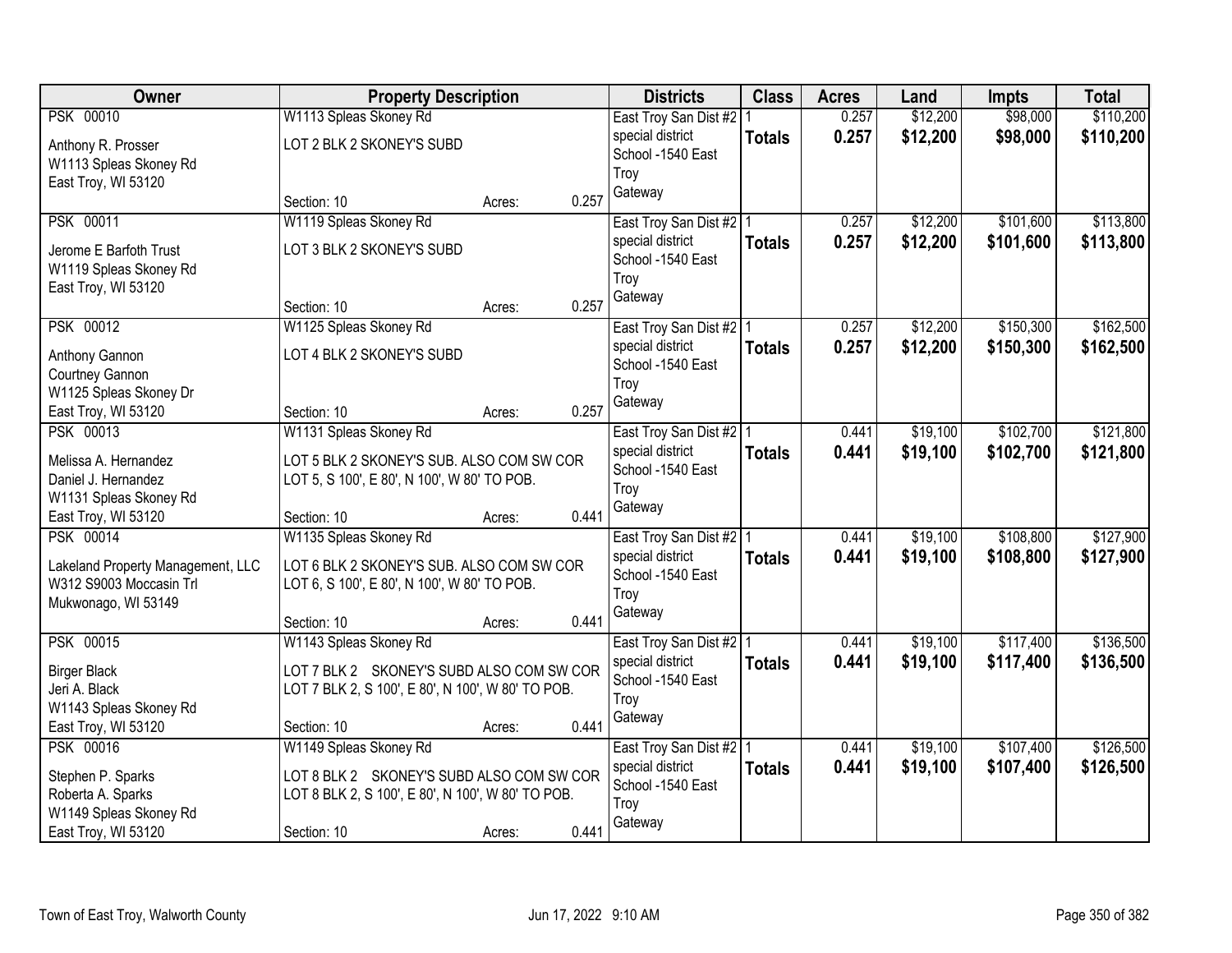| Owner                                                                                                                | <b>Property Description</b>                                                                                                                                                                                    | <b>Districts</b>                                                                                                                 | <b>Class</b>  | <b>Acres</b>   | Land                   | <b>Impts</b>           | <b>Total</b>           |
|----------------------------------------------------------------------------------------------------------------------|----------------------------------------------------------------------------------------------------------------------------------------------------------------------------------------------------------------|----------------------------------------------------------------------------------------------------------------------------------|---------------|----------------|------------------------|------------------------|------------------------|
| <b>PSK 00020</b><br>Robert C. Kuchenbecker<br>Janet K. Kuchenbecker<br>W1175 Spleas Skoney Rd<br>East Troy, WI 53120 | W1175 Spleas Skoney Rd<br>LOT 12 BLK 2 SKONEY'S SUBD ALSO COM SW COR<br>LOT 12 BLK 2, S 434.25', E 80', N 434.36', W 80' TO<br>POB. ALSO COM SW COR LOT 1 CSM 879, S 100' TO<br>1.128<br>Section: 10<br>Acres: | East Troy San Dist #2   1<br>special district<br>School -1540 East<br>Troy<br>Gateway                                            | <b>Totals</b> | 1.128<br>1.128 | \$34,200<br>\$34,200   | \$111,500<br>\$111,500 | \$145,700<br>\$145,700 |
| PSP 00001<br>Edward R. Pikula<br>C/O Michael Pikula<br>6509 Williamsburg Way<br>Racine, WI 53406-0000                | W1095 Spleas Skoney Rd<br>LOT 1 SPLEAS SUB. ALSO THAT PORTION OF<br>VACATED SPLEAS SKONEY RD AS DESC UNDER<br>DOC. #224466. EXC THAT PORTION FOR ROAD<br>0.268<br>Section: 10<br>Acres:                        | East Troy San Dist #2   1<br>Potters Lake Pro &<br><b>Rehab Dist</b><br>special district<br>School -1540 East<br>Troy<br>Gateway | <b>Totals</b> | 0.268<br>0.268 | \$135,700<br>\$135,700 | \$14,400<br>\$14,400   | \$150,100<br>\$150,100 |
| PSP 00002<br>Barry L Bonneau Trust<br>Ann M Bonneau Trust<br>W1091 Spleas Skoney Rd<br>East Troy, WI 53120           | W1091 Spleas Skoney Rd<br>LOT 2 SPLEAS SUB. ALSO THAT PORTION OF<br>VACATED SPLEAS SKONEY RD AS DESC UNDER<br>DOC. NO. 224466. EXC THAT PORTION FOR ROAD<br>0.324<br>Section: 10<br>Acres:                     | East Troy San Dist #2   1<br>Potters Lake Pro &<br><b>Rehab Dist</b><br>special district<br>School -1540 East<br>Troy<br>Gateway | <b>Totals</b> | 0.324<br>0.324 | \$168,000<br>\$168,000 | \$238,200<br>\$238,200 | \$406,200<br>\$406,200 |
| PSP 00003<br><b>Todd Bricco</b><br>Sarah Bricco<br>W1087 Spleas Skoney Rd<br>East Troy, WI 53120                     | W1087 Spleas Skoney Rd<br>LOT 3 SPLEAS SUB. ALSO THAT PORTION OF<br>VACATED SPLEAS SKONEY RD AS DESC UNDER<br>DOC. #224466. EXC THAT PORTION OF ROAD<br>0.300<br>Section: 10<br>Acres:                         | East Troy San Dist #2   1<br>Potters Lake Pro &<br><b>Rehab Dist</b><br>special district<br>School -1540 East<br>Troy<br>Gateway | <b>Totals</b> | 0.300<br>0.300 | \$123,200<br>\$123,200 | \$338,600<br>\$338,600 | \$461,800<br>\$461,800 |
| <b>PSP 00003A</b><br>Joseph J. Hodorowicz<br>Mary Hodorowicz<br>W1085 Spleas Skoney Rd<br>East Troy, WI 53120-2320   | W1085 Spleas Skoney Rd<br>LOT 4 SPLEAS SUB. ALSO THAT PORTION OF<br>VACATED SPLEAS SKONEY RD AS DESC UNDER<br>DOC. #224466. EXC THAT PORTION OF ROAD<br>0.283<br>Section: 10<br>Acres:                         | East Troy San Dist #2   1<br>Potters Lake Pro &<br><b>Rehab Dist</b><br>special district<br>School -1540 East<br>Troy<br>Gateway | <b>Totals</b> | 0.283<br>0.283 | \$140,000<br>\$140,000 | \$331,400<br>\$331,400 | \$471,400<br>\$471,400 |
| <b>PSP 00003B</b><br>Carl W. Wolf Jr<br>Becky A. Wolf<br>W1079 Spleas Skoney Rd<br>East Troy, WI 53120               | W1079 Spleas Skoney Rd<br>LOTS 5 & 6 SPLEAS SUB. ALSO THAT PORTION OF<br>VACATED SPLEAS SKONEY RD AS DESC UNDER<br>DOC. #224466. EXC THAT PORTION OF ROAD<br>0.532<br>Section: 10<br>Acres:                    | East Troy San Dist #2   1<br>Potters Lake Pro &<br>Rehab Dist<br>special district<br>School -1540 East<br>Troy<br>Gateway        | <b>Totals</b> | 0.532<br>0.532 | \$242,400<br>\$242,400 | \$623,800<br>\$623,800 | \$866,200<br>\$866,200 |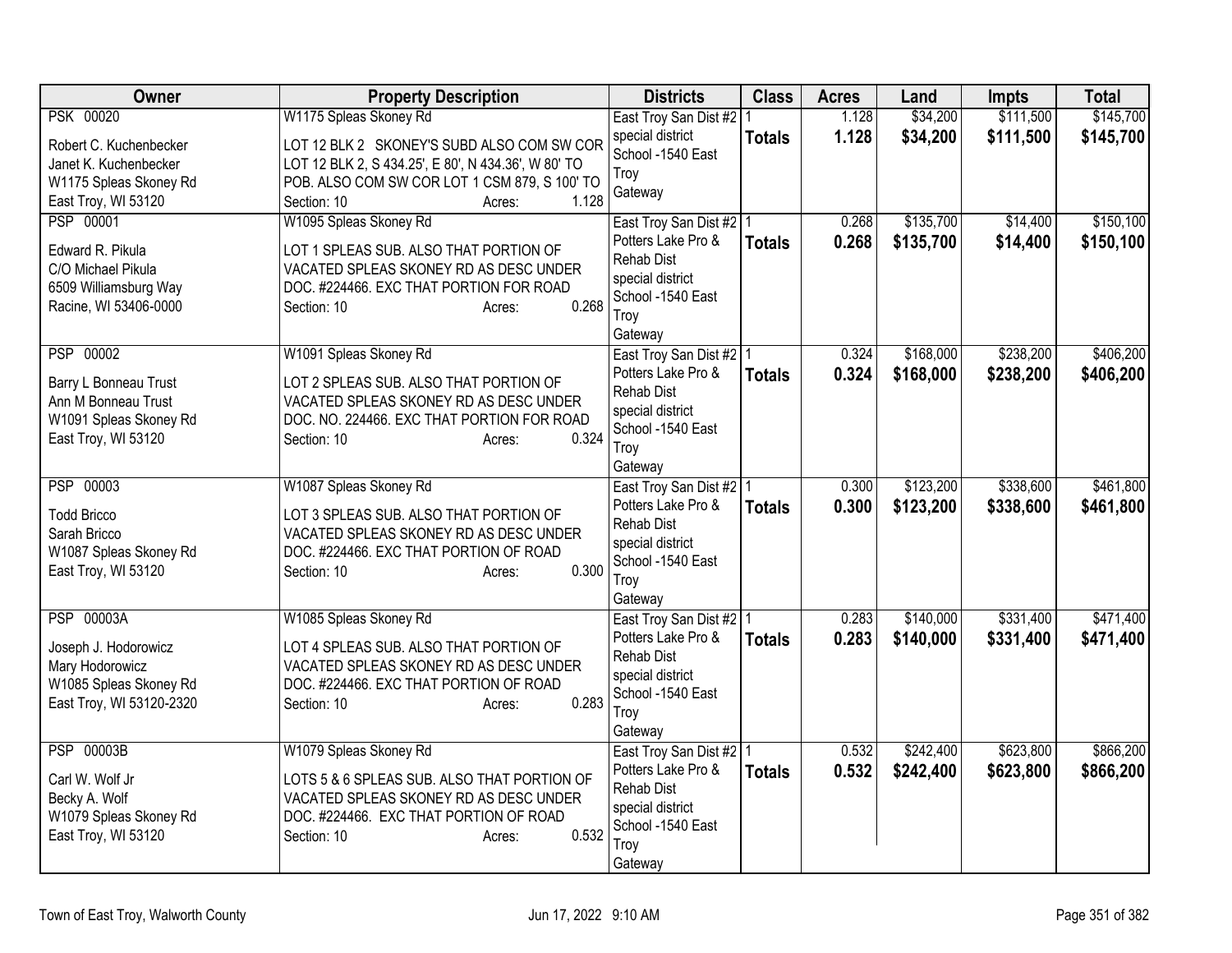| Owner                                                                                                 | <b>Property Description</b>                                                                                                                                        | <b>Districts</b>                                                                                                                 | <b>Class</b>  | <b>Acres</b>   | Land                   | <b>Impts</b>           | <b>Total</b>           |
|-------------------------------------------------------------------------------------------------------|--------------------------------------------------------------------------------------------------------------------------------------------------------------------|----------------------------------------------------------------------------------------------------------------------------------|---------------|----------------|------------------------|------------------------|------------------------|
| PSP 00004<br>Kenlin Family Trust                                                                      | W1077 Spleas Skoney Rd<br>LOT 7 SPLEAS SUB. ALSO THAT PORTION OF                                                                                                   | East Troy San Dist #2<br>Potters Lake Pro &                                                                                      | <b>Totals</b> | 0.276<br>0.276 | \$131,400<br>\$131,400 | \$305,000<br>\$305,000 | \$436,400<br>\$436,400 |
| 5178 E Ashelford Dr<br>Byron, IL 61010                                                                | VACATED SPLEAS SKONEY RD AS DESC UNDER<br>DOC. #224466.<br>0.276<br>Section: 10<br>Acres:                                                                          | <b>Rehab Dist</b><br>special district<br>School -1540 East<br>Troy<br>Gateway                                                    |               |                |                        |                        |                        |
| <b>PSP 00006</b><br>Jon A. Voss<br>Stacy M. Voss<br>W1075 Splease Skoney Rd<br>East Troy, WI 53120    | W1075 Spleas Skoney Rd<br>LOTS 8 & 9 SPLEAS SUB. ALSO THAT PORTION OF<br>VACATED SPLEAS SKONEY RD AS DESC UNDER<br>DOC. #224466.<br>0.589<br>Section: 10<br>Acres: | East Troy San Dist #2 1<br>Potters Lake Pro &<br><b>Rehab Dist</b><br>special district<br>School -1540 East<br>Troy<br>Gateway   | <b>Totals</b> | 0.589<br>0.589 | \$221,400<br>\$221,400 | \$254,400<br>\$254,400 | \$475,800<br>\$475,800 |
| PSP 00007<br>Annette Larson<br>W225 S5323 Guthrie Rd<br>Waukesha, WI 53189-9699                       | W1073 Spleas Skoney Rd<br>LOT 10 SPLEAS SUB. ALSO THAT PORTION OF<br>VACATED SPLEAS SKONEY RD AS DESC UNDER<br>DOC. #224466.<br>0.297<br>Section: 10<br>Acres:     | East Troy San Dist #2   1<br>Potters Lake Pro &<br>Rehab Dist<br>special district<br>School -1540 East<br>Troy<br>Gateway        | <b>Totals</b> | 0.297<br>0.297 | \$142,800<br>\$142,800 | \$124,400<br>\$124,400 | \$267,200<br>\$267,200 |
| PSP 00008<br>Thomas P. Schultz<br>W1071 Spleas Skoney Rd<br>East Troy, WI 53120                       | W1071 Spleas Skoney Rd<br>LOT 11 SPLEAS SUB. ALSO THAT PORTION OF<br>VACATED SPLEAS SKONEY RD AS DESC UNDER<br>DOC. #224466.<br>0.294<br>Section: 10<br>Acres:     | East Troy San Dist #2   1<br>Potters Lake Pro &<br><b>Rehab Dist</b><br>special district<br>School -1540 East<br>Troy<br>Gateway | <b>Totals</b> | 0.294<br>0.294 | \$142,800<br>\$142,800 | \$68,100<br>\$68,100   | \$210,900<br>\$210,900 |
| PSP 00009<br>Jeremy Warner<br><b>Brittany Warner</b><br>W1069 Spleas Skoney Rd<br>East Troy, WI 53120 | W1069 Spleas Skoney Rd<br>LOT 12 SPLEAS SUB. ALSO THAT PORTION OF<br>VACATED SPLEAS SKONEY RD AS DESC UNDER<br>DOC. #224466.<br>0.281<br>Section: 10<br>Acres:     | East Troy San Dist #2   1<br>Potters Lake Pro &<br>Rehab Dist<br>special district<br>School -1540 East<br>Troy<br>Gateway        | <b>Totals</b> | 0.281<br>0.281 | \$140,000<br>\$140,000 | \$291,300<br>\$291,300 | \$431,300<br>\$431,300 |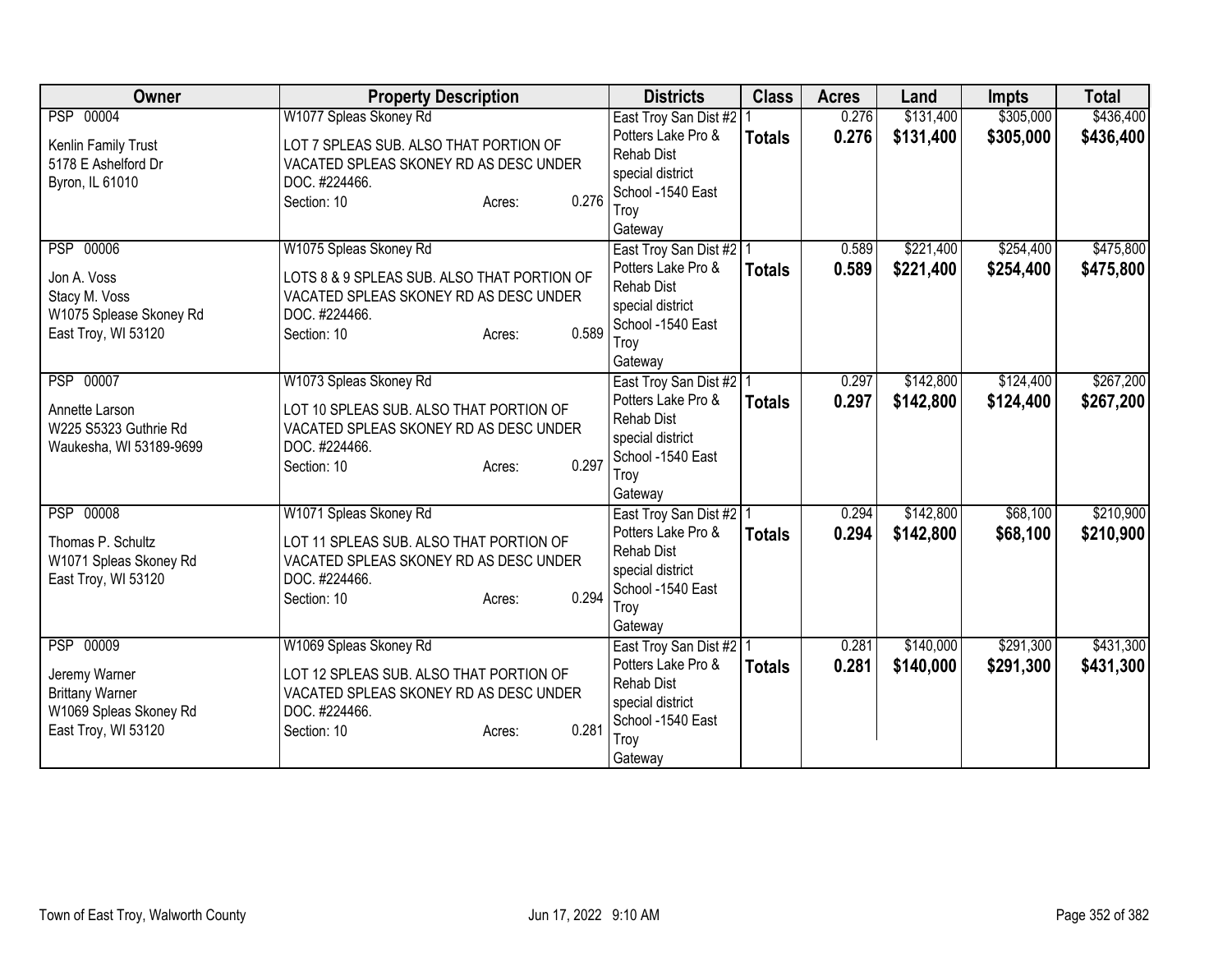| \$134,400<br>\$396,400<br><b>PSP 00009A</b><br>W1067 Spleas Skoney Rd<br>0.273<br>East Troy San Dist #2   1<br>Potters Lake Pro &<br>0.273<br>\$134,400<br>\$396,400<br>\$530,800<br><b>Totals</b><br>Joseph A. Podwika<br>LOT 13 SPLEAS SUB. ALSO THAT PORTION OF<br><b>Rehab Dist</b><br>Gina M. Podwika<br>VACATED SPLEAS SKONEY RD AS DESC UNDER<br>special district<br>207 E Marion Ave<br>DOC. #224466. OUT OF PSP-9 PER #357257<br>School -1540 East<br>0.273<br>Prospect Heights, IL 60070-1548<br>Section: 10<br>Acres:<br>Troy<br>Gateway<br>\$140,000<br>\$172,600<br>PSP 00010<br>W1065 Spleas Skoney Rd<br>0.272<br>East Troy San Dist #2   1<br>0.272<br>\$140,000<br>\$172,600<br>Potters Lake Pro &<br><b>Totals</b><br>Leona R Barber Life Estate<br>LOT 14 SPLEAS SUB. ALSO THAT PORTION OF<br><b>Rehab Dist</b><br>Leona R Barber Trust<br>VACATED SPLEAS SKONEY RD AS DESC UNDER<br>special district<br>W1065 Spleas Skoney Rd<br>DOC. #224466.<br>School -1540 East<br>0.272<br>East Troy, WI 53120<br>Section: 10<br>Acres:<br>Troy<br>Gateway<br>\$140,000<br>PSP 00011<br>W1063 Spleas Skoney Rd<br>0.266<br>\$85,700<br>East Troy San Dist #2   1<br>Potters Lake Pro &<br>0.266<br>\$140,000<br>\$85,700<br><b>Totals</b><br>Patrick E. Cain<br>LOT 15 SPLEAS SUB. ALSO THAT PORTION OF<br><b>Rehab Dist</b><br>VACATED SPLEAS SKONEY RD AS DESC UNDER<br>Cindy L. Cain<br>special district<br>W377 S3433 Lake Dr<br>DOC. #224466.<br>School -1540 East<br>0.266<br>Dousman, WI 53118<br>Section: 10<br>Acres:<br>Troy<br>Gateway<br>\$144,800<br>\$124,400<br>PSP 00012<br>W1061 Spleas Skoney Rd<br>0.253<br>East Troy San Dist #2   1<br>0.253<br>Potters Lake Pro &<br>\$144,800<br>\$124,400<br><b>Totals</b><br>LOT 16 SPLEAS SUB. ALSO THAT PORTION OF<br>Ronald L. Cole<br><b>Rehab Dist</b><br>VACATED SPLEAS SKONEY RD AS DESC UNDER<br>Carol L. Cole<br>special district<br>W1061 Spleas Skoney Rd<br>DOC. #224466. ALSO PAR LOCATED IN SE 1/4 SEC<br>School -1540 East<br>0.253<br>East Troy, WI 53120<br>Section: 10<br>Acres:<br>Troy<br>Gateway<br><b>PTHE 00001</b><br>\$50,000<br>\$313,900<br>N7725 Crest Hill Dr<br>1.000<br>special district<br>1.000<br>\$50,000<br>\$313,900<br>School -1540 East<br><b>Totals</b><br>Tony T. Thurner<br>LOT 1 TROY HILL ESTATES AS RECORDED IN CAB D<br>Troy | <b>Owner</b>        | <b>Property Description</b>                      | <b>Districts</b> | <b>Class</b> | <b>Acres</b> | Land | <b>Impts</b> | <b>Total</b> |
|-----------------------------------------------------------------------------------------------------------------------------------------------------------------------------------------------------------------------------------------------------------------------------------------------------------------------------------------------------------------------------------------------------------------------------------------------------------------------------------------------------------------------------------------------------------------------------------------------------------------------------------------------------------------------------------------------------------------------------------------------------------------------------------------------------------------------------------------------------------------------------------------------------------------------------------------------------------------------------------------------------------------------------------------------------------------------------------------------------------------------------------------------------------------------------------------------------------------------------------------------------------------------------------------------------------------------------------------------------------------------------------------------------------------------------------------------------------------------------------------------------------------------------------------------------------------------------------------------------------------------------------------------------------------------------------------------------------------------------------------------------------------------------------------------------------------------------------------------------------------------------------------------------------------------------------------------------------------------------------------------------------------------------------------------------------------------------------------------------------------------------------------------------------------------------------------------------------------------------------------------------------------------------------------------------------------------------------------------|---------------------|--------------------------------------------------|------------------|--------------|--------------|------|--------------|--------------|
|                                                                                                                                                                                                                                                                                                                                                                                                                                                                                                                                                                                                                                                                                                                                                                                                                                                                                                                                                                                                                                                                                                                                                                                                                                                                                                                                                                                                                                                                                                                                                                                                                                                                                                                                                                                                                                                                                                                                                                                                                                                                                                                                                                                                                                                                                                                                               |                     |                                                  |                  |              |              |      |              | \$530,800    |
| \$312,600<br>\$312,600<br>\$225,700<br>\$225,700                                                                                                                                                                                                                                                                                                                                                                                                                                                                                                                                                                                                                                                                                                                                                                                                                                                                                                                                                                                                                                                                                                                                                                                                                                                                                                                                                                                                                                                                                                                                                                                                                                                                                                                                                                                                                                                                                                                                                                                                                                                                                                                                                                                                                                                                                              |                     |                                                  |                  |              |              |      |              |              |
|                                                                                                                                                                                                                                                                                                                                                                                                                                                                                                                                                                                                                                                                                                                                                                                                                                                                                                                                                                                                                                                                                                                                                                                                                                                                                                                                                                                                                                                                                                                                                                                                                                                                                                                                                                                                                                                                                                                                                                                                                                                                                                                                                                                                                                                                                                                                               |                     |                                                  |                  |              |              |      |              |              |
|                                                                                                                                                                                                                                                                                                                                                                                                                                                                                                                                                                                                                                                                                                                                                                                                                                                                                                                                                                                                                                                                                                                                                                                                                                                                                                                                                                                                                                                                                                                                                                                                                                                                                                                                                                                                                                                                                                                                                                                                                                                                                                                                                                                                                                                                                                                                               |                     |                                                  |                  |              |              |      |              |              |
|                                                                                                                                                                                                                                                                                                                                                                                                                                                                                                                                                                                                                                                                                                                                                                                                                                                                                                                                                                                                                                                                                                                                                                                                                                                                                                                                                                                                                                                                                                                                                                                                                                                                                                                                                                                                                                                                                                                                                                                                                                                                                                                                                                                                                                                                                                                                               |                     |                                                  |                  |              |              |      |              |              |
|                                                                                                                                                                                                                                                                                                                                                                                                                                                                                                                                                                                                                                                                                                                                                                                                                                                                                                                                                                                                                                                                                                                                                                                                                                                                                                                                                                                                                                                                                                                                                                                                                                                                                                                                                                                                                                                                                                                                                                                                                                                                                                                                                                                                                                                                                                                                               |                     |                                                  |                  |              |              |      |              |              |
|                                                                                                                                                                                                                                                                                                                                                                                                                                                                                                                                                                                                                                                                                                                                                                                                                                                                                                                                                                                                                                                                                                                                                                                                                                                                                                                                                                                                                                                                                                                                                                                                                                                                                                                                                                                                                                                                                                                                                                                                                                                                                                                                                                                                                                                                                                                                               |                     |                                                  |                  |              |              |      |              |              |
|                                                                                                                                                                                                                                                                                                                                                                                                                                                                                                                                                                                                                                                                                                                                                                                                                                                                                                                                                                                                                                                                                                                                                                                                                                                                                                                                                                                                                                                                                                                                                                                                                                                                                                                                                                                                                                                                                                                                                                                                                                                                                                                                                                                                                                                                                                                                               |                     |                                                  |                  |              |              |      |              |              |
|                                                                                                                                                                                                                                                                                                                                                                                                                                                                                                                                                                                                                                                                                                                                                                                                                                                                                                                                                                                                                                                                                                                                                                                                                                                                                                                                                                                                                                                                                                                                                                                                                                                                                                                                                                                                                                                                                                                                                                                                                                                                                                                                                                                                                                                                                                                                               |                     |                                                  |                  |              |              |      |              |              |
|                                                                                                                                                                                                                                                                                                                                                                                                                                                                                                                                                                                                                                                                                                                                                                                                                                                                                                                                                                                                                                                                                                                                                                                                                                                                                                                                                                                                                                                                                                                                                                                                                                                                                                                                                                                                                                                                                                                                                                                                                                                                                                                                                                                                                                                                                                                                               |                     |                                                  |                  |              |              |      |              |              |
|                                                                                                                                                                                                                                                                                                                                                                                                                                                                                                                                                                                                                                                                                                                                                                                                                                                                                                                                                                                                                                                                                                                                                                                                                                                                                                                                                                                                                                                                                                                                                                                                                                                                                                                                                                                                                                                                                                                                                                                                                                                                                                                                                                                                                                                                                                                                               |                     |                                                  |                  |              |              |      |              |              |
|                                                                                                                                                                                                                                                                                                                                                                                                                                                                                                                                                                                                                                                                                                                                                                                                                                                                                                                                                                                                                                                                                                                                                                                                                                                                                                                                                                                                                                                                                                                                                                                                                                                                                                                                                                                                                                                                                                                                                                                                                                                                                                                                                                                                                                                                                                                                               |                     |                                                  |                  |              |              |      |              |              |
|                                                                                                                                                                                                                                                                                                                                                                                                                                                                                                                                                                                                                                                                                                                                                                                                                                                                                                                                                                                                                                                                                                                                                                                                                                                                                                                                                                                                                                                                                                                                                                                                                                                                                                                                                                                                                                                                                                                                                                                                                                                                                                                                                                                                                                                                                                                                               |                     |                                                  |                  |              |              |      |              |              |
|                                                                                                                                                                                                                                                                                                                                                                                                                                                                                                                                                                                                                                                                                                                                                                                                                                                                                                                                                                                                                                                                                                                                                                                                                                                                                                                                                                                                                                                                                                                                                                                                                                                                                                                                                                                                                                                                                                                                                                                                                                                                                                                                                                                                                                                                                                                                               |                     |                                                  |                  |              |              |      |              |              |
|                                                                                                                                                                                                                                                                                                                                                                                                                                                                                                                                                                                                                                                                                                                                                                                                                                                                                                                                                                                                                                                                                                                                                                                                                                                                                                                                                                                                                                                                                                                                                                                                                                                                                                                                                                                                                                                                                                                                                                                                                                                                                                                                                                                                                                                                                                                                               |                     |                                                  |                  |              |              |      |              |              |
| \$269,200<br>\$269,200<br>\$363,900<br>\$363,900                                                                                                                                                                                                                                                                                                                                                                                                                                                                                                                                                                                                                                                                                                                                                                                                                                                                                                                                                                                                                                                                                                                                                                                                                                                                                                                                                                                                                                                                                                                                                                                                                                                                                                                                                                                                                                                                                                                                                                                                                                                                                                                                                                                                                                                                                              |                     |                                                  |                  |              |              |      |              |              |
|                                                                                                                                                                                                                                                                                                                                                                                                                                                                                                                                                                                                                                                                                                                                                                                                                                                                                                                                                                                                                                                                                                                                                                                                                                                                                                                                                                                                                                                                                                                                                                                                                                                                                                                                                                                                                                                                                                                                                                                                                                                                                                                                                                                                                                                                                                                                               |                     |                                                  |                  |              |              |      |              |              |
|                                                                                                                                                                                                                                                                                                                                                                                                                                                                                                                                                                                                                                                                                                                                                                                                                                                                                                                                                                                                                                                                                                                                                                                                                                                                                                                                                                                                                                                                                                                                                                                                                                                                                                                                                                                                                                                                                                                                                                                                                                                                                                                                                                                                                                                                                                                                               |                     |                                                  |                  |              |              |      |              |              |
|                                                                                                                                                                                                                                                                                                                                                                                                                                                                                                                                                                                                                                                                                                                                                                                                                                                                                                                                                                                                                                                                                                                                                                                                                                                                                                                                                                                                                                                                                                                                                                                                                                                                                                                                                                                                                                                                                                                                                                                                                                                                                                                                                                                                                                                                                                                                               |                     |                                                  |                  |              |              |      |              |              |
|                                                                                                                                                                                                                                                                                                                                                                                                                                                                                                                                                                                                                                                                                                                                                                                                                                                                                                                                                                                                                                                                                                                                                                                                                                                                                                                                                                                                                                                                                                                                                                                                                                                                                                                                                                                                                                                                                                                                                                                                                                                                                                                                                                                                                                                                                                                                               |                     |                                                  |                  |              |              |      |              |              |
|                                                                                                                                                                                                                                                                                                                                                                                                                                                                                                                                                                                                                                                                                                                                                                                                                                                                                                                                                                                                                                                                                                                                                                                                                                                                                                                                                                                                                                                                                                                                                                                                                                                                                                                                                                                                                                                                                                                                                                                                                                                                                                                                                                                                                                                                                                                                               |                     |                                                  |                  |              |              |      |              |              |
|                                                                                                                                                                                                                                                                                                                                                                                                                                                                                                                                                                                                                                                                                                                                                                                                                                                                                                                                                                                                                                                                                                                                                                                                                                                                                                                                                                                                                                                                                                                                                                                                                                                                                                                                                                                                                                                                                                                                                                                                                                                                                                                                                                                                                                                                                                                                               |                     |                                                  |                  |              |              |      |              |              |
|                                                                                                                                                                                                                                                                                                                                                                                                                                                                                                                                                                                                                                                                                                                                                                                                                                                                                                                                                                                                                                                                                                                                                                                                                                                                                                                                                                                                                                                                                                                                                                                                                                                                                                                                                                                                                                                                                                                                                                                                                                                                                                                                                                                                                                                                                                                                               |                     |                                                  |                  |              |              |      |              |              |
|                                                                                                                                                                                                                                                                                                                                                                                                                                                                                                                                                                                                                                                                                                                                                                                                                                                                                                                                                                                                                                                                                                                                                                                                                                                                                                                                                                                                                                                                                                                                                                                                                                                                                                                                                                                                                                                                                                                                                                                                                                                                                                                                                                                                                                                                                                                                               |                     |                                                  |                  |              |              |      |              |              |
|                                                                                                                                                                                                                                                                                                                                                                                                                                                                                                                                                                                                                                                                                                                                                                                                                                                                                                                                                                                                                                                                                                                                                                                                                                                                                                                                                                                                                                                                                                                                                                                                                                                                                                                                                                                                                                                                                                                                                                                                                                                                                                                                                                                                                                                                                                                                               |                     |                                                  |                  |              |              |      |              |              |
|                                                                                                                                                                                                                                                                                                                                                                                                                                                                                                                                                                                                                                                                                                                                                                                                                                                                                                                                                                                                                                                                                                                                                                                                                                                                                                                                                                                                                                                                                                                                                                                                                                                                                                                                                                                                                                                                                                                                                                                                                                                                                                                                                                                                                                                                                                                                               |                     |                                                  |                  |              |              |      |              |              |
|                                                                                                                                                                                                                                                                                                                                                                                                                                                                                                                                                                                                                                                                                                                                                                                                                                                                                                                                                                                                                                                                                                                                                                                                                                                                                                                                                                                                                                                                                                                                                                                                                                                                                                                                                                                                                                                                                                                                                                                                                                                                                                                                                                                                                                                                                                                                               |                     |                                                  |                  |              |              |      |              |              |
|                                                                                                                                                                                                                                                                                                                                                                                                                                                                                                                                                                                                                                                                                                                                                                                                                                                                                                                                                                                                                                                                                                                                                                                                                                                                                                                                                                                                                                                                                                                                                                                                                                                                                                                                                                                                                                                                                                                                                                                                                                                                                                                                                                                                                                                                                                                                               |                     |                                                  |                  |              |              |      |              |              |
|                                                                                                                                                                                                                                                                                                                                                                                                                                                                                                                                                                                                                                                                                                                                                                                                                                                                                                                                                                                                                                                                                                                                                                                                                                                                                                                                                                                                                                                                                                                                                                                                                                                                                                                                                                                                                                                                                                                                                                                                                                                                                                                                                                                                                                                                                                                                               |                     |                                                  |                  |              |              |      |              |              |
|                                                                                                                                                                                                                                                                                                                                                                                                                                                                                                                                                                                                                                                                                                                                                                                                                                                                                                                                                                                                                                                                                                                                                                                                                                                                                                                                                                                                                                                                                                                                                                                                                                                                                                                                                                                                                                                                                                                                                                                                                                                                                                                                                                                                                                                                                                                                               | Peggy J. Thurner    | SLIDE 128 WCR. LOCATED IN NW 1/4, NE 1/4, SW 1/4 |                  |              |              |      |              |              |
| Gateway<br>& SE 1/4 SW 1/4 SEC 30 T4N R18E. 43595 SQ FT<br>N7725 Crest Hill Dr                                                                                                                                                                                                                                                                                                                                                                                                                                                                                                                                                                                                                                                                                                                                                                                                                                                                                                                                                                                                                                                                                                                                                                                                                                                                                                                                                                                                                                                                                                                                                                                                                                                                                                                                                                                                                                                                                                                                                                                                                                                                                                                                                                                                                                                                |                     |                                                  |                  |              |              |      |              |              |
| 1.000<br>East Troy, WI 53120<br>Section: 30<br>Acres:                                                                                                                                                                                                                                                                                                                                                                                                                                                                                                                                                                                                                                                                                                                                                                                                                                                                                                                                                                                                                                                                                                                                                                                                                                                                                                                                                                                                                                                                                                                                                                                                                                                                                                                                                                                                                                                                                                                                                                                                                                                                                                                                                                                                                                                                                         |                     |                                                  |                  |              |              |      |              |              |
| <b>PTHE 00002</b><br>\$285,600<br>\$335,600<br>N7743 Crest Hill Dr<br>\$50,000<br>special district<br>1.000                                                                                                                                                                                                                                                                                                                                                                                                                                                                                                                                                                                                                                                                                                                                                                                                                                                                                                                                                                                                                                                                                                                                                                                                                                                                                                                                                                                                                                                                                                                                                                                                                                                                                                                                                                                                                                                                                                                                                                                                                                                                                                                                                                                                                                   |                     |                                                  |                  |              |              |      |              |              |
| 1.000<br>School -1540 East<br>\$50,000<br>\$285,600<br>\$335,600<br><b>Totals</b><br>Nathan P. Smidt<br>LOT 2 TROY HILL ESTATES AS RECORDED IN CAB D                                                                                                                                                                                                                                                                                                                                                                                                                                                                                                                                                                                                                                                                                                                                                                                                                                                                                                                                                                                                                                                                                                                                                                                                                                                                                                                                                                                                                                                                                                                                                                                                                                                                                                                                                                                                                                                                                                                                                                                                                                                                                                                                                                                          |                     |                                                  |                  |              |              |      |              |              |
| Troy<br>SLIDE 128 WCR. LOCATED IN NW 1/4, NE 1/4, SW 1/4<br>Katrina R. Smidt                                                                                                                                                                                                                                                                                                                                                                                                                                                                                                                                                                                                                                                                                                                                                                                                                                                                                                                                                                                                                                                                                                                                                                                                                                                                                                                                                                                                                                                                                                                                                                                                                                                                                                                                                                                                                                                                                                                                                                                                                                                                                                                                                                                                                                                                  |                     |                                                  |                  |              |              |      |              |              |
| Gateway<br>& SE 1/4 SW 1/4 SEC 30 T4N R18E. 43591 SQ FT<br>N7743 Crest Hill Dr                                                                                                                                                                                                                                                                                                                                                                                                                                                                                                                                                                                                                                                                                                                                                                                                                                                                                                                                                                                                                                                                                                                                                                                                                                                                                                                                                                                                                                                                                                                                                                                                                                                                                                                                                                                                                                                                                                                                                                                                                                                                                                                                                                                                                                                                |                     |                                                  |                  |              |              |      |              |              |
|                                                                                                                                                                                                                                                                                                                                                                                                                                                                                                                                                                                                                                                                                                                                                                                                                                                                                                                                                                                                                                                                                                                                                                                                                                                                                                                                                                                                                                                                                                                                                                                                                                                                                                                                                                                                                                                                                                                                                                                                                                                                                                                                                                                                                                                                                                                                               | East Troy, WI 53120 | 1.000<br>Section: 30<br>Acres:                   |                  |              |              |      |              |              |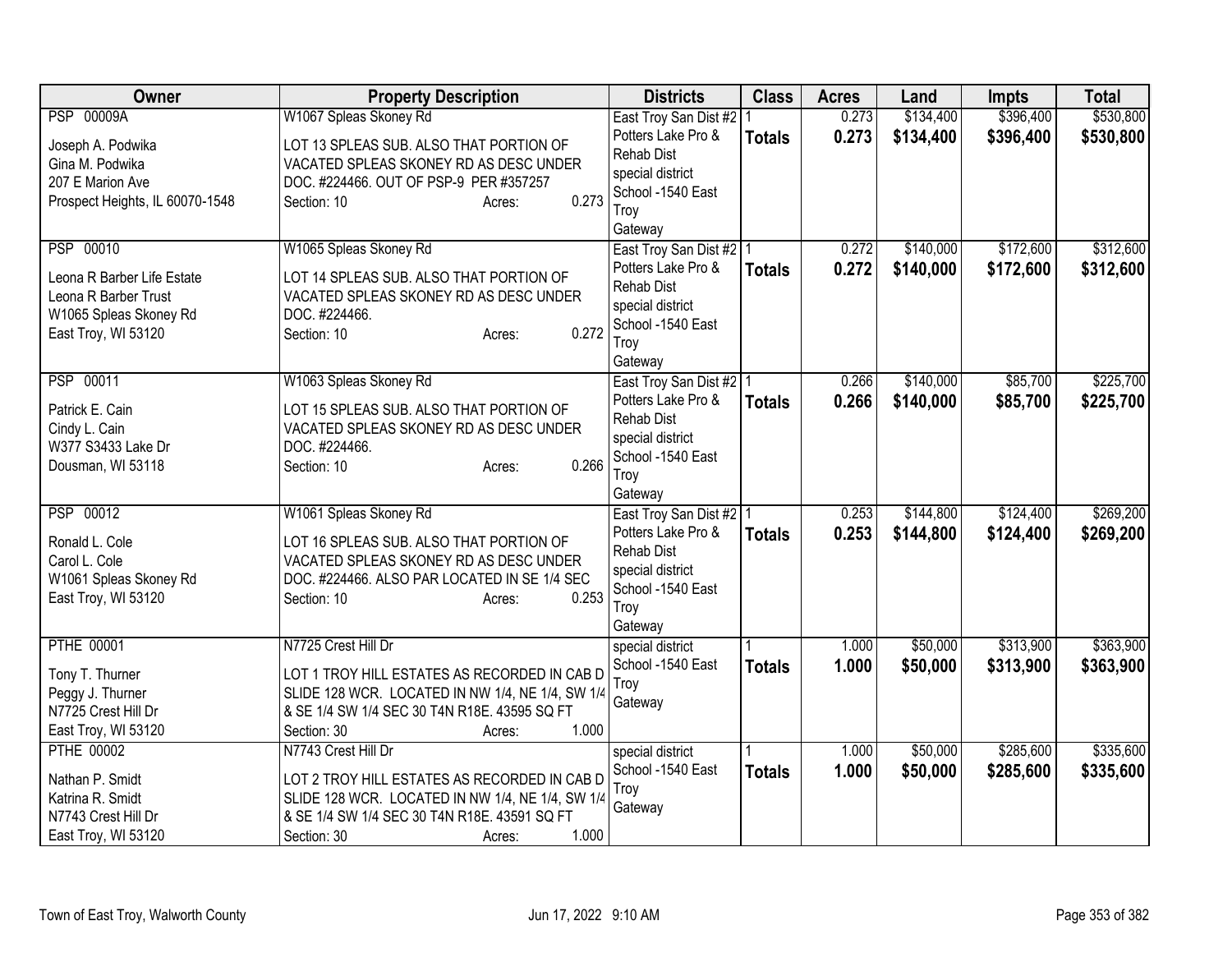| Owner                    | <b>Property Description</b>                           | <b>Districts</b>  | <b>Class</b>  | <b>Acres</b> | Land     | <b>Impts</b> | <b>Total</b> |
|--------------------------|-------------------------------------------------------|-------------------|---------------|--------------|----------|--------------|--------------|
| <b>PTHE 00003</b>        | N7757 Crest Hill Dr                                   | special district  |               | 1.000        | \$50,000 | \$261,400    | \$311,400    |
| Lisa A. Barney           | LOT 3 TROY HILL ESTATES AS RECORDED IN CAB D          | School -1540 East | <b>Totals</b> | 1.000        | \$50,000 | \$261,400    | \$311,400    |
| Michael A. Barney        | SLIDE 128 WCR. LOCATED IN NW 1/4, NE 1/4, SW 1/4      | Troy              |               |              |          |              |              |
| N7757 Crest Hill Dr      | & SE 1/4 SW 1/4 SEC 30 T4N R18E. 43583 SQ FT          | Gateway           |               |              |          |              |              |
| East Troy, WI 53120      | 1.000<br>Section: 30<br>Acres:                        |                   |               |              |          |              |              |
| <b>PTHE 00004</b>        | N7773 Crest Hill Dr                                   | special district  |               | 1.000        | \$50,000 | \$254,800    | \$304,800    |
|                          | LOT 4 TROY HILL ESTATES AS RECORDED IN CAB D          | School -1540 East | <b>Totals</b> | 1.000        | \$50,000 | \$254,800    | \$304,800    |
| Laurie A. Forrestal-Parr |                                                       | Troy              |               |              |          |              |              |
| N7773 Crest Hill Dr      | SLIDE 128 WCR. LOCATED IN NW 1/4, NE 1/4, SW 1/4      | Gateway           |               |              |          |              |              |
| East Troy, WI 53120      | & SE 1/4 SW 1/4 SEC 30 T4N R18E. 43631 SQ FT<br>1.000 |                   |               |              |          |              |              |
|                          | Section: 30<br>Acres:                                 |                   |               |              |          |              |              |
| <b>PTHE 00005</b>        | N7787 Crest Hill Dr                                   | special district  |               | 1.020        | \$50,200 | \$250,100    | \$300,300    |
| Thomas C. Anderson       | LOT 5 TROY HILL ESTATES AS RECORDED IN CAB D          | School -1540 East | <b>Totals</b> | 1.020        | \$50,200 | \$250,100    | \$300,300    |
| Kelly C. Anderson        | SLIDE 128 WCR. LOCATED IN NW 1/4, NE 1/4, SW 1/4      | Troy              |               |              |          |              |              |
| N7787 Crest Hill Dr      | & SE 1/4 SW 1/4 SEC 30 T4N R18E. 44400 SQ FT          | Gateway           |               |              |          |              |              |
| East Troy, WI 53120      | 1.020<br>Section: 30<br>Acres:                        |                   |               |              |          |              |              |
| <b>PTHE 00006</b>        | N7805 Crest Hill Dr                                   | special district  |               | 1.000        | \$50,000 | \$545,500    | \$595,500    |
|                          |                                                       | School -1540 East | <b>Totals</b> | 1.000        | \$50,000 | \$545,500    | \$595,500    |
| Brian J. Pluess          | LOT 6 TROY HILL ESTATES AS RECORDED IN CAB D          | Troy              |               |              |          |              |              |
| Jinnesa Pluess           | SLIDE 128 WCR. LOCATED IN NW 1/4, NE 1/4, SW 1/4      | Gateway           |               |              |          |              |              |
| N7805 Crest Hill Dr      | & SE 1/4 SW 1/4 SEC 30 T4N R18E. 43573 SQ FT          |                   |               |              |          |              |              |
| East Troy, WI 53120      | 1.000<br>Section: 30<br>Acres:                        |                   |               |              |          |              |              |
| <b>PTHE 00007</b>        | W2481 Leasure Way                                     | special district  |               | 1.000        | \$50,000 | \$308,800    | \$358,800    |
| Michael Engibous         | LOT 7 TROY HILL ESTATES AS RECORDED IN CAB D          | School -1540 East | <b>Totals</b> | 1.000        | \$50,000 | \$308,800    | \$358,800    |
| Morgan Engibous          | SLIDE 128 WCR. LOCATED IN NW 1/4, NE 1/4, SW 1/4      | Troy              |               |              |          |              |              |
| W2481 Leasure Way        | & SE 1/4 SW 1/4 SEC 30 T4N R18E. 43748 SQ FT          | Gateway           |               |              |          |              |              |
| East Troy, WI 53120      | 1.000<br>Section: 30<br>Acres:                        |                   |               |              |          |              |              |
| <b>PTHE 00008</b>        | N7718 Crest Hill Dr                                   | special district  |               | 1.810        | \$58,100 | \$252,300    | \$310,400    |
|                          |                                                       | School -1540 East | <b>Totals</b> | 1.810        | \$58,100 | \$252,300    | \$310,400    |
| Kim M. Strzykalski       | LOT 8 TROY HILL ESTATES AS RECORDED IN CAB D          | Troy              |               |              |          |              |              |
| 1969 Church St           | SLIDE 128 WCR. LOCATED IN NW 1/4, NE 1/4, SW 1/4      | Gateway           |               |              |          |              |              |
| East Troy, WI 53120      | & SE 1/4 SW 1/4 SEC 30 T4N R18E. 78650 SQ FT          |                   |               |              |          |              |              |
|                          | 1.810<br>Section: 30<br>Acres:                        |                   |               |              |          |              |              |
| <b>PTHE 00009</b>        | N7732 Crest Hill Dr                                   | special district  |               | 1.040        | \$50,400 | \$212,200    | \$262,600    |
| David M. Stuedemann      | LOT 9 TROY HILL ESTATES AS RECORDED IN CAB D          | School -1540 East | <b>Totals</b> | 1.040        | \$50,400 | \$212,200    | \$262,600    |
| Susan C. Stuedemann      | SLIDE 128 WCR. LOCATED IN NW 1/4, NE 1/4, SW 1/4      | Troy              |               |              |          |              |              |
| N7732 Crest Hill Dr      | & SE 1/4 SW 1/4 SEC 30 T4N R18E. 45175 SQ FT          | Gateway           |               |              |          |              |              |
| East Troy, WI 53120      | 1.040<br>Section: 30<br>Acres:                        |                   |               |              |          |              |              |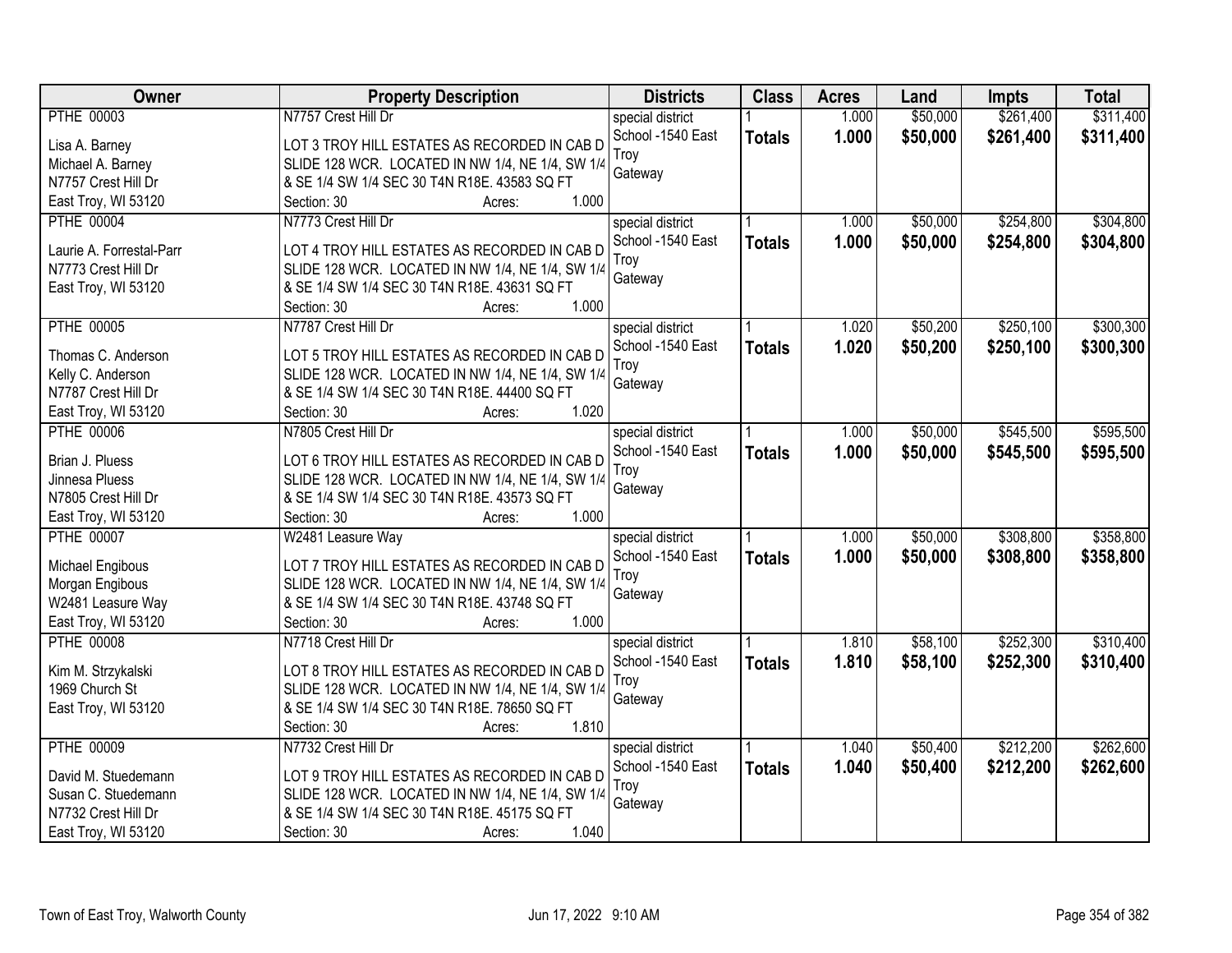| Owner                                     | <b>Property Description</b>                                                                        | <b>Districts</b>  | <b>Class</b>  | <b>Acres</b> | Land     | <b>Impts</b>    | <b>Total</b> |
|-------------------------------------------|----------------------------------------------------------------------------------------------------|-------------------|---------------|--------------|----------|-----------------|--------------|
| <b>PTHE 00010</b>                         | N7746 Crest Hill Dr                                                                                | special district  |               | 1.060        | \$50,600 | \$218,400       | \$269,000    |
| Ryan P. Williams                          | LOT 10 TROY HILL ESTATES AS RECORDED IN CAB                                                        | School -1540 East | <b>Totals</b> | 1.060        | \$50,600 | \$218,400       | \$269,000    |
| Amanda M. Williams                        | D SLIDE 128 WCR. LOCATED IN NW 1/4, NE 1/4, SW                                                     | Troy              |               |              |          |                 |              |
| N7746 Crest Hill Dr                       | 1/4 & SE 1/4 SW 1/4 SEC 30 T4N R18E. 46334 SQ FT                                                   | Gateway           |               |              |          |                 |              |
| East Troy, WI 53120                       | 1.060<br>Section: 30<br>Acres:                                                                     |                   |               |              |          |                 |              |
| <b>PTHE 00011</b>                         | <b>Troy Hill Ct</b>                                                                                | special district  |               | 0.990        | \$49,500 | $\overline{30}$ | \$49,500     |
|                                           |                                                                                                    | School -1540 East | <b>Totals</b> | 0.990        | \$49,500 | \$0             | \$49,500     |
| East Troy Enterprises, LLC                | LOT 11 TROY HILL ESTATES AS RECORDED IN CAB                                                        | Troy              |               |              |          |                 |              |
| 2272 S 67th                               | D SLIDE 128 WCR. LOCATED IN NW 1/4, NE 1/4, SW                                                     | Gateway           |               |              |          |                 |              |
| West Allis, WI 53219-0000                 | 1/4 & SE 1/4 SW 1/4 SEC 30 T4N R18E. 43232 SQ FT                                                   |                   |               |              |          |                 |              |
|                                           | 0.990<br>Section: 30<br>Acres:                                                                     |                   |               |              |          |                 |              |
| <b>PTHE 00012</b>                         | <b>Troy Hill Ct</b>                                                                                | special district  |               | 1.010        | \$50,100 | \$0             | \$50,100     |
| East Troy Enterprises, LLC                | LOT 12 TROY HILL ESTATES AS RECORDED IN CAB                                                        | School -1540 East | <b>Totals</b> | 1.010        | \$50,100 | \$0             | \$50,100     |
| 2272 S 67th                               | D SLIDE 128 WCR. LOCATED IN NW 1/4, NE 1/4, SW                                                     | Troy              |               |              |          |                 |              |
| West Allis, WI 53219-0000                 | 1/4 & SE 1/4 SW 1/4 SEC 30 T4N R18E. 43845 SQ FT                                                   | Gateway           |               |              |          |                 |              |
|                                           | Section: 30<br>1.010<br>Acres:                                                                     |                   |               |              |          |                 |              |
| <b>PTHE 00013</b>                         | <b>Troy Hill Ct</b>                                                                                | special district  |               | 1.010        | \$50,100 | \$0             | \$50,100     |
|                                           |                                                                                                    | School -1540 East | <b>Totals</b> | 1.010        | \$50,100 | \$0             | \$50,100     |
| East Troy Enterprises, LLC<br>2272 S 67th | LOT 13 TROY HILL ESTATES AS RECORDED IN CAB                                                        | Troy              |               |              |          |                 |              |
| West Allis, WI 53219-0000                 | D SLIDE 128 WCR. LOCATED IN NW 1/4, NE 1/4, SW<br>1/4 & SE 1/4 SW 1/4 SEC 30 T4N R18E. 43845 SQ FT | Gateway           |               |              |          |                 |              |
|                                           | 1.010<br>Section: 30                                                                               |                   |               |              |          |                 |              |
| <b>PTHE 00014</b>                         | Acres:<br><b>Troy Hill Ct</b>                                                                      |                   |               | 1.000        | \$50,000 | \$0             | \$50,000     |
|                                           |                                                                                                    | special district  |               |              |          |                 |              |
| Birchwood Realty, LLC                     | LOT 14 TROY HILL ESTATES AS RECORDED IN CAB                                                        | School -1540 East | <b>Totals</b> | 1.000        | \$50,000 | \$0             | \$50,000     |
| 120 Livia Ln                              | D SLIDE 128 WCR. LOCATED IN NW 1/4, NE 1/4, SW                                                     | Troy              |               |              |          |                 |              |
| Wrightsville, PA 17368                    | 1/4 & SE 1/4 SW 1/4 SEC 30 T4N R18E. 43786 SQ FT                                                   | Gateway           |               |              |          |                 |              |
|                                           | 1.000<br>Section: 30<br>Acres:                                                                     |                   |               |              |          |                 |              |
| <b>PTHE 00015</b>                         | <b>Troy Hill Ct</b>                                                                                | special district  |               | 1.030        | \$50,300 | $\overline{50}$ | \$50,300     |
| Paul Farrey                               | LOT 15 TROY HILL ESTATES AS RECORDED IN CAB                                                        | School -1540 East | <b>Totals</b> | 1.030        | \$50,300 | \$0             | \$50,300     |
| <b>Tracy Farrey</b>                       | D SLIDE 128 WCR. LOCATED IN NW 1/4, NE 1/4, SW                                                     | Troy              |               |              |          |                 |              |
| 1719 Orchard St                           | 1/4 & SE 1/4 SW 1/4 SEC 30 T4N R18E. 44970 SQ FT                                                   | Gateway           |               |              |          |                 |              |
| Racine, WI 53405                          | 1.030<br>Section: 30                                                                               |                   |               |              |          |                 |              |
| <b>PTHE 00016</b>                         | Acres:<br>W2375 Troy Hill Ct                                                                       |                   |               | 1.040        | \$50,400 | \$377,300       | \$427,700    |
|                                           |                                                                                                    | special district  |               |              |          |                 |              |
| Richard J. Scanlan                        | LOT 16 TROY HILL ESTATES AS RECORDED IN CAB                                                        | School -1540 East | <b>Totals</b> | 1.040        | \$50,400 | \$377,300       | \$427,700    |
| Nancy Scanlan                             | D SLIDE 128 WCR. LOCATED IN NW 1/4, NE 1/4, SW                                                     | Troy              |               |              |          |                 |              |
| W2375 Troy Hill Ct                        | 1/4 & SE 1/4 SW 1/4 SEC 30 T4N R18E. 45392 SQ FT                                                   | Gateway           |               |              |          |                 |              |
| East Troy, WI 53120                       | 1.040<br>Section: 30<br>Acres:                                                                     |                   |               |              |          |                 |              |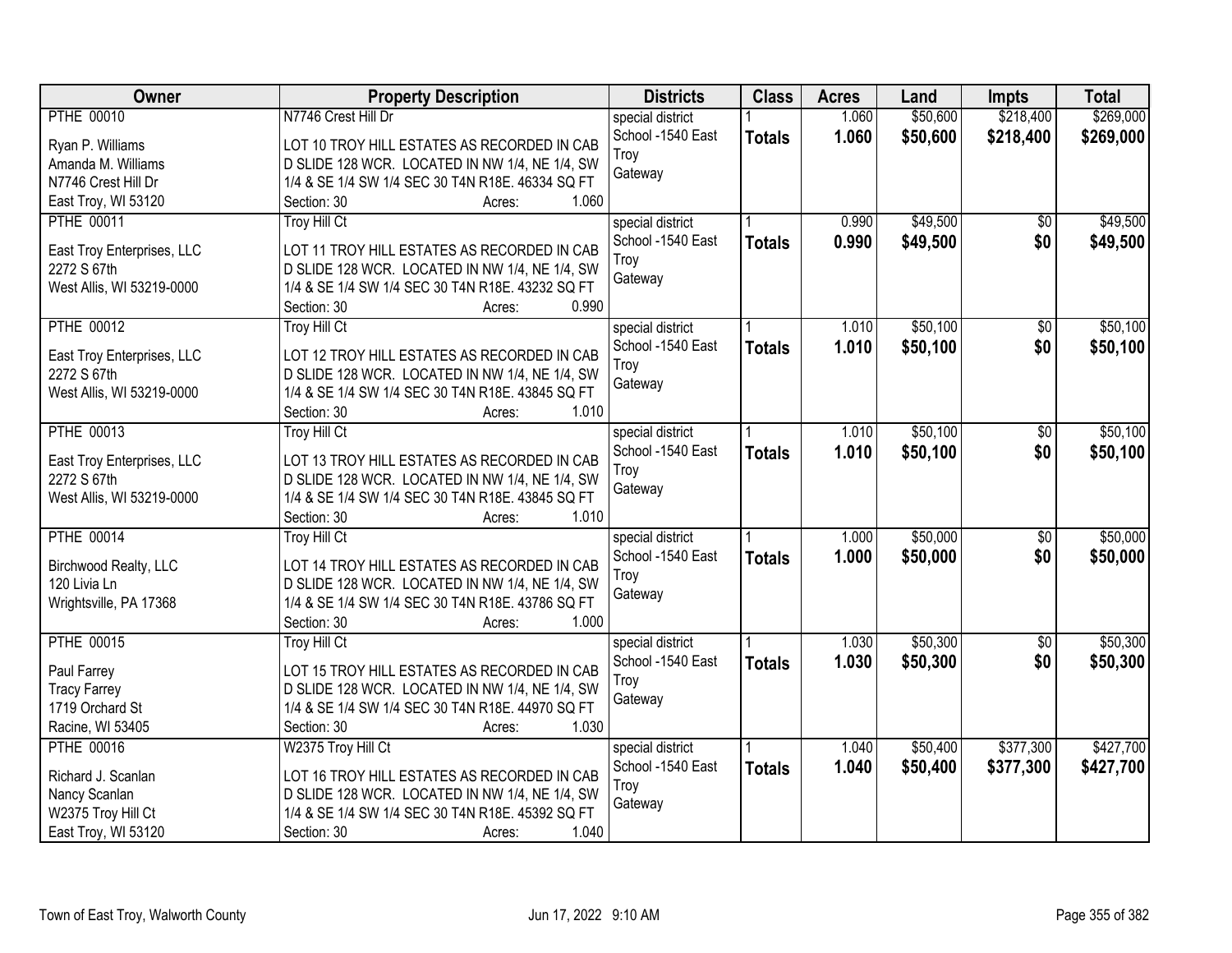| Owner                       | <b>Property Description</b>                      | <b>Districts</b>  | <b>Class</b>  | <b>Acres</b> | Land     | <b>Impts</b>    | <b>Total</b> |
|-----------------------------|--------------------------------------------------|-------------------|---------------|--------------|----------|-----------------|--------------|
| <b>PTHE 00017</b>           | W2380 Troy Hill Ct                               | special district  |               | 1.200        | \$52,000 | \$300,400       | \$352,400    |
| Jeffrey A. Bottoni          | LOT 17 TROY HILL ESTATES AS RECORDED IN CAB      | School -1540 East | <b>Totals</b> | 1.200        | \$52,000 | \$300,400       | \$352,400    |
| Tiffany J. Bottoni          | D SLIDE 128 WCR. LOCATED IN NW 1/4, NE 1/4, SW   | Troy              |               |              |          |                 |              |
| W2380 Troy Hill Ct          | 1/4 & SE 1/4 SW 1/4 SEC 30 T4N R18E. 52396 SQ FT | Gateway           |               |              |          |                 |              |
| East Troy, WI 53120         | 1.200<br>Section: 30<br>Acres:                   |                   |               |              |          |                 |              |
| <b>PTHE 00018</b>           | W2390 Troy Hill Ct                               | special district  |               | 1.000        | \$50,000 | \$305,300       | \$355,300    |
|                             |                                                  | School -1540 East | <b>Totals</b> | 1.000        | \$50,000 | \$305,300       | \$355,300    |
| Sarah E. Alexander et al    | LOT 18 TROY HILL ESTATES AS RECORDED IN CAB      | Troy              |               |              |          |                 |              |
| c/o Stephen J. Alexander Jr | D SLIDE 128 WCR. LOCATED IN NW 1/4, NE 1/4, SW   | Gateway           |               |              |          |                 |              |
| W2390 Troy Hill Ct          | 1/4 & SE 1/4 SW 1/4 SEC 30 T4N R18E. 43732 SQ FT |                   |               |              |          |                 |              |
| East Troy, WI 53120         | 1.000<br>Section: 30<br>Acres:                   |                   |               |              |          |                 |              |
| <b>PTHE 00019</b>           | W2398 Troy Hill Ct                               | special district  |               | 1.000        | \$50,000 | \$278,100       | \$328,100    |
| David Davidson              | LOT 19 TROY HILL ESTATES AS RECORDED IN CAB      | School -1540 East | <b>Totals</b> | 1.000        | \$50,000 | \$278,100       | \$328,100    |
| Alexandria Moskonas         | D SLIDE 128 WCR. LOCATED IN NW 1/4, NE 1/4, SW   | Troy              |               |              |          |                 |              |
| W2398 Troy Hill Ct          | 1/4 & SE 1/4 SW 1/4 SEC 30 T4N R18E. 43595 SQ FT | Gateway           |               |              |          |                 |              |
| East Troy, WI 53120         | Section: 30<br>1.000<br>Acres:                   |                   |               |              |          |                 |              |
| <b>PTHE 00020</b>           | W2410 Troy Hill Ct                               | special district  |               | 1.150        | \$51,500 | \$221,700       | \$273,200    |
|                             |                                                  | School -1540 East | <b>Totals</b> | 1.150        | \$51,500 | \$221,700       | \$273,200    |
| James H. Daniels            | LOT 20 TROY HILL ESTATES AS RECORDED IN CAB      | Troy              |               |              |          |                 |              |
| Janet M. Daniels            | D SLIDE 128 WCR. LOCATED IN NW 1/4, NE 1/4, SW   | Gateway           |               |              |          |                 |              |
| 3908 W Gale Cir             | 1/4 & SE 1/4 SW 1/4 SEC 30 T4N R18E. 43595 SQ FT |                   |               |              |          |                 |              |
| Waterford, WI 53185         | 1.150<br>Section: 30<br>Acres:                   |                   |               |              |          |                 |              |
| <b>PTHE 00021</b>           | W2424 Troy Hill Ct                               | special district  |               | 1.760        | \$57,600 | \$307,300       | \$364,900    |
| Carol A. Goetsch et al      | LOT 21 TROY HILL ESTATES AS RECORDED IN CAB      | School -1540 East | <b>Totals</b> | 1.760        | \$57,600 | \$307,300       | \$364,900    |
| c/o Mary A. Goetsch         | D SLIDE 128 WCR. LOCATED IN NW 1/4, NE 1/4, SW   | Troy              |               |              |          |                 |              |
| W2424 Troy Hill Ct          | 1/4 & SE 1/4 SW 1/4 SEC 30 T4N R18E. 76513 SQ FT | Gateway           |               |              |          |                 |              |
| East Troy, WI 53120         | 1.760<br>Section: 30<br>Acres:                   |                   |               |              |          |                 |              |
| <b>PTHE 00022</b>           | Crest Hill Dr                                    | special district  |               | 1.070        | \$50,700 | $\overline{50}$ | \$50,700     |
|                             |                                                  | School -1540 East | <b>Totals</b> | 1.070        | \$50,700 | \$0             | \$50,700     |
| East Troy Enterprises, LLC  | LOT 22 TROY HILL ESTATES AS RECORDED IN CAB      | Troy              |               |              |          |                 |              |
| 2272 S 67th                 | D SLIDE 128 WCR. LOCATED IN NW 1/4, NE 1/4, SW   | Gateway           |               |              |          |                 |              |
| West Allis, WI 53219-0000   | 1/4 & SE 1/4 SW 1/4 SEC 30 T4N R18E. 46490 SQ FT |                   |               |              |          |                 |              |
|                             | 1.070<br>Section: 30<br>Acres:                   |                   |               |              |          |                 |              |
| <b>PTHE 00023</b>           | Crest Hill Dr                                    | special district  |               | 1.000        | \$50,000 | $\overline{50}$ | \$50,000     |
| East Troy Enterprises, LLC  | LOT 23 TROY HILL ESTATES AS RECORDED IN CAB      | School -1540 East | <b>Totals</b> | 1.000        | \$50,000 | \$0             | \$50,000     |
| 2272 S 67th                 | D SLIDE 128 WCR. LOCATED IN NW 1/4, NE 1/4, SW   | Troy              |               |              |          |                 |              |
| West Allis, WI 53219-0000   | 1/4 & SE 1/4 SW 1/4 SEC 30 T4N R18E. 43630 SQ FT | Gateway           |               |              |          |                 |              |
|                             | 1.000<br>Section: 30<br>Acres:                   |                   |               |              |          |                 |              |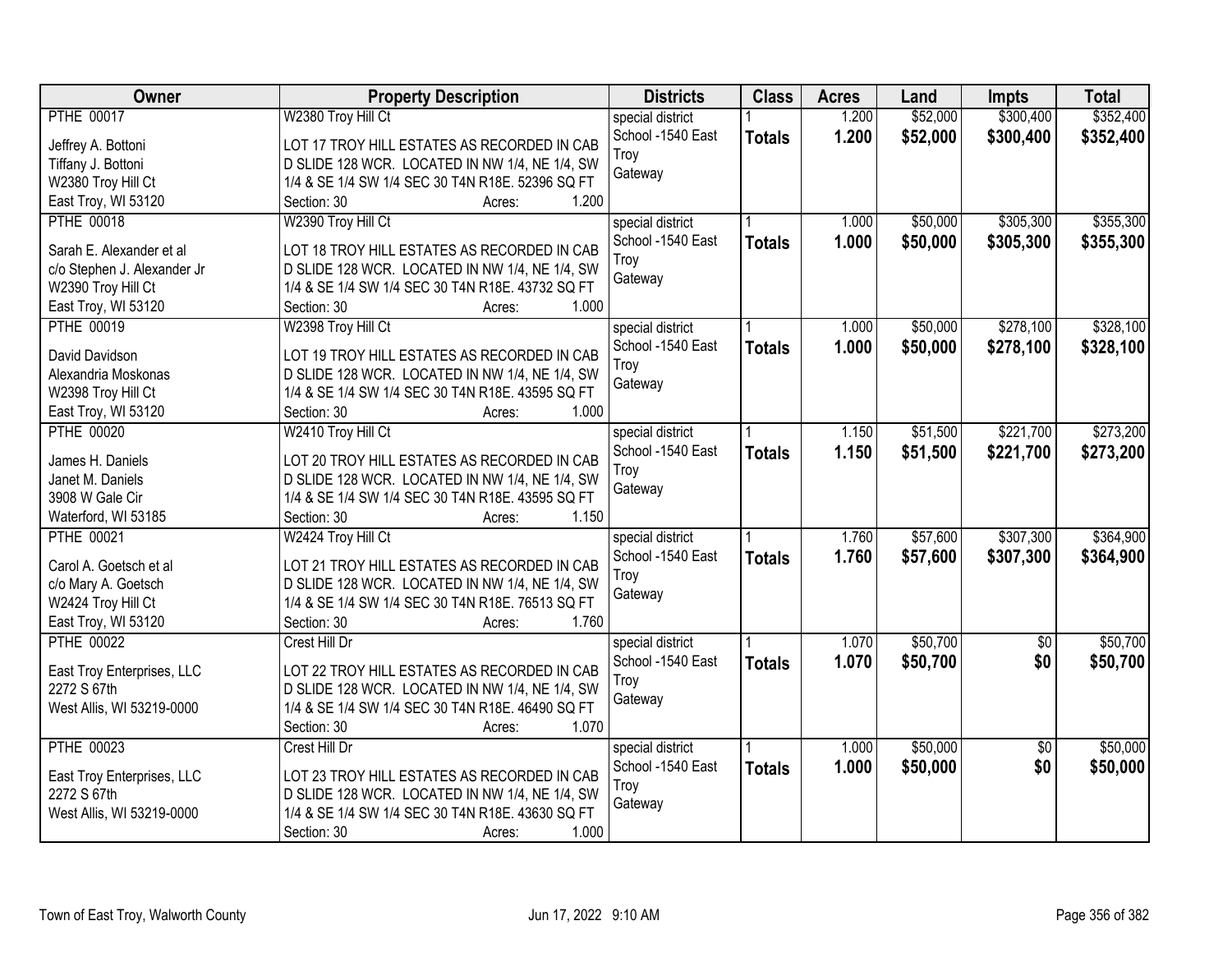| \$50,000<br>\$50,000<br><b>PTHE 00024</b><br>1.000<br>Leasure Ct<br>special district<br>$\overline{50}$<br>1.000<br>\$50,000<br>\$0<br>School -1540 East<br>\$50,000<br><b>Totals</b><br>East Troy Enterprises, LLC<br>LOT 24 TROY HILL ESTATES AS RECORDED IN CAB<br>Troy<br>D SLIDE 128 WCR. LOCATED IN NW 1/4, NE 1/4, SW<br>2272 S 67th<br>Gateway<br>West Allis, WI 53219-0000<br>1/4 & SE 1/4 SW 1/4 SEC 30 T4N R18E. 43569 SQ FT<br>1.000<br>Section: 30<br>Acres:<br>\$50,000<br>\$50,000<br><b>PTHE 00025</b><br>1.000<br>Leasure Ct<br>special district<br>$\overline{50}$<br>School -1540 East<br>1.000<br>\$50,000<br>\$0<br>\$50,000<br><b>Totals</b><br>LOT 25 TROY HILL ESTATES AS RECORDED IN CAB<br>East Troy Enterprises, LLC<br>Troy<br>D SLIDE 128 WCR. LOCATED IN NW 1/4, NE 1/4, SW<br>2272 S 67th<br>Gateway<br>West Allis, WI 53219-0000<br>1/4 & SE 1/4 SW 1/4 SEC 30 T4N R18E. 43568 SQ FT<br>1.000<br>Section: 30<br>Acres:<br>\$50,000<br>\$50,000<br><b>PTHE 00026</b><br>1.000<br>$\overline{50}$<br>Leasure Ct<br>special district<br>School -1540 East<br>\$50,000<br>\$0<br>1.000<br>\$50,000<br><b>Totals</b><br>LOT 26 TROY HILL ESTATES AS RECORDED IN CAB<br>East Troy Enterprises, LLC<br>Troy<br>D SLIDE 128 WCR. LOCATED IN NW 1/4, NE 1/4, SW<br>2272 S 67th<br>Gateway<br>West Allis, WI 53219-0000<br>1/4 & SE 1/4 SW 1/4 SEC 30 T4N R18E. 43690 SQ FT |
|---------------------------------------------------------------------------------------------------------------------------------------------------------------------------------------------------------------------------------------------------------------------------------------------------------------------------------------------------------------------------------------------------------------------------------------------------------------------------------------------------------------------------------------------------------------------------------------------------------------------------------------------------------------------------------------------------------------------------------------------------------------------------------------------------------------------------------------------------------------------------------------------------------------------------------------------------------------------------------------------------------------------------------------------------------------------------------------------------------------------------------------------------------------------------------------------------------------------------------------------------------------------------------------------------------------------------------------------------------------------------------------------------|
|                                                                                                                                                                                                                                                                                                                                                                                                                                                                                                                                                                                                                                                                                                                                                                                                                                                                                                                                                                                                                                                                                                                                                                                                                                                                                                                                                                                                   |
|                                                                                                                                                                                                                                                                                                                                                                                                                                                                                                                                                                                                                                                                                                                                                                                                                                                                                                                                                                                                                                                                                                                                                                                                                                                                                                                                                                                                   |
|                                                                                                                                                                                                                                                                                                                                                                                                                                                                                                                                                                                                                                                                                                                                                                                                                                                                                                                                                                                                                                                                                                                                                                                                                                                                                                                                                                                                   |
|                                                                                                                                                                                                                                                                                                                                                                                                                                                                                                                                                                                                                                                                                                                                                                                                                                                                                                                                                                                                                                                                                                                                                                                                                                                                                                                                                                                                   |
|                                                                                                                                                                                                                                                                                                                                                                                                                                                                                                                                                                                                                                                                                                                                                                                                                                                                                                                                                                                                                                                                                                                                                                                                                                                                                                                                                                                                   |
|                                                                                                                                                                                                                                                                                                                                                                                                                                                                                                                                                                                                                                                                                                                                                                                                                                                                                                                                                                                                                                                                                                                                                                                                                                                                                                                                                                                                   |
|                                                                                                                                                                                                                                                                                                                                                                                                                                                                                                                                                                                                                                                                                                                                                                                                                                                                                                                                                                                                                                                                                                                                                                                                                                                                                                                                                                                                   |
|                                                                                                                                                                                                                                                                                                                                                                                                                                                                                                                                                                                                                                                                                                                                                                                                                                                                                                                                                                                                                                                                                                                                                                                                                                                                                                                                                                                                   |
|                                                                                                                                                                                                                                                                                                                                                                                                                                                                                                                                                                                                                                                                                                                                                                                                                                                                                                                                                                                                                                                                                                                                                                                                                                                                                                                                                                                                   |
|                                                                                                                                                                                                                                                                                                                                                                                                                                                                                                                                                                                                                                                                                                                                                                                                                                                                                                                                                                                                                                                                                                                                                                                                                                                                                                                                                                                                   |
|                                                                                                                                                                                                                                                                                                                                                                                                                                                                                                                                                                                                                                                                                                                                                                                                                                                                                                                                                                                                                                                                                                                                                                                                                                                                                                                                                                                                   |
|                                                                                                                                                                                                                                                                                                                                                                                                                                                                                                                                                                                                                                                                                                                                                                                                                                                                                                                                                                                                                                                                                                                                                                                                                                                                                                                                                                                                   |
|                                                                                                                                                                                                                                                                                                                                                                                                                                                                                                                                                                                                                                                                                                                                                                                                                                                                                                                                                                                                                                                                                                                                                                                                                                                                                                                                                                                                   |
|                                                                                                                                                                                                                                                                                                                                                                                                                                                                                                                                                                                                                                                                                                                                                                                                                                                                                                                                                                                                                                                                                                                                                                                                                                                                                                                                                                                                   |
|                                                                                                                                                                                                                                                                                                                                                                                                                                                                                                                                                                                                                                                                                                                                                                                                                                                                                                                                                                                                                                                                                                                                                                                                                                                                                                                                                                                                   |
| Section: 30<br>1.000<br>Acres:                                                                                                                                                                                                                                                                                                                                                                                                                                                                                                                                                                                                                                                                                                                                                                                                                                                                                                                                                                                                                                                                                                                                                                                                                                                                                                                                                                    |
| \$49,500<br>\$49,500<br><b>PTHE 00027</b><br>0.990<br>Leasure Ct<br>special district<br>\$0                                                                                                                                                                                                                                                                                                                                                                                                                                                                                                                                                                                                                                                                                                                                                                                                                                                                                                                                                                                                                                                                                                                                                                                                                                                                                                       |
| School -1540 East<br>0.990<br>\$0<br>\$49,500<br>\$49,500<br><b>Totals</b><br>East Troy Enterprises, LLC<br>LOT 27 TROY HILL ESTATES AS RECORDED IN CAB                                                                                                                                                                                                                                                                                                                                                                                                                                                                                                                                                                                                                                                                                                                                                                                                                                                                                                                                                                                                                                                                                                                                                                                                                                           |
| Troy<br>2272 S 67th<br>D SLIDE 128 WCR. LOCATED IN NW 1/4, NE 1/4, SW<br>Gateway                                                                                                                                                                                                                                                                                                                                                                                                                                                                                                                                                                                                                                                                                                                                                                                                                                                                                                                                                                                                                                                                                                                                                                                                                                                                                                                  |
| 1/4 & SE 1/4 SW 1/4 SEC 30 T4N R18E. 43279 SQ FT<br>West Allis, WI 53219-0000                                                                                                                                                                                                                                                                                                                                                                                                                                                                                                                                                                                                                                                                                                                                                                                                                                                                                                                                                                                                                                                                                                                                                                                                                                                                                                                     |
| 0.990<br>Section: 30<br>Acres:                                                                                                                                                                                                                                                                                                                                                                                                                                                                                                                                                                                                                                                                                                                                                                                                                                                                                                                                                                                                                                                                                                                                                                                                                                                                                                                                                                    |
| \$52,200<br>\$52,200<br><b>PTHE 00028</b><br>1.220<br>\$0<br>Leasure Ct<br>special district                                                                                                                                                                                                                                                                                                                                                                                                                                                                                                                                                                                                                                                                                                                                                                                                                                                                                                                                                                                                                                                                                                                                                                                                                                                                                                       |
| 1.220<br>\$52,200<br>\$0<br>\$52,200<br>School -1540 East<br><b>Totals</b><br>LOT 28 TROY HILL ESTATES AS RECORDED IN CAB<br>Birchwood Realty, LLC                                                                                                                                                                                                                                                                                                                                                                                                                                                                                                                                                                                                                                                                                                                                                                                                                                                                                                                                                                                                                                                                                                                                                                                                                                                |
| Troy<br>120 Livia Ln<br>D SLIDE 128 WCR. LOCATED IN NW 1/4, NE 1/4, SW                                                                                                                                                                                                                                                                                                                                                                                                                                                                                                                                                                                                                                                                                                                                                                                                                                                                                                                                                                                                                                                                                                                                                                                                                                                                                                                            |
| Gateway<br>Wrightsville, PA 17368<br>1/4 & SE 1/4 SW 1/4 SEC 30 T4N R18E. 53259 SQ FT                                                                                                                                                                                                                                                                                                                                                                                                                                                                                                                                                                                                                                                                                                                                                                                                                                                                                                                                                                                                                                                                                                                                                                                                                                                                                                             |
| 1.220<br>Section: 30<br>Acres:                                                                                                                                                                                                                                                                                                                                                                                                                                                                                                                                                                                                                                                                                                                                                                                                                                                                                                                                                                                                                                                                                                                                                                                                                                                                                                                                                                    |
| <b>PTHE 00029</b><br>\$50,600<br>\$50,600<br>1.060<br>$\overline{60}$<br>special district<br>Leasure Ct                                                                                                                                                                                                                                                                                                                                                                                                                                                                                                                                                                                                                                                                                                                                                                                                                                                                                                                                                                                                                                                                                                                                                                                                                                                                                           |
| School -1540 East<br>1.060<br>\$50,600<br>\$0<br>\$50,600<br><b>Totals</b><br>Peyton J. Scheriff<br>LOT 29 TROY HILL ESTATES AS RECORDED IN CAB                                                                                                                                                                                                                                                                                                                                                                                                                                                                                                                                                                                                                                                                                                                                                                                                                                                                                                                                                                                                                                                                                                                                                                                                                                                   |
| Troy<br>D SLIDE 128 WCR. LOCATED IN NW 1/4, NE 1/4, SW<br>Zachary D. Timmers                                                                                                                                                                                                                                                                                                                                                                                                                                                                                                                                                                                                                                                                                                                                                                                                                                                                                                                                                                                                                                                                                                                                                                                                                                                                                                                      |
| Gateway<br>1/4 & SE 1/4 SW 1/4 SEC 30 T4N R18E. 45985 SQ FT<br>W319 S9093 Lauren's Pkwy                                                                                                                                                                                                                                                                                                                                                                                                                                                                                                                                                                                                                                                                                                                                                                                                                                                                                                                                                                                                                                                                                                                                                                                                                                                                                                           |
| Mukwonago, WI 53149<br>Section: 30<br>1.060<br>Acres:                                                                                                                                                                                                                                                                                                                                                                                                                                                                                                                                                                                                                                                                                                                                                                                                                                                                                                                                                                                                                                                                                                                                                                                                                                                                                                                                             |
| <b>PTHE 00030</b><br>W2388 Leasure Ct<br>\$51,900<br>\$266,600<br>\$318,500<br>special district<br>1.190                                                                                                                                                                                                                                                                                                                                                                                                                                                                                                                                                                                                                                                                                                                                                                                                                                                                                                                                                                                                                                                                                                                                                                                                                                                                                          |
| School -1540 East<br>1.190<br>\$51,900<br>\$266,600<br>\$318,500<br><b>Totals</b><br>LOT 30 TROY HILL ESTATES AS RECORDED IN CAB<br>James Comfort                                                                                                                                                                                                                                                                                                                                                                                                                                                                                                                                                                                                                                                                                                                                                                                                                                                                                                                                                                                                                                                                                                                                                                                                                                                 |
| Troy<br>D SLIDE 128 WCR. LOCATED IN NW 1/4, NE 1/4, SW<br>Katherine Comfort                                                                                                                                                                                                                                                                                                                                                                                                                                                                                                                                                                                                                                                                                                                                                                                                                                                                                                                                                                                                                                                                                                                                                                                                                                                                                                                       |
| Gateway<br>1/4 & SE 1/4 SW 1/4 SEC 30 T4N R18E. 51972 SQ FT<br>W2388 Leasure Ct                                                                                                                                                                                                                                                                                                                                                                                                                                                                                                                                                                                                                                                                                                                                                                                                                                                                                                                                                                                                                                                                                                                                                                                                                                                                                                                   |
| East Troy, WI 53120<br>1.190<br>Section: 30<br>Acres:                                                                                                                                                                                                                                                                                                                                                                                                                                                                                                                                                                                                                                                                                                                                                                                                                                                                                                                                                                                                                                                                                                                                                                                                                                                                                                                                             |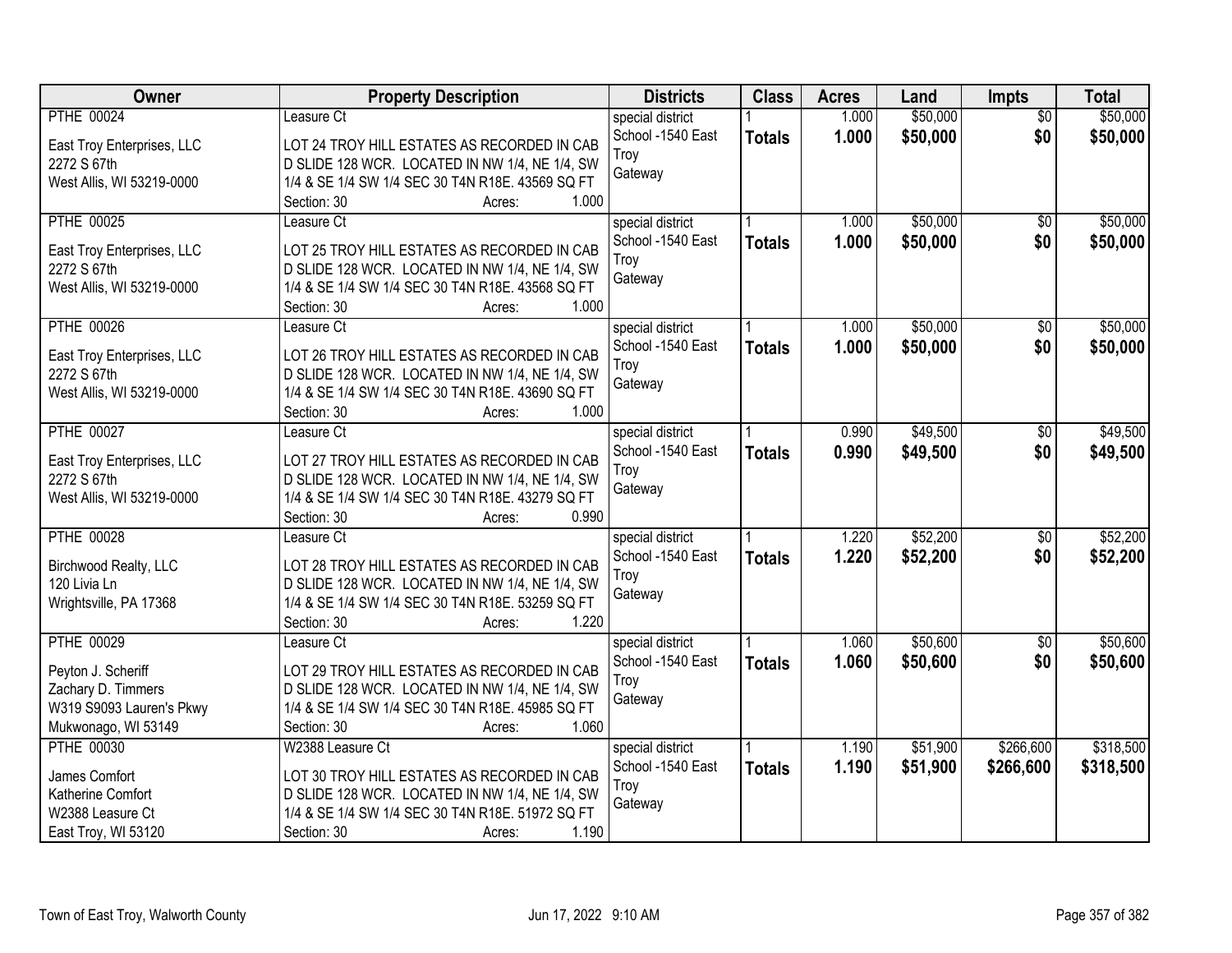| Owner                                              | <b>Property Description</b>                      | <b>Districts</b>  | <b>Class</b>  | <b>Acres</b> | Land     | <b>Impts</b> | <b>Total</b> |
|----------------------------------------------------|--------------------------------------------------|-------------------|---------------|--------------|----------|--------------|--------------|
| <b>PTHE 00031</b>                                  | W2402 Leasure Ct                                 | special district  |               | 1.000        | \$50,000 | \$267,200    | \$317,200    |
| Jerad Mehring                                      | LOT 31 TROY HILL ESTATES AS RECORDED IN CAB      | School -1540 East | <b>Totals</b> | 1.000        | \$50,000 | \$267,200    | \$317,200    |
| Lorin Mehring                                      | D SLIDE 128 WCR. LOCATED IN NW 1/4, NE 1/4, SW   | Troy              |               |              |          |              |              |
| W2402 Leasure Ct                                   | 1/4 & SE 1/4 SW 1/4 SEC 30 T4N R18E. 43631 SQ FT | Gateway           |               |              |          |              |              |
| East Troy, WI 53120                                | 1.000<br>Section: 30<br>Acres:                   |                   |               |              |          |              |              |
| <b>PTHE 00032</b>                                  | W2414 Leasure Ct                                 | special district  |               | 1.000        | \$50,000 | \$295,000    | \$345,000    |
|                                                    |                                                  | School -1540 East |               | 1.000        | \$50,000 | \$295,000    | \$345,000    |
| Michael Sommerfeld                                 | LOT 32 TROY HILL ESTATES AS RECORDED IN CAB      | Troy              | <b>Totals</b> |              |          |              |              |
| Michelle Sommerfeld                                | D SLIDE 128 WCR. LOCATED IN NW 1/4, NE 1/4, SW   | Gateway           |               |              |          |              |              |
| W2414 Leasure Ct                                   | 1/4 & SE 1/4 SW 1/4 SEC 30 T4N R18E. 43734 SQ FT |                   |               |              |          |              |              |
| East Troy, WI 53120                                | 1.000<br>Section: 30<br>Acres:                   |                   |               |              |          |              |              |
| <b>PTHE 00033</b>                                  | W2432 Leasure Ct                                 | special district  |               | 1.080        | \$50,800 | \$220,000    | \$270,800    |
| Michael R. Mucha                                   | LOT 33 TROY HILL ESTATES AS RECORDED IN CAB      | School -1540 East | <b>Totals</b> | 1.080        | \$50,800 | \$220,000    | \$270,800    |
|                                                    | D SLIDE 128 WCR. LOCATED IN NW 1/4, NE 1/4, SW   | Troy              |               |              |          |              |              |
| 2849 Honey Creek Ct Apt 121<br>East Troy, WI 53120 | 1/4 & SE 1/4 SW 1/4 SEC 30 T4N R18E. 47045 SQ FT | Gateway           |               |              |          |              |              |
|                                                    | 1.080<br>Section: 30<br>Acres:                   |                   |               |              |          |              |              |
| <b>PTHE 00034</b>                                  | W2448 Leasure Ct                                 |                   |               | 0.980        | \$49,000 | \$62,500     | \$111,500    |
|                                                    |                                                  | special district  |               |              |          |              |              |
| Lawrence A. Czech                                  | LOT 34 TROY HILL ESTATES AS RECORDED IN CAB      | School -1540 East | <b>Totals</b> | 0.980        | \$49,000 | \$62,500     | \$111,500    |
| Kathy A. Czech                                     | D SLIDE 128 WCR. LOCATED IN NW 1/4, NE 1/4, SW   | Troy              |               |              |          |              |              |
| 31649 N Clearwater Dr                              | 1/4 & SE 1/4 SW 1/4 SEC 30 T4N R18E. 42776 SQ FT | Gateway           |               |              |          |              |              |
| Lakemoor, IL 60051                                 | Section: 30<br>0.980<br>Acres:                   |                   |               |              |          |              |              |
| <b>PTHE 00035</b>                                  | W2437 Troy Hill Ln                               | special district  |               | 1.010        | \$50,100 | \$169,100    | \$219,200    |
|                                                    |                                                  | School -1540 East | <b>Totals</b> | 1.010        | \$50,100 | \$169,100    | \$219,200    |
| William Obershaw                                   | LOT 35 TROY HILL ESTATES AS RECORDED IN CAB      | Troy              |               |              |          |              |              |
| Judith Obershaw                                    | D SLIDE 128 WCR. LOCATED IN NW 1/4, NE 1/4, SW   | Gateway           |               |              |          |              |              |
| S95 W23800 Kunzendorf Ct                           | 1/4 & SE 1/4 SW 1/4 SEC 30 T4N R18E. 44010 SQ FT |                   |               |              |          |              |              |
| Big Bend, WI 53103                                 | 1.010<br>Section: 30<br>Acres:                   |                   |               |              |          |              |              |
| <b>PTHE 00036</b>                                  | W2425 Troy Hill Ct                               | special district  |               | 1.000        | \$50,000 | \$589,900    | \$639,900    |
| Donald J. Gray                                     | LOT 36 TROY HILL ESTATES AS RECORDED IN CAB      | School -1540 East | <b>Totals</b> | 1.000        | \$50,000 | \$589,900    | \$639,900    |
| Kathleen K. Gray                                   | D SLIDE 128 WCR. LOCATED IN NW 1/4, NE 1/4, SW   | Troy              |               |              |          |              |              |
| W2425 Troy Hill Ct                                 | 1/4 & SE 1/4 SW 1/4 SEC 30 T4N R18E. 43747 SQ FT | Gateway           |               |              |          |              |              |
| East Troy, WI 53120                                | Section: 30<br>1.000<br>Acres:                   |                   |               |              |          |              |              |
| <b>PTHE 00037</b>                                  | W2411 Troy Hill Ln                               | special district  |               | 1.050        | \$50,500 | \$333,500    | \$384,000    |
|                                                    |                                                  | School -1540 East | <b>Totals</b> | 1.050        | \$50,500 | \$333,500    | \$384,000    |
| Mary M. Bielinski                                  | LOT 37 TROY HILL ESTATES AS RECORDED IN CAB      | Troy              |               |              |          |              |              |
| Steven E. Bielinski                                | D SLIDE 128 WCR. LOCATED IN NW 1/4, NE 1/4, SW   | Gateway           |               |              |          |              |              |
| W2411 Troy Hill Ln                                 | 1/4 & SE 1/4 SW 1/4 SEC 30 T4N R18E. 45609 SQ FT |                   |               |              |          |              |              |
| East Troy, WI 53120                                | 1.050<br>Section: 30<br>Acres:                   |                   |               |              |          |              |              |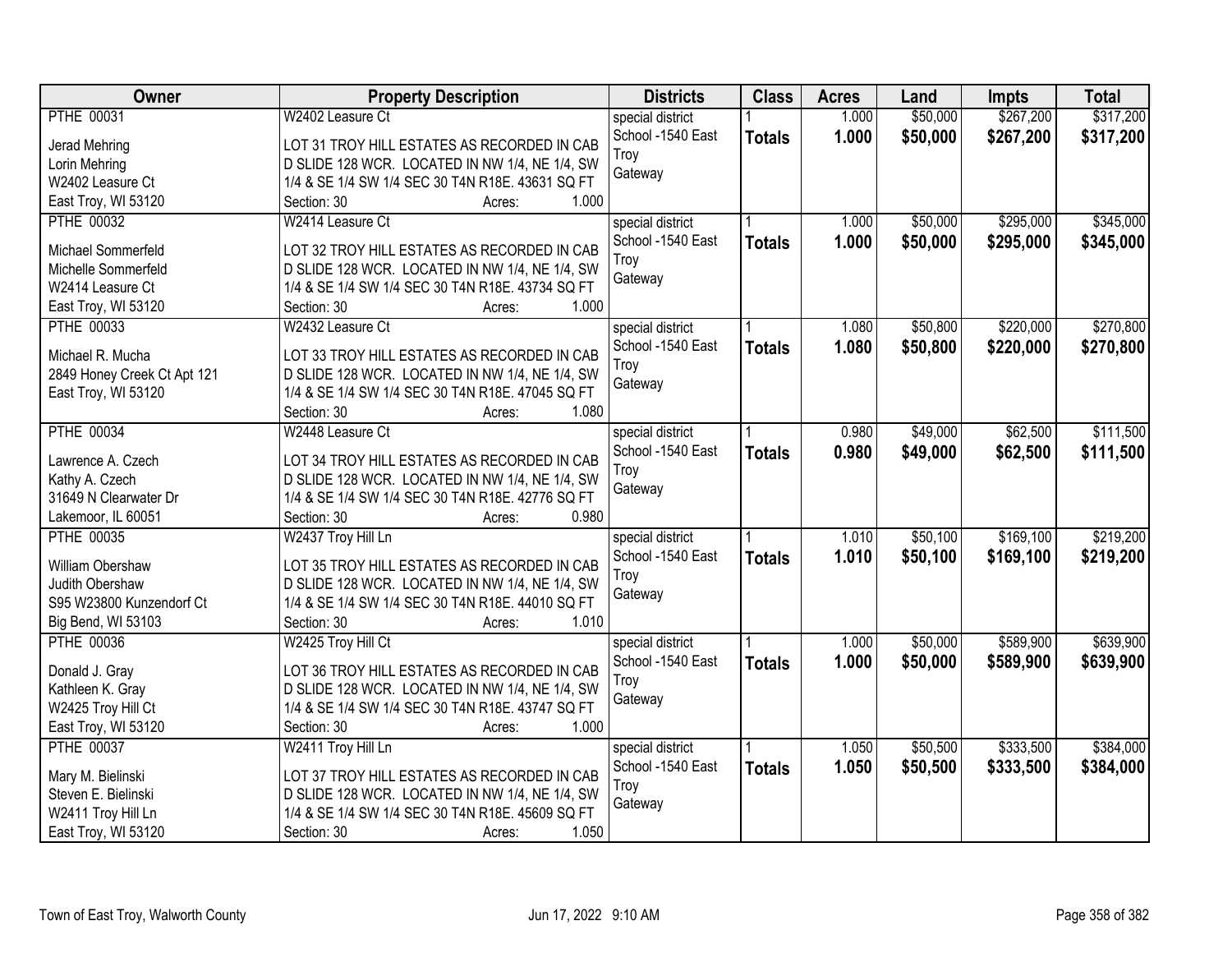| \$56,400<br><b>PTHE 00038</b><br><b>Troy Hill Ln</b><br>1.640<br>$\overline{50}$<br>special district<br>School -1540 East<br>1.640<br>\$56,400<br>\$0<br>\$56,400<br><b>Totals</b><br>LOT 38 TROY HILL ESTATES AS RECORDED IN CAB<br>East Troy Enterprises, LLC<br>Troy<br>D SLIDE 128 WCR. LOCATED IN NW 1/4, NE 1/4, SW<br>2272 S 67th<br>Gateway<br>1/4 & SE 1/4 SW 1/4 SEC 30 T4N R18E. 71394 SQ FT<br>West Allis, WI 53219-0000<br>1.640<br>Section: 30<br>Acres:<br><b>PTHE 00039</b><br><b>Troy Hill Ln</b><br>\$56,200<br>\$56,200<br>1.620<br>$\overline{50}$<br>special district<br>School -1540 East<br>1.620<br>\$56,200<br>\$0<br>\$56,200<br><b>Totals</b><br>LOT 39 TROY HILL ESTATES AS RECORDED IN CAB<br>East Troy Enterprises, LLC<br>Troy<br>D SLIDE 128 WCR. LOCATED IN NW 1/4, NE 1/4, SW<br>2272 S 67th<br>Gateway<br>1/4 & SE 1/4 SW 1/4 SEC 30 T4N R18E. 70445 SQ FT<br>West Allis, WI 53219-0000<br>1.620<br>Section: 30<br>Acres:<br>\$50,700<br><b>PTHE 00040</b><br>\$50,700<br><b>Troy Hill Ln</b><br>special district<br>1.070<br>\$0<br>\$0<br>School -1540 East<br>1.070<br>\$50,700<br>\$50,700<br><b>Totals</b><br>LOT 40 TROY HILL ESTATES AS RECORDED IN CAB<br>East Troy Enterprises, LLC<br>Troy<br>2272 S 67th<br>D SLIDE 128 WCR. LOCATED IN NW 1/4, NE 1/4, SW<br>Gateway<br>West Allis, WI 53219-0000<br>1/4 & SE 1/4 SW 1/4 SEC 30 T4N R18E. 46578 SQ FT<br>Section: 30<br>1.070<br>Acres:<br>\$50,000<br><b>PTHE 00041</b><br><b>Troy Hill Ln</b><br>special district<br>1.000<br>\$0<br>School -1540 East<br>1.000<br>\$50,000<br>\$0<br><b>Totals</b><br>LOT 41 TROY HILL ESTATES AS RECORDED IN CAB<br>Birchwood Realty, LLC<br>Troy<br>120 Livia Ln<br>D SLIDE 128 WCR. LOCATED IN NW 1/4, NE 1/4, SW<br>Gateway<br>1/4 & SE 1/4 SW 1/4 SEC 30 T4N R18E. 43670 SQ FT<br>Wrightsville, PA 17368<br>Section: 30<br>1.000<br>Acres:<br>\$192,100<br><b>PTHE 00042</b><br>\$51,000<br>W2359 Troy Hill Ln<br>1.100<br>special district<br>1.100<br>\$192,100<br>School -1540 East<br>\$51,000<br><b>Totals</b><br>LOT 42 TROY HILL ESTATES AS RECORDED IN CAB<br>Jon R. Jagielski<br>Troy<br>W2359 Troy Hill Ln<br>D SLIDE 128 WCR. LOCATED IN NW 1/4, NE 1/4, SW<br>Gateway<br>1/4 & SE 1/4 SW 1/4 SEC 30 T4N R18E. 47729 SQ FT<br>East Troy, WI 53120<br>1.100<br>Section: 30<br>Acres:<br><b>PTHE 00043</b><br>\$50,300<br>\$294,300<br>W2365 Troy Hill Ln<br>1.030<br>special district<br>1.030<br>\$50,300<br>\$294,300<br>School -1540 East<br><b>Totals</b><br>Ryan W. Mcburney<br>LOT 43 TROY HILL ESTATES AS RECORDED IN CAB<br>Troy<br>Cari A. Mcburney<br>D SLIDE 128 WCR. LOCATED IN NW 1/4, NE 1/4, SW<br>Gateway<br>1/4 & SE 1/4 SW 1/4 SEC 30 T4N R18E. 44814 SQ FT<br>W2365 Troy Hill Ln<br>1.030<br>East Troy, WI 53120<br>Section: 30<br>Acres:<br>\$63,400<br><b>PTHE 00044</b><br>2.340<br><b>Troy Hill Ln</b><br>$\overline{50}$<br>special district<br>2.340<br>\$0<br>School -1540 East<br>\$63,400<br><b>Totals</b><br>LOT 44 TROY HILL ESTATES AS RECORDED IN CAB<br>East Troy Enterprises, LLC<br>Troy<br>2272 S 67th<br>D SLIDE 128 WCR. LOCATED IN NW 1/4, NE 1/4, SW<br>Gateway<br>1/4 & SE 1/4 SW 1/4 SEC 30 T4N R18E. 101961 SQ FT<br>West Allis, WI 53219-0000 | Owner | <b>Property Description</b>    | <b>Districts</b> | <b>Class</b> | <b>Acres</b> | Land     | Impts | <b>Total</b> |
|--------------------------------------------------------------------------------------------------------------------------------------------------------------------------------------------------------------------------------------------------------------------------------------------------------------------------------------------------------------------------------------------------------------------------------------------------------------------------------------------------------------------------------------------------------------------------------------------------------------------------------------------------------------------------------------------------------------------------------------------------------------------------------------------------------------------------------------------------------------------------------------------------------------------------------------------------------------------------------------------------------------------------------------------------------------------------------------------------------------------------------------------------------------------------------------------------------------------------------------------------------------------------------------------------------------------------------------------------------------------------------------------------------------------------------------------------------------------------------------------------------------------------------------------------------------------------------------------------------------------------------------------------------------------------------------------------------------------------------------------------------------------------------------------------------------------------------------------------------------------------------------------------------------------------------------------------------------------------------------------------------------------------------------------------------------------------------------------------------------------------------------------------------------------------------------------------------------------------------------------------------------------------------------------------------------------------------------------------------------------------------------------------------------------------------------------------------------------------------------------------------------------------------------------------------------------------------------------------------------------------------------------------------------------------------------------------------------------------------------------------------------------------------------------------------------------------------------------------------------------------------------------------------------------------------------------------------------------------------------------------------------------------------------------------------------------------------------------------------------------------------------------------------------------------------------------------------------------------------------------|-------|--------------------------------|------------------|--------------|--------------|----------|-------|--------------|
|                                                                                                                                                                                                                                                                                                                                                                                                                                                                                                                                                                                                                                                                                                                                                                                                                                                                                                                                                                                                                                                                                                                                                                                                                                                                                                                                                                                                                                                                                                                                                                                                                                                                                                                                                                                                                                                                                                                                                                                                                                                                                                                                                                                                                                                                                                                                                                                                                                                                                                                                                                                                                                                                                                                                                                                                                                                                                                                                                                                                                                                                                                                                                                                                                                            |       |                                |                  |              |              | \$56,400 |       |              |
|                                                                                                                                                                                                                                                                                                                                                                                                                                                                                                                                                                                                                                                                                                                                                                                                                                                                                                                                                                                                                                                                                                                                                                                                                                                                                                                                                                                                                                                                                                                                                                                                                                                                                                                                                                                                                                                                                                                                                                                                                                                                                                                                                                                                                                                                                                                                                                                                                                                                                                                                                                                                                                                                                                                                                                                                                                                                                                                                                                                                                                                                                                                                                                                                                                            |       |                                |                  |              |              |          |       |              |
|                                                                                                                                                                                                                                                                                                                                                                                                                                                                                                                                                                                                                                                                                                                                                                                                                                                                                                                                                                                                                                                                                                                                                                                                                                                                                                                                                                                                                                                                                                                                                                                                                                                                                                                                                                                                                                                                                                                                                                                                                                                                                                                                                                                                                                                                                                                                                                                                                                                                                                                                                                                                                                                                                                                                                                                                                                                                                                                                                                                                                                                                                                                                                                                                                                            |       |                                |                  |              |              |          |       |              |
|                                                                                                                                                                                                                                                                                                                                                                                                                                                                                                                                                                                                                                                                                                                                                                                                                                                                                                                                                                                                                                                                                                                                                                                                                                                                                                                                                                                                                                                                                                                                                                                                                                                                                                                                                                                                                                                                                                                                                                                                                                                                                                                                                                                                                                                                                                                                                                                                                                                                                                                                                                                                                                                                                                                                                                                                                                                                                                                                                                                                                                                                                                                                                                                                                                            |       |                                |                  |              |              |          |       |              |
|                                                                                                                                                                                                                                                                                                                                                                                                                                                                                                                                                                                                                                                                                                                                                                                                                                                                                                                                                                                                                                                                                                                                                                                                                                                                                                                                                                                                                                                                                                                                                                                                                                                                                                                                                                                                                                                                                                                                                                                                                                                                                                                                                                                                                                                                                                                                                                                                                                                                                                                                                                                                                                                                                                                                                                                                                                                                                                                                                                                                                                                                                                                                                                                                                                            |       |                                |                  |              |              |          |       |              |
|                                                                                                                                                                                                                                                                                                                                                                                                                                                                                                                                                                                                                                                                                                                                                                                                                                                                                                                                                                                                                                                                                                                                                                                                                                                                                                                                                                                                                                                                                                                                                                                                                                                                                                                                                                                                                                                                                                                                                                                                                                                                                                                                                                                                                                                                                                                                                                                                                                                                                                                                                                                                                                                                                                                                                                                                                                                                                                                                                                                                                                                                                                                                                                                                                                            |       |                                |                  |              |              |          |       |              |
|                                                                                                                                                                                                                                                                                                                                                                                                                                                                                                                                                                                                                                                                                                                                                                                                                                                                                                                                                                                                                                                                                                                                                                                                                                                                                                                                                                                                                                                                                                                                                                                                                                                                                                                                                                                                                                                                                                                                                                                                                                                                                                                                                                                                                                                                                                                                                                                                                                                                                                                                                                                                                                                                                                                                                                                                                                                                                                                                                                                                                                                                                                                                                                                                                                            |       |                                |                  |              |              |          |       |              |
|                                                                                                                                                                                                                                                                                                                                                                                                                                                                                                                                                                                                                                                                                                                                                                                                                                                                                                                                                                                                                                                                                                                                                                                                                                                                                                                                                                                                                                                                                                                                                                                                                                                                                                                                                                                                                                                                                                                                                                                                                                                                                                                                                                                                                                                                                                                                                                                                                                                                                                                                                                                                                                                                                                                                                                                                                                                                                                                                                                                                                                                                                                                                                                                                                                            |       |                                |                  |              |              |          |       |              |
|                                                                                                                                                                                                                                                                                                                                                                                                                                                                                                                                                                                                                                                                                                                                                                                                                                                                                                                                                                                                                                                                                                                                                                                                                                                                                                                                                                                                                                                                                                                                                                                                                                                                                                                                                                                                                                                                                                                                                                                                                                                                                                                                                                                                                                                                                                                                                                                                                                                                                                                                                                                                                                                                                                                                                                                                                                                                                                                                                                                                                                                                                                                                                                                                                                            |       |                                |                  |              |              |          |       |              |
|                                                                                                                                                                                                                                                                                                                                                                                                                                                                                                                                                                                                                                                                                                                                                                                                                                                                                                                                                                                                                                                                                                                                                                                                                                                                                                                                                                                                                                                                                                                                                                                                                                                                                                                                                                                                                                                                                                                                                                                                                                                                                                                                                                                                                                                                                                                                                                                                                                                                                                                                                                                                                                                                                                                                                                                                                                                                                                                                                                                                                                                                                                                                                                                                                                            |       |                                |                  |              |              |          |       |              |
|                                                                                                                                                                                                                                                                                                                                                                                                                                                                                                                                                                                                                                                                                                                                                                                                                                                                                                                                                                                                                                                                                                                                                                                                                                                                                                                                                                                                                                                                                                                                                                                                                                                                                                                                                                                                                                                                                                                                                                                                                                                                                                                                                                                                                                                                                                                                                                                                                                                                                                                                                                                                                                                                                                                                                                                                                                                                                                                                                                                                                                                                                                                                                                                                                                            |       |                                |                  |              |              |          |       |              |
|                                                                                                                                                                                                                                                                                                                                                                                                                                                                                                                                                                                                                                                                                                                                                                                                                                                                                                                                                                                                                                                                                                                                                                                                                                                                                                                                                                                                                                                                                                                                                                                                                                                                                                                                                                                                                                                                                                                                                                                                                                                                                                                                                                                                                                                                                                                                                                                                                                                                                                                                                                                                                                                                                                                                                                                                                                                                                                                                                                                                                                                                                                                                                                                                                                            |       |                                |                  |              |              |          |       |              |
|                                                                                                                                                                                                                                                                                                                                                                                                                                                                                                                                                                                                                                                                                                                                                                                                                                                                                                                                                                                                                                                                                                                                                                                                                                                                                                                                                                                                                                                                                                                                                                                                                                                                                                                                                                                                                                                                                                                                                                                                                                                                                                                                                                                                                                                                                                                                                                                                                                                                                                                                                                                                                                                                                                                                                                                                                                                                                                                                                                                                                                                                                                                                                                                                                                            |       |                                |                  |              |              |          |       |              |
| \$50,000<br>\$50,000                                                                                                                                                                                                                                                                                                                                                                                                                                                                                                                                                                                                                                                                                                                                                                                                                                                                                                                                                                                                                                                                                                                                                                                                                                                                                                                                                                                                                                                                                                                                                                                                                                                                                                                                                                                                                                                                                                                                                                                                                                                                                                                                                                                                                                                                                                                                                                                                                                                                                                                                                                                                                                                                                                                                                                                                                                                                                                                                                                                                                                                                                                                                                                                                                       |       |                                |                  |              |              |          |       |              |
|                                                                                                                                                                                                                                                                                                                                                                                                                                                                                                                                                                                                                                                                                                                                                                                                                                                                                                                                                                                                                                                                                                                                                                                                                                                                                                                                                                                                                                                                                                                                                                                                                                                                                                                                                                                                                                                                                                                                                                                                                                                                                                                                                                                                                                                                                                                                                                                                                                                                                                                                                                                                                                                                                                                                                                                                                                                                                                                                                                                                                                                                                                                                                                                                                                            |       |                                |                  |              |              |          |       |              |
|                                                                                                                                                                                                                                                                                                                                                                                                                                                                                                                                                                                                                                                                                                                                                                                                                                                                                                                                                                                                                                                                                                                                                                                                                                                                                                                                                                                                                                                                                                                                                                                                                                                                                                                                                                                                                                                                                                                                                                                                                                                                                                                                                                                                                                                                                                                                                                                                                                                                                                                                                                                                                                                                                                                                                                                                                                                                                                                                                                                                                                                                                                                                                                                                                                            |       |                                |                  |              |              |          |       |              |
|                                                                                                                                                                                                                                                                                                                                                                                                                                                                                                                                                                                                                                                                                                                                                                                                                                                                                                                                                                                                                                                                                                                                                                                                                                                                                                                                                                                                                                                                                                                                                                                                                                                                                                                                                                                                                                                                                                                                                                                                                                                                                                                                                                                                                                                                                                                                                                                                                                                                                                                                                                                                                                                                                                                                                                                                                                                                                                                                                                                                                                                                                                                                                                                                                                            |       |                                |                  |              |              |          |       |              |
|                                                                                                                                                                                                                                                                                                                                                                                                                                                                                                                                                                                                                                                                                                                                                                                                                                                                                                                                                                                                                                                                                                                                                                                                                                                                                                                                                                                                                                                                                                                                                                                                                                                                                                                                                                                                                                                                                                                                                                                                                                                                                                                                                                                                                                                                                                                                                                                                                                                                                                                                                                                                                                                                                                                                                                                                                                                                                                                                                                                                                                                                                                                                                                                                                                            |       |                                |                  |              |              |          |       |              |
| \$243,100<br>\$243,100<br>\$344,600<br>\$344,600<br>\$63,400<br>\$63,400                                                                                                                                                                                                                                                                                                                                                                                                                                                                                                                                                                                                                                                                                                                                                                                                                                                                                                                                                                                                                                                                                                                                                                                                                                                                                                                                                                                                                                                                                                                                                                                                                                                                                                                                                                                                                                                                                                                                                                                                                                                                                                                                                                                                                                                                                                                                                                                                                                                                                                                                                                                                                                                                                                                                                                                                                                                                                                                                                                                                                                                                                                                                                                   |       |                                |                  |              |              |          |       |              |
|                                                                                                                                                                                                                                                                                                                                                                                                                                                                                                                                                                                                                                                                                                                                                                                                                                                                                                                                                                                                                                                                                                                                                                                                                                                                                                                                                                                                                                                                                                                                                                                                                                                                                                                                                                                                                                                                                                                                                                                                                                                                                                                                                                                                                                                                                                                                                                                                                                                                                                                                                                                                                                                                                                                                                                                                                                                                                                                                                                                                                                                                                                                                                                                                                                            |       |                                |                  |              |              |          |       |              |
|                                                                                                                                                                                                                                                                                                                                                                                                                                                                                                                                                                                                                                                                                                                                                                                                                                                                                                                                                                                                                                                                                                                                                                                                                                                                                                                                                                                                                                                                                                                                                                                                                                                                                                                                                                                                                                                                                                                                                                                                                                                                                                                                                                                                                                                                                                                                                                                                                                                                                                                                                                                                                                                                                                                                                                                                                                                                                                                                                                                                                                                                                                                                                                                                                                            |       |                                |                  |              |              |          |       |              |
|                                                                                                                                                                                                                                                                                                                                                                                                                                                                                                                                                                                                                                                                                                                                                                                                                                                                                                                                                                                                                                                                                                                                                                                                                                                                                                                                                                                                                                                                                                                                                                                                                                                                                                                                                                                                                                                                                                                                                                                                                                                                                                                                                                                                                                                                                                                                                                                                                                                                                                                                                                                                                                                                                                                                                                                                                                                                                                                                                                                                                                                                                                                                                                                                                                            |       |                                |                  |              |              |          |       |              |
|                                                                                                                                                                                                                                                                                                                                                                                                                                                                                                                                                                                                                                                                                                                                                                                                                                                                                                                                                                                                                                                                                                                                                                                                                                                                                                                                                                                                                                                                                                                                                                                                                                                                                                                                                                                                                                                                                                                                                                                                                                                                                                                                                                                                                                                                                                                                                                                                                                                                                                                                                                                                                                                                                                                                                                                                                                                                                                                                                                                                                                                                                                                                                                                                                                            |       |                                |                  |              |              |          |       |              |
|                                                                                                                                                                                                                                                                                                                                                                                                                                                                                                                                                                                                                                                                                                                                                                                                                                                                                                                                                                                                                                                                                                                                                                                                                                                                                                                                                                                                                                                                                                                                                                                                                                                                                                                                                                                                                                                                                                                                                                                                                                                                                                                                                                                                                                                                                                                                                                                                                                                                                                                                                                                                                                                                                                                                                                                                                                                                                                                                                                                                                                                                                                                                                                                                                                            |       |                                |                  |              |              |          |       |              |
|                                                                                                                                                                                                                                                                                                                                                                                                                                                                                                                                                                                                                                                                                                                                                                                                                                                                                                                                                                                                                                                                                                                                                                                                                                                                                                                                                                                                                                                                                                                                                                                                                                                                                                                                                                                                                                                                                                                                                                                                                                                                                                                                                                                                                                                                                                                                                                                                                                                                                                                                                                                                                                                                                                                                                                                                                                                                                                                                                                                                                                                                                                                                                                                                                                            |       |                                |                  |              |              |          |       |              |
|                                                                                                                                                                                                                                                                                                                                                                                                                                                                                                                                                                                                                                                                                                                                                                                                                                                                                                                                                                                                                                                                                                                                                                                                                                                                                                                                                                                                                                                                                                                                                                                                                                                                                                                                                                                                                                                                                                                                                                                                                                                                                                                                                                                                                                                                                                                                                                                                                                                                                                                                                                                                                                                                                                                                                                                                                                                                                                                                                                                                                                                                                                                                                                                                                                            |       |                                |                  |              |              |          |       |              |
|                                                                                                                                                                                                                                                                                                                                                                                                                                                                                                                                                                                                                                                                                                                                                                                                                                                                                                                                                                                                                                                                                                                                                                                                                                                                                                                                                                                                                                                                                                                                                                                                                                                                                                                                                                                                                                                                                                                                                                                                                                                                                                                                                                                                                                                                                                                                                                                                                                                                                                                                                                                                                                                                                                                                                                                                                                                                                                                                                                                                                                                                                                                                                                                                                                            |       |                                |                  |              |              |          |       |              |
|                                                                                                                                                                                                                                                                                                                                                                                                                                                                                                                                                                                                                                                                                                                                                                                                                                                                                                                                                                                                                                                                                                                                                                                                                                                                                                                                                                                                                                                                                                                                                                                                                                                                                                                                                                                                                                                                                                                                                                                                                                                                                                                                                                                                                                                                                                                                                                                                                                                                                                                                                                                                                                                                                                                                                                                                                                                                                                                                                                                                                                                                                                                                                                                                                                            |       |                                |                  |              |              |          |       |              |
|                                                                                                                                                                                                                                                                                                                                                                                                                                                                                                                                                                                                                                                                                                                                                                                                                                                                                                                                                                                                                                                                                                                                                                                                                                                                                                                                                                                                                                                                                                                                                                                                                                                                                                                                                                                                                                                                                                                                                                                                                                                                                                                                                                                                                                                                                                                                                                                                                                                                                                                                                                                                                                                                                                                                                                                                                                                                                                                                                                                                                                                                                                                                                                                                                                            |       |                                |                  |              |              |          |       |              |
|                                                                                                                                                                                                                                                                                                                                                                                                                                                                                                                                                                                                                                                                                                                                                                                                                                                                                                                                                                                                                                                                                                                                                                                                                                                                                                                                                                                                                                                                                                                                                                                                                                                                                                                                                                                                                                                                                                                                                                                                                                                                                                                                                                                                                                                                                                                                                                                                                                                                                                                                                                                                                                                                                                                                                                                                                                                                                                                                                                                                                                                                                                                                                                                                                                            |       |                                |                  |              |              |          |       |              |
|                                                                                                                                                                                                                                                                                                                                                                                                                                                                                                                                                                                                                                                                                                                                                                                                                                                                                                                                                                                                                                                                                                                                                                                                                                                                                                                                                                                                                                                                                                                                                                                                                                                                                                                                                                                                                                                                                                                                                                                                                                                                                                                                                                                                                                                                                                                                                                                                                                                                                                                                                                                                                                                                                                                                                                                                                                                                                                                                                                                                                                                                                                                                                                                                                                            |       |                                |                  |              |              |          |       |              |
|                                                                                                                                                                                                                                                                                                                                                                                                                                                                                                                                                                                                                                                                                                                                                                                                                                                                                                                                                                                                                                                                                                                                                                                                                                                                                                                                                                                                                                                                                                                                                                                                                                                                                                                                                                                                                                                                                                                                                                                                                                                                                                                                                                                                                                                                                                                                                                                                                                                                                                                                                                                                                                                                                                                                                                                                                                                                                                                                                                                                                                                                                                                                                                                                                                            |       |                                |                  |              |              |          |       |              |
|                                                                                                                                                                                                                                                                                                                                                                                                                                                                                                                                                                                                                                                                                                                                                                                                                                                                                                                                                                                                                                                                                                                                                                                                                                                                                                                                                                                                                                                                                                                                                                                                                                                                                                                                                                                                                                                                                                                                                                                                                                                                                                                                                                                                                                                                                                                                                                                                                                                                                                                                                                                                                                                                                                                                                                                                                                                                                                                                                                                                                                                                                                                                                                                                                                            |       |                                |                  |              |              |          |       |              |
|                                                                                                                                                                                                                                                                                                                                                                                                                                                                                                                                                                                                                                                                                                                                                                                                                                                                                                                                                                                                                                                                                                                                                                                                                                                                                                                                                                                                                                                                                                                                                                                                                                                                                                                                                                                                                                                                                                                                                                                                                                                                                                                                                                                                                                                                                                                                                                                                                                                                                                                                                                                                                                                                                                                                                                                                                                                                                                                                                                                                                                                                                                                                                                                                                                            |       |                                |                  |              |              |          |       |              |
|                                                                                                                                                                                                                                                                                                                                                                                                                                                                                                                                                                                                                                                                                                                                                                                                                                                                                                                                                                                                                                                                                                                                                                                                                                                                                                                                                                                                                                                                                                                                                                                                                                                                                                                                                                                                                                                                                                                                                                                                                                                                                                                                                                                                                                                                                                                                                                                                                                                                                                                                                                                                                                                                                                                                                                                                                                                                                                                                                                                                                                                                                                                                                                                                                                            |       |                                |                  |              |              |          |       |              |
|                                                                                                                                                                                                                                                                                                                                                                                                                                                                                                                                                                                                                                                                                                                                                                                                                                                                                                                                                                                                                                                                                                                                                                                                                                                                                                                                                                                                                                                                                                                                                                                                                                                                                                                                                                                                                                                                                                                                                                                                                                                                                                                                                                                                                                                                                                                                                                                                                                                                                                                                                                                                                                                                                                                                                                                                                                                                                                                                                                                                                                                                                                                                                                                                                                            |       |                                |                  |              |              |          |       |              |
|                                                                                                                                                                                                                                                                                                                                                                                                                                                                                                                                                                                                                                                                                                                                                                                                                                                                                                                                                                                                                                                                                                                                                                                                                                                                                                                                                                                                                                                                                                                                                                                                                                                                                                                                                                                                                                                                                                                                                                                                                                                                                                                                                                                                                                                                                                                                                                                                                                                                                                                                                                                                                                                                                                                                                                                                                                                                                                                                                                                                                                                                                                                                                                                                                                            |       | 2.340<br>Section: 30<br>Acres: |                  |              |              |          |       |              |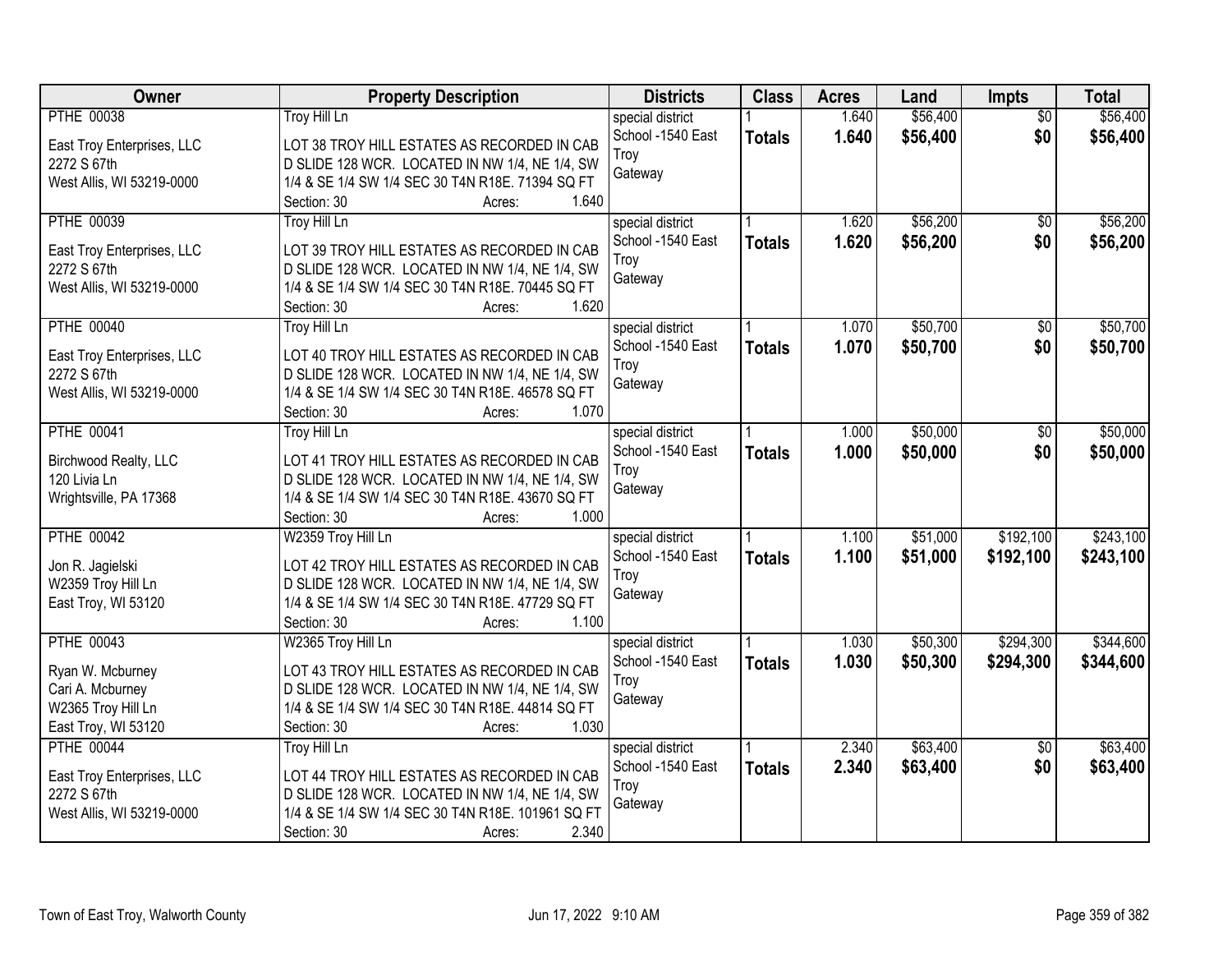| Owner                      | <b>Property Description</b>                                              | <b>Districts</b>                      | <b>Class</b>  | <b>Acres</b> | Land     | <b>Impts</b>    | <b>Total</b> |
|----------------------------|--------------------------------------------------------------------------|---------------------------------------|---------------|--------------|----------|-----------------|--------------|
| <b>PTHE 00045</b>          | <b>Troy Hill Ln</b>                                                      | special district                      |               | 1.950        | \$59,500 | $\overline{50}$ | \$59,500     |
| East Troy Enterprises, LLC | LOT 45 TROY HILL ESTATES AS RECORDED IN CAB                              | School -1540 East                     | <b>Totals</b> | 1.950        | \$59,500 | \$0             | \$59,500     |
| 2272 S 67th                | D SLIDE 128 WCR. LOCATED IN NW 1/4, NE 1/4, SW                           | Troy                                  |               |              |          |                 |              |
| West Allis, WI 53219-0000  | 1/4 & SE 1/4 SW 1/4 SEC 30 T4N R18E. 84863 SQ FT                         | Gateway                               |               |              |          |                 |              |
|                            | 1.950<br>Section: 30<br>Acres:                                           |                                       |               |              |          |                 |              |
| <b>PTHE 00046</b>          | <b>Troy Hill Ln</b>                                                      | special district                      |               | 1.360        | \$53,600 | $\overline{50}$ | \$53,600     |
|                            |                                                                          | School -1540 East                     | <b>Totals</b> | 1.360        | \$53,600 | \$0             | \$53,600     |
| East Troy Enterprises, LLC | LOT 46 TROY HILL ESTATES AS RECORDED IN CAB                              | Troy                                  |               |              |          |                 |              |
| 2272 S 67th                | D SLIDE 128 WCR. LOCATED IN NW 1/4, NE 1/4, SW                           | Gateway                               |               |              |          |                 |              |
| West Allis, WI 53219-0000  | 1/4 & SE 1/4 SW 1/4 SEC 30 T4N R18E. 59234 SQ FT<br>1.360<br>Section: 30 |                                       |               |              |          |                 |              |
|                            | Acres:                                                                   |                                       |               |              | \$51,800 |                 |              |
| <b>PTHE 00047</b>          | <b>Troy Hill Ln</b>                                                      | special district<br>School -1540 East |               | 1.180        |          | \$0             | \$51,800     |
| East Troy Enterprises, LLC | LOT 47 TROY HILL ESTATES AS RECORDED IN CAB                              |                                       | <b>Totals</b> | 1.180        | \$51,800 | \$0             | \$51,800     |
| 2272 S 67th                | D SLIDE 128 WCR. LOCATED IN NW 1/4, NE 1/4, SW                           | Troy                                  |               |              |          |                 |              |
| West Allis, WI 53219-0000  | 1/4 & SE 1/4 SW 1/4 SEC 30 T4N R18E. 51303 SQ FT                         | Gateway                               |               |              |          |                 |              |
|                            | Section: 30<br>1.180<br>Acres:                                           |                                       |               |              |          |                 |              |
| <b>PTHE 00048</b>          | Troy Hill Ln                                                             | special district                      |               | 1.030        | \$50,300 | \$0             | \$50,300     |
| East Troy Enterprises, LLC | LOT 48 TROY HILL ESTATES AS RECORDED IN CAB                              | School -1540 East                     | <b>Totals</b> | 1.030        | \$50,300 | \$0             | \$50,300     |
| 2272 S 67th                | D SLIDE 128 WCR. LOCATED IN NW 1/4, NE 1/4, SW                           | Troy                                  |               |              |          |                 |              |
| West Allis, WI 53219-0000  | 1/4 & SE 1/4 SW 1/4 SEC 30 T4N R18E. 44688 SQ FT                         | Gateway                               |               |              |          |                 |              |
|                            | 1.030<br>Section: 30<br>Acres:                                           |                                       |               |              |          |                 |              |
| <b>PTHE 00049</b>          | <b>Troy Hill Ln</b>                                                      | special district                      |               | 1.100        | \$51,000 | \$0             | \$51,000     |
|                            |                                                                          | School -1540 East                     | <b>Totals</b> | 1.100        | \$51,000 | \$0             | \$51,000     |
| East Troy Enterprises, LLC | LOT 49 TROY HILL ESTATES AS RECORDED IN CAB                              | Troy                                  |               |              |          |                 |              |
| 2272 S 67th                | D SLIDE 128 WCR. LOCATED IN NW 1/4, NE 1/4, SW                           | Gateway                               |               |              |          |                 |              |
| West Allis, WI 53219-0000  | 1/4 & SE 1/4 SW 1/4 SEC 30 T4N R18E. 47775 SQ FT                         |                                       |               |              |          |                 |              |
|                            | 1.100<br>Section: 30<br>Acres:                                           |                                       |               |              |          |                 |              |
| <b>PTHE 00050</b>          | Troy Hill Ln                                                             | special district                      |               | 1.020        | \$50,200 | $\sqrt{$0}$     | \$50,200     |
| East Troy Enterprises, LLC | LOT 50 TROY HILL ESTATES AS RECORDED IN CAB                              | School -1540 East                     | <b>Totals</b> | 1.020        | \$50,200 | \$0             | \$50,200     |
| 2272 S 67th                | D SLIDE 128 WCR. LOCATED IN NW 1/4, NE 1/4, SW                           | Troy                                  |               |              |          |                 |              |
| West Allis, WI 53219-0000  | 1/4 & SE 1/4 SW 1/4 SEC 30 T4N R18E. 44417 SQ FT                         | Gateway                               |               |              |          |                 |              |
|                            | 1.020<br>Section: 30<br>Acres:                                           |                                       |               |              |          |                 |              |
| <b>PTHE 00051</b>          | <b>Troy Hill Ln</b>                                                      | special district                      |               | 1.000        | \$50,000 | $\overline{50}$ | \$50,000     |
| East Troy Enterprises, LLC | LOT 51 TROY HILL ESTATES AS RECORDED IN CAB                              | School -1540 East                     | <b>Totals</b> | 1.000        | \$50,000 | \$0             | \$50,000     |
| 2272 S 67th                | D SLIDE 128 WCR. LOCATED IN NW 1/4, NE 1/4, SW                           | Troy                                  |               |              |          |                 |              |
| West Allis, WI 53219-0000  | 1/4 & SE 1/4 SW 1/4 SEC 30 T4N R18E. 43740 SQ FT                         | Gateway                               |               |              |          |                 |              |
|                            | 1.000<br>Section: 30<br>Acres:                                           |                                       |               |              |          |                 |              |
|                            |                                                                          |                                       |               |              |          |                 |              |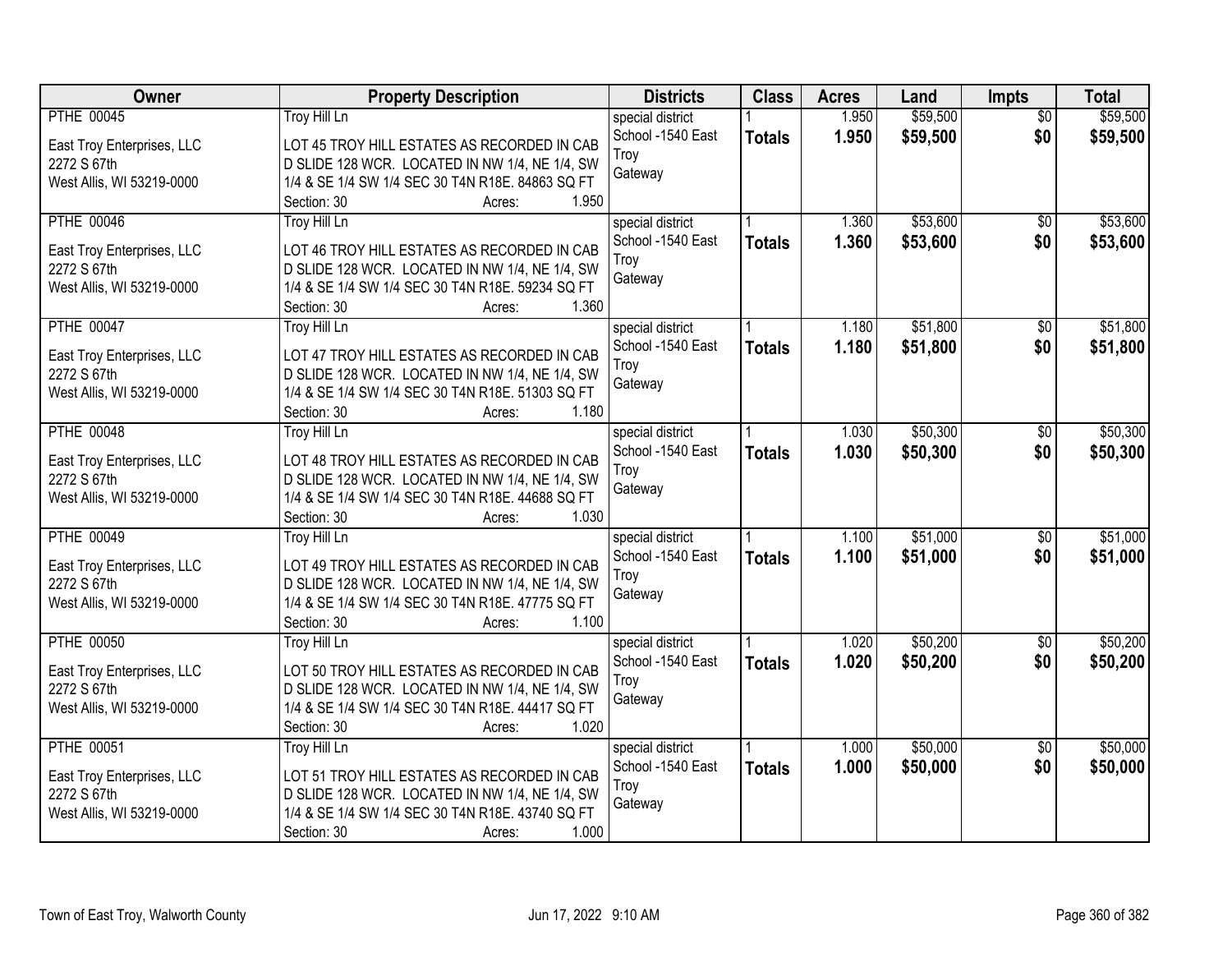| Owner                      | <b>Property Description</b>                      | <b>Districts</b>  | <b>Class</b>  | <b>Acres</b> | Land     | <b>Impts</b>    | <b>Total</b> |
|----------------------------|--------------------------------------------------|-------------------|---------------|--------------|----------|-----------------|--------------|
| <b>PTHE 00052</b>          | N7837 Crest Hill Dr                              | special district  |               | 1.050        | \$50,500 | \$243,700       | \$294,200    |
| Eric J. Butalla            | LOT 52 TROY HILL ESTATES AS RECORDED IN CAB      | School -1540 East | <b>Totals</b> | 1.050        | \$50,500 | \$243,700       | \$294,200    |
| Staci J. Butalla           | D SLIDE 128 WCR. LOCATED IN NW 1/4, NE 1/4, SW   | Troy              |               |              |          |                 |              |
| N7837 Crest Hill Dr        | 1/4 & SE 1/4 SW 1/4 SEC 30 T4N R18E. 45643 SQ FT | Gateway           |               |              |          |                 |              |
| East Troy, WI 53120        | 1.050<br>Section: 30<br>Acres:                   |                   |               |              |          |                 |              |
| <b>PTHE 00053</b>          | W2464 Leasure Way                                | special district  |               | 1.060        | \$50,600 | \$285,000       | \$335,600    |
|                            |                                                  | School -1540 East | <b>Totals</b> | 1.060        | \$50,600 | \$285,000       | \$335,600    |
| John J. Jacoby             | LOT 53 TROY HILL ESTATES AS RECORDED IN CAB      | Troy              |               |              |          |                 |              |
| Keri L. Jacoby             | D SLIDE 128 WCR. LOCATED IN NW 1/4, NE 1/4, SW   | Gateway           |               |              |          |                 |              |
| W2464 Leasure Way          | 1/4 & SE 1/4 SW 1/4 SEC 30 T4N R18E. 46186 SQ FT |                   |               |              |          |                 |              |
| East Troy, WI 53120        | 1.060<br>Section: 30<br>Acres:                   |                   |               |              |          |                 |              |
| <b>PTHE 00054</b>          | Leasure Way                                      | special district  |               | 1.010        | \$50,100 | \$0             | \$50,100     |
| Tania J. Baral et al       | LOT 54 TROY HILL ESTATES AS RECORDED IN CAB      | School -1540 East | <b>Totals</b> | 1.010        | \$50,100 | \$0             | \$50,100     |
| c/o Donald L. Baral III    | D SLIDE 128 WCR. LOCATED IN NW 1/4, NE 1/4, SW   | Troy              |               |              |          |                 |              |
| 6131 S 1st St              | 1/4 & SE 1/4 SW 1/4 SEC 30 T4N R18E. 43933 SQ FT | Gateway           |               |              |          |                 |              |
| Milwaukee, WI 53207        | 1.010<br>Section: 30<br>Acres:                   |                   |               |              |          |                 |              |
| <b>PTHE 00056</b>          | Leasure Way                                      | special district  |               | 0.020        | \$100    | \$0             | \$100        |
|                            |                                                  | School -1540 East | <b>Totals</b> | 0.020        | \$100    | \$0             | \$100        |
| East Troy Enterprises, LLC | OUTLOT 1 TROY HILL ESTATES AS RECORDED IN        | Troy              |               |              |          |                 |              |
| 2272 S 67th                | CAB D SLIDE 128 WCR. LOCATED IN NW 1/4, NE 1/4.  | Gateway           |               |              |          |                 |              |
| West Allis, WI 53219-0000  | SW 1/4 & SE 1/4 SW 1/4 SEC 30 T4N R18E. 1031 SQ  |                   |               |              |          |                 |              |
|                            | 0.020<br>Section: 30<br>Acres:                   |                   |               |              |          |                 |              |
| <b>PTHE 00057</b>          |                                                  | special district  |               | 0.990        | \$100    | $\overline{50}$ | \$100        |
| East Troy Enterprises, LLC | OUTLOT 2 TROY HILL ESTATES AS RECORDED IN        | School -1540 East | <b>Totals</b> | 0.990        | \$100    | \$0             | \$100        |
| 2272 S 67th                | CAB D SLIDE 128 WCR. LOCATED IN NW 1/4, NE 1/4.  | Troy              |               |              |          |                 |              |
| West Allis, WI 53219-0000  | SW 1/4 & SE 1/4 SW 1/4 SEC 30 T4N R18E. 43225 SQ | Gateway           |               |              |          |                 |              |
|                            | 0.990<br>Section: 30<br>Acres:                   |                   |               |              |          |                 |              |
| <b>PTHE 00058</b>          | Troy Hill Ln                                     | special district  |               | 1.220        | \$100    | $\overline{50}$ | \$100        |
|                            |                                                  | School -1540 East | <b>Totals</b> | 1.220        | \$100    | \$0             | \$100        |
| East Troy Enterprises, LLC | OUTLOT 3 TROY HILL ESTATES AS RECORDED IN        | Troy              |               |              |          |                 |              |
| 2272 S 67th                | CAB D SLIDE 128 WCR. LOCATED IN NW 1/4, NE 1/4.  | Gateway           |               |              |          |                 |              |
| West Allis, WI 53219-0000  | SW 1/4 & SE 1/4 SW 1/4 SEC 30 T4N R18E. 52991 SQ |                   |               |              |          |                 |              |
|                            | 1.220<br>Section: 30<br>Acres:                   |                   |               |              |          |                 |              |
| <b>PTHE 00059</b>          | <b>Troy Hill Ln</b>                              | special district  |               | 1.460        | \$100    | $\overline{50}$ | \$100        |
| East Troy Enterprises, LLC | OUTLOT 4 TROY HILL ESTATES AS RECORDED IN        | School -1540 East | <b>Totals</b> | 1.460        | \$100    | \$0             | \$100        |
| 2272 S 67th                | CAB D SLIDE 128 WCR. LOCATED IN NW 1/4, NE 1/4   | Troy              |               |              |          |                 |              |
| West Allis, WI 53219-0000  | SW 1/4 & SE 1/4 SW 1/4 SEC 30 T4N R18E. 63560 SQ | Gateway           |               |              |          |                 |              |
|                            | 1.460<br>Section: 30<br>Acres:                   |                   |               |              |          |                 |              |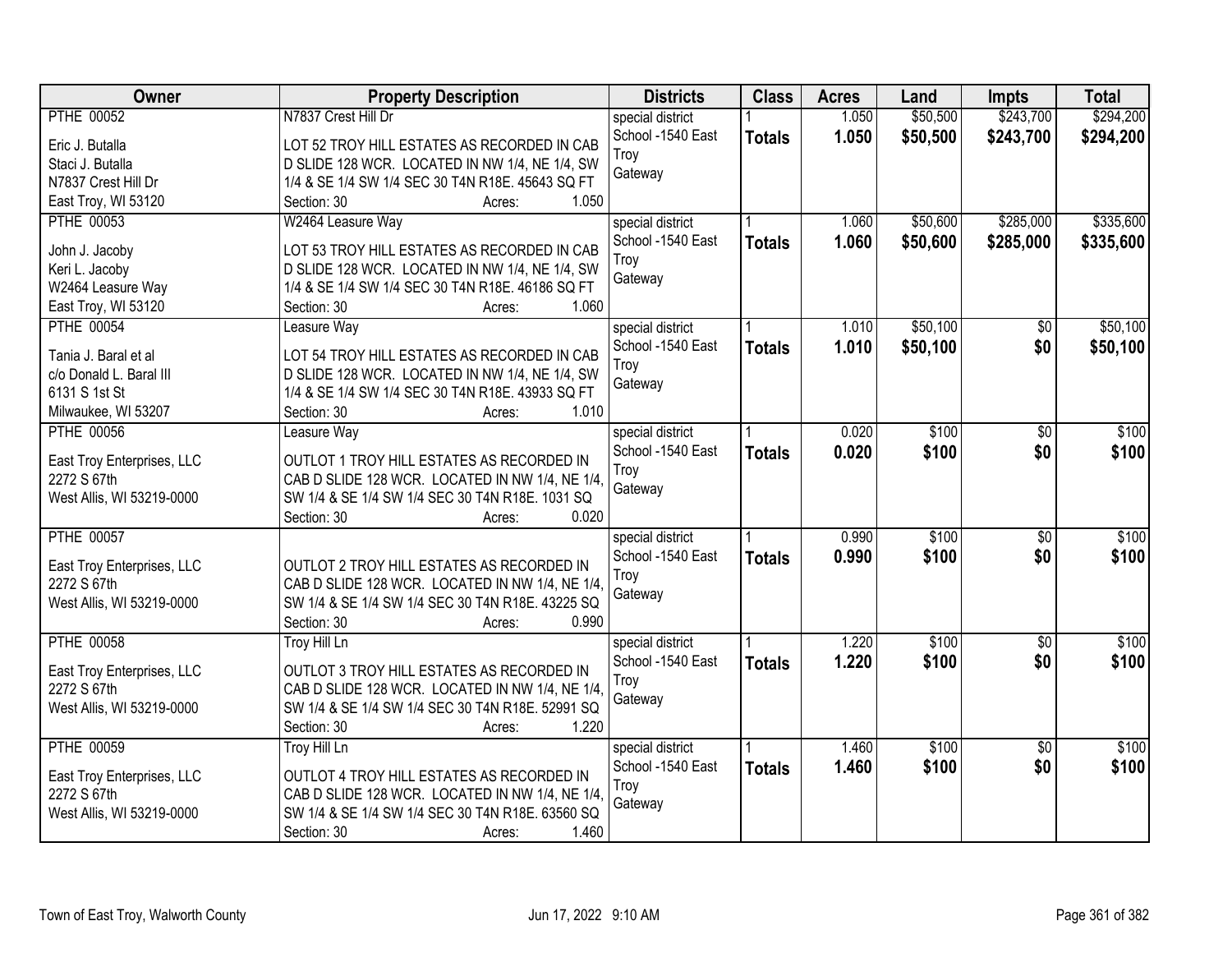| Owner                                 | <b>Property Description</b>                       |                 | <b>Districts</b>          | <b>Class</b>  | <b>Acres</b> | Land      | <b>Impts</b>    | <b>Total</b> |
|---------------------------------------|---------------------------------------------------|-----------------|---------------------------|---------------|--------------|-----------|-----------------|--------------|
| <b>PTHE 00060</b>                     |                                                   |                 | special district          | 5             | 3.740        | \$100     | $\overline{50}$ | \$100        |
| East Troy Enterprises, LLC            | OUTLOT 5 TROY HILL ESTATES AS RECORDED IN         |                 | School -1540 East         | <b>Totals</b> | 3.740        | \$100     | \$0             | \$100        |
| 2272 S 67th                           | CAB D SLIDE 128 WCR. LOCATED IN NW 1/4, NE 1/4,   |                 | Troy                      |               |              |           |                 |              |
| West Allis, WI 53219-0000             | SW 1/4 & SE 1/4 SW 1/4 SEC 30 T4N R18E. 162748 SQ |                 | Gateway                   |               |              |           |                 |              |
|                                       | Section: 30                                       | 3.740<br>Acres: |                           |               |              |           |                 |              |
| <b>PTHE 00061</b>                     | Leasure Way                                       |                 | special district          |               | 1.077        | \$100     | \$0             | \$100        |
| East Troy Enterprises, LLC            | OUTLOT 6 TROY HILL ESTATES AS RECORDED IN         |                 | School -1540 East         | <b>Totals</b> | 1.077        | \$100     | \$0             | \$100        |
| 2272 S 67th                           | CAB D SLIDE 128 WCR. LOCATED IN NW 1/4, NE 1/4,   |                 | Troy                      |               |              |           |                 |              |
| West Allis, WI 53219-0000             | SW 1/4 & SE 1/4 SW 1/4 SEC 30 T4N R18E. 47289 SQ  |                 | Gateway                   |               |              |           |                 |              |
|                                       | Section: 30                                       | 1.077<br>Acres: |                           |               |              |           |                 |              |
| <b>PTHE 00062</b>                     | <b>Troy Hill Ln</b>                               |                 | special district          |               | 1.389        | \$100     | \$0             | \$100        |
| East Troy Enterprises, LLC            | OUTLOT 7 TROY HILL ESTATES AS RECORDED IN         |                 | School -1540 East         | <b>Totals</b> | 1.389        | \$100     | \$0             | \$100        |
| 2272 S 67th                           | CAB D SLIDE 128 WCR. LOCATED IN NW 1/4, NE 1/4,   |                 | Troy                      |               |              |           |                 |              |
| West Allis, WI 53219-0000             | SW 1/4 & SE 1/4 SW 1/4 SEC 30 T4N R18E. 60517 SQ  |                 | Gateway                   |               |              |           |                 |              |
|                                       | Section: 30                                       | 1.389<br>Acres: |                           |               |              |           |                 |              |
| <b>PWH 00001</b>                      | W2060 Kings Ln                                    |                 | Lake Beulah Lake          |               | 0.349        | \$306,000 | \$131,200       | \$437,200    |
| Michael V. Norton                     | WLY 58' LOT 1 WHITES SUBD.                        |                 | Management                | <b>Totals</b> | 0.349        | \$306,000 | \$131,200       | \$437,200    |
| W2060 Kings Ln                        |                                                   |                 | special district          |               |              |           |                 |              |
| PO Box 692                            |                                                   |                 | School -1540 East         |               |              |           |                 |              |
| East Troy, WI 53120                   | Section: 17                                       | 0.349<br>Acres: | Troy<br>Gateway           |               |              |           |                 |              |
| PWH 00002                             | W2056 Kings Ln                                    |                 | Lake Beulah Lake          |               | 0.278        | \$321,300 | \$146,500       | \$467,800    |
|                                       |                                                   |                 | Management                | <b>Totals</b> | 0.278        | \$321,300 | \$146,500       | \$467,800    |
| Michael Latulippe                     | ELY 42' LOT 1 WHITES SUBD                         |                 | special district          |               |              |           |                 |              |
| Marisa C. Haas                        |                                                   |                 | School -1540 East         |               |              |           |                 |              |
| W2056 Kings Ln<br>East Troy, WI 53120 | Section: 17                                       | 0.278<br>Acres: | Troy                      |               |              |           |                 |              |
|                                       |                                                   |                 | Gateway                   |               |              |           |                 |              |
| <b>PWH 00003</b>                      | W2052 Kings Ln                                    |                 | Lake Beulah Lake          |               | 0.332        | \$405,500 | \$149,900       | \$555,400    |
| <b>Shavitz Trust</b>                  | WLY 1/2 LOT 2 WHITES SUBD                         |                 | Management                | Totals        | 0.332        | \$405,500 | \$149,900       | \$555,400    |
| 1208 Harvard Ter                      |                                                   |                 | special district          |               |              |           |                 |              |
| Evanston, IL 60202                    |                                                   |                 | School -1540 East<br>Troy |               |              |           |                 |              |
|                                       | Section: 17                                       | 0.332<br>Acres: | Gateway                   |               |              |           |                 |              |
| <b>PWH 00004</b>                      | W2048 Kings Ln                                    |                 | Lake Beulah Lake          |               | 0.359        | \$378,800 | \$121,100       | \$499,900    |
|                                       |                                                   |                 | Management                | <b>Totals</b> | 0.359        | \$378,800 | \$121,100       | \$499,900    |
| Walter A. Rohr<br>Anna M. Rohr        | ELY 1/2 LOT 2 WHITES SUBD                         |                 | special district          |               |              |           |                 |              |
| 1578 Lenox Ct                         |                                                   |                 | School -1540 East         |               |              |           |                 |              |
| Bartlett, IL 60103                    | Section: 17                                       | 0.359<br>Acres: | Troy                      |               |              |           |                 |              |
|                                       |                                                   |                 | Gateway                   |               |              |           |                 |              |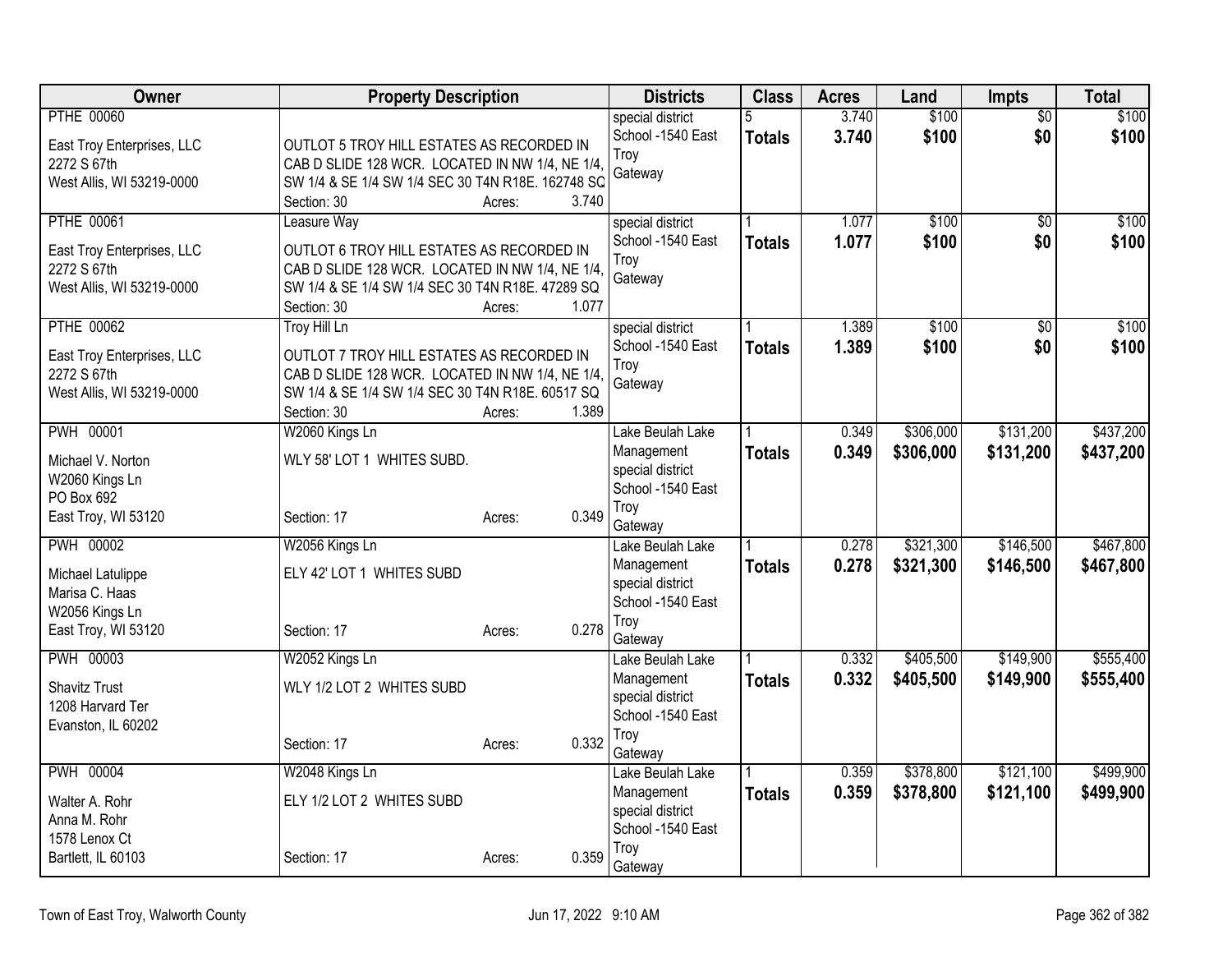| Owner                                          | <b>Property Description</b>                       |                 | <b>Districts</b>                      | <b>Class</b>  | <b>Acres</b> | Land      | <b>Impts</b> | <b>Total</b> |
|------------------------------------------------|---------------------------------------------------|-----------------|---------------------------------------|---------------|--------------|-----------|--------------|--------------|
| <b>PWH 00005</b>                               | W2042 Kings Ln                                    |                 | Lake Beulah Lake                      |               | 0.806        | \$682,900 | \$391,200    | \$1,074,100  |
| Keith L. Fezekas                               | LOT 3 WHITES SUBD                                 |                 | Management                            | <b>Totals</b> | 0.806        | \$682,900 | \$391,200    | \$1,074,100  |
| Mary W. Fezekas                                |                                                   |                 | special district                      |               |              |           |              |              |
| W2042 Kings Ln                                 |                                                   |                 | School -1540 East                     |               |              |           |              |              |
| East Troy, WI 53120                            | Section: 17                                       | 0.806<br>Acres: | Troy                                  |               |              |           |              |              |
|                                                |                                                   |                 | Gateway                               |               |              |           |              |              |
| <b>PWH 00006</b>                               | W2030 Kings Ln                                    |                 | Lake Beulah Lake                      |               | 0.983        | \$705,100 | \$52,100     | \$757,200    |
| Kristopher A. Kraussel                         | LOT 4 WHITES SUBD                                 |                 | Management                            | <b>Totals</b> | 0.983        | \$705,100 | \$52,100     | \$757,200    |
| Tina M. Kraussel                               |                                                   |                 | special district<br>School -1540 East |               |              |           |              |              |
| 102 N Water St #503                            |                                                   |                 | Troy                                  |               |              |           |              |              |
| Milwaukee, WI 53202                            | Section: 17                                       | 0.983<br>Acres: | Gateway                               |               |              |           |              |              |
| <b>PWH2 00001A</b>                             | W1924 Pastime Ln                                  |                 | Lake Beulah Lake                      |               | 3.654        | \$860,000 | \$203,900    | \$1,063,900  |
|                                                |                                                   |                 | Management                            | <b>Totals</b> | 3.654        | \$860,000 | \$203,900    | \$1,063,900  |
| Eustace W Faust Jr Trust et al                 | LOTS 2 THRU 4 WHITES 2ND ADD                      |                 | special district                      |               |              |           |              |              |
| W232 N3186 Greenbriar Rd<br>Pewaukee, WI 53072 |                                                   |                 | School -1540 East                     |               |              |           |              |              |
|                                                | Section: 17                                       | 3.654<br>Acres: | Troy                                  |               |              |           |              |              |
|                                                |                                                   |                 | Gateway                               |               |              |           |              |              |
| <b>PWH2 00004</b>                              | W1906 Pastime Ln                                  |                 | Lake Beulah Lake                      |               | 0.861        | \$529,200 | \$378,000    | \$907,200    |
| Ronald S. Sanfelippo                           | WLY 1/2 LOT 5 WHITES 2ND ADD, .87 A M/L           |                 | Management                            | <b>Totals</b> | 0.861        | \$529,200 | \$378,000    | \$907,200    |
| Margaret S. Sanfelippo                         |                                                   |                 | special district                      |               |              |           |              |              |
| 413 N Second St Ste 100                        |                                                   |                 | School -1540 East                     |               |              |           |              |              |
| Milwaukee, WI 53203                            | Section: 17                                       | 0.861<br>Acres: | Troy                                  |               |              |           |              |              |
| PWH2 00005                                     | W1902 Pastime Ln                                  |                 | Gateway                               |               | 0.878        | \$357,800 | \$267,200    | \$625,000    |
|                                                |                                                   |                 | Lake Beulah Lake                      |               | 0.878        |           |              |              |
| Ryan Niegelsen Trust                           | ELY 1/2 LOT 5 WHITES 2ND ADD                      |                 | Management<br>special district        | <b>Totals</b> |              | \$357,800 | \$267,200    | \$625,000    |
| Tanya Niegelsen Trust                          |                                                   |                 | School -1540 East                     |               |              |           |              |              |
| W1902 Pastime Ln                               |                                                   |                 | Troy                                  |               |              |           |              |              |
| East Troy, WI 53120                            | Section: 17                                       | 0.878<br>Acres: | Gateway                               |               |              |           |              |              |
| <b>PWP 00001</b>                               | N9491 East Shore Rd                               |                 | Lake Beulah Lake                      |               | 0.669        | \$564,600 | \$22,300     | \$586,900    |
| <b>Charles E Frank Trust</b>                   | PT WILLIAMS PARK DESC AS COM SE COR WILLIAM       |                 | Management                            | <b>Totals</b> | 0.669        | \$564,600 | \$22,300     | \$586,900    |
| 1180 Scott Ave                                 | PARK SUB, N6D30'W ALG A/L HWY 111.13', S85D33'W   |                 | special district                      |               |              |           |              |              |
| Winnetka, IL 60093                             | 233.58' TO POB, S2D 52'E 82', S84D49'W 293.84' TO |                 | School -1540 East                     |               |              |           |              |              |
|                                                | Section: 4                                        | 0.669<br>Acres: | Troy                                  |               |              |           |              |              |
|                                                |                                                   |                 | Gateway                               |               |              |           |              |              |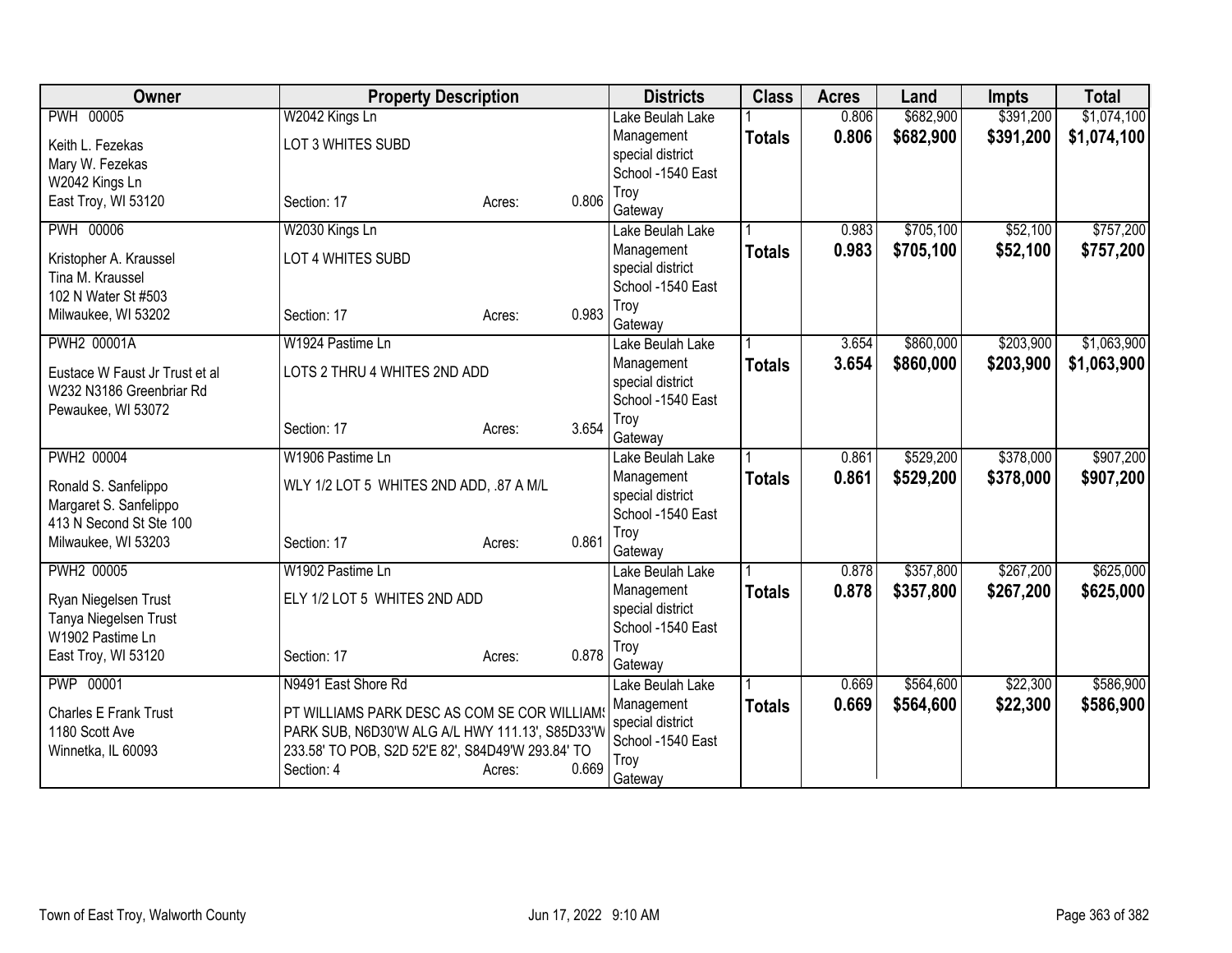| Owner                         | <b>Property Description</b>                         | <b>Districts</b>            | <b>Class</b>  | <b>Acres</b> | Land                | <b>Impts</b> | <b>Total</b> |
|-------------------------------|-----------------------------------------------------|-----------------------------|---------------|--------------|---------------------|--------------|--------------|
| PWP 00002                     | N9495 East Shore Rd                                 | Lake Beulah Lake            |               | 2.450        | \$642,600           | \$522,800    | \$1,165,400  |
| Suzanne G Blomberg Trust      | PT WILLIAMS PARK DESC AS COM SE COR WILLIAMS        | Management                  | <b>Totals</b> | 2.450        | \$642,600           | \$522,800    | \$1,165,400  |
| Suzanne G. Blomberg           | PARK, N6D 27'27"W 121.13', S85D35'33"W 33.02',      | special district            |               |              |                     |              |              |
| 511 Greenleaf Ave             | N6D27'27"W 222.94', S88D01'33"W 322.28' TO POB,     | School -1540 East<br>Troy   |               |              |                     |              |              |
| Wilmette, IL 60091            | 2.450<br>Section: 4<br>Acres:                       | Gateway                     |               |              |                     |              |              |
| <b>PWP 00003A</b>             | N9535 Horseshoe Ln                                  | Lake Beulah Lake            |               | 0.653        | \$588,600           | \$566,500    | \$1,155,100  |
| Jansen 2012 Joint Trust       | PT OF WILLIAMS PARK DESC AS COM NELY COR            | Management                  | <b>Totals</b> | 0.653        | \$588,600           | \$566,500    | \$1,155,100  |
| N9535 Horseshoe Ln            | FREE'S PARK, N6D 30'W ALG C/L PUBLIC ROAD 542.      | special district            |               |              |                     |              |              |
| Mukwonago, WI 53149           | 83', S87D45'W ALG PUBLIC RD 561.43' TO POB, D15D    | School -1540 East           |               |              |                     |              |              |
|                               | 0.653<br>Section: 4<br>Acres:                       | Troy                        |               |              |                     |              |              |
| <b>PWP 00003B</b>             | N9531 Horseshoe Ln                                  | Gateway<br>Lake Beulah Lake |               | 0.739        | \$664,500           | \$364,700    | \$1,029,200  |
|                               |                                                     | Management                  |               | 0.739        |                     |              |              |
| Dennis R. Pearson             | PT WILLIAMS PARK DESC AS COM NELY COR FREES         | special district            | <b>Totals</b> |              | \$664,500           | \$364,700    | \$1,029,200  |
| Kay Pearson                   | PARK, N6D 30'W 542.86', S87D45'W ALG S LN RD        | School -1540 East           |               |              |                     |              |              |
| 580 Sheridan Square           | 486.43' TO POB, S8D21'W 288.81', S11D52'W 73.90' TO | Troy                        |               |              |                     |              |              |
| Evanston, IL 60202            | 0.739<br>Section: 4<br>Acres:                       | Gateway                     |               |              |                     |              |              |
| <b>PWP 00004</b>              | N9541 Horseshoe Ln                                  | Lake Beulah Lake            |               | 1.450        | \$1,035,200         | \$626,500    | \$1,661,700  |
| Rebecca D Mikolajczyk Trust   | PT WILLIAMS PARK DESC AS COM AT PT MARKED C         | Management                  | <b>Totals</b> |              | $1.450$ \$1,035,200 | \$626,500    | \$1,661,700  |
| 165 Beach Rd                  | IN PLAT OF WILLIAMS PARK, S87D45'W 153.7'           | special district            |               |              |                     |              |              |
| Glencoe, IL 60022             | S13D15'W 319.12' TO SHR, SELY ALG SHR 238.85',      | School -1540 East           |               |              |                     |              |              |
|                               | 1.450<br>Section: 4<br>Acres:                       | Troy                        |               |              |                     |              |              |
| <b>PWP 00005</b>              | N9547 Horseshoe Ln                                  | Gateway<br>Lake Beulah Lake |               | 1.030        | \$593,700           | \$131,600    | \$725,300    |
|                               |                                                     | Management                  | <b>Totals</b> | 1.030        | \$593,700           | \$131,600    | \$725,300    |
| Daniel D. Weigand             | PT NW 1/4 SEC 4 T4N R15E: COM S87D45'W 153.7'       | special district            |               |              |                     |              |              |
| Tiffany R. Weigand            | FROM COR MARKED C, PLAT OF WILLIAMS PARK,           | School -1540 East           |               |              |                     |              |              |
| N9547 Horseshoe Ln            | S13D15'W 310.5' TO SHR, WLY ALG SHORE 212',         | Troy                        |               |              |                     |              |              |
| Mukwonago, WI 53149           | Section: 4<br>1.030<br>Acres:                       | Gateway                     |               |              |                     |              |              |
| <b>PWP 00006</b>              | N9555 Horseshoe Ln                                  | Lake Beulah Lake            |               | 1.480        | \$963,100           | \$120,600    | \$1,083,700  |
| Montgomery W Mackey Trust     | PT WILLIAMS PARK DESC AS COM S87D45'W 153.7'        | Management                  | <b>Totals</b> | 1.480        | \$963,100           | \$120,600    | \$1,083,700  |
| <b>Christine Mackey Trust</b> | N36D20'W 85' FROM COR MARKED C, PLAT OF             | special district            |               |              |                     |              |              |
| 485 N Canal St                | WILLIAMS PARK, S37D30'W 267.7' TO LAKE SHR, NLY     | School -1540 East           |               |              |                     |              |              |
| Chicago, IL 60654             | 1.480<br>Section: 4<br>Acres:                       | Troy<br>Gateway             |               |              |                     |              |              |
|                               |                                                     |                             |               |              |                     |              |              |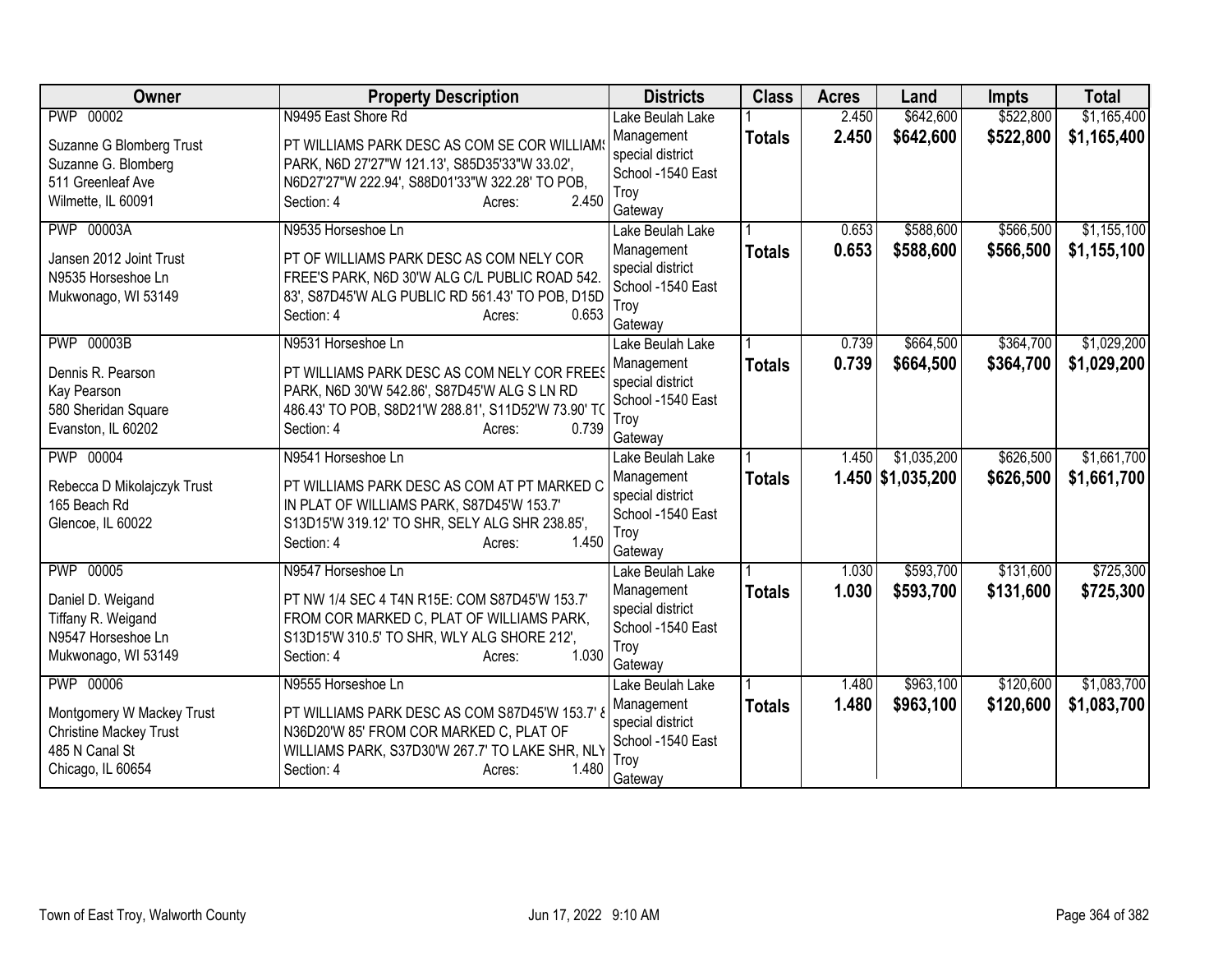| Owner                         | <b>Property Description</b>                                | <b>Districts</b>            | <b>Class</b>  | <b>Acres</b> | Land      | <b>Impts</b> | <b>Total</b> |
|-------------------------------|------------------------------------------------------------|-----------------------------|---------------|--------------|-----------|--------------|--------------|
| <b>PWP 00007</b>              | N9561 Horseshoe Ln                                         | Lake Beulah Lake            |               | 0.635        | \$591,500 | \$16,200     | \$607,700    |
| Dorothee Toy                  | PT WILLIAMS PARK DESC AS COM S87D45'W 153.7'               | Management                  | <b>Totals</b> | 0.635        | \$591,500 | \$16,200     | \$607,700    |
| N9561 Horseshoe Ln            | N36D20'W 310' FROM COR MARKED C PLAT OF                    | special district            |               |              |           |              |              |
| Mukwonago, WI 53149           | WILLIAMS PARK, S44D10'W 303' TO SHR, NLY ALG               | School -1540 East           |               |              |           |              |              |
|                               | 0.635<br>Section: 4<br>Acres:                              | Troy<br>Gateway             |               |              |           |              |              |
| <b>PWP 00008</b>              | N9567 Horseshoe Ln                                         | Lake Beulah Lake            |               | 0.776        | \$682,400 | \$509,400    | \$1,191,800  |
|                               |                                                            | Management                  | <b>Totals</b> | 0.776        | \$682,400 | \$509,400    | \$1,191,800  |
| Scott C. Sievert              | PT OF WILLIAMS PARK DESC AS COM S87D45'W                   | special district            |               |              |           |              |              |
| Wendy J. Sievert              | 153.7' & N36D20'W 370' FROM PT MARKED C PLAT               | School -1540 East           |               |              |           |              |              |
| N9567 Horseshoe Ln            | OF WILLIAMS PARK, S48D25'W 311' TO LAKE SHR,<br>0.776      | Troy                        |               |              |           |              |              |
| East Troy, WI 53149           | Section: 4<br>Acres:                                       | Gateway                     |               |              |           |              |              |
| <b>PWP 00009</b>              | N9573 Horseshoe Ln                                         | Lake Beulah Lake            |               | 0.389        | \$397,500 | \$231,600    | \$629,100    |
| <b>Brian Kufalk Trust</b>     | SE1/4 NW1/4 SEC 4 T4N R18E DESC AS COM PT                  | Management                  | <b>Totals</b> | 0.389        | \$397,500 | \$231,600    | \$629,100    |
| Barbara Kufalk Trust          | 541.5' S OF 1/8TH POST & 631.5' W FROM 1/4                 | special district            |               |              |           |              |              |
| N9573 Horseshoe Ln            | SECTION LINE SEC 4, POB (ALSO DESC AS                      | School -1540 East           |               |              |           |              |              |
| Mukwonago, WI 53149           | 0.389<br>Section: 4<br>Acres:                              | Troy                        |               |              |           |              |              |
| PWP 00010                     | N9579 Horseshoe Ln                                         | Gateway<br>Lake Beulah Lake |               | 0.811        | \$540,200 | \$148,400    | \$688,600    |
|                               |                                                            | Management                  | <b>Totals</b> | 0.811        | \$540,200 | \$148,400    | \$688,600    |
| Joseph N Skotarzak Trust      | PT WILLIAMS PARK SUB LOCATED SEC 4 T4N R18E                | special district            |               |              |           |              |              |
| 1119 E Courtland Pl           | DESC AS COM NW COR OF FREES PARK, N ALG                    | School -1540 East           |               |              |           |              |              |
| Whitefish Bay, WI 53211       | LAKE SHR 170', N10D40'E 410', S87D45'W 300' TO PT<br>0.811 | Troy                        |               |              |           |              |              |
|                               | Section: 4<br>Acres:                                       | Gateway                     |               |              |           |              |              |
| PWP 00011                     | N9583 Horseshoe Ln                                         | Lake Beulah Lake            |               | 0.614        | \$568,200 | \$147,100    | \$715,300    |
| Lawrence E. Litwin TRUS et al | PT WILLIAMS PARK DESC AS COM S87D45'W 153.7'               | Management                  | <b>Totals</b> | 0.614        | \$568,200 | \$147,100    | \$715,300    |
| c/o Lawrence E Litwin Trust   | N36D20'W 649' FROM COR MARKED C PLAT OF                    | special district            |               |              |           |              |              |
| W309 S9200 County Rd I        | WILLIAMS PARK, S 347 1/2' TO SHR, NLY ALG SHR              | School -1540 East           |               |              |           |              |              |
| Mukwonago, WI 53149-0000      | 0.614<br>Section: 4<br>Acres:                              | Troy                        |               |              |           |              |              |
| <b>PWP 00011A</b>             | N9585 Horseshoe Ln                                         | Gateway<br>Lake Beulah Lake |               | 0.613        | \$553,700 | \$235,600    | \$789,300    |
|                               |                                                            | Management                  | <b>Totals</b> | 0.613        | \$553,700 | \$235,600    | \$789,300    |
| Julie A Grayhack Trust        | PT WILLIAMS PARK DESC AS COM STAKE S87D45'W                | special district            |               |              |           |              |              |
| 610 Chatham Rd                | 153.7' & N 36D20'W 724' FROM COR OF LOT MARKED             | School -1540 East           |               |              |           |              |              |
| Glenview, IL 60025            | C, S49D75'W 335', CONT SW 10' TO SHR, NWLY ALG             | Troy                        |               |              |           |              |              |
|                               | 0.613<br>Section: 4<br>Acres:                              | Gateway                     |               |              |           |              |              |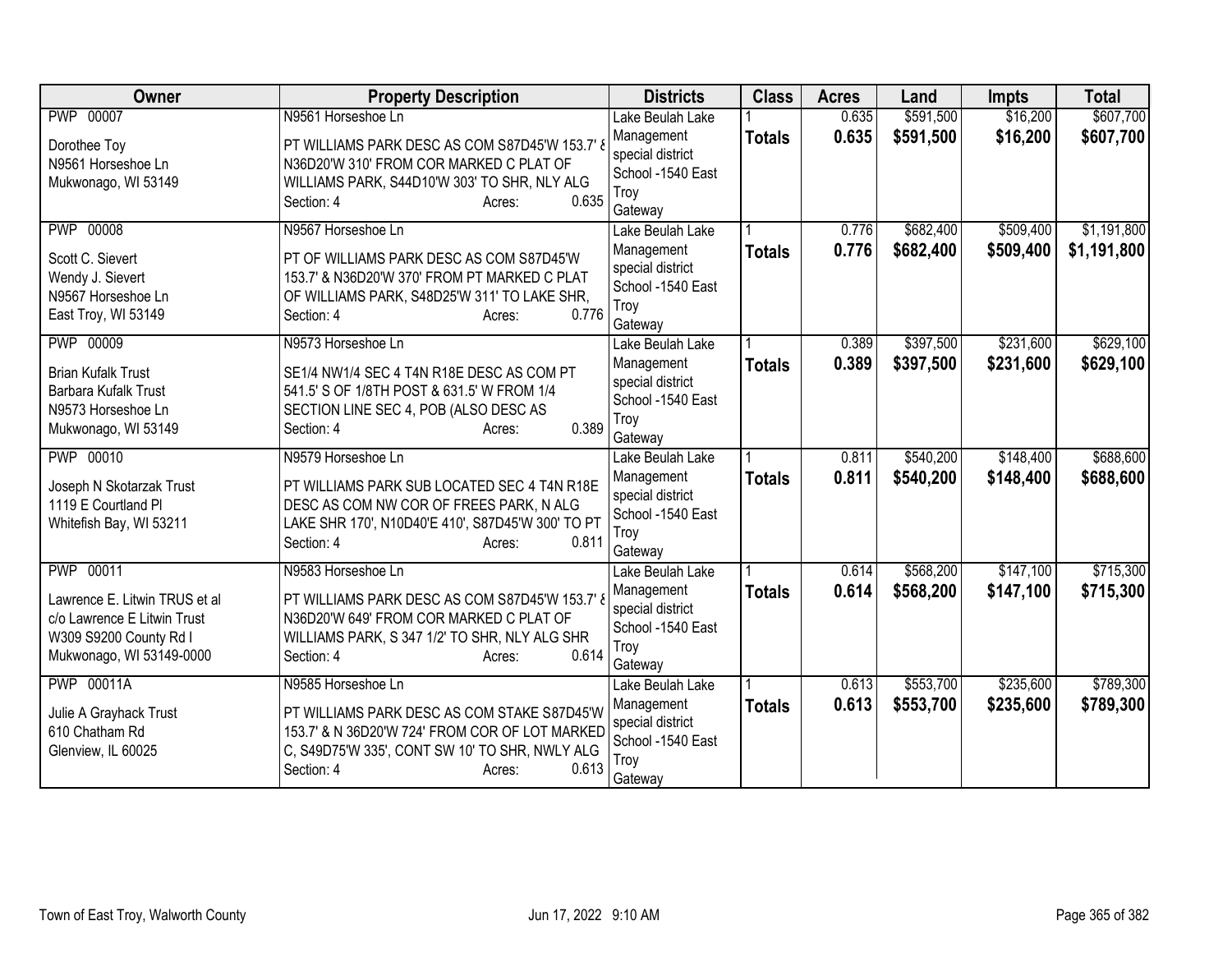| Owner                         | <b>Property Description</b>                           | <b>Districts</b>                      | <b>Class</b>  | <b>Acres</b> | Land      | <b>Impts</b>    | <b>Total</b> |
|-------------------------------|-------------------------------------------------------|---------------------------------------|---------------|--------------|-----------|-----------------|--------------|
| PWP 00012                     | N9589 Horseshoe Ln                                    | Lake Beulah Lake                      |               | 0.271        | \$330,000 | \$299,600       | \$629,600    |
| John G. Barrette              | PT OF WILLIAMS PARK DESC AS COM 565' N & 703' \       | Management                            | <b>Totals</b> | 0.271        | \$330,000 | \$299,600       | \$629,600    |
| Donna M. Barrette             | FROM COR MARKED C, N62D30'W 50' TO POB, S51D          | special district                      |               |              |           |                 |              |
| N9589 Horseshoe Ln            | W 215' TO LAKE SHR, NLY ALG SHR 50', N47D E 186',     | School -1540 East                     |               |              |           |                 |              |
| Mukwonago, WI 53149           | Section: 4<br>0.271<br>Acres:                         | Troy                                  |               |              |           |                 |              |
|                               |                                                       | Gateway                               |               |              |           |                 |              |
| <b>PWP 00013</b>              | Horseshoe Ln                                          | Lake Beulah Lake                      |               | 1.000        | \$35,000  | $\overline{50}$ | \$35,000     |
| Montgomery W Mackey Trust     | PT OF WILLIAMS PARK DESC AS COM S 87D45' W            | Management                            | <b>Totals</b> | 1.000        | \$35,000  | \$0             | \$35,000     |
| <b>Christine Mackey Trust</b> | 153.7' & N 36D20' W 310' FROM COR MARKED C, N         | special district                      |               |              |           |                 |              |
| 485 N Canal St                | 48D10' E 33' TO POB, N 48D10' E 127', S 36D20' E 394' | School -1540 East                     |               |              |           |                 |              |
| Chicago, IL 60654             | 1.000<br>Section: 4<br>Acres:                         | Troy                                  |               |              |           |                 |              |
|                               |                                                       | Gateway                               |               |              | \$31,900  |                 |              |
| PWP 00014                     | Horseshoe Ln                                          | Lake Beulah Lake                      |               | 0.333        |           | \$0             | \$31,900     |
| Jansen 2012 Joint Trust       | PT WILLIAMS PARK DESC AS COM ON NLY LN OF             | Management                            | <b>Totals</b> | 0.333        | \$31,900  | \$0             | \$31,900     |
| N9535 Horseshoe Ln            | DRIVE, BEING N87D45'E 36' & N36D20'W 40' FROM         | special district<br>School -1540 East |               |              |           |                 |              |
| Mukwonago, WI 53149           | COR MARKED C, N87D45'E 130', N 91', S87D45'W          | Troy                                  |               |              |           |                 |              |
|                               | 0.333<br>Section: 4<br>Acres:                         | Gateway                               |               |              |           |                 |              |
| <b>PWP 00015A</b>             | N9587 Horseshoe Ln                                    | Lake Beulah Lake                      |               | 0.249        | \$337,500 | \$342,600       | \$680,100    |
|                               |                                                       | Management                            | <b>Totals</b> | 0.249        | \$337,500 | \$342,600       | \$680,100    |
| John P. Zader                 | PT WILLIAMS PARK DESC AS COM AT PT 565' N &           | special district                      |               |              |           |                 |              |
| Gina M. Zader                 | 703' W OF COR MARKED C, S49D57'W 233.73' TO           | School -1540 East                     |               |              |           |                 |              |
| N9587 Horseshoe Ln            | LAKE SHR, NWLY ALG SHR 50', N51D E 214.3',            | Troy                                  |               |              |           |                 |              |
| Mukwonago, WI 53149           | 0.249<br>Section: 4<br>Acres:                         | Gateway                               |               |              |           |                 |              |
| PWP 00015A1                   | N9504 Horseshoe Ln                                    | special district                      |               | 0.712        | \$48,800  | \$104,100       | \$152,900    |
| <b>Gregory Strey</b>          | PT WILLIAMS PARK DESC AS COM AT SE COR PLAT           | School -1540 East                     | <b>Totals</b> | 0.712        | \$48,800  | \$104,100       | \$152,900    |
| Janelle Strey                 | OF WILLIAMS N6D30'W 121.13', S85D33'W 33.02' TO       | Troy                                  |               |              |           |                 |              |
| N9504 Horseshoe Ln            | W LN RD, N6D30'W 477.98' TO POB, S87D59'W             | Gateway                               |               |              |           |                 |              |
| Mukwonago, WI 53149           | 0.712<br>Section: 4<br>Acres:                         |                                       |               |              |           |                 |              |
| PWP 00015A4                   | N9595 Horseshoe Ln                                    | Lake Beulah Lake                      |               | 0.332        | \$31,800  | \$187,800       | \$219,600    |
|                               |                                                       | Management                            | <b>Totals</b> | 0.332        | \$31,800  | \$187,800       | \$219,600    |
| Dale J. Sopa                  | PT WILLIAMS PARK DESC AS COM NW COR LOT 4             | special district                      |               |              |           |                 |              |
| Jennifer L. Clark             | FAIRWAY SUBD, S35D04'W 358.45' TO W COR LOT 1         | School -1540 East                     |               |              |           |                 |              |
| N9595 Horseshoe Ln            | N35D36'W 34.97' TO NWLY LN HORSEHOE LN,               | Troy                                  |               |              |           |                 |              |
| Mukwonago, WI 53149           | 0.332<br>Section: 4<br>Acres:                         | Gateway                               |               |              |           |                 |              |
| PWP 00015A5                   | Horseshoe Ln                                          | special district                      |               | 0.376        | \$34,700  | $\overline{50}$ | \$34,700     |
| Judith Mcfarlane Trust        | PT WILLIAMS PARK DESC AS COM NW COR LOT 4             | School -1540 East                     | <b>Totals</b> | 0.376        | \$34,700  | \$0             | \$34,700     |
| N9599 Horseshoe Ln            | FAIRWAY SUB, S34D56'W 358.45' ALG HORSESHOE           | Troy                                  |               |              |           |                 |              |
| Mukwonago, WI 53149           | LN, N35D36'W 34.97' TO POB, N35D36'W 47.01',          | Gateway                               |               |              |           |                 |              |
|                               | 0.376<br>Section: 4<br>Acres:                         |                                       |               |              |           |                 |              |
|                               |                                                       |                                       |               |              |           |                 |              |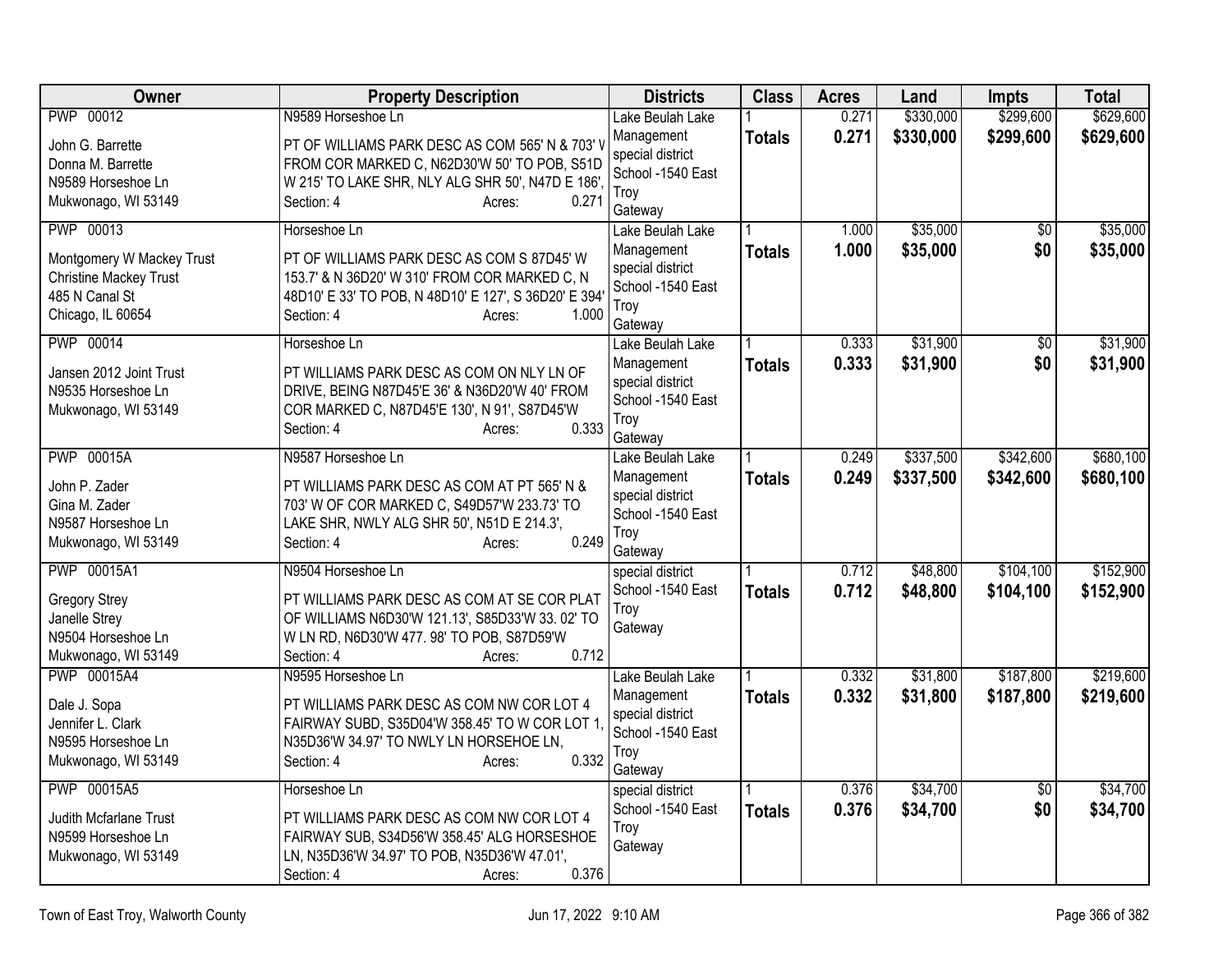| Owner                                                                                      | <b>Property Description</b>                                                                                                                                                             | <b>Districts</b>                                                       | <b>Class</b>  | <b>Acres</b> | Land      | <b>Impts</b>    | <b>Total</b> |
|--------------------------------------------------------------------------------------------|-----------------------------------------------------------------------------------------------------------------------------------------------------------------------------------------|------------------------------------------------------------------------|---------------|--------------|-----------|-----------------|--------------|
| <b>PWP 00015A5A</b>                                                                        | Horseshoe Ln                                                                                                                                                                            | Lake Beulah Lake                                                       |               | 0.487        | \$241,000 | $\overline{50}$ | \$241,000    |
| Kristine P. Fountain<br>W264 S7415 Mt Whitney Ave<br>Waukesha, WI 53189                    | PT OF WILLIAMS PARK DESC AS COM AT NW COR<br>LOT 4 FAIRWAY SUB, S 35D04' W 359.45' TO W COR<br>LOT 1, N 35D56' W 81.98' S 48D53' W 13.15', N 41D07'<br>0.487<br>Section: 4<br>Acres:    | Management<br>special district<br>School -1540 East<br>Troy<br>Gateway | <b>Totals</b> | 0.487        | \$241,000 | \$0             | \$241,000    |
| PWP 00015A6                                                                                | N9599 Horseshoe Ln                                                                                                                                                                      | special district                                                       |               | 0.438        | \$38,700  | \$204,200       | \$242,900    |
| Judith Mcfarlane Trust<br>N9599 Horseshoe Ln<br>Mukwonago, WI 53149                        | PT WILLIAMS PARK DESC AS COM NW COR LOT 4,<br>FAIRWAY SUBD S34D56'W 358.45' TO W COR LOT 1,<br>N35D36'W 81.98', S48D53'W 13.15', N41D07'W 20',<br>0.438<br>Section: 4<br>Acres:         | School -1540 East<br>Troy<br>Gateway                                   | <b>Totals</b> | 0.438        | \$38,700  | \$204,200       | \$242,900    |
| <b>PWP 00015B</b>                                                                          | N9487 East Shore Rd                                                                                                                                                                     | special district                                                       |               | 0.530        | \$43,600  | \$190,100       | \$233,700    |
| <b>Christine Newman</b><br>Christine L. Moseler<br>N9487 E Shore Rd<br>Mukwonago, WI 53149 | PT WILLIAMS PARK DESC AS COM SE COR WILLIAM<br>PARK, S86D 45'W 240.16', N4D14'W 24.07', N2D52'W<br>72' TO SLY LN OF 20' EASEMENT, N85D33'E 234.26'<br>0.530<br>Section: 4<br>Acres:     | School -1540 East<br>Trov<br>Gateway                                   | <b>Totals</b> | 0.530        | \$43,600  | \$190,100       | \$233,700    |
| <b>PWP 00015C</b>                                                                          |                                                                                                                                                                                         | Lake Beulah Lake                                                       |               | 0.135        | \$29,300  | $\overline{50}$ | \$29,300     |
| Family Tides, LLC<br>5029 Woodland Ave<br>Western Springs, IL 60558                        | PT OF WILLIAMS PARK DESC AS COM SE COR<br>WILLIAMS PARK, S86D 45'W 240.16' TO POB,<br>S86D45'W 295.69' TO LAKE SHR, NLY ALG SHR 14.3',<br>Section: 4<br>0.135<br>Acres:                 | Management<br>special district<br>School -1540 East<br>Troy<br>Gateway | <b>Totals</b> | 0.135        | \$29,300  | \$0             | \$29,300     |
| <b>PWP 00015D</b>                                                                          | W1479 County Rd J                                                                                                                                                                       | special district                                                       |               | 1.112        | \$37,200  | \$140,300       | \$177,500    |
| Michael S. Cliff<br>Misty M. Clauer<br>W1479 County Rd J<br>Mukwonago, WI 53149            | PT WILLIAMS PARK DESC AS COM AT THE SE COR<br>PLAT OF N 6D30' W 121.13', S 85D33' W 33.02' TO W<br>LN RD, N 6D30' W 923.22' TO POB, S 89D17' W 140.78'<br>1.112<br>Section: 4<br>Acres: | School -1540 East<br>Troy<br>Gateway                                   | <b>Totals</b> | 1.112        | \$37,200  | \$140,300       | \$177,500    |
| <b>PWP 00015E</b>                                                                          | East Shore Rd                                                                                                                                                                           | special district                                                       |               | 0.544        | \$44,000  | $\overline{50}$ | \$44,000     |
| Suzanne G Blomberg Trust<br>511 Greenleaf Ave<br>Wilmette, IL 60091                        | PT WILLIAMS PARK DESC AS COM SE COR OF<br>WILLIAMS PARK, N6D30'W 121.13', S85D33'W 33.02'<br>TO W LN RD, N6D30'W 150. 43' TO POB, CONT ALG<br>0.544<br>Section: 4<br>Acres:             | School -1540 East<br>Troy<br>Gateway                                   | <b>Totals</b> | 0.544        | \$44,000  | \$0             | \$44,000     |
| PWP 00015E1                                                                                | N9521 East Shore Rd                                                                                                                                                                     | special district                                                       |               | 0.594        | \$45,500  | \$153,900       | \$199,400    |
| Nolyn White<br>Kreyshia White<br>N9521 E Shore Rd<br>Mukwonago, WI 53149                   | PT WILLIAMS PARK DESC AS COM SE COR OF<br>WILLIAMS PARK, N6D30'W 121.13', S85D33'E 33.02',<br>N6D30'W 300.90' TO POB, CONT N6D30'W 143.98' TO<br>0.594<br>Section: 4<br>Acres:          | School -1540 East<br>Troy<br>Gateway                                   | <b>Totals</b> | 0.594        | \$45,500  | \$153,900       | \$199,400    |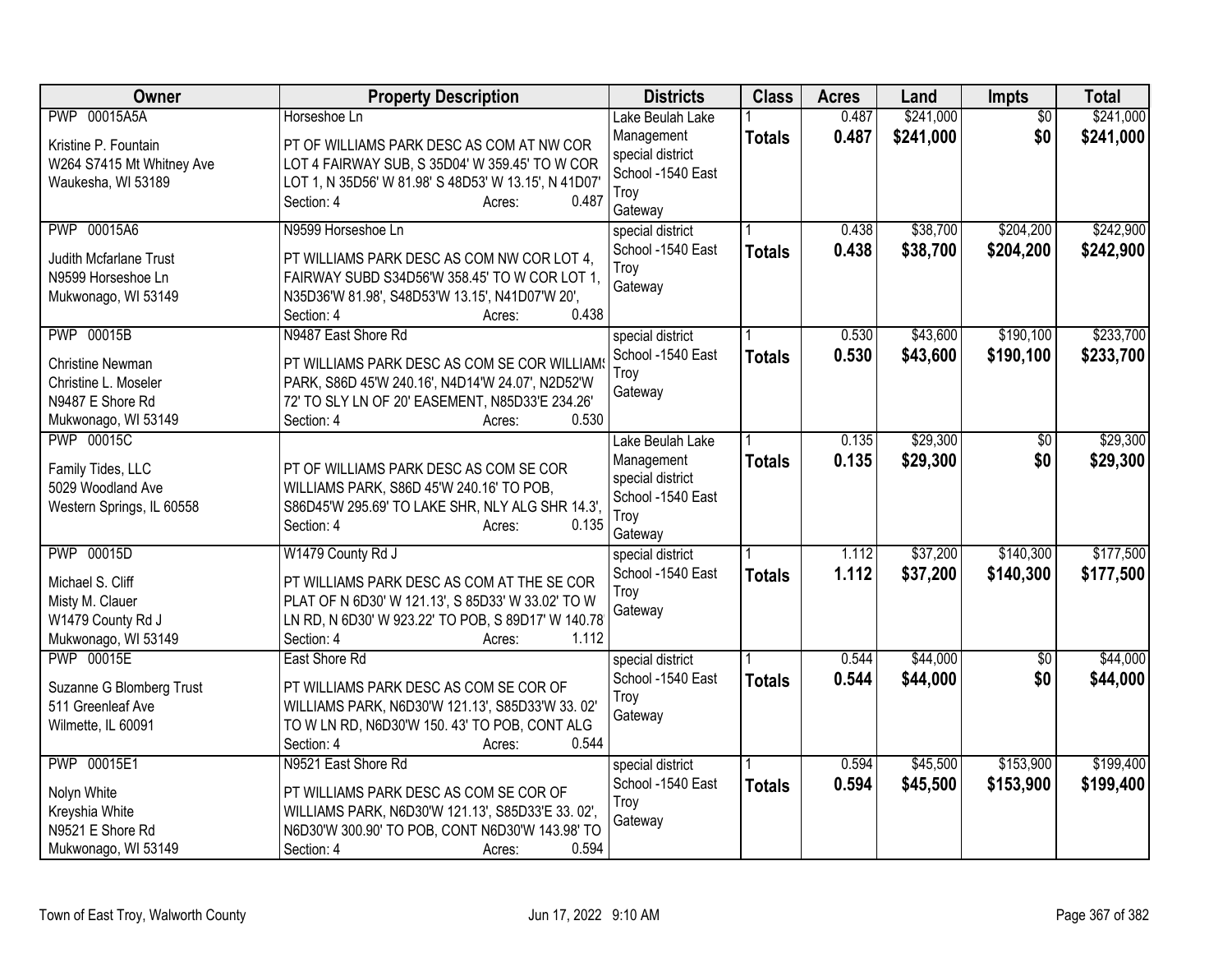| <b>Owner</b>                         | <b>Property Description</b>                                                                      | <b>Districts</b>  | <b>Class</b>  | <b>Acres</b> | Land      | <b>Impts</b> | <b>Total</b> |
|--------------------------------------|--------------------------------------------------------------------------------------------------|-------------------|---------------|--------------|-----------|--------------|--------------|
| PWP 00015E2                          | N9511 Horseshoe Ln                                                                               | special district  |               | 0.552        | \$44,300  | \$135,100    | \$179,400    |
| Christopher T. Witkowiak             | PT WILLIAMS PARK SUBD DESC AS COM SE COR                                                         | School -1540 East | <b>Totals</b> | 0.552        | \$44,300  | \$135,100    | \$179,400    |
| Katelyn M. Pollard                   | WILLIAMS PARK, N6D 30'W ALG C/L RD 121.13', S85D                                                 | Troy              |               |              |           |              |              |
| N9511 Horseshoe Ln                   | 33'W 33.02' TO W LN RD, N6D30' W 444.88' TO S LN                                                 | Gateway           |               |              |           |              |              |
| Mukwonago, WI 53149                  | 0.552<br>Section: 4<br>Acres:                                                                    |                   |               |              |           |              |              |
| PWP 00015E3                          | East Shore Rd                                                                                    | special district  |               | 0.293        | \$29,300  | \$10,900     | \$40,200     |
|                                      |                                                                                                  | School -1540 East | <b>Totals</b> | 0.293        | \$29,300  | \$10,900     | \$40,200     |
| Nolyn White<br>Kreyshia White        | PT WILLIAMS PARK DESC AS COM SE COR WILLIAM<br>PARK, N6D 30'W 121.13', S85D33'W 33.02' TO W LN   | Troy              |               |              |           |              |              |
| N9521 E Shore Rd                     | RD, N6D30'W 225.66' TO POB, CONT ALG W LN                                                        | Gateway           |               |              |           |              |              |
| Mukwonago, WI 53149                  | 0.293<br>Section: 4<br>Acres:                                                                    |                   |               |              |           |              |              |
| PWP 00015E4                          | East Shore Rd                                                                                    | special district  |               | 0.550        | \$44,200  | \$0          | \$44,200     |
|                                      |                                                                                                  | School -1540 East |               | 0.550        | \$44,200  | \$0          |              |
| Suzanne G Blomberg Trust             | PT WILLIAMS PARK DESC AS COM SE COR WILLIAMS                                                     | Troy              | <b>Totals</b> |              |           |              | \$44,200     |
| 511 Greenleaf Ave                    | PARK, N6D 30'W 121.13', S85D33'W 33.02' TO W LN                                                  | Gateway           |               |              |           |              |              |
| Wilmette, IL 60091                   | RD, N6D30'W 75.22' TO POB, CONT ALG RD N6D30'W                                                   |                   |               |              |           |              |              |
|                                      | Section: 4<br>0.550<br>Acres:                                                                    |                   |               |              |           |              |              |
| PWP 00015E5                          | East Shore Rd                                                                                    | special district  |               | 0.351        | \$33,100  | \$0          | \$33,100     |
| Suzanne G Blomberg Trust             | PT WILLIAMS PARK DESC AS COM SE COR WILLIAMS                                                     | School -1540 East | <b>Totals</b> | 0.351        | \$33,100  | \$0          | \$33,100     |
| 511 Greenleaf Ave                    | PARK, N6D 30'W 121.13', S85D33'W 33.02' TO POB,                                                  | Troy              |               |              |           |              |              |
| Wilmette, IL 60091                   | CONT SW 199.90', N2D 52'W 83.47', N87D59'E 195.14',                                              | Gateway           |               |              |           |              |              |
|                                      | Section: 4<br>0.351<br>Acres:                                                                    |                   |               |              |           |              |              |
| <b>PWP 00016</b>                     | W1599 County Rd J                                                                                | Lake Beulah Lake  |               | 1.306        | \$527,500 | \$159,200    | \$686,700    |
|                                      |                                                                                                  | Management        | <b>Totals</b> | 1.306        | \$527,500 | \$159,200    | \$686,700    |
| Richard E. Carlson                   | PT WILLIAMS PARK DESC AS COM SE 1/4 NW 1/4                                                       | special district  |               |              |           |              |              |
| Lynn M. Carlson<br>W1599 County Rd J | SEC 4 T4N R18E & C/L PUBLIC RD, N73D19'E ALG<br>C/L 413.25', S17D37'E 47. 02', S53D14'W 394.13', | School -1540 East |               |              |           |              |              |
| Mukwonago, WI 53149                  | 1.306<br>Section: 4<br>Acres:                                                                    | Troy              |               |              |           |              |              |
|                                      |                                                                                                  | Gateway           |               |              |           |              |              |
| PWP 00017                            | W1575 County Rd J                                                                                | Lake Beulah Lake  |               | 0.467        | \$449,600 | \$170,300    | \$619,900    |
| Christopher G. Cotter                | PARCEL IN SE 1/4 NW 1/4 SEC 4 T4N R18E: COM                                                      | Management        | <b>Totals</b> | 0.467        | \$449,600 | \$170,300    | \$619,900    |
| Margaret M. Cotter                   | INTER WITH C/L PUBLIC RD, N73D19'E ALG RD                                                        | special district  |               |              |           |              |              |
| W1575 County Rd J                    | 413.25', S17D37'E 47.02', S53D 14'W 394.13', S53D14'V                                            | School -1540 East |               |              |           |              |              |
| Mukwonago, WI 53149                  | 0.467<br>Section: 4<br>Acres:                                                                    | Troy              |               |              |           |              |              |
|                                      |                                                                                                  | Gateway           |               |              |           |              |              |
| <b>PWP 00018</b>                     | W1571 County Rd J                                                                                | Lake Beulah Lake  |               | 0.420        | \$401,300 | \$110,600    | \$511,900    |
| Robert C. Novak                      | PT OF WILLIAMS PARK DESC AS COM SE 1/4 NW 1/4                                                    | Management        | <b>Totals</b> | 0.420        | \$401,300 | \$110,600    | \$511,900    |
| W1571 County Rd J                    | SEC 4 T4N R18E & W LN PUBLIC RD, N73D 19'E ALG                                                   | special district  |               |              |           |              |              |
| Mukwonago, WI 53149                  | RD 413.25', S17D37'E 47.02', S1D10'W 63.39', S53D                                                | School -1540 East |               |              |           |              |              |
|                                      | 0.420<br>Section: 4<br>Acres:                                                                    | Troy<br>Gateway   |               |              |           |              |              |
|                                      |                                                                                                  |                   |               |              |           |              |              |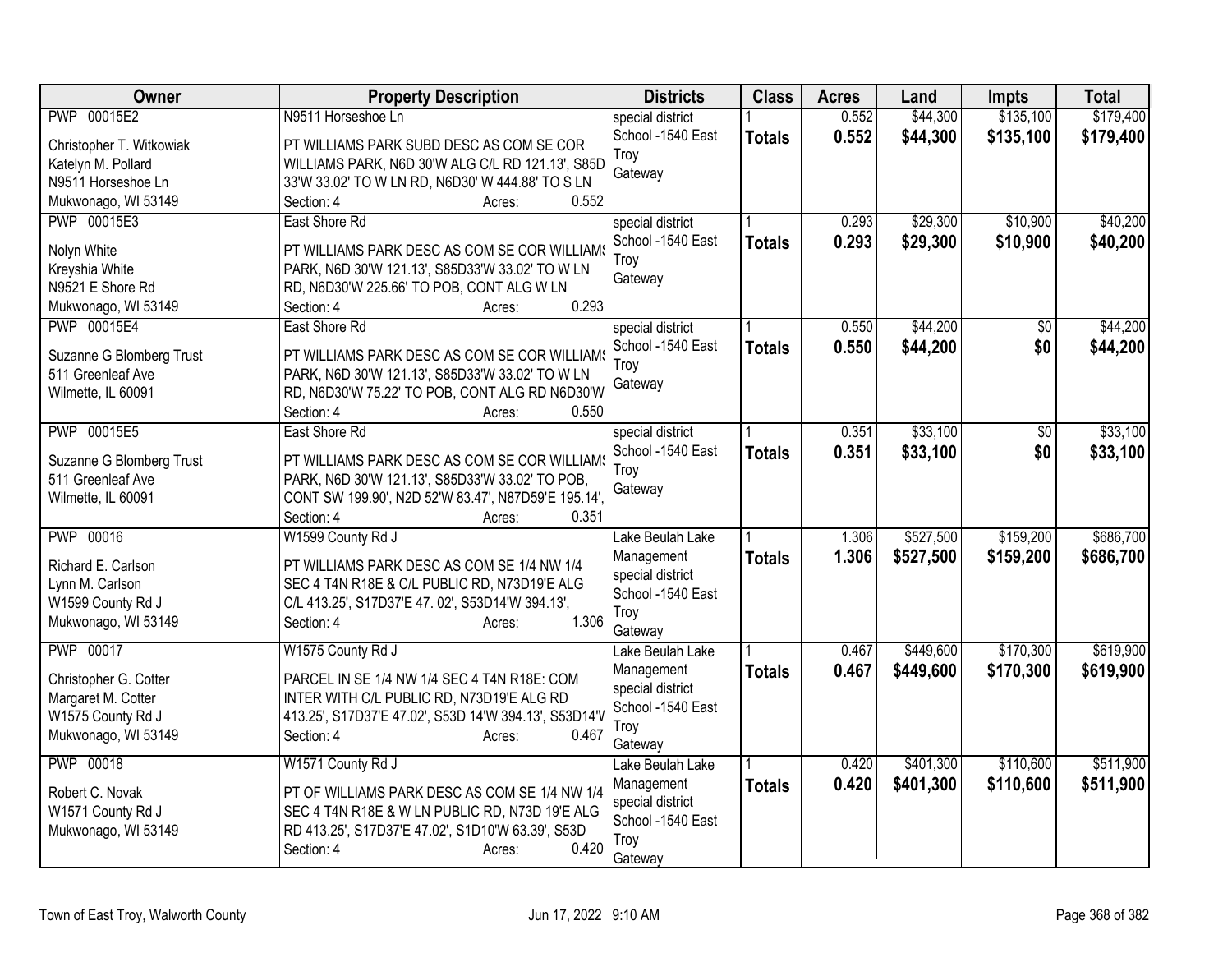| Owner                                 | <b>Property Description</b>                       |        |       | <b>Districts</b>                      | <b>Class</b>  | <b>Acres</b>   | Land      | Impts           | <b>Total</b> |
|---------------------------------------|---------------------------------------------------|--------|-------|---------------------------------------|---------------|----------------|-----------|-----------------|--------------|
| <b>PWW 00001</b>                      | N8680 Wilmers Grove Rd                            |        |       | Lake Beulah Lake                      |               | 0.326          | \$320,100 | \$136,100       | \$456,200    |
| <b>Brian E Fons Trust</b>             | LOT 1 BLK 1; S 1/2 LOT 2 BLK 1 EXC. N 5' WILMER   |        |       | Management                            | <b>Totals</b> | 0.326          | \$320,100 | \$136,100       | \$456,200    |
| Erika M Fons Trust                    | <b>GROVE BEACH</b>                                |        |       | special district                      |               |                |           |                 |              |
| N8680 Wilmers Grove Rd                |                                                   |        |       | School -1540 East                     |               |                |           |                 |              |
| East Troy, WI 53120                   | Section: 18                                       | Acres: | 0.326 | Troy                                  |               |                |           |                 |              |
| <b>PWW 00003</b>                      | N8686 Wilmers Grove Rd                            |        |       | Gateway                               |               |                |           | \$199,100       | \$553,500    |
|                                       |                                                   |        |       | Lake Beulah Lake                      |               | 0.359<br>0.359 | \$354,400 |                 |              |
| Donald N. Daniel                      | N 5' OF S 1/2 LOT 2 BLK 1 N 1/2 LOT 2 BLK 1 LOT 3 |        |       | Management<br>special district        | <b>Totals</b> |                | \$354,400 | \$199,100       | \$553,500    |
| Karen Rostkowski                      | BLK 1 WILMER GROVE BEACH                          |        |       | School -1540 East                     |               |                |           |                 |              |
| N8686 Wilmers Grove Rd                |                                                   |        |       | Troy                                  |               |                |           |                 |              |
| East Troy, WI 53120                   | Section: 18                                       | Acres: | 0.359 | Gateway                               |               |                |           |                 |              |
| <b>PWW 00004</b>                      | N8690 Wilmers Grove Rd                            |        |       | Lake Beulah Lake                      |               | 0.209          | \$222,000 | \$267,400       | \$489,400    |
| Brian F. Bellew                       | LOT 4 BLK 1 WILMER GROVE BEACH                    |        |       | Management                            | <b>Totals</b> | 0.209          | \$222,000 | \$267,400       | \$489,400    |
| Jane E. Kiernan                       |                                                   |        |       | special district                      |               |                |           |                 |              |
| 632 W Buckingham PI Apt 3e            |                                                   |        |       | School -1540 East                     |               |                |           |                 |              |
| Chicago, IL 60657                     | Section: 18                                       | Acres: | 0.209 | Troy                                  |               |                |           |                 |              |
|                                       |                                                   |        |       | Gateway                               |               |                |           |                 |              |
| <b>PWW 00005</b>                      | N8694 Wilmers Grove Rd                            |        |       | Lake Beulah Lake                      |               | 0.203          | \$273,000 | $\overline{50}$ | \$273,000    |
| Richard B. Jones                      | LOT 5 BLK 1 WILMER GROVE BEACH                    |        |       | Management                            | <b>Totals</b> | 0.203          | \$273,000 | \$0             | \$273,000    |
| Maryroseann Jones                     |                                                   |        |       | special district<br>School -1540 East |               |                |           |                 |              |
| N8694 Wilmers Grove Rd                |                                                   |        |       | Troy                                  |               |                |           |                 |              |
| East Troy, WI 53120                   | Section: 18                                       | Acres: | 0.203 | Gateway                               |               |                |           |                 |              |
| <b>PWW 00006</b>                      | N8694 Wilmers Grove Rd                            |        |       | Lake Beulah Lake                      |               | 0.200          | \$216,000 | \$369,600       | \$585,600    |
|                                       | LOT 6 BLK 1 WILMER GROVE BEACH                    |        |       | Management                            | <b>Totals</b> | 0.200          | \$216,000 | \$369,600       | \$585,600    |
| Richard B. Jones<br>Maryroseann Jones |                                                   |        |       | special district                      |               |                |           |                 |              |
| N8694 Wilmers Grove Rd                |                                                   |        |       | School -1540 East                     |               |                |           |                 |              |
| East Troy, WI 53120                   | Section: 18                                       | Acres: | 0.200 | Troy                                  |               |                |           |                 |              |
|                                       |                                                   |        |       | Gateway                               |               |                |           |                 |              |
| <b>PWW 00007</b>                      | N8698 Wilmers Pt Ln                               |        |       | Lake Beulah Lake                      |               | 0.282          | \$319,500 | \$132,300       | \$451,800    |
| Ronald J. Vavrik                      | LOT 7 BLK 1 S 20' LOT 8 BLK 1 WILMER GROVE        |        |       | Management                            | <b>Totals</b> | 0.282          | \$319,500 | \$132,300       | \$451,800    |
| 511 W Warnimont                       | <b>BEACH</b>                                      |        |       | special district<br>School -1540 East |               |                |           |                 |              |
| Milwaukee, WI 53207                   |                                                   |        |       | Troy                                  |               |                |           |                 |              |
|                                       | Section: 18                                       | Acres: | 0.282 | Gateway                               |               |                |           |                 |              |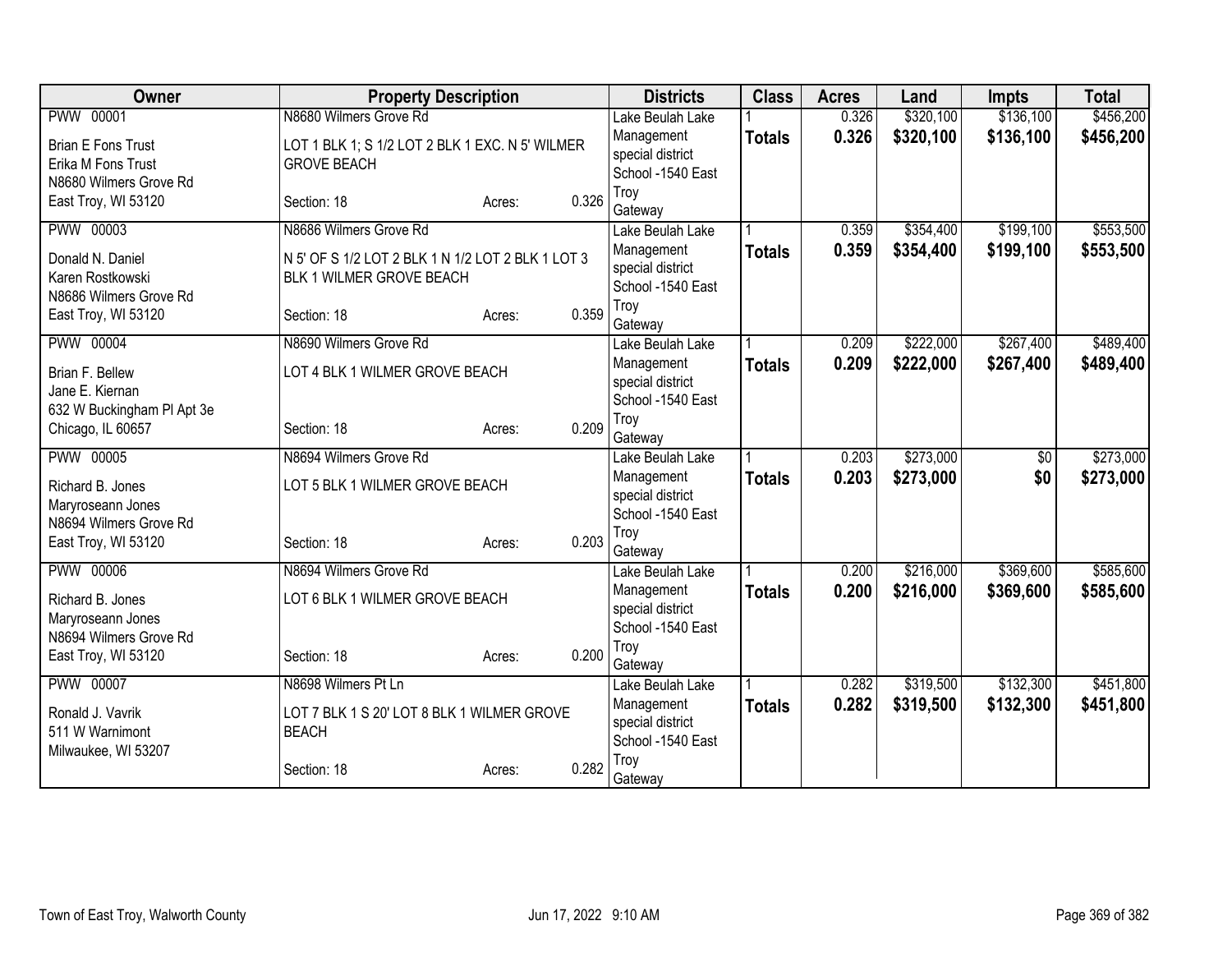| <b>PWW 00008</b><br>N8704 Wilmers Pt Ln<br>\$262,500<br>\$203,000<br>Lake Beulah Lake<br>0.384<br>0.384<br>\$262,500<br>\$203,000<br>Management<br><b>Totals</b><br>N 20' LOT 8 BLK 1 S 30' LOT 9 BLK 1 LOT 9 DIVISION<br>Trisha Kilpin<br>special district<br>N8704 Wilmers Point Ln<br>A EXC. N 15' LOT 11 DIVISION A WILMER GROVE<br>School -1540 East<br><b>BEACH</b><br>East Troy, WI 53120<br>Troy<br>0.384<br>Section: 18<br>Acres:<br>Gateway<br>\$32,600<br><b>PWW 00009</b><br>N8710 Wilmers Pt Ln<br>\$258,800<br>0.205<br>Lake Beulah Lake<br>0.205<br>\$258,800<br>\$32,600<br>Management<br><b>Totals</b><br>N 10' LOT 9 BLK 1; LOT 10 BLK 1 WILMER GROVE<br>Joseph Kreutzer et al<br>special district<br>11511 W Edgertown<br><b>BEACH</b><br>School -1540 East<br>Hales Corners, WI 53130<br>Troy<br>0.205<br>Section: 18<br>Acres:<br>Gateway<br><b>PWW 00010A</b><br>\$163,000<br>N8714 Wilmers Pt Ln<br>\$224,400<br>0.164<br>Lake Beulah Lake<br>0.164<br>\$224,400<br>\$163,000<br>Management<br>\$387,400<br><b>Totals</b><br>LOT 11 BLK 1 WILMER GROVE BEACH<br>Katharina Zambo Trust<br>special district<br>N8714 Wilmers Point Ln<br>School -1540 East<br>East Troy, WI 53120<br>Troy<br>0.164<br>Section: 18<br>Acres:<br>Gateway<br>\$137,500<br>PWW 00011<br>N8720 Wilmers Pt Ln<br>\$470,500<br>0.335<br>Lake Beulah Lake | <b>Owner</b>      | <b>Property Description</b>           | <b>Districts</b> | <b>Class</b>  | <b>Acres</b> | Land      | <b>Impts</b> | <b>Total</b> |
|--------------------------------------------------------------------------------------------------------------------------------------------------------------------------------------------------------------------------------------------------------------------------------------------------------------------------------------------------------------------------------------------------------------------------------------------------------------------------------------------------------------------------------------------------------------------------------------------------------------------------------------------------------------------------------------------------------------------------------------------------------------------------------------------------------------------------------------------------------------------------------------------------------------------------------------------------------------------------------------------------------------------------------------------------------------------------------------------------------------------------------------------------------------------------------------------------------------------------------------------------------------------------------------------------------------------------------------------------------|-------------------|---------------------------------------|------------------|---------------|--------------|-----------|--------------|--------------|
|                                                                                                                                                                                                                                                                                                                                                                                                                                                                                                                                                                                                                                                                                                                                                                                                                                                                                                                                                                                                                                                                                                                                                                                                                                                                                                                                                        |                   |                                       |                  |               |              |           |              | \$465,500    |
|                                                                                                                                                                                                                                                                                                                                                                                                                                                                                                                                                                                                                                                                                                                                                                                                                                                                                                                                                                                                                                                                                                                                                                                                                                                                                                                                                        |                   |                                       |                  |               |              |           |              | \$465,500    |
|                                                                                                                                                                                                                                                                                                                                                                                                                                                                                                                                                                                                                                                                                                                                                                                                                                                                                                                                                                                                                                                                                                                                                                                                                                                                                                                                                        |                   |                                       |                  |               |              |           |              |              |
|                                                                                                                                                                                                                                                                                                                                                                                                                                                                                                                                                                                                                                                                                                                                                                                                                                                                                                                                                                                                                                                                                                                                                                                                                                                                                                                                                        |                   |                                       |                  |               |              |           |              |              |
|                                                                                                                                                                                                                                                                                                                                                                                                                                                                                                                                                                                                                                                                                                                                                                                                                                                                                                                                                                                                                                                                                                                                                                                                                                                                                                                                                        |                   |                                       |                  |               |              |           |              |              |
|                                                                                                                                                                                                                                                                                                                                                                                                                                                                                                                                                                                                                                                                                                                                                                                                                                                                                                                                                                                                                                                                                                                                                                                                                                                                                                                                                        |                   |                                       |                  |               |              |           |              | \$291,400    |
|                                                                                                                                                                                                                                                                                                                                                                                                                                                                                                                                                                                                                                                                                                                                                                                                                                                                                                                                                                                                                                                                                                                                                                                                                                                                                                                                                        |                   |                                       |                  |               |              |           |              | \$291,400    |
|                                                                                                                                                                                                                                                                                                                                                                                                                                                                                                                                                                                                                                                                                                                                                                                                                                                                                                                                                                                                                                                                                                                                                                                                                                                                                                                                                        |                   |                                       |                  |               |              |           |              |              |
|                                                                                                                                                                                                                                                                                                                                                                                                                                                                                                                                                                                                                                                                                                                                                                                                                                                                                                                                                                                                                                                                                                                                                                                                                                                                                                                                                        |                   |                                       |                  |               |              |           |              |              |
|                                                                                                                                                                                                                                                                                                                                                                                                                                                                                                                                                                                                                                                                                                                                                                                                                                                                                                                                                                                                                                                                                                                                                                                                                                                                                                                                                        |                   |                                       |                  |               |              |           |              |              |
|                                                                                                                                                                                                                                                                                                                                                                                                                                                                                                                                                                                                                                                                                                                                                                                                                                                                                                                                                                                                                                                                                                                                                                                                                                                                                                                                                        |                   |                                       |                  |               |              |           |              | \$387,400    |
|                                                                                                                                                                                                                                                                                                                                                                                                                                                                                                                                                                                                                                                                                                                                                                                                                                                                                                                                                                                                                                                                                                                                                                                                                                                                                                                                                        |                   |                                       |                  |               |              |           |              |              |
|                                                                                                                                                                                                                                                                                                                                                                                                                                                                                                                                                                                                                                                                                                                                                                                                                                                                                                                                                                                                                                                                                                                                                                                                                                                                                                                                                        |                   |                                       |                  |               |              |           |              |              |
|                                                                                                                                                                                                                                                                                                                                                                                                                                                                                                                                                                                                                                                                                                                                                                                                                                                                                                                                                                                                                                                                                                                                                                                                                                                                                                                                                        |                   |                                       |                  |               |              |           |              |              |
|                                                                                                                                                                                                                                                                                                                                                                                                                                                                                                                                                                                                                                                                                                                                                                                                                                                                                                                                                                                                                                                                                                                                                                                                                                                                                                                                                        |                   |                                       |                  |               |              |           |              |              |
|                                                                                                                                                                                                                                                                                                                                                                                                                                                                                                                                                                                                                                                                                                                                                                                                                                                                                                                                                                                                                                                                                                                                                                                                                                                                                                                                                        |                   |                                       |                  |               |              |           |              |              |
|                                                                                                                                                                                                                                                                                                                                                                                                                                                                                                                                                                                                                                                                                                                                                                                                                                                                                                                                                                                                                                                                                                                                                                                                                                                                                                                                                        |                   |                                       |                  |               |              |           |              | \$608,000    |
|                                                                                                                                                                                                                                                                                                                                                                                                                                                                                                                                                                                                                                                                                                                                                                                                                                                                                                                                                                                                                                                                                                                                                                                                                                                                                                                                                        | Clayton O. Montez | LOTS 12 & 13 BLK 1 WILMER GROVE BEACH | Management       | <b>Totals</b> | 0.335        | \$470,500 | \$137,500    | \$608,000    |
| special district<br>Ann E. Montez                                                                                                                                                                                                                                                                                                                                                                                                                                                                                                                                                                                                                                                                                                                                                                                                                                                                                                                                                                                                                                                                                                                                                                                                                                                                                                                      |                   |                                       |                  |               |              |           |              |              |
| School -1540 East<br>N8720 Wilmers Point Ln                                                                                                                                                                                                                                                                                                                                                                                                                                                                                                                                                                                                                                                                                                                                                                                                                                                                                                                                                                                                                                                                                                                                                                                                                                                                                                            |                   |                                       |                  |               |              |           |              |              |
| Troy<br>0.335<br>East Troy, WI 53120<br>Section: 18<br>Acres:                                                                                                                                                                                                                                                                                                                                                                                                                                                                                                                                                                                                                                                                                                                                                                                                                                                                                                                                                                                                                                                                                                                                                                                                                                                                                          |                   |                                       |                  |               |              |           |              |              |
| Gateway<br><b>PWW 00012</b><br>N8724 Wilmers Pt Ln<br>\$356,900<br>\$76,600<br>0.381<br>Lake Beulah Lake                                                                                                                                                                                                                                                                                                                                                                                                                                                                                                                                                                                                                                                                                                                                                                                                                                                                                                                                                                                                                                                                                                                                                                                                                                               |                   |                                       |                  |               |              |           |              | \$433,500    |
| 0.381<br>\$356,900<br>\$76,600<br>Management<br><b>Totals</b>                                                                                                                                                                                                                                                                                                                                                                                                                                                                                                                                                                                                                                                                                                                                                                                                                                                                                                                                                                                                                                                                                                                                                                                                                                                                                          |                   |                                       |                  |               |              |           |              | \$433,500    |
| LOTS 14 & 15 BLK 1 WILMER GROVE BEACH<br>Kyle Gams<br>special district                                                                                                                                                                                                                                                                                                                                                                                                                                                                                                                                                                                                                                                                                                                                                                                                                                                                                                                                                                                                                                                                                                                                                                                                                                                                                 |                   |                                       |                  |               |              |           |              |              |
| Jennifer Gams<br>School -1540 East                                                                                                                                                                                                                                                                                                                                                                                                                                                                                                                                                                                                                                                                                                                                                                                                                                                                                                                                                                                                                                                                                                                                                                                                                                                                                                                     |                   |                                       |                  |               |              |           |              |              |
| N8724 Wilmers Point Ln<br>Troy<br>0.381                                                                                                                                                                                                                                                                                                                                                                                                                                                                                                                                                                                                                                                                                                                                                                                                                                                                                                                                                                                                                                                                                                                                                                                                                                                                                                                |                   |                                       |                  |               |              |           |              |              |
| East Troy, WI 53120<br>Section: 18<br>Acres:<br>Gateway                                                                                                                                                                                                                                                                                                                                                                                                                                                                                                                                                                                                                                                                                                                                                                                                                                                                                                                                                                                                                                                                                                                                                                                                                                                                                                |                   |                                       |                  |               |              |           |              |              |
| PWW 00013<br>N8728 Wilmers Pt Ln<br>\$322,500<br>\$329,700<br>0.180<br>Lake Beulah Lake                                                                                                                                                                                                                                                                                                                                                                                                                                                                                                                                                                                                                                                                                                                                                                                                                                                                                                                                                                                                                                                                                                                                                                                                                                                                |                   |                                       |                  |               |              |           |              | \$652,200    |
| 0.180<br>\$322,500<br>\$329,700<br>Management<br><b>Totals</b><br>David T. Burns<br>LOT 16 BLK 1. ALSO COM SW COR LOT 16, WLY TO                                                                                                                                                                                                                                                                                                                                                                                                                                                                                                                                                                                                                                                                                                                                                                                                                                                                                                                                                                                                                                                                                                                                                                                                                       |                   |                                       |                  |               |              |           |              | \$652,200    |
| special district<br>Nisha P. Burns<br>RD, NLY 31', ELY TO NW COR SD LOT, S 38.5' TO                                                                                                                                                                                                                                                                                                                                                                                                                                                                                                                                                                                                                                                                                                                                                                                                                                                                                                                                                                                                                                                                                                                                                                                                                                                                    |                   |                                       |                  |               |              |           |              |              |
| School -1540 East<br>POB. WILMER GROVE BEACH<br>530 E North Ave                                                                                                                                                                                                                                                                                                                                                                                                                                                                                                                                                                                                                                                                                                                                                                                                                                                                                                                                                                                                                                                                                                                                                                                                                                                                                        |                   |                                       |                  |               |              |           |              |              |
| Troy<br>0.180<br>Lake Bluff, IL 60044<br>Section: 18<br>Acres:<br>Gateway                                                                                                                                                                                                                                                                                                                                                                                                                                                                                                                                                                                                                                                                                                                                                                                                                                                                                                                                                                                                                                                                                                                                                                                                                                                                              |                   |                                       |                  |               |              |           |              |              |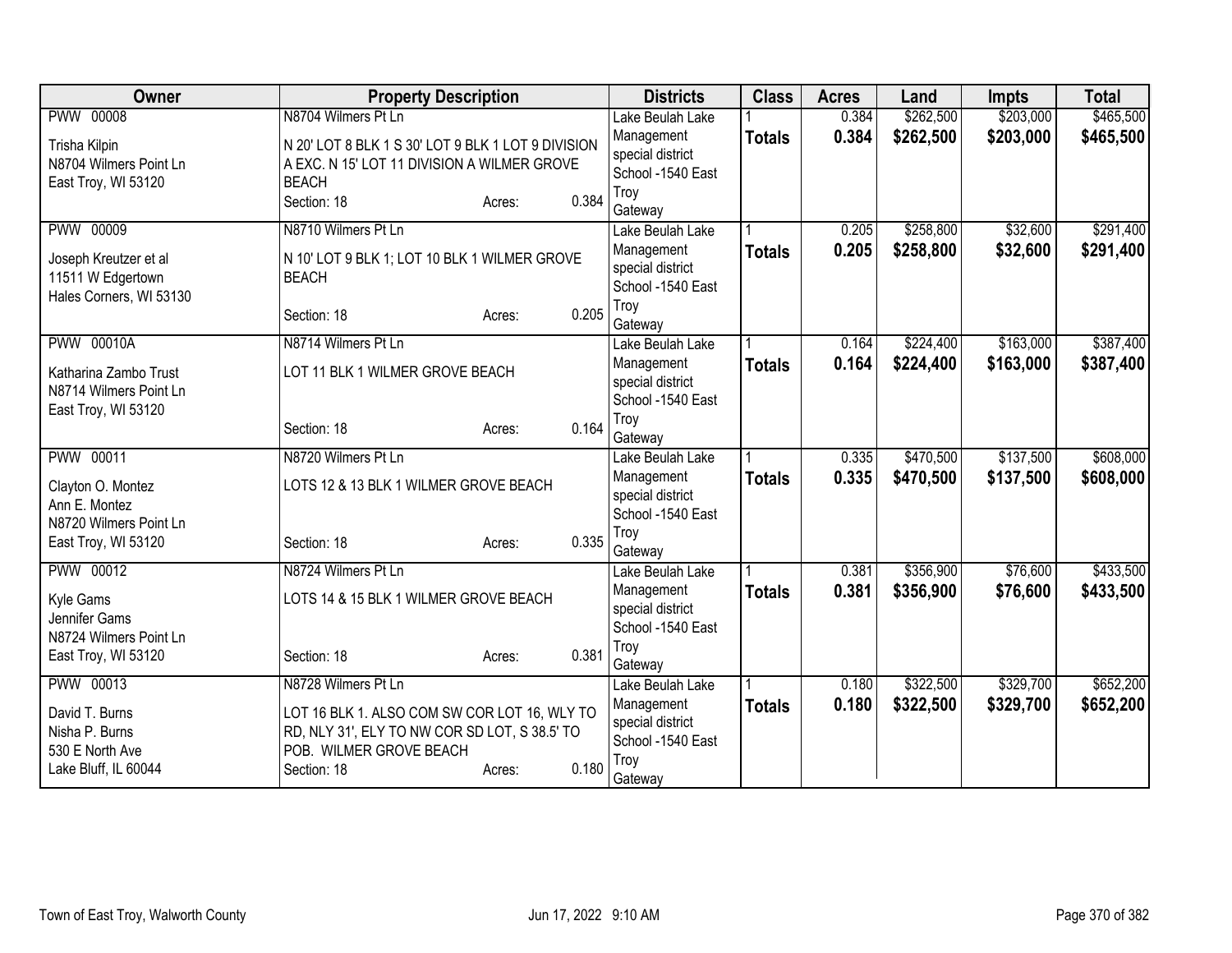| Owner                                                    | <b>Property Description</b>                         |                 | <b>Districts</b>  | <b>Class</b>  | <b>Acres</b> | Land      | <b>Impts</b> | <b>Total</b> |
|----------------------------------------------------------|-----------------------------------------------------|-----------------|-------------------|---------------|--------------|-----------|--------------|--------------|
| PWW 00014                                                | N8732 Wilmers Pt Ln                                 |                 | Lake Beulah Lake  |               | 0.333        | \$518,900 | \$270,400    | \$789,300    |
| Robert B. Atac                                           | LOTS 17 & 18 BLK 1. ALSO COM SW COR LOT 17,         |                 | Management        | <b>Totals</b> | 0.333        | \$518,900 | \$270,400    | \$789,300    |
| Louise R. Thelin                                         | WLY TO RD, NLY 25', ELY TO W LN LOT 17', S TO       |                 | special district  |               |              |           |              |              |
| N8732 Wilmers Point Ln                                   | POB. WILMER GROVE BEACH                             |                 | School -1540 East |               |              |           |              |              |
| East Troy, WI 53120                                      | Section: 18                                         | 0.333<br>Acres: | Troy<br>Gateway   |               |              |           |              |              |
| <b>PWW 00015</b>                                         | N8736 Wilmers Pt Ln                                 |                 | Lake Beulah Lake  |               | 0.149        | \$312,000 | \$155,400    | \$467,400    |
|                                                          |                                                     |                 | Management        | <b>Totals</b> | 0.149        | \$312,000 | \$155,400    | \$467,400    |
| Darcy H. Babcock et al                                   | LOTS 19 & 20 BLK 1 WILMER GROVE BEACH.              |                 | special district  |               |              |           |              |              |
| c/o Darcy Heather Ross Babcock<br>N8736 Wilmers Point Ln | TOGETHER W/ RIGHT OF ROADWAY OR DRIVEWAY            |                 | School -1540 East |               |              |           |              |              |
| East Troy, WI 53120                                      | USED IN COMMON W/ OTHERS 16' WIDE ON<br>Section: 18 | 0.149<br>Acres: | Troy              |               |              |           |              |              |
|                                                          |                                                     |                 | Gateway           |               |              |           |              |              |
| <b>PWW 00017</b>                                         | N8740 Wilmers Pt Ln                                 |                 | Lake Beulah Lake  |               | 0.273        | \$455,400 | \$174,100    | \$629,500    |
| <b>Richard Kuchenbecker</b>                              | LOT 21 BLK 1. ALSO COM AT MOST WLY COR LOT 20       |                 | Management        | <b>Totals</b> | 0.273        | \$455,400 | \$174,100    | \$629,500    |
| Cheryl Kuchenbecker                                      | BLK 1, N3D E 96', NELY 40' TO LAKE SHR, SELY ALG    |                 | special district  |               |              |           |              |              |
| N8740 Wilmers Point Ln                                   | SHR 23.6', S21D42'W 112.57' TO POB. WILMER          |                 | School -1540 East |               |              |           |              |              |
| East Troy, WI 53120                                      | Section: 18                                         | 0.273<br>Acres: | Troy<br>Gateway   |               |              |           |              |              |
| <b>PWW 00017A</b>                                        | N8744 Wilmers Pt Ln                                 |                 | Lake Beulah Lake  |               | 0.162        | \$283,800 | \$82,400     | \$366,200    |
|                                                          |                                                     |                 | Management        | <b>Totals</b> | 0.162        | \$283,800 | \$82,400     | \$366,200    |
| Valerie Johnson                                          | LOT 22 BLK 1 WILMER GROVE BEACH                     |                 | special district  |               |              |           |              |              |
| PO Box 932                                               |                                                     |                 | School -1540 East |               |              |           |              |              |
| East Troy, WI 53120                                      |                                                     | 0.162           | Troy              |               |              |           |              |              |
|                                                          | Section: 18                                         | Acres:          | Gateway           |               |              |           |              |              |
| PWW 00018                                                | N8748 Wilmers Pt Ln                                 |                 | Lake Beulah Lake  |               | 0.149        | \$297,000 | \$113,500    | \$410,500    |
| Karen M. Tanner et al                                    | LOT 23 BLK 1 WILMER GROVE BEACH                     |                 | Management        | <b>Totals</b> | 0.149        | \$297,000 | \$113,500    | \$410,500    |
| 1529 Jessica Ln                                          |                                                     |                 | special district  |               |              |           |              |              |
| Libertyville, IL 60048                                   |                                                     |                 | School -1540 East |               |              |           |              |              |
|                                                          | Section: 18                                         | 0.149<br>Acres: | Troy<br>Gateway   |               |              |           |              |              |
| PWW 00019                                                | N8752 Wilmers Pt Ln                                 |                 | Lake Beulah Lake  |               | 0.205        | \$350,600 | \$158,100    | \$508,700    |
|                                                          |                                                     |                 | Management        | <b>Totals</b> | 0.205        | \$350,600 | \$158,100    | \$508,700    |
| Jeffrey W. Goelz                                         | LOT 24 BLK 1; ELY 1/3 LOT 25 BLK 1 WILMER GROVE     |                 | special district  |               |              |           |              |              |
| Glenn E. Goelz                                           | <b>BEACH</b>                                        |                 | School -1540 East |               |              |           |              |              |
| 450 Lake Cook Rd Ut 2                                    |                                                     |                 | Troy              |               |              |           |              |              |
| Deerfield, IL 60015                                      | Section: 18                                         | 0.205<br>Acres: | Gateway           |               |              |           |              |              |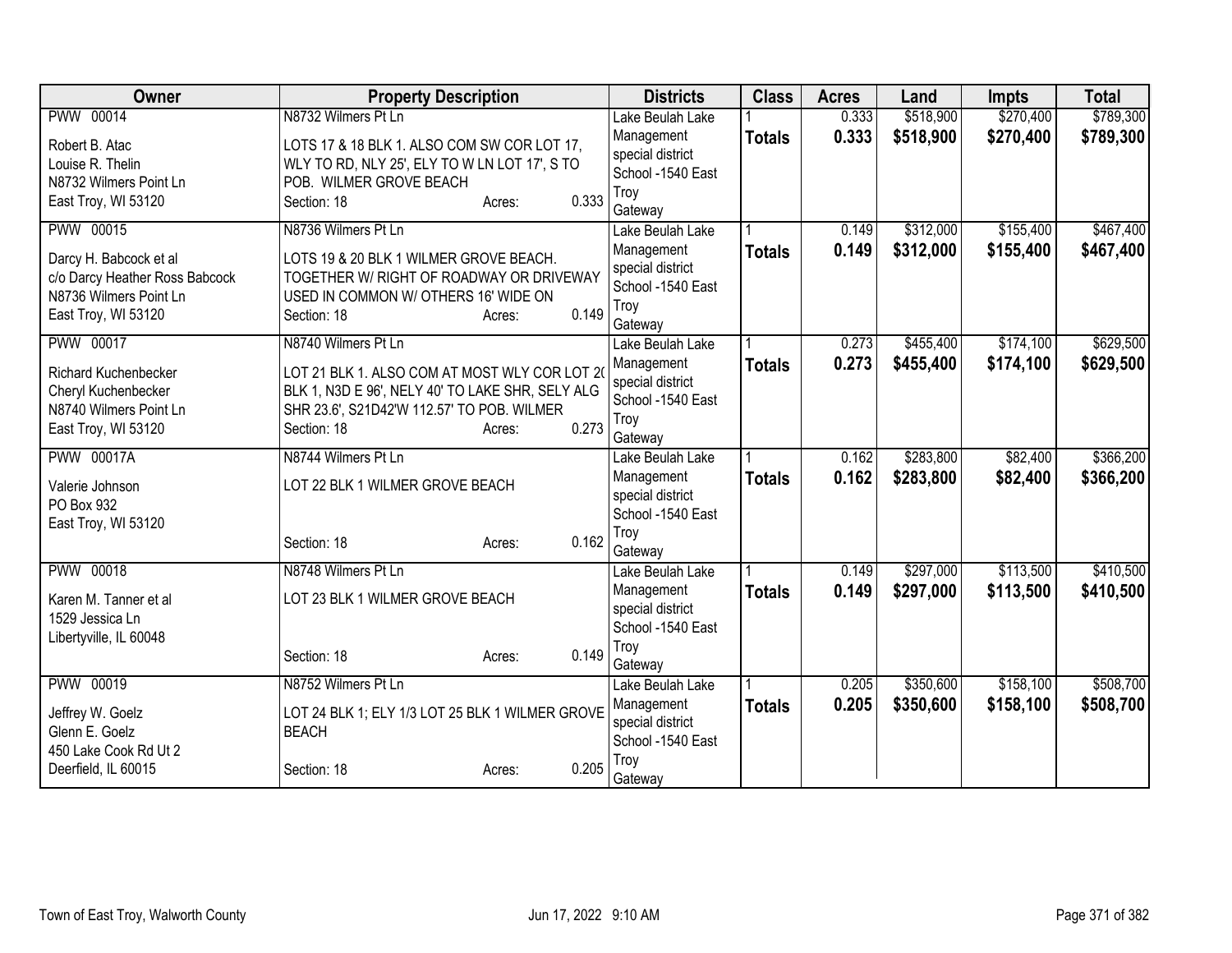| Owner                 | <b>Property Description</b>                          | <b>Districts</b>          | <b>Class</b>  | <b>Acres</b> | Land      | <b>Impts</b>    | <b>Total</b> |
|-----------------------|------------------------------------------------------|---------------------------|---------------|--------------|-----------|-----------------|--------------|
| <b>PWW 00020A</b>     | <b>Wilmers Point Ln</b>                              | Lake Beulah Lake          |               | 0.061        | \$66,000  | \$7,200         | \$73,200     |
| Melvin D. Trombley    | CTR 1/3 LOT 25 BLK 1. ALSO COM SW COR SD LOT,        | Management                | <b>Totals</b> | 0.061        | \$66,000  | \$7,200         | \$73,200     |
| Alice M. Trombley     | N73D30'E 7.32', N25D23'W 144.29', S64D37'E 5',       | special district          |               |              |           |                 |              |
| PO Box 627            | N25D23'W 23.3', N64D37'E 5', S25D23'E 23.3' TO POB.  | School -1540 East<br>Troy |               |              |           |                 |              |
| East Troy, WI 53120   | Section: 18<br>0.061<br>Acres:                       | Gateway                   |               |              |           |                 |              |
| <b>PWW 00021</b>      | N8756 Wilmers Pt Ln                                  | Lake Beulah Lake          |               | 0.124        | \$312,100 | \$330,600       | \$642,700    |
| Gary Brummet Trust    | W 1/3 LOT 25 BLK 1. EXC COM SW COR, N73D30'E         | Management                | <b>Totals</b> | 0.124        | \$312,100 | \$330,600       | \$642,700    |
| Donna Juhl Trust      | 7.32', N25D23'W 144.29', S64D37'W 5', N25D23'W 23.2' | special district          |               |              |           |                 |              |
| 1403 E Grand Ave      | N64D37'E 5', S25D23'E 23.3' TO POB. LOT 26 BLK 1.    | School -1540 East         |               |              |           |                 |              |
| St Joseph, IL 61873   | 0.124<br>Section: 18<br>Acres:                       | Troy                      |               |              |           |                 |              |
|                       |                                                      | Gateway                   |               |              |           |                 |              |
| <b>PWW 00022</b>      | N8760 Wilmers Pt Ln                                  | Lake Beulah Lake          |               | 0.207        | \$229,500 | \$168,100       | \$397,600    |
| John J. Schuller      | LOT 27 BLK 1. EXC. COM SW COR LOT 26, N34D53'W       | Management                | <b>Totals</b> | 0.207        | \$229,500 | \$168,100       | \$397,600    |
| Julie Schuller        | 55', N27D54'W 51.65', S31D30'E 103.30' TO POB. ALSO  | special district          |               |              |           |                 |              |
| 700 Meadow Ln         | PT LOT 26 BLK 1 DESC AS: COM AT PT IN S LN SD        | School -1540 East<br>Troy |               |              |           |                 |              |
| Elm Grove, WI 53122   | 0.207<br>Section: 18<br>Acres:                       | Gateway                   |               |              |           |                 |              |
| PWW 00023             | N8764 Wilmers Pt Ln                                  | Lake Beulah Lake          |               | 0.328        | \$403,900 | \$58,800        | \$462,700    |
|                       |                                                      | Management                | <b>Totals</b> | 0.328        | \$403,900 | \$58,800        | \$462,700    |
| Glenn R. Mcmurray     | LOT 28 BLK 1 LOT 29 BLK 1 WILMER GROVE BEACH         | special district          |               |              |           |                 |              |
| 3139 Renard Ln        |                                                      | School -1540 East         |               |              |           |                 |              |
| St. Charles, IL 60175 | 0.328<br>Section: 18<br>Acres:                       | Troy                      |               |              |           |                 |              |
|                       |                                                      | Gateway                   |               |              |           |                 |              |
| <b>PWW 00024A</b>     | Wilmers Point Ln                                     | Lake Beulah Lake          |               | 0.146        | \$99,000  | $\overline{60}$ | \$99,000     |
| Douglas Tracy         | LOT 30 BLK 1 WILMER GROVE BEACH                      | Management                | <b>Totals</b> | 0.146        | \$99,000  | \$0             | \$99,000     |
| Deanna Tracy          |                                                      | special district          |               |              |           |                 |              |
| PO Box 74             |                                                      | School -1540 East         |               |              |           |                 |              |
| East Troy, WI 53120   | 0.146<br>Section: 18<br>Acres:                       | Troy<br>Gateway           |               |              |           |                 |              |
| <b>PWW 00025</b>      | N8768 Wilmers Pt Ln                                  | Lake Beulah Lake          |               | 0.155        | \$198,000 | \$191,800       | \$389,800    |
|                       |                                                      | Management                | <b>Totals</b> | 0.155        | \$198,000 | \$191,800       | \$389,800    |
| Ruben Delgado         | LOT 31 BLK 1 WILMER GROVE BEACH                      | special district          |               |              |           |                 |              |
| PO Box 64213          |                                                      | School -1540 East         |               |              |           |                 |              |
| Milwaukee, WI 53204   | 0.155                                                | Troy                      |               |              |           |                 |              |
|                       | Section: 18<br>Acres:                                | Gateway                   |               |              |           |                 |              |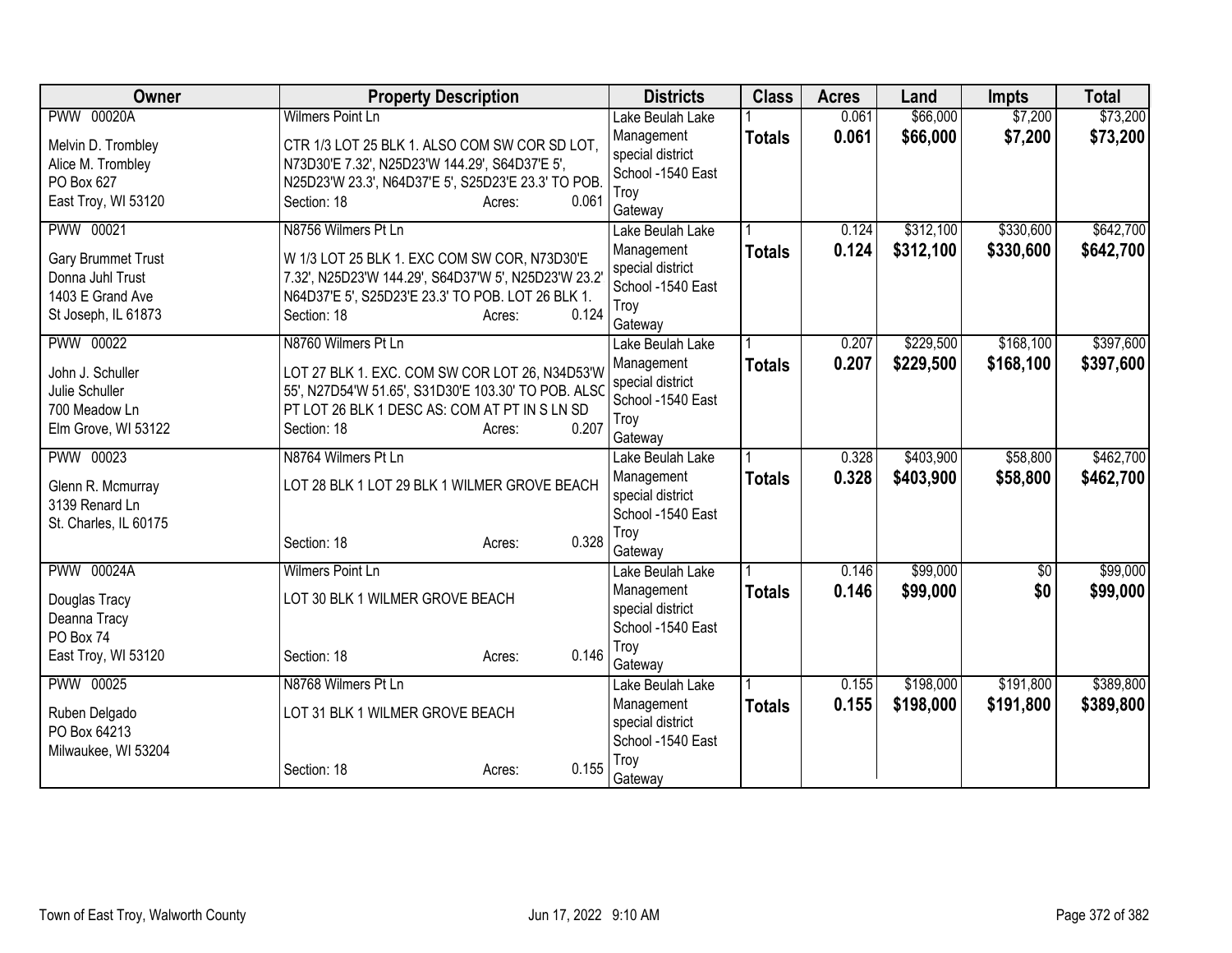| <b>PWW 00026</b><br>N8772 Wilmers Pt Ln<br>\$293,100<br>\$508,400<br>Lake Beulah Lake<br>0.185<br>\$293,100<br>0.185<br>\$215,300<br>\$508,400<br>Management<br><b>Totals</b><br>LOT 32 BLK 1 WILMER GROVE BEACH<br><b>Teddy Siefkas</b><br>special district<br>Karen Siefkas<br>School -1540 East<br>N8772 Wilmers Point Ln<br>Troy<br>0.185<br>East Troy, WI 53120<br>Section: 18<br>Acres:<br>Gateway<br><b>PWW 00026A</b><br>\$187,600<br>\$229,100<br>N8774 Wilmers Pt Ln<br>0.210<br>Lake Beulah Lake<br>0.210<br>\$187,600<br>\$229,100<br>Management<br><b>Totals</b><br>LOT 33 BLK 1 WILMER GROVE BEACH<br>Benjamin F. Wood<br>special district<br>Kathleen M. Wood<br>School -1540 East<br>PO Box 71<br>Troy<br>0.210<br>Lake Bluff, IL 60044<br>Section: 18<br>Acres:<br>Gateway<br><b>PWW 00026B</b><br>N8776 Wilmers Pt Ln<br>0.230<br>\$230,600<br>\$339,300<br>Lake Beulah Lake<br>0.230<br>Management<br>\$230,600<br>\$339,300<br><b>Totals</b><br>LOT 34 BLK 1 .193 A M/L WILMER GROVE BEACH<br>Andrew Bernardi et al<br>special district<br>c/o Andrew & Alexandra Bernardi<br>School -1540 East<br>485 Pinewoods Dr<br>Troy<br>0.230<br>North Barrington, IL 60010-0000<br>Section: 18<br>Acres:<br>Gateway<br>\$166,500<br>\$226,200<br>PWW 00026B1<br>N8778 Wilmers Pt Ln<br>0.244<br>Lake Beulah Lake<br>0.244<br>\$166,500<br>\$226,200<br>Management<br><b>Totals</b><br>LOT 35 BLK 1 WILMER GROVE BEACH<br>Joseph Kumprey<br>special district<br>Diane Kumprey<br>School -1540 East<br>N8778 Wilmers Point Ln<br>Troy<br>0.244<br>East Troy, WI 53120<br>Section: 18<br>Acres:<br>Gateway<br>\$319,200<br>PWW 00026B2<br>N8782 Wilmers Pt Ln<br>0.296<br>\$240,900<br>Lake Beulah Lake<br>0.296<br>\$240,900<br>\$319,200<br>Management<br><b>Totals</b><br>LOT 36 BLK 1 WILMER GROVE BEACH<br>Daniel G. Burke<br>special district<br>1939 Emery St<br>School -1540 East<br>East Troy, WI 53120<br>Troy<br>0.296<br>Section: 18<br>Acres:<br>Gateway<br>PWW 00026B3<br>\$229,000<br>Wilmers Grove Rd<br>0.258<br>\$0<br>Lake Beulah Lake<br>\$0<br>0.258<br>\$229,000<br>Management<br><b>Totals</b><br>LOT 37 BLK 1 WILMER GROVE BEACH<br>Jack W. Piotrowski<br>special district<br>2851 S Stratton Dr<br>School -1540 East<br>West Allis, WI 53219<br>Troy<br>0.258<br>Section: 18<br>Acres:<br>Gateway | Owner | <b>Property Description</b> | <b>Districts</b> | <b>Class</b> | <b>Acres</b> | Land      | <b>Impts</b> | <b>Total</b> |
|-------------------------------------------------------------------------------------------------------------------------------------------------------------------------------------------------------------------------------------------------------------------------------------------------------------------------------------------------------------------------------------------------------------------------------------------------------------------------------------------------------------------------------------------------------------------------------------------------------------------------------------------------------------------------------------------------------------------------------------------------------------------------------------------------------------------------------------------------------------------------------------------------------------------------------------------------------------------------------------------------------------------------------------------------------------------------------------------------------------------------------------------------------------------------------------------------------------------------------------------------------------------------------------------------------------------------------------------------------------------------------------------------------------------------------------------------------------------------------------------------------------------------------------------------------------------------------------------------------------------------------------------------------------------------------------------------------------------------------------------------------------------------------------------------------------------------------------------------------------------------------------------------------------------------------------------------------------------------------------------------------------------------------------------------------------------------------------------------------------------------------------------------------------------------------------------------------------------------------------------------------------------------------------------------------------------------------------|-------|-----------------------------|------------------|--------------|--------------|-----------|--------------|--------------|
|                                                                                                                                                                                                                                                                                                                                                                                                                                                                                                                                                                                                                                                                                                                                                                                                                                                                                                                                                                                                                                                                                                                                                                                                                                                                                                                                                                                                                                                                                                                                                                                                                                                                                                                                                                                                                                                                                                                                                                                                                                                                                                                                                                                                                                                                                                                                     |       |                             |                  |              |              | \$215,300 |              |              |
|                                                                                                                                                                                                                                                                                                                                                                                                                                                                                                                                                                                                                                                                                                                                                                                                                                                                                                                                                                                                                                                                                                                                                                                                                                                                                                                                                                                                                                                                                                                                                                                                                                                                                                                                                                                                                                                                                                                                                                                                                                                                                                                                                                                                                                                                                                                                     |       |                             |                  |              |              |           |              |              |
| \$416,700<br>\$416,700<br>\$569,900<br>\$569,900<br>\$392,700<br>\$392,700<br>\$560,100<br>\$560,100<br>\$229,000                                                                                                                                                                                                                                                                                                                                                                                                                                                                                                                                                                                                                                                                                                                                                                                                                                                                                                                                                                                                                                                                                                                                                                                                                                                                                                                                                                                                                                                                                                                                                                                                                                                                                                                                                                                                                                                                                                                                                                                                                                                                                                                                                                                                                   |       |                             |                  |              |              |           |              |              |
|                                                                                                                                                                                                                                                                                                                                                                                                                                                                                                                                                                                                                                                                                                                                                                                                                                                                                                                                                                                                                                                                                                                                                                                                                                                                                                                                                                                                                                                                                                                                                                                                                                                                                                                                                                                                                                                                                                                                                                                                                                                                                                                                                                                                                                                                                                                                     |       |                             |                  |              |              |           |              |              |
|                                                                                                                                                                                                                                                                                                                                                                                                                                                                                                                                                                                                                                                                                                                                                                                                                                                                                                                                                                                                                                                                                                                                                                                                                                                                                                                                                                                                                                                                                                                                                                                                                                                                                                                                                                                                                                                                                                                                                                                                                                                                                                                                                                                                                                                                                                                                     |       |                             |                  |              |              |           |              |              |
|                                                                                                                                                                                                                                                                                                                                                                                                                                                                                                                                                                                                                                                                                                                                                                                                                                                                                                                                                                                                                                                                                                                                                                                                                                                                                                                                                                                                                                                                                                                                                                                                                                                                                                                                                                                                                                                                                                                                                                                                                                                                                                                                                                                                                                                                                                                                     |       |                             |                  |              |              |           |              |              |
|                                                                                                                                                                                                                                                                                                                                                                                                                                                                                                                                                                                                                                                                                                                                                                                                                                                                                                                                                                                                                                                                                                                                                                                                                                                                                                                                                                                                                                                                                                                                                                                                                                                                                                                                                                                                                                                                                                                                                                                                                                                                                                                                                                                                                                                                                                                                     |       |                             |                  |              |              |           |              |              |
|                                                                                                                                                                                                                                                                                                                                                                                                                                                                                                                                                                                                                                                                                                                                                                                                                                                                                                                                                                                                                                                                                                                                                                                                                                                                                                                                                                                                                                                                                                                                                                                                                                                                                                                                                                                                                                                                                                                                                                                                                                                                                                                                                                                                                                                                                                                                     |       |                             |                  |              |              |           |              |              |
|                                                                                                                                                                                                                                                                                                                                                                                                                                                                                                                                                                                                                                                                                                                                                                                                                                                                                                                                                                                                                                                                                                                                                                                                                                                                                                                                                                                                                                                                                                                                                                                                                                                                                                                                                                                                                                                                                                                                                                                                                                                                                                                                                                                                                                                                                                                                     |       |                             |                  |              |              |           |              |              |
| \$229,000                                                                                                                                                                                                                                                                                                                                                                                                                                                                                                                                                                                                                                                                                                                                                                                                                                                                                                                                                                                                                                                                                                                                                                                                                                                                                                                                                                                                                                                                                                                                                                                                                                                                                                                                                                                                                                                                                                                                                                                                                                                                                                                                                                                                                                                                                                                           |       |                             |                  |              |              |           |              |              |
|                                                                                                                                                                                                                                                                                                                                                                                                                                                                                                                                                                                                                                                                                                                                                                                                                                                                                                                                                                                                                                                                                                                                                                                                                                                                                                                                                                                                                                                                                                                                                                                                                                                                                                                                                                                                                                                                                                                                                                                                                                                                                                                                                                                                                                                                                                                                     |       |                             |                  |              |              |           |              |              |
|                                                                                                                                                                                                                                                                                                                                                                                                                                                                                                                                                                                                                                                                                                                                                                                                                                                                                                                                                                                                                                                                                                                                                                                                                                                                                                                                                                                                                                                                                                                                                                                                                                                                                                                                                                                                                                                                                                                                                                                                                                                                                                                                                                                                                                                                                                                                     |       |                             |                  |              |              |           |              |              |
|                                                                                                                                                                                                                                                                                                                                                                                                                                                                                                                                                                                                                                                                                                                                                                                                                                                                                                                                                                                                                                                                                                                                                                                                                                                                                                                                                                                                                                                                                                                                                                                                                                                                                                                                                                                                                                                                                                                                                                                                                                                                                                                                                                                                                                                                                                                                     |       |                             |                  |              |              |           |              |              |
|                                                                                                                                                                                                                                                                                                                                                                                                                                                                                                                                                                                                                                                                                                                                                                                                                                                                                                                                                                                                                                                                                                                                                                                                                                                                                                                                                                                                                                                                                                                                                                                                                                                                                                                                                                                                                                                                                                                                                                                                                                                                                                                                                                                                                                                                                                                                     |       |                             |                  |              |              |           |              |              |
|                                                                                                                                                                                                                                                                                                                                                                                                                                                                                                                                                                                                                                                                                                                                                                                                                                                                                                                                                                                                                                                                                                                                                                                                                                                                                                                                                                                                                                                                                                                                                                                                                                                                                                                                                                                                                                                                                                                                                                                                                                                                                                                                                                                                                                                                                                                                     |       |                             |                  |              |              |           |              |              |
|                                                                                                                                                                                                                                                                                                                                                                                                                                                                                                                                                                                                                                                                                                                                                                                                                                                                                                                                                                                                                                                                                                                                                                                                                                                                                                                                                                                                                                                                                                                                                                                                                                                                                                                                                                                                                                                                                                                                                                                                                                                                                                                                                                                                                                                                                                                                     |       |                             |                  |              |              |           |              |              |
|                                                                                                                                                                                                                                                                                                                                                                                                                                                                                                                                                                                                                                                                                                                                                                                                                                                                                                                                                                                                                                                                                                                                                                                                                                                                                                                                                                                                                                                                                                                                                                                                                                                                                                                                                                                                                                                                                                                                                                                                                                                                                                                                                                                                                                                                                                                                     |       |                             |                  |              |              |           |              |              |
|                                                                                                                                                                                                                                                                                                                                                                                                                                                                                                                                                                                                                                                                                                                                                                                                                                                                                                                                                                                                                                                                                                                                                                                                                                                                                                                                                                                                                                                                                                                                                                                                                                                                                                                                                                                                                                                                                                                                                                                                                                                                                                                                                                                                                                                                                                                                     |       |                             |                  |              |              |           |              |              |
|                                                                                                                                                                                                                                                                                                                                                                                                                                                                                                                                                                                                                                                                                                                                                                                                                                                                                                                                                                                                                                                                                                                                                                                                                                                                                                                                                                                                                                                                                                                                                                                                                                                                                                                                                                                                                                                                                                                                                                                                                                                                                                                                                                                                                                                                                                                                     |       |                             |                  |              |              |           |              |              |
|                                                                                                                                                                                                                                                                                                                                                                                                                                                                                                                                                                                                                                                                                                                                                                                                                                                                                                                                                                                                                                                                                                                                                                                                                                                                                                                                                                                                                                                                                                                                                                                                                                                                                                                                                                                                                                                                                                                                                                                                                                                                                                                                                                                                                                                                                                                                     |       |                             |                  |              |              |           |              |              |
|                                                                                                                                                                                                                                                                                                                                                                                                                                                                                                                                                                                                                                                                                                                                                                                                                                                                                                                                                                                                                                                                                                                                                                                                                                                                                                                                                                                                                                                                                                                                                                                                                                                                                                                                                                                                                                                                                                                                                                                                                                                                                                                                                                                                                                                                                                                                     |       |                             |                  |              |              |           |              |              |
|                                                                                                                                                                                                                                                                                                                                                                                                                                                                                                                                                                                                                                                                                                                                                                                                                                                                                                                                                                                                                                                                                                                                                                                                                                                                                                                                                                                                                                                                                                                                                                                                                                                                                                                                                                                                                                                                                                                                                                                                                                                                                                                                                                                                                                                                                                                                     |       |                             |                  |              |              |           |              |              |
|                                                                                                                                                                                                                                                                                                                                                                                                                                                                                                                                                                                                                                                                                                                                                                                                                                                                                                                                                                                                                                                                                                                                                                                                                                                                                                                                                                                                                                                                                                                                                                                                                                                                                                                                                                                                                                                                                                                                                                                                                                                                                                                                                                                                                                                                                                                                     |       |                             |                  |              |              |           |              |              |
|                                                                                                                                                                                                                                                                                                                                                                                                                                                                                                                                                                                                                                                                                                                                                                                                                                                                                                                                                                                                                                                                                                                                                                                                                                                                                                                                                                                                                                                                                                                                                                                                                                                                                                                                                                                                                                                                                                                                                                                                                                                                                                                                                                                                                                                                                                                                     |       |                             |                  |              |              |           |              |              |
|                                                                                                                                                                                                                                                                                                                                                                                                                                                                                                                                                                                                                                                                                                                                                                                                                                                                                                                                                                                                                                                                                                                                                                                                                                                                                                                                                                                                                                                                                                                                                                                                                                                                                                                                                                                                                                                                                                                                                                                                                                                                                                                                                                                                                                                                                                                                     |       |                             |                  |              |              |           |              |              |
|                                                                                                                                                                                                                                                                                                                                                                                                                                                                                                                                                                                                                                                                                                                                                                                                                                                                                                                                                                                                                                                                                                                                                                                                                                                                                                                                                                                                                                                                                                                                                                                                                                                                                                                                                                                                                                                                                                                                                                                                                                                                                                                                                                                                                                                                                                                                     |       |                             |                  |              |              |           |              |              |
|                                                                                                                                                                                                                                                                                                                                                                                                                                                                                                                                                                                                                                                                                                                                                                                                                                                                                                                                                                                                                                                                                                                                                                                                                                                                                                                                                                                                                                                                                                                                                                                                                                                                                                                                                                                                                                                                                                                                                                                                                                                                                                                                                                                                                                                                                                                                     |       |                             |                  |              |              |           |              |              |
|                                                                                                                                                                                                                                                                                                                                                                                                                                                                                                                                                                                                                                                                                                                                                                                                                                                                                                                                                                                                                                                                                                                                                                                                                                                                                                                                                                                                                                                                                                                                                                                                                                                                                                                                                                                                                                                                                                                                                                                                                                                                                                                                                                                                                                                                                                                                     |       |                             |                  |              |              |           |              |              |
|                                                                                                                                                                                                                                                                                                                                                                                                                                                                                                                                                                                                                                                                                                                                                                                                                                                                                                                                                                                                                                                                                                                                                                                                                                                                                                                                                                                                                                                                                                                                                                                                                                                                                                                                                                                                                                                                                                                                                                                                                                                                                                                                                                                                                                                                                                                                     |       |                             |                  |              |              |           |              |              |
|                                                                                                                                                                                                                                                                                                                                                                                                                                                                                                                                                                                                                                                                                                                                                                                                                                                                                                                                                                                                                                                                                                                                                                                                                                                                                                                                                                                                                                                                                                                                                                                                                                                                                                                                                                                                                                                                                                                                                                                                                                                                                                                                                                                                                                                                                                                                     |       |                             |                  |              |              |           |              |              |
|                                                                                                                                                                                                                                                                                                                                                                                                                                                                                                                                                                                                                                                                                                                                                                                                                                                                                                                                                                                                                                                                                                                                                                                                                                                                                                                                                                                                                                                                                                                                                                                                                                                                                                                                                                                                                                                                                                                                                                                                                                                                                                                                                                                                                                                                                                                                     |       |                             |                  |              |              |           |              |              |
|                                                                                                                                                                                                                                                                                                                                                                                                                                                                                                                                                                                                                                                                                                                                                                                                                                                                                                                                                                                                                                                                                                                                                                                                                                                                                                                                                                                                                                                                                                                                                                                                                                                                                                                                                                                                                                                                                                                                                                                                                                                                                                                                                                                                                                                                                                                                     |       |                             |                  |              |              |           |              |              |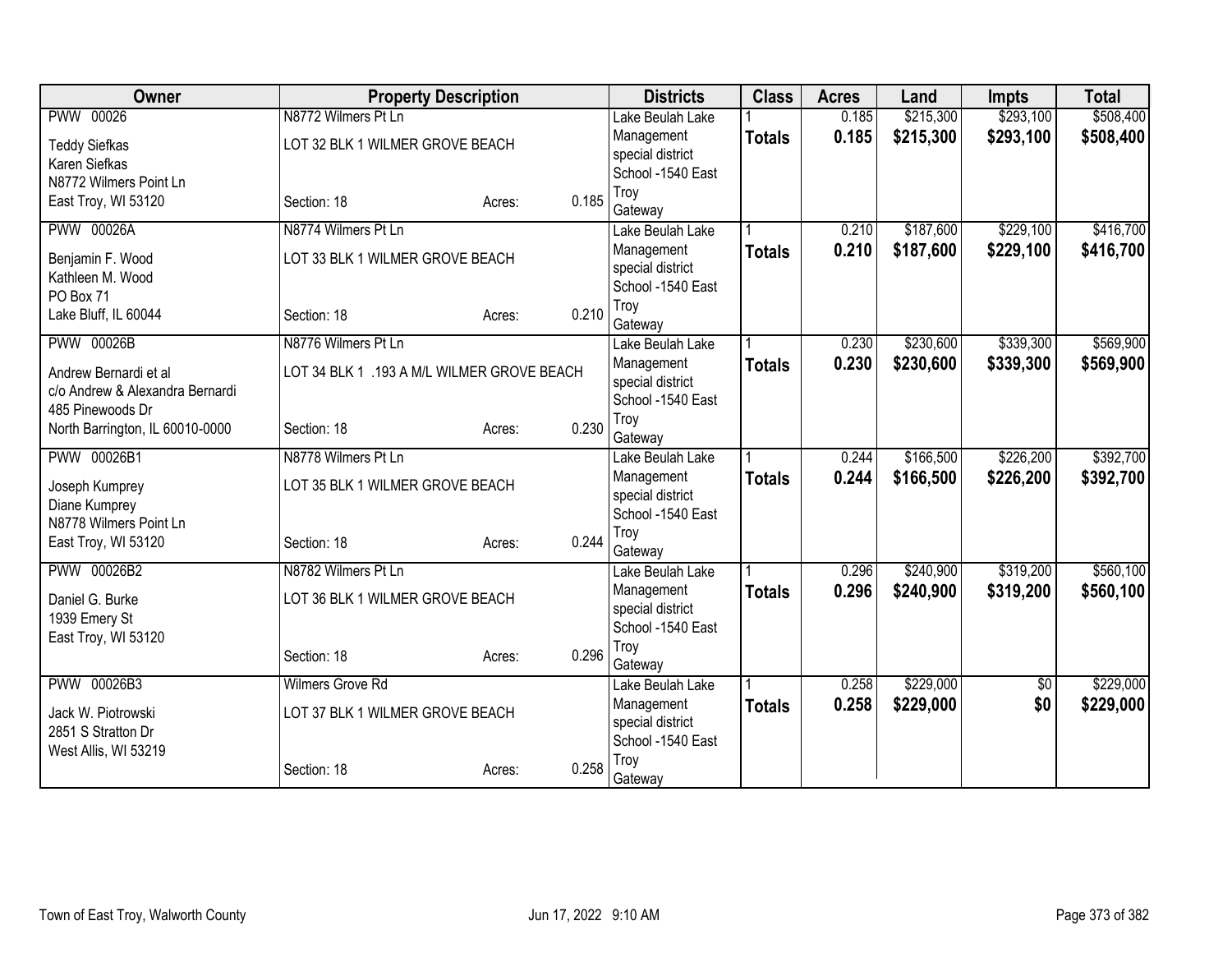| Owner                                      |                                                   | <b>Property Description</b> |       | <b>Districts</b>                      | <b>Class</b>  | <b>Acres</b>   | Land                   | <b>Impts</b>         | <b>Total</b>           |
|--------------------------------------------|---------------------------------------------------|-----------------------------|-------|---------------------------------------|---------------|----------------|------------------------|----------------------|------------------------|
| <b>PWW 00026C</b>                          | <b>Wilmers Grove Rd</b>                           |                             |       | Lake Beulah Lake                      |               | 0.203          | \$175,200              | $\overline{30}$      | \$175,200              |
| Robert F. Gagliano                         | LOT 38 BLK 1 WILMER GROVE BEACH                   |                             |       | Management                            | <b>Totals</b> | 0.203          | \$175,200              | \$0                  | \$175,200              |
| Diane T. Gagliano                          |                                                   |                             |       | special district<br>School -1540 East |               |                |                        |                      |                        |
| 840 Grandview Dr                           |                                                   |                             |       | Troy                                  |               |                |                        |                      |                        |
| Elm Grove, WI 53122                        | Section: 18                                       | Acres:                      | 0.203 | Gateway                               |               |                |                        |                      |                        |
| <b>PWW 00027</b>                           | W2162 Wilmers Grove Rd                            |                             |       | Lake Beulah Lake                      |               | 0.223          | \$225,000              | \$163,700            | \$388,700              |
| Robert F. Gagliano                         | LOT 39 BLK 1 WILMER GROVE BEACH                   |                             |       | Management                            | <b>Totals</b> | 0.223          | \$225,000              | \$163,700            | \$388,700              |
| Diane T. Gagliano                          |                                                   |                             |       | special district                      |               |                |                        |                      |                        |
| W2162 Wilmers Grove Rd                     |                                                   |                             |       | School -1540 East<br>Troy             |               |                |                        |                      |                        |
| East Troy, WI 53120                        | Section: 18                                       | Acres:                      | 0.223 | Gateway                               |               |                |                        |                      |                        |
| <b>PWW 00027A</b>                          | W2166 Wilmers Grove Rd                            |                             |       | Lake Beulah Lake                      |               | 0.272          | \$219,400              | \$148,400            | \$367,800              |
| Joseph W. Hamman                           | LOT 40 BLK 1. ALSO PT OF ELY 7' LOT 41 BLK 1: COM |                             |       | Management                            | <b>Totals</b> | 0.272          | \$219,400              | \$148,400            | \$367,800              |
| Julie A. Hamman                            | AT PT IN SELY COR SD LOT, S75D30'38"W ALG SLY     |                             |       | special district                      |               |                |                        |                      |                        |
| 921 Springhaven Dr                         | LN SD LOT 7.02', N18D 07'24"W 239.52', N5D28'40"W |                             |       | School -1540 East                     |               |                |                        |                      |                        |
| Libertyville, IL 60048                     | Section: 18                                       | Acres:                      | 0.272 | Troy<br>Gateway                       |               |                |                        |                      |                        |
| <b>PWW 00027B</b>                          | Wilmers Grove Rd                                  |                             |       | Lake Beulah Lake                      |               | 0.283          | \$148,800              | \$9,400              | \$158,200              |
| Lonnie M. Strasen                          | LOT 44 BLK 1 WILMER GROVE BEACH                   |                             |       | Management                            | <b>Totals</b> | 0.283          | \$148,800              | \$9,400              | \$158,200              |
| W2182 Wilmers Grove                        |                                                   |                             |       | special district                      |               |                |                        |                      |                        |
| East Troy, WI 53120                        |                                                   |                             |       | School -1540 East                     |               |                |                        |                      |                        |
|                                            | Section: 18                                       | Acres:                      | 0.283 | Troy                                  |               |                |                        |                      |                        |
| <b>PWW 00027C</b>                          | W2182 Wilmers Grove Rd                            |                             |       | Gateway<br>Lake Beulah Lake           |               | 0.293          | \$186,000              | \$155,300            | \$341,300              |
|                                            |                                                   |                             |       | Management                            | <b>Totals</b> | 0.293          | \$186,000              | \$155,300            | \$341,300              |
| Lonnie M. Strasen                          | LOT 45 BLK 1 WILMER GROVE BEACH                   |                             |       | special district                      |               |                |                        |                      |                        |
| W2182 Wilmers Grove<br>East Troy, WI 53120 |                                                   |                             |       | School -1540 East                     |               |                |                        |                      |                        |
|                                            | Section: 18                                       | Acres:                      | 0.293 | Troy                                  |               |                |                        |                      |                        |
|                                            |                                                   |                             |       | Gateway                               |               |                |                        |                      |                        |
| <b>PWW 00027D</b>                          | W2186 Wilmers Grove Rd                            |                             |       | Lake Beulah Lake<br>Management        |               | 0.296<br>0.296 | \$186,000<br>\$186,000 | \$57,700<br>\$57,700 | \$243,700<br>\$243,700 |
| Dorothy M. Ryan                            | LOT 46 BLK 1 WILMER GROVE BEACH                   |                             |       | special district                      | <b>Totals</b> |                |                        |                      |                        |
| W2644 Kittie Ct                            |                                                   |                             |       | School -1540 East                     |               |                |                        |                      |                        |
| East Troy, WI 53120-0000                   |                                                   |                             | 0.296 | Troy                                  |               |                |                        |                      |                        |
|                                            | Section: 18                                       | Acres:                      |       | Gateway                               |               |                |                        |                      |                        |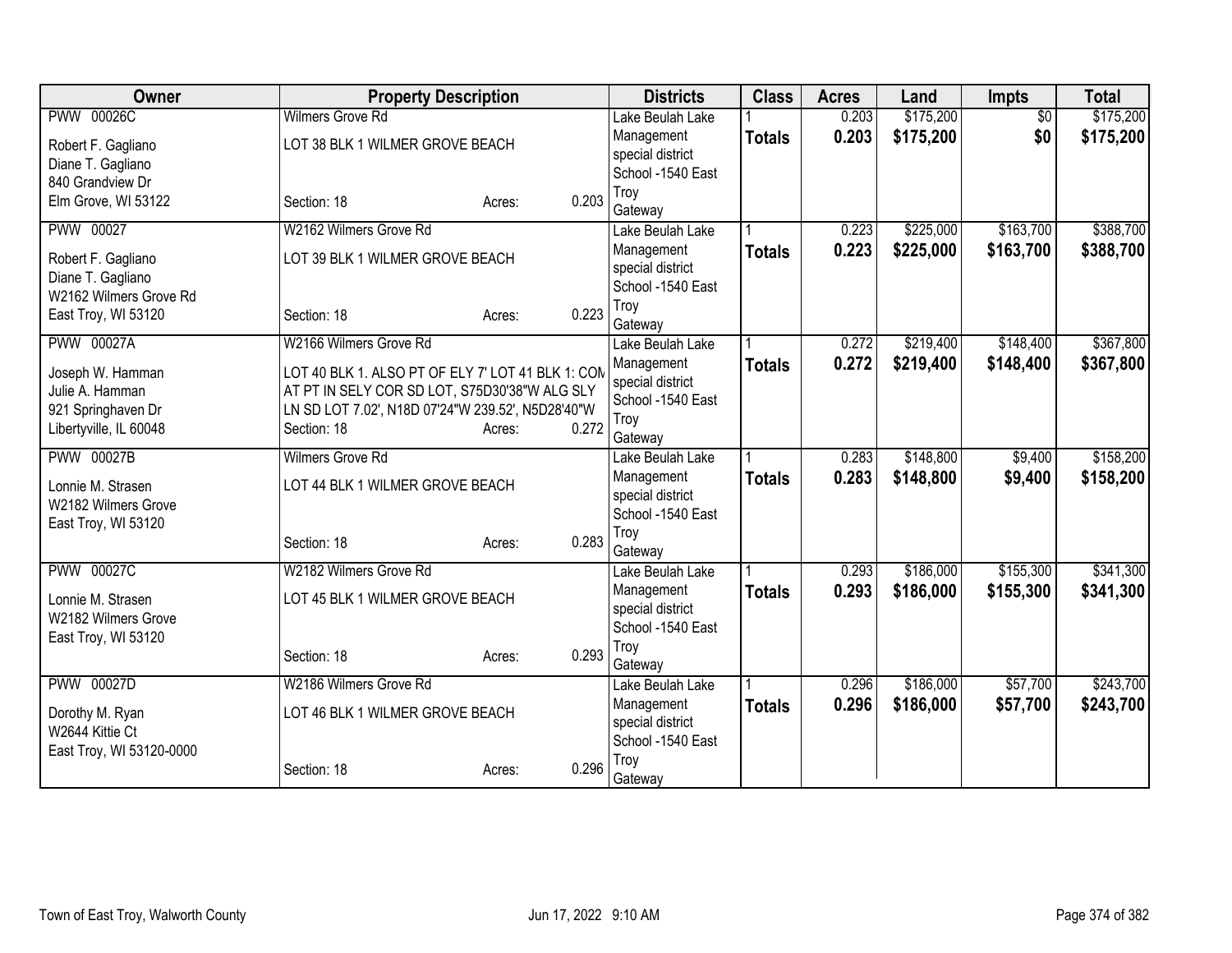| Owner                                           | <b>Property Description</b>                  |                 | <b>Districts</b>            | <b>Class</b>  | <b>Acres</b> | Land      | <b>Impts</b> | <b>Total</b> |
|-------------------------------------------------|----------------------------------------------|-----------------|-----------------------------|---------------|--------------|-----------|--------------|--------------|
| <b>PWW 00028</b>                                | W2190 Wilmers Grove Rd                       |                 | Lake Beulah Lake            |               | 0.286        | \$190,700 | \$62,000     | \$252,700    |
| Melvin R. Bower                                 | LOT 47 BLK 1 WILMER GROVE BEACH              |                 | Management                  | <b>Totals</b> | 0.286        | \$190,700 | \$62,000     | \$252,700    |
| Diana J. Bower                                  |                                              |                 | special district            |               |              |           |              |              |
| W2194 Wilmers Grove Rd                          |                                              |                 | School -1540 East           |               |              |           |              |              |
| East Troy, WI 53120                             | Section: 18                                  | 0.286<br>Acres: | Troy                        |               |              |           |              |              |
| <b>PWW 00028A</b>                               | W2194 Wilmers Grove Rd                       |                 | Gateway<br>Lake Beulah Lake |               | 0.623        | \$353,900 | \$161,800    | \$515,700    |
|                                                 |                                              |                 | Management                  |               | 0.623        | \$353,900 | \$161,800    |              |
| Diana J. Bower                                  | LOTS 48 & 49 BLK 1 WILMER GROVE BEACH        |                 | special district            | <b>Totals</b> |              |           |              | \$515,700    |
| Melvin R. Bower                                 |                                              |                 | School -1540 East           |               |              |           |              |              |
| W2194 Wilmers Grove Rd                          |                                              |                 | Troy                        |               |              |           |              |              |
| East Troy, WI 53120                             | Section: 18                                  | 0.623<br>Acres: | Gateway                     |               |              |           |              |              |
| PWW 00029                                       | W2198 Wilmers Grove Rd                       |                 | Lake Beulah Lake            |               | 0.795        | \$361,800 | \$180,900    | \$542,700    |
|                                                 |                                              |                 | Management                  | <b>Totals</b> | 0.795        | \$361,800 | \$180,900    | \$542,700    |
| Andrew Pergande et al<br>W2198 Wilmers Grove Rd | LOTS 50 & 51 BLK 1 WILMER GROVE BEACH        |                 | special district            |               |              |           |              |              |
| East Troy, WI 53120                             |                                              |                 | School -1540 East           |               |              |           |              |              |
|                                                 | Section: 18                                  | 0.795<br>Acres: | Troy                        |               |              |           |              |              |
|                                                 |                                              |                 | Gateway                     |               |              |           |              |              |
| <b>PWW 00029A</b>                               | W2202 Wilmers Grove Rd                       |                 | Lake Beulah Lake            |               | 0.467        | \$263,500 | \$213,000    | \$476,500    |
| Michael Gaggioli                                | LOTS 52 & 53 BLK 1 WILMER GROVE BEACH PER    |                 | Management                  | <b>Totals</b> | 0.467        | \$263,500 | \$213,000    | \$476,500    |
| Phyllis Gaggioli                                | DOC. #335458                                 |                 | special district            |               |              |           |              |              |
| W2202 Wilmers Grove Rd                          |                                              |                 | School -1540 East           |               |              |           |              |              |
| East Troy, WI 53120                             | Section: 18                                  | 0.467<br>Acres: | Troy                        |               |              |           |              |              |
| PWW 00029A1                                     |                                              |                 | Gateway<br>Lake Beulah Lake |               | 0.118        | \$13,900  | $\sqrt{6}$   | \$13,900     |
|                                                 |                                              |                 | Management                  |               | 0.118        | \$13,900  | \$0          | \$13,900     |
| Michael Gaggioli                                | SO MUCH OF THE ISLAND SITUATED IN LAKE       |                 | special district            | <b>Totals</b> |              |           |              |              |
| Phyllis Gaggioli                                | BEULAH IMMEDIATELY OFF SHORE OF LOTS 52 & 53 |                 | School -1540 East           |               |              |           |              |              |
| W2202 Wilmers Grove Rd                          | BLK 1, BOUNDED ON E BY ELY LN EXTENDED OF    |                 | Troy                        |               |              |           |              |              |
| East Troy, WI 53120                             | Section: 18                                  | 0.118<br>Acres: | Gateway                     |               |              |           |              |              |
| <b>PWW 00029B</b>                               | W2206 Wilmers Grove Rd                       |                 | Lake Beulah Lake            |               | 0.417        | \$252,500 | \$314,200    | \$566,700    |
| Brian W. Miller                                 | LOTS 54 & 55 BLK 1 WILMER GROVE BEACH PER    |                 | Management                  | <b>Totals</b> | 0.417        | \$252,500 | \$314,200    | \$566,700    |
| Stephanie W. Miller                             | DOC. #256115                                 |                 | special district            |               |              |           |              |              |
| W2206 Wilmers Grove Rd                          |                                              |                 | School -1540 East           |               |              |           |              |              |
| East Troy, WI 53120                             | Section: 18                                  | 0.417<br>Acres: | Troy                        |               |              |           |              |              |
|                                                 |                                              |                 | Gateway                     |               |              |           |              |              |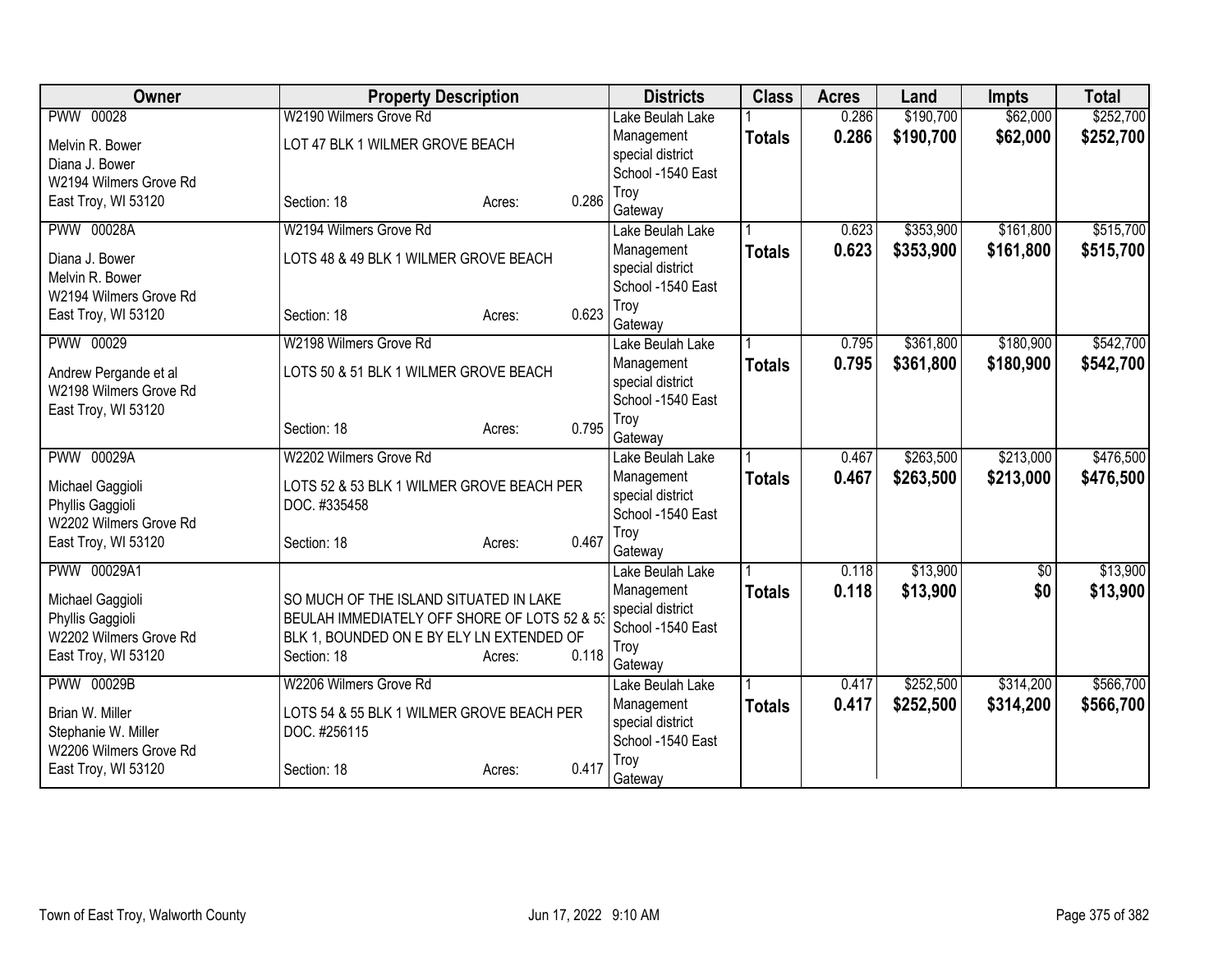| Owner                                                                                   | <b>Property Description</b>                                                                                                                               |                 | <b>Districts</b>                                                       | <b>Class</b>  | <b>Acres</b>   | Land                 | <b>Impts</b>           | <b>Total</b>         |
|-----------------------------------------------------------------------------------------|-----------------------------------------------------------------------------------------------------------------------------------------------------------|-----------------|------------------------------------------------------------------------|---------------|----------------|----------------------|------------------------|----------------------|
| PWW 00029B1                                                                             | W2210 Wilmers Grove Rd                                                                                                                                    |                 | Lake Beulah Lake                                                       |               | 0.387          | \$243,000            | \$239,800              | \$482,800            |
| Susan L Martin Trust<br>W2210 Wilmers Grove Rd                                          | LOTS 56 & 57 BLK 1 WILMER GROVE BEACH                                                                                                                     |                 | Management<br>special district<br>School -1540 East                    | <b>Totals</b> | 0.387          | \$243,000            | \$239,800              | \$482,800            |
| East Troy, WI 53120                                                                     | Section: 18                                                                                                                                               | 0.387<br>Acres: | Troy<br>Gateway                                                        |               |                |                      |                        |                      |
| PWW 00029B2                                                                             |                                                                                                                                                           |                 | Lake Beulah Lake<br>Management                                         | <b>Totals</b> | 0.205<br>0.205 | \$24,000<br>\$24,000 | $\overline{30}$<br>\$0 | \$24,000<br>\$24,000 |
| Brian W. Miller<br>Stephanie W. Miller<br>W2206 Wilmers Grove Rd<br>East Troy, WI 53120 | ISLAND OR SUCH PART THEREOF SITUATED IN<br>LAKE BEULAH OFF THE SHORE OF LOTS 54 & 55<br>BLK 1, BOUNDED ON E BY THE ELY LN LOT 54<br>Section: 18           | 0.205<br>Acres: | special district<br>School -1540 East<br>Troy                          |               |                |                      |                        |                      |
| <b>PWW 00029C</b>                                                                       | W2216 Wilmers Grove Rd                                                                                                                                    |                 | Gateway<br>Lake Beulah Lake                                            |               | 0.625          | \$247,100            | \$209,000              | \$456,100            |
| Brian T. Schoenleber<br>5300 S 108th St<br>Ste 2<br>Hales Corners, WI 53130             | LOTS 58 & 59 BK 1 ALSO AN ISLAND OR SUCH PART<br>THEREOF IN LAKE BEULAH OFF SHORE OF LOTS 58<br>& 59 BLK 1 WILMERS GROVE BEACH, BOUNDED ON<br>Section: 18 | 0.625<br>Acres: | Management<br>special district<br>School -1540 East<br>Troy<br>Gateway | <b>Totals</b> | 0.625          | \$247,100            | \$209,000              | \$456,100            |
| PWW 00029D                                                                              | W2224 Wilmers Grove Rd                                                                                                                                    |                 | Lake Beulah Lake                                                       |               | 0.420          | \$146,900            | \$223,300              | \$370,200            |
| Mark E. Milligan<br>Karen A. Milligan<br>W2224 Wilmers Grove Rd                         | LOTS 60 & 61 BLK 1 WILMER GROVE BEACH                                                                                                                     |                 | Management<br>special district<br>School -1540 East                    | <b>Totals</b> | 0.420          | \$146,900            | \$223,300              | \$370,200            |
| East Troy, WI 53120                                                                     | Section: 18                                                                                                                                               | 0.420<br>Acres: | Troy<br>Gateway                                                        |               |                |                      |                        |                      |
| PWW 00030                                                                               | Wilmers Grove Rd                                                                                                                                          |                 | Lake Beulah Lake                                                       |               | 0.399          | \$33,800             | $\overline{60}$        | \$33,800             |
| Mark E. Milligan<br>Karen A. Milligan<br>W2224 Wilmers Grove Rd                         | LOT 62 BLK 1 WILMER GROVE BEACH                                                                                                                           |                 | Management<br>special district<br>School -1540 East                    | <b>Totals</b> | 0.399          | \$33,800             | \$0                    | \$33,800             |
| East Troy, WI 53120                                                                     | Section: 18                                                                                                                                               | 0.399<br>Acres: | Troy<br>Gateway                                                        |               |                |                      |                        |                      |
| <b>PWW 00031</b>                                                                        | W2236 Wilmers Grove Rd                                                                                                                                    |                 | Lake Beulah Lake                                                       |               | 0.730          | \$276,400            | \$179,200              | \$455,600            |
| Russell J. Radowicz<br>Elsbeth A. Radowicz<br>W2236 Wilmers Grove Rd                    | LOTS 63 & 64 BLK 1 WILMER GROVE BEACH                                                                                                                     |                 | Management<br>special district<br>School -1540 East                    | <b>Totals</b> | 0.730          | \$276,400            | \$179,200              | \$455,600            |
| East Troy, WI 53120                                                                     | Section: 18                                                                                                                                               | 0.730<br>Acres: | Troy<br>Gateway                                                        |               |                |                      |                        |                      |
| PWW 00032                                                                               | N8667 Wilmers Landing St                                                                                                                                  |                 | special district                                                       |               | 0.201          | \$21,300             | \$99,700               | \$121,000            |
| Jeffrey C. Holmgren<br>N8826 Cth N<br>East Troy, WI 53120                               | LOTS 1 & 2 BLK 2 WILMER GROVE BEACH                                                                                                                       |                 | School -1540 East<br>Troy<br>Gateway                                   | <b>Totals</b> | 0.201          | \$21,300             | \$99,700               | \$121,000            |
|                                                                                         | Section: 18                                                                                                                                               | 0.201<br>Acres: |                                                                        |               |                |                      |                        |                      |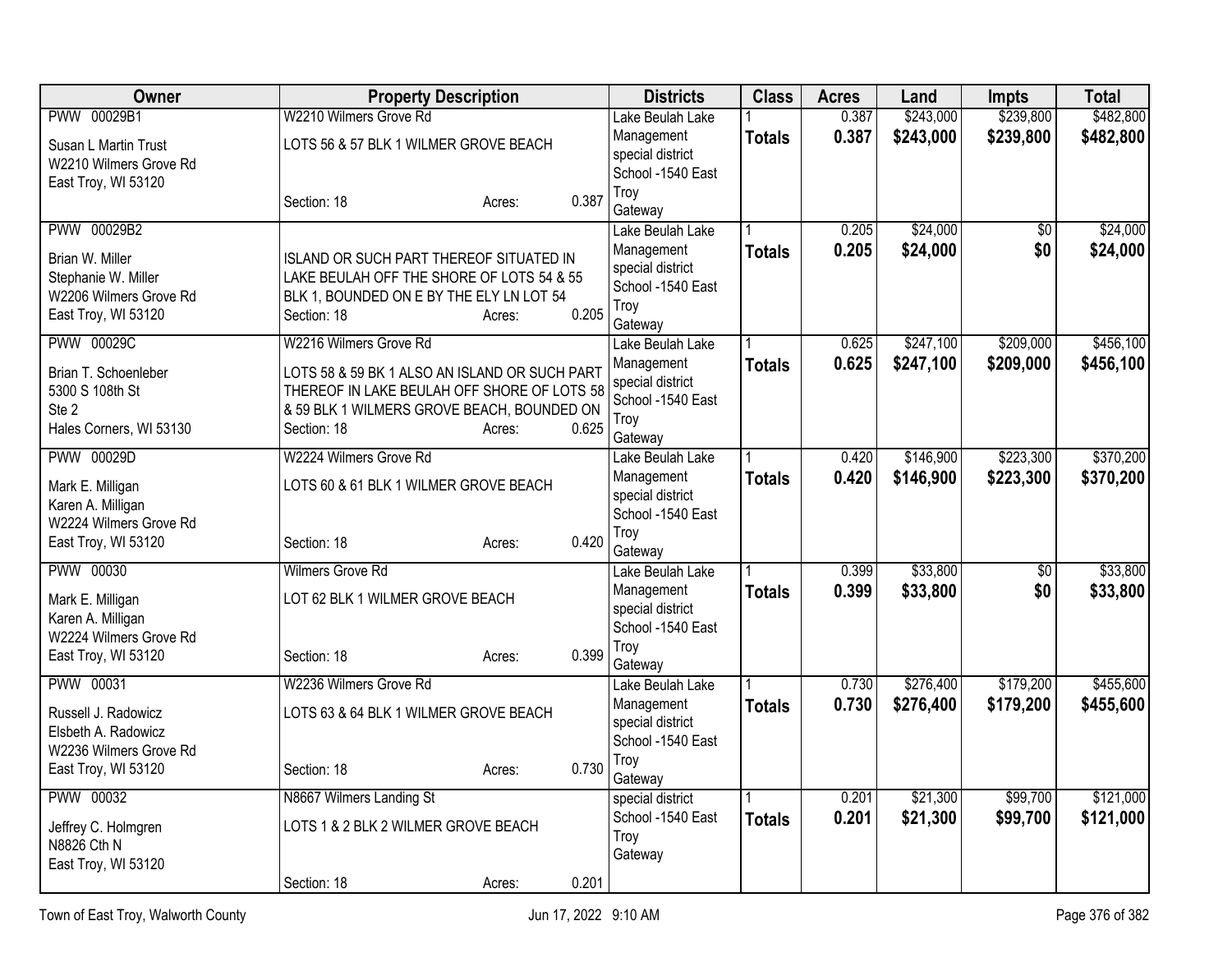| Owner                                                         |                                                                      | <b>Property Description</b> |       | <b>Districts</b>                              | <b>Class</b>  | <b>Acres</b>   | Land                 | <b>Impts</b> | <b>Total</b>         |
|---------------------------------------------------------------|----------------------------------------------------------------------|-----------------------------|-------|-----------------------------------------------|---------------|----------------|----------------------|--------------|----------------------|
| PWW 00033                                                     | N8663 Wilmers Landing St                                             |                             |       | special district                              |               | 0.101          | \$12,500             | \$136,100    | \$148,600            |
| Whitney A. Little<br>N8663 Wilmers Landing St                 | LOT 3 BLK 2 WILMER GROVE BEACH                                       |                             |       | School -1540 East<br>Troy<br>Gateway          | <b>Totals</b> | 0.101          | \$12,500             | \$136,100    | \$148,600            |
| East Troy, WI 53120                                           | Section: 18                                                          | Acres:                      | 0.101 |                                               |               |                |                      |              |                      |
| PWW 00034                                                     | N8659 Wilmers Landing St                                             |                             |       | special district                              |               | 0.202          | \$21,400             | \$105,300    | \$126,700            |
| Rick R. Hotz<br><b>Box 432</b><br>East Troy, WI 53120         | LOTS 4 & 5 BLK 2 WILMER GROVE BEACH                                  |                             |       | School -1540 East<br>Troy<br>Gateway          | <b>Totals</b> | 0.202          | \$21,400             | \$105,300    | \$126,700            |
|                                                               | Section: 18                                                          | Acres:                      | 0.202 |                                               |               |                |                      |              |                      |
| <b>PWW 00035A</b>                                             | N8651 Wilmers Landing St                                             |                             |       | special district                              |               | 0.201          | \$21,300             | \$301,600    | \$322,900            |
| Ashley A. Adam<br>Michael A. Adam<br>N8651 Wilmers Landing St | LOTS 6 & 7 BLK 2 WILMER GROVE BEACH PER<br>#689469                   |                             |       | School -1540 East<br>Troy<br>Gateway          | <b>Totals</b> | 0.201          | \$21,300             | \$301,600    | \$322,900            |
| East Troy, WI 53120                                           | Section: 18                                                          | Acres:                      | 0.201 |                                               |               |                |                      |              |                      |
| <b>PWW 00037</b><br>Matthew F. Imperl<br>4540 S 117th St      | <b>Wilmers Landing St</b><br>LOTS 8 THRU 11 BLK 2 WILMER GROVE BEACH |                             |       | special district<br>School -1540 East<br>Troy | <b>Totals</b> | 0.567<br>0.567 | \$22,100<br>\$22,100 | \$0<br>\$0   | \$22,100<br>\$22,100 |
| Greenfield, WI 53228                                          |                                                                      |                             |       | Gateway                                       |               |                |                      |              |                      |
|                                                               | Section: 18                                                          | Acres:                      | 0.567 |                                               |               |                |                      |              |                      |
| <b>PWW 00038</b>                                              | N8670 Wilmers Grove Rd                                               |                             |       | special district                              |               | 0.284          | \$27,400             | \$110,400    | \$137,800            |
| Stephen A. Peters<br>Lonette M. Peters                        | LOTS 12 & 13 BLK 2 WILMER GROVE BEACH                                |                             |       | School -1540 East<br>Troy<br>Gateway          | <b>Totals</b> | 0.284          | \$27,400             | \$110,400    | \$137,800            |
| N8670 Wilmers Grove Rd                                        | Section: 18                                                          |                             | 0.284 |                                               |               |                |                      |              |                      |
| East Troy, WI 53120<br><b>PWW 00039</b>                       | N8674 Wilmers Grove Rd                                               | Acres:                      |       | special district                              |               | 0.141          | \$16,100             | \$240,100    | \$256,200            |
| Karen M. Borkowski                                            | LOT 14 BLK 2 WILMER GROVE BEACH                                      |                             |       | School -1540 East<br>Troy                     | <b>Totals</b> | 0.141          | \$16,100             | \$240,100    | \$256,200            |
| N8674 Wilmers Grove Rd<br>East Troy, WI 53120                 |                                                                      |                             |       | Gateway                                       |               |                |                      |              |                      |
|                                                               | Section: 18                                                          | Acres:                      | 0.141 |                                               |               |                |                      |              |                      |
| <b>PWW 00041</b>                                              | N8613 Wilmers Landing St                                             |                             |       | special district                              |               | 0.648          | \$47,100             | \$145,500    | \$192,600            |
| Linda D. Oliver et al<br>c/o Joyce J Curran Life Estate       | LOTS 1 THRU 6 BLK 3 WILMER GROVE BEACH                               |                             |       | School -1540 East<br>Troy                     | <b>Totals</b> | 0.648          | \$47,100             | \$145,500    | \$192,600            |
| N8613 Wilmers Landing St                                      |                                                                      |                             |       | Gateway                                       |               |                |                      |              |                      |
| East Troy, WI 53120                                           | Section: 18                                                          | Acres:                      | 0.648 |                                               |               |                |                      |              |                      |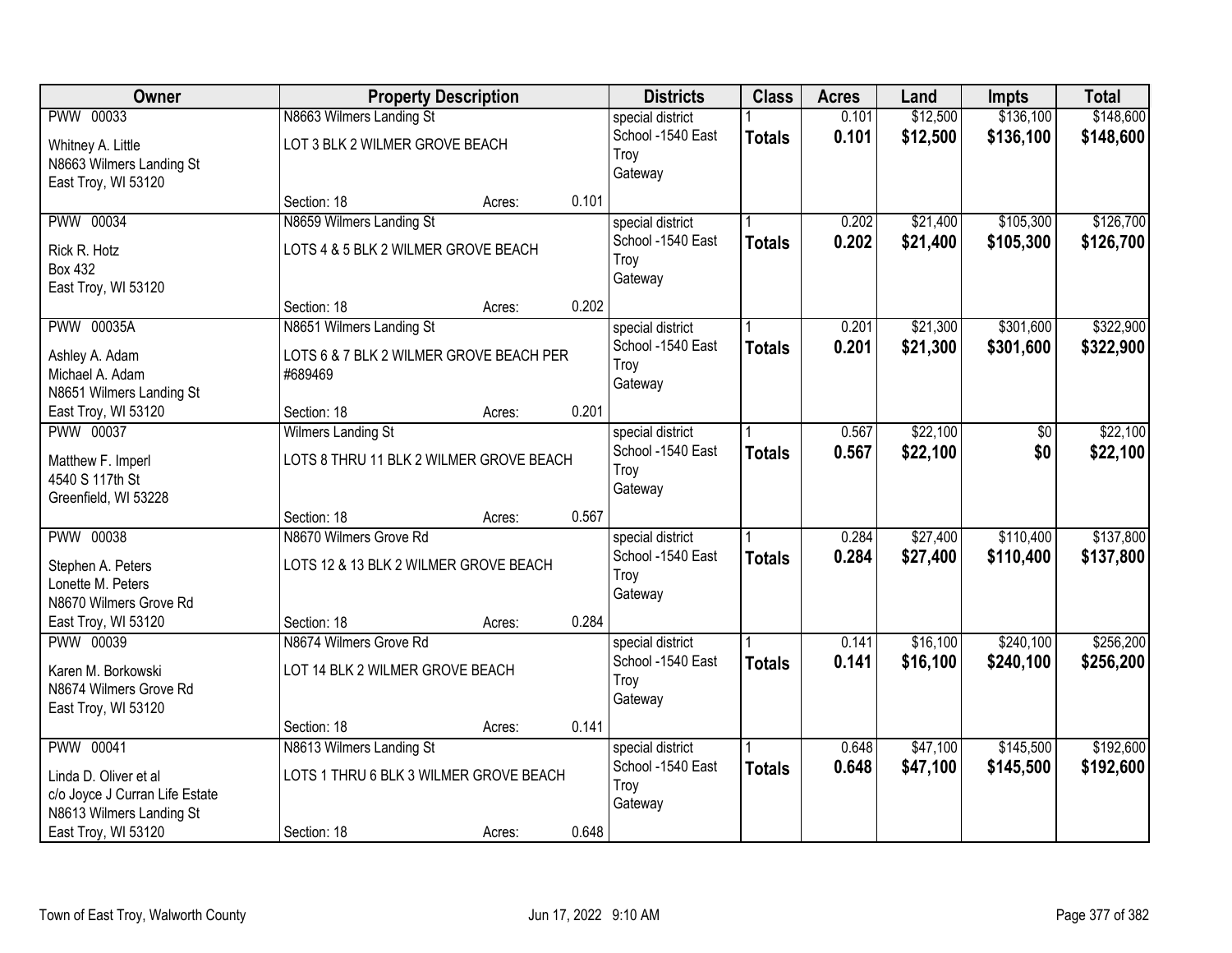| <b>Owner</b>                           | <b>Property Description</b>                          |        |       | <b>Districts</b>  | <b>Class</b>  | <b>Acres</b> | Land     | Impts           | <b>Total</b> |
|----------------------------------------|------------------------------------------------------|--------|-------|-------------------|---------------|--------------|----------|-----------------|--------------|
| <b>PWW 00041A</b>                      | <b>Wilmers Landing St</b>                            |        |       | special district  |               | 0.620        | \$23,000 | $\overline{50}$ | \$23,000     |
| Andrew M. Szymanskyj Sr                | LOTS 7 THRU 10 BLK 3 WILMER GROVE BEACH              |        |       | School -1540 East | <b>Totals</b> | 0.620        | \$23,000 | \$0             | \$23,000     |
| N8611 Wilmers Landing St               |                                                      |        |       | Troy              |               |              |          |                 |              |
| East Troy, WI 53120                    |                                                      |        |       | Gateway           |               |              |          |                 |              |
|                                        | Section: 18                                          | Acres: | 0.620 |                   |               |              |          |                 |              |
| <b>PWW 00041C</b>                      | N8647 Wilmers Landing St                             |        |       | special district  |               | 0.827        | \$53,700 | \$226,400       | \$280,100    |
|                                        | LOTS 16 THRU 22 BLK 3. ALSO COM AT PT 20' N OF       |        |       | School -1540 East | 5             | 1.500        | \$1,000  | \$0             | \$1,000      |
| James Stagg Trust<br>Joyce Stagg Trust | NE COR LOT 1 BLK 3, S76D28'W 48.40', S61D31'W        |        |       | Troy              | <b>Totals</b> | 2.327        | \$54,700 | \$226,400       | \$281,100    |
| N8647 Wilmers Landing                  | 214.65', N68D06'W 71.04', N19D03'E 311.13', N87D55'E |        |       | Gateway           |               |              |          |                 |              |
| East Troy, WI 53120                    | Section: 18                                          | Acres: | 2.327 |                   |               |              |          |                 |              |
| PWW 00042                              | N8658 Wilmers Grove Rd                               |        |       | special district  |               | 0.388        | \$34,200 | \$164,100       | \$198,300    |
|                                        |                                                      |        |       | School -1540 East | <b>Totals</b> | 0.388        | \$34,200 | \$164,100       | \$198,300    |
| Myrtle J. Bingham                      | LOTS 1 THRU 5 BLK 4 WILMER GROVE BEACH               |        |       | Troy              |               |              |          |                 |              |
| 1035 S Second St                       |                                                      |        |       | Gateway           |               |              |          |                 |              |
| Louisville, KY 40203                   |                                                      |        |       |                   |               |              |          |                 |              |
|                                        | Section: 18                                          | Acres: | 0.388 |                   |               |              |          |                 |              |
| <b>PWW 00042A</b>                      | N8646 Wilmers Grove Rd                               |        |       | special district  |               | 0.604        | \$45,500 | \$153,600       | \$199,100    |
| Matthew S. Delker et al                | LOTS 6 THRU 9 BLK 4 WILMER GROVE BEACH               |        |       | School -1540 East | <b>Totals</b> | 0.604        | \$45,500 | \$153,600       | \$199,100    |
| c/o Grace E Delker Life Estate         |                                                      |        |       | Troy<br>Gateway   |               |              |          |                 |              |
| N8646 Wilmers Grove Rd                 |                                                      |        |       |                   |               |              |          |                 |              |
| East Troy, WI 53120                    | Section: 18                                          | Acres: | 0.604 |                   |               |              |          |                 |              |
| <b>PWW 00042A1</b>                     | <b>Wilmers Grove Rd</b>                              |        |       | special district  |               | 0.256        | \$25,600 | $\overline{50}$ | \$25,600     |
| Thomas W Harmon Trust                  | LOTS 10 & 11 BLK 4 WILMER GROVE BEACH                |        |       | School -1540 East | <b>Totals</b> | 0.256        | \$25,600 | \$0             | \$25,600     |
| Barbara J Harmon Trust                 |                                                      |        |       | Troy              |               |              |          |                 |              |
| 705 Gorman St                          |                                                      |        |       | Gateway           |               |              |          |                 |              |
| Elkhorn, WI 53121                      | Section: 18                                          | Acres: | 0.256 |                   |               |              |          |                 |              |
| <b>PWW 00042B</b>                      | <b>Wilmers Grove Rd</b>                              |        |       | special district  |               | 1.140        | \$65,300 | $\overline{60}$ | \$65,300     |
| Robert M. Hallenbeck Jr                | LOTS 11 THRU 15 BLK 3 & LOTS 12 THRU 15 BLK 4        |        |       | School -1540 East | <b>Totals</b> | 1.140        | \$65,300 | \$0             | \$65,300     |
| Lisa A. Hallenbeck                     | WILMER GROVE BEACH SUB. ALSO THE VACATED             |        |       | Troy              |               |              |          |                 |              |
| 420 E Veterans Way Ut 5                | DRIVE IN WILMER GROVE BEACH SUB PER 1012286.         |        |       | Gateway           |               |              |          |                 |              |
| Mukwonago, WI 53149                    | Section: 18                                          | Acres: | 0.000 |                   |               |              |          |                 |              |
| <b>PWW 00042C</b>                      | N8607 Wilmers Landing St                             |        |       | special district  |               | 0.373        | \$33,200 | \$140,400       | \$173,600    |
|                                        | LOTS 1 THRU 3 BLK 5 N 1/2 OF LOT 4 BLK 5 WILMER      |        |       | School -1540 East | <b>Totals</b> | 0.373        | \$33,200 | \$140,400       | \$173,600    |
| Kyle J. Harding<br>Ashlee M. Harding   | <b>GROVE BEACH</b>                                   |        |       | Troy              |               |              |          |                 |              |
| N8607 Wilmers Landing St               |                                                      |        |       | Gateway           |               |              |          |                 |              |
| East Troy, WI 53120                    | Section: 18                                          | Acres: | 0.373 |                   |               |              |          |                 |              |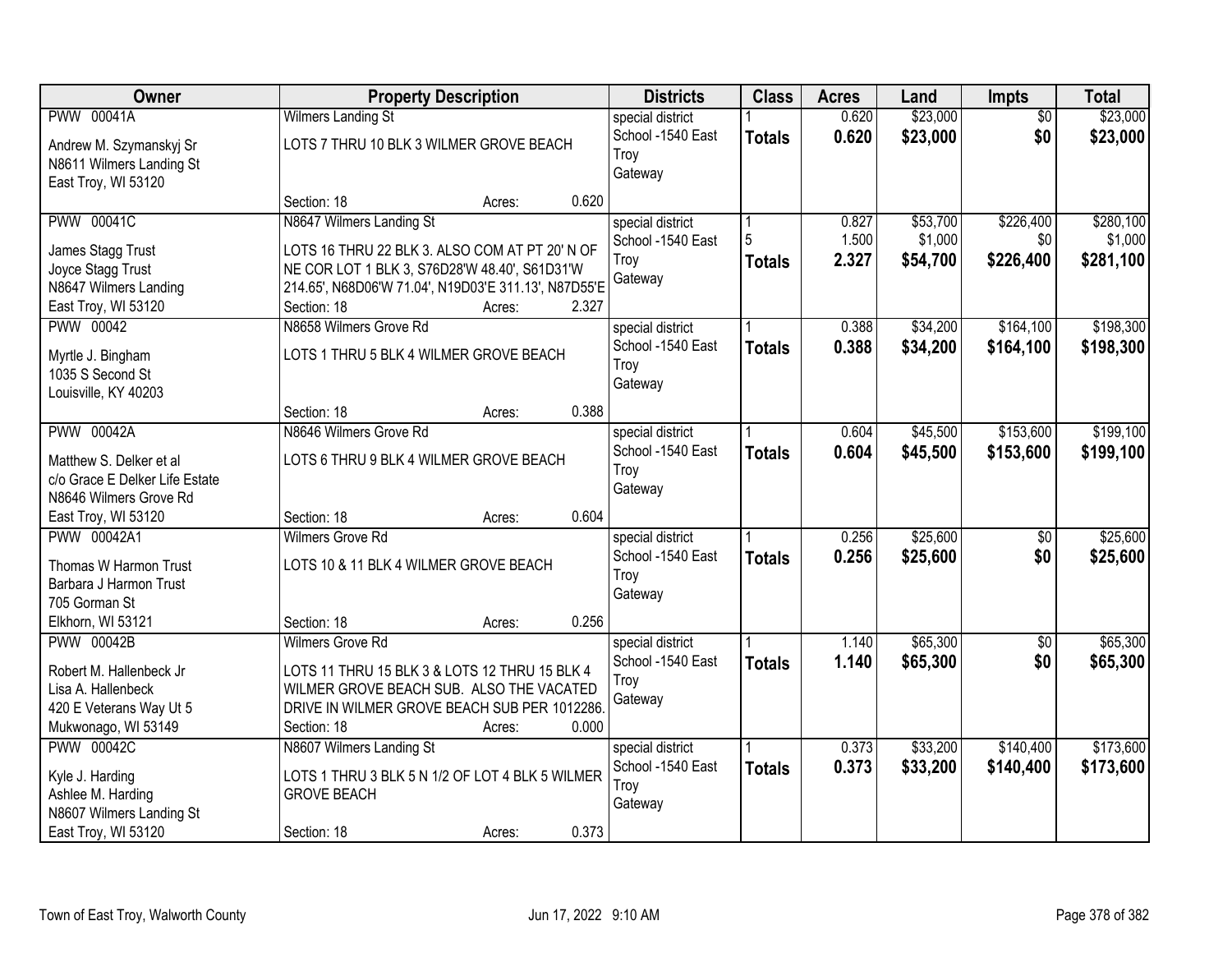| Owner                  |                                           | <b>Property Description</b> |       | <b>Districts</b>  | <b>Class</b>  | <b>Acres</b> | Land     | <b>Impts</b> | <b>Total</b> |
|------------------------|-------------------------------------------|-----------------------------|-------|-------------------|---------------|--------------|----------|--------------|--------------|
| PWW 00043              | W2104 Wilmers Grove Rd                    |                             |       | special district  |               | 0.385        | \$34,000 | \$221,100    | \$255,100    |
| Barbara M. Bulson      | LOT 4 BLK 5 EXC N 1/2 LOTS 5 THRU 7 BLK 5 |                             |       | School -1540 East | <b>Totals</b> | 0.385        | \$34,000 | \$221,100    | \$255,100    |
| W2104 Wilmers Grove Rd | WILMER GROVE BEACH                        |                             |       | Troy              |               |              |          |              |              |
| East Troy, WI 53120    |                                           |                             |       | Gateway           |               |              |          |              |              |
|                        | Section: 18                               | Acres:                      | 0.385 |                   |               |              |          |              |              |
| <b>PWW 00043A</b>      | W2116 Wilmers Grove Rd                    |                             |       | special district  |               | 0.413        | \$35,800 | \$170,800    | \$206,600    |
| Bernard F. Neu         | LOTS 8 THRU 10 BLK 5 WILMER GROVE BEACH   |                             |       | School -1540 East | <b>Totals</b> | 0.413        | \$35,800 | \$170,800    | \$206,600    |
| Dominique R. Neu       |                                           |                             |       | Troy              |               |              |          |              |              |
| W2116 Wilmers Grove Rd |                                           |                             |       | Gateway           |               |              |          |              |              |
| East Troy, WI 53120    | Section: 18                               | Acres:                      | 0.413 |                   |               |              |          |              |              |
| PWW 00043A1            | W2124 Wilmers Grove Rd                    |                             |       | special district  |               | 0.413        | \$35,800 | \$188,100    | \$223,900    |
| Janet L. Jones         | LOTS 11 THRU 13 BLK 5 WILMER GROVE BEACH  |                             |       | School -1540 East | <b>Totals</b> | 0.413        | \$35,800 | \$188,100    | \$223,900    |
| Justin R. Jones        |                                           |                             |       | Troy              |               |              |          |              |              |
| W2124 Wilmers Grove Rd |                                           |                             |       | Gateway           |               |              |          |              |              |
| East Troy, WI 53120    | Section: 18                               | Acres:                      | 0.413 |                   |               |              |          |              |              |
| <b>PWW 00043B</b>      | W2130 Wilmers Grove Rd                    |                             |       | special district  |               | 0.413        | \$35,800 | \$206,600    | \$242,400    |
| Jeffrey L. Standafer   | LOTS 14 THRU 16 BLK 5 WILMER GROVE BEACH  |                             |       | School -1540 East | <b>Totals</b> | 0.413        | \$35,800 | \$206,600    | \$242,400    |
| Alice B. Standafer     |                                           |                             |       | Troy              |               |              |          |              |              |
| W2130 Wilmers Grove Rd |                                           |                             |       | Gateway           |               |              |          |              |              |
| East Troy, WI 53120    | Section: 18                               | Acres:                      | 0.413 |                   |               |              |          |              |              |
| <b>PWW 00043C</b>      | N8596 Wilmers Grove Rd                    |                             |       | special district  |               | 0.413        | \$35,800 | \$149,300    | \$185,100    |
| Robert J. Zimny        | LOTS 17 THRU 19 BLK 5 WILMER GROVE BEACH  |                             |       | School -1540 East | <b>Totals</b> | 0.413        | \$35,800 | \$149,300    | \$185,100    |
| Wendy Zimny            |                                           |                             |       | Troy              |               |              |          |              |              |
| N8596 Wilmers Grove Rd |                                           |                             |       | Gateway           |               |              |          |              |              |
| East Troy, WI 53120    | Section: 18                               | Acres:                      | 0.413 |                   |               |              |          |              |              |
| <b>PWW 00043D</b>      | N8610 Wilmers Grove Rd                    |                             |       | special district  |               | 0.410        | \$35,600 | \$170,300    | \$205,900    |
| Ronald M. Krueger      | LOTS 20 THRU 22 BLK 5 WILMER GROVE BEACH  |                             |       | School -1540 East | <b>Totals</b> | 0.410        | \$35,600 | \$170,300    | \$205,900    |
| W1591 Sawyer Ln        |                                           |                             |       | Troy              |               |              |          |              |              |
| East Troy, WI 53120    |                                           |                             |       | Gateway           |               |              |          |              |              |
|                        | Section: 18                               | Acres:                      | 0.410 |                   |               |              |          |              |              |
| <b>PWW 00043E</b>      | N8614 Wilmers Grove Rd                    |                             |       | special district  |               | 0.410        | \$35,600 | \$130,800    | \$166,400    |
| Michael Berg           | LOTS 23 THRU 25 BLK 5 WILMER GROVE BEACH  |                             |       | School -1540 East | <b>Totals</b> | 0.410        | \$35,600 | \$130,800    | \$166,400    |
| Breanna Berg           |                                           |                             |       | Troy              |               |              |          |              |              |
| N8614 Wilmers Grove Rd |                                           |                             |       | Gateway           |               |              |          |              |              |
| East Troy, WI 53120    | Section: 18                               | Acres:                      | 0.410 |                   |               |              |          |              |              |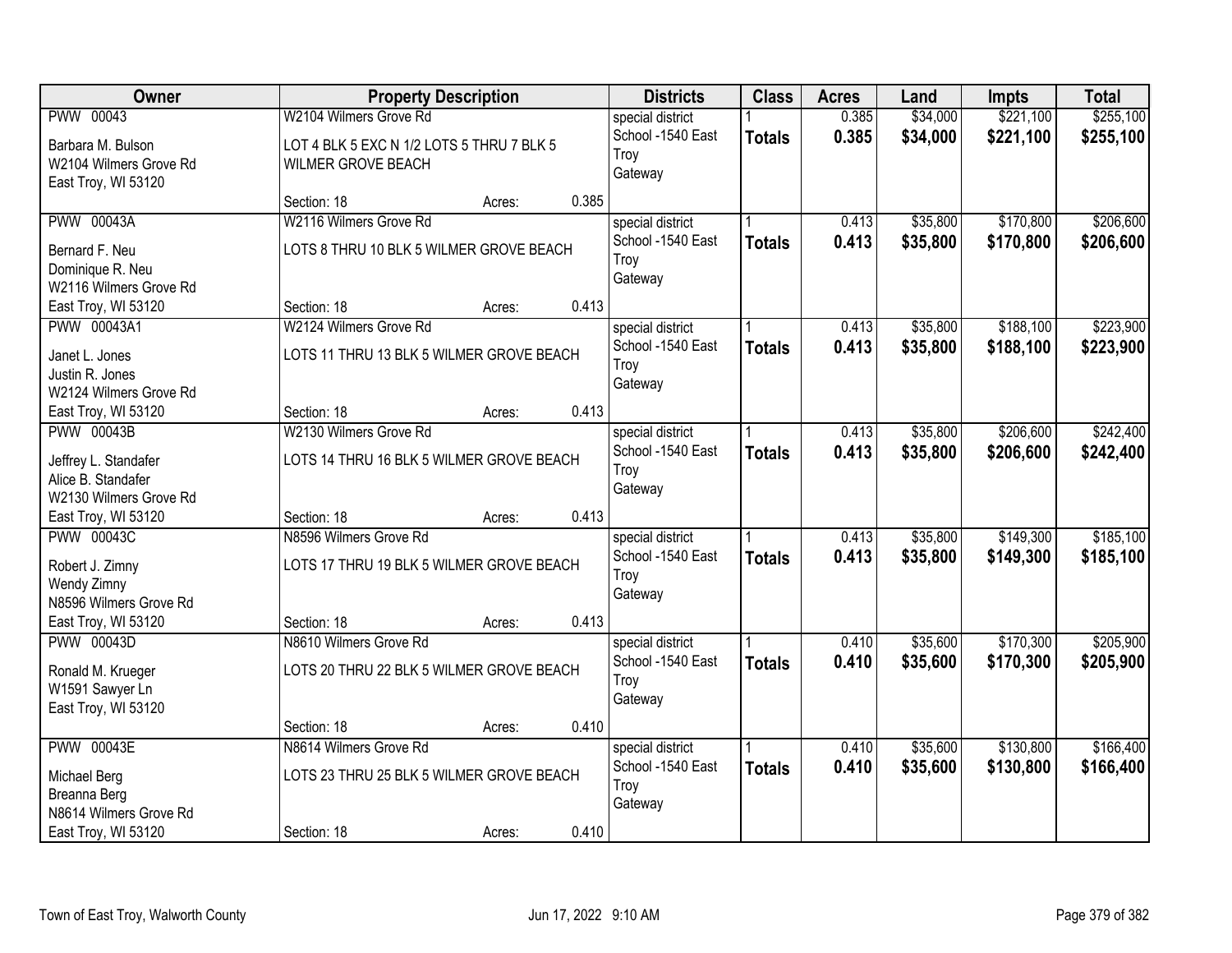| Owner                                   |                                           | <b>Property Description</b> |       | <b>Districts</b>  | <b>Class</b>  | <b>Acres</b> | Land     | <b>Impts</b>    | <b>Total</b> |
|-----------------------------------------|-------------------------------------------|-----------------------------|-------|-------------------|---------------|--------------|----------|-----------------|--------------|
| <b>PWW 00043F</b>                       | N8611 Wilmers Grove Rd                    |                             |       | special district  |               | 0.350        | \$31,700 | \$233,700       | \$265,400    |
| Andrew M. Szymanskyj                    | LOTS 26 THRU 28 BLK 5 WILMER GROVE BEACH  |                             |       | School -1540 East | <b>Totals</b> | 0.350        | \$31,700 | \$233,700       | \$265,400    |
| Vicki L. Szymanskyj                     |                                           |                             |       | Troy              |               |              |          |                 |              |
| N8611 Wilmers Landing St                |                                           |                             |       | Gateway           |               |              |          |                 |              |
| East Troy, WI 53120                     | Section: 18                               | Acres:                      | 0.350 |                   |               |              |          |                 |              |
| <b>PWW 00043G</b>                       | N8609 Wilmers Landing St                  |                             |       | special district  |               | 0.347        | \$31,500 | \$153,200       | \$184,700    |
| Matthew J. Johnson                      | LOTS 29 THRU 31 BLK 5 WILMER GROVE BEACH  |                             |       | School -1540 East | <b>Totals</b> | 0.347        | \$31,500 | \$153,200       | \$184,700    |
| Kaitlyn Johnson                         |                                           |                             |       | Troy              |               |              |          |                 |              |
| N8609 Wilmers Landing                   |                                           |                             |       | Gateway           |               |              |          |                 |              |
| East Troy, WI 53120                     | Section: 18                               | Acres:                      | 0.347 |                   |               |              |          |                 |              |
| PWW 00044                               | <b>Wilmers Point Ln</b>                   |                             |       | special district  |               | 0.269        | \$26,400 | \$0             | \$26,400     |
| Joseph Kreutzer et al                   | LOT 1 DIVISION A N 1/2 LOT 3 WILMER GROVE |                             |       | School -1540 East | <b>Totals</b> | 0.269        | \$26,400 | \$0             | \$26,400     |
| 11511 W Edgertown                       | <b>BEACH</b>                              |                             |       | Troy              |               |              |          |                 |              |
| Hales Corners, WI 53130                 |                                           |                             |       | Gateway           |               |              |          |                 |              |
|                                         | Section: 18                               | Acres:                      | 0.269 |                   |               |              |          |                 |              |
| <b>PWW 00045</b>                        | N8773 Wilmers Pt Ln                       |                             |       | special district  |               | 0.187        | \$20,100 | \$135,800       | \$155,900    |
|                                         | LOT 2 DIVISION A WILMER GROVE BEACH       |                             |       | School -1540 East | <b>Totals</b> | 0.187        | \$20,100 | \$135,800       | \$155,900    |
| Melvin D. Trombley<br>Alice M. Trombley |                                           |                             |       | Troy              |               |              |          |                 |              |
| PO Box 627                              |                                           |                             |       | Gateway           |               |              |          |                 |              |
| East Troy, WI 53120                     | Section: 18                               | Acres:                      | 0.187 |                   |               |              |          |                 |              |
| <b>PWW 00045A</b>                       | <b>Wilmers Point Ln</b>                   |                             |       | special district  |               | 0.042        | \$5,200  | $\overline{50}$ | \$5,200      |
|                                         |                                           |                             |       | School -1540 East | <b>Totals</b> | 0.042        | \$5,200  | \$0             | \$5,200      |
| Kyle Gams<br>Jennifer Gams              | S 1/2 LOT 3 DIVISION A WILMER GROVE BEACH |                             |       | Troy              |               |              |          |                 |              |
| N8724 Wilmers Point Ln                  |                                           |                             |       | Gateway           |               |              |          |                 |              |
| East Troy, WI 53120                     | Section: 18                               | Acres:                      | 0.042 |                   |               |              |          |                 |              |
| <b>PWW 00045B</b>                       | <b>Wilmers Point Ln</b>                   |                             |       | special district  |               | 0.087        | \$10,800 | \$5,800         | \$16,600     |
|                                         |                                           |                             |       | School -1540 East | <b>Totals</b> | 0.087        | \$10,800 | \$5,800         | \$16,600     |
| Melvin D. Trombley                      | LOT 4 DIVISION A WILMER GROVE BEACH       |                             |       | Troy              |               |              |          |                 |              |
| Alice M. Trombley<br>PO Box 627         |                                           |                             |       | Gateway           |               |              |          |                 |              |
| East Troy, WI 53120                     | Section: 18                               | Acres:                      | 0.087 |                   |               |              |          |                 |              |
| <b>PWW 00046</b>                        | <b>Wilmers Point Ln</b>                   |                             |       | special district  |               | 0.078        | \$9,700  | \$19,400        | \$29,100     |
|                                         |                                           |                             |       | School -1540 East | <b>Totals</b> | 0.078        | \$9,700  | \$19,400        | \$29,100     |
| <b>Teddy Siefkas</b>                    | LOT 5 DIVISION A WILMER GROVE BEACH       |                             |       | Troy              |               |              |          |                 |              |
| Karen Siefkas                           |                                           |                             |       | Gateway           |               |              |          |                 |              |
| N8772 Wilmers Point Ln                  |                                           |                             |       |                   |               |              |          |                 |              |
| East Troy, WI 53120                     | Section: 18                               | Acres:                      | 0.078 |                   |               |              |          |                 |              |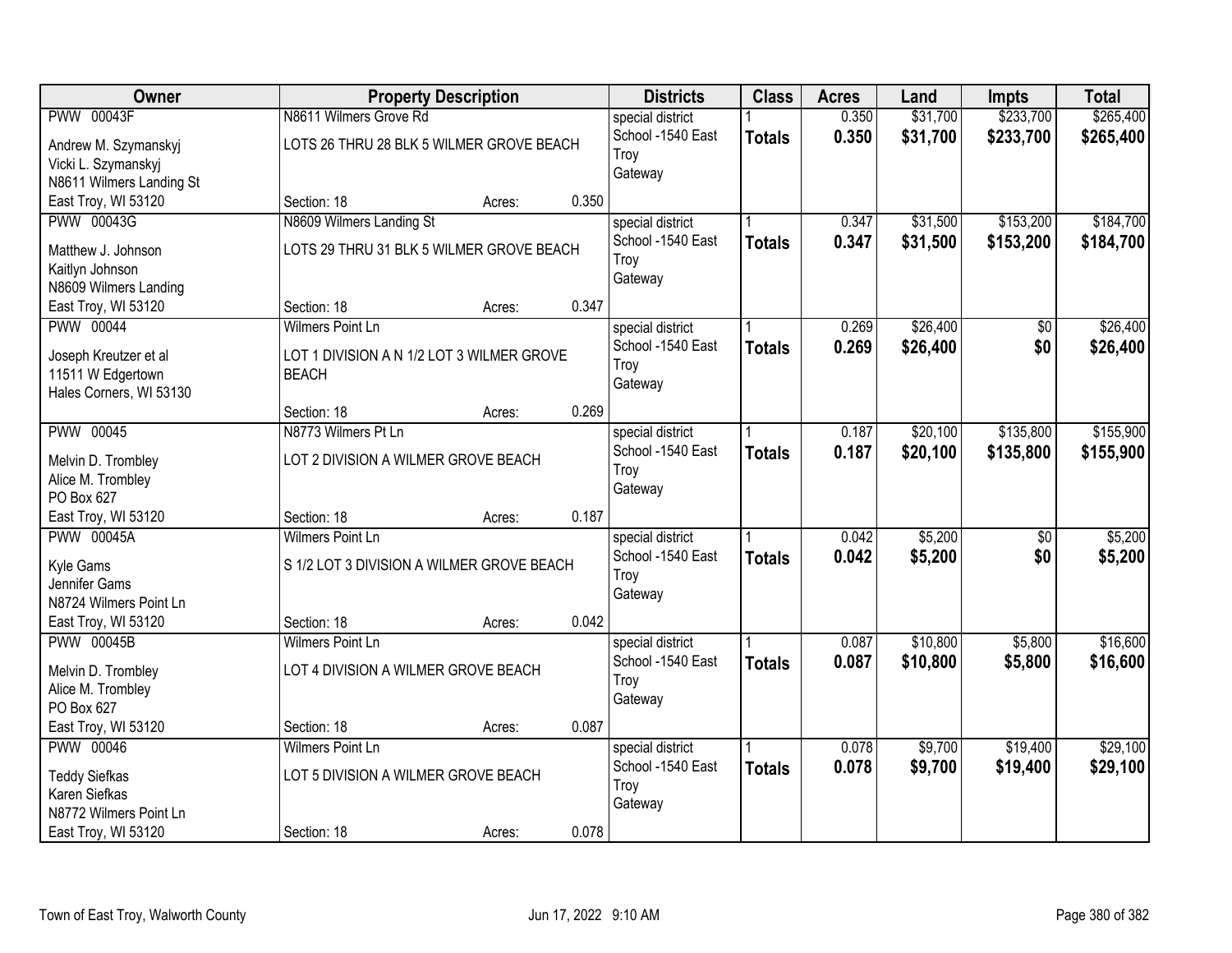| Owner                                                                                      |                                                                | <b>Property Description</b>               |       | <b>Districts</b>                                         | <b>Class</b>  | <b>Acres</b>   | Land                 | <b>Impts</b>         | <b>Total</b>         |
|--------------------------------------------------------------------------------------------|----------------------------------------------------------------|-------------------------------------------|-------|----------------------------------------------------------|---------------|----------------|----------------------|----------------------|----------------------|
| <b>PWW 00046A</b>                                                                          | <b>Wilmers Point Ln</b>                                        |                                           |       | special district                                         |               | 0.078          | \$9,700              | $\overline{50}$      | \$9,700              |
| Benjamin F. Wood<br>Kathleen M. Wood<br>N8774 Wilmeus Point Ln                             | LOT 6 DIVISION A WILMER GROVE BEACH                            |                                           |       | School -1540 East<br>Troy<br>Gateway                     | <b>Totals</b> | 0.078          | \$9,700              | \$0                  | \$9,700              |
| East Troy, WI 53120                                                                        | Section: 18                                                    | Acres:                                    | 0.078 |                                                          |               |                |                      |                      |                      |
| PWW 00047<br>Katharina Zambo Trust<br>N8714 Wilmers Point Ln<br>East Troy, WI 53120        | <b>Wilmers Point Ln</b><br>LOT 7 DIVISION A WILMER GROVE BEACH |                                           |       | special district<br>School -1540 East<br>Troy<br>Gateway | <b>Totals</b> | 0.080<br>0.080 | \$9,900<br>\$9,900   | $\sqrt{6}$<br>\$0    | \$9,900<br>\$9,900   |
|                                                                                            | Section: 18                                                    | Acres:                                    | 0.080 |                                                          |               |                |                      |                      |                      |
| PWW 00048<br>Andrew Bernardi et al<br>485 Pinewoods Dr                                     | Wilmers Point Ln<br>LOT 8 DIVISION A WILMER GROVE BEACH        |                                           |       | special district<br>School -1540 East<br>Troy<br>Gateway | <b>Totals</b> | 0.116<br>0.116 | \$13,900<br>\$13,900 | \$0<br>\$0           | \$13,900<br>\$13,900 |
| North Barrington, IL 60010                                                                 | Section: 18                                                    | Acres:                                    | 0.116 |                                                          |               |                |                      |                      |                      |
| <b>PWW 00049A</b><br>Joseph L. Kreutzer<br>11511 W Edgerton Ave<br>Hales Corners, WI 53130 | Wilmers Point Ln                                               | N 15' LOT 9 DIVISION A WILMER GROVE BEACH |       | special district<br>School -1540 East<br>Troy<br>Gateway | <b>Totals</b> | 0.027<br>0.027 | \$900<br>\$900       | $\sqrt[6]{3}$<br>\$0 | \$900<br>\$900       |
|                                                                                            | Section: 18                                                    | Acres:                                    | 0.027 |                                                          |               |                |                      |                      |                      |
| <b>PWW 00050</b><br>Ron Kreutzer<br>Laurel Kreutzer<br>8383 W Homes Ave                    | Wilmers Point Ln                                               | LOT 10 DIVISION A WILMER GROVE BEACH      |       | special district<br>School -1540 East<br>Troy<br>Gateway | <b>Totals</b> | 0.120<br>0.120 | \$14,300<br>\$14,300 | $\sqrt[6]{3}$<br>\$0 | \$14,300<br>\$14,300 |
| Milwaukee, WI 53220                                                                        | Section: 18                                                    | Acres:                                    | 0.120 |                                                          |               |                |                      |                      |                      |